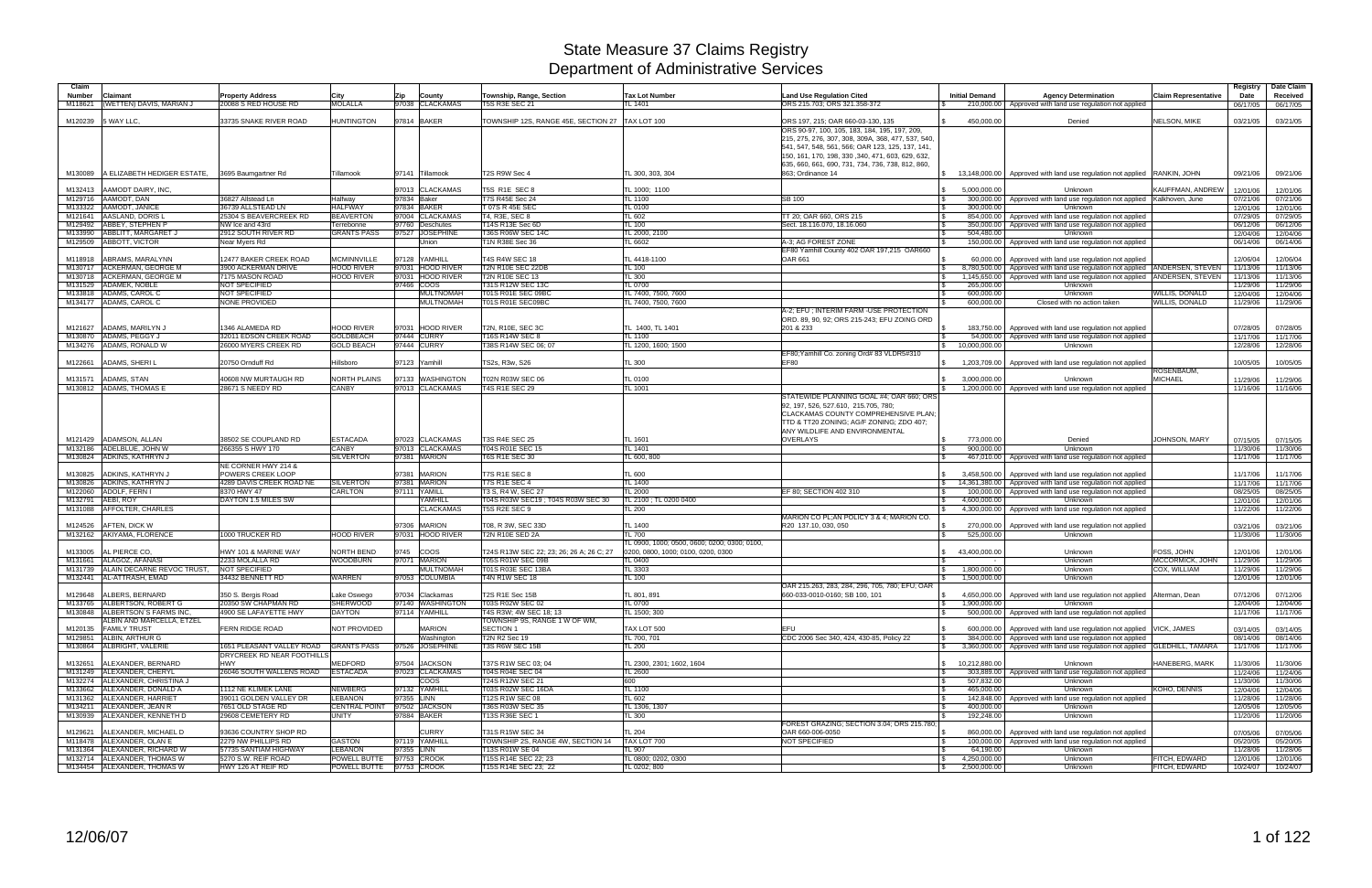| Claim              |                                                        |                                                    |                                  |                                     |                                                         |                                                         |                                                                                                                                                                                                        |                                |                                                                                                                                                                |                                      | Registry             | Date Claim           |
|--------------------|--------------------------------------------------------|----------------------------------------------------|----------------------------------|-------------------------------------|---------------------------------------------------------|---------------------------------------------------------|--------------------------------------------------------------------------------------------------------------------------------------------------------------------------------------------------------|--------------------------------|----------------------------------------------------------------------------------------------------------------------------------------------------------------|--------------------------------------|----------------------|----------------------|
| <b>Number</b>      | <b>Claimant</b>                                        | <b>Property Address</b>                            | City                             | Zip<br>County                       | Township, Range, Section                                | <b>Tax Lot Number</b>                                   | <b>Land Use Regulation Cited</b>                                                                                                                                                                       | <b>Initial Demand</b>          | <b>Agency Determination</b>                                                                                                                                    | <b>Claim Representative</b>          | Date                 | Received             |
|                    |                                                        |                                                    |                                  |                                     |                                                         |                                                         | ORS 215.203, 213, 236, 243, 262, 263, 265, 282,<br>284, 293, 296, 297, 418, 700, 705, 720, 730, 740,                                                                                                   |                                |                                                                                                                                                                |                                      |                      |                      |
|                    |                                                        |                                                    |                                  |                                     |                                                         |                                                         | 750, 755, 780, 799; OAR 660-006-015, 0025, 0026                                                                                                                                                        |                                |                                                                                                                                                                | SPENCER, LLC,                        |                      |                      |
|                    | M118527 ALLEMAN, CARL                                  | NOT PROVIDED                                       |                                  | <b>JOSEPHINE</b>                    | <b>T38S R7W SEC 19</b>                                  | TL 500, 501                                             | 0027, 0029, 0055, 0057; OAR 660 DIVISION 33                                                                                                                                                            |                                | 361,490.00   Approved with land use regulation not applied                                                                                                     | <b>MICHAEL</b>                       | 05/31/05             | 05/31/05             |
|                    | M133239 ALLEMAN, SUSAN D                               | 8264 APPLEGATE RD<br>SKY RANCH LN/POCAHONTAS       | <b>JACKSONVILLE</b>              | 97530 JACKSON                       | T39S R03W SEC 33CA                                      | TL 0400<br>TL 2900, 3000, 3200; 0400, 0500, 0600; 0800; |                                                                                                                                                                                                        | 300,000.00                     | Unknown                                                                                                                                                        | HEARN, CHRISTIAN                     | 12/01/06             | 12/01/06             |
| M134122            | ALLEN, BRAD                                            | RD/POLE LINE/OLD WINGVILLE                         | <b>HAINES</b>                    | 97833 BAKER                         | T08S R39E SEC 08; 09; 10; 15; 17                        | 0200; 3201                                              |                                                                                                                                                                                                        | 6,855,500.00                   | Unknown                                                                                                                                                        |                                      | 12/04/06             | 12/04/06             |
|                    | M134438 ALLEN, DENNIS                                  | 4155 SUNSET HILLS DR                               | <b>TURNER</b>                    | 97392 MARION                        | T09S R02W SEC 18A                                       | TL 0100                                                 |                                                                                                                                                                                                        | 178,344.00                     | Unknown                                                                                                                                                        |                                      | 09/04/07             | 09/04/07             |
|                    | M133348 ALLEN, ELLEN E                                 | <b>NONE GIVEN</b>                                  |                                  | <b>POLK</b>                         | T07S R04W SEC 21; 22                                    | FL 1201, 1205; 700                                      |                                                                                                                                                                                                        | 12,016,390.00                  | Unknown                                                                                                                                                        | PETERSEN, MICHAEL                    | 12/01/06             | 12/01/06             |
|                    | M131449 ALLEN, JACK                                    | 292 W FROZEN CREEK RD                              | <b>MYRTLE CREEK</b>              | 97457 DOUGLAS                       | T28S R04W SEC 32                                        | TL 1000                                                 |                                                                                                                                                                                                        | 1,000,000.00                   | Unknown                                                                                                                                                        |                                      | 11/28/06             | 11/28/06             |
|                    | M131587 ALLEN, JEAN                                    | 5379 ROBERTS CREEK RD                              | <b>ROSEBURG</b>                  | 97470 DOUGLAS                       | T25S R06W SEC 15; SEC 16                                | FL 0200, 0500; 0600                                     |                                                                                                                                                                                                        | 600,000.00                     | Unknown                                                                                                                                                        |                                      | 11/29/06             | 11/29/06             |
|                    | M130076 ALLEN, PATTI                                   | 16548 Arney Rd NE<br>UPPER BERLIN DR & CROCKETT    | Woodburn                         | 97071 Marion                        | T5S R2W Sec 1                                           | TL 2000, 2100, 2200                                     | EFU                                                                                                                                                                                                    |                                | 2,500,000.00   Approved with land use regulation not applied                                                                                                   |                                      | 09/20/06             | 09/20/06             |
| M132027            | ALLEN, RICHARD                                         |                                                    |                                  | 97355 LINN                          | T12S R01E SEC 20; SEC 20B                               | TL 5701; 300                                            |                                                                                                                                                                                                        | 1,000,000.00                   | Unknown                                                                                                                                                        |                                      | 11/30/06             | 11/30/06             |
|                    | M133993 ALLEN, THOMAS E                                | 1322 NW F                                          | <b>GRANTS PASS</b>               | 97527 JOSEPHINE                     | T36S R05W SEC 18BB                                      | TL 0100                                                 |                                                                                                                                                                                                        | 850,000.00                     | Unknown                                                                                                                                                        |                                      | 12/04/06             | 12/04/06             |
|                    | M130767 ALLEY, EDGAR R                                 | 8450 SW GREEN DR                                   | <b>CULVER</b>                    | 97734 JEFFERSON                     | T12S R12E SEC 23                                        | <b>TL 200</b>                                           |                                                                                                                                                                                                        |                                | 200,000.00   Approved with land use regulation not applied FITCH, EDWARD                                                                                       |                                      | 11/15/06             | 11/15/06             |
|                    | M129398 ALLEY, JACK                                    | NEAR SW PIKE RD                                    |                                  | Jefferson                           | T12S R12E SEC 26                                        | TL 100, 101                                             | ORS 197, 215; Statewide Planning Goals                                                                                                                                                                 | 40,000,000.00<br>$\mathcal{S}$ | Denied                                                                                                                                                         |                                      | 05/26/06             | 05/26/06             |
|                    | M132037 ALLEY, JACK                                    |                                                    |                                  | <b>JEFFERSON</b>                    | T12S R12E SEC24                                         | TL601                                                   |                                                                                                                                                                                                        | 4,000,000.00<br>l \$           | Unknown                                                                                                                                                        | Grillo, Phillip                      | 11/30/06             | 11/30/06             |
|                    | M124383 ALLEY, MICHAEL                                 | Near Elbe St & Franklin St                         | Culver                           | <b>JEFFERSON</b>                    | T11S R13E SEC 31                                        | TL 800                                                  | EFU 80                                                                                                                                                                                                 |                                | 1,000,000.00 Approved with land use regulation not applied                                                                                                     | <b>HARRIS, BOB</b>                   | 03/15/06             | 03/15/06             |
| M132031<br>M132030 | ALLEY, THOMAS<br>ALLEY, THOMAS E                       |                                                    |                                  | <b>LINN</b><br><b>LINN</b>          | T11S R1E SEC30<br>T11S R1E SEC19                        | TL200<br>TL2400                                         |                                                                                                                                                                                                        | 115,000.00<br>100,000.00       | Unknown<br>Unknown                                                                                                                                             |                                      | 11/30/06             | 11/30/06<br>11/30/06 |
|                    | M124311 ALLHANDS, LAURA & PHILIP                       | 25801 SW LONE FIR LANE                             | <b>WEST LINN</b>                 | 97068 CLACKAMAS                     | T3S R1E SEC 5D                                          | TL 113                                                  | GU TO EFU-20, EFU                                                                                                                                                                                      |                                | 350,000.00   Approved with land use regulation not applied                                                                                                     |                                      | 11/30/06<br>03/13/06 | 03/13/06             |
|                    | M125075 ALLISON LIVING TRUST,                          | 35882 N Morningstar Rd                             | Pleasant Hill                    | 97455 Lane                          | <b>T19S R2W Sec 4</b>                                   | TL 800                                                  | EFU-40; Goal 3; ORS 215                                                                                                                                                                                |                                | 709,000.00   Approved with land use regulation not applied   BALTHROP, SHERYL                                                                                  |                                      | 04/24/06             | 04/24/06             |
|                    |                                                        |                                                    |                                  |                                     | TOWNSHIP T35 RANGE R2W SECTION                          | TAX LOT R3203-00102                                     |                                                                                                                                                                                                        |                                |                                                                                                                                                                |                                      |                      |                      |
| M119026            | ALLISON, ARGENE                                        | <b>CHAPMAN ROAD</b>                                | <b>SHERWOOD</b>                  | 97140 YAMHILL                       | <b>SEC 03 T35 R2W</b>                                   |                                                         | No. 310                                                                                                                                                                                                |                                | 950,000.00   Approved with land use regulation not applied                                                                                                     |                                      | 12/20/04             | 12/20/04             |
|                    | M124481 ALLISON, EARL K                                | Willow Valley Rd.                                  | Klamath                          | Klamath                             | T41S R14E Sec 11                                        | TL 2100                                                 | FR.                                                                                                                                                                                                    | l \$                           | Approved with land use regulation not applied                                                                                                                  |                                      | 03/13/06             | 03/13/06             |
|                    | M132437 ALLRED, STEVAN                                 | 22625 S STORMER RD                                 | <b>ESTACADA</b>                  | 97023 CLACKAMAS                     | T3S R3E SEC 11; SEC 14                                  | FL 1000, 1002; 201, 202                                 |                                                                                                                                                                                                        | 560,000.00                     | Unknown                                                                                                                                                        |                                      | 12/01/06             | 12/01/06             |
| M118346            | ALLSUP, ROBERT                                         | N BANK CHETCO ROAD<br>1 1/2 MILES UP NORTH BANK OF |                                  | <b>CURRY</b>                        | TOWNSHIP 40S, RANGE 13W, SECTION 33  TAX LOT 507 & 600  |                                                         | FOREST GRAZING SECTION 3.050 - 3.052                                                                                                                                                                   | 3,000,000.00                   | Approved with land use regulation not applied                                                                                                                  |                                      | 04/22/05             | 04/22/05             |
| M120000            | ALLSUP, ROBERT B                                       | CHETCO RIVER                                       | <b>BROOKINGS</b>                 | 97415 CURRY                         | T40S R13W SEC 33                                        | TL 507, 600                                             | FG                                                                                                                                                                                                     | 1,281,000.00                   | Withdrawn                                                                                                                                                      |                                      | 03/03/05             | 03/03/05             |
|                    | M132197 ALLUIS, TODD                                   | 394 LOAR RD                                        |                                  | <b>MARION</b>                       | T7S R1E SEC34                                           | TL 600                                                  |                                                                                                                                                                                                        | 334,000.00                     | Unknown                                                                                                                                                        |                                      | 11/30/06             | 11/30/06             |
| M129401            | ALMENDINGER, DAVID                                     | Camelot Drive & Liberty Road S                     | Salem                            | 97306 Marion                        | T9S R3W Sec 4D                                          | TL 1700                                                 | ORS 197.175(1), 197.280; OAR 660-004-<br>0040(h)(B)<br>SENATE BILL 100; ZONING SECTION 406-                                                                                                            |                                | 544,250.00   Approved with land use regulation not applied                                                                                                     | & ASSOCIATES.<br><b>FRANK WALKER</b> | 05/26/06             | 05/26/06             |
|                    | M118421   ALTHAUSER, GLENN                             | NOT PROVIDED                                       |                                  | 97009 CLACKAMAS                     | TOWNSHIP 2S, RANGE 3E, SECTION 14                       | TAX LOT 300                                             | <b>TIMBER DISTRICT</b>                                                                                                                                                                                 |                                | 1,600,000.00   Approved with land use regulation not applied                                                                                                   |                                      | 05/12/05             | 05/12/05             |
|                    |                                                        |                                                    |                                  |                                     |                                                         |                                                         | Statewide Planning Goals 3-5, 11, 14; ORS 92,<br>195, 197, 215; OAR 660-004-0040(7)(e)(A), 660-<br>011-0060(2), 660-012-0065, 660-012-0065(3), 660-<br>012-0070, 0660-033-0120, 660-033-0130, 660-033- |                                |                                                                                                                                                                | <b>BARTHOLOMEW</b>                   |                      |                      |
| M129734            | ALVES, JOSEPH                                          | 3090 Hwy 234                                       | <b>White City</b>                | 97503 Jackson                       | T35S R1W Sec18                                          | TL 609                                                  | 0135, 340-096-0020, 340-096-0034                                                                                                                                                                       |                                | 40,000.00   Approved with land use regulation not applied                                                                                                      | <b>MARK</b>                          | 07/24/06             | 07/24/06             |
|                    | M130476 ALVIN, JOHN                                    | 29505 Sodaville Mtn Home Rd                        | Lebanon                          | 97355 Linn                          | T13S R2W Sec 12                                         | TL 500, 600                                             |                                                                                                                                                                                                        |                                | 300,000.00   Approved with land use regulation not applied KALBERER, JOEL                                                                                      |                                      | 10/27/06             | 10/27/06             |
|                    | M129560 ALZNER, JEFF R                                 | 21805 Boones Ferry Rd NE                           | Aurora                           | 97002 Marion                        | T4S R1W Sec 11C                                         | <b>TL 100</b>                                           | ORS 215.205<br>INCOME TEST; DCCD RULES TO IMPLEMENT                                                                                                                                                    |                                | 133,000.00   Approved with land use regulation not applied                                                                                                     |                                      | 06/22/06             | 06/22/06             |
| M124708            | AMADIO, ANTHONY                                        | 19075 COUCH MARKET ROAD                            | <b>BEND</b>                      | 97701 DESCHUTES                     | T16S R11E SEC 26                                        | TL 603                                                  | GOAL 3; GROSS INCOME TEST; DCC PL 15;<br>ORS 215.203(2)(A)                                                                                                                                             |                                | 320,000.00   Approved with land use regulation not applied   FITCH, EDWARD                                                                                     |                                      | 03/31/06             | 03/31/06             |
| M124354            | AMBAR ENTERPRISES INC.                                 | Morrison RD                                        | Bandon                           | <b>COOS</b>                         | T28S R14W SEC 34; T29S R14W SEC 3                       | TL 1000, 200                                            | EFU; COOS COUNTY ZONING ORDINANCE<br>ARTICLE 4.9                                                                                                                                                       |                                | 1,330,000.00   Approved with land use regulation not applied SLATER, TIMM                                                                                      |                                      | 03/14/06             | 03/14/06             |
| M129605            | AMBERS, CLIFFORD L                                     | 2727 Longlake Rd                                   |                                  | Klamath                             | T39S R8E Sec 11                                         | TL 2000                                                 | Goals 12, 14; OAR 660-004, 006, 012, 033; ORS<br>215                                                                                                                                                   |                                | 4,450,000.00   Approved with land use regulation not applied                                                                                                   | <b>SPENCER, MICHAEL</b>              | 06/30/06             | 06/30/06             |
|                    | M118594 AMEN, JACK                                     | 6526 SW 46TH STEET                                 | REDMOND                          | 97756 DESCHUTES                     | T16S, R13E, SEC 6                                       | TL 302                                                  | ORS 197, 215; OAR 660                                                                                                                                                                                  |                                | 517,808.00   Approved with land use regulation not applied                                                                                                     |                                      | 06/13/05             | 06/13/05             |
|                    | M131495 AMMON, ALICE                                   | 621 N NEBERGALL LOOP                               | <b>ALBANY</b>                    | 97321 BENTON                        | [10S R03W SEC 30; SEC 31; SEC 31AC                      | FL 0800: 0200, 0290, 0320: 0200                         |                                                                                                                                                                                                        | 8,500,000.00                   | Withdrawn                                                                                                                                                      |                                      | 11/29/06             | 11/29/06             |
| M120220            | AMORE, CHOON K<br>M119260 AMSBERRY, DALE               | ROUTLEDGE LANE<br>43807 PENTTILA LANE              | <b>WELCHES</b><br><b>ASTORIA</b> | 97067 CLACKAMAS<br>97103 CLATSOP    | TOWNSHIP 3S, RANGE 7E, SECTION 04<br><b>T8 R7 SEC 4</b> | TAX LOT 5900<br>TL 1000                                 | CLACKAMAS COUNTY WETLAND RE-ZONING<br>ORS 215.283                                                                                                                                                      | 100.000.00                     | Denied<br>150,000.00 Approved with land use regulation not applied                                                                                             |                                      | 03/18/05<br>01/11/05 | 03/18/05<br>01/11/05 |
|                    | M133899 ANDERLAND LLC,                                 | NOT SPECIFIED                                      |                                  | 97111 YAMHILL                       | T03S R04W SEC 21                                        | TL 0400                                                 |                                                                                                                                                                                                        | 500,000.00                     | Unknown                                                                                                                                                        | ANDERSON, GARY                       | 12/04/06             | 12/04/06             |
|                    |                                                        |                                                    |                                  |                                     |                                                         |                                                         |                                                                                                                                                                                                        |                                |                                                                                                                                                                |                                      |                      |                      |
|                    | M118376 ANDERSON, ALVIN                                | 8500 N APPLEGATE RD                                | <b>GRANTS PASS</b>               | 97527 JOSEPHINE                     | T37S R5E SEC 21                                         | <b>TL 200</b>                                           | CURRENT ZONING WR(WOODLOT RESOURCE)   \$                                                                                                                                                               |                                | 1,200,000.00   Approved with land use regulation not applied STRICKLER, MICHAEL                                                                                |                                      | 05/02/05             | 05/02/05             |
|                    | M133646 ANDERSON, BURTON                               | 16020 SE KELLER RD                                 | <b>DAMASCUS</b>                  | 97089 CLACKAMAS                     | T02S R03E SEC 08C                                       | <b>FL 1200, 1201</b>                                    |                                                                                                                                                                                                        | 2,125,000.00                   | Unknown                                                                                                                                                        |                                      | 12/04/06             | 12/04/06             |
|                    |                                                        |                                                    |                                  |                                     | T5S, R10W, SEC 6 & 7                                    |                                                         | OAR 660; ORS 197, 222 ; TILLAMOOK COUNTY                                                                                                                                                               |                                |                                                                                                                                                                |                                      |                      |                      |
|                    | M119606 ANDERSON, CHARLES<br>M130446 ANDERSON, CHARLES | 20575 REED MARKET ROAD                             | <b>BEND</b>                      | <b>TILLAMOOK</b><br>97702 DESCHUTES | T18S R12E SEC 4CD: 9B                                   | TL 1300, 1000, 900, 701                                 | ZONED AG/FU                                                                                                                                                                                            |                                | 687,514.00   Approved with land use regulation not applied   ATCHISON, DANIEL<br>3,263,000.00   Approved with land use regulation not applied   Hansen, Martin |                                      | 02/04/05             | 02/04/05             |
|                    | M132481 ANDERSON, DARRELL D                            | 144 NURSERY LANE                                   | <b>GRANTS PASS</b>               | 97527 JOSEPHINE                     | T36S R5W SEC 32D                                        | TL 1100; 100<br><b>TL 1600</b>                          |                                                                                                                                                                                                        | 749,340.00<br>l \$             | Unknown                                                                                                                                                        |                                      | 10/26/06<br>12/01/06 | 10/26/06<br>12/01/06 |
|                    | M130633 ANDERSON, DAVID M                              | <b>MUDDY CREEK RD</b>                              |                                  | 97833 BAKER                         | <b>T7S R38E SEC 32</b>                                  | <b>TL 400</b>                                           |                                                                                                                                                                                                        |                                | 120,000.00 Approved with land use regulation not applied                                                                                                       |                                      | 11/08/06             | 11/08/06             |
|                    | M133821 ANDERSON, DIANE K                              | 20000 KRUGER RD                                    | <b>SHERWOOD</b>                  | 97146 WASHINGTON                    | T02S R02W SEC 36                                        | TL 0904                                                 |                                                                                                                                                                                                        | 900.000.00                     | Unknown                                                                                                                                                        | ANDERSON, GARY                       | 12/04/06             | 12/04/06             |
|                    | M122092 ANDERSON, DONALD L                             | 1150 CORDON RD SE                                  | <b>SALEM</b>                     | OR MARION                           | T7S, R2W, SEC 32 D                                      | <b>TL 2800</b>                                          | <b>EFU</b>                                                                                                                                                                                             |                                | 150,000.00 Approved with land use regulation not applied                                                                                                       |                                      | 08/29/05             | 08/29/05             |
|                    | M134154 ANDERSON, GARY                                 | 1976 FOOTS CREEK RD                                | <b>GOLD HILL</b>                 | 97525 JACKSON                       | T37S R04W SEC 02                                        | <b>TL 1500</b>                                          |                                                                                                                                                                                                        | 586,440.00                     | Unknown                                                                                                                                                        | <b>BARTHOLOMEW,</b><br><b>MARK</b>   | 12/04/06             | 12/04/06             |
|                    | M133820 ANDERSON, GARY W                               | NOT SPECIFIED                                      | <b>CULVER</b>                    | 97734 JEFFERSON                     | T12S R12E SEC 36D                                       | TL 1700                                                 |                                                                                                                                                                                                        | 300,000.00                     | Unknown                                                                                                                                                        |                                      | 12/04/06             | 12/04/06             |
|                    | M134275 ANDERSON, GERALD B                             | NONE GIVEN                                         | <b>AURORA</b>                    | 97002 CLACKAMAS                     | T04S R01W SEC 24                                        | TL 0900, 0901                                           |                                                                                                                                                                                                        |                                | Unknown                                                                                                                                                        |                                      | 12/28/06             | 12/28/06             |
|                    | M133652 ANDERSON, HERBERT H                            | 19289 NECK RD                                      | <b>DAYTON</b>                    | 97114 YAMHILL                       | T04S R03W SEC 10: 14                                    | TL 1700, 1705, 1706; 1301                               |                                                                                                                                                                                                        | 2,000,000.00<br>-\$            | Unknown                                                                                                                                                        |                                      | 12/04/06             | 12/04/06             |
|                    | M133653 ANDERSON, HERBERT H                            | HWY 47 & GUN CLUB RD                               | <b>CARLTON</b>                   | 97111 YAMHILL                       | T02S R04W SEC 34                                        | TL 1100, 1101, 1200                                     |                                                                                                                                                                                                        | 150,000.00                     | Unknown                                                                                                                                                        |                                      | 12/04/06             | 12/04/06             |
|                    | M133654 ANDERSON, HERBERT H                            | NOT SPECIFIED.                                     | NOT SPECIFIED.<br>NOT SPECIFIED. | <b>JEFFERSON</b>                    | T11S R11E SEC 26                                        | TL 1900                                                 |                                                                                                                                                                                                        | 1,000,000.00                   | Unknown                                                                                                                                                        |                                      | 12/04/06             | 12/04/06             |
|                    | M133655 ANDERSON, HERBERT H                            | NOT SPECIFIED.<br>ON JOHN DAY RIVER 6 MILES        |                                  | <b>JEFFERSON</b>                    | T11S R12E SEC 33                                        | TL 2601                                                 |                                                                                                                                                                                                        | 500,000.00                     | Unknown                                                                                                                                                        |                                      | 12/04/06             | 12/04/06             |
|                    | M133656 ANDERSON, HERBERT H                            | ABOVE MOUTH ON EAST                                | NOT SPECIFIED.                   | <b>GILLIAM</b>                      | T02N R18E SEC 04                                        | <b>TL 0702</b>                                          |                                                                                                                                                                                                        | 500,000.00                     | Unknown                                                                                                                                                        |                                      | 12/04/06             | 12/04/06             |
|                    | M131506 ANDERSON, JOHN D                               | 52270 NW SCOFIELD RD                               | <b>BUXTON</b>                    | 97109 WASHINGTON                    | <b>T03N R4C SEC 29</b>                                  | TL 6500                                                 |                                                                                                                                                                                                        | l \$                           | Unknown                                                                                                                                                        |                                      | 11/29/06             | 11/29/06             |
|                    | M130936 ANDERSON, KAREN E                              |                                                    |                                  | <b>BENTON</b>                       | T11S R5W SEC 15B                                        | <b>TL 200</b>                                           |                                                                                                                                                                                                        | $\sim$ $ \sim$                 | Denied                                                                                                                                                         |                                      | 11/20/06             | 11/20/06             |
|                    | M131419 ANDERSON, KAREN E                              |                                                    |                                  | <b>BENTON</b>                       | T11S R05W SEC 14                                        | TL 1300                                                 |                                                                                                                                                                                                        | $\sim$                         | Unknown                                                                                                                                                        |                                      | 11/28/06             | 11/28/06             |
|                    |                                                        |                                                    |                                  |                                     |                                                         |                                                         |                                                                                                                                                                                                        |                                |                                                                                                                                                                | WATERBURY.                           |                      |                      |
|                    | M130247 ANDERSON, LOUISE M                             |                                                    |                                  | LANE                                | <b>T17S R6W SEC26</b>                                   | TL900; 1000                                             |                                                                                                                                                                                                        |                                | 580,000.00   Approved with land use regulation not applied NORMAN                                                                                              |                                      | 10/10/06             | 10/10/06             |
|                    | M130354 ANDERSON, MARILYN L                            | 425 SE `M` ST                                      | <b>GRANTS PASS</b>               | 97526 JACKSON                       | T35S R4W SEC 9; 10                                      | TL 200, 201; 4300, 4400                                 |                                                                                                                                                                                                        | $\mathsf{S}$                   | 5,200,000.00 Approved with land use regulation not applied MARTIN, L                                                                                           |                                      | 10/19/06             | 10/19/06             |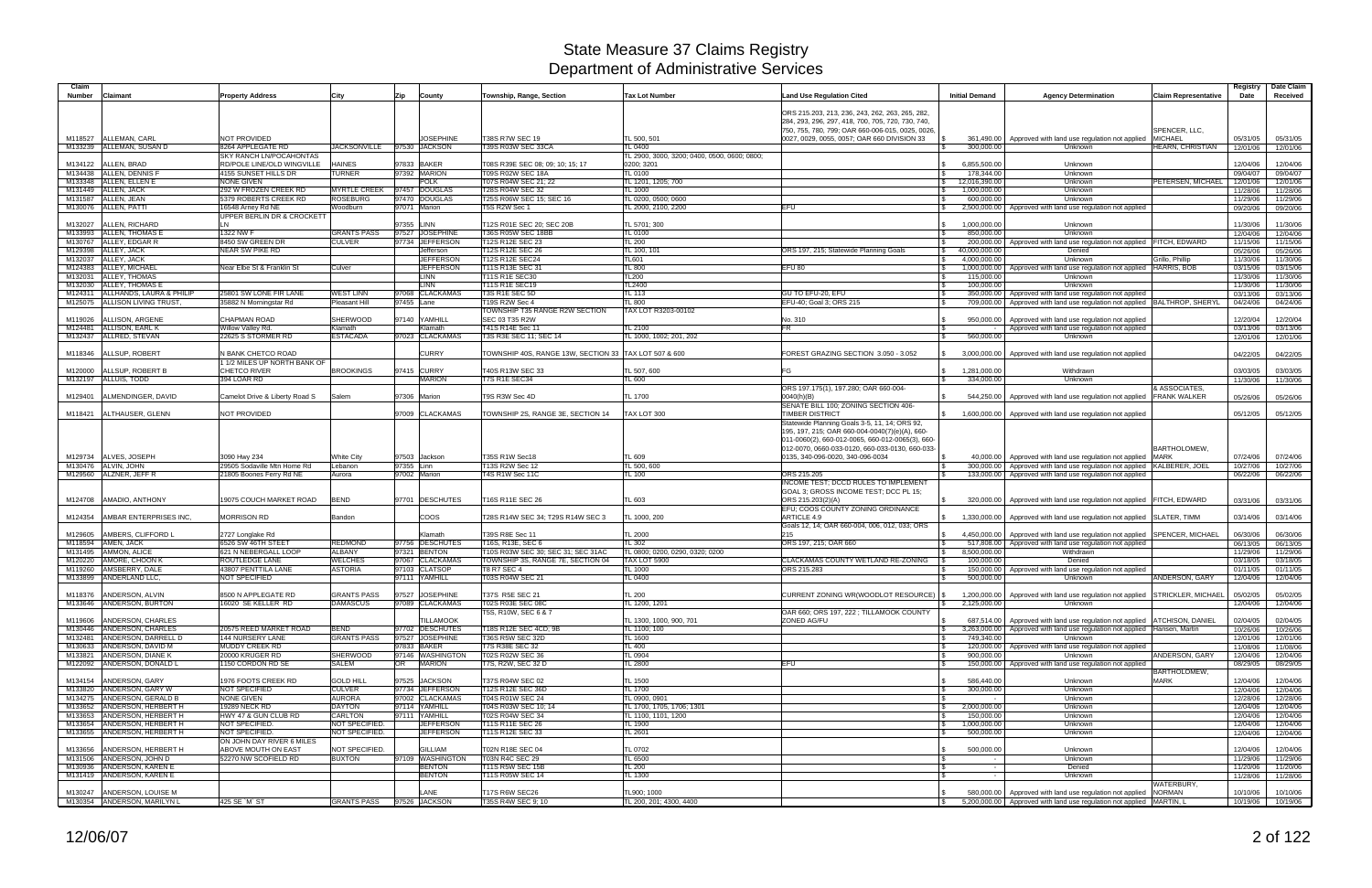| Claim            |                                                                                      |                                                      |                                    |                                                    |                                                       |                                                        |                                                                                      |                                            |                                                                                                                         |                                                   | Registry             | Date Claim           |
|------------------|--------------------------------------------------------------------------------------|------------------------------------------------------|------------------------------------|----------------------------------------------------|-------------------------------------------------------|--------------------------------------------------------|--------------------------------------------------------------------------------------|--------------------------------------------|-------------------------------------------------------------------------------------------------------------------------|---------------------------------------------------|----------------------|----------------------|
| <b>Number</b>    | <b>Claimant</b>                                                                      | <b>Property Address</b>                              | City                               | Zip<br>County                                      | Township, Range, Section                              | <b>Tax Lot Number</b>                                  | <b>Land Use Regulation Cited</b>                                                     | <b>Initial Demand</b>                      | <b>Agency Determination</b>                                                                                             | <b>Claim Representative</b>                       | Date                 | Received             |
| M132410          | ANDERSON, PAUL G                                                                     | 17124 S ABIQUA RD NE                                 | <b>SILVERTON</b>                   | 97381<br><b>MARION</b>                             | T06S R01E SEC 29DB                                    | <b>TL 0100</b>                                         |                                                                                      | 210,000.00                                 | Unknown                                                                                                                 | <b>GRACEY, ROGER</b>                              | 12/01/06             | 12/01/06             |
| M133554          | ANDERSON, REBECCA OWENS                                                              | 4129 HIGHLAND AVE                                    | <b>GRANTS PASS</b>                 | <b>JOSEPHINE</b><br>97526                          | T35S R06W SEC 36                                      | TL 0800                                                |                                                                                      | 400,000.00                                 | Unknown                                                                                                                 | HART, BOB                                         | 12/02/06             | 12/02/06             |
| M133680          | ANDERSON, RICHARD A                                                                  | 6822 S. ANDERSON RD.                                 | <b>AURORA</b>                      | 97002 CLACKAMAS                                    | T04S R01E SEC 06; 07                                  | L 0900, 0990; 1700, 1790                               |                                                                                      | 840,000.00                                 | Unknown                                                                                                                 |                                                   | 12/04/06             | 12/04/06             |
|                  |                                                                                      | 3750 PLEASANT RIDGE CREEK                            |                                    |                                                    |                                                       |                                                        |                                                                                      |                                            |                                                                                                                         |                                                   |                      |                      |
| M133730          | ANDERSON, RICHARD C<br>M130578 ANDERSON, RICHARD E                                   | RD.<br>6822 S ANDERSON RD                            | THE DALLES<br><b>AURORA</b>        | 97058<br><b>WASCO</b><br>97002<br><b>CLACKAMAS</b> | T01N R13E SEC 22<br><b>T4S R1E SEC 6</b>              | TL 0300, 0400, 0500<br><b>TL 1600</b>                  |                                                                                      | 758,780.00<br>2,520,000.00<br>$\mathbb{S}$ | Unknown<br>Denied                                                                                                       | ANDERSEN, STEVEN<br><b>ENGLE, ROBERT</b>          | 12/04/06<br>11/06/06 | 12/04/06<br>11/06/06 |
| M122481          | ANDERSON, SPARKLE                                                                    | 27480 SW STAFFORD RD                                 | <b>NILSONVILLE</b>                 | 97070<br><b>CLACKAMAS</b>                          | T3S R1E SEC 7                                         | TL 500, 600, 601, 700, 1300, 1301, 1302, 1400          | EFU 20-80: RR5                                                                       | 34.585.511.00<br>\$                        | Approved with land use regulation not applied                                                                           |                                                   | 09/26/05             | 09/26/05             |
|                  | M130795 ANDERSON, WILTON                                                             |                                                      |                                    | <b>AMHILL</b>                                      | <b>T5S 4W SEC 30</b>                                  | <b>TL 101</b>                                          |                                                                                      | 200,000.00                                 | Approved with land use regulation not applied                                                                           |                                                   | 11/16/06             | 11/16/06             |
|                  |                                                                                      |                                                      |                                    |                                                    | TOWNSHIP 3S, RANGE 2EofWM, SECTION                    |                                                        | EFU 20A: OAR 660-033-0100: 0130: 660-006-                                            |                                            |                                                                                                                         |                                                   |                      |                      |
| M118442          | ANDERSSON, LORRAINE                                                                  | 15178 S CARUS RD                                     | <b>OREGON CITY</b>                 | 97045 CLACKAMAS                                    |                                                       | TAX LOT 1400. 1403                                     | 0026, 0027; ORS 215.263, 283, 705, 780                                               | 8,224,704.00<br>$\mathcal{S}$              | Approved with land use regulation not applied                                                                           |                                                   | 05/16/05             | 05/16/05             |
|                  |                                                                                      |                                                      |                                    |                                                    | TOWNSHIP 3S, RANGE 4E, SECTION 25,                    | TAX LOTS 1700, 1701, 1702, 1706, 1707, 1708,           | OAR 660-006-0026 (1)(a), 0027 (1); ORS 215.705,                                      |                                            |                                                                                                                         |                                                   |                      |                      |
| M118338          | ANDRE, JANYCE                                                                        | 38203 AND 38377 SE PORTER RD CLACKAMAS               |                                    | 97023 CLACKAMAS                                    | TOWNSHIP 3S, RANGE 4E, SECTION 26                     | 3501                                                   | 780 (1)(c)                                                                           | 2,262,151.00                               | Approved with land use regulation not applied                                                                           |                                                   | 04/21/05             | 04/21/05             |
|                  | M133879 ANDREAS, RODNEY L                                                            | 3182 MATHENY RD NE                                   | <b>GERVAIS</b>                     | 97026 MARION                                       | T05S R03W SEC 36                                      | TL 0500                                                |                                                                                      | 963,000.00<br>$\mathfrak{L}$               | Unknown                                                                                                                 | SUSHIDA, JONATHAN                                 | 12/04/06             | 12/04/06             |
|                  | M134175 ANDRES, ELDON E                                                              | 5165 ST LOUIS RD NE                                  | <b>GERVAIS</b>                     | 97026 MARION                                       | T05S R02W SEC 20                                      | TL 0400                                                |                                                                                      | 295,000.00                                 | Unknown                                                                                                                 |                                                   | 12/04/06             | 12/04/06             |
| M129927          | ANDRES, JEROL E<br>M130538 ANDRESEN, IVAN E                                          | 5353 SW 43rd Street<br><b>3675 NW ANDRESEN DRIVE</b> | <b>FOREST GROVE</b>                | 97756<br>Deschutes<br>97116 WASHINGTON             | T15S R13E Sec 31<br><b>T1N R4W SEC 27</b>             | <b>TL 700</b><br>TL 301, 100                           | All Statewide goals & guidelines of ORS Chapt 15                                     | 200.000.00<br>2,400,000.00                 | Approved with land use regulation not applied FITCH, EDWARD<br>Approved with land use regulation not applied LUCAS, JIM |                                                   | 08/25/06<br>11/02/06 | 08/25/06<br>11/02/06 |
|                  | M133819 ANDREW, AMOS E                                                               | 27155 SALMON RIVER HWY                               | <b>GRAND RONDE</b>                 | 97347 POLK                                         | T06S R07W SEC 07                                      | TL 2100                                                |                                                                                      | 3,500,000.00<br>\$                         | Unknown                                                                                                                 | FLYNN, ELANA                                      | 12/04/06             | 12/04/06             |
|                  |                                                                                      |                                                      |                                    |                                                    |                                                       |                                                        | ORS 215.130(5); JACKSON COUNTY ZONING                                                |                                            |                                                                                                                         |                                                   |                      |                      |
|                  | M118460 ANDREWS, DARREL                                                              | 626 UPPER RIVER RD                                   | <b>GOLD HILL</b>                   | 97525 JACKSON                                      | TOWNSHIP 36S, RANGE 3W, SECTION 15D TAX LOT 1400      |                                                        | <b>ORDINANCES</b>                                                                    | 97.000.00                                  | Approved with land use regulation not applied FAWCETT, MATTHEW                                                          |                                                   | 05/18/05             | 05/18/05             |
|                  |                                                                                      |                                                      |                                    |                                                    | TOWNSHIP 2S, RANGE 2E, SECTIONS 21B.                  |                                                        |                                                                                      |                                            |                                                                                                                         |                                                   |                      |                      |
| M118380          | ANDREWS, JOHN                                                                        | 14135 S CLACKAMAS RIVER DR                           | <b>OREGON CITY</b>                 | 97045 CLACKAMAS                                    | 16D. 21A                                              | TAX LOTS 100, 2500, 1300, 1390                         | SB 100; HB 3661; ORS 215; ALL OAR`S                                                  | 1.400.000.00                               | Approved with land use regulation not applied   BOWERMAN, DONALD                                                        |                                                   | 05/02/05             | 05/02/05             |
|                  |                                                                                      |                                                      |                                    |                                                    |                                                       |                                                        | ORS CHAPTER 197, 215; OAR 660-01 THRU 660-                                           |                                            |                                                                                                                         |                                                   |                      |                      |
| M122853          | ANDREWS, WARREN H                                                                    | SOUTH FARWELL RD                                     |                                    | <b>CROOK</b>                                       | T16S. R18E. SEC 15D                                   | TL 300                                                 | 033-0150<br>EFU: ORS 197, 293                                                        | 50.000.00                                  | Approved with land use regulation not applied                                                                           | <b>WILLIS, DONALD</b>                             | 10/19/05             | 10/19/05             |
|                  | M118453 ANFILOFIEFF, GRIGORY<br>M133897 ANGEL, JOSEPH W                              | 6931 SOUTH GIBSON ROAD<br>5100 NW SKYLINE BLVD       | <b>WOODBURN</b><br><b>PORTLAND</b> | 97071 CLACKAMAS<br>97209 MULTNOMAH                 | TOWNSHIP 5S, RANGE 1E, SECTION 19<br>T01N R01W SEC 23 | TAX LOTS 2000, 2001<br>TL 0600, 0800, 0900, 1000, 1100 |                                                                                      | l \$<br>10.000.000.00<br>-SS               | 1,110,000.00 Approved with land use regulation not applied<br>Unknown                                                   | PFEIFFER, STEVEN                                  | 05/17/05<br>12/04/06 | 05/17/05<br>12/04/06 |
|                  | M133752 ANJUN, LORIS C                                                               | PARKWAY RD                                           | PLEASANT HILL                      | 97455 LANE                                         | T18S R02W SEC 35                                      | TL 2401                                                |                                                                                      | 3,499,170.00<br>\$                         | Unknown                                                                                                                 | TODD, CINDI                                       | 12/04/06             | 12/04/06             |
|                  | M131425 ANKENY HUNT CLUB,                                                            |                                                      |                                    | <b>MARION</b>                                      | T09S R03W SEC 18                                      | TL 100, 200                                            |                                                                                      | 4,835,360.00<br>\$                         | Unknown                                                                                                                 | <b>SHIPMAN, MARK</b>                              | 11/28/06             | 11/28/06             |
|                  |                                                                                      |                                                      |                                    |                                                    |                                                       |                                                        | ORS 215: OAR 660-006-015, 0025-0027, 0029.                                           |                                            |                                                                                                                         |                                                   |                      |                      |
| M122221          | ANKENY, TOM                                                                          |                                                      |                                    | <b>KLAMATH</b>                                     | T38S R9E SEC 21                                       | TL 600                                                 | 0055. 0057, 660 Division 33                                                          | 33,870,040.00                              | Approved with land use regulation not applied                                                                           | Spencer, Michael                                  | 09/07/05             | 09/07/05             |
|                  |                                                                                      | <b>PROPERTY ABUTS THE CITY</b>                       |                                    |                                                    |                                                       |                                                        | ORS 215; GOALS 4, 14; OAR 660-006-0015, 0025,                                        |                                            |                                                                                                                         |                                                   |                      |                      |
| M129701          | ANKENY, TOM                                                                          | LIMITS OF KLAMATH FALLS                              |                                    | <b>KLAMATH</b>                                     | T38S R9E SEC 21                                       | TL 600                                                 | 0026, 0027, 0029, 0055, 0057, 033                                                    | \$ 29,887,040.00                           | Approved with land use regulation not applied                                                                           | <b>SPENCER, MICHAEL</b>                           | 05/01/06             | 05/01/06             |
|                  | M132656 ANN SPROED LIV TRUST.                                                        |                                                      | <b>BROOKS</b>                      | 97305 MARION                                       | <b>T6S R2W SEC 9</b>                                  | TL300                                                  |                                                                                      | 750,000.00                                 | Unknown                                                                                                                 | SHARER, EDWIN                                     | 12/01/06             | 12/01/06             |
|                  |                                                                                      |                                                      | <b>EBANON</b>                      | 97355 LINN                                         |                                                       |                                                        | OAR 660-033-01314; ORS 215.203, 263, 284, 700.                                       |                                            |                                                                                                                         |                                                   |                      |                      |
| M124425          | ANNA M MORFORD, LIVING TRUST NEAR 41784 CUT OFF DR<br><b>ANTHONY HENDRICKS REVOC</b> |                                                      |                                    |                                                    | T11S R1E SEC 19                                       | TL 1900                                                | 705, 780; PLANNING GOAL 3                                                            | 100,000.00                                 | Approved with land use regulation not applied                                                                           | KALBERER, JOEI                                    | 03/16/06             | 03/16/06             |
| M133904          | <b>LIVING TRUST</b>                                                                  | <b>SUBLIMITY RD</b>                                  | <b>SUBLIMITY</b>                   | 97385 MARION                                       | T08S R01W SEC 33D; T09S R01W SEC 04A                  | TL 0100, 0200: 0100                                    |                                                                                      | \$ 29,296,000.00                           | Unknown                                                                                                                 | LIEN. WALLACE                                     | 12/04/06             | 12/04/06             |
|                  | <b>ANTONE AND LOUISE SMEJKAL</b>                                                     |                                                      |                                    |                                                    |                                                       |                                                        |                                                                                      |                                            |                                                                                                                         |                                                   |                      |                      |
|                  | M129692   IRREVOC TRUST                                                              | JANSHAW RD                                           | VERNONIA                           | 97064 COLUMBIA                                     | T5N R3W SEC 1                                         | TL 1200                                                | COLUMBIA COUNTY CODE SECT. 601-654                                                   | 60,000,00                                  | Denied                                                                                                                  | SMEJKAL, ROBERT                                   | 07/17/06             | 07/17/06             |
|                  | ANTONE F & LOUISE J, SMEJKAL                                                         |                                                      |                                    |                                                    |                                                       |                                                        |                                                                                      |                                            |                                                                                                                         |                                                   |                      |                      |
| M122685          | <b>TRUST</b>                                                                         |                                                      |                                    | <b>COLUMBIA</b>                                    | T4N, R5W, SEC 35                                      | TL 1500                                                | <b>GOAL 4-FOREST LANDS</b>                                                           | 2,696,000.00                               | Approved with land use regulation not applied                                                                           | SMEJKAL, ROBERT                                   | 10/06/05             | 10/06/05             |
|                  | M133241 ANTONI, WALLY H                                                              | 34160 SE HWY 26                                      | <b>BORING</b>                      | 97009<br><b>CLACKAMAS</b>                          | T02S R04E SEC 09                                      | <b>TL 2500</b>                                         |                                                                                      | 100,000.00                                 | Unknown                                                                                                                 |                                                   | 12/01/06             | 12/01/06             |
| M133527          | <b>ANZELLOTTI, RALPH</b>                                                             | 15535 SW HOLLY HILL ROAD                             |                                    | <b>WASHINGTON</b>                                  | T02S R03W SEC 11                                      | TL 0400                                                |                                                                                      | 150.000.00<br>l \$                         | Unknown                                                                                                                 |                                                   | 12/02/06             | 12/02/06             |
| M132674          | APPLEMAN, EDWARD W<br>M131559 ARCHAMBEAU, FRANK M                                    | 37373 S APPLEMAN ROAD<br>35329 S FARM RD             | <b>MOLALLA</b><br><b>WOODBURN</b>  | <b>CLACKAMAS</b><br>97038<br>97071 CLACKAMAS       | <b>T6S R2E SEC 10</b><br>T05S R01E SEC 32             | TL 802<br>TL 0300                                      |                                                                                      | 160,000,00<br>220,000.00                   | Unknown<br>Unknown                                                                                                      | <b>VESTIGO, JAMES</b>                             | 12/01/06<br>11/29/06 | 12/01/06<br>11/29/06 |
|                  |                                                                                      |                                                      |                                    |                                                    |                                                       |                                                        | WCLUDO 3.210 B1, B2, B3-5, B22, B26 a-i, C1,                                         |                                            |                                                                                                                         |                                                   |                      |                      |
|                  |                                                                                      |                                                      |                                    |                                                    |                                                       |                                                        | C24, E1 A-f, E2 a-f, E3 a-f, F1-7 a(3), b(1-3), G, H,                                |                                            |                                                                                                                         |                                                   |                      |                      |
| M129704          | ARCHER, RON                                                                          | Ross Rd; N Frontage Rd                               | Wamic; Tygh Valley 97063 Wasco     |                                                    | T4S R12E Sec 3; Sec 10                                | TL 200; 600                                            | I1-7; 21.030D                                                                        | 8,250,000.00                               | Approved with land use regulation not applied                                                                           |                                                   | 07/19/06             | 07/19/06             |
|                  | M129428 ARCHERD, SUSAN E                                                             | 18325 S. FERGUSON RD.                                | OREGON CITY                        | 97045 CLACKAMAS                                    | T3S R2E SEC 2                                         | <b>TL 200</b>                                          | RRFF-5                                                                               | 600.000.00<br>1.S                          | Approved with land use regulation not applied                                                                           |                                                   | 05/31/06             | 05/31/06             |
|                  |                                                                                      |                                                      |                                    |                                                    |                                                       |                                                        | Statewide Planning Goal 2, 3, 4, 5, 6, 7, 10, 11, 14;                                |                                            |                                                                                                                         |                                                   |                      |                      |
|                  |                                                                                      |                                                      |                                    |                                                    |                                                       |                                                        | ORS 92, 195, 197, 215; OAR 660-004-                                                  |                                            |                                                                                                                         |                                                   |                      |                      |
|                  |                                                                                      |                                                      |                                    |                                                    |                                                       |                                                        | 0040(7)(e)(A), 660-011-0060(2), 660-012-0065,                                        |                                            |                                                                                                                         |                                                   |                      |                      |
|                  |                                                                                      |                                                      |                                    |                                                    |                                                       |                                                        | 660-012-0065(3), 660-012-0070, 660-033-0120,<br>660-033-0130, 660-033-0135; Wetlands |                                            |                                                                                                                         |                                                   |                      |                      |
|                  |                                                                                      |                                                      |                                    |                                                    |                                                       |                                                        | Regulations; Winter Range & Wildlife Regulations                                     |                                            |                                                                                                                         | <b>BARTHOLOMEW</b>                                |                      |                      |
|                  | M129761 ARCHIBALD, JAMES                                                             | Derby Rd                                             | <b>Butte Falls</b>                 | 97522 Jackson                                      | T35S R1E Sec 4                                        | <b>TL 1000</b>                                         | OSR Zoning                                                                           |                                            | 472,000.00   Approved with land use regulation not applied MARK                                                         |                                                   | 07/27/06             | 07/27/06             |
|                  | M133383 ARDIEL, JOHN                                                                 | SE DOWLING RD                                        | <b>SANDY</b>                       | 97055 CLACKAMAS                                    | T02S R05E SEC 35                                      | TL 0800, 0900, 1000, 1200, 1300, 1400                  |                                                                                      | l \$<br>19,134,774.00                      | Unknown                                                                                                                 |                                                   | 12/02/06             | 12/02/06             |
|                  | M134132 ARENDT, GILBERT A                                                            | <b>CASE RD</b>                                       | <b>AURORA</b>                      | 97002 MARION                                       | T04S R02W SEC 13                                      | TL 0800                                                |                                                                                      | 977,570.00<br>-SS                          | Unknown                                                                                                                 |                                                   | 12/04/06             | 12/04/06             |
|                  | M133763 ARENDT, JAMES D                                                              | 20557 CASE RD NE                                     | <b>AURORA</b>                      | 97002 MARION                                       | T04S R02W SEC 13                                      | <b>TL 2100</b>                                         |                                                                                      | 400,000.00<br><b>S</b>                     | Unknown                                                                                                                 |                                                   | 12/04/06             | 12/04/06             |
|                  | M134133 ARENDT, MARGARET A                                                           | 3301 N ZIMRI DR                                      | <b>NEWBERG</b>                     | 97132 YAMHILL                                      | T03S R02W SEC 08<br>TOWNSHIP 17 SOUTH RANGE 12 EAST   | <b>TL 1000</b>                                         |                                                                                      | 1,454,308.00<br>\$                         | Unknown                                                                                                                 |                                                   | 12/04/06             | 12/04/06             |
|                  | M118995 ARJO ENTERPRISES INC.                                                        | ARNETT WAY                                           | <b>BEND</b>                        | 97756 DESCHUTES                                    | SECTION 34                                            | TAX LOT 17-12-34CA #300                                | none cited                                                                           | 1,000,000.00                               | Denied                                                                                                                  | FITCH, EDWARD                                     | 12/17/04             | 12/17/04             |
|                  |                                                                                      |                                                      |                                    |                                                    |                                                       |                                                        |                                                                                      |                                            |                                                                                                                         |                                                   |                      |                      |
|                  |                                                                                      |                                                      |                                    |                                                    |                                                       |                                                        | UNKNOWN. "1997 CITY OF PORTLAND OR                                                   |                                            |                                                                                                                         |                                                   |                      |                      |
|                  |                                                                                      |                                                      |                                    |                                                    |                                                       |                                                        | MULTNOMAH CO ALONG WITH METRO"                                                       |                                            |                                                                                                                         |                                                   |                      |                      |
|                  | M118912 ARMSTRONG, LAURIE                                                            | 2930 NW MCDANIEL ROAD                                | <b>PORTLAND</b>                    | 97229 MULTNOMAH                                    | T1N R1W SEC 26BC                                      | <b>TL 2000</b>                                         | ENACTED ORDINANCE RE: "URBAN RESERVE" S                                              |                                            | 600,000.00 Approved with land use regulation not applied                                                                |                                                   | 12/06/04             | 12/06/04             |
|                  | M134319 ARMSTRONG, SALLY JO                                                          | SW LAURELVIEW RD                                     | <b>HILLSBORO</b>                   | 97123 WASHINGTON                                   | T02S R03W SEC 13                                      | TL 0701                                                |                                                                                      |                                            | Unknown                                                                                                                 |                                                   | 04/04/07             | 04/04/07             |
|                  |                                                                                      |                                                      |                                    |                                                    |                                                       |                                                        | EFU; ORS 197, 215, 660; Statewide Planning                                           |                                            |                                                                                                                         |                                                   |                      |                      |
|                  | M129516 ARNDT, CAROL                                                                 | 40230 River Drive SE                                 | Stayton                            | 97383 Linn                                         | <b>T9S R1W Sec 22</b>                                 | TL 301                                                 | Goals                                                                                | 264,978.00                                 | Approved with land use regulation not applied LIEN, WALLACE                                                             |                                                   | 06/15/06             | 06/15/06             |
|                  | M132874 ARNELL, MICHAEL J<br>M119025 ARNETT, JOHN C                                  | 12231 SW 175TH AVE<br>5729 NE 5TH STREET             | <b>BEAVERTON</b><br><b>REDMOND</b> | 97005 WASHINGTON<br>97756 DESCHUTES                | T2S R1W SEC 6<br>T14S R13E SEC 27                     | TL 402<br>TL R2-004-14-13-27-300                       | unspecified                                                                          | l \$<br>\$                                 | Unknown<br>1,000,000.00 Approved with land use regulation not applied Fitch, Edward                                     |                                                   | 12/01/06<br>12/20/04 | 12/01/06<br>12/20/04 |
|                  | M134012 ARNEY, JERRY                                                                 | 70329 OWER BRIDGE ROAD                               | TERREBONNE                         | <b>DESCHUTES</b>                                   | T14S R12E SEC 20                                      | TL 0400                                                |                                                                                      | 335,000.00<br>-S                           | Unknown                                                                                                                 |                                                   | 12/04/06             | 12/04/06             |
|                  | M118373 ARNOLD F BEAUDRY TRUSTEE,                                                    | <b>17221 S CARUS RD</b>                              | <b>BEAVERCREEK</b>                 | 97004 CLACKAMAS                                    | TOWNSHIP 3S, RANGE 2E, SECTION 25                     | <b>TAX LOT 02200</b>                                   | ZONE TBR; ZONE GTD                                                                   | \$                                         | 1,000,000.00 Approved with land use regulation not applied                                                              |                                                   | 04/29/05             | 04/29/05             |
|                  |                                                                                      |                                                      |                                    |                                                    |                                                       |                                                        |                                                                                      |                                            |                                                                                                                         | TRU-LINE                                          |                      |                      |
|                  | M131347 ARNOLD, BRIAN                                                                |                                                      |                                    | <b>KLAMATH</b>                                     | T38S R09E SEC 08; T38S R09E SEC 09                    | TL 0200; 2500                                          |                                                                                      | 1,600,000.00<br>\$                         | Unknown                                                                                                                 | SURVEYING, INC.                                   | 11/28/06             | 11/28/06             |
|                  | M130505 ARNOLD, JOHN D                                                               | SOUTH OF PHILLIPS LAKE                               |                                    | <b>BAKER</b>                                       | T10S R38E SEC 28                                      | <b>TL 2400</b>                                         |                                                                                      | 50,000.00<br>l \$                          | Denied                                                                                                                  |                                                   | 10/31/06             | 10/31/06             |
|                  | M134272 ARNOLD, JOHN D                                                               | 38845 UPPER CAMP CREEK RD SPRINGFIELD                |                                    | 97478 LANE                                         | T17S R01W SEC 08                                      | Т0201                                                  |                                                                                      | 858,000.00<br><b>S</b>                     | Unknown                                                                                                                 |                                                   | 12/20/06             | 12/20/06             |
|                  |                                                                                      | DUNSMERE ST SE & MACLEAY                             |                                    |                                                    |                                                       |                                                        |                                                                                      |                                            |                                                                                                                         |                                                   |                      |                      |
|                  | M131442 ARNOLD, STEVEN W                                                             | RD SE<br>DUNSMERE ST SE & MACLEAY                    | <b>SALEM</b>                       | 97301 MARION                                       | T08S R02W SEC 3A                                      | TL 2900                                                |                                                                                      | -S                                         | 226,404.00   Approved with land use regulation not applied                                                              | <b>WALKER, FRANK</b><br><b>FRANK WALKER &amp;</b> | 11/28/06             | 11/28/06             |
|                  | M131672 ARNOLD, STEVEN W                                                             | RD SE                                                | <b>SALEM</b>                       | 97301 MARION                                       | T08S R02W SEC 03A                                     | TL 2900                                                |                                                                                      | 226,404.00                                 | Closed with no action taken                                                                                             | ASSOC,                                            | 11/29/06             | 11/29/06             |
|                  | ARTHUR & ANGIE SANDNER JR                                                            |                                                      |                                    |                                                    |                                                       |                                                        |                                                                                      |                                            |                                                                                                                         |                                                   |                      |                      |
| M131841   TRUST, |                                                                                      |                                                      |                                    | LINN                                               | T9S R1E SEC 19; SEC 18                                | TL 203, 202, 200, 300 400; 300                         |                                                                                      | 10,334,355.00<br>\$                        | Unknown                                                                                                                 | <b>WALKER, FRANK</b>                              | 11/30/06             | 11/30/06             |
|                  |                                                                                      |                                                      |                                    |                                                    |                                                       |                                                        |                                                                                      |                                            |                                                                                                                         |                                                   |                      |                      |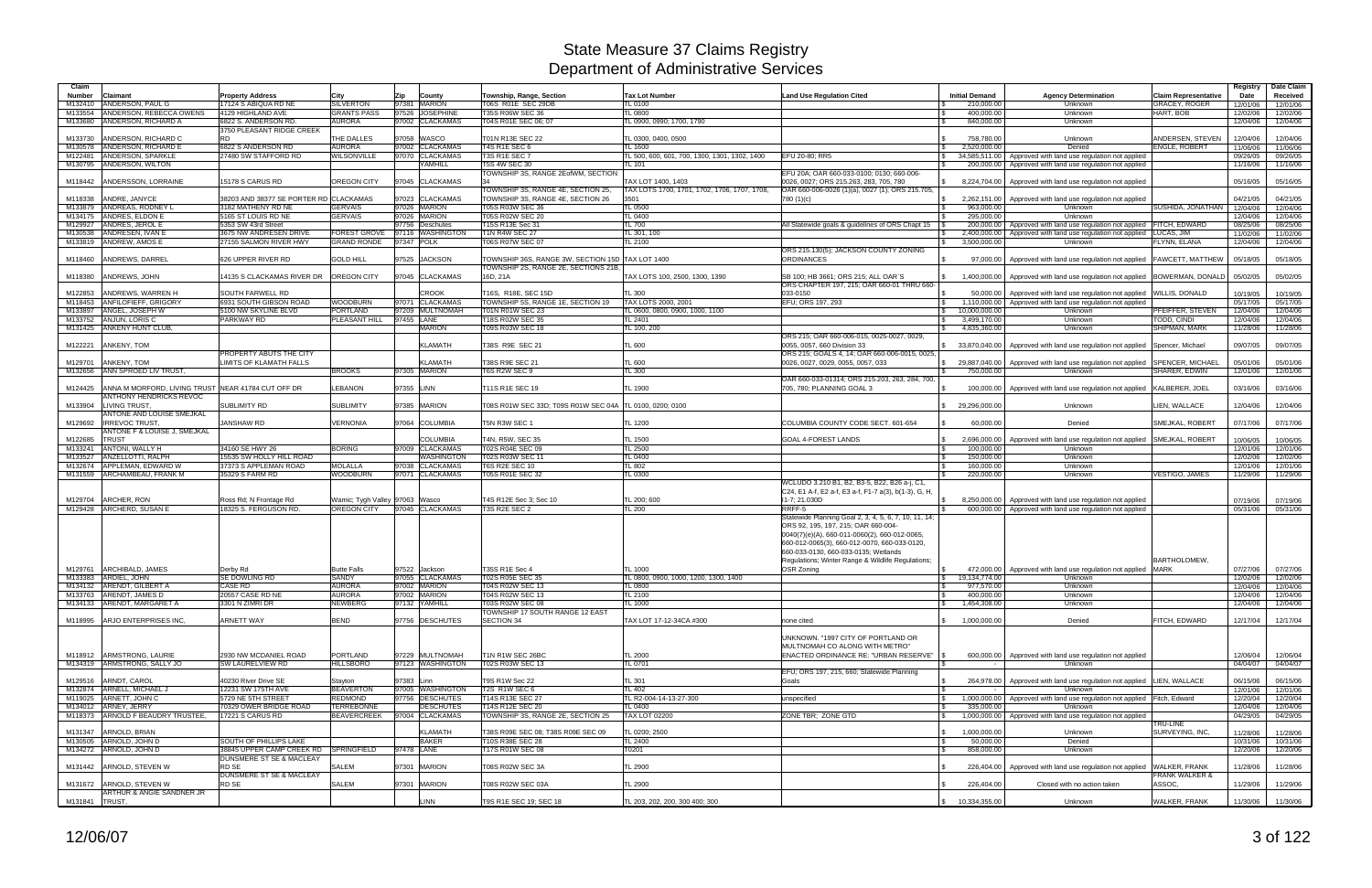| Claim<br><b>Number</b> | Claimant                                                 | <b>Property Address</b>                                | City                             | Zip        | County                              | Township, Range, Section                        | <b>Tax Lot Number</b>                                                                                         | <b>Land Use Regulation Cited</b>                                                | <b>Initial Demand</b>         | <b>Agency Determination</b>                                                                                                           | <b>Claim Representative</b>                    | Registry<br>Date     | Date Claim<br>Received |
|------------------------|----------------------------------------------------------|--------------------------------------------------------|----------------------------------|------------|-------------------------------------|-------------------------------------------------|---------------------------------------------------------------------------------------------------------------|---------------------------------------------------------------------------------|-------------------------------|---------------------------------------------------------------------------------------------------------------------------------------|------------------------------------------------|----------------------|------------------------|
| M131840                | ARTHUR & ANGIE SANDNER<br><b>REVOCABLE TRUST.</b>        |                                                        | <b>STAYTON</b>                   | 97383 LINN |                                     | T9S R1W Sec 26                                  | <b>TL 300</b>                                                                                                 |                                                                                 | 4,306,805.16                  | Unknown                                                                                                                               | <b>WALKER, FRANK</b>                           | 11/30/06             | 11/30/06               |
| M133921                | ARVIN, JERRY                                             | SOUTH OF MIDDLETON RD                                  |                                  |            | <b>NASHINGTON</b>                   | T03S R01W SEC 06BC: O6CB: 01DA                  | TL 0100; 0100; 0100, 0200, 300, 400                                                                           |                                                                                 | 3,000,000.00                  | Unknown                                                                                                                               | RANKIN, JOHN                                   | 12/04/06             | 12/04/06               |
| M118693                | ASBURRY, GWENDELYN                                       | 33676 SYKES RD                                         | <b>ST HELEN</b>                  |            | 97051 COLUMBIA                      | T4N, R2W, SEC 1                                 | TL 1800, 3000, 2100                                                                                           | <b>COUNTY ZONING ORDINANCES</b>                                                 | 3,000,000.00                  | Denied                                                                                                                                | OLSON, DENNIS                                  | 06/29/05             | 06/29/05               |
| M133200                | <b>ASCHOFF TTEE, LORI M</b>                              | REBMAN RD & AMISSIGGER RD BORING                       |                                  |            | 97009 CLACKAMAS                     | T02S R03E SEC 13                                | TL 0400                                                                                                       |                                                                                 |                               | Unknown                                                                                                                               | <b>CUTLER, THOMAS</b>                          | 12/01/06             | 12/01/06               |
| M133201<br>M133199     | <b>ASCHOFF TTEE, LORI M</b><br>ASCHOFF, CARL L           | 16100 SE AMISSIGGER RD<br>REBMAN RD & AMISSIGGER RD    | <b>BORING</b><br>BORING          |            | 97009 CLACKAMAS<br>97009 CLACKAMAS  | T02S R03E SEC 12<br>T02S R03E SEC 13; SEC 13C   | TL 2400, 3500<br>TL 0500; 0700                                                                                |                                                                                 | $\sim$                        | Unknown<br>Unknown                                                                                                                    | <b>CUTLER, THOMAS</b><br><b>CUTLER, THOMAS</b> | 12/01/06<br>12/01/06 | 12/01/06<br>12/01/06   |
|                        | M133210 ASCHOFF, CARL I                                  |                                                        | <b>BORING</b>                    |            | 97009 CLACKAMAS                     | T02S R04E SEC 07                                | TL 1801                                                                                                       |                                                                                 |                               | Unknown                                                                                                                               |                                                | 12/01/06             | 12/01/06               |
|                        | M134444 ASH TTEE, DUANE                                  | 2900 INDIAN CREEK RD                                   | SHADY COVE                       |            | 97539 JACKSON                       | T34S R01W SEC 22                                | TL 0400                                                                                                       |                                                                                 | 400,000.00                    | Unknown                                                                                                                               |                                                | 09/26/07             | 09/26/07               |
|                        |                                                          |                                                        |                                  |            |                                     |                                                 |                                                                                                               | WCLUDO Sec 3.210 B1, B2, B3-5, B22, B26 a-j,                                    |                               |                                                                                                                                       |                                                |                      |                        |
|                        | M129653 ASHLEY, LILLIAN J                                | 79828 Dodson Rd                                        |                                  |            |                                     | T4S R12E Sec 15                                 | TL 200, 300, 400, 500, 600                                                                                    | C1, C24, E1 a-f, E2 a-f, E3 a-f, F1-7 a(3), b(1-3), G,<br>H, I 1-7; Sec 21.030D |                               |                                                                                                                                       |                                                |                      |                        |
|                        |                                                          |                                                        | Wamic                            |            | 97063 Wasco                         |                                                 | TL 100; 2600, 3600, 3700, 3800; 900, 1900, 2000,                                                              |                                                                                 |                               | 2,000,000.00   Approved with land use regulation not applied VAN VACTOR, DAN                                                          |                                                | 07/12/06             | 07/12/06               |
|                        |                                                          |                                                        |                                  |            |                                     |                                                 | 2100, 2300, 2400, 2401, 2701; 600, 2000; 100,                                                                 |                                                                                 |                               |                                                                                                                                       |                                                |                      |                        |
|                        | ASPEN VALLEY LIMITED                                     |                                                        |                                  |            |                                     | T15S R19E; T16S R18E; T16S R19E; T16S           | 300, 1100, 1200; 200, 700, 701, 800, 1000, 1200,                                                              |                                                                                 |                               |                                                                                                                                       |                                                |                      |                        |
|                        | M133678 PARTNERSHIP                                      |                                                        | <b>POST</b>                      |            | 97752 CROOK                         | R20E; T17S R18E; T17S R19E                      | 1201, 1202, 2200, 2300, 2400                                                                                  |                                                                                 | 10,000,000.00                 | Unknown                                                                                                                               | VAN VOORHEES, J.                               | 12/04/06             | 12/04/06               |
|                        | M119722 ASPINWALL, LUCILLE<br>M122645 ASPINWALL, LUCILLE | <b>NONE STATED</b><br><b>WACONDA RD</b>                | SALEM                            |            | <b>MARION</b><br>97303 MARION       | T06, R2W, SEC 8<br>T6S, R2 W, SEC 8             | <b>TL 900</b><br><b>TL 900</b>                                                                                | ORS 215, OAR 660<br>ORS 215; OAR 660                                            | 259,362.00                    | Denied                                                                                                                                | ATCHISON, DANIEL<br><b>ATCHISON, DANIEL</b>    | 02/11/05             | 02/11/05               |
|                        | M129977 ASPINWALL, LUCILLE                               |                                                        |                                  |            | 97303 Marion                        | T6S R2W Sec 8                                   | <b>TL 600</b>                                                                                                 | ORS 197, 215; OAR 660; State Plannig Goals                                      |                               | 259,362.00 Approved with land use regulation not applied<br>46,628.00   Approved with land use regulation not applied   LIEN, WALLACE |                                                | 10/04/05<br>09/06/06 | 10/04/05<br>09/06/06   |
|                        | M129978 ASPINWALL, LUCILLE                               | Wacona Rd NE                                           |                                  |            | Marion                              | T6S R2W Sec 06                                  | TL 2100                                                                                                       | ORS 197, 215; OAR 660; State Planning Goals                                     |                               | 835,593.00   Approved with land use regulation not applied                                                                            |                                                | 09/06/06             | 09/06/06               |
|                        |                                                          |                                                        |                                  |            |                                     |                                                 |                                                                                                               | ORS 197, 215; Statewide Planning Goals; OAR                                     |                               |                                                                                                                                       |                                                |                      |                        |
| M129979                | ASPINWALL, LUCILLE                                       | Wacona Rd NE                                           | Salem                            |            | Marion                              | T6S R2W Sec 1400                                | TL 1400                                                                                                       | Chapt 660                                                                       |                               | 138,061.00   Approved with land use regulation not applied                                                                            | LIEN, WALLACE                                  | 09/06/06             | 09/06/06               |
|                        | M130726 ASPINWALL, LUCILLE                               |                                                        | <b>SALEM</b>                     |            | <b>MARION</b>                       | T6S R2W SEC08                                   | <b>TL 500</b>                                                                                                 |                                                                                 |                               | 539,591.00 Approved with land use regulation not applied                                                                              | Lien, Wallace                                  | 11/14/06             | 11/13/06               |
| M132981                | M130280 ASSEMBLIES OF GOD,<br>ASSOCIATED FRUIT CO.       | 9250 CHARITY AVE NE<br>5828 COLVER RD                  | <b>TALENT</b>                    |            | 97305 MARION<br>97535 JACKSON       | T6S R2W SEC 17AA<br>T38S R01W SEC 22C; SEC 27   | <b>TL 300</b><br>TL 1000, 1100, 1200; 4400, 4500                                                              |                                                                                 | 4,976,246.00<br>6,949,160.00  | Denied<br>Unknown                                                                                                                     | WALKER, FRANK<br>FOWLER, WILLIAM               | 10/13/06<br>12/01/06 | 10/13/06<br>12/01/06   |
|                        |                                                          | <b>CARPENTER HILL &amp;</b>                            |                                  |            |                                     |                                                 |                                                                                                               |                                                                                 |                               |                                                                                                                                       |                                                |                      |                        |
| M132982                | ASSOCIATED FRUIT CO,                                     | INDEPENDENCE SCHOOL RD                                 | <b>MEDFORD</b>                   | 97501      | <b>JACKSON</b>                      | T38S R01W SEC 07                                | <b>TL 2500</b>                                                                                                |                                                                                 | 4,986,520.00                  | Unknown                                                                                                                               | FOWLER, WILLIAM                                | 12/01/06             | 12/01/06               |
| M132983                | ASSOCIATED FRUIT CO.                                     | 7535 RAMSEY CANYON RD                                  | <b>GOLD HILL</b>                 |            | <b>JACKSON</b>                      | T35S R03W SEC 36                                | TL 0100                                                                                                       |                                                                                 | 4,836,460.00                  | Unknown                                                                                                                               | FOWLER, WILLIAM                                | 12/01/06             | 12/01/06               |
| M132984                | ASSOCIATED FRUIT CO,                                     | S STAGE RD                                             | MEDFORD                          |            | 97501 JACKSON                       | T37S R02W SEC 34D                               | TL 0300                                                                                                       |                                                                                 | 4,470,650.00                  | Unknown                                                                                                                               | FOWLER, WILLIAM                                | 12/01/06             | 12/01/06               |
| M132985                | ASSOCIATED FRUIT CO,                                     | 3175 PAYNE RD & FERN VALLEY<br><b>RD</b>               | <b>MEDFORD</b>                   | 97501      | <b>JACKSON</b>                      | T38S R01W SEC 11A; SEC 12                       | TL 0800; 0201                                                                                                 |                                                                                 | 11,809,125.00                 | Unknown                                                                                                                               | FOWLER, WILLIAM                                | 12/01/06             | 12/01/06               |
| M132986                | ASSOCIATED FRUIT CO.                                     | 1107 HUENERS LN                                        | <b>JACKSONVILLE</b>              |            | 97530 JACKSON                       | T37S R02W SEC 28; SEC 33                        | TL 3501; 0302                                                                                                 |                                                                                 | 18,789,090.00                 | Unknown                                                                                                                               | FOWLER, WILLIAM                                | 12/01/06             | 12/01/06               |
| M132987                | ASSOCIATED FRUIT CO.                                     | 1462 BEESON RD                                         | <b>TALENT</b>                    |            | 97540 JACKSON                       | T38S R01W SEC 27                                | TL 2200, 2500                                                                                                 |                                                                                 | 8,187,500.00                  | Unknown                                                                                                                               | FOWLER, WILLIAM                                | 12/01/06             | 12/01/06               |
| M132988                | ASSOCIATED FRUIT CO.                                     | 5830 COLVER RD                                         | <b>TALENT</b>                    |            | 97535 JACKSON                       | T38S R01W SEC 22C                               | TL 0100, 0200, 1300, 1400                                                                                     |                                                                                 | 9,317,010.00                  | Unknown                                                                                                                               | FOWLER, WILLIAM                                | 12/01/06             | 12/01/06               |
| M132989                | ASSOCIATED FRUIT CO.                                     | VILAS RD & MCLOUGHLIN RD                               | <b>MEDFORD</b>                   |            | 97501 JACKSON                       | T37S R01W SEC 04; SEC 05                        | TL 0300; 0101                                                                                                 |                                                                                 | 6,391,970.00                  | Unknown                                                                                                                               | FOWLER, WILLIAM                                | 12/01/06             | 12/01/06               |
| M132990<br>M132991     | ASSOCIATED FRUIT CO,<br>ASSOCIATED FRUIT CO.             | 4280 FERN VALLEY RD<br><b>CALHOUN RD</b>               | <b>MEDFORD</b><br><b>MEDFORD</b> |            | 97501 JACKSON<br>97501 JACKSON      | T38S R01W SEC 10; SEC 10AC<br>T38S R01W SEC 16B | TL 0900, 1900, 1901, 1990; 0200<br>TL 0600                                                                    |                                                                                 | 15,931,870.00<br>5,628,970.00 | Unknown<br>Unknown                                                                                                                    | FOWLER, WILLIAM<br>FOWLER, WILLIAM             | 12/01/06<br>12/01/06 | 12/01/06               |
| M132992                | ASSOCIATED FRUIT CO.                                     | S STAGE RD & WILLOW WAY                                | <b>MEDFORD</b>                   |            | 97501 JACKSON                       | T37S R02W SEC 35                                | TL 0300, 0401                                                                                                 |                                                                                 | 3,261,180.00                  | Unknown                                                                                                                               | FOWLER, WILLIAM                                | 12/01/06             | 12/01/06<br>12/01/06   |
|                        |                                                          |                                                        |                                  |            |                                     |                                                 |                                                                                                               |                                                                                 |                               |                                                                                                                                       |                                                |                      |                        |
| M132993                | ASSOCIATED FRUIT CO,                                     | 7148 & 7730 WAGNER CREEK RD TALENT                     |                                  |            | 97540 JACKSON                       | T38S R01W SEC 27; SEC 34; SEC 35B               | TL 3300; 3100; 0400                                                                                           |                                                                                 | 7,447,960.00                  | Unknown                                                                                                                               | FOWLER, WILLIAM                                | 12/01/06             | 12/01/06               |
| M132994                | ASSOCIATED FRUIT CO,                                     | 5500 COLVER RD                                         | <b>TALENT</b>                    |            | 97540 JACKSON                       | T38S R01W SEC 21; SEC 22C; SEC 22               | TL 2700; 1800; 6500                                                                                           |                                                                                 | 8,298,110.00                  | Unknown                                                                                                                               | FOWLER, WILLIAM                                | 12/01/06             | 12/01/06               |
| M132995<br>M132996     | ASSOCIATED FRUIT CO.<br>ASSOCIATED FRUIT CO,             | <b>HWY 99 &amp; SUNCREST RD</b><br>4370 FERN VALLEY RD | <b>TALENT</b><br><b>MEDFORD</b>  |            | 97540 JACKSON<br>97501 JACKSON      | T38S R01W SEC 23B<br>T38S R01W SEC 10           | <b>TL 1001</b><br>TL 1500, 1600                                                                               |                                                                                 | 1,945,630.00<br>3,385,540.00  | Unknown<br>Unknown                                                                                                                    | FOWLER, WILLIAM<br>FOWLER, WILLIAM             | 12/01/06<br>12/01/06 | 12/01/06               |
| M129630                | ASTLEFORD, MARVIN G                                      | 23950 NE Albertson Rd                                  | Hillsboro                        |            | 97123 Yamhill                       | T2S R3W Sec 21                                  | <b>TL 300</b>                                                                                                 | YCZORD 402, 402.03(A); EF-40                                                    |                               | 115,000.00   Approved with land use regulation not applied                                                                            | Eisenstein, Scott                              | 07/10/06             | 12/01/06<br>07/10/06   |
|                        | M131806 ATCHLEY, LEONA                                   |                                                        |                                  |            | YAMHILL                             | T5S R4W SEC 20CC                                | <b>TL 300</b>                                                                                                 |                                                                                 | 1,931,000.00                  | Unknown                                                                                                                               | SHIPMAN, MARK                                  | 11/30/06             | 11/30/06               |
|                        | M130407 ATIYEH, GEORGE                                   | 9918 NORTH FORK LANE                                   | <b>LYONS</b>                     |            | 97358 MARION                        | T9S R3E SEC 11BB; 11BA                          | TL 2000; 1600                                                                                                 |                                                                                 |                               | 2,291,167.00   Approved with land use regulation not applied                                                                          |                                                | 10/24/06             | 10/24/06               |
|                        | M121789 ATKENSON, HOWARD A                               | 34995 RIVERSIDE DR SW                                  | <b>ALBANY</b>                    | 97321 LINN |                                     | T11S, R4W, SEC 21                               | TL 1000                                                                                                       | F3; EFU; EFU ZONING AMENDMENT                                                   |                               | 171,030.00   Approved with land use regulation not applied                                                                            |                                                | 08/09/05             | 08/09/05               |
| M121790                | <b>ATKESON, HOWARD</b>                                   | 34995 RIVERSIDE DE SW                                  | <b>ALBANY</b>                    | 97321 LINN |                                     | T11S, R4W, SEC 21                               | <b>TL 900</b>                                                                                                 | FE: EFU: ZONE AMENDMENT FOR EFU AZ-<br>193/94                                   |                               |                                                                                                                                       |                                                |                      |                        |
|                        | M121788 ATKESON, HOWARD A                                | 34995 RIVERSIDE DR SW                                  | <b>ALBANY</b>                    | 97321 LINN |                                     | T11S, R4W, SEC 21                               | <b>TL 700</b>                                                                                                 | F-3; EFU; ZONE AMEND. 1A-1-93/94                                                |                               | 1,711,860.00   Approved with land use regulation not applied<br>193,570.00   Approved with land use regulation not applied            |                                                | 08/09/05<br>08/09/05 | 08/09/05<br>08/09/05   |
|                        | M121791 ATKESON, HOWARD A                                | 34995 RIVER DE SW                                      | <b>ALBANY</b>                    | 97321 LINN |                                     | T11S, R4W, SEC 21                               | TL 1100                                                                                                       | <b>EFU, ZONE AMENDED EFU</b>                                                    |                               | 142,780.00 Approved with land use regulation not applied                                                                              |                                                | 08/09/05             | 08/09/05               |
|                        |                                                          |                                                        |                                  |            |                                     |                                                 |                                                                                                               | SB 100; LDO CH. 4, 8, 2-1, 8.6, 9.5.3., 9,2,10,10.3,                            |                               |                                                                                                                                       |                                                |                      |                        |
| M129555                | ATKINS, JOHN J                                           | 755 SLAGLE CR RD                                       | <b>GRANTS PASS</b>               |            | <b>JACKSON</b>                      | T38S R4W SEC 5; T37S R4W SEC 32                 | TL 200; 1800                                                                                                  | 9.3                                                                             | 3,130,000.00                  | Denied                                                                                                                                |                                                | 06/21/06             | 06/21/06               |
|                        |                                                          |                                                        |                                  |            |                                     |                                                 |                                                                                                               | OAR 660: GOALS 3, 4, 5, 14: ALL STATEWIDE                                       |                               |                                                                                                                                       |                                                |                      |                        |
|                        | M118520 ATKINSON LIVING TRUST                            | 2950 NW 53RD DRIVE                                     | <b>PORTLAND</b>                  |            | 97210 MULTNOMAH                     | T1N, R1W, SEC 25A                               | TL 200, 700, 800                                                                                              | PLANNING GOALS, OAR, AND OREGON STATUS \$                                       |                               | 1,100,000.00 Approved with land use regulation not applied                                                                            |                                                | 05/27/05             | 05/27/05               |
|                        | M129524 ATKINSON, VICKI                                  | 69655 LAKE DR                                          | <b>SISTERS</b>                   |            | 97759 DESCHUTES                     | T14S R10E Sec 25D                               | TL 500                                                                                                        | F-2 ZONE; COUNTY CODE CH. 18.40, 18.88                                          |                               | 250,000.00   Approved with land use regulation not applied   LOVLIEN, ROBERT                                                          |                                                | 06/16/06             | 06/16/06               |
|                        | M130769 AUBERT, LEONARD                                  | 6950 HWY 35                                            | <b>PARKDALE</b>                  |            | 97041 HOOD RIVER                    | T10E R1N SEC 33                                 | TL 101, 201                                                                                                   |                                                                                 | 4,500,000.00                  | Denied                                                                                                                                |                                                | 11/15/06             | 11/15/06               |
|                        | M132888 AUS FARMS LTD.                                   | <b>NOT SPECIFIED</b><br>NE AUSLAND DR EAST OF          |                                  |            | <b>CLACKAMAS</b>                    | <b>T02S R03E SEC 30B</b>                        | TL 0100, 0102                                                                                                 |                                                                                 | 8,010,000.00                  | Unknown                                                                                                                               | SHIPMAN, MARK                                  | 12/01/06             | 12/01/06               |
|                        | M131791 AUSLAND, JOHN M                                  | <b>SCOVILLE RD</b>                                     |                                  |            | 97526 JOSEPHINE                     | T36S R05W SEC 05                                | TL 1508                                                                                                       |                                                                                 | 75,000.00                     | Unknown                                                                                                                               | HART, ROBERT                                   | 11/29/06             | 11/29/06               |
|                        |                                                          | NE AUSLAND DR EAST OF                                  |                                  |            |                                     |                                                 |                                                                                                               |                                                                                 |                               |                                                                                                                                       |                                                |                      |                        |
|                        | M131792 AUSLAND, JOHN M                                  | <b>SCOVILLE RD</b>                                     |                                  |            | 97526 JOSEPHINE                     | T36S R05W SEC 05                                | TL 1511                                                                                                       |                                                                                 | 50,000.00                     | Unknown                                                                                                                               | HART, ROBERT                                   | 11/29/06             | 11/29/06               |
|                        |                                                          | NE AUSLAND DR EAST OF                                  |                                  |            |                                     |                                                 |                                                                                                               |                                                                                 |                               |                                                                                                                                       |                                                |                      |                        |
|                        | M131793 AUSLAND, JOHN M                                  | <b>SCOVILLE RD</b>                                     |                                  |            | 97526 JOSEPHINE                     | T36S R05W SEC 05                                | TL 1506                                                                                                       |                                                                                 | 25,000.00                     | Unknown                                                                                                                               | HART, ROBERT                                   | 11/29/06             | 11/29/06               |
|                        | M131794 AUSLAND, JOHN M                                  | NE AUSLAND DR EAST OF<br><b>SCOVILLE RD</b>            |                                  |            | 97526 JOSEPHINE                     | T36S R05W SEC 05                                | TL 1507                                                                                                       |                                                                                 | 50,000.00                     | Unknown                                                                                                                               | HART. ROBERT                                   | 11/29/06             |                        |
|                        | M118370 AUSTEN, TIM                                      | 13173 S SPANGLER RD                                    | OREGON CITY                      |            | 97045 CLACKAMAS                     | TOWNSHIP 3S, RANGE 2E, SECTION 32               | TAX LOT 1500                                                                                                  | EFU <sub>80</sub>                                                               |                               | 1,250,550.00   Approved with land use regulation not applied                                                                          |                                                | 04/28/05             | 11/29/06<br>04/28/05   |
|                        | M134412 AUTERSON, RICHARD                                | 39484 SHELBURN DR                                      | SCIO                             | 97374 LINN |                                     | T09S R01W SEC 29                                | TL 0100                                                                                                       |                                                                                 | 150,000.00                    | Unknown                                                                                                                               |                                                | 07/11/07             | 07/11/07               |
|                        | M133066 AVISON LUMBER CO,                                | NOT SPECIFIED                                          |                                  |            | <b>CLACKAMAS</b>                    | T05S R03E SEC 17; SEC 20                        | TL 1107, 1109, 1110; 0600, 0800                                                                               |                                                                                 | 6,000,000.00                  | Unknown                                                                                                                               |                                                | 12/01/06             | 12/01/06               |
|                        | M133067 AVISON LUMBER CO.                                | NOT SPECIFIED                                          |                                  |            | <b>CLACKAMAS</b>                    | T05S R03E SEC 20                                | TL 0600, 0800                                                                                                 |                                                                                 | 3,660,000.00                  | Closed with no action taken                                                                                                           |                                                | 12/01/06             | 12/01/06               |
|                        | M133112 AVISON LUMBER CO.                                |                                                        | <b>MOLLALA</b>                   |            | <b>CLACKAMAS</b><br>97038 CLACKAMAS | T05S R03E SEC 17                                | TL 1101, 1105, 1106, 1600                                                                                     |                                                                                 | 2,250,000.00                  | Unknown                                                                                                                               |                                                | 12/01/06             | 12/01/06               |
|                        | M133368 AVISON LUMBER CO.                                |                                                        |                                  |            |                                     | T07S R03E SEC 00                                | <b>TL 2000</b><br>T4S R2E Sec 25; T4S R2E Sec 26; T4S R2E   TL 200, 290, 700; TL 4300; TL 600; 200, 290, 700, |                                                                                 | 2,500,000.00                  | Unknown                                                                                                                               |                                                | 12/02/06             | 12/02/06               |
|                        | M129548 AVISON LUMBER COMPANY.                           |                                                        |                                  |            | Clackamas                           | Sec 36; T4S R3E Sec 30                          | 900, 1000, 1090                                                                                               | OAR 660; ORS 197, 215, 526, 527                                                 |                               | 20,000,000.00   Approved with land use regulation not applied   WILLIS, DONALD                                                        |                                                | 06/20/06             | 06/20/06               |
|                        |                                                          |                                                        |                                  |            |                                     |                                                 |                                                                                                               |                                                                                 |                               |                                                                                                                                       |                                                |                      |                        |
|                        |                                                          |                                                        |                                  |            |                                     | T4S R2E Sec 23; T4S R2E Sec 24; T4S R2E         |                                                                                                               | OAR Chapt. 125-145, 629, 660; ORS 92, 197, 209,                                 |                               |                                                                                                                                       |                                                |                      |                        |
|                        | M129549 AVISON LUMBER COMPANY,                           |                                                        |                                  |            | Clackamas                           | Sec 25; T4S R2E Sec 36; T4S R3E Sec 31          | TL 1600; TL 500; TL 500, 600; 101,800; 601, 700 215, 526, 527                                                 |                                                                                 |                               | \$ 20,000,000.00 Approved with land use regulation not applied WILLIS, DONALD                                                         |                                                | 06/20/06             | 06/20/06               |
|                        | M118398 AXMAKER, EDEN F                                  | 41500 S SAWTELL RD                                     | MOLALLA                          |            | 97038 CLACKAMAS                     | TOWNSHIP 6S, RANGE 2E, SECTION 35               | TAX LOTS 200, 201, 202                                                                                        | ORS 215.780(1)(C) 214.705; 660-006-0027(1)<br>00026(1)(A)                       |                               | 400,000.00   Approved with land use regulation not applied                                                                            |                                                | 05/06/05             | 05/06/05               |
|                        | M133766 AYDELOTT TTE, RUTH A                             | LORENCE RD. NE                                         | <b>SILVERTON</b>                 |            | 97381 MARION                        | T07S R01W SEC 13                                | <b>TL 1200</b>                                                                                                |                                                                                 | 258,950.00                    | Unknown                                                                                                                               |                                                | 12/04/06             | 12/04/06               |
|                        | M119676 AYLETT, JEDEDIAH W                               |                                                        |                                  |            | <b>UMATILLA</b>                     | T4N, R27E SEC 35, 27                            | <b>TL 2200</b>                                                                                                | OAR 660-23-180 (3), (4); ORS 30.930; EFU                                        | \$50,000,000.00               | Denied                                                                                                                                |                                                |                      | 02/09/05 02/09/05      |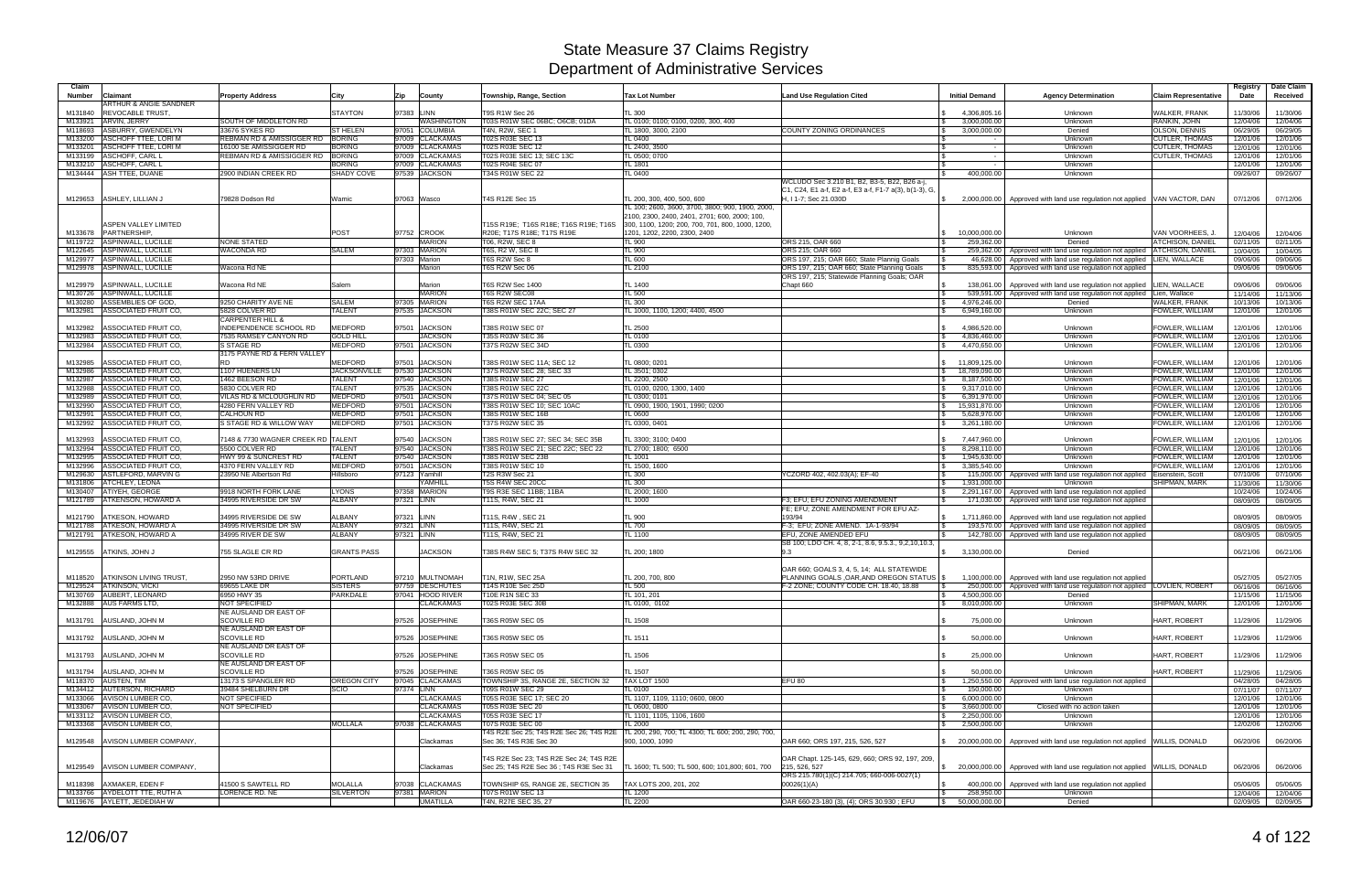| Claim              |                                                                |                                             |                                    |                                     |                                                              |                                   |                                                                           |                                          |                                                                                                                                                         |                                    | Registry             | Date Claim           |
|--------------------|----------------------------------------------------------------|---------------------------------------------|------------------------------------|-------------------------------------|--------------------------------------------------------------|-----------------------------------|---------------------------------------------------------------------------|------------------------------------------|---------------------------------------------------------------------------------------------------------------------------------------------------------|------------------------------------|----------------------|----------------------|
| Number             | Claimant                                                       | <b>Property Address</b>                     | City                               | Zip<br>County                       | Township, Range, Section                                     | <b>Tax Lot Number</b>             | <b>Land Use Regulation Cited</b>                                          | <b>Initial Demand</b>                    | <b>Agency Determination</b>                                                                                                                             | <b>Claim Representative</b>        | Date                 | Received             |
| M121451<br>M125001 | AYRES, MARVIN V<br>AYRES, WILLIAM J                            | 7500 SW MINTER BRIDGE RD<br>Not Provided    |                                    | WASHINGTON<br>Jefferson             | T1S, R19<br>T12S R13E Sec 10                                 | TL 1600<br><b>TL 500</b>          | EFU<br>ORS 92, 215, 197; All zoning & Ord since 1967                      | 975,000.00<br>90.000.00                  | Approved with land use regulation not applied<br>Approved with land use regulation not applied  HARRIS, BOB                                             |                                    | 07/18/05<br>04/19/06 | 07/18/05<br>04/19/06 |
|                    |                                                                |                                             |                                    |                                     |                                                              |                                   |                                                                           |                                          |                                                                                                                                                         |                                    |                      |                      |
| M120085            | <b>B E WEILER EXEMPTION TRUST.</b>                             | <b>NOT PROVIDED</b>                         |                                    | <b>CLACKAMAS</b>                    | TOWNSHIP 3S, RANGE 2E, SECTION 21,22 TAX LOT 200             |                                   | OAR 660-004-0040 (8)(E) FF10; R20                                         | 7,345,000.00                             | Approved with land use regulation not applied   DONAHUE, SEAN                                                                                           |                                    | 03/10/05             | 03/10/05             |
|                    |                                                                |                                             |                                    |                                     | T17S R4W SEC 16                                              |                                   |                                                                           |                                          |                                                                                                                                                         |                                    |                      |                      |
|                    | M132866 BABB TTEE, RAY A                                       | <b>NOT SPECIFIED</b>                        |                                    | LANE                                |                                                              | TL 100, 500                       |                                                                           | $^{\circ}$<br>2,702,160.00               | Unknown                                                                                                                                                 | SPICKERMAN, JAMES                  | 12/01/06             | 12/01/06             |
|                    |                                                                |                                             |                                    |                                     |                                                              |                                   | OAR 660-006-0026(1)(a), 0027(1); ORS                                      |                                          |                                                                                                                                                         |                                    |                      |                      |
|                    | M118365 BABB, MELVIN                                           | 15604 S SPANGLER RD                         | <b>OREGON CITY</b>                 | 97045 CLACKAMAS                     | TOWNSHIP 4S, RANGE 2E, SECTION 3                             | TAX LOT 301                       | 215.780(1)(c), 705                                                        | 610,000.00<br>- \$                       | Approved with land use regulation not applied                                                                                                           |                                    | 04/28/05             | 04/28/05             |
|                    | M130682 BABB, MELVIN A                                         | 15600 S. SPANGLER RD                        | <b>OREGON CITY</b>                 | 97045 CLACKAMAS                     | <b>T4S R2E SEC 03</b>                                        | TL 300                            |                                                                           | 812,000.00                               | Denied                                                                                                                                                  |                                    | 11/13/06             | 11/13/06             |
|                    | M131250 BACHMAN, JOSEPH E<br>M124486 BACKMAN, VIVIAN L         | 20700 SE CURTIS ROAD<br>21801 SW BACKMAN RD | <b>DAMASCUS</b><br><b>SHERWOOD</b> | 97089 CLACKAMAS<br>97140 WASHINGTON | T02S R03E SEC 16<br><b>T2S R2W SEC 23</b>                    | TL 1701<br>TL 505, 508            | GOAL 3. 4: CDC SEC 346-6.1                                                | 500,000.00<br>l \$<br>482,000.00         | Unknown<br>Approved with land use regulation not applied                                                                                                |                                    | 11/24/06             | 11/24/06             |
|                    | M134089 BADEN ESTATE, ARDELLE                                  | <b>NOT SPECIFIED</b>                        |                                    | <b>COLUMBIA</b>                     | T04N R02W SEC 341                                            | <b>TL 0100</b>                    |                                                                           | 470,000.00<br>- \$                       | Unknown                                                                                                                                                 |                                    | 03/20/06<br>12/04/06 | 03/20/06<br>12/04/06 |
|                    |                                                                |                                             |                                    |                                     |                                                              |                                   | ORS 215.213, 780; OAR 660-033-0120.                                       |                                          |                                                                                                                                                         |                                    |                      |                      |
| M118329            | BADGER, REBECCA L                                              | <b>NOT PROVIDED</b>                         |                                    | <b>DESCHUTES</b>                    | TOWNSHIP 17S, RANGE 13E, SECTION 18                          | TAX LOT 100, 200, AND 204         | 660.033.0100: STATE WIDE PLANNING GOAL 3 5                                | 800,000.00                               | Approved with land use regulation not applied                                                                                                           |                                    | 04/18/05             | 04/18/05             |
|                    | M119704 BAGHDANOV, MARIA                                       | 13930 BOONES FERRY ROAD                     | <b>WOODBURN</b>                    | 97071 MARION                        | T05S, R02W, SEC 24                                           | TL 1600                           | ORS 197, MARION CITY ORDINANCE 540                                        | l \$                                     | Approved with land use regulation not applied LODINE, PAUL                                                                                              |                                    | 02/10/05             | 02/10/05             |
|                    | M130975 BAGLEY, DEWEY<br>M131424 BAHR, STEVEN H                | <b>NOT PROVIDED</b><br>8191 STRATFORD DR NE | <b>SALEM</b>                       | <b>JACKSON</b><br>97305 MARION      | T35S R3W SEC 5<br>T06S R02W SEC 14A                          | TL 1001, 1002, 1100<br>TL 0400    |                                                                           | 900,000.00<br>400,000.00                 | Approved with land use regulation not applied<br><b>Unknown</b>                                                                                         | <b>SHIPMAN, MARK</b>               | 11/20/06<br>11/28/06 | 11/20/06<br>11/28/06 |
|                    | M118739 BAILEY, ARNOLD D                                       | NEAR MT HOOD LOOP HWY                       |                                    | 97031 HOOD RIVER                    | T1N, R10E, SEC 15A                                           | <b>TL 100</b>                     | ORDINANCE 106                                                             | 400.000.00<br>- \$                       | Approved with land use regulation not applied                                                                                                           |                                    | 07/11/05             | 07/11/05             |
|                    |                                                                |                                             |                                    |                                     |                                                              |                                   |                                                                           |                                          |                                                                                                                                                         | <b>BAILEY, SCOTT &amp;</b>         |                      |                      |
|                    | M134218   BAILEY, BETTY J                                      | 29300 NW BACONA RD                          | <b>BUXTON</b>                      | 97109 WASHINGTON                    | T03N R04W SEC 22                                             | <b>TL 1400</b>                    |                                                                           | 150,000.00                               | Unknown                                                                                                                                                 | <b>JENNIFER</b>                    | 12/05/06             | 12/05/06             |
|                    |                                                                |                                             |                                    |                                     |                                                              |                                   |                                                                           |                                          |                                                                                                                                                         | <b>BAILEY, SCOTT &amp;</b>         |                      |                      |
|                    | M134219 BAILEY, BETTY J                                        | 29300 NW BACONA RD                          | <b>BUXTON</b>                      | 97109 WASHINGTON                    | T03N R04W SEC 15                                             | TL 4900                           |                                                                           | 450,000.00                               | Unknown                                                                                                                                                 | <b>JENNIFER</b><br>BAILEY, SCOTT & | 12/05/06             | 12/05/06             |
|                    | M134220 BAILEY, BETTY J                                        | 29300 NW BACONA RD                          | <b>BUXTON</b>                      | 97109 WASHINGTON                    | T03N R04W SEC 22                                             | TL 1000                           |                                                                           | 3,400,000.00                             | Unknown                                                                                                                                                 | <b>JENNIFER</b>                    | 12/05/06             | 12/05/06             |
|                    |                                                                |                                             |                                    |                                     |                                                              |                                   |                                                                           |                                          |                                                                                                                                                         | <b>BAILEY, SCOTT &amp;</b>         |                      |                      |
| M134221            | BAILEY, BETTY J                                                | 29300 NW BACONA RD                          | <b>BUXTON</b>                      | 97109 WASHINGTON                    | T03N R04W SEC 15                                             | TL 5900                           |                                                                           | 275,000.00                               | Unknown                                                                                                                                                 | <b>JENNIFER</b>                    | 12/05/06             | 12/05/06             |
|                    | M124313 BAILEY, DONALD                                         | 24250 DOANE CREEK RD                        | <b>SHERIDAN</b>                    | 97378 POLK                          | <b>T6 R7 SEC 22</b>                                          | TL 100, 500                       | 177.070; 182.040; 182.700; 112.430                                        | 1,800,000.00<br>l \$                     | Approved with land use regulation not applied BAILEY, BILL                                                                                              |                                    | 03/13/06             | 03/13/06             |
|                    | M132064 BAILEY, HELEN A<br>M130412 BAILEY, ROBERT C            | PEAVINE RD                                  | <b>MCMINNVILLE</b>                 | YAMHILL<br>97424 LANE               | T4S R5W SEC22<br>T 20S R3W SEC 23                            | <b>TL 700</b><br>TL 120, 123      |                                                                           | 800.000.00<br>l \$<br>812,000.00         | Unknown<br>Approved with land use regulation not applied BELKNAP, JIM                                                                                   |                                    | 11/30/06             | 11/30/06             |
|                    | M134415 BAILEY, WAIDE A                                        | 14400 NE STONE RD                           | <b>NEWBERG</b>                     | OR<br>YAMHILL                       | T03S R03W SEC 11CD                                           | TL 0200                           |                                                                           | l \$<br>200,000.00                       | Unknown                                                                                                                                                 | <b>BRIDGES, JOHN</b>               | 10/25/06<br>07/19/07 | 10/25/06<br>07/19/07 |
|                    | M132726 BAILLIE, DONALD A                                      |                                             | <b>CORVALLIS</b>                   | 97333 BENTON                        | T13S R05W SEC 08                                             | TL 0500                           |                                                                           | 110,650.00                               | Unknown                                                                                                                                                 |                                    | 12/01/06             | 12/01/06             |
|                    | M131557 BAILY, STEPHEN C                                       | 32305 S BURKERT RD                          | <b>WOODBURN</b>                    | 97071 CLACKAMAS                     | T05S R01W SEC 14                                             | TL 0700                           |                                                                           | 856,000.00                               | Unknown                                                                                                                                                 |                                    | 11/29/06             | 11/29/06             |
|                    | M134031 BAIN, DAVID                                            | 1707 SUMMIT LOOP                            | <b>GRANTS PASS</b>                 | 97527 JOSEPHINE                     | T36S R05W SEC 33CC                                           | TL 0300                           |                                                                           | 20,000.00                                | Unknown                                                                                                                                                 |                                    | 12/04/06             | 12/04/06             |
|                    | M129494 BAIN, KENNETH B                                        | Sunnyslope Rd & Lee Lane                    | <b>Baker City</b>                  | 97814 Baker                         | <b>T8S R40E Sec 26</b>                                       | TL 100, 300<br>TL 900, 1100       | OAR 660-033-0130: HB 3661<br>EFU <sub>80</sub>                            | 106,250.00<br>$\mathfrak{L}$             | Approved with land use regulation not applied                                                                                                           |                                    | 06/12/06             | 06/12/06             |
|                    | M118737 BAIN, LOIS<br>M131980 BAIN, LOIS                       | 14941 CARUS RD                              | <b>OREGON CITY</b>                 | 97045 CLACKAMAS<br><b>CLACKAMAS</b> | T3S, R2EofWM, SEC 34<br><b>T3S R2E SEC 34</b>                | TL 900, 1200, 1203, 1204, 1100    |                                                                           | 1,000,000.00<br>1,954,189.00<br>S.       | Denied<br>Unknown                                                                                                                                       | <b>WALKER, FRANK</b>               | 07/11/05<br>11/30/06 | 07/11/05<br>11/30/06 |
|                    |                                                                |                                             |                                    |                                     |                                                              |                                   |                                                                           |                                          |                                                                                                                                                         |                                    |                      |                      |
| M131753            | <b>BAINES, ROBERT K</b>                                        | 9148 & 9152 W EVANS CREEK RD ROGUE RIVER    |                                    | 97537 JACKSON                       | T35S R04W SEC 04                                             | TL 1701, 1708                     |                                                                           | 260,000.00                               | Unknown                                                                                                                                                 |                                    | 11/29/06             | 11/29/06             |
|                    | M133336 BAIRD, THOMAS E                                        | SW WUNDERLI CANYON RD.                      |                                    | 97140 WASHINGTON                    | T02S T02W SEC 27                                             | TL 0501                           |                                                                           | 203,150.00                               | Unknown                                                                                                                                                 | ACKERMAN, STARK                    | 12/01/06             | 12/01/06             |
|                    | M131455 BAIRD, WILLIAM H                                       |                                             |                                    | <b>LINN</b>                         | T11S R02W SEC 9                                              | TL 1000                           |                                                                           | 325,188.00                               | Unknown                                                                                                                                                 | <b>HEILIG. GEORGE</b>              | 11/28/06             | 11/28/06             |
|                    | M132353 BAKE, AUBREY R<br>M131454 BAKER JR, MARTIN H           |                                             |                                    | WASHINGTON<br><b>LINN</b>           | T2N R3W SEC 18<br>T12S R04W SEC 5B                           | 200<br>TL 1000                    |                                                                           | 555,000.00<br>-S<br>507,711.00           | Unknown<br>Unknown                                                                                                                                      | <b>HEILIG, GEORGE</b>              | 11/30/06<br>11/28/06 | 11/30/06<br>11/28/06 |
|                    | <b>BAKER ROCK CRUSHING</b>                                     |                                             |                                    |                                     |                                                              |                                   |                                                                           |                                          |                                                                                                                                                         |                                    |                      |                      |
| M132077            | COMPANY.                                                       |                                             |                                    | <b>WASHINGTON</b>                   | T2N R2W SEC35                                                | <b>TL 100</b>                     |                                                                           | 501,901.00<br>- \$                       | Unknown                                                                                                                                                 | PINKSTAFF, JOHN                    | 11/30/06             | 11/30/06             |
| M129352            | BAKER SCHLABACH, FAITH J                                       | 314 Cedar Tree Dr.                          | Roseburg                           | 97470 Douglas                       | T28S R6W Sec 19                                              | TL 401, 500                       | EF: EFU                                                                   | 1.064.750.00<br>\$                       | Denied                                                                                                                                                  | Ropp, Ronlee                       | 05/18/06             | 05/18/06             |
|                    | M130565 BAKER, EARL H                                          | <b>27295 HUME ST</b>                        | <b>BROWNSVILLE</b>                 | 97327 LINN                          | <b>T14S R2W SEC 6</b>                                        | TL 300                            |                                                                           | 60,000.00                                | Approved with land use regulation not applied                                                                                                           |                                    | 11/03/06             | 11/03/06             |
|                    | M118628 BAKER, GORDON                                          | 7649 STATE HWY 219                          | <b>WOODBURN</b>                    | 97071 MARION                        | T5S R2W SEC 2C                                               | TL 400                            | OAR 125; SB 100; OAR 660; ALL LAND USE<br>RULES, REGUATIONS, AND POLICIES |                                          | Approved with land use regulation not applied                                                                                                           |                                    | 06/17/05             | 06/17/05             |
|                    |                                                                |                                             |                                    |                                     |                                                              |                                   |                                                                           |                                          |                                                                                                                                                         |                                    |                      |                      |
|                    | M133343 BAKER, JOHNIE W                                        | CORNER OF BIRCH & CEDAR ST OCEANSIDE        |                                    | 97134 TILLAMOOK                     | T01S R10W SEC 30BB                                           | TL 204, 205                       |                                                                           | 1,600,000.00                             | Unknown                                                                                                                                                 | LILLY, MICHAEL                     | 12/01/06             | 12/01/06             |
|                    |                                                                |                                             |                                    |                                     |                                                              |                                   | EFU; ZONE CODE CHAPTER 55, 55.310;ORD 26,                                 |                                          |                                                                                                                                                         |                                    |                      |                      |
|                    |                                                                | <b>NONE STATED</b>                          | <b>NONE STATED</b>                 | <b>NONE</b><br><b>STATE BENTON</b>  | T13s, R5 W, SEC5C                                            | TL 300                            | 90-0069, 93-0098, 94-0108; BCC CHAPTER<br>55.109, 55.230                  |                                          | 150,000.00 Approved with land use regulation not applied WALKER, FRANK                                                                                  |                                    |                      | 08/24/05             |
|                    | M122042 BAKER, JUDY M                                          |                                             |                                    |                                     |                                                              |                                   |                                                                           |                                          |                                                                                                                                                         |                                    | 08/24/05             |                      |
|                    | M134106 BAKER, MARGIE                                          | 6022 KASA LN SE                             | <b>AUMSVILLE</b>                   | 97325 MARION                        | T08S R02W SEC 14D; T08S R02W SEC 23A TL 2600 ; TL 1600, 1700 |                                   |                                                                           | 785,000.00                               | Unknown                                                                                                                                                 |                                    | 12/04/06             | 12/04/06             |
|                    | M132404 BAKER, RICHARD D                                       |                                             | <b>HARRISBURG</b>                  | 97446 LINN                          | T15S R3W SEC 21                                              | <b>TL 300</b>                     |                                                                           | 146,000.00<br>l \$                       | Unknown                                                                                                                                                 |                                    | 12/01/06             | 12/01/06             |
|                    | M132405 BAKER, RICHARD D                                       | 32283 DIAMOND HILL DR                       | <b>HARRISBURG</b>                  | 97446 LINN                          | <b>15S R3W SEC 8</b>                                         | TL 300                            |                                                                           | 81,550.00<br>- S                         | Unknown                                                                                                                                                 |                                    | 12/01/06             | 12/01/06             |
|                    | M130938 BALDRIDGE, CAROLYN<br>M120480 BALDWIN, ROBERT          | 3564 RIDGEWAY DR SE                         | <b>TURNER</b>                      | <b>CURRY</b><br>97392 MARION        | T40S R13W SEC 26<br>TOWNSHIP 9S, RANGE 2W, SECTION 07        | TL 600<br>TAX LOT 700             | SA ZONING 137.020, 030, 040, 050                                          | 4,300,000.00<br>\$<br>-SS                | Denied<br>90,549.00 Approved with land use regulation not applied                                                                                       | <b>BALDRIDGE, LONIE</b>            | 11/20/06<br>04/06/05 | 11/20/06             |
|                    |                                                                |                                             |                                    |                                     |                                                              |                                   | Goal 14; OAE 660-014-0000 to 0040, 660-004-                               |                                          |                                                                                                                                                         |                                    |                      | 04/06/05             |
|                    |                                                                |                                             |                                    |                                     |                                                              |                                   | 0040, 660-015-0000(3), OAR 197,175.                                       |                                          |                                                                                                                                                         |                                    |                      |                      |
|                    | M129378 BALES, DAVID C                                         | 88737 Oak Hill Cemetary Road                | Eugene                             | 97402 Lane                          | T17S R4W Sec 30                                              | TL 1307, 1308                     | 197.200.197.250                                                           | \$<br>950,000,00                         | Approved with land use regulation not applied Cornachhia, Steve                                                                                         |                                    | 05/22/06             | 05/22/06             |
|                    | M132695 BALES, GOLDA J                                         | 19284 NE NIEDERBERGER RD                    | <b>DUNDEE</b>                      | 97115 YAMHILL                       | T3S R3W SEC 34                                               | <b>TL 500</b>                     |                                                                           | 3,271,968.00<br><b>S</b>                 | Unknown                                                                                                                                                 | HARRELL, CHARLES                   | 12/01/06             | 12/01/06             |
|                    | M133089 BALES, SCOTT S<br>M134017 BALL, DALE E                 | 88686 OAK HILL CEMETERY RD EUGENE           |                                    | 97402 LANE<br>97013 CLACKAMAS       | T17S R05W SEC 25                                             | TL 0200, 0206                     |                                                                           | 908,490.00<br><b>S</b>                   | Unknown                                                                                                                                                 |                                    | 12/01/06             | 12/01/06             |
|                    | M131102 BALL, RICHARD                                          | 3019 N HOLLY ST<br>29020 BERLIN ROAD        | <b>CANBY</b><br><b>SWEETHOME</b>   | 97386 LINN                          | T03S R01E SEC 21<br>T13S R1W SEC 13                          | TL 1500<br>TL 113                 |                                                                           | 800,000.00<br>l \$<br>- \$               | Unknown<br>36,500.00 Approved with land use regulation not applied                                                                                      |                                    | 12/04/06<br>11/22/06 | 12/04/06<br>11/22/06 |
|                    |                                                                |                                             |                                    |                                     |                                                              |                                   | OAR 660-006-0025 THRU -0029; ORS 197.040,                                 |                                          |                                                                                                                                                         |                                    |                      |                      |
|                    | M121747 BALLANTYNE, ROBIN S                                    | NONE AVAILABLE                              | NOT PROVIDED                       | <b>JOSEPHINE</b>                    | T35S, R6W, SEC 36                                            | TL 100, 101                       | .230                                                                      | \$                                       | 2,250,000.00   Approved with land use regulation not applied SPICKERMAN, JAMES                                                                          |                                    | 08/05/05             | 08/05/05             |
|                    | M121984 BALLINGER, DONALD                                      | 4631 S. TIMBER TRAIL DR                     | <b>WOODBURN</b>                    | 97071 CLACKAMAS                     | <b>T5S R1W SEC 14</b>                                        | <b>TL 310</b>                     | EFU SECTION 401 80 ACRES                                                  | l \$                                     | 300,000,00 Approved with land use regulation not applied                                                                                                |                                    | 08/22/05             | 08/22/05             |
|                    |                                                                |                                             |                                    |                                     |                                                              |                                   | SB 100; HB 3661; ORS 215.705, 780(1)(c); OAR                              |                                          |                                                                                                                                                         |                                    |                      |                      |
|                    | M118604 BALLOU, AARON<br>M131190 BALLWEBER, HAZEL              | 20280 SE BATY RD<br>4558 MEDINA LANE S.E.   | SANDY<br><b>SALEM</b>              | 97055 CLACKAMAS<br>97317 MARION     | <b>T2S R5E SEC 24</b><br><b>T8S R2W SEC 10C</b>              | <b>TL 2000</b><br>TL 300, 400     | 660-006-0026(1)(a), 0027(1)                                               | I S<br>l \$                              | 1,500,000.00 Approved with land use regulation not applied BOWERMAN, DONALD<br>518,508.00   Approved with land use regulation not applied WALLACE, LIEN |                                    | 06/14/05<br>11/24/06 | 06/14/05<br>11/24/06 |
|                    | M124623 BAMFORD, MICHAEL E                                     |                                             |                                    | FOREST GROVE 97116 WASHINGTON       | T1N R4W S16                                                  | TL 1503                           | ORS 215, 213                                                              |                                          | 200,000.00 Approved with land use regulation not applied                                                                                                |                                    | 03/27/06             | 03/27/06             |
|                    | M124706 BANGLE, CHARLES                                        | 34025 Allen Rd                              | Cottage Grove                      | 97424 Lane                          | T21S R3W Sec 24                                              | TL 400                            | SB 100; F-2; County land use laws since 1952                              |                                          | 875,605.00 Approved with land use regulation not applied                                                                                                |                                    | 03/31/06             | 03/31/06             |
|                    | M121766 BANGS, CAMERON C                                       | 14951 S BUCKNER CREEK RD                    | <b>MULINO</b>                      | 97042 CLACKAMAS                     | T4S, R2E, SEC 9; SEC 10                                      | TL 1600; TL 1800                  | TT-20; AG/F; GTD; TBR; OAR 660; ORS 215                                   | 3,570,000.00                             | Approved with land use regulation not applied                                                                                                           |                                    | 08/08/05             | 08/08/05             |
|                    |                                                                |                                             |                                    |                                     |                                                              |                                   |                                                                           |                                          |                                                                                                                                                         |                                    |                      |                      |
|                    | M132134 BANK OF AMERICA NA TTE,<br>M130329 BANKER, JEANNETTE M | NOT SPECIFIED<br>393404 MT HOPE DR          | LEBANON                            | <b>CURRY</b><br>97355 LINN          | T41S R13W SEC15C<br><b>T12S R1W SEC 6</b>                    | TL100; 109; 900<br><b>TL 1701</b> |                                                                           | 2,875,000.00<br>$\mathbb{S}$<br><b>S</b> | Unknown<br>150,000.00 Approved with land use regulation not applied                                                                                     | STALNAKER, WILLIAM                 | 11/30/06<br>10/18/06 | 11/30/06<br>10/18/06 |
|                    | M133555 BANKS LOVING TRUST,                                    | 1750 HUGO RD                                | <b>MERLIN</b>                      | 97532 JOSEPHINE                     | T35S R06W SEC 17                                             | <b>TL 0700</b>                    |                                                                           | 650,000.00<br>l \$                       | <b>Unknown</b>                                                                                                                                          | HART, BOB                          | 12/02/06             | 12/02/06             |
|                    | M133986 BANKS, KATHLEEN L                                      | <b>NOT SPECIFIED</b>                        | <b>CLATSKANIE</b>                  | <b>COLUMBIA</b>                     | <b>T07N R04W SEC 06</b>                                      | <b>TL 0700</b>                    |                                                                           | 120,000.00<br>$\sqrt{3}$                 | Unknown                                                                                                                                                 |                                    |                      | 12/04/06 12/04/06    |
|                    |                                                                |                                             |                                    |                                     |                                                              |                                   |                                                                           |                                          |                                                                                                                                                         |                                    |                      |                      |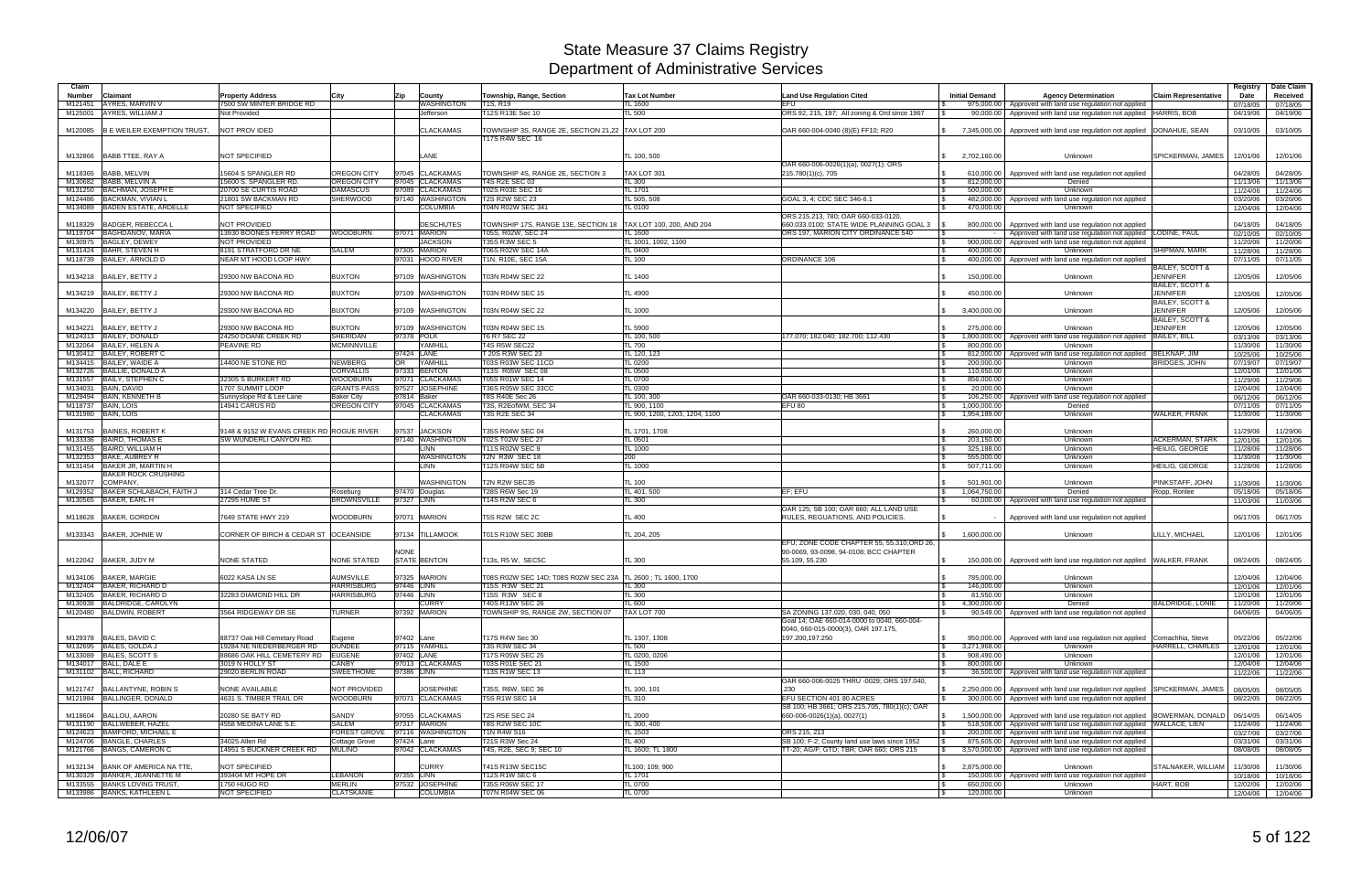| Claim         |                                                            |                                                            |                                      |                                            |                                                                               |                                                                          |                                                            |                                                               |                                                                                                                                |                             | Registry             | Date Claim           |
|---------------|------------------------------------------------------------|------------------------------------------------------------|--------------------------------------|--------------------------------------------|-------------------------------------------------------------------------------|--------------------------------------------------------------------------|------------------------------------------------------------|---------------------------------------------------------------|--------------------------------------------------------------------------------------------------------------------------------|-----------------------------|----------------------|----------------------|
| <b>Number</b> | <b>Claimant</b>                                            | <b>Property Address</b>                                    | City                                 | <b>Zip</b><br>County                       | Township, Range, Section<br>T38S R10E SEC 00; SEC 36; T39S R10E               | <b>Tax Lot Number</b><br>3200, 3201, 3202, 4200; 0600; 0300, 0500, 0800; | <b>Land Use Regulation Cited</b>                           | <b>Initial Demand</b>                                         | <b>Agency Determination</b>                                                                                                    | <b>Claim Representative</b> | Date                 | Received             |
| M134075       | BAR C L INC.                                               | <b>NONE GIVEN</b>                                          |                                      | <b>KLAMATH</b>                             | SEC 00: SEC 10: SEC 15                                                        | 0100, 0200: 0100                                                         |                                                            | 10.000.000.00                                                 | Unknown                                                                                                                        | THRONE, JUSTIN              | 12/04/06             | 12/04/06             |
| M131500       | BAR RUNNING N RANCH INC.                                   | <b>NOT PROVIDED</b>                                        |                                      | <b>BAKER</b>                               | T12S R40E SEC 00; T12S R39E SEC 00;<br>T13S R40E SEC 00                       | TL 2500, 2800, 3900, 4100; 0100; 0400, 0900,<br>1600, 1700, 1800, 2300   |                                                            | 2,000,000.00<br>$\mathcal{S}$                                 | Unknown                                                                                                                        | SHUMWAY, LYNN               | 11/29/06             | 11/29/06             |
|               |                                                            |                                                            |                                      |                                            |                                                                               |                                                                          | ORS 215; STATE PLANNING GOAL 3; ALL                        |                                                               |                                                                                                                                |                             |                      |                      |
|               |                                                            |                                                            |                                      |                                            | t40, R2E, SEC 05; T40 R2E, SEC06; T39                                         |                                                                          | JACKSON COUNTY REGULATIONS; ALL OTHER                      |                                                               |                                                                                                                                |                             |                      |                      |
|               | M121411 BARATS, BARBARA<br>BARBARA R MORGAN                | 1136 OLD HWY 995                                           | <b>ASHLAND</b>                       | 97520 JACKSON                              | R <sub>2</sub> E. SEC <sub>32</sub><br>T1S R35E SEC 24 & 25; T1S R34E SEC 19, | TL1600, 1100, 1000, 1601; 800; 1500                                      | <b>STATE PLANNING REGULATIONS</b>                          | 2,500,000.00<br>$\mathcal{S}$                                 | Approved with land use regulation not applied BARATS, KURT                                                                     |                             | 07/14/05             | 07/14/05             |
| M124699       | CHARITABLE, REMANDER TRUST RURAL REYNOLDS CREEK RD         |                                                            | <b>PRAIRIE CITY</b>                  | 97869 GRANT                                | 30                                                                            | TL 4102: 400                                                             | <b>ORS 215</b>                                             | 3.308.074.00                                                  | Approved with land use regulation not applied                                                                                  |                             | 03/30/06             | 03/30/06             |
|               | M131404 BARBER, RUTH<br>M130924 BARGER, EDNA M             | 14754 S QUAIL CREST LANE                                   | <b>OREGON CITY</b>                   | 97045 CLACKAMAS                            | T3S R2E SEC 16 D                                                              | TL 0901                                                                  |                                                            |                                                               | 1,000,000.00 Approved with land use regulation not applied                                                                     |                             | 11/28/06             | 11/28/06             |
|               |                                                            |                                                            | EAGLE CREEK                          | 97022 CLACKAMAS                            | <b>T2S R3E SEC 25</b>                                                         | <b>TL 2800</b>                                                           | EFU; CLACKAMAS COUNTY LAND USE                             | 750,000.00<br>$\mathbb{R}$                                    | Unknown                                                                                                                        |                             | 11/20/06             | 11/20/06             |
|               |                                                            |                                                            |                                      |                                            |                                                                               |                                                                          | REGULATIONS; OAR 660-15, 004, 12, 033; ORS                 |                                                               |                                                                                                                                |                             |                      |                      |
|               | M118348 BARHAM, JAMES G                                    | 23922 S SCHUEBEL SCHOOL RD BEAVERCREEK                     |                                      | 97004 CLACKAMAS                            | TOWNSHIP 3S, RANGE 3E, SECTION 31                                             | <b>TAX LOT 1500</b>                                                      | 92, 215                                                    |                                                               | 225,000.00   Approved with land use regulation not applied STAMP, ANDREW                                                       |                             | 04/25/05             | 04/25/05             |
| M133751       | BARIBEAU, MARY M                                           | <b>NONE GIVEN</b>                                          | <b>SUBLIMITY</b>                     | 97385 MARION                               | T08S R01W SEC 13; 12; T08S R01E SEC 07 TL 300, 900; 800; 400                  |                                                                          |                                                            | 2,500,000.00<br>$\mathbb{S}$                                  | Unknown                                                                                                                        |                             | 12/04/06             | 12/04/06             |
|               | M124468 BARICEVIC, VLADO D                                 | 5925 SW PATTON RD                                          | <b>PORTLAND</b>                      | <b>MULTNOMAH</b>                           | T1S R1E SEC 7BD                                                               | <b>TL 1700</b>                                                           | ORS 92, 197, 227, 268; OAR 660                             | 480.000.00                                                    | Denied                                                                                                                         | WILLIS, DONALD              | 03/17/06             | 03/17/06             |
| M121597       | BARICHELLO, WAYNE R<br>M129985 BARKER, JANICE R            | 162858 S FORSYTHE RD<br><b>NEAR TEMPLETON ROAD</b>         | <b>OREGON CITY</b>                   | 97045 CLACKAMAS<br><b>COOS</b>             | T2S, R2E, SEC 23C<br>T23S R12W SEC 29                                         | TL 102, 103<br><b>TL 400</b>                                             | ORS 215; OAR 660<br><b>EFU: FOREST</b>                     | 900,000.00                                                    | 4,387,670.00   Approved with land use regulation not applied SHONKWILER, JOHN<br>Approved with land use regulation not applied |                             | 07/27/05<br>09/06/06 | 07/27/05<br>09/06/06 |
|               |                                                            |                                                            |                                      |                                            |                                                                               |                                                                          | ORS 215.780, 283, 263; OAR 660 Div 15, 33; Goal            |                                                               |                                                                                                                                |                             |                      |                      |
| M129465       | <b>BARKER, MARGARET R</b>                                  |                                                            |                                      | Multnomah<br>97374 LINN                    | T1N R1W Sec 8D; T1N 1W Sec 8C                                                 | TL 400, 600; TL 500                                                      | 14                                                         | \$ 30,649,730.00                                              | Approved with land use regulation not applied                                                                                  | <b>KALBERER, JOEL</b>       | 06/06/06             | 06/06/06             |
| M132870       | BARKMEYER, ARLETA M<br>M130669 BARKSDALE, NORMAN           | 42820 MOUNT PLEASANT DRIVE SCIO<br>27944 SE SNOWBERRY LANE | <b>BORING</b>                        | 97009 CLACKAMAS                            | T 9S R 1E SEC 28<br>T2S R3E SEC13                                             | TL 400, 300<br><b>TL 104</b>                                             |                                                            | 2,850,000.00<br><b>S</b><br>225,000.00                        | Unknown<br>Approved with land use regulation not applied SNOW, HAROLD                                                          |                             | 12/01/06<br>11/13/06 | 12/01/06<br>11/13/06 |
|               | M130916 BARKSDALE, ROBERT P                                |                                                            | <b>MADRAS</b>                        | <b>JEFFERSON</b>                           | T11S R13E SEC 6                                                               | <b>TL 6500</b>                                                           |                                                            | 26,800.00                                                     | Approved with land use regulation not applied                                                                                  |                             | 11/20/06             | 11/20/06             |
| M134258       | <b>BARLOW, CHARLES</b>                                     | 2525 MITCHELL BUTTE RD                                     | <b>NYSSA</b>                         | 97913 MALHEUR                              | T20S R45E SEC 25; 26                                                          | TL 0400, 0500, 0700; 0100, 0200, 0300, 0400,<br>2700                     |                                                            | 4,984,615.00                                                  | Unknown                                                                                                                        | HARRISON, VERYL             | 12/06/06             | 12/06/06             |
|               |                                                            |                                                            |                                      |                                            |                                                                               |                                                                          | OAR 660; ORS 92, 197, 215; POLK COUNTY                     |                                                               |                                                                                                                                |                             |                      |                      |
| M118386       | BARNARD, JOHN C                                            | 19980 GARDNER RD                                           | <b>DALLAS</b>                        | 97338 POLK                                 | TOWNSHIP 8S, RANGE 6W, SECTION 26                                             | <b>TAX LOT 1100</b>                                                      | ZONING ORDINANCE CHAPTER 136                               | <b>S</b><br>296,850.00                                        | Approved with land use regulation not applied                                                                                  |                             | 05/05/05             | 05/05/05             |
| M131380       | BARNES, DARRELL J                                          | 24185 EAST HWY 20                                          | <b>BEND</b>                          | 97701 DESCHUTES                            | T18S R13E SEC 24                                                              | TL 0700                                                                  | EF-40: AF-20: HB 3661: YAMHILL COUNTY                      | 189,000.00<br>$\mathbb{R}$                                    | Unknown                                                                                                                        |                             | 11/28/06             | 11/28/06             |
| M118619       | <b>BARNES, DON</b>                                         | 19851 NW ROCKYFORD RD                                      | YAMHILL                              | 97148 YAMHILL                              | <b>T2S R5W SEC 25</b>                                                         | <b>TL 700</b>                                                            | ZONING ORDINANCE 310                                       | 450,000.00<br><b>S</b>                                        | Approved with land use regulation not applied                                                                                  |                             | 06/16/05             | 06/16/05             |
|               |                                                            |                                                            |                                      | <b>JACKSON</b>                             | T38S R1W SEC 11B; 10                                                          |                                                                          |                                                            | 522,000.00                                                    |                                                                                                                                | BARTHOLOMEW,<br><b>MARK</b> |                      |                      |
| M130378       | BARNES, J CURTIS                                           |                                                            |                                      |                                            |                                                                               | TL 900; 1100                                                             |                                                            |                                                               | Denied                                                                                                                         | <b>BARTHOLOMEW</b>          | 10/23/06             | 10/23/06             |
| M130379       | BARNES, J CURTIS                                           |                                                            |                                      | <b>JACKSON</b>                             | T38S R1W SEC 10; 11B                                                          | TL 1300; 1200                                                            |                                                            | 522,000.00                                                    | Approved with land use regulation not applied                                                                                  | <b>MARK</b>                 | 10/23/06             | 10/23/06             |
| M131643       | <b>BARNES, MICHAEL A</b>                                   | 33655 N.E. CORRAL CREEK<br><b>ROAD</b>                     | <b>NEWBERG</b>                       | 97132 YAMHILL                              | T03S R02W SEC 23                                                              | TL 0301                                                                  |                                                            | 200,000.00<br>IS.                                             | Unknown                                                                                                                        |                             | 11/29/06             | 11/29/06             |
|               | M133945 BARNES, ROSINA                                     | <b>NONE GIVEN</b>                                          | WOODBURN                             | 97071 CLACKAMAS                            | T05S R01W SEC 11                                                              | TL 0400                                                                  |                                                            | 100,000.00<br>$\mathbf{s}$                                    | Unknown                                                                                                                        |                             | 12/04/06             | 12/04/06             |
|               | M130499 BARNETT, NORMAN L                                  | 15460 SW ROCK OF AGES RD                                   | <b>MCMINNVILLE</b>                   | 97128 YAMHILL                              | T4S R5W SEC 26; SEC 27                                                        | TL 1900; 100, 101                                                        |                                                            |                                                               | 4,350,000.00   Approved with land use regulation not applied LIEN, WALLACE                                                     |                             | 10/30/06             | 10/30/06             |
|               | M133153 BARNHART, LEROY<br>M134418 BARR TTEE, STUART W     | 39050 NW SHERMANS MILL RD<br>87340 DUKHOBAR RD             | <b>NORTH PLAINS</b><br><b>EUGENE</b> | 97133 WASHINGTON<br>LANE                   | T03N R03W SEC 20<br>T18S R05W SEC 01                                          | TL 1900<br>TL 0200, 0201                                                 |                                                            | 600,000.00<br>l \$<br>1,089,000.00<br><b>S</b>                | Unknown<br>Unknown                                                                                                             | EVANS, HERBERT              | 12/01/06<br>07/24/07 | 12/01/06<br>07/24/07 |
|               | M133142 BARRAR REVOCABLE TRUST,                            |                                                            |                                      | 97477 LANE                                 | T18S R01W SEC 00                                                              | <b>TL 1800</b>                                                           |                                                            | 2.888.000.00<br>l \$                                          | Unknown                                                                                                                        | FARTHING, MICHAEL           | 12/01/06             | 12/01/06             |
|               | M118350 BARRETT, ROBERT<br><b>BARROWCLIFF PARTNERSHIP</b>  | 18833 S HENRICI RD                                         | <b>OREGON CITY</b>                   | 97045 CLACKAMAS                            | TOWNSHIP 3S, RANGE 3E, SECTION 06C                                            | <b>TAX LOT 1000</b>                                                      | <b>NONE SPECIFIED</b>                                      | IS.                                                           | 2,600,000.00 Approved with land use regulation not applied                                                                     |                             | 04/25/05             | 04/25/05             |
| M131011 LTD,  |                                                            | 37151 PARSONS CREEK RD                                     | SPRINGFIELD                          | 97478 LANE                                 | T16S R2W SEC 11                                                               | <b>TL 200</b>                                                            |                                                            | 1,197,220.00<br>$\mathbb{R}$                                  | Approved with land use regulation not applied                                                                                  | <b>BARROWCLIFF, JACK</b>    | 11/21/06             | 11/21/06             |
|               | M133377 BART, MORRIS                                       | 7695 BLANCHARD RD                                          | <b>SHERIDAN</b>                      | 97378 POLK                                 | T06S R06W SEC 14                                                              | <b>TL 0700</b>                                                           |                                                            | 300,000.00                                                    | Unknown                                                                                                                        | JAMES, ANTHONY              | 12/02/06             | 12/02/06             |
|               | M131803 BARTELL JR, ROBERT E<br>M132489 BARTELS, RICHARD L | 12909 SW HWY 126                                           |                                      | <b>KLAMATH</b><br>POWELL BUTTE 97753 CROOK | T36S R11E SEC 00; T37S R11E SEC 00<br>T15S R14E SEC 23                        | TL 2900, 3700; 300<br>TL 1001, 1002                                      |                                                            | 800,000.00<br>2,961,000.00<br>$\mathbb{S}$                    | Unknown<br>Unknown                                                                                                             | LOULIEN, ROBERT             | 11/30/06<br>12/01/06 | 11/30/06<br>12/01/06 |
|               |                                                            | ROOSEVELT BY THE SEA BLOCK                                 |                                      |                                            |                                                                               |                                                                          |                                                            |                                                               |                                                                                                                                |                             |                      |                      |
| M132939       | <b>BARTELS, VIKKI L</b><br>M131066 BARTH, LEXIS E          | 27 LOT 1 MF 218-1757                                       |                                      | <b>LINCOLN</b><br><b>CLACKAMAS</b>         | <b>T07S R11W SEC 15DD</b><br>T6S R1E SEC 8                                    | 3400<br><b>TL 200</b>                                                    |                                                            | 2.000.000.00<br>$\mathbb{S}$                                  |                                                                                                                                |                             | 11/21/06             | 11/21/06             |
|               |                                                            |                                                            |                                      |                                            |                                                                               |                                                                          | ORS 215.780, 215.213(2)(A)(B); OAR 660-004                 |                                                               | 67,000.00   Approved with land use regulation not applied   BECK, JOANN                                                        |                             | 11/22/06             | 11/22/06             |
| M130072       | BARTHOLEMY, ED                                             | 18485 SW Scholls Ferry Rd                                  | Beaverton                            | 97007 Washington                           | T2S R1W Sec 6                                                                 | TL 302                                                                   | 0040, 033-0100, 0135; Section 430-37.2A, 1, 3              | 900,000.00                                                    | Approved with land use regulation not applied                                                                                  |                             | 09/20/06             | 09/20/06             |
|               | M131322 BARTLETT, MICHAEL S<br>M132700 BARTNIK, GLENN A    | 626 HIDDEN VALLEY ROAD<br>26350 HORSELL RD                 | 3END                                 | <b>JOSEPHINE</b><br>97701 DESCHUTES        | T37N R06E SEC 12<br>T17S R14E SEC 14; 23                                      | TL 5100<br>TL 1200; 100, 101                                             |                                                            | <b>S</b><br>2,567,778.00<br>1,785,648.00                      | Unknown<br>Unknown                                                                                                             |                             | 11/27/06<br>12/01/06 | 11/27/06<br>12/01/06 |
|               |                                                            |                                                            |                                      |                                            |                                                                               |                                                                          | 1989 LAND DEVELOPMENT ORDINANCE &                          |                                                               |                                                                                                                                |                             |                      |                      |
|               | M129902 BARTON, DANNY B                                    | 3515 HWY 234<br>2740 WILLIS CREEK RD                       | <b>WHITE CITY</b>                    | 97503 JACKSON<br>97496 DOUGLAS             | T35S R2W SEC 24                                                               | <b>TL 3801</b>                                                           | <b>COMPREHENSIVE PLAN</b>                                  | l \$                                                          | 75,000.00 Approved with land use regulation not applied                                                                        |                             | 08/21/06             | 08/21/06             |
|               | M133185 BARTON, PHILLIP W<br>M133193 BARTON, PHILLIP W     | 2740 WILLIS CREEK RD                                       | <b>WINSTON</b><br>WINSTON            | 97496 DOUGLAS                              | T29S R06W SEC 03; 10<br>T29S R06W SEC 03; 03A; 04                             | TL 1200; 100, 200<br>TL 200, 300, 800, 1300; 1200; 1200, 1300            |                                                            | 1,600,000.00<br>I S<br>4,195,000.00<br>$\mathbb{S}$           | Unknown<br>Unknown                                                                                                             |                             | 12/01/06<br>12/01/06 | 12/01/06<br>12/01/06 |
|               | M131654 BARTON, RICHARD M                                  | NOT SPECIFIED                                              |                                      | <b>WASHINGTON</b>                          | <b>T02S R02W SEC 22</b>                                                       | TL 1400                                                                  |                                                            | 300,000.00<br><b>S</b>                                        | Unknown                                                                                                                        |                             | 11/29/06             | 11/29/06             |
|               | M132172 BARZEE, WINIFRED<br>M133327 BASS, MICHAEL A        |                                                            |                                      | <b>COOS</b><br>97132 WASHINGTON            | T30S R12W SEC 17; SEC 00; SEC 16<br>T 02S R02W SEC 32                         | TL 600; 900; 400, 700<br>TL 0209, 0214                                   |                                                            | 1,000,000.00<br>$\mathbb{S}$<br>1,800,000.00<br>$\mathfrak s$ | Unknown<br>Unknown                                                                                                             | BARZEE JR, MARVIN           | 11/30/06<br>12/01/06 | 11/30/06<br>12/01/06 |
|               | M133544 BASSETT, KATHLEEN J                                | 500 WONDER LN                                              | <b>NILDERVILLE</b>                   | 97543 JOSEPHINE                            | T37S R07W SEC 09                                                              | TL 0100, 0200                                                            |                                                            | 750,000.00<br>l \$                                            | Unknown                                                                                                                        | HART, BOB                   | 12/02/06             | 12/02/06             |
|               | M125025 BATEMAN, DONALD                                    | 56890 NW Wilson River Hwy                                  | <b>Gales Creek</b>                   | 97117 WASHINGTON                           | T2N R5W Sec 26                                                                | <b>TL 400</b>                                                            | <b>EFC</b>                                                 | IS.                                                           | 600,000.00   Approved with land use regulation not applied KORN, STEPHANIE                                                     |                             | 04/20/06             | 04/20/06             |
|               | M132670 BATES, GERALD A                                    | NOT PROVIDED                                               |                                      | LINN                                       | T9S R1W SEC 21                                                                | TL 100                                                                   |                                                            | 1,149,084.00<br><b>S</b>                                      | Unknown                                                                                                                        | HEILIS, GEORGE              | 12/01/06             | 12/01/06             |
|               | M132459 BATSON, PATRICIA C                                 | 2300 DEAD INDIAN MEMORIAL RD JACKSON                       |                                      | <b>JACKSON</b>                             | T39S R2E SEC 06                                                               | TL 200. 290                                                              |                                                            | \$8,750,000.00                                                | Unknown                                                                                                                        | POTTER, WILLIAM             | 12/01/06             | 12/01/06             |
|               | M118634 BATTLES, CHARLES                                   |                                                            |                                      |                                            |                                                                               |                                                                          | LINCOLN COUNTY LAND USE CODES<br>ORDINANCE 1.1375 TC       |                                                               |                                                                                                                                |                             |                      |                      |
|               | M130391 BATTY JR, JOSEPH F                                 | BAYVIEW ON COUNTY ROAD 702 WALDPORT                        |                                      | 97394 LINCOLN<br><b>GRANT</b>              | T13S, R11W<br><b>T9S R35E SEC 23</b>                                          | TL 200, 1800<br><b>TL 100</b>                                            |                                                            | 1,432,000.00<br>$\mathbb{S}$<br><b>S</b>                      | Approved with land use regulation not applied   BATTLES, MIKE<br>Denied                                                        |                             | 06/17/05<br>10/24/06 | 06/17/05<br>10/24/06 |
|               | M131708 BAUGHMAN, ESTELLE                                  | 46252 S.E. COALMAN ROAD                                    | SANDY                                | 97055 CLACKAMAS                            | T02S R05E SEC 21                                                              | <b>TL 2200</b>                                                           |                                                            | 2,368,300.00<br>$\mathbb{S}$                                  | Unknown                                                                                                                        |                             | 11/29/06             | 11/29/06             |
|               | M133623 BAUMAN, GARNET L<br>M130204 BAURER, HERMAN J       | 8165 & 8315 NW HELVETIA RD<br>None given                   | <b>HILLSBORO</b>                     | 97124 WASHINGTON<br>Clackamas              | T01N R02W SEC 10<br>T5S R2E Sec 20                                            | TL 0700, 0701<br><b>TL 1800</b>                                          |                                                            | 1,500,000.00<br><b>S</b>                                      | Unknown<br>350,000,00 Approved with land use regulation not applied                                                            | <b>NEFF, MICHAEL</b>        | 12/04/06<br>10/05/06 | 12/04/06<br>10/05/06 |
|               | M129506 BAXTER, JERROLD W                                  | 50973 Oregon HWY 203                                       | <b>Baker City</b>                    | 97814 Union                                | <b>T6S R41E Sec 25</b>                                                        | TL 3701                                                                  | ORD 1998-09                                                |                                                               | 278,400.00 Approved with land use regulation not applied                                                                       |                             | 06/14/06             | 06/14/06             |
|               | M131483 BAXTER, PHYLLIS M                                  | DRIVER VALLEY RD                                           |                                      | 97462 DOUGLAS                              | T24S R04W SEC 34; 35                                                          | TL 0100; 0104                                                            |                                                            | 309,500.00<br>l \$                                            | Unknown                                                                                                                        | <b>BAXTER, PHYLLIS</b>      | 11/28/06             | 11/28/06             |
|               | M131484 BAXTER, PHYLLIS M                                  | <b>ELKHEAD RD</b>                                          |                                      | 97462 DOUGLAS                              | T24S R05W SEC 24; 25; 26; 27; 34; 35; 36                                      | TL 0200; 0300; 0300; 0300; 0102; 0103; 0203                              | CDC SECT 340, 424, 430-85; WASHINGTON                      | 216,500.00<br><b>S</b>                                        | Unknown                                                                                                                        | <b>BAXTER, PHYLLIS</b>      | 11/28/06             | 11/28/06             |
|               | M124350 BAY, ERIN E                                        | 32665 SW UNGER ROAD                                        | CORNELIUS                            | 97113 WASHINGTON                           | T1S R3W Sec 26                                                                | TL 1203                                                                  | <b>COUNTY RURAL CODE</b>                                   | \$ 1,500,000.00                                               | Denied                                                                                                                         |                             | 03/14/06             | 03/14/06             |
|               | M124349 BAY, JOHN W                                        | 32535 SW UNGER RD                                          | <b>CORNELIUS</b>                     | 97113 WASHINGTON                           | <b>T1S R3W SEC 26</b>                                                         | <b>TL 1200</b>                                                           | CDC SECT 340, 424, 430*85; WASHINGTON<br>COUNTY RURAL CODE | $\mathbb{S}$                                                  | 1,350,000.00 Approved with land use regulation not applied                                                                     |                             | 03/14/06             | 03/14/06             |
|               | M118571 BAYLESS, ARNOLD L                                  | 17784 S EADEN RD                                           | <b>OREGON CITY</b>                   | 97045 CLACKAMAS                            | T2S R3E SEC 35                                                                | TL 1002, 1003, 1005                                                      | <b>CLACKAMAS COUNTY EFU</b>                                | $\sqrt{3}$                                                    | 418,000.00   Approved with land use regulation not applied WALKER, FRANK                                                       |                             | 06/08/05             | 06/08/05             |
|               | M134049 BAYLESS, ARNOLD L                                  | 17784 S EADEN RD                                           | OREGON CITY                          | 97045 CLACKAMAS                            | T02S R03E SEC 35                                                              | TL 1002, 1003, 1005                                                      |                                                            | $\frac{1}{2}$ 3,500,000.00                                    | Unknown                                                                                                                        | RANKIN, JOHN                | 12/04/06             | 12/04/06             |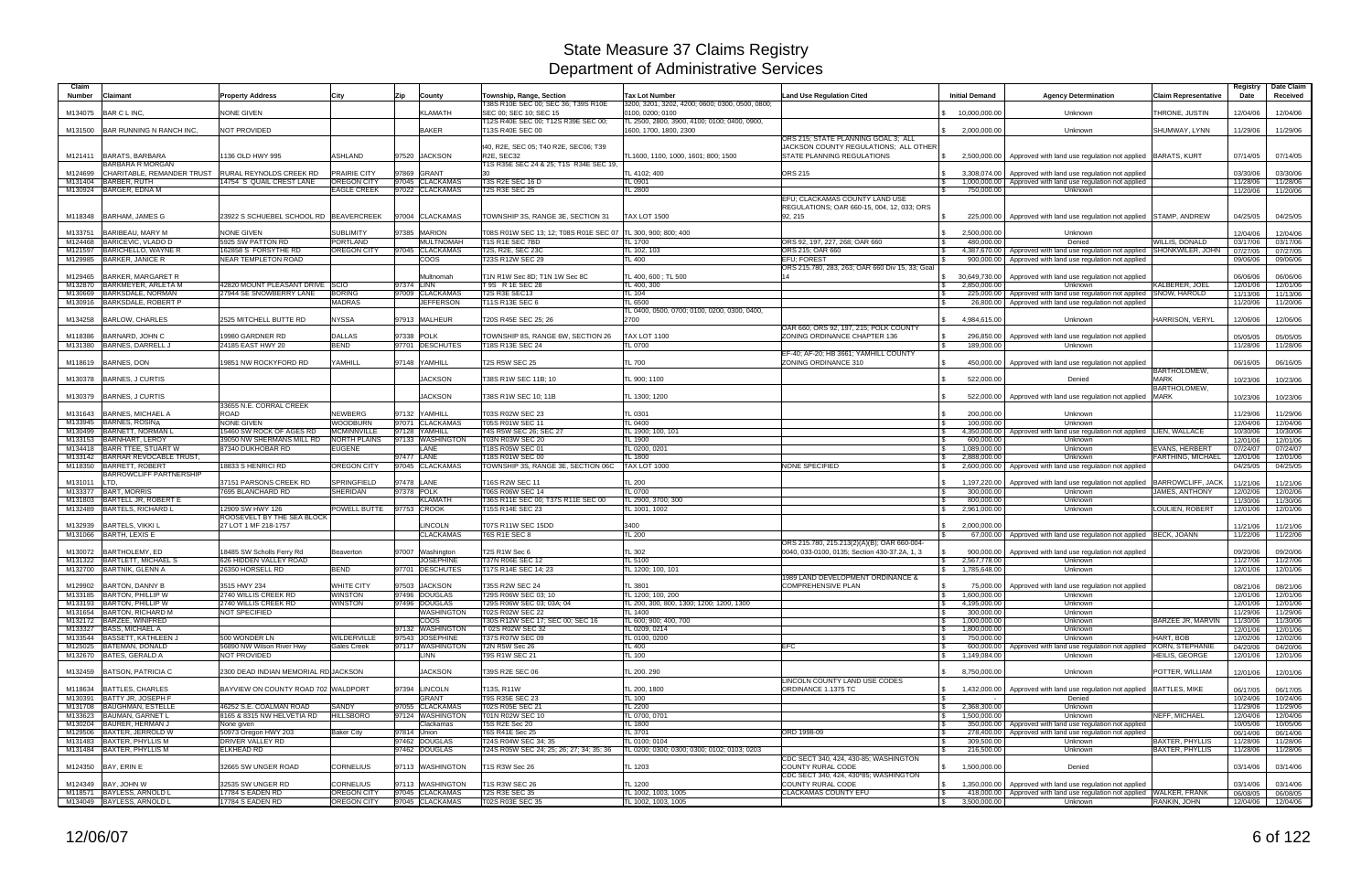| Claim<br><b>Number</b><br>Claimant                                 | <b>Property Address</b>                                | City                                      | Zip                      | County                              | Township, Range, Section                                               | <b>Tax Lot Number</b>           | <b>Land Use Regulation Cited</b><br>FARM ZONE A-2; FOREST ZONING ORD 106    | <b>Initial Demand</b>                                    | <b>Agency Determination</b>                                                                                                                            | <b>Claim Representative</b>                  | Registry<br>Date     | Date Claim<br>Received        |
|--------------------------------------------------------------------|--------------------------------------------------------|-------------------------------------------|--------------------------|-------------------------------------|------------------------------------------------------------------------|---------------------------------|-----------------------------------------------------------------------------|----------------------------------------------------------|--------------------------------------------------------------------------------------------------------------------------------------------------------|----------------------------------------------|----------------------|-------------------------------|
| BAYLESS, WILLIAM H<br>M121626                                      | 3801 DEE HIGHWAY                                       | <b>HOOD RIVER</b>                         | 97031                    | <b>HOOD RIVER</b>                   | T2N, R10E, SEC 31                                                      | TL 301, 1700, 1800              | FOREST ZONE F-1                                                             | \$29,918,655.00                                          | Approved with land use regulation not applied                                                                                                          |                                              | 07/28/05             | 07/28/05                      |
| M130374 BAYLISS, MICHAEL L                                         | 12220 NE BAYLISS ROAD                                  | <b>CARLTON</b>                            |                          | 97111 YAMHILL                       | <b>T3S R3W SEC 30</b>                                                  | TL 700                          |                                                                             | 700,000.00                                               | Approved with land use regulation not applied SHARER, EDWIN                                                                                            |                                              | 10/23/06             | 10/23/06                      |
| M122515 BAYLOR, DON P                                              | 61903 CATCHING SLOUGH RD                               | COOS BAY                                  |                          | 97420 COOS                          | T26S R12 W SEC 17                                                      | <b>TL 200</b>                   | ORS 215; GOAL 13; OAR 660 DIVISION 33,6;<br>GOAL 14; OAR 660-006-0026, 0027 | 500,000.00<br>IS.                                        | Approved with land use regulation not applied                                                                                                          |                                              | 09/28/05             | 09/28/05                      |
| M130463 BAYLY, ROBERT                                              | 26363 SW MOUNTAIN RD                                   | <b>WEST LINN</b>                          | 97068-                   | 9690 CLACKAMAS                      | T3S R1E SEC 9                                                          | <b>TL 900</b>                   |                                                                             | $\mathbb{S}$<br>3,000,000.00                             | Approved with land use regulation not applied                                                                                                          |                                              | 10/27/06             | 10/27/06                      |
| M133618 BEACH, DENNIS A                                            | 81963 W PARADISE LN                                    | <b>ENTERPRISE</b>                         |                          | 97828 WALLOWA                       | T05N R44E SEC 02                                                       | TL 1000, 1200                   |                                                                             | 742,530.00                                               | Unknown                                                                                                                                                |                                              | 12/04/06             | 12/04/06                      |
| M130297 BEACH, NORMAN D                                            | <b>31963 WEST PARADISE LN</b>                          | <b>ENTERPRISE</b>                         |                          | 97828 WALLOWA                       | T5N 44E SEC2 ; T5N R45E SEC5                                           | TL 503; 1600                    |                                                                             | 1,246,280.00<br>$\mathcal{S}$                            | Approved with land use regulation not applied   BEACH, DENNIS                                                                                          |                                              | 10/16/06             | 10/16/06                      |
| <b>BEACH, PATRICIA A</b><br>M118922                                | 7783 SPRING VALLEY ROAD NW                             | <b>SALEM</b>                              |                          | 97304 MARION                        | <b>T6S R4W SEC 13</b>                                                  | <b>TL 703</b>                   | SB100 EFU zoning                                                            |                                                          | Approved with land use regulation not applied                                                                                                          |                                              |                      |                               |
| M118458 BEALS, JANE L                                              | 2601 NE HENDRICKS ROAD                                 | <b>CARLTON</b>                            |                          | 97111 YAMHILL                       | TOWNSHIP 3S, RANGE 3W, SECTION 19                                      | TAX LOT 701                     | 402                                                                         | 200,000.00                                               | Approved with land use regulation not applied                                                                                                          |                                              | 12/10/04<br>05/18/05 | 12/10/04<br>05/18/05          |
|                                                                    |                                                        |                                           |                          |                                     |                                                                        |                                 |                                                                             |                                                          |                                                                                                                                                        | BARTHOLOMEW,                                 |                      |                               |
| M134153 BEAR, GARY                                                 | 11450 WAGNER CREEK RD                                  |                                           |                          | <b>JACKSON</b>                      | T39S R01W SEC 24                                                       | TL 7700, 7800                   |                                                                             | $\mathbb{S}$<br>23,550,960.00                            | Unknown                                                                                                                                                | <b>MARK</b>                                  | 12/04/06             | 12/04/06                      |
| BEARD, DONALD A<br>M133150<br><b>BEARDSLEE, STEPHEN</b><br>M133231 | 4650 CAVES HWY<br>18900 SW CANYON RD                   | CAVE JUNCTION 97532 JOSEPHINE<br>SHERIDAN |                          | 97378 YAMHILL                       | T39S R07W SEC 19<br>T05S R06W SEC 23                                   | <b>TL 0400</b><br>TL 0300, 0400 |                                                                             | $\sqrt{3}$<br>1,089,020.00<br>2,872,000.00<br>$\sqrt{3}$ | Unknown<br>Unknown                                                                                                                                     | FREUDENBERG, BEN<br><b>WRIGHT, CATHERINE</b> | 12/01/06<br>12/01/06 | 12/01/06<br>12/01/06          |
| <b>BEATY III. WILLIAM F</b><br>M131981                             | 14722 JEFFERSON HWY 99E SE JEFFERSON                   |                                           |                          | 97352 MARION                        | T9S R3W SEC 36C                                                        | <b>TL 400</b>                   |                                                                             | <b>S</b><br>200.000.00                                   | Unknown                                                                                                                                                |                                              | 11/30/06             | 11/30/06                      |
| <b>BEAUDET, BRIDGET</b><br>M124829                                 | 21198 S BEAVERCREEK RD                                 | <b>OREGON CITY</b>                        |                          | 97045 CLACKAMAS                     | T3S R2E SEC 23B                                                        | TL 605                          | GOAL 14: OAR 660-004-0040                                                   | 255,000.00                                               | Denied                                                                                                                                                 | <b>HOSSAINI, KELLY</b>                       | 04/07/06             | 04/07/06                      |
| BEAUDOIN, ELIZABETH A<br>M129847                                   | 81202 Reavis Lane                                      | Enterprise                                |                          | 97828 Wallowa                       | <b>T2S R44E Sec 8</b>                                                  | <b>TL 800</b>                   | Cpmp. Lane Use Article 15                                                   |                                                          | 1,172,000.00 Approved with land use regulation not applied                                                                                             |                                              | 08/14/06             | 08/14/06                      |
| <b>BEAVERS, CAROLYN M</b><br>M130366<br>BECK, JOHN A<br>M133948    | 32010 S KROPF RD                                       | CANBY                                     |                          | <b>CLACKAMAS</b><br>97013 CLACKAMAS | T3S R1E SEC 5D<br>T05S R01E SEC 15                                     | TL 1000<br>TL 1001, 1100        |                                                                             | 813,581.00<br>398,800.00<br>1 S.                         | Approved with land use regulation not applied<br>Unknown                                                                                               |                                              | 10/20/06<br>12/04/06 | 10/20/06<br>12/04/06          |
| M131027 BECK, JOHN W                                               |                                                        | <b>CANBY</b>                              |                          | 97013 CLACKAMAS                     | T4S R1E SEC 4C                                                         | TL 1401                         |                                                                             | 295,000.00                                               | Approved with land use regulation not applied  BECK, RODNEY                                                                                            |                                              | 11/21/06             | 11/21/06                      |
| M131130 BECK, JOHN W                                               |                                                        |                                           |                          | LINCOLN                             | T13S R10W SEC 36                                                       | <b>TL 900</b>                   |                                                                             | 3,615,000.00<br>IS.                                      | Unknown                                                                                                                                                | HAMILTON, GARY                               | 11/22/06             | 11/22/06                      |
|                                                                    |                                                        |                                           |                          |                                     |                                                                        |                                 | 215.203, 213, 243, 283, 284, 710 660. 33-020, 33-                           |                                                          |                                                                                                                                                        |                                              |                      |                               |
| M119388<br>BECK-BLAINE, KATHLEEN S                                 | NOT PROVIDED                                           | <b>SALEM</b>                              |                          | 97304 POLK                          | <b>T6S R3W SEC 19</b>                                                  | <b>TL 1802</b>                  | 135.33-100, 33-120; POLK COUNTY ORDINANCE<br>136; ZONING ORDINANCE 110      | 225.500.00                                               | Approved with land use regulation not applied                                                                                                          |                                              | 01/20/05             | 01/20/05                      |
| BECKER FAMILY TRUST.<br>M132754                                    | 31700 SE WAYBILL LN                                    |                                           |                          | <b>CLACKAMAS</b>                    | T01S R04E SEC 29                                                       | TL 1300                         |                                                                             | $\mathcal{S}$<br>2,672,000.00                            | Unknown                                                                                                                                                | SHEPARD, GARY                                | 12/01/06             | 12/01/06                      |
| M131233 BECKER, LEROY E                                            |                                                        |                                           |                          | coos                                | T28S R13W SEC 11                                                       | TL 1300, 700                    |                                                                             | 700,000.00                                               | Approved with land use regulation not applied                                                                                                          |                                              | 11/24/06             | 11/24/06                      |
| M133058 BECKLEY, CAROL A                                           | 577 JOE HOOKER RD                                      |                                           |                          | 97436 DOUGLAS                       | T22S R08W SEC 34; SEC 35                                               | TL 0300; 0300                   |                                                                             | 4,900,000.00<br>l \$                                     | Unknown                                                                                                                                                |                                              | 12/01/06             | 12/01/06                      |
| BECKLEY, GARY R<br>M134170<br><b>BECKS LANDING LLC</b><br>M131281  | 1270 MONMOUTH HWY                                      | <b>MONMOUTH</b>                           | 97361 POLK               | <b>MARION</b>                       | T08S R05W SEC 35<br><b>T08S R04W SEC 12</b>                            | TL 0200<br>TL 0900              |                                                                             | 2,400,000.00<br>IS.<br>250,000.00<br><b>S</b>            | Unknown<br>Unknown                                                                                                                                     | <b>BECK, SIBYLLE</b>                         | 12/04/06<br>11/27/06 | 12/04/06<br>11/27/06          |
| M131282 BECKS LANDING LLC.                                         |                                                        |                                           |                          | <b>MARION</b>                       | T08S R04W SEC 12BC                                                     | TL 1000                         |                                                                             | 250,000.00                                               | Unknown                                                                                                                                                | <b>BECK, SIBYLLE</b>                         | 11/27/06             | 11/27/06                      |
| M133028 BEDFORD, JOHN W                                            | HWY 101 & NEHALAM                                      | <b>NEHALAM</b>                            |                          | 97131 TILLAMOOK                     | T03N R10W SEC 27                                                       | TL 0300                         |                                                                             | 500,000.00<br><b>S</b>                                   | Unknown                                                                                                                                                | <b>CUTLER, THOMAS</b>                        | 12/01/06             | 12/01/06                      |
| M133198 BEDFORD, JOHN W<br>M129505 BEDINGFIELD, CLYDE H            | HWY 101 & NEHALAM<br>7492 Sterling Creek Rd            | Jacksonville                              | 97131                    | <b>TILLAMOOK</b><br>97530 Jackson   | <b>T03N R10W SEC 27</b><br>T39S R2W Sec 5                              | TL 0300<br>TL200                | Zone 050-5 ORD 84-4 (84-03440)                                              | 500.000.00<br>l \$                                       | Closed with no action taken                                                                                                                            | <b>CUTLER, THOMAS</b>                        | 12/01/06             | 12/01/06                      |
|                                                                    |                                                        |                                           |                          |                                     |                                                                        |                                 | Goal 4; ORS 527.630, 722; LC 12.160(1)(2)(a)(d),                            |                                                          | 300,000.00   Approved with land use regulation not applied                                                                                             |                                              | 06/14/06             | 06/14/06                      |
|                                                                    |                                                        |                                           |                          |                                     |                                                                        |                                 | 10.104-40(1)(a-c), 104-15(1)(a-c)(2)(a-b)(3),                               |                                                          |                                                                                                                                                        | WATERBURY,                                   |                      |                               |
| M130074 BEDORTHA, MILTON                                           | 78190 Pitcher Lane                                     | Cottage Grove                             | 97424 Lane               |                                     | T20S R3W Sec 34; T21S R3W Sec 3                                        | TL 2300 & 200                   | 16.004, 006, 007                                                            | 780,000.00<br>$\sqrt{3}$                                 | Approved with land use regulation not applied                                                                                                          | <b>NORMAN</b>                                | 09/20/06             | 09/20/06                      |
| M133023 BEEBE, RICHARD D<br>M121565 BEELAR, ADELLA BEATRICE        | 57001 POPLAR LANE<br>90480 PETER JOHNSON ROAD          | WARREN<br><b>ASTORIA</b>                  |                          | 97053 COLUMBIA<br>97103 CLATSOP     | T04N R02W SEC 13D<br>T7N R9W SEC 9C                                    | <b>TL 800</b><br><b>TL 1500</b> | RA-80; AF-80                                                                | 1,624,700.00<br><b>\$</b><br>$\sqrt{S}$<br>805,000.00    | Unknown<br>Withdrawn                                                                                                                                   | DANIELS, PHOEBE                              | 12/01/06<br>07/26/05 | 12/01/06<br>07/26/05          |
| M134274 BEERS, RICHARD F                                           | <b>INDIAN CREEK RD</b>                                 | <b>SWISSHOME</b>                          | 97480 LANE               |                                     | T16S R10W SEC 04                                                       | TL 0300, 040                    |                                                                             | 104,115.00<br><b>S</b>                                   | Unknown                                                                                                                                                |                                              | 12/26/06             | 12/26/06                      |
| M133033 BEESON, RUSSELL O                                          |                                                        |                                           |                          | <b>BAKER</b>                        | T8S R39E SEC 32                                                        | TL 5100                         |                                                                             | $\mathbf{s}$<br>194,000.00                               | Unknown                                                                                                                                                |                                              | 12/01/06             | 12/01/06                      |
|                                                                    |                                                        |                                           |                          |                                     |                                                                        |                                 |                                                                             |                                                          |                                                                                                                                                        |                                              |                      |                               |
| BEGLINGER, HENRY C<br>M130632                                      | 29370 SW BUKHALTER RD                                  | <b>HILLSBORO</b>                          |                          | 97123 WASHINGTON                    | T1S R2W SEC 30                                                         | TL 601                          | ORS 92, 195, 196, 197, 215, 227, 321, 454, 526,                             | 200,000.00                                               | Denied                                                                                                                                                 | SHERWOOD, THOMAS                             | 11/08/06             | 11/08/06                      |
| BEHRENS, LAVERNE H<br>M122887                                      | 40303 FOX VALLEY LANE                                  | LYONS                                     | 97358 LINN               |                                     | T9 R2E SEC 28                                                          | <b>TL 2700</b>                  | 527, 928; OAR 660; SB 100; HB 3661                                          | $\mathbb{S}$<br>1,500,000.00                             | Denied                                                                                                                                                 |                                              | 10/21/05             | 10/21/05                      |
|                                                                    |                                                        |                                           |                          |                                     |                                                                        |                                 | ORS 92, 195, 196, 197, 215, 227, 321, 454, 526,                             |                                                          |                                                                                                                                                        |                                              |                      |                               |
| BEHRENS, LAVERNE H<br>M122888                                      | YONS-MILL CITY DR                                      | LYONS                                     | 97358 LINN               |                                     | T9 R2E SEC 21                                                          | <b>TL 600</b>                   | 527, 928; OAR660                                                            | 3,500,000.00<br>S.                                       | Denied                                                                                                                                                 |                                              | 10/21/05             | 10/21/05                      |
| BELCHER, DARROLD D<br>M131668                                      | 302ND AVE & PIPELINE RD                                | <b>GRESHAM</b>                            |                          | 97080 MULTNOMAH                     | T01S R04E SEC 08CD                                                     | TL 0400                         |                                                                             | 1.600.000.00                                             | Unknown                                                                                                                                                | <b>FRANK WALKER &amp;</b><br>ASSOC           | 11/29/06             | 11/29/06                      |
| BELDEN, PAULINE A<br>M129707                                       | 12015 Belden Dr SE                                     |                                           |                          |                                     |                                                                        |                                 |                                                                             |                                                          |                                                                                                                                                        |                                              |                      |                               |
| BELKNAP, ARDIS JOY<br>M <sub>131703</sub>                          |                                                        | Aumsville                                 | 97325 Marion             |                                     | T9S R2W Sec 24                                                         | <b>TL 400</b>                   | EFU Sec 136,010, 136,090; OAR 660-033-130                                   |                                                          | 225,000.00 Approved with land use regulation not applied Asman, Amy                                                                                    |                                              | 07/20/06             | 07/20/06                      |
|                                                                    | 29560 BEAVER CREEK ROAD                                | <b>CORVALLIS</b>                          |                          | 97333 BENTON                        | T13S R6W SEC 16                                                        | TL 900, 1000                    |                                                                             | 367,000.00<br>IS.                                        | Unknown                                                                                                                                                |                                              | 11/29/06             | 11/29/06                      |
| M131437 BELL, ALAN J                                               | <b>VONE GIVEN</b>                                      |                                           |                          | <b>HOOD RIVER</b>                   | <b>TL01N R10E SEC 11</b>                                               | TL 801, 900, 1500, 1701         |                                                                             | 200,000.00                                               | Unknown                                                                                                                                                |                                              | 11/28/06             | 11/28/06                      |
|                                                                    | PLEASANTVIEW TRACTS                                    |                                           |                          |                                     |                                                                        |                                 |                                                                             |                                                          |                                                                                                                                                        |                                              |                      |                               |
| M122580 BELL, BOB I                                                | BETWEEN SO. SIXTY & SHASTA<br><b>WAY</b>               | KLAMATH FALLS 97603 KLAMATH               |                          |                                     | T39S R9E SEC 2BB                                                       | <b>TL 0400</b>                  | <b>KCZO</b>                                                                 | 32.600.00                                                | Denied                                                                                                                                                 |                                              | 09/30/05             | 09/30/05                      |
| M133708 BELL, DIANE                                                | NOT SPECIFIED                                          |                                           |                          | 97370 BENTON                        | T11S R06W SEC 35                                                       | <b>TL 0202</b>                  |                                                                             | \$9,891,756.00                                           | Unknown                                                                                                                                                | FAULCONER, JAY                               | 12/04/06             | 12/04/06                      |
| M132360 BELL, LLOYD                                                | 26276 SE YEW WOOD DR                                   | <b>BORING</b>                             |                          | 97009 CLACKAMAS                     | T2S R3E SEC 13C                                                        | 800                             |                                                                             | 250,000.00<br>$\sqrt{3}$                                 | Unknown                                                                                                                                                |                                              | 11/30/06             | 11/30/06                      |
| M131199 BELL, NEAL H<br>M131131 BELL, NEAL K                       |                                                        |                                           |                          | <b>MARION</b><br><b>LINN</b>        | T7S R2E SEC 35; T8S R2E SEC 02<br><b>T9S R1E SEC 34</b>                | TL 600; 200, 500<br>TL 101      |                                                                             | 852,093.00<br>$\sqrt{3}$<br>$\mathbb{S}$                 | Unknown<br>5,187,000.00 Approved with land use regulation not applied SHARP, MARTHA                                                                    | SHARP, MARTHA                                | 11/24/06<br>11/22/06 | 11/24/06<br>11/22/06          |
|                                                                    |                                                        |                                           |                          |                                     |                                                                        |                                 | 177.070 (A-D) (TC); PCZO 138.080 (FF); 136.040                              |                                                          |                                                                                                                                                        |                                              |                      |                               |
| M118649 BELLAMY, EARL J                                            | GUTHIE RD NEAR HWY 223                                 | <b>DALLAS</b>                             |                          | <b>POLK</b>                         | <b>T8S R5W SEC 18</b>                                                  | TL 1406                         | $(A-G)$ (EFU)                                                               | 200,000.00<br>$\sqrt{3}$                                 | Approved with land use regulation not applied                                                                                                          |                                              | 06/20/05             | 06/20/05                      |
| M133748 BELT JR, VIRGIL J                                          | 19400 NW MURPHY RD                                     | <b>NORTH PLAINS</b>                       |                          | 97133 WASHINGTON                    | T02N R03W SEC 15                                                       | <b>TL 501</b>                   |                                                                             | $\sqrt{S}$<br>1,400,000.00                               | Unknown                                                                                                                                                | BELT, PAUL                                   | 12/04/06             | 12/04/06                      |
| M130194 BENDER, RALPH<br>M130195 BENDER, RALPH                     | 39574 Santiam Bluff Rd NE<br>39574 Santiam Bluff Rd NE | Albany<br>Albany                          | 97322 Linn<br>97322 Linn |                                     | T10S R3W Sec 10<br>T10S R3W Sec 10                                     | TL 700, 801<br><b>TL 800</b>    |                                                                             | <b>S</b><br>$\sqrt{S}$                                   | 200,000.00 Approved with land use regulation not applied SCHULTZ, EDWARD<br>200,000.00   Approved with land use regulation not applied SCHULTZ, EDWARD |                                              | 10/04/06<br>10/04/06 | 10/04/06<br>10/04/06          |
| M130311 BENDER, STANLEY                                            |                                                        |                                           |                          | <b>LINN</b>                         | T10S R3W SEC3                                                          | <b>TL 1100</b>                  |                                                                             | <b>\$</b>                                                | 642,505.00 Approved with land use regulation not applied                                                                                               |                                              | 10/17/06             | 10/17/06                      |
| M133143 BENEDICK, JULIUS                                           | 27962 WARD LN                                          | <b>EUGENE</b>                             |                          | 97402 LANE                          | T17S R05W SEC 13                                                       | <b>TL 4100</b>                  |                                                                             | $\mathcal{S}$<br>1,280,000.00                            | Unknown                                                                                                                                                | FARTHING, MICHAEL                            | 12/01/06             | 12/01/06                      |
|                                                                    |                                                        | MT HOOD                                   |                          |                                     |                                                                        |                                 | HOOD RIVER COUNTY ORDINANCE 2, 88, 116,                                     |                                                          |                                                                                                                                                        |                                              |                      |                               |
| M124490 BENJAMIN, RICKEY A                                         | NEAR COOPER SPUR RD                                    | PARKDALE                                  |                          | 97041 HOOD RIVER                    | T1S R10E SEC 17; T1S R10E Sec 18                                       | TL 1100, 1101; TL 2600          | 184, 201                                                                    | $\mathbb{S}$                                             | 1,040,808.00 Approved with land use regulation not applied                                                                                             | <b>ZUPANCIC GROUP</b>                        | 03/20/06             | 03/20/06                      |
| M131720 BENNETT TRUSTEE, ARABEL M                                  |                                                        |                                           |                          | <b>CLACKAMAS</b>                    | T02S R03E SEC 01B; T02S R03E SEC 01C   TL 1100, 1200: 0500, 0800, 1000 |                                 |                                                                             | \$ 16,900,000.00                                         | Unknown                                                                                                                                                | INC, THE                                     | 11/29/06             | 11/29/06                      |
|                                                                    |                                                        |                                           |                          |                                     |                                                                        |                                 |                                                                             |                                                          |                                                                                                                                                        | <b>RATHBONE ESQ.</b>                         |                      |                               |
| M131720 BENNETT TRUSTEE, ARABEL M                                  |                                                        |                                           |                          | <b>CLACKAMAS</b>                    | T02S R03E SEC 01B: T02S R03E SEC 01C TL 1100, 1200: 0500, 0800, 1000   |                                 |                                                                             | \$ 16,900,000.00                                         | Unknown                                                                                                                                                | <b>CONI</b>                                  | 11/29/06             | 11/29/06                      |
| M124386 BENNETT, CARMEN<br>M130173 BENNETT, DOUGLAS                | 966 BRUMBACH RD<br>3700 Bethel Heights Rd NW           | <b>ROSEBURG</b><br>Salem                  |                          | 97470 DOUGLAS<br>97304 MARION       | <b>T27S R4W SEC 18</b><br>T6S R3W SEC18                                | TL 600<br>TL 302, 303, 304      | FF: FG<br>136.040                                                           | $\sqrt{3}$<br>$\mathbb{S}$                               | 150,000.00   Approved with land use regulation not applied   BENNETT, ROSS<br>3,523,150.00 Approved with land use regulation not applied               |                                              | 03/15/06<br>10/02/06 | 03/15/06<br>10/02/06          |
|                                                                    |                                                        |                                           |                          |                                     |                                                                        |                                 |                                                                             |                                                          |                                                                                                                                                        |                                              |                      |                               |
| M118405 BENNETT, GERALD R                                          | 7477 BROOKLAKE ROAD NE                                 | SALEM                                     |                          | 97305 MARION                        | TOWNSHIP 6S, RANGE 2W, SECTION 22AA TAX LOT 1100                       |                                 | EFU; OAR 660; ORS 92, 197, 215, 227                                         | $\mathfrak{S}$                                           | 300,000.00   Approved with land use regulation not applied                                                                                             |                                              | 05/10/05             | 05/10/05                      |
| M122090 BENNETT, THEODORE                                          | 8745 HIGHLAND ROAD                                     | INDEPENDENCE 97351 POLK                   |                          |                                     | T9 S, R4 W, SEC 8                                                      | <b>TL 800</b>                   | EFU; ORS 136.040, 050, 070; OAR 660-33-130                                  |                                                          | 250,000.00 Approved with land use regulation not applied                                                                                               |                                              | 08/29/05             | 08/29/05                      |
| M131731 BENNETT, THEODORE J                                        | 20295 UNGER RD                                         | BEAVERCREEK                               |                          | 97004 CLACKAMAS                     | T04S R03E SEC 16                                                       | TL 1200                         |                                                                             | 1,036,981.30<br>$\mathfrak{S}$                           | Unknown                                                                                                                                                | BOWERMAN, DONALD                             | 11/29/06             | 11/29/06                      |
| M129664 BENNIER, JAMES H<br>M130871 BENNINGTON, JAMES T            | 30425 SE WHEELER RD                                    | <b>BORING</b>                             |                          | 97009 CLACKAMAS<br><b>KLAMATH</b>   | T1S R4E SEC 29B<br>T40S R11E SEC 5                                     | <b>TL 1900</b><br><b>TL 400</b> | <b>RA-1</b>                                                                 | $\sqrt{S}$<br>$\sqrt{3}$                                 | 400,000.00 Approved with land use regulation not applied<br>1,236,000.00 Approved with land use regulation not applied                                 |                                              | 07/13/06             | 07/13/06<br>11/17/06 11/17/06 |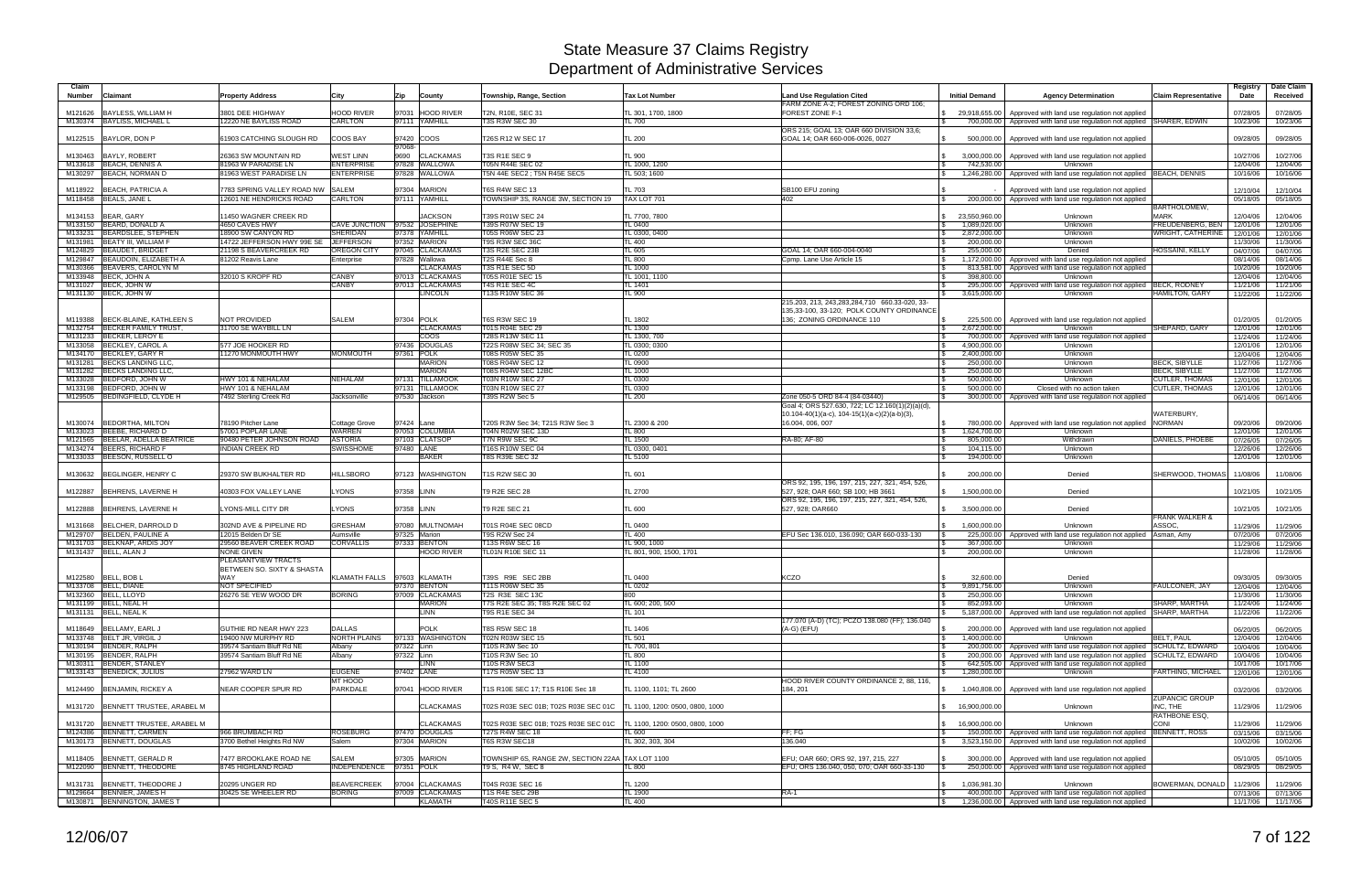| Claim              |                                                        |                                                               |                                        |            |                                      |                                                                         |                                                 |                                                                                                   |                                               |                                                                                                                                             |                                      | Registry             | Date Claim           |
|--------------------|--------------------------------------------------------|---------------------------------------------------------------|----------------------------------------|------------|--------------------------------------|-------------------------------------------------------------------------|-------------------------------------------------|---------------------------------------------------------------------------------------------------|-----------------------------------------------|---------------------------------------------------------------------------------------------------------------------------------------------|--------------------------------------|----------------------|----------------------|
| <b>Number</b>      | Claimant                                               | <b>Property Address</b>                                       | Citv                                   | Zip        | County                               | Township, Range, Section                                                | <b>Tax Lot Number</b>                           | <b>Land Use Regulation Cited</b>                                                                  | <b>Initial Demand</b>                         | <b>Agency Determination</b>                                                                                                                 | <b>Claim Representative</b>          | Date                 | Received             |
| M129386            | BENSON, CHARLOTTE                                      | 24533 SE Howlett Rd                                           | Eagle Creek                            |            | 97022 Clackamas                      | T3S R4E Sec 4                                                           | FL 100                                          | $FF-10$                                                                                           |                                               | 197,000.00   Approved with land use regulation not applied Benson, Valerie                                                                  |                                      | 05/24/06             | 05/24/06             |
| M133083            | <b>BENSON, CLARENCE</b><br>M133400 BENSON, CLAUDE A    | 23500 S W NEWLAND RD<br>NOT SPECIFIED                         | WILSONVILLE                            |            | 97070 CLACKAMAS<br>97501 JACKSON     | T02S R01E SEC 32<br>T38S R01W SEC 29                                    | <b>TL 1201</b><br>TL 0702                       |                                                                                                   | 2,528,469.00<br>$\mathcal{S}$<br>1,500,000.00 | Unknown<br>Unknown                                                                                                                          |                                      | 12/01/06<br>12/02/06 | 12/01/06<br>12/02/06 |
| M131742            | BENSON, DUANE E                                        | 5498 SW IRIS LN                                               | <b>CULVER</b>                          |            | 97734 JEFFERSON                      | T12S R12E SEC 24                                                        | TL 0300, 0401                                   |                                                                                                   | 1,198,220.00<br>$\sqrt{S}$                    | Unknown                                                                                                                                     |                                      | 11/29/06             | 11/29/06             |
| M124909            | BENTDAHL, MELVIN G                                     | 19321 S Upper Highland Rd                                     | Beavercreek                            |            | 97004 Clackamas                      | T4S R3E Sec 5                                                           | TL 1401, 1402, 1403, 1408, 1409                 | ORS 2153263(1), .283(1)(f)                                                                        | 775,911.00                                    | Approved with land use regulation not applied                                                                                               |                                      | 04/13/06             | 04/13/06             |
| M131678            | BENTHIN, JERRY D                                       | 26479 S ELWOOD RD                                             | <b>COLTON</b>                          |            | 97017 CLACKAMAS                      | T04S R04E SEC 28                                                        | TL 0900                                         |                                                                                                   | 330,000.00                                    | Unknown                                                                                                                                     |                                      | 11/29/06             | 11/29/06             |
| M119151            | <b>BENTLEY, ISABEL</b>                                 | 4272 LOGSDEN ROAD                                             | <b>SILETZ</b>                          |            | 97380 LINCOLN                        | T10S R10W SEC 1                                                         | TL 011001                                       | OAR 660-015-0000 (3) ORS 215                                                                      | 355,000.00                                    | Approved with land use regulation not applied                                                                                               |                                      | 01/04/05             | 01/04/05             |
| M118966            | <b>BENTON III, CHARLES K</b><br>M118961 BENTON, JOHN M | 2005 TUCKER ROAD<br>1469 NUNAMAKER ROAD                       | <b>HOOD RIVER</b><br><b>HOOD RIVER</b> |            | 97031 HOOD RIVER<br>97031 HOOD RIVER | TOWNSHIP 2N, RANGE 10E, SECTION 14<br>TOWNSHIP 2N, RANGE 10E, SECTION 1 | TAX LOT 1100, 1101, 1000<br><b>FAX LOT 1200</b> | Various state and conty land use restrictions                                                     | <b>\$</b><br>12,751,760.00                    | Approved with land use regulation not applied                                                                                               |                                      | 12/14/04             | 12/14/04             |
|                    |                                                        |                                                               |                                        |            |                                      |                                                                         |                                                 | various state and county land use restrictions<br>Hood River County Ordinance 201, Article 7, Sec | 11,593,000.00<br>$\mathbb{S}$                 | Approved with land use regulation not applied                                                                                               |                                      | 12/13/04             | 12/13/04             |
| M129399            | BENTON, JUDY L                                         |                                                               |                                        |            |                                      | Hood River County  TS2N-R10E-S14                                        | TL 2005                                         | 7.50                                                                                              | 585,000.00                                    | Approved with land use regulation not applied                                                                                               |                                      | 05/26/06             | 05/26/06             |
|                    |                                                        |                                                               |                                        |            |                                      |                                                                         |                                                 |                                                                                                   |                                               |                                                                                                                                             |                                      |                      |                      |
|                    | M118372 BENTON, ROBERT S                               | NOT PROVIDED                                                  |                                        |            | <b>HOOD RIVER</b>                    | TOWNSHIP 2N, RANGE 10E, SECTION 11C                                     | <b>TAX LOTS 102, 103</b>                        | OAR 660: ORS 92, 215                                                                              | 2,740,680.00                                  | Approved with land use regulation not applied                                                                                               | <b>WILLIS, DONALD</b>                | 04/22/05             | 04/22/05             |
|                    |                                                        |                                                               |                                        |            |                                      |                                                                         |                                                 | WASHINGTON COUNTY ORDINANCE; EFU; HB                                                              |                                               |                                                                                                                                             |                                      |                      |                      |
| M118410<br>M124352 | <b>BENTSON, JOHN</b><br>BENTZ, RAY                     | NONE PROVIDED<br>24747 S CENTRAL POINT RD                     | <b>HILLSBORO</b><br>CANBY              |            | 97124 WASHINGTON<br>97013 CLACKAMAS  | TOWNSHIP 1N, RANGE 3W, SECTION 24<br><b>T4S R1E SEC 1</b>               | TAX LOT 194, 191<br>TL 1300                     | 3661; OAR<br>ORS 215.263, 780; OAR 660-033                                                        | $\mathfrak s$<br>225,000.00<br><b>S</b>       | 2,800,000.00 Approved with land use regulation not applied<br>Approved with land use regulation not applied                                 | KEEVER, HAL                          | 05/11/05<br>03/14/06 | 05/11/05<br>03/14/06 |
| M131341            | BEREKOFF, DAVID H                                      | 3857 STRAIGHT DRIVE                                           | <b>SILVERTON</b>                       |            | 97381 MARION                         | <b>T07S R01E SEC 07A</b>                                                | TL 1400                                         |                                                                                                   | <b>S</b><br>180.000.00                        | Unknown                                                                                                                                     | HINSVORK, JERRY                      | 11/28/06             | 11/28/06             |
| M132917            | <b>BERGE, DAN</b>                                      | 25071 S BEESON RD                                             | <b>BEAVERCREEK</b>                     |            | 97004 CLACKAMAS                      | T04S R03E SEC 09                                                        | TL 0400, 0401                                   |                                                                                                   | 318.026.00<br>IS.                             | Unknown                                                                                                                                     |                                      | 12/01/06             | 12/01/06             |
|                    | M132919 BERGE. TED                                     |                                                               |                                        |            | <b>CLACKAMAS</b>                     | T04S R03E SEC 18                                                        | <b>TL 2000</b>                                  |                                                                                                   | 12.314.016.00<br>$\mathbb{S}$                 | Unknown                                                                                                                                     |                                      | 12/01/06             | 12/01/06             |
| M121410            | BERGERON, EDWARD                                       | 33737 TOTEM POLE RD                                           | <b>LEBANON</b>                         | 97355 LINN |                                      | T11S, R1W, SEC 33                                                       | TL900                                           | HB 3661: OAR: ZA: LCC 934-510 RR ZONE                                                             | 928,680.00                                    | Approved with land use regulation not applied                                                                                               |                                      | 07/14/05             | 07/14/05             |
|                    | M133976 BERGERSEN, JOHN R                              | NOT SPECIFIED                                                 |                                        |            | 97520 JACKSON                        | T39S R01E SEC 23                                                        | TL 0100                                         |                                                                                                   | 300,000.00<br>IS.                             | Unknown                                                                                                                                     |                                      | 12/04/06             | 12/04/06             |
|                    | M129484 BERGERSON, RALPH                               | Timber Rd & Hwy 26                                            | Vernonia                               |            | 97064 Washington                     | T3N R5W Sec 10                                                          | TL 100, 102                                     | SB100, Goals 3 & 4; ORS 197.175(1), 197.280;<br>HB3661; OAR 660-06-0025 through 0060              | 8,355,000.00<br>$\mathbb{S}$                  | Denied                                                                                                                                      | & ASSOCIATES,<br><b>FRANK WALKER</b> | 06/09/06             | 06/09/06             |
|                    |                                                        | NOT PROVIDED. NEAREST                                         |                                        |            |                                      |                                                                         |                                                 |                                                                                                   |                                               |                                                                                                                                             |                                      |                      |                      |
|                    |                                                        | <b>CROSS STREET 229TH AND</b>                                 |                                        |            |                                      |                                                                         |                                                 |                                                                                                   |                                               |                                                                                                                                             |                                      |                      |                      |
| M119865            | BERGEY, BRUCE                                          | <b>ROSA</b>                                                   | <b>HILLSBORO</b>                       |            | 97123 WASHINGTON                     | T1S R2 SEC 15                                                           | <b>TL 1507</b>                                  | <b>OAR 660</b>                                                                                    | <b>S</b><br>250,000.00                        | Approved with land use regulation not applied                                                                                               |                                      | 02/22/05             | 02/22/05             |
|                    |                                                        | NONE PROVIDED, CLOSEST                                        |                                        |            |                                      |                                                                         |                                                 |                                                                                                   |                                               |                                                                                                                                             |                                      |                      |                      |
| M119868            | BERGEY, CAROLYN                                        | CROSS ROAD 229TH AND ROSA HILLSBORO                           |                                        |            | 97123 WASHINGTON                     | T1S, R2, SEC 15                                                         | TL 1502                                         | <b>OAR 660</b>                                                                                    | 250,000.00                                    | Approved with land use regulation not applied                                                                                               |                                      | 02/22/05             | 02/22/05             |
|                    | M119867 BERGEY, EMILY                                  | NOT PROVIDED, CLOSEST<br>CROSS ROAD 229TH AND ROSA HILLSOBORO |                                        |            | 97123 WASHINGTON                     | T1S, R2, SEC 15                                                         | TL 1508                                         | <b>OAR 660</b>                                                                                    | 250,000.00                                    | Approved with land use regulation not applied                                                                                               |                                      | 02/22/05             | 02/22/05             |
|                    |                                                        | NOT PROVIDED, NEAREST                                         |                                        |            |                                      |                                                                         |                                                 |                                                                                                   |                                               |                                                                                                                                             |                                      |                      |                      |
|                    |                                                        | <b>CROSS STREET 229TH AND</b>                                 |                                        |            |                                      |                                                                         |                                                 |                                                                                                   |                                               |                                                                                                                                             |                                      |                      |                      |
| M119866            | BERGEY, MATT                                           | <b>ROSA</b>                                                   | <b>HILLSBORO</b>                       |            | 97123 WASHINGTON                     | T1S, R2, SEC 15                                                         | TL 1506                                         | <b>OAR 660</b>                                                                                    | 250,000.00                                    | Approved with land use regulation not applied                                                                                               |                                      | 02/22/05             | 02/22/05             |
|                    | M133838 BERGSTROM, REUBEN                              | 14808 SOUT TEASEL CREEK RD MOLALLA                            |                                        |            | 97038 CLACKAMAS                      | T05S R02E SEC 28                                                        | TL 1201                                         |                                                                                                   | 4.500.000.00<br>$\mathbb{S}$                  | Unknown                                                                                                                                     | RANKIN, JOHN                         | 12/04/06             | 12/04/06             |
| M118569            | BERGSTROM, REUBEN E                                    | 14818 S TEASEL CREEK RD                                       | <b>MOLALLA</b>                         |            | 97038 CLACKAMAS                      | T5S. R2EofWM, SEC 28                                                    | <b>TL 1201</b>                                  | <b>CLACKAMAS COUNTY EFU ZONE</b>                                                                  | 990,000.00                                    | Approved with land use regulation not applied WALKER, FRANK                                                                                 |                                      | 06/08/05             | 06/08/05             |
| M133280<br>M130881 | BERHARDT, MARY A<br>BERKEY, ELMER                      | 15871 SE 322ND AVE<br><b>NOT PROVIDED</b>                     |                                        |            | 97009 CLACKAMAS<br>POLK              | T 02S R 04E SEC 08<br><b>T6S R4W SEC 28</b>                             | TL 1700<br>TL 902                               |                                                                                                   | 460.000.00                                    | Unknown<br>Approved with land use regulation not applied                                                                                    |                                      | 12/01/06<br>11/20/06 | 12/01/06<br>11/20/06 |
| M130882            | Berkey, Elmer                                          | NOT PROVIDED                                                  |                                        |            | <b>POLK</b>                          | <b>T6S R4W SEC 28</b>                                                   | <b>TL 903</b>                                   |                                                                                                   | <b>S</b>                                      | 62,985.00   Approved with land use regulation not applied                                                                                   |                                      | 11/20/06             | 11/20/06             |
| M131167            | BERNAL D HUG FARMS INC.                                | 71481 HWY 82                                                  | ELGIN                                  |            | 97827 UNION                          | <b>T2N R39E SEC 00</b>                                                  | TL 2900, 3700                                   |                                                                                                   | 4,500,000.00<br>IS.                           | Unknown                                                                                                                                     | HOSTETTER, D RAHN                    | 11/24/06             | 11/24/06             |
|                    | M134016 BERNARD, PETER                                 | 14801 RIVER RD NE                                             | <b>GERVAIS</b>                         |            | 97026 MARION                         | T05S R03W SEC 13                                                        | <b>TL 0600</b>                                  |                                                                                                   | <b>S</b><br>325,000.00                        | Unknown                                                                                                                                     |                                      | 12/04/06             | 12/04/06             |
|                    |                                                        |                                                               |                                        |            |                                      |                                                                         |                                                 |                                                                                                   |                                               |                                                                                                                                             |                                      |                      |                      |
| M133229            | BERNARDS, JOHN G                                       | MASONVILLE RD/OLD SHERIDAN<br>RD & 15000 SW OLDSVILLE         | <b>MCMINNVILLE</b>                     |            | 97128 YAMHILL                        |                                                                         | TL 0200: 0500                                   |                                                                                                   | 915.000.00                                    | Unknown                                                                                                                                     | WRIGHT, CATHERINE                    |                      |                      |
|                    |                                                        | 14280 NW OLD MOORES VALLEY                                    |                                        |            |                                      | T04S R05W SEC 36; T05S R05W SEC 11                                      |                                                 |                                                                                                   |                                               |                                                                                                                                             |                                      | 12/01/06             | 12/01/06             |
| M119677            | BERNARDS, LORI                                         | <b>ROAD</b>                                                   | <b>AMHILL</b>                          |            | 997148 YAMHILL                       | TOWNSHIP 3S, RANGE 5W, SECTION 10                                       | TAX LOT 200, 202, 203                           | EF80                                                                                              | 1,920,000.00                                  | Approved with land use regulation not applied                                                                                               |                                      | 02/09/05             | 02/09/05             |
| M119803            | <b>BERNARDS, LOUISE</b>                                | <b>MARTIN ROAD</b>                                            | FOREST GROVE 97123 WASHINGTON          |            |                                      | TOWNSHIP 1N, RANGE 3, SECTION 29                                        | <b>TAX LOT 1300</b>                             | EFU                                                                                               | l \$                                          | 9,500,000.00   Approved with land use regulation not applied BERNARDS, DALE                                                                 |                                      | 02/16/05             | 02/16/05             |
| M132426            | BERNARDS, PATARICK J                                   |                                                               |                                        |            | 97128 YAMHILL                        | T5S R5W SEC 11                                                          | TL 201                                          |                                                                                                   | l \$                                          | Unknown                                                                                                                                     | GOWELL, WALTER                       | 12/01/06             | 12/01/06             |
| M132425            | BERNARDS, PATRICK J                                    |                                                               |                                        |            | 97128 YAMHILL                        | <b>T4S R5W SEC 35</b>                                                   | TL 1100, 1200                                   |                                                                                                   | 200.000.00<br><b>S</b>                        | Unknown                                                                                                                                     | <b>GOWELL, WALTER</b>                | 12/01/06             | 12/01/06             |
| M130049            | M122854 BERNHEIM, MARGARET F<br>BERNHEIM, MARGARET F   | NOT PROVIDED                                                  | NOT PROVIDED                           |            | <b>LANE</b><br>Lane                  | T19S R2W SEC 21 AND 17<br>T19S R2W Sec 21 ; T19S R2W Sec 17             | TL 101, 105, 106, 100<br>TL 101, 105, 106; 100  | $E-40$<br>92, 197, 209, 215; OAR 125.145, 660                                                     | $\mathcal{S}$<br>15.700.000.00                | 6,000,000.00   Approved with land use regulation not applied WILLIS, DONALD<br>Approved with land use regulation not applied WILLIS, DONALD |                                      | 10/19/05<br>09/15/06 | 10/19/05<br>09/15/06 |
|                    | M131035 BERRETH, FREDA                                 |                                                               |                                        |            | <b>CLACKAMAS</b>                     | T3S R2E SEC 22A                                                         | TL 1000                                         |                                                                                                   | IS.<br>900,000.00<br>IS.                      | Denied                                                                                                                                      | MORASCH, STEVE                       | 11/21/06             | 11/21/06             |
| M118647            | BERRETH, FRIEDA                                        | <b>NOT PROVIDED</b>                                           |                                        |            | <b>CLACKAMAS</b>                     | T3S, R2E, SEC 22A                                                       | <b>TL 1000</b>                                  | ORS 92, 197, 209.250(4), 215; OAR 660-006                                                         | 900,000.00<br>l \$                            | Withdrawn                                                                                                                                   | MORASCH, STEVE                       | 06/20/05             | 06/20/05             |
|                    | M130814 BERRY, ROBERT                                  | 76171 MOSBY CREEK ROAD                                        | COTTAGE GROVE 197242 LANE              |            |                                      | T21S 2W SEC 19                                                          | TL 100                                          |                                                                                                   | 2,773,764.00<br>IS.                           | Approved with land use regulation not applied Clark, Joshua                                                                                 |                                      | 11/16/06             | 11/16/06             |
|                    | M130656 BERTRAND, LLOYD L                              | 1900 MOORE'S VALLEY RD                                        | YAMHILL                                |            | 97018 YAMHILL                        | <b>T3S R4W SEC 07</b>                                                   | TL 1100                                         |                                                                                                   | l \$<br>100,000.00                            | Approved with land use regulation not applied                                                                                               |                                      | 11/09/06             | 11/09/06             |
|                    |                                                        | N of Rood Bridge Rd on Burkhalter                             |                                        |            |                                      |                                                                         |                                                 |                                                                                                   |                                               |                                                                                                                                             |                                      |                      |                      |
|                    | M129419 BERTSCH, SCOTT                                 | Rd                                                            | Hillsboro                              |            | 97123 Washington                     | <b>T1S R2W SEC 20</b>                                                   | TL 1401                                         | EFU<br>OAR 660-033-0100, 0120, 0130, 0135; OAR 660-                                               |                                               | 300,000.00   Approved with land use regulation not applied                                                                                  |                                      | 05/30/06             | 05/30/06             |
|                    | M122232 BETTY L VANDEBERGHE TRUST,                     | 18286 S SPRINGWATER RD                                        | <b>ESTACADA</b>                        |            | 97023 CLACKAMAS                      | T3S, R3E, SEC 3A                                                        | TL 100                                          | 04-040; ORS 215.213, 263, 283, 780                                                                | $\mathcal{S}$                                 | 3,926,981.00 Approved with land use regulation not applied SHONKWILER, JOHN                                                                 |                                      | 09/08/05             | 09/08/05             |
|                    | M133211 BETZ, PAUL R                                   | 90357 HILL ROAD                                               |                                        |            | 97478 LANE                           | T17S R02W SEC 04                                                        | <b>TL 708</b>                                   |                                                                                                   | 1.280.000.00<br>$\mathbb{S}$                  | Unknown                                                                                                                                     |                                      | 12/01/06             | 12/01/06             |
|                    | M124730 BEVENS, ZON                                    | 22084 S RIDGE ROAD                                            | OREGON CITY                            |            | 97045 CLACKAMAS                      | T3S R3E SEC 28                                                          | TL 201                                          | 80 ACRE TIMBER FARM                                                                               | <b>S</b>                                      | 300,000.00   Approved with land use regulation not applied BEVENS, BRYAN                                                                    |                                      | 04/03/06             | 04/03/06             |
|                    | M134363 BEVER, CLYDE L                                 | NOT SPECIFIED                                                 |                                        |            | 97524 JACKSON                        | T36S R01W SEC 11; 12                                                    | TL 1600; 0900                                   |                                                                                                   | 4,160,000.00                                  | Unknown                                                                                                                                     |                                      | 05/07/07             | 05/07/07             |
|                    | M134450 BEVER, CLYDE L                                 | NOT SPECIFIED                                                 | <b>EAGLE POINT</b>                     |            | 97524 JACKSON                        | T36S R01W SEC 14; SEC 13                                                | TL 1600; 600, 900                               |                                                                                                   |                                               | Unknown                                                                                                                                     |                                      | 10/22/07             | 10/22/07             |
|                    | M129681 BEVER, WALTER G                                | 27037 Shibley Rd                                              | Colton                                 |            | 97017 Clackamas                      | T4S R4E Sec 19                                                          | <b>TL 101</b>                                   | TBR-80: OAR 660-006-0026(1)(a): TT-20                                                             | $\mathbb{R}$                                  | 400,000.00 Approved with land use regulation not applied                                                                                    |                                      | 07/17/06             | 07/17/06             |
|                    |                                                        |                                                               |                                        |            |                                      |                                                                         |                                                 | Goal 3; OAR 660-033-0100-0160, 015-0000(3);                                                       |                                               |                                                                                                                                             |                                      |                      |                      |
|                    | BEVERLY E WYMER REVOCABLE                              |                                                               |                                        |            |                                      |                                                                         |                                                 | ORS 197.175, 200-250, 219-380, 747-860, 215.203-                                                  |                                               |                                                                                                                                             |                                      |                      |                      |
| M130128  TRUST.    |                                                        | 85261 Ridgeway Road                                           | Pleasant Hill                          | 97455 Lane |                                      | T18S R2W Sec 28                                                         | TL 100, 702                                     | 327, 92: SB 100: County Code Ch, 10, 15, 16                                                       | $\mathsf{S}$                                  | 6,533,162.00   Approved with land use regulation not applied SMITH, BARRY                                                                   |                                      | 09/27/06             | 09/27/06             |
|                    | M130472 BEVIER, GARRY                                  | 28240 SW THOMPSON MILL RD                                     | YAMHILL                                |            | 97148 YAMHILL                        | <b>T4S R6W SEC 27</b>                                                   | TL 1800                                         |                                                                                                   |                                               | 596,000,00 Approved with land use regulation not applied                                                                                    |                                      | 10/27/06             | 10/27/06             |
|                    |                                                        |                                                               |                                        |            |                                      |                                                                         |                                                 |                                                                                                   |                                               |                                                                                                                                             |                                      |                      |                      |
|                    | M131407 BEYER, VINCENT                                 | 7200 BLOCK OF ABIQUA RD NE SILVERTON                          |                                        |            | 97381 MARION                         | T6S R1E SEC 28                                                          | <b>TL 1000</b>                                  | OAR 660-004-0040 5 (a)(b)(d), 7 (a)(c)(e)(f)(h), 8                                                |                                               | Unknown                                                                                                                                     |                                      | 11/28/06             | 11/28/06             |
|                    | M120104 BIALOSTOSKY, JULIUS                            | NOT AVAILABLE                                                 | <b>DAMASCUS</b>                        |            | 97009 CLACKAMAS                      | TOWNSHIP 2 S, RANGE 3 E, SECTION 10 C TAX LOT 1100                      |                                                 | (E)                                                                                               | <b>S</b>                                      | 879,500.00   Approved with land use regulation not applied   HAMMONS, MICHAEL                                                               |                                      | 03/11/05             | 03/11/05             |
|                    | M130103 BICE, TOM J                                    | 790 Plumtree Lane                                             | Grants Pass                            |            | 97526 Josephine                      | T35S R6W Sec 35B                                                        | TL 3300                                         |                                                                                                   | l \$                                          | 188,550.00 Approved with land use regulation not applied                                                                                    |                                      | 09/22/06             | 09/22/06             |
|                    | M132854 BICKET, HOWARD J                               | 25024 S. RIDGE RD.                                            | <b>BEAVERCREEK</b>                     |            | 97004 CLACKAMAS                      | T04S R03E SEC 08; SEC 09                                                | TL 0100, 0102; 1200, 1202                       |                                                                                                   | 4,400,000.00<br>$\mathcal{S}$                 | Unknown                                                                                                                                     |                                      | 12/01/06             | 12/01/06             |
|                    |                                                        |                                                               |                                        |            |                                      |                                                                         |                                                 | HRC ZORD 1, 2, 6, 48, 89, 90, 92, 106, 110, 116,                                                  |                                               |                                                                                                                                             |                                      |                      |                      |
|                    |                                                        |                                                               |                                        |            |                                      |                                                                         |                                                 | 125, 129, 133, 184, 201, 223; ORS 92, 197, 215;                                                   |                                               |                                                                                                                                             |                                      |                      |                      |
|                    | M129561 BICKFORD ORCHARDS INC.                         | 700 Eastside Rd                                               | Hood River                             |            | 97031 Hood River                     | <b>T2N R11E Sec 7</b>                                                   | TL 1600                                         | OAR 660<br>HRC ZORD 1, 2, 6, 48, 89, 90, 92, 92, 106, 110,                                        |                                               | \$7,780,202.00 Approved with land use regulation not applied ANDERSEN, STEVEN                                                               |                                      | 06/22/06             | 06/22/06             |
|                    |                                                        |                                                               |                                        |            |                                      |                                                                         |                                                 | 116, 125, 129, 133, 184, 201, 223; ORS 92, 197,                                                   |                                               |                                                                                                                                             |                                      |                      |                      |
|                    | M129562 BICKFORD ORCHARDS INC.                         | 1930 Hwy 35                                                   | Hood River                             |            | 97031 Hood River                     | T2N R10E Sec 12; Sec 13                                                 | TL 2800, 3000; 1200, 1300                       | 215; OAR 660                                                                                      |                                               | \$ 27,622,739.00 Approved with land use regulation not applied ANDERSEN, STEVEN                                                             |                                      | 06/22/06             | 06/22/06             |
|                    | M118559 BICKFORD, RONALD E                             | 17375 SOUTH HOLCOMB ROAD OREGON CITY                          |                                        |            | 97045 CLACKAMAS                      | T2S R2E SEC 25B                                                         | <b>TL 500</b>                                   | ZONED RRFF-5                                                                                      | $\sqrt{3}$                                    | 800,000.00 Approved with land use regulation not applied                                                                                    |                                      | 06/06/05             | 06/06/05             |
|                    | M131361 BICKLER, GORDON V                              |                                                               | <b>SALEM</b>                           |            | 97302 MARION                         | T 08S R 03W SEC 30                                                      | <b>TL 500</b>                                   |                                                                                                   | $\sqrt{3}$<br>$\sim$ $-$                      | Unknown                                                                                                                                     |                                      |                      | 11/28/06 11/28/06    |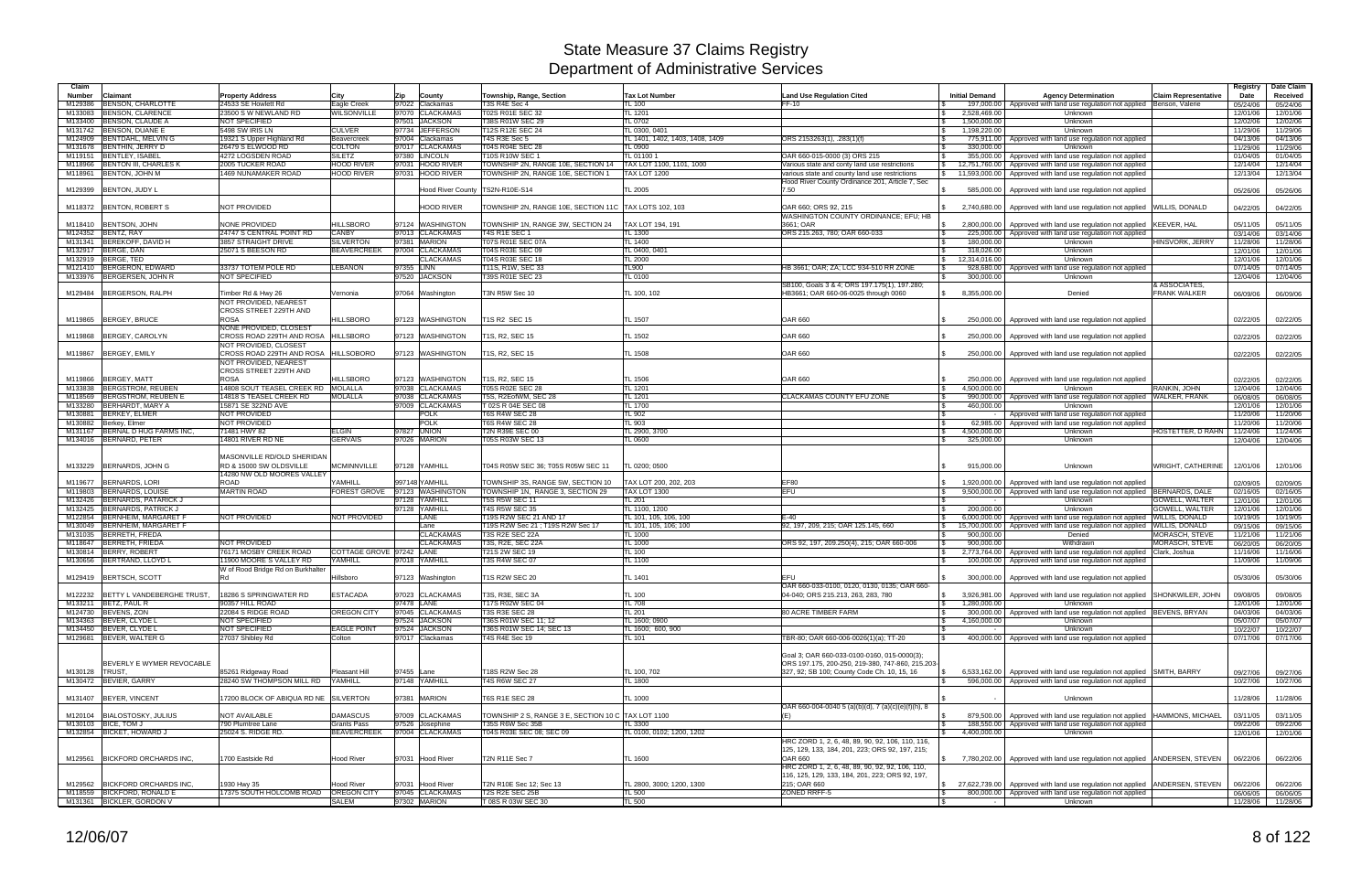| Claim              |                                                  |                                                            |                                         |                                           |                                                        |                                                |                                                       |                              |                                                                                                           |                               | Registry             | Date Claim                    |
|--------------------|--------------------------------------------------|------------------------------------------------------------|-----------------------------------------|-------------------------------------------|--------------------------------------------------------|------------------------------------------------|-------------------------------------------------------|------------------------------|-----------------------------------------------------------------------------------------------------------|-------------------------------|----------------------|-------------------------------|
| <b>Number</b>      | Claimant                                         | <b>Property Address</b>                                    | City                                    | Zip<br>County                             | Township, Range, Section                               | <b>Tax Lot Number</b>                          | <b>Land Use Regulation Cited</b>                      | <b>Initial Demand</b>        | <b>Agency Determination</b>                                                                               | <b>Claim Representative</b>   | Date                 | Received                      |
|                    | M129314 BIDWELL, NORMAN                          | 51765 NW Hayward Rd                                        | Manning                                 | 97125 Washington                          | T2N R4W Sec 17                                         | TL 800                                         | ORS 215,780                                           |                              | 400,000.00 Approved with land use regulation not applied                                                  |                               | 05/10/06             | 05/10/06                      |
|                    |                                                  |                                                            |                                         |                                           |                                                        | TL 1000, 1100, 1200, 1400, 1500; 0600, 0700;   |                                                       |                              |                                                                                                           |                               |                      |                               |
| M134298            | BIEBER, DONALD O                                 | NOT SPECIFIED                                              |                                         | <b>KLAMATH</b>                            | T38S R11E SEC 17; 18; 20; 21                           | 1600, 1700, 1800, 1900, 2000; 2100, 2200       |                                                       |                              | Unknown                                                                                                   |                               | 03/07/07             | 03/07/07                      |
| M132159<br>M133073 | BIELENBERG, DAVID J<br><b>BIENCOURT, BARBARA</b> | 16425 HERIGSTAD RD NE<br>2258 LELAND RD                    | <b>SILVERTON</b><br><b>SUNNY VALLEY</b> | 97381 MARION<br><b>JOSEPHINE</b><br>97497 | T06S R01E SEC 20<br>T34S R06W SEC 04                   | TL 0900, 1000<br>TL 0606, 0602, 0603           | - \$                                                  | 3,848,426.00<br>640,000.00   | Unknown<br>Unknown                                                                                        | CONNOLLY, PAUL                | 11/30/06<br>12/01/06 | 11/30/06<br>12/01/06          |
|                    | M133694 BIERLY, ORVILLE                          |                                                            |                                         | <b>WASHINGTON</b>                         | T02S R02W SEC 01                                       | TL 1500 & 1505                                 | \$                                                    | 300,000.00                   | Unknown                                                                                                   |                               | 12/04/06             | 12/04/06                      |
|                    | M131113 BIG FALLS RANCH CO.,                     |                                                            |                                         | <b>DESCHUTES</b>                          | T14S R12E SEC 00                                       | TL 1400, 1402, 1403, 1404, 1405, 1406, 1500    |                                                       | 5,085,760.00                 | Approved with land use regulation not applied   LOULIEN, ROBERT                                           |                               | 11/22/06             | 11/22/06                      |
|                    |                                                  |                                                            |                                         |                                           |                                                        |                                                |                                                       |                              |                                                                                                           |                               |                      |                               |
| M131196            | BIGEJ, FRED W                                    |                                                            |                                         | <b>CLACKAMAS</b>                          | T3S R1E SEC 23                                         | TL 400, 490                                    |                                                       | 1.603.249.00                 | Approved with land use regulation not applied   BOWERMAN, DONALD                                          |                               | 11/24/06             | 11/24/06                      |
|                    |                                                  | S WILHOIT RD & S WYLAND RD. MOLALLA &                      |                                         | 97038                                     | T06S R02E SEC 08: SEC 18: T03S R02E                    |                                                |                                                       |                              |                                                                                                           |                               |                      |                               |
| M131726            | <b>BIGEJ, ROBERT A</b>                           | ET AL                                                      | <b>OREGON CITY</b>                      | & 45<br><b>CLACKAMAS</b>                  | <b>SEC 33</b>                                          | TL 0600, 0501; 0403; 0500, 0502                |                                                       | 3,108,630.00                 | Unknown                                                                                                   | BOWERMAN, DONALD              | 11/29/06             | 11/29/06                      |
|                    | M133794 BIGGS, GARY G                            | <b>NOT SPECIFIED</b>                                       |                                         | 97361 POLK                                | T08S R05W SEC 13                                       | TL 0900                                        |                                                       | 75,000.00                    | Unknown                                                                                                   |                               | 12/04/06             | 12/04/06                      |
|                    | M124689 BIGHAM, EVANGELINE                       | 83505 TOLMAN ROAD                                          | CRESWELL<br><b>NEWBERG</b>              | 97426 LANE<br>97132 YAMHILL               | T19S R4W SEC 12<br>T3S R2W SEC 6                       | <b>TL 201</b>                                  | ORS 215.705, 215.720-780; OAR 660 DIV 4               | 292,489.00                   | Approved with land use regulation not applied                                                             |                               | 03/30/06             | 03/30/06                      |
|                    | M130672   BILLETT LIVING TRUST                   | 18135 NE BALD PEAK ROAD<br>approximately Highway 99 and N. |                                         |                                           |                                                        | TL 2702                                        |                                                       | 550,000.00                   | Approved with land use regulation not applied                                                             |                               | 11/13/06             | 11/13/06                      |
|                    | M132630 BILLINGS, JOHN S                         | <b>Main Street</b>                                         | <b>ASHLAND</b>                          | 97520 JACKSON                             | T39S R1E SEC 5; T38S R1E SEC 32                        | TL 200: 1600                                   | $\mathcal{L}$                                         | 16,608,000.00                | Unknown                                                                                                   | <b>GLEDHILL, TAMARA</b>       | 12/01/06             | 12/01/06                      |
|                    |                                                  | SE 120TH AVE AND LEXINGTON                                 |                                         |                                           |                                                        |                                                | PZC 24, 33, 430; ORS 92, 197, 215, 227; Urban         |                              |                                                                                                           |                               |                      |                               |
| M122456            | <b>BILLUPS, JOHN M</b>                           |                                                            | <b>PORTLAND</b>                         | <b>MULTNOMAH</b>                          | T1S R2E SEC 22                                         | TL 5100                                        | Foresty Management Plan                               | 990,000.00                   | Denied                                                                                                    | O'Donnell, Mark               | 09/23/05             | 09/23/05                      |
|                    | M134477 BINDER, DARLENE M                        | DANUBE DR & HICKORY LN                                     | <b>MADRAS</b>                           | 97741 JEFFERSON                           | T09S R13E SEC 31                                       | TL 0101                                        | \$                                                    | 180,000.00                   | Unknown                                                                                                   |                               | 11/30/07             | 11/30/07                      |
| M134119            | BIREKLAND LIVING TRUST.                          | 26010 SW BAKER RD                                          | <b>SHERWOOD</b>                         | 97140 CLACKAMAS                           | T03S R01W SEC 04D; 09; 10B                             | TL 0700; 0100, 0401; 0200                      | \$                                                    | 19,896,425.00                | Unknown                                                                                                   | RANKIN, JOHN                  | 12/04/06             | 12/04/06                      |
| M134317            | <b>BIRKELAND, WILLIAM D</b>                      | 26010 SW BAKER RD                                          | <b>SHERWOOD</b>                         | 97140 WASHINGTON                          | T03S R01W SEC 03C                                      | <b>TL 0600</b>                                 | - \$                                                  | 170,375.00                   | Unknown                                                                                                   | RANKIN, JOHN                  | 12/04/06             | 12/04/06                      |
| M118667            | <b>BIRKEMEIER, JAMES</b><br><b>BIRKY, NATHAN</b> | NOT PROVIDED                                               |                                         | <b>CLACKAMAS</b><br>97392 Marion          | T4S, R1E, SEC 30; TO4S, R1W, SEC 25<br>T8S R2W Sec 20C | TL 1500; 300<br><b>TL 700</b>                  | ORS 197, 215; OAR 660                                 | 200,000.00<br>1.000.000.00   | Approved with land use regulation not applied                                                             | Willis, Donald                | 06/23/05             | 06/23/05                      |
| M125007            | M133405 BIRTCH, DAVID W                          | 4751 Delaney Rd<br>4170 WILLIS CREEK RD                    | Turner                                  | 97432 DOUGLAS                             | T29S R06W SEC 10                                       | <b>TL 1200</b>                                 | SA Zoning                                             | 3,550,000.00                 | Approved with land use regulation not applied<br>Unknown                                                  |                               | 04/19/06<br>12/02/06 | 04/19/06<br>12/02/06          |
| M132226            | <b>BISHOP FAMILY LIVING TRUST</b>                |                                                            |                                         | WASHINGTON                                | T2N R2W SEC 34                                         | 901                                            |                                                       | 460.000.00                   | Unknown                                                                                                   | SHEETS, GERALYN               | 11/30/06             | 11/30/06                      |
|                    |                                                  |                                                            |                                         |                                           |                                                        |                                                | EFU; STATE WIDE PLANNING GOALS 3,5,11,14;             |                              |                                                                                                           |                               |                      |                               |
|                    |                                                  |                                                            |                                         |                                           |                                                        |                                                | ORS 92, 195, 197, 215; OAR 660-004-0040, 660-         |                              |                                                                                                           |                               |                      |                               |
|                    |                                                  |                                                            |                                         |                                           |                                                        |                                                | 011-006-, 60-011-006-. 60-012-0065, 660-012-          |                              |                                                                                                           |                               |                      |                               |
|                    |                                                  |                                                            |                                         |                                           |                                                        |                                                | 0070, 660-33-0120, 660-033-0130, 660-033-0135,        |                              |                                                                                                           | HORNECKER.                    |                      |                               |
|                    | M122331 BISHOP, FRANCES                          | 3403 N. VALLEY VIEW RD                                     | <b>ASHLAND</b>                          | 97520 JACKSON                             | T38S R1E SEC 18                                        | TL 100                                         | 340-096-0020, 340-096-0034                            | 7.246,126.00                 | Approved with land use regulation not applied                                                             | <b>COWLING</b>                | 09/14/05             | 09/14/05                      |
|                    |                                                  |                                                            |                                         |                                           |                                                        |                                                | EFU 20, 80; ALL OTHER REGULATIONS AND                 |                              |                                                                                                           |                               |                      |                               |
| M118591            | <b>BISHOP, PAUL E</b>                            | 22263 S DANS AVE                                           | <b>BEAVERCREEK</b>                      | 97004 CLACKAMAS                           | T3S, R2E, SEC 28                                       | TL 200, 201                                    | <b>RESTRICTIONS</b>                                   |                              | 10,000,000.00   Approved with land use regulation not applied   MATUSICK, AARON                           |                               | 06/13/05             | 06/13/05                      |
| M132727            | BITTE TIMBER DEVELOPMENT CO.                     |                                                            |                                         | 97018 COLUMBIA                            | T05N R01W SEC 20; 21; 28-020; 29                       | TL 0200: 0300: 0400: 0200                      | -SS                                                   | 4,152,000.00                 | Unknown                                                                                                   | WILLIAMSON, DAVID             | 12/01/06             | 12/01/06                      |
| M133815            | BITZ, JERALD V                                   | 27400 SW HEATER RD                                         | <b>SHERWOOD</b>                         | 97140 WASHINGTON                          | T03S R01W SEC 07                                       | TL 0600                                        |                                                       | 400,000.00                   | Unknown                                                                                                   |                               | 12/04/06             | 12/04/06                      |
|                    | M133834 BITZ, JERALD V                           | 27400 SW HEATER RD                                         | <b>SHERWOOD</b>                         | 97140 WASHINGTON                          | T03S R01W SEC 07                                       | TL 602, 609                                    |                                                       | 4.400.000.00                 | Unknown                                                                                                   |                               | 12/04/06             | 12/04/06                      |
|                    | M130865 BITZ, JOSPEH H                           | 26805 S. BITZ ROAD                                         | <b>MULINO</b>                           | 97042 CLACKAMAS                           | <b>T4S R2E SEC 16</b>                                  | <b>L4700</b>                                   |                                                       | 1,000,000.00                 | Approved with land use regulation not applied                                                             |                               | 11/17/06             | 11/17/06                      |
|                    | M119669 BITZ, KAREN E                            | 22060 S PARROT CREEK ROAD   OREGON CITY                    |                                         | 97045 CLACKAMAS                           | TOWNSHIP 3S, RANGE 2E, SECTION 30                      | TAX LOT 1000, 900                              | ZONED RA-1, ZONED FF-10                               | 300,000.00                   | Approved with land use regulation not applied                                                             |                               | 02/09/05             | 02/09/05                      |
|                    |                                                  | GREEN ISLAND RD & COBURG                                   |                                         |                                           |                                                        |                                                |                                                       |                              |                                                                                                           |                               |                      |                               |
| M134460            | <b>BIXLER, LOYCE</b>                             | <b>BOTTOM LOOP</b>                                         |                                         | 97408 LANE                                | T16S R03W SEC 30                                       | TL 0802                                        |                                                       | 720,000.00                   | Unknown                                                                                                   |                               | 11/01/07             | 11/01/07                      |
| M131007            | <b>BJORK, WILLIAM S</b>                          | 20140 NE DOPP RD<br>8105, 8125 & 8145 SW OLESON            | <b>NEWBERG</b>                          | 97132 YAMHILL                             | <b>T2S R3W SEC 28</b>                                  | TL 802                                         |                                                       | 200,000.00                   | Unknown                                                                                                   | <b>GOWELL, WALTER</b>         | 11/21/06             | 11/21/06                      |
| M133817            | <b>BJORNSON, BRIAN H</b>                         | RD.                                                        | <b>PORTLAND</b>                         | 97223 WASHINGTON                          | T01S R01W SEC 25BB                                     | TL 0101, 0200, 0300, 0301                      | \$                                                    | 1,806,000.00                 | Unknown                                                                                                   |                               | 12/04/06             | 12/04/06                      |
| M118728            | <b>BLACK, CATHREEN C</b>                         | 19695 S HENRICI ROAD                                       | <b>OREGON CITY</b>                      | 97045<br><b>CLACKAMAS</b>                 | T3S, R2E, SEC 12D                                      | TL 301                                         | <b>CLACKAMAS COUNTY ZONING RRFF-5</b>                 | 270,000.00                   | Approved with land use regulation not applied                                                             | <b>BLACK, DAVID</b>           | 07/07/05             | 07/07/05                      |
|                    | M122037 BLACK, DARRIN                            | 21549 SE TILLISTROM RD                                     | <b>GRESHAM</b>                          | 97080 CLACKAMAS                           | <b>T1S, R3E, SEC 33A</b>                               | TL 500                                         | OAR 660-004-0040; ORS 197.175(2)(d)<br>$\mathcal{L}$  | 1,580,000.00                 | Denied                                                                                                    | HAMMONS, MICHAEL              | 08/24/05             | 08/24/05                      |
|                    | M132750 BLACK, JAMES S                           | <b>NONE GIVEN</b>                                          |                                         | <b>LINN</b>                               | T13S R01W SEC 24                                       | TL 800, 801, 802                               |                                                       | 200,000.00                   | Unknown                                                                                                   | SCHULTZ, EDWARD               | 12/01/06             | 12/01/06                      |
|                    |                                                  |                                                            |                                         |                                           |                                                        |                                                | R-30; RA-2; EFU-20; EFU; OAR 660-033-0010 to          |                              |                                                                                                           |                               |                      |                               |
|                    |                                                  |                                                            |                                         |                                           |                                                        |                                                | 0160; ORS 215263, 215.283, 215.284, 215.296           |                              |                                                                                                           |                               |                      |                               |
|                    | M129649 BLACK, LAWRENCE                          | 460 S Bergis Rd                                            | Lake Oswego                             | 97034 Clackamas                           | T2S R1E Sec 15B                                        | TL 700, 790, 800, 890                          | 215.705, 215.780; SB100; SB101; ORS 197<br><b>S</b>   | 8,350,000.00                 | Approved with land use regulation not applied                                                             | Alterman, Dean                | 07/12/06             | 07/12/06                      |
|                    | M131149 BLACK, PAUL A<br><b>BLACK, ROBERT L</b>  | 43898 OLD TRAIL RD                                         | <b>BAKER CITY</b>                       | 97415 CURRY<br><b>BAKER</b>               | T41S R12W SEC 6D<br><b>T8S R40E SEC 28</b>             | <b>TL 400</b><br>TL 800, 900                   | l \$<br>OAR 660-033: ORS 215                          | 4.000.000.00                 | Approved with land use regulation not applied                                                             |                               | 11/24/06             | 11/24/06                      |
| M129564<br>M129968 | BLACKBURN, YVONNE M                              | S SCHOOLHOUSE CREEK RD                                     | <b>MERLIN</b>                           | <b>JOSEPHINE</b>                          | T35S R6W SEC 14: T36S R6W SEC 11                       | TL 300, 500; 1900                              | ORS 215.720-750; OAR 660-006                          | 373,000.00<br>1,325,000.00   | Approved with land use regulation not applied<br>Approved with land use regulation not applied  HILL, MAX |                               | 06/22/06<br>09/05/06 | 06/22/06<br>09/05/06          |
| M124880            | <b>BLACKLAW, WILLIAM G</b>                       | <b>NEAR PARROT CREEK RD</b>                                | <b>OREGON CITY</b>                      | 97045<br>Clackamas                        | T3S R2E Sec 30                                         | TL 400, 890, 2801                              | ORS 92, 197, 209.250(4), 215; OAR 660                 | 600.000.00                   | Approved with land use regulation not applied GELINEAU, JILL                                              |                               | 04/12/06             | 04/12/06                      |
| M132123            | <b>BLACKMAN TTE, VIVIAN L</b>                    | 21940 SW BLACKMAN LN                                       | <b>SHERWOOD</b>                         | <b>WASHINGTON</b><br>97140                | T2S R2W SEC23                                          | <b>TL506</b>                                   |                                                       | 100.000.00                   | Unknown                                                                                                   | TROMPKE, EDWARD               | 11/30/06             | 11/30/06                      |
|                    | M129842 BLACKMAN, BRUCE                          | 47 Hwy & Reiling Road                                      |                                         | Nashington                                | 1N R3W Sec 7                                           | TL 1000                                        | ORS 215.213(2)(a)(b); OAR 660-033-0120, 0130          | 1,250,000.00                 | Approved with land use regulation not applied                                                             |                               | 08/11/06             | 08/11/06                      |
|                    |                                                  |                                                            |                                         |                                           |                                                        |                                                |                                                       |                              |                                                                                                           |                               |                      |                               |
|                    | M120294 BLACKWELL, MIKE                          | NO SITE ADDRESS                                            | <b>CORBETT</b>                          | 97014 MULTNOMAH                           | TOWNSHIP 1S, RANGE 5E, SECTION 20                      | TAX LOT 900                                    | ZONED CFU-4: COUNTY ORIDINANCE 3.144.2(c) S           |                              | Approved with land use regulation not applied BURKHOLDER, DALE                                            |                               | 03/24/05             | 03/24/05                      |
|                    | M133563 BLADES, EDITH                            | 11993 SILVER FALLS HWY SE                                  | <b>AUMSVILLE</b>                        | 97325 MARION                              | T08S R01W SEC 16                                       | TL 0600, 0700                                  |                                                       |                              | Unknown                                                                                                   |                               | 12/01/06             | 12/01/06                      |
|                    | M129765 BLAHA, DIXIE D                           |                                                            |                                         | Columbia                                  | T4N R2W Sec 22 ; T4N R2W Sec 23                        | TL 200; 200, 201                               | Goal 14, 4: HB 3661: ORS 215,780: Oar 660- Div 6 \ \$ | 5.800.000.00                 | Withdrawn                                                                                                 |                               | 07/28/06             | 07/28/06                      |
|                    | M129766 BLAHA, DIXIE D                           | Blaha Rd                                                   |                                         | Columbia                                  | T4N R2W Sec 12                                         | TL 2206                                        | Goal 14: OAR 660-004-0040                             |                              | 675,000.00 Approved with land use regulation not applied                                                  |                               | 07/28/06             | 07/28/06                      |
|                    |                                                  |                                                            |                                         | 97119-                                    |                                                        |                                                |                                                       |                              |                                                                                                           |                               |                      |                               |
|                    | M132154 BLAIR, DONALD M                          | 29320 NW WILLIAMS CANYON RD GASTON                         |                                         | 8035<br>YAMHILL                           | T02S R4W SEC 05                                        | <b>TL 1400</b>                                 | \$                                                    | 150,000.00                   | Unknown                                                                                                   | <b>DUCKETT, ISH</b>           | 11/30/06             | 11/30/06                      |
|                    | M131530 BLANCHARD, DELBERT B                     | 6640 S MYRTLE RD                                           |                                         | MYRTLE CREEK 97457 DOUGLAS                | T29S R04W SEC 21; SEC 16                               | TL 0300; 0200                                  | \$                                                    | 1,200,000.00                 | Unknown                                                                                                   |                               | 11/29/06             | 11/29/06                      |
|                    | M133319 BLANCO, ADOLFO S                         | 5810 NE DUNIWAY RD                                         | <b>DAYTON</b>                           | 97114 YAMHILL                             | T 04S R 03W SEC 05                                     | <b>TL 1900</b>                                 |                                                       | 2,528,250.00<br>$\sqrt{S}$   | Unknown                                                                                                   |                               | 12/01/06             | 12/01/06                      |
|                    | M132263 BLATCHFORD TR, DAVE                      |                                                            | <b>BAKER CITY</b>                       | 97814 BAKER                               | T8S R39E SEC 27 & SEC 28                               | 7000; 300                                      |                                                       |                              | Unknown                                                                                                   |                               | 11/30/06             | 11/30/06                      |
|                    | M133051 BLATCHFORD, JAMES                        | 45092 BROWN RD                                             |                                         | 97833 BAKER                               | T08S R39E; SEC 15                                      | TL 3400, 4501; 500                             | \$                                                    | $\sim$ $-$                   | Unknown                                                                                                   |                               | 12/01/06             | 12/01/06                      |
|                    | M130271 BLEAKNEY, JOANN                          |                                                            | <b>SILVERTON</b>                        | 97381 MARION                              | T7S R1E SEC34                                          | TL800                                          |                                                       |                              |                                                                                                           | EARL & BLEAKNEY, L<br>& NANCY | 10/12/06             |                               |
|                    | M133382 BLEDSOE, LYLE C                          | NOT SPECIFIED                                              |                                         | 97108 TILLAMOOK                           | <b>T03S R08W SEC 00</b>                                | <b>TL 4500</b>                                 |                                                       | 1,641,250.00<br><b>S</b>     | Approved with land use regulation not applied<br><b>Unknown</b>                                           | <b>ALBRIGHT, LOIS</b>         | 12/02/06             | 10/12/06<br>12/02/06          |
|                    | M131179 BLEEG, CHARLES H                         | 94560 BYRDIES ROAD                                         | PISTOL RIVER                            | 97444 CURRY                               | T38S R14W SEC 31                                       | TL 400                                         |                                                       | 2,995,590.00<br>$\mathbb{S}$ | Approved with land use regulation not applied                                                             |                               | 11/24/06             | 11/24/06                      |
|                    | M130910 BLEEG, VIRGINIA L SHARKEY                | 8838 SE 222ND DR                                           | <b>DAMASCUS</b>                         | 97080 CLACKAMAS                           | T1S R3E SEC 27B; 28A                                   | TL 200; 100                                    |                                                       | $\frac{1}{2}$ 11,537,010.00  | Denied                                                                                                    |                               | 11/20/06             | 11/20/06                      |
|                    | M124929 BLESZINSKI, ROBERT                       | 17449 S. Redland Rd                                        | Oregon City                             | 97045 Clackamas                           | T2S R2E Sec 36                                         | <b>TL 2000</b>                                 | RR-FF-5<br>\$                                         |                              | 780,000,00 Approved with land use regulation not applied                                                  |                               | 04/14/06             | 04/14/06                      |
|                    | M124930 BLESZINSKI, ROBERT                       | 16525 S Holcomb Blvd                                       | Oregon City                             | 97045 Clackamas                           | T2S R2E Sec 26A                                        | TL 3500, 3801                                  | TBR; RRFF-5<br>\$                                     |                              | 1,300,000.00 Approved with land use regulation not applied                                                |                               | 04/14/06             | 04/14/06                      |
|                    | M130135 BLINSMAN, HARMON C                       | Beavercreek Road                                           |                                         | 97004 Clackamas                           | T4S R2E Sec 1B                                         | <b>TL 200</b>                                  | l S                                                   |                              | Approved with land use regulation not applied                                                             |                               | 09/28/06             | 09/28/06                      |
|                    |                                                  | 1897, 1839, 1750, 1511 ORCHARD                             |                                         |                                           | T2N R10E SEC 11C; T2N R10E SEC 15;                     | TL 1100, 1200, 101, 900, 400, 200, 2200, 2400, |                                                       |                              |                                                                                                           |                               |                      |                               |
|                    | M118962 BLM INC, (JOHN M. BENTON)                | RD, 2200 TUCKER RD                                         | <b>HOOD RIVER</b>                       | 97031 HOOD RIVER                          | T2N R10E SEC 11A; T2N R10E SEC 2DD                     | 500                                            | unspecified                                           | \$ 33,071,770.00             | Denied                                                                                                    |                               | 12/13/04             | 12/13/04                      |
|                    | M122430 BLOCK, CAROLYN W                         | 27360 S Shibley Rd                                         | Colton                                  | 97017 Clackamas                           | T4S R4E SEC 20                                         | TL 600 & 690                                   | ORS 215.780(1)(c), 215.705; OAR 660-006-              | \$3,450,000.00               | Denied                                                                                                    |                               | 09/22/05             | 09/22/05                      |
|                    |                                                  |                                                            |                                         |                                           |                                                        |                                                | 0026(1)(a), 0027(1)                                   |                              |                                                                                                           |                               |                      |                               |
|                    |                                                  |                                                            |                                         |                                           |                                                        |                                                |                                                       |                              |                                                                                                           |                               |                      |                               |
|                    | M131762 BLODGETT, MAURICE S                      | 23533 S BONNEY RD                                          |                                         | 97017 CLACKAMAS                           |                                                        |                                                |                                                       | $\mathbb{S}$<br>4,656,169.79 | Unknown                                                                                                   | BOWERMAN, DONALD              |                      |                               |
|                    | M129611 BLODGETT, ROBERT C                       | 25215 SW Mountain Rd                                       | <b>COLTON</b><br>West Linn              | 97068 Clackamas                           | T04S R03E SEC 25<br>T3 R1E Sec 5D                      | TL 1500, 1502<br><b>TL 400</b>                 | RRFF <sub>5</sub>                                     | $\sqrt{S}$                   | 1,145,369.00 Approved with land use regulation not applied                                                |                               | 11/29/06             | 11/29/06<br>07/03/06 07/03/06 |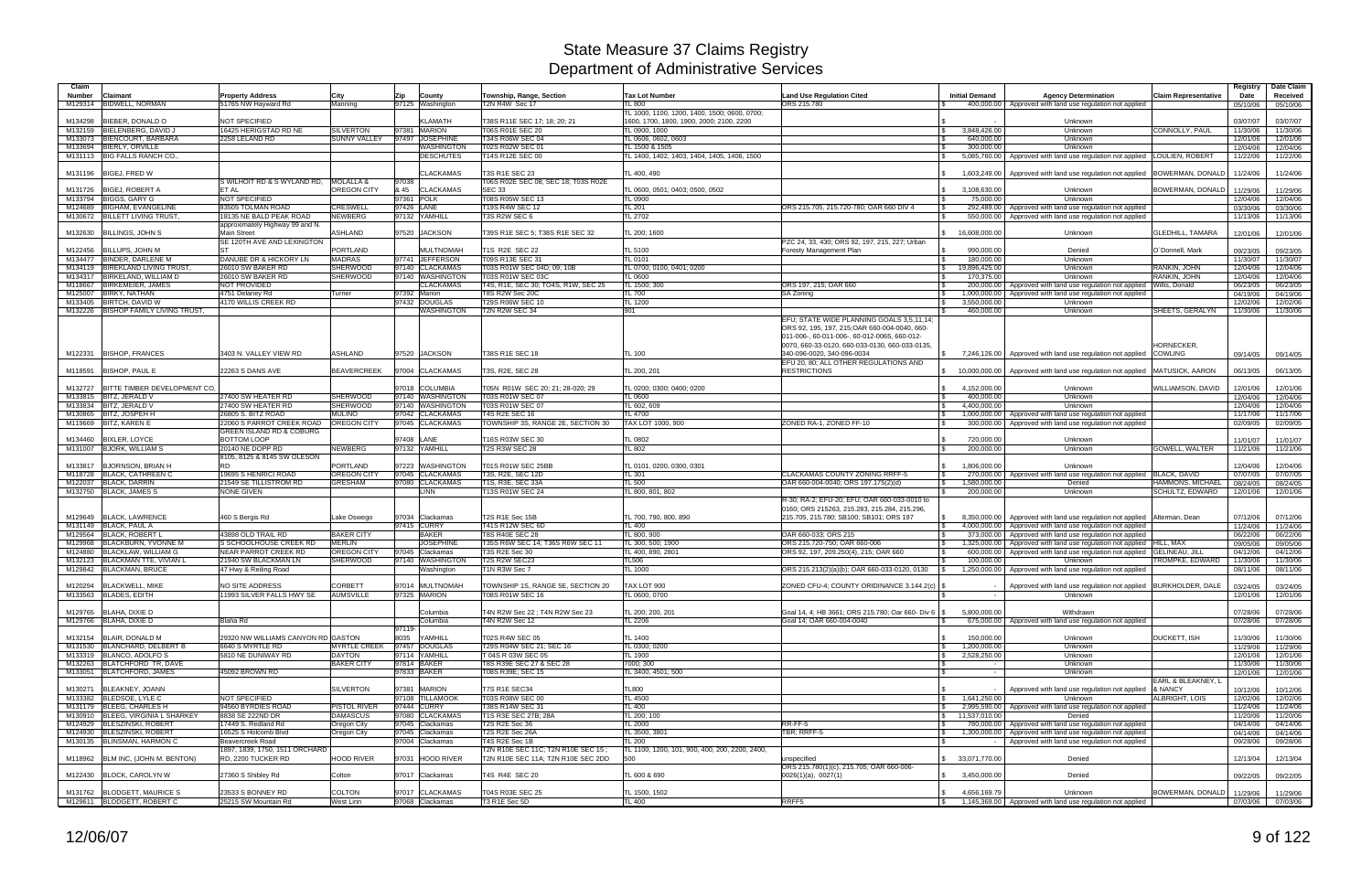| City<br>Township, Range, Section<br><b>Tax Lot Number</b><br><b>Initial Demand</b><br><b>Agency Determination</b><br><b>Claim Representative</b><br>Received<br>Number<br>Claimant<br><b>Property Address</b><br>Zip<br>County<br><b>Land Use Regulation Cited</b><br>Date<br><b>BLOSSOM HILL FARMS INC</b><br>M122893<br>11570 NE Intervale Rd<br>Carlton<br>97111 Yamhill<br>TS3, R4, S24<br>TL 1200<br>EF80<br>930,000.00   Approved with land use regulation not applied<br>Wright, Catherine<br>10/21/05<br>10/21/05<br>A-1: ORDINANCE 33 SECTION 3.002: FARM<br>BLUM, WENDELL<br>1960 BLUM LN<br><b>TILLAMOOK</b><br>97141 TILLAMOOK<br>T1S, R9W, SEC 19<br>ZONE F1<br>M118697<br>TL 1600<br>48.000.00<br>06/30/05<br>Approved with land use regulation not applied<br>06/30/05<br>M131392 BOAK, ALICE M<br><b>COOS</b><br>T29S R15W SEC 13<br>TL 0400<br>\$<br>1,889,281.00<br>11/28/06<br>Unknown<br>11/28/06<br>T07S R38E SEC 00; T08S R39E SEC 00; 04;<br>97814 BAKER<br>M133079<br>BOARD, DWIGHT V<br>TL 2000: 0700, 0800: 0600: 0600<br>1,912,810.00<br>VAUGHAN. FLOYD<br>Unknown<br>12/01/06<br>12/01/06<br><b>BOATRIGHT, MARTIN G</b><br>8095 FARMER RD<br><b>RICKREALL</b><br>97371 POLK<br>T07S R04W SEC 17<br>M131602<br>TL 0300<br>75,000.00<br>Unknown<br>11/29/06<br>11/29/06<br>BOEDIGHEIMER.<br>97383 MARION<br>ELIZABETH<br>M130443<br><b>BOEDIGHEIMER, DELLA C</b><br>21104 FERRY RD SE<br><b>STAYTON</b><br>T9 R1E SEC 13B; 13A<br>TL 4000, 4100, 4200; 2100<br>585,000.00<br>Approved with land use regulation not applied<br>10/26/06<br>10/26/06<br>- \$<br>M134045 BOEGLIN, MATILDA M<br><b>NOT SPECIFIED</b><br><b>CLACKAMAS</b><br>T03S R02E SEC 28<br>371,647.00<br>GREEN-HITE, MATT<br>L 0604, 0694<br>Unknown<br>12/04/06<br>12/04/06<br>M131306 BOGE, ELDON G<br>97113 WASHINGTON<br>T01S R03W SEC 35; T01S R03W SEC 36<br>6,550,000.00<br>TL 0100, 0200; 0700<br>Unknown<br>11/27/06<br>11/27/06<br>M122894 BOGH, THOMAS<br>97128 Yamhill<br>TS4, R5, S35<br><b>TL900</b><br>2,500,000.00<br>Approved with land use regulation not applied Wright, Catherine<br>11000 SW Handley Ln<br>McMinnville<br>EF80<br>10/21/05<br>10/21/05<br>97128 YAMHILL<br>T4S R5W SEC 35<br><b>BOGH, THOMAS M</b><br><b>MCMINNVILLE</b><br>TL 900<br>GUNN, MICHAEL<br>M132694<br>l \$<br>8,533,496.00<br>Unknown<br>12/01/06<br>12/01/06<br><b>BOHM, EDMUND</b><br>0 AEBISCHER RD<br><b>SHERWOOD</b><br>97140 WASHINGTON<br><b>T02S R02W SEC 26</b><br>M133462<br>TL 1300<br>885,000.00<br>Unknown<br>12/02/06<br>12/02/06<br>l S<br>97140 WASHINGTON<br><b>T2S R2W SEC 27</b><br>M118616 BOHM, JANICE M<br><b>TL1400</b><br>ORS 215; OAR 660<br>900,000.00<br>Approved with land use regulation not applied<br>06/16/05<br>06/16/05<br>l \$<br>M133461 BOHM, JANICE M<br>22433 SW AEBISCHER RD<br><b>SHERWOOD</b><br>97140 WASHINGTON<br>T02S R02W SEC 34<br>TL 0100<br>5,000,000.00<br>Unknown<br>12/02/06<br>\$<br>12/02/06<br><b>BOHM, JANICE M</b><br>NOT SPECIFIED<br>97140 WASHINGTON<br>T02S R02W SEC 27<br>TL 1400<br>M133463<br>2,150,000.00<br>Unknown<br>12/02/06<br>12/02/06<br>\$<br>M129578 BOHNERT, DARRELL E<br>9680 Blackwell Rd<br><b>Central Point</b><br>97502 Jackson<br>T36S R3W Sec 24<br>TL 1300<br><b>Woodland Resource</b><br>370,710.00 Approved with land use regulation not applied<br>06/26/06<br>06/26/06<br>M130653 BOJORKQUIZ, VIRGINIA<br><b>VENETA</b><br>97487 LANE<br>T17S R5W SEC 32<br>25982 HWY 126<br>TL 100, 500, 1500, 103, 102<br>3,000,000.00<br>Approved with land use regulation not applied WATERBURY, NORM<br>11/09/06<br>11/09/06<br>M130932 BOLING, DONALD E<br><b>OREGON CITY</b><br>97045 CLACKAMAS<br>T3S R3E SEC 16<br>2324 S REDLAND RD<br>TL 1000<br>1,000,000.00<br>Approved with land use regulation not applied<br>11/20/06<br>11/20/06<br><b>INTERSECTION OF HENRICI</b><br>ZONED TT-20; ORS 215.705, 780(1)(c); OAR 660-<br><b>OREGON CITY</b><br>97045 CLACKAMAS<br>TAX LOT 100<br><b>BOLKAN, JULIE A</b><br>ROAD AND BOGYNSKI ROAD<br>TOWNSHIP 3S, RANGE 2E, SECTION 13A<br>$006 - 0026(1)(a)$ , $0027(1)$<br>03/24/05<br>M120291<br>\$<br>1.052.200.00<br>Approved with land use regulation not applied MAIN, DUFF<br>03/24/05<br>97760 Deschutes<br>M129491<br><b>BOLKEN, OLAF</b><br>9721 Hwy 97 N<br>T14S R13E Sec 9<br>TL 1400<br><b>EFUTE Zone</b><br>Terrebonne<br>l \$<br>1,055,245.00<br>Approved with land use regulation not applied CLARK, DENNIS<br>06/12/06<br>06/12/06<br>NOT PROVIDED<br><b>NEWBERG</b><br>97132 YAMHILL<br>TOWNSHIP 3S, RANGE 2W, SECTION 27<br>BOLLINGER, MARGARET<br>TAX LOT 200<br><b>ZONING ORDINANCE 83</b><br>M119799<br>Approved with land use regulation not applied CLEMENS, LORA<br>1,000,000.00<br>02/16/05<br>02/16/05<br>-SS<br>36928 DENNY CREEK ROAD<br><b>BAKER CITY</b><br>97814 BAKER<br>T10S R39E SEC 35; T11S R39E SEC 00<br>TL 200, 300; 101<br>M130846<br>BOMAN, JAY<br>Goal 3, ORS 215 and OAR 660<br>Approved with land use regulation not applied<br>11/17/06<br>80,000.00<br>11/17/06<br>M133492 BONE, RONALD W<br>34524 MILLARD RD<br><b>WARREN</b><br>97053 COLUMBIA<br>TL 0200, 0700; 0400<br>T04N R01W SEC 07; 18 10<br>Unknown<br>12/02/06<br>12/02/06<br>SB 100 AND STATEWIDE PLANNING GOALS 3<br>LYONS<br>97358 LINN<br>T9S, R2E, SEC 28<br><b>BONEBRAKE, THOMAS</b><br>40420 FOX VALLEY RD<br>TL 1902, 1903<br>AND 4; HB 3661; OAR<br>613,510.00<br>M122691<br>Approved with land use regulation not applied<br>10/07/05<br>10/07/05<br>M130845 BONN, JAN<br><b>BAKER</b><br>T7S R44E SEC 23<br>TL 1000, 1100<br>l \$<br>55,000.00<br>Approved with land use regulation not applied<br>11/17/06<br>11/17/06<br>YAMHILL COUNTY ZONING 402.09 (B), 402.03<br>(A)+(B); ORS 215.780 (1)(a); OAR 660-033-0135<br><b>SHERIDAN</b><br>97378 YAMHILL<br>TL 1300<br>M121516 BONNEAU, PAUL J<br>9320 GOPHER VALLEY ROAD<br>T4S. R6W. SEC 25<br>50.000.00<br>Approved with land use regulation not applied GOWELL, WALTER<br>07/21/05<br>(7)(a)<br>07/21/05<br>ORS 197.175(2), 215.203, 213, 263, 700-710, 780;<br>TOWNSHIP 1S, RANGE 3W of WM,<br>ALL OAR`S; WASHINGTON COUNTY LAND USE<br><b>CORNELIUS</b><br><b>WASHINGTON</b><br>SECTION 34<br>TAX LOT 502<br><b>REGULATIONS</b><br>M120481 BONNET, MANUELA D<br>34325 SW FIRDALE RD<br>OR<br>145,000.00<br>Approved with land use regulation not applied SHERWOOD, THOMAS<br>04/06/05<br>04/06/05<br>97116 Washington<br>M129371 BONNY, FLOYD E<br>45404 NW Buckley Rd<br><b>Forest Grove</b><br>T1N R4W Sec 23A<br><b>TL 300</b><br>05/23/06<br>OAR 660-004-0040; Goal 14<br>l \$<br>75,000.00<br>Approved with land use regulation not applied<br>05/23/06<br><b>ESTACADA</b><br>97027 CLACKAMAS<br>M134168 BONTRAGER, EDWIN<br>42201 SE PORTER RD<br>T03S R05E SEC 32<br>TL 0602<br>940,000.00<br>Unknown<br>GREEN-HITE, MATT<br>12/04/06<br>12/04/06<br>ORS 215-780, 215-213; OAR 660-04-040, 660-33-<br><b>BOOKS, MARIANNE</b><br><b>HILLSBORO</b><br>97123 WASHINGTON<br><b>T1S R2W SEC 16D</b><br>5955 SW RIVER RD<br>TL 1502<br>750,000,00<br>09/29/05<br>M122536<br>100 (0135,120,130)<br>Approved with land use regulation not applied<br>09/29/05<br>M131036 BOOTH, JAMES C<br>97123 WASHINGTON<br>T1S R3W SEC 20<br>TL 800<br>400,000.00   Approved with land use regulation not applied GOTTER, SAM<br>11/21/06<br>11/21/06<br>SORENSON,<br><b>JOSEPHINE</b><br>TL1001<br><b>DEBORAH</b><br>M132090 BOOTH, STEVEN T<br>T37S R6W SEC7<br>700,000.00<br>11/30/06<br>11/30/06<br>Unknown<br>BOOTSMA,<br><b>NOT PROVIDED</b><br>97814 BAKER<br>05/11/05<br>M118418 BOOTSMA, JOHN<br>TOWNSHIP 9S, RANGE 40E, SECTION 15<br>TAX LOT 200<br>GOAL 3; 660-33-0135; SB100<br>1,731,000.00<br><b>MARGARET</b><br>05/11/05<br>Approved with land use regulation not applied<br>T09S R40E SEC 00; SEC 10; SEC 11; SEC<br>TL 0400; 1400; 0100, 0300, 0400; 0200, 0300,<br><b>BAKER</b><br>BOOTSMA, JOHN<br>NOT SPECIFIED<br>14: SEC 15<br>2,500,000.00<br>11/29/06<br>M131761<br>0400, 0500, 0600; 0300<br>Unknown<br>11/29/06<br>3830 BOQUIST RD.<br>M133428 BOQUIST, TERRY R<br><b>TILLAMOOK</b><br>97141 TILLAMOOK<br>T01S R10W SEC 13D<br>490,000.00<br>Unknown<br>TL 1400<br>12/02/06<br>12/02/06<br><b>ROSEBURG</b><br>97470 DOUGLAS<br>T27S R6W SEC 3B<br>M124471<br><b>BORG, LYNN</b><br>195 CEDRUS LANE<br>TL 900, 1000, 1100<br>ZONING RR-2<br>838,972.00<br>Approved with land use regulation not applied BULKELEY, W.A.<br>03/17/06<br>03/17/06<br>l \$<br><b>BAKER CITY</b><br>97814 BAKER<br>T09S R39E SEC 06<br>M133506 BORGAN, ROBERT H<br>42594 MARBLE CREEK ROAD<br>TL 0200<br>3,187,500.00<br>Unknown<br>12/02/06<br>12/02/06<br>\$<br>AF-20 (CDC 344, 424, 430); OAR 660-004, 006<br>T2N R3W SEC 11<br>M129563 BOROK, BELA<br>PUMPKIN RIDGE RD<br><b>WASHINGTON</b><br>TL 301, 303<br>014, 015, 033; SB 100; HB 3661<br>Approved with land use regulation not applied CLARK, TRISHA<br>06/22/06<br>06/22/06<br>2,500,000.00<br>OAR 660-033-0100; OAR 660-033-0130; ORA 215-<br><b>AURORA</b><br>97002 CLACKAMAS<br>T4S R1E SEC 18<br>TL 3300<br>263.283.780<br>M122498   BOSCH, STEVEN J<br>26259 S MERIDIAN RD<br>750,000.00<br>Approved with land use regulation not applied<br>09/27/05<br>09/27/05<br>ORS 215: OAR 660-033: All Statewide Planning<br>M129544 BOSHART, MERRILL<br>TL 602<br>97389 Linn<br>T12S R3W Sec 16<br>Goals<br>2,000,000.00   Approved with land use regulation not applied KALBERER, JOEL<br>32780 Tangent Loop<br>06/20/06<br>06/20/06<br>Tangent<br>M133873 BOSTWICK JR, MYRON A<br>15060 NW COURTING HILL DR BANKS<br>97106 WASHINGTON<br>T02N R03W SEC 30<br>TL 0300<br>660,000.00<br>Unknown<br>12/04/06<br>12/04/06<br>M131709 BOTNER, NICK<br>NOT PROVIDED<br><b>T22S R05</b><br>Douglas<br>TL 2500; 0100<br>255,000.00<br>Unknown<br>11/29/06<br>11/29/06<br>M130161 BOUCOCK, WILLIAM R<br>4575 Elkhead Rd<br>T23S R4W Sec 6<br>97499 Douglas<br>TL 403<br>OAR 660; ORS 215; HB 3326; LUDO post 1988<br>290,000.00<br>Approved with land use regulation not applied<br>Yoncalla<br>10/02/06<br>10/02/06<br>3788 HOPE RD<br>97918 MALHEUR<br>T18S R44E SEC 29<br>M134340 BOURASA, MERLENE<br>VALE<br>TL 0700, 0800<br>22,000.00<br>Unknown<br>04/20/07<br>04/20/07<br>T2S R3E SEC 27C<br>M130221 BOWEN, JEWELL B<br>1697 S. Harding Rd.<br>Oregon City<br>97045 Clackamas<br>TL 1900<br>2,050,000.00 Approved with land use regulation not applied Bowen, Eric<br>10/06/06<br>10/06/06<br>\$<br>97520 JACKSON<br>M134254 BOWER TTEE, HILDA<br>VALLEY VIEW RD<br><b>ASHLAND</b><br>T38S R01E SEC 31<br><b>TL 0400</b><br>441,960.00<br><b>Unknown</b><br><b>FRANK, DAN</b><br>l \$<br>12/06/06<br>12/06/06<br>M118466 BOWERMAN, DONALD B<br>NOT AVAILABLE<br>NOT PROVIDED<br><b>CLACKAMAS</b><br>TOWNSHIP 3S, RANGE 1E, SECTION 03<br>TAX LOTS 1100, 1101, 1102<br>SB 100; HB 3661; ORS 215; OAR 660<br>12,166,810.00<br>Approved with land use regulation not applied<br>05/19/05<br>05/19/05<br>S.<br>TOWNSHIP 3S, RANGE 1EofWM, SECTION<br>SB 100; HB 3661; ORS 215.705, 780; OAR 660-<br>NOT APPLICABLE<br><b>CLACKAMAS</b><br>M118473 BOWERMAN, DONALD B<br>TAX LOT 600, 601, 602<br>13,654,460.00<br>Approved with land use regulation not applied<br>05/19/05<br>006-0026, 0027<br>05/19/05<br>IS .<br>97446 LINN<br>M131501 BOWERS, CHARITY CURTIS<br>31731 BOWERS DR<br><b>HARRISBURG</b><br>T15S R03W SEC 30<br>176,983.00<br>Unknown<br><b>TL 0400</b><br><b>S</b><br>11/29/06<br>11/29/06<br><b>EUGENE</b><br>97402 LANE<br>M133317 BOWERS, DONALD<br>18S R 05W SEC 13<br>490,000.00<br>Unknown<br>TL 0200<br>12/01/06<br>\$<br>12/01/06<br>AGT; E-40; Goal 3; LC 10.100-10, 30, 40,<br>13.050(1)(2)(5)(12), 15.137.045(1), 070, 080, 137,<br>WATERBURY.<br>138; ORS 215.203, 243-700, 213, 263, 780;<br>M130002 BOWERS, DONALD B<br>NEAR PINE GROVE RD<br>TL 600 & 601<br>2,100,000.00   Approved with land use regulation not applied NORMAN<br>T18S R5W Sec 13 & 24<br>197.175-250; OAR 660-033-0130(4)(e), 0135<br>$\mathcal{S}$<br>09/08/06<br>Lane<br>09/08/06<br>M122177 BOWERS, FAITH A<br>8281 S LONE ELDER RD<br>97013 CLACKAMAS<br><b>CANBY</b><br>T4S, R1E, SEC 09<br><b>TL 2400</b><br>OAR 660-033-0100(1), 0130(3)<br>500,000,00 Approved with land use regulation not applied<br>09/02/05<br>09/02/05<br>$\sqrt{S}$<br>M122203 BOWERS, HAROLD D<br>T 5 R4 SEC 23<br>YAMHILL<br>TL 1000<br>SECTION 402.03A<br>$\sqrt{3}$<br>800,000.00   Approved with land use regulation not applied   DUCKETT, ISH<br>09/06/05<br>09/06/05<br>M124652 BOWERS, JON<br>97448 LANE<br>570,000.00   Approved with land use regulation not applied MANN, JAMES<br>94745 LOVE LAKE RD<br><b>JUNCTION CITY</b><br>T15S R4W Sec 28<br>TL 402, 403<br>GOAL 3; OAR 660-004, 033; ORS 215.213<br>03/28/06<br>03/28/06<br>l \$<br>M130043 BOWERS, LEROY<br>32683 Camas Swale Rd<br>97426 Lane<br>T19S R3W Sec 16<br>TL 200<br>LC 16.212(a), LC 16.212(3) - (8)<br>1,300,000.00   Approved with land use regulation not applied   Bowers, James<br>Creswell<br>09/14/06<br>09/14/06<br>-SS<br>97013 CLACKAMAS<br>M124599 BOWERS, LOLA H<br><b>T5S R1E SEC 9</b><br>OAR 660; ORS 215<br>3,120,000.00<br>82555 HWY 211<br>TL 1100<br>Withdrawn<br>03/24/06<br>03/24/06<br>I S<br>Approved with land use regulation not applied HEILIG, GEORGE<br>M131034 BOWERS, ROY D<br>T15S R4W SEC 26<br>491,103.00<br>LINN<br>TL 0201<br>11/21/06<br>11/21/06<br>l Si<br>M133123 BOWERS, WAYNE<br><b>CRESWELL</b><br>97426 LANE<br>T19S R02W SEC 18<br>$\sqrt{S}$<br>FARTHING, MICHAEL<br>TL 0600, 0702, 800<br>Unknown<br>12/01/06<br>12/01/06<br>M133125 BOWERS, WAYNE<br>34162 E CLOVERDALE ROAD<br><b>CRESWELL</b><br>97426 Lane<br>T19S R03W SEC 13<br>Unknown<br>FARTHING, MICHAEL<br>TL 2301<br>12/01/06<br>12/01/06<br>l S<br>60388 S. MCALISTER RD.<br>4,520,000.00<br>M133844 BOWMAN, RETHA K<br>LA GRANDE<br>97850 UNION<br>T03S R38E SEC 15; 22<br>TL 1900; 4100<br>$\sqrt{3}$<br>Unknown<br>HOSTETTER, D RAHN  <br>12/04/06<br>12/04/06<br>M124847 BOWMAN, STEPHEN B<br>Highway 101 South<br>T29S R14W Sec 31<br><b>TL 1500</b><br>$RR-5$<br>360,000.00 Approved with land use regulation not applied<br>Coos<br>l \$<br>04/10/06<br>04/10/06<br>M131215 BOYANOVSKY, DANIELE S<br><b>LINN</b><br>T10S R3W SEC 9<br><b>TL 1102</b><br>Approved with land use regulation not applied<br>11/24/06 11/24/06 | Claim |  |  |  |  |  | Registry | Date Claim |
|-------------------------------------------------------------------------------------------------------------------------------------------------------------------------------------------------------------------------------------------------------------------------------------------------------------------------------------------------------------------------------------------------------------------------------------------------------------------------------------------------------------------------------------------------------------------------------------------------------------------------------------------------------------------------------------------------------------------------------------------------------------------------------------------------------------------------------------------------------------------------------------------------------------------------------------------------------------------------------------------------------------------------------------------------------------------------------------------------------------------------------------------------------------------------------------------------------------------------------------------------------------------------------------------------------------------------------------------------------------------------------------------------------------------------------------------------------------------------------------------------------------------------------------------------------------------------------------------------------------------------------------------------------------------------------------------------------------------------------------------------------------------------------------------------------------------------------------------------------------------------------------------------------------------------------------------------------------------------------------------------------------------------------------------------------------------------------------------------------------------------------------------------------------------------------------------------------------------------------------------------------------------------------------------------------------------------------------------------------------------------------------------------------------------------------------------------------------------------------------------------------------------------------------------------------------------------------------------------------------------------------------------------------------------------------------------------------------------------------------------------------------------------------------------------------------------------------------------------------------------------------------------------------------------------------------------------------------------------------------------------------------------------------------------------------------------------------------------------------------------------------------------------------------------------------------------------------------------------------------------------------------------------------------------------------------------------------------------------------------------------------------------------------------------------------------------------------------------------------------------------------------------------------------------------------------------------------------------------------------------------------------------------------------------------------------------------------------------------------------------------------------------------------------------------------------------------------------------------------------------------------------------------------------------------------------------------------------------------------------------------------------------------------------------------------------------------------------------------------------------------------------------------------------------------------------------------------------------------------------------------------------------------------------------------------------------------------------------------------------------------------------------------------------------------------------------------------------------------------------------------------------------------------------------------------------------------------------------------------------------------------------------------------------------------------------------------------------------------------------------------------------------------------------------------------------------------------------------------------------------------------------------------------------------------------------------------------------------------------------------------------------------------------------------------------------------------------------------------------------------------------------------------------------------------------------------------------------------------------------------------------------------------------------------------------------------------------------------------------------------------------------------------------------------------------------------------------------------------------------------------------------------------------------------------------------------------------------------------------------------------------------------------------------------------------------------------------------------------------------------------------------------------------------------------------------------------------------------------------------------------------------------------------------------------------------------------------------------------------------------------------------------------------------------------------------------------------------------------------------------------------------------------------------------------------------------------------------------------------------------------------------------------------------------------------------------------------------------------------------------------------------------------------------------------------------------------------------------------------------------------------------------------------------------------------------------------------------------------------------------------------------------------------------------------------------------------------------------------------------------------------------------------------------------------------------------------------------------------------------------------------------------------------------------------------------------------------------------------------------------------------------------------------------------------------------------------------------------------------------------------------------------------------------------------------------------------------------------------------------------------------------------------------------------------------------------------------------------------------------------------------------------------------------------------------------------------------------------------------------------------------------------------------------------------------------------------------------------------------------------------------------------------------------------------------------------------------------------------------------------------------------------------------------------------------------------------------------------------------------------------------------------------------------------------------------------------------------------------------------------------------------------------------------------------------------------------------------------------------------------------------------------------------------------------------------------------------------------------------------------------------------------------------------------------------------------------------------------------------------------------------------------------------------------------------------------------------------------------------------------------------------------------------------------------------------------------------------------------------------------------------------------------------------------------------------------------------------------------------------------------------------------------------------------------------------------------------------------------------------------------------------------------------------------------------------------------------------------------------------------------------------------------------------------------------------------------------------------------------------------------------------------------------------------------------------------------------------------------------------------------------------------------------------------------------------------------------------------------------------------------------------------------------------------------------------------------------------------------------------------------------------------------------------------------------------------------------------------------------------------------------------------------------------------------------------------------------------------------------------------------------------------------------------------------------------------------------------------------------------------------------------------------------------------------------------------------------------------------------------------------------------------------------------------------------------------------------------------------------------------------------------------------------------------------------------------------------------------------------------------------------------------------------------------------------------------------------------------------------------------------------------------------------------------------------------------------------------------------------------------------------------------------------------------------------------------------------------------------------------------------------------------------------------------------------------------------------------------------------------------------------------------------------------------------------------------------------------------------------------------------------------------------------------------------------------------------------------------------------------------------------------------------------------------------------------------------------------------------------------------------------------------------------------------------------------------------------------------------------------------------------------------------------------------------------------------------------------------------------------------------------------------------------------------------------------------------------------------------------------------------------------------------------------------------------------------------------------------------------------------------------------------------------------------------------------------------------------------------------------------------------------------------------------------------------------------------------------------------------------------------------------------------------------------------------------------------------------------------------------------------------------------------------------------------------------------------------------------------------------------------------------------------------------------------------------------------------------------------------------------------------------------------------------------------------------------------------------------------------------------------------------------------------------------------------------------------------------------------------------------------------------------------------------------------------------------------------------------------------------------------------------------------------------------------------------------------------------------------------------------------------------------------------------------------------------------------------------------------------------------------------------------------------------------------------------------------------------------------------------------------------------------------------------------------------------------------------------------------------------------------------------------------------------------------------------------------------------------------------------------------------------------------------------------------------------------------------------------------------------------------------------------------------------------------------------------------------------------------------------------------------------------------------------------------------------------------------------------------------------------------------------------------------------------------------------------------------------------------------------------------------------------------------------------------------------------------------------------------------------------------------------------------------------------------------------------------------------------------------------------------------------------------------------------------------------------------------------------------------------------------------------------------------------------------------------------------------------------------------------------------------------------------------------------------------------------------------------------------------------|-------|--|--|--|--|--|----------|------------|
|                                                                                                                                                                                                                                                                                                                                                                                                                                                                                                                                                                                                                                                                                                                                                                                                                                                                                                                                                                                                                                                                                                                                                                                                                                                                                                                                                                                                                                                                                                                                                                                                                                                                                                                                                                                                                                                                                                                                                                                                                                                                                                                                                                                                                                                                                                                                                                                                                                                                                                                                                                                                                                                                                                                                                                                                                                                                                                                                                                                                                                                                                                                                                                                                                                                                                                                                                                                                                                                                                                                                                                                                                                                                                                                                                                                                                                                                                                                                                                                                                                                                                                                                                                                                                                                                                                                                                                                                                                                                                                                                                                                                                                                                                                                                                                                                                                                                                                                                                                                                                                                                                                                                                                                                                                                                                                                                                                                                                                                                                                                                                                                                                                                                                                                                                                                                                                                                                                                                                                                                                                                                                                                                                                                                                                                                                                                                                                                                                                                                                                                                                                                                                                                                                                                                                                                                                                                                                                                                                                                                                                                                                                                                                                                                                                                                                                                                                                                                                                                                                                                                                                                                                                                                                                                                                                                                                                                                                                                                                                                                                                                                                                                                                                                                                                                                                                                                                                                                                                                                                                                                                                                                                                                                                                                                                                                                                                                                                                                                                                                                                                                                                                                                                                                                                                                                                                                                                                                                                                                                                                                                                                                                                                                                                                                                                                                                                                                                                                                                                                                                                                                                                                                                                                                                                                                                                                                                                                                                                                                                                                                                                                                                                                                                                                                                                                                                                                                                                                                                                                                                                                                                                                                                                                                                                                                                                                                                                                                                                                                                                                                                                                                                                                                                                                                                                                                                                                                                                                                                                                                                                                                                                                                                                                                                                                                                                                                                                                                                                                                                                                                                                                                                                                                                                                                                                                                                                                                                                                                                                                                                                                                                                                                                                                                                                                                                                                                                                                                                                                                                                                                                                                                                                                                                                                                                                                                                                                                                                                                                                                                                                                                                                                                                                                                                                                                                                                                                                             |       |  |  |  |  |  |          |            |
|                                                                                                                                                                                                                                                                                                                                                                                                                                                                                                                                                                                                                                                                                                                                                                                                                                                                                                                                                                                                                                                                                                                                                                                                                                                                                                                                                                                                                                                                                                                                                                                                                                                                                                                                                                                                                                                                                                                                                                                                                                                                                                                                                                                                                                                                                                                                                                                                                                                                                                                                                                                                                                                                                                                                                                                                                                                                                                                                                                                                                                                                                                                                                                                                                                                                                                                                                                                                                                                                                                                                                                                                                                                                                                                                                                                                                                                                                                                                                                                                                                                                                                                                                                                                                                                                                                                                                                                                                                                                                                                                                                                                                                                                                                                                                                                                                                                                                                                                                                                                                                                                                                                                                                                                                                                                                                                                                                                                                                                                                                                                                                                                                                                                                                                                                                                                                                                                                                                                                                                                                                                                                                                                                                                                                                                                                                                                                                                                                                                                                                                                                                                                                                                                                                                                                                                                                                                                                                                                                                                                                                                                                                                                                                                                                                                                                                                                                                                                                                                                                                                                                                                                                                                                                                                                                                                                                                                                                                                                                                                                                                                                                                                                                                                                                                                                                                                                                                                                                                                                                                                                                                                                                                                                                                                                                                                                                                                                                                                                                                                                                                                                                                                                                                                                                                                                                                                                                                                                                                                                                                                                                                                                                                                                                                                                                                                                                                                                                                                                                                                                                                                                                                                                                                                                                                                                                                                                                                                                                                                                                                                                                                                                                                                                                                                                                                                                                                                                                                                                                                                                                                                                                                                                                                                                                                                                                                                                                                                                                                                                                                                                                                                                                                                                                                                                                                                                                                                                                                                                                                                                                                                                                                                                                                                                                                                                                                                                                                                                                                                                                                                                                                                                                                                                                                                                                                                                                                                                                                                                                                                                                                                                                                                                                                                                                                                                                                                                                                                                                                                                                                                                                                                                                                                                                                                                                                                                                                                                                                                                                                                                                                                                                                                                                                                                                                                                                                                                                             |       |  |  |  |  |  |          |            |
|                                                                                                                                                                                                                                                                                                                                                                                                                                                                                                                                                                                                                                                                                                                                                                                                                                                                                                                                                                                                                                                                                                                                                                                                                                                                                                                                                                                                                                                                                                                                                                                                                                                                                                                                                                                                                                                                                                                                                                                                                                                                                                                                                                                                                                                                                                                                                                                                                                                                                                                                                                                                                                                                                                                                                                                                                                                                                                                                                                                                                                                                                                                                                                                                                                                                                                                                                                                                                                                                                                                                                                                                                                                                                                                                                                                                                                                                                                                                                                                                                                                                                                                                                                                                                                                                                                                                                                                                                                                                                                                                                                                                                                                                                                                                                                                                                                                                                                                                                                                                                                                                                                                                                                                                                                                                                                                                                                                                                                                                                                                                                                                                                                                                                                                                                                                                                                                                                                                                                                                                                                                                                                                                                                                                                                                                                                                                                                                                                                                                                                                                                                                                                                                                                                                                                                                                                                                                                                                                                                                                                                                                                                                                                                                                                                                                                                                                                                                                                                                                                                                                                                                                                                                                                                                                                                                                                                                                                                                                                                                                                                                                                                                                                                                                                                                                                                                                                                                                                                                                                                                                                                                                                                                                                                                                                                                                                                                                                                                                                                                                                                                                                                                                                                                                                                                                                                                                                                                                                                                                                                                                                                                                                                                                                                                                                                                                                                                                                                                                                                                                                                                                                                                                                                                                                                                                                                                                                                                                                                                                                                                                                                                                                                                                                                                                                                                                                                                                                                                                                                                                                                                                                                                                                                                                                                                                                                                                                                                                                                                                                                                                                                                                                                                                                                                                                                                                                                                                                                                                                                                                                                                                                                                                                                                                                                                                                                                                                                                                                                                                                                                                                                                                                                                                                                                                                                                                                                                                                                                                                                                                                                                                                                                                                                                                                                                                                                                                                                                                                                                                                                                                                                                                                                                                                                                                                                                                                                                                                                                                                                                                                                                                                                                                                                                                                                                                                                                                                             |       |  |  |  |  |  |          |            |
|                                                                                                                                                                                                                                                                                                                                                                                                                                                                                                                                                                                                                                                                                                                                                                                                                                                                                                                                                                                                                                                                                                                                                                                                                                                                                                                                                                                                                                                                                                                                                                                                                                                                                                                                                                                                                                                                                                                                                                                                                                                                                                                                                                                                                                                                                                                                                                                                                                                                                                                                                                                                                                                                                                                                                                                                                                                                                                                                                                                                                                                                                                                                                                                                                                                                                                                                                                                                                                                                                                                                                                                                                                                                                                                                                                                                                                                                                                                                                                                                                                                                                                                                                                                                                                                                                                                                                                                                                                                                                                                                                                                                                                                                                                                                                                                                                                                                                                                                                                                                                                                                                                                                                                                                                                                                                                                                                                                                                                                                                                                                                                                                                                                                                                                                                                                                                                                                                                                                                                                                                                                                                                                                                                                                                                                                                                                                                                                                                                                                                                                                                                                                                                                                                                                                                                                                                                                                                                                                                                                                                                                                                                                                                                                                                                                                                                                                                                                                                                                                                                                                                                                                                                                                                                                                                                                                                                                                                                                                                                                                                                                                                                                                                                                                                                                                                                                                                                                                                                                                                                                                                                                                                                                                                                                                                                                                                                                                                                                                                                                                                                                                                                                                                                                                                                                                                                                                                                                                                                                                                                                                                                                                                                                                                                                                                                                                                                                                                                                                                                                                                                                                                                                                                                                                                                                                                                                                                                                                                                                                                                                                                                                                                                                                                                                                                                                                                                                                                                                                                                                                                                                                                                                                                                                                                                                                                                                                                                                                                                                                                                                                                                                                                                                                                                                                                                                                                                                                                                                                                                                                                                                                                                                                                                                                                                                                                                                                                                                                                                                                                                                                                                                                                                                                                                                                                                                                                                                                                                                                                                                                                                                                                                                                                                                                                                                                                                                                                                                                                                                                                                                                                                                                                                                                                                                                                                                                                                                                                                                                                                                                                                                                                                                                                                                                                                                                                                                                                             |       |  |  |  |  |  |          |            |
|                                                                                                                                                                                                                                                                                                                                                                                                                                                                                                                                                                                                                                                                                                                                                                                                                                                                                                                                                                                                                                                                                                                                                                                                                                                                                                                                                                                                                                                                                                                                                                                                                                                                                                                                                                                                                                                                                                                                                                                                                                                                                                                                                                                                                                                                                                                                                                                                                                                                                                                                                                                                                                                                                                                                                                                                                                                                                                                                                                                                                                                                                                                                                                                                                                                                                                                                                                                                                                                                                                                                                                                                                                                                                                                                                                                                                                                                                                                                                                                                                                                                                                                                                                                                                                                                                                                                                                                                                                                                                                                                                                                                                                                                                                                                                                                                                                                                                                                                                                                                                                                                                                                                                                                                                                                                                                                                                                                                                                                                                                                                                                                                                                                                                                                                                                                                                                                                                                                                                                                                                                                                                                                                                                                                                                                                                                                                                                                                                                                                                                                                                                                                                                                                                                                                                                                                                                                                                                                                                                                                                                                                                                                                                                                                                                                                                                                                                                                                                                                                                                                                                                                                                                                                                                                                                                                                                                                                                                                                                                                                                                                                                                                                                                                                                                                                                                                                                                                                                                                                                                                                                                                                                                                                                                                                                                                                                                                                                                                                                                                                                                                                                                                                                                                                                                                                                                                                                                                                                                                                                                                                                                                                                                                                                                                                                                                                                                                                                                                                                                                                                                                                                                                                                                                                                                                                                                                                                                                                                                                                                                                                                                                                                                                                                                                                                                                                                                                                                                                                                                                                                                                                                                                                                                                                                                                                                                                                                                                                                                                                                                                                                                                                                                                                                                                                                                                                                                                                                                                                                                                                                                                                                                                                                                                                                                                                                                                                                                                                                                                                                                                                                                                                                                                                                                                                                                                                                                                                                                                                                                                                                                                                                                                                                                                                                                                                                                                                                                                                                                                                                                                                                                                                                                                                                                                                                                                                                                                                                                                                                                                                                                                                                                                                                                                                                                                                                                                                                             |       |  |  |  |  |  |          |            |
|                                                                                                                                                                                                                                                                                                                                                                                                                                                                                                                                                                                                                                                                                                                                                                                                                                                                                                                                                                                                                                                                                                                                                                                                                                                                                                                                                                                                                                                                                                                                                                                                                                                                                                                                                                                                                                                                                                                                                                                                                                                                                                                                                                                                                                                                                                                                                                                                                                                                                                                                                                                                                                                                                                                                                                                                                                                                                                                                                                                                                                                                                                                                                                                                                                                                                                                                                                                                                                                                                                                                                                                                                                                                                                                                                                                                                                                                                                                                                                                                                                                                                                                                                                                                                                                                                                                                                                                                                                                                                                                                                                                                                                                                                                                                                                                                                                                                                                                                                                                                                                                                                                                                                                                                                                                                                                                                                                                                                                                                                                                                                                                                                                                                                                                                                                                                                                                                                                                                                                                                                                                                                                                                                                                                                                                                                                                                                                                                                                                                                                                                                                                                                                                                                                                                                                                                                                                                                                                                                                                                                                                                                                                                                                                                                                                                                                                                                                                                                                                                                                                                                                                                                                                                                                                                                                                                                                                                                                                                                                                                                                                                                                                                                                                                                                                                                                                                                                                                                                                                                                                                                                                                                                                                                                                                                                                                                                                                                                                                                                                                                                                                                                                                                                                                                                                                                                                                                                                                                                                                                                                                                                                                                                                                                                                                                                                                                                                                                                                                                                                                                                                                                                                                                                                                                                                                                                                                                                                                                                                                                                                                                                                                                                                                                                                                                                                                                                                                                                                                                                                                                                                                                                                                                                                                                                                                                                                                                                                                                                                                                                                                                                                                                                                                                                                                                                                                                                                                                                                                                                                                                                                                                                                                                                                                                                                                                                                                                                                                                                                                                                                                                                                                                                                                                                                                                                                                                                                                                                                                                                                                                                                                                                                                                                                                                                                                                                                                                                                                                                                                                                                                                                                                                                                                                                                                                                                                                                                                                                                                                                                                                                                                                                                                                                                                                                                                                                                                                             |       |  |  |  |  |  |          |            |
|                                                                                                                                                                                                                                                                                                                                                                                                                                                                                                                                                                                                                                                                                                                                                                                                                                                                                                                                                                                                                                                                                                                                                                                                                                                                                                                                                                                                                                                                                                                                                                                                                                                                                                                                                                                                                                                                                                                                                                                                                                                                                                                                                                                                                                                                                                                                                                                                                                                                                                                                                                                                                                                                                                                                                                                                                                                                                                                                                                                                                                                                                                                                                                                                                                                                                                                                                                                                                                                                                                                                                                                                                                                                                                                                                                                                                                                                                                                                                                                                                                                                                                                                                                                                                                                                                                                                                                                                                                                                                                                                                                                                                                                                                                                                                                                                                                                                                                                                                                                                                                                                                                                                                                                                                                                                                                                                                                                                                                                                                                                                                                                                                                                                                                                                                                                                                                                                                                                                                                                                                                                                                                                                                                                                                                                                                                                                                                                                                                                                                                                                                                                                                                                                                                                                                                                                                                                                                                                                                                                                                                                                                                                                                                                                                                                                                                                                                                                                                                                                                                                                                                                                                                                                                                                                                                                                                                                                                                                                                                                                                                                                                                                                                                                                                                                                                                                                                                                                                                                                                                                                                                                                                                                                                                                                                                                                                                                                                                                                                                                                                                                                                                                                                                                                                                                                                                                                                                                                                                                                                                                                                                                                                                                                                                                                                                                                                                                                                                                                                                                                                                                                                                                                                                                                                                                                                                                                                                                                                                                                                                                                                                                                                                                                                                                                                                                                                                                                                                                                                                                                                                                                                                                                                                                                                                                                                                                                                                                                                                                                                                                                                                                                                                                                                                                                                                                                                                                                                                                                                                                                                                                                                                                                                                                                                                                                                                                                                                                                                                                                                                                                                                                                                                                                                                                                                                                                                                                                                                                                                                                                                                                                                                                                                                                                                                                                                                                                                                                                                                                                                                                                                                                                                                                                                                                                                                                                                                                                                                                                                                                                                                                                                                                                                                                                                                                                                                                                                             |       |  |  |  |  |  |          |            |
|                                                                                                                                                                                                                                                                                                                                                                                                                                                                                                                                                                                                                                                                                                                                                                                                                                                                                                                                                                                                                                                                                                                                                                                                                                                                                                                                                                                                                                                                                                                                                                                                                                                                                                                                                                                                                                                                                                                                                                                                                                                                                                                                                                                                                                                                                                                                                                                                                                                                                                                                                                                                                                                                                                                                                                                                                                                                                                                                                                                                                                                                                                                                                                                                                                                                                                                                                                                                                                                                                                                                                                                                                                                                                                                                                                                                                                                                                                                                                                                                                                                                                                                                                                                                                                                                                                                                                                                                                                                                                                                                                                                                                                                                                                                                                                                                                                                                                                                                                                                                                                                                                                                                                                                                                                                                                                                                                                                                                                                                                                                                                                                                                                                                                                                                                                                                                                                                                                                                                                                                                                                                                                                                                                                                                                                                                                                                                                                                                                                                                                                                                                                                                                                                                                                                                                                                                                                                                                                                                                                                                                                                                                                                                                                                                                                                                                                                                                                                                                                                                                                                                                                                                                                                                                                                                                                                                                                                                                                                                                                                                                                                                                                                                                                                                                                                                                                                                                                                                                                                                                                                                                                                                                                                                                                                                                                                                                                                                                                                                                                                                                                                                                                                                                                                                                                                                                                                                                                                                                                                                                                                                                                                                                                                                                                                                                                                                                                                                                                                                                                                                                                                                                                                                                                                                                                                                                                                                                                                                                                                                                                                                                                                                                                                                                                                                                                                                                                                                                                                                                                                                                                                                                                                                                                                                                                                                                                                                                                                                                                                                                                                                                                                                                                                                                                                                                                                                                                                                                                                                                                                                                                                                                                                                                                                                                                                                                                                                                                                                                                                                                                                                                                                                                                                                                                                                                                                                                                                                                                                                                                                                                                                                                                                                                                                                                                                                                                                                                                                                                                                                                                                                                                                                                                                                                                                                                                                                                                                                                                                                                                                                                                                                                                                                                                                                                                                                                                                                             |       |  |  |  |  |  |          |            |
|                                                                                                                                                                                                                                                                                                                                                                                                                                                                                                                                                                                                                                                                                                                                                                                                                                                                                                                                                                                                                                                                                                                                                                                                                                                                                                                                                                                                                                                                                                                                                                                                                                                                                                                                                                                                                                                                                                                                                                                                                                                                                                                                                                                                                                                                                                                                                                                                                                                                                                                                                                                                                                                                                                                                                                                                                                                                                                                                                                                                                                                                                                                                                                                                                                                                                                                                                                                                                                                                                                                                                                                                                                                                                                                                                                                                                                                                                                                                                                                                                                                                                                                                                                                                                                                                                                                                                                                                                                                                                                                                                                                                                                                                                                                                                                                                                                                                                                                                                                                                                                                                                                                                                                                                                                                                                                                                                                                                                                                                                                                                                                                                                                                                                                                                                                                                                                                                                                                                                                                                                                                                                                                                                                                                                                                                                                                                                                                                                                                                                                                                                                                                                                                                                                                                                                                                                                                                                                                                                                                                                                                                                                                                                                                                                                                                                                                                                                                                                                                                                                                                                                                                                                                                                                                                                                                                                                                                                                                                                                                                                                                                                                                                                                                                                                                                                                                                                                                                                                                                                                                                                                                                                                                                                                                                                                                                                                                                                                                                                                                                                                                                                                                                                                                                                                                                                                                                                                                                                                                                                                                                                                                                                                                                                                                                                                                                                                                                                                                                                                                                                                                                                                                                                                                                                                                                                                                                                                                                                                                                                                                                                                                                                                                                                                                                                                                                                                                                                                                                                                                                                                                                                                                                                                                                                                                                                                                                                                                                                                                                                                                                                                                                                                                                                                                                                                                                                                                                                                                                                                                                                                                                                                                                                                                                                                                                                                                                                                                                                                                                                                                                                                                                                                                                                                                                                                                                                                                                                                                                                                                                                                                                                                                                                                                                                                                                                                                                                                                                                                                                                                                                                                                                                                                                                                                                                                                                                                                                                                                                                                                                                                                                                                                                                                                                                                                                                                                                                             |       |  |  |  |  |  |          |            |
|                                                                                                                                                                                                                                                                                                                                                                                                                                                                                                                                                                                                                                                                                                                                                                                                                                                                                                                                                                                                                                                                                                                                                                                                                                                                                                                                                                                                                                                                                                                                                                                                                                                                                                                                                                                                                                                                                                                                                                                                                                                                                                                                                                                                                                                                                                                                                                                                                                                                                                                                                                                                                                                                                                                                                                                                                                                                                                                                                                                                                                                                                                                                                                                                                                                                                                                                                                                                                                                                                                                                                                                                                                                                                                                                                                                                                                                                                                                                                                                                                                                                                                                                                                                                                                                                                                                                                                                                                                                                                                                                                                                                                                                                                                                                                                                                                                                                                                                                                                                                                                                                                                                                                                                                                                                                                                                                                                                                                                                                                                                                                                                                                                                                                                                                                                                                                                                                                                                                                                                                                                                                                                                                                                                                                                                                                                                                                                                                                                                                                                                                                                                                                                                                                                                                                                                                                                                                                                                                                                                                                                                                                                                                                                                                                                                                                                                                                                                                                                                                                                                                                                                                                                                                                                                                                                                                                                                                                                                                                                                                                                                                                                                                                                                                                                                                                                                                                                                                                                                                                                                                                                                                                                                                                                                                                                                                                                                                                                                                                                                                                                                                                                                                                                                                                                                                                                                                                                                                                                                                                                                                                                                                                                                                                                                                                                                                                                                                                                                                                                                                                                                                                                                                                                                                                                                                                                                                                                                                                                                                                                                                                                                                                                                                                                                                                                                                                                                                                                                                                                                                                                                                                                                                                                                                                                                                                                                                                                                                                                                                                                                                                                                                                                                                                                                                                                                                                                                                                                                                                                                                                                                                                                                                                                                                                                                                                                                                                                                                                                                                                                                                                                                                                                                                                                                                                                                                                                                                                                                                                                                                                                                                                                                                                                                                                                                                                                                                                                                                                                                                                                                                                                                                                                                                                                                                                                                                                                                                                                                                                                                                                                                                                                                                                                                                                                                                                                                                                             |       |  |  |  |  |  |          |            |
|                                                                                                                                                                                                                                                                                                                                                                                                                                                                                                                                                                                                                                                                                                                                                                                                                                                                                                                                                                                                                                                                                                                                                                                                                                                                                                                                                                                                                                                                                                                                                                                                                                                                                                                                                                                                                                                                                                                                                                                                                                                                                                                                                                                                                                                                                                                                                                                                                                                                                                                                                                                                                                                                                                                                                                                                                                                                                                                                                                                                                                                                                                                                                                                                                                                                                                                                                                                                                                                                                                                                                                                                                                                                                                                                                                                                                                                                                                                                                                                                                                                                                                                                                                                                                                                                                                                                                                                                                                                                                                                                                                                                                                                                                                                                                                                                                                                                                                                                                                                                                                                                                                                                                                                                                                                                                                                                                                                                                                                                                                                                                                                                                                                                                                                                                                                                                                                                                                                                                                                                                                                                                                                                                                                                                                                                                                                                                                                                                                                                                                                                                                                                                                                                                                                                                                                                                                                                                                                                                                                                                                                                                                                                                                                                                                                                                                                                                                                                                                                                                                                                                                                                                                                                                                                                                                                                                                                                                                                                                                                                                                                                                                                                                                                                                                                                                                                                                                                                                                                                                                                                                                                                                                                                                                                                                                                                                                                                                                                                                                                                                                                                                                                                                                                                                                                                                                                                                                                                                                                                                                                                                                                                                                                                                                                                                                                                                                                                                                                                                                                                                                                                                                                                                                                                                                                                                                                                                                                                                                                                                                                                                                                                                                                                                                                                                                                                                                                                                                                                                                                                                                                                                                                                                                                                                                                                                                                                                                                                                                                                                                                                                                                                                                                                                                                                                                                                                                                                                                                                                                                                                                                                                                                                                                                                                                                                                                                                                                                                                                                                                                                                                                                                                                                                                                                                                                                                                                                                                                                                                                                                                                                                                                                                                                                                                                                                                                                                                                                                                                                                                                                                                                                                                                                                                                                                                                                                                                                                                                                                                                                                                                                                                                                                                                                                                                                                                                                                                             |       |  |  |  |  |  |          |            |
|                                                                                                                                                                                                                                                                                                                                                                                                                                                                                                                                                                                                                                                                                                                                                                                                                                                                                                                                                                                                                                                                                                                                                                                                                                                                                                                                                                                                                                                                                                                                                                                                                                                                                                                                                                                                                                                                                                                                                                                                                                                                                                                                                                                                                                                                                                                                                                                                                                                                                                                                                                                                                                                                                                                                                                                                                                                                                                                                                                                                                                                                                                                                                                                                                                                                                                                                                                                                                                                                                                                                                                                                                                                                                                                                                                                                                                                                                                                                                                                                                                                                                                                                                                                                                                                                                                                                                                                                                                                                                                                                                                                                                                                                                                                                                                                                                                                                                                                                                                                                                                                                                                                                                                                                                                                                                                                                                                                                                                                                                                                                                                                                                                                                                                                                                                                                                                                                                                                                                                                                                                                                                                                                                                                                                                                                                                                                                                                                                                                                                                                                                                                                                                                                                                                                                                                                                                                                                                                                                                                                                                                                                                                                                                                                                                                                                                                                                                                                                                                                                                                                                                                                                                                                                                                                                                                                                                                                                                                                                                                                                                                                                                                                                                                                                                                                                                                                                                                                                                                                                                                                                                                                                                                                                                                                                                                                                                                                                                                                                                                                                                                                                                                                                                                                                                                                                                                                                                                                                                                                                                                                                                                                                                                                                                                                                                                                                                                                                                                                                                                                                                                                                                                                                                                                                                                                                                                                                                                                                                                                                                                                                                                                                                                                                                                                                                                                                                                                                                                                                                                                                                                                                                                                                                                                                                                                                                                                                                                                                                                                                                                                                                                                                                                                                                                                                                                                                                                                                                                                                                                                                                                                                                                                                                                                                                                                                                                                                                                                                                                                                                                                                                                                                                                                                                                                                                                                                                                                                                                                                                                                                                                                                                                                                                                                                                                                                                                                                                                                                                                                                                                                                                                                                                                                                                                                                                                                                                                                                                                                                                                                                                                                                                                                                                                                                                                                                                                                                             |       |  |  |  |  |  |          |            |
|                                                                                                                                                                                                                                                                                                                                                                                                                                                                                                                                                                                                                                                                                                                                                                                                                                                                                                                                                                                                                                                                                                                                                                                                                                                                                                                                                                                                                                                                                                                                                                                                                                                                                                                                                                                                                                                                                                                                                                                                                                                                                                                                                                                                                                                                                                                                                                                                                                                                                                                                                                                                                                                                                                                                                                                                                                                                                                                                                                                                                                                                                                                                                                                                                                                                                                                                                                                                                                                                                                                                                                                                                                                                                                                                                                                                                                                                                                                                                                                                                                                                                                                                                                                                                                                                                                                                                                                                                                                                                                                                                                                                                                                                                                                                                                                                                                                                                                                                                                                                                                                                                                                                                                                                                                                                                                                                                                                                                                                                                                                                                                                                                                                                                                                                                                                                                                                                                                                                                                                                                                                                                                                                                                                                                                                                                                                                                                                                                                                                                                                                                                                                                                                                                                                                                                                                                                                                                                                                                                                                                                                                                                                                                                                                                                                                                                                                                                                                                                                                                                                                                                                                                                                                                                                                                                                                                                                                                                                                                                                                                                                                                                                                                                                                                                                                                                                                                                                                                                                                                                                                                                                                                                                                                                                                                                                                                                                                                                                                                                                                                                                                                                                                                                                                                                                                                                                                                                                                                                                                                                                                                                                                                                                                                                                                                                                                                                                                                                                                                                                                                                                                                                                                                                                                                                                                                                                                                                                                                                                                                                                                                                                                                                                                                                                                                                                                                                                                                                                                                                                                                                                                                                                                                                                                                                                                                                                                                                                                                                                                                                                                                                                                                                                                                                                                                                                                                                                                                                                                                                                                                                                                                                                                                                                                                                                                                                                                                                                                                                                                                                                                                                                                                                                                                                                                                                                                                                                                                                                                                                                                                                                                                                                                                                                                                                                                                                                                                                                                                                                                                                                                                                                                                                                                                                                                                                                                                                                                                                                                                                                                                                                                                                                                                                                                                                                                                                                                                             |       |  |  |  |  |  |          |            |
|                                                                                                                                                                                                                                                                                                                                                                                                                                                                                                                                                                                                                                                                                                                                                                                                                                                                                                                                                                                                                                                                                                                                                                                                                                                                                                                                                                                                                                                                                                                                                                                                                                                                                                                                                                                                                                                                                                                                                                                                                                                                                                                                                                                                                                                                                                                                                                                                                                                                                                                                                                                                                                                                                                                                                                                                                                                                                                                                                                                                                                                                                                                                                                                                                                                                                                                                                                                                                                                                                                                                                                                                                                                                                                                                                                                                                                                                                                                                                                                                                                                                                                                                                                                                                                                                                                                                                                                                                                                                                                                                                                                                                                                                                                                                                                                                                                                                                                                                                                                                                                                                                                                                                                                                                                                                                                                                                                                                                                                                                                                                                                                                                                                                                                                                                                                                                                                                                                                                                                                                                                                                                                                                                                                                                                                                                                                                                                                                                                                                                                                                                                                                                                                                                                                                                                                                                                                                                                                                                                                                                                                                                                                                                                                                                                                                                                                                                                                                                                                                                                                                                                                                                                                                                                                                                                                                                                                                                                                                                                                                                                                                                                                                                                                                                                                                                                                                                                                                                                                                                                                                                                                                                                                                                                                                                                                                                                                                                                                                                                                                                                                                                                                                                                                                                                                                                                                                                                                                                                                                                                                                                                                                                                                                                                                                                                                                                                                                                                                                                                                                                                                                                                                                                                                                                                                                                                                                                                                                                                                                                                                                                                                                                                                                                                                                                                                                                                                                                                                                                                                                                                                                                                                                                                                                                                                                                                                                                                                                                                                                                                                                                                                                                                                                                                                                                                                                                                                                                                                                                                                                                                                                                                                                                                                                                                                                                                                                                                                                                                                                                                                                                                                                                                                                                                                                                                                                                                                                                                                                                                                                                                                                                                                                                                                                                                                                                                                                                                                                                                                                                                                                                                                                                                                                                                                                                                                                                                                                                                                                                                                                                                                                                                                                                                                                                                                                                                                                                             |       |  |  |  |  |  |          |            |
|                                                                                                                                                                                                                                                                                                                                                                                                                                                                                                                                                                                                                                                                                                                                                                                                                                                                                                                                                                                                                                                                                                                                                                                                                                                                                                                                                                                                                                                                                                                                                                                                                                                                                                                                                                                                                                                                                                                                                                                                                                                                                                                                                                                                                                                                                                                                                                                                                                                                                                                                                                                                                                                                                                                                                                                                                                                                                                                                                                                                                                                                                                                                                                                                                                                                                                                                                                                                                                                                                                                                                                                                                                                                                                                                                                                                                                                                                                                                                                                                                                                                                                                                                                                                                                                                                                                                                                                                                                                                                                                                                                                                                                                                                                                                                                                                                                                                                                                                                                                                                                                                                                                                                                                                                                                                                                                                                                                                                                                                                                                                                                                                                                                                                                                                                                                                                                                                                                                                                                                                                                                                                                                                                                                                                                                                                                                                                                                                                                                                                                                                                                                                                                                                                                                                                                                                                                                                                                                                                                                                                                                                                                                                                                                                                                                                                                                                                                                                                                                                                                                                                                                                                                                                                                                                                                                                                                                                                                                                                                                                                                                                                                                                                                                                                                                                                                                                                                                                                                                                                                                                                                                                                                                                                                                                                                                                                                                                                                                                                                                                                                                                                                                                                                                                                                                                                                                                                                                                                                                                                                                                                                                                                                                                                                                                                                                                                                                                                                                                                                                                                                                                                                                                                                                                                                                                                                                                                                                                                                                                                                                                                                                                                                                                                                                                                                                                                                                                                                                                                                                                                                                                                                                                                                                                                                                                                                                                                                                                                                                                                                                                                                                                                                                                                                                                                                                                                                                                                                                                                                                                                                                                                                                                                                                                                                                                                                                                                                                                                                                                                                                                                                                                                                                                                                                                                                                                                                                                                                                                                                                                                                                                                                                                                                                                                                                                                                                                                                                                                                                                                                                                                                                                                                                                                                                                                                                                                                                                                                                                                                                                                                                                                                                                                                                                                                                                                                                                                             |       |  |  |  |  |  |          |            |
|                                                                                                                                                                                                                                                                                                                                                                                                                                                                                                                                                                                                                                                                                                                                                                                                                                                                                                                                                                                                                                                                                                                                                                                                                                                                                                                                                                                                                                                                                                                                                                                                                                                                                                                                                                                                                                                                                                                                                                                                                                                                                                                                                                                                                                                                                                                                                                                                                                                                                                                                                                                                                                                                                                                                                                                                                                                                                                                                                                                                                                                                                                                                                                                                                                                                                                                                                                                                                                                                                                                                                                                                                                                                                                                                                                                                                                                                                                                                                                                                                                                                                                                                                                                                                                                                                                                                                                                                                                                                                                                                                                                                                                                                                                                                                                                                                                                                                                                                                                                                                                                                                                                                                                                                                                                                                                                                                                                                                                                                                                                                                                                                                                                                                                                                                                                                                                                                                                                                                                                                                                                                                                                                                                                                                                                                                                                                                                                                                                                                                                                                                                                                                                                                                                                                                                                                                                                                                                                                                                                                                                                                                                                                                                                                                                                                                                                                                                                                                                                                                                                                                                                                                                                                                                                                                                                                                                                                                                                                                                                                                                                                                                                                                                                                                                                                                                                                                                                                                                                                                                                                                                                                                                                                                                                                                                                                                                                                                                                                                                                                                                                                                                                                                                                                                                                                                                                                                                                                                                                                                                                                                                                                                                                                                                                                                                                                                                                                                                                                                                                                                                                                                                                                                                                                                                                                                                                                                                                                                                                                                                                                                                                                                                                                                                                                                                                                                                                                                                                                                                                                                                                                                                                                                                                                                                                                                                                                                                                                                                                                                                                                                                                                                                                                                                                                                                                                                                                                                                                                                                                                                                                                                                                                                                                                                                                                                                                                                                                                                                                                                                                                                                                                                                                                                                                                                                                                                                                                                                                                                                                                                                                                                                                                                                                                                                                                                                                                                                                                                                                                                                                                                                                                                                                                                                                                                                                                                                                                                                                                                                                                                                                                                                                                                                                                                                                                                                                                                             |       |  |  |  |  |  |          |            |
|                                                                                                                                                                                                                                                                                                                                                                                                                                                                                                                                                                                                                                                                                                                                                                                                                                                                                                                                                                                                                                                                                                                                                                                                                                                                                                                                                                                                                                                                                                                                                                                                                                                                                                                                                                                                                                                                                                                                                                                                                                                                                                                                                                                                                                                                                                                                                                                                                                                                                                                                                                                                                                                                                                                                                                                                                                                                                                                                                                                                                                                                                                                                                                                                                                                                                                                                                                                                                                                                                                                                                                                                                                                                                                                                                                                                                                                                                                                                                                                                                                                                                                                                                                                                                                                                                                                                                                                                                                                                                                                                                                                                                                                                                                                                                                                                                                                                                                                                                                                                                                                                                                                                                                                                                                                                                                                                                                                                                                                                                                                                                                                                                                                                                                                                                                                                                                                                                                                                                                                                                                                                                                                                                                                                                                                                                                                                                                                                                                                                                                                                                                                                                                                                                                                                                                                                                                                                                                                                                                                                                                                                                                                                                                                                                                                                                                                                                                                                                                                                                                                                                                                                                                                                                                                                                                                                                                                                                                                                                                                                                                                                                                                                                                                                                                                                                                                                                                                                                                                                                                                                                                                                                                                                                                                                                                                                                                                                                                                                                                                                                                                                                                                                                                                                                                                                                                                                                                                                                                                                                                                                                                                                                                                                                                                                                                                                                                                                                                                                                                                                                                                                                                                                                                                                                                                                                                                                                                                                                                                                                                                                                                                                                                                                                                                                                                                                                                                                                                                                                                                                                                                                                                                                                                                                                                                                                                                                                                                                                                                                                                                                                                                                                                                                                                                                                                                                                                                                                                                                                                                                                                                                                                                                                                                                                                                                                                                                                                                                                                                                                                                                                                                                                                                                                                                                                                                                                                                                                                                                                                                                                                                                                                                                                                                                                                                                                                                                                                                                                                                                                                                                                                                                                                                                                                                                                                                                                                                                                                                                                                                                                                                                                                                                                                                                                                                                                                                                                             |       |  |  |  |  |  |          |            |
|                                                                                                                                                                                                                                                                                                                                                                                                                                                                                                                                                                                                                                                                                                                                                                                                                                                                                                                                                                                                                                                                                                                                                                                                                                                                                                                                                                                                                                                                                                                                                                                                                                                                                                                                                                                                                                                                                                                                                                                                                                                                                                                                                                                                                                                                                                                                                                                                                                                                                                                                                                                                                                                                                                                                                                                                                                                                                                                                                                                                                                                                                                                                                                                                                                                                                                                                                                                                                                                                                                                                                                                                                                                                                                                                                                                                                                                                                                                                                                                                                                                                                                                                                                                                                                                                                                                                                                                                                                                                                                                                                                                                                                                                                                                                                                                                                                                                                                                                                                                                                                                                                                                                                                                                                                                                                                                                                                                                                                                                                                                                                                                                                                                                                                                                                                                                                                                                                                                                                                                                                                                                                                                                                                                                                                                                                                                                                                                                                                                                                                                                                                                                                                                                                                                                                                                                                                                                                                                                                                                                                                                                                                                                                                                                                                                                                                                                                                                                                                                                                                                                                                                                                                                                                                                                                                                                                                                                                                                                                                                                                                                                                                                                                                                                                                                                                                                                                                                                                                                                                                                                                                                                                                                                                                                                                                                                                                                                                                                                                                                                                                                                                                                                                                                                                                                                                                                                                                                                                                                                                                                                                                                                                                                                                                                                                                                                                                                                                                                                                                                                                                                                                                                                                                                                                                                                                                                                                                                                                                                                                                                                                                                                                                                                                                                                                                                                                                                                                                                                                                                                                                                                                                                                                                                                                                                                                                                                                                                                                                                                                                                                                                                                                                                                                                                                                                                                                                                                                                                                                                                                                                                                                                                                                                                                                                                                                                                                                                                                                                                                                                                                                                                                                                                                                                                                                                                                                                                                                                                                                                                                                                                                                                                                                                                                                                                                                                                                                                                                                                                                                                                                                                                                                                                                                                                                                                                                                                                                                                                                                                                                                                                                                                                                                                                                                                                                                                                                                             |       |  |  |  |  |  |          |            |
|                                                                                                                                                                                                                                                                                                                                                                                                                                                                                                                                                                                                                                                                                                                                                                                                                                                                                                                                                                                                                                                                                                                                                                                                                                                                                                                                                                                                                                                                                                                                                                                                                                                                                                                                                                                                                                                                                                                                                                                                                                                                                                                                                                                                                                                                                                                                                                                                                                                                                                                                                                                                                                                                                                                                                                                                                                                                                                                                                                                                                                                                                                                                                                                                                                                                                                                                                                                                                                                                                                                                                                                                                                                                                                                                                                                                                                                                                                                                                                                                                                                                                                                                                                                                                                                                                                                                                                                                                                                                                                                                                                                                                                                                                                                                                                                                                                                                                                                                                                                                                                                                                                                                                                                                                                                                                                                                                                                                                                                                                                                                                                                                                                                                                                                                                                                                                                                                                                                                                                                                                                                                                                                                                                                                                                                                                                                                                                                                                                                                                                                                                                                                                                                                                                                                                                                                                                                                                                                                                                                                                                                                                                                                                                                                                                                                                                                                                                                                                                                                                                                                                                                                                                                                                                                                                                                                                                                                                                                                                                                                                                                                                                                                                                                                                                                                                                                                                                                                                                                                                                                                                                                                                                                                                                                                                                                                                                                                                                                                                                                                                                                                                                                                                                                                                                                                                                                                                                                                                                                                                                                                                                                                                                                                                                                                                                                                                                                                                                                                                                                                                                                                                                                                                                                                                                                                                                                                                                                                                                                                                                                                                                                                                                                                                                                                                                                                                                                                                                                                                                                                                                                                                                                                                                                                                                                                                                                                                                                                                                                                                                                                                                                                                                                                                                                                                                                                                                                                                                                                                                                                                                                                                                                                                                                                                                                                                                                                                                                                                                                                                                                                                                                                                                                                                                                                                                                                                                                                                                                                                                                                                                                                                                                                                                                                                                                                                                                                                                                                                                                                                                                                                                                                                                                                                                                                                                                                                                                                                                                                                                                                                                                                                                                                                                                                                                                                                                                                                             |       |  |  |  |  |  |          |            |
|                                                                                                                                                                                                                                                                                                                                                                                                                                                                                                                                                                                                                                                                                                                                                                                                                                                                                                                                                                                                                                                                                                                                                                                                                                                                                                                                                                                                                                                                                                                                                                                                                                                                                                                                                                                                                                                                                                                                                                                                                                                                                                                                                                                                                                                                                                                                                                                                                                                                                                                                                                                                                                                                                                                                                                                                                                                                                                                                                                                                                                                                                                                                                                                                                                                                                                                                                                                                                                                                                                                                                                                                                                                                                                                                                                                                                                                                                                                                                                                                                                                                                                                                                                                                                                                                                                                                                                                                                                                                                                                                                                                                                                                                                                                                                                                                                                                                                                                                                                                                                                                                                                                                                                                                                                                                                                                                                                                                                                                                                                                                                                                                                                                                                                                                                                                                                                                                                                                                                                                                                                                                                                                                                                                                                                                                                                                                                                                                                                                                                                                                                                                                                                                                                                                                                                                                                                                                                                                                                                                                                                                                                                                                                                                                                                                                                                                                                                                                                                                                                                                                                                                                                                                                                                                                                                                                                                                                                                                                                                                                                                                                                                                                                                                                                                                                                                                                                                                                                                                                                                                                                                                                                                                                                                                                                                                                                                                                                                                                                                                                                                                                                                                                                                                                                                                                                                                                                                                                                                                                                                                                                                                                                                                                                                                                                                                                                                                                                                                                                                                                                                                                                                                                                                                                                                                                                                                                                                                                                                                                                                                                                                                                                                                                                                                                                                                                                                                                                                                                                                                                                                                                                                                                                                                                                                                                                                                                                                                                                                                                                                                                                                                                                                                                                                                                                                                                                                                                                                                                                                                                                                                                                                                                                                                                                                                                                                                                                                                                                                                                                                                                                                                                                                                                                                                                                                                                                                                                                                                                                                                                                                                                                                                                                                                                                                                                                                                                                                                                                                                                                                                                                                                                                                                                                                                                                                                                                                                                                                                                                                                                                                                                                                                                                                                                                                                                                                                                                             |       |  |  |  |  |  |          |            |
|                                                                                                                                                                                                                                                                                                                                                                                                                                                                                                                                                                                                                                                                                                                                                                                                                                                                                                                                                                                                                                                                                                                                                                                                                                                                                                                                                                                                                                                                                                                                                                                                                                                                                                                                                                                                                                                                                                                                                                                                                                                                                                                                                                                                                                                                                                                                                                                                                                                                                                                                                                                                                                                                                                                                                                                                                                                                                                                                                                                                                                                                                                                                                                                                                                                                                                                                                                                                                                                                                                                                                                                                                                                                                                                                                                                                                                                                                                                                                                                                                                                                                                                                                                                                                                                                                                                                                                                                                                                                                                                                                                                                                                                                                                                                                                                                                                                                                                                                                                                                                                                                                                                                                                                                                                                                                                                                                                                                                                                                                                                                                                                                                                                                                                                                                                                                                                                                                                                                                                                                                                                                                                                                                                                                                                                                                                                                                                                                                                                                                                                                                                                                                                                                                                                                                                                                                                                                                                                                                                                                                                                                                                                                                                                                                                                                                                                                                                                                                                                                                                                                                                                                                                                                                                                                                                                                                                                                                                                                                                                                                                                                                                                                                                                                                                                                                                                                                                                                                                                                                                                                                                                                                                                                                                                                                                                                                                                                                                                                                                                                                                                                                                                                                                                                                                                                                                                                                                                                                                                                                                                                                                                                                                                                                                                                                                                                                                                                                                                                                                                                                                                                                                                                                                                                                                                                                                                                                                                                                                                                                                                                                                                                                                                                                                                                                                                                                                                                                                                                                                                                                                                                                                                                                                                                                                                                                                                                                                                                                                                                                                                                                                                                                                                                                                                                                                                                                                                                                                                                                                                                                                                                                                                                                                                                                                                                                                                                                                                                                                                                                                                                                                                                                                                                                                                                                                                                                                                                                                                                                                                                                                                                                                                                                                                                                                                                                                                                                                                                                                                                                                                                                                                                                                                                                                                                                                                                                                                                                                                                                                                                                                                                                                                                                                                                                                                                                                                                                             |       |  |  |  |  |  |          |            |
|                                                                                                                                                                                                                                                                                                                                                                                                                                                                                                                                                                                                                                                                                                                                                                                                                                                                                                                                                                                                                                                                                                                                                                                                                                                                                                                                                                                                                                                                                                                                                                                                                                                                                                                                                                                                                                                                                                                                                                                                                                                                                                                                                                                                                                                                                                                                                                                                                                                                                                                                                                                                                                                                                                                                                                                                                                                                                                                                                                                                                                                                                                                                                                                                                                                                                                                                                                                                                                                                                                                                                                                                                                                                                                                                                                                                                                                                                                                                                                                                                                                                                                                                                                                                                                                                                                                                                                                                                                                                                                                                                                                                                                                                                                                                                                                                                                                                                                                                                                                                                                                                                                                                                                                                                                                                                                                                                                                                                                                                                                                                                                                                                                                                                                                                                                                                                                                                                                                                                                                                                                                                                                                                                                                                                                                                                                                                                                                                                                                                                                                                                                                                                                                                                                                                                                                                                                                                                                                                                                                                                                                                                                                                                                                                                                                                                                                                                                                                                                                                                                                                                                                                                                                                                                                                                                                                                                                                                                                                                                                                                                                                                                                                                                                                                                                                                                                                                                                                                                                                                                                                                                                                                                                                                                                                                                                                                                                                                                                                                                                                                                                                                                                                                                                                                                                                                                                                                                                                                                                                                                                                                                                                                                                                                                                                                                                                                                                                                                                                                                                                                                                                                                                                                                                                                                                                                                                                                                                                                                                                                                                                                                                                                                                                                                                                                                                                                                                                                                                                                                                                                                                                                                                                                                                                                                                                                                                                                                                                                                                                                                                                                                                                                                                                                                                                                                                                                                                                                                                                                                                                                                                                                                                                                                                                                                                                                                                                                                                                                                                                                                                                                                                                                                                                                                                                                                                                                                                                                                                                                                                                                                                                                                                                                                                                                                                                                                                                                                                                                                                                                                                                                                                                                                                                                                                                                                                                                                                                                                                                                                                                                                                                                                                                                                                                                                                                                                                                                             |       |  |  |  |  |  |          |            |
|                                                                                                                                                                                                                                                                                                                                                                                                                                                                                                                                                                                                                                                                                                                                                                                                                                                                                                                                                                                                                                                                                                                                                                                                                                                                                                                                                                                                                                                                                                                                                                                                                                                                                                                                                                                                                                                                                                                                                                                                                                                                                                                                                                                                                                                                                                                                                                                                                                                                                                                                                                                                                                                                                                                                                                                                                                                                                                                                                                                                                                                                                                                                                                                                                                                                                                                                                                                                                                                                                                                                                                                                                                                                                                                                                                                                                                                                                                                                                                                                                                                                                                                                                                                                                                                                                                                                                                                                                                                                                                                                                                                                                                                                                                                                                                                                                                                                                                                                                                                                                                                                                                                                                                                                                                                                                                                                                                                                                                                                                                                                                                                                                                                                                                                                                                                                                                                                                                                                                                                                                                                                                                                                                                                                                                                                                                                                                                                                                                                                                                                                                                                                                                                                                                                                                                                                                                                                                                                                                                                                                                                                                                                                                                                                                                                                                                                                                                                                                                                                                                                                                                                                                                                                                                                                                                                                                                                                                                                                                                                                                                                                                                                                                                                                                                                                                                                                                                                                                                                                                                                                                                                                                                                                                                                                                                                                                                                                                                                                                                                                                                                                                                                                                                                                                                                                                                                                                                                                                                                                                                                                                                                                                                                                                                                                                                                                                                                                                                                                                                                                                                                                                                                                                                                                                                                                                                                                                                                                                                                                                                                                                                                                                                                                                                                                                                                                                                                                                                                                                                                                                                                                                                                                                                                                                                                                                                                                                                                                                                                                                                                                                                                                                                                                                                                                                                                                                                                                                                                                                                                                                                                                                                                                                                                                                                                                                                                                                                                                                                                                                                                                                                                                                                                                                                                                                                                                                                                                                                                                                                                                                                                                                                                                                                                                                                                                                                                                                                                                                                                                                                                                                                                                                                                                                                                                                                                                                                                                                                                                                                                                                                                                                                                                                                                                                                                                                                                                                             |       |  |  |  |  |  |          |            |
|                                                                                                                                                                                                                                                                                                                                                                                                                                                                                                                                                                                                                                                                                                                                                                                                                                                                                                                                                                                                                                                                                                                                                                                                                                                                                                                                                                                                                                                                                                                                                                                                                                                                                                                                                                                                                                                                                                                                                                                                                                                                                                                                                                                                                                                                                                                                                                                                                                                                                                                                                                                                                                                                                                                                                                                                                                                                                                                                                                                                                                                                                                                                                                                                                                                                                                                                                                                                                                                                                                                                                                                                                                                                                                                                                                                                                                                                                                                                                                                                                                                                                                                                                                                                                                                                                                                                                                                                                                                                                                                                                                                                                                                                                                                                                                                                                                                                                                                                                                                                                                                                                                                                                                                                                                                                                                                                                                                                                                                                                                                                                                                                                                                                                                                                                                                                                                                                                                                                                                                                                                                                                                                                                                                                                                                                                                                                                                                                                                                                                                                                                                                                                                                                                                                                                                                                                                                                                                                                                                                                                                                                                                                                                                                                                                                                                                                                                                                                                                                                                                                                                                                                                                                                                                                                                                                                                                                                                                                                                                                                                                                                                                                                                                                                                                                                                                                                                                                                                                                                                                                                                                                                                                                                                                                                                                                                                                                                                                                                                                                                                                                                                                                                                                                                                                                                                                                                                                                                                                                                                                                                                                                                                                                                                                                                                                                                                                                                                                                                                                                                                                                                                                                                                                                                                                                                                                                                                                                                                                                                                                                                                                                                                                                                                                                                                                                                                                                                                                                                                                                                                                                                                                                                                                                                                                                                                                                                                                                                                                                                                                                                                                                                                                                                                                                                                                                                                                                                                                                                                                                                                                                                                                                                                                                                                                                                                                                                                                                                                                                                                                                                                                                                                                                                                                                                                                                                                                                                                                                                                                                                                                                                                                                                                                                                                                                                                                                                                                                                                                                                                                                                                                                                                                                                                                                                                                                                                                                                                                                                                                                                                                                                                                                                                                                                                                                                                                                                                             |       |  |  |  |  |  |          |            |
|                                                                                                                                                                                                                                                                                                                                                                                                                                                                                                                                                                                                                                                                                                                                                                                                                                                                                                                                                                                                                                                                                                                                                                                                                                                                                                                                                                                                                                                                                                                                                                                                                                                                                                                                                                                                                                                                                                                                                                                                                                                                                                                                                                                                                                                                                                                                                                                                                                                                                                                                                                                                                                                                                                                                                                                                                                                                                                                                                                                                                                                                                                                                                                                                                                                                                                                                                                                                                                                                                                                                                                                                                                                                                                                                                                                                                                                                                                                                                                                                                                                                                                                                                                                                                                                                                                                                                                                                                                                                                                                                                                                                                                                                                                                                                                                                                                                                                                                                                                                                                                                                                                                                                                                                                                                                                                                                                                                                                                                                                                                                                                                                                                                                                                                                                                                                                                                                                                                                                                                                                                                                                                                                                                                                                                                                                                                                                                                                                                                                                                                                                                                                                                                                                                                                                                                                                                                                                                                                                                                                                                                                                                                                                                                                                                                                                                                                                                                                                                                                                                                                                                                                                                                                                                                                                                                                                                                                                                                                                                                                                                                                                                                                                                                                                                                                                                                                                                                                                                                                                                                                                                                                                                                                                                                                                                                                                                                                                                                                                                                                                                                                                                                                                                                                                                                                                                                                                                                                                                                                                                                                                                                                                                                                                                                                                                                                                                                                                                                                                                                                                                                                                                                                                                                                                                                                                                                                                                                                                                                                                                                                                                                                                                                                                                                                                                                                                                                                                                                                                                                                                                                                                                                                                                                                                                                                                                                                                                                                                                                                                                                                                                                                                                                                                                                                                                                                                                                                                                                                                                                                                                                                                                                                                                                                                                                                                                                                                                                                                                                                                                                                                                                                                                                                                                                                                                                                                                                                                                                                                                                                                                                                                                                                                                                                                                                                                                                                                                                                                                                                                                                                                                                                                                                                                                                                                                                                                                                                                                                                                                                                                                                                                                                                                                                                                                                                                                                                                             |       |  |  |  |  |  |          |            |
|                                                                                                                                                                                                                                                                                                                                                                                                                                                                                                                                                                                                                                                                                                                                                                                                                                                                                                                                                                                                                                                                                                                                                                                                                                                                                                                                                                                                                                                                                                                                                                                                                                                                                                                                                                                                                                                                                                                                                                                                                                                                                                                                                                                                                                                                                                                                                                                                                                                                                                                                                                                                                                                                                                                                                                                                                                                                                                                                                                                                                                                                                                                                                                                                                                                                                                                                                                                                                                                                                                                                                                                                                                                                                                                                                                                                                                                                                                                                                                                                                                                                                                                                                                                                                                                                                                                                                                                                                                                                                                                                                                                                                                                                                                                                                                                                                                                                                                                                                                                                                                                                                                                                                                                                                                                                                                                                                                                                                                                                                                                                                                                                                                                                                                                                                                                                                                                                                                                                                                                                                                                                                                                                                                                                                                                                                                                                                                                                                                                                                                                                                                                                                                                                                                                                                                                                                                                                                                                                                                                                                                                                                                                                                                                                                                                                                                                                                                                                                                                                                                                                                                                                                                                                                                                                                                                                                                                                                                                                                                                                                                                                                                                                                                                                                                                                                                                                                                                                                                                                                                                                                                                                                                                                                                                                                                                                                                                                                                                                                                                                                                                                                                                                                                                                                                                                                                                                                                                                                                                                                                                                                                                                                                                                                                                                                                                                                                                                                                                                                                                                                                                                                                                                                                                                                                                                                                                                                                                                                                                                                                                                                                                                                                                                                                                                                                                                                                                                                                                                                                                                                                                                                                                                                                                                                                                                                                                                                                                                                                                                                                                                                                                                                                                                                                                                                                                                                                                                                                                                                                                                                                                                                                                                                                                                                                                                                                                                                                                                                                                                                                                                                                                                                                                                                                                                                                                                                                                                                                                                                                                                                                                                                                                                                                                                                                                                                                                                                                                                                                                                                                                                                                                                                                                                                                                                                                                                                                                                                                                                                                                                                                                                                                                                                                                                                                                                                                                                                             |       |  |  |  |  |  |          |            |
|                                                                                                                                                                                                                                                                                                                                                                                                                                                                                                                                                                                                                                                                                                                                                                                                                                                                                                                                                                                                                                                                                                                                                                                                                                                                                                                                                                                                                                                                                                                                                                                                                                                                                                                                                                                                                                                                                                                                                                                                                                                                                                                                                                                                                                                                                                                                                                                                                                                                                                                                                                                                                                                                                                                                                                                                                                                                                                                                                                                                                                                                                                                                                                                                                                                                                                                                                                                                                                                                                                                                                                                                                                                                                                                                                                                                                                                                                                                                                                                                                                                                                                                                                                                                                                                                                                                                                                                                                                                                                                                                                                                                                                                                                                                                                                                                                                                                                                                                                                                                                                                                                                                                                                                                                                                                                                                                                                                                                                                                                                                                                                                                                                                                                                                                                                                                                                                                                                                                                                                                                                                                                                                                                                                                                                                                                                                                                                                                                                                                                                                                                                                                                                                                                                                                                                                                                                                                                                                                                                                                                                                                                                                                                                                                                                                                                                                                                                                                                                                                                                                                                                                                                                                                                                                                                                                                                                                                                                                                                                                                                                                                                                                                                                                                                                                                                                                                                                                                                                                                                                                                                                                                                                                                                                                                                                                                                                                                                                                                                                                                                                                                                                                                                                                                                                                                                                                                                                                                                                                                                                                                                                                                                                                                                                                                                                                                                                                                                                                                                                                                                                                                                                                                                                                                                                                                                                                                                                                                                                                                                                                                                                                                                                                                                                                                                                                                                                                                                                                                                                                                                                                                                                                                                                                                                                                                                                                                                                                                                                                                                                                                                                                                                                                                                                                                                                                                                                                                                                                                                                                                                                                                                                                                                                                                                                                                                                                                                                                                                                                                                                                                                                                                                                                                                                                                                                                                                                                                                                                                                                                                                                                                                                                                                                                                                                                                                                                                                                                                                                                                                                                                                                                                                                                                                                                                                                                                                                                                                                                                                                                                                                                                                                                                                                                                                                                                                                                                                             |       |  |  |  |  |  |          |            |
|                                                                                                                                                                                                                                                                                                                                                                                                                                                                                                                                                                                                                                                                                                                                                                                                                                                                                                                                                                                                                                                                                                                                                                                                                                                                                                                                                                                                                                                                                                                                                                                                                                                                                                                                                                                                                                                                                                                                                                                                                                                                                                                                                                                                                                                                                                                                                                                                                                                                                                                                                                                                                                                                                                                                                                                                                                                                                                                                                                                                                                                                                                                                                                                                                                                                                                                                                                                                                                                                                                                                                                                                                                                                                                                                                                                                                                                                                                                                                                                                                                                                                                                                                                                                                                                                                                                                                                                                                                                                                                                                                                                                                                                                                                                                                                                                                                                                                                                                                                                                                                                                                                                                                                                                                                                                                                                                                                                                                                                                                                                                                                                                                                                                                                                                                                                                                                                                                                                                                                                                                                                                                                                                                                                                                                                                                                                                                                                                                                                                                                                                                                                                                                                                                                                                                                                                                                                                                                                                                                                                                                                                                                                                                                                                                                                                                                                                                                                                                                                                                                                                                                                                                                                                                                                                                                                                                                                                                                                                                                                                                                                                                                                                                                                                                                                                                                                                                                                                                                                                                                                                                                                                                                                                                                                                                                                                                                                                                                                                                                                                                                                                                                                                                                                                                                                                                                                                                                                                                                                                                                                                                                                                                                                                                                                                                                                                                                                                                                                                                                                                                                                                                                                                                                                                                                                                                                                                                                                                                                                                                                                                                                                                                                                                                                                                                                                                                                                                                                                                                                                                                                                                                                                                                                                                                                                                                                                                                                                                                                                                                                                                                                                                                                                                                                                                                                                                                                                                                                                                                                                                                                                                                                                                                                                                                                                                                                                                                                                                                                                                                                                                                                                                                                                                                                                                                                                                                                                                                                                                                                                                                                                                                                                                                                                                                                                                                                                                                                                                                                                                                                                                                                                                                                                                                                                                                                                                                                                                                                                                                                                                                                                                                                                                                                                                                                                                                                                                                             |       |  |  |  |  |  |          |            |
|                                                                                                                                                                                                                                                                                                                                                                                                                                                                                                                                                                                                                                                                                                                                                                                                                                                                                                                                                                                                                                                                                                                                                                                                                                                                                                                                                                                                                                                                                                                                                                                                                                                                                                                                                                                                                                                                                                                                                                                                                                                                                                                                                                                                                                                                                                                                                                                                                                                                                                                                                                                                                                                                                                                                                                                                                                                                                                                                                                                                                                                                                                                                                                                                                                                                                                                                                                                                                                                                                                                                                                                                                                                                                                                                                                                                                                                                                                                                                                                                                                                                                                                                                                                                                                                                                                                                                                                                                                                                                                                                                                                                                                                                                                                                                                                                                                                                                                                                                                                                                                                                                                                                                                                                                                                                                                                                                                                                                                                                                                                                                                                                                                                                                                                                                                                                                                                                                                                                                                                                                                                                                                                                                                                                                                                                                                                                                                                                                                                                                                                                                                                                                                                                                                                                                                                                                                                                                                                                                                                                                                                                                                                                                                                                                                                                                                                                                                                                                                                                                                                                                                                                                                                                                                                                                                                                                                                                                                                                                                                                                                                                                                                                                                                                                                                                                                                                                                                                                                                                                                                                                                                                                                                                                                                                                                                                                                                                                                                                                                                                                                                                                                                                                                                                                                                                                                                                                                                                                                                                                                                                                                                                                                                                                                                                                                                                                                                                                                                                                                                                                                                                                                                                                                                                                                                                                                                                                                                                                                                                                                                                                                                                                                                                                                                                                                                                                                                                                                                                                                                                                                                                                                                                                                                                                                                                                                                                                                                                                                                                                                                                                                                                                                                                                                                                                                                                                                                                                                                                                                                                                                                                                                                                                                                                                                                                                                                                                                                                                                                                                                                                                                                                                                                                                                                                                                                                                                                                                                                                                                                                                                                                                                                                                                                                                                                                                                                                                                                                                                                                                                                                                                                                                                                                                                                                                                                                                                                                                                                                                                                                                                                                                                                                                                                                                                                                                                                                                             |       |  |  |  |  |  |          |            |
|                                                                                                                                                                                                                                                                                                                                                                                                                                                                                                                                                                                                                                                                                                                                                                                                                                                                                                                                                                                                                                                                                                                                                                                                                                                                                                                                                                                                                                                                                                                                                                                                                                                                                                                                                                                                                                                                                                                                                                                                                                                                                                                                                                                                                                                                                                                                                                                                                                                                                                                                                                                                                                                                                                                                                                                                                                                                                                                                                                                                                                                                                                                                                                                                                                                                                                                                                                                                                                                                                                                                                                                                                                                                                                                                                                                                                                                                                                                                                                                                                                                                                                                                                                                                                                                                                                                                                                                                                                                                                                                                                                                                                                                                                                                                                                                                                                                                                                                                                                                                                                                                                                                                                                                                                                                                                                                                                                                                                                                                                                                                                                                                                                                                                                                                                                                                                                                                                                                                                                                                                                                                                                                                                                                                                                                                                                                                                                                                                                                                                                                                                                                                                                                                                                                                                                                                                                                                                                                                                                                                                                                                                                                                                                                                                                                                                                                                                                                                                                                                                                                                                                                                                                                                                                                                                                                                                                                                                                                                                                                                                                                                                                                                                                                                                                                                                                                                                                                                                                                                                                                                                                                                                                                                                                                                                                                                                                                                                                                                                                                                                                                                                                                                                                                                                                                                                                                                                                                                                                                                                                                                                                                                                                                                                                                                                                                                                                                                                                                                                                                                                                                                                                                                                                                                                                                                                                                                                                                                                                                                                                                                                                                                                                                                                                                                                                                                                                                                                                                                                                                                                                                                                                                                                                                                                                                                                                                                                                                                                                                                                                                                                                                                                                                                                                                                                                                                                                                                                                                                                                                                                                                                                                                                                                                                                                                                                                                                                                                                                                                                                                                                                                                                                                                                                                                                                                                                                                                                                                                                                                                                                                                                                                                                                                                                                                                                                                                                                                                                                                                                                                                                                                                                                                                                                                                                                                                                                                                                                                                                                                                                                                                                                                                                                                                                                                                                                                                                                             |       |  |  |  |  |  |          |            |
|                                                                                                                                                                                                                                                                                                                                                                                                                                                                                                                                                                                                                                                                                                                                                                                                                                                                                                                                                                                                                                                                                                                                                                                                                                                                                                                                                                                                                                                                                                                                                                                                                                                                                                                                                                                                                                                                                                                                                                                                                                                                                                                                                                                                                                                                                                                                                                                                                                                                                                                                                                                                                                                                                                                                                                                                                                                                                                                                                                                                                                                                                                                                                                                                                                                                                                                                                                                                                                                                                                                                                                                                                                                                                                                                                                                                                                                                                                                                                                                                                                                                                                                                                                                                                                                                                                                                                                                                                                                                                                                                                                                                                                                                                                                                                                                                                                                                                                                                                                                                                                                                                                                                                                                                                                                                                                                                                                                                                                                                                                                                                                                                                                                                                                                                                                                                                                                                                                                                                                                                                                                                                                                                                                                                                                                                                                                                                                                                                                                                                                                                                                                                                                                                                                                                                                                                                                                                                                                                                                                                                                                                                                                                                                                                                                                                                                                                                                                                                                                                                                                                                                                                                                                                                                                                                                                                                                                                                                                                                                                                                                                                                                                                                                                                                                                                                                                                                                                                                                                                                                                                                                                                                                                                                                                                                                                                                                                                                                                                                                                                                                                                                                                                                                                                                                                                                                                                                                                                                                                                                                                                                                                                                                                                                                                                                                                                                                                                                                                                                                                                                                                                                                                                                                                                                                                                                                                                                                                                                                                                                                                                                                                                                                                                                                                                                                                                                                                                                                                                                                                                                                                                                                                                                                                                                                                                                                                                                                                                                                                                                                                                                                                                                                                                                                                                                                                                                                                                                                                                                                                                                                                                                                                                                                                                                                                                                                                                                                                                                                                                                                                                                                                                                                                                                                                                                                                                                                                                                                                                                                                                                                                                                                                                                                                                                                                                                                                                                                                                                                                                                                                                                                                                                                                                                                                                                                                                                                                                                                                                                                                                                                                                                                                                                                                                                                                                                                                                                             |       |  |  |  |  |  |          |            |
|                                                                                                                                                                                                                                                                                                                                                                                                                                                                                                                                                                                                                                                                                                                                                                                                                                                                                                                                                                                                                                                                                                                                                                                                                                                                                                                                                                                                                                                                                                                                                                                                                                                                                                                                                                                                                                                                                                                                                                                                                                                                                                                                                                                                                                                                                                                                                                                                                                                                                                                                                                                                                                                                                                                                                                                                                                                                                                                                                                                                                                                                                                                                                                                                                                                                                                                                                                                                                                                                                                                                                                                                                                                                                                                                                                                                                                                                                                                                                                                                                                                                                                                                                                                                                                                                                                                                                                                                                                                                                                                                                                                                                                                                                                                                                                                                                                                                                                                                                                                                                                                                                                                                                                                                                                                                                                                                                                                                                                                                                                                                                                                                                                                                                                                                                                                                                                                                                                                                                                                                                                                                                                                                                                                                                                                                                                                                                                                                                                                                                                                                                                                                                                                                                                                                                                                                                                                                                                                                                                                                                                                                                                                                                                                                                                                                                                                                                                                                                                                                                                                                                                                                                                                                                                                                                                                                                                                                                                                                                                                                                                                                                                                                                                                                                                                                                                                                                                                                                                                                                                                                                                                                                                                                                                                                                                                                                                                                                                                                                                                                                                                                                                                                                                                                                                                                                                                                                                                                                                                                                                                                                                                                                                                                                                                                                                                                                                                                                                                                                                                                                                                                                                                                                                                                                                                                                                                                                                                                                                                                                                                                                                                                                                                                                                                                                                                                                                                                                                                                                                                                                                                                                                                                                                                                                                                                                                                                                                                                                                                                                                                                                                                                                                                                                                                                                                                                                                                                                                                                                                                                                                                                                                                                                                                                                                                                                                                                                                                                                                                                                                                                                                                                                                                                                                                                                                                                                                                                                                                                                                                                                                                                                                                                                                                                                                                                                                                                                                                                                                                                                                                                                                                                                                                                                                                                                                                                                                                                                                                                                                                                                                                                                                                                                                                                                                                                                                                                                             |       |  |  |  |  |  |          |            |
|                                                                                                                                                                                                                                                                                                                                                                                                                                                                                                                                                                                                                                                                                                                                                                                                                                                                                                                                                                                                                                                                                                                                                                                                                                                                                                                                                                                                                                                                                                                                                                                                                                                                                                                                                                                                                                                                                                                                                                                                                                                                                                                                                                                                                                                                                                                                                                                                                                                                                                                                                                                                                                                                                                                                                                                                                                                                                                                                                                                                                                                                                                                                                                                                                                                                                                                                                                                                                                                                                                                                                                                                                                                                                                                                                                                                                                                                                                                                                                                                                                                                                                                                                                                                                                                                                                                                                                                                                                                                                                                                                                                                                                                                                                                                                                                                                                                                                                                                                                                                                                                                                                                                                                                                                                                                                                                                                                                                                                                                                                                                                                                                                                                                                                                                                                                                                                                                                                                                                                                                                                                                                                                                                                                                                                                                                                                                                                                                                                                                                                                                                                                                                                                                                                                                                                                                                                                                                                                                                                                                                                                                                                                                                                                                                                                                                                                                                                                                                                                                                                                                                                                                                                                                                                                                                                                                                                                                                                                                                                                                                                                                                                                                                                                                                                                                                                                                                                                                                                                                                                                                                                                                                                                                                                                                                                                                                                                                                                                                                                                                                                                                                                                                                                                                                                                                                                                                                                                                                                                                                                                                                                                                                                                                                                                                                                                                                                                                                                                                                                                                                                                                                                                                                                                                                                                                                                                                                                                                                                                                                                                                                                                                                                                                                                                                                                                                                                                                                                                                                                                                                                                                                                                                                                                                                                                                                                                                                                                                                                                                                                                                                                                                                                                                                                                                                                                                                                                                                                                                                                                                                                                                                                                                                                                                                                                                                                                                                                                                                                                                                                                                                                                                                                                                                                                                                                                                                                                                                                                                                                                                                                                                                                                                                                                                                                                                                                                                                                                                                                                                                                                                                                                                                                                                                                                                                                                                                                                                                                                                                                                                                                                                                                                                                                                                                                                                                                                                                             |       |  |  |  |  |  |          |            |
|                                                                                                                                                                                                                                                                                                                                                                                                                                                                                                                                                                                                                                                                                                                                                                                                                                                                                                                                                                                                                                                                                                                                                                                                                                                                                                                                                                                                                                                                                                                                                                                                                                                                                                                                                                                                                                                                                                                                                                                                                                                                                                                                                                                                                                                                                                                                                                                                                                                                                                                                                                                                                                                                                                                                                                                                                                                                                                                                                                                                                                                                                                                                                                                                                                                                                                                                                                                                                                                                                                                                                                                                                                                                                                                                                                                                                                                                                                                                                                                                                                                                                                                                                                                                                                                                                                                                                                                                                                                                                                                                                                                                                                                                                                                                                                                                                                                                                                                                                                                                                                                                                                                                                                                                                                                                                                                                                                                                                                                                                                                                                                                                                                                                                                                                                                                                                                                                                                                                                                                                                                                                                                                                                                                                                                                                                                                                                                                                                                                                                                                                                                                                                                                                                                                                                                                                                                                                                                                                                                                                                                                                                                                                                                                                                                                                                                                                                                                                                                                                                                                                                                                                                                                                                                                                                                                                                                                                                                                                                                                                                                                                                                                                                                                                                                                                                                                                                                                                                                                                                                                                                                                                                                                                                                                                                                                                                                                                                                                                                                                                                                                                                                                                                                                                                                                                                                                                                                                                                                                                                                                                                                                                                                                                                                                                                                                                                                                                                                                                                                                                                                                                                                                                                                                                                                                                                                                                                                                                                                                                                                                                                                                                                                                                                                                                                                                                                                                                                                                                                                                                                                                                                                                                                                                                                                                                                                                                                                                                                                                                                                                                                                                                                                                                                                                                                                                                                                                                                                                                                                                                                                                                                                                                                                                                                                                                                                                                                                                                                                                                                                                                                                                                                                                                                                                                                                                                                                                                                                                                                                                                                                                                                                                                                                                                                                                                                                                                                                                                                                                                                                                                                                                                                                                                                                                                                                                                                                                                                                                                                                                                                                                                                                                                                                                                                                                                                                                                                             |       |  |  |  |  |  |          |            |
|                                                                                                                                                                                                                                                                                                                                                                                                                                                                                                                                                                                                                                                                                                                                                                                                                                                                                                                                                                                                                                                                                                                                                                                                                                                                                                                                                                                                                                                                                                                                                                                                                                                                                                                                                                                                                                                                                                                                                                                                                                                                                                                                                                                                                                                                                                                                                                                                                                                                                                                                                                                                                                                                                                                                                                                                                                                                                                                                                                                                                                                                                                                                                                                                                                                                                                                                                                                                                                                                                                                                                                                                                                                                                                                                                                                                                                                                                                                                                                                                                                                                                                                                                                                                                                                                                                                                                                                                                                                                                                                                                                                                                                                                                                                                                                                                                                                                                                                                                                                                                                                                                                                                                                                                                                                                                                                                                                                                                                                                                                                                                                                                                                                                                                                                                                                                                                                                                                                                                                                                                                                                                                                                                                                                                                                                                                                                                                                                                                                                                                                                                                                                                                                                                                                                                                                                                                                                                                                                                                                                                                                                                                                                                                                                                                                                                                                                                                                                                                                                                                                                                                                                                                                                                                                                                                                                                                                                                                                                                                                                                                                                                                                                                                                                                                                                                                                                                                                                                                                                                                                                                                                                                                                                                                                                                                                                                                                                                                                                                                                                                                                                                                                                                                                                                                                                                                                                                                                                                                                                                                                                                                                                                                                                                                                                                                                                                                                                                                                                                                                                                                                                                                                                                                                                                                                                                                                                                                                                                                                                                                                                                                                                                                                                                                                                                                                                                                                                                                                                                                                                                                                                                                                                                                                                                                                                                                                                                                                                                                                                                                                                                                                                                                                                                                                                                                                                                                                                                                                                                                                                                                                                                                                                                                                                                                                                                                                                                                                                                                                                                                                                                                                                                                                                                                                                                                                                                                                                                                                                                                                                                                                                                                                                                                                                                                                                                                                                                                                                                                                                                                                                                                                                                                                                                                                                                                                                                                                                                                                                                                                                                                                                                                                                                                                                                                                                                                                                                             |       |  |  |  |  |  |          |            |
|                                                                                                                                                                                                                                                                                                                                                                                                                                                                                                                                                                                                                                                                                                                                                                                                                                                                                                                                                                                                                                                                                                                                                                                                                                                                                                                                                                                                                                                                                                                                                                                                                                                                                                                                                                                                                                                                                                                                                                                                                                                                                                                                                                                                                                                                                                                                                                                                                                                                                                                                                                                                                                                                                                                                                                                                                                                                                                                                                                                                                                                                                                                                                                                                                                                                                                                                                                                                                                                                                                                                                                                                                                                                                                                                                                                                                                                                                                                                                                                                                                                                                                                                                                                                                                                                                                                                                                                                                                                                                                                                                                                                                                                                                                                                                                                                                                                                                                                                                                                                                                                                                                                                                                                                                                                                                                                                                                                                                                                                                                                                                                                                                                                                                                                                                                                                                                                                                                                                                                                                                                                                                                                                                                                                                                                                                                                                                                                                                                                                                                                                                                                                                                                                                                                                                                                                                                                                                                                                                                                                                                                                                                                                                                                                                                                                                                                                                                                                                                                                                                                                                                                                                                                                                                                                                                                                                                                                                                                                                                                                                                                                                                                                                                                                                                                                                                                                                                                                                                                                                                                                                                                                                                                                                                                                                                                                                                                                                                                                                                                                                                                                                                                                                                                                                                                                                                                                                                                                                                                                                                                                                                                                                                                                                                                                                                                                                                                                                                                                                                                                                                                                                                                                                                                                                                                                                                                                                                                                                                                                                                                                                                                                                                                                                                                                                                                                                                                                                                                                                                                                                                                                                                                                                                                                                                                                                                                                                                                                                                                                                                                                                                                                                                                                                                                                                                                                                                                                                                                                                                                                                                                                                                                                                                                                                                                                                                                                                                                                                                                                                                                                                                                                                                                                                                                                                                                                                                                                                                                                                                                                                                                                                                                                                                                                                                                                                                                                                                                                                                                                                                                                                                                                                                                                                                                                                                                                                                                                                                                                                                                                                                                                                                                                                                                                                                                                                                                                                             |       |  |  |  |  |  |          |            |
|                                                                                                                                                                                                                                                                                                                                                                                                                                                                                                                                                                                                                                                                                                                                                                                                                                                                                                                                                                                                                                                                                                                                                                                                                                                                                                                                                                                                                                                                                                                                                                                                                                                                                                                                                                                                                                                                                                                                                                                                                                                                                                                                                                                                                                                                                                                                                                                                                                                                                                                                                                                                                                                                                                                                                                                                                                                                                                                                                                                                                                                                                                                                                                                                                                                                                                                                                                                                                                                                                                                                                                                                                                                                                                                                                                                                                                                                                                                                                                                                                                                                                                                                                                                                                                                                                                                                                                                                                                                                                                                                                                                                                                                                                                                                                                                                                                                                                                                                                                                                                                                                                                                                                                                                                                                                                                                                                                                                                                                                                                                                                                                                                                                                                                                                                                                                                                                                                                                                                                                                                                                                                                                                                                                                                                                                                                                                                                                                                                                                                                                                                                                                                                                                                                                                                                                                                                                                                                                                                                                                                                                                                                                                                                                                                                                                                                                                                                                                                                                                                                                                                                                                                                                                                                                                                                                                                                                                                                                                                                                                                                                                                                                                                                                                                                                                                                                                                                                                                                                                                                                                                                                                                                                                                                                                                                                                                                                                                                                                                                                                                                                                                                                                                                                                                                                                                                                                                                                                                                                                                                                                                                                                                                                                                                                                                                                                                                                                                                                                                                                                                                                                                                                                                                                                                                                                                                                                                                                                                                                                                                                                                                                                                                                                                                                                                                                                                                                                                                                                                                                                                                                                                                                                                                                                                                                                                                                                                                                                                                                                                                                                                                                                                                                                                                                                                                                                                                                                                                                                                                                                                                                                                                                                                                                                                                                                                                                                                                                                                                                                                                                                                                                                                                                                                                                                                                                                                                                                                                                                                                                                                                                                                                                                                                                                                                                                                                                                                                                                                                                                                                                                                                                                                                                                                                                                                                                                                                                                                                                                                                                                                                                                                                                                                                                                                                                                                                                                                             |       |  |  |  |  |  |          |            |
|                                                                                                                                                                                                                                                                                                                                                                                                                                                                                                                                                                                                                                                                                                                                                                                                                                                                                                                                                                                                                                                                                                                                                                                                                                                                                                                                                                                                                                                                                                                                                                                                                                                                                                                                                                                                                                                                                                                                                                                                                                                                                                                                                                                                                                                                                                                                                                                                                                                                                                                                                                                                                                                                                                                                                                                                                                                                                                                                                                                                                                                                                                                                                                                                                                                                                                                                                                                                                                                                                                                                                                                                                                                                                                                                                                                                                                                                                                                                                                                                                                                                                                                                                                                                                                                                                                                                                                                                                                                                                                                                                                                                                                                                                                                                                                                                                                                                                                                                                                                                                                                                                                                                                                                                                                                                                                                                                                                                                                                                                                                                                                                                                                                                                                                                                                                                                                                                                                                                                                                                                                                                                                                                                                                                                                                                                                                                                                                                                                                                                                                                                                                                                                                                                                                                                                                                                                                                                                                                                                                                                                                                                                                                                                                                                                                                                                                                                                                                                                                                                                                                                                                                                                                                                                                                                                                                                                                                                                                                                                                                                                                                                                                                                                                                                                                                                                                                                                                                                                                                                                                                                                                                                                                                                                                                                                                                                                                                                                                                                                                                                                                                                                                                                                                                                                                                                                                                                                                                                                                                                                                                                                                                                                                                                                                                                                                                                                                                                                                                                                                                                                                                                                                                                                                                                                                                                                                                                                                                                                                                                                                                                                                                                                                                                                                                                                                                                                                                                                                                                                                                                                                                                                                                                                                                                                                                                                                                                                                                                                                                                                                                                                                                                                                                                                                                                                                                                                                                                                                                                                                                                                                                                                                                                                                                                                                                                                                                                                                                                                                                                                                                                                                                                                                                                                                                                                                                                                                                                                                                                                                                                                                                                                                                                                                                                                                                                                                                                                                                                                                                                                                                                                                                                                                                                                                                                                                                                                                                                                                                                                                                                                                                                                                                                                                                                                                                                                                                                             |       |  |  |  |  |  |          |            |
|                                                                                                                                                                                                                                                                                                                                                                                                                                                                                                                                                                                                                                                                                                                                                                                                                                                                                                                                                                                                                                                                                                                                                                                                                                                                                                                                                                                                                                                                                                                                                                                                                                                                                                                                                                                                                                                                                                                                                                                                                                                                                                                                                                                                                                                                                                                                                                                                                                                                                                                                                                                                                                                                                                                                                                                                                                                                                                                                                                                                                                                                                                                                                                                                                                                                                                                                                                                                                                                                                                                                                                                                                                                                                                                                                                                                                                                                                                                                                                                                                                                                                                                                                                                                                                                                                                                                                                                                                                                                                                                                                                                                                                                                                                                                                                                                                                                                                                                                                                                                                                                                                                                                                                                                                                                                                                                                                                                                                                                                                                                                                                                                                                                                                                                                                                                                                                                                                                                                                                                                                                                                                                                                                                                                                                                                                                                                                                                                                                                                                                                                                                                                                                                                                                                                                                                                                                                                                                                                                                                                                                                                                                                                                                                                                                                                                                                                                                                                                                                                                                                                                                                                                                                                                                                                                                                                                                                                                                                                                                                                                                                                                                                                                                                                                                                                                                                                                                                                                                                                                                                                                                                                                                                                                                                                                                                                                                                                                                                                                                                                                                                                                                                                                                                                                                                                                                                                                                                                                                                                                                                                                                                                                                                                                                                                                                                                                                                                                                                                                                                                                                                                                                                                                                                                                                                                                                                                                                                                                                                                                                                                                                                                                                                                                                                                                                                                                                                                                                                                                                                                                                                                                                                                                                                                                                                                                                                                                                                                                                                                                                                                                                                                                                                                                                                                                                                                                                                                                                                                                                                                                                                                                                                                                                                                                                                                                                                                                                                                                                                                                                                                                                                                                                                                                                                                                                                                                                                                                                                                                                                                                                                                                                                                                                                                                                                                                                                                                                                                                                                                                                                                                                                                                                                                                                                                                                                                                                                                                                                                                                                                                                                                                                                                                                                                                                                                                                                                                             |       |  |  |  |  |  |          |            |
|                                                                                                                                                                                                                                                                                                                                                                                                                                                                                                                                                                                                                                                                                                                                                                                                                                                                                                                                                                                                                                                                                                                                                                                                                                                                                                                                                                                                                                                                                                                                                                                                                                                                                                                                                                                                                                                                                                                                                                                                                                                                                                                                                                                                                                                                                                                                                                                                                                                                                                                                                                                                                                                                                                                                                                                                                                                                                                                                                                                                                                                                                                                                                                                                                                                                                                                                                                                                                                                                                                                                                                                                                                                                                                                                                                                                                                                                                                                                                                                                                                                                                                                                                                                                                                                                                                                                                                                                                                                                                                                                                                                                                                                                                                                                                                                                                                                                                                                                                                                                                                                                                                                                                                                                                                                                                                                                                                                                                                                                                                                                                                                                                                                                                                                                                                                                                                                                                                                                                                                                                                                                                                                                                                                                                                                                                                                                                                                                                                                                                                                                                                                                                                                                                                                                                                                                                                                                                                                                                                                                                                                                                                                                                                                                                                                                                                                                                                                                                                                                                                                                                                                                                                                                                                                                                                                                                                                                                                                                                                                                                                                                                                                                                                                                                                                                                                                                                                                                                                                                                                                                                                                                                                                                                                                                                                                                                                                                                                                                                                                                                                                                                                                                                                                                                                                                                                                                                                                                                                                                                                                                                                                                                                                                                                                                                                                                                                                                                                                                                                                                                                                                                                                                                                                                                                                                                                                                                                                                                                                                                                                                                                                                                                                                                                                                                                                                                                                                                                                                                                                                                                                                                                                                                                                                                                                                                                                                                                                                                                                                                                                                                                                                                                                                                                                                                                                                                                                                                                                                                                                                                                                                                                                                                                                                                                                                                                                                                                                                                                                                                                                                                                                                                                                                                                                                                                                                                                                                                                                                                                                                                                                                                                                                                                                                                                                                                                                                                                                                                                                                                                                                                                                                                                                                                                                                                                                                                                                                                                                                                                                                                                                                                                                                                                                                                                                                                                                                                             |       |  |  |  |  |  |          |            |
|                                                                                                                                                                                                                                                                                                                                                                                                                                                                                                                                                                                                                                                                                                                                                                                                                                                                                                                                                                                                                                                                                                                                                                                                                                                                                                                                                                                                                                                                                                                                                                                                                                                                                                                                                                                                                                                                                                                                                                                                                                                                                                                                                                                                                                                                                                                                                                                                                                                                                                                                                                                                                                                                                                                                                                                                                                                                                                                                                                                                                                                                                                                                                                                                                                                                                                                                                                                                                                                                                                                                                                                                                                                                                                                                                                                                                                                                                                                                                                                                                                                                                                                                                                                                                                                                                                                                                                                                                                                                                                                                                                                                                                                                                                                                                                                                                                                                                                                                                                                                                                                                                                                                                                                                                                                                                                                                                                                                                                                                                                                                                                                                                                                                                                                                                                                                                                                                                                                                                                                                                                                                                                                                                                                                                                                                                                                                                                                                                                                                                                                                                                                                                                                                                                                                                                                                                                                                                                                                                                                                                                                                                                                                                                                                                                                                                                                                                                                                                                                                                                                                                                                                                                                                                                                                                                                                                                                                                                                                                                                                                                                                                                                                                                                                                                                                                                                                                                                                                                                                                                                                                                                                                                                                                                                                                                                                                                                                                                                                                                                                                                                                                                                                                                                                                                                                                                                                                                                                                                                                                                                                                                                                                                                                                                                                                                                                                                                                                                                                                                                                                                                                                                                                                                                                                                                                                                                                                                                                                                                                                                                                                                                                                                                                                                                                                                                                                                                                                                                                                                                                                                                                                                                                                                                                                                                                                                                                                                                                                                                                                                                                                                                                                                                                                                                                                                                                                                                                                                                                                                                                                                                                                                                                                                                                                                                                                                                                                                                                                                                                                                                                                                                                                                                                                                                                                                                                                                                                                                                                                                                                                                                                                                                                                                                                                                                                                                                                                                                                                                                                                                                                                                                                                                                                                                                                                                                                                                                                                                                                                                                                                                                                                                                                                                                                                                                                                                                                                             |       |  |  |  |  |  |          |            |
|                                                                                                                                                                                                                                                                                                                                                                                                                                                                                                                                                                                                                                                                                                                                                                                                                                                                                                                                                                                                                                                                                                                                                                                                                                                                                                                                                                                                                                                                                                                                                                                                                                                                                                                                                                                                                                                                                                                                                                                                                                                                                                                                                                                                                                                                                                                                                                                                                                                                                                                                                                                                                                                                                                                                                                                                                                                                                                                                                                                                                                                                                                                                                                                                                                                                                                                                                                                                                                                                                                                                                                                                                                                                                                                                                                                                                                                                                                                                                                                                                                                                                                                                                                                                                                                                                                                                                                                                                                                                                                                                                                                                                                                                                                                                                                                                                                                                                                                                                                                                                                                                                                                                                                                                                                                                                                                                                                                                                                                                                                                                                                                                                                                                                                                                                                                                                                                                                                                                                                                                                                                                                                                                                                                                                                                                                                                                                                                                                                                                                                                                                                                                                                                                                                                                                                                                                                                                                                                                                                                                                                                                                                                                                                                                                                                                                                                                                                                                                                                                                                                                                                                                                                                                                                                                                                                                                                                                                                                                                                                                                                                                                                                                                                                                                                                                                                                                                                                                                                                                                                                                                                                                                                                                                                                                                                                                                                                                                                                                                                                                                                                                                                                                                                                                                                                                                                                                                                                                                                                                                                                                                                                                                                                                                                                                                                                                                                                                                                                                                                                                                                                                                                                                                                                                                                                                                                                                                                                                                                                                                                                                                                                                                                                                                                                                                                                                                                                                                                                                                                                                                                                                                                                                                                                                                                                                                                                                                                                                                                                                                                                                                                                                                                                                                                                                                                                                                                                                                                                                                                                                                                                                                                                                                                                                                                                                                                                                                                                                                                                                                                                                                                                                                                                                                                                                                                                                                                                                                                                                                                                                                                                                                                                                                                                                                                                                                                                                                                                                                                                                                                                                                                                                                                                                                                                                                                                                                                                                                                                                                                                                                                                                                                                                                                                                                                                                                                                                                             |       |  |  |  |  |  |          |            |
|                                                                                                                                                                                                                                                                                                                                                                                                                                                                                                                                                                                                                                                                                                                                                                                                                                                                                                                                                                                                                                                                                                                                                                                                                                                                                                                                                                                                                                                                                                                                                                                                                                                                                                                                                                                                                                                                                                                                                                                                                                                                                                                                                                                                                                                                                                                                                                                                                                                                                                                                                                                                                                                                                                                                                                                                                                                                                                                                                                                                                                                                                                                                                                                                                                                                                                                                                                                                                                                                                                                                                                                                                                                                                                                                                                                                                                                                                                                                                                                                                                                                                                                                                                                                                                                                                                                                                                                                                                                                                                                                                                                                                                                                                                                                                                                                                                                                                                                                                                                                                                                                                                                                                                                                                                                                                                                                                                                                                                                                                                                                                                                                                                                                                                                                                                                                                                                                                                                                                                                                                                                                                                                                                                                                                                                                                                                                                                                                                                                                                                                                                                                                                                                                                                                                                                                                                                                                                                                                                                                                                                                                                                                                                                                                                                                                                                                                                                                                                                                                                                                                                                                                                                                                                                                                                                                                                                                                                                                                                                                                                                                                                                                                                                                                                                                                                                                                                                                                                                                                                                                                                                                                                                                                                                                                                                                                                                                                                                                                                                                                                                                                                                                                                                                                                                                                                                                                                                                                                                                                                                                                                                                                                                                                                                                                                                                                                                                                                                                                                                                                                                                                                                                                                                                                                                                                                                                                                                                                                                                                                                                                                                                                                                                                                                                                                                                                                                                                                                                                                                                                                                                                                                                                                                                                                                                                                                                                                                                                                                                                                                                                                                                                                                                                                                                                                                                                                                                                                                                                                                                                                                                                                                                                                                                                                                                                                                                                                                                                                                                                                                                                                                                                                                                                                                                                                                                                                                                                                                                                                                                                                                                                                                                                                                                                                                                                                                                                                                                                                                                                                                                                                                                                                                                                                                                                                                                                                                                                                                                                                                                                                                                                                                                                                                                                                                                                                                                                                             |       |  |  |  |  |  |          |            |
|                                                                                                                                                                                                                                                                                                                                                                                                                                                                                                                                                                                                                                                                                                                                                                                                                                                                                                                                                                                                                                                                                                                                                                                                                                                                                                                                                                                                                                                                                                                                                                                                                                                                                                                                                                                                                                                                                                                                                                                                                                                                                                                                                                                                                                                                                                                                                                                                                                                                                                                                                                                                                                                                                                                                                                                                                                                                                                                                                                                                                                                                                                                                                                                                                                                                                                                                                                                                                                                                                                                                                                                                                                                                                                                                                                                                                                                                                                                                                                                                                                                                                                                                                                                                                                                                                                                                                                                                                                                                                                                                                                                                                                                                                                                                                                                                                                                                                                                                                                                                                                                                                                                                                                                                                                                                                                                                                                                                                                                                                                                                                                                                                                                                                                                                                                                                                                                                                                                                                                                                                                                                                                                                                                                                                                                                                                                                                                                                                                                                                                                                                                                                                                                                                                                                                                                                                                                                                                                                                                                                                                                                                                                                                                                                                                                                                                                                                                                                                                                                                                                                                                                                                                                                                                                                                                                                                                                                                                                                                                                                                                                                                                                                                                                                                                                                                                                                                                                                                                                                                                                                                                                                                                                                                                                                                                                                                                                                                                                                                                                                                                                                                                                                                                                                                                                                                                                                                                                                                                                                                                                                                                                                                                                                                                                                                                                                                                                                                                                                                                                                                                                                                                                                                                                                                                                                                                                                                                                                                                                                                                                                                                                                                                                                                                                                                                                                                                                                                                                                                                                                                                                                                                                                                                                                                                                                                                                                                                                                                                                                                                                                                                                                                                                                                                                                                                                                                                                                                                                                                                                                                                                                                                                                                                                                                                                                                                                                                                                                                                                                                                                                                                                                                                                                                                                                                                                                                                                                                                                                                                                                                                                                                                                                                                                                                                                                                                                                                                                                                                                                                                                                                                                                                                                                                                                                                                                                                                                                                                                                                                                                                                                                                                                                                                                                                                                                                                                                                             |       |  |  |  |  |  |          |            |
|                                                                                                                                                                                                                                                                                                                                                                                                                                                                                                                                                                                                                                                                                                                                                                                                                                                                                                                                                                                                                                                                                                                                                                                                                                                                                                                                                                                                                                                                                                                                                                                                                                                                                                                                                                                                                                                                                                                                                                                                                                                                                                                                                                                                                                                                                                                                                                                                                                                                                                                                                                                                                                                                                                                                                                                                                                                                                                                                                                                                                                                                                                                                                                                                                                                                                                                                                                                                                                                                                                                                                                                                                                                                                                                                                                                                                                                                                                                                                                                                                                                                                                                                                                                                                                                                                                                                                                                                                                                                                                                                                                                                                                                                                                                                                                                                                                                                                                                                                                                                                                                                                                                                                                                                                                                                                                                                                                                                                                                                                                                                                                                                                                                                                                                                                                                                                                                                                                                                                                                                                                                                                                                                                                                                                                                                                                                                                                                                                                                                                                                                                                                                                                                                                                                                                                                                                                                                                                                                                                                                                                                                                                                                                                                                                                                                                                                                                                                                                                                                                                                                                                                                                                                                                                                                                                                                                                                                                                                                                                                                                                                                                                                                                                                                                                                                                                                                                                                                                                                                                                                                                                                                                                                                                                                                                                                                                                                                                                                                                                                                                                                                                                                                                                                                                                                                                                                                                                                                                                                                                                                                                                                                                                                                                                                                                                                                                                                                                                                                                                                                                                                                                                                                                                                                                                                                                                                                                                                                                                                                                                                                                                                                                                                                                                                                                                                                                                                                                                                                                                                                                                                                                                                                                                                                                                                                                                                                                                                                                                                                                                                                                                                                                                                                                                                                                                                                                                                                                                                                                                                                                                                                                                                                                                                                                                                                                                                                                                                                                                                                                                                                                                                                                                                                                                                                                                                                                                                                                                                                                                                                                                                                                                                                                                                                                                                                                                                                                                                                                                                                                                                                                                                                                                                                                                                                                                                                                                                                                                                                                                                                                                                                                                                                                                                                                                                                                                                                                             |       |  |  |  |  |  |          |            |
|                                                                                                                                                                                                                                                                                                                                                                                                                                                                                                                                                                                                                                                                                                                                                                                                                                                                                                                                                                                                                                                                                                                                                                                                                                                                                                                                                                                                                                                                                                                                                                                                                                                                                                                                                                                                                                                                                                                                                                                                                                                                                                                                                                                                                                                                                                                                                                                                                                                                                                                                                                                                                                                                                                                                                                                                                                                                                                                                                                                                                                                                                                                                                                                                                                                                                                                                                                                                                                                                                                                                                                                                                                                                                                                                                                                                                                                                                                                                                                                                                                                                                                                                                                                                                                                                                                                                                                                                                                                                                                                                                                                                                                                                                                                                                                                                                                                                                                                                                                                                                                                                                                                                                                                                                                                                                                                                                                                                                                                                                                                                                                                                                                                                                                                                                                                                                                                                                                                                                                                                                                                                                                                                                                                                                                                                                                                                                                                                                                                                                                                                                                                                                                                                                                                                                                                                                                                                                                                                                                                                                                                                                                                                                                                                                                                                                                                                                                                                                                                                                                                                                                                                                                                                                                                                                                                                                                                                                                                                                                                                                                                                                                                                                                                                                                                                                                                                                                                                                                                                                                                                                                                                                                                                                                                                                                                                                                                                                                                                                                                                                                                                                                                                                                                                                                                                                                                                                                                                                                                                                                                                                                                                                                                                                                                                                                                                                                                                                                                                                                                                                                                                                                                                                                                                                                                                                                                                                                                                                                                                                                                                                                                                                                                                                                                                                                                                                                                                                                                                                                                                                                                                                                                                                                                                                                                                                                                                                                                                                                                                                                                                                                                                                                                                                                                                                                                                                                                                                                                                                                                                                                                                                                                                                                                                                                                                                                                                                                                                                                                                                                                                                                                                                                                                                                                                                                                                                                                                                                                                                                                                                                                                                                                                                                                                                                                                                                                                                                                                                                                                                                                                                                                                                                                                                                                                                                                                                                                                                                                                                                                                                                                                                                                                                                                                                                                                                                                                                             |       |  |  |  |  |  |          |            |
|                                                                                                                                                                                                                                                                                                                                                                                                                                                                                                                                                                                                                                                                                                                                                                                                                                                                                                                                                                                                                                                                                                                                                                                                                                                                                                                                                                                                                                                                                                                                                                                                                                                                                                                                                                                                                                                                                                                                                                                                                                                                                                                                                                                                                                                                                                                                                                                                                                                                                                                                                                                                                                                                                                                                                                                                                                                                                                                                                                                                                                                                                                                                                                                                                                                                                                                                                                                                                                                                                                                                                                                                                                                                                                                                                                                                                                                                                                                                                                                                                                                                                                                                                                                                                                                                                                                                                                                                                                                                                                                                                                                                                                                                                                                                                                                                                                                                                                                                                                                                                                                                                                                                                                                                                                                                                                                                                                                                                                                                                                                                                                                                                                                                                                                                                                                                                                                                                                                                                                                                                                                                                                                                                                                                                                                                                                                                                                                                                                                                                                                                                                                                                                                                                                                                                                                                                                                                                                                                                                                                                                                                                                                                                                                                                                                                                                                                                                                                                                                                                                                                                                                                                                                                                                                                                                                                                                                                                                                                                                                                                                                                                                                                                                                                                                                                                                                                                                                                                                                                                                                                                                                                                                                                                                                                                                                                                                                                                                                                                                                                                                                                                                                                                                                                                                                                                                                                                                                                                                                                                                                                                                                                                                                                                                                                                                                                                                                                                                                                                                                                                                                                                                                                                                                                                                                                                                                                                                                                                                                                                                                                                                                                                                                                                                                                                                                                                                                                                                                                                                                                                                                                                                                                                                                                                                                                                                                                                                                                                                                                                                                                                                                                                                                                                                                                                                                                                                                                                                                                                                                                                                                                                                                                                                                                                                                                                                                                                                                                                                                                                                                                                                                                                                                                                                                                                                                                                                                                                                                                                                                                                                                                                                                                                                                                                                                                                                                                                                                                                                                                                                                                                                                                                                                                                                                                                                                                                                                                                                                                                                                                                                                                                                                                                                                                                                                                                                                                                             |       |  |  |  |  |  |          |            |
|                                                                                                                                                                                                                                                                                                                                                                                                                                                                                                                                                                                                                                                                                                                                                                                                                                                                                                                                                                                                                                                                                                                                                                                                                                                                                                                                                                                                                                                                                                                                                                                                                                                                                                                                                                                                                                                                                                                                                                                                                                                                                                                                                                                                                                                                                                                                                                                                                                                                                                                                                                                                                                                                                                                                                                                                                                                                                                                                                                                                                                                                                                                                                                                                                                                                                                                                                                                                                                                                                                                                                                                                                                                                                                                                                                                                                                                                                                                                                                                                                                                                                                                                                                                                                                                                                                                                                                                                                                                                                                                                                                                                                                                                                                                                                                                                                                                                                                                                                                                                                                                                                                                                                                                                                                                                                                                                                                                                                                                                                                                                                                                                                                                                                                                                                                                                                                                                                                                                                                                                                                                                                                                                                                                                                                                                                                                                                                                                                                                                                                                                                                                                                                                                                                                                                                                                                                                                                                                                                                                                                                                                                                                                                                                                                                                                                                                                                                                                                                                                                                                                                                                                                                                                                                                                                                                                                                                                                                                                                                                                                                                                                                                                                                                                                                                                                                                                                                                                                                                                                                                                                                                                                                                                                                                                                                                                                                                                                                                                                                                                                                                                                                                                                                                                                                                                                                                                                                                                                                                                                                                                                                                                                                                                                                                                                                                                                                                                                                                                                                                                                                                                                                                                                                                                                                                                                                                                                                                                                                                                                                                                                                                                                                                                                                                                                                                                                                                                                                                                                                                                                                                                                                                                                                                                                                                                                                                                                                                                                                                                                                                                                                                                                                                                                                                                                                                                                                                                                                                                                                                                                                                                                                                                                                                                                                                                                                                                                                                                                                                                                                                                                                                                                                                                                                                                                                                                                                                                                                                                                                                                                                                                                                                                                                                                                                                                                                                                                                                                                                                                                                                                                                                                                                                                                                                                                                                                                                                                                                                                                                                                                                                                                                                                                                                                                                                                                                                                                             |       |  |  |  |  |  |          |            |
|                                                                                                                                                                                                                                                                                                                                                                                                                                                                                                                                                                                                                                                                                                                                                                                                                                                                                                                                                                                                                                                                                                                                                                                                                                                                                                                                                                                                                                                                                                                                                                                                                                                                                                                                                                                                                                                                                                                                                                                                                                                                                                                                                                                                                                                                                                                                                                                                                                                                                                                                                                                                                                                                                                                                                                                                                                                                                                                                                                                                                                                                                                                                                                                                                                                                                                                                                                                                                                                                                                                                                                                                                                                                                                                                                                                                                                                                                                                                                                                                                                                                                                                                                                                                                                                                                                                                                                                                                                                                                                                                                                                                                                                                                                                                                                                                                                                                                                                                                                                                                                                                                                                                                                                                                                                                                                                                                                                                                                                                                                                                                                                                                                                                                                                                                                                                                                                                                                                                                                                                                                                                                                                                                                                                                                                                                                                                                                                                                                                                                                                                                                                                                                                                                                                                                                                                                                                                                                                                                                                                                                                                                                                                                                                                                                                                                                                                                                                                                                                                                                                                                                                                                                                                                                                                                                                                                                                                                                                                                                                                                                                                                                                                                                                                                                                                                                                                                                                                                                                                                                                                                                                                                                                                                                                                                                                                                                                                                                                                                                                                                                                                                                                                                                                                                                                                                                                                                                                                                                                                                                                                                                                                                                                                                                                                                                                                                                                                                                                                                                                                                                                                                                                                                                                                                                                                                                                                                                                                                                                                                                                                                                                                                                                                                                                                                                                                                                                                                                                                                                                                                                                                                                                                                                                                                                                                                                                                                                                                                                                                                                                                                                                                                                                                                                                                                                                                                                                                                                                                                                                                                                                                                                                                                                                                                                                                                                                                                                                                                                                                                                                                                                                                                                                                                                                                                                                                                                                                                                                                                                                                                                                                                                                                                                                                                                                                                                                                                                                                                                                                                                                                                                                                                                                                                                                                                                                                                                                                                                                                                                                                                                                                                                                                                                                                                                                                                                                                                             |       |  |  |  |  |  |          |            |
|                                                                                                                                                                                                                                                                                                                                                                                                                                                                                                                                                                                                                                                                                                                                                                                                                                                                                                                                                                                                                                                                                                                                                                                                                                                                                                                                                                                                                                                                                                                                                                                                                                                                                                                                                                                                                                                                                                                                                                                                                                                                                                                                                                                                                                                                                                                                                                                                                                                                                                                                                                                                                                                                                                                                                                                                                                                                                                                                                                                                                                                                                                                                                                                                                                                                                                                                                                                                                                                                                                                                                                                                                                                                                                                                                                                                                                                                                                                                                                                                                                                                                                                                                                                                                                                                                                                                                                                                                                                                                                                                                                                                                                                                                                                                                                                                                                                                                                                                                                                                                                                                                                                                                                                                                                                                                                                                                                                                                                                                                                                                                                                                                                                                                                                                                                                                                                                                                                                                                                                                                                                                                                                                                                                                                                                                                                                                                                                                                                                                                                                                                                                                                                                                                                                                                                                                                                                                                                                                                                                                                                                                                                                                                                                                                                                                                                                                                                                                                                                                                                                                                                                                                                                                                                                                                                                                                                                                                                                                                                                                                                                                                                                                                                                                                                                                                                                                                                                                                                                                                                                                                                                                                                                                                                                                                                                                                                                                                                                                                                                                                                                                                                                                                                                                                                                                                                                                                                                                                                                                                                                                                                                                                                                                                                                                                                                                                                                                                                                                                                                                                                                                                                                                                                                                                                                                                                                                                                                                                                                                                                                                                                                                                                                                                                                                                                                                                                                                                                                                                                                                                                                                                                                                                                                                                                                                                                                                                                                                                                                                                                                                                                                                                                                                                                                                                                                                                                                                                                                                                                                                                                                                                                                                                                                                                                                                                                                                                                                                                                                                                                                                                                                                                                                                                                                                                                                                                                                                                                                                                                                                                                                                                                                                                                                                                                                                                                                                                                                                                                                                                                                                                                                                                                                                                                                                                                                                                                                                                                                                                                                                                                                                                                                                                                                                                                                                                                                                                             |       |  |  |  |  |  |          |            |
|                                                                                                                                                                                                                                                                                                                                                                                                                                                                                                                                                                                                                                                                                                                                                                                                                                                                                                                                                                                                                                                                                                                                                                                                                                                                                                                                                                                                                                                                                                                                                                                                                                                                                                                                                                                                                                                                                                                                                                                                                                                                                                                                                                                                                                                                                                                                                                                                                                                                                                                                                                                                                                                                                                                                                                                                                                                                                                                                                                                                                                                                                                                                                                                                                                                                                                                                                                                                                                                                                                                                                                                                                                                                                                                                                                                                                                                                                                                                                                                                                                                                                                                                                                                                                                                                                                                                                                                                                                                                                                                                                                                                                                                                                                                                                                                                                                                                                                                                                                                                                                                                                                                                                                                                                                                                                                                                                                                                                                                                                                                                                                                                                                                                                                                                                                                                                                                                                                                                                                                                                                                                                                                                                                                                                                                                                                                                                                                                                                                                                                                                                                                                                                                                                                                                                                                                                                                                                                                                                                                                                                                                                                                                                                                                                                                                                                                                                                                                                                                                                                                                                                                                                                                                                                                                                                                                                                                                                                                                                                                                                                                                                                                                                                                                                                                                                                                                                                                                                                                                                                                                                                                                                                                                                                                                                                                                                                                                                                                                                                                                                                                                                                                                                                                                                                                                                                                                                                                                                                                                                                                                                                                                                                                                                                                                                                                                                                                                                                                                                                                                                                                                                                                                                                                                                                                                                                                                                                                                                                                                                                                                                                                                                                                                                                                                                                                                                                                                                                                                                                                                                                                                                                                                                                                                                                                                                                                                                                                                                                                                                                                                                                                                                                                                                                                                                                                                                                                                                                                                                                                                                                                                                                                                                                                                                                                                                                                                                                                                                                                                                                                                                                                                                                                                                                                                                                                                                                                                                                                                                                                                                                                                                                                                                                                                                                                                                                                                                                                                                                                                                                                                                                                                                                                                                                                                                                                                                                                                                                                                                                                                                                                                                                                                                                                                                                                                                                                                                             |       |  |  |  |  |  |          |            |
|                                                                                                                                                                                                                                                                                                                                                                                                                                                                                                                                                                                                                                                                                                                                                                                                                                                                                                                                                                                                                                                                                                                                                                                                                                                                                                                                                                                                                                                                                                                                                                                                                                                                                                                                                                                                                                                                                                                                                                                                                                                                                                                                                                                                                                                                                                                                                                                                                                                                                                                                                                                                                                                                                                                                                                                                                                                                                                                                                                                                                                                                                                                                                                                                                                                                                                                                                                                                                                                                                                                                                                                                                                                                                                                                                                                                                                                                                                                                                                                                                                                                                                                                                                                                                                                                                                                                                                                                                                                                                                                                                                                                                                                                                                                                                                                                                                                                                                                                                                                                                                                                                                                                                                                                                                                                                                                                                                                                                                                                                                                                                                                                                                                                                                                                                                                                                                                                                                                                                                                                                                                                                                                                                                                                                                                                                                                                                                                                                                                                                                                                                                                                                                                                                                                                                                                                                                                                                                                                                                                                                                                                                                                                                                                                                                                                                                                                                                                                                                                                                                                                                                                                                                                                                                                                                                                                                                                                                                                                                                                                                                                                                                                                                                                                                                                                                                                                                                                                                                                                                                                                                                                                                                                                                                                                                                                                                                                                                                                                                                                                                                                                                                                                                                                                                                                                                                                                                                                                                                                                                                                                                                                                                                                                                                                                                                                                                                                                                                                                                                                                                                                                                                                                                                                                                                                                                                                                                                                                                                                                                                                                                                                                                                                                                                                                                                                                                                                                                                                                                                                                                                                                                                                                                                                                                                                                                                                                                                                                                                                                                                                                                                                                                                                                                                                                                                                                                                                                                                                                                                                                                                                                                                                                                                                                                                                                                                                                                                                                                                                                                                                                                                                                                                                                                                                                                                                                                                                                                                                                                                                                                                                                                                                                                                                                                                                                                                                                                                                                                                                                                                                                                                                                                                                                                                                                                                                                                                                                                                                                                                                                                                                                                                                                                                                                                                                                                                                                                             |       |  |  |  |  |  |          |            |
|                                                                                                                                                                                                                                                                                                                                                                                                                                                                                                                                                                                                                                                                                                                                                                                                                                                                                                                                                                                                                                                                                                                                                                                                                                                                                                                                                                                                                                                                                                                                                                                                                                                                                                                                                                                                                                                                                                                                                                                                                                                                                                                                                                                                                                                                                                                                                                                                                                                                                                                                                                                                                                                                                                                                                                                                                                                                                                                                                                                                                                                                                                                                                                                                                                                                                                                                                                                                                                                                                                                                                                                                                                                                                                                                                                                                                                                                                                                                                                                                                                                                                                                                                                                                                                                                                                                                                                                                                                                                                                                                                                                                                                                                                                                                                                                                                                                                                                                                                                                                                                                                                                                                                                                                                                                                                                                                                                                                                                                                                                                                                                                                                                                                                                                                                                                                                                                                                                                                                                                                                                                                                                                                                                                                                                                                                                                                                                                                                                                                                                                                                                                                                                                                                                                                                                                                                                                                                                                                                                                                                                                                                                                                                                                                                                                                                                                                                                                                                                                                                                                                                                                                                                                                                                                                                                                                                                                                                                                                                                                                                                                                                                                                                                                                                                                                                                                                                                                                                                                                                                                                                                                                                                                                                                                                                                                                                                                                                                                                                                                                                                                                                                                                                                                                                                                                                                                                                                                                                                                                                                                                                                                                                                                                                                                                                                                                                                                                                                                                                                                                                                                                                                                                                                                                                                                                                                                                                                                                                                                                                                                                                                                                                                                                                                                                                                                                                                                                                                                                                                                                                                                                                                                                                                                                                                                                                                                                                                                                                                                                                                                                                                                                                                                                                                                                                                                                                                                                                                                                                                                                                                                                                                                                                                                                                                                                                                                                                                                                                                                                                                                                                                                                                                                                                                                                                                                                                                                                                                                                                                                                                                                                                                                                                                                                                                                                                                                                                                                                                                                                                                                                                                                                                                                                                                                                                                                                                                                                                                                                                                                                                                                                                                                                                                                                                                                                                                                                                             |       |  |  |  |  |  |          |            |
|                                                                                                                                                                                                                                                                                                                                                                                                                                                                                                                                                                                                                                                                                                                                                                                                                                                                                                                                                                                                                                                                                                                                                                                                                                                                                                                                                                                                                                                                                                                                                                                                                                                                                                                                                                                                                                                                                                                                                                                                                                                                                                                                                                                                                                                                                                                                                                                                                                                                                                                                                                                                                                                                                                                                                                                                                                                                                                                                                                                                                                                                                                                                                                                                                                                                                                                                                                                                                                                                                                                                                                                                                                                                                                                                                                                                                                                                                                                                                                                                                                                                                                                                                                                                                                                                                                                                                                                                                                                                                                                                                                                                                                                                                                                                                                                                                                                                                                                                                                                                                                                                                                                                                                                                                                                                                                                                                                                                                                                                                                                                                                                                                                                                                                                                                                                                                                                                                                                                                                                                                                                                                                                                                                                                                                                                                                                                                                                                                                                                                                                                                                                                                                                                                                                                                                                                                                                                                                                                                                                                                                                                                                                                                                                                                                                                                                                                                                                                                                                                                                                                                                                                                                                                                                                                                                                                                                                                                                                                                                                                                                                                                                                                                                                                                                                                                                                                                                                                                                                                                                                                                                                                                                                                                                                                                                                                                                                                                                                                                                                                                                                                                                                                                                                                                                                                                                                                                                                                                                                                                                                                                                                                                                                                                                                                                                                                                                                                                                                                                                                                                                                                                                                                                                                                                                                                                                                                                                                                                                                                                                                                                                                                                                                                                                                                                                                                                                                                                                                                                                                                                                                                                                                                                                                                                                                                                                                                                                                                                                                                                                                                                                                                                                                                                                                                                                                                                                                                                                                                                                                                                                                                                                                                                                                                                                                                                                                                                                                                                                                                                                                                                                                                                                                                                                                                                                                                                                                                                                                                                                                                                                                                                                                                                                                                                                                                                                                                                                                                                                                                                                                                                                                                                                                                                                                                                                                                                                                                                                                                                                                                                                                                                                                                                                                                                                                                                                                                                             |       |  |  |  |  |  |          |            |
|                                                                                                                                                                                                                                                                                                                                                                                                                                                                                                                                                                                                                                                                                                                                                                                                                                                                                                                                                                                                                                                                                                                                                                                                                                                                                                                                                                                                                                                                                                                                                                                                                                                                                                                                                                                                                                                                                                                                                                                                                                                                                                                                                                                                                                                                                                                                                                                                                                                                                                                                                                                                                                                                                                                                                                                                                                                                                                                                                                                                                                                                                                                                                                                                                                                                                                                                                                                                                                                                                                                                                                                                                                                                                                                                                                                                                                                                                                                                                                                                                                                                                                                                                                                                                                                                                                                                                                                                                                                                                                                                                                                                                                                                                                                                                                                                                                                                                                                                                                                                                                                                                                                                                                                                                                                                                                                                                                                                                                                                                                                                                                                                                                                                                                                                                                                                                                                                                                                                                                                                                                                                                                                                                                                                                                                                                                                                                                                                                                                                                                                                                                                                                                                                                                                                                                                                                                                                                                                                                                                                                                                                                                                                                                                                                                                                                                                                                                                                                                                                                                                                                                                                                                                                                                                                                                                                                                                                                                                                                                                                                                                                                                                                                                                                                                                                                                                                                                                                                                                                                                                                                                                                                                                                                                                                                                                                                                                                                                                                                                                                                                                                                                                                                                                                                                                                                                                                                                                                                                                                                                                                                                                                                                                                                                                                                                                                                                                                                                                                                                                                                                                                                                                                                                                                                                                                                                                                                                                                                                                                                                                                                                                                                                                                                                                                                                                                                                                                                                                                                                                                                                                                                                                                                                                                                                                                                                                                                                                                                                                                                                                                                                                                                                                                                                                                                                                                                                                                                                                                                                                                                                                                                                                                                                                                                                                                                                                                                                                                                                                                                                                                                                                                                                                                                                                                                                                                                                                                                                                                                                                                                                                                                                                                                                                                                                                                                                                                                                                                                                                                                                                                                                                                                                                                                                                                                                                                                                                                                                                                                                                                                                                                                                                                                                                                                                                                                                                                                             |       |  |  |  |  |  |          |            |
|                                                                                                                                                                                                                                                                                                                                                                                                                                                                                                                                                                                                                                                                                                                                                                                                                                                                                                                                                                                                                                                                                                                                                                                                                                                                                                                                                                                                                                                                                                                                                                                                                                                                                                                                                                                                                                                                                                                                                                                                                                                                                                                                                                                                                                                                                                                                                                                                                                                                                                                                                                                                                                                                                                                                                                                                                                                                                                                                                                                                                                                                                                                                                                                                                                                                                                                                                                                                                                                                                                                                                                                                                                                                                                                                                                                                                                                                                                                                                                                                                                                                                                                                                                                                                                                                                                                                                                                                                                                                                                                                                                                                                                                                                                                                                                                                                                                                                                                                                                                                                                                                                                                                                                                                                                                                                                                                                                                                                                                                                                                                                                                                                                                                                                                                                                                                                                                                                                                                                                                                                                                                                                                                                                                                                                                                                                                                                                                                                                                                                                                                                                                                                                                                                                                                                                                                                                                                                                                                                                                                                                                                                                                                                                                                                                                                                                                                                                                                                                                                                                                                                                                                                                                                                                                                                                                                                                                                                                                                                                                                                                                                                                                                                                                                                                                                                                                                                                                                                                                                                                                                                                                                                                                                                                                                                                                                                                                                                                                                                                                                                                                                                                                                                                                                                                                                                                                                                                                                                                                                                                                                                                                                                                                                                                                                                                                                                                                                                                                                                                                                                                                                                                                                                                                                                                                                                                                                                                                                                                                                                                                                                                                                                                                                                                                                                                                                                                                                                                                                                                                                                                                                                                                                                                                                                                                                                                                                                                                                                                                                                                                                                                                                                                                                                                                                                                                                                                                                                                                                                                                                                                                                                                                                                                                                                                                                                                                                                                                                                                                                                                                                                                                                                                                                                                                                                                                                                                                                                                                                                                                                                                                                                                                                                                                                                                                                                                                                                                                                                                                                                                                                                                                                                                                                                                                                                                                                                                                                                                                                                                                                                                                                                                                                                                                                                                                                                                                                                             |       |  |  |  |  |  |          |            |
|                                                                                                                                                                                                                                                                                                                                                                                                                                                                                                                                                                                                                                                                                                                                                                                                                                                                                                                                                                                                                                                                                                                                                                                                                                                                                                                                                                                                                                                                                                                                                                                                                                                                                                                                                                                                                                                                                                                                                                                                                                                                                                                                                                                                                                                                                                                                                                                                                                                                                                                                                                                                                                                                                                                                                                                                                                                                                                                                                                                                                                                                                                                                                                                                                                                                                                                                                                                                                                                                                                                                                                                                                                                                                                                                                                                                                                                                                                                                                                                                                                                                                                                                                                                                                                                                                                                                                                                                                                                                                                                                                                                                                                                                                                                                                                                                                                                                                                                                                                                                                                                                                                                                                                                                                                                                                                                                                                                                                                                                                                                                                                                                                                                                                                                                                                                                                                                                                                                                                                                                                                                                                                                                                                                                                                                                                                                                                                                                                                                                                                                                                                                                                                                                                                                                                                                                                                                                                                                                                                                                                                                                                                                                                                                                                                                                                                                                                                                                                                                                                                                                                                                                                                                                                                                                                                                                                                                                                                                                                                                                                                                                                                                                                                                                                                                                                                                                                                                                                                                                                                                                                                                                                                                                                                                                                                                                                                                                                                                                                                                                                                                                                                                                                                                                                                                                                                                                                                                                                                                                                                                                                                                                                                                                                                                                                                                                                                                                                                                                                                                                                                                                                                                                                                                                                                                                                                                                                                                                                                                                                                                                                                                                                                                                                                                                                                                                                                                                                                                                                                                                                                                                                                                                                                                                                                                                                                                                                                                                                                                                                                                                                                                                                                                                                                                                                                                                                                                                                                                                                                                                                                                                                                                                                                                                                                                                                                                                                                                                                                                                                                                                                                                                                                                                                                                                                                                                                                                                                                                                                                                                                                                                                                                                                                                                                                                                                                                                                                                                                                                                                                                                                                                                                                                                                                                                                                                                                                                                                                                                                                                                                                                                                                                                                                                                                                                                                                                                                             |       |  |  |  |  |  |          |            |
|                                                                                                                                                                                                                                                                                                                                                                                                                                                                                                                                                                                                                                                                                                                                                                                                                                                                                                                                                                                                                                                                                                                                                                                                                                                                                                                                                                                                                                                                                                                                                                                                                                                                                                                                                                                                                                                                                                                                                                                                                                                                                                                                                                                                                                                                                                                                                                                                                                                                                                                                                                                                                                                                                                                                                                                                                                                                                                                                                                                                                                                                                                                                                                                                                                                                                                                                                                                                                                                                                                                                                                                                                                                                                                                                                                                                                                                                                                                                                                                                                                                                                                                                                                                                                                                                                                                                                                                                                                                                                                                                                                                                                                                                                                                                                                                                                                                                                                                                                                                                                                                                                                                                                                                                                                                                                                                                                                                                                                                                                                                                                                                                                                                                                                                                                                                                                                                                                                                                                                                                                                                                                                                                                                                                                                                                                                                                                                                                                                                                                                                                                                                                                                                                                                                                                                                                                                                                                                                                                                                                                                                                                                                                                                                                                                                                                                                                                                                                                                                                                                                                                                                                                                                                                                                                                                                                                                                                                                                                                                                                                                                                                                                                                                                                                                                                                                                                                                                                                                                                                                                                                                                                                                                                                                                                                                                                                                                                                                                                                                                                                                                                                                                                                                                                                                                                                                                                                                                                                                                                                                                                                                                                                                                                                                                                                                                                                                                                                                                                                                                                                                                                                                                                                                                                                                                                                                                                                                                                                                                                                                                                                                                                                                                                                                                                                                                                                                                                                                                                                                                                                                                                                                                                                                                                                                                                                                                                                                                                                                                                                                                                                                                                                                                                                                                                                                                                                                                                                                                                                                                                                                                                                                                                                                                                                                                                                                                                                                                                                                                                                                                                                                                                                                                                                                                                                                                                                                                                                                                                                                                                                                                                                                                                                                                                                                                                                                                                                                                                                                                                                                                                                                                                                                                                                                                                                                                                                                                                                                                                                                                                                                                                                                                                                                                                                                                                                                                                                             |       |  |  |  |  |  |          |            |
|                                                                                                                                                                                                                                                                                                                                                                                                                                                                                                                                                                                                                                                                                                                                                                                                                                                                                                                                                                                                                                                                                                                                                                                                                                                                                                                                                                                                                                                                                                                                                                                                                                                                                                                                                                                                                                                                                                                                                                                                                                                                                                                                                                                                                                                                                                                                                                                                                                                                                                                                                                                                                                                                                                                                                                                                                                                                                                                                                                                                                                                                                                                                                                                                                                                                                                                                                                                                                                                                                                                                                                                                                                                                                                                                                                                                                                                                                                                                                                                                                                                                                                                                                                                                                                                                                                                                                                                                                                                                                                                                                                                                                                                                                                                                                                                                                                                                                                                                                                                                                                                                                                                                                                                                                                                                                                                                                                                                                                                                                                                                                                                                                                                                                                                                                                                                                                                                                                                                                                                                                                                                                                                                                                                                                                                                                                                                                                                                                                                                                                                                                                                                                                                                                                                                                                                                                                                                                                                                                                                                                                                                                                                                                                                                                                                                                                                                                                                                                                                                                                                                                                                                                                                                                                                                                                                                                                                                                                                                                                                                                                                                                                                                                                                                                                                                                                                                                                                                                                                                                                                                                                                                                                                                                                                                                                                                                                                                                                                                                                                                                                                                                                                                                                                                                                                                                                                                                                                                                                                                                                                                                                                                                                                                                                                                                                                                                                                                                                                                                                                                                                                                                                                                                                                                                                                                                                                                                                                                                                                                                                                                                                                                                                                                                                                                                                                                                                                                                                                                                                                                                                                                                                                                                                                                                                                                                                                                                                                                                                                                                                                                                                                                                                                                                                                                                                                                                                                                                                                                                                                                                                                                                                                                                                                                                                                                                                                                                                                                                                                                                                                                                                                                                                                                                                                                                                                                                                                                                                                                                                                                                                                                                                                                                                                                                                                                                                                                                                                                                                                                                                                                                                                                                                                                                                                                                                                                                                                                                                                                                                                                                                                                                                                                                                                                                                                                                                                                                             |       |  |  |  |  |  |          |            |
|                                                                                                                                                                                                                                                                                                                                                                                                                                                                                                                                                                                                                                                                                                                                                                                                                                                                                                                                                                                                                                                                                                                                                                                                                                                                                                                                                                                                                                                                                                                                                                                                                                                                                                                                                                                                                                                                                                                                                                                                                                                                                                                                                                                                                                                                                                                                                                                                                                                                                                                                                                                                                                                                                                                                                                                                                                                                                                                                                                                                                                                                                                                                                                                                                                                                                                                                                                                                                                                                                                                                                                                                                                                                                                                                                                                                                                                                                                                                                                                                                                                                                                                                                                                                                                                                                                                                                                                                                                                                                                                                                                                                                                                                                                                                                                                                                                                                                                                                                                                                                                                                                                                                                                                                                                                                                                                                                                                                                                                                                                                                                                                                                                                                                                                                                                                                                                                                                                                                                                                                                                                                                                                                                                                                                                                                                                                                                                                                                                                                                                                                                                                                                                                                                                                                                                                                                                                                                                                                                                                                                                                                                                                                                                                                                                                                                                                                                                                                                                                                                                                                                                                                                                                                                                                                                                                                                                                                                                                                                                                                                                                                                                                                                                                                                                                                                                                                                                                                                                                                                                                                                                                                                                                                                                                                                                                                                                                                                                                                                                                                                                                                                                                                                                                                                                                                                                                                                                                                                                                                                                                                                                                                                                                                                                                                                                                                                                                                                                                                                                                                                                                                                                                                                                                                                                                                                                                                                                                                                                                                                                                                                                                                                                                                                                                                                                                                                                                                                                                                                                                                                                                                                                                                                                                                                                                                                                                                                                                                                                                                                                                                                                                                                                                                                                                                                                                                                                                                                                                                                                                                                                                                                                                                                                                                                                                                                                                                                                                                                                                                                                                                                                                                                                                                                                                                                                                                                                                                                                                                                                                                                                                                                                                                                                                                                                                                                                                                                                                                                                                                                                                                                                                                                                                                                                                                                                                                                                                                                                                                                                                                                                                                                                                                                                                                                                                                                                                                                             |       |  |  |  |  |  |          |            |
|                                                                                                                                                                                                                                                                                                                                                                                                                                                                                                                                                                                                                                                                                                                                                                                                                                                                                                                                                                                                                                                                                                                                                                                                                                                                                                                                                                                                                                                                                                                                                                                                                                                                                                                                                                                                                                                                                                                                                                                                                                                                                                                                                                                                                                                                                                                                                                                                                                                                                                                                                                                                                                                                                                                                                                                                                                                                                                                                                                                                                                                                                                                                                                                                                                                                                                                                                                                                                                                                                                                                                                                                                                                                                                                                                                                                                                                                                                                                                                                                                                                                                                                                                                                                                                                                                                                                                                                                                                                                                                                                                                                                                                                                                                                                                                                                                                                                                                                                                                                                                                                                                                                                                                                                                                                                                                                                                                                                                                                                                                                                                                                                                                                                                                                                                                                                                                                                                                                                                                                                                                                                                                                                                                                                                                                                                                                                                                                                                                                                                                                                                                                                                                                                                                                                                                                                                                                                                                                                                                                                                                                                                                                                                                                                                                                                                                                                                                                                                                                                                                                                                                                                                                                                                                                                                                                                                                                                                                                                                                                                                                                                                                                                                                                                                                                                                                                                                                                                                                                                                                                                                                                                                                                                                                                                                                                                                                                                                                                                                                                                                                                                                                                                                                                                                                                                                                                                                                                                                                                                                                                                                                                                                                                                                                                                                                                                                                                                                                                                                                                                                                                                                                                                                                                                                                                                                                                                                                                                                                                                                                                                                                                                                                                                                                                                                                                                                                                                                                                                                                                                                                                                                                                                                                                                                                                                                                                                                                                                                                                                                                                                                                                                                                                                                                                                                                                                                                                                                                                                                                                                                                                                                                                                                                                                                                                                                                                                                                                                                                                                                                                                                                                                                                                                                                                                                                                                                                                                                                                                                                                                                                                                                                                                                                                                                                                                                                                                                                                                                                                                                                                                                                                                                                                                                                                                                                                                                                                                                                                                                                                                                                                                                                                                                                                                                                                                                                                                                             |       |  |  |  |  |  |          |            |
|                                                                                                                                                                                                                                                                                                                                                                                                                                                                                                                                                                                                                                                                                                                                                                                                                                                                                                                                                                                                                                                                                                                                                                                                                                                                                                                                                                                                                                                                                                                                                                                                                                                                                                                                                                                                                                                                                                                                                                                                                                                                                                                                                                                                                                                                                                                                                                                                                                                                                                                                                                                                                                                                                                                                                                                                                                                                                                                                                                                                                                                                                                                                                                                                                                                                                                                                                                                                                                                                                                                                                                                                                                                                                                                                                                                                                                                                                                                                                                                                                                                                                                                                                                                                                                                                                                                                                                                                                                                                                                                                                                                                                                                                                                                                                                                                                                                                                                                                                                                                                                                                                                                                                                                                                                                                                                                                                                                                                                                                                                                                                                                                                                                                                                                                                                                                                                                                                                                                                                                                                                                                                                                                                                                                                                                                                                                                                                                                                                                                                                                                                                                                                                                                                                                                                                                                                                                                                                                                                                                                                                                                                                                                                                                                                                                                                                                                                                                                                                                                                                                                                                                                                                                                                                                                                                                                                                                                                                                                                                                                                                                                                                                                                                                                                                                                                                                                                                                                                                                                                                                                                                                                                                                                                                                                                                                                                                                                                                                                                                                                                                                                                                                                                                                                                                                                                                                                                                                                                                                                                                                                                                                                                                                                                                                                                                                                                                                                                                                                                                                                                                                                                                                                                                                                                                                                                                                                                                                                                                                                                                                                                                                                                                                                                                                                                                                                                                                                                                                                                                                                                                                                                                                                                                                                                                                                                                                                                                                                                                                                                                                                                                                                                                                                                                                                                                                                                                                                                                                                                                                                                                                                                                                                                                                                                                                                                                                                                                                                                                                                                                                                                                                                                                                                                                                                                                                                                                                                                                                                                                                                                                                                                                                                                                                                                                                                                                                                                                                                                                                                                                                                                                                                                                                                                                                                                                                                                                                                                                                                                                                                                                                                                                                                                                                                                                                                                                                                                             |       |  |  |  |  |  |          |            |
|                                                                                                                                                                                                                                                                                                                                                                                                                                                                                                                                                                                                                                                                                                                                                                                                                                                                                                                                                                                                                                                                                                                                                                                                                                                                                                                                                                                                                                                                                                                                                                                                                                                                                                                                                                                                                                                                                                                                                                                                                                                                                                                                                                                                                                                                                                                                                                                                                                                                                                                                                                                                                                                                                                                                                                                                                                                                                                                                                                                                                                                                                                                                                                                                                                                                                                                                                                                                                                                                                                                                                                                                                                                                                                                                                                                                                                                                                                                                                                                                                                                                                                                                                                                                                                                                                                                                                                                                                                                                                                                                                                                                                                                                                                                                                                                                                                                                                                                                                                                                                                                                                                                                                                                                                                                                                                                                                                                                                                                                                                                                                                                                                                                                                                                                                                                                                                                                                                                                                                                                                                                                                                                                                                                                                                                                                                                                                                                                                                                                                                                                                                                                                                                                                                                                                                                                                                                                                                                                                                                                                                                                                                                                                                                                                                                                                                                                                                                                                                                                                                                                                                                                                                                                                                                                                                                                                                                                                                                                                                                                                                                                                                                                                                                                                                                                                                                                                                                                                                                                                                                                                                                                                                                                                                                                                                                                                                                                                                                                                                                                                                                                                                                                                                                                                                                                                                                                                                                                                                                                                                                                                                                                                                                                                                                                                                                                                                                                                                                                                                                                                                                                                                                                                                                                                                                                                                                                                                                                                                                                                                                                                                                                                                                                                                                                                                                                                                                                                                                                                                                                                                                                                                                                                                                                                                                                                                                                                                                                                                                                                                                                                                                                                                                                                                                                                                                                                                                                                                                                                                                                                                                                                                                                                                                                                                                                                                                                                                                                                                                                                                                                                                                                                                                                                                                                                                                                                                                                                                                                                                                                                                                                                                                                                                                                                                                                                                                                                                                                                                                                                                                                                                                                                                                                                                                                                                                                                                                                                                                                                                                                                                                                                                                                                                                                                                                                                                                                                             |       |  |  |  |  |  |          |            |
|                                                                                                                                                                                                                                                                                                                                                                                                                                                                                                                                                                                                                                                                                                                                                                                                                                                                                                                                                                                                                                                                                                                                                                                                                                                                                                                                                                                                                                                                                                                                                                                                                                                                                                                                                                                                                                                                                                                                                                                                                                                                                                                                                                                                                                                                                                                                                                                                                                                                                                                                                                                                                                                                                                                                                                                                                                                                                                                                                                                                                                                                                                                                                                                                                                                                                                                                                                                                                                                                                                                                                                                                                                                                                                                                                                                                                                                                                                                                                                                                                                                                                                                                                                                                                                                                                                                                                                                                                                                                                                                                                                                                                                                                                                                                                                                                                                                                                                                                                                                                                                                                                                                                                                                                                                                                                                                                                                                                                                                                                                                                                                                                                                                                                                                                                                                                                                                                                                                                                                                                                                                                                                                                                                                                                                                                                                                                                                                                                                                                                                                                                                                                                                                                                                                                                                                                                                                                                                                                                                                                                                                                                                                                                                                                                                                                                                                                                                                                                                                                                                                                                                                                                                                                                                                                                                                                                                                                                                                                                                                                                                                                                                                                                                                                                                                                                                                                                                                                                                                                                                                                                                                                                                                                                                                                                                                                                                                                                                                                                                                                                                                                                                                                                                                                                                                                                                                                                                                                                                                                                                                                                                                                                                                                                                                                                                                                                                                                                                                                                                                                                                                                                                                                                                                                                                                                                                                                                                                                                                                                                                                                                                                                                                                                                                                                                                                                                                                                                                                                                                                                                                                                                                                                                                                                                                                                                                                                                                                                                                                                                                                                                                                                                                                                                                                                                                                                                                                                                                                                                                                                                                                                                                                                                                                                                                                                                                                                                                                                                                                                                                                                                                                                                                                                                                                                                                                                                                                                                                                                                                                                                                                                                                                                                                                                                                                                                                                                                                                                                                                                                                                                                                                                                                                                                                                                                                                                                                                                                                                                                                                                                                                                                                                                                                                                                                                                                                                                                             |       |  |  |  |  |  |          |            |
|                                                                                                                                                                                                                                                                                                                                                                                                                                                                                                                                                                                                                                                                                                                                                                                                                                                                                                                                                                                                                                                                                                                                                                                                                                                                                                                                                                                                                                                                                                                                                                                                                                                                                                                                                                                                                                                                                                                                                                                                                                                                                                                                                                                                                                                                                                                                                                                                                                                                                                                                                                                                                                                                                                                                                                                                                                                                                                                                                                                                                                                                                                                                                                                                                                                                                                                                                                                                                                                                                                                                                                                                                                                                                                                                                                                                                                                                                                                                                                                                                                                                                                                                                                                                                                                                                                                                                                                                                                                                                                                                                                                                                                                                                                                                                                                                                                                                                                                                                                                                                                                                                                                                                                                                                                                                                                                                                                                                                                                                                                                                                                                                                                                                                                                                                                                                                                                                                                                                                                                                                                                                                                                                                                                                                                                                                                                                                                                                                                                                                                                                                                                                                                                                                                                                                                                                                                                                                                                                                                                                                                                                                                                                                                                                                                                                                                                                                                                                                                                                                                                                                                                                                                                                                                                                                                                                                                                                                                                                                                                                                                                                                                                                                                                                                                                                                                                                                                                                                                                                                                                                                                                                                                                                                                                                                                                                                                                                                                                                                                                                                                                                                                                                                                                                                                                                                                                                                                                                                                                                                                                                                                                                                                                                                                                                                                                                                                                                                                                                                                                                                                                                                                                                                                                                                                                                                                                                                                                                                                                                                                                                                                                                                                                                                                                                                                                                                                                                                                                                                                                                                                                                                                                                                                                                                                                                                                                                                                                                                                                                                                                                                                                                                                                                                                                                                                                                                                                                                                                                                                                                                                                                                                                                                                                                                                                                                                                                                                                                                                                                                                                                                                                                                                                                                                                                                                                                                                                                                                                                                                                                                                                                                                                                                                                                                                                                                                                                                                                                                                                                                                                                                                                                                                                                                                                                                                                                                                                                                                                                                                                                                                                                                                                                                                                                                                                                                                                                                             |       |  |  |  |  |  |          |            |
|                                                                                                                                                                                                                                                                                                                                                                                                                                                                                                                                                                                                                                                                                                                                                                                                                                                                                                                                                                                                                                                                                                                                                                                                                                                                                                                                                                                                                                                                                                                                                                                                                                                                                                                                                                                                                                                                                                                                                                                                                                                                                                                                                                                                                                                                                                                                                                                                                                                                                                                                                                                                                                                                                                                                                                                                                                                                                                                                                                                                                                                                                                                                                                                                                                                                                                                                                                                                                                                                                                                                                                                                                                                                                                                                                                                                                                                                                                                                                                                                                                                                                                                                                                                                                                                                                                                                                                                                                                                                                                                                                                                                                                                                                                                                                                                                                                                                                                                                                                                                                                                                                                                                                                                                                                                                                                                                                                                                                                                                                                                                                                                                                                                                                                                                                                                                                                                                                                                                                                                                                                                                                                                                                                                                                                                                                                                                                                                                                                                                                                                                                                                                                                                                                                                                                                                                                                                                                                                                                                                                                                                                                                                                                                                                                                                                                                                                                                                                                                                                                                                                                                                                                                                                                                                                                                                                                                                                                                                                                                                                                                                                                                                                                                                                                                                                                                                                                                                                                                                                                                                                                                                                                                                                                                                                                                                                                                                                                                                                                                                                                                                                                                                                                                                                                                                                                                                                                                                                                                                                                                                                                                                                                                                                                                                                                                                                                                                                                                                                                                                                                                                                                                                                                                                                                                                                                                                                                                                                                                                                                                                                                                                                                                                                                                                                                                                                                                                                                                                                                                                                                                                                                                                                                                                                                                                                                                                                                                                                                                                                                                                                                                                                                                                                                                                                                                                                                                                                                                                                                                                                                                                                                                                                                                                                                                                                                                                                                                                                                                                                                                                                                                                                                                                                                                                                                                                                                                                                                                                                                                                                                                                                                                                                                                                                                                                                                                                                                                                                                                                                                                                                                                                                                                                                                                                                                                                                                                                                                                                                                                                                                                                                                                                                                                                                                                                                                                                                                             |       |  |  |  |  |  |          |            |
|                                                                                                                                                                                                                                                                                                                                                                                                                                                                                                                                                                                                                                                                                                                                                                                                                                                                                                                                                                                                                                                                                                                                                                                                                                                                                                                                                                                                                                                                                                                                                                                                                                                                                                                                                                                                                                                                                                                                                                                                                                                                                                                                                                                                                                                                                                                                                                                                                                                                                                                                                                                                                                                                                                                                                                                                                                                                                                                                                                                                                                                                                                                                                                                                                                                                                                                                                                                                                                                                                                                                                                                                                                                                                                                                                                                                                                                                                                                                                                                                                                                                                                                                                                                                                                                                                                                                                                                                                                                                                                                                                                                                                                                                                                                                                                                                                                                                                                                                                                                                                                                                                                                                                                                                                                                                                                                                                                                                                                                                                                                                                                                                                                                                                                                                                                                                                                                                                                                                                                                                                                                                                                                                                                                                                                                                                                                                                                                                                                                                                                                                                                                                                                                                                                                                                                                                                                                                                                                                                                                                                                                                                                                                                                                                                                                                                                                                                                                                                                                                                                                                                                                                                                                                                                                                                                                                                                                                                                                                                                                                                                                                                                                                                                                                                                                                                                                                                                                                                                                                                                                                                                                                                                                                                                                                                                                                                                                                                                                                                                                                                                                                                                                                                                                                                                                                                                                                                                                                                                                                                                                                                                                                                                                                                                                                                                                                                                                                                                                                                                                                                                                                                                                                                                                                                                                                                                                                                                                                                                                                                                                                                                                                                                                                                                                                                                                                                                                                                                                                                                                                                                                                                                                                                                                                                                                                                                                                                                                                                                                                                                                                                                                                                                                                                                                                                                                                                                                                                                                                                                                                                                                                                                                                                                                                                                                                                                                                                                                                                                                                                                                                                                                                                                                                                                                                                                                                                                                                                                                                                                                                                                                                                                                                                                                                                                                                                                                                                                                                                                                                                                                                                                                                                                                                                                                                                                                                                                                                                                                                                                                                                                                                                                                                                                                                                                                                                                                                                             |       |  |  |  |  |  |          |            |
|                                                                                                                                                                                                                                                                                                                                                                                                                                                                                                                                                                                                                                                                                                                                                                                                                                                                                                                                                                                                                                                                                                                                                                                                                                                                                                                                                                                                                                                                                                                                                                                                                                                                                                                                                                                                                                                                                                                                                                                                                                                                                                                                                                                                                                                                                                                                                                                                                                                                                                                                                                                                                                                                                                                                                                                                                                                                                                                                                                                                                                                                                                                                                                                                                                                                                                                                                                                                                                                                                                                                                                                                                                                                                                                                                                                                                                                                                                                                                                                                                                                                                                                                                                                                                                                                                                                                                                                                                                                                                                                                                                                                                                                                                                                                                                                                                                                                                                                                                                                                                                                                                                                                                                                                                                                                                                                                                                                                                                                                                                                                                                                                                                                                                                                                                                                                                                                                                                                                                                                                                                                                                                                                                                                                                                                                                                                                                                                                                                                                                                                                                                                                                                                                                                                                                                                                                                                                                                                                                                                                                                                                                                                                                                                                                                                                                                                                                                                                                                                                                                                                                                                                                                                                                                                                                                                                                                                                                                                                                                                                                                                                                                                                                                                                                                                                                                                                                                                                                                                                                                                                                                                                                                                                                                                                                                                                                                                                                                                                                                                                                                                                                                                                                                                                                                                                                                                                                                                                                                                                                                                                                                                                                                                                                                                                                                                                                                                                                                                                                                                                                                                                                                                                                                                                                                                                                                                                                                                                                                                                                                                                                                                                                                                                                                                                                                                                                                                                                                                                                                                                                                                                                                                                                                                                                                                                                                                                                                                                                                                                                                                                                                                                                                                                                                                                                                                                                                                                                                                                                                                                                                                                                                                                                                                                                                                                                                                                                                                                                                                                                                                                                                                                                                                                                                                                                                                                                                                                                                                                                                                                                                                                                                                                                                                                                                                                                                                                                                                                                                                                                                                                                                                                                                                                                                                                                                                                                                                                                                                                                                                                                                                                                                                                                                                                                                                                                                                                                             |       |  |  |  |  |  |          |            |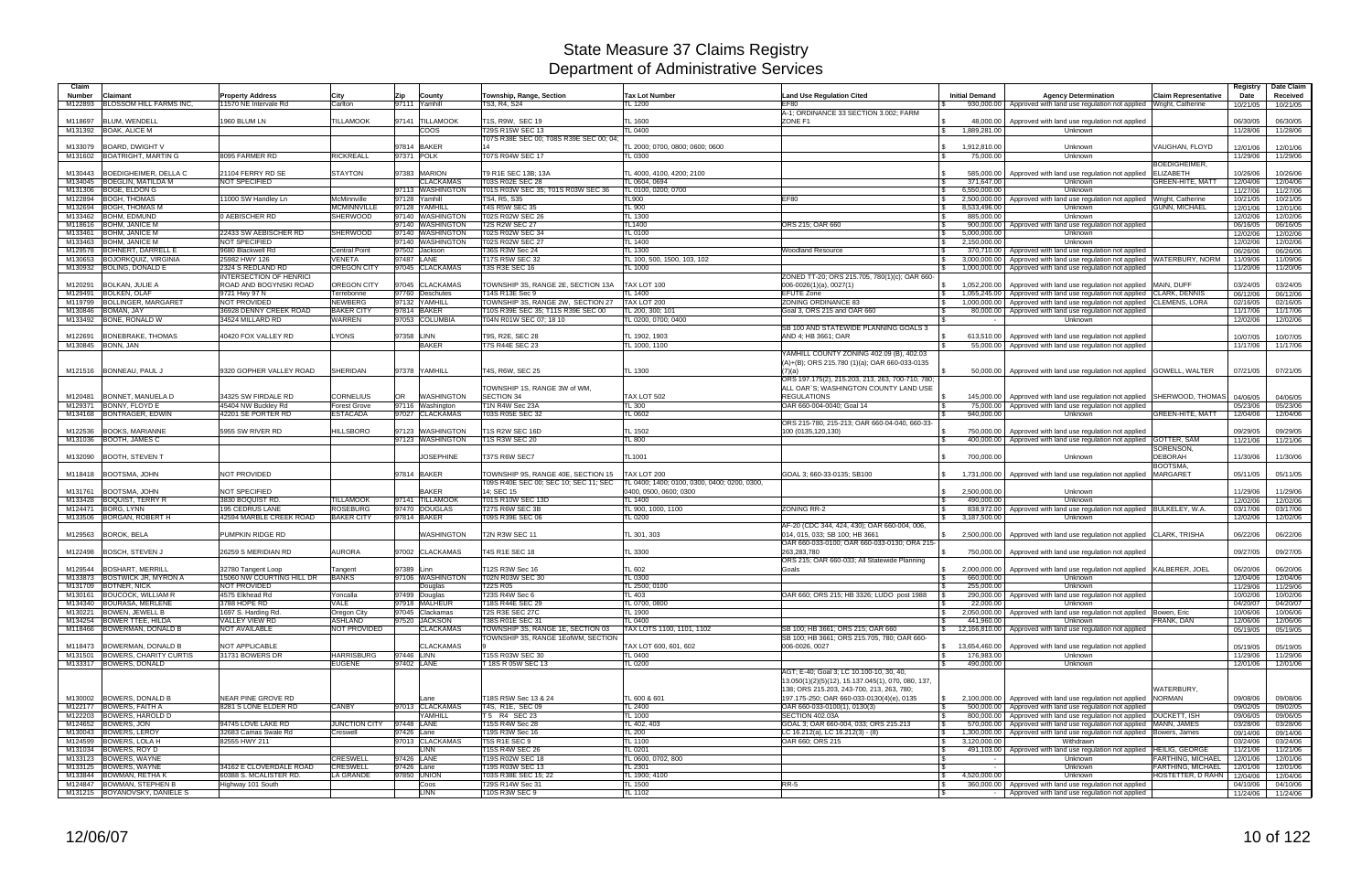| <b>PRIMOGENITOR</b><br>CORP.<br><b>CLACKAMAS</b><br>12/04/06<br>M134162 BOYCE, CLAYTON A<br><b>NONE GIVEN</b><br>T04S R01E SEC 11: 14<br>TL 1600, 1690; 0100<br>1,217,093.00<br>Unknown<br>12/04/06<br>12814 N.W. CORNELIUS PASS<br><b>WALKER, FRANK</b><br>M131327 BOYD, DANIEL K<br><b>ROAD</b><br><b>PORTLAND</b><br>97231 MULTNOMAH<br>T02N R01W SEC 31<br>11/27/06<br>TL 1300, 1400, 2100<br>2,200,000.00<br>Unknown<br>11/27/06<br>$\mathcal{S}$<br>M131326 BOYD, DAVID N<br><b>MULTNOMAH</b><br>T02N R01W SEC 31<br>600,000.00<br><b>WALKER, FRANK</b><br><b>TL 0500</b><br>Unknown<br>11/27/06<br>11/27/06<br>IS.<br>M130635 BOYD, JAMES B<br><b>BANDON</b><br>97411 COOS<br>T29S R14W SEC 19<br>1,121,141.00   Approved with land use regulation not applied   MCINTOSH, EMMETT<br>87554 BOYD LANE<br>TL 201<br>$\sqrt{3}$<br>11/08/06<br>11/08/06<br>97524 JACKSON<br>M132367 BOYD, LEE<br>1604 MERIDIAN ROAD<br><b>EAGLE POINT</b><br>T36S R1E SEC 18<br>TL 200, 202<br>900.000.00<br>Unknown<br>12/01/06<br>12/01/06<br>M122404 BOYD, SAMUEL H<br>34964 BREWSTER RD<br><b>LEBANON</b><br>97355 LINN<br>T11S R2W Sec 24<br>TL 400<br><b>EFU</b><br><b>S</b><br>170,000.00   Approved with land use regulation not applied<br>09/19/05<br>09/19/05<br>97355 LINN<br><b>T13S R1W SEC 3</b><br>TL 1500<br>M131232 BOYD, THELMA<br>30005 FAIRVIEW RD<br>Approved with land use regulation not applied VAN, ROGER<br>$\mathcal{S}$<br>530,000.00<br>11/24/06<br>11/24/06<br>OAR 660; EFU; STATE TRANSPORTATION<br>PLANNING RULES; ORS 197, 215; GOAL 3;<br><b>JACKSON</b><br>DEAD INDIAN MEMORIAL ROAD<br>JACKSON COUNTY LDO<br>\$4.192.327.00<br>M118731 BOYDEN, JOAN N<br><b>ASHLAND</b><br>T39S, R1E, SEC 12 AND<br>TL 311, 321, 322, 200<br>Withdrawn<br>HEARN, CHRISTIAN<br>07/08/05<br>07/08/05<br>FR-160; ORS 197, 215; OAR 660; JACKSON CO.<br>ASHLAND<br><b>JACKSON</b><br>ZONING: TRANSPORTATION PLANNING RULES   \$<br>600,698.00<br>08/12/05<br>M121866 BOYDEN, JOAN N<br><b>HYATT PRAIRIE ROAD</b><br><b>T38S R3E</b><br><b>TL 8000</b><br>HEARN, CHRISTIAN<br>08/12/05<br>Withdrawn<br>FR-160; ORS 197, 215; OAR 660; STATEWIDE<br>PLANNING GOALS; STATE TRANSPORTATION<br><b>ASHLAND</b><br><b>JACKSON</b><br><b>RULES</b><br>M121709 BOYDEN, JOAN NEIL<br>OFF HYATT PRARIE ROAD<br>T38S, R3E; T39S, R3E<br>TL 7600: TL 900<br>837.910.00<br>HEARN, CHRISTIAN<br>08/03/05<br>Withdrawn<br>08/03/05<br>M129838 BOYE, MARY<br><b>DOUGLAS</b><br>FF: CS<br><b>SMILES FROM REEDSPORT</b><br>T21S R11W Sec 20 & 21<br>TL 101 & 200<br>725,000.00<br>Approved with land use regulation not applied LEE, NANCY<br>08/11/06<br>08/11/06<br>97470 DOUGLAS<br>M133455 BOYER, JACQUELINE L<br>T27S R06W SEC 35<br>832 CHEWAUCAN LN<br>ROSEBURG<br>TL 0400, 0401, 0500<br>676,000.00<br>Unknown<br>12/02/06<br>12/02/06<br>M131988 BOYER, RICHARD<br><b>NORTH PLAINS</b><br>97133 WASHINGTON<br>T2N R3W SEC 25A<br>15215 NW PUMPKIN RIDGE RD<br>1200<br>750,000.00<br>Unknown<br>11/30/06<br>11/30/06<br>l \$<br>M133901 BOYER, RICHARD M<br>15475 NW PUMPKIN RIDGE RD<br><b>NORTH PLAINS</b><br>97133 WASHINGTON<br>T02N R03W SEC 25A<br><b>TL 1100</b><br>350,000.00<br>Unknown<br>12/04/06<br>l \$<br>12/04/06<br>BOYKO, JIMMIE<br>97009 Clackamas<br>T2S R4E Sec 10<br>TL 200, 204<br>2,200,000.00<br>11/30/06<br>M131837<br>15015 362nd Ave<br>Unknown<br>11/30/06<br>Boring<br>$\sqrt{S}$<br>M131220 BOZARTH, RONALD<br><b>JEFFERSON</b><br>T13S R12E SEC 36<br>TL 2400<br><b>S</b><br>50,000.00<br>Denied<br>11/24/06<br>11/24/06<br><b>BOZARTH, RONALD</b><br>97734 JEFFERSON<br>T13S R13E SEC 31<br>M131221<br><b>TL 200</b><br>50,000,00<br>Denied<br>11/24/06<br>11/24/06<br>l \$<br>M131222 BOZARTH, RONALD<br><b>JEFFERSON</b><br>T13S R13E SEC 30<br>TL 203<br>50,000.00<br>Denied<br>11/24/06<br>11/24/06<br><b>BARTHOLOMEW</b><br>97524<br>BPOE #1168,<br>0539 AGATE RD<br><b>EAGLE POINT</b><br><b>JACKSON</b><br>T36S R01W SEC 06<br>TL 0300<br>5,195,749.00<br><b>MARK</b><br>M134159<br>Unknown<br>12/04/06<br>12/04/06<br>M124963 BRAASCH, LEON C<br>97045 Clackamas<br>T3S R2E Sec 19<br>12995 S New Era Road<br>TL 1401<br>FF-10<br>83,708.00   Approved with land use regulation not applied<br>04/17/06<br>04/17/06<br>Oregon City<br>l \$<br><b>BRADEN, SONDRA D</b><br><b>TERREBONNE</b><br>97760 JEFFERSON<br>T13S R13E SEC 33<br>M130808<br>12797 N HWY 97<br>TL 500<br>3,528,000.00<br>Approved with land use regulation not applied<br>11/16/06<br>11/16/06<br>IS.<br>M132770 BRADLEY TTEE, MARY C<br><b>NOT PROVIDED</b><br><b>CLACKAMAS</b><br>T1S R2E SEC 28CA<br>TL 500, 600, 700, 800, 1000<br>$\sqrt{3}$<br>1,419,284.00<br>Unknown<br>COX, WILLIAM<br>12/01/06<br>12/01/06<br>M130111 BRADLEY, CHESTER A<br>68913 Bradley Rd<br>97759 Deschutes<br>T15S R10E Sec 2<br>TL 200, 300<br><b>ORS 215</b><br>7,000,000.00   Approved with land use regulation not applied FITCH, EDWARD<br>Sisters<br>$\mathbb{S}$<br>09/25/06<br>09/25/06<br>M132769 BRADLEY, DAVID G<br><b>CLACKAMAS</b><br>T1S R2E SEC 28CA<br>TL 300, 400<br>Unknown<br>COX, WILLIAM<br>50,000.00<br><b>S</b><br>12/01/06<br>12/01/06<br>M132771 BRADLEY, DAVID G<br><b>CLACKAMAS</b><br>T1S R2E SEC 28BA<br>TAX LOT 7000<br>COX. WILLIAM<br>500.000.00<br>Unknown<br>N/A<br>$\sqrt{S}$<br>12/01/06<br>12/01/06<br>M132811 BRADLEY, JEANNE M<br><b>NOT SPECIFIED</b><br><b>MARION</b><br>T08S R01W SEC 35<br><b>TL 1100</b><br>5,700,000.00<br><b>KELLEY, DONALD</b><br>$\mathfrak{S}$<br>Unknown<br>12/01/06<br>12/01/06<br><b>TAX LOT 1500</b><br>M119824 BRADLEY, MAURICE<br>5049 SW BOYD LANE<br>GASTON<br>97113 WASHINGTON<br>TOWNSHIP 1S, RANGE 4, SECTION 13<br>EFU. 1982 RURAL CODES<br><b>BRADLEY, CONNIE</b><br>115,000.00   Approved with land use regulation not applied<br>02/17/05<br>02/17/05<br>M122529 BRADLEY, SEBORN J<br><b>T4S R3E SEC 11</b><br><b>NOT PROVIDED</b><br>22397 S SCHRAM RD<br><b>BEAVERCREEK</b><br>97004 CLACKAMAS<br>TL 1401<br>Approved with land use regulation not applied<br>09/29/05<br>09/29/05<br>M129814 BRADY, DOUGLAS L<br><b>EFU</b><br>Marion<br>T7S R1W Sec 23; Sec 24<br>TL 100; 500<br>$\sqrt{3}$<br>08/04/06<br>08/04/06<br>1,150,000.00 Approved with land use regulation not applied<br>97410 DOUGLAS<br><b>T32S R5W SEC 23</b><br>M129635 BRADY, KENNETH L<br>652 EAKIN RD<br><b>AZALEA</b><br>EFU: FG<br>TL 600<br>575,000.00<br>07/11/06<br>Approved with land use regulation not applied<br>07/11/06<br>BRAND S CORPORATION,<br>NOT PROVIDED<br>NOT PROVIDED<br>97330 BENTON<br>T11S, R5W, SEC 20 & 17<br>TL 108, 200<br>ORS 215; OAR 660<br>05/27/05<br>$\sqrt{S}$<br>6,934,600.00<br>Approved with land use regulation not applied<br>05/27/05<br>M118521<br>M132499 BRANDIS JR, JOHN S<br>97330 BENTON<br>T11S R5W SEC 21; T11S R5W SEC 22<br>TL 100; 500<br>1,540,000.00<br>Unknown<br>12/01/06<br>$\mathfrak s$<br>12/01/06<br>97333 BENTON<br>M119663 BRANDIS, KATHRYN<br>27710 SW HWY 99<br><b>CORVALLIS</b><br>TOWNSHIP 13S, RANGE 5W, SECTION 34<br>TAX LOT 300<br>02/08/05<br>ORS 215.203, 213, 283, 284<br>$\mathbf{s}$<br>25,000.00   Approved with land use regulation not applied   DEZZANI, JOHN<br>02/08/05<br>EFU; POLK COUNTY ZONING ORDINANCE<br>97361 POLK<br><b>MONMOUTH</b><br>T8S, R5W, SEC 28<br>254.000.00<br><b>WALKER, FRANK</b><br>08/04/05<br><b>BRANDT, DARRELL</b><br>13275 MONMOUTH HIGHWAY<br>TL 700, 701, 702, 703, 1000, 1002<br>136.040, 136.050<br>Denied<br>08/04/05<br>M121729<br>97338 POLK<br>M131053 BRANDT, PETE<br><b>DALLAS</b><br><b>T7S R5W SEC 35</b><br>4,340,000.00 Approved with land use regulation not applied Moore, Brian<br>340 BRENTWOOD AVE #122<br>TL 500<br>$\mathbb{R}$<br>11/22/06<br>11/22/06<br><b>BRANDT, THOMAS C</b><br>NOT SPECIFIED<br>97478 LANE<br>M133620<br>T16S R02W SEC 11<br>TL 0300<br>910,000.00<br>12/04/06<br>12/04/06<br>Unknown<br>IS<br>M131016 BRATENG LIVING TRUST,<br>97338 POLK<br>T8S R5W SEC 4A<br>DALLAS<br>TL 1400<br>133,334.00   Approved with land use regulation not applied   BRATENG, THOMAS<br>11/21/06<br>11/21/06<br>Statewide Planning Goal 3, 4, 5, 11, 14; ORS 92,<br>195, 197, 215; OAR 660-004-0040(7)(e)(A), 660-<br>011-0060(2), 660-012-0065, 660-012-0065(3), 660-<br><b>BARTHOLOMEW</b><br>012-0070, 660-033-0120, 660-033-0130, 660-033-<br><b>MARK</b><br>M129746  BRATTON, BURNADINE<br>2075 Knowles Rd<br>Medford<br>97501<br>Jackson<br>T38S R2W Sec 4<br>TL 700, 701<br>0135; Wetlands Regulations<br>2,500,000.00 Approved with land use regulation not applied<br>07/26/06<br>07/26/06<br>$\mathbb{S}$<br>M132873 BRAUER, MARIANNE B<br><b>CLACKAMAS</b><br>T03S R03E SEC 19<br>TL 0200<br>3,400,000.00<br>Unknown<br>N/A<br>12/01/06<br>12/01/06<br>M133513 BRAUKMAN TTE, EUGENE<br>5880 NW 363RD PLACE<br><b>CORNELIUS</b><br>97113 WASHINGTON<br>T01N R03W SEC 21<br><b>TL 0100</b><br>2,000,000.00<br>Unknown<br>COX, WILLIAM<br>12/02/06<br>12/02/06<br>EFU: ALL STATEWIDE PLANNING GOALS: GOAL<br>3, 5; OAR 660-14-0040, 16-0000-0020, 23-0000-<br>M118351 BRAUKMAN, EUGENE<br>NOT SPECIFIED<br>TAX LOT 100<br>0250, 33-010<br>\$ 25,373,700.00 Approved with land use regulation not applied COX, WILLIAM<br>WASHINGTON<br>TOWNSHIP 2N, RANGE 3W, SECTON 19<br>04/25/05<br>04/25/05<br>M130198 BRAUN, KASIMER J<br>97408 Lane<br>220,000.00   Approved with land use regulation not applied Mueller, Karl<br>32347 Coburg Bottom Loop<br>T16S R3W Sec 32<br>TL 1212, 1213<br>10/04/06<br>Eugene<br>10/04/06<br>YAMHILL COUNTY ORDINANCE 365; OAR 660-<br>600,000.00<br>M122234 BRAUN, WAYNE A<br>27895 NE BELL RD<br>NEWBERG<br>97132 YAMHILL<br>T3S, R2W, SEC 5<br>TL 4502<br>004-0040, 0018<br>Denied<br><b>GUNN, MICHAEL</b><br>$\mathfrak{S}$<br>09/08/05<br>09/08/05<br>RURAL LAND DEVELOPMENT CODE;<br>M121746 BRECOUNT, MAY<br>WAGGLE WAY<br>MERLIN<br><b>JOSEPHINE</b><br>T35S, R7W, SEC 24<br>JOSEPHINE COUNTY LAND USE REGULATIONS   \$<br>1,500,000.00 Approved with land use regulation not applied MYERS, CRAIG<br>08/05/05<br>TL 1000<br>08/05/05<br>M129349 BRECOUNT, MAY<br>8000 Block of Rogue River Highway Grants Pass<br>97537 Jackson<br>T36S R4W Sec 21<br>TL 1301<br>WR; 2004 Land Development Ordinance<br>\$1,300,000.00 Approved with land use regulation not applied MYERS, CRAIG<br>05/18/06<br>05/18/06<br><b>DEAD INDIAN MEMORIAL</b><br><b>HIGHWAY</b><br><b>KLAMATH</b><br>M131363 BRECOUNT, SKIP<br>T38S R05E SEC 6<br><b>TL 700</b><br>5,000,000.00 Approved with land use regulation not applied MEYER, CRAIG<br>11/28/06<br>11/28/06<br>Goals 3, 4, 5, 11, 14; ORS 92, 195, 197, 215; OAR<br>660-004-0040(7)(e)(A), 660-011-0060(2), 660-012-<br>BARTHOLOMEW,<br>0065 & 0070, 660-033-0120, 0130 & 0135;<br>522,700.00   Approved with land use regulation not applied MARK<br>M129526 BREEDLOVE, HILDEGARD<br>1885 Holcomb Springs Rd<br>Gold Hill<br>97525 Jackson<br>T35S R3W Sec 26<br><b>TL 600</b><br><b>Wetlands Regulations</b><br>$\sqrt{3}$<br>06/16/06<br>06/16/06<br>BARTHOLOMEW,<br>885 HOLCOMB SPRINGS ROAD GOLD HILL<br>97525 JACKSON<br><b>T3S R3W SEC 26</b><br><b>TL 600</b><br>$\mathbb{R}$<br>894,000.00   Approved with land use regulation not applied MARK<br>11/22/06<br>M131086 BREEDLOVE, HILDEGARD<br>11/22/06<br>ORS 215, 213, 263, 215.780; DIVE 33; POAN<br>M121929 BREEN, HILDA T<br>NOT PROVIDED<br><b>WASHINGTON</b><br>T2N, R4W, SEC 34<br>1,300,000.00 Approved with land use regulation not applied<br>08/17/05<br>TL 300 & 305<br>POLICY 22:<br>08/17/05<br>$\mathbb{S}$<br><b>T11S R3W SEC 21</b><br>M130790 BRESHEARS, PHYLISS J<br><b>LINN</b><br>TL 701<br>150,000.00 Approved with land use regulation not applied<br><b>S</b><br>11/16/06<br>11/16/06<br>M130791 BRESHEARS, PHYLISS J<br><b>LINN</b><br>T12S R1W SEC 28<br>2,310,790.00 Approved with land use regulation not applied<br>TL 101, 109, 110<br>11/16/06<br>11/16/06<br>$\mathcal{S}$<br>M129767 BRESLER, MARVIN<br>T36S R6E Sec 10DB<br>EFU-CG Zone; EFU Zone<br>200,000.00   Approved with land use regulation not applied LOVLIEN, ROBERT<br>Klamath<br>TL 2700<br>07/28/06<br>07/28/06<br>WATERBURY,<br>M133289 BREWER TTE, JOE<br>28305 GOWDYVILLE RD<br>LORANE<br>97451 LANE<br><b>NORMAN</b><br>T20S R04W SEC 30<br>TL 0500<br>Unknown<br>12/01/06<br>12/01/06<br>M132455 BREWER, GORDON E<br>SPRINGFIELD<br>97438 LANE<br>T19S R1W SEC 4; SEC 5<br>TL 600; 703<br>6,520,000.00<br>CORNACCHIA, STEVE   12/01/06<br>$\mathbb{S}$<br>Unknown<br>12/01/06 | Claim<br>Number<br><b>Claimant</b> | <b>Property Address</b> | City | Zip | County | Township, Range, Section | <b>Tax Lot Number</b> | <b>Land Use Regulation Cited</b> | <b>Initial Demand</b> | <b>Agency Determination</b> | <b>Claim Representative</b> | Registry<br>Date | Date Claim<br>Received |
|-----------------------------------------------------------------------------------------------------------------------------------------------------------------------------------------------------------------------------------------------------------------------------------------------------------------------------------------------------------------------------------------------------------------------------------------------------------------------------------------------------------------------------------------------------------------------------------------------------------------------------------------------------------------------------------------------------------------------------------------------------------------------------------------------------------------------------------------------------------------------------------------------------------------------------------------------------------------------------------------------------------------------------------------------------------------------------------------------------------------------------------------------------------------------------------------------------------------------------------------------------------------------------------------------------------------------------------------------------------------------------------------------------------------------------------------------------------------------------------------------------------------------------------------------------------------------------------------------------------------------------------------------------------------------------------------------------------------------------------------------------------------------------------------------------------------------------------------------------------------------------------------------------------------------------------------------------------------------------------------------------------------------------------------------------------------------------------------------------------------------------------------------------------------------------------------------------------------------------------------------------------------------------------------------------------------------------------------------------------------------------------------------------------------------------------------------------------------------------------------------------------------------------------------------------------------------------------------------------------------------------------------------------------------------------------------------------------------------------------------------------------------------------------------------------------------------------------------------------------------------------------------------------------------------------------------------------------------------------------------------------------------------------------------------------------------------------------------------------------------------------------------------------------------------------------------------------------------------------------------------------------------------------------------------------------------------------------------------------------------------------------------------------------------------------------------------------------------------------------------------------------------------------------------------------------------------------------------------------------------------------------------------------------------------------------------------------------------------------------------------------------------------------------------------------------------------------------------------------------------------------------------------------------------------------------------------------------------------------------------------------------------------------------------------------------------------------------------------------------------------------------------------------------------------------------------------------------------------------------------------------------------------------------------------------------------------------------------------------------------------------------------------------------------------------------------------------------------------------------------------------------------------------------------------------------------------------------------------------------------------------------------------------------------------------------------------------------------------------------------------------------------------------------------------------------------------------------------------------------------------------------------------------------------------------------------------------------------------------------------------------------------------------------------------------------------------------------------------------------------------------------------------------------------------------------------------------------------------------------------------------------------------------------------------------------------------------------------------------------------------------------------------------------------------------------------------------------------------------------------------------------------------------------------------------------------------------------------------------------------------------------------------------------------------------------------------------------------------------------------------------------------------------------------------------------------------------------------------------------------------------------------------------------------------------------------------------------------------------------------------------------------------------------------------------------------------------------------------------------------------------------------------------------------------------------------------------------------------------------------------------------------------------------------------------------------------------------------------------------------------------------------------------------------------------------------------------------------------------------------------------------------------------------------------------------------------------------------------------------------------------------------------------------------------------------------------------------------------------------------------------------------------------------------------------------------------------------------------------------------------------------------------------------------------------------------------------------------------------------------------------------------------------------------------------------------------------------------------------------------------------------------------------------------------------------------------------------------------------------------------------------------------------------------------------------------------------------------------------------------------------------------------------------------------------------------------------------------------------------------------------------------------------------------------------------------------------------------------------------------------------------------------------------------------------------------------------------------------------------------------------------------------------------------------------------------------------------------------------------------------------------------------------------------------------------------------------------------------------------------------------------------------------------------------------------------------------------------------------------------------------------------------------------------------------------------------------------------------------------------------------------------------------------------------------------------------------------------------------------------------------------------------------------------------------------------------------------------------------------------------------------------------------------------------------------------------------------------------------------------------------------------------------------------------------------------------------------------------------------------------------------------------------------------------------------------------------------------------------------------------------------------------------------------------------------------------------------------------------------------------------------------------------------------------------------------------------------------------------------------------------------------------------------------------------------------------------------------------------------------------------------------------------------------------------------------------------------------------------------------------------------------------------------------------------------------------------------------------------------------------------------------------------------------------------------------------------------------------------------------------------------------------------------------------------------------------------------------------------------------------------------------------------------------------------------------------------------------------------------------------------------------------------------------------------------------------------------------------------------------------------------------------------------------------------------------------------------------------------------------------------------------------------------------------------------------------------------------------------------------------------------------------------------------------------------------------------------------------------------------------------------------------------------------------------------------------------------------------------------------------------------------------------------------------------------------------------------------------------------------------------------------------------------------------------------------------------------------------------------------------------------------------------------------------------------------------------------------------------------------------------------------------------------------------------------------------------------------------------------------------------------------------------------------------------------------------------------------------------------------------------------------------------------------------------------------------------------------------------------------------------------------------------------------------------------------------------------------------------------------------------------------------------------------------------------------------------------------------------------------------------------------------------------------------------------------------------------------------------------------------------------------------------------------------------------------------------------------------------------------------------------------------------------------------------------------------------------------------------------------------------------------------------------------------------------------------------------------------------------------------------------------------------------------------------------------------------------------------------------------------------------------------------------------------------------------------------------------------------------------------------------------------------------------------------------------------------------------------------------------------------------------------------------------------------------------------------------------------------------------------------------------|------------------------------------|-------------------------|------|-----|--------|--------------------------|-----------------------|----------------------------------|-----------------------|-----------------------------|-----------------------------|------------------|------------------------|
|                                                                                                                                                                                                                                                                                                                                                                                                                                                                                                                                                                                                                                                                                                                                                                                                                                                                                                                                                                                                                                                                                                                                                                                                                                                                                                                                                                                                                                                                                                                                                                                                                                                                                                                                                                                                                                                                                                                                                                                                                                                                                                                                                                                                                                                                                                                                                                                                                                                                                                                                                                                                                                                                                                                                                                                                                                                                                                                                                                                                                                                                                                                                                                                                                                                                                                                                                                                                                                                                                                                                                                                                                                                                                                                                                                                                                                                                                                                                                                                                                                                                                                                                                                                                                                                                                                                                                                                                                                                                                                                                                                                                                                                                                                                                                                                                                                                                                                                                                                                                                                                                                                                                                                                                                                                                                                                                                                                                                                                                                                                                                                                                                                                                                                                                                                                                                                                                                                                                                                                                                                                                                                                                                                                                                                                                                                                                                                                                                                                                                                                                                                                                                                                                                                                                                                                                                                                                                                                                                                                                                                                                                                                                                                                                                                                                                                                                                                                                                                                                                                                                                                                                                                                                                                                                                                                                                                                                                                                                                                                                                                                                                                                                                                                                                                                                                                                                                                                                                                                                                                                                                                                                                                                                                                                                                                                                                                                                                                                                                                                                                                                                                                                                                                                                                                                                                                                                                                                                                                                                                                                                                                                                                                                                                                                                                                                                                                                                                                                                                                                                                                                                                                                                                                                                                                                                                                                                                                                                                                                                                                                                                                                                                                                                                                                                                                                                                                                                                                                                                                                                                                                                                                                                                                                                                                                                                                                                                                                                                                                                                                                                                                                                                                                                                                                                                                                                                                                                                                                                                                                                                                                                                                                                                                                                                                                                                                                                                                                                                                                                                                                 |                                    |                         |      |     |        |                          |                       |                                  |                       |                             |                             |                  |                        |
|                                                                                                                                                                                                                                                                                                                                                                                                                                                                                                                                                                                                                                                                                                                                                                                                                                                                                                                                                                                                                                                                                                                                                                                                                                                                                                                                                                                                                                                                                                                                                                                                                                                                                                                                                                                                                                                                                                                                                                                                                                                                                                                                                                                                                                                                                                                                                                                                                                                                                                                                                                                                                                                                                                                                                                                                                                                                                                                                                                                                                                                                                                                                                                                                                                                                                                                                                                                                                                                                                                                                                                                                                                                                                                                                                                                                                                                                                                                                                                                                                                                                                                                                                                                                                                                                                                                                                                                                                                                                                                                                                                                                                                                                                                                                                                                                                                                                                                                                                                                                                                                                                                                                                                                                                                                                                                                                                                                                                                                                                                                                                                                                                                                                                                                                                                                                                                                                                                                                                                                                                                                                                                                                                                                                                                                                                                                                                                                                                                                                                                                                                                                                                                                                                                                                                                                                                                                                                                                                                                                                                                                                                                                                                                                                                                                                                                                                                                                                                                                                                                                                                                                                                                                                                                                                                                                                                                                                                                                                                                                                                                                                                                                                                                                                                                                                                                                                                                                                                                                                                                                                                                                                                                                                                                                                                                                                                                                                                                                                                                                                                                                                                                                                                                                                                                                                                                                                                                                                                                                                                                                                                                                                                                                                                                                                                                                                                                                                                                                                                                                                                                                                                                                                                                                                                                                                                                                                                                                                                                                                                                                                                                                                                                                                                                                                                                                                                                                                                                                                                                                                                                                                                                                                                                                                                                                                                                                                                                                                                                                                                                                                                                                                                                                                                                                                                                                                                                                                                                                                                                                                                                                                                                                                                                                                                                                                                                                                                                                                                                                                                                                 |                                    |                         |      |     |        |                          |                       |                                  |                       |                             |                             |                  |                        |
|                                                                                                                                                                                                                                                                                                                                                                                                                                                                                                                                                                                                                                                                                                                                                                                                                                                                                                                                                                                                                                                                                                                                                                                                                                                                                                                                                                                                                                                                                                                                                                                                                                                                                                                                                                                                                                                                                                                                                                                                                                                                                                                                                                                                                                                                                                                                                                                                                                                                                                                                                                                                                                                                                                                                                                                                                                                                                                                                                                                                                                                                                                                                                                                                                                                                                                                                                                                                                                                                                                                                                                                                                                                                                                                                                                                                                                                                                                                                                                                                                                                                                                                                                                                                                                                                                                                                                                                                                                                                                                                                                                                                                                                                                                                                                                                                                                                                                                                                                                                                                                                                                                                                                                                                                                                                                                                                                                                                                                                                                                                                                                                                                                                                                                                                                                                                                                                                                                                                                                                                                                                                                                                                                                                                                                                                                                                                                                                                                                                                                                                                                                                                                                                                                                                                                                                                                                                                                                                                                                                                                                                                                                                                                                                                                                                                                                                                                                                                                                                                                                                                                                                                                                                                                                                                                                                                                                                                                                                                                                                                                                                                                                                                                                                                                                                                                                                                                                                                                                                                                                                                                                                                                                                                                                                                                                                                                                                                                                                                                                                                                                                                                                                                                                                                                                                                                                                                                                                                                                                                                                                                                                                                                                                                                                                                                                                                                                                                                                                                                                                                                                                                                                                                                                                                                                                                                                                                                                                                                                                                                                                                                                                                                                                                                                                                                                                                                                                                                                                                                                                                                                                                                                                                                                                                                                                                                                                                                                                                                                                                                                                                                                                                                                                                                                                                                                                                                                                                                                                                                                                                                                                                                                                                                                                                                                                                                                                                                                                                                                                                                                                 |                                    |                         |      |     |        |                          |                       |                                  |                       |                             |                             |                  |                        |
|                                                                                                                                                                                                                                                                                                                                                                                                                                                                                                                                                                                                                                                                                                                                                                                                                                                                                                                                                                                                                                                                                                                                                                                                                                                                                                                                                                                                                                                                                                                                                                                                                                                                                                                                                                                                                                                                                                                                                                                                                                                                                                                                                                                                                                                                                                                                                                                                                                                                                                                                                                                                                                                                                                                                                                                                                                                                                                                                                                                                                                                                                                                                                                                                                                                                                                                                                                                                                                                                                                                                                                                                                                                                                                                                                                                                                                                                                                                                                                                                                                                                                                                                                                                                                                                                                                                                                                                                                                                                                                                                                                                                                                                                                                                                                                                                                                                                                                                                                                                                                                                                                                                                                                                                                                                                                                                                                                                                                                                                                                                                                                                                                                                                                                                                                                                                                                                                                                                                                                                                                                                                                                                                                                                                                                                                                                                                                                                                                                                                                                                                                                                                                                                                                                                                                                                                                                                                                                                                                                                                                                                                                                                                                                                                                                                                                                                                                                                                                                                                                                                                                                                                                                                                                                                                                                                                                                                                                                                                                                                                                                                                                                                                                                                                                                                                                                                                                                                                                                                                                                                                                                                                                                                                                                                                                                                                                                                                                                                                                                                                                                                                                                                                                                                                                                                                                                                                                                                                                                                                                                                                                                                                                                                                                                                                                                                                                                                                                                                                                                                                                                                                                                                                                                                                                                                                                                                                                                                                                                                                                                                                                                                                                                                                                                                                                                                                                                                                                                                                                                                                                                                                                                                                                                                                                                                                                                                                                                                                                                                                                                                                                                                                                                                                                                                                                                                                                                                                                                                                                                                                                                                                                                                                                                                                                                                                                                                                                                                                                                                                                                                 |                                    |                         |      |     |        |                          |                       |                                  |                       |                             |                             |                  |                        |
|                                                                                                                                                                                                                                                                                                                                                                                                                                                                                                                                                                                                                                                                                                                                                                                                                                                                                                                                                                                                                                                                                                                                                                                                                                                                                                                                                                                                                                                                                                                                                                                                                                                                                                                                                                                                                                                                                                                                                                                                                                                                                                                                                                                                                                                                                                                                                                                                                                                                                                                                                                                                                                                                                                                                                                                                                                                                                                                                                                                                                                                                                                                                                                                                                                                                                                                                                                                                                                                                                                                                                                                                                                                                                                                                                                                                                                                                                                                                                                                                                                                                                                                                                                                                                                                                                                                                                                                                                                                                                                                                                                                                                                                                                                                                                                                                                                                                                                                                                                                                                                                                                                                                                                                                                                                                                                                                                                                                                                                                                                                                                                                                                                                                                                                                                                                                                                                                                                                                                                                                                                                                                                                                                                                                                                                                                                                                                                                                                                                                                                                                                                                                                                                                                                                                                                                                                                                                                                                                                                                                                                                                                                                                                                                                                                                                                                                                                                                                                                                                                                                                                                                                                                                                                                                                                                                                                                                                                                                                                                                                                                                                                                                                                                                                                                                                                                                                                                                                                                                                                                                                                                                                                                                                                                                                                                                                                                                                                                                                                                                                                                                                                                                                                                                                                                                                                                                                                                                                                                                                                                                                                                                                                                                                                                                                                                                                                                                                                                                                                                                                                                                                                                                                                                                                                                                                                                                                                                                                                                                                                                                                                                                                                                                                                                                                                                                                                                                                                                                                                                                                                                                                                                                                                                                                                                                                                                                                                                                                                                                                                                                                                                                                                                                                                                                                                                                                                                                                                                                                                                                                                                                                                                                                                                                                                                                                                                                                                                                                                                                                                                                 |                                    |                         |      |     |        |                          |                       |                                  |                       |                             |                             |                  |                        |
|                                                                                                                                                                                                                                                                                                                                                                                                                                                                                                                                                                                                                                                                                                                                                                                                                                                                                                                                                                                                                                                                                                                                                                                                                                                                                                                                                                                                                                                                                                                                                                                                                                                                                                                                                                                                                                                                                                                                                                                                                                                                                                                                                                                                                                                                                                                                                                                                                                                                                                                                                                                                                                                                                                                                                                                                                                                                                                                                                                                                                                                                                                                                                                                                                                                                                                                                                                                                                                                                                                                                                                                                                                                                                                                                                                                                                                                                                                                                                                                                                                                                                                                                                                                                                                                                                                                                                                                                                                                                                                                                                                                                                                                                                                                                                                                                                                                                                                                                                                                                                                                                                                                                                                                                                                                                                                                                                                                                                                                                                                                                                                                                                                                                                                                                                                                                                                                                                                                                                                                                                                                                                                                                                                                                                                                                                                                                                                                                                                                                                                                                                                                                                                                                                                                                                                                                                                                                                                                                                                                                                                                                                                                                                                                                                                                                                                                                                                                                                                                                                                                                                                                                                                                                                                                                                                                                                                                                                                                                                                                                                                                                                                                                                                                                                                                                                                                                                                                                                                                                                                                                                                                                                                                                                                                                                                                                                                                                                                                                                                                                                                                                                                                                                                                                                                                                                                                                                                                                                                                                                                                                                                                                                                                                                                                                                                                                                                                                                                                                                                                                                                                                                                                                                                                                                                                                                                                                                                                                                                                                                                                                                                                                                                                                                                                                                                                                                                                                                                                                                                                                                                                                                                                                                                                                                                                                                                                                                                                                                                                                                                                                                                                                                                                                                                                                                                                                                                                                                                                                                                                                                                                                                                                                                                                                                                                                                                                                                                                                                                                                                                                 |                                    |                         |      |     |        |                          |                       |                                  |                       |                             |                             |                  |                        |
|                                                                                                                                                                                                                                                                                                                                                                                                                                                                                                                                                                                                                                                                                                                                                                                                                                                                                                                                                                                                                                                                                                                                                                                                                                                                                                                                                                                                                                                                                                                                                                                                                                                                                                                                                                                                                                                                                                                                                                                                                                                                                                                                                                                                                                                                                                                                                                                                                                                                                                                                                                                                                                                                                                                                                                                                                                                                                                                                                                                                                                                                                                                                                                                                                                                                                                                                                                                                                                                                                                                                                                                                                                                                                                                                                                                                                                                                                                                                                                                                                                                                                                                                                                                                                                                                                                                                                                                                                                                                                                                                                                                                                                                                                                                                                                                                                                                                                                                                                                                                                                                                                                                                                                                                                                                                                                                                                                                                                                                                                                                                                                                                                                                                                                                                                                                                                                                                                                                                                                                                                                                                                                                                                                                                                                                                                                                                                                                                                                                                                                                                                                                                                                                                                                                                                                                                                                                                                                                                                                                                                                                                                                                                                                                                                                                                                                                                                                                                                                                                                                                                                                                                                                                                                                                                                                                                                                                                                                                                                                                                                                                                                                                                                                                                                                                                                                                                                                                                                                                                                                                                                                                                                                                                                                                                                                                                                                                                                                                                                                                                                                                                                                                                                                                                                                                                                                                                                                                                                                                                                                                                                                                                                                                                                                                                                                                                                                                                                                                                                                                                                                                                                                                                                                                                                                                                                                                                                                                                                                                                                                                                                                                                                                                                                                                                                                                                                                                                                                                                                                                                                                                                                                                                                                                                                                                                                                                                                                                                                                                                                                                                                                                                                                                                                                                                                                                                                                                                                                                                                                                                                                                                                                                                                                                                                                                                                                                                                                                                                                                                                                                 |                                    |                         |      |     |        |                          |                       |                                  |                       |                             |                             |                  |                        |
|                                                                                                                                                                                                                                                                                                                                                                                                                                                                                                                                                                                                                                                                                                                                                                                                                                                                                                                                                                                                                                                                                                                                                                                                                                                                                                                                                                                                                                                                                                                                                                                                                                                                                                                                                                                                                                                                                                                                                                                                                                                                                                                                                                                                                                                                                                                                                                                                                                                                                                                                                                                                                                                                                                                                                                                                                                                                                                                                                                                                                                                                                                                                                                                                                                                                                                                                                                                                                                                                                                                                                                                                                                                                                                                                                                                                                                                                                                                                                                                                                                                                                                                                                                                                                                                                                                                                                                                                                                                                                                                                                                                                                                                                                                                                                                                                                                                                                                                                                                                                                                                                                                                                                                                                                                                                                                                                                                                                                                                                                                                                                                                                                                                                                                                                                                                                                                                                                                                                                                                                                                                                                                                                                                                                                                                                                                                                                                                                                                                                                                                                                                                                                                                                                                                                                                                                                                                                                                                                                                                                                                                                                                                                                                                                                                                                                                                                                                                                                                                                                                                                                                                                                                                                                                                                                                                                                                                                                                                                                                                                                                                                                                                                                                                                                                                                                                                                                                                                                                                                                                                                                                                                                                                                                                                                                                                                                                                                                                                                                                                                                                                                                                                                                                                                                                                                                                                                                                                                                                                                                                                                                                                                                                                                                                                                                                                                                                                                                                                                                                                                                                                                                                                                                                                                                                                                                                                                                                                                                                                                                                                                                                                                                                                                                                                                                                                                                                                                                                                                                                                                                                                                                                                                                                                                                                                                                                                                                                                                                                                                                                                                                                                                                                                                                                                                                                                                                                                                                                                                                                                                                                                                                                                                                                                                                                                                                                                                                                                                                                                                                                                 |                                    |                         |      |     |        |                          |                       |                                  |                       |                             |                             |                  |                        |
|                                                                                                                                                                                                                                                                                                                                                                                                                                                                                                                                                                                                                                                                                                                                                                                                                                                                                                                                                                                                                                                                                                                                                                                                                                                                                                                                                                                                                                                                                                                                                                                                                                                                                                                                                                                                                                                                                                                                                                                                                                                                                                                                                                                                                                                                                                                                                                                                                                                                                                                                                                                                                                                                                                                                                                                                                                                                                                                                                                                                                                                                                                                                                                                                                                                                                                                                                                                                                                                                                                                                                                                                                                                                                                                                                                                                                                                                                                                                                                                                                                                                                                                                                                                                                                                                                                                                                                                                                                                                                                                                                                                                                                                                                                                                                                                                                                                                                                                                                                                                                                                                                                                                                                                                                                                                                                                                                                                                                                                                                                                                                                                                                                                                                                                                                                                                                                                                                                                                                                                                                                                                                                                                                                                                                                                                                                                                                                                                                                                                                                                                                                                                                                                                                                                                                                                                                                                                                                                                                                                                                                                                                                                                                                                                                                                                                                                                                                                                                                                                                                                                                                                                                                                                                                                                                                                                                                                                                                                                                                                                                                                                                                                                                                                                                                                                                                                                                                                                                                                                                                                                                                                                                                                                                                                                                                                                                                                                                                                                                                                                                                                                                                                                                                                                                                                                                                                                                                                                                                                                                                                                                                                                                                                                                                                                                                                                                                                                                                                                                                                                                                                                                                                                                                                                                                                                                                                                                                                                                                                                                                                                                                                                                                                                                                                                                                                                                                                                                                                                                                                                                                                                                                                                                                                                                                                                                                                                                                                                                                                                                                                                                                                                                                                                                                                                                                                                                                                                                                                                                                                                                                                                                                                                                                                                                                                                                                                                                                                                                                                                                                                 |                                    |                         |      |     |        |                          |                       |                                  |                       |                             |                             |                  |                        |
|                                                                                                                                                                                                                                                                                                                                                                                                                                                                                                                                                                                                                                                                                                                                                                                                                                                                                                                                                                                                                                                                                                                                                                                                                                                                                                                                                                                                                                                                                                                                                                                                                                                                                                                                                                                                                                                                                                                                                                                                                                                                                                                                                                                                                                                                                                                                                                                                                                                                                                                                                                                                                                                                                                                                                                                                                                                                                                                                                                                                                                                                                                                                                                                                                                                                                                                                                                                                                                                                                                                                                                                                                                                                                                                                                                                                                                                                                                                                                                                                                                                                                                                                                                                                                                                                                                                                                                                                                                                                                                                                                                                                                                                                                                                                                                                                                                                                                                                                                                                                                                                                                                                                                                                                                                                                                                                                                                                                                                                                                                                                                                                                                                                                                                                                                                                                                                                                                                                                                                                                                                                                                                                                                                                                                                                                                                                                                                                                                                                                                                                                                                                                                                                                                                                                                                                                                                                                                                                                                                                                                                                                                                                                                                                                                                                                                                                                                                                                                                                                                                                                                                                                                                                                                                                                                                                                                                                                                                                                                                                                                                                                                                                                                                                                                                                                                                                                                                                                                                                                                                                                                                                                                                                                                                                                                                                                                                                                                                                                                                                                                                                                                                                                                                                                                                                                                                                                                                                                                                                                                                                                                                                                                                                                                                                                                                                                                                                                                                                                                                                                                                                                                                                                                                                                                                                                                                                                                                                                                                                                                                                                                                                                                                                                                                                                                                                                                                                                                                                                                                                                                                                                                                                                                                                                                                                                                                                                                                                                                                                                                                                                                                                                                                                                                                                                                                                                                                                                                                                                                                                                                                                                                                                                                                                                                                                                                                                                                                                                                                                                                                                 |                                    |                         |      |     |        |                          |                       |                                  |                       |                             |                             |                  |                        |
|                                                                                                                                                                                                                                                                                                                                                                                                                                                                                                                                                                                                                                                                                                                                                                                                                                                                                                                                                                                                                                                                                                                                                                                                                                                                                                                                                                                                                                                                                                                                                                                                                                                                                                                                                                                                                                                                                                                                                                                                                                                                                                                                                                                                                                                                                                                                                                                                                                                                                                                                                                                                                                                                                                                                                                                                                                                                                                                                                                                                                                                                                                                                                                                                                                                                                                                                                                                                                                                                                                                                                                                                                                                                                                                                                                                                                                                                                                                                                                                                                                                                                                                                                                                                                                                                                                                                                                                                                                                                                                                                                                                                                                                                                                                                                                                                                                                                                                                                                                                                                                                                                                                                                                                                                                                                                                                                                                                                                                                                                                                                                                                                                                                                                                                                                                                                                                                                                                                                                                                                                                                                                                                                                                                                                                                                                                                                                                                                                                                                                                                                                                                                                                                                                                                                                                                                                                                                                                                                                                                                                                                                                                                                                                                                                                                                                                                                                                                                                                                                                                                                                                                                                                                                                                                                                                                                                                                                                                                                                                                                                                                                                                                                                                                                                                                                                                                                                                                                                                                                                                                                                                                                                                                                                                                                                                                                                                                                                                                                                                                                                                                                                                                                                                                                                                                                                                                                                                                                                                                                                                                                                                                                                                                                                                                                                                                                                                                                                                                                                                                                                                                                                                                                                                                                                                                                                                                                                                                                                                                                                                                                                                                                                                                                                                                                                                                                                                                                                                                                                                                                                                                                                                                                                                                                                                                                                                                                                                                                                                                                                                                                                                                                                                                                                                                                                                                                                                                                                                                                                                                                                                                                                                                                                                                                                                                                                                                                                                                                                                                                                                                 |                                    |                         |      |     |        |                          |                       |                                  |                       |                             |                             |                  |                        |
|                                                                                                                                                                                                                                                                                                                                                                                                                                                                                                                                                                                                                                                                                                                                                                                                                                                                                                                                                                                                                                                                                                                                                                                                                                                                                                                                                                                                                                                                                                                                                                                                                                                                                                                                                                                                                                                                                                                                                                                                                                                                                                                                                                                                                                                                                                                                                                                                                                                                                                                                                                                                                                                                                                                                                                                                                                                                                                                                                                                                                                                                                                                                                                                                                                                                                                                                                                                                                                                                                                                                                                                                                                                                                                                                                                                                                                                                                                                                                                                                                                                                                                                                                                                                                                                                                                                                                                                                                                                                                                                                                                                                                                                                                                                                                                                                                                                                                                                                                                                                                                                                                                                                                                                                                                                                                                                                                                                                                                                                                                                                                                                                                                                                                                                                                                                                                                                                                                                                                                                                                                                                                                                                                                                                                                                                                                                                                                                                                                                                                                                                                                                                                                                                                                                                                                                                                                                                                                                                                                                                                                                                                                                                                                                                                                                                                                                                                                                                                                                                                                                                                                                                                                                                                                                                                                                                                                                                                                                                                                                                                                                                                                                                                                                                                                                                                                                                                                                                                                                                                                                                                                                                                                                                                                                                                                                                                                                                                                                                                                                                                                                                                                                                                                                                                                                                                                                                                                                                                                                                                                                                                                                                                                                                                                                                                                                                                                                                                                                                                                                                                                                                                                                                                                                                                                                                                                                                                                                                                                                                                                                                                                                                                                                                                                                                                                                                                                                                                                                                                                                                                                                                                                                                                                                                                                                                                                                                                                                                                                                                                                                                                                                                                                                                                                                                                                                                                                                                                                                                                                                                                                                                                                                                                                                                                                                                                                                                                                                                                                                                                                                 |                                    |                         |      |     |        |                          |                       |                                  |                       |                             |                             |                  |                        |
|                                                                                                                                                                                                                                                                                                                                                                                                                                                                                                                                                                                                                                                                                                                                                                                                                                                                                                                                                                                                                                                                                                                                                                                                                                                                                                                                                                                                                                                                                                                                                                                                                                                                                                                                                                                                                                                                                                                                                                                                                                                                                                                                                                                                                                                                                                                                                                                                                                                                                                                                                                                                                                                                                                                                                                                                                                                                                                                                                                                                                                                                                                                                                                                                                                                                                                                                                                                                                                                                                                                                                                                                                                                                                                                                                                                                                                                                                                                                                                                                                                                                                                                                                                                                                                                                                                                                                                                                                                                                                                                                                                                                                                                                                                                                                                                                                                                                                                                                                                                                                                                                                                                                                                                                                                                                                                                                                                                                                                                                                                                                                                                                                                                                                                                                                                                                                                                                                                                                                                                                                                                                                                                                                                                                                                                                                                                                                                                                                                                                                                                                                                                                                                                                                                                                                                                                                                                                                                                                                                                                                                                                                                                                                                                                                                                                                                                                                                                                                                                                                                                                                                                                                                                                                                                                                                                                                                                                                                                                                                                                                                                                                                                                                                                                                                                                                                                                                                                                                                                                                                                                                                                                                                                                                                                                                                                                                                                                                                                                                                                                                                                                                                                                                                                                                                                                                                                                                                                                                                                                                                                                                                                                                                                                                                                                                                                                                                                                                                                                                                                                                                                                                                                                                                                                                                                                                                                                                                                                                                                                                                                                                                                                                                                                                                                                                                                                                                                                                                                                                                                                                                                                                                                                                                                                                                                                                                                                                                                                                                                                                                                                                                                                                                                                                                                                                                                                                                                                                                                                                                                                                                                                                                                                                                                                                                                                                                                                                                                                                                                                                                                 |                                    |                         |      |     |        |                          |                       |                                  |                       |                             |                             |                  |                        |
|                                                                                                                                                                                                                                                                                                                                                                                                                                                                                                                                                                                                                                                                                                                                                                                                                                                                                                                                                                                                                                                                                                                                                                                                                                                                                                                                                                                                                                                                                                                                                                                                                                                                                                                                                                                                                                                                                                                                                                                                                                                                                                                                                                                                                                                                                                                                                                                                                                                                                                                                                                                                                                                                                                                                                                                                                                                                                                                                                                                                                                                                                                                                                                                                                                                                                                                                                                                                                                                                                                                                                                                                                                                                                                                                                                                                                                                                                                                                                                                                                                                                                                                                                                                                                                                                                                                                                                                                                                                                                                                                                                                                                                                                                                                                                                                                                                                                                                                                                                                                                                                                                                                                                                                                                                                                                                                                                                                                                                                                                                                                                                                                                                                                                                                                                                                                                                                                                                                                                                                                                                                                                                                                                                                                                                                                                                                                                                                                                                                                                                                                                                                                                                                                                                                                                                                                                                                                                                                                                                                                                                                                                                                                                                                                                                                                                                                                                                                                                                                                                                                                                                                                                                                                                                                                                                                                                                                                                                                                                                                                                                                                                                                                                                                                                                                                                                                                                                                                                                                                                                                                                                                                                                                                                                                                                                                                                                                                                                                                                                                                                                                                                                                                                                                                                                                                                                                                                                                                                                                                                                                                                                                                                                                                                                                                                                                                                                                                                                                                                                                                                                                                                                                                                                                                                                                                                                                                                                                                                                                                                                                                                                                                                                                                                                                                                                                                                                                                                                                                                                                                                                                                                                                                                                                                                                                                                                                                                                                                                                                                                                                                                                                                                                                                                                                                                                                                                                                                                                                                                                                                                                                                                                                                                                                                                                                                                                                                                                                                                                                                                                                 |                                    |                         |      |     |        |                          |                       |                                  |                       |                             |                             |                  |                        |
|                                                                                                                                                                                                                                                                                                                                                                                                                                                                                                                                                                                                                                                                                                                                                                                                                                                                                                                                                                                                                                                                                                                                                                                                                                                                                                                                                                                                                                                                                                                                                                                                                                                                                                                                                                                                                                                                                                                                                                                                                                                                                                                                                                                                                                                                                                                                                                                                                                                                                                                                                                                                                                                                                                                                                                                                                                                                                                                                                                                                                                                                                                                                                                                                                                                                                                                                                                                                                                                                                                                                                                                                                                                                                                                                                                                                                                                                                                                                                                                                                                                                                                                                                                                                                                                                                                                                                                                                                                                                                                                                                                                                                                                                                                                                                                                                                                                                                                                                                                                                                                                                                                                                                                                                                                                                                                                                                                                                                                                                                                                                                                                                                                                                                                                                                                                                                                                                                                                                                                                                                                                                                                                                                                                                                                                                                                                                                                                                                                                                                                                                                                                                                                                                                                                                                                                                                                                                                                                                                                                                                                                                                                                                                                                                                                                                                                                                                                                                                                                                                                                                                                                                                                                                                                                                                                                                                                                                                                                                                                                                                                                                                                                                                                                                                                                                                                                                                                                                                                                                                                                                                                                                                                                                                                                                                                                                                                                                                                                                                                                                                                                                                                                                                                                                                                                                                                                                                                                                                                                                                                                                                                                                                                                                                                                                                                                                                                                                                                                                                                                                                                                                                                                                                                                                                                                                                                                                                                                                                                                                                                                                                                                                                                                                                                                                                                                                                                                                                                                                                                                                                                                                                                                                                                                                                                                                                                                                                                                                                                                                                                                                                                                                                                                                                                                                                                                                                                                                                                                                                                                                                                                                                                                                                                                                                                                                                                                                                                                                                                                                                                                 |                                    |                         |      |     |        |                          |                       |                                  |                       |                             |                             |                  |                        |
|                                                                                                                                                                                                                                                                                                                                                                                                                                                                                                                                                                                                                                                                                                                                                                                                                                                                                                                                                                                                                                                                                                                                                                                                                                                                                                                                                                                                                                                                                                                                                                                                                                                                                                                                                                                                                                                                                                                                                                                                                                                                                                                                                                                                                                                                                                                                                                                                                                                                                                                                                                                                                                                                                                                                                                                                                                                                                                                                                                                                                                                                                                                                                                                                                                                                                                                                                                                                                                                                                                                                                                                                                                                                                                                                                                                                                                                                                                                                                                                                                                                                                                                                                                                                                                                                                                                                                                                                                                                                                                                                                                                                                                                                                                                                                                                                                                                                                                                                                                                                                                                                                                                                                                                                                                                                                                                                                                                                                                                                                                                                                                                                                                                                                                                                                                                                                                                                                                                                                                                                                                                                                                                                                                                                                                                                                                                                                                                                                                                                                                                                                                                                                                                                                                                                                                                                                                                                                                                                                                                                                                                                                                                                                                                                                                                                                                                                                                                                                                                                                                                                                                                                                                                                                                                                                                                                                                                                                                                                                                                                                                                                                                                                                                                                                                                                                                                                                                                                                                                                                                                                                                                                                                                                                                                                                                                                                                                                                                                                                                                                                                                                                                                                                                                                                                                                                                                                                                                                                                                                                                                                                                                                                                                                                                                                                                                                                                                                                                                                                                                                                                                                                                                                                                                                                                                                                                                                                                                                                                                                                                                                                                                                                                                                                                                                                                                                                                                                                                                                                                                                                                                                                                                                                                                                                                                                                                                                                                                                                                                                                                                                                                                                                                                                                                                                                                                                                                                                                                                                                                                                                                                                                                                                                                                                                                                                                                                                                                                                                                                                                                                 |                                    |                         |      |     |        |                          |                       |                                  |                       |                             |                             |                  |                        |
|                                                                                                                                                                                                                                                                                                                                                                                                                                                                                                                                                                                                                                                                                                                                                                                                                                                                                                                                                                                                                                                                                                                                                                                                                                                                                                                                                                                                                                                                                                                                                                                                                                                                                                                                                                                                                                                                                                                                                                                                                                                                                                                                                                                                                                                                                                                                                                                                                                                                                                                                                                                                                                                                                                                                                                                                                                                                                                                                                                                                                                                                                                                                                                                                                                                                                                                                                                                                                                                                                                                                                                                                                                                                                                                                                                                                                                                                                                                                                                                                                                                                                                                                                                                                                                                                                                                                                                                                                                                                                                                                                                                                                                                                                                                                                                                                                                                                                                                                                                                                                                                                                                                                                                                                                                                                                                                                                                                                                                                                                                                                                                                                                                                                                                                                                                                                                                                                                                                                                                                                                                                                                                                                                                                                                                                                                                                                                                                                                                                                                                                                                                                                                                                                                                                                                                                                                                                                                                                                                                                                                                                                                                                                                                                                                                                                                                                                                                                                                                                                                                                                                                                                                                                                                                                                                                                                                                                                                                                                                                                                                                                                                                                                                                                                                                                                                                                                                                                                                                                                                                                                                                                                                                                                                                                                                                                                                                                                                                                                                                                                                                                                                                                                                                                                                                                                                                                                                                                                                                                                                                                                                                                                                                                                                                                                                                                                                                                                                                                                                                                                                                                                                                                                                                                                                                                                                                                                                                                                                                                                                                                                                                                                                                                                                                                                                                                                                                                                                                                                                                                                                                                                                                                                                                                                                                                                                                                                                                                                                                                                                                                                                                                                                                                                                                                                                                                                                                                                                                                                                                                                                                                                                                                                                                                                                                                                                                                                                                                                                                                                                                                 |                                    |                         |      |     |        |                          |                       |                                  |                       |                             |                             |                  |                        |
|                                                                                                                                                                                                                                                                                                                                                                                                                                                                                                                                                                                                                                                                                                                                                                                                                                                                                                                                                                                                                                                                                                                                                                                                                                                                                                                                                                                                                                                                                                                                                                                                                                                                                                                                                                                                                                                                                                                                                                                                                                                                                                                                                                                                                                                                                                                                                                                                                                                                                                                                                                                                                                                                                                                                                                                                                                                                                                                                                                                                                                                                                                                                                                                                                                                                                                                                                                                                                                                                                                                                                                                                                                                                                                                                                                                                                                                                                                                                                                                                                                                                                                                                                                                                                                                                                                                                                                                                                                                                                                                                                                                                                                                                                                                                                                                                                                                                                                                                                                                                                                                                                                                                                                                                                                                                                                                                                                                                                                                                                                                                                                                                                                                                                                                                                                                                                                                                                                                                                                                                                                                                                                                                                                                                                                                                                                                                                                                                                                                                                                                                                                                                                                                                                                                                                                                                                                                                                                                                                                                                                                                                                                                                                                                                                                                                                                                                                                                                                                                                                                                                                                                                                                                                                                                                                                                                                                                                                                                                                                                                                                                                                                                                                                                                                                                                                                                                                                                                                                                                                                                                                                                                                                                                                                                                                                                                                                                                                                                                                                                                                                                                                                                                                                                                                                                                                                                                                                                                                                                                                                                                                                                                                                                                                                                                                                                                                                                                                                                                                                                                                                                                                                                                                                                                                                                                                                                                                                                                                                                                                                                                                                                                                                                                                                                                                                                                                                                                                                                                                                                                                                                                                                                                                                                                                                                                                                                                                                                                                                                                                                                                                                                                                                                                                                                                                                                                                                                                                                                                                                                                                                                                                                                                                                                                                                                                                                                                                                                                                                                                                                                 |                                    |                         |      |     |        |                          |                       |                                  |                       |                             |                             |                  |                        |
|                                                                                                                                                                                                                                                                                                                                                                                                                                                                                                                                                                                                                                                                                                                                                                                                                                                                                                                                                                                                                                                                                                                                                                                                                                                                                                                                                                                                                                                                                                                                                                                                                                                                                                                                                                                                                                                                                                                                                                                                                                                                                                                                                                                                                                                                                                                                                                                                                                                                                                                                                                                                                                                                                                                                                                                                                                                                                                                                                                                                                                                                                                                                                                                                                                                                                                                                                                                                                                                                                                                                                                                                                                                                                                                                                                                                                                                                                                                                                                                                                                                                                                                                                                                                                                                                                                                                                                                                                                                                                                                                                                                                                                                                                                                                                                                                                                                                                                                                                                                                                                                                                                                                                                                                                                                                                                                                                                                                                                                                                                                                                                                                                                                                                                                                                                                                                                                                                                                                                                                                                                                                                                                                                                                                                                                                                                                                                                                                                                                                                                                                                                                                                                                                                                                                                                                                                                                                                                                                                                                                                                                                                                                                                                                                                                                                                                                                                                                                                                                                                                                                                                                                                                                                                                                                                                                                                                                                                                                                                                                                                                                                                                                                                                                                                                                                                                                                                                                                                                                                                                                                                                                                                                                                                                                                                                                                                                                                                                                                                                                                                                                                                                                                                                                                                                                                                                                                                                                                                                                                                                                                                                                                                                                                                                                                                                                                                                                                                                                                                                                                                                                                                                                                                                                                                                                                                                                                                                                                                                                                                                                                                                                                                                                                                                                                                                                                                                                                                                                                                                                                                                                                                                                                                                                                                                                                                                                                                                                                                                                                                                                                                                                                                                                                                                                                                                                                                                                                                                                                                                                                                                                                                                                                                                                                                                                                                                                                                                                                                                                                                                                 |                                    |                         |      |     |        |                          |                       |                                  |                       |                             |                             |                  |                        |
|                                                                                                                                                                                                                                                                                                                                                                                                                                                                                                                                                                                                                                                                                                                                                                                                                                                                                                                                                                                                                                                                                                                                                                                                                                                                                                                                                                                                                                                                                                                                                                                                                                                                                                                                                                                                                                                                                                                                                                                                                                                                                                                                                                                                                                                                                                                                                                                                                                                                                                                                                                                                                                                                                                                                                                                                                                                                                                                                                                                                                                                                                                                                                                                                                                                                                                                                                                                                                                                                                                                                                                                                                                                                                                                                                                                                                                                                                                                                                                                                                                                                                                                                                                                                                                                                                                                                                                                                                                                                                                                                                                                                                                                                                                                                                                                                                                                                                                                                                                                                                                                                                                                                                                                                                                                                                                                                                                                                                                                                                                                                                                                                                                                                                                                                                                                                                                                                                                                                                                                                                                                                                                                                                                                                                                                                                                                                                                                                                                                                                                                                                                                                                                                                                                                                                                                                                                                                                                                                                                                                                                                                                                                                                                                                                                                                                                                                                                                                                                                                                                                                                                                                                                                                                                                                                                                                                                                                                                                                                                                                                                                                                                                                                                                                                                                                                                                                                                                                                                                                                                                                                                                                                                                                                                                                                                                                                                                                                                                                                                                                                                                                                                                                                                                                                                                                                                                                                                                                                                                                                                                                                                                                                                                                                                                                                                                                                                                                                                                                                                                                                                                                                                                                                                                                                                                                                                                                                                                                                                                                                                                                                                                                                                                                                                                                                                                                                                                                                                                                                                                                                                                                                                                                                                                                                                                                                                                                                                                                                                                                                                                                                                                                                                                                                                                                                                                                                                                                                                                                                                                                                                                                                                                                                                                                                                                                                                                                                                                                                                                                                                                 |                                    |                         |      |     |        |                          |                       |                                  |                       |                             |                             |                  |                        |
|                                                                                                                                                                                                                                                                                                                                                                                                                                                                                                                                                                                                                                                                                                                                                                                                                                                                                                                                                                                                                                                                                                                                                                                                                                                                                                                                                                                                                                                                                                                                                                                                                                                                                                                                                                                                                                                                                                                                                                                                                                                                                                                                                                                                                                                                                                                                                                                                                                                                                                                                                                                                                                                                                                                                                                                                                                                                                                                                                                                                                                                                                                                                                                                                                                                                                                                                                                                                                                                                                                                                                                                                                                                                                                                                                                                                                                                                                                                                                                                                                                                                                                                                                                                                                                                                                                                                                                                                                                                                                                                                                                                                                                                                                                                                                                                                                                                                                                                                                                                                                                                                                                                                                                                                                                                                                                                                                                                                                                                                                                                                                                                                                                                                                                                                                                                                                                                                                                                                                                                                                                                                                                                                                                                                                                                                                                                                                                                                                                                                                                                                                                                                                                                                                                                                                                                                                                                                                                                                                                                                                                                                                                                                                                                                                                                                                                                                                                                                                                                                                                                                                                                                                                                                                                                                                                                                                                                                                                                                                                                                                                                                                                                                                                                                                                                                                                                                                                                                                                                                                                                                                                                                                                                                                                                                                                                                                                                                                                                                                                                                                                                                                                                                                                                                                                                                                                                                                                                                                                                                                                                                                                                                                                                                                                                                                                                                                                                                                                                                                                                                                                                                                                                                                                                                                                                                                                                                                                                                                                                                                                                                                                                                                                                                                                                                                                                                                                                                                                                                                                                                                                                                                                                                                                                                                                                                                                                                                                                                                                                                                                                                                                                                                                                                                                                                                                                                                                                                                                                                                                                                                                                                                                                                                                                                                                                                                                                                                                                                                                                                                                                 |                                    |                         |      |     |        |                          |                       |                                  |                       |                             |                             |                  |                        |
|                                                                                                                                                                                                                                                                                                                                                                                                                                                                                                                                                                                                                                                                                                                                                                                                                                                                                                                                                                                                                                                                                                                                                                                                                                                                                                                                                                                                                                                                                                                                                                                                                                                                                                                                                                                                                                                                                                                                                                                                                                                                                                                                                                                                                                                                                                                                                                                                                                                                                                                                                                                                                                                                                                                                                                                                                                                                                                                                                                                                                                                                                                                                                                                                                                                                                                                                                                                                                                                                                                                                                                                                                                                                                                                                                                                                                                                                                                                                                                                                                                                                                                                                                                                                                                                                                                                                                                                                                                                                                                                                                                                                                                                                                                                                                                                                                                                                                                                                                                                                                                                                                                                                                                                                                                                                                                                                                                                                                                                                                                                                                                                                                                                                                                                                                                                                                                                                                                                                                                                                                                                                                                                                                                                                                                                                                                                                                                                                                                                                                                                                                                                                                                                                                                                                                                                                                                                                                                                                                                                                                                                                                                                                                                                                                                                                                                                                                                                                                                                                                                                                                                                                                                                                                                                                                                                                                                                                                                                                                                                                                                                                                                                                                                                                                                                                                                                                                                                                                                                                                                                                                                                                                                                                                                                                                                                                                                                                                                                                                                                                                                                                                                                                                                                                                                                                                                                                                                                                                                                                                                                                                                                                                                                                                                                                                                                                                                                                                                                                                                                                                                                                                                                                                                                                                                                                                                                                                                                                                                                                                                                                                                                                                                                                                                                                                                                                                                                                                                                                                                                                                                                                                                                                                                                                                                                                                                                                                                                                                                                                                                                                                                                                                                                                                                                                                                                                                                                                                                                                                                                                                                                                                                                                                                                                                                                                                                                                                                                                                                                                                                                 |                                    |                         |      |     |        |                          |                       |                                  |                       |                             |                             |                  |                        |
|                                                                                                                                                                                                                                                                                                                                                                                                                                                                                                                                                                                                                                                                                                                                                                                                                                                                                                                                                                                                                                                                                                                                                                                                                                                                                                                                                                                                                                                                                                                                                                                                                                                                                                                                                                                                                                                                                                                                                                                                                                                                                                                                                                                                                                                                                                                                                                                                                                                                                                                                                                                                                                                                                                                                                                                                                                                                                                                                                                                                                                                                                                                                                                                                                                                                                                                                                                                                                                                                                                                                                                                                                                                                                                                                                                                                                                                                                                                                                                                                                                                                                                                                                                                                                                                                                                                                                                                                                                                                                                                                                                                                                                                                                                                                                                                                                                                                                                                                                                                                                                                                                                                                                                                                                                                                                                                                                                                                                                                                                                                                                                                                                                                                                                                                                                                                                                                                                                                                                                                                                                                                                                                                                                                                                                                                                                                                                                                                                                                                                                                                                                                                                                                                                                                                                                                                                                                                                                                                                                                                                                                                                                                                                                                                                                                                                                                                                                                                                                                                                                                                                                                                                                                                                                                                                                                                                                                                                                                                                                                                                                                                                                                                                                                                                                                                                                                                                                                                                                                                                                                                                                                                                                                                                                                                                                                                                                                                                                                                                                                                                                                                                                                                                                                                                                                                                                                                                                                                                                                                                                                                                                                                                                                                                                                                                                                                                                                                                                                                                                                                                                                                                                                                                                                                                                                                                                                                                                                                                                                                                                                                                                                                                                                                                                                                                                                                                                                                                                                                                                                                                                                                                                                                                                                                                                                                                                                                                                                                                                                                                                                                                                                                                                                                                                                                                                                                                                                                                                                                                                                                                                                                                                                                                                                                                                                                                                                                                                                                                                                                                                                 |                                    |                         |      |     |        |                          |                       |                                  |                       |                             |                             |                  |                        |
|                                                                                                                                                                                                                                                                                                                                                                                                                                                                                                                                                                                                                                                                                                                                                                                                                                                                                                                                                                                                                                                                                                                                                                                                                                                                                                                                                                                                                                                                                                                                                                                                                                                                                                                                                                                                                                                                                                                                                                                                                                                                                                                                                                                                                                                                                                                                                                                                                                                                                                                                                                                                                                                                                                                                                                                                                                                                                                                                                                                                                                                                                                                                                                                                                                                                                                                                                                                                                                                                                                                                                                                                                                                                                                                                                                                                                                                                                                                                                                                                                                                                                                                                                                                                                                                                                                                                                                                                                                                                                                                                                                                                                                                                                                                                                                                                                                                                                                                                                                                                                                                                                                                                                                                                                                                                                                                                                                                                                                                                                                                                                                                                                                                                                                                                                                                                                                                                                                                                                                                                                                                                                                                                                                                                                                                                                                                                                                                                                                                                                                                                                                                                                                                                                                                                                                                                                                                                                                                                                                                                                                                                                                                                                                                                                                                                                                                                                                                                                                                                                                                                                                                                                                                                                                                                                                                                                                                                                                                                                                                                                                                                                                                                                                                                                                                                                                                                                                                                                                                                                                                                                                                                                                                                                                                                                                                                                                                                                                                                                                                                                                                                                                                                                                                                                                                                                                                                                                                                                                                                                                                                                                                                                                                                                                                                                                                                                                                                                                                                                                                                                                                                                                                                                                                                                                                                                                                                                                                                                                                                                                                                                                                                                                                                                                                                                                                                                                                                                                                                                                                                                                                                                                                                                                                                                                                                                                                                                                                                                                                                                                                                                                                                                                                                                                                                                                                                                                                                                                                                                                                                                                                                                                                                                                                                                                                                                                                                                                                                                                                                                                                 |                                    |                         |      |     |        |                          |                       |                                  |                       |                             |                             |                  |                        |
|                                                                                                                                                                                                                                                                                                                                                                                                                                                                                                                                                                                                                                                                                                                                                                                                                                                                                                                                                                                                                                                                                                                                                                                                                                                                                                                                                                                                                                                                                                                                                                                                                                                                                                                                                                                                                                                                                                                                                                                                                                                                                                                                                                                                                                                                                                                                                                                                                                                                                                                                                                                                                                                                                                                                                                                                                                                                                                                                                                                                                                                                                                                                                                                                                                                                                                                                                                                                                                                                                                                                                                                                                                                                                                                                                                                                                                                                                                                                                                                                                                                                                                                                                                                                                                                                                                                                                                                                                                                                                                                                                                                                                                                                                                                                                                                                                                                                                                                                                                                                                                                                                                                                                                                                                                                                                                                                                                                                                                                                                                                                                                                                                                                                                                                                                                                                                                                                                                                                                                                                                                                                                                                                                                                                                                                                                                                                                                                                                                                                                                                                                                                                                                                                                                                                                                                                                                                                                                                                                                                                                                                                                                                                                                                                                                                                                                                                                                                                                                                                                                                                                                                                                                                                                                                                                                                                                                                                                                                                                                                                                                                                                                                                                                                                                                                                                                                                                                                                                                                                                                                                                                                                                                                                                                                                                                                                                                                                                                                                                                                                                                                                                                                                                                                                                                                                                                                                                                                                                                                                                                                                                                                                                                                                                                                                                                                                                                                                                                                                                                                                                                                                                                                                                                                                                                                                                                                                                                                                                                                                                                                                                                                                                                                                                                                                                                                                                                                                                                                                                                                                                                                                                                                                                                                                                                                                                                                                                                                                                                                                                                                                                                                                                                                                                                                                                                                                                                                                                                                                                                                                                                                                                                                                                                                                                                                                                                                                                                                                                                                                                                                 |                                    |                         |      |     |        |                          |                       |                                  |                       |                             |                             |                  |                        |
|                                                                                                                                                                                                                                                                                                                                                                                                                                                                                                                                                                                                                                                                                                                                                                                                                                                                                                                                                                                                                                                                                                                                                                                                                                                                                                                                                                                                                                                                                                                                                                                                                                                                                                                                                                                                                                                                                                                                                                                                                                                                                                                                                                                                                                                                                                                                                                                                                                                                                                                                                                                                                                                                                                                                                                                                                                                                                                                                                                                                                                                                                                                                                                                                                                                                                                                                                                                                                                                                                                                                                                                                                                                                                                                                                                                                                                                                                                                                                                                                                                                                                                                                                                                                                                                                                                                                                                                                                                                                                                                                                                                                                                                                                                                                                                                                                                                                                                                                                                                                                                                                                                                                                                                                                                                                                                                                                                                                                                                                                                                                                                                                                                                                                                                                                                                                                                                                                                                                                                                                                                                                                                                                                                                                                                                                                                                                                                                                                                                                                                                                                                                                                                                                                                                                                                                                                                                                                                                                                                                                                                                                                                                                                                                                                                                                                                                                                                                                                                                                                                                                                                                                                                                                                                                                                                                                                                                                                                                                                                                                                                                                                                                                                                                                                                                                                                                                                                                                                                                                                                                                                                                                                                                                                                                                                                                                                                                                                                                                                                                                                                                                                                                                                                                                                                                                                                                                                                                                                                                                                                                                                                                                                                                                                                                                                                                                                                                                                                                                                                                                                                                                                                                                                                                                                                                                                                                                                                                                                                                                                                                                                                                                                                                                                                                                                                                                                                                                                                                                                                                                                                                                                                                                                                                                                                                                                                                                                                                                                                                                                                                                                                                                                                                                                                                                                                                                                                                                                                                                                                                                                                                                                                                                                                                                                                                                                                                                                                                                                                                                                                                 |                                    |                         |      |     |        |                          |                       |                                  |                       |                             |                             |                  |                        |
|                                                                                                                                                                                                                                                                                                                                                                                                                                                                                                                                                                                                                                                                                                                                                                                                                                                                                                                                                                                                                                                                                                                                                                                                                                                                                                                                                                                                                                                                                                                                                                                                                                                                                                                                                                                                                                                                                                                                                                                                                                                                                                                                                                                                                                                                                                                                                                                                                                                                                                                                                                                                                                                                                                                                                                                                                                                                                                                                                                                                                                                                                                                                                                                                                                                                                                                                                                                                                                                                                                                                                                                                                                                                                                                                                                                                                                                                                                                                                                                                                                                                                                                                                                                                                                                                                                                                                                                                                                                                                                                                                                                                                                                                                                                                                                                                                                                                                                                                                                                                                                                                                                                                                                                                                                                                                                                                                                                                                                                                                                                                                                                                                                                                                                                                                                                                                                                                                                                                                                                                                                                                                                                                                                                                                                                                                                                                                                                                                                                                                                                                                                                                                                                                                                                                                                                                                                                                                                                                                                                                                                                                                                                                                                                                                                                                                                                                                                                                                                                                                                                                                                                                                                                                                                                                                                                                                                                                                                                                                                                                                                                                                                                                                                                                                                                                                                                                                                                                                                                                                                                                                                                                                                                                                                                                                                                                                                                                                                                                                                                                                                                                                                                                                                                                                                                                                                                                                                                                                                                                                                                                                                                                                                                                                                                                                                                                                                                                                                                                                                                                                                                                                                                                                                                                                                                                                                                                                                                                                                                                                                                                                                                                                                                                                                                                                                                                                                                                                                                                                                                                                                                                                                                                                                                                                                                                                                                                                                                                                                                                                                                                                                                                                                                                                                                                                                                                                                                                                                                                                                                                                                                                                                                                                                                                                                                                                                                                                                                                                                                                                                                 |                                    |                         |      |     |        |                          |                       |                                  |                       |                             |                             |                  |                        |
|                                                                                                                                                                                                                                                                                                                                                                                                                                                                                                                                                                                                                                                                                                                                                                                                                                                                                                                                                                                                                                                                                                                                                                                                                                                                                                                                                                                                                                                                                                                                                                                                                                                                                                                                                                                                                                                                                                                                                                                                                                                                                                                                                                                                                                                                                                                                                                                                                                                                                                                                                                                                                                                                                                                                                                                                                                                                                                                                                                                                                                                                                                                                                                                                                                                                                                                                                                                                                                                                                                                                                                                                                                                                                                                                                                                                                                                                                                                                                                                                                                                                                                                                                                                                                                                                                                                                                                                                                                                                                                                                                                                                                                                                                                                                                                                                                                                                                                                                                                                                                                                                                                                                                                                                                                                                                                                                                                                                                                                                                                                                                                                                                                                                                                                                                                                                                                                                                                                                                                                                                                                                                                                                                                                                                                                                                                                                                                                                                                                                                                                                                                                                                                                                                                                                                                                                                                                                                                                                                                                                                                                                                                                                                                                                                                                                                                                                                                                                                                                                                                                                                                                                                                                                                                                                                                                                                                                                                                                                                                                                                                                                                                                                                                                                                                                                                                                                                                                                                                                                                                                                                                                                                                                                                                                                                                                                                                                                                                                                                                                                                                                                                                                                                                                                                                                                                                                                                                                                                                                                                                                                                                                                                                                                                                                                                                                                                                                                                                                                                                                                                                                                                                                                                                                                                                                                                                                                                                                                                                                                                                                                                                                                                                                                                                                                                                                                                                                                                                                                                                                                                                                                                                                                                                                                                                                                                                                                                                                                                                                                                                                                                                                                                                                                                                                                                                                                                                                                                                                                                                                                                                                                                                                                                                                                                                                                                                                                                                                                                                                                                                                 |                                    |                         |      |     |        |                          |                       |                                  |                       |                             |                             |                  |                        |
|                                                                                                                                                                                                                                                                                                                                                                                                                                                                                                                                                                                                                                                                                                                                                                                                                                                                                                                                                                                                                                                                                                                                                                                                                                                                                                                                                                                                                                                                                                                                                                                                                                                                                                                                                                                                                                                                                                                                                                                                                                                                                                                                                                                                                                                                                                                                                                                                                                                                                                                                                                                                                                                                                                                                                                                                                                                                                                                                                                                                                                                                                                                                                                                                                                                                                                                                                                                                                                                                                                                                                                                                                                                                                                                                                                                                                                                                                                                                                                                                                                                                                                                                                                                                                                                                                                                                                                                                                                                                                                                                                                                                                                                                                                                                                                                                                                                                                                                                                                                                                                                                                                                                                                                                                                                                                                                                                                                                                                                                                                                                                                                                                                                                                                                                                                                                                                                                                                                                                                                                                                                                                                                                                                                                                                                                                                                                                                                                                                                                                                                                                                                                                                                                                                                                                                                                                                                                                                                                                                                                                                                                                                                                                                                                                                                                                                                                                                                                                                                                                                                                                                                                                                                                                                                                                                                                                                                                                                                                                                                                                                                                                                                                                                                                                                                                                                                                                                                                                                                                                                                                                                                                                                                                                                                                                                                                                                                                                                                                                                                                                                                                                                                                                                                                                                                                                                                                                                                                                                                                                                                                                                                                                                                                                                                                                                                                                                                                                                                                                                                                                                                                                                                                                                                                                                                                                                                                                                                                                                                                                                                                                                                                                                                                                                                                                                                                                                                                                                                                                                                                                                                                                                                                                                                                                                                                                                                                                                                                                                                                                                                                                                                                                                                                                                                                                                                                                                                                                                                                                                                                                                                                                                                                                                                                                                                                                                                                                                                                                                                                                                                 |                                    |                         |      |     |        |                          |                       |                                  |                       |                             |                             |                  |                        |
|                                                                                                                                                                                                                                                                                                                                                                                                                                                                                                                                                                                                                                                                                                                                                                                                                                                                                                                                                                                                                                                                                                                                                                                                                                                                                                                                                                                                                                                                                                                                                                                                                                                                                                                                                                                                                                                                                                                                                                                                                                                                                                                                                                                                                                                                                                                                                                                                                                                                                                                                                                                                                                                                                                                                                                                                                                                                                                                                                                                                                                                                                                                                                                                                                                                                                                                                                                                                                                                                                                                                                                                                                                                                                                                                                                                                                                                                                                                                                                                                                                                                                                                                                                                                                                                                                                                                                                                                                                                                                                                                                                                                                                                                                                                                                                                                                                                                                                                                                                                                                                                                                                                                                                                                                                                                                                                                                                                                                                                                                                                                                                                                                                                                                                                                                                                                                                                                                                                                                                                                                                                                                                                                                                                                                                                                                                                                                                                                                                                                                                                                                                                                                                                                                                                                                                                                                                                                                                                                                                                                                                                                                                                                                                                                                                                                                                                                                                                                                                                                                                                                                                                                                                                                                                                                                                                                                                                                                                                                                                                                                                                                                                                                                                                                                                                                                                                                                                                                                                                                                                                                                                                                                                                                                                                                                                                                                                                                                                                                                                                                                                                                                                                                                                                                                                                                                                                                                                                                                                                                                                                                                                                                                                                                                                                                                                                                                                                                                                                                                                                                                                                                                                                                                                                                                                                                                                                                                                                                                                                                                                                                                                                                                                                                                                                                                                                                                                                                                                                                                                                                                                                                                                                                                                                                                                                                                                                                                                                                                                                                                                                                                                                                                                                                                                                                                                                                                                                                                                                                                                                                                                                                                                                                                                                                                                                                                                                                                                                                                                                                                                                 |                                    |                         |      |     |        |                          |                       |                                  |                       |                             |                             |                  |                        |
|                                                                                                                                                                                                                                                                                                                                                                                                                                                                                                                                                                                                                                                                                                                                                                                                                                                                                                                                                                                                                                                                                                                                                                                                                                                                                                                                                                                                                                                                                                                                                                                                                                                                                                                                                                                                                                                                                                                                                                                                                                                                                                                                                                                                                                                                                                                                                                                                                                                                                                                                                                                                                                                                                                                                                                                                                                                                                                                                                                                                                                                                                                                                                                                                                                                                                                                                                                                                                                                                                                                                                                                                                                                                                                                                                                                                                                                                                                                                                                                                                                                                                                                                                                                                                                                                                                                                                                                                                                                                                                                                                                                                                                                                                                                                                                                                                                                                                                                                                                                                                                                                                                                                                                                                                                                                                                                                                                                                                                                                                                                                                                                                                                                                                                                                                                                                                                                                                                                                                                                                                                                                                                                                                                                                                                                                                                                                                                                                                                                                                                                                                                                                                                                                                                                                                                                                                                                                                                                                                                                                                                                                                                                                                                                                                                                                                                                                                                                                                                                                                                                                                                                                                                                                                                                                                                                                                                                                                                                                                                                                                                                                                                                                                                                                                                                                                                                                                                                                                                                                                                                                                                                                                                                                                                                                                                                                                                                                                                                                                                                                                                                                                                                                                                                                                                                                                                                                                                                                                                                                                                                                                                                                                                                                                                                                                                                                                                                                                                                                                                                                                                                                                                                                                                                                                                                                                                                                                                                                                                                                                                                                                                                                                                                                                                                                                                                                                                                                                                                                                                                                                                                                                                                                                                                                                                                                                                                                                                                                                                                                                                                                                                                                                                                                                                                                                                                                                                                                                                                                                                                                                                                                                                                                                                                                                                                                                                                                                                                                                                                                                                                 |                                    |                         |      |     |        |                          |                       |                                  |                       |                             |                             |                  |                        |
|                                                                                                                                                                                                                                                                                                                                                                                                                                                                                                                                                                                                                                                                                                                                                                                                                                                                                                                                                                                                                                                                                                                                                                                                                                                                                                                                                                                                                                                                                                                                                                                                                                                                                                                                                                                                                                                                                                                                                                                                                                                                                                                                                                                                                                                                                                                                                                                                                                                                                                                                                                                                                                                                                                                                                                                                                                                                                                                                                                                                                                                                                                                                                                                                                                                                                                                                                                                                                                                                                                                                                                                                                                                                                                                                                                                                                                                                                                                                                                                                                                                                                                                                                                                                                                                                                                                                                                                                                                                                                                                                                                                                                                                                                                                                                                                                                                                                                                                                                                                                                                                                                                                                                                                                                                                                                                                                                                                                                                                                                                                                                                                                                                                                                                                                                                                                                                                                                                                                                                                                                                                                                                                                                                                                                                                                                                                                                                                                                                                                                                                                                                                                                                                                                                                                                                                                                                                                                                                                                                                                                                                                                                                                                                                                                                                                                                                                                                                                                                                                                                                                                                                                                                                                                                                                                                                                                                                                                                                                                                                                                                                                                                                                                                                                                                                                                                                                                                                                                                                                                                                                                                                                                                                                                                                                                                                                                                                                                                                                                                                                                                                                                                                                                                                                                                                                                                                                                                                                                                                                                                                                                                                                                                                                                                                                                                                                                                                                                                                                                                                                                                                                                                                                                                                                                                                                                                                                                                                                                                                                                                                                                                                                                                                                                                                                                                                                                                                                                                                                                                                                                                                                                                                                                                                                                                                                                                                                                                                                                                                                                                                                                                                                                                                                                                                                                                                                                                                                                                                                                                                                                                                                                                                                                                                                                                                                                                                                                                                                                                                                                                                 |                                    |                         |      |     |        |                          |                       |                                  |                       |                             |                             |                  |                        |
|                                                                                                                                                                                                                                                                                                                                                                                                                                                                                                                                                                                                                                                                                                                                                                                                                                                                                                                                                                                                                                                                                                                                                                                                                                                                                                                                                                                                                                                                                                                                                                                                                                                                                                                                                                                                                                                                                                                                                                                                                                                                                                                                                                                                                                                                                                                                                                                                                                                                                                                                                                                                                                                                                                                                                                                                                                                                                                                                                                                                                                                                                                                                                                                                                                                                                                                                                                                                                                                                                                                                                                                                                                                                                                                                                                                                                                                                                                                                                                                                                                                                                                                                                                                                                                                                                                                                                                                                                                                                                                                                                                                                                                                                                                                                                                                                                                                                                                                                                                                                                                                                                                                                                                                                                                                                                                                                                                                                                                                                                                                                                                                                                                                                                                                                                                                                                                                                                                                                                                                                                                                                                                                                                                                                                                                                                                                                                                                                                                                                                                                                                                                                                                                                                                                                                                                                                                                                                                                                                                                                                                                                                                                                                                                                                                                                                                                                                                                                                                                                                                                                                                                                                                                                                                                                                                                                                                                                                                                                                                                                                                                                                                                                                                                                                                                                                                                                                                                                                                                                                                                                                                                                                                                                                                                                                                                                                                                                                                                                                                                                                                                                                                                                                                                                                                                                                                                                                                                                                                                                                                                                                                                                                                                                                                                                                                                                                                                                                                                                                                                                                                                                                                                                                                                                                                                                                                                                                                                                                                                                                                                                                                                                                                                                                                                                                                                                                                                                                                                                                                                                                                                                                                                                                                                                                                                                                                                                                                                                                                                                                                                                                                                                                                                                                                                                                                                                                                                                                                                                                                                                                                                                                                                                                                                                                                                                                                                                                                                                                                                                                                                 |                                    |                         |      |     |        |                          |                       |                                  |                       |                             |                             |                  |                        |
|                                                                                                                                                                                                                                                                                                                                                                                                                                                                                                                                                                                                                                                                                                                                                                                                                                                                                                                                                                                                                                                                                                                                                                                                                                                                                                                                                                                                                                                                                                                                                                                                                                                                                                                                                                                                                                                                                                                                                                                                                                                                                                                                                                                                                                                                                                                                                                                                                                                                                                                                                                                                                                                                                                                                                                                                                                                                                                                                                                                                                                                                                                                                                                                                                                                                                                                                                                                                                                                                                                                                                                                                                                                                                                                                                                                                                                                                                                                                                                                                                                                                                                                                                                                                                                                                                                                                                                                                                                                                                                                                                                                                                                                                                                                                                                                                                                                                                                                                                                                                                                                                                                                                                                                                                                                                                                                                                                                                                                                                                                                                                                                                                                                                                                                                                                                                                                                                                                                                                                                                                                                                                                                                                                                                                                                                                                                                                                                                                                                                                                                                                                                                                                                                                                                                                                                                                                                                                                                                                                                                                                                                                                                                                                                                                                                                                                                                                                                                                                                                                                                                                                                                                                                                                                                                                                                                                                                                                                                                                                                                                                                                                                                                                                                                                                                                                                                                                                                                                                                                                                                                                                                                                                                                                                                                                                                                                                                                                                                                                                                                                                                                                                                                                                                                                                                                                                                                                                                                                                                                                                                                                                                                                                                                                                                                                                                                                                                                                                                                                                                                                                                                                                                                                                                                                                                                                                                                                                                                                                                                                                                                                                                                                                                                                                                                                                                                                                                                                                                                                                                                                                                                                                                                                                                                                                                                                                                                                                                                                                                                                                                                                                                                                                                                                                                                                                                                                                                                                                                                                                                                                                                                                                                                                                                                                                                                                                                                                                                                                                                                                                                 |                                    |                         |      |     |        |                          |                       |                                  |                       |                             |                             |                  |                        |
|                                                                                                                                                                                                                                                                                                                                                                                                                                                                                                                                                                                                                                                                                                                                                                                                                                                                                                                                                                                                                                                                                                                                                                                                                                                                                                                                                                                                                                                                                                                                                                                                                                                                                                                                                                                                                                                                                                                                                                                                                                                                                                                                                                                                                                                                                                                                                                                                                                                                                                                                                                                                                                                                                                                                                                                                                                                                                                                                                                                                                                                                                                                                                                                                                                                                                                                                                                                                                                                                                                                                                                                                                                                                                                                                                                                                                                                                                                                                                                                                                                                                                                                                                                                                                                                                                                                                                                                                                                                                                                                                                                                                                                                                                                                                                                                                                                                                                                                                                                                                                                                                                                                                                                                                                                                                                                                                                                                                                                                                                                                                                                                                                                                                                                                                                                                                                                                                                                                                                                                                                                                                                                                                                                                                                                                                                                                                                                                                                                                                                                                                                                                                                                                                                                                                                                                                                                                                                                                                                                                                                                                                                                                                                                                                                                                                                                                                                                                                                                                                                                                                                                                                                                                                                                                                                                                                                                                                                                                                                                                                                                                                                                                                                                                                                                                                                                                                                                                                                                                                                                                                                                                                                                                                                                                                                                                                                                                                                                                                                                                                                                                                                                                                                                                                                                                                                                                                                                                                                                                                                                                                                                                                                                                                                                                                                                                                                                                                                                                                                                                                                                                                                                                                                                                                                                                                                                                                                                                                                                                                                                                                                                                                                                                                                                                                                                                                                                                                                                                                                                                                                                                                                                                                                                                                                                                                                                                                                                                                                                                                                                                                                                                                                                                                                                                                                                                                                                                                                                                                                                                                                                                                                                                                                                                                                                                                                                                                                                                                                                                                                                                 |                                    |                         |      |     |        |                          |                       |                                  |                       |                             |                             |                  |                        |
|                                                                                                                                                                                                                                                                                                                                                                                                                                                                                                                                                                                                                                                                                                                                                                                                                                                                                                                                                                                                                                                                                                                                                                                                                                                                                                                                                                                                                                                                                                                                                                                                                                                                                                                                                                                                                                                                                                                                                                                                                                                                                                                                                                                                                                                                                                                                                                                                                                                                                                                                                                                                                                                                                                                                                                                                                                                                                                                                                                                                                                                                                                                                                                                                                                                                                                                                                                                                                                                                                                                                                                                                                                                                                                                                                                                                                                                                                                                                                                                                                                                                                                                                                                                                                                                                                                                                                                                                                                                                                                                                                                                                                                                                                                                                                                                                                                                                                                                                                                                                                                                                                                                                                                                                                                                                                                                                                                                                                                                                                                                                                                                                                                                                                                                                                                                                                                                                                                                                                                                                                                                                                                                                                                                                                                                                                                                                                                                                                                                                                                                                                                                                                                                                                                                                                                                                                                                                                                                                                                                                                                                                                                                                                                                                                                                                                                                                                                                                                                                                                                                                                                                                                                                                                                                                                                                                                                                                                                                                                                                                                                                                                                                                                                                                                                                                                                                                                                                                                                                                                                                                                                                                                                                                                                                                                                                                                                                                                                                                                                                                                                                                                                                                                                                                                                                                                                                                                                                                                                                                                                                                                                                                                                                                                                                                                                                                                                                                                                                                                                                                                                                                                                                                                                                                                                                                                                                                                                                                                                                                                                                                                                                                                                                                                                                                                                                                                                                                                                                                                                                                                                                                                                                                                                                                                                                                                                                                                                                                                                                                                                                                                                                                                                                                                                                                                                                                                                                                                                                                                                                                                                                                                                                                                                                                                                                                                                                                                                                                                                                                                                                 |                                    |                         |      |     |        |                          |                       |                                  |                       |                             |                             |                  |                        |
|                                                                                                                                                                                                                                                                                                                                                                                                                                                                                                                                                                                                                                                                                                                                                                                                                                                                                                                                                                                                                                                                                                                                                                                                                                                                                                                                                                                                                                                                                                                                                                                                                                                                                                                                                                                                                                                                                                                                                                                                                                                                                                                                                                                                                                                                                                                                                                                                                                                                                                                                                                                                                                                                                                                                                                                                                                                                                                                                                                                                                                                                                                                                                                                                                                                                                                                                                                                                                                                                                                                                                                                                                                                                                                                                                                                                                                                                                                                                                                                                                                                                                                                                                                                                                                                                                                                                                                                                                                                                                                                                                                                                                                                                                                                                                                                                                                                                                                                                                                                                                                                                                                                                                                                                                                                                                                                                                                                                                                                                                                                                                                                                                                                                                                                                                                                                                                                                                                                                                                                                                                                                                                                                                                                                                                                                                                                                                                                                                                                                                                                                                                                                                                                                                                                                                                                                                                                                                                                                                                                                                                                                                                                                                                                                                                                                                                                                                                                                                                                                                                                                                                                                                                                                                                                                                                                                                                                                                                                                                                                                                                                                                                                                                                                                                                                                                                                                                                                                                                                                                                                                                                                                                                                                                                                                                                                                                                                                                                                                                                                                                                                                                                                                                                                                                                                                                                                                                                                                                                                                                                                                                                                                                                                                                                                                                                                                                                                                                                                                                                                                                                                                                                                                                                                                                                                                                                                                                                                                                                                                                                                                                                                                                                                                                                                                                                                                                                                                                                                                                                                                                                                                                                                                                                                                                                                                                                                                                                                                                                                                                                                                                                                                                                                                                                                                                                                                                                                                                                                                                                                                                                                                                                                                                                                                                                                                                                                                                                                                                                                                                                                 |                                    |                         |      |     |        |                          |                       |                                  |                       |                             |                             |                  |                        |
|                                                                                                                                                                                                                                                                                                                                                                                                                                                                                                                                                                                                                                                                                                                                                                                                                                                                                                                                                                                                                                                                                                                                                                                                                                                                                                                                                                                                                                                                                                                                                                                                                                                                                                                                                                                                                                                                                                                                                                                                                                                                                                                                                                                                                                                                                                                                                                                                                                                                                                                                                                                                                                                                                                                                                                                                                                                                                                                                                                                                                                                                                                                                                                                                                                                                                                                                                                                                                                                                                                                                                                                                                                                                                                                                                                                                                                                                                                                                                                                                                                                                                                                                                                                                                                                                                                                                                                                                                                                                                                                                                                                                                                                                                                                                                                                                                                                                                                                                                                                                                                                                                                                                                                                                                                                                                                                                                                                                                                                                                                                                                                                                                                                                                                                                                                                                                                                                                                                                                                                                                                                                                                                                                                                                                                                                                                                                                                                                                                                                                                                                                                                                                                                                                                                                                                                                                                                                                                                                                                                                                                                                                                                                                                                                                                                                                                                                                                                                                                                                                                                                                                                                                                                                                                                                                                                                                                                                                                                                                                                                                                                                                                                                                                                                                                                                                                                                                                                                                                                                                                                                                                                                                                                                                                                                                                                                                                                                                                                                                                                                                                                                                                                                                                                                                                                                                                                                                                                                                                                                                                                                                                                                                                                                                                                                                                                                                                                                                                                                                                                                                                                                                                                                                                                                                                                                                                                                                                                                                                                                                                                                                                                                                                                                                                                                                                                                                                                                                                                                                                                                                                                                                                                                                                                                                                                                                                                                                                                                                                                                                                                                                                                                                                                                                                                                                                                                                                                                                                                                                                                                                                                                                                                                                                                                                                                                                                                                                                                                                                                                                                                 |                                    |                         |      |     |        |                          |                       |                                  |                       |                             |                             |                  |                        |
|                                                                                                                                                                                                                                                                                                                                                                                                                                                                                                                                                                                                                                                                                                                                                                                                                                                                                                                                                                                                                                                                                                                                                                                                                                                                                                                                                                                                                                                                                                                                                                                                                                                                                                                                                                                                                                                                                                                                                                                                                                                                                                                                                                                                                                                                                                                                                                                                                                                                                                                                                                                                                                                                                                                                                                                                                                                                                                                                                                                                                                                                                                                                                                                                                                                                                                                                                                                                                                                                                                                                                                                                                                                                                                                                                                                                                                                                                                                                                                                                                                                                                                                                                                                                                                                                                                                                                                                                                                                                                                                                                                                                                                                                                                                                                                                                                                                                                                                                                                                                                                                                                                                                                                                                                                                                                                                                                                                                                                                                                                                                                                                                                                                                                                                                                                                                                                                                                                                                                                                                                                                                                                                                                                                                                                                                                                                                                                                                                                                                                                                                                                                                                                                                                                                                                                                                                                                                                                                                                                                                                                                                                                                                                                                                                                                                                                                                                                                                                                                                                                                                                                                                                                                                                                                                                                                                                                                                                                                                                                                                                                                                                                                                                                                                                                                                                                                                                                                                                                                                                                                                                                                                                                                                                                                                                                                                                                                                                                                                                                                                                                                                                                                                                                                                                                                                                                                                                                                                                                                                                                                                                                                                                                                                                                                                                                                                                                                                                                                                                                                                                                                                                                                                                                                                                                                                                                                                                                                                                                                                                                                                                                                                                                                                                                                                                                                                                                                                                                                                                                                                                                                                                                                                                                                                                                                                                                                                                                                                                                                                                                                                                                                                                                                                                                                                                                                                                                                                                                                                                                                                                                                                                                                                                                                                                                                                                                                                                                                                                                                                                                                 |                                    |                         |      |     |        |                          |                       |                                  |                       |                             |                             |                  |                        |
|                                                                                                                                                                                                                                                                                                                                                                                                                                                                                                                                                                                                                                                                                                                                                                                                                                                                                                                                                                                                                                                                                                                                                                                                                                                                                                                                                                                                                                                                                                                                                                                                                                                                                                                                                                                                                                                                                                                                                                                                                                                                                                                                                                                                                                                                                                                                                                                                                                                                                                                                                                                                                                                                                                                                                                                                                                                                                                                                                                                                                                                                                                                                                                                                                                                                                                                                                                                                                                                                                                                                                                                                                                                                                                                                                                                                                                                                                                                                                                                                                                                                                                                                                                                                                                                                                                                                                                                                                                                                                                                                                                                                                                                                                                                                                                                                                                                                                                                                                                                                                                                                                                                                                                                                                                                                                                                                                                                                                                                                                                                                                                                                                                                                                                                                                                                                                                                                                                                                                                                                                                                                                                                                                                                                                                                                                                                                                                                                                                                                                                                                                                                                                                                                                                                                                                                                                                                                                                                                                                                                                                                                                                                                                                                                                                                                                                                                                                                                                                                                                                                                                                                                                                                                                                                                                                                                                                                                                                                                                                                                                                                                                                                                                                                                                                                                                                                                                                                                                                                                                                                                                                                                                                                                                                                                                                                                                                                                                                                                                                                                                                                                                                                                                                                                                                                                                                                                                                                                                                                                                                                                                                                                                                                                                                                                                                                                                                                                                                                                                                                                                                                                                                                                                                                                                                                                                                                                                                                                                                                                                                                                                                                                                                                                                                                                                                                                                                                                                                                                                                                                                                                                                                                                                                                                                                                                                                                                                                                                                                                                                                                                                                                                                                                                                                                                                                                                                                                                                                                                                                                                                                                                                                                                                                                                                                                                                                                                                                                                                                                                                                                 |                                    |                         |      |     |        |                          |                       |                                  |                       |                             |                             |                  |                        |
|                                                                                                                                                                                                                                                                                                                                                                                                                                                                                                                                                                                                                                                                                                                                                                                                                                                                                                                                                                                                                                                                                                                                                                                                                                                                                                                                                                                                                                                                                                                                                                                                                                                                                                                                                                                                                                                                                                                                                                                                                                                                                                                                                                                                                                                                                                                                                                                                                                                                                                                                                                                                                                                                                                                                                                                                                                                                                                                                                                                                                                                                                                                                                                                                                                                                                                                                                                                                                                                                                                                                                                                                                                                                                                                                                                                                                                                                                                                                                                                                                                                                                                                                                                                                                                                                                                                                                                                                                                                                                                                                                                                                                                                                                                                                                                                                                                                                                                                                                                                                                                                                                                                                                                                                                                                                                                                                                                                                                                                                                                                                                                                                                                                                                                                                                                                                                                                                                                                                                                                                                                                                                                                                                                                                                                                                                                                                                                                                                                                                                                                                                                                                                                                                                                                                                                                                                                                                                                                                                                                                                                                                                                                                                                                                                                                                                                                                                                                                                                                                                                                                                                                                                                                                                                                                                                                                                                                                                                                                                                                                                                                                                                                                                                                                                                                                                                                                                                                                                                                                                                                                                                                                                                                                                                                                                                                                                                                                                                                                                                                                                                                                                                                                                                                                                                                                                                                                                                                                                                                                                                                                                                                                                                                                                                                                                                                                                                                                                                                                                                                                                                                                                                                                                                                                                                                                                                                                                                                                                                                                                                                                                                                                                                                                                                                                                                                                                                                                                                                                                                                                                                                                                                                                                                                                                                                                                                                                                                                                                                                                                                                                                                                                                                                                                                                                                                                                                                                                                                                                                                                                                                                                                                                                                                                                                                                                                                                                                                                                                                                                                                                 |                                    |                         |      |     |        |                          |                       |                                  |                       |                             |                             |                  |                        |
|                                                                                                                                                                                                                                                                                                                                                                                                                                                                                                                                                                                                                                                                                                                                                                                                                                                                                                                                                                                                                                                                                                                                                                                                                                                                                                                                                                                                                                                                                                                                                                                                                                                                                                                                                                                                                                                                                                                                                                                                                                                                                                                                                                                                                                                                                                                                                                                                                                                                                                                                                                                                                                                                                                                                                                                                                                                                                                                                                                                                                                                                                                                                                                                                                                                                                                                                                                                                                                                                                                                                                                                                                                                                                                                                                                                                                                                                                                                                                                                                                                                                                                                                                                                                                                                                                                                                                                                                                                                                                                                                                                                                                                                                                                                                                                                                                                                                                                                                                                                                                                                                                                                                                                                                                                                                                                                                                                                                                                                                                                                                                                                                                                                                                                                                                                                                                                                                                                                                                                                                                                                                                                                                                                                                                                                                                                                                                                                                                                                                                                                                                                                                                                                                                                                                                                                                                                                                                                                                                                                                                                                                                                                                                                                                                                                                                                                                                                                                                                                                                                                                                                                                                                                                                                                                                                                                                                                                                                                                                                                                                                                                                                                                                                                                                                                                                                                                                                                                                                                                                                                                                                                                                                                                                                                                                                                                                                                                                                                                                                                                                                                                                                                                                                                                                                                                                                                                                                                                                                                                                                                                                                                                                                                                                                                                                                                                                                                                                                                                                                                                                                                                                                                                                                                                                                                                                                                                                                                                                                                                                                                                                                                                                                                                                                                                                                                                                                                                                                                                                                                                                                                                                                                                                                                                                                                                                                                                                                                                                                                                                                                                                                                                                                                                                                                                                                                                                                                                                                                                                                                                                                                                                                                                                                                                                                                                                                                                                                                                                                                                                                                 |                                    |                         |      |     |        |                          |                       |                                  |                       |                             |                             |                  |                        |
|                                                                                                                                                                                                                                                                                                                                                                                                                                                                                                                                                                                                                                                                                                                                                                                                                                                                                                                                                                                                                                                                                                                                                                                                                                                                                                                                                                                                                                                                                                                                                                                                                                                                                                                                                                                                                                                                                                                                                                                                                                                                                                                                                                                                                                                                                                                                                                                                                                                                                                                                                                                                                                                                                                                                                                                                                                                                                                                                                                                                                                                                                                                                                                                                                                                                                                                                                                                                                                                                                                                                                                                                                                                                                                                                                                                                                                                                                                                                                                                                                                                                                                                                                                                                                                                                                                                                                                                                                                                                                                                                                                                                                                                                                                                                                                                                                                                                                                                                                                                                                                                                                                                                                                                                                                                                                                                                                                                                                                                                                                                                                                                                                                                                                                                                                                                                                                                                                                                                                                                                                                                                                                                                                                                                                                                                                                                                                                                                                                                                                                                                                                                                                                                                                                                                                                                                                                                                                                                                                                                                                                                                                                                                                                                                                                                                                                                                                                                                                                                                                                                                                                                                                                                                                                                                                                                                                                                                                                                                                                                                                                                                                                                                                                                                                                                                                                                                                                                                                                                                                                                                                                                                                                                                                                                                                                                                                                                                                                                                                                                                                                                                                                                                                                                                                                                                                                                                                                                                                                                                                                                                                                                                                                                                                                                                                                                                                                                                                                                                                                                                                                                                                                                                                                                                                                                                                                                                                                                                                                                                                                                                                                                                                                                                                                                                                                                                                                                                                                                                                                                                                                                                                                                                                                                                                                                                                                                                                                                                                                                                                                                                                                                                                                                                                                                                                                                                                                                                                                                                                                                                                                                                                                                                                                                                                                                                                                                                                                                                                                                                                                                 |                                    |                         |      |     |        |                          |                       |                                  |                       |                             |                             |                  |                        |
|                                                                                                                                                                                                                                                                                                                                                                                                                                                                                                                                                                                                                                                                                                                                                                                                                                                                                                                                                                                                                                                                                                                                                                                                                                                                                                                                                                                                                                                                                                                                                                                                                                                                                                                                                                                                                                                                                                                                                                                                                                                                                                                                                                                                                                                                                                                                                                                                                                                                                                                                                                                                                                                                                                                                                                                                                                                                                                                                                                                                                                                                                                                                                                                                                                                                                                                                                                                                                                                                                                                                                                                                                                                                                                                                                                                                                                                                                                                                                                                                                                                                                                                                                                                                                                                                                                                                                                                                                                                                                                                                                                                                                                                                                                                                                                                                                                                                                                                                                                                                                                                                                                                                                                                                                                                                                                                                                                                                                                                                                                                                                                                                                                                                                                                                                                                                                                                                                                                                                                                                                                                                                                                                                                                                                                                                                                                                                                                                                                                                                                                                                                                                                                                                                                                                                                                                                                                                                                                                                                                                                                                                                                                                                                                                                                                                                                                                                                                                                                                                                                                                                                                                                                                                                                                                                                                                                                                                                                                                                                                                                                                                                                                                                                                                                                                                                                                                                                                                                                                                                                                                                                                                                                                                                                                                                                                                                                                                                                                                                                                                                                                                                                                                                                                                                                                                                                                                                                                                                                                                                                                                                                                                                                                                                                                                                                                                                                                                                                                                                                                                                                                                                                                                                                                                                                                                                                                                                                                                                                                                                                                                                                                                                                                                                                                                                                                                                                                                                                                                                                                                                                                                                                                                                                                                                                                                                                                                                                                                                                                                                                                                                                                                                                                                                                                                                                                                                                                                                                                                                                                                                                                                                                                                                                                                                                                                                                                                                                                                                                                                                                                 |                                    |                         |      |     |        |                          |                       |                                  |                       |                             |                             |                  |                        |
|                                                                                                                                                                                                                                                                                                                                                                                                                                                                                                                                                                                                                                                                                                                                                                                                                                                                                                                                                                                                                                                                                                                                                                                                                                                                                                                                                                                                                                                                                                                                                                                                                                                                                                                                                                                                                                                                                                                                                                                                                                                                                                                                                                                                                                                                                                                                                                                                                                                                                                                                                                                                                                                                                                                                                                                                                                                                                                                                                                                                                                                                                                                                                                                                                                                                                                                                                                                                                                                                                                                                                                                                                                                                                                                                                                                                                                                                                                                                                                                                                                                                                                                                                                                                                                                                                                                                                                                                                                                                                                                                                                                                                                                                                                                                                                                                                                                                                                                                                                                                                                                                                                                                                                                                                                                                                                                                                                                                                                                                                                                                                                                                                                                                                                                                                                                                                                                                                                                                                                                                                                                                                                                                                                                                                                                                                                                                                                                                                                                                                                                                                                                                                                                                                                                                                                                                                                                                                                                                                                                                                                                                                                                                                                                                                                                                                                                                                                                                                                                                                                                                                                                                                                                                                                                                                                                                                                                                                                                                                                                                                                                                                                                                                                                                                                                                                                                                                                                                                                                                                                                                                                                                                                                                                                                                                                                                                                                                                                                                                                                                                                                                                                                                                                                                                                                                                                                                                                                                                                                                                                                                                                                                                                                                                                                                                                                                                                                                                                                                                                                                                                                                                                                                                                                                                                                                                                                                                                                                                                                                                                                                                                                                                                                                                                                                                                                                                                                                                                                                                                                                                                                                                                                                                                                                                                                                                                                                                                                                                                                                                                                                                                                                                                                                                                                                                                                                                                                                                                                                                                                                                                                                                                                                                                                                                                                                                                                                                                                                                                                                                                                 |                                    |                         |      |     |        |                          |                       |                                  |                       |                             |                             |                  |                        |
|                                                                                                                                                                                                                                                                                                                                                                                                                                                                                                                                                                                                                                                                                                                                                                                                                                                                                                                                                                                                                                                                                                                                                                                                                                                                                                                                                                                                                                                                                                                                                                                                                                                                                                                                                                                                                                                                                                                                                                                                                                                                                                                                                                                                                                                                                                                                                                                                                                                                                                                                                                                                                                                                                                                                                                                                                                                                                                                                                                                                                                                                                                                                                                                                                                                                                                                                                                                                                                                                                                                                                                                                                                                                                                                                                                                                                                                                                                                                                                                                                                                                                                                                                                                                                                                                                                                                                                                                                                                                                                                                                                                                                                                                                                                                                                                                                                                                                                                                                                                                                                                                                                                                                                                                                                                                                                                                                                                                                                                                                                                                                                                                                                                                                                                                                                                                                                                                                                                                                                                                                                                                                                                                                                                                                                                                                                                                                                                                                                                                                                                                                                                                                                                                                                                                                                                                                                                                                                                                                                                                                                                                                                                                                                                                                                                                                                                                                                                                                                                                                                                                                                                                                                                                                                                                                                                                                                                                                                                                                                                                                                                                                                                                                                                                                                                                                                                                                                                                                                                                                                                                                                                                                                                                                                                                                                                                                                                                                                                                                                                                                                                                                                                                                                                                                                                                                                                                                                                                                                                                                                                                                                                                                                                                                                                                                                                                                                                                                                                                                                                                                                                                                                                                                                                                                                                                                                                                                                                                                                                                                                                                                                                                                                                                                                                                                                                                                                                                                                                                                                                                                                                                                                                                                                                                                                                                                                                                                                                                                                                                                                                                                                                                                                                                                                                                                                                                                                                                                                                                                                                                                                                                                                                                                                                                                                                                                                                                                                                                                                                                                                                 |                                    |                         |      |     |        |                          |                       |                                  |                       |                             |                             |                  |                        |
|                                                                                                                                                                                                                                                                                                                                                                                                                                                                                                                                                                                                                                                                                                                                                                                                                                                                                                                                                                                                                                                                                                                                                                                                                                                                                                                                                                                                                                                                                                                                                                                                                                                                                                                                                                                                                                                                                                                                                                                                                                                                                                                                                                                                                                                                                                                                                                                                                                                                                                                                                                                                                                                                                                                                                                                                                                                                                                                                                                                                                                                                                                                                                                                                                                                                                                                                                                                                                                                                                                                                                                                                                                                                                                                                                                                                                                                                                                                                                                                                                                                                                                                                                                                                                                                                                                                                                                                                                                                                                                                                                                                                                                                                                                                                                                                                                                                                                                                                                                                                                                                                                                                                                                                                                                                                                                                                                                                                                                                                                                                                                                                                                                                                                                                                                                                                                                                                                                                                                                                                                                                                                                                                                                                                                                                                                                                                                                                                                                                                                                                                                                                                                                                                                                                                                                                                                                                                                                                                                                                                                                                                                                                                                                                                                                                                                                                                                                                                                                                                                                                                                                                                                                                                                                                                                                                                                                                                                                                                                                                                                                                                                                                                                                                                                                                                                                                                                                                                                                                                                                                                                                                                                                                                                                                                                                                                                                                                                                                                                                                                                                                                                                                                                                                                                                                                                                                                                                                                                                                                                                                                                                                                                                                                                                                                                                                                                                                                                                                                                                                                                                                                                                                                                                                                                                                                                                                                                                                                                                                                                                                                                                                                                                                                                                                                                                                                                                                                                                                                                                                                                                                                                                                                                                                                                                                                                                                                                                                                                                                                                                                                                                                                                                                                                                                                                                                                                                                                                                                                                                                                                                                                                                                                                                                                                                                                                                                                                                                                                                                                                                                 |                                    |                         |      |     |        |                          |                       |                                  |                       |                             |                             |                  |                        |
|                                                                                                                                                                                                                                                                                                                                                                                                                                                                                                                                                                                                                                                                                                                                                                                                                                                                                                                                                                                                                                                                                                                                                                                                                                                                                                                                                                                                                                                                                                                                                                                                                                                                                                                                                                                                                                                                                                                                                                                                                                                                                                                                                                                                                                                                                                                                                                                                                                                                                                                                                                                                                                                                                                                                                                                                                                                                                                                                                                                                                                                                                                                                                                                                                                                                                                                                                                                                                                                                                                                                                                                                                                                                                                                                                                                                                                                                                                                                                                                                                                                                                                                                                                                                                                                                                                                                                                                                                                                                                                                                                                                                                                                                                                                                                                                                                                                                                                                                                                                                                                                                                                                                                                                                                                                                                                                                                                                                                                                                                                                                                                                                                                                                                                                                                                                                                                                                                                                                                                                                                                                                                                                                                                                                                                                                                                                                                                                                                                                                                                                                                                                                                                                                                                                                                                                                                                                                                                                                                                                                                                                                                                                                                                                                                                                                                                                                                                                                                                                                                                                                                                                                                                                                                                                                                                                                                                                                                                                                                                                                                                                                                                                                                                                                                                                                                                                                                                                                                                                                                                                                                                                                                                                                                                                                                                                                                                                                                                                                                                                                                                                                                                                                                                                                                                                                                                                                                                                                                                                                                                                                                                                                                                                                                                                                                                                                                                                                                                                                                                                                                                                                                                                                                                                                                                                                                                                                                                                                                                                                                                                                                                                                                                                                                                                                                                                                                                                                                                                                                                                                                                                                                                                                                                                                                                                                                                                                                                                                                                                                                                                                                                                                                                                                                                                                                                                                                                                                                                                                                                                                                                                                                                                                                                                                                                                                                                                                                                                                                                                                                                                 |                                    |                         |      |     |        |                          |                       |                                  |                       |                             |                             |                  |                        |
|                                                                                                                                                                                                                                                                                                                                                                                                                                                                                                                                                                                                                                                                                                                                                                                                                                                                                                                                                                                                                                                                                                                                                                                                                                                                                                                                                                                                                                                                                                                                                                                                                                                                                                                                                                                                                                                                                                                                                                                                                                                                                                                                                                                                                                                                                                                                                                                                                                                                                                                                                                                                                                                                                                                                                                                                                                                                                                                                                                                                                                                                                                                                                                                                                                                                                                                                                                                                                                                                                                                                                                                                                                                                                                                                                                                                                                                                                                                                                                                                                                                                                                                                                                                                                                                                                                                                                                                                                                                                                                                                                                                                                                                                                                                                                                                                                                                                                                                                                                                                                                                                                                                                                                                                                                                                                                                                                                                                                                                                                                                                                                                                                                                                                                                                                                                                                                                                                                                                                                                                                                                                                                                                                                                                                                                                                                                                                                                                                                                                                                                                                                                                                                                                                                                                                                                                                                                                                                                                                                                                                                                                                                                                                                                                                                                                                                                                                                                                                                                                                                                                                                                                                                                                                                                                                                                                                                                                                                                                                                                                                                                                                                                                                                                                                                                                                                                                                                                                                                                                                                                                                                                                                                                                                                                                                                                                                                                                                                                                                                                                                                                                                                                                                                                                                                                                                                                                                                                                                                                                                                                                                                                                                                                                                                                                                                                                                                                                                                                                                                                                                                                                                                                                                                                                                                                                                                                                                                                                                                                                                                                                                                                                                                                                                                                                                                                                                                                                                                                                                                                                                                                                                                                                                                                                                                                                                                                                                                                                                                                                                                                                                                                                                                                                                                                                                                                                                                                                                                                                                                                                                                                                                                                                                                                                                                                                                                                                                                                                                                                                                                                 |                                    |                         |      |     |        |                          |                       |                                  |                       |                             |                             |                  |                        |
|                                                                                                                                                                                                                                                                                                                                                                                                                                                                                                                                                                                                                                                                                                                                                                                                                                                                                                                                                                                                                                                                                                                                                                                                                                                                                                                                                                                                                                                                                                                                                                                                                                                                                                                                                                                                                                                                                                                                                                                                                                                                                                                                                                                                                                                                                                                                                                                                                                                                                                                                                                                                                                                                                                                                                                                                                                                                                                                                                                                                                                                                                                                                                                                                                                                                                                                                                                                                                                                                                                                                                                                                                                                                                                                                                                                                                                                                                                                                                                                                                                                                                                                                                                                                                                                                                                                                                                                                                                                                                                                                                                                                                                                                                                                                                                                                                                                                                                                                                                                                                                                                                                                                                                                                                                                                                                                                                                                                                                                                                                                                                                                                                                                                                                                                                                                                                                                                                                                                                                                                                                                                                                                                                                                                                                                                                                                                                                                                                                                                                                                                                                                                                                                                                                                                                                                                                                                                                                                                                                                                                                                                                                                                                                                                                                                                                                                                                                                                                                                                                                                                                                                                                                                                                                                                                                                                                                                                                                                                                                                                                                                                                                                                                                                                                                                                                                                                                                                                                                                                                                                                                                                                                                                                                                                                                                                                                                                                                                                                                                                                                                                                                                                                                                                                                                                                                                                                                                                                                                                                                                                                                                                                                                                                                                                                                                                                                                                                                                                                                                                                                                                                                                                                                                                                                                                                                                                                                                                                                                                                                                                                                                                                                                                                                                                                                                                                                                                                                                                                                                                                                                                                                                                                                                                                                                                                                                                                                                                                                                                                                                                                                                                                                                                                                                                                                                                                                                                                                                                                                                                                                                                                                                                                                                                                                                                                                                                                                                                                                                                                                                                 |                                    |                         |      |     |        |                          |                       |                                  |                       |                             |                             |                  |                        |
|                                                                                                                                                                                                                                                                                                                                                                                                                                                                                                                                                                                                                                                                                                                                                                                                                                                                                                                                                                                                                                                                                                                                                                                                                                                                                                                                                                                                                                                                                                                                                                                                                                                                                                                                                                                                                                                                                                                                                                                                                                                                                                                                                                                                                                                                                                                                                                                                                                                                                                                                                                                                                                                                                                                                                                                                                                                                                                                                                                                                                                                                                                                                                                                                                                                                                                                                                                                                                                                                                                                                                                                                                                                                                                                                                                                                                                                                                                                                                                                                                                                                                                                                                                                                                                                                                                                                                                                                                                                                                                                                                                                                                                                                                                                                                                                                                                                                                                                                                                                                                                                                                                                                                                                                                                                                                                                                                                                                                                                                                                                                                                                                                                                                                                                                                                                                                                                                                                                                                                                                                                                                                                                                                                                                                                                                                                                                                                                                                                                                                                                                                                                                                                                                                                                                                                                                                                                                                                                                                                                                                                                                                                                                                                                                                                                                                                                                                                                                                                                                                                                                                                                                                                                                                                                                                                                                                                                                                                                                                                                                                                                                                                                                                                                                                                                                                                                                                                                                                                                                                                                                                                                                                                                                                                                                                                                                                                                                                                                                                                                                                                                                                                                                                                                                                                                                                                                                                                                                                                                                                                                                                                                                                                                                                                                                                                                                                                                                                                                                                                                                                                                                                                                                                                                                                                                                                                                                                                                                                                                                                                                                                                                                                                                                                                                                                                                                                                                                                                                                                                                                                                                                                                                                                                                                                                                                                                                                                                                                                                                                                                                                                                                                                                                                                                                                                                                                                                                                                                                                                                                                                                                                                                                                                                                                                                                                                                                                                                                                                                                                                                                 |                                    |                         |      |     |        |                          |                       |                                  |                       |                             |                             |                  |                        |
|                                                                                                                                                                                                                                                                                                                                                                                                                                                                                                                                                                                                                                                                                                                                                                                                                                                                                                                                                                                                                                                                                                                                                                                                                                                                                                                                                                                                                                                                                                                                                                                                                                                                                                                                                                                                                                                                                                                                                                                                                                                                                                                                                                                                                                                                                                                                                                                                                                                                                                                                                                                                                                                                                                                                                                                                                                                                                                                                                                                                                                                                                                                                                                                                                                                                                                                                                                                                                                                                                                                                                                                                                                                                                                                                                                                                                                                                                                                                                                                                                                                                                                                                                                                                                                                                                                                                                                                                                                                                                                                                                                                                                                                                                                                                                                                                                                                                                                                                                                                                                                                                                                                                                                                                                                                                                                                                                                                                                                                                                                                                                                                                                                                                                                                                                                                                                                                                                                                                                                                                                                                                                                                                                                                                                                                                                                                                                                                                                                                                                                                                                                                                                                                                                                                                                                                                                                                                                                                                                                                                                                                                                                                                                                                                                                                                                                                                                                                                                                                                                                                                                                                                                                                                                                                                                                                                                                                                                                                                                                                                                                                                                                                                                                                                                                                                                                                                                                                                                                                                                                                                                                                                                                                                                                                                                                                                                                                                                                                                                                                                                                                                                                                                                                                                                                                                                                                                                                                                                                                                                                                                                                                                                                                                                                                                                                                                                                                                                                                                                                                                                                                                                                                                                                                                                                                                                                                                                                                                                                                                                                                                                                                                                                                                                                                                                                                                                                                                                                                                                                                                                                                                                                                                                                                                                                                                                                                                                                                                                                                                                                                                                                                                                                                                                                                                                                                                                                                                                                                                                                                                                                                                                                                                                                                                                                                                                                                                                                                                                                                                                                                 |                                    |                         |      |     |        |                          |                       |                                  |                       |                             |                             |                  |                        |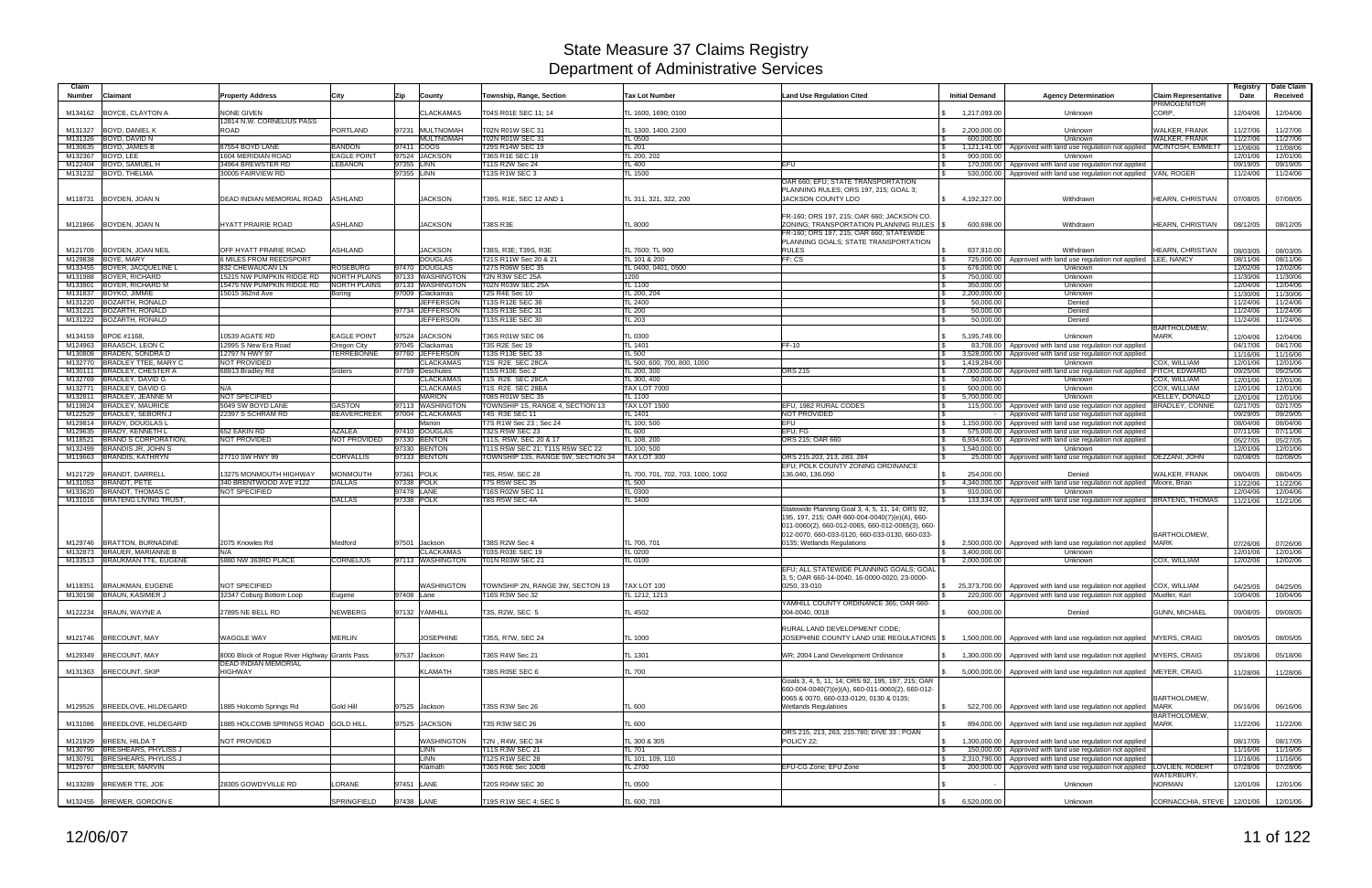| Claim              |                                                        |                                                      |                               |                                      |                                                                          |                                                                  |                                                                                |                                                    |                                                                                                                  |                                  | Registry             | Date Claim           |
|--------------------|--------------------------------------------------------|------------------------------------------------------|-------------------------------|--------------------------------------|--------------------------------------------------------------------------|------------------------------------------------------------------|--------------------------------------------------------------------------------|----------------------------------------------------|------------------------------------------------------------------------------------------------------------------|----------------------------------|----------------------|----------------------|
| <b>Number</b>      | Claimant                                               | <b>Property Address</b>                              | City                          | Zip<br>County                        | Township, Range, Section<br>TOWNSHIP 20S, RANGE 45E of WM,               | <b>Tax Lot Number</b><br>TAX LOT 1500, 1600                      | <b>Land Use Regulation Cited</b>                                               | <b>Initial Demand</b>                              | <b>Agency Determination</b>                                                                                      | <b>Claim Representative</b>      | Date                 | Received             |
| M120512            | <b>BREWER, HOMER</b>                                   | 1247 KLAMATH AVE                                     | <b>NYSSA</b>                  | 97913 MALHEUR                        | SECTION 25                                                               |                                                                  | ORS 215; OAR 660-033-0100                                                      | 200.000.00                                         | Approved with land use regulation not applied                                                                    |                                  | 04/07/05             | 04/07/05             |
|                    | M132701 BREWER, JOANNE                                 | WEST 13TH ST & CHENOWITH<br><b>RD</b>                | THE DALLES                    | 97058 WASCO                          | T2N R13E SEC 29C                                                         | <b>TL 200</b>                                                    |                                                                                | 300,000.00                                         | Unknown                                                                                                          | NEFF, MICHAEL                    | 12/01/06             | 12/01/06             |
|                    |                                                        |                                                      |                               |                                      |                                                                          |                                                                  | ORS 660-006-0026, 066-0027; COUNTY ZONING                                      |                                                    |                                                                                                                  |                                  |                      |                      |
|                    | M118556 BREWSTER, EUGENIE V                            | 53311 E MARMOT RD                                    | SANDY                         | 97266 CLACKAMAS                      | T2S R6E SEC 18                                                           | T 500, 600, 1500                                                 | 406.10; 7C28-74; 15690; GOAL 4; STATE GOALS<br>COMPREHENSIVE PLAN              | 580,000.00                                         | Approved with land use regulation not applied                                                                    |                                  | 06/03/05             | 06/03/05             |
|                    |                                                        | N SIDE OF RIVERVIEW DR, E OF                         |                               |                                      |                                                                          |                                                                  |                                                                                |                                                    |                                                                                                                  |                                  |                      |                      |
| M132952            | <b>BRICE III. JOHN T</b><br>M130856 BRIDGES, ROBERT O  | <b>RIVER RD</b><br>7422 RAINBOW DRIVE SE             | <b>SALEM</b>                  | LANE<br>97306 MARION                 | T16S R04E SEC 15<br>T8S R3W SEC 27A                                      | <b>TL 1200</b><br>TL 1300                                        |                                                                                | 937.170.00                                         | Unknown<br>650,000.00   Approved with land use regulation not applied                                            | REEDER, MICHEAL                  | 12/01/06<br>11/17/06 | 12/01/06<br>11/17/06 |
|                    |                                                        |                                                      |                               |                                      |                                                                          |                                                                  |                                                                                |                                                    |                                                                                                                  | <b>BARTHOLOMEW</b>               |                      |                      |
| M118657            | <b>BRIERY, RON</b>                                     | <b>1587 BIGHAM-BROWN ROAD</b>                        | <b>EAGLE POINT</b>            | 97524 JACKSON                        | T36S, R1W, SEC 10                                                        | TL 1400                                                          | EFU; ORS 92, 195, 197, 215; OAR 340, 660                                       | 2,188,000.00                                       | Denied                                                                                                           | <b>MARK</b>                      | 06/22/05             | 06/22/05             |
| M130634<br>M132708 | <b>BRIGGS, WEBSTER</b><br><b>BRIGGS, WEBSTER</b>       | HUNGRY U RACH LANE<br><b>NOT PROVIDED</b>            | <b>MYRTLE CREEK</b>           | 97457 DOUGLAS<br><b>DOUGLAS</b>      | T30S R5W SEC 22: 15<br>T30S R5W SEC 24B; 13; 14; 23                      | TL 1000; 500<br>TL 500: 400: 1200. 1100: 300. 200                |                                                                                | <b>S</b><br>6,700,000.00<br>9,375,000.00<br>\$     | Approved with land use regulation not applied<br>Unknown                                                         | BRIGGS, DAVID                    | 11/08/06<br>12/01/06 | 11/08/06<br>12/01/06 |
|                    | M132709 BRIGGS, WEBSTER                                | NOT PROVIDED                                         |                               | <b>DOUGLAS</b>                       | T30S R5W SEC 21                                                          | TL 100                                                           |                                                                                | l \$<br>220,000.00                                 | Unknown                                                                                                          | <b>BRIGGS, MABEL</b>             | 12/01/06             | 12/01/06             |
| M132163            | <b>BRIGGS, WEBSTER E</b>                               |                                                      |                               | <b>DOUGLAS</b>                       | T30S R5W SEC 1; SEC 2; SEC 11; SEC 12;<br>SEC 13; SEC 22; SEC 23; SEC 27 | TL 200: 800, 900: 100, 300: 200, 300: 300: 800,<br>801: 400: 100 |                                                                                | 14.533.379.00                                      | Unknown                                                                                                          | Mountainspring,<br>Stephen       | 11/30/06             | 11/30/06             |
|                    | M131166 BRIGHAM, LYNN                                  | 79774 HAMLET ROAD                                    | <b>SEASIDE</b>                | 97138 CLATSOP                        | T4N R8W SEC 8                                                            | TL 202, 400                                                      |                                                                                | 900,000.00                                         | Approved with land use regulation not applied                                                                    |                                  | 11/24/06             | 11/24/06             |
|                    | M129933 BRINK, MELVIN                                  | 64870 Green Vallev Rd                                | Enterprise                    | 97828 Wallowa                        | T2S R45E Sec 27 & 34                                                     | TL 8600                                                          | ORS 215, Article 15                                                            | 3,316,372.00<br>\$                                 | Denied                                                                                                           |                                  | 08/28/06             | 08/28/06             |
| M129934<br>M130925 | <b>BRINK, MELVIN</b><br><b>BRISTOW, FRANK</b>          | 64870 Green Valley Rd<br>441 ANNEX RD                | Enterprise<br><b>ONTARIO</b>  | 97828 Wallowa<br>97914 MALHEUR       | <b>T2S R44E Sec 12</b><br>T15S R47E SEC 29                               | TL 901<br>TL 2000, 2600                                          | ORS 215; Article 15                                                            | 840,265.00<br>- \$<br>967,000.00<br>-\$            | Approved with land use regulation not applied<br>Approved with land use regulation not applied   OAKES, CHARLES  |                                  | 08/28/06<br>11/20/06 | 08/28/06<br>11/20/06 |
| M129528            | <b>BRITTON, BILLIE</b>                                 | 61840 Lime Quarry Rd                                 | Enterprise                    | 97828<br>Wallowa                     | T2S R44E Sec 8; Sec 9                                                    | TL 800; 1800                                                     | <b>ORS 215</b>                                                                 | 1,150,000.00                                       | Approved with land use regulation not applied                                                                    |                                  | 06/19/06             | 06/19/06             |
|                    | M134070 BRITTON, ROBERT W                              | 15925 HOMEDALE ROAD                                  |                               | 97603 KLAMATH                        | T41S R10E SEC 03                                                         | TL 1100                                                          |                                                                                | 150,000.00                                         | Unknown                                                                                                          | THRONE, JUSTIN                   | 12/04/06             | 12/04/06             |
|                    | M134065 BROCK, REBECCA S                               | 21519 SW TILE FLAT ROAD                              | <b>BEAVERTON</b>              | 97007 WASHINGTON                     | T01S R02W SEC 35                                                         | TL 0801, 1002<br>TL 1200                                         | OAR 660-033-0130(3)(A) OAR 660-033-0100(1):                                    | 2,100,000.00<br>\$                                 | Unknown                                                                                                          |                                  | 12/04/06             | 12/04/06             |
| M122274            | <b>BROCK, WOODROW L</b>                                |                                                      |                               | 97062 CLACKAMAS                      | T2S, R1E SEC 32                                                          |                                                                  | ORS 215.2831(F) ORS 215.780 (1) (A)                                            | 500.000.00                                         | Approved with land use regulation not applied                                                                    |                                  | 09/12/05             | 09/12/05             |
| M130922            | <b>BROCKLEY, SIDNEY A</b>                              |                                                      |                               | 97420 COOS                           | T26S R14W SEC 27                                                         | <b>TL 900</b>                                                    |                                                                                | l \$<br>675,000.00                                 | Approved with land use regulation not applied                                                                    |                                  | 11/20/06             | 11/20/06             |
| M131234<br>M124869 | <b>BROCKLEY, SIDNEY A</b><br><b>BROCKMILLER, HELEN</b> | 70303 Majestic Shores Rd                             | North Bend                    | <b>AMHILL</b><br>97459 Coos          | T03S R05W SEC 17<br>T2S R12W Sec 20; Sec 29                              | TL 1500, 0200<br>TL 1000; 100                                    | 4.8.750(G)                                                                     | 720,000.00<br>315,000.00                           | Approved with land use regulation not applied WRIGHT, CATHERINE<br>Approved with land use regulation not applied |                                  | 11/24/06<br>04/11/06 | 11/24/06<br>04/11/06 |
|                    |                                                        |                                                      |                               |                                      |                                                                          |                                                                  | ORS 215,705, 284. : Marion Co Zo, Ord: ORS 197                                 |                                                    |                                                                                                                  |                                  |                      |                      |
| M129908            | <b>BROOKS, MAURICE</b>                                 |                                                      |                               | Marion                               | T9S R1E Sec 15B                                                          | TL 900                                                           | 175, .280, .580                                                                | 3,892,426.00                                       | Approved with land use regulation not applied                                                                    | <b>WALKER, FRANK</b>             | 08/22/06             | 08/22/06             |
|                    | M131298 BROOKS, MAURICE                                | 36910 NW SCHEFFLIN LAKE                              |                               | LANE                                 | T20S 03W SEC 03                                                          | TL 0600, 0700                                                    |                                                                                | 2.000.000.00                                       | Approved with land use regulation not applied WALKER, FRANK                                                      |                                  | 11/27/06             | 11/27/06             |
| M133682            | <b>BROOKS, RICHARD</b>                                 | <b>LANE</b>                                          | <b>CORNELIUS</b>              | 97113 WASHINGTON                     | T01N R03W SEC 21                                                         | TL 2301                                                          |                                                                                | 36,410.00                                          | Unknown                                                                                                          |                                  | 12/04/06             | 12/04/06             |
|                    |                                                        |                                                      |                               |                                      |                                                                          |                                                                  |                                                                                |                                                    |                                                                                                                  |                                  |                      |                      |
|                    |                                                        |                                                      |                               |                                      |                                                                          |                                                                  | ORS 197, 215; OAR 660; OREGON STATEWIDE<br>PLANNING GOALS; POLK COUNTY ZONING; |                                                    |                                                                                                                  |                                  |                      |                      |
|                    | M119956 BROSTROM, DONALD                               | <b>NONE PROVIDED</b>                                 |                               | <b>POLK</b>                          | TOWNSHIP 9S, RANGE 6, SECTION 24                                         | TAX LOT 300                                                      | POLK COUNTY COMPREHENSIVE PLAN; EFU                                            |                                                    | 114,424.00 Approved with land use regulation not applied KOHO, DENNIS                                            |                                  | 02/25/05             | 02/25/05             |
|                    |                                                        |                                                      |                               |                                      |                                                                          |                                                                  | STATEWIDE PLANNING GOALS 3, 11, 14; ORS                                        |                                                    |                                                                                                                  |                                  |                      |                      |
|                    | M122275  BROUN, JOYCE L                                | 43835 HOEFT RD                                       | <b>PENDLETON</b>              | 97801 UMATILLA                       | T1N, R32E SEC 22                                                         | TL 4500                                                          | CHAPTER 197, 215; OAR 660 DIVISION 11; OAR<br>660 DIVISION 33                  |                                                    | \$ 284,000,000.00   Approved with land use regulation not applied  HOJEM, DOUGLAS                                |                                  | 09/12/05             | 09/12/05             |
|                    |                                                        | 3855 ORCHARD HEIGHTS PLACE                           |                               |                                      |                                                                          |                                                                  |                                                                                |                                                    |                                                                                                                  |                                  |                      |                      |
|                    | M133676 BROWN II, JOHN A                               | <b>NW</b>                                            | <b>SALEM</b>                  | 97304 POLK                           | T07S R03W SEC 18C                                                        | <b>TL 300</b>                                                    |                                                                                | 377.020.00                                         | Unknown                                                                                                          |                                  | 12/04/06             | 12/04/06             |
|                    | M129574 BROWN, ALVINA M<br>M129575 BROWN, ALVINA M     | 18906 Butteville Rd<br>Butteville Rd & Broadacres Rd | Aurora<br>Hubbard             | 97002 Marion<br>97032 Marion         | T4S R1W Sec 30<br>T4S R1W Sec 31                                         | TL 700<br>TL 500                                                 | SB100<br>SB100                                                                 | 3,000,000.00<br>- \$<br>750,000.00                 | Denied<br>Denied                                                                                                 | Doyle, Patrick<br>Doyle, Patrick | 06/23/06<br>06/23/06 | 06/23/06<br>06/23/06 |
|                    | M130246 BROWN, BARTON D                                |                                                      |                               | <b>KLAMATH</b>                       | T39S R10E SEC15; T39S R10E SEC16                                         | TL800; 100                                                       |                                                                                |                                                    | Denied                                                                                                           | SPENCER, MICHAEL                 | 10/10/06             | 10/10/06             |
|                    | M121802 BROWN, BEULAH I                                | <b>MEAD LANE</b>                                     | <b>NORTH PLAINS</b>           | <b>WASHINGTON</b>                    | T2N, R3W, SEC 24                                                         | TL 1000                                                          | RF-20; ORS 92, 197, 215                                                        |                                                    | 2,000,000.00   Approved with land use regulation not applied HARRIS, BOB                                         |                                  | 08/09/05             | 08/09/05             |
| M131733            | <b>BROWN, BEVERLY A</b>                                | 18610 S UPPER HIGHLAND RD                            | <b>BEAVERCREEK</b>            | 97004 CLACKAMAS                      | T04S R03E SEC 06                                                         | TL 1500                                                          |                                                                                | 3,273,737.79<br>\$                                 | Unknown                                                                                                          | BOWERMAN, DONALD                 | 11/29/06             | 11/29/06             |
|                    | M132102 BROWN, BILLY J                                 |                                                      |                               | <b>LINN</b>                          | <b>T14S R1E SEC6</b>                                                     | TL 4400                                                          |                                                                                | $\mathcal{F}$                                      | Unknown                                                                                                          |                                  | 11/30/06             | 11/30/06             |
|                    |                                                        |                                                      |                               |                                      |                                                                          |                                                                  |                                                                                |                                                    |                                                                                                                  |                                  |                      |                      |
| M130527            | <b>BROWN, DENNIS J</b><br>M132887 BROWN, DOLORES J     | 29553 S DHOOGHE RD<br><b>WALLACE RD</b>              | <b>COLTON</b>                 | 97017 CLACKAMAS<br>$\overline{POLK}$ | T4 R3E SEC 32<br>T06S R03W SEC 32                                        | TL 1201<br>TL 0607                                               |                                                                                | 1,484,525.00<br>300,000.00                         | Approved with land use regulation not applied<br>Unknown                                                         | BOWERMAN, DONALD                 | 11/01/06<br>12/01/06 | 11/01/06<br>12/01/06 |
|                    | M134420 BROWN, DOROTHY                                 |                                                      |                               | YAMHILL                              | T06S R04W SEC 05                                                         | <b>TL 1101</b>                                                   |                                                                                | 245,000.00<br>$\mathcal{L}$                        |                                                                                                                  | WRIGHT, CATHERINE                | 12/01/06             | 05/30/07             |
|                    | M132193 BROWN, GREGORY T                               | 8400 BLOCK OF SLEEPY<br><b>HOLLOW RD</b>             | <b>WOODBURN</b>               | 97071 MARION                         | T04S R2W SEC35D                                                          | <b>TL 100</b>                                                    |                                                                                |                                                    | Unknown                                                                                                          |                                  | 11/30/06             | 11/30/06             |
|                    | M119281 BROWN, JR                                      | 4691 SW HELMHOLTZ WAY                                | <b>REMOND</b>                 | 97756 DESCHUTES                      | TOWNSHIP 15S RANGE 12E SECTION                                           | <b>TAX LOT 02300</b>                                             | EFU & agricultural zoning regulations.                                         |                                                    | 400,000.00   Approved with land use regulation not applied FITCH, EDWARD                                         |                                  | 01/12/05             | 01/12/05             |
|                    | M131367 BROWN, JACK A                                  | 1531 APPLEGATE AVE                                   | <b>GRANTS PASS</b>            | 97527 JOSEPHINE                      | T36S R6W SEC 20CD                                                        | <b>TL 100</b>                                                    |                                                                                | 481,350.00<br><b>S</b>                             | Unknown                                                                                                          | <b>RIKER, RICK</b>               | 11/28/06             | 11/28/06             |
|                    | M130973 BROWN, JAMES H                                 | 15060 SW HILLSBORO HWY<br>24555 NW RUSSELL CREEK     | <b>HILLSBORO</b>              | 97123 WASHINGTON                     | T2S R2W SEC 9                                                            | TL 300                                                           |                                                                                | 250,000.00<br>$\mathbb{S}$                         | Unknown                                                                                                          | <b>GOTTER, SAM</b>               | 11/20/06             | 11/20/06             |
|                    | M130778 BROWN, JAMES P                                 | ROAD                                                 |                               | 97148 YAMHILL                        | <b>T2S R4W SEC 15</b>                                                    | TL 500                                                           |                                                                                | \$                                                 | 10,858,861.00 Approved with land use regulation not applied HARRELL, CHARLES                                     |                                  | 11/15/06             | 11/15/06             |
|                    | M118614 BROWN, LEONARD                                 | <b>NONE</b>                                          | NOT PROVIDED                  | <b>CLACKAMAS</b>                     | T3S R1W SEC 31D                                                          | TL 300                                                           | ORS 197, 215; OAR 660                                                          |                                                    | 200,000.00   Approved with land use regulation not applied MORASCH, STEVE                                        |                                  | 06/16/05             | 06/16/05             |
|                    | M129322 BROWN, LILLIAN D                               | 14360 NE Cunningham Lane                             | Gaston<br><b>CENTRAL</b>      | 97119 Yamhill                        | T2S R3W Sec 17                                                           | <b>TL 1800</b>                                                   | Ordinance 83, 310, 565                                                         | l \$                                               | 480,000.00 Approved with land use regulation not applied                                                         |                                  | 05/11/06             | 05/11/06             |
|                    |                                                        |                                                      | POINT, WHITE                  | <b>JACKSON</b>                       |                                                                          |                                                                  |                                                                                |                                                    |                                                                                                                  |                                  |                      |                      |
|                    | M121744 BROWN, MALCOLM                                 | 14922 RAMSEY RD                                      | <b>CITY</b>                   | <b>COUNTY</b>                        | T35S, R2W, SEC 5                                                         | <b>TL 201</b>                                                    | LDO 218; EFU                                                                   | -SS                                                | Approved with land use regulation not applied                                                                    |                                  | 08/04/05             | 08/04/05             |
|                    | M131515 BROWN, MALCOLM<br>M131674 BROWN, MALCOLM       | 14922 RAMSEY RD<br>14790 RAMSEY RD                   | <b>CENTRAL POINT</b>          | <b>JACKSON</b><br><b>JACKSON</b>     | T35S R02W SEC 05<br>T35S R02W SEC 05                                     | TL 0201<br>TL 0202                                               |                                                                                | $\sqrt{3}$<br>1,000,000.00<br>1,000,000.00<br>I \$ | Unknown<br>Unknown                                                                                               |                                  | 11/29/06<br>11/29/06 | 11/29/06<br>11/29/06 |
|                    | M131681 BROWN, MALCOLM                                 |                                                      |                               | <b>JACKSON</b>                       | <b>T35S R2W SEC 5</b>                                                    | <b>TL 501</b>                                                    |                                                                                | 250,000.00<br>l \$                                 | Unknown                                                                                                          |                                  | 11/29/06             | 11/29/06             |
|                    | M121805 BROWN, MILTON O                                |                                                      |                               | <b>CLATSOP</b>                       | T4N R7W SEC 4                                                            | TL 1700                                                          | ORS 215, ORS 197, AF20/AF                                                      |                                                    | 3,000,000.00 Approved with land use regulation not applied HARRIS, BOB                                           |                                  | 08/09/05             | 08/09/05             |
|                    | M121906 BROWN, MILTON O                                |                                                      |                               | LANE                                 | 18S R02 S11; T18S R02 S14                                                | TL 1000; TL 100                                                  | ORS 215.92; ORS 197; COMP LAND USE PLANE   \$                                  | 3,000,000.00                                       | Approved with land use regulation not applied  HARRIS, BOB                                                       |                                  |                      | 08/15/05             |
|                    | M130517 BROWN, PAUL M                                  | 25028 NE AIRPORT RD                                  | <b>AURORA</b>                 | 97002 CLACKAMAS                      | <b>T3S R1W SEC 25</b>                                                    | TL 800, 804                                                      |                                                                                | 2,700,000.00<br>\$                                 | Denied                                                                                                           |                                  | 08/15/05<br>10/31/06 | 10/31/06             |
|                    | M132143 BROWN, ROBERTA C                               | 9413 SHEINZ RD                                       | <b>CANBY</b>                  | 97013 CLACKAMAS                      | <b>T04S R01E SEC 27</b>                                                  | TL 600                                                           |                                                                                | 778,527.00<br>l \$                                 | Unknown                                                                                                          | DASSO, BRIAN                     | 11/30/06             | 11/30/06             |
|                    | M133217 BROWN, VICTOR                                  | US HWY 101 & SEAL ROCK ST &                          |                               | <b>POLK</b>                          | T06S R04W SEC 05                                                         | <b>TL 0100</b>                                                   |                                                                                | 245,000.00<br>I S                                  | Unknown                                                                                                          |                                  | 12/01/06             | 12/01/06             |
|                    | M134109 BROWN, WILLIAM C                               | <b>CROSS ST</b>                                      |                               | <b>LINCOLN</b>                       | T12S R12W SEC 25DD                                                       | TL 3500, 1600, 2800, 3100, 3200                                  |                                                                                | \$ 2,000,000.00                                    | Unknown                                                                                                          |                                  | 12/04/06             | 12/04/06             |
|                    | M131766 BROWNS, R B                                    | 5758 CRATER LAKE AVE                                 | <b>WHITE CITY</b>             | 97503 JACKSON                        | T36S R01W SEC 32                                                         | TL 1700, 1800                                                    |                                                                                | \$20,724,183.00                                    | Unknown                                                                                                          | MARTIN, L                        | 11/29/06             | 11/29/06             |
|                    | M129343 BROYHILL, LATTIE H                             | 801 Broyhill Lane                                    |                               |                                      | T26S R7W Sec 34                                                          | TL 100 & 105                                                     | ORS 215.780; OAR 660-006 & 033; Douglas Co.                                    | $\frac{1}{2}$ 4,950,000.00                         |                                                                                                                  |                                  |                      |                      |
|                    | M131251 BRUBAKER, OPAL                                 | 27970 LIBERTY ROAD                                   | Roseburg<br><b>SWEET HOME</b> | 97470 Douglas<br>97388 LINN          | T13S R01W SEC 26                                                         | TL 0300, 0301                                                    | Ludo Article 6, 43                                                             | 1,750,000.00<br>$\frac{1}{2}$                      | Approved with land use regulation not applied<br><b>Unknown</b>                                                  | BRUBAKER, ARNOLD                 | 05/17/06<br>11/24/06 | 05/17/06<br>11/24/06 |
|                    | M122886 BRUCE FAMILY TRUST,                            | 91655 MARCOLA RD                                     | SPRINGFIELD                   | 97478 LANE                           | T16S, R2W, SEC 26                                                        | <b>TL 1100</b>                                                   | $EFU-40$                                                                       | $\sqrt{S}$                                         | 750,000.00 Approved with land use regulation not applied                                                         |                                  |                      | 10/21/05 10/21/05    |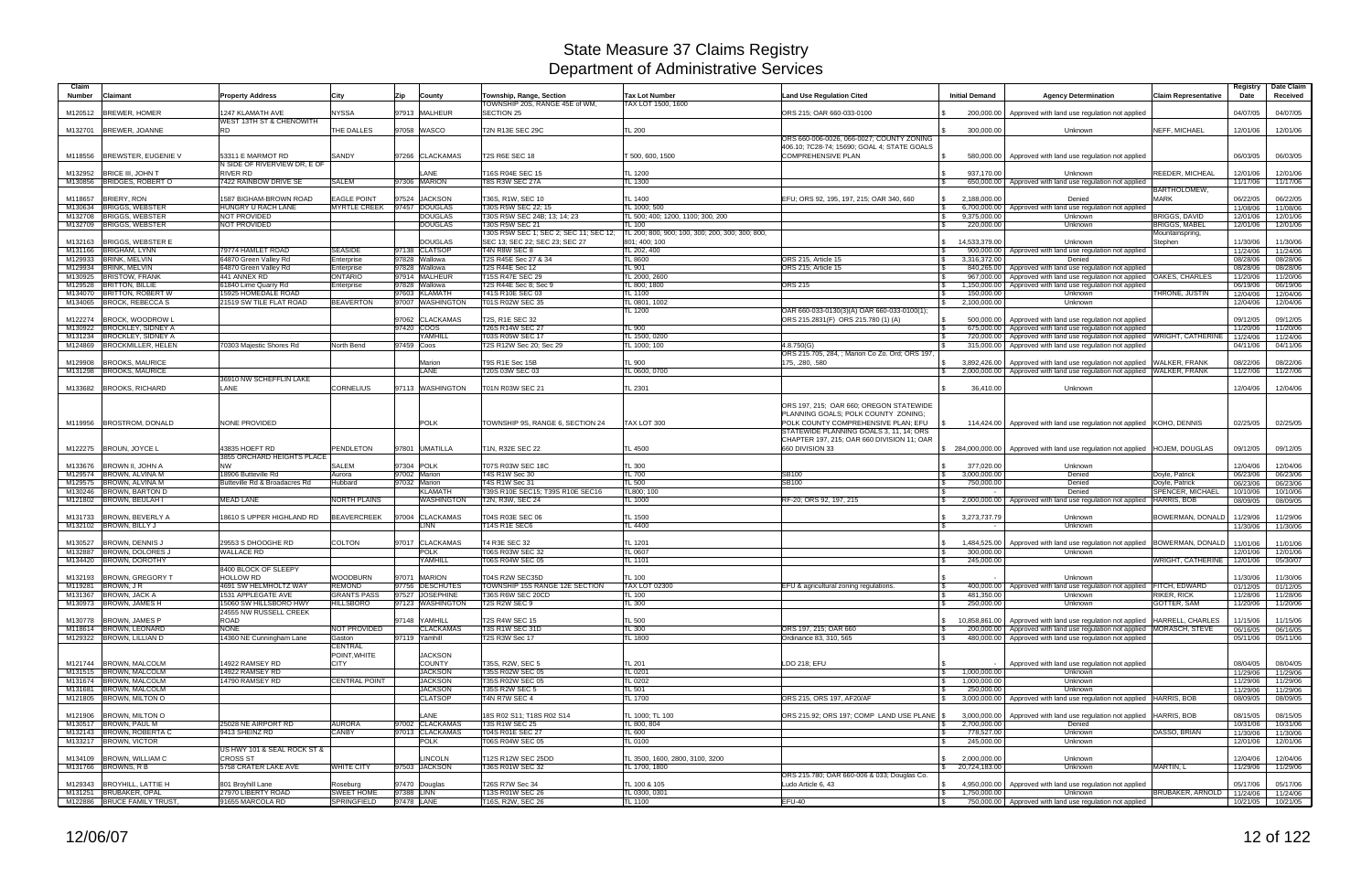| Claim<br><b>Claimant</b><br>Number                    | <b>Property Address</b>                                    | City                            | Zip        | County                     | Township, Range, Section             | <b>Tax Lot Number</b>           | <b>Land Use Regulation Cited</b>                                                           | <b>Initial Demand</b>               | <b>Agency Determination</b>                                                   | <b>Claim Representative</b> | Registry<br>Date | Date Claim<br>Received |
|-------------------------------------------------------|------------------------------------------------------------|---------------------------------|------------|----------------------------|--------------------------------------|---------------------------------|--------------------------------------------------------------------------------------------|-------------------------------------|-------------------------------------------------------------------------------|-----------------------------|------------------|------------------------|
|                                                       |                                                            |                                 |            |                            | TOWNSHIP 3S, RANGE 1E, SECTION 17    | <b>FAX LOT 01000</b>            |                                                                                            |                                     |                                                                               |                             |                  |                        |
| M120532<br><b>BRUCK, EARL</b>                         | 29665 SW 35TH DRIVE                                        | WILSONVILLE                     |            | 97070 CLACKAMAS            | TOWNSHIP 3S, RANGE 1E, SECTION 20    | TAX LOT 501                     | EFU; GENERAL AGRICULTURE USE                                                               |                                     | 697,971.00   Approved with land use regulation not applied                    |                             | 04/11/05         | 04/11/05               |
| <b>BRUCK, WILBUR</b><br>M122717                       | 53RD AVE                                                   | WILSONVILLE                     |            | 97070 CLACKAMAS            | T3S R1E SEC 18                       | TL 500, 600, 700, 800           | <b>EFU-80</b>                                                                              | <b>S</b>                            | 5,700,000.00 Approved with land use regulation not applied                    |                             | 10/11/05         | 10/11/05               |
| <b>BRUECHERT, ROBERT</b><br>M118477                   | <b>CAMPBELL LANE</b>                                       | <b>WEST LINN</b>                |            | 97068 CLACKAMAS            | T3S, R1E, SEC 09: T3S, T1E, SEC 10   | FL 1500, 1600; 1601             | ORS 215; OAR 660; AGF                                                                      | 9,282,421.00                        | Approved with land use regulation not applied                                 |                             | 05/20/05         | 05/20/05               |
| <b>BRUEGMAN, REED</b><br>M119959                      | 30878 H0LIDAY ROAD                                         | <b>SCAPPOOSE</b>                |            | 97056 COLUMBIA             | TOWNSHP 3N, RANGE 2W, SECTION 4      | TAX LOT 902                     | OAR 660-006-0027 1a(A), 1d(B)                                                              |                                     | 685,000.00 Approved with land use regulation not applied                      |                             | 02/28/05         | 02/28/05               |
| <b>BRUEGMAN, REED</b><br>M132082                      | 30878 HOLADAY RD                                           | <b>SCAPPOSE</b>                 |            | 97056 COLUMBIA             | T3N R2W SEC4                         | TL 902                          |                                                                                            | 2.327.936.00                        | Unknown                                                                       | PINKSTAFF, JOHN             | 11/30/06         | 11/30/06               |
| M132214 BRUNER, A L                                   | 607 AVENUE DE TERESA                                       | <b>GRANTSPASS</b>               |            | 97526 JOSEPHINE            | T36S R5W SEC 23; SEC 23A             | TL 3100; 1600, 1700, 1800       | OAR 660-033-0100(1), -013(3)(1),- 0026(1)(A)<br>0027(1) & 0027; SB 100; HB 3661; ORS Chapt | $\mathbb{S}$                        | 4,500,000.00   Approved with land use regulation not applied  HART, BOB       |                             | 11/24/06         | 11/24/06               |
| <b>BRUNETTO, FRANK S</b><br>M129577                   | 24990 S New Kircher                                        |                                 |            | <b>Clackamas</b>           | T4S R2E Sec 03                       | TL 1804, 1818                   | 197, 215                                                                                   |                                     | 232,575.00   Approved with land use regulation not applied   BOUTIN, RODERICK |                             | 06/26/06         | 06/26/06               |
| <b>BRUSH TTEE, JANET A</b><br>M131457                 | 18623 SW STARK RD                                          | SHERWOOD                        |            | 97140 WASHINGTON           | T02S R02W SEC 23                     | <b>TL 0204</b>                  |                                                                                            | 450,000.00                          | Unknown                                                                       |                             | 11/28/06         | 11/28/06               |
| BRYAN, ALAYNE A<br>M131133                            |                                                            |                                 |            | <b>COLUMBIA</b>            | <b>T6N R2W SEC 24</b>                | TL 100, 101, 103                |                                                                                            | 5,410,125.00<br>$\mathbb{S}$        | Unknown                                                                       |                             | 11/22/06         | 11/22/06               |
| BRYAN, ALTA M<br>M133421                              | 5165 O'LEARY RD                                            | <b>HOOD RIVER</b>               |            | 97031 HOOD RIVER           | <b>T01N R09E SEC 12</b>              | TL 3800                         |                                                                                            |                                     | Unknown                                                                       |                             | 12/02/06         | 12/02/06               |
| BRYAN, DAVID L<br>M131049                             | 15276 S. BRUNNER ROAD                                      | OREGON CITY                     |            | 97045 CLACKAMAS            | T2S R2E SEC 22B                      | <b>TL 1800</b>                  |                                                                                            | $\mathbf{\$}$                       | 800,000.00 Approved with land use regulation not applied                      |                             | 11/22/06         | 11/22/06               |
| BRYAN, JOAN A<br>M130322                              | 27678 S Hillockburn Rd                                     | Estacada                        |            | 97023 Clackamas            | <b>T4S R4E Sec 15</b>                | TL300                           |                                                                                            |                                     | 1,136,148.00   Approved with land use regulation not applied   Bryan, Ray     |                             | 10/17/06         | 10/17/06               |
| <b>BRYANT JOINT TRUST</b><br>M134457                  | 61442 OLD SKI RUN RD                                       | <b>JOSEPH</b>                   |            | 97846 WALLOWA              | T03S R45E SEC 08                     | <b>TL 0200</b>                  |                                                                                            | 1,581,884.00                        | Unknown                                                                       |                             | 10/29/07         | 10/29/07               |
| BRYANT, JOHN C<br>M133732                             | CENTRAL VALE / WY-EAST                                     | ODELL                           |            | 97031 HOOD RIVER           | T02N R09E SEC 36                     | <b>TL 0400</b>                  |                                                                                            | 8,595,788.00                        | Unknown                                                                       | ANDERSEN, STEVEN            | 12/04/06         | 12/04/06               |
| M133733 BRYANT, JOHN C                                | OLD COLUMBIA RIVER DRIVE                                   | <b>HOOD RIVER</b>               |            | 97031 HOOD RIVER           | T03N R11E SEC 30; 31; 31B            | TL 1000; 0500; 0100             |                                                                                            | 13,057,112.00<br>\$                 | Unknown                                                                       | ANDERSEN, STEVEN            | 12/04/06         | 12/04/06               |
| BUCHANAN, NORMA JEAN<br>M130627                       | 52904 SUNQUIST RD                                          | MILTON-<br><b>FREEWATER</b>     |            | 97862 UMATILLA             | T6N R3S SEC 22B                      | <b>TL 100</b>                   |                                                                                            | 630,000.00                          | Denied                                                                        |                             | 11/08/06         | 11/08/06               |
| M132411 BUCHE, EARL D                                 |                                                            |                                 |            | <b>CLACKAMAS</b>           | T5S R2E SEC 15                       | TL 701, 702                     |                                                                                            | 600,000.00                          | Unknown                                                                       | KAUFFMAN, ANDREW            | 12/01/06         | 12/01/06               |
|                                                       | OLD MT. ANGEL HWY & HOBART                                 |                                 |            |                            |                                      |                                 |                                                                                            |                                     |                                                                               |                             |                  |                        |
| <b>BUCHHEIT, LEO</b><br>M130804                       | <b>RD</b><br>14000 BLOCK OF MANNING                        |                                 |            | <b>MARION</b>              | <b>T6S R1W SEC 28</b>                | TL 400                          | GOAL 3                                                                                     |                                     | 480,000,00 Approved with land use regulation not applied                      | <b>VICK, JAMES</b>          | 11/16/06         | 11/16/06               |
| M134015<br><b>BUCK, FRANK W</b>                       | ROAD                                                       |                                 |            | 97071 MARION               | T05S R02W SEC 21                     | TL 0100, 0200, 0500             |                                                                                            | 1,290,000.00<br>-S                  | Unknown                                                                       |                             | 12/04/06         | 12/04/06               |
| M134128 BUCK, FRANK W                                 | <b>KRAMIEN RD</b>                                          |                                 |            | 97132 YAMHILL              | T03S R02W SEC 36                     | TL 1500                         |                                                                                            | 990,000.00                          | Unknown                                                                       |                             | 12/04/06         | 12/04/06               |
| <b>BUCK, FRANK W</b><br>M134129                       | 14000 BLK OF MANNING RD NE                                 |                                 |            | 97071 MARION               | T05S R02W SEC 16                     | <b>TL 1700</b>                  |                                                                                            | 1,030,000.00<br>$\hat{\mathcal{L}}$ | Unknown                                                                       |                             | 12/04/06         | 12/04/06               |
| M134131 BUCK, FRANK W                                 | 14166 BUTTEVILLE RD NE                                     | <b>GERVAIS</b>                  |            | 97026 MARION               | T05S R02W SEC 23                     | TL 1100                         |                                                                                            | 1,391,000.00                        | Unknown                                                                       |                             | 12/04/06         | 12/04/06               |
|                                                       |                                                            |                                 |            |                            | <b>T8S R39E SEC 19</b>               | TL 300                          |                                                                                            |                                     |                                                                               |                             |                  |                        |
| <b>BUCKNER, ELDON L</b><br>M131169                    |                                                            |                                 |            | <b>BAKER</b>               | T8S R38E SEC 24                      | <b>TL 200</b>                   |                                                                                            |                                     | 1,345,575.00 Approved with land use regulation not applied                    |                             | 11/24/06         | 11/24/06               |
| M129471 BUCKNER, LOIS O                               |                                                            |                                 | 97374 Linn |                            | T10S R1W Sec 19                      | $TL$ 100                        | EFU; HB 3661                                                                               |                                     | 147,810.00   Approved with land use regulation not applied                    |                             | 06/08/06         | 06/08/06               |
|                                                       |                                                            |                                 |            |                            |                                      |                                 |                                                                                            |                                     |                                                                               | BUCKNER MANN.<br>GAIL       |                  |                        |
| <b>BUCKNER, LOIS O</b><br>M131608                     | 38387 HWY 226<br>27806 HUDEL RD                            | <b>SCIO</b><br><b>MILL CITY</b> | 97374 LINN | 97360 MARION               | T10S R01W SEC 30<br>T09S R02E SEC 24 | TL 0100, 0101<br>TL 0100        |                                                                                            | 2,222,952.00                        | Unknown                                                                       | <b>KELLEY, DONALD</b>       | 11/29/06         | 11/29/06               |
| <b>BUDLONG, ROBERT</b><br>M131664                     | 13802 SCHOLL ROAD NE, 12291-                               |                                 |            |                            |                                      |                                 |                                                                                            | 1,501,000.00                        | Unknown                                                                       |                             | 11/29/06         | 11/29/06               |
| BUDREAU, BETTY M<br>M131611                           | 12411 FOBERT ROAD NE                                       | <b>HUBBARD</b>                  |            | 97032 MARION               | T04S R01W SEC 26                     | TL 0200, 0700, 0800, 0900, 1200 |                                                                                            | 2,225,000.00                        | Unknown                                                                       | VICK, JAMES                 | 11/29/06         | 11/29/06               |
|                                                       |                                                            |                                 |            |                            |                                      |                                 | COUNTY DEVELOPMENT CODE 55.310;                                                            |                                     |                                                                               |                             |                  |                        |
|                                                       |                                                            |                                 |            |                            |                                      |                                 | COUNTY ZONING ORDINANCE ARTICLE 5,                                                         |                                     |                                                                               |                             |                  |                        |
| <b>BUERGE, DEL</b><br>M129627                         | 6501 SPRINGHILL DR NW                                      | <b>ALBANY</b>                   |            | 97321 BENTON               | T10S R4W SEC 14                      | TL 400                          | <b>SECT. 5.05</b>                                                                          | 130,000.00                          | Withdrawn                                                                     |                             | 07/07/06         | 07/07/06               |
| <b>BUERMANN, STEVEN R</b><br>M122268                  | 821 Sams Creek Rd                                          | Logsden                         |            | 97357 Lincoln              | <b>T10S R9W</b>                      | <b>TL 501</b>                   | ORS 92, 215; OAR 660-006, GOAL 4                                                           | $\mathfrak{S}$                      | 102,000.00 Approved with land use regulation not applied Pavitt, Dawn         |                             | 09/09/05         | 09/09/05               |
| M134083<br><b>BUFFINGTON, NANCY</b>                   | <b>EUCHRE CREEK RD</b>                                     |                                 |            | 97464 CURRY                | T35S R14W SEC 08; 09                 | TL 0108; 0302                   |                                                                                            | 3,500,000.00<br>S.                  | Unknown                                                                       |                             | 12/04/06         | 12/04/06               |
| M133989<br><b>BUFTON FAMILY LIVING TRUST,</b>         | <b>ANTELOPE RD</b>                                         | <b>EAGLE POINT</b>              |            | 97524 JACKSON              | T37S R01E SEC 26                     | <b>L 0400</b>                   |                                                                                            | 1,550,000.00                        | Unknown                                                                       | <b>BUFTON, MARK</b>         | 12/04/06         | 12/04/06               |
|                                                       |                                                            |                                 |            |                            |                                      |                                 | EFU; GOAL 3; OAR 660; DIVISION 33; ORS                                                     |                                     |                                                                               |                             |                  |                        |
| <b>BUHLER, JENNIE R</b><br>M122206                    | 4980 ENTERPRISE RD                                         | <b>DALLAS</b>                   |            | 97338 POLK                 | T6S R5W SEC NOT GIVEN                | TL 300, 301, 302, 500, 501      | 215                                                                                        |                                     | 739,200.00   Approved with land use regulation not applied   IRICK, MARK      |                             | 09/06/05         | 09/06/05               |
|                                                       |                                                            |                                 |            |                            |                                      |                                 | EFU; OAR 660; ORS 215.780(c); POLK COUNTY                                                  |                                     |                                                                               |                             |                  |                        |
| <b>BUHLER, JENNIE RUTH</b><br>M118546                 | 4980 ENTERPRISE ROAD                                       | <b>DALLAS</b>                   |            | 97338 POLK                 | T6S, R5W, Sec 31                     | TL 300, 301, 303, 500, 502      | ZONING ORDINANCES 136.040, 050, 060, 070                                                   | 1,280,000.00<br>IS.                 | Withdrawn                                                                     |                             | 06/01/05         | 06/01/05               |
| <b>BULEY, DONNA C</b><br>M133941                      | <b>NONE GIVEN</b>                                          | <b>DEXTER</b>                   |            | 97431 LANE                 | <b>T20S R01W</b>                     | TL 2100                         |                                                                                            | 120.000.00                          | Unknown                                                                       | OMLID, LEE                  | 12/04/06         | 12/04/06               |
| <b>BUNN, BEN</b><br>M122858                           | LOCKS RD & LOCKS LOOP RD                                   | <b>DAYTON</b>                   |            | 97114 YAMHILL              | T4S, R3W, SEC 18                     | TL200                           | EF-80; HB 3661                                                                             |                                     | 72,000.00   Approved with land use regulation not applied   BUNN, STAN        |                             | 10/19/05         | 10/19/05               |
| <b>BUNN, BEN</b><br>M122859                           | Locks Rd & Locks Loop Rd                                   | Dayton                          |            | 97114 Yamhill              | <b>TS4s. R3w. S7</b>                 | <b>L2300</b>                    | EF80 Zone.                                                                                 | 234,000.00                          | Approved with land use regulation not applied                                 |                             | 10/19/05         | 10/19/05               |
| <b>BUNN, STAN</b><br>M132851                          | 53500 SW HEBO RD                                           | <b>GRANDE RONDE</b>             |            | 97347 YAMHILL              | T06S R08W SEC 04                     | $TL$ 100                        |                                                                                            | 100,000.00                          | Unknown                                                                       |                             | 12/01/06         | 12/01/06               |
| M132852<br><b>BUNN, STAN</b><br><b>BUNTIN, JOHN B</b> | 99W & JOSEPH RD                                            | <b>MCMINNVILLE</b><br>Banks     |            | 97128 YAMHILL              | T04S R04W SEC 11<br>T2N R3W Sec 18   | TL 3900<br>$TL$ 104             | EFC80                                                                                      | 149.545.00                          | Unknown                                                                       |                             | 12/01/06         | 12/01/06               |
| M125020                                               | 19320 NW Sellers Rd<br><b>EAST OF TERRITORIAL RD &amp;</b> |                                 |            | 97106 Washington           |                                      |                                 |                                                                                            |                                     | 525,000.00   Approved with land use regulation not applied                    |                             | 04/20/06         | 04/20/06               |
| M132378 BUNZEL, HANS                                  | SOUTH OF WHEATON LN NE                                     |                                 |            | LANE                       | T18W R5S SEC 07; SEC 18              | 3800; 101, 103, 104, 105, 106   |                                                                                            | $\mathcal{S}$<br>5,708,000.00       | Unknown                                                                       | <b>KLOOS, BILL</b>          | 12/01/06         | 12/01/06               |
| M131660 BURBANK, AARON L                              | 22135 GAGE RD                                              | <b>MONMOUTH</b>                 |            | 97361 POLK                 | T09S R07W SEC 36                     | TL 0200                         |                                                                                            | 636,660.00<br>$\mathfrak s$         | Unknown                                                                       |                             | 11/29/06         | 11/29/06               |
| M130621 BURCH, EUGENE                                 | 32740 S BARLOW RD                                          | <b>NOODBURN</b>                 |            | 97071 CLACKAMAS            | T5S R1E SEC 18                       | <b>TL 2200</b>                  |                                                                                            | $\mathcal{L}$                       | 4,687,800.00 Approved with land use regulation not applied                    |                             | 11/08/06         | 11/08/06               |
|                                                       | S. SIDE OF RIVER LP NEAR                                   |                                 |            |                            |                                      |                                 |                                                                                            |                                     |                                                                               |                             |                  |                        |
| M131561 BURCH, ROSLYN F                               | ANDOVER ST                                                 | <b>EUGENE</b>                   |            | 97404 LANE                 | T17S R04W SEC 01-31                  | TL 0400                         |                                                                                            | 1,265,000.00                        | Unknown                                                                       | REEDER, MICHEAL             | 11/29/06         | 11/29/06               |
| M133445 BURCHETT, HOWARD D                            |                                                            |                                 | 97355 LINN |                            | T11S R01W SEC 33                     | FL 0801, 0817, 0819             |                                                                                            | 250,320.00                          | Unknown                                                                       |                             | 12/02/06         | 12/02/06               |
| M132900 BURDEN, JEANNE G                              | NOT SPECIFIED                                              |                                 |            | YAMHILL                    | <b>T5S R03W SEC 04</b>               | <b>TL 0300</b>                  |                                                                                            | $\mathcal{S}$<br>1,197,500.00       | Unknown                                                                       |                             | 12/01/06         | 12/01/06               |
| M132853 BURDETTE, MICHAEL D                           | 26281 S. MORGAN RD.                                        | <b>ESTACADA</b>                 |            | 97023 CLACKAMAS            | T04S R04E SEC 16                     | TL 1802                         |                                                                                            | 3,000,000.00<br>\$                  | Unknown                                                                       |                             | 12/01/06         | 12/01/06               |
| M130312 BUREN, LARRY                                  |                                                            |                                 |            | <b>LINN</b>                | T9S R3E SEC34                        | <b>TL 2101</b>                  |                                                                                            | $\mathcal{S}$                       | 1,145,000.00 Approved with land use regulation not applied                    |                             | 10/17/06         | 10/17/06               |
| M130313 BUREN, LARRY                                  |                                                            |                                 |            | <b>LINN</b>                | T9S R3E SEC35                        | TL 500, 2500                    |                                                                                            |                                     | 875,000.00 Approved with land use regulation not applied                      |                             | 10/17/06         | 10/17/06               |
| M133950 BURG, JOANNE M                                | <b>NOT GIVEN</b>                                           | <b>JACKSONVILLE</b>             |            | 97530 JACKSON              | T38S T02W SEC 18                     | TL 0502, 0503                   | A-G & N-O 136.040 (DWELLINGS). 050                                                         | 400,000.00<br>\$                    | Unknown                                                                       |                             | 12/04/06         | 12/04/06               |
| M124499 BURGER, ARLENE B                              | PERRYDALE ROAD                                             | AMITY                           |            |                            | <b>T6S R5W SEC 13</b>                | TL 100                          | (CONDITIONAL USE), 070( MIN LOT SIZE)                                                      |                                     | 445,486.00 Approved with land use regulation not applied                      |                             | 03/20/06         |                        |
| M118671 BURGESS, DELMAR                               | 97714 PONDEROSA RD                                         | <b>GOLD BEACH</b>               |            | 97101 POLK<br><b>CURRY</b> | T35S, R14W, SEC33 DB                 | <b>TL 700</b>                   | RR5 ZONE                                                                                   | \$                                  | 270,000,00 Approved with land use regulation not applied CAMPBELL, JIM        |                             | 06/24/05         | 03/20/06<br>06/24/05   |
| M119800 BURGHARDT, DALE L                             | NOT PROVIDED                                               |                                 |            | <b>CLACKAMAS</b>           | <b>T5S R2E SEC 5</b>                 | TL 2201, 2800                   |                                                                                            | 849,227.41<br>\$                    | Denied                                                                        | VICK, JAMES                 | 02/16/05         | 02/16/05               |
|                                                       |                                                            |                                 |            |                            |                                      |                                 | All statewide goals, guidelines & provisions; ORS                                          |                                     |                                                                               |                             |                  |                        |
| M129928 BURK, WILLIAM E                               | 1149 NE Yucca Avenue                                       |                                 |            | Deschutes                  | T14S R13E Sec 34                     | TL 208; TL 100                  | 215, Chapt 215                                                                             |                                     | 1,200,000.00   Approved with land use regulation not applied FITCH, EDWARD    |                             | 08/25/06         | 08/25/06               |
| M121394 BURK, WILLIAM H                               | 7516 SW KENT LANE                                          | <b>CULVER</b>                   |            | 97734 JEFFERSON            | T12S, R12E, SEC 34, 27               | TL 200, 1000                    | GOAL 3 ; EFU                                                                               |                                     | 5,000,000.00 Approved with land use regulation not applied FITCH, EDWARD      |                             | 07/13/05         | 07/13/05               |
|                                                       |                                                            |                                 |            |                            |                                      |                                 |                                                                                            |                                     |                                                                               |                             |                  |                        |
|                                                       |                                                            |                                 |            |                            |                                      |                                 | OAR 660-16-0000 - 660-23-0000; OAR 660-004-                                                |                                     |                                                                               |                             |                  |                        |
|                                                       |                                                            |                                 |            |                            |                                      |                                 | 0000 - 0040; OAR 660-021-000 - 0100; OAR 660-                                              |                                     |                                                                               |                             |                  |                        |
|                                                       |                                                            |                                 |            |                            |                                      |                                 | 033-0010; OAR 660 DIVISION 33; STATEWIDE                                                   |                                     |                                                                               |                             |                  |                        |
| M118590 BURKE, THOMAS                                 | 26075 SE HWY 212                                           | <b>BORING</b>                   |            | 97009 CLACKAMAS            | T2S R3E SEC 2D                       | <b>TL 100</b>                   | PLANNING GOALS; ORS 92, 197, 215, 227; EFU S                                               | 1,200,000.00                        | Denied                                                                        | SHEPARD, GARY               | 06/13/05         | 06/13/05               |
|                                                       |                                                            |                                 |            |                            | TOWNSHIP 6 NORTH RANGE 2 WEST OF     |                                 |                                                                                            |                                     |                                                                               |                             |                  |                        |
|                                                       |                                                            |                                 |            |                            | THE WILLAMETTE MERIDIAN              |                                 |                                                                                            |                                     |                                                                               |                             |                  |                        |
| M118963 BURKHARD, OPAL A                              | 70961 NEER CITY ROAD                                       | RAINIER                         |            | 97048 COLUMBIA             | SECTION 11                           | TAX LOT 6211-000-00100          | PF 76 Timberland & Farmland Laws                                                           |                                     | 1,200,000.00 Approved with land use regulation not applied Gestrin, Florence  |                             |                  | 12/13/04 12/13/04      |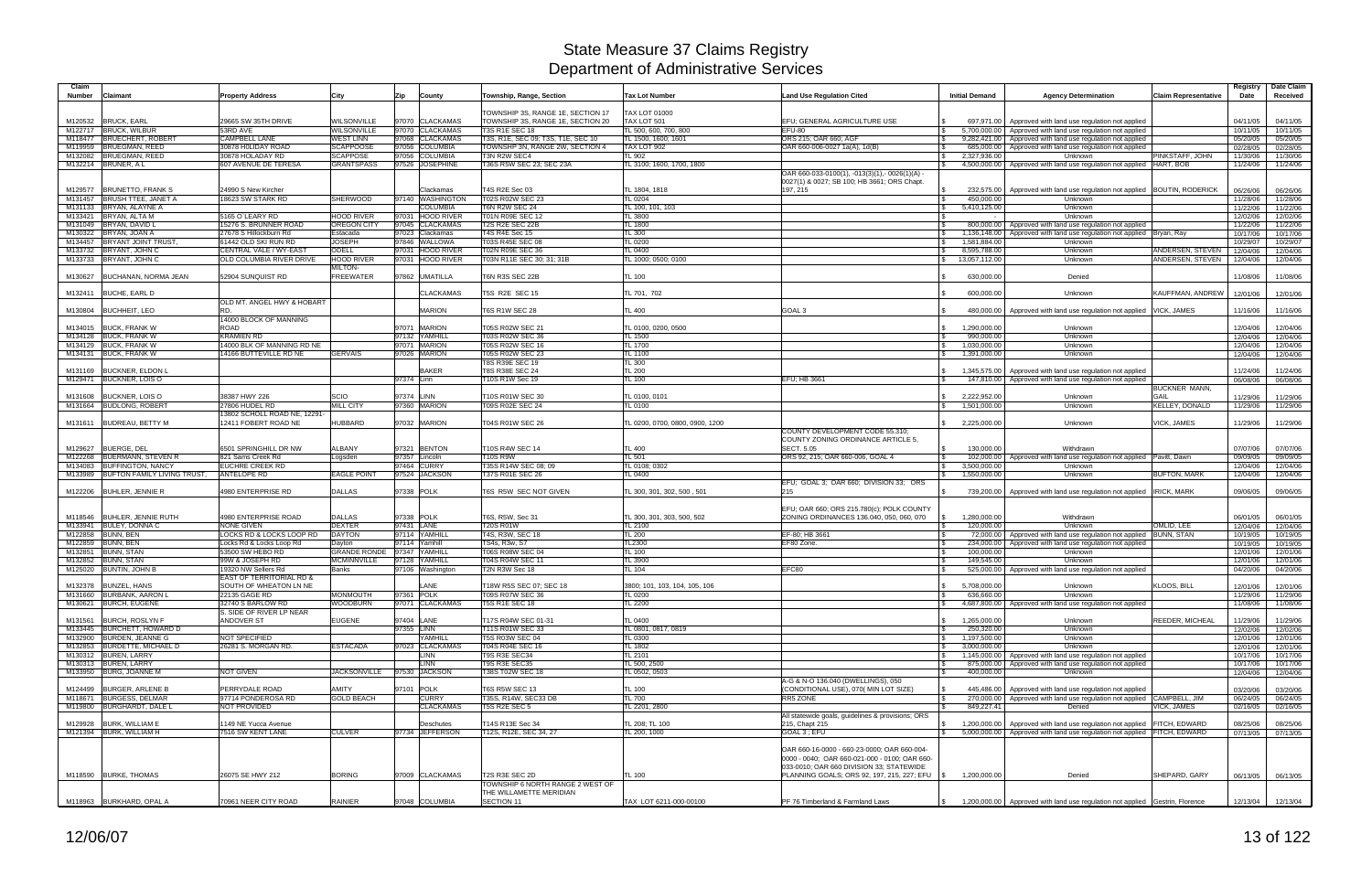| Claim   |                                                     |                                                 |                               |                                |                                                      |                                                        |                                                           |                                                            |                                                                                             |                             | Registry             | Date Claim           |
|---------|-----------------------------------------------------|-------------------------------------------------|-------------------------------|--------------------------------|------------------------------------------------------|--------------------------------------------------------|-----------------------------------------------------------|------------------------------------------------------------|---------------------------------------------------------------------------------------------|-----------------------------|----------------------|----------------------|
| Number  | Claimant                                            | <b>Property Address</b>                         | City                          | <b>Zip</b><br>County           | Township, Range, Section                             | <b>Tax Lot Number</b>                                  | <b>Land Use Regulation Cited</b>                          | <b>Initial Demand</b>                                      | <b>Agency Determination</b>                                                                 | <b>Claim Representative</b> | Date                 | Received             |
| M132416 | <b>BURNS TTE, ROBERT E</b>                          |                                                 |                               | YAMHILL                        | T5S R4W SEC 9                                        | <b>TL 800</b>                                          |                                                           | 150,000.00                                                 | Unknown                                                                                     | <b>GOWELL, WALTER</b>       | 12/01/06             | 12/01/06             |
| M132056 | <b>BURNS, ANNIS L</b>                               | 37467 S BLAIR RD                                | <b>MOLALLA</b>                | <b>CLACKAMAS</b><br>97038      | T6S R1E SEC12                                        | <b>TL 600</b>                                          |                                                           | 915,000.00                                                 | Unknown                                                                                     | LEONARD, KELLY              | 11/30/06             | 11/30/06             |
|         | M131527 BURNS, BARBARA A                            | 520 BASTIAN RD                                  | <b>GRANTS PASS</b>            | 97526 JOSEPHINE                | T36S R06W SEC 09                                     | TL 0600                                                |                                                           | 3,600,000.00<br>IS.                                        | Unknown                                                                                     |                             | 11/29/06             | 11/29/06             |
|         | M131531 BURNS, ROBERT D                             | 16007 S HOLCOMB BLVD                            |                               | 97045 CLACKAMAS                | T02S R02E SEC 27A                                    | <b>TL 1800</b>                                         |                                                           | 600.000.00                                                 | Unknown                                                                                     |                             | 11/29/06             | 11/29/06             |
|         | M130258 BURNSIDE, ROBERT                            |                                                 |                               | <b>DESCHUTES</b>               | T17S R13E SEC32                                      | <b>TL1000</b>                                          |                                                           | 2,178,000.00<br><b>S</b>                                   | Approved with land use regulation not applied   LOVLIEN, ROBERT                             |                             | 10/11/06             | 10/11/06             |
|         | M132286 BURNT RIVER IRR DIST                        |                                                 |                               | <b>BAKER</b><br><b>BENTON</b>  | T12S R41E SEC 00; T13S R36E SEC 27                   | TL 1300; 2700                                          |                                                           | 5,078,480.00<br>$\sqrt{3}$                                 | Unknown                                                                                     | FRANKE, JERRY               | 11/30/06             | 11/30/06             |
|         | M131033 BURRIGHT, LARRY                             |                                                 |                               |                                | <b>T13S R6W SEC 2</b>                                | TL 103                                                 |                                                           |                                                            | 97,950.00   Approved with land use regulation not applied   HEILIG, GEORGE                  |                             | 11/21/06             | 11/21/06             |
| M132820 | <b>BURRILL PROPERTIES INC.</b>                      | BET. GRUMMAN DR & LEAR WAY MEDFORD              |                               | 97501<br><b>JACKSON</b>        | T37S R01W SEC 06                                     | TL 2600, 2606, 2607, 2608                              |                                                           | 2,387,524.00<br>$\mathbb{S}$                               | Unknown                                                                                     | JACKLE, TIMOTHY             | 12/01/06             | 12/01/06             |
|         | M132818 BURRILL, EUGENE                             | 398 RED BLANKET RD                              | <b>PROSPECT</b>               | <b>JACKSON</b>                 | T32S R03E SEC 28                                     | TL 0500, 0600, 0700, 0801, 0900                        |                                                           | 1,336,000.00<br>IS.                                        | Unknown                                                                                     | <b>JACKLE, TIMOTHY</b>      | 12/01/06             | 12/01/06             |
|         | M132819 BURRILL, EUGENE                             | 398 RED BLANKET RD                              | <b>PROSPECT</b>               | <b>JACKSON</b>                 | T32S R03E SEC 28                                     | <b>TL 0600</b>                                         |                                                           | 600,000.00<br><b>S</b>                                     | Unknown                                                                                     | <b>JACKLE, TIMOTHY</b>      | 12/01/06             | 12/01/06             |
|         | M132821 BURRILL, EUGENE                             | 398 RED BLANKET RD                              | <b>PROSPECT</b>               | <b>JACKSON</b>                 | T35S R01W SEC 28                                     | TL 0300, 0301                                          |                                                           | 1,600,000.00<br>ISS.                                       | Unknown                                                                                     | <b>JACKLE, TIMOTHY</b>      | 12/01/06             | 12/01/06             |
|         | M131257 BURRIS, BRITTON                             | 54893 LEEP ROAD                                 | COQUILLE                      | 97423 COOS                     | T28S R12W SEC 30                                     | <b>TL 0101</b>                                         |                                                           | l \$                                                       | 500,000.00 Approved with land use regulation not applied                                    |                             | 11/24/06             | 11/24/06             |
|         |                                                     |                                                 |                               |                                |                                                      |                                                        | ORS 215.213(2)(A)(B): OAR 660-033-0080, 0090              |                                                            |                                                                                             |                             |                      |                      |
| M124317 | <b>BURRIS, DANIEL</b>                               | NORTH SIDE OF COREY RD                          | <b>NORTH PLAINS</b>           | 97133 WASHINGTON               | T2N R3W SEC 23                                       | <b>TL 00800</b>                                        | 0100.0120                                                 | 559,000.00<br>IS.                                          | Approved with land use regulation not applied                                               |                             | 03/13/06             | 03/13/06             |
|         | M132328 BURTON, GLODIE H                            | 4980 MATNEY RD                                  | <b>MONMOUTH</b>               | 97361 POLK                     | <b>T8S R5W SEC 23</b>                                | <b>TL 402</b>                                          |                                                           | 160,000.00<br>l \$                                         | Unknown                                                                                     |                             | 11/30/06             | 11/30/06             |
| M130802 | <b>BUSCHER, RICHARD</b>                             | 700 BLK OF SKYLINE RD                           | <b>SALEM</b>                  | <b>MARION</b>                  | T8S R3W SEC 30B                                      | TL 1600, 2000                                          | GOAL 3                                                    | 2,710,370.00<br><b>S</b>                                   | Approved with land use regulation not applied VICK, JAMES                                   |                             | 11/16/06             | 11/16/06             |
|         | M131477 BUSHUE, BARRY                               | 10401 SE REVENUE RD                             | <b>BORING</b>                 | 97009 CLACKAMAS                | T01S R04E SEC 29                                     | <b>TL 1800</b>                                         |                                                           | 5,500,000.00                                               | Unknown                                                                                     |                             | 11/28/06             | 11/28/06             |
|         | M131474 BUSHUE, ERMA J<br>M133719 BUSSMAN, ERNEST   | 9880 SE REVENUE RD<br>92662 & 92969 CHILDERS RD | <b>BORING</b><br><b>SIXES</b> | 97009 CLACKAMAS<br>97476 CURRY | T01S R04E SEC 29<br>T32S R15W SEC 05                 | TL 1000, 1100<br>TL 0900, 1000, 1100, 1200, 1300, 1301 |                                                           | 3,000,000.00<br><b>S</b><br>$\mathfrak{S}$<br>8,979,405.00 | Unknown<br>Unknown                                                                          | KOCH, DAVID                 | 11/28/06             | 11/28/06             |
| M131609 | <b>BUTCHER, BARRY J</b>                             | 6880 S.W. NORSE HALL ROAD                       | <b>TUALATIN</b>               | 97062 WASHINGTON               | T02S R01W SEC 30                                     | <b>TL 2800</b>                                         |                                                           | 550.000.00<br>l Si                                         | Unknown                                                                                     | HARKER, KEVIN               | 12/04/06<br>11/29/06 | 12/04/06<br>11/29/06 |
|         | M130147 BUTCHER, BETTY                              | N/A                                             |                               | Clackamas                      | T4S R1E Sec 13                                       | <b>TL 700</b>                                          | ORS 197.275, 215. 283                                     | l \$                                                       | 500,000.00   Approved with land use regulation not applied                                  |                             | 09/29/06             | 09/29/06             |
|         | M130676 BUTLER, CHARLES D                           | 35327 WHITNAL LANE                              | RICHLAND                      | 97870 BAKER                    | <b>T9S R45E SEC 16</b>                               | TL 800, 900                                            |                                                           | 63,953.00<br>l \$                                          | Approved with land use regulation not applied                                               |                             | 11/13/06             | 11/13/06             |
|         | M131458 BUTLER, NORMAN E                            | 21301 S ARTHUR RD                               | <b>OREGON CITY</b>            | 97045 CLACKAMAS                | <b>T02S R03E SEC 34</b>                              | TL 0601                                                |                                                           | 250,000.00                                                 | Unknown                                                                                     |                             | 11/28/06             | 11/28/06             |
|         |                                                     |                                                 |                               |                                |                                                      |                                                        | MARION COUNTY RURAL ZONING ORDINANCE                      |                                                            |                                                                                             |                             |                      |                      |
| M120463 | BUTOLPH, TOYNETTE C                                 | 390 SE HOWELL PRAIRIE RD                        | SALEM                         | 97301 MARION                   | TOWNSHIP 7S, RANGE 2W, SECTION 36B                   | <b>TAX LOT 1600</b>                                    | 128.070                                                   | 550.000.00                                                 | Approved with land use regulation not applied                                               | <b>ROBBINS, BRUCE</b>       | 04/05/05             | 04/05/05             |
|         | M130533 BUTTERFIELD, GERALD E                       | 12800 S. BUTTERFIELD LANE                       | OREGON CITY                   | 97045 CLACKAMAS                | <b>T2S R2E SEC 36</b>                                | TL 100, 103, 104, 105                                  |                                                           | l \$<br>7,029,286.00                                       | Approved with land use regulation not applied                                               |                             | 11/01/06             | 11/01/06             |
|         | M122431 BUTTERFIELD, SHARON J                       | Sumac and Mountain Laurel Dr.                   | Corvallis                     | 97330 Benton                   | <b>T11S R5W SEC 12BB</b>                             | TL 102                                                 | Benton County Development Code 63.305                     | 720,000.00                                                 | Approved with land use regulation not applied                                               |                             | 09/22/05             | 09/22/05             |
|         |                                                     |                                                 |                               |                                |                                                      |                                                        | OAR 660; Marion Co. Comp. Plan; ORS 215.293,              |                                                            |                                                                                             |                             |                      |                      |
|         | M129714 BUYSERIE, RICHARD K                         | 20794 French Prairie Road NE                    | St Paul                       | lOr<br>Marion                  | T4S R2W Sec 15; Sec 16                               | TL 700, 800; TL 200, 500                               | .705, 780.213, 236, 265                                   | 2,466,300.00<br><b>S</b>                                   | Approved with land use regulation not applied                                               |                             | 07/20/06             | 07/20/06             |
|         | M130055 BYARD, DONALD R<br>M132844 BYERS JR. KARL M | 10100 Eola Hills Rd SE<br>38720 DEERHORN RD     | Amity<br>SPRINGFIELD          | 97101 Yamhil<br>97478 LANE     | T5S R4W Sec 25<br>T17S R01W SEC 34                   | TL 1601<br>TL603                                       | SB 100, 101; ORS 215.203                                  | $\mathbf{s}$<br>1,000,000.00<br>161.000.00                 | Approved with land use regulation not applied<br>Unknown                                    | <b>BELKNAP, JIM</b>         | 09/18/06             | 09/18/06             |
|         | C W PETERS REVOCABLE LIVING                         |                                                 |                               |                                |                                                      |                                                        |                                                           |                                                            |                                                                                             | WATERBURY,                  | 12/01/06             | 12/01/06             |
| M131697 | TRUST.                                              | 87525 CHERRY RIDGE ROAD                         | <b>EUGENE</b>                 | 97402 LANE                     | T18S R4W SEC 6                                       | <b>TL 311</b>                                          |                                                           | 1,480,000.00                                               | Unknown                                                                                     | <b>NORMAN</b>               | 11/29/06             | 11/29/06             |
|         | M133588 CABLE, JOYCE E                              | <b>BIRCH CT &amp; FIRST ST</b>                  | <b>WARRENTON</b>              | 97045 CLATSOP                  | T08N R10W SEC 21AB                                   | TL 0905                                                |                                                           | 60,000,00                                                  | Unknown                                                                                     |                             | 12/04/06             | 12/04/06             |
|         |                                                     |                                                 |                               |                                |                                                      |                                                        |                                                           |                                                            |                                                                                             |                             |                      |                      |
| M130282 | CADE, ORVALL T                                      | 12753 NEW ERA RD                                | OREGON CITY                   | 97045 CLACKAMAS                | T3S R2E SEC19                                        | TL1000, 1001, 900, 903                                 |                                                           | 7.828.668.00                                               | Approved with land use regulation not applied   BOWERMAN, DONALD                            |                             | 10/13/06             | 10/13/06             |
| M131104 | CADONAU, NORMAN L                                   | 91654 HWY 104                                   | <b>WARRENTON</b>              | 97146 CLATSOP                  | <b>T8N R10W SEC 33C</b>                              | TL 1200                                                |                                                           | 65,000.00<br><b>S</b>                                      | Approved with land use regulation not applied                                               |                             | 11/22/06             | 11/22/06             |
| M133671 | CADY, RAYMOND                                       | 8295 AUMSVILLE HWY                              | SALEM                         | 97301 MARION                   | T08S R02W SEC 23A                                    | <b>TL 1800</b>                                         |                                                           | 200.000.00                                                 | Unknown                                                                                     |                             | 12/04/06             | 12/04/06             |
| M129677 | CAFOUREK, HAROLD                                    |                                                 |                               | 97023 Clackamas                | T3S R4E Sec 25                                       | TL 103                                                 | TT20                                                      | 180,000.00                                                 | Approved with land use regulation not applied                                               |                             | 07/17/06             | 07/17/06             |
| M133850 | CAIN, RICHARD M                                     |                                                 |                               | <b>CROOK</b>                   | T15S R14E SEC 02                                     | <b>TL 0200</b>                                         |                                                           | 10,250,000.00                                              | Unknown                                                                                     |                             | 12/04/06             | 12/04/06             |
| M133392 | CAIRNS, SHIRLEY A                                   | 2460 HWY 138 W                                  | OAKLAND                       | 97462 DOUGLAS                  | T25S R06W SEC 14                                     | TL 0401                                                |                                                           | 121,620.00<br>IS.                                          | Unknown                                                                                     |                             | 12/02/06             | 12/02/06             |
|         | M119386 CAIRY, KENNETH F                            | 28615 SW BURKHALTER                             | <b>HILLSBORO</b>              | 97123 WASHINGTON               |                                                      | TAX LOT 301                                            | HB3661                                                    |                                                            | 325,000.00   Approved with land use regulation not applied                                  |                             | 01/20/05             | 01/20/05             |
| M134486 | CALCAGNO, JAMES E                                   | 17031 SW CLACKAMAS RIVER DR OREGON CITY         |                               | 97045 CLACKAMAS                | T02S R02E SEC 13                                     | TL 0700, 0800                                          |                                                           |                                                            | Unknown                                                                                     | <b>CUTLER, THOMAS</b>       | 12/05/07             | 12/05/07             |
|         |                                                     |                                                 |                               |                                |                                                      |                                                        |                                                           |                                                            |                                                                                             |                             |                      |                      |
| M134487 | CALCAGNO, JAMES E                                   | 17031 SW CLACKAMAS RIVER DR OREGON CITY         |                               | 97045 CLACKAMAS                | T02S R02E SEC 12; SEC 13                             | TL 0500: 1100. 1200                                    |                                                           |                                                            | Unknown                                                                                     | <b>CUTLER, THOMAS</b>       | 12/05/07             | 12/05/07             |
| M131390 | CALDWELL, DONALD E                                  | 22503 NW PHIL RD                                | <b>BANKS</b>                  | 97106 WASHINGTON               | T02N R04W SEC 03                                     | TL 0400, 0500, 0600, 0804                              |                                                           | 1,000,000.00<br>$\mathcal{S}$                              | Unknown                                                                                     |                             | 11/28/06             | 11/28/06             |
|         |                                                     |                                                 |                               |                                |                                                      |                                                        | Yamhill Co. Ord 83, 310, 365, ; OAR 660-004-0040          |                                                            |                                                                                             |                             |                      |                      |
|         |                                                     |                                                 |                               |                                | T3S 2W Sec 18: T3S 3W Sec 13: T3S R3W                |                                                        | & 0018; OAR 215. 213, 236, 263, 284, 293, 705,            |                                                            |                                                                                             |                             |                      |                      |
| M124875 | CALDWELL, HELEN                                     |                                                 | Newberg                       | 97132 Yamhill                  | Sec 13                                               | TL 200: TL 2500: TL 2900                               | 780                                                       | 3,375,000.00                                               | Approved with land use regulation not applied GUNN, MICHAEL                                 |                             | 04/12/06             | 04/12/06             |
| M130969 | CALDWELL, VERNON                                    | 44025 NW CALDWELL LANE                          |                               | <b>WASHINGTON</b>              | T2N R4W SEC 13                                       | TL 400, 401                                            |                                                           | <b>S</b><br>3,349,000.00                                   | Approved with land use regulation not applied                                               |                             | 11/20/06             | 11/20/06             |
| M131160 | CALL, VELAN                                         | 1700 S UNITY LANE                               |                               | <b>CLACKAMAS</b>               | T2S R2E SEC 34D                                      | TL 1900, 1901, 1902, 1903                              |                                                           | 5,550,000.00                                               | Unknown                                                                                     | HOWARD, DANIEL              | 11/24/06             | 11/24/06             |
| M130197 | CALLANAN, RENEE J<br>M131304 CALLEY, CHARLES D      | 14316 Gopher Valley Rd<br>61803 FAIRVIEW RD     | Sheridan<br><b>COQUILLE</b>   | 97378 Yamhill<br>97423 COOS    | T5S R6W Sec 11                                       | <b>TL 1000</b><br>TL 1400; 0100                        |                                                           | 400,000.00                                                 | Approved with land use regulation not applied                                               |                             | 10/04/06             | 10/04/06             |
|         | M129345 CALONDER, DAVID L                           | 8475 SW Broadmead Road                          | Amity                         | 97101 Polk                     | T26S R11W SEC 33; T27S R11W SEC 04<br>T6S R5W Sec 14 | TL 500                                                 | PCZO 136.040, 050.070                                     | 300,000.00                                                 | Unknown<br>80,000.00   Approved with land use regulation not applied   Calonder, Tim & Tina |                             | 11/27/06<br>05/17/06 | 11/27/06<br>05/17/06 |
|         | M129793 CALVARY CHAPEL CORVALLIS,                   | 3860 NW GLEN EDEN DR                            | <b>CORVALLIS</b>              | 97330 BENTON                   | T11S R5W SEC 15                                      | TL 801, 803                                            | COUNTY CODE CHAPTER 88                                    | <b>S</b><br>1,325,000.00                                   | Withdrawn                                                                                   |                             | 07/31/06             | 07/31/06             |
|         | M130904 CALVERLEY, PAUL H                           |                                                 |                               | <b>BAKER</b>                   | T11S R40E SEC 14; T7S R38E SEC 20;                   | TL 3500, 3700: 400                                     |                                                           | 144,000.00<br>l \$                                         | Approved with land use regulation not applied                                               |                             | 11/20/06             | 11/20/06             |
|         | M130918 CALVERLEY, PAUL H                           |                                                 |                               | <b>WHEELER</b>                 | T6S R22E SEC 00                                      | TL 1900, 2400                                          |                                                           | l \$                                                       | 32,000.00 Approved with land use regulation not applied                                     |                             | 11/20/06             | 11/20/06             |
|         |                                                     |                                                 |                               |                                |                                                      | TL 100, 101, 103, 104, 1200, 1201                      |                                                           |                                                            |                                                                                             |                             |                      |                      |
|         |                                                     |                                                 |                               |                                |                                                      |                                                        |                                                           |                                                            |                                                                                             |                             |                      |                      |
|         | M130367 CALVERT, GEORGE A                           |                                                 |                               | <b>JOSEPHINE</b>               | T36S R06W, SEC 04                                    |                                                        |                                                           |                                                            | 177,000.00   Approved with land use regulation not applied                                  |                             | 10/20/06             | 10/20/06             |
|         | M133700 CAM, ALEXANDER                              | 9323 MT ANGEL GERVAIS RD                        | <b>GERVAIS</b>                | 97026 MARION                   | T05S R02W SEC 36A                                    | <b>TL 0800</b>                                         |                                                           | l \$                                                       | Unknown                                                                                     |                             | 12/04/06             | 12/04/06             |
|         | M125185 CAM, VASILY                                 | 12417 Ingalls Lane NE                           | Hubbard                       | 97071 Marion                   | T5S R1W Sec 4                                        | <b>TL 500</b>                                          | MCRZO sec 136.010: EFU                                    | IS.                                                        | 6,432,000.00   Approved with land use regulation not applied   Porter, Craig                |                             | 05/02/06             | 05/02/06             |
|         | M133823 CAM, YAVARKI                                | 9884 MT ANGEL GERVAIS RD NE GERVAIS             |                               | 97026 MARION                   | T05S R01W SEC 31                                     | TL 1700                                                |                                                           | 380,000.00<br>l \$                                         | Unknown                                                                                     | <b>SCHELL, STEVEN</b>       | 12/04/06             | 12/04/06             |
| M134291 | <b>CAMERON, EMERY</b>                               | 782 & 784 ROSWELL RD                            | ADRIAN                        | 97901 MALHEUR                  | T21S R46E SEC 23                                     | <b>TL 0100</b>                                         |                                                           | 700,000.00<br><b>S</b>                                     | Unknown                                                                                     | Kindschy, Darcy             | 02/23/07             | 02/23/07             |
|         | M133188 CAMPBELL ESTATE, BEVERLY D                  | <b>TEKAMPE RD</b>                               | BEND                          | 97702 DESCHUTES                | T18S R12E SEC 22                                     | TL 900, 1000                                           |                                                           | 1,700,000.00<br>$\mathcal{S}$                              | Unknown                                                                                     | MCGEAN, MICHAEL             | 12/01/06             | 12/01/06             |
|         | M133691 CAMPBELL, ANDREW D                          | 3949 SE MANNTHEY ROAD                           | <b>CORBETT</b>                | 97019 MULTNOMAH                | T01S R05E SEC 07                                     | <b>TL 0100</b>                                         |                                                           | 100,000.00<br>l \$                                         | Unknown                                                                                     |                             | 12/04/06             | 12/04/06             |
|         | M132466 CAMPBELL, AUBREY D                          | 1380 PINE GROVE RD                              |                               | KLAMATH FALLS 97603 KLAMATH    | T39S R10E SEC 08; SEC 09C; SEC 16                    | TL 2700; 1600; 1100                                    |                                                           | $\frac{1}{2}$ 10,000,000.00                                | Unknown                                                                                     | GANONG, WILLIAM             | 12/01/06             | 12/01/06             |
|         |                                                     |                                                 |                               |                                |                                                      |                                                        | OAR 660-006-015: ORS 215: SB 100:                         |                                                            |                                                                                             |                             |                      |                      |
|         |                                                     |                                                 |                               |                                |                                                      |                                                        | CLACKAMAS COUNTY ZONING ORDINANCE                         |                                                            |                                                                                             |                             |                      |                      |
|         | M124488 CAMPBELL, EDWIN H                           | 14740 CINNAMON LANE                             | MULINO                        | 97042 CLACKAMAS                | T4S R2E SEC 21                                       | <b>TL 902</b>                                          | <b>TBR ZONE</b>                                           | l \$                                                       | 352,914.00 Approved with land use requlation not applied PINKSTAFF, JOHN                    |                             | 03/20/06             | 03/20/06             |
|         |                                                     |                                                 |                               |                                |                                                      |                                                        | OAR 660-006-015; ORS 215; SB 100;                         |                                                            |                                                                                             |                             |                      |                      |
|         |                                                     |                                                 |                               |                                |                                                      |                                                        | CLACKAMAS COUNTY ZONING ORDINANCE                         |                                                            |                                                                                             |                             |                      |                      |
|         | M124488 CAMPBELL, EDWIN H                           | 14740 CINNAMON LANE                             | <b>MULINO</b>                 | 97042 CLACKAMAS                | <b>T4S R2E SEC 21</b>                                | <b>TL 902</b>                                          | TBR ZONE                                                  |                                                            | 352,914.00 Approved with land use regulation not applied CAMPBELL, DON                      |                             | 03/20/06             | 03/20/06             |
|         |                                                     |                                                 |                               |                                |                                                      |                                                        | AG/F; EFU; SB 100, 101; OAR 660-015, 033; ORS             |                                                            |                                                                                             |                             |                      |                      |
|         | M124532 CAMPBELL, EDWIN H                           | NEAR CASTRO ROAD                                | <b>WEST LINN</b>              | 97068 CLACKAMAS                | T3S R2E Sec 31 & 32                                  | TL 1402, 1403 & 1100                                   | 187, 215<br>AG/F; EFU; SB 100, 101; OAR 660-015, 033; ORS |                                                            | 856,529.00 Approved with land use regulation not applied PINKSTAFF, JOHN                    |                             | 03/21/06             | 03/21/06             |
|         | M124532 CAMPBELL, EDWIN H                           | NEAR CASTRO ROAD                                | <b>WEST LINN</b>              | 97068 CLACKAMAS                | T3S R2E Sec 31 & 32                                  | TL 1402, 1403 & 1100                                   | 187, 215                                                  | l S                                                        | 856,529.00   Approved with land use regulation not applied CAMPBELL, DON                    |                             | 03/21/06             | 03/21/06             |
|         | M133675 CAMPBELL, GEORGE                            |                                                 | CANBY                         | 97013 CLACKAMAS                | T04S T02E SEC 06                                     | <b>TL 0600</b>                                         |                                                           | $\sqrt{3}$<br>750,000.00                                   | Unknown                                                                                     |                             |                      | 12/04/06 12/04/06    |
|         |                                                     |                                                 |                               |                                |                                                      |                                                        |                                                           |                                                            |                                                                                             |                             |                      |                      |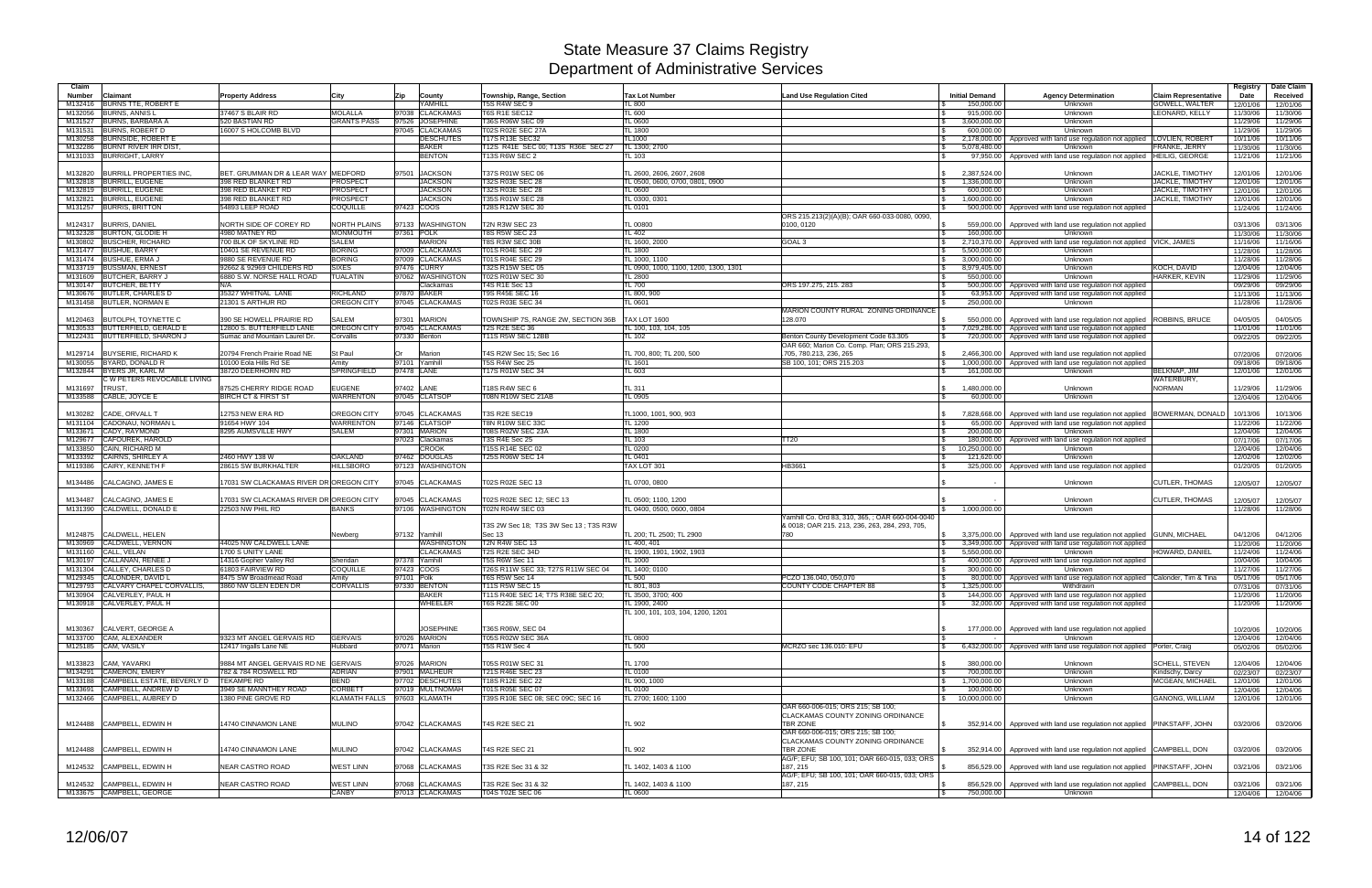| Claim<br><b>Number</b> | <b>Claimant</b>                                                            | <b>Property Address</b>                                                            | City                                 | <b>Zip</b><br>County                 | Township, Range, Section                                         | <b>Tax Lot Number</b>                | <b>Land Use Regulation Cited</b>                                         | <b>Initial Demand</b>                            | <b>Agency Determination</b>                                                                                            | <b>Claim Representative</b><br>WATERBURY, | Registry<br>Date     | Date Claim<br>Received |
|------------------------|----------------------------------------------------------------------------|------------------------------------------------------------------------------------|--------------------------------------|--------------------------------------|------------------------------------------------------------------|--------------------------------------|--------------------------------------------------------------------------|--------------------------------------------------|------------------------------------------------------------------------------------------------------------------------|-------------------------------------------|----------------------|------------------------|
| M131693                | <b>CAMPBELL, RITA</b>                                                      | 36348 E. ENTERPRISE ROAD                                                           | CRESWELL                             | 97426 LANE                           | T19S R2W SEC 10                                                  | <b>TL 500</b>                        |                                                                          | 6,100,000.00                                     | Unknown                                                                                                                | <b>NORMAN</b>                             | 11/29/06             | 11/29/06               |
|                        | M133018 CAMPBELL, SCOTT                                                    | 1511 NW LOGIE TRAIL RD                                                             |                                      | <b>WASHINGTON</b>                    | T02N R02W SEC 28                                                 | TL 100                               |                                                                          | 2,000,000.00                                     | Unknown                                                                                                                | CAMPBELL, TONY                            | 12/01/06             | 12/01/06               |
| M129609                | CAMPBELL, W LEIGH                                                          |                                                                                    | Clackamas                            | 97068 Clackamas                      | T3S R1E Sec 15; Sec 16                                           | TL 200; 100                          | $215.780(1)(C)$ , 215.705; 660-006-002(1)(a), 27(1)                      | 3,000,000.00                                     | Approved with land use regulation not applied                                                                          |                                           | 07/03/06             | 07/03/06               |
|                        | M124850 CANBY, ARTHUR                                                      | I-5 and Ehlen Rd                                                                   | Aurora                               | 97002 Marion                         | T4S R1W Sec 10                                                   | <b>TL 600</b>                        | ORS 197, 215; OAR 660; Statwide Planning Goals                           | 5,458,314.00                                     | Approved with land use regulation not applied Lien, Wallace                                                            |                                           | 04/10/06             | 04/10/06               |
| M129667                | CANBY, ARTHUR                                                              | 22300 BLK of Bents Road                                                            | Aurora                               | 97002 Marion                         | T4S R1W Sec 9                                                    | <b>TL 900</b>                        | ORS 197, 215; OAR 660; Statewide Planning Goals   \$                     | 6,390,450.00                                     | Approved with land use regulation not applied Lien, Wallace                                                            |                                           | 07/14/06             | 07/14/06               |
| M119925                | <b>CANNON, NORMA</b>                                                       | 3868 PORTLAND DRIVE                                                                | <b>HOOD RIVER</b>                    | 97031 HOOD RIVER                     | TOWNSHIP 2N, RANGE 10E, SECTION 10D                              | <b>TAX LOT 2100</b>                  | <b>NONE STATED</b>                                                       | 360,000.00                                       | Approved with land use regulation not applied                                                                          |                                           | 02/24/05             | 02/24/05               |
| M130286                | <b>CANTRELL, JAMES</b>                                                     |                                                                                    | <b>PLEASANT HILL</b>                 | 97455 LANE                           | [18 R02 SEC15]                                                   | TL 2100                              |                                                                          | 174,600.00                                       | Approved with land use regulation not applied REEDER, MICHEAL                                                          |                                           | 10/13/06             | 10/13/06               |
| M133930<br>M130466     | <b>CANTRELL, STEVEN G</b><br><b>CAPELL, FREDRICK G</b>                     |                                                                                    |                                      | <b>BENTON</b><br>YAMHILL             | T13S R07W SEC 10<br>T3S R2W SEC 4                                | <b>TL 0800</b><br><b>TL 2000</b>     |                                                                          | l \$<br>277,222.00<br>500,000.00                 | Unknown<br>Approved with land use regulation not applied                                                               |                                           | 12/04/06<br>10/27/06 | 12/04/06<br>10/27/06   |
| M133528                | CAPORALE, VINCENT M                                                        | 395 JOELSON ROAD                                                                   | <b>UMPQUA</b>                        | 97486 DOUGLAS                        | T26S R07W SEC 02                                                 | TL 0700, 0900                        |                                                                          | 237,238.00<br>l \$                               | Unknown                                                                                                                |                                           | 12/02/06             | 12/02/06               |
| M130238                | CAPPELLA, JEANNETTE                                                        | 3430 QUARTZ CREEK RD                                                               | <b>MERLIN</b>                        | 97532 JOSEPHINE                      | <b>T35S R6W SEC 5</b>                                            | TL 1301                              | <b>GOAL 4: WOODLOT RESOURCE</b>                                          | 300,000.00<br>IS.                                | Approved with land use regulation not applied RANSOM, WILLARD                                                          |                                           | 10/10/06             | 10/10/06               |
| M130874<br>M131426     | CAPRINO, WILLIAM M<br>CAREY, DENNIS E                                      | 33850 JOY LN                                                                       | <b>CORVALLIS</b>                     | <b>COOS</b><br>97333 LINN            | T28S R12W SEC 18A<br>T12S R04W SEC 05B                           | <b>TL 100</b><br><b>TL 0700</b>      |                                                                          | 900.000.00<br>810,210.00                         | Approved with land use regulation not applied<br>Approved with land use regulation not applied                         |                                           | 11/17/06<br>11/28/06 | 11/17/06<br>11/28/06   |
|                        |                                                                            | WEEKLY CREEK COUNTY RD NO                                                          |                                      |                                      |                                                                  |                                      |                                                                          |                                                  |                                                                                                                        |                                           |                      |                        |
| M124314                | CARLSON, BARBARA L                                                         | 122                                                                                | <b>MYRTLE POINT</b>                  | 97458 COOS                           | T29S R12W SEC 11; T29S R12W SEC 10                               | TL 600; TL 100                       | EFU, NOTHING ELSE LISTED                                                 | 1,741,622.00                                     | Approved with land use regulation not applied                                                                          |                                           | 03/13/06             | 03/13/06               |
|                        | M132255 CARLSON, CHARLES E                                                 |                                                                                    |                                      | <b>CLACKAMAS</b>                     | <b>T3S R2E SEC 20</b>                                            | 401                                  | CLATSOP COUNTY ORDINANCE 80-14;                                          | 631,399.00<br><b>S</b>                           | Unknown                                                                                                                |                                           | 11/30/06             | 11/30/06               |
| M118729                | CARLSON, JAMES A                                                           | 36231 TUCKER CREEK LANE                                                            | <b>ASTORIA</b>                       | 97103 CLATSOP                        | T7N, R9W, SEC 8; T7N, R9W, SEC 9                                 | TL 1900; TI 801                      | CLATSOP COUNTY COMPREHENSIVE PLAN<br>GOAL 4; ORS 215.780; HB 3661; AF-20 | 3,210,000.00<br>$\mathbb{S}$                     | Approved with land use regulation not applied  ZUPANCIC, JAMES                                                         |                                           | 07/08/05             | 07/08/05               |
| M130334                | CARLSON, JOHN O                                                            | 26510 S BARLOW RD                                                                  | CANBY                                | 97013 CLACKAMAS                      | <b>T4S R1E SEC 17</b>                                            | TL 200, 300                          |                                                                          | 150.000.00<br><b>S</b>                           | Denied                                                                                                                 | <b>REIF. R ROGER</b>                      | 10/18/06             | 10/13/06               |
| M125076                | <b>CARLSON, LOUISE M</b>                                                   | 37408 Parsons Creek Rd                                                             | Springfield                          | 97478 Lane                           | T16S R2W Sec 14                                                  | <b>TL 1304</b>                       | F-2; LC 16.211                                                           | 675,000.00<br>l \$                               | Approved with land use regulation not applied                                                                          |                                           | 04/24/06             | 04/24/06               |
| M134484<br>M133432     | CARLSON, ROY R<br>CARMONY, GLEN                                            | 7961 NE RIVER RD<br><b>SE DONN RD</b>                                              | <b>PRINEVILLE</b><br><b>BORING</b>   | 97754 CROOK<br>97009 CLACKAMAS       | T15S R16E SEC 01AA<br>T02S R04E SEC 02; 08; 13AB                 | TL 3300<br>TL 2800: 1502: 0100       |                                                                          | <b>S</b><br>800,000.00<br>770,000.00<br><b>S</b> | Unknown<br>Unknown                                                                                                     | BROWN, DICK                               | 12/05/07<br>12/02/06 | 12/05/07<br>12/02/06   |
| M134360                | <b>CARMONY, GLEN</b>                                                       | <b>KNOX RD</b>                                                                     | <b>BORING</b>                        | 97009 CLACKAMAS                      | T02S R04E SEC 08                                                 | TL 1505                              |                                                                          | 530,000.00<br>$\mathbf{s}$                       | Unknown                                                                                                                |                                           | 12/02/06             | 12/02/06               |
| M134361                | <b>CARMONY, GLEN</b>                                                       | SE FISH HATCHERY RD                                                                | SANDY                                | 97055 CLACKAMAS                      | T02S R05E SEC 07                                                 | TL 4705, 4707, 4708                  |                                                                          | 450,000.00                                       | Unknown                                                                                                                |                                           | 12/02/06             | 12/02/06               |
| M134362                | <b>CARMONY, GLEN</b>                                                       | 40191 SE FISH HATCHERY RD                                                          | <b>SANDY</b>                         | 97055 CLACKAMAS                      | T02S R04E SEC 12                                                 | TL 0900                              |                                                                          | 1,500,000.00<br>$\mathcal{S}$                    | Unknown                                                                                                                |                                           | 12/02/06             | 12/02/06               |
| M134358<br>M134359     | <b>CARMONY, MARIAN</b><br>CARMONY, MARIAN                                  | SE FISH HATCHERY RD<br><b>KNOX RD</b>                                              | SANDY<br><b>BORING</b>               | 97055 CLACKAMAS<br>97009 CLACKAMAS   | <b>T02S R04E SEC 12</b><br>T02S R04E SEC 08                      | TL 1300<br><b>TL 1504</b>            |                                                                          | 250,000.00<br>530,000.00<br>IS.                  | Unknown<br>Unknown                                                                                                     |                                           | 12/02/06<br>12/02/06 | 12/02/06<br>12/02/06   |
|                        |                                                                            | 15216 SOUTH SPRINGWATER                                                            |                                      |                                      |                                                                  |                                      |                                                                          |                                                  |                                                                                                                        |                                           |                      |                        |
| M118504                | CARNEIRO. KENNETH O                                                        | <b>ROAD</b>                                                                        | <b>OREGON CITY</b>                   | 97045 CLACKAMAS                      | T2S, R3E, SEC19                                                  | TL 201, 301, 303, 304, 391, 393, 394 | OAR 660-004-0040 (8)(e)                                                  | 1,100,000.00<br>$\mathbb{S}$                     | Approved with land use regulation not applied                                                                          | <b>STANGELL, ARTHUR</b>                   | 05/24/05             | 05/24/05               |
| M133022<br>M121452     | CARPENTER, GERALD L<br><b>CARPENTER, LARRY K</b>                           | 53585N BIG CREEK RD<br>RURAL S OF SE FORD LN                                       | <b>MYRTLE POINT</b><br><b>MADRAS</b> | 97458 COOS<br>97741 JEFFERSON        | <b>T29S R11W SEC 14</b><br>T12S, R13E, SEC 2, T12S, R13E, SEC 11 | TL 500<br>TL 500, TL 200             | OAR 660-033-0135(5)(A)                                                   | 250,000.00<br>63,400.00                          | Unknown<br>Approved with land use regulation not applied                                                               |                                           | 12/01/06             | 12/01/06               |
| M133929                | CARR, DONALD A                                                             | 17100 ALISON WAY                                                                   | LUBSTER VALLEY                       | <b>BENTON</b>                        | T15S R05W SEC 04                                                 | TL 0601, 0602                        |                                                                          | 316,800.00                                       | Unknowr                                                                                                                |                                           | 07/18/05<br>12/04/06 | 07/18/05<br>12/04/06   |
|                        | M130496 CARR, EDNA A                                                       |                                                                                    |                                      | <b>WASHINGTON</b>                    | T1N R4W SEC1                                                     | <b>TL 1000</b>                       |                                                                          |                                                  | Approved with land use regulation not applied                                                                          |                                           | 10/30/06             | 10/30/06               |
| M132088                | CARR, GARY L<br>CARROLL, JASON                                             | 114200 SW JARED DRIVE<br>18020 S RAMSBY RD                                         | MOLALLA                              | <b>WASHINGTON</b><br>97038 CLACKAMAS | T1S R3W SEC32<br>T05S R03E SEC 30                                | <b>TL900</b><br><b>TL 0801</b>       |                                                                          | 18,392,700.00<br><b>S</b><br>966,123.00          | Unknown<br>Unknown                                                                                                     | PINKSTAFF, JOHN                           | 11/30/06             | 11/30/06               |
| M134235                |                                                                            |                                                                                    |                                      |                                      |                                                                  |                                      | State Statutes; Goals & Rules limiting Use; R80;                         |                                                  |                                                                                                                        |                                           | 12/05/06             | 12/05/06               |
| M129466                | CARROLL, RICHARD B                                                         | S. Adams/ Claim Rd                                                                 |                                      | 97038 Clackamas                      | T5S R1E Sec 35; 36; T5S R2E Sec 22                               | TL 100; 400; 500; 1100               | Goal 3; Statute 215                                                      | l \$                                             | Approved with land use regulation not applied                                                                          |                                           | 06/06/06             | 06/06/06               |
| M132685                | CARSON TTEE, DAVID L                                                       | 8390 BLANCHARD ROAD                                                                | <b>SHERIDAN</b>                      | 97378 POLK                           | <b>T6S R6W SEC 13</b>                                            | <b>TL 200</b>                        |                                                                          | 2,262,720.00<br><b>S</b>                         | Unknown                                                                                                                | HARRELL, CHARLES                          | 12/01/06             | 12/01/06               |
|                        | M132686 CARSON TTEE, DAVID L                                               | 5823 BILLINGS RD & 5925 DEE                                                        |                                      | YAMHILL                              | <b>T5S R6W SEC 11</b>                                            | TL 900                               |                                                                          | 1,035,139.00                                     | Unknown                                                                                                                | HARRELL, CHARLES                          | 12/01/06             | 12/01/06               |
| M133722                | CARTER, DONALD E                                                           | <b>HWY</b><br>5823 BILLINGS ROAD & 5925                                            |                                      | 97041 HOOD RIVER                     | T01N R10E SEC 31                                                 | TL 0501                              |                                                                          | 1,003,097.00                                     | Unknown                                                                                                                | ANDERSEN, STEVEN                          | 12/04/06             | 12/04/06               |
| M133728                | CARTER, DONALD E                                                           | DEE HWY                                                                            | <b>HOOD RIVER</b>                    | 97041 HOOD RIVER                     | T01N R10E SEC 19; 20                                             | TL 1100, 1200; 0600, 0700            |                                                                          | 44,654,187.00<br>$\mathbb{S}$                    | Unknown                                                                                                                | ANDERSEN, STEVEN                          | 12/04/06             | 12/04/06               |
| M118626                | CARTER, VERNON D                                                           | NORTH OF GORE DRIVE                                                                | <b>NOT PROVIDED</b>                  | <b>LINN</b>                          | T11S R2W SEC 35                                                  | <b>TL 1000</b>                       |                                                                          | 399.000.00<br>l \$                               | Approved with land use regulation not applied VICK, JAMES                                                              |                                           | 06/17/05             | 06/17/05               |
|                        | M118627 CARTER, VERNON D<br>CARTER, VERNON D                               | TENNESSEE RD CR 701<br>NORTHWEST CORNER OF GORE<br><b>DRIVE &amp; PENNEY DRIVE</b> | <b>LEBANON</b>                       | <b>LINN</b><br>LINN                  | T11S R2W SEC 35<br>T11S R2W SEC 35                               | TL 400<br><b>TL 800</b>              | <b>EFU</b><br>EFU                                                        | IS.<br>50,000.00                                 | 455,000.00   Approved with land use regulation not applied   VICK, JAMES                                               |                                           | 06/17/05             | 06/17/05               |
| M118644                |                                                                            | East GORE DRIVE / TENNESSEE                                                        |                                      |                                      |                                                                  |                                      |                                                                          |                                                  | Approved with land use regulation not applied VICK, JAMES                                                              |                                           | 06/20/05             | 06/20/05               |
|                        | M133736 CARTER, VERNON D                                                   | <b>DRIVE</b><br>CASAVANT DRIVE AND HOLLY                                           | <b>EBANON</b>                        | 97355 LINN                           | T11S R02W SEC 35                                                 | <b>TL 3800</b>                       |                                                                          | 341,534.00                                       | Unknown                                                                                                                |                                           | 12/04/06             | 12/04/06               |
|                        | M122480 CASAVANT, PAUL<br>M131356 CASAVANT, PAUL                           | HILL RD<br>CASAVANT DRIVE AND HOLLY<br><b>HILL ROAD</b>                            | <b>HILLSBORO</b><br><b>HILLSBORO</b> | 97123 WASHINGTON<br>97123 WASHINGTON | T2S R3W SEC 14                                                   | <b>TL 600</b><br><b>TL 0600</b>      | EFU; AF 20                                                               | $\mathbb{S}$<br>1.500.000.00                     | 1,500,000.00 Approved with land use regulation not applied                                                             |                                           | 09/26/05             | 09/26/05               |
|                        | M131134 CASCADE ORCHARDS INC.                                              | 2875 FIR MT ROAD                                                                   | <b>HOOD RIVER</b>                    | <b>HOOD RIVER</b>                    | T02S R03W SEC 14<br><b>T2N R11E SEC 19</b>                       | TL 600                               |                                                                          | $\mathbb{S}$<br>$\sqrt{3}$                       | Withdrawn<br>3,955,684.00 Approved with land use regulation not applied THOMAS, MARY                                   |                                           | 11/28/06<br>11/22/06 | 11/28/06<br>11/22/06   |
|                        | M131128 CASE, WILLIAM C                                                    |                                                                                    |                                      | <b>LINN</b>                          | T10S R4W SEC 24                                                  | TL 103, 104                          |                                                                          | 290,000.00<br><b>S</b>                           | Denied                                                                                                                 | HEILIG, GEORGE                            | 11/22/06             | 11/22/06               |
|                        | M118535 CASE, WREN                                                         | 64689 MARKET LANE                                                                  | COVE                                 | 97824 UNION                          | <b>T2S, R39E</b>                                                 | TL 7100 & 7200                       | UNION COUNTY ZONING PARTITION &<br>SUBDIVISION ORDINANCE; A-1 EFU        | 120,000.00<br>$\mathsf{s}$                       | Withdrawn                                                                                                              | <b>WOOD, LADELLA</b>                      | 05/31/05             | 05/31/05               |
|                        | M118535 CASE, WREN                                                         | 64689 MARKET LANE                                                                  | COVE                                 | 97824 UNION                          | <b>T2S, R39E</b>                                                 | TL 7100 & 7200                       | UNION COUNTY ZONING PARTITION &<br>SUBDIVISION ORDINANCE: A-1 EFU        | 120,000.00                                       | Withdrawn                                                                                                              | WOOD, DENNIS                              | 05/31/05             | 05/31/05               |
|                        | M124380 CASSIDY, LINDA S                                                   | 3500 S MOSIER CREEK RD                                                             | <b>MOSIER</b>                        | 97040 WASCO<br>97002 CLACKAMAS       | <b>T1N R11E SEC 12</b>                                           | TL 100 & 300                         | WASCO COUNTY ZONING ORDINANCE 3.120                                      |                                                  | 300,000.00 Approved with land use regulation not applied SHERRERD, JAY                                                 |                                           | 03/15/06             | 03/15/06               |
|                        | M132814 CASTEEL, JAMES                                                     | 27949 & 27915 S MERIDIAN RD                                                        | <b>AURORA</b>                        |                                      | T04S R01W SEC 24                                                 | TL 1000, 1001                        | ORS 197, 215; OAR 660; STATEWIDE PLANNING                                | 500,000.00                                       | Unknown                                                                                                                |                                           | 12/01/06             | 01/21/06               |
|                        | M129565 CASTER, TERRY                                                      | 12317 S BUTTE CREEK RD                                                             | SCOTTS MILL                          | 97375 CLACKAMAS                      | T6S R2E SEC 30<br>T6S R1E SEC 25 ; T6S R1E SEC 24; T6S           | <b>TL 200</b>                        | <b>GOALS</b>                                                             | $\mathsf{s}$                                     | 55,829.00 Approved with land use regulation not applied LIEN, WALLACE                                                  |                                           | 06/22/06             | 06/22/06               |
|                        | M129566 CASTER, TERRY                                                      | 11990 S Butte Creek Road                                                           | <b>Scott Mills</b>                   | 97375 Marion                         | R2E SEC 30                                                       | TL100, 300; 100; 800                 | ORS 197, 215; OAR 660; State Planning Goals                              | 1,037,160.00                                     | Denied                                                                                                                 | LIEN, WALLACE                             | 06/23/06             | 06/23/06               |
|                        | M133707 CASTLE, EMERY N<br>M134419 CATE, LEVNA M                           | NOT SPECIFIED<br>STARLITE LN & ALVADORE                                            | <b>CORVALLIS</b><br>JUNCTION CITY    | 97339 BENTON                         | T11S R06W SEC 21<br>T16S R05W SEC 34                             | TL 0202<br>TL 1102, 1103             |                                                                          | 500,000.00<br>l \$<br>949,919.00                 | Unknown<br>Unknown                                                                                                     | <b>FAULCONER, JAY</b>                     | 12/04/06<br>08/01/07 | 12/04/06               |
|                        | M130601 CATES, P KENDALL                                                   | NOT PROVIDED                                                                       |                                      | 97448 LANE<br><b>POLK</b>            | T9S R6W SEC 23; 25; 26                                           | TL 200; 500; 100                     | EFU; County Land Development Code 9.4.510(C),                            | l \$<br>6,320,308.00<br>$\mathbb{S}$             | Denied                                                                                                                 | <b>CATES, CHARLES</b>                     | 11/06/06             | 08/01/07<br>11/06/06   |
|                        | M130000 CATHCART, DOUGLAS                                                  | 41863 Valley View Drive                                                            | Scio                                 | 97374 Linn                           | T9S R1E Sec 31                                                   | <b>TL 606</b>                        | 933-310-933-708, 905.100-905.120                                         | $\sqrt{3}$                                       | 40,090.00   Approved with land use regulation not applied                                                              |                                           | 09/08/06             | 09/08/06               |
|                        | M129724 CATHCART, VIRGIL L                                                 | 91340 HAVEN VIEW DR                                                                | <b>ASTORIA</b>                       | 97103 CLATSOP                        | T7N R9W SEC 4                                                    | TL 201                               | HB 3661                                                                  | <b>S</b>                                         | 495,000.00 Approved with land use regulation not applied CATHCART, RONALD                                              |                                           | 07/21/06             | 07/21/06               |
|                        | M129710 CATTRON, ALAN<br>CAUDELL REVOCABLE LIVING<br>M118416 TRUST, ALBERT | 28495 NW West Union Rd                                                             | <b>North Plains</b>                  | 97133 Washington<br>97055 CLACKAMAS  | T1N R2W Sec 6                                                    | <b>TL 100</b>                        | ORS 215.700, 215.780; Rural Code 7/5/82                                  | \$34,101,200.00                                  | Withdrawn                                                                                                              | Colby, Derek                              | 07/20/06             | 07/20/06               |
|                        | M131266 CAWLEY, DANIEL                                                     | 43255 SE HERRICK RD                                                                | <b>SANDY</b>                         | YAMHILL                              | TOWNSHIP 2S, RANGE 5E, SECTION 8<br>T03S R03W SEC 22             | TAX LOT 100<br><b>TL 0809</b>        | OAR 660-006-0026, 0027; ORS 215.705, 718                                 | $\mathbb{S}$<br>$\sqrt{3}$                       | 1,015,876.00 Approved with land use regulation not applied<br>250,000.00 Approved with land use regulation not applied |                                           | 05/11/05<br>11/27/06 | 05/11/05<br>11/27/06   |
|                        | M133441 CAWRSE, DONALD J                                                   | 8980 NW MILNE RD                                                                   | <b>CORNELIUS</b>                     | 97113 WASHINGTON                     | T01N R03W SEC 11                                                 | <b>TL 0400</b>                       |                                                                          | $\frac{1}{3}$ 3,500,000.00                       | Unknown                                                                                                                | SMITH, DAVID                              | 12/02/06             | 12/02/06               |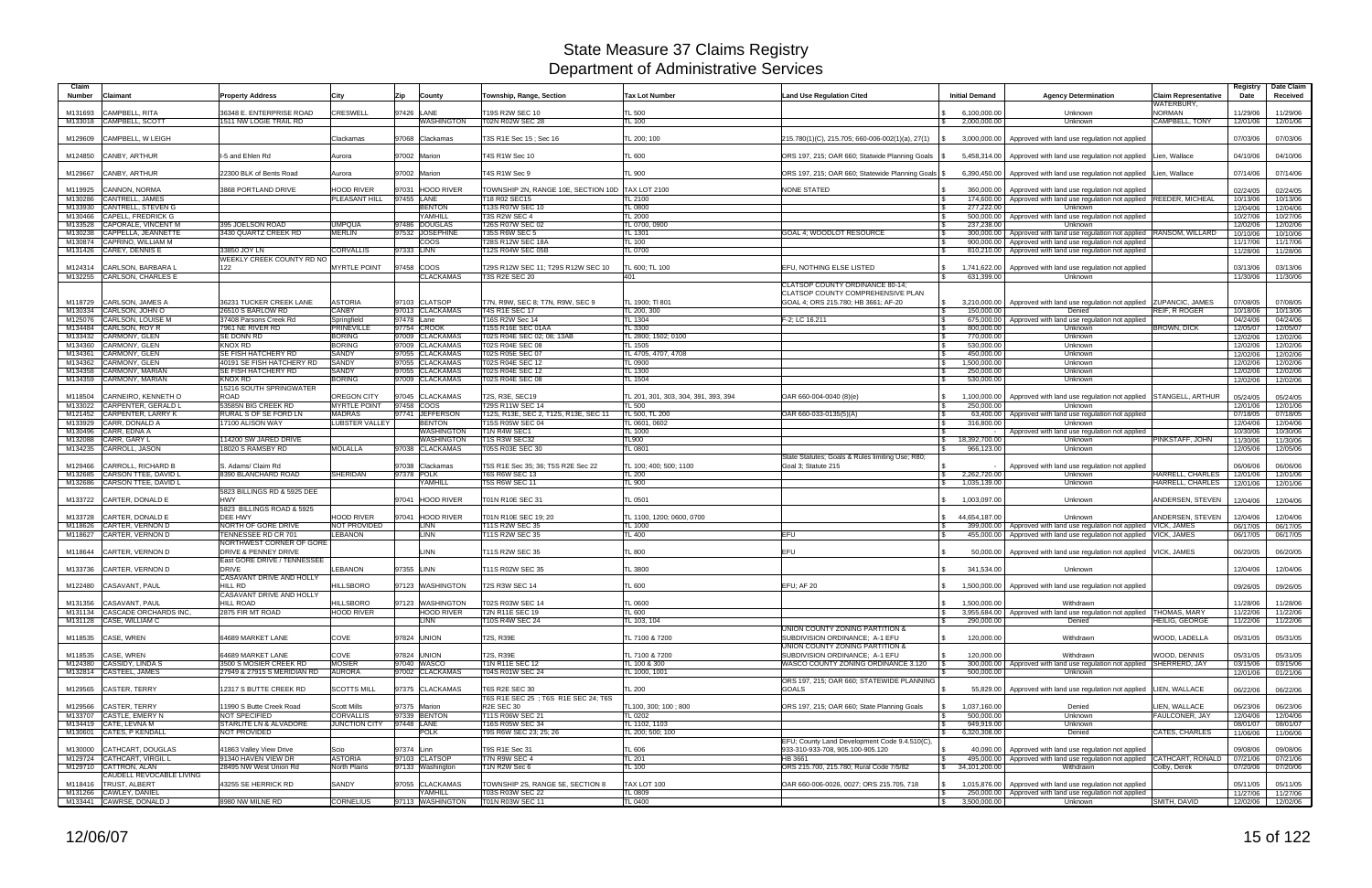| Claim              |                                                                 |                                                                 |                                       |                                    |                                                                 |                                                                  |                                                 |                                                |                                                                                                                       |                                       | Registry                      | Date Claim           |
|--------------------|-----------------------------------------------------------------|-----------------------------------------------------------------|---------------------------------------|------------------------------------|-----------------------------------------------------------------|------------------------------------------------------------------|-------------------------------------------------|------------------------------------------------|-----------------------------------------------------------------------------------------------------------------------|---------------------------------------|-------------------------------|----------------------|
| <b>Number</b>      | Claimant                                                        | <b>Property Address</b>                                         | City                                  | <b>Zip</b><br>County               | Township, Range, Section                                        | <b>Tax Lot Number</b>                                            | <b>Land Use Regulation Cited</b>                | <b>Initial Demand</b>                          | <b>Agency Determination</b>                                                                                           | <b>Claim Representative</b>           | Date                          | Received             |
| M133396            | <b>CAWRSE, STEPHEN M</b><br>CECIL A. GROSS, REVOCABLE           | NW MILNE & ZION CHURCH RDS                                      |                                       | 99113 WASHINGTON                   | T01N R03W SEC 11:14                                             | TL 0500: 0300                                                    | ORS 215.705, 780; COUNTY ORDINANCES 310,        | 9,000,000.00                                   | Unknown                                                                                                               | SMITH, DAVID                          | 12/02/06                      | 12/02/06             |
| M122914            | <b>LIVING TRUST</b>                                             | NEAR DEER CREEK PARK RD                                         | SHERIDAN                              | 97378 YAMHILL                      | TS5, R6, S2                                                     | <b>TL 300</b>                                                    | SECTIONS 401.03, 09, 402.03, 09                 | 600.000.00                                     | Approved with land use regulation not applied                                                                         | Wright, Catherine                     | 10/24/05                      | 10/24/05             |
| M132716            | <b>CECILIA E HAY FAMILY TRUST,</b>                              | 6803 SUNNYVIEW ROAD N.E.                                        | <b>SALEM</b>                          | 97317 MARION                       | T07S R02W SEC 15                                                | <b>TL 0500</b>                                                   |                                                 | l \$<br>1,453,000.00                           | Unknown                                                                                                               |                                       | 12/01/06                      | 12/01/06             |
| M132717            | CECILIA E HAY FAMILY TRUST,                                     | 6497 ROCHESTER STREET N.E.                                      | <b>SALEM</b>                          | 97305 MARION                       | T06S R02W SEC 16                                                | TL 0400, 0500                                                    |                                                 | 2,216,440.00<br>IS.                            | Unknown                                                                                                               |                                       | 12/01/06                      | 12/01/06             |
|                    | M134472 CEDERWALL, ALAN L                                       | 19355 WILLIAMS HWY                                              | <b>NILLIAMS</b>                       | 97544 JOSEPHINE                    | T38S R05W SEC 26<br>T15S R10E SEC 13: T15S R10E SEC 13:         | TL 0701                                                          |                                                 | <b>S</b>                                       | Unknown                                                                                                               |                                       | 11/13/07                      | 11/13/07             |
|                    |                                                                 |                                                                 |                                       |                                    | T15S R11E SEC 18; T15S R11E SEC 17;                             | TL 100, 702; TL 400 & 702; TL 1600, 1601, 1700.                  |                                                 |                                                |                                                                                                                       |                                       |                               |                      |
|                    |                                                                 |                                                                 |                                       |                                    | T15S R11E SEC 16: T15S R12E SEC 17:                             | 1701, 1800, 1900, 1500, 1600, 2300; TL 1000; TL                  |                                                 |                                                |                                                                                                                       |                                       |                               |                      |
| M122394            | <b>CENTRAL ELECTRIC COOP</b>                                    |                                                                 | <b>REDMOND</b>                        | 97756 DESCHUTES                    | T15S R12E SEC 16                                                | 2900; TL 4700, 5000; TL 200                                      | ORS 62.115, 215.130(5), 215.050, 197.175(2)     | 7,905,000.00                                   | Approved with land use regulation not applied   Hansen, Martin                                                        |                                       | 09/19/05                      | 09/19/05             |
| M132877            | <b>CENTRAL ELECTRIC COOP</b>                                    |                                                                 |                                       | <b>DESCHUTES</b>                   | SEE CLAIM FORM                                                  | <b>SEE CLAIM FORM</b>                                            |                                                 |                                                | Unknown                                                                                                               |                                       | 12/01/06                      | 12/01/06             |
| M132044            | CEREGHINO, GENE                                                 | 10483 S TOWNSHIP RD                                             | CANBY                                 | 97013 CLACKAMAS                    | T3 R1E SEC35<br>TOWNSHIP 15S, RANGE 30E, SECTION                | TL110; 1800                                                      |                                                 | 14,000,000.00                                  | Unknown                                                                                                               |                                       | 11/30/06                      | 11/30/06             |
| M120534            | <b>CERNY, MARK V</b>                                            | 56423 MEADOW LANE                                               | <b>CANYON CITY</b>                    | 97820 GRANT                        | (NONE)                                                          | <b>TAX LOT 1701</b>                                              | ORS 215; EFU; PF                                | 51,000.00                                      | Approved with land use regulation not applied                                                                         |                                       | 04/11/05                      | 04/11/05             |
| M118493            | CHACHERE, AL                                                    | <b>NOT PROVIDED</b>                                             | APPLEGATE                             | 97530 JACKSON                      | T37, R4W, SEC 36                                                | TL 11605                                                         | <b>EFU</b>                                      | $\mathbf{s}$                                   | Approved with land use regulation not applied                                                                         |                                       | 05/23/05                      | 04/12/05             |
|                    | M134425 CHACHERE, MARY                                          | 4450 HUMBUG CREEK RD                                            | <b>JACKSONVILLE</b>                   | 97530 JACKSON                      | T37S R04W SEC 00                                                | <b>TL 11607</b>                                                  |                                                 | 300,000.00                                     | Unknown                                                                                                               | <b>MARTIN, JEAN-GUY</b>               | 08/06/07                      | 08/06/07             |
| M130272            | <b>CHADWICK, NORMAN</b>                                         |                                                                 |                                       | <b>CROOK</b><br>97141 TILLAMOOK    | T15S R15E SEC 29<br><b>T01S R09W SEC 02B</b>                    | TL 3108<br>TL 0200                                               |                                                 | 500.000.00<br>1.300.000.00                     | Denied                                                                                                                | LOVLIEN, ROBERT                       | 10/12/06                      | 10/12/06             |
|                    | M134186 CHADWICK, ORELLA H                                      | 7650 FAIRVIEW ROAD                                              |                                       |                                    |                                                                 |                                                                  |                                                 |                                                | Unknown                                                                                                               |                                       | 12/05/06                      | 12/05/06             |
| M118560            | CHAFFEE, ROBERT L                                               | 15005 HIGHWAY 47                                                | YAMHILL                               | 97148 YAMHILL                      | T3S, R4W, SEC 9                                                 | <b>TL 1000</b>                                                   | YAMHILL CITY ORDINANCE & PLANS; OAR 660         | 14,500,000.00                                  | Approved with land use regulation not applied                                                                         | <b>GUNN, MICHAEL</b>                  | 06/07/05                      | 06/07/05             |
| M133277            | CHAMBERLAIN, ROBERT J                                           | 25885 SW MOUNTAIN RD                                            | <b>NEST LINN</b>                      | 97068 CLACKAMAS                    | T03S R01E SEC 04                                                | TL 0700, 0790, 0800                                              |                                                 |                                                | Unknown                                                                                                               |                                       | 12/01/06                      | 12/01/06             |
| M132385            | <b>CHAMBERS LIVING TRUST</b>                                    | 25480 SE RUGG RD                                                | <b>GRESHAM</b>                        | <b>CLACKAMAS</b>                   | T 1S R3E SEC 26A                                                | 900                                                              |                                                 | 1,765,000.00<br>$\mathbb{S}$                   | Unknown                                                                                                               | <b>STAMP, ANDREW</b>                  | 12/01/06                      | 12/01/06             |
| M121591            | <b>CHAMBERS, ARLENE</b>                                         | 1421 TUCKER ROAD                                                | <b>HOOD RIVER</b>                     | 97031 HOOD RIVER                   | T2N, R10E, SEC 11A                                              | <b>TL 3000</b>                                                   | ORS 215.243; ZONED RR1                          | 103,930.00                                     | Approved with land use regulation not applied                                                                         | WATERBURY,                            | 07/27/05                      | 07/27/05             |
| M130654            | CHAMBERS, WAYNE                                                 |                                                                 |                                       | LANE                               | <b>T20S R3W SEC 35</b>                                          | <b>TL 2807</b>                                                   |                                                 | 543.000.00                                     | Approved with land use regulation not applied                                                                         | <b>NORMAN</b>                         | 11/09/06                      | 11/09/06             |
|                    | M119143 CHANEY, ROBERT                                          | 19161 SE HIGHWAY 224                                            | <b>CLACKAMAS</b>                      | 97015 CLACKAMAS                    | TOWNSHIP T-23 RANGE R-3E                                        | TAX LOT 23E17 02700                                              | House Bill 3661                                 | 350,317.00<br><b>S</b>                         | Approved with land use regulation not applied                                                                         |                                       | 01/03/05                      | 01/03/05             |
| M133346            | CHAPIN, LEONARD                                                 | 20153 S CENTRAL POINT RD                                        | <b>OREGON CITY</b>                    | 97045 CLACKAMAS                    | T03S R01E SEC 13                                                | <b>TL 700</b>                                                    |                                                 | 850.000.00<br>l \$                             | Unknown                                                                                                               | LILLY, MICHAEL                        | 12/01/06                      | 12/01/06             |
| M130236            | CHARLES AND LILLIAM FISCHER<br><b>REV LIV TRUS.</b>             | 6455 NE PETTIBONE DR                                            | <b>CORVALLIS</b>                      | 97330 BENTON                       | <b>T11S R4W SEC 7</b>                                           | <b>TL 400</b>                                                    | ORS 215.263, 283, 284, 700, 705, 780; OAR 660-  | $\mathcal{S}$                                  | 1,760,500.00 Approved with land use regulation not applied                                                            |                                       | 10/10/06                      | 10/10/06             |
|                    | CHARLOTTE JUNE WOOLCOTT                                         |                                                                 |                                       |                                    |                                                                 |                                                                  | 033-0090, 0100, 0120, 0130, 0135                |                                                |                                                                                                                       | <b>HEILIG, GEORGE</b>                 |                               |                      |
| M134056            | <b>REVOC TRUST</b>                                              | <b>NOT SPECIFIED</b>                                            |                                       | LANE                               | T20S R03W SEC 19                                                | TL 0701                                                          |                                                 | 2,025,000.00<br>$\mathbb{S}$                   | Unknown                                                                                                               |                                       | 12/04/06                      | 12/04/06             |
|                    | M130940 CHARLTON, ELANOR V                                      | 13825 NW CHARLTON RD                                            | <b>PORTLAND</b>                       | 97231 MULTNOMAH                    | T2N R1W SEC 16                                                  | TL 100, 400, 500, 800                                            |                                                 |                                                | 2,000,000.00 Approved with land use regulation not applied                                                            |                                       | 11/20/06                      | 11/20/06             |
|                    |                                                                 |                                                                 |                                       |                                    |                                                                 |                                                                  |                                                 |                                                |                                                                                                                       |                                       |                               |                      |
| M131702            | CHARRIERE, JAMES G<br>M124373 CHASE, FRANK N                    | 15998 SOUTH UMBER VIEW LANE OREGON CITY<br>7265 FALCON CREST DR | REDMOND                               | 97045 CLACKAMAS<br>97756 DESCHUTES | <b>T2S R2E SEC 22C</b><br>T15S, R12, SEC 14                     | TL 2401<br><b>TL 800</b>                                         | STATE WIDE LAND USE GOAL 3                      | 350,000.00<br>$\mathbb{S}$                     | Unknown<br>1,250,000.00   Approved with land use regulation not applied   LOVLIEN, ROBERT                             | JOHNSON, MARY                         | 11/29/06<br>03/15/06          | 11/29/06<br>03/15/06 |
|                    |                                                                 |                                                                 |                                       |                                    |                                                                 |                                                                  |                                                 |                                                |                                                                                                                       |                                       |                               |                      |
|                    |                                                                 |                                                                 |                                       |                                    |                                                                 |                                                                  | EFU; STATE TRANSPORTATION GOALS; OSD-5,         |                                                |                                                                                                                       |                                       |                               |                      |
|                    |                                                                 |                                                                 |                                       |                                    |                                                                 |                                                                  | F-5; ORS 197.225-283; 215.010-190, 215.203-327; |                                                |                                                                                                                       |                                       |                               |                      |
| M133968            | M121728 CHASE, ROBERT<br>CHASM, RICHARD                         | 11411 HWY 238<br>730 HOOVER HILL RD                             | <b>JACKSONVILLE</b><br><b>WINSTON</b> | 97530 JACKSON<br>97496 DOUGLAS     | T38S, R3W, SEC 30, T38S, R3W, SEC 29<br><b>T28S R07W SEC 35</b> | TL 401, TL 1900<br>TL 0100, 0200                                 | OAR 660-033; STATEWIDE PLANNING GOALS           | 1,000,000.00<br>10.000.00                      | Approved with land use regulation not applied   HEARN, CHRISTIAN<br>Unknown                                           |                                       | 08/04/05                      | 08/04/05<br>12/04/06 |
| M130428            | CHASTEEN, DAWSEY E                                              | 174 HEATHER LANE                                                | <b>ROSEBURG</b>                       | 97470 DOUGLAS                      | <b>T27S R6W SEC 60</b>                                          | <b>TL 1300</b>                                                   |                                                 | 121,000.00                                     | Approved with land use regulation not applied                                                                         |                                       | 12/04/06<br>10/25/06          | 10/25/06             |
|                    |                                                                 | BETWEEN SANDLAKE & TIERRA                                       |                                       |                                    |                                                                 |                                                                  |                                                 |                                                |                                                                                                                       |                                       |                               |                      |
|                    | M131423 CHATELAIN, ROBERT J                                     | <b>DEL MAR</b>                                                  |                                       | <b>TILLAMOOK</b>                   | T03S R10W SEC 21                                                | TL 800, 1000, 1000S1                                             |                                                 | $\mathcal{S}$<br>1,000,000.00                  | Unknown                                                                                                               |                                       | 11/28/06                      | 11/28/06             |
|                    |                                                                 |                                                                 |                                       | 97701 DESCHUTES                    |                                                                 | <b>TL 303</b>                                                    | ORS 215.720(3), 740, 750(2)-(5); OAR 660-006-   | $\mathbb{R}$                                   |                                                                                                                       |                                       |                               |                      |
| M118575            | <b>CHELSEA TREES INC.</b>                                       | 16661 SKYLINERS RD<br>STACKLAND LANE & FLETCHER                 | BEND                                  |                                    | T18S, R10E                                                      |                                                                  | 0025(1)(d) 0027, 0029; GOAL 4,5                 | 400.000.00                                     | Approved with land use regulation not applied                                                                         | <b>WHITE, BRUCE</b>                   | 06/09/05                      | 06/09/05             |
| M118404            | CHERRY CREST FARMS, INC.                                        | LANE                                                            | COVE                                  | 97824 UNION                        | T3S, R40E, SEC14                                                | TL 100 AND 4700                                                  | A-4; UNION COUNTY ZONING ORDINANCE              |                                                | Approved with land use regulation not applied                                                                         |                                       | 05/09/05                      | 05/09/05             |
|                    | M118911 CHERRY, JOHN P                                          |                                                                 |                                       | <b>MULTNOMAH</b>                   | T1N R1W SEC 26BC                                                | TL 2100                                                          | UNKNOWN TO DATE. ("URBAN RESERVE")              | 500,000.00<br><b>S</b>                         | Approved with land use regulation not applied                                                                         |                                       | 12/06/04                      | 12/06/04             |
|                    |                                                                 |                                                                 |                                       |                                    |                                                                 |                                                                  |                                                 |                                                |                                                                                                                       | WATERBURY,                            |                               |                      |
| M131311<br>M130911 | <b>CHILDERS, BILL</b><br>CHILDERS, RICHARD W                    | <b>NOT PROVIDED</b>                                             |                                       | LANE<br><b>CLACKAMAS</b>           | T17S R04W SEC 06<br><b>T3S R1W SEC 18</b>                       | TL 1900, 3500<br><b>TL 1200</b>                                  |                                                 | 2.400.000.00<br>$\mathcal{S}$                  | Unknown<br>690,000.00   Approved with land use regulation not applied                                                 | <b>NORMAN</b><br><b>DUSEK, RONALD</b> | 11/27/06<br>11/20/06          | 11/27/06<br>11/20/06 |
| M133204            | CHINOOK ASSOCIATES INC                                          | <b>NOT SPECIFIED</b>                                            | PACIFIC CITY                          | <b>TILLAMOOK</b><br>97135          | T04S R10W SEC 32                                                | <b>TL 0700</b>                                                   |                                                 | 10,000,000.00<br>$\mathbb{S}$                  | Unknown                                                                                                               | <b>CUTLER, THOMAS</b>                 | 12/01/06                      | 12/01/06             |
| M133205            | CHINOOK ASSOCIATES INC                                          |                                                                 |                                       | <b>TILLAMOOK</b>                   | T06S R10W SEC 05                                                | <b>TL 1200</b>                                                   |                                                 | 1,000,000.00                                   | Unknown                                                                                                               | <b>CUTLER, THOMAS</b>                 | 12/01/06                      | 12/01/06             |
| M118524            | CHISHOLM, JEAN L                                                | <b>NOT PROVIDED</b>                                             | OREGON CITY                           | <b>CLACKAMAS</b><br>97045          | T2S R2E SEC 16                                                  | TL 1000, 2801, 2802                                              | OAR 660,629; ORS 197, 527, 215                  | 2,371,284.00<br>l \$                           | Denied                                                                                                                |                                       | 05/27/05                      | 05/27/05             |
|                    | M133610 CHRISMAN, CAROL                                         | OFF BOWERMAN ROAD                                               |                                       | WALLOWA                            | T03S R44E SEC 02                                                | TL 0201, 0700, 0500, 0203                                        |                                                 | 400,000.00                                     | Unknown                                                                                                               |                                       | 12/04/06                      | 12/04/06             |
|                    | M132366 CHRISS, PHYLISS J                                       | E VILAS RD AT MCLOUGHLIN DR                                     |                                       | <b>JACKSON</b>                     | T36S R1W SEC 32                                                 | <b>TL 900</b>                                                    |                                                 | $\frac{1}{2}$ 1,260,000.00                     | Unknown                                                                                                               | O'CONNOR, DANIEL                      | 12/01/06                      | 12/01/06             |
|                    | M130879 CHRISTENSEN ROCK LLC.,                                  | 9450 KILCHIS RIVER ROAD                                         | <b>TILLAMOOK</b>                      | 97131 TILLAMOOK                    | T1N R9W SEC 32                                                  | <b>TL 300</b>                                                    |                                                 | 3,000,000.00<br>$\mathcal{S}$                  | Denied                                                                                                                | LAFOON, JULIE                         | 11/17/06                      | 11/17/06             |
|                    | M133495 CHRISTENSEN, BRUNO                                      | HILL RD & REEDER RD                                             |                                       | KLAMATH FALLS 97603 KLAMATH        | T39S R10E SEC 29                                                | <b>TL 1200</b>                                                   |                                                 | 264,000.00<br>I S                              | Unknown                                                                                                               |                                       | 12/02/06                      | 12/02/06             |
|                    | M132170 CHRISTENSEN, HUBERT G                                   | 32803 DIAMNOND HILL DRIVE<br>23S5 PERRYDALE ROAD (NO            | <b>HARRISBURG</b>                     | 97446 LINN                         | T15S R3W SEC8                                                   | TL200                                                            |                                                 | $\frac{1}{3}$ 19,529,250.00                    | Unknown                                                                                                               |                                       | 11/30/06                      | 11/30/06             |
|                    | M121725 CHRISTENSEN, JEANNETTE A                                | NUMBER) IN PERRYDALE                                            | AMITY                                 | 97101 POLK                         | T6S, R5W, SEC 14                                                | <b>TL 800</b>                                                    | POLK COUNTY ZONING ORD 136                      | <b>S</b>                                       | 550,000.00   Approved with land use regulation not applied   WRIGHT, CATHY                                            |                                       | 08/04/05                      | 08/04/05             |
|                    |                                                                 |                                                                 |                                       |                                    |                                                                 |                                                                  |                                                 |                                                |                                                                                                                       |                                       |                               |                      |
|                    | M132452 CHRISTENSEN, RALPH W                                    | 36515 STAR ROAD                                                 | PLEASANT HILL                         | 97455 LANE                         | T19S R2W SEC 3                                                  | 902                                                              |                                                 | 779,000.00<br><b>S</b>                         | Unknown                                                                                                               | CORNACCHIA, STEVE                     | 12/01/06                      | 12/01/06             |
|                    | M133429 CHRISTENSEN, TIM                                        | 10735 HWY 101 SOUTH                                             | <b>TILLAMOOK</b>                      | 97141 TILLAMOOK                    | T02S R09W SEC 21C                                               | <b>TL 1500</b>                                                   | EF-80; OAR 660; YAMHILL COUNTY ORDINANCE        | l \$<br>500,000.00                             | Unknown                                                                                                               | ALBRIGHT, LOIS                        | 12/02/06                      | 12/02/06             |
|                    | M118503 CHRISTENSON FAMILY TRUST,                               | NOT PROVIDED                                                    | NEWBERG                               | 97132 YAMHILL                      | T3S, R2W, SEC30: T3S, R2W, SEC 30B                              | TL 1400; 2300                                                    | 83, 310, 365, 747                               |                                                | Approved with land use regulation not applied GUNN, MICHAEL                                                           |                                       | 05/24/05                      | 05/24/05             |
|                    | M133376 CHRISTIE, AULETTA A                                     | NOT SPECIFIED                                                   |                                       | 97054 COLUMBIA                     | <b>T06N R02W SEC 26</b>                                         | <b>TL 0200</b>                                                   |                                                 | 63,100.00<br>l \$                              | Unknown                                                                                                               |                                       | 12/02/06                      | 12/02/06             |
|                    | M130477 CHRISTIE, CT                                            | 38165 Richardson Gap Rd                                         | Scio                                  | 97374 Linn                         | T10S R1W Sec 21                                                 | <b>TL 100</b>                                                    |                                                 | l \$                                           | 275,000.00 Approved with land use regulation not applied                                                              |                                       | 10/27/06                      | 10/27/06             |
|                    | M130478 CHRISTIE, CT                                            | 38165 Richardson Gap Rd<br>38167 RICHARDSON GAP ROAD SCIO       | Scio                                  | 97374 Linn                         | T10S R1W Sec 22                                                 | <b>TL 200</b><br>TL 301                                          |                                                 | $\mathcal{S}$                                  | 1,100,000.00 Approved with land use regulation not applied<br>58,000.00 Approved with land use regulation not applied |                                       | 10/27/06                      | 10/27/06             |
|                    | M130783 CHRISTIE, CT                                            |                                                                 |                                       | 97374 LINN                         | T10S R1W SEC 22                                                 |                                                                  | OAR CHAPTER 660; ORS CHAPTER 92, 197, 215,      | IS.                                            |                                                                                                                       |                                       | 11/15/06                      | 11/15/06             |
|                    | M118333 CHRISTIE, DAVID E                                       | 13367 DONALD ROAD                                               |                                       | <b>MARION</b>                      | TOWNSHIP 4S, RANGE 1W, SECTION 15D                              | TAX LOT 400                                                      | 227                                             |                                                | 900,000.00   Approved with land use regulation not applied                                                            |                                       | 04/19/05                      | 04/19/05             |
|                    | M130852 CHRISTIE, DUANE L                                       | 22300 SW AEBISCHER ROAD                                         | <b>SHERWOOD</b>                       | 97140 WASHINGTON                   | T2S R2W SEC 35                                                  | TL 1201                                                          |                                                 |                                                | 437,977.00 Approved with land use regulation not applied COFIELD, DOROTHY                                             |                                       | 11/17/06                      | 11/17/06             |
|                    | M133227 CHRISTIE, EDWARD D                                      | 17900 NE HILLSBORO HWY                                          | <b>NEWBERG</b>                        | 97128 YAMHILL                      | T03S R02W SEC 05                                                | <b>TL 0800</b>                                                   |                                                 | 350,000.00<br>l S                              | Unknown                                                                                                               | WRIGHT, CATHERINE                     | 12/01/06                      | 12/01/06             |
|                    | M131259 CHRISTIE, ROBERT A                                      | 5775 BRICKYARD ROAD                                             | <b>TILLAMOOK</b>                      | 97141 TILLAMOOK                    | T02S R09W SEC 10; 10A                                           | TL 0400, 0401, 0402, 0403, 0404, 0405, 0406,<br>0407, 0408; 0600 |                                                 | \$ 10,000,000.00                               | Unknown                                                                                                               | LAFOON, JULIE                         | 11/24/06                      | 11/24/06             |
|                    | M122715 CHRISTMAN, WILLIAM                                      | 11773 S Hwy211                                                  | Molalla                               | 97038 Clackamas                    | TS5s, R1e, S12                                                  | <b>TL100</b>                                                     | OAR660-033-0100;ORS215.780;RA1;EFU20            | I S                                            | 1,250,000.00 Approved with land use regulation not applied                                                            |                                       | 10/11/05                      | 10/11/05             |
|                    | M133404 CHRISTNER, VIRGINIA                                     | NOT SPECIFIED                                                   |                                       | 97032 CLACKAMAS                    | T05S R01E SEC 06                                                | TL 1800, 2100, 2200                                              |                                                 | 3,180,762.00<br>$\mathcal{S}$                  | Unknown                                                                                                               | <b>CHRISTNER, DICK</b>                | 12/02/06                      | 12/02/06             |
|                    |                                                                 |                                                                 |                                       |                                    |                                                                 | TAX LOT 1100 900                                                 |                                                 |                                                |                                                                                                                       |                                       |                               |                      |
|                    | M119603 CHRISTOFFERSON, MARSHALL<br>M120162 CHRISTOFFERSON, RON | 8126 LAKESIDE DRIVE NE<br>7736 54TH AVENUE NE                   | SALEM<br><b>BROOKS</b>                | 97305 MARION<br>97305 MARION       | TOWNSHIP 6, RANGE 2w, SECTION 21A<br><b>T6S R2W SEC 21</b>      | <b>TL 1900</b>                                                   | OREGON SENATE BILL, 100-EFU<br><b>IEFU</b>      | \$ 1,000,000.00<br>$\frac{1}{3}$ 15,000,000.00 | Approved with land use regulation not applied<br>Withdrawn                                                            |                                       | 02/04/05<br>03/15/05 03/15/05 | 02/04/05             |
|                    |                                                                 |                                                                 |                                       |                                    |                                                                 |                                                                  |                                                 |                                                |                                                                                                                       |                                       |                               |                      |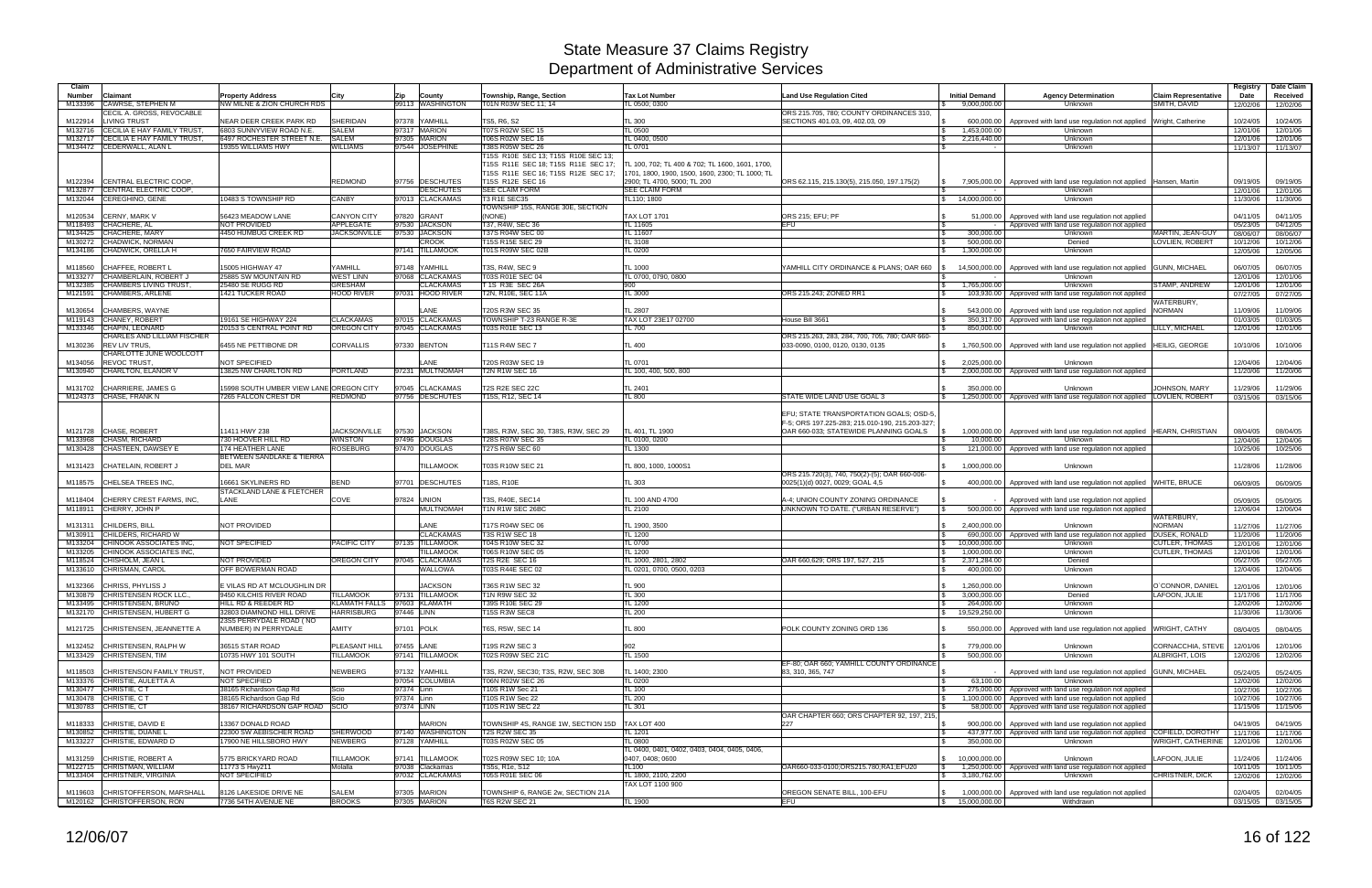| Claim              |                                                            |                                                            |                                       |                                    |                                                                                 |                                                  |                                                                             |                                                   |                                                                                                                          |                             | Registry             | Date Claim           |
|--------------------|------------------------------------------------------------|------------------------------------------------------------|---------------------------------------|------------------------------------|---------------------------------------------------------------------------------|--------------------------------------------------|-----------------------------------------------------------------------------|---------------------------------------------------|--------------------------------------------------------------------------------------------------------------------------|-----------------------------|----------------------|----------------------|
| <b>Number</b>      | Claimant<br>CHRISTOFFERSON, RONALD B                       | <b>Property Address</b><br>7736 54TH AVE NE                | City<br><b>SALEM</b>                  | Zip<br>County<br>97305 MARION      | Township, Range, Section<br><b>T6S R2W SEC 21</b>                               | <b>Tax Lot Number</b><br>TL 1900                 | <b>Land Use Regulation Cited</b>                                            | <b>Initial Demand</b>                             | <b>Agency Determination</b>                                                                                              | <b>Claim Representative</b> | Date                 | Received             |
| M130683            |                                                            |                                                            |                                       |                                    |                                                                                 |                                                  | ORS 215.294, 780; Doug Co. LUDO Article 4, 45;                              |                                                   | 4,550,000.00 Approved with land use regulation not applied                                                               |                             | 11/13/06             | 11/13/06             |
| M125111            | <b>CHRISTOPHERSON, KEITH</b>                               | 8574 Garden Valley Rd                                      | Roseburg                              | 97470 Douglas                      | T26S R6W Sec 19                                                                 | TL 3700                                          | OAR 660-033-0035                                                            | 862,729.00                                        | Approved with land use regulation not applied                                                                            |                             | 04/26/06             | 04/26/06             |
|                    | <b>CHUCK, KENNETH D</b>                                    | SW HILLSBORO / SW MIDWAY<br><b>RD</b>                      | <b>HILLSBORO</b>                      | 97123 WASHINGTON                   | T2S R2W SEC 8                                                                   | TL 1602                                          | ORS 215.213; DIVISION 33                                                    | 450,000.00                                        |                                                                                                                          |                             |                      |                      |
| M122375            | M130507 CHUINARD, RICHARD H                                | NOT PROVIDED                                               |                                       | WASHINGTON                         | <b>T1S R3W SEC 31</b>                                                           | TL 801                                           |                                                                             |                                                   | Approved with land use regulation not applied<br>Approved with land use regulation not applied                           |                             | 09/16/05<br>10/31/06 | 09/16/05<br>10/31/06 |
|                    | M133720 CHUPROV, ABRAM                                     | 17871 BOONES FERRY RD                                      | <b>HUBBARD</b>                        | 97032 MARION                       | T04S R01W SEC 32D                                                               | TL 0800                                          |                                                                             | 150,000.00                                        | Unknown                                                                                                                  | KOCH, DAVID                 | 12/04/06             | 12/04/06             |
|                    |                                                            |                                                            |                                       |                                    |                                                                                 |                                                  |                                                                             |                                                   |                                                                                                                          |                             |                      |                      |
|                    |                                                            |                                                            |                                       |                                    |                                                                                 |                                                  | ORS 92, 197, 215; OAR 660-015-0000(2),(3),(14);                             |                                                   |                                                                                                                          |                             |                      |                      |
|                    | M122513 CHURCH, JANICA M                                   | 405 SE MARTIN LN                                           | <b>MCMINNVILLE</b>                    | 97128 YAMHILL                      | <b>T4S R4W SEC 27</b>                                                           | <b>TL 1100</b>                                   | 660-004-0040, 660-012-0060, 660-012-0065, 660-<br>033-0090 (0120,0130,0135) | 2,340,000.00                                      | Approved with land use regulation not applied STAMP, ANDREW                                                              |                             | 09/28/05             | 09/28/05             |
|                    | M130014 CHURCH, NANCE A                                    | 1135 Old Hwy 99 South                                      | Ashland                               | 97520 Jackson                      | T39S R2E Sec 32                                                                 | TL 1706                                          | <b>RR-00</b>                                                                | 300,000.00                                        | Approved with land use regulation not applied                                                                            |                             | 09/11/06             | 09/11/06             |
| M122795            | CHURCH, SHERRY M                                           | 61862 OLD WAGON RD                                         | COOS BAY                              | 97420 COOS                         | <b>T26S R12W SEC 18A</b>                                                        | <b>TL 300</b>                                    | RR5 ZONING                                                                  | l \$<br>50,000.00                                 | Approved with land use regulation not applied                                                                            |                             | 10/14/05             | 10/14/05             |
|                    | M129444 CICERCHI, BOB G                                    | 65353 Olsen Road                                           | Deer Island                           | 97054 Columbia                     | T5N R2W Sec 1                                                                   | TL 600                                           | Columbia Co. Zoning Ord Sec 400                                             | 900,000.00                                        | Approved with land use regulation not applied                                                                            |                             | 06/02/06             | 06/02/06             |
|                    |                                                            |                                                            |                                       |                                    | T38S R15E SEC 00; T39S R12E SEC 00;<br>36H; T39S R13E SEC 31; 00; 30; T39S R14E | TL 700: 4700, 2300, 4200, 4400, 4800, 7200, 4401 |                                                                             |                                                   |                                                                                                                          |                             |                      |                      |
|                    |                                                            |                                                            |                                       |                                    | SEC 11:16B; T40S T13E SEC 1; 00; T40S                                           | 1002; 100; 800, 600, 1400, 601; 1000, 1002; 200, |                                                                             |                                                   |                                                                                                                          |                             |                      |                      |
| M130361            | <b>CIRCLE FIVE RANCH.</b>                                  | 45850 GERBER RD                                            | <b>BONANZA</b>                        | 97623 Klamath                      | R14E SEC 00; 19; 5                                                              | 800; 900; 900; 100; 2200; 1600, 1200; 500; 300   |                                                                             |                                                   | Approved with land use regulation not applied  SPENCER. MICHAEL                                                          |                             | 10/20/06             | 10/20/06             |
| M133860            | M131409 CITTERMAN, JUDITH<br><b>CITY OF PRINEVILLE</b>     | NORTH OF SOUTH RIDGE ROAD OREGON CITY<br>O'NEIL JUNCTION   | <b>REDMOND</b>                        | 97045 CLACKAMAS<br>97756 DESCHUTES | T02S R03E SEC 21<br>T14S R13E SEC34                                             | TL 506<br>TL 0500                                |                                                                             | 1,213,800.00<br>\$<br>1,605,000.00<br>\$          | Unknown<br>Unknown                                                                                                       | WILSON, JEFF                | 11/28/06<br>12/04/06 | 11/28/06<br>12/04/06 |
| M131378            | CLACKAMAS COMPANY,                                         |                                                            |                                       | <b>CLACKAMAS</b>                   | T01S R01E SEC 03BC                                                              | TL 0400                                          |                                                                             | \$<br>5,094,834.00                                | Unknown                                                                                                                  | O'BRIEN, MONICA             | 11/28/06             | 11/28/06             |
| M133648            | <b>CLAIR, ROBERT J</b>                                     | 31084 WILLOWAY DR SW                                       | <b>ALBANY</b>                         | 97321 LINN                         | T11S R04W SEC 23                                                                | TL 2000, 2101                                    |                                                                             | 40,000.00                                         | Unknown                                                                                                                  |                             | 12/04/06             | 12/04/06             |
| M133661            | CLAIR, ROBERT J                                            | 31084 WILLOWAY DR SW                                       | <b>ALBANY</b>                         | 97321 LINN                         | T11S R04W SEC 23                                                                | TL 3100                                          |                                                                             | 70,000.00                                         | Unknown                                                                                                                  |                             | 12/04/06             | 12/04/06             |
|                    | M131323 CLAPP TRUSTEE, DOROTHY L                           | 40264 STAYTON - SCIO ROAD                                  | <b>ISCIO</b>                          | 97374 LINN                         | T09S R01W SEC 32                                                                | TL 0600                                          |                                                                             | 3,593,007.00                                      | Unknown                                                                                                                  |                             | 11/27/06             | 11/27/06             |
| M131325<br>M129499 | <b>CLAPP, DOROTHY E</b><br><b>CLARA FRANK LIVING TRUST</b> | 40264 STAYTON - SCIO ROAD                                  | SCIO                                  | 97374 LINN<br>Marion               | T09S R01W SEC 32<br><b>T8S R1W Sec 28</b>                                       | TL 0600<br>TL 100; TL 200                        | OAR Chapt. 92, 197, 660, 215, 227                                           | 3,593,007.00<br>S.<br>\$<br>72,382,200.00         | Closed with no action taken<br>Approved with land use regulation not applied SHIPMAN, MARK                               | WALKER, FRANK               | 11/27/06<br>06/13/06 | 11/27/06<br>06/13/06 |
| M129845            | CLARA FRANK LIVING TRUST                                   |                                                            |                                       | Marion                             | <b>T8S R1W Sec 28</b>                                                           | <b>TL 1000</b>                                   | ORS 92, 197, 215; OAR 660                                                   | 6,129,000.00<br>I S                               | Approved with land use regulation not applied                                                                            | <b>SHIPMAN, MARK</b>        | 08/11/06             | 08/11/06             |
| M129997            | <b>CLARA FRANK LIVING TRUST</b>                            | Near Drift Creek Road                                      |                                       | Marion                             | <b>T8S R1E Sec 17</b>                                                           | TL 400                                           | OAR 660: ORS 92, 197, 215, 227                                              | \$<br>11,475,000.00                               | Approved with land use regulation not applied SHIPMAN, MARK                                                              |                             | 09/08/06             | 09/08/06             |
| M130037            | CLARA FRANK LIVING TRUST                                   |                                                            |                                       | Marion                             | T8S R1W Sec 21                                                                  | TL 400                                           | ORS 660, 92, 197, 215,227                                                   | 6,131,800.00<br>$\mathcal{L}$                     | Approved with land use regulation not applied SHIPMAN, MARK                                                              |                             | 09/13/06             | 09/13/06             |
| M130071            | <b>CLARA FRANK LIVING TRUST</b><br>M132916 CLARK JR, E.G.  | 2752 BOONE RD SE                                           | <b>SALEM</b>                          | Marion<br>97306 MARION             | T8S R1W Sec 27<br>T08S R03W SEC 13BA                                            | TL 1000<br>TL 0300                               | OAR 660; ORS 92, 197, 215, 227                                              | 3,275,200.00<br>-SS-<br>l \$<br>2,000,000.00      | Approved with land use regulation not applied SHIPMAN, MARK<br>Unknown                                                   |                             | 09/20/06             | 09/20/06             |
| M131336            | <b>CLARK TRUSTEE, EDWARD J</b>                             |                                                            |                                       | WALLOWA                            | T01S R43E SEC 00                                                                | TL 0501, 0502                                    |                                                                             | 900.000.00                                        | Unknown                                                                                                                  |                             | 12/01/06<br>11/27/06 | 12/01/06<br>11/27/06 |
|                    | M130956 CLARK, CHARLES E                                   | 68342 JIMTOWN ROAD                                         | <b>LOSTINE</b>                        | 97857 WALLOWA                      | T1S R43E SEC 10                                                                 | TL 4200                                          |                                                                             | 500,000.00                                        | Approved with land use regulation not applied                                                                            |                             | 11/20/06             | 11/20/06             |
|                    | M133721 CLARK, CHASTER C                                   | 501 NE BLODGETT RD                                         |                                       | 97394 LINCOLN                      | T14S R12W SEC 11                                                                | TL 0100                                          |                                                                             | 1,000,000.00                                      | Unknown                                                                                                                  | <b>FIDLIN, RICHARD</b>      | 12/04/06             | 12/04/06             |
|                    |                                                            |                                                            |                                       |                                    |                                                                                 |                                                  | ORS 92, 195, 197, 215; OAR 660 DIVISIONS 1-45;                              |                                                   |                                                                                                                          |                             |                      |                      |
|                    | M118551 CLARK, DAVID                                       | 10801 NW 43RD ST                                           | <b>TERREBONNE</b>                     | 97760 DESCHUTES                    | T14S R12E SEC 12; T14S R13E SEC 13                                              | TL 300, 2500                                     | STATEWIDE PLANNING GOALS; DCC TITLE 17,<br>18, 22, 23                       | 750,000.00                                        | Approved with land use regulation not applied   TAYLOR, ISA                                                              |                             | 06/02/05             | 06/02/05             |
|                    |                                                            |                                                            |                                       |                                    |                                                                                 |                                                  | ORS 92, 195, 197, 215; OAR 660 DIVISIONS 1-45;                              |                                                   |                                                                                                                          |                             |                      |                      |
|                    |                                                            |                                                            |                                       |                                    |                                                                                 |                                                  | STATEWIDE PLANNING GOALS; DCC TITLE 17,                                     |                                                   |                                                                                                                          |                             |                      |                      |
| M118551            | CLARK, DAVID                                               | 10801 NW 43RD ST                                           | <b>TERREBONNE</b>                     | 97760 DESCHUTES                    | T14S R12E SEC 12; T14S R13E SEC 13                                              | TL 300, 2500                                     | 18, 22, 23                                                                  | 750,000.00                                        | Approved with land use regulation not applied LEWIS, TIA                                                                 |                             | 06/02/05             | 06/02/05             |
|                    | M130772 CLARK, DENA L                                      |                                                            |                                       | <b>CLACKAMAS</b>                   | <b>T45S R1E SEC 10CA</b>                                                        | TL 900                                           |                                                                             | 165,000.00<br>l S                                 | Approved with land use regulation not applied WEST, JOSEPH                                                               |                             | 11/15/06             | 11/15/06             |
| M131345            | M130563 CLARK, FRED B<br><b>CLARK, GERALD W</b>            | 699 WEST VALLEY VIEW RD<br>7703 OLNEY ROAD S.E.            | <b>ASHLAND</b><br><b>SALEM</b>        | 97520 JACKSON<br>97317 MARION      | T38S R1E SEC 30<br><b>T08S R02W SEC 26B</b>                                     | TL 2100<br><b>TL 0500</b>                        |                                                                             | l \$<br>395,000.00<br>226,404.00<br>- \$          | Approved with land use regulation not applied   HEARN, CHRISTIAN<br>Unknown                                              | <b>WALKER, FRANK</b>        | 11/03/06<br>11/28/06 | 11/03/06<br>11/28/06 |
| M131450            | <b>CLARK, GERALD W</b>                                     | 7703 OLNEY ST SE                                           | <b>SALEM</b>                          | 97317 MARION                       | T08S R02W SEC 26B                                                               | TL 0400                                          |                                                                             | 226,404.00                                        | Unknown                                                                                                                  | <b>WALKER, FRANK</b>        | 11/28/06             | 11/28/06             |
| M131452            | CLARK, GERALD W                                            | 7703 OLNEY ST SE                                           | SALEM                                 | 97317 MARION                       | <b>T08S R02W SEC 26B</b>                                                        | TL 0300                                          |                                                                             | 303,013.00                                        | Unknown                                                                                                                  | <b>WALKER, FRANK</b>        | 11/28/06             | 11/28/06             |
| M133379            | <b>CLARK, JAMES A</b>                                      | 0 IVERSON RD                                               | <b>UMPQUA</b>                         | 97479 DOUGLAS                      | T25S R07W SEC 25                                                                | TL 1400                                          |                                                                             | 100,000.00                                        | Unknown                                                                                                                  |                             | 12/02/06             | 12/02/06             |
| M124877            | <b>CLARK, JAMES G</b>                                      | 651 Daniel Way                                             | <b>Klamath Falls</b>                  | Klamath                            | T40S R8E Sec 28 & 33<br>T40S R8E Sec 33                                         | TL 1402 & 100                                    | Forest/Rangeland                                                            | 396,000.00                                        | Approved with land use regulation not applied                                                                            |                             | 04/12/06             | 04/12/06             |
|                    | M124878 CLARK, JAMES G<br>M124879 CLARK, JAMES G           | Lefever Street & Daniel Way<br>Lefever Street & Daniel Way | Klamath Falls<br><b>Klamath Falls</b> | 97603 Klamath<br>97603 Klamath     | T40S R8E Sec 33 & 28                                                            | <b>TL 101</b><br>TL 102 & 1401                   | Forest/Rangeland<br>Forest/Rangeland                                        | 238,000.00<br>l S<br>$\mathfrak{L}$<br>248,000.00 | Approved with land use regulation not applied<br>Approved with land use regulation not applied                           |                             | 04/12/06<br>04/12/06 | 04/12/06<br>04/12/06 |
|                    |                                                            | 38121 SE WILDCAT MOUNTAIN                                  |                                       |                                    |                                                                                 |                                                  |                                                                             |                                                   |                                                                                                                          |                             |                      |                      |
| M118744            | <b>CLARK, JIM</b>                                          | DR.                                                        | <b>EAGLE CREEK</b>                    | 97022<br><b>CLACKAMAS</b>          | T3S, R4E, SEC02                                                                 | TL 1203                                          | OAR 660, ORS 215                                                            | 2,600,000.00                                      | Approved with land use regulation not applied                                                                            |                             | 07/12/05             | 07/12/05             |
| M130761            | <b>CLARK, KATHERINE</b><br><b>CLARK, PHILLIP V</b>         | <b>31389 ALLEN LANE</b>                                    |                                       | 97603 KLAMATH<br>97389 LINN        | T40S R10E SEC 25                                                                | TL 300, 400                                      |                                                                             | 723,500.00<br>- \$                                | Unknown                                                                                                                  |                             | 11/15/06             | 11/15/06             |
| M133272<br>M130695 | <b>CLARK, TERESA D</b>                                     | 1220 NE DOGWOOD LANE                                       | <b>TANGENT</b><br><b>MADRAS</b>       | 97741 JEFFERSON                    | 11S R 04W SEC 26<br>T10S R14E SEC 19; T10S R13E SEC 24                          | <b>L 1601</b><br>TL 401; 202                     |                                                                             | 1,058,000.00                                      | Unknown<br>300,000.00   Approved with land use regulation not applied                                                    |                             | 12/01/06<br>11/13/06 | 12/01/06<br>11/13/06 |
|                    | <b>CLARKE KEMPF TTEE, PATRICIA</b>                         |                                                            |                                       |                                    |                                                                                 |                                                  |                                                                             |                                                   |                                                                                                                          |                             |                      |                      |
| M132979            | MAE                                                        | OLD MOHAWK RD & HILL RD                                    | SPRINGFIELD                           | 97478 LANE                         | T17S R02W SEC 17                                                                | TL 0401, 0404                                    |                                                                             | 16,352,937.00                                     | Unknown                                                                                                                  | REEDER. MICHEAL             | 12/01/06             | 12/01/06             |
|                    | M122797 CLARKE, WILLIAM E<br>M132760 CLAUS, ROBERT J       | 2333 NE Wilcox Avenue<br>22211 S.W. PACIFIC HWY.           | <b>Ferrebonne</b><br><b>SHERWOOD</b>  | 97760 Deschute<br>97140 WASHINGTON | TS14S, R13E, S14B<br>T02S R01W SEC 31BA                                         | TL 1100<br><b>TL 2000</b>                        | ORS 215; All Statewide Goals                                                |                                                   | 750,000.00   Approved with land use regulation not applied<br>Unknown                                                    |                             | 10/14/05             | 10/14/05             |
|                    | M131520 CLAUSEN, MAX A                                     | RANDOLPH RD & HWY 101                                      |                                       | 97423 COOS                         | T28S R14W SEC 04                                                                | TL 0400                                          |                                                                             | 2,198,800.00<br>\$<br>100,023.00<br>\$            | Unknown                                                                                                                  |                             | 12/01/06<br>11/29/06 | 12/01/06<br>11/29/06 |
|                    | M130521 CLAUSSEN, MARVIN R                                 | 39901 CRESTVIEW LANE                                       |                                       | 97355 LINN                         | T11S R1W SEC 33                                                                 | TL 1100                                          |                                                                             | 108,000.00<br>\$                                  | Denied                                                                                                                   |                             | 11/01/06             | 11/01/06             |
|                    | M131103 CLAWSON, RONNIE J                                  | 91340 HILL ROAD                                            | <b>COQUILLE</b>                       | 97423 COOS                         | T27S R13W SEC 30                                                                | TL 101                                           |                                                                             | 80,000.00<br>- \$                                 | Unknown                                                                                                                  |                             | 11/22/06             | 11/22/06             |
|                    | M133457 CLAYTON, PAULINE M                                 | 365 BOOMER HILL RD                                         |                                       | 97457 DOUGLAS                      | T29S R05W SEC 19                                                                | TL 0500, 0501                                    |                                                                             | 695,000.00                                        | Unknown                                                                                                                  |                             | 12/02/06             | 12/02/06             |
| M133285 INC,       | CLEAR CREEK RAINBOW RANCH                                  |                                                            | OREGON CITY                           | 97045 CLACKAMAS                    | T03S R03E SEC 10; 10BA                                                          | TL 1101; 5301, 5401, 5501                        |                                                                             | \$ 1,089,939.00                                   | Unknown                                                                                                                  | McCOY, PAUL                 | 12/01/06             | 12/01/06             |
|                    |                                                            |                                                            |                                       |                                    |                                                                                 |                                                  | ORS 92, 195, 197, 215; OAR 660; STATE                                       |                                                   |                                                                                                                          |                             |                      |                      |
|                    | M118576 CLEMENT, CHARLES                                   | 6503 SW CATLOW WAY                                         | <b>REDMOND</b>                        | 97756 DESCHUTES                    | T15S, R12E, SEC 13                                                              | TL 600, 1700, 1900                               | PLANNING GOALS; DCC TITLES 17, 18, 22, 23                                   |                                                   | 1.920.000.00 Approved with land use regulation not applied                                                               |                             | 06/09/05             | 06/09/05             |
|                    | M130766 CLEMENT, CHARLES                                   | 6503 SW CATLOW WAY                                         | REDMOND                               | 97756 DESCHUTES                    | T15S R12E SEC 13                                                                | TL 1400                                          |                                                                             | - S                                               | 100,000.00   Approved with land use regulation not applied FITCH, EDWARD                                                 |                             | 11/15/06             | 11/15/06             |
|                    | M129955 CLEMENT, EVELYN P<br>M129874 CLEMENT, RALPH R      | 53150 E Terra Fern Dr                                      | Sandy<br>Sandy                        | 97055 Clackamas<br>97055 Clackamas | <b>T2S R6E Sec 30</b><br>T2 R6E Sec 30                                          | TL 1900<br>TL 1901, 1902, 1904, 1905, 1906       | RUFR <sub>5</sub><br>RUFR <sub>5</sub>                                      | IS.<br>I S                                        | 1,619,000.00 Approved with land use regulation not applied<br>3,290,000.00 Approved with land use regulation not applied |                             | 08/31/06<br>08/17/06 | 08/31/06<br>08/17/06 |
|                    | M129951 CLEMENT, RALPH R                                   |                                                            | Sandy                                 | 97055 CLACKAMAS                    | <b>T2S R6E Sec 30</b>                                                           | TL 1903                                          | RUF; R5                                                                     | 1,439,000.00<br>\$                                | Approved with land use regulation not applied                                                                            |                             | 08/30/06             | 08/30/06             |
|                    | M130176 CLEMMER, ERNEST D                                  | 30639 Townsend Rd                                          | Lebanon                               | 97355 Linn                         | T12S R1W SEC 31                                                                 | TL 1600                                          | ORS 197, 215; Goals 3, 4                                                    | 500,000.00<br>- \$                                | Approved with land use regulation not applied Serdsev, Serge                                                             |                             | 10/02/06             | 10/02/06             |
|                    |                                                            |                                                            |                                       |                                    |                                                                                 |                                                  |                                                                             |                                                   |                                                                                                                          | <b>ZUPANCIC GROUP</b>       |                      |                      |
|                    | M130873 CLEVELAND, SANDI L                                 | 19311 SOUTH BEUTEL ROAD                                    | <b>OREGON CITY</b>                    | 97045 CLACKAMAS                    | T3S R1E SEC 11                                                                  | TL 400                                           |                                                                             | 2,563,200.00                                      | Approved with land use regulation not applied INC. THE                                                                   | RATHBONE ESQ,               | 11/17/06             | 11/17/06             |
|                    | M130873 CLEVELAND, SANDIL                                  | 19311 SOUTH BEUTEL ROAD                                    | OREGON CITY                           | 97045 CLACKAMAS                    | T3S R1E SEC 11                                                                  | <b>TL 400</b>                                    |                                                                             | $\mathbb{S}$                                      | 2,563,200.00 Approved with land use regulation not applied CONI                                                          |                             | 11/17/06             | 11/17/06             |
|                    | M130333 CLEVELAND, TIM                                     | None Given                                                 | <b>BLODGETT</b>                       | 97326 BENTON                       | <b>T11S R7W SEC 14</b>                                                          | TL 1104                                          |                                                                             | I \$                                              | 69,000.00 Approved with land use regulation not applied BREWER, JAMES                                                    |                             | 10/18/06             | 10/18/06             |
|                    | M130885 CLEVENGER FAMILY TRUST                             | 11301 SW PEAVINE ROAD                                      | <b>MCMINNVILLE</b>                    | 97128 YAMHILL                      | T4S R4W SEC 31                                                                  | <b>TL 1900</b>                                   |                                                                             | <b>S</b>                                          | 3,500,000.00 Approved with land use regulation not applied                                                               |                             | 11/20/06             | 11/20/06             |
|                    | M129828 CLIFTON, HARLO J                                   | 2800 BLK of Brandi Lane SE                                 | Jefferson                             | 97352 Marion                       | T9S R3W Sec 36C                                                                 | <b>TL 300</b>                                    | EFU; MCRZO 136.060(a)(b); MC Comprehensive<br>Plan Ag Policies 3 & 4        | 200,000.00<br>- \$                                | Approved with land use regulation not applied Renouf, Harry                                                              |                             | 08/09/06             | 08/09/06             |
|                    |                                                            | 4930, 5016, 5058, 5120 Azalea-                             |                                       |                                    |                                                                                 |                                                  |                                                                             |                                                   |                                                                                                                          |                             |                      |                      |
|                    | M129337 CLINE, W M                                         | Glen Rd; County Rd                                         |                                       | 97442 Douglas                      | T32S R5W Sec 19D                                                                | TL 1500, 1501, 1502, 1503                        | FG; AG                                                                      | 861,686.00<br>\$                                  | Approved with land use regulation not applied RUBIN, RANDY                                                               |                             | 05/16/06             | 05/16/06             |
|                    | M132934 CLOCK, MICHAEL                                     | 32485 SW LADD HILL RD                                      | <b>WILSONVILLE</b>                    | 97070 CLACKAMAS                    | T03S R01W SEC 19, 30, 30A                                                       | TL 1600, 1601; 100, 101; 200, 201, 400           |                                                                             | 4,838,614.00<br>$\sqrt{S}$                        | Unknown                                                                                                                  | RAMIS, TIMOTHY              |                      | 12/01/06 12/01/06    |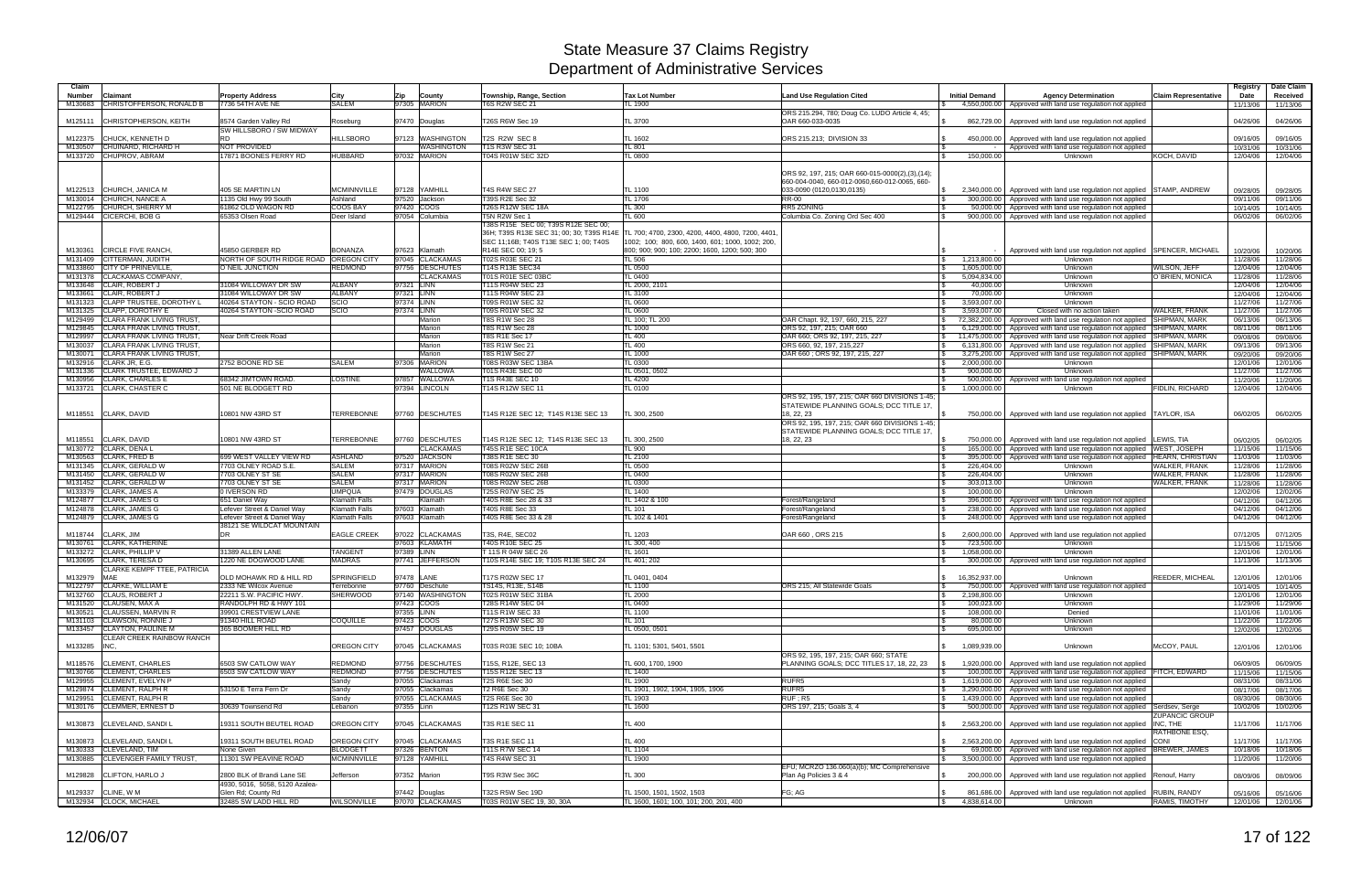| Claim              |                                                          |                                                 |                                          |            |                                    |                                                              |                                 |                                                                                 |                                              |                                                                                                             |                                                      | Registry             | Date Claim           |
|--------------------|----------------------------------------------------------|-------------------------------------------------|------------------------------------------|------------|------------------------------------|--------------------------------------------------------------|---------------------------------|---------------------------------------------------------------------------------|----------------------------------------------|-------------------------------------------------------------------------------------------------------------|------------------------------------------------------|----------------------|----------------------|
| <b>Number</b>      | Claimant                                                 | <b>Property Address</b>                         | Citv                                     | Zip        | County                             | Township, Range, Section                                     | <b>Tax Lot Number</b>           | <b>Land Use Regulation Cited</b>                                                | <b>Initial Demand</b>                        | <b>Agency Determination</b>                                                                                 | <b>Claim Representative</b>                          | Date                 | Received             |
| M133436<br>M118567 | <b>CLOSNER, DELWIN</b><br><b>CLOSNER, DELWIN I</b>       | <b>VONE GIVEN</b><br>7865 SOUTH BOGYNSKI ROAD   | <b>OREGON CITY</b><br><b>OREGON CITY</b> |            | 97045 CLACKAMAS<br>97045 CLACKAMAS | <b>T03S R02E SEC 12D</b><br>T3S, R2E, SEC 12D                | <b>FL 1600</b><br>TL 1603, 1700 |                                                                                 | 185,490.00<br>∣ \$                           | Unknown                                                                                                     |                                                      | 12/02/06             | 12/02/06             |
| M131966            | <b>CLOUSE, GERALD F</b>                                  | 420 ROLLING HILLS DRIVE                         | <b>EAGLE POINT</b>                       |            | 97524 JACKSON                      | <b>T35S R1W SEC 33</b>                                       | <b>TL 132</b>                   | OAR 660-006-0026 (1)(a)                                                         | 332,929.00<br>250,000.00                     | Approved with land use regulation not applied<br>Unknown                                                    | Brophy, Timothy                                      | 06/07/05<br>11/30/06 | 06/07/05<br>11/30/06 |
| M131146            | <b>CLUGSTON, BONNIE M</b>                                |                                                 |                                          |            | <b>BAKER</b>                       | T12S R37E SEC 00; 17; 18                                     | TL 1200; 100, 300; 100          |                                                                                 | 107,056.00<br>l \$                           | Unknown                                                                                                     |                                                      | 11/24/06             | 11/24/06             |
| M133301            | <b>CLURE, JIMMY</b>                                      | 21610 SW HEBISCHER RD                           | SHERWOOD                                 |            | 97140 WASHINGTON                   | T 02S R 02W SEC 26                                           | TL 1304                         |                                                                                 | 100,000.00<br>l Si                           | Unknown                                                                                                     |                                                      | 12/01/06             | 12/01/06             |
| M129543            | CLYDE, LARRY                                             | SE WHITE PINE DR                                |                                          |            | <b>LINN</b>                        | T12S R4W SEC 8A                                              | TL 400, 408, 409                | RR-2 1/2; LCC 9.4.610(D), 905.400-420                                           | 587,500.00<br><b>S</b>                       | Withdrawn                                                                                                   | DEZZANI, JOHN                                        | 06/20/06             | 06/20/06             |
| M132927<br>M132926 | COATES, BETTY<br>COATES, SCOTT                           | 1584 MOONSHINE PARK RD<br>584 MOONSHINE PARK RD | <b>LOGSDEN</b><br><b>LOGSDEN</b>         |            | 97357 LINCOLN<br>97357 LINCOLN     | T09S R09W SEC 28; 29<br>T09S R09W SEC 29                     | TL 202; 1200<br>TL 1203, 1204   |                                                                                 | 700,000.00<br>1 S.<br><b>S</b><br>200,000.00 | Unknown<br>Unknown                                                                                          | <b>BARTOLDUS, DENNIS</b><br><b>BARTOLDUS, DENNIS</b> | 12/01/06<br>12/01/06 | 12/01/06<br>12/01/06 |
|                    | M122040 COATES, VERNON E                                 |                                                 |                                          |            | <b>MARION</b>                      | T8S, R2W, SEC19, 19A                                         | TL 400, 1700                    | OAR 660: ORS 92, 197, 215, 227                                                  | 3.350.000.00<br>$\sqrt{S}$                   | Approved with land use regulation not applied SHIPMAN, MARK                                                 |                                                      | 08/24/05             | 08/24/05             |
|                    | M133329 COBINE, DONALD R                                 | <b><i>NELLS LANDING RD</i></b>                  |                                          |            | 97351 POLK                         | T09S R04W SEC 14A                                            | TL 1200, 1201, 1209             |                                                                                 | 350.000.00                                   | Unknown                                                                                                     |                                                      | 12/01/06             | 12/01/06             |
|                    | M119116 COBOS, VICTOR C                                  | 241 BUNKER HILL ROAD SOUTH SALEM                |                                          |            | 97306 MARION                       | T8S R3W SEC 31, 32                                           | TL 100, 200                     | OAR 660-015-0000 (3)                                                            | 6,745,290.00                                 | Approved with land use regulation not applied LIEN, WALLACE                                                 |                                                      | 12/30/04             | 12/30/04             |
| M133141            | <b>COCHRAN LIVING TRUST</b>                              | 37276 CAMP CREEK ROAD                           |                                          |            | LANE                               | T17S R02W SEC 26                                             | TL 0200, 0202                   |                                                                                 | 285,000.00                                   | Unknown                                                                                                     | FARTHING, MICHAEL                                    | 12/01/06             | 12/01/06             |
| M124356            | COCHRAN, FLOYD A<br>M122279 COCHRAN, JAMES               | 6150 BILLINGS ROAD<br>CHINA GULCH RD            | MT HOOD<br><b>MEDFORD</b>                |            | 97041 HOOD RIVER<br>97504 JACKSON  | T1N R10E SEC 19<br>T38 R3W SEC 21                            | TL5100<br>TL 300                | FARM ZONE A-1; ORS 197, 215<br>JACKSON CO ORD: ORS 215: OAR 660                 | 538,279.00<br>IS.<br>2,121,600.00            | Approved with land use regulation not applied<br>Approved with land use regulation not applied SCHMOR, DOUG |                                                      | 03/14/06<br>09/12/05 | 03/14/06<br>09/12/05 |
|                    |                                                          |                                                 |                                          |            |                                    |                                                              |                                 |                                                                                 |                                              |                                                                                                             |                                                      |                      |                      |
| M122357            | COCHRAN, JAMES                                           | <b>HWY 140</b>                                  | <b>EAGLE POINT</b>                       | 97524      | <b>JACKSON</b>                     | T36S R1W SEC 23, 26                                          | TL 400,103 &104                 | JACKSON CO ORD; CH 197; ORS 215; OAR 660   \$                                   | 9,800,000.00                                 | Approved with land use regulation not applied SCHMOR, DOUG                                                  |                                                      | 09/15/05             | 09/15/05             |
| M133446            | <b>COCHRAN, JAMES A</b>                                  |                                                 |                                          |            | <b>JACKSON</b>                     | T36S R01W SEC 23:T36S R01W SEC 26                            | TL 0119: TL 0103                |                                                                                 | 5.500.000.00<br><b>S</b>                     | Unknown                                                                                                     |                                                      | 12/02/06             | 12/02/06             |
| M134366            | COCHRAN, JOHN A                                          | 43672 SW HIATT RD                               | FOREST GROVE 97116 WASHINGTON            |            |                                    | T01S R04W SEC 12                                             | TL 1400                         |                                                                                 | 400.000.00<br>IS.                            | Unknown                                                                                                     |                                                      | 01/31/07             | 01/31/07             |
|                    | M129435 COCHRAN, KEVIN D                                 | 90136 Baker Road                                | Elmira                                   | 97437 Lane |                                    | <b>T17 R6W Sec 11</b><br>T28S R13W SEC 19; SEC 30; T28S R14W | <b>TL 600</b>                   | OAR 660-004-0040                                                                | 112,900.00                                   | Denied                                                                                                      |                                                      | 06/01/06             | 06/01/06             |
|                    | M130335 COCHRAN, MARIE K                                 | 87688 NORTH BANK LANE                           | COQUILLE                                 |            | 97423 COOS                         | <b>SEC 25</b>                                                | TL 900; 200; 100                |                                                                                 | 4,126,700.00<br>$\mathbb{S}$                 | Approved with land use regulation not applied MCINTOSH, EMMETT                                              |                                                      | 10/18/06             | 10/18/06             |
|                    |                                                          |                                                 |                                          |            |                                    |                                                              |                                 | UNION COUNTY ZONING PARTITION &                                                 |                                              |                                                                                                             |                                                      |                      |                      |
|                    | M122582 COCHRAN, PHILLIP                                 | 58836 PIERCE RD                                 | LA GRANDE                                |            | 97850 UNION                        | T4S, T38E, SEC 2; T3S, R38E                                  | TL 100, 9700                    | SUBDIVISION ORDINANCE                                                           | 850,000.00<br>IS.                            | Approved with land use regulation not applied   BURLING, PHILLIP                                            |                                                      | 09/30/05             | 09/30/05             |
|                    | M131834 COFFMAN, CARL T                                  | 15077 S Clackamas River Dr                      | Clackamas                                |            | 97045 Clackamas                    | T2S R2E Sec 15B                                              | TL 1800                         |                                                                                 | 538,871.00<br><b>S</b>                       | Unknown                                                                                                     |                                                      | 11/30/06             | 11/30/06             |
| M129795            | COFFMAN, MARION L                                        | 19900 NW BUTLER RD                              | <b>TERREBONNE</b>                        | 97760      | <b>CROOK</b>                       | T14S R14E SEC 18                                             | <b>TL 101</b>                   | GOAL 3; ORS 215; OAR 660                                                        | 385.550.00                                   | Approved with land use regulation not applied                                                               | KOBACK<br><b>CHRISTOPHER</b>                         | 08/02/06             | 08/02/06             |
| M130558            | COLBACH, JOSEPHINE                                       | 2970SW SCHAEFFER RD                             | <b>WEST LINN</b>                         | 97068      | <b>CLACKAMAS</b>                   | <b>T2S R1E SEC 32D</b>                                       | TL 300                          |                                                                                 | 50,000,00                                    | Approved with land use regulation not applied                                                               |                                                      | 11/03/06             | 11/03/06             |
| M130559            | COLBACH, JOSEPHINE T                                     |                                                 | <b>WEST LINN</b>                         |            | 97068 CLACKAMAS                    | <b>T2S R1E SEC 32D</b>                                       | TL 301                          |                                                                                 | 50,000,00                                    | Approved with land use regulation not applied                                                               |                                                      | 11/03/06             | 11/03/06             |
|                    | M131290 COLE, MARLIN L                                   | 9351 LIBERTY ROAD SOUTH                         | <b>SALEM</b>                             |            | 97306 MARION                       | T09S R03W SEC 04                                             | <b>TL 0700</b>                  |                                                                                 | $\sqrt{S}$<br>3,141,656.00                   | Approved with land use regulation not applied                                                               | <b>WALKER, FRANK</b>                                 | 11/27/06             | 11/27/06             |
|                    |                                                          |                                                 |                                          |            |                                    |                                                              |                                 | ORS 215: OAR 660-006, 033                                                       |                                              |                                                                                                             | SPENCER, LLC,                                        |                      |                      |
|                    | M118523 COLE, WAYNE M                                    | 7957 TINGLEY LN                                 | KLAMATH FALLS                            |            | 97601 KLAMATH                      | T39S, R9E, SEC28                                             | <b>TL 800</b>                   | MARION COUNTY ZONING ORDINANCE F-1;                                             | 369,540.00                                   | Approved with land use regulation not applied                                                               | <b>MICHAEL</b>                                       | 05/27/05             | 05/27/05             |
|                    |                                                          |                                                 |                                          |            |                                    |                                                              |                                 | COUNTY ZONING REGULATIONS; STATE                                                |                                              |                                                                                                             |                                                      |                      |                      |
|                    |                                                          |                                                 |                                          |            |                                    | TOWNSHIP 3S. RANGE 2WofWM, SECTION                           |                                 | REGULATIONS; STATEWIDE PLANNING GOALS;                                          |                                              |                                                                                                             |                                                      |                      |                      |
| M118566            | <b>COLEMAN, CHRISTOPHER,</b>                             | 5555 CHAMPOEG RD NE                             | <b>ST PAUL</b>                           |            | 97137 MARION                       |                                                              | TAX LOT 100                     | <b>ADMINISTRATIVE RULES</b>                                                     | 600,000.00                                   | Approved with land use regulation not applied                                                               |                                                      | 06/07/05             | 06/07/05             |
| M133505            | <b>COLEMAN, SUSAN</b>                                    | <b>NOT PROVIDED</b>                             |                                          |            | WALLOWA                            | T02S R43E SEC 03                                             | TL 1200                         |                                                                                 | 450.000.00                                   | Unknown                                                                                                     |                                                      | 12/02/06             | 12/02/06             |
| M122072            | <b>COLLEKNON, JACK</b>                                   | 6070 HWY 101S                                   | <b>TILLAMOOK</b>                         | 97141      | <b>TILLAMOOP</b>                   | <b>T2S, R9W, SEC 7D</b>                                      | TL 100, 200                     |                                                                                 | 50,000.00                                    | Approved with land use regulation not applied   LAFOON, JULIE                                               |                                                      | 08/26/05             | 08/26/05             |
| M124487<br>M133029 | COLLINS, DAVID<br><b>COLLINS, DAVID</b>                  | 5291 SWEET LANE<br>5291 SWEET LN                | WHITE CITY<br><b>WHITE CITY</b>          |            | 97503 JACKSON<br>97503 JACKSON     | T35S R2W SEC 11<br>T35S R02W SEC 11                          | <b>TL 309</b><br>TL 0309        | EFU; ACCESS ROAD RESTRICTION                                                    | l \$<br>117,598.00<br>117,597.00             | Approved with land use regulation not applied<br>Unknown                                                    |                                                      | 03/20/06<br>12/01/06 | 03/20/06<br>12/01/06 |
| M133605            | <b>COLLINS, JOHN</b>                                     | 1979 COLESTINE ROAD                             |                                          |            | <b>JACKSON</b>                     | T41S R02E SEC 06                                             | <b>TL 0700</b>                  |                                                                                 | <b>S</b><br>250,000.00                       | Unknown                                                                                                     | <b>OCONNOR, DANIEL</b>                               | 12/04/06             | 12/04/06             |
|                    | M134213 COLLINS, REVA                                    | 3624 NEAL CREEK ROAD                            | HOOD RIVER                               |            | 97031 HOOD RIVER                   | T02N R10E SEC 36                                             | TL 1200, 1301                   |                                                                                 | 6,250,000.00<br>$\mathcal{S}$                | Unknown                                                                                                     |                                                      | 12/05/06             | 12/05/06             |
|                    | M132145 COLTON, FRANK D                                  |                                                 |                                          |            | <b>CLACKAMAS</b>                   | T4 R1E SEC2AC                                                | TL800                           |                                                                                 | 485.000.00<br><b>S</b>                       | Unknown                                                                                                     |                                                      | 11/30/06             | 11/30/06             |
|                    | M130962 COLVIN, NORMAN                                   |                                                 |                                          |            | 97002 CLACKAMAS                    | T3S R1E SEC 31; T3S R1W SEC 36                               | TL 1000; 1300, 1400, 1502       |                                                                                 | IS.                                          | 1,466,903.00 Approved with land use regulation not applied LIEN, WALLACE                                    |                                                      | 11/20/06             | 11/20/06             |
|                    | M131283 COLVIN, ROSE A                                   |                                                 |                                          |            | <b>MULTNOMAH</b>                   | T02N R01W SEC 31                                             | TL 0800                         |                                                                                 | 600.000.00                                   | Approved with land use regulation not applied WALKER, FRANK                                                 |                                                      | 11/27/06             | 11/27/06             |
|                    | M122689 COLYER, RITA M                                   | <b>NOT PROVIDED</b>                             |                                          |            | <b>MARION</b>                      | <b>T6S, R2W, SEC 12B</b>                                     | TL 500                          | OAR 660; ORS CHAPT. 92, 197, 215, 227                                           | 1,400,000.00                                 | Approved with land use regulation not applied                                                               | <b>SHIPMAN, MARK</b>                                 | 10/07/05             | 10/07/05             |
|                    |                                                          |                                                 |                                          |            |                                    |                                                              |                                 | ORS 197.005 et seq, 215.010 et seq; OAR 660-001-                                |                                              |                                                                                                             |                                                      |                      |                      |
|                    | M130168 COMBE, DAVID B                                   | 6211, 6285 New Hope Rd                          | Grants Pass                              |            | 97527 Josephine                    | <b>T37S R6W SEC 13</b>                                       | TL 1500, 2100, 2200, 2301       | 0000 et seq; County Rural Development Code                                      | 21.770.790.00                                | Denied                                                                                                      | Freudenberg, Ben                                     | 10/02/06             | 10/02/06             |
|                    | M122528 COMBS, BOB                                       | 9992 SARATOGA DR NE                             | <b>SALEM</b>                             |            | 97305 MARION                       | <b>T6S R1W SEC 18</b>                                        | TL 1400                         | ORS 215-283; OAR 660-33                                                         | $\sqrt{3}$                                   | 272.886.00 Approved with land use regulation not applied                                                    |                                                      | 09/29/05             | 09/29/05             |
|                    | M130506 COMBS, BOB                                       | 9992 SARATOGA DR NE                             | <b>SALEM</b>                             |            | 97305 MARION                       | T6S R1W SEC18                                                | <b>TL 1400</b>                  | Divide the farmland from the                                                    | 465.000.00<br>$\mathbb{R}$                   | Approved with land use regulation not applied                                                               |                                                      | 10/31/06             | 10/31/06             |
|                    | M119841 COMBS, ROBERT W                                  | 41102 FISH HATCHERY ROAD                        | <b>SCIO</b>                              | 97374 LINN |                                    | TOWNSHIP 11, RANGE 1W, SECTION 12                            | TAX LOT 703                     | HB 3361                                                                         | 320,000.00                                   | Approved with land use regulation not applied                                                               |                                                      | 02/17/05             | 02/17/05             |
|                    | M132100 COMMONS, JAMES<br>CONE INVESTMENT LIMITED        |                                                 |                                          |            | LINN                               | T10S R1W SEC13                                               | TL 200                          |                                                                                 | 426,053.08                                   | Unknown                                                                                                     |                                                      | 11/30/06             | 11/30/06             |
| M130677            | <b>PARTNERSHIP</b>                                       | 85812 HWY 99 SOUTH                              | <b>EUGENE</b>                            | 97405 LANE |                                    | T17S R3W SEC 23                                              | <b>TL 100</b>                   |                                                                                 | 4,935,000.00                                 | Denied                                                                                                      | SMITH, BARRY                                         | 12/01/06             | 12/01/06             |
|                    |                                                          |                                                 |                                          |            |                                    |                                                              |                                 | Goal 3; ORS 215,213; OAR 660-033-0120, 0130                                     |                                              |                                                                                                             |                                                      |                      |                      |
|                    | M129417 CONE, DONNA M                                    | 31475 Riedweg Rd                                | <b>CORNELIUS</b>                         |            | Washington                         | TS1S R3W SEC 24                                              | <b>TL 0700</b>                  | CDO Sec 344, 610-2                                                              | 4.833.300.00<br>$\mathbb{S}$                 | Approved with land use regulation not applied                                                               |                                                      | 05/30/06             | 05/30/06             |
|                    | M122138 CONFER, GARTH                                    | 22255 SE BOULDER CREST LANE AMITY               |                                          |            | 97101 YAMHILL                      | T5 R4 SEC 35                                                 | TL 1403                         | EFU 40; ORD 83, 310, 565                                                        | $\mathbb{S}$                                 | 150,000.00   Approved with land use regulation not applied                                                  |                                                      | 08/30/05             |                      |
|                    |                                                          |                                                 |                                          |            |                                    |                                                              |                                 |                                                                                 |                                              |                                                                                                             |                                                      |                      | 08/30/05             |
|                    | M118375 CONKLIN, ARTHUR                                  | NOT PROVIDED                                    |                                          |            | <b>BAKER</b>                       | TOWNSHIP 9S, RANGE 40E, SECTION 04D TAX LOT 500              |                                 | ALL LAND USE REGULATIONS                                                        |                                              | 764,790.00   Approved with land use regulation not applied                                                  |                                                      | 05/02/05             | 05/02/05             |
|                    |                                                          |                                                 |                                          |            |                                    | T27S R06W SEC 03; T26S R06W SEC 33;                          |                                 |                                                                                 |                                              |                                                                                                             |                                                      |                      |                      |
|                    | M131639 CONN BAIRD, KAY S                                | 3380 GARDEN VALLEY ROAD                         | <b>ROSEBURG</b>                          |            | 97470 DOUGLAS                      | T27S R06W SEC 04                                             | TL 0500: 4500: 0200             |                                                                                 | 420,000.00                                   | Unknown                                                                                                     |                                                      | 11/29/06             | 11/29/06             |
|                    |                                                          |                                                 |                                          |            |                                    |                                                              |                                 | ORS 215.780, 215.283; OAR 660-033-0035, -0100;                                  |                                              |                                                                                                             |                                                      |                      |                      |
|                    | M121587 CONN, RICHARD I                                  | 885 FLOURNOY VALLEY ROAD                        | <b>ROSEBURG</b>                          |            | 97470 DOUGLAS                      | TT 27S, R7W, SEC 11                                          | TL 901, 902, 1000, 1001         | EFU-G; DOUGLAS COUNTY LAND USE &<br>DEVELOPMENT ORDINANCE ARTICLES 3 & 45 \  \$ |                                              | 380,000.00   Approved with land use regulation not applied                                                  |                                                      | 07/27/05             | 07/27/05             |
|                    | M131671 CONNAWAY, CHRISTOPHER C                          | 89499 HWY 202                                   | <b>ASTORIA</b>                           |            | 97103 CLATSOP                      | T07N R09W SEC 11                                             | TL 2300                         |                                                                                 | 300,000.00<br>l \$                           | Unknown                                                                                                     |                                                      | 11/29/06             | 11/29/06             |
|                    | M133573 CONNER, BRUCE                                    | <b>OLD OREGON HWY</b>                           | WARRENTON                                |            | 97146 CLATSOP                      | T08N R10W SEC 33A                                            | TL 1900, 1901, 2103, 2104       |                                                                                 | 100,000.00<br><b>S</b>                       | Unknown                                                                                                     |                                                      | 12/02/06             | 12/02/06             |
|                    |                                                          |                                                 |                                          |            |                                    |                                                              |                                 | SB100; FARMLAND PROTECTED IN LARGE                                              |                                              |                                                                                                             |                                                      |                      |                      |
|                    | M124593 CONOVER, LORETTA D                               | 20900 NW BAKER CREEK ROAD MCMINNVILLE           |                                          |            | 97128 YAMHILL                      | T4S R5W SEC 8                                                | <b>TL 600</b>                   | BLOCKS; YCZORD SEC 403 NO. 310, 403.03                                          | 175,000.00                                   | Approved with land use regulation not applied CONOVER, AMY                                                  |                                                      | 03/23/06             | 03/23/06             |
|                    | M129554 CONSUMER POWER, INC,                             | <b>Hwy 34</b>                                   |                                          |            | Benton                             | T14S R8W Sec 2A                                              | TL 1100                         | ORS 92, 94, 195, 197, 215; OAR 660 et seq                                       |                                              | 105,000.00   Approved with land use regulation not applied JOHNSON, LAURA                                   |                                                      | 06/21/06             | 06/21/06             |
|                    | M131964 CONTINENTAL IMPORTS INC,                         | NOT PROVIDED                                    |                                          |            | <b>CLACKAMAS</b>                   | T3S R1E SEC 19                                               | TL 100, 107                     |                                                                                 | 1,940,000.00<br>$\sqrt{3}$                   | Unknown                                                                                                     | KNEELAND, JOHN                                       | 11/30/06             | 11/30/06             |
|                    | M130724 COOK JR, CLIVE W<br>M130968 COOK (MILLER), MONAL | 26300 S BARLOW RD<br>510 O.C. BROWN ROAD        | CANBY<br>ROSEBURG                        |            | 97013 CLACKAMAS<br>97470 DOUGLAS   | <b>T4S R1E SEC17</b><br>T27S R4W SEC 19                      | TL 601<br><b>TL 1500</b>        |                                                                                 | 283,250.00<br>$\sqrt{3}$<br>$\sqrt{S}$       | Denied<br>139,404.00 Approved with land use regulation not applied                                          |                                                      | 11/14/06<br>11/20/06 | 11/14/06<br>11/20/06 |
|                    | M130723 COOK JR, CLIVE W                                 | 26310 S BARLOW RD                               | <b>CANBY</b>                             |            | 97013 CLACKAMAS                    | T4S R1E SEC18                                                | TL 300, 600                     |                                                                                 | $\mathsf{S}$                                 | 1,930,713.00 Approved with land use regulation not applied                                                  |                                                      | 11/14/06             | 11/14/06             |
|                    | M129582 COOK, BETTY                                      | 161 SE Dimick Ln                                | Madras                                   |            | 97741 Jefferson                    | T11S R13E Sec 13CB                                           | TL 900, 901                     | JCZO Sec 304.1(D); RR-5                                                         |                                              | 750,000.00 Approved with land use regulation not applied                                                    |                                                      | 06/26/06             | 06/26/06             |
|                    | M131482 COOK, C WAYNE                                    | 73645 BEAR FLAT LN                              | <b>SILVER LAKE</b>                       | 97638 LAKE |                                    | T28S R13E SEC 16                                             | TL 0904                         |                                                                                 | 490,000.00<br>l \$                           | Unknown                                                                                                     | LAFOON, JULIE                                        | 11/28/06             | 11/28/06             |
|                    | M131546 COOK, CHARLOTTE                                  | 31000 SE HWY 211                                | <b>EAGLE CREEK</b>                       |            | 97045 CLACKAMAS                    | T02S R04E SEC 29C                                            | TL 2800                         |                                                                                 | 175,000.00<br>$\sqrt{3}$                     | Unknown                                                                                                     |                                                      | 11/29/06             | 11/29/06             |
|                    | M129745 COOK, DORTHY L                                   | Hwy 213 & Nowlens Rd                            | Molalla                                  |            | 97038 Clackamas                    | <b>T6S R1E Sec 15</b>                                        | TL 401                          | CCZDO 401.06 B19, 401.06 C1                                                     | l \$                                         | 45,000.00   Approved with land use regulation not applied                                                   |                                                      | 07/25/06             | 07/25/06             |
|                    | M133780 COOK, FRED G                                     |                                                 |                                          | 97396 POLK |                                    | <b>T06S R07W SEC 12A</b>                                     | TL 0800, 1000                   |                                                                                 | $\sqrt{s}$<br>50,000.00                      | Unknown                                                                                                     |                                                      | 12/04/06             | 12/04/06             |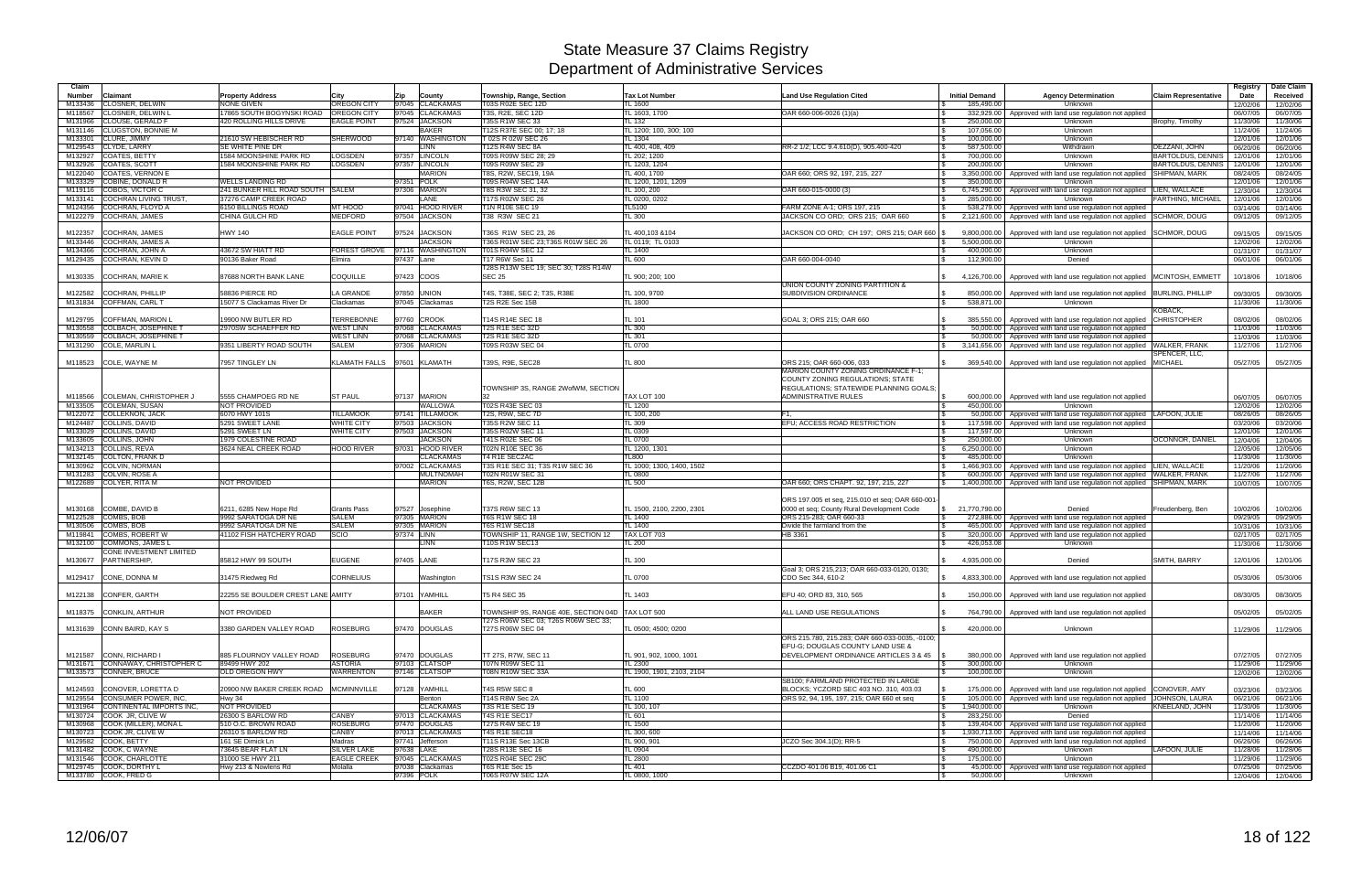| Claim<br>Number    | Claimant                                           | <b>Property Address</b>                            | City                                 | Zip<br>County                        | Township, Range, Section                                              | <b>Tax Lot Number</b>                             | <b>Land Use Regulation Cited</b>                                                                | <b>Initial Demand</b>        | <b>Agency Determination</b>                                                            | <b>Claim Representative</b>                    | Registry<br>Date     | Date Claim<br>Received        |
|--------------------|----------------------------------------------------|----------------------------------------------------|--------------------------------------|--------------------------------------|-----------------------------------------------------------------------|---------------------------------------------------|-------------------------------------------------------------------------------------------------|------------------------------|----------------------------------------------------------------------------------------|------------------------------------------------|----------------------|-------------------------------|
|                    |                                                    |                                                    |                                      |                                      |                                                                       |                                                   | DESCHUTES COUNTY PL-5 & DCC CH 18; OAR<br>660 DIV 1, 3-4, 6-9, 11-12, 14-18, 21-23, 25-26, 30-  |                              |                                                                                        |                                                |                      |                               |
|                    |                                                    |                                                    |                                      |                                      |                                                                       |                                                   | 31, 33-35; ORS 197, 215, 94, 536, 541, 561; ORS                                                 |                              |                                                                                        |                                                |                      |                               |
|                    |                                                    |                                                    |                                      |                                      |                                                                       |                                                   | 92.016; ALL LCDC RULES AND GOALS SINCE                                                          |                              |                                                                                        |                                                |                      |                               |
|                    | M124775 COOK, GEORGE J                             | 63510 GENTRY LOOP                                  | <b>BEND</b>                          | 97701 DESCHUTES                      | T17S R12E SEC 13                                                      | TL 100                                            | 1970<br>ORS 215.263, 283, 284, 296, 705, 780; AF-80                                             |                              | 3,000,000.00 Approved with land use regulation not applied TROMPKE, EDWARD             |                                                | 04/05/06             | 04/05/06                      |
|                    |                                                    |                                                    |                                      |                                      |                                                                       |                                                   | Zone; OAR 660-033-0010-0160, 015, 006; SB 100,                                                  |                              |                                                                                        |                                                |                      |                               |
| M129384            | <b>COOK, GORDON F</b>                              | Near Albertson Road                                |                                      | ramhill                              | T2S R3W Sec 16                                                        | TL 4100                                           | 101                                                                                             |                              | 1,624,208.00 Approved with land use regulation not applied                             | PINKSTAFF, JOHN                                | 05/24/06             | 05/24/06                      |
|                    | M133619 COOK, IVAN W                               | 64434 ALDER SLOPE RD                               | <b>ENTERPRISE</b>                    | 97828 WALLOWA                        | T02S R44E SEC 16                                                      | TL 7300                                           | GOALS 3,14; OAR 660-033, 004, 014, 015; ORS                                                     | 500,000.00                   | Unknown                                                                                |                                                | 12/04/06             | 12/04/06                      |
| M124530            | <b>COOK, JEFFREY</b>                               | 90852 SMITH LANE                                   | <b>EUGENE</b>                        | 97408 LANE                           | T16S R3W SEC 31-40                                                    | TL 1600, 1700                                     | 197.175, 200, 250, 215.203-296                                                                  |                              | 1,050,000.00   Approved with land use regulation not applied CORNACCHIA, STEVE         |                                                | 03/21/06             | 03/21/06                      |
| M124608            | <b>COOK, ROBERT</b>                                | 2050 SW CHILDS ROAD                                | LAKE OSWEGO                          | 97034 CLACKAMAS                      | T2S R1E SEC 21B                                                       | <b>TL 500</b>                                     | RRFF-5; ZDO 1014.04.13.3.A                                                                      |                              | 2,500,000.00 Approved with land use regulation not applied LAUE, DEBI                  |                                                | 03/24/06             | 03/24/06                      |
| M124724<br>M132345 | COOK, WILMER L<br>COOKE, DONNA KYLLONEN            | 16403 Alder Slope Rd<br>29254 BARKER RD            | Enterprise<br><b>RAINIER</b>         | 97828 Wallowa<br>97048 COLUMBIA      | <b>T2S R44E Sec 15</b><br>T6N R2W SEC 8                               | TL 1300<br>801                                    | <b>EFU</b>                                                                                      | 214.000.00                   | 100,000.00 Approved with land use regulation not applied<br>Unknown                    |                                                | 04/03/06<br>11/30/06 | 04/03/06<br>11/30/06          |
|                    |                                                    |                                                    |                                      |                                      |                                                                       |                                                   | MALHEUR COUNTY CODE TITLE C CHAPTER 3                                                           |                              |                                                                                        |                                                |                      |                               |
| M122610            | COONS, DOROTHY L                                   | TBD POWER RD                                       | <b>ONTARIO</b>                       | 97914 MALHEUR                        | T16, R47, SEC 19                                                      | TL 100                                            | <b>ARTICLE A</b>                                                                                |                              | 238,000.00   Approved with land use regulation not applied                             |                                                | 10/03/05             | 10/03/05                      |
| M133883<br>M133478 | COONS, FLOYD C<br>COOPER, DARREL                   | 90861 LEWIS & CLARK RD<br><b>168 TOUCHSTONE LN</b> | <b>ASTORIA</b><br><b>ROSEBURG</b>    | 97103 CLATSOP<br>97470 DOUGLAS       | T07N R09W SEC 06<br><b>T27S R07W SEC 28</b>                           | <b>TL 1400</b><br>TL 0200, 0600, 1700, 1900       |                                                                                                 | 500,000.00<br>1,750,000.00   | Unknown<br>Unknown                                                                     | AUTIO, MICHAEL                                 | 12/04/06<br>12/02/06 | 12/04/06<br>12/02/06          |
| M132655            | COOPER, JOAN                                       | 7940 AMITY RD                                      | <b>AMITY</b>                         | 97101 YAMHILL                        | <b>T5S R4W SEC 26</b>                                                 | TL 2100                                           |                                                                                                 | 170,000.00                   | Unknown                                                                                |                                                | 12/01/06             | 12/01/06                      |
| M132406            | COOPER, JOHN L                                     |                                                    | <b>LEBANON</b>                       | LINN                                 | T12S R1W SEC 23                                                       | <b>TL 203</b>                                     |                                                                                                 | 364,535.00                   | Unknown                                                                                |                                                | 12/01/06             | 12/01/06                      |
|                    | M129388 COOPER, LILY L                             | 29744 Sodaville-Mtn Rd                             | Lebanon                              | 97355 Linn                           | T13S R1W Sec 7; T13S R2W Sec 12                                       | TL 400, 100                                       | <b>ART: EFU</b>                                                                                 |                              | 2,207,500.00   Approved with land use regulation not applied   TRAIN, LILLIAN          |                                                | 05/25/06             | 05/25/06                      |
| M119706            | COOPER, MK                                         | 23910 NE SPRINGHILL ROAD                           | GASTON                               | 97119 YAMHILL                        | TOWNSHIP 2S, RANGE 3W, SECTION 19                                     | TAX LOT 190                                       | ORDIANCEN 497, 402 OF YAMHILL COUNTY,<br>EF40                                                   |                              | 150,000.00   Approved with land use regulation not applied                             |                                                | 02/10/05             | 02/10/05                      |
|                    |                                                    |                                                    |                                      |                                      |                                                                       |                                                   |                                                                                                 |                              |                                                                                        |                                                |                      |                               |
| M130281            | <b>COOPER. THOMAS M</b>                            |                                                    |                                      | <b>CLACKAMAS</b>                     | <b>T4S R2E SEC10</b>                                                  | <b>TL1100</b>                                     |                                                                                                 |                              | 1,795,447.00 Approved with land use regulation not applied BOWERMAN, DONALD            |                                                | 10/13/06             | 10/13/06                      |
| M118714            | <b>COOS COUNTRY CLUB INC.</b>                      | NOT PROVIDED                                       | <b>NOT PROVIDED</b>                  | <b>COOS</b>                          | T26S, R13W, SEC25; T26S, R13W, SEC26                                  | TL 1400, 2000, 2100, 2200; TL 100                 | EFU: ORS 215, 203.035; COOS COUNTY<br>ORDINANCE 92-11-019PL, 94-02-003PL                        | 2,147,800.00                 | Approved with land use regulation not applied                                          | <b>FAVREAU, ANTHONY</b>                        | 07/05/05             | 07/05/05                      |
|                    | M129598 COP COPI CROPS, LTD,                       | 61637 Lower Cove Rd                                | Cove                                 | 97824 Union                          | T2S R40E: T3S R40E                                                    | TLS 3801: 400, 700                                | ORS 197, 215; Statewide Planning Goals; Goal 5                                                  | 3,550,000.00                 | Denied                                                                                 | HOSTETTER, D RAHN                              | 06/29/06             | 06/29/06                      |
| M130541            | COPPLE, BRIAN L                                    | 7069 COMBEST LANE SE                               | <b>TURNER</b>                        | 97392 MARION                         | T8S R2W SEC 21CD                                                      | TL 1900, 2000                                     |                                                                                                 |                              | 365,200.00 Approved with land use regulation not applied                               |                                                | 11/02/06             | 11/02/06                      |
|                    | M133562 CORBETT SCHOOL DIST 39,                    | <b>NONE GIVEN</b>                                  | <b>CORBETT</b>                       | 97019 MULTNOMAH                      | T01N R04E SEC 33CC                                                    | <b>TL 0500</b>                                    | OTD 197.180, 215.203-327, 438, 459, 700, 799;                                                   | 400,000.00                   | Unknown                                                                                | DUNTON, ROBERT                                 | 12/02/06             | 12/02/06                      |
| M129873            | <b>CORCORAN, MYTON</b>                             | 4972 Old Stare Rd                                  | <b>Central Point</b>                 | 97502 Jackson                        | T37S R2w Sec 6A                                                       | TL 100, 101                                       | 2004 Jackson Co LDO: Oar 660-033                                                                |                              | 1,643,300.00 Approved with land use regulation not applied                             | O'Connor, Daniel                               | 08/16/06             | 08/16/06                      |
| M133354            | <b>CORDON, THOMAS</b>                              | <b>NONE GIVEN</b>                                  | <b>DEXTER</b>                        | 97431 LANE                           | T19S R01W SEC 07                                                      | <b>TL 2500</b>                                    |                                                                                                 |                              | Unknown                                                                                | Funke, Ron                                     | 12/01/06             | 12/01/06                      |
| M118735            | COREY, CAROL J<br>M133314 COREY, ROBERT E          | 8831 LITTLE RD SE                                  | <b>AUMSVILLE</b>                     | 97325 MARION<br>97302 MARION         | T8, R2W, SEC 36<br>T 08S R 04W SEC 13A                                | <b>TL 300</b><br>TL 0300, 0400, 0500, 0600, 0700  | EFU; ORD 176                                                                                    | 5,000,000.00                 | 450,000.00   Approved with land use regulation not applied<br>Unknown                  |                                                | 07/08/05             | 07/08/05                      |
|                    | M133315 COREY, ROBERT S                            | 37264 CAMP CREEK RD                                | <b>SPRINGFIELD</b>                   | 97478 LANE                           | T 17S R02W SEC 26                                                     | <b>TL 0300</b>                                    |                                                                                                 | 500,000.00                   | Unknown                                                                                |                                                | 12/01/06<br>12/01/06 | 12/01/06<br>12/01/06          |
|                    | M119478 COREY, VIRGINIA                            | <b>SECTION 15B</b>                                 | NOT PROVIDED                         | <b>CLACKAMAS</b>                     | TOWNSHIP 2S, RANGE 1E                                                 | TAX LOTS 600, 690                                 | EFU 80                                                                                          |                              | 4,985,500.00 Approved with land use regulation not applied                             | ROACH, DONALD                                  | 01/27/05             | 01/27/05                      |
| M132833            | CORK, DONA C.V                                     | 31408 CAMAS LANE                                   | <b>EUGENE</b>                        | 97405 LANE                           | T18S R04W SEC 24                                                      | TL 0400, 0402                                     |                                                                                                 |                              | Unknown                                                                                | Funke, Ron                                     | 12/01/06             | 12/01/06                      |
|                    | M131388 CORLEY, MICHAEL R                          | <b>NOT PROVIDED</b>                                |                                      | <b>BAKER</b>                         | T13S R37E SEC 20                                                      | <b>TL 2600</b>                                    |                                                                                                 | 784,580.00                   | Unknown                                                                                | SPENCER, LLC,                                  | 11/28/06             | 11/28/06                      |
| M118529            | CORNELISON, CHARLES                                | 2625 FOOTS CREEK ROAD                              | <b>GOLD HILL</b>                     | 97525 JACKSON                        | T37S R4W SEC 12                                                       | TL 800, 900                                       | ORS 215: OAR 660                                                                                |                              | 732,030.00   Approved with land use regulation not applied                             | <b>MICHAEL</b>                                 | 05/31/05             | 05/31/05                      |
|                    |                                                    | TAMPICO ROAD 1/2 MILE FROM                         |                                      |                                      | TOWNSHIP 10, RANGE 5, SECTION 25                                      |                                                   | BENTON COUNTY COMPREHENSIVE PLAN, RR-                                                           |                              |                                                                                        |                                                |                      |                               |
| M120041            | CORNELIUS, GRANT                                   | INTERSECTION OF HWY 99                             |                                      | <b>BENTON</b>                        | TOWNSHIP 10, RANGE 4, SECTION 30<br>TOWNSHIP 9S RANGE 45E SECTION 27, | TAX LOT 100, 103, 800, 803                        | ORS 215. 283(2b) ORS 215.213(2), OAR660-023-                                                    |                              | Approved with land use regulation not applied                                          |                                                | 03/02/05             | 03/02/05                      |
| M119384            | <b>CORNING, JACK</b>                               | NOT PROVIDED                                       | <b>RICHLAND</b>                      | 97870 BAKER                          | 34, 35                                                                | <b>TAX LOT 5100</b>                               | 298; OAR660-023-030 (2,3,4,5,6)                                                                 | 985.000.00                   | Denied                                                                                 | <b>BROWNE, PEGGY</b>                           | 01/20/05             | 01/20/05                      |
|                    |                                                    |                                                    |                                      |                                      |                                                                       |                                                   | HRCZORD 2, 6, 48, 106, 109, 110, 125, 129, 133,                                                 |                              |                                                                                        |                                                |                      |                               |
| M129669            | CORRADO, ANTHONY C                                 | 1650 Old Dalles Dr                                 | <b>Hood River</b>                    | 97031 Hood River                     | T2N R11E Sec 5; Sec 8                                                 | TL 1000; 101                                      | 167, 201, 236; ORS 92, 197, 215; OAR 660, 660-<br>033                                           |                              | \$11,575,306.00 Approved with land use regulation not applied                          |                                                | 07/14/06             | 07/14/06                      |
| M130260            | CORRADO, DOMINIC J                                 | 6917 SW 49TH AVE.                                  | <b>PORTLAND</b>                      | 97219 MULTNOMAH                      | T1S R1E SEC19AA                                                       | TL4300                                            |                                                                                                 |                              | 88,720.00 Approved with land use regulation not applied                                |                                                | 10/11/06             | 10/11/06                      |
|                    |                                                    |                                                    |                                      |                                      |                                                                       |                                                   |                                                                                                 |                              |                                                                                        |                                                |                      |                               |
| M129668            | CORRADO, VITA                                      | Old Dalles Dr                                      | <b>Hood River</b>                    | 97031 Hood River                     | T2N R11E Sec 6; Sec 7                                                 | TL 3400: 400                                      | HRCZORD 2, 6, 48, 106, 109, 110, 125, 129, 133,<br>201, 236; ORS 92, 197, 215; OAR 660, 660-033 |                              | 1.488.442.00 Approved with land use regulation not applied                             |                                                | 07/14/06             | 07/14/06                      |
| M125053            | CORWIN, BETTE                                      | None                                               |                                      | 97714 Jefferson                      | 12S R13E Sec 3                                                        | TL 600                                            | All land use regulations and zoning since 1969                                                  |                              | 18,150,000.00   Approved with land use regulation not applied                          |                                                | 04/21/06             | 04/21/06                      |
| M129473            | CORWIN, CORABELI                                   | 551 Carter Lane                                    | Ashland                              | 97520 Jackson                        | T38S R1E Sec 19, 30                                                   | TL 900, 1000, 2000                                | LDO: JCCP                                                                                       |                              | 2,070,000.00 Approved with land use regulation not applied                             |                                                | 06/08/06             | 06/08/06                      |
| M118583            | <b>CORWIN, GORDON 1</b><br>M130104 COSAND, ALLAN B | HWY 97 AND HIGLAND DR<br>20180 Merrill Pit Rd      | Klamath Falls                        | 97734 JEFFERSON<br>97603 Klamath     | T12S R13E SEC 16<br>T40S R10E Sec 34                                  | TL 300<br><b>TL 1300</b>                          | STATEWIDE PLANNING GOALS; GOAL 3                                                                | 1,250,000.00                 | 700,000.00   Approved with land use regulation not applied FITCH, EDWARD<br>Denied     |                                                | 06/10/05<br>09/22/06 | 06/10/05<br>09/22/06          |
|                    | M134118 COTA, MARION                               | NOT SPECIFIED                                      |                                      | <b>ILINN</b>                         | T14S R01W SEC 04; 09                                                  | TL 1101, 1103, 1302; 1300, 2400, 2501             |                                                                                                 | 700,000.00                   | Unknown                                                                                |                                                | 12/04/06             | 12/04/06                      |
|                    |                                                    |                                                    |                                      |                                      |                                                                       |                                                   | ORS 92, 197.175(2)(d), 215.700, 705; OAR 660-                                                   |                              |                                                                                        |                                                |                      |                               |
|                    | M121625 COTTEN, FRANCIS D                          | 16114 S FORSYTHE RD                                | OREGON CITY                          | 97045 CLACKAMAS                      | T2S, R2E, SEC 23C                                                     | TL 200, 290                                       | 015-0000(2)(4)(15), 004-0040, 006-0025<br>ORS 215, 197, 537.505-796; OAR 660, 690;              |                              | 4,540,000.00   Approved with land use regulation not applied   HAMMONS, MICHAEL        |                                                | 07/28/05             | 07/28/05                      |
|                    | M124344 COULTER, JAMES A                           | 11631 MARION RD SE                                 | <b>TURNER</b>                        | 97392 MARION                         | T9S R2W SEC 15; T9S R2W SEC 22                                        | TL 300, 200, 302, 301: 500                        | STATEWIDE PLANNING GOAL 3                                                                       | \$42,009,000.00              | Denied                                                                                 |                                                | 03/14/06             | 03/14/06                      |
|                    | M130818 COULTER, MELVIN A                          |                                                    |                                      | <b>DESCHUTES</b>                     | T17S R14E SEC 23                                                      | TL 1400                                           |                                                                                                 |                              | 600,000.00   Approved with land use regulation not applied FITCH, EDWARD               |                                                | 11/16/06             | 11/16/06                      |
|                    | M131070 COUSENS, REMI<br>M131071 COUSSENS, REMI    |                                                    | <b>HILLSBORO</b><br><b>HILLSBORO</b> | 97124 WASHINGTON<br>97124 WASHINGTON | T01N R03W SEC 02; 03<br>T01N R03W SEC 07                              | TL 0500; 0200<br><b>TL 200</b>                    |                                                                                                 | 1,287,825.00<br>288,750.00   | Unknown<br>Unknown                                                                     | COUSSENS, PAUL<br><b>COUSSENS, PAUL</b>        | 11/22/06             | 11/22/06                      |
|                    | M131072 COUSSENS, REMI                             |                                                    | <b>HILLSBORO</b>                     | 97124 WASHINGTON                     | T01N R02W SEC 07                                                      | <b>TL 0100</b>                                    |                                                                                                 | 1,702,965.00                 | Closed with no action taken                                                            | COUSSENS, PAUL                                 | 11/22/06<br>11/22/06 | 11/22/06<br>11/22/06          |
|                    | M131073 COUSSENS, REMI                             |                                                    | <b>HILLSBORO</b>                     | 97124 WASHINGTON                     | T01N R03W SEC 13                                                      | TL 0100                                           |                                                                                                 | 229,350.00                   | Closed with no action taken                                                            | COUSSENS, PAUL                                 | 11/22/06             | 11/22/06                      |
|                    | M131074 COUSSENS, REMI                             |                                                    | <b>HILLSBORO</b>                     | 97124 WASHINGTON                     | T01N R03W SEC 11                                                      | <b>TL 0100</b>                                    |                                                                                                 | 1,389,300.00                 | Unknown                                                                                | COUSSENS, PAUL                                 | 11/22/06             | 11/22/06                      |
|                    | M131075 COUSSENS, REMI<br>M131076 COUSSENS, REMI   |                                                    | <b>HILLSBORO</b><br><b>HILLSBORO</b> | 97124 WASHINGTON<br>WASHINGTON       | T01N R03W SEC 07<br>T01N R03W SEC 12                                  | <b>TL 0600</b><br>TL 1700, 1800, 2100, 2300, 2400 |                                                                                                 | 1,412,400.00<br>6,884,670.00 | Closed with no action taken<br>Unknown                                                 | <b>COUSSENS, PAUL</b><br><b>COUSSENS, PAUL</b> | 11/22/06<br>11/22/06 | 11/22/06<br>11/22/06          |
|                    | M129309 COUTTS, BARBARA                            | 42250 SE Kleinsmith Rd                             | Sandy                                | 97055 Clackamas                      | T3S R5E Sec 7                                                         | TL 300                                            | TRB Zoning                                                                                      |                              | 120,000.00 Approved with land use regulation not applied                               |                                                | 05/09/06             | 05/09/06                      |
|                    | M129320 COVER, MICHAEL                             | 99816 Mt Emily Rd                                  | Brookings                            | 97415 Curry                          | T40S R13W Sec 36                                                      | TL 105                                            | Not Provided                                                                                    |                              | 869,000.00   Approved with land use regulation not applied                             |                                                | 05/11/06             | 05/11/06                      |
|                    | M129591 COWAN, BRUCE W                             | 9585 SW Tualatin                                   | <b>Grants Pass</b>                   | 97527 Washington                     | T2S R2S Sec 23                                                        | <b>TL 200</b>                                     | <b>Wetland Designations</b><br>RRFF; RA-1; OAR 660-004-0040; Statewide                          | 541,021.00                   | Denied                                                                                 |                                                | 06/28/06             | 06/28/06                      |
|                    | M124870 COX TRUST, THE                             | 14039 S Clackamas River Dr                         | Oregon City                          | 97045 Clackamas                      | T2S R2E Sec 21B                                                       | <b>TL 200</b>                                     | Planning Goal #14                                                                               |                              | 300,000.00   Approved with land use regulation not applied Cox, Nicholas               |                                                | 04/11/06             | 04/11/06                      |
|                    | M130123 COX, DAYLE                                 | 68009 & 68015 Taylor Lane                          | Vernonia                             | 97064 Columbia                       | T6N R4W Sec 20 & 29                                                   | TL 300 & 400                                      | CCZO 506.1                                                                                      |                              | 120,000.00   Approved with land use regulation not applied   Harker, Kevin             |                                                | 09/26/06             | 09/26/06                      |
|                    | M133442 COX, EDGAR A                               |                                                    |                                      | <b>MULTNOMAH</b>                     | T01N R01E SEC 32                                                      | <b>TL 4800</b>                                    | ORS 215.283(1-3), 284(1-7), 700, 705(1-7); OAR                                                  | 400,000.00                   | Unknown                                                                                |                                                | 12/02/06             | 12/02/06                      |
|                    | M118417 COX, ROBERT M                              | NOT PROVIDED                                       |                                      | 97355 LINN                           | TOWNSHIP 11S, RANGE 2W, SECTION 19                                    | TAX LOT 501                                       | 660-33-0090, 120, 130, 135                                                                      |                              | 50,000.00   Approved with land use regulation not applied  HEILIG, GEORGE              |                                                | 05/11/05             | 05/11/05                      |
|                    | M122791 CRABILL, PAUL                              | NOT PROVIDED                                       |                                      | <b>BAKER</b>                         | <b>T9S, R39E</b>                                                      | TL 1301                                           | ORS 192, 215                                                                                    |                              | 1,330,000.00 Approved with land use regulation not applied                             |                                                | 10/13/05             | 10/13/05                      |
|                    |                                                    |                                                    |                                      |                                      |                                                                       |                                                   | Deschutes County RR-10 Zone; WA; Statewide                                                      |                              |                                                                                        |                                                |                      |                               |
|                    | M130098 CRAIG, DANA<br>M131759 CRAIG, LORENZO T    | 15036 Yorkie Lane<br>97204 STIAN SMITH LN          | La Pine<br><b>COOS BAY</b>           | 97739 Deschutes<br>97420 COOS        | T22S R10E Sec 30A<br>T25S R12W SEC 36                                 | TL 2000<br>TL 0600                                | Planning Goals 3, 4, 5                                                                          | 700,000.00                   | 94,000.00   Approved with land use regulation not applied   LOVLIEN, ROBERT<br>Unknown |                                                | 09/22/06             | 09/22/06<br>11/29/06 11/29/06 |
|                    |                                                    |                                                    |                                      |                                      |                                                                       |                                                   |                                                                                                 |                              |                                                                                        |                                                |                      |                               |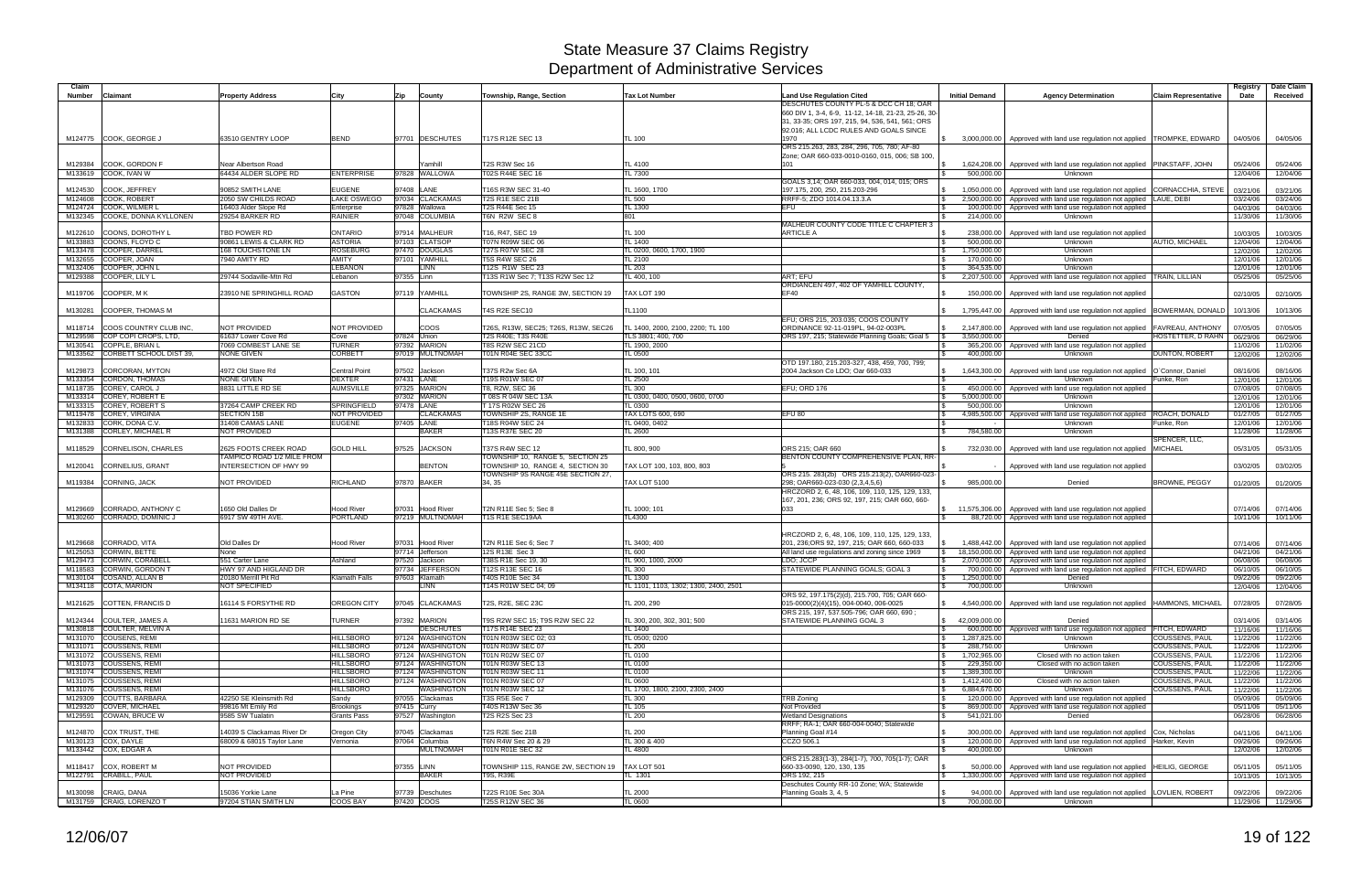| Claim              |                                                           |                                                   |                              |                                |                                             |                                                                                                                                                     |                                                                                                    |                                               |                                                                                                |                                              | Registry             | Date Claim           |
|--------------------|-----------------------------------------------------------|---------------------------------------------------|------------------------------|--------------------------------|---------------------------------------------|-----------------------------------------------------------------------------------------------------------------------------------------------------|----------------------------------------------------------------------------------------------------|-----------------------------------------------|------------------------------------------------------------------------------------------------|----------------------------------------------|----------------------|----------------------|
| <b>Number</b>      | Claimant                                                  | <b>Property Address</b>                           | City                         | <b>Zip</b><br>County           | Township, Range, Section                    | <b>Tax Lot Number</b>                                                                                                                               | <b>Land Use Regulation Cited</b>                                                                   | <b>Initial Demand</b>                         | <b>Agency Determination</b>                                                                    | <b>Claim Representative</b>                  | Date                 | Received             |
| M129854            | <b>CRAMER, RICHARD C</b>                                  | 64025 & 64023 N HWY 97                            | <b>BEND</b>                  | 97701 DESCHUTES                | T17S R12E Sec 4                             | TL 900, 901, 902                                                                                                                                    | MUA-10 zoning                                                                                      |                                               | 7,500,000.00 Approved with land use regulation not applied                                     |                                              | 08/14/06             | 08/14/06             |
| M133865            | <b>CRANE, CHARLES E</b>                                   |                                                   |                              | 97355 LINN<br>97486 Douglas    | T12S R02W SEC 36                            | <b>TL 701</b>                                                                                                                                       | FF: EFU                                                                                            | 740.000.00                                    | Unknown                                                                                        |                                              | 12/04/06             | 12/04/06             |
| M130096<br>M118573 | <b>CRANE, CLAUDE E</b><br>CRANE, JACK L                   | 2884 Hubbard Creek Rd<br>N/A                      | Umpqua                       | <b>CLACKAMAS</b>               | <b>T25S R7W Sec 27</b><br>T2S, R5 E, SEC 22 | TL 200, 300, 400, 500<br><b>TL 802</b>                                                                                                              | EFU-20                                                                                             | 875,000.00<br>227,000.00<br>l \$              | Approved with land use regulation not applied<br>Approved with land use regulation not applied |                                              | 09/22/06<br>06/08/05 | 09/22/06<br>06/08/05 |
| M125073            | <b>CRAVEN, THOMAS E</b>                                   |                                                   | McMinnville                  | 97128 Yamhill                  | T4S R5W Sec 1                               | TL 1100                                                                                                                                             | Yam Co. Sec 402, 310                                                                               | 400,000.00                                    | Approved with land use regulation not applied                                                  |                                              | 04/24/06             | 04/24/06             |
|                    | M129941 CRAWFORD, FRANK                                   | 36193 NW Three Cedars Ln                          | <b>North Plains</b>          | 97133 Washington               | T2N R3W Sec 15                              | TL 903, 904                                                                                                                                         | ORS 215.780; OAR 660-033-0100                                                                      | 300,000.00                                    | Approved with land use regulation not applied                                                  |                                              | 08/28/06             | 08/28/06             |
|                    |                                                           |                                                   |                              |                                |                                             |                                                                                                                                                     | ORS 92, 197, 209.250(4), 215.780, 526, 527, 629,                                                   |                                               |                                                                                                |                                              |                      |                      |
| M122530            | CRAWFORD, JOHN G                                          | NOT PROVIDED                                      |                              | <b>JACKSON</b>                 | T38S, R2W, SEC 3A; T38S, R2W, SEC 3         | TL 2300, TL 3600, 3601                                                                                                                              |                                                                                                    | 7,017,000.00<br>$\mathfrak s$                 | Denied                                                                                         | WILLIS, DONALD                               | 09/29/05             | 09/29/05             |
| M132680            | CRAY, JANET L<br>M130283 CREE, IRA J                      | <b>NOT PROVIDED</b>                               | <b>GOUS BEACH</b>            | <b>BENTON</b><br>97444 CURRY   | T12S R6W SEC 4<br>T36S R14W SEC 00          | <b>TL 2100</b><br>TL 4806                                                                                                                           |                                                                                                    | 464.932.00<br>$\mathbb{S}$<br>200,000.00      | Unknown<br>Denied                                                                              | <b>HEILIG, GEORGE</b><br><b>SCHMOR, DOUG</b> | 12/01/06<br>10/13/06 | 12/01/06<br>10/13/06 |
| M133438            | <b>CREECH, RAMONA J</b>                                   | 2839 DAYS CREEK CUT-OFF RD MYRTLE CREEK           |                              | 97457 DOUGLAS                  | T29S R05W SEC 36; 25                        | TL 0200; 1500                                                                                                                                       |                                                                                                    | 240,000.00<br><b>S</b>                        | Unknown                                                                                        |                                              | 12/02/06             | 12/02/06             |
|                    | M131302 CREIGHTON, DAVID                                  |                                                   |                              | WASCO                          | <b>T02N R12E SEC32</b>                      | TL 0800                                                                                                                                             |                                                                                                    | 200,000.00                                    | Unknown                                                                                        |                                              | 11/27/06             | 11/27/06             |
|                    |                                                           |                                                   |                              |                                |                                             |                                                                                                                                                     | OAR 660-006-0026(1) (a), 26 (1); ORS                                                               |                                               |                                                                                                |                                              |                      |                      |
|                    | M129753 CREITZ, LYNN E                                    | 33795 SE Gunderson Rd                             |                              | Clackamas                      | T2S R4E Sec 21                              | TL 103                                                                                                                                              | 215.780(1)(c), 705                                                                                 |                                               | 837,328.00 Approved with land use regulation not applied                                       |                                              | 07/26/06             | 07/26/06             |
| M131721            | <b>CRESCENT GROVE CEMETERY,</b>                           |                                                   |                              | Washington                     | T2S R1W SEC 6                               | TL 200, 202, 203, 204                                                                                                                               | GOAL 3; OAR 660; ORS 197.352; ORS 215.231<br>263, 284, 780                                         | \$25,000,000.00                               | Unknown                                                                                        | RATHBONE ESQ.<br>CONI                        | 11/29/06             | 11/29/06             |
|                    |                                                           |                                                   |                              |                                |                                             |                                                                                                                                                     | GOAL 3; OAR 660; ORS 197.352; ORS 215.231,                                                         |                                               |                                                                                                | <b>ZUPANCIC GROUP</b>                        |                      |                      |
| M131721            | <b>CRESCENT GROVE CEMETERY,</b>                           |                                                   |                              | Washington                     | T2S R1W SEC 6                               | TL 200, 202, 203, 204                                                                                                                               | 263, 284, 780                                                                                      | \$25,000,000.00                               | Unknown                                                                                        | INC. THE                                     | 11/29/06             | 11/29/06             |
|                    |                                                           |                                                   |                              |                                |                                             |                                                                                                                                                     |                                                                                                    |                                               |                                                                                                | WATERBURY,                                   |                      |                      |
| M129976            | <b>CRHA, THOMAS D</b>                                     | None Given                                        | Cottage Grove<br><b>BEND</b> | 97434 Lane<br>97701 DESCHUTES  | T20S R3W Sec 17                             | <b>TL 600</b>                                                                                                                                       | $F-2$                                                                                              | 950,000.00                                    | Approved with land use regulation not applied                                                  | <b>NORMAN</b>                                | 09/05/06             | 09/05/06             |
|                    | M130348 CRIBBEN, ALONZO J                                 | 63960 DESCHUTES MKT RD                            |                              |                                | T17S R12E SEC11                             | <b>TL 201</b>                                                                                                                                       |                                                                                                    | 750,793.00<br><b>S</b>                        | Approved with land use regulation not applied                                                  | CLARK, COREY<br><b>BARTHOLOMEW</b>           | 10/19/06             | 10/19/06             |
| M132146            | <b>CRICHTON, CURTIS</b>                                   |                                                   |                              | <b>JACKSON</b>                 | T38S R1W SEC14                              | TL1200; 1300                                                                                                                                        |                                                                                                    | 1,280,000.00                                  | Unknown                                                                                        | <b>MARK</b>                                  | 11/30/06             | 11/30/06             |
|                    | M132724 CRIMMINS, DELTAH M                                | 6025 NW Westside Rd                               | McMinnville                  | 97128 YAMHILL                  | T04S R04W SEC 05                            | <b>TL 0200</b>                                                                                                                                      |                                                                                                    |                                               | Unknown                                                                                        | <b>CUTLER, THOMAS</b>                        | 12/01/06             | 12/01/06             |
|                    | M134488 CRIMMINS, DELTAH M                                | 6025 NW WESTSIDE RD                               | <b>MCMINNVILLE</b>           | 97128 YAMHILL                  | T04S R04W SEC 05                            | <b>TL 0200</b>                                                                                                                                      |                                                                                                    | 200,000.00<br>$\mathbb{R}$                    | Unknown                                                                                        | <b>CUTLER, THOMAS</b>                        | 12/05/07             | 12/05/07             |
|                    |                                                           |                                                   |                              |                                |                                             |                                                                                                                                                     | GOAL 3, 14; ORS 215,203, 236, 243, 262, 263,                                                       |                                               |                                                                                                |                                              |                      |                      |
| M129960            | <b>CRIMMINS, DORIS V</b>                                  | 7405 NW POVERTY BEND RD                           | <b>MCMINNVILLE</b>           | 97128 YAMHILL                  | <b>T3S R4W SEC 33</b>                       | <b>TL 400</b>                                                                                                                                       | 283, 284, 705, 780; OAR 660-033-0090, 0120<br>0130, 0135, 015-0000(3)                              | l \$                                          | 320,000.00   Approved with land use regulation not applied   WRIGHT, CATHERINE                 |                                              | 09/01/06             | 09/01/06             |
|                    |                                                           |                                                   |                              |                                |                                             |                                                                                                                                                     | ART to FF; ORS 92, 197, 215; OAR 660; All                                                          |                                               |                                                                                                |                                              |                      |                      |
|                    | M129618 CROCKER, PERRY B                                  | 25644 Rice Rd                                     | <b>Sweet Home</b>            | 97386 Linn                     | T14S R1W Sec 22                             | <b>TL 700</b>                                                                                                                                       | <b>Statewide Planning Goals</b>                                                                    | 400,000.00<br><b>S</b>                        | Approved with land use regulation not applied                                                  |                                              | 07/03/06             | 07/03/06             |
|                    | M133630 CROCKETT, CAROL                                   | 15160 HWY 101S                                    | <b>HARBOR</b>                | 97415 CURRY                    | T41S R13W SEC 22B; 22A                      | TL 101; 200, 203, 204, 205                                                                                                                          |                                                                                                    | 6,456,980.00<br>l \$                          | Unknown                                                                                        |                                              | 12/02/06             | 12/02/06             |
|                    | M131480 CROCKETT, DAVY                                    |                                                   |                              | <b>CURRY</b>                   | T41S R13W SEC 00; 06E; 06H                  | TL 1900; 0200; 0400                                                                                                                                 | MCZO 172.04.36, 46, 68, 136 : Goals 2, 4, 5, 9;                                                    | 4,950,000.00<br>$\mathcal{S}$                 | Unknown                                                                                        | CROCKETT, BETTY                              | 11/28/06             | 11/28/06             |
| M129451            | CROFF, SR, GEORGE H                                       | 22911 Boones Ferry Rd NE                          | Aurora                       | 97002 Marion                   | T4S R1W Sec 2C                              | <b>TL 100</b>                                                                                                                                       | ORS Chap 215                                                                                       | 500.000.00<br>l \$                            | Approved with land use regulation not applied                                                  |                                              | 06/05/06             | 06/05/06             |
| M130684            | <b>CROMWELL, CAROL L</b>                                  | 32521 HIDDEN VALLEY RD                            | <b>LEBANON</b>               | 97355 LINN                     | <b>T12S R1W SEC 07</b>                      | TL 903                                                                                                                                              |                                                                                                    | 210,000.00<br>l \$                            | Approved with land use regulation not applied                                                  |                                              | 11/13/06             | 11/13/06             |
|                    |                                                           |                                                   |                              |                                |                                             |                                                                                                                                                     | OAR 660-006-0026(1)(A), 0027; ORS 215.705,                                                         |                                               |                                                                                                |                                              |                      |                      |
| M121808            | <b>CRONE, MYRNA</b>                                       | 20263 S MOLALLA AVE                               | <b>OREGON CITY</b>           | 97045 CLACKAMAS                | T3S, R2E, SEC 16B                           | TL 2511, 2512, 2516, 2591, 2596                                                                                                                     | 780(1)(C)                                                                                          | 375,000.00                                    | Approved with land use regulation not applied CRONE, JASON                                     |                                              | 08/10/05             | 08/10/05             |
| M129495            | CRONIN, HW                                                | Near Arrowhead Pass Road                          | Jacksonville                 | Jackson                        | T37S R3W Sec 25                             | <b>TL 1300</b>                                                                                                                                      | Jackson County LDO 4.3.6,11,12, 7.1.1, 9.5.3; OAR<br>660-006; ORS 215.720, 730, 740, 755, 780      | 520,000.00                                    | Approved with land use regulation not applied  O`CONNOR, DANIEL                                |                                              |                      |                      |
|                    |                                                           |                                                   |                              |                                |                                             |                                                                                                                                                     | 2004 JACKSON COUNTY LDO; OAR 660-006;                                                              |                                               |                                                                                                |                                              | 06/12/06             | 06/12/06             |
| M129525            | CRONIN, HW                                                | 2746 ASHLAND MINE RD                              | ASHLAND                      | 97520 JACKSON                  | T39S R1E SEC 6                              | TL 1501                                                                                                                                             | ORS 215.720, 730, 740, 755, 780                                                                    | 900,000.00                                    | Approved with land use regulation not applied  O`CONNOR, DANIEL                                |                                              | 06/16/06             | 06/16/06             |
|                    |                                                           |                                                   |                              |                                |                                             |                                                                                                                                                     |                                                                                                    |                                               |                                                                                                | <b>BENTON HABITAT</b>                        |                      |                      |
| M119957            | <b>CRONK, RICHARD</b>                                     | <b>NOT PROVIDED</b>                               | ALBANY                       | 97321 LINN                     | TOWNSHIP 11S, RANGE 4 W, SECTION 35         | TAX LOT 200                                                                                                                                         | EFU                                                                                                | 230,000.00<br>IS.                             | Approved with land use regulation not applied                                                  | FOR HUMANITY,                                | 02/28/05             | 02/28/05             |
|                    | M133124 CRONK, RICHARD L                                  | 46850 NW GRAHAM RD & 14441                        |                              | 97478 LANE                     | [18S R02W SEC 14                            | TL 1001                                                                                                                                             |                                                                                                    | 565,000.00                                    | Unknown                                                                                        | FARTHING, MICHAEL                            | 12/01/06             | 12/01/06             |
| M134051            | <b>CROOK, DWIGHT</b>                                      | NW KILLIN RD                                      | <b>BANKS</b>                 | 97106 WASHINGTON               | <b>T02N R04W SEC 27</b>                     | TL 0800, 0801, 1000                                                                                                                                 |                                                                                                    | 3,000,000.00                                  | Unknown                                                                                        | RANKIN, JOHN                                 | 12/04/06             | 12/04/06             |
|                    | M131014 CROOK, WILLIAM V                                  |                                                   |                              | 97444 CURRY                    | T38S R14W SEC 00; 29; 31; 33; 00            | TL 6300, 6600, 8200; 600; 100; 200; 1601                                                                                                            |                                                                                                    | \$ 170,859,360.00                             | Unknown                                                                                        | SHONKWILER, JOHN                             | 11/21/06             | 11/21/06             |
|                    |                                                           |                                                   |                              |                                | T38S R14W SEC 00; 33; T39S R14W SEC         |                                                                                                                                                     |                                                                                                    |                                               |                                                                                                |                                              |                      |                      |
| M131015            | <b>CROOK, WILLIAM V</b><br><b>CROOKED PINE RANCH LLC.</b> |                                                   |                              | 97444 CURRY<br>97759 Deschutes | 00;09                                       | TL 6200, 6400, 7800; 100, 300; 1450, 1600; 300                                                                                                      |                                                                                                    | \$ 846,240,490.00                             | Unknown<br>Denied                                                                              | SHONKWILER, JOHN                             | 11/21/06             | 11/21/06             |
| M130073<br>M133809 | <b>CROPP TTE, MICHAEL</b>                                 | 70959 Indian Ford Rd<br><b>SCOTCH CHURCH ROAD</b> | <b>Sisters</b><br>NOT STATED | <b>WASHINGTON</b>              | T14S R10E Sec 18<br>T01N R02W SEC 18        | TL 301, 307, 500<br><b>TL 1100</b>                                                                                                                  | ORS 215; OAR 660-033; County Code 18.16                                                            | \$25.000.000.00<br>400,000.00<br>$\mathbb{S}$ | Unknown                                                                                        | LOVLIEN, ROBERT                              | 09/20/06<br>12/04/06 | 09/20/06<br>12/04/06 |
| M133812            | <b>CROPP TTE, MICHAEL</b>                                 | <b>NORTH AVENUE</b>                               | <b>NORTH PLAINS</b>          | 97133 WASHINGTON               | T01N R03W SEC 01                            | <b>TL 0400</b>                                                                                                                                      |                                                                                                    | $\mathbb{S}$<br>15,000,000.00                 | Unknown                                                                                        |                                              | 12/04/06             | 12/04/06             |
| M133813            | <b>CROPP TTE, MICHAEL</b>                                 | 31345 NW NORTH AVE                                | <b>NORTH PLAINS</b>          | 97133 WASHINGTON               | T01N R03W SEC 01; T02N R03W SEC 36          | TL 0300; 0400                                                                                                                                       |                                                                                                    | 8,400,000.00                                  | Unknown                                                                                        |                                              | 12/04/06             | 12/04/06             |
| M133810            | <b>CROPP, MICHAEL</b>                                     | PUMKIN RIDGE ROAD                                 | NOT STATED                   | <b>WASHINGTON</b>              | T02N R03W SEC 35                            | <b>TL 1000</b>                                                                                                                                      |                                                                                                    | 400,000.00<br><b>S</b>                        | Unknown                                                                                        |                                              | 12/04/06             | 12/04/06             |
|                    | M133811 CROPP, MICHAEL                                    | <b>NOT STATED</b><br>8.2 MI W OF VERNONIA ON      | <b>NORTH PLAINS</b>          | 97133 WASHINGTON               | T02N R03W SEC 35                            | <b>TL 0900</b>                                                                                                                                      |                                                                                                    | 400,000.00                                    | Unknown                                                                                        |                                              | 12/04/06             | 12/04/06             |
|                    | M133969 CROSLEY, JOHN                                     | <b>KEASEY RD</b>                                  |                              | 97116 COLUMBIA                 | T05N R05W SEC 32                            | <b>TL 0500</b>                                                                                                                                      |                                                                                                    | l \$<br>246,000.00                            | Unknown                                                                                        |                                              | 12/04/06             | 12/04/06             |
|                    |                                                           |                                                   |                              |                                |                                             |                                                                                                                                                     |                                                                                                    |                                               |                                                                                                |                                              |                      |                      |
|                    |                                                           |                                                   |                              |                                |                                             |                                                                                                                                                     | Statewide Planning Goal 3, 4, 5, 11, 14; ORS 92,                                                   |                                               |                                                                                                |                                              |                      |                      |
|                    |                                                           |                                                   |                              |                                |                                             |                                                                                                                                                     | 195, 197, 215; OAR 660-004-0040(7)(e)(A), 660-                                                     |                                               |                                                                                                |                                              |                      |                      |
|                    |                                                           |                                                   |                              |                                |                                             | TL300, 400, 500; 5500; 200, 300; 100, 200; 100,<br>T37S R1E Sec 7; 8; 17; 18; 19; 20; 28; 29; 30; 600; 200, 300, 400; 200; 200, 300; 100, 200; 100, | 011-0060(2), 660-012-0065, 660-012-0065(3), 660-<br>012-0070, 660-033-0120, 660-033-0130, 660-033- |                                               |                                                                                                | <b>BARTHOLOMEW,</b>                          |                      |                      |
|                    | M129760 CROSS, ARNOLD D                                   | Hillcrest Rd                                      | Medford                      | 97504 Jackson                  | 32; 33; T38S R1E Sec 5                      | 300, 400; 200; 300                                                                                                                                  | 0135; Wildlife Regulations; Private Road Standards   \$ 142,875,600.00                             |                                               | Denied                                                                                         | <b>MARK</b>                                  | 07/27/06             | 07/27/06             |
|                    | M134057 CROSS, GARY                                       | 90722 ALVADORE RD                                 | <b>ALVADORE</b>              | 97488 LANE                     | T17S R05W SEC 05                            | <b>TL 0800</b>                                                                                                                                      |                                                                                                    | 253,926.00                                    | Unknown                                                                                        | FARTHING, MICHAEL                            | 12/04/06             | 12/04/06             |
|                    |                                                           |                                                   |                              |                                |                                             |                                                                                                                                                     |                                                                                                    |                                               |                                                                                                | <b>PAVITT LAND USE</b>                       |                      |                      |
|                    | M133248 CROSTON, VERBA M                                  | 12481 ELK CITY RD                                 | <b>TOLEDO</b>                | 97391 LINCOLN                  | T10S R10W SEC 36                            | TL 5600, 5601, 5602, 5603                                                                                                                           |                                                                                                    | 1,300,000.00<br>$\mathcal{S}$                 | Unknown                                                                                        | CONSULTING LLC.                              | 12/01/06             | 12/01/06             |
|                    | M130012 CROUSE, WALTER H                                  | 5791 Lower River Road                             | Grants Pass                  | 97526 Josephine                | T36S R6W Sec 16 & 17                        | TL 2500 & 700                                                                                                                                       | OAR 660; ORS 92, 195, 197, 215, 227; Goals 1-19 \\$                                                |                                               | 8,247,834.00 Approved with land use regulation not applied                                     |                                              | 09/11/06             | 09/11/06             |
|                    | M133843 CRUICKSHANK, CONWAY L                             | 95990 EGGERS RD                                   | <b>BROOKINGS</b>             | 97415 CURRY                    | T40S R14W SEC 11                            | <b>TL 0600</b>                                                                                                                                      |                                                                                                    | 250,000.00<br>I \$                            | Unknown                                                                                        |                                              | 12/04/06             | 12/04/06             |
|                    | M124301 CRUM, GAILORD & MARGIE                            | 838 PLUMTREE LANE                                 | <b>GRANTS PASS</b>           | 97527 JOSEPHINE                | T35S R6W SEC35                              | <b>TL 100</b>                                                                                                                                       | RR-5, STATEWIDE PLANNING GOAL #4                                                                   | <b>S</b>                                      | 485,000.00 Approved with land use regulation not applied RANSOM, WILLARD                       |                                              | 03/13/06             | 03/13/06             |
|                    | M125058 CRUMP, EMMA H                                     | 18681 Alsea Hwy                                   | Alsea                        | 97324 Benton                   | T14S R8W Sec 1                              | <b>TL 600</b>                                                                                                                                       | MPA; EFI                                                                                           | l \$<br>500,000.00                            | Approved with land use regulation not applied Crump, Steve                                     |                                              | 04/21/06             | 04/21/06             |
|                    | M131129 CRUMPACKER, JAMES                                 |                                                   |                              | <b>DESCHUTES</b>               | T16S R11W SEC 22                            | <b>TL 300</b>                                                                                                                                       |                                                                                                    | l \$                                          | 750,000.00 Approved with land use regulation not applied FITCH, EDWARD                         |                                              | 11/22/06             | 11/22/06             |
| M129405            | <b>CRUTCHER, RYAN K</b>                                   | 39292 SE Lusted Road                              | Sandy                        | 97055 Clackamas                | T1S R4E Sec 25                              | <b>TL 2400</b>                                                                                                                                      | SB100; HB3661; ORS 197.175, 197.280                                                                |                                               | \$11,485,000.00 Approved with land use regulation not applied                                  | & ASSOCIATES,<br><b>FRANK WALKER</b>         | 05/26/06             | 05/26/06             |
|                    | CRUTCHFIELD TTE, FLOYD                                    |                                                   |                              |                                |                                             |                                                                                                                                                     |                                                                                                    |                                               |                                                                                                |                                              |                      |                      |
| M132492 (WAYNE)    |                                                           | 1510 ANDERSON CREEK RD                            | TALENT                       | 97540 JACKSON                  | T38S R1W SEC 34                             | TL 704, 705                                                                                                                                         |                                                                                                    | $\mathfrak{S}$<br>285,000.00                  | Unknown                                                                                        | STARK, ERIC                                  | 12/01/06             | 12/01/06             |
|                    |                                                           |                                                   |                              |                                |                                             |                                                                                                                                                     |                                                                                                    |                                               |                                                                                                |                                              |                      |                      |
|                    |                                                           |                                                   |                              |                                |                                             |                                                                                                                                                     | STATE PLANNING GOALS; ORS 92, 195, 197,                                                            |                                               |                                                                                                |                                              |                      |                      |
|                    | CRYSTAL SPRINGS, PACKING CO                               |                                                   |                              |                                |                                             |                                                                                                                                                     | 215; OAR 660-004-0040, 660-011-0060, 60-012-<br>0065, 660-012-0070, 660-33-0120, 660-033-          |                                               |                                                                                                |                                              |                      |                      |
| M121986 INC        |                                                           | <b>TAMI LANE</b>                                  | MEDFORD                      | 97501 JACKSON                  | T37 R2W SEC 20; 20B; 20C                    | TL 3204, 4501; 1600, 100; 505 800                                                                                                                   | $0130,660-033-0135, 340-096-0020, 340-096-0034$ \\$                                                |                                               | 9,698,390.00   Approved with land use regulation not applied   HARPER, ALAN                    |                                              | 08/22/05             | 08/22/05             |
|                    | M134357 CULBERTSON, MARJORIE M                            | 108 PUGET VILLE RD                                | <b>KERBY</b>                 | 97531 JOSEPHINE                | T39S R08W SEC 09DO                          | TL 1200                                                                                                                                             |                                                                                                    | 15                                            | Unknown                                                                                        |                                              |                      | 05/04/07 05/04/07    |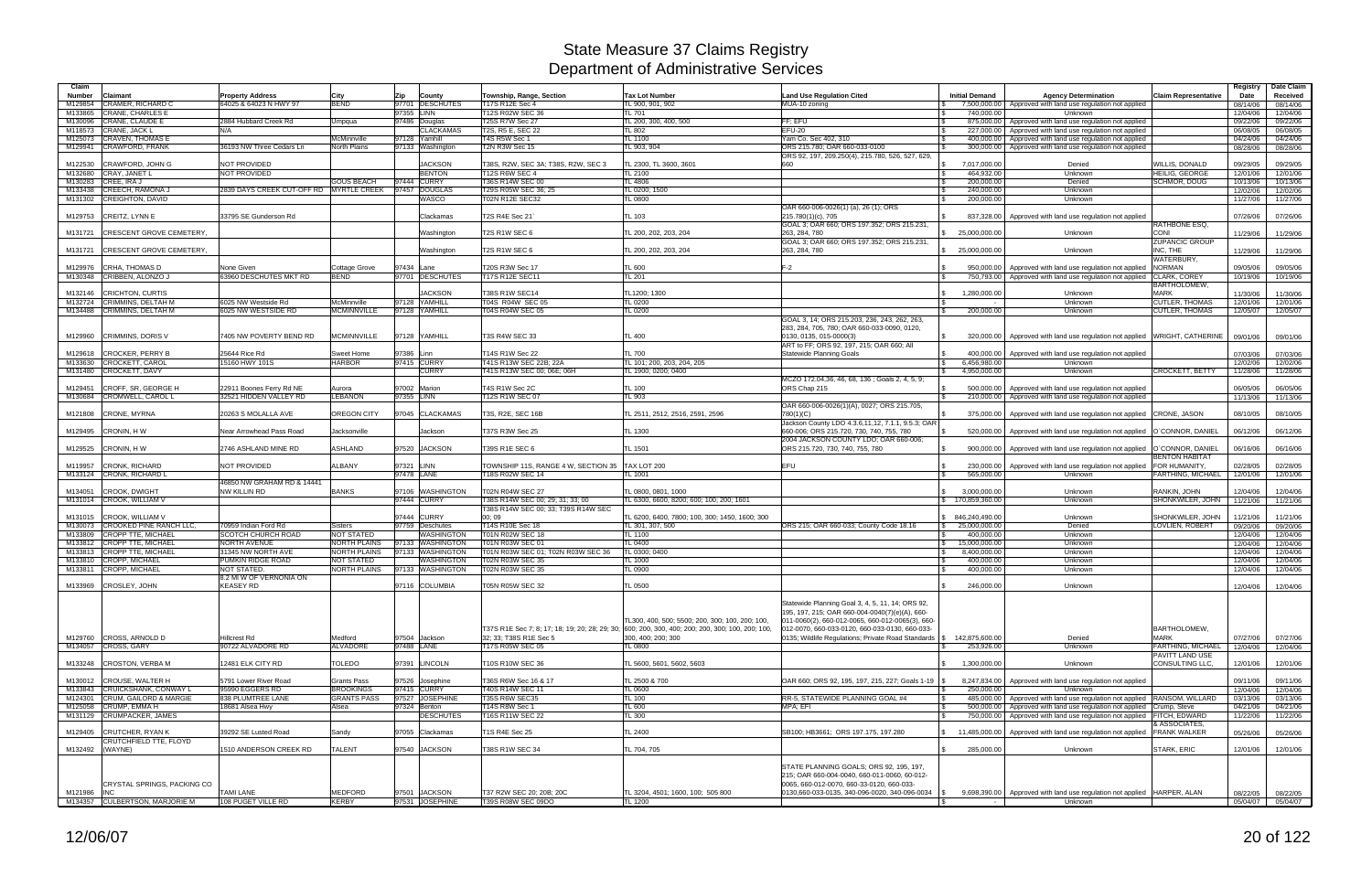| Claim              |                                                 |                                               |                               |                   |                                                        |                                                                                                     |                                                                    |                               |                                                                          |                               | Registry             | Date Claim           |
|--------------------|-------------------------------------------------|-----------------------------------------------|-------------------------------|-------------------|--------------------------------------------------------|-----------------------------------------------------------------------------------------------------|--------------------------------------------------------------------|-------------------------------|--------------------------------------------------------------------------|-------------------------------|----------------------|----------------------|
| Number             | Claimant                                        | <b>Property Address</b>                       | City                          | Zip<br>County     | Township, Range, Section                               | <b>Tax Lot Number</b>                                                                               | <b>Land Use Regulation Cited</b>                                   | <b>Initial Demand</b>         | <b>Agency Determination</b>                                              | <b>Claim Representative</b>   | Date                 | Received             |
| M130058            | <b>CULP, RUBY L</b>                             | 47426 Coalman Rd                              | Sandy                         | 97055 Clackamas   | <b>T2S R5E Sec 22</b>                                  | <b>TL 1500</b>                                                                                      | EFU: RRFF-5: RA-1                                                  | 500,000.00                    | Approved with land use regulation not applied                            |                               | 09/18/06             | 09/18/06             |
| M133399            | <b>CULVER, EVERETT</b>                          | <b>NOT SPECIFIED</b>                          |                               | 97458 COOS        | T29S R11W SEC 35; 36C; 36D                             | TL 0900, 1600; 0600; 0900                                                                           |                                                                    | 2,509,400.00<br>$\mathbb{S}$  | Unknown                                                                  |                               | 12/02/06             | 12/02/06             |
| M132232            | CUNNINGHAM SHEEP & LAND (2),                    |                                               |                               | <b>UMATILLA</b>   | T4S R31E SEC 00                                        | TL 1704                                                                                             |                                                                    | 472,520.00                    | Unknown                                                                  | COREY, STEVEN                 | 11/30/06             | 11/30/06             |
| M132233            | CUNNINGHAM SHEEP & LAND (2),                    |                                               |                               | <b>UMATILLA</b>   | T4S R33E SEC 00; T5S R33E SEC 00                       | TL 300; 200, 400                                                                                    |                                                                    | 821,676.00                    | Unknown                                                                  | COREY, STEVEN                 | 11/30/06             | 11/30/06             |
| M132230            | CUNNINGHAM SHEEP & LAND CO.                     |                                               |                               | <b>UMATILLA</b>   | T35 R31E SEC 00                                        | TL 1600, 2100                                                                                       |                                                                    | 1,159,907.00                  | Unknown                                                                  | COREY, STEVEN                 | 11/30/06             | 11/30/06             |
|                    |                                                 |                                               |                               |                   |                                                        | TL 110, 2800, 4100, 4500, 5400, 5700, 5900, 7100,                                                   |                                                                    |                               |                                                                          |                               |                      |                      |
| M132231            | CUNNINGHAM SHEEP CO.                            |                                               |                               | <b>UMATILLA</b>   | T1S R35W SEC 00                                        | 7200, 9000, 9300, 9400, 9500, 10200                                                                 |                                                                    | 833.652.00<br>IS.             | Unknown                                                                  | COREY, STEVEN                 | 11/30/06             | 11/30/06             |
| M124318            | <b>CUNNINGHAM, BARBARA S</b>                    | <b>BALLSTON RD</b>                            | <b>BALLSTON</b>               | <b>POLK</b>       | T6S R5W SEC 7                                          | <b>TL 300</b>                                                                                       | <b>EFU</b>                                                         | <b>S</b>                      | 366,000.00 Approved with land use regulation not applied                 |                               | 03/13/06             | 03/13/06             |
|                    |                                                 | <b>NOT SPECIFIED</b>                          |                               | <b>JEFFERSON</b>  |                                                        |                                                                                                     |                                                                    |                               |                                                                          | <b>LAND USE</b>               |                      |                      |
| M134029<br>M130931 | CUNNINGHAM, MARIE<br><b>CUNNINGHAM, PHYLLIS</b> |                                               |                               | <b>DOUGLAS</b>    | T13S R13E SEC 17; 17B<br>T26S R4W SEC 16; 17; 21       | TL 1000; 0600<br>TL 200; 600; 400                                                                   |                                                                    | 1.000.000.00<br>453,375.00    | Unknown<br>Approved with land use regulation not applied                 | CONSULTING.                   | 12/04/06<br>11/20/06 | 12/04/06<br>11/20/06 |
|                    | M131236 CUPP, TED                               |                                               |                               | <b>MARION</b>     | <b>T08S R02W SEC25B</b>                                | <b>TL 1300</b>                                                                                      |                                                                    | 1,912,000.00<br>l \$          | Unknown                                                                  | KELLY, DONALD                 | 11/24/06             | 11/24/06             |
|                    |                                                 |                                               |                               |                   |                                                        |                                                                                                     | EF-20; YAMHILL COUNTY ZONING ORDINANCE                             |                               |                                                                          |                               |                      |                      |
| M121775            | <b>CURRANS, E THOMAS</b>                        | 19855 NE TRUNK ROAD                           | <b>DUNDEE</b>                 | 97115 YAMHILL     | T3S, R3W, SEC 34                                       | <b>TL 1300</b>                                                                                      | 310.402                                                            | 1.049.500.00                  | Approved with land use regulation not applied                            |                               | 08/08/05             | 08/08/05             |
|                    | M130105 CURRANS, JR, E THOMAS                   | 19855 NE Trunk Rd                             | Dundee                        | 97115 Yamhill     | T3S R3W Sec 34                                         | TL 1300                                                                                             |                                                                    | 1.525.000.00<br>$\mathcal{S}$ | Approved with land use regulation not applied                            |                               | 09/22/06             | 09/22/06             |
|                    |                                                 |                                               |                               |                   | T13S R05W SEC 06; SEC 07; SEC 18; T13S                 | TL 0900; 0300, 0500; 0200, 0301; 0100; 0100,                                                        |                                                                    |                               |                                                                          |                               |                      |                      |
| M133723            | <b>CURRIER PLACE INC.</b>                       | <b>NOT SPECIFIED</b>                          |                               | 97333 BENTON      | R06W SEC 12; SEC 24                                    | 0500                                                                                                |                                                                    | 1,000,000.00<br>$\mathcal{S}$ | Unknown                                                                  | SCHULTZ, EDWARD               | 12/04/06             | 12/04/06             |
| M133179            | <b>CURRIN, IRENE M</b>                          | SE corner of JOE WRIGHT RD &<br><b>HWY 97</b> | <b>KLAMATH FALLS</b>          | 97603 KLAMATH     | T39S R09E SEC 19                                       | TL 0700                                                                                             |                                                                    | 125,000.00                    | Unknown                                                                  | CURRIN, HUGH                  | 12/01/06             | 12/01/06             |
|                    |                                                 |                                               |                               |                   |                                                        |                                                                                                     | ORS 92, 197, 215, 454, 526, 527; CLACKAMAS                         |                               |                                                                          | ROGGENDORF,                   |                      |                      |
|                    | M118658 CURRY, GERALD L                         | 23250 S DAY HILL RD                           | <b>ESTACADA</b>               | 97023 CLACKAMAS   | T3S, R4E, SEC 33 & 32A                                 | TL 600, 700, 703, 790, 2600, 2601                                                                   | COUNTY ORDINANCES; OAR 340, 629, 660                               | 1,450,000.00<br>$\mathcal{S}$ | Denied                                                                   | <b>KRISTIAN</b>               | 06/22/05             | 06/22/05             |
|                    |                                                 |                                               |                               |                   |                                                        |                                                                                                     | ORS 92, 197, 215, 454, 526, 527; CLACKAMAS                         |                               |                                                                          |                               |                      |                      |
| M118658            | <b>CURRY, GERALD L</b>                          | 23250 S DAY HILL RD                           | <b>ESTACADA</b>               | 97023 CLACKAMAS   | T3S, R4E, SEC 33 & 32A                                 | TL 600, 700, 703, 790, 2600, 2601                                                                   | COUNTY ORDINANCES: OAR 340, 629, 660                               | 1,450,000.00<br>l \$          | Denied                                                                   | <b>ODONNELL, MARK</b>         | 06/22/05             | 06/22/05             |
| M131968            | <b>CURRY, JOHN K</b>                            |                                               |                               | <b>CURRY</b>      | T40S R13W SEC 32; SEC 32A                              | TL 100, 101, 102; 100                                                                               |                                                                    | l \$<br>12,000,000.00         | Unknown                                                                  | <b>GEORGEFF, GARY</b>         | 11/30/06             | 11/30/06             |
|                    | M118915 CURTIS, LUCILLE                         | 422 GIBSON LANE                               | <b>LOGSDEN</b>                | 97357 LINCOLN     | T9S R9W SEC 33                                         | TL 00601                                                                                            | NOT IDENTIFIED                                                     |                               | Withdrawn                                                                |                               | 12/06/04             | 12/06/04             |
| M130462            | <b>CURTIS, MYRON H</b>                          | Powell Blvd                                   |                               | 97266 MULTNOMAH   |                                                        | TL 100, 200, 2000, 2100, 2200, 2300; 400, 600;                                                      |                                                                    | 7.447.000.00<br>$\mathbb{S}$  |                                                                          | O'Donnell, Mark               |                      |                      |
|                    | M133479 CUSHMAN, ANNA                           | <b>NOT SPECIFIED</b>                          | Portland<br><b>HOOD RIVER</b> | 97038 HOOD RIVER  | T1S R2E SEC 9DA; SEC 9AD; SEC 10B<br>T03N R10E SEC 27C | 900, 1000<br>TL 1100                                                                                |                                                                    | $\mathbf{s}$                  | Denied<br>Unknown                                                        |                               | 10/27/06<br>12/02/06 | 10/27/06<br>12/02/06 |
|                    | M133870 CUTTS. LORRAINE M                       | 21718 S BAKERS FERRY RD                       | <b>OREGON CITY</b>            | 97045 CLACKAMAS   | T02S R03E SEC 22                                       | <b>TL 2700</b>                                                                                      |                                                                    | 1,500,000.00<br>IS.           | Unknown                                                                  | RANKIN, JOHN                  | 12/04/06             | 12/04/06             |
|                    | M133043 CVITANOVICH, DIANA                      | 38398 LULAY ROAD                              | <b>SCIO</b>                   | 97374 LINN        | T10S R01E SEC 16                                       | <b>TL 400</b>                                                                                       |                                                                    | 300,000.00                    | Unknown                                                                  |                               | 12/01/06             | 12/06/06             |
|                    |                                                 |                                               |                               |                   |                                                        |                                                                                                     |                                                                    |                               |                                                                          |                               |                      |                      |
| M120088            | <b>CYRUS LIVING TRUST</b>                       | 17155 HWY 126                                 | <b>SISTERS</b>                | 97759 DESCHUTES   | TOWNSHIP 15S, RANGE 10E, SECTION 12   TAX LOT 100      |                                                                                                     | EFU                                                                | 5.000.000.00                  | Approved with land use regulation not applied                            | Fitch, Edward                 | 03/10/05             | 03/10/05             |
|                    |                                                 |                                               |                               |                   |                                                        | TAX LOT 100, 400, 500, 501, 700, 701, 702, 1500,                                                    |                                                                    |                               |                                                                          |                               |                      |                      |
| M120089            | <b>CYRUS, KEITH</b>                             | 16850 JORDAN ROAD                             | <b>SISTERS</b>                | 97759 DESCHUTES   | TOWNSHIP 15S, RANGE 10E, SECTION 12 1600               |                                                                                                     | EFU                                                                | \$29,500,000.00               | Approved with land use regulation not applied                            | <b>FITCH, EDWARD</b>          | 03/10/05             | 03/10/05             |
|                    | M120087 CYRUS, MATTHEW K                        | 17430 HWY 126                                 | <b>SISTERS</b>                | 97759 DESCHUTES   | <b>T15S R11E SEC 6</b>                                 | <b>TL 200</b>                                                                                       | <b>IEFU</b>                                                        | 2,650,000.00<br>$\mathbb{S}$  | Withdrawn                                                                | FITCH, EDWARD                 | 03/10/05             | 03/10/05             |
|                    |                                                 | 16850 JORDAN RD                               | <b>SISTERS</b>                | 97759 DESCHUTES   | 106                                                    | [15S R10E SEC 12, 01, 13; T15S R11E SEC   TL 0100, 500, 700; 400; 500, 501, 701, 702; 1500,<br>1600 |                                                                    |                               |                                                                          | DAY, ROSS                     | 12/04/06             | 12/04/06             |
| M133946            | <b>CYRUS, O KEITH</b>                           |                                               |                               |                   |                                                        |                                                                                                     | HRCZORD 125, 145, 201, 218, 223; ORS 92, 197,                      | \$30,250,000.00               | Unknown                                                                  |                               |                      |                      |
|                    | M130116  D AND P ORCHARDS INC,                  | 4245 Hwy 35                                   | <b>Hood River</b>             | 97031 Hood River  | T1N R10E Sec 2                                         | <b>TL 1600</b>                                                                                      | 215, 215.705                                                       | 113,628.00                    | Approved with land use regulation not applied                            | ANDERSEN, STEVEN              | 09/25/06             | 09/25/06             |
|                    |                                                 |                                               |                               |                   |                                                        |                                                                                                     | HRCZORD 2, 6, 48, 89, 90, 92, 106, 110, 116, 125,                  |                               |                                                                          |                               |                      |                      |
|                    |                                                 |                                               |                               |                   |                                                        |                                                                                                     | 129, 133, 184, 201, 218, 223; ORS 92, 197, 215,                    |                               |                                                                          |                               |                      |                      |
|                    | M130117  D AND P ORCHARDS INC,                  | Straight Hill Rd                              | <b>Hood River</b>             | 97031 Hood River  | T2N R10E Sec 35; Sec 26C                               | TL 1100, 1500, 1600; 3000, 6000                                                                     | 215.705; OAR 660-033                                               | 40,142,694.00<br>IS.          | Approved with land use regulation not applied                            | ANDERSEN, STEVEN              | 09/25/06             | 09/25/06             |
|                    | M132303 <b>DE ANDERSON INC.</b>                 |                                               |                               | <b>WASHINGTON</b> | T1S R2W SEC 24AA                                       | 3700                                                                                                |                                                                    | 1.242.000.00<br>l \$          | Unknown                                                                  | <b>EVERS, ERIN</b>            | 11/30/06             | 11/30/06             |
|                    | M132773 D.M. STEVENSON RANCH LP,                | 20909 KNOTT RD                                | <b>BEND</b>                   | 97702 DESCHUTES   | T18S R12E SEC 22                                       | TL 100, 301, 2500, 2600, 2700                                                                       |                                                                    | $\sqrt{3}$<br>5,634,780.00    | Unknown                                                                  |                               | 12/01/06             | 12/01/06             |
|                    | M129519 DA SILVA, JOSE                          | Moores Valley Rd                              | Yamhill                       | 97148 Yamhill     | <b>T3S R5W Sec 12</b>                                  | <b>TL 2700</b>                                                                                      | YCZ ORD 402.03(A)                                                  |                               | 150,000.00 Approved with land use regulation not applied                 |                               | 06/15/06             | 06/15/06             |
| M134442            | DAGGETT, WILFRED R                              | <b>NOT SPECIFIED</b>                          |                               | 97846 WALLOWA     | T2S R45E SEC 20                                        | <b>TL 0100</b>                                                                                      |                                                                    | 1,108,542.00<br>$\mathbb{S}$  | Unknown                                                                  | KNAPP ATTY,<br><b>REBECCA</b> | 09/21/07             |                      |
|                    | M133984 DAGGETT, WILLIAM                        | 34011 IMNAHA HWY                              | <b>JOSEPH</b>                 | 97846 WALLOWA     | T02S R45E SEC 32; T03S R47E SEC 10                     | TL 9400; 1300                                                                                       |                                                                    | 500,000.00                    | Unknown                                                                  |                               | 12/04/06             | 09/21/07<br>12/04/06 |
|                    |                                                 |                                               |                               | 97056-            |                                                        |                                                                                                     | OAR 660-006-0026, 0055; PF 76; FA 19; ORS 400                      |                               |                                                                          |                               |                      |                      |
| M118617            | DAHL, DONALD D                                  | 31850 VALLEY HIDEAWAY LN                      | <b>SCAPPOOSE</b>              | 0291 COLUMBIA     | T3N R2W SEC 10, T3N R2W SEC 3                          | TL 100, 703                                                                                         | FOREST/AG; ORS 500 PRIMARY FOREST                                  | 600,000.00                    | Approved with land use regulation not applied                            |                               | 06/16/05             | 06/16/05             |
|                    | M134462 DAILEY, JERAULD E                       | 1035 3RD ST S                                 | <b>JACKSONVILLE</b>           | 97530 JACKSON     | T37S R02W SEC 32CC                                     | <b>TL 0700</b>                                                                                      |                                                                    | $\mathbf{s}$                  | Unknown                                                                  |                               | 11/02/07             | 11/02/07             |
|                    |                                                 |                                               |                               |                   |                                                        |                                                                                                     |                                                                    |                               |                                                                          | <b>ESTOOS PEITSCH,</b>        |                      |                      |
| M133650            | DALE & CO LLC.                                  | 94019 ALDRICH POINT RD                        | ASTORIA                       | 97103 CLATSOP     | T08N R07W SEC 02; 03; 10; 11                           | TL 0900; 2100; 0100: 0200                                                                           |                                                                    | 400,000.00                    | Unknown                                                                  | ANN                           | 12/04/06             | 12/04/06             |
| M125235            | DALE LEROY WOODS, REVOCABLE<br><b>TRUST</b>     |                                               |                               | 97701 Deschutes   |                                                        |                                                                                                     | ORS 215; All Statewide planning reg, goals, &                      |                               |                                                                          | <b>FITCH, EDWARD</b>          |                      |                      |
|                    | DALE LEROY WOODS, REVOCABLE                     | 65365 Tweed Rd                                | Bend                          |                   | T16S R11E Sec 22                                       | <b>TL 1500</b>                                                                                      | quide lines<br>ORS 215; All statewide planning regulations, goals, | 500.000.00                    | Approved with land use regulation not applied                            |                               | 05/05/06             | 05/05/06             |
| M125236            | <b>TRUST</b>                                    | intersection of shunway & Bussett             |                               | 97753 Crook       | T16S R14E Sec 11                                       | TL 1400                                                                                             | & guidelines                                                       | IS.                           | 500,000.00   Approved with land use regulation not applied FITCH, EDWARD |                               | 05/05/06             | 05/05/06             |
|                    | M129333 DALGITY, GORDON                         | 5000 SW Hebo Rd                               | Grande Rhonde                 | 97347 Yamhill     | T6S R8W Sec 2                                          | TL 100 & 200                                                                                        | AF-80: AF-10                                                       | $\mathbb{S}$                  | 150,000.00   Approved with land use regulation not applied               |                               | 05/16/06             | 05/16/06             |
|                    | M124424 DALY, MICHAEL                           | <b>SW KING LANE</b>                           | <b>CULVER</b>                 | <b>JEFFERSON</b>  | T12S R12E SEC 35                                       | TL 100                                                                                              | ORS 215.263, 283, 284; OAR 660-033-0100                            | ISS.                          | 1.215.000.00 Approved with land use regulation not applied MCGRAW, CHUCK |                               | 03/16/06             | 03/16/06             |
|                    |                                                 |                                               |                               |                   | T9S R45E SEC 14 & 15; T10S R45E SEC 35;                |                                                                                                     |                                                                    |                               |                                                                          |                               |                      |                      |
|                    |                                                 |                                               |                               |                   | T11S R45E SEC 2, 3, 14, 15, 16, 22, 23, 24,            |                                                                                                     |                                                                    |                               |                                                                          |                               |                      |                      |
|                    |                                                 |                                               |                               |                   | 25, 26, 28, 36; T11S R46E SEC 19 & 30;                 | TL 900, 3601, 200, 500, 600, 1000, 2100; 3400;                                                      |                                                                    |                               |                                                                          |                               |                      |                      |
|                    |                                                 |                                               |                               |                   | T12S R45E SEC 1                                        | 1501, 400, 500, 2100, 2200, 2800, 2900, 3100,                                                       | ALL LAND USE REGULATIONS FROM DATE OF                              |                               |                                                                          |                               |                      |                      |
|                    | M118687 DAN L FORSEA & SONS INC.                |                                               |                               | <b>BAKER</b>      |                                                        | 3200, 3300, 100; 600, 900, 1000, 1100; 200                                                          | <b>OWNERSHIP</b><br>OAR 660, 660-006-0026, 0027; MARION COUNTY     |                               | 3,560,422.00 Approved with land use regulation not applied               |                               | 06/29/05             | 06/29/05             |
|                    | M118357 DANIEL E SNYDER TRUST,                  | 10043 NORTH FORK LN                           | YONS                          | 97358 MARION      | TOWNSHIP 9S, RANGE 3E, SECTION 11AB TAX LOT 300        |                                                                                                     | ORD 1204 CH 128.070, 138.080                                       | 45,000.00                     | Approved with land use regulation not applied                            |                               | 04/26/05             | 04/26/05             |
|                    | M134414 DANIELS, EDWARD L                       | NOT SPECIFIED                                 |                               | <b>LINN</b>       | T10S R02W SEC 26                                       | TL 0500; TL 0501                                                                                    |                                                                    | 3,100,000.00<br>$\mathbb{S}$  | Unknown                                                                  |                               | 07/18/07             | 07/18/07             |
|                    | M122656 DANIELS, PHOEBE                         | 90480 PETER JOHNSON RD                        | <b>ASTORIA</b>                | 97103 CLATSOP     | T7N R9W SEC 9                                          | TL 1500                                                                                             | <b>RA 80</b>                                                       | l \$                          | 805,000.00 Approved with land use regulation not applied                 |                               | 09/22/05             | 09/22/05             |
|                    | M129823 DANIELSON, MARCY                        | 33501 Bellinger Scale Rd                      | Lebanon                       | 97355 Linn        | T12S R1W Sec 3                                         | T 100, 101                                                                                          | LCDC Ch 920 Appendix 2, 921.500                                    | l \$                          | 1,200,000.00 Approved with land use regulation not applied               |                               | 08/08/06             | 08/08/06             |
|                    | M130494 DANKER, CLINTON F                       | 37745 WALLACE CREED RD                        | SPRINGFIELD                   | 97477 LANE        | T18 R2W SEC12                                          | TL 103, 104, 105, 106, 107                                                                          |                                                                    | 2,450,000.00<br>l \$          | Approved with land use regulation not applied FARTHING, MICHAEL          |                               | 10/30/06             | 10/30/06             |
|                    | M133768 DARE, KENNETH                           |                                               |                               | 97451 LANE        | T20S R05W SEC 22                                       | <b>TL 0101</b>                                                                                      |                                                                    | 222,261.00<br><b>S</b>        | Unknown                                                                  |                               | 12/04/06             | 12/04/06             |
|                    | M133770 DARE, KENNETH                           |                                               |                               | LANE              | <b>T20S R05W SEC 22</b>                                | TL 0200, 0202                                                                                       |                                                                    | 111,000.00<br>$\mathfrak{S}$  | Unknown                                                                  |                               | 12/04/06             | 12/04/06             |
|                    | M133333 DASCHEL, DEANNA                         | 17366 S GRONLUND RD                           | OREGON CITY                   | 97045 CLACKAMAS   | T02S R02E SEC 24B                                      | TL 0400, 0500, 0600                                                                                 |                                                                    | 2,060,000.00<br>$\mathcal{S}$ | Unknown                                                                  | KOBACK,<br><b>CHRISTOPHER</b> | 12/01/06             | 12/01/06             |
|                    |                                                 |                                               |                               |                   |                                                        | T39S R2E SEC 13; 14; 15; 21; 22; 23; 24; 25; TL 400; 100, 200; 600; 400; 100; 100, 300, 400;        |                                                                    |                               |                                                                          |                               |                      |                      |
|                    | M133920 DAUENHAUER JR, JOSEPH G                 | ALONG SAMPSON CREEK                           |                               | 97520 JACKSON     | 26; 27                                                 | 200; 200, 300; 100, 200, 400; 200                                                                   |                                                                    | \$50,235,000.00               | Unknown                                                                  |                               | 12/04/06             | 12/04/06             |
|                    | DAUGHERTY JOINT DISCLAIMER                      |                                               |                               |                   |                                                        |                                                                                                     |                                                                    |                               |                                                                          |                               |                      |                      |
|                    | M130315 FAMILY TRUST.                           |                                               |                               | <b>CLACKAMAS</b>  | T5S R4E SEC27                                          | <b>TL 500</b>                                                                                       |                                                                    |                               | \$19,660,000.00 Approved with land use regulation not applied            |                               | 10/17/06             | 10/17/06             |
|                    | M133594 DAUGHERTY, JERRY                        | <b>NOT SPECIFIED</b>                          |                               | 97411 COOS        | T28S R14W SEC 03; 10                                   | TL 2000; 0200, 0300                                                                                 |                                                                    | 4,517,024.00<br>$\mathcal{S}$ | Unknown                                                                  |                               | 12/04/06             | 12/04/06             |
|                    | M130750 DAUM, GARY                              | 8752 WALLACE RD NW                            | SALEM                         | 97304 POLK        | T6S R3W SEC 8                                          | TL 900, 1000                                                                                        |                                                                    | $\sqrt{3}$                    | 854,882.00 Approved with land use regulation not applied WALLACE, LIEN   |                               |                      | 11/15/06 11/15/06    |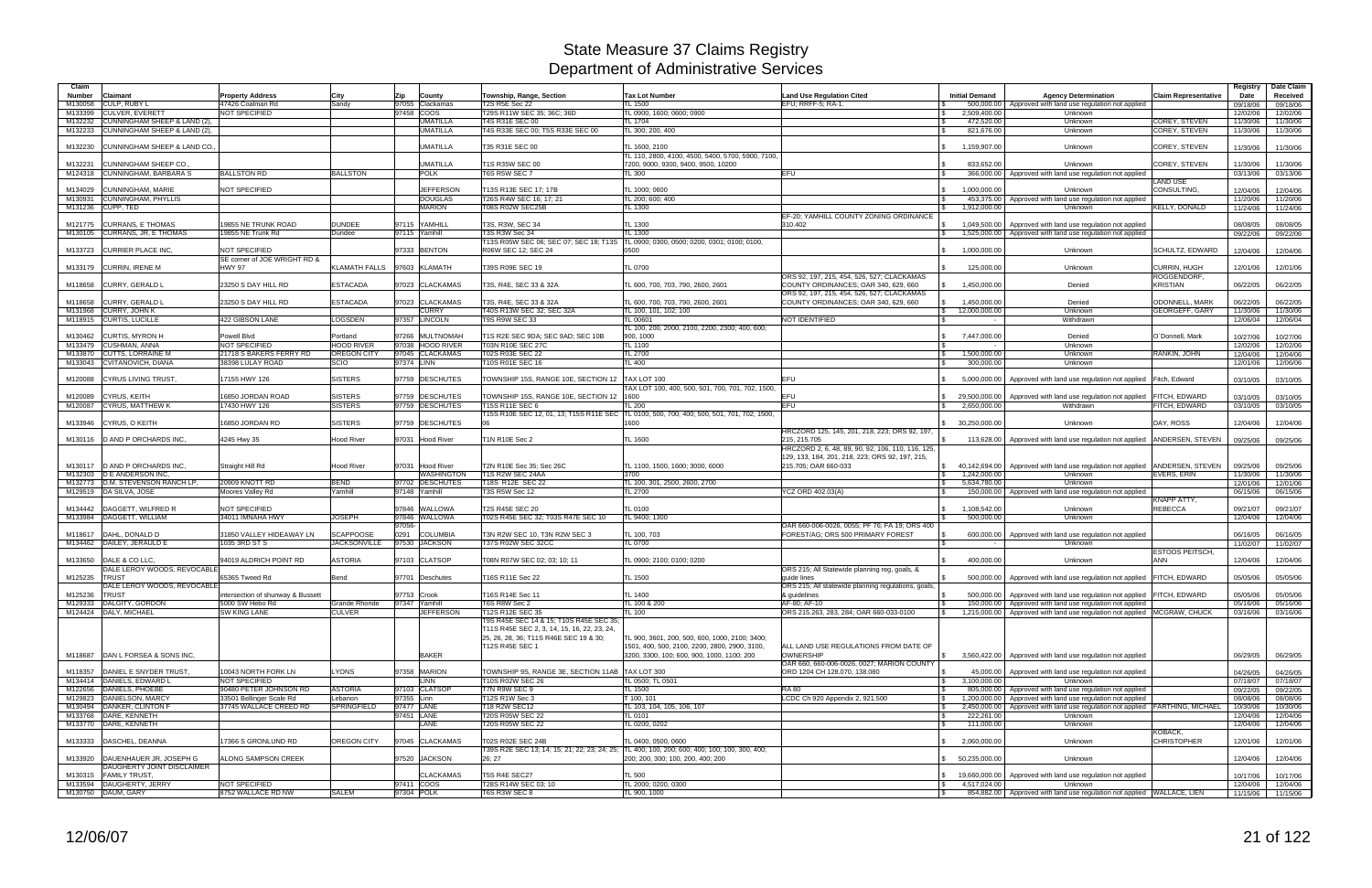| Claim<br><b>Number</b> | Claimant                                                         | <b>Property Address</b>                        | City                               | Zip                      | County                               | Township, Range, Section                                               | Tax Lot Number                                                                             | <b>Land Use Regulation Cited</b>                                               | <b>Initial Demand</b>                              | <b>Agency Determination</b>                                                                                                                             | <b>Claim Representative</b>        | Registry<br>Date     | Date Claim<br>Received |
|------------------------|------------------------------------------------------------------|------------------------------------------------|------------------------------------|--------------------------|--------------------------------------|------------------------------------------------------------------------|--------------------------------------------------------------------------------------------|--------------------------------------------------------------------------------|----------------------------------------------------|---------------------------------------------------------------------------------------------------------------------------------------------------------|------------------------------------|----------------------|------------------------|
|                        |                                                                  | 3285 BETHEL HEIGHTS ROAD                       |                                    |                          |                                      |                                                                        |                                                                                            |                                                                                |                                                    |                                                                                                                                                         |                                    |                      |                        |
| M130751                | DAUM, GARY                                                       | <b>NW</b><br>NORTH OF DEAD INDIAN              | SALEM                              | 97304 POLK               |                                      | T6S R3W SEC 7                                                          | TL 1100                                                                                    |                                                                                |                                                    | 288,040.45 Approved with land use regulation not applied                                                                                                | <b>WALLACE, LIEN</b>               | 11/15/06             | 11/15/06               |
|                        |                                                                  | MEMORIAL RD, APPROX 2 MILES                    |                                    |                          |                                      | T38S R01E SEC 25; 35; 36; 00; T38S R02E                                | TL 0200; 0400; 0100; 4700, 6100, 6200, 8100;                                               |                                                                                |                                                    |                                                                                                                                                         |                                    |                      |                        |
| M132733                | DAUNHAUER, JOSEPH G                                              |                                                | <b>ASHLAND</b>                     |                          | 97520 JACKSON                        | SEC 00; T39S R02E SEC 06                                               | 0300                                                                                       |                                                                                | 13,782,400.00                                      | Unknown                                                                                                                                                 | HEARN, CHRISTIAN                   | 12/01/06             | 12/01/06               |
| M131139<br>M131067     | DAVENPORT, STEVEN J<br>DAVID A LOOMIS TRUSTEE                    | 459 PIONEER MOUNTAIN LOOP   TOLEDO             |                                    |                          | <b>LINCOLN</b><br>97391 LINCOLN      | T10S R10W SEC 33<br>T10S R10W SEC 27                                   | <b>TL 100</b><br>$L$ 1808                                                                  |                                                                                |                                                    | 70,000.00   Approved with land use regulation not applied   HAMILTON, GARY<br>554,000.00   Approved with land use regulation not applied   PAVITT, DAWN |                                    | 11/22/06<br>11/22/06 | 11/22/06<br>11/22/06   |
|                        |                                                                  |                                                |                                    |                          |                                      |                                                                        |                                                                                            | ORS 215; OAR 660; STATEWIDE PLANNING                                           |                                                    |                                                                                                                                                         |                                    |                      |                        |
| M121408                | DAVIDSON INDUSTRIES INC                                          | OFF OREGON COAST HWY #101                      | <b>FLORENCE</b>                    |                          | LANE                                 | [17S, R12W, SEC 15                                                     | TL 100                                                                                     | GOAL <sub>4</sub>                                                              | 3,650,996.00                                       | Approved with land use regulation not applied   POTTER, WILLIAM                                                                                         |                                    | 07/14/05             | 07/14/05               |
| M129640                | DAVIDSON INDUSTRIES INC                                          |                                                | Florence                           |                          | Lane                                 | T17S R12W Sec 15                                                       | TL 100                                                                                     | ORS 215.705-755, 780; State Goal 4; OAR 660 Div                                | 4,000,000.00                                       | Approved with land use regulation not applied                                                                                                           | POTTER, WILLIAM                    | 07/11/06             | 07/11/06               |
| M131633                | <b>DAVIDSON INDUSTRIES INC</b>                                   |                                                | <b>FLORENCE</b>                    |                          | LANE                                 | 17S R12W SEC 15                                                        | TL 0100                                                                                    |                                                                                | 8,290,000.00                                       | Unknown                                                                                                                                                 | POTTER, WILLIAM                    | 11/29/06             | 11/29/06               |
| M131635                | DAVIDSON INDUSTRIES INC                                          | <b>NOT PROVIDED</b>                            | <b>FLORENCE</b>                    |                          | LANE                                 | T17S R12W SEC 15                                                       | TL 0100                                                                                    |                                                                                | $\sqrt{3}$<br>8,290,000.00                         | Unknown                                                                                                                                                 | POTTER, WILLIAM                    | 11/29/06             | 11/29/06               |
| M131771                | DAVIDSON INDUSTRIES INC<br>DAVIDSON INDUSTRIES INC               | <b>NOT SPECIFIED</b><br><b>NOT SPECIFIED</b>   | <b>FLORENCE</b><br><b>FLORENCE</b> |                          | LANE<br>LANE                         | T17S R12W SEC 15<br>T17S R12W SEC 15                                   | TL 0100<br>TL 0100                                                                         |                                                                                | 8,290,000.00<br>ISS.<br>8,290,000.00               | Unknown                                                                                                                                                 | POTTER, WILLIAM                    | 11/29/06<br>11/29/06 | 11/29/06<br>11/29/06   |
| M131772<br>M131773     | DAVIDSON INDUSTRIES INC                                          | <b>NOT SPECIFIED</b>                           | <b>FLORENCE</b>                    |                          | LANE                                 | T17S R12W SEC 15                                                       | TL 0100                                                                                    |                                                                                | $\sqrt{3}$<br>8,290,000.00<br><b>S</b>             | Unknown<br>Unknown                                                                                                                                      | POTTER, WILLIAM<br>POTTER, WILLIAM | 11/29/06             | 11/29/06               |
| M132940                | DAVIDSON INDUSTRIES INC                                          |                                                |                                    |                          | LANE                                 | T19S R11W SEC 31; T20S R12 W SEC 01                                    | TL 0400, 0600, 0700; 0500                                                                  |                                                                                | $\mathbf{s}$<br>$\sim$                             | Unknown                                                                                                                                                 | <b>REEDER, MICHEAL</b>             | 12/01/06             | 12/01/06               |
|                        |                                                                  | NEAR SILTCOOS LAKE OFF OF<br>ADA RD            |                                    |                          | LANE                                 |                                                                        |                                                                                            |                                                                                |                                                    |                                                                                                                                                         |                                    |                      |                        |
| M132941                | DAVIDSON INDUSTRIES INC                                          | NEAR SILTCOOS LAKE OFF ADA                     |                                    |                          |                                      | T19S R11W SEC 31; T20S R12W SEC 01                                     | L 0400, 0600, 0700; 0500                                                                   |                                                                                | 903,202.00                                         | Unknown                                                                                                                                                 | POTTER, WILLIAM                    | 12/01/06             | 12/01/06               |
| M132942                | DAVIDSON INDUSTRIES INC                                          | <b>RD</b>                                      |                                    |                          | <b>DOUGLAS</b>                       | T20S R12W SEC 01D                                                      | TL 0100                                                                                    |                                                                                | 155,076.00                                         | Unknown                                                                                                                                                 | POTTER, WILLIAM                    | 12/01/06             | 12/01/06               |
|                        |                                                                  | NEAR SILTCOOS LAKE OFF ADA<br><b>RD</b>        |                                    |                          |                                      |                                                                        |                                                                                            |                                                                                |                                                    |                                                                                                                                                         |                                    |                      |                        |
| M132942<br>M132943     | DAVIDSON INDUSTRIES INC<br>DAVIDSON INDUSTRIES INC               |                                                |                                    |                          | <b>DOUGLAS</b><br>LANE               | T20S R12W SEC 01D<br>T18S R11W SEC 00; 30; 31                          | TL 0100<br>TL 2400; 0700; 0100                                                             |                                                                                | 155,076.00<br>$\mathbb{S}$<br>1,392,422.00         | Unknown<br>Unknown                                                                                                                                      | REEDER, MICHEAL<br>POTTER, WILLIAM | 12/01/06<br>12/01/06 | 12/01/06<br>12/01/06   |
| M132944                | <b>DAVIDSON INDUSTRIES INC</b>                                   |                                                |                                    |                          | LANE                                 | T19S R11W SEC 07; 08; 17                                               | TL 0100; 0800; 0101                                                                        |                                                                                |                                                    | Unknown                                                                                                                                                 | POTTER, WILLIAM                    | 12/01/06             | 12/01/06               |
| M132945                | DAVIDSON INDUSTRIES INC                                          | <b>HWY 126</b>                                 |                                    |                          | LANE                                 | 18S R10W SEC 17                                                        | TL 0100, 0300                                                                              |                                                                                | $\sim$                                             | Unknown                                                                                                                                                 | POTTER, WILLIAM                    | 12/01/06             | 12/01/06               |
| M132947<br>M134090     | <b>DAVIDSON INDUSTRIES INC</b><br><b>DAVIDSON INDUSTRIES INC</b> |                                                |                                    |                          | LANE<br>LANE                         | <b>T19S R11W SEC 08</b><br>19S R11W SEC 08; SEC 17                     | TL 0900                                                                                    |                                                                                | 257,320.00                                         | Unknown                                                                                                                                                 | POTTER, WILLIAM<br>POTTER, WILLIAM | 12/01/06             | 12/01/06               |
| M134090                | DAVIDSON INDUSTRIES INC                                          |                                                |                                    |                          | LANE                                 | T19S R11W SEC 08; SEC 17                                               | TL 0800, 0900; 0101<br>TL 0800, 0900; 0101                                                 |                                                                                | $\sim$<br>IS.<br>$\sim$                            | Unknown<br>Unknown                                                                                                                                      | <b>REEDER, MICHEAL</b>             | 12/04/06<br>12/04/06 | 12/04/06<br>12/04/06   |
| M134091                | DAVIDSON INDUSTRIES INC                                          |                                                |                                    |                          | LANE                                 | <b>T20S R12W SEC 01</b>                                                | TL 0500                                                                                    |                                                                                | IS<br>$\sim$                                       | Unknown                                                                                                                                                 | REEDER, MICHEAL                    | 12/04/06             | 12/04/06               |
| M134091                | DAVIDSON INDUSTRIES INC                                          |                                                |                                    |                          | LANE                                 | T20S R12W SEC 01                                                       | TL 0500                                                                                    |                                                                                | $\sim$                                             | Unknown                                                                                                                                                 | POTTER, WILLIAM                    | 12/04/06             | 12/04/06               |
| M134092<br>M134092     | <b>DAVIDSON INDUSTRIES INC</b><br>DAVIDSON INDUSTRIES INC        |                                                |                                    | 97453 LANE<br>97453 LANE |                                      | <b>T19S R11W SEC 31</b><br>T19S R11W SEC 31                            | TL 0400, 0600, 0700<br>TL 0400, 0600, 0700                                                 |                                                                                | 903,202.00<br>903,202.00                           | Unknown<br>Unknown                                                                                                                                      | POTTER, WILLIAM<br>REEDER, MICHEAL | 12/04/06<br>12/04/06 | 12/04/06<br>12/04/06   |
|                        |                                                                  | SE OF FLORENCE, N & S OF                       |                                    |                          |                                      |                                                                        |                                                                                            |                                                                                |                                                    |                                                                                                                                                         |                                    |                      |                        |
| M134093                | DAVIDSON INDUSTRIES INC                                          | <b>CANARY RD</b>                               | <b>MAPLETON</b>                    | 97453 LANE               |                                      | 19S R11W SEC 07                                                        | TL 0100                                                                                    |                                                                                |                                                    | Unknown                                                                                                                                                 | REEDER, MICHEAL                    | 12/04/06             | 12/04/06               |
|                        |                                                                  | SE OF FLORENCE, N & S OF                       |                                    |                          |                                      |                                                                        |                                                                                            |                                                                                |                                                    |                                                                                                                                                         |                                    |                      |                        |
| M134093                | DAVIDSON INDUSTRIES INC                                          | <b>CANARY RD</b><br>SE OF FLORENCE, N & S OF   | <b>MAPLETON</b>                    | 97453 LANE               |                                      | 19S R11W SEC 07                                                        | TL 0100                                                                                    |                                                                                |                                                    | Unknown                                                                                                                                                 | new,                               | 12/04/06             | 12/04/06               |
| M134093                | <b>DAVIDSON INDUSTRIES INC</b>                                   | <b>CANARY RD</b>                               | <b>MAPLETON</b>                    | 97453 LANE               |                                      | T 19S R11W SEC 07                                                      | TL 0100                                                                                    |                                                                                | $\sim$                                             | Unknown                                                                                                                                                 | POTTER, WILLIAM                    | 12/04/06             | 12/04/06               |
|                        |                                                                  | SE OF FLORENCE, N & S OF                       |                                    |                          |                                      |                                                                        |                                                                                            |                                                                                |                                                    |                                                                                                                                                         |                                    |                      |                        |
| M134094                | DAVIDSON INDUSTRIES INC                                          | <b>CANARY RD</b><br>SE OF FLORENCE, N & S OF   |                                    |                          | LANE                                 | T19S R11W SEC 08; SEC 17                                               | TL 0800, 0900; 0100                                                                        |                                                                                |                                                    | Unknown                                                                                                                                                 | POTTER, WILLIAM                    | 12/04/06             | 12/04/06               |
| M134094                | DAVIDSON INDUSTRIES INC                                          | <b>CANARY RD</b>                               |                                    |                          | LANE                                 | T19S R11W SEC 08; SEC 17                                               | TL 0800, 0900; 0100                                                                        |                                                                                |                                                    | Unknown                                                                                                                                                 | REEDER, MICHEAL                    | 12/04/06             | 12/04/06               |
| M134197                | DAVIDSON INDUSTRIES INC                                          | HWY 126 W OF MAPLTEON                          |                                    |                          | LANE                                 | 18S R10W SEC 07; SEC 08; SEC 0830                                      | TL 0201; 0200; 0100, 0201, 0300, 0400, 0401                                                |                                                                                | $\sim$                                             | Unknown                                                                                                                                                 | REEDER, MICHEAL                    | 12/01/06             | 12/01/06               |
| M134198                | DAVIDSON INDUSTRIES INC                                          | HWY 126 W OF MAPLETON                          | <b>MAPLETON</b>                    |                          | LANE                                 | 18S R10W SEC 07; SEC 08; SEC 0830                                      | TL 0201; 0200; 0100, 0201, 0300, 0400, 0401                                                |                                                                                | $\sim$                                             | Unknown                                                                                                                                                 | POTTER, WILLIAM                    | 12/01/06             | 12/01/06               |
| M134199<br>M134200     | DAVIDSON INDUSTRIES INC<br>DAVIDSON INDUSTRIES INC               | HWY 126 W OF MAPLETON<br>HWY 126 W OF MAPLETON | <b>MARION</b><br><b>MAPLETON</b>   | 97453 LANE<br>97453 LANE |                                      | T18S R10W SEC 07; SEC 08; SEC0830<br>18S R10W SEC 07; SEC 08; SEC 0830 | TL 0201; 0200; 0100, 0201, 0300, 0400, 0401<br>TL 0201; 0200; 0100, 0201, 0300, 0400, 0401 |                                                                                | l Si<br>$\sim$ $-$<br>l \$<br>$\sim$               | Unknown<br>Unknown                                                                                                                                      | POTTER, WILLIAM<br>POTTER, WILLIAM | 12/01/06<br>12/01/06 | 12/01/06<br>12/01/06   |
| M134201                | <b>DAVIDSON INDUSTRIES INC</b>                                   | HWY 126 W OF MAPLETON                          | <b>MAPLETON</b>                    | 97453 LANE               |                                      | T18S R10W SEC 07; SEC 08; SEC 0830                                     | TL 0201; 0200; 0100, 0201, 0300, 0400, 0401                                                |                                                                                | IS.<br>$\sim$                                      | Unknown                                                                                                                                                 | POTTER, WILLIAM                    | 12/01/06             | 12/01/06               |
| M134202                | <b>DAVIDSON INDUSTRIES INC</b>                                   | HWY 126 W OF MAPLETON                          | <b>MAPLETON</b>                    | 97453 LANE               |                                      | T18S R10W SEC 0844                                                     | TL 0100                                                                                    |                                                                                | <b>S</b><br>$\sim$                                 | Unknown                                                                                                                                                 | POTTER, WILLIAM                    | 12/01/06             | 12/01/06               |
| M134203                | DAVIDSON INDUSTRIES INC                                          | HWY 126 W OF MAPLETON                          | <b>MAPLETON</b><br><b>MAPLETON</b> | 97453 LANE               |                                      | T18S R10W SEC 0844                                                     | TL 0100                                                                                    |                                                                                | IS.<br>$\sim$                                      | Unknown                                                                                                                                                 | POTTER, WILLIAM                    | 12/01/06             | 12/01/06               |
| M134204<br>M134205     | <b>DAVIDSON INDUSTRIES INC</b><br><b>DAVIDSON INDUSTRIES INC</b> | HWY 126 W OF MAPLETON<br>HWY 126 W OF MAPLETON | <b>MAPLETON</b>                    | 97453 LANE               | LANE                                 | 18S R10W SEC 0844<br>18S R10W SEC 0844                                 | L 0100<br>TL 0100                                                                          |                                                                                | $\sim$                                             | Unknown<br>Unknown                                                                                                                                      | POTTER, WILLIAM<br>POTTER, WILLIAM | 12/01/06<br>12/01/06 | 12/01/06<br>12/01/06   |
|                        |                                                                  |                                                |                                    |                          |                                      |                                                                        | TL 0700, 0800; 0202, 0203, 0302, 0500, 0501,                                               |                                                                                |                                                    |                                                                                                                                                         |                                    |                      |                        |
| M134206                | DAVIDSON INDUSTRIES INC                                          | <b>HWY 126</b>                                 | <b>MAPLETON</b>                    | 97453 LANE               |                                      | T18 S R10 W SEC 08; 08 30                                              | 0600                                                                                       |                                                                                | 970,000.00                                         | Unknown                                                                                                                                                 | POTTER, WILLIAM                    | 12/01/06             | 12/01/06               |
| M134207                | DAVIDSON INDUSTRIES INC                                          | <b>HWY 126</b>                                 | <b>MAPLETON</b>                    | 97453 LANE               |                                      | T18 S R10 W SEC 08: 08 30                                              | TL 0700, 0800; 0202, 0203, 0302, 0500, 0501,<br>0600                                       |                                                                                | 970,000.00                                         | Unknown                                                                                                                                                 | POTTER, WILLIAM                    | 12/01/06             | 12/01/06               |
|                        |                                                                  |                                                |                                    |                          |                                      |                                                                        | TL 0700, 0800; 0202, 0203, 0302, 0500, 0501,                                               |                                                                                |                                                    |                                                                                                                                                         |                                    |                      |                        |
|                        | M134208 DAVIDSON INDUSTRIES INC.                                 | <b>HWY 126</b>                                 | <b>MAPLETON</b>                    | 97453 LANE               |                                      | T18 S R10 W SEC 08; 08 30                                              | 0600                                                                                       |                                                                                | 970,000.00<br><b>S</b>                             | Unknown                                                                                                                                                 | POTTER, WILLIAM                    | 12/01/06             | 12/01/06               |
| M134209                | DAVIDSON INDUSTRIES INC.                                         | <b>HWY 126</b>                                 | <b>MAPLETON</b>                    | 97453 LANE               |                                      | T18 S R10 W SEC 08; 08 30                                              | TL 0700, 0800; 0202, 0203, 0302, 0500, 0501,<br>0600                                       |                                                                                | 970,000.00                                         | Unknown                                                                                                                                                 | POTTER, WILLIAM                    | 12/01/06             | 12/01/06               |
|                        |                                                                  |                                                |                                    |                          |                                      |                                                                        | TL 0700, 0800; 0202, 0203, 0302, 0500, 0501,                                               |                                                                                |                                                    |                                                                                                                                                         |                                    |                      |                        |
|                        | M134210   DAVIDSON INDUSTRIES INC.                               | <b>HWY 126</b>                                 | <b>MAPLETON</b>                    | 97453 LANE               |                                      | T18 S R10 W SEC 08; 08 30                                              | 0600                                                                                       |                                                                                | 970,000.00                                         | Unknown                                                                                                                                                 | POTTER, WILLIAM                    | 12/01/06             | 12/01/06               |
|                        |                                                                  |                                                |                                    |                          |                                      |                                                                        | TL 0700, 0800; 0202, 0203, 0302, 0500, 0501,                                               |                                                                                |                                                    |                                                                                                                                                         |                                    |                      |                        |
|                        | M134216 DAVIDSON INDUSTRIES INC.                                 | <b>HWY 126</b>                                 | <b>MAPLETON</b>                    | 97453 LANE               |                                      | T18 S R10 W SEC 08; 08 30                                              | 0600<br>TL 0700, 0800: 0202, 0203, 0302, 0500, 0501,                                       |                                                                                | 970,000.00                                         | Unknown                                                                                                                                                 | POTTER, WILLIAM                    | 12/01/06             | 12/01/06               |
|                        | M134217   DAVIDSON INDUSTRIES INC.                               | <b>HWY 126</b>                                 | <b>MAPLETON</b>                    | 97453 LANE               |                                      | T18 S R10 W SEC 08; 08 30                                              | 0600                                                                                       |                                                                                | 970,000.00<br>$\mathbf{s}$                         | Unknown                                                                                                                                                 | POTTER, WILLIAM                    | 12/01/06             | 12/01/06               |
| M131308                | DAVIDSON INVESTMENTS LLC,                                        |                                                |                                    |                          | <b>LANE</b>                          | T20S R35E SEC 34                                                       | TL 0401                                                                                    |                                                                                | 515,000.00<br><b>S</b>                             | Unknown                                                                                                                                                 |                                    | 11/27/06             | 11/27/06               |
| M133111<br>M133839     | DAVIDSON JR, RALPH I<br>DAVIDSON TTE, GEORGE                     | 28991 SE HWY 224<br><b>HERRING RD</b>          | <b>EAGLE CREEK</b>                 |                          | 97022 CLACKAMAS<br>97229 WASHINGTON  | T02S R04E SEC 30<br>T01S R04W SEC 29                                   | <b>TL 2200</b><br>L 1300                                                                   |                                                                                | 1,000,000.00<br>IS.<br>1,000,000.00                | Unknown<br>Unknown                                                                                                                                      | RANKIN, JOHN                       | 12/01/06             | 12/01/06               |
| M120066                | DAVIDSON, HARLEY J                                               | 1173 VAWTER ROAD                               | <b>MEDFORD</b>                     |                          | 97501 JACKSON                        | TOWNSHIP 38S, RANGE 2W, SECTION 1                                      | <b>TAX LOT 1100</b>                                                                        | <b>ZONED RR5</b>                                                               | <b>S</b>                                           | 37,000.00   Approved with land use regulation not applied                                                                                               |                                    | 12/04/06<br>03/09/05 | 12/04/06<br>03/09/05   |
|                        |                                                                  |                                                |                                    |                          |                                      |                                                                        |                                                                                            |                                                                                |                                                    |                                                                                                                                                         | BARTHOLOMEW,                       |                      |                        |
| M131208                | DAVIDSON, LANEY                                                  | 12752 HWY 62                                   | <b>EAGLE POINT</b>                 |                          | 97524 JACKSON                        | T35S R1W SEC 27                                                        | <b>TL 1100</b>                                                                             |                                                                                | $\mathfrak{S}$<br>2,000,000.00                     | Unknown                                                                                                                                                 | <b>MARK</b>                        | 11/24/06             | 11/24/06               |
|                        | M134449 DAVIDSON, LLOYD<br>M133515 DAVIES TTE, WANDA             | 45425 NW LEVI WHITE RD<br>1931 DELLWOOD DRIVE  | <b>BANKS</b>                       | <b>OR</b>                | <b>WASHINGTON</b><br>97526 JOSEPHINE | T 2N R 04W SEC 02<br>T35S R06E SEC 27A                                 | TL 0600, 0602<br>TL 804                                                                    |                                                                                | 185,000.00<br><b>S</b><br>325,000.00<br>$\sqrt{3}$ | Unknown<br>Unknown                                                                                                                                      |                                    | 10/19/07<br>12/02/06 | 10/19/07<br>12/02/06   |
|                        | M131021 DAVIS JR, JOE E                                          | 20001 S RED HOUSE                              | <b>MOLLALLA</b>                    |                          | 97038 CLACKAMAS                      | <b>T5S R3E SEC 20</b>                                                  | <b>TL 100</b>                                                                              |                                                                                |                                                    | 200,000.00 Approved with land use regulation not applied                                                                                                |                                    | 11/21/06             | 11/21/06               |
|                        | M134480 DAVIS, CYRUS E                                           | <b>DEVITT RD</b>                               | <b>BLODGETT</b>                    |                          | 97623 BENTON                         | T11S R07W SEC 04; SEC 09                                               | TL 0600, 0100                                                                              |                                                                                | 115,525.00                                         | Unknown                                                                                                                                                 | <b>HEILIG, GEORGE</b>              | 12/05/07             | 12/05/07               |
|                        |                                                                  |                                                |                                    |                          |                                      |                                                                        |                                                                                            | GOALS 3, 4, 5, 11, 14; ORS 92, 195, 197, 215;                                  |                                                    |                                                                                                                                                         |                                    |                      |                        |
|                        | M129540   DAVIS, DAVID                                           | 470 RED BLANKET RD                             | <b>PROSPECT</b>                    |                          | 97536 JACKSON                        | T32S R3E SEC 27                                                        | TL 2800                                                                                    | OAR 60-004-011, 012, 033-0120, 0130, 0135;<br>WETLAND AND WILDLIFE REGULATIONS | IS.                                                | 1,004,000.00   Approved with land use regulation not applied   MARK                                                                                     | BARTHOLOMEW,                       | 06/19/06             | 06/19/06               |
|                        |                                                                  |                                                |                                    |                          |                                      |                                                                        |                                                                                            |                                                                                |                                                    |                                                                                                                                                         |                                    |                      |                        |
|                        | M133440 DAVIS, EUGENE                                            | SW 37TH AVE & SW WILBARD ST PORTLAND           |                                    |                          | <b>MULTNOMAH</b>                     | T01S R01E SEC 29CA                                                     | <b>TL 2700</b>                                                                             |                                                                                |                                                    | Unknown                                                                                                                                                 |                                    | 12/02/06             | 12/02/06               |
|                        | M132085 DAVIS, EUGENE K                                          | 4340 S PARKER RD                               |                                    |                          | <b>CLACKAMAS</b>                     | T2S R1E SEC36BA                                                        | TL3700                                                                                     |                                                                                | \$7,278,362.00                                     | Unknown                                                                                                                                                 | PINKSTAFF, JOHN                    |                      | 11/30/06 11/30/06      |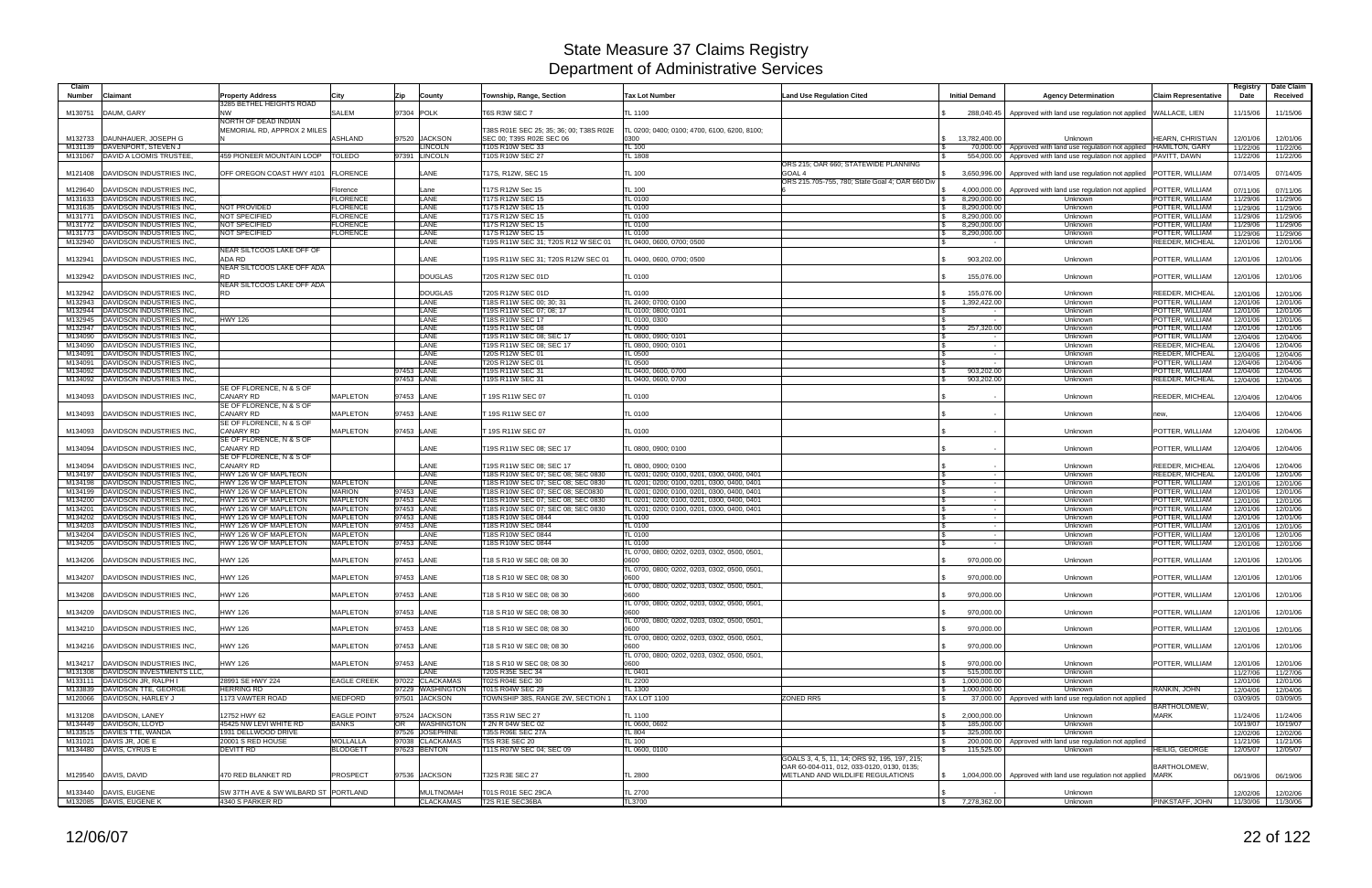| Claim<br><b>Number</b> | Claimant                                          | <b>Property Address</b><br>76512 BLUE MOUNTAIN SCHOOL | City                     | Zip<br>County                | Township, Range, Section                                    | <b>Tax Lot Number</b>                                                                                                | <b>Land Use Regulation Cited</b>                  | <b>Initial Demand</b>          | <b>Agency Determination</b>                                                            | <b>Claim Representative</b><br>WATERBURY. | Registry<br>Date     | Date Claim<br>Received |
|------------------------|---------------------------------------------------|-------------------------------------------------------|--------------------------|------------------------------|-------------------------------------------------------------|----------------------------------------------------------------------------------------------------------------------|---------------------------------------------------|--------------------------------|----------------------------------------------------------------------------------------|-------------------------------------------|----------------------|------------------------|
| M133291                | DAVIS, GENEVA J                                   | <b>RD</b>                                             | COTTAGE GROVE 97424 LANE |                              | T21S R02W SEC 18                                            | <b>TL 0800</b>                                                                                                       |                                                   |                                | Unknown                                                                                | <b>NORMAN</b>                             | 12/01/06             | 12/01/06               |
|                        | M130945 DAVIS, LAWRENCE                           |                                                       | <b>BEND</b>              | 97701 DESCHUTES              | T17S R13E SEC 31; T18S R13E SEC 3                           | TL 300; 600                                                                                                          |                                                   |                                | 1,257,000.00   Approved with land use regulation not applied   EASTWOOD, HELEN         |                                           | 11/20/06             | 11/20/06               |
|                        |                                                   |                                                       |                          |                              |                                                             |                                                                                                                      | ORS 215.263, 283, 284, 700, 705,780; OAR 660-     |                                |                                                                                        |                                           |                      |                        |
| M129661<br>M134485     | DAVIS, LEIGHTON<br>DAVIS, LORI K                  | 7999 WIPPER RD                                        | <b>TURNER</b>            | Benton<br>97392 MARION       | T13S R5W Sec 5<br>T08S R02E SEC 29C                         | <b>TL 200</b><br>TL 1000, 1100                                                                                       | 033-0090, 100, 120, 130, 135                      | 1,326,471.00<br>$\mathbb{S}$   | 800,000.00   Approved with land use regulation not applied<br>Unknown                  | <b>WALKER, FRANK</b>                      | 07/13/06<br>12/05/07 | 07/13/06<br>12/05/07   |
|                        |                                                   | 62800 & 62850 POWELL BUTTE                            |                          |                              |                                                             |                                                                                                                      | STATE PLANNING GOAL 3; PL-5, PL-7; DCC            |                                |                                                                                        |                                           |                      |                        |
| M124484                | DAVIS, MARY E                                     | <b>HWY</b>                                            | <b>BEND</b>              | 97701 DESCHUTES              | T17, R13 SEC 30; T17, R13, SEC 29                           | TL 300, 500                                                                                                          | CHAPTER 18                                        |                                | Approved with land use regulation not applied                                          |                                           | 03/20/06             | 03/20/06               |
| M131822                | DAVIS, PAUL L                                     |                                                       |                          | <b>COOS</b>                  | T28S R12W SEC 36                                            | <b>TL 200</b>                                                                                                        |                                                   | 619,000.00                     | Unknown                                                                                | <b>WILGERS, STEVE</b>                     | 11/30/06             | 11/30/06               |
|                        |                                                   |                                                       |                          |                              |                                                             |                                                                                                                      | HRCZORD 106, 110, 116, 125, 129, 133, 184, 201,   |                                |                                                                                        |                                           |                      |                        |
| M130118                | DAVIS, PHILLIP F                                  | 3551 Davis Dr                                         | <b>Hood River</b>        | 97031 Hood River             | T2N R10E Sec 26C                                            | TL 6201                                                                                                              | 223; ORS 92, 197, 215, 215.705; OAR 660           |                                | 171,372.00 Approved with land use regulation not applied ANDERSEN, STEVEN              |                                           | 09/25/06             | 09/25/06               |
|                        |                                                   |                                                       |                          |                              |                                                             |                                                                                                                      | HRCZORD 125, 184, 201, 218, 223; ORS 92, 197,     |                                |                                                                                        |                                           |                      |                        |
| M130119                | DAVIS, PHILLIP F                                  | Graves Rd & Hwy 35                                    | Hood River               | 97031 Hood River             | T2N R10E Sec 35                                             | TL 1000, 600                                                                                                         | 215, 215.705                                      |                                | 121,489.00   Approved with land use regulation not applied   ANDERSEN, STEVEN          |                                           | 09/25/06             | 09/25/06               |
|                        |                                                   |                                                       |                          |                              |                                                             |                                                                                                                      | 421(DHA); 344; 430-375, 85; 215.213(2)(3-8), 780; |                                |                                                                                        |                                           |                      |                        |
| M121704                | DAVIS, RAYMOND                                    | JAQUITH RD/WEAVER DR                                  | NEWBERG                  | 97132 WASHINGTON             | T2S, R2W, SEC 30                                            | <b>TL 600</b>                                                                                                        | 424-1, 3; OAR 660-033                             |                                | 900,000.00 Approved with land use regulation not applied                               |                                           | 08/03/05             | 08/03/05               |
|                        |                                                   |                                                       |                          |                              |                                                             |                                                                                                                      | PC 30: EFU 136.040, 070; SB 100; HB 3661          |                                |                                                                                        |                                           |                      |                        |
| M118558                | DAVIS, TL                                         | 9085 PARKER RD                                        | <b>INDEPENDENCE</b>      | 97351 POLK                   | T9S R4W SEC 7; T9S R4W SEC 8                                | TL 503: TL 600                                                                                                       | OREGON STATEWIDE PLANNING GOALS                   |                                | 178,000.00 Approved with land use regulation not applied                               |                                           | 06/03/05             | 06/03/05               |
| M133149                | DAWES TTE, THOMAS W                               | 2401 E JONES CREEK RD                                 | <b>GRANTS PASS</b>       | 97526 JOSEPHINE              | T36S R05W SEC 11                                            | TL 1000                                                                                                              |                                                   | 200,000.00                     | <b>Unknown</b>                                                                         | <b>FREUDENBERG, BEN</b>                   | 12/01/06             | 12/01/06               |
|                        |                                                   |                                                       |                          |                              | T26S R05W SEC 35; T27S R05W SEC 01;                         |                                                                                                                      |                                                   |                                |                                                                                        |                                           |                      |                        |
| M133456                | DAWSON JR, BEN                                    | <b>SUNSHINE RD</b>                                    | <b>ROSEBURG</b>          | 97470 DOUGLAS                | SEC 02; SEC 03; SEC 11; SEC 12                              | TL 0300; 0200; 0100; 0400; 0100, 0301; 0500                                                                          |                                                   | 1,140,000.00<br>\$.            | Unknown                                                                                |                                           | 12/02/06             | 12/02/06               |
| M134324                | DAWSON, DENISE                                    | <b>NOT SPECIFIED</b>                                  | <b>JOSEPH</b>            | 97846 WALLOWA                | T02S R45E SEC 16                                            | TL 0400                                                                                                              |                                                   | 1,563,830.00<br>$\mathfrak{L}$ | Unknown                                                                                |                                           | 12/04/06             | 12/04/06               |
| M125114                | DAWSON, DOUGLAS S                                 | 3457 Bellinger Lane                                   | Medford                  | 97501 Jackson                | T37S R2W Sec 34D                                            | <b>TL 6400</b>                                                                                                       | MINIMUM LOT SIZE 2.5 ACRES                        |                                | 275,000.00   Approved with land use regulation not applied                             |                                           | 04/26/06             | 04/26/06               |
| M131823                | DAWSON, LILLIAN<br>DAWSON, LUCILLE S              |                                                       |                          | <b>POLK</b><br>97467 DOUGLAS | T6S R3W SEC 8C<br><b>T21S R12W SEC 24</b>                   | TL 700, 800, 900                                                                                                     |                                                   | 690.000.00                     | Unknown                                                                                | JOHNSON, LAURA                            | 11/30/06             | 11/30/06               |
| M130231                |                                                   | 889 DAWSON SECTION RD                                 | REEDSPORT                |                              |                                                             | <b>TL 1200</b>                                                                                                       | FG                                                |                                | 845,000.00   Approved with land use regulation not applied HAMLETT, LINDA              |                                           | 10/06/06             | 10/06/06               |
| M133863                | DAY JR, WILLIAM H                                 | 15999 S. BUCKNER CREEK ROAD MULINO                    |                          | 97042 CLACKAMAS              | T04S R02E SEC11                                             | <b>TL 0500</b>                                                                                                       |                                                   | 1,652,192.00                   | Unknown                                                                                |                                           | 12/04/06             | 12/04/06               |
| M133036                | DAY, ALAN                                         | <b>WITCHER GATEWAY RD</b>                             | COTTAGE GROVE 97424 LANE |                              | T20S R03W SEC 11                                            | TL 0120, 0121                                                                                                        |                                                   | \$.                            | Unknown                                                                                |                                           | 12/01/06             | 12/01/06               |
|                        | M130703 DAY, DAVID                                | 33749 WITCHER GATEWAY RD                              | COTTAGE GROVE 97424 LANE |                              | <b>T20S R3W SEC 11</b>                                      | TL 125                                                                                                               |                                                   |                                | 543,000.00   Approved with land use regulation not applied FARTHING, MICHAEL           |                                           | 11/13/06             | 11/13/06               |
|                        |                                                   |                                                       |                          |                              |                                                             |                                                                                                                      | RA-1.5; TT-20; TBR; OAR 660-006-0000,             |                                |                                                                                        |                                           |                      |                        |
|                        |                                                   |                                                       |                          |                              |                                                             |                                                                                                                      | 0026(1)(a), 0027(1); SB 100; ORS 197, 215,        |                                |                                                                                        |                                           |                      |                        |
| M130237                | DAY, DUANE L                                      | 27142 E SKINNER                                       | <b>ESTACADA</b>          | 97023 CLACKAMAS              | <b>T4S R4E SEC 15</b>                                       | TL 401                                                                                                               | 215.780(1)(c), 705-750                            | 350,000.00<br>$\mathfrak{L}$   | Denied                                                                                 | PINKSTAFF, JOHN                           | 10/10/06             | 10/10/06               |
| M133385                | DAY, RICHARD D                                    | 17170 NE HWY 240                                      | <b>NEWBERG</b>           | 97132 YAMHILL                | T03S R03W SEC 16                                            | TL 0303                                                                                                              |                                                   | 605,000.00                     | Unknown                                                                                |                                           | 12/02/06             | 12/02/06               |
| M129899                | DAY, STEPHEN A                                    | 29350 SE German Hill Dr                               | Estacada                 | 97023 Clackamas              | T3S R5E                                                     | TL 400                                                                                                               | OAR 660; ORS 215.780(1)(c) & .705                 | \$                             | 1,000,000.00   Approved with land use regulation not applied                           |                                           | 08/21/06             | 08/21/06               |
|                        |                                                   |                                                       |                          |                              | T27S R04W SEC 31; T27S R05W SEC 36;                         |                                                                                                                      |                                                   |                                |                                                                                        |                                           |                      |                        |
| M133177                | DAYTON, BERTHA C                                  | 1384 S DEERCREEK RD                                   | <b>ROSEBURG</b>          | 97470 DOUGLAS                | T28S R04W SEC 06; T28S R05W SEC 01                          | TL 0900; 2200; 0400; 0100                                                                                            |                                                   | 100,000.00                     | Unknown                                                                                |                                           | 12/01/06             | 12/01/06               |
| M129572                | DE PALMA, ALEXANDRA                               | 2412 Hwy 36                                           | Blachly                  | 97412 Lane                   | <b>T16S T7W Sec 11</b>                                      | <b>TL 800</b>                                                                                                        | EFU(E40)                                          |                                | 165,000.00   Approved with land use regulation not applied Clark, Joshua               |                                           | 06/23/06             | 06/23/06               |
|                        | M132442 DE WITT, WILLIAM E                        | 24359 ELWOOD RD                                       | <b>COLTON</b>            | 97017 CLACKAMAS              | T4S R42 SEC 19                                              | TL 600, 900                                                                                                          |                                                   | 1,500,000.00                   | Unknown                                                                                |                                           | 12/01/06             | 12/01/06               |
|                        |                                                   |                                                       |                          |                              |                                                             |                                                                                                                      |                                                   |                                |                                                                                        |                                           |                      |                        |
| M122586                | <b>DEAN A RICHARDS TRUST.</b>                     | 29429 SE Powell Valley Rd                             | Gresham                  | 97080 Multnomah              | TS1s, R4e, S19ab                                            | <b>TL 100</b>                                                                                                        | MUF, S-R, EFU, Mult Co. zoning OR Ch4,36;ors 92   | 915,000.00                     | Denied                                                                                 |                                           | 09/30/05             | 09/30/05               |
| M118636                | DEAN L REED TRUSTEE,                              | 19508 & 19602 S HENRICI RD                            | OREGON CITY              | 97045 CLACKAMAS              | T3S R2E SEC 12D                                             | TL 100 & 103                                                                                                         | RA-1 ACRE; TT-20 ACRES; AG/F                      | \$                             | 1,134,825.00 Approved with land use regulation not applied                             |                                           | 06/20/05             | 06/20/05               |
|                        |                                                   |                                                       |                          |                              |                                                             |                                                                                                                      |                                                   |                                |                                                                                        |                                           |                      |                        |
| M129700                | DEAN-VAL REED PROPERTIES LLC, 19692 S. Henrici Rd |                                                       |                          | Clackamas                    | T3S R2E Sec 12D                                             | TL 103                                                                                                               | TT-20 Acres; AG/F -80 Acres                       | 249,825.00<br>\$.              | Denied                                                                                 |                                           | 07/18/06             | 07/18/06               |
|                        |                                                   |                                                       |                          |                              |                                                             |                                                                                                                      | OAR 660-006, 033; Goals 4, 14; ORS 215.705        |                                |                                                                                        |                                           |                      |                        |
| M124757<br>M131745     | DEARDORFF, DONALD<br>DEARDORFF, GEORGE E          | <b>Near Pinecrest Drive</b><br><b>NOT SPECIFIED</b>   |                          | Josephine<br>97870 BAKER     | <b>T36S R6W Sec 2</b><br>T08S R45E SEC 33; T10S R44E SEC 08 | TL 300, 303 & 608<br>TL 0800, 1000; 0600                                                                             | 720, 730, 755, 780, 799                           | 294,000.00                     | 200,000.00   Approved with land use regulation not applied SPENCER, MICHAEL<br>Unknown |                                           | 04/04/06             | 04/04/06               |
| M131355                | DEARDORFF, RUTH                                   |                                                       |                          | <b>CLACKAMAS</b>             | T03S R02E SEC 35                                            | TL 0900, 1000                                                                                                        |                                                   | 2,000,000.00<br>\$             | Unknown                                                                                |                                           | 11/29/06<br>11/28/06 | 11/29/06<br>11/28/06   |
|                        |                                                   |                                                       |                          |                              |                                                             | TL 800, 801, 802, 803, 804; 1800, 1900, 2000,                                                                        |                                                   |                                |                                                                                        |                                           |                      |                        |
| M131775                | <b>DEATHRIGE, JAMES F</b>                         |                                                       |                          | COOS                         | T25S R11W SEC 06; SEC 34                                    | 2100                                                                                                                 |                                                   |                                | Unknown                                                                                |                                           | 12/05/06             | 12/05/06               |
| M124604                | <b>DEBNAM, KATHLEEN C</b>                         | 18225 OAKDALE RD                                      | <b>DALLAS</b>            | 97338 POLK                   | T8S R6W Sec 10                                              | <b>TL 600</b>                                                                                                        | EFU: ORS 136                                      | $\mathfrak{L}$                 | 485,850.00 Approved with land use regulation not applied                               |                                           | 03/24/06             | 03/24/06               |
|                        |                                                   |                                                       |                          |                              |                                                             |                                                                                                                      | ORS 215.263, 780, 283; GOAL 3 Acruculture         |                                |                                                                                        |                                           |                      |                        |
|                        |                                                   |                                                       |                          |                              |                                                             |                                                                                                                      | Lands; OARS 6600-033-0100(1), 130(3); All         |                                |                                                                                        |                                           |                      |                        |
| M130162                | <b>DEBRUIN, CHARLENE</b>                          | 35200 SE Horseshoe Dr                                 | Eagle Creek              | 97022 Clackamas              | T3S R4E Sec 3                                               | TL 601                                                                                                               | zoning after 1972                                 |                                | 932,000.00   Approved with land use regulation not applied                             |                                           | 10/02/06             | 10/02/06               |
| M129841                | <b>DECKER, MARVIN</b>                             | 12635 SW River Road                                   | Hillsboro                | 97123 Washington             | T2S R2W Sec 4                                               | <b>TL 200</b>                                                                                                        | ORS 215.213(2)(a)(b); OAR 660-033-0120,0130       |                                | 1,750,000.00   Approved with land use regulation not applied                           |                                           | 08/11/06             | 08/11/06               |
| M133362                | <b>DECKER, MILTON</b>                             |                                                       | <b>ALVADORE</b>          | 97409 LANE                   | T16S R05W SEC 34                                            | <b>TL 1000</b>                                                                                                       |                                                   | 491,189.00                     | Unknown                                                                                | REED, LARRY                               | 12/01/06             | 12/01/06               |
| M133363                | <b>DECKER, MILTON</b>                             | NW CORNER OF 10TH & MAIN                              | <b>ALVADORE</b>          | 97409 LANE                   | T17S R05W SEC 02                                            | <b>TL 2800</b>                                                                                                       |                                                   | 395,985.00                     | Unknown                                                                                |                                           | 12/01/06             | 12/01/06               |
|                        | M133364 DECKER, MILTON                            | SW OF 8TH ST & STARLITE                               | <b>ALVADORE</b>          | 97409 LANE                   | T17S R05W SEC 03                                            | TL 0300                                                                                                              |                                                   | 2,389,363.00                   | Unknown                                                                                |                                           | 12/01/06             | 12/01/06               |
|                        |                                                   | SOUTH OF 10TH ST BETWEEN A                            |                          |                              |                                                             |                                                                                                                      |                                                   |                                |                                                                                        |                                           |                      |                        |
|                        | M133365 DECKER, MILTON                            | & STARLITE                                            | <b>ALVADORE</b>          | 97409 LANE                   | T17S R05W SEC 03                                            | <b>TL 1000</b>                                                                                                       |                                                   | \$3,773,000.00                 | Unknown                                                                                |                                           | 12/01/06             | 12/01/06               |
| M133366                | <b>DECKER, MILTON</b>                             | SW OF 8TH ST AND A STREET                             | <b>ALVADORE</b>          | 97409 LANE                   |                                                             | T17S R05W SEC 02 22; T17S R05W SEC 03 TL 2900, 3100, 3200, 3400, 3500, 5000, 5100,<br>5300, 5500, 5600; TL 900, 1800 |                                                   | \$<br>1,533,000.00             | Unknown                                                                                |                                           |                      |                        |
|                        |                                                   |                                                       |                          |                              |                                                             |                                                                                                                      | OAR 660-033-0130, 660-033-0210, 660-033 et        |                                |                                                                                        |                                           | 12/01/06             | 12/01/06               |
|                        | M129860 DECKER, PRICILLA                          | 2600 SW Vanderscheure Rd                              | Hillsboro                | 97123 Washington             | T2S R2W Sec 16                                              | <b>TL 700</b>                                                                                                        | seq.; ORS 215.213(2)(a)(b)                        |                                | 1,000,000.00   Approved with land use regulation not applied                           |                                           | 08/15/06             | 08/15/06               |
|                        |                                                   |                                                       |                          |                              |                                                             |                                                                                                                      | OAR 660-033-0120, 660-033-0130, 660-033 et seq;   |                                |                                                                                        |                                           |                      |                        |
|                        | M129784 DECKER, PRISCILLA                         | 12475 SW River Road                                   | Hillsboro                | 97123 Washington             | T2S R2W Sec 4                                               | TL 301                                                                                                               | ORS 215.213(2)(a) & (b)                           | \$                             | 8,800,000.00 Approved with land use regulation not applied                             |                                           | 08/01/06             | 08/01/06               |
|                        | M131499  DECKER, PRISCILLA                        | 3770 NW LEISY RD                                      |                          | 97124 WASHINGTON             | T2S R2W SEC 16                                              | <b>TL 701</b>                                                                                                        |                                                   | 850,000.00<br>\$               | Unknown                                                                                |                                           | 11/29/06             | 11/29/06               |
|                        |                                                   |                                                       |                          |                              |                                                             |                                                                                                                      |                                                   |                                |                                                                                        |                                           |                      |                        |
|                        |                                                   |                                                       |                          |                              |                                                             |                                                                                                                      | ORS 215.283 (1-3); ORS 215.284 (1-7); ORS 215.    |                                |                                                                                        |                                           |                      |                        |
|                        | M119660 DEETS, WILLIAM M                          |                                                       |                          | <b>BENTON</b>                | TOWNSHIP 11S, RANGE 7W, SECTION 14   TAX LOT 1101           |                                                                                                                      | 700, 705; OAR 660-033-0135, 0130, 0120, 0090      | $\sim$                         | Approved with land use regulation not applied HEILIG, GEORGE                           |                                           | 02/08/05             | 02/08/05               |
|                        | M132127 DEFOE ROMANS, MARY E                      | 30385 BEACON DRIVE                                    | JUNCTION CITY            | 97448 LANE                   | <b>T16S R4W SEC34</b>                                       | <b>TL500</b>                                                                                                         |                                                   | 480,000.00<br>\$               | Unknown                                                                                | DEFOE, RONALD                             | 11/30/06             | 11/30/06               |
|                        | M133292 DEFOE, DANIEL                             | 28597 LINGO LN                                        | <b>JUNCTION CITY</b>     | LANE                         | T 15S R 04W SEC 18                                          | <b>TL 2000</b>                                                                                                       |                                                   | 340,000.00<br>\$               | Unknown                                                                                | WATERBURY, NORM                           | 12/01/06             | 12/01/06               |
| M132128                | DEFOE, RONALD MAJOR                               | 91170 HWY99                                           | JUNCTION CITY            | 97448 LANE                   | T16S R04W SEC07; T16S R4W SEC08                             | TL100; 300                                                                                                           |                                                   | 450,000.00<br>$\mathfrak{L}$   | Unknown                                                                                |                                           | 11/30/06             | 11/30/06               |
|                        | M124494 DEGAETANO, BENNY A                        | 67166 HWY 20                                          | BEND                     | 97701 DESCHUTES              | T15S R11E SEC 31                                            | <b>TL 800</b>                                                                                                        | <b>ORS 215</b>                                    |                                | 1,000,000.00   Approved with land use regulation not applied FITCH, EDWARD             |                                           | 03/20/06             | 03/20/06               |
|                        | M131059 DEGLOW, PEARL M                           | 2121 COLE ROAD SOUTH                                  | SALEM                    | 97306 MARION                 | <b>T8S R3W SEC 29</b>                                       | <b>TL 600</b>                                                                                                        |                                                   |                                | 250,000.00 Approved with land use regulation not applied                               |                                           | 11/22/06             | 11/22/06               |
|                        |                                                   |                                                       |                          |                              | TOWNSHIP 1S, RANGE 3EofWM, SECTION                          |                                                                                                                      |                                                   |                                |                                                                                        |                                           |                      |                        |
|                        | M118540   DEJEU, JOHN                             | 17174 SE SAGER RD                                     | PORTLAND                 | 97235 CLACKAMAS              | 30 <sub>B</sub>                                             | TAX LOT 300                                                                                                          | <b>WETLAND RESTRICTION</b>                        |                                | Denied                                                                                 |                                           | 06/01/05             | 06/01/05               |
|                        | M134404 DEJONG TTEE, CURTIS                       | <b>MAY YOKUM RD</b>                                   |                          | <b>POLK</b>                  | T06S R05W SEC 08                                            | TL 0300                                                                                                              |                                                   | 131,270.00                     | Unknown                                                                                | SOREM, ALAN                               | 06/27/07             | 06/27/07               |
|                        |                                                   |                                                       |                          |                              |                                                             |                                                                                                                      | AF-20; ORS 215.213; SECTION 344-4.2B, 430-        |                                |                                                                                        |                                           |                      |                        |
|                        | M129972  DELPLANCHE, EUGENE                       | NEAR SW LAURELWOOD RD                                 |                          | WASHINGTON                   | T2S R3W SEC 6                                               | TL 900, 901                                                                                                          | 37.2 A,B                                          |                                | 339,195.00   Approved with land use regulation not applied KLAUMANN, DOUG              |                                           | 09/05/06             | 09/05/06               |
|                        | M122870 DEMERS, GREGORY                           | Not Provided                                          |                          | Lane<br>LANE                 | TS17s, R6w, S35                                             | TL600<br>TAX LOT 700                                                                                                 | ORS 215.780<br>ORS 215.780                        | $\mathbb{S}$                   | 1,200,000.00 Approved with land use regulation not applied<br>Denied                   |                                           | 10/20/05             | 10/20/05               |
|                        | M122855 DEMERS, ROBERT W                          |                                                       |                          |                              | TOWNSHIP 17S RANGE 6W SECTION 35                            |                                                                                                                      |                                                   | 1,200,000.00<br><b>S</b>       |                                                                                        | WILLIS, DONALD                            |                      | 10/19/05 10/19/05      |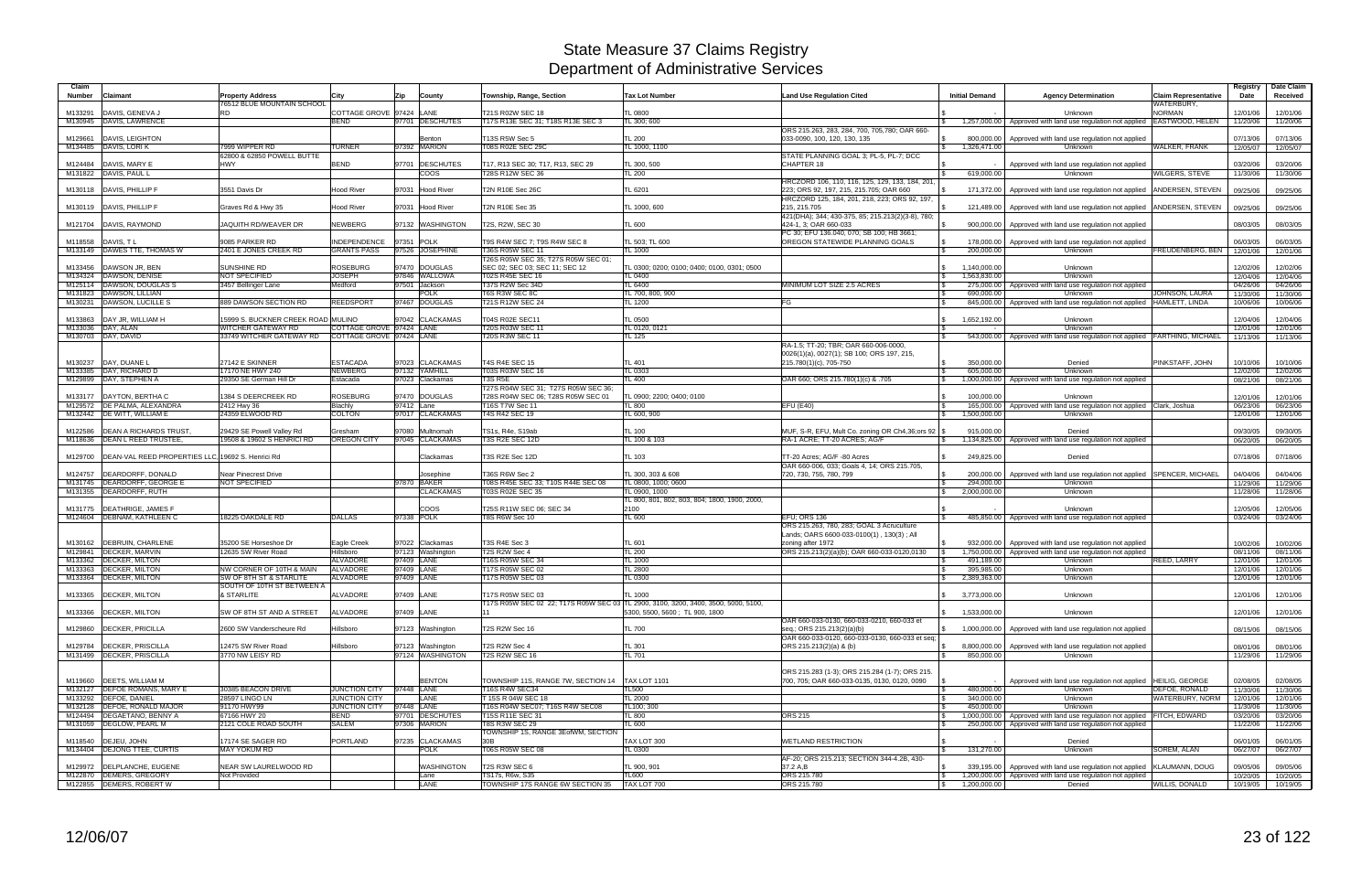| Claim         |                                                            |                                                        |                                      |            |                                   |                                                                                 |                                                               |                                                                                            |                              |                                                                                                                            |                                                | Registry             | Date Claim           |
|---------------|------------------------------------------------------------|--------------------------------------------------------|--------------------------------------|------------|-----------------------------------|---------------------------------------------------------------------------------|---------------------------------------------------------------|--------------------------------------------------------------------------------------------|------------------------------|----------------------------------------------------------------------------------------------------------------------------|------------------------------------------------|----------------------|----------------------|
| <b>Number</b> | <b>Claimant</b>                                            | Property Address                                       | City                                 | Zip        | County                            | Township, Range, Section                                                        | <b>Tax Lot Number</b>                                         | <b>Land Use Regulation Cited</b>                                                           | <b>Initial Demand</b>        | <b>Agency Determination</b>                                                                                                | <b>Claim Representative</b>                    | Date                 | Received             |
|               |                                                            |                                                        |                                      |            |                                   | T11S R11E SEC 26; SEC 32; T11S R12E                                             |                                                               |                                                                                            |                              |                                                                                                                            |                                                |                      |                      |
|               |                                                            |                                                        |                                      |            |                                   | SEC 31; SEC 32; T12S R10E SEC 24; T12S                                          |                                                               |                                                                                            |                              |                                                                                                                            |                                                |                      |                      |
|               |                                                            |                                                        |                                      |            |                                   | R11E SEC 01; SEC 03; SEC 04; SEC 05;<br>SEC 08; SEC 12; SEC 14; SEC 16; SEC 20; | TL 2000: 0300: 0400: 1100: 0400: 0200: 0600:                  |                                                                                            |                              |                                                                                                                            |                                                |                      |                      |
|               |                                                            |                                                        |                                      |            |                                   | SEC 22; SEC 23; SEC 24; SEC 25; SEC 26;                                         | 1100; 1400, 1500; 1900, 2200; 0600; 0100, 0300;               |                                                                                            |                              |                                                                                                                            |                                                |                      |                      |
|               |                                                            |                                                        |                                      |            |                                   | SEC 27; SEC 29; SEC 30; SEC 34; SEC 35;                                         | 2400; 3300; 3400; 3700, 3800, 4000; 4400; 1100;               |                                                                                            |                              |                                                                                                                            |                                                |                      |                      |
|               |                                                            |                                                        |                                      |            |                                   | T12S R12E SEC 17; SEC 18; SEC 21; SEC                                           | 4800; 5000; 5400; 5600; 6000; 6300, 6500; 1800;               |                                                                                            |                              |                                                                                                                            |                                                |                      |                      |
|               | M133628 DEMONTE, LEO                                       | NOT SPECIFIED                                          |                                      |            | <b>JEFFERSON</b>                  | 31; T13S R11E SEC 01; SEC 02; SEC 03;<br>SEC 09; T13S R12E SEC 06               | 1200; 1700; 0800; 0800; 1200; 1200; 1600; 3000,<br>3100; 0700 |                                                                                            | 49,878,639.00                | Unknown                                                                                                                    | <b>CLARK, DENNIS</b>                           | 12/04/06             | 12/04/06             |
|               | M132310   DENFELD TTE, PAUL E                              |                                                        |                                      |            | WASHINGTON                        | <b>T2S R3W SEC 12</b>                                                           | 800                                                           |                                                                                            | 2,197,000.00                 | Unknown                                                                                                                    | EVERS, ERIN                                    | 11/30/06             | 11/30/06             |
| M132311       | DENFELD TTE, PAUL E                                        |                                                        |                                      |            | WASHINGTON                        | <b>T2S R3W SEC 12</b>                                                           | 1200                                                          |                                                                                            | 1,386,120.00                 | Unknown                                                                                                                    | EVERS, ERIN                                    | 11/30/06             | 11/30/06             |
|               | M132312 <b>DENFELD TTE, PAUL E</b>                         |                                                        |                                      |            | WASHINGTON                        | <b>T2S R3W SEC 12</b>                                                           | 1000                                                          |                                                                                            | 1,500,000.00                 | Unknown                                                                                                                    | <b>EVERS, ERIN</b>                             | 11/30/06             | 11/30/06             |
|               | M132301  DENFELD, CARL J<br>M132302  DENFELD, CARL J       |                                                        |                                      |            | WASHINGTON<br>WASHINGTON          | T2S R2W SEC 7<br>T2S R2W SEC 7                                                  | 600<br>602                                                    |                                                                                            | 7,171,870.00<br>1,794,000.00 | Unknown<br>Unknown                                                                                                         | EVERS, ERIN<br>EVERS, ERIN                     | 11/30/06<br>11/30/06 | 11/30/06<br>11/30/06 |
|               | M129613  DENLEY, WALTER                                    | 6920 SW ELLIGSEN RD                                    | TUALATIN                             | 97062      | <b>WASHINGTON</b>                 | T3S R1W Sec 1                                                                   | TL 1100, 1200                                                 | EFU                                                                                        |                              | 7,400,000.00   Approved with land use regulation not applied                                                               |                                                | 07/03/06             | 07/03/06             |
|               | M132644   DENNINGTON, HERMAN R                             | 2323 GALLS CREEK RD                                    | <b>GOLD HILL</b>                     |            | 97525 JACKSON                     | T36S R3W SEC 33                                                                 | TL 301                                                        |                                                                                            | 250,000.00                   | Unknown                                                                                                                    |                                                | 12/01/06             | 12/01/06             |
|               |                                                            |                                                        |                                      |            |                                   |                                                                                 |                                                               |                                                                                            |                              |                                                                                                                            |                                                |                      |                      |
| M118326       | <b>DENNIS, MARGARET E</b>                                  | 25006 SW GAGE RD                                       | WILSONVILLE                          |            | 97070 CLACKAMAS                   | TOWNSHIP 3S, RANGE 1E, SECTION 6                                                | TAX LOT 100                                                   | OAR 660-33-010, 16-0000-0020, 23-0000-0250, 14-<br>0040; EFU; ALL STATEWIDE PLANNING GOALS |                              | 6,534,000.00   Approved with land use regulation not applied COX, WILLIAM                                                  |                                                | 04/18/05             | 04/18/05             |
|               | M129604 DENNIS, RICHARD                                    | 31898 Berlin Rd                                        | Lebanon                              | 97355 Linn |                                   | T12S R1W Sec 21                                                                 | <b>TL 500</b>                                                 | Farm-Forest Zoning                                                                         |                              | 465,000.00   Approved with land use regulation not applied                                                                 |                                                | 06/30/06             | 06/30/06             |
|               |                                                            |                                                        |                                      |            |                                   |                                                                                 |                                                               |                                                                                            |                              |                                                                                                                            |                                                |                      |                      |
| M124389       | <b>DENNIS, STEPHEN P</b><br>M133891  DEPAOLO, CARL         | NE 1/4 of Section 3 in T6S R48E<br>22800 SW CHAPMAN RD | SHERWOOD                             |            | <b>BAKER</b><br>97140 WASHINGTON  | <b>T6S R48E SEC 3</b><br>T02S R02W SEC 34                                       | <b>TL 300</b><br>TL 2302                                      | OAR 660-06-027; BAKER COUNTY ORD SEC 302                                                   | 215,000.00<br>240,000.00     | Approved with land use regulation not applied<br>Unknown                                                                   | SMITH, DAVID                                   | 03/15/06<br>12/04/06 | 03/15/06<br>12/04/06 |
|               |                                                            |                                                        |                                      |            |                                   |                                                                                 |                                                               | YAMHILL COUNTY ZONING ORDIANCE                                                             |                              |                                                                                                                            |                                                |                      |                      |
|               | M118327   DEPUY JR, C G                                    | 13780 SW MASONVILLE RD                                 | <b>MCMINNVILLE</b>                   |            | 97128 YAMHILL                     | TOWNSHIP 4S, RANGE 5W, SECTION 35                                               | <b>TAX LOT 1400</b>                                           | SECTION 402.03(a)                                                                          |                              | 125,000.00   Approved with land use regulation not applied                                                                 |                                                | 04/18/05             | 04/18/05             |
|               | M132835   DERBY FAMILY TRUST                               | 1027 CALVIN ST                                         | <b>EUGENE</b>                        | 97401 LANE |                                   | T17S R04W SEC 19                                                                | TL 2400                                                       |                                                                                            | 138,000.00                   | Unknown                                                                                                                    | PETERSON, TAMARA                               | 12/01/06             | 12/01/06             |
|               | M133673 DERBYSHIRE, JOHN C<br>M131570 DERR, PAMELA         | 36178 SW BALD PEAK RD<br>END OF WINCHUCK RIVER RD      | <b>HILLSBORO</b><br><b>BROOKINGS</b> |            | 97123 WASHINGTON<br>97415 CURRY   | T02S R03W SEC 10<br>T41S R12W SEC 11; SEC 14                                    | TL 500<br>TL 2800; 2800                                       |                                                                                            | 500,000.00<br>1,500,000.00   | Unknown<br>Unknown                                                                                                         | RANKIN, JOHN<br>SPICER, M                      | 12/04/06<br>11/29/06 | 12/04/06<br>11/29/06 |
|               |                                                            |                                                        |                                      |            |                                   |                                                                                 |                                                               |                                                                                            |                              |                                                                                                                            |                                                |                      |                      |
| M134021       | <b>DERRY FARMS INC,</b>                                    | NOT SPECIFIED                                          |                                      |            | 97362 KLAMATH                     | T40S R12E SEC 32; 33; T41S R12E SEC 07                                          | TL 0900; 0800; 0600                                           |                                                                                            | 2,000,000.00                 | Unknown                                                                                                                    | THRONE, JUSTIN                                 | 12/04/06             | 12/04/06             |
|               |                                                            |                                                        |                                      |            |                                   |                                                                                 |                                                               |                                                                                            |                              |                                                                                                                            |                                                |                      |                      |
|               | M131012   DERSHAM, RONALD R<br>M124420 DESANTIS, ANTHONY   | 32466 CAMAS SWALE RD<br>NONE PROVIDED                  | CRESWELL<br><b>SILVERTON</b>         | 97426 LANE | 97381 MARION                      | T19S R3W SEC 16<br><b>T7S R1E SEC 35C</b>                                       | TL 1300<br><b>TL 200</b>                                      | ALL LAND USE REGULATIONS AND POLICIES                                                      |                              | 390,000.00   Approved with land use regulation not applied<br>3,780,000.00   Approved with land use regulation not applied | CORNACCHIA, STEVE                              | 11/21/06<br>03/16/06 | 11/21/06<br>03/16/06 |
|               | M132810 DESANTIS, SHARON A                                 | 19500 DESANTIS LN                                      | <b>SILVERTON</b>                     |            | 97381 MARION                      | T08S R01E SEC 03                                                                | <b>TL 0800</b>                                                |                                                                                            | 687,000.00                   | Unknown                                                                                                                    | KELLEY, DONALD                                 | 12/01/06             | 12/01/06             |
|               | M132155 DETHMAN, PAUL                                      | 2527 HWY 35                                            | <b>HOOD RIVER</b>                    |            | 97031 HOOD RIVER                  | T02N R10E SEC 24                                                                | TL 1105                                                       |                                                                                            | 400,000.00                   | Unknown                                                                                                                    |                                                | 11/30/06             | 11/30/06             |
|               | M130930   DETRICK, ROD                                     | 21920 ADAMS POINT RD                                   | MALIN                                |            | 97632 KLAMATH                     | T41S R11E SEC 3                                                                 | TL 700, 800                                                   |                                                                                            |                              | 1,000,000.00   Approved with land use regulation not applied                                                               | THRONE ESQ, JUST                               | 11/20/06             | 11/20/06             |
|               | M130692   DEVILBISS, MAXINE<br>M124426 DEVOS, GARY S       | BROWN ROAD                                             |                                      |            | <b>MARION</b><br>97814 BAKER      | T9S R3W SEC 28D; 33<br>T8S, R39E, SEC28                                         | TL 400, 700, 1200, 1300, 1400, 1600; 300<br>TL 7100           | OAR 660-033-0135; HB 3661; ORS 215                                                         |                              | 1,212,880.00   Approved with land use regulation not applied<br>240,000.00   Approved with land use regulation not applied | <b>DEVILBISS, RAY</b>                          | 11/13/06<br>03/16/06 | 11/13/06<br>03/16/06 |
| M134354       | DIAMOND "D" RANCH, INC,                                    | NOT SPECIFIED                                          | <b>JOSEPH</b>                        |            | 97846 WALLOWA                     | T02S R45E SEC 21                                                                | TL 4401, 6501                                                 |                                                                                            | 7,350,000.00                 | Unknown                                                                                                                    |                                                | 12/04/06             | 12/04/06             |
| M132288       | DIAMOND FRUIT GROWERS INC,                                 | BARRETT DR & INDIAN CREEK                              | <b>HOOD RIVER</b>                    |            | 97031 HOOD RIVER                  | T2N R10E SEC 03                                                                 | 1500                                                          |                                                                                            | 1,412,941.00                 | Unknown                                                                                                                    | VANKOTEN, VICTOR                               | 11/30/06             | 11/30/06             |
|               | M132364 DICKEY, ROGER G                                    |                                                        |                                      |            | <b>JOSEPHINE</b>                  | T36S R6W SEC 2, SEC 3                                                           | 500, 300                                                      |                                                                                            | 3,928,390.00                 | Unknown                                                                                                                    | FREUDENBERG, BEN                               | 11/30/06             | 11/30/06             |
|               |                                                            |                                                        |                                      |            |                                   |                                                                                 |                                                               |                                                                                            |                              |                                                                                                                            |                                                |                      |                      |
|               | M118437 DICKEY, VELDA                                      | 3800 CRATER LAKE AVENUE                                | <b>MEDFORD</b>                       |            | 97504 JACKSON                     | T37S R1W SEC 07A; T37S R1W SEC 06                                               | TL 600; 3901, 3902                                            | ORS 196.660-990; 197.015 197.213, 227.350                                                  | 12,000,000.00                | Denied                                                                                                                     |                                                | 05/16/05             | 05/16/05             |
|               |                                                            | NORTH ASHLAND INTERCHANGE                              |                                      |            |                                   |                                                                                 |                                                               | EFU; JACKSON COUNTY COMPREHENSIVE<br>PLAN; ORS 196, 197, 215, 92; 2004 LAND                |                              |                                                                                                                            |                                                |                      |                      |
| M122564       | DICKEY, VELDA A                                            | AND EAGLE MILL RD                                      | ASHLAND                              |            | 97520 JACKSON                     | T38S R1E SEC 32                                                                 | TL 501                                                        | DEVELOPMENT ORDINANCE OF JACKSON CO                                                        | 30,000,000.00                | Denied                                                                                                                     |                                                | 05/16/05             | 05/16/05             |
| M133503       | <b>DICKEY, VELDA A</b>                                     | 3800 CRATER LAKE AVE                                   | <b>MEDFORD</b>                       |            | 97504 JACKSON                     | T37S R01W SEC 06; 07A                                                           | TL 3901, 3902; 600                                            |                                                                                            | \$ 10,000,000.00             | Unknown                                                                                                                    |                                                | 12/02/06             | 12/02/06             |
| M130667       | <b>DICKSON, ERNEST L</b>                                   |                                                        | OAKLAND                              |            | 97462 DOUGLAS                     | <b>T25S R5W SEC 40A</b>                                                         | TL 2400                                                       |                                                                                            |                              | 55,000.00   Approved with land use regulation not applied                                                                  |                                                | 11/13/06             | 11/13/06             |
|               |                                                            | near Boston Mill Dr and Hwy 99 in                      |                                      |            |                                   |                                                                                 |                                                               | ORS 215, 215.203, 243, 263, 284(a)(1), 700, 705,                                           |                              |                                                                                                                            |                                                |                      |                      |
|               | M130183   DICKSON, JAMES                                   | Shedd.                                                 | Shedd                                | 97377 Linn |                                   | T13S R3W SEC 7                                                                  | TL 300                                                        | 780; OAR 660-033-0134(4), 0100, 0135; Goal 3                                               |                              | 4,694,050.00   Approved with land use regulation not applied KALBERER, JOEL                                                |                                                | 10/03/06             | 10/03/06             |
|               |                                                            |                                                        |                                      |            |                                   | TOWNSHIP T5S, RANGE R6W, SECTION                                                |                                                               |                                                                                            |                              |                                                                                                                            |                                                |                      |                      |
| M120128       | DIEFENDERFER, BERNARD L<br>M120192   DIERINGER, LEONARD A  | 22400 PITTMAN ROAD<br>31727 S GRIMM ROAD               | SHERIDAN<br><b>MOLALLA</b>           |            | 97378 YAMHILL<br>97038 CLACKAMAS  | 28, 29, 32, 33<br>TOWNSHIP 5S, RANGE 2E, SECTION 12                             | TAX LOT 100<br><b>TAX LOT 2200</b>                            | HB 3661<br>GTD - GENERAL TIMBER DISTRICT; TBR                                              |                              | 2,736,000.00   Approved with land use regulation not applied<br>636,000.00   Approved with land use regulation not applied |                                                | 03/14/05<br>03/17/05 | 03/14/05<br>03/17/05 |
|               | M133116 DIETERLE, DIANNE                                   | NOT SPECIFIED                                          |                                      |            | <b>MARION</b>                     | T04S R01W SEC 17                                                                | TL 0300                                                       |                                                                                            | 2,138,796.00                 | Unknown                                                                                                                    | RUDD, MICHELLE                                 | 12/01/06             | 12/01/06             |
|               | M130738   DIETRICH, JOHNEY D                               | 875 HODGDON ROAD                                       | <b><i>FILLAMOOK</i></b>              |            | 97141 TILLAMOOK                   | <b>T1S R9W SEC 27</b>                                                           | TL 1803                                                       |                                                                                            |                              | 100,000.00   Approved with land use regulation not applied                                                                 |                                                | 11/14/06             | 11/14/06             |
|               | M125092 DIETZ, IRENE M                                     | 20486 S. South End Rd                                  | Oregon City                          |            | 97045 Clackamas                   | T3S R1E Sec 14C & 14                                                            | TLS 201, 100 & 1905                                           | Goal 3; OAR 660-033; ORS 215.263, 283, 284,<br>705, 780                                    |                              | 2,000,000.00 Approved with land use regulation not applied                                                                 |                                                | 04/25/06             | 04/25/06             |
|               |                                                            |                                                        |                                      |            |                                   |                                                                                 |                                                               | GOAL 3; OAR 660-033; ORS 215.263, 283, 284,                                                |                              |                                                                                                                            |                                                |                      |                      |
|               | M129427 DIETZ, IRENE M                                     | MULINO RD.                                             |                                      |            | <b>CLACKAMAS</b>                  | T3S R1E SEC 35                                                                  | <b>TL 801</b>                                                 | 705.780                                                                                    |                              | 1,600,000.00 Approved with land use regulation not applied                                                                 |                                                | 05/31/06             | 05/31/06             |
|               | M130188 DIGBY, KATHARINE                                   |                                                        |                                      |            | 97236 MULTNOMAH                   |                                                                                 |                                                               | ORS 92, 197, 215; County Code Chapter 36, Policy                                           |                              |                                                                                                                            |                                                |                      |                      |
|               | M133961 DILG TTEE, JOE                                     | 16919 SE Foster Rd<br>16006 S SPRINGWATER RD           | Portland<br>OREGON CITY              | 97045      | <b>CLACKAMAS</b>                  | T1S R3E SEC 19<br>T02S R03E SEC 20                                              | TL 3100<br>TL 1001                                            |                                                                                            | 100,000.00<br>365,000.00     | Denied<br>Unknown                                                                                                          | Silverman, Geoffery<br><b>BOUTIN, RODERICK</b> | 10/03/06<br>12/04/06 | 10/03/06<br>12/04/06 |
|               | M130928 DILLAHAY, ARTHUR C                                 |                                                        |                                      |            | <b>DOUGLAS</b>                    | <b>T28S R7W SEC 35</b>                                                          | <b>TL 300</b>                                                 |                                                                                            | 375,775.00                   | Unknown                                                                                                                    |                                                | 11/20/06             | 11/20/06             |
|               | M133750 DILLARD, JACK W                                    | GORE RD & TENNESSEE RD                                 | LEBANON                              | 97355 LINN |                                   | T12S R02W SEC 02                                                                | <b>TL 202</b>                                                 |                                                                                            | 200,800.00                   | Unknown                                                                                                                    |                                                | 12/04/06             | 12/04/06             |
|               | M133703 DILLARD, KENNETH                                   | 38707 GOLDEN VALLEY                                    |                                      | 97355 LNN  |                                   | T12S R01W SEC 07                                                                | TL 0404                                                       | Statewide Planning Goal 3 & 14: OAR 660-033-                                               | 170,000.00                   | Unknown                                                                                                                    |                                                | 12/04/06             | 12/04/06             |
|               |                                                            |                                                        |                                      |            |                                   |                                                                                 |                                                               | 0010 to 0160, 660-014-0000 to 0040, 660-015-                                               |                              |                                                                                                                            |                                                |                      |                      |
|               |                                                            |                                                        |                                      | 97455-     |                                   |                                                                                 |                                                               | 0000; ORS 215.203 to .296, 197.175, 197.200,                                               |                              |                                                                                                                            |                                                |                      |                      |
|               | M129915  DILLEY, VENA P                                    | 85496 Edenvale Rd                                      | Pleasant Hill                        | 9605 Lane  |                                   | T18S R2W Sec 21                                                                 | TL 500                                                        | 197.250                                                                                    |                              | 480,000.00   Approved with land use regulation not applied Cornachhia, Steve                                               |                                                | 08/24/06             | 08/24/06             |
|               | M118534   DILLMAN, WALTER L                                | 17334 SLAUGHTERHOUSE ROAD HALFWAY                      |                                      |            | 97834 BAKER                       | T7S R46E SEC 32                                                                 | <b>TL 200</b>                                                 | GOALS 3-14; OAR 660-33-0135                                                                |                              | 162,575.00 Approved with land use regulation not applied                                                                   |                                                | 05/31/05             | 05/31/05             |
|               |                                                            |                                                        |                                      |            |                                   |                                                                                 |                                                               |                                                                                            |                              |                                                                                                                            |                                                |                      |                      |
|               | M118495 DILNIK, ALBERT                                     | 15725 NW SHELTERED NOOK RD PORTLAND                    |                                      |            | 97231 MULTNOMAH                   | T2 N, R2 W, SEC 24                                                              | TLT 35, 36, 37, 38                                            | NOT IDENTIFIED                                                                             |                              | 425,000.00   Approved with land use regulation not applied                                                                 |                                                | 05/23/05             | 05/23/05             |
|               | M130518 DIMICK, GEORGE                                     | 1497 SOUTH ADAMS DR                                    |                                      |            | <b>JEFFERSON</b>                  | T11S R13E SEC 13BC                                                              | TL 1400                                                       |                                                                                            |                              | Approved with land use regulation not applied COOL, BETTY                                                                  |                                                | 11/01/06             | 11/01/06             |
|               | M133331 DIMICK, KENNETH M<br>M132474 <b>DIMMICK, LARRY</b> | 34530 SW LADD HILL RD                                  |                                      |            | 97070 LINCOLN<br><b>DESCHUTES</b> | T08S R11W SEC 32<br>T22S R10E SEC 36                                            | TL 0301<br>TL 400                                             |                                                                                            | 1,800,000.00<br>59,637.50    | Unknown<br>Unknown                                                                                                         |                                                | 12/01/06<br>12/01/06 | 12/01/06<br>12/01/06 |
|               |                                                            |                                                        |                                      |            |                                   |                                                                                 |                                                               |                                                                                            |                              |                                                                                                                            |                                                |                      |                      |
|               |                                                            |                                                        |                                      |            |                                   | TOWNSHIP 12S, RANGE 13E, SECTION 20,                                            |                                                               |                                                                                            |                              |                                                                                                                            |                                                |                      |                      |
|               |                                                            |                                                        |                                      |            |                                   | TOWNSHIP 12S, RANGE 13E, SECTION 29,<br>TOWNSHIP 12S, RANGE 13E, SECTION 29,    |                                                               |                                                                                            |                              |                                                                                                                            |                                                |                      |                      |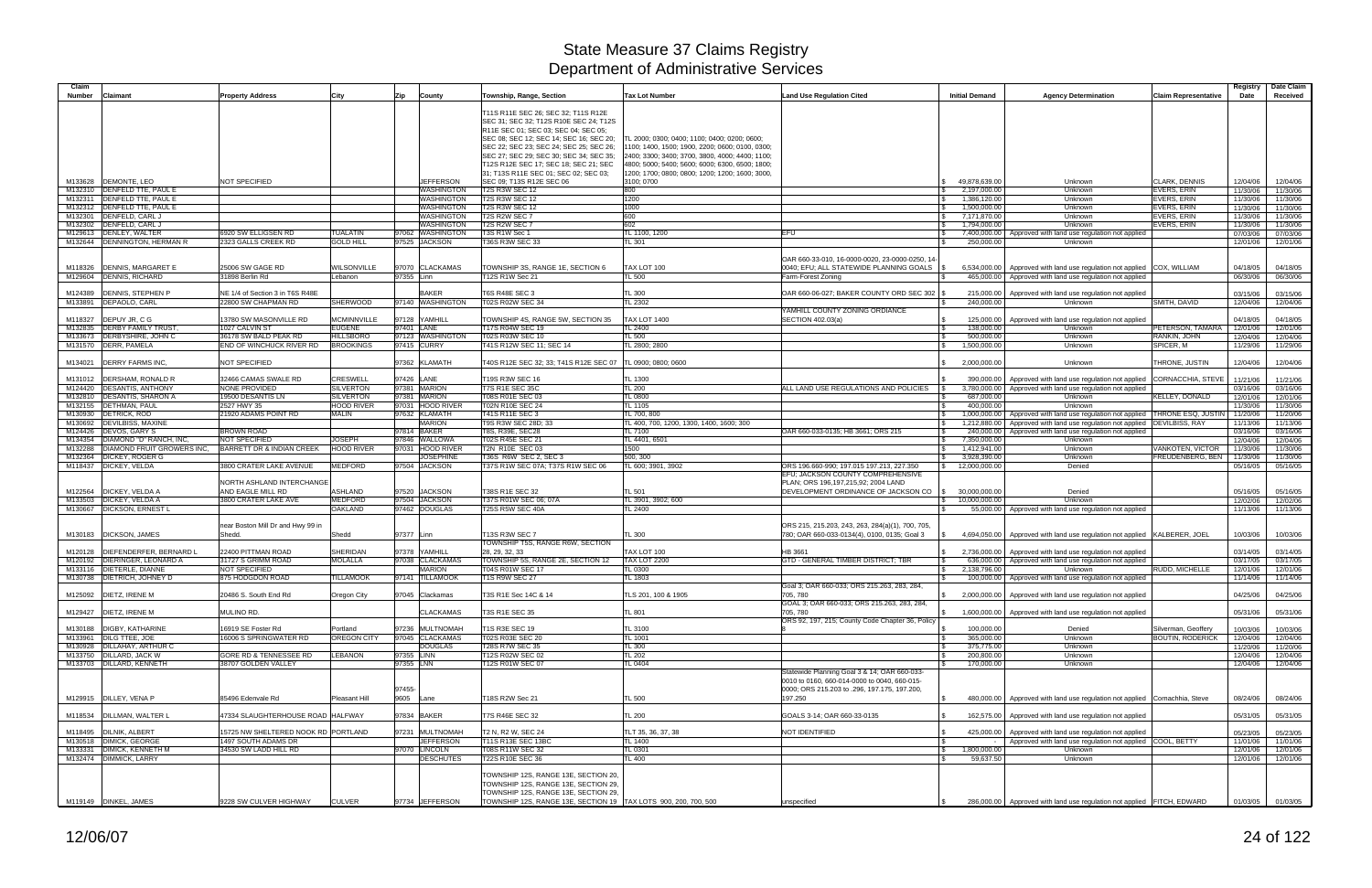| Claim              |                                                      |                                                    |                                     |                          |                                     |                                                                |                                                                                  |                                                                                                 |                                                |                                                                                                                                                                  |                             | Registry             | Date Claim           |
|--------------------|------------------------------------------------------|----------------------------------------------------|-------------------------------------|--------------------------|-------------------------------------|----------------------------------------------------------------|----------------------------------------------------------------------------------|-------------------------------------------------------------------------------------------------|------------------------------------------------|------------------------------------------------------------------------------------------------------------------------------------------------------------------|-----------------------------|----------------------|----------------------|
| <b>Number</b>      | Claimant                                             | <b>Property Address</b>                            | City                                | Zip                      | County                              | Township, Range, Section                                       | <b>Tax Lot Number</b>                                                            | <b>Land Use Regulation Cited</b>                                                                | <b>Initial Demand</b>                          | <b>Agency Determination</b>                                                                                                                                      | <b>Claim Representative</b> | Date                 | Received             |
|                    | M129415 DINSMORE, WALLACE                            | 784 Liles Lane                                     |                                     |                          | Douglas                             | T25 R7 Sec 35                                                  | FL 500                                                                           | FF&FG<br>ORS 92, 197, 215; SB 10, 100; Statewide and                                            |                                                | 315.00   Approved with land use regulation not applied                                                                                                           |                             | 05/30/06             | 05/30/06             |
| M129329            | <b>DISSELBRETT, BOBBIE D</b>                         | 21229 S Ridgeway Lane                              | Oregon City                         | 97045                    | Clackamas                           | T3S R3E Sec 15B                                                | TL 1600                                                                          | Interim Goals; All OAR's                                                                        | 275,000.00<br><b>S</b>                         | Approved with land use regulation not applied                                                                                                                    | JOHNSON, MARY               | 05/15/06             | 05/15/06             |
| M130519<br>M118601 | <b>DITCHER, KATHRYN</b><br>DIX, LOUIS                | 99251 WINCHUCK RD<br>27330 SW GRAHAM FY RD         | <b>BROOKINGS</b><br><b>SHERWOOD</b> |                          | 97415 CURRY<br>97140 CLACKAMAS      | T41S R13W SEC 23D<br><b>T3S R1W SEC 10</b>                     | TL 201<br>TL 1805                                                                | OAR 660; ORS 215                                                                                | l \$<br>235,000.00                             | 800,000.00 Approved with land use regulation not applied DICHTER, GAYE<br>Approved with land use regulation not applied                                          |                             | 11/01/06<br>06/14/05 | 11/01/06<br>06/14/05 |
|                    |                                                      |                                                    |                                     |                          |                                     |                                                                |                                                                                  |                                                                                                 |                                                |                                                                                                                                                                  | WATERBURY,                  |                      |                      |
| M130901            | DIXON, MARY C                                        | 30776 MAPLE DR                                     | <b>JUCTION CITY</b>                 | 97448 LANE               |                                     | T16S R4W SEC 23                                                | <b>TL 200</b>                                                                    |                                                                                                 | 1,076,000.00                                   | Approved with land use regulation not applied NORMAN                                                                                                             |                             | 11/20/06             | 11/20/06             |
|                    | M132238 DK QUARRIES INC.<br>M130620 DOBBEL, JOHN     | <b><i>NEST SUTTON CREEK RD</i></b>                 | <b>BAKER CITY</b>                   |                          | <b>LINCLON</b><br>97184 BAKER       | T6 R10 SEC 25CC<br>T10S R40E SEC 14                            | TL 111, 112<br>TL 2700                                                           |                                                                                                 | 1,000,000.00<br><b>\$</b><br>120,000.00<br>IS. | Unknown<br>Approved with land use regulation not applied                                                                                                         | BALDWIN, RUSSELL            | 11/30/06<br>11/08/06 | 11/30/06<br>11/08/06 |
|                    | M118496   DOBBEL, JOHN W                             |                                                    |                                     |                          | BAKER                               | T10S R40E SEC 11, 14, 23.                                      | TL 2700                                                                          | OAR 660-33-0135                                                                                 | 60,000.00                                      | Approved with land use regulation not applied                                                                                                                    |                             | 05/23/05             | 05/23/05             |
| M118334            | DOBBES, JOSEPH F                                     | 358035 S HWY 213                                   | <b>MOLALLA</b>                      |                          | 97038 CLACKAMAS                     | <b>T5S R1E SEC 34</b>                                          | TL 1101                                                                          | CLACKAMAS COUNTY ZONING ORDINANCE                                                               | 4.000.000.00                                   | Withdrawn                                                                                                                                                        |                             | 04/19/05             | 04/19/05             |
| M130889<br>M122476 | DOBBES, JOSEPH F<br>DOBBINS, LOUIE B                 | 35803 S. HWY 213                                   | <b>MOLALLA</b>                      |                          | 97038 CLACKAMAS<br><b>JEFFERSON</b> | <b>T5S R1E SEC 34</b><br>T12S R13E SEC 15                      | TL 1101<br><b>TL 300</b>                                                         | ORS 92, 197, 215                                                                                | 4,237,105.00<br><b>\$</b><br>2,000,000.00      | Approved with land use regulation not applied<br>Approved with land use regulation not applied   HARRIS, BOB                                                     |                             | 11/20/06<br>09/26/05 | 11/20/06<br>09/26/05 |
| M122476            | DOBBINS, LOUIE B                                     |                                                    |                                     |                          | <b>JEFFERSON</b>                    | T12S R13E SEC 15                                               | TL 300                                                                           | ORS 92, 197, 215                                                                                | 2,000,000.00                                   | Approved with land use regulation not applied HARRIS, BOB                                                                                                        |                             | 09/26/05             | 09/26/05             |
|                    | M129983  DOBSON, VIRGINIA                            | 36817 SE KELSO RD                                  | <b>BORING</b>                       |                          | 97009 CLACKAMAS                     | T2S R4E SEC 2                                                  | <b>TL 5100</b>                                                                   | EFU-80; RRFF-5                                                                                  | $\sqrt{3}$                                     | 1,250,000.00 Approved with land use regulation not applied                                                                                                       |                             | 09/06/06             | 09/06/06             |
|                    |                                                      |                                                    |                                     |                          |                                     |                                                                |                                                                                  | CLACKAMAS COUNTY ZONING R-20-A; ANY<br>SUBSEQUENT ZONING REGULATIONS, STATE                     |                                                |                                                                                                                                                                  |                             |                      |                      |
|                    | M118448   DODDS, MARTHA                              | 1882 N HOLLY STREET                                | <b>CANBY</b>                        |                          | 97013 CLACKAMAS                     | TOWNSHIP 3, RANGE 1E, SECTION 28C                              | TAX LOT 400                                                                      | GOALS, REGULATIONS OR RULES                                                                     | $\mathcal{S}$<br>3,626,250.00                  | Denied                                                                                                                                                           |                             | 05/17/05             | 05/17/05             |
|                    |                                                      |                                                    |                                     |                          |                                     |                                                                |                                                                                  | EFU; CLACKAMAS CO COMP. PLAN; ORS 197;                                                          |                                                |                                                                                                                                                                  |                             |                      |                      |
| M122533            | DODSON, DEAN M                                       | 43250 SE KEISCKER RD<br>BELL CYN LOOP X BLACKHORSE | SANDY                               |                          | 97055 CLACKAMAS                     | T2S R5E SEC 32<br>T01S R25E SEC 25; T01S R26E SEC 28; 30;      | TL 300                                                                           | 215.780 215; OAR 550-033-0010-0160                                                              | 100,000.00                                     | Approved with land use regulation not applied                                                                                                                    | Trompke, Edward             | 09/29/05             | 09/29/05             |
|                    | M134253   DOHERTY, ANTHONY J                         | <b>CYN LN</b>                                      |                                     |                          | 97836 MORROW                        | 31:32                                                          | TL 4200; 3601; 2600; 3602; 3600                                                  |                                                                                                 |                                                | Unknown                                                                                                                                                          |                             | 12/12/06             | 12/12/06             |
|                    |                                                      |                                                    |                                     |                          |                                     |                                                                |                                                                                  |                                                                                                 |                                                |                                                                                                                                                                  | <b>BARTHOLOMEW</b>          |                      |                      |
| M131758            | DOHERTY, NICHOLAS<br>M131460 DOMAGALSKI, JANE        | <b>COLESTINE RD</b><br>25925 S RHOTEN RD           | ASHLAND<br>AURORA                   |                          | 97520 JACKSON<br>97002 CLACKAMAS    | T40S R02W SEC 31<br><b>T04S R01E SEC 7</b>                     | <b>TL 0200</b><br><b>TL 4900</b>                                                 |                                                                                                 | 305,000.00<br>250.000.00<br>$\mathbb{R}$       | Unknown<br>Unknown                                                                                                                                               | <b>MARK</b>                 | 11/29/06<br>11/28/06 | 11/29/06<br>11/28/06 |
|                    | M134289 DOMAN, EARL A                                | 2330 E LINCOLN RD                                  | <b>WOODBURN</b>                     |                          | 97071 MARION                        | T05S R01W SEC 16; 16B                                          | FL 0500: 0500, 0700, 0800, 0900                                                  |                                                                                                 | 18,285,000.00<br>$\mathcal{S}$                 | Unknown                                                                                                                                                          |                             | 02/21/07             | 02/21/07             |
|                    |                                                      |                                                    |                                     |                          |                                     |                                                                |                                                                                  | GOALS 3, 4, 12, 14; INTERIM GOALS; ORS                                                          |                                                |                                                                                                                                                                  |                             |                      |                      |
| M129633            | DON JOHNSTON AND SON.<br>M131971   DON WILBUR LP.    | HWY 66<br><b>NOT PROVIDED</b>                      | KLAMATH FALLS                       |                          | 97601 KLAMATH<br>LANE               | T39S R8E Sec 29, 30, 30C, 31A, 32, 32C<br>T18S R11W SEC 29; 30 | TLS 300, 1200, 100, 100, 100, 100<br>TL 100; 100; 300                            | 215.705, 720, 730, 755, 780, 799                                                                | 1,000,000.00<br>$\sqrt{3}$<br>6,004,000.00     | Approved with land use regulation not applied  SPENCER, MICHAEL<br>Unknown                                                                                       |                             | 06/19/06<br>11/30/06 | 06/19/06<br>11/30/06 |
|                    | M131972 DON WILBUR LP.                               |                                                    | DEADWOOD                            | 97430 LANE               |                                     | <b>T17S R9W SEC 14</b>                                         | TL 102, 103, 1700                                                                |                                                                                                 | 725,000.00<br>IS                               | Unknown                                                                                                                                                          |                             | 11/30/06             | 11/30/06             |
|                    | M131973   DON WILBUR LP                              | AKE CREEK MTN RD                                   | <b>DEADWOOD</b>                     | 97430 LANE               |                                     | T17S R9W SEC 15; 16                                            | TL 3000, 401, 700                                                                |                                                                                                 | 1,250,000.00<br><b>\$</b>                      | Unknown                                                                                                                                                          |                             | 11/30/06             | 11/30/06             |
|                    | M131974 DON WILBUR LP.<br>M131975   DON WILBUR LP,   |                                                    | <b>DEADWOOD</b><br><b>DEADWOOD</b>  | 97430 LANE<br>97430 LANE |                                     | T17S R9W SEC 13; T17S R8W Sec 18<br>T16S R9W SEC 26            | TL 301; 600<br>TL 100                                                            |                                                                                                 | 508,000.00<br>115,000.00                       | Unknown<br>Unknown                                                                                                                                               |                             | 11/30/06             | 11/30/06<br>11/30/06 |
|                    |                                                      |                                                    |                                     |                          |                                     |                                                                |                                                                                  |                                                                                                 |                                                |                                                                                                                                                                  |                             | 11/30/06             |                      |
| M118533            | DONAHUE, H COLETTE                                   | 1087 ELKADER                                       | ASHLAND                             |                          | <b>JACKSON</b>                      | T39S R1E SEC 16                                                | TL 1200                                                                          | JACKSON COUNTY 2004 LDO: ORS 92. 192. 215 S                                                     |                                                | Approved with land use regulation not applied                                                                                                                    |                             | 05/31/05             | 05/31/05             |
| M134173            | DONALD J GRISSOM TRUST                               | HWY 140 & KERSHAW RD                               |                                     |                          | <b>JACKSON</b>                      | T36S R01W SEC 22C                                              | TL 1100                                                                          |                                                                                                 | 154,000.00                                     | Unknown                                                                                                                                                          | <b>DEATHERAGE, W</b>        | 12/04/06             | 12/04/06             |
|                    | M129759 DONALDSON, GLEN W                            | 24411 SW Daniel Rd                                 | Beaverton                           |                          | 97007 Washington                    | T1S R2W Sec 28                                                 | <b>TL 600</b>                                                                    | ORS 215.213, 215.263, 215.780; OAR 680 DIV 33                                                   | 250,000.00                                     | Denied                                                                                                                                                           |                             | 07/27/06             | 07/27/06             |
|                    | M132735 DONALDSON, JAMES                             | 3494 CROOKED FINGER RD                             | <b>SCOTTS MILLS</b>                 |                          | 97375 MARION                        | T07S R02E SEC 08                                               | TL 0600                                                                          |                                                                                                 | 300,000.00                                     | Unknown                                                                                                                                                          |                             | 12/01/06             | 12/01/06             |
|                    |                                                      |                                                    |                                     |                          |                                     |                                                                |                                                                                  | CCZORD Title 11, 12, 13; OAR 660-004-0040 &<br>0018; ORS 215, 215.213, m215.236, 215.263,       |                                                |                                                                                                                                                                  |                             |                      |                      |
|                    |                                                      |                                                    |                                     |                          |                                     |                                                                |                                                                                  | 215.265, 215.284, 215.293, 215.705, 215.780;                                                    |                                                |                                                                                                                                                                  |                             |                      |                      |
|                    | M129987 DONALSON, SR. RICHARD E                      | 32530 S Needy Rd                                   | Canby                               |                          | 97013 Clackamas                     | T5S R1E Sec 16                                                 | TL 2300                                                                          | Goals 3, 4                                                                                      |                                                | \$ 2,853,338.00 Approved with land use regulation not applied GUNN, MICHAEL                                                                                      |                             | 09/06/06             | 09/06/06             |
|                    |                                                      |                                                    |                                     |                          |                                     |                                                                |                                                                                  |                                                                                                 |                                                |                                                                                                                                                                  |                             |                      |                      |
|                    |                                                      |                                                    |                                     |                          |                                     |                                                                |                                                                                  | CCZORD Title 11, 12, 13; OAR 660-004-0040 &<br>0018; Goals 3, 4; ORS 215.213, 215.236, 215.263, |                                                |                                                                                                                                                                  |                             |                      |                      |
|                    | M129988 DONALSON, WILLIAM D                          | 37051 S Blair Rd                                   | Molalla                             |                          | 97038 Clackamas                     | <b>T6S R1E Sec 12</b>                                          | <b>TL 200</b>                                                                    | 215.265, 215.284, 215.293, 215.705, 215.780                                                     |                                                | 9,358,182.00 Approved with land use regulation not applied GUNN, MICHAEL                                                                                         |                             | 09/06/06             | 09/06/06             |
|                    |                                                      |                                                    |                                     | <b>OR</b>                | <b>WASHINGTON</b>                   |                                                                | <b>TL 200</b>                                                                    |                                                                                                 |                                                | 100,000,00 Approved with land use regulation not applied                                                                                                         |                             |                      |                      |
| M122376            | DONER, GRACE<br>M124528 DONNELLY ORCHARDS INC.       | 14734 NW JACK RD<br>7880/7890 COOPER SPUR RD       | <b>BANKS</b><br>PARKDALE            |                          | 97041 HOOD RIVER                    | T2N R4W SEC 28DA<br><b>T1S R10E SEC 7</b>                      | TL 100, 300                                                                      | EFU; ORS15.780; OAR 660-33-0100, 660-04-040   \$<br>HR CO ORD #68; ORD 2                        |                                                | 748,600.00 Approved with land use regulation not applied                                                                                                         |                             | 09/16/05<br>03/21/06 | 09/16/05<br>03/21/06 |
|                    |                                                      |                                                    |                                     |                          |                                     |                                                                |                                                                                  | Yamhill County Zoning Ordinances 83, 310, 565;                                                  |                                                |                                                                                                                                                                  |                             |                      |                      |
| M129372            | DOROTHY AU TRUST                                     | 3380 NE Parrett Mt Rd                              | Newberg                             |                          | 97132 Yamhill                       | T3S R2W Sec 13                                                 | TL 600                                                                           | SB 100                                                                                          | 2,000,000.00<br>$\mathbb{S}$                   | Approved with land use regulation not applied AU, HAWKIN                                                                                                         |                             | 05/22/06             | 05/22/06             |
| M133857            | DOROTHY M ROBINSON TRUST,                            |                                                    |                                     |                          | 97753 CROOK                         | <b>T15S R15E SEC 18</b>                                        | <b>TL 0600</b>                                                                   |                                                                                                 | 968,615.00                                     | Unknown                                                                                                                                                          | MCCORMICK,                  | 12/04/06             | 12/04/06             |
|                    | M131303 DOROTHY MCCORMICK TRUST,                     | 7471 S LONE ELDER RD                               | <b>CANBY</b>                        |                          | 97013 CLACKAMAS                     | T04S R01E SEC 08                                               | TL 1400, 1500                                                                    |                                                                                                 |                                                | 7,102,000.00 Approved with land use regulation not applied                                                                                                       | <b>DOROTHY</b>              | 11/27/06             | 11/27/06             |
|                    |                                                      |                                                    |                                     |                          |                                     | T38S R2E SEC 26; T38S R2E SEC 27; T38S                         | TL 103, 105, 1100, 1104; TAX LOT 800; TAX LOTS STATEWIDE PLANNING GOALS; JACKSON | EFU: RR-00: ORS 197, 215: OAR 660:                                                              |                                                |                                                                                                                                                                  |                             |                      |                      |
|                    | M118394   DOROTHY MITCHELL TRUST.                    | DEAD INDIAN MEMORIAL ROAD                          | ASHLAND                             |                          | 97520 JACKSON                       | R2E SEC 34                                                     | 300, 301, 400                                                                    | <b>COUNTY LDO</b>                                                                               | $\mathbb{S}$                                   | 4,059,998.00 Approved with land use regulation not applied HEARN, CHRISTIAN                                                                                      |                             | 05/05/05             | 05/05/05             |
|                    |                                                      |                                                    |                                     |                          |                                     |                                                                |                                                                                  | ORS 215.780(a)(1), 263(1), 283(1)(f); OAR 660-33-                                               |                                                |                                                                                                                                                                  |                             |                      |                      |
|                    | M118343 DORRANCE, ARTHUR<br>M133545 DOTTS, SARAH     | 12063 S CARUS RD<br>7598 MONUMENT DR               | OREGON CITY<br><b>MERLIN</b>        |                          | 97045 CLACKAMAS<br>97532 JOSEPHINE  | TOWNSHIP 3S, RANGE 2E, SECTION 31<br><b>T35S R06W SEC 16</b>   | TAX LOT 600<br>TL 0900                                                           | 0100(1), 0130(3)(a)                                                                             | 510,000.00<br><b>\$</b><br>410,000.00<br>l \$  | Approved with land use regulation not applied<br>Unknown                                                                                                         | <b>BIRD, MICHAEL</b>        | 04/22/05             | 04/22/05             |
|                    | M131348 DOTY, JACK C                                 |                                                    |                                     |                          | 97325 MARION                        | T08S R01W SEC 19C                                              | TL 2400                                                                          |                                                                                                 | l \$                                           | 640,000.00 Approved with land use regulation not applied                                                                                                         |                             | 12/02/06<br>11/28/06 | 12/02/06<br>11/28/06 |
|                    | M131095 DOUGHERTY, RICHARD P                         |                                                    |                                     |                          | YAMHILL                             | T03S R03W SEC 22                                               | TL 1700                                                                          |                                                                                                 | $\sqrt{3}$<br>200,000.00                       | Unknown                                                                                                                                                          | GOWELL, WALTER              | 11/22/06             | 11/22/06             |
| M130317   TRUST,   | DOUGLAS FAMILY REVOCABLE                             |                                                    |                                     |                          | <b>POLK</b>                         | T7S R5W SEC19                                                  | TL 1400                                                                          |                                                                                                 |                                                | 742,500.00 Approved with land use regulation not applied                                                                                                         |                             | 10/17/06             | 10/17/06             |
|                    | M133866 DOUGLAS, BRAD G                              |                                                    |                                     |                          | <b>POLK</b>                         | T07S R05W SEC 20                                               | TL 402, 404                                                                      |                                                                                                 | IS.                                            | Unknown                                                                                                                                                          |                             | 12/04/06             | 12/04/06             |
|                    | M130688 DOUGLAS, DOLORES A                           | 4158 - 4500 ABEGG RD                               | <b>MERLIN</b>                       |                          | 97532 JOSEPHINE                     | <b>T35S R7W SEC 14</b>                                         | TL 800, 1100                                                                     |                                                                                                 | $\mathfrak{S}$                                 | 1,500,000.00 Approved with land use regulation not applied                                                                                                       |                             | 11/13/06             | 11/13/06             |
|                    | M130318 DOUGLAS, KATHRYN                             | None Given                                         | <b>Dallas</b>                       | 97338 POLK               |                                     | <b>T7S R5W SEC 30</b>                                          | TL 1400                                                                          |                                                                                                 |                                                | 501,120.00 Approved with land use regulation not applied MARTINIS, MICHEAL                                                                                       |                             | 10/17/06             | 10/17/06             |
|                    | M130319 DOUGLAS, KATHRYN<br>M130320 DOUGLAS, KATHRYN | None Given<br>None Given                           | Dallas<br>Dallas                    | 97338 Polk<br>97338 Polk |                                     | T7S R5W Sec 19<br>T7S R5W Sec 30                               | <b>TL 1300</b><br>TL 1500                                                        |                                                                                                 | <b>S</b><br><b>S</b>                           | 1,242,000.00   Approved with land use regulation not applied   MARTINIS, MICHEAL<br>1,089,720.00 Approved with land use regulation not applied MARTINIS, MICHEAL |                             | 10/17/06<br>10/17/06 | 10/17/06<br>10/17/06 |
|                    | M130321 DOUGLAS, KATHRYN                             | None Given                                         | Dallas                              | 97338 Polk               |                                     | T7S R5W Sec 19                                                 | TL 1301                                                                          |                                                                                                 | <b>S</b>                                       | 378,000.00   Approved with land use regulation not applied   MARTINIS, MICHEAL                                                                                   |                             | 10/17/06             | 10/17/06             |
|                    | M131192 DOUGLASS, ARLENE                             | 25501 SW McCONNELL ROAD                            | <b>SHERWOOD</b>                     |                          | 97140 CLACKAMAS                     | <b>T3S R1W SEC 5</b>                                           | TL 1001                                                                          |                                                                                                 | <b>S</b>                                       | 300,850.00   Approved with land use regulation not applied   Lien, Wallace                                                                                       |                             | 11/24/06             | 11/24/06             |
|                    | M118491 DOUGLASS, QUINTIN G                          | <b>NOT PROVIDED</b>                                |                                     |                          | 97022 CLACKAMAS                     | T3S, R4E, SEC 2                                                | <b>TL 700</b>                                                                    | OAR 660 ; ORS 215                                                                               | $\mathbf{s}$                                   | 800,000.00   Approved with land use regulation not applied SHERRY                                                                                                | POMERENKE,                  | 05/23/05             | 05/23/05             |
|                    |                                                      |                                                    |                                     |                          |                                     |                                                                |                                                                                  |                                                                                                 |                                                |                                                                                                                                                                  |                             |                      |                      |
|                    | M125071   DOUTHIT, LOIS R                            | 9038 Cascade Hwy NE                                | Silverton                           |                          | 97381 Marion                        | T6S R1E Sec 16b; 17                                            | TL 100: 100                                                                      | ORS 197, 215; OAR 660; Statewide Planning Goals \$                                              |                                                | 142,830.00 Approved with land use regulation not applied  LIEN, WALLACE                                                                                          |                             | 04/21/06             | 04/21/06             |
|                    | M130540 DOVENBURG, JIM                               | 11675 SW PACIFIC HWY                               | TIGARD                              |                          | 97223 WASHINGTON                    | <b>T2S R2W SEC 23</b>                                          | TL 307                                                                           |                                                                                                 | <b>S</b>                                       | 100,000.00 Approved with land use regulation not applied GROSE, JENNIFER                                                                                         |                             | 11/02/06             | 11/02/06             |
|                    | M124556 DOW JR, DAVID N<br>M118383 DOWELL, IRIS      | 2215 COKER BUTTE ROAD<br>21510 SE BORNSTEDT RD     | <b>MEDFORD</b><br><b>SANDY</b>      |                          | 97504 JACKSON<br>97005 CLACKAMAS    | <b>T37S R1W SEC 5</b><br>TOWNSHIP 2S, RANGE 4E, SECTION 25     | TL 800, 801<br><b>TAX LOT 2400</b>                                               | EFU                                                                                             | $\sqrt{S}$                                     | 750,000.00   Approved with land use regulation not applied<br>2,720,000.00 Approved with land use regulation not applied                                         |                             | 03/22/06<br>05/03/05 | 03/22/06<br>05/03/05 |
|                    | M131207 DOWELL, JEFF                                 |                                                    |                                     |                          | 97701 DESCHUTES                     | T16S R11E SEC 19                                               | TL 100                                                                           |                                                                                                 | 100,000.00                                     | Unknown                                                                                                                                                          | LOVLIEN, ROBERT             | 11/24/06             | 11/24/06             |
|                    |                                                      |                                                    |                                     |                          |                                     |                                                                |                                                                                  |                                                                                                 |                                                |                                                                                                                                                                  |                             |                      |                      |
|                    | M130471   DOWLING, HAZEL J                           | 26985 FERGUSON RD                                  | JUNCTION CITY 97448 LANE            |                          |                                     | T15S R05W SEC22                                                | TL 200, 208, 209, 600                                                            |                                                                                                 |                                                | \$ 2,620,000.00   Approved with land use regulation not applied CORNACCHIA, STEVE   10/27/06                                                                     |                             |                      | 10/27/06             |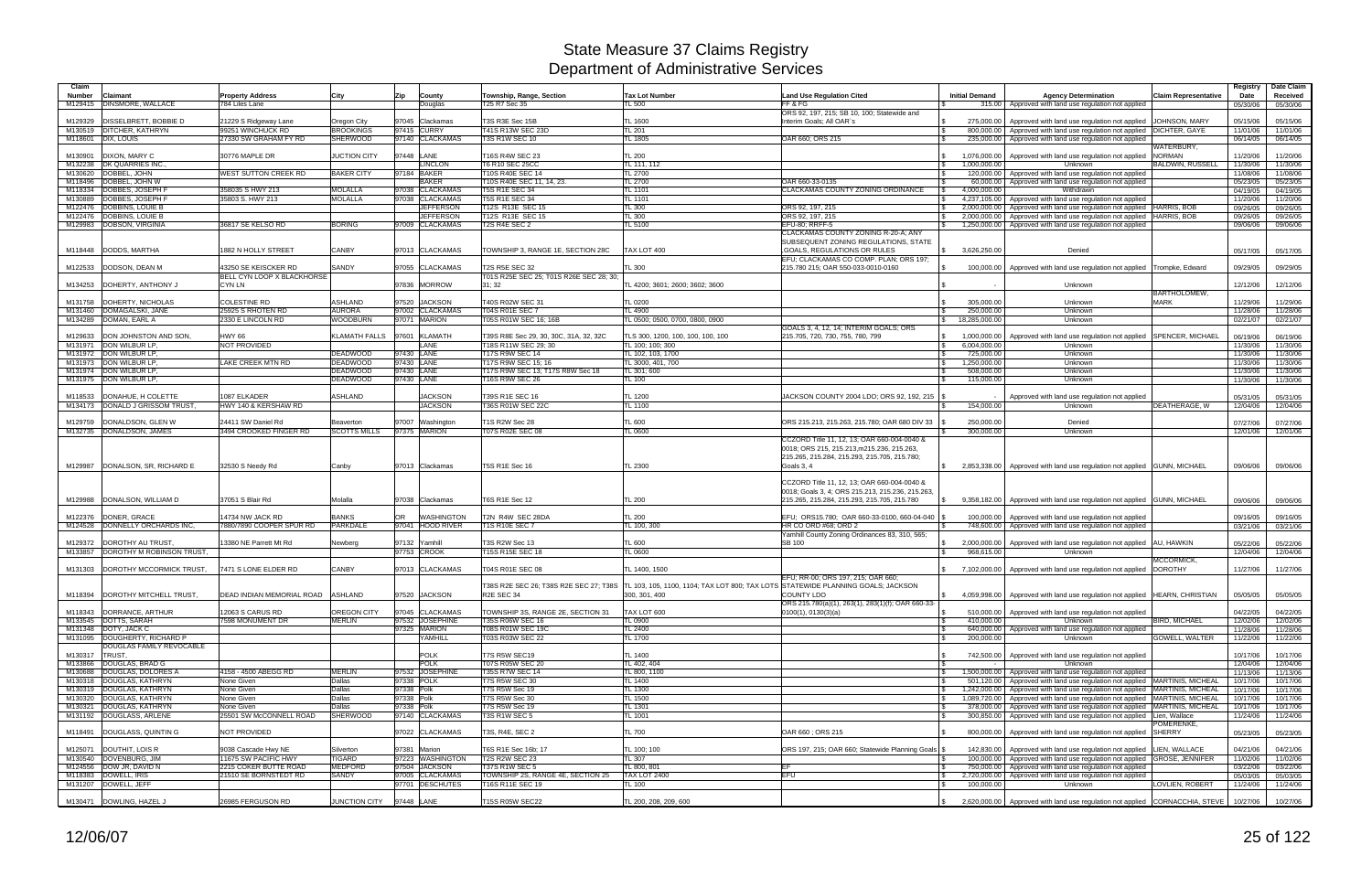| Claim<br>Number | Claimant                                                         | <b>Property Address</b>                               |                                   | Zip        | County                           | Township, Range, Section                                     | <b>Tax Lot Number</b>                                        | <b>Land Use Regulation Cited</b>                                                            | <b>Initial Demand</b>         | <b>Agency Determination</b>                                                                                             | <b>Claim Representative</b>                        | Registry<br>Date     | Date Claim<br>Received |
|-----------------|------------------------------------------------------------------|-------------------------------------------------------|-----------------------------------|------------|----------------------------------|--------------------------------------------------------------|--------------------------------------------------------------|---------------------------------------------------------------------------------------------|-------------------------------|-------------------------------------------------------------------------------------------------------------------------|----------------------------------------------------|----------------------|------------------------|
| M133375         | DOWNER, WILLIAM H                                                | HWY 22 & NE 4TH AVE                                   | City<br><b>MILL CITY</b>          |            | 97360 MARION                     | T09S R03E SEC 29CA                                           | TL 1501                                                      |                                                                                             | 70,000.00                     | Unknown                                                                                                                 |                                                    | 12/02/06             | 12/02/06               |
|                 |                                                                  |                                                       |                                   |            |                                  |                                                              |                                                              | ORS 215.213, 263, 283, 780; OAR 660-033-0100,                                               |                               |                                                                                                                         |                                                    |                      |                        |
| M121596         | DOWNING, AARON                                                   | <b>11505 SW SANDSTROM RD</b>                          | GASTON                            |            | 97119 WASHINGTON                 | T1S, R3W, SEC 19                                             | <b>TL 500</b>                                                | 0120, 0130, 0135, 004-0040                                                                  |                               | \$ 30,130,000.00   Approved with land use regulation not applied SHONKWILER, JOHN                                       |                                                    | 07/27/05             | 07/27/05               |
| M129832         | DOWREY, MICHAEL A<br>M119115 DOYLE, MARIE                        | 17521 S Potter Rd<br><b>NO ADDRESS</b>                | Oregon City<br><b>YACHATS</b>     |            | 97045 Clackamas<br>97498 LINCOLN | T2S R2E Sec 36CB<br>TOWNSHIP 14 RANGE 12 SECTION 36A         | <b>TL 504</b><br>TAX LOT 200                                 | RRFF-5; RA-2; 660-004-040(7)(a)<br>HB 3661                                                  |                               | 376,756.00   Approved with land use regulation not applied<br>73,000.00   Approved with land use regulation not applied |                                                    | 08/10/06<br>12/30/04 | 08/10/06<br>12/30/04   |
|                 |                                                                  | <b>CAMPCREEK RD &amp; GEMSTONE</b>                    |                                   |            |                                  |                                                              |                                                              |                                                                                             |                               |                                                                                                                         |                                                    |                      |                        |
| M130550         | <b>DR HENTON INC.</b>                                            | <b>RD</b>                                             |                                   |            | <b>ANE</b>                       | T17S R1W SEC 20 20; SEC 20 30                                | TL 200, 300; 300                                             |                                                                                             | 1,071,200.00                  | Approved with land use regulation not applied                                                                           |                                                    | 11/03/06             | 11/03/06               |
|                 | M130567 DRABKIN, JULES F                                         | NOT PROVIDED                                          |                                   |            | <b>POLK</b>                      | T6S R7W SEC 23; 26                                           | TL 800; 200, 100                                             |                                                                                             |                               | 1,783,400.00 Approved with land use regulation not applied                                                              |                                                    | 11/03/06             | 11/03/06               |
| M118638         | <b>DRAHN, RONALD A</b><br>M133080 DRAKE, FAY M                   | 2481 NE STRAWBERRY LANE<br>2742 S W IRIS LANE         | <b>CORVALLIS</b><br><b>CULVER</b> |            | 97330 BENTON<br>97734 JEFFERSON  | T11S R4W SEC 29<br>T12S R13E SEC 16                          | <b>TL 500</b><br><b>TL 0700</b>                              | EFU; OAR 660-033-0130; ORS 215.705                                                          | 1,850,000.00                  | 225,000.00 Approved with land use regulation not applied<br><b>Unknown</b>                                              | <b>TACKE, A</b><br>HAGMAN, MARK                    | 06/20/05<br>12/01/06 | 06/20/05<br>12/01/06   |
|                 |                                                                  |                                                       |                                   |            |                                  |                                                              |                                                              |                                                                                             |                               |                                                                                                                         |                                                    |                      |                        |
|                 | M132211   DRAKE, MARILYN                                         | 21710 SE DRAKE RD                                     | <b>CLACKAMAS</b>                  |            | 97015 CLACKAMAS                  | T2 R3E SEC 16                                                | <b>TL 1200</b>                                               |                                                                                             | 1,664,804.80                  | Unknown                                                                                                                 | BOWERMAN, DONALD                                   | 11/30/06             | 11/30/06               |
|                 |                                                                  |                                                       |                                   |            |                                  |                                                              |                                                              |                                                                                             |                               |                                                                                                                         |                                                    |                      |                        |
|                 |                                                                  |                                                       |                                   |            |                                  |                                                              |                                                              | Farm Zone A2 ORD 89.90.92 VIA ORS 215-243:<br>EFU land use (ORD No. 201 & 233) ORS 215-705; |                               |                                                                                                                         |                                                    |                      |                        |
|                 |                                                                  |                                                       |                                   |            |                                  |                                                              |                                                              | Farm Zone A2: ORD's via ORS 215-243:EFU                                                     |                               |                                                                                                                         |                                                    |                      |                        |
|                 |                                                                  |                                                       |                                   |            |                                  |                                                              |                                                              | Aoning & high value farmalnd per 215.705 & Co.                                              |                               |                                                                                                                         |                                                    |                      |                        |
|                 | M122144   DRAPER, FRANKLIN A                                     | 4455 Leasure Dr                                       | Mt Hood Parkdale                  |            | 97041 HoodRiver                  | T1N R10E SEC 21                                              | TL 2800,2801,2903                                            | ORD No. 223; law of rule Ag. zoning restrictions.                                           |                               | 2,700,732.00 Approved with land use regulation not applied                                                              |                                                    | 08/31/05             | 08/31/05               |
|                 | M130950 DRAPER, THOMAS E<br>M133635 DRAYTON, JAMES               | 11251 SW BAKER CREEK ROAD   MCMINNVILLE<br>NONE GIVEN |                                   |            | 97128 YAMHILL<br><b>INCOLN</b>   | <b>T4S R4W SEC 18</b><br>T07S R11W SEC 22AD                  | TL 1201, 1202<br>TL 1202, 1206                               |                                                                                             | 1,600,000.00                  | 922,222.00 Approved with land use regulation not applied<br>Denied                                                      | BALDWIN, RUSSELL                                   | 11/20/06<br>12/02/06 | 11/20/06<br>12/02/06   |
|                 | M133636 DRAYTON, JAMES                                           | NONE GIVEN                                            |                                   |            | <b>LINCOLN</b>                   | T06S R11W SEC 35BB                                           | TL 11500                                                     |                                                                                             | 5,000,000.00                  | Denied                                                                                                                  | <b>BALDWIN, RUSSELL</b>                            | 12/02/06             | 12/02/06               |
|                 | M133637 DRAYTON, JAMES                                           | <b>NONE GIVEN</b>                                     |                                   |            | <b>LINCOLN</b>                   | T07S R11W SEC 23                                             | TL 400                                                       |                                                                                             | 3,500,000.00                  | Denied                                                                                                                  | <b>BALDWIN, RUSSELL</b>                            | 12/02/06             | 12/02/06               |
|                 | M133638 DRAYTON, JAMES                                           | NONE GIVEN                                            |                                   |            | <b>LINCOLN</b>                   | T07S R11W SEC 34DA                                           | TL 1100, 1101, 1200, 1300                                    |                                                                                             | 8,500,000.00                  | Denied                                                                                                                  | <b>BALDWIN, RUSSELL</b>                            | 12/02/06             | 12/02/06               |
|                 |                                                                  |                                                       |                                   |            |                                  |                                                              |                                                              |                                                                                             |                               |                                                                                                                         |                                                    |                      |                        |
| M133639         | DRAYTON, JAMES<br>M130755 DRAYTON, RAY                           | <b>VONE GIVEN</b>                                     |                                   |            | <b>INCOLN</b><br><b>LINCOLN</b>  | T07S R11W SEC 22AD<br><b>T6S R10W SEC 34D</b>                | TL 300, 500, 501, 600, 700, 900, 1000, 1207, 1300<br>TL 2601 |                                                                                             | 11,700,000.00<br>300,000.00   | Denied<br>Denied                                                                                                        | <b>BALDWIN, RUSSELL</b><br><b>BALDWIN, RUSSELL</b> | 12/02/06<br>11/15/06 | 12/02/06<br>11/15/06   |
|                 | M130756 DRAYTON, RAY                                             | <b>NOT PROVIDED</b>                                   |                                   |            | <b>LINCOLN</b>                   | T7S R11W SEC 34AD                                            | <b>TL 200</b>                                                |                                                                                             | 4,000,000.00                  | Denied                                                                                                                  | <b>BALDWIN, RUSSELL</b>                            | 11/15/06             | 11/15/06               |
|                 | M130757 DRAYTON, RAY                                             | 1422 & 1373 SE 16TH ST                                | <b>LINCOLN CITY</b>               | 97367      | <b>LINCOLN</b>                   | <b>T7S R11W SEC 22AA</b>                                     | TL 1200, 2300                                                |                                                                                             | 4,500,000.00                  | Denied                                                                                                                  | <b>BALDWIN, RUSSELL</b>                            | 11/15/06             | 11/15/06               |
|                 | M130758 DRAYTON, RAY                                             | NOT PROVIDED                                          |                                   |            | <b>LINCOLN</b>                   | T7S R11W SEC 2BD                                             | TL 100, 200, 300, 400, 2700                                  |                                                                                             | 15,350,000.00                 | Denied                                                                                                                  | <b>BALDWIN, RUSSELL</b>                            | 11/15/06             | 11/15/06               |
|                 | M130999 DRAYTON, RAY<br>M131000 DRAYTON, RAY                     | NOT PROVIDED                                          |                                   |            | <b>LINCOLN</b><br><b>LINCOLN</b> | T7S R11W SEC 2BD<br>TI 7S R11W SEC 15DD                      | TL 500, 1000<br>TL 3500, 3600, 3700, 3800, 4000              |                                                                                             | 3,000,000.00<br>27,500,000.00 | Denied<br>Denied                                                                                                        | <b>BALDWIN, RUSSELL</b><br><b>BALDWIN, RUSSELL</b> | 11/21/06<br>11/21/06 | 11/21/06<br>11/21/06   |
|                 | M131228 DRAYTON, RAY                                             |                                                       |                                   |            | <b>LINCOLN</b>                   | <b>T6S R11W SEC 36 CA</b>                                    | <b>TL 300</b>                                                |                                                                                             | 1,000,000.00                  | Denied                                                                                                                  | <b>BALDWIN, RUSSELL</b>                            | 11/24/06             | 11/24/06               |
|                 | M131229 DRAYTON, RAY                                             |                                                       |                                   |            | <b>LINCOLN</b>                   | <b>T6S R11W SEC 36 BD</b>                                    | <b>TL 600</b>                                                |                                                                                             | 1,300,000.00                  | Denied                                                                                                                  | <b>BALDWIN, RUSSELL</b>                            | 11/24/06             | 11/24/06               |
|                 | M131230 DRAYTON, RAY                                             |                                                       |                                   |            | <b>LINCOLN</b>                   | <b>T06S R10W SEC 35BD</b>                                    | <b>TL 0900</b>                                               |                                                                                             | 875,000.00                    | Denied                                                                                                                  | <b>BALDWIN, RUSSELL</b>                            | 11/24/06             | 11/24/06               |
|                 | M131231 DRAYTON, RAY                                             |                                                       |                                   |            | <b>LINCOLN</b>                   | T06S R11W SEC 36CA                                           | <b>TL 0400</b>                                               |                                                                                             | 950,000.00                    | Denied                                                                                                                  | <b>BALDWIN, RUSSELL</b>                            | 11/24/06             | 11/24/06               |
|                 | M133156 DRAYTON, RAY<br>M133157 DRAYTON, RAY                     | NOT SPECIFIED<br>9168 S SCHOONER CREEK RD             | <b>LINCOLN CITY</b>               |            | <b>LINCOLN</b><br>97367 LINCOLN  | T06S R10W SE 34<br><b>NOT SPEFICIED</b>                      | <b>TL 0100</b><br><b>NOT SPECIFIED</b>                       |                                                                                             | 1,000,000.00<br>650,000.00    | Unknown<br>Unknown                                                                                                      | <b>BALDWIN, RUSSELL</b>                            | 12/01/06<br>12/01/06 | 12/01/06<br>12/01/06   |
|                 | M133159 DRAYTON, RAY                                             | 1706 SE HWY 101                                       | <b>LINCOLN CITY</b>               | 97367      | <b>LINCOLN</b>                   | T07S R11W SEC 22AA                                           | TL 2400                                                      |                                                                                             | 2,000,000.00                  | Unknown                                                                                                                 | <b>BALDWIN, RUSSELL</b>                            | 12/01/06             | 12/01/06               |
|                 | M133160 DRAYTON, RAY                                             | 4451 NE DEVILS LAKE BLVD                              |                                   |            | <b>LINCOLN</b>                   | T07S R11W SEC 02BA                                           | <b>TL 4900</b>                                               |                                                                                             | 2,000,000.00                  | Unknown                                                                                                                 | <b>BALDWIN, RUSSELL</b>                            | 12/01/06             | 12/01/06               |
|                 | M133161 DRAYTON, RAY                                             | <b>NOT SPECIFIED</b>                                  |                                   |            | <b>HARNEY</b>                    | NOT ENOUGH INFO                                              | NOT ENOUGH INFO                                              |                                                                                             | 1,000,000.00                  | Unknown                                                                                                                 | <b>BALDWIN, RUSSELL</b>                            | 12/01/06             | 12/01/06               |
|                 | M133162 DRAYTON, RAY                                             | 5580 NE DEVILS LAKE RD                                |                                   |            | <b>LINCOLN</b>                   | T06S R11W SEC 36AA                                           | <b>TL 0600</b>                                               |                                                                                             | 1,000,000.00                  | Unknown                                                                                                                 | <b>BALDWIN, RUSSELL</b>                            | 12/01/06             | 12/01/06               |
|                 | M133158 DRAYTON, RAYMOND<br>M133163 DRAYTON, SARAH E             | NOT SPECIFIED                                         |                                   |            | <b>LINCOLN</b><br><b>LINCOLN</b> | T06S R10W SEC 33DB<br>T06S R11W SEC 35                       | TL 0300<br>TL 0300                                           |                                                                                             | 1,700,000.00<br>3,500,000.00  | Unknown<br>Unknown                                                                                                      | <b>BALDWIN, RUSSELI</b><br><b>BALDWIN, RUSSELL</b> | 12/01/06<br>12/01/06 | 12/01/06<br>12/01/06   |
|                 | M133099 DRAZIL FAMILY TRUST                                      | 30200 DEMERRITT                                       | <b>MALIN</b>                      |            | 97632 KLAMATH                    | T41S R12E SEC 16                                             | <b>TL 1000</b>                                               |                                                                                             | 4,800,000.00                  | Unknown                                                                                                                 |                                                    | 12/01/06             | 12/01/06               |
|                 | M133483 DRAZIL, ADOLPH                                           | NOT SPECIFIED                                         |                                   |            | <b>KLAMATH</b>                   | T41S R12E SEC 08                                             | TL 0700                                                      |                                                                                             | 3,500,000.00                  | Unknown                                                                                                                 |                                                    | 12/02/06             | 12/02/06               |
|                 | M129623 DRENNEN, PATRICK                                         |                                                       |                                   |            | Washington                       | T2N R3W Sec 36                                               | <b>TL 105</b>                                                | EFU; Any laws or rules prohibiting development                                              |                               | 400,000.00   Approved with land use regulation not applied                                                              |                                                    | 07/06/06             | 07/06/06               |
|                 | M130728 DRESSER, NANCY                                           | 79543 FIRE RD                                         | <b>LORANE</b>                     | 97451 LANE |                                  | <b>T20S R5W SEC22</b><br>T38S R11VE SEC 03; 04; 09; 10; T37S | TL 907<br>TL 0200, 0300, 0800; 0900, 1400; 2600; 2800,       |                                                                                             |                               | 124,900.00   Approved with land use regulation not applied MUELLER, KARL                                                |                                                    | 11/13/06             | 11/13/06               |
|                 | M134073 DREW, WILLIAM N                                          | NONE GIVEN                                            |                                   |            | <b>KLAMATH</b>                   | R11VE SEC 33; 34                                             | 3000, 3100, 3200; 6500; 6800                                 |                                                                                             | 2.000.000.00                  | Unknown                                                                                                                 | THRONE, JUSTIN                                     | 12/04/06             | 12/04/06               |
|                 |                                                                  | SE KEISECKER RD & SE 442ND                            |                                   |            |                                  |                                                              |                                                              |                                                                                             |                               |                                                                                                                         |                                                    |                      |                        |
|                 | M131666 DRIES, DENNIS                                            | AVE                                                   | SANDY                             |            | 97055 CLACKAMAS                  | T02S R05E SEC 32                                             | <b>TL 0100</b>                                               |                                                                                             | 100,000.00                    | Unknown                                                                                                                 | TROMKE, EDWARD                                     | 11/29/06             | 11/29/06               |
|                 | DROMGOOLE, GORDON                                                | NOT PROVIDED                                          |                                   |            | YAMHILL                          | T3S, R4W, SEC 10                                             | <b>TL 1400</b>                                               | OAR 660-033; ORS 197; ORS 215; EFU; ALL<br>OTHER LAND USE LAWS THAT MAY APPLY               | 370,000.00                    | Approved with land use regulation not applied                                                                           | DROMGOOLE,<br><b>DARREN</b>                        |                      |                        |
| M121663         | M132316  DROMGOOLE, GORDON                                       | <b>NOT SPECIFIED</b>                                  |                                   |            | YAMHILL                          | T02S R04W SEC 34                                             | <b>TL 500</b>                                                |                                                                                             | 370,000.00                    | Unknown                                                                                                                 |                                                    | 08/01/05<br>11/30/06 | 08/01/05<br>11/30/06   |
|                 | M132317 DROMGOOLE, GORDON                                        | 15000 HWY 47                                          | YAMHILL                           |            | 97148 YAMHILL                    | T3S R4W SEC 9                                                | <b>TL 400</b>                                                |                                                                                             | 350,000.00                    | Unknown                                                                                                                 |                                                    | 11/30/06             | 11/30/06               |
|                 | M132318  DROMGOOLE, GORDON                                       |                                                       |                                   |            | <b>YAMHILL</b>                   | <b>T2S R4W SEC 34</b>                                        | <b>TL 400</b>                                                |                                                                                             | 3,400,000.00                  | Unknown                                                                                                                 |                                                    | 11/30/06             | 11/30/06               |
|                 | M132315 <b>IDROMGOOLE, GORDON C</b><br>DUANE A & CAROL J, QUALEY | NOT SPECIFIED                                         |                                   |            | YAMHILL                          | T02S R04W SEC 33                                             | TL 0100                                                      |                                                                                             | 340,000.00                    | Unknown                                                                                                                 |                                                    | 11/30/06             | 11/30/06               |
|                 | M118325 FAMILY TRUST                                             |                                                       |                                   |            | 97128 YAMHILL                    | TOWNSHIP 4S, RANGE 5W, SECTION 13                            | TAX LOT 400                                                  | ORS 92, 94, 105, 183, 195, 197, 215, 227; OAR<br>660, 661                                   |                               | Approved with land use regulation not applied                                                                           |                                                    | 04/18/05             | 04/18/05               |
|                 | M130498   DUBENKO, VASSILY I                                     | 5067 S. SCONCE RD                                     | <b>HUBBARD</b>                    |            | 97032 CLACKAMAS                  | T5 R1W SEC1                                                  | TL 2601, 2608                                                |                                                                                             |                               | 200,000.00   Approved with land use regulation not applied                                                              |                                                    | 10/30/06             | 10/30/06               |
|                 | M132223 DUCKWALL-POOLEY FRUIT CO,                                |                                                       |                                   |            | <b>HOOD RIVER</b>                | <b>T02N R10E SEC 13D</b>                                     | 1900                                                         |                                                                                             | 4,592,207.00                  | <b>Unknown</b>                                                                                                          | ANDERSON, STEVEN                                   | 11/30/06             | 11/30/06               |
|                 | M129315 DUDLEY, ROBERT W                                         | Located off Griffin Creek Rd                          | Medford                           |            | 97501 Jackson                    | T38S R2W Sec 4                                               | TL 3501                                                      | <b>Woodland Resource</b>                                                                    |                               | 845,000.00   Approved with land use regulation not applied                                                              |                                                    | 05/10/06             | 05/10/06               |
|                 | M132071 DUGAN, JOHN E<br>M129629 DUKE, PHYLLIS J                 | 11375 PARRETT MOUNTAIN RD<br>623 Lockwood Rd.         | <b>NEWBERG</b><br>Roseburg        |            | 97132 YAMHILL<br>97470 Douglas   | T3S R2W SEC24<br>T28S R8W Sec 36a                            | TL 401; 500; 600; 700<br><b>TL 1200</b>                      | 5R-Rural Residential                                                                        | 4,364,851.00                  | Unknown<br>60,000.00 Approved with land use regulation not applied                                                      | PINKSTAFF, JOHN                                    | 11/30/06<br>07/10/06 | 11/30/06<br>07/10/06   |
|                 |                                                                  |                                                       |                                   |            |                                  |                                                              |                                                              |                                                                                             |                               |                                                                                                                         |                                                    |                      |                        |
|                 | M133035 DUKE, WILLIAM E                                          | PRAIRIE RD & MEADOW VIEW RD NOT SPECIFIED.            |                                   |            | LANE                             | T16S R04W SEC 28                                             | <b>TL 0200</b>                                               |                                                                                             |                               | Unknown                                                                                                                 |                                                    | 12/01/06             | 12/01/06               |
|                 | M130464 DUMMER, CARL R                                           |                                                       |                                   |            | <b>MARION</b>                    | T4S R1W SEC34                                                | TL 4300                                                      |                                                                                             |                               | 100,000.00   Approved with land use regulation not applied                                                              |                                                    | 10/27/06             | 10/27/06               |
|                 |                                                                  | <b>INTERSECTION OF SW</b><br>HOFFMAN RD & SW OLD WELL |                                   |            |                                  |                                                              |                                                              |                                                                                             |                               |                                                                                                                         |                                                    |                      |                        |
|                 | M131433   DUNCAN TTEE, JOHN I                                    | <b>RD</b>                                             | <b>WEST LINN</b>                  |            | 97068 CLACKAMAS                  | T03S R01E SEC 16                                             | TL 2800, 2900                                                |                                                                                             | 700,000.00                    | Unknown                                                                                                                 |                                                    | 11/28/06             | 11/28/06               |
|                 | M131435   DUNCAN TTEE, JOHN I                                    | 29009 SW MOUNTAIN RD                                  | <b>WEST LINN</b>                  |            | 97068 CLACKAMAS                  | T03S R01E SEC 16                                             | TL 0600, 0701                                                |                                                                                             | 250,000.00                    | Unknown                                                                                                                 |                                                    | 11/28/06             | 11/28/06               |
|                 |                                                                  |                                                       |                                   |            |                                  |                                                              |                                                              |                                                                                             |                               |                                                                                                                         |                                                    |                      |                        |
|                 |                                                                  |                                                       |                                   |            |                                  |                                                              |                                                              | ORS 197, 215, OAR 660; All Statewide Planning                                               |                               |                                                                                                                         |                                                    |                      |                        |
|                 | M129893 DUNCAN, JR, GEORGE R                                     | 15321 Old Mehama Rd SE                                | Stayton                           |            | 97383 Marion                     | T9S R1W Sec 12A; Sec 12D                                     | TL 300, 200; 200                                             | Goals; MC Rural Zoning, Subdivision and<br>Partitioning Ordinances; MC Comprehensive Plan.  | 3,075,000.00                  | Denied                                                                                                                  |                                                    | 08/21/06             | 08/21/06               |
|                 |                                                                  |                                                       |                                   |            |                                  |                                                              |                                                              |                                                                                             |                               |                                                                                                                         |                                                    |                      |                        |
|                 |                                                                  |                                                       |                                   |            |                                  |                                                              |                                                              | ORS 197, 215; OAR 660; All Statewide Planning                                               |                               |                                                                                                                         |                                                    |                      |                        |
|                 |                                                                  |                                                       |                                   |            |                                  |                                                              |                                                              | Goals; MC Rural Zoning, Subdivision & Partitioning                                          |                               |                                                                                                                         |                                                    |                      |                        |
|                 | M129894   DUNCAN, JR, GEORGE R                                   | 14492 Old Mehama Rd SE                                | Stayton                           |            | 97383 Marion                     | T9S R1W Sec 11                                               | <b>TL 100</b>                                                | Ordinances; MC Comprehensive Plan.                                                          | 510,650.00                    | Denied                                                                                                                  |                                                    | 08/21/06             | 08/21/06               |
|                 | M118399 DUNCKEL, MATT                                            | 19010 BAKER CREEK ROAD - AND-<br>NO ADDRESS AVAILABLE | <b>MCMINNVILLE</b>                |            | 97128 YAMHILL                    | T4S, R5W, SEC 9; T5S, R5W, SEC 19                            | TL1800;1300                                                  | YAMHILL COUNTY ORDINANCES 83, 310;<br>ZONED EF-40, AF-20                                    |                               | 345,000.00   Approved with land use regulation not applied                                                              |                                                    | 05/09/05             | 05/09/05               |
|                 | M120289 DUNDAS, LELAND E                                         | ON WILSONVILLE ROAD                                   | <b>NEWBERG</b>                    |            | 97132 CLACKAMAS                  | TOWNSHIP 3S, RANGE 1W, SECTION 31                            | TAX LOT 700                                                  | EFU-80                                                                                      |                               | 150,000.00 Approved with land use regulation not applied                                                                |                                                    |                      | 03/24/05 03/24/05      |
|                 |                                                                  |                                                       |                                   |            |                                  |                                                              |                                                              |                                                                                             |                               |                                                                                                                         |                                                    |                      |                        |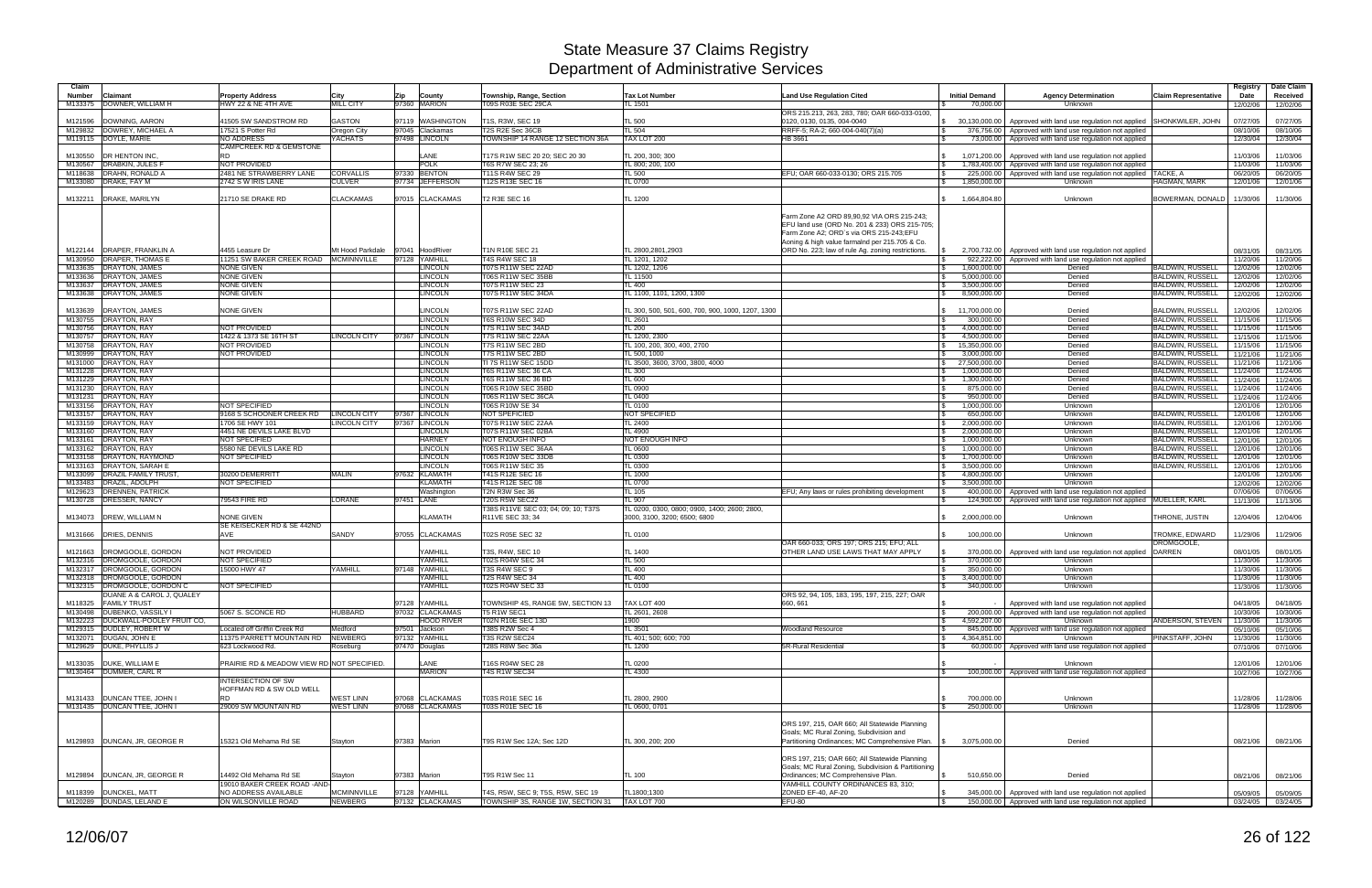| Claim<br>Number    | Claimant                                              | <b>Property Address</b>                                 | City                                | Zip           | County                             | Township, Range, Section                                  | <b>Tax Lot Number</b>                            | <b>Land Use Regulation Cited</b>                                | <b>Initial Demand</b>      | <b>Agency Determination</b>                                                                                              | <b>Claim Representative</b>        | Registry<br>Date     | Date Claim<br>Received        |
|--------------------|-------------------------------------------------------|---------------------------------------------------------|-------------------------------------|---------------|------------------------------------|-----------------------------------------------------------|--------------------------------------------------|-----------------------------------------------------------------|----------------------------|--------------------------------------------------------------------------------------------------------------------------|------------------------------------|----------------------|-------------------------------|
| M120290            | DUNDAS, LELAND E                                      | 37280 NE WILSONVILLE ROAD                               | <b>NEWBERG</b>                      |               | 97132 YAMHILL                      | TOWNSHIP 4S, RANGE 1W, SECTION 6                          | TAX LOT 100                                      | ZONING ORDINANCES 83, 310                                       | 137,000.00                 | Denied                                                                                                                   |                                    | 03/24/05             | 03/24/05                      |
|                    |                                                       |                                                         |                                     |               |                                    |                                                           |                                                  |                                                                 |                            |                                                                                                                          |                                    |                      |                               |
| M118568<br>M131366 | <b>DUNDAS, NANCYPAT</b><br>DUNHAM, WAYNE E            | <b>BELL ROAD</b>                                        | LOGSDEN                             | 97380         | LINCOLN<br><b>MARION</b>           | T9S, R9W, SEC 33<br>T 09S R 01E SEC 07; 07C; 17A; 14; 13A | TL 902<br>TL 1100; 0700, 0800; 0600; 0100; 0201  | OAR 660-033, 015-0000(3); ORS 92, 215; GOAL 3                   | 2,908,680.00               | 765,000.00   Approved with land use regulation not applied   PAVITT, DAWN<br>Unknown                                     |                                    | 06/07/05<br>11/28/06 | 06/07/05<br>11/28/06          |
|                    | M130721 DUNHAM, WILLIAM T                             | 55540 LAZY RIVER DR                                     | <b>SUNRIVER</b>                     |               | 97707 DESCHUTES                    | <b>T20S R11E SEC30</b>                                    | TL 1400                                          |                                                                 | 200,000.00                 | Unknown                                                                                                                  |                                    | 11/14/06             | 11/14/06                      |
|                    |                                                       |                                                         |                                     |               |                                    |                                                           |                                                  |                                                                 |                            |                                                                                                                          |                                    |                      |                               |
| M131638            | DUNHAM, WILLIAM T                                     | 64496 EAST BRIGHTWOOD LOOP BRIGHTWOOD                   |                                     |               | 97011 CLACKAMAS                    | <b>T02S R07E SEC 30C</b>                                  | <b>TL 1000</b>                                   |                                                                 | 420,000.00                 | <b>Unknown</b>                                                                                                           | ODONNELL, MARK                     | 11/29/06             | 11/29/06                      |
|                    | M133788 DUNLAP, RUTH E                                | 86817 BAILEY HILL RD                                    |                                     | 97405 LANE    |                                    | T18S R04W SEC 09; SEC 10                                  | TL 5300, 5400; 0700, 0702, 0703, 0704            |                                                                 | 14,136,835.00              | <b>Unknown</b>                                                                                                           | <b>VERSON, BOYD</b>                | 12/04/06             | 12/04/06                      |
| M118640            | DUNN, A J<br>M134303 DUNN, JACK J                     | 15360 NE STAG HOLLOW ROAD YAMHILL<br>92385 POWERLINE RD | <b>EUGENE</b>                       |               | 97148 YAMHILL<br><b>ANE</b>        | <b>T3S R4W SEC 12</b><br>T16S R03W SEC 18                 | TL 801, 802<br>TL 0601                           | ORS 197.175; HB 3661                                            | 615,565.00                 | 500,000.00   Approved with land use regulation not applied<br>Unknown                                                    |                                    | 06/20/05<br>03/15/07 | 06/20/05<br>03/15/07          |
|                    |                                                       |                                                         |                                     |               |                                    |                                                           |                                                  | ORS 92, 215; Statewide Planning Goals 3 & 5;                    |                            |                                                                                                                          |                                    |                      |                               |
| M125170            | DUNN, JUDIE                                           | 1515 West Antler Avenue                                 | Redmond                             |               | 97756 Deschutes                    | T15S R13W Sec 9CC                                         | <b>TL 200</b>                                    | OAR 660-01 - 660-033                                            | 4,157,650.00               | Denied                                                                                                                   | Hansen. Martin                     | 05/01/06             | 05/01/06                      |
|                    | M131413 DUNNING, KYLE L                               | <b>NONE GIVEN</b>                                       |                                     |               | <b>BENTON</b>                      | T11S R05W SEC 13; T11S R04W SEC 18                        | TL 100; 1300                                     |                                                                 |                            | 550,000.00   Approved with land use regulation not applied                                                               |                                    | 11/28/06             | 11/28/06                      |
|                    | M133486 DUNSON, DRUSILLA                              | 2322 ARNOLD AVE                                         | <b>GRANTS PASS</b>                  |               | 97527 JOSEPHINE                    | T36S R06W SEC 26                                          | TL 2300                                          |                                                                 | 300,000.00                 | Unknown                                                                                                                  | FREUDENBERG, BEN                   | 12/02/06             | 12/02/06                      |
|                    | M134266 <b>DUNSON, DRUSILLA</b>                       | 2322 ARNOLD AVE                                         | <b>GRANTS PASS</b>                  |               | 97527 JOSEPHINE                    | T36S R06W SEC 26AO                                        | TL 2300                                          |                                                                 | 794,000.00                 | Unknown                                                                                                                  | CORRIGAN, SHARRON                  | 12/11/06             | 12/11/06                      |
|                    |                                                       |                                                         |                                     |               |                                    |                                                           |                                                  |                                                                 |                            |                                                                                                                          |                                    |                      |                               |
| M133960            | <b>DURANT, KENNETH F</b>                              | 5420 NE BREYMAN ORCHARD RD DAYTON                       |                                     |               | 97114 YAMHILL                      | T04S R03W SEC 03                                          | TL 3000                                          |                                                                 | 100,000.00                 | Unknown                                                                                                                  |                                    | 12/04/06             | 12/04/06                      |
|                    | M130046 DURDEL, ERNEST L                              | 24700 SW Durdel Dr                                      | Sherwood                            |               | 97140 WASHINGTON                   | T3S R2W Sec 2                                             | TL 405, 407                                      | R20: AF20                                                       |                            | 750,000.00   Approved with land use regulation not applied                                                               |                                    | 09/15/06             | 09/15/06                      |
|                    | M118510 DURETTE, GARY                                 | 19920 NW FAIRDALE RD                                    | YAMHILL                             |               | 97148 YAMHILL                      | T3S, R5W, SEC 4                                           | <b>TL 500</b>                                    | SECTION 401, NO. 310, 401.03                                    |                            | 200,000.00 Approved with land use regulation not applied                                                                 |                                    | 05/24/05             | 05/24/05                      |
|                    | M130731 DURRELL, RITA M                               |                                                         | PHILOMATH                           |               | 97370 BENTON                       | T12S R6W SEC25; T12S R6W SEC26<br>T2S R9W SEC 5           | TL 1000, 100<br>TL 1200, 1300, 1500              |                                                                 | 1,243,971.00               | Denied                                                                                                                   |                                    | 11/14/06             | 11/14/06                      |
| M131684            | DURRER, KEVIN                                         | 2890 McCORMICK LOOP ROAD                                | <b>TILLAMOOK</b>                    |               | 97141 TILLAMOOK                    | <b>T1S R9W SEC 32</b>                                     | TL 1600                                          |                                                                 | 9,000,000.00               | Unknown                                                                                                                  | LAFOON, JULIE                      | 11/29/06             | 11/29/06                      |
|                    | M121912 DUTTON, GAROLD E                              | <b>SOUTH LINDA LANE</b>                                 | <b>CANBY</b>                        |               | 97013 CLACKAMAS                    | T4S, R1E, SEC 10D                                         | TL 400                                           | OAR 660: ORS 215                                                |                            | Approved with land use regulation not applied                                                                            |                                    | 08/16/05             | 08/16/05                      |
|                    |                                                       |                                                         |                                     |               |                                    |                                                           |                                                  | EFU; OAR 660-033; ORS 215.283, 215.780,                         |                            |                                                                                                                          |                                    |                      |                               |
|                    | M119639  DUTTON, KENNETH J                            | ON HOWLETT ROAD                                         | <b>EAGLE CREEK</b>                  |               | 97022 CLACKAMAS                    | TOWNSHIP 2S, RANGE 4E, SECTION 28C                        | <b>TAX LOT 2400</b>                              | 215.705                                                         |                            | 918,530.00   Approved with land use regulation not applied                                                               |                                    | 03/22/05             | 03/22/05                      |
|                    | M124316 DUTTON, KENNETH J                             |                                                         |                                     |               | 97055 CLACKAMAS                    |                                                           |                                                  | LCDC EFU20; UGB RULES; OAR 660-033; ORS<br>215.283, 780: EFU 80 |                            |                                                                                                                          |                                    |                      |                               |
|                    |                                                       | <b>DUNN ROAD</b>                                        | SANDY                               |               |                                    | T2S R4E SEC 2                                             | TL 3701                                          |                                                                 |                            | 1,343,300.00   Approved with land use regulation not applied                                                             |                                    | 03/13/06             | 03/13/06                      |
| M124553            | DUTTON, KENNETH J                                     | BETWEEN ALTA DR & 4404 HWY<br>229                       |                                     |               | <b>INCOLN</b>                      | T8S R10W Sec 17AA                                         | TL 1200                                          | <b>R-1: MARINE RESIDENTIAL</b>                                  | 150,000.00                 | Approved with land use regulation not applied                                                                            |                                    | 03/22/06             | 03/22/06                      |
|                    | M131843   DUTTON, KENNETH J                           | 13520 SE 362ND AVE                                      | <b>BORING</b>                       |               | 97009 CLACKAMAS                    | <b>T2S R4E SEC 02</b>                                     | <b>TL 4200</b>                                   |                                                                 |                            | Unknown                                                                                                                  |                                    | 11/30/06             | 11/30/06                      |
|                    | M130941   DUYCK TTE, LEOLA                            | 14170 NW SELLERS RD                                     | <b>BANKS</b>                        |               | 97106 WASHINGTON                   | T2N R3W SEC 30CC                                          | <b>TL 500</b>                                    |                                                                 |                            | 65,000.00 Approved with land use regulation not applied DUYCK, TIM                                                       |                                    | 11/20/06             | 11/20/06                      |
|                    | M133802 DUYCK, DAVID J                                | <b>NOT SPECIFIED</b>                                    |                                     |               | 97116 WASHINGTON                   | <b>T01N R03W SEC 07</b>                                   | TL 0900                                          |                                                                 | 80.000.00                  | Unknown                                                                                                                  | LUCAS, JIM                         | 12/04/06             | 12/04/06                      |
|                    | M130580 DUYCK, LEOLA<br><b>DUYCK, LEOLA</b>           |                                                         | <b>BANKS</b>                        |               | VASHINGTON<br>WASHINGTON           | T2N R4W SEC 34: 35<br>T2N R3W SEC 32                      | TL 900; 1100                                     |                                                                 |                            | 75,000.00   Approved with land use regulation not applied                                                                | <b>DUYCK, TIM</b>                  | 11/06/06             | 11/06/06                      |
| M130581<br>M133801 | <b>DUYCK, THOMAS</b>                                  | 39703 NW MOUNTAINDALE RD<br>GREENVILLE RD & HWY 47      |                                     |               | 97116 WASHINGTON                   | T01N R04W SEC 01                                          | <b>TL 800</b><br>TL 0800, 0801                   |                                                                 | 960,000.00                 | 150,000.00   Approved with land use regulation not applied<br>Unknown                                                    | <b>DUYCK, TIM</b><br>LUCAS, JIM    | 11/06/06<br>12/04/06 | 11/06/06<br>12/04/06          |
| M133803            | <b>DUYCK, THOMAS</b>                                  | <b>NOT SPECIFIED</b>                                    |                                     |               | 97116 WASHINGTON                   | T01N R03W SEC 06                                          | <b>TL 1800</b>                                   |                                                                 | 160,800.00                 | <b>Unknown</b>                                                                                                           | LUCAS, JIM                         | 12/04/06             | 12/04/06                      |
|                    | DV JOHNSON REVOCABLE LIVING                           |                                                         |                                     |               |                                    |                                                           |                                                  |                                                                 |                            |                                                                                                                          |                                    |                      |                               |
| M130400            | <b>TRUST.</b>                                         | 3650 COUNTRY FARM RD                                    | <b>EUGENE</b>                       | 97408         | LANE                               | T17 R03 SEC 09                                            | <b>TL 800</b>                                    |                                                                 |                            | 1,270,787.00 Approved with land use regulation not applied                                                               | <b>REEDER, MICHEAL</b>             | 10/24/06             | 10/24/06                      |
|                    | DWIGHT & MARIE MACY REVOC                             |                                                         |                                     |               |                                    |                                                           |                                                  |                                                                 |                            |                                                                                                                          |                                    |                      |                               |
| M133974<br>M133686 | <b>TRUST</b><br>DYER, GLENDORIS                       | <b>ELM LN &amp; BOISE DR</b>                            | <b>MADRAS</b>                       | 97338         | 97741 JEFFERSON<br><b>POLK</b>     | T10S R13E SEC 14<br><b>T08S R05W SEC 08</b>               | TL 0800<br><b>TL 0800</b>                        |                                                                 | 400,000.00<br>332,000.00   | Unknown<br><b>Unknown</b>                                                                                                |                                    | 12/04/06<br>12/04/06 | 12/04/06<br>12/04/06          |
|                    | M134413 <b>DYER, RUS</b>                              | 11310 S EBY RD                                          | <b>CANBY</b>                        |               | 97013 CLACKAMAS                    | T04S R01E SEC 36                                          | TL 0401                                          |                                                                 | 1,700,000.00               | Unknown                                                                                                                  |                                    | 07/17/07             | 07/17/07                      |
| M124470            | DYKE, JANET R                                         | <b>FOOTHILL ROAD</b>                                    | <b>HAINES</b>                       |               | 97833 BAKER                        | <b>T7S R38E SEC 3</b>                                     | <b>TL 600</b>                                    | HB 3661; OAR 660-033-0135                                       |                            | 549,000.00   Approved with land use regulation not applied                                                               |                                    | 03/17/06             | 03/17/06                      |
| M133565            | <b>DYMOCK FAMILY TRUST,</b>                           | 4555 AVERILL DR                                         | <b>GRANTS PASS</b>                  |               | 97526 JOSEPHINE                    | T36S R05W SEC 23D                                         | <b>TL 0200</b>                                   |                                                                 | 200,000.00                 | Unknown                                                                                                                  | HART, BOB                          | 12/02/06             | 12/02/06                      |
| M118584            | DYMOND, CHARLES B                                     | 21650 S SWEETBRIAR CIRCLE                               | <b>WEST LINN</b>                    |               | 97068 CLACKAMAS                    | <b>T2S R1E SEC 27</b>                                     | T 2001                                           | <b>OAR 660</b>                                                  |                            | Approved with land use regulation not applied                                                                            |                                    | 06/10/05             | 06/10/05                      |
| M134284            | M134293 DYSLE, BETTY                                  | <b>RODGERS DR</b><br><b>NEAR SCIO</b>                   | SCIO                                | 97374 LINN    | <b>LINN</b>                        | T10S R02W SEC 23<br>T10S R02W SEC 26                      | TL 1303                                          |                                                                 | 426,900.00<br>152,350.00   | Unknown                                                                                                                  |                                    | 02/27/07             | 02/27/07                      |
| M133395            | DYSLE, CLARK<br>E & V DEVELOPMENT CO.                 | 11040 SW GREENBURG RD                                   | <b>TIGARD</b>                       |               | 97223 WASHINGTON                   | T01S R01W SEC 35CA                                        | TL 0103<br><b>TL 2800</b>                        |                                                                 | 398.150.00                 | Unknown<br><b>Unknown</b>                                                                                                |                                    | 01/22/07<br>12/02/06 | 01/22/07<br>12/02/06          |
| M131961            | <b>EAGAN JOINT TRUST</b>                              |                                                         | <b>MADRAS</b>                       |               | 97741 JEFFERSON                    | T9S R13E SEC 23                                           | TL 601, 703                                      |                                                                 | 629,125.00                 | Unknown                                                                                                                  |                                    | 11/30/06             | 11/30/06                      |
| M130513            | <b>EAGER, WALTER J</b>                                |                                                         |                                     |               | CLACKAMAS                          | <b>T3S R1W SEC 20</b>                                     | <b>TL 801</b>                                    |                                                                 |                            | 392,920.00   Approved with land use regulation not applied                                                               |                                    | 10/31/06             | 10/31/06                      |
| M119661            | <b>EARL, RUSS</b>                                     | 33503 SURF PINE ROAD                                    | <b>SEASIDE</b>                      |               | 97138 CLATSOP                      | <b>T7N R10W SEC 27</b>                                    | TL 3400, 3600, 3700                              | CLATSOP COUNTY ZONING ORDIANCE                                  |                            | Withdrawn                                                                                                                |                                    | 02/08/05             | 02/08/05                      |
|                    | M131601 EARLE, DONALD W                               | 8725 RIVER RD N                                         | <b>SALEM</b>                        |               | 97303 MARION                       | T06S R03W SEC 13                                          | TL 2000, 2100                                    |                                                                 | 5,000,000.00               | Unknown                                                                                                                  |                                    | 11/29/06             | 11/29/06                      |
|                    | M134156 EARY, ORVILLE                                 | 6006 TABLE ROCK RD                                      | CENTRAL POINT 97502                 |               | <b>JACKSON</b>                     | T36S R02W SEC 25D                                         | TL 1602                                          |                                                                 | 325,500.00                 | Unknown                                                                                                                  | <b>BARTHOLOMEW,</b><br><b>MARK</b> | 12/04/06             | 12/04/06                      |
|                    | M121726 EASON, FRED                                   | NEAR CAMMANN RD                                         | <b>COOS BAY</b>                     |               | <b>COOS</b>                        | T25S, R13W, SEC 30AA                                      | <b>TL 1800</b>                                   | <b>SECTION 4.2.500</b>                                          | 20,000.00                  | Denied                                                                                                                   |                                    | 08/04/05             | 08/04/05                      |
|                    | M134383 EASTMAN, JAMES                                | 1747 HWY 201                                            | ADRIAN                              |               | 97901 MALHEUR                      | T22S R46E SEC 03; SEC 02                                  | TL 0200; 2500                                    |                                                                 | 198,433.00                 | Unknown                                                                                                                  | BUTLER II, R                       | 05/18/07             | 05/18/07                      |
|                    | M118505 EASTMAN, SAMUEL W                             | <b>NOT PROVIDED</b>                                     | <b>NEWBERG</b>                      |               | 97132 YAMHILL                      | T3S, R3W, SEC14                                           | TL 3100                                          | YAMHILL CITY ORD 83, 310, 365                                   |                            | - Approved with land use regulation not applied GUNN, MICHAEL                                                            |                                    | 05/24/05             | 05/24/05                      |
|                    | M118668 EATON, STEVE<br>M130647 EATON, STEVE D        | 44914 EAGLE CREEK RD<br>44914 EAGLE CREEK RD            | <b>RICHLAND</b><br><b>RICHLAND</b>  |               | 97870 BAKER<br>97870 BAKER         | <b>T8S, R45</b><br><b>T8S R45E SEC 29</b>                 | <b>TL 2800</b>                                   | LCDC; ELK OVERLAY; SCENIC WATERWAY                              |                            | 100,000.00 Approved with land use regulation not applied<br>42,750.00 Approved with land use regulation not applied      |                                    | 06/23/05             | 06/23/05                      |
|                    |                                                       |                                                         |                                     |               |                                    |                                                           | <b>TL 2800</b>                                   | Marion Co. Farm Timber Zone: ORS 215: OAR                       |                            |                                                                                                                          |                                    | 11/09/06             | 11/09/06                      |
|                    | M129825 EBERLE, ROBERT G                              |                                                         |                                     | 97381 Marion  |                                    | T7S R1E Sec 7D                                            | TL 1100,1200                                     | 660.33                                                          |                            | 307,500.00   Approved with land use regulation not applied Eberle, Donna                                                 |                                    | 08/08/06             | 08/08/06                      |
|                    | M133787 EBERT, PETER D                                | NOT SPECIFIED                                           |                                     |               | 97068 CLACKAMAS                    | T02S R01E SEC 27D                                         | TL 0200, 0201, 0202, 0203                        |                                                                 | 200,000.00                 | Unknown                                                                                                                  |                                    | 12/04/06             | 12/04/06                      |
|                    | M132678 EBNER, JEROME J                               | 12996 DOWNS ROAD                                        | MT. ANGEL                           |               | 97362 MARION                       | <b>T6S R1W SEC 22</b>                                     | TL 600, 700                                      |                                                                 | 1,000,000.00               | Unknown                                                                                                                  | PINKSTAFF, JOHN                    | 12/01/06             | 12/01/06                      |
|                    | M131544 EBY SR, ARDEN L                               | 28991 S CRAMER RD                                       | <b>MOLALLA</b>                      |               | 97038 CLACKAMAS                    | T04S R01E SEC 25                                          | <b>TL 2000</b>                                   |                                                                 | 173,000.00                 | Unknown                                                                                                                  |                                    | 11/29/06             | 11/29/06                      |
|                    | M134121 EBY, DAVID S<br>M134391 EDDY, CAL E           | 9236 S GOOD LN<br>22030 S RIDGE RD                      | <b>CANBY</b><br>OREGON CITY         |               | 97013 CLACKAMAS<br>97045 CLACKAMAS | T04S R01E SEC 10CA<br>T03S R03E SEC 28                    | TL 0400, 0500<br>TL 0202                         |                                                                 | 1,310,000.00<br>172,401.00 | Unknown<br>Unknown                                                                                                       |                                    | 12/04/06<br>06/14/07 | 12/04/06<br>06/14/07          |
|                    | M132382 EDDY, DAVID L                                 | 20303 NW SAUVIE ISLAND RD                               |                                     |               | 97231 MULTNOMAH                    | T2N R1W SEC 7                                             | TL 1600                                          |                                                                 | 303,000.00                 | Unknown                                                                                                                  | STAMP, ANDREW                      | 12/01/06             | 12/01/06                      |
|                    | M134111 EDGE, EDITH                                   |                                                         |                                     |               | LINN                               | T01S R01W SEC 31B                                         | TL 4600                                          |                                                                 | 500,000.00                 | Unknown                                                                                                                  |                                    | 12/04/06             | 12/04/06                      |
|                    | M132113 EDGEMON JR, ROBERT LEE                        |                                                         |                                     |               | LANE                               | <b>T17S R02W SEC04</b>                                    | <b>TL1000</b>                                    |                                                                 | 250,000.00                 | Unknown                                                                                                                  | <b>BATHROP, SHERYL</b>             | 11/30/06             | 11/30/06                      |
|                    | M130892 EDIGER, PATRICIA L                            |                                                         |                                     |               | 97114 YAMHILL                      | <b>T5S R3W SEC 28</b>                                     | TL 201, 500                                      |                                                                 |                            | 620,000.00 Approved with land use regulation not applied                                                                 |                                    | 11/20/06             | 11/20/06                      |
|                    | M130213 EDIGER, PATTY L                               |                                                         | Dayton                              |               | 97114 Yamhill                      | <b>T5S R3W SEC 33</b>                                     | TL 400                                           |                                                                 |                            | 650,000,00 Approved with land use regulation not applied                                                                 |                                    | 10/06/06             | 10/06/06                      |
|                    | M130214 EDIGER, PATTY L<br>M130215 EDIGER, PATTY L    |                                                         |                                     |               | Yamhill<br>Yamhill                 | <b>T5S R3W SEC 34</b><br>T5S R3W SEC 34                   | <b>TL 500</b><br>TL 600                          |                                                                 |                            | 1,050,000.00 Approved with land use regulation not applied<br>890,000.00   Approved with land use regulation not applied |                                    | 10/06/06<br>10/06/06 | 10/06/06<br>10/06/06          |
|                    | M130216 EDIGER, PATTY L                               | 19801 SE Wallace Rd                                     | Dayton                              | 97114 Yamhill |                                    | <b>T5S R3W SEC 21</b>                                     | TL 1400                                          |                                                                 |                            | 620,000.00 Approved with land use regulation not applied                                                                 |                                    | 10/06/06             | 10/06/06                      |
|                    |                                                       |                                                         |                                     |               |                                    |                                                           |                                                  | Goal 4; ORS 215,705,215.720; CDDO Article 4;                    |                            |                                                                                                                          |                                    |                      |                               |
|                    | M124958 EDITH M REHO, FAMILY TRUST                    |                                                         | Lakeside                            | 97219 Coos    |                                    | T23S R12W Sec 3 & 10                                      | TL 200, 900                                      | OAR 660-06-026,027                                              |                            | 3,715,000.00 Approved with land use regulation not applied                                                               |                                    | 04/17/06             | 04/17/06                      |
|                    |                                                       |                                                         |                                     |               |                                    |                                                           |                                                  |                                                                 |                            |                                                                                                                          | <b>PRIMOGENITOR</b>                |                      |                               |
|                    | M134163 EDMONDS, BYRON<br>M133342 EDMONDS, WINIFRED Y | 12721 SE 352ND AVE<br>6140 SW BRIAR PATCH LANE          | <b>BORING</b><br><b>WILSONVILLE</b> |               | 97009 CLACKAMAS<br>97070 CLACKAMAS | T02S R04E SEC 03<br>T03S R01E SEC 07B                     | TL 2100, 2101<br>TL 1000, 1100, 1200, 1300, 1401 |                                                                 | 206,000.00<br>1,500,000.00 | Unknown                                                                                                                  | CORP.                              | 12/04/06             | 12/04/06                      |
|                    | M130838 EDNA O DURIG TRUST,                           | 10810 NW MILINE ROAD                                    | <b>CORNELIUS</b>                    |               | 97113 WASHINGTON                   | T1N R3W SEC 2                                             | TL 1100                                          |                                                                 |                            | Unknown<br>3,000,000.00 Approved with land use regulation not applied                                                    | <b>SCHELL, STEVEN</b>              | 12/01/06             | 12/01/06<br>11/17/06 11/17/06 |
|                    |                                                       |                                                         |                                     |               |                                    |                                                           |                                                  |                                                                 |                            |                                                                                                                          |                                    |                      |                               |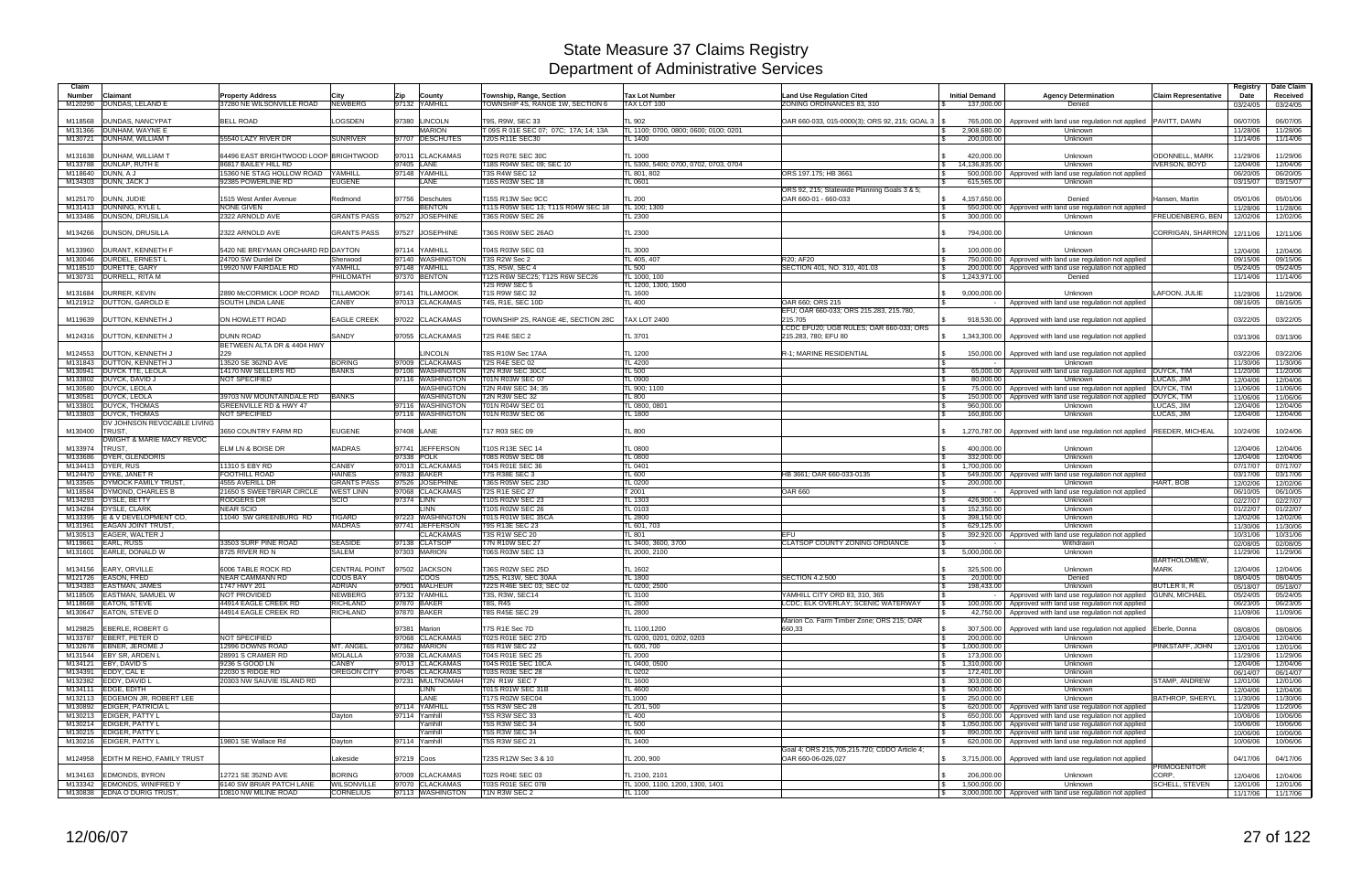| Claim              |                                                                      |                                                     |                                      |                                      |                                                        |                                         |                                                            |                                                    |                                                                                       |                                            | Registry             | Date Claim           |
|--------------------|----------------------------------------------------------------------|-----------------------------------------------------|--------------------------------------|--------------------------------------|--------------------------------------------------------|-----------------------------------------|------------------------------------------------------------|----------------------------------------------------|---------------------------------------------------------------------------------------|--------------------------------------------|----------------------|----------------------|
| Number             | Claimant                                                             | <b>Property Address</b>                             | City                                 | Zip<br>County                        | Township, Range, Section                               | <b>Tax Lot Number</b>                   | <b>Land Use Regulation Cited</b>                           | <b>Initial Demand</b>                              | <b>Agency Determination</b>                                                           | <b>Claim Representative</b>                | Date                 | Received             |
| M129827            | <b>EDNEY, STEPHEN</b>                                                | 51952 MOUNTAIN VIEW RD                              | <b>SCAPPOOSE</b>                     | 97056 COLUMBIA                       | T3N R2W SEC 10                                         | TL 1000                                 | COLUMBIA COUNTY ZONING ORDINANCE SEC.<br>506.1             | 350,000.00                                         | Approved with land use regulation not applied   DIAS, JIM                             |                                            | 08/09/06             | 08/09/06             |
|                    |                                                                      |                                                     |                                      |                                      |                                                        |                                         | CLATSOP COUNTY LAND AND WATER                              |                                                    |                                                                                       |                                            |                      |                      |
|                    |                                                                      |                                                     |                                      |                                      |                                                        |                                         | DEVELOPMENT AND USE ORDINANCE 5.200,                       |                                                    |                                                                                       |                                            |                      |                      |
|                    | <b>EDSELL G ASPMO TRUST.</b>                                         | <b>NOT PROVIDED</b>                                 |                                      | 97103 CLATSOP                        | TOWNSHIP 8N, RANGE 92, SECTION 31                      | <b>TAX LOT 2900</b>                     | 3.510; OAR 660-006-26; GOAL 4 FOREST LANDS;<br>ORS 215.780 |                                                    |                                                                                       |                                            |                      |                      |
| M119786            | M132218 EDWARD E MYERS TRUST,                                        | <b>HODGDON RD</b>                                   | <b>TILLAMOOK</b>                     | 97141 TILLAMOOK                      | T1S R9W SEC 27; 28                                     | 600, 1200; 100                          |                                                            | 848,184.00<br>4,900,000.00                         | Approved with land use regulation not applied<br>Unknown                              | LAFOON, JULIE                              | 02/15/05<br>11/30/06 | 02/15/05<br>11/30/06 |
|                    |                                                                      | 21295 SW MOUNTAIN HOME                              |                                      |                                      | TOWNSHIP 2S, RANGE 2W OF WM,                           |                                         |                                                            |                                                    |                                                                                       |                                            |                      |                      |
| M119662            | <b>EDWARDS, CHERYL</b>                                               | ROAD                                                | <b>SHERWOOD</b>                      | 97140 WASHINGTON                     | SECTION 27                                             | TAX LOT 603                             | ORD 508, 523; ORS 215.780; HB 3661                         | 1,500,000.00                                       | Denied                                                                                |                                            | 02/08/05             | 02/08/05             |
| M129394            | <b>EDWARDS, DELBERT</b>                                              | <b>Turner Road</b>                                  | Albany                               | 97321 Linn                           | T9S R3W Sec 31                                         | TL 900                                  | ORS 215; OAR 660-33-120, 660-006-0026 & 0027               | 168,648.00                                         | Denied                                                                                |                                            | 05/25/06             | 05/25/06             |
|                    | M131713 EDWARDS, GRACE V                                             | 7016 RIVER ROAD SOUTH                               |                                      | 97306 MARION                         | T08S R04W SEC 26                                       | TL 0100                                 |                                                            | 150,000.00                                         | Unknown                                                                               | OGLESBY, ROXIE                             | 11/29/06             | 11/29/06             |
| M131717<br>M134439 | <b>EDWARDS, GRACE V</b><br>EDWARDS, NORMA C                          | 7016 RIVER ROAD SOUTH                               | <b>MCMINNVILLE</b>                   | 97306 MARION<br>97128 YAMHILL        | T08S R04W SEC 26BA<br>T04S R04W SEC 06                 | <b>TL 0100</b>                          | l \$                                                       | 1,225,000.00<br>1,100,000.00                       | Unknown                                                                               | OGLESBY, ROXIE<br>EDWARDS, DENNIS          | 11/29/06             | 11/29/06             |
|                    | M120177 EELLS, COLIN                                                 | 4070 NW HILL RD N<br>16650 S THAYER ROAD            | <b>OREGON CITY</b>                   | 97045 CLACKAMAS                      | TOWNSHIP 3S, RANGE 2E, SECTION 11                      | TL 1000<br>TAX LOT 100, 101, 102        | \$<br>ORS 215.780, 217.80<br>\$                            |                                                    | Unknown<br>Approved with land use regulation not applied                              |                                            | 09/13/07<br>03/16/05 | 09/13/07<br>03/16/05 |
|                    | M118709 EELLS, VERLA                                                 | 20379 S FERGUSON RD                                 | <b>OREGON CITY</b>                   | 97045 CLACKAMAS                      | T 3S, R2E, SEC 14B                                     | TL 1500                                 | <b>SB 100; RRFF5</b>                                       |                                                    | Approved with land use regulation not applied                                         |                                            | 07/05/05             | 07/05/05             |
| M129512            | EGAN, ROGER                                                          | 14050 SE Burns Rd                                   | McMinnville                          | 97128 Yamhill                        | T5S R4W Sec 4                                          | TL 500, 501                             |                                                            | 4,200,000.00                                       |                                                                                       |                                            |                      |                      |
| M133443            | <b>EGDEMON JR, ROBERT L</b>                                          |                                                     |                                      | LANE                                 | T17N R02E SEC 04                                       | TL 1000                                 | Yamhill County Zoning Ordinance 310, Section 402           | 250,000.00                                         | Approved with land use regulation not applied<br>Unknown                              |                                            | 06/14/06<br>12/02/06 | 06/14/06<br>12/02/06 |
|                    |                                                                      |                                                     | <b>MILTON-</b>                       |                                      |                                                        |                                         |                                                            |                                                    |                                                                                       |                                            |                      |                      |
| M134292            | <b>EGG, RICHARD</b><br><b>EGG, RICHARD W</b>                         | 85032 HWY 11<br>85032 Hwy 11                        | <b>FREEWATER</b><br>Milton-Freewater | 97862 UMATILLA<br>97862 Umatilla     | T06N R35E SEC 24C<br>T6N R35E Sec 24C                  | <b>TL 0400</b><br>TL 400                | EFU; ORS 197, 215; OAR 666                                 | 950,000.00<br>950,000.00                           | Unknown<br>Approved with land use regulation not applied TUCKER, SAM                  |                                            | 02/26/07             | 02/26/07             |
| M124936<br>M132787 | EGGE, VERN                                                           | N/A                                                 |                                      | LANE                                 | T17S R3W SEC 3                                         | TL 402                                  | l \$<br>l \$                                               | 2,036,875.00                                       | Unknown                                                                               | SMITH, BARRY                               | 04/14/06<br>12/01/06 | 04/14/06<br>12/01/06 |
| M124727            | <b>EGGENER, ERICH</b>                                                | Near Carus Road                                     | Beavercreek                          | Clackamas                            | <b>T3S R2E Sec 25</b>                                  | TL 1600                                 | <b>EFU-20</b>                                              | 200,000.00                                         | Approved with land use regulation not applied                                         |                                            | 04/03/06             | 04/03/06             |
| M124932            | <b>EGGER, ARTHUR C</b>                                               | 1500 SW Borland Rd                                  | <b>West Linn</b>                     | Clackamas<br>97068                   | T2S R1E Sec 28C                                        | TL 1900                                 | OAR 660-004-0040(7)(a)                                     | 968,055.00                                         | Approved with land use regulation not applied                                         |                                            | 04/14/06             | 04/14/06             |
|                    | M133106 EGGER, GERALD<br>M131054 EGGIMAN, NORMAN H                   | 19818 NW SAUVIE ISLAND RD<br>9485 SUNNYVIEW ROAD NE | PORTLAND<br><b>SALEM</b>             | 97231 MULTNOMAH<br>97301 MARION      | T02N R01W SEC 08<br>T7S R2W SEC 13                     | TL 201, 202<br><b>TL 1600</b>           | l \$                                                       | 4,855,000.00<br>146,500.00                         | Unknown<br>Approved with land use regulation not applied MORROW, MICHELLE             |                                            | 12/01/06<br>11/22/06 | 12/01/06<br>11/22/06 |
| M130065            | EGOROFF, FEDOSY                                                      | 7488 S Gibson Road                                  | Woodburn                             | 97071 Clackamas                      | <b>T5S R1E Sec 29</b>                                  | TL 1900, 1990                           | EFU<br>S.                                                  | 5,100,000.00                                       | Approved with land use regulation not applied PORTER, CRAIG                           |                                            | 09/19/06             | 09/19/06             |
|                    |                                                                      |                                                     |                                      |                                      |                                                        |                                         | ORD 7.00-7.60; OAR 660; ORS 215; ORS 197;                  |                                                    |                                                                                       |                                            |                      |                      |
| M122219 EHL, J A   | M132792 EHRY, ALAN J                                                 | 4390 LEASURE RD                                     | MT HOOD                              | 97041 HOOD RIVER<br>97115 YAMHILL    | T1N R10E SEC 21<br>T4S R3W SEC 3                       | <b>TL 1000</b><br>TL 800                | HRC 20                                                     | \$<br>2,500,000.00<br>2,700,000.00<br>$\mathbb{S}$ | Denied<br>Unknown                                                                     | GROSSMAN, LOUIS                            | 09/07/05<br>12/01/06 | 09/07/05<br>12/01/06 |
|                    |                                                                      |                                                     |                                      |                                      |                                                        |                                         |                                                            |                                                    |                                                                                       |                                            |                      |                      |
| M130552            | <b>EICHMAN, ALBERT D</b>                                             | 16373 SW EDMINSTON RD                               | <b>WILSONVILLE</b>                   | 97070 CLACKAMAS                      | T3 R1W SEC 27                                          | TL 501                                  |                                                            | 1,214,696.00                                       | Approved with land use regulation not applied BOWERMAN, DONALD                        |                                            | 11/03/06             | 11/03/06             |
|                    | M134278 EICHNER, MARJORIE M<br>M118738 EIDE, STERLING H              | 38644 SE COUPLAND RD<br>WARDEN HILL RD              | <b>ESTACADA</b><br><b>NEWBERG</b>    | 97023 CLACKAMAS<br>97132 YAMHILL     | <b>T03S R04E SEC 25</b><br>T3S, R3W, SEC 17            | TL 1690, 1705<br>TL 400                 | $\mathfrak{L}$<br>SECTION 402 ORDINANCE NO 310; 402.03A    | 470,000.00<br>500,000.00                           | Unknown<br>Approved with land use regulation not applied                              |                                            | 01/03/07<br>07/11/05 | 01/03/07<br>07/11/05 |
|                    | M125021 EIDSMOE, ARNOLD H                                            | 8577 NW Pike Rd                                     | Yamhill                              | 97048 Yamhill                        | T2S R4W Sec 32; T3S R4W Sec 5                          | TL 1000 & 1200; 200, 400, 500           | EF-80; Goal 3; OAR 660-033; ORS 215<br>l \$                | 900,653.00                                         | Approved with land use regulation not applied LAKE, BRENT                             |                                            | 04/20/06             | 04/20/06             |
|                    |                                                                      | <b>ACROSS FROM 21838 GERRISH</b>                    |                                      |                                      |                                                        |                                         |                                                            |                                                    |                                                                                       |                                            |                      |                      |
|                    | M125022 EIDSMOE, ARNOLD H                                            | <b>VALLEY RD</b>                                    | Yamhill                              | 97148 Yamhill                        | T2S R4W Sec 29                                         | TL 1200<br>TL 300, 400 & 1000           | EF-80; Goal 3; OAR 660-033; ORS 215<br>\$                  | 249,481.00                                         | Approved with land use regulation not applied LAKE, BRENT                             |                                            | 04/20/06             | 04/20/06             |
| M125023            | EIDSMOE, ARNOLD H                                                    | TL 300, 400-NEAR OAK HILL RD                        | <b><i>CAMHILL</i></b>                | 97148 Yamhill                        | T2S R4W Sec 20 & 29                                    |                                         | EF-80; Goal 3; OAR 660-033; ORS 215                        | 629,732.00                                         | Approved with land use regulation not applied                                         | LAKE, BRENT                                | 04/20/06             | 04/20/06             |
|                    | M131147 EIFERT JR, JUSTIN W                                          | 8719 BUCKHORN RD                                    | <b>ROSEBURG</b>                      | 97470 DOUGLAS                        | T27S R4W SEC 13; 14                                    | TL 200; 100, 101, 503                   | - \$                                                       | 100,000.00                                         | Unknown                                                                               |                                            | 11/24/06             | 11/24/06             |
| M131293<br>M131294 | <b>EISCHEN FAMILY FARMS LTD,</b><br><b>EISCHEN FAMILY FARMS LTD.</b> |                                                     |                                      | WASHINGTON<br><b>WASHINGTON</b>      | T01S R03W SEC 28<br>T01S R03W SEC 29                   | TL 0400<br><b>TL 0200</b>               | l \$                                                       | 800,000.00<br>500,000.00                           | Denied<br>Denied                                                                      | EISCHEN, DAVID<br>EISCHEN, DAVID           | 11/27/06             | 11/27/06             |
| M130100            | EISCHEN, DAVID                                                       | SW Enos Rd                                          | Cornelius                            | 97113 Washington                     | T1S R3W Sec 29                                         | <b>TL 205</b>                           | ORS 215.213; OAR 660-033<br>IS.                            | 500,000.00                                         | Approved with land use regulation not applied                                         |                                            | 11/27/06<br>09/22/06 | 11/27/06<br>09/22/06 |
| M122659            | <b>EISCHEN, SUSAN G</b>                                              | <b>SW GNOS RD</b>                                   | <b>CORNELIUS</b>                     | 97113 WASHINGTON                     | T1S, R3 W, SEC 29                                      | <b>TL 203</b>                           | ORD 215.213; OAR DIVISON 33<br>l \$                        | 400,000.00                                         | Approved with land use regulation not applied   EISCHEN, DAVID                        |                                            | 10/05/05             | 10/05/05             |
| M130099            | <b>EISCHEN, VERGENE</b>                                              | SW Enos Rd                                          | Cornelius                            | 97113 Washington                     | T1S R3W Sec 29<br><b>T2S R5W SEC 13</b>                | TL 204                                  | ORS 215.213; OAR 660-033                                   | 500.000.00                                         | Approved with land use regulation not applied                                         |                                            | 09/22/06             | 09/22/06             |
| M133007            | M130414 EISELAND, VERNIE L<br><b>EKDAHL, DONNA</b>                   | Richmond Rd<br>14113 S MUELLER RD                   | McMinnville<br><b>TUALATIN</b>       | 97128 YAMHILL<br>97062 CLACKAMAS     | T03S R02E SEC 28                                       | TL 400<br><b>TL 0690</b>                | l \$                                                       | 3,735,663.00<br>586,368.00                         | Approved with land use regulation not applied GUNN, MICHAEL<br>Unknown                |                                            | 10/25/06<br>12/01/06 | 10/25/06<br>12/01/06 |
| M130504            | <b>ELDER, MARK</b>                                                   | <b>NOT PROVIDED</b>                                 |                                      | LINN                                 | T13S R3W SEC 21; SEC 20                                | L 400; 400, 301                         | \$                                                         | 2,500,000.00                                       | Denied                                                                                |                                            | 10/31/06             | 10/31/06             |
|                    | ELDWIN H SORENSON REV                                                | 8620 BOOTH RD                                       |                                      | KLAMATH FALLS 97603 KLAMATH          |                                                        |                                         |                                                            |                                                    |                                                                                       |                                            |                      |                      |
| M133585<br>M130314 | <b>TRUST</b><br>ELIAS, FRANK D                                       |                                                     |                                      | <b>DOUGLAS</b>                       | T39S R10E SEC 07<br>T30S R6W SEC26C                    | <b>TL 200</b><br>TL 700, 600            | $\mathbf{\$}$                                              | 328,600.00<br>997,000.00                           | Unknown<br>Approved with land use regulation not applied                              |                                            | 12/02/06<br>10/17/06 | 12/02/06<br>10/17/06 |
|                    | M133951 ELIASON, ROBERT D                                            | 23855 S SPRINGWATER RD                              | <b>ESTACADA</b>                      | 97023 CLACKAMAS                      | T03S R04E SEC 32C                                      | TL 1600                                 |                                                            | 1,500,000.00                                       | Unknown                                                                               |                                            | 12/04/06             | 12/04/06             |
|                    |                                                                      |                                                     |                                      |                                      | T37S 3W SEC 14                                         | TL 501                                  |                                                            |                                                    |                                                                                       | <b>BARTHOLOMEW</b>                         |                      |                      |
|                    | M131121 ELK FARMS INC.<br>M134085 ELK LAKE CORPORATION               | 95490 STRANG LANE                                   | COOS BAY                             | <b>JACKSON</b><br>97420 COOS         | T37S 2W SEC 15<br><b>T26S R12W SEC 16</b>              | TL 200, 300, 400, 1400, 1600<br>TL 0300 |                                                            | 28,438,800.00<br>2,641,000.00                      | Unknown<br>Unknown                                                                    | <b>MARK</b><br>DAVIDSON, LAURON   12/04/06 | 11/22/06             | 11/22/06<br>12/04/06 |
|                    | ELKRIDGE ESTATES PROPERTIES                                          |                                                     |                                      |                                      |                                                        |                                         |                                                            |                                                    |                                                                                       |                                            |                      |                      |
| M130942 LLC,       | M132157 ELLA MAE PEARLMAN TRUST                                      | 10200 NW HELVETIA ROAD                              | <b>HILLSBORO</b>                     | 97229 WASHINGTON<br>97124 WASHINGTON | T1N R1W SEC 7D<br>T01N R02W SEC 03                     | TL 500<br>TL 1500                       | $\mathcal{S}$                                              | 700,000.00<br>6,960,022.00                         | Denied<br>Unknown                                                                     | ORCHARD, JACK                              | 11/20/06             | 11/20/06             |
|                    |                                                                      |                                                     |                                      |                                      |                                                        |                                         | ORS 197, 215; OAR 660; Ordinance 88, 125, 133,             |                                                    |                                                                                       |                                            | 11/30/06             | 11/30/06             |
|                    | M130143 ELLETT, VIRGIL M                                             | 4909 Evans Creek Rd                                 |                                      | <b>Hood River</b>                    | T1S R10E Sec 18: Sec 19                                | TL 2500; 300                            | 158, 236                                                   |                                                    | 4.293.382.00 Approved with land use regulation not applied ANDERSEN, STEVEN           |                                            | 09/28/06             | 09/28/06             |
|                    | M130182 ELLETT, VIRGIL M                                             | 3715 Browns Creek Rd<br>26120 SW PARKWAY AVE        | The Dalles                           | 97058 Wasco                          | T1N R12E SEC 1<br>T35S R1W SEC 11                      | TL 2000                                 | IS .                                                       |                                                    | 1,647,800.00 Approved with land use regulation not applied ANDERSEN, STEVEN<br>Denied |                                            | 10/03/06             | 10/03/06             |
|                    | M131142 ELLIGSEN, RALPH<br>M133458 ELLIOTT TTE, RUTH                 | 56164 PROSPER JUNCTION RD BANDON                    | <b>WILSONVILLE</b>                   | 97062 CLACKAMAS<br>97411 COOS        | T28S R14W SEC 20A                                      | <b>TL 100</b><br>TL 0300                | IS.                                                        | 7,300,000.00<br>$\mathbb{S}$<br>785,000.00         | Unknown                                                                               | DUSEK, RONALD                              | 11/22/06<br>12/02/06 | 11/22/06<br>12/02/06 |
|                    |                                                                      |                                                     |                                      |                                      |                                                        |                                         |                                                            |                                                    |                                                                                       | MANNENBACH,                                |                      |                      |
|                    | M131575 ELLIOTT, BRUCE J                                             | NOT SPECIFIED                                       |                                      | 97338 POLK                           | T08S R05W SEC 04B                                      | <b>TL 1400</b>                          | \$                                                         | 1,120,000.00                                       | Unknown                                                                               | <b>STEPHEN</b><br>MANNENBACH,              | 11/29/06             | 11/29/06             |
|                    | M131576 ELLIOTT, BRUCE J                                             | NOT SPECIFIED                                       |                                      | 97338 POLK                           | T08S R05W SEC 04C                                      | <b>TL 0400</b>                          |                                                            | 125,000.00                                         | Unknown                                                                               | <b>STEPHEN</b>                             | 11/29/06             | 11/29/06             |
|                    |                                                                      |                                                     |                                      |                                      |                                                        |                                         |                                                            |                                                    |                                                                                       | MANNENBACH,                                |                      |                      |
|                    | M133100 ELLIOTT, BRUCE J                                             | <b>NONE GIVEN</b>                                   |                                      | <b>POLK</b>                          | T08S R05W SEC 12                                       | TL 501                                  |                                                            | 114,030.00                                         | Unknown                                                                               | <b>STEPHEN</b>                             | 12/01/06             | 12/01/06             |
|                    | M133107 ELLIOTT, BRUCE J                                             | <b>NONE GIVEN</b>                                   |                                      | <b>POLK</b>                          | T08S R05W SEC 12                                       | <b>TL 500</b>                           | - \$                                                       | 659,190.00                                         | Unknown                                                                               | MANNENBACH,<br><b>STEPHEN</b>              | 12/01/06             | 12/01/06             |
|                    |                                                                      |                                                     |                                      |                                      |                                                        |                                         |                                                            |                                                    |                                                                                       | MANNENBACH,                                |                      |                      |
|                    | M133108 ELLIOTT, BRUCE J                                             | <b>NONE GIVEN</b>                                   |                                      | <b>POLK</b>                          | T08S R05W SEC 12                                       | TL 600                                  |                                                            | 2,885,020.00<br>$\mathbb{S}$                       | Unknown                                                                               | <b>STEPHEN</b>                             | 12/01/06             | 12/01/06             |
|                    | M133109 ELLIOTT, BRUCE J                                             | 2095 LEWIS ST                                       | <b>DALLAS</b>                        | 97338 POLK                           | T08S R05W SEC 04C                                      | TL 0903                                 |                                                            | 695,830.00                                         | Unknown                                                                               | MANNENBACH,<br><b>STEPHEN</b>              | 12/01/06             | 12/01/06             |
|                    | M133778 ELLIOTT, BRUCE J                                             |                                                     |                                      | <b>POLK</b>                          | T08S R05W SEC 09; T08S R05W SEC 09                     | TL 0901; TL 0300                        | $\mathcal{S}$                                              | 1,660,740.00                                       | Unknown                                                                               |                                            | 12/04/06             | 12/04/06             |
|                    |                                                                      |                                                     |                                      |                                      |                                                        |                                         | EFU; OREGON STATEWIDE PLANNING GOALS;                      |                                                    |                                                                                       |                                            |                      |                      |
|                    | M119634 ELLIOTT, ETHEL M<br>M131764 ELLIOTT, JAMES T                 | 5355 ALEXANDER DRIVE<br><b>1650 BUTLER CREEK RD</b> | <b>PARKDALE</b><br><b>ASHLAND</b>    | 97041 HOOD RIVER<br>97520 JACKSON    | TOWNSHIP 1N, RANGE 10E, SECTION 19<br>T38S R01E SEC 28 | <b>TAX LOT 6700</b><br>TL 0109, 0110    | HOOD RIVER COUNTY RULES<br><b>S</b><br>$\sqrt{3}$          | 400,000.00<br>400,000.00                           | Approved with land use regulation not applied<br>Unknown                              | MARTIN, L                                  | 03/22/05<br>11/29/06 | 03/22/05<br>11/29/06 |
|                    | M130914 ELLIOTT, KATHLEEN M                                          | 1015 NW PERSHALL WAY                                | <b>REDMOND</b>                       | 97756 DESCHUTES                      | T14S R13E SEC 33                                       | TL 600                                  | $\sqrt{s}$                                                 |                                                    | 800,000.00 Approved with land use regulation not applied FITCH, EDWARD                |                                            |                      | 11/20/06 11/20/06    |
|                    |                                                                      |                                                     |                                      |                                      |                                                        |                                         |                                                            |                                                    |                                                                                       |                                            |                      |                      |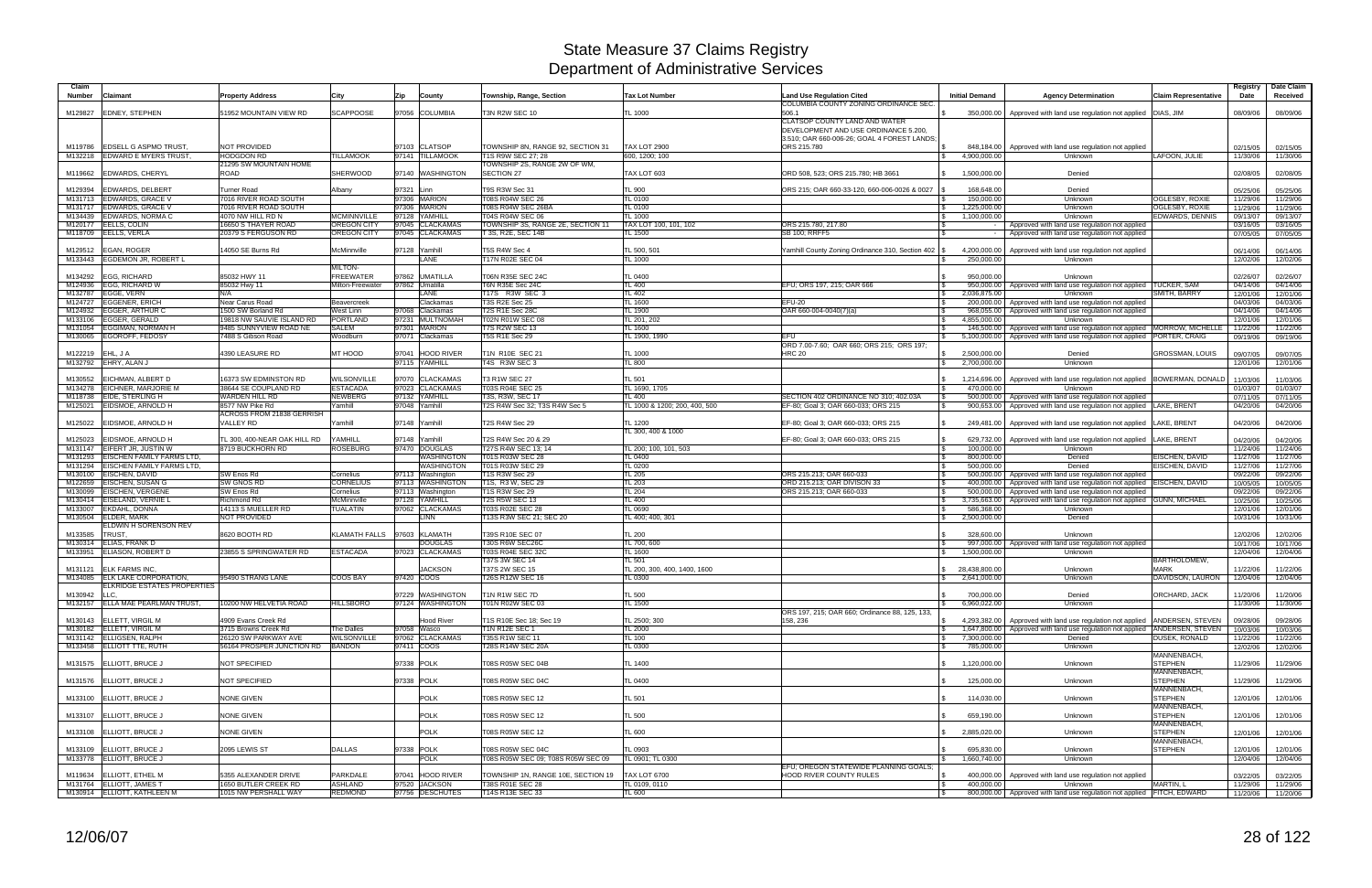| Claim<br><b>Number</b> | Claimant                                                               | <b>Property Address</b>                             | City                     | County<br>Zip                     | Township, Range, Section                                  | <b>Tax Lot Number</b>                          | <b>Land Use Regulation Cited</b>                                               | <b>Initial Demand</b>              | <b>Agency Determination</b>                                                                                                | <b>Claim Representative</b>                | Registry<br>Date     | Date Claim<br>Received |
|------------------------|------------------------------------------------------------------------|-----------------------------------------------------|--------------------------|-----------------------------------|-----------------------------------------------------------|------------------------------------------------|--------------------------------------------------------------------------------|------------------------------------|----------------------------------------------------------------------------------------------------------------------------|--------------------------------------------|----------------------|------------------------|
| M132729                | <b>ELLIS JR, LOREN</b>                                                 | 61270 & 61274 Nehalem Hwy South VERONIA             |                          | 97064 COLUMBIA                    | T05N R01W SEC 26                                          | TL 0300, 0301                                  |                                                                                | 520,000.00                         | Unknown                                                                                                                    | WILLIAMSON, DAVID                          | 12/01/06             | 12/01/06               |
| M132080                | <b>ELLIS, BARNES</b>                                                   | 410 S BERGIS RD                                     | LAKE OSWEGO              | 97034 CLACKAMAS                   | T2S R1E SEC15AC                                           | TL 1200, 1290, 1300, 1390                      |                                                                                | 197,355.00                         | Unknown                                                                                                                    | ALTERMAN, DEAN                             | 11/30/06             | 11/30/06               |
| M129346                | <b>ELLIS, JOANNE L</b><br>M133284 ELLISON, BARBARA                     | 87114 Green Ridge Drive<br>34530 SW LADD HILL RD    | Venta                    | 97487 Lane<br>97070 CLACKAMAS     | T18S R5W Sec 7<br>T 03S R 01W SEC 31                      | <b>TL 1802</b><br>TL 0300                      | RR-5; Lane Code 16.290                                                         | 440,000.00<br>l \$<br>50,000.00    | Approved with land use regulation not applied<br>Unknown                                                                   |                                            | 05/17/06<br>12/01/06 | 05/17/06<br>12/01/06   |
|                        |                                                                        |                                                     |                          |                                   |                                                           | TAX LOT 300                                    |                                                                                |                                    |                                                                                                                            |                                            |                      |                        |
| M119073                | <b>ELLISON, DANNY V</b>                                                | 60743 MARYSVILLE IANE                               | <b>CANYON CITY</b>       | 97820 GRANT                       | TOWNSHIP 13S RANGE 31E SECTION 36                         | 153.7 ACRES                                    | County Ordinance 86-2                                                          | 852,730.00                         | Approved with land use regulation not applied                                                                              |                                            | 12/27/04             | 12/27/04               |
| M133991                | ELLISON, DANNY V                                                       | 60743 MARYSVILLE LANE                               | <b>CANYON CITY</b>       | 97820 GRANT                       | T13S R31E SEC 36                                          | TL 0300                                        |                                                                                | 1.198.860.00<br>S.                 | Unknown                                                                                                                    | ELLISON, KENNETH                           | 12/04/06             | 12/04/06               |
| M132351                | <b>ELLISON, HAZEL J</b>                                                | 1174 PLEASANT VALLEY RD                             | <b>MERLIN</b>            | 97532 JOSEPHINE                   | <b>T35S R6W SEC 16</b>                                    | 700                                            |                                                                                | 950,000.00                         | Unknown                                                                                                                    |                                            | 11/30/06             | 11/30/06               |
| M132322                | <b>ELLISON, MONTY</b>                                                  | 37323 SCRAVEL HILL RD SE                            | <b>ALBANY</b>            | 97322 LINN                        | T10S R3W SEC 35                                           | 100                                            |                                                                                |                                    | Unknown                                                                                                                    |                                            | 11/30/06             | 11/30/06               |
| M131009                | ELSER, HARVEY D                                                        | 23900 SW MT CREEK RD                                | <b>SHERWOOD</b>          | 97140 WASHINGTON                  | <b>T2S R2W SEC 22</b>                                     | TL 700                                         |                                                                                | 1,000,000.00                       | Approved with land use regulation not applied                                                                              |                                            | 11/21/06             | 11/21/06               |
| M129881<br>M122598     | <b>ELSNER, NORMAN,</b><br><b>ELTING, WILLIAM</b>                       | 13720 SE Frank Ave<br><b>38008 SODAVILLE CUTOFF</b> | Boring<br><b>LEBANON</b> | 97009 CLACKAMAS<br>97355 LINN     | T <sub>2</sub> S R <sub>4E</sub><br>T12S R2W SEC 36       | <b>TL 100</b><br>TL 900                        | EFU; RA-1<br>$F-2$ ; EFU                                                       | 1,400,000.00<br>\$<br>130,000.00   | Approved with land use regulation not applied<br>Approved with land use regulation not applied                             |                                            | 08/18/06<br>10/03/05 | 08/18/06<br>10/03/05   |
|                        | M122709 ELY, JAMES                                                     | 52958 Sunquist Rd                                   | Milton-Freewater         | 97862 Umitilla                    | ts6N, r35e, s22                                           | tl200,201,202                                  | EFU10; ORS215.780                                                              | \$<br>1,355,000.00                 | Approved with land use regulation not applied                                                                              |                                            | 10/10/05             | 10/10/05               |
| M133019                | ELZAIDA E SLIGER ESTATE,                                               | 244 WARNER RD                                       | <b>WOLF CREEK</b>        | 97497 JOSEPHINE                   | T33S R06W SEC 14                                          | TL 600                                         |                                                                                | 600.000.00                         | Unknown                                                                                                                    | <b>IRVING EXECUTRIX,</b><br><b>MARILYN</b> | 12/01/06             | 12/01/06               |
| M130998                | <b>EMBREE, PEARL L</b>                                                 | <b>NOT PROVIDED</b>                                 |                          | POLK                              | <b>T8S R6W SEC 35</b>                                     | TL 600                                         |                                                                                | 225,000.00                         | Approved with land use regulation not applied COX, PENNY                                                                   |                                            | 11/21/06             | 11/21/06               |
|                        | M131619 EMCH, DOROTHY J                                                | 38123 SOUTH BLAIR ROAD                              | <b>MOLALLA</b>           | 97038 CLACKAMAS                   | T06S R01E SEC 15                                          | <b>TL 0100</b>                                 | \$                                                                             | 452,000.00                         | Unknown                                                                                                                    | EMCH, RANDEL                               | 11/29/06             | 11/29/06               |
| M121988                | <b>EMERSON, DALE</b>                                                   | 17736 S. HOLLY LANE                                 | <b>OREGON CITY</b>       | 97045 CLACKAMAS                   | T2S R2E SEC 33C                                           | TL 300                                         | 660-004 7A                                                                     | 176,542.00                         | Approved with land use regulation not applied                                                                              |                                            | 08/22/05             | 08/22/05               |
| M121989                | <b>EMERSON, DALE</b>                                                   | 14271 S. MORRON RD                                  | OREGON CITY              | 97045 CLACKAMAS                   | TOWNSHIP 2S RANGE 2E SECTION 33C                          | <b>TAX LOT 3000</b>                            | 660-004-7A 5 ACRE MINIMUM                                                      | 200,000.00                         | Approved with land use regulation not applied                                                                              |                                            | 08/22/05             | 08/22/05               |
| M131408                | EMMA L WAGEMAN REV LIVING<br><b>TRUST.</b>                             | <b>NONE GIVEN</b>                                   |                          | <b>DOUGLAS</b>                    | TL 28S R08W SEC 25; SEC 36; SEC 36A                       | TL 300, 600; 100; 100, 200                     |                                                                                | 3,572,600.00                       | Unknown                                                                                                                    |                                            | 11/28/06             | 11/28/06               |
| M129855                | <b>EMMEL BROTHERS,</b>                                                 |                                                     |                          | <b>GRANT</b>                      | T13S R33E Sec 10                                          | <b>TL 100</b>                                  | GRANT COUNTY ORDINANCES 86-4, 86-3, 83-2;<br>ORS 215, 215.780(1)               | 1,085,000.00                       | Denied                                                                                                                     |                                            | 08/14/06             | 08/14/06               |
| M129856                | <b>EMMEL BROTHERS</b>                                                  |                                                     |                          | <b>GRANT</b>                      | T12S R34E Sec 9 & 16                                      | TL 600                                         | ORS 215, 215.780(1); GRANT COUNTY<br>ORDINANCES 83-2, 86-3, 86-4               | 5,505,500.00<br>\$                 | Denied                                                                                                                     |                                            | 08/14/06             | 08/14/06               |
| M124684                | <b>EMMERT, CALVIN</b>                                                  | Near Upper Calapooia Drive                          |                          | Linn                              | T14S R1E Sec 30                                           | TL 811                                         | ART-5                                                                          | \$<br>1,000,000.00                 | Approved with land use regulation not applied                                                                              |                                            | 03/30/06             | 03/30/06               |
| M124685                | <b>EMMERT, CALVIN</b>                                                  | Near Upper Calapooia Drive                          |                          | Linn                              | T14S R1E Sec 30                                           | TL 800                                         | FF: ART-5                                                                      | 1,000,000.00<br>$\mathcal{L}$      | Approved with land use regulation not applied                                                                              |                                            | 03/30/06             | 03/30/06               |
| M132091                | EMMERT, EVELYN ANN GRIMMETT                                            |                                                     |                          | <b>JOSEPHINE</b>                  | T40S R8W SEC3                                             | <b>TL800</b>                                   |                                                                                | 2,100,000.00                       | Unknown                                                                                                                    | Ransom, Willard                            | 11/30/06             | 11/30/06               |
| M129837                | <b>EMMERT, TERRY W</b>                                                 | 15350 S SPRINGWATER RD                              | OREGON CITY              | 97045 CLACKAMAS                   | T2S R3E Sec 19                                            | TL 200, 300, 390                               | GOAL 3; ZDO SEC. 40 GAD, SEC 401 EFU; ANY<br>LAW OR RULE APPLIED AFTER 8/31/74 | 13,333,000.00                      | Approved with land use regulation not applied                                                                              |                                            | 08/10/06             | 08/10/06               |
|                        | M134061 EMMERT, TERRY W                                                | <b>HWY 212</b><br>CON BATTIN & HWY 205 / 8505       |                          | 97012 CLACKAMAS                   | T02S R02E SEC 10DC; 11A                                   | TL 1100; 1200, 1300                            |                                                                                | 3,750,000.00<br>\$                 | Unknown                                                                                                                    | BLEU, D                                    | 12/04/06             | 12/04/06               |
| M134062                | <b>EMMERT, TERRY W</b>                                                 | SE OTTY RD<br>16869, 16871 & 16941 SE 82ND          |                          | 97012 CLACKAMAS                   | T02S R02E SEC 28BC; 28CB                                  | TL 4000: 1200                                  |                                                                                | 30,000.00                          | Unknown                                                                                                                    | BLEU. D                                    | 12/04/06             | 12/04/06               |
| M134063                | <b>EMMERT, TERRY W</b>                                                 |                                                     |                          | 97012 CLACKAMAS                   | T02S R02E SEC 16B                                         | TL 0700, 0701, 0800, 0900                      |                                                                                | 1,250,000.00                       | Unknown                                                                                                                    | BLEU, D                                    | 12/04/06             | 12/04/06               |
|                        | M134064 EMMERT, TERRY W                                                | 11767 SE HWY 212                                    |                          | 97015 CLACKAMAS                   | T02S R02E SEC 10D                                         | TL 1400                                        |                                                                                | 1,250,000.00                       | Unknown                                                                                                                    | BLEU. D                                    | 12/04/06             | 12/04/06               |
|                        |                                                                        |                                                     |                          |                                   |                                                           |                                                | EFU <sub>20</sub>                                                              |                                    |                                                                                                                            |                                            |                      |                        |
| M122068                | EMORY, NYLA C                                                          | NEAR NE EILERS RD                                   | <b>AURORA</b>            | 97002 CLACKAMAS                   | T3S, R1E, SEC 19                                          | TL 103                                         |                                                                                | 1,127,000.00                       | Approved with land use regulation not applied   DAVIS, JOHN                                                                |                                            | 08/26/05             | 08/26/05               |
| M134038                | EMRY FAMILY LTD PARTNERSHIP, 3750 DEE HWY                              |                                                     |                          | 97031 HOOD RIVER                  | T02N R10E SEC 31                                          | TL 0800                                        |                                                                                | 5,000,000.00<br>$\mathcal{S}$      | Unknown                                                                                                                    |                                            | 12/04/06             | 12/04/06               |
| M134167                | <b>EMRY FAMILY LTD PARTNERSHIP,</b>                                    | 3640 DEE HWY                                        | <b>HOOD RIVER</b>        | 97031<br><b>HOOD RIVER</b>        | T02N R10E SEC 31                                          | TL 0500                                        |                                                                                | 3,000,000.00<br>$\mathcal{S}$      | Unknown                                                                                                                    |                                            | 12/04/06             | 12/04/06               |
|                        | M132195 EMS, HELEN                                                     |                                                     |                          | <b>CLACKAMAS</b>                  | T3S R2E SEC2100                                           | TL 2100                                        |                                                                                | 1,000,000.00                       | Unknown                                                                                                                    | EMS, GARY                                  | 11/30/06             | 11/30/06               |
| M129503                | <b>EMS, HELEN E</b><br>ENDERS REVOC LIVING TRUST,                      | Herman, Dart & Wilhoit Roads                        | Molalla                  | 97038 Clackamas                   | T5S R2E Sec 20                                            | TL 1100, 1200                                  | EFU20; EFU80                                                                   |                                    | 600,000.00 Approved with land use regulation not applied                                                                   | Smith, Greg                                | 06/13/06             | 06/13/06               |
| M134243                | <b>WALTER R</b>                                                        | N OT SPECIFIED<br>15245 AND 15505 NE                |                          | <b>CLACKAMAS</b>                  | T02S R03E SEC 21                                          | TL 0300                                        |                                                                                | 610,000.00                         | Unknown                                                                                                                    | HENRICKSEN, JON                            | 12/05/06             | 12/05/06               |
| M118646                | ENDICOTT, RON                                                          | <b>COUNTRYSIDE DRIVE</b>                            | <b>AURORA</b>            | 97002 CLACKAMAS                   | T3S R1W SEC 36; T3S R1E SEC 30                            | TL 103: TL 1300                                | OAR 660: ORS 215                                                               |                                    | Approved with land use regulation not applied                                                                              |                                            | 06/20/05             | 06/21/05               |
| M129375<br>M124760     | <b>ENDRESEN, ARTHUR</b><br><b>ENGBRETSON, FRANCES J</b>                | Finlay Road<br>RAILROAD STREET                      | Silverton<br>COOS BAY    | 97381 Marion<br>97420 COOS        | T7S R1W Sec 10; Sec 15<br>T26S R13W SEC 2BA               | TL 1000; 300, 400, 1400, 2000<br><b>L 4000</b> | EFU Zoning rules chapter 136<br>COOS BAY ESTUARY MARINE PLAN                   | - \$<br>1,100,000.00<br>100,000.00 | Approved with land use regulation not applied<br>Denied                                                                    |                                            | 05/22/06<br>04/04/06 | 05/22/06<br>04/04/06   |
| M131662                | <b>ENGELIEN, LEONARD J</b>                                             | HWY 22 & 17405 BROWN RD                             | <b>DALLAS</b>            | 97338 POLK                        | T07S R06W SEC 02; T06S R06W SEC 35                        | TL 0500; 0600                                  |                                                                                | 62,800.00                          | Unknown                                                                                                                    |                                            | 11/29/06             | 11/29/06               |
|                        |                                                                        |                                                     |                          |                                   |                                                           |                                                | ORS 215; OAR 660; ALL GOALS OF OAR 660 DIV                                     |                                    |                                                                                                                            |                                            |                      |                        |
|                        | M124359 ENGELSON, DEAN C<br>M130420 ENGELSON, DEAN C                   | NEAR CRATER LAKE WHY                                | <b>CHILOQUIN</b>         | 97624 KLAMATH<br><b>KLAMATH</b>   | T33S R7VE SEC 26<br>T33 R71/2 SEC 26                      | TL 200, 300<br>TL 200, 300                     | วว                                                                             | 350,000.00                         | Denied<br>400,000.00   Approved with land use regulation not applied   Spencer, Michael                                    | SPENCER. MICHAEL                           | 03/14/06             | 03/14/06               |
|                        |                                                                        |                                                     |                          |                                   |                                                           |                                                | OAR 629, OAR 660, ORS 92, ORS                                                  |                                    |                                                                                                                            |                                            | 10/25/06             | 10/25/06               |
|                        | M118917 ENGLISH, DOROTHY                                               | 13100 NW MC NAMEE ROAD<br>REUBEN ROAD(COUNTY ROAD   | PORTLAND                 | 97231 MULTNOMAH                   | T2N R1W SEC 32A                                           | TL 1200                                        | 215.227.526.527                                                                |                                    | 1,150,000.00 Approved with land use regulation not applied WILLIS, DONALD                                                  |                                            | 12/06/04             | 12/06/04               |
|                        | M133534 ENGLISH, JOSEPH                                                | 177) APPOXIMATELY 1 MILE                            |                          | 97442 DOUGLAS                     | T32S R06W SEC 31                                          | TL 0600                                        |                                                                                | 113,650.00                         | Unknown                                                                                                                    |                                            | 12/02/06             | 12/02/06               |
|                        | M130832 EPPING, LAWRENCE T                                             |                                                     |                          | <b>POLK</b>                       | <b>T7S 5W SEC 1</b>                                       | TL 400, 501, 602, 604                          |                                                                                | \$                                 | 1,102,089.00 Approved with land use regulation not applied LIEN, WALLACE                                                   |                                            | 11/17/06             | 11/17/06               |
|                        | M132161 EPPING, OTTO                                                   |                                                     |                          | <b>COOS</b>                       | T27S R13W SEC20                                           | <b>TL 200</b>                                  |                                                                                | 300,000.00<br>l \$                 | Unknown                                                                                                                    |                                            | 11/30/06             | 11/30/06               |
|                        | M130212 ERB, DELBERT                                                   | 10422 Enchantment Way SE                            | Turner                   | 97392 Marion                      | <b>T9S R3W SEC 11</b><br>TOWNSHIP 9S, RANGE 3W, WEST HALF | TL 300                                         | OAR 660 ET SEQ; ORS 92, 197, 215, 227                                          | \$                                 | 1,900,000.00   Approved with land use regulation not applied SHIPMAN, MARK                                                 |                                            | 10/06/06             | 10/06/06               |
|                        | M119659 ERB, DELBERT D                                                 | 10422 ENCHANTED WAY SE                              | <b>JEFFERSON</b>         | 97352 MARION                      | OF SECTION 11, EAST HALF OF SECTION<br>10                 | TL R26268 AND R36269                           | MARION COUNTY PLAT #825                                                        | 640.000.00<br>$\mathbb{S}$         | Withdrawn                                                                                                                  | TABOR, PC, STEPHEN                         | 02/08/05             | 02/08/05               |
|                        | M129995 ERB, EDWARD A                                                  | <b>GARDNER RIDGE ROAD</b>                           |                          | <b>CURRY</b>                      | T40S R13W SEC 26                                          | TL 1004                                        | FG                                                                             | \$                                 | 4,000,000.00 Approved with land use regulation not applied                                                                 |                                            | 09/07/06             | 09/07/06               |
|                        | M130207 ERDMAN, MAXINE                                                 | 2330 SW 325th Ave                                   | Hillsboro                | 97124 Washington                  | T1S R3W Sec 12                                            | TL 400, 405                                    |                                                                                | I S                                | 5,000,000.00   Approved with land use regulation not applied CUTLER, THOMAS                                                |                                            | 10/05/06             | 10/05/06               |
|                        | M132484 ERDMAN, MAXINE V                                               |                                                     | <b>HILLSBORO</b>         | 97124 WASHINGTON                  | <b>T1N R2W SEC 21</b>                                     | TL 1500, 1504                                  |                                                                                | 15,000,000.00<br>$\sqrt{S}$        | <b>Unknown</b>                                                                                                             | <b>CUTLER, THOMAS</b>                      | 12/01/06             | 12/01/06               |
|                        | M133196 ERDMAN, MAXINE V                                               | NOT SPECIFIED                                       | <b>HILLSBORO</b>         | 97124 WASHINGTON                  | T01N R02W SEC 21                                          | TL 1500, 1504                                  |                                                                                | 15,000,000.00<br>$\mathbb{S}$      | Unknown                                                                                                                    | <b>CUTLER, THOMAS</b>                      | 12/01/06             | 12/01/06               |
|                        | M121707 ERICKSON ENTERPRISES INC.                                      | 54886 FULLERTON RD                                  | <b>SCAPPOOSE</b>         | 97056 COLUMBIA                    | T4N, R2W, SEC 25-4                                        | TL 3100                                        | SECTIONS 600, 604.1, 604.2                                                     | l \$                               | 108,000.00   Approved with land use regulation not applied   ERICKSON, ROBERT                                              |                                            | 08/03/05             | 08/03/05               |
|                        | M121708 ERICKSON ENTERPRISES INC.<br>M130368 ERICKSON ENTERPRISES INC, | <b>FULLERTON ROAD</b>                               | <b>SCAPPOOSE</b>         | 97056 COLUMBIA<br><b>COLUMBIA</b> | T4N, R2W, SEC 25-3 AND 25-4<br>T6N R3W SEC 28; 33         | TL900, 3000<br>TL 300; 100, 200, 300           | SECTIONS 600, 604.1, 604.2                                                     |                                    | 1,050,000.00   Approved with land use regulation not applied<br>5,294,500.00 Approved with land use regulation not applied |                                            | 08/03/05<br>10/23/06 | 08/03/05<br>10/23/06   |
|                        | M133872 ERICKSON FARMS INC.                                            | 29545 SE HALEY RD                                   |                          | 97437 CLACKAMAS                   | T01S R04E SEC 30                                          | <b>TL 2900</b>                                 |                                                                                | 1,800,000.00<br>I S                | Unknown                                                                                                                    | CHANDLER, D                                | 12/04/06             | 12/04/06               |
|                        | M131068 ERICKSON TRUSTEE, ELDON L                                      | NONE GIVEN                                          |                          | <b>BENTON</b>                     | T12S R5W SEC 4AC                                          | TL 200                                         |                                                                                | l \$                               | Unknown                                                                                                                    |                                            | 11/22/06             | 11/22/06               |
|                        | M133303 ERICKSON TTE, RONALD G                                         | 23810, 23830 - 23842 NE HALSEY<br><b>ST</b>         |                          | 97060 MULTNOMAH                   | T 01N R 03E SEC 27DD                                      | TL 1200, 1300                                  |                                                                                | 989,500.00<br>\$                   | Unknown                                                                                                                    |                                            | 12/01/06             | 12/01/06               |
|                        | M133039 ERICKSON TTEE, FLORENCE B                                      |                                                     |                          | 97009 CLACKAMAS                   | T01S R04E SEC 31A                                         | <b>TL 700</b>                                  |                                                                                | 500,000.00<br>l \$                 | Unknown                                                                                                                    | ERICKSON, ROBERT                           | 12/01/06             | 01/21/06               |
|                        | M130364 ERICKSON, DAVID E                                              |                                                     |                          | YAMHILL                           | T4S R3W SEC 7                                             | TL 2800                                        |                                                                                | S.                                 | 1,451,850.00   Approved with land use regulation not applied SHIPMAN, MARK                                                 |                                            | 10/20/06             | 10/20/06               |
|                        | M130375 ERICKSON, DAVID T                                              | 34591 CHURCH ROAD                                   | <b>WARREN</b>            | 97053 COLUMBIA                    | <b>T4N R1W SEC 19</b>                                     | <b>TL 102</b>                                  |                                                                                | l \$                               | 310,000.00 Approved with land use regulation not applied                                                                   |                                            | 10/23/06             | 10/23/06               |
|                        | M133835 ERICKSON, FLORENCE B                                           | HALEY RD & HWY 26                                   | <b>BORING</b>            | <b>CLACKAMAS</b>                  | T01S R04E SEC 31                                          | <b>TL 0600</b>                                 |                                                                                | 3,000,000.00<br>$\sqrt{3}$         | Unknown                                                                                                                    | CHANDLER, D                                | 12/04/06             | 12/04/06               |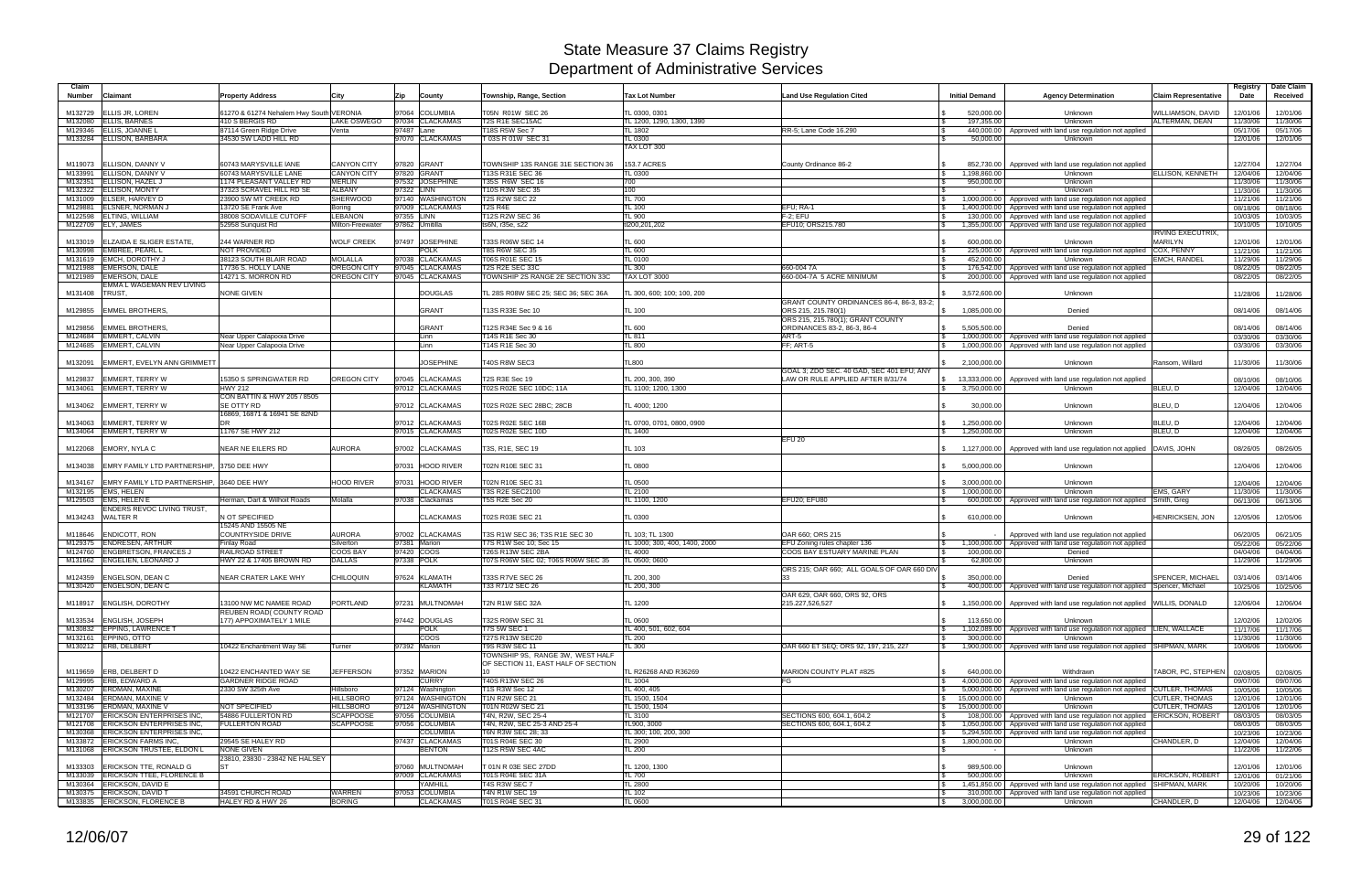| Claim                    |                                                             |                                                |                                  |                                               |                                                                         |                                              |                                                                                                                                                                                                  |                                                      |                                                                                                                | Claim Representative            | Registry             | Date Claim           |
|--------------------------|-------------------------------------------------------------|------------------------------------------------|----------------------------------|-----------------------------------------------|-------------------------------------------------------------------------|----------------------------------------------|--------------------------------------------------------------------------------------------------------------------------------------------------------------------------------------------------|------------------------------------------------------|----------------------------------------------------------------------------------------------------------------|---------------------------------|----------------------|----------------------|
| <b>Number</b><br>M133339 | Claimant<br><b>ERICKSON, JACK</b>                           | <b>Property Address</b><br>507 FOSS RD         | City                             | Zip<br>County<br><b>ILLAMOOK</b>              | Township, Range, Section<br>T03N R08W SEC 00                            | <b>Tax Lot Number</b><br>TL 0300, 0400       | <b>Land Use Regulation Cited</b>                                                                                                                                                                 | <b>Initial Demand</b><br>1,762,160.00                | <b>Agency Determination</b><br>Unknown                                                                         | ACKERMAN, STARK                 | Date<br>12/01/06     | Received<br>12/01/06 |
| M133340                  | <b>ERICKSON, JACK A</b>                                     | 6055 NW JACKSON SCHOOL RD HILLSBORO            |                                  | 97124 WASHINGTON                              | T01N R02W SEC 19                                                        | TL 0101, 0102                                |                                                                                                                                                                                                  | 476.349.00                                           | Unknown                                                                                                        | <b>ACKERMAN, STARK</b>          | 12/01/06             | 12/01/06             |
| M121662                  | <b>ERICKSON, ROBERT K</b>                                   | 44249 COLUMBIA RIVER HWY                       | <b>SCAPPOSE</b>                  | 97056 COLUMBIA                                | T4, R1, SEC 30                                                          | TL 300                                       | RRS 604.2                                                                                                                                                                                        | 450,000.00                                           | Approved with land use regulation not applied                                                                  |                                 | 08/01/05             | 08/01/05             |
|                          |                                                             |                                                |                                  |                                               |                                                                         |                                              | RA 1 ZONING; RRFF 5 ZONING; EFU; EFU 20;<br>OARS (ALL RELATED); ALL WILDLIFE &<br>ENVIRONMENTAL OVERLAYS; ORS 92, 197, 215,<br>215.283; CLACKAMAS COUNTY<br>COMPREHENSIVE PLAN; CLACKAMAS COUNTY |                                                      |                                                                                                                |                                 |                      |                      |
|                          | M118734 ERICKSON, ROBERT \                                  | HWY 26 & SE HALEY RD<br>41905 NW WOLLEN ROAD,  | <b>BORING</b>                    | <b>CLACKAMAS</b>                              | T1S, R4E, SEC 30, T1S, R4E, SEC 31A<br>TOWNSHIP 2N RANGE 3W SECTION 19, | TL 2900, 2903, TL 600                        | ZONING & DEVELOPMENT ORDINANCE<br>ORS 197 & 215                                                                                                                                                  | 6.000.000.00                                         | Approved with land use regulation not applied JOHNSON, MARY                                                    |                                 | 07/08/05             | 07/08/05             |
| M119148                  | <b>ERICSSON, ROBERT</b>                                     | 40600, 40645 LODGE RD                          | <b>BANKS</b>                     | 97106 WASHINGTON                              | TOWNSHIP 2N RANGE 3W SECTION 19                                         | TAX LOT 200, TAX LOT 101                     | <b>OAR 660</b><br>ORS 197 & 215                                                                                                                                                                  | 3,665,000.00                                         | Approved with land use regulation not applied   Ericsson, Robert                                               |                                 | 01/03/05             | 01/03/05             |
| M119280                  | <b>ERICSSON, ROBERT</b>                                     | <b>GREEN BLUFF ESTATES</b>                     |                                  | LANE                                          | TOWNSHIP 19 RANGE 02 SECTION 10                                         | TAX LOT 3 AND 6                              | <b>OAR 660</b>                                                                                                                                                                                   | 1,500,000.00                                         | Approved with land use regulation not applied                                                                  |                                 | 01/03/05             | 01/03/05             |
|                          | M130206 ERIKSEN, JACK C<br>M131186 ERLANDSON, ADELLE        | None given                                     | Waldport                         | 97394 Lincoln<br><b>KLAMATH</b>               | T13S R12W Sec 36DB<br>T39S R9E SEC 7                                    | TL 400, 2300<br>TL 2400, 2500                |                                                                                                                                                                                                  | 2,275,000.00<br>$\mathfrak{L}$<br>400,000.00         | Approved with land use regulation not applied Hamilton, Gary<br>Unknown                                        | SPENCER, MICHAEL                | 10/05/06<br>11/24/06 | 10/05/06<br>11/24/06 |
|                          | M133944 ERLING GOMLID RLT.                                  | <b>HWY 101</b>                                 | <b>FLORENCE</b>                  | 97439 LANE                                    | T18S R12W SEC11                                                         | TL 2200                                      |                                                                                                                                                                                                  | 1,070,000.00<br>\$                                   | Unknown                                                                                                        |                                 | 12/04/06             | 12/04/06             |
|                          | ERNEST A REINARD LIVING                                     |                                                |                                  |                                               |                                                                         |                                              |                                                                                                                                                                                                  |                                                      |                                                                                                                |                                 |                      |                      |
| M129608                  | TRUST.                                                      | 5490 Dallas Hwy NW                             | <b>Federal Way</b>               | 98003 Polk                                    | T7S R4W Sec 26                                                          | TL 300                                       | OAR 660-015-0000(3)(4); OAR 197.175                                                                                                                                                              | 4,139,192.00                                         | Denied                                                                                                         | Hansen, Gregory<br>LEUENBERGER. | 07/03/06             | 07/03/06             |
| M132494                  | <b>ERNEST, ETHEL LAVELLE</b><br>M130595 ERNEST, JOSEPHINE   | 56237 TURLEY RD                                | <b>HAINES</b><br><b>WARREN</b>   | 97814 BAKER<br>97053 COLUMBIA                 | T8S R38E SEC 5<br>T4N R2W SEC 26; 23                                    | TL 900<br>TL 100; 600, 601                   |                                                                                                                                                                                                  | 70.000.00<br>3,500,000.00<br>$\mathbb{S}$            | Unknown<br>Approved with land use regulation not applied                                                       | <b>MARTIN</b><br>ANDERSON, JEAN | 12/01/06<br>11/06/06 | 12/01/06<br>11/06/06 |
|                          |                                                             |                                                |                                  |                                               |                                                                         |                                              | ORS 197, 215; OAR 660; STATE PLANNING                                                                                                                                                            |                                                      |                                                                                                                |                                 |                      |                      |
| M122856                  | <b>ERPELDING, MAGDALENE</b><br><b>ERPELDING, MAGEDELENE</b> | 17294 NORTH SANTIAM                            | <b>STAYTON</b>                   | 97383 MARION<br>97303 MARION                  | T9S R1E SEC17                                                           | <b>TL 500</b>                                | <b>GOALS</b>                                                                                                                                                                                     | 119,706.00<br>- \$                                   | Approved with land use regulation not applied   LIEN, WALLACE                                                  |                                 | 10/19/05             | 10/19/05             |
| M130961<br>M124345       | <b>ERREND, KENNETH M</b>                                    | 19994 LEE LANE                                 |                                  | Baker                                         | T9S R1E SEC 21; T9S R1E SEC 17<br><b>T8S R40E Sec27</b>                 | TL 100; 400<br>TL 4200                       | OAR 660 33 0135                                                                                                                                                                                  | 7,151,885.00<br>I S<br>54,000,00                     | Approved with land use regulation not applied   LIEN, WALLACE<br>Approved with land use regulation not applied |                                 | 11/20/06<br>03/14/06 | 11/20/06<br>03/14/06 |
|                          | M124704 ERTEL, HAZEL R                                      | 53899 Bear Creek Rd                            | Bandon                           | 97411 Coos                                    | T29S R14W Sec 2                                                         | <b>TL 300</b>                                | Coos County Ordinance Article 4.8                                                                                                                                                                | 1,725,000.00<br>\$                                   | Approved with land use regulation not applied                                                                  |                                 | 03/31/06             | 03/31/06             |
|                          |                                                             |                                                |                                  |                                               |                                                                         | TAX LOT 500                                  | ORS CHAPTER 92, STATEWIDE PLANNING                                                                                                                                                               |                                                      |                                                                                                                |                                 |                      |                      |
| M120482                  | <b>ERVIN, GLADYS L</b>                                      | 38168 FRANKLIN BUTTE RD                        | <b>SICO</b>                      | 97374 LINN                                    | TOWNSHIP 10S, RANGE 1W, SECTION 21                                      | TAX LOT 600                                  | <b>GOALS</b>                                                                                                                                                                                     | 356,000.00                                           | Approved with land use regulation not applied                                                                  | <b>BEAN, ANDREW</b>             | 04/06/05             | 04/06/05             |
|                          | M134483 ERVIN, ROBERT W                                     | 6189 NE WAINWRIGHT RD                          | <b>PRINEVILLE</b>                | 97754 CROOK                                   | 14S R16E SEC 26D                                                        | TL 0700                                      |                                                                                                                                                                                                  | 300,000,00                                           | Unknown                                                                                                        | <b>BROWN, DICK</b>              | 12/05/07             | 12/05/07             |
|                          |                                                             |                                                |                                  |                                               |                                                                         |                                              | EFU 20; OAR 660-33-100, 130; ORS 215.780, 282,                                                                                                                                                   |                                                      |                                                                                                                |                                 |                      |                      |
| M119723                  | <b>ERWERT, DANNY L</b>                                      | 24275 S HWY 213                                | <b>MULINO</b>                    | 97042 CLACKAMAS                               | TOWNSHIP 4S, RANGE 2E, SECTION 4B                                       | <b>TAX LOT 1101</b>                          | 263                                                                                                                                                                                              | 280,479.00                                           | Approved with land use regulation not applied                                                                  |                                 | 02/11/05             | 02/11/05             |
|                          | M131617 ERWERT, OTTO                                        | <b>NOT PROVIDED</b>                            |                                  | <b>MARION</b>                                 | T05S R01W SEC 27                                                        | TL 1600                                      |                                                                                                                                                                                                  | 1,800,660.00                                         | <b>Unknown</b>                                                                                                 | <b>SHIPMAN, MARK</b>            | 11/29/06             | 11/29/06             |
| M122723                  | <b>ESTATE OF EDWARD F IVERS</b>                             | 6718 INDEPENDENCE HWY                          | <b>INDEPENDENCE</b>              | 97321 BENTON                                  | T10S R4W SEC 9 & 16                                                     | L 600; 600 & 700                             | ORS 215.203 (1), 213 (1); OAR 660-033-0100,<br>0135(3)(A)(a)<br>EFU-80; ORS AFTER 3-20-1989; OAR AFTER 3                                                                                         | \$2,272,500.00                                       | Withdrawn                                                                                                      | WALKER, FRANK                   | 10/14/05             | 10/14/05             |
| M121644                  | <b>ESTATE OF EDWIN KROENIG.</b>                             | <b>4001 SW BELLEVUE HIGHWAY</b>                | <b>AMITY</b>                     | 97128 YAMHILL                                 | <b>T5S R5W SEC 26</b>                                                   | <b>TL 300</b>                                | 20-1989                                                                                                                                                                                          | 125,000.00                                           | Approved with land use regulation not applied                                                                  | <b>SHARER, EDWIN</b>            | 08/02/05             | 08/02/05             |
| M131288                  | <b>ESTATE OF JULIA BOYD.</b>                                |                                                |                                  | <b>MULTNOMAH</b>                              | T02N R01W SEC 31                                                        | TL 1600                                      |                                                                                                                                                                                                  | 600.000.00<br>$\mathcal{L}$                          | Unknown                                                                                                        | <b>WALKER, FRANK</b>            | 11/27/06             | 11/27/06             |
| M130609                  | <b>ESTATE OF MARY HOPPERT</b>                               | 19136 NW MORGAN RD                             | <b>PORTLAND</b>                  | 97231 MULTNOMAH                               | T2N R2W SEC 12DC                                                        | <b>TL 200</b>                                |                                                                                                                                                                                                  | 5,325,000.00                                         | Approved with land use regulation not applied Walker, Frank                                                    |                                 | 11/07/06             | 11/07/06             |
| M131301                  | <b>ESTATE OF MARY RETTINGER.</b>                            |                                                |                                  | <b>LINN</b>                                   | T11S R01E SEC 30B                                                       | TL 0100, 0108                                |                                                                                                                                                                                                  | 2,127,000.00<br>\$                                   | Unknown                                                                                                        | WALKER, FRANK                   | 11/27/06             | 11/27/06             |
|                          | <b>ESTATE OF RICHARD</b>                                    |                                                |                                  |                                               |                                                                         |                                              |                                                                                                                                                                                                  |                                                      |                                                                                                                | <b>BARTHOLOMEW</b>              |                      |                      |
| M130821                  | <b>MCCULLOCH</b>                                            |                                                |                                  | <b>JACKSON</b>                                | T36S R1E SEC 13; 24                                                     | TL 900, 901: 10200, 10201, 10300             |                                                                                                                                                                                                  | 4.520.932.00                                         | Approved with land use regulation not applied                                                                  | <b>MARK</b>                     | 11/16/06             | 11/16/06             |
| M131492                  | <b>ESTATE OF VEVA FREDERICK,</b><br><b>ESTES, ANNE L</b>    | 12800 NW MARINA WAY<br>26725 SE BRIDGEWATE LN. | <b>PORTLAND</b><br><b>BORING</b> | 97231 MULTNOMAH<br>97009 CLACKAMAS            | T02N R01W SEC 34<br>TOWNSHIP 2S, RANGE 3E, SECTION 13C                  | TL 0200                                      |                                                                                                                                                                                                  | 28,100,000.00<br>\$                                  | Unknown                                                                                                        | <b>ODONNELL, MARK</b>           | 11/29/06             | 11/29/06             |
| M118363                  |                                                             | RIGTH & LEFT SIDES OF END OF                   |                                  |                                               |                                                                         | TAX LOT 1800,1801, 1802                      | OAR 660.006.0027(1); ORS 2.15.705                                                                                                                                                                |                                                      | Approved with land use regulation not applied                                                                  |                                 | 04/27/05             | 04/27/05             |
| M133651                  | ESTOOS PEITSCH, ANN                                         | <b>LILLENAS COUNTY RD</b>                      | <b>ASTORIA</b>                   | 97103 CLATSOP                                 | <b>T07N R08W SEC 08</b>                                                 | <b>TL 2100</b>                               |                                                                                                                                                                                                  | 200,000.00                                           | Unknown                                                                                                        |                                 | 12/04/06             | 12/04/06             |
| M133001                  | <b>ESTREMADO, JOYCE</b>                                     |                                                |                                  | 97526 JACKSON                                 | T36S R03W SEC 32                                                        | TL 0300                                      |                                                                                                                                                                                                  |                                                      | Unknown                                                                                                        |                                 | 12/01/06             | 12/01/06             |
| M133002                  | <b>ESTREMADO, JOYCE</b>                                     | NORTH RIVER RD                                 |                                  | CENTRAL POINT 97502 JACKSON                   | <b>T36S R03W SEC 16</b>                                                 | <b>TL 0103</b>                               |                                                                                                                                                                                                  | - \$                                                 | Unknown                                                                                                        |                                 | 12/01/06             | 12/01/06             |
|                          |                                                             |                                                |                                  |                                               | T36S R03W SEC 28; 32 ; 33; T37S R03W                                    | TL 1500, 1800, 1900; 0100; 1000, 1100, 1300, |                                                                                                                                                                                                  |                                                      |                                                                                                                |                                 |                      |                      |
| M133003                  | <b>ESTREMADO, JOYCE</b><br>ESTREMADO, JOYCE                 | <b>GALLS CREEK RD</b><br><b>GALLS CREEK RD</b> | <b>CENTRAL POINT</b>             | 97502 JACKSON<br>GALLS CREEK RD 97502 JACKSON | <b>SEC 04</b><br>T37S R03W SEC 04                                       | 1301, 1302, 1900; 0900<br><b>TL 0700</b>     |                                                                                                                                                                                                  |                                                      | Unknown                                                                                                        |                                 | 12/01/06             | 12/01/06             |
| M133004<br>M131240       | <b>ETZEL TRUST, FRANCES E</b>                               | 19491 FERN RIDGE ROAD SE                       | <b>STAYTON</b>                   | 97383 MARION                                  | T09S R01E SEC 02; 03                                                    | TL 0400; 1100, 1200                          |                                                                                                                                                                                                  | 5,853,000.00                                         | Unknown<br>Approved with land use regulation not applied KELLY, DONALD                                         |                                 | 12/01/06<br>11/24/06 | 12/01/06<br>11/24/06 |
| M134113                  | <b>ETZEL, JOHN L</b>                                        | CANBY LAND, SOUTH EBY RD;<br>SOUTH LIBERAL WAY |                                  | <b>CLACKAMAS</b>                              | T04S R02E SEC 31                                                        | <b>TL 0100</b>                               |                                                                                                                                                                                                  | 1,250,000.00                                         | Unknown                                                                                                        |                                 | 12/04/06             | 12/04/06             |
|                          | M124822 ETZEL, PETER                                        | 18722 Fern Ridge Rd                            | Stayton                          | 97383 Marion                                  | T9S R1E Sec 3                                                           | TL 700, 800                                  | MCZO Chapter 136: ORS 197, 215: Goal 3                                                                                                                                                           | 3,226,146.00<br>S.                                   | Approved with land use regulation not applied                                                                  |                                 | 04/13/06             | 04/13/06             |
|                          | M133536 EVANS JR, M KEITH                                   | 311 SE EVANS RD                                | <b>CORBETT</b>                   | 97017 MULTNOMAH                               | T01N R04E SEC 34D                                                       | <b>TL 1900</b>                               |                                                                                                                                                                                                  | 750,000.00                                           | Unknown                                                                                                        |                                 | 12/02/06             | 12/02/06             |
|                          | M134076 EVANS, ELDON C                                      | HWY 213 & CARUS RD                             | OREGON CITY                      | 97045 CLACKAMAS                               | T03S R02E SEC 28                                                        | TL 1402                                      |                                                                                                                                                                                                  | 957,841.00<br>-SS                                    | Unknown                                                                                                        | PEASE, CINDY                    | 12/04/06             | 12/04/06             |
|                          | M134172 EVANS, ELDON C                                      | LELAND RD & NEW ERA RD                         |                                  | 97045 CLACKAMAS                               | T03S R02E SEC 32                                                        | <b>TL 0100</b>                               |                                                                                                                                                                                                  | 769,823.00<br>l \$                                   | Unknown                                                                                                        |                                 | 12/04/06             | 12/04/06             |
|                          | M131212 EVANS, JOHN C<br>M131621 EVANS, KENDALL S           |                                                |                                  | <b>HOOD RIVER</b><br><b>CLACKAMAS</b>         | <b>T2N R10E SEC 12</b><br><b>T03S R02E SEC 20</b>                       | TL 1400, 2000<br>TL 0912                     |                                                                                                                                                                                                  | 10,317,600.00<br>\$<br>570,000.00<br>\$              | Unknown<br>Unknown                                                                                             |                                 | 11/24/06<br>11/29/06 | 11/24/06<br>11/29/06 |
|                          |                                                             |                                                |                                  |                                               |                                                                         |                                              |                                                                                                                                                                                                  |                                                      |                                                                                                                |                                 |                      |                      |
|                          | M133938 EVANS, LARRY E                                      | 10829 W FORK EVANS CREEK RD ROUGE RIVER        |                                  | 97537 JACKSON                                 | T34S R04W SEC 32                                                        | TL 0400, 0401                                |                                                                                                                                                                                                  | 2,500,000.00<br>\$                                   | Unknown                                                                                                        |                                 | 12/04/06             | 12/04/06             |
|                          | M131297 EVELYN B CRISELL TRUST,                             | 25696 NE BUTTEVILLE ROAD                       | <b>AURORA</b>                    | 97002 CLACKAMAS                               | T03S R01W SEC 27                                                        | TL 0905                                      |                                                                                                                                                                                                  | 200,000.00<br>l \$                                   | Unknown                                                                                                        | CRISELL, RANDY                  | 11/27/06             | 11/27/06             |
|                          | M131498 EVENSEN, ROGER E                                    | 1620 BOARD SHANTY CREEK RD GRANTS PASS         |                                  | 97527 JOSEPHINE                               | T37S R05W SEC 10                                                        | <b>TL 0701</b>                               |                                                                                                                                                                                                  |                                                      | Unknown                                                                                                        |                                 | 11/29/06             | 11/29/06             |
|                          | M133647 EVEREST, RICHARD J                                  | 45748 HWY 101 between MP 283 &<br>284          | <b>BANDON</b>                    |                                               | T30S R15W SEC 13: 14                                                    |                                              |                                                                                                                                                                                                  | 659.571.00                                           |                                                                                                                |                                 |                      | 12/04/06             |
|                          | M130439 EVERNDEN, JACQUELYN R                               | 55747 LEE VALLEY RD                            | <b>COQUILLE</b>                  | 97411 COOS<br>97423 COOS                      | T28S R12W SEC 21; SEC 28                                                | TL 0300; 0100<br>TL 1000, 1100; 300          |                                                                                                                                                                                                  | l \$                                                 | Unknown<br>600,000,00 Approved with land use regulation not applied                                            |                                 | 12/04/06             |                      |
|                          | M131701 EVERS, DOLORES                                      | 12930 NW SHADYBROOK ROAD NORTH PLAINS          |                                  | 97133 WASHINGTON                              | T1N R2W SEC 6; 31                                                       | TL 500; 1000                                 |                                                                                                                                                                                                  | 5,000,000.00<br><b>S</b>                             | Unknown                                                                                                        |                                 | 10/26/06<br>11/29/06 | 10/26/06<br>11/29/06 |
|                          | M131831 EVERS, FRED A                                       | 41635 NW Lippert Lane                          | <b>Forest Grove</b>              | 97116 Washington                              | T1N R3W Sec 6                                                           | TL 690                                       |                                                                                                                                                                                                  | 250,000.00<br>l \$                                   | Unknown                                                                                                        |                                 | 11/30/06             | 11/30/06             |
|                          | M131832 EVERS, FRED A                                       | 41870 NW Lippert Lane                          | <b>Forest Grove</b>              | 97116 Washington                              | T1N R3W Sec 6                                                           | TL 691                                       |                                                                                                                                                                                                  | 300,000.00<br>l \$                                   | Unknown                                                                                                        |                                 | 11/30/06             | 11/30/06             |
|                          | M134232 EVERS, IGNATIUS A                                   | 910 NW MARTIN RD                               |                                  | FOREST GROVE 97116 WASHINGTON                 | T01N R03W SEC 32D                                                       | TL 0200, 0201                                |                                                                                                                                                                                                  |                                                      | Unknown                                                                                                        |                                 | 12/05/06             | 12/05/06             |
|                          |                                                             |                                                |                                  |                                               |                                                                         |                                              | ORS 215; Statewide Planning Goal 3; EFU; WCDC                                                                                                                                                    |                                                      |                                                                                                                |                                 |                      |                      |
|                          | M124827 EVERS, JOSEPH                                       | NW Kemper and Osterman Road                    | <b>Forest Grove</b>              | 97116 Washington                              | T1N R3W Sec 18                                                          | TL 1700                                      | 424, 430, 314-3, 422; OAR 660-015, 033                                                                                                                                                           | \$ 1,850,000.00                                      | Withdrawn                                                                                                      | LUCAS, JIM                      | 04/07/06             | 04/07/06             |
|                          | M132663 EVERS, JOSEPH                                       | NOT PROVIDED                                   |                                  | <b>WASHINGTON</b>                             | T2S R4W SEC 25                                                          | <b>TL 400</b>                                |                                                                                                                                                                                                  | 820,000.00<br><b>S</b>                               | Unknown                                                                                                        | LUCAS, JIM                      | 12/01/06             | 12/01/06             |
|                          | M132664 EVERS, JOSEPH<br>M133030 EVERS, KELLEN A            | 49590 SW DUNDEE RD                             | <b>GASTON</b>                    | <b>WASHINGTON</b><br>97119 WASHINGTON         | T1N R3W SEC 18<br>T01S R04W SEC 33                                      | TL 1700<br><b>TL 0700</b>                    |                                                                                                                                                                                                  | $\sqrt{5}$<br>1,850,000.00<br>450,000.00<br><b>S</b> | Unknown<br>Unknown                                                                                             | LUCAS, JIM                      | 12/01/06<br>12/01/06 | 12/01/06<br>12/01/06 |
|                          | M124876 EVERSON, DENNIS                                     | 44647 NW Harwick Rd                            | <b>Banks</b>                     | 97106 Washington                              | T2N R4W S36                                                             | TL 1400                                      | HB 3661                                                                                                                                                                                          | 100,000.00<br>\$                                     | Denied                                                                                                         |                                 | 04/12/06             | 04/12/06             |
|                          | M134277 EVJEN, SUSIE D                                      | 880 REES HILL RD SE                            | <b>SALEM</b>                     | 97306 MARION                                  | T08S R03W SEC 22DC                                                      | TL 0600, 0700                                |                                                                                                                                                                                                  | $\mathfrak{L}$<br>845,000.00                         | Unknown                                                                                                        |                                 | 12/29/06             | 12/29/06             |
|                          |                                                             |                                                |                                  |                                               | TOWNSHIP 14S RANGE 13 E OF THE                                          |                                              |                                                                                                                                                                                                  |                                                      |                                                                                                                |                                 |                      |                      |
|                          | M119558 EWALT, CANDACE                                      | 7205 NW 19TH                                   | <b>TERREBONE</b>                 | 97760 DESCHUTES                               | WILLAMETTE MERIDIAN, SECTION 20                                         | TAX LOT 14 13 20 00 00100                    | NONE SPECIFICALLY LISTED                                                                                                                                                                         | 1,500,000.00<br>\$                                   | Approved with land use regulation not applied Fitch, Edward                                                    |                                 | 02/02/05             | 02/02/05             |
|                          | M131132 EWERS, TOM                                          | 34040 POWELL HILLS                             | <b>SHEDD</b>                     | 97377 LINN                                    | T13S R3W SEC 26                                                         | <b>TL 206</b>                                |                                                                                                                                                                                                  | 525,000.00<br>$\sqrt{S}$                             | Unknown                                                                                                        |                                 |                      | 11/22/06 11/22/06    |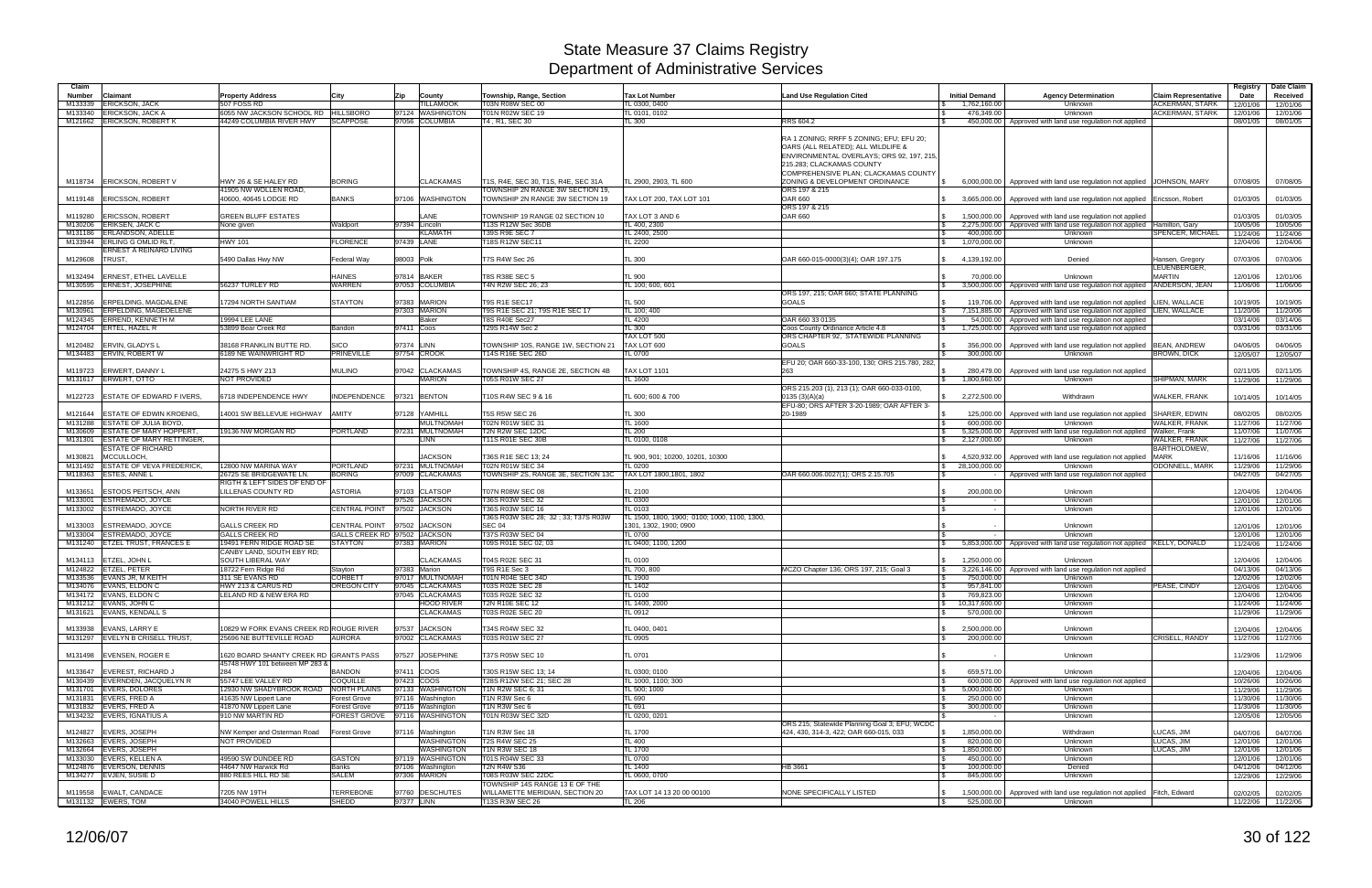| Claim              |                                                       |                                                |                      |                                                |                                         |                                                                              |                                                                                            |                              |                                                                                                                                                  |                                    | Registry             | Date Claim           |
|--------------------|-------------------------------------------------------|------------------------------------------------|----------------------|------------------------------------------------|-----------------------------------------|------------------------------------------------------------------------------|--------------------------------------------------------------------------------------------|------------------------------|--------------------------------------------------------------------------------------------------------------------------------------------------|------------------------------------|----------------------|----------------------|
| Number             | Claimant                                              | <b>Property Address</b>                        | City                 | Zip<br>County                                  | Township, Range, Section                | Tax Lot Number                                                               | Land Use Regulation Cited<br>HB 3661; Goals 3, 4, 11, 14; OAR 660-006-0050,                | <b>Initial Demand</b>        | <b>Agency Determination</b>                                                                                                                      | <b>Claim Representative</b>        | Date                 | Received             |
|                    |                                                       |                                                |                      |                                                |                                         |                                                                              | 0055, 033-0134(4), 0100, 0130, 0135; ORS                                                   |                              |                                                                                                                                                  |                                    |                      |                      |
|                    |                                                       |                                                |                      |                                                |                                         |                                                                              | 215.203,263, 284(a)(1), 700, 705, 780(2), 243;                                             |                              |                                                                                                                                                  |                                    |                      |                      |
| M129907            | <b>EWING, RAYMOND</b>                                 | 40494 Piper Lane                               | Sweet Home           | 97386 Linn                                     | T13 R1W Sec 14                          | TL 600                                                                       | County Code 928.300, 700, 934.510(C)                                                       |                              | 240,000.00   Approved with land use regulation not applied                                                                                       |                                    | 08/22/06             | 08/22/06             |
| M131370            | <b>EWOLDT, CRAIG R</b>                                | 29330 S.E. ORIENT DRIVE                        | <b>GRESHAM</b>       | 97080 MULTNOMAH                                | T01S R04E SEC 19D                       | <b>TL 0200</b>                                                               |                                                                                            | 150,000.00                   | Unknown                                                                                                                                          |                                    | 11/28/06             | 11/28/06             |
| M130474            | FADENRECHT, RONALD                                    | Salt Creek Rd                                  | Dallas               | 97338 Polk                                     | T7S R5W Sec 09                          | TL 600, 604                                                                  |                                                                                            |                              | 2,584,703.00 Approved with land use regulation not applied                                                                                       | <b>SHIPMAN, MARK</b>               | 10/27/06             | 10/27/06             |
| M134008 FAH1 LLC,  |                                                       |                                                |                      | <b>CROOK</b>                                   | T14S R16E SEC 14                        | TL 1300                                                                      |                                                                                            | 4,480,000.00                 | Unknown                                                                                                                                          | <b>STROME, DANIELLE</b>            | 12/04/06             | 12/04/06             |
|                    |                                                       |                                                |                      |                                                |                                         |                                                                              | OAR 660-006-015, 0025-0027, 0029, 0055, 0057.                                              |                              |                                                                                                                                                  |                                    |                      |                      |
|                    |                                                       |                                                |                      |                                                |                                         |                                                                              | 660-33; ORS 215.213, 2.36, 243, 263, 282, 284,                                             |                              |                                                                                                                                                  | SPENCER, LLC,                      |                      |                      |
|                    | M118509 FAIRCLO, ANN S                                | 15555 HWY 140 EAST                             |                      | KLAMATH FALLS 97603 KLAMATH                    |                                         |                                                                              | 296, 700, 705, 720, 730, 740, 750, 755, 780                                                | 326.830.00                   | Denied                                                                                                                                           | <b>MICHAEL</b>                     | 05/24/05             | 05/24/05             |
|                    |                                                       |                                                |                      |                                                |                                         |                                                                              | Goal 2, 3, 4, 5, 11, 12, 14; OAR 660-033, 660-004,                                         |                              |                                                                                                                                                  |                                    |                      |                      |
|                    |                                                       |                                                |                      |                                                |                                         |                                                                              | 660-006, 660-012, 660-018; ORS 197.250,                                                    |                              |                                                                                                                                                  |                                    |                      |                      |
|                    |                                                       |                                                |                      |                                                |                                         |                                                                              | 197.335, 215.130, 215.185, 215.203, 215.213                                                |                              |                                                                                                                                                  |                                    |                      |                      |
|                    |                                                       |                                                |                      |                                                |                                         |                                                                              | 215.236, 215.243, 215.262, 215.263, 215.283<br>215.284, 215.293, 215.296, 215.206, 215.416 |                              |                                                                                                                                                  |                                    |                      |                      |
|                    | M130026 FAIRCLO, ANN S                                | 15555 Hwy 140 E                                | Klamath Falls        | 97603 KLAMATH                                  | T39S R10E Sec 12                        | TL 200, 1400, 1500                                                           | 215.431                                                                                    | 600,000.00                   | Denied                                                                                                                                           | Spencer, Michae                    | 09/13/06             | 09/13/06             |
|                    |                                                       |                                                |                      |                                                | T34S R12E SEC 00; T35S R12E SEC 00;     | TL 800, 1000, 1200, 1300, 1400, 1500; 200, 300,                              |                                                                                            |                              |                                                                                                                                                  |                                    |                      |                      |
|                    |                                                       |                                                |                      |                                                | SEC 5; T36S R12E SEC 00; SEC 28; T39S   | 400, 500, 700; 100, 1000; 8300, 8500; 200; 600,                              |                                                                                            |                              |                                                                                                                                                  |                                    |                      |                      |
|                    |                                                       |                                                |                      |                                                | R10E SEC 00; SEC 12; SEC 13; SEC 14;    | 1800; 500, 600; 200, 300; 200, 300; 1400, 2300;                              |                                                                                            |                              |                                                                                                                                                  |                                    |                      |                      |
| M131804            | <b>FAIRCLO, ANN S</b>                                 |                                                |                      | <b>KLAMATH</b>                                 | SEC 30; T40S R9E SEC 1                  | 100                                                                          |                                                                                            |                              | Unknown                                                                                                                                          | SPENCER, MICHAEL                   | 11/30/06             | 11/30/06             |
| M132642            | M134074 FAIRCLO, PAUL H<br><b>FAIRRINGTON, ROBERT</b> | <b>NONE GIVEN</b><br>550 DERBY ROAD            | <b>EAGLE POINT</b>   | KLAMATH FALLS   97603 KLAMATH<br>97524 JACKSON | T39S R09E SEC 24A<br>T34S R1E SEC 33    | <b>TL 1700</b><br><b>TL 200</b>                                              |                                                                                            | 250,000.00<br>100,000.00     | Unknown                                                                                                                                          | THRONE, JUSTIN                     | 12/04/06<br>12/01/06 | 12/04/06             |
| M129351            | <b>FARGHER JR, WALTER M</b>                           | 82970 Dufer Valley Rd                          | Dufer                | 97021 Wasco                                    | T1S R13E Sec 34C & 34A                  | <b>TL 400</b>                                                                | <b>SB 100</b>                                                                              |                              | Unknown<br>Denied                                                                                                                                |                                    | 05/18/06             | 12/01/06<br>05/18/06 |
|                    |                                                       |                                                |                      |                                                |                                         |                                                                              | EFU; HB 3326; GOAL 3, 11; ORS 215; OAR 660-                                                |                              |                                                                                                                                                  |                                    |                      |                      |
| M121555            | <b>FARIS, GREGORY S</b>                               | 20555 POHAKU RD                                | BEND                 | 97701 DESCHUTES                                | T16S, R12 E, SEC 33                     | <b>TL204</b>                                                                 | 011: OAR 660-12-0065: OAR DIVISION 33                                                      |                              | 878,882.00 Approved with land use regulation not applied                                                                                         | WHITE, BRUCE                       | 07/25/05             | 07/25/05             |
| M132101            | <b>FARMER, LOWELL</b>                                 |                                                |                      | <b>CLACKAMAS</b>                               | <b>T5S R1E SEC11</b>                    | <b>TL 600</b>                                                                |                                                                                            | 9,414,998.00                 | Unknown                                                                                                                                          | BECK, JOANN                        | 11/30/06             | 11/30/06             |
|                    | M132287 FARRELL, DOROTHY E                            |                                                |                      | <b>CLACKAMAS</b>                               | T3S R1E SEC 06B                         | 1400, 1500                                                                   |                                                                                            |                              | Unknown                                                                                                                                          |                                    | 11/30/06             | 11/30/06             |
|                    |                                                       | SOUTH SIDE OF RIVER LOOP 2                     |                      |                                                |                                         |                                                                              |                                                                                            |                              |                                                                                                                                                  |                                    |                      |                      |
| M132291<br>M131959 | FARVER LYON, ROBERTA<br><b>FARVER, EUGENE L</b>       | <b>NEAR ANDOVER STREET</b>                     | <b>EUGENE</b>        | 97404 LANE<br>LANE                             | T17S R4W SEC 1<br><b>T17S R4W SEC 1</b> | <b>TL 400</b><br><b>TL 400</b>                                               |                                                                                            | 1,265,000.00<br>1,265,000.00 | Unknown<br>Unknown                                                                                                                               | REEDER, MICHEAL<br>REEDER, MICHEAL | 11/30/06<br>11/30/06 | 11/30/06<br>11/30/06 |
|                    | M132275 FARVER, MELVIN                                |                                                |                      | LANE                                           | T17S R04W SEC 0131                      | TL 0400                                                                      |                                                                                            | 1,265,000.00                 | Unknown                                                                                                                                          | REEDER, MICHEAL                    | 11/30/06             | 11/30/06             |
|                    |                                                       |                                                |                      |                                                |                                         |                                                                              |                                                                                            |                              |                                                                                                                                                  |                                    |                      |                      |
| M121773            | <b>FASEL, BOB</b>                                     | 7334 GRIFFIN LANE                              | JACKSONVILLE         | 97530 JACKSON                                  | T38S, R2W, SEC 33                       | <b>TL 100</b>                                                                | 2004 JACKSON COUNTY LDO 4.3.11                                                             |                              | 175,000.00 Approved with land use regulation not applied                                                                                         | <b>OFFENBACHER, CARL</b>           | 08/08/05             | 08/08/05             |
|                    |                                                       |                                                |                      |                                                |                                         |                                                                              |                                                                                            |                              |                                                                                                                                                  |                                    |                      |                      |
| M130952            | <b>FASEL, ROBERT</b>                                  | 7119 GRIFFIN LANE                              | JACKSONVILLE         | 97530 JACKSON                                  | T38S R2W SEC 27                         | TL 212                                                                       |                                                                                            |                              | 1,250,000.00   Approved with land use regulation not applied   OFFENBACHER, CARL                                                                 |                                    | 11/20/06             | 11/20/06             |
| M130953            | <b>FASEL, ROBERT</b>                                  | <b>NEAR 7537 STERLING CREEK</b><br><b>ROAD</b> | JACKSONVILLE         | 97530 JACKSON                                  | T39S R2W SEC 00; 8                      | TL 300, 301; 100, 107                                                        |                                                                                            |                              |                                                                                                                                                  |                                    | 11/20/06             | 11/20/06             |
| M130816            | <b>FAST, MARVIN</b>                                   | 6125 ENTERPRISE ROAD                           | <b>DALLAS</b>        | 97338 POLK                                     | <b>T6S R5W SEC 30</b>                   | TL 100                                                                       |                                                                                            |                              | 2,500,000.00   Approved with land use regulation not applied   OFFENBACHER, CARL<br>2,711,000.00   Approved with land use regulation not applied |                                    | 11/16/06             | 11/16/06             |
| M133094            | <b>FAULHABER, RICHARD D</b>                           | 32331 TIDE CREEK RD                            | <b>DEAR ISLAND</b>   | 97054 COLUMBIA                                 | T06N R02W SEC 35                        | <b>TL 0400</b>                                                               |                                                                                            | 73,500.00                    | Unknown                                                                                                                                          |                                    | 12/01/06             | 12/01/06             |
|                    | <b>FAULKANDER, SUSAN L</b>                            |                                                |                      |                                                |                                         |                                                                              |                                                                                            |                              |                                                                                                                                                  |                                    |                      |                      |
| M134214            |                                                       | 6890 HESS RD                                   | MT HOOD              | 97041 HOOD RIVER                               | T01N R10E SEC 34                        | TL 0200, 202, 203                                                            |                                                                                            | \$ 11,700,000.00             | Closed with no action taken                                                                                                                      |                                    | 12/05/06             |                      |
| M133633            | <b>FAULKENDER, SUSAN</b>                              | 6890 HESS RD                                   | MT HOOD              | 97041 HOOD RIVER                               | T01N R10E SEC 34                        | TL 200, 201, 202, 203                                                        |                                                                                            |                              | Unknown                                                                                                                                          |                                    | 12/02/06             | 12/05/06<br>12/02/06 |
| M122602            | <b>FAWCETT, NORMAN C</b>                              | 32606 S KRUPICKA WY                            | <b>MOLALLA</b>       | 97038 CLACKAMAS                                | <b>T5S R2E SEC 17</b>                   | <b>TL 2004</b>                                                               | RRFF <sub>5</sub>                                                                          |                              | 300,000.00   Approved with land use regulation not applied                                                                                       |                                    | 10/03/05             | 10/03/05             |
| M132938            | <b>FAZIO, JACK F</b>                                  | 29244 NW SAUVIE ISLAND RD                      | PORTLAND             | 97231 COLUMBIA                                 | T03N R01W SEC 20                        | TL 301, 302                                                                  |                                                                                            | 30,000.00                    | Unknown                                                                                                                                          |                                    | 12/01/06             | 12/01/06             |
|                    | M133341 FAZIO, JACK F                                 | 29244 NW SAUVIE ISLAND RD                      | <b>PORTLAND</b>      | 97231 MULTNOMAH                                | T03N R01W SEC 00                        | TL 101                                                                       |                                                                                            | 69,154.00                    | Unknown                                                                                                                                          |                                    | 12/01/06             | 12/01/06             |
|                    |                                                       | 21181 S FERGUSAN RD at                         |                      |                                                |                                         |                                                                              |                                                                                            |                              |                                                                                                                                                  |                                    |                      |                      |
| M133006            | FEB, DAIVD                                            | <b>WILSON RD</b>                               | <b>BEAVER CREEK</b>  | OR<br><b>CLACKAMAS</b>                         | T03S R02E SEC 23B                       | TL 0200                                                                      |                                                                                            |                              | Unknown                                                                                                                                          |                                    | 12/01/06             | 12/01/06             |
|                    | M124579 FEE, HERBERT                                  | 22080 S PARROT CREEK RD                        | OREGON CITY          | 97045 CLACKAMAS                                | T3S R2E Sec 30                          | TL 900                                                                       | RA-1 ZONE; FF-10 ZONE                                                                      |                              | 2,500,000.00 Approved with land use regulation not applied                                                                                       |                                    | 03/23/06             | 03/23/06             |
| M118420            | <b>FEIBEL, CHRISTINE</b>                              | 19105 SW PEAVINE RD                            | MCMINNVILLE          | 97128 YAMHILL                                  | TOWNSHIP 4S, RANGE 5W, SECTION 21       | TAX LOT 600                                                                  | YAMHILL COUNTY ZONING ORDINANCE 403.11                                                     |                              | 600,000.00   Approved with land use regulation not applied                                                                                       |                                    | 05/12/05             | 05/12/05             |
|                    |                                                       |                                                |                      |                                                | TOWNSHIP RANGE 14E SECTION 4 &          |                                                                              | NOT SPECIFIED ( REMOVE ALL ZONING &                                                        |                              |                                                                                                                                                  |                                    |                      |                      |
|                    | M118464 FEIGNER, LONNIE L                             | NORTHERLY OF FERN ROAD                         |                      | <b>JEFFERSON</b>                               | <b>SECTION 9</b>                        | TAX LOT 700 & 102                                                            | ORDINANCES)                                                                                |                              | 150,000.00 Approved with land use regulation not applied                                                                                         | <b>HARRIS, BOB</b>                 | 05/19/05             | 05/19/05             |
|                    | M132148   FEIGNER, STEVEN                             |                                                |                      |                                                |                                         |                                                                              |                                                                                            |                              |                                                                                                                                                  | BARTHOLOMEW,<br><b>MARK</b>        |                      |                      |
|                    | <b>FELDENHEIMER INVESTMENTS</b>                       | 9315 YANK GULCH RD                             | TALENT               | 97504 JACKSON                                  | T39 R1W SEC03                           | TL 1306, 1600                                                                | EFU; JACKSON COUNTY ORDINANCES; ORS                                                        | \$3,115,700.00               | Unknown                                                                                                                                          |                                    | 11/30/06             | 11/30/06             |
| M118435 CO.        |                                                       | <b>SEVEN OAKS RD</b>                           | <b>CENTRAL POINT</b> | 97502 JACKSON                                  | T36S R2W SEC 33                         | <b>TL 2400</b>                                                               | 197, 215.203-327, 780; OAR 660-33-0010-0160                                                | 95,000.00                    | Withdrawn                                                                                                                                        | <b>SCHMOR, DOUG</b>                | 05/16/05             | 05/16/05             |
|                    | M130598   FENDALL, GARY K                             | 16735 NE LEWIS ROGERS LANE NEWBERG             |                      | 97132  YAMHILL                                 | <b>13S R3W SEC 4</b>                    | TL 3200, 3300                                                                |                                                                                            |                              | 947,589.00   Approved with land use regulation not applied                                                                                       |                                    | 11/06/06             | 11/06/06             |
|                    |                                                       | CROOKED FINGER ROAD NE-                        |                      |                                                |                                         |                                                                              |                                                                                            |                              |                                                                                                                                                  |                                    |                      |                      |
|                    | M133927 FENNIMORE, TIMOTHY W                          | ETTLIN LOOP ROAD NE                            |                      | 97375 MARION                                   | T07S R01E SEC 01                        | <b>TL 0100</b>                                                               |                                                                                            | \$3,828,000.00               | Unknown                                                                                                                                          |                                    | 12/04/06             | 12/04/06             |
|                    |                                                       |                                                |                      |                                                |                                         |                                                                              | WASHINGTON COUNTY ZONING                                                                   |                              |                                                                                                                                                  |                                    |                      |                      |
|                    | M118919 FERGUSSON, MILDRED                            | 30985 SW LUKAS ROAD                            | <b>HILLSBORO</b>     | 97123 WASHINGTON                               | T15S R3W SEC 25DC                       | TL 1600                                                                      | AF2, AF5, F1<br>OAR 660-04-040 GAOL 14                                                     |                              | 1,000,000,00 Approved with land use regulation not applied                                                                                       |                                    | 12/08/04             |                      |
|                    | M133266 FERLAN, CLAIRE                                |                                                |                      | <b>CLACKAMAS</b>                               | T 04S R 02E SEC 35; 34                  | TL 1400; 1500                                                                |                                                                                            |                              | Unknown                                                                                                                                          |                                    | 12/01/06             | 12/08/04<br>12/01/06 |
|                    | M133267 FERLAN, CLAIRE                                |                                                |                      | <b>CLACKAMAS</b>                               | TL 05S R 02E SEC 34                     | TL 0300                                                                      |                                                                                            | 2,500,000.00                 | Unknown                                                                                                                                          |                                    | 12/01/06             | 12/01/06             |
|                    |                                                       |                                                |                      |                                                |                                         |                                                                              | OAR 660-006-0026(1)(A), 0027 (1); ORS 215.705,                                             |                              |                                                                                                                                                  |                                    |                      |                      |
|                    | M118749 FERLAND, ANDREW A                             | 28088 S BRIEF RD                               | <b>ESTACADA</b>      | 97023 CLACKAMAS                                | T4S, R 4E, SEC 11                       | <b>TL 900</b>                                                                | 780(1)(C)                                                                                  |                              | 600,000.00 Approved with land use regulation not applied                                                                                         |                                    | 07/13/05             | 07/13/05             |
|                    | M129301 FERNANDEZ, KATHLEEN A                         | 15009 NE North Valley Rd                       | Newberg              | 97132 Yamhill                                  | T2S R3W Sec 31 & 32                     | <b>TL 1480</b>                                                               | ORD 83, 310, 746; AF -40 Sec 403.03                                                        | $\mathfrak{L}$               | 1,400,000.00 Approved with land use regulation not applied                                                                                       |                                    | 05/08/06             | 05/08/06             |
|                    |                                                       |                                                |                      |                                                |                                         |                                                                              | SB 100; ORS 215; OAR 660 Div 4, Div 33 LCDC                                                |                              |                                                                                                                                                  |                                    |                      |                      |
|                    | M130020 FERNS, ROBERT A<br>M130015 FERNS, STANLEY L   | <b>Hillcrest Rd</b>                            | Medford              | Jackson<br>97504 Jackson                       | T37S R1E Sec 30; Sec 31                 | T: 300; 100, 500<br><b>TL 800</b>                                            | Rules.<br><b>EFU</b>                                                                       |                              | 3.050.000.00   Approved with land use regulation not applied HEARN, CHRISTIAN<br>170,000.00 Approved with land use regulation not applied        |                                    | 09/11/06             | 09/11/06             |
|                    | M130432 FERRES, WILLIAM H                             | 5601 Hughes Rd<br>5125 FIFTEEN MILE RD         | THE DALLES           | 97058 WASCO                                    | T38S R1W Sec 12<br>T2N R15E SEC 32      | TL 300, 500                                                                  |                                                                                            |                              | 752,360.00 Approved with land use regulation not applied   ANDERSEN, STEVEN                                                                      |                                    | 09/11/06<br>10/26/06 | 09/11/06<br>10/26/06 |
|                    | M130390 FERRIS, ELDEN L                               |                                                | <b>ALSEA</b>         | <b>BENTON</b>                                  | T14S R08W SEC 33                        | TL 0204                                                                      |                                                                                            |                              | 265,000.00 Approved with land use regulation not applied                                                                                         |                                    | 10/24/06             | 10/24/06             |
|                    |                                                       |                                                |                      |                                                |                                         |                                                                              |                                                                                            |                              |                                                                                                                                                  |                                    |                      |                      |
|                    |                                                       |                                                |                      |                                                | TOWNSHIP 9S, RANGE 1W, SECTION 23;      |                                                                              | EFU; ORS 197, 215; STATEWIDE PLANNING                                                      |                              |                                                                                                                                                  |                                    |                      |                      |
|                    | M119075 FERY, RANDY                                   | 41391 KINGSTON-JORDAN ROAD STAYTON             |                      | 97383 LINN                                     |                                         | TOWNSHIP 9S, RANGE 1W, SECTION 14DC TAX LOT 100; TAX LOTS 400, 500, 600, 700 | GOAL 3                                                                                     |                              | 170,000.00   Approved with land use regulation not applied   ATCHISON, DANIEL                                                                    |                                    | 12/27/04             | 12/27/04             |
|                    | M133559 FIALA FAMILY TRUST,                           | <b>SW JOHNSON RD</b>                           | <b>WEST LINN</b>     | 97068 CLACKAMAS                                | T02S R01E SEC 28                        | TL 1200, 1280, 1500                                                          |                                                                                            | $\frac{1}{2}$ 38,041,000.00  | Unknown                                                                                                                                          |                                    | 12/02/06             | 12/02/06             |
|                    | M133560 FIALA, DOUGLAS W                              | <b>SW JOHNSON RD</b><br>MILE MARKER 4 LEWIS &  | <b>WEST LINN</b>     | 97068 CLACKAMAS                                | T02S R01E SEC 28                        | TL 1290                                                                      |                                                                                            | 2,691,137.00                 | Unknown                                                                                                                                          |                                    | 12/02/06             | 12/02/06             |
|                    | M133401 FICKEN, STERLING J                            | <b>CLARKE RD</b>                               | <b>ASTORIA</b>       | 97103 CLATSOP                                  | T07N R09W SEC 07                        | <b>TL 0900</b>                                                               |                                                                                            | 1,000,000.00                 | Unknown                                                                                                                                          |                                    | 12/02/06             | 12/02/06             |
|                    | M130287 FIELDS, RAY A                                 | 2650 NW HIGH HEAVEN RD                         | <b>MCMINNVILLE</b>   | 97128 YAMHILL                                  | T4S R5W SEC10                           | <b>TL 1100</b>                                                               |                                                                                            |                              | 265,000.00 Approved with land use regulation not applied Wright, Catherine                                                                       |                                    | 10/13/06             | 10/13/06             |
|                    | M132639 FIELDS, WAYNE                                 | 830 BROWNSBORO - MERIDIAN<br>ROAD              | <b>EAGLE POINT</b>   | 97524 JACKSON                                  | T36S R1E SEC 7                          | TL 1402, 1404                                                                |                                                                                            | 275,000.00                   | Unknown                                                                                                                                          | STARK, ERIC                        | 12/01/06             | 12/01/06             |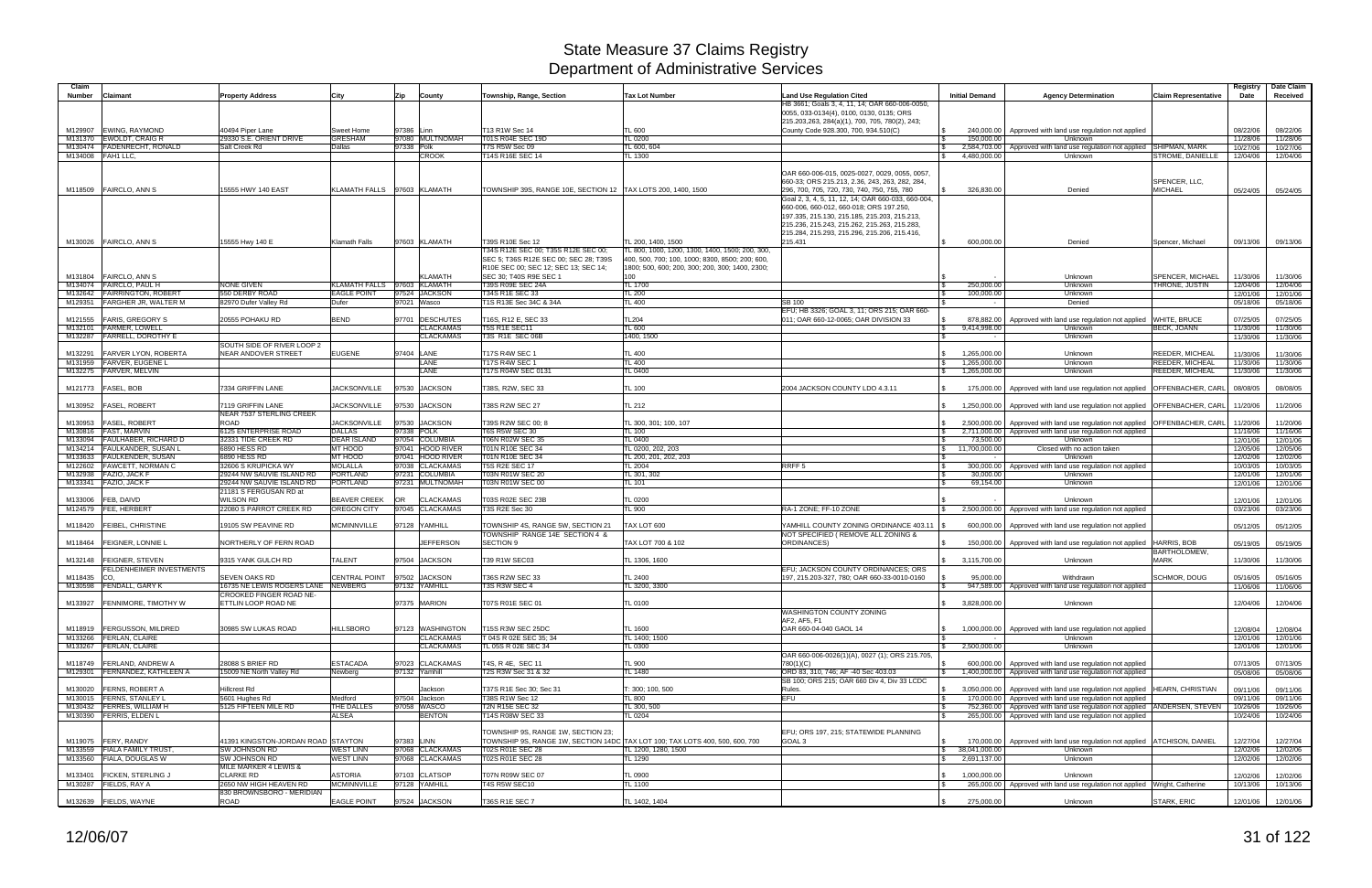| Claim              |                                                        |                                                             |                                        |                                    |                                                                     |                                                   |                                                           |                                  |                                                                                                                                            |                             | Registry             | Date Claim           |
|--------------------|--------------------------------------------------------|-------------------------------------------------------------|----------------------------------------|------------------------------------|---------------------------------------------------------------------|---------------------------------------------------|-----------------------------------------------------------|----------------------------------|--------------------------------------------------------------------------------------------------------------------------------------------|-----------------------------|----------------------|----------------------|
| Number             | Claimant                                               | <b>Property Address</b>                                     | City                                   | Zip<br>County                      | Township, Range, Section                                            | <b>Tax Lot Number</b>                             | <b>Land Use Regulation Cited</b>                          | <b>Initial Demand</b>            | <b>Agency Determination</b>                                                                                                                | <b>Claim Representative</b> | Date                 | Received             |
| M119842            | FIESEL, GARY                                           | 18288 S FERGUSON ROAD                                       | <b>OREGON CITY</b>                     | 97045 CLACKAMAS                    | TOWNSHIP 3S, RANGE 2E, SECTION 2                                    | TAX LOT 600                                       | <b>FF10, RA1</b>                                          | 1,119,684.00                     | Approved with land use regulation not applied                                                                                              |                             | 02/18/05             | 02/18/05             |
| M121865            | FIESEL, GARY                                           | 18266 S FERGUSON ROAD                                       | <b>OREGON CITY</b>                     | 97045 CLACKAMAS                    | T3S, R2E, SEC 2                                                     | TL 501                                            | OAR 660-004-0040                                          | 258.710.00                       | Approved with land use regulation not applied                                                                                              |                             | 08/12/05             | 08/12/05             |
|                    |                                                        |                                                             |                                        |                                    |                                                                     |                                                   | Goal 14; Any laws or rules pertaining to obtaining a      |                                  |                                                                                                                                            |                             |                      |                      |
| M129703            | FIESEL, GARY                                           | 18266 S Ferguson Rd                                         |                                        | 97045 Clackamas                    | T3S R2E Sec 2A                                                      | TL 591                                            | variance                                                  | 258,710.00                       | Approved with land use regulation not applied                                                                                              |                             | 07/19/06             | 07/19/06             |
| M134307<br>M133971 | <b>FIJAK, TOMASZ</b><br><b>FILLIS, BRETT</b>           | 22740 ROCKY POINT RD<br>230 TRACY DR                        | <b>SCAPPOOSE</b><br><b>GRANTS PASS</b> | 97056 MULTNOMAH<br>97527 JOSEPHINE | <b>T03N R02W SEC 34</b><br>T37S R05W SEC 16                         | <b>TL 0700</b><br>TL 0601                         | l \$                                                      | 250,000.00<br>207,500.00         | Unknown<br>Unknown                                                                                                                         |                             | 03/20/07             | 03/20/07             |
| M131164            | <b>FILOSI, DAREN E</b>                                 |                                                             |                                        | <b>TILLAMOOK</b>                   | <b>T1N R10W SEC 14</b>                                              | TL 300, 1100                                      |                                                           | 650,000.00                       | Approved with land use regulation not applied LAFOON, JULIE                                                                                |                             | 12/04/06<br>11/24/06 | 12/04/06<br>11/24/06 |
| M124687            | FINCH, CYNTHIA                                         | 3452 S MYRTLE CREEK ROAD                                    | <b>MYRTLE CREEK</b>                    | 97457 DOUGLAS                      | <b>T29S R5W SEC 24</b>                                              | TL 700                                            | <b>FG ZONING</b>                                          | 150,000.00                       | Approved with land use regulation not applied                                                                                              |                             | 03/30/06             | 03/30/06             |
|                    | M131768 FINCHER, JEWEL E                               | 520 WALDAMAR RD                                             |                                        | 97523 JOSEPHINE                    | T39S R08W SEC 16                                                    | TL 0900                                           |                                                           | 3,000,000.00                     | Unknown                                                                                                                                    | MARTIN, L                   | 11/29/06             | 11/29/06             |
|                    |                                                        |                                                             |                                        |                                    |                                                                     |                                                   | EF-40; YAMHILL COUNTY ZONING ORDINANCE                    |                                  |                                                                                                                                            |                             |                      |                      |
| M118500            | <b>FINDLEY, CHARLES M</b>                              | 13555 NE WORDEN HILL ROAD                                   | <b>NEWBERG</b>                         | 97132 YAMHILL                      | TOWNSHIP 3S, RANGE 3W, SECTION 17                                   | TAX LOT 200                                       | <b>SECTION 402.03</b>                                     | 880,000.00                       | Approved with land use regulation not applied                                                                                              |                             | 05/24/05             | 05/24/05             |
| M129709            | <b>FINNELL, ROBERT G</b>                               | 6260 NE Trout Creek Rd                                      | Ashwood                                | 97711 Jefferson                    | T10S R16E Sec 12                                                    | TL 400                                            | JCZORD SEc 302-RL, D.2, D.3, G<br>l \$                    | 216,520.00                       | Denied                                                                                                                                     |                             | 07/20/06             | 07/20/06             |
|                    | M130264 FINNEY, KAY M                                  | TROUT CREEK RD                                              | <b>CORBETT</b>                         | 97019 MULTNOMAH                    | T1S R5E SEC18C                                                      | TL900                                             | l \$                                                      |                                  | 240,000.00 Approved with land use regulation not applied                                                                                   |                             | 10/11/06             | 10/11/06             |
|                    |                                                        |                                                             |                                        |                                    |                                                                     |                                                   | POLK CO ZO ORD. EFU; OR LAW 1973                          |                                  |                                                                                                                                            |                             |                      |                      |
|                    |                                                        |                                                             |                                        |                                    |                                                                     |                                                   | CHAPTER 80, 197; POLK CO ZONE ORD                         |                                  |                                                                                                                                            |                             |                      |                      |
|                    | M122801   FINSTER, FRANCES                             | 8625 HIGHLAND RD                                            | INDEPENDENCE 97251 POLK                |                                    | T9S, R4W, SEC 8                                                     | <b>TL 401</b>                                     | 136.040(A-G & N-O) 136.050(E-F), 136.070<br>$\mathcal{L}$ | 135,000.00                       | Approved with land use regulation not applied                                                                                              |                             | 10/14/05             | 10/14/05             |
|                    |                                                        |                                                             |                                        |                                    |                                                                     |                                                   | POLK CO ZO. ORD 136 EFU; OR CHAPT 1973,                   |                                  |                                                                                                                                            |                             |                      |                      |
|                    |                                                        |                                                             |                                        |                                    |                                                                     |                                                   | CHAPTER 80; ORS 197; POLK CO ZO ORD                       |                                  |                                                                                                                                            |                             |                      |                      |
|                    | M122802 FINSTER, RONALD D                              | 8625 HIGHLAND RD                                            | INDEPENDENCE 97351 POLK                |                                    | T9S, R4W, SEC 8                                                     | TL 400                                            | 136.040(A-G & N-O) 136.050 (E-F) & 136.070                | 135.000.00                       | Approved with land use regulation not applied                                                                                              |                             | 10/14/05             | 10/14/05             |
|                    | <b>FIRST BABTIST CHURCH OF</b>                         | 3848 COUNTRY RD & 3550 FOX<br><b>MEADOW RD</b>              |                                        | 97408 LANE                         |                                                                     |                                                   |                                                           |                                  |                                                                                                                                            | KLOOS, BILL                 |                      | 12/01/06             |
| M132388            | EUGENE,                                                |                                                             | <b>EUGENE</b>                          |                                    | T17S R3W SEC 04; SEC 09                                             | TL 1500; 600, 603, 604                            | MCRZO Sec. 136.010, 030(a), 050(a), 060(a)(b),            | \$32,000,000.00                  | Unknown                                                                                                                                    |                             | 12/01/06             |                      |
|                    |                                                        |                                                             |                                        |                                    |                                                                     |                                                   | 090(a)(b) except (b)(4); Comprehensive Agricultural       |                                  |                                                                                                                                            |                             |                      |                      |
| M129508            | <b>FISCHER, BETTY</b>                                  | 15272 Fern Ridge Rd                                         | Stayton                                | 97383 Marion                       | T9S R1W Sec 12A                                                     | TL 600, 700                                       | Policies 2, 3, 4, 5, 9                                    | 300.000.00                       | Approved with land use regulation not applied                                                                                              | <b>VICK, JAMES</b>          | 06/14/06             | 06/14/06             |
| M129938            | <b>FISCHER, BLOSSOM A</b>                              | 4734 71ST AVE SE                                            | <b>SALEM</b>                           | 97301 MARION                       | T8S R2W SEC 10D & 10C                                               | TL 3200 & 1800                                    | OAR 660; ORS 92, 197, 215, 227                            | 2,554,000.00                     | Approved with land use regulation not applied                                                                                              | <b>DEFOREST, ASHLEY</b>     | 08/28/06             | 08/28/06             |
| M134082            | <b>FISCHER, CARL W</b>                                 | 27148 S. BENZINGER RD.                                      | <b>COLTON</b>                          | 97017 CLACKAMAS                    | T04S R04E SEC 28; 32; 33                                            | TL 0600; 0100, 0300; 0900, 1000, 1004, 1005       |                                                           | 24,110,500.00<br>S.              | Unknown                                                                                                                                    | ANLAKER, DEANA              | 12/04/06             | 12/04/06             |
| M133805            | <b>FISCHER, TED</b>                                    | NOT SPECIFIED                                               |                                        | <b>CLACKAMAS</b>                   | T03S R03E SEC 03A                                                   | <b>TL 1200</b>                                    | l \$                                                      | 88,499.00                        | Unknown                                                                                                                                    |                             | 12/04/06             | 12/04/06             |
| M133774            | <b>FISCHER, WILLIAM</b>                                |                                                             |                                        | <b>POLK</b>                        | T07S R04W SEC 04                                                    | TL 1101                                           |                                                           | 313,070.00                       | Unknown                                                                                                                                    |                             | 12/04/06             | 12/04/06             |
| M133777            | <b>FISCHER, WILLIAM</b>                                |                                                             |                                        | <b>POLK</b>                        | T07S R04W SEC 05                                                    | <b>TL 0900</b>                                    | l \$                                                      | 960.730.00                       | Unknown                                                                                                                                    |                             | 12/04/06             | 12/04/06             |
| M124701            | FISHER, BETTY J                                        |                                                             |                                        | 97338 POLK                         | <b>T8S R5W SEC 17</b>                                               | <b>TL 300</b>                                     | EFU<br>- \$                                               | 7.500.000.00                     | Approved with land use regulation not applied                                                                                              |                             | 03/31/06             | 03/31/06             |
| M130501            | <b>FISHER, BETTY J</b>                                 | NOT PROVIDED                                                |                                        | <b>POLK</b>                        | <b>T8S R5W SEC 20</b>                                               | TL 100                                            |                                                           | 125,000.00                       | Approved with land use regulation not applied                                                                                              |                             | 10/31/06             | 10/31/06             |
| M132380            | <b>FISHER, EVELYN L</b>                                |                                                             |                                        | LANE                               | T 17S R 01W SEC 18                                                  | TL 300                                            |                                                           | 4.650.000.00                     | Unknown                                                                                                                                    | <b>KLOOS, BILL</b>          | 12/01/06             | 12/01/06             |
| M118436            | <b>FISHER, GEORGE</b>                                  | VERSON WAY & DODSON RD                                      |                                        | WASCO                              | TOWNSHIP 4S, RANGE 12E, SECTION 9                                   | TAX LOT 700                                       | EFU; WCLUDO 3.210; ORS 215.213(3), 283(3)                 | 50,000.00                        | Approved with land use regulation not applied GROSSMAN, LOUIS                                                                              |                             | 05/16/05             | 05/16/05             |
|                    |                                                        | ADJACENT TO 10670 ORRS                                      |                                        |                                    |                                                                     |                                                   |                                                           |                                  |                                                                                                                                            |                             |                      |                      |
| M120341            | <b>FISHER, JACQELINE</b>                               | <b>CORNER ROAD</b>                                          | <b>RICKREALL</b>                       | <b>POLK</b>                        | TOWNSHIP 8S, RANGE 5W, SECTIONS 1,2 TAX LOT 301                     |                                                   | ORS 197, 215                                              | 422,250.00                       | Approved with land use regulation not applied                                                                                              | <b>IRICK, MARK</b>          | 03/25/05             | 03/25/05             |
|                    | M131577   FISHER, LUCINDA                              | NOT SPECIFIED                                               |                                        | 97338 POLK                         | T08S R06W SEC 08                                                    | TL 0500                                           | $\mathfrak{L}$                                            | 295,830.00                       | <b>Unknown</b>                                                                                                                             |                             | 11/29/06             | 11/29/06             |
|                    |                                                        |                                                             |                                        |                                    |                                                                     |                                                   |                                                           |                                  |                                                                                                                                            | MANNENBACH,                 |                      |                      |
| M131578            | <b>FISHER, LUCINDA</b>                                 | <b>NOT SPECIFIED</b>                                        |                                        | 97338 POLK                         | T08S R06W SEC 08                                                    | TL 0600                                           |                                                           | 253,470.00                       | Unknown                                                                                                                                    | <b>STEPHEN</b>              | 11/29/06             | 11/29/06             |
|                    |                                                        |                                                             |                                        |                                    |                                                                     |                                                   |                                                           |                                  |                                                                                                                                            | MANNENBACH.                 |                      |                      |
| M131579            | <b>FISHER, LUCINDA</b>                                 | <b>NOT SPECIFIED</b>                                        |                                        | 97338 POLK                         | T08S R06W SEC 08                                                    | TL 0400                                           |                                                           | 1,006,660.00                     | Unknown                                                                                                                                    | <b>STEPHEN</b>              | 11/29/06             | 11/29/06             |
|                    |                                                        |                                                             |                                        |                                    |                                                                     |                                                   |                                                           |                                  |                                                                                                                                            | MANNENBACH,                 |                      |                      |
|                    | M133104 FISHER, LUCINDA                                | <b>NONE GIVEN</b>                                           |                                        | <b>POLK</b>                        | T08S R06W SEC 08                                                    | TL 603                                            |                                                           | 85,440.00                        | Unknown                                                                                                                                    | <b>STEPHEN</b>              | 12/01/06             | 12/01/06             |
| M133011            | <b>FISHER, ROBERT L</b>                                |                                                             | <b>EAGLE POINT</b>                     | 97524 JACKSON                      | T35S R01W SEC 28                                                    | TL 0201, 0500                                     |                                                           | 1,626,780.00                     | Unknown                                                                                                                                    |                             | 12/01/06             | 12/01/06             |
| M119741            | <b>FISHER, ROBERT R</b>                                | 5155 GAFFIN ROAD SE                                         | <b>SALEM</b>                           | 97301 MARION                       | TOWNSHIP 8S RANGE 2W, SECTION 5                                     | TAX LOTS 800, 1000, 1300                          | <b>NONE SPECIFIED</b><br>- \$                             | 542,460.00                       | Approved with land use regulation not applied                                                                                              |                             | 02/14/05             | 02/14/05             |
|                    | M130244 FISHER, ROGER W                                | BIG MUDDY CREEK (TL200)                                     |                                        | <b>BAKER</b><br>97009 CLACKAMAS    | T7S R38E SEC27; T7S R38E SEC00<br>T1S R4E SEC 30B                   | TL200; 4900                                       |                                                           |                                  | 492,450.00   Approved with land use regulation not applied                                                                                 |                             | 10/10/06             | 10/10/06             |
| M131820            | <b>FISHER, TIMOTHY</b><br>M122309 FITZGERALD, JACK     | 28810 SE WHEELER RD<br>MT ANGEL HWY & HOOK RD               | <b>BORING</b><br><b>MT ANGEL</b>       | 97362 MARION                       | T6S R1W SEC16                                                       | TL 4000<br><b>TL 800</b>                          | OAR 660: ORS 92.197.215, 227                              | 1.444.451.00<br>S.<br>300,000.00 | Unknown<br>Approved with land use regulation not applied SHIPMAN, MARK                                                                     | <b>SCHELL, STEVEN</b>       | 11/30/06             | 11/30/06             |
|                    |                                                        |                                                             |                                        |                                    |                                                                     |                                                   | ORS CHAPTER 92, 197, 215; OAR CHAPTER 125-                |                                  |                                                                                                                                            |                             | 09/13/05             | 09/13/05             |
| M122872            | <b>FITZGERALD, NORMA R</b>                             | <b>THOMAS CREEK</b>                                         |                                        | <b>CURRY</b>                       | T39S R14W SEC 25                                                    | TL 2900 AND 2916                                  | 145; OAR 660                                              | 4,000,000.00                     | Approved with land use regulation not applied WILLIS, DONALD                                                                               |                             | 10/20/05             | 10/20/05             |
| M133753            | FITZHUGH, JESS                                         | OLD COUNTRY RD                                              | <b>BROOKINGS</b>                       | 97415 CURRY                        | T40S R13W SEC 00                                                    | TL 5800, 5801                                     |                                                           | 6,400,000.00<br>l \$             | Unknown                                                                                                                                    |                             | 12/04/06             | 12/04/06             |
|                    | M133754 FITZHUGH, JESS                                 | COUNTRY RD #784                                             | <b>BROOKINGS</b>                       | 97415 CURRY                        | 40S R13W SEC 12                                                     | TL 400                                            |                                                           |                                  | Unknown                                                                                                                                    |                             | 12/04/06             | 12/04/06             |
|                    |                                                        |                                                             |                                        |                                    |                                                                     |                                                   | SB 100; ORS 197.175(2)(c)(e), 251, 625(2),                |                                  |                                                                                                                                            |                             |                      |                      |
|                    |                                                        |                                                             |                                        |                                    |                                                                     |                                                   | 215.203; Goals 2, 3, 4, 14; OAR 660-015-                  |                                  |                                                                                                                                            |                             |                      |                      |
| M130138            | <b>FITZWATER, PATSY R</b>                              | 28101 Sw Petes Mountain Rd                                  | West Linn                              | 97068 Clackamas                    | T3S R1E Sec 15                                                      | <b>TL 101</b>                                     | 0000(2)(3)(4), 006, 033, 004-0040                         | 2,249,947.00                     | Approved with land use regulation not applied CONDIT, JEFFREY                                                                              |                             | 09/28/06             | 09/28/06             |
|                    | M132066 FIXSEN, GERALD                                 | 41460 STAYTON-SCIO RD SE                                    | <b>STAYTON</b>                         | 97383 LINN                         | T9S R1W SEC22                                                       | <b>TL 200</b>                                     |                                                           | 1,559,000.00                     | Unknown                                                                                                                                    |                             | 11/30/06             | 11/30/06             |
|                    |                                                        | 6439 CRATER LAKE HWY & 6427                                 |                                        |                                    |                                                                     |                                                   |                                                           |                                  |                                                                                                                                            | BARTHOLOMEW,                |                      |                      |
|                    | M134149 FJARLI, MERLIN                                 | <b>HWY 62</b>                                               | <b>CENTRAL POINT</b>                   | <b>JACKSON</b>                     | T36S R01W SEC 30; 30D                                               | TL 2190; 0100, 0900                               |                                                           | \$ 1,351,430.00                  | Unknown                                                                                                                                    | <b>MARK</b>                 |                      | 12/04/06 12/04/06    |
|                    |                                                        |                                                             |                                        |                                    |                                                                     |                                                   |                                                           |                                  |                                                                                                                                            |                             |                      |                      |
|                    |                                                        |                                                             |                                        |                                    |                                                                     |                                                   | JACKSON COUNTY ORDINANCES 2004-2, 88-18.                  |                                  |                                                                                                                                            |                             |                      |                      |
|                    |                                                        |                                                             |                                        |                                    |                                                                     |                                                   | 82-3, 80-23, 99-37, 84-4, 81-85, 80-19; EFU; ORS          |                                  |                                                                                                                                            |                             |                      |                      |
|                    | M118342 FLANAGAN, CHARLES                              | 2670 HANLEY RD                                              |                                        | CENTRAL POINT 97502 JACKSON        | TOWNSHIP 37S. RANGE 2W. SECTION 15   TAX LOT 401                    |                                                   | 197, 215.203-327, 780; OAR 660-33-0010-0160               |                                  | 975,000.00   Approved with land use regulation not applied SCHMOR, DOUG                                                                    |                             | 04/22/05             | 04/22/05             |
|                    | M129835 FLANAGAN, TOM                                  | 39785 HWY 228                                               | SWEET HOME                             | 97386 LINN                         | T14S R1W Sec 15                                                     | TL 601                                            | ART; FF; ORS 92, 197, 215; OAR 660                        | l S                              | 240,000,00 Approved with land use regulation not applied                                                                                   |                             | 08/10/06             | 08/10/06             |
|                    | M129594 FLEISHMANN, JOSEF                              | Near Barlow Road                                            |                                        | Clackamas                          | T4S R1E Sec 29                                                      | <b>TL 1700</b>                                    | OAR 660; ORS 92, 197, 215                                 | <b>S</b>                         | 1,950,000.00   Approved with land use regulation not applied GELINEAU, JILL                                                                |                             | 06/28/06             | 06/28/06             |
|                    |                                                        |                                                             |                                        |                                    |                                                                     | TL 200, 300; 700, 800, 900, 1000, 1100; 200, 300, |                                                           |                                  |                                                                                                                                            |                             |                      |                      |
|                    |                                                        |                                                             |                                        |                                    | T40S R9E Sec 12; Sec 14; Sec 15; Sec 16,                            | 400; 200, 400; 1800; 1900, 2000, 2100, 2200,      |                                                           |                                  |                                                                                                                                            |                             |                      |                      |
| M129391            | <b>FLEMING, DALE TRUSTEE</b>                           | Unspecified                                                 |                                        | Klamath                            | Sec 22; Sec 23; T40S R10E Sec 6                                     | 2300, 2500, 2600, 2700; 300, 301                  | ORS 215.283, 215.263, 215.780, 215.284                    | 100,000.00                       | Approved with land use regulation not applied SPENCER, MICHAEL                                                                             |                             | 05/25/06             | 05/25/06             |
|                    | M119332 FLEMING, JO                                    | 45491 KEATING CUTOFF                                        | <b>BAKER CITY</b>                      | 97814 BAKER                        | TOWNSHIP T8SR42 E OF WILLAMETTE                                     |                                                   | OAR660-033-0135<br>$\mathcal{L}$                          |                                  |                                                                                                                                            |                             |                      |                      |
|                    |                                                        |                                                             |                                        |                                    | MERIDIAN RANGE 42 SECTION 17, 20                                    | TAX LOT 1                                         |                                                           |                                  | Approved with land use regulation not applied                                                                                              |                             | 01/18/05             | 01/18/05             |
|                    | M130520 FLEMING, NORMAN B<br>M130813 FLEMING, ROBERT A | 18680 NE ARCHERY SUMMIT RD DAYTON<br>14747 S QUAIL CREST LN | <b>OREGON CITY</b>                     | 97114 YAMHILL<br>97045 CLACKAMAS   | T4S R3W SEC 03<br>T3S R2E SEC 16D                                   | <b>TL 2600</b><br>TL 601                          |                                                           | l \$                             | 1,540,000.00   Approved with land use regulation not applied Wright, Catherine<br>611,000.00 Approved with land use regulation not applied |                             | 11/01/06             | 11/01/06             |
|                    |                                                        |                                                             |                                        |                                    |                                                                     |                                                   | STATEWIDE PLANNING GOALS; EFU 20; POLK                    |                                  |                                                                                                                                            |                             | 11/16/06             | 11/16/06             |
|                    |                                                        |                                                             |                                        |                                    |                                                                     |                                                   | COUNTY PLANNING REGULATIONS, ORS 197;                     |                                  |                                                                                                                                            |                             |                      |                      |
|                    | M118672 FLEMING, WAYNE A                               | 10315 HWY 22                                                | <b>DALLAS</b>                          | 97338 POLK                         |                                                                     | TL 200, TL 300, 1400                              | ORS 215                                                   | \$                               | 1.598.080.00 Approved with land use regulation not applied                                                                                 |                             | 06/24/05             | 06/24/05             |
|                    |                                                        | 15100 SW PLEASANT VALLEY                                    |                                        |                                    | T7S, R5W, SEC 24; T7S, R5W, SEC 25<br>TOWNSHIP 2 SOUTH RANGE 2 WEST |                                                   |                                                           |                                  |                                                                                                                                            |                             |                      |                      |
|                    | M119364 FLEMMER, GEORGE                                | ROAD                                                        | <b>BEAVERTON</b>                       | 97007 WASHINGTON                   | <b>SECTION 12</b>                                                   | <b>TAX LOT 2301</b>                               | AF5 TO EFU38<br>$\mathcal{L}$                             | 500,000.00                       | Denied                                                                                                                                     |                             | 01/19/05             | 01/19/05             |
|                    | M131140   FLEMMER, GEORGE                              | 15100 SW PLEASANT VALLEY                                    | <b>BEAVERTON</b>                       | 97007 WASHINGTON                   | <b>T2S R2W SEC 12</b>                                               | <b>TL 2301</b>                                    |                                                           | 1,000,000.00<br>l S              | Unknown                                                                                                                                    |                             | 11/22/06             | 11/22/06             |
|                    | M131801 FLESHMAN TTEE, PATRICIA H                      | <b>GRANDVIEW AREA - CULVER</b>                              |                                        | 97734 JEFFERSON                    | T12S R12E SEC 06; SEC 17                                            | TL 400; 900, 905                                  |                                                           | 181,700.00<br>l \$               | Unknown                                                                                                                                    | REEDER, DONALD              | 11/30/06             | 11/30/06             |
|                    | M129330 FLESHMAN, LARRY                                | Liberty Road & Fort Road                                    | Joseph                                 | 97846 Wallowa                      | T3S R45E Sec 11                                                     | TL 3700, 3800                                     | $3.030$ (a)(b)(c)(d); $3.040$ (a)(b)                      | \$                               | 1,776,972.00 Approved with land use regulation not applied                                                                                 |                             | 05/15/06             | 05/15/06             |
|                    | M131802 FLESHMAN, PATRICIA H                           |                                                             |                                        | <b>JEFFERSON</b>                   | T12S R12E SEC 20                                                    | <b>TL 103</b>                                     | l \$                                                      | 979,700.00                       | Unknown                                                                                                                                    |                             | 11/30/06             | 11/30/06             |
|                    | M131955 FLESHMAN, PATRICIA H                           | 9337 JORDAN RD                                              | <b>CULVER</b>                          | 97741 JEFFERSON                    | T12S R12E SEC 20A                                                   | <b>TL 3900</b>                                    |                                                           | 1,415,500.00<br>$\sqrt{3}$       | Unknown                                                                                                                                    | O`CONNOR, DANIEL            | 11/30/06             | 11/30/06             |
|                    | M131956 FLESHMAN, PATRICIA H                           | 8033 SW KALAPOOYA DRIVE                                     | <b>MADRAS</b>                          | 97741 JEFFERSON                    | T12S R 12E SEC 21                                                   | TL 100, 1300                                      |                                                           | $\frac{1}{2}$ 1,000,000.00       | Unknown                                                                                                                                    | REEDER, DONALD              |                      | 11/30/06 11/30/06    |
|                    |                                                        |                                                             |                                        |                                    |                                                                     |                                                   |                                                           |                                  |                                                                                                                                            |                             |                      |                      |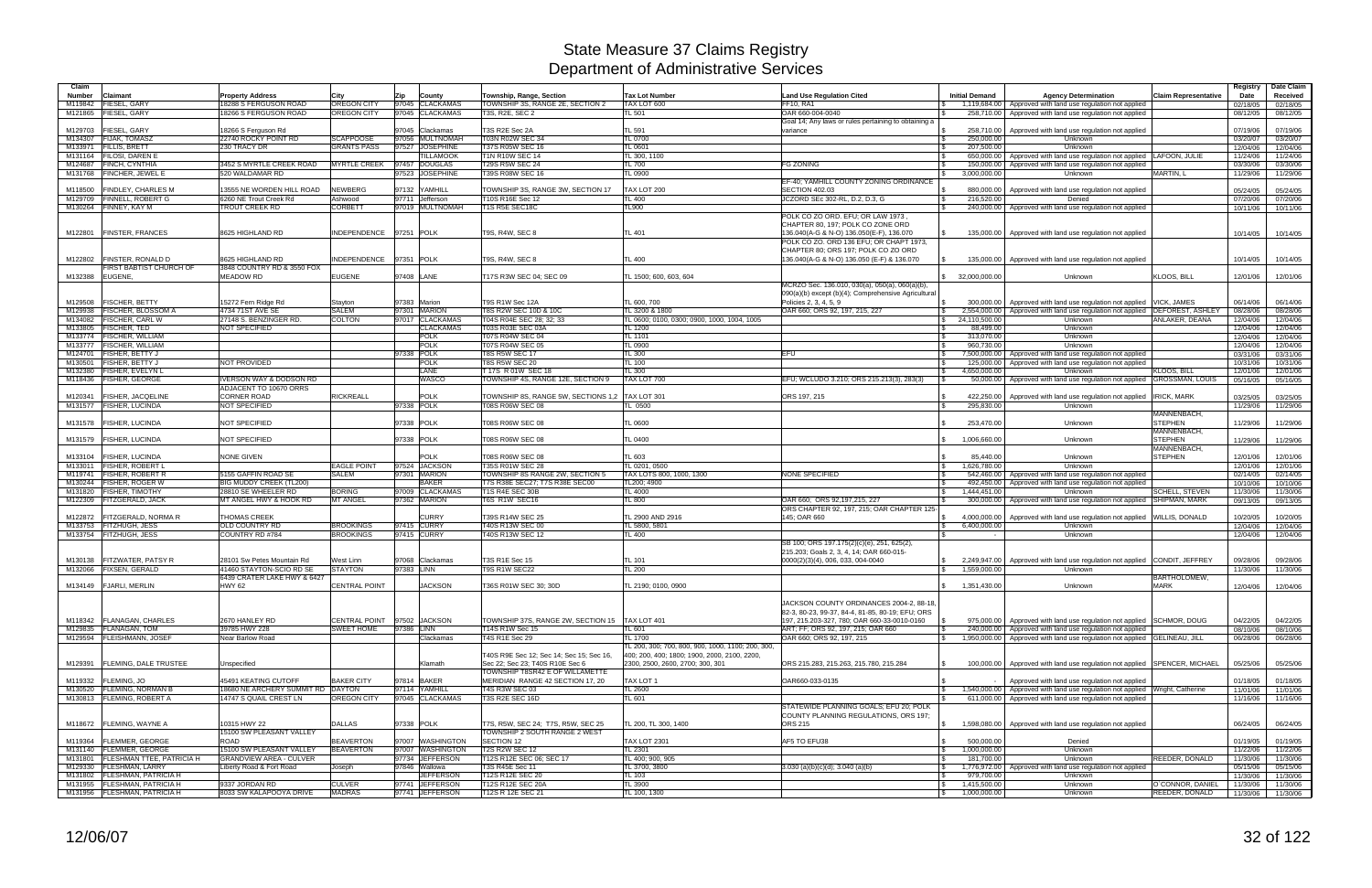| Claim<br>Claimant<br>Number                                  | <b>Property Address</b>                         | City                                 | Zip<br>County                     | Township, Range, Section                                                    | <b>Tax Lot Number</b>                                                                           | <b>Land Use Regulation Cited</b>                                                                  | <b>Initial Demand</b>      | <b>Agency Determination</b>                                                                                     | <b>Claim Representative</b>   | Registry<br>Date     | Date Claim<br>Received        |
|--------------------------------------------------------------|-------------------------------------------------|--------------------------------------|-----------------------------------|-----------------------------------------------------------------------------|-------------------------------------------------------------------------------------------------|---------------------------------------------------------------------------------------------------|----------------------------|-----------------------------------------------------------------------------------------------------------------|-------------------------------|----------------------|-------------------------------|
|                                                              |                                                 |                                      |                                   |                                                                             |                                                                                                 |                                                                                                   |                            |                                                                                                                 | WHITMIRE,                     |                      |                               |
| <b>IFLETCHER TR. EMILY F</b><br>M132262                      | 0225 HWY 66                                     | <b>ASHLAND</b>                       | 97520 JACKSON                     | T39S R03E SEC 00                                                            | 6000                                                                                            |                                                                                                   | 2.100.000.00               | Unknown                                                                                                         | <b>PENELOPE</b>               | 11/30/06             | 11/30/06                      |
| M124472   FLETCHER, DAVID E                                  | <b>16453 S FORSYTHE ROAD</b>                    | OREGON CITY                          | 97045 CLACKAMAS                   | T2S R2E SEC 23B                                                             | <b>TL 100</b>                                                                                   | ORS 215-780, 213, 283; OAR 660-33-0100, 135,<br>120, 130, 40                                      | 1,779,956.00               | Approved with land use regulation not applied                                                                   | SHONKWILER, JOHN              | 03/17/06             | 03/17/06                      |
| M132354   FLETCHER, GUY H                                    |                                                 |                                      | <b>JACKSON</b>                    | T37S R01W SEC 15                                                            | 201, 209                                                                                        |                                                                                                   | 7,800,000.00               | <b>Unknown</b>                                                                                                  |                               | 11/30/06             | 11/30/06                      |
|                                                              |                                                 |                                      |                                   |                                                                             |                                                                                                 |                                                                                                   |                            |                                                                                                                 | <b>BARTHOLOMEW.</b>           |                      |                               |
| M130217 FLETCHER, JANET<br>M133841 FLETCHER, KENNETH         | Payne Rd<br>NORTH OF 10225 HWY 66               | Phoenix                              | 97535 Jackson<br>97520 JACKSON    | T38S R1W SEC 12<br>T39S R03E SEC 33                                         | TL 200, 204, 300, 1400, 1900<br><b>TL 6004</b>                                                  |                                                                                                   | 1,500,000.00               | 996,880.00   Approved with land use regulation not applied<br><b>Unknown</b>                                    | <b>MARK</b>                   | 10/06/06<br>12/04/06 | 10/06/06<br>12/04/06          |
|                                                              | NORTH OF KEENE CREEK                            |                                      |                                   |                                                                             |                                                                                                 |                                                                                                   |                            |                                                                                                                 |                               |                      |                               |
| <b>FLETCHER, RICHARD</b><br>M133502                          | BRIDGE, HWY 66                                  | ASHLAND                              | 97520 JACKSON                     | T39S R03E SEC 33                                                            | <b>TL 6005</b>                                                                                  |                                                                                                   | 600,000.00                 | Unknown                                                                                                         |                               | 12/02/06             | 12/02/06                      |
| <b>FLETCHER, WAYNE</b><br>M132355<br>M132946 FLINT, BYRON    | N OF 10225 HWY 66<br>20500 SW SCHOLLS FERRY RD  | <b>BEAVERTON</b>                     | 97520 JACKSON<br>97007 WASHINGTON | T39S R03E SEC 33<br>T02S R02W SEC 11                                        | TL 6001<br><b>TL 0102</b>                                                                       |                                                                                                   | 600.000.00<br>750,000.00   | Unknown<br>Unknown                                                                                              | <b>CLARK, TRISHA</b>          | 11/30/06<br>12/02/06 | 11/30/06<br>12/02/06          |
| <b>FLINT, LORETTA</b><br>M122852                             | <b>CLARKHILL &amp; TILEFLAT</b>                 |                                      | WASHINGTON                        | T2S, R2W, SEC 11                                                            | <b>TL 103</b>                                                                                   | DIVISION 33, CHAPT 660; ORS 215.213                                                               |                            | 2,000,000.00 Approved with land use regulation not applied                                                      | <b>BOSWELL, JEFFREY</b>       | 10/19/05             | 10/19/05                      |
| FLN INC.<br>M129956                                          | 7940 NW KANSAS CITY RD                          | <b>FOREST GROE</b>                   | 97116 WASHINGTON                  | T1N R4W SEC 14                                                              | <b>TL 100</b>                                                                                   | CDC SECTION 340, 424, 430-85; EFU                                                                 | 375,000.00                 | Denied                                                                                                          |                               | 08/31/06             | 08/31/06                      |
| M132289<br>FLN INC.<br>M122502 FLOCK, HAZEL                  | 3902 SW Riggs Rd                                | Powell Butte                         | WASHINGTON<br>97753 Crook         | T1N R4W SEC 14<br>TS15s, R15s, S35                                          | 100<br><b>TL 200</b>                                                                            | EFU <sub>3</sub>                                                                                  | 375,000.00                 | Unknown<br>2,026,423.00 Approved with land use regulation not applied                                           | LANDAUER, MARILYN             | 11/30/06<br>09/27/05 | 11/30/06<br>09/27/05          |
|                                                              |                                                 |                                      |                                   |                                                                             |                                                                                                 | ORS 197; EFU; HVF; OAR 660-33; FARM ZONE A-                                                       |                            |                                                                                                                 |                               |                      |                               |
| <b>FLORY FAMILY LIVING TRUST.</b><br>M129327                 | 6585 Dee Highway                                | Hood River                           | 97031 Hood River                  | T1N R10E Sec 29C                                                            | <b>TL 800</b>                                                                                   | I: ORD 48, 89,,90, 92                                                                             |                            | 402,165.00   Approved with land use regulation not applied                                                      |                               | 05/15/06             | 05/15/06                      |
| M122884 FLORY, FRED R<br><b>FLOWERS BROS INC.</b><br>M134023 | 17570 BAKER CREEK RD NW<br>NOT SPECIFIED        | <b>MCMINNVILLE</b>                   | 97128 YAMHILL<br><b>KLAMATH</b>   | <b>T4S T5W SEC 15</b><br>T40S R8E                                           | <b>TL 700</b><br><b>NOT SPECIFIED</b>                                                           | YAMHILL CO ORD 83, 310, 565                                                                       | 2,000,000.00               | 470,747.00 Approved with land use regulation not applied<br>Unknown                                             | THRONE, JUSTIN                | 10/21/05<br>12/04/06 | 10/21/05<br>12/04/06          |
| M134069 FLOWERS, BLANCH                                      |                                                 |                                      | <b>KLAMATH</b>                    |                                                                             | <b>NOT PROVIDED</b>                                                                             |                                                                                                   | 1,000,000.00               | <b>Unknown</b>                                                                                                  | THRONE, JUSTIN                | 12/04/06             | 12/04/06                      |
|                                                              |                                                 |                                      |                                   |                                                                             | TL 1300; 0200, 0300, 0400, 0800, 1000; 0900;                                                    |                                                                                                   |                            |                                                                                                                 |                               |                      |                               |
| M134024 FLOWERS, ROBERT G                                    | NOT SPECIFIED                                   |                                      | 97362 KLAMATH                     | T40S R08E SEC 15; 22; 23; 27; 28                                            | 0700; 1200                                                                                      |                                                                                                   | 500,000.00                 | Unknown                                                                                                         | THRONE, JUSTIN                | 12/04/06             | 12/04/06                      |
| M130429 FLOYD, JAMES<br>M132414   FLUETSCH, COLLEEN          | 9235 FORT HILL RD<br>680 SNOWBERRY RD           | <b>WILLAMINA</b><br><b>ROSEBURG</b>  | 97396 POLK<br>97470 DOUGLAS       | T6 R7 SEC 9<br>T27S R7W SEC 9                                               | <b>TL 500</b><br><b>TL 1300</b>                                                                 |                                                                                                   | 3,425,000.00               | 2,575,425.00 Approved with land use regulation not applied<br><b>Unknown</b>                                    | <b>JAMES, ANTHONY</b>         | 10/25/06<br>12/01/06 | 10/25/06<br>12/01/06          |
| M129642 FOELKER, W SCOTT                                     | <b>470 TWILIGHT TRAIL</b>                       | <b>WEST LINN</b>                     | 97068 CLACKAMAS                   | T2S R1E SEC 27A                                                             | TL 1100                                                                                         | RRFF-5; GOAL 14; OAR 660-004-0040(8)(E)                                                           |                            | 200,000.00 Approved with land use regulation not applied                                                        |                               | 07/12/06             | 07/12/06                      |
|                                                              |                                                 |                                      |                                   |                                                                             |                                                                                                 | EFU; ART; ORS 215.203, 263, 284(4)(a), 700-750,                                                   |                            |                                                                                                                 |                               |                      |                               |
|                                                              |                                                 |                                      |                                   |                                                                             |                                                                                                 | 780, 283(1)(f); County Ordinance 80-335, 923, 934;<br>HB 3326; Goals 3, 4; OAR 660-006, 033-0135, |                            |                                                                                                                 |                               |                      |                               |
| M130041 FOELKL, STEVEN                                       | 35627 Ede Rd                                    | Scio                                 | 97374 Linn                        | T11S R1W Sec 11                                                             | TL 501                                                                                          | 0130(4)                                                                                           |                            | 400,000.00   Approved with land use regulation not applied KALBERER, JOEL                                       |                               | 09/14/06             | 09/14/06                      |
|                                                              |                                                 |                                      |                                   |                                                                             |                                                                                                 | Section 344-4.2(b)(d); 344-5.1(d); 344-7; 424-1 & 3;                                              |                            |                                                                                                                 |                               |                      |                               |
| M124962  FOGARTY, ELIZABETH<br>M132185 FOGARTY, PATRICK L    | 625 NW 341st Avenue<br>5161 EASTVIEW LANE NE    | Hillsboro<br><b>SILVERTON</b>        | 97123 Washington<br>97381 MARION  | T1N R3W Sec 35<br>T06S R01W SEC 35D                                         | <b>TL 400</b><br><b>TL 1100</b>                                                                 | 430-37.2(a)(b); 430-85.1; NRPP 22                                                                 | 143,272.00                 | 2,500,000.00   Approved with land use regulation not applied   Fogarty, Tim<br>Unknown                          |                               | 04/17/06<br>11/30/06 | 04/17/06<br>11/30/06          |
| M131110 FOGGIA, RICCARDO                                     |                                                 |                                      | <b>CLACKAMAS</b>                  | T3S R1E SEC 9                                                               | <b>TL 802</b>                                                                                   |                                                                                                   | 2,860,000.00               | Unknown                                                                                                         | <b>GELINEAU, JILL</b>         | 11/22/06             | 11/22/06                      |
| M133878 FOLEY, ROBERT F                                      | 6889 ELK CITY RD                                | <b>TOLEDO</b>                        | 97391 LINCOLN                     | T11S R10W SEC 22                                                            | <b>TL 0400</b>                                                                                  |                                                                                                   | 325,400.00                 | Unknown                                                                                                         |                               | 12/04/06             | 12/04/06                      |
| M130035 FOLSOM, MARGARET                                     | None Given                                      |                                      | Washington                        | T2S R2W Sec 6                                                               | <b>TL 1500</b>                                                                                  | EFU                                                                                               |                            | 1,500,000.00 Approved with land use regulation not applied                                                      |                               | 09/13/06             | 09/13/06                      |
| M120103 FONTAINE, KATHY                                      | BARE LAND, NW NEW CAVENS<br>LANE                | <b>HILLSBORO</b>                     | 97124 WASHINGTON                  | TOWNSHIP 1N, RANGE 3W, SECTION 36                                           | <b>TAX LOT 4300</b>                                                                             | HB 3661; LCDC OAR 453; OAR 660-04-040                                                             |                            | Approved with land use regulation not applied                                                                   | CAMPBELL, KENT                | 03/11/05             | 03/11/05                      |
| M131122 FORCE, REBECCA                                       |                                                 |                                      | <b>JACKSON</b>                    | T39S R1E SEC 3; 11                                                          | TL 1500; 2100                                                                                   |                                                                                                   |                            | 19,390,000.00 Approved with land use regulation not applied                                                     | FORCE, DAVID                  | 11/22/06             | 11/22/06                      |
|                                                              | NOT SPECIFIED                                   |                                      | WASHINGTON                        | T01S R02W SEC 24                                                            | <b>TL 0900</b>                                                                                  |                                                                                                   |                            | Unknown                                                                                                         | COX, WILLIAM                  | 11/29/06             | 11/29/06                      |
| M131795   FORDHAM, LESTER L                                  |                                                 |                                      |                                   |                                                                             |                                                                                                 |                                                                                                   | 1,800,000.00               |                                                                                                                 |                               |                      |                               |
| M133498 FOREMAN, JOE                                         | 93190 GREENACRES LANE                           | <b>COOS BAY</b>                      | 97420 COOS                        | T27S R13W SEC 02C                                                           | TL 1500                                                                                         |                                                                                                   | 249,445.00                 | Unknown                                                                                                         |                               | 12/02/06             | 12/02/06                      |
| M134393 FORESTER, TIMOTHY                                    | CTY RD 782 - GRIZZLY RD &<br><b>RAMMS RD</b>    |                                      | 97741 JEFFERSON                   | T12S R14E SEC 23                                                            | TL 0908                                                                                         |                                                                                                   | 250,000.00                 | Unknown                                                                                                         |                               | 06/20/07             | 06/20/07                      |
|                                                              |                                                 |                                      |                                   |                                                                             |                                                                                                 | WCC 342-2.8, 342-3.10, 430-37.2F, 342-5.1 & 7.2,                                                  |                            |                                                                                                                 |                               |                      |                               |
|                                                              |                                                 |                                      |                                   |                                                                             |                                                                                                 | 424-2, 422, 428-3.3 & 4.3; GOAL 4; SB 100; OAR                                                    |                            |                                                                                                                 |                               |                      |                               |
| M129693 FOREVER GREEN FORESTS LLC.                           | NW HWY 47                                       | <b>BUXTON</b>                        | 97109 WASHINGTON                  | <b>T3N R4W SEC 20</b>                                                       | TL 2200, 2600                                                                                   | 660-006-0026(1)(A), 0027(1), 0029(A-C), 015; ORS<br>215.780(1)(C), 705, 197, 215                  | 2.284.000.00               | Denied                                                                                                          | SMEJKAL, ROBERT               | 07/17/06             | 07/17/06                      |
|                                                              |                                                 |                                      |                                   |                                                                             |                                                                                                 | WCC 342-2.8, 342-3.10, 430-37.2F, 342-5.1 & 7.2,                                                  |                            |                                                                                                                 |                               |                      |                               |
|                                                              |                                                 |                                      |                                   |                                                                             |                                                                                                 | 424-2, 422, 428-3.3 & 4.3; GOAL 4; SB 100; OAR                                                    |                            |                                                                                                                 |                               |                      |                               |
| <b>FOREVER GREEN FORESTS LLC.</b><br>M129694                 | <b>NW COCHRAN RD</b>                            | <b>TIMBER</b>                        | 97144 WASHINGTON                  | T3N R5W SEC 32 & 33                                                         | TL 100 & 6300                                                                                   | 660-006-0026(1)(A), 0027(1), 0029(A-C), 015; ORS<br>215.780(1)(C), 705, 197, 215                  | 1,598,000.00               | Denied                                                                                                          | SMEJKAL, ROBERT               | 07/17/06             | 07/17/06                      |
|                                                              |                                                 |                                      |                                   |                                                                             |                                                                                                 |                                                                                                   |                            |                                                                                                                 |                               |                      |                               |
| <b>FORSBERG, WALTER S</b><br>M133880                         | 44084 & 44060 WILEY CREEK RD SWEET HOME         |                                      | 97386 LINN                        | T14S R01E SEC 01                                                            | TL 400                                                                                          | Farm Forest Zoning                                                                                | 825.000.00                 | <b>Unknown</b>                                                                                                  |                               | 12/04/06             | 12/04/06                      |
| M120533 FORSMAN, GEORGE H<br>M130927 FORSON TTEE, ROBERT O   | 11300 S BREMER ROAD<br>38750 S RUBY LP          | <b>CANBY</b><br><b>SCIO</b>          | <b>CLACKAMAS</b><br>97374 LINN    | TOWNSHIP 3S, RANGE 1E, SECTION 36<br>T10S R2W SEC 35                        | <b>TAX LOT 2100</b><br>TL 400, 500                                                              | EFU 40; ORS 30.275                                                                                |                            | 1,900,000.00 Approved with land use regulation not applied<br>-   Approved with land use regulation not applied |                               | 04/11/05<br>11/20/06 | 04/11/05<br>11/20/06          |
|                                                              |                                                 |                                      |                                   |                                                                             |                                                                                                 | ORS 92, 94, 197, 215,536, 541,561; EFU; OAR 660                                                   |                            |                                                                                                                 |                               |                      |                               |
| M129824 FORSTER, ANNABELL A                                  |                                                 |                                      | <b>ILINN</b>                      | T12S R4W Sec12                                                              | <b>TL 800</b>                                                                                   | Div 4, 6, 33; LCDC                                                                                |                            | 100,000.00 Approved with land use regulation not applied<br>Unknown                                             |                               | 08/08/06             | 08/08/06                      |
| M133173 FORSTER, ANNABELLE A                                 | MCFARLAND RD<br><b>GRADE RD AT BRIDGE CREEK</b> | <b>TANGENT</b>                       | 97389 LINN                        | T12S R04W SEC 01                                                            | <b>TL 1100</b>                                                                                  |                                                                                                   | \$21,346,572.00            |                                                                                                                 | <b>HEILIG, GEORGE</b>         | 12/01/06             | 12/01/06                      |
| M131556 FORSTER, FRANK                                       | <b>RD</b>                                       | <b>WILVERTON</b>                     | 97381 MARION                      | T08S R02E SEC 06                                                            | TL 1100                                                                                         |                                                                                                   | 3,295,000.00               | Unknown                                                                                                         | <b>KELLEY, DONALD</b>         | 11/29/06             | 11/29/06                      |
| M133420 FORSTER, H FORD                                      | NOT SPECIFIED                                   | <b>DAYTON</b>                        | 97114 YAMHILL                     | T04S R03W SEC 06                                                            | <b>TL 0100</b>                                                                                  |                                                                                                   | 900,000.00                 | <b>Unknown</b>                                                                                                  |                               | 12/02/06             | 12/02/06                      |
| M132192 FORSTER, MARK H<br>M130919 FORT VANNOY FARMS,        | 17919 HAZELNUT RIDGE RD NE SILVERTON            | <b>GRANTS PASS</b>                   | 97381 MARION<br>97526 JOSEPHINE   | <b>T6S R1E SEC 21C</b><br>T36S R6W SEC 16                                   | <b>TL 1200</b><br>TL 602, 1001, 2301                                                            |                                                                                                   | 450,000.00                 | Unknown<br>767,150.00 Approved with land use regulation not applied                                             |                               | 11/30/06<br>11/20/06 | 11/30/06<br>11/20/06          |
| M129436 FOSSEN, GARY L                                       | 11857 Upper Applegate Rd                        | Jacksonville                         | 97530 Jackson                     | T40S R3W Sec 17BB                                                           | TL 800                                                                                          | Jackson County Ord.                                                                               |                            | 200,000.00 Approved with land use regulation not applied                                                        |                               | 06/01/06             | 06/01/06                      |
| M124374 FOSSHOLM, MARGARET M                                 | 9562 NUSOM RD NE                                | <b>SILVERTON</b>                     | 97381 MARION                      | T6, R1W, SEC19                                                              | <b>TL 1200</b>                                                                                  | 660-033-0010-0130                                                                                 |                            | 180,000.00 Approved with land use regulation not applied                                                        |                               | 03/15/06             | 03/15/06                      |
| M119707 FOSTER, ARLENE P                                     | 88293 BILL CREEK LANE                           | PHILOMATH                            | 97370 BENTON                      | TOWNSHIP 12, RANGE 6W, SECTION 22                                           | TAX LOT 400                                                                                     | 1974 ZONING, 1978 ZONING, FC80                                                                    | -S                         | 184,000.00 Approved with land use regulation not applied                                                        |                               | 02/10/05             | 02/10/05                      |
| M133767 FOSTER, MERRILL C<br>M133243 FOSTER, MICHAEL A       | 15750 S PIERCE RD                               | <b>BANDON</b><br><b>MOLALLA</b>      | 97411 COOS<br>97038 CLACKAMAS     | T28S R14W SEC 32<br>T06S R02E SEC 03                                        | <b>TL 0300</b><br><b>TL 0400</b>                                                                |                                                                                                   | 3,686,140.00<br>300,000.00 | Unknown<br>Unknown                                                                                              |                               | 12/04/06<br>12/01/06 | 12/04/06<br>12/01/06          |
|                                                              |                                                 |                                      |                                   |                                                                             |                                                                                                 |                                                                                                   |                            |                                                                                                                 | MANNENBACH,                   |                      |                               |
| M133101 FOSTER, TED                                          | NONE GIVEN                                      |                                      | <b>POLK</b>                       | T08S R06W SEC 25                                                            | <b>TL 601</b>                                                                                   |                                                                                                   | 144,700.00                 | Unknown                                                                                                         | <b>STEPHEN</b><br>MANNENBACH, | 12/01/06             | 12/01/06                      |
| M133102 FOSTER, TED                                          | NONE GIVEN                                      |                                      | <b>POLK</b>                       | T08S R06W SEC 25                                                            | <b>TL 500</b>                                                                                   |                                                                                                   | 1,200,000.00               | Unknown                                                                                                         | <b>STEPHEN</b>                | 12/01/06             | 12/01/06                      |
|                                                              | 64635 & 64615 OLD BEND-                         |                                      |                                   |                                                                             |                                                                                                 |                                                                                                   |                            |                                                                                                                 |                               |                      |                               |
| M130292 FOSTER, THOMAS                                       | REDMOND RD                                      | <b>BEND</b>                          | 97701 DESCHUTES                   | T16S R11E SEC32                                                             | TL 309, 310, 313                                                                                |                                                                                                   |                            | 450,000.00   Approved with land use regulation not applied<br>Unknown                                           | <b>LOVLIEN, ROBERT</b>        | 10/13/06             | 10/13/06                      |
| M133228 FOURIER, JAN J<br>M130636 FOWLER, HAROLD B           | 9175 NE HWY 99W<br>3514 LITTLE APPLEGATE RD     | <b>MCMINNVILLE</b><br><b>MEDFORD</b> | 97128 YAMHILL<br>97530 JACKSON    | T04S R04W SEC 11<br>T39S R3W SEC 24A                                        | <b>TL 0100</b><br>TL 200, 300                                                                   |                                                                                                   | 275,000.00                 | 747,625.00   Approved with land use regulation not applied Gledhill, Tamara                                     | WRIGHT, CATHERINE             | 12/01/06<br>11/08/06 | 12/01/06<br>11/08/06          |
| M118743 FOWLER, RONALD B                                     | 1500 VIEWMONT DR                                | <b>DUNDEE</b>                        | 97115 YAMHILL                     | T3S, R3WofWM, SEC26AB                                                       | <b>TL 117</b>                                                                                   | OAR 660-004-0040                                                                                  |                            | 175,000.00 Approved with land use regulation not applied                                                        |                               | 07/12/05             | 07/12/05                      |
| M124576 FOWLER, RONALD B                                     | 1500 VIEWMONT DR N                              |                                      | YAMHILL                           | T 3 R32 SEC 6AB                                                             | <b>TL 117</b>                                                                                   | OAR 660-004-0040                                                                                  | 175,000.00                 | Withdrawn                                                                                                       |                               | 03/23/06             | 03/23/06                      |
|                                                              |                                                 |                                      |                                   | T07S R01E SEC 31; 32C; T08S R01E SEC<br>05; 06; T08S R01W SEC 23; T09S R02W | TL 1000, 1100, 1200, 1400; 0300, 0500, 0600;<br>0300; 0100, 0200, 0400, 0700, 1000; 0500, 0900; |                                                                                                   |                            |                                                                                                                 |                               |                      |                               |
| M132918 FOX, TOM<br>M132045 FRANCE, MARY P                   | 29116 FISH HATCHERY RD                          | <b>ALSEA</b>                         | <b>MARION</b><br>97324 BENTON     | SEC 09; 18; 19; T09S R03W SEC 13<br><b>T13S R7W SEC20</b>                   | 0600, 0800; 0200; 0600, 0800; 0900<br><b>TL400</b>                                              |                                                                                                   | 353,667.00                 | Unknown<br>Unknown                                                                                              | Kelly, Donald                 | 12/01/06             | 12/01/06<br>11/30/06 11/30/06 |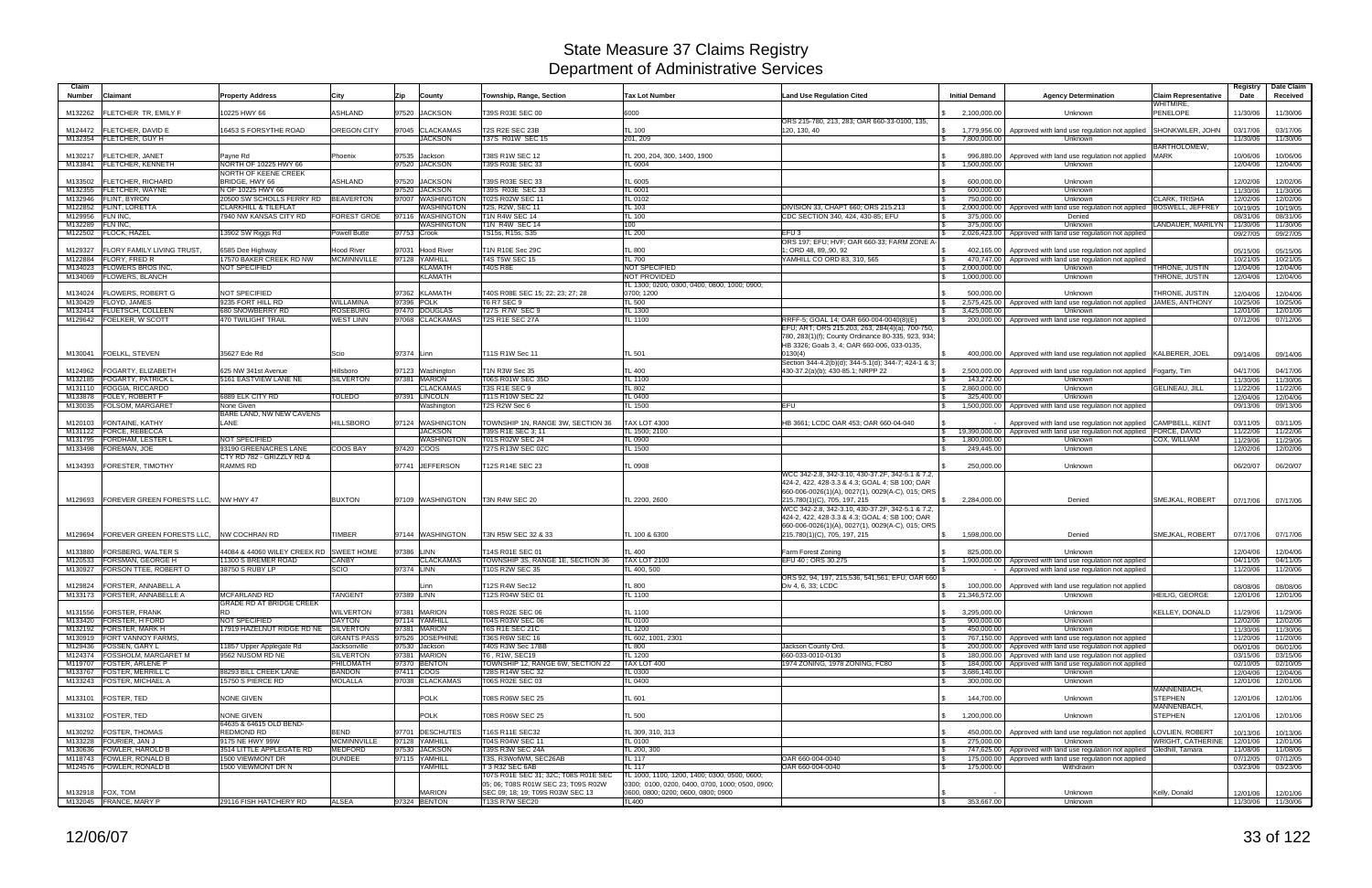| Claim<br><b>Number</b> | Claimant                                                          | <b>Property Address</b>                | City                                    | Zip        | County                             | Township, Range, Section                                                          | <b>Tax Lot Number</b>                                                                                                                | <b>Land Use Regulation Cited</b>                                                                                                                                                                                                                                                    | <b>Initial Demand</b>                          | <b>Agency Determination</b>                                                                                                                | <b>Claim Representative</b> | Registry<br>Date     | Date Claim<br>Received |
|------------------------|-------------------------------------------------------------------|----------------------------------------|-----------------------------------------|------------|------------------------------------|-----------------------------------------------------------------------------------|--------------------------------------------------------------------------------------------------------------------------------------|-------------------------------------------------------------------------------------------------------------------------------------------------------------------------------------------------------------------------------------------------------------------------------------|------------------------------------------------|--------------------------------------------------------------------------------------------------------------------------------------------|-----------------------------|----------------------|------------------------|
| M132046                | <b>FRANCE, MARY P</b><br>FRANCIS PASCOE-TULLIS                    | 29203 FISH HATCHERY RD                 | <b>ALSEA</b>                            |            | 97324 BENTON                       | 13S R7W SEC19                                                                     | <b>L200</b>                                                                                                                          |                                                                                                                                                                                                                                                                                     | 353,667.00                                     | <b>Unknown</b>                                                                                                                             |                             | 11/30/06             | 11/30/06               |
| M134110<br>M132483     | <b>REUNION INC.</b><br>FRANCIS RIVERSIDE RANCH LLC.               | 15868 NE EILERS                        | <b>SUMPTER</b><br><b>AURORA</b>         |            | 97877 BAKER<br>97002 CLACKAMAS     | T10S R37E SEC 08<br>T3S R1E SEC 19                                                | TL 0100, 0200<br>TL 307                                                                                                              | l \$                                                                                                                                                                                                                                                                                | 9.900.00<br>157,830.00                         | Unknown<br>Unknown                                                                                                                         |                             | 12/04/06<br>12/01/06 | 12/04/06<br>12/01/06   |
| M133485                | <b>FRANCIS, DANIEL,</b>                                           | 17903 NW ST HELENS RD                  | <b>PORTLAND</b>                         |            | 97231 MULTNOMAH                    | T02N R01W SEC 18C: 18D                                                            | TL 0900: 1000. 1001                                                                                                                  |                                                                                                                                                                                                                                                                                     | 2,025,000.00<br>l \$                           | Unknown                                                                                                                                    |                             | 12/02/06             | 12/02/06               |
| M124462                | <b>FRANCIS, GEORGE R</b>                                          | <b>NOT PROVIDED</b>                    |                                         |            | WASHINGTON                         | TOWN 1S, RANGE 1W, SECTION 16AC                                                   | TAX LOT 100, 190, 200, 400                                                                                                           | ORS 125, 660; ORS 197, 227                                                                                                                                                                                                                                                          | l \$<br>3,000,000.00                           | Withdrawn                                                                                                                                  | <b>WILLIS, DONALD</b>       | 03/17/06             | 03/17/06               |
| M124463                | <b>FRANCIS, GEORGE R</b>                                          | NONE PROVIDED                          |                                         |            |                                    | TOWNSHIP 1S, RANGE 1W, SECTION 16BA                                               | TAX LOT 1700, 1800, 1900, 2000, 2100<br>TAX LOT 7600, 7700, 7800, 7900, 8000; TAX LOT                                                | ORS 197, 227; OAR 125, 660                                                                                                                                                                                                                                                          | 3,000,000.00<br>$\mathbb{S}$                   | Withdrawn                                                                                                                                  |                             | 03/17/06             | 03/17/06               |
| M124464                | <b>FRANCIS, GEORGE R</b>                                          | <b>NOT PROVIDED</b>                    |                                         |            | WASHINGTON                         | T1S, R1W SEC 16AA; T1S, R1W, S16BB;<br>T1S 1W S10CC                               | 600, 700, 800, 900, 7000; TAX LOT 1002, 1005,<br>1006                                                                                | ORS 197, 227. : OAR 125, 660                                                                                                                                                                                                                                                        | \$<br>3,000,000.00                             | Withdrawn                                                                                                                                  | <b>WILLIS, DONALD</b>       | 03/17/06             | 03/17/06               |
|                        | M132728 FRANK R MUDGE TRUST.                                      | 42509 HILLCREST LOOP                   | <b>ASTORIA</b>                          |            | 97103 CLATSOP                      | <b>08N R07W SEC 19</b>                                                            | L 2200, 2301, 2400, 2401                                                                                                             |                                                                                                                                                                                                                                                                                     | 240,000.00                                     | Unknown                                                                                                                                    | WILLIAMSON, DAVID           | 12/01/06             | 12/01/06               |
|                        |                                                                   |                                        |                                         |            |                                    |                                                                                   |                                                                                                                                      | TT-20; SB 100; HB 3661; ORS 215 et seq; OAR                                                                                                                                                                                                                                         |                                                |                                                                                                                                            |                             |                      |                        |
| M130008                | FRANK, JAMES V                                                    | Near George Road                       | Estacada                                |            | 97023 Clackamas                    | T3S R5E Sec 18: Sec 19                                                            | TL 1201; 805, 806                                                                                                                    | 660 et seq                                                                                                                                                                                                                                                                          |                                                | 1,349,849.00   Approved with land use regulation not applied   BOWERMAN, DONALD                                                            |                             | 09/08/06             | 09/08/06               |
| M130948<br>M121590     | FRANK, JOHN C<br><b>FRANKLIN, GRIFFITH</b>                        | 28025 SW LADD HILL ROAD                | <b>KLAMATH FALLS</b><br><b>SHERWOOD</b> |            | 97603 KLAMATH<br>97140 CLACKAMAS   | T40S R10E SEC 8<br><b>T3S, R1W, SEC 18</b>                                        | TL 800<br>$L$ 101                                                                                                                    | NOT STATED: MINIMUM LOT SIZE ZONING                                                                                                                                                                                                                                                 | l \$                                           | 1.722.300.00 Approved with land use regulation not applied GLEDHILL. TAMARA<br>174,000.00 Approved with land use regulation not applied    |                             | 11/20/06<br>07/27/05 | 11/20/06<br>07/27/05   |
|                        | M133117 FRANKS, ROBERT                                            | 32648 PEORIA RD                        | <b>ALBANY</b>                           | 97321 LINN |                                    | T12S R04W SEC 17B                                                                 | <b>L 2400</b>                                                                                                                        |                                                                                                                                                                                                                                                                                     | 162,500.00                                     | Unknown                                                                                                                                    |                             | 12/01/06             | 12/01/06               |
|                        |                                                                   |                                        |                                         |            |                                    |                                                                                   |                                                                                                                                      | POLK COUNTY ORDIANCE #01-2, ODOT'S<br>EXPRESSWAY DESIGNATION; GRAND RONE-<br>WILLAMINA REGIONAL PROBLEM SOLVING                                                                                                                                                                     |                                                |                                                                                                                                            |                             |                      |                        |
|                        | M119633 FRANZEN, DAVID                                            | 28405 SALMON RIVER HWY                 | <b>GRAND RONDE</b>                      | 97347 POLK |                                    | <b>NOT PROVIDED</b>                                                               | TAX LOT 1400, 1700, 1800                                                                                                             | <b>FINAL DRAFT</b>                                                                                                                                                                                                                                                                  | 460.000.00                                     | Denied                                                                                                                                     |                             | 02/07/05             | 02/07/05               |
| M129948<br>M129822     | <b>FRASER II, GEORGE C</b><br><b>FRASER, ROYAL</b>                | HIGHLANDS LN & HWY 101 N<br>None Given |                                         |            | <b>CLATSOP</b><br>Klamath          | T7N R10W Sec 33A & 34B<br>T36S R10E Sec 20                                        | L 401 & 3200<br>TL 1900                                                                                                              | $R-2$<br>Goal 3, 4, 14; OAR 660-004, 660-06-027                                                                                                                                                                                                                                     | l \$                                           | 2,000,000.00   Approved with land use regulation not applied<br>50,000.00   Approved with land use regulation not applied Spencer, Michael |                             | 08/30/06<br>08/08/06 | 08/30/06<br>08/08/06   |
| M122889                | <b>FRAUN LOVING TRUST</b>                                         | 3055 ELGAROSE RD                       | ROSEBURG                                |            | 97470 DOUGLAS                      | <b>T26S, R7W, SEC 26C</b>                                                         | $L$ 100                                                                                                                              |                                                                                                                                                                                                                                                                                     |                                                | 605,000.00 Approved with land use regulation not applied                                                                                   |                             | 10/21/05             | 10/21/05               |
|                        | FRED & GLADYS PARKE LIVING                                        |                                        |                                         |            |                                    |                                                                                   |                                                                                                                                      |                                                                                                                                                                                                                                                                                     |                                                |                                                                                                                                            |                             |                      |                        |
| M131365                | TRUST.                                                            | 79502 ALSTON MAYGER RD                 | <b>CLATSKANIE</b>                       |            | 97016 COLUMBIA                     | T 08N R 03W SEC 28; SEC 29                                                        | TL 100; 600                                                                                                                          | AF20; EFU; HB 3661; GOAL 5; 73 COMP. PLAN;                                                                                                                                                                                                                                          |                                                | 99,500.00   Approved with land use regulation not applied   PARKE, BONNY                                                                   |                             | 11/28/06             | 11/28/06               |
| M122612                | <b>FREDERICK, JOHN H</b>                                          |                                        |                                         |            | Washington                         | TS2S, R2, S1                                                                      | TL3100                                                                                                                               | GFU-38                                                                                                                                                                                                                                                                              |                                                | Withdrawn                                                                                                                                  |                             | 10/03/05             | 10/03/05               |
| M129715                | <b>FREDERICK, JOHN H</b>                                          |                                        |                                         |            | Washington                         | T2S R2W Sec 1                                                                     | TL 3100, 2101, 2303                                                                                                                  | F-1; AF -10, 20                                                                                                                                                                                                                                                                     | $\mathbf{s}$                                   | 1,800,000.00 Approved with land use regulation not applied                                                                                 |                             | 07/20/06             | 07/20/06               |
| M130857                | <b>FREEBORN, CLYDE A</b>                                          |                                        |                                         |            | POLK                               | 7S R4W SEC 34                                                                     | L 200                                                                                                                                |                                                                                                                                                                                                                                                                                     |                                                | 2,600,000.00 Approved with land use regulation not applied                                                                                 |                             | 11/17/06             | 11/17/06               |
| M125159                | FREEMAN LAND &, LIVESTOCK CO 3750 Oak Grove Rd                    |                                        | Rickreall                               | 97371 Polk |                                    | T7S R4W Sec 2 & 3                                                                 | TL 400 & 700                                                                                                                         | 136.040, 050, 070; OAR 660-033-0100; ORS<br>215.780                                                                                                                                                                                                                                 | \$                                             | 1,635,200.00 Approved with land use regulation not applied                                                                                 |                             | 04/28/06             | 04/28/06               |
| M122836                | <b>FREEMAN PROPERTIES EAST LLC. NA</b><br>FREEMAN PROPERTIES WEST |                                        | Brookings/harbor                        |            | Curry                              | T41S, R12,13,13 S00,00,23                                                         | TL: 2300,2300-00,100                                                                                                                 | Senate Bill 10,100,101;OAR<br>660,011,015;ORS92,527,630                                                                                                                                                                                                                             | 19,275,000.00<br>\$                            | Denied                                                                                                                                     |                             | 10/17/05             | 10/17/05               |
| M122835                | LLC                                                               | No situs address                       | Brookings/Harbor                        |            | Curry                              | T41S, R13W SEC 22 & 23                                                            | TL 105: 500:                                                                                                                         | <b>AFD</b>                                                                                                                                                                                                                                                                          | $\mathcal{S}$<br>2.440.000.00                  | Denied                                                                                                                                     |                             | 10/17/05             | 10/17/05               |
| M131447                | <b>FREEMAN TTEE, THEODORE</b>                                     | 99153 S BANK CHETCO RD                 | <b>BROOKINGS</b>                        |            | <b>CURRY</b>                       | 40S R13W SEC 35                                                                   | L 0400, 0103, 1801                                                                                                                   |                                                                                                                                                                                                                                                                                     | 33.000.000.00<br>$\mathfrak s$                 | <b>Unknown</b>                                                                                                                             | <b>GLEDHILL, TAMARA</b>     | 11/28/06             | 11/28/06               |
| M129416                | FREERKSEN JR, KARL W                                              | 14815 NW Pumpkin Ridge Rd              |                                         |            | 97133 Washington                   | T2N R3W Sec 25                                                                    | TL 2900                                                                                                                              | $AF-10$                                                                                                                                                                                                                                                                             | $\mathbf{s}$                                   | 700,000.00   Approved with land use regulation not applied                                                                                 |                             | 05/30/06             | 05/30/06               |
| M119305                | <b>FRICK, TERRY</b>                                               | 21721 NE BUTLER MARKET ROAD BEND       |                                         |            | 97701 DESCHUTES                    | TOWNSHIP 17 RANGE 12 SECTION 24                                                   | TAX LOT 301                                                                                                                          | ORS 203.215<br>OAR under LCDC                                                                                                                                                                                                                                                       |                                                | 300,000.00   Approved with land use regulation not applied                                                                                 | FITCH, EDWARD               | 01/13/05             | 01/13/05               |
|                        | M132461 FRIDAY FARMS INC.                                         |                                        |                                         | 97411 COOS |                                    | T28S R14W SEC 20D; SEC 29A                                                        | <b>L 500: 700</b>                                                                                                                    |                                                                                                                                                                                                                                                                                     | 648,866.00                                     | Unknown                                                                                                                                    | MC INTOSH, EMMETT           | 12/01/06             | 12/01/06               |
|                        |                                                                   |                                        |                                         |            |                                    | T28S R14W SEC 29BB; SEC 29BC; SEC                                                 |                                                                                                                                      |                                                                                                                                                                                                                                                                                     |                                                |                                                                                                                                            |                             |                      |                        |
| M132462<br>M133538     | <b>FRIDAY FARMS INC.</b><br>FRITZ, ROSS E                         | 48862 ANTHONY LKS HWY                  |                                         | 97411 COOS | <b>BAKER</b>                       | 20CB; SEC 20C<br>T07S R38E SEC 02                                                 | TL 200; 500; 100; 700, 1100, 1301<br>TL 0400                                                                                         |                                                                                                                                                                                                                                                                                     | 872,051.00<br>175,000.00<br><b>S</b>           | Unknown<br>Unknown                                                                                                                         | MC INTOSH, EMMETT           | 12/01/06<br>12/02/06 | 12/01/06<br>12/02/06   |
|                        | M119144 FROME, CHARLENE                                           | 17133 S. STEINER ROAD                  | <b>BEAVERCREEK</b>                      |            | 97004 CLACKAMAS                    | OWNSHIP 3S RANGE 2E SECTION 24                                                    | TAX LOTS 1501, 1601, 1602                                                                                                            | $EFU - 20$<br>l \$                                                                                                                                                                                                                                                                  |                                                | Approved with land use regulation not applied                                                                                              |                             | 01/03/05             | 01/03/05               |
| M125153                | <b>FROMHERZ, ALLEN J</b>                                          | 18620 Oakdale Rd                       |                                         | 08338 Polk |                                    | T8S R6W Sec 15                                                                    | TL 1200                                                                                                                              | F/F                                                                                                                                                                                                                                                                                 | <b>S</b>                                       | 706,730.00   Approved with land use regulation not applied                                                                                 |                             | 04/28/06             | 04/28/06               |
| M132845                | FROMHERZ, ALLEN J                                                 | <b>NONE GIVEN</b>                      | <b>NEHALEM</b>                          |            | 97131 TILLAMOOK                    | <b>T03N R10W SEC 27</b>                                                           | TL 900, 903, 904                                                                                                                     |                                                                                                                                                                                                                                                                                     | 795,000.00                                     | <b>Unknown</b>                                                                                                                             |                             | 12/01/06             | 12/01/06               |
| M124773                | FROST LAND SURVEYING AND<br>CATTLE, COMPANY INC                   | 5900 MILLER RD                         | MT HOOD-<br>PARKDALE                    | 97041      | <b>HOOD RIVER</b>                  | T1N R10E SEC 22B                                                                  | TL 401                                                                                                                               | EFU ZONING 125: HB 3661-0RD 201<br>l \$                                                                                                                                                                                                                                             | 164,580.00                                     | Approved with land use regulation not applied                                                                                              |                             | 04/05/06             | 04/05/06               |
| M118426                | <b>FROST, WILLIAM J</b>                                           | 5900 MILLER ROAD                       | <b>HOOD RIVER</b>                       |            | 97031 HOOD RIVER                   | TOWNSHIP 1N, RANGE 10E, SECTIN 22B                                                | TAX LOT 401                                                                                                                          | EFU ORD 125; HB 3661; ORD 201<br>ا ۶.                                                                                                                                                                                                                                               | 164,580.00                                     | Denied                                                                                                                                     |                             | 05/13/05             | 05/13/05               |
| M131651                | FRUM, GARY R                                                      | NOT SPECIFIED                          |                                         | 97327 LINN |                                    | 13S R03W SEC 07                                                                   | L 0200                                                                                                                               |                                                                                                                                                                                                                                                                                     | 943,500.00<br><b>S</b>                         | <b>Unknown</b>                                                                                                                             |                             | 11/29/06             | 11/29/06               |
|                        | M120129 FRYE, BETTIE                                              | N/A                                    | <b>TALENT</b>                           |            | 97540 JACKSON                      | OWNSHIP 38, RANGE 1W, SECTION 35                                                  | TAX LOT 1100                                                                                                                         | <b>EFU</b><br>ORS 197, 215; OAR 660; STATEWIDE PLANNING                                                                                                                                                                                                                             | $\hat{A}$                                      | Approved with land use regulation not applied                                                                                              |                             | 03/14/05             | 03/14/05               |
| M121522                | <b>FU, HENRY</b>                                                  | 2300 HOWELL PRAIRIE RD                 | <b>SALEM</b>                            |            | <b>MARION</b>                      | T8S, R2W, SEC 1                                                                   | <b>TL 700</b>                                                                                                                        | GOALS <sub>#3</sub><br>EFU; CHAPTER 136.040(A & G)(N-O), 050(E & F),                                                                                                                                                                                                                |                                                | 3,518,560.00 Approved with land use regulation not applied LIEN, WALLACE                                                                   |                             | 07/21/05             | 07/21/05               |
| M129870                | FUHRMANN, VERONICA C                                              | 2996 BARNHART RD                       | <b>DALLAS</b>                           | 97338 POLK |                                    | <b>T8S R6W SEC 11</b>                                                             | TL 1403                                                                                                                              | 070                                                                                                                                                                                                                                                                                 |                                                | 300,000.00   Approved with land use regulation not applied                                                                                 |                             | 08/16/06             | 08/16/06               |
|                        | M121832 FULK, DARLENE<br>M124865 FULLER, LOREN M                  | 56630 LEE VALLEY ROAD<br>5845 Dodge Rd | <b>COQUILLE</b>                         | 97423 COOS | 97503 Jackson                      | T28S, R12W, SEC 22<br>T35S R2W Sec 22                                             | TL 1100<br><b>TL 204</b>                                                                                                             | EFU; FOREST PRACTICES ACT<br>1973 Senate Bill 100; Jackson Co. Zo. Ord 1973 \S                                                                                                                                                                                                      | l \$<br>$\sim$                                 | Denied<br>65,930.00 Approved with land use regulation not applied                                                                          |                             | 08/11/05<br>04/11/06 | 08/11/05<br>04/11/06   |
|                        | M124866 FULLER, LOREN M                                           | 3283 Hwy 234                           | White City                              |            | 97503 Jackson                      | T35 R2W Sec 19B                                                                   | TL 700                                                                                                                               | SB 100: Jackson Co. Zoning Ord. 1973                                                                                                                                                                                                                                                |                                                | 439,770.00 Approved with land use regulation not applied                                                                                   |                             | 04/11/06             | 04/11/06               |
|                        |                                                                   |                                        |                                         |            |                                    |                                                                                   |                                                                                                                                      | EFU-TRB; GOAL 3; ORD 215.780, 215.236,<br>215.263;; OAR 660-033-100; ORS 215.705,<br>215.710, 215.283, 215.284, 215.293, 215.296; OAR<br>660-033-0120, 660-033-0130, 660-033-0135, 660-<br>033-0140; GOAL 14; OAR 660-004-0040; GOAL<br>11: OAR 660-011-0065, OAR 660-012-0065; ORS |                                                |                                                                                                                                            |                             |                      |                        |
|                        | M122164 FULLERTON, CHESTER E<br>M133167 FUNK, JAMES H             | 22460 MCARDLE RD<br>24328 SW BAKER RD  | <b>BEND</b><br>SHERWOOD                 |            | 97702 DESCHUTES<br>97140 CLACKAMAS | T18S R13E SEC 17<br>T03S R01W SEC 04                                              | <b>TL 2000</b><br>TL 0116, 0121                                                                                                      | 92, 100 (3)                                                                                                                                                                                                                                                                         | <b>S</b><br>$\sqrt{3}$<br>1,669,800.00         | 65,000.00   Approved with land use regulation not applied WHITE, BRUCE<br>Unknown                                                          |                             | 09/01/05<br>12/01/06 | 09/01/05<br>12/01/06   |
|                        | M125054 FUNK, LOWELL C                                            | 43595 Wiley Creek Dr                   | <b>Sweet Home</b>                       | 97386 Linn |                                    | T13S R1E Sec 35                                                                   | TL 401                                                                                                                               | LCC 93A.510                                                                                                                                                                                                                                                                         | l \$                                           | 300,000.00 Approved with land use regulation not applied                                                                                   |                             | 04/21/06             | 04/21/06               |
|                        | M132876 FURRER, RICHARD A                                         | 32700 ERIC TODD LANE                   | CRESWELL                                | 97426 LANE |                                    | T 19S R3W SEC 21                                                                  | TL 1003                                                                                                                              |                                                                                                                                                                                                                                                                                     | 533,000.00<br>l \$                             | Unknown                                                                                                                                    | BELKNAP, JIM                | 12/01/06             | 12/01/06               |
|                        | M133126 GGL&ENO2 LLC,                                             |                                        |                                         |            | WASHINGTON                         | T01N R02W SEC 07; T01N R02W SEC 18;<br>T01N R02W SEC 18                           | TL 600 ; TL 100; TL 500                                                                                                              |                                                                                                                                                                                                                                                                                     | $\mathfrak{L}$<br>2,258,447.00                 | Unknown                                                                                                                                    | CONDIT, JEFFREY             | 12/01/06             | 12/01/06               |
|                        | M129921 GAARE, STEVEN J                                           | 13857 SE 312TH AVE                     | <b>BORING</b>                           |            | 97009 CLACKAMAS                    | T2S R4E SEC 5CA                                                                   | TL 501                                                                                                                               | RRFF-5                                                                                                                                                                                                                                                                              | <b>S</b>                                       | 640,000.00 Approved with land use regulation not applied                                                                                   |                             | 08/24/06             | 08/24/06               |
|                        |                                                                   | 1535 & 11555 SW TIEDEMAN               |                                         |            |                                    |                                                                                   |                                                                                                                                      |                                                                                                                                                                                                                                                                                     |                                                |                                                                                                                                            |                             |                      |                        |
|                        | M133407 GABRIEL INVESTMENT LLC,                                   | AVE                                    | TIGARD                                  |            | 97223 WASHINGTON                   | T01S R01W SEC 35CB                                                                | TL 0400, 0500                                                                                                                        |                                                                                                                                                                                                                                                                                     |                                                | Unknown                                                                                                                                    |                             | 12/02/06             | 12/02/06               |
|                        | M134409 GABRIEL, LINCOLN R<br>M134263 GADE, ERIC W                | NOT SPECIFIED<br>NOT SPECIFIED         |                                         |            | KLAMATH<br><b>JOSEPHINE</b>        | T37S R09E SEC 00; T39S R10E SEC 15;<br>SEC 16: SEC 21: SEC 22<br>T33S R05W SEC 33 | TL 7600, 7700, 7800, 7900, 8000, 8200; 1900,<br>2000, 2300; 1500, 1501, 1600, 1800; 0100, 0200,<br>1000; 1000, 1100, 1300<br>TL 2600 |                                                                                                                                                                                                                                                                                     | 1,750,000.00<br>l \$<br>377,120.00<br><b>S</b> | Unknown<br>Unknown                                                                                                                         | <b>SPENCER, MICHAEL</b>     | 11/30/06<br>12/11/06 | 11/30/06<br>12/11/06   |
|                        |                                                                   | 18605 SW MASONVILLE RD                 | <b>MCMINNVILLE</b>                      |            | 97128 YAMHILL                      |                                                                                   |                                                                                                                                      | EF-80; YAMHILL COUNTY ZONING ORDINANCE                                                                                                                                                                                                                                              |                                                |                                                                                                                                            |                             |                      |                        |
|                        | M122315 GAHR, W N                                                 |                                        |                                         |            |                                    | T5S, R5W, SEC 4                                                                   | <b>TL 500</b>                                                                                                                        | SECTION 403, NO 310                                                                                                                                                                                                                                                                 | l \$                                           | 500,000.00   Approved with land use regulation not applied                                                                                 |                             | 09/13/05             | 09/13/05               |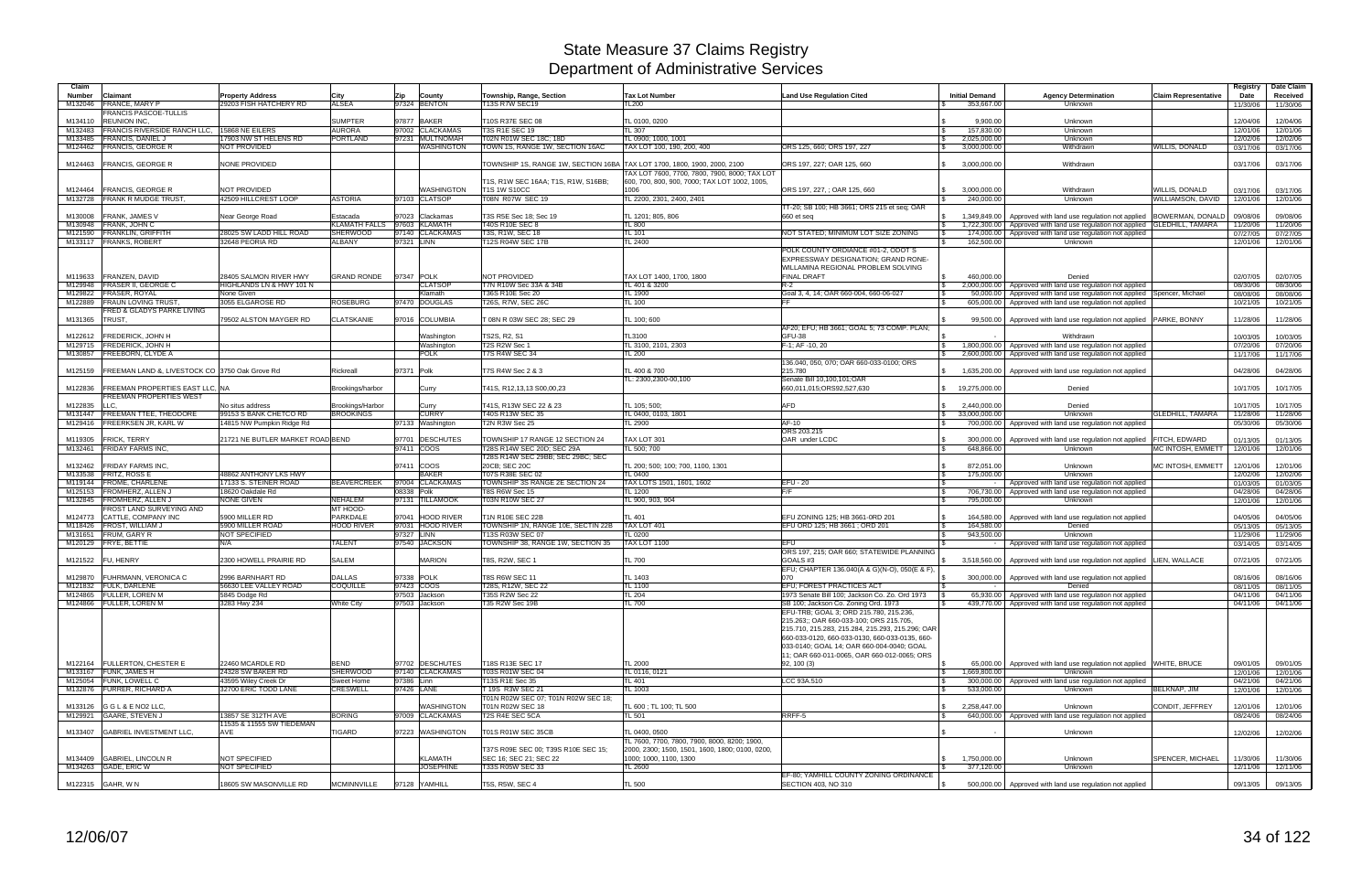| Claim<br><b>Number</b> | <b>Claimant</b>                                    | <b>Property Address</b>                                  | City                                | Zip<br>County                     | Township, Range, Section                             | <b>Tax Lot Number</b>                            | <b>Land Use Regulation Cited</b>                                                            | <b>Initial Demand</b>        | <b>Agency Determination</b>                                                                                                            | Claim Representative   | Registry<br>Date     | Date Claim<br>Received |
|------------------------|----------------------------------------------------|----------------------------------------------------------|-------------------------------------|-----------------------------------|------------------------------------------------------|--------------------------------------------------|---------------------------------------------------------------------------------------------|------------------------------|----------------------------------------------------------------------------------------------------------------------------------------|------------------------|----------------------|------------------------|
|                        |                                                    |                                                          |                                     |                                   |                                                      |                                                  | YC Comprehensive Plan; YCORD 83, 310, 501.                                                  |                              |                                                                                                                                        |                        |                      |                        |
|                        |                                                    |                                                          |                                     |                                   |                                                      |                                                  | 365, 747; OAR 660-004-0040, 660-004-0018;                                                   |                              |                                                                                                                                        |                        |                      |                        |
|                        |                                                    |                                                          |                                     |                                   |                                                      |                                                  | Statewide Planning Goal 3, 4; ORS 215, 215.213,                                             |                              |                                                                                                                                        |                        |                      |                        |
|                        | GAIBLER REV LIV TRUST, WALTER                      |                                                          |                                     |                                   |                                                      |                                                  | 215.236, 215.263, 215.265, 215.284, 215.293,                                                |                              |                                                                                                                                        |                        |                      |                        |
| M129954                |                                                    | 9680 NE Adolf Rd<br>14030 AND 14045 NE TANGER            | Newberg                             | 97132 Yamhill                     | <b>T3S R2W Sec 28</b>                                | TL 100, 900                                      | 215.705, 215.780.                                                                           | \$ 13,900,000.00             | Approved with land use regulation not applied GUNN, MICHAEL                                                                            |                        | 08/30/06             | 08/30/06               |
| M132688                | <b>GAIBLER TTEE, STANLEY J</b>                     | ROAD                                                     | <b>NEWBERG</b>                      | 97132 YAMHILL                     | T3S R3W SEC 12; 13                                   | TL 1600; 300                                     |                                                                                             | 3,687,533.00<br>$\mathbb{S}$ | Unknown                                                                                                                                | HARRELL, CHARLES       | 12/01/06             | 12/01/06               |
|                        | M133575 GAITHER, GENEVA                            | NOT SPECIFIED                                            |                                     | 97526 JOSEPHINE                   | T36S R05W SEC 05CB                                   | <b>TL 1100</b>                                   |                                                                                             | 125,000.00<br>l \$           | Unknown                                                                                                                                |                        | 12/02/06             | 12/02/06               |
|                        | M129474 GAJDA, MARGARET J                          |                                                          |                                     | Coos                              | T24S R13W Sec 14: Sec 11                             | TL 100; 1100                                     |                                                                                             | $\mathcal{L}$                | Approved with land use regulation not applied   McIntosh, Emmett                                                                       |                        | 06/08/06             | 06/08/06               |
|                        | M129679 GALLAHER, EDWARD                           |                                                          |                                     |                                   |                                                      |                                                  | All statutes, rules, and other land use restrictions                                        |                              |                                                                                                                                        |                        |                      |                        |
|                        |                                                    | 7775 Buena Vista Rd<br>ADJACENT & EAST OF 8233 S         | Independence                        | 97351 Polk<br>NOT                 | T9S R4W Sec 3                                        | TL 400                                           | subsequent to acquisition.                                                                  | 679,295.00                   | Approved with land use regulation not applied                                                                                          | Vick, James            | 07/17/06             | 07/17/06               |
| M134411                | <b>GALLONI, BERNARD</b>                            | MONTE CRISTO RD                                          | <b>WOODBURN</b>                     | SPEC CLACKAMAS                    | T05S R01E SEC 28                                     | TL 0604                                          |                                                                                             | 220,000.00<br>$\mathcal{L}$  | Unknown                                                                                                                                | GALLONI, EVELYN        | 07/05/07             | 07/05/07               |
|                        |                                                    |                                                          |                                     |                                   |                                                      |                                                  | ORS 197.640-646; GOAL 5; KLAMATH COUNTY                                                     |                              |                                                                                                                                        |                        |                      |                        |
| M121639                | <b>GALVIN RAJNUS LLC,</b>                          | NOT PROVIDED                                             |                                     | 97632 KLAMATH                     | T40S, R11E                                           | TL 6001                                          | ORDINANCES 44.35, 44.67                                                                     | 9,000,000.00<br>l \$         | Denied                                                                                                                                 | RAJNUS, DONALD         | 07/29/05             | 07/29/05               |
|                        | M133902 GAMACHE, WILLIAM E                         | 27950 HELLS CANYON RD                                    |                                     | 97456 BENTON                      | T13S R06W SEC 35                                     | TL 0400                                          |                                                                                             | 281,250.00<br>-SS            | Unknown                                                                                                                                |                        | 12/04/06             | 12/04/06               |
| M131778                | M132643 GAMBEE, EUGENE B<br><b>GAMBEE, KENNETH</b> | 1255 HULL ROAD<br><b>ISADORE RD</b>                      | <b>MEDFORD</b><br><b>OAKLAND</b>    | 97501 JACKSON<br>97462 DOUGLAS    | T37S R2W SEC 35B: 35C<br>T24S R05W SEC 08            | TL 3400; 200<br>TL 0400                          |                                                                                             | \$<br>1,557,600.00           | Unknown<br>Unknown                                                                                                                     | <b>STARK, RICHARD</b>  | 12/01/06             | 12/01/06               |
|                        | M131779 GAMBEE, KENNETH                            | <b>J SOUTH UMPQUA RD</b>                                 | <b>TILLER</b>                       | 97484 DOUGLAS                     | T30S R02W SEC 21                                     | TL 0300                                          |                                                                                             | 500,000.00<br>\$             | Unknown                                                                                                                                |                        | 12/06/06<br>12/06/06 | 12/06/06<br>12/06/06   |
| M131777                | <b>GAMBEE, KENT</b>                                | NOT PROVIDED                                             | <b>BEAVERTON</b>                    | 97223 WASHINGTON                  | T1S R1W SEC 24AC                                     | TL 1400                                          |                                                                                             | 250,000.00<br>\$             | Unknown                                                                                                                                |                        | 12/06/06             | 12/06/06               |
|                        | M131411 GAMMELL, BETTY J                           | 94973 TOFTDAHL RD                                        | <b>JUNCTION CITY</b>                | 97448 LANE                        | T15S R04W SEC 29; SEC 30                             | TL 900; 300                                      |                                                                                             | 896,000.00<br>- \$           | Unknown                                                                                                                                |                        | 11/28/06             | 11/28/06               |
|                        |                                                    | CARPENTERVILLE RD & SOUTH                                |                                     |                                   |                                                      |                                                  |                                                                                             |                              |                                                                                                                                        |                        |                      |                        |
| M124580                | GARDNER, BEN                                       | <b>BANK PISTOL RIVER RD</b>                              | PISTOL RIVER                        | 97444 CURRY                       | T38S R14W SEC 30                                     | TL 300                                           | OAR 660-004-0040                                                                            | 5,871,218.00                 | Approved with land use regulation not applied                                                                                          |                        | 03/23/06             | 03/23/06               |
|                        | <b>GARDNER, BEN</b>                                | CARPENTERVILLE RD & SOUTH<br><b>BANK PISTOL RIVER RD</b> | <b>PISTOL RIVER</b>                 | 97444 CURRY                       | T38S R14W SEC 29                                     | TL 400, 402, 404                                 | OAR 660-004-0040                                                                            | 1,287,452.00                 | Approved with land use regulation not applied                                                                                          |                        |                      |                        |
| M124664                | M133181 GARDNER, CHARLES J                         | NOT SPECIFIED                                            | <b>HEBO</b>                         | 97122 TILLAMOOK                   | T04S R10W SEC 13BB                                   | TL 3100                                          |                                                                                             | 150,000.00                   | Unknown                                                                                                                                | <b>GARLAND, MARVIN</b> | 03/23/06<br>12/01/06 | 03/23/06<br>12/01/06   |
|                        |                                                    |                                                          |                                     |                                   |                                                      |                                                  | ORS 92, 195, 197, 215; OAR 660; STATEWIDE                                                   |                              |                                                                                                                                        |                        |                      |                        |
|                        |                                                    | NEAR TEN BAR RANCH RD.                                   |                                     |                                   | TOWNSHIP 18S. RANGE 13E of WM.                       |                                                  | PLANNING GOALS; DESCHUTES COUNTY                                                            |                              |                                                                                                                                        |                        |                      |                        |
| M120485                | GARDNER, JERALD                                    | INTERSECTS WITH BEAR CREEK NOT PROVIDED                  |                                     | 97701 DESCHUTES                   | <b>SECTION 3</b>                                     | TAX LOT 101                                      | CODES 17, 18, 22 AND 23                                                                     | 1,850,000.00                 | Approved with land use regulation not applied  LEWIS, TIA                                                                              |                        | 04/06/05             | 04/06/05               |
|                        |                                                    |                                                          |                                     |                                   |                                                      |                                                  |                                                                                             |                              |                                                                                                                                        |                        |                      |                        |
| M131694                | GARDNER, SUZANNE<br>M131245 GARNER, FAY            | 89374 SADDLE MOUNTAIN ROAD ASTORIA                       |                                     | 97103 CLATSOP<br><b>CLACKAMAS</b> | T7N R9W SEC 24<br>T02S R02E SEC 26                   | TL 900, 901<br>TL 0400                           |                                                                                             |                              | Unknown<br>2,000,000.00 Approved with land use regulation not applied                                                                  |                        | 11/29/06             | 11/29/06               |
|                        |                                                    |                                                          |                                     |                                   |                                                      |                                                  | JACKSON COUNTY LDO 4.2.2, 4.2.6, 8.2-1;                                                     | S.                           |                                                                                                                                        |                        | 11/24/06             | 11/24/06               |
|                        |                                                    |                                                          |                                     |                                   |                                                      |                                                  | STATEWIDE LAND USE PLANNING GOALS 3, 11,                                                    |                              |                                                                                                                                        |                        |                      |                        |
|                        |                                                    |                                                          |                                     |                                   |                                                      |                                                  | 14; ORS 215.283; OAR 660-033-0120, 0130, 0135,                                              |                              |                                                                                                                                        |                        |                      |                        |
| M118662                | <b>GARNER, HELEN</b>                               | 6099 HILLCREST RD                                        | <b>MEDFORD</b>                      | 97504 JACKSON                     | T37S, R1W, SEC 24                                    | TL 100, 200, 203                                 | 0200.044-0040(8)                                                                            | 3,486,340.00                 | Approved with land use regulation not applied  DAY, ROSS                                                                               |                        | 06/22/05             | 06/22/05               |
| M130047                | <b>GAROLD MADISON TRUST.</b>                       | 9224 Bullock Rd                                          | Oakland                             | 97462 Douglas                     | T23S R7W Sec 19 & 20                                 | TL 100, 400 & 1100, 1200                         | FG                                                                                          | 868,375.00                   | Approved with land use regulation not applied MADISON, STEPHEN                                                                         |                        | 09/15/06             | 09/15/06               |
|                        | M133507 GARTEN, SILVA A                            | 61411 WEST BIRCH CREEK RD                                | <b>PILOT ROCK</b>                   | 97868 UMATILLA                    | T03S R32E SEC 00                                     | TL 0900                                          |                                                                                             | 450,000.00                   | Unknown                                                                                                                                | <b>GARTON, KALVIN</b>  | 12/02/06             | 12/02/06               |
|                        |                                                    |                                                          |                                     |                                   |                                                      |                                                  | Statewide Planning Goals; ORS 215.203, 215.243,<br>215.243 through 215.700, 197.175 through |                              |                                                                                                                                        |                        |                      |                        |
|                        |                                                    |                                                          |                                     |                                   |                                                      |                                                  | 175.250; LC 16.212(2) - (7), 16.212(9) & (10),                                              |                              |                                                                                                                                        |                        |                      |                        |
|                        |                                                    |                                                          |                                     |                                   |                                                      |                                                  | 10.100-10, 30 & 40, 13.050(1), (2) (5) & (12),                                              |                              |                                                                                                                                        | WATERBURY,             |                      |                        |
|                        | M129743 GARVIN, ROBERT J                           | Cloverdale Rd                                            | Creswell                            | 97426 Lane                        | T18S R2W Sec 31                                      | <b>TL 301</b>                                    | 15.137.045(1), 15.070, 15.080                                                               |                              | 75,053.00 Approved with land use regulation not applied                                                                                | <b>NORMAN</b>          | 07/25/06             | 07/25/06               |
|                        | GARY A BAKER REVOCABLE                             |                                                          |                                     |                                   |                                                      |                                                  |                                                                                             |                              |                                                                                                                                        |                        |                      |                        |
|                        | M130166 LIVING TRUST                               | 1891 Sardine Creek Rd                                    | Gold Hill                           | 97925 Jackson                     | T35S R3W SEC 05                                      | <b>TL 700</b>                                    | Goal 3: EFU                                                                                 | 1,500,000.00                 | Approved with land use regulation not applied                                                                                          | Ransom, Willard        | 10/02/06             | 10/02/06               |
|                        |                                                    |                                                          |                                     |                                   |                                                      |                                                  | SB 100; GOALS 3, 11, 14; OAR 660-015-0003, 015-                                             |                              |                                                                                                                                        |                        |                      |                        |
|                        |                                                    |                                                          |                                     |                                   |                                                      |                                                  | 0011, 015-0014, 022-0070, 033; ORS 92, 197, 215,                                            |                              |                                                                                                                                        |                        |                      |                        |
|                        | M118522 GARY L HVAL FAMILY TRUST.                  | NOT PROVIDED                                             |                                     | <b>WASHINGTON</b>                 | T1S R2W SEC 16D                                      | TL 100, 101, 199                                 | 377; WCCDO CH 101, 150, 200, 340, 430                                                       |                              | \$ 20,097,000.00   Approved with land use regulation not applied                                                                       |                        | 05/27/05             | 05/27/05               |
|                        | M125109 GASKILL, ROBERT                            | 16743 S Hattan Rd                                        | Oregon City                         | 97045 Clackamas                   | T2S R3E Sec 30CC                                     | TL 100                                           | <b>RA-1: RRFF-5</b>                                                                         | 859.691.00<br>l \$           | Approved with land use regulation not applied                                                                                          |                        | 04/25/06             | 04/25/06               |
|                        |                                                    |                                                          |                                     |                                   |                                                      |                                                  | AF 40 ZONE ORDINANCE 310 SECTION 403, 403-                                                  |                              |                                                                                                                                        |                        |                      |                        |
| M118335                | <b>GASS, MARTIN</b><br>M134400 GASS, RICHARD R     | 14660 NW BERRY CREEK RD<br>29410 GIMPL HILL RD           | <b>MCMINNVILLE</b><br><b>EUGENE</b> | 97128 YAMHILL<br>97402 LANE       | TOWNSHIP 4S, RANGE 5W, SECTION 2<br>T18S R04W SEC 09 | TAX LOT 500<br>TL 3603                           | 03A                                                                                         | 300,000.00<br>260,000.00     | Approved with land use regulation not applied<br>Unknown                                                                               |                        | 04/20/05             | 04/20/05               |
| M129935                | <b>GATES, JEWELL L</b>                             | Padgett Rd                                               |                                     | <b>Nashington</b>                 | T1N R3W Sec 26                                       | <b>TL 501</b>                                    | ORS 215                                                                                     | 10,875,100.00<br>\$          | Denied                                                                                                                                 | Tuchscherer, Steve     | 06/25/07<br>08/28/06 | 06/25/07<br>08/28/06   |
|                        | M133551 GAUSTAD, BETTY                             | 978 SUNNY VALLEY LOOP                                    | SUNNY VALLEY                        | 97597 JOSEPHINE                   | T34S R06W SEC 02                                     | TL 1000, 1001, 1002, 1006                        |                                                                                             | 2,000,000.00                 | Unknown                                                                                                                                | HART, BOB              | 12/02/06             | 12/02/06               |
|                        | M133688 GAWLER, DELLA                              | 1188 & 1190 MELQUA                                       |                                     | <b>DOUGLAS</b>                    | T26S R06W SEC 31                                     | <b>TL 0700</b>                                   |                                                                                             | 4,427,000.00<br>\$           | Unknown                                                                                                                                |                        | 12/04/06             | 12/04/06               |
|                        | M132622 GEARY, RICHARD                             |                                                          |                                     | KLAMATH FALLS 97601 KLAMATH       | <b>T38S R8E SEC 8</b>                                | TL 600                                           |                                                                                             | 450,000.00                   | Unknown                                                                                                                                | <b>GANONG, WILLIAM</b> | 12/01/06             | 12/01/06               |
|                        | M132623 GEARY, RICHARD                             | WEST OF RUNNING Y RESORT                                 |                                     | KLAMATH FALLS 97601 KLAMATH       | T38S R8E SEC 00; 07; 08                              | TL 500; 100; 200                                 |                                                                                             | 9,000,000.00<br><b>S</b>     | Unknown                                                                                                                                | <b>GANONG, WILLIAM</b> | 12/01/06             | 12/01/06               |
|                        | M132624 GEARY, RICHARD                             | NEAR 12981 HWY 140 W                                     |                                     | KLAMATH FALLS 97204 KLAMATH       | <b>T38S R8E SEC96</b>                                | TL 1700                                          | EFU; OAR 660 DIVISION 33; STATE LAND USE                                                    | 850,000.00<br>$\mathcal{S}$  | Unknown                                                                                                                                | GANONG, WILLIAM        | 12/01/06             | 12/01/06               |
|                        |                                                    |                                                          |                                     |                                   |                                                      |                                                  | GOALS; ORS 92.012, 016, 025, 042, 044; ORS                                                  |                              |                                                                                                                                        |                        |                      |                        |
|                        |                                                    |                                                          |                                     |                                   |                                                      |                                                  | 215.203, 213, 243, 262, 263, 284, 700, 705, 710,                                            |                              |                                                                                                                                        |                        |                      |                        |
|                        | M121983 GEE, KENNEY                                | 81778 NORTH PACIFIC HWY 99                               | <b>CRESWELL</b>                     | 97426 LANE                        | T19S R3W SEC26                                       | TL 6101                                          | 780                                                                                         | l \$                         | Approved with land use regulation not applied                                                                                          |                        | 08/22/05             | 08/22/05               |
|                        |                                                    |                                                          |                                     |                                   |                                                      |                                                  | ORS 215.780(1)(a); ORS 660--33-01357(7)(a);                                                 |                              |                                                                                                                                        |                        |                      |                        |
|                        | M129840 GEELAN, DONNA E                            | 17801 NE Gedan Rd                                        | Yamhill                             | 97148 Yamhill                     | T3S R4W Sec 2                                        | <b>TL 1100</b>                                   | YCZ 402.09(B)1.a, 402.03(A)                                                                 |                              | 50,000.00 Approved with land use regulation not applied GOWELL, WALTER                                                                 |                        | 08/11/06             | 08/11/06               |
|                        | M129920 GEHLING, CHARLES M                         | 4590 Riordan Hill Rd                                     | <b>Hood River</b>                   | 97031 Hood River                  | <b>T2N R10E Sec 4</b>                                | TL 2000                                          | <b>HRCZORD Article 7 (EFU)</b>                                                              | -SS                          | 250,000.00 Approved with land use regulation not applied SHERRERD, JAY                                                                 |                        | 08/24/06             | 08/24/06               |
|                        | M118485 GEISSLER, WILLIAM EARL                     | 38360 SE LUSTED ROAD                                     | <b>BORING</b>                       | 97009 CLACKAMAS                   | T1S, R4E, SEC 25                                     | TL 900                                           | OAR 660-004-0040 (7)(a); CLACKAMAS COUNTY<br>ZONING                                         |                              | 199,000.00   Approved with land use regulation not applied                                                                             |                        | 05/23/05             | 05/23/05               |
|                        | <b>GENEVIEVE R KING LIVING REV</b>                 |                                                          |                                     |                                   |                                                      |                                                  |                                                                                             |                              |                                                                                                                                        |                        |                      |                        |
| M130430 TRUST,         |                                                    | OLD CONDOR BRUDGE RD                                     | CLOVERDALE                          | 97112 TILLAMOOK                   | T4S R10W SEC 11                                      | TL 700; 700SI                                    |                                                                                             | \$                           | 2,000,000.00 Approved with land use regulation not applied                                                                             | <b>LAFOON, JULIE</b>   | 10/25/06             | 10/25/06               |
|                        | M130613 GENRE, ROCHELLA E                          | NOT PROVIDED                                             |                                     | 97444 CURRY                       | T36S R14W SEC 12                                     | TL 305, 306                                      |                                                                                             | \$                           | 1,170,000.00 Approved with land use regulation not applied                                                                             |                        | 11/07/06             | 11/07/06               |
|                        | M131343 GEORGE LIVING TRUST.                       | 15195 NE RIBBON RIDGE ROAD NEWBERG                       |                                     | 97132 YAMHILL                     | T03S R03W SEC 08                                     | TL 1700                                          |                                                                                             | \$                           | 1,500,000.00 Approved with land use regulation not applied                                                                             |                        | 11/28/06             | 11/28/06               |
|                        | <b>GEORGE STEINAUER REVOCABLE</b>                  |                                                          |                                     |                                   |                                                      |                                                  | EFU; OAR 660; ORS 215; STATEWIDE                                                            |                              |                                                                                                                                        |                        |                      |                        |
|                        | M118450 LIVING TRUST,<br>M129722 GEORGE, EARL A    | 5300 NE HIGHWAY 20<br>2170 Ball Rd                       | <b>CORVALLIS</b><br>Eagle Point     | <b>BENTON</b><br>97524 Jackson    | T11S R4W SEC 07<br><b>T35S R1W Sec 23</b>            | TL 1101<br><b>TL 800</b>                         | PLANNING GOAL 3<br>EFU                                                                      | $\mathfrak{L}$               | 395,000.00   Approved with land use regulation not applied  HEILIG, GEORGE<br>564,000.00 Approved with land use regulation not applied |                        | 05/17/05             | 05/17/05<br>07/21/06   |
|                        | M130174 GEORGE, KATHERN                            | 26474 S Meridian Rd                                      | Aurora                              | 97002 Clackamas                   | <b>T4S R1E SEC 18</b>                                | TL 3800                                          | <b>EFU</b>                                                                                  | l \$                         | 975,000.00   Approved with land use regulation not applied Girngrich, Charles                                                          |                        | 07/21/06<br>10/02/06 | 10/02/06               |
|                        |                                                    |                                                          |                                     |                                   |                                                      |                                                  | All land use regulations and laws imposed, enacted                                          |                              |                                                                                                                                        |                        |                      |                        |
|                        |                                                    |                                                          |                                     |                                   | T40S R10E Sec 16; 7; 9; 3; 4; 10; 8; T39S            | TL 100; 100; 100, 800, 801; 600; 700; 900, 1000, | or enforced since the date of acquistions of the                                            |                              |                                                                                                                                        |                        |                      |                        |
|                        | M122713 GEORGIA C DEHLINGER TRUST,                 |                                                          |                                     | <b>KLAMATH</b>                    | R10E Sec 32                                          | 1300, 1900; 101, 200; 1500                       | property on 10/24/1960.                                                                     |                              | \$18,820,000.00 Approved with land use regulation not applied THRONE, JUSTIN                                                           |                        | 10/11/05 10/11/05    |                        |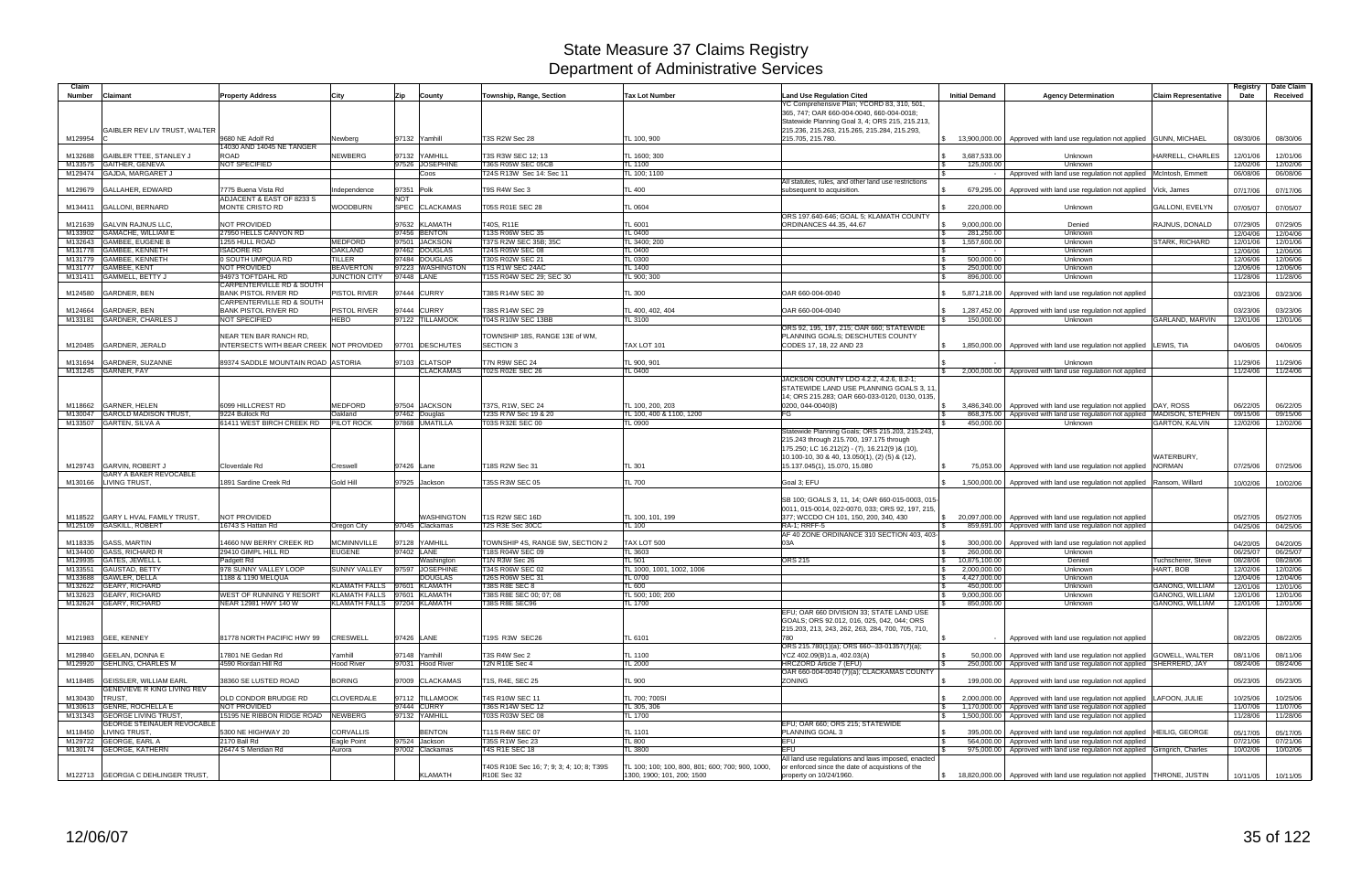| Claim   |                                                               |                                                              |                                   |                                                        |                                                |                                       |                                                                                   |                                              |                                                                                                                                                            |                                        | Registry             | Date Claim           |
|---------|---------------------------------------------------------------|--------------------------------------------------------------|-----------------------------------|--------------------------------------------------------|------------------------------------------------|---------------------------------------|-----------------------------------------------------------------------------------|----------------------------------------------|------------------------------------------------------------------------------------------------------------------------------------------------------------|----------------------------------------|----------------------|----------------------|
| Number  | <b>Claimant</b>                                               | <b>Property Address</b>                                      | City                              | County<br>Zip                                          | Township, Range, Section                       | <b>Tax Lot Number</b>                 | <b>Land Use Regulation Cited</b><br>ORS 92, 197.352(8)(11)(B), 215; JCLDO 2004-2, | <b>Initial Demand</b>                        | <b>Agency Determination</b>                                                                                                                                | <b>Claim Representative</b>            | Date                 | Received             |
|         |                                                               |                                                              |                                   |                                                        |                                                |                                       | 88-18, 82-3, 80-23, 99-37, 84-4, 81-85, 80-19,                                    |                                              |                                                                                                                                                            |                                        |                      |                      |
|         |                                                               |                                                              |                                   |                                                        |                                                |                                       | Chapter 4; OAR 660; Statewide Planning Goals;                                     |                                              |                                                                                                                                                            |                                        |                      |                      |
|         | M130084 GERBER, LAUREN A                                      | 1600 Jackson Rd                                              | Ashland                           | 97520 Jackson                                          | T38S R1E Sec 31                                | TL 600, 601                           | State Transportation Planning Rules; County<br><b>Transportation Plan</b>         | 1,342,400.00                                 | Denied                                                                                                                                                     | HEARN. CHRISTIAN                       | 09/21/06             | 09/21/06             |
|         | M133055 GERBOVITZ, THOMAS J                                   | 900 SW HOFFMAN RD                                            | <b>WEST LINN</b>                  | 97068 CLACKAMAS                                        | <b>T03S R01E SEC 16</b>                        | TL 2100,                              |                                                                                   | 4,891,135.00                                 | Unknown                                                                                                                                                    |                                        | 12/01/06             | 12/01/06             |
|         |                                                               |                                                              |                                   |                                                        |                                                |                                       | ORS 215.700, 705, 720, 730, 740, 750, 755, 780                                    |                                              |                                                                                                                                                            |                                        |                      |                      |
|         | M130171 GERDING, GREGORY S                                    |                                                              | Philomath                         | 97370 Benton                                           | T12S R6W SEC 22                                | TL 600                                | OAR 660-006-0000, 0003, 0004, 0015, 0025, 0026,<br>0027, 0029                     | 60,000.00                                    | Denied                                                                                                                                                     | <b>HEILIG, GEORGE</b>                  | 10/02/06             | 10/02/06             |
|         |                                                               | SNYDER RD & GRANDE PRAIRIE                                   |                                   |                                                        |                                                |                                       |                                                                                   |                                              |                                                                                                                                                            |                                        |                      |                      |
| M130531 | <b>GERIG, CLARENCE R</b>                                      | RD.                                                          | <b>ALBANY</b>                     | 97322 LINN                                             | T11S R3W SEC 14                                | <b>TL 700</b>                         |                                                                                   | 74,000.00                                    | Approved with land use regulation not applied                                                                                                              |                                        | 11/01/06             | 11/01/06             |
| M120413 | <b>GERIG, MICHAEL E</b>                                       | 1048 69TH AVE NE                                             | SALEM                             | 97301 MARION                                           | TOWNSHIP 7S, RANGE 2W, SECTION 22D             | <b>TAX LOT 1000</b>                   | ORS 197, ORS 215, OAR 660: STATEWIDE<br>PLANNING GOALS                            | 924,222.00                                   | Approved with land use regulation not applied SUSHIDA, JONATHAN                                                                                            |                                        | 04/01/05             | 04/01/05             |
|         | M124600 GERLINGER, HELEN Y                                    |                                                              |                                   | <b>POLK</b>                                            | T8S R5W SEC 3                                  | TL 200                                | ORS 660, 92, 197, 215, 227                                                        | \$<br>2,717,160.00                           | Approved with land use regulation not applied SHIPMAN, MARK                                                                                                |                                        | 03/24/06             | 03/24/06             |
| M129791 | <b>GERLINGER, HELEN Y</b>                                     |                                                              |                                   | Polk                                                   | T8S R5W Sec 3                                  | TL 200                                | OAR Chapt 660; ORS 92, 197, 215, 227                                              | 2,717,160.00<br>\$                           | Approved with land use regulation not applied SHIPMAN, MARK                                                                                                |                                        | 07/31/06             | 07/31/06             |
|         | M134178 GERMANY, LORETTA J<br><b>GERMANY, LORETTA J</b>       | 12617 S CRITESER RD<br>12617 S CRITESER RD                   | <b>OREGON CITY</b><br>OREGON CITY | <b>CLACKAMAS</b><br>97045<br>97045<br><b>CLACKAMAS</b> | T03S R02E SEC 18<br>T03S R02E SEC 18           | TL 2301<br>TL 2303                    |                                                                                   | 7,800,000.00<br>\$                           | Approved with land use regulation not applied                                                                                                              |                                        | 11/15/06             | 11/15/06             |
| M134179 | M134180 GERMANY, LORETTA J                                    | 11617 S CRITESER RD                                          | <b>OREGON CITY</b>                | 97046<br><b>CLACKAMAS</b>                              | T03S R02E SEC 18                               | <b>TL 2390</b>                        |                                                                                   | 7,800,000.00                                 | Approved with land use regulation not applied<br>7,800,000.00 Approved with land use regulation not applied                                                |                                        | 11/15/06<br>11/16/06 | 11/15/06<br>11/16/06 |
|         | M134181 GERMANY, LORETTA J                                    | 12617 S CRITESER RD                                          | OREGON CITY                       | 97045 CLACKAMAS                                        | T03S R02E SEC 18                               | TL 2300                               |                                                                                   | 7,800,000.00                                 | Approved with land use regulation not applied                                                                                                              |                                        | 11/16/06             | 11/16/06             |
|         | M134182 GERMANY, LORETTA J                                    | 12617 S CRITESER RD                                          | <b>OREGON CITY</b>                | 97045 CLACKAMAS                                        | T03S R02E SEC 18                               | TL 0100                               |                                                                                   | 7,800,000.00                                 | Approved with land use regulation not applied                                                                                                              |                                        | 11/16/06             | 11/16/06             |
| M131176 | <b>GERMOND LOVING TRUST,</b><br>M131177 GERMOND LOVING TRUST, | 6894 HUBBARD CREEK ROAD                                      | <b>UMPQUA</b>                     | <b>DOUGLAS</b><br><b>DOUGLAS</b><br>97486              | T25S R7W SEC 21B; 16C<br>T25S R7W SEC 29; 30   | TL 200; 200, 1500<br>TL 900; 800      |                                                                                   | 2,835,000.00<br>S.<br>1,705,000.00<br>\$     | Unknown<br>Unknown                                                                                                                                         |                                        | 11/24/06<br>11/24/06 | 11/24/06<br>11/24/06 |
| M133953 | <b>GERMOND, D EDWARD</b>                                      | 5462 HUBBARD CREEK RD                                        | <b>UMPQUA</b>                     | 97486<br><b>DOUGLAS</b>                                | T25S R07W SEC 21                               | TL 0400                               |                                                                                   | 402,700.00<br>-S                             | Unknown                                                                                                                                                    |                                        | 12/04/06             | 12/04/06             |
|         | M130219 GERSHER, THELMA                                       | 7987 Dennison Rd SE                                          | Sublimity                         | 97385 Marion                                           | <b>T8S R1E SEC 30</b>                          | TL 1000                               |                                                                                   |                                              | 9,746,617.00   Approved with land use regulation not applied LIEN, WALLACE                                                                                 |                                        | 10/06/06             | 10/06/06             |
|         | M130822 GERTZ, DORRIS P                                       |                                                              | 15506 S                           | <b>POLK</b>                                            | T7S R4W SEC 23                                 | TL 603                                | RRFF-5; CLACKAMAS COUNTY ZONING                                                   | 959,000.00                                   | Approved with land use regulation not applied SHIPMAN, MARK                                                                                                |                                        | 11/16/06             | 11/16/06             |
|         | M122146 GETTEL, EDWARD A                                      | 15506 S HIGHLAND ROAD                                        | HIGHLAND RD                       | 97045 CLACKAMAS                                        | T2S R2E SEC 21A                                | TL 600, 601                           | DISTRICT SECTION 309; RA-1                                                        | \$<br>1,525,722.00                           | Approved with land use regulation not applied   JOHNSON, MARY                                                                                              |                                        | 08/31/05             | 08/31/05             |
|         | M131055 GHIGLIA, EARL R                                       | 12213 SILVERTON ROAD NE                                      | <b>SILVERTON</b>                  | 97381 MARION                                           | <b>T6S R1W SEC 33</b>                          | TL 600, 700                           |                                                                                   | 2,805,000.00                                 | Approved with land use regulation not applied STEIN, RICHARD                                                                                               |                                        | 11/22/06             | 11/22/06             |
|         | M124956 GIANELLA, CARLTON                                     | <b>Olmstead Road</b>                                         |                                   | Marion                                                 | T4S R1W Sec 19B                                | TL 1200, 1300, 1400                   | ORD 176-RA: ORD 448-EFU                                                           | 990.000.00<br>1 S                            | Approved with land use regulation not applied                                                                                                              |                                        | 04/17/06             | 04/17/06             |
|         | M125110 GIANELLA, VERMONT P<br>M132687 GIANELLA, VERMONT P    | 20342 Olmstead Rd NE                                         | Aurora                            | 97002 Marion<br>Marion                                 | T4S R1W Sec 19B<br>T4S R1W SEC 19B             | TL 22, 26, 28 & 30<br>TL 200, 401     | Chapter 136 Marion County EFU                                                     | 1,600,000.00<br>\$<br>3,085,000.00           | Approved with land use regulation not applied   ENGLE, ROBERT<br>Unknown                                                                                   | HARRELL, CHARLES                       | 04/25/06<br>12/01/06 | 04/25/06<br>12/01/06 |
|         |                                                               |                                                              |                                   |                                                        |                                                |                                       | ORS 215.283, 215.780; OAR 660.033; DCUDO Art                                      |                                              |                                                                                                                                                            |                                        |                      |                      |
|         | M129319 GIBBONS, RICK                                         | 3780 & 3882 Weaver Road                                      | Riddle                            | 97469 Douglas                                          | T30S R6W Sec 12                                | TL 1200                               | 3 Sec 3.3.200, Art 47 Sec 3.47.000                                                | 145,000.00                                   | Approved with land use regulation not applied                                                                                                              |                                        | 05/10/06             | 05/10/06             |
|         | M130243 GIBBS, WAYNE C<br>M122572 GIBSON, BARBARA L           | 5943 WILLIAMS HWY<br>PETTYJOHN RD S                          | <b>GRANTS PASS</b>                | 97527<br><b>JOSEPHINE</b><br><b>MARION</b>             | T37S R5W SEC18A<br><b>T8S R3W SEC 18</b>       | TL2800; 2801; 2802<br>TL 600          | OAR 660; ORS CH 92, 197, 215, 227                                                 | $\mathfrak{L}$<br>1,553,760.00<br>875,000.00 | Approved with land use regulation not applied<br>Approved with land use regulation not applied SHIPMAN, MARK                                               |                                        | 10/10/06<br>09/29/05 | 10/10/06<br>09/29/05 |
|         | M132740 GIBSON, DUSTINN L                                     |                                                              |                                   | <b>LINCOLN</b>                                         | T09S R09W SEC 33                               | TL 0504                               |                                                                                   | 1,000,000.00<br>l \$                         | Unknown                                                                                                                                                    | <b>HAMILTON, GARY</b>                  | 12/01/06             | 12/01/06             |
|         | M133166 GIBSON, INOK                                          | 14963 S GRAVES RD                                            | <b>MULINO</b>                     | <b>CLACKAMAS</b><br>97042                              | T04S R02E SEC 16A                              | TL 0100, 0190, 0200, 0300, 0390, 2000 |                                                                                   | 1,500,000.00<br>\$                           | Unknown                                                                                                                                                    | HWANG, SONNY                           | 12/01/06             | 12/01/06             |
|         | M130330 GIBSON, JAMES                                         | None Given                                                   |                                   | FOREST GROVE 97116 WASHINGTON                          | T1N R4W SEC 15                                 | TL 101                                |                                                                                   | 200,000.00<br>$\mathfrak{L}$                 | Approved with land use regulation not applied                                                                                                              |                                        | 10/18/06             | 10/18/06             |
| M118727 | GIBSON, LINDA G                                               | NOT PROVIDED                                                 | NOT PROVIDED                      | 97623<br><b>KLAMATH</b>                                | T35S, R13E, SEC 29                             | <b>TL 1000</b>                        | OAR 660-006-0025(e)(A)                                                            | 250,000.00                                   | Approved with land use regulation not applied                                                                                                              | SPENCER, LLC.<br><b>MICHAEL</b>        | 07/07/05             | 07/07/05             |
|         | M131396 GIBSON, WANDA                                         |                                                              |                                   | <b>LINN</b>                                            | T11S R01W SEC 20                               | TL 1200, 1201                         |                                                                                   | 2,663,000.00                                 | Denied                                                                                                                                                     | KELLEY, DONALD                         | 11/28/06             | 11/28/06             |
|         | M132736 GIBSON, WILEY N                                       |                                                              |                                   | <b>LINCOLN</b>                                         | T10S R10W SEC 04                               | TL 1201, 1500, 2100                   |                                                                                   | 1,000,000.00                                 | Unknown                                                                                                                                                    | HAMILTON, GARY                         | 12/01/06             | 12/01/06             |
|         | M131518 GIESY, BETTY JO                                       | <b>HWY 34 NEAR ALSEA</b>                                     |                                   | <b>BENTON</b>                                          | T14S R08W                                      | TL 0600                               |                                                                                   | 700,000.00                                   | Unknown                                                                                                                                                    | MATHENY,                               | 11/29/06             | 11/29/06             |
| M132898 | <b>GIETEMA TTEE, NELLIE</b>                                   | 6845 STATE ST NE                                             | SALEM                             | 97301<br><b>MARION</b>                                 | T07S R02W SEC 27                               | TL 0600, 1000, 2000                   |                                                                                   | 9,051,120.00                                 | Unknown                                                                                                                                                    | <b>CHRISTOPHER</b>                     | 12/01/06             | 12/01/06             |
|         | M132203 GIFT, MARK H                                          | 54501 DAHLGREW RD                                            | <b>SCAPPOSE</b>                   | 97056 COLUMBIA                                         | T4N R2W SEC35                                  | TL 200                                |                                                                                   | 1,640,000.00                                 | Unknown                                                                                                                                                    |                                        | 11/30/06             | 11/30/06             |
|         | GILBERT A SANTOS REVOCABLE<br>M131052 LIVING TRUST            | 6909 N. BANK ROAD                                            | <b>ROSEBURG</b>                   | 97470 DOUGLAS                                          | T26S R4W SEC 14                                | TL 300                                |                                                                                   |                                              |                                                                                                                                                            |                                        | 11/22/06             | 11/22/06             |
|         | M131502 GILBERT, ALLEN D                                      | 1607 SINGLETON RD                                            | <b>ROSEBURG</b>                   | 97470 DOUGLAS                                          | T26S R04W SEC 33; 34                           | TL 0101; 0300                         |                                                                                   | 950,000.00<br>450,000.00                     | Approved with land use regulation not applied SANTOS, PAUL<br>Unknown                                                                                      |                                        | 11/29/06             | 11/29/06             |
|         |                                                               |                                                              | MT HOOD                           |                                                        |                                                |                                       |                                                                                   |                                              |                                                                                                                                                            |                                        |                      |                      |
|         | M118710 GILBERT, RONALD                                       | 5361 QUINN DR                                                | PARKDALE                          | 97041 HOOD RIVER                                       | T1N, R10E, SEC 30                              | TL 100                                | 4-1 (EFU); ORS 215.243; ORS 215.705                                               | 893,000.00                                   | Approved with land use regulation not applied                                                                                                              |                                        | 07/05/05             | 07/05/05             |
|         | M120172 GILBERT, THOMAS E                                     | 16092 S HOLCOMB BLVD                                         | OREGON CITY                       | 97045 CLACKAMAS                                        | TOWNSHIP 2S, RANGE 2E, SECTION 26C             | <b>TAX LOT 7000</b>                   | RRFF-5                                                                            | 650,000.00                                   | Approved with land use regulation not applied                                                                                                              |                                        | 03/16/05             | 03/16/05             |
|         | M131237 GILCHRIST, WILLIAM E                                  |                                                              |                                   | WASHINGTON                                             | T01S R01W SEC 31                               | TL 0600, 0700                         |                                                                                   |                                              | 270,000.00   Approved with land use regulation not applied                                                                                                 |                                        | 11/24/06             | 11/24/06             |
|         |                                                               |                                                              |                                   |                                                        |                                                |                                       | MARION COUNTY EFU 20: STATEWIDE LAND                                              |                                              |                                                                                                                                                            |                                        |                      |                      |
|         | M118678 GILDERSLEEVE, ALTA<br>M131271 GILKERSON, RUBYE        | 2300 BLOCK OF LORENCE RD NE SILVERTON<br>2120 GILKERSON ROAD | <b>HOOD RIVER</b>                 | 97381<br><b>MARION</b><br>97031 HOOD RIVER             | T7S, R1W, SEC13<br>T02N R10E SEC 14            | TL 1300<br>TL 3600                    | USE RULES                                                                         | \$ 11,799,059.00                             | 383,000.00   Approved with land use regulation not applied<br>Unknown                                                                                      | ANDERSEN, STEVEN   11/27/06   11/27/06 | 06/24/05             | 06/24/05             |
|         |                                                               |                                                              |                                   |                                                        |                                                |                                       | ORS 92, 195, 197, 215; OAR 660 1-45;                                              |                                              |                                                                                                                                                            |                                        |                      |                      |
|         |                                                               |                                                              |                                   |                                                        |                                                |                                       | STATEWIDE PLANNING GOALS; DCC TITLE                                               |                                              |                                                                                                                                                            |                                        |                      |                      |
|         | M121958 GILL, JANE<br>M130170 GILL, JANICE                    | 64200 TYLER RD<br><b>Bullock &amp; Maupin</b>                | <b>BEND</b><br>Oakland            | 97701 DESCHUTES<br>97462 Douglas                       | T17 S. R11E, SEC 02<br><b>T23S R7W SEC 20D</b> | <b>TL 701</b><br>TL 1100              | 17, 18, 22, 23<br>$RR-5$                                                          | <b>S</b>                                     | 700,000.00   Approved with land use regulation not applied WILLIS, DONALD<br>85,000.00 Approved with land use regulation not applied                       |                                        | 08/19/05<br>10/02/06 | 08/19/05<br>10/02/06 |
|         |                                                               |                                                              |                                   |                                                        |                                                |                                       | ORS 92, 195, 197, 215; OAR 660 1-45;                                              |                                              |                                                                                                                                                            |                                        |                      |                      |
|         |                                                               |                                                              |                                   |                                                        |                                                |                                       | STATEWIDE PLANNING GOALS; DCC 17, 18, 22,                                         |                                              |                                                                                                                                                            |                                        |                      |                      |
|         | M121959 GILL, JOHN R<br>M130735 GILL, MELANIE                 | 64200 TYLER RD<br>24076 SW NEWLAND RD                        | <b>BEND</b><br>WILSONVILLE        | 97701 DESCHUTES<br>97070 CLACKAMAS                     | T17S, R11E, SEC 2<br>T3S R1E SEC5B             | TL 700<br>TL 100                      |                                                                                   | <b>S</b>                                     | 400,000.00   Approved with land use regulation not applied   WILLIS, DONALD<br>7,993,054.00 Approved with land use regulation not applied SHONKWILER, JOHN |                                        | 08/19/05<br>11/14/06 | 08/19/05<br>11/14/06 |
|         | M132666 GILLENWATER, PATRICK                                  | <b>NOT PROVIDED</b>                                          |                                   | WASHINGTON                                             | T1S R2W SEC 22; 15                             | TL 1300; 1501                         |                                                                                   | 875,000.00<br>l S.                           | Unknown                                                                                                                                                    | LUCAS, JIM                             | 12/01/06             | 12/01/06             |
|         | M132036 GILLESPIE, JUNE I                                     |                                                              |                                   | <b>CLACKAMAS</b>                                       | T2S R5E SEC33A                                 | TL600                                 |                                                                                   | 2,000,000.00<br>-S                           | Unknown                                                                                                                                                    | Grillo, Phillip                        | 11/30/06             | 11/30/06             |
|         | M132138 GILLETTE, JOHN                                        | 39344 JORDAN RD                                              | SCIO                              | 97374 LINN                                             | <b>T10S R1E SEC09</b>                          | <b>TL400</b>                          |                                                                                   |                                              | Unknown                                                                                                                                                    | Vick, James                            | 11/30/06             | 11/30/06             |
|         | M133046 GILLIAM, DONALD R<br>M133049 GILLIAM, DONALD R        | 212 DIAMOND ELK RD                                           | TILLER                            | 97484 DOUGLAS<br>97484 DOUGLAS                         | T32S R01W SEC 05<br>T31S R01W SEC 32           | TL 0100<br><b>TL 300</b>              |                                                                                   | 210,000.00<br>-S<br>600,000.00               | Unknown<br>Unknown                                                                                                                                         |                                        | 12/01/06<br>12/01/06 | 12/01/06<br>12/01/06 |
|         | M129695 GILLIS, VINCENT                                       | 24500 & 25000 Flying M Rd                                    | Yamhill                           | 97148 Yamhill                                          | T2S R6W Sec 25                                 | TL 300, 302, 303                      | YCZORD Sec 401 F-80: 660 Div 6                                                    | l \$                                         | 500,000.00 Approved with land use regulation not applied                                                                                                   |                                        | 07/18/06             | 07/18/06             |
|         | M130290 GILMAN, DONALD G                                      |                                                              |                                   | <b>CLACKAMAS</b>                                       | T2S R2E SEC36                                  | TL 902                                |                                                                                   | <b>S</b>                                     | 250,000.00   Approved with land use regulation not applied  HENRICKSEN, JON                                                                                |                                        | 10/13/06             | 10/13/06             |
|         | M122913 GILMORE, THEONIE<br>M131057 GILMOUR, FRANK W          | 24242 SW GAGE RD<br>12728 GILMOUR RD S                       | WILSONVILLE<br><b>JEFFERSON</b>   | 97070 CLACKAMAS<br>97352 MARION                        | T3, R1E, Sec 06A<br><b>T9S R4W SEC 24</b>      | <b>TL 412</b><br>TL 1000, 1100        | RRFF-5                                                                            | <b>S</b>                                     | Approved with land use regulation not applied<br>1,728,390.00   Approved with land use regulation not applied   Johnson, Jill                              |                                        | 10/24/05<br>11/22/06 | 10/24/05             |
|         | M131028 GILMOUR, ZOLA M                                       |                                                              |                                   | <b>MARION</b>                                          | <b>T9S R3W SEC 27</b>                          | TL 900                                |                                                                                   |                                              | 2,539,000.00 Approved with land use regulation not applied Johnson, Jill                                                                                   |                                        | 11/21/06             | 11/22/06<br>11/21/06 |
|         |                                                               |                                                              |                                   |                                                        | T9S R3W SEC 16; SEC 21                         | TL 1100, 1200; 100                    |                                                                                   |                                              |                                                                                                                                                            |                                        |                      |                      |
|         | M131056 GILMOUR, ZOLA M                                       | NOT PROVIDED                                                 |                                   | <b>MARION</b>                                          |                                                |                                       |                                                                                   |                                              | 1,728,390.00 Approved with land use regulation not applied SHIPMAN, MARK                                                                                   |                                        | 11/22/06             | 11/22/06             |
|         | M131467 GINGERICH, R VERNE                                    | 28350 S MOLALLA FOREST RD                                    | <b>CANBY</b>                      | 97013 CLACKAMAS                                        | T04S R01E SEC 23                               | TL 0300, 0301, 0400, 0480, 0490, 1703 |                                                                                   | \$ 1,598,058.30                              | Unknown                                                                                                                                                    | BOWERMAN, DONALD 11/28/06              |                      | 11/28/06             |
|         |                                                               |                                                              |                                   |                                                        |                                                |                                       |                                                                                   |                                              |                                                                                                                                                            |                                        |                      |                      |
|         | M134386 GINGERICH, RICHARD L                                  | 29995 S ELISHA RD                                            | CANBY                             | 97013 CLACKAMAS                                        | T04S R01E SEC 26; SEC 35                       | TL 1001, 1002, 1100; 0800             |                                                                                   | \$20,406,935.00                              | Unknown                                                                                                                                                    | BOWERMAN, DONALD 11/28/06              |                      | 11/28/06             |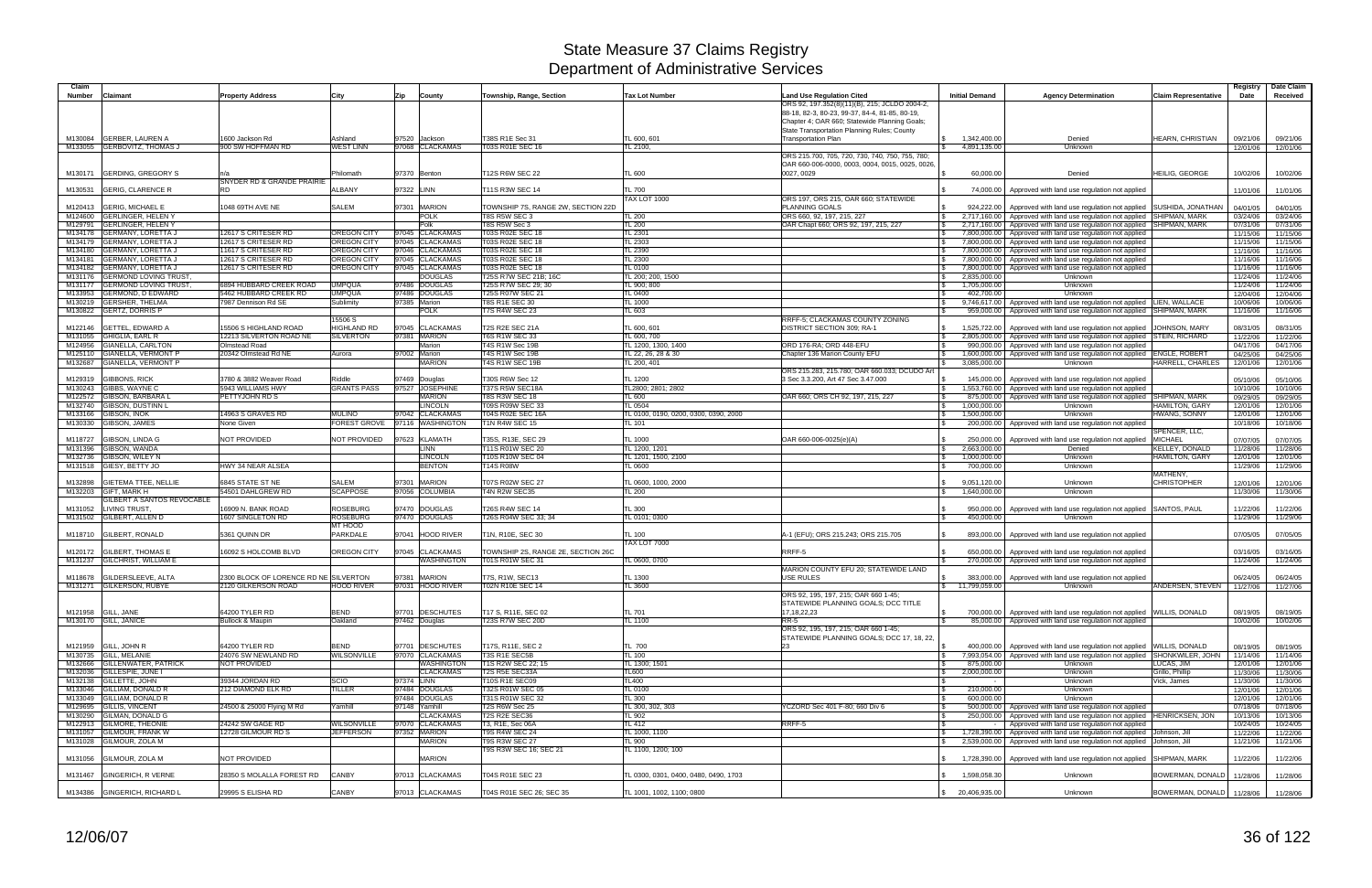| Claim<br><b>Number</b> | Claimant                                               | Property Address                                       | City                                | Zip           | County                              | Township, Range, Section                                | <b>Tax Lot Number</b>                      | Land Use Regulation Cited                                                                                                              | <b>Initial Demand</b>      | <b>Agency Determination</b>                                                                                              | <b>Claim Representative</b>        | Registry<br>Date     | Date Claim<br>Received |
|------------------------|--------------------------------------------------------|--------------------------------------------------------|-------------------------------------|---------------|-------------------------------------|---------------------------------------------------------|--------------------------------------------|----------------------------------------------------------------------------------------------------------------------------------------|----------------------------|--------------------------------------------------------------------------------------------------------------------------|------------------------------------|----------------------|------------------------|
| M134387                | <b>GINGERICH, RICHARD L</b>                            | <b>NEAR S ELISHA RD</b>                                | <b>CANBY</b>                        |               | 97013 CLACKAMAS                     | T04S R01E SEC 36                                        | TL 0700, 1600                              |                                                                                                                                        | 4,159,441.00               | Unknown                                                                                                                  | BOWERMAN, DONALD                   | 11/28/06             | 11/28/06               |
| M134388                | <b>GINGERICH, RICHARD L</b>                            | NEAR S EBY & S ELISHA RD                               | CANBY                               |               | 97013 CLACKAMAS                     | T04S R01E Sec 25                                        | TL 1501, 1600                              |                                                                                                                                        | 772,778.00                 | Unknown                                                                                                                  | BOWERMAN, DONALD 11/28/06          |                      | 11/28/06               |
|                        |                                                        |                                                        |                                     |               |                                     |                                                         |                                            |                                                                                                                                        |                            |                                                                                                                          |                                    |                      |                        |
| M134389                | <b>GINGERICH, RICHARD L</b><br>M132894 GINTHER, PHIL   | 29387 MOLALLA AVE<br>5535 MACLEAY RD SE                | <b>MOLALLA</b><br><b>SALEM</b>      |               | 97013 CLACKAMAS<br>97317 MARION     | T04S R02E SEC 32<br>T07S R02W SEC 32D                   | TL 3300, 3301, 3500, 3501, 3502<br>TL 3100 |                                                                                                                                        | 1,431,181.00<br>350,000.00 | Unknown<br>Unknown                                                                                                       | BOWERMAN, DONALD<br>SAVAGE, DAVINA | 11/28/06<br>12/01/06 | 11/28/06<br>12/01/06   |
|                        |                                                        |                                                        |                                     |               |                                     |                                                         |                                            | OAR 660-04-028.025: LCDC STATE PLANNING                                                                                                |                            |                                                                                                                          |                                    |                      |                        |
| M118443                | <b>GIOTTONINI, LOUIS R</b>                             | NOT PROVIDED                                           | <b>GOLD BEACH</b>                   |               | <b>CURRY</b>                        | TOWNSHI0 36, RANGE 14                                   | <b>TAX LOT 1130</b>                        | GOAL 2-3-4                                                                                                                             | 2,000,000.00               | Denied                                                                                                                   |                                    | 05/17/05             | 05/17/05               |
|                        | M131629 GISLER, GEORGE                                 | 39986 GISLER ROAD                                      | SCIO                                | 97374 LINN    |                                     | T09S R01W SEC 34; T10S R01W SEC 03                      | TL 0400; 0100, 0101, 0200                  |                                                                                                                                        | 2,277,056.00               | Unknown                                                                                                                  | LIEN, WALLACE                      | 11/29/06             | 11/29/06               |
| M129437                | <b>GISLER, PATRICK M</b>                               | <b>HWY 97</b>                                          | Crescent                            |               | 97733 Klamath                       | T24S R9E Sec 31; Sec 31BC; T24S R8E Sec                 | TL 500; 700; 1000                          | Goal 4, 14; ORS 92, 215; OAR 660                                                                                                       |                            | 400,000.00   Approved with land use regulation not applied                                                               | VAN VACTOR, DAN                    | 06/01/06             | 06/01/06               |
| M133643                | GISSEL, ALVEN J                                        | 19945 S YOUNG RD                                       | <b>MOLALLA</b>                      | 97038         | <b>CLACKAMAS</b>                    | T05S R01W SEC 17                                        | <b>TL 2000</b>                             |                                                                                                                                        |                            | Unknown                                                                                                                  | GISSEL, DOUGLAS                    | 12/04/06             | 12/04/06               |
|                        | M132863 GIUSTINA BROS PARTNERSHIP.                     |                                                        |                                     |               | <b>ANE</b>                          | T16S R55E SEC 14                                        | TL 0400                                    |                                                                                                                                        | 780,000.00                 | Unknown                                                                                                                  |                                    | 12/01/06             | 12/01/06               |
| M132878                | <b>GIUSTINA BROS PARTNERSHIP,</b>                      | N/A                                                    |                                     |               | <b>ANE</b>                          | T16S R55E SEC 1330                                      | TL 3200                                    |                                                                                                                                        | 75,000.00                  | Unknown                                                                                                                  | SPICKERMAN, JAMES                  | 12/01/06             | 12/01/06               |
| M132886                | <b>GIUSTINA BROS PARTNERSHIP,</b>                      | NOT SPECIFIED                                          |                                     |               | <b>ANE</b>                          | T16S R55E SEC 1330; SEC 1340                            | TL 2600, 3000; 1400                        |                                                                                                                                        | 1,510,000.00               | Unknown                                                                                                                  | SPICKERMAN, JAMES                  | 12/01/06             | 12/01/06               |
| M130764                | <b>GLASER TTE, MARVIN E</b>                            | 36761 GLASER DR                                        | SCIO                                | 97374 LINN    |                                     | T10S R2W SEC 28                                         | TL 1004                                    |                                                                                                                                        |                            | 450,000.00   Approved with land use regulation not applied                                                               |                                    | 11/15/06             | 11/15/06               |
| M132745                | <b>GLASER, DENNIS</b>                                  | I-5 & DIAMOND HILL RD                                  |                                     |               | LINN                                | T15W R3W SEC 09; 16                                     | TL 500; 100                                |                                                                                                                                        | 17,950,000.00              | Unknown                                                                                                                  | KALBERER, JOEL                     | 12/01/06             | 12/01/06               |
|                        | M130929 GLASER, MARTHA A                               |                                                        |                                     |               | 97231 MULTNOMAH                     | T2N R1W SEC 16C                                         | <b>TL 600</b>                              |                                                                                                                                        |                            | 225,000.00   Approved with land use regulation not applied                                                               |                                    | 11/20/06             | 11/20/06               |
|                        | M132749 GLASER, MARY E                                 | STOLTZ HILL RD<br>PINE GROVE RD NEAR LUPINE            |                                     |               | _INN                                | T12S R2W SEC 21                                         | <b>TL 200</b>                              |                                                                                                                                        | 9,450,000.00               | Unknown                                                                                                                  | KALBERER, JOEL                     | 12/01/06             | 12/01/06               |
| M134467                | <b>GLASS, MICHAEL R</b>                                | IN.                                                    |                                     |               | 97603 KLAMATH                       | T39S R10E SEC 09AB; SEC 09BA                            | TL 0200, 1000                              |                                                                                                                                        | 70,000.00                  | Unknown                                                                                                                  |                                    | 11/06/07             | 11/06/07               |
| M122794                | <b>GLASSCOCK, ARCHIE</b>                               | 822 Christensen Rd                                     | Toledo                              | 97391 Lincoln |                                     | TS11, R11, S1                                           | <b>TL100</b>                               | SB 100; Goal 4                                                                                                                         |                            | 212,222.00 Approved with land use regulation not applied                                                                 |                                    | 10/14/05             | 10/14/05               |
| M133910                | <b>GLASSEY, STANLEY</b>                                | 5141 SPRINGHILL DR NW                                  | <b>ALBANY</b>                       |               | 97321 BENTON                        | T10S R04W SEC 24                                        | TL 0300                                    |                                                                                                                                        | 475,000.00                 | Unknown                                                                                                                  |                                    | 12/04/06             | 12/04/06               |
| M133916                | <b>GLENDALE FARMS INC</b>                              | 32801 SE LUSTED RD                                     | <b>GRESHAM</b>                      |               | 97080 MULTNOMAH                     | T01S R04E SEC 16C; 17D; 20AB                            | TL 0100; 0400; 0100                        |                                                                                                                                        | 17,699,070.00              | Unknown                                                                                                                  | HAGEN, JOSEPH                      | 12/04/06             | 12/04/06               |
|                        |                                                        |                                                        |                                     |               |                                     |                                                         |                                            | OAR 660-006-0025-29; OAR 660-006-0035; OAR<br>660-006-0040; OAR 660-006-0050; OAR 660-006-<br>0055; ORS 215; ORS 197; ORS 195          |                            |                                                                                                                          |                                    |                      |                        |
|                        | M122178 GLENDER, VIOLA                                 | 3868 SCRAVEL HILL RD NE                                | <b>ALBANY</b>                       | 97322 LINN    |                                     | T10S, R3W, SEC 22                                       | <b>TL 100</b>                              | STATEWIDE PLANNING GOALS 4                                                                                                             |                            | Approved with land use regulation not applied                                                                            | KALBERER, JOEL                     | 09/02/05             | 09/02/05               |
|                        | M132658 GLOVER, MERLE                                  |                                                        |                                     | 97448 LANE    |                                     | T16S R5W SEC 14                                         | <b>TL 800</b>                              |                                                                                                                                        |                            | Unknown                                                                                                                  | Funke, Ron                         | 12/01/06             | 12/01/06               |
|                        | M130114 GLOVER, STEVEN V<br><b>GOBEL, KRISTI S</b>     | 71150 NW Lower Bridge Way<br>14724 N.W. TIMMERMAN ROAD | Ferrebonne<br><b>FOREST GROVE</b>   |               | 97760 Deschutes<br>97116 WASHINGTON | T14S R12E Sec 8<br>T02N R04W SEC 29                     | TL 1201<br><b>TL 0600</b>                  | <b>ORS 215</b>                                                                                                                         |                            | 600,000.00   Approved with land use regulation not applied<br>500,000.00 Approved with land use regulation not applied   | FITCH, EDWARD                      | 09/25/06             | 09/25/06               |
| M131391                | M132153 GOE, DONALD L                                  | 2290 HWY 35                                            |                                     |               | HOOD RIVER                          | <b>T2S R10E SEC13</b>                                   | TL 1600, 1700                              |                                                                                                                                        | 975,000.00                 | Unknown                                                                                                                  |                                    | 11/28/06<br>11/30/06 | 11/28/06<br>11/30/06   |
|                        |                                                        |                                                        |                                     |               |                                     |                                                         |                                            | HRCZORD 2, 51,89, 90, 92, 106, 110, 116, 201,                                                                                          |                            |                                                                                                                          |                                    |                      |                        |
|                        |                                                        |                                                        |                                     |               |                                     |                                                         |                                            | 218, 223;j ORS 92, 197, 215, 215.705; OAR 660-                                                                                         |                            |                                                                                                                          |                                    |                      |                        |
|                        | M130081 GOE, MICHAEL J                                 | 3343 Dethman Ridge Rd                                  | <b>Hood River</b>                   |               | 97031 Hood River                    | T2N R10E Sec 23                                         | <b>TL 200</b>                              | 033                                                                                                                                    | 665,509.00                 | Denied                                                                                                                   | ANDERSEN, STEVEN                   | 09/21/06             | 09/21/06               |
| M130082                | <b>GOE, MICHAEL J</b>                                  | Veal Creek Rd & Stadelman Dr                           | <b>Hood River</b>                   |               | 97031 Hood River                    | T2N R10E Sec 25B; Sec 26                                | TL 500; 200                                | HRCZORD 125, 133, 184, 201, 218, 223; ORS 197,<br>215: OAR 660                                                                         |                            | 295,840.00 Approved with land use regulation not applied                                                                 | ANDERSEN, STEVEN                   | 09/21/06             | 09/21/06               |
|                        |                                                        |                                                        |                                     |               |                                     |                                                         |                                            | HRCZORD 125, 133, 184, 201; ORS 197, 215;                                                                                              |                            |                                                                                                                          |                                    |                      |                        |
| M130083                | GOE, MICHAEL<br>M133627 GOEBEL, RON                    | 3400 Ehrck Hill Dr<br><b>BEAR CREEK RD</b>             | <b>Hood River</b><br><b>WALLOWA</b> |               | 97031 Hood River<br>97885 WALLOWA   | T2N R10E Sec 26BB<br>T01N R42E SEC 22; SEC 27; SEC 28   | TL 100                                     | <b>OAR 660</b>                                                                                                                         |                            | 152,709.00   Approved with land use regulation not applied   ANDERSEN, STEVEN                                            |                                    | 09/21/06             | 09/21/06               |
|                        |                                                        |                                                        |                                     |               |                                     |                                                         | TL 6802; 0100; 6810, 6811                  |                                                                                                                                        | 1,000,000.00               | Unknown                                                                                                                  |                                    | 12/04/06             | 12/04/06               |
|                        | M129356 GOEDEN, ARDELL J                               | 16248 & 16333 NW Old Pumpkin<br>Ridge Road             | North Plains                        |               | 97133 Washington                    | T2N R3W Sec 36; Sec 23                                  | TL 200; 1600, 1602                         | SB100; HB3661; ORS 197, 215; OAR 660-033-<br>0100(1), 660-0033-0130(3)(1), 660-006-0026(1)(a),<br>660-006-0027(1), 660-006-0026 & 0027 |                            | \$ 20,660,040.00   Approved with land use regulation not applied   BOWERMAN, DONALD   05/18/06                           |                                    |                      | 05/18/06               |
|                        |                                                        |                                                        |                                     |               |                                     |                                                         |                                            | SB100; HB3661; ORS197, 215; OAR 660-033-<br>0100(1), 660-033-0130(3)(1), 660-006-0026(1)(a),                                           |                            |                                                                                                                          |                                    |                      |                        |
| M129357                | <b>GOEDEN, ARDELL J</b>                                | 16300 NW Corev Road                                    | North Plains                        |               | 971333 Washington                   | T2N R3W Sec 23                                          | TL 1400                                    | 660-006-0027(1), 660-006-0026 & 0027                                                                                                   |                            | \$11,362,462.00   Approved with land use regulation not applied   BOWERMAN, DONALD   05/18/06                            |                                    |                      | 05/18/06               |
|                        | M122716 GOFFRIER, MARY K                               |                                                        |                                     |               | Marion                              | TS8s, R3w, S29,30<br>TOWNSHIP 7S, RANGE 4W, SECTION 12, | <b>TL700</b>                               | SA, Property Code, A90s                                                                                                                |                            | 1,100,000.00 Approved with land use regulation not applied                                                               |                                    | 10/11/05             | 10/11/05               |
| M118366                | <b>GOFFRIER, TIM</b>                                   | 4337 ORCHARD HTS NW                                    | SALEM                               | 97304         | <b>POLK</b>                         |                                                         | TAX LOT 800                                | FF 138.100(1)(a); EFU 136.040(a)(1)                                                                                                    |                            | 225,000.00 Approved with land use regulation not applied                                                                 |                                    | 04/28/05             | 04/28/05               |
|                        | M121455 GOIN, GEORGE                                   | 3693 MUD ALLEY DR                                      | <b>HOOD RIVER</b>                   |               | 97031 HOOD RIVER                    | T2N, R10E, SEC 26BC                                     | <b>TL 2900</b>                             | OAR 660-004-0040 ITEM #7A-7D                                                                                                           |                            | 50,000.00   Approved with land use regulation not applied                                                                |                                    | 07/18/05             | 07/18/05               |
|                        | M120574 GOINS, LESLIE                                  |                                                        |                                     |               | <b>DOUGLAS</b>                      | TOWNSHIP 21S, R4W, SECTION 28                           | TAX LOT 700                                | <b>NOT SPECIFIED</b>                                                                                                                   |                            | 295,000.00 Approved with land use regulation not applied                                                                 |                                    | 04/13/05             | 04/13/05               |
|                        | M133450 GOLDEN III, JOHN C                             | NOT SPECIFIED                                          |                                     |               | TILLAMOOK                           | T03S R10W SEC 28; 29                                    | TL 5400; 0100                              |                                                                                                                                        | l S<br>2,821,118.00        | Unknown                                                                                                                  | SMITH, DAVID                       | 12/02/06             | 12/02/06               |
|                        | M130033 GOLDING, VIOLET<br>M131315 GOLDMAN, DEE        | Kramon & Parrett Mtn Roads<br>16783 NW GREEN HOOT ROAD | Newberg<br>YAMHILL                  |               | 97132 Clackamas<br>97148 YAMHILL    | T3S R1W Sec 30C<br>T02S R05W SEC 15                     | TL 501<br>TL 0500, 0600, 0701              | $FF-10$                                                                                                                                |                            | 780,000.00   Approved with land use regulation not applied<br>433,000.00   Approved with land use regulation not applied |                                    | 09/13/06<br>11/27/06 | 09/13/06<br>11/27/06   |
|                        | M130851 GOLDSTEIN, GEORGE A                            | 38825 RIDGE DRIVE                                      |                                     | 97374 LINN    |                                     | <b>T10S R1W SEC 6</b>                                   | TL 900                                     |                                                                                                                                        |                            | 90,000.00 Approved with land use regulation not applied                                                                  |                                    | 11/17/06             | 11/17/06               |
|                        | M130086 GOLLER, JUDY                                   | None Given                                             |                                     |               | Linn                                | T11S R1E Sec 29                                         | <b>TL 501</b>                              |                                                                                                                                        |                            | 168,840.00   Approved with land use regulation not applied SAPP, JIM                                                     |                                    | 09/21/06             | 09/21/06               |
|                        |                                                        |                                                        |                                     |               |                                     |                                                         |                                            |                                                                                                                                        |                            |                                                                                                                          |                                    |                      |                        |
|                        | M118585 GONTERMAN, TRUSTEE, PATRICIA 28390 S HWY 70    |                                                        | <b>CANBY</b>                        |               | 97013 CLACKAMAS                     | <b>T4S R1E SEC 27</b><br>T05S R03E SEC 01               | TL 505                                     | $R-20$                                                                                                                                 |                            | 2,052,260.00   Approved with land use regulation not applied GONTERMAN, KIRK                                             |                                    | 06/10/05             | 06/10/05               |
|                        | M133825 GOOD, VIRGINIA A<br>M130638 GOODING, WAYNE     | <b>NOT SPECIFIED</b><br>20491 S. MAY RD                | OREGON CITY                         |               | <b>CLACKAMAS</b><br>97045 CLACKAMAS | <b>T3W R1E SEC 14</b>                                   | <b>TL 0800</b><br>TL 1907                  |                                                                                                                                        | 5,000,000.00               | Unknown<br>400,000.00   Approved with land use regulation not applied                                                    | <b>CUTLER, THOMAS</b>              | 12/04/06<br>11/08/06 | 12/04/06<br>11/08/06   |
|                        |                                                        | 30510 SODAVILLE ~ MT HOME                              |                                     |               |                                     |                                                         |                                            |                                                                                                                                        |                            |                                                                                                                          |                                    |                      |                        |
|                        | M133170 GOODMAN, CHARLES J                             | <b>RD</b>                                              | <b>LEBANON</b>                      | 97355 LINN    |                                     | T13S R02W SEC 01                                        | <b>TL 0100</b>                             |                                                                                                                                        | 129,000.00                 | Unknown                                                                                                                  |                                    | 12/01/06             | 12/01/06               |
|                        | M134295 GOODMAN, WILLIAM G                             | 12235 HWY 101S                                         | <b>TILLAMOOK</b>                    |               | 97141 TILLAMOOK                     | T02S R09W SEC 28                                        | TL 0904, 0912                              |                                                                                                                                        | 1,000,000.00               | Unknown                                                                                                                  |                                    | 03/01/07             | 03/01/07               |
|                        | M134087 GOODMAN, WILLIAM H<br>M130301 GOODRICH, ROBERT | 7735 SE STARR QUARRY RD                                | AMITY<br><b>BANKS</b>               |               | 97101 YAMHILL                       | T05S R04W SEC 11                                        | TL 0500, 0501, 0502, 0503, 0504            |                                                                                                                                        | 1,300,000.00               | Unknown                                                                                                                  |                                    | 12/04/06             | 12/04/06               |
|                        | M134468 GOODWIN, KEN                                   | 22380 NW SELLERS RD<br>CROW RD                         | <b>MERLIN</b>                       |               | 97106 WASHINGTON<br>97532 JOSEPHINE | T2N R3W SEC 06<br>T35S R06W SEC 07                      | TL 600<br>TL 1402                          |                                                                                                                                        |                            | 526,000.00   Approved with land use regulation not applied   PINKSTAFF, JOHN<br>Unknown                                  |                                    | 10/16/06<br>11/07/07 | 10/16/06<br>11/07/07   |
|                        | M130303 GOODWIN, TED                                   |                                                        |                                     |               | <b>DESCHUTES</b>                    | T14S R11E SEC 06                                        | TL 1400                                    |                                                                                                                                        |                            | 600,000.00   Approved with land use regulation not applied LOULIEN, ROBERT                                               |                                    | 10/16/06             | 10/16/06               |
|                        | M130837 GOOLSBY, SHARON                                |                                                        |                                     |               | WASHINGTON                          | T1S R3W SEC 30                                          | TL 2400                                    |                                                                                                                                        |                            | 1.100,000,00 Approved with land use regulation not applied                                                               |                                    | 11/17/06             | 11/17/06               |
|                        | M131418 GORBETT, GARY D                                | 18281 S HWY 211 & SHORT<br><b>FELLOWS RD</b>           | <b>MOLALLA</b>                      |               | 97038 CLACKAMAS                     | T05S R03E SEC 06                                        | TL0901                                     |                                                                                                                                        | 640.000.00                 | Unknown                                                                                                                  |                                    | 11/28/06             | 11/28/06               |
|                        | M130993 GORDON P WALKER TRUST,                         | 4780 BRUSH COLLEGE ROAD NW SALEM                       |                                     | 97403 POLK    |                                     | <b>T6S R4W SEC 36</b>                                   | <b>TL 100</b>                              |                                                                                                                                        |                            | 1,319,690.00   Approved with land use regulation not applied Lien, Wallace                                               |                                    | 11/21/06             | 11/21/06               |
|                        | M130994 GORDON P WALLACE TRUST,                        | BETHEL HEIGHTS ROAD NW &<br>SPRING VALLEY ROAD NW      | SALEM                               |               | <b>POLK</b>                         | T6S R3W SEC 18; T6S R4W SEC 12                          | TL 400; 600                                |                                                                                                                                        |                            | 1,089,330.00   Approved with land use regulation not applied   LIEN, WALLACE                                             |                                    | 11/21/06             | 11/21/06               |
|                        | M130059 GORDON, JANET D                                | 33630 Ford Mill Rd                                     | Lebanon                             | 97355 Linn    |                                     | T11S R1E Sec 31                                         | TL 1400                                    | <b>FF-80</b>                                                                                                                           |                            | 820,000.00 Approved with land use regulation not applied                                                                 |                                    | 09/18/06             | 09/18/06               |
|                        | M129647 GORDON, RICAHRD T<br>M118718 GORDON, STEVE     | 22771 S FERGUSON RD                                    | BEAVERCREEK 97004 CLACKAMAS         | 97431 Lane    |                                     | T19 R01 Sec 20<br><b>T3S, R2E, SEC 26C</b>              | TL 1412                                    | <b>RR 10</b><br><b>OAR 660</b>                                                                                                         | 250,000.00                 | Denied<br>600,000.00   Approved with land use regulation not applied                                                     |                                    | 07/12/06             | 07/12/06               |
|                        |                                                        |                                                        |                                     |               |                                     |                                                         | <b>TL 1600</b>                             |                                                                                                                                        |                            |                                                                                                                          |                                    | 07/06/05             | 07/06/05               |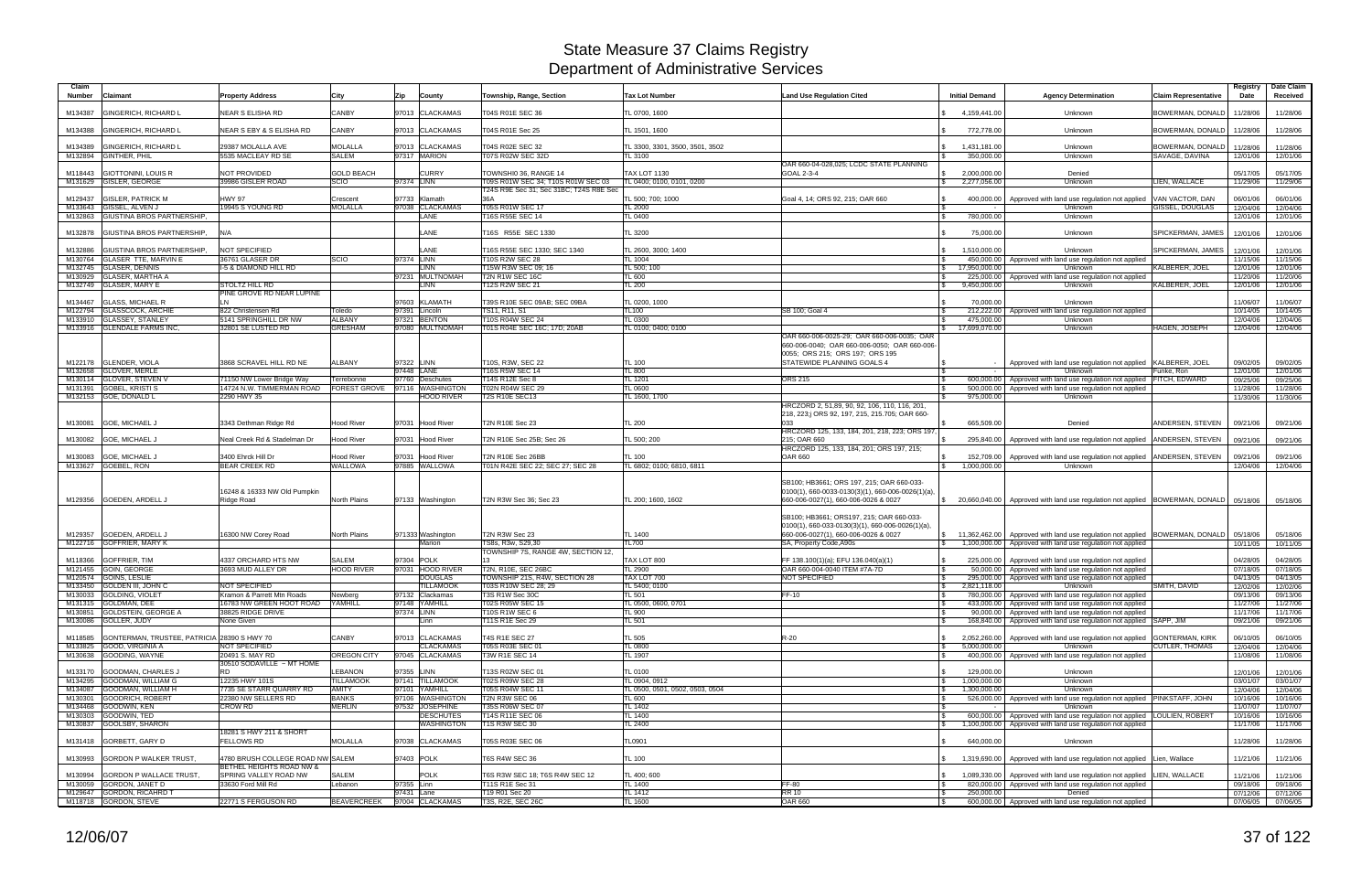| Claim              |                                                    |                                                      |                                          |                                               |                                                           |                                               |                                                                                                   |                                          |                                                                                                                                            |                                            | Registry             | Date Claim           |
|--------------------|----------------------------------------------------|------------------------------------------------------|------------------------------------------|-----------------------------------------------|-----------------------------------------------------------|-----------------------------------------------|---------------------------------------------------------------------------------------------------|------------------------------------------|--------------------------------------------------------------------------------------------------------------------------------------------|--------------------------------------------|----------------------|----------------------|
| <b>Number</b>      | Claimant                                           | <b>Property Address</b>                              | City                                     | County<br>Zip                                 | Township, Range, Section                                  | <b>Tax Lot Number</b>                         | <b>Land Use Regulation Cited</b>                                                                  | <b>Initial Demand</b>                    | <b>Agency Determination</b>                                                                                                                | <b>Claim Representative</b>                | Date                 | Received             |
|                    | M133985 GORSLINE, JOHN                             | 61150 LIBERTY RD                                     | <b>JOSEPH</b>                            | 97846 WALLOWA                                 | T03S R45E SEC 14: 23: 22: 34                              | TL 5502: 2100: 7300: 9100                     | OAR 660-004-0040(7)(E)(A), 011-0060(2), 012-                                                      | \$9,232,000.00                           | Unknown                                                                                                                                    |                                            | 12/04/06             | 12/04/06             |
|                    |                                                    |                                                      |                                          |                                               |                                                           |                                               | 0065(3), 0070, 033-0120, 0130, 0135; GOALS 3, 4,                                                  |                                          |                                                                                                                                            |                                            |                      |                      |
|                    |                                                    |                                                      |                                          |                                               |                                                           |                                               | 5, 11, 14; ORS 92, 195, 197, 215; EFU;                                                            |                                          |                                                                                                                                            |                                            |                      |                      |
|                    | M129819 GOSSETT, MORTON O                          | NEAR REESE CREEK RD                                  |                                          | <b>JACKSON</b>                                | T35S R1W SEC 14                                           | TL 800                                        | WETLANDS REGULATIONS; WILDLIFE<br><b>OVERLAYS &amp; REGULATIONS</b>                               | 1,315,140.00                             | Approved with land use regulation not applied                                                                                              | BARTHOLOMEW<br><b>MARK</b>                 | 08/07/06             | 08/07/06             |
|                    | M124766 GOTTMAN, CURTIS L                          | 10381 S. MULINO RD                                   | <b>CANBY</b>                             | 97013 CLACKAMAS                               | T4S R1E SEC 2                                             | TL 900                                        | SB 100; MEASURE 5                                                                                 | 1.560.000.00                             | Approved with land use regulation not applied                                                                                              |                                            | 04/05/06             | 04/05/06             |
|                    | M131333 GOTTMAN, CURTIS L                          | 10381 SMULINO ROAD                                   | <b>CAMBY</b>                             | 97013 CLACKAMAS                               | T04S R01E SEC 02                                          | TL 0900                                       |                                                                                                   |                                          | Approved with land use regulation not applied                                                                                              |                                            | 11/27/06             | 11/27/06             |
|                    | M130495 GOTTSACKER, DELBERT                        | 500-510, 514 N, PACIFIC HWY                          | <b>WOODBURN</b>                          | 97071 MARION                                  | T5 R1W SEC17BC                                            | TL200                                         |                                                                                                   | 205,000.00                               | Denied                                                                                                                                     | Webb. Norman                               | 10/30/06             | 10/30/06             |
|                    | M131718 GOUDY TRUSTEE, ALAN C                      | NOT PROVIDED                                         |                                          | <b>CLACKAMAS</b>                              | T03S R08E SEC 24                                          | TL 0405                                       |                                                                                                   | 2,200,000.00                             | Unknown                                                                                                                                    | <b>ZUPANCIC GROUP</b><br>INC. THE          | 11/29/06             | 11/29/06             |
|                    |                                                    |                                                      |                                          |                                               |                                                           |                                               |                                                                                                   |                                          |                                                                                                                                            | <b>RATHBONE ESQ</b>                        |                      |                      |
|                    | M131718 GOUDY TRUSTEE, ALAN C                      | NOT PROVIDED                                         |                                          | <b>CLACKAMAS</b>                              | T03S R08E SEC 24                                          | TL 0405                                       |                                                                                                   | 2,200,000.00<br>\$                       | Unknown                                                                                                                                    | <b>CONI</b>                                | 11/29/06             | 11/29/06             |
|                    | M133964 GOULD, DARIEN D                            | 41981 RODGER MT LOOP                                 | <b>MERLIN</b>                            | 97532 LINN                                    | T10S R01E SEC 30                                          | TL 4800                                       |                                                                                                   | 400,000.00                               | Unknown                                                                                                                                    |                                            | 12/04/06             | 12/04/06             |
|                    | M118439 GOULD, REED                                | 13805 ORCHARD KNOB ROAD                              | <b>DALLAS</b>                            | 97338 POLK                                    | TOWNSHIP 07. RANGE 05. SECTION 21                         | TAX LOT 403, 404                              | FF-138.010,138.020,130.025,138.030; 87-27;<br>HB26-51: AR-5 128.510.128.520. 128.53               | 1,000,000.00<br>\$                       | Approved with land use regulation not applied                                                                                              |                                            | 05/16/05             | 05/16/05             |
|                    | M122912 GOURLEY, STAN                              | 34893 Muller Drive                                   | Albany                                   | 97322 LINN                                    | T11S, R3W, Sec 13                                         | TL 201                                        | EFU                                                                                               | l \$<br>213.620.00                       | Approved with land use regulation not applied SAPP, JIM                                                                                    |                                            | 10/24/05             | 10/24/05             |
| M124477            | GOVER, DAN                                         | <b>DOBBIN RD</b>                                     | <b>ENTERPRISE</b>                        | 97828 WALLOWA                                 | <b>T2S R45E SEC 16</b>                                    | TL300                                         | <b>ARTICLE 15</b>                                                                                 | 180.000.00                               | Approved with land use regulation not applied                                                                                              |                                            | 03/17/06             | 03/17/06             |
| M134283            | M124478 GOVER, DAN<br>GOVER, GARY                  | 65534 RANCHO RD<br>62342 EVERGREEN RD                | <b>ENTERPRISE</b><br><b>LA GRANDE</b>    | 97828 WALLOWA<br>97850 UNION                  | T2S R45E Sec 4<br><b>T2S R38E SEC 33B</b>                 | TL 1301, 1302<br>TL 0801                      | ARTICLE 15                                                                                        | 420,000.00<br>\$<br>157.000.00<br>- \$   | Approved with land use regulation not applied<br>Unknown                                                                                   |                                            | 03/17/06<br>01/16/07 | 03/17/06<br>01/16/07 |
| M130224            | GOWER, LARRY D                                     | 39943 Mertz Dr                                       | Stayton                                  | 97383 Linn                                    | T9S R1W SEC 21                                            | TL 604                                        | RURAL RESIDENTIAL                                                                                 | 287,840.00                               | Approved with land use regulation not applied                                                                                              |                                            | 10/06/06             | 10/06/06             |
| M130511            | <b>GOWMAN, MILTON J</b>                            | <b>JORDAN CREEK AREA</b>                             | <b>HARBOR</b>                            | 97415 CURRY                                   | T41S R13W SEC 3; SEC 10                                   | TL 1200; 100                                  |                                                                                                   | 7,000,000.00                             | Approved with land use regulation not applied                                                                                              |                                            | 10/31/06             | 10/31/06             |
| M132103            | <b>GRABHORN, HOWARD</b><br>M132905 GRADY, ROGER    | 2299 SE NELSON WAYSIDE DR                            | <b>WALDPORT</b>                          | <b>WASHINGTON</b><br>97365 LINCOLN            | T2S R1W SEC 7; T2S R2W SEC 12<br>T13S R11W SEC 29AC; 29DB | TL 900; 100, 2302<br>TL 0135; 0103            |                                                                                                   | 5,000,000.00<br>300,000.00               | <b>Unknown</b><br>Unknown                                                                                                                  | GELINEAU, JILL<br><b>BARTOLDUS, DENNIS</b> | 11/30/06             | 11/30/06             |
|                    |                                                    |                                                      |                                          |                                               |                                                           |                                               |                                                                                                   |                                          |                                                                                                                                            |                                            | 12/01/06             | 12/01/06             |
| M120293            | <b>GRAGG, MARILYN K</b>                            | 16915 HIGHWAY 126                                    | <b>SISTERS</b>                           | 97756 DESCHUTES                               | TOWNSHIP 15S, RANGE 10E, SECTION 12                       | TAX LOT 400                                   | EFU                                                                                               | 3.000.000.00                             | Approved with land use regulation not applied                                                                                              | <b>FITCH, EDWARD</b>                       | 03/24/05             | 03/24/05             |
| M118685            | <b>GRAHAM, DORIS R</b>                             | 5947 ELKHEAD ROAD                                    | YONCALLA                                 | 97499<br><b>DOUGLAS</b>                       | T23S, R4W, SEC 8                                          | TL300                                         | ZONED AGT-80                                                                                      | l \$<br>294,000.00                       | Approved with land use regulation not applied                                                                                              |                                            | 06/27/05             | 06/27/05             |
| M132266            | M131724 GRAHAM, LEO<br><b>GRAHAM, LEO G</b>        | <b>NOT SPECIFIED</b>                                 |                                          | <b><i>NASHINGTON</i></b><br><b>WASHINGTON</b> | T01S R04W SEC 14<br><b>T1S R4W SEC 13</b>                 | <b>TL 1204</b><br>TL 2300                     |                                                                                                   | 2,200,000.00<br>\$<br>7,708,000.00<br>\$ | Unknown<br>Unknown                                                                                                                         | <b>VINCENT, BRUCE</b>                      | 11/29/06<br>11/30/06 | 11/29/06<br>11/30/06 |
|                    |                                                    |                                                      |                                          |                                               |                                                           |                                               |                                                                                                   |                                          |                                                                                                                                            |                                            |                      |                      |
| M132453            | <b>GRAHAM, MORRIS L</b>                            | 31110 LANES TURN ROAD                                | <b>EUGENE</b>                            | 97408 LANE                                    | T16S R4W SEC 13                                           | TL 900                                        |                                                                                                   | 350,000.00                               | Unknown                                                                                                                                    | CORNACCHIA, STEVE                          | 12/01/06             | 12/01/06             |
|                    | M131781 GRAHAM, ROBERT E                           |                                                      |                                          | <b>BENTON</b>                                 | 10 R4 SEC 22                                              | TL 1000, 100, 200                             |                                                                                                   | 442,000.00                               | Unknown                                                                                                                                    |                                            | 12/07/06             | 12/07/06             |
|                    |                                                    |                                                      |                                          |                                               |                                                           |                                               | State Planning Goals 3, 4, 5, 11, 14; ORS 92, 195,                                                |                                          |                                                                                                                                            |                                            |                      |                      |
|                    |                                                    |                                                      |                                          |                                               |                                                           |                                               | 197, 215; OAR 660-004-0040(7)(e)(A), 660-011-<br>0060(2), 660-012-0065, 660-012-0065(3), 660-012- |                                          |                                                                                                                                            |                                            |                      |                      |
|                    |                                                    |                                                      |                                          |                                               |                                                           |                                               | 0070, 660-033-0120, 660-033-0130, 660-033-0135;                                                   |                                          |                                                                                                                                            | <b>BARTHOLOMEW</b>                         |                      |                      |
|                    | M129942 GRANGER, WILLIAM                           | 9450 Old Stage Rd                                    | Gold Hill                                | 97525 Jackson                                 | T36S R3W Sec 26; Sec 23; Sec 27; Sec 22D                  | TL 101; 301; 100; 200, 400                    | Wetlands Regulations; Wildlife Overlays.                                                          | \$61,670,000.00                          | Approved with land use regulation not applied                                                                                              | <b>MARK</b>                                | 08/28/06             | 08/28/06             |
|                    | M129782 GRANT, BEVERLY                             | 39040 McKenzie Hwy                                   | Springfield                              | 97478 Lane                                    | T17S R1W Sec 28                                           | TL 700                                        | Lane Code 16.212(5)(6)(7)(8)(9)(10)                                                               | 1,788,210.00<br>S.                       | Denied                                                                                                                                     | Poage Engineering,                         | 08/01/06             | 08/01/06             |
|                    | M132188 GRANT, BEVERLY                             | 39212 MCKENZIE HWY                                   | SPRINGFIELD                              | 97478 LANE                                    | T17S R01W SEC 28                                          | <b>TL 0600</b>                                |                                                                                                   | 3,290,962.00<br>\$                       | Unknown                                                                                                                                    | ENGINEERING,<br>POAGE                      | 11/30/06             | 11/30/06             |
|                    | M124798 GRANT, GLADYS P                            | Near Pelton Dam Rd                                   |                                          | Jefferson                                     | T10S R13E Sec 30                                          | <b>TL 200</b>                                 | All zoning and other ordinances since 1967                                                        | 1,465,000.00<br>\$                       | Approved with land use regulation not applied HARRIS, BOB                                                                                  |                                            | 04/06/06             | 04/06/06             |
|                    |                                                    |                                                      |                                          |                                               |                                                           |                                               | All zoning and other ordinances enacted since                                                     |                                          |                                                                                                                                            |                                            |                      |                      |
|                    | M124799 GRANT, GLADYS P                            | <b>Deschutes Drive</b>                               |                                          | Jefferson                                     | T11S R13E Sec 8                                           | TL 100                                        | 1962                                                                                              | 519,000.00                               | Approved with land use regulation not applied                                                                                              | <b>HARRIS, BOB</b>                         | 04/06/06             | 04/06/06             |
|                    | M124800 GRANT, GLADYS P                            | Near Pelton Dam Rd                                   |                                          | Jefferson                                     | T11S R13E Sec 6                                           | TL 100                                        | All zoning and other ordinances enacted since<br>1969                                             | $\mathbb{S}$<br>2,000,000.00             | Approved with land use regulation not applied HARRIS, BOB                                                                                  |                                            | 04/06/06             | 04/06/06             |
|                    |                                                    |                                                      |                                          |                                               |                                                           |                                               | All zoning and other ordinances enacted since                                                     |                                          |                                                                                                                                            |                                            |                      |                      |
| M124801            | <b>GRANT, GLADYS P</b>                             | Near Pelton Dam Rd                                   |                                          | Jefferson                                     | T10S R13E Sec 29                                          | <b>TL 400</b>                                 | 1967                                                                                              | 615,160.00                               | Approved with land use regulation not applied HARRIS, BOB                                                                                  |                                            | 04/06/06             | 04/06/06             |
|                    | M124802 GRANT, GLADYS P                            | <b>Deschutes Drive</b>                               |                                          | Jefferson                                     | T10S R13E Sec 19                                          | <b>TL 501</b>                                 | All zoning and ordinances enacted since 1967<br>All zoning and other ordinances enacted since     | l \$<br>550,000.00                       | Approved with land use regulation not applied HARRIS, BOB                                                                                  |                                            | 04/06/06             | 04/06/06             |
| M124845            | <b>GRANT, GLADYS P</b>                             | Near Pelton Dam Rd                                   |                                          | Jefferson                                     | T11S R13E Sec 5                                           | <b>TL 502</b>                                 | 1962                                                                                              | 250,000.00                               | Approved with land use regulation not applied HARRIS, BOB                                                                                  |                                            | 04/10/06             | 04/10/06             |
|                    |                                                    |                                                      |                                          |                                               |                                                           |                                               | ORS 215.263, 283, 284, 705; OAR 660-033-120,                                                      |                                          |                                                                                                                                            |                                            |                      |                      |
| M121520<br>M121519 | <b>GRANT, TIMOTHY</b><br><b>GRANT, TIMOTHY M</b>   | <b>HARLAN RD</b><br>NOT PROVIDED                     |                                          | <b>LINCOLN</b><br><b>LINCOLN</b>              | T12S, R8W, SEC 7<br>T12S R8W SEC 7, T12S R9W              | TL 601<br>TL 600, 5400, 5401, 3300            | 130, 135, 0090, 0100<br>ORS 215; OAR 660-033, 006                                                 | 625,000.00<br>l \$                       | Approved with land use regulation not applied HEILIG, GEORGE<br>1,815,000.00 Approved with land use regulation not applied  HEILIG, GEORGE |                                            | 07/21/05<br>07/21/05 | 07/21/05<br>07/21/05 |
|                    | <b>GRANTS PASS SCHOOL DISTRIC</b>                  |                                                      |                                          |                                               |                                                           |                                               |                                                                                                   |                                          |                                                                                                                                            |                                            |                      |                      |
| M129656            | NO 7.                                              | Stringer Gap Road                                    | <b>Grants Pass</b>                       | 97527 Josephine                               | T37S R6W Sec 10                                           | <b>TL 100</b>                                 | SR-5; WR; Statewide Planning Goal 4                                                               | 500.000.00                               | Denied                                                                                                                                     | RANSOM, WILLARD                            | 07/13/06             | 07/13/06             |
| M129655 NO 7,      | <b>GRANTS PASS SCHOOL DISTRICT</b>                 | Stringer Gap Road                                    | <b>Grants Pass</b>                       | 97527 Josephine                               | T37S R6W Sec 3                                            | <b>TL 2100</b>                                | SR-5; RR-5; WR; Statewide Planning Goal 14                                                        | 300,000.00<br>-SS                        | Denied                                                                                                                                     | RANSOM, WILLARD                            | 07/13/06             | 07/13/06             |
|                    | <b>GRANTS PASS SCHOOL DISTRICT</b>                 |                                                      |                                          |                                               |                                                           |                                               |                                                                                                   |                                          |                                                                                                                                            |                                            |                      |                      |
| M129657 NO. 7.     |                                                    | Elk Lane                                             | <b>Grants Pass</b>                       | 97527 Josephine                               | T37S R6W Sec 2                                            | TL 100                                        | FR; WR; State Planning Goal 4                                                                     | 400,000.00<br>\$                         | Denied                                                                                                                                     | RANSOM, WILLARD                            | 07/13/06             | 07/13/06             |
|                    | M129439 GRASSMAN, CLARENCE I                       |                                                      |                                          |                                               | T5S R1E Sec 3                                             |                                               | OAR 660-033-0100(1), 660-033-0130(3)(A); ORS                                                      |                                          |                                                                                                                                            |                                            |                      |                      |
|                    | M130232 GRAVES, MERRILL                            | 30870 S Hwy 170<br>4300 CHAMBERLIN RD                | Canby<br><b>HOOD RIVER</b>               | 97013 Clackamas<br>97058 HOOD RIVER           | T2N R10E SEC 21A                                          | TL 1900<br><b>TL 1500</b>                     | 215.780(1)(A), 215.263(1), 215.283(1)(f)<br>ORS <sub>215</sub>                                    | \$<br>1,100,000.00<br>l \$<br>530,000.00 | Approved with land use regulation not applied<br>Approved with land use regulation not applied                                             |                                            | 06/01/06<br>10/06/06 | 06/01/06<br>10/06/06 |
|                    | M130233 GRAVES, MERRILL                            |                                                      |                                          | <b>HOOD RIVER</b>                             | <b>T2N R10E SEC 22A</b>                                   | TL 700                                        | <b>ORS 215</b>                                                                                    | - \$                                     | 300,000.00 Approved with land use regulation not applied                                                                                   |                                            | 10/06/06             | 10/06/06             |
|                    |                                                    |                                                      |                                          |                                               |                                                           |                                               | ORS 215.780 (1)(A) 705, 263(1) 283(1)(F); OAR                                                     |                                          |                                                                                                                                            |                                            |                      |                      |
|                    | M122361 GRAVES, RUSSELL                            | 14341 S UNION MILLS RD                               | <b>MULINO</b>                            | 97042 CLACKAMAS                               | T4S R2E SEC 21                                            | TL 1001, 1102, 1191, 1801, 1802               | 660-033-0100(1) & 0130(A)                                                                         | 2,000.00<br>- \$                         | Denied                                                                                                                                     |                                            | 09/15/05             | 09/15/05             |
|                    |                                                    |                                                      |                                          |                                               | TOWNSHIP 11 S. RANGE 13 E. SECTION 32                     |                                               |                                                                                                   |                                          |                                                                                                                                            |                                            |                      |                      |
|                    | M118474 GRAVES, WESLEY                             | 5504 SW DESCHUTES DR                                 | <b>MADRAS</b>                            | 97741 JEFFERSON                               | TOWNSHIP 12 S, RANGE 13 E, SECTION 5 TAX LOT 100, 700     |                                               | ORS 197: ORS 215: OAR 660-33                                                                      | \$                                       | 1,203,699.00 Approved with land use regulation not applied                                                                                 |                                            | 05/20/05             | 05/20/05             |
|                    |                                                    |                                                      |                                          |                                               |                                                           |                                               | SB 100; TRANSITIONAL RULES RE: STATE-WIDE                                                         |                                          |                                                                                                                                            |                                            |                      |                      |
|                    | M121622 GRAY, ALBERT TRUSTEE                       | 1401 SISKIYOU HWY                                    |                                          | 97520 JACKSON                                 | T40S, R2E                                                 | <b>TL 2826</b>                                | REGULATIONS; ORS 215; OAR 660 DIVISION 4;<br>OAR 660 DIVISION 33                                  |                                          | $\frac{1}{3}$ 2,515,000.00 Approved with land use regulation not applied ROBERTSON, BOB                                                    |                                            | 07/28/05             | 07/28/05             |
|                    | M129869 GRAY, LOIS E                               | Near Lower Klamath Lake Rd                           |                                          | <b>KLAMATH</b>                                | T40S R9E SEC 8 & 9 & 17 & 16 & 7                          | TLS 900, 600 & 1100 & 100 & 300 & 1400        | GOAL 3, 4, 12, 14; OAR 660-004                                                                    | <b>S</b>                                 | 2,000,000.00 Approved with land use regulation not applied SPENCER, MICHAEL                                                                |                                            | 08/16/06             | 08/16/06             |
|                    | M130599 GRAY, RICHARD A                            | NOT PROVIDED                                         |                                          | <b>LINN</b>                                   | T11S R1W SEC 36                                           | TL 500                                        |                                                                                                   |                                          | 659,400.00   Approved with land use regulation not applied                                                                                 |                                            | 11/06/06             | 11/06/06             |
|                    |                                                    |                                                      |                                          |                                               | T30S R5W SEC 16; SEC 17DD; SEC 20AA;                      |                                               |                                                                                                   |                                          |                                                                                                                                            |                                            |                      |                      |
|                    | M132482 GRAZIANO, BONNIE J<br>M131833 GREEN, BETTY | 1722, 1726, 1730 GAZLEY RD<br>42278 Washington Gulch | <b>MYRTLE CREEK</b><br><b>Baker City</b> | 97457 DOUGLAS<br>97814 Baker                  | <b>SEC 21B</b><br>T9S R39E Sec 10 & 11                    | TL 500, 600; 100; 100; 200, 300<br>TL 100,300 |                                                                                                   | 2,300,833.00<br>\$<br>290,000.00<br>l \$ | Unknown<br>Unknown                                                                                                                         | <b>GRAZIANO, MICHAEL</b>                   | 12/01/06<br>11/30/06 | 12/01/06<br>11/30/06 |
|                    | M132269 GREEN, GISELA                              |                                                      |                                          | <b>LINCOLN</b>                                | T7S R11W SEC 34DD                                         | TL 8600                                       |                                                                                                   | 85,000.00<br>\$                          | Unknown                                                                                                                                    |                                            | 11/30/06             | 11/30/06             |
|                    | M132259 GREEN, GISELA J                            | 20480 HONEY GROVE RD                                 | <b>ALSEA</b>                             | <b>BENTON</b>                                 | <b>T14S R7W SEC 4</b>                                     | 700                                           |                                                                                                   | 120,000.00                               | Unknown                                                                                                                                    |                                            | 11/30/06             | 11/30/06             |
|                    |                                                    |                                                      |                                          |                                               |                                                           |                                               | STATEWIDE PLANNING REGULATIONS; 2004                                                              |                                          |                                                                                                                                            |                                            |                      |                      |
|                    | M124667 GREEN, GLADYS L                            | END OF MAIN STREET                                   | <b>ASHLAND</b>                           | 97520 JACKSON                                 | T38S R1E Sec 32                                           | TL 2201                                       | JACKSON COUNTY LAND DEVELOPMENT<br>ORDINANCE; 1959 SUBDIVISION ORDINANCE                          |                                          | 3,600,000.00 Approved with land use regulation not applied GREENE, DON                                                                     |                                            |                      | 03/29/06 03/29/06    |
|                    |                                                    |                                                      |                                          |                                               |                                                           |                                               |                                                                                                   |                                          |                                                                                                                                            |                                            |                      |                      |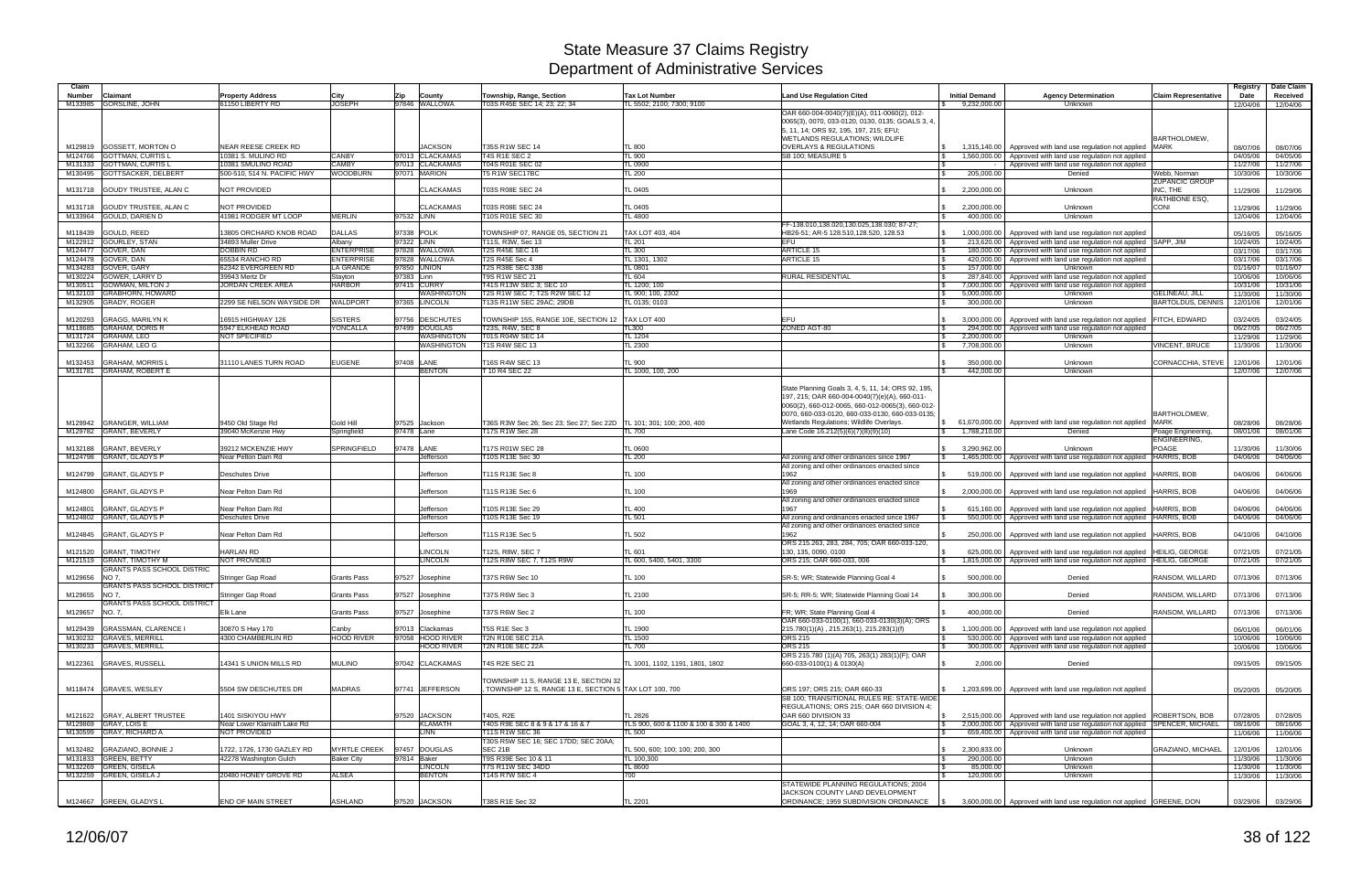| Claim                    |                                                       |                                                 |                               |                                    |                                                               |                                                      |                                                                                                  |                                             |                                                                             |                                                      | Registry             | Date Claim           |
|--------------------------|-------------------------------------------------------|-------------------------------------------------|-------------------------------|------------------------------------|---------------------------------------------------------------|------------------------------------------------------|--------------------------------------------------------------------------------------------------|---------------------------------------------|-----------------------------------------------------------------------------|------------------------------------------------------|----------------------|----------------------|
| <b>Number</b><br>M131811 | Claimant<br><b>GREEN, JAY D</b>                       | <b>Property Address</b>                         | City                          | Zip<br>County<br><b>ILLAMOOK</b>   | Township, Range, Section<br>T3S R10W SEC 9C: 17               | <b>Tax Lot Number</b><br>TL 100: 300                 | <b>Land Use Regulation Cited</b>                                                                 | <b>Initial Demand</b><br>1.260.000.00       | <b>Agency Determination</b><br>Unknown                                      | <b>Claim Representative</b><br><b>ALBRIGHT, LOIS</b> | Date<br>11/30/06     | Received<br>11/30/06 |
| M130165                  | <b>GREEN, KATHERINE</b>                               | 3775 Pine Mont Dr                               | Mt. Hood-Parkdale             | 97041 Hood River                   | <b>T1N R10E SEC 10D</b>                                       | <b>TL 1900</b>                                       | OAR 660-04-0040                                                                                  | 400,000.00<br>$\mathbb{R}$                  | Approved with land use regulation not applied                               |                                                      | 10/02/06             | 10/02/06             |
| M133427                  | <b>GREEN, KATHERINE</b>                               | 5705 LAVA BED RD.                               | <b>PARKDALE</b>               | 97041 HOOD RIVER                   | T01S R09E SEC 01                                              | TL 0200                                              |                                                                                                  | 28,459,200.00<br><b>S</b>                   | Unknown                                                                     | VANKOTEN, VICTOR                                     | 12/02/06             | 12/02/06             |
| M133221                  | <b>GREEN, MICHAEL E</b>                               | 18000 MORELLI DR                                | YAMHILL                       | 97148 YAMHILL                      | T03S R04W SEC 02                                              | <b>TL 0100</b>                                       |                                                                                                  | 340,000.00<br>l \$                          | Unknown                                                                     | WRIGHT, CATHERINE                                    | 12/01/06             | 12/01/06             |
| M129448                  | <b>GREEN, NORMAN J</b>                                | 92785 Regal Lane                                | Springfield                   | 97478 Lane                         | T16S R2W Sec 10                                               | TL 3500                                              | $RR-5$                                                                                           | 55,000.00                                   | Approved with land use regulation not applied                               |                                                      | 06/02/06             | 06/02/06             |
| M122094                  | <b>GREEN, RAYMOND A</b>                               | 19840 SUMPTER STAGE HWY                         | <b>BAKER</b>                  | 97814 BAKER                        | T10 R39 SEC 34                                                | TL 100                                               | OAR 660-33-0135; GOAL 3; BIG GAME HABITAT                                                        | 100,000.00                                  | Approved with land use regulation not applied                               |                                                      | 08/29/05             | 08/29/05             |
|                          | M131371 GREEN, RICHARD S                              | <b>NOT PROVIDED</b>                             |                               | YAMHILL                            | T04S R06W SEC 12                                              | TL 1400                                              |                                                                                                  | 80,000.00                                   | Unknown                                                                     |                                                      | 11/28/06             | 11/28/06             |
|                          |                                                       |                                                 |                               |                                    |                                                               |                                                      | EFC; ORS 215.780; OAR 660-33-0100 & -0135,                                                       |                                             |                                                                             |                                                      |                      |                      |
| M121803                  | <b>GREENER, ALVIN</b>                                 | 25420 NW PUMPKIN RIDGE ROAD NORTH PLAINS        |                               | 97133 WASHINGTON                   | T3N, R3W, SEC D                                               | TL 9100                                              | 660-04-040                                                                                       | 500.000.00<br>IS.                           | Approved with land use regulation not applied                               |                                                      | 08/09/05             | 08/09/05             |
| M129792                  | <b>GREENER, ALVIN F</b>                               | 25420 NE Pumpkin Rd                             |                               | 97133 WASHINGTON                   | T3N R3W Sec 34                                                | <b>TL 8600</b>                                       | <b>Forest Zoned</b>                                                                              | 20,000.00<br>l \$                           | Approved with land use regulation not applied                               |                                                      | 08/02/06             | 08/02/06             |
| M130502                  | <b>GREER, JAMES</b>                                   | 6290 LARDON RD                                  | SALEM                         | 97305 MARION                       | T7S R2W SEC 16A                                               | TL 700                                               |                                                                                                  | 1,980,377.60<br>IS.                         | Approved with land use regulation not applied LIEN, WALLACE                 |                                                      | 10/31/06             | 10/31/06             |
| M131514                  | <b>GREER, RUSSELL</b>                                 | 19610 TUMALO RESERVOIR RD BEND                  |                               | 97701 DESCHUTES                    | T17S R12E SEC 06B                                             | TL 0302                                              | ORS 197, 215; OA 660; State Planning Goals;                                                      | 810,000.00<br>l \$                          | Unknown                                                                     | MCGEAN, MICHAEL                                      | 11/29/06             | 11/29/06             |
| M129450                  | <b>GREGG FAMILY TRUST.</b>                            | 400 NW River Park PL                            |                               | 97013 Clackamas                    | T3S R1E Sec 21                                                | TL 300                                               | <b>Transportation Rules</b>                                                                      | 225,000.00<br><b>S</b>                      | Approved with land use regulation not applied Gregg, Glenn                  |                                                      | 06/05/06             | 06/05/06             |
|                          | M130739 GREGG, DONNA A                                | 3770 NW LEISY RD.                               | <b>HILLSBORO</b>              | 97124 WASHINGTON                   | <b>T1N R3W SEC 26</b>                                         | <b>TL 100</b>                                        | OAR 660-033: ORS 215.213                                                                         | 20,900,000.00<br>$\mathbb{S}$               | Denied                                                                      |                                                      | 11/14/06             | 11/14/06             |
|                          | M124343 GREGG, GLENN H                                | <b>NONE PROVIDED</b>                            |                               | YAMHILL                            | <b>T3S R2W Sec 24</b>                                         | <b>TL 200</b>                                        | ORS 197, 215; OAR 660 : GOAL 3                                                                   | $\mathbb{S}$                                | 2,491,951.00 Approved with land use regulation not applied                  |                                                      | 03/14/06             | 03/14/06             |
|                          |                                                       |                                                 |                               |                                    |                                                               |                                                      | ALL OAR 660; ORS 197, 215 ORS 215.010-215-                                                       |                                             |                                                                             |                                                      |                      |                      |
|                          |                                                       |                                                 |                               |                                    |                                                               |                                                      | 190, 215.203-215.327; GOAL 3; YAMHILL CO.<br>COMP PLAN; ALL TRANSPORTATION PLANNING              |                                             |                                                                             |                                                      |                      |                      |
|                          | M124905 GREGG, GLENN H                                |                                                 |                               | 97128 Yamhill                      | <b>T3S R2W S13</b>                                            | TL 1000, 1001                                        | <b>RULES</b>                                                                                     |                                             | 416,406.00   Approved with land use regulation not applied                  |                                                      | 04/13/06             | 04/13/06             |
|                          | M130038 GREGG, GLENN H                                | Near Smith Road                                 |                               | Yamhil                             | <b>T3S R2W Sec 24</b>                                         | <b>TL 200</b>                                        | OAR 660; ORS 197, 215                                                                            | l \$                                        | 2,776,951.00 Approved with land use regulation not applied                  |                                                      | 09/13/06             | 09/13/06             |
| M129931                  | <b>GRENZ FARMS, INC</b>                               |                                                 |                               | Marion                             | <b>T9S R2W Sec 34</b>                                         | <b>TL 800</b>                                        | ORS 197, 215; OAR 660                                                                            |                                             | 174,000.00   Approved with land use regulation not applied   GELINEAU, JILL |                                                      | 08/25/06             | 08/25/06             |
|                          | M129930 GRENZ FARMS, INC.                             | <b>NEAR ROSEBUD LANE</b>                        |                               | Marion                             | T9S R2W Sec 33: Sec 34                                        | TL 400; 400                                          | ORS 197.175, 215.263                                                                             | <b>S</b>                                    | 6,131,000.00   Approved with land use regulation not applied GELINEAU, JILL |                                                      | 08/25/06             | 08/25/06             |
|                          |                                                       |                                                 |                               |                                    |                                                               |                                                      |                                                                                                  |                                             |                                                                             |                                                      |                      |                      |
| M129932                  | <b>GRENZ, ELLEN</b>                                   |                                                 |                               | Marion                             | T9S R2W Sec 33A : Sec 33                                      | TL 4500, 2700; 100                                   | ORS 197, 215; OAR 125-145, 660-001, 002, 004.<br>008, 011, 012, 015, 016, 018-005, 023, 033, 045 | 719,000.00                                  | Approved with land use regulation not applied GELINEAU, JILL                |                                                      | 08/25/06             | 08/25/06             |
|                          | M132443 GRENZ, WILLIAM PERRY                          |                                                 | <b>MARION</b>                 | 97392 MARION                       | T9S R2W SEC 33A                                               | TL 4400                                              |                                                                                                  | 160.000.00                                  | Unknown                                                                     |                                                      | 12/01/06             | 12/01/06             |
|                          |                                                       |                                                 |                               |                                    |                                                               |                                                      |                                                                                                  |                                             |                                                                             |                                                      |                      |                      |
|                          |                                                       |                                                 |                               |                                    |                                                               |                                                      | ORS 215.203, 213, 2.36, 243, 262, 263, 265, 282,                                                 |                                             |                                                                             |                                                      |                      |                      |
|                          |                                                       |                                                 |                               |                                    |                                                               |                                                      | 283, 284, 293, 296, 297, 418, 700, 705, 720, 730,                                                |                                             |                                                                             |                                                      |                      |                      |
|                          |                                                       |                                                 |                               |                                    |                                                               |                                                      | 740, 750, 755, 799, 780; OAR 660-006-015, 0025,                                                  |                                             |                                                                             |                                                      |                      |                      |
|                          | M122137 GRIEB, DUANE                                  | 6061 O'CONNOR RD                                | <b>KLAMATH</b>                | 97603 KLAMATH                      | T40S R9E SEC 13                                               | <b>TL 300</b>                                        | 0026, 0027, 0029, 0055, 0057; AND ALL GOALS<br>AND PROVISIONS OF OAR 660 DIVISION 33             | 750.000.00                                  | Approved with land use regulation not applied                               | SPENCER, LLC,<br><b>MICHAEL</b>                      | 08/30/05             | 08/30/05             |
|                          | M132683 GRIESER, PATRICIA K                           | 15231 S. HOWARDS MILL ROAD MULINO               |                               | 97042 CLACKAMAS                    | T4S R2E SEC 15C                                               | <b>TL 800</b>                                        |                                                                                                  | 264,000.00                                  | Unknown                                                                     |                                                      | 12/01/06             | 12/01/06             |
|                          |                                                       |                                                 |                               |                                    |                                                               |                                                      | F-2; ORDINANCE 884, 3, 39, 50; COUNTY CODE                                                       |                                             |                                                                             |                                                      |                      |                      |
| M130227                  | <b>GRIFE, EVERETT</b>                                 | 3001 LeBleu Rd                                  | Eugene                        | 97405 Lane                         | T18S R4W SEC 34                                               | TL 301, 400, 500, 600                                | 16.211(5)(6)(7)(10)                                                                              | 7,325,996.00<br>IS.                         | Approved with land use regulation not applied Clark, Joshua                 |                                                      | 10/06/06             | 10/06/06             |
|                          | M133621 GRIFFELS, WILLIAM S                           | 5895 NW GLENCOE RD                              | <b>HILLABORO</b>              | 97124 WASHINGTON                   | T01N R03W SEC 23; SEC 24                                      | TL 0101; 0300                                        |                                                                                                  | l \$<br>1,500,000.00                        | Unknown                                                                     |                                                      | 12/04/06             | 12/04/06             |
|                          | M130602 GRIFFIN, PATRICK J                            | <b>NOT PROVIDED</b>                             |                               | <b>COOS</b>                        | T27S R13W SEC 10                                              | TL 1300, 1200                                        |                                                                                                  | 153,431.00                                  | Approved with land use regulation not applied                               |                                                      | 11/07/06             | 11/07/06             |
|                          | M125189 GRIFFIN, VERNA M<br>M133995 GRIFFIN, VERNA M  | 4760 SW Iris Lane<br>4760 SW IRIS LANE          | Culver<br><b>CULVER</b>       | 97734 Jefferson<br>97734 JEFFERSON | T12S R13E Sec 18<br>T12S R13E SEC 18                          | <b>TL 800</b><br><b>TL 0800</b>                      | All Statewide Planning Goals; ORS 215                                                            | l \$<br>1,000,000.00<br>1,000,000.00<br>IS. | Approved with land use regulation not applied FITCH, EDWARD<br>Unknown      | FITCH, EDWARD                                        | 05/02/06<br>12/04/06 | 05/02/06<br>12/04/06 |
|                          | M130935 GRIFFITH, MICHAEL H                           | 33305 HURLBURT RD                               | <b>CORBETT</b>                | 97019 MULTNOMAH                    | T1S R4E SEC 4E                                                | <b>TL 200</b>                                        |                                                                                                  | 4.050.000.00<br>l \$                        | Approved with land use regulation not applied   ODONNELL, MARK              |                                                      | 11/20/06             | 11/20/06             |
|                          | M131188 GRIFFITH, REECE                               |                                                 |                               | <b>DOUGLAS</b>                     | T27S R5W SEC 23; 24C                                          | TL 500, 700; 1000                                    |                                                                                                  | 2,950,000.00<br>S.                          | Unknown                                                                     | MURPHY, ABIGAIL                                      | 11/24/06             | 11/24/06             |
|                          |                                                       |                                                 |                               |                                    |                                                               |                                                      |                                                                                                  |                                             |                                                                             |                                                      |                      |                      |
| M118317                  | <b>GRIFFITHS, LAUREL H</b>                            | 717 NW HELMHOLTZ                                | REDMOND                       | 97756 DESCHUTES                    | TOWNSHIP 15S, RANGE 13E, SECTION 07                           | TAX LOT 500                                          | ORS 197, 215; OAR 660-33                                                                         | 3,772,190.00                                | Approved with land use regulation not applied                               | <b>BEDSAUL, CHRIS</b>                                | 04/14/05             | 04/14/05             |
| M134246                  | <b>GRIMES, EILEEN L</b>                               | 11990 HWY 140 E                                 | KLAMATH FALLS                 | 97603 KLAMATH                      | T39S R10E SEC 10C; 15; 16; 21                                 | TL 2100; 0300, 0600; 0200, 1300, 1400, 1900;<br>0300 |                                                                                                  | 6,484,200.00<br>$\mathcal{S}$               | Unknown                                                                     |                                                      | 12/05/06             | 12/05/06             |
|                          | M134245 GRIMES, JAMES B                               | 12049 HWY 140 E                                 |                               | KLAMATH FALLS 97603 KLAMATH        | T39S R10E SEC 10C; 15; 16                                     | TL 2200; 0200; 0300                                  |                                                                                                  | 1,602,230.00<br>l \$                        | Unknown                                                                     |                                                      | 12/05/06             | 12/05/06             |
|                          | M133223 GRIMM, BETTE                                  | WILLIS RD & BERRY CREEK RD                      |                               | 97128 YAMHILL                      | T04S R05W SEC 03                                              | TL 0200, 0201                                        |                                                                                                  | l \$<br>6,100,000.00                        | Unknown                                                                     | WRIGHT, CATHERINE                                    | 12/01/06             | 12/01/06             |
| M132746                  | <b>GRIZZEL, DORIS</b>                                 | <b>COURTNEY CREEK DR</b>                        | ALBANY                        | 97321 LINN                         | T10S R3W SEC 04                                               | <b>TL 1600</b>                                       |                                                                                                  | 1.878.340.00<br>$\mathbb{S}$                | Unknown                                                                     | KALBERER. JOEL                                       | 12/01/06             | 12/01/06             |
| M129477                  | <b>GRONENTHAL, RICHARD F</b>                          | 1932 Madrona Heights Rd NE                      | Silverton                     | 97381 Marion                       | T6S R1W Sec 36D                                               | TL 2800                                              | Not specified at this time.                                                                      | 145,000.00                                  | Approved with land use regulation not applied Kelly, Donald                 |                                                      | 06/08/06             | 06/08/06             |
| M134126                  | <b>GROSJACQUES, SHIRLEY H</b>                         | 17728 BUTTEVILLE RD NE                          | <b>NOODBURN</b>               | 97071 MARION                       | T04S R02W SEC 36                                              | TL 1400, 1500, 1600                                  |                                                                                                  | 492,000.00<br>$\mathbb{R}$                  | Unknown                                                                     |                                                      | 12/04/06             | 12/04/06             |
| M134127<br>M125191       | <b>GROSJACQUES, SHIRLEY H</b><br><b>GROSS, EARL G</b> | 16401 ARBOR GROVE RD NE<br>32373 JP West Rd     | <b>WOODBURN</b><br>Scappooose | 97071 MARION<br>97056 Columbia     | T05S R02W SEC 10<br>T3N R2W Sec 11                            | TL 0500, 0501<br><b>TL 400</b>                       | State Land Use Goals 3 & 4; ORS 215; OAR 660                                                     | 2,538,000.00<br>3,795,000.00                | Unknown<br>Approved with land use regulation not applied GUNN, MICHAEL      |                                                      | 12/04/06<br>05/02/06 | 12/04/06<br>05/02/06 |
|                          | M132758 GROSS, EARL GENE                              |                                                 | <b>MCMINNIVILLE</b>           | 97128 YAMHILL                      | T05S R03W SEC 16; 17                                          | TL 0500; 0400                                        |                                                                                                  | 5,443,663.00                                | Unknown                                                                     |                                                      | 12/01/06             | 12/01/06             |
|                          |                                                       |                                                 |                               |                                    |                                                               |                                                      |                                                                                                  |                                             |                                                                             | MANNENBACH.                                          |                      |                      |
|                          | M129551 GROSS, FLORENCE                               |                                                 | <b>Falls City</b>             | 97344 Polk                         | T8S R6W Sec 16; Sec 16CD; Sec 16CC                            | TL 700, 600, 400, 501; 1100; 100                     | <b>FF</b>                                                                                        |                                             | \$1,350,000.00 Approved with land use regulation not applied STEPHEN        |                                                      | 06/20/06             | 06/20/06             |
|                          | M131178 GROSS, FRANK S                                |                                                 |                               | <b>UMATILLA</b>                    | <b>T5N R29E SEC 28A</b>                                       | <b>TL 100</b>                                        |                                                                                                  | I S                                         | 286,850,00 Approved with land use regulation not applied                    |                                                      | 11/24/06             | 11/24/06             |
|                          | M130351 GROSS, JAMES D<br>M131453 GROSSEN, LAURINE J  | 1745 CLOVER RIDGE RD NE<br>NW CORNELIUS PASS RD | ALBANY<br><b>HILLSBORO</b>    | 97322 LINN<br>97124 WASHINGTON     | <b>T10S R3W SEC 34</b><br>T01N R02W SEC 12                    | TL 602, 701<br><b>TL 2300</b>                        |                                                                                                  | l \$<br>$\mathfrak{S}$<br>1,000,000.00      | 239,430.00 Approved with land use regulation not applied<br>Unknown         |                                                      | 10/19/06             | 10/19/06             |
|                          | M130863 GROVE, CHARLES E                              | 29763 BERLIN ROAD                               | <b>SWEETHOME</b>              | 97386 LINN                         | T13S R1E SEC 7                                                | TL 3600                                              |                                                                                                  | <b>S</b>                                    | 296,742.00 Approved with land use regulation not applied                    |                                                      | 11/28/06<br>11/17/06 | 11/28/06<br>11/17/06 |
|                          |                                                       |                                                 |                               |                                    |                                                               |                                                      | ORS 197, 215; OAR 660-033; STATEWIDE                                                             |                                             |                                                                             |                                                      |                      |                      |
|                          |                                                       |                                                 |                               |                                    |                                                               |                                                      | PLANNING GOALS; LINN COUNTY ZONING                                                               |                                             |                                                                             |                                                      |                      |                      |
|                          | M118716 GROVE, HAROLD                                 | 31500 SW 5TH ST                                 | LEBANON                       | 97355 LINN                         | T12S, R2W, SEC 27                                             | TL 212, 213                                          | ORDINANCE 72-062, 80-335                                                                         | $\mathsf{S}$                                | 1,315,030.00 Approved with land use regulation not applied                  |                                                      | 07/06/05             | 07/06/05             |
|                          | M130810 GROVES, WARREN D                              | 26971 S BOLLAND RD                              | CANBY                         | 97013 CLACKAMAS                    | <b>T4S R1E SEC 16</b><br>T10S, R10W, SEC 32D; T10S, R10W, SEC | <b>TL 2500</b>                                       | ORS 215: OAR 660: STATE LAND GOAL 3 & 4:                                                         | l \$                                        | 425,000,00 Approved with land use regulation not applied                    |                                                      | 11/16/06             | 11/16/06             |
|                          | M121486 GRUBER, MATTHEW                               | NOT PROVIDED                                    |                               |                                    | LINCOLN COUNTY 32, T10S, R 10W, SEC 33                        | TL 100, 1300; 1403, 1411, 1412; 105, 106, 101;       | 2004 LCC CHAPTER 1                                                                               | $\mathbb{S}$                                | 1,820,000.00   Approved with land use regulation not applied                |                                                      | 07/19/05             | 07/19/05             |
|                          |                                                       |                                                 |                               | 97219-                             |                                                               |                                                      |                                                                                                  |                                             |                                                                             |                                                      |                      |                      |
|                          | M118574 GRUDZINSKI, DEAN A                            | 11700 SW 35TH AVENUE                            | PORTLAND                      | 7543 MULTNOMAH                     | T1S, R1E, SEC32AC                                             | TL 4400                                              | MULTNOMAH COUNTY REGULATION 33.430                                                               | 980,000.00                                  | Denied                                                                      |                                                      | 06/08/05             | 06/08/05             |
|                          | M130421 GRUENER, DONALD R                             | 1051 JOE WRIGHT RD                              |                               | KLAMATH FALLS 97603 KLAMATH        | T39S R9E SEC 21b                                              | <b>TL 400</b>                                        |                                                                                                  | l \$                                        | 175,000.00 Approved with land use regulation not applied                    |                                                      | 10/25/06             | 10/25/06             |
|                          | M132050 GRUNBAUM, HANS                                |                                                 |                               | <b>MULTNOMAH</b>                   | T01N R01W SEC 05C; SEC 06D                                    | TL 0200; 0300, 0400                                  |                                                                                                  | 1,925,000.00<br><b>S</b>                    | Unknown                                                                     |                                                      | 11/30/06             | 11/30/06             |
|                          | M132052 GRUNBAUM, HANS                                |                                                 |                               | <b>WASHINGTON</b>                  | T1S R2W SEC21                                                 | TL 900                                               |                                                                                                  | 1,250,000.00<br>$\mathbb{S}$                | Unknown                                                                     |                                                      | 11/30/06             | 11/30/06             |
|                          | M132051 GRUNBAUM, HANS H                              | 213190 SW EDY RD                                | SHERWOOD                      | 97140 WASHINGTON                   | T2S R2W SEC26                                                 | TL 1500; 1600                                        | OAR 660-033-0135(7)(9); ORS 215.203; OR LAW                                                      | 2,000,000.00<br>$\mathbb{S}$                | Unknown                                                                     |                                                      | 11/30/06             | 11/30/06             |
|                          | M121910 GUENTHER, EARL E                              | NOT PROVIDED                                    |                               | <b>POLK</b>                        | T8S, R5W, SEC 13                                              | <b>TL 701</b>                                        | 2005 CHAPTER 1                                                                                   | l \$                                        | 220,000.00   Approved with land use regulation not applied GUENTHER, ROBERT |                                                      | 08/16/05             | 08/16/05             |
|                          | M129456 GUERIN, RAYBURN                               | 94111 Kerber Dr                                 | Langlois                      | 97450 Curry                        | T31S R15W Sec 3                                               | <b>TL 300</b>                                        | FG Zoning                                                                                        | $\sqrt{3}$                                  | 1,000,000.00   Approved with land use regulation not applied GUERIN, FRED   |                                                      | 06/05/06             | 06/05/06             |
|                          | M118722 GUERRA, JOSE                                  | 670 HAMPDEN LN NE                               | <b>SALEM</b>                  | 97301 MARION                       | T7S, R2, SEC 28BB                                             | <b>TL 1300</b>                                       | <b>AR ZONING</b>                                                                                 | l \$                                        | 250,000.00   Approved with land use regulation not applied SHIPMAN, MARK    |                                                      | 07/06/05             | 07/06/05             |
|                          |                                                       |                                                 |                               |                                    | TOWNSHIP 29S, RANGE 15W, SECTION                              |                                                      |                                                                                                  |                                             |                                                                             |                                                      |                      |                      |
|                          | M120529 GUERRE, RALPH                                 | NOT PROVIDED                                    |                               | <b>COOS</b>                        | 12D                                                           | TAX LOT 600                                          | <b>NONE SPECIFIED</b>                                                                            | $\mathbb{R}$                                | Approved with land use regulation not applied                               |                                                      | 04/11/05             | 04/11/05             |
|                          | M129517 GUEST, JOANNE                                 | 40298 River Drive SE                            | Stayton                       | 97383 Linn                         | T9S R1W Sec 22                                                | TL 302                                               | ORS 197, 215; OAR 660; Statewide Planning Goals \$                                               |                                             | 253,333.00   Approved with land use regulation not applied LIEN, WALLACE    |                                                      |                      | 06/15/06             |
|                          | M130077 GUILD, ELVIRA                                 | 27779 SW Lepley Ln                              | Hillsboro                     | 97123 Washington                   | T2S R2W Sec 17B                                               | <b>TL 700</b>                                        | AF-10                                                                                            | IS.                                         | 600,000.00 Approved with land use regulation not applied Whitmore, Eric     |                                                      | 06/15/06             | 09/20/06 09/20/06    |
|                          |                                                       |                                                 |                               |                                    |                                                               |                                                      |                                                                                                  |                                             |                                                                             |                                                      |                      |                      |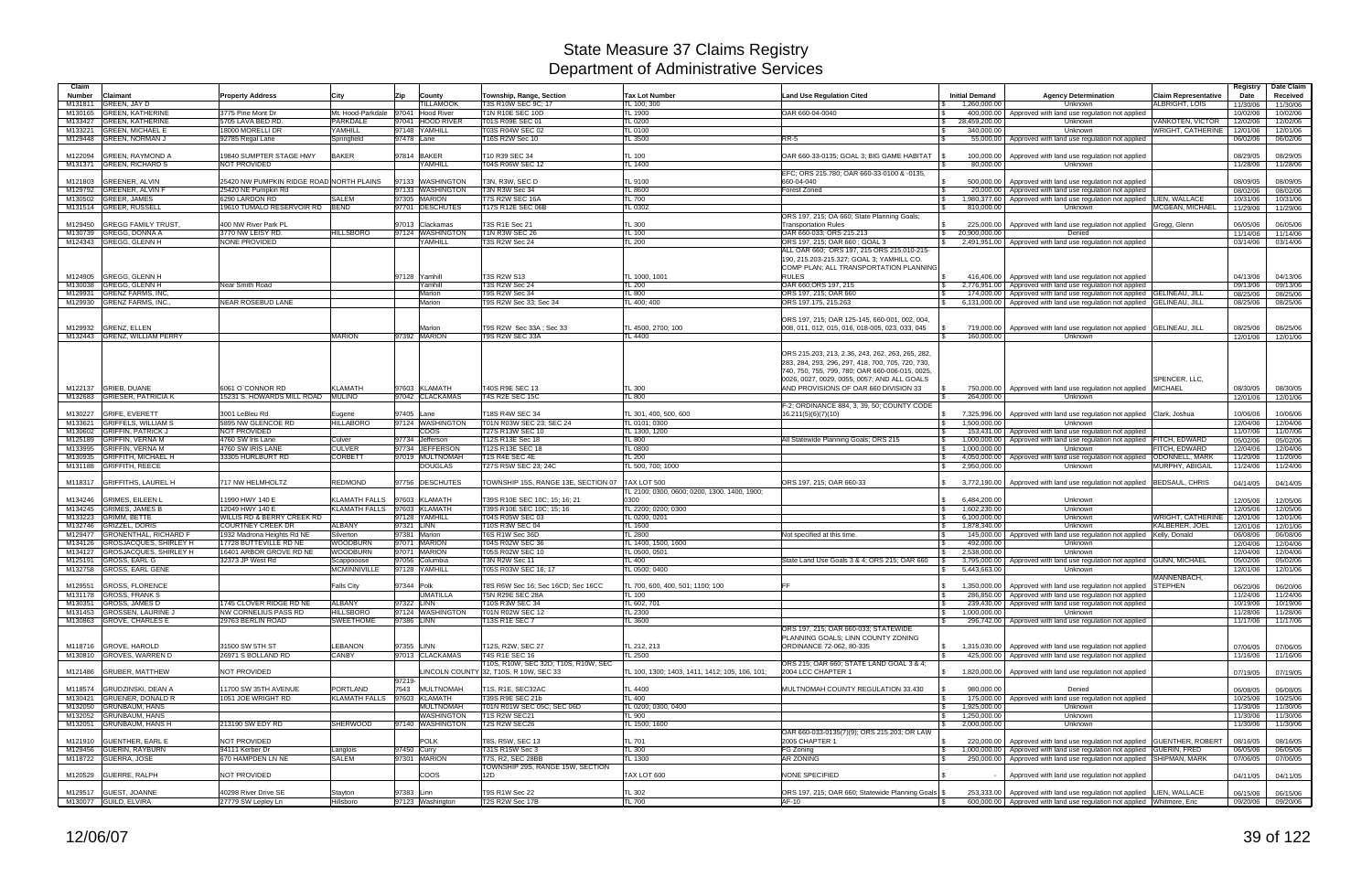| Claim         |                                                |                                                    |                                |             |                            |                                                  |                                                |                                                   |                                            |                                                                                 |                             | Registry             | Date Claim           |
|---------------|------------------------------------------------|----------------------------------------------------|--------------------------------|-------------|----------------------------|--------------------------------------------------|------------------------------------------------|---------------------------------------------------|--------------------------------------------|---------------------------------------------------------------------------------|-----------------------------|----------------------|----------------------|
| <b>Number</b> | <b>Claimant</b>                                | <b>Property Address</b>                            | City                           | Zip         | County                     | Township, Range, Section                         | <b>Tax Lot Number</b>                          | <b>Land Use Regulation Cited</b>                  | <b>Initial Demand</b>                      | <b>Agency Determination</b>                                                     | <b>Claim Representative</b> | Date                 | Received             |
|               | M130078 GUILD, STANLEY                         | 27874 Lepley Ln                                    | Hillboro                       |             | 97123 Washington           | T2S R2W Sec 17B                                  | L 900                                          | $AF-10$                                           |                                            | 2,400,000.00   Approved with land use regulation not applied Whitmore, Eric     |                             | 09/20/06             | 09/20/06             |
|               | M131227 GUILD, STANLEY                         |                                                    |                                |             | <b>WASHINGTON</b>          | <b>T2S R2W SEC 16 B</b>                          | TL 2900                                        |                                                   |                                            | 600,000.00 Approved with land use regulation not applied                        | CHITMORE, ERIC              | 11/24/06             | 11/24/06             |
|               | M132277 GUISINGER, JOHN E                      | 9955 NW DAIRY CREEK RD                             | NORTH PLAINS                   |             | 97133 WASHINGTON           | T02N R03W SEC 16                                 | 1100                                           |                                                   | 1,250,000.00<br>IS.                        | Unknown                                                                         |                             | 11/30/06             | 11/30/06             |
|               |                                                |                                                    |                                |             |                            | T8S R46E SEC 00; 10; 14; T8S R47E SEC            | TL 1001, 2800; 800; 700; 2800, 2900; 200, 300, |                                                   |                                            |                                                                                 |                             |                      |                      |
|               | M131209 GULICK, KERRY                          | <b>NOT SPECIFIED</b>                               |                                |             | 97834 BAKER<br>97834 BAKER | 00: T9S R47E SEC 00<br>T08S R46E SEC 00          | 400, 1800<br><b>TL 2300</b>                    |                                                   | 648.000.00                                 | Unknown<br>Unknown                                                              | <b>GULICK, KERRY</b>        | 11/24/06             | 11/24/06             |
|               | M131798 GULICK, STANLEY                        |                                                    |                                |             |                            |                                                  |                                                | OAR 660-006.0026 (1)(A); OAR 660-006-0027 (1)     | 625,000.00                                 |                                                                                 |                             | 11/29/06             | 11/29/06             |
|               |                                                |                                                    |                                |             |                            |                                                  |                                                | OAR 660-033-0100 (1); OAR 660-033-130 (3) (A);    |                                            |                                                                                 |                             |                      |                      |
|               |                                                |                                                    |                                |             |                            |                                                  |                                                | ORS 215.780 (1) (A); ORS 215.705; ORS 215.263     |                                            |                                                                                 |                             |                      |                      |
|               | M119871 GUNN, WALTER                           | 15900 THAYER ROAD                                  | OREGON CITY OR 97045 CLACKAMAS |             |                            | TOWNSHIP 3S, RANGE 2E, SECTION 11                | TAX LOT 600, 604                               | $(1)$ ; ORS 215.283 $(1)$ (F)                     | $\sqrt{S}$                                 | 3,000,000.00 Approved with land use regulation not applied                      |                             | 02/22/05             | 02/22/05             |
| M130664       | <b>GUNNEL, DONALD</b>                          | 20420 NE OVERLOOK DR                               | NEWBERG                        |             | 97132 YAMHILL              | T3S R3W SEC23                                    | TL 2103                                        |                                                   | 600.000.00                                 | Approved with land use regulation not applied SHARER, EDWIN                     |                             | 11/13/06             | 11/13/06             |
|               | M131013 GURNEY, SHIRLEY                        | 5833 HUBBARD CREEK RD                              | <b>UMPQUA</b>                  |             | 97486 DOUGLAS              | <b>T25S R7W SEC 20</b>                           | TL 1000                                        |                                                   | 84.000.00                                  | Unknown                                                                         |                             | 11/21/06             | 11/21/06             |
|               | M131094 GUSA, LINDA J                          |                                                    |                                |             | YAMHILL                    | T05S R04W SEC 34                                 | TL 1500                                        |                                                   | $\mathbb{R}$                               | 50,000.00   Approved with land use regulation not applied   GOWELL, WALTER      |                             | 11/22/06             | 11/22/06             |
|               |                                                |                                                    |                                |             |                            |                                                  |                                                |                                                   |                                            |                                                                                 | RATHBONE ESQ.               |                      |                      |
|               | M131115 GUSTAFSON TTE, EDWIN L                 |                                                    |                                |             | <b>CLACKAMAS</b>           | T3S R1E SEC 11                                   | <b>TL 600</b>                                  |                                                   | 1,225,000.00<br>$\mathcal{S}$              | Unknown                                                                         | CONI                        | 11/22/06             | 11/22/06             |
|               |                                                |                                                    |                                |             |                            |                                                  |                                                |                                                   |                                            |                                                                                 | <b>ZUPANCIC GROUP</b>       |                      |                      |
| M131115       | <b>GUSTAFSON TTE, EDWIN L</b>                  |                                                    |                                |             | <b>CLACKAMAS</b>           | <b>T3S R1E SEC 11</b>                            | <b>TL 600</b>                                  |                                                   | 1.225.000.00<br>$\mathcal{S}$              | Unknown                                                                         | INC. THE                    | 11/22/06             | 11/22/06             |
|               | M129510 GUSTAFSON, ROBERT G                    | 24910 S Central Point Rd                           | Canbv                          |             | 97013 Clackamas            | T4S R1E Sec 1 & 12                               | TL 1201 & 601                                  | EFU                                               |                                            | 820,000.00   Approved with land use regulation not applied                      |                             | 06/14/06             | 06/14/06             |
|               | M129511 GUSTAFSON, ROBERT G                    | 24282 S Central Point Rd                           | Canby                          |             | 97013 Clackamas            | T4S R1E Sec 1                                    | TL 102, 100                                    | <b>EFU</b>                                        |                                            | 2,900,000.00 Approved with land use regulation not applied                      |                             | 06/14/06             | 06/14/06             |
|               |                                                |                                                    |                                |             |                            |                                                  |                                                | ORS 92, 197, 215, 227 454, 536; YCZO 502;         |                                            |                                                                                 |                             |                      |                      |
|               |                                                |                                                    |                                |             |                            |                                                  |                                                | YCLDO 1.000-18.000; STATE FORESTRY ORS<br>526,627 |                                            |                                                                                 |                             |                      |                      |
|               | M118600 GUTHRIE, GARY L                        | 23230 NE HAGEY                                     | <b>DUNDEE</b>                  |             | 97115 YAMHILL              | <b>T3S R3W SEC 25</b>                            | TL 2100, 2600                                  |                                                   | $\mathcal{S}$<br>1,080,000.00              | Denied                                                                          | <b>ODONNELL, MARK</b>       | 06/14/05             | 06/14/05             |
|               |                                                |                                                    |                                |             |                            | TOWNSHIP 2S, RANGE 3EofWM, SECTION               |                                                |                                                   |                                            |                                                                                 |                             |                      |                      |
|               | M118462 GUTHRIE, LARRY                         | 20480 S CRISWELL RD                                | OREGON CITY                    |             | 97045 CLACKAMAS            |                                                  | TAX LOT 700A1 (LOT 2)                          | OAR 660-033-0100, 0130; ORS 215.263, 283, 780     | 8.000.000.00                               | Approved with land use regulation not applied                                   | MUNDORFF, ROGER             | 05/18/05             | 05/18/05             |
|               | M133858 GUTHRIE, RAYMOND                       | 8110 NE GERKE RD                                   | <b>PRINEVILLE</b>              |             | 97754 CROOK                | T14S R15E SEC 08: 09                             | 0100: 0600                                     |                                                   | 5.269.750.00<br><b>\$</b>                  | Unknown                                                                         | WILSON, JEFF                | 12/04/06             | 12/04/06             |
|               | M118457 GUTHRIE, ROBERT                        | <b>NOT PROVIDED</b>                                |                                |             | <b>WASHINGTON</b>          | TOWNSHIP 1S, RANGE 3W, SECTION 26                | TAX LOT 503                                    | OAR 660-037-0120(3); ORS 215.213, 705             | $\sqrt{S}$                                 | 1,000,000.00   Approved with land use regulation not applied                    |                             | 05/18/05             | 05/18/05             |
|               | M125168 GUTHRIE, THOMAS J                      | Malin Dump Rd                                      |                                |             | 97632 Klamath              | T40S R12E Sec 27                                 | <b>TL 500</b>                                  | AA: FR                                            | 850,000.00                                 | Approved with land use regulation not applied                                   |                             | 05/01/06             | 05/01/06             |
|               | M133859 GUTHRIE, WILLIAM R                     | 9301 NW RYE GRASS WAY                              | PRINEVILLE                     |             | 97754 CROOK                | T14S R15E SEC 05: 06: 09                         | TL 0300; 0200; 0100                            |                                                   | $\mathbb{S}$<br>13,041,192.00              | Unknown                                                                         | WILSON, JEFF                | 12/04/06             | 12/04/06             |
|               |                                                |                                                    |                                |             |                            | TOWNSHIP 9S, RANGE 39E of WM,                    |                                                | BAKER COUNTY ORDINANCE 83-03; BAKER               |                                            |                                                                                 |                             |                      |                      |
|               | M118415 GUYER, RONALD E                        | 42218 POCAHANTAS ROAD                              | <b>BAKER CITY</b>              |             | 97814 BAKER                | <b>SECTION 4</b>                                 | TAX LOT 600                                    | COUNTY COMPREHENSIVE PLAN                         | <b>S</b><br>230,490.00                     | Approved with land use regulation not applied                                   |                             | 05/11/05             | 05/11/05             |
|               | M131445 GUYNUP, JOHN                           |                                                    | <b>LANGLOIS</b>                |             | 97450 CURRY                | T30S R15W SEC 35C                                | TL 1700                                        |                                                   | 2,000,000.00<br>$\mathsf{S}$               | Unknown                                                                         |                             | 11/28/06             | 11/28/06             |
|               | M131398 GUYNUP, JOHN T                         | <b>NOT PROVIDED</b>                                |                                |             | <b>COOS</b>                | T30S R14W SEC 00; T30S R14W SEC 21               | TL 2100; 0100                                  |                                                   | 5,220,000.00<br>$\mathcal{S}$              | Unknown                                                                         |                             | 11/28/06             | 11/28/06             |
|               | M133337 H& J& R LEE ENTERPRISES.               | NOT SPECIFIED                                      |                                |             | <b>JEFFERSON</b>           | T13S R11E SEC 00                                 | TL 4000                                        |                                                   | 449.583.00<br>$\mathbb{S}$                 | Unknown                                                                         | <b>ACKERMAN, STARK</b>      | 12/01/06             | 12/01/06             |
|               | M129368 HAAG, JOHN D                           | 92373 Airport Road                                 |                                |             | Curry                      | T31S R15W Sec 31                                 | TL 500                                         | OAR 660-033; ORS 197, 215; Goal 3                 | $\mathbb{S}$                               | 1,070,000.00 Approved with land use regulation not applied                      |                             | 05/19/06             | 05/19/06             |
|               | M121518 HAAKINSON, MERLIN                      | <b>MEADOWS ROAD</b>                                | CENTRAL POINT 97502 JACKSON    |             |                            | T35, R2W, SEC 27                                 | TL 800, 700, 200                               | JACKSON COUNTY ORD; ORS 215; OAR 660              | 338,000.00                                 | Approved with land use regulation not applied SCHMOR, DOUG                      |                             | 07/21/05             | 07/21/05             |
|               | M131765 HAAS, ANTHONY                          | 12941 MODOC RD                                     | <b>WHITE CITY</b>              |             | 97503 JACKSON              | T35S R01W SEC 30                                 | TL 0300                                        |                                                   | 1,000,000.00                               | Unknown                                                                         | MARTIN, L                   | 11/29/06             | 11/29/06             |
|               |                                                |                                                    |                                |             |                            |                                                  |                                                | GOAL 3; ORS 197, 215.263, 284(4), 780; OAR 660-   |                                            |                                                                                 |                             |                      |                      |
|               | M129970 HAAS, CARLYLE                          | 2590 KINGS VALLEY HWY                              | <b>DALLAS</b>                  | 97338 POLK  |                            | T8S R5W SEC 8                                    | <b>TL 300</b>                                  | 033-0135, 0130(4)                                 | 132,000.00                                 | Approved with land use regulation not applied   IRICK, MARK                     |                             | 09/05/06             | 09/05/06             |
|               | M129338 HAAS, FLOYD S                          | HWY 138 & Hatfield Drive                           | Roseburg                       |             | 97470 Douglas              | T27S R5W Sec 13C                                 | <b>TL 800</b>                                  | FG                                                | $\sqrt{S}$<br>432,450.00                   | Denied                                                                          |                             | 05/16/06             | 05/16/06             |
|               |                                                |                                                    |                                |             |                            | T11S R4W SEC 22                                  |                                                |                                                   |                                            |                                                                                 |                             |                      |                      |
| M130765       | HADDEN, ELIZABETH                              | 35296 SW RIVERSIDE RD                              | ALBANY                         | 97321 LINN  |                            |                                                  | <b>TL 200</b>                                  |                                                   | 450.300.00                                 | Approved with land use regulation not applied                                   |                             | 11/15/06             | 11/15/06             |
|               | M134399 HADLEY, LORETTA A                      | 22015 BEAR CREEK RD                                | <b>BEND</b>                    |             | 97701 DESCHUTES            | T18S R13E SEC 06                                 | <b>L 0800</b>                                  |                                                   | 243,804.00                                 | Unknown                                                                         |                             | 06/25/07             | 06/25/07             |
|               |                                                |                                                    |                                |             |                            |                                                  |                                                |                                                   |                                            |                                                                                 |                             |                      |                      |
| M118382       | HADLEY, TIMOTHY R                              | 38260 JEFFERSON SCIO DR                            | SCIO                           | 97374 LINN  |                            | TOWNSHIP 10S, RANGE 2W, SECTION 12C TAX LOT 2300 |                                                | EFU                                               | 1,025,000.00                               | Approved with land use regulation not applied                                   |                             | 05/02/05             | 05/02/05             |
|               |                                                |                                                    |                                |             |                            | T18 R04 Sec 08; T18 R04 Sec 16; T18 R04          |                                                | OAR 660-Div 4, 6, 33; DLCD Statewide Planning     |                                            |                                                                                 |                             |                      |                      |
|               | M129699 HAFFNER, WESLEY H                      | 29230 Gimple Hill Road<br>FLORAS LAKE RD AT FLORAS |                                |             | 97402 Benton               | Sec 17                                           | TL400; 1100; 100                               | Goals; F-2; ORS 92, 94, 197, 215,536, 541, 561    |                                            | 4,230,000.00   Approved with land use regulation not applied   HEILIG, GEORGE   |                             | 07/18/06             | 07/18/06             |
|               | M131677 HAGA, ALAN A                           | LAKE LOOP RD                                       | LANGLOIS                       |             | 97450 CURRY                | T31S R15W SEC 10                                 | TL 1100, 1102                                  |                                                   | \$4,179,520.00                             | Unknown                                                                         | O`DWYER, MIKE               | 11/29/06             | 11/29/06             |
|               | M130402 HAGA, RONNY O                          |                                                    |                                |             | $\overline{COOS}$          | T29S R14W SEC 4                                  | <b>TL 500</b>                                  |                                                   | 6.689.708.00<br>$\sqrt{S}$                 | Denied                                                                          | McIntosh, Emmett            | 10/24/06             | 10/24/06             |
|               | M130254 HAGANS, ELISABETH G                    |                                                    |                                |             | <b>CLACKAMAS</b>           | T3 R2E SEC20                                     | TL100                                          |                                                   |                                            | 4,510,000.00   Approved with land use regulation not applied COFIELD, DOROTHY   |                             | 10/11/06             | 10/11/06             |
|               | M133659 HAGEN, ROLFE                           | NOT SPECIFIED.                                     | ALSEA                          |             | 97324 BENTON               | T13S R07W SEC 21; 22                             | TL 0100; 0400                                  |                                                   | 383,434.00<br><b>S</b>                     | Unknown                                                                         |                             | 12/04/06             | 12/04/06             |
|               | M133564 HAGENAUER, MARIAN L                    | 20736 BUTTEVILLE RD NE                             |                                |             | <b>MARION</b>              | T04S R01W SEC 17C                                | TL 1400                                        |                                                   | 3.840.000.00<br>IS.                        | Unknown                                                                         |                             | 12/01/06             | 12/01/06             |
|               | M122065 HAGER, WALT                            | 1600 BLOCK OF 82ND AVE NE                          | <b>SALEM</b>                   |             | 97301 MARION               | T75, R2W, SEC 35D                                | TL 1000, 1100                                  | <b>SA</b>                                         | l \$                                       | 300,000.00   Approved with land use regulation not applied                      |                             | 08/25/05             | 08/25/05             |
|               |                                                |                                                    |                                |             |                            |                                                  |                                                |                                                   |                                            |                                                                                 |                             |                      |                      |
|               | M133699 HAGUE, MERLE                           | 2865 KINGS VALLEY HWY                              | <b>DALLAS</b>                  | 970368 POLK |                            | T08S R05W SEC 08                                 | TL 0400, 1800                                  |                                                   | 97,850.00                                  | Unknown                                                                         |                             | 12/04/06             | 12/04/06             |
|               | M130512 HAIMA, ELDA F                          | NOT PROVIDED                                       |                                |             | <b>LINN</b>                | T10S R3W SEC 27                                  | TL 200, 202                                    |                                                   |                                            | 5,600,000.00 Approved with land use regulation not applied SHIPMAN, MARK        |                             | 10/31/06             | 10/31/06             |
|               | M130693 HAKANSON, RALF                         |                                                    | <b>OAKLAND</b>                 |             | 97462 DOUGLAS              | <b>T25S R5W SEC 8</b>                            | <b>TL 700</b>                                  |                                                   | $\sqrt{3}$                                 | 100,000.00   Approved with land use regulation not applied                      |                             | 11/13/06             | 11/13/06             |
|               |                                                |                                                    |                                |             |                            | TOWNSHIP 5 NORTH, RANGE 2 WEST,                  |                                                |                                                   |                                            |                                                                                 |                             |                      |                      |
|               | M119412 HALD, GLEN L                           | 62351 DART CREEK ROAD                              | <b>ST HELENS</b>               |             | 97051 COLUMBIA             | SECTION 24                                       | TAX LOT 02-08-2, 5224-000-0700                 | HB3661, OAR 660-006-0055                          | $\mathfrak{S}$                             | 300,000.00 Approved with land use regulation not applied                        |                             | 01/21/05             | 01/21/05             |
|               | M131373 HALE, DENNIS R                         |                                                    | <b>ASTORIA</b>                 |             | 97103 CLATSOP              | T08N R09W SEC 13                                 | TL 0700, 0900                                  |                                                   | l \$                                       | 59,000.00 Approved with land use regulation not applied                         |                             | 11/28/06             | 11/28/06             |
|               | M134114 HALE, PHILLIP E                        | 872 HYLO RD SE                                     |                                |             | <b>MARION</b>              | T08S R03W SEC 27                                 | TL 1100                                        |                                                   | 100,000.00<br>l \$                         | Unknown                                                                         |                             | 12/04/06             | 12/04/06             |
|               | M131595 HALEY, DWIGHT                          | 30030 SODAVILLE MT HM                              | LEBANON                        | 97355 LINN  |                            | T13S R02W SEC 01                                 | TL 1005, 1007                                  |                                                   | 138,000.00<br>$\sqrt{3}$                   | Unknown                                                                         |                             | 11/29/06             | 11/29/06             |
|               | M130971 HALL KISER, SHERI                      | <b>7662 YACHATS RIVER ROAD</b>                     | <b>YACHATS</b>                 |             | 97498 LINCOLN              | T14S R11W SEC 34; T15S R11W SEC 00               | TL 1200; 700                                   |                                                   | $\sqrt{3}$                                 | 1,050,000.00   Approved with land use regulation not applied   PAVITT, DAWN     |                             | 11/20/06             | 11/20/06             |
|               |                                                |                                                    |                                |             |                            |                                                  |                                                | OREGON WATER RESOURCES DEPT                       |                                            |                                                                                 |                             |                      |                      |
|               |                                                |                                                    |                                |             |                            |                                                  |                                                | APPLICATION G-15287; OAR 690; YAMHILL             |                                            |                                                                                 |                             |                      |                      |
|               |                                                |                                                    |                                |             |                            |                                                  |                                                | COUNTY ZONING ORDINANCES 310 SECT 403,            |                                            |                                                                                 |                             |                      |                      |
|               |                                                |                                                    |                                |             |                            |                                                  |                                                | 402.03(a), 83; STATEWIDE PLANNING GOALS;          |                                            |                                                                                 |                             |                      |                      |
|               |                                                |                                                    |                                |             |                            |                                                  |                                                | WILLAMETTE RIVER GREENWAY OVERLAY                 |                                            |                                                                                 |                             |                      |                      |
|               | M118537 HALL, BRUCE M                          | 8000 NE PARRISH RD                                 | <b>NEWBERG</b>                 |             | 97132 YAMHILL              | T3S R2W SEC 27 AND 33                            | TL 1201, 100 AND 200                           | <b>DISTRICT</b>                                   | $\frac{1}{2}$ 2,192,924.00                 | Denied                                                                          |                             | 05/31/05             | 05/31/05             |
|               | M133745 HALL, CAROLYN S                        | 18175 FALLS CITY RD                                | <b>DALLAS</b>                  |             | 97338 POLK                 | T08S R06W SEC 15                                 | <b>TL 1000</b>                                 |                                                   | $\sqrt{S}$<br>133,090.00                   | Unknown                                                                         |                             | 12/04/06             | 12/04/06             |
|               | M131511 HALL, DALE O<br>M130392 HALL, DENNIS R | 8659 GARDNER RIDGE RD                              | <b>BROOKINGS</b>               |             | 97415 CURRY<br>WASHINGTON  | T40S R13W SEC 14<br>T02N R03W SEC 09             | TL 1800<br><b>TL 1800</b>                      |                                                   | 1,400,000.00<br>$\sqrt{3}$<br>1,585,000.00 | Unknown<br>Denied                                                               | CAPP, JIM<br>HALL, ERIC     | 11/29/06<br>10/24/06 | 11/29/06<br>10/24/06 |
|               | M130393 HALL, DENNIS R                         |                                                    |                                |             | <b>WASHINGTON</b>          | T02N R03W SEC 10                                 | <b>TL 0900</b>                                 |                                                   | $\sqrt{3}$<br>$\sqrt{3}$<br>6,302,000.00   | Denied                                                                          | <b>HALL, ERIC</b>           |                      |                      |
|               | M130394 HALL, DENNIS R                         | NOT PROVIDED                                       |                                |             | WASHINGTON                 | <b>T02N R03W SEC 10</b>                          | <b>TL 0700</b>                                 |                                                   | 800,000.00<br>$\sqrt{S}$                   | Denied                                                                          | HALL, ERIC                  | 10/24/06<br>10/24/06 | 10/24/06<br>10/24/06 |
|               |                                                |                                                    |                                |             |                            |                                                  |                                                |                                                   |                                            |                                                                                 |                             |                      |                      |
|               | M133746 HALL, EUGENE                           | FALLS CITY RD & BARNHART RD                        |                                |             | <b>POLK</b>                | T08S R06W SEC 15                                 | TL 1002                                        |                                                   | 386,320.00<br><b>S</b>                     | Unknown                                                                         |                             | 12/04/06             | 12/04/06             |
|               | M134112 HALL, EUGENE                           |                                                    |                                |             | <b>POLK</b>                | T10S R06W SEC 04                                 | TL 0300                                        |                                                   |                                            | Unknown                                                                         |                             | 12/04/06             | 12/04/06             |
|               | M118339 HALL, FRED                             | NOT PROVIDED                                       |                                |             | <b>MULTNOMAH</b>           | TOWNSHIP 2N, RANGE 2W SECTION 10A                | TAX LOT 600                                    | NOT PROVIDED                                      | $\sqrt{3}$                                 | 750,000.00 Approved with land use regulation not applied                        |                             | 04/21/05             | 04/21/05             |
|               |                                                |                                                    |                                |             |                            |                                                  |                                                |                                                   |                                            |                                                                                 |                             |                      |                      |
|               | M118661 HALL, HAROLD                           | 35771 S HIGHWAY 213                                | MOLALLA                        |             | 97038 CLACKAMAS            | T5S, R1E, SEC34                                  | <b>TL 700</b>                                  | ORS 215; ZONED FF                                 | $\sqrt{S}$                                 | 2,000,000.00   Approved with land use regulation not applied   KAUFFMAN, ANDREW |                             | 06/22/05             | 06/22/05             |
|               | M133609 HALL, JAYNE                            | 62456 BOWERMAN RD                                  |                                |             | <b>WALLOWA</b>             | T02S R44E SEC 36; T03S R44E SEC1                 | TL 1800, 1900; 0100                            |                                                   | <b>S</b><br>$\sim$ 100 $\mu$               | Unknown                                                                         |                             |                      | 12/04/06 12/04/06    |
|               |                                                |                                                    |                                |             |                            |                                                  |                                                |                                                   |                                            |                                                                                 |                             |                      |                      |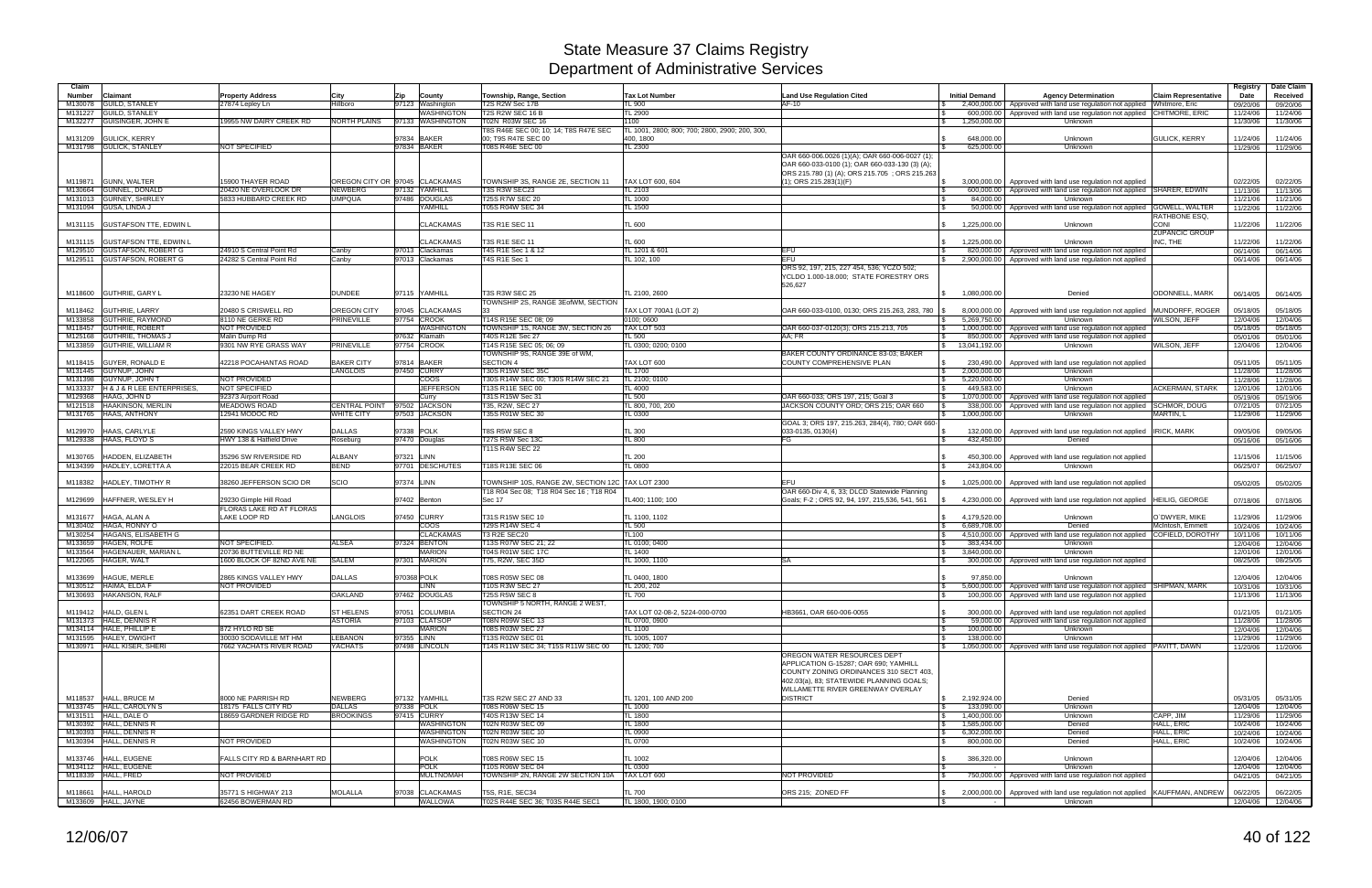| Claim   |                                                       |                                            |                                          |                          |                                      |                                                        |                                                        |                                                      |                                                 |                                                                                           |                              | Registry             | Date Claim                    |
|---------|-------------------------------------------------------|--------------------------------------------|------------------------------------------|--------------------------|--------------------------------------|--------------------------------------------------------|--------------------------------------------------------|------------------------------------------------------|-------------------------------------------------|-------------------------------------------------------------------------------------------|------------------------------|----------------------|-------------------------------|
| Number  | Claimant                                              | <b>Property Address</b>                    | City                                     | Zip                      | County                               | Township, Range, Section                               | <b>Tax Lot Number</b>                                  | <b>Land Use Regulation Cited</b>                     | <b>Initial Demand</b>                           | <b>Agency Determination</b>                                                               | <b>Claim Representative</b>  | Date                 | Received                      |
| M121834 | <b>HALL, JOE</b>                                      | NOT PROVIDED                               |                                          |                          | 97741 JEFFERSON                      | T11S, R14E                                             | TL 1200                                                | ORS 197, 215; OAR 660-033                            |                                                 | 748,277.00 Approved with land use regulation not applied                                  |                              | 08/11/05             | 08/11/05                      |
|         | M121835 HALL, JOE                                     | N/A                                        |                                          |                          | <b>JEFFERSON</b>                     | T7S, R14EM, SEC 30                                     | <b>TL 300</b>                                          | ORS 197; ORS 215; OAR 660-33                         | $\mathbb{S}$<br>1,241,322.00                    | Approved with land use regulation not applied                                             |                              | 08/11/05             | 08/11/05                      |
|         |                                                       |                                            |                                          |                          |                                      | <b>T2N R2W SEC 10</b>                                  | TL200                                                  |                                                      |                                                 |                                                                                           |                              |                      |                               |
| M122267 | HALL, JUDY                                            | 23425 NW Moreland Rd                       | <b>North Plains</b>                      |                          | 97113 Multnomah                      |                                                        |                                                        | CFU, ORS 92, ORS 215,197                             | 750,000.00                                      | Denied                                                                                    | Harris, Bob                  | 09/09/05             | 09/09/05                      |
|         | M133593 HALL, LELAND R                                | 18714 GARDNER RIDGE RD                     | <b>BROOKINGS</b>                         | OR                       | <b>CURRY</b>                         | T40S R13W SEC 14B; 15A                                 | TL 1900: 0300                                          |                                                      | 500.000.00                                      | Unknown                                                                                   |                              | 12/04/06             | 12/04/06                      |
|         |                                                       | SUNSHINE VALLEY RD & ZION<br>HILL DR       |                                          |                          | 97095 CLACKAMAS                      |                                                        |                                                        |                                                      |                                                 |                                                                                           |                              |                      |                               |
| M134452 | HALL, LLOYD L<br>M118747 HALL, PHYLLIA N              | 4626 PETTYJOHN RD S                        | SALEM                                    |                          | 97302 MARION                         | T01S R03E SEC 35D; SEC 35A<br><b>T8S, R3W, SEC 7</b>   | TL 0301, 0402, 0501, 0591, 0601; 2800<br><b>TL 700</b> | SA: SPECIAL AGRICULTURAL ZONE                        | 600.000.00<br>135,000.00                        | Unknown<br>Approved with land use regulation not applied                                  |                              | 10/22/07<br>07/12/05 | 10/22/07<br>07/12/05          |
|         | M132096 HALL, SAMUEL A                                |                                            |                                          |                          | <b>CURRY</b>                         | T41S R13W SEC16 AB                                     | TL 2600; 2700                                          |                                                      | 350,000.00                                      | Unknown                                                                                   |                              | 11/30/06             | 11/30/06                      |
|         |                                                       |                                            |                                          |                          |                                      |                                                        |                                                        | GOAL 3; ORS 197.175-175.250, 215.203, 243,           |                                                 |                                                                                           |                              |                      |                               |
|         |                                                       |                                            |                                          |                          |                                      |                                                        |                                                        | 700; LANE COUNTY CODES 16.212 (2-7), 10.100-         |                                                 |                                                                                           |                              |                      |                               |
|         |                                                       |                                            |                                          |                          |                                      |                                                        |                                                        | 10, 30, 40, 13.050 (1)(2)(5)(12), 15.137.045(1),     |                                                 |                                                                                           | WATERBURY.                   |                      |                               |
|         | M129570 HALLETT, RICHARD                              | 90171 MARCOLA RD                           | <b>SPRINGFIELD</b>                       | 97478 LANE               |                                      | <b>T17S R2W SEC 3</b>                                  | TL 2901, 2902                                          | 070, 080, 137, 138                                   | 170.000.00                                      | Approved with land use regulation not applied                                             | <b>NORMAN</b>                | 06/23/06             | 06/23/06                      |
|         | M120338 HALLGREN, LYLE                                | 30845 S WALL STREET                        | <b>COLTON</b>                            |                          | 97017 CLACKAMAS                      | TOWNSHIP 5S, RANGE 3E, SECTION 04                      | TAX LOT 2601, 2605                                     | OAR 660-004-0040 (7)(a); RRFF5                       |                                                 | 47,771.00 Approved with land use regulation not applied                                   |                              | 03/25/05             | 03/25/05                      |
|         | M131047 HALLIBURTON, RICHARD E                        | 56484 SEVEN MILE ROAD                      | <b>BANDON</b>                            | 97411 COOS               |                                      | T28S R14W SEC 3                                        | TL 600                                                 |                                                      | 487.566.00<br>l S                               | Approved with land use regulation not applied   MCINTOSH, EMMETT                          |                              | 11/21/06             | 11/21/06                      |
| M130339 | HALLIDAY ORCHARDS INC                                 | 4505 LONDON RD                             | <b>PARKDALE</b>                          |                          | 97041 HOOD RIVER                     | T1S R10E SEC 17                                        | TL 500, 1400                                           |                                                      | 4,750,925.00<br><b>S</b>                        | Approved with land use regulation not applied                                             |                              | 10/19/06             | 10/19/06                      |
| M130340 | HALLIDAY ORCHARDS INC.                                | 7540 COOPER SPUR RD<br>9020 SW HIGHWAY 97  | PARKDALE<br><b>REDMOND</b>               |                          | 97041 HOOD RIVER<br><b>DESCHUTES</b> | T1S R10E SEC 6                                         | TL 2700, 5900                                          |                                                      | 3,177,562.00<br><b>\$</b><br>380,340.00<br>l \$ | Approved with land use regulation not applied<br>Unknown                                  |                              | 10/19/06             | 10/19/06                      |
| M133611 | HALLIGAN, DONALD<br>M129534 HALLSTROM, OLOF A         | 920 Hallstrom Rd                           | Tillamook                                |                          | 97141 Tillamook                      | T16S R12E SEC 13; T16S R13E SEC 00<br>T2S R9W Sec 6    | TL 0101; TL 0700<br>1800                               | $F-1$ : $F$ : A-1                                    | 300,000.00<br>l \$                              | Approved with land use regulation not applied   Pike, Kevin & Penni                       |                              | 12/04/06<br>06/19/06 | 12/04/06<br>06/19/06          |
|         |                                                       |                                            |                                          |                          |                                      |                                                        |                                                        | Co Zoning Ord; May 72 Zoning Ord, June 74,           |                                                 |                                                                                           |                              |                      |                               |
|         |                                                       | 1900 Hallstrom Road at Tillamook           |                                          |                          |                                      |                                                        |                                                        | Zoning Ord.; Tillamook Co. Subdivision               |                                                 |                                                                                           |                              |                      |                               |
| M129583 | HALLSTROM, OLOF A                                     | <b>River Road</b>                          |                                          |                          | <b>Fillamook</b>                     | T2S R10W Sec 12; Sec 1                                 | TL 100 & 400; TL 2200                                  | requirements                                         | 4.000.000.00                                    | Approved with land use regulation not applied Pike, Kevin                                 |                              | 06/27/06             | 06/27/06                      |
|         | M132843 HALSTEAD SLOPES LLC                           | 2860 KINGS VALLEY HWY                      | <b>DALLAS</b>                            |                          | 97338 POLK                           | <b>T08S R05W SEC 08</b>                                | TL 1701                                                |                                                      | 450,000.00<br>$\sqrt{s}$                        | Unknown                                                                                   |                              | 12/01/06             | 12/01/06                      |
|         |                                                       |                                            |                                          |                          |                                      |                                                        |                                                        | EFU ORS 215, 283, OR 660.033, ORD 1209 SEC           |                                                 |                                                                                           |                              |                      |                               |
| M121985 | HALTER, RAY                                           | 20921 OLMSTEAD RD NE                       | AURORA                                   |                          | 97002 MARION                         | <b>T4S R1W SEC 18C</b>                                 | <b>TL 300</b>                                          | 3.13                                                 | 300,000.00                                      | Approved with land use regulation not applied                                             |                              | 08/22/05             | 08/22/05                      |
| M134238 | HALTON CO.                                            | NOT SPECIFIED                              |                                          |                          | <b>CLACKAMAS</b>                     | T02S R01E SEC 16D; 21                                  | TL 1300; 0100, 0200, 0400                              |                                                      | $\mathcal{S}$<br>18,988,000.00                  | Unknown                                                                                   |                              | 12/05/06             | 12/05/06                      |
| M133947 | HALVERSON, EUGENE L                                   | 46692 SE COALMAN RD                        | SANDY                                    |                          | 97055 CLACKAMAS                      | <b>T02S R05E SEC 22</b>                                | TL 1100                                                |                                                      | 4.000.000.00<br>$\sqrt{3}$                      | Unknown                                                                                   |                              | 12/04/06             | 12/04/06                      |
|         | M122601 HALVERSON, GARY G                             | 28904 S ROYAL OAKS DR                      | <b>MULINO</b>                            |                          | 97042 CLACKAMAS                      | <b>T4S R2E SEC 26</b>                                  | TL 4503,4507,4601                                      | CLACKAMAS CO ZONING TT-20; TBR                       |                                                 | 713,868.00   Approved with land use regulation not applied                                |                              | 10/03/05             | 10/03/05                      |
|         | M129986 HAM, JOANNE D<br>M129808 HAMILITON, DOROTHY D | 31467 Grays Hill Rd                        | Colton                                   |                          | 97017 Clackamas                      | T5S R3E Sec 10<br>T9S R5W Sec 32                       | TL 201<br>TL 1402                                      | Goals 3.4                                            | IS.                                             | 450,000.00 Approved with land use regulation not applied                                  |                              | 09/06/06             | 09/06/06                      |
|         | M131246 HAMLIN, CECIL E                               | Airlie Rd<br>38158 FRANKLIN BUTTE ROAD     | Monmouth<br><b>SCIO</b>                  | 97361 Polk<br>97374 LINN |                                      | T10S R01W SEC 21                                       | TL 0700                                                | None specified.                                      | <b>S</b><br>110,000.00                          | Approved with land use regulation not applied<br>Unknown                                  |                              | 08/04/06<br>11/24/06 | 08/04/06<br>11/24/06          |
|         | M133912 HAMMER SE, JOHN C                             | 11754 NUSOM RD NE                          | <b>SILVERTON</b>                         |                          | 97381 MARION                         | T06S R01W SEC 21                                       | TL 1300, 1400, 1500, 1600                              |                                                      | 576,000.00<br>l \$                              | Unknown                                                                                   |                              | 12/04/06             | 12/04/06                      |
| M134222 | HAMMER, JACK L                                        | 79205 BACK WALTERS RD                      | <b>MAUPIN</b>                            |                          | 97057 WASCO                          | T05S R12E SEC 28                                       | TL 7400                                                |                                                      | 74,500.00<br>l SS                               | Unknown                                                                                   | WENTZEL, DUANE               | 12/05/06             | 12/05/06                      |
|         | M133681 HAMMERSLEY, WILLIAM L                         | 22235 BUTTERVILLE RD NE                    | <b>AURORA</b>                            |                          | 97002 MARION                         | T04S R01W SEC 08B                                      | TL 0500                                                |                                                      | 500,000.00<br><b>S</b>                          | Unknown                                                                                   |                              | 12/04/06             | 12/04/06                      |
|         | M130908 HAMMOND, MILDRED                              | 35883 WILLAMA VISTA ST                     | PLEASANT HILL                            | 97455 LANE               |                                      | <b>T18S R2W SEC 12</b>                                 | TL 700, 1200                                           |                                                      | 2,700,000.00<br>$\mathbb{S}$                    | Approved with land use regulation not applied FARTHING, MICHAEL                           |                              | 11/20/06             | 11/20/06                      |
|         | M133903 HAMPTON, KEVIN R                              | 61362 VALA RD                              | COOS BAY                                 | 97420 COOS               |                                      | T26S R13W SEC 25                                       | <b>TL 1200</b>                                         |                                                      | 200,000.00                                      | Unknown                                                                                   |                              | 12/04/06             | 12/04/06                      |
|         | M133576 HAMPTON, LONNIE R                             | NOT SPECIFIED                              |                                          |                          | 97420 COOS                           | T27S R13W SEC 01C                                      | TL 1000                                                |                                                      | 362,296.00                                      | Unknown                                                                                   |                              | 12/02/06             | 12/02/06                      |
|         | M125125 HAMPTON, MARVIN D                             | 18750 NE Chehalem Dr                       | Newberg                                  |                          | 97132 Yamhill                        | T2S R3W Sec 36                                         | TL 2500                                                | #83-AF 20                                            | $\mathbb{S}$<br>1.100.000.00                    | Approved with land use regulation not applied                                             |                              | 04/26/06             | 04/26/06                      |
|         | M125186 HAMPTON, MARVIN D                             |                                            |                                          |                          | Marion                               | T9S R3W Sec 5                                          | TL 300, 400, 600                                       | EFU                                                  | 2.100.000.00                                    | Approved with land use regulation not applied                                             |                              | 05/02/06             | 05/02/06                      |
|         | M125003 HAMPTON, RODNEY                               |                                            |                                          |                          | 97045 Clackamas                      | T2S R2E Sec 35                                         | TL 600, 602, 603, 604                                  | 660-004-004000A                                      | <b>\$</b><br>4,250,000.00                       | Approved with land use regulation not applied                                             |                              | 04/19/06             | 04/19/06                      |
|         | M131092 HANDSAKER, NORMA I                            |                                            |                                          |                          | $\overline{{\rm{coos}}}$             | <b>T29S R14W SEC 8</b>                                 | TL 1100                                                |                                                      | 151,638.00<br><b>S</b>                          | Approved with land use regulation not applied                                             |                              | 11/22/06             | 11/22/06                      |
|         | M133734 HANEL, RONALD \                               | 4989 SOUTH HENRICI                         | OREGON CITY                              |                          | 97045 CLACKAMAS                      | T03S R02E SEC 16A                                      | TL 2400                                                |                                                      | <b>S</b><br>200,000.00                          | Unknown                                                                                   |                              | 12/04/06             | 12/04/06                      |
|         | M133702 HANEY, RICHARD O<br>M131845 HANKINS, BILL     | 36465 NW SPIESSCHAERT RD                   | <b>CORNELIUS</b>                         |                          | <b>WASHINGTON</b><br><b>LINN</b>     | T01N R03W SEC 34<br>T11S R01W SEC 36                   | <b>TL 0300</b><br>TL 502                               |                                                      | 145,000.00<br>l \$<br>320,000.00                | Unknown<br>Unknown                                                                        |                              | 12/04/06<br>11/30/06 | 12/04/06<br>11/30/06          |
|         | M133540 HANKINS, FRED                                 | NOT SPECIFIED                              | <b>ASTORIA</b>                           |                          | 97103 CLATSOP                        | T07N R09W SEC 07DB                                     | <b>TL 0800</b>                                         |                                                      | 145.000.00                                      | Unknown                                                                                   |                              | 12/02/06             | 12/02/06                      |
|         | M129721 HANKINS, LINDEN                               | 3315 Burgdorf Rd                           | Bonanza                                  |                          | 97623 Klamath                        | T39S R11E Sec 7; Sec 18                                | TL 300; 300, 400                                       | OAR 660-033                                          | IS.                                             | 1,500,000.00   Approved with land use regulation not applied Spencer, Michael             |                              | 07/21/06             | 07/21/06                      |
|         |                                                       |                                            |                                          |                          |                                      |                                                        |                                                        | OAR 660; ORS 92, 197, 215; CLACKAMAS                 |                                                 |                                                                                           |                              |                      |                               |
|         | M118677 HANKS, FRANKLIN                               | NONE AVAILABLE                             | CLACKAMAS                                |                          | 97015 CLACKAMAS                      | <b>T3S, R7E</b>                                        | TL 1100                                                | COUNTY ZONING GT-40                                  | $\mathbb{S}$<br>2,640,000.00                    | Approved with land use regulation not applied                                             | <b>STAMP, ANDREW</b>         | 06/24/05             | 06/24/05                      |
|         |                                                       |                                            |                                          |                          |                                      |                                                        |                                                        | OAR 660; ORS 92, 197, 215; CLACKAMAS                 |                                                 |                                                                                           |                              |                      |                               |
| M118746 | HANKS, MARLENE A                                      | 16000 SE KELLER ROAD                       | <b>CLACKAMAS</b>                         |                          | 97015 CLACKAMAS                      | T2S, R3E, SEC 8C; T2S, R3E, SEC 8B                     | TL 101, 1101                                           | COUNTY ZDO 308, 407, 902, 1000, 1105                 | $\mathbb{R}$                                    | Denied                                                                                    | STAMP, ANDREW                | 07/12/05             | 07/12/05                      |
| M134443 | HANLEY IV, MICHAEL                                    | 682 YTURRI BLVD                            | JORDAN VALLEY   97910 MALHEUR            |                          |                                      | T30S R46E SEC 14                                       | <b>NOT SPECIFIED</b>                                   |                                                      |                                                 | Unknown                                                                                   |                              | 09/24/07             | 09/24/07                      |
| M134034 | HANLON, NEILA M                                       | NOT SPECIFIED                              |                                          |                          | 97133 WASHINGTON                     | T03N R03W SEC 15                                       | TL 0200                                                |                                                      | $\mathbf{s}$<br>150,000.00                      | Unknown                                                                                   |                              | 12/04/06             | 12/04/06                      |
|         | M132220 HANNA, GLENN & AMY                            |                                            |                                          |                          | <b>CROOK</b>                         | T145 R15E SEC 31                                       | 102                                                    |                                                      |                                                 | Unknown                                                                                   |                              | 11/30/06             | 11/30/06                      |
|         | M118682 HANNA, RALPH                                  | 7208 SW MCCORMICK HILL RD   HILLSBORO      |                                          |                          | 97123 WASHINGTON<br>97524 JACKSON    | <b>T2S. R2W. SEC18</b>                                 | TL 700                                                 | AF-20                                                |                                                 | 720,000.00   Approved with land use regulation not applied                                |                              | 06/27/05             | 06/27/05                      |
|         | M134240 HANNAH, VERA<br>M134241 HANNAH, VERA          | 2554 ROGUE RIVER DR<br>1615 ROGUE RIVER DR | <b>EAGLE POINT</b><br><b>EAGLE POINT</b> |                          | 97524 JACKSON                        | <b>T35S R01W SEC 05</b><br>T35S R01W SEC 06; 07; 08    | TL 0700<br>TL 0300; 0100; 0800                         |                                                      | 1,582,560.00<br>IS.                             | Unknown<br><b>Unknown</b>                                                                 | BOYD, JUDITH<br>BOYD, JUDITH | 12/05/06             | 12/05/06                      |
|         | M118516 HANNAN, ERNEST A                              | 4178 SW 58TH ST                            | <b>REDMOND</b>                           |                          | 97756 DESCHUTES                      | T15S, R12E, SEC 25                                     | TL 900                                                 | ALL STATEWIDE PLANNING GOALS                         | 3,630,000.00                                    | 225,000.00 Approved with land use regulation not applied FITCH, EDWARD                    |                              | 12/05/06             | 12/05/06<br>05/26/05 05/26/05 |
|         |                                                       |                                            |                                          |                          |                                      |                                                        |                                                        | GOAL 4, 14; OAR 660-006-0000-0060, 014-0000-         |                                                 |                                                                                           |                              |                      |                               |
|         |                                                       |                                            |                                          |                          |                                      |                                                        |                                                        | 0040, 015-000(3)(14); ORS 197.175, 200, 250, 700     |                                                 |                                                                                           |                              |                      |                               |
|         | M129624 HANNER, SUSAN                                 | 30930 CAMAS SWALE RD                       | CRESWELL                                 | 97426 LANE               |                                      | T19S R4W SEC 13                                        | TL 301                                                 | TO 730                                               | <b>S</b>                                        | 320,000.00 Approved with land use regulation not applied CORNACCHIA, STEVE   07/06/06     |                              |                      | 07/06/06                      |
|         |                                                       |                                            |                                          |                          |                                      |                                                        |                                                        |                                                      |                                                 |                                                                                           |                              |                      |                               |
|         |                                                       |                                            |                                          |                          |                                      |                                                        |                                                        | OAR 660-006-015, 0025-0027, 0029, 0055, 0057;        |                                                 |                                                                                           |                              |                      |                               |
|         |                                                       |                                            |                                          |                          |                                      |                                                        |                                                        | OAR 660 DIVISION 33; ORS 215.203, 213, 236,          |                                                 |                                                                                           |                              |                      |                               |
|         |                                                       |                                            |                                          |                          |                                      |                                                        |                                                        | 243, 262, 263, 265, 282, 283, 284, 293, 296, 297,    |                                                 |                                                                                           |                              |                      |                               |
|         | M121799 HANNIG, EDGAR L                               | 23355 SE BORNSTEDT RD                      | SANDY                                    |                          | 97055 CLACKAMAS                      | T2S, R5EofWM, SEC 31C                                  | <b>TL 100</b>                                          | 418, 700, 705, 720, 730, 740, 750, 755, 799, 780 \\$ |                                                 | 500,000.00   Approved with land use regulation not applied   HENNINGER, DENNIS   08/09/05 |                              |                      | 08/09/05                      |
|         | HANSEN FAMILY REVOCABLE                               |                                            |                                          |                          |                                      |                                                        |                                                        |                                                      |                                                 |                                                                                           | WATERBURY,                   |                      |                               |
| M129846 | TRUST.                                                | 86616 Pine Grove Rd                        | Eugene                                   | 97402 Lane               |                                      | T18S R5 Sec 13; Sec 14                                 | TL 300, 2600, 400; 500                                 | F-2; E-40; Goal 3, & 4                               | $\mathbb{S}$                                    | 4,420,000.00 Approved with land use regulation not applied NORMAN                         |                              | 08/14/06             | 08/14/06                      |
|         | M129490 HANSEN, CHRIS C                               | 1882 RINE GROVE RD.                        | <b>ROGUE RIVER</b>                       |                          | 97537 JACKSON                        | T35S R4W SEC 15<br>TOWNSHIP 2S, RANGE 2E, SECTION 13C; | <b>TL 2101</b>                                         | <b>EFU</b><br>RRFF5; TBR; CLACKAMAS COUNTY ZONING    |                                                 | 185,000.00   Approved with land use regulation not applied                                |                              | 06/12/06             | 06/12/06                      |
|         | M119181 HANSEN, GEORGE I                              | 17107 S. CLIFFVIEW ROAD                    | OREGON CITY                              |                          | 97045 CLACKAMAS                      | TOWNSHIP 2S, RANGE 2E, SECTION 14D                     | TAX LOTS 900, 901, 902, 903, 904, 2200, 2201           | <b>RESTRICTIONS</b>                                  | $\mathbb{S}$                                    | 1,330,000.00 Approved with land use regulation not applied                                |                              | 01/06/05             | 01/06/05                      |
|         |                                                       |                                            |                                          |                          |                                      |                                                        |                                                        |                                                      |                                                 |                                                                                           |                              |                      |                               |
|         |                                                       |                                            |                                          |                          |                                      |                                                        |                                                        | OAR 660-004-0040(7)(e)(A), 011-0060(2), 012-         |                                                 |                                                                                           |                              |                      |                               |
|         |                                                       |                                            |                                          |                          |                                      |                                                        |                                                        | 0065(3), 0070, 033-0120, 0130, 0135; GOALS 3, 4,     |                                                 |                                                                                           |                              |                      |                               |
|         |                                                       |                                            |                                          |                          |                                      |                                                        |                                                        | 5, 11, 14; ORS 92, 195, 197, 215; WETLANDS,          |                                                 |                                                                                           |                              |                      |                               |
|         | M129939 HANSEN, MARGARET J                            | 8575 Hwy 140                               | Eagle Point                              |                          | 97524 JACKSON                        | T36S R1E SEC 4 & 5                                     | TL 400 & 1100                                          | WINTER RANGE & WILDLIFE REGULATIONS                  | IS                                              | 5,246,680.00 Approved with land use regulation not applied WATSON, LYNN                   |                              | 08/28/06             | 08/28/06                      |
|         | M130528 HANSEN, RETA                                  | 22614 S SPRING CREEK RD                    | <b>ESTACADA</b>                          |                          | 97023 CLACKAMAS                      | <b>T3S R3E SEC 11</b>                                  | TL 1100, 1101, 1190                                    |                                                      | <b>S</b>                                        | 7,399,980.00 Approved with land use regulation not applied SHONKWILER, JOHN               |                              | 11/01/06             | 11/01/06                      |
|         | M118622 HANSEN, RICHARD                               | 24022 SCHULTZ ROAD NE                      | <b>AURORA</b>                            |                          | 97002 MARION                         | T3S R1W SEC 32A                                        | <b>TL 2000</b>                                         | EFU; ORS 215.283; OAR 660-033                        | $\sqrt{3}$                                      | 237,500.00 Approved with land use regulation not applied                                  |                              | 06/17/05             | 06/17/05                      |
|         | M131204 HANSEN, RICHARD                               | 1390 TOLMAN CREEK RD                       |                                          |                          | 97520 JACKSON                        | T39S R1E SEC 23                                        | <b>TL 700</b>                                          |                                                      | 186,700.00                                      | Unknown                                                                                   | <b>GLEDHILL, TAMARA</b>      | 11/24/06             | 11/24/06                      |
|         | M134424 HANSEN, WILBUR                                | 53211 NW HAYWARD RD                        | <b>MANNING</b>                           |                          | 97125 WASHINGTON                     | T2N R4W SEC 18                                         | TL 0900                                                |                                                      | 3,580,460.00<br>$\sqrt{3}$                      | Unknown                                                                                   | IRELAND, ROBERT              | 12/01/06             | 12/01/06                      |
|         | M132246 HANSON, BEVERLY J                             | 5461 UPTON RD                              | CENTERAL POINT 97502 JACKSON             |                          |                                      | T36S R2W SEC 35                                        | TL 2000                                                |                                                      | 118,270.00<br><b>\$</b>                         | Unknown                                                                                   | <b>SCHMOR, DOUG</b>          | 11/30/06             | 11/30/06                      |
|         |                                                       |                                            |                                          |                          |                                      |                                                        |                                                        | ALL STATEWIDE REGULATIONS AND                        |                                                 |                                                                                           |                              |                      |                               |
|         | M122695 HANSON, DAVID L                               | 65815 OLD BEND REDMOND HWY BEND            |                                          |                          | 97701 DESCHUTES                      | T16S, R12E, SEC 16                                     | <b>TL 300</b>                                          | <b>ORDINANCES</b>                                    | <b>S</b>                                        | 800,000.00   Approved with land use regulation not applied FITCH, EDWARD                  |                              | 10/07/05             | 10/07/05                      |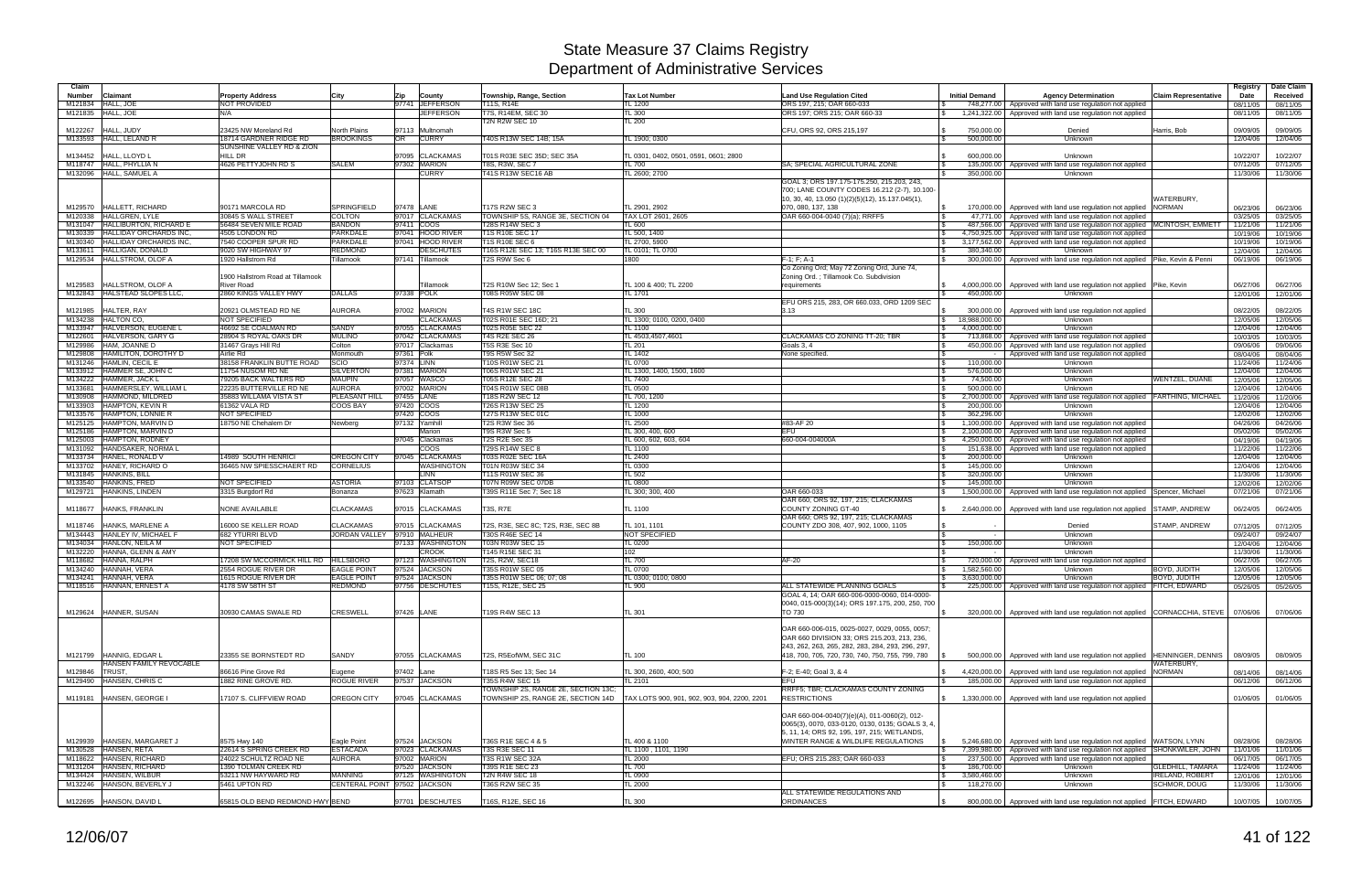| Claim<br><b>Number</b> | <b>Claimant</b>                                                      | <b>Property Address</b>                              | City                                 | <b>Zip</b><br>County                | Township, Range, Section                               | <b>Tax Lot Number</b>                       | <b>Land Use Regulation Cited</b><br>ALL STATEWIDE REGULATIONS AND                               | <b>Initial Demand</b>                              | <b>Agency Determination</b>                                                                                              | Claim Representative             | Registry<br>Date     | Date Claim<br>Received |
|------------------------|----------------------------------------------------------------------|------------------------------------------------------|--------------------------------------|-------------------------------------|--------------------------------------------------------|---------------------------------------------|-------------------------------------------------------------------------------------------------|----------------------------------------------------|--------------------------------------------------------------------------------------------------------------------------|----------------------------------|----------------------|------------------------|
| M122696                | HANSON, DAVID L                                                      | <b>SUNNY VIEW FARMS</b>                              | <b>REDMOND</b>                       | 97756 DESCHUTES                     | T16S, R12E, SEC 11                                     | TL 103, 104, 105, 106, 107, 108             | <b>ORDINANCES</b>                                                                               | 200.000.00                                         | Approved with land use regulation not applied                                                                            | <b>FITCH, EDWARD</b>             | 10/07/05             | 10/07/05               |
| M130490                | HANSON, HOWARD<br>HANSON, JAMES                                      |                                                      |                                      | <b>CLACKAMAS</b>                    | T3S R1W SEC 9                                          | TL 1601, 1501, 1600, 1500                   |                                                                                                 | 500,000.00<br>l \$                                 | Approved with land use regulation not applied                                                                            |                                  | 10/30/06             | 10/30/06               |
| M129634<br>M129418     | HANSON, JERRY                                                        | 9212 SW BEAR DR<br>30975 NW Pumpkin Ridge Dr         | <b>CULVER</b>                        | 97734 JEFFERSON<br>Washington       | T12S R13E SEC 22 & 27<br>TS2N R3W SEC 25               | TL 1300 & 300<br>TL 2101                    | ORS 197, 215; OAR 660-033<br>Goal 14: OAR 660-004-0040(6)                                       | 27,678.00<br>300,000.00                            | Approved with land use regulation not applied<br>Approved with land use regulation not applied                           |                                  | 07/11/06<br>05/30/06 | 07/11/06<br>05/30/06   |
| M129445                | HANSON, STEPHEN D                                                    | 65825 93rd Street                                    | Bend                                 | 97701 Deschutes                     | T16S R12E Sec 16                                       | <b>TL 200</b>                               | ORS 215; All Statewide Planning Goals                                                           | 1,000,000.00<br><b>S</b>                           | Approved with land use regulation not applied FITCH, EDWARD                                                              |                                  | 06/02/06             | 06/02/06               |
| M133552                | <b>HANTEN TTE, B A</b>                                               | 8599 GALICE RD                                       | MERLIN                               | 97532 JOSEPHINE                     | T35S R07W SEC 07                                       | <b>TL 0200</b>                              |                                                                                                 | 1,000,000.00<br>IS.                                | Unknown                                                                                                                  | HART, BOB                        | 12/02/06             | 12/02/06               |
| M130124                | <b>HARDIN, BRIAN</b>                                                 | 10704 Silver Falls Hwy SE                            | Aumsville                            | 97325 Marion                        | T8S R1W Sec 18                                         | TL 1100                                     | ORS 197, 215; OAR 660; Statewide Planning Goals \$                                              | 2,920,719.00                                       | Approved with land use regulation not applied                                                                            | Lien. Wallace<br>WATERBURY,      | 09/26/06             | 09/26/06               |
| M130900                | HARDING, V A                                                         | 29345 GIMPL HILL RD                                  | <b>EUGENE</b>                        | 97402 LANE                          | T18S R4W SEC 9                                         | <b>TL 3606</b>                              |                                                                                                 | 815,000.00                                         | Unknown                                                                                                                  | <b>NORMAN</b>                    | 11/20/06             | 11/20/06               |
|                        | M131277 HARDING, WAYNE H                                             |                                                      |                                      | <b>TILLAMOOK</b>                    | T05S R10W SEC 05                                       | TL 0100                                     |                                                                                                 | 40,000.00                                          | Approved with land use regulation not applied                                                                            |                                  | 11/27/06             | 11/27/06               |
|                        |                                                                      |                                                      |                                      |                                     |                                                        |                                             |                                                                                                 |                                                    |                                                                                                                          | <b>BARTHOLOMEW</b>               |                      |                        |
| M131206<br>M130125     | HARDMAN, HELEN<br>HARDWICK, STEVE                                    | 16003 MEADOWS RD<br>99W & Old Fort Rd                | Independence                         | 97502 JACKSON<br>97351 Polk         | T34S R2W SEC 33<br>T9S R4W Sec 18                      | <b>TL 1800</b><br><b>TL 1400</b>            | PC Chapter 136, Chapter 112,430; OAR 660                                                        | 277,630.00<br>l \$<br>200,000.00                   | Unknown<br>Approved with land use regulation not applied                                                                 | <b>MARK</b>                      | 11/24/06<br>09/26/06 | 11/24/06<br>09/26/06   |
|                        | M134384 HARE, LYNDEN O                                               | 5120 CAVES HWY                                       | <b>CAVE JUNCTION</b>                 | 97523 JOSEPHINE                     | T39S R07W SEC 19; SEC 30                               | TL 0800; 0100                               |                                                                                                 | 346,280.00<br>IS.                                  | Unknown                                                                                                                  | RIKER, RICK                      | 05/24/07             | 05/24/07               |
|                        | M130923 HARLAND, DAVID                                               | 1110 TURKEY CREEK RD                                 | <b>ROSEBURG</b>                      | 97470 DOUGLAS                       | <b>T26S R6W SEC 8</b>                                  | TL 601                                      |                                                                                                 | l \$<br>375,000.00                                 | Approved with land use regulation not applied                                                                            |                                  | 11/20/06             | 11/20/06               |
|                        | M129741 HARMON, NADINE W                                             | JOHNSON RANCH RD                                     | <b>BEND</b>                          | 97701 DESCHUTES                     | T17S R14E SEC 23                                       | <b>TL 1300</b>                              | EFU                                                                                             | 718,060.00                                         | Approved with land use regulation not applied FLOYD, JAMES                                                               |                                  | 07/25/06             | 07/25/06               |
|                        | M131844 HARMS, HUBERT J                                              | 34249 SLAVENS RD                                     | <b>WARREN</b>                        | 97053 COLUMBIA                      | T04N R01W SEC 30B                                      | TL 0200                                     |                                                                                                 | 400,000.00<br><b>S</b>                             | Unknown                                                                                                                  |                                  | 11/30/06             | 11/30/06               |
| M129853                | HARNAR, GAYLA                                                        | 6370 MILLER RD                                       | MT HOOD<br>PARKDALE                  | 97041 HOOD RIVER                    | T1N R10E Sec 22C                                       | <b>TL 1900</b>                              | FARM ZONE A-2; RR; ORS 197,215<br>ORS 215, 215.203. 215.263, 215.284, 215.700,                  | $\mathbf{s}$<br>181,586.00                         | Approved with land use regulation not applied                                                                            |                                  | 08/14/06             | 08/14/06               |
| M129595                | <b>HARNISCH, DAVID</b>                                               | 33153 Dever Conner Rd NE                             | Albany                               | 97321 Linn                          | T10S R3W Sec 8                                         | <b>TL 100</b>                               | 215.705, 215.780; OAR 660-033; Goals 11 & 14                                                    | 725,000.00                                         | Approved with land use regulation not applied                                                                            | KALBERER, JOEL                   | 06/28/06             | 06/28/06               |
|                        | M132882 HARNSBERGER, DONNA M                                         | 81150 SEARS RD                                       | COTTAGE GROVE 97424 LANE             |                                     | T 19S R3W SEC 35                                       | <b>TL 1201</b>                              |                                                                                                 | 249,000.00                                         | Unknown                                                                                                                  | <b>BELKNAP, JIM</b>              | 12/01/06             | 12/01/06               |
|                        | M134336 HARPER, JANET L                                              | <b>NOT SPECIFIED</b>                                 |                                      | LANE                                | T16S R04W SEC 23; SEC 26                               | TL 0301, 0901, 1401, 1600; 0200, 0900       |                                                                                                 | 1,160,000.00<br>l \$                               | Unknown                                                                                                                  | <b>BATSON, FREDERICK</b>         | 12/02/06             | 12/02/06               |
|                        | M133360 HARPER, WARREN                                               | <b>NONE GIVEN</b>                                    |                                      | LANE                                | T16S R04W SEC 23                                       | TL 0900, 1400                               |                                                                                                 | 3,300,000.00<br><b>S</b>                           | <b>Unknown</b>                                                                                                           | <b>BATSON, FREDERICK</b>         | 12/01/06             | 12/01/06               |
|                        | M133408 HARPER, WARREN 1<br>M132109 HARPOLE, LESTER                  | <b>NOT SPECIFIED</b><br>8071 MT ANGEL HWY            |                                      | LANE<br>97381 MARION                | T16S R04W SEC 23<br>T6S R1W SEC16D                     | TL 0900, 1400                               |                                                                                                 | 2,720,000.00<br>I S                                | Closed with no action taken<br>Unknown                                                                                   | <b>BATSON, FREDERICK</b>         | 12/02/06             | 12/02/06               |
|                        | M132111 HARPOLE, LESTER                                              | 8071 OLD MT ANGEL HWY                                | SILVERTON                            | <b>MARION</b>                       | T6S R1W SEC 16                                         | TL600<br>TL1400                             |                                                                                                 | 100,000.00<br>300,000.00<br>$\mathbb{R}$           | Unknown                                                                                                                  |                                  | 11/30/06<br>11/30/06 | 11/30/06<br>11/30/06   |
|                        | M132110 HARPOLE, LESTER J                                            | <b>NOT SPECIFIED</b>                                 |                                      | <b>MARION</b>                       | <b>T6S R01W SEC22</b>                                  | TL 1900                                     |                                                                                                 | 370,000.00                                         | Unknown                                                                                                                  |                                  | 11/30/06             | 11/30/06               |
|                        | M130674 HARRELL, FREDA J                                             | 142 & 144 1/2 WESTVIEW DRIVE                         | <b>ROSEBURG</b>                      | 97470 DOUGLAS                       | <b>T26S R6W SEC 14C</b>                                | TL 1100, 900                                |                                                                                                 | 350,000.00                                         | Approved with land use regulation not applied                                                                            |                                  | 11/13/06             | 11/13/06               |
| M125234                | HARRELL, JOHN<br>M133045 HARRINGTON, MICHAEL                         | 99847 South Bank Chetco                              | <b>Brookings</b><br><b>EDDYVILLE</b> | 97415 Curry<br><b>LINCOLN</b>       | T40S R13W Sec 25 & 25B<br>T10S R09W SEC 34             | TL 1900 & 1601<br>TL 9801, 9802             | FG-160; RR-5; All Statewide Planning Goals<br>subsequent to 1989                                | 2,100,000.00<br><b>S</b><br>135,000.00<br><b>S</b> | Approved with land use regulation not applied  BEAN, ANDREW<br>Unknown                                                   |                                  | 05/05/06<br>12/01/06 | 05/05/06<br>12/01/06   |
| M133848                | HARRINGTON, THOMAS L                                                 | <b>HARRINGTON DRIVE &amp;</b><br><b>SODAVILLE RD</b> | <b>EBANON</b>                        | 97355 LINN                          | T13S R01E SEC 06                                       | TL 0400, 0402                               |                                                                                                 | 240,000.00<br><b>S</b>                             | Unknown                                                                                                                  |                                  | 12/04/06             | 12/04/06               |
|                        | M134474 HARRIS TTEE, MARJORIE                                        | <b>NOT SPECIFIED</b>                                 | <b>LA GRANDE</b>                     | 97850 UNION                         | T02S R38E SEC 28                                       | TL 0200                                     |                                                                                                 | 192,000.00<br><b>S</b>                             | Unknown                                                                                                                  | <b>GATELY, RICK</b>              | 11/16/07             | 11/16/07               |
|                        | M132722 HARRIS TTEE, WILBUR                                          |                                                      |                                      | YAMHILL                             | T06S R07W SEC 05                                       | TL 0600                                     |                                                                                                 | 81,960.00                                          | Unknown                                                                                                                  | Porter, Craig                    | 12/01/06             | 12/01/06               |
|                        | M132723 HARRIS TTEE, WILBUR                                          |                                                      |                                      | YAMHILL                             | T06S R09W SEC 03                                       | <b>TL 0200</b>                              |                                                                                                 | l \$                                               | Unknown                                                                                                                  | PORTER, CRAIG                    | 12/01/06             | 12/01/06               |
|                        | M129917 HARRIS, ARCHIE A<br>M130771 HARRIS, HENRY                    | 54396 Walla Walla River Rd<br>36190 McFADDEN LANE    | Milton-Freewater<br><b>HALFWAY</b>   | 97862 Umatilla<br>97834 BAKER       | <b>T5N R36E Sec 20</b><br>T7S R45E SEC 25; 36          | <b>TL 300</b><br>TL 2100; 500, 600          | EFU                                                                                             | 760,000.00<br>IS.<br>l \$<br>240,000.00            | Approved with land use regulation not applied<br>Approved with land use regulation not applied                           |                                  | 08/24/06<br>11/15/06 | 08/24/06<br>11/15/06   |
| M129900                | HARRIS, LEOTA F                                                      | <b>NEAR O'CONNOR ROAD</b>                            | KLAMATH FALLS                        | 97603 KLAMATH                       | T40S R9E SEC 13                                        | TL 600, 700                                 | GOALS 3, 12, 14; ORS 215; OAR 660-004, 006-<br>0025, 0026, 0027, 0029, 0055, 0057               | 2,977,670.00<br>IS.                                | Approved with land use regulation not applied SPENCER, MICHAEL                                                           |                                  | 08/21/06             | 08/21/06               |
| M133988                | <b>HARRIS, LESLIE</b>                                                | NOT SPECIFIED                                        |                                      | <b>DESCHUTES</b>                    | T20S R15E SEC 09                                       | <b>TL 1100</b>                              |                                                                                                 | 200,000.00<br><b>S</b>                             | Unknown                                                                                                                  | HOLLANDER III, LEWIS 12/04/06    |                      | 12/04/06               |
|                        |                                                                      |                                                      |                                      |                                     |                                                        |                                             | OAR 660; ORS 215, 197; STATE WIDE                                                               |                                                    |                                                                                                                          |                                  |                      |                        |
| M120362                | <b>HARRIS, MICHAEL</b><br>HARRIS, SHIRLEY R                          | <b>NOT PROVIDED</b><br>55705 Chief Paulina Rd        | NOT PROVIDED<br>Sunriver             | <b>BENTON</b><br>97707 Deschutes    | TOWNSHIP 11S, RANGE 5W, SECTION 16<br>T20S R10E Sec 24 | TAX LOT 201, 300, 301, 302<br><b>TL 100</b> | <b>PLANNING GOALS</b><br><b>ORS 215</b>                                                         | 7,448,358.00                                       | Approved with land use regulation not applied                                                                            | <b>SUSHIDA, JONATHAN</b>         | 03/28/05             | 03/28/05               |
| M129866<br>M133885     | HARRIS, TRUETT W                                                     | 91364 SVENSEN MARKET RD                              | <b>ASTORIA</b>                       | 97103 CLATSOP                       | T08N R08W SEC 34                                       | TL 1300, 1303                               |                                                                                                 | $\sqrt{S}$<br>350,000.00<br>l \$                   | 10,000,000.00   Approved with land use regulation not applied Fitch, Edward<br>Unknown                                   | <b>AUTIO, MICHAEL</b>            | 08/16/06<br>12/04/06 | 08/16/06<br>12/04/06   |
|                        | M134434 HARRIS, WILLIAM                                              | NOT SPECIFIED                                        | <b>TILLAMOOK</b>                     | 97141 TILLAMOOK                     | <b>T06S R09W SEC 00</b>                                | <b>TL 0500</b>                              |                                                                                                 | 638,000.00<br><b>S</b>                             | Unknown                                                                                                                  | PORTER, CRAIG                    | 12/01/06             | 12/01/06               |
|                        | M132928 HARRISON, JULIE A                                            | S VALLEY VISTA RD                                    | <b>MULINO</b>                        | 97042 CLACKAMAS                     | T04S R03E SEC 31                                       | <b>TL 608</b>                               |                                                                                                 | 320,000.00                                         | Unknown                                                                                                                  | JOHNSON, MARY                    | 12/01/06             | 12/01/06               |
|                        |                                                                      |                                                      |                                      |                                     | T08S R38E SEC 00; 26BA; T08S R40E SEC                  |                                             |                                                                                                 |                                                    |                                                                                                                          |                                  |                      |                        |
| M131255<br>M119057     | HARRISON, ROBERT H<br>HARRY FAMILY REVOCABLE,<br><b>LIVING TRUST</b> | 5170 SW WICKIUP AVENUE                               | REDMOND                              | <b>BAKER</b><br>97756 DESCHUTES     | TOWNSHIP 15 SOUTH RANGE 12 EAST<br><b>SECTION 25</b>   | TL 3900: 0100: 3500<br>TAX LOT 15-12-25-100 |                                                                                                 |                                                    | 394,550.00   Approved with land use regulation not applied<br>1,000,000.00 Approved with land use regulation not applied |                                  | 11/24/06<br>12/23/04 | 11/24/06<br>12/23/04   |
|                        |                                                                      |                                                      |                                      |                                     |                                                        |                                             | unspecified<br>ALL LAWS AND RULES BY STATE OF OREGON                                            |                                                    |                                                                                                                          | Fitch, Edward                    |                      |                        |
|                        | M118557 HARRY, MARIE                                                 | 5170 SW WICKIUP AVENUE                               | <b>REDMOND</b>                       | 97756 DESCHUTES                     | T15S R12E SEC 25                                       | <b>TL 100</b>                               | AND DESCHUTES COUNTY SINCE 1968; EFU                                                            |                                                    | 1,000,000.00   Approved with land use regulation not applied Fitch, Edward                                               |                                  | 06/03/05             | 06/03/05               |
|                        | M130202 HARSHMAN, GEORGE                                             | 500 Butler Creek Rd                                  | Ashland                              | 97520 Jackson                       | T38S R1E Sec 30                                        | <b>TL 3600</b>                              |                                                                                                 |                                                    | 183,904.00 Approved with land use regulation not applied HEARN, CHRISTIAN                                                |                                  | 10/04/06             | 10/04/06               |
|                        | M131676 HARSHMAN, GEORGE                                             | <b>NOT SPECIFIED</b>                                 |                                      | 97123 JACKSON                       | T39S R01E SEC 08DB                                     | TL 0600                                     |                                                                                                 | 6,534,000.00<br>$\mathbb{S}$                       | Unknown                                                                                                                  | COX, WILLIAM                     | 11/29/06             | 11/29/06               |
|                        | M131732 HARSHMAN, GEORGE<br>M133212 HARSHMAN, GEORGE A               | NOT SPECIFIED<br>300 BUTLER LANE                     | <b>ASHLAND</b>                       | <b>JACKSON</b><br>97420 JACKSON     | T39S R01E SEC 08DB<br>T38S R01E SEC 30                 | <b>TL 0200</b><br>TL 3001                   |                                                                                                 | 8,902,575.00<br>I \$<br>300,000.00<br>l \$         | Unknown<br>Unknown                                                                                                       | COX, WILLIAM<br>HEARN, CHRISTIAN | 11/29/06             | 11/29/06               |
|                        | M120347 HART, JOHN                                                   | 22282 S UPPER HIGHLAND ROAD BEAVERCREEK              |                                      | <b>CLACKAMAS</b>                    | TOWNSHIP 4S, RANGE 3E, SECTION 2                       | TAX LOT 1602, 1604                          | EFU, TBR, AG/F, OAR 660-006-0026, ORS<br>215.780 (1)(c)                                         |                                                    | 175,000.00   Approved with land use regulation not applied                                                               |                                  | 12/01/06<br>03/28/05 | 12/01/06<br>03/28/05   |
| M120164                | HART, WILLIAM C                                                      | 22284 UPPER HIGHLAND ROAD                            | <b>BEAVER CREEK</b>                  | 97004 CLACKAMAS                     | TOWNSHIP 4S. RANGE 3E OF WM.<br>SECTION 2              | <b>TAX LOT 5305</b>                         | ORS 215.780 (1)(c), 215.705; OAR 660-006-0026<br>$(1)(a)$ , 660-006-0027 $(1)$                  |                                                    | Approved with land use regulation not applied                                                                            |                                  | 03/15/05             | 03/15/05               |
|                        | M130075 HART-CANON, M CAROL                                          |                                                      |                                      | Washington                          | T1S R3W Sec 32                                         | <b>TL 1100</b>                              | County Development Code Sect. 344-7.1, 4.2                                                      |                                                    | 100,000,00 Approved with land use regulation not applied                                                                 |                                  | 09/20/06             | 09/20/06               |
|                        |                                                                      | VACANT LAND LEWIS & CLARK                            |                                      |                                     |                                                        |                                             |                                                                                                 |                                                    |                                                                                                                          |                                  |                      |                        |
|                        | M134430 HARTHILL, RAND E                                             | <b>RD</b>                                            |                                      | 97103 CLATSOP                       | T06N R09W SEC 06                                       | <b>TL 100</b>                               | OAR 660: GOAL 3 &5: ORS 215: WASH CZC:                                                          |                                                    | Unknown                                                                                                                  |                                  | 08/21/07             | 08/21/07               |
|                        | M118683 HARTMAN JR, FRANK                                            | NOT PROVIDED                                         |                                      | WASHINGTON                          | T2N, R4W, SEC 35                                       | <b>TL 1900</b>                              | EFU; ALL STATE WIDE PLANNING GOALS &<br>ADM. RULES                                              | $\mathbb{S}$                                       | 350,000.00   Approved with land use regulation not applied COX, WILLIAM                                                  |                                  | 06/27/05             | 06/27/05               |
|                        | M120375 HARTMAN, LAUREN L                                            | 160 S SUNSHINE LANE                                  | <b>WEST LINN</b>                     | 97068 CLACKAMAS                     | TOWNSHIP 22, RANGE 1E OF WM,<br>SECTION 22             | TAX LOT 400                                 | OAR 660-033-0100 (1); 660-033-130 (3)(a); ORS<br>215.781 (1)(a); 215.263 (1); ORS 215.283(1)(f) | I \$                                               | 2,580,807.00 Approved with land use regulation not applied                                                               |                                  | 03/30/05             | 03/30/05               |
|                        | M133175 HARTMAN, LAUREN L                                            | NOT SPECIFIED.                                       | <b>WEST LINN</b>                     | 97068 CLACKAMAS                     | T02S R01E SEC 22                                       | <b>TL 0300</b>                              |                                                                                                 | 289,410.00<br>$\sqrt{3}$                           | Unknown                                                                                                                  |                                  | 12/01/06             | 12/01/06               |
|                        | M133701 HARTT, GARY C<br>M131814 HARTWIG, FLORENCE                   | 17964 S WINAY CITY ROAD                              | <b>MULINO</b>                        | 97042 CLACKAMAS<br><b>CLACKAMAS</b> | T04S R02E SEC 24<br>T2S R4E SEC 30; 19                 | TL 0201<br>TL 300; 1200                     |                                                                                                 | $\mathsf{s}$<br>200,000.00<br>10,878,950.00<br>IS  | Unknown<br>Unknown                                                                                                       |                                  | 12/04/06<br>11/30/06 | 12/04/06<br>11/30/06   |
|                        | M124906 HARVEY, DONALD R                                             | 11205 SW Grabhorn Rd                                 | Beaverton                            | 97007 Washington                    | <b>T1S R2W Sec 35</b>                                  | TL 1101                                     | <b>EFU</b>                                                                                      | 104,000.00<br>l Si                                 | Denied                                                                                                                   |                                  | 04/13/06             | 04/13/06               |
|                        | M132379 HARWOOD, GENEVA MAE                                          | 92100 RIVER RD                                       | JUNCTION CITY                        | 97488 LANE                          | T16S R4W SEC 22                                        | TL 2300, 2400, 2401                         |                                                                                                 | 1,797,746.00<br><b>S</b>                           | Unknown                                                                                                                  | <b>KLOOS, BILL</b>               | 12/01/06             | 12/01/06               |
|                        | M129839 HARWOOD, REX O                                               | 72469 GOOD RD                                        | <b>ELGIN</b>                         | <b>UNION</b>                        | T2N R40E Sec 29                                        | <b>TL 7200</b>                              | ORS 215.780(1)(b)                                                                               | <b>S</b>                                           | 345,000.00 Approved with land use regulation not applied MCMURDO, SUSAN                                                  |                                  | 08/11/06             | 08/11/06               |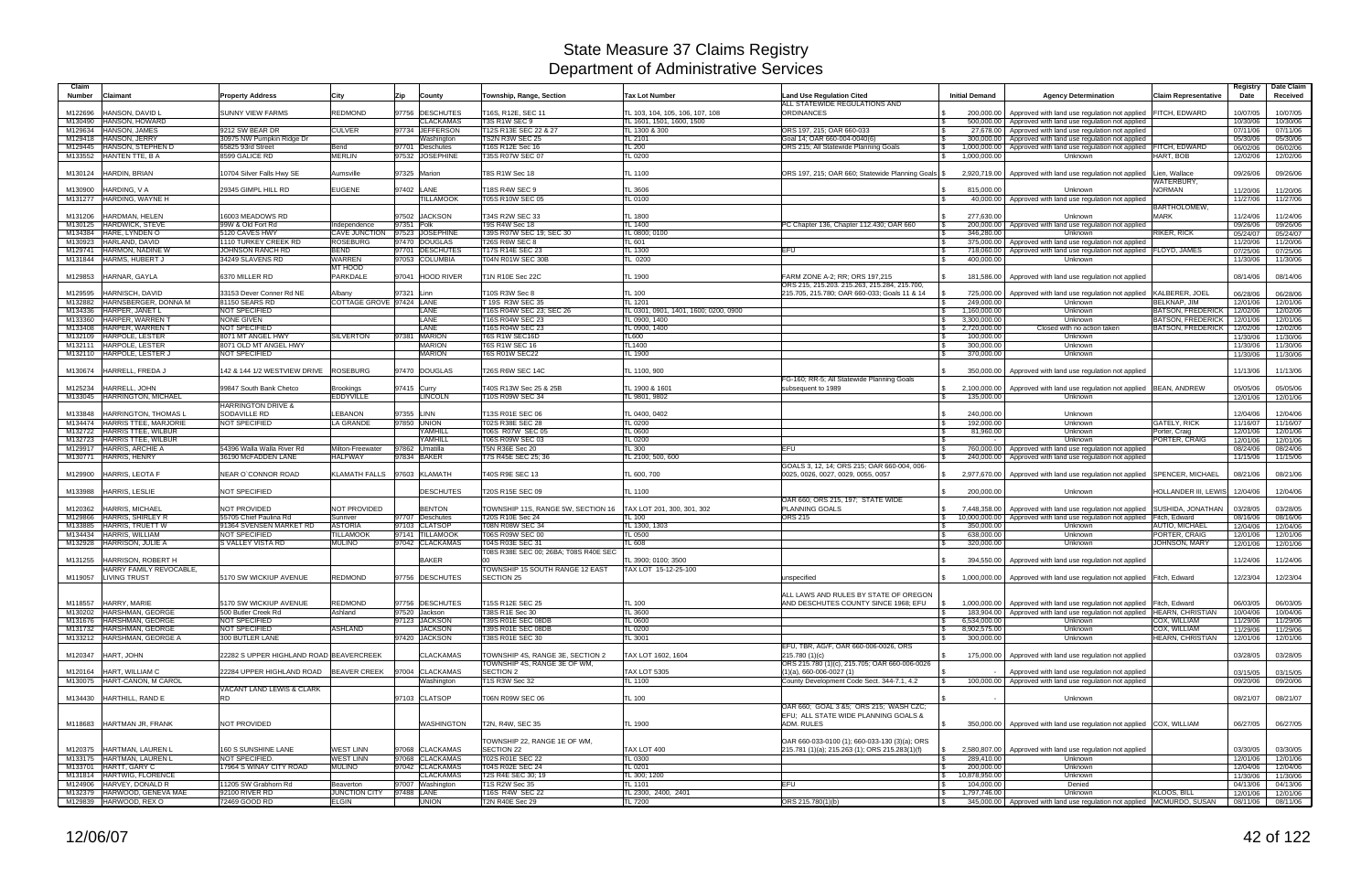| Claim                    |                                                      |                                                   |                                          |                                       |                                                          |                                                         |                                                                                                                                                                                                                                                             |                                                   |                                                                                                                                        |                                                       | Registry             | Date Claim           |
|--------------------------|------------------------------------------------------|---------------------------------------------------|------------------------------------------|---------------------------------------|----------------------------------------------------------|---------------------------------------------------------|-------------------------------------------------------------------------------------------------------------------------------------------------------------------------------------------------------------------------------------------------------------|---------------------------------------------------|----------------------------------------------------------------------------------------------------------------------------------------|-------------------------------------------------------|----------------------|----------------------|
| <b>Number</b><br>M134300 | Claimant<br>HASEBE, ROY                              | <b>Property Address</b><br>HWY 201 & RAILROAD AVE | City                                     | Zip<br>County<br>MALHEUR              | Township, Range, Section<br><b>18S R47E SEC 18</b>       | <b>Tax Lot Number</b><br>TL 1300                        | <b>Land Use Regulation Cited</b>                                                                                                                                                                                                                            | <b>Initial Demand</b><br>695,810.00               | <b>Agency Determination</b><br>Unknown                                                                                                 | <b>Claim Representative</b><br><b>HARRISON, VERYL</b> | Date                 | Received             |
|                          | M134305 HASEBE, ROY                                  | HWY 201 & RAILROAD AVE                            | <b>ONTARIO</b>                           | 97914 MALHEUR                         | T18S R47E SEC 19                                         | TL 2200, 2400                                           |                                                                                                                                                                                                                                                             | 561.616.00                                        | Unknown                                                                                                                                | HARRISON, VERYL                                       | 03/07/07<br>03/16/07 | 03/07/07<br>03/16/07 |
|                          |                                                      | CORNER OF HWY 201 & RAIL                          |                                          |                                       |                                                          |                                                         |                                                                                                                                                                                                                                                             |                                                   |                                                                                                                                        |                                                       |                      |                      |
| M134310                  | HASEBE, ROY                                          | ROAD AVE                                          |                                          | <b>MALHEUR</b>                        | T18S R47E SEC 18                                         | TL 1300                                                 |                                                                                                                                                                                                                                                             | 695,810.00                                        | Closed with no action taken                                                                                                            | HARRISON, VERYL                                       | 03/26/07             | 03/26/07             |
|                          | M131084 HASEGAWA, ANITA                              | 5565 BINNS HILL ROAD                              | <b>HOOD RIVER</b>                        | 97031 HOOD RIVER                      | <b>T2N R10E SEC 18</b><br><b>T2N R10E SEC20</b>          | TL 1700                                                 |                                                                                                                                                                                                                                                             | 2,000,000.00<br>IS.                               | Unknown<br>Unknown                                                                                                                     |                                                       | 11/22/06             | 11/22/06             |
|                          | M131085 HASEGAWA, ANITA                              | 5565 BINNS HILL ROAD                              | <b>HOOD RIVER</b>                        | 97031 HOOD RIVER                      |                                                          | TL 1001                                                 |                                                                                                                                                                                                                                                             | 2,000,000.00<br>$\mathbb{S}$                      |                                                                                                                                        |                                                       | 11/22/06             | 11/22/06             |
|                          | M129820 HASEGAWA, JAMES                              | 5101 & 5151 BINNS HILL RD                         | <b>HOOD RIVER</b>                        | 97031 HOOD RIVER                      | <b>T2N R10E SEC 17</b>                                   | TL 2200, 2300, 2302                                     | FARM ZONE A-1; ORDINANCES 6, 7, 21, 37, 48,<br>89, 90, 92, 106, 110, 116, 125, 129, 133, 184, 201<br>218, 223; ORS 92, 197, 215; OAR 660-033; EFU                                                                                                           |                                                   | 2,178,755.00 Approved with land use regulation not applied ANDERSEN, STEVEN                                                            |                                                       | 08/08/06             | 08/08/06             |
|                          |                                                      |                                                   |                                          |                                       |                                                          |                                                         | FARM ZONE A-1; ORDINANCES 6, 37, 48, 89, 90,<br>92, 109, 110, 116, 125, 129, 133, 184, 201, 218;                                                                                                                                                            |                                                   |                                                                                                                                        |                                                       |                      |                      |
| M129821                  | HASEGAWA, JAMES                                      | 4650, 4570 & 4620 PORTLAND DR HOOD RIVER          |                                          | 97031 HOOD RIVER                      | <b>T2N R10E SEC 9</b>                                    | TL 4000, 4001, 4200, 4300                               | ORS 92, 197, 215; OAR 660-033; EFU                                                                                                                                                                                                                          |                                                   | $\frac{1}{3}$ 11,418,033.00 Approved with land use regulation not applied ANDERSEN, STEVEN                                             | <b>BARTHOLOMEW</b>                                    | 08/08/06             | 08/08/06             |
| M134143                  | HASELTINE, PHYLLIS<br>M132473 HASKINS, LOLA W        | 1789 PALMER CREEK RD                              | <b>JACKSONVILLE</b>                      | 97530 JACKSON<br><b>KLAMATH</b>       | T40S R03W SEC 08<br>T39S R11E SEC 7                      | <b>TL 1900</b><br>TL 400, 500                           |                                                                                                                                                                                                                                                             | 1,650,000.00<br>$\mathbb{S}$<br>300,000.00<br>IS. | Unknown<br>Unknown                                                                                                                     | MARK<br><b>GANONG, WILLIAM</b>                        | 12/04/06<br>12/01/06 | 12/04/06<br>12/01/06 |
|                          | M131805 HASLEBACHER, WILLIAM                         |                                                   |                                          | <b>MARION</b>                         | <b>T6S R2W SEC 26</b>                                    | TL 1600                                                 |                                                                                                                                                                                                                                                             | $\mathbb{S}$<br>2,568,230.00                      | Unknown                                                                                                                                | <b>SHIPMAN, MARK</b>                                  | 11/30/06             | 11/30/06             |
|                          |                                                      |                                                   |                                          |                                       |                                                          |                                                         | SB100; Transitional rules re state-wide regs; ORS                                                                                                                                                                                                           |                                                   |                                                                                                                                        |                                                       |                      |                      |
|                          | M125157 HASLER, JANICE M                             | 3420 Payne Rd                                     | Medford                                  | 97504 Jackson                         | T38S R1W Sec 11A                                         | <b>TL 1800</b>                                          | 215; OAR 660 Div 4 & 33; LCDC Rules                                                                                                                                                                                                                         | $\mathbb{S}$<br>1,050,000.00                      | Approved with land use regulation not applied   ROBERTSON, BOB                                                                         |                                                       | 04/28/06             | 04/28/06             |
| M130591                  | HASS, LAVERN C                                       | 18790 SW SCHOLLS SHERWOOD SHERWOOD                |                                          | 97140 WASHINGTON                      | <b>T2S R2W SEC 24</b>                                    | <b>TL 506</b>                                           | TT-20; SB 100; HB 3661; ORS 215 Et seq; OAR                                                                                                                                                                                                                 | $\mathbb{S}$<br>1.550.000.00                      | Approved with land use regulation not applied SHARER, EDWIN                                                                            |                                                       | 11/06/06             | 11/06/06             |
| M130029                  | <b>HASSE, MICHAEL E</b>                              | 25675 SW Mountain Rd                              | West Linn                                | 97068 Clackamas                       | T3S R1E Sec 5D                                           | TL 1400                                                 | 660 et seq.                                                                                                                                                                                                                                                 | 758.319.00                                        | Approved with land use regulation not applied                                                                                          |                                                       | 09/13/06             | 09/13/06             |
|                          | M132827 HASSLEN, MARGARET I                          | 16020 SW ROCK CREEK RD                            | <b>SHERIDAN</b>                          | 97378 YAMHILL                         | <b>T05S R06W SEC 17</b>                                  | <b>TL 1600</b>                                          |                                                                                                                                                                                                                                                             | 1,754,456.00<br><b>S</b>                          | Unknown                                                                                                                                | LODINE, PAUL                                          | 12/01/06             | 12/01/06             |
| M130989                  | HASTINGS BULB GROWERS INC.                           |                                                   |                                          | <b>CURRY</b>                          | T41S R13W SEC 15B; 15CB                                  | TL 5900, 800                                            |                                                                                                                                                                                                                                                             | 3.090.000.00<br>l \$                              | Approved with land use regulation not applied GELINEAU, JILL                                                                           |                                                       | 11/21/06             | 11/21/06             |
|                          | M130990 HASTINGS BULB GROWERS INC.                   |                                                   |                                          | <b>CURRY</b>                          | T41S R13W SEC 14; 22A; 22B                               | TL 400: 300, 400, 500: 200, 300                         |                                                                                                                                                                                                                                                             | <b>S</b>                                          | 4,910,000.00 Approved with land use regulation not applied GELINEAU, JILL                                                              |                                                       | 11/21/06             | 11/21/06             |
|                          | <b>HAT BRAND LAND, &amp; LIVESTOCK</b>               |                                                   |                                          |                                       | TOWNSHIP 10S. RANGE 41E, SECTIONS 4.                     | TAX LOTS 900, 1000, 1300, 1400, 1500, 1800,             |                                                                                                                                                                                                                                                             |                                                   |                                                                                                                                        |                                                       |                      |                      |
| M119869                  | <b>LLC</b>                                           | <b>NOT PROVIDED</b>                               | <b>BAKER CITY</b>                        | 97814 BAKER                           | 5, 6, 7, 8, 9, 16, 17, 18, 20, 21, 28, 29, 32            | 1900, 3500                                              | ORS 97, 215, OAR 660                                                                                                                                                                                                                                        | $\mathcal{S}$<br>1,493,880.00                     | Approved with land use regulation not applied GYLLENBERG, BRENT                                                                        |                                                       | 02/22/05             | 02/22/05             |
|                          | M134429 HATCH, DOROTHY                               | 9664 SE AMITY RD                                  | AMITY                                    | 97101 YAMHILL                         | T05S R04W SEC 23                                         | TL 1600                                                 |                                                                                                                                                                                                                                                             | 492.530.00                                        | Unknown                                                                                                                                |                                                       | 08/20/07             | 08/20/07             |
|                          | M134105 HATCH, JOHN S                                | 82ND & MACLEAY                                    |                                          | <b>MARION</b>                         | <b>T08S R02W SEC 02</b>                                  | <b>TL 0801</b>                                          |                                                                                                                                                                                                                                                             | 165,000.00<br>IS.                                 | Unknown                                                                                                                                |                                                       | 12/04/06             | 12/04/06             |
|                          | M130854 HATFIELD, DALE                               |                                                   |                                          | <b>WASHINGTON</b>                     | T1S R4W SEC 3                                            | <b>TL 1401</b>                                          |                                                                                                                                                                                                                                                             |                                                   | 5,590,050.00 Approved with land use regulation not applied SHONKWILER, JOHN                                                            |                                                       | 11/17/06             | 11/17/06             |
| M133390                  | HATFIELD, DEBORAH J                                  | <b>BUCKHORN RD TO DIXONVILLE</b><br><b>RD</b>     | ROSEBURG                                 | 97470 DOUGLAS                         | T27S R05W SEC 33; SEC 34; SEC 35                         | TL 0300: 0300: 0901                                     |                                                                                                                                                                                                                                                             | 1.000.000.00                                      | Unknown                                                                                                                                |                                                       | 12/02/06             | 12/02/06             |
|                          |                                                      | BUCKHORN RD TO DIXONVILLE                         |                                          |                                       |                                                          |                                                         |                                                                                                                                                                                                                                                             |                                                   |                                                                                                                                        |                                                       |                      |                      |
| M133452                  | HATFIELD, DEBORAH J                                  | RD.                                               | <b>ROSEBURG</b>                          | 97470 DOUGLAS                         | T29S R05W SEC 35                                         | <b>TL 0900</b>                                          |                                                                                                                                                                                                                                                             | 570,000.00                                        | Unknown                                                                                                                                |                                                       | 12/02/06             | 12/02/06             |
|                          | M133695 HAUGE, SUSAN                                 | 28777 SE KW ANDERSON ROAD                         |                                          | <b>MULTNOMAH</b>                      | <b>T01S R04E SEC 07CD</b>                                | TL 0500                                                 |                                                                                                                                                                                                                                                             |                                                   | Unknown                                                                                                                                |                                                       | 12/04/06             | 12/04/06             |
| M118526                  | HAUGEN, HAROLD<br>M133496 HAUGEN, HAROLD             | 4300 LOWER RIVER RD<br>4300 LOWER RIVER RD        | <b>GRANTS PASS</b><br><b>GRANTS PASS</b> | 97526 JOSEPHINE<br>97526 JOSEPHINE    | T36S R6W SEC 15C<br><b>T36S R06W SEC 15C</b>             | TL 2300, 2400<br>TL 2300, 2400                          | OAR 660-006-015, 0025, 0026, 0027, 0029, 0055,<br>0057; OAR 660 DIVISION 33; ORS 215.203, 213,<br>236, 243, 262, 263, 265, 282, 284, 293, 296, 297<br>418, 700, 705, 720, 730, 740, 750, 755, 780, 799<br>City Portland Code Chap 33; All statwide Planning | 274,360.00<br>274.360.00                          | Approved with land use regulation not applied Spencer, Michael<br><b>Unknown</b>                                                       | SPENCER, MICHAEL                                      | 05/31/05<br>12/02/06 | 05/31/05<br>12/02/06 |
|                          |                                                      |                                                   |                                          |                                       |                                                          |                                                         | Goals, 7 Admin Rules; Goal 5; OAR 660-16-000-                                                                                                                                                                                                               |                                                   |                                                                                                                                        |                                                       |                      |                      |
| M129967                  | <b>HAUSLER, RAY</b>                                  |                                                   | Portland                                 | Multnomah                             | T1S R1E SEC 7BA                                          | <b>TL 2400</b>                                          | 0020; 0025                                                                                                                                                                                                                                                  | $\mathbb{S}$<br>3,500,000.00                      | Approved with land use regulation not applied COX, WILLIAM                                                                             |                                                       | 09/05/06             | 09/05/06             |
| M134001<br>M130331       | HAUSNER, JILL<br><b>HAVEN, LEROY</b>                 | <b>NOT SPECIFIED</b><br><b>NOT PROVIDED</b>       | <b>BEND</b><br><b>JEFFERSON</b>          | 97701 DESCHUTES<br>97352 MARION       | T16S R11E SEC 28<br><b>T10S R2W SEC 8</b>                | TL 0100, 0800<br><b>TL 400</b>                          |                                                                                                                                                                                                                                                             | 2,225,000.00<br>l \$<br>750,000.00<br>l \$        | Unknown<br>Approved with land use regulation not applied                                                                               | STROME, DANIELLE                                      | 12/04/06<br>10/18/06 | 12/04/06<br>10/18/06 |
|                          | M132439 HAVERMAN TTE, LARRY N                        | 13520 NE HAPS LN                                  | <b>NEWBERG</b>                           | 97132 YAMHILL                         | T3S R3W SEC 7                                            | <b>TL 500</b>                                           |                                                                                                                                                                                                                                                             | 2,850,000.00<br>$\mathbb{S}$                      | Unknown                                                                                                                                | <b>BRIDGES, JOHN</b>                                  | 12/01/06             | 12/01/06             |
|                          |                                                      |                                                   |                                          |                                       |                                                          |                                                         |                                                                                                                                                                                                                                                             |                                                   |                                                                                                                                        |                                                       |                      |                      |
| M132210                  | <b>HAWES, CAREY D</b>                                | 34993 SW LADD HILL RD                             | <b><i>NILSONVILLE</i></b>                | 97070 CLACKAMAS                       | T3 R1W SEC 31D                                           | TL 400, 500                                             |                                                                                                                                                                                                                                                             | 1,427,640.80                                      | Unknown                                                                                                                                | BOWERMAN, DONALD                                      | 11/30/06             | 11/30/06             |
|                          | M132718 HAWKEN, JANICE M<br>M133963 HAWKINS, BRIAN J | 1215 PLEASANT VALLEY RD                           | <b>SWEET HOME</b><br><b>MERLIN</b>       | 97386 LINN<br>97532 JOSEPHINE         | T13S R01W SEC 23B<br>T35S R06W SEC 16                    | <b>TL 0600</b><br>TL 0801, 0805, 0809, 0810, 0811, 0812 |                                                                                                                                                                                                                                                             | 100,000.00<br>$\mathbb{R}$<br>2,310,000.00        | Unknown<br>Unknown                                                                                                                     | KALBERER. JOEL                                        | 12/01/06             | 12/01/06             |
|                          |                                                      |                                                   |                                          |                                       |                                                          |                                                         | Goal 3, 4, 5, 11, 14, 92, 195, 197, 215,; OAR 660;<br>OAR 340: Wildlife and Wedlands regulations: Any                                                                                                                                                       |                                                   |                                                                                                                                        |                                                       | 12/04/06             | 12/04/06             |
|                          | M129733 HAWKINS, KATHLEEN E                          | 1520 Obenchain Rd                                 | <b>Butte Falls</b>                       | 97522 Jackson                         | T35S R2E                                                 | <b>TL 6400</b>                                          | other statutes or rules inhibiting the partitioning                                                                                                                                                                                                         | $\sqrt{S}$                                        | 100,000.00 Approved with land use regulation not applied                                                                               |                                                       | 07/24/06             | 07/24/06             |
|                          |                                                      |                                                   |                                          |                                       |                                                          |                                                         | FF-10 CCZDO 310, 902, 1020; EFU -20; RA-1,                                                                                                                                                                                                                  |                                                   |                                                                                                                                        |                                                       |                      |                      |
|                          | M129803 HAWKINS, RUSSELL E                           | 44575 SE Dleinsmith Rd                            | Sandy                                    | 97055 Clackamas                       | T3S R5E Sec 4                                            | <b>TL 1700</b>                                          | Goal 3, 4, 14; OAR 660<br>FF-10 CCZDO 310, 902, 1020; EFU-20; RA-1; Goal                                                                                                                                                                                    | l \$                                              | 225,000.00 Approved with land use regulation not applied Johnson, Mary                                                                 |                                                       | 08/03/06             | 08/03/06             |
|                          | M129804 HAWKINS, RUSSELL E                           | 44575 SE Kleinsmith Rd                            | Sandy                                    | 97055 Clackamas                       | T3S R5E Sec 4                                            | TL 1701                                                 | 3, 4, 14; OAR 660                                                                                                                                                                                                                                           |                                                   | 300,000.00   Approved with land use regulation not applied   Johnson, Mary                                                             |                                                       | 08/03/06             | 08/03/06             |
|                          | M133435 HAWKINS, THOMAS P                            | 34035 OPHIR ROAD                                  |                                          | <b>CURRY</b>                          | T03S R05W SEC 14; T03S R05W SEC 19A   TL 2801, 0206; 900 |                                                         |                                                                                                                                                                                                                                                             | l \$<br>463,190.00                                | Unknown                                                                                                                                |                                                       | 12/02/06             | 12/02/06             |
|                          | M131446 HAY, GEORGIANA F                             | 1400 S HEMLOCK                                    |                                          | CANNON BEACH 97110 CLATSOP            | T5N R10W SEC 30DA                                        | <b>TL 2400</b>                                          |                                                                                                                                                                                                                                                             | 3,420,000.00<br>$\mathbb{S}$                      | Unknown                                                                                                                                | SHARP, MARTHA                                         | 11/28/06             | 11/28/06             |
|                          | M132177 HAY, JACK J                                  | 4455 EMERSON LOOP RD                              |                                          | WASCO                                 | <b>T1N R14E SEC02</b>                                    | TL 1501                                                 |                                                                                                                                                                                                                                                             | 3,192,920.00<br>$\mathcal{S}$                     | Unknown                                                                                                                                | ANDERSEN, STEVEN                                      | 11/30/06             | 11/30/06             |
|                          | M121911 HAY, KEITH G                                 | 15775 NE RIBBON RIDGE RD                          | <b>NEWBERG</b>                           | 97132 YAMHILL                         | T3S, R3W, SEC 6                                          | <b>TL 400</b>                                           | SECTION 402, 402.03(a); YAMHILL COUNTY<br>ZONING ORDINANCE 310                                                                                                                                                                                              | 255,000.00<br><b>S</b>                            | Approved with land use regulation not applied                                                                                          |                                                       | 08/16/05             | 08/16/05             |
|                          | M133114 HAY, WAYNE F                                 | 29806 S CRAMER RD                                 | MOLALLA                                  | 97038 CLACKAMAS                       | T04S R02E SEC 31                                         | <b>TL 1203</b>                                          |                                                                                                                                                                                                                                                             | 85,000.00<br>l \$                                 | <b>Unknown</b>                                                                                                                         |                                                       | 12/01/06             | 12/01/06             |
|                          | M124605 HAYDEN, DONALD C                             | NEAR NW MURTAUGH ROAD                             | <b>NORTH PLAINS</b>                      | 97133 WASHINGTON                      | T3N R3W SEC 32                                           | TL 3501, 3502                                           | ORS 215.213; OAR 660-033                                                                                                                                                                                                                                    | $\sqrt{S}$                                        | 2,000,000.00 Approved with land use regulation not applied                                                                             |                                                       | 03/24/06             | 03/24/06             |
|                          | M132715 HAYES, ELDON A<br>M122714 HAYES, GAYLE L     | NOT PROVIDED<br>24595 S ELDORADO RD               | <b>MOLINO</b>                            | <b>CROOK</b><br>97042 CLACKAMAS       | T13S R16E SEC 09<br>T4S, R2E, SEC 5D                     | TL 1602<br>TL 100, 102                                  | ORS 215-780(1)(A) 263(1) 283(1)(F); OAR 660-033-<br>0100(1) 0130(3)(F)                                                                                                                                                                                      | 300,000.00<br>$\mathcal{S}$<br>l \$               | Unknown<br>Approved with land use regulation not applied                                                                               | FITCH, EDWARD                                         | 12/01/06<br>10/11/05 | 12/01/06             |
|                          |                                                      |                                                   |                                          |                                       |                                                          |                                                         | Planning Goal 3; ORS 215, 660-033; WCLDO                                                                                                                                                                                                                    |                                                   |                                                                                                                                        |                                                       |                      | 10/11/05             |
|                          | M129376 HAYES, MARY                                  | 83834 Airport Lane                                | Joseph                                   | 97846 Wallowa                         | T2S R45E Sec 30; Sec 31                                  | TL 1900; 1500                                           | Article 15                                                                                                                                                                                                                                                  | $\mathcal{S}$                                     | 2,000,000.00 Approved with land use regulation not applied                                                                             |                                                       | 05/22/06             | 05/22/06             |
|                          | M125190 HAYHURST, EDWARD V<br>M130788 HAYNES, GAIL   | 46037 Pocahontas Rd<br>6612 WITZEL ROAD           | Haines<br><b>SALEM</b>                   | 97833 Baker<br>97301 MARION           | T7S R39E Sec 32<br>T8S R2W SEC 8                         | TL 700, 900<br><b>TL 400</b>                            | ORS 215; OAR 660-033; BCZO 301                                                                                                                                                                                                                              | <b>S</b><br>$\sqrt{3}$                            | 654,100.00 Approved with land use regulation not applied<br>183,101.00   Approved with land use regulation not applied   Lien, Wallace |                                                       | 05/02/06<br>11/15/06 | 05/02/06<br>11/15/06 |
|                          | M133516 HAYNES, HOMER V                              | NOT SPECIFIED                                     |                                          | 97502 JACKSON                         | T36S R02W SEC 04                                         | <b>TL 0700</b>                                          |                                                                                                                                                                                                                                                             | 500,000.00<br>$\sqrt{3}$                          | Unknown                                                                                                                                |                                                       | 12/02/06             | 12/02/06             |
|                          |                                                      |                                                   |                                          |                                       |                                                          |                                                         | ORS 215.213; OAR 660; WCZO 340-4.2B, 430-                                                                                                                                                                                                                   |                                                   |                                                                                                                                        |                                                       |                      |                      |
|                          | M122450 HAYS, EARL L                                 | <b>Groveland Acres</b>                            | Hillsboro                                | 97124 Washington County T1N R2W SEC 9 |                                                          | <b>TL 701</b>                                           | 37.2A., B.; EFU                                                                                                                                                                                                                                             | $\mathbb{S}$                                      | 3,000,000.00 Approved with land use regulation not applied Casey, Tweena                                                               |                                                       | 09/23/05             | 09/23/05             |
|                          |                                                      | 19600 AND 19606 NE ARCHERY                        |                                          |                                       |                                                          |                                                         |                                                                                                                                                                                                                                                             |                                                   |                                                                                                                                        |                                                       |                      |                      |
|                          | M132689 HAYS, LARRY D                                | <b>SUMMIT ROAD</b>                                | <b>DAYTON</b>                            | 97114 YAMHILL                         | T4S R3W SEC 3                                            | TL 1500, 1600                                           |                                                                                                                                                                                                                                                             | \$2,079,589.00                                    | Unknown                                                                                                                                | HARRELL, CHARLES                                      |                      | 12/01/06 12/01/06    |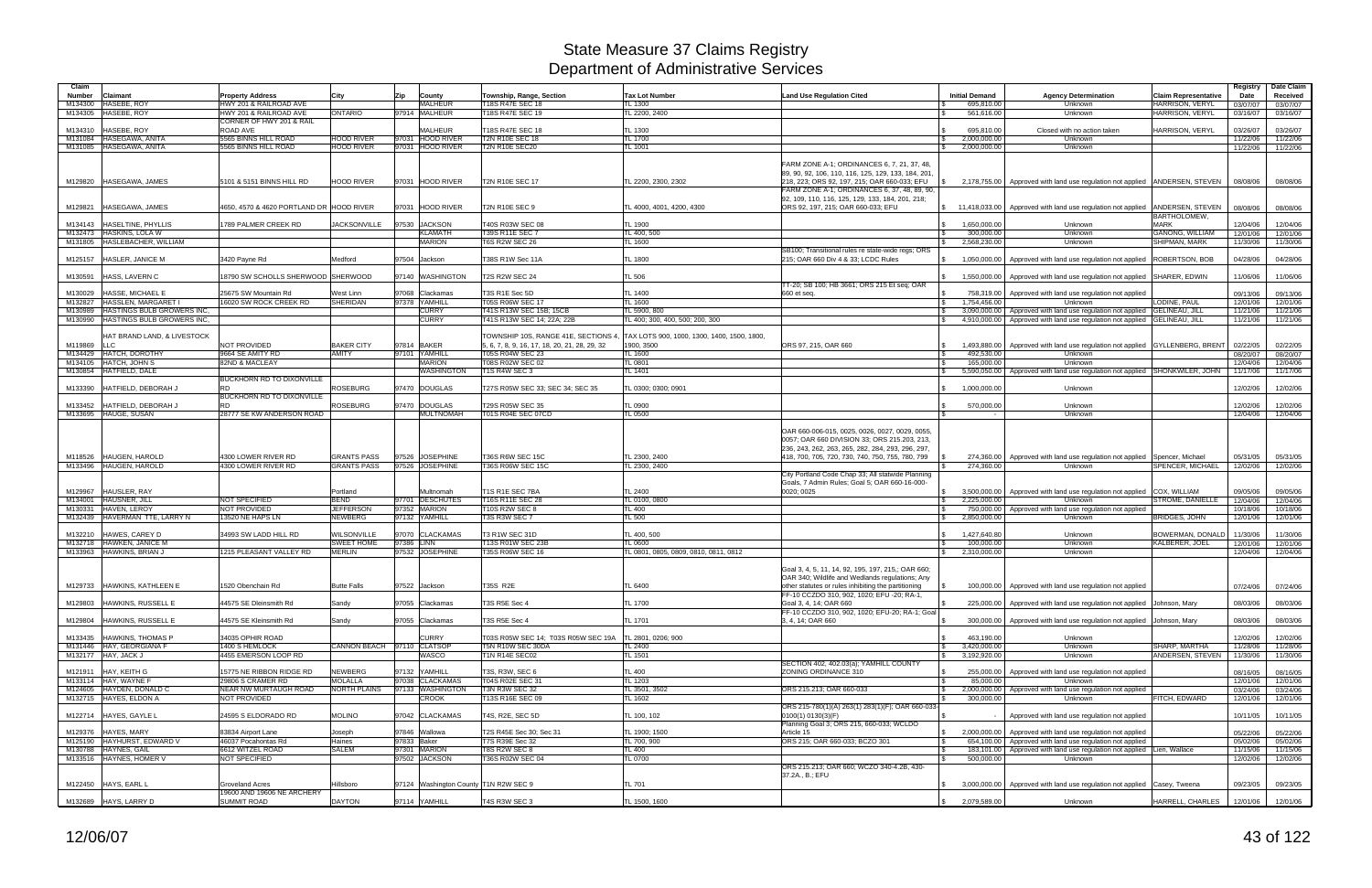| Claim              |                                                            |                                                    |                                         |              |                                      |                                                                 |                                                                                                                         |                                                                                                  |                              |                                                                                                                              |                                   | Registry             | Date Claim           |
|--------------------|------------------------------------------------------------|----------------------------------------------------|-----------------------------------------|--------------|--------------------------------------|-----------------------------------------------------------------|-------------------------------------------------------------------------------------------------------------------------|--------------------------------------------------------------------------------------------------|------------------------------|------------------------------------------------------------------------------------------------------------------------------|-----------------------------------|----------------------|----------------------|
| <b>Number</b>      | Claimant                                                   | <b>Property Address</b>                            | City                                    | Zip          | County                               | Township, Range, Section                                        | <b>Tax Lot Number</b>                                                                                                   | <b>Land Use Regulation Cited</b>                                                                 | <b>Initial Demand</b>        | <b>Agency Determination</b>                                                                                                  | <b>Claim Representative</b>       | Date                 | Received             |
| M132320            | HAZEL E TIMMONS TRUST UTA,                                 |                                                    |                                         |              | <b>AMHILL</b><br>YAMHILL             | 3S R3W SEC 33<br><b>T3S R3W SEC 33</b>                          | L 319                                                                                                                   |                                                                                                  | 509,000.00                   | Unknown                                                                                                                      |                                   | 11/30/06             | 11/30/06             |
| M132321<br>M133347 | HAZEL E TIMMONS TRUST UTA.<br><b>HAZEL E TIMMONS TRUST</b> | 17350 NE TIMMONS LN<br><b>NONE GIVEN</b>           | <b>DAYTON</b><br><b>DAYTON</b>          | 97114        | 97114 YAMHILL                        | 03S R03W SEC 33                                                 | <b>TL 321</b><br>L 300, 318, 320                                                                                        |                                                                                                  | 125,000.00<br>3,500,000.00   | Unknown<br>Unknown                                                                                                           | ROBINSON, MICHAEL                 | 11/30/06<br>12/01/06 | 11/30/06<br>12/01/06 |
| M133501            | HAZEL I NIELSEN REV TRUST.                                 | 93390 HWY 99                                       | <b>JUCTION CITY</b>                     | 97448 LANE   |                                      | 16S R04W SEC 0820                                               | TL 200, 202, 203, 204                                                                                                   |                                                                                                  | 540,000.00                   | Unknown                                                                                                                      |                                   | 12/02/06             | 12/02/06             |
|                    |                                                            |                                                    |                                         |              |                                      |                                                                 |                                                                                                                         |                                                                                                  |                              |                                                                                                                              |                                   |                      |                      |
| M131417<br>M130459 | HAZEL, C JOANNE<br><b>HEADRICK, EDWARD L</b>               | 15230 S BRUNNER RD<br>3605 Sample Rd               | <b>OREGON CITY</b><br><b>Falls City</b> | 97344 Polk   | 97045 CLACKAMAS                      | T02S R02E SEC 22BB<br>T8S R6W Sec 16                            | TL 0400, 0500<br>TL201                                                                                                  |                                                                                                  | 541,988.00                   | Unknown<br>400,000.00 Approved with land use regulation not applied                                                          | BOWERMAN, DONALD                  | 11/28/06<br>10/27/06 | 11/28/06<br>10/27/06 |
| M133510            | <b>HEAP, ELEANOR A</b>                                     | 2955 SAND CREEK RD                                 | <b>GRANTS PASS</b>                      |              | 97527 JOSEPHINE                      | T36S R06E SEC 35BO                                              | L 1700                                                                                                                  |                                                                                                  | 150,000.00                   | Unknown                                                                                                                      | FREUDENBERG, BEN                  | 12/02/06             | 12/02/06             |
| M133434            | HEARD, WELDON 1                                            | 2116 DAIRY LOOP                                    | ROSEBURG                                |              | 97470 DOUGLAS                        | 27S R07W SEC 34: T28S R07W SEC 03                               | L 2200; 1500, 1600                                                                                                      |                                                                                                  | 275,000.00                   | Unknown                                                                                                                      |                                   | 12/02/06             | 12/02/06             |
|                    |                                                            |                                                    |                                         |              |                                      |                                                                 |                                                                                                                         | ORS 215.780(1)(c) .720 (1)(a); OAR 660-033-                                                      |                              |                                                                                                                              |                                   |                      |                      |
| M129671<br>M118517 | <b>HEATER, ROBERT C</b><br><b>HEATH, MICHAEL G</b>         | NOT PROVIDED                                       | Sherwood<br><b>COOS BAY</b>             | 97420 COOS   | 97140 Clackamas                      | <b>T3S R1W Sec 19</b><br>26S, R12W, SEC 29                      | TL 900<br>L 1700                                                                                                        | 0100(1), 130(3)(a)<br>ARTICLE 4.8                                                                | 500.000.00                   | Approved with land use regulation not applied<br>Approved with land use regulation not applied                               |                                   | 07/14/06<br>05/26/05 | 07/14/06<br>05/26/05 |
|                    |                                                            | HWY 101 NORTH OF HECETE                            |                                         |              |                                      |                                                                 |                                                                                                                         |                                                                                                  |                              |                                                                                                                              |                                   |                      |                      |
| M132313            | HECETA LAKE JOINT VENTURE                                  | <b>LAKE ROAD</b>                                   |                                         |              | <b>ANE</b>                           | T18S R12W SEC 10; 11                                            | TL 100; 700                                                                                                             |                                                                                                  | 545,000.00                   | Unknown                                                                                                                      | LILLY, MICHAEL                    | 11/30/06             | 11/30/06             |
| M133837            | <b>HEDIGER, ROGER F</b>                                    | LONG PRAIRIE COUNTY RD.                            |                                         |              | 97141 TILLAMOOK                      | <b>T02S R09W SEC 04</b>                                         | TL 401, 402, 403                                                                                                        |                                                                                                  | 750,000.00<br><b>S</b>       | Unknown                                                                                                                      | RANKIN, JOHN                      | 12/04/06             | 12/04/06             |
| M132307            | <b>HEDIN, KENNETH</b>                                      | SW SANDSTROM RD & SW                               |                                         |              | WASHINGTON                           | <b>T1S R3W SEC 19</b>                                           | 701                                                                                                                     |                                                                                                  | 12,270.00                    | Unknown                                                                                                                      | <b>EVERS, ERIN</b>                | 11/30/06             | 11/30/06             |
| M132308            | HEDIN, KENNETH A                                           | <b>WASHINGTON RD</b>                               |                                         |              | 97119 WASHINGTON                     | T01S R03W SEC 19                                                | <b>TL 0700</b>                                                                                                          |                                                                                                  | 2,005,000.00<br>$\mathbf{s}$ | Unknown                                                                                                                      | <b>EVERS, ERIN</b>                | 11/30/06             | 11/30/06             |
| M133892            | <b>HEDLUND, NORMAN</b>                                     | 33856 BREWSTER RD                                  | <b>LEBANON</b>                          | 97355 LINN   |                                      | 11S R02W SEC 36D                                                | L 0200                                                                                                                  |                                                                                                  | 271,190.00                   | Unknown                                                                                                                      |                                   | 12/04/06             | 12/04/06             |
| M125207            | <b>HEERWAGEN, ERIC</b>                                     | 30645/30621 Slow Lane                              | Philomath                               | 97370 Benton |                                      | 13S R6W Sec 6D                                                  | TL 101                                                                                                                  | ORs 215.780(C); OAR 660-006-0026                                                                 | 90,000.00                    | Approved with land use regulation not applied                                                                                |                                   | 05/03/06             | 05/03/06             |
| M133062            | HEESACKER, KARLA D                                         | 7197 SW JACKTOWN RD                                | <b>BEAVERTON</b>                        |              | 97007 WASHINGTON                     | T01S R02W SEC 22                                                | L 2204                                                                                                                  |                                                                                                  | 250,000.00                   | Unknown                                                                                                                      |                                   | 12/01/06             | 12/01/06             |
| M129802            | HEESACKER, MYRON G                                         | 38951 NW Pongratz Rd                               | Banks                                   |              | 07106 Washington                     | T2N R4W Sec 1; Sec 9                                            | 100 1: 480,800,802,803                                                                                                  | All Code 2005; 430-37.2E, 430-850.1, 610-1-113;<br>2005 code 424-1,-2,-3; 238-3-3.4.3            | 800,000.00                   | Approved with land use regulation not applied                                                                                |                                   | 08/03/06             | 08/03/06             |
|                    |                                                            | THATCHER RD & KANSAS CITY                          |                                         |              |                                      |                                                                 |                                                                                                                         |                                                                                                  |                              |                                                                                                                              |                                   |                      |                      |
| M133063            | HEESACKER, STEVEN                                          | RD.                                                |                                         |              | 97116 WASHINGTON                     | T01N R04W SEC 14                                                | TL 0901                                                                                                                 |                                                                                                  | 400.000.00                   | Unknown                                                                                                                      |                                   | 12/01/06             | 12/01/06             |
| M133064<br>M133065 | <b>HEESACKER, STEVEN</b><br><b>HEESACKER, STEVEN</b>       | <b>HILLSIDE RD</b>                                 |                                         |              | 97116 WASHINGTON<br>97116 WASHINGTON | T01N R04W SEC 09C<br>01N R04W SEC 14                            | $L_{0500}$<br>TL 0300                                                                                                   |                                                                                                  | 375,000.00<br>400.000.00     | Unknown                                                                                                                      |                                   | 12/01/06             | 12/01/06             |
| M129651            | <b>HEETER, JUDITH A</b>                                    | 45868 NW HILLSIDE RD<br>40001 Hwy 228              | FOREST GROVE<br>Sweet Home              | 97386 Linn   |                                      | 14S R1W Sec 15                                                  | L 1000                                                                                                                  | F/F (Farm/Forest)                                                                                | 285,000.00                   | Unknown<br>Approved with land use regulation not applied                                                                     |                                   | 12/01/06<br>07/12/06 | 12/01/06<br>07/12/06 |
| M132115            | HEFFERNAN JR, ROBERT D                                     |                                                    |                                         |              | <b>JACKSON</b>                       | T37S R02W SEC22                                                 | TL 3000                                                                                                                 |                                                                                                  | 2,617,590.00<br><b>S</b>     | Unknown                                                                                                                      | FOWLER, WILLIAM                   | 11/30/06             | 11/30/06             |
|                    |                                                            |                                                    |                                         |              |                                      |                                                                 |                                                                                                                         | ALL STATE GOALS AND GUIDELINES                                                                   |                              |                                                                                                                              |                                   |                      |                      |
| M118578            | HEIERMAN, DAN H                                            | 7600 SW QUARRY AVENUE<br><b>NOT PROVIDED</b>       | REDMOND                                 |              | 97756 DESCHUTES                      | [16S, R12E, SEC 11                                              | TL 200<br>$L_{200}$                                                                                                     | REGARDING LAND DIVISION SINCE 1973                                                               | 500,000.00<br>600.000.00     | Approved with land use regulation not applied                                                                                | <b>FITCH, EDWARD</b>              | 06/09/05             | 06/09/05             |
| M118639<br>M132731 | HEIERMAN, DAN H<br><b>HEIGH, RIOH</b>                      | 1957 COLESTINE RD                                  | <b>ASHLAND</b>                          |              | <b>DESCHUTES</b><br>97520 JACKSON    | [16S, R12E, SEC 11<br>T40S R02E SEC 31                          | L 0600                                                                                                                  | <b>NOT SPECIFIED</b>                                                                             | 2,000,040.00                 | Withdrawn<br>Unknown                                                                                                         | FITCH, EDWARD<br>HEARN, CHRISTIAN | 06/20/05<br>12/01/06 | 06/20/05<br>12/01/06 |
|                    |                                                            | NONE - AND- 36565 NW                               |                                         |              |                                      | TOWNSHIP 1N, RANGE 3W OF WM.                                    |                                                                                                                         | ORS 197, 215; OAR 125, 660; WASHINGTON CO.                                                       |                              |                                                                                                                              |                                   |                      |                      |
| M120395            | HEIKES, DWAYNE E                                           | <b>HARRINGTON ROAD</b>                             | <b>CORNELIUS</b>                        |              | 97113 WASHINGTON                     | SECTIONS 4,9                                                    | TAX LOTS 100, 700                                                                                                       | LAND USE - GFU                                                                                   | 632.050.00                   | Approved with land use regulation not applied                                                                                | SHERWOOD, THOMAS                  | 03/31/05             | 03/31/05             |
| M131018            | HEIL, JANETTE                                              | 38888 RIDGE DR                                     | SCIO                                    | 97374 LINN   |                                      | <b>10S R1W SEC 6</b>                                            | L 1502                                                                                                                  |                                                                                                  | 100,000.00                   | Approved with land use regulation not applied                                                                                |                                   | 11/21/06             | 11/21/06             |
| M130347            | HEIN, IVAN B                                               | 41596 SW VANDEHEY RD                               | <b>GASTON</b>                           |              | 97119 WASHINGTON                     | <b>1S R3W SEC30</b>                                             | L 1500                                                                                                                  | ORS 215.780, 215.213, 215.263, 215.283; OAR                                                      | 350,000.00                   | Approved with land use regulation not applied                                                                                |                                   | 10/19/06             | 10/19/06             |
| M129796            | HEIN, LOWELL B                                             | 12037 S Macksburg Rd & Area                        | Canby                                   |              | 97013 Clackamas                      | T4S R1E Sec 13; R2E Sec18B; Sec 18C; Sec<br>18D; Sec 19; Sec19B | TL 800, 890, 900, 1000, 1100, 1400; 600; 200, 201<br>202, 500; 1400, 1490, 1500, 1590; 400; 1200, 1500  130, 660-04-040 | 660-33-0100, 660-33-0135, 660-33-0120, 660-33-<br>ORS 215.780(1)(A) 263(1), 283(1)(F); OAR 660-  |                              | \$ 66,934,371.00 Approved with land use regulation not applied SHONKWILER, JOHN                                              |                                   | 08/02/06             | 08/02/06             |
| M124651            | HEININGE, RICHARD                                          | 25450 NE EILERS RD                                 | AURORA                                  |              | 97007 CLACKAMAS                      | T3S R1E S30                                                     | TL 800, 900 & 902                                                                                                       | 033-0100(1)130                                                                                   | 2.000.000.00                 | Approved with land use regulation not applied                                                                                |                                   | 03/28/06             | 03/28/06             |
| M129569            | HEINONEN, KAREN                                            | 15750 MOORES VALLEY RD                             | YAMHILL                                 |              | <b>AMHILL</b>                        | <b>T3S R5W SEC 11</b>                                           | $-L$ 1700                                                                                                               | ORDINANCE 310: FORST USE                                                                         |                              | 300,000.00 Approved with land use regulation not applied                                                                     |                                   | 06/23/06             | 06/23/06             |
| M131977            | HEINTZ, CONSTANCE C                                        |                                                    | <b>BEAVERCREEK</b>                      |              | 97004 CLACKAMAS                      | T3S R2E SEC 25                                                  | L 1100, 1103                                                                                                            |                                                                                                  | 750,000.00                   | Unknown                                                                                                                      |                                   | 11/30/06             | 11/30/06             |
| M124603            | HEINZMAN, BONNIE L                                         | 91670 SVENSEN MARKET RD                            | <b>ASTORIA</b>                          |              | 97103 CLATSOP                        | F8N R8W Sec 34                                                  | TL 100                                                                                                                  | ORDINANCE 66-2; RA-2; AF-20                                                                      |                              | 2,000,000.00 Approved with land use regulation not applied                                                                   |                                   | 03/24/06             | 03/24/06             |
| M130019<br>M130357 | HEINZMAN, DAVID E<br>HEINZMAN, DAVID E                     | 91670 Svensen Market Rd<br>91670 SVENSON MARKET RD | Astoria<br><b>ASTORIA</b>               |              | 97103 Clatsop<br>97103 CLATSOP       | T8N R8W Sec 34<br><b>T8N R8W SEC 34</b>                         | TL 100<br>TL100                                                                                                         | Ordinance 66-2; RA-2; AF-20                                                                      | 200,000.00                   | Approved with land use regulation not applied<br>2,000,000.00   Approved with land use regulation not applied AUTIO, MICHAEL |                                   | 09/06/06<br>10/20/06 | 09/06/06<br>10/20/06 |
| M130203            | HEIRS OF HELEN CONKLIN                                     | Airport Rd                                         | <b>Baker City</b>                       | 97814 Baker  |                                      | T9S R40E Sec 4D                                                 | TL 600                                                                                                                  |                                                                                                  | 74.290.00                    | Approved with land use regulation not applied                                                                                |                                   | 10/05/06             | 10/05/06             |
| M130144            | HEIRSHBERG, ARNOLD                                         | None Given                                         |                                         |              | Jefferson                            | 12S R12E Sec 7                                                  | $L$ 100                                                                                                                 | RL Zoning.                                                                                       | $\mathsf{S}$<br>3,644,520.00 | Approved with land use regulation not applied CLARK, DENNIS                                                                  |                                   | 09/29/06             | 09/29/06             |
| M130145            | <b>HEIRSHBERG, ARNOLD</b>                                  |                                                    |                                         |              | Jefferson                            | 12S R12E Sec 29                                                 | L 2500                                                                                                                  | RL Zone                                                                                          | 919.380.00                   | Approved with land use regulation not applied CLARK, DENNIS                                                                  |                                   | 09/29/06             | 09/29/06             |
| M129632            | HEISEL, ROBERT                                             | 45130 E MCCULLY MTN RD                             | YONS.                                   | 97358        | LINN                                 | <b>T9S R2E SEC 30</b>                                           | TL 801                                                                                                                  | ORS 215.263, 284, 780, 283(1)(f), 284(4); OAR 660-<br>003, 004, 033-100, 130(4), 135; Goals 3, 4 | 350,000.00                   | Approved with land use regulation not applied                                                                                |                                   | 07/10/06             | 07/10/06             |
| M131741            | <b>HELEN P ADAMS TRUST</b>                                 | 88870 HWY 101                                      | <b>SEASIDE</b>                          |              | 97138 CLATSOP                        | <b>T07N R10W SEC 27</b>                                         | L 4000                                                                                                                  |                                                                                                  | 2,530,000.00<br>-SS          | Unknown                                                                                                                      | O'BRIEN, MONICA                   | 11/29/06             | 11/29/06             |
| M134098            | HELEN V AVERY ESTATE,                                      |                                                    |                                         |              | WASHINGTON                           | T02S R02W SEC 33                                                | TL 1000                                                                                                                 |                                                                                                  | 4,200,000.00<br><b>S</b>     | Unknown                                                                                                                      |                                   | 12/04/06             | 12/04/06             |
|                    |                                                            | MOUNTAINTOP ROAD (CLOSE TO                         |                                         |              |                                      |                                                                 |                                                                                                                         |                                                                                                  |                              |                                                                                                                              |                                   |                      |                      |
| M134356            | <b>HELEN V AVERY ESTATE,</b><br>M133539 HELLIGSO, LARRY    | NEWBERG<br>NOT SPECIFIED                           | <b>ASTORIA</b>                          |              | YAMHILL<br>97103 CLATSOP             | T03S R02W SEC 05<br><b>T07N R08W SEC 17</b>                     | <b>TL 0100</b><br>TL 1000                                                                                               |                                                                                                  | 6.300.000.00<br>420,000.00   | Unknown<br>Unknown                                                                                                           |                                   | 12/04/06             | 12/04/06             |
|                    | M119331 HELLMUTH, LEE                                      | NOT PROVIDED                                       | <b>BEND</b>                             |              | 97707 DESCHUTES                      | T21 R10E SEC 3                                                  | TL 10300                                                                                                                | HOUSE BILL 2919                                                                                  | 20,000.00<br>$\sqrt{3}$      | Denied                                                                                                                       |                                   | 12/02/06<br>01/18/05 | 12/02/06<br>01/18/05 |
|                    |                                                            |                                                    |                                         |              |                                      |                                                                 |                                                                                                                         |                                                                                                  |                              |                                                                                                                              |                                   |                      |                      |
| M129989            | <b>HELMIG, LEA E</b>                                       | 8566 S Heinz Rd                                    | Canby                                   |              | 97013 Clackamas                      | T4S R1E Sec 28; Sec 33                                          | TL 1300; 200                                                                                                            | TT-20; SB100; HB3661; ORS 215; OAR 660                                                           | $\mathbb{S}$                 | 18,110,422.00 Approved with land use regulation not applied BOWERMAN, DONALD                                                 |                                   | 09/06/06             | 09/06/06             |
|                    | M121833 HEMEON, FOREST L                                   | 14090 WALLACE RD<br><b>WORTHINGTON ROAD, BUTTE</b> | <b>MIST</b>                             |              | 97016 COLUMBIA                       | T6N, R5W, SEC 14                                                | TL 900                                                                                                                  | COLUMBIA COUNTY ZONING ORDINANCE                                                                 |                              | 494,000,00 Approved with land use regulation not applied                                                                     |                                   | 08/11/05             | 08/11/05             |
| M133614            | HEMINGWAY TTE, EDWARD J                                    | <b>FALLS</b>                                       |                                         |              | 97522 JACKSON                        | T35S R01E SEC 16                                                | TL 6900                                                                                                                 |                                                                                                  | $\mathbb{S}$<br>242,922.00   | Unknown                                                                                                                      |                                   | 12/04/06             | 12/04/06             |
|                    | M131725 HEMMEN, KATHERINE G                                | NOT SPECIFIED                                      |                                         |              | 97123 WASHINGTON                     | T01N R03W SEC 35; SEC 27                                        | TL 0200; 1500                                                                                                           |                                                                                                  | \$34,000,000.00              | Unknown                                                                                                                      | COX, WILLIAM                      | 11/29/06             | 11/29/06             |
|                    |                                                            |                                                    |                                         |              |                                      |                                                                 |                                                                                                                         |                                                                                                  |                              |                                                                                                                              |                                   |                      |                      |
|                    |                                                            |                                                    |                                         |              |                                      | T3N R43E SEC 04: T04N R43E SEC 04: 05:                          | TL 0200: 0500, 0600: 0700, 0800, 1200: 0900,                                                                            |                                                                                                  |                              |                                                                                                                              |                                   |                      |                      |
| M133987            | <b>HEMSTREET, MARK S</b>                                   | NOT SPECIFIED                                      |                                         |              | WALLOWA                              | 06: 17: 32: 33: 34: T05N R43E SEC 19: 20:<br>29: 30: 31: 32     | 1000; 2100; 2500; 2600; 2700; 6100, 6200, 6400;<br>6800; 6500, 6804; 6300, 6801, 6802; 6701; 6805                       |                                                                                                  | 350.000.00                   | Unknown                                                                                                                      | HOSTETTER, D RAHN                 | 12/04/06             | 12/04/06             |
|                    |                                                            |                                                    |                                         |              |                                      |                                                                 |                                                                                                                         |                                                                                                  |                              |                                                                                                                              |                                   |                      |                      |
| M130954            | HENDERSON, JOHN                                            | 7005 STERLING CREEK ROAD                           | <b>JACKSONVILLE</b>                     |              | 97530 JACKSON                        | T29S R2W SEC 4                                                  | TL 204, 206                                                                                                             |                                                                                                  |                              | 500,000.00 Approved with land use regulation not applied                                                                     | <b>OFFENBACHER, CARL</b>          | 11/20/06             | 11/20/06             |
|                    | M129884 HENDERSON, SHIRLEY A                               | 32375 BUSH GARDEN DR                               | <b>HARRISBURG</b>                       | 97446 LINN   |                                      | T16S R3W SEC 5                                                  | TL 124                                                                                                                  | GOAL 14                                                                                          | IS.                          | 75,560.00 Approved with land use regulation not applied                                                                      |                                   | 08/18/06             | 08/18/06             |
|                    |                                                            |                                                    |                                         |              |                                      |                                                                 |                                                                                                                         |                                                                                                  |                              |                                                                                                                              |                                   |                      |                      |
|                    |                                                            |                                                    |                                         |              |                                      |                                                                 |                                                                                                                         | OAR 660-006-0026(1)(a), 0027(1), 0029(1)(a-c),                                                   |                              |                                                                                                                              |                                   |                      |                      |
|                    | M122911 HENDREN JR., FLOYD G                               | 12751 NW SPRINGVILLE RD                            | PORTLAND                                |              | 97229 MULTNOMAH                      | T1N, R1W, SEC 16A                                               | <b>TL 1000</b>                                                                                                          | 0015; SB 100, 101; MCC 33.2260(a), 2215-2240,<br>2305(a)(1-4); ORS 197, 215.780(1)(c), 705       | $\mathbf{s}$                 | 85,459.00 Approved with land use regulation not applied HENDREN, CASEY                                                       |                                   | 10/24/05             | 10/24/05             |
|                    | M133052 HENDRICK, WYATT H                                  | 4036 GLENBROOK LP RD                               | <b>RIDDLE</b>                           |              | 97469 DOUGLAS                        | T30S R06W SEC 33C                                               | TL 0100, 2400, 2500                                                                                                     |                                                                                                  | 1,222,000.00<br>$\sqrt{ }$   | Unknown                                                                                                                      |                                   | 12/01/06             | 12/01/06             |
|                    | M130597 HENDRICKS, JOHN E                                  | NOT PROVIDED                                       |                                         |              | <b>LINN</b>                          | T10S R1E SEC 4                                                  | TL 700, 1100, 1101                                                                                                      |                                                                                                  | $\sqrt{3}$                   | 220,000.00   Approved with land use regulation not applied SHIPMAN, MARK                                                     |                                   | 11/06/06             | 11/06/06             |
| M133689            | <b>HENDRICKS, ROLAND A</b>                                 |                                                    |                                         |              | <b>LINCOLN</b>                       | <b>T11S R10W SEC 7A</b>                                         | L 1300                                                                                                                  |                                                                                                  | 80,000.00<br>l Si            | Unknown                                                                                                                      |                                   | 12/04/06             | 12/04/06             |
|                    | M131512 HENDRIX, BRUCE A                                   | NOT SPECIFIED<br><b>HAYDEN RD</b>                  | <b>ALSEA</b>                            |              | <b>BENTON</b>                        | T15S R08W SEC 06                                                | TL 0900                                                                                                                 |                                                                                                  | $\sqrt{3}$<br>273,500.00     | Unknown                                                                                                                      | <b>HEILIG, GEORGE</b>             | 11/29/06             | 11/29/06             |
|                    | M131436 HENDRIX, JEAN                                      | 3500 BLOCK OF JEFFERSON-                           |                                         | OR           | <b>BENTON</b>                        | 14S R08W SEC 10                                                 | TL 0303                                                                                                                 |                                                                                                  | 212,300.00                   | Unknown                                                                                                                      |                                   | 11/28/06             | 11/28/06             |
|                    | M134463 HENION TRUST,                                      | <b>SCIO RD</b>                                     |                                         |              | 97352 MARION                         | T10S R02W SEC O7C                                               | TL 1100                                                                                                                 |                                                                                                  | 620,000.00                   | Unknown                                                                                                                      | HENION, LOYD                      | 11/05/07             | 11/05/07             |
|                    |                                                            |                                                    |                                         |              |                                      |                                                                 |                                                                                                                         |                                                                                                  |                              |                                                                                                                              |                                   |                      |                      |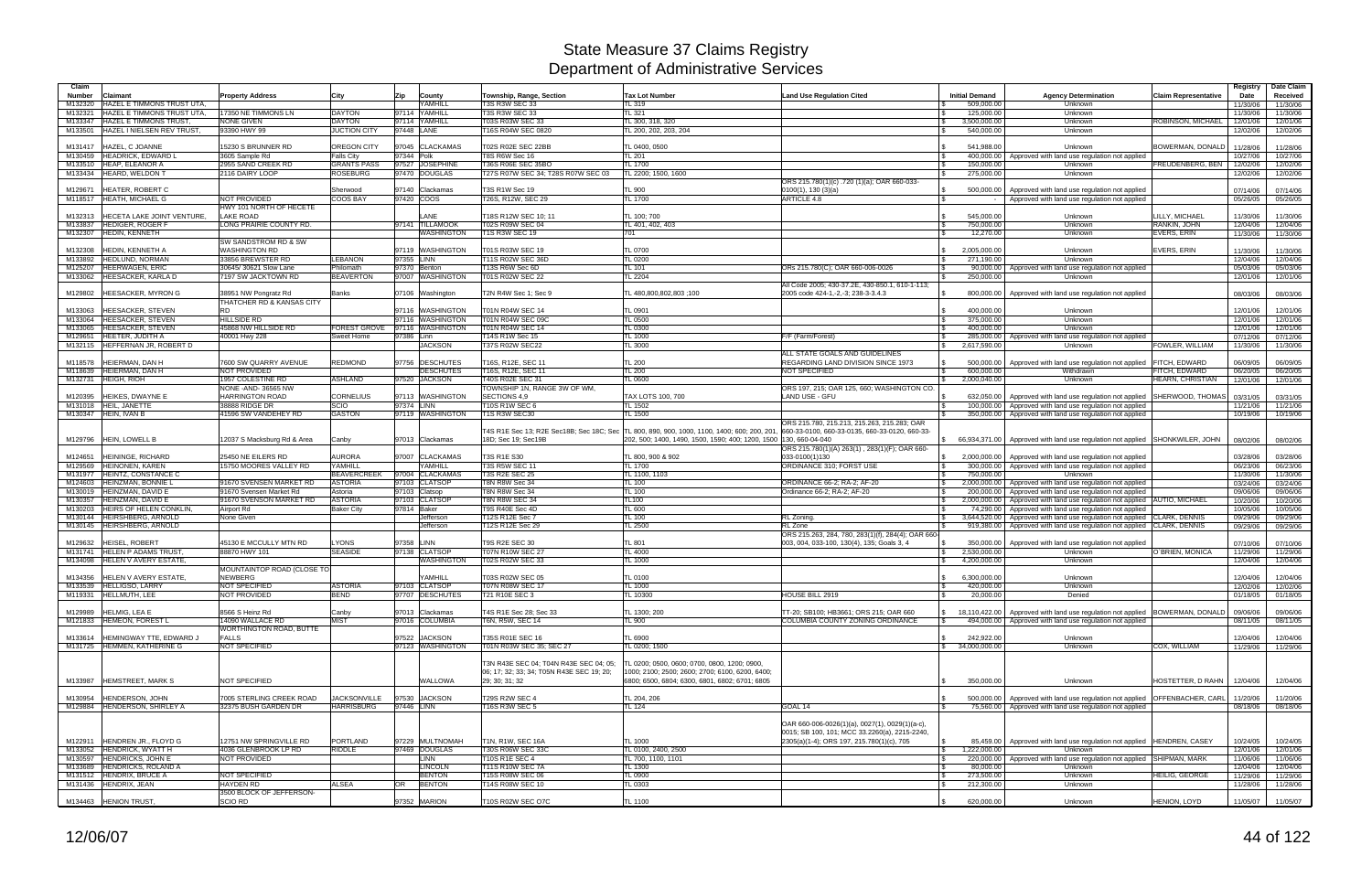| Claim<br><b>Number</b> | Claimant                                               | <b>Property Address</b>                                    | City                                    | Zip        | County                               | Township, Range, Section                         | <b>Tax Lot Number</b>                 | <b>Land Use Regulation Cited</b>                                                               | <b>Initial Demand</b>                       | <b>Agency Determination</b>                                                                                    | <b>Claim Representative</b>                 | Registry<br>Date     | Date Claim<br>Received |
|------------------------|--------------------------------------------------------|------------------------------------------------------------|-----------------------------------------|------------|--------------------------------------|--------------------------------------------------|---------------------------------------|------------------------------------------------------------------------------------------------|---------------------------------------------|----------------------------------------------------------------------------------------------------------------|---------------------------------------------|----------------------|------------------------|
| M133133                | <b>HENNINGS, ALTON B</b>                               |                                                            |                                         |            | <b>BAKER</b>                         | <b>T9S R37E SEC 34</b>                           | <b>FL 0300</b>                        |                                                                                                | 174.000.00                                  | Unknown                                                                                                        |                                             | 12/01/06             | 12/01/06               |
| M133996                | HENRY ENTERPRISES INC                                  | 687 HUBBARD CREEK RD                                       | <b>UMPQUA</b>                           |            | 97486 DOUGLAS                        | T25S R07W SEC 26; 25; 24; 23                     | TL 0100; 0600, 0700, 0800; 1100; 0400 |                                                                                                | 350,000.00                                  | Unknown                                                                                                        | <b>HENRY, SCOTT</b>                         | 12/04/06             | 12/04/06               |
| M133997                | <b>HENRY ENTERPRISES INC</b>                           | <b>GARDEN VALLEY RD</b>                                    | ROSEBURG                                |            | 97470 DOUGLAS                        | <b>T26S R06W SEC 05</b>                          | TL 0100, 0700, 1000                   |                                                                                                | 945,320.00                                  | Unknown                                                                                                        | <b>HENRY, SCOTT</b>                         | 12/04/06             | 12/04/06               |
| M133998<br>M133999     | HENRY ENTERPRISES INC.<br><b>HENRY ENTERPRISES INC</b> | <b>BRUSZIO RD</b><br><b>BROSZIO RD</b>                     | ROSEBURG<br>ROSEBURG                    |            | 97470 DOUGLAS<br>97470 DOUGLAS       | T26S R06W SEC 15; 10<br>T26S R06W SEC 15         | TL 0100; 0100<br><b>TL 0200</b>       |                                                                                                | 3,150,000.00<br><b>S</b><br>140,500.00      | Unknown<br>Unknown                                                                                             | HENRY, SCOTT<br>HENRY, SCOTT                | 12/04/06<br>12/04/06 | 12/04/06<br>12/04/06   |
| M133184                | <b>HENSLEY, KENENTH M</b>                              | 95732 ONYX ST                                              | <b>GOLD BEACH</b>                       |            | 97444 CURRY                          | T35S R14W SEC 33                                 | <b>TL 200</b>                         |                                                                                                | 200,000.00<br><b>S</b>                      | Unknown                                                                                                        |                                             | 12/01/06             | 12/01/06               |
| M132880                | HENTHORNE, RONALD                                      |                                                            |                                         |            | LINN                                 | <b>T14S R1W SEC 8</b>                            | <b>TL 101</b>                         |                                                                                                | 281,760.00                                  | Unknown                                                                                                        | MCHILL, THOMAS                              | 12/01/06             | 12/01/06               |
| M131181                | <b>HEPPERLE, DONALD B</b>                              |                                                            |                                         |            | <b>CROOK</b>                         | T15S R14E SEC 25                                 | <b>TL 301</b>                         |                                                                                                | 1,000,000.00                                | Approved with land use regulation not applied                                                                  | <b>FITCH, EDWARD</b>                        | 11/24/06             | 11/24/06               |
| M118581                | <b>HEPPNER, DELBERT D</b>                              | 121 PIONEER RD<br><b>THATCHER ROAD AND HILLSIDE</b>        | <b>DALLAS</b>                           |            | 97338 POLK                           | T7S R6W SEC 2F4                                  | TL 1400                               | AR-5: ZONING FF                                                                                | 1,500,000.00<br>IS.                         | Approved with land use regulation not applied                                                                  |                                             | 06/10/05             | 06/10/05               |
| M122646                | <b>HERB, DENNIS</b>                                    | <b>RD</b>                                                  | <b>FOREST GROVE</b>                     |            | 97116 WASHINGTON                     | T1N, R4W, SEC 15                                 | <b>TL 300</b>                         | EFU/AF-20                                                                                      | 720,000.00                                  | Approved with land use regulation not applied                                                                  |                                             | 10/04/05             | 10/04/05               |
|                        | M132860 HERB, DON                                      | 35350 PIONEER LANE                                         | SCIO                                    | 97374 LINN |                                      | 11S R01W SEC 15                                  | TL 0101                               |                                                                                                | 1,711,237.00                                | Unknown                                                                                                        |                                             | 12/01/06             | 12/01/06               |
|                        |                                                        |                                                            |                                         |            |                                      |                                                  |                                       | 1993, 1994 income standards; 1974 minimum lot                                                  |                                             |                                                                                                                |                                             |                      |                        |
| M124928                | <b>HERB, DOUGLAS L</b>                                 | 45900 NW Herb Hill Lane                                    |                                         |            | 97126 Washington                     | T2N R4W Sec 11                                   | TL 702                                | Sİ76<br>ORS 215.263, 284, 780, 225.213(2)(a)(b); 73                                            | 750,000.00                                  | Approved with land use regulation not applied   Harker, Kevin                                                  |                                             | 04/14/06             | 04/14/06               |
| M121501                | <b>HERB, ROBIN</b>                                     | 12980 NW AERTS RD                                          | <b>BANKS</b>                            |            | 97106 WASHINGTON                     | T2N, R3W, SEC 32                                 | <b>TL 601</b>                         | COMP PLAN; SECTION 340, 424, 430-85                                                            | 400,000.00                                  | Approved with land use regulation not applied                                                                  |                                             | 07/22/05             | 07/22/05               |
|                        | M129533 HERB. TRESA E                                  | 47646 NW Hillside Rd                                       | Forest Grove                            |            | 97116 Washington                     | <b>T1N R4W Sec 15</b>                            | <b>TL 100</b>                         | 340-5; ID 430-8572 Policy 22                                                                   | $\mathsf{S}$<br>2,000,000.00                | Approved with land use regulation not applied   Knecht, Sharon                                                 |                                             | 06/19/06             | 06/19/06               |
|                        |                                                        |                                                            |                                         |            |                                      |                                                  |                                       |                                                                                                |                                             |                                                                                                                |                                             |                      |                        |
|                        | M129896 HERBST, PAUL D                                 | 7370 S Clackamas River Dr                                  |                                         |            | 97045 Clackamas                      | T2S R2E Sec 13C                                  | <b>TL 200</b>                         | Statewide Planning Goals 3 & 4; ORS 1973175(1)<br>197.280, 215.515; HB 3661; OAR 660-006-0027  |                                             |                                                                                                                | <b>ASSOCIATES</b><br><b>FRANK WALKER</b>    |                      |                        |
|                        | M130018 HERD, ARLENE                                   | 22545 SW Jaquith Rd                                        | Oregon City<br>Newberg                  |            | 97132 Washington                     | <b>T2S R2W Sec 20</b>                            | TL 1700, 1800                         | All laws or rules that restrict property.                                                      | 1,200,000.00<br>1,000,000.00                | Approved with land use regulation not applied<br>Approved with land use regulation not applied Streeter, Julee |                                             | 08/21/06<br>09/11/06 | 08/21/06<br>09/11/06   |
|                        | M130261 HERGET, AMOS L                                 |                                                            |                                         |            | <b>CLACKAMAS</b>                     | T2S R4E SEC36                                    | TL800, 890                            |                                                                                                |                                             | Approved with land use regulation not applied                                                                  |                                             | 10/11/06             | 10/11/06               |
|                        |                                                        |                                                            |                                         |            |                                      |                                                  |                                       | EFU; OAR 660-033.0120,0130(24); ORS 215.213                                                    |                                             |                                                                                                                |                                             |                      |                        |
| M122726                | <b>HERINCKX, DAVID</b>                                 | 40970 NW WILKESBORO RD                                     | <b>BANKS</b>                            |            | 97106 WASHINGTON                     | T1N R3W SEC 6                                    | <b>TL 400</b>                         | $(2)$ (a) (b)                                                                                  | 500,000.00                                  | Approved with land use regulation not applied                                                                  |                                             | 10/11/05             | 10/11/05               |
| M132282                | M130148 HERINCKX, DAVID F<br><b>HERINCKX, JAMES N</b>  | 40970 NW Wilksboro Rd                                      | <b>Banks</b>                            |            | 97106 Washington<br>WASHINGTON       | T1N R3W Sec 6<br>T 1N R3W SEC 29                 | TL 101, 300, 400<br>1000              |                                                                                                | 1 S<br>800.000.00                           | Approved with land use regulation not applied<br>Unknown                                                       |                                             | 09/29/06<br>11/30/06 | 09/29/06<br>11/30/06   |
|                        | M118643 HERINCKX, JOHN                                 | 37460 NW HEYNDERICKX RD                                    | CORNELIUS                               |            | 97113 WASHINGTON                     | <b>T1N R3W SEC 21</b>                            | TL 300                                | ALL STATEWIDE LAND USE REGULATIONS                                                             |                                             | 750,000.00 Approved with land use regulation not applied                                                       |                                             | 06/20/05             | 06/20/05               |
|                        |                                                        |                                                            |                                         |            |                                      |                                                  |                                       | EFU; ORS 215.213, 263, 780; OAR 660-033;                                                       |                                             |                                                                                                                |                                             |                      |                        |
|                        |                                                        |                                                            |                                         |            |                                      |                                                  |                                       | COUNTY REGULATIONS 340-5.1D, 430-85, 340-                                                      |                                             |                                                                                                                |                                             |                      |                        |
|                        | M129749 HERING, HELEN<br>M131628 HERN, WILLIAM         | 4080 SW LAFOLLETT RD<br>N.W. MORELAND ROAD                 | <b>CORNELIUS</b><br><b>NORTH PLAINS</b> |            | 97113 WASHINGTON<br>97133 WASHINGTON | T1S R3W SEC 16<br><b>T02N R02W SEC 00B</b>       | TL 300                                | 7.2, 424-3                                                                                     | 400,000.00                                  | Approved with land use regulation not applied                                                                  | LIEN, WALLACE                               | 07/26/06             | 07/26/06               |
|                        | M134013 HERZBERG, LEE,                                 | 20400 HWY 22                                               |                                         |            | <b>POLK</b>                          | T06S R06W SEC 29                                 | TL 3502<br><b>TL 0302</b>             |                                                                                                | <b>S</b><br>182,442.00<br>800,000.00<br>IS. | Unknown<br>Unknown                                                                                             |                                             | 11/29/06<br>12/04/06 | 11/29/06<br>12/04/06   |
| M134431                | <b>HESS, DENEST L</b>                                  | 345 SUNNY GLEN WAY                                         | <b>SUNNY VALLEY</b>                     |            | 97497 JOSEPHINE                      | T34S R06W SEC 10                                 | TL 0601                               |                                                                                                | <b>S</b><br>350,000.00                      | Unknown                                                                                                        |                                             | 08/22/07             | 08/22/07               |
| M132251                | <b>HESS, JOYCE L</b>                                   | 13500 SE FLETCHER RD                                       | <b>DAYTON</b>                           |            | 97114 YAMHILL                        | <b>T4S R3W SEC 18</b>                            | TL 2300                               |                                                                                                | 750.000.00<br><b>S</b>                      | Unknown                                                                                                        |                                             | 11/30/06             | 11/30/06               |
|                        | M130884 HEUBERGER, ERNEST J                            | 39371 JORDAN ROAD                                          | SCIO                                    | 97374 LINN |                                      | <b>T10S R1E SEC 4</b>                            | TL 800, 700                           |                                                                                                |                                             | 1,815,000.00   Approved with land use regulation not applied                                                   |                                             | 11/20/06             | 11/20/06               |
| M122731                | <b>HEUBERGER, MIKE</b>                                 | 20699 S SPRAGUE RD                                         | <b>OREGON CITY</b>                      |            | 97045 CLACKAMAS                      | T3S, R3E, SEC 18C                                | TL 400, 500, 501                      | ORS 215.705, 780(1)(c); OAR 660-006-0026(1)(a)<br>0027                                         | 450,000.00                                  | Approved with land use regulation not applied   KAUFFMAN, HEDY                                                 |                                             | 10/11/05             | 10/11/05               |
|                        |                                                        |                                                            |                                         |            |                                      |                                                  |                                       | ORS 215.705, 780(1)(c); OAR 660-006-0026(1)(a)                                                 |                                             |                                                                                                                |                                             |                      |                        |
| M122731                | <b>HEUBERGER, MIKE</b>                                 | 20699 S SPRAGUE RD                                         | OREGON CITY                             |            | 97045 CLACKAMAS                      | T3S, R3E, SEC 18C                                | TL 400, 500, 501                      | 0027                                                                                           | 450,000.00                                  | Approved with land use regulation not applied KAUFFMAN, MIKE                                                   |                                             | 10/11/05             | 10/11/05               |
| M118663                | HEYNIGER, CYRIL L                                      | 965 DOERNER RD                                             | <b>ROSEBURG</b>                         |            | 97470 DOUGLAS                        | T27S, R7W, SEC 2                                 | <b>TL 2400</b>                        | FF ZONE                                                                                        | $\sqrt{S}$<br>30,000.00                     | Approved with land use regulation not applied                                                                  |                                             | 06/22/05             | 06/22/05               |
| M129383                | <b>HIATT FAMILY TRUST</b>                              | Near Coast Highway 101                                     | Neskowin                                |            | 97149 Tillamook                      | T5S R11W Sec 36                                  | TL 600                                | Forest Zone<br>OAR 660-33-0135; STATEWIDE PLANNING                                             | 71,000.00<br>IS.                            | Approved with land use regulation not applied                                                                  |                                             | 05/24/06             | 05/24/06               |
| M118513                | HIATT, TOM                                             | SUNNYSLOPE AND AIRPORT<br><b>ROADS</b>                     | <b>BAKER CITY</b>                       |            | 97814 BAKER                          | T8S, R40E, SEC 26                                | TL 600, 700, 800                      | GOALS 3, 14                                                                                    | 180,000.00                                  | Approved with land use regulation not applied                                                                  |                                             | 05/26/05             | 05/26/05               |
|                        |                                                        |                                                            |                                         |            |                                      |                                                  |                                       |                                                                                                |                                             |                                                                                                                | WATERBURY,                                  |                      |                        |
| M130898                | <b>HIBLER FAMILY</b>                                   | 27608 CROW RD                                              | <b>EUGENE</b>                           | 97402 LANE |                                      | T18S R5W SEC 11                                  | TL 600                                |                                                                                                | 2,450,000.00                                | Approved with land use regulation not applied                                                                  | <b>NORMAN</b>                               | 11/20/06             | 11/20/06               |
|                        |                                                        | 808 SOUTH SPRINGBROOK                                      |                                         |            |                                      |                                                  |                                       |                                                                                                |                                             |                                                                                                                |                                             |                      |                        |
| M130835                | HICKERT, JOHN F<br>M130484 HICKEY, DAVID J             | <b>ROAD</b>                                                | <b>NEWBURG</b>                          |            | 97132 YAMHILL<br><b>LINN</b>         | <b>T3S R2W SEC 21</b><br>T12 R1W SEC21           | TL 3400<br><b>TL 105</b>              |                                                                                                | 2,580,000.00<br>327,180.00<br>l \$          | Approved with land use regulation not applied<br>Denied                                                        | <b>WRIGHT, CATHERINE</b><br>SCHULTZ, EDWARD | 11/17/06<br>10/30/06 | 11/17/06<br>10/30/06   |
|                        | M124621 HICKMAN, ROBERT W                              | 4733 MARION HILL RD SE                                     | <b>TURNER</b>                           |            | 97392 MARION                         | <b>T9S R2S SEC 29C</b>                           | <b>TL 1200</b>                        | <b>ORD 562</b>                                                                                 | $\mathbf{s}$                                | 105,000.00 Approved with land use regulation not applied                                                       |                                             | 03/27/06             | 03/27/06               |
|                        |                                                        |                                                            |                                         |            |                                      |                                                  |                                       |                                                                                                |                                             |                                                                                                                |                                             |                      |                        |
| M129850                | <b>HICKS, MILDRED J</b><br>M132165 HICKS, RONALD J     | 37752-37760 Bird Rd                                        | Molalla                                 | 97038      | Clackamas<br><b>DOUGLAS</b>          | T6S R2E Sec 8<br><b>T22S R6W SEC17</b>           | <b>TL 1900</b><br>TL 500              | ORS 197, 215; OAR 660; Statewide Planning Goals   \$                                           | 9,000,000.00<br>755,000.00                  | Approved with land use regulation not applied  VESTIGO, JAMES<br>Unknown                                       |                                             | 08/14/06<br>11/30/06 | 08/14/06               |
|                        | HIGH HEAVENS TIMBERLANDS.                              |                                                            |                                         |            |                                      |                                                  |                                       | ORS 215.705, 720, 780; YCZ Ord.; OAR 660-006-                                                  |                                             |                                                                                                                |                                             |                      | 11/30/06               |
| M129610                | INC.                                                   | 6275 SW Gopher Valley Rd                                   | Sheridan                                |            | 97378 Yamhill                        | T4S R6W Sec 24; T4S R5W Sec 18                   | TL 100; 2900                          | 0025, 27, 50, 26, 55                                                                           |                                             | 870,000.00   Approved with land use regulation not applied                                                     | <b>WRIGHT, CATHY</b>                        | 07/03/06             | 07/03/06               |
|                        | M130614 HIGH, TAYLOR                                   | 17301 SOUTH POE VALLEY RD                                  | KLAMATH FALLS                           |            | 97603 KLAMATH                        | T39S R10W SEC 14                                 | <b>TL 3900</b>                        |                                                                                                |                                             | 1,000,000.00 Approved with land use regulation not applied                                                     | TRU-LINE<br>SURVEYING, INC.                 |                      | 11/07/06               |
|                        |                                                        |                                                            |                                         |            |                                      |                                                  |                                       | City Comp Plan for Forest Use; City land Dev. for                                              |                                             |                                                                                                                |                                             | 11/07/06             |                        |
|                        |                                                        |                                                            |                                         |            |                                      |                                                  |                                       | woodlot resources: OAR 660-006: ORS 215.705.                                                   |                                             |                                                                                                                |                                             |                      |                        |
|                        | M129965 HIGHTOWER, JULIE A                             | 1535 Tvler Crk Rd                                          |                                         |            | Jackson                              | T40 S R3E Sec 5                                  | TL 1100                               | 75578                                                                                          | <b>\$</b>                                   | 400,000,00 Approved with land use regulation not applied                                                       |                                             | 09/05/06             | 09/05/06               |
|                        | M118425 HIGUERA, ALBERT<br>M129462 HIGUERA, ALBERT     | <b>NEXT TO OLMSTEAD ROAD</b><br>20321 & 20361 Olmstead Rdf | <b>AURORA</b>                           |            | 97002 MARION<br>Marion               | TOWNSHIP 4S, RANGE 1W, SECTION 19B TAX LOT 1600  |                                       | <b>EFU</b><br><b>EFU</b>                                                                       | $\sqrt{3}$                                  | 397,000.00   Approved with land use regulation not applied KAUFMAN, DAVID                                      |                                             | 05/13/05             | 05/13/05               |
|                        | M133553 HILDEBRAND, JAMES                              | 4613 CLOVERLAWN DR                                         |                                         |            | 97527 JOSEPHINE                      | <b>T4S R1W Sec 19</b><br><b>T27S R05W SEC 05</b> | TL 1500 & 1600<br>TL 1600             |                                                                                                | $\overline{\mathbf{S}}$<br>600,000.00       | 600,000.00 Approved with land use regulation not applied   Kaufman, David<br>Unknown                           | <b>BIRD, MICHAEL</b>                        | 06/06/06<br>12/02/06 | 06/06/06<br>12/02/06   |
|                        | M131443 HILDEBRAND, JOAN                               |                                                            |                                         | 97411 COOS |                                      | T30S R14W SEC 13S                                | TL 0200, 3200                         |                                                                                                | $\sqrt{3}$<br>2,000,000.00                  | Unknown                                                                                                        | <b>BROWN, TRICIA</b>                        | 11/28/06             | 11/28/06               |
|                        | M131816 HILDEBRAND, RICHARD C                          |                                                            |                                         |            | <b>CURRY</b>                         | T30S R14W SEC 13                                 | TL 1900                               |                                                                                                | 2,537,500.00<br>IS.                         | Unknown                                                                                                        |                                             | 11/30/06             | 11/30/06               |
|                        |                                                        |                                                            |                                         |            |                                      |                                                  |                                       | STATE LAND USE PLANNING GOALS 3, 4, 5, 11                                                      |                                             |                                                                                                                |                                             |                      |                        |
|                        |                                                        |                                                            |                                         |            |                                      |                                                  |                                       | 14; ORS 92, 195, 197, 215; OAR 660-004-0040,<br>660-011-0060, 660-012-0065, 660-012-0070, 660- |                                             |                                                                                                                | <b>BARTHOLOMEW</b>                          |                      |                        |
|                        | M122509 HILKEY JR, CHARLES M                           | 3790 COBLEIGH RD                                           | <b>BUTTE FALLS</b>                      |            | 97522 JACKSON                        | T34 R2E SEC 20                                   | TL 4700                               | 33-0120, 340-096-0034                                                                          | $\mathbb{S}$                                | 1,190,210.00   Approved with land use regulation not applied MARK                                              |                                             | 09/28/05             | 09/28/05               |
|                        | M118631 HILL, BURTON                                   | 61597 UNION-COVE HWY                                       | COVE                                    |            | 97824 UNION                          | T3S R40E SEC 21                                  | TL 300, 500                           | <b>LCDC</b>                                                                                    | <b>S</b>                                    | 580,000.00 Approved with land use regulation not applied                                                       |                                             | 06/17/05             | 06/17/05               |
|                        | M118632 HILL, BURTON                                   | 61502 UNION COVE HWY 237                                   | <b>COVE</b>                             |            | 97824 UNION                          | <b>T3S R40E SEC 16</b>                           | TL 600                                | <b>LCDC</b>                                                                                    | <b>\$</b>                                   | 5,000,000.00 Approved with land use regulation not applied                                                     |                                             | 06/17/05             | 06/17/05               |
|                        | M118633 HILL, BURTON<br>M121987 HILL, BURTON           | <b>NEAR MCNEIL RD</b><br>58731 MCNEILL RD                  | <b>COVE</b>                             |            | union<br>97824 UNION                 | T3S R41E SEC 31<br>T3S R41E SEC 31               | <b>TL 1700</b><br><b>TL 1500</b>      | OAR 660-06-029; A-4<br><b>LCDC</b>                                                             | <b>S</b><br>l \$                            | 400,000.00   Approved with land use regulation not applied HILL, ALAN                                          |                                             | 06/17/05             | 06/17/05               |
|                        | M124493 HILL, CHARLES L                                | NEAR LAYCOCK COUNTY RD                                     |                                         |            | <b>GRANT</b>                         | T14S R30E Sec 2 & 11                             | <b>TL 200</b>                         | COUNTY ORDINANCE 83-5; ORS 215                                                                 | 2,923,200.00<br>$\mathsf{S}$                | 550,000.00   Approved with land use regulation not applied<br>Approved with land use regulation not applied    |                                             | 08/22/05<br>03/20/06 | 08/22/05<br>03/20/06   |
|                        | M129580 HILL, ERNESTINE                                |                                                            |                                         |            | <b>GRANT</b>                         | T14S R30E SEC 2 & 11                             | <b>TL 200</b>                         | COUNTY ORDINANCE 83-5; ORS 215                                                                 | $\sqrt{3}$<br>2,923,200.00                  | Withdrawn                                                                                                      |                                             | 06/26/06             | 06/26/06               |
|                        | M132915 HILL, IVAL T                                   | 7070 SPRINGHILL DR NW                                      | ALBANY                                  |            | 97321 BENTON                         | T10S R04W SEC 15                                 | TL 0600                               |                                                                                                | 4,750,000.00<br>$\mathcal{S}$               | Unknown                                                                                                        |                                             | 12/01/06             | 12/01/06               |
|                        | M132171 HILL, JEFF                                     | 95180 RAVENWOOD LN                                         | <b>COSS BAY</b>                         | 97420 COOS |                                      | <b>T26S R12W SEC8</b>                            | 1100, 1100                            |                                                                                                | 98,000.00<br><b>\$</b>                      | Unknown                                                                                                        |                                             | 11/30/06             | 11/30/06               |
|                        | M124722 HILL, JOHN C                                   | None                                                       |                                         |            | 97527 Jackson                        | T38S R4W Sec 7                                   | TL 300, 301                           | OAR 660-033; ORS 215.283(2)(b), 298(2); 2004<br>LDO 4.2.2, 4.2.3, 4.2.8(C) 4.4.8(A) 7.1.1      |                                             | \$ 2,310,000.00 Approved with land use regulation not applied                                                  |                                             | 04/03/06             | 04/03/06               |
|                        |                                                        | NEXT TO AND BEHIND 6512                                    |                                         |            |                                      |                                                  |                                       |                                                                                                |                                             |                                                                                                                |                                             |                      |                        |
|                        | M132912 HILL, LELAND A                                 | SPRINGHILL DR NW                                           | ALBANY                                  |            | 97321 BENTON                         | T10S R04W SEC 15                                 | <b>TL 1000</b>                        |                                                                                                | 7,300,000.00<br>$\mathbb{S}$                | Unknown                                                                                                        |                                             | 12/01/06             | 12/01/06               |
|                        | M132913 HILL, LELAND A                                 | 7108 SPRINGHILL DR NW                                      | <b>ALBANY</b>                           |            | 97321 BENTON                         | T10S R04W SEC 15                                 | TL 0500                               |                                                                                                | 5,250,000.00<br>$\sqrt{3}$                  | Unknown                                                                                                        |                                             | 12/01/06             | 12/01/06               |
|                        | M130163 HILL, LONNIE M                                 | 5766 SW Coyote Ave                                         | Redmond                                 |            | 97756 Deschutes                      | T15S R12E SEC 25                                 | <b>TL 2000</b>                        | ORS 215; OAR 660                                                                               | IS                                          | 400,000.00 Approved with land use regulation not applied Fitch, Edward                                         |                                             | 10/02/06             | 10/02/06               |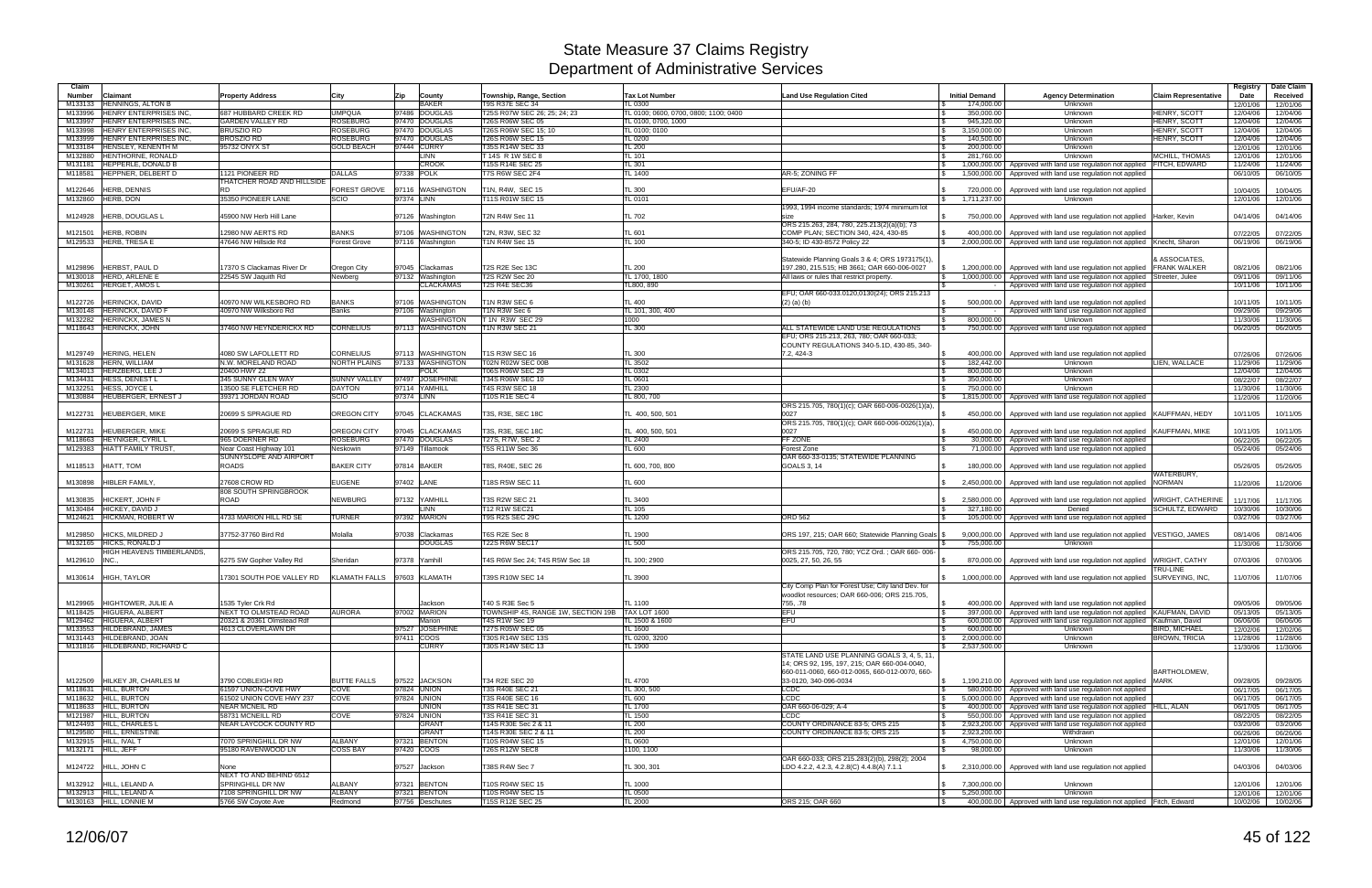| Claim   |                                               |                                      |                             |               |                  |                                                         |                                                 |                                                    |                       |                                                                                |                             | Registry             | Date Claim           |
|---------|-----------------------------------------------|--------------------------------------|-----------------------------|---------------|------------------|---------------------------------------------------------|-------------------------------------------------|----------------------------------------------------|-----------------------|--------------------------------------------------------------------------------|-----------------------------|----------------------|----------------------|
| Number  | Claimant                                      | Property Address                     | City                        | Zip           | County           | Township, Range, Section                                | <b>Tax Lot Number</b>                           | <b>Land Use Regulation Cited</b>                   | <b>Initial Demand</b> | <b>Agency Determination</b>                                                    | <b>Claim Representative</b> | Date                 | Received             |
| M131402 | HILL, MARTIN P                                | <b>NOT PROVIDED</b>                  |                             |               | <b>JOSEPHINE</b> | T37S R05W SEC 30                                        | TL 1201                                         |                                                    | 250,000.00            | Unknown                                                                        |                             | 11/28/06             | 11/28/06             |
|         |                                               |                                      |                             |               |                  | TOWNSHIP 3S, RANGE 40EofWM, SECTION                     |                                                 |                                                    |                       |                                                                                |                             |                      |                      |
| M118711 | HILL, RALPH                                   | 61459 HWY 237                        | COVE                        | 97824 UNION   |                  | 21                                                      | TAX LOT 200                                     | A-1 (EFU)                                          |                       | 401,440.00   Approved with land use regulation not applied                     |                             | 07/05/05             | 07/05/05             |
|         |                                               |                                      |                             |               |                  |                                                         |                                                 | Josephine County Rural Land Dev Code; Goal 3       |                       |                                                                                |                             |                      |                      |
| M130091 | HILL, ROBERT C                                | 10561 N Applegate Rd                 | <b>Grants Pass</b>          | 97527         | Josephine        | T37S R5W Sec 27                                         | <b>TL 501</b>                                   | OAR 660-15-0000(3)                                 | 250,000.00            | Approved with land use regulation not applied RANSOM, WILLARD                  |                             | 09/22/06             | 09/22/06             |
|         | M132914 HILL, TRAVIS L                        | 7091 SPRINGHILL DR NW                | <b>ALBANY</b>               |               | 97321 BENTON     | T10S R04W SEC 14                                        | <b>TL 0101</b>                                  |                                                    | 4,000,000.00          | Unknown                                                                        |                             | 12/01/06             | 12/01/06             |
|         |                                               |                                      |                             |               |                  |                                                         |                                                 | RURAL CODE CREATED EFU. EFC AND AF20               |                       |                                                                                |                             |                      |                      |
|         |                                               |                                      |                             |               |                  | TOWNSHIP 2 NORTH, RANGE 2 WEST,                         |                                                 | DISTRICTS; ORS 215.780, OAR 660-33-0100, 660-      |                       |                                                                                |                             |                      |                      |
| M119452 | HILLS, JANET M                                | 29595 NW SKYWAY DRIVE                | <b>NORTH PLAINS</b>         |               | 97133 WASHINGTON | <b>SECTION 30</b>                                       | TAX LOT 805                                     | $04 - 040$                                         |                       | 165,000.00   Approved with land use regulation not applied                     |                             | 01/25/05             | 01/25/05             |
|         | M124607 HILLS, LILA                           | Wildcat Mtn Rd                       | Eagle Creek                 |               | 97022 CLACKAMAS  | T3S R4E SEC 1                                           | <b>TL 800</b>                                   | OAR 660.006.0026(1)(A)                             |                       | 350,000.00 Approved with land use regulation not applied                       | <b>SUMMERS, STEVE</b>       | 03/24/06             | 03/24/06             |
| M130323 | HILLYARD HART, ELEANOR                        | S Kirk Rd & S Hwy 213                | Oregon City                 |               | 97045 Clackamas  | <b>T3S R2E Sec 28</b>                                   | TL 1300, 1302                                   |                                                    |                       | 400,000.00   Approved with land use regulation not applied                     |                             | 10/17/06             | 10/17/06             |
|         | M133120 HILLYARD, JAMES A                     | 77721 CHISHOLM TRAIL DRIVE           | COTTAGE GROVE 97424 LANE    |               |                  | T21S R03W SEC 03                                        | TL 1301                                         |                                                    | 270,000.00            | Unknown                                                                        |                             | 12/01/06             | 12/01/06             |
|         |                                               |                                      |                             |               |                  | TOWNSHIP 35S, RANGE 2WofWM,                             |                                                 |                                                    |                       |                                                                                |                             |                      |                      |
| M118440 | HILTZ, DURWOOD A                              | 5881 DODGE RD                        | <b>WHITE CITY</b>           | 97503         | <b>JACKSON</b>   | <b>SECTION 22</b>                                       | TAX LOT 203                                     | <b>SB 100</b>                                      | 600.000.00            | Approved with land use regulation not applied                                  |                             | 05/16/05             | 05/16/05             |
|         | M122205 HILYARD, GARRET                       | 7909 KELLER RD                       | KLAMATH FALLS 97603 KLAMATH |               |                  | T39S R10E SEC 7C                                        | TL 300, 400                                     | COMPREHENSIVE PLAN; ORS CHAPTER 197                |                       | 1,100,000.00 Approved with land use regulation not applied THRONE, JUSTIN      |                             | 09/06/05             | 09/06/05             |
|         | M131954 HINDRICKS, CURTIS                     |                                      |                             |               | <b>CLACKAMAS</b> | T04S R02E SEC 34                                        | TL 0600, 0607                                   |                                                    | 7,110,055.00          | Unknown                                                                        | <b>GELINEAU, JILL</b>       | 11/30/06             | 11/30/06             |
|         | M129775 HINGLEY, CARL W                       | 83766 N CLOVERDALE RD                | <b>CRESWELL</b>             | 97426         | LANE             | T19S R2W SEC 7                                          | TL 101                                          | <b>SB 100</b>                                      |                       | 685,738.00   Approved with land use regulation not applied                     |                             | 07/31/06             | 07/31/06             |
|         | M134464 HINGLEY, GARY                         | 20925 YOUNG AVE                      | <b>BEND</b>                 |               | 97701 DESCHUTES  | T16S R12E SEC 15                                        | <b>TL 0700</b>                                  |                                                    |                       | Unknown                                                                        |                             | 11/05/07             | 11/05/07             |
|         |                                               |                                      |                             |               |                  |                                                         |                                                 |                                                    |                       |                                                                                | ROSENBAUM,                  |                      |                      |
| M131550 | HINKSON, JUNE                                 | 16173 S SPRINGWATER RD               | OREGON CITY                 | 97045         | <b>CLACKAMAS</b> | T02S R03E SEC 29                                        | TL 1000, 1001, 1200                             |                                                    | 4,000,000.00          | Unknown                                                                        | <b>MICHAEL</b>              | 11/29/06             | 11/29/06             |
| M133808 | HINMAN ORCHARDS INC.                          | 3710 SCOTT ROAD                      | <b>HOOD RIVER</b>           |               | 97031 HOOD RIVER | T02N R10E SEC 36                                        | TL 1600, 1603                                   |                                                    | 1,541,686.00          | Unknown                                                                        | ANDERSEN, STEVEN            | 12/04/06             | 12/04/06             |
|         |                                               | 3113 & 3065 SUNDAY DRIVE,            |                             |               |                  |                                                         |                                                 |                                                    |                       |                                                                                |                             |                      |                      |
| M133807 | HINMAN, DALE                                  | 3510 & 3530 & 3580 SCOT              | <b>HOOD RIVER</b>           |               | 97031 HOOD RIVER | T02N R10E SEC 25C; 26D                                  | TL 1000, 1100, 1300, 1400; 2100, 2200, 2300     |                                                    | 432,523.00            | Unknown                                                                        | ANDERSEN, STEVEN            | 12/04/06             | 12/04/06             |
|         |                                               |                                      |                             |               |                  |                                                         |                                                 | LANE CO PLANING COMMISISION, LC 2.700.-            |                       |                                                                                | WATERBURY,                  |                      |                      |
| M122372 | HINNENKAMP, GEORGE                            | NOT PROVIDED                         | <b>EUGENE</b>               |               | LANE             | T19S R4W SEC 30: T19S R5W SEC 25                        | TL 300, 600                                     | 2.770                                              | 240,000.00            | Approved with land use regulation not applied                                  | <b>NORMAN</b>               | 09/16/05             | 09/16/05             |
| M134428 | <b>HINSHAW, RODRICK J</b>                     |                                      |                             |               | <b>JEFFERSON</b> | T13S R11E SEC 32; SEC 00                                | TL 100, 200; 4100                               |                                                    | 2,000,000.00          | Unknown                                                                        | WILLIS, DONALD              | 08/17/07             | 08/17/07             |
| M131342 | HINSVARK, JOLENTA                             | 11875 MONITOR - MCKEE ROAD WOODBURN  |                             |               | 97071 MARION     | T05S R01W SEC 28                                        | TL 1900                                         |                                                    |                       | 625,000.00   Approved with land use regulation not applied                     | HINSVORK, JERRY             | 11/28/06             | 11/28/06             |
| M133914 | HINTERMEYER, MICHAEL                          | 13501 NW FORD RD                     | <b>GASTON</b>               |               | 97119 YAMHILL    | T02S R05W SEC 12                                        | TL 0401                                         |                                                    | 425,000.00            | Unknown                                                                        |                             | 12/04/06             | 12/04/06             |
| M119977 | HINZE, JAMES                                  | <b>NOT PROVIDED</b>                  | <b>GASTON</b>               |               | 97119 WASHINGTON | TOWNSHIP 1S, RANGE 3W SECTION 31                        | <b>TAX LOT 1900</b>                             | AF-20                                              |                       | Approved with land use regulation not applied                                  |                             | 03/01/05             | 03/01/05             |
|         | M130383 HIRONS, TOM                           | NOT PROVIDED                         |                             |               | _INN             | <b>T09S R04E SEC 31</b>                                 | <b>TL 0300</b>                                  |                                                    |                       | 500,000.00   Approved with land use regulation not applied                     |                             | 10/23/06             | 10/23/06             |
|         | M133755 HIRTE, VIOLA                          | 51255 GATES BRIDGE RD E              | <b>GATES</b>                | 97346 LINN    |                  | T09S R03E SEC 36                                        | <b>TL 400</b>                                   |                                                    | 400.000.00            | Unknown                                                                        |                             | 12/04/06             | 12/04/06             |
|         | M122143 HITZ, JANEECE                         | West Sutton Creek Rd.                | <b>Baker City</b>           | 97814 Baker   |                  | T10S R40E SEC 23                                        | <b>TL 100</b>                                   | 660-33-0135:ors-215.800                            |                       | 26,870.00 Approved with land use regulation not applied                        |                             | 08/31/05             | 08/31/05             |
|         | M133756 HO. BENDY                             | 61070 BARGER RD.                     | <b>ST. HELENS</b>           |               | 97051 COLUMBIA   | <b>T05N R02W SEC 25</b>                                 | TL 2200                                         |                                                    | 135,000.00            | Unknown                                                                        |                             | 12/04/06             | 12/04/06             |
|         |                                               |                                      |                             |               |                  |                                                         | TL 2300, 2301, 2380, 2390, 2400, 2401, 2402,    | ORS 215.780 (1) (a), 263(91), 283 (1)(F); OAR 660- |                       |                                                                                |                             |                      |                      |
| M129875 | HOBGOOD, W. A                                 | 14592 South Griffith Lane            | Mulino                      |               | 97042 Clackamas  | T4 R2E Sec 4                                            | 2492                                            | $033-0100(1)$ , 130 (3)(a)                         |                       | 5,800,000.00 Approved with land use regulation not applied                     |                             | 08/17/06             | 08/17/06             |
|         | M133281 HODGES, TED                           | 19540 S CEDAR CREEK LN               | <b>BEAVER CREEK</b>         |               | 97004 CLACKAMAS  | T 04S R 03E SEC 17                                      | TL 0405                                         |                                                    | 400,000.00            | Unknown                                                                        |                             | 12/01/06             | 12/01/06             |
|         |                                               |                                      |                             |               |                  | T13S R02W SEC 10; T13S R02W SEC 11;                     |                                                 |                                                    |                       |                                                                                |                             |                      |                      |
| M131376 | HODSON, ETHEL L                               | 37017 MIDDLE RIDGE ROAD              | <b>LEBANON</b>              | 97355 LINN    |                  | T13S R02W SEC 14                                        | TL 0300, 0400, 0500; 0200; 0400                 |                                                    |                       | 4,500,000.00 Approved with land use regulation not applied                     |                             | 11/28/06             | 11/28/06             |
|         | M133233 HOEFER, LYNN A                        | 33327 HOEFER DR NE                   | <b>ALBANY</b>               | 97321 LINN    |                  | T09S R03W SEC 33; T10S R03W SEC 04                      | TL 0400; 0600                                   |                                                    | 4,800,000.00          | Unknown                                                                        |                             | 12/01/06             | 12/01/06             |
| M133273 | HOEFLING, CLARENCE                            | 8665 HOPEWELL RD NW                  | SALEM                       | 97304 POLK    |                  | T 06S R 03W SEC 07                                      | TL 1000                                         |                                                    | 750.000.00            | Unknown                                                                        | Webb, Norman                | 12/01/06             | 12/01/06             |
|         | M118561 HOEKSTRE, DELBERT                     | 16790 HWY 22 / 15010 HWY 22          | <b>DALLAS</b>               | 97338 POLK    |                  | T7S R5W SEC 5; T6S R6W SEC 36                           | TL 200 & 400                                    | EFU: FF: 136, 138                                  |                       | 2,864,500.00 Approved with land use regulation not applied                     |                             | 06/06/05             | 06/06/05             |
|         |                                               |                                      |                             |               |                  |                                                         |                                                 |                                                    |                       |                                                                                |                             |                      |                      |
| M119304 | HOEKSTRE, FRANK                               | 3910, 4190 VAN WELL ROAD             | <b>DALLAS</b>               | 97338 POLK    |                  | TOWNSHIP 7S RANGE 5 WWM SECTION 5 TAX LOT 201, 206, 207 |                                                 | OAR CN 660 ORS CH 197 ORS CH 215                   |                       | 951,120.00   Approved with land use regulation not applied LIEN, WALLACE       |                             | 01/13/05             | 01/13/05             |
|         |                                               |                                      |                             |               |                  |                                                         |                                                 | OAR 660-14-0040, 660-16-000 TO 0020, 660-23-       |                       |                                                                                |                             |                      |                      |
|         |                                               |                                      |                             |               |                  |                                                         |                                                 |                                                    |                       |                                                                                |                             |                      |                      |
|         |                                               |                                      |                             |               |                  |                                                         |                                                 |                                                    |                       |                                                                                |                             |                      |                      |
|         |                                               |                                      |                             |               |                  |                                                         |                                                 | 0000 TO 0250, OAR CHAPTER 660, DIVISION 33,        |                       |                                                                                |                             |                      |                      |
|         |                                               |                                      |                             |               |                  |                                                         |                                                 | OAR 660-033-0000,660-006-000,660-33-010-ALL        |                       |                                                                                |                             |                      |                      |
|         |                                               |                                      |                             |               |                  |                                                         |                                                 | WASHINGTON COUNTY ZONING CODE; STATE               |                       |                                                                                |                             |                      |                      |
|         |                                               |                                      |                             |               |                  |                                                         |                                                 | <b>GOALS 3 &amp;4</b>                              |                       |                                                                                |                             |                      |                      |
|         |                                               |                                      |                             |               |                  |                                                         |                                                 | GOAL 5, CODE DESIGNATION OF EFC, ALL               |                       |                                                                                |                             |                      |                      |
|         |                                               |                                      |                             |               |                  |                                                         |                                                 | STATE WIDE PLANNING GOALS AND                      |                       |                                                                                |                             |                      |                      |
|         |                                               |                                      |                             |               |                  |                                                         |                                                 | ADMINSTRATIVE RULES, STATUTES ADOPTED              |                       |                                                                                |                             |                      |                      |
|         |                                               |                                      |                             |               |                  |                                                         |                                                 | AND ENFORCED SINCE PURCHASE OF                     |                       |                                                                                |                             |                      |                      |
|         | M118330 HOFER, ROBERT M                       |                                      |                             |               | WASHINGTON       | TOWNSHIP 2N, RANGE 4W, SECTION 23                       | <b>TAX LOT 1101</b>                             | PROPERTY OF CLAIMANT                               |                       | \$ 21,127,000.00   Approved with land use regulation not applied               |                             | 04/18/05             | 04/18/05             |
|         | M132478 HOFF TTE, CHARLES                     |                                      |                             |               | 97068 CLACKAMAS  | <b>T2S R1E SEC 22A</b>                                  | <b>TL 100</b>                                   |                                                    | \$ 13,100,000.00      | Unknown                                                                        | TROMPKE, EDWARD             | 12/01/06             | 12/01/06             |
|         |                                               | ROSEMONT ROAD & WHITTEN<br>LANE      |                             |               |                  |                                                         |                                                 | "Clackamas Co EFU 20 and EFU 80 and Wildlife       |                       |                                                                                |                             |                      |                      |
|         | M118916 HOFF, CHARLES                         |                                      | <b>WEST LINN</b>            |               | <b>CLACKAMAS</b> | T2S R1E SEC 15 & 22                                     | <b>TL 100</b>                                   | Habitat overlay"                                   | 9,800,000.00          | Withdrawn                                                                      |                             | 12/06/04             | 12/06/04             |
|         |                                               | ROSEMONT ROAD AND WHITTEN<br>LANE    |                             |               |                  |                                                         |                                                 |                                                    |                       |                                                                                |                             |                      |                      |
|         | M119114 HOFF, CHARLES                         |                                      | <b>WEST LINN</b>            |               | <b>CLACKAMAS</b> | T2S R1E SEC 22                                          | <b>TL 100</b>                                   | EFU 20 or 80                                       |                       | 11,600,000.00 Approved with land use regulation not applied                    |                             | 12/30/04             | 12/30/04             |
|         |                                               |                                      |                             |               |                  |                                                         |                                                 |                                                    |                       |                                                                                |                             |                      |                      |
|         | M129757 HOFF, CHARLES                         | ROSEMONT RD & WHITTEN LANE WEST LINN |                             |               | <b>CLACKAMAS</b> | <b>T2S R1E SEC 22A</b>                                  | TL 100                                          | SB 100; ORS 215.215; OAR 660-0040-0040(8)(E)       |                       | 9,600,000.00 Approved with land use regulation not applied                     |                             | 07/27/06             | 07/27/06             |
|         | M130729 HOFF, CON                             | 8232 W EVANS CREEK RD                | <b>ROGUE RIVER</b>          |               | 97537 JACKSON    | T35S R4W SEC 9: 8                                       | TL 1000; 400                                    |                                                    |                       | 750,000.00   Approved with land use regulation not applied SPENCER, MICHAEL    |                             | 11/14/06             | 11/14/06             |
|         | M129816 HOFFMAN, DONALD L                     | 5171 Riordan Hill Dr                 | Hood River                  |               | 97031 Hood River | <b>T2N R10E Sec 5</b>                                   | TL 104                                          | HRCORD 2, 90                                       |                       | 1,451,250.00 Approved with land use regulation not applied                     |                             | 08/07/06             | 08/07/06             |
|         | M129937 HOFFMAN, KATHLEEN R                   | 1350 BOUNDARY RD<br>SW Laurelwood    | <b>GRANTS PASS</b>          |               | 97527 JOSEPHINE  | <b>T36S R6W SEC 21D</b>                                 | TL 600                                          | RLDC; RR-5                                         |                       | 207,970.00 Approved with land use regulation not applied                       |                             | 08/28/06             | 08/28/06             |
|         | M130304 HOFFMAN, MYRA B                       |                                      | Gaston                      |               | 97119 WASHINGTON | T2S R3W SEC 35C                                         | TL 600, 601, 602                                |                                                    | $\mathcal{L}$         | 6,400,000.00   Approved with land use regulation not applied COX, WILLIAM      |                             | 10/16/06             | 10/16/06             |
|         | M130305 HOFFMAN, MYRA B                       | Laurelwood Rd                        | Gaston                      |               | 97119 WASHINGTON | T2S R3W SEC 35C                                         | <b>TL 1500</b>                                  |                                                    |                       | 3,400,000.00   Approved with land use regulation not applied COX, WILLIAM      |                             | 10/16/06             | 10/16/06             |
|         | M130305 HOFFMAN, MYRA B                       | Laurelwood Rd                        | Gaston                      |               | 97119 WASHINGTON | T2S R3W SEC 35C                                         | TL 1500                                         |                                                    |                       | 3.400.000.00 Approved with land use regulation not applied HOFFMAN TRUST.      |                             | 10/16/06             | 10/16/06             |
|         |                                               | S Butte Road & S Beavercreek<br>Road |                             |               |                  |                                                         |                                                 |                                                    |                       |                                                                                |                             |                      |                      |
|         | M129307 HOFFMAN, ROBERT J                     |                                      | Beavercreek                 |               | 97004 Clackamas  | T4S R3E Sec 9                                           | TL 1500, 1502                                   | RA-1; TT-20; AGF-80                                |                       | 5,000,000.00   Approved with land use regulation not applied   MATUSICK, AARON |                             | 05/08/06             | 05/08/06             |
|         |                                               |                                      |                             |               |                  |                                                         |                                                 | EFU; ORS 215; SB 100; STATEWIDE PLANNING           |                       |                                                                                |                             |                      |                      |
|         | M118669 HOFFMAN, WILLIAM                      | 2834 NW FIR LANE                     | <b>MADRAS</b>               |               | 97741 JEFFERSON  | T10S, R13E, SEC 9                                       | TL 400, 600                                     | <b>GOALS</b>                                       |                       | 3,000,000.00   Approved with land use regulation not applied FITCH, EDWARD     |                             | 06/23/05             | 06/23/05             |
|         |                                               |                                      |                             |               |                  |                                                         |                                                 |                                                    |                       |                                                                                |                             |                      |                      |
| M133939 | HOFFSTADT TTE, PAUL F                         | 99W                                  | <b>CORVALLIS</b>            |               | 973770 BENTON    | T11S R04W SEC 06                                        | TL 103                                          |                                                    | 2,800,000.00          | Unknown                                                                        |                             | 12/04/06             | 12/04/06             |
|         | M130458 HOFMANN, EMERY J                      | 20537 SE WALGREN RD                  | <b>CLACKAMAS</b>            |               | 97015 CLACKAMAS  | <b>T2S R3E SEC 09</b>                                   | <b>TL 800</b>                                   |                                                    |                       | 200,000.00 Approved with land use regulation not applied                       |                             | 10/27/06             | 10/27/06             |
|         |                                               |                                      |                             |               |                  |                                                         |                                                 |                                                    |                       |                                                                                |                             |                      |                      |
|         |                                               |                                      |                             |               |                  | T28S R10W SEC 00; T28S R12W SEC 21;                     |                                                 |                                                    |                       |                                                                                |                             |                      |                      |
|         |                                               |                                      |                             |               |                  | SEC 28; T28S R13W SEC 26; SEC 33; SEC                   | TL 6600, 6800; 0700; 0100, 0700, 0800; 0200,    |                                                    |                       |                                                                                |                             |                      |                      |
|         |                                               |                                      |                             |               |                  | 34; SEC 35; SEC 36; SEC 36B; T29S R10W                  | 0400, 0401, 0600; 1100; 0800; 0200, 0300; 0100; |                                                    |                       |                                                                                |                             |                      |                      |
|         | M133519 HOGAN, WALTER B                       |                                      |                             |               | <b>COOS</b>      | SEC 00; SEC 30; T29S R13W SEC 04                        | 0100; 5400, 5700; 0400; 0100                    |                                                    | 17,290,000.00         | Unknown                                                                        |                             | 12/02/06             | 12/02/06             |
|         | M129396 HOIEN, ERNIE<br>M132229 HOKE RANCHES, | 91972 Svensen Market Rd              | Astoria                     | 97103 Clatsop | <b>UMATILLA</b>  | T8N R8W SEC 27C<br>T1N R31E SEC 00                      | TL 1000, 1100<br>TL 500, 501, 502, 580, 590     | HB 3661; AF-80; 97-CC                              | 2,681,441.00          | 300,000.00 Approved with land use regulation not applied<br>Unknown            | COREY, STEVEN               | 05/26/06<br>11/30/06 | 05/26/06<br>11/30/06 |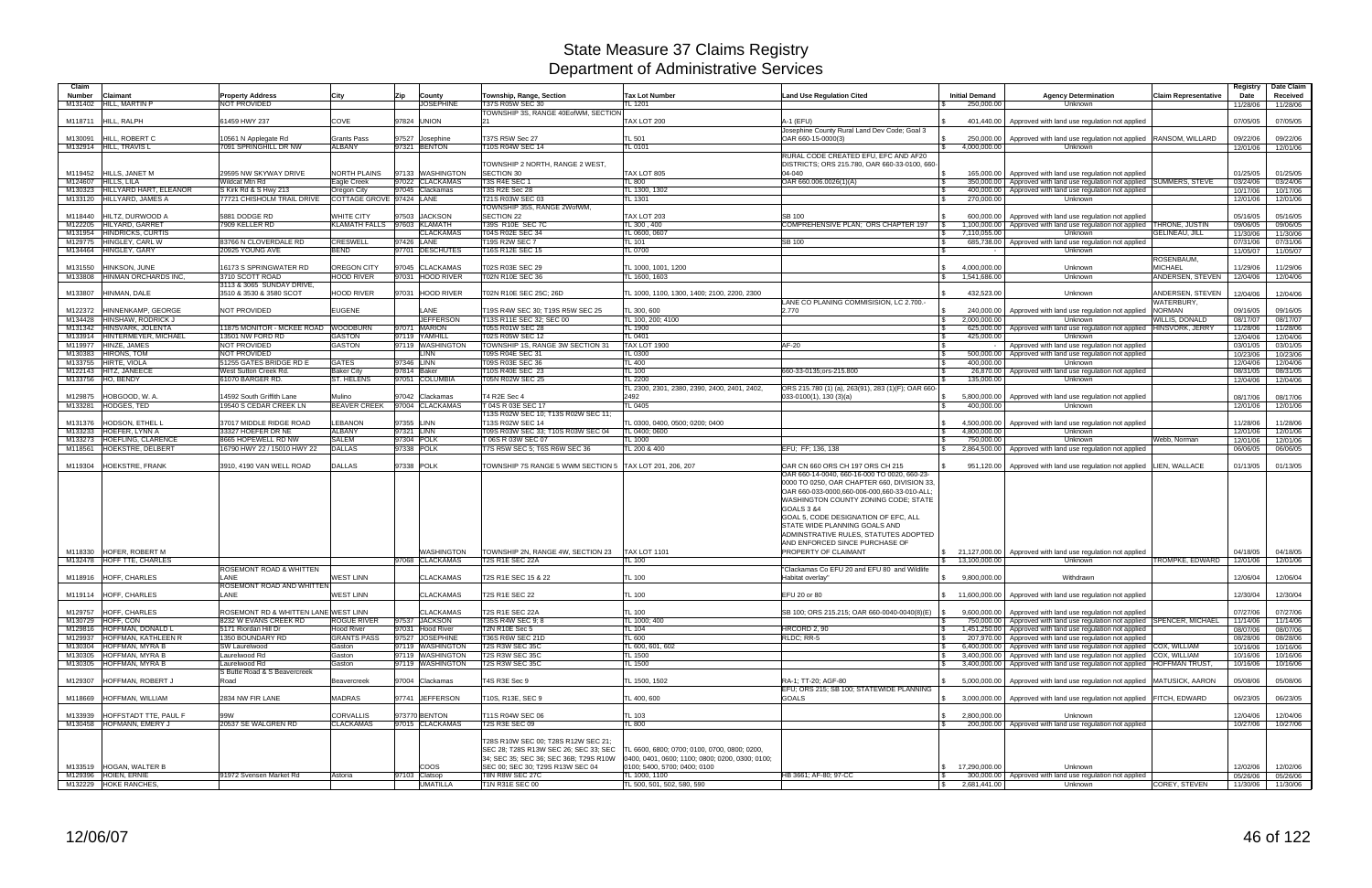| Claim                                                     |                                               |                                     |                                   |                                                        |                                           |                                                                                                          |                                                  |                                                                                                |                              | Registry             | Date Claim           |
|-----------------------------------------------------------|-----------------------------------------------|-------------------------------------|-----------------------------------|--------------------------------------------------------|-------------------------------------------|----------------------------------------------------------------------------------------------------------|--------------------------------------------------|------------------------------------------------------------------------------------------------|------------------------------|----------------------|----------------------|
| Number<br><b>Claimant</b>                                 | <b>Property Address</b>                       | City                                | County<br>Zip                     | Township, Range, Section                               | <b>Tax Lot Number</b>                     | <b>Land Use Regulation Cited</b>                                                                         | <b>Initial Demand</b>                            | <b>Agency Determination</b>                                                                    | <b>Claim Representative</b>  | Date                 | Received             |
|                                                           |                                               |                                     |                                   |                                                        |                                           | ORS 92, 94, 195, 197, 215; COOS COUNTY CODE<br>1.2, 1.3, 3.1, 3.2, 4.1-4.8, 5.1-5.3, 5.6, 5.8, 6.1, 6.2, |                                                  |                                                                                                |                              |                      |                      |
| M120178  HOLBERT, JAMES A                                 | <b>NONE AVAILABLE</b>                         | <b>NOT PROVIDED</b>                 | <b>COOS</b>                       | TOWNSHIP 23S, RANGE 12W, SECTION 28 TAX LOT 1000       |                                           | 6.4, 6.5, 6.7, 7.1-7.3, 9.2, 10.1, 10.2                                                                  | 210,000.00                                       | Approved with land use regulation not applied   JOHNSON, LAURA                                 |                              | 03/16/05             | 03/16/05             |
| M133447 HOLCOMB, WADEAN<br>M130053 HOLDER, ROBERT G       | <b>HOLCOMB RD</b><br>28520 NE Bell Rd         | <b>RICHLAND</b><br>Newberg          | 97870 BAKER<br>97132 Yamhill      | T09S R46E SEC 19; 30<br>T3S R2W Sec 9                  | TL 0400; 0700, 1000<br>TL 1100            | ORD 62, 85, 205, 596, 691<br>-S                                                                          | 500,000.00                                       | Unknown<br>Approved with land use regulation not applied                                       |                              | 12/02/06<br>09/18/06 | 12/02/06<br>09/18/06 |
|                                                           |                                               |                                     |                                   |                                                        |                                           |                                                                                                          |                                                  |                                                                                                | <b>BARTHOLOMEW</b>           |                      |                      |
| <b>HOLDERNESS, RICHARD</b><br>M131090                     |                                               |                                     | <b>JACKSON</b>                    | T35S R2W SEC 14                                        | TL 701                                    |                                                                                                          | 147,750.00                                       | Approved with land use regulation not applied                                                  | <b>MARK</b>                  | 11/22/06             | 11/22/06             |
| M133430 HOLLAND, DALE B                                   | <b>NONE PROVIDED</b>                          |                                     | COOS                              | T28S R11W SEC 33                                       | <b>TL 0200</b>                            |                                                                                                          | \$<br>1,035,000.00                               | Unknown                                                                                        | <b>HOGAN, WALTER</b>         | 12/02/06             | 12/02/06             |
| M118506 HOLLAND, DAVID<br>M130843 HOLLAND, DAVID          | NOT PROVIDED                                  | <b>CANON BEACH</b>                  | <b>CLATSOP</b><br><b>CLATSOP</b>  | <b>F5N, R10W, SEC 30DD</b><br>T5N R10W SEC 30DD        | TL 905<br>TL 905                          | ORS CHAPT 92, 227, 660                                                                                   | 3,120,000.00<br>3,432,000.00                     | Denied<br>Denied                                                                               | WILLIS, DONALD               | 05/24/05<br>11/17/06 | 05/24/05<br>11/17/06 |
| M131295 HOLLIN, JAMES                                     |                                               |                                     | <b>MARION</b>                     | T06S R02W SEC 03; T06S R02W SEC 14                     | TL 0800, 1000; 0100                       |                                                                                                          | 10,500,000.00                                    | Approved with land use regulation not applied                                                  | <b>SHIPMAN, MARK</b>         | 11/27/06             | 11/27/06             |
| M131296 HOLLIN, JAMES                                     |                                               |                                     | <b>MARION</b>                     | T06S R02W SEC 15D                                      | TL 0500, 0600                             |                                                                                                          | 250,000.00                                       | Approved with land use regulation not applied SHIPMAN, MARK                                    |                              | 11/27/06             | 11/27/06             |
| M131061 HOLLIN, ODIN                                      | 7866 72ND AVE N.E                             | <b>SALEM</b>                        | 97305 MARION                      | T6S R2W SEC 23; SEC 22D                                | TL 2400; 100, 300                         |                                                                                                          | 820,000.00                                       | Approved with land use regulation not applied                                                  |                              | 11/22/06             | 11/22/06             |
| M131062 HOLLIN, ODIN<br>M131063 HOLLIN, ODIN              | 10425 RIVER ROAD N.E.<br>5243 KEENE ROAD      | SALEM<br><b>GERVAS</b>              | 97305 MARION<br>97026 MARION      | <b>T6S R2W SEC 6</b><br><b>T5S R2W SEC 20</b>          | TL 2200<br>TL 2200                        |                                                                                                          | \$<br>1,050,000.00<br>1,440,000.00               | Approved with land use regulation not applied<br>Approved with land use regulation not applied |                              | 11/22/06<br>11/22/06 | 11/22/06<br>11/22/06 |
| M131064 HOLLIN, ODIN                                      |                                               |                                     | <b>MARION</b>                     | T5S R2W SEC 20                                         | TL 2000                                   |                                                                                                          | 480,000.00                                       | Approved with land use regulation not applied                                                  |                              | 11/22/06             | 11/22/06             |
|                                                           | 5499 FRAZER RD SE AT DRIFT                    |                                     |                                   |                                                        |                                           |                                                                                                          |                                                  |                                                                                                |                              |                      |                      |
| HOLLINGSWORTH, JOHN E<br>M132837                          | <b>CREEK RD SE</b>                            | <b>SUBLIMITY</b>                    | 97385 MARION                      | T08S R01E SEC 22                                       | TL 0200                                   |                                                                                                          |                                                  | Unknown                                                                                        |                              | 12/01/06             | 12/01/06             |
| HOLMAN, KENNETH<br>M118630                                | 51244 & 51125 OREGON TRAIL<br>ROAD            | NORTH POWDER 97867 UNION            |                                   | T6S R39E Sec 15 & 16                                   | TL 2300, 2400                             | UNION COUNTY ZONING PARTITION &<br>SUBDIVISION ORDINANCE (UCZPSO)                                        | 1,862,445.00                                     | Approved with land use regulation not applied                                                  |                              | 06/17/05             | 06/17/05             |
|                                                           |                                               |                                     |                                   |                                                        |                                           | OAR 660-33; ORS215.263, 283, 284, 705, 780;                                                              |                                                  |                                                                                                |                              |                      |                      |
| HOLMES, CLIFFORD L<br>M122071                             | 0897 S BREMER RD                              | CANBY                               | 97013 CLACKAMAS                   | T3S, R1E, SEC 26                                       | TL 3100                                   | STATEWIDE PLANNING GOALS                                                                                 | 800,000.00<br>-SS                                | Approved with land use regulation not applied                                                  |                              | 08/26/05             | 08/26/05             |
| M129493 HOLMES, LA VELLE                                  | NEAR COUNTY ROAD NO 20                        |                                     | Grant                             | T10S R33E Sec 19 & 20                                  | L 1000                                    | <b>Primary Forest</b><br>EXCLUSIVE FARM USE ZONING, RESIDENTIAL                                          | \$                                               | 3,147,111.00 Approved with land use regulation not applied                                     |                              | 06/12/06             | 06/12/06             |
| M119476 HOLT, JOE R                                       | 1679 HIGHWAY 35                               | <b>HOOD RIVER</b>                   | <b>HOOD RIVER</b><br>97031        | TOWNSHIP 2N. RANGE 10E SECTION 12                      | TAX LOT 900                               | R2 ZONING                                                                                                | 1,122,000.00                                     | Approved with land use regulation not applied                                                  |                              | 01/26/05             | 01/26/05             |
| M124319 HOLT, JOHN B                                      | 760 WILDA RD                                  | <b>WEST LINN</b>                    | 97068 CLACKAMAS                   | T2 R1E SEC 22A                                         | TL 2000                                   | RRFF-5                                                                                                   | $\mathcal{S}$                                    | 8,000,000.00 Approved with land use regulation not applied                                     |                              | 03/13/06             | 03/13/06             |
|                                                           |                                               |                                     |                                   |                                                        |                                           | ORS 215.283; EF-80; LAND USE PLANNING                                                                    |                                                  |                                                                                                |                              |                      |                      |
| M118660 HOLTAN, MARY                                      | 34105 NE WILSONVILLE RD                       | <b>NEWBERG</b>                      | 97132 YAMHILL                     | T3S, R2W, SEC 36                                       | <b>TL 4304</b>                            | GOALS 3, 11, 14; OAR 660-033-0120, 0130, 0135,<br>0200; OAR 660-044-0040(8)                              | \$2,500,000.00                                   | Approved with land use regulation not applied DAY, ROSS                                        |                              | 06/22/05             | 06/22/05             |
|                                                           |                                               |                                     |                                   |                                                        |                                           | ORS 215.283; Goals 3, 11, 14; EF-80; OAR 660-                                                            |                                                  |                                                                                                |                              |                      |                      |
| M129348<br>HOLTAN, MARY                                   | 34105 NE Wilsonville Rd                       | Newberg                             | 97132 Yamhill                     | T3S R2W Sec 36                                         | TL 4304                                   | 033-0120, 0130, 0135, 0200, 044-0040(8)                                                                  | 2,500,000.00                                     | Approved with land use regulation not applied  DAY, ROSS                                       |                              | 09/19/05             | 09/19/05             |
|                                                           |                                               |                                     |                                   |                                                        |                                           |                                                                                                          |                                                  |                                                                                                | <b>BARTHOLOMEW</b>           |                      |                      |
| HOLTZ, HARVEY<br>M130957<br>M129897 HOMER, BRUCE          | 1042 BEESON LANE                              | <b>TALENT</b>                       | 97504 JACKSON<br>97321 Linn       | T38S R1W SEC 27<br>T10S R3W Sec 34                     | TL 1101, 1105<br>L 1800                   |                                                                                                          | 304,850.00                                       | Approved with land use regulation not applied   MARK                                           |                              | 11/20/06             | 11/20/06             |
| M131332 HOMESTEAD INVESTMENT CO,                          | None Given                                    | Albany                              | 97741 JEFFERSON                   | T10S R12E SEC 01DA; T10S R13E SEC 06   TL 0100; 0300   |                                           | All land use regulations enacted since May 1967.                                                         | 3,340,000.00<br>1,250,000.00<br>\$               | Approved with land use regulation not applied<br>Unknown                                       | <b>OCHS, RONALD</b>          | 08/21/06<br>11/27/06 | 08/21/06<br>11/27/06 |
|                                                           |                                               |                                     |                                   |                                                        |                                           |                                                                                                          |                                                  |                                                                                                | <b>AND ASSOCIATES</b>        |                      |                      |
| HOMESTEAD INVESTMENT, LLC<br>M129328                      | NEAR HWY 26                                   |                                     | 97741 Jefferson                   | T10S R12E Sec 1DA & T10S R13E Sec 6                    | TL 100 & 300                              | Goal 3; ORS 215.263, 780; OAR 660-033-0135                                                               | 1,250,000.00                                     | Denied                                                                                         | LLC, MCGRAW                  | 05/15/06             | 05/15/06             |
| M129763 HONEYCUTT, WALTER L                               |                                               |                                     | Linn                              | F12S R2W Sec 34D                                       | TL 100, 5000                              | LCC 934.610                                                                                              | 600,000.00<br>-SS                                | Approved with land use regulation not applied                                                  |                              | 07/28/06             | 07/28/06             |
| HONGELL, JOHN E<br>M129361<br>HOOD RIVER ASSEMBLY OF GOD, | 60842 Old Wagon Rd                            | Coos Bay                            | 97420 Coos                        | T26S R12W Sec 20; 19                                   | TL 2500, 1900; 600                        | Forest Dwelling 4.8.525                                                                                  | 50,000.00                                        | Approved with land use regulation not applied                                                  |                              | 05/19/06             | 05/19/06             |
| AN OREGON CORPORAT<br>M124309                             | 971 TUCKER ROAD                               | <b>HOOD RIVER</b>                   | 97031 HOOD RIVER                  | T2N R10E SEC 1B                                        | TL 2700                                   | ARTICLE 7 OF ORD 2, STATE PLANNING GOAL 3 {                                                              | 396,505.00                                       | Approved with land use regulation not applied                                                  |                              | 03/13/06             | 03/13/06             |
| M134405 HOODENPYL, MILDRED L                              | SW SOUTH RD                                   | <b>GASTON</b>                       | 97119 YAMHILL                     | T02S R04W SEC 04                                       | TL 1100                                   |                                                                                                          | 250,000.00                                       | Unknown                                                                                        |                              | 06/27/07             | 06/27/07             |
| M133482 HOOFNAGLE, EDWIN                                  | NOT SPECIFIED                                 |                                     | UNION                             | T02S R40E SEC 17                                       | TL 2300                                   | - \$                                                                                                     |                                                  | Unknown                                                                                        |                              | 12/02/06             | 12/02/06             |
|                                                           |                                               |                                     |                                   |                                                        |                                           | COOS COUNTY ZONING; STATEWIDE                                                                            |                                                  |                                                                                                |                              |                      |                      |
| HOOK, JEAN-CLAUDE<br>M118596                              | 57182 HARLOCKER HILL ROAD                     | <b>COQUILLE</b>                     | 97423 COOS                        | T28S R13W SEC 04                                       | TL 600                                    | PLANNING GOAL; OAR 660; ORS 215.704, 755,<br>780                                                         | 300,000.00                                       | Approved with land use regulation not applied                                                  |                              | 06/13/05             | 06/13/05             |
| M133549 HOOKLAND, ROBERT N                                | 4310 WILLIAMS HWY                             | <b>GRANTS PASS</b>                  | 97527 JOSEPHINE                   | T37S R05W SEC 06                                       | TL 3102                                   | l \$                                                                                                     | 600,000.00                                       | Unknown                                                                                        | <b>BIRD, MICHAEL</b>         | 12/02/06             | 12/02/06             |
|                                                           |                                               |                                     |                                   | TOWNSHIP 4S, RANGE 3W, SECTION 20;                     |                                           |                                                                                                          |                                                  |                                                                                                |                              |                      |                      |
| HOP, ARTHUR<br>M121447<br>M131350 HOPFER, DAVID M         | 6460 THOMPSON LANE                            | <b>DAYTON</b>                       | 97114 YAMHILL<br><b>MARION</b>    | TOWNSHIP 4S, RANGE 3W, SECTION 21<br>T09S R03W SEC 01C | TAX LOT 600; TAX LOT 2300<br>TL 0100      | YAMHILL COUNTY ZONING EF-80                                                                              | 1,560,000.00<br>226,404.00                       | Approved with land use regulation not applied<br>Unknown                                       | <b>WALKER, FRANK</b>         | 04/22/05             | 04/22/05             |
| M122882 HOPP JR, CARL W                                   | 63421 & 63495 SADDLEBACK                      | <b>BEND</b>                         | 97701 DESCHUTES                   | T17S, R11E, SEC 14                                     | TL 301; 2713, 2715                        | ALL STATEWIDE REGULATIONS AND ORD                                                                        | \$                                               | 1,900,000.00 Approved with land use regulation not applied                                     | <b>FITCH, EDWARD</b>         | 11/28/06<br>10/20/05 | 11/28/06<br>10/20/05 |
|                                                           |                                               |                                     |                                   |                                                        |                                           | ORS 92, 195, 197                                                                                         |                                                  |                                                                                                |                              |                      |                      |
|                                                           |                                               |                                     |                                   |                                                        |                                           | ORS 215.263, 283, 284, 700, 705, 780                                                                     |                                                  |                                                                                                |                              |                      |                      |
| M120268 HOPP, RAY                                         | 16355 NE CHEHALEM DRIVE                       | <b>NEWBERG</b><br><b>PRINEVILLE</b> | 97132 YAMHILL                     | TOWNSHIP 3S, RANGE 2W, SECTION 6                       | <b>TAX LOT 4100</b>                       | OAR 660                                                                                                  |                                                  | 710,000,00 Approved with land use regulation not applied                                       |                              | 03/23/05             | 03/23/05             |
| M133856 HOPPES, RICHARD<br>M132794 HOPPING FAMILY TRUST   | 4275 N MCKAY RD<br>24940 S NEWKIRCHNER RD     |                                     | 97754 CROOK<br>97045 CLACKAMAS    | T14S R16E SEC 19<br>T4S R2E SEC 3                      | TL 0500<br>TL 1813                        |                                                                                                          | 1,937,230.00<br>311,928.00<br>-S                 | Unknown<br>Unknown                                                                             | <b>WILSON, JEFF</b>          | 12/04/06<br>12/01/06 | 12/04/06<br>12/01/06 |
|                                                           |                                               |                                     |                                   |                                                        |                                           |                                                                                                          |                                                  |                                                                                                | <b>HORDICHOK SR.</b>         |                      |                      |
| M131473 HORDICHOK, GEORGE                                 | HWY 211 & VAUGHN RD                           |                                     | <b>CLACKAMAS</b>                  | T05S R02E SEC 10                                       | TL 2500                                   |                                                                                                          | 291,000.00<br>$\mathbf{R}$                       | Unknown                                                                                        | <b>GEORGE</b>                | 11/28/06             | 11/28/06             |
|                                                           |                                               |                                     |                                   |                                                        |                                           | YCZC Sec 401, 401.03(A) - (D); ORS                                                                       |                                                  |                                                                                                |                              |                      |                      |
| M129708 HORLYK, RICHARD C<br>M134226 HORNE, CHERYL L      | 20270 NW Panther Creek Rd<br>KELSO RD & 312TH | Carlton                             | 97111 Yamhill<br>97009 CLACKAMAS  | T3S R5W Sec 16<br>T02S R04E SEC 05                     | TL 2300<br>TL 1700                        | 215.780(1)(a); OAR 660-033-0135(7)(a)                                                                    | 100,000.00<br>650,000.00                         | Approved with land use regulation not applied GOWELL, WALTER<br>Unknown                        |                              | 07/20/06<br>12/05/06 | 07/20/06<br>12/05/06 |
|                                                           | WEST OF 28170 PLEASANT                        |                                     |                                   |                                                        |                                           |                                                                                                          |                                                  |                                                                                                |                              |                      |                      |
| M131508 HORNER TTEE, JANICE M                             | VALLEY RD                                     | <b>SWEET HOME</b>                   | 97386 LINN                        | T13S R01W SEC 26                                       | TL 2202                                   |                                                                                                          | 300,000.00                                       | Unknown                                                                                        |                              | 11/29/06             | 11/29/06             |
| M132325 HORNER, JACK M                                    |                                               |                                     | <b>CLACKAMAS</b>                  | T1S R4E SEC 30                                         | TL 602                                    |                                                                                                          | 1,000,000.00                                     | Unknown                                                                                        | RATHBONE ESQ,<br><b>CONI</b> | 11/30/06             | 11/30/06             |
|                                                           |                                               |                                     |                                   |                                                        |                                           |                                                                                                          |                                                  |                                                                                                | <b>ZUPANCIC GROUP</b>        |                      |                      |
| M132325 HORNER, JACK M<br>M134117 HORNER, MILLICENT       | NOT SPECIFIED                                 |                                     | <b>CLACKAMAS</b><br><b>BENTON</b> | T1S R4E SEC 30<br>T12S R05W SEC 28                     | TL 602<br>TL 0400                         |                                                                                                          | 1,000,000.00<br>$\mathcal{S}$<br>70,000.00<br>-S | Unknown<br>Unknown                                                                             | INC, THE<br>JOHNSON, LAURA   | 11/30/06<br>12/04/06 | 11/30/06<br>12/04/06 |
|                                                           | 21277 NW BRUNSWICK CANYON                     |                                     |                                   |                                                        |                                           | LCDC GOAL 2, 4, 14; ORS 215; OAR 660-004-                                                                |                                                  |                                                                                                |                              |                      |                      |
| M122035 HORNING, JANE                                     | <b>RD</b>                                     | <b>NORTH PLAINS</b>                 | 97133 WASHINGTON                  | T2N, R3W, SEC 11, T2N, R3W, SEC 12                     | TL 100, 200, TL 300                       | 0020, 0025, 0029; OAR 660-006-0035                                                                       |                                                  | 1,940,750.00 Approved with land use regulation not applied                                     | HORNING, BOB                 | 08/24/05             | 08/24/05             |
| M133082 HORNING, JANE A                                   | 21277 N W BRUNSWICK CANYON<br>RD.             | <b>NORTH PLAINS</b>                 | 97133 WASHINGTON                  | T02N R03W SEC 11; 12                                   | TL 0100, 0200; 0300                       |                                                                                                          |                                                  | Unknown                                                                                        | HORNING, JANE                | 12/01/06             | 12/01/06             |
| M134273 HORNING, JANE A                                   | 21277 NW BRUNSWICK CANYON<br>RD.              | <b>NORTH PLAINS</b>                 | 97133 WASHINGTON                  | T02N R03W SEC 11; 12                                   | TL 0100, 0200; 0300                       |                                                                                                          | 1,940,750.00                                     | Unknown                                                                                        | HORNING, BOB                 | 12/21/06             | 12/21/06             |
|                                                           | 35500 N.E. CORRAL CREEK                       |                                     |                                   |                                                        |                                           |                                                                                                          |                                                  |                                                                                                |                              |                      |                      |
| M130386 HORROCKS, JAMES                                   | ROAD                                          | NEWBERG                             | 97132 YAMHILL                     | T03S R02W SEC 25                                       | TL 0400, 0500, 0601                       |                                                                                                          |                                                  | 600,000.00 Approved with land use regulation not applied                                       |                              | 10/23/06             | 10/23/06             |
| M129476 HORSLEY, DONALD                                   | McCartie Lane                                 | <b>Klamath Falls</b>                | 97601 Klamath                     | T39S R11E Sec 2; Sec 11                                | TL 700; 100, 600, 200, 900                | ORS 215; OAR 660                                                                                         | I S                                              | 5,000,000.00   Approved with land use regulation not applied SPENCER, MICHAEL                  |                              | 06/08/06             | 06/08/06             |
|                                                           | OFF PUBLIC LANE AND THIRD                     | <b>GOVERNMENT</b>                   |                                   |                                                        |                                           | STATEWIDE PLANNING GOALS; CLACKAMAS                                                                      |                                                  |                                                                                                |                              |                      |                      |
| M121424 HORSTKOTTE JR, FRED W                             | <b>STREET</b>                                 | CAMP                                | 97028 CLACKAMAS                   | T3S, R8 1/2E, SEC 23AA                                 | TL 4700                                   | COUNTY ZONING; MT HOOD COMMUNITY PLAN   \$                                                               |                                                  | 87,867.00 Approved with land use regulation not applied PINKSTAFF, JOHN                        |                              | 07/15/05             | 07/15/05             |
| M122263 HORTON, FORREST J                                 | 32680 SW LAURELVIEW RD                        | <b>HILLSBORO</b>                    | 97123 WASHINGTON                  | TOWNSHIP 2S RANGE 3W SECTION 11                        | TAX LOT 600, 606, 607, 608, 900, 904, 905 | AF-20; EFU; M 100                                                                                        | 9,000,000.00                                     | Withdrawn                                                                                      |                              |                      | 09/09/05 09/09/05    |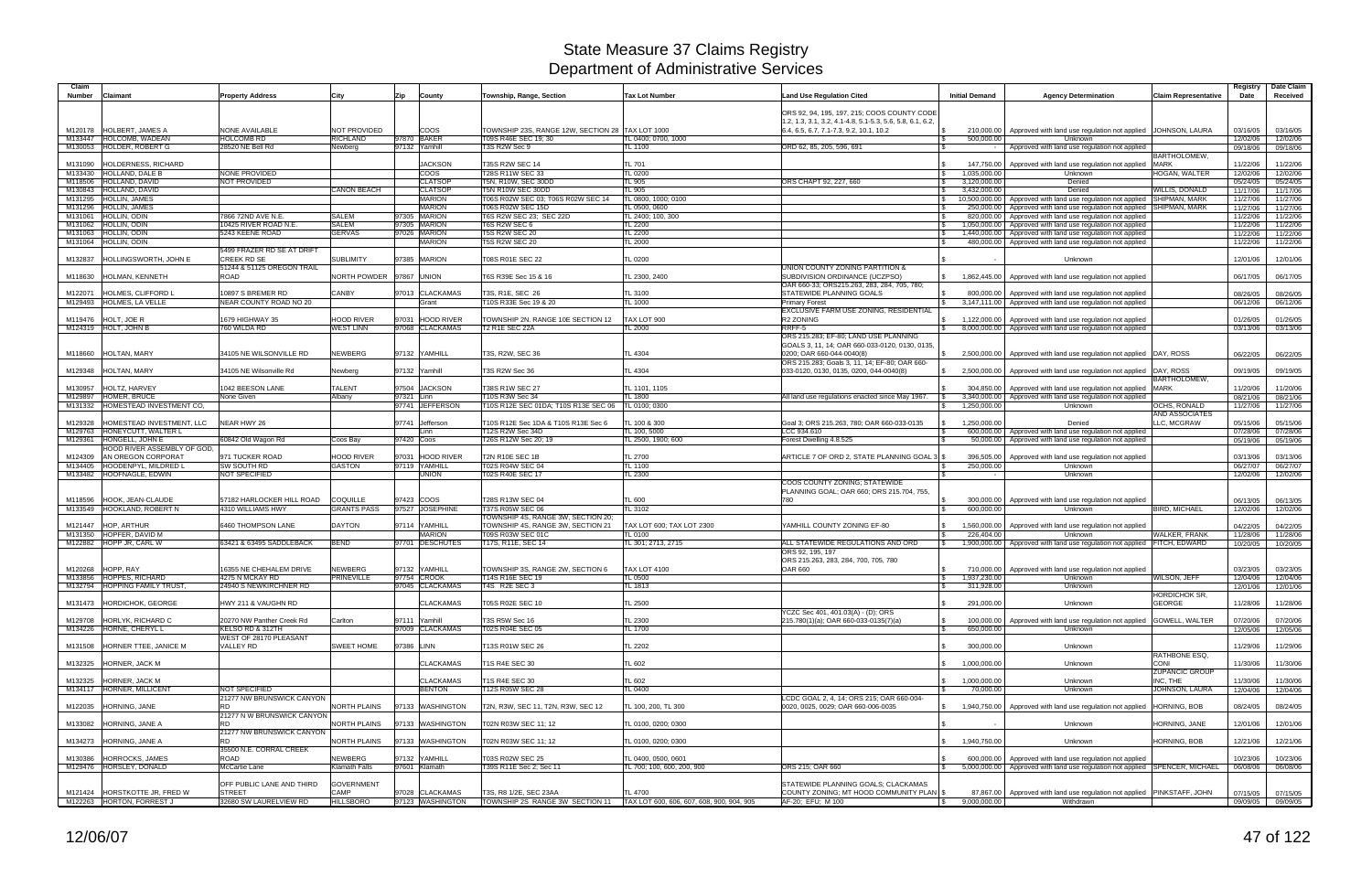| Claim<br><b>Number</b><br>Claimant                               | <b>Property Address</b>                                       | City                                | Zip        | County                           | Township, Range, Section                                           | <b>Tax Lot Number</b>                           | <b>Land Use Regulation Cited</b><br>AF-20; ORS 92, 197, 215; OAR 660; Statewide               | <b>Initial Demand</b>                        | <b>Agency Determination</b>                                                                                               | <b>Claim Representative</b>     | Registry<br>Date     | Date Claim<br>Received |
|------------------------------------------------------------------|---------------------------------------------------------------|-------------------------------------|------------|----------------------------------|--------------------------------------------------------------------|-------------------------------------------------|-----------------------------------------------------------------------------------------------|----------------------------------------------|---------------------------------------------------------------------------------------------------------------------------|---------------------------------|----------------------|------------------------|
| HORTON, FORREST J<br>M129597                                     | 32680 SW Laurelview Rd                                        | Hillsboro                           |            | 97123 Washington                 | T2S R3W Sec 11 & 14                                                | TL 600, 606, 607, 608 & 900                     | Planning Goals 3, 4                                                                           | 4,280,000.00                                 | Approved with land use regulation not applied                                                                             | LUCAS, JIM                      | 03/24/06             | 03/24/06               |
| <b>HOSKINS, JOHN R</b><br>M124548                                | 1400 NE DUDLEY RD                                             | <b>NEWBERG</b>                      |            | 97132 YAMHILL                    | <b>T3S R3W SEC 21</b>                                              | TL 101                                          | AF-40                                                                                         |                                              | 300,000.00   Approved with land use regulation not applied                                                                |                                 | 03/22/06             | 03/22/06               |
| HOSKINS, PAUL J<br>M131620                                       | 1450 N.E. DUDLEY ROAD                                         | <b>NEWBERG</b>                      |            | 97132 YAMHILL                    | T03S R03E SEC 21                                                   | TL 0103                                         |                                                                                               | ∣ \$                                         | Unknown                                                                                                                   | ROSENBAUM,                      | 11/29/06             | 11/29/06               |
| HOSLER SR, GERALD<br>M131573                                     | 15203 S HATTAN RD                                             | <b>OREGON CITY</b>                  |            | 97045 CLACKAMAS                  | T02S R03E SEC 19BB                                                 | TL 0900, 1200                                   |                                                                                               | 1,300,000.00<br>$\mathbb{R}$                 | Unknown                                                                                                                   | <b>MICHAEL</b>                  | 11/29/06             | 11/29/06               |
| M119559 HOTCHKISS, BURTON T                                      | 25441 RICE ROAD                                               | <b>SWEET HOME</b>                   | 97386 LINN |                                  | TOWNSHIP 14S, RANGE 1W, SECTION 23                                 | TAX LOT 700                                     | ORS 215.780                                                                                   |                                              | 485,000.00 Approved with land use regulation not applied                                                                  |                                 | 02/02/05             | 02/02/05               |
| M133335<br>HOTEL GEARHART INC.                                   | WESTERLY EXTENSION OF 10TH<br><b>STREET</b>                   | <b>GEARHART</b>                     |            | 97138 CLATSOP                    | T06N R10W SEC 04 DA                                                | TL 0400                                         |                                                                                               | 12,000,000.00<br>$\mathbb{S}$                | Withdrawn                                                                                                                 | ACKERMAN, STARK                 | 12/01/06             | 12/01/06               |
|                                                                  |                                                               |                                     |            |                                  | TOWNSHIP 3 WOUTH RANGE 3 WEST                                      |                                                 |                                                                                               |                                              |                                                                                                                           |                                 |                      |                        |
| <b>HOTTMANN, GREGG</b><br>M118967                                | <b>NONE</b>                                                   | CARLTON                             |            | 97111 YAMHILL                    | <b>SECTION 7</b>                                                   | TAX LOT 3307-700                                | OAR 660-33-135 (7) OAR 660-33-135 (6)                                                         | 5,000,000.00                                 | Approved with land use regulation not applied                                                                             |                                 | 12/14/04             | 12/14/04               |
|                                                                  | <b>NW OF INTERSECTION OF</b><br><b>SWEET CIDER LANE &amp;</b> |                                     |            |                                  |                                                                    |                                                 | ORS 215.705,780; YAM CO ORD 402.03 402.05,                                                    |                                              |                                                                                                                           |                                 |                      |                        |
| M122732 HOUSE, BARRY                                             | <b>THOMPSON</b>                                               | <b>DAYTON</b>                       |            | 97128 YAMHILL                    | T4, R3, SEC 21                                                     | TL 2401                                         | 402.09                                                                                        | 180,000.00                                   | Denied                                                                                                                    | WRIGHT, CATHERINE               | 10/11/05             | 10/11/05               |
|                                                                  |                                                               |                                     |            |                                  |                                                                    |                                                 | All Jackson County ordinances enacted since                                                   |                                              |                                                                                                                           |                                 |                      |                        |
| M129781 HOUSE, CAROL                                             | Ball Rd; Brophy Rd                                            | Eagle Point                         |            | 97524 Jackson                    | T35S R1W Sec 24                                                    | TL 101, 102                                     | 07/06/1978; ORS 197, 215.000 through 215.780;<br>OAR 660-06-0000 through 660-06-0060          | 939,160.00<br>$\mathbb{S}$                   | Denied                                                                                                                    | Gledhill, Tamara                | 07/31/06             | 07/31/06               |
|                                                                  |                                                               |                                     |            |                                  |                                                                    |                                                 |                                                                                               |                                              |                                                                                                                           |                                 |                      |                        |
| <b>HOUSEGO, PATRICIA M</b><br>M118973                            | 33130 SE CURRIN ROAD                                          | <b>ESTACADA</b>                     |            | 97023 CLACKAMAS                  | TOWNSHIP 735, RANGE 4E, SECTION 22                                 | TAX LOTS 106, 107, 100                          | CLACKAMAS COUNTY ZONING 401.09 (F)                                                            | 361,802.00                                   | Approved with land use regulation not applied                                                                             |                                 | 12/15/04             | 12/15/04               |
| M129981 HOUSTON, DARYL<br>M130101 HOUSTON, MORLEY 1              | 58994 Hampton Rd<br>Cleveland Hill Rd                         | Coquille<br>Roseburg                | 97423 Coos | 97470 Douglas                    | T27S R11W Sec 18<br>T26S R7W Sec 25D                               | TL 1600<br>TL101, 900                           | <b>OAR 660 Div 33</b>                                                                         | l \$<br>470,750.00<br>l \$                   | 450,000.00 Approved with land use regulation not applied<br>Approved with land use regulation not applied                 |                                 | 09/06/06<br>09/22/06 | 09/06/06<br>09/22/06   |
| M130127 HOUSTON, MORLEY 1                                        | Cleveland Hill Rd                                             | Roseburg                            |            | 97470 Douglas                    | T26S R6W Sec 30                                                    | TL 600                                          |                                                                                               | 470,750.00<br>l \$                           | Denied                                                                                                                    |                                 | 09/27/06             | 09/27/06               |
| M118745 HOVEY, DOREEN E                                          | 31058 NE MERSHON RD                                           | TROUTDALE                           |            | 97060 MULTNOMAH                  | T1N, R4E, SEC 32C                                                  | TL 1600 & 1500                                  | EFU                                                                                           | 200,000.00<br><b>S</b>                       | Approved with land use regulation not applied                                                                             |                                 | 07/12/05             | 07/12/05               |
| M133422 HOWARD WRIGHT, CAROLYN J<br>HOWARD, JEFFREY C<br>M131284 | <b>TAMARACK LANE</b>                                          | <b>SUMMERVILLE</b>                  |            | 97876 UNION<br><b>JEFFERSON</b>  | T01N R38E SEC 29<br>T12S R12E SEC 36D                              | TL 8703<br><b>TL 1200</b>                       |                                                                                               | <b>S</b><br>150,000.00<br>400.198.00<br>l \$ | Unknown                                                                                                                   |                                 | 12/02/06<br>11/27/06 | 12/02/06<br>11/27/06   |
| M122604 HOWARD, ROBERT                                           | 1177 YASEK LOOP                                               | <b>TOLEDO</b>                       |            | 97391 LINCOLN                    | [10S, R10W, SEC 29                                                 | <b>TL 301, 304</b>                              | ORS 92.040                                                                                    | 323,000.00                                   | Approved with land use regulation not applied HARRIS, BOB<br>Approved with land use regulation not applied CARSTENS, KURT |                                 | 10/03/05             | 10/03/05               |
| M120510 HOWARD, TERRY                                            |                                                               |                                     |            | <b>CLACKAMAS</b>                 | TOWNSHIP 3S, RANGE 4E, SECTON 32A                                  | <b>TAX LOT 1101</b>                             | 407.05                                                                                        | 250,000.00                                   | Approved with land use regulation not applied                                                                             |                                 | 04/07/05             | 04/07/05               |
| M131235 HOWARD, VERLA M                                          |                                                               |                                     |            | YAMHILL                          | T04S R04W SEC 04                                                   | <b>FL 1800</b>                                  |                                                                                               | 1,005,000.00                                 | Approved with land use regulation not applied WRIGHT, CATHERINE                                                           |                                 | 11/24/06             | 11/24/06               |
| HOWARTH, TERRY C<br>M122885                                      | SOUTH SIDE CROW VAUGHN CO<br>RD 1052                          | VENETA                              |            | LANE                             | T18S R6W SEC 23                                                    | <b>TL 200</b>                                   | ORS 215.780; ORS CHAP. 92, 197; OAR CHAP<br>125-145, 660                                      | 3,000,000.00                                 | Approved with land use regulation not applied WILLIS, DONALD                                                              |                                 | 10/21/05             | 10/21/05               |
| M130803<br>HOWARTH, TERRY C                                      |                                                               |                                     |            | LANE                             | T18S R6W SEC 23                                                    | <b>TL 200</b>                                   | ORS 92; 197; 209; 215; OAR 660                                                                | $\sqrt{3}$<br>10,500,000.00                  | Approved with land use regulation not applied WILLIS, DONALD                                                              |                                 | 11/16/06             | 11/16/06               |
| <b>HOWE, CHARLES W</b><br>M133994                                | 220 STRAWBERRY MTN LANE                                       | <b>ROSEBURG</b>                     |            | 97470 DOUGLAS                    | T27S R04W SEC 26; 27; 34; 35                                       | TL 0100; 0100; 0100; 0100                       |                                                                                               | 475,000.00                                   | Unknown                                                                                                                   |                                 | 12/04/06             | 12/04/06               |
| M131606 HOWE, KENNETH H                                          |                                                               |                                     |            | <b>WASHINGTON</b>                | T02S R03W SEC 24                                                   | TL 0301                                         |                                                                                               | <b>S</b><br>350,000.00                       | Unknown                                                                                                                   |                                 | 11/29/06             | 11/29/06               |
| M131401 HOWELL, DALE L                                           | NOT PROVIDED                                                  |                                     |            | <b>LINN</b>                      | <b>T12S R02W SEC 08D</b>                                           | TL 3400                                         | All zoning, regulations and goals restricting use or                                          | 300,000.00                                   | Unknown                                                                                                                   | KALBERER, JOEI                  | 11/28/06             | 11/28/06               |
|                                                                  |                                                               |                                     |            |                                  |                                                                    |                                                 | development subsequent to 01/18/1973; TT-20;<br>SB100; HB3661; ORS 215 et seq; OAR 660-033 et |                                              |                                                                                                                           |                                 |                      |                        |
| M129776 HOWELL, JAMES M                                          | Pete's Mountain Rd                                            | West Linn                           |            | 97068 Clackamas                  | T3S R1E Sec 9; Sec 10                                              | TL 101; 601                                     | seq                                                                                           | <b>S</b>                                     | 4,539,610.00   Approved with land use regulation not applied   BOWERMAN, DONALD                                           |                                 | 07/31/06             | 07/31/06               |
| HOWELL, WILLIAM<br>M130262                                       | 16570 NE WILKERSON WAY                                        | YAMHILL                             |            | 97132 YAMHILL                    | T3N R2W SEC5                                                       | TL4000                                          |                                                                                               | 512,000.00                                   | Approved with land use regulation not applied                                                                             |                                 | 10/11/06             | 10/11/06               |
| HOYT, DANIEL E<br>M121640<br>M131010 HOYT, JOAN                  | 62110 LOWER PERRY LOOP<br>2140 PIONEER RD                     | LAGRANDE<br><b>DALLAS</b>           |            | 97850 UNION<br>97338 POLK        | T2S, R37E, SEC 35<br><b>T7S R6W SEC 13</b>                         | <b>TL 200</b><br><b>TL 101</b>                  | OAR 660-004-0040                                                                              | <b>S</b><br>45,000.00<br>2,000,000.00        | Approved with land use regulation not applied<br>Approved with land use regulation not applied                            |                                 | 07/29/05<br>11/21/06 | 07/29/05               |
| M133704 HOYT, RUTH E                                             | 16850 S HOLCOMB BLVD                                          | <b>OREGON CITY</b>                  |            | 97045 CLACKAMAS                  | <b>T02S R02E SEC 26D</b>                                           | <b>TL 0700</b>                                  |                                                                                               | <b>S</b><br><b>S</b><br>$\sim$               | Unknown                                                                                                                   |                                 | 12/04/06             | 11/21/06<br>12/04/06   |
| M130295 HREHA, LEOLA I                                           | 90292 LILLENAS RD                                             | <b>ASTORIA</b>                      |            | 97103 CLATSOP                    | T7 R8W SEC7                                                        | TL 900, 1000                                    |                                                                                               |                                              | Approved with land use regulation not applied                                                                             |                                 | 10/13/06             | 10/13/06               |
| M134228 HRICZISCSE, BRENT H                                      | 13926 HRICZISCSE RD                                           | <b>BONANZA</b>                      |            | 97623 KLAMATH                    | T40S R13E SEC 15; 22                                               | TL 0700; 5500                                   |                                                                                               | 1,000,000.00                                 | Unknown                                                                                                                   |                                 | 12/05/06             | 12/05/06               |
| M134004   H-STAR RANCHES INC<br>M133334 HUBBARD FARMS INC        | ROGUE RIVER DR<br>27511 W. INGRAM ISLAND RD.                  | <b>EAGLE POINT</b><br><b>MONROE</b> |            | 97539 JACKSON<br>97456 BENTON    | T34S R01W SEC 21CO<br>T14S R05W SEC 27; 33; 34                     | TL 1400<br>TL 0100, 0200; 0100, 0201; 0200      |                                                                                               | 171,526.00<br>74,637,953.00                  | Unknown                                                                                                                   | STARK, ERIC<br>SERGIENKA, PETER | 12/04/06             | 12/04/06               |
| M119742 HUCKFELDT, ROBERT E                                      | 3997 SW HELMHOLTZ                                             | <b>REDMOND</b>                      |            | 97756 DESCHUTES                  | TOWNSHIP 15, RANGE 12, SECTION 25                                  | TAX LOT 800                                     | <b>NONE SPECIFIED</b>                                                                         | $\sqrt{3}$<br><b>S</b>                       | Unknown<br>750,000.00   Approved with land use regulation not applied                                                     | Fitch, Edward                   | 12/01/06<br>02/14/05 | 12/01/06<br>02/14/05   |
|                                                                  |                                                               |                                     |            |                                  |                                                                    |                                                 |                                                                                               |                                              |                                                                                                                           | WATERBURY,                      |                      |                        |
| <b>HUDDLESTON EVANS, MARY</b><br>M130590                         | 23488 HALL RD                                                 | <b>CHESHIRE</b>                     |            | 97419 LANE                       | T16S R6W SEC 21                                                    | TL 2400                                         |                                                                                               | $\mathfrak{S}$                               | 305,000.00 Approved with land use regulation not applied                                                                  | <b>NORMAN</b>                   | 11/06/06             | 11/06/06               |
| HUDDLESTON, RONALD<br>M118612                                    |                                                               |                                     |            | LANE                             | T18N R5W SEC 14                                                    | <b>TL 504</b>                                   | ORS 197, 215; ORS 526, 527, 454; LANE<br>COUNTY ZONING ORDINANCE E-40                         |                                              | Denied                                                                                                                    | <b>ODONNELL, MARK</b>           | 06/16/05             | 06/16/05               |
| M130389 HUDSON, BERTHA L                                         | 77768 GILLISPIE ROAD                                          | <b>DORENA</b>                       | 97434 LANE |                                  | T21S R02W SEC 05                                                   | TL 0400                                         |                                                                                               | <b>S</b>                                     | 410,000.00   Approved with land use regulation not applied                                                                |                                 | 10/24/06             | 10/24/06               |
| M133690 HUDSON, JESSE E                                          |                                                               |                                     |            | <b>COLUMBIA</b>                  | T04N R02W SEC 02                                                   | <b>TL 1801</b>                                  |                                                                                               | 332,800.00                                   | Unknown                                                                                                                   |                                 | 12/04/06             | 12/04/06               |
| M121705 HUDSPETH, SHELLEY                                        | NOT PROVIDED                                                  | PRINEVILLE                          |            | 97754 CROOK                      | T14S, R14E, SEC 28, 34, 27                                         | TL 102. 104. 501. 202                           | STATEWIDE PLANNING GOAL 3; ORS 215                                                            | <b>S</b>                                     | 7,400,000.00 Approved with land use regulation not applied STROME, DANIELLE                                               |                                 | 08/03/05             | 08/03/05               |
| M133113 HUDSPETH, SHELLEY                                        |                                                               | PRINEVILLE                          | 97754      | <b>CROOK</b>                     | T14S R16E SEC 28; 34; T15S R16E SEC 27   TL 0102, 0104; 0501; 0202 |                                                 |                                                                                               | 7,400,000.00<br>$\mathcal{S}$                | Unknown                                                                                                                   | FITCH, EDWARD                   | 12/01/06             | 12/01/06               |
| M132112 HUENERS, LOUISE J                                        | 4610 BELLINGER LANE                                           | <b>MEDFORD</b>                      |            | 97501 JACKSON                    | <b>T37S R2W SEC33</b>                                              | TL300                                           |                                                                                               | \$ 1,645,000.00                              | Unknown                                                                                                                   | <b>SCHMOR, DOUG</b>             |                      | 11/30/06 11/30/06      |
|                                                                  |                                                               |                                     |            |                                  | TOWNSHIP 06 RANGE 3 WEST SECTION                                   |                                                 |                                                                                               |                                              |                                                                                                                           |                                 |                      |                        |
| M119218 HUFF, DORIS J                                            | 2573 QUARTZ STREET NE                                         | <b>SALEM</b>                        |            | 97303 MARION                     | 24B; TOWNSHIP 06 RANGE 3 WEST<br>SECTION 24B                       | <b>TAX LOT 00100</b><br><b>TAX LOT 00600</b>    | Ordinance 136.090 and 136.020                                                                 | $\mathbb{S}$                                 | 2,000,000.00 Approved with land use regulation not applied                                                                |                                 | 01/10/05             | 01/10/05               |
|                                                                  |                                                               |                                     |            |                                  |                                                                    |                                                 |                                                                                               |                                              |                                                                                                                           | HUFFORD - BAKER.                |                      |                        |
| M131470 HUFFORD-BAKER, MARY E                                    |                                                               | <b>SWEET HOME</b>                   |            | LINN                             | T13S R01E SEC 36                                                   | TL 1401                                         |                                                                                               | 305,000.00<br>$\mathfrak{S}$                 | Unknown                                                                                                                   | <b>MARY</b>                     | 11/28/06             | 11/28/06               |
| M130629 HUG, SANDRA<br>M122827 HUGGER, HOWARD L                  | 5395 SPRINGHILL DRIVE NW<br>15062 S CAROS RD                  | ALBANY<br>OREGON CITY               |            | 97321 BENTON<br>97045 CLACKAMAS  | T10S R4W SEC 23<br>T3S, R2E, SEC 34                                | <b>TL 100</b><br>TL 1404, 1405                  | OAR 660-006-0026; EFU                                                                         | $\sqrt{3}$<br>$\mathfrak s$                  | 548,000.00   Approved with land use regulation not applied<br>2,000,000.00 Approved with land use regulation not applied  |                                 | 11/08/06<br>10/17/05 | 11/08/06<br>10/17/05   |
|                                                                  | 2986 DETHMAN RIDGE DRIVE;                                     |                                     |            |                                  |                                                                    |                                                 |                                                                                               |                                              |                                                                                                                           |                                 |                      |                        |
| M121628 HUKARI, CAMILLE                                          | 2641 WEBSTER ROAD                                             | HOOD RIVER                          |            | 97031 HOOD RIVER                 | T2N, R10E, SEC 13: T2N, R10E, SEC 24                               | TL 2600; TL 1601                                | EFU: ORS 215.243                                                                              | $\mathbf{s}$                                 | 976,804.00   Approved with land use regulation not applied                                                                |                                 | 07/28/05             | 07/28/05               |
| M130698 HUKARI, CAMILLE                                          |                                                               |                                     |            | <b>HOOD RIVER</b>                | <b>T2N R10E SEC 13</b>                                             | TL 500                                          |                                                                                               | $\sqrt{3}$                                   | 110,005.00 Approved with land use regulation not applied                                                                  |                                 | 11/13/06             | 11/13/06               |
| M133444 HULTIN, THOMAS L                                         | 57362 RANDOLPH RD                                             | <b>BANDON</b>                       |            | 97411 COOS                       | T28S R14W SEC 04                                                   | <b>TL 0700</b>                                  | TT 20 acres; AF 20 acres; OAR 660-006-                                                        | 847,476.00<br>$\mathcal{S}$                  | Unknown                                                                                                                   |                                 | 12/02/06             | 12/02/06               |
| M124883 HUMBARGER, ROGER                                         | 26870 SE Pete's Mtn Rd                                        | West Linn                           |            | 97068 Clackamas                  | T3S R1E Sec 10                                                     | TL 1204                                         | 0026(1)(a), -0027; ORS 215.780(1)(c), .705                                                    | <b>S</b>                                     | 744,725.00   Approved with land use regulation not applied                                                                |                                 | 04/12/06             | 04/12/06               |
| M132832 HUMPHREY, ALLENE                                         |                                                               |                                     |            | LANE                             | T19S R01W SEC 02                                                   | <b>TL 0700</b>                                  |                                                                                               | 750,000.00<br>$\sqrt{3}$                     | Unknown                                                                                                                   | Funke, Ron                      | 12/01/06             | 12/01/06               |
| M133086 HUMPHREYS, WILLIAM                                       |                                                               |                                     |            | <b>LINN</b>                      | T09S R01E SEC 20                                                   | <b>TL 0400</b>                                  |                                                                                               | 360,000.00<br>$\sqrt{3}$                     | Unknown                                                                                                                   |                                 | 12/01/06             | 12/01/06               |
| M130226 HUNEGS, HARRY<br>M130781 HUNKER, DARREL Z                | 2737 Cascade Hwy NE<br>221 HAPPY VALLEY ROAD                  | Silverton                           |            | 97381 Marion<br><b>LINCOLN</b>   | <b>T7S R1W SEC 16</b><br><b>T11S R10W SEC 4</b>                    | TL 1400, 1500<br><b>TL 300</b>                  | EFU                                                                                           | $\sqrt{3}$<br>$\sqrt{3}$                     | 6,099,750.00 Approved with land use regulation not applied<br>25,300.00 Approved with land use regulation not applied     |                                 | 10/06/06<br>11/15/06 | 10/06/06<br>11/15/06   |
| M133000 HUNSINGER, JAMES M                                       |                                                               |                                     |            | 97526 JOSEPHINE                  | T36S R06W SEC 16BC                                                 | TL 0900                                         |                                                                                               | 158,000.00<br>l \$                           | Unknown                                                                                                                   |                                 | 12/01/06             | 12/01/06               |
| M134410 HUNT, VERN E                                             | NOT SPECIFIED                                                 |                                     |            | LANE                             | T19S R03W SEC 16                                                   | TL 1500                                         |                                                                                               | l \$<br>$\sim$ $-$                           | Unknown                                                                                                                   |                                 | 07/02/07             | 07/02/07               |
|                                                                  |                                                               |                                     |            |                                  | T38S R03W SEC 26 ; T38S R03W SEC 22 &                              |                                                 |                                                                                               |                                              |                                                                                                                           |                                 |                      |                        |
| M133047 HUNTER, BILLIE JOE<br>M124759 HUNTER, CHARLENE           | 6900 HWY 23B<br>2303 SE HOWLETT ROAD                          | <b>EAGLE CREEK</b>                  |            | 97530 JACKSON<br>97022 CLACKAMAS | 23; T38S R03W SEC 27A<br>T2S R4E SEC 33                            | TL 0300; TL 0700, 0702 ; TL 0101<br>TL 301, 500 | <b>EFU</b>                                                                                    | 16,250,000.00<br>$\mathbb{S}$<br>$\sqrt{3}$  | Unknown<br>450,000.00 Approved with land use regulation not applied                                                       | OFFENBACHER, CARL               | 12/01/06<br>04/04/06 | 12/01/06<br>04/04/06   |
| M118597 HUNTER, CLEMENT E                                        | 22086 S LEWELLEN RD                                           | <b>BEAVERCREEK</b>                  |            | 97004 CLACKAMAS                  | T4S R3E SEC 11                                                     | TL 1100, 1200                                   | AG/FOREST DIST. SECTION 407 ZDO                                                               | 300,000.00<br><b>S</b>                       | Denied                                                                                                                    |                                 | 06/14/05             | 06/14/05               |
| M130983 HUNTER, ROBERT J                                         | 97136 HOMESTEAD WAY                                           | <b>GOLD BEACH</b>                   |            | 97444 CURRY                      | T36S T14W SEC 12                                                   | <b>TL 304</b>                                   |                                                                                               | $\sqrt{3}$                                   | 500,000.00   Approved with land use regulation not applied                                                                |                                 | 11/21/06             | 11/21/06               |
| M122728 HUNZIKER, CECELIA L                                      | 13715 NW GERMANTOWN RD                                        | PORTLAND                            |            | 97231 MULTNOMAH                  | T1N, R1W, SEC 9B                                                   | TL 300                                          | MCC 33; OAR 660-004-040(8), 016, 023                                                          | 1,382,400.00<br>$\mathbb{S}$                 | Denied                                                                                                                    | PINKSTAFF, JOHN                 |                      | 10/11/05 10/11/05      |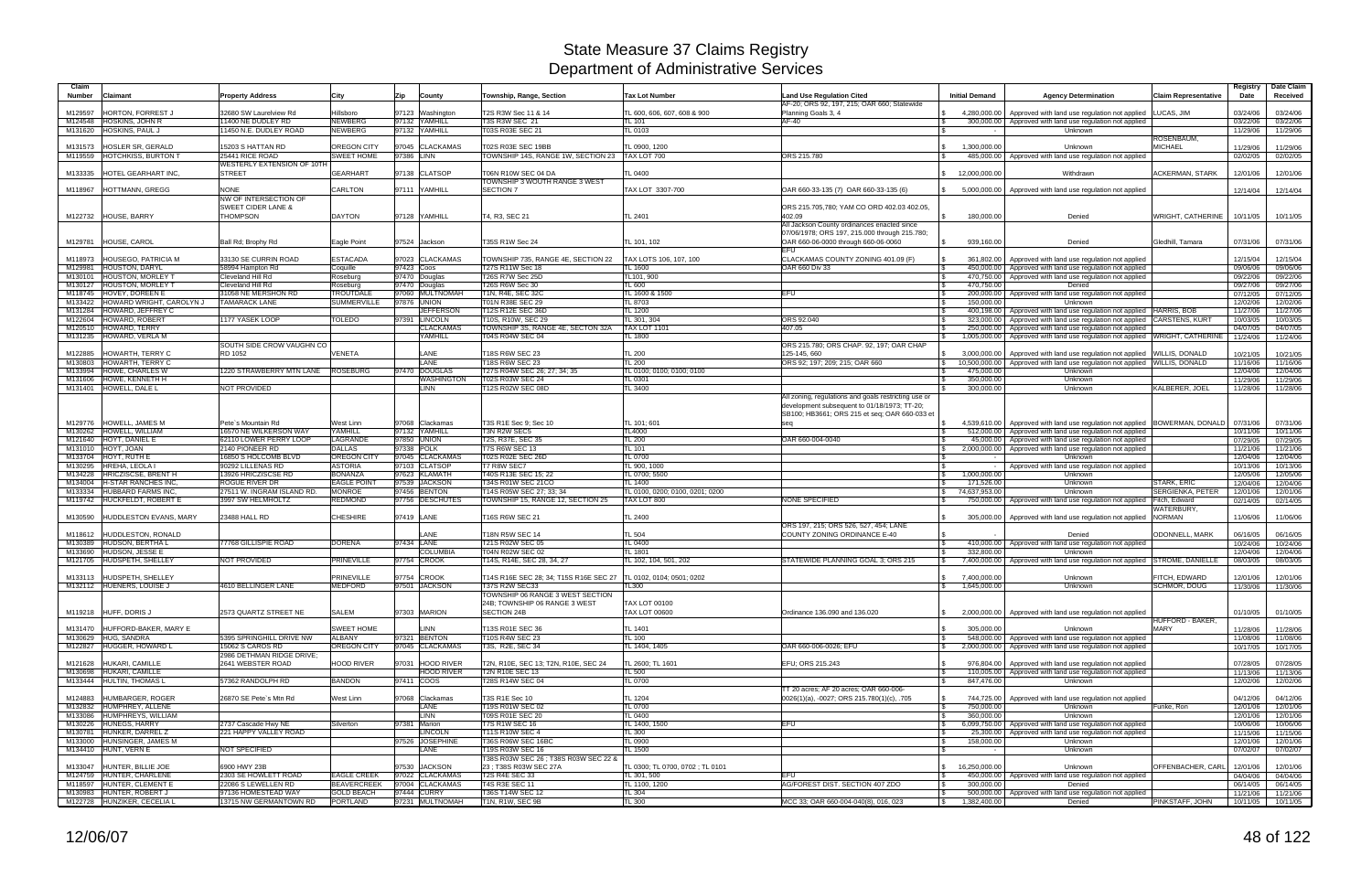| Claim            |                                                          |                                                |                              |                                      |                                           |                                                    |                                                                                                |                                |                                                                                                                                         |                                                | Registry             | Date Claim           |
|------------------|----------------------------------------------------------|------------------------------------------------|------------------------------|--------------------------------------|-------------------------------------------|----------------------------------------------------|------------------------------------------------------------------------------------------------|--------------------------------|-----------------------------------------------------------------------------------------------------------------------------------------|------------------------------------------------|----------------------|----------------------|
| Number           | Claimant                                                 | <b>Property Address</b>                        | City                         | Zip<br>County                        | Township, Range, Section                  | <b>Tax Lot Number</b>                              | <b>Land Use Regulation Cited</b>                                                               | <b>Initial Demand</b>          | <b>Agency Determination</b>                                                                                                             | <b>Claim Representative</b>                    | Date                 | Received             |
| M122728          | HUNZIKER, CECELIA I                                      | 13715 NW GERMANTOWN RD                         | <b>PORTLAND</b>              | 97231 MULTNOMAH                      | T1N, R1W, SEC 9B                          | TL 300                                             | MCC 33; OAR 660-004-040(8), 016, 023                                                           | 1,382,400.00                   | Denied                                                                                                                                  | NORDGREN, ALFRED                               | 10/11/05             | 10/11/05             |
|                  | M131539 HURDLE, HARRY J                                  | 28311 S BITTNER MILL RD                        | <b>COLTON</b>                | 97017 CLACKAMAS                      | T04S R04E SEC 29                          | TL 0900                                            |                                                                                                | 300,000,00                     | Unknown                                                                                                                                 |                                                | 11/29/06             | 11/29/06             |
|                  |                                                          |                                                |                              |                                      |                                           |                                                    | ORS 215.213 . 236, 284, 293, 705, 780; OAR 660-<br>004-0040-0018; STATE LAND GOAL 3 & 4;       |                                |                                                                                                                                         |                                                |                      |                      |
| M122688          | HURLEY, GARY I                                           | 8628 SW RIVER BEND RD                          | YAMHILL                      | 97128 YAMHILL                        | T5S, R4W, SEC 8                           | TL 200, 301                                        | YAMHILL CTY ORD 365                                                                            | 6.525.000.00<br>I \$           | Approved with land use regulation not applied GUNN, MICHAEL                                                                             |                                                | 10/07/05             | 10/07/05             |
|                  | M130440 HURLIMAN, ROSE M                                 | <b>FAWCETT CREEK RD</b>                        | <b>TILLAMOOK</b>             | 97141 TILLAMOOK                      | T2W R9W SEC22                             | TL 300, 600, 800, 1004                             |                                                                                                | \$<br>4.000.000.00             | Approved with land use regulation not applied                                                                                           |                                                | 10/26/06             | 10/26/06             |
|                  | M120363 HURTLEY, DAVID                                   | 69090 HURTLEY RANCH ROAD                       | <b>SISTERS</b>               | 97759<br><b>DESCHUTES</b>            | TOWNSHIP 15S, RANGE 11E, SECTION 6        | TAX LOT 700                                        | ORS 197; ORS 215; OAR 660-33; EFU                                                              | 599.874.00<br>$\mathbf{R}$     | Approved with land use regulation not applied BEDSAUL, CHRIS                                                                            |                                                | 03/29/05             | 03/29/05             |
|                  |                                                          | 14715 NW OLD GERMANTOWN                        |                              |                                      |                                           |                                                    |                                                                                                |                                |                                                                                                                                         |                                                |                      |                      |
| M131043          | HUSERIK, ANDY                                            | ROAD                                           | <b>PORTLAND</b>              | 97231 MULTNOMAH                      | <b>T1N R1W SEC 8D</b>                     | <b>TL 100</b>                                      |                                                                                                | 6,286,320.00                   | Approved with land use regulation not applied                                                                                           |                                                | 11/21/06             | 11/21/06             |
|                  |                                                          |                                                |                              |                                      |                                           |                                                    |                                                                                                |                                |                                                                                                                                         | ROSENBAUM.                                     |                      |                      |
| M131658          | HUSERIK, CECIL<br>M132699 HUTCHENS, STANLEY J            | <b>NOT SPECIFIED</b>                           | OREGON CITY<br><b>DUNDEE</b> | 97045<br><b>CLACKAMAS</b><br>YAMHILL | T02S R02E SEC 24<br><b>T3S R3W SEC 35</b> | TL 0901<br><b>TL 3700</b>                          |                                                                                                | 800,000.00<br>2,973,223.00     | Unknown<br>Unknown                                                                                                                      | <b>MICHAEL</b><br><b>GUNN, MICHAEL</b>         | 11/29/06<br>12/01/06 | 11/29/06<br>12/01/06 |
|                  | M122433 HUTCHENS, WILLIAM E                              | 17505 NE Hillsboro Hwy                         | Newberg                      | 97132 Yamhill                        | T3S R2W SEC 6                             | TL 3206-2604                                       | AF-10.501: YCZO 310.501                                                                        |                                | 225,000.00   Approved with land use regulation not applied   Bridges, John                                                              |                                                | 09/22/05             | 09/22/05             |
|                  |                                                          |                                                |                              |                                      |                                           |                                                    | CCLWDUO 5.200; ORS Chap 92, 197, 227 454;                                                      |                                |                                                                                                                                         |                                                |                      |                      |
|                  |                                                          |                                                |                              |                                      |                                           |                                                    | Clatsop Co. Land & Water Dev. & Use Ord. Article                                               |                                |                                                                                                                                         |                                                |                      |                      |
|                  | M125028 HUTCHINS, JR. HARRY M                            | 89640 Logan Road                               | Clatsop                      | 97103 Clatsop                        | T7N R9W Sec 17                            | TL 1602                                            | 2, 3, 5, 6                                                                                     | 356,240.00<br>-S               | Approved with land use regulation not applied                                                                                           | O'Donnell, Mark                                | 04/20/06             | 04/20/06             |
|                  | M132712 HUTCHINS, RONALD D                               |                                                |                              | <b>CLACKAMAS</b>                     | T4S R1E SEC 32A                           | TL 300, 600, 700                                   |                                                                                                | 100,000.00                     | Unknown                                                                                                                                 | TROMPKE. EDWARD                                | 12/01/06             | 12/01/06             |
|                  | M131183 HUTCHINSON, JOHNNY D                             | 2121 OLD GREENSPRINGS HWY ASHLAND              |                              | 97520 JACKSON                        | <b>T39S R2E SEC 27</b>                    | <b>TL 401</b>                                      |                                                                                                | 900,000.00                     | Unknown                                                                                                                                 | <b>HEARN, CHRISTIAN</b>                        | 11/24/06             | 11/24/06             |
|                  | M124688 HUTSON, WESLEY<br>M130209 HUTTENHOFF, PAUL L     | SW Jericho Ln                                  | Culver                       | 97734 JEFFERSON<br>Deschutes         | T12S R13E SEC 28<br>T14S R11E SEC 00      | <b>TL 202</b><br>TL 6003                           | ALL ORDINANCES PASSED SINCE 1973                                                               | 750,000.00                     | Approved with land use regulation not applied HARRIS, BOB<br>200,000.00   Approved with land use regulation not applied LOVLIEN, ROBERT |                                                | 03/30/06<br>10/05/06 | 03/30/06<br>10/05/06 |
|                  | M133915 HVAL, DEANNA S                                   | <b>NONE GIVEN</b>                              |                              | <b>WASHINGTON</b>                    | T01S R02W SEC 16                          | TL 0100, 0101, 0199                                |                                                                                                | 20,097,000.00<br>IS.           | Unknown                                                                                                                                 | HVAL, STEVEN                                   | 12/04/06             | 12/04/06             |
| M133318 HVR INC. |                                                          | 8710 OAK GROVE RD                              | <b>RICKREALL</b>             | <b>POLK</b><br>97371                 | T 06S R 04W SEC 09; SEC 10                | TL 0100, 0300; 0400, 0402, 0403                    |                                                                                                | 8,044,550.00<br>\$             | Unknown                                                                                                                                 | <b>OLSON, PHILLIP</b>                          | 12/01/06             | 12/01/06             |
|                  | M131351 HYDE, ANNE D                                     |                                                |                              | <b>JOSEPHINE</b>                     | T39S R05W SEC 11                          | TL 0400                                            |                                                                                                | 1,033,500.00<br>\$             | Unknown                                                                                                                                 |                                                | 11/28/06             | 11/28/06             |
|                  |                                                          |                                                |                              | 97006-                               |                                           |                                                    |                                                                                                |                                |                                                                                                                                         |                                                |                      |                      |
| M130457          | HYDE, LINDA LEE M                                        | 623 NW PACIFIC GROVE DR                        | <b>BEAVERTON</b>             | 8373<br><b>WASHINGTON</b>            | <b>T2N R3W SEC 27</b>                     | TL 2004                                            |                                                                                                | 410,000.00                     | Approved with land use regulation not applied                                                                                           |                                                | 10/27/06             | 10/27/06             |
|                  | M131272 HYLAND, DENNIS                                   | 25253 STRAWBERRY LANE<br>1887 N HOLLY ST / 136 | VENETA                       | 97489 LANE                           | T18S R05W SEC 063                         | TL 0101                                            |                                                                                                | 207,000.00                     | Approved with land use regulation not applied REED, LARRY                                                                               |                                                | 11/27/06             | 11/27/06             |
|                  | M133320   IFA NURSERIES INC.                             | <b>TERRITORIAL RD</b>                          |                              | <b>CLACKAMAS</b>                     | T 03S T 01E SEC 28C                       | TL 0300, 0390, 1500, 1601, 1700                    |                                                                                                | 18,154,750.00                  | Unknown                                                                                                                                 | STEARNS, DAVID                                 | 12/01/06             | 12/01/06             |
|                  | M130943  ILLIG, DALE R                                   |                                                |                              | <b>CLACKAMAS</b>                     | T3S R3E SEC 12                            | TL 1800, 1890                                      |                                                                                                | 1,000,000.00<br>\$             | Unknown                                                                                                                                 | ILLIG, TIMOTHY                                 | 11/20/06             | 11/20/06             |
|                  |                                                          |                                                |                              |                                      |                                           |                                                    |                                                                                                |                                |                                                                                                                                         |                                                |                      |                      |
| M131817          | IMDIEKE, WENDELIN B                                      |                                                |                              | <b>CLACKAMAS</b>                     | T5S R1E SEC 15                            | TL 400, 800                                        |                                                                                                | 5,783,538.00                   | Unknown                                                                                                                                 | BOWERMAN, DONALD                               | 11/30/06             | 11/30/06             |
|                  | M131535   IMEL, ROBERT J                                 | 8175 RIVER RD NE                               | <b>SALEM</b>                 | 97303 MARION                         | T06S R03W SEC 24AC                        | $-L$ 1900                                          |                                                                                                | 500.000.00                     | Unknown                                                                                                                                 |                                                | 11/29/06             | 11/29/06             |
|                  |                                                          |                                                |                              |                                      |                                           |                                                    |                                                                                                |                                |                                                                                                                                         | THOMPSON.                                      |                      |                      |
| M130997          | <b>IMMEL, SUSAN</b><br>M132849 INA M SAUNDERS LIV TRUST. | 34679 SEAVEY WAY                               | <b>EUGENE</b>                | <b>LINN</b><br>97405 LANE            | T12S R1W SEC 2<br>T18S R02W SEC 07        | TL 400<br>TL 301, 400, 700                         |                                                                                                | 563,210.00<br>257,656.00       | Approved with land use regulation not applied<br>Unknown                                                                                | <b>WEATHERFORD</b><br><b>BATSON, FREDERICK</b> | 11/21/06<br>12/01/06 | 11/21/06<br>12/01/06 |
|                  | M129423 INDERMUHLE, MARVIN C                             | 22560 S Beavercreek Rd                         | Beavercreek                  | 97004<br>Clackamas                   | <b>T3S R2E SEC 25</b>                     | <b>TL 1102</b>                                     | OAR 660-004-0040 (8) (E), (7) (A)                                                              | l \$                           | 1,963,294.00 Approved with land use regulation not applied                                                                              |                                                | 05/30/06             | 05/30/06             |
| M130880          | <b>INDERMUHLE, MARVIN C</b>                              |                                                |                              | <b>CLACKAMAS</b>                     | T3S R2E SEC 25                            | TL 1102                                            |                                                                                                | 1,963,294.00<br>S.             | Closed with no action taken                                                                                                             |                                                | 11/17/06             | 11/17/06             |
| M130839          | INDIAN HILL LLC.                                         |                                                | <b>JACKSONVILLE</b>          | 97530<br><b>JACKSON</b>              | <b>T38S R2W SEC 17</b>                    | <b>TL 500</b>                                      |                                                                                                | $\mathfrak{L}$                 | 2,500,000.00   Approved with land use regulation not applied   BIRD, MICHAEL                                                            |                                                | 11/17/06             | 11/17/06             |
|                  | M130840  INDIAN HILL LLC,                                | <b>HOLTON CREEK ROAD</b>                       | <b>KERBY</b>                 | 97531 JOSEPHINE                      | T39S 8W SEC 10                            | TL400                                              |                                                                                                | 1.500.000.00                   | Denied                                                                                                                                  | <b>BIRD, MICHAEL</b>                           | 11/17/06             | 11/17/06             |
|                  |                                                          | REDWOOD HWY SOUTH OF                           |                              |                                      |                                           | TL 700, 701, 702, 703, 704, 705, 706, 708, 709,    |                                                                                                |                                |                                                                                                                                         |                                                |                      |                      |
| M130841          | <b>INDIAN HILL LLC.</b>                                  | O`BRIEN ROAD                                   | <b>KERBY</b>                 | 97531 JOSEPHINE                      | T40S R9W SEC 25                           | 710, 711, 712, 713, 714, 715                       |                                                                                                | 1,600,000.00                   | Denied                                                                                                                                  | <b>BIRD, MICHAEL</b>                           | 11/17/06             | 11/17/06             |
|                  | M130842  INDIAN HILL LLC,                                | <b>HOLTON CREEK ROAD</b>                       | <b>KERBY</b>                 | 97531 JOSEPHINE                      | T38 R8W SEC 1:2                           | TL 290; 100                                        |                                                                                                | 1,500,000.00<br>\$             | Denied                                                                                                                                  | <b>BIRD, MICHAEL</b>                           | 11/17/06             | 11/17/06             |
|                  | M130326  INDIAN POINT INC                                | Crown Point Rd & Cape Arago Hwy Charleston     |                              | 97420 Coos                           | T26S R14W Sec 12; Sec 11                  | TL 400, 500, 600; 1300                             |                                                                                                | 10,000,000.00                  | Approved with land use regulation not applied PFEIFFER, STEVEN                                                                          |                                                | 10/17/06             | 10/17/06             |
|                  | M130534  INGHAM, EMERY                                   |                                                | <b>WEST LINN</b>             | 97068 CLACKAMAS                      | T2S R1E SEC 29D                           | TL302                                              |                                                                                                |                                | Denied                                                                                                                                  |                                                | 11/01/06             | 11/01/06             |
|                  |                                                          |                                                |                              |                                      | T13S R30E SEC 00; SEC 28; SEC 32D; T14S   | TL 4200; 0600; 0200; 0400, 0600, 1400, 1600,       |                                                                                                |                                |                                                                                                                                         |                                                |                      |                      |
| M133521          | <b>INGLE BUTTE RANCHES INC.</b>                          |                                                |                              | <b>GRANT</b>                         | R30E SEC 00; T15S R30E SEC 00             | 1700, 2600, 2700; 0408, 0500                       |                                                                                                | \$24.125.100.00                | Unknown                                                                                                                                 |                                                | 12/02/06             | 12/02/06             |
|                  | M131019  INGRAM, CHERYL J                                |                                                |                              | 97080 MULTNOMAH                      | T1S R4E SEC 19D                           | TL 300                                             |                                                                                                | 144.000.00<br>$\mathbf{R}$     | Approved with land use regulation not applied                                                                                           |                                                | 11/21/06             | 11/21/06             |
|                  |                                                          |                                                |                              |                                      |                                           |                                                    | ORS 215.720, 750, 780; SECTION 3.12 - F2                                                       |                                |                                                                                                                                         |                                                |                      |                      |
|                  |                                                          | GODBERSON RD (WASCO                            |                              |                                      |                                           |                                                    | FOREST; ORS 197; DIVISION 6 GOAL #4<br>FOREST LAND: OAR 660-006-0000 THROUGH                   |                                |                                                                                                                                         |                                                |                      |                      |
|                  | M118553  INLOES, RANDY                                   | COUNTY RD #406)                                |                              | WASCO                                | T1N R11E SEC 11                           | TL 200                                             | 0060                                                                                           |                                | 110,000.00 Approved with land use regulation not applied                                                                                |                                                | 06/02/05             | 06/02/05             |
|                  |                                                          | 90067 & 90221 TERRITORIAL                      |                              |                                      |                                           |                                                    |                                                                                                |                                |                                                                                                                                         |                                                |                      |                      |
|                  | M133574 INMAN, THELMA B                                  | HWY                                            | <b>JUNCTION CITY</b>         | 97448 LANE                           | T17S R05W SEC 08                          | TL 0100, 0300, 0400                                |                                                                                                | 2,500,000.00                   | Unknown                                                                                                                                 | HOSTETTER, D RAHN                              | 12/02/06             | 12/02/06             |
|                  |                                                          |                                                |                              |                                      |                                           |                                                    | ORS 215.780; UCZPSO 10.09(6) UCZPSO                                                            |                                |                                                                                                                                         |                                                |                      |                      |
|                  | M124764   INSKO, LEE                                     | 76984 PALMER JET RD                            | <b>EIGIN</b>                 | 97827 UNION                          | 3N R39E SEC 25                            | TL 2601, 2602                                      | $2.061(A)$ (a)                                                                                 |                                | 571,800.00 Approved with land use regulation not applied                                                                                |                                                | 04/05/06             | 04/05/06             |
|                  |                                                          |                                                |                              |                                      |                                           |                                                    |                                                                                                |                                |                                                                                                                                         |                                                |                      |                      |
|                  | INTERNATIONAL CHURCH OF THE.                             |                                                |                              |                                      |                                           |                                                    | ORS 197.712, 250, 215.203, 213, 236, 243, 250,<br>263, 283, 780; 660-004-0040, 033-0120, 0130, |                                |                                                                                                                                         |                                                |                      |                      |
|                  | M121595 FOURSQUARE GOSPEL                                | 4400 NW GLENCOE RD                             | <b>HILLSBORO</b>             | 97124 WASHINGTON                     | T1N, R3W, SEC 24                          | <b>TL 300</b>                                      | 0135, 0100, 011-060, 014, 006-0026(1)(a), 0027(1) $\frac{1}{3}$                                |                                | 4,706,990.00   Approved with land use regulation not applied SHONKWILER, JOHN                                                           |                                                | 07/27/05             | 07/27/05             |
|                  | M132409 IRELAND, JOHN                                    | 9195 NW HWY 47                                 | <b>FORST GROVE</b>           | 97116 WASHINGTON                     | T1N R4W SEC 12                            | <b>TL 1102</b>                                     |                                                                                                | 150,000.00                     | Unknown                                                                                                                                 | <b>IRELAND, ROBERT</b>                         | 12/01/06             | 12/01/06             |
|                  | M134379   IRELAND, JOHN                                  | GREENVILLE RD & HWY 47                         | <b>FOREST GROVE</b>          | 97116 WASHINGTON                     | T01N R04W SEC 12                          | TL 0701                                            |                                                                                                | 2,864,500.00<br>S.             | Unknown                                                                                                                                 | <b>IRELAND, ROBERT</b>                         | 12/01/06             | 12/01/06             |
|                  | M125093  IRONS, DONALD                                   | 698 Deady Rd                                   | Sutherlin                    | 97479 Douglas                        | T25S R5W Sec 29                           | TL 800, 900                                        | FF Zone                                                                                        | 265,000.00<br>l \$             | Approved with land use regulation not applied                                                                                           |                                                | 04/25/06             | 04/25/06             |
|                  | M121685  IRVIN, JIMMY C                                  | 2740 REUBEN BOISE RD                           | <b>DALLAS</b>                | 97338 POLK                           | T7S, R5W, SEC 12                          | TL 806                                             | POLK CO ORD. 23; POLK CO. ZONING 138                                                           | 145,423.00<br>IS.              | Approved with land use regulation not applied                                                                                           |                                                | 08/03/05             | 08/03/05             |
|                  | M122280  IRWIN, ARBIE G                                  | 2236 N LOCUST ST                               | CANBY                        | 97013 CLACKAMAS                      | T3S, R1E, Sec 28                          | TL 1600                                            | SB 100; ORS 215                                                                                | 2,000,000.00                   | Approved with land use regulation not applied BOWERMAN, DONALD                                                                          |                                                | 09/12/05             | 09/12/05             |
|                  |                                                          |                                                |                              |                                      |                                           |                                                    |                                                                                                |                                |                                                                                                                                         |                                                |                      |                      |
|                  | M129469 ISERI, KEIKO                                     |                                                |                              | Tillamook                            | T2N R10W Sec 4D                           | TL 100 & 200                                       | ORS 197, 215; OAR 660; Statewide Planning Goal                                                 | 95,868,000.00<br>IS.           | Approved with land use regulation not applied                                                                                           |                                                | 06/07/06             | 06/07/06             |
|                  | M131622 ISHIKAWA, ELI L                                  | NOT PROVIDED                                   |                              | <b>BENTON</b>                        | <b>T11S R04W SEC18</b>                    | TL 0300                                            |                                                                                                | 3,300,000.00<br>S.             | Unknown                                                                                                                                 |                                                | 11/29/06             | 11/29/06             |
|                  | M130768 ISMERT, LARRY L                                  |                                                |                              | 97444 CURRY                          | T40S R13W SEC 00                          | TL 5000                                            |                                                                                                |                                | 75,000.00 Approved with land use regulation not applied                                                                                 |                                                | 11/15/06             | 11/15/06             |
|                  |                                                          |                                                |                              |                                      |                                           |                                                    | ORS 215.203-311, 700-730, 780; AFD ZONING                                                      |                                |                                                                                                                                         |                                                |                      |                      |
|                  |                                                          |                                                |                              |                                      |                                           |                                                    | CCZO 3.060-3.068: GOAL 3. 14: ORS 660-004-                                                     |                                |                                                                                                                                         |                                                |                      |                      |
|                  | M118670   ITZEN, DAVID                                   | 15629 PEDRIOLI DR                              | <b>BROOKINGS</b>             | 97415 CURRY                          | T41S, R13W, SEC 16                        | TL 2000                                            | 0040.033                                                                                       | 243,400.00<br>l \$             | Approved with land use regulation not applied                                                                                           |                                                | 06/23/05             | 06/23/05             |
|                  | M130736 ITZEN, ROBIN W<br>M132067  IVANOV, FOMA          | 13335 SUNSHINE LN NE                           | <b>WOODBURN</b>              | <b>CURRY</b><br>97071 MARION         | T41S R13W SEC9DB<br><b>T5S R1W SEC26</b>  | <b>TL 1600</b><br>TL 500                           |                                                                                                | 250,000.00<br>548,000.00<br>-S | Denied<br>Unknown                                                                                                                       | CAPP, JIM<br>BODUNOV, VASSA                    | 11/14/06<br>11/30/06 | 11/14/06<br>11/30/06 |
|                  | M133792  IVERSON, BOYD                                   | <b>NOT SPECIFIED</b>                           |                              | LANE                                 | T16S R05E SEC 15                          | TL 0201, 0203, 0204, 0205                          |                                                                                                | 465,000.00<br>S.               | Unknown                                                                                                                                 |                                                | 12/04/06             | 12/04/06             |
|                  | M129750  IVERSON, MARGARET A                             |                                                |                              | LANE                                 | T18S R2W SEC 29                           | TL 3503                                            | FF-20; LC 10.020, 10.350                                                                       | I S                            | 1,879,069.00   Approved with land use regulation not applied  IVERSON, BOYD                                                             |                                                | 07/26/06             | 07/26/06             |
|                  |                                                          |                                                |                              |                                      |                                           |                                                    |                                                                                                |                                |                                                                                                                                         |                                                |                      |                      |
|                  | M129809 IVY, ALVIE L                                     | 12631 S. Spangler Rd                           | Oregon City                  | 97045 Clackamas                      | T3S R2E SEC 31                            | TL 1800                                            | TT-20; SB 100; HB 3661; ORS 215; OAR 660                                                       | 3,872,716.00                   | Approved with land use regulation not applied   BOWERMAN, DONALD                                                                        |                                                | 08/04/06             | 08/04/06             |
|                  |                                                          |                                                |                              |                                      | T01S R01W SEC 02CB; 02CA; 02AD; 03A;      | TL 100; 600; 600; 2300, 2200; 500, 700; 200; 7500, |                                                                                                |                                |                                                                                                                                         |                                                |                      |                      |
|                  | M133672 J PETERKORT & CO,                                | SW BARNES RD                                   | <b>BEAVERTON</b>             | 97225 WASHINGTON                     | 02B; 03AB; 02BB                           | 7600                                               |                                                                                                | \$63,640,351.00                | Unknown                                                                                                                                 | JENSEN, PATRICK                                | 12/04/06             | 12/04/06             |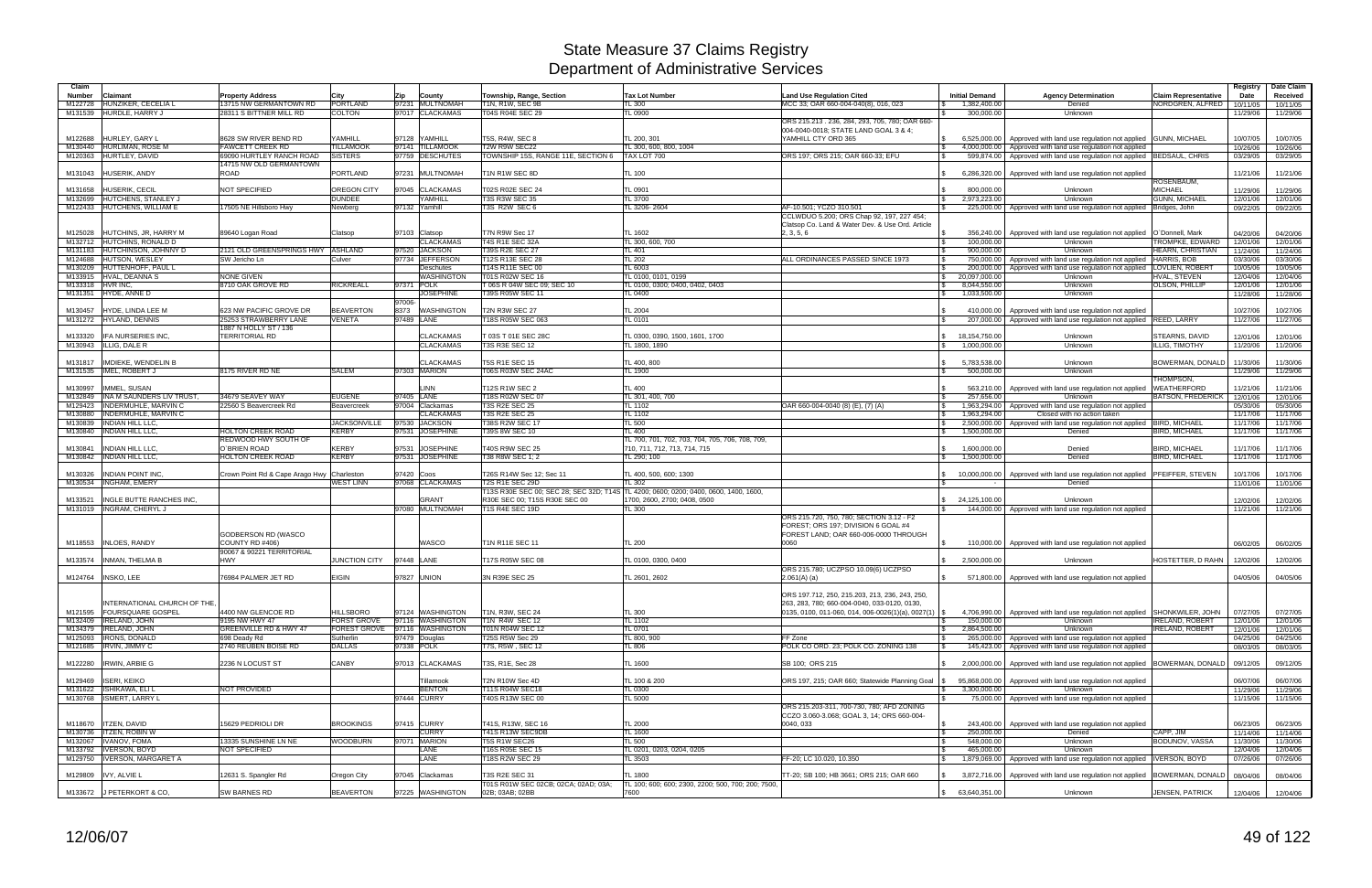| Claim<br><b>Number</b><br><b>Claimant</b>                     | <b>Property Address</b>                                                                    | City                          | Zip         | County                              | Township, Range, Section                    | <b>Tax Lot Number</b>                              | <b>Land Use Regulation Cited</b>                                                                                      | <b>Initial Demand</b>                         | <b>Agency Determination</b>                                                      | <b>Claim Representative</b>       | Registry<br>Date     | Date Claim<br>Received |
|---------------------------------------------------------------|--------------------------------------------------------------------------------------------|-------------------------------|-------------|-------------------------------------|---------------------------------------------|----------------------------------------------------|-----------------------------------------------------------------------------------------------------------------------|-----------------------------------------------|----------------------------------------------------------------------------------|-----------------------------------|----------------------|------------------------|
| JACK W WELLS REVOCABLE<br><b>LIVING TRUST</b><br>M130740      | 10445 WELLS LANDING RD                                                                     | <b>NDEPENDENCE</b>            |             | <b>POLK</b>                         | <b>T9S R4W SEC 23</b>                       | <b>TL 600</b>                                      | GOAL 3; ORS 215.283; OAR 660 DIV 33                                                                                   | 1,092,000.00                                  | Approved with land use regulation not applied                                    | Webb, Norman                      | 11/14/06             | 11/14/06               |
| JACKSON RANCH INC.<br>M131683                                 |                                                                                            |                               |             | 97495 DOUGLAS                       | <b>T26S R5W SEC 19</b>                      | TL300                                              |                                                                                                                       | 10,386,695.00                                 | Unknown                                                                          |                                   | 11/29/06             | 11/29/06               |
| <b>JACKSON, ANNE</b><br>M134009                               |                                                                                            |                               |             | <b>CROOK</b>                        | T14S R16E SEC 15                            | TL 1000, 1002                                      |                                                                                                                       | 19,900,000.00<br>$\mathsf{S}$                 | Unknown                                                                          | STROME, DANIELLE                  | 12/04/06             | 12/04/06               |
| M134371 JACKSON, ANNE                                         | NOT PROVIDED                                                                               | <b>PRINEVILLE</b>             |             | <b>CROOK</b>                        | T16S RE16E SEC 21; 22                       | TL 0101, 0201; 0700                                |                                                                                                                       | 10,350,000.00<br><b>S</b>                     | Unknown                                                                          | STROME, DANIELLE                  | 12/04/06             | 12/04/06               |
| JACKSON, DALE<br>M122415                                      | 33150 SE BLUFF RD                                                                          | <b>BORING</b>                 |             | 97009 CLACKAMAS                     | T1S R4E SEC 28                              | TL 807, 807                                        | OAR 660-033-0100(1), 0130 (3)(a), 004-0040(7)(a);<br>ORS 215.780 (1)(a), 215.263(1), 215.283(1)(f)                    | $\sqrt{3}$<br>400,000.00                      | Approved with land use regulation not applied                                    |                                   | 09/20/05             | 09/20/05               |
| M131618 JACKSON, EUGENE                                       | 38123 SOUTH BLAIR ROAD                                                                     | <b>MOLALLA</b>                |             | 97038 CLACKAMAS                     | T06S R01E SEC 13                            | TL 0100, 0101                                      |                                                                                                                       | 2.446.200.00<br>$\mathcal{S}$                 | Unknown                                                                          |                                   | 11/29/06             | 11/29/06               |
| M134006 JACKSON, GARY<br>M134010 JACKSON, GARY                | <b>BUTTE BARNES ROAD</b>                                                                   | PRINEVILLE<br>PRINEVILLE      |             | 97754 CROOK<br><b>CROOK</b>         | T14S R16E SEC 20<br>T14S R16E SEC 27        | TL 0101<br>TL 0201, 205                            |                                                                                                                       | 675,000.00<br>6,440,000.00                    | Unknown<br>Unknown                                                               | STROME, DANIELLE                  | 12/04/06<br>12/04/06 | 12/04/06               |
| M134372 JACKSON, GARY                                         | NOT PROVIDED                                                                               | PRINEVILLE                    |             | <b>CROOK</b>                        | 14S R16E SEC 21; 28                         | TL 0102, 0103, 0204; 103                           |                                                                                                                       | 4,090,000.00                                  | Unknown                                                                          | STROME, DANIELLE                  | 12/04/06             | 12/04/06<br>12/04/06   |
|                                                               |                                                                                            |                               |             |                                     |                                             |                                                    | Goals 3-5, 11, 14; ORS 92, 195, 197, 215; OAR                                                                         |                                               |                                                                                  |                                   |                      |                        |
| M129379 JACKSON, MICHAEL                                      | 14965 Meadows Road                                                                         | <b>Central Point</b>          |             | 97502 Jackson                       | T35S R2W Sec 4; T34S R2W Sec 33             | TL 200: 1500                                       | 660-004-0040(7)(e)(A), 660-011-0060(2), 660-012-<br>0065 and 0065(3), 660-012-0070, 660-033-0120<br>and 0130 and 0135 | IS.                                           | 2,000,000.00 Approved with land use regulation not applied                       | <b>BARTHOLOMEW</b><br><b>MARK</b> | 05/22/06             | 05/22/06               |
|                                                               |                                                                                            |                               |             |                                     |                                             |                                                    |                                                                                                                       |                                               |                                                                                  | <b>BARTHOLOMEW</b>                |                      |                        |
| M130820<br><b>JACKSON, MICHAEL</b>                            | 5300 CRATER LAKE HWY                                                                       | <b>MEDFORD</b>                |             | <b>JACKSON</b>                      | T36S R1W SEC 32C                            | TL 100, 300                                        |                                                                                                                       | $\mathbb{S}$<br>4,199,110.00                  | Denied                                                                           | <b>MARK</b>                       | 11/16/06             | 11/16/06               |
| JACKSON, SKEETER<br>M131769                                   | 4261 N FOOTHILLS RD                                                                        | <b>MEDFORD</b>                |             | 97504 JACKSON                       | T37S R01W SEC 03; SEC 04                    | TL 2302; 1600, 1603, 1605                          |                                                                                                                       | 3,025,000.00<br>$\mathfrak s$                 | Unknown                                                                          | MARTIN, L                         | 11/29/06             | 11/29/06               |
| <b>JACKSON, WILMA L</b><br>M131381                            | 22775 1/2 YAMHILL RIVER ROAD                                                               | WILLAMINA                     |             | 97396 POLK                          | T06S R07W SEC 11; T06S R07W SEC 12C         | TL 0502; 0300                                      |                                                                                                                       | 2,000,000.00                                  | Unknown                                                                          |                                   | 11/28/06             | 11/28/06               |
| JACOBS, KENNY W<br>M129882                                    | 1644 BROZIO RD                                                                             | <b>ROSEBURG</b>               |             | 97470 DOUGLAS                       | T26S R6W SEC 15                             | TL 1200                                            | DOUGLAS COUNTY ARTICLE 6, SECTION<br>3.6.050 THROUGH 3.6.150<br>DOUGLAS COUNTY ARTICLE 6, SEC. 3.6.050                |                                               | 310,000.00   Approved with land use regulation not applied                       |                                   | 08/18/06             | 08/18/06               |
| JACOBS, KENNY W<br>M129883                                    | 1644 BROZIO RD                                                                             | <b>ROSEBURG</b>               |             | 97470 DOUGLAS                       | T26S R6W SEC 15                             | <b>TL 1300</b>                                     | <b>THROUGH 3.6.150</b>                                                                                                | 250,000.00<br><b>\$</b>                       | Approved with land use regulation not applied                                    |                                   | 08/18/06             | 08/18/06               |
| M130359 JACOBSON, CARL AE                                     |                                                                                            | <b>HOOD RIVER</b>             |             | 97031 HOOD RIVER                    | <b>T2N R10E SEC 36</b>                      | TL 2400                                            |                                                                                                                       | 1.020.000.00<br>$\mathcal{S}$                 | Approved with land use regulation not applied                                    |                                   | 10/20/06             | 10/20/06               |
|                                                               |                                                                                            |                               |             |                                     |                                             |                                                    | OAR 660-033; Goals 4, 5; ORS 197, 215, 527, 537,                                                                      |                                               |                                                                                  |                                   |                      |                        |
| JACOBSON. ELIZABETH B<br>M125005<br>M129454 JACOBSON, JOHN L  | South Smullin Rd & Hwy 35<br>S Rock Creek Lane                                             | Haines                        | 97814 Baker | <b>Hood River</b>                   | T1S R10E Sec 4 & 9<br><b>T8S R38E Sec 1</b> | TLS 800, 801 & 100, 101, 300, 302<br><b>TL 200</b> | 539.540<br>OAR 660-033-0135                                                                                           | 1,860,000.00                                  | Approved with land use regulation not applied                                    |                                   | 04/19/06             | 04/19/06               |
| JACOBSON, SR<br>M133735                                       | 12322 S MACKSBURG RD                                                                       | <b>CANBY</b>                  |             | 97013 CLACKAMAS                     | T04S R02E SEC 19B                           | TL 1100, 1400                                      |                                                                                                                       | 160,000.00<br>300,000.00<br>l \$              | Approved with land use regulation not applied<br>Unknown                         |                                   | 06/05/06<br>12/04/06 | 06/05/06<br>12/04/06   |
|                                                               |                                                                                            |                               |             |                                     |                                             | TL 0300, 0301, 0302, 1700, 1800, 1801; 0500,       |                                                                                                                       |                                               |                                                                                  |                                   |                      |                        |
| JAHN, GERALDINE<br>M131598                                    | 31025 SALMON RIVER HWY                                                                     | <b>GRANDE RONDE</b>           | 97437       | <b>POLK</b>                         | T06S R08W SEC 10; SEC 11                    | 0501                                               |                                                                                                                       | $\mathbf{s}$<br>8,000,000.00                  | Unknown                                                                          | CHANDLER, D                       | 11/29/06             | 11/29/06               |
| M120194 JAHNKE, PAUL G                                        | 3801 NW WILLIS ROAD                                                                        | NOT PROVIDED                  |             | <b><i>KAMHILL</i></b>               | TOWNSHIP 4S, RANGE 5W, SECTION 01           | <b>TAX LOT 1291</b>                                | EFU                                                                                                                   |                                               | 1,000,000.00   Approved with land use regulation not applied                     |                                   | 03/17/05             | 03/17/05               |
| JAMES A & LINDA L SANDNER                                     |                                                                                            |                               |             |                                     |                                             |                                                    |                                                                                                                       |                                               |                                                                                  |                                   |                      |                        |
| <b>REVOCABLE TRUS.</b><br>M131838                             |                                                                                            | Stayton                       |             | Linn                                | T9S R1E Sec 18; T9S R1E Sec 20              | TL 500; 300                                        | All Statewide Planning Goals; OAR 660-006, 033-                                                                       | 8,109,767.40<br>$\mathcal{S}$                 | Unknown                                                                          | <b>WALKER, FRANK</b>              | 11/30/06             | 11/30/06               |
| JAMES AND YVONNE EBBS                                         |                                                                                            |                               |             |                                     |                                             |                                                    | 0134(4), 0135; Linn County Ordinance 80-335.<br>ORS 215.203, 243, 263, 284(4)(a), 283(1)(f)(a)                        |                                               |                                                                                  |                                   |                      |                        |
| M129455 REVOCABLE TRUST                                       | 33570 Bellinger Scale Rd                                                                   | Lebanon                       | 97355 Linn  |                                     | T11S R1W Sec 34                             | TL 1400                                            | 700-750, 780                                                                                                          | <b>S</b>                                      | 600,000.00   Approved with land use regulation not applied KALBERER, JOEI        |                                   | 06/05/06             | 06/05/06               |
| M134103 JAMES, CHRISTINE A<br>M130704 JAMES, SUZANNE          |                                                                                            | CANBY                         |             | 97013 CLACKAMAS<br><b>CLACKAMAS</b> | T04S R02E SEC 18<br>T3S R3E SEC 20          | TL 0900<br>TL 100                                  |                                                                                                                       | 225,000.00<br>$\sqrt{3}$<br>13,200,000.00     | Unknown<br>Denied                                                                | Willis, Donald                    | 12/04/06<br>11/13/06 | 12/04/06<br>11/13/06   |
|                                                               |                                                                                            |                               |             |                                     |                                             |                                                    | ORS 215.130; JACKSON COUNTY                                                                                           |                                               |                                                                                  |                                   |                      |                        |
| M118700<br>JAMESON, LINDA                                     | 1328 GIBBON RD                                                                             | <b>CENTRAL POINT</b>          | 97502       | <b>JACKSON</b>                      | TOWNSHIP 36S, RANGE 2W, SECTION 26          | <b>TAX LOT 1500</b>                                | <b>COMPREHENSIVE PLAN</b>                                                                                             | 41.500.00<br><b>S</b>                         | Withdrawn                                                                        | FAWCETT, MATTHEW                  | 07/01/05             | 07/01/05               |
| M132867 JAMIESON, MICHAEL R                                   | 30180 NW FERN FALT RD                                                                      | NORTH PLAINS                  |             | 97133 WASHINGTON                    | T2N R2W SEC 30                              | TL 1100                                            |                                                                                                                       | 800.000.00                                    | Unknown                                                                          |                                   | 12/01/06             | 12/01/06               |
| M131093 JANET H KERKER TRUST                                  |                                                                                            |                               |             | coos                                | T28S R14W SEC 31D                           | TL 300                                             |                                                                                                                       | 255,365.00                                    | Approved with land use regulation not applied MC INTOSH, EMMETT                  |                                   | 11/22/06             | 11/22/06               |
| M130398 JANICKE, HUBERT                                       | <b>NOT PROVIDED</b>                                                                        |                               |             | <b>WASHINGTON</b>                   | T02S R02W SEC 19A                           | TL 0900                                            |                                                                                                                       | 1,000,000.00                                  | Approved with land use regulation not applied                                    |                                   | 10/24/06             | 10/24/06               |
| M133832<br>JANSEN, ROBERTA<br>M134345 JANSSEN, ALLAN D        | <b>NONE GIVEN</b><br>NOT SPECIFIED                                                         | <b>AMITY</b>                  | 97101 POLK  | 97017 CLACKAMAS                     | T06S R05W SEC 22<br>T04S R04E SEC 30        | TL 0200<br>TL 1601, 1602                           |                                                                                                                       | l SS<br>$\sim$                                | Unknown<br>Unknown                                                               |                                   | 12/04/06<br>04/24/07 | 12/04/06<br>04/24/07   |
| M129918 JANTZ, AGNES                                          | 38360 Franklin Butte Rd                                                                    | Scio                          | 97374 Linn  |                                     | T10S R1W Sec 20                             | <b>TL 900</b>                                      | F-F                                                                                                                   | 114,368.00<br>l \$                            | Approved with land use regulation not applied   Toeves, Thomas                   |                                   | 08/24/06             | 08/24/06               |
| M122479 JANTZI, JOHN J                                        | 1896 LOGSDEN RD                                                                            | <b>SILETZ</b>                 |             | 97380 LINCOLN                       | T10S, R10W, SEC 11                          | TL 601, 801                                        | OAR 660-015-0000(3), OAR 660-DIVISION 33; SB<br>10. CHAPTER 80-173. SB 100: LCZO 34                                   | $\mathbb{R}$                                  | 1,000,000.00   Approved with land use regulation not applied   BARTOLDUS, DENNIS |                                   | 09/26/05             | 09/26/05               |
| M134134<br>JANZEN, ROBERT L                                   | HOPEWELL RD & LONE STAR RD                                                                 |                               | 97304 POLK  |                                     | T06S R03W SEC 06                            | TL 0100                                            |                                                                                                                       | 2,400,000.00                                  | Unknown                                                                          |                                   | 12/04/06             | 12/04/06               |
| M134135<br>JANZEN, ROBERT L                                   | HOPEWELL RD AT COUNTY LINE<br>EOLA HILL RD & LAFAYETTE                                     |                               | 97304 POLK  |                                     | T06S R03W SEC 06                            | TL 2100                                            |                                                                                                                       | 100,000.00                                    | Unknown                                                                          |                                   | 12/04/06             | 12/04/06               |
| M134136 JANZEN, ROBERT L                                      | <b>HWY</b>                                                                                 |                               |             | 97114 YAMHILL                       | T05S R03W SEC 30                            | <b>TL 3200</b>                                     |                                                                                                                       | 100,000.00                                    | Unknown                                                                          |                                   | 12/04/06             | 12/04/06               |
| M134137 JANZEN, ROBERT L<br>M134138 JANZEN, ROBERT L          | 20555 SE WEBFOOT RD<br>NEAR 20555 SE WEBFOOT RD                                            | <b>DAYTON</b><br>DAYTON       |             | 97114 YAMHILL<br>97114 YAMHILL      | T05S R03W SEC 30<br>T05S R03W SEC 30        | TL 0500<br><b>TL 0200</b>                          |                                                                                                                       | 100,000.00<br>IS.<br>100,000.00<br>$\sqrt{3}$ | Unknown<br>Unknown                                                               |                                   | 12/04/06<br>12/04/06 | 12/04/06<br>12/04/06   |
| M134139 JANZEN, ROBERT L                                      | 20555 SE WEBFOOT RD                                                                        | <b>DAYTON</b>                 |             | 97114 YAMHILL                       | T05S R03W SEC 29                            | TL 0700, 0701                                      |                                                                                                                       | 1,200,000.00<br>$\mathcal{S}$                 | Unknown                                                                          |                                   | 12/04/06             | 12/04/06               |
| M134140 JANZEN, ROBERT L                                      | NEAR 20555 SE WEBFOOT RD                                                                   | DAYTON                        |             | 97114 YAMHILL                       | T05S R03W SEC 30                            | <b>TL 0400</b>                                     |                                                                                                                       | 200,000.00<br>$\sqrt{3}$                      | Unknown                                                                          |                                   | 12/04/06             | 12/04/06               |
| M134141 JANZEN, ROBERT L                                      | NEAR 20555 SE WEBFOOT RD                                                                   | DAYTON                        |             | 97114 YAMHILL                       | T05S R03W SEC 30                            | TL 0700                                            |                                                                                                                       | 100,000.00                                    | Unknown                                                                          |                                   | 12/04/06             | 12/04/06               |
| M132830 JARAMILLO, JAIME<br>M122097 JARRELL, CHRISTOPHER HOYT | 07659 BERNARD HEIGHTS RD<br>49490 NW CLAPSHAW HILL ROD   FOREST GROVE   97116   WASHINGTON | <b>FLORENCE</b>               | <b>OR</b>   | <b>COOS</b>                         | T18S R011W SEC 16<br>T1N, R4W, SEC9         | TL 2000, 2001, 2002<br><b>TL 500</b>               | 1973 COMP PLAN, 1974 ZONING CODE, 1982<br>RURAL CODE, 1993 HB3661                                                     | $\sim$<br>\$4,585,000.00                      | Unknown<br>Denied                                                                |                                   | 12/01/06<br>08/29/05 | 12/01/06<br>08/29/05   |
| M122098 JARRELL, CHRISTOPHER HOYT                             | 19490 NW CLAPSHAW HILL RD                                                                  | FOREST GROVE 97116 WASHINGTON |             |                                     | T1N, R4W, SEC 9                             | <b>TL 501</b>                                      | 1973 COMP PLAN, 1974 ZONING CODE, 1982<br>RURAL CODE, 1993 HB3661.                                                    |                                               | Denied                                                                           |                                   | 08/29/05             | 08/29/05               |
| M122017 JARVIS, WILLIAM                                       | 10474 WILLIAMS HWY                                                                         | <b>GRANTS PASS</b>            |             | 97527 JOSEPHINE                     | T37S, R5W, SEC 33                           | TL 1200                                            | WR-80; JOSEPHINE COUNTY ZONING                                                                                        | $\sqrt{3}$                                    | 272,070.00 Approved with land use regulation not applied                         |                                   | 08/22/05             | 08/22/05               |
| M121809 JASA, ROBERT                                          | <b>INTERSECTION OF SW BEAR</b><br><b>DR/DOVER LN</b>                                       | <b>MADRAS</b>                 | OR          | <b>JEFFERSON</b>                    | T11S, R13E SEC 27, 22                       | TL 500, 1200                                       | OAR 660-033-0135; ORS 215.283                                                                                         | 240,000.00                                    | Approved with land use regulation not applied                                    |                                   | 08/10/05             | 08/10/05               |
| M132104 JASA, ROBERT L                                        |                                                                                            |                               |             | <b>JEFFERSON</b>                    | T11S R13E SEC10                             | <b>TL 200</b>                                      |                                                                                                                       | $\sqrt{3}$<br>2,100,000.00                    | Unknown                                                                          | REEDER, DONALD                    | 11/30/06             | 11/30/06               |
| M132324 JAURON, PRICILA                                       | 32549 CATER RD                                                                             | <b>ST HELENS</b>              |             | 97051 COLUMBIA                      | T4N R2W SEC 2                               | <b>TL 4000</b>                                     |                                                                                                                       | $\sqrt{S}$<br>1,500,000.00                    | Unknown                                                                          | PETERSON, AGNES                   | 11/30/06             | 11/30/06               |
| M131274 JAWORSKY, PATRICIA                                    |                                                                                            |                               | 97374 LINN  |                                     | T10S R01W SEC 08C                           | TL 0200                                            |                                                                                                                       | 400,000.00<br>$\sqrt{3}$                      | Unknown                                                                          |                                   | 11/27/06             | 11/27/06               |
|                                                               |                                                                                            |                               |             |                                     |                                             |                                                    |                                                                                                                       |                                               |                                                                                  | MANNENBACH.                       |                      |                        |
| M130770 JAY, CHARISSE                                         | NOT PROVIDED                                                                               |                               |             | <b>POLK</b>                         | T7S R6W SEC 36BA                            | <b>TL 701</b>                                      |                                                                                                                       | $\mathbb{S}$                                  | 300,000.00   Approved with land use regulation not applied STEPHEN               |                                   | 11/15/06             | 11/15/06               |
| M130605 JC REEVES CORPORATION,                                | 14945 SW SEQUOIA PARKWAY                                                                   | <b>PORTLAND</b>               |             | 97236 MULTNOMAH                     | T1S R2E SEC 24                              | <b>TL 100</b>                                      |                                                                                                                       | $\mathcal{S}$                                 | 10,000,000.00 Approved with land use regulation not applied                      |                                   | 11/07/06             | 11/07/06               |
| M130662 UC REEVES CORPORATION,                                | #170                                                                                       | TIGARD                        |             | 97224 MULTNOMAH                     | T1S R2E SEC 24                              | TL 100                                             |                                                                                                                       | \$ 10,000,000.00                              | Withdrawn                                                                        |                                   | 11/09/06             | 11/09/06               |
| M130666 JC REEVES CORPORATION,                                | 9900 SW WILSONVILLE RD                                                                     |                               |             | 97070 CLACKAMAS                     | T3S R1W SEC23B                              | TL 100, 101                                        |                                                                                                                       | 5,000,000.00<br>$\mathbb{S}$                  | Denied                                                                           |                                   | 11/13/06             | 11/13/06               |
| JEANETTE M OVERHOLSER LIV                                     |                                                                                            |                               |             |                                     |                                             |                                                    |                                                                                                                       |                                               |                                                                                  |                                   |                      |                        |
| M133103 TRUST,                                                | NONE GIVEN                                                                                 |                               |             | <b>POLK</b>                         | T08S R06W SEC 15                            | <b>TL 400</b>                                      |                                                                                                                       | 1,363,670.00<br>$\mathbb{S}$                  | Unknown                                                                          |                                   | 12/01/06             | 12/01/06               |
| M133622 JEFFRIES, DEBORAH D PARK                              | NOT SPECIFIED                                                                              |                               |             | 97123 YAMHILL                       | T02S R03W SEC 15                            | TL 5800, 5801, 5802, 5803, 5804                    |                                                                                                                       | 8,431,097.00<br>$\sqrt{3}$                    | Unknown                                                                          |                                   | 12/04/06             | 12/04/06               |
| M133278 JELDEN, GROVER                                        | 22255 GAP RD                                                                               | <b>HARRISBURG</b>             | 97446 LINN  |                                     | T15S R03W SEC 13; SEC 24; SEC 25            | TL 0400, 0100; 0200                                |                                                                                                                       | $\frac{1}{5}$ 6,566,200.00                    | Unknown                                                                          |                                   | 12/01/06             | 12/01/06               |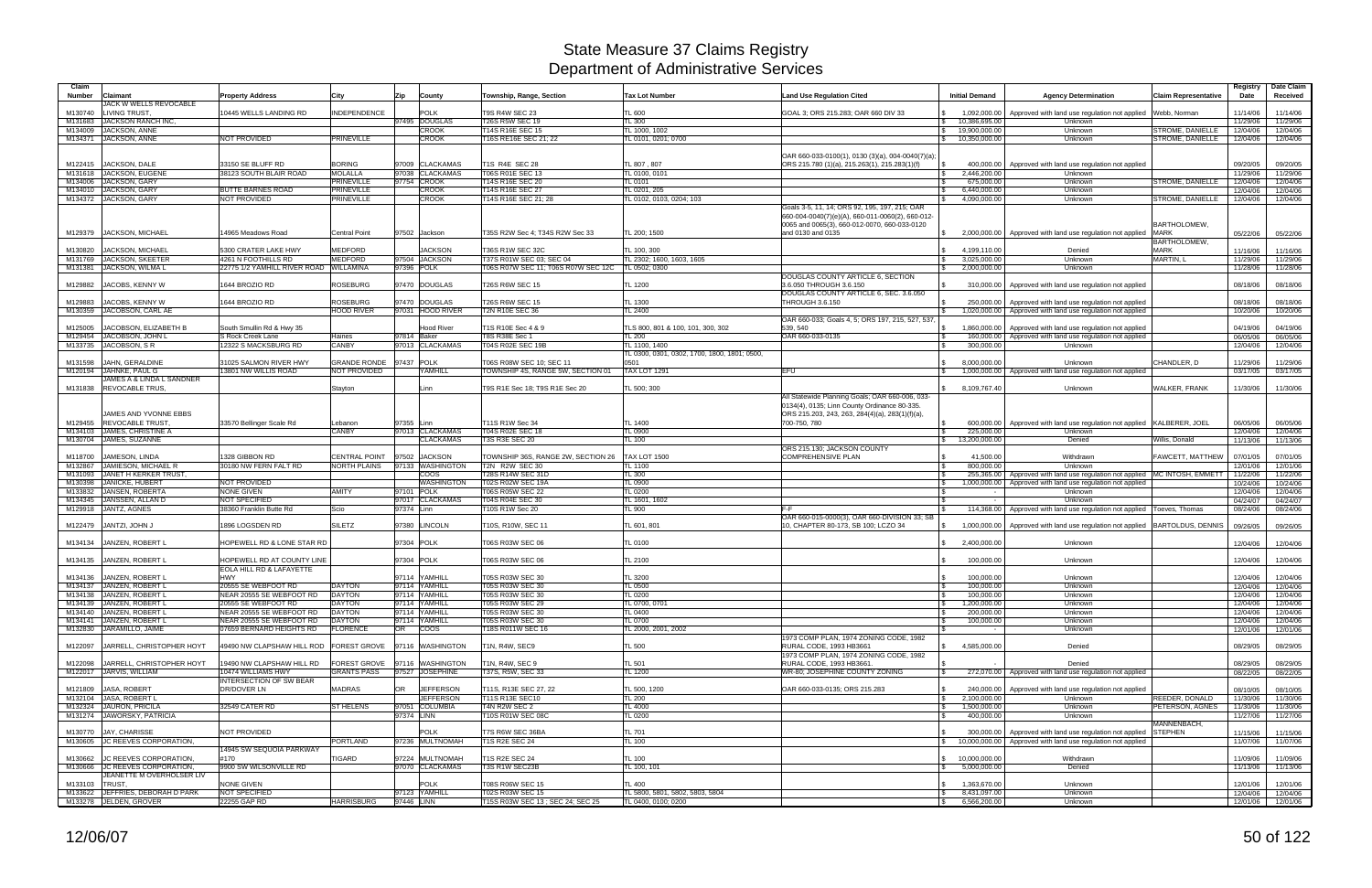| Claim   |                                 |                                    |                              |                  |                  |                                                                    |                                                 |                                                     |                              |                                                                               |                             | Registry | Date Claim |
|---------|---------------------------------|------------------------------------|------------------------------|------------------|------------------|--------------------------------------------------------------------|-------------------------------------------------|-----------------------------------------------------|------------------------------|-------------------------------------------------------------------------------|-----------------------------|----------|------------|
| Number  | Claimant                        | <b>Property Address</b>            | City                         | Zip              | County           | Township, Range, Section                                           | <b>Tax Lot Number</b>                           | <b>Land Use Regulation Cited</b>                    | <b>Initial Demand</b>        | <b>Agency Determination</b>                                                   | <b>Claim Representative</b> | Date     | Received   |
|         |                                 |                                    |                              |                  |                  |                                                                    |                                                 |                                                     |                              |                                                                               |                             |          |            |
| M130696 | JENCK, ANDREA M                 | 745 3RD STREET                     | <b>TILLAMOOK</b>             | 97141 TILLAMOOK  |                  | T1S R10W SEC 25, 26                                                | TL 700, 2600                                    |                                                     |                              | \$ 10,000,000.00 Approved with land use regulation not applied                | <b>LAFOON, JULIE</b>        | 11/13/06 | 11/13/06   |
|         |                                 |                                    |                              |                  |                  |                                                                    |                                                 | ORS 215.283 (1-3), 215.284 (1-7), 215.700,          |                              |                                                                               |                             |          |            |
|         |                                 |                                    |                              |                  |                  |                                                                    |                                                 | 215.705 (1-7), 215.780; OAR 660 -033-0090, 660-     |                              |                                                                               |                             |          |            |
| M129797 | JENCK, KENNETH M                | 3555 Gienger Rd                    | Tillamook                    | 97141 Tillamook  |                  | T2S R9W Sec 6AB; Sec 6                                             | TL 500, 503, 502; 800                           | 33-130-135                                          | S.<br>5,000,000.00           | Approved with land use regulation not applied   LAFOON, JULIE                 |                             | 08/02/06 | 08/02/06   |
| M133056 | JENKERSON, NORMAN G             | 34343 BENNETT RD                   |                              | 97053 COLUMBIA   |                  | T04N R01W SEC 18B                                                  | TL 2100                                         |                                                     | 1,983,200.00<br>\$           | Unknown                                                                       |                             | 12/01/06 | 12/01/06   |
|         |                                 |                                    |                              |                  |                  |                                                                    |                                                 |                                                     |                              |                                                                               | & ASSOCIATES,               |          |            |
|         |                                 |                                    |                              |                  |                  |                                                                    |                                                 |                                                     |                              |                                                                               |                             |          |            |
| M130887 | JENKINS JR, ROBERT C            | <b>NOT PROVIDED</b>                |                              |                  | <b>JOSEPHINE</b> | T34S R6W SEC 5                                                     | <b>TL 300</b>                                   |                                                     | 6,107,673.00                 | Approved with land use regulation not applied                                 | <b>FRANK WALKER</b>         | 11/20/06 | 11/20/06   |
|         |                                 |                                    |                              |                  |                  | T38S R01E SEC 03: T38S R01E SEC04:                                 |                                                 |                                                     |                              |                                                                               |                             |          |            |
| M131289 | JENKINS JR, ROBERT C            |                                    |                              |                  | <b>JACKSON</b>   | T38S R01E SEC 09; T38S R01E SEC 10                                 | TL 0500; 0100; 0100; 0101                       |                                                     | 8,450,340.00                 | Approved with land use regulation not applied                                 | <b>WALKER, FRANK</b>        | 11/27/06 | 11/27/06   |
|         |                                 |                                    |                              |                  |                  | T38S R01E SEC 03; T38S R01E SEC 04;                                |                                                 |                                                     |                              |                                                                               |                             |          |            |
|         |                                 |                                    |                              |                  |                  |                                                                    |                                                 |                                                     |                              |                                                                               |                             |          |            |
| M131299 | JENKINS JR, ROBERT C            |                                    |                              |                  | <b>JACKSON</b>   | T38S R01E SEC 09; T38S R01E SEC 10                                 | TL 0500; 0100; 0100; 0101                       |                                                     | 8,450,340.00                 | Closed with no action taken                                                   | WALKER, FRANK               | 11/27/06 | 11/27/06   |
|         |                                 |                                    |                              |                  |                  | T38S R01E SEC02: T38 R01E SEC 10: T38S                             |                                                 |                                                     |                              |                                                                               |                             |          |            |
|         |                                 |                                    |                              |                  |                  | R01E SEC11; T38S R01E SEC 12; T38S                                 |                                                 |                                                     |                              |                                                                               |                             |          |            |
|         |                                 |                                    |                              |                  |                  | R01E SEC 13; T38S R01E SEC 14; T38S                                |                                                 |                                                     |                              |                                                                               |                             |          |            |
|         |                                 |                                    |                              |                  |                  |                                                                    |                                                 |                                                     |                              |                                                                               |                             |          |            |
|         |                                 |                                    |                              |                  |                  | R01E SEC 15; T38S R01E SEC 22; T38S                                |                                                 |                                                     |                              |                                                                               |                             |          |            |
|         |                                 |                                    |                              |                  |                  | R01E SEC 23; T38S R01E SEC 24; T38S                                |                                                 |                                                     |                              |                                                                               |                             |          |            |
|         |                                 |                                    |                              |                  |                  | R01E SEC 25; T38S R01E SEC 34; T38S                                | TL 0300; 0100; 0300; 0700; 0200; 0100; 0100;    |                                                     |                              |                                                                               |                             |          |            |
| M131313 | JENKINS JR, ROBERT C            |                                    |                              |                  | <b>JACKSON</b>   | R02E SEC 35; T38S R02E SEC 00                                      | 0100; 0100; 0200; 0100; 0101, 0104; 0100; 5900  |                                                     | \$94,914,907.00              | Denied                                                                        | <b>WALKER, FRANK</b>        | 11/27/06 |            |
|         |                                 |                                    |                              |                  |                  |                                                                    |                                                 |                                                     |                              |                                                                               |                             |          | 11/27/06   |
| M131328 | JENKINS JR, ROBERT C            |                                    |                              |                  | <b>JOSEPHINE</b> | T34S R06W SEC 05                                                   | TL 0315                                         |                                                     | 282,805.00                   | Unknown                                                                       | <b>WALKER, FRANK</b>        | 11/27/06 | 11/27/06   |
|         |                                 | NE CORNER OF LELAND RD &           |                              |                  |                  |                                                                    |                                                 |                                                     |                              |                                                                               | <b>FRANK WALKER &amp;</b>   |          |            |
| M131581 | JENKINS JR, ROBERT C            | <b>FLUME RD</b>                    |                              |                  | <b>JOSEPHINE</b> | T34S R06W SEC 05                                                   | TL 0315                                         |                                                     | 282,805.00                   | Closed with no action taken                                                   | ASSOC.                      | 11/29/06 | 11/29/06   |
|         |                                 |                                    |                              |                  |                  |                                                                    |                                                 |                                                     |                              |                                                                               | <b>FRANK WALKER &amp;</b>   |          |            |
|         |                                 |                                    |                              |                  |                  |                                                                    |                                                 |                                                     |                              |                                                                               |                             |          |            |
| M133431 | JENKINS JR, ROBERT C            | RIDDLE BYPASS RD & E STREET RIDDLE |                              | 97469 DOUGLAS    |                  | T03S R06W SEC 14D                                                  | <b>TL 1400</b>                                  |                                                     | \$ 17,974,845.00             | Unknown                                                                       | ASSOC.                      | 12/02/06 | 12/02/06   |
|         |                                 |                                    |                              |                  |                  |                                                                    |                                                 |                                                     |                              |                                                                               | <b>FRANK WALKER &amp;</b>   |          |            |
| M133433 | JENKINS JR. ROBERT C            | <b>MAIN &amp; E STREET</b>         | <b>RIDDLE</b>                | 97469 DOUGLAS    |                  | T30S R06W SEC 23AA                                                 | TL 1000, 4900                                   |                                                     | 861,888.00                   | Unknown                                                                       | ASSOC.                      | 12/02/06 | 12/02/06   |
|         |                                 | 5610 OREGON ROAD - AND- 4460       |                              |                  |                  | TOWNSHIP 1N, RANGE 10E, SECTIONS 15,                               |                                                 | HOOD RIVER COUNTY ORDINANCE 106: ZONED              |                              |                                                                               |                             |          |            |
|         |                                 |                                    |                              |                  |                  |                                                                    |                                                 |                                                     |                              |                                                                               |                             |          |            |
| M120238 | JENKINS, DAVID B                | <b>STOLTZ ROAD</b>                 | PARKDALE                     | 97041 HOOD RIVER |                  | 22B                                                                | TAX LOTS 1401, 1403, 1112                       | RR2 1/2                                             |                              | 350,000.00 Approved with land use regulation not applied                      |                             | 03/21/05 | 03/21/05   |
|         |                                 |                                    |                              |                  |                  |                                                                    |                                                 | All laws and rules restricting division of property |                              |                                                                               |                             |          |            |
| M124312 | JENKS, LINDA G                  | 16247 ABIQUA RD NE                 | <b>SILVERTON</b>             | 97381 MARION     |                  | T6S R1E SEC 19                                                     | <b>TL 700</b>                                   | and placement of single family dwellings            | 300,000.00                   | Approved with land use regulation not applied                                 |                             | 03/13/06 | 03/13/06   |
| M132762 | JENKS, MELVIN                   | 32539 HIGHWAY 99E                  | <b>TANGENT</b>               | 97389 LINN       |                  | T12S R03W SEC 18                                                   | <b>TL 0101</b>                                  |                                                     | 9,355,650.00                 | Unknown                                                                       | KALBERER, JOEL              |          |            |
|         |                                 |                                    |                              |                  |                  |                                                                    |                                                 |                                                     |                              |                                                                               |                             | 12/01/06 | 12/01/06   |
| M133252 | JENKS-OLSEN LAND CO.            | 8930 SUVER RD                      | <b>MONMOUTH</b>              | 97361 POLK       |                  | T 09S R 04W SEC 32C                                                | <b>TL 1100</b>                                  |                                                     | 600,000.00                   | Unknown                                                                       | KALBERER, JOEL              | 12/01/06 | 12/01/06   |
| M133253 | JENKS-OLSEN LAND CO,            |                                    |                              | <b>POLK</b>      |                  | T 10S R 05W SEC 02                                                 | <b>TL 0300</b>                                  |                                                     | 3,400,000.00<br>l \$         | Unknown                                                                       | KALBERER, JOEL              | 12/01/06 | 12/01/06   |
| M133254 | JENKS-OLSEN LAND CO.            |                                    | <b>MONMOUTH</b>              | 97361 POLK       |                  | 09W R 05W SEC 01                                                   | <b>TL 0100</b>                                  |                                                     | 690,000.00                   | Unknown                                                                       | KALBERER, JOEL              | 12/01/06 | 12/01/06   |
|         |                                 |                                    |                              |                  |                  |                                                                    |                                                 |                                                     |                              |                                                                               |                             |          |            |
|         |                                 |                                    |                              |                  |                  |                                                                    | <b>TL 0300</b>                                  |                                                     |                              |                                                                               |                             |          |            |
|         |                                 |                                    |                              |                  |                  |                                                                    |                                                 |                                                     |                              |                                                                               |                             |          |            |
| M133255 | JENKS-OLSEN LAND CO,            |                                    |                              | <b>POLK</b>      |                  | T09S R05W SEC 36                                                   |                                                 |                                                     | 739,660.00                   | Unknown                                                                       | <b>KALBERER, JOEL</b>       | 12/01/06 | 12/01/06   |
| M133256 | JENKS-OLSEN LAND CO,            |                                    |                              | <b>POLK</b>      |                  | 08S R 05W SEC 36                                                   | <b>TL 0600</b>                                  |                                                     | 690,000.00                   | Unknown                                                                       | KALBERER, JOEL              | 12/01/06 | 12/01/06   |
| M133257 | JENKS-OLSEN LAND CO,            |                                    |                              | <b>POLK</b>      |                  | 09S R 05W SEC 25                                                   | <b>TL 0400</b>                                  |                                                     | 690,330.00                   | Unknown                                                                       | KALBERER, JOEL              | 12/01/06 | 12/01/06   |
|         |                                 |                                    |                              |                  |                  |                                                                    |                                                 |                                                     |                              |                                                                               |                             |          |            |
| M133258 | JENKS-OLSEN LAND CO,            |                                    |                              | <b>POLK</b>      |                  | 08S R 04W SEC 31                                                   | <b>TL 1100</b>                                  |                                                     | 690,000.00                   | Unknown                                                                       | KALBERER, JOEL              | 12/01/06 | 12/01/06   |
| M133259 | JENKS-OLSEN LAND CO,            |                                    |                              | <b>POLK</b>      |                  | T 10S R 05W SEC 01                                                 | TL 0302                                         |                                                     | 439,150.00<br>l \$           | Unknown                                                                       | KALBERER, JOEL              | 12/01/06 | 12/01/06   |
| M133260 | JENKS-OLSEN LAND CO,            |                                    |                              | <b>POLK</b>      |                  | T 10S R 05W SEC 03                                                 | <b>TL 0600</b>                                  |                                                     | 2,094,070.00<br>IS.          | Unknown                                                                       | KALBERER, JOEL              | 12/01/06 | 12/01/06   |
| M133261 | JENKS-OLSEN LAND CO,            |                                    |                              | <b>POLK</b>      |                  | 08S R05W SEC 36                                                    | <b>TL 0500</b>                                  |                                                     | 460,000.00                   | Unknown                                                                       | KALBERER, JOEL              | 12/01/06 | 12/01/06   |
|         |                                 |                                    |                              |                  |                  |                                                                    |                                                 |                                                     |                              |                                                                               |                             |          |            |
| M133262 | JENKS-OLSEN LAND CO,            |                                    |                              | <b>POLK</b>      |                  | 09S R 04W SEC 32                                                   | <b>TL 0202</b>                                  |                                                     | 457,420.00                   | Unknown                                                                       | KALBERER, JOEL              | 12/01/06 | 12/01/06   |
| M133263 | JENKS-OLSEN LAND CO,            |                                    |                              | <b>POLK</b>      |                  | T 08S R 04W SEC 31                                                 | <b>TL 0900</b>                                  |                                                     | 690,000.00                   | Unknown                                                                       | KALBERER, JOEL              | 12/01/06 | 12/01/06   |
| M133264 | JENKS-OLSEN LAND CO,            |                                    |                              | <b>POLK</b>      |                  | T 08S R 05W SEC 35                                                 | <b>TL 0500</b>                                  |                                                     | 920,000.00                   | Unknown                                                                       | KALBERER, JOEL              | 12/01/06 | 12/01/06   |
| M133265 | JENKS-OLSEN LAND CO,            |                                    |                              | <b>POLK</b>      |                  | T 08S R 05W SEC 36                                                 |                                                 |                                                     | 2,070,000.00                 |                                                                               | KALBERER, JOEL              |          |            |
|         |                                 |                                    |                              |                  |                  |                                                                    | <b>TL 0400</b>                                  |                                                     | l Si                         | Unknown                                                                       |                             | 12/01/06 | 12/01/06   |
| M132240 | <b>JENNER, HERBERT</b>          |                                    |                              |                  | <b>LINCOLN</b>   | T7 R11 SEC 27BD                                                    | <b>TL 300</b>                                   |                                                     | 275,000.00                   | Unknown                                                                       | <b>BALDWIN, RUSSELL</b>     | 11/30/06 | 11/30/06   |
| M134489 | JENSEN, BARBARA K               | 20699 DAIRY CREEK RD               | <b>NORTH PLAINS</b>          | 97133 WASHINGTON |                  | T02N R03W SEC 09                                                   | <b>TL 1300</b>                                  |                                                     | 4,139,512.00                 | Unknown                                                                       | WALKER, FRANK               | 12/05/07 | 12/05/07   |
| M132182 | JENSEN, BARBARA L               | 14309 WHITE LANE SE                | <b>JEFFERSON</b>             | 97352 MARION     |                  | T09S R03W SEC 35B                                                  | <b>TL 0200</b>                                  |                                                     | 3,350,000.00                 | Unknown                                                                       | <b>WALKER, FRANK</b>        | 11/30/06 | 11/30/06   |
| M133727 | JENSEN, BEOMA                   | 9945 SW DAY RD                     | SHERWOOD                     | OR WASHINGTON    |                  | T03S R01W SEC 02B                                                  | <b>TL 0307</b>                                  |                                                     | 600,000.00<br>$\mathbb{R}$   | Unknown                                                                       |                             | 12/04/06 | 12/04/06   |
|         |                                 |                                    |                              |                  |                  |                                                                    |                                                 |                                                     |                              |                                                                               |                             |          |            |
|         |                                 | 14211 N.W. MOORES VALLEY           |                              |                  |                  |                                                                    |                                                 |                                                     |                              |                                                                               |                             |          |            |
| M131386 | JENSEN, J CLIFTON               | <b>ROAD</b>                        | YAMHILL                      | 97148 YAMHILL    |                  | T03S R05W SEC 11                                                   | TL 0500, 0590                                   |                                                     | 1,500,000.00                 | Unknown                                                                       |                             | 11/28/06 | 11/28/06   |
|         |                                 |                                    |                              |                  |                  |                                                                    |                                                 | ORS 197, 215; OAR 660; STATEWIDE PLANNING           |                              |                                                                               |                             |          |            |
| M120374 | <b>JENSEN, KELTON</b>           | 6055 CROWLEY ROAD                  | <b>RICKREALL</b>             | 97371 POLK       |                  | TOWNSHIP 7S, RANGE 4W, SECTION 10                                  | TAX LOT 100                                     | <b>GOALS: EFU</b>                                   |                              | 260,000.00   Approved with land use regulation not applied                    |                             | 03/30/05 | 03/30/05   |
|         |                                 |                                    |                              |                  |                  |                                                                    |                                                 |                                                     |                              |                                                                               |                             |          |            |
|         |                                 |                                    |                              |                  |                  |                                                                    |                                                 | OAR 660-033-01340(4); ORS 215.203, 263, 284,        |                              |                                                                               |                             |          |            |
| M129432 | JENSEN, LAURANE E               | 41358 Lacomb Drive                 | Lebanon                      | 97355 Linn       |                  | T11S R1W Sec 25D                                                   | <b>TL 1200</b>                                  | 700, 705, & 780                                     |                              | 1,920,000.00 Approved with land use regulation not applied                    |                             | 05/31/06 | 05/31/06   |
|         |                                 |                                    |                              |                  |                  |                                                                    |                                                 | ORS 215, 215.203, 215.263, 215.284, 215.705,        |                              |                                                                               |                             |          |            |
|         |                                 |                                    |                              |                  |                  |                                                                    |                                                 | 215.700, 215.780, 215.243; OAR 660 Div 33, 660-     |                              |                                                                               |                             |          |            |
| M129914 | JENSEN, NEILS P                 | 33853 Hwy 228                      | Halsey                       | 97348 Linn       |                  | T13S R3W Sec 34                                                    | TL 100, 301, 302                                | 033-0100, 660-033-0130-660-033-0135                 |                              | 450,000.00   Approved with land use regulation not applied KALBERER, JOEL     |                             | 08/23/06 | 08/23/06   |
|         |                                 |                                    |                              |                  |                  |                                                                    |                                                 |                                                     |                              |                                                                               |                             |          |            |
|         | M131359 JENSEN, RICHARD L       | <b>NONE PROVIDED</b>               |                              |                  | WASHINGTON       | T01S R04W SEC 01CC                                                 | <b>TL 0200</b>                                  |                                                     | 52,500.00                    | Unknown                                                                       |                             | 11/28/06 | 11/28/06   |
|         |                                 |                                    |                              |                  |                  |                                                                    |                                                 |                                                     |                              |                                                                               | <b>BARTHOLOMEW,</b>         |          |            |
| M132224 | JERMAIN, JACK D                 |                                    |                              |                  | <b>JACKSON</b>   | T34S R1W SEC 34                                                    | <b>TL 800</b>                                   |                                                     | 841,930.00                   | Unknown                                                                       | <b>MARK</b>                 | 11/30/06 | 11/30/06   |
|         |                                 |                                    |                              |                  |                  |                                                                    |                                                 |                                                     |                              |                                                                               |                             |          |            |
|         |                                 |                                    |                              |                  |                  |                                                                    |                                                 |                                                     |                              |                                                                               |                             |          |            |
|         | M133134 JESINGHAUS, LINDA L     |                                    | <b>GRANTS PASS</b>           | 97527 JOSEPHINE  |                  | T37S R05W SEC 16; T37S R05W SEC 16DB TL 0500, 0605, 0604 ; TL 0100 |                                                 |                                                     | 1,290,000.00                 | Unknown                                                                       | HULL, MAX                   | 12/01/06 | 12/01/06   |
|         |                                 |                                    |                              |                  |                  |                                                                    | TL 1200,2500, 2800, 2900, 3000, 3500, 4000,     |                                                     |                              |                                                                               |                             |          |            |
|         |                                 |                                    |                              |                  |                  |                                                                    | 4100, 4300, 4400, 4500, 5100, 4200, 5600, 5700, |                                                     |                              |                                                                               |                             |          |            |
|         | M133192 JESPERSEN EDGEWOOD INC. | <b>VARIOUS</b>                     |                              |                  | <b>KLAMATH</b>   | T37S R10E SEC 00                                                   |                                                 |                                                     | 8,750,000.00<br>$\mathbb{S}$ |                                                                               | SPENCER, MICHAEL            |          |            |
|         |                                 |                                    |                              |                  |                  |                                                                    | 5800, 5900, 6700, 7100, 7200                    |                                                     |                              | Unknown                                                                       |                             | 12/01/06 | 12/01/06   |
|         |                                 |                                    |                              |                  |                  | TOWNSHIP 38S RANGE 11-1/2E SECTION                                 |                                                 |                                                     |                              |                                                                               |                             |          |            |
|         |                                 |                                    |                              |                  |                  | 33: TOWNSHIP 39S RANGE 11-1/2E                                     |                                                 |                                                     |                              |                                                                               |                             |          |            |
| M119219 | JESPERSEN, KENNETH              | 12525 SWAN LAKE ROAD               | KLAMATH FALLS 97603 KLAMATH  |                  |                  | SECTION 04                                                         | TAX LOT 1300, 1700, 1800, 1900, 1500, 1600      | ORS 215; OAR 660                                    |                              | 1,916,250.00   Approved with land use regulation not applied Spencer, Michael |                             | 01/10/05 | 01/10/05   |
|         |                                 |                                    |                              |                  |                  |                                                                    |                                                 | CDC 340-4.1(f), 340-7; ORS 215.284, 780(a); OAR     |                              |                                                                               |                             |          |            |
|         |                                 |                                    |                              |                  |                  |                                                                    |                                                 |                                                     |                              |                                                                               |                             |          |            |
| M120573 | JESSE, JEAN M                   |                                    | <b>HILLSBORO</b>             | 97123 WASHINGTON |                  | TOWNSHIP 1S. RANGE 2W. SECTION 7                                   | TAX LOT 803                                     | 660-33-130, 135; EFU                                |                              | 600,000.00   Approved with land use regulation not applied COFIELD, DOROTHY   |                             | 04/13/05 | 04/13/05   |
|         | M131243 JETER, DR               | S. W. PARK LANE                    | <b>CULVER</b>                | 97734 JEFFERSON  |                  | T13S R13E SEC 19                                                   | <b>TL 0104</b>                                  |                                                     | l \$                         | 285,000.00   Approved with land use regulation not applied MCGRAW, CHUCK      |                             | 11/24/06 | 11/24/06   |
|         | M118736 JETER, DON              | 15291 SW HWY 97                    | <b>CULVER</b>                | 97734 JEFFERSON  |                  | T13S, R13E, SEC 29                                                 | <b>TL 100</b>                                   | ORS 215.283, 284, 780; OAR 660-033                  | $\sqrt{3}$                   | 2,268,000.00   Approved with land use regulation not applied MCGRAW, CHUCK    |                             | 07/12/05 | 07/12/05   |
|         |                                 |                                    |                              |                  |                  |                                                                    |                                                 |                                                     |                              |                                                                               |                             |          |            |
| M132440 | JININGS TTE, NELLIE G           | 21275 FINNIGAN HILL RD             | <b>HILLSBORO</b>             | 97123 YAMHILL    |                  | <b>T2S R3W SEC 23</b>                                              | <b>TL 2000</b>                                  |                                                     | 600,000.00<br>l \$           | Unknown                                                                       | BRIDGES, JOHN               | 12/01/06 | 12/01/06   |
| M132438 | <b>JININGS, RICHERD B</b>       | 21855 NE CADY RD                   | <b>HILLSBORO</b>             | 97123 YAMHILL    |                  | <b>T2S R3W SEC 26</b>                                              | <b>TL 800</b>                                   |                                                     | 150,000.00                   | Unknown                                                                       | <b>BRIDGES, JOHN</b>        | 12/01/06 | 12/01/06   |
| M130796 | JOAN D WILLIAMS TRUST.          |                                    |                              |                  | <b>JACKSON</b>   | T37S R2W SEC 27D                                                   | TL 1100                                         |                                                     |                              | 669,570.00   Approved with land use regulation not applied                    |                             | 11/16/06 | 11/16/06   |
| M133877 | JOANN M KEMPER FOX TRUST,       | 8200 NW ROY RD                     | <b>CORNELIUS</b>             | 97113 WASHINGTON |                  | T01N R03W SEC 09                                                   | <b>TL 0601</b>                                  |                                                     | 200,000.00                   | Unknown                                                                       |                             | 12/04/06 | 12/04/06   |
|         |                                 |                                    |                              |                  |                  |                                                                    |                                                 |                                                     |                              |                                                                               |                             |          |            |
| M131846 | JOBIN, ROY                      |                                    |                              |                  | <b>COLUMBIA</b>  | T4N R2W SEC 11                                                     | <b>TL 301</b>                                   |                                                     | 801,400.00<br>l \$           | Unknown                                                                       |                             | 11/30/06 | 11/30/06   |
|         |                                 | BEHIND 23740 SW GRAHAMS            |                              |                  |                  |                                                                    |                                                 | ORS 215.780; OAR 660-33-0135, 0100, OAR 660-        |                              |                                                                               |                             |          |            |
| M121945 | JOHANSEN, GARY                  | <b>FERRY RD</b>                    | <b>SHERWOOD</b>              | 97140 WASHINGTON |                  | T2 S, R1 W, SEC 35CC                                               | <b>TL 900</b>                                   | 04-040                                              | 850,000.00                   | Denied                                                                        |                             | 08/19/05 | 08/19/05   |
|         | M130536 JOHANSON, BRETT W       | 20491 E LOLO PASS RD               | RHODODENDRON 97049 CLACKAMAS |                  |                  | T2S R7E SEC 23D; 26                                                | TL 1902; 0102                                   |                                                     | l \$                         | 1,300,000.00 Approved with land use regulation not applied                    |                             | 11/02/06 | 11/02/06   |
|         |                                 |                                    |                              |                  |                  |                                                                    |                                                 |                                                     |                              |                                                                               |                             |          |            |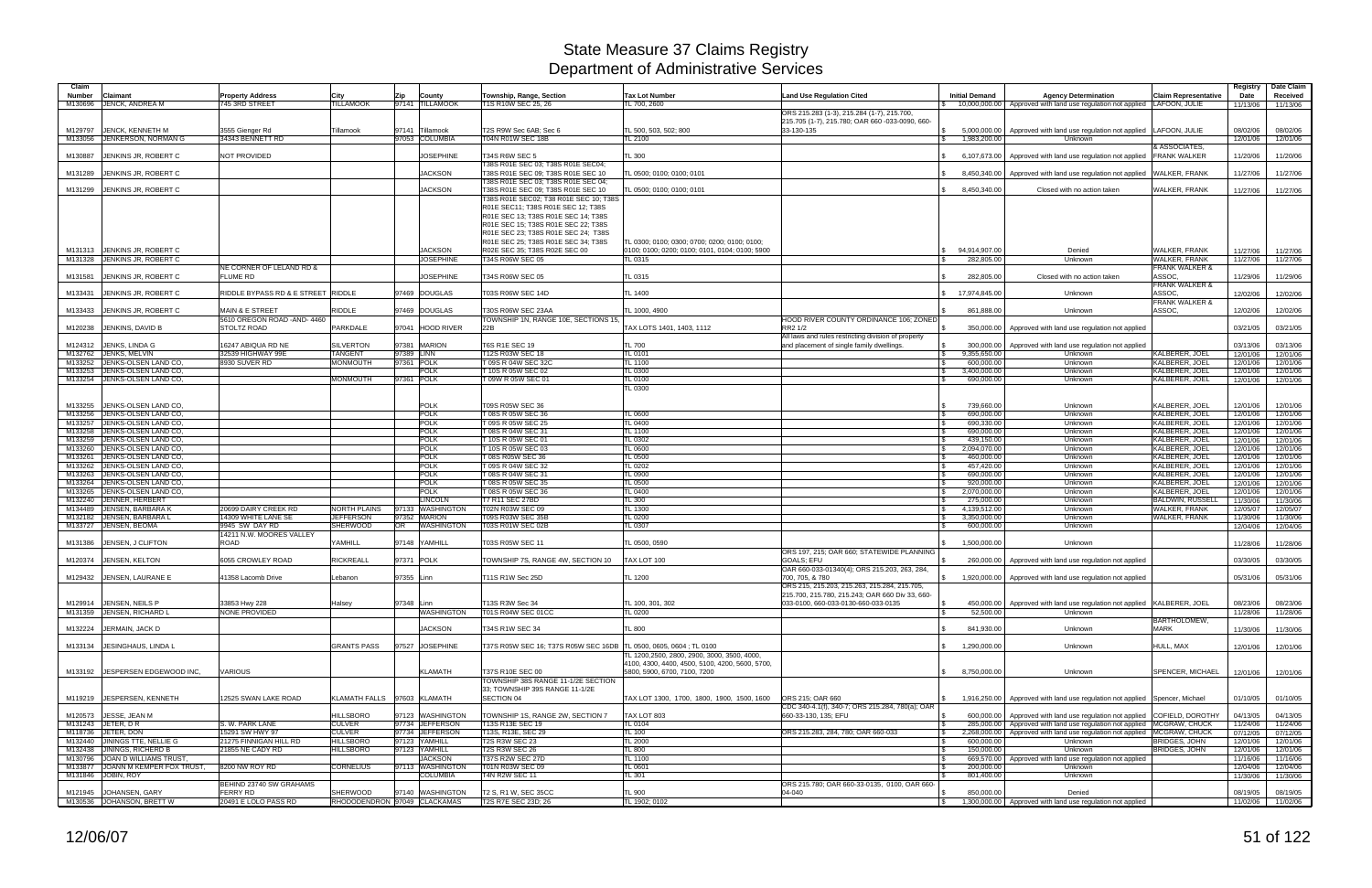| Claim                                                          |                                                  |                                    |            |                                    |                                                                                   |                                      |                                                                                                                                                                        |                                                              |                                                                                       |                                       | Registry             | Date Claim           |
|----------------------------------------------------------------|--------------------------------------------------|------------------------------------|------------|------------------------------------|-----------------------------------------------------------------------------------|--------------------------------------|------------------------------------------------------------------------------------------------------------------------------------------------------------------------|--------------------------------------------------------------|---------------------------------------------------------------------------------------|---------------------------------------|----------------------|----------------------|
| Claimant<br>Number                                             | <b>Property Address</b>                          | City                               | Zip        | County                             | Township, Range, Section                                                          | <b>Tax Lot Number</b>                | <b>Land Use Regulation Cited</b>                                                                                                                                       | <b>Initial Demand</b>                                        | <b>Agency Determination</b>                                                           | <b>Claim Representative</b>           | Date                 | Received             |
| JOHANSON, STIG R<br>M134297                                    | 20491 E. LOLO RD                                 |                                    |            | <b>CLACKAMAS</b>                   | T02S R07E SEC 23D; 26                                                             | TL 1901; 0101                        |                                                                                                                                                                        |                                                              | 1,096,179.00   Approved with land use regulation not applied BLEU, D                  |                                       | 11/02/06             | 11/02/06             |
| JOHANSSON, ED<br>M134000<br>JOHN N RUTH M HALSTEAD LIV         | <b>BUTTE CREEK RD</b>                            | <b>SCOTTS MILLS</b>                |            | 97375 CLACKAMAS                    | T06S R02E SEC 19; 30                                                              | TL 0700, 0800, 0900; 0300, 0400      |                                                                                                                                                                        | $\mathbf{s}$<br>970,000.00                                   | Unknown                                                                               |                                       | 12/04/06             | 12/04/06             |
| <b>REV TRUST.</b><br>M132842                                   | 2860 KINGS VALLEY HWY                            | <b>DALLAS</b>                      | 97338 POLK |                                    | T08S R05W SEC 08                                                                  | TL 1702                              |                                                                                                                                                                        | 395,000.00                                                   | Unknown                                                                               |                                       | 12/01/06             | 12/01/06             |
| M132713 JOHN, JOETTA S                                         | <b>NOT PROVIDED</b>                              |                                    |            | <b>JACKSON</b>                     | <b>T37S R02W SEC 09B</b>                                                          | TL 2500                              |                                                                                                                                                                        | 265.000.00                                                   | Unknown                                                                               | <b>STARK, ERIC</b>                    | 12/01/06             | 12/01/06             |
| M122719 JOHN, MARIA C<br>JOHNSON RANCH PARTNERSHIP,<br>M131655 | 1467 ORCHARD LANE<br><b>NOT SPECIFIED</b>        | ROSEBURG                           |            | 97470 DOUGLAS<br>97828 WALLOWA     | T27S, R7W, SEC 2D<br>T02S R45E SEC 00                                             | TL200<br>TL 1200, 1401               | 5R RULE: OAR 660-004-00400 5B 7A                                                                                                                                       | 300,000.00<br>3,600,000.00<br>$\mathbb{R}$                   | Approved with land use regulation not applied<br>Unknown                              |                                       | 10/12/05<br>11/29/06 | 10/12/05<br>11/29/06 |
| JOHNSON TTE, LILA M<br>M133489                                 | 460 BUMMER CREEK LN                              | <b>GRANTS PASS</b>                 |            | 97526 JOSEPHINE                    | T34S R06W SEC 28                                                                  | TL 0801                              |                                                                                                                                                                        | 150,000.00                                                   | Unknown                                                                               | FREUDENBERG, BEN                      | 12/02/06             | 12/02/06             |
|                                                                |                                                  |                                    |            |                                    |                                                                                   |                                      | MARION COUNTY COMPREHENSIVE PLAN;<br>AGRICULTURAL POLICIES 2, 4, 5, 9; MARION<br>COUNTY RURAL ZONING ORDINANCE SECTION<br>137.010, 030(A), 050(A), 060(A)(B), 090(A)(B |                                                              |                                                                                       |                                       |                      |                      |
| JOHNSON, CECIL MAY<br>M118599                                  | 1268 78TH AVE SE                                 | <b>SALEM</b>                       |            | 97301 MARION                       | <b>T7S R2W SEC 35</b><br>T4S R2E SEC26                                            | TL 100, 200, 2100                    | EXCEPT B4)                                                                                                                                                             | 5.000.000.00                                                 | Approved with land use regulation not applied VICK, JAMES                             |                                       | 06/14/05             | 06/14/05             |
| M130722 JOHNSON, DALE W                                        | 15772 WINDY CITY RD                              | <b>MULINO</b>                      |            | 97042 CLACKAMAS                    | T01S R08W SEC 36DD; T02S R08W SEC                                                 | TL 2400                              |                                                                                                                                                                        | $\mathbb{R}$                                                 | 1,028,723.00 Approved with land use regulation not applied REIF, R.                   |                                       | 11/14/06             | 11/14/06             |
| JOHNSON, DEBORAH M<br>M133525                                  |                                                  | TILLAMOOK                          |            | 97141 TILLAMOOK                    | 01AA                                                                              | TL 0100; TL 0200                     |                                                                                                                                                                        | 1,000,000.00<br>$\mathbb{S}$                                 | Unknown                                                                               |                                       | 12/02/06             | 12/02/06             |
| M131106 JOHNSON, DONALD R                                      | 35045 MATTHEWS ROAD                              | <b>EUGENE</b>                      | 97405 LANE |                                    | T18S R2W SEC 30                                                                   | TL 400                               |                                                                                                                                                                        | 890,000.00<br><b>S</b>                                       | Approved with land use regulation not applied JOHNSON, CORINNE                        |                                       | 11/22/06             | 11/22/06             |
| M131106 JOHNSON, DONALD R                                      | 35045 MATTHEWS ROAD                              | <b>EUGENE</b>                      | 97405 LANE |                                    | T18S R2W SEC 30                                                                   | TL 400                               |                                                                                                                                                                        | $\mathbb{R}$                                                 | 890,000.00   Approved with land use regulation not applied   JOHNSON, PATTI           |                                       | 11/22/06             | 11/22/06             |
| M118742<br>JOHNSON, DONALD W                                   | HOLLAND LOOP ROAD; WHITE<br><b>OAK DRIVE</b>     | CAVE JUNCTION                      |            | 97523 JOSEPHINE                    | T39, R08, SEC26; T40S, R08, SEC04                                                 | TL 1000, 1001, 1002: 400             | FOREST COMMERCIAL ZONING                                                                                                                                               | $\mathcal{S}$<br>3,697,400.00                                | Approved with land use regulation not applied                                         |                                       | 07/11/05             | 07/11/05             |
|                                                                | NW CORNER OF BAILEY HILL RD                      |                                    |            |                                    |                                                                                   |                                      | ORS 197.175, 200, 250, 215.203-296; GOALS 3,                                                                                                                           |                                                              |                                                                                       |                                       |                      |                      |
| JOHNSON, DONALD W<br>M124554                                   | & SPENCER CREEK RD                               |                                    | 97405 LANE |                                    | T18S R4W Sec 21                                                                   | <b>TL 500</b>                        | 14; OAR 660-015, 004, 033                                                                                                                                              | $\sqrt{3}$<br>1.850.000.00                                   | Approved with land use regulation not applied                                         | CORNACCHIA, STEVE                     | 03/22/06             | 03/22/06             |
| M130807 JOHNSON, DONALD W                                      |                                                  | <b>BORING</b>                      |            | <b>JOSEPHINE</b>                   | T40S R8W SEC 20                                                                   | <b>TL 400</b>                        |                                                                                                                                                                        | $\sqrt{3}$<br>1,880,550.00                                   | Denied                                                                                | CAUBLE, WALTER                        | 11/16/06             | 11/16/06             |
| JOHNSON, DORIS A<br>M131138<br>JOHNSON, E LEONA<br>M130798     | 37703 SE BEAR CREEK ROAD<br>26590 HORSELL ROAD   | <b>BEND</b>                        |            | 97009 CLACKAMAS<br>97701 DESCHUTES | <b>T1S R4E SEC 26</b><br>T12S R14E SEC 24                                         | TL 7300, 7400<br><b>TL 200</b>       |                                                                                                                                                                        | 1,005,945.00<br>IS.<br><b>S</b>                              | Denied<br>600,000.00   Approved with land use regulation not applied                  | <b>BULLOCK, GARY</b><br>Fitch, Edward | 11/22/06<br>11/16/06 | 11/22/06<br>11/16/06 |
|                                                                | 42393 & 42395 CARL JOHNSON                       |                                    |            |                                    |                                                                                   |                                      |                                                                                                                                                                        |                                                              |                                                                                       |                                       |                      |                      |
| JOHNSON, ELMER L<br>M134470                                    | LN                                               | ASTORIA                            |            | 97103 CLATSOP                      | T08N R07W SEC 17                                                                  | TL 0100                              |                                                                                                                                                                        | 8,000,000.00<br>$\mathcal{S}$                                | Unknown                                                                               | KLEIN, DELYNE                         | 11/08/07             | 11/08/07             |
| M131331 JOHNSON, ERVIN D                                       | 32356 N. FORK ROAD S.E.                          | <b>LYONS</b>                       |            | 97358 MARION                       | T09S R03E SEC 11BA                                                                | TL 0100                              |                                                                                                                                                                        | 3.744.728.00<br>S.                                           | Unknown                                                                               | SHERMAN, KEN                          | 11/27/06             | 11/27/06             |
| M131108 JOHNSON, EVA CE                                        | 89260 DAHLIN ROAD                                | <b>FLORENCE</b>                    | 97439 LANE |                                    | T17S R11W SEC 30                                                                  | TL 700, 800                          |                                                                                                                                                                        | 1,300,000.00                                                 | Approved with land use regulation not applied CORNACCHIA, STEVE                       |                                       | 11/22/06             | 11/22/06             |
| M134471 JOHNSON, FRANK E                                       | 1958 BENCH RD                                    | VALE                               |            | 97918 MALHEUR                      | T18S R44E SEC 26                                                                  | TL 1600, 1700                        |                                                                                                                                                                        | 587,312.00                                                   | Unknown                                                                               |                                       | 11/09/07             | 11/09/07             |
|                                                                |                                                  | <b>MILTON-</b>                     |            |                                    |                                                                                   |                                      |                                                                                                                                                                        |                                                              |                                                                                       |                                       |                      |                      |
| JOHNSON, HULETTE<br>M132998                                    | 52833 SUNQUIST RD                                | <b>FREEWATER</b>                   |            | 97862 UMATILLA                     | T06N R35E SEC 15C                                                                 | TL 1400                              |                                                                                                                                                                        | 275,000.00                                                   | Unknown                                                                               |                                       | 12/01/06             | 12/01/06             |
| M132999<br>JOHNSON, HULETTE                                    | <b>PRUNEDALE RD &amp; COUNTY RD</b>              | <b>MILTON-</b><br><b>FREEWATER</b> |            | <b>JMATILLA</b>                    | T06N R35E SEC 33A                                                                 | TL 0900, 1000, 1100                  |                                                                                                                                                                        | 2,000,000.00<br>$\mathbb{S}$                                 | Unknown                                                                               |                                       | 12/01/06             | 12/01/06             |
| M131746 JOHNSON, JIMMY L                                       | 69550 GOODRICH RD                                | <b>SISTERS</b>                     |            | 97759 DESCHUTES                    | T14S R11E SEC 32                                                                  | TL 0201                              |                                                                                                                                                                        | 280,000.00                                                   | Unknown                                                                               |                                       | 11/29/06             | 11/29/06             |
| M132152 JOHNSON, JOAN                                          |                                                  |                                    |            | <b>BENTON</b>                      | <b>T11S R7W SEC21</b>                                                             | <b>TL 202</b>                        |                                                                                                                                                                        | 857,167.00                                                   | Unknown                                                                               | <b>HEILIG, GEORGE</b>                 | 11/30/06             | 11/30/06             |
|                                                                |                                                  |                                    |            |                                    |                                                                                   |                                      | EFU; ORS 203; SB 100; ADMINISTRATIVE RULES                                                                                                                             |                                                              |                                                                                       |                                       |                      |                      |
| JOHNSON, JOHN<br>M118341                                       | 3626 NW COYNER                                   | <b>REDMOND</b>                     |            | 97756 DESCHUTES<br>97017 CLACKAMAS | TOWNSHIP 14S, RANGE 13E, SECTION 31A TAX LOTS 100, 700<br><b>T05S R03E SEC 05</b> |                                      | UNDER DLCD                                                                                                                                                             | 1,000,000.00                                                 | Approved with land use regulation not applied<br>Unknown                              | <b>WHITE, BRUCE</b>                   | 04/22/05             | 04/22/05             |
| M131517 JOHNSON, LONNY S<br>JOHNSON, LORETTA C<br>M131210      | 9858 S HARPER RD                                 | <b>COLTON</b>                      |            | <b>BENTON</b>                      | T12S R06W SEC 01CD                                                                | TL 3000<br>TL 0100, 0200             |                                                                                                                                                                        | 323,036.00<br>$\sqrt{3}$<br><b>S</b>                         | Denied                                                                                | <b>HEILIG, GEORGE</b>                 | 11/29/06<br>11/24/06 | 11/29/06<br>11/24/06 |
| M131358 JOHNSON, LORIN                                         |                                                  |                                    |            | <b>MARION</b>                      | T06S R01E SEC 35                                                                  | TL 0100                              |                                                                                                                                                                        | 455,000.00<br><b>S</b>                                       | Unknown                                                                               |                                       | 11/28/06             | 11/28/06             |
|                                                                |                                                  |                                    |            |                                    |                                                                                   |                                      | Goal 3, 4, 14; RRFF-5; OAR 660-004-0040(8) (e)                                                                                                                         |                                                              |                                                                                       |                                       |                      |                      |
| M129756<br>JOHNSON, MABEL M                                    | 26430 SE Peterson Rd                             | Boring<br><b>SEASIDE</b>           |            | 97009 Clackamas                    | T2S R3E Sec 1                                                                     | <b>TL 1200</b>                       | $(7)$ (a)                                                                                                                                                              | 1,862,500.00<br>IS.                                          | Approved with land use regulation not applied                                         |                                       | 07/26/06             | 07/26/06             |
| M133168 JOHNSON, MARGARET<br>M134426 JOHNSON, MARK R           | 36801 HWY 26<br>16032 NW MCNAMEE RD              | <b>PORTLAND</b>                    | <b>OR</b>  | 97138 CLATSOP<br><b>MULTNOMAH</b>  | T05N R09W SEC 21<br>T2N R1W SEC 19D                                               | TL 0300, 0302<br>TL 0900             |                                                                                                                                                                        | <b>S</b><br>147,510.00<br>344.888.00<br>l \$                 | Unknown<br>Unknown                                                                    |                                       | 12/01/06<br>08/06/07 | 12/01/06<br>08/07/06 |
| M132698 JOHNSON, MERRITT E                                     | 5575 NE DIXON LANE                               | <b>DAYTON</b>                      |            | 97114 YAMHILL                      | T4S R3W SEC 3                                                                     | <b>TL 2000</b>                       |                                                                                                                                                                        | 274,605.00                                                   | Unknown                                                                               | <b>GUNN, MICHAEL</b>                  | 12/01/06             | 12/01/06             |
| M133467 JOHNSON, MICHAEL I                                     | 90968 CATCHING CREEK LN                          | <b>MYRTLE POINT</b>                | 97458 COOS |                                    | T30S R13W SEC 02; SEC 03                                                          | TL 0600; 0500                        |                                                                                                                                                                        | 625,000.00<br><b>\$</b>                                      | Unknown                                                                               | HOGAN, WALTER                         | 12/02/06             | 12/02/06             |
| M133518 JOHNSON, MICHAEL I                                     |                                                  |                                    |            | <b>JOSEPHINE</b>                   | T35S R06W SEC 36AC                                                                | TL 0300                              |                                                                                                                                                                        | $\sim$                                                       | Unknown                                                                               |                                       | 12/02/06             | 12/02/06             |
| JOHNSON, NORMA<br>M129568                                      |                                                  | Sweet Home                         | 97386 Linn |                                    | T13S R1W Sec 13                                                                   | TL 143, 152                          | Linn Co. Zoning Ord; ORS 197, 215; Senate Bil<br>100                                                                                                                   | 1,196,000.00                                                 | Approved with land use regulation not applied Connolly, Paul                          |                                       | 06/23/06             | 06/23/06             |
| M121496 JOHNSON, PATRICIA A                                    | 19720 NW KELLER RD                               | NORTH PLAINS                       |            | 97133 WASHINGTON                   | T2N, R3W, SEC 14                                                                  | TL 300, 400                          | WASHINGTO ZONING ORDINANCES FRC-38                                                                                                                                     |                                                              | 1,750,000.00 Approved with land use regulation not applied                            |                                       | 07/20/05             | 07/20/05             |
|                                                                |                                                  |                                    |            |                                    |                                                                                   |                                      | ORS 92 195, 197, 215                                                                                                                                                   |                                                              |                                                                                       |                                       |                      |                      |
|                                                                |                                                  |                                    |            |                                    |                                                                                   |                                      | <b>OAR 660</b>                                                                                                                                                         |                                                              |                                                                                       |                                       |                      |                      |
| M119936 JOHNSON, RALPH<br>M133169 JOHNSON, RALPH E             | 16705 NE CHEHALEM DRIVE<br><b>NE CHEHALEM DR</b> | <b>NEWBERG</b><br><b>NEWBERG</b>   |            | 97132 YAMHILL<br>97132 YAMHILL     | TOWNSHIP 03, RANGE 03, SECTION 01<br>T03S R03W SEC 01                             | TAX LOT 600<br>TL 0400               | EF-20                                                                                                                                                                  | 500,000.00                                                   | 2.650,000,00 Approved with land use regulation not applied<br>Unknown                 |                                       | 02/25/05<br>12/01/06 | 02/25/05<br>12/01/06 |
| M133180 JOHNSON, RALPH E                                       | <b>NE CHEHALEM DR</b>                            | <b>NEWBERG</b>                     |            | 97132 YAMHILL                      | T03S R03W SEC 01                                                                  | TL 0603                              |                                                                                                                                                                        | 750,000.00<br><b>S</b>                                       | Unknown                                                                               |                                       | 12/01/06             | 12/01/06             |
| M130665 JOHNSON, RONALD F                                      | 11153 S BREMER RD                                | CANBY                              |            | 97013 CLACKAMAS                    | T3S R1E SEC36                                                                     | TL 1600                              |                                                                                                                                                                        | 1,685,000.00<br><b>\$</b>                                    | Approved with land use regulation not applied                                         |                                       | 11/13/06             | 11/13/06             |
| M133687 JOHNSON, ROSE MARIE A                                  | 33898 BELLNGER SCALE RD                          | <b>LEBANON</b>                     | 97355 LINN |                                    | T11S R01W SEC 34                                                                  | TL 1002                              |                                                                                                                                                                        | 2,210,760.00<br>$\mathbb{S}$                                 | Unknown                                                                               |                                       | 12/04/06             | 12/04/06             |
|                                                                |                                                  |                                    |            |                                    |                                                                                   |                                      | ORS 527, 676; OAR 610, 630, 640, 665; COUNTY<br>LAND USE PLANNING ORDINANCE APPENDIX 5,                                                                                |                                                              |                                                                                       |                                       |                      |                      |
| M129912 JOHNSON, ROY T                                         | 95766 SUGARLOAF LN                               | <b>MYRTLE POINT</b>                | 97458 COOS |                                    | T29S R12W SEC 15                                                                  | <b>TL 500</b>                        | ARTICLE 4.8, 5.6, CHAPTER VI, VII                                                                                                                                      | 150,000.00<br><b>S</b>                                       | Denied                                                                                |                                       | 08/23/06             | 08/23/06             |
| M132252 JOHNSON, STANLEY O                                     | 92732 FERNHILL RD                                | <b>ASTORIA</b>                     |            | 97103 CLATSOP                      | T8N R9W SEC 24                                                                    | TL 200, 300                          |                                                                                                                                                                        | 160,000.00<br><b>S</b>                                       | Unknown                                                                               |                                       | 11/30/06             | 11/30/06             |
| M125006 JOHNSON, STEVEN W<br>M131494 JOHNSON, THOMAS H         | <b>NEAR S FERGUSON DR</b>                        |                                    |            | Clackamas<br><b>CLATSOP</b>        | T3S R2E Sec 26C<br>T7N R9W SEC 19, 24                                             | TL 201<br><b>TL 800</b>              | OAR 660-004-0040(7)(a)                                                                                                                                                 | $\sqrt{3}$<br>3,346,200.00<br>$\mathbb{S}$                   | 200,000.00   Approved with land use regulation not applied<br>Unknown                 | SNOW. HAROLD                          | 04/19/06<br>11/29/06 | 04/19/06<br>11/29/06 |
| M124602 JOHNSON, WILLIAM C                                     | <b>NONE</b>                                      |                                    |            | 97101 YAMHILL                      | 5S R4W SEC 10                                                                     | <b>TL 501</b>                        | ORS 215.780; OAR 660-033-0130, 0135; Goal 3                                                                                                                            |                                                              | 100,000.00 Approved with land use regulation not applied                              |                                       | 04/06/06             | 04/06/06             |
| M130376 JOHNSON, WILLIAM S                                     | 25988 SE DOWTY ROAD                              | <b>EAGLE CREEK</b>                 |            | 97022 CLACKAMAS                    | <b>T3S R4E SEC 06</b>                                                             | TL 402                               |                                                                                                                                                                        | $\mathcal{S}$                                                | 2,263,274.00 Approved with land use regulation not applied                            |                                       | 10/23/06             | 10/23/06             |
| M131020 JOHNSTON, BRYCE H                                      |                                                  | <b>FLORENCE</b>                    | 97439 LANE |                                    | T17S R12W SEC 22:23                                                               | TL 401; 800                          |                                                                                                                                                                        |                                                              | 2,800,000.00 Approved with land use regulation not applied OMLID, LEE                 |                                       | 11/21/06             | 11/21/06             |
|                                                                | <b>Hwv 66</b>                                    | Klamath Falls                      |            | 97601 Klamath                      |                                                                                   | TLS 300, 1200, 100, 100, 100, 100    | Goals 3, 4, 12, 14 & interim goals; ORS 215.705,                                                                                                                       |                                                              |                                                                                       | SPENCER, LLC,<br><b>MICHAEL</b>       |                      |                      |
| M125050 JOHNSTON, GWENDOLYN<br>M130370 JOHNSTON, LARRY         | 3494 SUNSHINE RD                                 | <b>ROSEBURG</b>                    |            | 97470 DOUGLAS                      | T39S R8E Sec 29, 30, 30C, 31A, 32, 32C<br>T26S R5W SEC 34: 35                     | TL 100; 100                          | 720, 730, 755, 780, 799                                                                                                                                                | 1,000,000.00<br>$\sqrt{3}$<br>$\sqrt{3}$                     | Denied<br>150,000.00   Approved with land use regulation not applied   RINNERT, RHYON |                                       | 04/20/06<br>10/23/06 | 04/20/06<br>10/23/06 |
| M131120 JOHNSTON, WAYNE M                                      | 16335 OLD MOHLER RD                              |                                    |            | 97131 Tillamook                    | T3N R10W SEC 26, 36                                                               | TL800, 1502                          |                                                                                                                                                                        | $\sqrt{5}$<br>10,000,000.00                                  | Denied                                                                                | LAFOON, JULIE                         | 11/22/06             | 11/22/06             |
| M132400 JONES TTE, PATRICA A                                   | BRIAR KNOB LOOP NE                               | <b>SCOTTS MILLS</b>                |            | 97375 MARION                       | T7S R1E SEC 2                                                                     | TL 100                               |                                                                                                                                                                        | 417,230.00<br><b>S</b>                                       | Unknown                                                                               | <b>GRACEY, ROGER</b>                  | 12/01/06             | 12/01/06             |
| M132392 JONES TTE, PATRICIA A                                  | 4537 BRIAR KNOB LOOP NE                          | <b>SCOTS MILLS</b>                 |            | 97375 MARION                       | T7S R1E SEC 1B                                                                    | TL 1000, 1100                        |                                                                                                                                                                        | 212,500.00<br>$\mathbf{\hat{s}}$                             | Unknown                                                                               | GRACEY, ROGER                         | 12/01/06             | 12/01/06             |
| M131354 JONES, AARON U<br>M134124 JONES, ALFRED E              | NOT SPECIFIED                                    |                                    | 97371 POLK | <b>DESCHUTES</b>                   | T15S R11E SEC 08<br>T07S R04W SEC 07; 08                                          | TL 0100, 0200, 0300<br>TL 0502; 1201 |                                                                                                                                                                        | 6,750,000.00<br>$\mathcal{S}$<br>$\frac{1}{2}$ 17,054,340.00 | Denied                                                                                |                                       | 11/28/06             | 11/28/06             |
| M134125 JONES, ALFRED E                                        | NOT SPECIFIED                                    |                                    |            | 97371 POLK                         | T07S R04W SEC 07                                                                  | <b>TL 0505</b>                       |                                                                                                                                                                        | 29,400.00                                                    | Unknown<br>Unknown                                                                    |                                       | 12/04/06<br>12/04/06 | 12/04/06<br>12/04/06 |
|                                                                |                                                  |                                    |            |                                    |                                                                                   |                                      | EFU MCC34.2625, MCC34.2675; SB 100; ORS                                                                                                                                |                                                              |                                                                                       |                                       |                      |                      |
|                                                                |                                                  |                                    |            |                                    | TOWNSHIP 2N, RANGE 1W OF WM,                                                      |                                      | 197.247, 215.296; MULTNOMAH COUNTY ORD                                                                                                                                 |                                                              |                                                                                       |                                       |                      |                      |
| M120067 JONES, ANNE K                                          | 15100 NW BURLINGTON CT                           | <b>PORTLAND</b>                    |            | 97231 MULTNOMAH                    | <b>SECTION 17</b>                                                                 | TAX LOT 300                          | 115, 197                                                                                                                                                               |                                                              | 9,500.00 Approved with land use regulation not applied                                |                                       | 03/09/05             | 03/09/05             |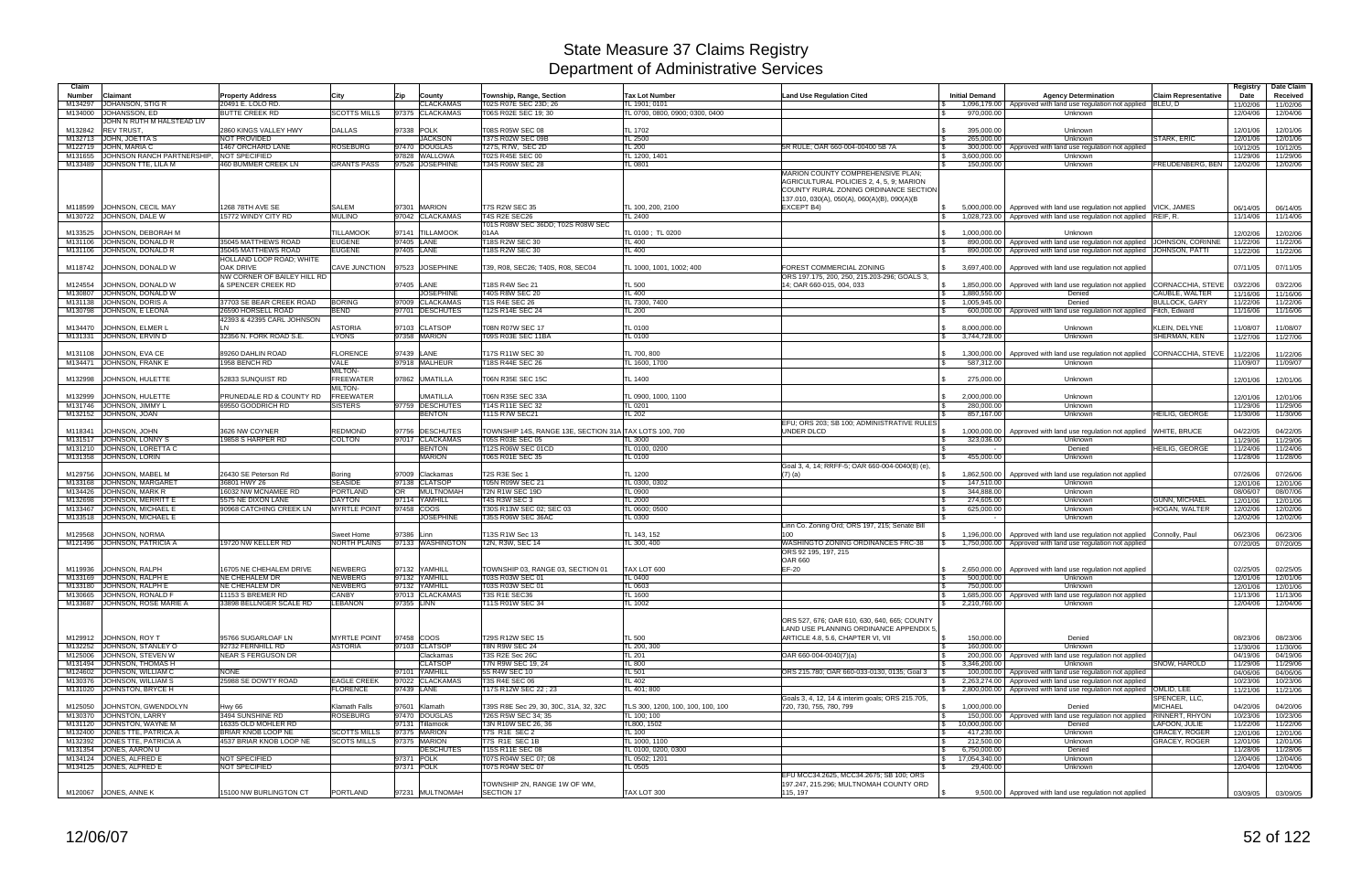| Claim          |                                                          |                                               |                              |                                                         |                                                                           |                                          |                                                                                               |                                      |                                                                                                | <b>Claim Representative</b> | Registry             | Date Claim           |
|----------------|----------------------------------------------------------|-----------------------------------------------|------------------------------|---------------------------------------------------------|---------------------------------------------------------------------------|------------------------------------------|-----------------------------------------------------------------------------------------------|--------------------------------------|------------------------------------------------------------------------------------------------|-----------------------------|----------------------|----------------------|
| Number         | <b>Claimant</b>                                          | <b>Property Address</b>                       | City                         | Zip<br>County                                           | Township, Range, Section                                                  | <b>Tax Lot Number</b>                    | <b>Land Use Regulation Cited</b><br>EFU; ORS 215.243, 705; FARM ZONE A-2;                     | <b>Initial Demand</b>                | <b>Agency Determination</b>                                                                    |                             | Date                 | Received             |
| M122393        | JONES, CARL J                                            | 5315 ALEXANDER DR                             | MT HOOD<br>PARKDALE          | 97041 HOOD RIVER                                        | T1N R10E SEC 20                                                           | <b>TL 800</b>                            | INTERIM FARM USE PROTECTION<br><b>ORDINANCES</b>                                              | 2,016,005.00                         | Approved with land use regulation not applied                                                  | ANDERSEN, STEVEN            | 09/19/05             | 09/19/05             |
|                | M132744 JONES, CLEDA A                                   | PAYNE RD                                      | <b>CORVALLIS</b>             | 97333 BENTON                                            | T12S R5W SE 26; 35; 36                                                    | L 200, 500, 600; 100; 200, 201, 202      |                                                                                               | 2,310,000.00<br>I \$                 | Unknown                                                                                        | KALBERER, JOEL              | 12/01/06             | 12/01/06             |
|                | M133411 JONES, CLIFF J                                   | <b>NOT SPECIFIED</b>                          |                              | 97148 YAMHILL                                           | T02S R04W SEC 29                                                          | L 1300                                   |                                                                                               | 400,000.00                           | Unknown                                                                                        | <b>GOWELL, WALTER</b>       | 12/02/06             | 12/02/06             |
|                |                                                          |                                               |                              |                                                         |                                                                           |                                          | GOAL 4; OAR 660-006; ORS 215.700-775; LC<br>2.740(1), 12.160(1)(2)(D), 10.104-40(1)(A)(B)(C), |                                      |                                                                                                |                             |                      |                      |
|                | M129785 JONES, DELBERT W                                 | NEAR DEBERRY ROAD                             | <b>CRESWELL</b>              | LANE                                                    | T19S R3W SEC 20                                                           | TL 200                                   | 104-15(1)(A-C)(2)(A-B)(3), 16.004, 006, 007, 211                                              |                                      | 600,000.00   Approved with land use regulation not applied   WATERBURY, NORM                   |                             | 08/01/06             | 08/01/06             |
|                |                                                          |                                               |                              |                                                         |                                                                           |                                          | FARM ZONE A-2, ORD 2, 7, 21, 28, 106, 116, 116,                                               |                                      |                                                                                                |                             |                      |                      |
|                | M124390 JONES, GARY<br>M133087 JONES, GARY               | 6285 MILLER ROAD<br>6141 SE 302ND AVE         | MT HOOD<br><b>GRESHAM</b>    | 97041<br><b>HOOD RIVER</b><br>97080<br><b>MULTNOMAH</b> | T1N R10E SEC 27<br>T01S R04E SEC 18DD                                     | TL 600<br>TL 0200                        | 125-201: ORS 197, 215: OAR 660-033                                                            | 132,986.00<br>500,000.00             | Approved with land use regulation not applied<br>Unknown                                       |                             | 03/15/06<br>12/01/06 | 03/15/06<br>12/01/06 |
|                |                                                          |                                               |                              |                                                         |                                                                           |                                          | SB 100; HB 3661; ORS 215.705, 780(1)(c); OAR                                                  |                                      |                                                                                                |                             |                      |                      |
| M118511        | JONES, GUY                                               | 16850 S BECKMAN RD                            | OREGON CITY                  | 97045 CLACKAMAS                                         | TOWNSHIP 3S, RANGE 2E, SECTION 2A                                         | TAX LOT 102                              | 660-006-0026(1)(a), 0027(1)                                                                   | 500,000.00                           | Approved with land use regulation not applied                                                  | BOWERMAN, DONALD            | 05/25/05             | 05/25/05             |
|                | M133724 JONES, JEFFREY D<br>M133397 JONES, JOHN C        | <b>GORE RD</b><br>7516 N MYRTLE RD            |                              | <b>LINN</b><br>MYRTLE CREEK 97457 DOUGLAS               | T11S R02W SEC 33<br>T09S R04W SEC 05; 06                                  | TL 0600<br>TL 0600, 2100; 0100           |                                                                                               | <b>S</b><br>697,829.00<br>707,831.00 | Unknown<br>Unknown                                                                             | FAULCONER, JAY              | 12/04/06<br>12/02/06 | 12/04/06<br>12/02/06 |
|                |                                                          |                                               |                              |                                                         |                                                                           |                                          |                                                                                               |                                      |                                                                                                | <b>BARTHOLOMEW</b>          |                      |                      |
|                | M131105 JONES, LINDA                                     | 4723 HWY 66                                   | <b>ASHLAND</b>               | 97520 JACKSON                                           | T39S R2E SEC 19                                                           | <b>TL 708</b>                            |                                                                                               | 745,000.00                           | Approved with land use regulation not applied                                                  | <b>MARK</b>                 | 11/22/06             | 11/22/06             |
| M129817        | JONES, LLOYD                                             | Melqua Rd                                     | Roseburg                     | 97470 Douglas                                           | T25S R7W Sec 35; T26S R7W Sec 2                                           | TL 1100; 200                             | ORS 215.283, 215.284; OAR 660-033; DCLUDO<br>Art 3 Sec 3.3.075, Sec 45 3.45.100, 3.43.100     | 100,000.00<br>-SS                    | Approved with land use regulation not applied                                                  |                             | 08/07/06             | 08/07/06             |
|                |                                                          |                                               |                              |                                                         |                                                                           |                                          | PCZORD 136, 137; ORS 197.175(1), 280, 515;                                                    |                                      |                                                                                                | & ASSOCIATES,               |                      |                      |
| M124558        | JONES, PHILLIP M<br>M129482 JONES, ROBERT M              | <b>FROST ROAD</b><br>39679 SE Kitzmiller Rd   | <b>DALLAS</b><br>Eagle Creek | 97338 POLK<br>97022<br>Clackamas                        | <b>T8S R6W SEC 28</b><br>T3S R4E Sec 12A                                  | TL 100<br>TL 100                         | ORS 215.284, 705; GOAL 3, 4<br>OAR 660-004-0040(8)(2), 660-004-0040(7)(a)                     | 2,000,001.00<br>300,000.00<br>l \$   | Approved with land use regulation not applied<br>Approved with land use regulation not applied | <b>FRANK WALKER</b>         | 03/22/06<br>06/09/06 | 03/22/06<br>06/09/06 |
|                | M130777 JONES, ROBERT M                                  | 39679 DR KITZMILLER AVE.                      | <b>EAGLE CREEK</b>           | 97022 CLACKAMAS                                         | T3S R4E SEC 12A                                                           | TL 100                                   |                                                                                               | 300,000.00                           | Approved with land use regulation not applied                                                  |                             | 11/15/06             | 11/15/06             |
|                | M131610 JONES, STANLEY W                                 |                                               |                              | <b>CLACKAMAS</b>                                        | T06S R01E SEC 23                                                          | TL 2001                                  |                                                                                               | 475,000.00                           | Unknown                                                                                        |                             | 11/29/06             | 11/29/06             |
|                | M133632 JONES, STEVEN                                    | NONE GIVEN                                    | <b>CANBY</b>                 | 97013 CLACKAMAS                                         | T04S R01E SEC 16                                                          | TL 700, 701                              |                                                                                               | 704,000.00                           | Unknown                                                                                        |                             | 12/02/06             | 12/02/06             |
| M122358        | JONES, TRUSTEE, JACK                                     | 4065 LIVINGSTON RD                            | <b>CENTRAL POINT</b>         | 97502 JACKSON                                           | T37S R2 W SEC 30                                                          | TL 100                                   | ORS 197, 215.700, 780; OAR 660-06-000, 06-0060                                                | 895,000.00                           | Approved with land use regulation not applied SCHMOR, DOUG                                     |                             | 09/15/05             | 09/15/05             |
|                | M131485 JONES, WILLIAM F                                 | 18119 SUMPTER STAGE HWY                       |                              | 97814 BAKER                                             | T10S R36W SEC 26                                                          | TL 0100                                  |                                                                                               | 110.000.00<br>- \$                   | Unknown                                                                                        |                             | 11/28/06             | 11/28/06             |
|                | M120460 JONS JR. KEITH W<br>M130907 JORDAN, DANIEL S     | 20959 SE CURTIS RD                            | <b>CLACKAMAS</b>             | 97015 CLACKAMAS<br><b>HARNEY</b>                        | TOWNSHIP 2S, RANGE 3E, SECTION 9C<br>T32V R33E SEC 00                     | TAX LOT 1900<br><b>TL 300</b>            | <b>EFU REGULATIONS</b>                                                                        | 300,000.00                           | Approved with land use regulation not applied<br>Approved with land use regulation not applied |                             | 04/05/05<br>11/20/06 | 04/05/05<br>11/20/06 |
|                | M125057 JORDAN, KENNA C                                  | 460 Jordan Lane                               | Roseburg                     | 97470 Douglas                                           | T27S R7W Sec 4                                                            | <b>TL 2300</b>                           |                                                                                               | 575,000.00                           | Denied                                                                                         |                             | 04/21/06             | 04/21/06             |
|                | M122526 JORDAN, ROCKY                                    | 12775 Parrish Gap Rd                          | Turner                       | 97392 Marion                                            | <b>FS9s, R2w, S20c</b>                                                    | TL 500                                   | ORS 197.215 EFU                                                                               |                                      | Approved with land use regulation not applied Lien, Wallace                                    |                             | 09/28/05             | 09/28/05             |
| M124601        | JORDAN, WALTER                                           | 15541 S TIOGA RD                              | OREGON CITY                  | 97045 CLACKAMAS                                         | T3S R2E Sec 15D                                                           | TL 2800                                  | OAR 660-033-0130; ORS 215.780(1)(a), 263(1),<br>283(1)                                        | 138,000.00                           | Approved with land use regulation not applied                                                  |                             | 03/24/06             | 03/24/06             |
|                | M130850 JORGENSEN, STEPHAINE E                           |                                               |                              | <b>BENTON</b>                                           | <b>T13S R5W SEC 6</b>                                                     | <b>TL 800</b>                            |                                                                                               | l \$                                 | 429,936.50 Approved with land use regulation not applied HEILIG, GEORGE                        |                             | 11/17/06             | 11/17/06             |
|                | M130267 JOSEPH, PATRICK                                  |                                               |                              | WASCO                                                   | <b>T2N R12E SEC30</b>                                                     | TL100; 101                               |                                                                                               | 888,317.00                           | Approved with land use regulation not applied ANDERSEN, STEVEN                                 |                             | 10/11/06             | 10/11/06             |
|                | M118679 JOSSY, APRIL<br>M121894 JOSSY, APRIL J           | <b>NOT PROVIDED</b><br>NEAR 31965 NW BEACH RD |                              | WASHINGTON<br>97124 WASHINGTON                          | T1N, R3W, SEC 10<br>T1N, R3W, SEC 12                                      | TL 900<br><b>TL 1901</b>                 | EFU<br><b>OAR GOAL 2, 14</b>                                                                  | 225,000.00<br>1,200,000.00           | Approved with land use regulation not applied<br>Approved with land use regulation not applied |                             | 06/24/05<br>08/15/05 | 06/24/05<br>08/15/05 |
|                |                                                          |                                               |                              |                                                         |                                                                           |                                          |                                                                                               |                                      |                                                                                                |                             |                      |                      |
| M118674        | JOSSY, ROBERT                                            | NOT PROVIDED                                  |                              | 97124 WASHINGTON                                        | 1N, R3W, SEC 1CC                                                          | TL 1100, 1200, 1400                      | ORS 215.780; OAR 660-033-0100, 0135, 004-0040                                                 | 675,000.00                           | Approved with land use regulation not applied                                                  |                             | 06/24/05             | 06/24/05             |
|                | M121700 JOSSY, ROBERT D                                  | NEAR 31965 NW BEACH RD                        | <b>HILLSBORO</b>             | 97124 WASHINGTON                                        | T1N, R3W, SEC 12                                                          | TL 1900                                  | OAR GOAL 2, 14<br>1982 RURAL CODE; EFU; EFC; AF-20; HB 3661                                   | 2,100,000.00                         | Approved with land use regulation not applied                                                  |                             | 08/15/05             | 08/15/05             |
|                | M121547 JOYCE, RICHARD K                                 | NEAR SW CHAPMAN ROAD                          | SHERWOOD                     | 97140 WASHINGTON                                        | T2S, R2W, SEC 34                                                          | TL 2604                                  | ORS 215.780; OAR 660-33-130                                                                   | 2,922,500.00                         | Approved with land use regulation not applied                                                  |                             | 07/22/05             | 07/22/05             |
|                |                                                          |                                               |                              |                                                         |                                                                           |                                          | OAR 660-033-0130; EFU; EFC; AF-20 DISTRICTS;                                                  |                                      |                                                                                                |                             |                      |                      |
|                | M121548 JOYCE, RICHARD K                                 | NEAR OLD KRUGER RD                            | <b>SHERWOOD</b>              | 97140 WASHINGTON                                        | T2S, R2W, SEC 35                                                          | TL 1600                                  | HB 3661; ORS 215.780<br>OAR 660-033-0130; EFU; EFC; AF-20 DISTRICTS;                          |                                      | 1,260,000.00 Approved with land use regulation not applied                                     |                             | 07/22/05             | 07/22/05             |
|                | M121549 JOYCE, RICHARD K                                 | 1845 SW CHAPMAN RD                            | SHERWOOD                     | 97140 WASHINGTON                                        | T2S, R2W, SEC 35                                                          | TL 1800                                  | HB 3661; ORS 215.780                                                                          |                                      | 1,000,000.00 Approved with land use regulation not applied                                     |                             | 07/22/05             | 07/22/05             |
|                | M121550 JOYCE, RICHARD K                                 | 21725 SW CHAPMAN RD                           | SHERWOOD                     | 97140 WASHINGTON                                        | T2S, R2W, SEC 35                                                          | TL 1801                                  | OAR 660-033-0130; EFU; EFC; AF-20 DISTRICTS;<br>HB 3661; ORS 215.780                          | 200,000.00                           | Approved with land use regulation not applied                                                  |                             | 07/22/05             | 07/22/05             |
|                |                                                          |                                               |                              |                                                         |                                                                           |                                          | 1982 Rural Code; HB 3661; ORS 215.780; 1994                                                   |                                      |                                                                                                |                             |                      |                      |
| M130337        | JOYCE, RICHARD K                                         | SW Chapman Rd                                 | Sherwood                     | 97140 Washington                                        | <b>T2S R2W Sec 34</b>                                                     | TL 2604                                  | LCD DAR; OAR 660-033-0130                                                                     |                                      | 3,655,000.00 Approved with land use regulation not applied                                     |                             | 09/13/06             | 09/13/06             |
|                | M130338 JOYCE, RICHARD K                                 | 21711 SW Chapman Rd                           | Sherwood                     | 97140 Washington                                        | <b>T2S R2W Sec 35</b>                                                     | TL1901                                   | 1982 Rural Code; HB 3661; 1994 LCD DAR; ORS<br>215.780; OAR 660-033-0130                      |                                      | 2,560,000.00 Approved with land use regulation not applied                                     |                             | 09/13/06             | 09/13/06             |
|                |                                                          |                                               |                              |                                                         |                                                                           |                                          | 1982 RURAL CODE; EFU; EFC; AF-20; HB 3661;                                                    |                                      |                                                                                                |                             |                      |                      |
|                | M121545 JOYCE, RICHARD KEITH                             | 21711 SW CHAPMAN ROAD                         | <b>SHERWOOD</b>              | 97140 WASHINGTON                                        | T2S, R2W, SEC 35                                                          | TL 1901                                  | ORS 215.780; OAR 660-33-130                                                                   |                                      | 795,000.00   Approved with land use regulation not applied                                     |                             | 07/22/05             | 07/22/05             |
|                | M131504 JUDD, CLAYTON N                                  | 4181 HUBBARD CREEK RD                         | <b>UMPQUA</b>                | 97486 DOUGLAS                                           | T25S R07W SEC 21; 22                                                      | TL 0600; 0500                            | SB 100 GOAL (4) (5); TT-20 (COUNTY ZONING);                                                   | 900,000.00                           | Unknown                                                                                        | <b>PRIMOGENITOR</b>         | 11/29/06             | 11/29/06             |
|                | M121688 JUDD, R GORDON                                   | 25375 SE HWY 224                              | <b>BORING</b>                | 97009 CLACKAMAS                                         | T2S, R3E, SEC 14                                                          | <b>TL 800</b>                            | TBR (COUNTY ZONING)                                                                           | \$                                   | 721,577.00 Approved with land use regulation not applied CORP,                                 |                             | 08/03/05             | 08/03/05             |
|                |                                                          |                                               |                              |                                                         |                                                                           |                                          |                                                                                               |                                      |                                                                                                |                             |                      |                      |
| M130587        | JUDY D KINDWALL LIVING TRUST,<br>JUDY F ALLUIS SURVIVORS |                                               | <b>DALLAS</b>                | 97338 POLK                                              | <b>T7S R5W SEC 17</b>                                                     | TL 603, 702                              |                                                                                               |                                      | 260,080.00 Approved with land use regulation not applied                                       |                             | 11/06/06             | 11/06/06             |
| M131157 TRUST, |                                                          | 400 LOAR RD SE                                |                              | <b>MARION</b>                                           | T7S R1E SEC34                                                             | TL 500                                   |                                                                                               | 1,440,000.00<br>\$                   | Unknown                                                                                        |                             | 11/30/06             | 11/30/06             |
|                | <b>JULIA A SCHOENHEIT, REVOCABLE</b>                     |                                               |                              |                                                         |                                                                           |                                          |                                                                                               |                                      |                                                                                                |                             |                      |                      |
|                | M131124 LIVING TRU<br>M133410 JUNES BROTHERS INC.        | 21616 SW ATHEY ROAD<br>NOT SPECIFIED          | <b>WEST LINN</b>             | 97068<br><b>CLACKAMAS</b><br>97103 CLATSOP              | T2S R1E SEC 29D<br>T08N R09W SEC 14AD                                     | TL 400<br>TL 3500                        |                                                                                               | 1,714,000.00<br>\$<br>-S             | Approved with land use regulation not applied  HENRICKSEN, JON<br>Unknown                      |                             | 11/22/06<br>12/02/06 | 11/22/06<br>12/02/06 |
|                | M133474 JUNES, BRADLEY N                                 | NOT SPECIFIED                                 |                              | 97103 CLATSOP                                           | T08N R09W SEC 14AD                                                        | TL 0100, 0300, 0400, 0500, 3800          |                                                                                               |                                      | Unknown                                                                                        |                             | 12/02/06             | 12/02/06             |
|                | M130276 JURGENSEN, DAVID J                               | 13990 SW 405TH PLACE                          | <b>GASTON</b>                | 97119 WASHINGTON                                        | T2S R3W SEC 5C                                                            | TL 907                                   |                                                                                               |                                      | 400,000.00   Approved with land use regulation not applied                                     |                             | 10/12/06             | 10/12/06             |
|                | M118620 JUSTICE, CATHY S<br>K & B FAMILY LIMITED         | 14427 S SPANGLER RD                           | OREGON CITY                  | 97045 CLACKAMAS                                         | T3S R2E SEC 33                                                            | TL 1401, 1402                            | OAR 660; ORS 215                                                                              | 590,000.00<br>-SS                    | Approved with land use regulation not applied                                                  |                             | 06/16/05             | 06/16/05             |
|                | M124622 PARTNERSHIP.                                     |                                               | Joseph                       | 97846 Wallowa                                           | T2S R45E Sec 31; T3S R45E Sec 5B                                          | TL 9300; 200                             | GOAL 5                                                                                        | 1,000,000.00<br>\$                   | Denied                                                                                         |                             | 03/27/06             | 03/27/06             |
|                | M130403 KACZYNSKI, VICTOR W                              | KRUGER RD & HWY 99                            |                              | 97140 WASHINGTON                                        | T2S R2W SEC 36                                                            | TL 1100                                  |                                                                                               |                                      | 600,000.00 Approved with land use regulation not applied                                       |                             | 10/24/06             | 10/24/06             |
|                | M129994 KAESCHE, WAYNE<br>M134326 KAFOURY, PAUL          | 23450 RICHARDSON RD                           | <b>BEND</b>                  | <b>DESCHUTES</b><br><b>LINCOLN</b>                      | T17S R13E SEC 26; T17S R13E SEC 27C<br>T09S R11W SEC 29; T09S R11W SEC 28 | TL 3400; 1400 & 1500<br>TL 0500; TL 1600 | EFU; CHAPTER 18.16                                                                            | 8,050,000.00                         | \$22.586.630.00 Approved with land use regulation not applied<br>Unknown                       |                             | 09/07/06<br>04/12/07 | 09/07/06<br>04/12/07 |
|                | M131032 KAI, FRANCES C                                   | 37300 SE BLACKBERRY LANE                      | SANDY                        | 97055 CLACKAMAS                                         | <b>T2S R4E SEC 35</b>                                                     | TL 300, 400                              |                                                                                               | \$                                   | 5,100,000.00 Approved with land use regulation not applied                                     |                             | 11/21/06             | 11/21/06             |
|                | KAIKILANI K WALSH REVOCABLE                              |                                               |                              |                                                         |                                                                           |                                          |                                                                                               |                                      |                                                                                                |                             |                      |                      |
|                | M132105 LIVING TRUST,                                    |                                               |                              | LANE                                                    | T19S R4W SEC 14; SEC 15                                                   | TL 200, 201; 300                         | CLACKAMAS CO. ZONING ORDINANCE; SB                                                            | \$ 2,000,000.00                      | Unknown                                                                                        | POTTER, WILLIAM             | 11/30/06             | 11/30/06             |
|                | M122909 KAISER, JANET M                                  | 28333 SW MOUNTAIN RD                          | <b>WEST LINN</b>             | 97068 CLACKAMAS                                         | TOWNSHIP 3S RANGE 1E SECTION 16                                           | <b>TAX LOT 3700</b>                      | 100,101; OAR 660-015, 033; ORS 197,215                                                        | 452,585.00<br>\$                     | Withdrawn                                                                                      | NORDGREN, ALFRED            | 10/24/05             | 10/24/05             |
|                |                                                          |                                               |                              |                                                         |                                                                           |                                          | CLACKAMAS CO. ZONING ORDINANCE; SB                                                            |                                      |                                                                                                |                             |                      |                      |
|                | M122909 KAISER, JANET M                                  | 28333 SW MOUNTAIN RD                          | <b>WEST LINN</b>             | 97068 CLACKAMAS                                         | TOWNSHIP 3S RANGE 1E SECTION 16                                           | <b>TAX LOT 3700</b>                      | 100,101; OAR 660-015, 033; ORS 197,215                                                        | 452,585.00<br>$\mathbb{S}$           | Withdrawn                                                                                      | PINKSTAFF, JOHN             | 10/24/05             | 10/24/05             |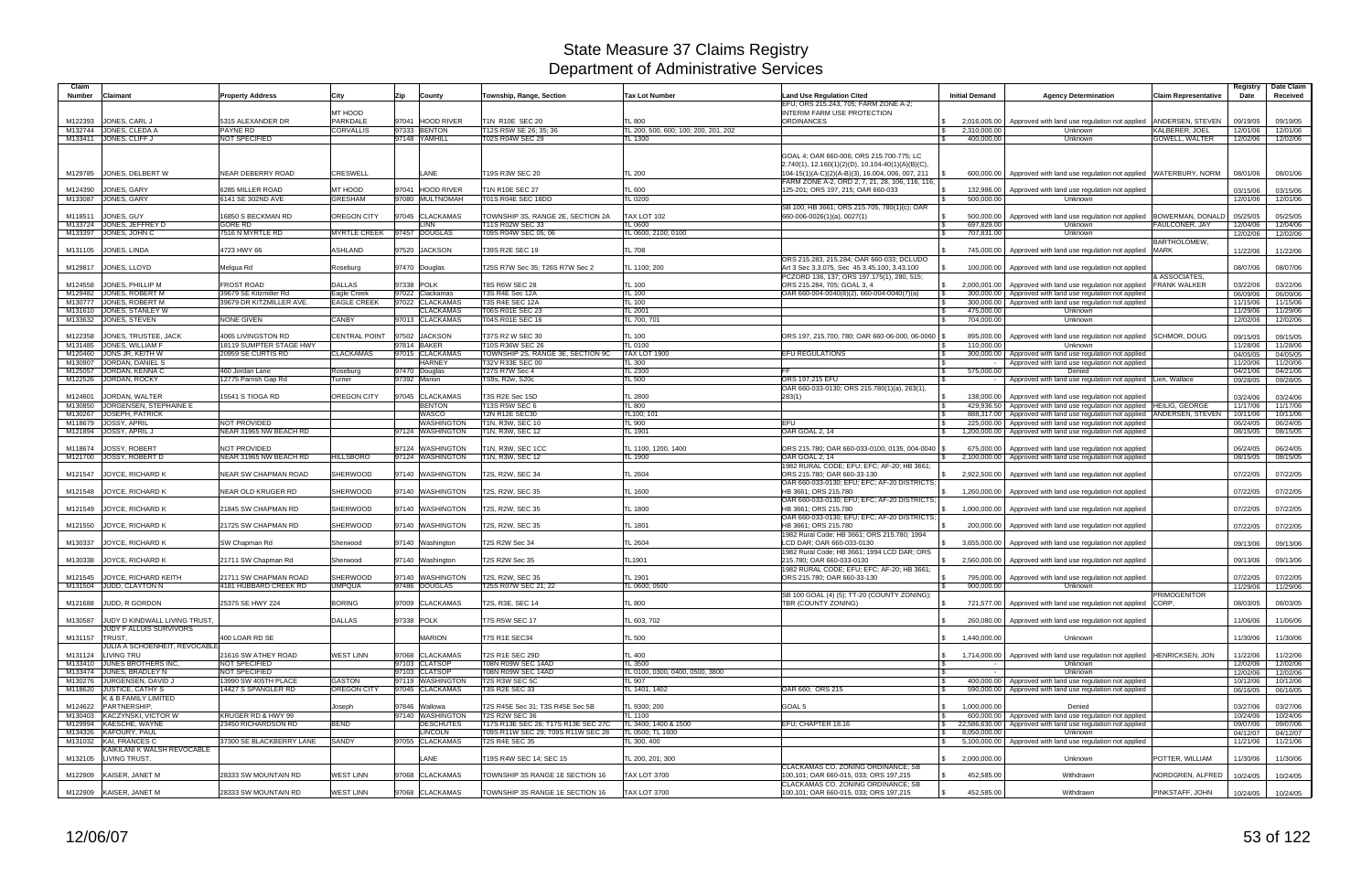| Claim   |                                                      |                                              |                                |                                  |                                                   |                                                |                                                      |                               |                                                                                                                                |                             |                  | Date Claim        |
|---------|------------------------------------------------------|----------------------------------------------|--------------------------------|----------------------------------|---------------------------------------------------|------------------------------------------------|------------------------------------------------------|-------------------------------|--------------------------------------------------------------------------------------------------------------------------------|-----------------------------|------------------|-------------------|
| Number  | Claimant                                             | <b>Property Address</b>                      | City                           | Zip<br>County                    | Township, Range, Section                          | <b>Tax Lot Number</b>                          | <b>Land Use Regulation Cited</b>                     | <b>Initial Demand</b>         | <b>Agency Determination</b>                                                                                                    | <b>Claim Representative</b> | Registry<br>Date | Received          |
|         |                                                      |                                              |                                |                                  |                                                   |                                                | CLACKAMAS COUNTY ZONING ORDINANCE.                   |                               |                                                                                                                                |                             |                  |                   |
|         |                                                      |                                              |                                |                                  |                                                   |                                                | GENERAL USE ZONE; SB 100, 101; ORS 197,              |                               |                                                                                                                                |                             |                  |                   |
|         | M129798 KAISER, JANET M                              | <b>NEAR MOUNTAIN RD</b>                      |                                | <b>CLACKAMAS</b>                 | T3S R1E SEC 16                                    | TL 400                                         | 215; OAR 660-015, 033                                | 452.585.00                    | Denied                                                                                                                         | NORDGREN, ALFRED            | 08/03/06         | 08/03/06          |
|         |                                                      |                                              |                                |                                  |                                                   |                                                | CLACKAMAS COUNTY ZONING ORDINANCE                    |                               |                                                                                                                                |                             |                  |                   |
|         |                                                      |                                              |                                |                                  |                                                   |                                                | GENERAL USE ZONE; SB 100, 101; ORS 197,              |                               |                                                                                                                                |                             |                  |                   |
| M129798 | KAISER, JANET M                                      | <b>NEAR MOUNTAIN RD</b>                      |                                | <b>CLACKAMAS</b>                 | T3S R1E SEC 16                                    | <b>TL 400</b>                                  | 215; OAR 660-015, 033                                | 452,585.00                    | Denied                                                                                                                         | PINKSTAFF, JOHN             | 08/03/06         | 08/03/06          |
|         | M132675 KAISER, JANET M                              | <b>NOT PROVIDED</b>                          |                                | <b>CLACKAMAS</b>                 | T03S R01E SEC 16; SEC 16BA                        | TL 0400, 1200, 1300; 0100, 0800                |                                                      | 4,163,782.00                  | Unknown                                                                                                                        | PINKSTAFF, JOHN             | 12/01/06         | 12/01/06          |
|         |                                                      |                                              |                                |                                  | TOWNSHIP 3 S, RANGE 1 E of WM,                    |                                                |                                                      |                               |                                                                                                                                |                             |                  |                   |
| M118427 | KAISER, ROBERT<br>M130737 KALANDER, JOHN R           | 2390 SW ADVANCE RD<br>91940 ALDRICH POINT RD | West Linn<br><b>BROWNSMEAD</b> | 97068 Clackamas<br>97103 CLATSOP | SECTION 16<br>T9N R7W SEC35                       | TAX LOT 300<br>TL 600, 700, 1500               | OAR 660-033-0100; 0130; ORS 215.263; 283; 780        | 3,009,000.00<br>l S           | Approved with land use regulation not applied<br>1,000,000.00   Approved with land use regulation not applied   AUTIO, MICHAEL |                             | 05/13/05         | 05/13/05          |
|         |                                                      |                                              |                                |                                  |                                                   |                                                | OAR 660-033-0135; Goal 3; ORS 215.203, 263           |                               |                                                                                                                                |                             | 11/14/06         | 11/14/06          |
| M129658 | KALDAHL, NORMAN                                      |                                              |                                | Benton                           | T10S R5W Sec 14                                   | <b>TL 113</b>                                  | 284, 700-750, 780                                    | 1,050,000.00<br>\$            | Denied                                                                                                                         |                             | 07/13/06         | 07/13/06          |
|         | M133789 KALSCH, CHARLES                              | 10755 SW ROBINSON RD                         | <b>HILLSBORO</b>               | 97123 WASHINGTON                 | T01S R02W SEC 31                                  | TL 2600                                        |                                                      | 250,000.00<br>l \$            | Unknown                                                                                                                        |                             | 12/04/06         | 12/04/06          |
|         |                                                      |                                              |                                |                                  |                                                   |                                                |                                                      |                               |                                                                                                                                |                             |                  |                   |
| M118445 | <b>KAMPSTRA, BILL</b>                                | 5914 SHAW HWY SE                             | <b>AUMSVILLE</b>               | 97325 MARION                     | TOWNSHIP 8S, RANGE 1W, SECTION 18C                | <b>TAX LOT 4000</b>                            | OAR 660; ORS 92, 197, 215, 227                       | 500,000.00<br>$\mathcal{S}$   | Approved with land use regulation not applied                                                                                  | <b>SHIPMAN, MARK</b>        | 05/17/05         | 05/17/05          |
|         | M132239 KANGISER, JOSEPH                             |                                              |                                | <b>LINCOLN</b>                   | T06 R10 SEC 25                                    | TL 400                                         |                                                      | 4,000,000.00<br>$\mathcal{S}$ | Unknown                                                                                                                        | <b>BALDWIN, RUSSELL</b>     | 11/30/06         | 11/30/06          |
|         |                                                      |                                              |                                |                                  |                                                   |                                                | EFU; ORS 92, 94, 197, 215, 536, 541; OAR 660         |                               |                                                                                                                                |                             |                  |                   |
|         |                                                      |                                              |                                |                                  |                                                   |                                                | Div 1, 3-4, 6-9, 11-12, 14-18, 30-31, 33-34, 45; All |                               |                                                                                                                                |                             |                  |                   |
|         | M129590 KAPPLER, HELEN M                             | 13435 S Macksburg Rd                         | Canby                          | 97013 Clackamas                  | T4S R2E Sec 29                                    | TL 100                                         | LCDC rules after 3/64.                               | 100.000.00                    | Denied                                                                                                                         | McMain, Michael             | 06/27/06         | 06/27/06          |
|         |                                                      |                                              |                                |                                  |                                                   |                                                | EFU; ORS 92, 94, 197, 215, 536, 541; OAR 660         |                               |                                                                                                                                |                             |                  |                   |
|         |                                                      |                                              |                                |                                  |                                                   |                                                | Div 1, 3-4, 6-9, 11-12, 14-18, 30-31, 33-34, 45; All |                               |                                                                                                                                |                             |                  |                   |
|         | M129590 KAPPLER, HELEN M                             | 13435 S Macksburg Rd                         | Canby                          | 97013 Clackamas                  | T4S R2E Sec 29                                    | <b>TL 100</b>                                  | LCDC rules after 3/64.                               | 100.000.00                    | Denied                                                                                                                         | McMain, Jan                 | 06/27/06         | 06/27/06          |
|         | M130741 KAPPLER, HELEN M                             | ROSENCRANTZ RD.                              | <b>CANBY</b>                   | 97013 CLACKAMAS                  | T4S R2E SEC 20                                    | TL 100, 1190                                   | EFU; OAR 660; ORS 92, 94, 197, 215, 536, 541,<br>561 | \$ 2,000,000.00               | Denied                                                                                                                         | STRADER, JUDITH             |                  | 11/14/06          |
|         |                                                      |                                              |                                |                                  |                                                   |                                                | County Code 16.210; Goal 4; OAR 660-006; ORS         |                               |                                                                                                                                | WATERBURY,                  | 11/14/06         |                   |
|         | M130189 KARLSEN, ETHEL J                             | 23694 Wolf Creek Rd                          | Veneta                         | 97487 Lane                       | T19S R06W SEC 10                                  | TL 400                                         | 215.700-775                                          | 342,000.00                    | Approved with land use regulation not applied                                                                                  | <b>NORMAN</b>               | 10/03/06         | 10/03/06          |
|         |                                                      |                                              |                                |                                  |                                                   |                                                |                                                      |                               |                                                                                                                                |                             |                  |                   |
|         | M131818 KASCH, THOMAS N                              |                                              |                                | <b>CLACKAMAS</b>                 | T3S R5E SEC 8                                     | <b>TL 401</b>                                  |                                                      | 3,001,866.00<br>S.            | Unknown                                                                                                                        | BOWERMAN, DONALD            | 11/30/06         | 11/30/06          |
|         | M133569 KAST, MICHAEL J                              | <b>JORDAN RD</b>                             |                                | 97741 JEFFERSON                  | T12S R11E SEC 25                                  | <b>TL 0500</b>                                 |                                                      | 36.972.00<br>l \$             | Unknown                                                                                                                        |                             | 12/02/06         | 12/02/06          |
|         | M118536 KASUNIC, ELAINE L                            | 44747 SE PAGH ROAD                           | <b>SANDY</b>                   | 97055 CLACKAMAS                  | <b>T2S R5E SEC 33</b>                             | <b>TL 800</b>                                  | FF-10 ZONING: EFU ZONING                             | 2,000,000.00                  | Approved with land use regulation not applied                                                                                  | <b>VOSIKA, JERRY</b>        | 05/31/05         | 05/31/05          |
|         |                                                      |                                              |                                |                                  |                                                   |                                                |                                                      |                               |                                                                                                                                | TANKERSLEY,                 |                  |                   |
| M133214 | KAUER, BARBARA                                       | OFF HELVETIA ROAD                            |                                | <b>WASHINGTON</b>                | T01N R02W SEC 03: T01N R02W SEC 04                | TL 2904 ; TL 0100                              |                                                      | 1,850,000.00                  | Unknown                                                                                                                        | <b>THOMAS</b>               | 12/01/06         | 12/01/06          |
|         |                                                      |                                              |                                |                                  |                                                   |                                                |                                                      |                               |                                                                                                                                | TANKERSLEY,                 |                  |                   |
| M133226 | KAUER, DARLENE A                                     | OFF HELVETIA RD                              |                                | WASHINGTON                       | T01N R02W SEC 03                                  | TL 2903                                        |                                                      | 1,150,000.00                  | Unknown                                                                                                                        | <b>THOMAS</b>               | 12/01/06         | 12/01/06          |
|         | M133570 KAUFFMAN, WILLIAM C                          | 23011 OXBOW LN                               | <b>BEND</b>                    | 97701 DESCHUTES                  | T17S R13E SEC 16                                  | TL 8800                                        |                                                      | 100,000.00                    | Unknown                                                                                                                        | <b>WHITE, BRUCE</b>         | 12/02/06         | 12/02/06          |
|         | M131414 KAUFMAN, RUSSELL L                           | 17111 ALSEA HWY                              | <b>ALSEA</b>                   | 97324 BENTON                     | T14S R08W SEC 08                                  | TL 0300                                        |                                                      |                               | 180,000.00 Approved with land use regulation not applied                                                                       |                             | 11/28/06         | 11/28/06          |
|         | M120433 KAUTZ, AUGUST C                              | 14565 S KIRK ROAD                            | <b>OREGON CITY</b>             | 97045 CLACKAMAS                  | TOWNSHIP 3S, RANGE 2E, SECTION 28                 | <b>TAX LOT 1200</b>                            | RA1, EFU, EFU MODIFIED                               | 2,940,000.00                  | Approved with land use regulation not applied   KAUTZ, HANS                                                                    |                             | 04/04/05         | 04/04/05          |
|         | M134244 KAYSER, BRUCE D                              | 16008 S HWY 211                              | <b>MOLALLA</b>                 | 97038 CLACKAMAS                  | T05S R02E SEC 03                                  | TL 1900                                        |                                                      | 281.426.00<br>$\mathbf{\$}$   | Unknown                                                                                                                        |                             | 12/05/06         | 12/05/06          |
| M131785 | <b>KECHLOIAN, GERALD S</b>                           | <b>JACKSON RD</b>                            |                                | 97520 JACKSON                    | <b>T38S R01E SEC 32</b>                           | TL 1502, 1503                                  |                                                      | 215,000.00                    | Unknown                                                                                                                        | <b>HEARN, CHRISTIAN</b>     | 11/29/06         | 11/29/06          |
|         | M130643 KEELEY, JOHN H                               | 20774 S LOWER HIGHLAND RD                    | BEAVERCREEK                    | 97004 CLACKAMAS                  | T3S R3E SEC 33; T4S R3E SEC 4; SEC 3              | TL 1500; 100; 1200                             |                                                      | 1,600,000.00                  | Approved with land use regulation not applied                                                                                  |                             | 11/09/06         | 11/09/06          |
|         | M132671 KEENEN, TRUSTEE, JAMES                       | NOT PROVIDED                                 |                                | <b>LINN</b>                      | T10S R1W SEC 15                                   | TL 404                                         |                                                      | 1,505,000.00                  | Unknown                                                                                                                        | <b>HEILIG, GEORGE</b>       | 12/01/06         | 12/01/06          |
|         | M129342 KEENEY, RALOA                                | 90856 Hill Road                              | Springfield                    | 97478 Lane                       | T16S R2W Sec 33                                   | <b>TL 300</b>                                  | ORS 215; OAR 660-006; LC 16.211                      | 375,000.00<br>- \$            | Approved with land use regulation not applied                                                                                  |                             | 05/17/06         | 05/17/06          |
|         | M129341 KEENEY, ROLLIE                               | 90877 Hill Rd                                | Springfield                    | 97478 Lane                       | T16S R2W Sec 33                                   | TL 323                                         | Rural residence zone 16.290                          | 1,200,000.00                  | Approved with land use regulation not applied                                                                                  |                             | 05/17/06         | 05/17/06          |
| M120106 | <b>KEENON, LEONARD K</b>                             | 40244 CRAWFORDSVILLE DRIVE SWEET HOME        |                                | 97386 LINN                       | TOWNSHIP 14S, RANGE 1W, SECTION 15                | TAX LOT 100                                    | ORD 80-335, ORS 197                                  | 180,000.00<br>- \$            | Approved with land use regulation not applied                                                                                  |                             | 03/11/05         | 03/11/05          |
|         | M132254 KEEP, JAMES D                                |                                              |                                | <b>CLACKAMAS</b>                 | T3S R2E SEC 34                                    | 1300:1402                                      |                                                      | 8.000.000.00<br>- \$          | Unknown                                                                                                                        |                             | 11/30/06         | 11/30/06          |
|         | M133706 KEEP, SCOTT R                                | 88920 FIR BUTTE RD                           | <b>EUGENE</b>                  | 97402 LANE                       | T17S R05W SEC 24                                  | TL 2000, 3900                                  |                                                      | 2,000,000.00<br>- S           | Unknown                                                                                                                        |                             | 12/04/06         | 12/04/06          |
|         | M131384 KEEPERS, NADINE E                            |                                              |                                | LANE                             | T18S R02W SEC 35                                  | TL 0206                                        |                                                      | 182,400.00<br>- \$            | Unknown                                                                                                                        | YATES, JANE                 | 11/28/06         | 11/28/06          |
|         |                                                      | N OF 84322 HILLTOP DR (                      |                                |                                  |                                                   |                                                |                                                      |                               |                                                                                                                                |                             |                  |                   |
| M132864 | <b>KEEPERS, WALTER R</b>                             | COUNTY RD 690)                               | PLEASANT HILL                  | 97455 LANE                       | T 18S R2W SEC 35                                  | <b>TL 205</b>                                  |                                                      | 200,000.00                    | Unknown                                                                                                                        |                             | 12/01/06         | 12/01/06          |
|         | M130249 KEETON, ARLAND T                             |                                              |                                | <b>DESCHUTES</b>                 | <b>T15S R11E SEC9</b>                             | TL400; 100; 500                                |                                                      |                               | 10,000,000.00   Approved with land use regulation not applied Fitch, Edward                                                    |                             | 10/11/06         | 10/11/06          |
| M130250 | <b>KEETON, ARLAND T</b>                              |                                              |                                | <b>DESCHUTES</b>                 | T15S R11E SEC4                                    | TL301                                          |                                                      | \$<br>1,000,000.00            | Approved with land use regulation not applied Fitch, Edward                                                                    |                             | 10/11/06         | 10/11/06          |
|         | M130251 KEETON, ARLAND T                             | 69126 HOLMES RD                              | <b>SISTERS</b>                 | 97759 DESCHUTES                  | <b>T15S R11E SEC4</b>                             | TL201                                          |                                                      | 10.000.000.00                 | Approved with land use regulation not applied Fitch, Edward                                                                    |                             | 10/11/06         | 10/11/06          |
|         | M130252 KEETON, ARLAND T                             |                                              |                                | <b>DESCHUTES</b>                 | T15S R11E SEC7                                    | TL500                                          |                                                      | 5.000.000.00                  | Approved with land use regulation not applied Fitch, Edward                                                                    |                             | 10/11/06         | 10/11/06          |
|         | M131291 KEICHER, JOHN                                | 21265 SW EDY ROAD                            | <b>SHERWOOD</b>                | 97140 WASHINGTON                 | T02S R02W SEC 26                                  | TL 0302                                        |                                                      | 7,300,000.00                  | Approved with land use regulation not applied                                                                                  |                             | 11/27/06         | 11/27/06          |
|         | KEITH AND GAYLE WILLIAMS                             |                                              |                                |                                  |                                                   |                                                |                                                      |                               |                                                                                                                                |                             |                  |                   |
|         | M130585 FAMILY LIVING T,                             | 30368 ELISHA RD                              | <b>MOLALLA</b>                 | 97038 CLACKAMAS                  | T5S R1E SEC 1                                     | TL 1600, 1602, 1604                            |                                                      | l \$                          | 877,560.00 Approved with land use regulation not applied REIF, R ROGER                                                         |                             |                  | 11/06/06 11/06/06 |
|         |                                                      |                                              |                                |                                  |                                                   |                                                | OAR 123, 125, 137, 141, 150, 161, 170, 198, 330,     |                               |                                                                                                                                |                             |                  |                   |
|         |                                                      |                                              |                                |                                  |                                                   |                                                | 340, 471, 603, 629, 632, 635, 660-661, 690, 731,     |                               |                                                                                                                                |                             |                  |                   |
|         |                                                      |                                              |                                |                                  |                                                   |                                                | 734, 736, 738, 812, 860, 863; ORS 90-97, 100,        |                               |                                                                                                                                |                             |                  |                   |
|         |                                                      |                                              |                                |                                  |                                                   |                                                | 105, 183-174, 195, 197, 209, 215, 275-276, 307-      |                               |                                                                                                                                |                             |                  |                   |
|         |                                                      |                                              |                                |                                  |                                                   |                                                | 308, 309A, 368, 477, 537, 540-541, 547-548, 561,     |                               |                                                                                                                                |                             |                  |                   |
|         | M129312 KELLER, HERBERT<br>M130344 KELLER. PHILLIP E | Stafford-Wilsonville Road                    | Wilsonville                    | 97070 Clackamas                  | T2S R1E Sec 32B                                   | TL 1000, 1002, 1003                            | 566                                                  |                               | 945,000.00 Approved with land use regulation not applied RANKIN, JOHN                                                          |                             | 05/09/06         | 05/09/06          |
|         |                                                      | <b>HERRING RD</b>                            |                                | <b>WASHINGTON</b>                | <b>T1S R4W SEC 29</b><br><b>T26S R06W SEC 32A</b> | TL 1600                                        |                                                      | <b>S</b>                      | 900,000,00 Approved with land use regulation not applied                                                                       |                             | 10/19/06         | 10/19/06          |
|         | M131481 KELLEY, MARY E                               | 0 MUSICAL LN                                 | <b>ROSEBURG</b>                | 97470 DOUGLAS                    |                                                   | TL 3300, 3600                                  | ORDINANCES 2, 6, 7, 89, 90, 92, 201, 223: EFU:       | 415,000.00<br>l \$            | Unknown                                                                                                                        |                             | 11/28/06         | 11/28/06          |
|         | M124355 KELLOGG, GEORGE D                            | 2880 PAASCH DR                               | <b>HOOD RIVER</b>              | 97031 HOOD RIVER                 | T2N R10E SEC 12                                   | TL 500                                         | ORS 92, 215; OAR 660; FARM ZONE A-1                  | 435,379.00<br>- \$            | Approved with land use regulation not applied                                                                                  |                             | 03/14/06         | 03/14/06          |
|         | M132126 KELLY, JANICE                                |                                              | <b>JUNCTION CITY</b>           | 97448 LANE                       | T15S R04W SEC18                                   | TL2001                                         |                                                      |                               | <b>Unknown</b>                                                                                                                 | DEFOE, RONALD               | 11/30/06         | 11/30/06          |
|         |                                                      |                                              |                                |                                  |                                                   |                                                |                                                      |                               |                                                                                                                                | <b>BARTHOLOMEW,</b>         |                  |                   |
|         | M131756 KELLY, SHIRLEY                               | 6212 SWEET LN                                | <b>WHITE CITY</b>              | 97503 JACKSON                    | T35S R02W SEC 10                                  | TL 0403                                        |                                                      | 1,602,620.00<br>$\mathbb{S}$  | Unknown                                                                                                                        | <b>MARK</b>                 | 11/29/06         | 11/29/06          |
|         | M131279 KELSON TRUST, DELL J                         |                                              |                                | <b>LINCOLN</b>                   | T11S R10W SEC 05                                  | TL 2000, 2007, 2008, 2009                      |                                                      | 355,000.00<br>l \$            | Unknown                                                                                                                        |                             | 11/27/06         | 11/27/06          |
|         | M131280 KELSON, CRAIG                                | 45 OLALLA ROAD                               | <b>TOLEDO</b>                  | 97391 LINCOLN                    | T11S R10W SEC 05                                  | TL 2005                                        |                                                      | <b>S</b><br>51,000.00         | Approved with land use regulation not applied                                                                                  |                             | 11/27/06         | 11/27/06          |
|         | M134423 KEMBLE, EVELYN                               | 3683 BUTTE DR                                | <b>ONTARIO</b>                 | 97914 MALHEUR                    | T18S R46E SEC 33                                  | <b>TL 0100</b>                                 |                                                      | 375,000.00<br>l \$            | Unknown                                                                                                                        | KEMBLE, BOB                 | 08/03/07         | 08/03/07          |
|         | M119546 KEMPEMA, HARVEY O                            | 35150 NW HORNECKER                           | <b>HILLSBORO</b>               | 97124 WASHINGTON                 |                                                   | TAX LOT 1100                                   | OAR 629, 660; OAR 92, 215, 227, 526, 527             | 2,000,000.00<br>\$            | Denied                                                                                                                         |                             | 02/01/05         | 02/01/05          |
|         |                                                      |                                              |                                |                                  |                                                   |                                                | SB 100; OAR 629, 660; ORS 92, 215, 227, 526          |                               |                                                                                                                                |                             |                  |                   |
|         | M122510 KEMPEMA, OSCAR                               | 15950 SE LAFAYETTE HWY                       | <b>DAYTON</b>                  | 97114 YAMHILL                    | <b>T5S R4W SEC 12</b>                             | <b>TL 2800</b>                                 | 527                                                  | 1,000,000.00<br>\$            | Denied                                                                                                                         | KEMPEMA, HARVEY             | 09/28/05         | 09/28/05          |
|         | M122332 KEMPEN, LUCILLE                              | 1259 SW Stringtown Rd                        | <b>Forest Grove</b>            | 97116 Washington                 | T1S R4W SEC11                                     | <b>TL500</b>                                   | <b>EFU</b>                                           | $\mathcal{S}$                 | 3,500,000.00 Approved with land use regulation not applied                                                                     |                             | 09/14/05         | 09/14/05          |
|         | M134242 KEMPER, EDWARD R                             | 9360 NW ROY RD                               |                                | FOREST GROVE 97116 WASHINGTON    | T01N R03W SEC 08                                  | TL 1300                                        |                                                      | 250,000.00<br>IS.             | Unknown                                                                                                                        |                             | 12/05/06         | 12/05/06          |
|         | M132057 KENAGY, CLARENCE L                           | 6884 S HANSEN LN                             | <b>AURORA</b>                  | 97002 CLACKAMAS                  | <b>T4S R1E SEC30</b>                              | TL 100; 190; 200; 300                          |                                                      | 1,381,400.00<br>$\mathcal{S}$ | Unknown                                                                                                                        | LEONARD, KELLY              | 11/30/06         | 11/30/06          |
|         | M132062 KENAGY, NORMAN                               | 24037 S MERIDIAN RD                          | <b>AURORA</b>                  | 97002 CLACKAMAS                  | T4S R1W SEC24                                     | TL100                                          |                                                      | 240,000.00<br>- \$            | Unknown                                                                                                                        | LEONARD, KELLY              | 11/30/06         | 11/30/06          |
|         |                                                      |                                              |                                |                                  |                                                   | TL 200, 201, 300, 1000, 1001, 109, 1091, 1100, |                                                      |                               |                                                                                                                                |                             |                  |                   |
|         | M118635 KENAGY, SEB                                  | NOT PROVIDED                                 |                                | <b>CLACKAMAS</b>                 | T4S R 1E SEC 31; 31C                              | 1114, 1300; 200, 207, 300                      | ORS 215; OAR 660                                     |                               | Approved with land use regulation not applied                                                                                  |                             | 06/17/05         | 06/17/05          |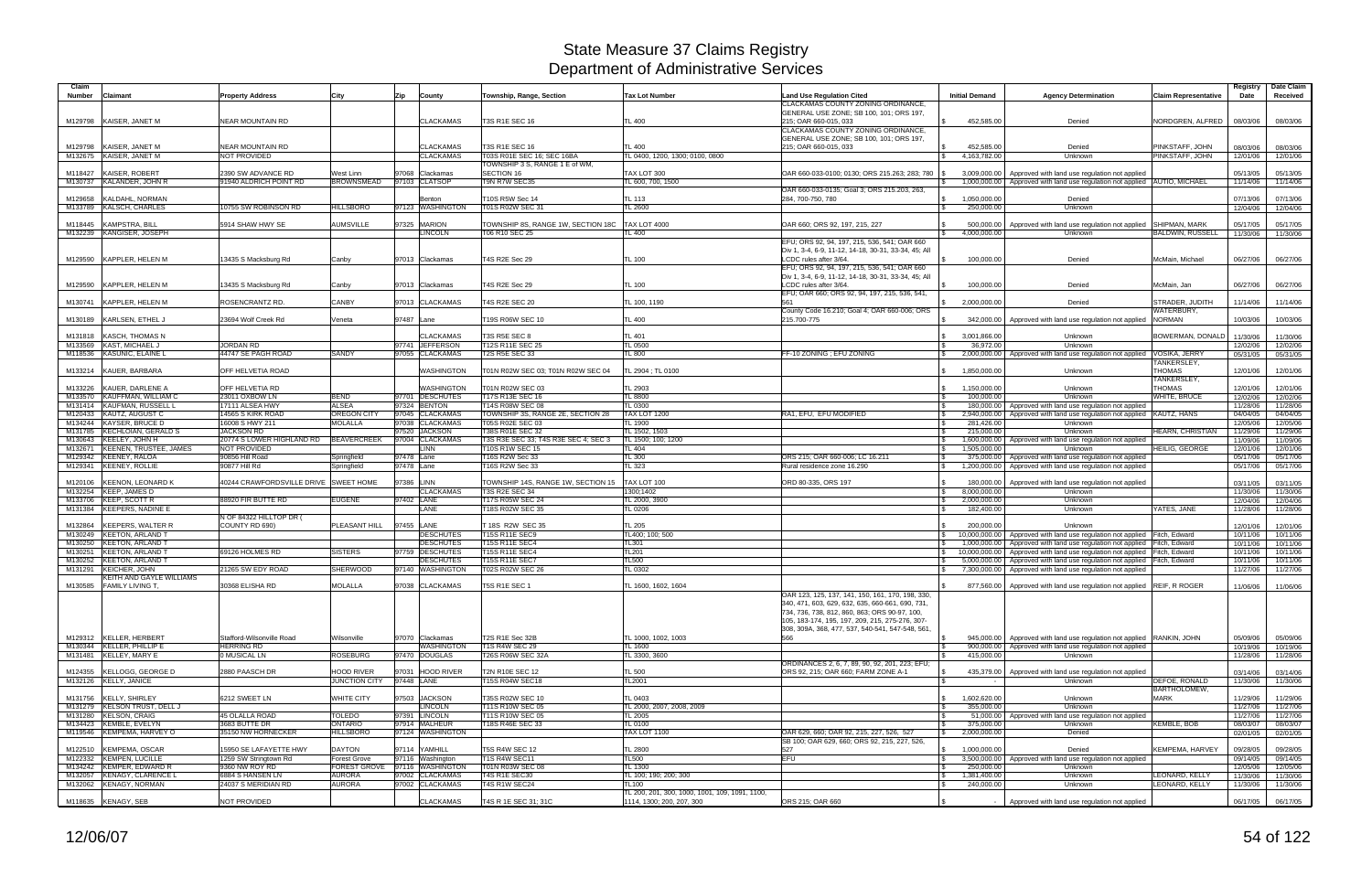| Claim             |                                                       |                                                     |                                       |            |                                     |                                                                                |                                                                              |                                                                               |                                                               |                                                                                                                                                     |                                                   | Registry             | Date Claim           |
|-------------------|-------------------------------------------------------|-----------------------------------------------------|---------------------------------------|------------|-------------------------------------|--------------------------------------------------------------------------------|------------------------------------------------------------------------------|-------------------------------------------------------------------------------|---------------------------------------------------------------|-----------------------------------------------------------------------------------------------------------------------------------------------------|---------------------------------------------------|----------------------|----------------------|
| Number<br>M134456 | Claimant<br><b>KENDALL TTEE, DOUGLAS</b>              | <b>Property Address</b><br>11141 TAKILMA RD         | City<br>CAVE JUNCTION 97523 JOSEPHINE | Zip        | County                              | Township, Range, Section<br>T41S R08W SEC 03                                   | <b>Tax Lot Number</b><br>TL 0402                                             | <b>Land Use Regulation Cited</b>                                              | <b>Initial Demand</b>                                         | <b>Agency Determination</b><br>Unknown                                                                                                              | <b>Claim Representative</b><br><b>RIKER, RICK</b> | Date<br>10/26/07     | Received<br>10/26/07 |
| M131603           | <b>KENDALL, MARGERY E</b>                             | 41100 TINDLE CREEK ROAD                             | WILLWMINA                             |            | 97396 YAMHILL                       | T05S R07W SEC 22                                                               | <b>TL 0200</b>                                                               |                                                                               | $\mathbf{s}$<br>429,000.00                                    | Unknown                                                                                                                                             |                                                   | 11/29/06             | 11/29/06             |
| M131387           | KENNADAY, DAVID D                                     | 1055 KENNADAY LANE                                  | <b>IDLEYLD PARK</b>                   |            | 97447 DOUGLAS                       | T26S R03W SEC 03; T26S R03W SEC 10A                                            | TL 0300, 0600; 1306                                                          |                                                                               | 605.000.00                                                    | Unknown                                                                                                                                             |                                                   | 11/28/06             | 11/28/06             |
| M120396           | <b>KENNEDY, ROBERTA R</b><br>M129962 KENNEL, BERNICE  | 23132 SE BORNSTEDT ROAD<br>13180 SW CambellRd       | <b>SANDY</b><br>Hillsboro             |            | 97055 CLACKAMAS<br>97123 Washington | TOWNSHIP 2S. RANGE 5E, SECTION 31B<br>T2S R2W Sec 6                            | TAX LOT 400<br><b>TL 1100</b>                                                | <b>EFU</b><br>ORS 215.213, 236, 263, 780; Division 33 ORS                     | $\mathfrak s$<br>200,000.00                                   | 1,500,000.00   Approved with land use regulation not applied<br>Approved with land use regulation not applied                                       |                                                   | 03/31/05<br>09/01/06 | 03/31/05<br>09/01/06 |
|                   |                                                       |                                                     |                                       |            |                                     |                                                                                |                                                                              | ORS 92, 195, 197, 215; OAR 660; STATEWIDE                                     |                                                               |                                                                                                                                                     |                                                   |                      |                      |
|                   |                                                       |                                                     |                                       |            |                                     |                                                                                |                                                                              | PLANNING GOALS; DESCHUTES COUNTY                                              |                                                               |                                                                                                                                                     |                                                   |                      |                      |
|                   | M118741 KENNEL, DELMAR                                | 61405 K-BARR ROAD                                   | <b>BEND</b>                           |            | 97701 DESCHUTES                     | T18S, R13E, SEC 10                                                             | TL 800                                                                       | CODE TITLES 17, 18, 22, 23                                                    | 635,000.00                                                    | Approved with land use regulation not applied TAYLOR, ISA                                                                                           |                                                   | 07/11/05             | 07/11/05             |
|                   |                                                       |                                                     |                                       |            |                                     |                                                                                |                                                                              | ORS 92, 195, 197, 215; OAR 660; STATEWIDE<br>PLANNING GOALS; DESCHUTES COUNTY |                                                               |                                                                                                                                                     |                                                   |                      |                      |
| M118741           | <b>KENNEL, DELMAR</b>                                 | 61405 K-BARR ROAD                                   | <b>BEND</b>                           |            | 97701 DESCHUTES                     | T18S, R13E, SEC 10                                                             | <b>TL 800</b>                                                                | CODE TITLES 17, 18, 22, 23                                                    |                                                               | 635,000.00   Approved with land use regulation not applied LEWIS, TIA                                                                               |                                                   | 07/11/05             | 07/11/05             |
|                   | M124550 KENNER, DONALD A                              | 24040 SW DURDEL DR                                  | <b>SHERWOOD</b>                       |            | 97140 WASHINGTON                    | <b>T3S, R2W, SEC 2</b>                                                         | TL 403                                                                       | OAR 660-33; ORS 215.213, 263, 780                                             |                                                               | 250,000.00   Approved with land use regulation not applied                                                                                          |                                                   | 03/22/06             | 03/22/06             |
| M120056           | KENNER, GARY J                                        | 16001 NW OAKRIDGE RD                                | YAMHILL                               |            | 97148 YAMHILL                       | TOWNSHIP 3S, RANGE 5W OF WM,<br><b>SECTION 3</b>                               | <b>TAX LOT 1100</b>                                                          | AF-40 ZONING; SECTION 403; SECTION 403.03                                     | 400.000.00                                                    | Approved with land use regulation not applied                                                                                                       |                                                   |                      |                      |
|                   |                                                       |                                                     |                                       |            |                                     |                                                                                |                                                                              | F-80; 401.83, 310, 565; YAMHILL COUNTY                                        |                                                               |                                                                                                                                                     |                                                   | 03/08/05             | 03/08/05             |
|                   | M118613 KENNER, NORVIN B                              | 21200 PANTHER CR RD                                 | <b>CARLTON</b>                        |            | 97111 YAMHILL                       | <b>T3S R5W SEC 17</b>                                                          | TL 100                                                                       | ZONING ORDINANCE                                                              | 400,000.00                                                    | Approved with land use regulation not applied                                                                                                       |                                                   | 06/16/05             | 06/16/05             |
|                   |                                                       |                                                     |                                       |            |                                     |                                                                                |                                                                              | SB 100; GOAL 4; AG/F; GENERAL TIMBER                                          |                                                               |                                                                                                                                                     |                                                   |                      |                      |
| M121687           | <b>KENT, CHARLES A</b>                                | 35650 SE GEORGE RD                                  | <b>ESTACADA</b>                       |            | 97023 CLACKAMAS                     | T3S, R5E, SEC 20 & 29                                                          | TL 1400, 1401; 100                                                           | <b>ZONING</b><br>Douglas County LUDO Art 9; OAR 660-004-                      | $\mathbb{S}$                                                  | 1,675,000.00   Approved with land use regulation not applied GREE-HITE, MATT                                                                        |                                                   | 08/03/05             | 08/03/05             |
| M129481           | KENT, JOHN C                                          | 481 Blands Ln                                       | Roseburg                              |            | 97470 Douglas                       | T27S R6W Sec; 3B                                                               | TL 100; 200                                                                  | 0040(7)(a)                                                                    | $\sqrt{3}$<br>165.000.00                                      | Approved with land use regulation not applied                                                                                                       |                                                   | 06/09/06             | 06/09/06             |
|                   | M130619 KENT, PAUL                                    | 55965 PORTLAND RD                                   | <b>BANDON</b>                         |            | 97411 COOS                          | T28S R14W SEC 20B; 20BC; 20BB; 20A                                             | TL 900; 500, 1000; 1800, 700, 1100; 1200, 1300                               |                                                                               | $\mathsf{S}$                                                  | 3,906,943.00 Approved with land use regulation not applied McIntosh, Emmett                                                                         |                                                   | 11/07/06             | 11/07/06             |
|                   | M134104 KENT, STEVEN R                                | 12727 SE WINSTON ROAD                               | <b>DAMASCUS</b>                       |            | 97089 CLACKAMAS                     | T02S R03E SEC 05                                                               | FL 0300, 0301                                                                |                                                                               | 1,010,000.00                                                  | Unknown                                                                                                                                             |                                                   | 12/04/06             | 12/04/06             |
|                   | M133306 KENYON, EDISON                                | 83327 PINE GROVE RD                                 | <b>EUGENE</b>                         | 97402 LANE |                                     | T 18S R 05W SEC 13                                                             | TL 0100                                                                      |                                                                               | 320,000.00                                                    | Unknown                                                                                                                                             | WATERBURY,<br><b>NORMAN</b>                       | 12/01/06             | 12/01/06             |
|                   |                                                       |                                                     |                                       |            |                                     | T33S R07E SEC V00; T39S R08E SEC 27;                                           |                                                                              |                                                                               |                                                               |                                                                                                                                                     |                                                   |                      |                      |
|                   |                                                       |                                                     |                                       |            |                                     | T39S R08E SEC 00; SEC 27; SEC 28; SEC                                          | TL 0300: 1100. 1700: : 3500. 4800. 5400. 5500.                               |                                                                               |                                                               |                                                                                                                                                     |                                                   |                      |                      |
|                   | M134408 KERNS, ELAINE G<br>M118713 KERNS, JAMES E     | NOT SPECIFIED<br><b>NEAR WILLOW CREEK LANE</b>      |                                       |            | <b>KLAMATH</b><br><b>BAKER</b>      | 28D; ; T40S R08E SEC 00                                                        | 5600; 1500, 1600; 0400, 0500; 0300; 030<br>TL 400                            |                                                                               | 3.750.000.00<br>$\mathbb{S}$                                  | Unknown                                                                                                                                             |                                                   | 11/30/06             | 11/30/06             |
|                   | M130759 KERNS, JAMES E                                | 13856 WILLOW CREEK LANE                             | <b>HAINES</b>                         |            | 97833 BAKER                         | T7S, R38E, SEC 35C<br>T08S R38E SEC 02: 03: 04                                 | TL 200; 600; 100, 200; 100                                                   | OAR 660-033-0135; HB 3661                                                     |                                                               | 104,000.00 Approved with land use regulation not applied<br>750,000,00 Approved with land use regulation not applied                                |                                                   | 07/05/05<br>11/15/06 | 07/05/05<br>11/15/06 |
|                   |                                                       |                                                     |                                       |            |                                     |                                                                                |                                                                              |                                                                               |                                                               |                                                                                                                                                     |                                                   |                      |                      |
|                   |                                                       |                                                     |                                       |            |                                     | T8S R38E SEC 00; 2; 14; T8S R39E SEC 7;                                        | TL 100, 1700, 2000, 2200, 2300, 2500, 2700; 400,                             |                                                                               |                                                               |                                                                                                                                                     |                                                   |                      |                      |
|                   | M131148 KERNS, TIM L<br>M131276 KERNS, TIMOTHY A      | 45306 SCHOOLHOUSE ROAD                              | <b>HAINES</b>                         |            | <b>BAKER</b><br>97833 BAKER         | 18:19<br>T08S R38E SEC 00; T08S R39E SEC00                                     | 500, 600, 700; 200;2300; 200, 300, 400; 100, 200<br>TL 2201; 200, 2100, 2600 |                                                                               | 200,000.00<br>1,173,234.00<br>IS.                             | Unknown<br>Denied                                                                                                                                   |                                                   | 11/24/06<br>11/27/06 | 11/24/06<br>11/27/06 |
|                   | M131275 KERNS, TOM L                                  | 13974 LAUNCH PAD LANE                               | <b>HAINES</b>                         |            | 97833 BAKER                         | T08S R38E SEC 00; 14                                                           | TL 2600, 2701; 0300                                                          |                                                                               | 610,000.00<br><b>\$</b>                                       | Unknown                                                                                                                                             |                                                   | 11/27/06             | 11/27/06             |
|                   | M134130 KERNS, TOM L                                  | NOT SPECIFIED                                       |                                       |            | 97833 BAKER                         | T08S R39E SEC 06                                                               | TL 2000, 2100                                                                |                                                                               |                                                               | 398,205.00   Approved with land use regulation not applied                                                                                          |                                                   | 11/27/06             | 11/27/06             |
|                   |                                                       |                                                     |                                       |            |                                     | T08S R39E SEC 00;T08S R38E SEC 00;                                             |                                                                              |                                                                               |                                                               |                                                                                                                                                     |                                                   |                      |                      |
| M133054           | <b>KERNS, TOM MAC</b><br>M131428 KESSEN LIVING TRUST, | 45296 POCAHONTAS RD                                 | <b>HAINES</b>                         |            | 97833 BAKER<br><b>POLK</b>          | <b>SEC 18</b><br>T08S R05W SEC 21; SEC 22                                      | 2400, 2402, 2403; 2301, 2302, 3700; 0201<br>TL 0100; 0300                    |                                                                               | 1,911,360.00<br>$\mathbb{S}$<br>$\mathcal{S}$<br>1.112.000.00 | Unknown<br>Unknown                                                                                                                                  |                                                   | 12/01/06<br>11/28/06 | 12/01/06<br>11/28/06 |
|                   | M131039 KESSI, ROBERT G                               |                                                     |                                       |            | <b>COLUMBIA</b>                     | T6N R2W SEC 6                                                                  | TL 1300, 1600                                                                |                                                                               |                                                               | 754,408.00   Approved with land use regulation not applied GELINEAU, JILL                                                                           |                                                   | 11/21/06             | 11/21/06             |
|                   | M131040 KESSI, ROBERT G                               | 34172 E COLUMBIA AVE                                | <b>SCAPPOOSE</b>                      |            | 97056 COLUMBIA                      | <b>T3N R1W SEC 18</b>                                                          | TL 502                                                                       |                                                                               | $\mathfrak s$                                                 | 2,886,060.00   Approved with land use regulation not applied GELINEAU, JILL                                                                         |                                                   | 11/21/06             | 11/21/06             |
|                   |                                                       | <b>TERRITORIAL HIGHWAY,</b>                         |                                       |            |                                     |                                                                                |                                                                              |                                                                               |                                                               |                                                                                                                                                     |                                                   |                      |                      |
|                   | M132875 KESTER, LINDE G                               | <b>HAWLEY CREEK RD</b>                              | LORANE                                |            | LANE                                | T20S R04W SEC 05; T20S R05W SEC 01<br>T20S R4W SEC 6; T20S R5W SEC12           | TL 301,302,300; 200                                                          |                                                                               | $$^{\circ}$<br>1,217,000.00                                   | Unknown                                                                                                                                             |                                                   | 12/01/06             | 12/01/06             |
| M132881           | <b>KESTER, LINDE G</b>                                |                                                     | LORANE                                |            | LANE                                |                                                                                | TL 200; 200                                                                  |                                                                               | 1.217.000.00<br>$\mathbb{S}$                                  | Unknown                                                                                                                                             | <b>BELKNAP, JIM</b>                               | 12/01/06             | 12/01/06             |
|                   | M130259 KETCHEM, WILLIS F                             |                                                     |                                       |            | <b>UNION</b>                        | <b>T4S R40E SEC6</b>                                                           | TL1200                                                                       |                                                                               |                                                               | 124,000.00   Approved with land use regulation not applied COPPINGER, KENT                                                                          |                                                   | 10/11/06             | 10/11/06             |
| M124669           | <b>KETCHUM RANCH, INC</b>                             | 6282 CHENOWITH ROAD                                 | THE DALLES                            |            | 97058 WASCO                         | T1N R12E SEC 2, 3, 10; T2N 12E SEC 34, 35 TL 100, 200, 300, 400; TL 3900, 4000 |                                                                              | ORS 197, 215; OAR 660-006, -330                                               |                                                               | 8,230,960.00 Approved with land use regulation not applied                                                                                          |                                                   |                      |                      |
|                   |                                                       |                                                     |                                       |            |                                     |                                                                                |                                                                              | FF-10; F2-80; A-2; A-3; ORS 173, 197, 215; OAR                                |                                                               |                                                                                                                                                     |                                                   | 03/29/06             | 03/29/06             |
|                   | M124668 KETCHUM, LUCILE P                             | 6282 CHENOWITH RD                                   | THE DALLES                            |            | 97058 WASCO                         | T2N R12E Sec 35                                                                | TL 4100                                                                      | 660-033,015                                                                   |                                                               | \$ 2,000,310.00 Approved with land use regulation not applied                                                                                       |                                                   | 03/29/06             | 03/29/06             |
|                   |                                                       |                                                     | MILTON-                               |            |                                     |                                                                                |                                                                              |                                                                               |                                                               |                                                                                                                                                     |                                                   |                      |                      |
|                   | M131698 KEY, MARVIN D                                 | <b>SEVEN HILLS ROAD</b>                             | <b>FREEWATER</b><br>MILTON-           |            | 97862 UMATILLA                      | T6N R34E SEC 36; T6N R35E SEC 31                                               | TL 4500; 0401                                                                |                                                                               | 862,000.00                                                    | Unknown                                                                                                                                             | <b>TUCKER, SAM</b>                                | 11/29/06             | 11/29/06             |
|                   | M131699 KEY, MARVIN D                                 | 50796 ERNEST LANE                                   | <b>FREEWATER</b>                      |            | 97862 UMATILLA                      | T6N 34E SEC 36                                                                 | TL 4700                                                                      |                                                                               | 170.000.00                                                    | Unknown                                                                                                                                             | TUCKER, SAM                                       | 11/29/06             | 11/29/06             |
|                   |                                                       |                                                     |                                       |            |                                     | TOWNSHIP 4S, RANGE 1E OF WM,                                                   |                                                                              |                                                                               |                                                               |                                                                                                                                                     |                                                   |                      |                      |
|                   | M120173 KEY, STEPHEN<br>M122511 KIDDER FAMILY TRUST,  | 26575 S HWY 170<br>O WHISTLERS LN                   | <b>CANBY</b><br><b>ROSEBURG</b>       |            | 97013 CLACKAMAS<br>97470 DOUGLAS    | <b>SECTION 15</b><br><b>T26S R4W SEC 16</b>                                    | TAX LOT 1600, 1701<br>TL 1800                                                | OAR (?) 125-145-0010; ORS (?) 401.06; EFU<br>FF 10                            |                                                               | 600,000.00   Approved with land use regulation not applied<br>1,766,970.00   Approved with land use regulation not applied WEST, NANCY              |                                                   | 03/16/05             | 03/16/05             |
|                   | M122512 KIDDER FAMILY TRUST,                          | O NORTH UNPQUA HWY                                  | <b>ROSEBURG</b>                       |            | 97470 DOUGLAS                       | T26S R4W SEC 16                                                                | TL 300                                                                       | AG; FG                                                                        | <b>S</b>                                                      | 6,871,550.00 Approved with land use regulation not applied WEST, NANCY                                                                              |                                                   | 09/28/05<br>09/28/05 | 09/28/05<br>09/28/05 |
|                   | M134352 KIDWELL, MERLE                                | 58166 WILSON RIVER HWY                              | <b>FOREST GROVE</b>                   |            | 97116 WASHINGTON                    | T02N R05W SEC 23; 23BA                                                         | TL 0800; 0300                                                                |                                                                               | 2,500,000.00<br>$\sqrt{5}$                                    | Unknown                                                                                                                                             | SMITH, DAVID                                      | 04/30/07             | 04/30/07             |
|                   | M132846 KIENLEN, LINDA S                              | 36826 WALLACE CREEK RD                              | SPRINGFIELD                           | 97478 LANE |                                     | T18S R02W SEC 14                                                               | <b>TL 1302</b>                                                               |                                                                               | 291,200.00<br>$\sqrt{3}$                                      | Unknown                                                                                                                                             | <b>BATSON, FREDERICK</b>                          | 12/01/06             | 12/01/06             |
|                   | M133053 KIGHT, MARILYN<br>M133449 KILLION, PATRICK J  | 91760 GEORGE HILL RD                                | <b>ASTORIA</b>                        |            | 97845 GRANT<br>97103 CLATSOP        | <b>T13S R30E</b><br><b>T08N R08W SEC 27D</b>                                   | <b>TL 3100</b><br><b>TL 1900</b>                                             |                                                                               | 4,695,000.00<br>$\mathcal{S}$<br>300,000.00<br>$\sqrt{3}$     | Unknown<br>Unknown                                                                                                                                  |                                                   | 12/01/06<br>12/02/06 | 12/01/06<br>12/02/06 |
|                   | M132831 KILMER, LYNN                                  | 85381 MC BETH RD                                    | <b>EUGENE</b>                         |            | 97405 LANE                          | T18S R04W SEC 26                                                               | TL 0201                                                                      |                                                                               | 950,000.00<br>IS.                                             | Unknown                                                                                                                                             | Funke, Ron                                        | 12/01/06             | 12/01/06             |
|                   | M130921 KILTS, WILLIAM G                              | 63024 MARKS RD                                      | <b>JOSEPHINE</b>                      |            | 97846 WALLOWA                       | T2S R45E SEC 33: T3S R45E SEC 4                                                | TL 9102; 1300                                                                |                                                                               | $\sqrt{3}$<br>1,000,000.00                                    | Unknown                                                                                                                                             | HOSTETTER, D RAHN                                 | 11/20/06             | 11/20/06             |
|                   | M122041 KILTY, JONI L                                 | NONE STATED                                         | <b>NONE STATED</b>                    |            | <b>WASHINGTON</b>                   | T2S, R2 W, SEC 15                                                              | TL 3600                                                                      | ORD 453: GFU-38 ACRES ZONE                                                    | 1,058,000.00<br>IS.                                           | Denied                                                                                                                                              | <b>WALKER, FRANK</b>                              | 08/24/05             | 08/24/05             |
|                   | M118324 KIM D WARD LLC,<br>M122883 KIM D WARD LLC,    | NOT PROVIDED<br>US HWY 20                           | BEND                                  |            | <b>KLAMATH</b><br>97702 DESCHUTES   | T24S R9E, SEC 30 & 31<br>T18S R13E SEC 4                                       | TL 200; 1700; 300; 200 &400<br>TL 105, 107, 108                              | ORS: OAR<br>ORS 92,197, 215; OAR 660                                          | $\sqrt{3}$<br>2,000,000.00<br>$\mathcal{S}$                   | 750,000.00 Approved with land use regulation not applied<br>Denied                                                                                  | WILLIS, DONALD                                    | 02/23/05<br>10/21/05 | 02/23/05<br>10/21/05 |
|                   |                                                       |                                                     |                                       |            |                                     |                                                                                |                                                                              | OAR 660-004-0040 SEC 9 GOAL 14; WALLOWA                                       |                                                               |                                                                                                                                                     |                                                   |                      |                      |
|                   |                                                       |                                                     |                                       |            |                                     |                                                                                |                                                                              | COUNTY LAND DEV ARTIC 18 (R2), 31                                             |                                                               |                                                                                                                                                     |                                                   |                      |                      |
|                   | M124496 KIMBALL, FRANK B<br>M124549 KIMBERLY, PERRY   | LAKE SHORE DRIVE<br>18201 NE BAKER TRAIL LN         | <b>JOSEPH</b><br><b>NEWBERG</b>       |            | 97846 WALLOWA<br>97132 YAMHILL      | T3S R45E SEC 17D; T3S R45E SEC 20A<br>T2S R 3W SEC 31 & 32                     | TL 4900, 5000; TL 100<br>TL 300; 1200                                        | (SUBDIVISIONS), 32 (ROADS)<br>YAMHILL CO. ZO. ORD. 402; STATE LAWS            | $\mathbb{S}$<br>$\sqrt{S}$                                    | 2,500,000.00   Approved with land use regulation not applied HOSTETTER, D<br>550,000.00 Approved with land use regulation not applied Bridges, John |                                                   | 03/20/06             | 03/20/06             |
|                   | M124597 KIMLINGER, RAYMOND                            | 6650 S WHISKEY HILL RD                              | OR.                                   |            | 97032 CLACKAMAS                     | <b>T5S R1E SEC 6</b>                                                           | TL 200, 201                                                                  | OAR 660; ORS 215                                                              | $\sqrt{3}$                                                    | 3,120,000.00 Approved with land use regulation not applied                                                                                          |                                                   | 03/22/06<br>03/24/06 | 03/22/06<br>03/24/06 |
|                   | M124598 KIMLINGER, SHIRLEY                            | <b>NONE</b>                                         |                                       |            | 97013 CLACKAMAS                     | <b>T4S R1E SEC 27</b>                                                          | TL 400 & 480                                                                 | OAR 660; ORS 215                                                              | $\sqrt{3}$                                                    | 2,080,000.00   Approved with land use regulation not applied                                                                                        |                                                   | 03/24/06             | 03/24/06             |
|                   | M130449 KIMLINGER, SHIRLEY B                          |                                                     |                                       |            | <b>CLACKAMAS</b>                    | T5S R1E SEC 09                                                                 | TL 1100                                                                      |                                                                               | $\sqrt{3}$                                                    | 1,650,000.00 Approved with land use regulation not applied                                                                                          |                                                   | 10/27/06             | 10/27/06             |
|                   | M130268 KIMMEL FAMILY TRUST,<br>M132635 KIMMEL, KEVIN | 4400 UPPER RIVER ROAD                               | CENTRAL POINT 97501 JACKSON           |            | <b><i>FILLAMOOK</i></b>             | T2W R9W SEC29A<br>T36S R3W SEC 13                                              | TL200; 500; 900; 1000<br>TL 503                                              |                                                                               | $\mathbb{S}$<br>1,250,000.00<br>$\mathcal{S}$                 | 2,500,000.00   Approved with land use regulation not applied   LAFOON, JULIE<br>Unknown                                                             | <b>GLEDHILL, TAMARA</b>                           | 10/11/06<br>12/01/06 | 10/11/06<br>12/01/06 |
|                   |                                                       |                                                     |                                       |            |                                     |                                                                                |                                                                              | 1976 ZONING ORDINANCE 11.100, 11.310; ORD                                     |                                                               |                                                                                                                                                     |                                                   |                      |                      |
|                   | M120372 KINDEL, CLARA C                               | 22835 NE ALBERTSON ROAD                             | GASTON                                |            | 97119 YAMHILL                       | TOWNSHIP 2S, RANGE 3W, SECTION 20                                              | <b>TAX LOT 1000</b>                                                          | R٩                                                                            |                                                               | 376,000.00   Approved with land use regulation not applied   KINDEL, STEPHEN                                                                        |                                                   | 03/29/05             | 03/29/05             |
|                   | M120130 KINDRED, GLENN W                              | 10200 SW DURHAM LANE                                | MCMINNVILLE                           |            | 97128 YAMHILL                       | TOWNSHIP 4S, RANGE 4W, SECTION 31                                              | <b>TAX LOT 1300</b>                                                          | YAMHILL COUNTY ZONING 402, 402.03 (A)                                         | IS.                                                           | 430,000.00   Approved with land use regulation not applied                                                                                          |                                                   | 03/14/05             | 03/14/05             |
|                   | M119893 KINDRED, LYLE W                               | <b>SW DURHAM LANE</b><br>54041, 54042, 54043 WEEKLY | <b>MCMINNVILLE</b>                    |            |                                     | TOWNSHIP 4S, RANGE 4W, SECTION 31                                              | <b>TAX LOT 1302</b>                                                          | YAMHILL COUNTY ZONING 402, 402.03(A)                                          | $\sqrt{S}$                                                    | 245,000.00 Approved with land use regulation not applied                                                                                            |                                                   | 02/23/05             | 02/23/05             |
|                   | M133491 KING, BETTY J                                 | <b>CREEK RD</b>                                     | <b>MYRTLE POINT</b>                   | 97458 COOS |                                     | T29S R12W SEC 11; 12                                                           | TL 1400; 0200                                                                |                                                                               | \$3,900,000.00                                                | Unknown                                                                                                                                             | HOGAN, WALTER                                     | 12/02/06             | 12/02/06             |
|                   |                                                       |                                                     |                                       |            |                                     |                                                                                |                                                                              |                                                                               |                                                               |                                                                                                                                                     |                                                   |                      |                      |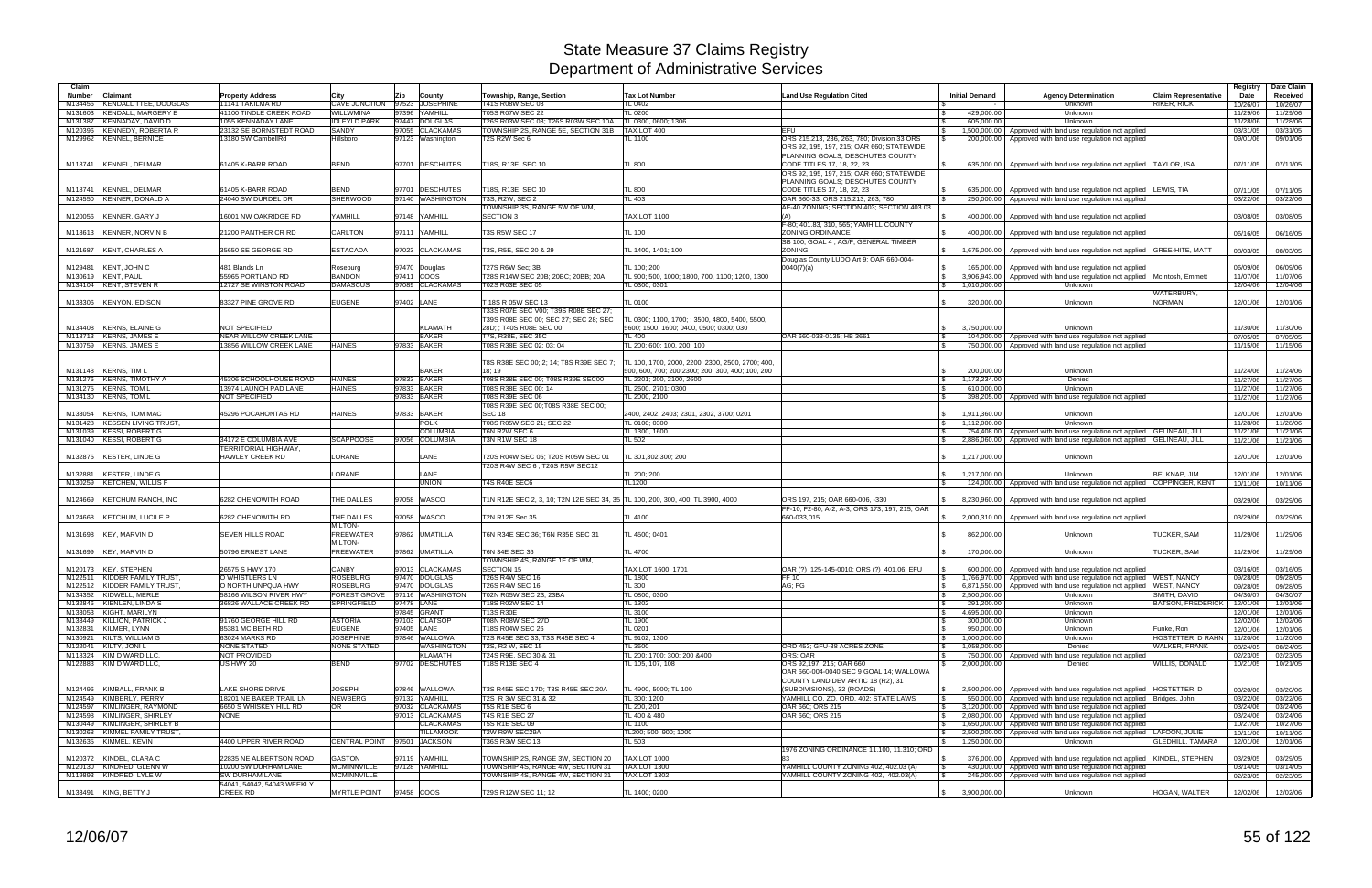| Claim<br><b>Number</b> | Claimant                                                   | <b>Property Address</b>                          | City                                 | Zip<br>County                         | Township, Range, Section                            | <b>Tax Lot Number</b>                                              | <b>Land Use Regulation Cited</b><br>HB 3661; LCC 905.100-120, LCC 928.320-336.     | <b>Initial Demand</b>                    | <b>Agency Determination</b>                                                                                                 | <b>Claim Representative</b> | Registry<br>Date     | Date Claim<br>Received |
|------------------------|------------------------------------------------------------|--------------------------------------------------|--------------------------------------|---------------------------------------|-----------------------------------------------------|--------------------------------------------------------------------|------------------------------------------------------------------------------------|------------------------------------------|-----------------------------------------------------------------------------------------------------------------------------|-----------------------------|----------------------|------------------------|
| M129397                | KING, DAN                                                  | 34810 Stutzman Dr SE                             | Albany                               | 97320 Linn                            | T11S R3W SEC 25                                     | TL 211                                                             | LCC 934.510                                                                        | 180.000.00                               | Approved with land use regulation not applied                                                                               |                             | 05/26/06             | 05/26/06               |
| M130589                | KING, DAVID                                                | 65435 CLINE FALLS HWY                            | <b>BEND</b>                          | 97701 DESCHUTES                       | T16S R12E SEC 19                                    | TL 1800                                                            |                                                                                    |                                          | 720,000.00 Approved with land use regulation not applied                                                                    |                             | 11/06/06             | 11/06/06               |
| M134233                | KING, DENNIS J                                             | NOT SPECIFIED                                    |                                      | 97351 POLK                            | T09S R04W SEC 14                                    | <b>TL 0700</b>                                                     | - \$                                                                               | 418,470.00                               | Unknown                                                                                                                     | <b>FRANK WALKER &amp;</b>   | 12/05/06             | 12/05/06               |
| M131584                | KING, DON                                                  | FROST RD & GRANT RD                              |                                      | 97338 POLK                            | T08S R06W SEC 34                                    | TL 0400, 0500, 0501, 0502, 1000, 1002                              |                                                                                    | 6,532,099.98                             | Unknown                                                                                                                     | ASSOC.                      | 11/29/06             | 11/29/06               |
| M129805                | KING, DONALD R                                             | 28715 NE Bell Rd                                 | Newberg                              | 97132 Yamhill                         | T3S R2W Sec 4                                       | TL 1500                                                            | ORD 310 YC Sec 501 dated 8-1982                                                    | 458.438.00                               | Approved with land use regulation not applied                                                                               |                             | 08/03/06             | 08/03/06               |
| M133626                | KING, GEORGE J<br>M121745 KING, RONALD                     | 16655 CAMPBELL RD<br>3200 NW 366TH PL            | <b>HARBOR</b><br><b>CORNELIUS</b>    | 97415 CURRY<br>97113 WASHINGTON       | T41S R13W SEC 02<br>T1N, R3W, SEC 28                | TL 0300<br>TL403                                                   | \$<br><b>AFIO ZONING</b><br>- \$                                                   | 000,000.00<br>400,000.00                 | Unknown<br>Approved with land use regulation not applied                                                                    |                             | 12/04/06             | 12/04/06               |
|                        | M131594 KINKADE, ALONZO D                                  | 78414 HALDERMAN RD                               | COTTAGE GROVE 97424 LANE             |                                       | T20S R03W SEC 31                                    | TL 1706, 1707                                                      |                                                                                    | 151.500.00                               | Unknown                                                                                                                     | <b>GIFFORD, MILTON</b>      | 08/05/05<br>11/29/06 | 08/05/05<br>11/29/06   |
|                        | M124710 KINLEY, JAMES F                                    | 92095 SKINNER LANE                               | <b>JUNCTION CITY</b>                 | 97448 LANE                            | T16S R4W SEC 20                                     | TL 2000                                                            | E-40 ZONING, LC 16.212<br>$\mathcal{L}$                                            | 99,000.00                                | Approved with land use regulation not applied                                                                               |                             | 03/31/06             | 03/31/06               |
|                        |                                                            | WILDFLOWER DRIVE & APRIL                         |                                      |                                       |                                                     |                                                                    |                                                                                    |                                          |                                                                                                                             |                             |                      |                        |
|                        | M133135 KINNEY, GERALD W                                   | DRIVE NEAR MERLIN                                |                                      | 97532 JOSEPHINE                       | T35S R06W SEC 16                                    | TL 0200                                                            | SB 10, CHAPTER 80-173; SB 100; LINCOLN<br>COUNTY ORDINANCE 34: OAR 660-015-0000(3) | 1,872,440.00<br>$\mathcal{S}$            | Unknown                                                                                                                     | SHOEMAKER, GALE             | 12/01/06             | 12/01/06               |
| M122832                | KINNEY, JERRY R                                            | <b>NEAR LOGSDEN ROAD</b>                         | 97380                                | <b>LINCOLN</b>                        | T10S, R10W, SEC 11                                  | TL 102, 103, 702                                                   | 660-033                                                                            | 1.500.000.00<br>S.                       | Approved with land use regulation not applied BARTOLDUS, DENNIS                                                             |                             | 10/17/05             | 10/17/05               |
|                        | M131042 KINOSHITA, HANA                                    | 2645 KINGSLEY ROAD                               | <b>HOOD RIVER</b>                    | 97031 HOOD RIVER                      | <b>T2N R10E SEC 20</b>                              | TL 1100, 1200                                                      |                                                                                    | <b>S</b><br>12.351.217.00                | Approved with land use regulation not applied COREY, JASON                                                                  |                             | 11/21/06             | 11/21/06               |
|                        | M131041 KINOSHITA, HANNA                                   | 1775 COUNTY CLUB ROAD                            | <b>HOOD RIVER</b>                    | 97031 HOOD RIVER                      | <b>T2N R10E SEC 9</b>                               | TL 300, 36100, 3200                                                |                                                                                    | 10,472,591.00                            | Approved with land use regulation not applied COREY, JASON                                                                  |                             | 11/21/06             | 11/21/06               |
| M130108                | M130107 KINTZ, DANIEL<br>KINTZ, DANIEL                     | 7501 S Drake Rd<br>Maple Grove Rd                | Mt Angel                             | 97362 Clackamas<br>Clackamas          | T6S R1E Sec 5<br>T6S R1E Sec 13; Sec 24             | TL 1800<br>TL 800; 101                                             |                                                                                    | 1,330,000.00<br>\$<br>1,384,000.00<br>\$ | Approved with land use regulation not applied Kelly, Donald<br>Approved with land use regulation not applied  Kelly, Donald |                             | 09/25/06<br>09/25/06 | 09/25/06<br>09/25/06   |
| M132690                | KIRK TTEE, RICHARD C                                       | 4797 ST PAUL HWY                                 | <b>ST PAUL</b>                       | 97137 MARION                          | T4S R2W SEC 20; 20C                                 | TL 500; 100, 200, 500                                              |                                                                                    | 33.847.180.00<br>$\mathbb{S}$            | Unknown                                                                                                                     | <b>GUNN, MICHAEL</b>        | 12/01/06             | 12/01/06               |
|                        | M131111 KIRK, ENA W                                        | 56101 BRUMMIT CREEK RD                           | <b>MRYTLE POINT</b>                  | 97458 COOS                            | T28S R10W SEC 2; 3; 10; 11                          | TL 600; 300; 100; 300                                              | - \$                                                                               | 325,000.00                               | Unknown                                                                                                                     | KIRK, RICHARD               | 11/22/06             | 11/22/06               |
|                        | M122133 KIRKES, STEVE<br>M130369 KIRKHAM, RICHARD          | 468 Starkbuck Ln                                 | <b>Myrtle Creek</b>                  | 97457 Douglas<br><b>POLK</b>          | T29S, R4W, SEC 8<br>T6S R6W SEC 07; T6S R7W SEC 12  | TL 2700<br>TL 202, 300, 500; 2800                                  | Article 5 (FF) Section 3.5.200                                                     | 60.100.00<br>1,931,987.00                | Approved with land use regulation not applied<br>Approved with land use regulation not applied WALLACE, LIEN                |                             | 08/30/05<br>10/23/06 | 08/30/05<br>10/23/06   |
| M129950                | KIRKLIN, KATHLEEN A                                        |                                                  |                                      | <b>BAKER</b>                          | T9S R37E SEC 33D                                    | <b>TL 100</b>                                                      | SB 100; ORS 215                                                                    | 450,000.00                               | Approved with land use regulation not applied                                                                               |                             | 08/30/06             | 08/30/06               |
|                        | M118686 KIRKPATRICK, BRUCE                                 | 3140 N 2ND ST                                    | <b>BAKER CITY</b>                    | 97814 BAKER                           | <b>T9S R39E SEC 7</b>                               | TL 1600                                                            | NOT SPECIFIED<br>\$                                                                |                                          | Withdrawn                                                                                                                   |                             | 06/29/05             | 06/29/05               |
|                        | M131528 KIRKPATRICK, DAREN                                 | 38381 WENDLING RD                                | <b>MARCOLA</b>                       | 97454 LANE                            | T16S R01W SEC 1840                                  | <b>TL 1100</b>                                                     |                                                                                    | 298,360.00<br>$\mathbb{S}$               | Unknown                                                                                                                     |                             | 11/29/06             | 11/29/06               |
| M129340                | KIRKPATRICK, DONALD C                                      |                                                  |                                      | Klamath                               | T39S R10E Sec 17, 8 & 8C                            | TLS 400, 500, 600; 2200 & 800                                      | Klamath County Land Development Code; State<br>Goals and Guidelines<br>- \$        | 1,360,000.00                             | Approved with land use regulation not applied                                                                               |                             | 05/17/06             | 05/17/06               |
|                        | M132487 KIRKPATRICK, GAYLE                                 |                                                  |                                      | <b>CLACKAMAS</b>                      | <b>T4S R1E SEC 20</b>                               | TL 506                                                             |                                                                                    | 323,847.00                               | Unknown                                                                                                                     |                             | 12/01/06             | 12/01/06               |
|                        | M130686 KIRKPATRICK, GERALD                                |                                                  | <b>SPRINGFIELD</b>                   | 97478 LANE                            | T17S R 02W SEC 03                                   | <b>TL 2904</b>                                                     | - \$                                                                               | 818,300.00                               | Approved with land use regulation not applied                                                                               |                             | 11/13/06             | 11/13/06               |
|                        | M132488 KIRKPATRICK, MARLENE<br>M132427 KIRSCH TTE, JOHN W | 4620 NW QUINCE LANE<br>6430 HWY 47               | REDMOND                              | 97756 DESCHUTES<br>97111 YAMHILL      | T15S R13E SEC 6<br><b>T3S R4W SEC 34</b>            | TL 800<br>TL 700, 703, 704                                         |                                                                                    | 383,252.00<br>300,000.00                 | Unknown<br>Unknown                                                                                                          | <b>GOWELL, WALTER</b>       | 12/01/06<br>12/01/06 | 12/01/06<br>12/01/06   |
|                        | M132428 KIRSCH TTE, JOHN W                                 |                                                  |                                      | 97111 YAMHILL                         | T4S R4W SEC 4                                       | TL 200, 1000                                                       |                                                                                    | 500,000.00                               | Unknown                                                                                                                     | <b>GOWELL, WALTER</b>       | 12/01/06             | 12/01/06               |
|                        |                                                            | 6670, 6885, 6900 & 7061 NW                       |                                      |                                       |                                                     |                                                                    | EF-80: YAMHILL COUNTY ZONE CODE SECTION                                            |                                          |                                                                                                                             |                             |                      |                        |
| M118497                | KIRSCH, JOHN                                               | POVERTY BEND ROAD                                | <b>MCMINNVILLE</b>                   | 97128 YAMHILL                         | T4S, R4W, SEC 4                                     | TL 200, 201, 1000                                                  | 402.403                                                                            | 200,000.00                               | Approved with land use regulation not applied                                                                               |                             | 05/24/05             | 05/24/05               |
|                        | M118498 KIRSCH, JOHN                                       | 6430 HWY 47                                      | <b>CARLTON</b>                       | 97111 YAMHILL                         | T3S, R4W, SEC 34                                    | TL 700                                                             | EF-80: YAMHILL COUNTY CODE SECTION 402<br>EF-80; YAMHILL COUNTY ZONE CODE SECTION  | 50,000.00                                | Approved with land use regulation not applied                                                                               |                             | 05/24/05             | 05/24/05               |
| M118499                | KIRSCH, JOHN                                               | 5300 NW POVERTY BEND RD                          | <b>MCMINNVILLE</b>                   | 97128 YAMHILL                         | T4S, R4W, SEC 3                                     | <b>TL 800</b>                                                      | 402, 403                                                                           | 50,000.00                                | Approved with land use regulation not applied                                                                               |                             | 05/24/05             | 05/24/05               |
|                        | M131008 KIRSCH, JOHN W                                     |                                                  |                                      | 97128 YAMHILL                         | T4W R4W SEC 3                                       | <b>TL 801</b>                                                      | l \$                                                                               | 50,000.00                                | Unknown                                                                                                                     | <b>GOWELL, WALTER</b>       | 11/21/06             | 11/21/06               |
|                        | M132429 KIRSCH, JOHN W                                     | POVERTY BEND RD                                  |                                      | 97128 YAMHILL                         | T4S R4W SEC 3                                       | TL 800, 802                                                        | l S                                                                                | 500,000.00                               | Unknown                                                                                                                     | <b>GOWELL, WALTER</b>       | 12/01/06             | 12/01/06               |
|                        | M131568 KISER, FRANK<br>M134314 KITAMURA, GRANT            | 3370 BROPHY RD<br>979 ONION AVE                  | <b>EAGLE POINT</b><br><b>ONTARIO</b> | 97524 JACKSON<br>97914 MALHEUR        | T35S R01E SEC 30<br>T18S R46E SEC 28                | <b>TL 0800</b><br><b>TL 0200</b>                                   | l \$                                                                               | 402.560.00<br>652.884.00                 | Unknown<br>Unknown                                                                                                          | <b>GLEDHILL, TAMARA</b>     | 11/29/06<br>03/30/07 | 11/29/06<br>03/30/07   |
|                        | M122230 KITCHEN, ALFRED                                    | 30940 NE MERSHON RD                              | <b>TROUTDALE</b>                     | 97060 MULTNOMAH                       | T1N R4E SEC 32C                                     | TL 100                                                             | MC 35.2620                                                                         | 400,000.00                               | Approved with land use regulation not applied                                                                               |                             | 09/08/05             | 09/08/05               |
|                        | M122231 KITCHEN, ALFRED                                    | 30940 NE MERSHON RD                              | <b>TROUTDALE</b>                     | 97060 MULTNOMAH                       | T1N R4E SEC32C                                      | TL 300                                                             | MCC 35.2620                                                                        | 350,000.00                               | Approved with land use regulation not applied                                                                               |                             | 09/08/05             | 09/08/05               |
|                        | M122229 KITCHEN, ALFRED W<br>M129923 KITCHEN, DOLLIE       | 30940 NE MERSHON<br>700 BUTTERCUP LN             | TROUTDALE<br><b>JACKSONVILLE</b>     | 97060 MULTNOMAH<br>97530 JACKSON      | T1 N R4E SEC 32C<br><b>T38S R3W SEC 26</b>          | TL 200 1/2 LOT 43<br>TL 412                                        | EFU; MCC 35.2620<br><b>COUNTY ORDINANCE NO. 1</b>                                  | 3,750,000.00                             | Approved with land use regulation not applied<br>Approved with land use regulation not applied                              |                             | 09/08/05<br>08/25/06 | 09/08/05<br>08/25/06   |
|                        |                                                            |                                                  |                                      |                                       |                                                     |                                                                    | ZDO-401; ORS 215; OAR 660; DLCD                                                    |                                          |                                                                                                                             |                             |                      |                        |
| M118690                | KITCHER, WILLIAM                                           | NOT PROVIDED                                     |                                      | <b>CLACKAMAS</b>                      | T2S, R5E, SEC 5                                     | TL 700, 1500                                                       | <b>REGULATION &amp; RULES APPLIED BY LUBA</b>                                      |                                          | Approved with land use regulation not applied                                                                               |                             | 06/28/05             | 06/28/05               |
| M130555                | <b>KITE RANCHES INC</b><br>M132435 KIYOKAWA, KAY           | 14551 KENO WORDEN RD<br>4411, 4635 PUNCH BOWL RD | <b>KENO</b><br><b>HOOD RIVER</b>     | 97627 KLAMATH<br>97031 HOOD RIVER     | T40S R8E SEC 7; 0; 6; 16; 5; 17; 8<br>T1N R9E SEC 1 | TL 100, 300; 1300; 300; 200; 900; 100; 200<br>TL 600, 1400         | l \$                                                                               | 2.750.000.00<br>8,300,227.00             | Approved with land use regulation not applied GANONG, WILLIAM                                                               | <b>COREY, JASON</b>         | 11/03/06             | 11/03/06               |
|                        | M132450 KIYOKAWA, KAY                                      |                                                  | <b>HOOD RIVER</b>                    | 97031 HOOD RIVER                      | T1N R9E SEC 12; T1N R10E SEC 7                      | TL 4100; 900                                                       |                                                                                    | \$<br>10,250,301.00<br>$\mathcal{S}$     | Unknown<br>Unknown                                                                                                          | COREY, JASON                | 12/01/06<br>12/01/06 | 12/01/06<br>12/01/06   |
|                        |                                                            | 4710 & 4795 GREEN RD + 4425                      |                                      |                                       |                                                     |                                                                    |                                                                                    |                                          |                                                                                                                             |                             |                      |                        |
| M132451                | KIYOKAWA, KAY                                              | O`LEARY                                          | <b>HOOD RIVER</b><br><b>PARKDALE</b> | <b>HOOD RIVER</b><br>97031            | T1N R09E SEC 12                                     | TL 300, 500, 600<br>TL 3100. 3200. 3300. 3400                      |                                                                                    | 4,933,475.00                             | Unknown                                                                                                                     | COREY, JASON                | 12/01/06             | 12/01/06               |
|                        | M131261 KIYOKAWA, MAMORU<br>M131262 KIYOKAWA, MAMORU       | 3131 CLEAR CREEK ROAD                            |                                      | 97041 HOOD RIVER<br><b>HOOD RIVER</b> | T01S R10E SEC 07<br>T01S 10E SEC 07                 | TL 0400, 0500                                                      |                                                                                    |                                          | 1,138,363.00 Approved with land use regulation not applied<br>4,690,304.00 Approved with land use regulation not applied    |                             | 11/27/06<br>11/27/06 | 11/27/06<br>11/27/06   |
|                        | M129579 KIZAEFF, CATHIRENA                                 | 12200 Block of Checkersboard Rd Gervais          |                                      | Marion                                | T5S R2W Sec 35BA                                    | TL 900                                                             | <b>EFU</b>                                                                         |                                          | 120,000.00   Approved with land use regulation not applied                                                                  |                             | 06/26/06             | 06/26/06               |
|                        | M132319 KIZER, MAXINE L                                    | 8181 LOOSLEY RD                                  | <b>FT KLAMATH</b>                    | 97626 KLAMATH                         | T33S R7.5E SEC 34                                   | TL 6800                                                            |                                                                                    | $\mathbb{S}$<br>8,000,000.00             | Unknown                                                                                                                     | <b>KIZER, RANDELL</b>       | 11/30/06             | 11/30/06               |
|                        | M119201 KLAHN, BETTY K                                     | 15025 S MITCHELL LANE                            | OREGON CITY                          | 97045 CLACKAMAS                       | TOWNSHIP 3 RANGE 2E SECTION 22                      | TAX LOT 400                                                        | OAR 660-004-0040<br>$\mathfrak{L}$                                                 | 300.000.00                               | Approved with land use regulation not applied                                                                               |                             | 01/07/05             | 01/07/05               |
|                        | M134396 KLAMP, HELEN D                                     | 40081 RIVER RD                                   | <b>STAYTON</b>                       | 97383 LINN                            | T09S R01W SEC 21                                    | <b>TL 0202</b>                                                     |                                                                                    | 100,000.00                               | <b>Unknown</b>                                                                                                              |                             | 06/21/07             | 06/21/07               |
|                        | M122891 KLANN, ARNOLD                                      | 6336 SW MERIDIAN WAY                             | <b>TUALATIN</b>                      | 97062 CLACKAMAS                       | T2S, R1E, SEC 31                                    | TL 300, 301, 302                                                   | RRFF <sub>5</sub><br>\$                                                            | 4,600,000.00                             | Approved with land use regulation not applied                                                                               |                             | 10/21/05             | 10/21/05               |
|                        | M133468 KLAPAK, MICHAEL A                                  | 3335 SARDINE CREEK RD                            | <b>GOLD HILL</b><br><b>MILTON-</b>   | 97525 JACKSON                         | T35S R03W SEC 31; SEC 32                            | TL 0300; 1100                                                      | l \$                                                                               | 350,000.00                               | Unknown                                                                                                                     |                             | 12/02/06             | 12/02/06               |
|                        | M133504 KLEIN, ADOLF C                                     | 50036 SCHUBERT RD                                | <b>FREEWATER</b>                     | 97862 UMATILLA                        | T06N R34E SEC 00                                    | TL 4400, 4401                                                      | - \$                                                                               | 420,000.00                               | Unknown                                                                                                                     |                             | 12/02/06             | 12/02/06               |
|                        | M130405 KLEINSMITH, ALBERT E                               |                                                  |                                      | <b>CLACKAMAS</b>                      | T4S R2E SEC 17C                                     | TL 700                                                             |                                                                                    |                                          | 163,000.00 Approved with land use regulation not applied                                                                    |                             | 10/24/06             | 10/24/06               |
|                        |                                                            |                                                  |                                      |                                       |                                                     |                                                                    | Goals 3, 14: OAR 660-033-0010 to 0160, 004-                                        |                                          |                                                                                                                             |                             |                      |                        |
|                        | M125130 KLEMP, DANIEL                                      | Meadowview Ln & Prairie Rd                       | Eugene                               | Lane                                  | T16S R4W Sec 28                                     | TL 1102                                                            | 0004, 014-0000 to 0004, 015-000(3); ORS 215.203,<br>296, 197.175, 200, 250         | \$                                       | 2,180,000.00   Approved with land use regulation not applied CORNACCHIA, STEVE   04/27/06                                   |                             |                      | 04/27/06               |
|                        | M124957 KLEWITZ, MADELYN                                   | 87633 & 87596 Hoopla Lane                        |                                      | 97411 Coos                            | T29S R14W Sec 7                                     | TL 1200                                                            | EFU; Sec 4.9.900-B                                                                 |                                          | 550,000.00 Approved with land use regulation not applied                                                                    |                             | 04/17/06             | 04/17/06               |
|                        |                                                            | 5301 BASELINE DR & 5355 LAVA                     |                                      |                                       |                                                     |                                                                    |                                                                                    |                                          |                                                                                                                             |                             |                      |                        |
|                        | M130915 KLINDT, PAUL H                                     | BED DR                                           | <b>HOOD RIVER</b>                    | 97041 HOOD RIVER                      | T1S R9E SEC 1                                       | TL 100, 101                                                        |                                                                                    |                                          | \$19,944,575.00 Approved with land use regulation not applied ANDERSEN, STEVEN                                              |                             | 11/20/06             | 11/20/06               |
|                        | M132216 KLOSE TRUST, MARY P                                | 1023 GUNNELL RD                                  |                                      | <b>JOSEPHINE</b>                      | T36S R7W SEC13                                      | TL 600                                                             |                                                                                    | \$                                       | 1,000,000.00 Approved with land use regulation not applied HART, BOB                                                        | <b>PRIMOGENITOR</b>         | 11/24/06             | 11/24/06               |
|                        | M134165 KMETIC, MARY                                       | 1851 DAVIS ST                                    | OREGON CITY                          | 97045 CLACKAMAS                       | T02S R02E SEC 29DD; 32AA                            | TL 1100, 1190; 0100                                                |                                                                                    | $\mathbb{S}$<br>1,115,863.00             | Unknown                                                                                                                     | CORP.                       | 12/04/06             | 12/04/06               |
|                        | M131963 KNAPP, GUENTHER A                                  |                                                  |                                      | <b>CLACKAMAS</b>                      | <b>T3S R1E SEC 19</b>                               | TL 102                                                             |                                                                                    | 1,840,000.00<br><b>S</b>                 | Unknown                                                                                                                     | KNEELAND, JOHN              | 11/30/06             | 11/30/06               |
|                        | M131369 KNAPP, JAMES T                                     | 12395 SE BLUFF RD                                | SANDY                                | 97055 CLACKAMAS                       | T1S R4E SEC 35D                                     | <b>TL 2700</b><br>TL 2100, 2200, 2600, 2700, 2800; 301, 302, 1900, |                                                                                    | 639,734.00<br>\$                         | Unknown                                                                                                                     |                             | 11/28/06             | 11/28/06               |
|                        | M132130 KNAPP, JOHN                                        |                                                  |                                      | <b>CLACKAMAS</b>                      | T2S R5E SEC 19; SEC 20                              | 1901, 2800                                                         |                                                                                    | \$33,105,349.00                          | Unknown                                                                                                                     | WYMAN, TY                   | 11/30/06             | 11/30/06               |
|                        | M124469 KNAPP, JUDY E                                      | 1001 SW COLFAX LANE                              | <b>MADRAS</b>                        | 97741 JEFFERSON                       | T11S R13E SEC 23B                                   | <b>TL 700</b>                                                      | OAR 660-004-0040(7)                                                                |                                          | 75,000.00 Approved with land use regulation not applied                                                                     |                             | 03/17/06             | 03/17/06               |
|                        | M131318 KNIERIEM, MARK A                                   | 29805 E. WOODARD ROAD                            | <b>TROUTDALE</b>                     | 97060 MULTNOMAH<br><b>DOUGLAS</b>     | T01N R04E SEC 31                                    | TL 0500                                                            | l \$                                                                               | 96,167.00                                | Unknown                                                                                                                     |                             | 11/27/06             | 11/27/06               |
|                        | M132344 KNIGHT, DELILAH S                                  |                                                  |                                      |                                       | T23S R5W SEC 29; 30; 31; 32                         | TL 1000; 899, 900; 100; 100, 300, 304                              |                                                                                    | $\frac{1}{2}$ 2,103,444.00               | Unknown                                                                                                                     |                             | 11/30/06             | 11/30/06               |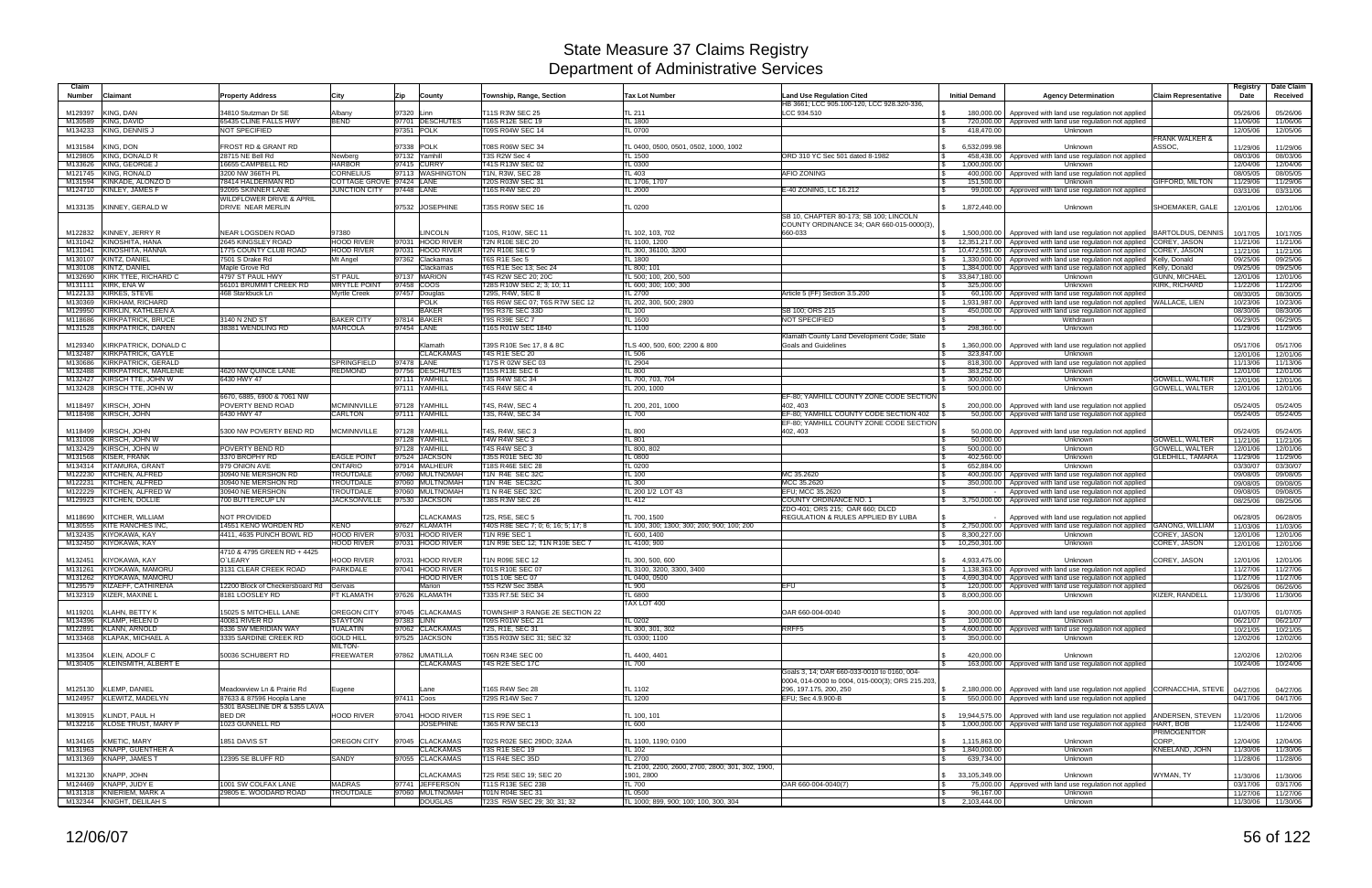| Claim         |                                                       |                                                             |                                      |                                                   |                                                    |                                                        |                                                                                                 |                                     |                                                                                                                       |                               | Registry             | Date Claim           |
|---------------|-------------------------------------------------------|-------------------------------------------------------------|--------------------------------------|---------------------------------------------------|----------------------------------------------------|--------------------------------------------------------|-------------------------------------------------------------------------------------------------|-------------------------------------|-----------------------------------------------------------------------------------------------------------------------|-------------------------------|----------------------|----------------------|
| <b>Number</b> | Claimant<br><b>KNIGHT, DONALD</b>                     | <b>Property Address</b><br>660 DRIVER VALLEY RD             | City<br><b>OAKLAND</b>               | Zip<br>County<br>97462 DOUGLAS                    | Township, Range, Section<br>T24S, R5W, SEC 34      | <b>Tax Lot Number</b><br>TL 201, 202, 205              | <b>Land Use Regulation Cited</b><br>$FG: F-3$                                                   | <b>Initial Demand</b>               | <b>Agency Determination</b><br>599,416.00 Approved with land use regulation not applied                               | Claim Representative          | Date                 | Received             |
| M121624       | M131634 KNIGHT, JAMES B                               | NOT PROVIDED                                                |                                      | <b>LINN</b>                                       | T12S R02W SEC 08                                   | TL 1200                                                |                                                                                                 | 116.000.00                          | Unknown                                                                                                               | KNIGHT SR. JAMES              | 07/28/05<br>11/29/06 | 07/28/05<br>11/29/06 |
|               | M133716 KNIGHT, JEFFREY D                             | 21745 S LEWELLEN RD                                         | <b>BEAVERCREEK</b>                   | 97004 CLACKAMAS                                   | <b>T02N R10E SEC 27D</b>                           | TL 0301                                                |                                                                                                 | 700,000.00                          | Unknown                                                                                                               | <b>BROSY, JOHN</b>            | 12/04/06             | 12/04/06             |
|               | M118615 KNIGHT, KATHY B                               | NOT PROVIDED                                                |                                      | 97834 BAKER                                       | T7S R46E SEC 31                                    | <b>TL 1200</b>                                         | NOT SPECIFIED                                                                                   | l \$<br>60,000.00                   | Approved with land use regulation not applied                                                                         |                               | 06/16/05             | 06/16/05             |
|               | M130762 KNIGHT, LEONARD                               |                                                             |                                      | 97870 BAKER                                       | <b>T9S R45E SEC 22</b>                             | TL 1000                                                |                                                                                                 | 100,000.00                          | Approved with land use regulation not applied                                                                         |                               | 11/15/06             | 11/15/06             |
|               | M131101 KNOLLCREST LLC,                               |                                                             |                                      | <b>JACKSON</b>                                    | <b>T38S R2W SEC 12</b>                             | TL 500                                                 | ALL STATEWIDE REGULATIONS AND                                                                   | \$<br>3,634,400.00                  | Denied                                                                                                                |                               | 11/22/06             | 11/22/06             |
| M122729       | KNORR ROCK & LAND CO.                                 | NEAR PERSHALL WAY RD                                        |                                      | 97756 DESCHUTES                                   | T14S, R13E, SEC 33                                 | TL 601                                                 | <b>ORDINANCES</b>                                                                               | 2,000,000.00                        | Approved with land use regulation not applied                                                                         | <b>FITCH, EDWARD</b>          | 10/11/05             | 10/11/05             |
|               | M131252 KNORR, CLARENCE A                             | 35870 NW HAHN ROAD                                          | <b>BANKS</b>                         | 97106 WASHINGTON                                  | T02N R03W SEC 27                                   | TL 1301                                                |                                                                                                 | 500.000.00<br>\$                    | Denied                                                                                                                | <b>HARKER, KEVIN</b>          | 11/24/06             | 11/24/06             |
|               | M134478 KNOWLES, RICK D                               | 4825 ORCHARD RD                                             | THE DALLES                           | 97058 WASCO                                       | T01N R13E SEC 19                                   | TL 0400                                                |                                                                                                 | 908.900.00                          | Unknown                                                                                                               | ANDERSEN, STEVEN              | 12/03/07             | 12/03/07             |
|               | M130631 KNOWLTON, PERRY M                             |                                                             | <b>MOLALLA</b>                       | 97038 CLACKAMAS                                   | <b>T5S R2E SEC 7</b>                               | TL 600                                                 |                                                                                                 | 200,000.00                          | Approved with land use regulation not applied KNOWLTON, BRUCE                                                         |                               | 11/08/06             | 11/08/06             |
|               |                                                       |                                                             |                                      |                                                   | T36S 14W SEC 00; SEC 29; SEC 30; SEC               |                                                        |                                                                                                 |                                     |                                                                                                                       |                               |                      |                      |
| M131434       | KNOX BAIRD & DAVIS INC.<br>M134174 KNOX, SUEKO        | <b>NONE GIVEN</b><br>24091 DECKER RD                        | <b>WEDERBURN</b><br><b>CORVALLIS</b> | 97491 CURRY<br>97333 BENTON                       | 30D; T36S R15W SEC 25<br>T13S R06W SEC 03          | TL 330, 550, 6900; 800, 1600; 1400; 900<br>TL 0800     |                                                                                                 | 32,220,000.00<br>\$<br>400.000.00   | Unknown<br>Unknown                                                                                                    | KNOX, JAMES                   | 11/28/06<br>12/04/06 | 11/28/06<br>12/04/06 |
|               |                                                       | 14102 SOUTH UNION MILLS                                     |                                      |                                                   |                                                    |                                                        |                                                                                                 |                                     |                                                                                                                       |                               |                      |                      |
| M130815       | KNUDSON, RICHARD T                                    | ROAD                                                        | <b>MULINO</b>                        | 97042 CLACKAMAS                                   | T4S R2E SEC 28                                     | TL 400, 600, 700                                       |                                                                                                 | 5,000,000.00                        | Approved with land use regulation not applied                                                                         |                               | 11/16/06             | 11/16/06             |
|               | M133393 KOBAYASHI, DICK R                             | 5591 BINNS HILLS DR                                         | <b>HOOD RIVER</b>                    | 97031 HOOD RIVER                                  | T02N R10E SEC 17; SEC 18                           | TL 2900, 3100; 1900                                    |                                                                                                 | 3,280,000.00                        | Unknown                                                                                                               |                               | 12/02/06             | 12/02/06             |
|               |                                                       |                                                             |                                      |                                                   |                                                    |                                                        | ORS 197.040, 175(2), 225, 250, 626, 646, 215.050,                                               |                                     |                                                                                                                       |                               |                      |                      |
|               |                                                       |                                                             |                                      |                                                   |                                                    |                                                        | 203, 213, 236, 262, 263, 284, 296, 705, 780; OAR<br>660-033-0020, 0030, 0090, 0100, 0120, 0130, |                                     |                                                                                                                       |                               |                      |                      |
|               | M118543 KOBBE, JOHN                                   | 11795 SW KOBBE DR                                           | <b>BEAVERTON</b>                     | 97007 WASHINGTON                                  | T1S R2W SEC 36                                     | <b>TL 1000</b>                                         | 0135, 011-0060, 015-0000                                                                        | 19,388,000.00<br>IS.                | Approved with land use regulation not applied BARTHOLEMY, ED                                                          |                               | 06/01/05             | 06/01/05             |
|               | M124372 KOBER, HOWARD                                 | 29273 S DRYLAND RD                                          | <b>CANBY</b>                         | 97013 CLACKAMAS                                   | <b>T4S R1E S34</b>                                 | <b>TL 1200</b>                                         | 80 ACRE LOT REQUIREMENT                                                                         | 700,000.00<br>l \$                  | Approved with land use regulation not applied                                                                         |                               | 04/06/06             | 04/06/06             |
|               | M130151 KOCH, ANTON                                   |                                                             |                                      | Linn                                              | T9S R1E Sec 18                                     | TL 100, 200                                            | 80 Acre minimum                                                                                 | 850.000.00                          | Approved with land use regulation not applied                                                                         |                               | 09/29/06             | 09/29/06             |
|               | M124666 KOEHNKE, FRANCES L                            | NOT PROVIDED                                                |                                      | <b>WASHINGTON</b>                                 | <b>T1N R3W SEC 29</b>                              | TL 102                                                 | <b>INCOME STANDARD</b>                                                                          |                                     | 250,000,00 Approved with land use regulation not applied                                                              |                               | 03/29/06             | 03/29/06             |
|               |                                                       |                                                             |                                      |                                                   |                                                    |                                                        | ORS 197, 215; OAR 660; STATEWIDE PLANNING                                                       |                                     |                                                                                                                       |                               |                      |                      |
|               |                                                       |                                                             |                                      |                                                   |                                                    |                                                        | GOALS; MARION COUNTY COMPREHENSIVE<br>PLAN, SUBDIVISION ORDINANCE, RURAL                        |                                     |                                                                                                                       |                               |                      |                      |
|               | M122505 KOENIG, PATRICIA                              | 5524 OLD MEHAMA RD SE                                       | <b>STAYTON</b>                       | 97383 MARION                                      | T9S, R1E, SEC 7C, 18                               | TL 300, 500                                            | ZONING ORDINANCE                                                                                | 2,899,654.00<br>\$                  | Approved with land use regulation not applied   LIEN, WALLACE                                                         |                               | 09/27/05             | 09/27/05             |
|               | KOESTER FAMILY REVOCABLE,                             |                                                             |                                      |                                                   |                                                    |                                                        |                                                                                                 |                                     |                                                                                                                       |                               |                      |                      |
|               | M122312 LIVING TRUST                                  | <b>BELLEVUE HOPEWELL HWY</b>                                |                                      | YAMHILL                                           | T5S R5 W SEC 28                                    | <b>TL 100</b>                                          | EF-80                                                                                           | 168.875.00<br>$\mathcal{F}$         | Approved with land use regulation not applied                                                                         |                               | 09/13/05             | 09/13/05             |
|               | KOESTER FAMILY REVOCABLE.                             | LATHAM RD AND MUDDY VALLEY                                  |                                      |                                                   |                                                    |                                                        |                                                                                                 |                                     |                                                                                                                       |                               |                      |                      |
|               | M122313 LIVING TRUST                                  | RD.<br>CORNER OF GASTON ROA DAND                            |                                      | 97128 YAMHILL                                     | T5S R5 W SEC 20                                    | <b>TL 1500</b>                                         | EF-80                                                                                           | 87,480.00                           | Approved with land use regulation not applied                                                                         |                               | 09/13/05             | 09/13/05             |
| M119365       | KOHLMEYER, COLIN                                      | <b>HARDEBECK ROAD</b>                                       | <b>GASTON</b>                        | 97119 WASHINGTON                                  | RANGE 1S4-36-D SECTION 36                          | TAX LOT 100                                            |                                                                                                 | 100,000.00                          | Approved with land use regulation not applied                                                                         |                               | 01/19/05             | 01/19/05             |
|               | M124423 KOIVISTO, REUBEN                              | 39025 SE TRUBEL RD                                          | <b>SANDY</b>                         | 97055 CLACKAMAS                                   | T2S R4E SEC 24C                                    | TL 700                                                 | EFU-80: PLANNING GOALS 3, 14                                                                    | 200,000.00<br>\$                    | Approved with land use regulation not applied                                                                         |                               | 03/16/06             | 03/16/06             |
| M130455       | <b>KOKEEL KANU KLUB</b>                               | 16219 SITKUM LANE                                           | <b>MYRTLE POINT</b>                  | 97458 COOS                                        | <b>T28S R10W SEC 6</b>                             | TL 1200                                                |                                                                                                 | 1,220,000.00<br>\$                  | Denied                                                                                                                | <b>BERGMAN, MAUREEN</b>       | 10/27/06             | 10/27/06             |
| M131537       | KONZELMAN, ELLEN I                                    | 15130 SE FAIRVIEW RD                                        | <b>DAYTON</b>                        | 97114 YAMHILL                                     | T05S R03W SEC 20                                   | <b>TL 0600</b>                                         |                                                                                                 | 200,000.00                          | Unknown                                                                                                               |                               | 11/29/06             | 11/29/06             |
|               | M124908 KOOP, ERMA                                    | 41199 Shimaneck Br. Drive                                   | Scio                                 | 97394 Linn                                        | T10S R1W Sec 12                                    | TL 300                                                 | None Listed                                                                                     | 300,000.00                          | Approved with land use regulation not applied                                                                         | Tracey, Dwayne                | 04/13/06             | 04/13/06             |
| M131630       | <b>KOOPMAN, TONY</b>                                  | 3050 VALLEY CREEK ROAD N.W. SALEM                           |                                      | 97304 POLK                                        | T06S R03W SEC 19; T10S R01W SEC 03                 | TL 1504; 0100, 0101, 0200                              |                                                                                                 | 88,403.00                           | Unknown                                                                                                               | LIEN, WALLACE                 | 11/29/06             | 11/29/06             |
|               | M124421 KOOS, FRED C                                  | 1351 CLOVER RIDGE RD                                        | <b>ALBANY</b>                        | 97322 LINN                                        | T10S R3W SEC 34                                    | TL 1600                                                | EFU                                                                                             | 1,400,000.00<br>- S                 | Approved with land use regulation not applied                                                                         |                               | 03/16/06             | 03/16/06             |
| M121427       | KOPSER, JOANNE A                                      | 20300 S MAY RD                                              | <b>CLACKAMAS</b>                     | 97045 CLACKAMAS                                   | T3S, R1E, SEC 14                                   | TL 400, 401                                            | <b>OAR 660</b>                                                                                  | -\$                                 | Approved with land use regulation not applied                                                                         |                               | 07/15/05             | 07/15/05             |
| M130608       | <b>KORNILKIN, ANNA</b>                                | 39575 MILLER CEMETERY RD                                    | <b>SCIO</b>                          | 97374 MARION                                      | T10S R1W SEC 6                                     | <b>TL 1500</b>                                         |                                                                                                 | 1.150.000.00                        | Approved with land use regulation not applied                                                                         |                               | 11/07/06             | 11/07/06             |
|               | M130786 KOSHKAROFF, ZOFIK I                           | 33230 S. BARLOW ROAD                                        | <b>WOODBURN</b>                      | 97071 CLACKAMAS                                   | <b>T5S R1E SEC 20</b>                              | TL 500, 501, 502                                       |                                                                                                 | 1,500,000.00                        | Approved with land use regulation not applied                                                                         |                               | 11/15/06             | 11/15/06             |
|               | M131427 KOSTENBORDER, WILLIAM G                       | 8154 DARLING ST SE                                          | <b>SALEM</b>                         | 97317 MARION                                      | <b>T08S R02W SEC 2A</b>                            | TL 2300                                                |                                                                                                 | 252,336.00                          | Approved with land use regulation not applied                                                                         | SHERMAN JR.<br><b>KENNETH</b> | 11/28/06             | 11/28/06             |
|               | M133164 KOSTIC, TOM                                   |                                                             |                                      | <b>ILLAMOOK</b>                                   | T03S R08W SEC 00                                   | <b>TL 8200</b>                                         |                                                                                                 | 3,000,000.00                        | Unknown                                                                                                               | <b>BALDWIN, RUSSELL</b>       | 12/01/06             | 12/01/06             |
|               | M124387 KOSTOL, CARL R                                | <b>HWY 30</b>                                               | <b>BAKER CITY</b>                    | 97814 BAKER                                       | T8S R39E SEC 25                                    | <b>TL 400</b>                                          | OAR 660-033-135; HB3661                                                                         | 196,000.00<br>IS.                   | Approved with land use regulation not applied                                                                         |                               | 03/15/06             | 03/15/06             |
|               | M132741 KOSYDAR, JEROME P                             |                                                             |                                      | <b>LINCOLN</b>                                    | T09S R10W SEC 21                                   | TL 0100                                                |                                                                                                 | 1,000,000.00<br>\$                  | Unknown                                                                                                               | <b>HAMILTON, GARY</b>         | 12/01/06             | 12/01/06             |
|               |                                                       | E OF INT. OF HWY 101 &                                      |                                      |                                                   |                                                    |                                                        |                                                                                                 |                                     |                                                                                                                       |                               |                      |                      |
| M133220       | KOWALSKI, MICHAEL<br>M132903 KRAEMER, HAROLD          | <b>SUNBOW DR</b><br>13318 DOMINIC RD NE                     | <b>MT ANGEL</b>                      | 97149 TILLAMOOK<br>97362 MARION                   | T05S R10W SEC 00; 25<br>T06S R01W SEC 03A: SEC 02  | TL 6500: 1200                                          |                                                                                                 | 4,520,000.00<br>\$                  | Unknown<br>Unknown                                                                                                    | SUSHIDA, JONATHAN             | 12/01/06<br>12/01/06 | 12/01/06             |
|               | M132904 KRAEMER, HAROLD                               | 13318 DOMINIC RD NE                                         | <b>MT ANGEL</b>                      | 97362 MARION                                      | T06S R01E SEC 17; SEC 18                           | TL 0100, 0200, 0300, 0400; 0700, 0800<br>TL 0300; 0100 |                                                                                                 | 9,165,000.00<br>10,335,000.00       | Unknown                                                                                                               | SUSHIDA, JONATHAN             | 12/01/06             | 12/01/06<br>12/01/06 |
|               | M132167 KRAFT FAMILY TRUST                            |                                                             |                                      | <b>BENTON</b>                                     | T11S R4W SEC19A                                    | TL 1100                                                |                                                                                                 | 553,560.00                          | Unknown                                                                                                               | <b>HEILIG, GEORGE</b>         | 11/30/06             | 11/30/06             |
|               | M132168 KRAFT FAMILY TRUST                            |                                                             |                                      | <b>BENTON</b>                                     | T11S R4W SEC19A                                    | TL 801                                                 |                                                                                                 | 138,400.00                          | Unknown                                                                                                               | <b>HEILIG, GEORGE</b>         | 11/30/06             | 11/30/06             |
|               | M133190 KRAFT FAMILY TRUST                            | 65085 ALLEN RD                                              | <b>BEND</b>                          | 97701 DESCHUTES                                   | T16S R11E SEC 27                                   | <b>TL 604</b>                                          |                                                                                                 | 1,134,447.00<br>- \$                | Unknown                                                                                                               | <b>HEILIG, GEORGE</b>         | 12/01/06             | 12/01/06             |
|               | M130920 KRAFT LIVING TRUST<br>M131796 KRAFT PACT LLC, | 20700 S FERGUSON RD<br>NOT SPECIFIED                        | OREGON CITY                          | 97045 CLACKAMAS<br><b>WASHINGTON</b>              | <b>T3S R2W SEC 14</b><br>T01N R03W SEC 27; SEC 35  | <b>TL 1000</b><br>TL 1500; 0200                        |                                                                                                 |                                     | 4,000,000.00 Approved with land use regulation not applied                                                            |                               | 11/20/06             | 11/20/06             |
|               | M131824 KRATZER, MICHAEL                              | 3220 NW 101 AVE                                             | <b>PORTLAND</b>                      | 97229 MULTNOMAH                                   | T1N R1W SEC 26B                                    | <b>TL 200</b>                                          |                                                                                                 | \$34,000,000.00<br>528,970.00<br>S. | Unknown<br>Unknown                                                                                                    | COX, WILLIAM                  | 11/29/06<br>11/30/06 | 11/29/06<br>11/30/06 |
|               | M130270 KRAUS, ELIZABETH L                            | 12800 BLOCK OF EHLEN RD NE AURORA                           |                                      | 97070 MARION                                      | T4S R1W SEC10                                      | <b>TL700</b>                                           |                                                                                                 | \$                                  | 6,250,000.00 Approved with land use regulation not applied BICKELL, NORMAN                                            |                               | 10/12/06             | 10/12/06             |
|               |                                                       |                                                             |                                      |                                                   |                                                    |                                                        | SB100; HB3661; ORS 197, 215; OAR 660-033-                                                       |                                     |                                                                                                                       |                               |                      |                      |
|               |                                                       |                                                             |                                      |                                                   |                                                    |                                                        | 0100(1), 660-033-0130(1), 660-006-0026(1)(a), 660-                                              |                                     |                                                                                                                       |                               |                      |                      |
|               | M129475 KRAUSE, JAMES                                 | Springwater Road                                            | Estacada                             | 97023 Clackamas                                   | T3S R3E Sec 2; Sec 3                               | TL 1501, 600; 2000                                     | 006-0021(1), 660-006-0026 & 0027                                                                |                                     | \$1,139,862.00 Approved with land use regulation not applied BOUTIN, RODERICK                                         |                               | 06/08/06             | 06/08/06             |
|               | M129730 KRAXBERGER, KENNETH A                         | 15002 S HERMAN RD                                           | <b>MOLALLA</b>                       | 97043 CLACKAMAS                                   | T5S R2E SEC 27 & 28                                | TL 601, 700 & 100                                      | OAR 660-006-0027; GOALS 3, 4; ORS 197.175(1),<br>280, 215.515, 284                              | <b>S</b><br>4,200,000.00            | Approved with land use regulation not applied                                                                         | <b>WALKER, FRANK</b>          | 07/24/06             | 07/24/06             |
|               | M134041 KRAXBERGER, MARJORIE M                        | 10533 S KRAXBERGER RD                                       | <b>CANBY</b>                         | 97013 CLACKAMAS                                   | T04S R01E SEC 14                                   | TL 0400, 0401, 0500                                    |                                                                                                 | 389,000.00<br>\$                    | Unknown                                                                                                               | GREEN-HITE, MATT              | 12/04/06             | 12/04/06             |
|               | M132692 KREDER, TIMOTHY C                             | NOT PROVIDED                                                |                                      | YAMHILL                                           | T4S R3W SEC 30                                     | TL 1100                                                |                                                                                                 | $\mathfrak{L}$<br>521,092.00        | Unknown                                                                                                               | HARRELL, CHARLES              | 12/01/06             | 12/01/06             |
|               | M132693 KREDER, TIMOTHY C                             | NOT PROVIDED                                                |                                      | YAMHILL                                           | T4S R4W SEC 36                                     | TL 100                                                 |                                                                                                 | 609,091.00                          | Unknown                                                                                                               | HARRELL, CHARLES              | 12/01/06             | 12/01/06             |
|               |                                                       |                                                             |                                      |                                                   |                                                    |                                                        | AF20; ORS 215.780; OAR 660-33-0100, 0135, 660-                                                  |                                     |                                                                                                                       |                               |                      |                      |
|               | M119637 KRESAL, GERALD<br>M130955 KRIEGER, NORBERT J  | 18197 NW PUMPKIN RIDGE ROAD NORTH PLAINS<br>10789 NW HWY 47 |                                      | 97133 WASHINGTON<br>FOREST GROVE 97116 WASHINGTON | TOWNSHIP 2N, RANGE 3W, SECTION 14<br>T1N R4W SEC 1 | <b>TAX LOT 1001</b><br>TL 600                          | $04 - 040$                                                                                      | - S<br>l \$                         | 50,000.00 Approved with land use regulation not applied<br>600,000.00   Approved with land use regulation not applied |                               | 03/22/05<br>11/20/06 | 03/22/05<br>11/20/06 |
|               |                                                       | LOCATED OFF OF BRICK ROAD                                   |                                      |                                                   |                                                    |                                                        |                                                                                                 |                                     |                                                                                                                       |                               |                      |                      |
|               | M118607 KRIGENS, ARNIE                                | <b>SE</b>                                                   | NOT PROVIDED                         | <b>MARION</b>                                     | T9S R2W SEC 11                                     | TL 1400, 1500                                          | OAR 660; ORS 92, 197, 215, 227                                                                  | $\mathcal{L}$                       | 200,000.00   Approved with land use regulation not applied   SHIPMAN, MARK                                            |                               | 06/14/05             | 06/14/05             |
|               |                                                       |                                                             |                                      |                                                   |                                                    |                                                        |                                                                                                 |                                     |                                                                                                                       |                               |                      |                      |
|               | M132850 KRONKE, TRUTZ                                 | DOANE RD & TERRITORIAL HWY EUGENE                           |                                      | 97405 LANE                                        | T18S R05W SEC 34                                   | TL 600, 601, 602, 603                                  |                                                                                                 | $\mathbb{S}$<br>1,931,176.00        | Unknown                                                                                                               | <b>BATSON, FREDERICK</b>      | 12/01/06             | 12/01/06             |
|               | M131382 KRONNER, RICHARD F                            | 1443 UPPER CLEVELAND RAPIDS<br>ROAD                         | <b>ROSEBURG</b>                      | 97470 DOUGLAS                                     |                                                    | <b>TL 1500</b>                                         |                                                                                                 | 185,000.00<br>$\mathcal{L}$         | Approved with land use regulation not applied                                                                         |                               | 11/28/06             |                      |
|               |                                                       |                                                             |                                      |                                                   | T26S R06W SEC 16                                   |                                                        | OAR 660; ORS 92, 195, 197, 215.263, 283, 284,                                                   |                                     |                                                                                                                       |                               |                      | 11/28/06             |
|               | M122329 KROO, JOHN                                    | 18108 NE BALD PEAK RD                                       | <b>NEWBERG</b>                       | 97132 YAMHILL                                     | T2S R2W SEC 31                                     | TL 3900, 4100                                          | 700, 705, 780                                                                                   | <b>S</b>                            | 1,925,000.00 Approved with land use regulation not applied                                                            |                               | 09/14/05             | 09/14/05             |
|               | M130535 KROON, FREDERICK J                            | 41595 NW LODGE RD                                           | <b>BANKS</b>                         | 97106 WASHINGTON                                  | T2N R3W SEC 19                                     | TL 1102                                                |                                                                                                 | l \$                                | 740,000.00 Approved with land use regulation not applied APPERSON, KEVIN                                              |                               | 11/01/06             | 11/01/06             |
|               | M133138 KROON, FREDERICK J                            | 41595 NW LODGE RD                                           | <b>BANKS</b>                         | 97106 WASHINGTON                                  | T2N R3W SEC 19                                     | TL 1102                                                |                                                                                                 | 740,000.00<br>l \$                  | Unknown                                                                                                               | APPERSON, KEVIN               | 01/05/07             | 01/05/07             |
|               | M130612 KROPF, LEROY D                                |                                                             |                                      | 97446 LINN                                        | T14S R4W SEC 13; 36; 26                            | TL 200; 700, 602; 903, 905                             |                                                                                                 | $\sqrt{3}$                          | 1,038,000.00 Approved with land use regulation not applied SCHULTZ, EDWARD                                            |                               | 11/07/06             | 11/07/06             |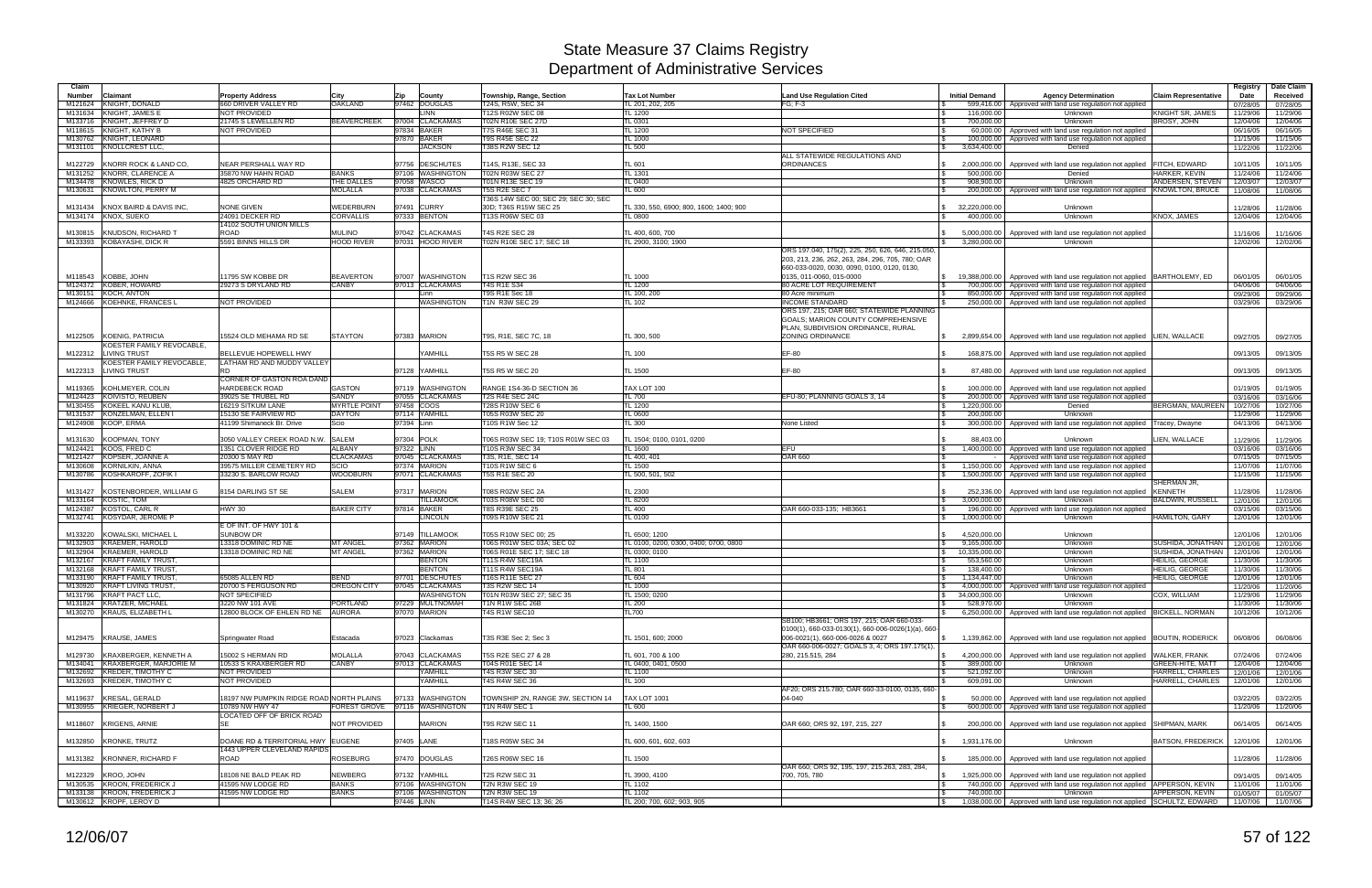| Claim                                                  |                                                   |                                |                                               |                                                           |                                                                                                 |                                                                                          |                                        |                                                                                                |                                 | Registry             | Date Claim           |
|--------------------------------------------------------|---------------------------------------------------|--------------------------------|-----------------------------------------------|-----------------------------------------------------------|-------------------------------------------------------------------------------------------------|------------------------------------------------------------------------------------------|----------------------------------------|------------------------------------------------------------------------------------------------|---------------------------------|----------------------|----------------------|
| Claimant<br>Number                                     | <b>Property Address</b>                           | City                           | Zip<br>County                                 | Township, Range, Section                                  | <b>Tax Lot Number</b>                                                                           | <b>Land Use Regulation Cited</b>                                                         | <b>Initial Demand</b>                  | <b>Agency Determination</b>                                                                    | <b>Claim Representative</b>     | Date                 | Received             |
| <b>KROPF, MARVIN</b><br>M122425                        | 23095 POWERLINE RD                                | <b>HARRISBURG</b>              | 97446 LINN                                    | T15S R4W SEC 13                                           | TL 200                                                                                          | HB 3661                                                                                  |                                        | 200,000.00 Approved with land use regulation not applied                                       |                                 | 09/21/05             | 09/21/05             |
| M122059 KROPF, MILTON O<br>M124987 KROPF, VELMA A      | <b>BOSTON MILL DRIVE</b>                          | <b>SHEDD</b>                   | 97377 LINN<br>97322 Linn                      | T13S, R3W, SEC 8<br><b>T11S R2W Sec 17</b>                | TL 600<br>$L_{502}$                                                                             | LINN COUNTY ZONING                                                                       | 450.000.00                             | Approved with land use regulation not applied                                                  |                                 | 08/25/05             | 08/25/05             |
|                                                        | next to 36216 Gerig Dr                            | Albany                         |                                               |                                                           |                                                                                                 | EFU; All Land Use Regulations since 1945<br>OAR 660-033; ORS 215.283(2)(b),.298(2); 2004 | 1,906,560.00                           | Approved with land use regulation not applied                                                  |                                 | 04/18/06             | 04/18/06             |
| <b>KROUSE RANCH, INC</b><br>M129639                    | 15877 North Applegate Rd                          | <b>Grants Pass</b>             | 97527<br>Jackson                              | T38S R4W Sec 7 ; Sec 8                                    | TL 1100, 1101; TL 200                                                                           | Jackson Co. LDO 197.180                                                                  | 824.720.00<br>-SS                      | Approved with land use regulation not applied                                                  | Raab, Sharon                    | 07/11/06             | 07/11/06             |
| M122070 KRUEGER, ELROY E                               | 8749 SPRING LAKE RD                               |                                | KLAMATH FALLS 97603 KLAMATH                   | T 39 S R 9 E SEC 27                                       | <b>TL 1100</b>                                                                                  | <b>NONE STATED</b>                                                                       | 5.040.000.00                           | Approved with land use regulation not applied KRUEGER, DENNIS                                  |                                 | 08/26/05             | 08/26/05             |
| M130557 KRUEGER, ELROY E                               | 8749 SPRINGS LAKE RD                              | KLAMATH FALLS 97603            | KLAMATH                                       | <b>T39S R9E SEC 27</b>                                    | <b>TL 1100</b>                                                                                  |                                                                                          | 5,040,000.00                           | Approved with land use regulation not applied KRUEGER, DENNIS                                  |                                 | 11/03/06             | 11/03/06             |
| M133696 KRUEGER, GARY L                                | 20851 S BAKERS FERRY                              | <b>BEAVERCREEK</b>             | 97004 CLACKAMAS                               | T02S R03E SEC 21                                          | TL 0100, 2200, 2300                                                                             |                                                                                          | 3,100,000.00                           | Unknown                                                                                        |                                 | 12/04/06             | 12/04/06             |
| M133025 KRUGER, RALPH H                                | 707 HARTLEY RD                                    | PHOENIX                        | 97535<br><b>JACKSON</b>                       | T368S R01W SEC 22B                                        | TL 1900                                                                                         |                                                                                          | 1,350,000.00<br>\$                     | Unknown                                                                                        | RODRIGUES,<br><b>RALEIGH</b>    | 12/01/06             | 12/01/06             |
| M118589 KRUGER, ROBERT A                               | 790 BARKER DR                                     | <b>MERLIN</b>                  | <b>JOSEPHINE</b><br>97532                     | T35S R6W SEC 17                                           | <b>TL 102</b>                                                                                   | OAR 660-004-0040                                                                         |                                        | 100,000,00 Approved with land use regulation not applied                                       |                                 | 06/13/05             | 06/13/05             |
| M130308 KUATT, LONNIE L                                |                                                   |                                | <b>HOOD RIVER</b>                             | <b>T1S R10E SEC08</b>                                     | TL 2900, 3200                                                                                   |                                                                                          | 2,066,067.00                           | Approved with land use regulation not applied                                                  |                                 | 10/16/06             | 10/16/06             |
|                                                        |                                                   |                                |                                               | TOWNSHIP 3S, RANGE 3WofWM, SECTION                        |                                                                                                 | ORS 92, 94, 105, 183, 195, 197, 227; OAR 660,                                            |                                        |                                                                                                |                                 |                      |                      |
| M118463 KUEHNE, HAROLD                                 | 13140 NE KUEHNE RD                                | <b>CARLTON</b>                 | 97111 YAMHILL                                 |                                                           | <b>TAX LOT 1000</b>                                                                             | 661; ORS 215                                                                             | 15,059,375.00<br>-S                    | Approved with land use regulation not applied                                                  |                                 | 05/18/05             | 05/18/05             |
| M125051 KUENZI, GLEN<br>M118518 KUENZI, JAMES          | 8735 Sunnvview Rd NE<br>MASCHER RD NE             | Salem<br><b>SILVERTON</b>      | 97305 Marion<br>97381 MARION                  | T7S R2W Sec 13CB<br>T7S, R1W, SEC 10                      | <b>TL 1000</b><br>TL 800                                                                        | R-1; R-2<br><b>EFU</b>                                                                   | l \$<br>125,000.00<br>300,000.00<br>\$ | Approved with land use regulation not applied<br>Approved with land use regulation not applied |                                 | 04/21/06<br>05/27/05 | 04/21/06<br>05/27/05 |
| M124482 KUENZI, LILLIAN C                              | <b>NONE</b>                                       | SALEM                          | 97301 MARION                                  | T7 R1W SEC 33                                             | TL 2200                                                                                         | EFU                                                                                      | 225,000.00                             | Approved with land use regulation not applied                                                  |                                 | 03/20/06             | 03/20/06             |
| M131596 KUENZI, ROBERT                                 | 1973 HIBBARD RD NE                                | <b>SILVERTON</b>               | 97381 MARION                                  | T07S R01W SEC 20                                          | TL 0500, 0600, 1000, 1001                                                                       |                                                                                          | 68,520.00                              | Unknown                                                                                        |                                 | 11/29/06             | 11/29/06             |
|                                                        |                                                   |                                |                                               | TOWNSHIP 2S, RANGE 1E, SECTIONS 15.                       |                                                                                                 |                                                                                          |                                        |                                                                                                |                                 |                      |                      |
| M120218 KUHL COMPANY LLC,                              | 445 ROSEMONT ROAD                                 | <b>WEST LINN</b>               | 97068<br><b>CLACKAMAS</b>                     |                                                           | TAX LOT 200                                                                                     | EFU; ORS 215.263, 215.780                                                                | 2,100,000.00                           | Approved with land use regulation not applied SCHAEFER, JOSEPH                                 |                                 | 03/18/05             | 03/18/05             |
| M120218 KUHL COMPANY LLC,                              | 445 ROSEMONT ROAD                                 | <b>WEST LINN</b>               | 97068<br><b>CLACKAMAS</b>                     | TOWNSHIP 2S, RANGE 1E, SECTIONS 15,                       | TAX LOT 200                                                                                     | EFU; ORS 215.263, 215.780                                                                | 2,100,000.00                           | Approved with land use regulation not applied                                                  | <b>GELINEAU, JILL</b>           | 03/18/05             | 03/18/05             |
| M133615 KUHL, KEITH K                                  | 9744 RAMSEY RD                                    | CENTRAL POINT 97525            | <b>JACKSON</b>                                | T35S R02W SEC 18                                          | TL 0400, 0401, 0402, 0404, 0405                                                                 |                                                                                          | 1,167,363.00<br>$\mathcal{S}$          | Unknown                                                                                        | <b>GLATTE, ERIK</b>             | 12/04/06             | 12/04/06             |
|                                                        |                                                   |                                |                                               |                                                           |                                                                                                 | RRFF-5; OAR 660-Div 4, 6, 33; Chapt 92, 94, 197                                          |                                        |                                                                                                |                                 |                      |                      |
| M129600 KUHN, SAMUEL A                                 |                                                   |                                | Clackamas                                     | T3S R1E Sec 6B                                            | <b>TL 202</b>                                                                                   | 215, 536, 541, 561                                                                       | 1,000,000.00                           | Approved with land use regulation not applied                                                  |                                 | 06/29/06             | 06/29/06             |
| M131260<br>KUIKEN, DONALD L                            | 44505 W. McCULLY MOUNTAIN<br><b>DRIVE</b>         | LYONS                          | 97358 LINN                                    | T09S R01E SEC 25                                          | TL 0200                                                                                         |                                                                                          | 403,395.00                             |                                                                                                |                                 | 11/27/06             | 11/27/06             |
| M132748 KUMPULA, EVOR D                                | <b>NONE GIVEN</b>                                 |                                | <b>BENTON</b>                                 | <b>T10S R3W SEC 31</b>                                    | TL 1100                                                                                         |                                                                                          | 637,170.00                             | Unknown<br>Unknown                                                                             | <b>SCHULTZ, EDWARD</b>          | 12/01/06             | 12/01/06             |
| M129676 KUNKEL, PAUL                                   | 144440 NW Mason Hill Rd                           | North Plains                   | 97133<br>Washington                           | T2N R2W Sec 28                                            | <b>TL 808</b>                                                                                   | AF20: HB 366L: LCDC OAR                                                                  | 700,000.00<br>l \$                     | Approved with land use regulation not applied  RANKIN, JOHN                                    |                                 | 07/17/06             | 07/17/06             |
| M133015 KUNTZ, EDWIN                                   | 3849 N MYRTLE RD                                  | <b>MYRTLE CREEK</b>            | 97457<br><b>DOUGLAS</b>                       | <b>T29S R05W SEC 13C</b>                                  | <b>TL 2200</b>                                                                                  |                                                                                          | 171,000.00<br>- \$                     | Unknown                                                                                        |                                 | 12/01/06             | 12/01/06             |
| M131486 KUNTZ, LEOR                                    | 24755 MIAMI FOLEY RD                              | <b>NEHALEM</b>                 | 97131 TILLAMOOK                               | T02N R10W SEC 24; 25                                      | L 1000, 1001; 0300, 1001                                                                        |                                                                                          | 590,000.00                             | Unknown                                                                                        |                                 | 11/28/06             | 11/28/06             |
|                                                        |                                                   | <b>BEND</b>                    |                                               |                                                           |                                                                                                 |                                                                                          |                                        |                                                                                                |                                 |                      |                      |
| M118431 KURTZ, DEVON<br>M133541 KUSCH, DEBRA S         | 21850 BUTLER MARKET ROAD<br>19400 SW ALEXANDER ST | <b>ALOHA</b>                   | 97701 DESCHUTES<br>97006 WASHINGTON           | TOWNSHIP 17S, RANGE 12E, SECTION 13<br>T01S R02W SEC 12DB | TAX LOT 600<br><b>TL 1100</b>                                                                   | ORS 203.215; DLCD ADMINISTRATIVE RULES                                                   | 2,945,000.00<br>1,200,000.00           | Approved with land use regulation not applied<br>Unknown                                       | <b>FITCH, EDWARD</b>            | 05/16/05<br>12/02/06 | 05/16/05<br>12/02/06 |
| M132261 KUTTIG, CHARLES                                |                                                   |                                | <b>JOSEPHINE</b>                              | T36S R07W SEC 23                                          | 1102                                                                                            |                                                                                          | 823,000.00                             | Unknown                                                                                        | EASTWOOD, JAY                   | 11/30/06             | 11/30/06             |
| M131987 KUYPER, NORMA                                  |                                                   | <b>EAGLE POINT</b>             | 97524 JACKSON                                 | <b>T35S R1W SEC 15</b>                                    | TL 900                                                                                          |                                                                                          |                                        | Unknown                                                                                        | HANEBERG, MARK                  | 11/30/06             | 11/30/06             |
| M131990 KUYPER, NORMA                                  |                                                   |                                | <b>JACKSON</b>                                | T35S R1W SEC 25; 30; 24; 23                               | TL300; 700; 700, 900; 1300;                                                                     |                                                                                          |                                        | Unknown                                                                                        | <b>HANEBERG, MARK</b>           | 11/30/06             | 11/30/06             |
|                                                        |                                                   |                                |                                               |                                                           |                                                                                                 | ORS 215.780, 215.213, 215.263, 215.283; OAR                                              |                                        |                                                                                                |                                 |                      |                      |
| KUZMA, GEORGE R<br>M129974<br>M133561 KUZNETSOV, YAKOV | 39265 Shelburn<br>2365 MEADOW LANE                | Scio                           | 97070 Linn<br>97071 MARION                    | T9S R1W Sec 29<br>T05S R01W SEC 09                        | TL 400, 500<br>L 1100                                                                           | 660-033-0100 & 135 & 120 & 130, 660-04-0040                                              | 15,031,690.00<br>IS.<br>708.530.00     | Denied<br>Unknown                                                                              | SHONKWILER, JOHN                | 09/05/06<br>12/01/06 | 09/05/06<br>12/01/06 |
| M130023 KYLLO, JAMES                                   | 22030 S Central Point Rd                          | Canby                          | 97013 Clackamas                               | <b>T3S R1E Sec 25</b>                                     | TL 400                                                                                          |                                                                                          |                                        | 900,000.00   Approved with land use regulation not applied                                     |                                 | 09/12/06             | 09/12/06             |
|                                                        |                                                   |                                |                                               |                                                           |                                                                                                 |                                                                                          |                                        |                                                                                                |                                 |                      |                      |
| M133476 L & H LUMBER CO,                               | TERMINUS OF STRAUSS RD                            | <b>WINCHESTER</b>              | 97495<br><b>DOUGLAS</b>                       | T26S R05W SEC 30; 30CB; 30CC; 31; 31BB                    | TL 0400; 0100; 0100; 0301; 0100                                                                 |                                                                                          | 30,000,000.00                          | Unknown                                                                                        | BOWERMAN, DONALD                | 12/02/06             | 12/02/06             |
| M122477  L & N SEVENTH, LLC,                           | NEAR PETE`S MOUNTAIN RD                           |                                | <b>CLACKAMAS</b>                              | T3S, R1E, SEC 15                                          | TL 3400                                                                                         | ORS 197, 215                                                                             | 2,000,000.00<br>S.                     | Denied                                                                                         | HARRIS, BOB<br>HUFFORD - BAKER, | 09/26/05             | 09/26/05             |
| M131377<br>L3MC FAMILY LTD PARTNERSHIP                 |                                                   |                                | <b>LINN</b>                                   | T13S R02E SEC 00                                          | TL 6600                                                                                         |                                                                                          | 175,000.00                             | Unknown                                                                                        | <b>MARY</b>                     | 11/28/06             | 11/28/06             |
|                                                        |                                                   |                                |                                               |                                                           |                                                                                                 |                                                                                          |                                        |                                                                                                | <b>HUFFORD - BAKER</b>          |                      |                      |
| L3MC FAMILY LTD PARTNERSHIP<br>M131383                 |                                                   |                                | <b>LINN</b>                                   | T13S R021E SEC 23                                         | TL 7000                                                                                         |                                                                                          | 525,000.00                             | Unknown                                                                                        | <b>MARY</b>                     | 11/28/06             | 11/28/06             |
|                                                        |                                                   |                                |                                               | TOWNSHIP 6S, RANGE 2W, SECTION 22;                        |                                                                                                 |                                                                                          |                                        |                                                                                                |                                 |                      |                      |
| M119864<br>LAACK, LEROY<br>M129507 LAAS, DONNIE        | 5601 66TH AVE NE<br>NW Logie Trail                | <b>SALEM</b><br>Hillsboro      | 97305 MARION<br>97124 Washington              | TOWNSHIP 9S, RANGE 3W, SECTION 3<br>T2N R2W Sec 33        | TAX LOT 1700, 400, 500, 600<br>TL 201                                                           | EFU<br>OAR 660-015-0000(14)                                                              | 1,637,355.00<br>400,000.00             | Approved with land use regulation not applied<br>Approved with land use regulation not applied |                                 | 02/22/05<br>06/14/06 | 02/22/05<br>06/14/06 |
| M131334  LABARE, DONALD L                              | 5757 SOUTH MILLER ROAD                            | HUBBARD                        | 97032<br><b>CLACKAMAS</b>                     | T05S R01W SEC 01                                          | TL 1100                                                                                         |                                                                                          | $\mathfrak{L}$<br>1,100,000.00         | Approved with land use regulation not applied                                                  |                                 | 11/27/06             | 11/27/06             |
| M130417 LAFARGE, PAUL L                                | 19561 SE QUALLY RD                                | <b>DAMASCUS</b>                | 97089 CLACKAMAS                               | T2S R3E SEC 17A                                           | TL 500                                                                                          |                                                                                          | 450,000.00                             | Approved with land use regulation not applied                                                  |                                 | 10/25/06             | 10/25/06             |
| M132803 LAFOLLETTE, BYRON H                            | MATHENY RD N                                      | WOODBURN                       | 97071 MARION                                  | T05S R03W SEC 34                                          | TL 0500                                                                                         |                                                                                          | 671.662.00                             | Unknown                                                                                        | LIEN, WALLACE                   | 12/01/06             | 12/01/06             |
| M131264   LAFOUNTAIN, RONALD                           |                                                   |                                | WASHINGTON                                    | T02S R03W SEC 24                                          | <b>TL 1007</b>                                                                                  | HRZORD 1, 2, 6, 48, 89, 90, 92, 106, 110, 116                                            | 200,000.00                             | Approved with land use regulation not applied                                                  |                                 | 11/27/06             | 11/27/06             |
|                                                        |                                                   |                                |                                               |                                                           |                                                                                                 | 125, 129, 133, 184, 201, 218, 223; ORS 92, 197,                                          |                                        |                                                                                                |                                 |                      |                      |
| M129990 LAGE ORCHARDS INC.                             | 2280 Eastside Rd                                  | <b>Hood River</b>              | 97031 Hood River                              | T2N R11E Sec 18; Sec 19                                   | TL 2800, 2900, 3000; 1100, 1600                                                                 | 215; OAR 660, 660-033                                                                    |                                        | \$ 38,960,484.00   Approved with land use regulation not applied                               |                                 | 09/06/06             | 09/06/06             |
|                                                        |                                                   |                                |                                               |                                                           |                                                                                                 | HRZORD 1, 2, 6, 48, 89, 90, 92, 106, 110, 116,                                           |                                        |                                                                                                |                                 |                      |                      |
|                                                        |                                                   |                                |                                               |                                                           |                                                                                                 | 125, 129, 133, 184, 201, 218, 223; ORS 92, 197,                                          |                                        |                                                                                                |                                 |                      |                      |
| M129991 LAGE ORCHARDS INC.<br>M131360 LAHEY, ALLEN J   | Eastside Rd<br><b>7TH &amp; PIONEER</b>           | <b>Hood River</b><br>PHILOMATH | 97031 Hood River<br>97370 BENTON              | T2N R11E Sec 18<br><b>T12S R6W SEC 11A</b>                | TL 600, 800, 1300, 1500, 1600, 1700<br>TL 500                                                   | 215; OAR 660, 660-033                                                                    | 2,242,125.00<br>$\mathbb{S}$           | \$ 56,715,036.00 Approved with land use regulation not applied<br>Unknown                      |                                 | 09/06/06<br>11/28/06 | 09/06/06<br>11/28/06 |
| M124680 LAHEY, FAITH G                                 | 41831 SW LASALLE RD                               | GASTON                         | 97119 WASHINGTON                              | T2S R3W SEC 6                                             | TL 300                                                                                          | NOT PROVIDED                                                                             | <b>S</b>                               | 400,000.00 Approved with land use regulation not applied                                       |                                 | 03/30/06             | 03/30/06             |
| M133779 LAHTI, JEFFREY A                               |                                                   |                                | <b>HOOD RIVER</b>                             | T02N R10E SEC 04                                          | TL 1700, 1900, 1901                                                                             |                                                                                          | 315,222.00<br>l S                      | Unknown                                                                                        |                                 | 12/04/06             | 12/04/06             |
| M129424 LAIRD, JACK C                                  | 94360 Willanch Lane                               | North Bend                     | 97459 Coos                                    | T25S R12W SEC 18                                          | TL 1500                                                                                         | ORS 215,197: OAR 660                                                                     | I \$                                   | 549,000.00   Approved with land use regulation not applied                                     |                                 | 05/30/06             | 05/30/06             |
| M132381 LAIRD, JAMES E                                 | SOUTH OF HWY 58 IN PLEASANT<br>HILL               | PLEASANT HILL                  | 97455 LANE                                    | T18S R2W SEC 33                                           |                                                                                                 |                                                                                          | 445,000.00                             |                                                                                                | KLOOS, BILL                     | 12/01/06             |                      |
| M133913 LAJOIE JR, HERBERT A                           | 621 MINTHORNE RD                                  | <b>ROGUE RIVER</b>             | 97537 JACKSON                                 | T35S R04W SEC 21                                          | TL 1500<br><b>TL 0300</b>                                                                       |                                                                                          | 525,000.00                             | Unknown<br>Unknown                                                                             |                                 | 12/04/06             | 12/01/06<br>12/04/06 |
|                                                        |                                                   |                                |                                               |                                                           |                                                                                                 | EF-40: OAR 660: YAMHILL COUNTY                                                           |                                        |                                                                                                |                                 |                      |                      |
| M118515 LAJOIE, MERLIN A                               | 20855 NE WILLIAMSON ROAD                          | NEWBERG                        | 97132 YAMHILL                                 | TOWNSHIP 3S, RANGE 3W, SECTION 14                         | <b>TAX LOT 1200</b>                                                                             | ORDINANCES 83, 310, 365                                                                  | 3,000,000.00                           | Approved with land use regulation not applied                                                  | <b>GUNN, MICHAEL</b>            | 05/26/05             | 05/26/05             |
| M132068 LAK ESTATES LLC,                               | 7330 SW FROBASE RD                                | TUALATIN                       | 97062 WASHINGTON                              | T3S R1W SEC01                                             | TL 100                                                                                          |                                                                                          | 3,000,000.00<br>IS.                    | Unknown                                                                                        | <b>BODLE, DARRYL</b>            | 11/30/06             | 11/30/06             |
|                                                        |                                                   |                                |                                               |                                                           | TL 0391, 0500, 2200, 2290; 0800; 0400, 0600,<br>0800, 0900, 1200, 1300, 1400, 1500, 1600, 1700, |                                                                                          |                                        |                                                                                                |                                 |                      |                      |
| M133709 LAKE ERA CORPORATION,                          | NOT SPECIFIED                                     |                                | 97013 CLACKAMAS                               | T03S R01E SEC 23; SEC 23BB; SEC 23BC                      | 2100                                                                                            |                                                                                          | 8,000,000.00<br>$\mathbb{S}$           | Unknown                                                                                        |                                 | 12/04/06             | 12/04/06             |
|                                                        |                                                   |                                |                                               |                                                           |                                                                                                 |                                                                                          |                                        |                                                                                                | BARTHOLOMEW,                    |                      |                      |
| M133725   LAKE, JAMES H                                | 7314 KERSHAW RD                                   | MEDFORD                        | 97504 JACKSON                                 | T36S R01W SEC 22D                                         | TL 0600, 0700                                                                                   |                                                                                          | 300,000.00                             | Unknown                                                                                        | <b>MARK</b>                     | 12/04/06             | 12/04/06             |
|                                                        |                                                   |                                |                                               |                                                           |                                                                                                 |                                                                                          |                                        |                                                                                                |                                 |                      |                      |
| M132212 LAKE, JOHN A<br>M125059 LAKEY, CONRAD          |                                                   |                                | RHODODENDRON 97049 CLACKAMAS<br>97470 Douglas | T3 R7E SEC 11D<br>T28S R8W Sec 36D                        | TL 109<br><b>TL 2900</b>                                                                        | FF-80                                                                                    | 2,038,678.00<br>\$                     | Unknown<br>200,000.00 Approved with land use regulation not applied                            | BOWERMAN, DONALD                | 11/30/06             | 11/30/06             |
| M133973 LAM, CHARLES                                   | 1325 Lockwood Rd<br>SOUTH OF 28499 S NEEDY RD     | Roseburg<br><b>CANBY</b>       | 97013 CLACKAMAS                               | T04S R01E SEC 29                                          | TL 1205                                                                                         |                                                                                          | l \$<br>175,000.00<br>l \$             | Unknown                                                                                        |                                 | 04/21/06<br>12/04/06 | 04/21/06<br>12/04/06 |
| M130603 LAMB, JANET B                                  | 7132 OLD STAGE RD                                 |                                | CENTRAL POINT 97502 JACKSON                   | <b>T36S R2W SEC 35</b>                                    | TL 201, 212                                                                                     |                                                                                          | $\sqrt{ }$                             | 1,170,000.00 Approved with land use regulation not applied                                     |                                 | 11/07/06 11/07/06    |                      |
|                                                        |                                                   |                                |                                               |                                                           |                                                                                                 |                                                                                          |                                        |                                                                                                |                                 |                      |                      |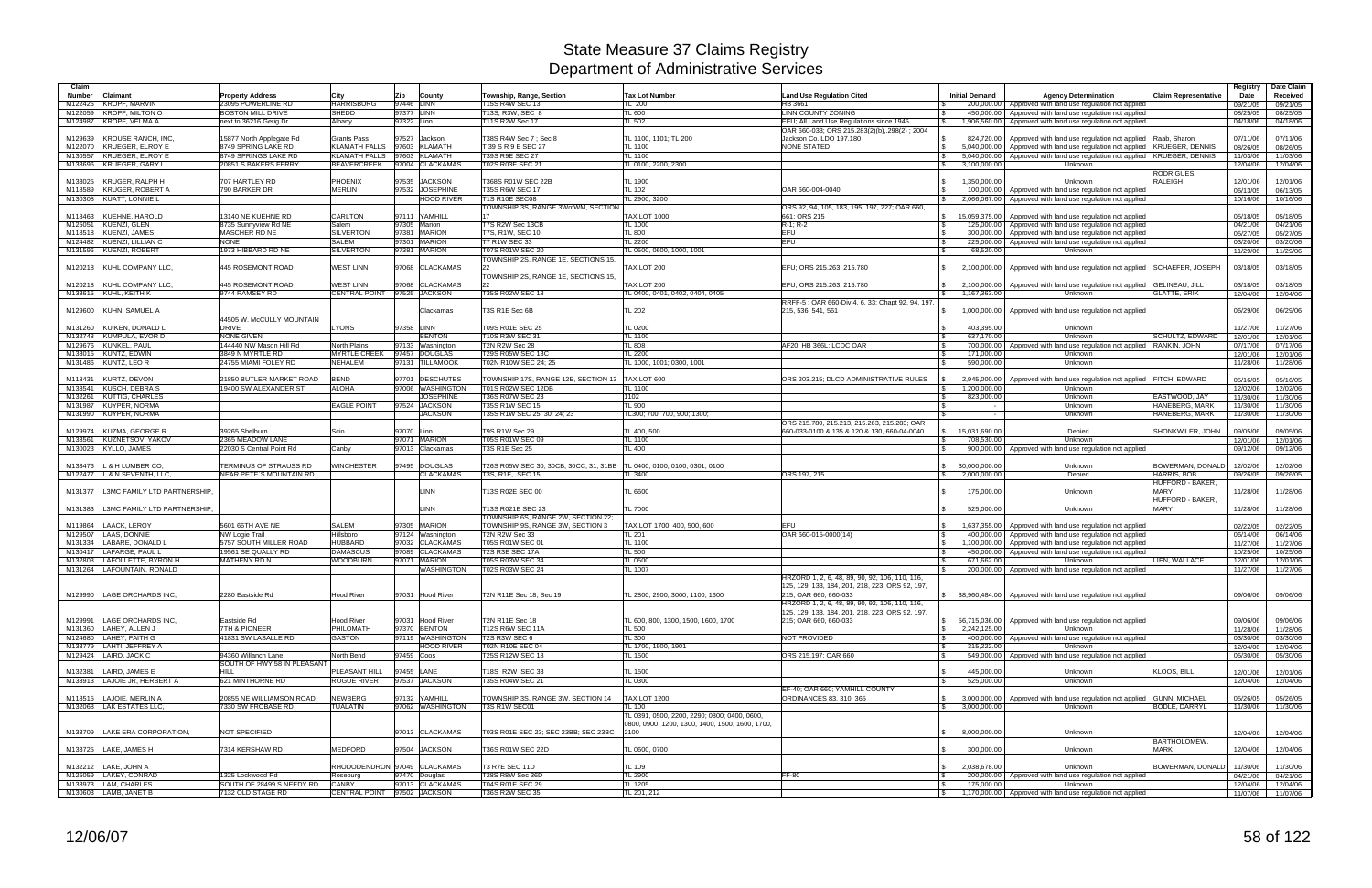| Claim              |                                                   |                                                        |                                                 |            |                                     |                                                                |                                                         |                                                                   |                                                            |                                                                                                                                              |                                              | Registry             | Date Claim           |
|--------------------|---------------------------------------------------|--------------------------------------------------------|-------------------------------------------------|------------|-------------------------------------|----------------------------------------------------------------|---------------------------------------------------------|-------------------------------------------------------------------|------------------------------------------------------------|----------------------------------------------------------------------------------------------------------------------------------------------|----------------------------------------------|----------------------|----------------------|
| <b>Number</b>      | Claimant                                          | <b>Property Address</b>                                | City                                            | Zip        | County                              | Township, Range, Section                                       | <b>Tax Lot Number</b>                                   | <b>Land Use Regulation Cited</b>                                  | <b>Initial Demand</b>                                      | <b>Agency Determination</b>                                                                                                                  | <b>Claim Representative</b><br>& ASSOCIATES. | Date                 | Received             |
| M129402            | LAMB, LOUIS J                                     | Triumph & Dennison                                     | Sublimity                                       |            | 97385 Marion                        | T8S R1E Sec 30                                                 | TL 1100                                                 | HB3661; OAR 660-33-100, -120, -135                                | 1.549.000.00                                               | Approved with land use regulation not applied                                                                                                | <b>FRANK WALKER</b>                          | 05/26/06             | 05/26/06             |
|                    |                                                   | <b>ACCROSS COUNTY ROAD</b><br>SOUTH OF 19025 BRIGEPORT |                                                 |            |                                     |                                                                |                                                         |                                                                   |                                                            |                                                                                                                                              |                                              |                      |                      |
| M118539            | LAMB, ROBERT C                                    | ROAD                                                   | <b>DALLAS</b>                                   | 97338 POLK |                                     | <b>T8S R6W SEC 22</b>                                          | TL 1401                                                 | OAR 660: POLK CO ZONING ORD 186,040A                              |                                                            | 35,000.00 Approved with land use regulation not applied                                                                                      |                                              | 05/31/05             | 05/31/05             |
|                    |                                                   |                                                        |                                                 |            |                                     |                                                                | TL 4600                                                 | EFU; AG Zoning; UGB Rules; OAR 660-033; ORS                       |                                                            |                                                                                                                                              |                                              |                      |                      |
| M130122<br>M122687 | LAMER, ERNESTINE<br>LAMKA, NANCY C                | 13880 SE 362nd Avenue<br>17795 NW EMMAUS LANE          | Boring<br><b>PORTLAND</b>                       |            | 97009 Clackamas<br>97231 WASHINGTON | T2S R4E Sec 2<br>T1N, R1W, SEC 7C                              | TL106, 107, 102, 113                                    | 215.263, 283, 780<br>660-004-0040                                 | $\sqrt{3}$                                                 | 900,000.00   Approved with land use regulation not applied   MCKINNIS, TERESA<br>30,000,000.00 Approved with land use regulation not applied |                                              | 09/26/06<br>10/06/05 | 09/26/06<br>10/06/05 |
|                    | <b>LAMPA CREEK LAND &amp; LIVESTOCK</b>           |                                                        |                                                 |            |                                     |                                                                |                                                         |                                                                   |                                                            |                                                                                                                                              |                                              |                      |                      |
| M131828<br>M118434 | LLC.<br><b>LAMPMAN, ROBERT</b>                    | 5025 QUINN DR                                          | PARKDALE                                        |            | Coos<br>97041 HOOD RIVER            | T28S R13W SEC 19; SEC 30<br>TOWNSHIP 1N, RANGE 10E, SECTION 29 | TL 101; 1101<br>TAX LOT 200                             | NOT SPECIFIED                                                     | 318,000.00<br>$\mathbf{s}$                                 | Unknown<br>300,000.00   Approved with land use regulation not applied                                                                        |                                              | 11/30/06             | 11/30/06             |
| M131405            | LANCASTER, DIXIE L                                | 2327 JOHNNIE SPRINGS RD                                | TILLER                                          |            | 97484 DOUGLAS                       | 30S R01W SEC 00                                                | L 0800                                                  |                                                                   | 98,000.00                                                  | Approved with land use regulation not applied                                                                                                |                                              | 05/16/05<br>11/28/06 | 05/16/05<br>11/28/06 |
| M131125            | LANDERS FAMILY TRUST.                             |                                                        |                                                 |            | <b>LINN</b>                         | T11S R3W SEC 16                                                | TL 502                                                  |                                                                   |                                                            | Unknown                                                                                                                                      | <b>HEILIG, GEORGE</b>                        | 11/22/06             | 11/22/06             |
| M132759            | <b>LANDMARK VENTURES OREG LTD. BYPASS</b>         | 3220, 3210, 3190 SE DAYTON                             | <b>DAYTON</b>                                   |            | 97114 YAMHILL                       | T04S R03W SEC 09                                               | TL 0980, 0990, 1000, 1101                               |                                                                   | $\mathbb{S}$<br>1,450,000.00                               | Unknown                                                                                                                                      | HARRELL, CHARLES                             | 12/01/06             | 12/01/06             |
|                    |                                                   |                                                        |                                                 |            |                                     | TOWNSHIP 15 SOUTH 14 EAST SECTION                              |                                                         | CROOK COUNTY'S COMPREHENSIVE LAND                                 |                                                            |                                                                                                                                              |                                              |                      |                      |
| M119361            | LANDRUS, DALE                                     | 1690 SW HWY 26                                         | <b>POWELL BUTTE</b>                             |            | 97753 CROOK                         | 25 EAST HALF                                                   | TAX LOT 100                                             | USE PLAN; HB 3661; HB 3326                                        |                                                            | \$ 5,758,572.00 Approved with land use regulation not applied                                                                                |                                              | 01/19/05             | 01/19/05             |
|                    |                                                   |                                                        |                                                 |            |                                     |                                                                | TL 200,300; TL 100; TL<br>1000,1200,500,300,100,200; TL |                                                                   |                                                            |                                                                                                                                              |                                              |                      |                      |
|                    |                                                   |                                                        |                                                 |            |                                     | TS 17s, R4w, S28 41; TS 17s, R4w, S27 32;                      | 100,1400,1500,1600,1300,1200,1000,700,600,500,          |                                                                   |                                                            |                                                                                                                                              |                                              |                      |                      |
| M122871            | LANE PLYWOOD INC,                                 |                                                        |                                                 |            |                                     | TS 17s, R4w, S27 33; TS 17s, R4w, S28 44                       | 400,300,200                                             | ORS 227,377                                                       | 5.000.000.00                                               | Denied                                                                                                                                       |                                              | 10/20/05             | 10/20/05             |
| M130473            | LANFEAR, BETTY J                                  | 2088 KNOWLESS RD                                       | <b>MEDFORD</b>                                  |            | 97501 JACKSON                       | <b>T38 R2W SEC04</b>                                           | L 2001                                                  |                                                                   |                                                            | 269,000.00   Approved with land use regulation not applied  HEARN, CHRISTIAN                                                                 | BARTHOLOMEW,                                 | 10/27/06             | 10/27/06             |
| M131757            | LANG, CLYDE                                       | 148 E VALLEY VIEW RD                                   | <b>ASHLAND</b>                                  |            | 97520 JACKSON                       | T38S R01E SEC 29                                               | TL 4600                                                 |                                                                   | 800,000.00                                                 | Unknown                                                                                                                                      | <b>MARK</b>                                  | 11/29/06             | 11/29/06             |
| M122012            | LANG, ELLA                                        | 40985 SE ALLGEIR RD                                    | SANDY                                           |            | 97055 CLACKAMAS                     | T2S, R5E, SEC 30                                               | TL 01000                                                | ZC 19-75<br>EFU; ORS 215, 203, 263, 284, 700, 705; OAR 660-       |                                                            | 100,000.00   Approved with land use regulation not applied                                                                                   |                                              | 08/23/05             | 08/23/05             |
| M124418            | LANG, JOE                                         | 32555 BELLINGER SCALE RD                               | <b>EBANON</b>                                   | 97355 LINN |                                     | T12S R1W SEC10                                                 | TL 1904, 1905, 1906                                     | 033-0134, 0135: STATE PLANNING GOALS                              | 213,680.00                                                 | Approved with land use regulation not applied                                                                                                | KALBERER, JOEI                               | 03/16/06             | 03/16/06             |
| M134169            | <b>LANGDON, JAMES W</b>                           | NOT SPECIFIED                                          |                                                 |            | <b>CLACKAMAS</b>                    | <b>T06S R01E SEC 05</b>                                        | L 1600                                                  |                                                                   | 389.000.00                                                 | Unknown                                                                                                                                      | <b>GREEN-HITE, MATT</b>                      | 12/04/06             | 12/04/06             |
| M122095            | LANGDON, PERCY A                                  | 8495 SCOTTS VALLEY RD                                  | YONCALLA                                        |            | 97499 DOUGLAS                       | T23S R4W SEC 22 AND 15                                         | TL 200, 600                                             | FG ZONING                                                         |                                                            | 1,000,000.00   Approved with land use regulation not applied   LANGDON, DANIEL                                                               |                                              | 08/29/05             | 08/29/05             |
| M133129            | LANGE, PAUL R                                     | 2178 PIONEER RD                                        | <b>TALENT</b>                                   |            | 97540 JACKSON                       | TL 2600                                                        | T38S R01W SEC 16C                                       |                                                                   | 660,000.00                                                 | Unknown                                                                                                                                      | MARTIN, L                                    | 12/01/06             | 12/01/06             |
| M118588            | LANGENBERG, PHYLLIS                               | 95052 STEVENS LANE                                     | <b>COOS BAY</b>                                 | 97420 COOS |                                     | <b>T26S R12W SEC 29</b>                                        | $-L$ 1800                                               | <b>COOS COUNTY ZONING</b>                                         |                                                            | 399,211.00   Approved with land use regulation not applied   THOMPSON, ELTON                                                                 |                                              | 06/10/05             | 06/10/05             |
| M131790            | LANGER FAMILY LLC.                                | 15585 SW TUALATIN-SHERWOOD<br><b>RD</b>                | <b>SHERWOOD</b>                                 |            | 97140 WASHINGTON                    | T02S R01W SEC 29DO; SEC 29BO                                   | TL 0300: 0900. 0901                                     |                                                                   | 37,000,000.00<br>$\mathcal{S}$                             | Unknown                                                                                                                                      | TROMPKE, EDWARD                              | 11/29/06             |                      |
| M131553            | LANPHERE ENTERPRISES INC.                         | 10380 SW CASCADE AVE                                   | <b>TIGARD</b>                                   |            | VASHINGTON                          | T01S R01W SEC 35BA                                             | $-L2800$                                                |                                                                   | 1,404,810.00<br>$\mathbb{S}$                               | <b>Unknown</b>                                                                                                                               | MORASCH, STEVE                               | 11/29/06             | 11/29/06<br>11/29/06 |
| M122873            | <b>LANTZ, PATRICIA L</b>                          | 32951 S WILHOIT RD                                     | <b>MOLALLA</b>                                  |            | 97038 CLACKAMAS                     | T5 S R2 E SEC 17                                               | TL 1700 AND 1706                                        | EFU; ORD 215.203, 215.327                                         |                                                            | 60,000.00   Approved with land use regulation not applied   PETERSON, DAVID                                                                  |                                              | 10/20/05             | 10/20/05             |
| M134355<br>M124476 | <b>LANTZ, PATRICIA L</b><br>LANTZ, THELMA         | 32951 W WILHOIT RD<br>1827 NE SMITH ROCK WAY           | <b>MOLALLA</b><br><b>TERREBONNE</b>             |            | 97038 CLACKAMAS<br>97760 DESCHUTES  | <b>T05S R02E SEC 17</b><br><b>T14S R13E SEC 14C</b>            | TL 1700, 1706<br>TL 1100                                | R-40                                                              | 408,000.00<br>$\sqrt{3}$                                   | Unknown<br>1,500,000.00 Approved with land use regulation not applied CLEMENT, KAREN                                                         |                                              | 05/02/07<br>03/17/06 | 05/02/07<br>03/17/06 |
| M131429            | LANYON, LISA                                      | 13945 HWY 22                                           | <b>DALLAS</b>                                   | 97338 POLK |                                     | T07S R05W SEC 05                                               | L 204                                                   |                                                                   | 1,943,552.00                                               | Unknown                                                                                                                                      | LIEN. WALLACE                                | 11/28/06             | 11/28/06             |
| M131513            | LARAUT, JAMES                                     | 438 BROZIO RD                                          | <b>ROSEBURG</b>                                 |            | 97470 DOUGLAS                       | T26S R06W SEC 14C; SEC 15                                      | TL 2100; 1400, 1402                                     |                                                                   | 40,000,000.00<br>$\mathsf{S}$                              | Unknown                                                                                                                                      |                                              | 11/29/06             | 11/29/06             |
| M130193            | <b>LARAWAY &amp; SONS INC.</b>                    | 1830 Eastside Rd                                       | <b>Hood River</b>                               |            | 97031 Hood River                    | <b>T2N R11E Sec 9</b>                                          | L2100                                                   | Hood River County ORD 2, 6, 48, 89, 90, 92, 106,                  |                                                            | 1,566,523.00 Approved with land use regulation not applied ANDERSEN, STEVEN                                                                  |                                              | 10/04/06             | 10/04/06             |
|                    |                                                   |                                                        |                                                 |            |                                     |                                                                |                                                         | 109, 110, 116, 201, 218, 223; ORS 197, 215; OAR                   |                                                            |                                                                                                                                              |                                              |                      |                      |
| M129463            | LARAWAY, WILLIAM C                                | 2371 Old Dalles Drive                                  | <b>Hood River</b>                               |            | 97031 Hood River                    | <b>T2N R11E Sec 7</b>                                          | TL 1100. 1200. 1400                                     | 660-033                                                           | 15,777,563.00                                              | Approved with land use regulation not applied   ANDERSEN, STEVEN                                                                             |                                              | 06/06/06             | 06/06/06             |
| M131536<br>M131685 | LARIMER, MURLEY M<br>LARIZA, LEOTA                | <b>NOT SPECIFIED</b><br>1070 EASTSIDE ROAD             | HOOD RIVER                                      | 97374 LINN | 97031 HOOD RIVER                    | T10S R01W SEC 01<br>T2N R10E SEC 1; T2N R11E SEC 6             | TL 0100<br>TL 1801; 2200                                |                                                                   | 1,000,000.00<br>$\mathbf{s}$<br>3,600,000.00<br>$\sqrt{3}$ | Unknown<br>Unknown                                                                                                                           |                                              | 11/29/06<br>11/29/06 | 11/29/06<br>11/29/06 |
| M131686            | LARIZA, LEOTA                                     | 1070 EASTSIDE ROAD                                     | <b>HOOD RIVER</b>                               |            | 97031 HOOD RIVER                    | T2N 10E SEC 1; T2N R11E SEC 6                                  | TL 201; 1200, 1201                                      |                                                                   | 3,600,000.00<br>$\sqrt{3}$                                 | Unknown                                                                                                                                      |                                              | 11/29/06             | 11/29/06             |
| M131144            | LARSEN, ANNE J                                    | 180 SPUR DR                                            | <b>ROSEBURG</b>                                 |            | 97470 DOUGLAS                       | T26S R7W SEC 26D                                               | TL 300                                                  |                                                                   | 160,000.00<br>l \$                                         | Approved with land use regulation not applied                                                                                                |                                              | 11/24/06             | 11/24/06             |
| M118675<br>M130316 | LARSEN, DONALD<br>LARSEN, GARY L                  | 1240 SW 345TH AVE<br>54135 ECHO VALLEY RD              | <b>HILLSBORO</b><br><b>MYRTLE POINT</b>         | 97458 COOS | 97123 WASHINGTON                    | T1S, R3W, SEC 2C<br>T28S R12W SEC 34                           | TL292<br><b>TL 400</b>                                  | 1973 COMP PLAN                                                    | $\sqrt{3}$<br>350,000.00<br>525.000.00                     | Approved with land use regulation not applied<br>Approved with land use regulation not applied                                               |                                              | 06/24/05<br>10/17/06 | 06/24/05<br>10/17/06 |
| M122662            | LARSEN, GEORGE A                                  |                                                        |                                                 |            | Clatsop                             | S5n. R10w. S31ad                                               | L7600                                                   | OAR660: ORS197:ORS227                                             | 250.000.00                                                 | Denied                                                                                                                                       |                                              | 10/05/05             | 10/05/05             |
| M118332            | LARSEN, GLEN P                                    | <b>MARION ROAD SE</b>                                  |                                                 |            | <b>MARION</b>                       | TOWNSHIP 9S, RANGE 2W, SECTION 28                              | TAX LOT 400                                             | OAR 660; ORS 92, 197, 215, 227                                    |                                                            | 153,000.00 Approved with land use regulation not applied SHIPMAN, MARK                                                                       |                                              | 04/19/05             | 04/19/05             |
| M122803            | LARSEN, HARRY T                                   | 5222 SW FISCH LANE                                     | <b>CULVER</b>                                   | 97734      | <b>JEFFERSON</b>                    | T12S, R12E, SEC 12                                             | <b>TL 1500</b>                                          | ORS 215; STATE LAND USE GOALS AND<br><b>GUIDELINES SINCE 1973</b> | 700,000.00                                                 | Denied                                                                                                                                       | FITCH, EDWARD                                | 10/14/05             | 10/14/05             |
| M124960            | LARSEN, LAURIN                                    | 25935 SW Stafford Rd                                   | Wilsonville                                     |            | 97070 Clackamas                     | T3S R1W Sec 12                                                 | <b>TL 101</b>                                           | EFU-20                                                            | 3,406,387.00<br>$\mathcal{S}$                              | Approved with land use regulation not applied                                                                                                |                                              | 04/17/06             | 04/17/06             |
|                    | M132696 LARSON, CAROLYN J                         |                                                        |                                                 |            | YAMHILL                             | T2S R4W SEC 10; 14; 15                                         | TL 2300, 2400, 2600; 2200, 2400; 100, 1000              |                                                                   | $\mathcal{S}$<br>20,417,346.00                             | Unknown                                                                                                                                      | GUNN, MICHAEL                                | 12/01/06             | 12/01/06             |
|                    | M131776 LARSON, DOROTHY                           | 30041 E WOODARD RD                                     | <b>TROUTDALE</b>                                |            | 97060 MULTNOMAH                     | T1N R4E SEC 31DA                                               | TL 0100                                                 |                                                                   | 1,400,000.00<br>\$                                         | Unknown                                                                                                                                      | <b>FRANK WALKER &amp;</b>                    | 12/05/06             | 12/05/06             |
|                    | M131670 LARSON, E GALE                            | <b>NOT SPECIFIED</b>                                   |                                                 | 97759 LINN |                                     | T09S R03E SEC 33                                               | TL 2300                                                 |                                                                   | 100.870.00                                                 | Unknown                                                                                                                                      | ASSOC.                                       | 11/29/06             | 11/29/06             |
|                    | M132703 LARSON, ELLA MAE<br>M131081 LARSON, HAL D | NOT PROVIDED<br>56104 WILDHORSE ROAD                   | <b>WESTON</b>                                   |            | <b>MULTNOMAH</b><br>97886 UMATILLA  | T2N R1W SEC 28C; 28CA; 28D<br>T3N R36E SEC 00                  | TL 100, 101: 100: 500<br>TL 4901                        |                                                                   | 5,000,000.00<br>$\mathfrak{S}$<br>600,000.00               | Unknown<br>Unknown                                                                                                                           | <b>WILLIS, DONALD</b><br>HOSTETTER, D RAHN   | 12/01/06<br>11/22/06 | 12/01/06             |
|                    |                                                   |                                                        | <b>MILTON</b>                                   |            |                                     |                                                                |                                                         |                                                                   |                                                            |                                                                                                                                              |                                              |                      | 11/22/06             |
| M133572            | LARSON, JERRY                                     | 84684 EASTSIDE RD                                      | <b>FREEWATER</b>                                |            | 97862 UMATILLA                      | T06N R35E SEC 13D; 25A; 25D                                    | TL 0100; 0200; 0800                                     |                                                                   | 3,250,000.00<br>$\mathbb{S}$                               | Unknown                                                                                                                                      | HOSTETTER, D RAHN                            | 12/02/06             | 12/02/06             |
| M134378<br>M130034 | LARSON, KAY<br>LARSON, LEEROY D                   | NOT SPECIFIED<br>21271 S Ferguson Rd                   | VENETA<br>Beavercreek                           |            | LANE<br>97004 Clackamas             | T17S R06W SEC 36<br>T3S R2E Sec 23B                            | TL 0400, 0600<br>TL 1202                                |                                                                   | 2,500,000.00<br>$\sqrt{3}$<br>$\vert$ \$                   | Unknown<br>650,000.00 Approved with land use regulation not applied                                                                          | <b>WILLIS, DONALD</b>                        | 05/14/07<br>09/13/06 | 05/14/07<br>09/13/06 |
| M131626            | LARSON, MARK                                      | 5195 PERRYDALE ROAD                                    | <b>DALLAS</b>                                   | 97338 POLK |                                     | T06S R05W SEC 34                                               | TL 0900                                                 |                                                                   | 250,419.00<br>$\sqrt{3}$                                   | Unknown                                                                                                                                      | LIEN, WALLACE                                | 11/29/06             | 11/29/06             |
| M130284            | <b>LARSON, MILTON B</b>                           |                                                        |                                                 |            | <b>BENTON</b>                       | T11S R5W SEC30C                                                | <b>TL 500</b>                                           |                                                                   | $\mathbf{s}$                                               | 705,000.00 Approved with land use regulation not applied                                                                                     |                                              | 10/13/06             | 10/13/06             |
| M119705            | LARSON, TERRY D                                   | 650 SLAGLE CREEK ROAD                                  | <b>GRANTS PASS</b>                              |            | 97527 JACKSON                       | TOWNSHIP 37, RANGE 4W, SECTION 32                              | TAX LOT 1200, 100, 1300                                 | SB100: ORS 92, 215: STATE GOALS 3 AND 4:<br>COUNTY BOARD 344078   | $\mathbb{S}$                                               | 3,700,000.00 Approved with land use regulation not applied                                                                                   |                                              | 02/10/05             | 02/10/05             |
|                    | M118652 LARUE, CLARANCE                           | 22775 1/2 YAMHILLRIVER RD                              | <b>WILLIAMINA</b>                               | 97396 POLK |                                     | T6S, R7W, SEC 11 &12                                           | L 500 & 1700                                            | FF ZONING                                                         |                                                            | 2,290,000.00 Approved with land use regulation not applied                                                                                   |                                              | 06/21/05             | 06/21/05             |
|                    |                                                   |                                                        |                                                 |            |                                     |                                                                |                                                         |                                                                   |                                                            |                                                                                                                                              |                                              |                      |                      |
| M133729            | LASSITER, MYRNA                                   | 77764 SOUTH 6TH STREET                                 | COTTAGE GROVE 97424 LANE                        |            |                                     | T21S R03W SEC 04                                               | TL 2300, 2301                                           | ORS 215.213, 236, 263, 284, 293, 705, 780;                        | \$2,461,862.00                                             | Unknown                                                                                                                                      | WOODARD, BERNARD                             | 12/04/06             | 12/04/06             |
|                    |                                                   |                                                        |                                                 |            |                                     |                                                                |                                                         | STATE GOAL 3 & 4; CLACKAMAS CO. PLAN                              |                                                            |                                                                                                                                              |                                              |                      |                      |
|                    | M124765 LATTA, JOHN                               | <b>NONE</b>                                            | <b>AURORA</b>                                   |            | 97002 CLACKAMAS                     | T3S R1E SEC19                                                  | <b>TL 501</b>                                           | CHAP. 3 & 4 & ORD 401                                             | $\mathbf{s}$                                               | 175,000.00   Approved with land use regulation not applied                                                                                   |                                              | 04/05/06             | 04/05/06             |
| M130433            | M130844 LAUDAUER, LARRY<br>LAUGHLIN ORCHARD INC.  | 9625 NW ROY ROAD<br><b>KUEHNE RD</b>                   | FOREST GROVE 97116 WASHINGTON<br><b>CARLTON</b> |            | 97111 YAMHILL                       | T1N R3W SEC 8<br>T3S R3W SEC 07                                | $-L300$<br>TL 600                                       |                                                                   | <b>S</b><br><b>S</b>                                       | 350,000.00 Approved with land use regulation not applied<br>150,000.00   Approved with land use regulation not applied   GOWELL, WALTER      |                                              | 11/17/06<br>10/26/06 | 11/17/06<br>10/26/06 |
| M130434            | <b>LAUGHLIN ORCHARDS INC.</b>                     | 12850 NE HENDRICKS RD                                  | <b>CARLTON</b>                                  |            | 97111 YAMHILL                       | T3S R3W SEC19                                                  | L 400                                                   |                                                                   |                                                            | 150,000.00   Approved with land use regulation not applied   GOWELL, WALTER                                                                  |                                              | 10/26/06             | 10/26/06             |
| M133548            | LAUGSAND TTE, LAVERN T                            | WATERS CREEK RD                                        |                                                 |            | <b>JOSEPHINE</b>                    | T37S R07W SEC 06                                               | TL 0900                                                 |                                                                   | 450,000.00<br><b>S</b>                                     | Unknown                                                                                                                                      | BIRD, MICHAEL                                | 12/02/06             | 12/02/06             |
| M133547            | LAUGSAND, LAVERN T                                | <b>WATERS CREEK RD</b>                                 |                                                 |            | <b>JOSEPHINE</b>                    | T37S R07W SEC 06                                               | L 0901                                                  | HRCZORD 2, 37, 84, 88, 116, 125, 129, 133, 184,                   | 450,000.00                                                 | Unknown                                                                                                                                      | <b>BIRD, MICHAEL</b>                         | 12/02/06             | 12/02/06             |
|                    | M130007 LAURANCE ORCHARDS INC.                    | Baseline Dr & Cooper Spur Rd                           | Mt Hood-Parkdale 97041 Hood River               |            |                                     | T1S R10E Sec 5                                                 | TL 1100, 1200, 1300, 1700                               | 201, 218, 223; ORS 197, 215; OAR 660                              | $\frac{1}{2}$ 11,840,371.00                                | Denied                                                                                                                                       |                                              | 09/08/06             | 09/08/06             |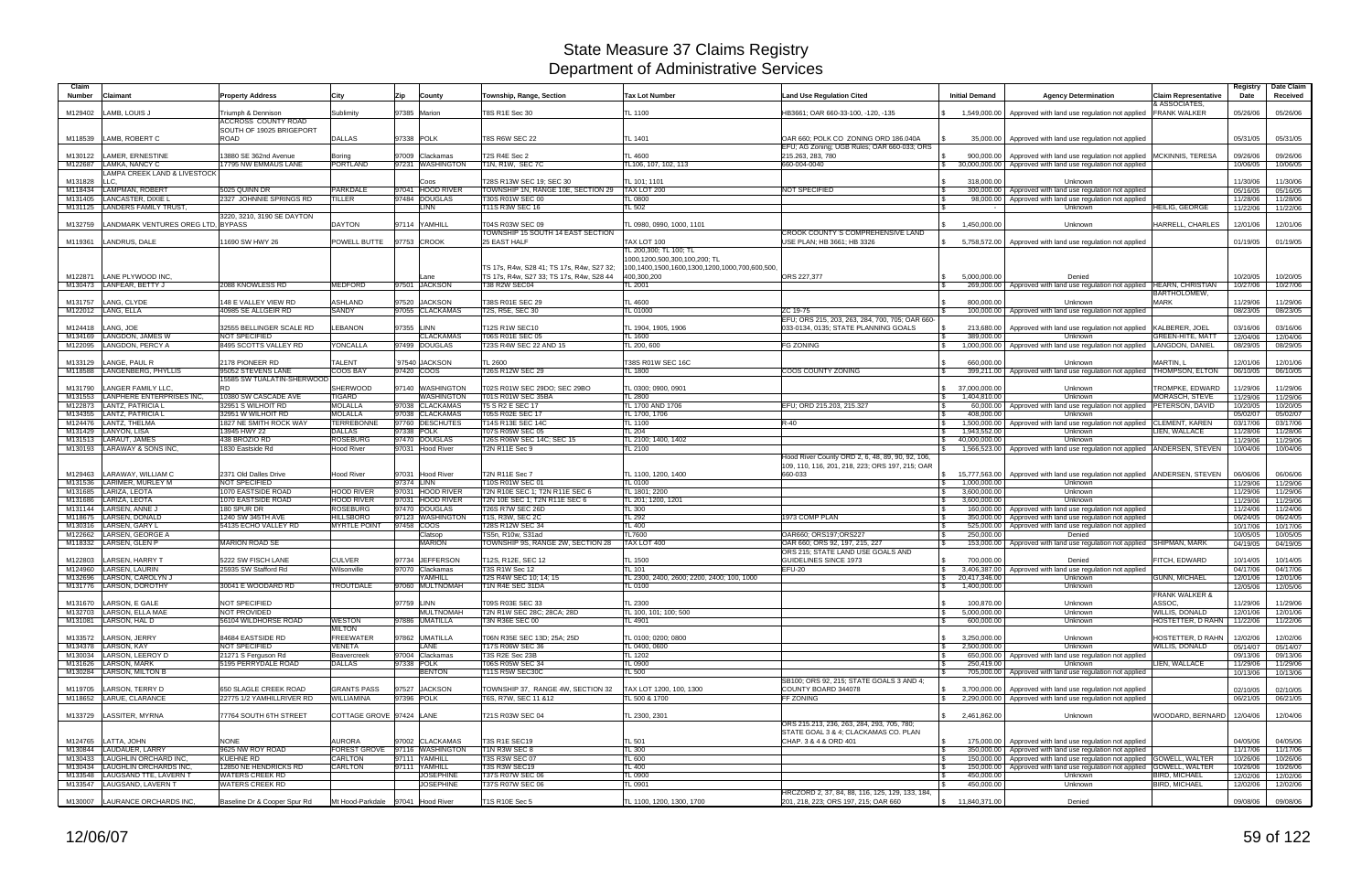| Claim         |                               |                               |                              |            |                  |                                                            |                                                |                                                                                                       |                       |                                                                             |                             | <b>Registry</b> | Date Claim |
|---------------|-------------------------------|-------------------------------|------------------------------|------------|------------------|------------------------------------------------------------|------------------------------------------------|-------------------------------------------------------------------------------------------------------|-----------------------|-----------------------------------------------------------------------------|-----------------------------|-----------------|------------|
| <b>Number</b> | Claimant                      | <b>Property Address</b>       | City                         | Zip        | County           | Township, Range, Section                                   | <b>Tax Lot Number</b>                          | Land Use Regulation Cited                                                                             | <b>Initial Demand</b> | <b>Agency Determination</b>                                                 | <b>Claim Representative</b> | Date            | Received   |
| M134335       | LAVALLEE, MARY E              | <b>WALLACE RD</b>             | <b>SALEM</b>                 |            | <b>POLK</b>      | T06S R03W SEC 32                                           | TL 0701, 0703                                  |                                                                                                       | 252,820.00            | Unknown                                                                     | LAVALLEE JR, JOHN           | 12/04/06        | 12/04/06   |
|               |                               |                               |                              |            |                  |                                                            |                                                |                                                                                                       |                       |                                                                             |                             |                 |            |
|               |                               |                               |                              |            |                  |                                                            |                                                | OAR 660-004-0040(7)(A), 0040(8)(E); 401-06 (B-                                                        |                       |                                                                             |                             |                 |            |
| M121592       | LAWRENCE, AUTUMN F            | 26486 S GELBRICH RD           | <b>CANBY</b>                 |            | 97013 CLACKAMAS  | T4S, R1E, SEC 16                                           | <b>TL 600</b>                                  | 5), 08, 09 OF 2170                                                                                    |                       | 300,000.00   Approved with land use regulation not applied                  |                             | 07/27/05        | 07/27/05   |
| M133330       | LAWRENCE, EVELYN              | 2146 PIONEER RD               |                              |            | 97338 POLK       | T 07S R 06W SEC 12                                         | <b>TL 1002</b>                                 |                                                                                                       | 52,617.00             | <b>Unknown</b>                                                              |                             | 12/01/06        | 12/01/06   |
| M133617       | LAWRENCE, PATRICIA A          | 14661 SE ROYER RD             | <b>DAMASCUS</b>              |            | 97089 CLACKAMAS  | T02S R03E SEC 09B                                          | TL 1000, 1200                                  |                                                                                                       |                       | Unknown                                                                     |                             | 12/04/06        | 12/04/06   |
| M132812       | LAY, ALLEN LEROY              | 15298 S HERMAN RD             | <b>MOLALLA</b>               |            | 97038 CLACKAMAS  | <b>T05S R02E SEC 27</b>                                    | <b>TL 0600</b>                                 |                                                                                                       | 2,055,000.00          | Unknown                                                                     | <b>KELLEY, DONALD</b>       | 12/01/06        | 12/01/06   |
| M124937       | LAYMAN, CECIL                 | Paul Drive                    | La Pine                      |            | 97739 Klamath    | <b>T23S R9E Sec 13</b>                                     | TL 201, 204, 1600                              | Klamath County Land Development Code 55.100                                                           | 3,854,700.00          | Denied                                                                      |                             | 04/14/06        | 04/14/06   |
| M130181       | LAYMAN, CECIL                 | Paul Dr                       | La Pine                      |            | 97739 KLAMATH    | <b>T23S R9E Sec 13</b>                                     | TL 201, 204, 1600                              |                                                                                                       |                       | 3,854,700.00 Approved with land use regulation not applied                  |                             | 09/27/06        | 10/27/06   |
|               |                               |                               |                              |            |                  |                                                            |                                                |                                                                                                       |                       |                                                                             |                             |                 |            |
|               |                               |                               |                              |            |                  |                                                            | TL 100, 200, 300, 400, 500, 600, 700, 600, 601 | OREGON STATE GOALS 3, 4, 11; ORS 92, 197,                                                             |                       |                                                                             |                             |                 |            |
| M124347       | LAZY H RANCH LLC,             | <b>NO SITE ADDRESS</b>        |                              |            | YAMHILL          | <b>T4S R6W S26</b>                                         | 700, 1000, 1705                                | 215, 377, 527, 629, 660                                                                               | \$35,074,244.00       | Denied                                                                      |                             | 03/14/06        | 03/14/06   |
|               |                               |                               |                              |            |                  |                                                            |                                                | All statutes, rules and other land restrictions                                                       |                       |                                                                             |                             |                 |            |
| M124882       | LEA, SAMUEL                   | 7200 BLK of Lakeside Drive NE | Salem                        |            | 97306 Marion     | T6S R2W Sec 29A                                            | <b>TL 1000</b>                                 | subsequent to ownership                                                                               |                       | 253,720.00 Approved with land use regulation not applied                    | Vick, James                 | 04/12/06        | 04/12/06   |
| M131150       | LEACH, T VONNE                |                               |                              |            | <b>JEFFERSON</b> | T10S R14E SEC 7                                            | TL 101, 401, 600, 801                          |                                                                                                       | 4,550,000.00          | Unknown                                                                     | SUMNER, PAUL                | 11/24/06        | 11/24/06   |
| M131151       | LEACH. T VONNE                |                               |                              |            | <b>JEFFERSON</b> | T10S R14E SEC 18                                           | TL 100, 200, 700                               |                                                                                                       | 5,175,000.00          | <b>Unknown</b>                                                              | <b>SUMNER, PAUL</b>         | 11/24/06        | 11/24/06   |
|               |                               |                               |                              |            |                  |                                                            | R6 012 141132 600, R6 012 141100 4800, R6 012  |                                                                                                       |                       |                                                                             |                             |                 |            |
|               |                               |                               |                              |            |                  |                                                            | 14100 5300, R6 012 14100 5400, R6 012 14100    |                                                                                                       |                       |                                                                             |                             |                 |            |
|               |                               |                               |                              |            |                  |                                                            |                                                |                                                                                                       |                       |                                                                             |                             |                 |            |
| M119147       | LEASON, EJ                    | 69401 GOODRICH ROAD           | <b>SISTERS</b>               |            | 97759 DESCHUTES  | T14S R11E SEC 30, 31, 32                                   | 5500                                           | All EFU regulations                                                                                   | 3,000,000.00          | Denied                                                                      |                             | 01/03/05        | 01/03/05   |
| M133424       | LEATHERMAN, HOWARD            |                               |                              |            | 97423 COOS       | T27S R12W SEC 10; 14; 16; 21; 22; 23                       | TL 2000; 900, 500; 2400; 0100; 0100; 0100      |                                                                                                       | \$102,875,000.00      | <b>Unknown</b>                                                              |                             | 12/02/06        | 12/02/06   |
|               |                               |                               |                              |            |                  | T25S R04W SEC 07:18; T25S R05W SEC                         | TL 1700, 1800, 5100, 5200; 0500, 0600; 0100,   |                                                                                                       |                       |                                                                             | EATHERWOOD,                 |                 |            |
| M130387       | LEATHERWOOD, DORIS            | 360 PLATT K ROAD              | SOUTHERLIN                   |            | 97479 DOUGLAS    | 12D: 13A                                                   | 0800, 0801, 0802; 0100, 0300                   |                                                                                                       |                       | 9,860,000.00 Approved with land use regulation not applied                  | <b>ALAN</b>                 | 10/23/06        | 10/23/06   |
| M131471       | <b>LEAVELL LIVING TRUST</b>   | 25091 S CENTRAL POINT RD      | <b>CANBY</b>                 |            | 97013 CLACKAMAS  | T04S R01E SEC 12                                           | TL 0860, 0901                                  |                                                                                                       | 225,000.00            | Unknown                                                                     |                             | 11/28/06        | 11/28/06   |
|               |                               |                               | <b>AURORA</b>                |            |                  |                                                            |                                                |                                                                                                       |                       |                                                                             |                             |                 |            |
| M130991       | LEAVY, EDWARD                 | 22675 BUTTEVILLE RD NE        |                              |            | 97002 MARION     | T4S R1W SEC 5, 8A 8B                                       | TL 800, 900, 100; 400; 100                     |                                                                                                       |                       | 15,780,415.00 Approved with land use regulation not applied                 | LIEN, WALLACE               | 11/21/06        | 11/21/06   |
| M133886       | LEBO, JERRY                   | 41092 ZIAK-GNAT CREEK LN      | <b>ASTORIA</b>               |            | 97103 CLATSOP    | T08N R07W SEC 09                                           | <b>TL 1001</b>                                 |                                                                                                       | 100,000.00            | <b>Unknown</b>                                                              | AUTIO, MICHAEL              | 12/04/06        | 12/04/06   |
| M132209       | LECHITSKY, ALLISON LAKE       | HWY 26 & E. BELLE LAKE RD     | RHODODENDRON 97045 CLACKAMAS |            |                  | T3 R7E SEC 11D                                             | <b>TL 108</b>                                  |                                                                                                       | 1,036,276.00          | Unknown                                                                     |                             | 11/30/06        | 11/30/06   |
| M130465       | LEDERER, DARWIN               | 9280 59TH AVE NE              | <b>SALEM</b>                 |            | 97305 MARION     | T 6S R2W SEC 16                                            | TL 200, 300                                    |                                                                                                       |                       | 200,000,00 Approved with land use regulation not applied                    |                             | 10/27/06        | 10/27/06   |
| M131707       | LEE TRUSTEE, MYUNG OK         | 1165 GALLS CREEK ROAD         | <b>GOLD HILL</b>             |            | 97525 JACKSON    | T36S R03W SEC 28                                           | <b>TL 0201</b>                                 |                                                                                                       | 105.000.00            | Unknown                                                                     | <b>HEARN, CHRISTIAN</b>     | 11/29/06        | 11/29/06   |
| M129620       | LEE, DALE C                   | 232299 Hwy 30                 | Clatskanie                   |            | 97016 Columbia   | T7N R3W Sec 17                                             | <b>TL 200</b>                                  | One House on 80 Acres                                                                                 |                       | 155,000.00 Approved with land use regulation not applied                    | Lee, Dale                   | 07/05/06        | 07/05/06   |
|               |                               |                               |                              |            |                  |                                                            |                                                |                                                                                                       |                       |                                                                             |                             |                 |            |
| M118650       | LEE, DARWIN                   | 493 QUAIL LANE                | <b>ROSEBURG</b>              |            | 97470 DOUGLAS    | T26S, R6W, SEC 33A                                         | <b>TL 1100</b>                                 |                                                                                                       |                       | 125,000.00 Approved with land use regulation not applied                    | LEE, HARLAN                 | 06/21/05        | 06/21/05   |
| M118650       | LEE, DARWIN                   | 493 QUAIL LANE                | <b>ROSEBURG</b>              |            | 97470 DOUGLAS    | T26S, R6W, SEC 33A                                         | <b>TL 1100</b>                                 | EFU                                                                                                   |                       | 125,000.00 Approved with land use regulation not applied                    | LEE, DEBRA                  | 06/21/05        | 06/21/05   |
| M131089       | LEE, GERALD E                 |                               |                              |            | <b>COOS</b>      | T28S R14W SEC 22                                           | <b>TL 500</b>                                  |                                                                                                       |                       | 800,000.00 Approved with land use regulation not applied                    |                             | 11/22/06        | 11/22/06   |
| M133705       | LEE, GRANVILLE                | 17251 S CLACKAMAS RIVER DR    | OREGON CITY                  |            | 97045 CLACKAMAS  | T02S R02E SEC 13, 12                                       | TL 1000, 0600                                  |                                                                                                       | 1,190,000.00          | <b>Unknown</b>                                                              |                             | 12/04/06        | 12/04/06   |
| M118385       | LEE, LOURDES                  | 5205 REDWOOD AVE              | <b>GRANT PASS</b>            |            | 97526 JOSEPHINE  | T36S R06W SEC 29DO                                         | TL 26000                                       | <b>DLCD</b>                                                                                           | 125,000.00            | Denied                                                                      | RIKER, RICK                 | 05/04/05        | 05/04/05   |
| M130404       | LEE, ROBERT E                 | 1890 CASCADE DR               | <b>LEBANON</b>               | 97355 LINN |                  | <b>T12S R2W SEC 25A</b>                                    | <b>TL 2004</b>                                 |                                                                                                       |                       | 325,000.00 Approved with land use regulation not applied                    |                             | 10/24/06        | 10/24/06   |
| M134279       | LEE, RONALD L                 | 62ND AVENUE SE                | <b>SALEM</b>                 |            | 97317 MARION     | T07S R02W SEC 33D                                          | <b>TL 0200</b>                                 |                                                                                                       | 262.373.00            | <b>Unknown</b>                                                              |                             |                 |            |
|               |                               |                               |                              |            |                  |                                                            |                                                |                                                                                                       |                       |                                                                             |                             | 01/08/07        | 01/08/07   |
|               |                               |                               |                              |            |                  |                                                            |                                                | Lane County Codes 16.212(2-7, 9, 10), 10.100-10,<br>30, 40, 13.050 (1)(2)(5)(12), 15.137.045(1), 070, |                       |                                                                             |                             |                 |            |
|               |                               |                               |                              |            |                  |                                                            |                                                | 080, 137, 138; Goal 3; ORS 215.203, 243-215.700,                                                      |                       |                                                                             | WATERBURY,                  |                 |            |
| M129571       | LEE, RONALD T                 | 25552 Ferguson Rd             | Junction City                | 97448 Lane |                  | T15S R5W Sec 30                                            | TL 300, 307                                    | 197.175-175.250                                                                                       |                       | 405,000.00   Approved with land use regulation not applied                  | <b>NORMAN</b>               | 06/23/06        | 06/23/06   |
| M129818       | LEE, WILLIS W                 | <b>1550 E NEVADA ST</b>       | <b>ASHLAND</b>               |            | 97520 JACKSON    | <b>T38S R1E SEC 35</b>                                     | <b>TL 700</b>                                  | <b>OSR</b>                                                                                            |                       | 597,840.00   Approved with land use regulation not applied                  |                             | 08/07/06        | 08/07/06   |
| M134230       | LEEPER, AVA J                 | <b>NOT SPECIFIED</b>          |                              |            | 97103 CLATSOP    | T07N R10W SEC 12                                           | <b>TL 2800</b>                                 |                                                                                                       | 244,000.00            | <b>Unknown</b>                                                              |                             | 12/05/06        | 12/05/06   |
|               |                               |                               |                              |            |                  |                                                            |                                                |                                                                                                       |                       |                                                                             |                             |                 |            |
|               |                               |                               |                              |            |                  |                                                            |                                                | ORS 197, 215; State Transportation Planning                                                           |                       |                                                                             |                             |                 |            |
| M129531       | LEEVER, RICHARD C             | 3072 Griffin Creek Rd         | Medford                      |            | 97501 Jackson    | T38S R2W Sec 11BA                                          | <b>TL 1400</b>                                 | Rules; OAR 660; All Statewide Planning Goals                                                          |                       | 130,000.00   Approved with land use regulation not applied GLATTE, ERIK     |                             | 06/19/06        | 06/19/06   |
| M118476       | LEFFLER, DONALD R             | 15481 NORTH VALLEY ROAD       | <b>NEWBERG</b>               |            | 97132 YAMHILL    | TOWNSHIP 3S, RANGE 3W, SECTION 5                           | TAX LOT 600                                    | EF-80; YAMHILL COUNTY ZONING 402                                                                      |                       | 94,833.00 Approved with land use regulation not applied                     |                             | 05/20/05        | 05/20/05   |
|               |                               |                               |                              |            |                  |                                                            | 300                                            |                                                                                                       |                       |                                                                             |                             |                 |            |
| M132285       | LEHMAN, ROBERT                | 19050 SW BRIEDWELL RD         | <b>MC MINNVILLE</b>          |            | 97128 YAMHILL    | T5S R5W SEC 24                                             |                                                |                                                                                                       | 100.000.00            | <b>Unknown</b>                                                              | <b>DEUTH, ROBERT</b>        | 11/30/06        | 11/30/06   |
| M124686       | LEHNE, NORMAN G               | 386 Cleveland Rapids Road     | Roseburg                     |            | 97470 Douglas    | T26S R6W Sec 19                                            | <b>TL 5500</b>                                 | FC-1                                                                                                  |                       | 320,000.00   Approved with land use regulation not applied                  |                             | 03/30/06        | 03/30/06   |
|               |                               |                               |                              |            |                  |                                                            |                                                |                                                                                                       |                       |                                                                             |                             |                 |            |
| M130986       | LEHNE, RAYMOND L              |                               | <b>ROSEBURG</b>              |            | 97470 DOUGLAS    | <b>T26S R6W SEC 19</b>                                     | TL 3900, 4600                                  |                                                                                                       |                       | 579,100.00   Approved with land use regulation not applied                  |                             | 11/21/06        | 11/21/06   |
|               |                               | CORNER OF BELMONT & ELK       |                              |            |                  |                                                            |                                                | EFU; GOAL 3; REGULATION OR. DEPT OF FISH                                                              |                       |                                                                             |                             |                 |            |
| M118552       | LEHRMAN, MICHAEL              | DRIVE                         | <b>MADRAS</b>                |            | 97741 JEFFERSON  | T11S R12E SEC 13                                           | <b>TL 1002</b>                                 | AND WILDLIFE                                                                                          | 1,500,000.00          | Denied                                                                      | Fitch, Edward               | 06/02/05        | 06/02/05   |
| M133983       | LEICHTY, JACOB                | NONE GIVEN                    | <b>ALBANY</b>                | 97322 LINN |                  | T11S R03W SEC 27                                           | TL 0100, 0500, 0800                            |                                                                                                       | 200,000.00            | <b>Unknown</b>                                                              | HICKAM, KENT                | 12/04/06        | 12/04/06   |
| M131538       | LEICHTY, WILMER M             | 34989 FRY RD SE               | <b>ALBANY</b>                | 97322 LINN |                  | T11S R03W SEC 22                                           | TL 0501, 0801                                  |                                                                                                       | 130,000.00            | <b>Unknown</b>                                                              |                             | 11/29/06        | 11/29/06   |
| M132476       | LEMATTA TTE. VIVIAN M         |                               | <b>OTIS</b>                  |            | 97366 LINCOLN    | T6S R10W SEC 29; 29C; 30                                   | TL 300; 700; 800, 801                          |                                                                                                       | 8,850,000.00          | Unknown                                                                     | <b>GRANT, GENE</b>          | 12/01/06        | 12/01/06   |
| M133359       | <b>LEMERT, JAMES M</b>        | <b>RIVER ROAD</b>             |                              |            | LANE             | T16N R04W SEC 23; 26                                       | TL 1100, 1101; 0300, 0500                      |                                                                                                       | 10,900,000.00         | <b>Unknown</b>                                                              | <b>BATSON, FREDERICK</b>    | 12/01/06        | 12/01/06   |
|               |                               |                               |                              |            |                  |                                                            |                                                |                                                                                                       |                       |                                                                             |                             |                 |            |
| M133426       | LEMERT, JAMES M               | NORTH OF BEACON DRIVE         | <b>SANTA CLARA</b>           | 97404 LANE |                  | T16S R04W SEC 23; 26                                       | TL 1001, 1101; 0300, 0500                      |                                                                                                       | 12,100,000.00         | Unknown                                                                     | <b>BATSON, FREDERICK</b>    | 12/02/06        | 12/02/06   |
| M133522       | LEMONS TTE, KIM A             |                               |                              |            | <b>GRANT</b>     | T13S R30E SEC 29; SEC 33; T14S R30E<br>SEC 10 & 15; SEC 16 | TL 1100; 4100; 1500; 1502                      |                                                                                                       | \$11,023,900.00       | Unknown                                                                     |                             | 12/02/06        | 12/02/06   |
|               |                               |                               |                              |            |                  |                                                            |                                                |                                                                                                       |                       |                                                                             |                             |                 |            |
| M133520       | LEMONS, MARGARET              |                               |                              |            | <b>GRANT</b>     | T13S R30E SEC 28; T14S R30E SEC 15 & 16 TL 0600; 1501      |                                                |                                                                                                       | 6,272,000.00          | Unknown                                                                     |                             | 12/02/06        | 12/02/06   |
|               | M118542 LENTZ, DAVID          | NOT PROVIDED                  |                              |            | LANE             | <b>T17S R4W SEC 8</b>                                      | <b>TL 1000</b>                                 | OAR 141, 660; ORS 92, 196, 215                                                                        | 2,000,000.00          | Denied                                                                      | <b>GELINEAU, JILL</b>       | 06/01/05        |            |
|               |                               |                               |                              |            |                  |                                                            |                                                |                                                                                                       |                       |                                                                             |                             |                 | 06/01/05   |
|               |                               |                               |                              |            |                  |                                                            |                                                |                                                                                                       |                       |                                                                             | <b>CARPENTER JR.</b>        |                 |            |
| M118542       | LENTZ, DAVID                  | NOT PROVIDED                  |                              |            | LANE             | T17S R4W SEC 8                                             | <b>TL 1000</b>                                 | OAR 141, 660; ORS 92, 196, 215                                                                        | 2,000,000.00          | Denied                                                                      | WILLIAM                     | 06/01/05        | 06/01/05   |
| M125221       | LENTZ, DAVID                  | NEAR CLEAR LAKE RD            |                              |            | Lane             | T17S R4W Sec 8                                             | <b>TL 1000</b>                                 | ORS 92, 196, 215, 209.250(4); OAR 141, 660                                                            |                       | 660,000.00 Approved with land use regulation not applied GELINEAU, JILL     |                             | 05/02/06        | 05/02/06   |
| M132901       | LEONARD, DAVID H              | 2325 EGAN RD NE               | <b>SILVERTON</b>             |            | 97381 MARION     | T07S R01W SEC 16                                           | <b>TL 1700</b>                                 |                                                                                                       | 4,887,000.00          | Unknown                                                                     | SUSHIDA, JONATHAN           | 12/01/06        | 12/01/06   |
| M131597       | LEONARD, RUBY A               | 14970 & 15920 SE 329TH AVE    | <b>BORING</b>                |            | 97009 CLACKAMAS  | T02S R04E SEC 09                                           | TL 1800, 3500                                  |                                                                                                       | 2,720,000.00          | Unknown                                                                     | <b>ODONNELL, MARK</b>       | 11/29/06        | 11/29/06   |
| M134380       | LEONHARDT, VIOLA H            | 88641 YOUNGS RIVER RD         | <b>ASTORIA</b>               |            | 97103 CLATSOP    | T07N R09W SEC 22                                           | <b>TL 0700</b>                                 |                                                                                                       | 150,000.00            | Unknown                                                                     |                             |                 | 05/15/07   |
|               |                               |                               |                              |            |                  |                                                            |                                                |                                                                                                       |                       |                                                                             |                             | 05/15/07        |            |
| M119257       | LEPMAN, SCOTT                 | <b>HOPKINS AVENUE</b>         | <b>CORVALLIS</b>             |            | 97333 BENTON     | T12S R5W SEC 2CC                                           | TL 1600, 1700, 1800                            | City of Corvallis regulation                                                                          | 2,250,000.00          | Denied                                                                      |                             | 01/11/05        | 01/11/05   |
|               | M130509 LEPPIN, ANNA M        |                               |                              |            | WASHINGTON       | T <sub>1</sub> N R <sub>2</sub> W SEC <sub>16</sub>        | <b>TL 100</b>                                  |                                                                                                       |                       | 2,500,000.00   Approved with land use regulation not applied Willis, Donald |                             | 10/31/06        | 10/31/06   |
|               | M132137 LEPPIN, ANNA MARIE    | NOT SPECIFIED                 |                              |            | WASHINGTON       | T1N R2W SEC 16; 09                                         | TL 0500; 1203                                  |                                                                                                       | 8,000,000.00          | Unknown                                                                     | Willis, Donald              | 11/30/06        | 11/30/06   |
|               |                               |                               |                              |            |                  |                                                            |                                                |                                                                                                       |                       |                                                                             | BARTHOLOMEW,                |                 |            |
| M131755       | LESHER, FORREST               | <b>BIRNAM WOOD RD</b>         | ASHLAND                      |            | 97520 JACKSON    | T39S R01E SEC 08                                           | TL 0100, 0101, 0102, 0103, 0400                |                                                                                                       | 925,000.00            | Unknown                                                                     | <b>MARK</b>                 | 11/29/06        | 11/29/06   |
|               |                               |                               |                              |            |                  |                                                            |                                                |                                                                                                       |                       |                                                                             |                             |                 |            |
|               | M131663 LESLIE, DEBORAH S     | NOT SPECIFIED                 |                              |            | 97026 MARION     | T05S R02W SEC 31A                                          | <b>TL 0800</b>                                 |                                                                                                       | 825,000.00            | Unknown                                                                     |                             | 11/29/06        | 11/29/06   |
|               | M131774 LESLIE, DEBORAH STAIR | NOT SPECIFIED                 |                              |            | 97026 MARION     | T05S R02W SEC 31A                                          | <b>TL 800</b>                                  |                                                                                                       | 825,000.00            | Closed with no action taken                                                 |                             | 11/29/06        | 11/29/06   |
|               |                               |                               |                              |            |                  |                                                            |                                                |                                                                                                       |                       |                                                                             | <b>FRANK WALKER &amp;</b>   |                 |            |
| M131583       | LESPERANCE, EARL              | 8137 SHORT RD                 | <b>GRESHAM</b>               |            | 97080 MULTNOMAH  | T01S R04E SEC 19DC                                         | <b>TL 0100</b>                                 |                                                                                                       | 901,000.00            | Unknown                                                                     | ASSOC.                      | 11/29/06        | 11/29/06   |
|               | M130310 LESTER HALL TRUST,    |                               |                              |            | <b>LINCOLN</b>   | T14S R11W SEC33                                            | <b>TL 300</b>                                  |                                                                                                       |                       | 650,000.00   Approved with land use regulation not applied   PAVITT, DAWN   |                             | 10/16/06        | 10/16/06   |
|               | M131191 LETCHER, ROBERT       |                               |                              |            | WASHINGTON       | T2S R3W SEC 8                                              |                                                |                                                                                                       | 591,021.14            | <b>Unknown</b>                                                              | LIEN, WALLACE               |                 |            |
|               |                               |                               |                              |            |                  |                                                            | <b>TL 102</b>                                  |                                                                                                       |                       |                                                                             |                             | 11/24/06        | 11/24/06   |
|               | M129810 LEUENBERGER, JOHN U   | <b>BLACK MOUNTAIN RD</b>      |                              |            | <b>BAKER</b>     | T11S R39E SEC 18                                           | <b>TL 100</b>                                  | OAR 660; ORS 215                                                                                      |                       | 1,813,480.00 Approved with land use regulation not applied                  |                             | 08/04/06        | 08/04/06   |
|               | M120013 LEVEL, ROBERT N       | 1204 TUCKER ROAD              | <b>HOOD RIVER</b>            |            | 97031 HOOD RIVER | TOWNSHIP 2N, RANGE 10E, SECTION 2A                         | <b>TAX LOT 2100</b>                            | EFU                                                                                                   |                       | 464,449.00 Approved with land use regulation not applied                    |                             | 03/04/05        | 03/04/05   |
|               | M130240 LEVIN, FREDERICK W    |                               |                              |            | <b>DOUGLAS</b>   | T27S R7W SEC32                                             | <b>TL2600</b>                                  |                                                                                                       |                       | 115,000.00 Approved with land use regulation not applied                    |                             | 10/10/06        | 10/10/06   |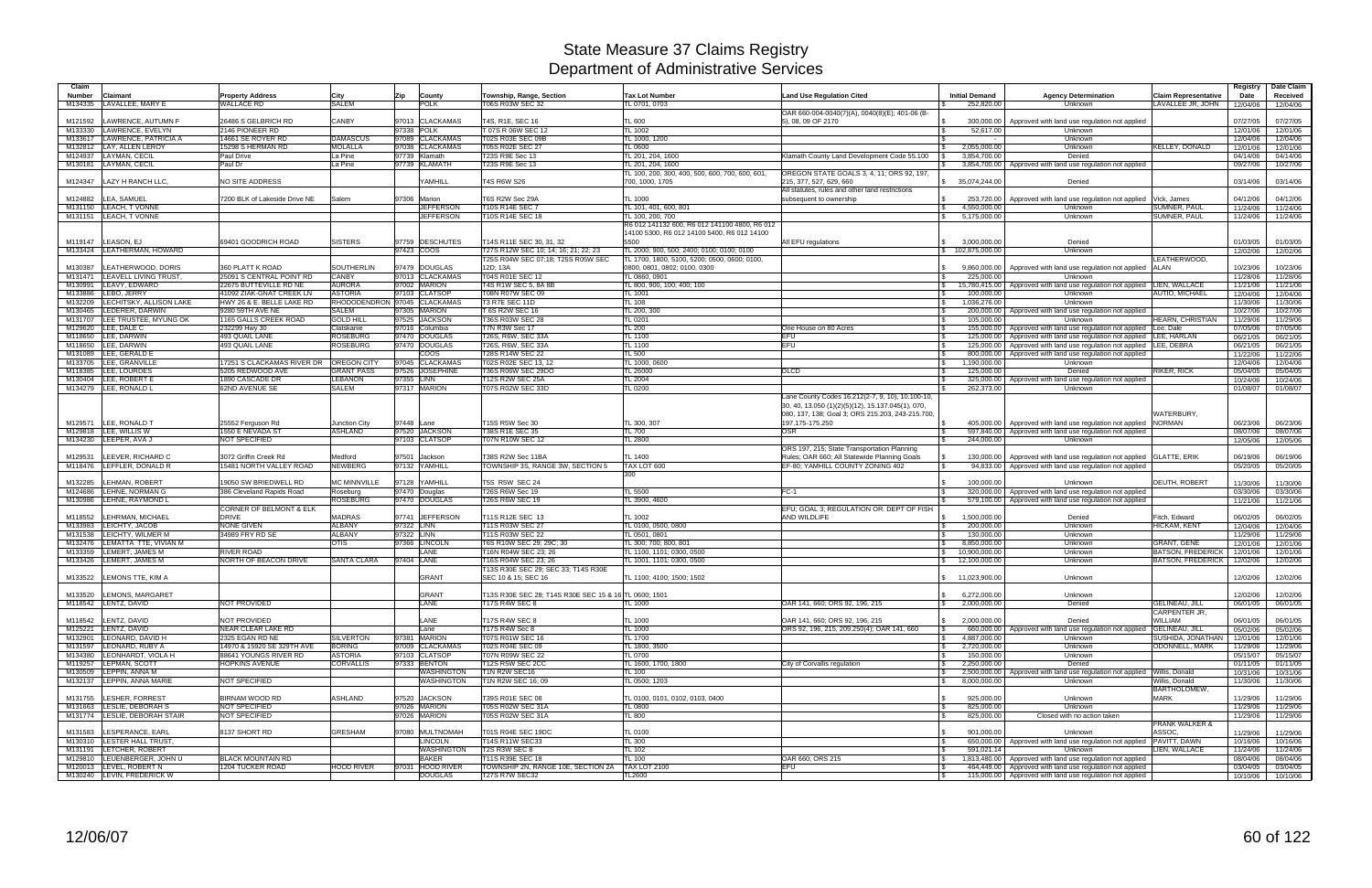| Claim<br><b>Number</b> | Claimant                                                     |                                                     |                                                       |            |                                       |                                                                         | <b>Tax Lot Number</b>                                                                                                            |                                                                                                                         | <b>Initial Demand</b>                                    |                                                                                                                                              |                                            | Registry             | Date Claim<br>Received |
|------------------------|--------------------------------------------------------------|-----------------------------------------------------|-------------------------------------------------------|------------|---------------------------------------|-------------------------------------------------------------------------|----------------------------------------------------------------------------------------------------------------------------------|-------------------------------------------------------------------------------------------------------------------------|----------------------------------------------------------|----------------------------------------------------------------------------------------------------------------------------------------------|--------------------------------------------|----------------------|------------------------|
|                        |                                                              | <b>Property Address</b>                             | City                                                  | Zip        | County                                | Township, Range, Section                                                |                                                                                                                                  | <b>Land Use Regulation Cited</b><br>CLACKAMAS COUNTY RRFF-5; ORS 197.                                                   |                                                          | <b>Agency Determination</b>                                                                                                                  | <b>Claim Representative</b>                | Date                 |                        |
|                        |                                                              |                                                     |                                                       |            |                                       |                                                                         |                                                                                                                                  | 215.780: OAR 660-033-0010-0160, 006-0000, 066-<br>0060; DLCD REGULATIONS, STATUTES AND<br>RULES; CLACKAMAS COUNTY       |                                                          |                                                                                                                                              |                                            |                      |                        |
|                        | M122648 LEVULETTE, MARY E<br>M132815 LEWELLYN, GARY D        | 25125 S ZELLER DR<br>NOT SPECIFIED                  | CANBY                                                 |            | 97013 CLACKAMAS<br><b>JACKSON</b>     | T4S, R2E, SEC 8B<br>T38S R02W SEC 12A; SEC 12B                          | <b>TL 2800</b><br>TL 1600, 1601; 1700, 1701                                                                                      | <b>COMPREHENSIVE PLAN</b>                                                                                               | 100,000.00<br>500,000.00                                 | Approved with land use regulation not applied Trompke, Edward<br>Unknown                                                                     |                                            | 10/04/05<br>12/01/06 | 10/04/05<br>12/01/06   |
|                        |                                                              |                                                     |                                                       |            |                                       | T5N R29E SEC 13A; 14AD; 22D; 24D                                        | TL 0100, 0200, 0300, 0400, 0401, 0403, 0702;<br>0100, 0200, 0300, 0400, 0500, 0600, 0701, 1001,<br>1100. 1201: 0800: 0100. 0104: |                                                                                                                         |                                                          |                                                                                                                                              |                                            |                      |                        |
|                        |                                                              |                                                     |                                                       |            |                                       | T5N R30E SEC 02; 03; 04; 07; 08; 09; 10; 18;                            | TL 0102; 0101, 0103; 0204; 0201; 0202, 0203,                                                                                     |                                                                                                                         |                                                          |                                                                                                                                              |                                            |                      |                        |
| M131951                | LEWIS & CLARK COLLEGE                                        | <b>NOT PROVIDED</b>                                 |                                                       |            | UMATILLA                              |                                                                         | 0300: 0105: 0104: 0900: 0202                                                                                                     |                                                                                                                         | 20,000,000.00                                            | Unknown                                                                                                                                      | <b>GELINEAU, JILL</b>                      | 11/30/06             | 11/30/06               |
| M133388<br>M129622     | LEWIS & CLARK SEED CO.<br>LEWIS, ANITA N                     | 92621 WIRELESS RD<br>89872 Hill Rd                  | <b>ASTORIA</b><br>Springfield                         | 97478 Lane | 97103 CLATSOP                         | T08N R09W SEC 20<br>T17S R2W Sec 9                                      | TL 0100, 0200, 1400<br><b>TL 300</b>                                                                                             | Statewide Planning Goals; ORS 215                                                                                       | 80.000.00<br>l \$                                        | Unknown<br>350,000.00   Approved with land use regulation not applied                                                                        |                                            | 12/02/06<br>07/05/06 | 12/02/06<br>07/05/06   |
|                        | M133423 LEWIS, DAN A                                         | 90129 NORTH FORK LANE                               | <b>MYRTLE POINT</b>                                   | 97458 COOS |                                       | T29S R12W SEC 04                                                        | TL 600                                                                                                                           |                                                                                                                         | 1,039,177.00                                             | Unknown                                                                                                                                      |                                            | 12/02/06             | 12/02/06               |
|                        | M133775 LEWIS, DONALD S                                      | 18153 SO BOGYNSKI RD                                | <b>OREGON CITY</b>                                    |            | 97045 CLACKAMAS                       | T03S R03E SEC 07C                                                       | TL 0800, 901                                                                                                                     |                                                                                                                         | <b>S</b><br>400,000.00                                   | Unknown                                                                                                                                      |                                            | 12/04/06             | 12/04/06               |
|                        |                                                              |                                                     |                                                       |            |                                       |                                                                         |                                                                                                                                  | YAMHILL COUNTY ZONING ORD 310 SEC 402.<br>ORS 215.283(1)(F), OAR 660-033-0130, 660-033-                                 |                                                          |                                                                                                                                              |                                            |                      |                        |
|                        | M124310 LEWIS, DOUGLAS<br>M133629 LEWIS, G LOWELL            | FRANQUETTE DRIVE<br>62873 WALLOWA LAKE HWY          | AMITY<br><b>JOSEPH</b>                                |            | 97101 YAMHILL<br>97846 WALLOWA        | <b>T5S R4W SEC 35</b><br>T02S R45E SEC 32                               | TL 1103, 1105, 1107, 1108<br>TL 9500                                                                                             | 0135                                                                                                                    | 230,075.00<br>1,000,000.00<br><b>S</b>                   | Approved with land use regulation not applied<br>Unknown                                                                                     |                                            | 03/13/06<br>12/04/06 | 03/13/06<br>12/04/06   |
|                        | M124665 LEWIS, HENRY                                         | 261 WILLARD RD                                      | BEND                                                  |            | 97701 DESCHUTES                       | T17S R14E SEC 23                                                        | TL 1201                                                                                                                          | CDD CHAP. 18; STATEWIDE GOAL 3;<br><b>IMPLEMENTING STATUTES AND OARS</b>                                                |                                                          | 927,000.00   Approved with land use regulation not applied   LOVLIEN, ROBERT                                                                 |                                            | 03/29/06             | 03/29/06               |
|                        |                                                              |                                                     |                                                       |            |                                       |                                                                         |                                                                                                                                  | OAR 660-033-0130, 0135; ORS 215; GOALS 3, 11,                                                                           |                                                          |                                                                                                                                              |                                            |                      |                        |
| M122360                | LEWIS, JACK<br>M131754 LEWIS, LORELEI A                      | <b>WEST CAMPBELL LOOP</b><br>31681 SW RIEDWEG RD    | <b>BAKER CITY</b><br><b>CORNELIUS</b>                 |            | 97814 BAKER<br>97113 WASHINGTON       | T9S, R40E, SEC 18<br><b>T01S R03W SEC 25</b>                            | TL 300, 500<br>TL 0500, 0501, 0502, 0503, 0504                                                                                   | 14                                                                                                                      | 2,228,000.00<br>IS.<br>$\sqrt{3}$<br>1,200,000.00        | Approved with land use regulation not applied<br>Unknown                                                                                     | <b>HUGLIN, MARK</b>                        | 09/15/05<br>11/29/06 | 09/15/05<br>11/29/06   |
|                        | M133896 LEWIS, SANDRA L                                      | NOT SPECIFIED                                       |                                                       |            | 97520 JACKSON                         | T39S R01E SEC 11                                                        | TL 0701, 0702, 0706                                                                                                              |                                                                                                                         | 1,500,000.00<br>$\mathbb{S}$                             | Unknown                                                                                                                                      |                                            | 12/04/06             | 12/04/06               |
|                        |                                                              |                                                     |                                                       |            |                                       |                                                                         |                                                                                                                                  |                                                                                                                         |                                                          |                                                                                                                                              |                                            |                      |                        |
| M133800                | LEWIS, SPENCER A<br>M134044 LEWITZ, MELBA M                  | 12900 SW WHITMORE RD<br>NOT SPECIFIED               | <b>IILLSBORO</b>                                      |            | 971234 WASHINGTON<br><b>CLACKAMAS</b> | T02S R03W SEC 03<br>T03S R02E SEC 28                                    | TL 0814<br><b>TL 0601</b>                                                                                                        |                                                                                                                         | 300,000.00<br>1,001,449.00                               | Unknown<br>Unknown                                                                                                                           | GREEN-HITE, MATT                           | 12/04/06<br>12/04/06 | 12/04/06<br>12/04/06   |
|                        |                                                              | E FORK RD SOUTH OF PANTHER                          |                                                       |            |                                       |                                                                         |                                                                                                                                  |                                                                                                                         |                                                          |                                                                                                                                              |                                            |                      |                        |
| M133546                | LEWMAN, ADA F                                                | <b>GULCH RD</b>                                     | WILLIAMS                                              |            | 97544 JOSEPHINE                       | T39S R05W SEC 10                                                        | TL 1300                                                                                                                          |                                                                                                                         |                                                          | Unknown                                                                                                                                      | HART. BOB                                  | 12/02/06             | 12/02/06               |
|                        | M132150 LEWMAN, ADA FAYE                                     | 18010 WILLIAMS HWY                                  | WILLIAMS                                              |            | 97544 JOSEPHINE                       | <b>T38S R05W SEC23</b>                                                  | TL 700, 1300                                                                                                                     |                                                                                                                         | 3.324.500.00<br>$\mathbb{S}$                             | Unknown                                                                                                                                      | CORRIGAN, SHARRON                          | 11/30/06             | 11/30/06               |
|                        | M129764 LICH, WAYNE<br>M129308 LICKAR, MARY                  |                                                     |                                                       |            | Jefferson<br>97103 Clatsop            | T13S R 14E Sec 12<br>T8N R7W Sec 17                                     | <b>TL 201</b><br>TL 2500                                                                                                         | Min. lot size 160 Acres<br><b>Not Provided</b>                                                                          | <b>S</b><br>$\mathbb{R}$<br>800,000.00                   | 180,000.00 Approved with land use regulation not applied<br>Approved with land use regulation not applied                                    |                                            | 07/28/06<br>05/09/06 | 07/28/06<br>05/09/06   |
|                        |                                                              |                                                     |                                                       |            |                                       |                                                                         |                                                                                                                                  | OAR CHAPTER 660-14-0040; OAR CHAPTER                                                                                    |                                                          |                                                                                                                                              |                                            |                      |                        |
|                        |                                                              |                                                     |                                                       |            |                                       |                                                                         |                                                                                                                                  | 660; ALL STATE WIDE PLANNING GOALS &<br>RULES; CLACKAMAS COUNTY ZONING CODE                                             |                                                          |                                                                                                                                              |                                            |                      |                        |
|                        | M118354 LILE, RICHARD E<br>M130805 LILES, RICHARD J          | 10977 S FOREST RIDGE LANE<br>W. CATCHING SLOUGH RD. | OREGON CITY<br><b>COOS BAY</b>                        | 97045      | <b>COOS</b>                           | TOWNSHIP 3S, RANGE 1E, SECTION 11A                                      | <b>TAX LOT 2700</b>                                                                                                              | <b>EFU-10</b>                                                                                                           | 450.000.00<br><b>S</b>                                   | Denied                                                                                                                                       |                                            | 04/25/05             | 04/25/05               |
| M129660                | LILLE, BENJAMIN E                                            | 93284 Lillie Drive                                  | <b>Myrtle Point</b>                                   | 97458 Coos |                                       | <b>T26S R12W SEC 7A</b><br>T29S R13W Sec 2                              | TL 600, 700, 900<br><b>TL 1700</b>                                                                                               | OAR 660-33-135 (5)(a)                                                                                                   | l \$<br>$\sqrt{S}$                                       | 1,160,000.00   Approved with land use regulation not applied<br>230,000.00   Approved with land use regulation not applied Lillie, Christine |                                            | 11/16/06<br>07/13/06 | 11/16/06<br>07/13/06   |
|                        | LILLIAN F CALABA MARITAL                                     |                                                     |                                                       |            |                                       |                                                                         |                                                                                                                                  |                                                                                                                         |                                                          |                                                                                                                                              |                                            |                      |                        |
| M130257                | <b>TRUST</b>                                                 | 6330 RICKREALL RD                                   | <b>INDEPENDENCE</b>                                   | 97351 POLK |                                       | <b>T7S R4W SEC 27</b>                                                   | TL 600                                                                                                                           |                                                                                                                         | 4.800.000.00                                             | Approved with land use regulation not applied                                                                                                | <b>SHIPMAN, MARK</b>                       | 10/11/06             | 10/11/06               |
|                        | M132173 LIND, ROBERT W                                       |                                                     |                                                       |            | <b>WASHINGTON</b>                     | T2N R4W SEC 23                                                          | <b>TL 1000</b>                                                                                                                   |                                                                                                                         | 600,000.00                                               | Unknown                                                                                                                                      | <b>SHARP, MARTHA</b><br><b>BARTHOLOMEW</b> | 11/30/06             | 11/30/06               |
| M134144                | LIND, ROGER                                                  | 13391 HWY 238                                       | <b>JACKSONVILLE</b>                                   |            | <b>JACKSON</b>                        | T38S R04W SEC 23; 26                                                    | TL 1004; 0202                                                                                                                    |                                                                                                                         | 226,000.00                                               | Unknown                                                                                                                                      | <b>MARK</b>                                | 12/04/06             | 12/04/06               |
|                        | M133437 LINDBLOOM, SONJA L                                   | RIO NES LANE                                        | ROSEBURG                                              |            | 97470 DOUGLAS                         | T26S R05W SEC 11; 14; 15; 22                                            | TL 0301; 0201; 0101; 0100                                                                                                        |                                                                                                                         | 69,000,000.00<br>$\mathcal{S}$                           | Unknown                                                                                                                                      |                                            | 12/02/06             | 12/02/06               |
| M129771                | LINDER FAMILY TRUST.                                         | NEAR BLAIR RD                                       | MOLALLA                                               |            | 97038 CLACKAMAS                       | <b>T6S R1E SEC 12</b>                                                   | <b>TL 800</b>                                                                                                                    | ORS 215.213, 236, 263, 265, 284, 293, 705, 780;<br>COUNTY CODE TITLE 11, 12, 13; OAR 660-004-<br>0040, 0018; GOALS 3, 4 |                                                          | \$9,847,474.00   Approved with land use regulation not applied                                                                               |                                            | 07/28/06             | 07/28/06               |
|                        | M122220 LINDLAND, MARK A                                     | 21447 S WESTBY LN                                   | <b>BEAVERCREEK</b>                                    |            | 97004 CLACKAMAS                       | T4S R3E SEC 10                                                          | <b>TL 2801</b>                                                                                                                   | OAR 660; ORS 215                                                                                                        | 385.522.00<br>$\mathbb{R}$                               | Approved with land use regulation not applied                                                                                                |                                            | 09/07/05             | 09/07/05               |
|                        | M133992 LINDLEY, WALTER                                      | NONE GIVEN                                          | <b>WILLIAMS</b>                                       |            | 97544 JOSEPHINE                       | T39S R05W SEC 22                                                        | <b>TL 0500</b>                                                                                                                   |                                                                                                                         | 195,320.00                                               | Unknown                                                                                                                                      |                                            | 12/04/06             | 12/04/06               |
|                        | M130582 LINDROTH, GENE<br>M133088 LINDSAY TTE, SHARON J      | NOT PROVIDED                                        | <b>BANDON</b>                                         | 97411 COOS | <b>CLACKAMAS</b>                      | T1S R4E SEC 33D<br>T29S R14W SEC 06; 07                                 | TL 2301<br>TL 3500; 0600, 0605                                                                                                   |                                                                                                                         | 300,000.00<br>l \$<br>14,814,410.00                      | Approved with land use regulation not applied<br>Unknown                                                                                     |                                            | 11/06/06<br>12/01/06 | 11/06/06<br>12/01/06   |
|                        | M131782 LINDSAY, DUANE B                                     |                                                     |                                                       |            | COOS                                  | T29S R015W SEC 13                                                       | TL 0700                                                                                                                          |                                                                                                                         | 447,000.00<br>l \$                                       | Unknown                                                                                                                                      |                                            | 12/07/06             | 12/07/06               |
|                        | M132033 LINDSTROM, LARRY                                     |                                                     |                                                       |            | <b>CLACKAMAS</b>                      | T3S R1E SEC15                                                           | TL3400                                                                                                                           |                                                                                                                         | 2,000,000.00                                             | Unknown                                                                                                                                      | Grillo, Phillip                            | 11/30/06             | 11/30/06               |
|                        | M132268 LINEHAN, LORELYNNE<br>M118384 LINGELBACH, JIM        | 4404 PLACER RD<br>33222 SE MOSS HILL RD             | SUNNY VALLEY,<br><b>WOLF CREEK</b><br><b>ESTACADA</b> |            | 97497 JOSEPHINE<br>97023 CLACKAMAS    | T34S R05E SEC 9<br>TOWNSHIP 3S, RANGE 4E, SECTION 27                    | <b>TL 101</b><br>TAX LOT 1800                                                                                                    | 603 OF TIMBER DISTRICT; SECTION 27                                                                                      | $\sqrt{3}$<br>573,360.00<br>$\mathcal{S}$                | Unknown<br>1,800,000.00 Approved with land use regulation not applied                                                                        |                                            | 11/30/06<br>05/03/05 | 11/30/06<br>05/03/05   |
|                        |                                                              |                                                     |                                                       |            |                                       |                                                                         |                                                                                                                                  | OAR 660-004-0040, 011-0060, 012-0065, 0070, 33-<br>0120, 0130, 0135, 340-096-0020, 0034; ORS 92,                        |                                                          |                                                                                                                                              |                                            |                      |                        |
|                        |                                                              |                                                     |                                                       |            |                                       |                                                                         |                                                                                                                                  | 195, 197, 215; ALL STATEWIDE PLANNING                                                                                   |                                                          |                                                                                                                                              |                                            |                      |                        |
|                        | M118469 LINGSCHEIT, LESLIE W<br>M131522 LINKHART, JERRY      | HILLCREST RD<br>1515 CAVES HWY                      | <b>MEDFORD</b><br>CAVE JUNCTION 97523 JOSEPHINE       |            | 97504 JACKSON                         | TOWNSHIP 37S, RANGE 1W, SECTION 25<br>T39S R08W SEC 27                  | TAX LOT 600<br>TL 0302                                                                                                           | <b>GOALS</b>                                                                                                            | 4,272,000.00<br>$\mathcal{S}$<br>$\sqrt{3}$<br>87,500.00 | Denied<br>Unknown                                                                                                                            | HARPER, ALAN                               | 05/19/05<br>11/29/06 | 05/19/05<br>11/29/06   |
|                        | M132922 LINZY, DARRELL W                                     | 5952 EAST FIVE RIVERS ROAD                          | <b>TIDEWATER</b>                                      |            | 97390 LINCOLN                         | T14S R10W SEC 00                                                        | <b>TL 1700</b>                                                                                                                   |                                                                                                                         | 700,000.00<br><b>S</b>                                   | Unknown                                                                                                                                      | BARTOLDUS, DENNIS                          | 12/01/06             | 12/01/06               |
|                        | M132936 LINZY, DARRELL W                                     | 83 Five Rivers Road                                 | Tidewater                                             |            | 97390 LINCOLN                         | T14S R09W SEC 07C; 07D; 18 B; 18                                        | TL 0100; 0100, 0200; 0100, 0200; 1700                                                                                            |                                                                                                                         | 2,000,000.00<br>$\mathcal{S}$                            | Unknown                                                                                                                                      | <b>BARTOLDUS, DENNIS</b>                   | 12/01/06             | 12/01/06               |
|                        | M131082 LIPPERT, GEORGE                                      | 11440 NW HIGHWAY 47                                 | FOREST GROVE 97116 WASHINGTON                         |            |                                       | T1N R3W SEC 6                                                           | TL 801                                                                                                                           |                                                                                                                         | <b>S</b>                                                 | 1,000,000.00 Approved with land use regulation not applied                                                                                   |                                            | 11/22/06             | 11/22/06               |
|                        | M121552 LITCHFIELD, DONALD<br>M131394 LIVERMORE, NICKY O'RAY | 3547 SOUTH STAGE                                    | MEDFORD<br><b>COQUILLE</b>                            |            | 95701 JACKSON<br>97423 COOS           | T38S, R2W, SEC 2<br>T28S R13W SEC 10                                    | TL 5900, 5901<br>TL 3300                                                                                                         | OSR; WOODLAND RESOURCE                                                                                                  | <b>S</b><br>288,000.00<br>IS.                            | Approved with land use regulation not applied<br>Unknown                                                                                     |                                            | 07/25/05<br>11/28/06 | 07/25/05<br>11/28/06   |
|                        | M131395 LIVERMORE, NICKY O'RAY                               |                                                     | <b>COQUILLE</b>                                       | 97423 COOS |                                       | T28S R13W SEC 10                                                        | TL 3200                                                                                                                          |                                                                                                                         | 288,000.00<br><b>S</b>                                   | Unknown                                                                                                                                      |                                            | 11/28/06             | 11/28/06               |
|                        | M133739 LIVINGSTON ENTERPRISES,                              | <b>LIVINGSTON WAY</b>                               | <b>GRANTS PASS</b>                                    |            | 97526 JOSEPHINE                       | T34S R06W SEC 32                                                        | TL 0300                                                                                                                          |                                                                                                                         | 250,000.00<br><b>S</b>                                   | Unknown                                                                                                                                      | <b>BIRD, MICHAEL</b>                       | 12/04/06             | 12/04/06               |
|                        | M134325 LIVINGSTON, URSEL<br>M133842  LLOYD, DOROTHY M       | 1700 E LINCOLN ST<br>OFF GOPHER VALLEY ROAD         | <b>WOODBURN</b><br><b>SHERIDAN</b>                    |            | 97071 MARION<br>97378 YAMHILL         | T05S R01W SEC 17; T05S R01W SEC 17<br>T05S R06W SEC 02                  | TL 0300 : TL 0301<br><b>TL 0100</b>                                                                                              |                                                                                                                         | 300,000.00<br><b>S</b><br>975,000.00<br><b>S</b>         | Unknown<br>Unknown                                                                                                                           | BECKWITH, BRIAN                            | 04/10/07             | 04/10/07               |
|                        | M130797 LLOYD, ROBERT C                                      |                                                     |                                                       |            | POLK                                  | T7S R4W SEC 33: T8S R4W SEC 3: 4                                        | TL 1100; 301; 100                                                                                                                |                                                                                                                         | $\sqrt{S}$                                               | 2,500,775.00 Approved with land use regulation not applied JAMES, ANTHONY                                                                    |                                            | 12/04/06<br>11/16/06 | 12/04/06<br>11/16/06   |
|                        |                                                              |                                                     |                                                       |            |                                       |                                                                         |                                                                                                                                  | ALL LAND USE REGULATIONS ON PROPERTY                                                                                    |                                                          |                                                                                                                                              |                                            |                      |                        |
|                        | M121412 LM & MS INGRAM TRUST.                                | 46768 HWY 30                                        | <b>HAINES</b>                                         |            | 97833 BAKER                           | T7S, R39E, SEC 20                                                       | <b>TL 3800</b>                                                                                                                   | <b>SINCE 1946</b>                                                                                                       | $\mathsf{S}$                                             | 1,375,000.00   Approved with land use regulation not applied                                                                                 |                                            | 07/14/05             | 07/14/05               |
|                        | M134475 LOCKWOOD, GEORGE E<br>M134301 LOCKWOOD, LLOYD        | 28989 YONNA WOOD RD<br>22870 GOOSENECK RD           | <b>BONANZA</b><br>SHERIDAN                            | 97378 POLK | 97623 KLAMATH                         | T37S R11E SEC 32<br><b>T06S R07W SEC 36</b>                             | TL 0100<br><b>TL 1200</b>                                                                                                        |                                                                                                                         | $\sqrt{3}$<br>184,730.00<br>1,000,000.00<br>$\sqrt{3}$   | Unknown<br>Unknown                                                                                                                           |                                            | 11/28/07<br>03/09/07 | 11/28/07<br>03/09/07   |
|                        | M132801 LOE, KEVIN                                           | EVANS VALLEY LOOP RD NE                             | <b>SILVERTON</b>                                      |            | 97381 MARION                          | T06 R01W SEC 36A; T06 R01E SEC 31; T06<br>R01E SEC 30; T06 R01E SEC 31C | TL 0900; 0200; 1200; 0100                                                                                                        |                                                                                                                         | 754,000.00<br>$\mathbf{s}$                               | Unknown                                                                                                                                      | LIEN, WALLACE                              | 12/01/06             | 12/01/06               |
|                        | M132805 LOE, KEVIN                                           | NOT SPECIFIED                                       | <b>SILVERTON</b>                                      |            | 97381 MARION                          | T06S R01E SEC 31D; SEC 32; SEC 33; T07S<br>R01E SEC 04                  | TL 0100; 0700; 1100; 1300                                                                                                        |                                                                                                                         | $\mathbb{S}$<br>3,213,101.00                             | Unknown                                                                                                                                      | LIEN, WALLACE                              | 12/01/06             | 12/01/06               |
|                        | M122876   LOENNIG, ALICE H                                   | 14567 MUDDY CREEK LN                                | <b>HAINES</b>                                         |            | 97833 BAKER                           | T7S, R38E Sec 24                                                        | TL 6600                                                                                                                          | ORS 215.263, 284; OAR 660-033-0130                                                                                      | $\sqrt{3}$                                               | 223,520.00 Approved with land use regulation not applied LOENNIG, BILL                                                                       |                                            |                      | 10/20/05 10/20/05      |
|                        |                                                              |                                                     |                                                       |            |                                       |                                                                         |                                                                                                                                  |                                                                                                                         |                                                          |                                                                                                                                              |                                            |                      |                        |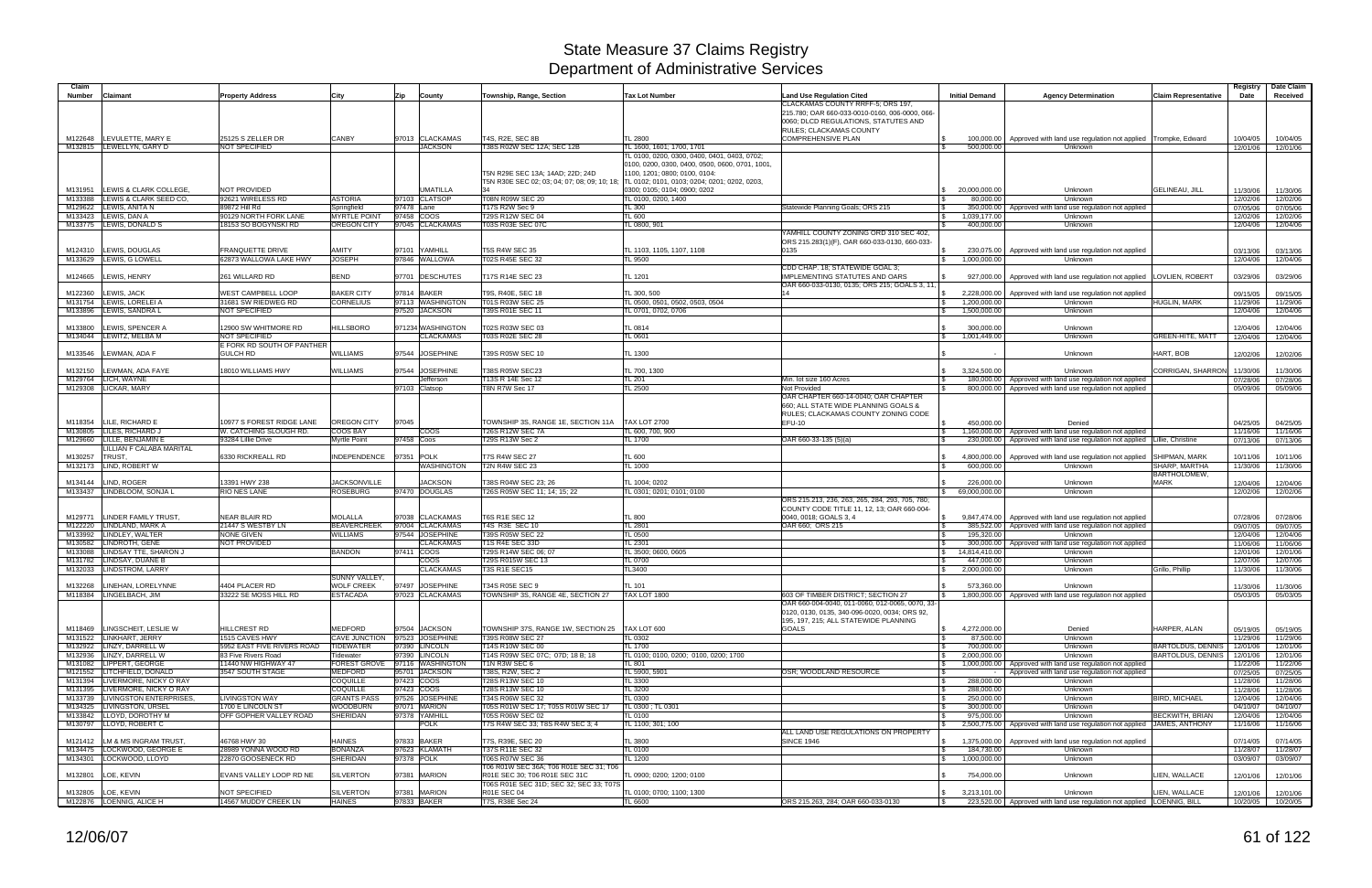| Claim                    |                                                            |                                                       |                          |            |                                    |                                                             |                                        |                                                                                               |                                                               |                                                                                                                                       |                                             | Registry             | Date Claim           |
|--------------------------|------------------------------------------------------------|-------------------------------------------------------|--------------------------|------------|------------------------------------|-------------------------------------------------------------|----------------------------------------|-----------------------------------------------------------------------------------------------|---------------------------------------------------------------|---------------------------------------------------------------------------------------------------------------------------------------|---------------------------------------------|----------------------|----------------------|
| <b>Number</b><br>M132768 | Claimant<br>LOEWER, ROD M                                  | <b>Property Address</b><br>Not Provided               | City                     | Zip        | County<br><b><i>NASHINGTON</i></b> | Township, Range, Section<br>T2S R2W Sec 26                  | <b>Tax Lot Number</b><br><b>TL 402</b> | <b>Land Use Regulation Cited</b>                                                              | <b>Initial Demand</b><br>1.000.000.00                         | <b>Agency Determination</b><br>Unknown                                                                                                | <b>Claim Representative</b><br>COX, WILLIAM | Date<br>12/01/06     | Received<br>12/01/06 |
| M130594                  | LOFTIS, JOHN F                                             | 10201 SE ORIENT DR                                    | <b>BORING</b>            |            | 97009 CLACKAMAS                    | <b>T1S R4E SEC 29C</b>                                      | <b>TL 1400</b>                         |                                                                                               | 722,452.00                                                    | Approved with land use regulation not applied                                                                                         | BARNES, WALTER                              | 11/06/06             | 11/06/06             |
| M133151                  | <b>LOGSTON FAMILY TRUST</b>                                | 1445 LAURELHURST RD                                   | TRAIL                    |            | 97541 JACKSON                      | T33S R02W SEC 16                                            | <b>TL 0600</b>                         |                                                                                               | 1,320,000.00                                                  | Unknown                                                                                                                               |                                             | 12/01/06             | 12/01/06             |
| M132929                  | LOHR, GLEN                                                 | SE GRUBER RD                                          | <b>ESTACADA</b>          |            | 97023 CLACKAMAS                    | T03S R05E SEC 18                                            | TL 500, 503, 800                       |                                                                                               | 1,300,000.00<br>IS.                                           | Unknown                                                                                                                               | JOHNSON, MARY                               | 12/01/06             | 12/01/06             |
| M129500<br>M129501       | LOHSE, ROY A<br>LOHSE, ROY A                               | 2495 Molalla                                          | Woodburn                 |            | Marion<br>Clackamas                | T5 R1W Sec 9B<br>T3 R1E Sec 28B                             | TL 100<br>TL 702                       | EFU<br>RRFF-5                                                                                 | l \$                                                          | Approved with land use regulation not applied<br>800,000.00   Approved with land use regulation not applied                           |                                             | 06/13/06             | 06/13/06             |
| M131165                  | LOIS S WEELDREYER TRUST.                                   | 30713 KENADY LANE                                     | COTTAGE GROVE 97424 LANE |            |                                    | T21S R4W SEC                                                | <b>TL 2500</b>                         |                                                                                               | 210.000.00                                                    | Unknown                                                                                                                               | REEDER, MICHEAL                             | 06/13/06<br>11/24/06 | 06/13/06<br>11/24/06 |
| M130285                  | LOMBARD, HERB                                              |                                                       |                          |            | LANE                               | <b>T20S R3W SEC34</b>                                       | TL 300                                 |                                                                                               | $\mathfrak{S}$                                                | 1,011,500.00   Approved with land use regulation not applied   BELKNAP, JIM                                                           |                                             | 10/13/06             | 10/13/06             |
| M129407                  | <b>LONE ROCK TIMBER.</b>                                   |                                                       |                          |            | Coos                               | 25S R12W SEC 6; 7                                           | TL 601; 400, 500, 1201, 1300, 2200     | CCZDO; Coos County Zoning Rules 4.8 Sec<br>4.8.525                                            | \$5,554,398.00                                                | Withdrawn                                                                                                                             | CAWTHON, DANNY                              | 05/26/06             | 05/26/06             |
| M129408                  | <b>LONE ROCK TIMBER</b>                                    | Hwy 38 & Rock Creek Rd                                | Glide                    |            | 97443 Douglas                      | T26S R3W Sec 2                                              | TL 300                                 | CCZDO; Coos County Zoning Rules 4.8 Sec<br>4.8.525                                            | 390,659.00                                                    | Withdrawn                                                                                                                             | Cawthorn, Danny                             | 05/26/06             | 05/26/06             |
|                          | M129409 LONE ROCK TIMBER,                                  |                                                       | Glide                    |            | 97443 Douglas                      | T26S R2W Sec 13                                             | TL 100                                 | CCZDO; Coos County Zoning Rules 4.8 Sec<br>4.8.525                                            | 219,519.00                                                    | Withdrawn                                                                                                                             | Cawthorn, Danny                             | 05/26/06             | 05/26/06             |
|                          | M129410 LONE ROCK TIMBER.                                  |                                                       | Lakeside                 | 97449 Coos |                                    | T25S R12W Sec 4                                             | <b>TL 1500</b>                         | CCZDO; Coos County Zoning Rules 4.8 Sec<br>4.8.525<br>CCZDO; Coos County Zoning Rules 4.8 Sec | 325,992.00                                                    | Withdrawn                                                                                                                             | Cawthorn, Danny                             | 05/26/06             | 05/26/06             |
| M129411                  | <b>LONE ROCK TIMBER.</b>                                   |                                                       | Lakeside                 | 97449 Coos |                                    | T25S R12W Sec 5                                             | <b>TL 900</b>                          | 4.8.525                                                                                       | 632.000.00<br>IS.                                             | Withdrawn                                                                                                                             |                                             | 05/26/06             | 05/26/06             |
| M130875                  | LONE ROCK TIMBER,                                          |                                                       |                          |            | coos                               | T28S R11W SEC 10                                            | <b>TL 900</b>                          |                                                                                               | 2.484.801.00<br>$\mathfrak s$                                 | Denied                                                                                                                                | CAWTHON, DANNY                              | 11/17/06             | 11/17/06             |
|                          | M130876 LONE ROCK TIMBER                                   |                                                       |                          |            | coos                               | T29S R12W SEC 28                                            | TL 700                                 |                                                                                               | 176,002.00                                                    | Denied                                                                                                                                | CAWTHON, DANNY                              | 11/17/06             | 11/17/06             |
| M130877                  | <b>LONE ROCK TIMBER.</b>                                   |                                                       |                          |            | coos                               | T27S R13W SEC 21                                            | TL 500, 600, 800, 1200, 2401           |                                                                                               | 1,240,881.00<br>IS.                                           | Denied                                                                                                                                | CAWTHON, DANNY                              | 11/17/06             | 11/17/06             |
|                          | M130878 LONE ROCK TIMBER.                                  |                                                       |                          |            | <b>COOS</b>                        | T26S R12W SEC 30                                            | <b>TL 500</b>                          | CCZDO; Coos County Zoning Rules 4.8 Sec                                                       |                                                               | 732,062.00 Approved with land use regulation not applied                                                                              | <b>CAWTHON, DANNY</b>                       | 11/17/06             | 11/17/06             |
| M124551                  | LONE ROCK TIMBERLAND CO.                                   |                                                       | <b>BANDON</b>            | 97411 COOS |                                    | T 29S.R14W. SEC 03<br>T17S R2W SEC 23; T17S R2W SEC 13; T17 | TL 1201                                | 4.8.525                                                                                       | $\mathbb{S}$<br>461,967.00                                    | Withdrawn                                                                                                                             | CAWTHON, DANNY                              | 03/22/06             | 03/22/06             |
| M124830                  | LONE ROCK TIMBERLAND CO.                                   | <b>CAMP CREEK ROAD</b>                                | SPRINGFIELD              | 97478 LANE |                                    |                                                             | TL 200; 300; 1300                      | $F-1$<br>CCZDO; Coos County Zoning Rules 4.8 Sec                                              | \$ 14,794,760.00                                              | Withdrawr                                                                                                                             | <b>CAWTHON, DANNY</b>                       | 04/07/06             | 04/07/06             |
| M124911                  | LONE ROCK TIMBERLAND CO.                                   | 3 Scottsburg West Rd<br>3 1/2 miles east of Bandon on | Scottsburg               |            | 97473 Douglas                      | T22S R10W Sec 13                                            | <b>TL 500</b>                          | 4.8.525                                                                                       | 425,600.00                                                    | Withdrawn                                                                                                                             | Cawthorn, Danny                             | 04/13/06             | 04/13/06             |
| M130039                  | LONE ROCK TIMBERLAND CO.                                   | Morrison Rd                                           | Bandon                   | 97411 Coos |                                    | T29S R14W Sec 3                                             | TL 1201                                | Farm Forest                                                                                   | 461,967.00                                                    | Denied                                                                                                                                | <b>CAWTHON, DANNY</b>                       | 09/14/06             | 09/14/06             |
| M130050                  | LONE ROCK TIMBERLAND CO                                    |                                                       |                          |            | Lane                               | T17S R2W Sec 13; Sec 14; Sec 23                             | TL 300; 1300; 200                      |                                                                                               | $\mathcal{S}$<br>14,794,760.00                                | Denied                                                                                                                                |                                             | 09/15/06             | 09/15/06             |
| M130051                  | LONE ROCK TIMBERLAND CO.                                   | O Scottsburg West Rd                                  | Scottsburg               |            | 97470 Douglas                      | T22E R10W Sec 13                                            | TL 300, 500                            | FF. AW                                                                                        | 425,100.00                                                    | Denied                                                                                                                                |                                             | 09/15/06             | 09/15/06             |
| M130052                  | LONE ROCK TIMBERLAND CO,                                   |                                                       |                          |            | Coos                               | T25S R12W SEc 6C: Sec 7                                     | TL 601: 400, 500, 1201, 1300, 2200     |                                                                                               | 7,541,280.00<br>$\mathbb{S}$                                  | Denied                                                                                                                                |                                             | 09/18/06             | 09/18/06             |
| M130061                  | LONE ROCK TIMBERLAND CO.                                   |                                                       |                          |            | Douglas                            | T26S R3W Sec 2                                              | TL 1300                                |                                                                                               | 390.659.00<br>IS.                                             | Denied                                                                                                                                | CAWTHON, DANNY                              | 09/19/06             | 09/19/06             |
| M130062                  | LONE ROCK TIMBERLAND CO,                                   | <sup>r</sup> enmile Lake                              | Lakeside                 | 97449 Coos |                                    | T23S R12W Sec 5                                             | TL 900                                 |                                                                                               | 1,225,000.00<br>$\mathfrak s$                                 | Denied                                                                                                                                |                                             | 09/19/06             | 09/19/06             |
| M130063                  | LONE ROCK TIMBERLAND CO,                                   | OFF IRELAND-3 MILES SOUTH OF                          |                          |            | Coos                               | <b>T23S R12W Sec 4</b>                                      | TL 1500                                | Farm Forest                                                                                   | 570,000.00                                                    | Denied                                                                                                                                |                                             | 09/19/06             | 09/19/06             |
| M130210<br>M130211       | LONE ROCK TIMBERLAND CO.<br>LONE ROCK TIMBERLAND CO.       | <b>TENMILE</b><br>Hwy 138, 5 miles east of Elkton     | Elkton                   |            | <b>DOUGLAS</b>                     | T29S R8W SEC 12 & 1<br>T23S R07W SEC 17                     | TL 200 & 2900<br>TL 500                | <b>FARM FOREST</b>                                                                            | 528,201.00<br><b>S</b><br>855,000.00                          | Denied<br>Denied                                                                                                                      | CAWTHON, DANNY<br><b>CAWTHON, DANNY</b>     | 10/05/06<br>10/05/06 | 10/05/06             |
| M131116                  | LONE ROCK TIMBERLAND CO.                                   |                                                       |                          | 97423 COOS | 97436 Douglas                      | T27S R13W SEC 2                                             | TL 101                                 |                                                                                               | 745,346.00<br><b>S</b>                                        | Unknown                                                                                                                               | CAWTHON, DANNY                              | 11/22/06             | 10/05/06<br>11/22/06 |
| M131117                  | LONE ROCK TIMBERLAND CO,                                   |                                                       |                          | 97423 COOS |                                    | <b>T28S R12W SEC 8</b>                                      | <b>TL 500</b>                          |                                                                                               | 1,366,593.00<br>$\mathfrak s$                                 | Unknown                                                                                                                               | CAWTHON, DANNY                              | 11/22/06             | 11/22/06             |
| M131118                  | LONE ROCK TIMBERLAND CO.                                   |                                                       |                          | 97420 COOS |                                    | T26S R12W SEC 32; 33                                        | TL 100: 300                            |                                                                                               | 538,177.00<br>$\mathbf{s}$                                    | Unknown                                                                                                                               | <b>CAWTHON, DANNY</b>                       | 11/22/06             | 11/22/06             |
| M131119                  | LONE ROCK TIMBERLAND CO.                                   |                                                       |                          | 97458 COOS |                                    | T29S R13W SEC 1; 2; 11; 12                                  | TL 600, 800; 1900; 800; 200            |                                                                                               | 1,770,796.00<br>$\mathcal{S}$                                 | Unknown                                                                                                                               | CAWTHON, DANNY                              | 11/22/06             | 11/22/06             |
| M131464                  | LONE ROCK TIMBERLAND CO                                    | EAST OF I-5 & SAGINAW EXIT                            | <b>COTTAGE GROVE</b>     | 97424 LANE |                                    | T20S R03W SEC 24                                            | TL 0100                                |                                                                                               | 2,182,969.00<br>IS.                                           | Withdrawn                                                                                                                             | CAWTHON, DANNY                              | 11/28/06             | 11/28/06             |
| M131479                  | LONE ROCK TIMBERLAND CO                                    | <b>FRAZIER CANYON RD</b><br>STATE HWY 42, SE OF CAMAS | <b>SUTHERLIN</b>         |            | 97479 DOUGLAS                      | <b>T25S R05W SEC 24</b>                                     | TL 0100                                |                                                                                               | 3,985,774.00                                                  | Unknown                                                                                                                               | CAWTHON, DANNY                              | 11/28/06             | 11/28/06             |
| M131487                  | LONE ROCK TIMBERLAND CO                                    | <b>VALLEY</b>                                         | <b>CAMAS VALLEY</b>      |            | 97416 DOUGLAS                      | T29S R08W SEC 16; 21                                        | TL 1400; 0200, 0100                    |                                                                                               | \$ 11,126,269.00                                              | Unknown                                                                                                                               | CAWTHON, DANNY                              | 11/28/06             | 11/28/06             |
| M131488                  | LONE ROCK TIMBERLAND CO                                    | EAST OF COQUILLE, OR                                  | <b>COQUILLE</b>          | 97423 COOS |                                    | T27S R11W SEC 15; 16                                        | TL0600. 0800; 0100, 0300, 0500         |                                                                                               | 8,476,645.00<br>$\mathbb{S}$                                  | Unknown                                                                                                                               | CAWTHON, DANNY                              | 11/28/06             | 11/28/06             |
| M131489<br>M131490       | LONE ROCK TIMBERLAND CO.<br>LONE ROCK TIMBERLAND CO        | KNIGHT RD<br>NW OF TENMILE, OR                        | VENETA<br><b>TENMILE</b> | 97487 LANE | 97471 DOUGLAS                      | T17S R06W SEC 16; 21<br>T28S R08W SEC 23                    | TL 0900, 1000, 0300; 0300<br>TL 1500   |                                                                                               | $\mathbb{S}$<br>7,032,147.00<br>3,091,506.00<br>$\mathcal{S}$ | Withdrawn<br>Unknown                                                                                                                  | CAWTHON, DANNY<br>CAWTHON, DANNY            | 11/28/06<br>11/28/06 | 11/28/06<br>11/28/06 |
|                          |                                                            | HWY 101 & 42, 4.5 MILES FROM                          |                          |            |                                    |                                                             |                                        |                                                                                               |                                                               |                                                                                                                                       |                                             |                      |                      |
| M131491                  | LONE ROCK TIMBERLAND CO,                                   | COQUILLE                                              | COQUILLE                 | 97423 COOS |                                    | T27S R13W SEC 15                                            | TL 1300                                |                                                                                               | 19,421,772.00                                                 | Unknown                                                                                                                               | <b>CAWTHON, DANNY</b>                       | 11/28/06             | 11/28/06             |
| M130060                  | LONE ROCK TIMBERLAND.                                      |                                                       | <b>GLIDE</b>             |            | 97443 DOUGLAS                      | T26S R1W SEC 7; T26S R2W SEC 12 & 13                        | TL 200; 2600 & 100                     |                                                                                               | 475,000.00                                                    | Denied                                                                                                                                | Cawthorn, Danny                             | 09/19/06             | 09/19/06             |
|                          | M130293 LONE ROCK TIMBERLAND,                              | COUNTRY ROAD 57<br>EAST OF HWY 101, NORTH OF          | <b>COOS BAY</b>          | 97420 COOS |                                    | T26S R13W SEC 24D                                           | FL 100, 3402                           |                                                                                               | 194,786.00                                                    | Denied                                                                                                                                | CAWTHON, DANNY                              | 10/13/06             | 10/13/06             |
|                          | M130294 LONE ROCK TIMBERLAND,                              | NORTH BEND                                            | NORTH BEND               | 97459 COOS |                                    | T27S R13W SEC 10                                            | TL 2600, 2500, 700                     |                                                                                               | $\sqrt{3}$<br>640,068.00                                      | Denied                                                                                                                                | CAWTHON, DANNY                              | 10/13/06             | 10/13/06             |
|                          | M133230 LONG, EDNA                                         | ROCKYFORD RD                                          | YAMHILL                  |            | 97148 YAMHILL                      | T03S R04W SEC 07                                            | TL 1601, 1602                          |                                                                                               | 1,595,000.00<br>$\sqrt{5}$                                    | Unknown                                                                                                                               | <b>WRIGHT, CATHERINE</b>                    | 12/01/06             | 12/01/06             |
|                          | M134067 LONG, MUREL                                        |                                                       |                          |            | <b>KLAMATH</b>                     | T41S R09E SEC 21                                            | TL 0100                                |                                                                                               | 1,000,000.00<br>$\mathbb{S}$                                  | Unknown                                                                                                                               | THRONE, JUSTIN                              | 12/04/06             | 12/04/06             |
|                          |                                                            | 4100 BLOCK OF CORDON ROAD                             |                          |            |                                    |                                                             |                                        |                                                                                               |                                                               |                                                                                                                                       |                                             |                      |                      |
|                          | M120014 LONG, WILLIAM R                                    |                                                       | <b>SALEM</b>             |            | 97305 MARION                       | TOWNSHIP 7S, RANGE 2W, SECTIO 8A,                           | TAX LOT 600                            | <b>EFU</b>                                                                                    |                                                               | 160,000.00 Approved with land use regulation not applied                                                                              |                                             | 03/04/05             | 03/04/05             |
|                          | M118322 LONGBRAKE, LINDEN C<br>M129344 LONSFORD, CHARLES A | <b>DRIVER VALLEY</b>                                  | <b>OAKLAND</b>           |            | 97462 DOUGLAS                      | TOWNSHIP 25S, RANGE 4W, SECTION 6                           | <b>TAX LOT 1400</b>                    | FG                                                                                            | IS.                                                           | Approved with land use regulation not applied                                                                                         |                                             | 04/15/05             | 04/15/05             |
|                          | M130972 LOOMIS, ANNABELLE F                                | 20970 Gooseneck Cr. Rd<br>NOT PROVIDED                | Sheridan                 | 97398 Polk | <b>LINCOLN</b>                     | T6S R6W Sec ?<br>T10S R10W SEC 27                           | TL200<br>TL 1810, 1812                 | All new zoning reg. since 1963                                                                | $\sqrt{3}$<br><b>\$</b>                                       | 500,000.00   Approved with land use regulation not applied<br>1,246,000.00 Approved with land use regulation not applied Pavitt, Dawn |                                             | 05/17/06<br>11/20/06 | 05/17/06<br>11/20/06 |
|                          | M132631 LOOMIS, JENNIFER L                                 | 64225 SIZEMORE RD                                     | <b>BEND</b>              |            | 97701 DESCHUTES                    | T17S R11E SEC 00                                            | <b>TL 2000</b>                         |                                                                                               | 6,000,000.00<br>$\sqrt{3}$                                    | Unknown                                                                                                                               | LOULIEN, ROBERT                             | 12/01/06             | 12/01/06             |
|                          | M134441 LOONEY FARMS INC,                                  | 31499 KENDALL LOOP                                    | SHEDD                    | 97377 LINN |                                    | T12S R04W SEC 28                                            | TL 0201                                |                                                                                               | 120,000.00<br>$\mathcal{S}$                                   | Unknown                                                                                                                               | KALBERER, JOEL                              | 09/14/07             | 09/14/07             |
|                          | M130042 LOONEY, WILLIAM C                                  | 35401 Ponderosa Lane                                  | Halsey                   | 97348 Linn |                                    | T11S R1W Sec 16                                             | <b>TL 404</b>                          | ORS 215.203, 263, 284, 700, 705, 780(2); OAR<br>660-033, 006-0050, 0055; Goals 3, 4, 14       |                                                               | 240,000,00 Approved with land use regulation not applied                                                                              | KALBERER, JOEL                              | 09/14/06             | 09/14/06             |
|                          | M130899  LOPES, GLORIA                                     | 27288 COX BUTTE RD                                    | JUNCTION CITY            | 97448 LANE |                                    | T5S R5W SEC 34                                              | <b>TL 201</b>                          |                                                                                               | $\mathbb{S}$                                                  | 2,400,000.00   Approved with land use regulation not applied NORMAN                                                                   | WATERBURY,                                  | 11/20/06             | 11/20/06             |
|                          | M129382 LOPEZ, TINA A                                      | 41260 Port Dr                                         |                          |            | Linn                               | T13S R1W Sec 25                                             | TL 1100                                | HB 3661; OAR                                                                                  | <b>S</b>                                                      | 170,820.00 Approved with land use regulation not applied                                                                              |                                             | 05/24/06             | 05/24/06             |
|                          | M118481 LORAIN, SUSAN                                      | NOT PROVIDED                                          |                          |            | <b>MULTNOMAH</b>                   | TOWNSHIP 1SOUTH, RANGE 4 EAST,<br><b>SECTION 20</b>         | TAX LOT 200 & 300                      | OAR 660-045; CHAPTER ORS 92, 215,                                                             | $\mathbb{S}$                                                  | 2,640,000.00 Approved with land use regulation not applied                                                                            | <b>GELINEAU, JILL</b>                       | 05/20/05             | 05/20/05             |
|                          | M132653 LORD, TRUSTEE, KAREN J                             | 33902 SEVEN MILE LANE SE                              | ALBANY                   | 97322 LINN |                                    | T11S R3W SEC 33                                             | <b>TL 500</b>                          |                                                                                               | $\sqrt{s}$<br>225,000.00                                      | Withdrawn                                                                                                                             | MORROW, MICHELLE                            | 12/01/06             | 12/01/06             |
|                          | M132730 LOREN ELLIS JR & SONS,                             | 37037 ELLIS FARM RD                                   | <b>SCAPPOOSE</b>         |            | 97056 COLUMBIA                     | T04N R01W SEC 27; 28; 33; 34                                | TL 0500; 0500; 0300; 0500              |                                                                                               | 3,153,000.00<br>$\mathbb{S}$                                  | Unknown                                                                                                                               | WILLIAMSON, DAVID                           | 12/01/06             | 12/01/06             |
|                          |                                                            |                                                       |                          |            |                                    |                                                             |                                        | ORS 197.015(11), 92.044, 046; CLACKAMAS<br>COUNTY ZONE RRFF-5; OAR 660-004-                   |                                                               |                                                                                                                                       |                                             |                      |                      |
| M118397                  | LORENZANA, VIRGINIA                                        | 395 SW TUALATIN LOOP                                  | <b>WEST LINN</b>         |            | 97068 CLACKAMAS                    | TOWNSHIP 2S, RANGE 1E, SECTION 34BB TAX LOT 1400            |                                        | 0040(8)(C), 660-004-0040(7)(A)                                                                | $\mathbf{s}$                                                  | 660,000.00   Approved with land use regulation not applied                                                                            |                                             | 05/06/05             | 05/06/05             |
|                          | M130356 LOSCHIAVO, JOAN L                                  | 28740 S BEAVERCREEK RD                                | <b>MULINO</b>            |            | 97042 CLACKAMAS                    | T4S R3E SEC 29                                              | <b>TL 1402</b>                         |                                                                                               | $\sqrt{3}$                                                    | 363,250.00 Approved with land use regulation not applied                                                                              |                                             | 10/19/06             | 10/19/06             |
|                          | M118706 LOSHBAUGH, WILLIAM                                 | NOT PROVIDED                                          |                          | 97411 COOS |                                    | T30S, R15W, SEC 12                                          | TL 600-1901                            | CLAIMANT IS UNABLE TO SUBDIVIDE<br>PROPERTY FOR HOMESITES                                     | 300,000.00<br>$\sqrt{3}$                                      | Denied                                                                                                                                |                                             | 07/05/05             | 07/05/05             |
|                          | M132444 LOUCKS, DELORIS                                    | 31451 SW GRAHAMS FERRY RD WILSONVILLE                 |                          |            | 97070 CLACKAMAS                    | <b>T3S R1W SEC 21</b>                                       | <b>TL 2200</b>                         |                                                                                               | $\sqrt{3}$<br>100,000.00                                      | Unknown                                                                                                                               | TROMPKE, EDWARD                             |                      | 12/01/06 12/01/06    |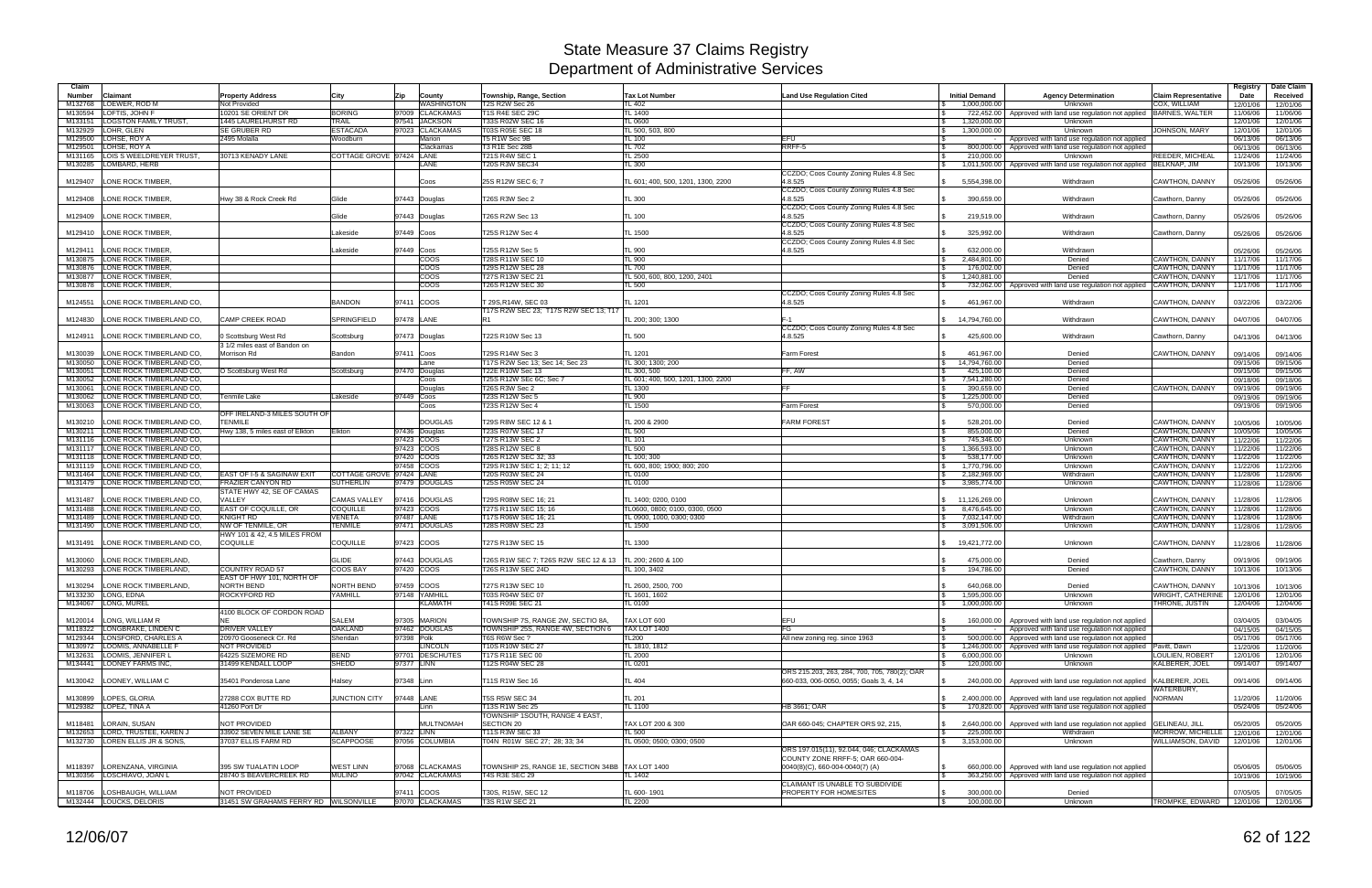| Claim                    |                                                     |                                                   |                                      |              |                                     |                                                                                    |                                                   |                                                                                      |                                        |                                                                                                                               |                               | Registry             | Date Claim           |
|--------------------------|-----------------------------------------------------|---------------------------------------------------|--------------------------------------|--------------|-------------------------------------|------------------------------------------------------------------------------------|---------------------------------------------------|--------------------------------------------------------------------------------------|----------------------------------------|-------------------------------------------------------------------------------------------------------------------------------|-------------------------------|----------------------|----------------------|
| <b>Number</b><br>M134239 | <b>Claimant</b><br>LOUGE, PAUL A                    | <b>Property Address</b><br>1302 BIRDSEYE CREEK RD | Citv<br><b>GOLD HILL</b>             | Zip          | County<br>97525 JACKSON             | Township, Range, Section<br>T36S R04W SEC 34                                       | <b>Tax Lot Number</b><br>TL 0501, 0502            | <b>Land Use Regulation Cited</b>                                                     | <b>Initial Demand</b><br>900,000.00    | <b>Agency Determination</b><br>Unknown                                                                                        | <b>Claim Representative</b>   | Date<br>12/05/06     | Received<br>12/05/06 |
| M133044                  | <b>LOUGHRIDGE FARMS INC</b>                         |                                                   |                                      |              | 97123 WASHINGTON                    | T02S R02W SEC 03                                                                   | TL 0800                                           |                                                                                      | 750,000.00                             | Unknown                                                                                                                       | <b>EVANS, JEFF</b>            | 12/01/06             | 12/01/06             |
| M133403                  | LOUNSBURY, FREDRIK J                                | NOT SPECIFIED                                     |                                      |              | 97138 CLATSOP                       | <b>T04N R08W SEC 06</b>                                                            | TL 0101                                           |                                                                                      | 1,205,000.00                           | Unknown                                                                                                                       |                               | 12/02/06             | 12/02/06             |
| M129901                  | LOVEGREN, RUTH                                      | 31401 SW LOVEGREN LN                              | <b>SISTERS</b>                       |              | 97759 JEFFERSON                     | T13S R8E SEC 27                                                                    | <b>TL 300</b>                                     | FM ZONE 303                                                                          | $\sqrt{S}$                             | 10,000,000.00   Approved with land use regulation not applied                                                                 |                               | 08/21/06             | 08/21/06             |
| M122657                  | LOVELADY, DANITA \<br>M129529 LOVELL, NORMAN R      | <b>EISCHEN DR</b>                                 | <b>CORNELIUS</b><br>Imnaha           |              | 97113 WASHINGTON<br>97842 Wallowa   | T1S, R3W, SEC 29<br>T1N R48E Sec 5; T2N R48E Sec 32                                | TL 103<br>TL 300, 400; 3500                       | ORS 215.213(2)(a)(b); OAR 660-033<br>ORS 215: OAR 660 Div 33                         | 467,114.00<br>850,000.00<br><b>S</b>   | Approved with land use regulation not applied EISCHEN, DAVID<br>Approved with land use regulation not applied                 |                               | 10/05/05<br>06/19/06 | 10/05/05<br>06/19/06 |
|                          |                                                     |                                                   |                                      |              |                                     |                                                                                    |                                                   |                                                                                      |                                        |                                                                                                                               |                               |                      |                      |
| M129530                  | LOVELL, NORMAN R                                    |                                                   | lmnaha                               | 97842        | Wallowa                             | T2N R48E Sec 29; Sec 30; T1N R48E Sec 5                                            | TL 2700; 3000; 500                                | OAR 660 Div 33; ORS215                                                               | 800,000.00                             | Approved with land use regulation not applied                                                                                 |                               | 06/19/06             | 06/19/06             |
|                          | M133747 LOVGREN, JOYCE J<br>M130358 LOW, DARWIN T   | 6480 SW HILLSBORO HWY<br>20220 STURGEON RD        | <b>HILLSBORO</b><br><b>BEND</b>      |              | 97123 WASHINGTON<br>97701 DESCHUTES | <b>T02S R02W SEC 16A</b><br>T16S R12E SEC 20                                       | <b>TL 800</b><br>TL 1400                          |                                                                                      | 297.360.00<br>l \$                     | Unknown                                                                                                                       | LOVGREN, DERALD               | 12/04/06             | 12/04/06             |
|                          | M122690 LOWDER, JERRY L                             | 7209 COMBEST LANE SE                              | <b>TURNER</b>                        |              | 97392 MARION                        | T8S, R2W, SEC 28B                                                                  | TL 600                                            | SPECIAL AGRICULTURAL                                                                 | $\sqrt{3}$<br>450,000.00               | 1,500,000.00   Approved with land use regulation not applied LOVLIEN, ROBERT<br>Approved with land use regulation not applied | SHERMAN, KEN                  | 10/20/06<br>10/07/05 | 10/20/06<br>10/07/05 |
|                          | M132925 LOWE, CAROL                                 | 887 MONSHINE PARK RD                              | <b>LOGSDEN</b>                       |              | 97357 LINCOLN                       | T09S R09W SEC 32                                                                   | TL 0101                                           |                                                                                      | 200,000.00                             | Unknown                                                                                                                       | <b>BARTOLDUS, DENNIS</b>      | 12/01/06             | 12/01/06             |
|                          | M132403 LOWE, MORTON H                              | 25935 NORTH VALLEY RD                             | <b>NEWBERG</b>                       |              | 97132 YAMHILL                       | T3S R2W SEC 7AA                                                                    | TL 1900                                           |                                                                                      | 400,000.00                             | Unknown                                                                                                                       |                               | 12/01/06             | 12/01/06             |
|                          | LOWELL E AND MARY R MEYER                           |                                                   |                                      |              |                                     |                                                                                    |                                                   |                                                                                      |                                        |                                                                                                                               |                               |                      |                      |
| M131003                  | TRUST.                                              | 54305 BEACH LOOP RD                               | <b>BANDON</b>                        | 97411 COOS   |                                     | T29S R15W SEC 12                                                                   | <b>TL 204</b>                                     | ORS 215.203, 215.263, 215.584, 215.700, 215.705,                                     | 1,447,047.00                           | Unknown                                                                                                                       | MCINTOSH, EMMETT              | 11/21/06             | 11/21/06             |
| M129601                  | LOWELL, PHYLLISS J                                  | 25424 Rowland Rd                                  | Harrisburg                           | 97446 Linn   |                                     | T14S R3W Sec 20                                                                    | TL 300                                            | 215.780,; OAR 660-033                                                                | 200.000.00                             | Approved with land use regulation not applied  BEAN, ANDREW                                                                   |                               | 06/29/06             | 06/29/06             |
|                          | M134018 LOWELL, THOMAS A                            | <b>GALLS CREEK RD</b>                             | <b>GOLD HILL</b>                     |              | 97525 JACKSON                       | T37S R03W SEC 05                                                                   | TL 37001, 3702, 30703, 3704, 3705, 3700           |                                                                                      | 800.000.00                             | Unknown                                                                                                                       |                               | 12/04/06             | 12/04/06             |
|                          | M134370 LOWELL, THOMAS A                            | 2366 GALLS CREEK RD                               | <b>GOLD HILL</b>                     |              | 97525 JACKSON                       | T36S R03W SEC 23                                                                   | <b>TL 2001</b>                                    |                                                                                      | 150,000.00                             | Unknown                                                                                                                       |                               | 12/04/06             | 12/04/06             |
|                          | M132093 LOWTHER, STANLEY<br>LPP RESOURCES LIMITED   |                                                   |                                      |              | <b>BENTON</b>                       | T12S R5W SEC7                                                                      | FL500; 502; 503; 504                              |                                                                                      | 34,800,000.00                          | Unknown                                                                                                                       | LOWTHER, FRED                 | 11/30/06             | 11/30/06             |
| M130779                  | PARTNERSHIP,                                        |                                                   |                                      |              | <b>DESCHUTES</b>                    | T21S R13E SEC 30                                                                   | <b>TL 101</b>                                     |                                                                                      | \$ 202,491,831.00                      | Unknown                                                                                                                       | <b>VANKOTEN, VICTOR</b>       | 11/15/06             | 11/15/06             |
| M130131                  | LUBBERS, BEVERLY                                    | 9505 Hultman Rd                                   | Monmouth                             | 97361 Polk   |                                     | T9S R4W Sec 11                                                                     | <b>TL 400</b>                                     | Chapter 136-EFU; ORD 55, 113                                                         | 543,372.00<br><b>S</b>                 | Approved with land use regulation not applied                                                                                 | Webb, Norman                  | 09/28/06             | 09/28/06             |
| M134323                  | LUCAS, JESS                                         | 12984 ELLIOTT PRAIRIE RD                          |                                      |              | 97071 MARION                        | T05S R01W SEC 15                                                                   | <b>TL 2900</b>                                    |                                                                                      | 150,000.00<br><b>S</b>                 | Unknown                                                                                                                       |                               | 04/09/07             | 04/09/07             |
|                          | M133288 LUCAS, MARIE                                | 2000 BLOCK OF JORY HILL RD<br>14750 NW 26TH PLACE | <b>SALEM</b><br><b>NORTH PLAINS</b>  |              | 97306 MARION<br>97133 WASHINGTON    | T08S R03W SEC 21<br>T2N R2W SEC29; T2N R2W SEC 29                                  | <b>TL 0200</b><br>TL 1800: 1811                   |                                                                                      | 800.000.00<br>l \$                     | Unknown                                                                                                                       |                               | 12/01/06             | 12/01/06             |
| M130525<br>M133940       | LUCAS, VIVIAN G<br>LUCCHESI, DOROTHY I              | MERCER LAKE RD                                    | <b>FLORENCE</b>                      | 97439 LANE   |                                     | T17S R12W SEC 36                                                                   | TL 3100                                           |                                                                                      | 100,000.00<br>450,000.00               | Approved with land use regulation not applied   TROMPKE, EDWARD<br>Unknown                                                    | OMLID. LEE                    | 11/01/06<br>12/04/06 | 11/01/06<br>12/04/06 |
|                          | M129680 LUCIA, JEANNE K                             | 86060 Wahanna                                     | Seaside                              |              | 97138 Clatsop                       | T6N R10W Sec 27BC                                                                  | <b>TL 200</b>                                     | RA-1: AF-20                                                                          |                                        | Approved with land use regulation not applied                                                                                 |                               | 07/17/06             | 07/17/06             |
|                          | M124705 LUCKINI, GENO                               | 36596 Richardson Gap Rd                           | Scio                                 | 97374 Linn   |                                     | T11S R1W Sec 4                                                                     | <b>TL 100</b>                                     | EFU                                                                                  | 389,620.00<br>l \$                     | Approved with land use regulation not applied                                                                                 |                               | 03/31/06             | 03/31/06             |
|                          | M121407  LUDWICK, KAY                               | 41430 SW BURGARSKY                                | <b>GASTON</b>                        |              | 97119 WASHINGTON                    | T1S, R3W, SEC 30                                                                   | <b>TL 200</b>                                     | 344-R4, 344-5 430-85, 424-1                                                          | 750,000.00                             | Approved with land use regulation not applied                                                                                 |                               | 07/14/05             | 07/14/05             |
|                          | M122435 LUEBCKE, MARY H                             | 3215 W Evans Creek Rd                             | Rogue River                          |              | 97537 Jackson                       | T36S R4W SEC 4                                                                     | TL 1600                                           | ORS 215.263,284,296,705,780; EFU; OAR 660                                            | 2,800,000.00                           | Denied                                                                                                                        | HART, ROBERT                  | 09/22/05             | 09/22/05             |
|                          |                                                     |                                                   |                                      |              |                                     |                                                                                    |                                                   | MULTNOMAH COUNTY ZONING ORDINANCES;<br>ORS 92, 197, 215, 227, 454, 526, 527; OAR 340 |                                        |                                                                                                                               |                               |                      |                      |
| M118605                  | LUETHE, LARRY L                                     | 3225 NW MCNAMEE RD                                | <b>PORTLAND</b>                      |              | 97231 MULTNOMAH                     | <b>T2N R1W SEC 32</b>                                                              | TL 700, 800                                       | 629, 660, 661                                                                        | 1,300,000.00<br>$\mathbb{S}$           | Denied                                                                                                                        | <b>ODONNELL, MARK</b>         | 06/14/05             | 06/14/05             |
|                          |                                                     |                                                   |                                      |              |                                     |                                                                                    |                                                   |                                                                                      |                                        |                                                                                                                               |                               |                      |                      |
| M122831                  | LUKAS, LESTER V                                     | <b>SCHWITZER RD</b>                               |                                      |              | 97056 MULTNOMAH                     | T3N, R2W, SEC 25C                                                                  | <b>TL 1200</b>                                    | ORS 215.705, 720, 740; MCC 33.2000, 2020, 2030                                       |                                        | 245,850.00   Approved with land use regulation not applied                                                                    |                               | 10/17/05             | 10/17/05             |
| M130130                  | LUKE, GLORIA A                                      |                                                   |                                      | 97306 Marion |                                     | T8S R4W Sec 24A                                                                    | <b>TL 1400</b>                                    |                                                                                      |                                        |                                                                                                                               |                               | 09/28/06             | 09/28/06             |
|                          | M131024 LULAY JR, WILLIAM A                         | 4492 Vitae Springs Rd S                           | Salem                                | 97374 LINN   |                                     | T10S R1E SEC 21                                                                    | TL 1000                                           | ORS 197, 215; OAR 660; Statewide Planning Goals \$                                   | 203,310.00                             | 912,295.00   Approved with land use regulation not applied<br>Approved with land use regulation not applied                   |                               | 11/21/06             | 11/21/06             |
|                          | M131030 LULAY, ADRIAN                               |                                                   |                                      |              | <b>MARION</b>                       | T8S R1W SEC 33A                                                                    | <b>TL 300</b>                                     |                                                                                      | <b>S</b>                               | 1,949,000.00   Approved with land use regulation not applied SHIPMAN, MARK                                                    |                               | 11/21/06             | 11/21/06             |
|                          | M131025 LULAY, STELLA                               |                                                   | SCIO                                 | 97374 LINN   |                                     | T10S R1E SEC 21                                                                    | <b>TL 1200</b>                                    |                                                                                      | 220,000.00<br>IS.                      | Approved with land use regulation not applied LULAY, WILLIAM                                                                  |                               | 11/21/06             | 11/21/06             |
|                          | M134084 LULAY, TERRENCE R                           | 7501 SKYLINE RD                                   | <b>SALEM</b>                         |              | <b>MARION</b>                       | T08S R04W SEC 25                                                                   | TL 0600                                           |                                                                                      | 215,000.00<br>$\mathbf{s}$             | Unknown                                                                                                                       | HEUBERGER, DANITA             | 12/04/06             | 12/04/06             |
| M119788                  | LUNDMARK, JERRY N                                   | <b>NOT PROVIDED</b>                               | COLTON                               |              | 97017 CLACKAMAS                     | TOWNSHIP 5S, RANGE 3E ofWM, SECTION                                                | TAX LOT 3500                                      | RRFF-5                                                                               | 270,000.00                             | Approved with land use regulation not applied                                                                                 |                               | 02/15/05             | 02/15/05             |
|                          |                                                     |                                                   |                                      |              |                                     | TOWNSHIP 16 SOUTH, RANGE 14 EAST                                                   |                                                   | CROOK COUNTY COMPREHENSIVE LAND USE                                                  |                                        |                                                                                                                               |                               |                      |                      |
| M119360                  | LUNDQUIST, LYNN                                     | 12503 SW SHUMWAY                                  | POWELL BUTTE                         |              | 97753 CROOK                         | SECTION 9, 16                                                                      | TAX LOT 100                                       | PLAN, HB 3661 HB3326                                                                 | 1,158,000.00                           | Approved with land use regulation not applied                                                                                 |                               | 01/19/05             | 01/19/05             |
| M122427                  | LUNDSBERG, EVERETT M                                | 6295 NE Breymans Orchard Rd                       | Dayton                               |              | 97114 Yamhill                       | <b>T3S R3W SEC 32</b>                                                              | TL 65                                             | YCZO 83,565,402; EF20,40; Ordinance 83,565                                           |                                        | 203,000.00   Approved with land use regulation not applied                                                                    |                               | 09/21/05             | 09/21/05             |
|                          | M133712 LUNDSTEEN, PATSY                            | 19760 SE TICKLECREEK                              | <b>BORING</b>                        |              | 97009 CLACKAMAS                     | T02S R04E SEC 21                                                                   | TL 1102                                           |                                                                                      | 341,579.00<br>IS.                      | Unknown                                                                                                                       |                               | 12/04/06             | 12/04/06             |
| M131194                  | LUNDY, ROBERT C                                     | 3766 SW BEAR DRIVE                                | <b>MADRAS</b>                        |              | 97741 JEFFERSON                     | T11S R13E SEC 27                                                                   | <b>TL 900</b>                                     |                                                                                      | 7.750.000.00                           | Approved with land use regulation not applied                                                                                 | BAGLEY,<br><b>CHRISTOPHER</b> | 11/24/06             | 11/24/06             |
|                          | M122223 LUNSTEDT, L H                               | 1112 SILETZ HWY                                   | <b>LINCOLN CITY</b>                  |              | 97367 LINCOLN                       | T8S R11W Sec 13BA & 12                                                             | <b>TLS 400 &amp; 800</b>                          | Not Provided                                                                         |                                        | Approved with land use regulation not applied                                                                                 |                               | 09/07/05             | 09/07/05             |
|                          | M119631 LUTHER, TED R                               |                                                   | <b>HILLSBORO</b>                     |              | 97124 WASHINGTON                    |                                                                                    | TAX LOT 900                                       | OAR 660-33-135 (7)                                                                   | 200,000.00                             | Denied                                                                                                                        |                               | 02/07/05             | 02/07/05             |
|                          |                                                     |                                                   |                                      |              |                                     |                                                                                    |                                                   | ORS 197, 215; OAR 660; STATEWIDE PLANNING                                            |                                        |                                                                                                                               |                               |                      |                      |
| M118689                  | LUTTRELL, FRED<br>M131258 LUTTRELL, JOE             | 61271 DART CREEK RD<br>61160 SKEET AVE            | <b>ST HELENS</b><br><b>ST HELENS</b> |              | 97051 COLUMBIA<br>97051 COLUMBIA    | T5N, R2W, SEC 25<br>T05N R02W SEC 25                                               | <b>TL 1600</b><br>TL 3000, 3101, 3102, 3103       | GOAL <sub>3</sub>                                                                    | 1,328,000.00<br>764,487.00             | Approved with land use regulation not applied   WILLIAMSON, DAVID<br>Unknown                                                  |                               | 06/28/05<br>11/24/06 | 06/28/05<br>11/24/06 |
|                          |                                                     |                                                   |                                      |              |                                     |                                                                                    |                                                   | ORS 197, 215; OAR 660; STATEWIDE PLANNING                                            |                                        |                                                                                                                               |                               |                      |                      |
|                          | M118688 LUTTRELL, TTEE, FRED                        | 61271 DART CREEK RD                               | <b>SAINT HELENS</b>                  |              | 97051 COLUMBIA                      | T5N, R2W, SEC 36, T5N, R2W, SEC 36 3                                               | TL200, TL 100, 203                                | GOAL & GUIDELINE #3                                                                  | $\mathbb{S}$                           | 5.222.000.00 Approved with land use regulation not applied WILLIAMSON, DAVID                                                  |                               | 06/28/05             | 06/28/05             |
|                          | M133867 LUTZ, ARTHUR A                              | NONE PROVIDED                                     |                                      |              | <b>WASHINGTON</b>                   | T01S R02W SEC 16D                                                                  | TL 0100, 0101, 0199                               |                                                                                      | $\mathcal{S}$<br>1,000,000.00          | Unknown                                                                                                                       | HVAL, STEVEN                  | 12/04/06             | 12/04/06             |
|                          | M131572 LUTZ, LESTER                                | 6998 S MCCUBBIN RD                                | OREGON CITY                          |              | 97045 CLACKAMAS                     | T02S R03E SEC 32                                                                   | TL 0200                                           |                                                                                      | $\mathbb{S}$<br>900,000.00             | Unknown                                                                                                                       | ROSENBAUM.<br><b>MICHAEL</b>  |                      | 11/29/06             |
|                          |                                                     |                                                   |                                      |              |                                     |                                                                                    |                                                   |                                                                                      |                                        |                                                                                                                               |                               | 11/29/06             |                      |
|                          | M122829 LYCHE, PHILLIP                              | 13910 NW CORNELIUS PASS RD PORTLAND               |                                      |              | 97231 MULTNOMAH                     | <b>T2N R1 W SEC 30C</b>                                                            | <b>TL 1800</b>                                    | MCC .6200 THROUGH MCC .6226                                                          | $\mathbf{s}$                           | 500,000.00   Approved with land use regulation not applied                                                                    |                               | 10/17/05             | 10/17/05             |
|                          |                                                     |                                                   |                                      |              |                                     | T02S R12E SEC 01; 12; 13; 23; 14; T02S                                             | TL 1800; 1900, 2000; 2500, 2600; 2700; 3000;      |                                                                                      |                                        |                                                                                                                               |                               |                      |                      |
|                          | M133412 LYDA, NORMAN                                | 81127 RAIL HOLLOW RD                              | <b>DUFUR</b>                         |              | 97021 WASCO                         | R13E SEC 07; 06                                                                    | 1100, 1200, 1300, 1400, 1500, 1600; 1200          |                                                                                      | 200,000.00<br>$\mathfrak{S}$           | Unknown                                                                                                                       | HABBERSTAD, JAMES             | 12/02/06             | 12/02/06             |
|                          | M133300 LYMAN, KAREN E<br>M130661 LYNCH, AUDRY L    | 20845 SW EDY RD<br>90096 HWY 140W                 | <b>LAKEVIEW</b>                      | 97630 LAKE   | 97140 WASHINGTON                    | T 02S R02W SEC 26<br>T39S R18E SEC 00                                              | <b>TL 0300</b><br>TL 4300, 4500, 4600, 4700       |                                                                                      | $\sqrt{3}$<br>240,000.00<br>$\sqrt{3}$ | Unknown<br>11,700,000.00 Approved with land use regulation not applied                                                        |                               | 12/01/06<br>11/09/06 | 12/01/06<br>11/09/06 |
|                          | M130858 LYNCH, GEORGE R                             |                                                   |                                      |              | <b>LINN</b>                         | T15S R3W SEC 11                                                                    | TL 100                                            |                                                                                      | $\sqrt{3}$                             | 420.270.00 Approved with land use regulation not applied BAKER, RICHARD                                                       |                               | 11/17/06             | 11/17/06             |
|                          | M133714 LYNCH, JEROLD                               | SW HERGERT RD                                     |                                      |              | 97113 WASHINGTON                    | T01S R03W SEC 16                                                                   | TL 0403                                           |                                                                                      | 8,000,000.00<br>$\mathbb{S}$           | Unknown                                                                                                                       |                               | 12/04/06             | 12/04/06             |
|                          | M118750 LYNCH, MALLORY B                            | 1268 SUNCREST RD                                  | TALENT                               |              | 97540 JACKSON                       | T38S, R1W, SEC 24                                                                  | <b>TL 1300</b>                                    | EFU                                                                                  | <b>S</b>                               | 375,000.00 Approved with land use regulation not applied                                                                      |                               | 07/13/05             | 07/13/05             |
|                          | M132029 LYOMS, JAMES ROLAND                         |                                                   |                                      |              | <b>CLACKAMAS</b>                    | T4S R4E SEC15                                                                      | TL403                                             |                                                                                      | 250,155.00                             | Unknown                                                                                                                       | PINKSTAFF, JOHN               | 11/30/06             | 11/30/06             |
|                          |                                                     |                                                   |                                      |              |                                     | T40S R11E SEC 36; T40S R12E SEC 34; 35;<br>T41S R11E SEC 04; 05; T41S R12E SEC 01; | TL 0601; 0500, 0600; 7100; 0500, 1600; 0900,      |                                                                                      |                                        |                                                                                                                               |                               |                      |                      |
|                          | M134028 LYON, ROD                                   | NOT SPECIFIED                                     |                                      |              | KLAMATH                             | 02 <sup>2</sup>                                                                    | 1000; 0300; 0600, 0700                            |                                                                                      | 2,000,000.00<br>$\mathbb{S}$           | Unknown                                                                                                                       | THRONE, JUSTIN                | 12/04/06             | 12/04/06             |
|                          | M133244 LYONS, CAROLE B                             | 19400 & 19427 S REDLAND RD                        | OREGON CITY                          |              | 97045 CLACKAMAS                     | T03S R03W SEC 08; SEC 08A; SEC 08B                                                 | TL 1700; 2100; 0800, 2700                         |                                                                                      | $\sqrt{3}$<br>8,455,000.00             | Unknown                                                                                                                       |                               | 12/01/06             | 12/01/06             |
|                          | M130045 LYTLE, ROBERTA R                            | Riedwig Rd                                        |                                      |              | Washington                          | T1S R3W Sec 26                                                                     | TL 1100                                           | F-1; AF-10; AF-20                                                                    | l \$                                   | 200,000.00 Approved with land use regulation not applied                                                                      |                               | 09/15/06             | 09/15/06             |
|                          | M132241 M E KAUFFMAN QUARRIES INC.,                 |                                                   |                                      |              | <b>LINCOLN</b>                      | <b>T07 R11 SEC 22AD</b>                                                            | TL 1900                                           |                                                                                      | 1,000,000.00<br>$\sqrt{3}$             | Closed with no action taken                                                                                                   | <b>BALDWIN, RUSSELL</b>       | 11/30/06             | 11/30/06             |
|                          |                                                     |                                                   |                                      |              |                                     | T8S R10W SEC 8CC; SEC 8CD; SEC 7; T7S<br>R11W SEC 22AD; T6S R10W SEC 25CC;         | TL 100, 200, 300; 300; 400, 1200; 1900; 200, 500; |                                                                                      |                                        |                                                                                                                               |                               |                      |                      |
|                          | M132242 M E KAUFFMAN QUARRIES INC.,                 |                                                   |                                      |              | LINCOLN                             | SEC 35                                                                             | 700                                               |                                                                                      | $\$\$$ 4,000,000.00                    | Unknown                                                                                                                       | <b>BALDWIN, RUSSELL</b>       | 11/30/06             | 11/30/06             |
|                          | M132243 M E KAUFFMAN QUARRIES INC.,                 |                                                   |                                      |              | <b>LINCOLN</b>                      | T6 R10 SEC 35                                                                      | <b>TL 700</b>                                     |                                                                                      | 2,000,000.00<br>$\mathcal{S}$          | Unknown                                                                                                                       | BALDWIN, RUSSELL              | 11/30/06             | 11/30/06             |
|                          | M132244   M E KAUFFMAN QUARRIES INC.,               |                                                   |                                      |              | <b>LINCOLN</b>                      | T6 R10 SEC 25CC                                                                    | TL 200, 500                                       |                                                                                      | 1,000,000.00<br>$\sqrt{3}$             | Unknown                                                                                                                       | <b>BALDWIN, RUSSELL</b>       | 11/30/06             | 11/30/06             |
|                          | M132245 M E KAUFFMAN QUARRIES INC., 2273 SW HWY 101 |                                                   |                                      |              | <b>LINCOLN</b>                      | T7 R11 SEC 22AD                                                                    | <b>TL 1900</b>                                    |                                                                                      | $\frac{1}{2}$ 1,000,000.00             | Closed with no action taken                                                                                                   | BALDWIN, RUSSELL              |                      | 11/30/06 11/30/06    |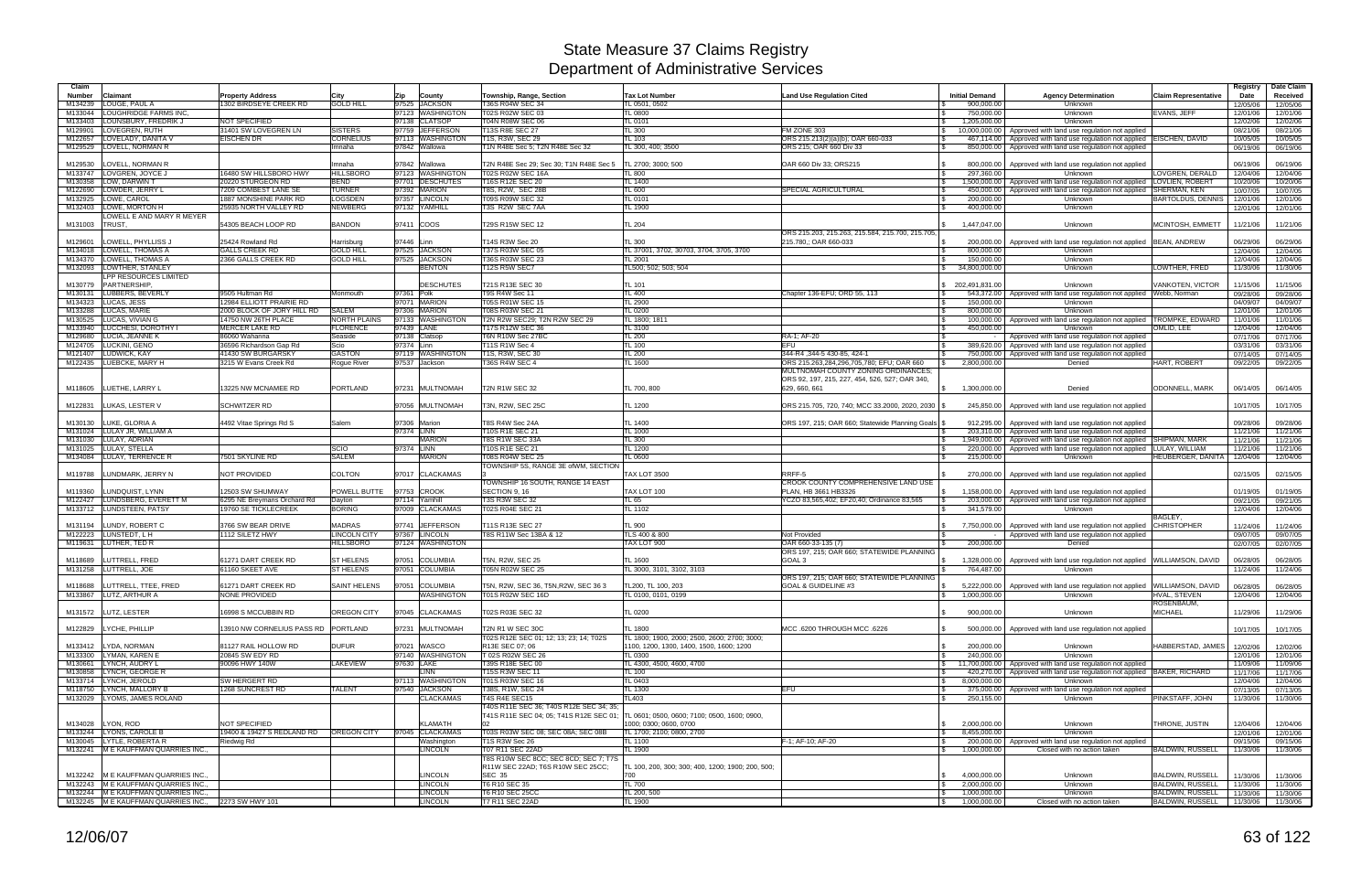| Claim              |                                                       |                                                                |                            |                             |                                                          |                                      |                                                                                    |                               |                                                                                                                              |                                      | Registry             | Date Claim           |
|--------------------|-------------------------------------------------------|----------------------------------------------------------------|----------------------------|-----------------------------|----------------------------------------------------------|--------------------------------------|------------------------------------------------------------------------------------|-------------------------------|------------------------------------------------------------------------------------------------------------------------------|--------------------------------------|----------------------|----------------------|
| <b>Number</b>      | Claimant                                              | <b>Property Address</b>                                        | City                       | Zip<br>County               | Township, Range, Section                                 | <b>Tax Lot Number</b>                | <b>Land Use Regulation Cited</b><br>HRCZORD 2, 68, 89, 90, 92, 106, 110, 116, 201, | <b>Initial Demand</b>         | <b>Agency Determination</b>                                                                                                  | <b>Claim Representative</b>          | Date                 | Received             |
|                    | M130079 M GOE & SONS INC.                             | 3268 Ehrck Hill Dr                                             | <b>Hood River</b>          | 97031 Hood River            | T2N R10E Sec 23                                          | TL 301, 600, 2800, 2900, 3800        | 218, 223; ORS 92, 197, 215, 215.705; OAR 660-<br>033                               |                               |                                                                                                                              |                                      |                      |                      |
|                    |                                                       |                                                                |                            |                             |                                                          |                                      | HRCZORD 106, 110, 125, 133, 1884, 201, 218,                                        |                               | 2,431,986.00 Approved with land use regulation not applied ANDERSEN, STEVEN                                                  |                                      | 09/21/06             | 09/21/06             |
| M130080            | M GOE & SONS INC.                                     | 3010 Ehrck Hill Dr                                             | <b>Hood River</b>          | 97031 Hood River            | T2N R10E Sec 24                                          | TL 3002                              | 223: ORS 197, 215: OAR 660                                                         |                               | 118,732.00 Approved with land use regulation not applied                                                                     | ANDERSEN, STEVEN                     | 09/21/06             | 09/21/06             |
| M129488<br>M125056 | <b>MABEN, CHARLES G</b><br>MACDONALD, BETTY M         | Near US Hwy 97<br>SEVEN DEVILS COUNTY ROAD                     |                            | Jefferson<br><b>COOS</b>    | T10S R14E Sec 30<br><b>T27S R14W SEC 8</b>               | <b>TL 200</b><br><b>TL 1700</b>      | ORS 215.203: OAR 660-004-0040<br>ARTICLE 4.8 FOREST ZONE                           |                               | 3,478,000.00   Approved with land use regulation not applied<br>3,248,718.00   Approved with land use regulation not applied | MCINTOSH, EMMETT                     | 06/12/06<br>04/21/06 | 06/12/06<br>04/21/06 |
|                    | M122069 MACHGAN, MARY L                               | 3866 PLACER RD                                                 | <b>SUNNY VALLEY</b>        | 97497 JOSEPHINE             | T 34S R 5W SEC 9                                         | <b>TL 202</b>                        | DFOR-WR                                                                            |                               | 290,000.00   Approved with land use regulation not applied                                                                   | RANSOM, WILLIAM                      | 08/26/05             | 08/26/05             |
| M118664            | MACINNES, DONALD                                      | 7014 FRUITLAND RD NE                                           | <b>SALEM</b>               | 97303 MARION                | T7S, R2W, SEC 27B                                        | TL 100, 200                          | ORS 197; ORS 215; OAR 660; STATEWIDE<br><b>PLANNING GOALS</b>                      |                               | 384,000.00 Approved with land use regulation not applied                                                                     | LIEN, WALLACE                        |                      | 06/22/05             |
| M132953            | <b>MACK, FLORENCE</b>                                 | N SIDE OF STATE HWY 38                                         | <b>ELKTON</b>              | 97436 DOUGLAS               | T22S R07W SEC 21                                         | <b>TL 0700</b>                       |                                                                                    | 150,000.00                    | Unknown                                                                                                                      | REEDER, MICHEAL                      | 06/22/05<br>12/01/06 | 12/01/06             |
| M118564            | <b>MACK, RON</b>                                      | 7620 SW ROOD BRIDGE RD                                         | <b>HILLSBORO</b>           | 97123 WASHINGTON            | <b>T1S R2W SEC 29</b>                                    | <b>TL 201</b>                        | <b>EFU</b>                                                                         |                               | 500,000.00   Approved with land use regulation not applied MACK, LINDA                                                       |                                      | 06/06/05             | 06/06/05             |
| M133583            | MACKEN, GERALD J                                      | 17010 NE HILLSBORO HWY                                         | <b>NEWBERG</b>             | 97132 YAMHILL               | T03S R02W SEC 06                                         | TL 1000                              |                                                                                    | 3,000,000.00                  | Unknown                                                                                                                      |                                      | 12/01/06             | 12/01/06             |
|                    | M131958 MACKEY, ALLEN R                               |                                                                |                            | <b>CLACKAMAS</b>            | T1S R2E SEC 35BB                                         | <b>TL 1202</b>                       |                                                                                    | 250,000.00                    | Unknown                                                                                                                      | WILLIS, DONALD                       | 11/30/06             | 11/30/06             |
|                    | M133773 MACKEY, ORVAL W                               | 6405 AUMSVILLE HWY SE                                          | SALEM                      | 97317 MARION                | T18S R02W SEC 16A                                        | <b>TL 0100</b>                       |                                                                                    | 1,100,000.00                  | Unknown                                                                                                                      |                                      | 12/04/06             | 12/04/06             |
|                    | M120219   MACLAUGHLAN, HAROLD                         | 14820 SE 172ND AVENUE<br><b>INTERSECTION OF STRASSEL &amp;</b> | <b>CLACKAMAS</b>           | 97015 CLACKAMAS             | TOWNSHIP 2S, RANGE 3E, SECTION 7A                        | TAX LOT 602                          | <b>ZONED RRFF5</b>                                                                 | 800,000.00                    | Denied                                                                                                                       |                                      | 03/18/05             | 03/18/05             |
| M131593            | MACNEILL, FIONA                                       | <b>TIMBER RDS</b>                                              | <b>FOREST GROVE</b>        | <b>NASHINGTON</b>           | T02N R05W SEC 10                                         | TL 0700                              |                                                                                    | 300,000.00                    | Unknown                                                                                                                      |                                      | 11/29/06             | 11/29/06             |
| M133031            | MACWHORTER, ROBERT E                                  | <b>NOT SPECIFIED</b>                                           |                            | 97411 COOS                  | T29S R15W SEC 01                                         | TL 3100                              |                                                                                    | 100,000.00                    | Unknown                                                                                                                      |                                      | 12/01/06             | 12/01/06             |
| M133032            | MACWHORTER, ROBERT E                                  | 88893 BARNEKOFF RD                                             |                            | 97411 COOS                  | T29S R14W SEC 16                                         | <b>TL 0300</b>                       |                                                                                    | 90,000.00                     | Unknown                                                                                                                      |                                      | 12/01/06             | 12/01/06             |
|                    | M133012 MACY FAMILY LLC,                              | <b>LRIS LANE</b>                                               | <b>CULVER</b>              | 97734 JEFFERSON             | T12S R13E SEC 19                                         | TL 0600, 0701                        |                                                                                    | 700,000.00                    | Unknown                                                                                                                      | MACY, DWIGHT                         | 12/01/06             | 12/01/06             |
|                    | M133013 MACY FAMILY LLC,                              | 5287 SW MACY LANE                                              | <b>CULVER</b>              | 97734 JEFFERSON             | T12S R12E SEC 13                                         | <b>TL 0500</b>                       |                                                                                    | 700,000.00                    | Unknown                                                                                                                      | MACY, DWIGHT                         | 12/01/06             | 12/01/06             |
| M133625            | MACY, RICHARD H                                       | <b>S OF INTERSECTION</b><br><b>DESCHUTES DR &amp; FORD LN</b>  |                            | 97734 JEFFERSON             | T12S R13E SEC 09                                         | <b>TL 0500</b>                       |                                                                                    | 80,000.00                     | Unknown                                                                                                                      |                                      | 12/04/06             | 12/04/06             |
| M134401            | <b>MACY, RICHARD H</b>                                | BET IRIS LN & HUBER LN W OF<br><b>CITY LIMITS OF CULVER</b>    |                            | 97734 JEFFERSON             | T12S R13E SEC 18                                         | <b>TL 900</b>                        |                                                                                    | 618,240.00                    | Unknown                                                                                                                      |                                      | 12/04/06             | 12/04/06             |
|                    | M134437 MACY, ROSALIND                                | 1800 CHINA GULCH RD                                            | <b>JACKSONVILLE</b>        | 97530 JACKSON               | T38S R03W SEC 21                                         | TL 0214                              |                                                                                    | 200,000.00                    | Unknown                                                                                                                      |                                      | 09/04/07             | 09/04/07             |
|                    | M122609 MADDEN, ANNA M                                | 26612 S Meridian Rd                                            | <b>AURORA</b>              | 97002 CLACKAMAS             | TS4S, R1E, S18                                           | TL4100                               |                                                                                    | 59,100.00                     | Withdrawn                                                                                                                    | Johnson, Mary<br><b>BARTHOLOMEW.</b> | 10/03/05             | 10/03/05             |
| M134155            | MADDEN, WILLIAM                                       | 1902 HOUSTON RD                                                | PHOENIX                    | 97535 JACKSON               | T38S R01W SEC 09C                                        | TL 1300                              |                                                                                    | 4.000.000.00                  | Unknown                                                                                                                      | <b>MARK</b>                          | 12/04/06             | 12/04/06             |
|                    |                                                       |                                                                |                            |                             |                                                          |                                      | EFU; Goals 5, 11, 14; ORS 92, 195, 197, 215;                                       |                               |                                                                                                                              |                                      |                      |                      |
|                    |                                                       |                                                                |                            |                             |                                                          |                                      | OAR660-033-0120, 0130, 0135, 004, 011, 012;<br>OAR 340-096-0020, 0034              |                               |                                                                                                                              | BARTHOLOMEW.                         |                      |                      |
| M129367<br>M131050 | MADDEN, WILLIAM F<br>MADDUX, PAUL                     | 1902 Houston Road<br>14695 FISHBACK ROAD                       | Phoenix<br><b>MONMOUTH</b> | 97535 Jackson<br>97361 POLK | T38S R1W Sec 9C<br><b>T8S R5W SEC 32</b>                 | TL 1300<br>TL 602                    |                                                                                    | 487.130.00                    | 4,000,000.00 Approved with land use regulation not applied<br>Unknown                                                        | <b>MARK</b>                          | 05/19/06<br>11/22/06 | 05/19/06<br>11/22/06 |
|                    |                                                       |                                                                |                            |                             |                                                          |                                      | Marion Co. Zoning Ord; ORS 215.705, 215.284;                                       |                               |                                                                                                                              |                                      |                      |                      |
| M129514            | MAE KREGER LIVING TRUST,                              | 10475 Parrish Gap Rd                                           | Turner                     | 97392 Marion                | T9S R2W Sec 7                                            | TL 1600                              | ORS 197.175, 197.280, 197.515                                                      | 1,674,500.00                  | Approved with land use regulation not applied                                                                                | Walker, Frank                        | 06/15/06             | 06/15/06             |
|                    | M130687 MAGAR, BILLY F                                |                                                                |                            | <b>YAMHILL</b>              | <b>T3S R2W SEC 10</b>                                    | TL 3210                              |                                                                                    |                               | 1,325,000.00   Approved with land use regulation not applied                                                                 |                                      | 11/13/06             | 11/13/06             |
|                    |                                                       |                                                                |                            |                             |                                                          |                                      |                                                                                    |                               |                                                                                                                              |                                      |                      |                      |
| M122333            | MAGAR, KATHARINE D                                    | <b>QUARRY RD</b>                                               | NEWBERG                    | 97132 YAMHILL               | T3S R2W SEC 10                                           | TL 2400                              | YAMHILL CO. ZONING ORD SEC 402 AND 402.03                                          |                               | 290,000.00   Approved with land use regulation not applied                                                                   |                                      | 09/14/05             | 09/14/05             |
|                    | M122334   MAGAR, KATHARINE D                          | 8760 NW PIKE RD                                                | YAMHILL                    | 97148 YAMHILL               | T2S R4W SEC 32                                           | <b>TL 600</b>                        | YAMHILL CO ZONING ORD 402 AND 402.03<br>YAMHILL COUNTY ZONING ORDINANCE 402,       |                               | 275,000.00   Approved with land use regulation not applied                                                                   |                                      | 09/14/05             | 09/14/05             |
| M122796            | <b>MAGAR, KATHARINE D</b>                             | 11690 NW WESTSIDE RD                                           | CARLSON                    | YAMHILL                     | T3S, R4W, SEC 20                                         | TL 101                               | 402.03                                                                             |                               | 550,000.00   Approved with land use regulation not applied                                                                   |                                      | 10/14/05             | 10/14/05             |
| M133909            | <b>MAGATHAN, RICHARD A</b>                            | 35079 REITH LARSON LANE                                        | <b>ASTORIA</b>             | 97103 CLATSOP               | <b>T07N R10W SEC 01</b>                                  | TL 0900, 0903, 0904                  |                                                                                    | 540,000.00                    | Unknown                                                                                                                      |                                      | 12/04/06             | 12/04/06             |
|                    |                                                       |                                                                |                            | 97123-                      |                                                          |                                      |                                                                                    |                               |                                                                                                                              |                                      |                      |                      |
| M130275            | MAGDALEN E RESKO REV TRUST, 1787 SE BROODWOOD AVE     |                                                                | <b>HILLSBORO</b>           | 8042<br><b>WASHINGTON</b>   | T1S R2W SEC 16D                                          | TL 303                               |                                                                                    |                               | 800,000.00   Approved with land use regulation not applied                                                                   |                                      | 10/12/06             | 10/12/06             |
| M130866            | MAGERLE, RICHARD I                                    | 9433 WEST EVANS CREEK ROAD ROGUE RIVER                         |                            | 97537 JACKSON               | <b>T35S R4W SEC 5</b>                                    | <b>TL 202</b>                        |                                                                                    |                               | 1,200,000.00 Approved with land use regulation not applied                                                                   | O'Connor, Daniel                     | 11/17/06             | 11/17/06             |
|                    | M133828 MAGILL, BENJAMIN F                            | 7865 HIGHLAND RD                                               | INDEPENDENCE               | 97351 POLK                  | T09S R04W SEC 05                                         | TL 0100, 0101, 0605                  |                                                                                    | 6,000,000.00                  | Unknown                                                                                                                      |                                      | 12/04/06             | 12/04/06             |
| M129588            | <b>MAGUIRE, WALTER</b>                                |                                                                | Seal Rock                  | 97376 Lincoln               | T12S R11W Sec 18: Sec 18AC: Sec 18DB:<br>Sec 18CA        | TL 300; 100; 16300, 16400; 100, 101  | LCC 1.1345, 1.3230 (3, 4d, 5, 13, 16), 1.3242,<br>1.3252                           |                               | 3,360,400.00 Approved with land use regulation not applied                                                                   | Hamilton, Gary                       | 06/27/06             | 06/27/06             |
|                    |                                                       |                                                                |                            |                             |                                                          |                                      | ORS 215.780; Statewide Planning Goals 3 & 4;                                       |                               |                                                                                                                              | RATHBONE ESQ.                        |                      |                      |
|                    | M130129 MAHAFFY, JOHN F                               | 7560 Sawtell Rd                                                | Sheridan                   | 97378 Polk                  | T6S R7W Sec 13                                           | TL 1802                              | OAR 660-006, 660-033                                                               |                               | 2,796,000.00 Approved with land use regulation not applied                                                                   | <b>CONI</b>                          | 09/28/06             | 09/28/06             |
|                    | M130129 MAHAFFY, JOHN F                               | 7560 Sawtell Rd                                                | Sheridan                   | 97378 Polk                  | T6S R7W Sec 13                                           | TL 1802                              | ORS 215.780; Statewide Planning Goals 3 & 4;<br>OAR 660-006, 660-033               |                               | 2,796,000.00 Approved with land use regulation not applied                                                                   | <b>ZUPANCIC GROUP</b><br>INC, THE    | 09/28/06             | 09/28/06             |
|                    | M130641 MAIN LIVING TRUST                             | 17273 S. STEINER RD                                            | <b>BEACERCREEK</b>         | 97004 CLACKAMAS             | <b>T3S R2E SEC 24</b>                                    | <b>TL 901</b>                        |                                                                                    |                               | 500,000.00   Approved with land use regulation not applied                                                                   |                                      | 11/20/06             | 11/20/06             |
|                    | M133466 MAIN, ROBERT                                  | NOT SPECIFIED                                                  |                            | 97449 COOS                  | T23S R13W SEC 26                                         | <b>TL 0300</b>                       |                                                                                    | 700,000.00                    | Unknown                                                                                                                      |                                      | 12/02/06             | 12/02/06             |
|                    | M132627 MAKIN FARMS INC.                              | <b>NOT SPECIFIED</b>                                           | <b>ENTERPRISE</b>          | 97828 WALLOWA               | T4S R44E SEC 12                                          | TL 1400                              |                                                                                    | 2,927,232.00                  | Unknown                                                                                                                      |                                      | 12/01/06             | 12/01/06             |
|                    | M132359 MAKINSON, ARDYCE J                            | 25519 FLECK RD                                                 | <b>VENETA</b>              | 97487 LANE                  | T18S R5W SEC 06                                          | <b>TL 101</b>                        |                                                                                    | 841,122.00                    | Withdrawn                                                                                                                    | KLOOS, BILL                          | 11/30/06             | 11/30/06             |
|                    | M131642 MAKINSON, WARREN<br>M130279 MALCOM, BRUCE     | NOT PROVIDED<br>79555 FIRE ROAD                                | <b>LORANE</b>              | LANE<br>97451 LANE          | T16S R04W SEC 35<br><b>T20S R5W SEC 22</b>               | <b>TL 0400</b><br>TL 909, 910        |                                                                                    | 773,373.00                    | Unknown<br>Approved with land use regulation not applied                                                                     | Clark, Joshua<br>MUELLER, KARL       | 11/29/06<br>10/13/06 | 11/29/06<br>10/13/06 |
|                    |                                                       |                                                                |                            |                             |                                                          |                                      | Goal 5; City of Portland Zoning Code 33; All                                       |                               |                                                                                                                              |                                      |                      |                      |
|                    | M129964 MALETIS, MARY                                 |                                                                |                            | Multnomah                   | T1N R1E Sec 21AC                                         | TL 14700, 14600, 14300, 14400, 14500 | Statewide Planning Goals, rules & Statutes                                         | 3,500,000.00                  | Denied                                                                                                                       | COX. WILLIAM                         | 09/05/06             | 09/05/06             |
|                    | M124926 MALLER, AILEEN E                              | 39530 NW Sunset Hwy                                            |                            | 97106                       | T2N R3W sec 29                                           | TL 700                               | 1993, 1994 income standards: 1974 zoning code                                      |                               | 1.500,000,00 Approved with land use regulation not applied                                                                   |                                      | 04/14/06             | 04/14/06             |
|                    | M130716 MALLON, JAMES P                               | 4425 FURROW DRIVE                                              | <b>HOOD RIVER</b>          | 97031 HOOD RIVER            | <b>T1N R10E SEC 1</b>                                    | <b>TL 800</b>                        |                                                                                    |                               | 1,730,009.00 Approved with land use regulation not applied ANDERSEN, STEVEN                                                  |                                      | 11/13/06             | 11/13/06             |
|                    | M134288 MALLOY, JOHN F                                | <b>NONE GIVEN</b><br>18414 DIXONVILLE ROAD                     | <b>GRANTS PASS</b>         | 97526 JOSEPHINE             | T34S R05W SEC 26                                         | TL 6301                              |                                                                                    | 100.000.00                    | Unknown                                                                                                                      |                                      | 02/15/07             | 02/15/07             |
|                    | M130453 MALONE, DOROTHY                               |                                                                | <b>ROSEBURG</b>            | 97470 DOUGLAS               | <b>T27 R5W SEC 24C</b><br>TOWNSHIP 16S, RANGE 12E OF WM, | <b>TL 902</b>                        |                                                                                    |                               | 92,000.00 Approved with land use regulation not applied                                                                      |                                      | 10/27/06             | 10/27/06             |
|                    | M119709 MALONE, ROBERT                                | 64889 HALF MILE LANE                                           | <b>BEND</b>                | 97701 DESCHUTES             | SECTION 27                                               | TAX LOT 01000                        | <b>EFU-20</b>                                                                      |                               | 350,000.00 Approved with land use regulation not applied                                                                     | Fitch, Edward                        | 02/10/05             | 02/10/05             |
|                    | M130426 MALOTT, ANN N                                 | SE HAYSTACK DR                                                 | <b>CULVER</b>              | 97734 JEFFERSON             | T12S R13E SEC 27                                         | TL 591                               |                                                                                    |                               | 400,000.00 Approved with land use regulation not applied                                                                     | <b>MALPASS, THOMAS</b>               | 10/25/06             | 10/25/06             |
|                    | M133115 MALPASS LAND CO,<br>M131815 MALPASS LAND INC, | NORTH COBURG RD                                                |                            | 97446 LINN<br><b>LINN</b>   | T15S R03W SEC 28<br>T15S R03W SEC 08                     | <b>TL 0100</b><br>TL 0700            |                                                                                    | 5,000,000.00<br>10,000,000.00 | Unknown<br>Unknown                                                                                                           |                                      | 12/01/06<br>11/30/06 | 12/01/06<br>11/30/06 |
|                    | M132490 MANCINI, DOMINIC                              | 4290 & 4278 SEMMES DR                                          | <b>HOOD RIVER</b>          | 97041 HOOD RIVER            | <b>T1N R10E SEC 21</b>                                   | TL 102, 103                          |                                                                                    | 500,000.00                    | Unknown                                                                                                                      |                                      | 12/01/06             | 12/01/06             |
|                    | M130966 MANDERO, CYNTHIA A                            | 3954 GREEN VALLEY ROAD                                         | <b>OAKLAND</b>             | 97462 DOUGLAS               | T25S R6W SEC 1; 2; 11; 12                                | TL 2700, 2702, 2704; 1300; 103; 300  |                                                                                    |                               | 881,000.00 Approved with land use regulation not applied                                                                     |                                      | 11/20/06             | 11/20/06             |
|                    | M121551 MANDISH, BONNIE A                             | 53527 SW PATTON VL RD                                          | <b>GASTON</b>              | 97119 WASHINGTON            | T1S, R4W, SEC 30                                         | <b>TL 800</b>                        | <b>EFU</b>                                                                         |                               | 2,200,222.00 Approved with land use regulation not applied                                                                   |                                      | 07/25/05             | 07/25/05             |
|                    | M134025 MANGIONE, GIOVANNI                            | NOT SPECIFIED                                                  |                            | <b>KLAMATH</b>              | T37S R08E SEC 33                                         | TL 0300                              |                                                                                    | 3,500,000.00                  | Unknown                                                                                                                      | <b>FHRONE, JUSTIN</b>                | 12/04/06             | 12/04/06             |
|                    | M124910 MANICKE, JUDITH R                             | 88597 Bill's Creek Rd                                          | Bandon                     | 97411 Coos                  | T28S R14W Sec 32                                         | TL 100                               | Ch 4 Coos County Zoning Land Dev ORD of 1985<br>"85-08-011L"                       |                               | 1,395,257.00 Approved with land use regulation not applied MCINTOSH, EMMETT                                                  |                                      | 04/13/06             | 04/13/06             |
|                    | M131079 MANICKE, JUDITH R                             | 88597 BILL`S CREEK ROAD                                        | <b>BANDON</b>              | 97411 COOS                  | T28S R14W SEC 32                                         | <b>TL 400</b>                        |                                                                                    |                               | 414,809.00 Approved with land use regulation not applied McIntosh, Emmett                                                    |                                      | 11/22/06             | 11/22/06             |
|                    |                                                       |                                                                |                            |                             |                                                          |                                      | PF-76; COLUMBIA COUNTY ZONING 506.1; ORS                                           |                               |                                                                                                                              |                                      |                      |                      |
|                    | <b>MANIFOLD BUSINESS &amp;</b>                        |                                                                |                            |                             |                                                          |                                      | 92, 197, 215, 227, 454, 526, 527; OAR 340, 629,                                    |                               |                                                                                                                              |                                      |                      |                      |
|                    | M121498  INVESTMENTS INC,                             | PLEASANT VIEW ACRES                                            | NOT PROVIDED               | <b>COLUMBIA</b>             | T7N R3W SEC 4 & 5                                        | TL 400; TL 1700; TL 2000             | 660, 661                                                                           | 231,200.00                    | Denied                                                                                                                       | HARRIS, LANCE                        | 07/20/05             | 07/20/05             |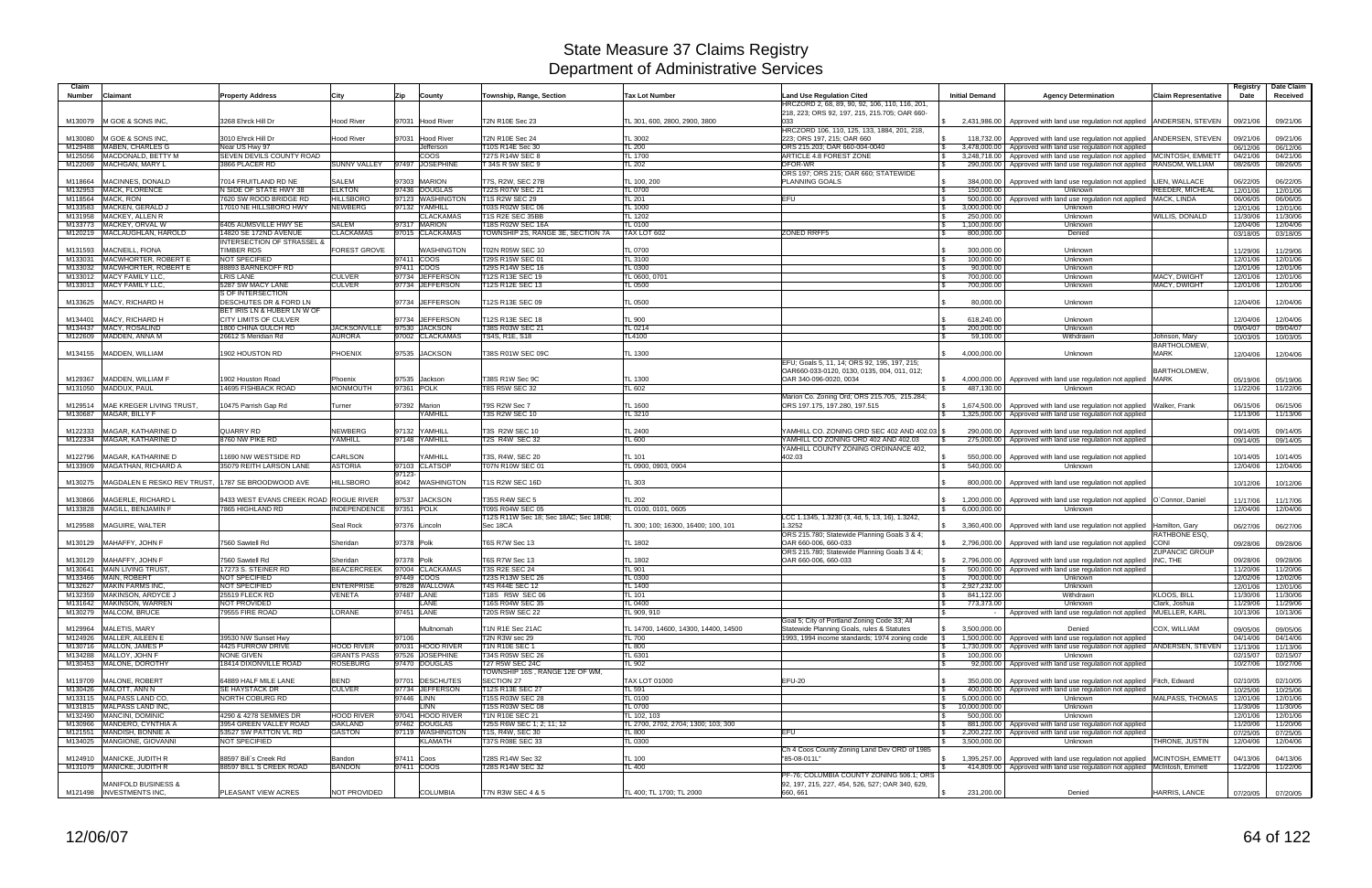| Claim              |                                                                  |                                                     |                        |                                     |                                                  |                                 |                                                                                                |                       |                                                                                                                                        |                             | Registry             | Date Claim           |
|--------------------|------------------------------------------------------------------|-----------------------------------------------------|------------------------|-------------------------------------|--------------------------------------------------|---------------------------------|------------------------------------------------------------------------------------------------|-----------------------|----------------------------------------------------------------------------------------------------------------------------------------|-----------------------------|----------------------|----------------------|
| Number             | Claimant                                                         | <b>Property Address</b>                             | City                   | Zip<br>County                       | Township, Range, Section                         | <b>Tax Lot Number</b>           | <b>Land Use Regulation Cited</b><br>ORS 92, 197, 215; OAR 660; SECTION 506.1                   | <b>Initial Demand</b> | <b>Agency Determination</b>                                                                                                            | <b>Claim Representative</b> | Date                 | Received             |
|                    | <b>MANIFOLD BUSINESS &amp;</b>                                   |                                                     |                        |                                     |                                                  |                                 | COLUMBIA COUNTY ZONING ORDINANCE                                                               |                       |                                                                                                                                        |                             |                      |                      |
|                    | M121499  INVESTMENTS INC.                                        | <b>MAYGER-ALLSTON ROAD</b>                          |                        | <b>COLUMBIA</b>                     | T7N R3W SEC 3                                    | TL 600                          | (PRIMARY FOREST 76)                                                                            | 70,100.00             | Denied                                                                                                                                 | HARRIS, LANCE               | 07/20/05             | 07/20/05             |
|                    | MANIFOLD BUSINESS &                                              |                                                     |                        |                                     |                                                  |                                 | ORS 92, 197, 215, 227, 454, 526, 527, OAR 340,<br>629, 660, 661 (660 WITH THE EXCEPTION OF     |                       |                                                                                                                                        |                             |                      |                      |
| M121767            | <b>INVESTMENTS INC.</b>                                          | NEAR SOUTH SAWTELL RD                               | MOLALLA                | 97038 CLACKAMAS                     | <b>T6S R2E SEC 35</b>                            | TL 600, 700                     | GOAL #7); SECTION 406.200                                                                      | 201,696.00            | Denied                                                                                                                                 | HARRIS, LANCE               | 08/08/05             | 08/08/05             |
|                    | <b>MANIFOLD BUSINESS &amp;</b>                                   |                                                     |                        |                                     |                                                  |                                 | ORS 92, 197, 215, 227, 454, 526, 527; SECTION<br>406 ZDO; OAR 340, 629, 660, 661 (660 WITH THE |                       |                                                                                                                                        |                             |                      |                      |
| M121768            | <b>INVESTMENTS INC.</b>                                          | NEAR SOUTH SAWTELL RD                               | <b>MOLALLA</b>         | 97038 CLACKAMAS                     | <b>T6S R2E SEC 36</b>                            | <b>TL 400</b>                   | <b>EXCEPTION OF GOAL #7)</b>                                                                   | 103,303.00            | Denied                                                                                                                                 | HARRIS, LANCE               | 08/08/05             | 08/08/05             |
| M131607            | <b>MANN, MICHAEL K</b>                                           | 38387 HWY 226                                       | <b>SCIO</b>            | 97374 LINN                          | T10S R01W SEC 30                                 | <b>TL 0104</b>                  |                                                                                                | 1,625,408.00          | Unknown                                                                                                                                |                             | 11/29/06             | 11/29/06             |
| M133781            | MANNENBACH, SHIRLEY                                              | 15380 W ELLENDALE RD                                | <b>DALLAS</b>          | 97338 POLK                          | T07S R05W SEC 03                                 | TL 1900, 2000, 1800             | OAR 660-033-0100(1), 660-033-0130(3)(a); ORS                                                   | 111,670.00            | Unknown                                                                                                                                |                             | 12/04/06             | 12/04/06             |
| M129425            | MANSFIELD, MARGARET P                                            | 28386 S Elisha Road                                 | Canby                  | 97013 Clackamas                     | T4S R1E SEc 25                                   | TL 1000                         | 2153780(1)(a), 215.263(1), 215.283(1)(f)                                                       |                       | 1,500,000.00   Approved with land use regulation not applied   Mansfield, George                                                       |                             | 05/30/06             | 05/30/06             |
|                    |                                                                  |                                                     |                        |                                     |                                                  |                                 | OAR 660-033-0100(1), 660-033-0130(3)(a); ORS                                                   |                       |                                                                                                                                        |                             |                      |                      |
| M129426<br>M134280 | MANSFIELD, MARGARET P<br>MANSON, DIXIE                           | Mackburg Road & Harms Road<br>17963 HWY 47          | Canby<br>YAMHILL       | 97013 Clackamas<br>97148 YAMHILL    | T4S R1E Sec 15<br>T02S R04W SEC 33               | TL 2800, 2900<br><b>TL 4200</b> | 215.780(1)(a), 215.263(1), 215.283(1)(f)                                                       | 100,000.00            | 380,000.00   Approved with land use regulation not applied Mansfield, George<br>Unknown                                                |                             | 05/30/06<br>01/03/07 | 05/30/06             |
|                    |                                                                  |                                                     |                        |                                     |                                                  |                                 | EFU; ORS 197, 215; OAR 660; STATEWIDE                                                          |                       |                                                                                                                                        |                             |                      | 01/03/07             |
| M121823            | MANTIE, DONALD                                                   | 9700 SUNNYVIEW ROAD NE                              | <b>SALEM</b>           | 97301 MARION                        | T7S, R1W, SEC 19                                 | TL 900                          | <b>PLANNING GOALS</b>                                                                          |                       | 158,911.00   Approved with land use regulation not applied                                                                             | LIEN, WALLACE               | 08/10/05             | 08/10/05             |
|                    | M130963 MANUEL, ALLEN<br>M124849 MAPES JR, CHARLES W             | 23524 S MULINO RD<br><b>Westview Drive</b>          | CANBY                  | 97013 CLACKAMAS                     | T3S R1E SEC 35<br>T26S R6W Sec 14c               | TL 700, 701<br><b>TL 500</b>    |                                                                                                |                       | 3,696,000.00 Approved with land use regulation not applied                                                                             |                             | 11/20/06             | 12/20/06             |
|                    |                                                                  |                                                     | Roseburg               | 97470 Douglas                       |                                                  |                                 | 3.8.000-150 (5R)<br>Crook County Code 18.40, Title 17; Goal 11, 12,                            |                       | 350,000.00   Approved with land use regulation not applied                                                                             |                             | 04/10/06             | 04/10/06             |
|                    |                                                                  |                                                     |                        |                                     |                                                  |                                 | 14; OAR 660-004-0040, 660-011-0065, 660-0121-                                                  |                       |                                                                                                                                        |                             |                      |                      |
| M130094            | MAPHET, AUDREY                                                   | 12270 SE Davis Loop                                 | Prinveville            | 97754 Crook                         | T16S R16E Sec 10<br>T14S R1W SEC 18              | <b>TL 1100</b>                  | 0020(3)(a)(B), 660-012-0060(1), 660-012-0065.                                                  |                       | 3,748,425.00 Approved with land use regulation not applied Wilson, Jeffrey                                                             |                             | 09/22/06             | 09/22/06             |
| M132498<br>M130491 | MARBLE TTE, D CRAIG<br>MARBLE, MURIEL L                          | 38244 COURTNEY CREEK DR                             | <b>BROWNSVILLE</b>     | 97327 LINN<br>WASHINGTON            | T1S R3W SEC17                                    | TL 1700<br>TL 1605              |                                                                                                | 486.000.00            | Unknown<br>300,000.00 Approved with land use regulation not applied                                                                    | LUCAS, JIM                  | 12/01/06<br>10/30/06 | 12/01/06<br>10/30/06 |
| M131590            | <b>MARCHBANKS, ALPHA</b>                                         | 37030 MCHARGUE LN                                   | <b>BROWNSVILLE</b>     | 97327 LINN                          | T14S R02W SEC 10; SEC 15                         | TL 0700; 0200                   |                                                                                                | 374,490.00            | Unknown                                                                                                                                |                             | 11/29/06             | 11/29/06             |
| M131051            | MARCIEL, MARY Y                                                  | 54874 HWY 26                                        | MT. VERNON             | 97865 GRANT                         | T13S R30E SEC 00: T14S R 30E SEC 00              | TL 4900, 600; 900               |                                                                                                | 23,265,500.00         | <b>Unknown</b>                                                                                                                         |                             | 11/22/06             | 11/22/06             |
| M119935            | <b>MARCKX, DALLAS</b>                                            | 5035 HOWELL PRAIRIE ROAD                            | <b>AUMSVILLE</b>       | 9732 MARION                         | TOWNSHIP 8S, RANGE 2W SECTION 12, 13 TAX LOO 600 |                                 | EFU, MARION COUNTY COMPREHENSIVE PLAN                                                          |                       | 975,000.00   Approved with land use regulation not applied                                                                             |                             | 02/24/05             | 02/24/05             |
|                    |                                                                  |                                                     |                        |                                     |                                                  |                                 |                                                                                                |                       |                                                                                                                                        |                             |                      |                      |
| M121863<br>M129497 | MARCUS, MELVIN<br>MARDOCK, WILLIAM A                             | 6600 BLOCK OF LAKESIDE DR NE<br>3620 NW Westside Rd | SALEM<br>McMinnville   | <b>MARION</b><br>19728 Yamhill      | T6S, R2W, SEC 29C<br>T4S R4W Sec 9               | TL 1900<br><b>TL 1200</b>       | EFU: ORDINANCE 419                                                                             |                       | 200,000.00   Approved with land use regulation not applied<br>711,510.00 Approved with land use regulation not applied                 |                             | 08/12/05             | 08/12/05             |
| M129906            | MARESH, JAMES A                                                  |                                                     |                        | <b>Yamhill</b>                      | T3S R3W Sec 26, 27, 34, 35                       | TL 2800                         | EF40; AF20; HB3661; YC Zoning Map<br>Yam. Co.Zo. Ord. 402(A)(E)(F)                             |                       | 250,000.00 Approved with land use regulation not applied                                                                               |                             | 06/12/06<br>08/22/06 | 06/12/06<br>08/22/06 |
| M133304            | MARGUERITE D CLAEYS RLT                                          | 34180 NW BAGLEY RD                                  | <b>HILLSBORO</b>       | 97124 WASHINGTON                    | T 01N R 03W SEC 22                               | <b>TL 1102</b>                  |                                                                                                | 2,700,000.00          | Unknown                                                                                                                                | RICHARDSON, JAY             | 12/01/06             | 12/01/06             |
| M133305            | MARGUERITE D CLAEYS RLT                                          | 34145 NW WREN RD                                    | <b>HILLSBORO</b>       | 97124 WASHINGTON                    | T 01N R 03W SEC 14                               | <b>TL 0800</b>                  |                                                                                                | 2,100,000.00          | Unknown                                                                                                                                | RICHARDSON, JAY             | 12/01/06             | 12/01/06             |
| M124375            | <b>MARIA CUNNINGHAM, REVOCABLE</b><br><b>FAMILY TRUST</b>        | NOT PROVIDED                                        |                        | <b>JEFFERSON</b>                    | T13S, R13E, SEC18A                               | <b>TL 100</b>                   | EFU                                                                                            |                       | 888,750.00   Approved with land use regulation not applied                                                                             | <b>HARRIS, BOB</b>          | 03/15/06             | 03/15/06             |
|                    | MARIA CUNNINGHAM, REVOCABLE                                      |                                                     |                        |                                     |                                                  |                                 | EFU; ALL RULES AND REGULATIONS SINCE                                                           |                       |                                                                                                                                        |                             |                      |                      |
| M124376            | <b>FAMILY TRUST</b>                                              | <b>NOT PROVIDED</b>                                 |                        | <b>JEFFERSON</b>                    | T13S, R13E SEC17                                 | TL 1000, 600                    | 1961                                                                                           |                       | 1,544,800.00   Approved with land use regulation not applied                                                                           | <b>HARRIS, BOB</b>          | 03/15/06             | 03/15/06             |
| M124377            | MARIA CUNNINGHAM, REVOCABLE<br><b>FAMILY TRUST</b>               | <b>NOT PROVIDED</b>                                 |                        | Jefferson                           | T13S, R13E, Sec 17B                              | TL 600, 300                     | EFU; ALL RULES AND REGUALTIONS SINCE<br>1961                                                   |                       | 690,358.00 Approved with land use regulation not applied                                                                               | HARRIS, BOB                 | 03/15/06             | 03/15/06             |
|                    | MARIA CUNNINGHAM, REVOCABLE                                      |                                                     |                        |                                     |                                                  |                                 | EFU; ALL RULES AND REGULATIONS SINCE                                                           |                       |                                                                                                                                        |                             |                      |                      |
| M124378            | <b>FAMILY TRUST</b>                                              | NOT PROVIDED                                        |                        | <b>JEFFERSON</b>                    | T13S, R13E, SEC 7                                | <b>TL 500</b>                   | 1961                                                                                           |                       | 850,000.00   Approved with land use regulation not applied                                                                             | <b>HARRIS, BOB</b>          | 03/15/06             | 03/15/06             |
| M125027            | MARIE CUNNINGHAM TRUST.                                          | Not Provided                                        |                        | Jefferson                           | T13S R13E Sec 18A                                | <b>TL 400</b>                   | ORS 92, 215, 197; Any rules or regulations enacted<br>since 1961                               |                       | 500,000.00   Approved with land use regulation not applied                                                                             | HARRIS, BOB                 | 04/20/06             | 04/20/06             |
| M124770            | MARIE E KNIGHT, ESTATE OF                                        | 3460 Rice Valley Road                               | Oakland                | 97462 Douglas                       | T23S R5W Sec 31                                  | <b>TL 100</b>                   | FF: FG                                                                                         |                       | 109,000.00   Approved with land use regulation not applied                                                                             | <b>OGURI, CHERYL</b>        | 04/05/06             | 04/05/06             |
| M124770            | MARIE E KNIGHT, ESTATE OF                                        | 3460 Rice Valley Road                               | Oakland                | 37462 Douglas                       | <b>T23S R5W Sec 31</b>                           | <b>TL 100</b>                   | FF: FG                                                                                         |                       | 109,000.00   Approved with land use regulation not applied KNIGHT, DELILAH                                                             |                             | 04/05/06             | 04/05/06             |
| M124771<br>M124771 | MARIE E KNIGHT, ESTATE OF<br>MARIE E KNIGHT, ESTATE OF           | 3460 Rice Valley Road<br>3460 Rice Valley Road      | Oakland<br>Oakland     | 97462 Douglas<br>97462 Douglas      | T23S R5W Sec 32<br>T23S R5W Sec 32               | TL 100<br>TL 100                | <b>FF</b><br>FF                                                                                |                       | 110,000.00 Approved with land use regulation not applied<br>110,000.00   Approved with land use regulation not applied KNIGHT, DELILAH | OGURI, CHERYL               | 04/05/06<br>04/05/06 | 04/05/06<br>04/05/06 |
| M124772            | MARIE E KNIGHT, ESTATE OF                                        | 3460 Rice Valley Rd                                 | Oakland                | 97462 Douglas                       | <b>T23S R5W Sec 29</b>                           | <b>TL 1000</b>                  | FF                                                                                             |                       | 107,000.00 Approved with land use regulation not applied                                                                               | <b>OGURI, CHERYL</b>        | 04/05/06             | 04/05/06             |
|                    | M124772 MARIE E KNIGHT, ESTATE OF                                | 3460 Rice Valley Rd                                 | Oakland                | 97462 Douglas                       | T23S R5W Sec 29                                  | <b>TL 1000</b>                  | <b>FF</b>                                                                                      |                       | 107,000.00   Approved with land use regulation not applied KNIGHT, DELILAH                                                             |                             | 04/05/06             | 04/05/06             |
|                    | M124769 MARIE E. KNIGHT, ESTATE OF                               | 3460 Rice Valley Road                               | Oakland                | 97462 Douglas                       | T23S R5W Sec 30                                  | TL 900                          | FG: FF                                                                                         |                       | 145,000.00   Approved with land use regulation not applied   OGURI, CHERYL                                                             |                             | 04/05/06             | 04/05/06             |
|                    | M124769 MARIE E. KNIGHT, ESTATE OF<br>MARIE ELIZABETH MENDENHALL | 3460 Rice Valley Road                               | Oakland                | 97462 Douglas                       | T23S R5W Sec 30                                  | <b>TL 900</b>                   | FG:FI<br>ZONED EF-80: YAMHILL COUNTY ZONING                                                    |                       | 145,000.00   Approved with land use regulation not applied KNIGHT, DELILAH                                                             |                             | 04/05/06             | 04/05/06             |
| M118501            | <b>TRUST.</b>                                                    | 19501 FENDALL LANE                                  | WILLAMINA              | 97396 YAMHILL                       | TOWNSHIP 5S, RANGE 7W, SECTION 24                | <b>TAX LOT 1500</b>             | ORDINANCE 402                                                                                  |                       | 608,000.00   Approved with land use regulation not applied                                                                             | MENDENHALL, WALT            | 05/24/05             | 05/24/05             |
|                    | M131335 MARIE S CASEY TRUST,                                     | 4725 FERN VALLEY ROAD                               | <b>MEDFORD</b>         | 97504 JACKSON                       | T38S R01W SEC 11                                 | <b>TL 1000</b>                  |                                                                                                |                       | 750,000,00 Approved with land use regulation not applied                                                                               |                             | 11/27/06             | 11/27/06             |
|                    | M134285 MARIN, JANNEY                                            | 605 HARTLEY ROAD                                    |                        | 97535 JACKSON                       | T38S R01W SEC 20BO                               | TL 2000<br>TL600                | Farm Forest; OAR 660-006,033; ORS 215.263,                                                     | 500,000.00            | Unknown                                                                                                                                |                             | 01/24/07             | 01/24/07             |
|                    | M122697 MARJORIE H KOLSKI TRUST.                                 | 1365 Perrydale Rd                                   | Salem                  | 97338 Polk                          | TS07, R05, S16                                   |                                 | 284, 780                                                                                       | 132,000.00            | Denied                                                                                                                                 |                             | 10/07/05             | 10/07/05             |
|                    | M130488 MARKS, JOHN D                                            | (EAST OF) IVY LANE                                  |                        | 97759 DESCHUTES                     | <b>T15S R11E SEC19A</b>                          | TL 1301                         |                                                                                                |                       | 214,331.00 Approved with land use regulation not applied                                                                               |                             | 10/30/06             | 10/30/06             |
|                    |                                                                  |                                                     |                        |                                     |                                                  |                                 | STATE PLANNING GOAL 4; ORS 147, 175, 200,<br>250: OAR 660-014-0000 TO 0070, OAR 660-004-       |                       |                                                                                                                                        |                             |                      |                      |
|                    | M124529 MARLOW, GARY                                             |                                                     |                        | LANE                                | T18S R1W SEC 32                                  | TL 1000, 1001, 1003, 1005       | 0040                                                                                           |                       | 3,555,000.00   Approved with land use regulation not applied CORNACCHIA, STEVE                                                         |                             | 03/21/06             | 03/21/06             |
|                    | M130960 MARSCHMAN, ARNOLD                                        | 35600 SE DUNN RD                                    | <b>BORING</b>          | 97005 CLACKAMAS                     | T2S R4E SEC 3                                    | <b>TL 1500</b>                  |                                                                                                |                       | 1.900,000,00 Approved with land use regulation not applied                                                                             |                             | 11/20/06             | 11/20/06             |
|                    | M130959 MARSCHMAN, EUGENE<br>M133683 MARSH RAVEN CO LLC,         | 11222 SE HIGHLAND LP<br>SOUTH END OF GARD RD.       | <b>CLACKAMAS</b>       | 97015 CLACKAMAS<br><b>CLACKAMAS</b> | T2S R4E SEC 03<br>T04S R03E SEC 30               | <b>TL 300</b><br><b>TL 0800</b> |                                                                                                | 500,000.00            | 1,300,000.00   Approved with land use regulation not applied<br>Unknown                                                                |                             | 11/20/06<br>12/04/06 | 11/20/06<br>12/04/06 |
|                    | M133189 MARSH, DONALD                                            | 1382 HAMMEL RD                                      | <b>EAGLE POINT</b>     | 97540 JACKSON                       | T35S R01W SEC 04                                 | TL 1108                         |                                                                                                | 150,000.00            | Unknown                                                                                                                                |                             | 12/01/06             | 12/01/06             |
|                    | M130177 MARSH, EARLEAN                                           | 19154 SE Barber Ferry Rd                            | Borning                | 97009 Clackamas                     | T2S R3E SEC 23B                                  | TL 1000, 1300                   |                                                                                                |                       | 1,200,000.00   Approved with land use regulation not applied                                                                           |                             | 10/02/06             | 10/02/06             |
|                    | M130179 MARSH, EARLEAN                                           | N/A                                                 | Borning                | 97009 Clackamas                     | T4S R4E SEC3                                     | TL 401                          |                                                                                                |                       | 900,000.00 Approved with land use regulation not applied                                                                               |                             | 10/02/06             | 10/02/06             |
|                    | M130180 MARSH, EARLEAN<br>M130178 MARSH, EARLEEN                 | N/A<br>19154 SE Barber Ferry Rd                     | Boring                 | Clackamas<br>97009 Clackamas        | T2S R3E SEC 35<br><b>T3S R5E SEC 22</b>          | <b>TL 1100</b><br>TL 1200       | ORS 215.780, 263; OAR 660-033-0100                                                             |                       | 900,000.00   Approved with land use regulation not applied<br>200,000.00   Approved with land use regulation not applied               |                             | 10/02/06<br>10/02/06 | 10/02/06<br>10/02/06 |
|                    | M134115 MARSH, JAMES W                                           |                                                     |                        | <b>CLACKAMAS</b>                    | T02N R03E SEC 21D TL 0900, 0901                  | TL 0900, 0901                   |                                                                                                | 500,000.00            | Unknown                                                                                                                                |                             | 12/04/06             | 12/04/06             |
|                    | M133325 MARSH, MARION J                                          | 22260 S BEE HILL RD                                 | COLTON                 | 97017 CLACKAMAS                     | T 05S R 03E SEC 11                               | TL 0503                         |                                                                                                | 97,550.00             | Unknown                                                                                                                                |                             | 12/01/06             | 12/01/06             |
|                    | M129478 MARSHALL, DALE M<br>M129936 MARSHALL, JERRY A            | Amie Loop<br>19831 S Henrici Rd                     | Astoria<br>Oregon City | 97103 Clatsop<br>97045 Clackamas    | T8N R7W Sec 17<br>T3S R2E Sec 12D                | TL 2408<br>TL 1300              | RA1 & AF10; RA1 & F38; RA1 & AF; FH<br>RRFF-5 Zoning                                           |                       | 1,110,000.00 Approved with land use regulation not applied<br>109,000.00   Approved with land use regulation not applied               |                             | 06/08/06<br>08/28/06 | 06/08/06<br>08/28/06 |
|                    | M130690 MARSHALL, WALTER G                                       |                                                     |                        | 97004 CLACKAMAS                     | T4S R3E SEC 19                                   | <b>TL 800</b>                   |                                                                                                |                       | - Approved with land use regulation not applied                                                                                        |                             | 11/13/06             | 11/13/06             |
|                    |                                                                  |                                                     |                        |                                     |                                                  |                                 | GOAL 3; ORS 215, 215.213, 263, 780, 203, 243,                                                  |                       |                                                                                                                                        |                             |                      |                      |
|                    |                                                                  |                                                     |                        |                                     |                                                  |                                 | 700, 197.175-250; OAR 660-033; LANE COUNTY                                                     |                       |                                                                                                                                        |                             |                      |                      |
|                    |                                                                  |                                                     |                        |                                     |                                                  |                                 | CODES 10.110-42(1-12), 16.212(2-7)(9-10),<br>10.100-10, 30, 40, 13.050(1)(2)(5)(12),           |                       |                                                                                                                                        | WATERBURY,                  |                      |                      |
|                    | M130225 MARSHALL, WILLIAM                                        | 88918 Fir Butte Rd                                  | Eugene                 | 97402 Lane                          | <b>T17S R5W SEC 6</b>                            | TL 1900                         | 15.137.045(1), 070, 080, 137, 138                                                              |                       | 2,000,000.00 Approved with land use regulation not applied                                                                             | <b>NORMAN</b>               | 10/06/06             | 10/06/06             |
|                    | M119989 MARTELL, LINDA O                                         | 5487 LONE STAR ROAD NW                              | <b>SALEM</b>           | <b>POLK</b>                         | TOWNSHIP 6S, RANGE 4W, SECTION 1                 | TAX LOT 200                     | ORS 215, OAR 660, EFU                                                                          |                       | 374,920.00   Approved with land use regulation not applied KOHO, DENNIS                                                                |                             | 03/01/05             | 03/01/05             |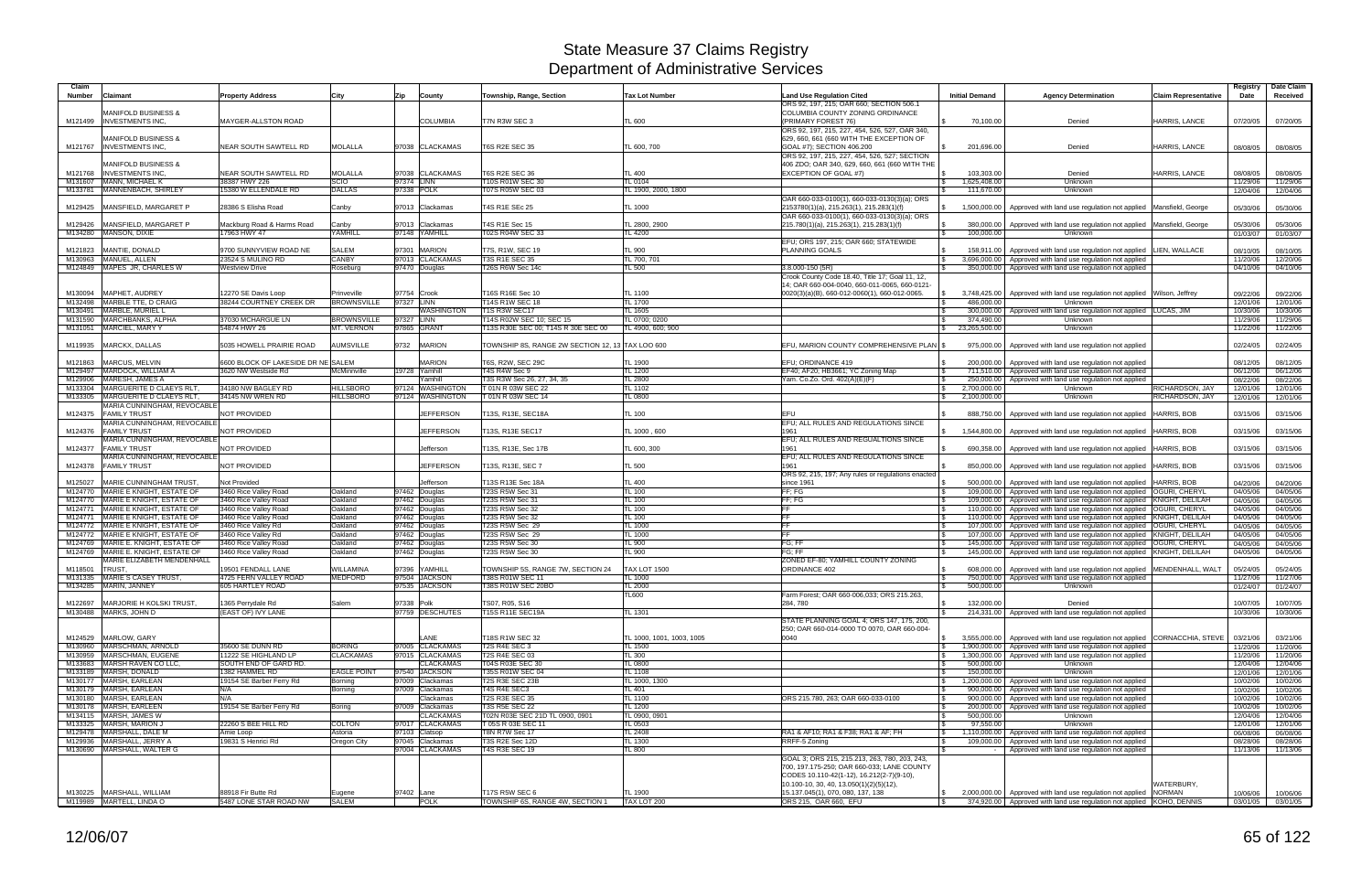| Claim<br><b>Number</b> | Claimant                                             | <b>Property Address</b>                            | City                       | Zip        | County                       | Township, Range, Section                                                           | <b>Tax Lot Number</b>                           | Land Use Regulation Cited                                                  | <b>Initial Demand</b> | <b>Agency Determination</b>                                                                                        | <b>Claim Representative</b>   | Registry<br>Date | Date Claim<br>Received |
|------------------------|------------------------------------------------------|----------------------------------------------------|----------------------------|------------|------------------------------|------------------------------------------------------------------------------------|-------------------------------------------------|----------------------------------------------------------------------------|-----------------------|--------------------------------------------------------------------------------------------------------------------|-------------------------------|------------------|------------------------|
| M132684                | MARTIN TTEE, STEVEN A                                |                                                    |                            |            | <b>JOSEPHINE</b>             | <b>T36S R5W SEC 24D</b>                                                            | TL 1000                                         |                                                                            | 913,053.00            | Unknown                                                                                                            |                               | 12/01/06         | 12/01/06               |
|                        |                                                      |                                                    |                            |            |                              | <b>TOWNSHIP 15S, RANGE 13E, SECTION</b>                                            |                                                 |                                                                            |                       |                                                                                                                    |                               |                  |                        |
| M120410                | <b>MARTIN, ARGIE W</b>                               | 3131 W HIGHLAND AVE                                | <b>REDMOND</b>             |            | 97756 DESCHUTES              | 17BC                                                                               | <b>TAX LOT 3500</b>                             | <b>ORS197</b>                                                              | 857.307.00            | Denied                                                                                                             | BEDSAUL, CHRIS                | 04/01/05         | 04/01/05               |
| M122130                | MARTIN, BERJ                                         | 16149 SE 232ND DRIVE                               | <b>BORING</b>              |            | 97009 CLACKAMAS              | T2S R3E SEC 10C                                                                    | <b>TL 800</b>                                   | OAR 660-004-0040                                                           |                       | 2,115,000.00 Approved with land use regulation not applied                                                         | <b>HAMMONS, MICHAEL</b>       | 08/30/05         | 08/30/05               |
|                        |                                                      |                                                    |                            |            |                              |                                                                                    |                                                 | ALL LAND USE REGULATIONS IMPOSED ON                                        |                       |                                                                                                                    |                               |                  |                        |
|                        |                                                      |                                                    |                            |            |                              |                                                                                    |                                                 | THE PROPERTY FROM DATE OF OWNERSHIP                                        |                       |                                                                                                                    |                               |                  |                        |
| M122663                | MARTIN, D E                                          | 21456 SUMPTER STAGE HWY                            | <b>BAKER CITY</b>          |            | 97814 BAKER                  | T10, R40, Sec 31.30                                                                | <b>TL 5700</b>                                  | FORWARD.                                                                   |                       | 468,000.00 Approved with land use regulation not applied                                                           |                               | 10/05/05         | 10/05/05               |
| M119146 MARTIN, DALE   |                                                      | <b>MARTIN LANE</b>                                 | POWELL BUTTE   97753 CROOK |            |                              | TOWNSHIP 16S RANGE 14E SECTION 10                                                  | TAX LOT 700                                     | none specified                                                             | 300,000.00            | Denied                                                                                                             | FITCH, EDWARD                 | 01/03/05         | 01/03/05               |
|                        |                                                      |                                                    |                            |            |                              |                                                                                    |                                                 | COLUMBIA COUNTY ZONING SECTION 604.1.                                      |                       |                                                                                                                    |                               |                  |                        |
| M124533                | <b>MARTIN, FRANCIS D</b>                             | 56661 TURLEY RD                                    | <b>TURLEY</b>              |            | 97053 COLUMBIA               | T4N R2W Sec 23-2 & 23-3                                                            | TLS 700, 800 & 100, 300, 400                    | 304.1                                                                      |                       | 1,233,000.00 Approved with land use regulation not applied                                                         | <b>KARSTEN, BETTY</b>         | 03/21/06         | 03/21/06               |
| M122093                | MARTIN, JAMES W                                      | 20666 SUMPTER STAGE HWY                            | <b>BAKER CITY</b>          |            | 97814 BAKER                  | T10 R39 SEC 35D                                                                    | <b>TL 400</b>                                   | OAR 660-33-0135                                                            |                       | Approved with land use regulation not applied                                                                      |                               | 08/29/05         | 08/29/05               |
|                        |                                                      |                                                    |                            |            |                              |                                                                                    | TL 2600, 2701, 2702, 2703                       | EFU; FARM ZONE A-1; HVF; COUNTY                                            |                       |                                                                                                                    |                               |                  |                        |
| M118666                | MARTIN, LESTER J                                     | 4655 WOODWORTH RD                                  | <b>HOOD RIVER</b>          |            | 97031 HOOD RIVER             | T1N, R10E, SEC 28<br>TOWNSHIP 10S, RANGE 31E, SECTION 16                           |                                                 | ORDINANCE 223; ORS 215-243, 705                                            |                       | 971,699.00   Approved with land use regulation not applied                                                         |                               | 06/23/05         | 06/23/05               |
|                        | MARTIN, NELDA                                        |                                                    | ONG CREEK                  |            | 97856 GRANT                  |                                                                                    | <b>TAX LOT 1700</b>                             | <b>ORS 215</b>                                                             |                       |                                                                                                                    |                               | 03/14/05         | 03/14/05               |
| M120131<br>M131415     | MARTIN, ROBERT D                                     | 35513 KENNY FORK ROAD<br>19715 & 19707 SE HEUKE RD | <b>DAMASCUS</b>            |            | 97089 CLACKAMAS              | <b>T1S R3E SEC 32D</b>                                                             | TL 0403, 0400                                   |                                                                            | 2,750,000.00          | 3,018,000.00 Approved with land use regulation not applied<br><b>Unknown</b>                                       |                               | 11/28/06         | 11/28/06               |
|                        |                                                      | SOUTH OF BISSET LANCE @                            |                            |            |                              |                                                                                    |                                                 |                                                                            |                       |                                                                                                                    |                               |                  |                        |
| M119145                | MARTIN, WAYNE                                        | <b>MARTIN LANE</b>                                 | <b>POWELL BUTTE</b>        |            | <b>CROOK</b>                 | TOWNSHIP 16S RANGE 14E SECTION 10   TAX LOT 500, 600, 800                          |                                                 | unspecified                                                                | 2,700,000.00          | Denied                                                                                                             | FITCH, EDWARD                 | 01/03/05         | 01/03/05               |
| M118580                | MARTINSON, EILEEN M                                  | 1940 CADLE RD                                      | <b>RICKREALL</b>           |            | 97371 POLK                   | <b>T7S R4W SEC 18</b>                                                              | TL 100, 500, 501                                | EFU.                                                                       |                       | 4,828,000.00   Approved with land use regulation not applied   MARTINSON, LADD                                     |                               | 06/10/05         | 06/10/05               |
| M120242                | <b>MARTINSON, EILEEN M</b>                           | 10445 RICKREALL ROAD                               | <b>RICKREALL</b>           |            | 97371 POLK                   | TOWNSHIP 7S, RANGE 5W, SECTION 25                                                  | TAX LOT 700                                     | EFU                                                                        |                       | 6,000,000.00   Approved with land use regulation not applied                                                       |                               | 03/21/05         | 03/21/05               |
|                        |                                                      |                                                    |                            |            |                              | TOWNSHIP 4S, RANGE 4W OF WM,                                                       |                                                 |                                                                            |                       |                                                                                                                    |                               |                  |                        |
| M120266                | MARTSOLF, DONALD J                                   | 1905 SW OLD SHERIDAN ROAD                          | <b>MCMINNVILLE</b>         |            | 97128 YAMHILL                | SECTION 30                                                                         | <b>TAX LOT 1100</b>                             | EF-80, EF-40, EFU, ZONED EF-80                                             | 3,088,000.00          | Denied                                                                                                             |                               | 03/23/05         | 03/23/05               |
| M130663                | MARTSOLF, DONALD J                                   | 1905 SW OLD SHERIDAN RD                            | McMINNVILLE                |            | 97128 YAMHILL                | <b>T4S R4W SEC 30</b>                                                              | <b>TL 1100</b>                                  |                                                                            |                       | 600,000.00 Approved with land use regulation not applied                                                           |                               | 11/09/06         | 11/09/06               |
| M131957                | MARVIN, WOOD D                                       | 16515 NW DIXIE MOUNTAIN RD                         | <b>NORTH PLAINS</b>        |            | 97133 WASHINGTON             | T2N R2W SEC 19                                                                     | <b>TL 1501</b>                                  |                                                                            | 130,000.00            | <b>Unknown</b>                                                                                                     |                               | 11/30/06         | 11/30/06               |
| M130720                | MARX, RONALD L                                       | 4850 LIVERMORE RD                                  | <b>DALLAS</b>              |            | 97338 POLK                   | T6S R5W SEC 35; SEC 36                                                             | TL 102; 203, 201                                |                                                                            |                       | 2,390,150.00 Approved with land use regulation not applied                                                         |                               | 11/14/06         | 11/14/06               |
| M130784                | MARX, RONALD L                                       | 4850 LIVERMORE ROAD                                | <b>DALLAS</b>              |            | 97338 POLK                   | T6S R5W SEC 36                                                                     | <b>TL 200</b>                                   |                                                                            | 593,240.00            | Denied                                                                                                             |                               | 11/15/06         | 11/15/06               |
|                        | MARY ANNE FREEMAN REV                                |                                                    |                            |            |                              |                                                                                    |                                                 |                                                                            |                       |                                                                                                                    |                               |                  |                        |
| M132855                | TRUST,                                               | 21200 SW MCKEE RD                                  | <b>AMITY</b>               |            | 97101 YAMHILL                | T05S R04W SEC 29; SEC 30                                                           | TL 1100, 1700; 0100                             |                                                                            | 25,000,000.00         | Unknown                                                                                                            | <b>FREEMAN, MIKE</b>          | 12/01/06         | 12/01/06               |
| M132705                | MARY E KELLINGTON FAMILY                             | 87 PERRYDALE AVENUE                                | <b>MEDFORD</b>             |            | 97501 JACKSON                | T37S R2W SEC 27DB                                                                  | <b>TL 600</b>                                   |                                                                            | 306,922.00            | Unknown                                                                                                            | <b>GLATTE, ERIK</b>           | 12/01/06         | 12/01/06               |
| M122828                | <b>MARY F SELLERS TRUST</b>                          | <b>160 SLATE CREEK RD</b>                          | WILDERVILLE                |            | 97543 JOSEPHINE              | T37S, R7 W, SEC 17                                                                 | <b>TL 800</b>                                   | WR: STATEWIDE PLANNING GOAL #4                                             |                       | 2,605,000.00 Approved with land use regulation not applied                                                         |                               | 10/17/05         | 10/17/05               |
| M133566                | <b>MARY P KLOSE TRUST</b>                            | <b>GUNNELL RD</b>                                  | <b>GRANTS PASS</b>         |            | 97526 JOSEPHINE              | T36S R07W SEC 14                                                                   | <b>TL 0100</b>                                  |                                                                            | 250,000.00            | Unknown                                                                                                            | HART, BOB                     | 12/02/06         | 12/02/06               |
| M118377                | MASCALL, ALVA R                                      | 49876 HWY 30                                       | NORTHPOWDER                |            | 97867 BAKER                  | TOWNSHIP 6S, RANGE 39E                                                             | <b>TAX LOT 2200</b>                             | BC 20-301; OAR 66-33-0135                                                  |                       | 845,000,00 Approved with land use regulation not applied                                                           |                               | 05/02/05         | 05/02/05               |
| M133374                | MASENGIL, BENJAMIN T                                 | 26919 OLD HOLLEY RD                                | <b>SWEET HOME</b>          | 97386 LINN |                              | T14S R01E SEC 06                                                                   | <b>TL 0300</b>                                  |                                                                            |                       | Unknown                                                                                                            |                               | 12/02/06         | 12/02/06               |
|                        |                                                      | 21989 SW SCHOLLS-SHERWOOD                          |                            |            |                              |                                                                                    |                                                 |                                                                            |                       |                                                                                                                    |                               |                  |                        |
| M118681                | MASH, ALICE                                          | <b>ROAD</b>                                        | <b>SHERWOOD</b>            |            | 97140 WASHINGTON             | <b>T2S. R2W. SEC 14</b>                                                            | <b>TL 700</b>                                   | EFU; HB 3661; ORS 92, 215                                                  |                       | 1,800,000.00 Approved with land use regulation not applied                                                         | <b>MASH, MICHAEL</b>          | 06/27/05         | 06/27/05               |
| M120531                | MASON, MELVIN B                                      |                                                    | <b>CLACKAMAS</b>           |            | 97023 CLACKAMAS              | TOWNSHIP 3S, RANGE 4E, SECTION 35                                                  | TAX LOT 200                                     | TT-20; ORS 215.705; 407.10                                                 |                       | 200,000.00   Approved with land use regulation not applied                                                         |                               | 04/11/05         | 04/11/05               |
| M130773                | MASON, SAMUEL J                                      |                                                    |                            |            | <b>CLACKAMAS</b>             | <b>T4S R1E SEC 33</b>                                                              | <b>TL 1301</b>                                  |                                                                            |                       | 100,000.00 Approved with land use regulation not applied                                                           | <b><i>FHOMSEN, THOMAS</i></b> | 11/15/06         | 11/15/06               |
| M133797                | MASSEY, NORMA J                                      | 4525 & 4535 60TH AVE NE                            | <b>SALEM</b>               |            | 97035 MARION                 | T07S R02W SEC 04C                                                                  | TL 0300, 0400                                   |                                                                            | 296,000.00            | <b>Unknown</b>                                                                                                     | FOUST, JANET                  | 12/04/06         | 12/04/06               |
|                        |                                                      |                                                    |                            |            |                              |                                                                                    |                                                 |                                                                            |                       |                                                                                                                    |                               |                  |                        |
| M133524                | <b>MAST TTE, RUBEN</b>                               | 1978 LOWER SMITH RIVER ROAD REEDSPORT              |                            |            | 97467 DOUGLAS                | T20S R10W SEC 33; T21S R10W SEC 04                                                 | TL 0400 ; 0400                                  |                                                                            | 325.000.00            | Unknown                                                                                                            |                               | 12/02/06         | 12/02/06               |
|                        | M131307 MAST, HAROLD                                 |                                                    |                            |            | <b>DOUGLAS</b>               | T21S R11W SEC 09                                                                   | <b>TL 0100</b>                                  |                                                                            |                       | 100,000.00   Approved with land use regulation not applied                                                         |                               | 11/27/06         | 11/27/06               |
|                        |                                                      |                                                    | <b>MYRTLE POINT</b>        |            |                              |                                                                                    |                                                 |                                                                            |                       | 2,500,000.00 Approved with land use regulation not applied                                                         |                               |                  |                        |
| M131048                | MAST, MARY ANN                                       | 97230 McKINLEY LANE<br>S SIDE OF SMITH RIVER 10 MI |                            |            | 97458 COOS                   | T28S R11W SEC 7; T28S 12W SEC 1; 2; 12   TL 301; 200, 300; 100, 300; 100, 200, 300 |                                                 |                                                                            |                       |                                                                                                                    |                               | 11/21/06         | 11/21/06               |
|                        |                                                      | <b>FROM REEDSPORT</b>                              |                            |            | 97467 DOUGLAS                |                                                                                    |                                                 |                                                                            | 100.000.00            | Unknown                                                                                                            | <b>MAST, HAROLD</b>           |                  |                        |
| M133398                | MAST, RH                                             | 10 MILES FROM REEDSPORT,                           |                            |            |                              | T21S R11W SEC 10; 11<br>T21S R11W SEC 02; SEC 03; T20S R11W                        | TL 0200; 0200                                   |                                                                            |                       |                                                                                                                    |                               | 12/02/06         | 12/02/06               |
| M133523                | MAST, RH                                             | SOUTH SIDE OF SMITH RIVER                          |                            |            | <b>DOUGLAS</b>               | SEC 34; SEC 35                                                                     | TL 0400; 0100; 1100; 500                        |                                                                            | 50,000.00             | Unknown                                                                                                            |                               | 12/02/06         | 12/02/06               |
| M122722                | <b>MAST, SHARON A</b>                                |                                                    |                            |            | Douglas                      | T22S, R4W, Sec 29,20,30                                                            | TL 800,1600,1700                                | FC3,FG,F1                                                                  |                       | 230,000.00   Approved with land use regulation not applied                                                         |                               | 10/11/05         | 10/11/05               |
| M131185                | MASTEN, KENNETH D                                    | 4550 BURGDORF ROAD                                 | <b>BONAZA</b>              |            | 97623 KLAMATH                | T39S R11E SEC 18                                                                   | TL 500, 600, 700                                |                                                                            |                       | 400,000,00   Approved with land use regulation not applied SPENCER, MICHAEL                                        |                               | 11/24/06         | 11/24/06               |
| M131314                | MASTENBROOK, PETER                                   |                                                    | <b>LEBANON</b>             |            | 97355 LINN                   | T11S R01W SEC 21                                                                   | <b>TL 0200</b>                                  |                                                                            | 90,386.00             | Unknown                                                                                                            |                               | 11/27/06         | 11/27/06               |
| M134030                | MASTERS, JANNETTE M                                  | <b>NOT SPECIFIED</b>                               |                            |            | 97527 JOSEPHINE              | T36S R06W SEC 15                                                                   | <b>TL 4000</b>                                  |                                                                            | 200,000.00            | Unknown                                                                                                            | <b>MASTERS, MICHAEL</b>       | 12/04/06         | 12/04/06               |
| M133014                | <b>MASTERSON, KRISTINE K</b>                         | 48057 CLEAR CREEK RD                               | <b>HALFWAY</b>             |            | 97834 BAKER                  | T07S R46E SEC 19: 30                                                               | TL 0900; 0100                                   |                                                                            | 300,000.00            | <b>Unknown</b>                                                                                                     |                               | 12/01/06         | 12/01/06               |
|                        |                                                      |                                                    |                            |            |                              |                                                                                    |                                                 |                                                                            |                       |                                                                                                                    |                               |                  |                        |
| M132804                | MAT INC.                                             | 5648 & 5798 EVANS LOOP RD NW SILVERTON             |                            |            | 97381 MARION                 | T06S R01E SEC 31; SEC 32                                                           | TL 0100, 0400; 0300, 0400                       |                                                                            | 1,354,775.00          | Unknown                                                                                                            | LIEN. WALLACE                 | 12/01/06         | 12/01/06               |
|                        | M131704 MATHER, JOHN B                               |                                                    |                            |            | <b>CURRY</b>                 | T36S R14W SEC 00; T36S R15W SEC 00                                                 | TL 3200; 700, 701                               |                                                                            | 2,285,440.00          | <b>Unknown</b>                                                                                                     |                               | 11/29/06         | 11/29/06               |
|                        | M121772 MATHERS, EDNA J                              | 20283 MURPHY RD                                    | <b>BEND</b>                |            | 97702 DESCHUTES              | T18S, R12E, SEC 17AB                                                               | <b>TL 4200</b>                                  | ALL STATEWIDE PLANNING GOALS                                               |                       | 400,000.00   Approved with land use regulation not applied FITCH, EDWARD                                           |                               | 08/08/05         | 08/08/05               |
|                        |                                                      |                                                    |                            |            |                              |                                                                                    |                                                 | ORS 215; STATE PLANNING GOALS AND                                          |                       |                                                                                                                    |                               |                  |                        |
|                        | M121776 MATHERS, EDNA J                              | 20283 MURPHY ROAD                                  | <b>BEND</b>                |            | 97702 CROOK                  | T16S, R14E, SEC 11                                                                 | <b>TL 1500</b>                                  | <b>REGULATIONS</b>                                                         |                       | 1,000,000.00 Approved with land use regulation not applied                                                         | FITCH, EDWARD                 | 08/08/05         | 08/08/05               |
|                        |                                                      | 76044/ 75936 HEBRON GRANGE                         |                            |            |                              |                                                                                    |                                                 |                                                                            |                       |                                                                                                                    |                               |                  |                        |
| M133130                | MATHEWS, DONALD D                                    | ROAD                                               | COTTAGE GROVE 97424 LANE   |            |                              | T21S R03W SEC 21                                                                   | TL 2300, 2400, 2500                             |                                                                            | 559.000.00            | <b>Unknown</b>                                                                                                     | <b>GIFFORD, MILTON</b>        | 12/01/06         | 12/01/06               |
|                        | M122009 MATHEWS, LYNN                                | 94136 VAN ELSBERG LANE                             | <b>COOS BAY</b>            |            | 97420 COOS                   | T26 R13 SEC 24; 24A                                                                | TL 201; 100                                     | ZC 19-75                                                                   |                       | 830,000.00   Approved with land use regulation not applied                                                         |                               | 08/23/05         | 08/23/05               |
| M133982                | MATHEWS, SHERYL                                      | 55501 COLUMBIA RIVER HWY                           | <b>SCAPOOSE</b>            |            | 97056 COLUMBIA               | T04N R01W SEC 303                                                                  | <b>TL 0100</b>                                  |                                                                            |                       | Unknown                                                                                                            |                               | 12/04/06         | 12/04/06               |
| M119801                | MATHIESEN, DAVID                                     |                                                    |                            |            | WASHINGTON                   | TOWNSHIP 2N, RANGE 3W SECTION 28                                                   | <b>TAX LOT 1500</b>                             | SB100                                                                      |                       | Approved with land use regulation not applied                                                                      |                               | 02/16/05         | 02/16/05               |
|                        | M131253 MATHIESEN, NICOLAI J                         |                                                    |                            |            | WASHINGTON                   | T02N R03W SEC 27                                                                   | <b>TL 1300</b>                                  |                                                                            | 2,000,000.00          | Denied                                                                                                             | HARKER, KEVIN                 | 11/24/06         | 11/24/06               |
|                        | M122228 MATHIS, JOSEPH                               | 16505 NE CHEHALEM                                  | <b>NEWBERG</b>             |            | 97132 YAMHILL                | T3S R2 W SEC 6                                                                     | <b>TL 3800</b>                                  | <b>20 ACRE MINIMUM</b>                                                     |                       | 300,000,00 Approved with land use regulation not applied                                                           |                               | 09/08/05         | 09/08/05               |
|                        | M132352 MATHWICH, JOHN I                             |                                                    |                            |            | <b>UMATILLA</b>              | T6N R35E SEC 20                                                                    | 1300                                            |                                                                            | 100,000.00            | <b>Unknown</b>                                                                                                     |                               | 11/30/06         | 11/30/06               |
|                        | M121703   MATTES, JAMES A<br>M122611 MATTES, JAMES A | NEAR FOOTHILL RD                                   |                            |            | <b>BAKER</b><br><b>BAKER</b> | T7S, R38E, SEC 3<br>T7, R38, SEC 3                                                 | <b>TL 300</b><br><b>TL 300</b>                  | GOAL 3; OAR 660-35-0135<br>GOAL 3; OAR 66035-0135                          |                       | 37,200.00 Approved with land use regulation not applied<br>37,200.00 Approved with land use regulation not applied |                               | 08/03/05         | 08/03/05               |
|                        |                                                      |                                                    |                            |            |                              |                                                                                    |                                                 |                                                                            |                       |                                                                                                                    |                               | 10/03/05         | 10/03/05               |
|                        |                                                      |                                                    |                            |            |                              |                                                                                    |                                                 | LINCOLN COUNTY ORDINANCE 347; ALL<br>STATEWIDE PLANNING GOALS; GOAL 3; ORS |                       |                                                                                                                    |                               |                  |                        |
| M122607                | <b>MATTS, SHARON</b>                                 | 422 GIBSON LANE                                    | LOGSDEN                    |            | 97357 LINCOLN                | T9S, R9W, SEC 33                                                                   | <b>TL 601</b>                                   | 197.040                                                                    |                       | 53,000.00 Approved with land use regulation not applied CARSTENS, KURT                                             |                               | 10/03/05         | 10/03/05               |
| M130694                | MATUSZAK, FRANK S                                    | 45255 SUNNYSIDE DRIVE                              | <b>FOSTER</b>              |            | 97345 LINN                   | T13S R2E SEC 8                                                                     | <b>TL 2660</b>                                  |                                                                            |                       | 1,611,000.00   Approved with land use regulation not applied                                                       |                               | 11/13/06         | 11/13/06               |
|                        | M133966 MAUER, THEADORE L                            | 1015 & 0 SNOWBERRY RD                              | <b>ROSEBURG</b>            |            | 97470 DOUGLAS                | T27S R07W SEC 09                                                                   | TL 1000, 1200                                   |                                                                            | 105,000.00            | Unknown                                                                                                            |                               | 12/04/06         | 12/04/06               |
|                        |                                                      |                                                    |                            |            |                              |                                                                                    | TL 100, 800, 1000, 1200, 1300 & 200 & 200, 300, | ORS 197.175(1), 280, 215.515; OAR 660-006-                                 |                       |                                                                                                                    |                               |                  |                        |
| M130220                | MAULDING, DARRELL                                    | 18804 POWERS CREEK LOOP                            | <b>SILVERTON</b>           |            | 97381 MARION                 | T7S R1E SEC 23 & 24 & 26                                                           | 400.500                                         | 0026, 033-0100-0130                                                        |                       | \$ 22,242,500.00   Approved with land use regulation not applied WALKER, FRANK                                     |                               | 10/06/06         | 10/06/06               |
|                        | M132183 MAULDING, RUBY                               | 18804 POWERS CR LOOP RD                            | <b>SILVERTON</b>           |            | 97381 MARION                 | T07S R01E SEC 23; 26                                                               | TL 0800, 1200, 1300 1000; 200; 200, 300         |                                                                            | \$22,242,500.00       | Unknown                                                                                                            |                               | 11/29/06         | 11/29/06               |
|                        |                                                      |                                                    |                            |            |                              |                                                                                    |                                                 | YC Comp Plan; YCORD 83, 310, 501, 365, 747;                                |                       |                                                                                                                    |                               |                  |                        |
|                        |                                                      |                                                    |                            |            |                              |                                                                                    |                                                 | OAR 660-004-0040, 660-004-0018; Statewide                                  |                       |                                                                                                                    |                               |                  |                        |
|                        |                                                      |                                                    |                            |            |                              |                                                                                    |                                                 | Planning Goals 3 & 4; ORS 215, 215.213, 215.236,                           |                       |                                                                                                                    |                               |                  |                        |
|                        |                                                      |                                                    |                            |            |                              |                                                                                    |                                                 | 215.263, 215.265, 215.284, 215.293, 215.705,                               |                       |                                                                                                                    |                               |                  |                        |
|                        | M130132 MAXINE P BARBER TRUST,                       | 13101 SW Foxridge Rd                               | McMinnville                |            | 97128 Yamhill                | T4S R5W Sec 24                                                                     | <b>TL 600</b>                                   | 215.780.                                                                   |                       | 1,654,976.00 Approved with land use regulation not applied GUNN, MICHAEL                                           |                               |                  | 09/28/06 09/28/06      |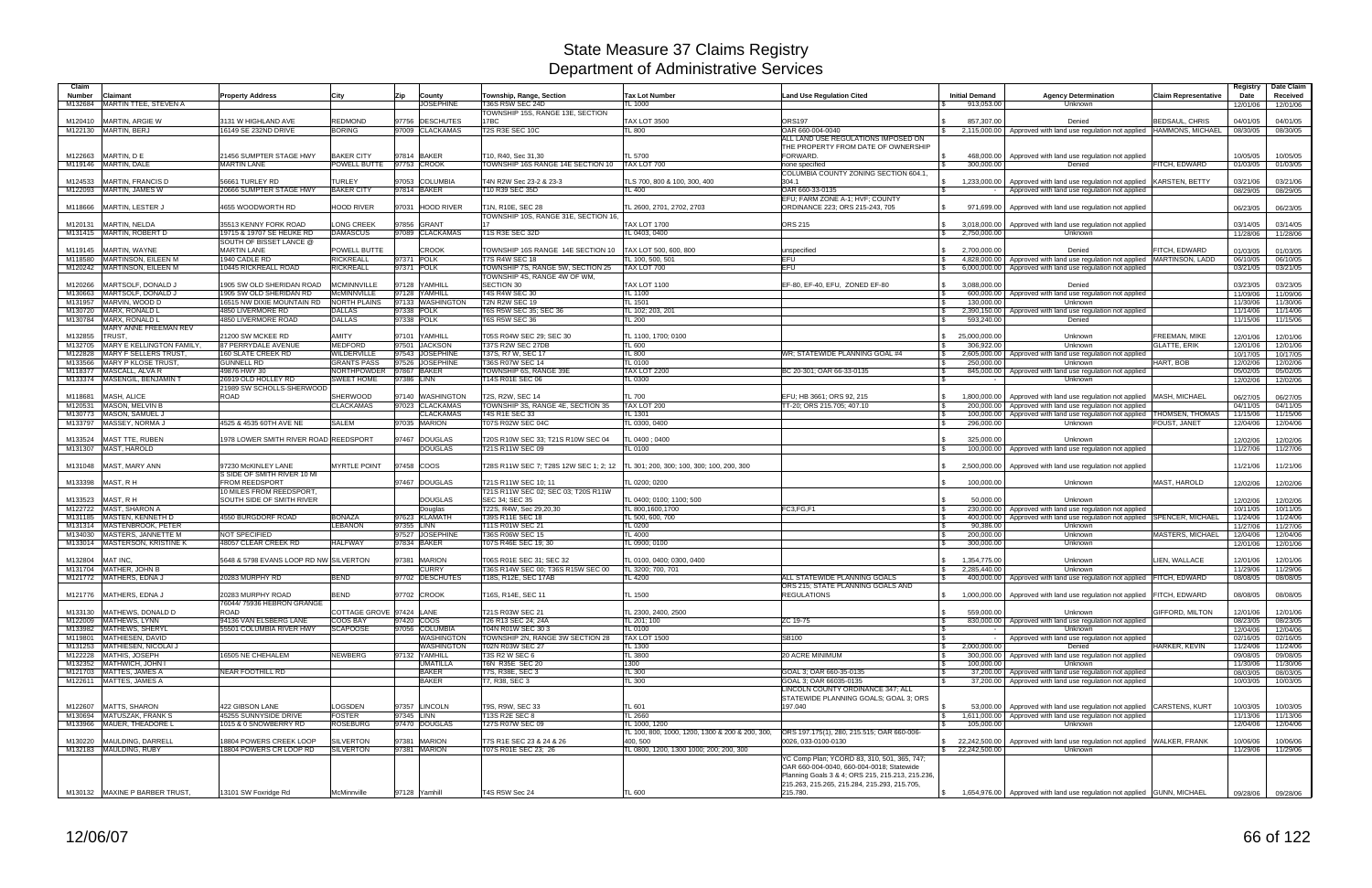| Claim              |                                                                      |                                             |                                     |                                             |                                                                          |                                                                                       |                                                                                                                                                                                                                                        |                              |                                                                                                                                                 |                                                      | Registry             | Date Claim           |
|--------------------|----------------------------------------------------------------------|---------------------------------------------|-------------------------------------|---------------------------------------------|--------------------------------------------------------------------------|---------------------------------------------------------------------------------------|----------------------------------------------------------------------------------------------------------------------------------------------------------------------------------------------------------------------------------------|------------------------------|-------------------------------------------------------------------------------------------------------------------------------------------------|------------------------------------------------------|----------------------|----------------------|
| Number             | <b>Claimant</b>                                                      | <b>Property Address</b>                     | City                                | Zip<br>County                               | Township, Range, Section                                                 | <b>Tax Lot Number</b>                                                                 | <b>Land Use Regulation Cited</b>                                                                                                                                                                                                       | <b>Initial Demand</b>        | <b>Agency Determination</b>                                                                                                                     | <b>Claim Representative</b><br><b>ZUPANCIC GROUP</b> | Date                 | Received             |
| M131114            | MAXSON, CHARLES W                                                    |                                             |                                     | 97201 MULTNOMAH                             | <b>T1N R4E SEC 36</b>                                                    | TL 300, 400                                                                           |                                                                                                                                                                                                                                        | 385,000.00                   | Unknown                                                                                                                                         | INC. THE<br>RATHBONE ESQ.                            | 11/22/06             | 11/22/06             |
|                    | M131114 MAXSON, CHARLES W                                            |                                             |                                     | 97201 MULTNOMAH                             | T1N R4E SEC 36                                                           | TL 300, 400                                                                           |                                                                                                                                                                                                                                        | 385,000.00                   | Unknown                                                                                                                                         | CONI<br><b>ZUPANCIC GROUP</b>                        | 11/22/06             | 11/22/06             |
|                    | M131112 MAXSON, WILLIAM E                                            |                                             |                                     | <b>LINCOLN</b>                              | T8S R11W SEC 11                                                          | TL 1100                                                                               |                                                                                                                                                                                                                                        | 210,000.00                   | Approved with land use regulation not applied                                                                                                   | INC. THE<br>RATHBONE ESQ,                            | 11/22/06             | 11/22/06             |
|                    | M131112   MAXSON, WILLIAM E                                          |                                             |                                     | LINCOLN                                     | T8S R11W SEC 11                                                          | TL 1100                                                                               |                                                                                                                                                                                                                                        | 210,000.00                   | Approved with land use regulation not applied                                                                                                   | <b>CONI</b>                                          | 11/22/06             | 11/22/06             |
|                    | M132493 MAXWELL TTE, GERALD O                                        | 45983 ANTHONY LAKES HWY                     | <b>HAINES</b>                       | 97833 BAKER                                 | <b>T7S R38E SEC 24</b>                                                   | <b>TL 3400</b>                                                                        |                                                                                                                                                                                                                                        | 47,600.00                    | Unknown                                                                                                                                         | LEUENBERGER,                                         | 12/01/06             | 12/01/06             |
|                    | M132495 MAXWELL TTE, GERALD O                                        | 15176 MAXWELL LANE                          | <b>HAINES</b>                       | 97833 BAKER                                 | <b>T7S R39E SEC 18</b>                                                   | TL 3200                                                                               |                                                                                                                                                                                                                                        | 47,600.00                    | Unknown                                                                                                                                         | MARTIN                                               | 12/01/06             | 12/01/06             |
|                    | M129567 MAY M HARRIS, LLC,                                           | 28002 River Road SE                         | Mill City                           | Marion<br><b>CLACKAMAS</b>                  | T9S R3W Sec 30CC<br>T04S R01E SEC 30; SEC 31                             | TL 700, 800, 900                                                                      | ORS 197, 215; OAR 660; Statewide Planning Goals   \$                                                                                                                                                                                   | 758,000.00                   | Denied                                                                                                                                          | LIEN, WALLACE                                        | 06/23/06             | 06/23/06             |
|                    | M131448 MAY, THERESA A<br>M130544 MAYFIELD, LARRY                    | 4800 ORCHARD RD                             | THE DALLES                          | 97058 WASCO                                 | T1N R13E SEC 29                                                          | TL 2700, 2800; 0100<br>TL 1200                                                        | l \$                                                                                                                                                                                                                                   | 100,000.00                   | Approved with land use regulation not applied<br>Approved with land use regulation not applied                                                  |                                                      | 11/28/06<br>11/02/06 | 11/28/06<br>11/02/06 |
|                    | M129919 MAYHALL, ROBERT                                              | 3180 Logan Rd                               | Brogan                              | 97903 Malheur                               | T15S R42E Sec 14D                                                        | TL 500                                                                                | MCC Title 6 Chapter 3                                                                                                                                                                                                                  | 323.500.00                   | Approved with land use regulation not applied                                                                                                   |                                                      | 08/24/06             | 08/24/06             |
|                    |                                                                      |                                             |                                     |                                             |                                                                          |                                                                                       | FORESTRY GRAZING ZONING BY COUNTY AND                                                                                                                                                                                                  |                              |                                                                                                                                                 |                                                      |                      |                      |
|                    | M120479 MAYNARD, MAURICE G                                           | NOT PROVIDED                                |                                     | <b>CURRY</b>                                | T35S, R14W, SEC 29 AND 30                                                | TL 5500, 5502, 5503                                                                   | <b>STATE</b><br>ALL LAND USE REGULATIONS IMPLEMENTED                                                                                                                                                                                   |                              | 4,200,000.00 Approved with land use regulation not applied                                                                                      |                                                      | 04/06/05             | 04/06/05             |
|                    | M118656   MAZE, TTEE, CHARLOTTE                                      | 69148 ST DENNIS RD                          | NORTH BEND                          | 97459 COOS                                  | T24S, R13W, SEC 12 CA; T24S, R13W, SEC                                   | TL 100, TL 600                                                                        | AFTER 03/29/57 (TL 100); ALL LAND USE<br>REGULATIONS IMPLEMENTED AFTER 09/18/62<br>(TL 600)                                                                                                                                            |                              | 700,000.00   Approved with land use regulation not applied                                                                                      |                                                      | 06/22/05             | 06/22/05             |
| M118396            | MCALEXANDER, LYLE S                                                  | 6670 TROUTCREEK RIDGE ROAD PARKDALE         |                                     | 97041 HOODRIVER                             | T1N R10E SEC E30; T1N R10E SEC E32                                       | TL 4500, 86, 500, 1200                                                                | ORD <sub>68</sub>                                                                                                                                                                                                                      | 4,730,000.00                 | Approved with land use regulation not applied                                                                                                   |                                                      | 05/06/05             | 05/06/05             |
|                    | M122563 MCALLISTER, CHARLES D                                        | 18319 S FERGUSON RD                         | OREGON CITY                         | 97045<br><b>CLACKAMAS</b>                   | T3S, R2E, SECT 02B                                                       | TL 00100                                                                              | RRFF-5                                                                                                                                                                                                                                 | 202,934.00                   | Approved with land use regulation not applied                                                                                                   |                                                      | 09/23/05             | 09/23/05             |
|                    | M133793 MCALLISTER, SHEILA                                           | 13656 S VICK RD                             | <b>MOLALLA</b>                      | 97038 CLACKAMAS                             | T05S R02E SEC 05                                                         | TL 2205, 2300                                                                         |                                                                                                                                                                                                                                        | 200,000.00                   | Unknown                                                                                                                                         |                                                      | 12/04/06             | 12/04/06             |
|                    |                                                                      |                                             | <b>TYGH VALLEY</b>                  | 97063 WASCO                                 | T4S R12E SEC 12; T4S R13E SEC 7 & 8                                      |                                                                                       | OAR 660-033-0100(10)(11), 0120(1), 0130(5)(19),                                                                                                                                                                                        |                              |                                                                                                                                                 |                                                      |                      |                      |
| M129430<br>M129431 | MCALLISTER, WILLIAM R<br>MCALLISTER, WILLIAM R                       | WAMIC MARKET RD.<br><b>ROSS ROAD</b>        | <b>TYGH VALLEY</b>                  | <b>WASCO</b><br>97063                       | T4S R12E SEC 1; T4S R13E SEC 6                                           | TL 100, 500; 100, 200, 300, 1300<br>TL 500, 700: 1200                                 | 0135(1)<br>OAR 660-033-0100, 0120, 0130, 0135<br><b>S</b>                                                                                                                                                                              | 6,800,000.00<br>7.500.000.00 | Approved with land use regulation not applied VANKOTEN, VICTOR<br>Approved with land use regulation not applied VANKOTEN, VICTOR                |                                                      | 05/31/06<br>06/01/06 | 05/31/06<br>06/01/06 |
|                    | M130245 MCARTHUR, JOHN R                                             |                                             |                                     | LANE                                        | <b>T16S R5W SEC10</b>                                                    | TL700; 1400                                                                           | -SS                                                                                                                                                                                                                                    | 1,220,000.00                 | Approved with land use regulation not applied                                                                                                   | WATERBURY, NORM                                      | 10/10/06             | 10/10/06             |
|                    | M129862 MCBRIDE, DEAN S                                              | 33547 Ede Rd                                | Scio                                | 97374 Linn                                  | T11S R1W Sec 14                                                          | TL 100, 103, 104                                                                      | LCC 934.510(C): HB3661                                                                                                                                                                                                                 | 412,300.00                   | Approved with land use regulation not applied Grantham, Kenneth                                                                                 |                                                      | 08/15/06             | 08/15/06             |
|                    | M124758 MCBRIDE, VIRGINIA J                                          | 23290 S Beavercreek Rd                      | Beavercreek                         | 97004 Clackamas                             | T3S R2E Sec 36                                                           | TL 600                                                                                | OAR 660-033-0100(1), 0130(3)(a)                                                                                                                                                                                                        |                              | Approved with land use regulation not applied                                                                                                   |                                                      | 04/04/06             | 04/04/06             |
| M129556            | M129772 MCCABE, ELIZABETH<br>MCCALL, DAVID L                         | NEAR US HWY 26<br>10275 SUNNYVIEW RD NE     | <b>SALEM</b>                        | <b>CROOK</b><br><b>MARION</b>               | T13S R15E SEC 32                                                         | <b>TL 500</b><br>TL 100                                                               | ORS 215.263(1)(5), 283, 284; OAR 660-033-<br>0100(11)(A), 0130, 004-0040, 011-0065, 012-<br>0020(3)(A)(B), 0060(1), 0065; COUNTY CODE<br>ARTICLE 18, TITLE 17, ORDINANCE 19; EFU<br>ORS 197, 215; OAR 660; STATEWIDE PLANNING<br>GOALS |                              | 1,259,199.00   Approved with land use regulation not applied Wilson, Jeffery                                                                    |                                                      | 07/28/06<br>06/21/06 | 07/28/06<br>06/21/06 |
| M122647            | MCCALLIE, KATHRYN I                                                  | 17545 GOPHER VALLEY RD                      | <b>SHERIDAN</b>                     | 97378 YAMHILL                               | T7S R1W SEC 19<br><b>T5S R6W SEC 13</b>                                  | <b>TL 700</b>                                                                         | YAMHILL CO. ZONING ORD 310; HB 3661                                                                                                                                                                                                    | 1,829,096.00                 | Approved with land use regulation not applied   LIEN, WALLACE<br>100,000.00 Approved with land use regulation not applied                       |                                                      | 10/04/05             | 10/04/05             |
| M131842            | <b>IMCCAMMAN, WILLIAM I</b>                                          | 23255 SE HIGHWAY 212                        | <b>DAMASCUS</b>                     | <b>CLACKAMAS</b><br>97009                   | T02S R03E SEC 03                                                         | TL 3100, 3200                                                                         |                                                                                                                                                                                                                                        | 1,184,150.00                 | Unknown                                                                                                                                         |                                                      | 11/30/06             | 11/30/06             |
|                    | M131979 MCCAMMAN, WILLIAM F                                          |                                             | <b>DAMASCUS</b>                     | 97009<br><b>CLACKAMAS</b>                   | <b>T2S R3E SEC 10</b>                                                    | TL 500                                                                                |                                                                                                                                                                                                                                        | 121,660.00                   | Unknown                                                                                                                                         | <b>WALKER, FRANK</b>                                 | 11/30/06             | 11/30/06             |
| M133041            | MCCANN, JB                                                           | 35301 GEER RD                               | <b>NEWBERG</b>                      | 97132 CLACKAMAS                             | T03S R01W SEC 31                                                         | TL 1703                                                                               | -S                                                                                                                                                                                                                                     | 850,000.00                   | Unknown                                                                                                                                         |                                                      | 12/01/06             | 12/01/06             |
| M132292<br>M134435 | McCARROL, CHARLES T<br>MCCARTER SR TTEE, THOMAS E 5193 CLOVERLAWN DR |                                             | <b>GRANTS PASS</b>                  | KLAMATH<br><b>JOSEPHINE</b><br>97526        | T 36S R9E SEC 27; 34; 35<br>T37S R05W SEC 08                             | TL 900; 100,1100; 1500, 1300,1400, 1200<br>TL 1102                                    | - \$                                                                                                                                                                                                                                   | 69,600.00<br>221,908.00      | Unknown<br>Unknown                                                                                                                              | MOLATORE, JERRY<br>RIKER, RICK                       | 11/30/06<br>08/30/07 | 11/30/06<br>08/30/07 |
| M134436            | MCCARTER SR TTEE, THOMAS E 5195 CLOVERLAWN DR                        |                                             | <b>GRANTS PASS</b>                  | 97526 JOSEPHINE                             | T37S R05W SEC 08                                                         | TL 1109                                                                               |                                                                                                                                                                                                                                        | 184,870.00                   | Unknown                                                                                                                                         | <b>RIKER, RICK</b>                                   | 08/30/07             | 08/30/07             |
| M130697            | MCCASHLAND, ROBERT W                                                 |                                             |                                     | <b>CROOK</b>                                | T16 R14 SEC 9                                                            | TL 100, 101                                                                           |                                                                                                                                                                                                                                        | 1,600,000.00                 | Denied                                                                                                                                          | Wilson, Jeffery                                      | 11/13/06             | 11/13/06             |
| M120221            | MCCAULEY, JERRY<br>M130372 MCCLASKEY, DIANA                          | 16800 JONES ROAD<br>64343 HIGH MOWING LANE  | <b>WHITE CITY</b><br><b>BEND</b>    | 97503 JACKSON<br><b>DESCHUTES</b>           | TOWNSHIPS 34S, 35S; RANGE 2W OF WM<br>SECTIONS 35, 02<br>T17S R11E SEC 1 | TAX LOTS 200, 13000<br>TL 404                                                         | EFU ORS 92, 195, 197, 215, 215.780; OAR 660-<br>004-0040(7)(e)(A), 660-011-0060(2), 660-012-<br>0065, 0065(3), 660-012-0070, 660-033-0120, 0130,<br>0135, 340-096-0020, 0034                                                           |                              | 5,510,180.00   Approved with land use regulation not applied MARK<br>500,000.00   Approved with land use regulation not applied LOVLIEN, ROBERT | BARTHOLOMEW                                          | 03/18/05<br>10/23/06 | 03/18/05<br>10/23/06 |
|                    | M131029 MCCLELLAN, BERNICE                                           |                                             |                                     | <b>MARION</b>                               | T9S R3W SEC 29; 29C                                                      | TL 400; 200                                                                           |                                                                                                                                                                                                                                        |                              | 769,000,00 Approved with land use regulation not applied Johnson, Jill                                                                          |                                                      | 11/21/06             | 11/21/06             |
|                    | M118525 MCCLEMENTS, DAVID A                                          | 1630 GINGER LANE                            |                                     | <b>KLAMATH</b>                              | T38 S R9 E SECN 21; T38 S R9 E SEC 27;<br>T38 S R9 E SEC 28              | TL 100, 200, 700, 800, TL 700, TL 100, 200, 200,<br>300, 300, 400, 400, 500, 600, 700 | ORS 215.203, 213, 236, 243, 262, 263, 265, 282.<br>284, 293, 296, 297, 418, 700, 705, 720, 730, 740,<br>750, 755, 780, 799                                                                                                             | 453,830.00                   | Denied                                                                                                                                          | SPENCER, LLC,<br><b>MICHAEL</b>                      | 05/31/05             | 05/31/05             |
|                    | M133414 MCCLOSKEY, TODD W                                            | 17784 OLD COUNTRY RD                        | <b>BROOKINGS</b>                    | 97415 CURRY                                 | T40S R13W SEC 29                                                         | TL 5803                                                                               |                                                                                                                                                                                                                                        | 2,398,200.00                 | Unknown                                                                                                                                         | CAPP. JIM                                            | 12/02/06             | 12/02/06             |
|                    |                                                                      |                                             |                                     |                                             |                                                                          |                                                                                       | ORD 310; SECTION 402; EF-20 ZONE; ORD 83;                                                                                                                                                                                              |                              |                                                                                                                                                 |                                                      |                      |                      |
|                    | M122204 MCCLURE, ELLEN R                                             | 30295 HWY 99W                               | NEWBERG                             | 97132 YAMHILL                               | T3S R2W SEC 15, 10<br>TOWNSHIP 37 SOUTH RANGE 1 WEST                     | TL 500, 1800                                                                          | SB 100 AND 101; ORS 197, 215; OAR 660; 4, 15,<br>33                                                                                                                                                                                    |                              | \$ 11,980,000.00   Approved with land use regulation not applied   PINKSTAFF, JOHN                                                              |                                                      | 09/06/05             | 09/06/05             |
|                    | MCCOLLUM FAMILY, JOINT<br>M119203 VENTURE LLC                        | 2300 BIDDLE ROAD                            | <b>MEDFORD</b>                      | 97504 JACKSON                               | SECTION HILTON SUBDIVISION                                               | TAX LOT 800                                                                           | ORS 366.576                                                                                                                                                                                                                            |                              | Denied                                                                                                                                          |                                                      | 01/07/05             | 01/07/05             |
|                    | M134376 MCCOLLUM, SCOTT M                                            | NOT SPECIFIED                               |                                     | 97525 JACKSON                               | T36S R04W SEC 24                                                         | TL300                                                                                 | -S                                                                                                                                                                                                                                     | 977,860.00                   | Unknown                                                                                                                                         | PETERSEN. DAVID                                      | 05/14/07             | 05/14/07             |
|                    | M130167 MCCOOL, DANIEL                                               | Belmont Ln & Elk Dr                         | Culver                              | 97741 Jefferson                             | T11S R13E SEC 7                                                          | TL 303                                                                                | <b>EFU; A-2</b><br>l \$                                                                                                                                                                                                                |                              | 310,000.00   Approved with land use regulation not applied                                                                                      |                                                      | 10/02/06             | 10/02/06             |
|                    | M132270 McCORMACK, BERT L                                            | 49801 McCORMACK LANE                        | <b>JKIAH</b><br><b>FOREST GROVE</b> | <b>UMATILLA</b><br>97880                    | <b>T6S R31E SEC 29</b>                                                   | TL 7001                                                                               | l \$                                                                                                                                                                                                                                   | 145,000.00                   | Unknown                                                                                                                                         | HOSTETTER, D RAHN                                    | 11/30/06             | 11/30/06             |
|                    | M133783 MCCORMACK, GAYLE A<br>M124678 MCCORMACK, JAMES               | 8705 NW HIGHWAY 47<br>82029 BLACK MARBLE LN | <b>ENTERPRISE</b>                   | 97116 WASHINGTON<br><b>WALLOWA</b><br>97828 | T01N R04W SEC 12<br>T2S R44E SEC 9 & 15                                  | TL 1000<br>TL 2100                                                                    | <b>S</b><br><b>EFU</b><br>\$                                                                                                                                                                                                           | 990,986.00                   | Unknown<br>3,000,000.00   Approved with land use regulation not applied                                                                         |                                                      | 12/04/06<br>03/30/06 | 12/04/06<br>03/30/06 |
|                    | M124679 MCCORMACK, JAMES                                             | 64829 ALDER SLOPE RD                        | <b>ENTERPRISE</b>                   | 97828 WALLOWA                               | T2S R44E SEC 9 & 10                                                      | TL 5100                                                                               | EFU                                                                                                                                                                                                                                    | 400,000.00                   | Approved with land use regulation not applied                                                                                                   |                                                      | 03/30/06             | 03/30/06             |
|                    | M130450 MCCORMACK, JAMES                                             | 64631 ALDER SLOPE ROAD                      | <b>ENTERPRISE</b>                   | 97828 WALLOWA                               | <b>T2S R44E SEC 00</b>                                                   | TL 5100                                                                               |                                                                                                                                                                                                                                        |                              | Approved with land use regulation not applied                                                                                                   |                                                      | 10/27/06             | 10/27/06             |
|                    | M130451 MCCORMACK, JAMES<br>M129790 MCCORMICK, DOROTHY M             | 82029 Black Marble Ln                       | Enterprise<br>Woodburn              | 97828 WALLOWA<br>97071 Marion               | <b>T2S R44E SEC 9</b><br>T5S R2W Sec 11B; Sec 11C                        | TL 2100<br>TL 1300; 100                                                               | \$<br>ORS 197, 215; OAR 660; State Planning Goals                                                                                                                                                                                      |                              | 3.000.000.00 Approved with land use regulation not applied<br>14,183,948.00   Approved with land use regulation not applied   LIEN, WALLACE     | RATHBONE ESQ.                                        | 10/27/06<br>08/01/06 | 10/27/06<br>08/01/06 |
|                    | M130734 MCCORMICK, NANCY                                             |                                             |                                     | <b>CLACKAMAS</b>                            | T3S R1W SEC20                                                            | TL 701, 704                                                                           | $\mathbb{S}$                                                                                                                                                                                                                           |                              | 584,165.00 Approved with land use regulation not applied                                                                                        | <b>CONI</b><br><b>ZUPANCIC GROUP</b>                 | 11/14/06             | 11/14/06             |
|                    | M130734 MCCORMICK, NANCY                                             |                                             |                                     | <b>CLACKAMAS</b>                            | T3S R1W SEC20<br>T01N R33E SEC 00; T01N R34E SEC 00;                     | TL 701, 704                                                                           |                                                                                                                                                                                                                                        |                              | 584,165.00   Approved with land use regulation not applied INC, THE                                                                             |                                                      | 11/14/06             | 11/14/06             |
|                    | M133139   MCCORMMACH RANCH,                                          | NOT SPECIFIED                               | <b>PENDLETON</b>                    | 97801 UMATILLA                              | T03N R33E SEC 00                                                         | TL 0500, 3303; 1702, 2102; 5200                                                       | $\mathbb{S}$                                                                                                                                                                                                                           | 2,500,000.00                 | Unknown                                                                                                                                         |                                                      | 12/01/06             | 12/01/06             |
|                    | M132164 MCCREA, CAROLYN S                                            | 27050 BROWN RD                              |                                     | <b>KLAMATH</b>                              | T34S R6E SEC23                                                           | <b>TL 1003</b>                                                                        | <b>S</b>                                                                                                                                                                                                                               | 500,000.00                   | Unknown                                                                                                                                         |                                                      | 11/30/06             | 11/30/06             |
|                    | M131023 MCCREA, JERRY L<br>M131239 MCCREA, ROBERT A                  | 27050 BROWN RD                              |                                     | 97626 KLAMATH<br>KLAMATH                    | T34S R6W SEC 23<br>T34S R06E SEC 23                                      | TL 1001                                                                               |                                                                                                                                                                                                                                        |                              | 500,000.00 Approved with land use regulation not applied<br>Approved with land use regulation not applied                                       |                                                      | 11/21/06             | 11/21/06             |
|                    | M134440 MCCUBBINS, FRANK                                             | 43474 AMES CREEK DR                         | <b>SWEET HOME</b>                   | 97386 LINN                                  | T14S R01E SEC 00                                                         | TL 1002<br>TL 4800                                                                    | l \$<br><b>S</b>                                                                                                                                                                                                                       | 130,000.00<br>1,440,000.00   | Unknown                                                                                                                                         |                                                      | 11/24/06<br>09/13/07 | 11/24/06<br>09/13/07 |
|                    | M130944 MCCUBBINS, FRANK JN                                          |                                             |                                     | 97386 LINN                                  | T14S R1E SEC 00                                                          | TL 4800                                                                               | $\sqrt{s}$                                                                                                                                                                                                                             |                              | - Approved with land use regulation not applied                                                                                                 |                                                      |                      | 11/20/06 11/20/06    |
|                    |                                                                      |                                             |                                     |                                             |                                                                          |                                                                                       |                                                                                                                                                                                                                                        |                              |                                                                                                                                                 |                                                      |                      |                      |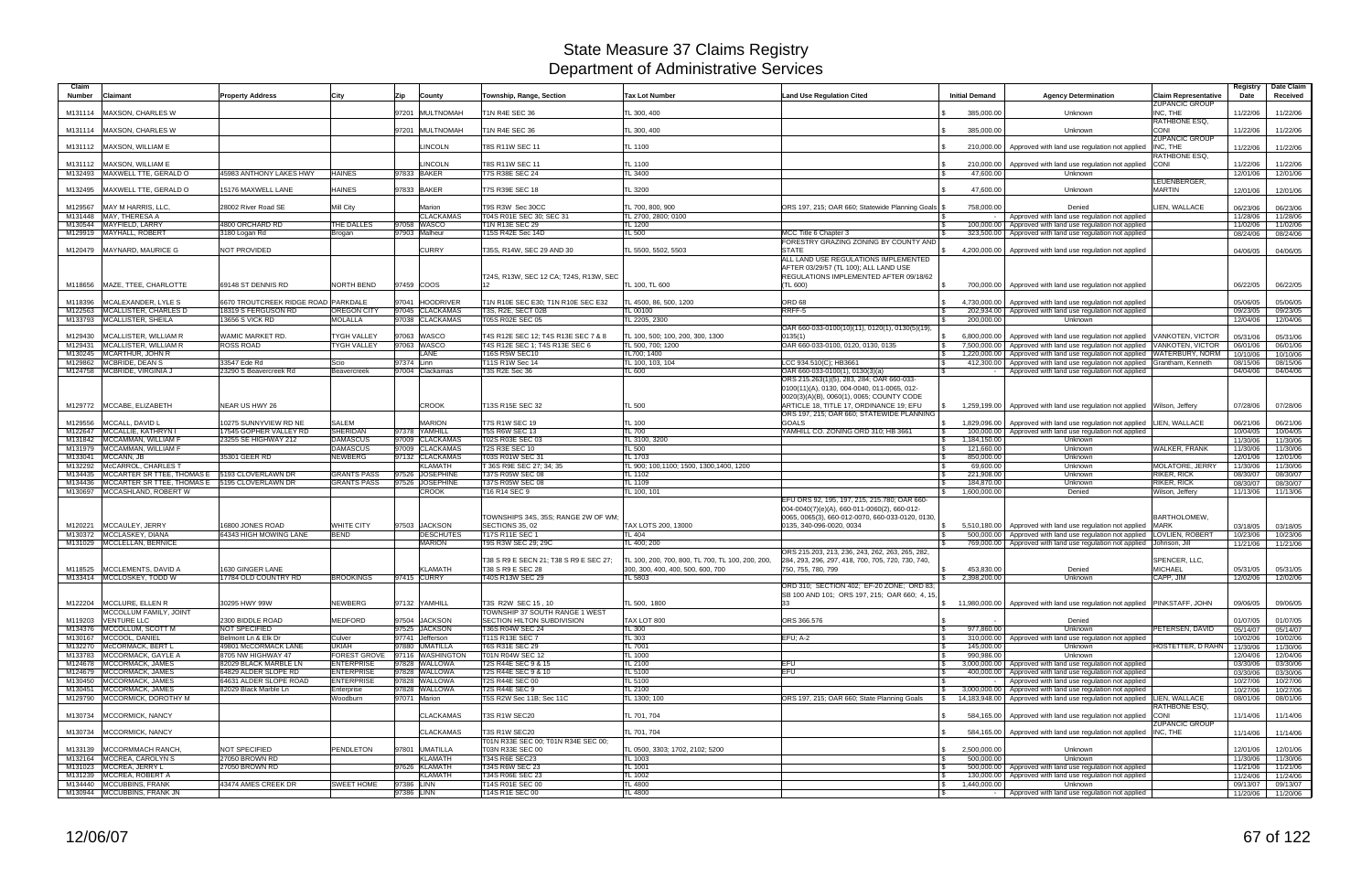| Claim<br><b>Number</b> | Claimant                                                 | <b>Property Address</b>                            | City                                | Zip<br>County                          | Township, Range, Section                                           | <b>Tax Lot Number</b>                                           | <b>Land Use Regulation Cited</b>                                                                  | <b>Initial Demand</b>                              | <b>Agency Determination</b>                                                                    | <b>Claim Representative</b>                | Registry<br>Date     | Date Claim<br>Received |
|------------------------|----------------------------------------------------------|----------------------------------------------------|-------------------------------------|----------------------------------------|--------------------------------------------------------------------|-----------------------------------------------------------------|---------------------------------------------------------------------------------------------------|----------------------------------------------------|------------------------------------------------------------------------------------------------|--------------------------------------------|----------------------|------------------------|
|                        |                                                          |                                                    |                                     |                                        |                                                                    |                                                                 | ORS 215.780, 213, 263, 283; OAR 660-33-0100,                                                      |                                                    |                                                                                                |                                            |                      |                        |
| M118371                | MCCULLOCH-GILSON, SHARON D<br>MCCULLOCH-GILSON, SHARON   | 6065 SW RIVER RD                                   | <b>HILLSBORO</b>                    | 97123 WASHINGTON                       | T1S. R2W. SEC 21                                                   | TL 1300                                                         | 0135, 120, 130, 660-04-040                                                                        | 2.700.000.00                                       | Approved with land use regulation not applied                                                  |                                            | 04/28/05             | 04/28/05               |
| M132808                | DAILY                                                    | 6065 SW RIVER RD                                   | <b>HILLSBORO</b>                    | 97123 WASHINGTON                       | T01S R02W SEC 21                                                   | TL 1300                                                         |                                                                                                   | 2,700,000.00<br>\$                                 | Unknown                                                                                        | SHONKWILER, JOHN                           | 12/01/06             | 12/01/06               |
|                        | M118507 MCCULLOUGH, BRUCE                                | NOT PROVIDED                                       | <b>ESTACADA</b>                     | 97023 CLACKAMAS                        | T3S, R5E, SEC 18                                                   | TL 300                                                          | OAR 660-0026(1)(A), 0027(A)<br>EFU; HB 3661; OAR; WASHINGTON COUNTY                               | 300,000.00                                         | Approved with land use regulation not applied                                                  |                                            | 05/24/05             | 05/24/05               |
|                        | M118412 MCCULLOUGH, HENRY C                              | 5385 NW JACKSON SCHOOL RD   HILLSBORO              |                                     | 97124 WASHINGTON                       | TOWNSHIP 1N, RANGE 3W, SECTION 24                                  | TAX LOTS 193, 802                                               | <b>URBAN &amp; RURAL CODES</b>                                                                    | 2,763,740.00<br>I S                                | Approved with land use regulation not applied KEEVER, HAL                                      |                                            | 05/11/05             | 05/11/05               |
|                        | M131800 MCCULLOUGH, KRISTINE J                           | 78455 AGNEW RD                                     | <b>HERMISTON</b>                    | 97838 UMATILLA                         | T04N R28E SEC 20B                                                  | TL 0500                                                         |                                                                                                   | 130,000.00<br>l \$                                 | Unknown                                                                                        |                                            | 11/29/06             | 11/29/06               |
|                        | M129358 MCCULLOUGH, LLOYD G                              | 47276 Foothill Road                                | Haines                              | 97833 Baker                            | <b>T7S R38E Sec 22</b>                                             | TL 6200                                                         | <b>SB100</b><br>OAR 660-004-0040; SECTION 128.070 MARION                                          | 1,900,000.00<br>$\mathcal{S}$                      | Approved with land use regulation not applied                                                  |                                            | 05/18/06             | 05/18/06               |
| M118381                | MCCULLOUGH, LON D                                        | 9912 STONECREST DR S                               | <b>SALEM</b>                        | 97306 MARION                           | TOWNSHIP 9S, RANGE 3W, SECTION 4D                                  | <b>TAX LOT 3800</b>                                             | COUNTY RURAL ZONING ORDINANCE                                                                     | 80,000.00                                          | Approved with land use regulation not applied                                                  |                                            | 05/02/05             | 05/02/05               |
|                        |                                                          |                                                    |                                     |                                        |                                                                    |                                                                 | COUNTY ORDINANCE 3.006; SFW 20; ORS                                                               |                                                    |                                                                                                |                                            |                      |                        |
| M120288                | MCCULLOUGH, MAURICE B                                    | <b>NONE</b>                                        | <b>NESKOWIN</b>                     | 97149 TILLAMOOK                        | TOWNSHIP 5S, RANGE 10W, SECTION 30                                 | <b>TAX LOT 1000</b>                                             | 215.705, 740                                                                                      | 365,596.00<br>- \$                                 | Approved with land use regulation not applied                                                  |                                            | 03/24/05             | 03/24/05               |
| M131625                | MCCUNE, CARROLL                                          | 6897 WEST EVANS CREEK ROAD ROGUE RIVER             |                                     | 97501<br><b>JACKSON</b>                | T35S R04W SEC 21                                                   | TL 0601, 0602                                                   |                                                                                                   | 530,000.00                                         | Unknown                                                                                        | <b>GLEDHILL, TAMARA</b>                    | 11/29/06             | 11/29/06               |
|                        | M129971 MCDANIEL, GEORGE D                               | 78145 WADE GULCH LN                                | <b>LOSTINE</b>                      | 97857 WALLOWA                          | T1S R43E SEC 10, 11 & 12                                           | TL 4100                                                         | EFU                                                                                               | 83,260.00                                          | Approved with land use regulation not applied                                                  |                                            | 09/05/06             | 09/05/06               |
| M132087                | MCDANIEL, SHIRLEY<br>M130574 MCDANIEL, VIRGINIA M        | 11800 SW FOXRIDGE RD<br>2525 REUBEN BOISE RD       | <b>MCMINNVILLE</b><br><b>DALLAS</b> | 97128 YAMHILL<br>97338 POLK            | T04S R04W SEC 18CC<br><b>T7S R6W SEC 11</b>                        | TL 0200<br>TL 802                                               |                                                                                                   | 6.399.987.00<br>- \$<br>435,000.00                 | Unknown<br>Approved with land use regulation not applied                                       | PINKSTAFF, JOHN                            | 11/30/06<br>11/03/06 | 11/30/06<br>11/03/06   |
|                        |                                                          |                                                    | (UNINCORPORATE)                     |                                        |                                                                    |                                                                 | SB 100; CLACKAMAS COUNTY ZONING CODE                                                              |                                                    |                                                                                                |                                            |                      |                        |
| M121395                | MCDERMED, KARL                                           | 40115 SE PAUL MOORE ROAD                           |                                     | 97055 CLACKAMAS                        | T2S, R5E, SEC 30C                                                  | TL 300                                                          | 406                                                                                               | 700,000.00                                         | Approved with land use regulation not applied                                                  |                                            | 07/13/05             | 07/13/05               |
| M133785<br>M129452     | MCDONALD, BRUCE<br>MCDONALD, GERALD L                    | 28901 COTTAGE - LORANE RD<br>2311 Burgett Creek Rd | COTTAGE<br>Philomath                | 97424 LANE<br>97338 Benton             | T20S R04W SEC 08<br>T11S R6W Sec 4                                 | TL 0101<br><b>TL 400</b>                                        | AF; Forest Timber Conservation                                                                    | \$<br>100,000.00<br>l \$                           | Unknown<br>Approved with land use regulation not applied                                       |                                            | 12/04/06<br>06/05/06 | 12/04/06<br>06/05/06   |
|                        | M134256 MCDONALD, MARY                                   | 36190 SE BOITANO RD                                | <b>SANDY</b>                        | 97055 CLACKAMAS                        | T02S R04E SEC 27                                                   | TL 0700                                                         |                                                                                                   | 500.000.00                                         | Unknown                                                                                        |                                            | 12/06/06             | 12/06/06               |
|                        | M130570 MCDONALD, ROBERT C                               | 2580 ELLIOT RD                                     | <b>DALLAS</b>                       | 97338 POLK                             | T8S R5W SEC 9                                                      | <b>TL 100</b>                                                   |                                                                                                   | 1,200,000.00                                       | Approved with land use regulation not applied                                                  |                                            | 11/03/06             | 11/06/06               |
|                        | M130575 MCDONALD, THOMAS                                 | 2690 ELLIOT RD<br>TROUT CREEK RD / OLD             | <b>DALLAS</b>                       | 97338 POLK                             | T8S R5W SEC 4D<br>T10S R16E SEC 1AB: SEC 00: T10S R17E             | <b>TL 400</b><br>TL 3100; 300, 700, 701, 703, 1200, 1300; 1200, |                                                                                                   | 900,000.00                                         | Approved with land use regulation not applied                                                  |                                            | 11/03/06             | 11/03/06               |
| M132054                | MCDONALD, THOMAS                                         | <b>ASHWOOD HWY</b>                                 | <b>ASHWOOD</b>                      | 97711 JEFFERSON                        | <b>SEC 00</b>                                                      | 1240, 1241                                                      |                                                                                                   | \$ 513,211,974.00                                  | Unknown                                                                                        | Kellington, Wendie                         | 11/30/06             | 11/30/06               |
| M122057                | MCDOUGAL, DOUGLAS M                                      | 17517 SOUTH DICK DRIVE                             | <b>OREGON CITY</b>                  | 97045 CLACKAMAS                        | T2 S, R2 E, SEC 24                                                 | TL 1100, 1240, 1242                                             | TT20                                                                                              | 228,000.00                                         | Approved with land use regulation not applied                                                  |                                            | 08/25/05             | 08/25/05               |
| M129335<br>M122664     | MCDOUGALL, ARLAND D<br>MCDOWELL, IVAN                    | 17180 NE McDougall Rd<br>13715 S CARUS RD          | Davton<br><b>OREGON CITY</b>        | 97114 Yamhill<br>97045 CLACKAMAS       | T4S R3W Sec 9<br>T3S R2E SEC32                                     | TL 400, 500<br>TL 2100                                          | Section 402 Yamhill County Zoning No. 310<br>RRFF-5; 660-004-0040 (7)(a)                          | l \$<br>500,000.00<br>225,261.00<br>- S            | Approved with land use regulation not applied<br>Approved with land use regulation not applied |                                            | 05/16/06<br>10/05/05 | 05/16/06<br>10/05/05   |
|                        | M122665 MCDOWELL, TIM                                    | 13825 S CARUS RD                                   | <b>OREGON CITY</b>                  | 97045 CLACKAMAS                        | <b>T3S R2E SEC 32</b>                                              | <b>TL 2200</b>                                                  | RRFF-5; 660-004-0040 (7) (a)                                                                      | 264,197.00<br>- \$                                 | Approved with land use regulation not applied                                                  |                                            | 10/05/05             | 10/05/05               |
|                        | M132349 MCELHERAN, JOHN R<br>M132294 McELHERAN, ROSEANN  |                                                    |                                     | <b>WASCO</b>                           | T4S R13E SEC 00                                                    | TL 3100<br>TL 5600: 5800, 5900                                  |                                                                                                   | 100.000.00                                         | Unknown                                                                                        |                                            | 11/30/06             | 11/30/06               |
|                        | M134107 MCFADDEN, ARTHUR L                               |                                                    |                                     | <b>WASCO</b><br>97330 BENTON           | T4S R13E EDC 24;25<br>T11S R05W SEC 25 ; T11S R05W SEC 25          | TL 1300 ; TL 1308                                               |                                                                                                   | 2,250,000.00<br>25,464,460.00<br>S.                | Unknown<br>Unknown                                                                             |                                            | 11/30/06<br>12/04/06 | 11/30/06<br>12/04/06   |
|                        |                                                          |                                                    |                                     |                                        |                                                                    |                                                                 |                                                                                                   |                                                    |                                                                                                |                                            |                      |                        |
| M121453                | MCFARLANE, JIMMY<br><b>MCFETRIDGE RANCH INC</b>          | 15370 SW RIGGS RD                                  | <b>POWELL BUTTE</b>                 | 97753<br><b>CROOK</b><br>97828 WALLOWA | T15S, R14E SECN 34, T15S, R14E, SEC 27<br>T02S R45E SEC 03, 04: 10 | TL 200, TL 1000<br>TL 0900: 3100                                | EFU; COUNTY ORDINANCE #2, 5, 8                                                                    | 1,200,000.00                                       | Approved with land use regulation not applied<br>Unknown                                       | <b>OLIVER, WILLIAM</b>                     | 07/18/05             | 07/18/05               |
| M131510                | M133931 MCGEHEE, LAUREL                                  | 1669 TALBOT ROAD SE                                |                                     | 97352 MARION                           | T09S R03W SEC 35                                                   | TL 0902                                                         |                                                                                                   | 3,000,000.00<br>\$<br>1,499,932.00<br>$\mathbb{S}$ | Unknown                                                                                        | MCGEHEE, JAMES                             | 11/29/06<br>12/04/06 | 11/29/06<br>12/04/06   |
|                        |                                                          |                                                    |                                     |                                        |                                                                    |                                                                 |                                                                                                   |                                                    |                                                                                                |                                            |                      |                        |
| M134265                | MCGHEE, WILMA<br>M131126   MCGILLIVRAY, PATRICK          | 2511 JEROME PRAIRIE RD                             | <b>GRANTS PASS</b>                  | 97527 JOSEPHINE<br><b>COLUMBIA</b>     | T36S R06W SEC 27D<br>T8N R3W SEC 30                                | <b>TL 0800</b><br>TL 101                                        |                                                                                                   | 756,000.00<br>506,139.00<br>-S                     | Unknown<br>Approved with land use regulation not applied                                       | CORRIGAN, SHARRON                          | 12/11/06<br>11/22/06 | 12/11/06<br>11/22/06   |
| M131292                | MCGILVRA ROSE, JOANNE                                    |                                                    | <b>GASTON</b>                       | <b>WASHINGTON</b>                      | T01S R04W SEC 06; T01S R04W SEC 07                                 | TL 1900: 0400                                                   |                                                                                                   | 2.987.521.00<br>l \$                               | Unknown                                                                                        | HOYT. MARK                                 | 11/27/06             | 11/27/06               |
|                        | M118408 MCGINNIS, GEORGE A                               | 77225 RUTTER RD                                    | <b>CLATSKANIE</b>                   | 97016 COLUMBIA                         | TOWNSHIP 7N, RANGE 4W, SECTION 3-4                                 | TAX LOT 1000                                                    | $RR-5$                                                                                            | 60.000.00                                          | Approved with land use regulation not applied   MARTINEZ, RUBEN                                |                                            | 05/10/05             | 05/10/05               |
|                        | M133606 MCGINTY, MICHAEL D<br>M133386 MCGRAW, DEWAIN F   | <b>NOT SPECIFIED</b>                               |                                     | <b>JACKSON</b><br>97045 CLACKAMAS      | T38S R03W SEC 01<br>T02S R03E SEC 34                               | TL 0500<br>TL 0800                                              |                                                                                                   | 1,350,000.00<br>- \$                               | Unknown<br>Unknown                                                                             |                                            | 12/04/06<br>12/02/06 | 12/04/06<br>12/02/06   |
|                        | M132175 MCGRAW, NANCIE S                                 |                                                    |                                     | <b>HOOD RIVER</b>                      | T1N R10E SEC 28; SEC 28D; SEC 33                                   | TL 502, 1000, 1501, 3203; 100, 2500; 700                        |                                                                                                   | 969,361.00                                         | Unknown                                                                                        | ANDERSEN, STEVEN                           | 11/30/06             | 11/30/06               |
|                        |                                                          |                                                    |                                     |                                        |                                                                    |                                                                 | 33.700; COMPREHENSIVE PLAN CHAPTER 33:                                                            |                                                    |                                                                                                |                                            |                      |                        |
|                        | M122514   MCGREW, JAMES R<br>M133816 MCGUIRE, DAVID      | 13154 NW MCNAMEE RD<br>22988 S DAYHILL RD          | <b>PORTLAND</b><br><b>ESTACADA</b>  | 97231 MULTNOMAH<br>97009 CLACKAMAS     | T2N R1W SEC 32A<br>T03S R04E SEC 29D: 32A                          | TL 700, 800, 900, 1000<br>TL 3100, 3101: 0101                   | ORS 92,197, 215, 227, 526, 527, 454                                                               | 8,097,000.00<br>S.<br>$\bullet$<br>1,042,246.00    | Denied<br><b>Unknown</b>                                                                       | O`Donnell, Mark<br><b>GREEN-HITE, MATT</b> | 09/28/05<br>12/04/06 | 09/28/05<br>12/04/06   |
|                        |                                                          |                                                    |                                     |                                        |                                                                    |                                                                 |                                                                                                   |                                                    |                                                                                                | WATERBURY.                                 |                      |                        |
| M131310                | MCHUGILL, ALEENE                                         | 31782 GOWDYVILLE ROAD                              | COTTAGE GROVE 97424 LANE            |                                        | T20S R03W SEC 3333                                                 | <b>TL 1300</b>                                                  |                                                                                                   | 145,500.00                                         | Approved with land use regulation not applied                                                  | <b>NORMAN</b>                              | 11/27/06             | 11/27/06               |
|                        | M131646 MCILVAINE, GARY<br>M132649 MCINTURFF, ROXANNE    | NOT PROVIDED                                       | <b>MADRAS</b>                       | YAMHILL<br>97741 JEFFERSON             | T02S R05W SEC 11<br>T11S R14E SEC 6                                | TL 0400<br>TL 100, 1201                                         |                                                                                                   | 150,000.00<br>-\$<br>200,000.00                    | Unknown<br>Unknown                                                                             | FITCH, EDWARD                              | 11/29/06<br>12/01/06 | 11/29/06<br>12/01/06   |
|                        | M122038 MCKAY, MARK                                      | 19224 FRENCH PRAIRIE RD NE                         | <b>ST PAUL</b>                      | 97137 MARION                           | T4S, R2W, SEC 21                                                   | TL 900, 1000                                                    | OAR 660-033-0010; ORS 215.283                                                                     | 122,000.00<br>l \$                                 | Approved with land use regulation not applied                                                  | <b>SHIPMAN, MARK</b>                       | 08/24/05             | 08/24/05               |
|                        | M120193 MCKEE, ROBERT                                    | <b>NONE - "NEAR AMITY"</b>                         | <b>AMITY</b>                        | 97101 YAMHILL                          | TOWNSHIP 5S, RANGE 4W, SECTION 31                                  | TAX LOT 300                                                     | HB 3661; ORDINANCE 310                                                                            | 150,000.00                                         | Approved with land use regulation not applied                                                  |                                            | 03/17/05             | 03/17/05               |
|                        | M130946 MCKENZIE, FREERICKA<br>M134212 MCKENZIE, LINDA G | 3415 NEAL CREEK RD                                 | <b>GASTON</b><br><b>HOOD RIVER</b>  | 97119 WASHINGTON<br>97031 HOOD RIVER   | <b>T1S R4W SEC 28</b><br><b>T02N R10E SEC 25</b>                   | TL 1200<br>TL 1001                                              |                                                                                                   | 1,600,000.00<br>\$                                 | Approved with land use regulation not applied<br>Unknown                                       |                                            | 11/20/06<br>12/06/06 | 11/20/06<br>12/06/06   |
|                        | M131065 MCKERN, MERRIL E                                 |                                                    |                                     | <b>GRANT</b>                           | T13S R30E SEC 30                                                   | TL 1000                                                         |                                                                                                   | 50,000.00                                          | Withdrawn                                                                                      | McKERN, CRAIG                              | 11/22/06             | 11/22/06               |
|                        | M118337 MCKIBBIN, GEORGE                                 | 2240 NW MCKIBBON RD                                |                                     | FOREST GROVE 97116 WASHINGTON          | OWNSHIP 1N, RANGE 3W, SECTION 30 &                                 | <b>TAX LOT 1800</b>                                             | ORS 215-780: IAR 660-04-0040 .660-33-100, 660-<br>33-0135                                         | 1,000,000.00                                       | Approved with land use regulation not applied                                                  |                                            | 04/20/05             |                        |
|                        | M118514 MCKILLIP, DOLORES                                | N/A                                                | <b>ST PAUL</b>                      | 97137 MARION                           | T4S, T2W, SEC 20                                                   | TL 400                                                          | <b>EFU</b>                                                                                        |                                                    | Approved with land use regulation not applied GUNN, MICHAEL                                    |                                            | 05/26/05             | 04/20/05<br>05/26/05   |
|                        | M130265 MCKINNEY, IRENE                                  |                                                    |                                     | <b>BENTON</b>                          | T10S R4W SEC14                                                     | TL700                                                           |                                                                                                   |                                                    | 1,840,000.00   Approved with land use regulation not applied KALBERER, JOEL                    |                                            | 10/11/06             | 10/11/06               |
|                        |                                                          |                                                    |                                     |                                        |                                                                    |                                                                 | COUNTY ZONING ORDINANCES; ORS 197,                                                                |                                                    |                                                                                                |                                            |                      |                        |
|                        | M118419 MCKINNEY, JACK D                                 | 5591 HWY 238                                       | <b>JACKSONVILLE</b>                 | 97530 JACKSON                          | TOWNSHIP 38S, RANGE 3W, SECTION 14   TAX LOT 600                   |                                                                 | 215.473; STATEWIDE PLANNING GOALS 3, 4, 14   \$                                                   |                                                    | 2,530,000.00 Approved with land use regulation not applied                                     |                                            | 05/12/05             | 05/12/05               |
|                        | M134343 MCKINNEY, LEVERN E                               | 3780 ARABIAN WAY                                   | <b>ONTARIO</b>                      | 97914 MALHEUR                          | T18S R46E SEC 28; 29                                               | TL 0300; 0200                                                   |                                                                                                   | 912,000.00<br>S.                                   | Unknown                                                                                        | <b>HARRISON, VERYL</b>                     | 04/23/07             | 04/23/07               |
|                        | M118471 MCKINNEY, MELVIN<br>M133178 MCKINNIS, TERSA      | 88822 POLLY CREEK<br>362ND AVENUE & DUNN RD        | <b>BANDON</b><br><b>BORING</b>      | 97411 COOS<br>97009 CLACKAMAS          | T27S R14W SEC 32<br>T02S R04E SEC 03                               | TL 100<br><b>TL 0900</b>                                        | 660-006--0025                                                                                     | <b>S</b><br>1,000,000.00<br>-S                     | Withdrawn<br>Unknown                                                                           | <b>STALCUP, STEVE</b>                      | 05/19/05<br>12/01/06 | 05/19/05<br>12/01/06   |
|                        | M134458 MCKLEEN ESTATE, GLADYS                           | 17336 WALL LN                                      | <b>JEFFERSON</b>                    | 97352 MARION                           | T10S R02W SEC 18                                                   | TL 1100                                                         |                                                                                                   | 200,000.00<br><b>S</b>                             | Unknown                                                                                        |                                            | 10/31/07             | 10/31/07               |
|                        | M129381 MCLAIN, MIKE                                     |                                                    |                                     | Yamhill                                | T5S R4W Sec 13; T5S R4W Sec 24                                     | TL 400; TL 101                                                  | Yamhill County Code 402.03                                                                        | 150,000.00<br>\$                                   | Approved with land use regulation not applied                                                  |                                            | 05/24/06             | 05/24/06               |
|                        | M130030 MCLEAN, DANIEL E                                 | 16241 S Hattan Rd<br>25615 COLD SPRINGS RESORT     | Oregon City                         | 97045 Clackamas                        | T2S R3E Sec 30B                                                    | TL 900                                                          | TT-20; SB 100; HB 3661; ORS 215                                                                   | 427,034.00<br>- \$                                 | Approved with land use regulation not applied                                                  |                                            | 09/13/06             | 09/13/06               |
|                        | M130416 MCLEAN, JAMES                                    | LN                                                 |                                     | CAMP SHERMAN 97730 JJEFFERSON          | T13S R09E SEC 10BD                                                 | <b>TL 1300</b>                                                  |                                                                                                   |                                                    | Approved with land use regulation not applied                                                  | LOULIEN, ROBERT                            | 10/25/06             | 10/25/06               |
|                        | M133344 MCMAHON, EMILY                                   | NEAR FIR MOUNTAIN RD                               |                                     | <b>HOOD RIVER</b>                      | T02N R11E SEC 31                                                   | TL 500                                                          |                                                                                                   | 225,000.00                                         | Unknown                                                                                        | LILLY, MICHAEL                             | 12/01/06             | 12/01/06               |
|                        |                                                          |                                                    |                                     |                                        |                                                                    |                                                                 | Chapter IV-Zoning, Article-4.1, Zoning General,                                                   |                                                    |                                                                                                |                                            |                      |                        |
|                        |                                                          |                                                    |                                     |                                        |                                                                    |                                                                 | Sec 4.1.100, A.12 Commervial (C-1) Sec 4.2.600,                                                   |                                                    |                                                                                                |                                            |                      |                        |
|                        |                                                          |                                                    |                                     |                                        |                                                                    |                                                                 | Commercial Industrial Zoning District, Table 4.2e,                                                |                                                    |                                                                                                |                                            |                      |                        |
|                        | M129440 MCMAHON, JOHN A                                  | 50205 HWY 101                                      | Bandon                              | 97411 Coos                             | T28S R14W Sec 31CC                                                 | <b>TL 300</b>                                                   | Sec 4.2.900 of CCZLDO of 1985. "CCO 85 8 011L" \$<br>Chapter IV, Appendex 4, Ag Land Use 215.203, |                                                    | 444,581.00   Approved with land use regulation not applied McIntosh, Emmett                    |                                            | 06/01/06             | 06/01/06               |
|                        |                                                          |                                                    |                                     |                                        |                                                                    |                                                                 | Article 4.9 EFU, CCZLDO of 1985. "CCO 85 8                                                        |                                                    |                                                                                                |                                            |                      |                        |
|                        | M129441 MCMAHON, JOHN A                                  | 55000 Rosa Road                                    | Bandon                              | 97411 Coos                             | T28S R14W Sec 31CD                                                 | <b>TL 100</b>                                                   | 011L"                                                                                             | <b>S</b>                                           | 867,507.00 Approved with land use regulation not applied McIntosh, Emmett                      |                                            |                      | 06/01/06 06/01/06      |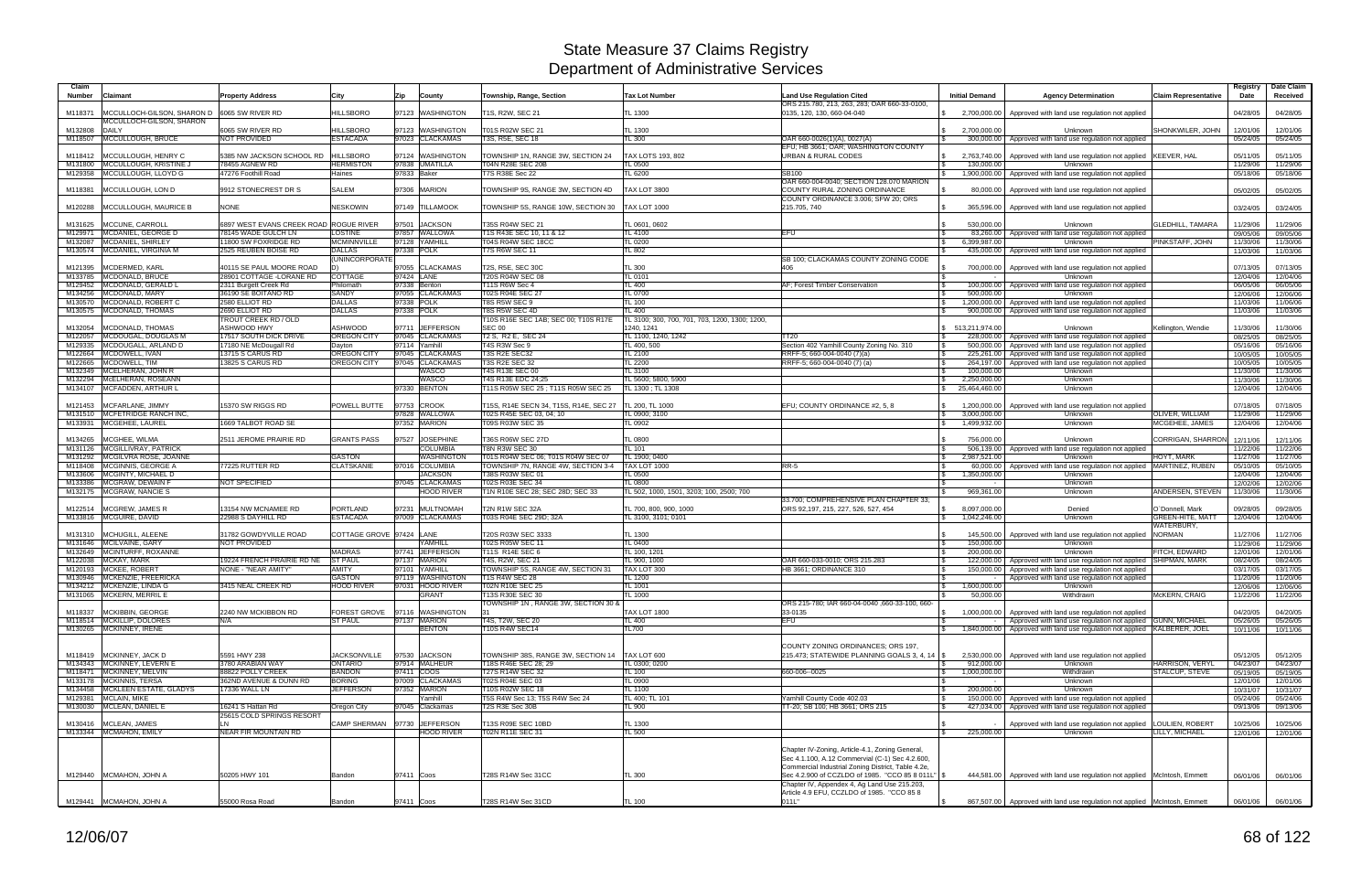| Claim<br>Number | <b>Claimant</b>                                        | <b>Property Address</b>          | City                          | Zip        | County               | Township, Range, Section                                              | <b>Tax Lot Number</b>                      | <b>Land Use Regulation Cited</b>                                                                    | <b>Initial Demand</b> | <b>Agency Determination</b>                                                                                 | <b>Claim Representative</b> | Registry<br>Date     | Date Claim<br>Received |
|-----------------|--------------------------------------------------------|----------------------------------|-------------------------------|------------|----------------------|-----------------------------------------------------------------------|--------------------------------------------|-----------------------------------------------------------------------------------------------------|-----------------------|-------------------------------------------------------------------------------------------------------------|-----------------------------|----------------------|------------------------|
|                 |                                                        |                                  |                               |            |                      |                                                                       |                                            | Ch IV, Appendix 4 CCZLDO 215.206 "Coos County                                                       |                       |                                                                                                             |                             |                      |                        |
| M129479         | MCMAHON, JOHN A<br>M133152 MCMAIN, MIKE                | 50205 HWY 101<br>28562 S SALO RD | Bandon<br><b>MULINO</b>       | 97411 Coos | 97042 CLACKAMAS      | T28S R14W Sec 31CC<br>T04S R02E SEC 26                                | <b>TL 100</b><br>TL 4101, 4201             | Ordinance 85 8 011L"                                                                                | 200,000.00            | 1,733,539.00   Approved with land use regulation not applied   McIntosh, Emmett<br>Unknown                  |                             | 06/08/06<br>12/01/06 | 06/08/06<br>12/01/06   |
|                 |                                                        |                                  |                               |            |                      |                                                                       |                                            | SB 100; ORS 215; OAR GOALS & REGULATORY                                                             |                       |                                                                                                             |                             |                      |                        |
| M122373         | MCMARTIN, HELEN J                                      | NEAR CANBY-MAQUAM HWY            | OREGON CITY                   |            | 97045 CLACKAMAS      | T4S, R1E, SEC 9, 4D                                                   | TL 700, 701, 1700, 1900, 2000              | <b>RESTRICTIONS</b>                                                                                 | 12,000,000.00         | Denied                                                                                                      | BOWERMAN, DONALD            | 09/16/05             | 09/16/05               |
| M131286         | MCNATT, MARY L                                         |                                  |                               |            | <b>JEFFERSON</b>     | T11S R13E SEC 15; T11S R13E SEC 09                                    | TL 0200; 0400                              |                                                                                                     | 5,925,000.00          | Unknown                                                                                                     | SUSHIDA, JONATHAN           | 11/27/06             | 11/27/06               |
|                 | M132826 MCNATT, MARY L                                 | 5533 DAVIS CREEK RD NE           | <b>SILVERTON</b>              |            | 97381 MARION         | T06S R01E SEC 32 ; 33                                                 | TL 0500; 1200                              |                                                                                                     | 17,000,000.00         | Unknown                                                                                                     | SUSHIDA, JONATHAN           | 12/01/06             | 12/01/06               |
|                 | M130625 MCNEIL, WILLIAM J                              |                                  | <b>BAY CITY</b>               |            | <b>ILLAMOOK</b>      | T1S R10W SEC 2CB; 2CC                                                 | TL 1000; 700                               |                                                                                                     | 165,986.73            | Denied                                                                                                      | LIEN, WALLACE               | 11/08/06             | 11/08/06               |
|                 | M130626 MCNEIL, WILLIAM J                              | NOT PROVIDED                     |                               |            | <b>INCOLN</b>        | T11S R10W SEC 7AD                                                     | TL 2300                                    |                                                                                                     | 146,412.00            | Denied                                                                                                      | LIEN, WALLACE               | 11/08/06             | 11/08/06               |
|                 | M133380 MCNERNEY, ALDEN S                              | 6550 ALLEN RD                    |                               |            | 97041 HOOD RIVER     | T01N R10E SEC 29D                                                     | TL 0400                                    |                                                                                                     | 495,000.00            | Unknown                                                                                                     |                             | 12/02/06             | 12/02/06               |
|                 | M134329 MCNERNEY, ALDEN S                              | 6559+ ALLEN RD                   |                               |            | 97041 HOOD RIVER     | T01N R10E SEC 29                                                      | <b>TL 2900</b>                             |                                                                                                     | 330,000.00            | <b>Unknown</b>                                                                                              |                             | 12/02/06             | 12/02/06               |
|                 |                                                        |                                  | MT HOOD                       |            |                      |                                                                       |                                            |                                                                                                     |                       |                                                                                                             |                             |                      |                        |
|                 | M134330 MCNERNEY, ALDEN S                              | 8480 COOPER SPUR RD              | PARKDALE                      |            | 97041 HOOD RIVER     | T01S R10E SEC 18                                                      | <b>TL 0600</b>                             |                                                                                                     | 570,000.00            | Unknown                                                                                                     |                             | 12/02/06             | 12/02/06               |
|                 |                                                        |                                  |                               |            |                      |                                                                       |                                            | Statewide Planning Goal 4, 14; OAR 660-006-0000                                                     |                       |                                                                                                             |                             |                      |                        |
|                 |                                                        |                                  |                               |            |                      |                                                                       |                                            | to 0060, 660-004-0040, 660-014-0000 to 0040, 660-                                                   |                       |                                                                                                             |                             |                      |                        |
|                 |                                                        |                                  |                               |            |                      |                                                                       |                                            | 015-0000; ORS 1973175, 197.200, 197.250,                                                            |                       |                                                                                                             |                             |                      |                        |
|                 | M129867 MCNUTT, JOHN B                                 | Hwy 126                          | McKenzie Bridge               | 97413 Lane |                      | T16S R5E Sec 13 30                                                    | TL 2401                                    | 215.705 to .755, 215.780                                                                            |                       | 1,100,000.00   Approved with land use regulation not applied Cornachhia, Steve                              |                             | 08/16/06             | 08/16/06               |
|                 |                                                        |                                  |                               |            |                      |                                                                       |                                            |                                                                                                     |                       |                                                                                                             |                             |                      |                        |
| M130685         | MCNUTT, STANLEY E                                      |                                  |                               | 97489 LANE |                      | T17 R01 SEC 27; 22                                                    | TL 400: 1800                               |                                                                                                     | 4,570,000.00          | Denied                                                                                                      | CORNACCHIA, STEVE           | 11/13/06             | 11/13/06               |
|                 | M133833 MCPHILLIPS FARMS INC.                          | 13000 SW MCPHILLIPS RD           | <b>MCMINNVILLE</b>            |            | 97128 YAMHILL        | T04S R04W SEC 31; T05S R04W SEC 06                                    | TL 802, 803; 400, 401                      |                                                                                                     | 4,415,000.00          | <b>Unknown</b>                                                                                              | MCPHILLIP, RAMSEY           | 12/04/06             | 12/04/06               |
|                 |                                                        |                                  |                               |            |                      |                                                                       |                                            |                                                                                                     |                       |                                                                                                             | BARTHOLOMEW,                |                      |                        |
| M134142         | MCSHANE, REGINALD                                      | 14805 ANTIOCH RD                 | <b>WHITE CITY</b>             |            | 97503 JACKSON        | T35S R02W SEC 14                                                      | TL 1400                                    |                                                                                                     | 411,340.00            | Unknown                                                                                                     | <b>MARK</b>                 | 12/04/06             | 12/04/06               |
|                 | M134482 MCVEY, HAROLD F                                | 81626 LOST CREEK RD              | <b>DEXTER</b>                 | 97431 LANE |                      | <b>T19S R01W SEC 28</b>                                               | TL 2900                                    |                                                                                                     | 214.000.00            | Unknown                                                                                                     |                             | 12/05/07             | 12/05/07               |
|                 | M130388 MCWILLIAM, MICHAEL                             | 48922 MCWILLIAM PIT ROAD         | <b>MYRTLE PIONT</b>           | 97458 COOS |                      | T30S R12W SEC 15; 22                                                  | TL 800, 1100, 1102; 0200, 0300, 0800, 0900 |                                                                                                     |                       | 1,070,823.00 Approved with land use regulation not applied                                                  |                             | 10/24/06             | 10/24/06               |
|                 | M133165 ME KAUFFMAN QUARRIES INC.                      |                                  |                               |            | <b>INCOLN</b>        | T07S R11W SEC 02B                                                     | TL 1000                                    |                                                                                                     | 2,000,000.00          | Unknown                                                                                                     | <b>BALDWIN, RUSSELI</b>     | 12/01/06             | 12/01/06               |
|                 |                                                        |                                  |                               |            |                      |                                                                       |                                            | ORS 215.750, 780; OAR 660-006-0026, 0027                                                            |                       |                                                                                                             |                             |                      |                        |
| M120461         | MEAD, EUGENA B                                         | 25795 NW GREEN MTN RD            | <b>BANKS</b>                  |            | 97106 WASHINGTON     | TOWNSHIP 3N, RANGE 4W, SECTION 35                                     | <b>TAX LOT 5003</b>                        | 0025                                                                                                |                       | 1,300,000.00   Approved with land use regulation not applied   MEAD, STEPHEN                                |                             | 04/05/05             | 04/05/05               |
|                 |                                                        |                                  |                               |            |                      |                                                                       |                                            |                                                                                                     |                       |                                                                                                             |                             |                      |                        |
|                 | M120462 MEAD, EUGENA B                                 | 25551 NW GREEN MTN RD            | <b>BANKS</b>                  |            | 97106 WASHINGTON     | TOWNSHIP 3N, RANGE 4W, SECTION 35<br>TOWNSHIP 2N, RANGE 2W, SECTION 2 | <b>TAX LOT 5000</b><br>TAX LOT 200         | ORS 215.750, 780; OAR 660-006-0026, 0027,<br>0025                                                   |                       |                                                                                                             |                             |                      |                        |
|                 |                                                        |                                  |                               |            |                      |                                                                       |                                            | ORS 215.750, 780; OAR 660-006-0025, 0026,                                                           |                       | 9,534,000.00   Approved with land use regulation not applied   MEAD, STEPHEN                                |                             | 04/05/05             | 04/05/05               |
| M129857         | MEAD, EUGENA B                                         | 25795 NW GREEN MT RD             | <b>BANKS</b>                  |            | 97106 WASHINGTON     | T3N R4W Sec 35                                                        | TL 5000, 5003                              | 0027                                                                                                | 2,437,500.00          |                                                                                                             |                             | 08/14/06             |                        |
|                 | M132250 MEAD, KATHLEEN                                 | 15050 NW GERRISH RD              | <b>NORTH PLAINS</b>           |            | 97113 WASHINGTON     | T2N R3W SEC 26                                                        | TL 600                                     |                                                                                                     | 300,000.00            | Approved with land use regulation not applied<br>Unknown                                                    |                             |                      | 08/14/06               |
|                 | M118355 MEAD, MELVIN                                   | NOT PROVIDED                     |                               |            | <b>JACKSON</b>       | TOWNSHIP 35S, RANGE 4W, SECTION 21                                    | TAX LOT 200, 201 & 204                     | SB 100; OAR 660-033-0135                                                                            |                       |                                                                                                             |                             | 11/30/06             | 11/30/06<br>04/25/05   |
|                 | M130588 MEAD, STEPHEN J                                |                                  | THE DALLES                    |            | 97058 WASCO          | T1N R13E SEC 19                                                       | <b>TL 300</b>                              |                                                                                                     |                       | Approved with land use regulation not applied<br>200,000.00   Approved with land use regulation not applied |                             | 04/25/05<br>11/06/06 | 11/06/06               |
| M131821         | <b>MEADOWS, NORMA</b>                                  |                                  |                               |            | <b>JACKSON</b>       | T38S R1W SEC 21                                                       | TL 1600, 1601                              |                                                                                                     | 460,744.00            | Unknown                                                                                                     | HEARN, CHRISTIAN            | 11/30/06             | 11/30/06               |
| M133361         | MEEDS, WAYNE A                                         | NOT SPECIFIED                    |                               |            | 97530 JACKSON        | T38S R03W SEC 08; SEC 09                                              | TL 0100; 0200                              |                                                                                                     | 1,425,000.00          | Unknown                                                                                                     | <b>MOSES, BRIAN</b>         | 12/01/06             | 12/01/06               |
|                 | M133369 MEEDS, WAYNE A                                 | NOT SPECIFIED                    |                               |            | 97530 JACKSON        | <b>T37S R03W</b>                                                      | TL 12900                                   |                                                                                                     | 1,338,510.00          | <b>Unknown</b>                                                                                              | MOSES, BRIAN                | 12/02/06             | 12/02/06               |
|                 | M133494 MEEDS, WAYNE A                                 | NOT SPECIFIED                    |                               |            | 97530 JACKSON        | T38S R03W SEC 03                                                      | TL 0200, 0500                              |                                                                                                     | 2,640,000.00          | <b>Unknown</b>                                                                                              | <b>MOSES, BRIAN</b>         | 12/02/06             | 12/02/06               |
| M121621         | MEEKE JR, JOHN E                                       | 24850 SW MELLOTT ROAD            | <b>HILLSBORO</b>              |            | 97123 YAMHILL        | T2S, R3W, SEC 15                                                      | TL 600, 602                                | EF-40: OAR 125                                                                                      |                       | 380,000.00 Approved with land use regulation not applied                                                    |                             | 07/28/05             | 07/28/05               |
| M131604         | MEEKER, ROBERT D                                       | 9886 SOUTH HEINZ ROAD            | <b>CANBY</b>                  |            | 97013 CLACKAMAS      | T04S R01E SEC 27                                                      | TL 1000                                    |                                                                                                     |                       | Unknown                                                                                                     |                             | 11/29/06             | 11/29/06               |
|                 |                                                        |                                  |                               |            |                      |                                                                       |                                            |                                                                                                     |                       |                                                                                                             |                             |                      |                        |
|                 |                                                        |                                  |                               |            |                      |                                                                       |                                            |                                                                                                     | 939,266.00            |                                                                                                             |                             |                      |                        |
|                 | M122834   MEEKER, WILLIAM D                            | 6663 MCLOUGHLIN DR               |                               |            | 97502 JACKSON        | T36S R1W Sec 29A                                                      | TL 1101, 1102                              | <b>RR-5</b>                                                                                         |                       | 360,000.00   Approved with land use regulation not applied                                                  |                             | 10/17/05             | 10/17/05               |
|                 |                                                        |                                  |                               |            |                      |                                                                       |                                            | ORS 197. 010, 040, 175, 225, 230, 250, 319, 320,                                                    |                       |                                                                                                             |                             |                      |                        |
|                 |                                                        |                                  |                               |            |                      |                                                                       |                                            | 324, 328, 335, 610, 620, 628, 644, 646, 732, 747.                                                   |                       |                                                                                                             |                             |                      |                        |
|                 |                                                        |                                  |                               |            |                      |                                                                       |                                            | 835; ORS215. 050, 130, 185, 203, 213, 215, 236,<br>243, 262, 263, 284, 296, 416, 417, 700, 705 780; |                       |                                                                                                             |                             |                      |                        |
|                 |                                                        |                                  |                               |            |                      |                                                                       |                                            | OAR 660-003-0025; OAR 660-004-000-0030; OAR                                                         |                       |                                                                                                             |                             |                      |                        |
|                 |                                                        |                                  |                               |            |                      |                                                                       |                                            | 660-018-0005-0085; OAR 660-023-0000-0250;                                                           |                       |                                                                                                             |                             |                      |                        |
|                 |                                                        |                                  |                               |            |                      |                                                                       |                                            | OAR 660-025-0010-0230; OAR 660-033-0010-                                                            |                       |                                                                                                             |                             |                      |                        |
|                 |                                                        |                                  |                               |            |                      |                                                                       |                                            | 0160; OAR 660-046-0000-0180; OAR 660-015-                                                           |                       |                                                                                                             |                             |                      |                        |
|                 | M119664   MEEUWSEN, LYLE                               | 40714 NW GREENVILLE ROAD         | FOREST GROVE 97116 WASHINGTON |            |                      | TOWNSHIP 1N, RANGE 3W, SECTION 7                                      | TAX LOT 100                                | 0000                                                                                                |                       | Approved with land use regulation not applied   MEEUWSEN, SCOTT                                             |                             | 02/08/05             | 02/08/05               |
|                 | M129387 MEEUWSEN, WILLIS R                             | 40460 NW Wilkesboro Rd           | Banks                         |            | 97106 Washington     | T1N R3W Sec 6                                                         | <b>TL 100</b>                              | ORS 215.213, 263, 780; OAR 660-033                                                                  |                       | 600,000.00   Approved with land use regulation not applied                                                  |                             | 05/25/06             | 05/25/06               |
|                 | M134215  MEGY, LEHMAN C                                |                                  |                               |            | UMATILLA             | <b>T06N R35W SEC 21B</b>                                              | TL 0200, 0300                              |                                                                                                     | 460,000.00            | Unknown                                                                                                     |                             | 12/05/06             | 12/05/06               |
|                 |                                                        |                                  |                               |            |                      |                                                                       |                                            | SENATE BILLS 100, 101. DESCHUTES CITY                                                               |                       |                                                                                                             |                             |                      |                        |
|                 | M119604 MELAND, BRUCE                                  | 63690 PIONEER LOOP               | <b>BEND</b>                   |            | 97701 DESCHUTES      | TOWNSHIP 17S, RANGE 12E, SECTION 11                                   | TAX LOT 115                                | TITLE CH 18.32 TITLE 18                                                                             |                       | 175,000.00   Approved with land use regulation not applied                                                  |                             | 02/04/05             | 02/04/05               |
|                 | M133922  MELCHER, MICHAEL O                            | <b>RIDGEWAY ROAD</b>             | <b>SWEET HOME</b>             | 97386 LINN |                      | T13S R01E SEC 19                                                      | <b>TL 2801</b>                             |                                                                                                     | 371,250.00            | Unknown                                                                                                     |                             | 12/04/06             | 12/04/06               |
|                 |                                                        |                                  |                               |            |                      |                                                                       |                                            |                                                                                                     |                       |                                                                                                             |                             |                      |                        |
|                 | M129602   MELGARD ESTATE, MARK A                       | Rainbow Dr SE                    | Salem                         |            | 97302 Marion         | T8S R3W Sec 27A                                                       | TL 2300                                    | ORS 197, 215; OAR 660; Statewide Planning Goals \$                                                  | 2,263,900.00          | Denied                                                                                                      | <b>LIEN, WALLACE</b>        | 06/30/06             | 06/30/06               |
|                 |                                                        |                                  |                               |            |                      |                                                                       |                                            |                                                                                                     |                       |                                                                                                             |                             |                      |                        |
|                 | M129603 MELGARD ESTATE, MARK A                         | 7220 & 7228 Orville Rd S         | Salem                         |            | 97306 Marion         | T8S R4W Sec 26: Sec 26D                                               | TL 300; 200                                | ORS 197, 215; OAR 660; Statewide Planning Goals                                                     |                       | 2,884,785.00   Approved with land use regulation not applied LIEN, WALLACE                                  |                             | 06/30/06             | 06/30/06               |
|                 | M132184 MELTON, CRAIG J                                |                                  | <b>ST HELENS</b>              |            | 97051 COLUMBIA       | T04N R02W SEC 01                                                      | <b>TL 0400</b>                             |                                                                                                     | 2,515,050.00          | Unknown                                                                                                     | <b>WALKER, FRANK</b>        | 11/30/06             | 11/30/06               |
|                 | M131273 MELVILLE, GERALDINE M                          | 80702 HOMAN LANE                 | <b>ENTERPRISE</b>             |            | 97828 WALLOWA        | T02S R44E SEC 00                                                      | <b>TL 1800</b>                             |                                                                                                     |                       | 1,000,000.00   Approved with land use regulation not applied CARR, JUDY                                     |                             | 11/27/06             | 11/27/06               |
|                 |                                                        |                                  |                               |            |                      | T23S R12W SEC 16; T23S R13W SEC 24;                                   |                                            |                                                                                                     |                       |                                                                                                             |                             |                      |                        |
|                 | M132135 MENASHA CORP.                                  |                                  |                               |            | COOS                 | SEC 26; T26S R12W SEC 20                                              | TL 900; 100, 1000; 2600                    |                                                                                                     | 6,000,000.00          | Withdrawn                                                                                                   | Willis, Donald              | 11/30/06             | 11/30/06               |
|                 | MENASHA WOODENWARE                                     |                                  |                               |            |                      | T22S R12W SEC 3; SEC 4; SEC 5; SEC 6;                                 |                                            |                                                                                                     |                       |                                                                                                             |                             |                      |                        |
|                 | M132132 COMPANY,                                       |                                  |                               |            | <b>DOUGLAS</b>       | SEC 7A; SEC 8                                                         | TL 900; 800; 600; 900; 100; 100            |                                                                                                     | 12,000,000.00         | Withdrawn                                                                                                   | Willis, Donald              | 11/30/06             | 11/30/06               |
|                 | MENASHA WOODENWARE                                     |                                  |                               |            |                      |                                                                       |                                            |                                                                                                     |                       |                                                                                                             |                             |                      |                        |
|                 | M132136 COMPANY,                                       |                                  |                               |            | <b>CURRY</b>         | T37S R14W SEC 00                                                      | TL 4300                                    |                                                                                                     | 15,000,000.00         | Unknown                                                                                                     | Willis, Donald              | 11/30/06             | 11/30/06               |
|                 | M124961 MENDENHALL, EDITH M                            | 1191 W Harbeck Rd                | <b>Grants Pass</b>            |            | Josephine            | T36S R6W Sec 25AD                                                     | <b>TL 1200</b>                             | RR-5: Goal 4                                                                                        | 1,404,744.00          | Denied                                                                                                      | RANSOM, WILLARD             | 04/17/06             | 04/17/06               |
|                 |                                                        |                                  |                               |            |                      |                                                                       |                                            | EFU-80; YAMHILL COUNTY ZONING                                                                       |                       |                                                                                                             |                             |                      |                        |
|                 | M118502 MENDENHALL, WALTER                             | 38600 TINDLE CREEK ROAD          | WILLAMINA                     |            | 97396 YAMHILL        | T5S, R7W, SEC 24                                                      | TL 1400                                    | ORDINANCE 402                                                                                       |                       | 630,800,00 Approved with land use regulation not applied                                                    |                             | 05/24/05             | 05/24/05               |
|                 |                                                        |                                  |                               |            |                      |                                                                       |                                            |                                                                                                     |                       |                                                                                                             |                             |                      |                        |
|                 | M134451 MENTEER, LARRY                                 | 790 & 796 COVERED BRIDGE RD      |                               |            | 97537 JACKSON        | T35S R04W SEC 11C                                                     | 1200, 1300                                 |                                                                                                     | 600,000.00            | Unknown                                                                                                     |                             | 10/22/07             | 10/22/07               |
|                 |                                                        |                                  |                               |            |                      |                                                                       |                                            |                                                                                                     |                       |                                                                                                             |                             |                      |                        |
|                 | M132457 MENTZER JR, RICHARD L                          | 92285 NELSON MTN RD              | GREENLEAF                     | 97430 LANE |                      | T17S R8W SEC 9; SEC 09-22                                             | TL 200, 500, 600; 1001                     |                                                                                                     | 2,118,000.00          | Unknown                                                                                                     | CORNACCHIA, STEVE           | 12/01/06             | 12/01/06               |
|                 | M122043 MENZEL, ROBERT                                 | 39807 KINGSTON JORDAN RD         | <b>SCIO</b>                   | 97374 LINN |                      | T9S, R1 E, SEC 31                                                     | <b>TL 200</b>                              | LCC 934, 510C, HB 3661 ORD 94-200                                                                   |                       | 390,000.00 Approved with land use regulation not applied                                                    |                             | 08/24/05             | 08/24/05               |
|                 | M132327 MERCHANT, COROLYN M                            |                                  |                               |            | <b>TILLAMOOK</b>     | T5S R10W SEC 19                                                       | TL 3700                                    |                                                                                                     | 1,370,000.00          | Unknown                                                                                                     |                             | 11/30/06             | 11/30/06               |
|                 |                                                        |                                  |                               |            |                      |                                                                       |                                            | OAR 660-06; ORS 215.720-755,215.780; Statewide                                                      |                       |                                                                                                             |                             |                      |                        |
|                 | M129980 MERCHANT, STUART E<br>M134385 MERCIER, DARRELL | 2413 82ND AVE                    | <b>SALEM</b>                  |            | Coos<br>97301 MARION | T27S R14W Sec 8<br>T08S R02W SEC 02A                                  | TL 3100<br>TL 1300                         | Planning Goal 4<br>$\frac{1}{2}$                                                                    | 2,010,000.00          | 516,000.00   Approved with land use regulation not applied<br>Unknown                                       |                             | 09/06/06<br>05/25/07 | 09/06/06<br>05/25/07   |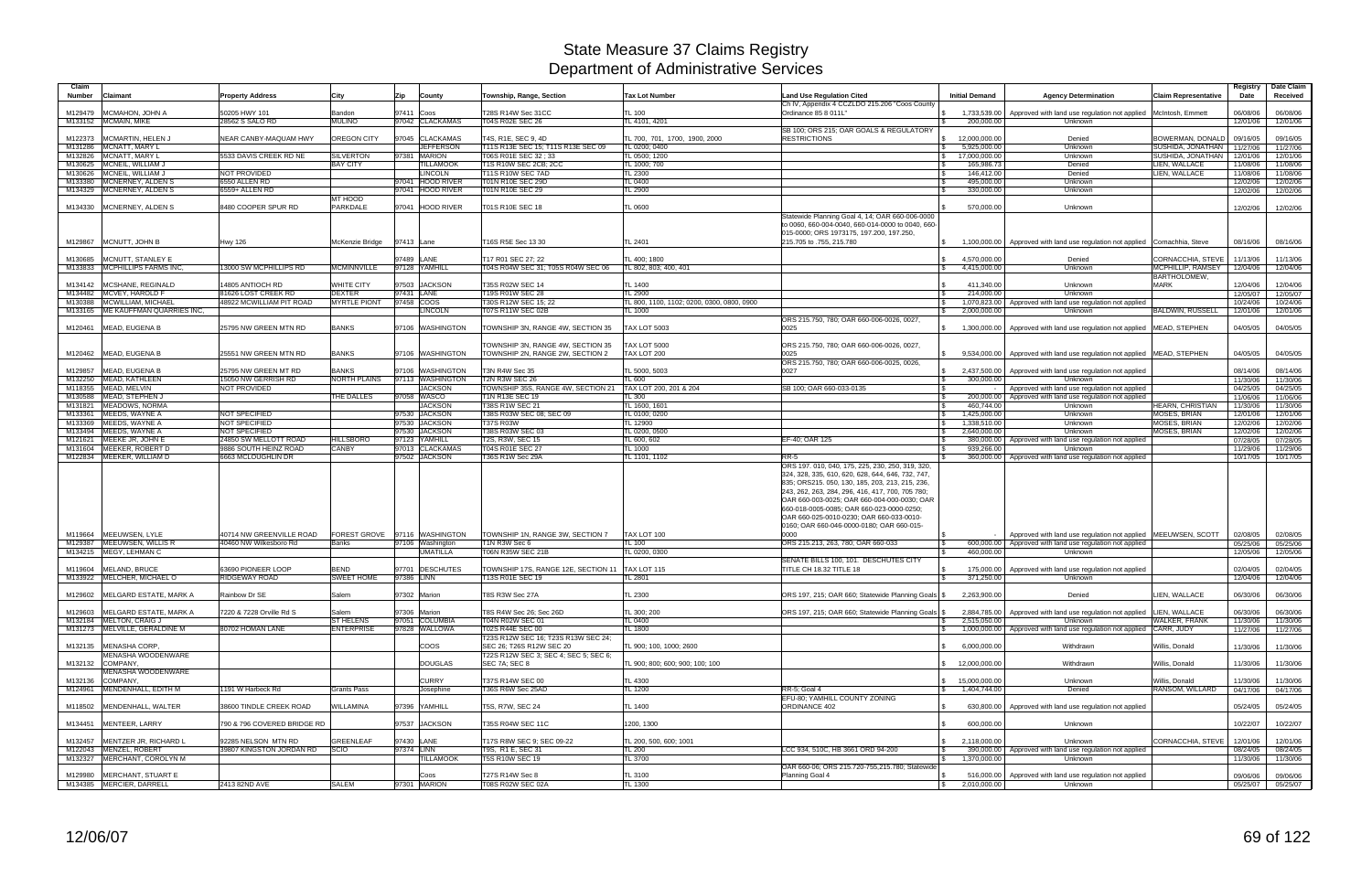| Claim<br><b>Number</b> | Claimant                                                      | <b>Property Address</b>                             | City                            | Zip        | County                             | Township, Range, Section                                          | <b>Tax Lot Number</b>                                                                                                                | <b>Land Use Regulation Cited</b>                                                                                                               | <b>Initial Demand</b>      | <b>Agency Determination</b>                                                                                              | <b>Claim Representative</b>                   | Registry<br>Date     | Date Claim<br>Received |
|------------------------|---------------------------------------------------------------|-----------------------------------------------------|---------------------------------|------------|------------------------------------|-------------------------------------------------------------------|--------------------------------------------------------------------------------------------------------------------------------------|------------------------------------------------------------------------------------------------------------------------------------------------|----------------------------|--------------------------------------------------------------------------------------------------------------------------|-----------------------------------------------|----------------------|------------------------|
|                        | M118429 MEREDITH, HOWARD                                      | NOT PROVIDED                                        | NOT PROVIDED                    |            | <b>LINCOLN</b>                     | <b>NOT PROVIDED</b>                                               | NOT PROVIDED                                                                                                                         | OREGON MOTORIST INFORMATION ACT;<br>OREGON ADMINISTRATIVE PROCEDURES ACT   \$                                                                  | 57,000,000.00              | Denied                                                                                                                   | <b>BALDWIN, RUSSELL</b>                       | 04/21/05             | 04/21/05               |
|                        | M118446 MEREDITH, HOWARD                                      | SOUTH ANCHOR COURT,<br>NELSCOTT BEACH               | <b>LINCOLN CITY</b>             |            | <b>LINCOLN</b>                     | T7S, R11W, SEC 22CD                                               | TL 3700                                                                                                                              | LINCOLN CITY PLANNING AND ORDINANCES                                                                                                           | 350,000.00                 | Denied                                                                                                                   | <b>BALDWIN, RUSSELL</b>                       | 05/16/05             | 05/16/05               |
| M118920                | MEREDITH, HOWARD                                              | 159 SE 8TH STREET                                   | <b>DUNDEE</b>                   |            | YAMHILL                            | T3S R3W SEC 25CC                                                  | 3900.4000.4001.4100                                                                                                                  | City of Dundee ordinances mandated by the State<br>of Oregon                                                                                   | 250.000.00                 | Denied                                                                                                                   | <b>BALDWIN, RUSSELL</b>                       | 12/09/04             | 12/09/04               |
| M130967                | MEREDITH, MICHAEL S                                           | 3200 CAMP BAKER ROAD                                | <b>MEDFORD</b>                  |            | 97501 JACKSON                      | <b>T38S R1W SEC 17</b>                                            | TL 4407                                                                                                                              |                                                                                                                                                |                            | 179,490.00   Approved with land use regulation not applied                                                               |                                               | 11/20/06             | 11/20/06               |
| M130256                | MERRELL, CONNIE J                                             |                                                     |                                 |            | ANE                                | T17S R2W SEC4                                                     | <b>TL710</b>                                                                                                                         |                                                                                                                                                |                            | 470,000.00   Approved with land use regulation not applied                                                               | REED, LARRY                                   | 10/11/06             | 10/11/06               |
|                        | M129317 MERRILL, ALLAN                                        | 32891 Merril Lane                                   | Lebanon                         | 97355 Linn | <b>CLACKAMAS</b>                   | T12S R1W Sec 7<br>T4S R2E SEC 33                                  | TL 409                                                                                                                               | ART to FF-80; ORS 91, 97, 215; OAR 660                                                                                                         |                            | 757,636.00   Approved with land use regulation not applied                                                               |                                               | 05/10/06             | 05/10/06               |
| M130655<br>M132467     | MERRILL, DANIEL P<br><b>MERTON BRADSHAW CO.</b>               | 14551 S MACKSBURG RD                                | <b>MOLALLA</b>                  | 97038      | <b>JACKSON</b>                     | <b>T38S R4E SEC 6</b>                                             | TL 1100<br>1500.1700.1800. 1900. 2000. 2200. 2600                                                                                    |                                                                                                                                                | 8,000,000.00               | 27,000,000.00 Approved with land use regulation not applied<br>Unknown                                                   | BULLARD, LA RAE                               | 11/09/06<br>12/01/06 | 11/09/06<br>12/01/06   |
| M132468                | MERTON BRADSHAW CO.                                           |                                                     |                                 |            | <b>JACKSON</b>                     | T36S R1E SEC 4; SEC 10; SEC 11                                    | TL 800, 900; 100, 200, 300; 200                                                                                                      |                                                                                                                                                | 8,000,000.00               | Unknown                                                                                                                  | <b>BULLARD, LA RAE</b>                        | 12/01/06             | 12/01/06               |
|                        | M132469 MERTON BRADSHAW CO,                                   |                                                     |                                 |            | <b>JACKSON</b>                     | T37S R4E SEC 31<br>TOWNSHIP 1N, RANGE 10E of WM,                  | <b>TL 200</b>                                                                                                                        |                                                                                                                                                | 8,000,000.00               | Unknown                                                                                                                  | <b>BULLARD, LA RAE</b>                        | 12/01/06             | 12/01/06               |
| M119994                | MERZ, SALLY                                                   | 4951 WOODWORTH DRIVE                                | <b>PARKDALE</b>                 | 97041      | <b>HOOD RIVER</b>                  | SECTION 29D                                                       | TAX LOT 600,700,800                                                                                                                  | <b>EFU</b>                                                                                                                                     |                            | 783,270.00 Approved with land use regulation not applied                                                                 |                                               | 03/02/05             | 03/02/05               |
| M133890                | MESERVE, ROD<br>M133649 METTS, GARY D                         | 16553 SW MEINEKE RD<br>41808 FISH HATCHERY DR       | <b>SHERWOOD</b><br><b>SCIO</b>  | 97374 LINN | 97140 WASHINGTON                   | <b>T02S R01W SEC 31AA</b><br>T11S R01E SEC 07                     | <b>TL 0101</b><br>TL 0404                                                                                                            |                                                                                                                                                | 200,000.00<br>218,770.00   | <b>Unknown</b><br>Unknown                                                                                                | SMITH, DAVID                                  | 12/04/06             | 12/04/06               |
|                        |                                                               |                                                     |                                 |            |                                    |                                                                   |                                                                                                                                      | ORS 215.780 (1) (a); 215.263 (1); 215.283 (1) (f);                                                                                             |                            |                                                                                                                          |                                               | 12/04/06             | 12/04/06               |
| M129628                | METTS, SR, JAMES R                                            | 34825 SE Horseshoe Dr.                              | Eagle Creek                     |            | 97022 Clackamas                    | T3S R4E Sec 3                                                     | TL 900                                                                                                                               | 660-033-0100(1); 660-033-0130 (3) (a)                                                                                                          |                            | 298,000.00   Approved with land use regulation not applied   Metts, James                                                |                                               | 07/07/06             | 07/07/06               |
|                        | M133764 METZGER, DAVID G                                      | 20700 S.W. LEBEAU RD.                               | <b>SHERWOOD</b>                 | 97140      | <b>WASHINGTON</b>                  | T02S R02W SEC 23D                                                 | TL 0301                                                                                                                              |                                                                                                                                                | 1,000,000.00               | Unknown                                                                                                                  |                                               | 12/04/06             | 12/04/06               |
|                        | M124385 MEUERT FAMILY TRUST, HAZEL E NEAR SW MOUNTAIN VIEW DR |                                                     |                                 |            | <b>JEFFERSON</b>                   | T12S R12E Sec 2                                                   | TL 100                                                                                                                               | ORS 92, 215, 197                                                                                                                               |                            | 13,000,000.00 Approved with land use regulation not applied                                                              | HARRIS, BOB                                   | 03/15/06             | 03/15/06               |
|                        |                                                               | HILLSIDE RD & CLAPSHAW HILL                         |                                 |            |                                    |                                                                   |                                                                                                                                      |                                                                                                                                                |                            |                                                                                                                          |                                               |                      |                        |
| M133952                | MEURY, ALVIN H                                                | <b>RD</b>                                           |                                 |            | 97116 WASHINGTON                   | T01N R04W SEC 09                                                  | <b>TL 0200</b>                                                                                                                       |                                                                                                                                                | 100.000.00                 | Unknown                                                                                                                  |                                               | 12/04/06             | 12/04/06               |
|                        | M130044 MEYER, DONALD L<br>M122857 MEYER, KENT M              | Eagle Crest Rd<br>19544 NW SAUVIE ISLAND RD         | <b>PORTLAND</b>                 |            | Polk<br>97231 MULTNOMAH            | T7S R3W Sec 1<br><b>T2N, R1W, SEC 8</b>                           | TL 1804, 1902<br>TL 1100                                                                                                             | OAR 660: ORS 92, 197, 215, 227<br>ORS 92, 197, 209.250(4), 215; OAR 660                                                                        |                            | 2,400,000.00 Approved with land use regulation not applied<br>300,000.00   Approved with land use regulation not applied | <b>SHIPMAN, MARK</b><br><b>GELINEAU, JILL</b> | 09/14/06<br>10/19/05 | 09/14/06<br>10/19/05   |
|                        | M118732  MEYER, LOWELL E                                      | 88640 BILLS CREEK LANE                              | <b>BANDON</b>                   | 97411 COOS |                                    | T28S, R14W, SEC 33                                                | TL 1100                                                                                                                              | COOS COUNTY LDO: EFU                                                                                                                           |                            | 3,856,921.00 Approved with land use regulation not applied                                                               | MCINTOSH, EMMET                               | 07/08/05             | 07/08/05               |
|                        | M125129 MEYER, LOWELL E                                       | 88640 Bills Creek Lane                              | Bandon                          | 97411 Coos |                                    | T29S R15W Sec 12C                                                 | <b>TL 100</b>                                                                                                                        | EFU; CO. ORD. 85-8011L                                                                                                                         |                            | 521,330.00 Approved with land use regulation not applied                                                                 | McIntosh, Emmett                              | 04/27/06             | 04/27/06               |
|                        | M130829 MEYER, MYNELLA H                                      | 27525 BAKER ROAD                                    | SHERWOOD                        |            | 97140 CLACKAMAS                    | T3S R1W SEC 9                                                     | TL 2001<br>TL 1901, 2000, 2001, 2002, 2003, 2004, 2005,                                                                              |                                                                                                                                                |                            | 1,375,000.00 Approved with land use regulation not applied                                                               | ARMSTRONG, MEFFIE                             | 11/17/06             | 11/17/06               |
|                        | M118579 MEYER, MYRENELLA H                                    | 27525 BAKER RD                                      | SHERWOOD                        |            | 97140 CLACKAMAS                    | T3S, R1W, SEC 9                                                   | 2006, 2007, 2008                                                                                                                     |                                                                                                                                                |                            | Denied                                                                                                                   | ARMSTRONG, MEFFIE                             | 06/09/05             | 06/09/05               |
|                        |                                                               |                                                     |                                 |            |                                    |                                                                   |                                                                                                                                      | ORS 215.780(1)(a), 215.263(1), 215.283(1)(f)                                                                                                   |                            |                                                                                                                          |                                               |                      |                        |
| M122434                | MEYER, NORMAN                                                 | 9847 S Kraxberger Rd                                | Canby                           |            | 97013 Clackamas                    | T4S R1E SEC 15                                                    | TL 00201                                                                                                                             | 215.780(1)(c),215.705; OAR 660-033-0100(1),<br>0130(3)(a), 660-006-0026(1)(a), 0027(1)                                                         |                            | 175,000.00   Approved with land use regulation not applied                                                               |                                               | 09/22/05             | 09/22/05               |
|                        |                                                               |                                                     |                                 |            |                                    |                                                                   |                                                                                                                                      | GOAL 3, 4, 5, 11, 14; ORS 92, 195, 197, 215; OAR                                                                                               |                            |                                                                                                                          | BARTHOLOMEW,                                  |                      |                        |
| M124331                | MEYER, RONALD & LANA<br>M131637 MEYER, TOM                    | 6626 TARRY LANE<br>NOT PROVIDED                     | <b>TALENT</b>                   |            | 97540 JACKSON<br><b>JOSEPHINE</b>  | T38S R1W SEC 27<br>T40S R08W SEC 12                               | TL1300, 1104, 4600<br>TL 1000, 1001                                                                                                  | 660, 340                                                                                                                                       | 3,542,890.00<br>250,000.00 | Denied<br>Unknown                                                                                                        | <b>MARK</b><br>HART, BOB                      | 03/13/06<br>11/29/06 | 03/13/06<br>11/29/06   |
|                        | M131217 MIAMI CORPORATION                                     |                                                     |                                 |            | <b>LINCOLN</b>                     | T6S R9W SEC 00; T6S R10W SEC 36                                   | TL 1600, 1700; 100, 600                                                                                                              |                                                                                                                                                | 640,000.00                 | Unknown                                                                                                                  | <b>CORBIN, GREG</b>                           | 11/24/06             | 11/24/06               |
|                        |                                                               |                                                     |                                 |            |                                    |                                                                   |                                                                                                                                      | Open Space Reserve Zoning; County Land                                                                                                         |                            |                                                                                                                          |                                               |                      |                        |
| M130115                | MICHAEL AND PAULA MCCAULEY<br><b>TRUST</b>                    | 13113 Table Rock Rd                                 | <b>Central Point</b>            | 97502      | Jackson                            | T35S R2W Sec 34                                                   | TL 602                                                                                                                               | Development Ordinance Ch. 4, Sect. 8.5, 9.5.3,<br>9.5.2, Ch. 10, 8.2-1, 7.2.1, 7.1.1, 8.7; ORS 197,<br>215; Goals 2-7, 10, 11, 14; OAR 660-033 | 392,000.00                 | Approved with land use regulation not applied STARK, ERIC                                                                |                                               | 09/25/06             | 09/25/06               |
| M133613                | MICHELSON TTE, MELVIN M                                       | 83703 N ENTERPRISE ROAD                             |                                 | 97455 LANE |                                    | T19S R02W SEC10                                                   | TL 0200, 0400, 0401                                                                                                                  |                                                                                                                                                | 125,000.00                 | Unknown                                                                                                                  |                                               | 12/04/06             | 12/04/06               |
| M132825                | MICKELSEN TTEE, HAROLD J                                      | 3391 N HOLLY ST                                     | <b>CANBY</b>                    |            | 97013 CLACKAMAS                    | T03S R01ESEC 20; 21                                               | TL 1301, 1302; 1200                                                                                                                  |                                                                                                                                                | 3,000,000.00               | Unknown                                                                                                                  |                                               | 12/01/06             | 12/01/06               |
|                        | M130622 MICKEY, ROBERT L                                      | 9984 MILL CREEK RD SE                               | <b>TURNER</b>                   |            | 97325 MARION                       | T8S R1W SEC 31B                                                   | TL 100                                                                                                                               |                                                                                                                                                |                            | 148,560.00 Approved with land use regulation not applied Webb, Norman                                                    |                                               | 11/08/06             | 11/08/06               |
|                        |                                                               |                                                     |                                 |            |                                    |                                                                   |                                                                                                                                      | ORS 215, 215.203, 263, 284 (a)(1), 700, 705, 780;<br>Goal 3; OAR 660-033, 033-0134(4), 0100, 0130,                                             |                            |                                                                                                                          |                                               |                      |                        |
|                        | M130141 MIDDLESTADT, CLARENCE                                 | 27732 Jefferson-Scio Dr                             | Scio                            | 97374 Linn |                                    | T10S R2W Sec 14                                                   | <b>TL 201</b>                                                                                                                        | 0135<br>ORS 215, 215.203, 263, 284(4)(a)(1), 700-750,                                                                                          |                            | 100,000.00   Approved with land use regulation not applied   KALBERER, JOEL                                              |                                               | 09/28/06             | 09/28/06               |
| M130142                | MIDDLESTADT, CLARENCE                                         | 41795 Clark-Smith Dr                                | Lebanon                         | 97355 Linn |                                    | T11S R1E Sec 30                                                   | <b>TL 800</b>                                                                                                                        | 780; Goals 3, 4; OAR 660-006, 033-0135, 0134(4);<br>HB 3326                                                                                    |                            | 1,402,400.00   Approved with land use regulation not applied   KALBERER, JOEL                                            |                                               | 09/28/06             | 09/28/06               |
|                        | M132283 MIDDLETON, GARY D                                     |                                                     |                                 |            | <b>BAKER</b>                       | T09S R37E SEC 00                                                  | 1300                                                                                                                                 |                                                                                                                                                | 30,000.00                  | Unknown                                                                                                                  |                                               | 11/30/06             | 11/30/06               |
|                        | M125188 MIDDLETON, JACKIE R                                   | NEAR LOWER BEND RD                                  | Madras                          |            | 97741 Jefferson                    | T11S R12E Sec 11                                                  | <b>TL 203</b>                                                                                                                        | All Statewide Planning Goals; ORS 215                                                                                                          |                            | 750,000.00 Approved with land use regulation not applied                                                                 | <b>FITCH, EDWARD</b>                          | 05/02/06             | 05/02/06               |
| M129331                | MIDDLETON, LARRY C                                            | 13553 NW Valley Vista Rd                            | Hillsboro                       |            | 97124 Washington                   | T2N R2W Sec 35                                                    | <b>TL 400</b>                                                                                                                        | ORS 215-770-740, 750; OAR DIV 6                                                                                                                |                            | 500,000.00   Approved with land use regulation not applied                                                               |                                               | 05/16/06             | 05/16/06               |
|                        | M129332 MIDDLETON, LARRY C                                    | 13553 NW Valley Vista Rd                            | Hillsboro                       |            | 97127 Washington                   | T2N R2W Sec 35                                                    | <b>TL 600</b>                                                                                                                        | ORS 215-720-740 & 750; OAR Div 6<br>EF-20; AF-20; SB 100; ORDINANCE 310;<br>YAMHILL COUNTY ZONING ORDINANCE 402,                               |                            | 500,000.00   Approved with land use regulation not applied                                                               |                                               | 05/16/06             | 05/16/06               |
|                        | M124431 MIHM, DAVID                                           | 21700 COVE ORCHARD RD                               | YAMHILL                         |            | 97148 YAMHILL                      | T2S R4W SEC 26BB                                                  | TL 700, 900, 1700                                                                                                                    | 403                                                                                                                                            |                            | 1,225,000.00   Approved with land use regulation not applied                                                             |                                               | 03/16/06             | 03/16/06               |
| M133592                | MILDRED FITZGERALD FAMILY<br>TRUST,                           | 9008 HWY 66                                         | <b>KLAMTH FALLS</b>             |            | 97601 KLAMATH                      | T39S R08E SEC 27                                                  | <b>TL 200</b>                                                                                                                        |                                                                                                                                                | 1,800,000.00               | Unknown                                                                                                                  |                                               | 12/04/06             | 12/04/06               |
|                        | M124552 MILDRED WIEGELE TRUST,                                | NEAR BEAVERCREEK RD                                 |                                 |            | <b>CLACKAMAS</b>                   | T4S R3E Sec 7DA                                                   | <b>TL 900</b>                                                                                                                        | CLACKAMAS COUNTY ZDO 406.05(c)(q); ORS<br>215.703                                                                                              | 147,000.00                 | Withdrawn                                                                                                                | THALHOFER, PAUL                               | 03/22/06             | 03/22/06               |
|                        | M132280 MILDREN, WILLIAM J                                    | 25232 HWY 140                                       | <b>EAGLE POINT</b>              |            | 97524 JACKSON                      | T37S R03E SEC 02                                                  | 200                                                                                                                                  |                                                                                                                                                | 725,000.00                 | Unknown                                                                                                                  | <b>JACOBSON, JERRY</b>                        | 11/30/06             | 11/30/06               |
|                        | M120511 MILECKI, ADAM                                         | NOT PROVIDED                                        | <b>BANDON</b>                   | 97411 COOS |                                    | T28S R14W SEC 4                                                   | <b>TL 1600</b>                                                                                                                       | ZONED 1A-20, SW-10, F                                                                                                                          | 6,825,000.00               | Withdrawn                                                                                                                |                                               | 04/07/05             | 04/07/05               |
|                        |                                                               |                                                     |                                 |            |                                    |                                                                   |                                                                                                                                      |                                                                                                                                                |                            |                                                                                                                          | <b>BARTHOLOMEW,</b>                           |                      |                        |
|                        | M130201 MILES, GORDON                                         | 620 Queens Branch Rd                                | Rogue River                     |            | 97537 Jackson                      | T35S R4W Sec 9D                                                   | TL 2500                                                                                                                              |                                                                                                                                                | 160,100.00                 | Denied                                                                                                                   | <b>MARK</b>                                   | 10/04/06             | 10/04/06               |
|                        | M129738 MILES, SAMUEL W                                       |                                                     |                                 |            | Polk                               | T6S R6W Sec 36 ; T7S R6W Sec 2                                    | TL 900; TL 100                                                                                                                       | ORS 92, 197, 215; OAR 660                                                                                                                      |                            | 2,700,000.00 Approved with land use regulation not applied                                                               |                                               | 07/25/06             | 07/25/06               |
|                        | M120042 MILES, WILLIAM<br>M130011 MILLAR, PAULINE L           | 52806 Stephens Rd                                   | <b>BEND</b><br>Milton-Freewater |            | <b>DESCHUTES</b><br>97862 Umatilla | TOWNSHIP 15, RANGE 12, SECTION 25                                 | TAX LOT 201                                                                                                                          | EFU                                                                                                                                            |                            | 600,000.00 Approved with land use regulation not applied                                                                 | Fitch, Edward                                 | 03/07/05             | 03/07/05               |
|                        |                                                               |                                                     |                                 |            |                                    | T5N R35E Sec 03                                                   | <b>TL 1200</b>                                                                                                                       | ORS Chap 215 & 197; OAR 660<br>ORS 197, 215; OAR 660; JACKSON COUNTY LDO<br>CHAPTERS 1-11, 13; ALL TRANSPORTATION                              |                            | 160,000.00 Approved with land use regulation not applied                                                                 |                                               | 09/11/06             | 09/11/06               |
|                        | M129998 MILLER III, JAMES C                                   | Dead Indian Memorial Rd & Cove<br>Road              |                                 |            | Jackson                            | T38S R2E Sec 35 & 35 & 36; T38S R3E Sec<br>31; T39S R2E Sec 1 & 2 | TL 900, 901, 902 & 7300; TL 700, 7001, 7002,<br>7003, 7101; TL 200, 300 & 100, 101<br>TL 100, 108, 110; 300, 301,302, 303; 400, 401; | PLANNING RULES; ALL STATEWIDE PLANNING<br><b>GOALS</b>                                                                                         | \$20,024,400.00            | Denied                                                                                                                   |                                               | 09/08/06             | 09/08/06               |
|                        |                                                               |                                                     |                                 |            |                                    | T39S R1E Sec 12; T39S R2E Sec 4; Sec 5;                           | 500, 514, 516; 305, 400, 500; 101, 102; 200, 201,                                                                                    |                                                                                                                                                |                            |                                                                                                                          |                                               |                      |                        |
|                        | M130106 MILLER III, JAMES C                                   | Dead Indian Memorial Rd                             |                                 |            | Jackson                            | Sec 6; Sec 7; Sec 8; Sec 9; Sec 10; Sec 17                        | 202; 300; 100                                                                                                                        |                                                                                                                                                |                            | 69,684,651.00 Approved with land use regulation not applied                                                              |                                               | 09/22/06             | 09/22/06               |
|                        | M130242 MILLER, ADELINE<br>M129612 MILLER, BENNETT            | OR STATE HWY 203 M.P, 27<br>400 NE Meadow Lark Lane | <b>BAKER</b><br>Madras          |            | 97814 BAKER<br>97741 Jefferson     | <b>T7S R41E SEC23</b><br>T10S R13E Sec 36DC                       | TL3401<br><b>TL 200</b>                                                                                                              | OAR 660-004-000-04(7)(1)(b)                                                                                                                    | 50,000.00                  | Denied<br>2,200,000.00 Approved with land use regulation not applied                                                     | PARKER, GERALD                                | 10/10/06<br>07/03/06 | 10/10/06<br>07/03/06   |
|                        |                                                               |                                                     |                                 |            |                                    |                                                                   |                                                                                                                                      |                                                                                                                                                |                            |                                                                                                                          |                                               |                      |                        |
|                        | M130425 MILLER, CLAIR                                         | HWY 211 & SHORT FELLOWS RD MOLALLA                  |                                 |            | 97232 CLACKAMAS                    | T5S R3E SEC 6                                                     | TL 902                                                                                                                               |                                                                                                                                                |                            | 640,000.00   Approved with land use regulation not applied                                                               |                                               | 10/25/06             | 10/25/06               |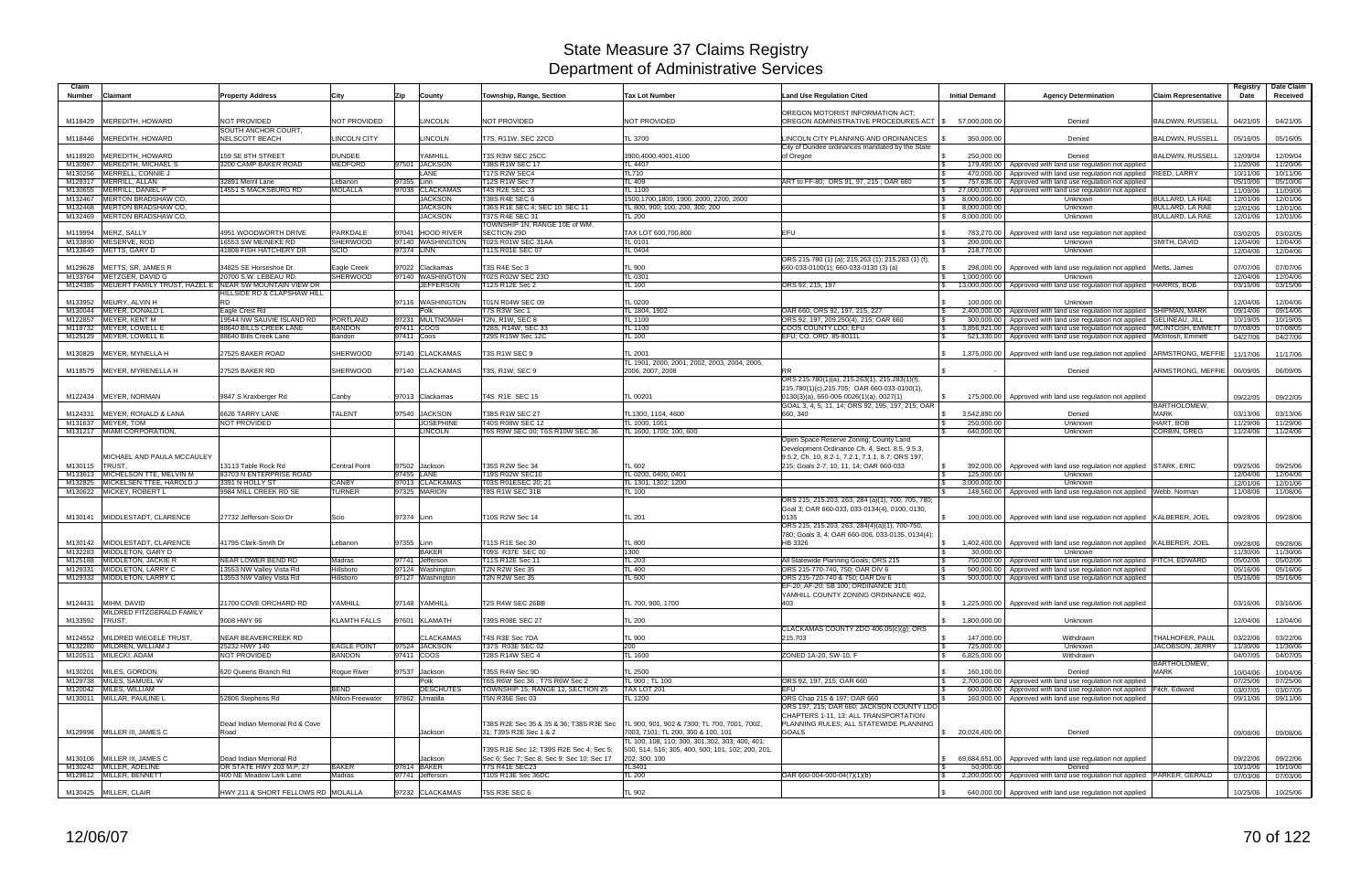| Claim<br>Number | Claimant                                                | <b>Property Address</b>                          | City                                     | Zip         | County                               | Township, Range, Section                                                                      | <b>Tax Lot Number</b>                                       | <b>Land Use Regulation Cited</b>                                                                                                                                  | <b>Initial Demand</b>                                      | <b>Agency Determination</b>                                                                                                | <b>Claim Representative</b>          | Registry<br>Date     | Date Claim<br>Received        |
|-----------------|---------------------------------------------------------|--------------------------------------------------|------------------------------------------|-------------|--------------------------------------|-----------------------------------------------------------------------------------------------|-------------------------------------------------------------|-------------------------------------------------------------------------------------------------------------------------------------------------------------------|------------------------------------------------------------|----------------------------------------------------------------------------------------------------------------------------|--------------------------------------|----------------------|-------------------------------|
| M134403         | MILLER, CLIFFORD                                        | 31944 COBURG BOTTOM LOOP<br><b>RD</b>            | <b>EUGENE</b>                            |             | 97408 LANE                           | T16S R03W SEC 31                                                                              | <b>TL 0200</b>                                              |                                                                                                                                                                   | 251,775.00                                                 | Unknown                                                                                                                    | <b>VAUGHAN, PAUL</b>                 | 06/27/07             | 06/27/07                      |
|                 | M133875 MILLER, DIANE L                                 | NOT SPECIFIED                                    |                                          |             | WASCO                                | T01N R13E SEC 23                                                                              | TL 0200                                                     |                                                                                                                                                                   | 350,000.00                                                 | Unknown                                                                                                                    |                                      | 12/04/06             | 12/04/06                      |
|                 | M129468 MILLER, DONALD C                                | 057 Anderson Creek Rd                            | Talent                                   |             | 97540 Jackson                        | T38S R1W Sec 34                                                                               | TL 1000. 1100. 911                                          | Jackson County Ord. 2004, 1989, 1980, 1950; ORS<br>215, 92; State Transportation Planning Rules,<br>Statewide Planning Goal                                       | 1,085,000.00<br>$\mathbb{S}$                               | Approved with land use regulation not applied                                                                              |                                      | 06/07/06             | 06/07/06                      |
|                 | M122374 MILLER, DOROTHY A                               | 10583 S HEINZ RD                                 | CANBY                                    |             | 97013 CLACKAMAS                      | T4S R1E SEC 26                                                                                |                                                             | ORS 215, OAR 660                                                                                                                                                  |                                                            | Approved with land use regulation not applied KAUFFMAN, ANDREW                                                             |                                      |                      |                               |
|                 | M129898 MILLER, EMMY                                    |                                                  |                                          |             | Douglas                              | T26S R6W Sec 31                                                                               | TL 70 & 701<br><b>TL 101</b>                                | 5R Zone                                                                                                                                                           | 800,000.00                                                 | Denied                                                                                                                     |                                      | 09/16/05<br>08/21/06 | 09/16/05<br>08/21/06          |
|                 | M134099 MILLER, GALE A                                  |                                                  |                                          |             | 97333 BENTON                         | T13S R05W SEC 26                                                                              | TL 0200, 900                                                |                                                                                                                                                                   | 1,810,000.00<br>IS.                                        | Unknown                                                                                                                    |                                      | 12/04/06             | 12/04/06                      |
|                 | M132397 MILLER, HAROLD M                                |                                                  |                                          |             | <b>MARION</b>                        | T5S R2W SEC 11AA<br><b>T5S R10W SEC 4</b>                                                     | <b>TL 800</b>                                               |                                                                                                                                                                   | 200,000.00                                                 | Unknown                                                                                                                    | KAUFFMAN, ANDREW                     | 12/01/06             | 12/01/06                      |
|                 | M132398 MILLER, HAROLD M<br>M132399 MILLER, HAROLD M    |                                                  |                                          |             | <b>TILLAMOOK</b><br><b>TILLAMOOK</b> | T2N R10W SEC 13D                                                                              | <b>TL 703</b><br><b>TL 100</b>                              |                                                                                                                                                                   | 500,000.00<br>1,000,000.00                                 | Unknown<br>Unknown                                                                                                         | KAUFFMAN, ANDREW<br>KAUFFMAN, ANDREW | 12/01/06<br>12/01/06 | 12/01/06<br>12/01/06          |
|                 |                                                         |                                                  |                                          |             | <b>MARION</b>                        |                                                                                               |                                                             |                                                                                                                                                                   |                                                            |                                                                                                                            |                                      |                      |                               |
|                 | M132412 MILLER, HAROLD M<br>M129833 MILLER, IRA         | NOT SPECIFIED<br>24034 Carpenterville Rd         | <b>Pistol River</b>                      | 97444 Curry |                                      | T4S R2W SEC 36C<br>T38S R14W Sec 29C                                                          | TL 800<br><b>TL 200</b>                                     | OAR 660-015-0000(4), 660-006-0055, 660-006-<br>0050, 660-006-0027, 660-006-0026, 660-015-<br>0000(14); ORS 215.780, 215.705 thru 215.755;<br>CCZO 89-02 Sec 3.050 | 500,000.00<br>$\mathbb{S}$                                 | Unknown<br>3,548,660.00 Approved with land use regulation not applied Green II, David                                      | KAUFFMAN, ANDREW                     | 12/01/06<br>08/10/06 | 12/01/06<br>08/10/06          |
|                 |                                                         |                                                  |                                          |             |                                      |                                                                                               |                                                             | YAMHILL COUNTY ORDINANCE 365; ORS 660-<br>004-0040, 660-004-0018; GOALS 3, 4; ORS                                                                                 |                                                            |                                                                                                                            |                                      |                      |                               |
| M122011         | MILLER, JAMES                                           | 7371 NE SLOPE LANE                               | NEWBERG                                  |             | 97132 YAMHILL                        | T3S, R2 W, SEC 5                                                                              | <b>TL 304</b>                                               | 215.213, 236, 263, 265, 284, 293, 705, 780                                                                                                                        | 1,500,000.00<br>IS.                                        | Approved with land use regulation not applied                                                                              | <b>GUNN, MICHAEL</b>                 | 08/23/05             | 08/23/05                      |
| M131171         | MILLER, JAMES C                                         |                                                  |                                          |             | YAMHILL                              | T4S R4W SEC 27                                                                                | TL 1200                                                     |                                                                                                                                                                   | 700,000.00<br>l \$                                         | <b>Unknown</b>                                                                                                             | <b>GOWELL, WALTER</b>                | 11/24/06             | 11/24/06                      |
|                 | M129449 MILLER, JAMES R                                 | Bordering East Lake                              | La Pine<br><b>MILTON-</b>                |             | 97739 Deschutes                      | T21S R13E Sec 30                                                                              | TL 101                                                      | ORS 197, 215; OAR 660-033, 660-006                                                                                                                                | \$ 203,491,831.00                                          | Denied                                                                                                                     |                                      | 06/02/06             | 06/02/06                      |
|                 | M131784 MILLER, JOHN                                    | 85090 WINESAP RD                                 | <b>FREEWATER</b><br><b>MILTON-</b>       |             | 97862 UMATILLA                       | T06N R35E SEC 22A                                                                             | TL 0401                                                     |                                                                                                                                                                   | 340,000.00<br>$\mathbb{S}$                                 | Unknown                                                                                                                    | TUCKER, SAM                          | 11/29/06             | 11/29/06                      |
|                 | M131786 MILLER, JOHN                                    | 84858 WINESAP RD                                 | <b>FREEWATER</b>                         |             | 97862 UMATILLA                       | T06N R35E SEC 22; SEC 27A                                                                     | TL 0400; 0400                                               |                                                                                                                                                                   | 605,000.00                                                 | Unknown                                                                                                                    | TUCKER, SAM                          | 11/29/06             | 11/29/06                      |
|                 | M121661 MILLER, LLOYD<br>M124348 MILLER, LOREN D        | 36124 COLD SPRINGS RD<br>4280 KLM DRIVE          | <b>LEBANON</b><br><b>HOOD RIVER</b>      | 97355 LINN  | 97041 HOOD RIVER                     | T11S, R2W, SEC 11BB<br>1N, 10E, SEC 15                                                        | TL 1800<br>TL 900                                           | ORS 215; STATEWIDE PLANNING GOALS<br>FARM ZONE A-2 ; RR/ ORS 197 & 215                                                                                            | <b>S</b><br>340,000.00<br>$\overline{\mathbf{S}}$          | 168,000.00   Approved with land use regulation not applied   BEAN, ANDREW<br>Approved with land use regulation not applied |                                      | 08/01/05             | 08/01/05                      |
|                 |                                                         | EAST OF MCDOWELL CREEK DR                        |                                          |             |                                      |                                                                                               |                                                             |                                                                                                                                                                   |                                                            |                                                                                                                            |                                      | 03/14/06             | 03/14/06                      |
|                 | M122362 MILLER, MICHAEL                                 | & BERLIN RD                                      | LEBANON                                  | 97355 LINN  |                                      | T13S, R1E                                                                                     | TL 3002                                                     | LCC 933.310-708; EFU                                                                                                                                              | 63,800.00<br><b>S</b>                                      | Approved with land use regulation not applied                                                                              |                                      | 09/15/05             | 09/15/05                      |
|                 | M133122 MILLER, MICHAEL                                 | 3330 HAYDEN BRIDGE ROAD                          | SPRINGFIELD                              | 97477 LANE  |                                      | T17S R02W SEC 19                                                                              | TL 1100, 1200                                               |                                                                                                                                                                   | 800,000.00<br><b>S</b>                                     | Unknown                                                                                                                    |                                      | 12/01/06             | 12/01/06                      |
|                 | M130248 MILLER, MONTE<br>M131763 MILLER, RAY H          | 5816 ST LOUIS RD NE<br>CHINA GULCH RD            | <b>GERVIS</b>                            |             | 97026 MARION<br><b>JACKSON</b>       | T5S R2W SEC21CA<br>T38S R03W SEC 21                                                           | <b>TL100</b><br>TL 0500, 0504, 0505                         |                                                                                                                                                                   | 852,770.51<br>l \$<br>440,000.00<br>IS.                    | Approved with land use regulation not applied Lien, Wallace<br>Unknown                                                     | MARTIN, L                            | 10/10/06<br>11/29/06 | 10/10/06                      |
|                 | M131976 MILLER, THOMAS D                                |                                                  |                                          |             | 97004 CLACKAMAS                      | T3S R2E SEC 25                                                                                | TL 1101                                                     |                                                                                                                                                                   | 375,000.00<br><b>S</b>                                     | Unknown                                                                                                                    |                                      | 11/30/06             | 11/29/06<br>11/30/06          |
|                 | M132672 MILLER, WALTER R                                |                                                  |                                          |             | LINN                                 | T9S R1W SEC 31                                                                                | TL 401, 504                                                 |                                                                                                                                                                   | 225,000.00<br>l S                                          | Unknown                                                                                                                    |                                      | 12/01/06             | 12/01/06                      |
|                 | M132673 MILLER, WALTER R                                |                                                  |                                          |             | <b>LINN</b>                          | <b>T9S R2W SEC 36</b>                                                                         | TL 600, 700, 800                                            |                                                                                                                                                                   | 300,000.00                                                 | Unknown                                                                                                                    |                                      | 12/01/06             | 12/01/06                      |
|                 | M129458 MILLER, WAYNE M<br>M134248 MILLER, WESLEY C     | 39500 SE Trout Line Road<br>NOT SPECIFIED        | Corbett                                  |             | 97019 Multnomah<br><b>BENTON</b>     | T1S R4E Sec 13<br>T14S R08W SEC 19                                                            | <b>TL 500</b><br>TL 0100                                    | CFU-4                                                                                                                                                             | 400,000.00<br><b>S</b><br>218,519.00                       | Approved with land use regulation not applied<br>Unknown                                                                   |                                      | 06/05/06<br>12/06/06 | 06/05/06<br>12/06/06          |
|                 | M134249 MILLER, WESLEY C                                | NOT SPECIFIED                                    |                                          |             | <b>BENTON</b>                        | T13S R05W SEC 25: 26                                                                          | TL 0400; 1300                                               |                                                                                                                                                                   | 1,450,000.00<br>$\mathsf{S}$                               | Unknown                                                                                                                    |                                      | 12/06/06             | 12/06/06                      |
|                 |                                                         |                                                  |                                          |             | JEFFERSON/DESC                       |                                                                                               | TL 4400, 4500, 4501, 4502, 4503, 4504, 4505,                | STATEWIDE GOALS; OAR 660 DIVISION 33:<br>ORS 215; WILDLIFE OVERLAY COMBINING                                                                                      |                                                            |                                                                                                                            |                                      |                      |                               |
|                 | M122010 MILLER, WILLIAM                                 |                                                  |                                          |             | <b>HUTES</b>                         | T13S R11E Sec 34, 35, 36; T14S R11E Sec 2 4506; 300<br>T13S R11E SEC 36 TL 04400, 4500, 4501, | TL 04400, 4500, 4501, 4502, 4503, 4504, 4505,               | <b>ZONE</b>                                                                                                                                                       |                                                            | \$ 10,000,000.00 Approved with land use regulation not applied                                                             |                                      | 08/23/05             | 08/23/05                      |
|                 | M133772 MILLER, WILLIAM                                 | 5411 NE MASON ST                                 | PORTLAND                                 |             | 97218 JEFFERSON                      | 4502, 4503, 4504, 4505, 4506                                                                  | 4506                                                        |                                                                                                                                                                   | 10,000,000.00                                              | Unknown                                                                                                                    |                                      | 12/04/06             | 12/04/06                      |
|                 | M118358 MILLER-RUSSELL, PATRICIA C                      | 4998 ELKHEAD RD                                  | YONCALLA                                 |             | 97499 DOUGLAS                        | TOWNSHIP 23S, RANGE 4W, SECTION 5                                                             | TAX LOT 201                                                 | EFU<br>Marion Co. Comp Plan; ORS 215.213, .236, .263,                                                                                                             |                                                            | 505,000.00   Approved with land use regulation not applied                                                                 |                                      | 04/26/05             | 04/26/05                      |
|                 |                                                         |                                                  |                                          |             |                                      | T4S R2W Sec 6; T3S R2W Sec 31; T3S                                                            |                                                             | .284, .780, .293, .705; State Land Use Goal 3; OAR<br>660-004-0040                                                                                                |                                                            |                                                                                                                            |                                      |                      |                               |
|                 | M129515 MILLIS, CATHTY                                  |                                                  |                                          |             | Marion                               | R2W Sec 31                                                                                    | TL 100; TL 1000; TL 800                                     | OAR 660; ORS 197, 215, 92, 94, 536, 541, 561;                                                                                                                     | \$ 13,550,000.00                                           | Denied                                                                                                                     |                                      | 06/15/06             | 06/15/06                      |
|                 | M129362 MILLS FAMILY REVOCABLE TRUST. 21160 SE Firewood |                                                  | Sandy                                    |             | 97055 Clackamas                      | <b>T2S R5E Sec 29</b>                                                                         | <b>TL 2000</b>                                              | Clack Co. RRF-5; Goal 3, 4, & 14                                                                                                                                  | 100,000.00<br>$\mathbb{S}$                                 | Approved with land use regulation not applied                                                                              |                                      | 05/19/06             | 05/19/06                      |
|                 | M118409 MILLS, GLEN W                                   | 15125 SPRINGBROOK RD                             | NEWBERG                                  |             | 97132 YAMHILL                        | TOWNSHIP 3S, RANGE 2W, SECTION 09                                                             | <b>TAX LOT 1600</b>                                         | YAMHILL COUNTY ZONING, ORDINANCE<br>SECTION 501<br>OAR 660-006-0025, 0030, 0035, 0057; ORS                                                                        | $\mathbb{R}$                                               | 999,000.00   Approved with land use regulation not applied                                                                 |                                      | 05/10/05             | 05/10/05                      |
|                 | M122535 MILLS, JANICE M                                 | 7670 NW DAVIDSON RD                              | <b>BANKS</b>                             |             | 97106 WASHINGTON                     | T2N, R3W, SEC 20                                                                              | <b>TL 100</b>                                               | 215.780; WASHINGTON COUNTY EFC-80; CDC<br>SECTIONS 342, 424                                                                                                       | $\mathcal{S}$                                              | 100,000.00   Approved with land use regulation not applied   Trompke, Edward                                               |                                      | 09/29/05             | 09/29/05                      |
|                 |                                                         |                                                  |                                          |             |                                      | TOWNSHIP 3S, RANGE 4EofWM, SECTION                                                            |                                                             |                                                                                                                                                                   |                                                            |                                                                                                                            |                                      |                      |                               |
|                 | M118577 MILLS, JOHN                                     | SE COUPLAND RD NEAR EAGLE<br><b>CREEK</b>        |                                          |             | <b>CLACKAMAS</b>                     | 24, TOWNSHIP 3S, RANGE 4EofWM,<br>SECTION 24C, TOWNSHIP 3S, RANGE<br>4EofWM, SECTION 23       | TAX LOT 700, TAX LOT 700, TAX LOT 2000,<br>2002, 2003, 2006 | SB 100; ORS 215.705, 780; OAR 660-006-0026,<br>0027<br>ORS 215.203, 213, 283, 233, 236, 262, 284, 243,                                                            |                                                            | 4,104,626.00 Approved with land use regulation not applied BOWERMAN, DONALD 06/09/05                                       |                                      |                      | 06/09/05                      |
|                 | M129925 MILTENBERGER, DONALD W                          | 63650 JOHNSON RANCH RD                           | <b>BEND</b>                              |             | 97701 DESCHUTES                      | T17S R14E SEC 10 & 11                                                                         | <b>TL 800</b>                                               | 263, 265, 275, 277, 278, 293, 705, 710, 296, 297;<br>OAR 660-015, 033, 227.095, 100, 110                                                                          |                                                            | \$ 3,250,000.00   Approved with land use regulation not applied MACLEOD, TAMARA                                            |                                      | 08/25/06             | 08/25/06                      |
|                 | M130218 MILTENBERGER, KENNETH                           | 62560 Johnson Ranch Rd                           | Bend                                     |             | 97701 Deschutes                      | T17S R14E SEC 14                                                                              | TL 400, 500                                                 |                                                                                                                                                                   | $\mathbb{S}$                                               | 2,394,000.00 Approved with land use regulation not applied LOVLIEN, ROBERT                                                 |                                      | 10/06/06             | 10/06/06                      |
|                 | M129403 MINASIAN, JOHN L<br>M133740 MINER, MALCOM R     | Graham Road & Butteville Road<br>23200 DECKER RD | Vilsonville<br>PHILOMATH                 |             | 97070 Clackamas<br>97370 BENTON      | T3S R1W Sec 28D<br>T12S R06W SEC 32                                                           | <b>TL 1800</b><br>TL 0200                                   | ORS 197.175(1), 197.280, 215.515, 215.705,<br>215.284; Goals 3 & 4                                                                                                | $\mathbb{S}$<br>1,221,864.00<br>774,000.00                 | Approved with land use regulation not applied FRANK WALKER<br>Unknown                                                      | & ASSOCIATES,                        | 05/26/06<br>12/04/06 | 05/26/06<br>12/04/06          |
|                 |                                                         | 18084 SOUTH RED HEREFORD                         |                                          |             |                                      |                                                                                               |                                                             |                                                                                                                                                                   |                                                            |                                                                                                                            |                                      |                      |                               |
|                 | M131645 MINOR, LAWRENCE A<br>M133568 MINSULL, TIMOTHY   | LANE<br>190 COMBS DR                             | <b>BEAVERCREEK</b><br><b>GRANTS PASS</b> |             | 97004 CLACKAMAS<br>97526 JOSEPHINE   | T04S R03E SEC 07<br>T35S R06W SEC 16                                                          | TL 1003<br>TL 0300                                          |                                                                                                                                                                   | $\mathfrak{S}$<br>1,101,939.00<br>290,000.00<br>$\sqrt{3}$ | Unknown<br>Unknown                                                                                                         | BOWERMAN, DONALD                     | 11/29/06             | 11/29/06<br>12/02/06 12/02/06 |
|                 |                                                         |                                                  |                                          |             |                                      |                                                                                               |                                                             |                                                                                                                                                                   |                                                            |                                                                                                                            |                                      |                      |                               |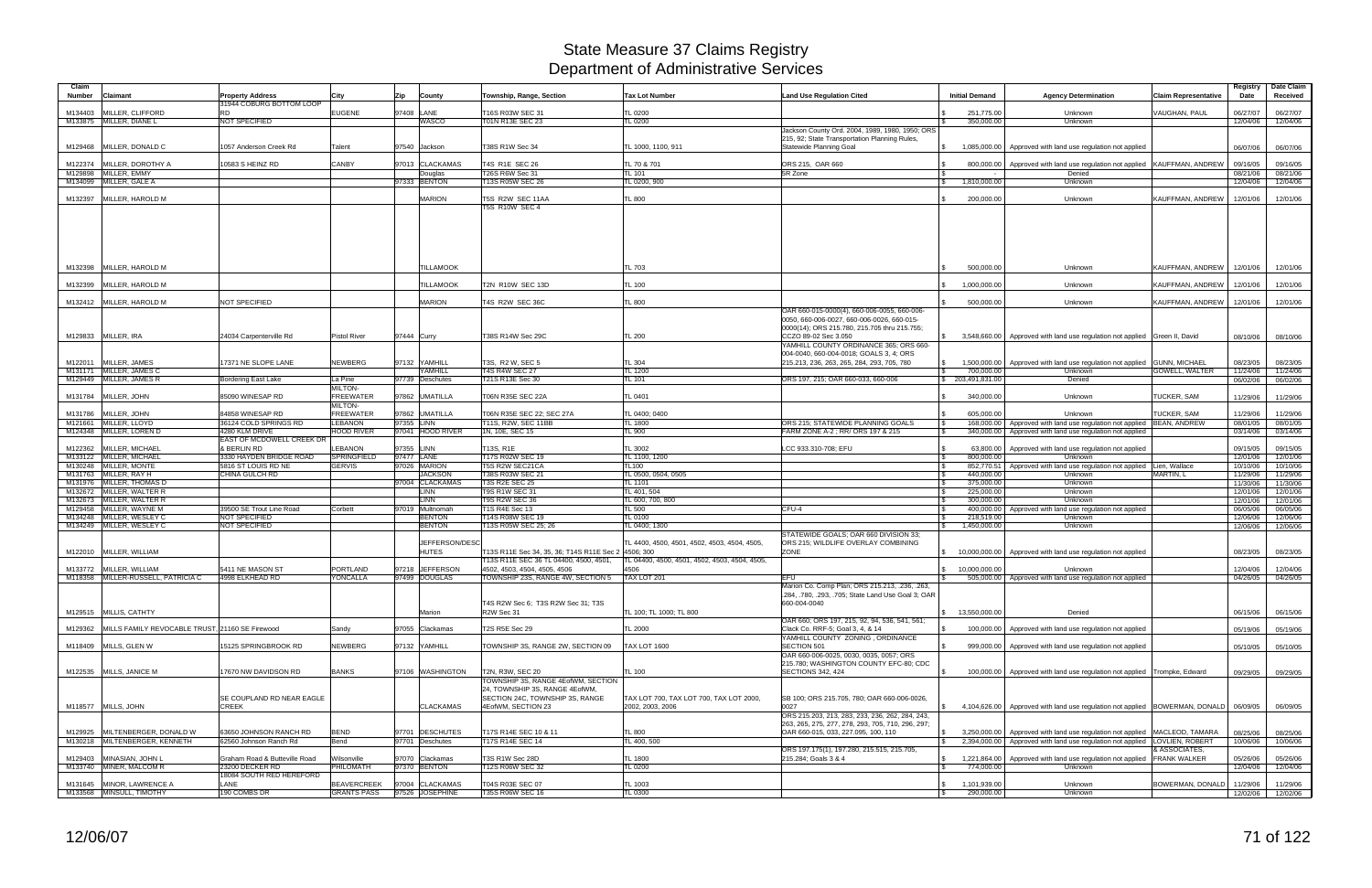| Claim<br>Number | Claimant                                              | <b>Property Address</b>                                            | City                               | Zip         | County                             | Township, Range, Section              | <b>Tax Lot Number</b>                                           | <b>Land Use Regulation Cited</b>                                                                                                    | <b>Initial Demand</b>      | <b>Agency Determination</b>                                                   | <b>Claim Representative</b>        | Registry<br>Date     | Date Claim<br>Received |
|-----------------|-------------------------------------------------------|--------------------------------------------------------------------|------------------------------------|-------------|------------------------------------|---------------------------------------|-----------------------------------------------------------------|-------------------------------------------------------------------------------------------------------------------------------------|----------------------------|-------------------------------------------------------------------------------|------------------------------------|----------------------|------------------------|
| M129489         | MINTON, RUSSELL L                                     | 82410 Rattlesnake Rd                                               | Dexter                             | 97431 Lane  |                                    | T19S R1W Sec 19                       | TL 1303                                                         | ORS 215,720-755; OAR 660-006-0026, 0027, 0029                                                                                       |                            | 869,600,00 Approved with land use regulation not applied                      | <b>BELKNAP, JIM</b>                | 06/12/06             | 06/12/06               |
|                 | M129768 MINTUN, GLENN A                               | 24413 Conant Basin Rd                                              | Prineville                         | 97754 Crook |                                    | T16S R18E Sec 22B                     | <b>TL 2000</b>                                                  | LUBA 97-233, 2000-13                                                                                                                |                            | 70,000,00 Approved with land use regulation not applied                       | Ferguson, Dustin                   | 07/28/06             | 07/28/06               |
|                 | M131730 MINUTOLI, REBEL A<br>M122655 MIRACLE, ROGER J | 17640 HWY 66<br>9390 SE KINGSWOOD WAY                              | <b>ASHLAND</b><br><b>GRESHAM</b>   |             | 97520 JACKSON<br>97080 CLACKAMAS   | T40S R04E SEC 04<br>T1S, R3E, SEC 27A | <b>TL 0200</b><br><b>TL 201</b>                                 | CLACKAMAS CO. ZONING CODE 309.08B<br>l \$                                                                                           | 300,000.00                 | Unknown<br>2,350,000.00 Approved with land use regulation not applied         |                                    | 11/29/06<br>10/05/05 | 11/29/06               |
|                 | M131727 MIRES, CHARY                                  | NOT SPECIFIED                                                      |                                    |             | <b>BAKER</b>                       | <b>T06S R44E SEC 00</b>               | <b>TL 0400</b>                                                  |                                                                                                                                     | 1,870,000.00               | Unknown                                                                       |                                    | 11/29/06             | 10/05/05<br>11/29/06   |
|                 | M131728 MIRES, CHARY                                  | E EAGLE RD                                                         |                                    |             | 97814 BAKER                        | T06S R44E SEC 21                      | TL 0200, 0300                                                   |                                                                                                                                     | 866,000.00                 | Unknown                                                                       |                                    | 11/29/06             | 11/29/06               |
|                 | M131729 MIRES, CHARY                                  | <b>BALM CREEK RD</b>                                               |                                    |             | 97814 BAKER                        | <b>T07S R43E SEC 20BD</b>             | TL 0100, 0200                                                   |                                                                                                                                     | 1,870,000.00               | Unknown                                                                       |                                    | 11/29/06             | 11/29/06               |
| M132061         | MIRIAM E WARREN LIVING TRUST                          |                                                                    | INDEPENDENCE 97351 POLK            |             |                                    | T9S R4W SEC9                          | <b>TL401</b>                                                    |                                                                                                                                     | 410,000.00                 | Unknown                                                                       |                                    | 11/30/06             | 11/30/06               |
| M129831         | MIRSKY, SIDNEY                                        | 30300 SW Laural Rd                                                 | Hillsboro                          |             | 97123 WASHINGTON                   | T2S R2W Sec 7                         | <b>TL 200</b>                                                   | 2005 CDC Sections 344 (AF-20) & 430-7323 A & B                                                                                      |                            | 400,000.00   Approved with land use regulation not applied                    |                                    | 08/10/06             | 08/10/06               |
|                 | M133937 MISCHEL, JAMES R                              | 8115 TUCKER RD                                                     | AMITY                              |             | 97101 YAMHILL                      | T06S R05W SEC 15                      | <b>TL 0400</b>                                                  |                                                                                                                                     | 1,207,000.00               | Unknown                                                                       |                                    | 12/04/06             | 12/04/06               |
|                 | M130092 MISKA, EDWARD P                               | Mountain Rd                                                        | West Linn                          |             | 97068 Clackamas                    | T3S R1E Sec16                         | <b>TL 1100</b>                                                  | ORS 215.780(1)(a); OAR 660-033-0100(1); EFU.                                                                                        | 308,000.00                 | Approved with land use regulation not applied                                 |                                    | 09/22/06             | 09/22/06               |
|                 | M131960 MISLEY, MICHALE L                             | 22505 S VIOLA WELCH RD                                             | <b>BEAVERCREEK</b>                 |             | 97004 CLACKAMAS                    | <b>T3S R3E SEC 27</b>                 | <b>TL 800</b>                                                   |                                                                                                                                     | 700,000.00                 | Unknown                                                                       |                                    | 11/30/06             | 11/30/06               |
|                 | M132659 MISLEY, ROBERT F                              | 22541 S STORMER RD                                                 | <b>ESTACADIA</b>                   |             | 97023 CLACKAMAS                    | T3S R3E SEC 14                        | <b>TL 200</b>                                                   |                                                                                                                                     | 1,879,103.00               | Unknown                                                                       | MISLEY, JEFFREY                    | 12/01/06             | 12/01/06               |
| M132661         | M132660 MISLEY, ROBERT F<br>MISLEY, ROBERT F          | 22344 S REDLAND RD<br>22304 S REDLAND RD                           | <b>ESTACADA</b><br><b>ESTACADA</b> |             | 97023 CLACKAMAS<br>97023 CLACKAMAS | T3S R3E SEC 23<br>T3S R3E SEC 23      | <b>TL 800</b><br><b>TL 1200</b>                                 |                                                                                                                                     | 212,001.00<br>3,064,673.00 | Unknown<br>Unknown                                                            | MISLEY, JEFFREY<br>MISLEY, JEFFREY | 12/01/06<br>12/01/06 | 12/01/06<br>12/01/06   |
|                 | M132662 MISLEY, ROBERT F                              | 10889 S BEUTEL RD                                                  | <b>OREGON CITY</b>                 |             | 97045 CLACKAMAS                    | T03S R01E SEC 11A                     | <b>TL 0700</b>                                                  |                                                                                                                                     | 687,454.00                 | Unknown                                                                       | MISLEY, JEFFREY                    | 12/01/06             | 12/01/06               |
|                 | M130752 MITCHELL, ALVA M                              | 4930 SE SPICER DR                                                  | <b>ALBANY</b>                      | 97322 LINN  |                                    | <b>T11S R3W SEC 15</b>                | <b>TL 200</b>                                                   |                                                                                                                                     | 279,742.00                 | Denied                                                                        |                                    | 11/15/06             | 11/15/06               |
|                 | M130753 MITCHELL, ALVA M                              |                                                                    | <b>ALBANY</b>                      | 97322 LINN  |                                    | T11S R3W SEC 22                       | <b>TL 100</b>                                                   |                                                                                                                                     | 199,999.00                 | Denied                                                                        |                                    | 11/15/06             | 11/15/06               |
|                 | M130754 MITCHELL, ALVA M                              |                                                                    | <b>ALBANY</b>                      | 97322 LINN  |                                    | T11S R3W SEC 10                       | <b>TL 700</b>                                                   |                                                                                                                                     | 2,957,110.00<br>l \$       | Denied                                                                        |                                    | 11/15/06             | 11/15/06               |
|                 |                                                       | NW OLD RAILROAD GRADE                                              |                                    |             |                                    |                                       |                                                                 |                                                                                                                                     |                            |                                                                               |                                    |                      |                        |
|                 | M133085 MITCHELL, BRYCE G                             | ROAD                                                               | YAMHILL                            |             | 97148 YAMHILL                      | T02S R05W SEC 29                      | <b>TL 0400</b>                                                  |                                                                                                                                     | 800,000.00                 | Unknown                                                                       |                                    | 12/01/06             | 12/01/06               |
| M122276         | MITCHELL, CHESTER                                     | 1784 NW ICE AVE                                                    | <b>TERRABONNE</b>                  |             | 97760 DESCHUTES                    | T15S, R13E, SECT 9                    | <b>TL 600</b>                                                   | STATEWIDE PLANNING GOAL #3: ORS<br>CHAPTER 215: ANY OTHER LAWS APPLICABLE<br><b>TO PARCEL</b>                                       |                            | 200,000.00   Approved with land use regulation not applied                    | STROME, DANIELLE                   | 09/12/05             | 09/12/05               |
|                 | M132857 MITCHELL, DENNIS L                            | 79469 TERRITORIAL HWY                                              | LORANE                             | 97451 LANE  |                                    | T20S R05W SEC 24                      | TL 0700, 0701                                                   |                                                                                                                                     | 885,000.00                 | Unknown                                                                       | <b>BELKNAP, JIM</b>                | 12/01/06             | 12/01/06               |
| M132884         | MITCHELL, DENNIS L                                    | 78661 TERRITORIAL HWY                                              | <b>LORANE</b>                      | 97451 LANE  |                                    | T20S R04W SEC 31                      | <b>TL 0500</b>                                                  |                                                                                                                                     | 704,000.00                 | Unknown                                                                       | BELKNAP, JIM                       | 12/01/06             | 12/01/06               |
|                 | M133381 MITCHELL, JAMES D                             | 1935 SPRINGBROOK RD                                                | <b>MYRTLE CREEK</b>                |             | 97457 DOUGLAS                      | T29S R05W SEC 10                      | <b>TL 1600</b>                                                  |                                                                                                                                     | 150,000.00                 | Unknown                                                                       |                                    | 12/02/06             | 12/02/06               |
|                 | M133804 MITCHELL, JEFFREY                             | 9564 NASHVILLE RD                                                  | <b>LINCOLN</b>                     |             | 97343 LINCOLN                      | T11S R08W SEC 03                      | <b>TL 0500</b>                                                  |                                                                                                                                     | 600,000.00                 | Unknown                                                                       |                                    | 12/04/06             | 12/04/06               |
|                 | M121456 MITCHELL, JOHN R                              | 8014 DEAD INDIAN MEMORIAL RD ASHLAND                               |                                    |             | 97520 JACKSON                      | T38S, R2E, SEC 26                     | <b>TL 700</b>                                                   | EFU; RR-00; ORS 197, 215; OAR 660; STATE<br>PLANNING GOAL 3; COUNTY COM PLAN LDO                                                    |                            | 175,681.00   Approved with land use regulation not applied                    |                                    | 07/18/05             | 07/18/05               |
|                 | M118699 MITCHELL, KENNETH M                           | 8004 DEAD INDIAN MEMORIAL RD ASHLAND                               |                                    |             | 97520 JACKSON                      | T38S, R2E, SEC 26                     | <b>TL 800</b>                                                   | ORS 197, 215; JACKSON COUNTY LDO; OAR 660<br>033; GOAL 3<br>EFU: RR-00; ORS 197, 215; OAR 660;                                      |                            | 173,386.00   Approved with land use regulation not applied                    |                                    | 07/01/05             | 07/01/05               |
| M118395         | MITCHELL, RAY                                         | DEAD INDIAN MEMORIAL ROAD ASHLAND                                  |                                    |             | 97520 JACKSON                      | T38S R2E SEC 26                       | <b>TL 104</b>                                                   | STATEWIDE PLANNING GOALS; JACKSON<br><b>COUNTY LDO</b>                                                                              |                            | Approved with land use regulation not applied                                 | <b>HEARN, CHRISTIAN</b>            | 05/05/05             | 05/05/05               |
|                 | M130689 MITCHELL, TERRY L                             |                                                                    |                                    |             | <b>JACKSON</b>                     | T38S R1E SEC 28                       | <b>TL 402</b>                                                   |                                                                                                                                     |                            | 762,804.00 Approved with land use regulation not applied                      | <b>HEARN, CHRISTIAN</b>            | 11/13/06             | 11/13/06               |
|                 | M132751 MMH CO INC,                                   | <b>CRAWFORDSVILLE DR</b>                                           | <b>TANGENT</b>                     | 97389 LINN  |                                    | T14S R01W SEC 8                       | <b>TL 500</b>                                                   | l \$                                                                                                                                | 2,400,000.00               | Unknown                                                                       | KALBERER, JOEL                     | 12/01/06             | 12/01/06               |
|                 | M131038 MOE, CONNIE L<br>M125187 MOE, FRANK           | 3455 THREE MILE RD                                                 | THE DALLES                         |             | 97058 WASCO                        | T1N R13E SEC 33                       | <b>TL 1800</b>                                                  | EFU                                                                                                                                 | 160,000.00                 | Unknown                                                                       |                                    | 11/21/06             | 11/21/06               |
|                 |                                                       | 22105 Se 427th AVe                                                 | Sandy                              |             | 97055 Clackamas                    | T2S R5E Sec 29C                       | <b>TL 1200</b>                                                  |                                                                                                                                     |                            | 150,000.00   Approved with land use regulation not applied                    |                                    | 05/02/06             | 05/02/06               |
|                 | M131526 MOEHNKE, ETHEL A                              | 18745 S LOWER HIGHLAND RD                                          | <b>BEAVERCREEK</b>                 |             | 97004 CLACKAMAS                    | T03S R03E SEC 31                      | TL 0102, 0300, 0400                                             |                                                                                                                                     | 8,742,604.50               | Unknown                                                                       | BOWERMAN, DONALD 11/29/06          |                      | 11/29/06               |
|                 | M129542 MOFFETT, JAMIE W                              | FERGUSON ROAD                                                      |                                    |             | <b>LANE</b>                        | T15S R5W SEC 30                       | <b>TL 202</b>                                                   | EFU 20, 40; ORDINANCE 758, PA 884                                                                                                   |                            | 120,000.00   Approved with land use regulation not applied                    |                                    | 06/20/06             | 06/20/06               |
| M121567         | MOFFITT, ROBERT D                                     | 34225 NE KRAMIEN RD                                                | <b>NEWBERG</b>                     |             | 97132 YAMHILL                      | <b>T3S R2W SEC 25</b>                 | TL 1707, 1708                                                   | STATEWIDE PLANNING GOAL #3; ORS 215, 263,<br>284, 780(1); OAR 660-033-100, 135(7)                                                   |                            | 955,000.00   Approved with land use regulation not applied                    | <b>PIERSON, RICHARD</b>            | 07/26/05             | 07/26/05               |
|                 | M129725 MOHNIKE, LOUIS A                              | <b>NEAR ALSEA RD</b>                                               |                                    |             | <b>BENTON</b>                      | <b>T14S R8W SEC 2</b>                 | <b>TL 401</b>                                                   | OAR 660-033-0090, 0100, 0120, 0130, 0135; ORS<br>215.263, 283, 284, 700, 705, 780<br>ORS 215.263, 283, 284, 700, 705, 780; OAR 660- | \$                         | 2,450,525.00 Approved with land use regulation not applied                    |                                    | 07/21/06             | 07/21/06               |
|                 | M129726 MOHNIKE, LOUIS A                              | NEAR HAYDEN RD                                                     |                                    |             | <b>BENTON</b>                      | T14S R8W SEC 2                        | <b>TL 700</b>                                                   | 033-0090, 0100, 0120, 0130, 0135<br>ORS 215.263, 283, 284, 700, 705, 780; OAR 660-                                                  |                            | 968,812.00 Approved with land use regulation not applied                      |                                    | 07/21/06             | 07/21/06               |
|                 | M129727 MOHNIKE, LOUIS A                              | <b>NEAR HOCKEMA LANE</b><br><b>NW WEST UNION &amp; JACKSON</b>     |                                    |             | <b>BENTON</b>                      | T14S R8W SEC 11                       | <b>TL 500</b>                                                   | 033-0090, 0100, 0120, 0130, 0135                                                                                                    |                            | 968,812.00   Approved with land use regulation not applied                    |                                    | 07/21/06             | 07/21/06               |
|                 | M131503 MOHR, JEAN A                                  | <b>QUARRY RDS</b>                                                  |                                    |             | WASHINGTON                         | <b>T01N R02W SEC 5</b>                | <b>TL 0600</b>                                                  | All regulations that would prevent subdivision of                                                                                   | 3.850.000.00               | Unknown                                                                       |                                    | 11/29/06             | 11/29/06               |
|                 | M125002 MOHR, WILLIAM S                               | Not Provided                                                       |                                    |             | Jefferson                          | <b>T9S R14</b>                        | TL 5200. 3100<br>TL 1300, 1400, 1500, 2200; 700; 500, 600, 700, | property                                                                                                                            |                            | 1,000,000.00   Approved with land use regulation not applied   HARRIS, BOB    |                                    | 04/19/06             | 04/19/06               |
|                 | M132260 MOLATORE, JERRY                               |                                                                    |                                    |             | <b>KLAMATH</b>                     | T39S R9E SEC 21; SEC 21B; SEC 28      | 1700                                                            | OAR 660-33-0100,0135,040; ORS 215.780,213,                                                                                          | 1,909,476.00               | Unknown                                                                       |                                    | 11/30/06             | 11/30/06               |
|                 | M124474 MOLL, LORRAINE                                | 21512 S FISCHERS MILL RD                                           | <b>ESTACADA</b>                    |             | 97023 CLACKAMAS                    | T3S, R3E, SEC 3                       | <b>TL 900</b>                                                   | 263, 283; 660-33-120, 130, 135                                                                                                      | $\mathbb{S}$               | 5,027,376.00   Approved with land use regulation not applied SHONKWILER, JOHN |                                    | 03/17/06             | 03/17/06               |
|                 | M131267 MONDERS, GARY                                 | 7631 LIBERTY ROAD SOUTH                                            | <b>SALEM</b>                       |             | 97306 MARION                       | T08S R03W SEC28CA                     | <b>TL 0600</b>                                                  |                                                                                                                                     |                            | 125,000.00 Approved with land use regulation not applied                      |                                    | 11/27/06             | 11/27/06               |
|                 |                                                       |                                                                    |                                    |             |                                    |                                       |                                                                 |                                                                                                                                     |                            |                                                                               |                                    |                      |                        |
|                 | M130436 MONK, LINDA M                                 | KEEL MT DR & MT PLEASANT RD LEBANON                                |                                    | 97355 LINN  |                                    | T12 R1W SEC01                         | <b>TL 1300</b>                                                  |                                                                                                                                     | 889,000.00                 | Approved with land use regulation not applied                                 |                                    | 10/26/06             | 10/26/06               |
|                 | M133353 MONTGOMERY, ALAN                              | <b>NONE GIVEN</b>                                                  | <b>FLORENCE</b>                    | 97439 LANE  |                                    | T19S R12W SEC 25                      | TL 0200, 0299, 0300, 0700, 1400                                 |                                                                                                                                     |                            | Unknown                                                                       | Funke, Ron                         | 12/01/06             | 12/01/06               |
|                 | M133298 MOONEY, PATRICK                               |                                                                    | <b>CRESSWELL</b>                   |             | LANE                               | T 19S R 03W SEC 21; 29                | TL 0801; 0100, 0200                                             |                                                                                                                                     | \$4,350,000.00             | Unknown                                                                       | WATERBURY,<br><b>NORMAN</b>        | 12/01/06             | 12/01/06               |
|                 |                                                       |                                                                    |                                    |             |                                    |                                       |                                                                 | A-2 via ORD 2; ORD 89, 90, 92; EFU & FP ORD<br>106, 110, 116, 133, 184, 201, 223; ORS 197, 215;                                     |                            |                                                                               |                                    |                      |                        |
|                 | M124989 MOORE ORCHARDS INC,                           | 2850, 2855, 2860 Kingdom Drive<br>2399 Lacey Drive & 2395 Stricker | <b>Hood River</b>                  |             | 97031 Hood River                   | T2N R10E Sec 24; T2N R10E Sec 25      | TL 3700; TL 100, 200                                            | <b>OAR 660</b><br>A-1 ORD 2, 89, 90, 92, 106, 110, 125, 133, 201,                                                                   |                            | 3,840,000.00 Approved with land use regulation not applied                    |                                    | 04/18/06             | 04/18/06               |
|                 | M125000 MOORE ORCHARDS INC.                           | Drive                                                              | <b>Hood River</b>                  |             | 97031 Hood River                   | T2N R11E Sec 7                        | TL 500, 700                                                     | 233, 236; ORS 197, 215; OAR 660<br>A-1 ORD 2, 89, 90, 92, 106, 110, 116, 125, 133,                                                  |                            | \$ 25,548,000.00 Approved with land use regulation not applied                |                                    | 04/18/06             | 04/18/06               |
|                 | M124999 MOORE, ALLEN E                                | 2255 Old Dalles Drive                                              | <b>Hood River</b>                  |             | 97031 Hood River                   | T2N R11E Sec 7                        | <b>TL 100</b>                                                   | 201, 223, 236, 253; ORS 197, 215; OAR 660                                                                                           |                            | 5,882,386.00 Approved with land use regulation not applied                    |                                    | 04/18/06             | 04/18/06               |
|                 | M130978 MOORE, BUDDY E                                | 1004 COUNCIL CREEK ROAD                                            | <b>RIDDLE</b>                      |             | 97469 DOUGLAS                      | <b>T31S R6W SEC 5</b>                 | <b>TL 100</b>                                                   |                                                                                                                                     |                            | 175,000.00   Approved with land use regulation not applied                    |                                    | 11/21/06             | 11/21/06               |
|                 | M131563 MOORE, CHARLES L                              | 2557 E EVANS CREEK RD                                              | <b>ROGUE RIVER</b>                 |             | 97537 JACKSON                      | T36S R04W SEC 03                      | <b>TL 2200</b>                                                  | PLANNING GOALS 3, 4, 5, 11, 14; ORS 92, 195,                                                                                        | 275,000.00                 | Unknown                                                                       | DOLE, JAMES<br>BARTHOLOMEW,        | 11/29/06             | 11/29/06               |
|                 | M122278 MOORE, CLYDE                                  | ALTA VISTA RD                                                      | <b>EAGLE POINT</b>                 |             | 97524 JACKSON                      | T36S R1W SEC 13                       | TL 800, 802, 803, 805                                           | 197, 215; OAR 660-004, 011, 012, 033, 340-096                                                                                       | 1,200,000.00               | Approved with land use regulation not applied                                 | <b>MARK</b>                        | 09/12/05             | 09/12/05               |
|                 | M132719 MOORE, DELMAR R                               | 573 RONDO NW                                                       | <b>ALBANY</b>                      |             | 97321 BENTON                       | T11S R04W SEC 03A                     | TL 0600, 0601                                                   | l \$                                                                                                                                | 805,000.00                 | Unknown                                                                       | KALBERER, JOEL                     | 12/01/06             | 12/01/06               |
|                 | M133981 MOORE, DONALD                                 | 43770 DIERCKX RD                                                   | FOREST GROVE 97116 WASHINGTON      |             |                                    | T01N R04W SEC 01                      | TL 0100, 0300                                                   |                                                                                                                                     | 873,000.00                 | Unknown                                                                       | MOORE, WILLIAM                     | 12/04/06             | 12/04/06               |
|                 | M134247 MOORE, DONALD                                 | 43770 DIERICKX RD                                                  | FOREST GROVE 97116 WASHINGTON      |             |                                    | T01N R04W SEC 01                      | TL 0100, 0300                                                   |                                                                                                                                     | 873,000.00                 | Closed with no action taken                                                   | MOORE, WILLIAM                     | 12/05/06             | 12/05/06               |
|                 | M131278 MOORE, FRANK A                                | MOORE HILL LANE                                                    | IDLEYLD PARK 97447 DOUGLAS         |             |                                    | T26S R01W SEC 09C                     | <b>TL 0100</b>                                                  |                                                                                                                                     | 615,000.00                 | Unknown                                                                       |                                    | 11/27/06             | 11/27/06               |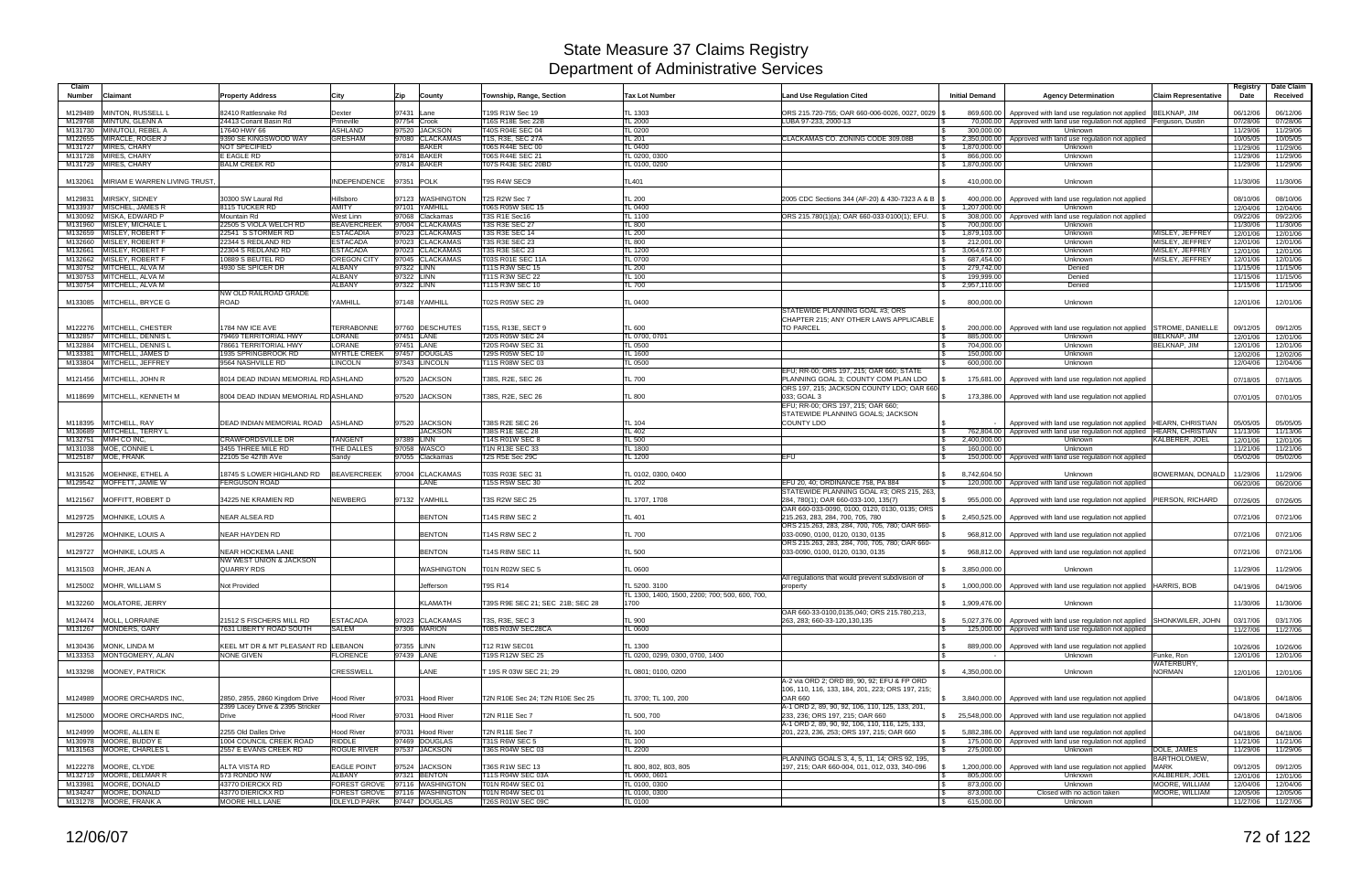| Claim                    |                                                        |                                               |                                             |                                         |                                                                 |                                                      |                                                                            |                                                        |                                                                                                             |                                                       | Registry             | Date Claim           |
|--------------------------|--------------------------------------------------------|-----------------------------------------------|---------------------------------------------|-----------------------------------------|-----------------------------------------------------------------|------------------------------------------------------|----------------------------------------------------------------------------|--------------------------------------------------------|-------------------------------------------------------------------------------------------------------------|-------------------------------------------------------|----------------------|----------------------|
| <b>Number</b><br>M131783 | Claimant<br>MOORE, GARY R                              | <b>Property Address</b><br>14601 SE 312TH AVE | City<br><b>BORING</b>                       | <b>Zip</b><br>County<br>97009 CLACKAMAS | Township, Range, Section<br><b>T02S R04E SEC 08</b>             | <b>Tax Lot Number</b><br>TL 0601                     | <b>Land Use Regulation Cited</b>                                           | <b>Initial Demand</b><br>100,000.00                    | <b>Agency Determination</b><br>Unknown                                                                      | <b>Claim Representative</b><br><b>TROMPKE, EDWARD</b> | Date                 | Received             |
| M131783                  | MOORE, GARY R                                          | 14601 SE 312TH AVE                            | <b>BORING</b>                               | 97009 CLACKAMAS                         | T02S R04E SEC 08                                                | TL 0601                                              |                                                                            | 100,000.00                                             | Unknown                                                                                                     | MOORE, CONNIE                                         | 11/29/06<br>11/29/06 | 11/29/06<br>11/29/06 |
|                          | M132284 MOORE, JAMES I                                 | 13777 FALVEY RD                               | <b>MERRILL</b>                              | 97633 KLAMATH                           | T41S R10E SEC 03                                                | 600, 700, 1600, 2100                                 |                                                                            | 907,500.00                                             | Unknown                                                                                                     | MILLER III, ROBERT                                    | 11/30/06             | 11/30/06             |
|                          | M131202 MOORE, JEAN B                                  |                                               |                                             | <b>JACKSON</b>                          | T37S R4W SEC 2                                                  | <b>TL 4000</b>                                       |                                                                            | 300,000.00                                             | Unknown                                                                                                     |                                                       | 11/24/06             | 11/24/06             |
|                          | M122874 MOORE, JERRY L                                 | 4094 SE AMITY-DAYTON HWY<br>233               | AMITY                                       | 97128 YAMHILL                           | T5S R4W SEC 16                                                  | TL 300, 400                                          | YAMHILL CO ORD 83, 310, 565                                                | 6,000,000.00                                           | Approved with land use regulation not applied                                                               |                                                       | 10/20/05             | 10/20/05             |
|                          |                                                        |                                               |                                             |                                         |                                                                 |                                                      | OAR 660-033-0100 (1); OAR 660-033-0130 (3) (A);                            |                                                        |                                                                                                             |                                                       |                      |                      |
|                          |                                                        |                                               |                                             |                                         |                                                                 |                                                      | ORS 215.780 (1); ORS 215.263 (1); ORS 215.283                              |                                                        |                                                                                                             |                                                       |                      |                      |
|                          | M120040 MOORE, JESSE                                   | 28550 SE DAVIS ROAD                           | <b>ESTACADA</b>                             | 97023 CLACKAMAS                         | TOWNSHIP 3S. RANGE 4E. SECTION 14                               | TAX LOT 200                                          | $(1)$ (F)                                                                  | 555.000.00<br>IS.                                      | Approved with land use regulation not applied                                                               |                                                       | 03/07/05             | 03/07/05             |
|                          | M130894 MOORE, MARIE V                                 |                                               |                                             | YAMHILL                                 | <b>T5S R4W SEC 16</b>                                           | TL 300, 400                                          | FR & EFU ORD 106, 110, 116, 125, 133, 201, 223.                            |                                                        | 6,000,000.00 Approved with land use regulation not applied                                                  |                                                       | 11/20/06             | 11/20/06             |
| M124990                  | <b>MOORE, PATRICK</b>                                  | 2205 Mohr Drive                               | <b>Hood River</b>                           | 97031 Hood River                        | T2N R11E Sec 8: T2N 11E Sec 7                                   | TL 300, 301: TL 3000, 3002                           | 236,; ORS 197, 215; OAR 660                                                | 500,000.00                                             | Approved with land use regulation not applied                                                               |                                                       | 04/18/06             | 04/18/06             |
|                          | M131254 MOORE, VERLE C                                 | 4142 POWERS AVE NW                            | ALBANY                                      | 97321 BENTON                            | T10S R04W SEC 26B                                               | TL 0501                                              |                                                                            | $\mathbb{R}$<br>1,000,000.00                           | Approved with land use regulation not applied   KALBERER, JOEI                                              |                                                       | 11/24/06             | 11/24/06             |
|                          |                                                        |                                               |                                             |                                         |                                                                 |                                                      | ORS 197, 215; OAR 660; STATEWIDE PLANNING                                  |                                                        |                                                                                                             |                                                       |                      |                      |
| M120084                  | MOORHOUSE, ROY<br>M132980 MORD, ROLAND B               | 30695 SOUTH HWY 213<br>27946 EDGEWATER DR     | <b>MOLALLA</b><br><b>EUGENE</b>             | 97038 CLACKAMAS<br>97402 LANE           | TOWNSHIP 5S, RANGE 2E, SECTION 6<br>T17S R05W SEC 12            | <b>TAX LOT 2200</b><br>TL 6900                       | <b>GOALS</b>                                                               | 14,445,484.00<br>IS.<br>530,000.00                     | Approved with land use regulation not applied<br>Unknown                                                    | KOHO, DENNIS<br><b>ARNOLD, JOHN</b>                   | 03/09/05<br>12/01/06 | 03/09/05<br>12/01/06 |
|                          | M131468 MOREHEAD, MARIAM                               | 33451 SW HWY 211                              | <b>BORING</b>                               | 97009 CLACKAMAS                         | T02S R04E SEC 21                                                | TL 2102, 2105                                        |                                                                            | $\mathbb{S}$<br>2,100,000.00                           | Unknown                                                                                                     |                                                       | 11/28/06             | 11/28/06             |
|                          |                                                        |                                               |                                             |                                         |                                                                 |                                                      | OAR 660-033-0100, -0130; ORS 215.263, .283,                                |                                                        |                                                                                                             |                                                       |                      |                      |
|                          | M121812 MORELLI, ALBERT D                              | 26724 SOUTH FISH ROAD                         | <b>MULINO</b>                               | 97042 CLACKAMAS                         | T4S, R2E, SEC 17C                                               | <b>TL 800</b>                                        | .780                                                                       | 160,000.00                                             | Approved with land use regulation not applied                                                               |                                                       | 08/10/05             | 08/10/05             |
|                          | M130733 MOREY, ROBERT<br>M124381 MOREY, ROBERT C       | 8020 HARMONY RD<br>7860 HARMONY RD            | <b>SHERIDAN</b><br>SHERIDAN                 | 97378 POLK<br>97378 POLK                | T6S R6W SEC16<br><b>T6S R6W SEC 16</b>                          | <b>TL 1000</b><br><b>TL 1001</b>                     | EFU; POLK COUNTY ORDINANCE 136                                             | 320,000.00<br><b>S</b><br>86,660.00<br><b>S</b>        | Approved with land use regulation not applied<br>Approved with land use regulation not applied              |                                                       | 11/14/06<br>03/15/06 | 11/14/06<br>03/15/06 |
|                          |                                                        |                                               |                                             |                                         | T27S R07W SEC 16; SEC 17; SEC 20; SEC                           | TL 0201, 0202, 0203; 0300, 0401; 0200; 0100,         |                                                                            |                                                        |                                                                                                             |                                                       |                      |                      |
| M131750                  | <b>MORGAN &amp; ENGLE INC</b>                          | <b>NOT SPECIFIED</b>                          |                                             | 97470 DOUGLAS                           |                                                                 | 0101, 0102                                           |                                                                            | 4,772,967.00                                           | Unknown                                                                                                     |                                                       | 11/29/06             | 11/29/06             |
|                          |                                                        | <b>GARDEN VALLEY RD &amp; MELROSE</b>         |                                             |                                         | T27S R06W SEC 03; SEC 03CA; SEC 04;                             | TL 0800, 0900; 1200; 0400; 0100, 0400; 0500,         |                                                                            |                                                        |                                                                                                             |                                                       |                      |                      |
| M131751                  | MORGAN & ENGLE INC.                                    | RD.<br><b>ROSEBURG &amp; FLOURNOY</b>         | <b>ROSEBURG</b>                             | 97470 DOUGLAS                           | <b>ISEC 09; SEC 10</b><br>T27S R07W SEC 16; SEC 21; SEC 17; SEC | 0600<br>TL 0204, 0205, 0206, 0207, 0212; 0100; 0400, |                                                                            | 6,724,788.00                                           | Unknown                                                                                                     |                                                       | 11/29/06             | 11/29/06             |
| M131752                  | <b>MORGAN &amp; ENGLE INC</b>                          | <b>VALLEY RD</b>                              |                                             | <b>DOUGLAS</b>                          | 15; SEC 09; SEC 10                                              | 0402, 0403; 0202; 1303, 1304, 1305; 3300             |                                                                            | 6,010,828.00<br><b>S</b>                               | Unknown                                                                                                     |                                                       | 11/29/06             | 11/29/06             |
|                          | M133127 MORGAN & ENGLE INC                             | <b>FLOURNOY VALLEY RD</b>                     |                                             | <b>DOUGLAS</b>                          | T27S R07W SEC 20D; SEC 21                                       | TL 0100; 0200                                        |                                                                            | 1,133,813.00<br>$\mathbb{S}$                           | Unknown                                                                                                     |                                                       | 12/01/06             | 12/01/06             |
|                          | M132743 MORGAN CENTURY FARMS INC.                      | 33944 MORGAN DR                               | <b>SHEDD</b>                                | 97377 LINN                              | T13S R3W SEC 3                                                  | <b>TL 100</b>                                        |                                                                            | 4,329,220.00<br>$\mathcal{S}$                          | Unknown                                                                                                     | KALBERER, JOEL                                        | 12/01/06             | 12/01/06             |
|                          |                                                        |                                               |                                             |                                         |                                                                 |                                                      | DOUGLAS COUNTY ZOING & LAND USE<br>REGULATIONS : 1973 STATE OF OREGON LAND |                                                        |                                                                                                             |                                                       |                      |                      |
|                          | M122339 MORGAN JR, DWIGHT                              |                                               |                                             | 97470 DOUGLAS                           | T27S R7W SEC 20D; T27S R7W SEC 21                               | TL 100;200                                           | <b>USE REGULATIONS</b>                                                     | 1,058,698.00                                           | Denied                                                                                                      |                                                       | 09/15/05             | 09/15/05             |
|                          |                                                        |                                               |                                             |                                         | TOWNSHIP 13S, RANGE 34E AND 35E,                                |                                                      |                                                                            |                                                        |                                                                                                             |                                                       |                      |                      |
| M120001                  | <b>MORGAN, BARBARA</b>                                 | RURAL REYNOLD CREEK ROAD   PRAIRIE CITY       |                                             | 97869<br><b>GRANT</b>                   | SECTION 19, 24, 25, 30                                          | TAX LOT 4102, 400                                    | <b>ORS 215</b>                                                             | 3.308.074.00                                           | Approved with land use regulation not applied                                                               |                                                       | 03/03/05             | 03/03/05             |
|                          | M131265 MORGAN, GARY                                   |                                               |                                             | <b>JOSEPHINE</b>                        | T37N R07W AEC 10                                                | TL 0105                                              |                                                                            | 594,509.00                                             | Approved with land use regulation not applied                                                               |                                                       | 11/27/06             | 11/27/06             |
|                          | M131270 MORGAN, GARY<br>M133918 MORGAN, JAMES W        | 9844 REDWOOD HWY<br>32801 SE LUSTED RD        | <b><i>NILDERVILLE</i></b><br><b>GRESHAM</b> | 97543 JOSEPHINE<br>97080 MULTNOMAH      | T37S R07W SEC10A<br><b>T01S R04E SEC 17C</b>                    | TL 0106<br>TL 0400                                   |                                                                            | 973,567.00<br>10,820,050.00<br><b>S</b>                | Unknown<br>Unknown                                                                                          | <b>HAGEN, JOSEPH</b>                                  | 11/27/06<br>12/04/06 | 11/27/06<br>12/04/06 |
|                          | M133454 MORGAN, JIMMY R                                | 2618 COOS BAY WAGON RD                        | ROSEBURG                                    | 97470 DOUGLAS                           | T29S R07W SEC 33                                                | TL 0200, 0900, 1700                                  |                                                                            | 2,200,000.00<br>$\mathbb{S}$                           | Unknown                                                                                                     |                                                       | 12/02/06             | 12/02/06             |
|                          | M121497 MORGAN, PETER                                  | 11495 SLAB CREEK RD                           | <b>NESKOWIN</b>                             | 97149 TILLAMOOK                         | <b>T6S, R10W</b>                                                | TL1301, 2700                                         | OAR 660; ORS 92, 197, 215, 227                                             | 1,200,000.00                                           | Approved with land use regulation not applied SHIPMAN, MARK                                                 |                                                       | 07/20/05             | 07/20/05             |
|                          |                                                        |                                               |                                             |                                         |                                                                 |                                                      | DOUGLAS COUNTY ZONING IN 1960; ZONING &                                    |                                                        |                                                                                                             |                                                       |                      |                      |
|                          | M124430 MORGAN, RUTH<br>M132415 MORGAN, RUTH           | 400 SNOWBERRY RD<br>400 SNOWBERRY RD          | ROSEBURG<br><b>ROSEBURG</b>                 | 97470 DOUGLAS<br>97470 DOUGLAS          | T27S R7W SEC 9<br><b>T27S R7W SEC 9</b>                         | TL 1302<br>TL 1302                                   | <b>ORD IN 1969</b>                                                         | 3,700,000.00<br><b>S</b><br>3,700,000.00<br>$\sqrt{S}$ | Approved with land use regulation not applied<br>Unknown                                                    | <b>FLUETSCH, COLLEEN</b><br>FLUETSCH, COLLEEN         | 03/16/06<br>12/01/06 | 03/16/06<br>12/01/06 |
|                          |                                                        | 2405 BROWNSBORO-MERIDIAN                      |                                             |                                         |                                                                 |                                                      |                                                                            |                                                        |                                                                                                             |                                                       |                      |                      |
| M133726                  | <b>MORGAN, SHARRON L</b>                               | <b>RD</b>                                     | <b>EAGLE POINT</b>                          | 97524 JACKSON                           | T36S R01E SEC 05                                                | TL 0600, 0601                                        |                                                                            | 2,941,000.00                                           | Unknown                                                                                                     |                                                       | 12/04/06             | 12/04/06             |
|                          | M131659 MORIN, LEWIS                                   | 597, 605 & 665 S PACIFIC HWY                  | <b>WOODBURN</b>                             | 97071 MARION                            | <b>T05S R01W SEC 18D</b>                                        | TL 0300, 0400, 0500, 0600                            |                                                                            | 471,115.00                                             | Unknown                                                                                                     | LIEN. WALLACE                                         | 11/29/06             | 11/29/06             |
|                          | M131650 MORIN-LAMB, DORIS                              | <b>NOT SPECIFIED</b>                          |                                             | 97487 LANE                              | T18S R06W SEC 01                                                | TL 2100, 2102                                        |                                                                            | 1.00                                                   | Unknown                                                                                                     |                                                       | 11/29/06             | 11/29/06             |
|                          | M124828 MORMANCE, ROBERT J<br>M129993 MORRELL, JOYCE M | 40621 SE George Road<br>Lillenas R & Hwy 202  | Estacada<br>Astoria                         | 97023 Clackamas<br>97103 Clatsop        | T3S R5E Sec 19<br>T7N R8W Sec 7; Sec 18                         | <b>TL 502</b><br>TL 1100; 2100                       | ORS 215.705, 780(1)(c)<br>ORS 215.780, 215.283(1)(e)                       | 2,805,000.00<br>l \$                                   | 730,000.00 Approved with land use regulation not applied<br>Approved with land use regulation not applied   |                                                       | 04/07/06<br>09/07/06 | 04/07/06<br>09/07/06 |
|                          | M133154 MORRILL, JOHN W                                | 34257 SE DOYLE RD                             | <b>ESTACADA</b>                             | 97023 CLACKAMAS                         | <b>T03S R05E SEC 30</b>                                         | <b>TL 0800</b>                                       |                                                                            | $\mathbf{s}$<br>700,000.00                             | Unknown                                                                                                     |                                                       | 12/01/06             | 12/01/06             |
|                          |                                                        |                                               |                                             | <b>UNLIS</b>                            |                                                                 |                                                      |                                                                            |                                                        |                                                                                                             |                                                       |                      |                      |
| M119142                  | <b>MORRILL, STEVE</b>                                  | <b>LEGION ROAD</b>                            | UNLISTED                                    | <b>TED</b><br><b>LINCOLN</b>            | TOWNSHIP 13, RANGE 11 SECTION 7                                 | TAX LOT 800                                          | unspecified                                                                | 91,250.00                                              | Denied                                                                                                      |                                                       | 01/03/05             | 01/03/05             |
|                          | M119167 MORRILL, STEVE<br>M119168 MORRILL, STEVE       | <b>UNKNOWN</b><br>UNKNOWN                     |                                             | <b>LINCOLN</b><br>LINCOLN               | T13S R11W SEC 15<br>TOWNSHIP 13, RANGE 11, SECTION 18           | TL 200<br>TAX LOT 300                                | unspecified<br>unspecified                                                 | 109.000.00<br><b>S</b><br>500,000.00                   | Denied<br>Approved with land use regulation not applied                                                     |                                                       | 01/05/05<br>01/05/05 | 01/05/05<br>01/05/05 |
|                          | M119169 MORRILL, STEVE                                 | <b>UNKNOWN</b>                                |                                             | <b>LINCOLN</b>                          | TOWNSHIP 13, RANGE 11, SECTION 18                               | TAX LOT 900                                          | unspecified                                                                | 250,000.00                                             | Approved with land use regulation not applied                                                               |                                                       | 01/03/05             | 01/03/05             |
|                          | M130964 MORRIS INTER-VIVOS TRUST                       |                                               |                                             | <b>JACKSON</b>                          | T36S R1E SEC 5                                                  | <b>TL 1900</b>                                       |                                                                            | 150,000.00                                             | Approved with land use regulation not applied   HEARN, CHRISTIAN                                            |                                                       | 11/20/06             | 11/20/06             |
|                          | M122179 MORRIS, ALLAN                                  | 33680 SE REGAN HILL RD                        | <b>ESTACADA</b>                             | <b>CLACKAMAS</b><br>97023               | T3S, R4E, SEC 28                                                | TL 101                                               | RA-1; TBR; TT20; EFU                                                       | 560,000.00                                             | Approved with land use regulation not applied                                                               |                                                       | 09/02/05             | 09/02/05             |
|                          | M131812 MORRIS, DONALD<br>M131813 MORRIS, DONALD       |                                               |                                             | <b>CLACKAMAS</b><br><b>CLACKAMAS</b>    | <b>T2S R2E SEC 17</b><br><b>T02S R05E SEC 17C</b>               | TL 1700<br><b>TL 0300</b>                            |                                                                            | 2,030,000.00<br>$\mathbb{S}$<br>550,000.00             | Unknown<br>Unknown                                                                                          |                                                       | 11/30/06             | 11/30/06             |
|                          | M131218 MORRIS, DONALD E                               | 39174 SHILLING DRIVE                          | $\overline{SCIO}$                           | 97374 LINN                              | <b>T10S R1W SEC 5</b>                                           | <b>TL 501</b>                                        |                                                                            | <b>S</b><br>225,000.00<br>$\mathfrak s$                | Unknown                                                                                                     |                                                       | 11/30/06<br>11/24/06 | 11/30/06<br>11/24/06 |
|                          | M118715 MORRIS, FRED D                                 | 15717 S MAPLELANE RD                          | <b>OREGON CITY</b>                          | 97045 CLACKAMAS                         | T3S, R2E, SEC3A                                                 | <b>TL 200</b>                                        | RA-1: RRFF-5: OAR 660-004-0040(7)(a)                                       |                                                        | 250,000.00   Approved with land use regulation not applied                                                  |                                                       | 07/06/05             | 07/06/05             |
|                          | M134262 MORRIS, FREDA M                                | 379 SAVAGE CREEK RD                           | ROGUE RIVER                                 | 97537 JACKSON                           | T36S R04W SEC 30D                                               | TL 0100                                              |                                                                            | 1,500,000.00<br>$\mathbb{S}$                           | Unknown                                                                                                     |                                                       | 12/11/06             | 12/11/06             |
|                          | M129944 MORRIS, FREDERICK E                            | 12350 SW Poppy Dr                             |                                             | Washington                              | T2S R3W Sec 35A                                                 | TL 1102                                              | $AF-5$                                                                     | 100,000.00<br>l \$                                     | Approved with land use regulation not applied                                                               |                                                       | 08/29/06             | 08/29/06             |
|                          | M133822 MORRIS, GERALD B<br>M130529 MORRIS, JACK L     | 488 PHOENIX AVE SE<br>18141 S NORMAN RD       | <b>SALEM</b><br>OREGON CITY                 | 97306 MARION<br>97045 CLACKAMAS         | T08S R03W SEC 28D<br>T3S R3E SEC 6B                             | <b>TL 1200</b><br>TL 2000                            |                                                                            | $\sqrt{S}$<br>1,967,110.00<br>750,000.00<br>IS.        | Unknown<br>Denied                                                                                           |                                                       | 12/04/06<br>11/01/06 | 12/04/06<br>11/01/06 |
|                          |                                                        |                                               |                                             |                                         |                                                                 |                                                      | OAR 660, 661, 92, 94, 105, 183, 195, 227; ORS                              |                                                        |                                                                                                             |                                                       |                      |                      |
|                          | M124677 MORRIS, JR, COYE M                             | 23770 SW DEJONG RD                            | SHERIDAN                                    | 97378 YAMHILL                           | T5S R5W SEC 32 & 33                                             | <b>TL 800</b>                                        | 197, 215                                                                   | 450,000.00<br>IS.                                      | Approved with land use regulation not applied                                                               |                                                       | 03/30/06             | 03/30/06             |
|                          | M131344 MORRIS, LARRY F                                | 7881 DENNISON ROAD SE                         | <b>SUBLIMITY</b>                            | 97385 MARION                            | T08S R01E SEC 30                                                | <b>TL 1200</b>                                       |                                                                            | <b>S</b><br>1,212,054.00                               | Unknown                                                                                                     | WALKER, FRANK                                         | 11/28/06             | 11/28/06             |
|                          | M132201 MORRIS, THEODORE L                             | 10670 NW OAK RIDGE RD                         | YAMHILL                                     | 97148 YAMHILL                           | T3S R4W SEC 6                                                   | TL 500, 400                                          | EF-40; OAR 660-004-0018, -0040; YAMHILL                                    | 1,200,000.00<br>S.                                     | Unknown                                                                                                     |                                                       | 11/30/06             | 11/30/06             |
|                          | M118547 MORRIS, WILLIAM P                              | OFF PARRETT MOUNTAIN ROAD NEWBERG             |                                             | 97132 YAMHILL                           | T3S R2W SEC 13                                                  | TL 2000, 2100, 2201                                  | COUNTY ORDINANCES 83, 310, 365                                             | IS.                                                    | Approved with land use regulation not applied GUNN, MICHAEL                                                 |                                                       | 06/01/05             | 06/01/05             |
|                          | M133900 MORRISON, LORETTA                              | NOT SPECIFIED                                 |                                             | <b>MULTNOMAH</b>                        | T02N R02W SEC 13AC; 13B                                         | TL 0300; 0100, 0400, 0500                            |                                                                            | 900,000.00<br>l \$                                     | Unknown                                                                                                     | CHANDLER, D                                           | 12/04/06             | 12/04/06             |
|                          | M130780 MORRISON, PHILLIP G                            | 4622 N. ANTLER                                | REDMOND                                     | 97756 DESCHUTES                         | T15S R13E SEC 18                                                | <b>TL 1002</b>                                       |                                                                            | l \$                                                   | 200,000.00   Approved with land use regulation not applied FITCH, EDWARD                                    |                                                       | 11/15/06             | 11/15/06             |
|                          | M120195 MORRISON, RUSSELL L                            | 16436 ABIQUA ROAD NE                          | <b>SILVERTON</b>                            | 97381 MARION                            | TOWNSHIP 6S, RANGE 1E, SECTION 19D                              | <b>TAX LOT 2300</b>                                  | EFU: ORS 197: OAR 660-033-0010                                             | 60,000.00                                              | Denied                                                                                                      | VON FLUE, OWEN                                        | 03/17/05             | 03/17/05             |
|                          | M130121 MORROW, DARRELL C<br>M130133 MORROW, MAX E     | 17555 Troutcreek Rd<br>13807 NW Willis Rd     | Molalla<br>McMinnville                      | 97038 Clackamas<br>97128 Yamhill        | T6S R2E Sec 1<br>T4S R5W Sec 2                                  | <b>TL 700</b><br><b>TL 802</b>                       | GT-40,<br>YCORD 83, 310, 556                                               | l S                                                    | Approved with land use regulation not applied<br>1,875,000.00 Approved with land use regulation not applied |                                                       | 09/26/06<br>09/28/06 | 09/26/06<br>09/28/06 |
|                          | M132838 MORSE, JAMES H                                 |                                               | <b>HILLSBORO</b>                            | 97124 WASHINGTON                        | T01N R02W SEC 03                                                | TL 0900                                              |                                                                            | 1,010,000.00<br><b>\$</b>                              | Unknown                                                                                                     | WALSETH, MEGAN                                        | 12/01/06             | 12/01/06             |
|                          |                                                        |                                               |                                             |                                         |                                                                 |                                                      |                                                                            |                                                        |                                                                                                             |                                                       |                      |                      |
|                          | M122507 MORSMAN, NINA M                                | 16815 S BRADLEY RD                            | OREGON CITY                                 | 97045 CLACKAMAS                         | T2S, R2E, SEC 26D                                               | <b>TL 1100</b>                                       | OAR 660-004-0040(7)(a); RRFF-5; SECTION 309 \\$                            |                                                        | 300,000.00   Approved with land use regulation not applied                                                  |                                                       | 09/28/05             | 09/28/05             |
|                          | M122501 MORTENSON, PETER C                             | 94474 HWY 42 S                                | <b>COQUILLE</b>                             | 97423 COOS                              | T28S R13W Sec 5                                                 | TL 900 AND 901                                       | SEC 4.9.9000 B; 4.9.700, 4.9.550, 4.955, 4.9.500                           |                                                        | 1,147,347.00 Approved with land use regulation not applied                                                  |                                                       | 09/27/05             | 09/27/05             |
|                          | M122310 MORTON, BARBARA K                              | 451 SW NIEDERBERGER RD                        | <b>DUNDEE</b>                               | 97115 YAMHILL                           | T3S R3W SEC 35AB                                                | <b>TL 3400</b>                                       | OAR 660; ORS 92, 197, 215                                                  | $\sqrt{S}$                                             | 1,305,000.00 Approved with land use regulation not applied STAMP, ANDREW                                    |                                                       | 09/13/05             | 09/13/05             |
|                          | M124577 MOSBRUCKER, MARVIN J                           | 8937 SE 347TH AVE                             | <b>CLACKAMAS</b>                            | 97009 CLACKAMAS                         | T1S R4E SEC 27                                                  | <b>TL 1200</b>                                       | RR-FF-10, RR-FF-05                                                         | $\sqrt{S}$                                             | 1,000,000.00 Approved with land use regulation not applied                                                  |                                                       |                      | 03/23/06 03/23/06    |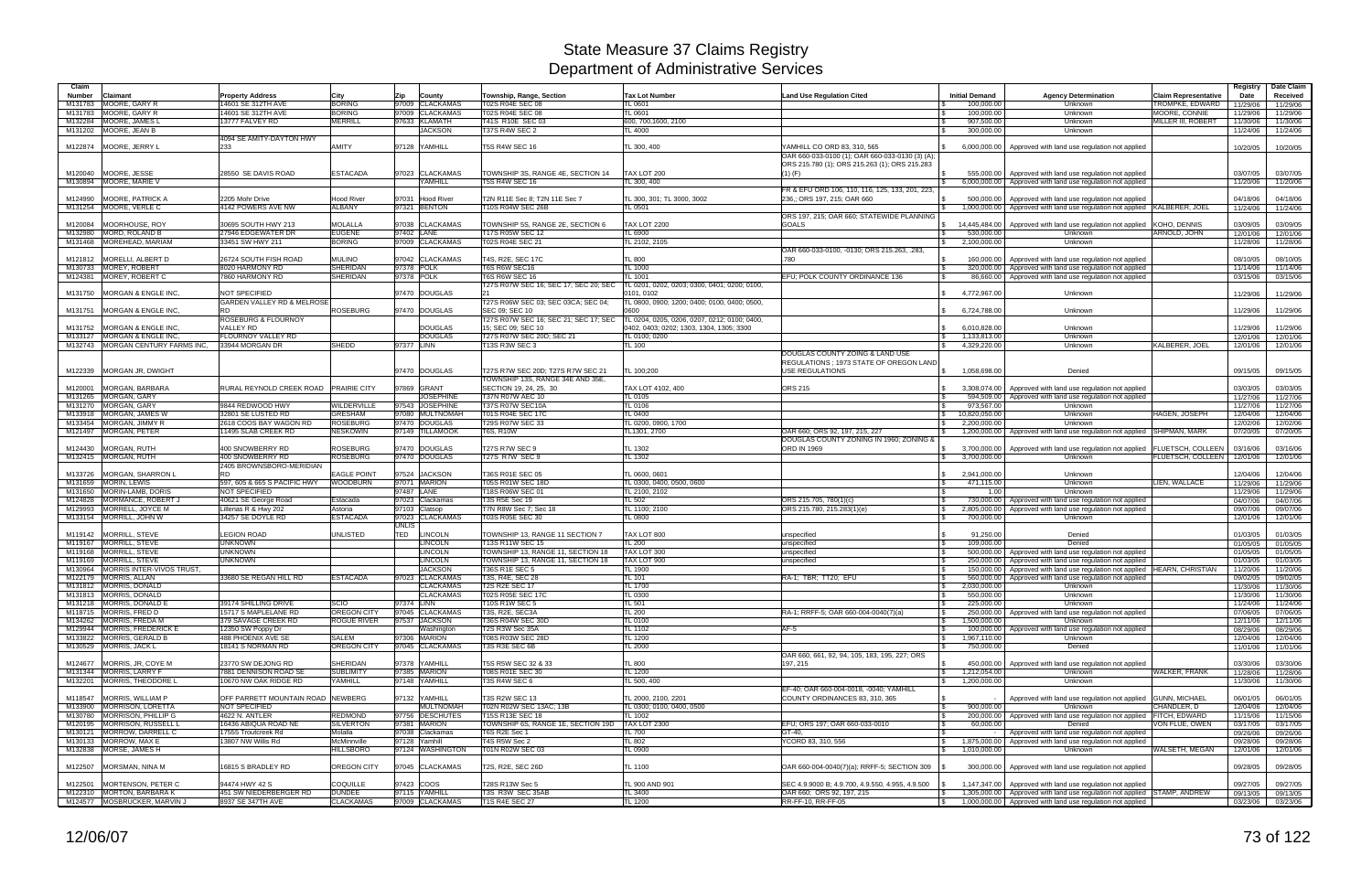| Claim<br>Number    | Claimant                                                  | <b>Property Address</b>                          | City                              | Zip        | County                          | Township, Range, Section                                              | <b>Tax Lot Number</b>                                                                      | <b>Land Use Regulation Cited</b>                                                                                                              | <b>Initial Demand</b>                                         | <b>Agency Determination</b>                                                                                 | <b>Claim Representative</b>      | Registry<br>Date     | Date Claim<br>Received |
|--------------------|-----------------------------------------------------------|--------------------------------------------------|-----------------------------------|------------|---------------------------------|-----------------------------------------------------------------------|--------------------------------------------------------------------------------------------|-----------------------------------------------------------------------------------------------------------------------------------------------|---------------------------------------------------------------|-------------------------------------------------------------------------------------------------------------|----------------------------------|----------------------|------------------------|
| M131991            | MOSBY, JAMES H                                            |                                                  |                                   |            | LANE                            | T21S R03W SEC 01; T21S R02W SEC 06<br>T20S R03W SEC 36                | TL 700; 300; 1600, 1800, 1900                                                              |                                                                                                                                               |                                                               | Unknown                                                                                                     | HANEBERG, MARK                   | 11/30/06             | 11/30/06               |
|                    |                                                           |                                                  |                                   |            |                                 |                                                                       | FL 1200, 1100, 0500; 0800, 0600, 0400, 0300,                                               |                                                                                                                                               |                                                               |                                                                                                             |                                  |                      |                        |
|                    | M131983   MOSBY, JOHN M                                   |                                                  |                                   |            | <b>KLAMATH</b>                  | T32S R08E Sec 00; 06; 05; T31S R08E Sec<br>00; Sec 1D                 | 0100; 0100, 0300; 6000, 5900, 5800, 5600, 4000,<br>3500, 3300, 3100, 1800, 1400; 0100      |                                                                                                                                               |                                                               | Unknown                                                                                                     | HANEBERG, MARK                   | 11/30/06             | 11/30/06               |
|                    | M131986 MOSBY, JOHN M                                     |                                                  |                                   |            | <b>KLAMATH</b>                  | T39S R2E SEC 34; 35; 36; T40S R2E SEC<br>00; T40S R3E SEC 00          | TL 1100; 300, 500; 200 TL 300, 102, 500, 1000,<br>100, 3000, 101 TL 3300, 3700, 5800, 6600 |                                                                                                                                               | 58,808,600.00<br>S.                                           |                                                                                                             | HANEBERG, MARK                   | 11/30/06             |                        |
|                    | M131992 MOSBY, LOLA B                                     |                                                  |                                   |            | LANE                            | T21S R03W SEC 16                                                      | TL 1102                                                                                    |                                                                                                                                               |                                                               | Unknown<br>Unknown                                                                                          | HANEBERG, MARK                   | 11/30/06             | 11/30/06<br>11/30/06   |
|                    | M134027 MOSELEY, JOAN                                     | 5200 HILLCREST RD                                | KLAMATH FALLS 97603 KLAMATH       |            |                                 | T40S R08E SEC 18                                                      | TL 2601                                                                                    |                                                                                                                                               | 150,000.00                                                    | Unknown                                                                                                     | THRONE, JUSTIN                   | 12/04/06             | 12/04/06               |
|                    |                                                           |                                                  |                                   |            |                                 | TOWNSHIP 2S, RANGE 1E OF WM,                                          |                                                                                            |                                                                                                                                               |                                                               |                                                                                                             |                                  |                      |                        |
| M120174            | MOSES, JESS R<br>M132896 MOULTON, MARTHA B                | 705 S ROSEMONT ROAD<br><b>PRODEN LN</b>          | <b>WEST LINN</b><br>PLEASANT HILL | 97455 LANE | 97068 CLACKAMAS                 | <b>SECTION 22</b><br>T18S R02W SEC 36                                 | TAX LOT 801<br>TL 0302                                                                     | OAR 660-004-0040                                                                                                                              | 1,900,000.00<br>320,000.00                                    | Approved with land use regulation not applied<br>Unknown                                                    |                                  | 03/16/05             | 03/16/05               |
|                    | MOUNTAIN GROVE CTR FOR NEW                                |                                                  |                                   |            |                                 |                                                                       |                                                                                            |                                                                                                                                               |                                                               |                                                                                                             |                                  | 12/01/06             | 12/01/06               |
| M133451            | <b>EDUCATION</b>                                          | 785 BARTON RD                                    | GLENDALE                          |            | 97442 DOUGLAS                   | T32S R05W SEC 29; 30; 32                                              | TL 0400; 0100; 0500                                                                        |                                                                                                                                               | 1,000,000.00                                                  | Unknown                                                                                                     |                                  | 12/02/06             | 12/02/06               |
| M130461            | <b>MOYER THEATERS INC.</b>                                | Powell Blvd & 108th Ave                          | Portland                          |            | 97266 MULTNOMAH                 | T1S R2E SEC 10B                                                       | TL 1200                                                                                    |                                                                                                                                               | $\mathbb{R}$                                                  | 6,500,000.00   Approved with land use regulation not applied   O`Donnell, Mark                              |                                  | 10/27/06             | 10/27/06               |
|                    |                                                           |                                                  |                                   |            |                                 |                                                                       |                                                                                            | OAR 125-154, 690-502, 660; ARS 92, 197, 199,                                                                                                  |                                                               |                                                                                                             |                                  |                      |                        |
| M122338            | MPR DEV PROPERTY.<br>M132133 MPR DEVOLOPMENT COMPANY,     |                                                  |                                   |            | <b>NASHINGTON</b><br>WASHINGTON | T1S R1W SEC 31<br>T1S R1W SEC31B                                      | <b>TL 800</b><br>TL800                                                                     | 209, 250(4), 215, 268, 537                                                                                                                    | 3,500,000.00<br>$\mathbb{S}$<br>10,000,000.00<br>$\mathbb{S}$ | Denied<br>Unknown                                                                                           | Willis, Donald<br>Willis, Donald | 09/14/05<br>11/30/06 | 09/14/05<br>11/30/06   |
|                    |                                                           |                                                  |                                   |            |                                 | TS07S, R11W, S22AA                                                    |                                                                                            | Land use regulations including transportation                                                                                                 |                                                               |                                                                                                             |                                  |                      |                        |
| M122527            | <b>IMR LIFTIN &amp; TOMLYN INC.</b>                       | 706 SE HWY 101                                   | Lincoln City                      |            | 97367 Lincoln                   |                                                                       | TL 2400                                                                                    | ordinances                                                                                                                                    | 1,000,000.00                                                  | Denied                                                                                                      | <b>BALDWIN, RUSSELL</b>          | 09/19/05             | 09/19/05               |
|                    | M134037 MT HOOD MEADOWS OREG LTD, NOT SPECIFIED           |                                                  |                                   |            | <b>HOOD RIVER</b>               | T01S R10E SEC 19; 20; 21; 29                                          | TL 1000; 0200, 1700; 0400, 0500; 0100                                                      |                                                                                                                                               | 3,533,354.00<br><b>S</b>                                      | Unknown                                                                                                     |                                  | 12/04/06             | 12/04/06               |
|                    |                                                           |                                                  |                                   |            |                                 |                                                                       |                                                                                            |                                                                                                                                               |                                                               |                                                                                                             |                                  |                      |                        |
| M134036            | MT HOOD MEADOWS OREG., LTD,<br>MT OLIVE PARK DEVELOPMENT  | 9495 HWY 35<br><b>SE HAWTHORNE MEADOWS &amp;</b> |                                   |            | <b>HOOD RIVER</b>               | T01S R10E SEC 20                                                      | TL 1500                                                                                    |                                                                                                                                               | 923,061.00                                                    | Unknown                                                                                                     |                                  | 12/04/06             | 12/04/06               |
| M134320            | <b>CORPORATION</b>                                        | BARBARA WELCH RD                                 | <b>PORTLAND</b>                   |            | 97266 MULTNOMAH                 | T01S R02E SEC 24AC; 24DB                                              | TL 4400, 4500; 0100, 0200                                                                  |                                                                                                                                               | 810.000.00                                                    | Unknown                                                                                                     | <b>SCHELL, STEVEN</b>            | 04/04/07             | 04/04/07               |
| M134048            | MUELLER, MARLIN                                           | NOT SPECIFIED                                    |                                   |            | <b>CLACKAMAS</b>                | T03S R02E SEC 28                                                      | <b>FL 0602</b>                                                                             |                                                                                                                                               | 805,704.00                                                    | Unknown                                                                                                     | <b>GREEN-HITE, MATT</b>          | 12/04/06             | 12/04/06               |
| M134046            | <b>MUELLER, MYRON M</b>                                   | NOT SPECIFIED                                    |                                   |            | <b>CLACKAMAS</b>                | <b>T03S R02E SEC 28</b>                                               | TL 0503                                                                                    |                                                                                                                                               | 902,863.00                                                    | Unknown                                                                                                     | <b>GREEN-HITE, MATT</b>          | 12/04/06             | 12/04/06               |
| M134047            | MUELLER, MYRON M<br>M132219 MUFFETT, DEAN M               | 23905 S HWY 213<br>NOT PROVIDED                  | OREGON CITY                       |            | 97027 CLACKAMAS<br><b>COOS</b>  | T03S R02E SEC 33<br>T23S R12W SEC 27; 28; 33; 34                      | FL 0900, 0902, 0903<br>1000; 2200; 100; 200                                                |                                                                                                                                               | 1,430,000.00<br>570,000.00<br><b>S</b>                        | Unknown<br>Unknown                                                                                          | GREEN-HITE, MATT                 | 12/04/06<br>11/30/06 | 12/04/06<br>11/30/06   |
|                    | M133038 MUFFETT, JOHN E                                   |                                                  |                                   | 97459 COOS |                                 | T23S R12W SEC 29; T23S R12W SEC 30                                    | TL 0600, 0800; 1300                                                                        |                                                                                                                                               | 225,000.00                                                    | Unknown                                                                                                     |                                  | 12/01/06             | 12/01/06               |
|                    | M132129 MUHLNICKEL, ANGELA R                              | 749 PLEASANT VALLEY RD                           | <b>MERLIN</b>                     |            | 97532 JOSEPHINE                 | T35S R06W SEC16                                                       | TL1903                                                                                     |                                                                                                                                               | 604,030.00                                                    | Unknown                                                                                                     | RIKER, RICK                      | 11/30/06             | 11/30/06               |
|                    | M130701 MUHLNICKEL, RICHARD A                             | 745 PLEASANT VALLEY RD                           | <b>MERLIN</b>                     |            | 97532 JOSEPHINE                 | <b>T35S R6W SEC 16</b>                                                | TL 1900                                                                                    |                                                                                                                                               | 250,000.00                                                    | Approved with land use regulation not applied   RANSOM, WILLARD                                             |                                  | 11/13/06             | 11/13/06               |
|                    | M133959 MUIR, GARY E                                      | 17300 NE OLDS LN                                 | <b>NEWBERG</b>                    |            | 97132 YAMHILL                   | T03S R03W SEC 16                                                      | TL 1602                                                                                    | PROVISIONS OF STATE SUBDIVISION LAWS IN                                                                                                       | 200,000.00                                                    | Unknown                                                                                                     |                                  | 12/04/06             | 12/04/06               |
|                    |                                                           | ON OR ABOUT 52580 SW SOUTH                       |                                   |            |                                 |                                                                       |                                                                                            | ORS 9; ORS 215.705-755, 780; STATEWIDE<br>PLANNING GOALS 2,3,4; OAR 660-006-0015,<br>0025, 0026, 0027; OAR 660-015-0000; OAR 660-             |                                                               |                                                                                                             |                                  |                      |                        |
|                    | M121554 MULHOLLAND, JOHN C                                | <b>RD</b>                                        | <b>GASTON</b>                     |            | 97119 WASHINGTON                | T1S R4W SEC 31 & 32                                                   | TL 101 & 391                                                                               | 033-0090, 0100, 0130(3A), 0130 (3)(9), 0160                                                                                                   | l S                                                           | 791,858.00   Approved with land use regulation not applied   LUCAS, JIM                                     |                                  | 07/25/05             | 07/25/05               |
| M118486            | <b>MULHOLLEN, RICHARD</b>                                 | <b>COREY ROAD</b>                                | <b>MEDFORD</b>                    | 97504      | <b>JACKSON</b>                  | T36S, R1W, SEC 27B                                                    | TL 600, 700                                                                                | JACKSON COUNTY ORDINANCES 2004-2, 88-18,<br>82-3, 80-23, 99-37, 84-4, 81-85, CH 4.2.6, 4.2.12;<br>ORS 197, 215.700-780; OAR 660-06-0000-0060; | 5,543,475.00                                                  | Approved with land use regulation not applied SCHMOR, DOUG                                                  |                                  | 05/23/05             | 05/23/05               |
|                    | M133684 MULKEY, PAUL                                      |                                                  | <b>MONMOUTH</b>                   | 97361 POLK |                                 | T09S R05W SEC 26; 36                                                  | TL 0500: 0302                                                                              |                                                                                                                                               | 800,000.00                                                    | Unknown                                                                                                     |                                  | 12/04/06             | 12/04/06               |
|                    |                                                           |                                                  |                                   |            |                                 |                                                                       |                                                                                            |                                                                                                                                               |                                                               |                                                                                                             | MENNENBACH.                      |                      |                        |
| M131109            | MULLER FAMILY TRUST,                                      |                                                  |                                   |            | 97338 POLK                      | T7S R6W SEC 1                                                         | TL 700, 703                                                                                |                                                                                                                                               | 28,000,000.00                                                 | Approved with land use regulation not applied                                                               | <b>STEVEN</b>                    | 11/22/06             | 11/22/06               |
|                    |                                                           |                                                  |                                   |            |                                 |                                                                       |                                                                                            | F/F; OAR 660-006-0027(1)(C)(6); HB 3661; ORS                                                                                                  |                                                               |                                                                                                             |                                  |                      |                        |
| M120484<br>M119787 | MULLER, RICK A<br>MULQUEENEY, KATHLEEN M                  | 15752 SALT CREEK RD<br>29095 S DRYLAND ROAD      | <b>DALLAS</b><br>CANBY            | 97338 POLK | 97013 CLACKAMAS                 | TOWNSHIP 7S, RANGE 6W, SECTION 1<br>TOWNSHIP 4S, RANGE 1E, SECTION 34 | TAX LOT 801<br>TAX LOT 200                                                                 | 215-503, 197.015(11)<br>660-033-0135                                                                                                          | 800,000.00<br><b>S</b>                                        | Approved with land use regulation not applied<br>80,000.00 Approved with land use regulation not applied    |                                  | 04/06/05<br>02/15/05 | 04/06/05<br>02/15/05   |
| M130651            | MULTANEN, CLIFFORD L                                      | 30942 PITTSBURG RD                               | <b>ST HELENS</b>                  |            | 97051 COLUMBIA                  | <b>T5N R2W SEC 21</b>                                                 | TL 801                                                                                     |                                                                                                                                               | <b>S</b>                                                      | 624,000.00   Approved with land use regulation not applied                                                  |                                  | 11/09/06             | 11/09/06               |
|                    | MULTNOMAH CHANNEL FARMS                                   |                                                  |                                   |            |                                 |                                                                       |                                                                                            |                                                                                                                                               |                                                               |                                                                                                             |                                  |                      |                        |
| M133105            | INC.                                                      | <b>NONE GIVEN</b>                                |                                   |            | <b>MULTNOMAH</b>                | T03N R01W SEC 30                                                      | <b>TL 300</b>                                                                              |                                                                                                                                               | 1,815,000.00<br>$\mathbb{S}$                                  | Unknown                                                                                                     | <b>RAMIS, TIMOTHY</b>            | 12/01/06             | 12/01/06               |
|                    | M118625 MUNCIE, DONNA L<br>M129636 MUNSON, EDNA E         | 6806 S MILLER RD<br>96329 Fairview Sumner Ln     | HUBBARD<br>Coquille               | 97423 Coos | 97032 CLACKAMAS                 | T5S R1E SEC6<br>T27S R12W Sec 14                                      | TL 1701<br><b>TL 1400</b>                                                                  | EFU<br>EFU; Statewide Planning Goals                                                                                                          | <b>S</b><br>227,103.00                                        | 450,000.00   Approved with land use regulation not applied<br>Approved with land use regulation not applied | <b>REIF, R ROGER</b>             | 06/17/05<br>07/11/06 | 06/17/05<br>07/11/06   |
|                    | M119678 MUNSON, GREGG L                                   | <b>CORVALLIS ROAD</b>                            | <b>INDEPENDENCE</b>               | 97351 POLK |                                 | TOWNSHIP 8S, RANGE 4W, SECTION 33                                     | <b>TAX LOT 700, 702</b>                                                                    | OAR 660.014; OAR 660.015; OAR 660.033; OAR<br>660-004; OAR 660-006; ORS 91, 92, 136, 138,                                                     |                                                               |                                                                                                             |                                  | 02/09/05             |                        |
|                    | M132125 MUNTS, STEVEN                                     | 27990 FERN RIDGE RD                              | SWEET HOME                        | 97386 LINN |                                 | T13S R01W SEC36B                                                      | <b>TL 0200</b>                                                                             | 196, 197, 215; SB 100                                                                                                                         | $\frac{1}{2}$ 19,255,920.00                                   | 1,194,827.00   Approved with land use regulation not applied<br>Unknown                                     | WYMAN, TY                        | 11/30/06             | 02/09/05<br>11/30/06   |
|                    | M134322 MURAKAMI FARMS INC,                               | 3991 HWY 201                                     | <b>ONTARIO</b>                    |            | 97914 MALHEUR                   | T18S R47E SEC 18                                                      | TL 0100, 0700                                                                              |                                                                                                                                               | 1,280,207.00<br>$\sqrt{3}$                                    | Unknown                                                                                                     | HARRISON, VERYL                  | 04/06/07             | 04/06/07               |
|                    | M129502 MURAYAMA, STANLEY                                 |                                                  |                                   |            | ramhill                         | T4S R6W Sec 35                                                        | TL 101                                                                                     | Yamhill Co Sec 402.03 (CA)                                                                                                                    | $\mathbb{S}$                                                  | 200,000.00 Approved with land use regulation not applied                                                    |                                  | 06/13/06             | 06/13/06               |
|                    |                                                           |                                                  |                                   |            |                                 | T2S R5E Sec 24; Sec 13; T2S R6E Sec 18;                               | TL 100,201; 601; 302, 605, 802, 803, 901, 1000;                                            |                                                                                                                                               |                                                               |                                                                                                             |                                  |                      |                        |
|                    | M130085 MURPHY COMPANY,<br>M134052 MURPHY COMPANY,        | None Given<br>NOT SPECIFIED                      | <b>CUSHMAN</b>                    | 97439 LANE | Clackamas                       | Sec 19<br>T18S R11W SEC 3020                                          | 101, 200, 301<br>TL 0400, 5700, 5800, 6100                                                 |                                                                                                                                               | 900,000.00<br>2,100,000.00<br>$\sqrt{3}$                      | Denied<br>Unknown                                                                                           | FARTHING, MICHAEL                | 09/21/06<br>12/04/06 | 09/21/06<br>12/04/06   |
|                    | M134054 MURPHY COMPANY,                                   | NOT SPECIFIED                                    | SWISSHOME                         | 97439 LANE |                                 | T17S R09W SEC 30; 31                                                  | TL 0900; 0100, 0200, 0300                                                                  |                                                                                                                                               | $\sqrt{3}$<br>230,000.00                                      | Unknown                                                                                                     | FARTHING, MICHAEL                | 12/04/06             | 12/04/06               |
|                    | M134053 MURPHY LOGGING CO,                                | 6370 HWY 126                                     | <b>CUSHMAN</b>                    | 97439 LANE |                                 | T18S R11W SEC 3020                                                    | TL 8900                                                                                    |                                                                                                                                               | 438,000.00<br><b>S</b>                                        | Unknown                                                                                                     | FARTHING, MICHAEL                | 12/04/06             | 12/04/06               |
|                    | M133473 MURPHY, JEAN J                                    | NOT SPECIFIED                                    |                                   |            | 97113 WASHINGTON                | T01S R03W SEC 17                                                      | TL 1400                                                                                    |                                                                                                                                               | 1,225,000.00<br>$\sqrt{3}$                                    | Unknown                                                                                                     | <b>CLARK, TRISHA</b>             | 12/02/06             | 12/02/06               |
|                    | M132732 MURPHY, KATHERINE A                               | 2868 N. VALLEY VIEW RD                           | ASHLAND                           |            | 97520 JACKSON                   | T38S R01E SEC 17                                                      | <b>TL 0700</b>                                                                             |                                                                                                                                               | 1,000,000.00<br>$\mathcal{S}$                                 | Unknown                                                                                                     | <b>HEARN, CHRISTIAN</b>          | 12/01/06             | 12/01/06               |
|                    | M132862 MURPHY, PAUL E<br>M132871 MURPHY, PAUL E          | N/A                                              |                                   | 97338 POLK | <b>POLK</b>                     | T07S R05W SEC 26<br>T7S R5W SEC30; T7S R5W SEC19                      | TL 1100<br>TL 2000 : TL 800                                                                |                                                                                                                                               | 749,120.00<br>$\sqrt{3}$<br>6,158,790.00<br>$\mathbb{S}$      | Unknown<br>Unknown                                                                                          |                                  | 12/01/06             | 12/01/06               |
|                    | M131319 MURRAY, ARTHUR J                                  | 50950 SE CHERRYVILLE DR                          | <b>SANDY</b>                      |            | 97055 CLACKAMAS                 | T12S R05E SEC 25B                                                     | TL 1700, 1800                                                                              |                                                                                                                                               | <b>S</b>                                                      | 600,000.00 Approved with land use regulation not applied                                                    |                                  | 12/01/06<br>11/27/06 | 12/01/06<br>11/27/06   |
|                    |                                                           |                                                  |                                   |            |                                 |                                                                       |                                                                                            |                                                                                                                                               |                                                               |                                                                                                             |                                  |                      |                        |
|                    | M131337 MURRAY, JAMES L                                   |                                                  |                                   |            | LANE                            | T17S R04W SEC 01                                                      | TL 8100                                                                                    | OAR 660, DIVISION 6, GOAL 4; LINCOLN<br>COUNTY CODE 1.1375 (TIMBER                                                                            | $\mathfrak{S}$                                                | 580,000.00   Approved with land use regulation not applied CORNACCHIA, STEVE                                |                                  | 11/27/06             | 11/27/06               |
|                    | M124628 MURRAY, JOSEPH A                                  |                                                  |                                   |            | 97376 LINCOLN                   | T12S R11W SEC 32                                                      | TL 12800                                                                                   | CONSERVATION)                                                                                                                                 | $\mathcal{S}$                                                 | 528,803.00   Approved with land use regulation not applied                                                  |                                  | 03/27/06             | 03/27/06               |
|                    | M134466 MURRAY, RONALD D                                  | NOT SPECIFIED                                    |                                   |            | 97231 MULTNOMAH                 | T02N R01W SEC 30B; SEC 30BC                                           | TL 1400, 1500; 1101, 1102, 1200, 1600                                                      |                                                                                                                                               | 1,000,000.00<br>$\sqrt{3}$                                    | Unknown                                                                                                     |                                  | 11/06/07             | 11/06/07               |
|                    | M133071 MURRAY, THOMAS J                                  | CRAB AVE & FIRST ST                              | <b>TILLAMOOK</b>                  |            | 97141 TILLAMOOK                 | T01S R10W SEC 31                                                      | TL 3800                                                                                    |                                                                                                                                               | 310,000.00<br>$\sqrt{3}$                                      | Unknown                                                                                                     |                                  | 12/01/06             | 12/01/06               |
|                    | M130782 MURRHEE, WILLIAM T<br>M132976 MURRY TTEE, CORINNE | NOT PROVIDED<br>86726 CENTRAL RD                 | <b>EUGENE</b>                     | 97402 LANE | <b>LINN</b>                     | T12S R1W SEC 21<br>T18S R05W SEC 08                                   | <b>TL 303</b><br>TL 0607                                                                   |                                                                                                                                               | $\sqrt{3}$<br>175,440.00                                      | 126,460.00 Approved with land use regulation not applied<br>Unknown                                         | POTTER, WILLIAM                  | 11/15/06             | 11/15/06               |
|                    | M124803 MYERS, ANN M                                      | 8964 NE HWY 240                                  | YAMHILL                           |            | 97148 YAMHILL                   | T3S R4W SEC 2                                                         | <b>TL 1600</b>                                                                             | YAM CO ZO ORD 310                                                                                                                             | l \$<br>$\sqrt{3}$                                            | 750,000.00 Approved with land use regulation not applied                                                    | Bridges, John                    | 12/01/06<br>04/06/06 | 12/01/06<br>04/06/06   |
|                    | M131965 MYERS, KENNETH                                    | 2300 OBENCHAIN RD                                | <b>BUTTE FALLS</b>                |            | 97522 JACKSON                   | T35S R2E SEC 07                                                       | <b>TL 1300</b>                                                                             |                                                                                                                                               | 350,000.00                                                    | Unknown                                                                                                     | Gledhill, Tamara                 | 11/30/06             | 11/30/06               |
|                    |                                                           | 28699 & 28701 SPENCER CREEK                      |                                   |            |                                 |                                                                       |                                                                                            |                                                                                                                                               |                                                               |                                                                                                             |                                  |                      |                        |
|                    | M131586 MYERS, LEW B                                      | <b>RD</b>                                        | <b>EUGTENE</b>                    | 97405 LANE |                                 | T18S R04W SEC 19; SEC 20                                              | TL 2200; 0200, 0206                                                                        |                                                                                                                                               | 4,685,000.00<br>$\mathbb{S}$                                  | Unknown                                                                                                     | REED, LARRY                      | 11/29/06             | 11/29/06               |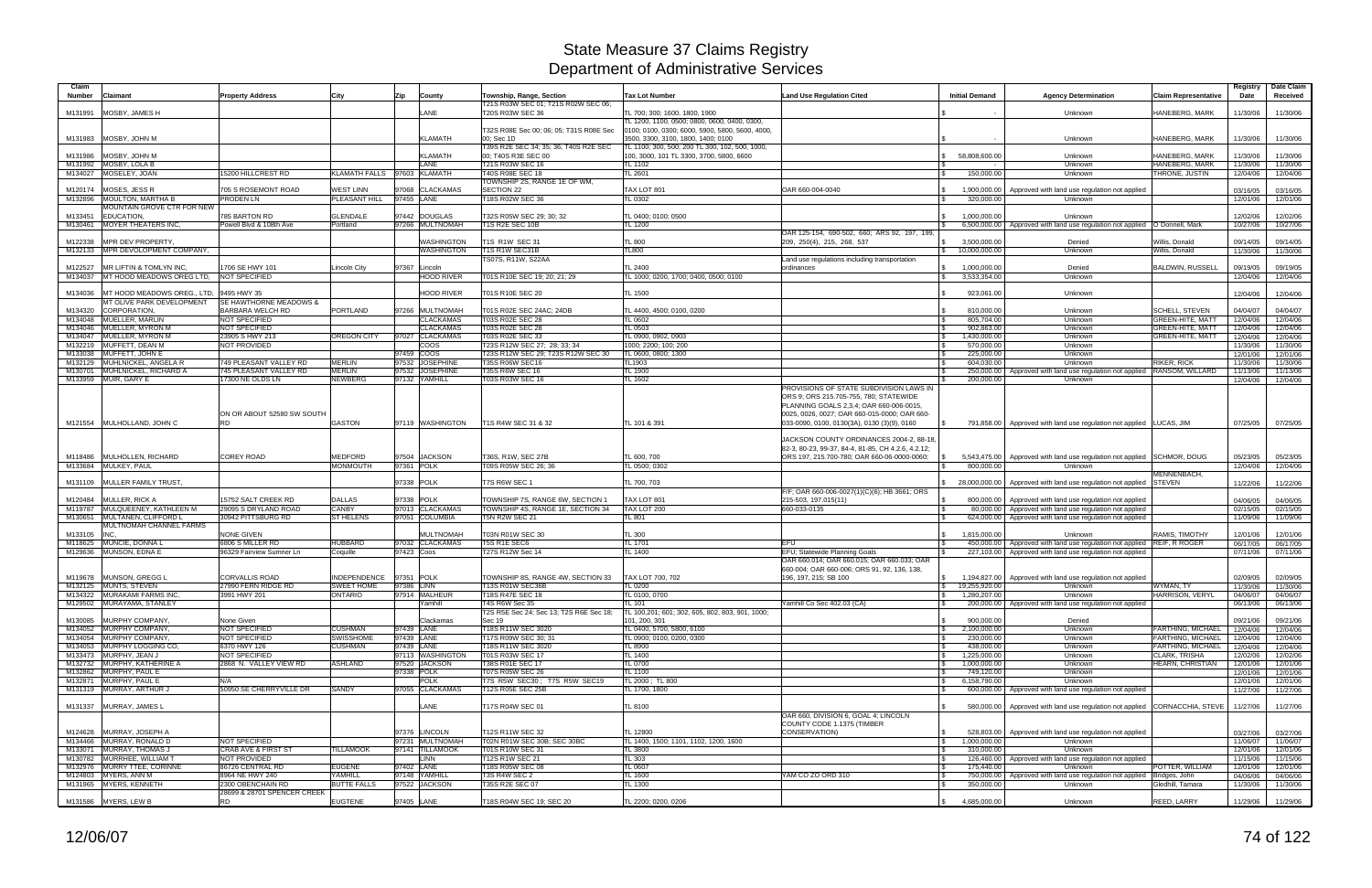| Claim              |                                                       |                                             |                                           |                                  |                                                        |                                |                                                                                                          |                                              |                                                                                                                                  |                                       | Registry             | Date Claim           |
|--------------------|-------------------------------------------------------|---------------------------------------------|-------------------------------------------|----------------------------------|--------------------------------------------------------|--------------------------------|----------------------------------------------------------------------------------------------------------|----------------------------------------------|----------------------------------------------------------------------------------------------------------------------------------|---------------------------------------|----------------------|----------------------|
| Number             | Claimant                                              | <b>Property Address</b>                     | City                                      | Zip<br>County                    | Township, Range, Section                               | <b>Tax Lot Number</b>          | <b>Land Use Regulation Cited</b>                                                                         | <b>Initial Demand</b>                        | <b>Agency Determination</b>                                                                                                      | <b>Claim Representative</b>           | Date                 | Received             |
| M133460            | <b>MYERS, LOREN L</b>                                 | 76221 MOSBY CREEK RD                        | COTTAGE GROVE 97424 LANE                  |                                  | T21S R02W SEC 19                                       | TL 0101                        |                                                                                                          |                                              | Unknown                                                                                                                          |                                       | 12/02/06             | 12/02/06             |
|                    | M132247 MYERS, SAUNDRA                                | 23255 SE DOWTY RD<br>2424 EAST ECKMAN CREEK | <b>EAGLE CREEK</b>                        | 97022 CLACKAMAS                  | <b>T2S R4E SEC 31</b>                                  | TL 2500                        |                                                                                                          |                                              | Unknown                                                                                                                          |                                       | 11/30/06             | 11/30/06             |
| M121896            | <b>MYERS, VIRGIL</b>                                  | ROAD                                        | <b>WALDPORT</b>                           | 97394 LINCOLN                    | T14S, R 11W, SEC (NONE)                                | TL 600                         | TIMBER CONSERVATION ZONING                                                                               | 1,112,000.00                                 | Approved with land use regulation not applied                                                                                    |                                       | 08/15/05             | 08/15/05             |
|                    |                                                       |                                             |                                           |                                  |                                                        |                                |                                                                                                          |                                              |                                                                                                                                  |                                       |                      |                      |
| M118318            | MYHRA, HAROLD R                                       | 23275 SW BOSKY DELL LN                      | <b>WEST LINN</b>                          | 97068 CLACKAMAS                  | TOWNSHIP 2S, RANGE 1E, SECTION 33DA                    | TAX LOT 400                    | OAR 660-004-0040(8)(e), (7)(a); RRFF-5                                                                   | 350,317.00                                   | Approved with land use regulation not applied                                                                                    |                                       | 04/14/05             | 04/14/05             |
|                    | M133624 MYHRE, MARTIN A                               | 86994 CENTRAL RD                            | <b>EUGENE</b><br><b>MYRTLE POINT</b>      | 97402 LANE<br>97458 COOS         | T18S R05W SEC 09<br>T29S R12W SEC 05; SEC 08           | TL0506                         | - \$                                                                                                     | 119,000.00                                   | Unknown<br>Unknown                                                                                                               | JOHNSON, LAURA<br><b>STUMP, NANCY</b> | 12/04/06             | 12/04/06             |
| M133384            | MYRTLE VIEW FARM LLC,<br>M133864 NADAL, DAVE          | 93523 LAMPA LN<br>NW ROCK CREEK ROAD        |                                           | <b>MULTNOMAH</b>                 | <b>T02N R02W SEC 26D</b>                               | TL 0400; 0200<br>TL 0800, 0900 | \$<br>- \$                                                                                               | 2,550,773.00<br>600,000.00                   | Unknown                                                                                                                          |                                       | 12/02/06<br>12/04/06 | 12/02/06<br>12/04/06 |
|                    | M134236 NADAL, DAVE                                   | <b>NW ROCK CREEK RD</b>                     |                                           | <b>MULTNOMAH</b>                 | T02N R02W SEC 26D                                      | TL 0800, 0900                  |                                                                                                          | 600,000.00                                   | Closed with no action taken                                                                                                      |                                       | 12/05/06             | 12/05/06             |
|                    | M131163 NAGEL, RICHARD A                              | 8707 YANK GULCH RD                          | <b>TALENT</b>                             | 97540 JACKSON                    | <b>T39S R1W SEC 2</b>                                  | TL 1900                        |                                                                                                          | 300,000.00                                   | Unknown                                                                                                                          | HEARN, CHRISTIAN                      | 11/24/06             | 11/24/06             |
|                    |                                                       |                                             |                                           |                                  |                                                        |                                | RA-2: GOAL 15: CLACKAMAS COUNTY ZDO:                                                                     |                                              |                                                                                                                                  |                                       |                      |                      |
|                    |                                                       |                                             |                                           |                                  |                                                        |                                | CLACKAMAS COUNTY COMP PLAN & MAPS.                                                                       |                                              |                                                                                                                                  |                                       |                      |                      |
|                    | M118733 NAGLEE, ROBERT W                              | 31178 SW RIVERWOOD DR                       | <b>WEST LINN</b>                          | 97068 CLACKAMAS                  | T 3S, R1E, SEC 22CB                                    | TL 100, 200, 3701, 3702, 3703  | ORS 390; OAR 660<br>Statewide Planning Goal 3; ORS 215.203, 215.243-                                     | 1,358,053.00                                 | Approved with land use regulation not applied   JOHNSON, MARY                                                                    | WATERBURY,                            | 07/08/05             | 07/08/05             |
| M129447            | NAIL, MAXINE                                          | 95183 Turnbow Lane                          | Junction City                             | 97448 Lane                       | T15S R5W Sec 30                                        | <b>TL 304</b>                  | 700, 197.175-250                                                                                         | \$<br>1,080,000.00                           | Approved with land use regulation not applied                                                                                    | <b>NORMAN</b>                         | 06/02/06             | 06/02/06             |
|                    | M131269 NAKAI, JOHN H                                 |                                             | <b>CORNELIUS</b>                          | 97113 WASHINGTON                 | T01S R03W SEC 17                                       | TL 1100                        | \$                                                                                                       | 3,338,823.00                                 | Approved with land use regulation not applied                                                                                    |                                       | 11/27/06             | 11/27/06             |
|                    |                                                       |                                             |                                           |                                  |                                                        |                                |                                                                                                          |                                              |                                                                                                                                  |                                       |                      |                      |
|                    | M122131 NAKAO, CHIZUKO                                | 6000 SW WINTERS RD                          | <b>CORNELIUS</b>                          | 97113 WASHINGTON                 | T1S R3 W SEC 17<br>TOWNSHIP 11S, RANGE 13E, SECTION 28 | TL 1300                        | 1982 RURAL CODE CREATING AF-20 DISTRICTS \$                                                              | 1,451,000.00                                 | Approved with land use regulation not applied NAKAO, CALVIN                                                                      |                                       | 08/30/05             | 08/30/05             |
|                    |                                                       |                                             |                                           |                                  | TOWNSHIP 11S, RANGE 13E, SECTION                       |                                | OAR 660 1-45; ORS CHAPTER 92, 195, 197, 215                                                              |                                              |                                                                                                                                  |                                       |                      |                      |
|                    |                                                       |                                             |                                           |                                  | 28AA                                                   |                                | STATE WIDE PLANNING GOALS ; JEFFERSON                                                                    |                                              |                                                                                                                                  |                                       |                      |                      |
|                    | M118356 NANCE, ROY W                                  | 2383 SW DOVER LANE                          | <b>MADRAS</b>                             | 97741 JEFFERSON                  |                                                        | TAX LOT 100, 300               | <b>COUNTY PLANNING &amp; ZONING</b><br>$\mathcal{L}$                                                     | 616,000.00                                   | Approved with land use regulation not applied                                                                                    |                                       | 04/25/05             | 04/25/05             |
|                    | M133074 NANETTE BLAIR LIVING TRUST,                   | 2738 KENT CREEK RD                          | <b>WINSTON</b>                            | 97496 DOUGLAS                    | T29S R06W SEC 07; SEC 08                               | TL 0100, 0101, 0102: 0400      |                                                                                                          | 1,310,100.00<br>\$                           | Unknown                                                                                                                          |                                       | 12/01/06             | 12/01/06             |
|                    | M118701 NANSON, KENNETH                               | 29701 SW 60TH AVENUE                        | <b>WILSONVILLE</b>                        | 97070 CLACKAMAS                  | T3S, R1E, SEC18                                        | <b>TL 2900</b>                 | CCZDO; ORS 92, 196, 197, 215, 377; OAR 141-<br>085-005-0090, 660-023, 033; GOAL 3, 11                    | 9,611,890.00<br>\$                           | Denied                                                                                                                           | HAGEN, JOSEPH                         |                      |                      |
|                    | M134432 NAPOLEON, JANICE A                            | 2128 ANDERSON CREEK RD                      | <b>TALENT</b>                             | 97540 JACKSON                    | T38S R01W SEC 33                                       | TL 0601                        | <b>S</b>                                                                                                 | 200,000.00                                   | Unknown                                                                                                                          |                                       | 07/01/05<br>08/23/07 | 07/01/05<br>08/23/07 |
|                    |                                                       |                                             |                                           |                                  |                                                        |                                | MARION COUNTY LAND USE REGULATIONS;                                                                      |                                              |                                                                                                                                  |                                       |                      |                      |
|                    |                                                       |                                             |                                           |                                  |                                                        |                                | EFU: ORS 215; OAR 660; STATE LAND USE                                                                    |                                              |                                                                                                                                  |                                       |                      |                      |
| M121521            | NASH, EDWARD H                                        | NORTH OF SIEGMUND ROAD                      | <b>NOT PROVIDED</b>                       | <b>MARION</b>                    | T9S, R1E, SEC 9D                                       | <b>TL 100</b>                  | <b>GOALS 3, 4</b>                                                                                        |                                              | Approved with land use regulation not applied                                                                                    | HILGEMANN, DAVID                      | 07/21/05             | 07/21/05             |
| M129392            | NASTASI, CONSTANCE L                                  | 5324 & 5346 Hwy 35                          | Mt Hood-Parkdale                          | 97041<br><b>Hood River</b>       | T1N R10E Sec 15: Sec 15A                               | TL 500, 600; 1600; 1700        | Farm A-2; ORD 2, 6, 7, 48, 106; ORS 92, 197, 215                                                         | 1,434,800.00                                 |                                                                                                                                  | ANDERSEN, STEVEN                      |                      |                      |
|                    | M132370 NAUMES INC.                                   |                                             |                                           | <b>JACKSON</b>                   | 38S R1W SEC 07                                         | TL 200                         |                                                                                                          | 3,170,000.00                                 | Approved with land use regulation not applied<br>Unknown                                                                         |                                       | 05/25/06<br>12/01/06 | 05/25/06<br>12/01/06 |
|                    | M132372 NAUMES INC.                                   |                                             |                                           | <b>JACKSON</b>                   | T38S R1W, 2W SEC 07, 12                                | TL 900, 100                    |                                                                                                          | $\mathcal{S}$<br>20,302,250.00               | Unknown                                                                                                                          | O'CONNOR, DANIEL                      | 12/01/06             | 12/01/06             |
|                    | M132373 NAUMES INC.                                   |                                             |                                           | <b>JACKSON</b>                   | T38S R1W SEC 07                                        | TL 700                         |                                                                                                          | 2,200,000.00                                 | Unknown                                                                                                                          | O'CONNOR, DANIEL                      | 12/01/06             | 12/01/06             |
|                    | M132711 NAUMES, PETER 1                               | 1770 HANLEY ROAD                            | <b>MEDFORD</b>                            | 97501 JACKSON                    | <b>T37S R2W SEC 22</b>                                 | <b>TL 2000</b>                 | $\mathfrak{L}$                                                                                           | 355,000.00                                   | Unknown                                                                                                                          | <b>STARK, ERIC</b>                    | 12/01/06             | 12/01/06             |
|                    | M122226 NAYLOR, JUDY A                                | 33520 NW Pebble Creek Rd                    | Buxton                                    | 97109 Washington                 | T3N R4E Sec 4b                                         | <b>TL 200</b>                  | EFU, EFC, AF-20, HB3661, 430-85<br>- \$                                                                  | 700,000.00                                   | Approved with land use regulation not applied                                                                                    |                                       | 09/08/05             | 09/08/05             |
|                    | NEAL L & SANDRA T. HURLEY                             |                                             |                                           |                                  |                                                        |                                | OAR 660-033-0010-0160, 06-0000-0060;<br>JACKSON COUNTY ORDINANCES; ORS 197,                              |                                              |                                                                                                                                  |                                       |                      |                      |
| M118702            | <b>TRUST</b>                                          | <b>MCLOUGHLIN DRIVE</b>                     | <b>MEDFORD</b>                            | 97504 JACKSON                    | T36S, R1W, SEC 32                                      | <b>TL 700</b>                  | 215.203-237, 780; GOAL 11; EFU                                                                           | 1,850,000.00                                 | Approved with land use regulation not applied SCHMOR, DOUG                                                                       |                                       | 07/01/05             | 07/01/05             |
| M129360            | NEAL, LEONARD                                         |                                             |                                           | 97374 Linn                       | T10 R1E Sec 23                                         | TL 2900                        |                                                                                                          | 54,500.00                                    | Approved with land use regulation not applied                                                                                    |                                       | 05/19/06             | 05/19/06             |
| M133095            | NEALE, CONSTANCE M                                    | 32331 TIDE CREEK RD                         | <b>MYRTLE CREEK</b>                       | 97457 DOUGLAS                    | T29S R04W SEC 07; 08                                   | TL 1000; 2300                  | l S                                                                                                      | 130,000.00                                   | Unknown                                                                                                                          |                                       | 12/01/06             | 12/01/06             |
| M130140<br>M133497 | NEALY, JAMES<br>NEAVOLL, CHARLES                      | Grays Creek Rd<br>4106 STRICKLAND CANYON RD | <b>Grants Pass</b><br><b>ROSEBURG</b>     | 97527 Josephine<br>97470 DOUGLAS | T37S R5W Sec 31<br>T28S R07W SEC 23                    | TL 100<br><b>TL 800</b>        | ORS 215.700-780; OAR 660-006-0027<br>l \$<br>$\mathcal{F}$                                               | 200,000.00<br>260,000.00                     | Approved with land use regulation not applied  HART, ROBERT<br>Unknown                                                           |                                       | 09/28/06<br>12/02/06 | 09/28/06<br>12/02/06 |
|                    |                                                       |                                             |                                           |                                  |                                                        |                                | UNION COUNTY ZONING (UCZPSO) SECTION                                                                     |                                              |                                                                                                                                  |                                       |                      |                      |
| M118730            | NEEDLES, JUDY                                         | NOT AVAILABLE                               | <b>NOT AVAILABLE</b>                      | 97850 UNION                      | T1S, R39E, SEC (NONE)                                  | TL 7001                        | 2.06                                                                                                     | 428,000.00                                   | Approved with land use regulation not applied VARNEY, DEAN                                                                       |                                       | 07/08/05             | 07/08/05             |
|                    |                                                       |                                             |                                           |                                  |                                                        |                                |                                                                                                          |                                              |                                                                                                                                  |                                       |                      |                      |
|                    |                                                       | SE MATHIEU ST                               |                                           | <b>MARION</b>                    | T4S, R1W, SEC 17C                                      |                                | EFU; CITY OF DONALD COMPREHENSIVE PLAN;                                                                  |                                              |                                                                                                                                  |                                       |                      |                      |
|                    | M118653 NEEDY BRICK & TILE CO.                        |                                             | <b>DONALD</b>                             |                                  |                                                        | TL 1000                        | CITY OF DONALD INDUSTRIAL ZONE M-2                                                                       | 250,000.00                                   | Approved with land use regulation not applied VAN, MIKE                                                                          |                                       | 06/21/05             | 06/21/05             |
| M122330            | NEEL, LARRY A                                         | 12789 DUGGAN RD                             |                                           | CENTRAL POINT 97502 JACKSON      | T35S R2W SEC 29                                        | TL 600                         | EFU; WR; 2004 LDO & COMP. PLAN ELEMENTS                                                                  | 544,000.00                                   | Approved with land use regulation not applied                                                                                    |                                       | 09/14/05             | 09/14/05             |
|                    | M132108 NEELY LIVING TRUST,                           |                                             |                                           | <b>CLACKAMAS</b>                 | T3 R1E SEC18                                           | <b>TL100</b>                   |                                                                                                          | 600.000.00                                   | Unknown                                                                                                                          |                                       | 11/30/06             | 11/30/06             |
|                    | M124625 NEELY, MAYME I                                | 91177 RIVER RD                              | <b>JUNCTION CITY</b>                      | 97448 LANE                       | T16S R4W Sec 35                                        | TL 403                         | EFU; ORDINANCE 613                                                                                       | 300,000.00                                   | Approved with land use regulation not applied                                                                                    |                                       | 03/27/06             | 03/27/06             |
|                    | M131201 NEELY, SANDRAL<br>M131588 NEGHERBON, LUCILLE  | 91165 RIVER RD<br>19846 TILLER TRAIL HWY    | <b>JUNCTION CITY</b><br><b>DAYS CREEK</b> | 97448 LANE<br>97429 DOUGLAS      | T16S R4W SEC 35<br>T30S R03W SEC 27; SEC 28; SEC 34    | TL 402<br>TL 0500; 1000; 0500  |                                                                                                          | 1,255,963.00<br>1,050,000.00                 | Approved with land use regulation not applied   YATES, JANE<br>Unknown                                                           | NEGHERBON, SEAN                       | 11/24/06             | 11/24/06             |
|                    | M131543 NEIKES, JACALYN                               | NOT SPECIFIED                               |                                           | 97103 CLATSOP                    | T07N R09W SEC 19                                       | TL 1000                        |                                                                                                          | 1,000,000.00                                 | <b>Unknown</b>                                                                                                                   |                                       | 11/29/06<br>11/29/06 | 11/29/06<br>11/29/06 |
|                    | M130102 NEIKES, JAMES J                               | None given                                  |                                           | Clatsop                          | T8N R10W Sec 26                                        | TL 401                         | - \$                                                                                                     |                                              | 200,000.00 Approved with land use regulation not applied                                                                         |                                       | 09/22/06             | 09/22/06             |
|                    | M130468 NEIKES, ROBERT D                              | None Given                                  | Cannon Beach                              | 97110 CLATSOP                    | T5W R10N SEC 19AA                                      | TL 900, 903                    | \$                                                                                                       | 1,265,000.00                                 | Denied                                                                                                                           | GELINEAU, JILL                        | 10/27/06             | 10/27/06             |
|                    | M130831 NEIKES, THOMAS R                              | 92310 RIEKKOLA                              | <b>ASTORIA</b>                            | 97103 CLATSOP                    | T8n R9W SEC 30BD                                       | TL 1300                        | l \$                                                                                                     | 25,000.00                                    | Denied                                                                                                                           | BARTHOLOMEW,                          | 11/17/06             | 11/17/06             |
|                    | M131145 NEILSEN, CLARK                                | 3259 COKER BUTTE RD                         | <b>MEDFORD</b>                            | 97501 JACKSON                    | <b>T37S R1W SEC 4</b>                                  | TL 1001, 1500                  |                                                                                                          | 2,000,000.00<br>\$                           | Approved with land use regulation not applied MARK                                                                               |                                       | 11/24/06             | 11/24/06             |
|                    | M132682 NELSON, ARVEY D                               | 11200 MCCANN ROAD                           | <b>AMITY</b>                              | 97101 POLK                       | <b>T6S R5W SEC 11</b>                                  | TL 200                         |                                                                                                          | 150,000.00                                   | Unknown                                                                                                                          |                                       | 12/01/06             | 12/01/06             |
|                    |                                                       | 63300 HAMEHOOK ROAD, 21690                  |                                           |                                  |                                                        |                                |                                                                                                          |                                              |                                                                                                                                  |                                       |                      |                      |
|                    | M119976 NELSON, BERTIL                                | NE BUTLER MARKET ROAD                       | <b>BEND</b>                               | 97701 DESCHUTES                  | TOWNSHIP 17S, RANGE 12E, SECTION 13                    | TAX LOT 400, 402               | ORS, OAR, EFU                                                                                            | $\mathbb{S}$<br>1,000,000.00                 | Approved with land use regulation not applied SAILORS, DAVID                                                                     |                                       | 03/01/05             | 03/01/05             |
|                    | M132633 NELSON, DENNIS G                              | 31897 NW PUMPKIN RIDGE DR                   |                                           | <b>WASHINGTON</b>                | T2N R3W SEC 25                                         | TL 2003                        | - \$                                                                                                     | 300,000.00                                   | Unknown                                                                                                                          |                                       | 12/01/06             | 12/01/06             |
|                    | M129521 NELSON, DONALD R                              | 6200 Butte Falls Hwy                        | <b>Butte Falls</b>                        | Jackson                          | T35S R1E Sec 5                                         | <b>TL 200</b>                  | OAR 660-004, 011, 012, 033-0120, 0130, 0135;<br>Goals 3, 4, 5, 11, 14; ORS 92, 195, 197, 215<br><b>S</b> |                                              | 1,161,000.00 Approved with land use regulation not applied MARK                                                                  | BARTHOLOMEW,                          | 06/15/06             | 06/15/06             |
|                    | M131096 NELSON, GEORGEN                               |                                             |                                           | YAMHILL                          | T03S R02W SEC 13                                       | TL 101                         | <b>S</b>                                                                                                 |                                              | 50,000.00   Approved with land use regulation not applied GOWELL, WALTER                                                         |                                       | 11/22/06             | 11/22/06             |
|                    | M129354 NELSON, GLADYS L                              | 595 & 577 W Evans Creek                     | Roque River                               | 97537 Jackson                    | T36S R4W Sec 16A                                       | <b>TL 2500</b>                 | SR 2.5; LDO Effective 3/12/04<br>l \$                                                                    | 600,000.00                                   | Denied                                                                                                                           | <b>MYERS, CRAIG</b>                   | 05/18/06             | 05/18/06             |
|                    | M133373 NELSON, HOWARD                                |                                             |                                           | 97361 POLK                       | T09S R04W SEC 30                                       | TL 0310                        | l \$                                                                                                     | 70,000.00                                    | Unknown                                                                                                                          |                                       | 12/02/06             | 12/02/06             |
|                    | M132707 NELSON, JOSEPH                                | 1331 REESE CREEK ROAD                       | <b>EAGLE POINT</b>                        | 97524 JACKSON                    | T35S R1W SEC 26                                        | <b>TL 1801</b>                 | l \$                                                                                                     | 100,000.00                                   | Unknown<br>Unknown                                                                                                               | GLATTE, ERIK                          | 12/01/06             | 12/01/06             |
|                    | M132048 NELSON, KENNETH E<br>M130302 NELSON, LAUREL K | 7925 CORVALLIS RD                           | INDEPENDENCE 97351 POLK                   | <b>BENTON</b>                    | T9S R4W SEC4<br>T13S R6W SEC 14                        | <b>TL500</b><br><b>TL 500</b>  | \$                                                                                                       | 2,500,000.00<br>$\mathbb{S}$<br>3,050,000.00 | Approved with land use regulation not applied JOHNSON, LAURA                                                                     |                                       | 11/30/06<br>10/16/06 | 11/30/06<br>10/16/06 |
|                    | M132179 NELSON, LOYD W                                |                                             |                                           | <b>COOS</b>                      | T28S R13W SEC 10                                       | TL 1000, 1001                  |                                                                                                          | 225,000.00                                   | Unknown                                                                                                                          |                                       | 11/30/06             | 11/30/06             |
|                    | M121643 NELSON, RICHARD L                             | <b>NOT PROVIDED</b>                         |                                           | 97128 YAMHILL                    | T4S, R5W, SEC 11 & 14                                  | <b>TL 3600</b>                 | ORS 83, 310<br>\$                                                                                        | 1,270,000.00                                 | Denied                                                                                                                           |                                       | 07/29/05             | 07/29/05             |
|                    | M132679 NELSON, RICHARD L                             | NOT PROVIDED                                |                                           | YAMHILL                          | <b>T4S R5W SEC 11</b>                                  | <b>TL 3600</b>                 |                                                                                                          | 7,169,410.00<br>\$                           | Unknown                                                                                                                          | PINKSTAFF, JOHN                       | 12/01/06             | 12/01/06             |
|                    | M130628 NELSON, ROBERT L<br>M130702 NELSON, ROY K     | 48521 HWY 101                               | <b>BANDON</b>                             | 97411 COOS<br>97124 WASHINGTON   | T29S R14W SEC 19; 18<br><b>T2S R1W SEC 36</b>          | TL 200; 3200<br>TL 2500        |                                                                                                          | <b>S</b><br>200,000.00                       | 1,037,093.00   Approved with land use regulation not applied   MCINTOSH, EMMETT<br>Approved with land use regulation not applied |                                       | 11/08/06             | 11/08/06             |
|                    | M131614 NELSON, SHARON E                              | NTO PROVIDED                                |                                           | <b>MARION</b>                    | T04S R01W SEC 07                                       | TL 1200, 1300                  | $\sqrt{3}$                                                                                               | 900,000.00                                   | Unknown                                                                                                                          | SHIPMAN, MARK                         | 11/13/06<br>11/29/06 | 11/13/06<br>11/29/06 |
|                    | M131193 NELSON, SUSAN V                               |                                             |                                           | <b>MARION</b>                    | T8S R2W SEC 19C                                        | <b>TL 700</b>                  | $\sqrt{s}$                                                                                               | 646,905.00                                   | Unknown                                                                                                                          | LIEN, WALLACE                         | 11/24/06             | 11/24/06             |
|                    | M130934 NELSON, WANDA                                 |                                             | <b>LEBANON</b>                            | 97355 LINN                       | <b>T11S R1W SEC 18</b>                                 | TL 100, 400                    | $\sqrt{s}$                                                                                               |                                              | 290,000.00 Approved with land use regulation not applied NESON, WILLIAM                                                          |                                       |                      | 11/20/06 11/20/06    |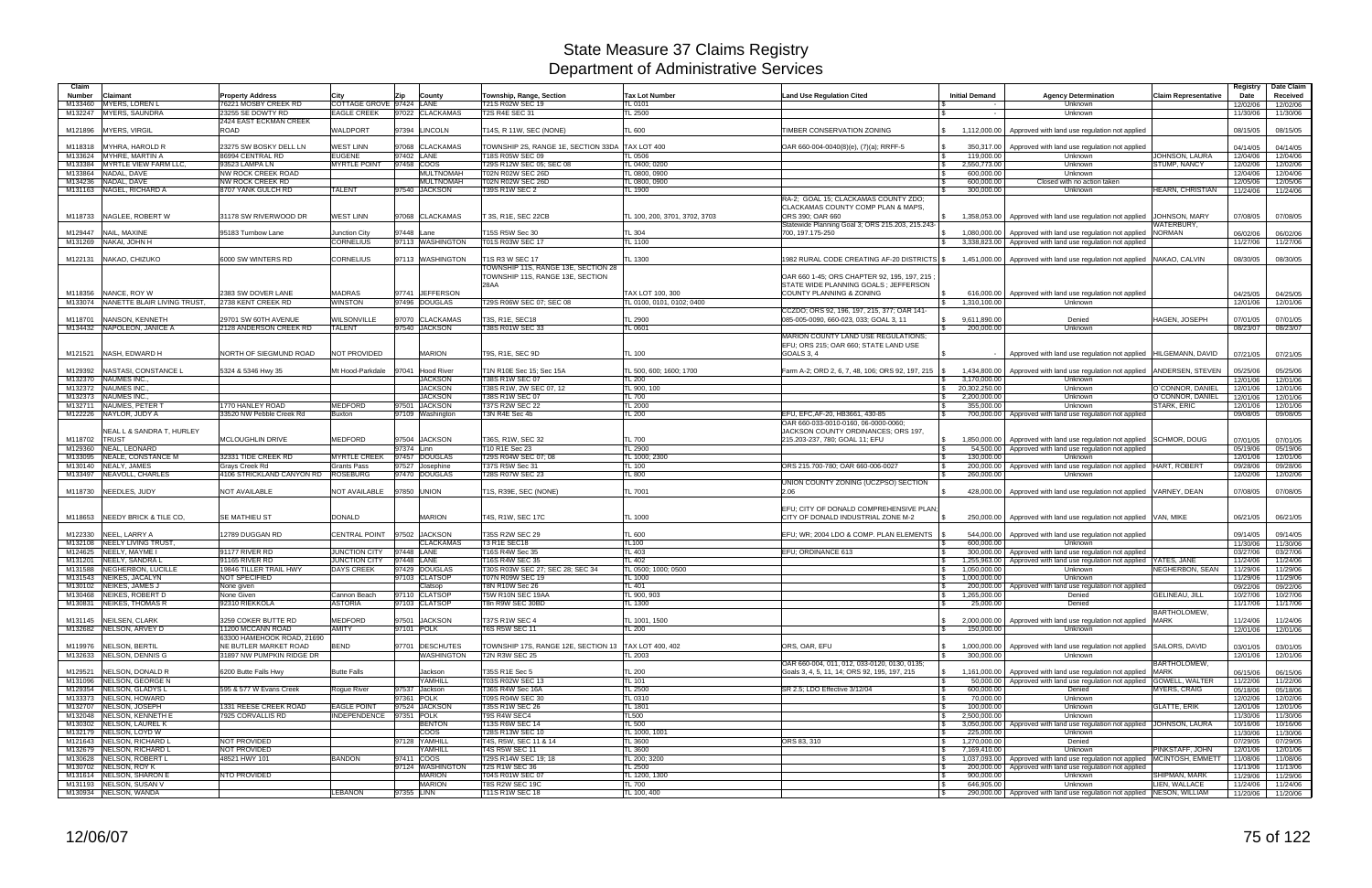| Claim<br><b>Number</b> | Claimant                                                   | <b>Property Address</b>                                      | City                   | Zip        | County                               | Township, Range, Section                                      | <b>Tax Lot Number</b>                                                                | <b>Land Use Regulation Cited</b>                                                               | <b>Initial Demand</b>                                      | <b>Agency Determination</b>                                                                                              | <b>Claim Representative</b>        | Registry<br>Date     | Date Claim<br>Received |
|------------------------|------------------------------------------------------------|--------------------------------------------------------------|------------------------|------------|--------------------------------------|---------------------------------------------------------------|--------------------------------------------------------------------------------------|------------------------------------------------------------------------------------------------|------------------------------------------------------------|--------------------------------------------------------------------------------------------------------------------------|------------------------------------|----------------------|------------------------|
| M134447                | NELSON, WILLIAM                                            | 26581 HWY 36                                                 | CHESHIRE               | 97419 LANE |                                      | T16S R05W SEC 09                                              | <b>TL 0700</b>                                                                       |                                                                                                | 165,000.00                                                 | Unknown                                                                                                                  | WATERBURY,<br><b>NORMAN</b>        | 10/17/07             | 10/17/07               |
| M134007                | NEMECEK, JOHN                                              |                                                              |                        |            | POLK                                 | T08S R05W SEC 21                                              | TL 0304, 305                                                                         |                                                                                                |                                                            | Unknown                                                                                                                  |                                    | 12/04/06             | 12/04/06               |
|                        | M131077 NEPTUNE PRINCIPAL TRUST,                           | 62530 EDGEWATER                                              | <b>JOSEPH</b>          |            | 97846 WALLOWA                        | T3S R45E SEC 5                                                | TL 208                                                                               |                                                                                                | 450,000.00                                                 | Unknown                                                                                                                  | HOSTETTER, D RAHN                  | 11/22/06             | 11/22/06               |
|                        | M118586 NETTER, FRED W                                     | 15082 OTTAWAY RD                                             | AURORA                 |            | 97002 MARION                         | <b>T4S R1W SEC 13</b>                                         | TL 800, 801, 802, 803, 1700                                                          | EFU; MCRZO SECT 172; OAR 340, 629, 660, 661<br>690; ORS 92, 197, 215, 227, 454, 526, 527, 536, | 1,609,000.00                                               | Denied                                                                                                                   | ROGGENDORF,<br><b>KRISTIAN</b>     | 06/10/05             | 06/10/05               |
|                        |                                                            |                                                              |                        |            |                                      |                                                               |                                                                                      | EFU; MCRZO SECT 172; OAR 340, 629, 660, 661<br>690; ORS 92, 197, 215, 227, 454, 526, 527, 536, |                                                            |                                                                                                                          |                                    |                      |                        |
| M118586                | NETTER, FRED W                                             | 15082 OTTAWAY RD                                             | AURORA                 |            | 97002 MARION                         | T4S R1W SEC 13                                                | TL 800, 801, 802, 803, 1700                                                          | 537                                                                                            | 1,609,000.00<br>$\mathsf{S}$                               | Denied                                                                                                                   | ODONNELL, MARK                     | 06/10/05             | 06/10/05               |
|                        | M134339 NEUMANN, CAROL C                                   | 25545 HALL ROAD                                              |                        | 97448 LANE |                                      | T16S R05W SEC 18 : T16S R15W SEC 18                           | TL 0211 ; TL 0205                                                                    |                                                                                                | 413,201.00                                                 | Unknown                                                                                                                  |                                    | 04/19/07             | 04/19/07               |
|                        | M133389 NEUMANN, HOLM                                      | <b>16825 DELICIOUS ST</b>                                    | BEND                   |            | 97701 DESCHUTES                      | <b>T16S R10E SEC 13</b>                                       | L 0803                                                                               |                                                                                                | 147,555.00                                                 | Unknown                                                                                                                  | <b>WHITE, BRUCE</b>                | 12/02/06             | 12/02/06               |
|                        | M118352 NEUSCHWANDER, A J                                  | WHISKEY HILL RD                                              |                        |            | <b>CLACKAMAS</b>                     | TOWNSHIP 4S, RANGE 1E, SECTION 32                             | TAX LOT 9001, 901, 902, 903, 904                                                     | CLACKAMAS ZDO (EFU)                                                                            | $\mathbb{S}$                                               | 1,223,874.00 Approved with land use regulation not applied                                                               |                                    | 04/25/05             | 04/25/05               |
|                        |                                                            | 6097 SOUTH WHISKEY HILL                                      |                        |            |                                      |                                                               |                                                                                      | EFU; CLACKAMAS COUNTY ORDINANCE 82-                                                            |                                                            |                                                                                                                          |                                    |                      |                        |
| M118454                | NEUSCHWANDER, JOEL                                         | <b>ROAD</b>                                                  | HUBBARD                |            | 97032 CLACKAMAS                      | T4S, R1E, SEC 31                                              | TL 100; 400                                                                          | 2058; DLCD GOAL 3                                                                              | <b>S</b>                                                   | 2,820,000.00   Approved with land use regulation not applied                                                             |                                    | 05/18/05             | 05/18/05               |
|                        | M121837 NEUSCHWANDER, JOEL                                 | 6097 S WHISKEY HILL RD                                       | <b>CLACKAMAS</b>       |            | 97032 CLACKAMAS                      | T4S, R1E, SEC 31C & 31                                        | TL 100, & 400                                                                        | OAR 690 DIV. 9                                                                                 | 1,030,000.00<br>$\mathfrak s$                              | Denied                                                                                                                   |                                    | 08/11/05             | 08/11/05               |
|                        | M133928 NEVE, CAROLYN J                                    | 31125 DOWWD ROAD                                             | <b>ST HELENS</b>       |            | 97051 COLUMBIA                       | T04N R02W SEC 03B<br>T38S R10E SEC 25; SEC 00; T38S R11VE     | TL 0300                                                                              |                                                                                                | 143,000.00<br><b>S</b>                                     | Unknown                                                                                                                  | NENABLE CO-TTE,                    | 12/04/06             | 12/04/06               |
|                        | M132206 NEVIN 1982 FAMILY TRUST.                           |                                                              |                        |            | <b>KLAMATH</b>                       | <b>SEC 00</b><br>T38S R10E SEC 25; SEC 00; T38S R11VE         | TL 400; 2700, 3201, 3400; 3800                                                       |                                                                                                | 3,000,000.00                                               | Unknown                                                                                                                  | <b>PATRICIA</b><br>LASSETT CO-TTE, | 11/30/06             | 11/30/06               |
|                        | M132206 NEVIN 1982 FAMILY TRUST,                           |                                                              |                        |            | KLAMATH                              | <b>SEC 00</b>                                                 | TL 400; 2700, 3201, 3400; 3800                                                       | EFU-CG Zone; County Land Code 54.060(B)(1)                                                     | $\mathbb{S}$<br>3,000,000.00                               | Unknown                                                                                                                  | PENNY                              | 11/30/06             | 11/30/06               |
| M130013                | NEVIN, PETE                                                | North 140 E on Mitchel Road                                  |                        |            | Klamath                              | T38S R11 1/2 E Sec 30                                         | TL 301                                                                               | Goal 3; ORS 215                                                                                | 100,000.00                                                 | Approved with land use regulation not applied                                                                            |                                    | 09/11/06             | 09/11/06               |
|                        | M129459 NEWBERRY, BARBARA R                                | None Given                                                   |                        |            | Washington                           | T2S R2W Sec 17A                                               | <b>TL 400</b>                                                                        | <b>EFU</b>                                                                                     | $\sqrt{3}$                                                 | 1,800,000.00 Approved with land use regulation not applied                                                               |                                    | 06/05/06             | 06/05/06               |
| M132040                | NEWELL SAYLER, SHARON L                                    | 35195 KNOX BUTTE RD NE                                       | <b>ALBANY</b>          | 97322 LINN |                                      | T11S R3W SEC1                                                 | <b>TL101</b>                                                                         |                                                                                                | $\mathbb{R}$                                               | Unknown                                                                                                                  |                                    | 11/30/06             | 11/30/06               |
|                        | M133194 NEWELL TTEE, MARIAN M                              | RT 6 BOX 179                                                 | <b>ASTORIA</b>         |            | 97303 CLATSOP                        | <b>T08N R08W SEC 25</b>                                       | TL 1100                                                                              |                                                                                                | 211,125.00                                                 | Unknown                                                                                                                  | new. DAVID                         | 12/01/06             | 12/01/06               |
|                        | M134026 NEWELL, MARVIN I                                   | <b>NOT SPECIFIED</b>                                         |                        |            | KLAMATH                              | T40S R09E SEC 14                                              | TL 0100                                                                              |                                                                                                | 1,000,000.00<br>$\mathcal{S}$                              | Unknown                                                                                                                  | THRONE, JUSTIN                     | 12/04/06             | 12/04/06               |
|                        |                                                            | 26850 SW PETE'S MOUNTAIN                                     |                        |            |                                      |                                                               |                                                                                      | OAR 660-006026, 27; ORS 215.780(1C); ORS                                                       |                                                            |                                                                                                                          |                                    |                      |                        |
| M119743                | Newland, Bernard<br>M133926 NEWLAND, WAYNE                 | <b>ROAD</b>                                                  | <b>WEST LINN</b>       | 97068      | <b>CLACKAMAS</b><br><b>CLACKAMAS</b> | TOWNSHIP 3, RANGE 1E, SECTION 10<br>T04S R03E SEC 17          | TAX LOT 1203, 1205<br>TL 2100                                                        | 215.705                                                                                        | 1,000,000.00<br>900,000.00                                 | Approved with land use regulation not applied<br>Unknown                                                                 |                                    | 02/14/05             | 02/14/05               |
|                        | M132358 NEWLANDER, JANICE                                  | 96200 WIND SONG LANE                                         | <b>NORTH BEND</b>      | 97459 COOS |                                      | T23S R13W SEC 13D                                             | TL 600                                                                               |                                                                                                | l \$<br>111,840.00                                         | Unknown                                                                                                                  |                                    | 12/04/06<br>11/30/06 | 12/04/06<br>11/30/06   |
|                        | M132299 NEWMAN, WESLEY                                     | <b>INEYARD LANE</b>                                          | <b>ROSEBURG</b>        |            | 97470 DOUGLAS                        | <b>T26S R7W SEC 35B</b>                                       | 800                                                                                  |                                                                                                | 420,000.00                                                 | Unknown                                                                                                                  |                                    | 11/30/06             | 11/30/06               |
|                        |                                                            |                                                              |                        |            |                                      |                                                               |                                                                                      | DOUGLAS COUNTY ORDINANCE: ARTICLE 6                                                            |                                                            |                                                                                                                          |                                    |                      |                        |
|                        |                                                            |                                                              |                        |            |                                      |                                                               |                                                                                      | 3.6.150; ZONED AGT (AGRICULTURE, GRAZING,                                                      |                                                            |                                                                                                                          |                                    |                      |                        |
| M120235                | NEWMAN, WESLEY G                                           | 525 VINEYARD LANE                                            | ROSEBURG               |            | 97470 DOUGLAS                        | TOWNSHIP 26S, RANGE 7W, SECTION 35B TAX LOT 800               |                                                                                      | TIMBER-RAISING)                                                                                | 90.000.00                                                  | Approved with land use regulation not applied                                                                            |                                    | 03/21/05             | 03/21/05               |
| M130448                | NEWTON, JOSEPHINE F                                        | 13841 NE WILCO HWY                                           | WOODBURN               |            | 97071 MARION                         | <b>T5S R1W SEC 22</b>                                         | TL 200, 300, 400                                                                     |                                                                                                | 400,000.00                                                 | Approved with land use regulation not applied                                                                            |                                    | 10/26/06             | 10/26/06               |
|                        | M130883 NEWTON, JOSEPHINE F                                | 3841 WILCO HWY                                               | WOODBURN               |            | 97071 MARION                         | <b>T5S R1W SEC 22</b>                                         | TL 400, 600                                                                          |                                                                                                | 160,000.00                                                 | Approved with land use regulation not applied   DASSO, BRIAN                                                             |                                    | 11/20/06             | 11/20/06               |
|                        |                                                            |                                                              |                        |            |                                      |                                                               |                                                                                      | GOAL 14; OAR 660-014, 015; ORS 197.175, 200,                                                   |                                                            |                                                                                                                          |                                    |                      |                        |
| M124531                | NICE, RICHARD D<br>M133464 NICELY, PHILIP                  | 85528 DILLEY LANE<br>NOT SPECIFIED                           | <b>EUGENE</b>          | 97405 LANE | <b>BAKER</b>                         | T18S R2W Sec 19<br>T09S R40W SEC 30                           | <b>TL 400</b><br><b>TL 0300</b>                                                      | 250                                                                                            | 115,000.00<br>1,649,000.00<br>$\sqrt{3}$                   | Approved with land use regulation not applied CORNACCHIA, STEVE<br>Unknown                                               |                                    | 03/21/06<br>12/02/06 | 03/21/06<br>12/02/06   |
|                        |                                                            |                                                              |                        |            |                                      |                                                               |                                                                                      |                                                                                                |                                                            |                                                                                                                          |                                    |                      |                        |
|                        |                                                            |                                                              |                        |            |                                      |                                                               |                                                                                      |                                                                                                |                                                            |                                                                                                                          |                                    |                      |                        |
|                        | M130801 NICHOL, GLEN                                       | 9748 BATES RD SE                                             | <b>AUMSVILLE</b>       |            | 97325 MARION                         | T8S R1W SEC 31B                                               | TL 1300, 2500, 2600                                                                  |                                                                                                | IS.                                                        | 396,000.00   Approved with land use regulation not applied                                                               |                                    | 11/16/06             | 11/16/06               |
| M125158                | NICHOLAS, ROGER                                            |                                                              |                        |            | 97392 Marion                         | T9S R2W Sec 6D                                                | TL 600                                                                               | MCRZO 136.010, 030(a),050(a), 060(a)(b);<br>MCCPAP 3 & 4                                       | 180,000.00                                                 |                                                                                                                          |                                    |                      |                        |
|                        | M132295 NICHOLS BRO INC,                                   | Ridgeway dr & Rogers Lane<br>HWY 42 & OLALLA COUNTY RD       | Turner<br>WINSTON      |            | 97496 DOUGLAS                        | T28S R7W SEC 22, SEC 27                                       | 500, 200                                                                             |                                                                                                | 6,623,250.00<br>$\mathcal{S}$                              | Approved with land use regulation not applied<br>Unknown                                                                 |                                    | 04/28/06<br>11/30/06 | 04/28/06<br>11/30/06   |
|                        |                                                            |                                                              |                        |            |                                      | T28S R7W SEC 31; T29S R7W SEC 5;                              |                                                                                      |                                                                                                |                                                            |                                                                                                                          |                                    |                      |                        |
|                        | M132296 NICHOLS BROS INC.                                  |                                                              |                        |            | <b>DOUGLAS</b>                       | T29S R7W SEC 6                                                | 400, 500, 100                                                                        |                                                                                                | \$ 11,134,500.00                                           | Unknown                                                                                                                  |                                    | 11/30/06             | 11/30/06               |
|                        |                                                            |                                                              |                        |            |                                      |                                                               |                                                                                      |                                                                                                |                                                            |                                                                                                                          | WATERBURY,                         |                      |                        |
|                        | M125072 NICHOLS, DARYL                                     | 87730 Greenhill Rd                                           | Eugene                 | 97402 Lane |                                      | T18S R4W Sec 6                                                | TL 101                                                                               | <b>EFU: F-2</b>                                                                                | 3,700,000.00                                               | Approved with land use regulation not applied                                                                            | <b>NORMAN</b>                      | 04/24/06             | 04/24/06               |
|                        |                                                            |                                                              |                        |            |                                      |                                                               | TL 0600, 0700, 1100, 1100, 1200, 1300, 1400,                                         |                                                                                                |                                                            |                                                                                                                          |                                    |                      |                        |
| M131624                | NICHOLS, JAMES                                             |                                                              |                        |            | <b>DOUGLAS</b>                       | T30S R06W SEC 22: T30S R06W SEC 27                            | 1401: 0100. 0500                                                                     |                                                                                                | 1,209,193.00                                               | Unknown                                                                                                                  | <b>GLEDHILL, TAMARA</b>            | 11/29/06             | 11/29/06               |
|                        |                                                            |                                                              |                        |            |                                      | TOWNSHIP 5S, RANGE 2EofWM, SECTION                            |                                                                                      |                                                                                                |                                                            |                                                                                                                          |                                    |                      |                        |
|                        | M118472 NICHOLS, KAYE P<br>M130021 NICHOLS, LAURENCE V     | 32240 ONA WAY<br>24581 S Newkirchner Rd                      | MOLALLA<br>Oregon City | 97038      | <b>CLACKAMAS</b><br>97045 Clackamas  | T4S R2E Sec 3                                                 | TAX LOT 700, 701<br>TL 1700, 1790                                                    | OAR 66-033-0100, 0130; ORS 215.263, 283, 780<br>None Specified.                                |                                                            | 2,906,814.00 Approved with land use regulation not applied<br>8,750,975.00 Approved with land use regulation not applied | BEAN, JAMES                        | 05/19/05<br>09/12/06 | 05/19/05<br>09/12/06   |
| M130861                | NICHOLSON, ARTHUR E                                        | 39779 SE TRUBEL ROAD                                         | SANDY                  | 97055      | <b>CLACKAMAS</b>                     | T2S R4E SEC 24D                                               | TL 600                                                                               |                                                                                                | 2,900,000.00                                               | Approved with land use regulation not applied NICHOLSON, LARRY                                                           |                                    | 11/17/06             | 11/17/06               |
|                        | M130862 NICHOLSON, ARTHUR E                                | 16801 SE 329TH PLACE                                         | SANDY                  |            | 97055 CLACKAMAS                      | T2S R4E SEC 9: 16                                             | TL 5000; 800                                                                         |                                                                                                | 1,300,000.00                                               | Approved with land use regulation not applied NICHOLSON, LARRY                                                           |                                    | 11/17/06             | 11/17/06               |
|                        | M131187 NICHOLSON, MARY ANN                                |                                                              |                        |            | KLAMATH                              | T33S R7.5E SEC 7; 18                                          | TL 1400: 3200. 3400. 3600                                                            |                                                                                                |                                                            | Unknown                                                                                                                  | <b>SPENCER, MICHAEL</b>            | 11/24/06             | 11/24/06               |
|                        |                                                            |                                                              |                        |            |                                      | T33S R7VE SEC 26; 19; 20; T34S R7VE SEC                       |                                                                                      |                                                                                                |                                                            |                                                                                                                          |                                    |                      |                        |
|                        | M132638 NICHOLSON, ROGER                                   | NOT PROVIDED                                                 |                        |            | <b>KLAMATH</b>                       | 3:2                                                           | TL700: 3800: 4200: 1000: 700, 600                                                    |                                                                                                | \$49,000,000.00                                            | Unknown                                                                                                                  | RUDD, MICHAEL                      | 12/01/06             | 12/01/06               |
|                        | M124321 NICKELSEN, ROBERT L                                | TUCKER RD: EDY RD: ELIOT RD:<br><b>EXPERIMENT STATION DR</b> | HOOD RIVER             |            | 97031 HOOD RIVER                     | T2N R10E SEC1: T2N R10E SEC 1B: T2N<br>R10E SEC 1B            | TL 500; TL 1100, 1203, 1301, 3800, 3900; TL1400 FARM ZONE A-2; ORS 197, 215; OAR 660 |                                                                                                | \$ 27,001,580.00                                           | Denied                                                                                                                   |                                    |                      |                        |
|                        | M132796 NICKERSON, ROY                                     | 20451 SOUTH MAY RD                                           |                        |            | 97045 CLACKAMAS                      | T3S R1E SEC 14                                                | TL 1906                                                                              |                                                                                                | 625,000.00                                                 | Unknown                                                                                                                  | ANDERSEN, STEVEN                   | 03/13/06             | 03/13/06               |
|                        |                                                            |                                                              |                        |            |                                      |                                                               |                                                                                      | Yamhill Co Comp Plan 74, 76, 82, 93; OAR 660-<br>0040, 660-0040-0018; ORS 215, 213, 236, 265,  |                                                            |                                                                                                                          |                                    | 12/01/06             | 12/01/06               |
|                        | M129713 NICKLOUS, MARTIN T                                 |                                                              |                        |            | Yamhill                              | T3S R2W Sec 28                                                | <b>TL 100</b>                                                                        | 284, 293, 705, 780                                                                             |                                                            | 560,039.00   Approved with land use regulation not applied Nicklous, Katherine                                           |                                    | 07/20/06             | 07/20/06               |
|                        |                                                            |                                                              |                        |            |                                      |                                                               |                                                                                      | Yamhill Co Comp Plan 74, 76, 82, 93; OAR 660-                                                  |                                                            |                                                                                                                          |                                    |                      |                        |
|                        |                                                            |                                                              |                        |            |                                      |                                                               |                                                                                      | 0040, 660-0040-0018 : ORS 215, 213, 236, 265,                                                  |                                                            |                                                                                                                          |                                    |                      |                        |
|                        | M129713   NICKLOUS, MARTIN T                               |                                                              |                        |            | <b>Yamhill</b>                       | T3S R2W Sec 28                                                | TL 100                                                                               | 284, 293, 705, 780                                                                             | <b>S</b>                                                   | 560,039.00   Approved with land use regulation not applied GUNN, MICHAEL                                                 |                                    | 07/20/06             | 07/20/06               |
|                        |                                                            |                                                              |                        |            |                                      |                                                               |                                                                                      |                                                                                                |                                                            |                                                                                                                          | WATERBURY.                         |                      |                        |
|                        | M132142 NIELSEN, GORDON J<br>M124351 NIEMI, FRANCES E      | 92815 SOVERN PLACE<br>NORTH SIDE OF NW COREY RD NORTH PLAINS | JUNCTION CITY          | 97448 LANE | <b>WASHINGTON</b>                    | T16S R4W SEC 9; 16                                            | TL 1900: 300, 517<br>TL 803                                                          | OAR 660-033-0090, 0100, 0120; ORS 215.213                                                      |                                                            | 260,000.00   Approved with land use regulation not applied<br>559,000,00 Approved with land use regulation not applied   | <b>NORMAN</b>                      | 11/20/06             | 11/20/06               |
|                        |                                                            |                                                              |                        |            |                                      | T2N R3W Sec 23                                                |                                                                                      | HB 3661; OAR 660-033-0135; STATEWIDE                                                           |                                                            |                                                                                                                          |                                    | 03/14/06             | 03/14/06               |
|                        | M121706 NIMS FAMILY LTD PARTNERSHIP,                       | 21980 SW AEBISCHER RD                                        | SHERWOOD               |            | 97140 WASHINGTON                     | T2S, R2W, SEC 26                                              | TL 1301                                                                              | PLANNING GOAL 11                                                                               | $\mathcal{S}$                                              | 2,500,000.00   Approved with land use regulation not applied DAY, ROSS                                                   |                                    | 08/03/05             | 08/03/05               |
|                        | M129541 NIMS, FRANK                                        | 21980 SW Aebischer Rd                                        | Sherwood               |            | 97140 Washington                     | <b>T2S R2W Sec 26</b>                                         | TL 1301                                                                              | HB 3661; OAR 660-033-0135; Goal 11                                                             | 2,500,000.00<br>$\sqrt{3}$                                 | Denied                                                                                                                   | DAY, ROSS                          | 06/20/06             | 06/20/06               |
|                        | M130646 NISHIHARA, TOMOSO                                  | FARM LAND BUTLER BLVD                                        | <b>ONTARIO</b>         |            | 97914 MALHEUR                        | T18S R46E SEC 12                                              | TL 1300                                                                              |                                                                                                | $\sqrt{3}$                                                 | 855,000.00   Approved with land use regulation not applied                                                               |                                    | 11/09/06             | 11/09/06               |
|                        |                                                            | FORSYTHE ADDITION (LOTS 4 &                                  |                        |            |                                      |                                                               |                                                                                      |                                                                                                |                                                            |                                                                                                                          |                                    |                      |                        |
|                        | M133731 NISHIMOTO ORCHARDS INC.                            |                                                              | <b>HOOD RIVER</b>      |            | 97031 HOOD RIVER                     | T02N R09E SEC 36                                              | <b>TL 0400</b>                                                                       |                                                                                                | 832,600.00<br>$\mathbf{s}$                                 | Unknown                                                                                                                  | ANDERSEN, STEVEN                   | 12/04/06             | 12/04/06               |
|                        | M133806 NISHIMOTO, RICKY                                   | 3123 EHRCK HILL RD                                           | <b>HOOD RIVER</b>      |            | 97031 HOOD RIVER                     | T02N R10E SEC 24                                              | TL 3300                                                                              |                                                                                                | 267,908.00<br>$\sqrt{3}$                                   | Unknown                                                                                                                  | ANDERSEN, STEVEN                   | 12/04/06             | 12/04/06               |
|                        | M132347 NISKANEN, KATHLEEN                                 | 4880 & 4866 S PACIFIC HWY                                    | PHOENIX                |            | 97535 JACKSON                        | T38 R1W SEC 15DB                                              | 300, 301                                                                             |                                                                                                | 104,872.00                                                 | Unknown                                                                                                                  | Gledhill, Tamara                   | 11/30/06             | 11/30/06               |
|                        | M129945 NISLEY, IVAN<br>M132806 NIXON-HATFIELD INC.        | 6400 Prather Rd<br><b>WINTERS RD</b>                         | Independence           |            | Polk<br><b>WASHINGTON</b>            | T9S R4W Sec 27<br>T02N R05W SEC 26A                           | <b>TL 300</b><br>TL 0900                                                             | Farm use only                                                                                  | $\sqrt{3}$<br>3,989,080.00<br>$\sqrt{3}$                   | 650,000.00   Approved with land use regulation not applied<br>Unknown                                                    | SHONKWILER, JOHN                   | 08/29/06<br>12/01/06 | 08/29/06<br>12/01/06   |
|                        | M132807 NIXON-HATFIELD INC,<br>M133131 NOBLE TTEE, JERRY P | <b>WINTERS RD</b><br>12579 N APPLEGATE RD                    | <b>GRANTS PASS</b>     |            | <b>WASHINGTON</b><br>97527 JOSEPHINE | T01S R03W SEC 20; SEC 19<br>T37S R05W SEC 36; T38S R05W SEC 1 | TL 1100; 1300<br>TL 0902, 1500; TL 0400                                              |                                                                                                | $\frac{1}{3}$ 19,349,130.00<br>$\frac{1}{2}$ 29,149,150.00 | Unknown                                                                                                                  | SHONKWILER, JOHN                   | 12/01/06             | 12/01/06               |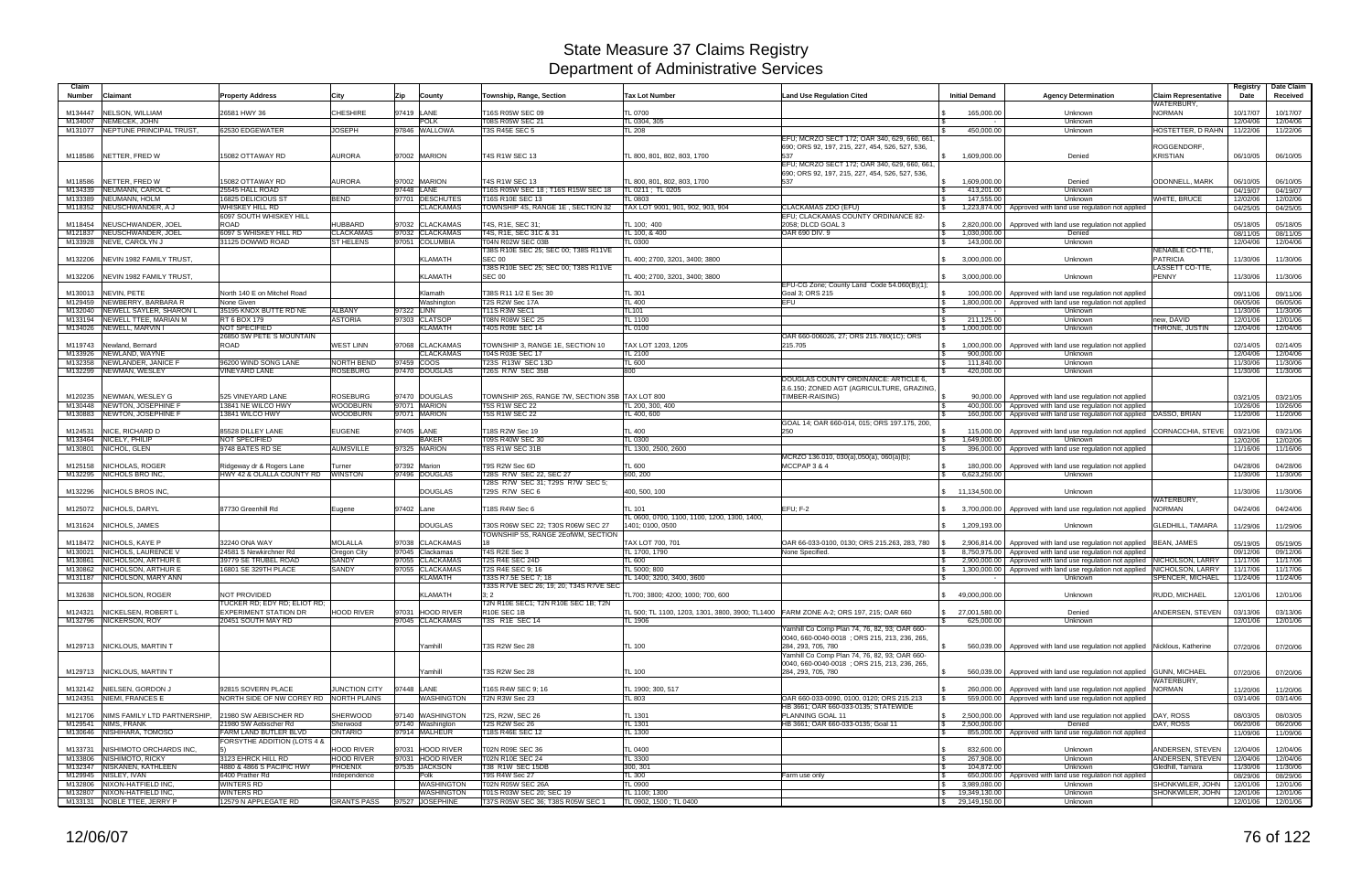| Claim<br>Number    | Claimant                                                 | Property Address                                | City                                               | Zip                            | County                              | Township, Range, Section                               | <b>Tax Lot Number</b>                                                                     | <b>Land Use Regulation Cited</b>                                                       | <b>Initial Demand</b>      | <b>Agency Determination</b>                                                                                               | <b>Claim Representative</b>                       | Registry<br>Date     | Date Claim<br>Received |
|--------------------|----------------------------------------------------------|-------------------------------------------------|----------------------------------------------------|--------------------------------|-------------------------------------|--------------------------------------------------------|-------------------------------------------------------------------------------------------|----------------------------------------------------------------------------------------|----------------------------|---------------------------------------------------------------------------------------------------------------------------|---------------------------------------------------|----------------------|------------------------|
| M131496            | NOBLE, ROBERT M                                          | 13655 SE 132ND AVE                              | <b>CLACKAMAS</b>                                   |                                | 97015 CLACKAMAS                     | T02S R02E SEC 02CA                                     | TL 1001                                                                                   |                                                                                        | 421,000.00                 | Unknown                                                                                                                   |                                                   | 11/29/06             | 11/29/06               |
| M132394            | NOFZIGER, ARNOLD R                                       | NO SITE ADDRESS                                 |                                                    |                                | <b>CLACKAMAS</b>                    | T4S R1E SEC 35                                         | <b>TL 102</b>                                                                             |                                                                                        | 300,000.00                 | Unknown                                                                                                                   | KAUFFMAN, ANDREW                                  | 12/01/06             | 12/01/06               |
| M132395            | NOFZIGER, DOUGLAS                                        |                                                 |                                                    |                                | <b>CLACKAMAS</b>                    | T4S R1E SEC 26; 35                                     | TL 1800; 201                                                                              |                                                                                        | 300.000.00                 | Unknown                                                                                                                   | KAUFFMAN, ANDREW                                  | 12/01/06             | 12/01/06               |
| M132097            | M129999 NOFZIGER, RONALD L<br>NOHRNBERG, WILLARD         |                                                 |                                                    |                                | Clackamas<br><b>MARION</b>          | <b>T4S R1E Sec 26</b><br><b>T9S R3W SEC35CB</b>        | TL 504, 500, 1701<br>TL600                                                                | EFU                                                                                    | 200,000.00                 | 900,000.00   Approved with land use regulation not applied<br>Unknown                                                     |                                                   | 09/08/06<br>11/30/06 | 09/08/06<br>11/30/06   |
|                    |                                                          |                                                 |                                                    |                                |                                     |                                                        |                                                                                           | ALL STATEWIDE REGULATIONS, ORDINANCES                                                  |                            |                                                                                                                           |                                                   |                      |                        |
| M124495            | NOLAN AND WEIGAND,                                       | OWER BRIDGE ROAD                                | <b>TERREBONNE</b>                                  | 97760                          | <b>DESCHUTES</b>                    | T14S R12E SEC 16                                       | TL 1501, 1502, 1503, 1505, 1600                                                           | AND RESTRICTIONS.                                                                      | 15,000,000.00              | Withdrawn                                                                                                                 | FITCH, EDWARD                                     | 03/20/06             | 03/20/06               |
|                    | M130817 NOLAN AND WEIGLAND,<br>M133586 NOLAN, JACK       | 1195 IDLEWILD                                   | <b>TERREBONRE</b><br>CAVE JUNCTION 97523 JOSEPHINE |                                | 97760 DESCHUTES                     | T14S R12E SEC 15<br>T40S T08W SEC 04                   | TL 1501, 1502, 1503, 1505<br><b>TL 0100</b>                                               |                                                                                        | 15,000,000.00              | Denied<br>Unknown                                                                                                         | FITCH, EDWARD                                     | 11/16/06<br>12/04/06 | 11/16/06<br>12/04/06   |
|                    |                                                          |                                                 |                                                    |                                |                                     |                                                        |                                                                                           | Goals 3-5, 11, 14; ORS 92, 195, 197, 215; OAR                                          |                            |                                                                                                                           |                                                   |                      |                        |
|                    |                                                          |                                                 |                                                    |                                |                                     |                                                        |                                                                                           | 660-004-0040(7)(e)(A), 660-011-0060(2), 660-012-                                       |                            |                                                                                                                           |                                                   |                      |                        |
|                    | M129355 NORDQUIST, RICHARD                               | 2230 Anderson Creek Road                        | Talent                                             | 97540 Jackson                  |                                     | T38S R1W Sec 33                                        | TL 600                                                                                    | 0065 & 0070, 660-033-0120 thru 0130 & 0135, 340-<br>096-0020 & 0034                    |                            |                                                                                                                           | <b>BARTHOLOMEW.</b>                               | 05/18/06             | 05/18/06               |
|                    |                                                          |                                                 |                                                    |                                |                                     |                                                        |                                                                                           |                                                                                        |                            | 458,630.00   Approved with land use regulation not applied MARK                                                           |                                                   |                      |                        |
|                    |                                                          | MASON RD AND VAN HORN                           |                                                    |                                |                                     |                                                        | TL100, 200, 300, 1800, 2200, 2600; TL1400, 1800,                                          | FARM ZONE A1 ORD 2; ORD 89, 90, 92, 106, 110.                                          |                            |                                                                                                                           |                                                   |                      |                        |
| M124325            | NORMA J WILLIS FAMILY, INC                               | <b>DRIVES</b>                                   | <b>HOOD RIVER</b>                                  | 97031                          | <b>HOOD RIVER</b>                   | T2N R10E SEC 13D; T2N R11E SEC 18                      | 1900, 2400, 2600                                                                          | 116, 125, 129, 133, 184; ORS 197, 215; OAR 660<br>EFU AMENDMENT ORD 201; ORS 197, 215; | 21,053,974.00              | Denied                                                                                                                    |                                                   | 03/13/06             | 03/13/06               |
| M124323            | NORMA JEAN WILLIS FAMILY, INC                            | 3125 FIR MOUNTAIN RD                            | <b>HOOD RIVER</b>                                  |                                | 97031 HOOD RIVER                    | <b>T2N R11E SEC30</b>                                  | <b>TL902</b>                                                                              | <b>OAR660</b>                                                                          |                            | 32,068.00   Approved with land use regulation not applied                                                                 |                                                   | 03/13/06             | 03/13/06               |
|                    | <b>VORMAN &amp; MARY DODDS FAMILY</b>                    |                                                 |                                                    |                                |                                     |                                                        |                                                                                           |                                                                                        |                            |                                                                                                                           | MATHENY,                                          |                      |                        |
| M133582            | <b>TRUST.</b><br>M121769 NORMAN, EDWARD J                | EVAN'S VALLEY RD<br>32998 S BUD SMITH ROAD      | MOLALLA                                            |                                | MARION<br>97038 CLACKAMAS           | T06S R01W SEC 35D<br><b>T5S R3E SEC 17</b>             | TL 1400, 1600<br>TL 1100, 1103                                                            | <b>TBR-80</b>                                                                          | 901,750.00                 | Unknown<br>500,000.00 Approved with land use regulation not applied                                                       | <b>CHRISTOPHER</b><br>NORMAN, SHIRLEY             | 12/01/06<br>08/12/05 | 12/01/06<br>08/12/05   |
|                    |                                                          |                                                 |                                                    |                                |                                     |                                                        |                                                                                           | SB 100; OAR 660-006-0026 & 27; ORS .705 ORS                                            |                            |                                                                                                                           |                                                   |                      |                        |
| M122316            | NORMAN, FREIDA J                                         | 21333 S BEAVERCREEK RD                          | <b>OREGON CITY</b>                                 |                                | 97004 CLACKAMAS                     | T3, R2E, SEC 22A                                       | TL 1100                                                                                   | 215, 780                                                                               | 3,000,000.00               | Approved with land use regulation not applied                                                                             | BOWERMAN, DONALD                                  | 09/13/05             | 09/13/05               |
| M133791<br>M122363 | NORMANDIN, FRED C<br>NORQUIST, KATHY I                   | <b>NOT SPECIFIED</b><br>27611 SE BETTY RD       | <b>EAGLE CREEK</b>                                 |                                | 97116 WASHINGTON<br>97022 CLACKAMAS | <b>T01N R04W SEC 08</b><br>T3S R4E SEC 12              | TL 0100, 0101, 0102, 0501<br>TL 1200                                                      | OAR 660-006-0026                                                                       | 2,000,000.00               | Unknown<br>Approved with land use regulation not applied                                                                  |                                                   | 12/04/06<br>09/15/05 | 12/04/06<br>09/15/05   |
|                    | M129557 NORTH, JENNIFER R                                |                                                 |                                                    |                                | Douglas                             | T27 R4W Sec 1                                          | 200 & 300                                                                                 | FG Zone                                                                                |                            | 237,000.00   Approved with land use regulation not applied                                                                |                                                   | 06/21/06             | 06/21/06               |
|                    |                                                          |                                                 | KLAMATH FALLS                                      |                                | <b>KLAMATH</b>                      |                                                        |                                                                                           | ALL LAWS AND RULES SINCE 1994; OAR 660-                                                |                            |                                                                                                                           |                                                   |                      |                        |
| M124805            | NORTHCUTT, LES<br>M133965 NORTHERN, ELLEN                | <b>OFF RAVEN COURT</b><br>14615 N UMPQUA HWY    | <b>ROSEBURG</b>                                    | 97301                          | 97470 DOUGLAS                       | T39S R8E SEC 7DA<br>T26S R04W SEC 21A                  | TL 6300<br>TL 0400                                                                        | 004-0040                                                                               | 200,000.00<br>120,000.00   | Approved with land use regulation not applied<br>Unknown                                                                  | <b>HARRIS, MARY</b>                               | 04/06/06<br>12/04/06 | 04/06/06<br>12/04/06   |
|                    |                                                          |                                                 |                                                    |                                |                                     |                                                        |                                                                                           |                                                                                        |                            |                                                                                                                           |                                                   |                      |                        |
| M133876            | NORTHRUP, DWAINE E<br><b>NORTHWEST DEVELOPMENT</b>       | 13860 NW JACKSON SCHOOL RD NORTH PLAINS         |                                                    |                                | 97133 WASHINGTON                    | T02N R02W SEC 32                                       | TL 0301                                                                                   |                                                                                        |                            | Unknown                                                                                                                   |                                                   | 12/04/06             | 12/04/06               |
| M132076            | ASSETS,                                                  |                                                 |                                                    |                                | <b>AMHILL</b>                       | T2S R3W SEC22                                          | TL 4403                                                                                   |                                                                                        | 2,151,363.00               | Unknown                                                                                                                   | PINKSTAFF, JOHN                                   | 11/30/06             | 11/30/06               |
|                    | M130422 NORTON, PARRLINE Q                               | <b>HAYSTACK DR</b>                              | <b>CULVER</b>                                      |                                | 97734 JEFFERSON                     | T12 R13 SEC 27                                         | TL 590                                                                                    |                                                                                        |                            | 400,000.00   Approved with land use regulation not applied                                                                |                                                   | 10/25/06             | 10/25/06               |
|                    | M131734 NORWOOD, JOE                                     | <b>NOT SPECIFIED</b>                            |                                                    |                                | 97123 WASHINGTON                    | T02N R03W SEC 03                                       | <b>TL 0700</b>                                                                            |                                                                                        | 13,000,000.00<br>\$        | Unknown                                                                                                                   | COX, WILLIAM                                      | 11/29/06             | 11/29/06               |
| M120296            | NOTEBOOM, ROBERT                                         | 3290 BRUSH COLLEGE ROAD NW SALEM                |                                                    | 97304 POLK                     |                                     | TOWNSHIP 7S, RANGE 3W, SECTION 6                       | TAX LOT 400                                                                               | OAR 660; ORS 92, 197, 215, 227                                                         | 928,000.00                 | Approved with land use regulation not applied                                                                             | <b>SHIPMAN, MARK</b>                              | 03/24/05             | 03/24/05               |
|                    | M134390 NOVAK, MARY ANN                                  | 19470/19480 RAIL GRADE RD<br><b>NONE GIVEN</b>  | <b>EUGENE</b>                                      | 97405 LANE                     | <b>AMHILL</b>                       | T02S R05W SEC 28<br>T18S R04W SEC 25; T18S R03W SEC 30 | 200, 300<br>TL 300; 1201                                                                  |                                                                                        | 910,000.00<br>2,186,389.00 | Unknown<br>Unknown                                                                                                        | <b>SWIFTY, ROBERT</b><br><b>BATSON, FREDERICK</b> | 06/13/07             | 06/13/07               |
|                    | M132847 NOVICK, ADAM P<br>M129535 NULTON, KARL E         |                                                 |                                                    |                                | Deschutes                           | T15S R11E Sec 18                                       | <b>TL 1800</b>                                                                            | ORS 215; OAR Chapt. 660, 197                                                           |                            | 110,166.00   Approved with land use regulation not applied                                                                |                                                   | 12/01/06<br>06/19/06 | 12/01/06<br>06/19/06   |
|                    | M131389 NUNAMAKER, DON O                                 | 3501 BROODSIDE DRIVE                            | <b>HOOD RIVER</b>                                  |                                | 97031 HOOD RIVER                    | T02N R10E SEC 02A                                      | <b>TL 1800</b>                                                                            |                                                                                        |                            | 450,000.00   Approved with land use regulation not applied                                                                |                                                   | 11/28/06             | 11/28/06               |
|                    | M129885 NUNAMAKER, JOHN<br>M132271 NUNES, CATHY          | 23745 SW TILE FLAT RD<br>6325 E. EVANS CREEK RD | <b>HILLSBORO</b><br><b>ROGUE RIVER</b>             |                                | 97123 WASHINGTON<br>97537 JACKSON   | <b>T1S R2W SEC 34</b><br><b>T35S R4W SEC 22</b>        | TL 1502<br><b>TL 700</b>                                                                  | OAR 660-033-0120, 0130; ORS 215.213(2)(a)(b)                                           | 250,000.00                 | 500,000.00 Approved with land use regulation not applied<br>Unknown                                                       |                                                   | 08/18/06<br>11/30/06 | 08/18/06<br>11/30/06   |
|                    | M132817 NUSSBAUM, WILLIAM P                              | 5597 S FORK LITTLE BUTTE RD                     | <b>EAGLE POINT</b>                                 |                                | 97524 JACKSON                       | T36S R02E SEC 00                                       | <b>TL 8800</b>                                                                            |                                                                                        | 950,000.00                 | Unknown                                                                                                                   | JACKLE, TIMOTHY                                   | 12/01/06             | 12/01/06               |
| M133692            | NUSSBAUMER, AGNES                                        | 9480 HELVETIA RD                                |                                                    |                                | 97124 WASHINGTON                    | T01N R02W SEC 10                                       | <b>TL 0400</b>                                                                            |                                                                                        |                            | Unknown                                                                                                                   |                                                   | 12/04/06             | 12/04/06               |
| M133669            | NUSSBAUMER, DONALD C                                     | SHIPLEY RD & PUMPKIN RIDGE<br>RD.               | <b>HILLSBORO</b>                                   |                                | 97124 WASHINGTON                    | T02N R03W SEC 24                                       | <b>TL 404</b>                                                                             |                                                                                        | 400.000.00                 | Unknown                                                                                                                   |                                                   | 12/04/06             | 12/04/06               |
| M130568            | NUXOLL, IVAN                                             | 20832 BAKER CREEK RD                            | <b>MCMINNVILLE</b>                                 |                                | 97128 YAMHILL                       | <b>T4S R5W SEC 08</b>                                  | <b>TL 100</b>                                                                             |                                                                                        |                            | 150,000.00 Approved with land use regulation not applied                                                                  | GOWELL, WALTER                                    | 11/03/06             | 11/03/06               |
| M133761            | NYQUIST, BARBARA                                         | 20265 BUTTEVILLE RD NE                          | <b>HUBBARD</b>                                     |                                | 97032 MARION                        | T04S R01W SEC 19A                                      | TL 0900                                                                                   |                                                                                        | 1,259,100.00               | Unknown                                                                                                                   |                                                   | 12/04/06             | 12/04/06               |
| M134350            | NYQUIST, BARBARA<br>M134351 NYQUIST, BARBARA             | 20080 OLMSTEAD RD<br>MATTHIEU RD.               | <b>AURORA</b><br><b>DONALD</b>                     |                                | 97002 MARION<br>97020 MARION        | T04S R01W SEC 19C<br>T04S R01W SEC 20                  | TL 0400<br><b>TL 0900</b>                                                                 |                                                                                        | 1,248,650.00<br>877,200.00 | Unknown<br>Unknown                                                                                                        |                                                   | 12/04/06<br>12/04/06 | 12/04/06<br>12/04/06   |
|                    | M132098 NYS, KAREN M                                     |                                                 |                                                    |                                | <b>MARION</b>                       | T6S R2W SEC21                                          | <b>TL 100</b>                                                                             |                                                                                        | 978,700.00                 | Unknown                                                                                                                   | NASSET, JAMES                                     | 11/30/06             | 11/30/06               |
|                    | M131248 NYS, PAUL A<br>M131497 O D KROPF FARMS INC.      | 68800 MEISSNER ROAD<br>30998 LAKE CREEK DR      | <b>RAINIER</b><br><b>HALSEY</b>                    | 97348 LINN                     | 97048 COLUMBIA                      | T06N R03W SEC 23<br>T14S R04W SEC 14                   | TL 0400<br><b>TL 0200</b>                                                                 |                                                                                        | 445,725.00<br>2,250,070.00 | Unknown<br>Unknown                                                                                                        | SCHULTZ, EDWARD                                   | 11/24/06             | 11/24/06<br>11/29/06   |
|                    | M134237 O`BANNON, ELIZABETH J                            | 3391 NEAL CREEK RD                              | <b>HOOD RIVER</b>                                  |                                | 97031 HOOD RIVER                    | T02N T10E SEC 25                                       | TL 0900                                                                                   |                                                                                        | 1.400.000.00               | Unknown                                                                                                                   |                                                   | 11/29/06<br>12/05/06 | 12/05/06               |
|                    | M130291 O'BRIEN TRUST.                                   |                                                 | <b>CLATSKANIE</b>                                  |                                | 97016 COLUMBIA                      | T7N R4W SEC02                                          | TL 400                                                                                    |                                                                                        |                            | 1,000,000.00 Approved with land use regulation not applied                                                                |                                                   | 10/13/06             | 10/13/06               |
|                    | M130110 O`BRIEN, MARCELLA<br>M133402 O`BRIEN, ROBERT J   | 6435 O'Brien Ave S<br>NOT SPECIFIED             | Salem                                              | 97306 Marion                   | 97089 CLACKAMAS                     | T8S R3W Sec 20A<br>T02S R03E SEC 17                    | TL 900<br>TL 2500, 2900, 3100                                                             |                                                                                        | 5,100,000.00               | 486,177.00   Approved with land use regulation not applied Lien, Wallace<br>Unknown                                       |                                                   | 09/25/06<br>12/02/06 | 09/25/06<br>12/02/06   |
|                    |                                                          |                                                 |                                                    |                                |                                     |                                                        | T40S R9E Sec 00; Sec 27; Sec 35; T41S R9E TL 3400, 3500, 3501, 3700, 3702, 3900, 3901,    |                                                                                        |                            |                                                                                                                           |                                                   |                      |                        |
|                    |                                                          |                                                 |                                                    |                                |                                     |                                                        | Sec 00; Sec 01; Sec 02; Sec 12; T41S R10E 6200, 6201; 100; 200; 1000; 100, 101, 200; 100, |                                                                                        |                            |                                                                                                                           |                                                   |                      |                        |
|                    | M130205 O`CONNOR LIVESTOCK CO,                           | Lower Klamath Lake Rd                           | Klamath Falls                                      | 97601 Klamath                  |                                     | Sec 00; Sec 07                                         | 101: 100, 300, 400: 600, 700: 400                                                         |                                                                                        |                            | 3,000,000.00   Approved with land use regulation not applied THRONE, JUSTIN                                               | SURVEYING, TRU-                                   | 10/05/06             | 10/05/06               |
|                    | M124808 O'CONNOR, JOHN                                   | 20100 Cheyne Road                               | Klamath Falls                                      | 97603 Klamath                  |                                     | T41S R10E Sec 6; T40S R10E Sec 31                      | TLS 504; 3903                                                                             |                                                                                        | 532,650.00                 | Denied                                                                                                                    | LINE                                              | 04/06/06             | 04/06/06               |
|                    | M118447 O'CONNOR, JOHN D                                 | NOT PROVIDED                                    |                                                    |                                | <b>KLAMATH</b>                      | T38S R9E SEC 17C                                       | <b>TL 100</b>                                                                             | UNSPECIFIED LAND CONSERVATION RULES                                                    | 2,000,000.00               | Withdrawn                                                                                                                 | FITCH, EDWARD                                     | 05/17/05             | 05/17/05               |
|                    | M131309 O`DELL, DOROTHY                                  |                                                 | <b>COTTAGE GROVE</b>                               |                                | LANE                                | T21S R03W SEC 17                                       | TL 0800, 1000, 1200                                                                       |                                                                                        | 6,250,000.00               | Denied                                                                                                                    | WATERBURY,<br><b>NORMAN</b>                       | 11/27/06             | 11/27/06               |
|                    | M131613 O`DELL, GREGORY A                                | 17640 S.E. NEUGEBAUER ROAD HILLSBORO            |                                                    |                                | 97123 WASHINGTON                    | T02S R02W SEC 17                                       | <b>TL 2200</b>                                                                            |                                                                                        | 250,000.00                 | Unknown                                                                                                                   | HARKER, KEVIN                                     | 11/29/06             | 11/29/06               |
|                    | M130452 O`DELL, PATRICK L                                |                                                 |                                                    | 97444 CURRY                    | <b>CLACKAMAS</b>                    | T5S R3E SEC 04                                         | TL 4900, 4916                                                                             |                                                                                        |                            | 1,508,772.00 Approved with land use regulation not applied                                                                |                                                   | 10/27/06             | 10/27/06               |
|                    | M122892 O`GARA, MICHAEL<br>M118629 O`MARA, JEAN          | N/A<br><b>NW CHARLTON RD</b>                    | <b>GOLD BEACH</b>                                  |                                | <b>MULTNOMAH</b>                    | T37S, R15W, SEC 13<br>T2N R1W SEC 16                   | TL 800, 900<br>TL 1600, 1700                                                              | FG ( FORESTRY/GRAZING<br>OAR 660-33                                                    | 1,250,000.00               | Denied<br>200,000.00 Approved with land use regulation not applied                                                        | SCHAEFER, JOSEPH                                  | 10/21/05<br>06/17/05 | 10/21/05<br>06/17/05   |
|                    |                                                          |                                                 |                                                    |                                |                                     |                                                        | TL 800; TL 900                                                                            |                                                                                        |                            |                                                                                                                           |                                                   |                      |                        |
|                    | M129552   O'MARA, MICHAEL J<br>M129553 O`MARA, MICHAEL J | 2724 Old Hwy 99S<br>2220 Old Hwy 99S            | Roseburg<br>Rosebura                               | 97470 Douglas<br>97470 Douglas |                                     | T27 R06 Sec 36; Sec 25<br>T27 R6W Sec 25               | TL 600                                                                                    | FF<br>F                                                                                |                            | 10,255,000.00 Approved with land use regulation not applied<br>2,665,000.00 Approved with land use regulation not applied |                                                   | 06/21/06<br>06/21/06 | 06/21/06<br>06/21/06   |
|                    | M130401 O'NEIL, BRIAN                                    | 30119 OVERHOLSER RD                             | COTTAGE GROVE 97424 LANE                           |                                |                                     | T 20 R04 SEC 15                                        | <b>TL 701</b>                                                                             |                                                                                        |                            | 135,000.00   Approved with land use regulation not applied GIFFORD, MILTON                                                |                                                   | 10/24/06             | 10/24/06               |
|                    | M118441 OAK MANAGEMENT LLC,                              | 39TH ST                                         | SPRINGFIELD                                        |                                | LANE                                | T18S, R2W, SEC 6                                       | TL 1602                                                                                   | ORS 197; LC 2.700 through 2.770; E 25                                                  |                            | 171,699.00   Approved with land use regulation not applied                                                                | <b>STRAUB, JAMES</b>                              | 05/16/05             | 05/16/05               |
|                    | M133936 OAKLEY, CAROLYN L<br>M133195 OATES, GREG         | HWY 228<br>6320 OLD PARKDALE RD                 | PARKDALE                                           |                                | <b>_INN</b><br>97041 HOOD RIVER     | T02W R02W SEC 05<br>T01N R10E SEC 30                   | <b>TL 0100</b><br>TL 0300, 1200, 1300, 1400                                               |                                                                                        | 75,000.00<br>2,000,000.00  | Unknown<br>Unknown                                                                                                        |                                                   | 12/04/06<br>12/01/06 | 12/04/06<br>12/01/06   |
|                    | M121556 OBENDORF, WALTER R                               | 68592 KERNS LP                                  | <b>COVE</b>                                        | 97824 UNION                    |                                     | T2S, R40E, SEC 20 & 21                                 | TL 3400                                                                                   | TIMBER; GRAZING; ELK HABITAT                                                           |                            | 1,680,000.00 Approved with land use regulation not applied                                                                |                                                   | 07/25/05             | 07/25/05               |
|                    | M124596 OBERG, ETHELYN V                                 | 47730 SW IHRIG RD                               | <b>FOREST GROVE</b>                                |                                | 97116 WASHINGTON                    | T1S R4W SEC 3                                          | TL 400                                                                                    | EFC                                                                                    | 200,000.00                 | Withdrawn                                                                                                                 |                                                   | 03/24/06             | 03/24/06               |
|                    | M118432 OBERG, JOHN                                      | 30503 SW FIRDALE ROAD                           | <b>CORNELIUS</b>                                   |                                | 97113 WASHINGTON                    | TOWNSHIP 1S, RANGE 3W, SECTION 36                      | TAX LOT 103                                                                               | HB 2643, 3241                                                                          |                            | 2,100,000.00 Approved with land use regulation not applied                                                                |                                                   | 05/16/05             | 05/16/05               |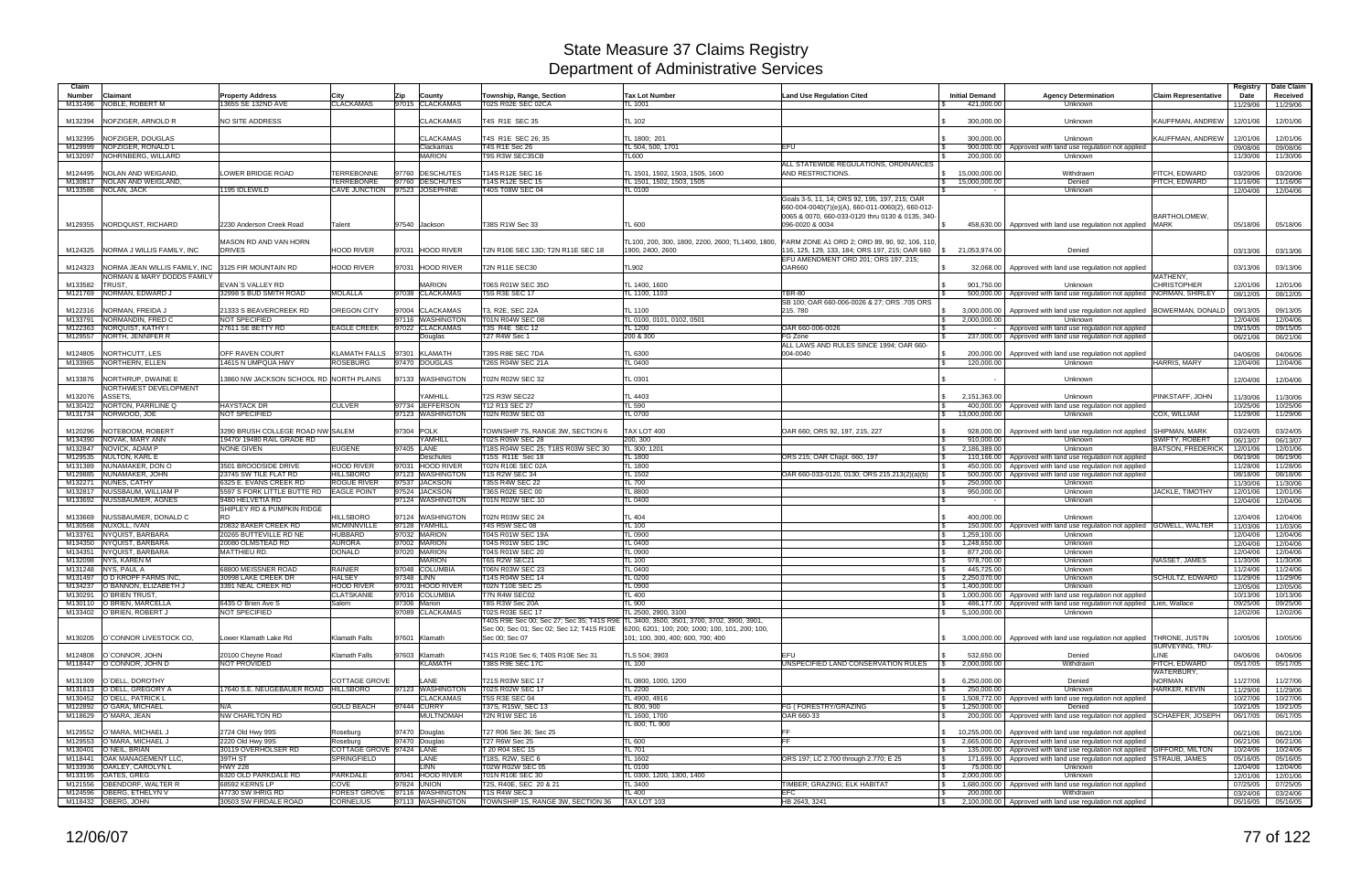| Claim              |                                                      |                                                         |                                     |            |                                    |                                                                          |                                                             |                                                                                      |                                                |                                                                                                                                            |                                            | Registry             | Date Claim           |
|--------------------|------------------------------------------------------|---------------------------------------------------------|-------------------------------------|------------|------------------------------------|--------------------------------------------------------------------------|-------------------------------------------------------------|--------------------------------------------------------------------------------------|------------------------------------------------|--------------------------------------------------------------------------------------------------------------------------------------------|--------------------------------------------|----------------------|----------------------|
| <b>Number</b>      | Claimant                                             | <b>Property Address</b>                                 | Citv                                | Zip        | County                             | <b>Township, Range, Section</b>                                          | <b>Tax Lot Number</b>                                       | <b>Land Use Regulation Cited</b>                                                     | <b>Initial Demand</b>                          | <b>Agency Determination</b>                                                                                                                | <b>Claim Representative</b>                | Date                 | Received             |
| M122166            | <b>OBERG, RUSSELL</b>                                | 12080 NW TIMMERMAN RD                                   | <b>FOREST GROVE</b>                 |            | 97116 WASHINGTON                   | T2N R4W SEC 32                                                           | $L_{1000}$                                                  | F1 ZONE: EFU: HB 3661                                                                |                                                | 1,040,000.00 Approved with land use regulation not applied                                                                                 |                                            | 09/01/05             | 09/01/05             |
| M130937<br>M130024 | OBERLANDER, DEBRA L<br>OBERSON, ROBERT H             | 17734 S WINDY CITY RD<br>S Holcomb Blvd                 | <b>MULINO</b><br>Oregon City        |            | 97042 CLACKAMAS<br>97045 Clackamas | <b>T4S R2E SEC 24</b><br>T2S R2E Sec 26                                  | TL 1002, 802<br>L 200, 1200                                 | AGF                                                                                  |                                                | 1,040,040.00 Approved with land use regulation not applied<br>4,676,869.00   Approved with land use regulation not applied                 |                                            | 11/20/06<br>09/12/06 | 11/20/06<br>09/12/06 |
| M132978            | <b>OBIE INDUSTRIES INC</b>                           | <b>LORANE HWY</b>                                       | <b>EUGENE</b>                       |            | LANE                               | T19S R04W SEC 07                                                         | TL 0707                                                     |                                                                                      | 532,500.00                                     | Unknown                                                                                                                                    | ARNOLD, JOHN                               | 12/01/06             | 12/01/06             |
| M131472            | <b>ODEGAARD, MAURICE R</b>                           | <b>SUMMER CREEK RD</b>                                  |                                     |            | LANE                               | 19S R02W SEC 12                                                          | TL 0300                                                     |                                                                                      |                                                | Unknown                                                                                                                                    |                                            | 11/28/06             | 11/28/06             |
| M130413            | <b>ODENSTADT, DENNIS L</b>                           | <b>SW Mountain Rd</b>                                   | West Linn                           |            | 97068 CLACKAMAS                    | <b>T3S R1E SEC 05</b>                                                    | TL 300, 800                                                 |                                                                                      | 12,800,000.00<br>$\mathfrak s$                 | Denied                                                                                                                                     | SHONKWILER, JOHN                           | 10/25/06             | 10/25/06             |
| M130300            | <b>OELEIS, CHARLES A</b>                             | 508 CATTLE DR                                           | ROSEBURG                            |            | 97470 DOUGLAS                      | <b>T27 R05W SEC 36</b>                                                   | $-L$ 1500                                                   |                                                                                      |                                                | 487,375.00   Approved with land use regulation not applied                                                                                 | ROGGENDORF,                                | 10/16/06             | 10/16/06             |
| M130988            | OK ENTERPRISES.                                      |                                                         | <b>PORTLAND</b>                     |            | 97266 MULTNOMAH                    | T1S R2E SEC 21CB; 21CC                                                   | TL 4800: 2100                                               |                                                                                      | 3.470.000.00                                   | Approved with land use regulation not applied                                                                                              | <b>KRISTIAN</b>                            | 11/21/06             | 11/21/06             |
| M132225            | OKEEFE FAMILY TRUST.                                 |                                                         |                                     |            | 97632 KLAMATH                      | <b>T41S R12W SEC 15: SEC 22</b>                                          | L 1400: 400, 500                                            |                                                                                      | 500.000.00                                     | Unknown                                                                                                                                    | THRONE ESQ, JUSTIN                         | 11/30/06             | 11/30/06             |
| M118359            | OLAYOS, BETTY A                                      | SE WILDCAT MOUNTAIN RD<br>23251 NE FULQUARTZ LANDING    | <b>SANDY</b>                        |            | 97055 CLACKAMAS                    | <b>TOWNSHIP 3S, RANGE 5E, SECTION 4</b>                                  | TAX LOT 900                                                 | FF-10, 310.02                                                                        |                                                | 1.300,000,00 Approved with land use regulation not applied                                                                                 |                                            | 04/26/05             | 04/26/05             |
| M132654            | OLBERDING, PAMELA J                                  |                                                         | <b>DUNDEE</b>                       |            | 97115 YAMHILL                      | T3S R3W SEC 36                                                           | TL 1700                                                     |                                                                                      | 900,000.00                                     | Unknown                                                                                                                                    | SHARER, EDWIN                              | 12/01/06             | 12/01/06             |
| M132144            | <b>OLDENSTADT, HARVEY A</b>                          | 23505 SW 65TH AVE                                       | <b>TUALATIN</b>                     |            | 97062 WASHINGTON                   | T02S R01W SEC 36D                                                        | <b>TL 0200</b>                                              |                                                                                      | 16,268,021.00<br>$\mathbb{S}$                  | Unknown                                                                                                                                    | DASSO, BRIAN                               | 11/30/06             | 11/30/06             |
|                    | OLDENSTANDT LIMITED, LIABILITY                       |                                                         |                                     |            |                                    |                                                                          |                                                             |                                                                                      |                                                |                                                                                                                                            |                                            |                      |                      |
| M121599            | <b>COMPANY</b>                                       | 24725 & 24601 SW MOUNTAIN RD WEST LINN                  |                                     |            | 97068 CLACKAMAS                    | T3S, R1E, SEC 5                                                          | TL 300, 800                                                 | ORS 215; OAR 660                                                                     | 13.800.000.00<br>$\mathbb{S}$                  | Denied                                                                                                                                     | SHONKWILER, JOHN                           | 07/27/05             | 07/27/05             |
| M130707            | OLDFIELD, MADELINE L                                 | 430 HESS LANE                                           | <b>ROSEBURG</b>                     |            | 97470 DOUGLAS                      | <b>T26S R6W SEC 27</b>                                                   | TL 1100                                                     | EF-40; YAMHILL COUNTY ZONING ORDINANCE                                               |                                                | 370,000.00   Approved with land use regulation not applied                                                                                 |                                            | 11/13/06             | 11/13/06             |
| M118455            | <b>OLINGER, VICKY</b>                                | <b>NEAR PUBLIC ROAD 3016</b>                            | <b>NOT PROVIDED</b>                 |            | YAMHILL                            | TOWNSHIP 2S, RANGE 3W, SECTION 21                                        | TAX LOT 100                                                 | 402.03 (A)                                                                           |                                                | Approved with land use regulation not applied GUNN, MICHAEL                                                                                |                                            | 05/18/05             | 05/18/05             |
| M129755            | <b>OLIVEIRA, RONALD L</b>                            |                                                         |                                     |            | Yamhill                            | <b>T4S R3W Sec 20</b>                                                    | $L_{1000}$                                                  | Goal 3; ORS 215; OAR 660                                                             |                                                | 880,000.00 Approved with land use regulation not applied                                                                                   |                                            | 07/26/06             | 07/26/06             |
| M133932            | OLIVER, JOHN G                                       | 20525 SW MT HOME ROAD                                   |                                     |            | <b>WASHINGTON</b>                  | T02S R02E SEC 28; T02S R02E SEC 28                                       | TL 0100; 0300                                               |                                                                                      | 2,250,000.00<br><b>S</b>                       | Unknown                                                                                                                                    |                                            | 12/04/06             | 12/04/06             |
| M118423            | <b>OLIVER, ROBERT L</b>                              | 3686 HIGHWAY 227                                        | <b>TRAIL</b>                        | 97541      | <b>JACKSON</b>                     | TOWNSHIP 33S, RANGE 1W, SECTION 20                                       | TAX LOT 600                                                 | JACKSON COUNTY ORDINANCE 81-85,<br>CHAPTER 212                                       | 247.400.00                                     | Approved with land use regulation not applied MCELROY, LINDA                                                                               |                                            | 05/12/05             | 05/12/05             |
| M122074            | <b>OLLAARG, ROLAND</b>                               | 22650 S. KAMRATH RD                                     | OREGON CITY                         |            | 97045 CLACKAMAS                    | T3S, R2E, SEC 26C                                                        | L 300,302,1103                                              | OAR 660-004-0040 (8)(E), (7)(A)                                                      | $\mathsf{s}$                                   | 1.687,500.00 Approved with land use regulation not applied                                                                                 |                                            | 08/26/05             | 08/26/05             |
|                    |                                                      |                                                         |                                     |            |                                    |                                                                          |                                                             |                                                                                      |                                                |                                                                                                                                            | WATERBURY.                                 |                      |                      |
| M130222            | <b>OLSEN, BRENDA</b>                                 | 82879 N. Bear Creek Rd                                  | Crewell                             | 97426 Lane |                                    | T19S R18W SEC 40                                                         | TL 900                                                      |                                                                                      | 370,000.00                                     | Approved with land use regulation not applied                                                                                              | <b>NORMAN</b>                              | 10/06/06             | 10/06/06             |
| M133250<br>M133251 | OLSEN, CAROLYN<br><b>OLSEN, CAROLYN</b>              | NOT SPECIFIED<br>NOT SPECIFIED                          |                                     |            | <b>LINN</b><br><b>LINN</b>         | 12S R03W SEC 16<br>12S R03W SEC 16                                       | TL 0100<br>$L_{0103}$                                       |                                                                                      | 600.000.00<br>600,000.00                       | Unknown<br>Unknown                                                                                                                         | KALBERER, JOEL<br>KALBERER, JOEL           | 12/01/06<br>12/01/06 | 12/01/06             |
| M131410            | <b>OLSEN, CEDRIC L</b>                               | 57026 EVERGREEN LANE                                    | WARREN                              |            | 97053 COLUMBIA                     | <b>T04N R01W SEC 18C</b>                                                 | TL 1000, 1100                                               |                                                                                      | 110,000.00<br>l \$                             | Unknown                                                                                                                                    |                                            | 11/28/06             | 12/01/06<br>11/28/06 |
| M133509            | <b>OLSEN, ERIC A</b>                                 | 460 FAILY LN                                            | <b>GRANTS PASS</b>                  |            | 97527 JOSEPHINE                    | <b>T36S R07W SEC 26</b>                                                  | TL 0700                                                     |                                                                                      | 300,000.00                                     | Unknown                                                                                                                                    | FREUDENBERG, BEN                           | 12/02/06             | 12/02/06             |
|                    |                                                      |                                                         |                                     |            |                                    |                                                                          |                                                             |                                                                                      |                                                |                                                                                                                                            | WATERBURY,                                 |                      |                      |
| M134481<br>M133978 | <b>OLSEN, HAROLD</b><br>OLSEN, HELEN E               | 25550 LAWRENCE RD<br>2336 MIDWAY AVE                    | JUNCTION CITY<br><b>GRANTS PASS</b> | 97448 LANE | 97527 JOSEPHINE                    | T17S R05W SEC 06<br>T36S R06W SEC 28                                     | TL 2300<br>$L_{2700}$                                       |                                                                                      | 450,000.00<br>300,000.00                       | Unknown<br>Unknown                                                                                                                         | <b>NORMAN</b><br><b>FREUDENBERG, BEN</b>   | 12/05/07<br>12/04/06 | 12/05/07<br>12/04/06 |
|                    |                                                      |                                                         |                                     |            |                                    |                                                                          |                                                             | OAR 660-033-0090, 0100, 0120, 0130, 0135; ORS                                        |                                                |                                                                                                                                            |                                            |                      |                      |
| M122730            | <b>OLSEN, ROBERT C</b>                               | 36306 NORTON CREEK RD                                   | <b>BLODGETT</b>                     |            | 97326 BENTON                       | T11S, R7W, SEC 14                                                        | TL 400                                                      | 215.263, 283, 284, 700, 705, 780                                                     | 167.500.00                                     | Approved with land use regulation not applied                                                                                              | <b>HEILIG, GEORGE</b>                      | 10/11/05             | 10/11/05             |
| M130979            | <b>OLSON, ALBERT L</b>                               | 93952 LAMPA LANE                                        | <b>MYRTLE POINT</b>                 | 97458 COOS |                                    | <b>T29S R12W SEC 8</b>                                                   | T 100                                                       |                                                                                      |                                                | 1,475,000.00   Approved with land use regulation not applied                                                                               |                                            | 11/21/06             | 11/21/06             |
|                    | <b>OLSON, BARBARA A</b>                              |                                                         | <b>SISTERS</b>                      |            | 97759 DESCHUTES                    | TOWNSHIP 15S, RANGE 11E, SECTION 18                                      |                                                             | EFU; DESCHUTES COUNTY ORDINANCES AND<br><b>REGULATIONS</b>                           |                                                |                                                                                                                                            |                                            |                      |                      |
| M120236            |                                                      | 17442 JORDAN ROAD<br>6425 & 6435 MILLER RD: 6319        |                                     |            |                                    |                                                                          | TAX LOTS 700, 800                                           | FARM ZONE A-2; ORD 89, 90, 92, 106, 110, 116,                                        |                                                | 7,000,000.00   Approved with land use regulation not applied FITCH, EDWARD                                                                 |                                            | 03/21/05             | 03/21/05             |
| M124330            | OLSON, BENNIE E                                      | <b>HWY 35</b>                                           | MT HOOD                             | 97041      | <b>HOOD RIVER</b>                  | T1N R10E SEC 27                                                          | TL900, 901, 902                                             | 201; ORS 215                                                                         | 2,069,285.00<br>S.                             | Approved with land use regulation not applied ANDERSEN, STEVEN                                                                             |                                            | 03/13/06             | 03/13/06             |
| M132264            | <b>OLSON, BYRON R</b>                                | 15025 NW JACK RD                                        | <b>BANKS</b>                        |            | 97106 WASHINGTON                   | <b>T2N R4W SEC 28AC</b>                                                  | $L_{300}$                                                   |                                                                                      | 150,000.00                                     | Unknown                                                                                                                                    |                                            | 11/30/06             | 11/30/06             |
|                    | <b>OLSON, CHRISTOPHER R</b>                          | 37813 SE SQUAW MOUNTAIN RD ESTACADA                     |                                     |            | 97023 CLACKAMAS                    |                                                                          | TL 0300                                                     |                                                                                      |                                                |                                                                                                                                            |                                            |                      |                      |
| M133155<br>M131080 | <b>OLSON, D LORRAINE</b>                             |                                                         |                                     |            | <b>CLACKAMAS</b>                   | T03S R04E SEC 35<br><b>T1S R3E SEC 36</b>                                | L 1000, 1001, 1002                                          |                                                                                      | 300.000.00                                     | Unknown<br>1,260,000.00 Approved with land use regulation not applied                                                                      |                                            | 12/01/06<br>11/22/06 | 12/01/06<br>11/22/06 |
|                    |                                                      | 9700 BLOCK OF WESET                                     |                                     |            |                                    |                                                                          |                                                             | ORS 197, 215; OAR 660; STATE WIDE PLANNING                                           |                                                |                                                                                                                                            |                                            |                      |                      |
| M119988            | OLSON, DAVID                                         | <b>STAYTON ROAD</b>                                     | <b>AUMSVILLE</b>                    |            | 97325 MARION                       | TOWNSHIP 9S, RANGE 2W, SECTION 1C                                        | TAX LOT 600                                                 | <b>GOALS</b>                                                                         |                                                | 23,840.00   Approved with land use regulation not applied KOHO, DENNIS                                                                     |                                            | 03/01/05             | 03/01/05             |
|                    |                                                      | <b>SE CORNER OF NORTH</b>                               |                                     |            |                                    |                                                                          |                                                             |                                                                                      |                                                |                                                                                                                                            |                                            |                      |                      |
| M133591<br>M130336 | <b>OLSON, KARL D</b><br><b>OLSON, MARK W</b>         | <b>ASHLAND INTERCHANGE</b><br>8750 OAK GROVE RD         | <b>RICKREALL</b>                    | 97371 POLK | 97520 JACKSON                      | T38S R01E SEC 32<br>T6S R4W SEC 9                                        | TL 0501<br><b>TL 301</b>                                    |                                                                                      | 30.000.000.00<br>$\mathcal{L}$<br>$\mathsf{s}$ | Unknown<br>600,000,00 Approved with land use regulation not applied SHIPMAN, MARK                                                          |                                            | 12/04/06<br>10/18/06 | 12/04/06<br>10/18/06 |
| M133357            | <b>OLSON, MELVIN R</b>                               | <b>DART CREEK RD</b>                                    | <b>ST HELENS</b>                    |            | 97051 COLUMBIA                     | <b>T05N R01W SEC 30</b>                                                  | TL 0700                                                     |                                                                                      | 1.544.000.00<br>$\mathbf{s}$                   | Unknown                                                                                                                                    |                                            | 12/01/06             | 12/01/06             |
| M133358            | <b>OLSON, MELVIN R</b>                               | <b>BARGER RD</b>                                        | <b>ST HELENS</b>                    |            | 97051 COLUMBIA                     | <b>T05N R02W SEC 26</b>                                                  | $L$ 1501                                                    |                                                                                      | 393.600.00                                     | Unknown                                                                                                                                    |                                            | 12/01/06             | 12/01/06             |
| M125090            | OLSON, PHILIP R                                      | 23725 SE Old Bethel Rd<br>8710 OAK GROVE RD.            | Amity<br><b>RICKREALL</b>           | 97371 POLK | 97101 Yamhill                      | <b>F5S R4W Sec 33</b><br>T6S R4W SEC 9 & 10                              | TL 500                                                      | EFU; Sec 402.00<br><b>EFU</b>                                                        | $\mathcal{F}$                                  | 4,141,461.00 Approved with land use regulation not applied                                                                                 |                                            | 04/24/06             | 04/24/06             |
| M129413<br>M133321 | <b>OLSON, PHILLIP R</b><br>OLSON, PHILLIP R          | 23725 SE OLD BETHEL RD                                  | <b>AMITY</b>                        | 97101      | YAMHILL                            | T 05S R 04W SEC 33                                                       | 100, 300 & 400, 402, 403<br>TL 0500                         |                                                                                      | 5,811,820.00<br>$\sqrt{S}$                     | 3,278,400.00   Approved with land use regulation not applied<br>Unknown                                                                    |                                            | 05/30/06<br>12/01/06 | 05/30/06<br>12/01/06 |
| M133744            | OMEARA, JOE                                          | 8485 SW RIVER RD                                        |                                     |            | WASHINGTON                         | T01S R02W SEC 28                                                         | <b>TL 1000</b>                                              |                                                                                      | 7,000,000.00<br><b>S</b>                       | Unknown                                                                                                                                    |                                            | 12/04/06             | 12/04/06             |
|                    | M134097 ONEAL, PENNY W                               | 2045 JAMES HOWE RD                                      |                                     |            | <b>POLK</b>                        | T07S R05E SEC 18                                                         | <b>TL 1207</b>                                              |                                                                                      | 1,717,060.00<br>$\sqrt{3}$                     | Unknown                                                                                                                                    |                                            | 12/04/06             | 12/04/06             |
|                    | M118645   OOI, BOON, TTEE C                          | SW HORSE TALE DR N                                      |                                     |            | 97007 WASHINGTON                   | T1S, R1W, SEC 31                                                         | $L$ 1603                                                    | OAR 660-003-0140: OAR 660-033-0020(8): EFU<br>YAMHILL COUNTY ORDINANCE 402; ORD 565, |                                                | 450,000.00   Approved with land use regulation not applied KLEINMAN, JEFFREY                                                               |                                            | 06/20/05             | 06/20/05             |
|                    | M118490 OPHEIM, JEAN M                               | NOT PROVIDED                                            | <b>DAYTON</b>                       |            | 97114 YAMHILL                      | T4S, R3W, SEC 31                                                         | TL 1000                                                     | 310.83                                                                               |                                                | 100,000,00 Approved with land use regulation not applied                                                                                   |                                            | 05/23/05             | 05/23/05             |
|                    |                                                      |                                                         |                                     |            |                                    |                                                                          |                                                             |                                                                                      |                                                |                                                                                                                                            | OPPENLANDER.                               |                      |                      |
| M121710            | OPPENLANDER, BARBARA                                 | 48840 NW OPPENLANDER LANE FOREST GROVE 97116 WASHINGTON |                                     |            |                                    | T1N, R4W, SEC 28                                                         | TL 200 & 203                                                | OAR 660; ORS 215.283, .284, .705, .780                                               |                                                | 150,000.00   Approved with land use regulation not applied KEVIN                                                                           |                                            | 08/03/05             | 08/03/05             |
|                    | ORAN & NARCISSUS STANDLEY                            |                                                         |                                     |            |                                    |                                                                          |                                                             |                                                                                      |                                                |                                                                                                                                            |                                            |                      |                      |
| M133406            | LOVING TRUST.<br>M131268 ORDWAY, ELEANOR M           | 822 WESTSIDE RD<br>41818 KAHLER BASIN ROAD              | <b>CAMAS VALLEY</b><br><b>SPRAY</b> |            | 97416 DOUGLAS<br>97874 WHEELER     | T29S R08W SEC 30; T29S R09W SEC 25<br>T08S R24E SEC 00; T08S R25E SEC 00 | TL 0700; 1200, 1500, 1501, 1600<br>L 1500; 1200, 1300, 1302 |                                                                                      | $\mathbb{S}$<br>750,000.00<br>$\mathfrak s$    | Unknown<br>1,839,102.00 Approved with land use regulation not applied                                                                      |                                            | 12/02/06<br>11/27/06 | 12/02/06<br>11/27/06 |
|                    |                                                      |                                                         |                                     |            |                                    |                                                                          |                                                             |                                                                                      |                                                |                                                                                                                                            |                                            |                      |                      |
| M133869            | OREGON ASPHALTIC PAVING LLC, NOT SPECIFIED           |                                                         |                                     |            | WASHINGTON                         | T02S R01W SEC 33; 34B; 27C; 28D; 33                                      | TL 0600: 0700: 0800: 0900: 0101                             |                                                                                      | \$ 27,308,930.00                               | Unknown                                                                                                                                    | METCALF, ROGER                             | 12/04/06             | 12/04/06             |
| M131760            | <b>OREGON WORSTED COMPANY,</b>                       | 8300 SE MCLOUGHLIN BLVD                                 |                                     |            | <b>MULTNOMAH</b>                   | T01S R01E SEC 24CC                                                       | TL 0200, 3000                                               |                                                                                      | $\sqrt{3}$<br>3,523,400.00                     | Unknown                                                                                                                                    | <b>WILLIS, DONALD</b>                      | 11/29/06             | 11/29/06             |
| M132885<br>M133225 | OREGON WORSTED COMPANY,<br>ORNDUFF, DAVID            | 8300 SE MCLOUGHLIN BLVD<br>ADJ TO FINNEGAN HILL RD      |                                     |            | <b>CLACKAMAS</b><br>YAMHILL        | T01S R01E SEC 25BB<br>T02S R03W SEC 26                                   | TL 0100<br>TL 1900                                          |                                                                                      | 936,600.00<br>IS.<br>135,000.00<br><b>S</b>    | Unknown<br>Unknown                                                                                                                         | <b>WILLIS, DONALD</b><br>WRIGHT, CATHERINE | 12/01/06<br>12/01/06 | 12/01/06<br>12/01/06 |
| M121897            | ORNDUFF, ROBERT L                                    | 19628 SW MCCMORMICK HILL                                | <b>HILLSBORO</b>                    |            | 97123 WASHINGTON                   | T2S, R3W, SEC 24                                                         | TL 303                                                      | 215                                                                                  |                                                | 598,080.00 Approved with land use regulation not applied                                                                                   |                                            | 08/15/05             | 08/15/05             |
| M121898            | ORNDUFF, ROBERT L                                    | 31025 SW BUCKHAVEN RD                                   | <b>HILLSBORO</b>                    |            | 97123 WASHINGTON                   | T2S, R3W, SEC 24                                                         | TL 300                                                      | 215                                                                                  | 541,850.00<br><b>S</b>                         | Approved with land use regulation not applied                                                                                              |                                            | 08/15/05             | 08/15/05             |
| M121899            | ORNDUFF, ROBERT L                                    | 19663 SW MCCORMICK HILL                                 | <b>HILLSBORO</b>                    |            | 97123 WASHINGTON                   | T2S R3W SEC 24                                                           | TL 302                                                      | ORS 215.213., 215.263, 215.780                                                       | <b>S</b>                                       | 599,650.00   Approved with land use regulation not applied                                                                                 |                                            | 08/15/05             | 08/15/05             |
| M122271            | ORNDUFF, ROBERT L<br>M122272 ORNDUFF, ROBERT L       | 31025 SW BUCHHAVEN RD<br><b>NONE</b>                    | <b>HILLSBORO</b>                    |            | 97123 WASHINGTON                   | <b>T2S R3W SEC 24</b><br><b>T2S R3W SEC 24</b>                           | <b>TL 800</b><br><b>TL 700</b>                              | ORS 215.213, 215.263, 215.780<br>ORS 215.213., 215.263, 215.780                      | l \$<br>$\mathsf{s}$                           | 855,414.00 Approved with land use regulation not applied                                                                                   |                                            | 09/12/05             | 09/12/05             |
|                    | M118349 OROURKE, H M                                 | 63977 IMNAHA HIGHWAY                                    | <b>JOSEPH</b>                       |            | 97123 WASHINGTON<br>97846 WALLOWA  | TOWNSHIP 2S, RANGE 45E, SECTION 29                                       | TAX LOTS 1100, 1400                                         | WCLDO ARTICLE 15, 31, 32                                                             |                                                | 865,874.00   Approved with land use regulation not applied<br>2,221,500.00 Approved with land use regulation not applied HOSTETTER, D RAHN |                                            | 09/12/05<br>04/25/05 | 09/12/05<br>04/25/05 |
|                    |                                                      |                                                         |                                     |            |                                    |                                                                          |                                                             | SB 10, 100; LINCOLN COUNTY ORDINANCE 34;                                             |                                                |                                                                                                                                            |                                            |                      |                      |
| M118603            | <b>ORTH. THOMAS</b>                                  | LEE ROAD                                                | <b>LINCOLN CITY</b>                 |            | 97367 LINCOLN                      | T7S R11W SEC 1                                                           | TL 100                                                      | OAR 660-015-0000(4)                                                                  | \$3,712,500.00                                 | Withdrawn                                                                                                                                  | BARTOLDUS, DENNIS                          | 06/14/05             | 06/14/05             |
|                    | M124844 ORTH, THOMAS C                               | Lee Road                                                | Lincoln City                        |            | 97367 Lincoln                      | T7S R11W Sec 1                                                           | L 100                                                       | SB 10, SB100; GOAL 4; Lincoln Co. Zoning Ord                                         |                                                | 3,712,500.00 Approved with land use regulation not applied BARTOLDUS, DENNIS   04/10/06                                                    |                                            |                      | 04/10/06             |
| M133664            | <b>ORTMAN, ROBERT H</b><br>M124726 OSBORN, CHARLES W | 16195 McBEE RD<br>5700 NE Quaale Rd                     | <b>DALLAS</b><br>Madras             | 97338 POLK | 97741 Jefferson                    | T08S R06W SEC 01<br>T9S R14E Sec 23                                      | TL 0806<br>L 5201                                           | All regulation enacted after 1982                                                    | 149,000.00                                     | Unknown<br>250,000.00   Approved with land use regulation not applied   HARRIS, BOB                                                        |                                            | 12/04/06<br>04/03/06 | 12/04/06<br>04/03/06 |
|                    |                                                      |                                                         |                                     |            |                                    |                                                                          |                                                             | ORS 197, 215. 700 -780; OAR 660-06-0000-0060;                                        |                                                |                                                                                                                                            |                                            |                      |                      |
|                    | M129678 OSBORN, LARRY                                | 4761 Foots Creek Road                                   | Roque River                         |            | 97537 Jackson                      | T37 R4W Sec 13                                                           | <b>TL 1000</b>                                              | All Jackson Co. Ord. Since 1969                                                      | $\mathsf{s}$                                   | 320,000.00 Approved with land use regulation not applied SCHMOR, DOUG                                                                      |                                            | 07/17/06             | 07/17/06             |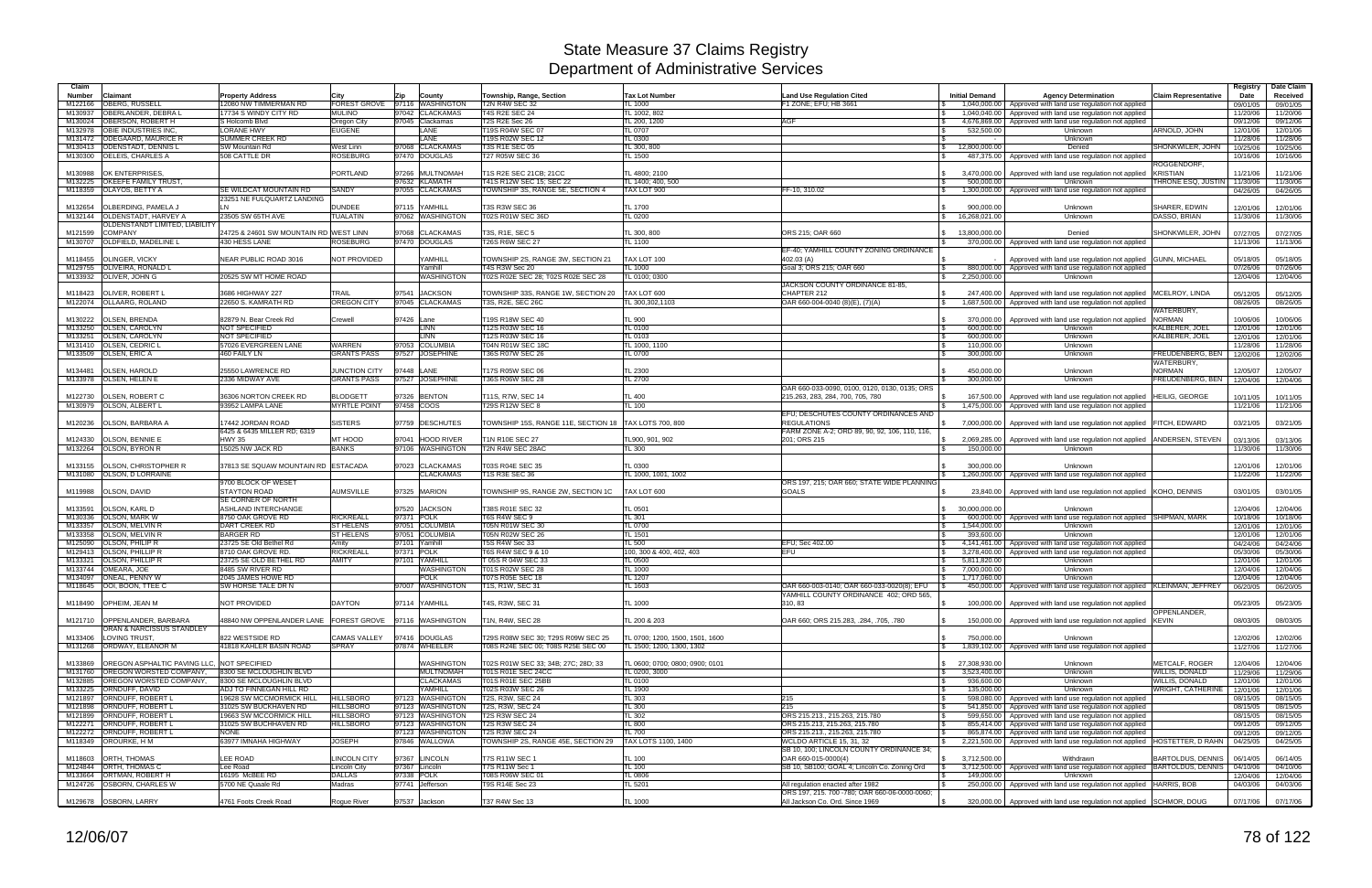| Claim                                 |                               |                                         |                                |               |                  |                                                         |                                                                               |                                                                |                               |                                                                               |                             | Registry | Date Claim        |
|---------------------------------------|-------------------------------|-----------------------------------------|--------------------------------|---------------|------------------|---------------------------------------------------------|-------------------------------------------------------------------------------|----------------------------------------------------------------|-------------------------------|-------------------------------------------------------------------------------|-----------------------------|----------|-------------------|
| Number<br>Claimant                    |                               | <b>Property Address</b>                 | City                           | Zip           | County           | Township, Range, Section                                | <b>Tax Lot Number</b>                                                         | <b>Land Use Regulation Cited</b>                               | <b>Initial Demand</b>         | <b>Agency Determination</b>                                                   | <b>Claim Representative</b> | Date     | Received          |
| <b>OSBORN, RICHARD D</b><br>M130152   |                               | 1550 Ashland Mine Rd                    | Ashland                        | OR            | Jackson          | T39S R1E Sec 6                                          | <b>TL 700</b>                                                                 | <b>RR-5</b>                                                    |                               | 1,000,000.00   Approved with land use regulation not applied   OSBORN, VIRGIL |                             | 09/29/06 | 09/29/06          |
| OSBORNE, ALLEN L<br>M118483           |                               | 22905 SOUTH PENMAN ROAD                 | <b>OREGON CITY</b>             | 97045         | <b>CLACKAMAS</b> | T3S, R2E, SEC 30                                        | <b>TL 2506</b>                                                                |                                                                | 500,000.00                    | Denied                                                                        |                             | 05/23/05 | 05/23/05          |
| M131970 OSBORNE, DOUGLAS V            |                               |                                         |                                |               | KLAMATH          | T32S R8E SEC 17:00                                      | TL 200: 1500                                                                  |                                                                | 765,980.00                    | Unknown                                                                       | <b>SPENCER, MICHAEL</b>     | 11/30/06 | 11/30/06          |
| M133796 OSCKLE, TAMARA L              |                               | <b>NOT SPECIFIED</b>                    |                                |               | 97055 CLACKAMAS  | T02S R05E SEC 28                                        | TL 0100, 0101, 0102, 0200                                                     |                                                                | 1,800,000.00                  | Unknown                                                                       |                             | 12/04/06 | 12/04/06          |
|                                       |                               |                                         |                                |               |                  |                                                         |                                                                               |                                                                |                               |                                                                               | PAVITT LAND USE             |          |                   |
| M133245                               | <b>OSTLING TTEE, KATHLEEN</b> | 5071 S BEAVER CREEK RD                  | WALDPORT                       |               | 97394 LINCOLN    | T13S R11W SEC 09                                        | TL 0600, 0700, 0800                                                           |                                                                | 425,000.00                    | Unknown                                                                       | <b>CONSULTING LLC.</b>      | 12/01/06 | 12/01/06          |
|                                       |                               |                                         |                                |               |                  |                                                         |                                                                               | ORS 660-022-0120 &130; ORS 215.213(2)(a)(b);                   |                               |                                                                               |                             |          |                   |
| M129843<br><b>OSTRANDER, VERA M</b>   |                               | 33059 SW Reiding Rd                     | Hillsboro                      |               | 97123 Washington | T1S R3W Sec 26                                          | <b>TL 200</b>                                                                 | OAR 660-33                                                     | 2,200,000.00                  | Approved with land use regulation not applied                                 |                             | 08/11/06 | 08/11/06          |
| M133370 OTIS, VIRGIL                  |                               |                                         | <b>OAKLAND</b>                 |               | 97462 DOUGLAS    | T25S R06W SEC 08                                        | <b>TL 1800</b>                                                                |                                                                | 125,000.00                    | Unknown                                                                       |                             | 12/02/06 | 12/02/06          |
| M129313   OTJEN, BEVERLY J            |                               | 3737 SE 74th Ave                        | Salem                          |               | 97301 Marion     | T8S R2W Sec 11B                                         | <b>TL 900</b>                                                                 | SA                                                             |                               | 210,700.00   Approved with land use regulation not applied                    |                             | 05/09/06 | 05/09/06          |
|                                       |                               |                                         |                                |               |                  |                                                         |                                                                               | ORS 215. 780; OAR 660-04-040; OAR 660-33-                      |                               |                                                                               |                             |          |                   |
| M119632 OTT, DONNA B                  |                               |                                         | <b>GASTON</b>                  |               | 97119 WASHINGTON | TOWNSHIP 1S, RANGE 3, SECTION 31                        | <b>TAX LOT 1700</b>                                                           | 0100: OAR 660-33-0135                                          |                               | 75,000.00 Approved with land use regulation not applied                       |                             | 02/07/05 | 02/07/05          |
|                                       |                               |                                         |                                |               |                  |                                                         |                                                                               |                                                                |                               |                                                                               |                             |          |                   |
| M129550 OTTAWAY, GEORGE               |                               |                                         |                                |               | Polk             | T8S R6W Sec 13                                          | TL 100, 104, 200                                                              | EFU; ORS 215.780, 263, 284; Goal 3, 4; OAR 660                 |                               | 792,000.00   Approved with land use regulation not applied   Irick, Mark      |                             | 06/20/06 | 06/20/06          |
|                                       |                               |                                         |                                |               |                  |                                                         |                                                                               | ORS 215.203,,215.243, 197.175 -175.250, 215.243-               |                               |                                                                               |                             |          |                   |
|                                       |                               |                                         |                                |               |                  |                                                         |                                                                               | 215.700; GOAL 3; LC 16.212 (2)-(7) LC 10.100,30,               |                               |                                                                               |                             |          |                   |
|                                       |                               |                                         |                                |               |                  |                                                         |                                                                               | 40, LC 13.050 (1) (2), (5) & 12, 15.137.945(1).                |                               |                                                                               |                             |          |                   |
| OTTOSEN, GERALDINE<br>M125095         |                               | 26295 High Pass Rd                      | Juction City                   | 97448 Lane    |                  | T15S R5W Sec 32                                         | TL 900 & 1000                                                                 | 15.070, 15.080, 15.137 & 15.138                                |                               | 190,000.00   Approved with land use regulation not applied                    |                             | 04/25/06 | 04/25/06          |
| M118389 OWEN, GERALD J                |                               | <b>NOT PROVIDED</b>                     |                                |               | <b>MARION</b>    | TOWNSHIP 4S, RANGE 2W, SECTION 4                        | <b>TAX LOT 1500</b>                                                           | ORS 197, 215; OAR 660                                          |                               | 125,000.00   Approved with land use regulation not applied                    |                             | 05/05/05 | 05/05/05          |
| M133465 OWEN, LYDIA                   |                               | 2859 S DEER CREEK RD                    | <b>ROSEBURG</b>                |               | 97470 DOUGLAS    | T28S R04W SEC 05; SEC 06                                | TL 0200; 0100                                                                 |                                                                | 345,000.00                    | Unknown                                                                       |                             | 12/02/06 | 12/02/06          |
| M131399 OWEN, THOMAS J                |                               | 39295 GOLDEN VALLEY DRIVE               | <b>LEBANON</b>                 | 97355 LINN    |                  | T12S R01W SEC 08                                        | TL 0106, 0107, 0108                                                           |                                                                | 401,500.00                    | Unknown                                                                       |                             | 11/28/06 | 11/28/06          |
| M133840 OWENS, DENNIS J               |                               | 29073 S. ROYAL OAKS DR.                 | <b>MULINO</b>                  |               | 97042 CLACKAMAS  | T04S R02E SEC 36                                        | TL 0901                                                                       |                                                                | 1.400.000.00                  | Unknown                                                                       | RANKIN, JOHN                | 12/04/06 | 12/04/06          |
|                                       |                               |                                         |                                |               |                  |                                                         |                                                                               |                                                                |                               |                                                                               |                             |          |                   |
| M118362                               |                               | 20435 SE NECK RD                        | <b>DAYTON</b>                  |               | 97114 YAMHILL    |                                                         | TAX LOTS 1400, 1500                                                           | ORS 92, 195, 197, 215.263, 283, 284, 700, 705,<br>780; OAR 660 |                               |                                                                               |                             | 04/27/05 | 04/27/05          |
| OWENS, NANCY<br>OWINGS, THOMAS A      |                               | 1155 THIRD STREET S                     | <b>JACKSOVILLE</b>             |               | 97530 JACKSON    | TOWNSHIP 4S, RANGE 3W, SECTION 14<br>T37S R02W SEC 32CC |                                                                               |                                                                | 3,200,000.00                  | 2,255,000.00 Approved with land use regulation not applied<br>Unknown         |                             | 12/01/06 | 12/01/06          |
| M132761<br><b>OZUST, DORIS M</b>      |                               | 4500 LEONARD RD                         | <b>GRANTS PASS</b>             |               | 97527 JOSEPHINE  | T36S R06W SEC 21B                                       | <b>TL 0900</b><br><b>TL 0200</b>                                              |                                                                | 800,000.00                    | Unknown                                                                       | HART, BOB                   |          |                   |
| M133493                               |                               |                                         |                                |               |                  |                                                         |                                                                               |                                                                |                               |                                                                               |                             | 12/02/06 | 12/02/06          |
| M131653 P J ROHDE RANCH INC.          |                               | I-84 & WELLS STATION RD                 |                                |               | <b>UMATILLA</b>  | T03N R30E SEC 18                                        | TL 2100                                                                       |                                                                | 4,710,960.00<br>$\mathbb{S}$  | Unknown                                                                       | HOJEM, DOUGLAS              | 11/29/06 | 11/29/06          |
|                                       | PACIFIC WESTERN CO, LOWELL    |                                         |                                |               |                  | TOWNSHIP 13S, RANGE 11W, SECTION 7                      |                                                                               |                                                                |                               |                                                                               |                             |          |                   |
| <b>PATTON</b><br>M119726              |                               |                                         |                                |               | <b>LINCOLN</b>   | <b>AND 12</b>                                           | TAX LOT 1900, 1901                                                            | OAR 660-14-0040: OAR 660-16: OAR 660-23                        | 12,600,000.00                 | Approved with land use regulation not applied                                 | COX, WILLIAM                | 02/11/05 | 02/11/05          |
| <b>PADDOCK, LORRAINE E</b><br>M133831 |                               | <b>NONE GIVEN</b>                       | <b>MCMINNVILLE</b>             |               | 97128 YAMHILL    | T04S R04W SEC 01                                        | TL 1602                                                                       |                                                                | 360.000.00                    | Unknown                                                                       | PADDOCK, CAROL              | 12/04/06 | 12/04/06          |
| M130532 PADE, ARLO                    |                               | 99166 AGNESS RD 33                      | <b>GOLDBEACH</b>               |               | 97444 CURRY      | T36S R13W SEC 15                                        | <b>TL 3600</b>                                                                |                                                                |                               | 500,000.00 Approved with land use regulation not applied                      |                             | 11/01/06 | 11/01/06          |
|                                       |                               |                                         |                                |               |                  |                                                         |                                                                               |                                                                |                               |                                                                               | BARTHOLOMEW.                |          |                   |
| M134151<br>PADGHAM III, HENRY F       |                               | <b>HILLCREST RD</b>                     | MEDFORD                        |               | <b>JACKSON</b>   | T37S R01W SEC 25                                        | TL 0613                                                                       |                                                                | 939,000.00                    | Unknown                                                                       | <b>MARK</b>                 | 12/04/06 | 12/04/06          |
| PAGE, LENA<br>M118361                 |                               | 10520 SUNNYVIEW RD NE                   |                                |               | <b>MARION</b>    | T7S, R1W, SEC 19                                        | <b>TL 1900</b>                                                                | OAR 660, 92, 197, 215, 227                                     |                               | 1.800,000,00 Approved with land use regulation not applied                    | <b>SHIPMAN, MARK</b>        | 04/26/05 | 04/26/05          |
| M132930 PALACIOS, AGUSTIN             |                               | 18936 BUTTEVILLE RD NE                  | <b>AURORA</b>                  |               | 97002 MARION     | T04S R01W SEC 30C                                       | TL 100, 200, 900, 1400                                                        |                                                                |                               | Unknown                                                                       | Doyle, Patrick              | 12/01/06 | 12/01/06          |
| M131226 PALIN, GROVER C               |                               |                                         |                                |               | <b>CROOK</b>     | T15S R16E SEC 06C                                       | <b>TL 4600</b>                                                                |                                                                |                               | Unknown                                                                       |                             | 11/24/06 | 11/24/06          |
| M133453 PALKI, AUDREY F               |                               | 516 HILLTOP DR                          | <b>OAKLAND</b>                 |               | 97462 DOUGLAS    | T24S R05W SEC 07C                                       | <b>TL 1700</b>                                                                |                                                                | 260,000.00                    | Unknown                                                                       |                             | 12/02/06 | 12/02/06          |
| PALMER, DANIEL E<br>M130223           |                               | 7301 74th Ave NE                        | Salem                          |               | 97305 MARION     | <b>T6S R2W SEC 27</b>                                   | TL 500, 600                                                                   |                                                                | 580,000.00                    | Approved with land use regulation not applied                                 | <b>SHIPMAN, MARK</b>        | 10/06/06 | 10/06/06          |
| PALMER, GERALD E<br>M133958           |                               | PEACH COVE RD                           |                                |               | 97068 CLACKAMAS  | <b>T03S R01E SEC 22D</b>                                | <b>TL 0800</b>                                                                |                                                                | 260,000.00                    | Unknown                                                                       |                             | 12/04/06 | 12/04/06          |
| M134108 PALMER, GERALD E              |                               |                                         |                                |               | <b>CLACKAMAS</b> | T03S R01E SEC 22                                        | <b>TL 0600</b>                                                                |                                                                |                               | Unknown                                                                       |                             | 12/04/06 | 12/04/06          |
| M130397<br>PALMER, JOHN E             |                               |                                         |                                |               | <b>LINCOLN</b>   | T10S R08W SEC 06                                        | <b>TL 406</b>                                                                 |                                                                |                               | Approved with land use regulation not applied                                 |                             | 10/24/06 | 10/24/06          |
| PALMER, RALPH R<br>M134459            |                               | <b>NOT SPECIFIED</b>                    | OREGON CITY                    |               | 97045 CLACKAMAS  | T02S R02E SEC 36BB                                      | <b>TL 2802</b>                                                                |                                                                | 150.000.00                    | Unknown                                                                       |                             | 10/31/07 | 10/31/07          |
| M118602                               | PANTENBURG, LAVERNE D         | 10825 S NEW ERA RD                      | <b>CANBY</b>                   |               | <b>CLACKAMAS</b> | T3S R1E SEC 23                                          | <b>TL 100</b>                                                                 | ORS 92, 197, 215, 209; OAR 125, 660                            |                               | 940,000.00 Approved with land use regulation not applied                      |                             | 06/14/05 | 06/14/05          |
|                                       |                               |                                         |                                |               |                  |                                                         |                                                                               | RA-1; TT-20; ORS 215.780(1)(a); OAR 660-033-                   |                               |                                                                               |                             |          |                   |
| PAOLA, JOYCE<br>M124939               |                               | SE 262nd Avenue                         | Boring                         |               | 97009 Clackamas  | T2S R3E Sec 11                                          | TL 200, 212, 213, 2500, 2590                                                  | 0100(1)                                                        | 4,000,000.00                  | Approved with land use regulation not applied                                 |                             | 04/14/06 | 04/14/06          |
| M133415 PARCEL, JEFFERY               |                               | 16875 SOUTH CLIFFVIEW DR                | <b>OREGON CITY</b>             |               | 97045 CLACKAMAS  | T02S R02E SEC 14D                                       | <b>TL 2200</b>                                                                |                                                                | 250,000.00                    | Unknown                                                                       |                             | 12/02/06 | 12/02/06          |
| M130483 PARKER, ADOLPHUS M            |                               | 5260 CULBERTSON DRIVE                   | <b>PARKDALE</b>                |               | 97041 HOOD RIVER | T1S R10E SEC 6                                          | <b>TL 4800</b>                                                                |                                                                | 305,694.00                    | Approved with land use regulation not applied                                 |                             | 10/30/06 | 10/30/06          |
| M132190 PARKER, ELMER H               |                               |                                         |                                |               | <b>CLATSOP</b>   | T06N R06W SEC 13                                        | <b>TL 0100</b>                                                                |                                                                | 80,000.00                     | Unknown                                                                       |                             | 11/30/06 | 11/30/06          |
| M129377 PARKER, JOAN F                |                               | 13220 SE 362nd Avenue                   | Boring                         |               | 97009 Clackamas  | T2S R4E Sec 2                                           | TL 3100                                                                       | EFU-ORS 215.203                                                |                               | 3,840,000.00 Approved with land use regulation not applied                    |                             | 05/22/06 | 05/22/06          |
|                                       |                               |                                         |                                |               |                  | T7S R48E SEC 17A: SEC 17C: SEC 20BB:                    |                                                                               |                                                                |                               |                                                                               |                             |          |                   |
| PARKER, JUDY<br>M130288               |                               | 53875 HWY 86                            | <b>HALFWAY</b>                 |               | 97834 BAKER      | SEC 00                                                  | TL 300; 700; 300; 1400                                                        |                                                                |                               | 2,760,000.00 Approved with land use regulation not applied                    |                             | 10/13/06 | 10/13/06          |
|                                       |                               |                                         |                                |               |                  |                                                         |                                                                               | CLACKAMAS COUNTY ZONING/DEVELOPMENT                            |                               |                                                                               |                             |          |                   |
| PARKER, MARY<br>M120292               |                               | 39525 SE PAUL MOORE ROAD                | <b>SANDY</b>                   |               | 97055 CLACKAMAS  | TOWNSHIP 2S, RANGE 4E, SECTION 25                       | TAX LOT 400                                                                   | <b>ORDINANCES</b>                                              |                               | 1,500,000.00   Approved with land use regulation not applied                  |                             | 03/24/05 | 03/24/05          |
| M130109 PARKER, SCOTT P               |                               | 18672 Bourne Rd                         | Alsea                          | 97324 Benton  |                  | T14S R8W Sec 24                                         | TL 602, 603                                                                   |                                                                | 561,124.00                    | Denied                                                                        | Parker, Scott               | 09/25/06 | 09/25/06          |
| M132840 PARKER, TERRY A               |                               | 26000 S JEWELL RD                       | BEAVER CREEK   97004 CLACKAMAS |               |                  | T04S R03E SEC 16                                        | <b>TL 0701</b>                                                                |                                                                | 5,500,000.00<br>$\mathfrak s$ | Unknown                                                                       | <b>KAUFFMAN, MIKE</b>       | 12/01/06 | 12/01/06          |
|                                       |                               | HILL ROAD 1/4 M S OF                    |                                |               |                  |                                                         |                                                                               |                                                                |                               |                                                                               |                             |          |                   |
| M124537 PARKS JR, DELOS B             |                               | ANDERSON                                | <b>MERRILL</b>                 |               | 97633 KLAMATH    | T41S R10E SEC 1                                         | <b>TL 100</b>                                                                 | <b>ARTICLE 54</b>                                              |                               | 1,000,000.00 Approved with land use regulation not applied                    |                             | 03/21/06 | 03/21/06          |
|                                       |                               |                                         |                                |               |                  |                                                         |                                                                               | OAR 660-033; Farm Zone A-1; EFU; ORS                           |                               |                                                                               |                             |          |                   |
| M129593 PARKS ORCHARD INC.,           |                               | 1901 Hwy 35                             | <b>Hood River</b>              |               | 97031 HOOD RIVER | T2N R10E Sec 12                                         | TL 3100                                                                       | 215.213(2)(e), 243, 296, 197                                   | 66,602.00                     | Denied                                                                        |                             | 06/28/06 | 06/28/06          |
|                                       |                               |                                         |                                |               |                  |                                                         |                                                                               |                                                                |                               |                                                                               |                             |          |                   |
| M132386 PARKS, CARMELLA T             |                               | 14240 NW JACKSON SCHOOL RD NORTH PLAINS |                                |               | 97133 WASHINGTON | T2N R2W SEC 29C                                         | <b>TL 600</b>                                                                 |                                                                |                               | Unknown                                                                       | STAMP, ANDREW               | 12/01/06 | 12/01/06          |
| M134433 PARKS, CLINTON R              |                               |                                         |                                |               |                  | T11S R10W SEC 36                                        | TL 0700                                                                       |                                                                | 300,000.00                    | Unknown                                                                       |                             | 08/24/07 | 08/24/07          |
| M133836 PARKS, JAMES                  |                               |                                         |                                |               |                  |                                                         |                                                                               |                                                                |                               |                                                                               |                             |          | 12/04/06          |
|                                       |                               | NOT SPECIFIED                           | <b>EDDYVILLE</b>               | 97343 LINCOLN |                  |                                                         |                                                                               |                                                                |                               |                                                                               |                             |          |                   |
|                                       |                               | 43709 NW WOOLLEN RD                     | <b>BANKS</b>                   |               | 97106 WASHINGTON | T02N R04W SEC 13                                        | TL 1103                                                                       |                                                                | 500,000.00                    | Unknown                                                                       |                             | 12/04/06 |                   |
| M131200 PARLIER, CHARLES A            |                               | 6801 IRISH LANE                         | <b>ASHLAND</b>                 |               | 97520 JACKSON    | T38S R1E SEC 28                                         | TL 401, 7707                                                                  |                                                                | 750,000.00                    | Unknown                                                                       |                             | 11/24/06 | 11/24/06          |
|                                       |                               |                                         |                                |               |                  |                                                         |                                                                               | MCZORD 136; ORS 1973175(1), 197.280,                           |                               |                                                                               | & ASSOCIATES,               |          |                   |
| M129895 PARR, JOHN I                  |                               | 6532 Peter Rd SE                        | Aumsville                      |               | 97325 Marion     | T8S R1W Sec 19                                          | TL 1600                                                                       | 215.515, 215.705, 215.284; Goal 3                              |                               | 422,928.00 Approved with land use regulation not applied                      | <b>FRANK WALKER</b>         | 08/21/06 | 08/21/06          |
|                                       |                               |                                         |                                |               |                  |                                                         |                                                                               | TT-20; SB 100; HB 3661; ORS 215; ORS 215 et                    |                               |                                                                               |                             |          |                   |
| M130027 PARRISH CONGER, LUCRETIA L    |                               | Near State Hwy 211                      | Molalla                        |               | 97038 Clackamas  | T5S R1E Sec 12                                          | <b>TL 200</b>                                                                 | seq; OAR 660 et seq.                                           |                               | 5,074,138.00 Approved with land use regulation not applied BOWERMAN, DONALD   |                             | 09/13/06 | 09/13/06          |
|                                       |                               |                                         |                                |               |                  |                                                         |                                                                               |                                                                |                               |                                                                               |                             |          |                   |
| M122724   PARRISH, WALLACE            |                               | HWY 42 AT MCMULLEN CREEK                | <b>MYRTLE POINT</b>            | 97458 COOS    |                  | T29S, R11W, SEC 29, 28, 20, 27                          | TL 200, 201, 203 (300, 303, 304, 305) (400) (1000) OAR 660-006-0026,0027,0029 |                                                                |                               | 2,400.00 Approved with land use regulation not applied                        |                             | 10/11/05 | 10/11/05          |
|                                       |                               | 31 HARLAN-BURNTWOODS                    |                                |               |                  |                                                         |                                                                               |                                                                |                               |                                                                               |                             |          |                   |
| M130273 PARSLEY, HARRIET              |                               | <b>ROAD</b>                             | <b>BLODGETT</b>                |               | 977326 LINCOLN   | <b>T11S R8W SEC23</b>                                   | <b>TL 101</b>                                                                 |                                                                |                               | 195,000.00   Approved with land use regulation not applied  RYAN, VERLYN      |                             | 10/12/06 | 10/12/06          |
| M118610 PARSON, DON W                 |                               | <b>STAR ROUTE</b>                       | <b>BUXTON</b>                  |               | 97109 WASHINGTON | TOWNSHIP 3N, RANGE 4W, SECTION B                        | <b>TAX LOT 5300</b>                                                           | AF-20 ZONING; HB 3661; OAR                                     |                               | 1,350,000.00   Approved with land use regulation not applied                  |                             | 06/15/05 | 06/15/05          |
| M132491 PARSONS TTE, JACQUE E         |                               | 25460 SW BAKER RD                       |                                |               | 97140 CLACKAMAS  | T3S R1W SEC 4                                           | TL 1000, 1203                                                                 |                                                                | 1,500,000.00                  | Unknown                                                                       | TROMPKE, EDWARD             | 12/01/06 | 12/01/06          |
| M131737 PARSONS, JJ                   |                               | NOT SPECIFIED                           |                                |               | <b>MULTNOMAH</b> | T01N R01W SEC 22BB                                      | <b>TL 0200</b>                                                                |                                                                | 1,200,000.00<br>IS.           | Unknown                                                                       | COX, WILLIAM                | 11/29/06 | 11/29/06          |
|                                       |                               |                                         |                                |               |                  |                                                         |                                                                               | ORS 215.780 (1) (a) ORS 215.283(1) (F) ORS                     |                               |                                                                               |                             |          |                   |
|                                       |                               |                                         |                                |               |                  |                                                         |                                                                               | 215.263(1); OAR 660-033-0100(1), 660-033-                      |                               |                                                                               |                             |          |                   |
| M118345 PARSONS, JACQUE               |                               | 25460 SW BAKER ROAD                     | <b>SHERWOOD</b>                |               | 97140 CLACKAMAS  | TOWNSHIP 3S, RANGE 1W, SECTION 4                        | TAX LOT 1000 & 1203                                                           | 0130(3)(a)                                                     |                               | 6,225,000.00 Approved with land use regulation not applied                    |                             | 04/22/05 | 04/22/05          |
|                                       |                               |                                         |                                |               |                  |                                                         |                                                                               | REVISIONS TO COUNTY COMPREHENSIVE                              |                               |                                                                               |                             |          |                   |
| M129786 PARSONS, LEOPNARD L           |                               | 590 SE DOVER LANE                       | <b>MADRAS</b>                  |               | 97741 JEFFERSON  | T11S R13E SEC 24                                        | <b>TL 503</b>                                                                 | PLAN, ZONE MAP, EXCEPTION AREAS M27 &<br>M28                   |                               | 280,000.00 Approved with land use regulation not applied                      |                             |          | 08/01/06 08/01/06 |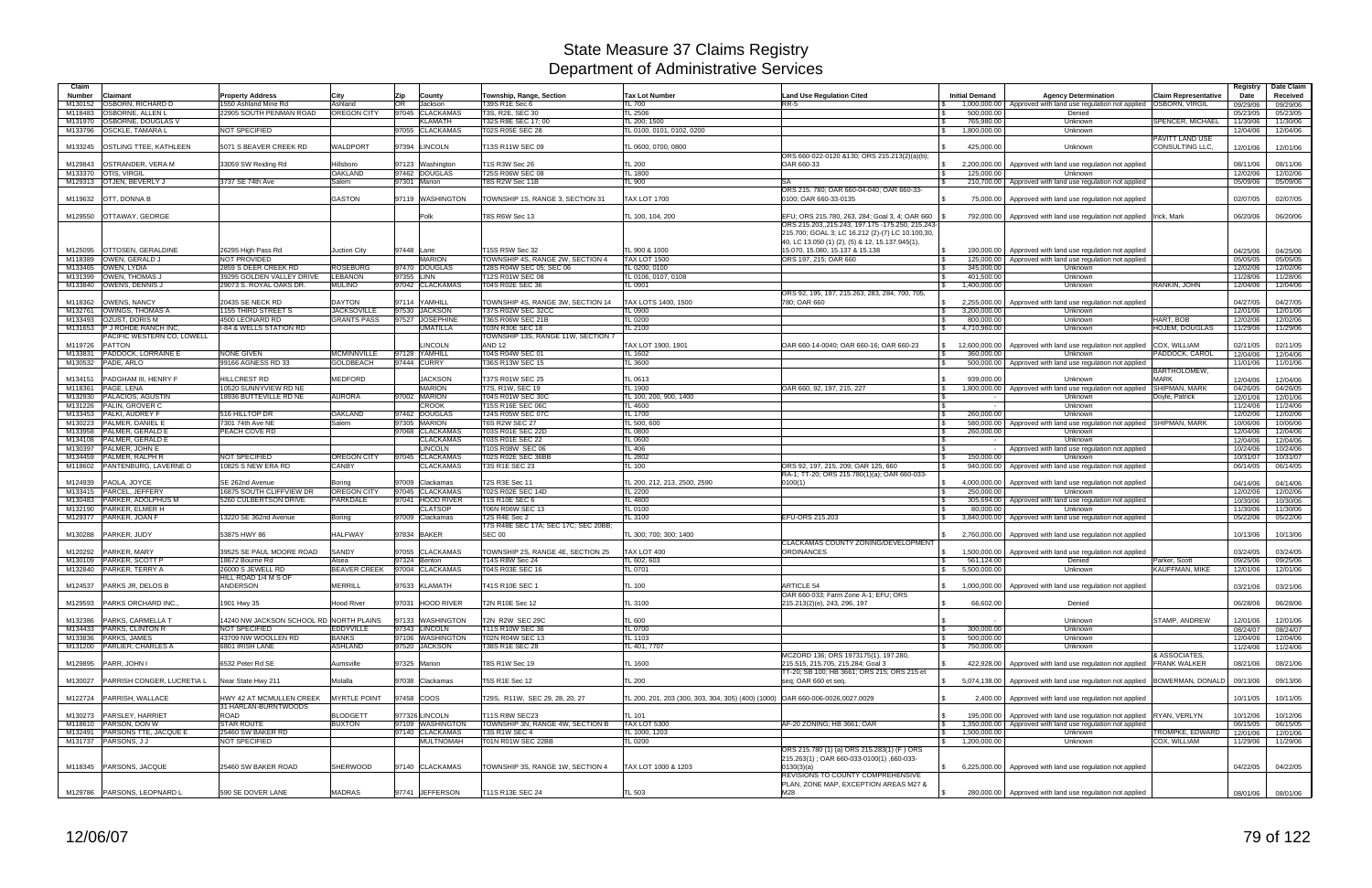| Claim<br><b>Number</b><br><b>Claimant</b>                    | <b>Property Address</b>                                    | City                                 | Zip        | County                               | Township, Range, Section                                     | <b>Tax Lot Number</b>                     | <b>Land Use Regulation Cited</b>                                                                                                              | <b>Initial Demand</b>                                       | <b>Agency Determination</b>                                                                                                             | <b>Claim Representative</b>         | Registry<br>Date     | Date Claim<br>Received |
|--------------------------------------------------------------|------------------------------------------------------------|--------------------------------------|------------|--------------------------------------|--------------------------------------------------------------|-------------------------------------------|-----------------------------------------------------------------------------------------------------------------------------------------------|-------------------------------------------------------------|-----------------------------------------------------------------------------------------------------------------------------------------|-------------------------------------|----------------------|------------------------|
|                                                              | <b>HIGHWAY 82 &amp; PARSON-HUG</b>                         |                                      |            |                                      |                                                              |                                           |                                                                                                                                               |                                                             |                                                                                                                                         |                                     |                      |                        |
| <b>PARSONS, RICHARD L</b><br>M133535<br>M121660 PARSONS, RON | ROAD<br>1600 NE CLOVER RIDGE ROAD                          | OREGON<br><b>ALBANY</b>              | 97322 LINN | 97827 UNION                          | T01N R39E SEC 00<br>T10S, R3W, SEC 34                        | TL 0200<br><b>TL 700</b>                  | EFU: ORS 92.050-080, 209.250                                                                                                                  | 144.159.00                                                  | Unknown                                                                                                                                 |                                     | 12/02/06             | 12/02/06               |
| PARTON, DEXTER<br>M132625                                    | 5630 HWY 35                                                | PARKDALE                             |            | 97041 HOOD RIVER                     | T1N R10E SEC 15                                              | TL 1500                                   |                                                                                                                                               | 1,450,000.00<br>$\mathbb{S}$                                | 89,150.00   Approved with land use regulation not applied<br>Unknown                                                                    |                                     | 08/01/05<br>12/01/06 | 08/01/05<br>12/01/06   |
|                                                              | 10775/10835/11045 SW TUALATIN-                             |                                      |            |                                      | T02S R01W SEC 022D: T02S R01W 27AA:                          |                                           |                                                                                                                                               |                                                             |                                                                                                                                         |                                     |                      |                        |
| M133371<br>PASCUZZI, ARTHUR                                  | SHERWOOD RD                                                | <b>SHERWOOD</b>                      |            | 97062 WASHINGTON                     | T02S R01W SEC 22DD                                           | TL 600; 500; 700                          |                                                                                                                                               |                                                             | Unknown                                                                                                                                 |                                     | 12/02/06             | 12/02/06               |
| M133484 PASCUZZI, ARTHUR                                     | 10250 SW NORTH DAKOTA ST                                   | <b>TIGARD</b>                        |            | 97223 WASHINGTON                     | T01S R01W SEC 34DA; 35CB                                     | TL 3400; 0200                             |                                                                                                                                               |                                                             | Unknown                                                                                                                                 |                                     | 12/02/06             | 12/02/06               |
|                                                              |                                                            |                                      |            |                                      |                                                              |                                           | GOAL 5,11,14; ORS 92,195, 197, 215; OAR 660-<br>004-0040 7EA, 660-011-0062 2, 660-012-0065.<br>012-0065 3, 012-0070, 660-033-0120, 0130, 033- |                                                             |                                                                                                                                         | <b>BARTHOLOMEW</b>                  |                      |                        |
| PASNIK, WALTER G<br>M122364                                  | 2655 AND 2677 BEALL LANE                                   | <b>CENTRAL POINT</b>                 |            | 97502 JACKSON                        | T37S R2 W SEC 9d                                             | TL 6600 AND 6602                          | 0135, 340-096-0020, 096-0034                                                                                                                  |                                                             | 352,000.00 Approved with land use regulation not applied                                                                                | <b>MARK</b>                         | 09/15/05             | 09/15/05               |
| M130470 PASSLEY, RAY                                         | None Given                                                 | Brookings                            |            | 97415 CURRY                          | T40S R14W SEC 13                                             | <b>TL 308</b>                             |                                                                                                                                               | 250,000.00                                                  | Approved with land use regulation not applied                                                                                           |                                     | 10/27/06             | 10/27/06               |
| M133416 PASSLEY, RAY                                         | OLD HWY 101                                                | <b>BROOKINGS</b>                     |            | 97415 CURRY                          | T40S R14W SEC 13                                             | TL 805                                    |                                                                                                                                               | 250,000.00<br>IS.                                           | Unknown                                                                                                                                 |                                     | 12/02/06             | 12/02/06               |
|                                                              | 2121 ORINDALE ROAD                                         | KLAMATH FALLS                        |            | 97601 KLAMATH                        | T39S R8E SEC 01D                                             | <b>TL 201</b>                             | ORS 215; OAR 660                                                                                                                              | 145,930.00                                                  |                                                                                                                                         | SPENCER, LLC,<br><b>MICHAEL</b>     |                      | 05/31/05               |
| M118532 PATRICK, FLOYD<br>M131058 PATRICK, JOHN J            | 2980 NW STACIE COURT                                       | <b>ROSEBURG</b>                      |            | 97470 DOUGLAS                        | <b>T28S R7W SEC 24</b>                                       | <b>TL 100</b>                             |                                                                                                                                               | 265,500.00                                                  | Denied<br>Approved with land use regulation not applied                                                                                 |                                     | 05/31/05<br>11/22/06 | 11/22/06               |
| M122790 PATT, MARGARIE C                                     | 5213 LOGSDEN RD                                            | LOGSDEN                              |            | 97357 LINCOLN                        | T10S, R9W, SEC 6                                             | <b>TL 201</b>                             | ORS 215: OAR 660                                                                                                                              | $\mathbb{S}$<br>1,200,000.00                                | Approved with land use regulation not applied   KAUFFMAN, ANDREW                                                                        |                                     | 10/13/05             | 10/13/05               |
| M134375 PATTEN, DAVID M                                      | 1615 CASCADE HWY SE                                        | SALEM                                |            | 97317 MARION                         | T08S R01W SEC 04                                             | TL 0100                                   |                                                                                                                                               | 676,000.00                                                  | Unknown                                                                                                                                 |                                     | 05/14/07             | 05/14/07               |
|                                                              |                                                            |                                      |            |                                      |                                                              |                                           | ORS 197, 215; OAR 660; WOODLAND                                                                                                               |                                                             |                                                                                                                                         |                                     |                      |                        |
| PATTERSON, CLARENCE<br>M121771                               | 6830 HWY 66                                                | <b>ASHLAND</b>                       |            | 97520 JACKSON                        | T39S, R2E, SEC 31                                            | <b>TL 2500</b>                            | RESOURCE ZONING; GOAL 4; ALL<br>TRANSPORTATION PLANNING RULES                                                                                 |                                                             | 492,740.00   Approved with land use regulation not applied  HEARN, CHRISTIAN                                                            |                                     | 08/08/05             | 08/08/05               |
| M131247 PATTERSON, JACQUELINE A                              | <b>BOYER RD</b>                                            | <b>GRANTS PASS</b>                   |            | 97526 JOSEPHINE                      | T35S R6W SEC 3D                                              | TL 1600, 1700, 1800                       |                                                                                                                                               | $\sqrt{3}$<br>272,820.00                                    | Approved with land use regulation not applied   HULL, MAX                                                                               |                                     | 11/09/06             | 11/09/06               |
| M130360 PATTERSON, JERRY                                     | 9414 S ALDERCREEK LAND                                     | <b>CANBY</b>                         |            | 97013 CLACKAMAS                      | T4S R1E SEC 10CA                                             | <b>TL 300</b>                             |                                                                                                                                               | $\sqrt{3}$                                                  | 600,000,00 Approved with land use regulation not applied                                                                                |                                     | 10/20/06             | 10/20/06               |
| M124767 PATTERSON, JERRY R                                   |                                                            |                                      |            | <b>JEFFERSON</b>                     | <b>T1S R14E SEC 4</b>                                        | <b>TL 300</b>                             | ALL ZONING & ORD, SINCE 1972                                                                                                                  | 8.000.000.00<br><b>S</b>                                    | Approved with land use regulation not applied                                                                                           |                                     | 04/05/06             | 04/05/06               |
| M132828 PATTERSON, JOAN E                                    | 46580 N GATE CREEK RD                                      | VIDA                                 | 97405 LANE |                                      | T16S R25W SEC 26                                             | TL 0500, 0501                             |                                                                                                                                               | 600.000.00<br>IS.                                           | <b>Unknown</b>                                                                                                                          | Funke, Ron                          | 12/01/06             | 12/01/06               |
| M130652 PATTERSON, PATRICK G                                 | 3110 ROGUE RIVER HWY<br>NOT SPECIFIED                      | <b>GRANTS PASS</b>                   |            | 97528 JOSEPHINE                      | T36S R05W SEC 22-3<br><b>T02N R01W SEC 05</b>                | TL 100                                    |                                                                                                                                               | 300,000.00<br>$\mathbb{R}$                                  | Approved with land use regulation not applied                                                                                           | HULL, MAX                           | 11/09/06             | 11/09/06               |
| M132935 PATTERSON, PETE<br>M130987 PATTERSON, RICHARD G      | 15425 MCKENZIE HWY                                         | <b>SISTERS</b>                       |            | <b>MULTNOMAH</b><br>97759 DESCHUTES  | T15S R10E SEC 8                                              | <b>TL 400</b><br>TL 400, 401              |                                                                                                                                               | 385,000.00<br>1,000,000.00<br>$\sqrt{S}$                    | Unknown<br>Unknown                                                                                                                      | RAMIS, TIMOTHY<br>FITCH, EDWARD     | 12/01/06<br>11/21/06 | 12/01/06<br>11/21/06   |
|                                                              |                                                            |                                      |            |                                      |                                                              |                                           | Statewide Planning Goals 4, 14; ORS 197.175,<br>200, 250, 215.700-730; OAR 660-006-0000-0060,                                                 |                                                             |                                                                                                                                         |                                     |                      |                        |
| M129513 PATTISON, JESSE L                                    | 94300 Deadwood Creek Rd<br><b>SW BOONES FERRY RD &amp;</b> | Deadwood                             | 97430 Lane |                                      | T16 R8W Sec 6                                                | <b>TL 202</b>                             | 014-0000-0040, 015-003, 014<br>CITY OF PORTLAND ZONING CODE CHAPTER<br>33: OAR 660-16-0000-0020, 23-0000-0250; GOAL                           |                                                             | \$3,500,000.00   Approved with land use regulation not applied CORNACCHIA, STEVE                                                        |                                     | 06/14/06             | 06/14/06               |
| M118611   PATTON, LOWELL                                     | <b>TAYLORS FERRY</b>                                       | <b>PORTLAND</b>                      |            | <b>MULTNOMAH</b>                     | T1S R1E, SEC 28AA, 22CC                                      | TL 100, 4300                              | 5: ALL STATEWIDE PLANNING GOALS<br>OAR 660 14-0040; OAR 660-16; OAR 660-23;                                                                   | \$ 1.380.000.00                                             | Denied                                                                                                                                  | COX. WILLIAM                        | 06/16/05             | 06/16/05               |
| PATTON, LOWELL<br>M119727                                    | 92876 FERN HILL ROAD                                       |                                      |            | <b>CLATSOP</b>                       | TOWNSHIP 8N, RANGE 8W, SECTION 19                            | <b>TAX LOT 2500</b>                       | CLATSOP COUNTY ZONING CODE<br>OAR 660.14, 16, 23; LINCOLN COUNTY ZONING                                                                       | 2,500,000.00                                                | Approved with land use regulation not applied                                                                                           | COX, WILLIAM                        | 02/11/05             | 02/11/05               |
| M119728   PATTON, LOWELL<br>M131735 PATTON, LOWELL           | NONE PROVIDED<br><b>NOT SPECIFIED</b>                      |                                      |            | LINCOLN<br><b>CLACKAMAS</b>          | TOWNSHIP 10S, RANGE 9W, SECTION 6<br><b>T02S R07E SEC 22</b> | TAX LOT 305<br>TL 1000, 1100              | CODE                                                                                                                                          | 6,300,000.00<br>$\mathbb{S}$<br>$\frac{1}{2}$ 20,000,000.00 | Approved with land use regulation not applied COX, WILLIAM<br>Unknown                                                                   | COX, WILLIAM                        | 02/11/05<br>11/29/06 | 02/11/05<br>11/29/06   |
|                                                              |                                                            |                                      |            |                                      |                                                              |                                           |                                                                                                                                               |                                                             |                                                                                                                                         | SPENCER, LLC,                       |                      |                        |
| M130307 PATTON, RUTH A                                       | 13370 CRYSTAL SPRINGS RD                                   | KLAMATH FALLS 97603 KLAMATH          |            |                                      | T39S R10E SEC 22                                             | TL 300                                    |                                                                                                                                               |                                                             | Approved with land use regulation not applied                                                                                           | MICHAEL                             | 10/16/06             | 10/16/06               |
|                                                              |                                                            |                                      |            |                                      |                                                              |                                           | ORS 215.283, 215.284, 215.296, 215.780; Goal 3:                                                                                               |                                                             |                                                                                                                                         |                                     |                      |                        |
| <b>PAUL CHOBAN RLT</b><br>M130068                            | 6750 NW Gales Creek Rd                                     | Forest Grove                         |            | 97116 Washington                     | T1N R4W Sec 16; Sec 17                                       | TL 701, 702; 1201                         | OAR 660-033-0100 & 0020 & 0030 & 0120 & 0130<br>& 0130                                                                                        | 6,000,000.00                                                | Approved with land use regulation not applied                                                                                           |                                     | 09/19/06             | 09/19/06               |
|                                                              |                                                            |                                      |            |                                      |                                                              |                                           |                                                                                                                                               |                                                             |                                                                                                                                         |                                     |                      |                        |
| M118400 PAULIN, JOHN N                                       | 4530 BALDWIN CR DRIVE                                      | PARKDALE                             |            | 97041 HOOD RIVER                     | T1N, R10E, SEC 16                                            | TL 501                                    | HOOD RIVER VALLEY COMPREHENSIVE PLAN<br>ORS 215.780, 263, 284; OAR 660-033; GOALS 3 &                                                         |                                                             | 400,000.00   Approved with land use regulation not applied                                                                              |                                     | 05/09/05             | 05/09/05               |
| M129538<br><b>PAULINE TROM TRUST,</b>                        | 2509 LIBERTY RD                                            | <b>DALLAS</b>                        |            | 97338 POLK                           | T8S R5W SEC 6 & 7                                            | TL 1900 & 101                             |                                                                                                                                               | <b>S</b>                                                    | 349,800,00   Approved with land use regulation not applied IRICK, MARK                                                                  |                                     | 06/19/06             | 06/19/06               |
| M130976 PAULSEN, DAN B                                       | 4197 OLD STAGE ROAD                                        | CENTRAL POINT 97502 JACKSON          |            |                                      | T37S R2W SEC 5D                                              | <b>TL 1500</b>                            |                                                                                                                                               | 428.250.00<br>1 S                                           | Approved with land use regulation not applied STARK, ERIC                                                                               |                                     | 11/20/06             | 11/20/06               |
| M134223 PAULSEN, SAMUAL                                      | 29751 SE HALEY RD<br>Gard Rd                               | <b>BORING</b>                        |            | 97009 CLACKAMAS<br>97045 CLACKAMAS   | T01S R04E SEC 30                                             | TL 0300                                   |                                                                                                                                               | 650,000,00                                                  | Unknown                                                                                                                                 |                                     | 12/05/06             | 12/05/06               |
| M130456 PAULSEN, WAYNE A A<br>M133713 PAWLOWSKI, FLORENCE K  | <b>KENNEY RD</b>                                           | Oregon City                          |            | <b>JACKSON</b>                       | <b>T4S R3E SEC 07</b><br>T38S R03W SEC 01                    | TL 1501<br>TL 1100                        |                                                                                                                                               | 145,760.00<br>l \$<br>8,000,000.00<br>IS.                   | Approved with land use regulation not applied<br>Unknown                                                                                | Wright, Catherine<br>PATRICK, FRANK | 10/27/06<br>12/04/06 | 10/27/06<br>12/04/06   |
|                                                              |                                                            |                                      |            |                                      |                                                              |                                           | COUNTY LAND DEVELOPMENT ORDINANCE<br>CH. 4                                                                                                    |                                                             |                                                                                                                                         |                                     |                      |                        |
| M129774 PAYNE, HAROLD R                                      | 7642 HWY 140                                               | <b>EAGLE POINT</b>                   |            | 97524 JACKSON                        | T36S R1E SEC 8                                               | <b>TL 100</b>                             | $(1)(2)(3)(4)(5)(6)(7)(8)(9)(10)(11)(12)(13)(14)(15)$                                                                                         | $\sqrt{3}$                                                  | 400,000.00 Approved with land use regulation not applied                                                                                |                                     | 07/31/06             | 07/31/06               |
| M130263 PAYNE, KENNETH<br>M131238 PAYTON, HOWARD J           |                                                            |                                      |            | YAMHILL<br><b>BAKER</b>              | <b>T3S R5W SEC 08</b><br>T08S R39E SEC 00, 27A               | TL 400<br>TL 4300; 0100                   |                                                                                                                                               | <b>\$</b><br>$\mathcal{S}$                                  | 150,000.00   Approved with land use regulation not applied GOWELL, WALTER<br>1,000,000.00 Approved with land use regulation not applied |                                     | 10/11/06             | 10/11/06               |
| M124868 PEACOCK, WILLIAM C                                   | 37361 Labiske Lane                                         | Astoria                              |            | 97103 Clatsop                        | T7M R9W Sec 2                                                | <b>TL 1004</b>                            | RA-2: A-1                                                                                                                                     |                                                             | 106,000.00 Approved with land use regulation not applied                                                                                |                                     | 11/24/06<br>04/11/06 | 11/24/06<br>04/11/06   |
|                                                              | 5376 W GRIFFIN CREEK RD - AND-MEDFORD.                     |                                      | 97501,     |                                      | TOWNSHIP 38, RANGE 2W, SECTION 9                             | TAX LOT 406                               | OAS 215.143: JACKSON COUNTY ORDINANCE                                                                                                         |                                                             |                                                                                                                                         |                                     |                      |                        |
| M120133   PEARL M ZERR TRUST,                                | 18084 N APPLEGATE RD                                       | <b>GRANTS PASS</b>                   | 975        | <b>JACKSON</b>                       | TOWNSHIP 38, RANGE 4W, SECTION 16                            | <b>TAX LOT 1000</b>                       | 82-28, 88-19, 2000-15                                                                                                                         |                                                             | Approved with land use regulation not applied                                                                                           |                                     | 03/14/05             | 03/14/05               |
| M133203 PEARN, EULA V                                        | 41375 ORETOWN RD                                           | <b>CLOVERDALE</b>                    |            | 97122 TILLAMOOK                      | <b>T05S R10W SEC 07</b>                                      | <b>TL 1400</b>                            |                                                                                                                                               | $\frac{1}{3}$ 15,000,000.00                                 | Unknown                                                                                                                                 | <b>CUTLER, THOMAS</b>               | 12/01/06             | 12/01/06               |
| M129682 PEARSON, DARAL                                       | 33270 SW Firdale Rd                                        | Cornelius                            |            | 97113 Washington                     | T1S R3W Sec35                                                | <b>TL 1002</b>                            | <b>SFR</b>                                                                                                                                    | <b>S</b>                                                    | 500,000.00 Approved with land use regulation not applied                                                                                |                                     | 07/17/06             | 07/17/06               |
| M132910 PEARSON, DARAL<br>M132911 PEARSON, DARAL             |                                                            | <b>CORNELIUS</b><br><b>CORNELIUS</b> |            | 97113 WASHINGTON<br>97113 WASHINGTON | T1S R3W SEC 34<br>T1S R3W SEC 34; 35                         | <b>TL 901</b><br>TL 903; 1000, 1003, 1004 |                                                                                                                                               | $\sqrt{3}$<br>$\mathbb{S}$                                  | 500,000,00 Approved with land use regulation not applied<br>2,000,000.00 Approved with land use regulation not applied                  |                                     | 11/20/06<br>11/20/06 | 11/20/06<br>11/20/06   |
|                                                              | 20451 SOUTH SENTRAL POINT                                  |                                      |            |                                      |                                                              |                                           |                                                                                                                                               |                                                             |                                                                                                                                         |                                     |                      |                        |
| M130872 PEARSON, GERALDINE H                                 | ROAD                                                       | OREGON CITY                          |            | 97045 CLACKAMAS                      | T3S R1E SEC 13                                               | TL 1000, 1090, 1600, 1690                 |                                                                                                                                               | $\mathcal{S}$                                               | 9.312.030.00 Approved with land use regulation not applied                                                                              |                                     | 11/17/06             | 11/17/06               |
| M134422 PEARSON, JEFF                                        | 12223 SUMMIT LOOP                                          | <b>TURNER</b>                        | OR         | <b>MARION</b>                        | <b>T09S R02W SEC 20C</b>                                     | TL1000                                    |                                                                                                                                               | 350,000.00<br>IS.                                           | Unknown                                                                                                                                 |                                     | 08/03/07             | 08/03/07               |
| M133665 PEARSON, JEFFREY S                                   | 13815 NE MERCHANT RD                                       | <b>CARLTON</b>                       |            | 97111 YAMHILL                        | T03S R04W SEC 15                                             | TL 600                                    |                                                                                                                                               | 250,000.00                                                  | Unknown                                                                                                                                 |                                     | 12/04/06             | 12/04/06               |
|                                                              |                                                            |                                      |            |                                      |                                                              |                                           | 1982, 1983, & 1993 CLACKAMAS CO STATUTES<br>REGULATING LAND IN AGRICULTURAL<br>DISTRICTS ZDO SECTION 401 EXCLUSIVE                            |                                                             |                                                                                                                                         |                                     |                      |                        |
| M118910 PEARSON, JERRY M                                     | 12587 S UNION HALL ROAD                                    | CANBY                                |            | 97013 CLACKAMAS                      | <b>T4S R2 E SEC 6</b>                                        | TL 700                                    | FARM USE DISTRICT(EFU)                                                                                                                        | $\sqrt{3}$                                                  | Approved with land use regulation not applied                                                                                           |                                     | 12/06/04             | 12/06/04               |
| M134421 PEARSON, TOM                                         | 12233 SUMMIT LOOP SE                                       | <b>TURNER</b>                        |            | 97392 MARION                         | <b>T09S R02W SEC 20C</b>                                     | <b>TL 1100</b>                            |                                                                                                                                               | 350,000.00<br>l \$                                          | Unknown                                                                                                                                 | <b>MATHENY, CHRIS</b>               | 08/02/07             | 08/02/07               |
| M134077 PEASE, CINDY L                                       | 22289 S MOLALLA HWY 213                                    | <b>OREGON CITY</b>                   |            | 97045 CLACKAMAS                      | T03S R02E SEC 28                                             | TL 0300, 0390, 0400, 0490, 0500           |                                                                                                                                               | 3,221,295.00<br>$\sqrt{5}$                                  | Unknown                                                                                                                                 |                                     | 12/04/06             | 12/04/06               |
| M134171 PEASE, CINDY L                                       | 13356 S NEW ERA RD                                         | OREGON CITY                          |            | 97045 CLACKAMAS                      | T03S R02E SEC 29                                             | TL 0102, 0192                             |                                                                                                                                               | 1,499,199.00<br>$\sqrt{3}$                                  | Unknown                                                                                                                                 |                                     | 12/04/06             | 12/04/06               |
| M130596 PEASLEY, JOYCE M                                     | 17655 NE MT. HOME RD<br>CELNETHLOOP & SW                   | SHERWOOD                             |            | 97140 YAMHILL                        | T3S R2W SEC 3                                                | FL 900                                    |                                                                                                                                               | 400,000.00<br>IS.                                           | Denied                                                                                                                                  | PETERS, ALAN                        | 11/06/06             | 11/06/06               |
| M130522 PECH, WENDY K                                        | <b>HOUSTONZK RD</b>                                        | POWELL BUTTE                         |            | 97753 CROOK                          | T15S R14E SEC 1                                              | <b>TL 400</b>                             |                                                                                                                                               | $\mathfrak s$                                               | 1,305,550.00   Approved with land use regulation not applied                                                                            |                                     | 11/01/06             | 11/01/06               |
| M118642 PECK FAMILY TRUST,                                   | 4093 S SMITH RIVER ROAD                                    | <b>REEDSPORT</b>                     |            | 97467 DOUGLAS                        | T21S R11W SEC 16                                             | TL 2300, 2400                             | FF-80; OAR 660-033-0100                                                                                                                       | <b>\$</b>                                                   | 230,000.00   Approved with land use regulation not applied   PECK, EDNA                                                                 |                                     | 06/20/05             | 06/20/05               |
| M118642 PECK FAMILY TRUST,                                   | 4093 S SMITH RIVER ROAD                                    | <b>REEDSPORT</b>                     |            | 97467 DOUGLAS                        | T21S R11W SEC 16                                             | TL 2300, 2400                             | FF-80; OAR 660-033-0100                                                                                                                       | <b>S</b>                                                    | 230,000.00   Approved with land use regulation not applied   PECK, JAMES                                                                |                                     |                      | 06/20/05 06/20/05      |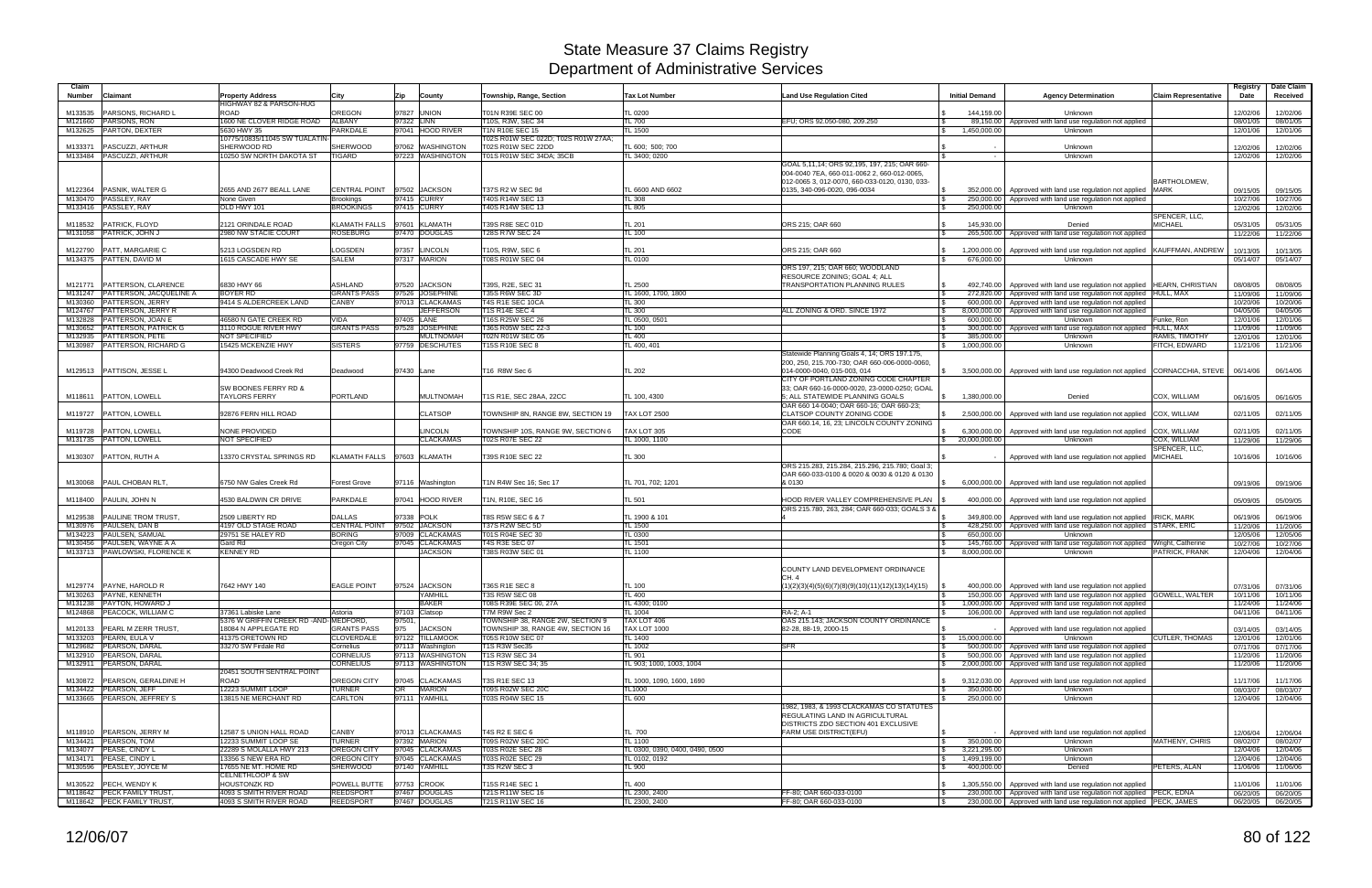| Claim<br><b>Number</b> | Claimant                                                      | <b>Property Address</b>                     | City                                     | Zip<br>County                       | Township, Range, Section                                            | <b>Tax Lot Number</b>                                 | <b>Land Use Regulation Cited</b>                                                                                                                                                                      | <b>Initial Demand</b>                               | <b>Agency Determination</b>                                                                    | Claim Representative               | Registry<br>Date     | Date Claim<br>Received |
|------------------------|---------------------------------------------------------------|---------------------------------------------|------------------------------------------|-------------------------------------|---------------------------------------------------------------------|-------------------------------------------------------|-------------------------------------------------------------------------------------------------------------------------------------------------------------------------------------------------------|-----------------------------------------------------|------------------------------------------------------------------------------------------------|------------------------------------|----------------------|------------------------|
|                        |                                                               |                                             |                                          |                                     | TOWNSHIP 14S. RANGE 6WofWM.                                         |                                                       | ORS 215.700, 705, 283, 284; OAR 660-033-120.                                                                                                                                                          |                                                     |                                                                                                |                                    |                      |                        |
| M118451                | <b>PECORILLA, SAM</b>                                         | <b>NOT APPLICABLE</b>                       |                                          | <b>BENTON</b>                       | SECTION 26                                                          | TAX LOT 800 (SOUTHERN PORTION)                        | 120, 135, 0090                                                                                                                                                                                        | 54.000.00                                           | Approved with land use regulation not applied                                                  | HEILIG. GEORGE                     | 05/17/05             | 05/17/05               |
| M130441                | <b>PEDERSON, W KENT</b>                                       | Hwy 213 & Barbara Way                       | Molalla                                  | 97038 CLACKAMAS                     | <b>T5S R1E SEC 12</b>                                               | TL 1207                                               |                                                                                                                                                                                                       | 235,098.00                                          | Approved with land use regulation not applied                                                  |                                    | 10/26/06             | 10/26/06               |
| M129959                | <b>PEEVY, OREAN L</b><br>M124702 PEGG, DONALD                 | 41568 Kingston-Lyons<br>2395 JAMES HOWE RD  | Stayton<br><b>DALLAS</b>                 | 97383 Linn<br>97338 POLK            | T9S R1W Sec 24<br>T7S R5W SEC 18                                    | <b>TL 100</b><br>TL 201                               | <b>RR-5</b><br>l \$<br>138.010, 120, 030, 050, 060, 100<br>- S                                                                                                                                        | 125,000.00<br>350,000.00                            | Denied<br>Approved with land use regulation not applied                                        |                                    | 08/31/06<br>03/31/06 | 08/31/06<br>03/31/06   |
|                        |                                                               |                                             |                                          |                                     |                                                                     |                                                       |                                                                                                                                                                                                       |                                                     |                                                                                                | BARTHOLOMEW,                       |                      |                        |
|                        | M130486 PEHL, WILLIAM                                         | 4046 ANDREWS RD                             | <b>MEDFORD</b>                           | 97501 JACKSON                       | T38 R2W SEC09                                                       | TL 2401                                               |                                                                                                                                                                                                       | 458,300.00                                          | Approved with land use regulation not applied MARK                                             |                                    | 10/30/06             | 10/30/06               |
|                        | M133977 PEILE, ROBERT                                         | 2421 TISON RD<br>11501 NW McBRIDE CEMETERY  | TILLER                                   | 97484 DOUGLAS                       | T31S R01W SEC 33; 34                                                | TL 0400; 0500                                         | - \$                                                                                                                                                                                                  | 470,000.00                                          | Unknown                                                                                        |                                    | 12/04/06             | 12/04/06               |
| M130849                | <b>PEKKOLA FARMS INC.</b>                                     | ROAD                                        | <b>CARLTON</b>                           | 97111 YAMHILL                       | T3S R4W SEC 19                                                      | <b>TL 100</b>                                         |                                                                                                                                                                                                       | 670,000.00                                          | Approved with land use regulation not applied                                                  |                                    | 11/17/06             | 11/17/06               |
| M132889                | PEKKOLA, DOROTHY M KREDER                                     | <b>NOT SPECIFIED</b>                        |                                          | YAMHILL                             | T04S R03W SEC 08; SEC 17                                            | TL 1700, 1900; 0500, 1000, 1100                       |                                                                                                                                                                                                       | 9,440,000.00                                        | Unknown                                                                                        | SHIPMAN, MARK                      | 12/01/06             | 12/01/06               |
|                        |                                                               |                                             |                                          | 97304 YAMHILL                       |                                                                     |                                                       |                                                                                                                                                                                                       |                                                     |                                                                                                | <b>FRANK WALKER &amp;</b>          |                      |                        |
|                        | M131580 PENDERGRAFT, MARVEL L                                 | 24725 WALLACE RD NW                         | <b>SALEM</b>                             |                                     | T06S R03W SEC 04                                                    | TL 0303                                               | OAR 660-033-0090, 0100, 0120, 0130, 0135, 660-                                                                                                                                                        | 1,584,619.00                                        | Unknown                                                                                        | ASSOC.                             | 11/29/06             | 11/29/06               |
|                        |                                                               |                                             |                                          |                                     |                                                                     |                                                       | 014; EFU; ORS 197, 215.243, 262, 283, 284, 296,                                                                                                                                                       |                                                     |                                                                                                |                                    |                      |                        |
|                        | M122603 PENDLETON COUNTRY CLUB.                               | 69772 HWY 395 SOUTH                         | <b>PENDLETON</b>                         | 97801 UMATILLA                      | T1N, R32E, SEC 15                                                   | TL 1200, 1300, 1400                                   | 705, 780; GOAL 3, 11                                                                                                                                                                                  | \$2.362.600.00                                      | Approved with land use regulation not applied HOJEM, DOUGLAS                                   |                                    | 10/03/05             | 10/03/05               |
|                        |                                                               |                                             |                                          |                                     |                                                                     |                                                       | ORS 215.243, 262, 263, 283, 284, 296, 705, 780;                                                                                                                                                       |                                                     |                                                                                                |                                    |                      |                        |
|                        | M130095 PENDLETON COUNTY CLUB,                                | 69772 Hwy 395 S                             | Pendleton                                | 97801 Umatilla                      | T1N R32E Sec 15                                                     | TL 1200, 1300, 1400                                   | Goals 3, 11, 14; OAR 660-033-0090, 0100, 0120<br>0130(20), 0135, 011, 014                                                                                                                             | 2,362,600.00                                        | Approved with land use regulation not applied HOJEM, DOUGLAS                                   |                                    | 09/22/06             | 09/22/06               |
|                        | M132213 PENDLETON RANCHES INC.                                |                                             |                                          | <b>UMATILLA</b>                     | T4S R33E SEC 00; T5S R33E SEC 00                                    | TL 300; 400                                           |                                                                                                                                                                                                       |                                                     | Unknown                                                                                        | <b>COREY, STEVEN</b>               | 11/30/06             | 11/30/06               |
|                        |                                                               |                                             |                                          |                                     | T1N R36E SEC 00; T1N R35E SEC 00; T1S                               | TL 1600; 10100; 100, 200, 300; 500, 600, 700, 900,    |                                                                                                                                                                                                       |                                                     |                                                                                                |                                    |                      |                        |
| M132228                | <b>PENDLETON RANCHES INC.</b><br>M129326 PEOPLES, CHARLES D   | 40895 Fish Hatchery Drive                   | Scio                                     | <b>UMATILLA</b><br>97374 Linn       | R35E SEC 00; T1S R36E SEC 00<br>T11S R1W Sec 11                     | 1000, 1600, 2100<br>TL 104                            | HB 3661                                                                                                                                                                                               | 9,944,072.00<br>\$<br>90,000.00                     | Unknown<br>Approved with land use regulation not applied                                       | COREY, STEVEN                      | 11/30/06<br>05/12/06 | 11/30/06<br>05/12/06   |
|                        | M134392 PERCY, ROBERT E                                       | 3002 S RIVER RD                             | <b>GRANTS PASS</b>                       | 97527 JOSEPHINE                     | T36S R06W SEC 14C; SEC 15                                           | TL 1100, 1190; 4100                                   |                                                                                                                                                                                                       | 675,435.00                                          | Unknown                                                                                        |                                    | 06/14/07             | 06/14/07               |
|                        |                                                               |                                             |                                          |                                     |                                                                     |                                                       |                                                                                                                                                                                                       |                                                     |                                                                                                |                                    |                      |                        |
| M129747                | <b>PEREZ, ROBERT L</b><br>M129748 PEREZ, ROBERT L             | 12603 SE Kimsey Rd<br>12730 SE Kimsey Dr    | Dayton<br>Davton                         | 97114 Yamhill<br>97114 Yamhill      | <b>T5S R3W Sec 5</b><br>T5W R3W Sec 5                               | TL 1501<br><b>TL 801</b>                              | Statewide Planning Goal 3: ORS 215: OAR Div 33                                                                                                                                                        | 960,000.00<br>400,000.00                            | Approved with land use regulation not applied<br>Denied                                        |                                    | 07/26/06             | 07/26/06               |
|                        | M129799 PERKETT, EDWARD F                                     | 22778 BENTS RD NE                           |                                          | <b>MARION</b>                       | T4S R1W SEC 4D                                                      | TL 500, 600                                           | Statewide Planning Goal3; ORS 215; OAR Div 33 \\$                                                                                                                                                     | 450,000.00                                          | Approved with land use regulation not applied                                                  |                                    | 07/26/06<br>08/03/06 | 07/26/06<br>08/03/06   |
|                        |                                                               |                                             |                                          |                                     | TOWNSHIP 1 NORTH, RANGE 10 EAST,                                    |                                                       |                                                                                                                                                                                                       |                                                     |                                                                                                |                                    |                      |                        |
|                        | M118422 PERKINS, WAYNE                                        | 5540 TROUT CREEK RD                         |                                          | 97041 HOOD RIVER                    | <b>SECTION 18</b>                                                   | TAX LOT 900                                           | EFU; A-W ZONE                                                                                                                                                                                         | 400.000.00                                          | Approved with land use regulation not applied                                                  |                                    | 05/12/05             | 05/12/05               |
|                        | M119363 PERLEY, WILLIS I<br>M132092 PERPETUA FORESTS COMPANY, | 650 SW SCHAEFFER ROAD                       | <b>WEST LINN</b>                         | 97068 CLACKAMAS<br><b>JOSEPHINE</b> | TOWNSHIP 3 S RANGE 1EWM SECTION 4<br>T38S R8W SEC10; T38S R8W SEC11 | TAX LOT 1100, 1600<br>TL100: 800                      | RRFF-5 AG/F<br>- \$                                                                                                                                                                                   | 1,000,000.00<br>2.688,000.00                        | Approved with land use regulation not applied<br>Unknown                                       | DOLE, JAMES                        | 01/19/05<br>11/30/06 | 01/19/05<br>11/30/06   |
|                        |                                                               | 4976 ALEXANDER DR & N OF                    |                                          |                                     |                                                                     |                                                       |                                                                                                                                                                                                       |                                                     |                                                                                                |                                    |                      |                        |
| M133413                | <b>PERRON, DUANE S</b>                                        | <b>LEASURE DR</b>                           | <b>PARKDALE</b>                          | 97041 HOOD RIVER                    | T01N R10E SEC 17; 20; 21                                            | TL 0101. 0502: 0100: 0301. 0502                       |                                                                                                                                                                                                       | 9,187,013.00                                        | Unknown                                                                                        | ANDERSEN, STEVEN                   | 12/02/06             | 12/02/06               |
| M132060                | <b>PERRY, DALE A</b>                                          | 6545 CROWLEY RD                             | <b>RICKREALL</b>                         | <b>POLK</b>                         | T07S R04W SEC 02; SEC 03                                            | TL 0500: 0902                                         |                                                                                                                                                                                                       | 700,000.00                                          | Unknown                                                                                        | PERRY, CHRISTY                     | 11/30/06             | 11/30/06               |
| M134397                | <b>PERRY, JAMES</b><br>M134398 PERRY, JIM                     | HWY 140 & & ANTELOPE RD<br>60 W DUTTON ROAD | <b>EAGLE POINT</b><br><b>EAGLE POINT</b> | 97524 JACKSON<br>97524 JACKSON      | T36S R01W SEC 23; SEC 24<br>T36S R01W SEC 09                        | TL 0105; 0401, 1300<br>TL 1500                        |                                                                                                                                                                                                       | 1,160,000.00<br>$\mathcal{S}$<br>2,000,000.00<br>\$ | Unknown<br>Unknown                                                                             |                                    | 06/22/07<br>06/22/07 | 06/22/07<br>06/22/07   |
|                        |                                                               | 189, 239, 289, 335, 379 Clearview           |                                          |                                     |                                                                     |                                                       |                                                                                                                                                                                                       |                                                     |                                                                                                |                                    |                      |                        |
| M129496                | PERRY, VICTOR M                                               |                                             | Roseburg                                 | 97470 Douglas                       | T26S R6W Sec 14D                                                    | TL 300, 301, 302, 303, 304, 305, 306                  | FG                                                                                                                                                                                                    | 630.000.00                                          | Approved with land use regulation not applied CAGLE, WILLIAM                                   |                                    | 06/12/06             | 06/12/06               |
|                        | <b>PERRY, VICTOR M</b>                                        | 189, 239, 289, 335, 379 Clearview           |                                          |                                     |                                                                     |                                                       | FG                                                                                                                                                                                                    | 630,000.00                                          | Approved with land use regulation not applied CAGLE, TRACEY                                    |                                    |                      |                        |
| M129496                | M132278 PERSONETT, EDA FAE                                    | 15137 S BRUNNER RD                          | Roseburg<br>OREGON CITY                  | 97470 Douglas<br>97045 CLACKAMAS    | T26S R6W Sec 14D<br><b>T2S R2E SEC 21A</b>                          | TL 300, 301, 302, 303, 304, 305, 306<br>200           | $\mathfrak{L}$                                                                                                                                                                                        | 750,000.00                                          | Unknown                                                                                        |                                    | 06/12/06<br>11/30/06 | 06/12/06<br>11/30/06   |
|                        | PETE HANSEN & SONS,                                           |                                             |                                          |                                     |                                                                     | TL 1800; 602; 1100; 100, 400, 500; 100, 500, 600,     |                                                                                                                                                                                                       |                                                     |                                                                                                |                                    |                      |                        |
| M132390                | PARTNERSHIP.                                                  |                                             |                                          | LANE                                | T17S R2W SEC 00; 3; 4; 9; 10; 16                                    | 700; 100                                              |                                                                                                                                                                                                       | 26,600,000.00                                       | Unknown                                                                                        |                                    | 12/01/06             | 12/01/06               |
| M125052                | PETER, ERNEST H                                               | 8330 S Lone Elder Rd                        |                                          | 97013 Clackamas                     | T4S R1E Sec 16                                                      | <b>TL 1701</b>                                        | ORS 215.780 1(a), 263 (1), 283 (1) (f); OAR 660-<br>$033-0100(1)$ , $0130(3)(a)$                                                                                                                      | 200,000.00                                          | Approved with land use regulation not applied                                                  |                                    | 04/21/06             | 04/21/06               |
| M134342                | <b>PETERKORT HOMESTEAD LLC,</b>                               | <b>SW BARNES RD</b>                         | <b>BEAVERTON</b>                         | 97225 WASHINGTON                    | T01S R01W SEC 02CA                                                  | TL 500                                                | - \$                                                                                                                                                                                                  | 4,081,388.00                                        | Unknown                                                                                        | <b>JENSEN, PATRICK</b>             | 12/04/06             | 12/04/06               |
| M134367                | PETERS, AL                                                    | 17485 OLD MEHANA ROAD                       |                                          | 97383 MARION                        | T09S R01E SEC 09                                                    | <b>TL 0100</b>                                        | l S                                                                                                                                                                                                   | 180,000.00                                          | Unknown                                                                                        | MCGEHEE, JAMES                     | 12/04/06             | 12/04/06               |
| M131153                | <b>PETERS, BARBARA J</b><br><b>PETERS, JAMES F</b>            |                                             | NORTH POWDER 97867 BAKER                 | <b>COOS</b>                         | T29S R14W SEC 19<br>T7S R38E Sec 2 & 3                              | <b>TL 2801</b><br>TL 601                              |                                                                                                                                                                                                       | 993,761.00<br>449.600.00                            | Approved with land use regulation not applied   MC INTOSH, EMMETT                              |                                    | 11/24/06             | 11/24/06               |
| M124467<br>M130902     | <b>PETERS, KENNETH P</b>                                      | 48864 ANTHONY LAKE HWY                      |                                          | FOREST GROVE 97116 WASHINGTON       | T1N R3W SEC 7                                                       | TL 600                                                | HB 3661: OAR 660-033-0135                                                                                                                                                                             | 640.000.00                                          | Approved with land use regulation not applied<br>Approved with land use regulation not applied |                                    | 03/17/06<br>11/20/06 | 03/17/06<br>11/20/06   |
|                        | M131648 PETERS, LORRAINE M                                    |                                             | <b>MOLLALLA</b>                          | 97038 CLACKAMAS                     | T06S R02E SEC 12                                                    | TL 0401                                               |                                                                                                                                                                                                       | 2,746,525.00                                        | Unknown                                                                                        |                                    | 11/29/06             | 11/29/06               |
|                        |                                                               |                                             |                                          |                                     |                                                                     |                                                       | ORS 215.213(3)(b), 263, 780, 283, 284, 705; OAR                                                                                                                                                       |                                                     |                                                                                                |                                    |                      |                        |
|                        | M130136 PETERS, MERLE<br>M131173 PETERS, ROY                  | 3380 NW Hwy 47                              | <b>Forest Grove</b>                      | 97116 Washington<br>COOS            | T1N R4W Sec 12<br><b>T28S R14W SEC 31BC</b>                         | TL 700<br>TL 2200, 2700, 3600, 3700, 4100, 4200, 4400 | 660-015-0000(3), 033-0090; Goal 3<br>- S                                                                                                                                                              | 750,000.00<br>3.911.854.00                          | Approved with land use regulation not applied<br>Denied                                        | LUCAS, JIM<br>MCINTOSH, EMMETT     | 09/28/06<br>11/24/06 | 09/28/06<br>11/24/06   |
|                        | M118364 PETERS, SUSAN K                                       | <b>NOT PROVIDED</b>                         | OREGON CITY                              | 97045 CLACKAMAS                     | T2S R3E SEC 20B                                                     | <b>TL 2000</b>                                        | ZONED RR-FF-5; ORS 215; OAR 660                                                                                                                                                                       | 795,878.68                                          | Approved with land use regulation not applied                                                  |                                    | 05/05/05             | 05/05/05               |
|                        |                                                               | 2.5 Miles E of Camp Creek Rd &              |                                          |                                     |                                                                     |                                                       | Statewide Planning Goals 3,4,14; OAR 660-033-<br>0010 to 0160, 660-006-0000 to 0060, 660-014-<br>0000 to 0040, 660-004-0040, 660-015-000(3)(14);<br>ORS 1973175, .200, .250, 215.203 to .296, 215.700 |                                                     |                                                                                                |                                    |                      |                        |
|                        | M129626 PETERSEN, ALAN W                                      | Marcola Rd                                  | Springfield                              | 97478 Lane                          | T17S R2W Sec 22; Sec 15                                             | TL 200; 2000                                          | to .730                                                                                                                                                                                               | 11,045,000.00                                       | Denied                                                                                         | Cornachhia, Steve                  | 07/06/06             | 07/06/06               |
|                        | M131493 PETERSEN, JEFFERY P                                   | NOT SPECIFIED                               |                                          | <b>BAKER</b>                        | T06S R38E SEC 17                                                    | TL 0400                                               | - S                                                                                                                                                                                                   | 125,000.00                                          | Unknown                                                                                        |                                    | 11/29/06             | 11/29/06               |
|                        | M134328 PETERSEN, JEFFERY P<br>M132329 PETERSEN, JOHN A       | NOT SPECIFIED                               |                                          | <b>UNION</b><br><b>COLUMBIA</b>     | T06S R38E SEC 18<br><b>T6N R1W SEC 31</b>                           | <b>TL 3900</b><br>300                                 | l \$                                                                                                                                                                                                  | 25,000.00<br>$\sim$                                 | Unknown<br>Unknown                                                                             | PETERSON, AGNES                    | 11/29/06<br>11/30/06 | 11/29/06<br>11/30/06   |
|                        | M132330 PETERSEN, JOHN A                                      |                                             |                                          | <b>COLUMBIA</b>                     | T6N R2W SEC 36D                                                     | 100                                                   | $\mathfrak{L}$                                                                                                                                                                                        | 290,900.00                                          | Unknown                                                                                        | PETERSON, AGNES                    | 11/30/06             | 11/30/06               |
|                        | M132331 PETERSEN, JOHN A                                      |                                             |                                          | <b>COLUMBIA</b>                     | T6N R2W SEC 36D                                                     | 900                                                   |                                                                                                                                                                                                       | \$ 139,700,000.00                                   | Unknown                                                                                        | PETERSON, AGNES                    | 11/30/06             | 11/30/06               |
|                        | M132332 PETERSEN, JOHN A                                      |                                             |                                          | COLUMBIA                            | T6N R2W SEC 36D                                                     | 1000                                                  | \$                                                                                                                                                                                                    | 700,000.00                                          | Unknown                                                                                        | PETERSON, AGNES                    | 11/30/06             | 11/30/06               |
|                        | M132333 PETERSEN, JOHN A<br>M132334 PETERSEN, JOHN A          |                                             |                                          | <b>COLUMBIA</b><br><b>COLUMBIA</b>  | T6N R2W SEC 36D<br><b>T6N R2W SEC 36</b>                            | 600<br>1000                                           | - S<br>l \$                                                                                                                                                                                           | 147,500.00<br>876,000.00                            | Unknown<br>Unknown                                                                             | PETERSON, AGNES<br>PETERSON, AGNES | 11/30/06<br>11/30/06 | 11/30/06<br>11/30/06   |
|                        | M132336 PETERSEN, JOHN A                                      |                                             |                                          | <b>COLUMBIA</b>                     | T6N R2W SEC 36                                                      | 600                                                   | l \$                                                                                                                                                                                                  | 114,000.00                                          | Unknown                                                                                        | PETERSON, AGNES                    | 11/30/06             | 11/30/06               |
|                        | M132337 PETERSEN, JOHN A                                      |                                             |                                          | <b>COLUMBIA</b>                     | T5N R2W SEC 5                                                       | 200                                                   | l \$                                                                                                                                                                                                  | 504,000.00                                          | Unknown                                                                                        | PETERSON, AGNES                    | 11/30/06             | 11/30/06               |
|                        | M132338 PETERSEN, JOHN A                                      |                                             |                                          | <b>COLUMBIA</b>                     | <b>T6N R2W SEC 32</b>                                               | 800                                                   | l \$                                                                                                                                                                                                  | 600,000.00                                          | Unknown                                                                                        |                                    | 11/30/06             | 11/30/06               |
|                        | M132339 PETERSEN, JOHN A<br>M132340 PETERSEN, JOHN A          | 66133 BISHOP CREEK RD                       | <b>DEER ISLAND</b>                       | 97054 COLUMBIA<br><b>COLUMBIA</b>   | T6N R2W SEC 32<br><b>T6N R2W SEC 25</b>                             | 1000<br>400                                           |                                                                                                                                                                                                       | 430,000.00                                          | Unknown<br>Unknown                                                                             |                                    | 11/30/06<br>11/30/06 | 11/30/06<br>11/30/06   |
|                        | M132341 PETERSEN, JOHN A                                      |                                             |                                          | 97054 COLUMBIA                      | <b>T6N R2W SEC 25</b>                                               | 401                                                   | l \$                                                                                                                                                                                                  | 430,000.00                                          | Unknown                                                                                        |                                    | 11/30/06             | 11/30/06               |
|                        | M132342 PETERSEN, JOHN A                                      |                                             |                                          | COLUMBIA                            | T6N R2W SEC 36                                                      | 500                                                   | l \$                                                                                                                                                                                                  | 628,000.00                                          | Unknown                                                                                        |                                    | 11/30/06             | 11/30/06               |
|                        | M122202 PETERSEN, S J                                         | 3995 SILVERRIDGE RD                         | <b>SUBLIMITY</b>                         | 97385 MARION                        | T8S R1E SEC10                                                       | <b>TL 200</b>                                         | HB 3661<br>l \$                                                                                                                                                                                       | 380,000.00                                          | Approved with land use regulation not applied                                                  |                                    | 09/06/05             | 09/06/05               |
|                        | M118530 PETERSEN, STANLEY M                                   | 28585 HIGHWAY 70                            | <b>BONANZA</b>                           | 97623 KLAMATH                       | T39S R11E SEC 05                                                    | <b>TL 100</b>                                         | ORS 215; OAR 660                                                                                                                                                                                      | $\mathbb{S}$<br>1,861,100.00                        | Approved with land use regulation not applied                                                  | SPENCER, LLC,<br><b>MICHAEL</b>    | 05/31/05             | 05/31/05               |
|                        | M132369 PETERSON, CARL E                                      | 5478 E. EVNS CREEK ROAD                     | <b>ROGUE RIVER</b>                       | 97537 JACKSON                       | T35S R4W SEC 27                                                     | TL 200                                                |                                                                                                                                                                                                       | 550,000.00                                          | Unknown                                                                                        | O'CONNOR, DANIEL                   | 12/01/06             | 12/01/06               |
|                        | M132371 PETERSON, CARL E                                      |                                             | <b>ROGUE RIVER</b>                       | 97537 JACKSON                       | T35S, R4W SEC 26 & 27                                               | TL 300; 1200, 1203, 1204, 1208, 1210                  |                                                                                                                                                                                                       | 3,955,000.00<br>$\sqrt{S}$                          | Unknown                                                                                        | O`CONNOR, DANIEL                   | 12/01/06             | 12/01/06               |
|                        | M132248 PETERSON, CHARLES                                     | NOT SPECIFIED                               |                                          | <b>BAKER</b>                        | T8 R46 SEC 5                                                        | <b>TL 500</b>                                         | $\sqrt{S}$                                                                                                                                                                                            | 250,000.00                                          | Unknown                                                                                        |                                    | 11/30/06             | 11/30/06               |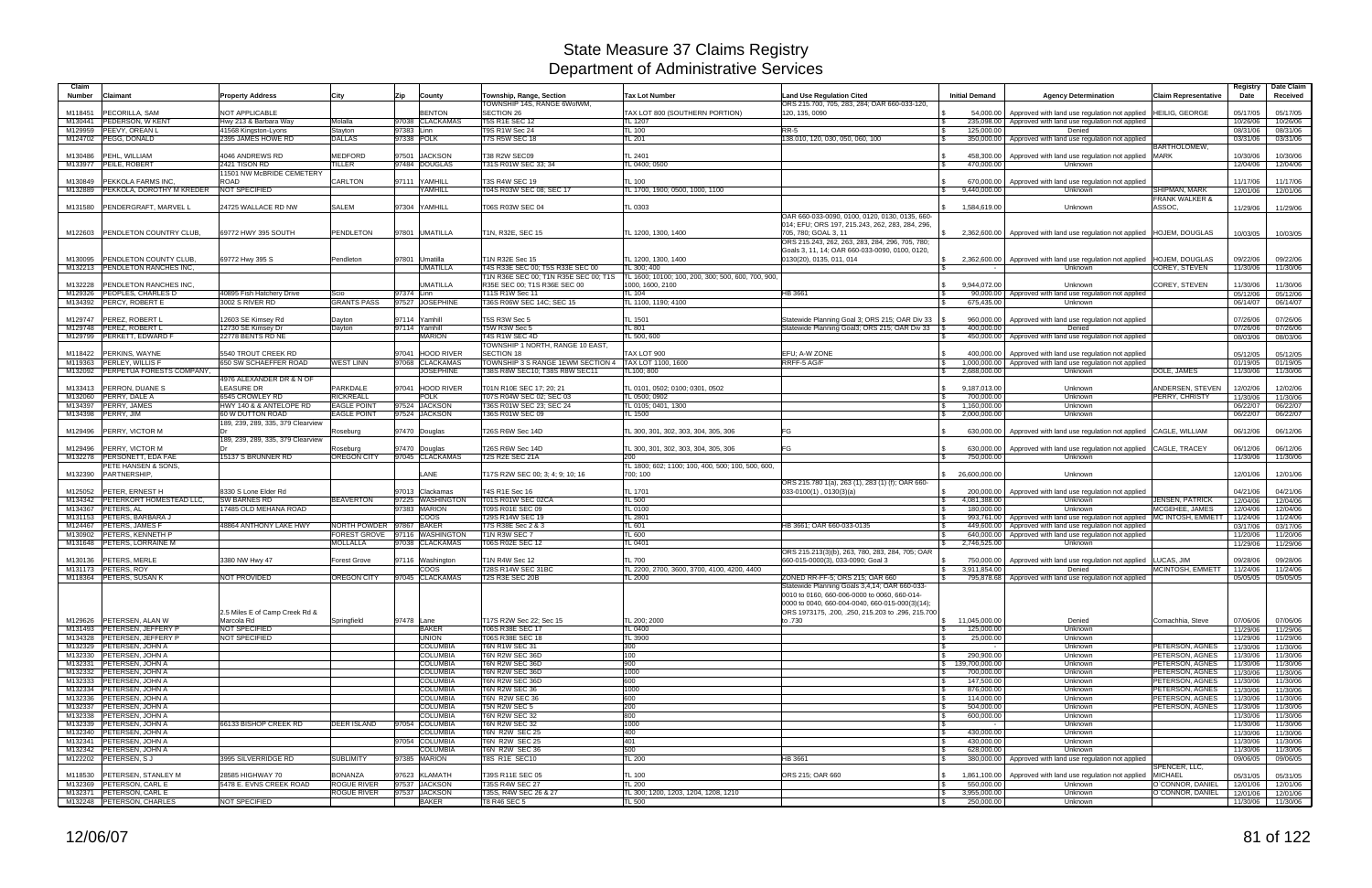| Claim              |                                                                          |                                           |                                  |               |                                    |                                                                           |                                                          |                                                                                                                       |                                                  |                                                                                                                          |                                | Registry             | Date Claim           |
|--------------------|--------------------------------------------------------------------------|-------------------------------------------|----------------------------------|---------------|------------------------------------|---------------------------------------------------------------------------|----------------------------------------------------------|-----------------------------------------------------------------------------------------------------------------------|--------------------------------------------------|--------------------------------------------------------------------------------------------------------------------------|--------------------------------|----------------------|----------------------|
| <b>Number</b>      | <b>Claimant</b>                                                          | <b>Property Address</b>                   | City                             | Zip           | County                             | Township, Range, Section                                                  | <b>Tax Lot Number</b>                                    | <b>Land Use Regulation Cited</b>                                                                                      | <b>Initial Demand</b>                            | <b>Agency Determination</b>                                                                                              | <b>Claim Representative</b>    | Date                 | Received             |
| M122606<br>M132217 | <b>PETERSON, DAVID</b><br>PETERSON, DON                                  | 1733 NW HOLLY                             | <b>CANBY</b>                     | 97013         | Lincoln<br><b>CLACKAMAS</b>        | 12S. R11W. S28<br><b>T3S R1E SEC 28C</b>                                  | L 1300<br>1900                                           | Goal 3, Restricts subdividing                                                                                         | 325,000.00<br>$\mathbb{R}$                       | Approved with land use regulation not applied<br>Unknown                                                                 | WEST, JOSEPH                   | 10/03/05<br>11/30/06 | 10/03/05<br>11/30/06 |
| M134333            | <b>PETERSON, GLEN</b>                                                    | 35048 S SAWTELL RD                        | <b>MOLALLA</b>                   |               | 97038 CLACKAMAS                    | T05S R02E SEC 33                                                          | <b>L0102</b>                                             |                                                                                                                       | 200,000.00                                       | Unknown                                                                                                                  |                                | 12/04/06             | 12/04/06             |
| M129696            | PETERSON, JIMMIE C                                                       | 12495 Clow Corner Rd                      | Dallas                           | 97338 Polk    |                                    | T8S R5W Sec 3                                                             | TL 500                                                   | EFU; ORS 92, 197, 215, 227; OAR 660                                                                                   | $\sqrt{3}$<br>3,240,000.00                       | Denied                                                                                                                   |                                | 07/18/06             | 07/18/06             |
| M132335            | <b>PETERSON, JOHN A</b><br>M133186   PETERSON, LEAH J                    | <b>HEIPLE RD</b>                          | <b>ESTACADA</b>                  |               | <b>COLUMBIA</b><br>97023 CLACKAMAS | T6N R2W SEC 36<br>T03S R04E SEC 18                                        | 900<br><b>TL 500</b>                                     |                                                                                                                       | 600,000.00<br>l \$<br>l \$<br>400,000.00         | Unknown<br>Unknown                                                                                                       | PETERSON, AGNES                | 11/30/06             | 11/30/06             |
| M130009            | <b>PETERSON, RALEY</b>                                                   | Near Birch Creek Road                     |                                  |               | Jmatilla                           | <b>T2N R32E Sec 20</b>                                                    | <b>L</b> 1004                                            | ORS 197, 215, EFU; OAR 660                                                                                            | l \$                                             | 1,400,000.00 Approved with land use regulation not applied                                                               |                                | 12/01/06<br>09/11/06 | 12/01/06<br>09/11/06 |
|                    | M133077 PETERSON, ROY H                                                  | ADJ TO TOMLINSON RD                       | <b>TILLAMOOK</b>                 |               | 97141 TILLAMOOK                    | T01S R10W SEC 26                                                          | <b>L</b> 1401                                            |                                                                                                                       | <b>S</b><br>350,000.00                           | Unknown                                                                                                                  |                                | 12/01/06             | 12/01/06             |
| M124768            | PETERSON, STANLEY L                                                      | 3848 NORTHWEST WAY                        | <b>REDMOND</b>                   |               | 97756 DESCHUTES                    | T14S R13E SEC 32                                                          | TL 602                                                   | ALL STATEWIDE GOALS OF ORS 215 SINCE<br>1972                                                                          | \$                                               | 200,000.00   Approved with land use regulation not applied FITCH, EDWARD                                                 |                                | 04/05/06             | 04/05/06             |
| M122908            | PETSHOW, JOHN                                                            | PARSON ROAD                               | FOREST GROVE                     |               | 97116 WASHINGTON                   | <b>T1N, R4 W, SEC 5</b>                                                   | <b>L 500</b>                                             | ORS 215.213; OAR 660-033; FARM DWELLING<br>430-37.2 A&B                                                               |                                                  | 300,000.00   Approved with land use regulation not applied                                                               |                                | 10/24/05             | 10/24/05             |
| M129966<br>M132141 | PETTERSON, FRANCIS N<br>PEYREE, GENEVA                                   | 704 Gem Avenue                            | Nvssa                            | 97913 Malhaur | <b>POLK</b>                        | T19S R46E Sec 11<br>8S R4W SEC 33; T9S R4W SEC 4                          | TL 2400<br>L 900, 1200; 100                              | MCC Title 6, Chapt 3                                                                                                  | l \$<br>180,000.00                               | 120,000.00   Approved with land use regulation not applied Kindschy, Darcy<br>Unknown                                    | Vick, James                    | 09/05/06<br>11/30/06 | 09/05/06<br>11/30/06 |
|                    |                                                                          |                                           |                                  |               |                                    |                                                                           |                                                          |                                                                                                                       |                                                  |                                                                                                                          | <b>PRIMOGENITOR</b>            |                      |                      |
|                    | M134160 PHARES, DAVID L                                                  | 4027 NE 76TH AVE                          | <b>PORTLAND</b>                  |               | 97213 CLACKAMAS                    | T03S R05E SEC 05                                                          | TL 1402, 2000                                            |                                                                                                                       | 1,050,106.00                                     | Unknown                                                                                                                  | CORP.                          | 12/04/06             | 12/04/06             |
|                    | PHEASANT VALLEY ORCHARDS                                                 |                                           |                                  |               |                                    |                                                                           |                                                          | ORD 102, 109, 110, 116, 125, 13, 184, 201, 218                                                                        |                                                  |                                                                                                                          |                                |                      |                      |
| M124606<br>M122261 | <b>INC</b><br>PHEGLEY, WILLIMA C                                         | 3590 ACREE DRIVE<br>35815 Valley View Ln. | <b>HOOD RIVER</b><br>Halfway OR  | 97814 Baker   | 97031 HOOD RIVER                   | <b>T2N R10E SEC 15</b><br><b>TS8S. R45E. S2</b>                           | L 400, 401, 500, 700, 1301<br>TL 700                     | 223, 253; ORS 215.243; OAR 660-026 THRU 033. \\$<br>600-035-0100-0135                                                 | l \$                                             | 1,088,338.00 Approved with land use regulation not applied<br>260,000.00   Approved with land use regulation not applied |                                | 03/24/06<br>09/09/05 | 03/24/06<br>09/09/05 |
| M122432            | PHELPS, DOROTHY R                                                        | 60565 E Hwy 26                            | Sandy                            |               | 97055 Clackamas                    | T2S R6E Sec 23CA                                                          | TL 1000,1003,1004,1005                                   | CCZO 309; RRFF5 Zoning                                                                                                | l \$                                             | 200,000.00   Approved with land use regulation not applied                                                               |                                | 09/22/05             | 09/22/05             |
|                    |                                                                          | 20750, 20850 & 20950 SW ROCK              |                                  |               |                                    |                                                                           |                                                          |                                                                                                                       |                                                  |                                                                                                                          |                                |                      |                      |
| M133237            | <b>PHELPS, E RAY</b><br>M131848 PHETTEPLACE, MARILYN J                   | <b>CREEK RD</b>                           | <b>SHERIDAN</b>                  | 97378         | YAMHILL<br>WASCO                   | T05S R06W SEC 20; SEC 28; SEC 29<br><b>T1W R13E SEC 00</b>                | TL 1000; 1400; 0100<br>TL 1000                           |                                                                                                                       | 40.000.000.00                                    | Unknown                                                                                                                  | FANCEY, MARK                   | 12/01/06             | 12/01/06             |
|                    | M130888 PHILIPPI, DAVID G                                                | 11090 N. UMPQUA HWY                       | <b>ROSEBURG</b>                  |               | 97470 DOUGLAS                      | T28S R4W SEC 31                                                           | <b>TL 202</b>                                            |                                                                                                                       | l \$<br>2,666,000.00<br>l Si                     | Unknown<br>520,000.00 Approved with land use regulation not applied                                                      |                                | 11/30/06<br>11/20/06 | 11/30/06<br>11/20/06 |
|                    |                                                                          |                                           |                                  |               |                                    |                                                                           |                                                          | HRC ZORD 2, 6, 48, 89, 90, 92, 106, 110, 116,                                                                         |                                                  |                                                                                                                          |                                |                      |                      |
| M129589            | <b>PHILLIPS, AMOS</b>                                                    | 2392 Hwy 35                               | Hood River                       |               | 97031 Hood River                   | T2N R10E Sec 13                                                           | TL 2000                                                  | 201, 218, 223; ORS 92, 197, 215; OAR 660-033                                                                          |                                                  | 401,300.00   Approved with land use regulation not applied                                                               | ANDERSEN, STEVEN               | 06/27/06             | 06/27/06             |
|                    | M122145 PHILLIPS, HARRY A                                                | 13705 BEN DIER LANE                       | <b>BAKER CITY</b>                | 97814 BAKER   |                                    | <b>T8S R38E SEC 23 AND 24</b><br><b>TOWNSHIP 9 SOUTH RANGE 39 SECTION</b> | L 4200                                                   | OAR 660-033-0135; 660-035-0100                                                                                        | I S                                              | 2,570,000.00 Approved with land use regulation not applied                                                               |                                | 08/31/05             | 08/31/05             |
|                    | M118980 PHILLIPS, JANET E                                                | 42047 POCAHONTAS ROAD                     | <b>BAKER CITY</b>                | 97814 BAKER   |                                    |                                                                           | TAX MAP 5-32                                             | ORS 215.700-705<br>OAR 660-033-0135 (1) A                                                                             |                                                  | 2,500.00 Approved with land use regulation not applied                                                                   |                                | 12/16/04             | 12/16/04             |
|                    | M124725 PHILLIPS, LEROY                                                  | 16771 Pole Line Lane                      | <b>Baker City</b>                | 97814 Baker   |                                    | <b>F8S R39E Sec 15</b>                                                    | TL300                                                    | ORS 215; OAR 660-033-0135; HB 3661                                                                                    | <b>S</b>                                         | 200,000.00   Approved with land use regulation not applied                                                               |                                | 04/03/06             | 04/03/06             |
|                    | M132258 PHILLIPS, LOIS L<br>M134101 PHILLIPS, SEAN R                     | PO BOX 2337                               | <b>NEWPORT</b>                   |               | <b>LINN</b><br>97365 LINCOLN       | <b>T9S R1W SEC 15</b><br>T11S R10W SEC 06DC                               | 2000<br>TL 1000                                          |                                                                                                                       | 875,000.00<br>l \$                               | Unknown                                                                                                                  | <b>KELLY, DONALD</b>           | 11/30/06             | 11/30/06             |
|                    |                                                                          |                                           |                                  |               |                                    |                                                                           |                                                          | EFU; ORS 197; ORS 215; OAR 660;                                                                                       | 145,000.00                                       | Unknown                                                                                                                  |                                | 12/04/06             | 12/04/06             |
|                    |                                                                          |                                           |                                  |               |                                    |                                                                           |                                                          | STATE/LOCAL TRANSPORTATION PLANNING<br>RULES; JACKSON COUNTY COMPPREHENSIVE<br>PLAN; LDO CHAPTER 1-7, 8-13; STATEWIDE |                                                  |                                                                                                                          |                                |                      |                      |
|                    | M118641 PHILLIPS, WALTER G                                               | 5277 COLVER RD                            | <b>TALENT</b>                    |               | 97540 JACKSON                      | T38S, R1W, SEC 22                                                         | TL 3100                                                  | PLANNING GOAL 3                                                                                                       |                                                  | 1,720,000.00   Approved with land use regulation not applied   HEARN, CHRISTIAN                                          |                                | 06/20/05             | 06/20/05             |
| M130447            | PHILPOT, CLARA                                                           | 35891 S HWY 213                           | <b>MOLALLA</b>                   | 97038         | <b>CLACKAMAS</b>                   | T6S R1E SEC 03                                                            | <b>TL 200</b>                                            |                                                                                                                       |                                                  | 1,200,000.00   Approved with land use regulation not applied KAUFFMAN, ANDREW                                            |                                | 10/26/06             | 10/26/06             |
|                    | M121960 PHILPOT, NORMAN O                                                | 34192 BOND RD                             | <b>LEBANON</b>                   | 97355 LINN    |                                    | T11 SOUTH, R1 W, SEC 29                                                   | TL 800                                                   | <b>F/F ZONE</b>                                                                                                       |                                                  | 388,000.00   Approved with land use regulation not applied                                                               |                                | 08/19/05             | 08/19/05             |
|                    | M131135 PICKING, MELVIN H                                                |                                           |                                  |               | <b>HOOD RIVER</b>                  | T2N R10E SEC 21                                                           | TL 5400, 5900                                            |                                                                                                                       | <b>S</b>                                         | 7,673,472.00 Approved with land use regulation not applied ANDERSEN, STEVEN                                              |                                | 11/22/06             | 11/22/06             |
|                    | M132470 PIERCY, LLOYD P                                                  | WEST SIDE OF SW IOWA HILL                 |                                  |               | UMATILLA                           | T3N R30B SEC 00; T4N R30E SEC 00                                          | <b>L 100; 3100</b>                                       |                                                                                                                       | 6,494,559.50<br>$\mathbb{S}$                     | <b>Unknown</b>                                                                                                           | DILORENZO JR, JOHN             | 12/01/06             | 12/01/06             |
| M122270            | PIERSON, CARL A                                                          | ROAD                                      | <b>CORNELIUS</b>                 | 97113         | <b>WASHINGTON</b>                  | 1S R3 W SEC 27                                                            | TL 301                                                   | EFU                                                                                                                   | 500,000.00                                       | Approved with land use regulation not applied                                                                            |                                | 09/12/05             | 09/12/05             |
|                    | M134299 PIERSON, CARL A                                                  | 36079 SW DIXON MILL RD                    | <b>CORNELIUS</b>                 |               | 97113 WASHINGTON                   | T01S R03W SEC 28                                                          | TL 1000                                                  |                                                                                                                       | 200,000.00<br><b>S</b>                           | Unknown                                                                                                                  |                                | 03/07/07             | 03/07/07             |
| M131712 PIHL, H M  |                                                                          | 23800 N.W. PIHL ROAD                      | <b>BANKS</b>                     |               | 97106 WASHINGTON                   | T02N R04W SEC 02                                                          | TL 0500                                                  |                                                                                                                       | 600,000.00                                       | Unknown                                                                                                                  |                                | 11/29/06             | 11/29/06             |
| M118717            | <b>PIKKARAINEN, DENNIS</b>                                               | 17275 S KILLDEER RD                       | <b>BEAVER CREEK</b>              |               | 97004 CLACKAMAS                    | T3S, R 2E, SEC 24                                                         | <b>TL 400</b>                                            | OAR 660; ORS 215                                                                                                      |                                                  | 400,000.00   Approved with land use regulation not applied                                                               | PIKKARAINEN.<br><b>SHIRLEY</b> | 07/06/05             | 07/06/05             |
| M130577            | <b>PIKL FAMILY TRUST</b>                                                 | 8024 OLNEY ST SE                          | <b>SALEM</b>                     |               | 97317 MARION                       | T8S R2W SEC 26A                                                           | TL 0800                                                  |                                                                                                                       |                                                  | 420,000.00 Approved with land use regulation not applied                                                                 |                                | 11/03/06             | 11/03/06             |
|                    | PILOT BUTTE HEREFORD RANCH                                               |                                           |                                  |               |                                    | 15S R16E SEC 02; 03; 09A; 12; T15S R17E                                   | TL 0100; 0100; 0100; 0600; 0800, 0810; 0809;             |                                                                                                                       |                                                  |                                                                                                                          |                                |                      |                      |
| M133855<br>M130352 | INC.<br><b>PINGLE, ALLAN E</b>                                           | 101962 BULL BLVD<br>3280 E ANTELOPE RD    | PRINEVILLE<br><b>EAGLE POINT</b> | 97754         | <b>CROOK</b><br>97524 JACKSON      | SEC 07; 21; T15S R21E SEC 05<br>36S R1W SEC 30                            | 0200<br>$TL$ 1300                                        |                                                                                                                       | \$ 128,194,210.00                                | Unknown<br>4,950,000.00   Approved with land use regulation not applied MARTIN, L                                        | WILSON, JEFF                   | 12/04/06<br>10/19/06 | 12/04/06<br>10/19/06 |
| M130353            | PINGLE, MORLEY H                                                         |                                           |                                  |               | 97522 JACKSON                      | <b>T36S R1W SEC 24</b>                                                    | TL 200, 203                                              |                                                                                                                       | $\mathbb{S}$                                     | 11,075,000.00 Approved with land use regulation not applied MARTIN, L                                                    |                                | 10/19/06             | 10/19/06             |
| M131631            | <b>PINKERTON, ALLEN M</b>                                                |                                           | <b>GRANTS PASS</b>               |               | 97526 JOSEPHINE                    | T36S R06W SEC 16                                                          | TL 1200, 1400                                            |                                                                                                                       | 900,000.00                                       | Unknown                                                                                                                  |                                | 11/29/06             | 11/29/06             |
|                    | M132472 PINNIGER, JEAN                                                   |                                           |                                  |               | <b>KLAMATH</b>                     | T39S R9E SEC 12; 13                                                       | TL 8500; 200                                             |                                                                                                                       | $\mathsf{s}$<br>7,500,000.00                     | Unknown                                                                                                                  | <b>GANONG, WILLIAM</b>         | 12/01/06             | 12/01/06             |
|                    | M118748 PINOLE MORRISETTE, LAUREL<br>M134116 PIPER LIVING TRUST,         | 89794 TERRITORIAL ROAD                    | <b>ELMIRA</b>                    | 97437 LANE    | 97601 KLAMATH                      | T39S, R8EofWM, SEC32A<br>T17S R05W SEC 07                                 | TL300<br>TL 1700                                         | <b>EFU</b>                                                                                                            | <b>S</b><br>510,000.00                           | 100,000.00   Approved with land use regulation not applied<br>Unknown                                                    |                                | 07/13/05<br>12/04/06 | 07/13/05<br>12/04/06 |
|                    |                                                                          |                                           |                                  |               |                                    |                                                                           |                                                          | ZONED AF: YAMHILL COUNTY ORD 310.                                                                                     |                                                  |                                                                                                                          |                                |                      |                      |
|                    | M120196 PIPER, GENE                                                      | 1945 NW OLD SOLDIERS ROAD CARLTON         |                                  |               | 97111 YAMHILL                      | TOWNSHIP 3S, RANGE 5W, SECTION 23                                         | TAX LOT 300                                              | SECTIONS 403, 403,03 (a), 403,05                                                                                      | \$                                               | 350,000.00   Approved with land use regulation not applied                                                               |                                | 03/17/05             | 03/17/05             |
|                    | M122694 PIPER, JOAN C                                                    | 11912 NW Hwy 47                           | Banks                            |               | 97106 Washington                   | TS1n. R36, S06                                                            | TL600<br>TL 100, 101, 102, 103; 200, 201, 204, 206, 300, | OAR Div33; Restricts Dev. 215.213,263,780                                                                             | l \$                                             | 1,000,000.00 Approved with land use regulation not applied                                                               |                                | 10/07/05             | 10/07/05             |
|                    | M132458   PITCHER, AUSTIN                                                |                                           | <b>COTTAGE GROVE</b>             |               | LANE                               | T21S R1W SEC 35; SEC 36                                                   | 401, 500, 501                                            |                                                                                                                       | \$ 11,880,000.00                                 | Unknown                                                                                                                  | CORNACCHIA, STEVE              | 12/01/06             | 12/01/06             |
|                    | M132725 PITNEY, ELVAN                                                    | 28766 Hwy 36                              | Junction City                    | 97448 LANE    |                                    | T16S R04W SEC 07                                                          | TL 1100                                                  |                                                                                                                       | 1,016,927.00<br><b>S</b>                         | Unknown                                                                                                                  | <b>JOHNSON, MISTI</b>          | 12/01/06             | 12/01/06             |
|                    | M130958 PLINSKI, GARY J<br>M133356 PLISKA, ALLEN F                       | 36263 AIRPORT DR<br><b>NONE GIVEN</b>     | <b>LEBANON</b>                   | 97355 LINN    | 97014 MULTNOMAH                    | T12S R2W SEC 16<br>T01S R05E SEC 19                                       | <b>TL 1900</b><br>TL 0100                                |                                                                                                                       | l \$<br>6,000,000.00<br><b>S</b>                 | 124,000.00   Approved with land use regulation not applied<br>Unknown                                                    |                                | 11/20/06<br>12/01/06 | 11/20/06<br>12/01/06 |
|                    | M131873 PLUM CREEK TIMBERLANDS L P.                                      |                                           |                                  |               | <b>LINCOLN</b>                     | T11S R10W Sec 14                                                          | <b>TL 400</b>                                            |                                                                                                                       | $\sqrt{S}$<br>135,395.00                         | Withdrawn                                                                                                                |                                | 11/30/06             | 11/30/06             |
|                    | M131850 PLUM CREEK TIMBERLANDS LP,                                       |                                           |                                  |               | <b>COOS</b>                        | T29S R13W SEC 18                                                          | TL 300, 400, 500, 700, 800                               |                                                                                                                       | 1,044,805.00<br>I S                              | Withdrawn                                                                                                                |                                | 11/30/06             | 11/30/06             |
|                    | M131851 PLUM CREEK TIMBERLANDS LP,                                       |                                           |                                  |               | <b>COOS</b>                        | T26S R13W SEC 19                                                          | TL 0200, 0300, 0400                                      |                                                                                                                       | 614,486.00<br>$\sqrt{3}$                         | Withdrawn                                                                                                                |                                | 11/30/06             | 11/30/06             |
| M131853            | M131852 PLUM CREEK TIMBERLANDS LP.<br>PLUM CREEK TIMBERLANDS LP.         |                                           |                                  |               | <b>COOS</b><br>coos                | T26S R13W SEC 7<br>T26S R14W SEC 13                                       | TL 400, 500, 700, 900, 1000, 1100<br>TL 100              |                                                                                                                       | 716,217.00<br>l \$<br>l \$<br>154,365.00         | Withdrawn<br>Withdrawn                                                                                                   |                                | 11/30/06<br>11/30/06 | 11/30/06<br>11/30/06 |
|                    | M131854 PLUM CREEK TIMBERLANDS LP,                                       |                                           |                                  |               | <b>COOS</b>                        | T26S R14W SEC 10                                                          | TL 1400, 1500                                            |                                                                                                                       | 1,041,172.00<br>I S                              | Withdrawn                                                                                                                |                                | 11/30/06             | 11/30/06             |
|                    | M131855 PLUM CREEK TIMBERLANDS LP.                                       |                                           |                                  |               | <b>COOS</b>                        | T26S R14W SEC 15                                                          | L 400, 500, 1100, 1200                                   |                                                                                                                       | 1,087,428.00<br>S.                               | Withdrawn                                                                                                                |                                | 11/30/06             | 11/30/06             |
|                    |                                                                          |                                           |                                  |               |                                    |                                                                           | TL 800 & 200, 1100, 1200 & 200, 300, 400, 500,           |                                                                                                                       |                                                  |                                                                                                                          |                                |                      |                      |
|                    |                                                                          |                                           |                                  |               |                                    | T26S R14W SEC 16 & 20 & 21 & 22 & 23 &                                    | 900 & 100, 1800 & 1000 & 300, 400, 600, 700, 800         |                                                                                                                       |                                                  |                                                                                                                          |                                |                      |                      |
|                    | M131856 PLUM CREEK TIMBERLANDS LP.<br>M131857 PLUM CREEK TIMBERLANDS LP. |                                           |                                  |               | <b>COOS</b><br><b>COOS</b>         | 27 & 28 & 29<br>T26S R14W SEC 34                                          | 8 200, 300, 800, 900, 1000, 1100, 1200 & 100             |                                                                                                                       | $\frac{1}{2}$ 10,370,713.00                      | Withdrawn                                                                                                                |                                | 11/30/06             | 11/30/06             |
|                    | M131858 PLUM CREEK TIMBERLANDS LP,                                       |                                           |                                  |               | coos                               | T26S R14W SEC 30                                                          | TL 200, 400, 500, 800, 900<br>TL 100, 200, 500           |                                                                                                                       | 2,579,744.00<br>$\sqrt{S}$<br>845,795.00<br>l \$ | Withdrawn<br>Withdrawn                                                                                                   |                                | 11/30/06<br>11/30/06 | 11/30/06<br>11/30/06 |
|                    | M131859 PLUM CREEK TIMBERLANDS LP.                                       |                                           |                                  |               | <b>COOS</b>                        | <b>T26S R13W SEC 32</b>                                                   | TL 200                                                   |                                                                                                                       | 416,255.00<br>l \$                               | Withdrawn                                                                                                                |                                | 11/30/06             | 11/30/06             |
|                    | M131860 PLUM CREEK TIMBERLANDS LP,                                       |                                           |                                  |               | <b>COOS</b>                        | T27S R12W SEC 34                                                          | <b>TL 700</b>                                            |                                                                                                                       | $\sqrt{3}$<br>1,501,381.00                       | Withdrawn                                                                                                                |                                | 11/30/06             | 11/30/06             |
|                    | M131861 PLUM CREEK TIMBERLANDS LP,                                       |                                           |                                  |               | <b>COOS</b>                        | T28S R12W SEC 20                                                          | TL 200, 400                                              |                                                                                                                       | 679,000.00<br>$\sqrt{3}$                         | Withdrawn                                                                                                                |                                | 11/30/06             | 11/30/06             |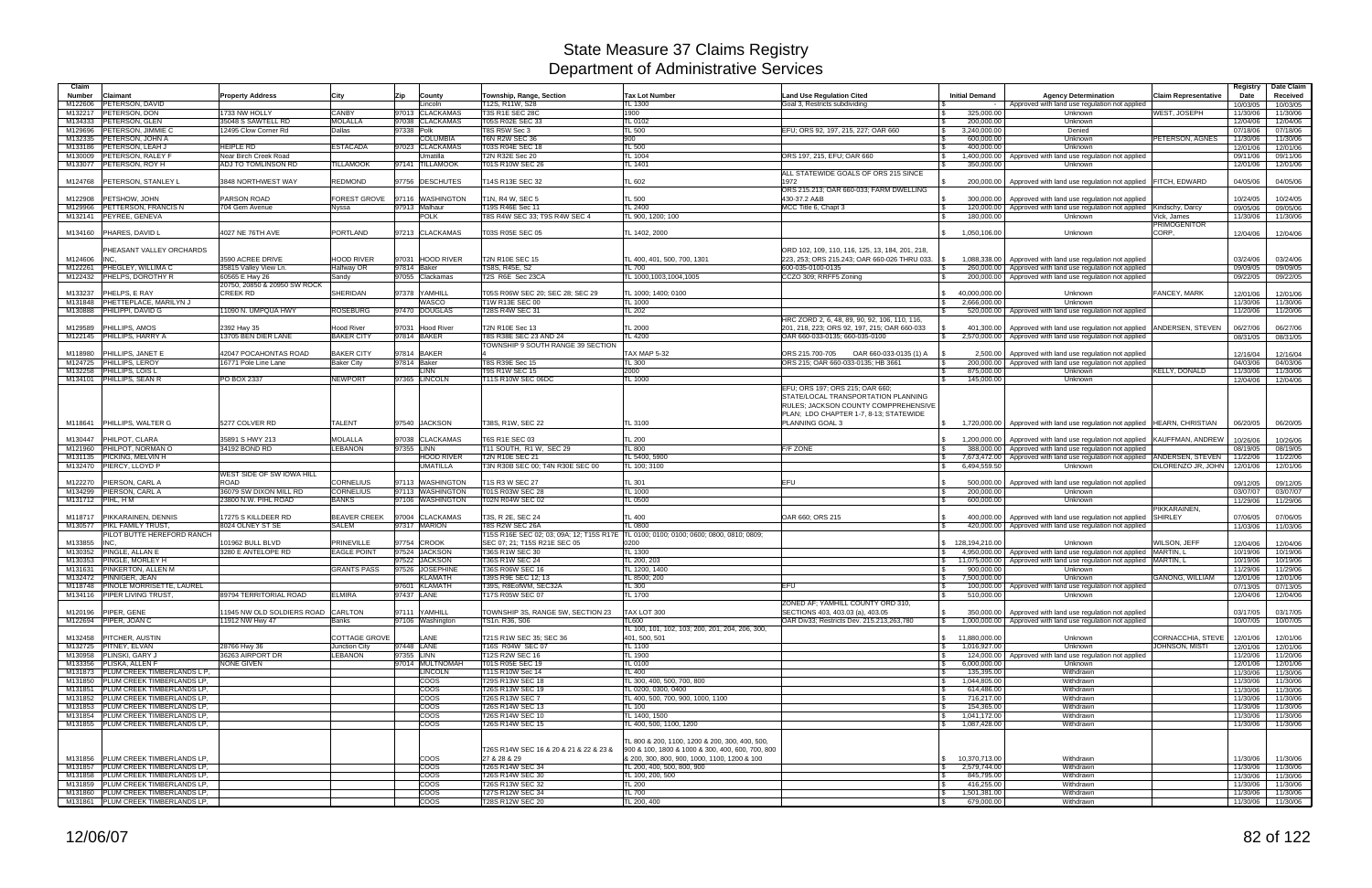| Claim<br>Number    | <b>Property Address</b><br>City<br>Claimant                              | Zip<br>County                    | Township, Range, Section                                                  | Land Use Regulation Cited<br><b>Tax Lot Number</b>  | <b>Initial Demand</b>                         | <b>Agency Determination</b> | <b>Claim Representative</b> | Date Claim<br>Registry<br>Date<br>Received   |
|--------------------|--------------------------------------------------------------------------|----------------------------------|---------------------------------------------------------------------------|-----------------------------------------------------|-----------------------------------------------|-----------------------------|-----------------------------|----------------------------------------------|
| M131862            | PLUM CREEK TIMBERLANDS LP.                                               | $\overline{\text{coos}}$         | T28S R12W SEC 29B & 29                                                    | TL 100 & 200                                        | 476,719.00                                    | Withdrawn                   |                             | 11/30/06<br>11/30/06                         |
| M131863            | PLUM CREEK TIMBERLANDS LP.                                               | COOS                             | T29S R12W SEC 27 & 28D                                                    | TL 1100 & 700                                       | 285,240.00                                    | Withdrawn                   |                             | 11/30/06<br>11/30/06                         |
| M131864            | PLUM CREEK TIMBERLANDS LP.                                               | $\overline{\text{coos}}$         | T29S R12W SEC 33                                                          | <b>TL 100</b>                                       | 555,267.00                                    | Withdrawn                   |                             | 11/30/06<br>11/30/06                         |
| M131865            | PLUM CREEK TIMBERLANDS LP,                                               | $\overline{{\rm{coos}}}$         | T29S R12W SEC 34                                                          | <b>TL 200</b>                                       | 1,185,632.00                                  | Withdrawn                   |                             | 11/30/06<br>11/30/06                         |
| M131866            | PLUM CREEK TIMBERLANDS LP,                                               | <b>LINCOLN</b>                   | T11S R9W Sec 11                                                           | TL 500 & 902                                        | 129,635.00                                    | Withdrawn                   |                             | 11/30/06<br>11/30/06                         |
| M131867<br>M131868 | PLUM CREEK TIMBERLANDS LP,<br>PLUM CREEK TIMBERLANDS LP,                 | LINCOLN<br><b>LINCOLN</b>        | T11S R9W Sec 14<br>T11S R10W Sec 01                                       | TL 2300, 2400, 2401 & 2500<br>TL 700 & 100          | 1,355,937.00<br>524,829.00                    | Withdrawn<br>Withdrawn      |                             | 11/30/06<br>11/30/06<br>11/30/06<br>11/30/06 |
| M131869            | PLUM CREEK TIMBERLANDS LP,                                               | <b>LINCOLN</b>                   | T11S R10W Sec 12                                                          | TL 2600 & 3000                                      | 1,149,146.00<br><b>S</b>                      | Withdrawn                   |                             | 11/30/06<br>11/30/06                         |
| M131870            | PLUM CREEK TIMBERLANDS LP.                                               | <b>LINCOLN</b>                   | T11S R10W Sec 00                                                          | <b>TL 3000</b>                                      | 931,105.00                                    | Withdrawn                   |                             | 11/30/06<br>11/30/06                         |
| M131871            | PLUM CREEK TIMBERLANDS LP,                                               | COOS                             | <b>T27S R12W SEC27</b>                                                    | <b>TL 600</b>                                       | 416,862.00                                    | Withdrawn                   |                             | 11/30/06<br>11/30/06                         |
| M131872            | PLUM CREEK TIMBERLANDS LP,                                               | <b>LINCOLN</b>                   | T11S R10W Sec 11                                                          | TL 1100                                             | 180,328.00                                    | Withdrawn                   |                             | 11/30/06<br>11/30/06                         |
| M131874            | PLUM CREEK TIMBERLANDS LP,                                               | Lincoln                          | T10S R10W Sec 34                                                          | TL 1100, 1101                                       | 530,450.00                                    | Withdrawn                   |                             | 11/30/06<br>11/30/06                         |
| M131875<br>M131876 | PLUM CREEK TIMBERLANDS LP.<br><b>PLUM CREEK TIMBERLANDS LP.</b>          | LINCOLN<br><b>LINCOLN</b>        | T11S R10W Sec 10<br><b>T11S R10W SEC 3</b>                                | <b>TL 200</b><br>TL 1200, 1201                      | 268,555.00<br>1,664,989.00                    | Withdrawn<br>Withdrawn      |                             | 11/30/06<br>11/30/06                         |
| M131877            | PLUM CREEK TIMBERLANDS LP,                                               | <b>LINCOLN</b>                   | <b>T11S R10W SEC 4</b>                                                    | <b>TL 100</b>                                       | 764,928.00                                    | Withdrawn                   |                             | 11/30/06<br>11/30/06<br>11/30/06<br>11/30/06 |
| M131878            | PLUM CREEK TIMBERLANDS LP,                                               | <b>LINCOLN</b>                   | T11S R10W SEC 9                                                           | TL 200, 201, 1000                                   | 601,124.00                                    | Withdrawn                   |                             | 11/30/06<br>11/30/06                         |
| M131879            | PLUM CREEK TIMBERLANDS LP,                                               | LINCOLN                          | T11S R10W SEC 21                                                          | <b>TL 1200</b>                                      | 171,919.00                                    | Withdrawn                   |                             | 11/30/06<br>11/30/06                         |
| M131880            | PLUM CREEK TIMBERLANDS LP,                                               | <b>LINCOLN</b>                   | T11S R10W SEC 22                                                          | <b>TL 800</b>                                       | 927,146.00                                    | Withdrawn                   |                             | 11/30/06<br>11/30/06                         |
| M131881            | PLUM CREEK TIMBERLANDS LP,                                               | LINCOLN                          | T11S R10W SEC 27                                                          | TL 100, 200, 601, 700                               | 1,430,494.00<br>l \$                          | Withdrawn                   |                             | 11/30/06<br>11/30/06                         |
| M131882<br>M131883 | PLUM CREEK TIMBERLANDS LP,<br><b>PLUM CREEK TIMBERLANDS LP.</b>          | <b>LINCOLN</b><br>COOS           | T11S R10W SEC 28<br>T26S R13W SEC 34                                      | TL 100, 600, 601, 1201, 1202, 1300, 1400<br>TL 3400 | 698,865.00<br>90,701.00                       | Withdrawn<br>Withdrawn      |                             | 11/30/06<br>11/30/06<br>11/30/06<br>11/30/06 |
| M131884            | PLUM CREEK TIMBERLANDS LP.                                               | COOS                             | T26S R13W SEC 36                                                          | TL 200, 300, 400                                    | 727,449.00                                    | Withdrawn                   |                             | 11/30/06<br>11/30/06                         |
| M131885            | PLUM CREEK TIMBERLANDS LP,                                               | COOS                             | T27S R13W SEC 1 & 1B                                                      | TL 200 & 400                                        | 216,868.00                                    | Withdrawn                   |                             | 11/30/06<br>11/30/06                         |
| M131886            | <b>PLUM CREEK TIMBERLANDS LP.</b>                                        | COOS                             | T29S R11W SEC 18                                                          | <b>TL 400</b>                                       | 426,232.00                                    | Withdrawn                   |                             | 11/30/06<br>11/30/06                         |
| M131887            | PLUM CREEK TIMBERLANDS LP,                                               | coos                             | T29S R11W SEC 19                                                          | <b>TL 100</b>                                       | 235,695.00                                    | Withdrawn                   |                             | 11/30/06<br>11/30/06                         |
| M131888            | PLUM CREEK TIMBERLANDS LP,                                               | COOS                             | T29S R11W SEC 20                                                          | TL 300, 500                                         | 397,602.00                                    | Withdrawn                   |                             | 11/30/06<br>11/30/06                         |
| M131889            | PLUM CREEK TIMBERLANDS LP.                                               | COOS<br>$\overline{\text{coos}}$ | T29S R11W SEC 29<br>T29S R11W SEC 30                                      | TL 800, 1000                                        | 417,580.00<br>653,276.00                      | Withdrawn                   |                             | 11/30/06<br>11/30/06                         |
| M131890<br>M131891 | PLUM CREEK TIMBERLANDS LP,<br>PLUM CREEK TIMBERLANDS LP,                 | COOS                             | T29S R10W SEC 32                                                          | TL 3900, 4200<br>TL 5500, 5800                      | 378,283.00                                    | Withdrawn<br>Withdrawn      |                             | 11/30/06<br>11/30/06<br>11/30/06<br>11/30/06 |
| M131892            | PLUM CREEK TIMBERLANDS LP,                                               | LINCOLN                          | T9S R10W SEC 7 & 4                                                        | TLS 100, 300, 600, 700, 800 & 300                   | 1,178,587.00<br><b>S</b>                      | Withdrawn                   |                             | 11/30/06<br>11/30/06                         |
| M131893            | PLUM CREEK TIMBERLANDS LP,                                               | LINCOLN                          | T9S R10W SEC 8 & 9                                                        | TL 100, 301, 600 & 400, 100                         | 1,899,130.00                                  | Withdrawn                   |                             | 11/30/06<br>11/30/06                         |
| M131894            | PLUM CREEK TIMBERLANDS LP,                                               | <b>LINCOLN</b>                   | <b>T9S R10W SEC 10</b>                                                    | <b>TL 100</b>                                       | 1,633,730.00                                  | Withdrawn                   |                             | 11/30/06<br>11/30/06                         |
| M131895            | PLUM CREEK TIMBERLANDS LP,                                               | <b>LINCOLN</b>                   | <b>T9S R10W SEC 3</b>                                                     | TL 100, 300                                         | 1,284,938.00                                  | Withdrawn                   |                             | 11/30/06<br>11/30/06                         |
| M131896            | PLUM CREEK TIMBERLANDS LP,                                               | <b>LINCOLN</b>                   | <b>T9S R10W SEC 4</b>                                                     | TL 300, 301                                         | 1,096,882.00                                  | Withdrawn                   |                             | 11/30/06<br>11/30/06                         |
| M131897<br>M131898 | PLUM CREEK TIMBERLANDS LP.<br>PLUM CREEK TIMBERLANDS LP.                 | <b>LINCOLN</b><br>LINCOLN        | <b>T9S R10W SEC 5</b><br><b>T9S R10W SEC 6</b>                            | <b>TL 300</b><br><b>TL 300</b>                      | 1,087,903.00<br>l \$<br>640,633.00            | Withdrawn<br>Withdrawn      |                             | 11/30/06<br>11/30/06<br>11/30/06             |
| M131899            | PLUM CREEK TIMBERLANDS LP,                                               | <b>LINCOLN</b>                   | <b>T9S R10W SEC 15</b>                                                    | TL 100, 202, 500, 600                               | l \$<br>1,274,651.00                          | Withdrawn                   |                             | 11/30/06<br>11/30/06<br>11/30/06             |
| M131900            | PLUM CREEK TIMBERLANDS LP.                                               | LINCOLN                          | <b>T9S R10W SEC 22</b>                                                    | TL 100, 400, 500, 900                               | 1,134,811.00                                  | Withdrawn                   |                             | 11/30/06<br>11/30/06                         |
| M131901            | <b>PLUM CREEK TIMBERLANDS LP.</b>                                        | <b>LINCOLN</b>                   | T10S R10W SEC 18                                                          | TL 103                                              | 1,647,221.00                                  | Withdrawn                   |                             | 11/30/06<br>11/30/06                         |
| M131902            | PLUM CREEK TIMBERLANDS LP,                                               | LINCOLN                          | <b>T10S R10W SEC 8</b>                                                    | TL 600, 602, 700, 701, 1000, 1900                   | l \$<br>1,003,147.00                          | Withdrawn                   |                             | 11/30/06<br>11/30/06                         |
| M131903            | PLUM CREEK TIMBERLANDS LP,                                               | Lincoln                          | T10S R10W Sec 17                                                          | TL 101,1600,1601,1602,2200,2400 & 2401              | 956,509.00                                    | Withdrawn                   |                             | 11/30/06<br>11/30/06                         |
| M131904            | PLUM CREEK TIMBERLANDS LP,                                               | Lincoln<br><b>LINCOLN</b>        | T9S R10W Sec 20<br><b>T9S R10W Sec 29</b>                                 | TL 100, 101 & 102                                   | 1,170,892.00<br>463,958.00                    | Withdrawn                   |                             | 11/30/06<br>11/30/06                         |
| M131905<br>M131906 | PLUM CREEK TIMBERLANDS LP,<br><b>PLUM CREEK TIMBERLANDS LP.</b>          | LINCOLN                          | T9S R10W Sec 30                                                           | <b>TL 400</b><br>TL 2100 & 3601                     | 1,696,780.00<br><b>S</b>                      | Withdrawn<br>Withdrawn      |                             | 11/30/06<br>11/30/06<br>11/30/06<br>11/30/06 |
| M131907            | PLUM CREEK TIMBERLANDS LP,                                               | <b>LINCOLN</b>                   | T9S R10W Sec 21                                                           | TL 600, 700 & 901                                   | 486,242.00                                    | Withdrawn                   |                             | 11/30/06<br>11/30/06                         |
| M131908            | <b>PLUM CREEK TIMBERLANDS LP,</b>                                        | Lincoln                          | T9S R10W Sec 33; Sec 28                                                   | TL 301; 100, 101, 402, 800, 1200, 1600              | 918,410.00                                    | Withdrawn                   |                             | 11/30/06<br>11/30/06                         |
| M131909            | PLUM CREEK TIMBERLANDS LP.                                               | <b>LINCOLN</b>                   | T10S R10W Sec 2                                                           | <b>TL 200</b>                                       | 845,913.00                                    | Withdrawn                   |                             | 11/30/06<br>11/30/06                         |
| M131910            | PLUM CREEK TIMBERLANDS LP,                                               | LINCOLN                          | T10S R10W Sec 3                                                           | TL 100 & 800                                        | 1,016,072.00<br>IS.                           | Withdrawn                   |                             | 11/30/06<br>11/30/06                         |
| M131911            | PLUM CREEK TIMBERLANDS LP,                                               | LINCOLN                          | T9S R10W Sec 34                                                           | <b>TL 4400</b>                                      | 1,085,379.00                                  | Withdrawn                   |                             | 11/30/06<br>11/30/06                         |
| M131912<br>M131913 | PLUM CREEK TIMBERLANDS LP,<br><b>PLUM CREEK TIMBERLANDS LP.</b>          | LINCOLN<br><b>LINCOLN</b>        | T9S R 10W SEC 35<br><b>T9S R10W SEC 36</b>                                | TL 4400<br>TL 4700 & 4900                           | 1,136,612.00<br>IS.<br>l \$<br>1,484,167.00   | Withdrawn<br>Withdrawn      |                             | 11/30/06<br>11/30/06<br>11/30/06<br>11/30/06 |
| M131914            | <b>PLUM CREEK TIMBERLANDS LP.</b>                                        | <b>LINCOLN</b>                   | <b>T9S R9W SEC 31</b>                                                     | TL 100,200 & 300                                    | 1,202,923.00<br>IS.                           | Withdrawn                   |                             | 11/30/06<br>11/30/06                         |
| M131915            | PLUM CREEK TIMBERLANDS LP,                                               | <b>LINCOLN</b>                   | <b>T9S R10W SEC 27</b>                                                    | TL 200, 201 & 500                                   | 140,185.00                                    | Withdrawn                   |                             | 11/30/06<br>11/30/06                         |
| M131916            | PLUM CREEK TIMBERLANDS LP,                                               | LINCOLN                          | T10S R10W SEC 20                                                          | TL 100,500,501,502,503,504,700,800 & 900            | 993,562.00                                    | Withdrawn                   |                             | 11/30/06<br>11/30/06                         |
| M131917            | <b>PLUM CREEK TIMBERLANDS LP.</b>                                        | $\overline{\text{coos}}$         | T26S R13W SEC 1; T26S R13W SEC 1B                                         | TL 100; 100, 101, 300                               | 316,316.00                                    | Withdrawn                   |                             | 11/30/06<br>11/30/06                         |
|                    | M131918   PLUM CREEK TIMBERLANDS LP,                                     | <b>LINCOLN</b>                   | T9S R11W SEC 12                                                           | <b>TL 600</b>                                       | 1,043,128.00                                  | Withdrawn                   |                             | 11/30/06<br>11/30/06                         |
|                    | M131919 PLUM CREEK TIMBERLANDS LP,<br>M131920 PLUM CREEK TIMBERLANDS LP, | ILINCOLN<br><b>COOS</b>          | <b>19S R10W SEC 16</b>                                                    | <b>IL 1800</b><br><b>TL 100</b>                     | 155<br>1,180,019.00                           | Withdrawn                   |                             | 11/30/06  <br>11/30/06                       |
|                    | M131921 PLUM CREEK TIMBERLANDS LP,                                       | <b>LINCOLN</b>                   | T26S R13W SEC 14<br><b>T9S R10W SEC 18</b>                                | TL 2000, 2201, 2202                                 | 242,646.00<br><b>S</b><br>1,725,041.00<br>IS. | Withdrawn<br>Withdrawn      |                             | 11/30/06<br>11/30/06<br>11/30/06<br>11/30/06 |
|                    | M131922 PLUM CREEK TIMBERLANDS LP.                                       | <b>LINCOLN</b>                   | <b>T9S R11W SEC 13</b>                                                    | TL 1100                                             | 1,738,319.00<br>I S                           | Withdrawn                   |                             | 11/30/06<br>11/30/06                         |
|                    | M131923 PLUM CREEK TIMBERLANDS LP.                                       | <b>LINCOLN</b>                   | T9S R11W SEC 14                                                           | TL 1201                                             | 1,189,571.00<br>l S                           | Withdrawn                   |                             | 11/30/06<br>11/30/06                         |
|                    | M131924 PLUM CREEK TIMBERLANDS LP,                                       | <b>COOS</b>                      | T27S R13W SEC 9                                                           | TL 600, 700                                         | 821,260.00                                    | Withdrawn                   |                             | 11/30/06<br>11/30/06                         |
|                    | M131925 PLUM CREEK TIMBERLANDS LP,                                       | <b>LINCOLN</b>                   | T10S R10W SEC 29                                                          | TL 100, 200, 400, 600                               | 853,664.00<br>l \$                            | Withdrawn                   |                             | 11/30/06<br>11/30/06                         |
|                    | M131926 PLUM CREEK TIMBERLANDS LP,                                       | LINCOLN                          | <b>T9S R10W SEC 19</b>                                                    | TL 2101, 2200                                       | 1,702,843.00<br>IS.                           | Withdrawn                   |                             | 11/30/06<br>11/30/06                         |
|                    | M131927 PLUM CREEK TIMBERLANDS LP,<br>M131928 PLUM CREEK TIMBERLANDS LP, | <b>LINCOLN</b><br><b>LINCOLN</b> | <b>T10S R10W SEC 16</b><br>T10S R10W SEC 5                                | TL 200, 201<br>TL 600, 601, 800                     | 1,335,572.00<br>l \$<br>685,036.00            | Withdrawn<br>Withdrawn      |                             | 11/30/06<br>11/30/06<br>11/30/06<br>11/30/06 |
|                    | M131929 PLUM CREEK TIMBERLANDS LP, NOT PROVIDED                          | <b>LINCOLN</b>                   | T11S R92 SEC 3                                                            | <b>TL 100</b>                                       | 201,712.00                                    | Withdrawn                   |                             | 11/30/06<br>11/30/06                         |
|                    | M131930 PLUM CREEK TIMBERLANDS LP.                                       | <b>LINCOLN</b>                   | <b>T9S R10W SEC 32</b>                                                    | TL 3600                                             | 1,747,325.00<br>l \$                          | Withdrawn                   |                             | 11/30/06<br>11/30/06                         |
|                    | M131931 PLUM CREEK TIMBERLANDS LP.                                       | <b>LINCOLN</b>                   | <b>T10S R10W SEC 19</b>                                                   | TL 200, 400, 401, 700, 1000, 1001                   | 723,044.00<br>l \$                            | Withdrawn                   |                             | 11/30/06<br>11/30/06                         |
|                    | M131932 PLUM CREEK TIMBERLANDS LP.                                       | <b>LINCOLN</b>                   | <b>T9S R10W SEC 17</b>                                                    | TL 2201                                             | 1,761,689.00<br>IS.                           | Withdrawn                   |                             | 11/30/06<br>11/30/06                         |
|                    | M131933 PLUM CREEK TIMBERLANDS LP.                                       | <b>LINCOLN</b>                   | T10S R10W SEC 9                                                           | TL 200, 700, 701, 1000, 1201, 1202                  | 302,546.00                                    | Withdrawn                   |                             | 11/30/06<br>11/30/06                         |
|                    | M131934 PLUM CREEK TIMBERLANDS LP,                                       | <b>LINCOLN</b>                   | T10S R10W SEC 11                                                          | TL 600, 1100                                        | 233,109.00                                    | Withdrawn                   |                             | 11/30/06<br>11/30/06                         |
|                    | M131935 PLUM CREEK TIMBERLANDS LP,<br>M131936 PLUM CREEK TIMBERLANDS LP, | LINCOLN<br>LINCOLN               | T10S R9W SEC 6<br>T10S R9W SEC 5 & 8                                      | TL 500, 1300<br>TL 900 & 1000                       | 129,974.00<br>317,946.00                      | Withdrawn<br>Withdrawn      |                             | 11/30/06<br>11/30/06<br>11/30/06<br>11/30/06 |
|                    | M131937 PLUM CREEK TIMBERLANDS LP,                                       | <b>LINCOLN</b>                   | T10S R9W SEC 4                                                            | <b>TL 1200</b>                                      | 451,986.00                                    | Withdrawn                   |                             | 11/30/06<br>11/30/06                         |
|                    |                                                                          |                                  |                                                                           |                                                     |                                               |                             |                             |                                              |
|                    | M131938 PLUM CREEK TIMBERLANDS LP.                                       | LINCOLN                          | T10S R92 SEC 22; T10S R10W SEC 15 & 21  TL 2700; TL 300, 301 & 3800, 3802 |                                                     | 622,209.00                                    | Withdrawn                   |                             | 11/30/06<br>11/30/06                         |
|                    | M131939   PLUM CREEK TIMBERLANDS LP,                                     | <b>LINCOLN</b>                   | T10S R10W SEC 19                                                          | TL 200, 400, 700, 1000, 1001                        | 198,144.00                                    | Withdrawn                   |                             | 11/30/06<br>11/30/06                         |
|                    | M131940   PLUM CREEK TIMBERLANDS LP.                                     | <b>LINCOLN</b>                   | T10S R10W SEC 28                                                          | <b>TL 4800</b>                                      | 720,842.00                                    | Withdrawn                   |                             | 11/30/06<br>11/30/06                         |
|                    | M131941   PLUM CREEK TIMBERLANDS LP,                                     | <b>LINCOLN</b>                   | T10S R9W SEC 31; T10S R10W SEC 32 &                                       | TL 100; TL 100, 400, 1600 & 103                     | 721,589.00                                    | Withdrawn                   |                             | 11/30/06<br>11/30/06                         |
|                    | M131942 PLUM CREEK TIMBERLANDS LP,                                       | <b>COOS</b>                      | T27S R13W SEC 4                                                           | TL 200, 300, 500                                    | 1,088,480.00<br>$\sqrt{S}$                    | Withdrawn                   |                             | 11/30/06 11/30/06                            |
|                    |                                                                          |                                  |                                                                           |                                                     |                                               |                             |                             |                                              |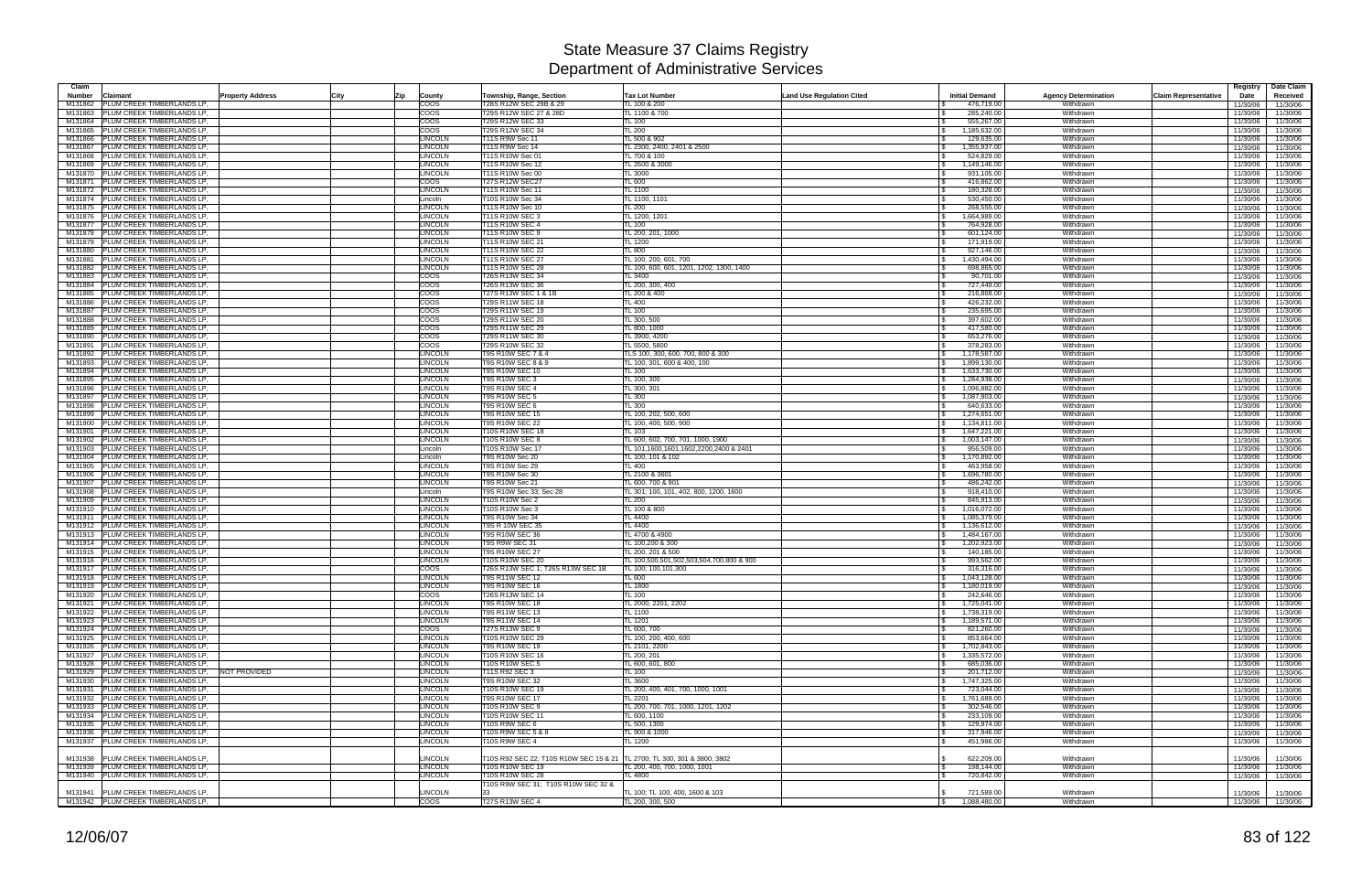| Claim                                                                                 |                                                                  |                                      |            |                                      |                                                                         |                                                         |                                                                                |                                                        |                                                                                                                                        |                                           | Registry             | Date Claim           |
|---------------------------------------------------------------------------------------|------------------------------------------------------------------|--------------------------------------|------------|--------------------------------------|-------------------------------------------------------------------------|---------------------------------------------------------|--------------------------------------------------------------------------------|--------------------------------------------------------|----------------------------------------------------------------------------------------------------------------------------------------|-------------------------------------------|----------------------|----------------------|
| <b>Number</b><br>Claimant                                                             | <b>Property Address</b>                                          | City                                 | Zip        | County                               | Township, Range, Section                                                | <b>Tax Lot Number</b>                                   | <b>Land Use Regulation Cited</b>                                               | <b>Initial Demand</b>                                  | <b>Agency Determination</b>                                                                                                            | <b>Claim Representative</b>               | Date                 | Received             |
| <b>PLUM CREEK TIMBERLANDS LP.</b><br>M131943<br>PLUM CREEK TIMBERLANDS LP.<br>M131944 |                                                                  |                                      |            | COOS<br><b>COOS</b>                  | T27S R13W SEC 16<br><b>T28S R13W SEC 4</b>                              | <b>TL 200</b><br>TL 200, 1000, 1200, 1300               |                                                                                | 401,138.00<br>1,047,347.00<br>$\mathbb{R}$             | Withdrawn<br>Withdrawn                                                                                                                 |                                           | 11/30/06<br>11/30/06 | 11/30/06<br>11/30/06 |
| PLUM CREEK TIMBERLANDS LP.<br>M131945                                                 |                                                                  |                                      |            | coos                                 | <b>T28S R13W SEC 9</b>                                                  | TL 100, 200, 500                                        |                                                                                | 712,579.00                                             | Withdrawn                                                                                                                              |                                           | 11/30/06             | 11/30/06             |
| PLUM CREEK TIMBERLANDS LP.<br>M131946                                                 |                                                                  |                                      |            | coos                                 | T29S R11W SEC 32                                                        | TL 100, 400                                             |                                                                                | 1,389,443.00<br><b>S</b>                               | Withdrawn                                                                                                                              |                                           | 11/30/06             | 11/30/06             |
| PLUM CREEK TIMBERLANDS LP.<br>M131947                                                 |                                                                  |                                      |            | coos<br>97071 MARION                 | T29S R10W SEC 30                                                        | TL 900, 1000                                            | EFU                                                                            | 984,592.00                                             | Withdrawn                                                                                                                              |                                           | 11/30/06             | 11/30/06             |
| PLUMB, MOSE<br>M122019<br>PODMAJERSKY, JANICE<br>M133075                              | 17574 ARBOR GROVE RD<br>1139 SINGLETON RD                        | WOODBURN<br>ROSEBURG                 |            | 97470 DOUGLAS                        | T4S, R 2W, SEC 34<br>T26S R04W SEC 28                                   | <b>TL 2800</b><br><b>TL 0700</b>                        |                                                                                | 145,000.00<br><b>S</b><br>1,853,000.00<br>$\mathbb{S}$ | Denied<br>Unknown                                                                                                                      |                                           | 08/24/05<br>12/01/06 | 08/24/05<br>12/01/06 |
| M131525 POFF, MICKEY H                                                                | 15091 SE ROYER RD                                                | <b>DAMASCUS</b>                      |            | 97089 CLACKAMAS                      | T02S R03E SEC 09BD                                                      | TL 1000                                                 |                                                                                | 600,000.00<br><b>S</b>                                 | Unknown                                                                                                                                |                                           | 11/29/06             | 11/29/06             |
|                                                                                       |                                                                  |                                      |            |                                      |                                                                         |                                                         |                                                                                |                                                        |                                                                                                                                        |                                           |                      |                      |
| POGGEMEYER, LARRY D<br>M132456<br>POHLMAN KERLEY, MARTA J<br>M131225                  |                                                                  | SPRINGFIELD                          | 97438 LANE | <b>MULTNOMAH</b>                     | T18S R1W SEC 30<br><b>T2N R2W SEC 25</b>                                | <b>TL 702</b><br>TL 400                                 |                                                                                | 286.000.00                                             | Unknown<br>1,300,000.00   Approved with land use regulation not applied                                                                | CORNACCHIA, STEVE<br><b>WALKER, FRANK</b> | 12/01/06<br>11/24/06 | 12/01/06<br>11/24/06 |
| M133425 POLLACK, DAVID A                                                              | 2120 SW SCHAEFFER RD                                             | <b>WEST LINN</b>                     |            | 97068 CLACKAMAS                      | T03S R01E SEC 04B                                                       | <b>TL 0501</b>                                          |                                                                                | 600,000.00                                             | Unknown                                                                                                                                |                                           | 12/02/06             | 12/02/06             |
|                                                                                       | NEXT TO & NORTH OF 542 SW                                        |                                      |            |                                      |                                                                         |                                                         |                                                                                |                                                        |                                                                                                                                        |                                           |                      |                      |
| M120175   POLLARD, ROBERT C                                                           | <b>CEDAR AVENUE</b>                                              | WARRENTON                            |            | 97146 CLATSOP                        | TOWNSHIP 8, RANGE 10, SECTION 21                                        | TAX LOT 400                                             | <b>WETLAND DESIGNATION</b>                                                     | 20,000.00                                              | Denied                                                                                                                                 | <b>FRANK WALKER &amp;</b>                 | 03/16/05             | 03/16/05             |
| M134476 POLLY A MORSE RLT.                                                            | <b>NOT SPECIFIED</b>                                             |                                      |            | 97520 JACKSON                        | T40S R03E SEC 30                                                        | <b>TL 7500</b>                                          |                                                                                | 78,000,000.00<br>IS.                                   | Unknown                                                                                                                                | ASSOC,                                    | 11/28/07             | 11/28/07             |
| POLSON, RICHARD L<br>M124492                                                          | 5885 BERRY DR                                                    | <b>PARKDALE</b>                      |            | 97041 HOOD RIVER                     | T1N R10E SEC 19                                                         | <b>TL 3500</b>                                          | OAR 660-033-0135(7)                                                            | <b>S</b>                                               | 100,000.00 Approved with land use regulation not applied                                                                               |                                           | 03/20/06             | 03/20/06             |
| POND, ELMER<br>M131533                                                                | 49310 HEBO RD                                                    | <b>GRAND RONDE</b>                   |            | 97347 YAMHILL                        | T06S R08W SEC 01                                                        | TL 2601                                                 |                                                                                | 1.270.000.00<br>$\mathbb{R}$                           | Unknown                                                                                                                                |                                           | 11/29/06             | 11/29/06             |
| M134332<br><b>POND. ELMER S</b><br>PONDELICK, TRUSTEE, ROY A<br>M124300               | CAMP POLK RD & WILT RD<br>507 HIDDEN VALLEY RD                   | <b>SISTERS</b><br><b>GRANTS PASS</b> |            | 97759 DESCHUTES<br>97527 JOSEPHINE   | T14S R10E SEC 27<br>T37S R6W SEC13A                                     | TL 1700<br>TL 3100                                      | RR-5 TO WR, STATEWIDE PLANNING GOAL #4                                         | 3,000,000.00                                           | Unknown<br>965,000.00 Approved with land use regulation not applied                                                                    | FITCH, EDWARD<br>CAUBLE, WALTER           | 12/04/06<br>03/13/06 | 12/04/06<br>03/13/06 |
|                                                                                       |                                                                  |                                      |            |                                      |                                                                         |                                                         | ZONED SR-5; ZONED FARM RESOURCE                                                |                                                        |                                                                                                                                        |                                           |                      |                      |
| PONDELICK, TRUSTEE, ROY A<br>M124416                                                  | 1021 MISSOURI FLAT ROAD                                          | <b>GRANTS PASS</b>                   |            | 97527 JOSEPHINE                      | <b>T37S R5W SEC 25</b>                                                  | <b>TL 301</b>                                           | STATEWIDE PLANNING GOAL #4                                                     | 480,000.00                                             | Approved with land use regulation not applied                                                                                          | CAUBLE, WALTER                            | 03/13/06             | 03/13/06             |
| PONDELICK, TRUSTEE, ROY A<br>M124417                                                  | 858 MISSOURI FLAT ROAD                                           | <b>GRANTS PASS</b>                   |            | 97527 JOSEPHINE                      | <b>T37S R5W SEC 25</b>                                                  | <b>TL 800</b>                                           | FC: FR: STATEWID PLANNING GOAL #4                                              | $\sqrt{3}$<br>2,250,000.00                             | Approved with land use regulation not applied CAUBLE, WALTER                                                                           |                                           | 03/13/06             | 03/13/06             |
| PONTE, CAROL<br>M132632                                                               | 6000 ABESS RD                                                    | <b>MERLIN</b>                        |            | 97532 JOSEPHINE                      | T35S R7W SEC 23: 14                                                     | TL 100, 101; 1200, 1201                                 |                                                                                | 430,940.00<br><b>S</b>                                 | Unknown                                                                                                                                | <b>BARTHOLOMEW</b>                        | 12/01/06             | 12/01/06             |
| POOL, DIXIE<br>M134157                                                                | <b>HWY 234</b>                                                   |                                      |            | <b>JACKSON</b>                       | T36S R03W SEC 10                                                        | TL 0800TL 800                                           |                                                                                | 990,000.00                                             | Unknown                                                                                                                                | <b>MARK</b>                               | 12/04/06             | 12/04/06             |
|                                                                                       |                                                                  |                                      |            |                                      |                                                                         |                                                         |                                                                                |                                                        |                                                                                                                                        | <b>BARTHOLOMEW</b>                        |                      |                      |
| POOL, DIXIE<br>M134158                                                                | DEAD INDIAN MEMORIAL RD                                          |                                      |            | <b>JACKSON</b>                       | T39S R02E SEC 04: 05: 06: 07                                            | TL 0200; 0100; 0400; 0100                               |                                                                                | 918.000.00                                             | Unknown                                                                                                                                | <b>MARK</b>                               | 12/04/06             | 12/04/06             |
| POOLE, DONALD<br>M130377<br>POOLE, PAUL D<br>M133830                                  | NONE GIVEN                                                       |                                      |            | <b>CLACKAMAS</b><br>YAMHILL          | T3S R1W SEC 04A<br>T05S R06W SEC 34                                     | TL 100, 102<br><b>TL 0600</b>                           |                                                                                | l \$<br>50,000.00                                      | 825,000.00 Approved with land use regulation not applied<br>Unknown                                                                    | DePAOLO, LINDA                            | 10/23/06<br>12/04/06 | 10/23/06<br>12/04/06 |
| M131789 POOLE, WAYNE I                                                                | 33605 RAINBOWS END LN                                            | WARRENTON                            |            | 97146 CLATSOP                        | T08N R10W SEC 33D: SEC 34                                               | TL 0103; 1002, 1012, 1013                               |                                                                                | 159,714.00<br><b>S</b>                                 | Unknown                                                                                                                                |                                           | 11/29/06             | 11/29/06             |
|                                                                                       |                                                                  |                                      |            |                                      |                                                                         | T 500; 100, 200, 800, 900, 1000, 1100, 1200,            |                                                                                |                                                        |                                                                                                                                        |                                           |                      |                      |
| <b>POPE RANCHES INC.</b><br>M132446<br>M132447 POPE RANCHES INC.                      | <b>VARIOUS - NON PROVIDED</b><br>NONE PROVIDED                   | <b>MERRILL</b><br>MERRILL            |            | 97633 KLAMATH<br>97633 KLAMATH       | T41S R11E SEC 3; 4; 7; 9; 18<br>T41S R10E SEC 14                        | 1300, 1400, 1500; 800, 900; 200, 300; 100<br>TL 100     |                                                                                | 6,000,000.00<br>1.000.000.00                           | Unknown<br>Unknown                                                                                                                     | SPENCER, MICHAEL<br>SPENCER, MICHAEL      | 11/13/06             | 11/13/06             |
| M132448 POPE RANCHES INC.                                                             | NON PROVIDED                                                     | <b>MERRILL</b>                       |            | 97633 KLAMATH                        | T40S R11E SEC 00; 28; 33                                                | FL 4100; 1000; 201, 300, 1100, 1200, 1500               |                                                                                | IS.<br>3,000,000.00<br>IS.                             | Unknown                                                                                                                                | SPENCER, MICHAEL                          | 11/13/06<br>11/13/06 | 11/13/06<br>11/13/06 |
| M132368 POPE, MARY NYE                                                                | HARTLEY LN NEAR HWY 99                                           |                                      |            | <b>JACKSON</b>                       | T38S R1W SEC 22A; SEC 22B                                               | TL 1700; 2300                                           |                                                                                |                                                        | Unknown                                                                                                                                |                                           | 12/01/06             | 12/01/06             |
| M133119 POPE, RITCH                                                                   | 80348 LAST CREEK RD.                                             | <b>DEXTER</b>                        | 97431 LANE |                                      | T20S R01W SEC 10                                                        | TL 0500                                                 |                                                                                | 195.000.00                                             | Unknown                                                                                                                                | FARTHING. MICHAEL                         | 12/01/06             | 12/01/06             |
| M129366 POPE, SALLY C<br>M119150 POPPE, JOHN H                                        | 13841 S. Clackamas River Rd<br><b>JNKNOWN</b>                    |                                      |            | Clackamas<br><b>JEFFERSON</b>        | T2S R2W Sec 21B                                                         | TL 601, 602<br>TAX LOT 500                              | <b>RRFU</b>                                                                    | <b>S</b>                                               | 800,000.00 Approved with land use regulation not applied                                                                               |                                           | 05/19/06             | 05/19/06             |
|                                                                                       |                                                                  |                                      |            |                                      | TOWNSHIP 11, RANGE 12 SECTION 36                                        |                                                         | unspecified                                                                    | 100,000.00                                             | Approved with land use regulation not applied                                                                                          |                                           | 01/04/05             | 01/04/05             |
| POPPE, JOHN H<br>M121857                                                              | <b>NOT PROVIDED</b>                                              | <b>MADRAS</b>                        |            | 97741 JEFFERSON                      | TOWNSHIP 11S, RANGE 12E, SECTION 36                                     | TAX LOT 500                                             | <b>1975 ORDINANCES</b>                                                         | 100.000.00                                             | Approved with land use regulation not applied   POPPE, JOHN                                                                            |                                           | 07/21/05             | 07/21/05             |
| PORTER, LORETTA E<br>M122658                                                          | OFF GNOS RD                                                      | <b>CORNELIUS</b>                     |            | 97113 WASHINGTON                     | T1S, R3W, SEC 29                                                        | TL $202$                                                | ORS 215.213; OAR 660-033                                                       | 471.100.00<br><b>S</b>                                 | Approved with land use regulation not applied   EISCHEN, DAVID                                                                         |                                           | 10/05/05             | 10/05/05             |
| PORTER, TIMOTHY K<br>M134267<br>M130678   POSTLEWAIT, JAMES A                         | 4011 W GRIFFIN CREEK RD<br>27080 S. SHIBLEY ROAD                 | <b>MEDFORD</b><br>COLTON             |            | 97501 JACKSON<br>97017 CLACKAMAS     | T38S R02W SEC 10<br><b>T4S R4E SEC 20</b>                               | TL 1901<br><b>TL 400</b>                                |                                                                                | 125.000.00                                             | Unknown<br>600,000.00   Approved with land use regulation not applied                                                                  |                                           | 12/11/06<br>11/13/06 | 12/11/06<br>11/13/06 |
|                                                                                       | EAST END OF LINN COUNTY'S                                        |                                      |            |                                      |                                                                         |                                                         |                                                                                |                                                        |                                                                                                                                        |                                           |                      |                      |
| M131432   POSTMA, BETTY J                                                             | <b>COCHRAN CREEK RD</b>                                          |                                      |            | LINN                                 | T13S R02W SEC 16                                                        | <b>TL 0200</b>                                          |                                                                                | 5,201,314.04<br>$\mathbb{R}$                           | Unknown                                                                                                                                |                                           | 11/28/06             | 11/28/06             |
|                                                                                       | APPROX. 2 MILES SOUTH OF                                         |                                      |            |                                      |                                                                         |                                                         |                                                                                |                                                        |                                                                                                                                        |                                           |                      |                      |
| M131547   POSTMA, BETTY J<br>M132756 POTTER, THOMAS                                   | HWY 228 INTERSECTION<br>41550 MCQUEEN DRIVE                      | <b>SWEET HOME</b>                    | 97386 LINN | LINN                                 | T14S R01W SEC 28<br>T14S R01E SEC 18; 24                                | <b>TL 5700</b><br>TL 1300; 111                          |                                                                                | 1,245,474.06<br>\$3,450,000,00                         | Unknown<br>Unknown                                                                                                                     | COWGILL, MICHAEL                          | 11/29/06<br>12/01/06 | 11/29/06<br>12/01/06 |
|                                                                                       |                                                                  |                                      |            |                                      |                                                                         |                                                         | OAR 660-033-0100, 660-033-0130, 660-015-                                       |                                                        |                                                                                                                                        |                                           |                      |                      |
|                                                                                       |                                                                  |                                      |            |                                      |                                                                         |                                                         | 0000(3)(4), 660-015-0000(5); ORS 215.243;                                      |                                                        |                                                                                                                                        |                                           |                      |                      |
| POULIOT, THOMAS<br>M122392<br>POVEY TTEE, VELMA P<br>M131749                          | NOT SPECIFIED                                                    |                                      |            | <b>JEFFERSON</b><br><b>CLACKAMAS</b> | T13S R11E SEC 30<br>T02S R03E SEC 02A                                   | TL 4010<br><b>FL 1410, 1412</b>                         | STATE GOAL 3, 5; E.F.U.                                                        | <b>\$</b><br>313,663.00<br>1,204,000.00                | Approved with land use regulation not applied<br>Unknown                                                                               | COX, WILLIAM                              | 09/19/05<br>11/29/06 | 09/19/05<br>11/29/06 |
| M132800<br>POWELL, DONALD S                                                           | 6750 BETHEL ROAD                                                 | RICKREALL                            |            | 97371 POLK                           | T6S R4W SEC22 ; T6S R4W SEC15                                           | TL 200, 300, 400; TL 500                                |                                                                                | 2,587,210.00<br><b>S</b>                               | Unknown                                                                                                                                | SHIPMAN, MARK                             | 12/01/06             | 12/01/06             |
| M131211 POWELL, DONALD W                                                              | 5470 NE HWY 20                                                   | <b>CORVALLIS</b>                     |            | 97330 BENTON                         | <b>T11S R4W SEC 8</b>                                                   | TL 400                                                  |                                                                                |                                                        | Approved with land use regulation not applied                                                                                          |                                           | 11/24/06             | 11/24/06             |
|                                                                                       |                                                                  |                                      |            |                                      |                                                                         | TAX LOT 601                                             |                                                                                |                                                        |                                                                                                                                        |                                           |                      |                      |
| M120483 POWELL, JANELL                                                                | 3422 SW PARK LANE                                                | <b>CULVER</b>                        |            | 97734 JEFFERSON                      | TOWNSHIP 13S, RANGE 13E, SECTION 20                                     |                                                         | ORS 197, ORS215, OAR 660-33<br>GOAL 5, 11, 14; ORS 92, 195, 197, 215; OAR 660- | $\sqrt{s}$                                             | 90,159.00 Approved with land use regulation not applied                                                                                |                                           |                      | 04/06/05 04/06/05    |
|                                                                                       |                                                                  |                                      |            |                                      |                                                                         |                                                         | 004-0040 (7)E, A; OAR 660-011-0060(2); OAR 660-                                |                                                        |                                                                                                                                        |                                           |                      |                      |
|                                                                                       |                                                                  |                                      |            |                                      |                                                                         |                                                         | 012-0065; OAR 660-012-0065 (3); OAR 660-012-                                   |                                                        |                                                                                                                                        |                                           |                      |                      |
| M119745 Powell, Rosemary                                                              | 6010 HUGHES ROAD                                                 | MEDFORD                              |            | 97504 JACKSON                        | TOWNSHIP 38, RANGE 1W, SECTION 13                                       | TAX LOT 200                                             | 0070; OAR 660-033-120, 130; OAR 660-033-0135;<br>OAR 340-096-0020, 0034        |                                                        | 450,000.00   Approved with land use regulation not applied MARK                                                                        | <b>BARTHOLOMEW.</b>                       |                      | 02/14/05 02/14/05    |
|                                                                                       |                                                                  |                                      | 97371-     |                                      |                                                                         |                                                         | EFU PCZO 136.0707, 136.150; FFO PCZO                                           |                                                        |                                                                                                                                        |                                           |                      |                      |
| M121642   POWELL, TTEE, DONALD S                                                      | 6750 BETHEL RD                                                   | RICKREALL                            |            | 9711 POLK                            | T6S, R4W, SEC 22, T6S, R4W, SEC 15                                      | TL 200, 300, 400, TL 500                                | 138.025, 138.080; AR5                                                          |                                                        | \$ 2,587,210.00 Approved with land use regulation not applied                                                                          |                                           | 07/29/05             | 07/29/05             |
| M125169 POWELSON, KEITH                                                               |                                                                  |                                      |            |                                      |                                                                         |                                                         | Union County Subdivision Ordinance Sec 5.07 &                                  |                                                        |                                                                                                                                        |                                           |                      |                      |
|                                                                                       | Hwy 204 & Summerville Rd                                         | Elgin                                |            | 97827 Union                          | T1N R39E Sec 18                                                         | TL 5401<br>TL 0302, 1000; 0100, 0200; 1500; 1400; 0100, | 5.08                                                                           | $\mathbb{S}$                                           | 100,000.00   Approved with land use regulation not applied                                                                             |                                           | 05/01/06             | 05/01/06             |
|                                                                                       |                                                                  |                                      |            |                                      | T30S R12W SEC 22; 27; 28; 29; 32; T31S                                  | 1200; 0103; 1300; 0300, 0500; 2500; 2700, 2800;         |                                                                                |                                                        |                                                                                                                                        |                                           |                      |                      |
|                                                                                       |                                                                  |                                      |            |                                      | R12W SEC 13; 13BD; 13C; 26; 28; 34; T32S                                | 2900; 0200; 0600; 0100, 0300; 0100, 0400, 0500,         |                                                                                |                                                        |                                                                                                                                        |                                           |                      |                      |
| M133409 POWERS JR. ALBERT H                                                           | NOT SPECIFIED                                                    |                                      |            | COOS                                 | R12W SEC 04; 05; 07; 09; 17                                             | 0600, 0700; 701                                         |                                                                                | \$ 115,391,074.00                                      | Unknown                                                                                                                                | <b>HOGAN, WALTER</b>                      | 12/02/06             | 12/02/06             |
| M132895 POWERS TTEE, ROBERT D                                                         | 11570 SW PIXIE LN                                                | <b>CULVER</b>                        |            | 97734 JEFFERSON                      | T11S R11E SEC 36B<br>T31S R12W SEC 06; 29; 30; 36; T32S R12W            | TL 2500                                                 |                                                                                | 200,000.00<br><b>\$</b>                                | Unknown                                                                                                                                |                                           | 12/01/06             | 12/01/06             |
| M134365 POWERS, ALBERT H                                                              | NOT SPECIFIED                                                    |                                      |            | <b>CURRY</b>                         | SEC 06; 18; T32S R13W SEC 01                                            | TL 0700; 0600; 0500; 0100; 0100; 0300; 0200             |                                                                                |                                                        | Unknown                                                                                                                                | HOGAN, WALTER                             | 12/02/06             | 12/02/06             |
|                                                                                       |                                                                  |                                      |            |                                      |                                                                         |                                                         |                                                                                |                                                        |                                                                                                                                        |                                           |                      |                      |
| M132897 POWERS, LORIJ                                                                 | 11646 SW PIXIE LN                                                | <b>CULVER</b>                        |            | 97734 JEFFERSON                      | T11S R11E SEC 36B                                                       | <b>TL 2400</b>                                          |                                                                                | 200,000.00<br>$\mathbb{R}$                             | Unknown                                                                                                                                | POWERS SR, ROBERT                         | 12/01/06             | 12/01/06             |
|                                                                                       |                                                                  |                                      |            |                                      |                                                                         |                                                         | ORS 215.780, 705-755; OAR 660-006-0026, 0027;                                  |                                                        |                                                                                                                                        |                                           |                      |                      |
| M124578 POWRIE, JEAN M                                                                | NEAR JACK MAYSE RD                                               |                                      |            | <b>COOS</b>                          | T28S R11W Sec 36                                                        | <b>TL 300</b>                                           | COOS COUNTY ZONING CODE-FOREST ZONE \\$                                        |                                                        | 100,000.00   Approved with land use regulation not applied   GUMUSOGLU, SHEA                                                           |                                           | 03/23/06             | 03/23/06             |
|                                                                                       |                                                                  |                                      |            |                                      |                                                                         |                                                         |                                                                                |                                                        |                                                                                                                                        |                                           |                      |                      |
| M130208 POYSKY, GREGORY<br>M119643 PRATT, GAVIN E                                     | Belmont Ln and SW Mountain View Madras<br>13294 SW WESTFALL ROAD | <b>SHERWOOD</b>                      |            | 97741 Jefferson<br>97140 CLACKAMAS   | T11S R12E Sec 00; T11S R13E Sec 19<br>TOWNSHIP 3S, RANGE 1W, SECTION 16 | TL 1001, 1700, 1900; 200<br>TAX LOT 500                 | ALL ORS; ALL OAR; SB100, 101                                                   | $\mathfrak s$<br>$\sqrt{3}$                            | 6,319,180.00 Approved with land use regulation not applied LOVLIEN, ROBERT<br>750,000.00 Approved with land use regulation not applied |                                           | 10/05/06<br>03/22/05 | 10/05/06<br>03/22/05 |
| M132401 PRATT, LAWERNCE A                                                             | 1320 OAK GROVE RD NW                                             | <b>SALEM</b>                         |            | 97304 POLK                           | T7S R4W SEC 23                                                          | <b>TL 200</b>                                           |                                                                                | 1,500,000.00<br>$\sqrt{3}$                             | Unknown                                                                                                                                |                                           |                      | 12/01/06 12/01/06    |
|                                                                                       |                                                                  |                                      |            |                                      |                                                                         |                                                         |                                                                                |                                                        |                                                                                                                                        |                                           |                      |                      |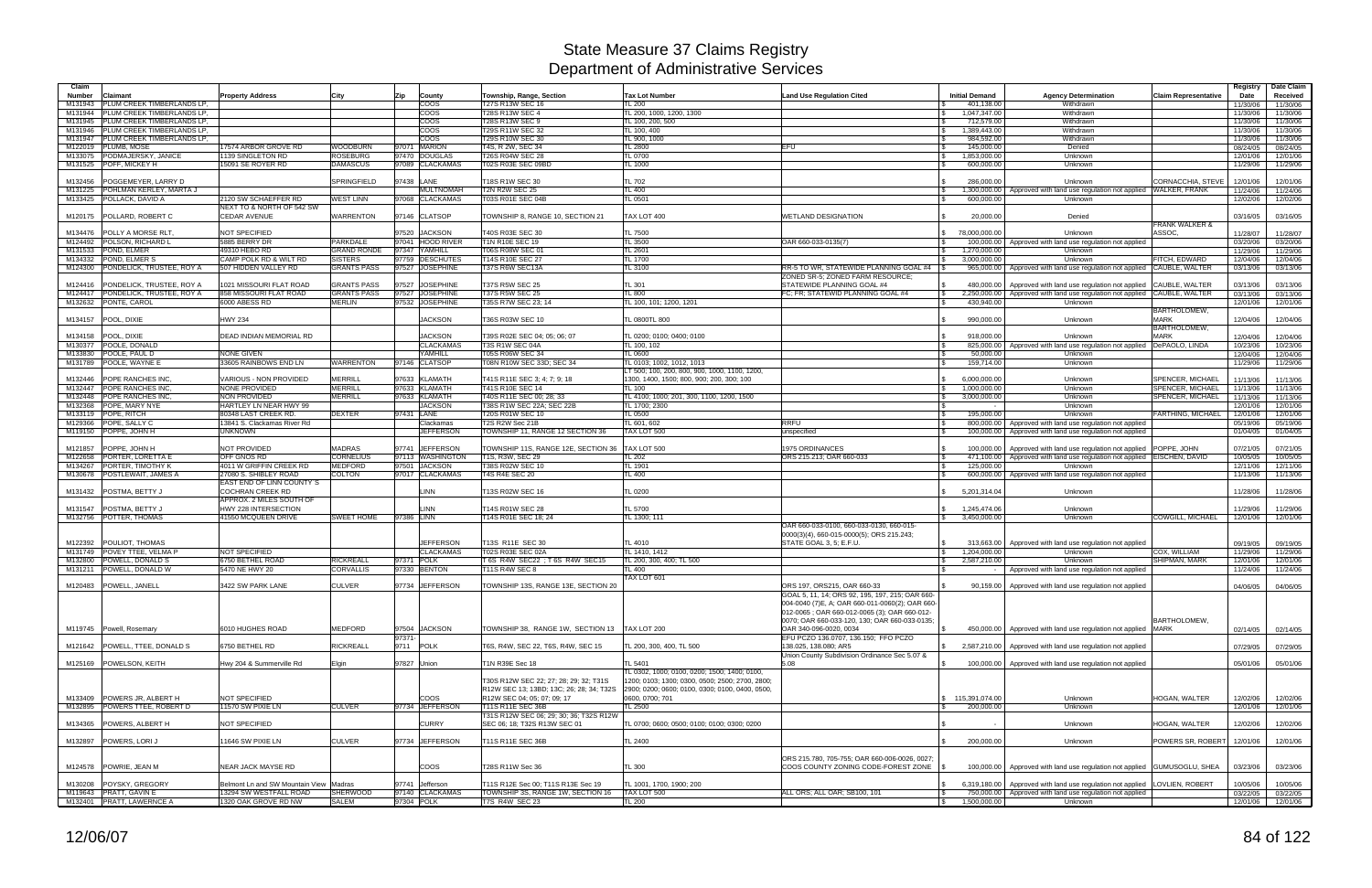| Claim                                                                         |                                                        |                                              |            |                                   |                                                         |                                                               |                                                                           |                                                             |                                                                                |                                  | Registry             | Date Claim           |
|-------------------------------------------------------------------------------|--------------------------------------------------------|----------------------------------------------|------------|-----------------------------------|---------------------------------------------------------|---------------------------------------------------------------|---------------------------------------------------------------------------|-------------------------------------------------------------|--------------------------------------------------------------------------------|----------------------------------|----------------------|----------------------|
| Claimant<br>Number                                                            | <b>Property Address</b>                                | City                                         | Zip        | County                            | Township, Range, Section                                | <b>Tax Lot Number</b>                                         | <b>Land Use Regulation Cited</b>                                          | <b>Initial Demand</b>                                       | <b>Agency Determination</b>                                                    | <b>Claim Representative</b>      | Date                 | Received             |
| <b>PRATT, NORMAN</b><br>M118565<br><b>PREEDY, ERNEST L</b><br>M124723         | 66715 REPPLINGER LN<br>29580 SW FARMINGTON RD          | <b>ENTERPRISE</b><br><b>HILLSBORO</b>        |            | 97828 WALLOWA<br>97123 WASHINGTON | T1S R45E SEC 33<br>T1S R2W SEC 31                       | TL 3400<br><b>TL 300</b>                                      | ORS 215<br>ORS 215.213(2) A & B 263, 780; OAR 33-660                      | 1,800,000.00<br>540,000.00                                  | Denied<br>Approved with land use regulation not applied                        |                                  | 06/06/05<br>04/03/06 | 06/06/05<br>04/03/06 |
|                                                                               |                                                        |                                              |            |                                   |                                                         |                                                               |                                                                           |                                                             |                                                                                |                                  |                      |                      |
| <b>PRESTON, DELORES</b><br>M130833                                            | 40246 NORTH RUBY LOOP ROAD SCIO                        |                                              | 97374 LINN |                                   | T10S R1W SEC 19                                         | <b>TL 502</b>                                                 |                                                                           | 1,364,276.00                                                | Approved with land use regulation not applied WALLACE, LIEN                    |                                  | 11/17/06             | 11/17/06             |
|                                                                               |                                                        |                                              |            |                                   |                                                         |                                                               | DESCHUTES CO CODE 18.16.040 AND<br>18.16.050. PROPERTY IS ZONED EXCLUSIVE |                                                             |                                                                                |                                  |                      |                      |
| M118914 PRETE, EUGENE                                                         | 67955 CLOVERDALE RD                                    | <b>SISTERS</b>                               |            | 97759 DESCHUTES                   | T15S R10E SEC 24                                        | TL 406                                                        | <b>FARM USE.</b>                                                          |                                                             | 383,000.00   Approved with land use regulation not applied DAY, ROSS           |                                  | 12/06/04             | 12/06/04             |
|                                                                               |                                                        |                                              |            |                                   | TOWNSHIP 2S, RANGE 4W OF WM,                            |                                                               |                                                                           |                                                             |                                                                                |                                  |                      |                      |
| M120132<br><b>PRETTYMAN SR, GEORGE</b><br><b>PRICHARD, DIANA B</b><br>M133698 | 3425 NW GOODIN CREEK ROAD<br><b>OFF OF RAMSBY ROAD</b> | <b>GASTON</b><br><b>MOLALLA</b>              |            | 97119 YAMHILL<br>97038 CLACKAMAS  | <b>SECTION 11</b><br>T05S R02E SEC 25                   | TAX LOT 1301<br>TL 1203                                       | <b>EFU 40</b>                                                             | 100,000.00<br><b>S</b><br>850,000.00                        | Approved with land use regulation not applied<br>Unknown                       |                                  | 03/14/05<br>12/04/06 | 03/14/05<br>12/04/06 |
| PRIEBS, GW<br>M133557                                                         | 669 GALICE RD                                          | <b>MERLIN</b>                                |            | 97532 JOSEPHINE                   | T35s R06W SEC 20B                                       | TL 2900                                                       |                                                                           | 1,250,000.00<br>$\sqrt{3}$                                  | Unknown                                                                        | <b>BIRD, MICHAEL</b>             | 12/02/06             | 12/02/06             |
| <b>PRIMUS, MARY</b><br>M134231                                                | 550 OAK GROVE RD NW                                    | SALEM                                        |            | 97304 POLK                        | T07S R04W SEC 23                                        | TL 0601                                                       |                                                                           | 3,156,830.00<br>IS.                                         | Unknown                                                                        | <b>JAMES, ANTHONY</b>            | 12/05/06             | 12/05/06             |
| <b>PRITCHETT, EDWARD L</b><br>M130485                                         |                                                        |                                              |            | YAMHILL                           | T4S R5W SEC 36; SEC 35; T5S R5W SEC 2                   | TL 200; 1600; 200, 500                                        |                                                                           | 200.000.00                                                  | Approved with land use regulation not applied                                  |                                  |                      |                      |
| M133758   PROBST, MILDRED                                                     | OFF MILORIS WAY                                        | <b>COLUMBIA CITY</b>                         |            | 97018 COLUMBIA                    | T05N R01W SEC 28                                        | TL 0300                                                       |                                                                           | 4,431,500.00<br><b>S</b>                                    | Unknown                                                                        |                                  | 10/30/06<br>12/04/06 | 10/30/06<br>12/04/06 |
| <b>PROCK, STEVE</b><br>M124774                                                | 26930 SE CURRN RD                                      | <b>ESTACADA</b>                              |            | 97023 CLACKAMAS                   | T3S R4E SEC 9; T3S R4E SEC 4                            | TL 300, 390; TL 3300                                          | TT 20; EFU-80; AG/F-80                                                    | $\mathfrak s$                                               | 2,264,184.00 Approved with land use regulation not applied                     |                                  | 04/05/06             | 04/05/06             |
| <b>PROCTOR, HELLEN</b><br>M129380                                             | Peachtree Street NE                                    | Salem                                        |            | 97305 Marion                      | <b>T6S R2W Sec 30</b>                                   | TL 1300, 1400                                                 | EFU Zoning 136.010                                                        | 5,629,132.00<br><b>S</b>                                    | Approved with land use regulation not applied                                  |                                  | 05/22/06             | 05/22/06             |
| <b>PROPES, ALICE I</b><br>M130438<br>M130732 PROPES, ALICE                    | 23100 MT SPRINGS DR<br>23250 MT. SPRINGS DR            | SHERIDAN<br><b>SHERIDAN</b>                  |            | 97378 POLK<br><b>POLK</b>         | T6S R7W SEC35<br>T6S R7W SEC35                          | <b>TL 1700</b><br>TL 1600                                     |                                                                           | 73,030.00<br>l \$<br>104.880.00<br>l \$                     | Denied<br>Denied                                                               |                                  | 10/26/06<br>11/14/06 | 10/26/06<br>11/14/06 |
| M131044 PROPES, ALICE I                                                       | 23300 MT. SPRINGS DRIVE                                | <b>SHERIDAN</b>                              |            | 97378 POLK                        | T6S R7W SEC 35                                          | <b>TL 1601</b>                                                |                                                                           | <b>S</b><br>104,888.00                                      | Denied                                                                         |                                  | 11/21/06             | 11/21/06             |
| M131045 PROPES, ALICE I                                                       | 23740 GOOSENECK                                        | SHERIDAN                                     |            | 97338 POLK                        | T6S R7W SEC 35                                          | TL 2403                                                       |                                                                           | 132,150.00<br>l \$                                          | Denied                                                                         |                                  | 11/21/06             | 11/21/06             |
| M131714   PROPES, ALICE I                                                     | 23225 MT. SPRINGS DRIVE                                | <b>DALLAS</b>                                |            | 97378 POLK                        | T06S R07W SEC 35                                        | TL 1200                                                       |                                                                           | 127,794.00                                                  | Unknown                                                                        |                                  | 11/29/06             | 11/29/06             |
| M118724<br><b>PROPES, MICHAEL F</b><br>M124483 PROPP, CARL F                  | 23650 GOOSENECK ROAD<br>23612 S DAY HILL RD            | SHERIDAN<br><b>ESTACADA</b>                  |            | 97338 POLK<br>97023 CLACKAMAS     | <b>T6S, R7W, SEC35</b><br>T3, R4E SEC 33                | <b>TL 702</b><br>TAX LOT 701, 704                             | ORS 215; OAR 660; PCZO 137, 223<br>RRFF-5                                 | 74,032.00<br><b>S</b><br>220,000.00                         | Approved with land use regulation not applied                                  | <b>PROPES, ALICE</b>             | 07/07/05             | 07/07/05             |
| M130763 PROPST, BRUCE                                                         | 34449 SANTIAM HWY SE                                   | ALBANY                                       | 97321 LINN |                                   | T11S T3W SEC 11                                         | TL 300                                                        |                                                                           | 2,040,120.00<br>$\mathsf{S}$                                | Approved with land use regulation not applied<br>Denied                        | KALBERER, JOEL                   | 03/20/06<br>11/15/06 | 03/20/06<br>11/15/06 |
|                                                                               |                                                        |                                              |            |                                   |                                                         |                                                               | ALL ZONING REGULATIONS THAT RESTRICT                                      |                                                             |                                                                                |                                  |                      |                      |
| <b>PROPST, ELMER A</b><br>M129924                                             | 253 SCRAVEL HILL RD SE                                 | ALBANY                                       | 97322 LINN |                                   | <b>T11S R3W SEC 2</b>                                   | <b>TL 900</b>                                                 | PROPERTY TO FARMING ONLY                                                  | 887.940.00<br>$\mathbb{S}$                                  | Approved with land use regulation not applied                                  |                                  | 08/25/06             | 08/25/06             |
| <b>PROSCH, ELROY G</b><br>M121686                                             | NOT PROVIDED (PRAHL RD OFF<br><b>RR TRACKS</b>         |                                              |            | <b>CLACKAMAS</b>                  | T3S, R1W, SEC 26                                        | TL 1600                                                       | EFU ZONING; SB 100; GA-ZONING; RA-1<br><b>ZONING</b>                      | 4,090,050.00                                                | Approved with land use regulation not applied                                  | leibner, tom                     | 08/03/05             | 08/03/05             |
| M134453 PROSE, DWAYNE D                                                       | 460 BROWNS RD                                          | <b>WILLIAMS</b>                              | OR         | 97544                             | T39S R5W SEC 2                                          | TL 0200                                                       |                                                                           | 4,138,210.00<br><b>\$</b>                                   | Unknown                                                                        | RIKER, RICK                      | 10/23/07             | 10/23/07             |
| M131159 PROUTY, LESTER J                                                      |                                                        | <b>RAINIER</b>                               |            | 97048 COLUMBIA                    | T7N R3W SEC 16                                          | TL 1900                                                       |                                                                           | 35.096.00<br><b>S</b>                                       | Unknown                                                                        |                                  | 11/24/06             | 11/24/06             |
| <b>PROWELL, MILTON</b><br>M130645                                             | <b>BEAVER CREEK RD</b>                                 |                                              |            | 97814 BAKER                       | T11S R40E SEC 2; 10                                     | TL 600; 3000                                                  |                                                                           |                                                             | 200,000.00   Approved with land use regulation not applied                     |                                  | 11/09/06             | 11/09/06             |
| <b>PROWELL, SID J</b><br>M118921<br>M134312 PRUCHA, ISABEL D                  | 20701 PROWELL LANE<br>06026 CANARY RD                  | <b>BAKER CITY</b>                            |            | 97814 BAKER<br>LANE               | <b>T8S R40E SEC 24</b><br>T19S R12W SEC 12              | TL 300<br><b>TL 2202</b>                                      | OAR 92, 215, 660                                                          | 803,120.00<br>IS.<br>300,000.00<br>l \$                     | Approved with land use regulation not applied<br>Unknown                       |                                  | 12/09/04             | 12/09/04             |
| <b>PRUDEN, MARY F</b><br>M133798                                              | 37146 BELDEN CREEK RD                                  | CORVALLIS                                    |            | 97330 BENTON                      | T11S R05W SEC 04B: 05                                   | TL 0400; 0101                                                 |                                                                           |                                                             | Unknown                                                                        |                                  | 03/28/07<br>12/04/06 | 03/28/07<br>12/04/06 |
| M130859 PRUETT, ANN L                                                         | 3915 DAVIS CREEK ROAD NE                               | <b>SILVERTON</b>                             |            | 97381 MARION                      | T7S R1E SEC 5                                           | TL 300                                                        |                                                                           |                                                             | 4,462,769.00   Approved with land use regulation not applied LIEN, WALLACE     |                                  | 11/17/06             | 11/17/06             |
| M122478 PRUITT, HAL                                                           |                                                        |                                              |            | <b>JEFFERSON</b>                  | T13S R12E SEC 11                                        | TL 300                                                        | EFU. ORS 92, 197, 215                                                     | 800.000.00                                                  | Approved with land use regulation not applied HARRIS, BOB                      |                                  | 09/26/05             | 09/26/05             |
|                                                                               | NE CORNER OF HELVETIA &                                | <b>HILLSBORO</b>                             |            | 97124 WASHINGTON                  | T1N R2 SEC 10                                           | <b>TL 601</b>                                                 | ORS 215; WASHINGTON CO RULE CODE 340;<br>CO ORD 424,430                   |                                                             |                                                                                |                                  |                      |                      |
| <b>PUBOLS JR. BENJAMIN H</b><br>M122830                                       | <b>WEST UNION RD</b>                                   |                                              |            |                                   |                                                         |                                                               | ORS 215; SB 100; All regulations, laws and goals                          | 1,202,092.00                                                | Approved with land use regulation not applied                                  |                                  | 10/17/05             | 10/17/05             |
| <b>PUCKETT, ROBERT D</b><br>M124682                                           | 5060 Hwy 66                                            | Keno                                         |            | 97627 Klamath                     | T39S R8E Sec 31C&D T40S R8E Sec 6                       | TLS 200 & 3000; 200                                           | enforced since 7-9-71                                                     |                                                             | 800,000.00   Approved with land use regulation not applied   PUCKETT, DOUGLAS  |                                  | 03/30/06             | 03/30/06             |
|                                                                               |                                                        |                                              |            |                                   | T40S R8E Sec 5 & 6; T39S R8E Sec 31 C &                 |                                                               | SB 100; ORS 215; All laws, regulations, rules &                           |                                                             |                                                                                |                                  |                      |                      |
| M124683<br><b>PUCKETT, ROBERT D</b>                                           | 15060 Hwy 66                                           | Keno                                         |            | 97627 Klamath                     | D. 32C                                                  | TLS 800 & 100; 100, 2900 & 1900                               | goals enacted since 7/9/71                                                | l \$                                                        | 900,000.00   Approved with land use regulation not applied                     |                                  | 03/30/06             | 03/30/06             |
| PUDWILL, EDNA<br>M129443<br><b>PUGH, YVONNE E</b><br>M134469                  | Redland Rd & Spraque Rd<br><b>SW AGEE LN</b>           | <b>SHERIDAN</b>                              |            | 97045 Clackamasv<br>97119 YAMHILL | T3S R3E Sec 8B<br>T04S R06W SEC 36                      | TL 300<br>TL 0400                                             | EFU                                                                       | 119.839.00<br>l \$<br>150,000.00<br>l \$                    | Approved with land use regulation not applied Pudwill, Wayne<br>Unknown        | new. KIMBALL                     | 06/02/06<br>11/07/07 | 06/02/06<br>11/07/07 |
| PUGSLEY TTE, JACK J.C.<br>M132645                                             | 300 DOG CREEK RD                                       | SUNNY VALLEY                                 |            | 97497 JOSEPHINE                   | T34S R6W SEC 9                                          | TL 300                                                        |                                                                           | 320.000.00                                                  | Unknown                                                                        |                                  | 12/01/06             | 12/01/06             |
| PUNCOCHAR, EDWARD L<br>M131285                                                |                                                        |                                              |            | <b>WASHINGTON</b>                 | T01S R02W SEC 21                                        | TL 1702                                                       |                                                                           | 3,000,000.00<br><b>S</b>                                    | Approved with land use regulation not applied   KENNEDY, DORIS                 |                                  | 11/27/06             | 11/27/06             |
| M131339<br>PUNCOCHAR, EDWARD L                                                | 6700 SW STRAUGHN ROAD                                  | <b>HILLSBORO</b>                             |            | 97123 WASHINGTON                  | T01S R02W SEC 21                                        | TL 1700                                                       |                                                                           | <b>\$</b><br>3,000,000.00                                   | Approved with land use regulation not applied                                  | <b>KENNEDY, DORIS</b>            | 11/27/06             | 11/27/06             |
| PUNCOCHAR, RALPH L<br>M130657<br>PUPKE, RONALD I<br>M132858                   | 10505 SW RIVER RD<br>32313 GREEN ACRES LOOP            | <b>HILLSBORO</b><br>COTTAGE GROVE 97424 LANE |            | 97123 WASHINGTON                  | <b>T1S R2W SEC 32</b><br>T21S R03W SEC 09; SEC 16       | TL 201<br>TL 2007; 0625                                       |                                                                           | 200,000.00<br>$\mathcal{S}$<br>1,388,000.00                 | Approved with land use regulation not applied<br>Unknown                       | BELKNAP, JIM                     | 11/09/06<br>12/01/06 | 11/09/06<br>12/01/06 |
| <b>PURCELL LIVING TRUST</b><br>M133140                                        |                                                        | SPRINGFIELD                                  | 97477 LANE |                                   | T17S R03W SEC 25                                        | <b>TL 0200</b>                                                |                                                                           | 235,000.00                                                  | Unknown                                                                        | <b>FARTHING, MICHAEL</b>         | 12/01/06             | 12/01/06             |
| M131329 PURDY, ROBERT E                                                       |                                                        |                                              |            | <b>MARION</b>                     | T09S R03W SEC 04D                                       | TL 1800                                                       |                                                                           | $\mathbb{S}$<br>1,250,000.00                                | Unknown                                                                        | <b>WALKER, FRANK</b>             | 11/27/06             | 11/27/06             |
| M129728 PURKERSON, MERLIN H                                                   | 25176 STURTEVANT DR                                    | VENETA                                       | 97487 LANE |                                   | <b>T18S R5W SEC 30</b>                                  | <b>TL 201</b>                                                 | LC 16.210(8)(A), 16.210                                                   | 525,000.00                                                  | Approved with land use regulation not applied                                  |                                  | 07/24/06             | 07/24/06             |
| M134337 PURTZER, THOMAS                                                       | 2335 HILLSIDE DR<br>West end of Pine Grove and Hwy     | CENTRAL POINT 97502 JACKSON                  |            |                                   | T37S R02W SEC 16B                                       | TL 2100                                                       | WCLUDO 3.210(E): OAR 660-033-0135, 0130:                                  | 1,500,000.00                                                | Unknown                                                                        |                                  | 12/06/06             | 12/06/06             |
| M129400 PUTKEY, PAUL                                                          | 216                                                    |                                              |            | Wasco                             | TS5S-R11E-S26                                           | <b>TL 400</b>                                                 | ORS 215.283,284,780                                                       | 65,000,00                                                   | Approved with land use regulation not applied                                  |                                  | 05/26/06             | 05/26/06             |
| M132891 PYLE TTEE, KATHERINE L                                                | NOT SPECIFIED                                          |                                              |            | <b>LINCOLN</b>                    | T09S R11W SEC 08                                        | TL 0500, 0600                                                 |                                                                           | $\mathcal{S}$<br>1,284,150.00                               | Unknown                                                                        | SHIPMAN, MARK                    | 12/01/06             | 12/01/06             |
| M131189 PYNCH, JAMES P                                                        | 17758 DIXONVILLE ROAD                                  | <b>ROSEBURG</b>                              |            | 97470 DOUGLAS                     | T27S R5W SEC 25; 26                                     | TL 502, 600; 100                                              |                                                                           | 2,262,500.00<br>$\sqrt{3}$                                  | Unknown                                                                        |                                  | 11/24/06             | 11/24/06             |
| M132747 PYNCH, JOEL J                                                         | <b>NONE GIVEN</b>                                      |                                              |            | <b>LINN</b>                       | T14S R3W SEC 14                                         | TL 400, 500                                                   | POLK COUNTY CODE CHAPTER 177.060(c)(3),                                   | 637,170.00<br>$\mathsf{S}$                                  | Unknown                                                                        | SCHULTZ, EDWARD                  | 12/01/06             | 12/01/06             |
| M121730 QUALEY, JOHN                                                          | 19000 FROST RD                                         | <b>DALLAS</b>                                |            | 97338 POLK                        | T8S, R6W, SEC 28, 27                                    | TL 400, 800                                                   |                                                                           | <b>S</b>                                                    | 107,449.00   Approved with land use regulation not applied                     | <b>WALKER, FRANK</b>             | 08/04/05             | 08/04/05             |
|                                                                               |                                                        |                                              |            |                                   |                                                         |                                                               |                                                                           |                                                             |                                                                                | MCCULLOUGH,                      |                      |                      |
| M131636 QUICK, NORMA L                                                        | 78614 QUICK ROAD                                       | <b>HERMISTON</b>                             |            | 97838 UMATILLA                    | T04N R28E SEC17A; T04N R28E SEC 17C                     | TL 3700; 0200, 2300                                           |                                                                           | 815,470.00                                                  | Unknown                                                                        | <b>KRISTINE</b>                  | 11/29/06             | 11/29/06             |
| M131736 QUICK, NORMAL                                                         | 78614 QUICK RD                                         | <b>HERMISTON</b>                             |            | 97838 UMATILLA                    | T04N R28E SEC 16; SEC 17A; SEC 17D                      | TL 1100, 2100; 3600; 0100                                     |                                                                           | 1,098,930.00<br>$\mathbb{S}$                                | Unknown                                                                        | MCCULLOUGH,<br><b>KRISTINE</b>   | 11/29/06             | 11/29/06             |
|                                                                               |                                                        |                                              |            |                                   |                                                         |                                                               |                                                                           |                                                             |                                                                                | MCCULLOUGH,                      |                      |                      |
| M131799 QUICK, NORMA L                                                        | 78614 QUICK RD                                         | <b>HERMISTON</b>                             |            | 97838 UMATILLA                    | T04N R28E SEC 16; SEC 17C; SEC 17D                      | TL 2000: 2100: 0300                                           |                                                                           | $\mathbf{s}$<br>387,720.00                                  | Unknown                                                                        | <b>KRISTINE</b>                  | 11/29/06             | 11/29/06             |
| M134309 QUICK, ROBERT D                                                       | 31631-E LYNX HOLLOW RD                                 | CRESWELL                                     |            | 97426 LANE                        | T19S R03W SEC 31                                        | TL 0200                                                       |                                                                           | 1,250.00<br>l \$                                            | Unknown                                                                        |                                  | 03/26/07             | 03/26/07             |
| M131716 QUIRING, E JOY                                                        | NOT PROVIDED                                           |                                              |            | <b>POLK</b>                       | T07S R05W SEC 00<br>T38S R08W SEC 28; SEC 33; T39S R08W | TL 0900, 1300                                                 |                                                                           | 3,096,375.00<br><b>S</b>                                    | Unknown                                                                        |                                  | 11/29/06             | 11/29/06             |
|                                                                               |                                                        |                                              |            |                                   | SEC 04; SEC 04C; SEC 05; SEC 08; SEC                    | TL 0500, 0600; 0500; 0300; 0800, 0900; 0100;                  |                                                                           |                                                             |                                                                                |                                  |                      |                      |
| M133543 Q-X RANCH.                                                            | 900 WEST SIDE RD                                       | <b>KERBY</b>                                 |            | 97531 JOSEPHINE                   | 09B: SEC 09: SEC 16: SEC 17: SEC 20                     | 0100, 0200; 1100; 0100; 1000; 0200; 0200, 0300                |                                                                           | 500,000.00                                                  | Unknown                                                                        | <b>BIRD, MICHAEL</b>             | 12/02/06             | 12/02/06             |
|                                                                               |                                                        |                                              |            |                                   |                                                         | TL 0123; TL 0104, 0108, 0111, 0112, 0113, 0114,               |                                                                           |                                                             |                                                                                |                                  |                      |                      |
| M132906 R & J GRADY FAMILY LP,                                                | 2299 SE NELSON WAYSIDE DR                              | <b>WALDPORT</b>                              |            | 97365 LINCOLN                     | T13S R11W SEC 29AC; 29DB                                | 0115, 0116                                                    |                                                                           | 800,000.00<br><b>S</b>                                      | Unknown                                                                        | <b>BARTOLDUS, DENNIS</b>         | 12/01/06             | 12/01/06             |
| M132463 R JEAN NIXON TRUST,<br>M132464 R JEAN NIXON TRUST,                    |                                                        |                                              |            | LANE<br><b>BENTON</b>             | T15S R5W SEC 10; 11<br>T15S R5W SEC 11; 10              | TL 100; 201, 300, 500, 600<br>TL 100, 200, 500, 600; 400, 500 |                                                                           | 16,131,446.00<br>$\sqrt{3}$<br>6,249,707.00<br>$\mathsf{S}$ | Unknown<br>Unknown                                                             | CONNOLLY, PAUL<br>Connolly, Paul | 11/30/06<br>11/30/06 | 11/30/06<br>11/30/06 |
| M132445 R M KNOX & SON INC.                                                   |                                                        | WEDERBURN                                    |            | 97491 CURRY                       | T36S R15W SEC 25                                        | TL 900                                                        |                                                                           | 4,600,000.00<br>$\mathcal{S}$                               | Unknown                                                                        | GARDNER, JAMES                   | 12/01/06             | 12/01/06             |
| M132281 RABJOHN TTE, CHARLIE B                                                | 1695 KINCAID RD                                        | <b>WILLIAMS</b>                              |            | 97544 JOSEPHINE                   | T39S R05W SEC 05                                        | 200                                                           |                                                                           | 610,760.00                                                  | Unknown                                                                        | <b>RIKER, RICK</b>               | 11/30/06             | 11/30/06             |
| M130427 RADER, JOHN F                                                         |                                                        | <b>JACKSONVILLE</b>                          |            | 97530 JACKSON                     | T38 R2W SEC 18                                          | TL 106                                                        |                                                                           | $\sqrt{5}$                                                  | 2,750,000.00   Approved with land use regulation not applied  HEARN, CHRISTIAN |                                  | 10/25/06             | 12/25/06             |
| M132391 RADOW, KUMYON<br>M129666 RAFFETY, SHIRLEY                             | NOT SPECIFIED                                          |                                              |            | <b>CLACKAMAS</b>                  | T2S R3E SEC 07B                                         | TL 1200, 1300, 1400                                           |                                                                           | 5,400,000.00<br>$\sqrt{5}$                                  | <b>Unknown</b>                                                                 | WYMAN, TY                        | 12/01/06             | 12/01/06             |
|                                                                               | 7205 CORVALLIS RD                                      | INDEPENDENCE 97351 POLK                      |            |                                   | <b>T8S R4W SEC 33</b>                                   | <b>TL 800</b>                                                 | ZONE CHAPTER 136.040(A-G, N-O), 070                                       |                                                             | 125,000.00 Approved with land use regulation not applied                       |                                  |                      | 07/13/06 07/13/06    |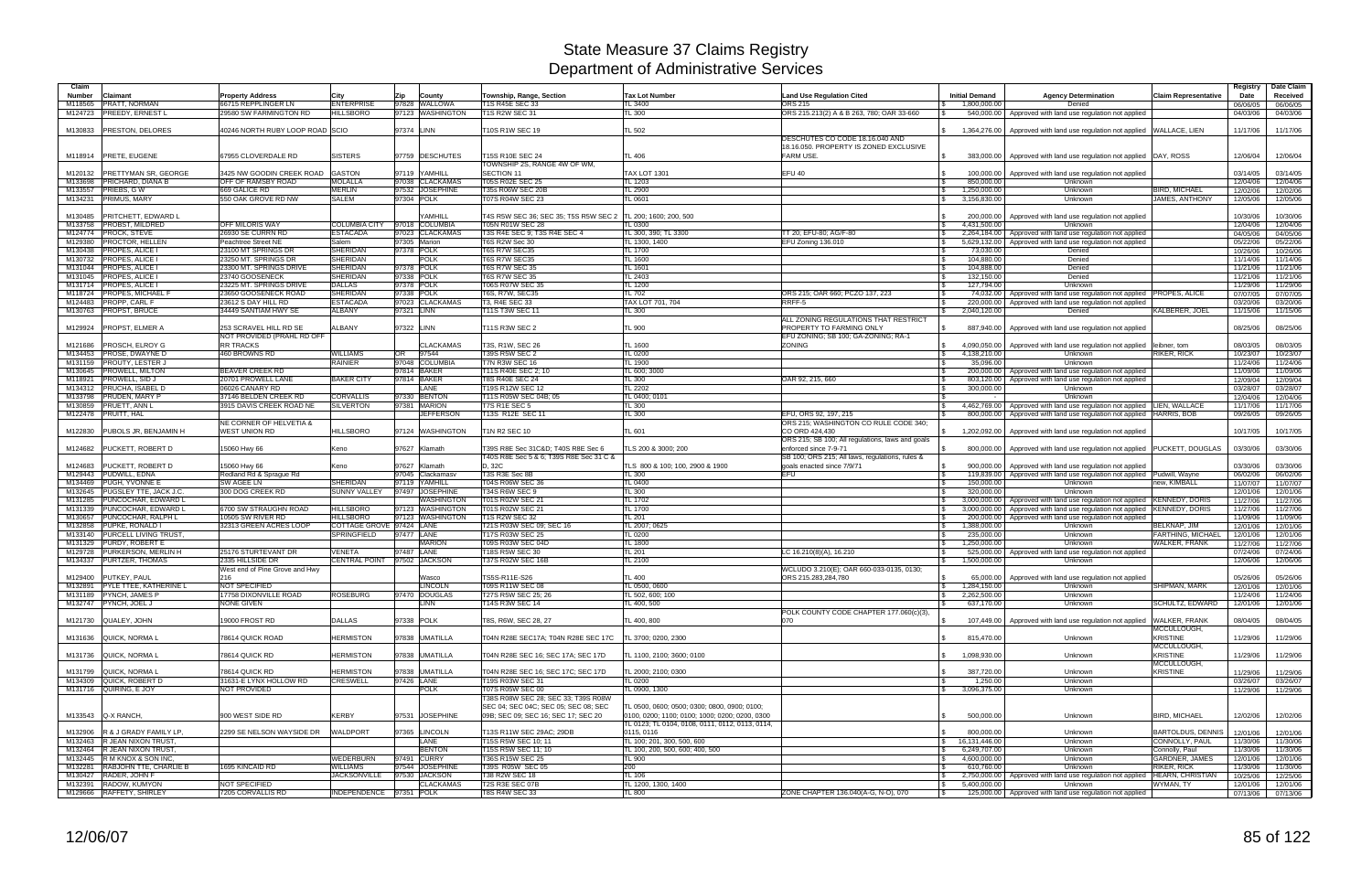| <b>Number</b>      | Claimant                                            | <b>Property Address</b>                              | City                                | Zip<br>County                | Township, Range, Section                                               | <b>Tax Lot Number</b>                                                                             | <b>Land Use Regulation Cited</b><br>ORS 215.263, 283, 284, 700, 705, 780; OAR 660-                                                                                      | <b>Initial Demand</b>         | <b>Agency Determination</b>                                                                                                  | <b>Claim Representative</b> | Registry  <br>Date   | Date Claim<br>Received |
|--------------------|-----------------------------------------------------|------------------------------------------------------|-------------------------------------|------------------------------|------------------------------------------------------------------------|---------------------------------------------------------------------------------------------------|-------------------------------------------------------------------------------------------------------------------------------------------------------------------------|-------------------------------|------------------------------------------------------------------------------------------------------------------------------|-----------------------------|----------------------|------------------------|
| M130087            | <b>RAGSDALE LIVING TRUST.</b>                       |                                                      |                                     | Benton                       | T10S R4W Sec 35                                                        | TL 500                                                                                            | 033-0090, 0100, 0120, 0130, 0135                                                                                                                                        |                               | 5,286,000.00   Approved with land use regulation not applied   HEILIG, GEORGE                                                |                             | 09/21/06             | 09/21/06               |
|                    |                                                     |                                                      |                                     |                              | T13S R1W Sec 2                                                         |                                                                                                   | ART; County Ordinance 80-335, 934.510(C),<br>928.300, 700; EFU: Goals 3, 4; OAR 660-006, 033-<br>0100, 0130, 0134(a)(4); ORS 215.203, 263, 284(a),                      |                               |                                                                                                                              |                             |                      |                        |
|                    | M130022 RAHE, TERRANCE M<br>M124534 RAHIMI, KHASROW | 40544 McDowell Creek Dr                              | _ebanon<br><b>SHERIDAN</b>          | 97355 Linn<br>97378 YAMHILL  | <b>T5S R6W SEC 27</b>                                                  | TL 601, 603, 604, 605<br>TL 900, 1000, 1200, 1300, 2300, 2700                                     | 700-750-780<br><b>NONE LISTED</b>                                                                                                                                       |                               | 899,850.00   Approved with land use regulation not applied<br>Denied                                                         |                             | 09/12/06<br>03/21/06 | 09/12/06<br>03/21/06   |
|                    | M130150 RAHKOLA, ARVO                               | Not Provided                                         |                                     | Jefferson                    | T12S R13E Sec 17                                                       | <b>TL 1000</b>                                                                                    | A-1 Zoning                                                                                                                                                              |                               | 1,240,342.00 Approved with land use regulation not applied                                                                   |                             | 09/29/06             | 09/29/06               |
|                    |                                                     |                                                      |                                     |                              |                                                                        |                                                                                                   | County Zoning Ordinance Section 402, 402.03(A);                                                                                                                         |                               |                                                                                                                              |                             |                      |                        |
| M130187            | RAINBOW RANCH CORP.                                 | 13701 NE Haps Ln                                     | Newberg                             | 97132 Yamhill                | T3S R3W SEC 7                                                          | <b>TL 400</b>                                                                                     | Statewide Planning Goals                                                                                                                                                |                               | 2,880,000.00   Approved with land use regulation not applied   Bridges, John                                                 |                             | 10/03/06             | 10/03/06               |
| M131696            | RAINES, IRVIN                                       | 4307 SW HWY 97                                       | <b>MADRAS</b>                       | 97741 JEFFERSON              | T11S R13E SEC 34                                                       | <b>TL 1301</b>                                                                                    |                                                                                                                                                                         | 9,608,750.00                  | Unknown                                                                                                                      |                             | 11/29/06             | 11/29/06               |
| M129483            | RAINEY, MICHAEL                                     | 4000 Hwy 234                                         | <b>White City</b>                   | 97503 Jackson                | <b>T35S R2W Sec 26</b>                                                 | <b>TL 107</b>                                                                                     | <b>SVRS &amp; EFU</b>                                                                                                                                                   | 375,000.00                    | Denied                                                                                                                       | HEARN, CHRISTIAN            | 06/09/06             | 06/09/06               |
| M131706            | RAISL, GARY A                                       |                                                      |                                     | Clackamas                    | T3S R5E SEC 19                                                         | TL 803, 804                                                                                       |                                                                                                                                                                         | 400,000.00                    | <b>Unknown</b>                                                                                                               |                             | 11/29/06             | 11/29/06               |
|                    | M124984 RALLS, SHERYLL A                            | 12415 Parrish Gap                                    | Turner                              | 97392 Marion                 | T9S R2W Sec 20                                                         | TL 600, 601, 602                                                                                  | Marion Co. Ord. 1001; oar 128.070<br>GOAL 5, GOAL 11, GOAL 14, ORS 92, ORS 195,<br>ORS 197, ORS 215; OAR 660-004-0040 (7) (E)                                           |                               | 330,900.00 Approved with land use regulation not applied                                                                     |                             | 04/18/06             | 04/18/06               |
|                    | M119521 RALPH, WAYNE                                | <b>16600 ANTICOH ROAD</b>                            | <b>WHITE CITY</b>                   | 97503 JACKSON                | TOWNSHIP 35, RANGE 2W, SECTION 11                                      | TAX LOT 403                                                                                       | (A); OAR 660-011-0060(2); OAR 660-012-<br>0065,0065(3) 0070; OAR 660-0033-0120, 0130;<br>OAR 660-033-0135; OAR 340-096-0020, 0034<br>SENATE BILL 10,100,101; WASHINGTON |                               | 910,000.00   Approved with land use regulation not applied MARK                                                              | BARTHOLOMEW.                | 01/31/05             | 01/31/05               |
|                    | M118411 RALSTON, NORMAN W                           | <b>NOT PROVIDED</b>                                  | <b>HILLSBORO</b>                    | 97124 WASHINGTON             | TOWNSHIP T1N, RANGE R2W, SECTION                                       | TAX LOT 800, 1702                                                                                 | COUNTY ZONING ORDINANCE; WASHINTON<br>COUNTY UBBAN & RURAL CODES COMBINED;<br>EFU; HB 3661                                                                              |                               | Approved with land use regulation not applied KEEVER, HAL                                                                    |                             | 05/11/05             | 05/11/05               |
| M131519            | RALSTON, RADAH                                      | NW JACKSON SCHOOL RD &<br><b>EVERGREEN HILLSBORO</b> |                                     | 97124 WASHINGTON             | T01N R02W SEC 19                                                       | <b>TL 0200</b>                                                                                    |                                                                                                                                                                         | \$ 17,919,140.00              | Unknown                                                                                                                      |                             | 11/29/06             | 11/29/06               |
|                    |                                                     |                                                      |                                     |                              |                                                                        |                                                                                                   | EFU; WASHINGTON COUNTY ZONING; HB 3661;                                                                                                                                 |                               |                                                                                                                              |                             |                      |                        |
|                    | M118413 RALSTON, RADAH A                            | <b>NOT AVAILABLE</b>                                 | <b>HILLSBORO</b>                    | 97124 WASHINGTON             | TOWNSHIP 1N, RANGE 2W, SECTION 19                                      | TAX LOT 200                                                                                       | SB 10, 100, 101                                                                                                                                                         | \$ 17,919,140.00              | Denied                                                                                                                       | KEEVER, HAL                 | 05/11/05             | 05/11/05               |
|                    |                                                     |                                                      |                                     |                              |                                                                        |                                                                                                   | ORS 215.203, 213, 236, 243, 262, 263, 265, 282,<br>284, 293, 296, 297, 418, 700, 705, 720, 730, 740,<br>750, 755, 780, 799, OAR 660-006-015, 0025, 0026,                |                               |                                                                                                                              | SPENCER, LLC,               |                      |                        |
|                    | M118528 RAMIREZ, CAROLYN A                          | 3351 PINE GROVE RD                                   |                                     | KLAMATH FALLS 97603 KLAMATH  | TL39S R10E SEC 9                                                       | TL 900                                                                                            | 0027, 0029, 0055, 0057; OAR 660 DIVISION 33                                                                                                                             |                               | 369,230.00 Approved with land use regulation not applied                                                                     | <b>MICHAEL</b>              | 05/31/05             | 05/31/05               |
|                    |                                                     |                                                      |                                     |                              |                                                                        |                                                                                                   | ALL STATEWIDE PLANNING GOALS; ORS 92,                                                                                                                                   |                               |                                                                                                                              |                             |                      |                        |
|                    | <b>RAMSEY SR, GUY</b>                               | 1363 SARDINE CREEK RD                                | <b>GOLD HILL</b>                    | 97525 JACKSON                | T36S R3W SEC 8                                                         | TL 400                                                                                            | 197, 215, 227, 526, 527; OAR 629, 660; JACKSON<br><b>COUNTY LDO</b>                                                                                                     | 370,000.00                    | Denied                                                                                                                       | HEARN, CHRISTIAN            |                      |                        |
| M122277<br>M122235 | RAMSEY, BETTY J                                     | 4455 NEVADA ST NE                                    | <b>SALEM</b>                        | 97305 MARION                 | T6S, R2W, SEC 30AD                                                     | <b>TL 100</b>                                                                                     | <b>EFU</b>                                                                                                                                                              |                               | 145,930.00 Approved with land use regulation not applied                                                                     |                             | 09/12/05<br>09/08/05 | 09/12/05<br>09/08/05   |
| M130296            | RAMSEY, GEORGETTA                                   | 39923 GRIGGS DR                                      | <b>LEBANNON</b>                     | 97355 LINN                   | T11S R1W SEC9                                                          | <b>TL 214</b>                                                                                     |                                                                                                                                                                         |                               | Approved with land use regulation not applied                                                                                |                             | 10/16/06             | 10/16/06               |
| M131421            | RANDALL, JAMES                                      | 41237 SE PORTER RD                                   | <b>ESTACADA</b>                     | 97023 CLACKAMAS              | T03S R05E SEC 30                                                       | <b>TL 0900</b>                                                                                    |                                                                                                                                                                         | 936,558.00                    | Unknown                                                                                                                      |                             | 11/28/06             | 11/28/06               |
| M132208            | RANDALL, ROCKY                                      | NOT SPECIFIED                                        |                                     | 97870 BAKER                  | T9S R45E SEC14C                                                        | <b>TL 100</b>                                                                                     |                                                                                                                                                                         | 323,260.00                    | Unknown                                                                                                                      | <b>BROWNE, PEGGY</b>        | 11/30/06             | 11/30/06               |
| M132202            | RANDALL, ROCKY J                                    |                                                      |                                     | 97870 BAKER                  | T9S R45E SEC 14                                                        | <b>TL 800</b>                                                                                     |                                                                                                                                                                         | 565,830.00                    | Unknown                                                                                                                      | <b>BROWNE, PEGGY</b>        | 11/30/06             | 11/30/06               |
|                    |                                                     | BORDERS WILSON RIVER HWY-                            |                                     |                              |                                                                        |                                                                                                   |                                                                                                                                                                         |                               |                                                                                                                              |                             |                      |                        |
| M122583            | RANES, LINDA L                                      | HWY 6                                                | <b>GALES CREEK</b>                  | 97117 WASHINGTON             | <b>T2N. T5W</b>                                                        | <b>TL 7300</b>                                                                                    | ORS 215.720, 740, 750, 780                                                                                                                                              |                               | 400,000.00   Approved with land use regulation not applied                                                                   |                             | 09/30/05             | 09/30/05               |
|                    | M131406 RASCH, KAY D                                | 94558 BYRDIES RD                                     |                                     | 97444 CURRY                  | T38S R14W SEC 31                                                       | <b>TL 0300</b>                                                                                    |                                                                                                                                                                         | 500,000.00                    | Unknown                                                                                                                      | RASCH, DONN                 | 11/28/06             | 11/28/06               |
|                    | M118489 RASK, STEVEN L                              | 3020 NW DOGWOOD LANE                                 | <b>MADRAS</b>                       | 97741 JEFFERSON              | T10S, R13E, SEC 20                                                     | TL 300                                                                                            | ORS 215: OAR 660-33<br>OAR 660-003-0010 -0160; Clackamas Co RA-2;                                                                                                       |                               | 455,767.00 Approved with land use regulation not applied                                                                     |                             | 05/23/05             | 05/23/05               |
| M122452            | <b>RASMUSAN, JAMES C</b>                            | 18445 S Cadle Rd                                     | Oregon City                         | 97045 Clackamas              | T3S R2E SEC 1AD; T3S R2E SEC 1                                         | TL 1400, 1401, 1402; TL 4500                                                                      | AG/F: ORS 215, 215.780                                                                                                                                                  |                               | 100,000.00   Approved with land use regulation not applied                                                                   | Trompke, Edward             | 09/23/05             | 09/23/05               |
|                    |                                                     |                                                      |                                     | 97031 HOOD RIVER             | <b>T2N R10E SEC 24</b>                                                 | TL 4600                                                                                           |                                                                                                                                                                         |                               | 6,445,000.00   Approved with land use regulation not applied                                                                 |                             |                      | 11/09/06               |
| M130648            |                                                     |                                                      |                                     |                              |                                                                        |                                                                                                   |                                                                                                                                                                         |                               |                                                                                                                              |                             |                      |                        |
| M130785            | RASMUSSEN JR, LYNN H<br>RASMUSSEN, FRANK G          | 3020 THOMSEN RD<br>28685 NE BELL ROAD                | <b>HOOD RIVER</b><br><b>NEWBERG</b> | 97132 YAMHILL                | T3S R2W SEC 4                                                          | <b>TL 1300</b>                                                                                    |                                                                                                                                                                         |                               | 995,000.00   Approved with land use regulation not applied                                                                   |                             | 11/09/06<br>11/15/06 | 11/15/06               |
| M131451            | RASMUSSEN, JOHN V                                   | <b>DRIFTCREEK RD NE</b>                              | <b>SILVERTON</b>                    | 97381 MARION                 | <b>T07S R01E SEC 7</b>                                                 | TL 0900, 1000, 1100, 1200, 1300                                                                   |                                                                                                                                                                         | 360,000.00                    | Unknown                                                                                                                      |                             | 11/28/06             | 11/28/06               |
| M124497            | RASMUSSEN, MARTHA J                                 | <b>MARKET LANE</b>                                   | <b>LA GRANDE</b>                    | 97850 UNION                  | T2S R39E SEC 16; SEC 21; SEC 20,21,22                                  | TL 6600; 9000; 9200                                                                               | GOAL 3, 4; ZPSO SEC 4.06                                                                                                                                                | \$30,971,220.00               | Denied                                                                                                                       | RASMUSSEN, DENNIS           | 03/20/06             | 03/20/06               |
| M124498            | RASMUSSEN, MARTHA J                                 | <b>ORCHARD ROAD</b>                                  | <b>LA GRAND</b>                     | 97850 UNION                  | T2S R38E SEC 3, 4, 9, 10                                               | TL 100, 2600                                                                                      | GOAL 3, 4: Z PSO SEC 4.06                                                                                                                                               | \$ 4,258,543.00               | Denied                                                                                                                       | RASMUSSEN, DENNIS           | 03/20/06             | 03/20/06               |
|                    | M124650 RASMUSSEN, MARTHA J                         | <b>HUNTER ROAD</b>                                   | LA GRAND                            | 97850 UNION                  | T2S R38E SEC 2, 3, 10, 11                                              | <b>TL 1000</b>                                                                                    | GOAL 3, 4; Z PSO SEC 4.06                                                                                                                                               | 7,279,715.00                  | Denied                                                                                                                       | RASMUSSEN, DENNIS           | 03/20/06             | 03/20/06               |
|                    | M124626 RASTOVICH, DAN                              | 21925 RASTOVICH RD                                   | BEND                                | 97701 DESCHUTES              | T18S R13E Sec 6 & 7; T18S R12E Sec 12                                  | TL 1100 & 200, 301; TL 100                                                                        | DCC CH. 18; PL-5,7; STATEWIDE PLANNING<br>GOALS                                                                                                                         | l Si                          | 6,372,000.00   Approved with land use regulation not applied                                                                 |                             | 03/27/06             | 03/27/06               |
|                    | M133868 RATZLAFF TTE, LAVERNE W                     | 15375 AIRLIE RD                                      | MONMOUTH                            | 97361 POLK                   | T09S R05W SEC 07; 18                                                   | TL 0508; 0101                                                                                     |                                                                                                                                                                         | 722,240.00                    | Unknown                                                                                                                      |                             | 12/04/06             | 12/04/06               |
|                    |                                                     |                                                      |                                     |                              | TOWNSHIP 9 SOUTH, RANGE 5 WEST OF<br>WM. SECTION 5: TOWNSHIP 8S, RANGE | TAX LOT 101, 102, 103, 104, 105, 106 107, 108;<br>TAX LOT 600, 604, 608, 610, 612, 614, 616, 621, |                                                                                                                                                                         |                               |                                                                                                                              |                             |                      |                        |
|                    | M119597 RATZLAFF, LAVERNE W                         | <b>FISHBACK ROAD</b>                                 | MONMOUTH                            | 97361 POLK                   | 5W OF WM, SECTION 33                                                   | 622, 203                                                                                          | OAR 660 ORS 197, ORS 215, EFU 136                                                                                                                                       |                               | 12,007,294.00 Approved with land use regulation not applied                                                                  |                             | 02/04/05             | 02/04/05               |
|                    | M133893 RATZLAFF, LAVERNE W                         | 15391 AIRLIE RD                                      | MONMOUTH                            | 97361 POLK                   | T09S R05W SEC 07; 18                                                   | TL 0401, 0509; 0102, 0103, 0104                                                                   |                                                                                                                                                                         | 5,349,260.00<br>$\mathcal{S}$ | Unknown                                                                                                                      |                             | 12/04/06             | 12/04/06               |
|                    | M129310 RAUCH, WILLIAM A                            | 29491 Speasl Rd                                      | Lebanon                             | 97355 Linn                   | T13S R1E Sec 8                                                         | <b>TL 202</b>                                                                                     | ART-5: FF<br>SB 100; HB 3661; ORS 215.705, 780; OAR 660-                                                                                                                |                               | 52,500.00 Approved with land use regulation not applied                                                                      |                             | 05/09/06             | 05/09/06               |
|                    | M118554 RAUJOL, REGIS                               | 1090 S STATION LN                                    | <b>WEST LINN</b>                    | 97068 CLACKAMAS              | T2S R1E SEC 22                                                         | TL 1800, 2000, 2301                                                                               | 006-0026, 0027<br>ORS 215.263, 283, 284, 700, 705, 780; OAR 660-                                                                                                        |                               | \$ 2,400,000.00 Approved with land use regulation not applied BOWERMAN, DONALD                                               |                             | 06/03/05             | 06/03/05               |
|                    | M130172 RAWIE, CARL<br>M130408 RAY FAMILY TRUST,    | 17408 Alsea Hwy                                      | Alsea                               | 97324 Benton<br><b>GRANT</b> | T14S R8W SEC 9; T14S R8W SEC 16<br><b>T9S R35E SEC23</b>               | TL 1500, 1501; 200<br><b>TL 1000</b>                                                              | 033-0090, 0100, 0120, 0130, 0135                                                                                                                                        |                               | 120,000.00   Approved with land use regulation not applied   HEILIG, GEORGE<br>Approved with land use regulation not applied |                             | 10/02/06<br>10/24/06 | 10/02/06<br>10/24/06   |
|                    |                                                     |                                                      |                                     |                              |                                                                        |                                                                                                   | EFU; RR-00; ORS 197, 215; OAR 660;                                                                                                                                      |                               |                                                                                                                              |                             |                      |                        |
|                    | M118393 RAY MITCHELL TRUST,                         | DEAD INDIAN MEMORIAL ROAD ASHLAND                    |                                     | 97520 JACKSON                | T38S R2E SEC 26, 27 & 34                                               | TL 100, 900, 1000, TL 802, TL 100, 101                                                            | STATEWIDE PLANNING GOALS; JACKSON<br><b>COUNTY LDO</b>                                                                                                                  |                               | 4,944,314.00 Approved with land use regulation not applied HEARN, CHRISTIAN                                                  |                             | 05/05/05             | 05/05/05               |
|                    | M130460 RAY SATO ORCHARDS.                          |                                                      |                                     | <b>HOOD RIVER</b>            | T1N 10E SEC 32; T1S R10E SEC 6; SEC<br>6BA; SEC 6BD                    | TL 2300; 3000; 300; 600                                                                           |                                                                                                                                                                         |                               | 3,000,000,00 Approved with land use regulation not applied                                                                   |                             | 10/27/06             | 10/27/06               |
|                    | M118555 RAY, CHARLOTTE M                            | 4295 SW HOMESTEADER RAOD WILSONVILLE                 |                                     | 97070 CLACKAMAS              | T3S, R1E, SEC 05C                                                      | <b>TL 502</b>                                                                                     | <b>ZONED RRFF-5</b><br>SECTION 500 PRIMARY FOREST, PF 76                                                                                                                |                               | 350,000.00 Approved with land use regulation not applied                                                                     |                             | 06/03/05             | 06/03/05               |
|                    | M119708 RAY, JAMES                                  | 70898 WALKER ROAD<br>36789 AGENCY LAKE LOOP          | RAINIER                             | 97048 COLUMBIA               | TOWNSHIP 6N, RANGE 2W, SECTION 9                                       | <b>TAX LOT 0200</b>                                                                               | SECTION 506.1                                                                                                                                                           |                               | 58,750.00   Approved with land use regulation not applied                                                                    |                             | 02/10/05             | 02/10/05               |
|                    | M132471 RAY, WILLIAM E                              | <b>ROAD</b>                                          | KLAMATH                             | 97624 KLAMATH                | T35S R7E SEC 7A                                                        | TL 100, 200, 300, 400                                                                             |                                                                                                                                                                         | 3,000,000.00                  | Unknown                                                                                                                      | GANONG, WILLIAM             | 12/01/06             | 12/01/06               |
|                    | M133972 REA, FOREST F                               | 230 TRACY DR                                         | <b>GRANTS PASS</b>                  | 97527 JOSEPHINE              | T36S R05W SEC 11                                                       | <b>TL 0902</b>                                                                                    |                                                                                                                                                                         | 250,000.00                    | Unknown                                                                                                                      | FREUDENBERG, BEN            | 12/04/06             | 12/04/06               |
|                    | M124379 REAKSECKER, JOHN                            | 21400 BLAINE RD                                      | <b>BEAVER</b>                       | 97108 TILLAMOOK              | T3S R9W SEC 29                                                         | <b>TL 1000</b>                                                                                    | F-1                                                                                                                                                                     |                               | 171,000.00 Approved with land use regulation not applied                                                                     |                             | 03/15/06             | 03/15/06               |
|                    | M129592 REAMES, JOHN B                              | 25775 Alfalfa Market Road                            |                                     | 97702 Deschutes              | T17S R14E Sec 27                                                       | <b>TL 1101</b>                                                                                    | ORS 215; OAR 660 DIV 330; GOAL 3; DCC 18.16 \\$                                                                                                                         |                               | 492,000.00   Approved with land use regulation not applied WHITE, BRUCE                                                      |                             | 06/28/06             | 06/28/06               |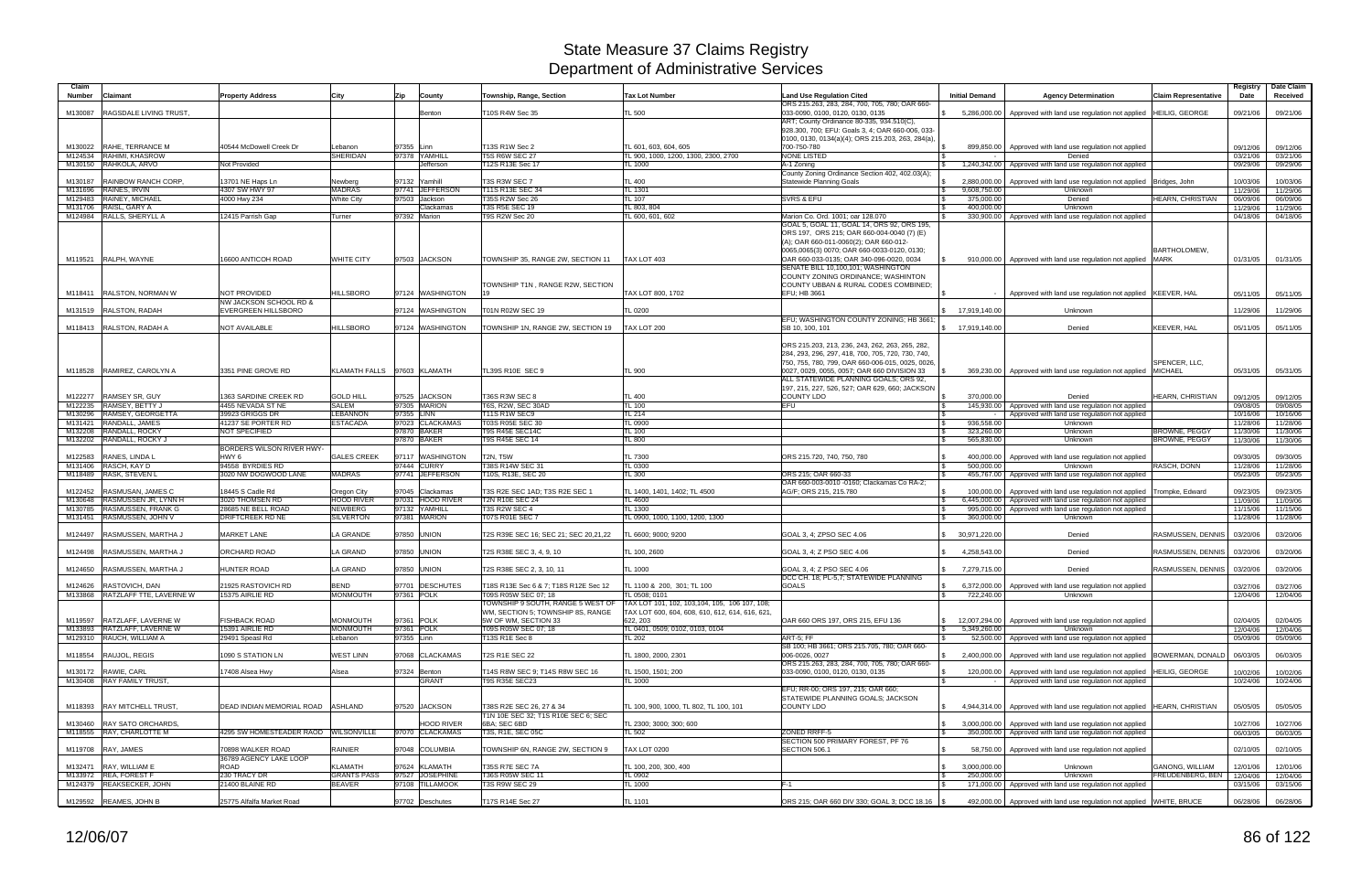| Claim   |                                                          |                                       |                     |             |                              |                                                      |                                                                   |                                                                                                  |                               |                                                                                                                          |                              | Registry             | Date Claim           |
|---------|----------------------------------------------------------|---------------------------------------|---------------------|-------------|------------------------------|------------------------------------------------------|-------------------------------------------------------------------|--------------------------------------------------------------------------------------------------|-------------------------------|--------------------------------------------------------------------------------------------------------------------------|------------------------------|----------------------|----------------------|
| Number  | Claimant                                                 | <b>Property Address</b>               | City                | Zip         | County                       | Township, Range, Section                             | <b>Tax Lot Number</b>                                             | <b>Land Use Regulation Cited</b>                                                                 | <b>Initial Demand</b>         | <b>Agency Determination</b>                                                                                              | <b>Claim Representative</b>  | Date                 | Received             |
| M124535 | <b>REAVIS, VERLAND L</b>                                 | 71442 REAVIS ROAD                     | LAKESIDE            | 97449 COOS  |                              | T23S R12W SEC 16                                     | TL 400, 500                                                       | <b>CURRENT ZONING</b>                                                                            |                               | 1,000,000.00   Approved with land use regulation not applied                                                             |                              | 03/21/06             | 03/21/06             |
| M130584 | <b>RED. THOMAS A</b>                                     | 26777 GAP RD                          | <b>BROWNSVILLE</b>  | 97327 LINN  |                              | <b>T14S R2W SEC 7</b>                                | <b>TL 300</b>                                                     |                                                                                                  | $\mathbf{s}$<br>220.000.00    | Approved with land use regulation not applied                                                                            |                              | 11/08/06             | 11/08/06             |
| M131091 | <b>REDFORD, MYRON H</b>                                  |                                       |                     |             | <b><i><u>KAMHILL</u></i></b> | <b>T5S R4W SEC 16</b>                                | TL 605, 800                                                       |                                                                                                  | 150.000.00                    | Approved with land use regulation not applied GOWELL, WALTER                                                             |                              | 11/22/06             | 11/22/06             |
| M130564 | <b>REED, DONITA</b>                                      | 861/899 BISHOP CREEK RD               | <b>JACKSONVILLE</b> |             | 97530 JACKSON                | T38S R3W SEC 23                                      | TL 301                                                            |                                                                                                  |                               | 5,000,000.00   Approved with land use regulation not applied  BALOCCA, MICHAEL                                           |                              | 11/03/06             | 11/03/06             |
|         |                                                          |                                       |                     |             |                              |                                                      |                                                                   | ORS 187, 215; OAR 660; STATEWIDE PLANNING                                                        |                               |                                                                                                                          |                              |                      |                      |
| M118401 | <b>REED, GEORGE</b>                                      | 37246 S BLUE ROAD                     | <b>MOLALLA</b>      |             | 97038 CLACKAMAS              | T6S, R2 EAST, SEC 8                                  | TL 900                                                            | <b>GOALS</b>                                                                                     | \$<br>1.839.954.00            | Approved with land use regulation not applied   LIEN, WALLACE                                                            |                              | 05/09/05             | 05/09/05             |
|         |                                                          |                                       |                     |             |                              |                                                      |                                                                   | Goals 2, 3, 11, 12, 14; OAR 660-033, 004, 006,<br>012, 018; ORS 197.250, 335, 215.130, 185, 203, |                               |                                                                                                                          |                              |                      |                      |
|         |                                                          |                                       |                     |             |                              |                                                      |                                                                   | 213, 236, 243, 262, 263, 283, 284, 293, 296, 206                                                 |                               |                                                                                                                          | SPENCER, LLC,                |                      |                      |
|         | M130184 REED, HAROLD                                     |                                       |                     |             | Klamath                      | T34S R9E SEC 19                                      | TL 500                                                            | 416, 431                                                                                         |                               | Denied                                                                                                                   | <b>MICHAEL</b>               | 10/03/06             | 10/03/06             |
| M129607 | <b>REED, JAMES F</b>                                     | 12017 S. Carus Rd                     | Oregon City         |             | 97045 Clackamas              | T3S R1E Sec 25                                       | <b>TL 1702</b>                                                    | OAR 660-033-0100(1); 660-033-013(3)                                                              | <b>S</b>                      | 260,000.00   Approved with land use regulation not applied                                                               |                              | 06/30/06             | 06/30/06             |
| M124315 | <b>REED, WILLIAM R</b>                                   | 90126 HWY 101                         | WARRENTON           |             | 97146 CLATSOP                | <b>T7N R10W SEC 15</b>                               | TL 2000, 2100, 2700                                               | GOAL 14 RA5 ZONE                                                                                 | 1.440.000.00<br>$\mathfrak s$ | Approved with land use regulation not applied                                                                            |                              | 03/13/06             | 03/13/06             |
| M133417 | REEDER, PAUL H                                           | <b>LEABO RD</b>                       |                     |             | <b>CLACKAMAS</b>             | T06S R02E SEC 04                                     | TL 100, 101, 102, 103, 104, 105                                   |                                                                                                  | $\mathbb{S}$<br>1.320.000.00  | Unknown                                                                                                                  | HAMMONS, MICHAEL             | 12/02/06             | 12/02/06             |
| M133470 | REEDER, PAUL H                                           | <b>ERGUSON RD</b>                     |                     |             | <b>CLACKAMAS</b>             | T03S R02E SEC 11C                                    | TL 0100, 0104, 0105                                               |                                                                                                  | 1,100,000.00<br>$\mathcal{S}$ | Unknown                                                                                                                  |                              | 12/02/06             | 12/02/06             |
|         |                                                          |                                       |                     |             |                              |                                                      | TL 1701, 1702, 1704, 1705, 1791, 1792, 1794,                      |                                                                                                  |                               |                                                                                                                          |                              |                      |                      |
| M133471 | <b>REEDER, PAUL H</b>                                    | <b>HWY 99 E</b>                       |                     |             | <b>CLACKAMAS</b>             | T03S R01E SEC 02                                     | 2102, 2103, 2104, 2105, 2106                                      |                                                                                                  | 3,202,875.00<br>$\mathbb{S}$  | Unknown                                                                                                                  | HAMMONS, MICHAEL             | 12/02/06             | 12/02/06             |
| M133472 | REEDER, PAUL H                                           | <b>LUSTED RD</b>                      |                     |             | <b>CLACKAMAS</b>             | T01S R05E SEC 31                                     | TL 0800, 0900, 1000                                               |                                                                                                  | 801,000.00<br><b>S</b>        | Unknown                                                                                                                  | HAMMONS, MICHAEL             | 12/02/06             | 12/02/06             |
| M132668 | <b>REEHERS HOMESTEAD INC</b>                             | <b>NOT PROVIDED</b>                   |                     |             | 97141 TILLAMOOK              | T01N R07W SEC 03; SEC 10B                            | TL 300, 301, 400; 400                                             |                                                                                                  | 4,688,000.00<br>$\mathbb{S}$  | Unknown                                                                                                                  |                              | 12/01/06             | 12/01/06             |
| M132669 | <b>REEHERS HOMESTEAD INC.</b>                            | <b>NOT PROVIDED</b>                   |                     |             | <b>TILLAMOOK</b>             | T1N R7W SEC 4                                        | TL 100, 101, 700, 800, 801                                        |                                                                                                  | 6.698.400.00<br>$\mathbb{S}$  | Unknown                                                                                                                  | LUCAS, JIM                   | 12/01/06             | 12/01/06             |
|         | M124422 REEKIE, SCOTT F                                  | <b>NEAR MOUNTAINDALE RD</b>           |                     |             | <b>WASHINGTON</b>            | T2N R3W SEC 34                                       | TL 500                                                            | EFU                                                                                              | <b>S</b>                      | 500,000.00   Approved with land use regulation not applied                                                               |                              | 03/16/06             | 03/16/06             |
|         |                                                          |                                       |                     |             |                              |                                                      |                                                                   |                                                                                                  |                               |                                                                                                                          |                              |                      |                      |
| M131195 | REEL, PERRY A                                            | 15971 SOUTH SPANGLER ROAD             | OREGON CITY         |             | 97045 CLACKAMAS              | T3S R2E SEC 35                                       | <b>TL 1900</b>                                                    |                                                                                                  | 2,343,643.00                  | Approved with land use regulation not applied                                                                            | BOWERMAN, DONALD<br>MATHENY. | 11/24/06             | 11/24/06             |
| M130671 | <b>REESE, ARLEN D</b>                                    | 12213 SUMMIT LOOP SE                  | <b>TURNER</b>       |             | 97392 MARION                 | T09S R2W SEC20                                       | TL 1300                                                           |                                                                                                  | 1,680,000.00                  | Approved with land use regulation not applied                                                                            | <b>CHRISTOPHER</b>           | 11/13/06             | 11/13/06             |
| M121831 | <b>REESE, JAMES</b>                                      | 2400 FOOTS CREEK ROAD                 | <b>GOLD HILL</b>    |             | 97525 JACKSON                | T37S, R4W, SEC 11                                    | TL 203                                                            | EFU: ORS 92, 195, 197, 215; OAR 340, 660                                                         | <b>S</b><br>750,000.00        | Approved with land use regulation not applied  HARPER, ALAN                                                              |                              | 08/11/05             | 08/11/05             |
| M133355 | <b>REEVES, DAN</b>                                       | <b>ARIOUS</b>                         | WILSONVILLE         |             | 97070 CLACKAMAS              | T03S R01W SEC 14C                                    | TL 0109, 0110, 0201, 1500, 1600                                   |                                                                                                  | 1,100,543.00                  | Unknown                                                                                                                  |                              | 12/01/06             | 12/01/06             |
|         |                                                          |                                       |                     |             |                              |                                                      |                                                                   | ORS 92; ORS 215, 917; All state rules, goals and                                                 |                               |                                                                                                                          |                              |                      |                      |
| M129334 | <b>REGNIER, ALMOND D</b>                                 | Not Provided                          |                     |             | Jefferson                    | T10S R13E Sec 23                                     | TL 300, 800                                                       | regulations                                                                                      | 8,000,000.00                  | Approved with land use regulation not applied                                                                            |                              | 05/16/06             | 05/16/06             |
| M133567 | <b>REHMAR, MARK J</b>                                    | 1249 WALDO RD                         |                     |             | 97534 JOSEPHINE              | T40S R08W SEC 32                                     | TL 0300                                                           |                                                                                                  | 50,000.00<br><b>S</b>         | Unknown                                                                                                                  | <b>BIRD, MICHAEL</b>         | 12/02/06             | 12/02/06             |
|         |                                                          |                                       |                     |             |                              |                                                      | <b>TAX LOT 800, 900</b>                                           |                                                                                                  |                               |                                                                                                                          |                              |                      |                      |
| M118331 | <b>REHMER, NANCY</b>                                     | 13017 TRIUMPH RD                      | <b>SUBLIMITY</b>    |             | 97385 MARION                 | TOWNSHIP 8S, RANGE 1W, SECTION 27D                   |                                                                   | EFU                                                                                              | 1,790,000.00                  | Approved with land use regulation not applied                                                                            |                              | 04/19/05             | 04/19/05             |
| M132156 | <b>REIBER, LARRY A</b>                                   |                                       |                     |             | $\overline{COOS}$            | T26S R12W SEC 09                                     | TL 2100                                                           |                                                                                                  | 402,680.00                    | Unknown                                                                                                                  |                              | 11/30/06             | 11/30/06             |
| M132834 | REICH, ROGER R                                           | <b>BAILEY HILL RD</b>                 |                     |             | LANE                         | <b>T18S R04W SEC 15</b>                              | TL 0702                                                           |                                                                                                  | 207,000.00                    | Unknown                                                                                                                  | <b>BELKNAP, JIM</b>          | 12/01/06             | 12/01/06             |
|         | M125222 REID, RANDALL R                                  | 21598 Morrill Rd                      | Bend                |             | 97701 Deschutes              | T16S R12E Sec 00: Sec 26A                            | TL 12300; 400                                                     | DCC 18.16 including 18.16.050, 055, 060 & 065                                                    |                               | 200,000.00   Approved with land use regulation not applied   VAN VACTOR, DAN                                             |                              | 05/04/06             | 05/04/06             |
|         |                                                          |                                       |                     |             |                              | T2S R3E SEC9                                         |                                                                   |                                                                                                  |                               |                                                                                                                          |                              |                      |                      |
| M130396 | REILING, WILLIAM L                                       |                                       |                     |             | <b>CLACKAMAS</b>             |                                                      | <b>TL 1114</b>                                                    |                                                                                                  |                               | Denied                                                                                                                   |                              | 10/24/06             | 10/24/06             |
|         |                                                          |                                       |                     |             | <b>CURRY</b>                 | T39S R14W SEC 00; SEC 34A; SEC 34C;<br><b>SEC 35</b> | FL 3500, 3511, 3519, 3520; 1300; 1100; 100, 200,                  |                                                                                                  |                               |                                                                                                                          |                              |                      |                      |
| M132480 | REILY III, WILLIAM BOATNER<br>M129302 REIMERS, JOHN      | 1540 SE Morgan Rd                     | Hillsboro           |             | 97123 Washington             | T1S R2W Sec 8                                        | 300<br>TL 1801                                                    | <b>EFU</b>                                                                                       | 5.000.000.00                  | Unknown<br>2,000,000.00   Approved with land use regulation not applied Reimers, John                                    | WILLIS, DONALD               | 12/01/06<br>05/08/06 | 12/01/06<br>05/08/06 |
|         |                                                          | 17015 SW PARRETT MOUNTAIN             |                     |             |                              |                                                      |                                                                   |                                                                                                  |                               |                                                                                                                          |                              |                      |                      |
| M118391 | <b>REINHART, DAVID</b>                                   | RD.                                   | SHERWOOD            |             | 97140 WASHINGTON             | TOWNSHIP 3S, RANGE 1W, SECTION 7                     | TAX LOT 200                                                       | OAR 660-0040                                                                                     |                               | Approved with land use regulation not applied                                                                            | <b>CLARK, TRISHA</b>         | 05/06/05             | 05/06/05             |
|         |                                                          | 7025 SW PARRETT MOUNTAIN              |                     |             |                              |                                                      |                                                                   |                                                                                                  |                               |                                                                                                                          |                              |                      |                      |
| M118390 | REINHART, LINDA                                          | RD.                                   | SHERWOOD            |             | 97140 WASHINGTON             | TOWNSHIP 3S, RANGE 1W, SECTION 7                     | TAX LOT 201                                                       | OAR 660-0040                                                                                     |                               | Approved with land use regulation not applied CLARK, TRISHA                                                              |                              | 05/06/05             | 05/06/05             |
|         |                                                          |                                       |                     |             |                              |                                                      |                                                                   | HRCZORD 2, 88, 109, 110, 116, 118, 125, 129,                                                     |                               |                                                                                                                          |                              |                      |                      |
| M129975 | <b>REINIG, DONALD V</b>                                  | 1500 Country Club Rd                  | Hood River          | 97031       | <b>Hood River</b>            | T2N R10E Sec 4D                                      | TL 3701                                                           | 152, 178, 249; ORS 197, 215                                                                      | 543.000.00<br>l \$            | Approved with land use regulation not applied                                                                            |                              | 09/05/06             | 09/05/06             |
| M131591 | REINMILLER, GEORGE C                                     | <b>NOT SPECIFIED</b>                  |                     |             | <b>TILLAMOOK</b>             | T03N R08W SEC 10                                     | <b>TL 1800</b>                                                    |                                                                                                  | 4.000.000.00<br>IS.           | Unknown                                                                                                                  | WILLIS, DONALD               | 11/29/06             | 11/29/06             |
| M133887 | <b>REITH, JAMES M</b>                                    | 35106 REITH LARSON LN                 | <b>ASTORIA</b>      |             | 97103 CLATSOP                | T07N R09W SEC 06; 06D                                | TL 1500: 13000                                                    |                                                                                                  | 650,000.00                    | Unknown                                                                                                                  | <b>AUTIO, MICHAEL</b>        | 12/04/06             | 12/04/06             |
| M130977 | REITSCH, GERRY A                                         | NOT PROVIDED                          |                     |             | <b>CROOK</b>                 | T16S R14E SEC 14                                     | TL 507                                                            |                                                                                                  | 4,000,000.00<br>$\mathcal{S}$ | Unknown                                                                                                                  |                              | 11/21/06             | 11/21/06             |
|         |                                                          |                                       |                     |             |                              |                                                      |                                                                   | OAR 660-006--0025, 26, 27, 28, 29; ORS 215.700-                                                  |                               |                                                                                                                          |                              |                      |                      |
| M129996 | <b>REMY, THOMAS S</b>                                    | 28691 Mateer Rd                       | Gold Beach          | 97444 Curry |                              | <b>T37S R14W SEC 7D</b>                              | <b>TL 200</b>                                                     | 780: Goal 4 & 14                                                                                 |                               | 220,000.00   Approved with land use regulation not applied                                                               |                              | 09/07/06             | 09/07/06             |
|         |                                                          |                                       |                     |             |                              |                                                      |                                                                   | Lane Co. Ord 884, Forest Land, ORS 215.705                                                       |                               |                                                                                                                          |                              |                      |                      |
|         | M130146 RENAGHAN, VICTOR                                 | US Highway 101 & Big Creek Rd         |                     | 97439 Lane  |                              | T16S R12W Sec 15                                     | TL 300, 304, 305, 306, 308, 309, 310, 311, 312,<br>313, 400, 1400 | 215.755 & 215.780, All goals, statutes, rules prior<br>to 1980                                   | 4.800.000.00                  | Denied                                                                                                                   |                              |                      |                      |
|         |                                                          | 4470 CAMPBELL RD & 2835               | Florence            |             |                              |                                                      |                                                                   |                                                                                                  |                               |                                                                                                                          |                              | 09/29/06             | 09/29/06             |
|         | M133967 RENNICK, WILLIAM                                 | <b>MARIGOLD LN</b>                    | PHOENIX             |             | 97501 DOUGLAS                | T38S R01W SEC 02: 03                                 | TL 0300; 1800                                                     |                                                                                                  | 4,500,000.00                  | Unknown                                                                                                                  | NELSON, SAM                  | 12/04/06             | 12/04/06             |
|         | M133776 RENNIE, WILLIAM H                                | 8745 THURSTON RD                      |                     |             | LANE                         | T17S R02W SEC 36; T17S R01W SEC 31                   | TL 1301; TL 400, 401                                              |                                                                                                  |                               | Unknown                                                                                                                  |                              | 12/04/06             | 12/04/06             |
|         |                                                          |                                       |                     |             |                              |                                                      |                                                                   | EFU; MARION COUNTY RURAL ZONING ORD;                                                             |                               |                                                                                                                          |                              |                      |                      |
|         | M122021 RENOUF, HARRY W                                  | 2900 BLOCK OF BRAND LANE              | <b>JEFFERSON</b>    |             | 97352 MARION                 | T9S, R3W, SEC 36C                                    | TL 1300                                                           | MCZRO; MARION COUNTY RURAL ZOING ORD   \$                                                        |                               | 200,000.00   Approved with land use regulation not applied                                                               |                              | 08/24/05             | 08/24/05             |
|         | M122273 RENTZ, MARION A                                  | 1548 WILDCAT RD                       | <b>CAMAS VALLEY</b> |             | 97416 DOUGLAS                | T29S R9 W SEC 12                                     | <b>TL 1400</b>                                                    | <b>EFU</b>                                                                                       | 175,000.00<br>l \$            | Denied                                                                                                                   |                              | 09/12/05             | 09/12/05             |
|         | M134043 REUTOV, AFAMASY                                  | 8266 S MONTE CRISTO RD                | WOODBURN            |             | 97071 CLACKAMAS              | T05S R01E SEC 33                                     | TL 0501                                                           |                                                                                                  | 255,000.00<br>IS.             | Unknown                                                                                                                  | <b>GREEN-HITE, MATT</b>      | 12/04/06             | 12/04/06             |
|         |                                                          |                                       |                     |             |                              |                                                      |                                                                   |                                                                                                  |                               |                                                                                                                          | <b>PRIMOGENITOR</b>          |                      |                      |
|         | M134166 REUTOV, EVTITHY                                  | 8270 S MONTE CRISTO RD                | <b>WOODBURN</b>     |             | 97071 CLACKAMAS              | T05S R01E SEC 33                                     | TL 0504, 0505                                                     |                                                                                                  | 323,750.00<br>$\mathbf{s}$    | Unknown                                                                                                                  | CORP.                        | 12/04/06             | 12/04/06             |
|         | M134042 REUTOV, ILIYA                                    | 8258 S MONTE CRISTO RD                | WOODBURN            |             | 97071 CLACKAMAS              | T05S R01E SEC 33                                     | TL 0503                                                           |                                                                                                  | 255,000.00<br><b>S</b>        | Unknown                                                                                                                  | <b>GREEN-HITE, MATT</b>      | 12/04/06             | 12/04/06             |
|         | M120222 REUTOV, IVAN                                     | 8262 S MONTE CRISTO ROAD              | <b>WOODBURN</b>     |             | 97071 CLACKAMAS              | TOWNSHIP 5S, RANGE 1E, SECTION 33                    | TAX LOT 502                                                       | OAR 125-145-0010: ORS 401.06, 401.10                                                             | l \$                          | 740,000.00 Approved with land use regulation not applied                                                                 |                              | 03/18/05             | 03/18/05             |
|         | M129719 REW RANCHES, INC.                                |                                       |                     |             | Umatilla<br><b>CLACKAMAS</b> | T3N R30E Sec 23 & 24: T3N R31E Sec 33                | TL 1200 ; 100                                                     | Goal 3, 14, 11; OAR 660; ORS 215, 197                                                            | 1,478,000.00<br><b>\$</b>     | Approved with land use regulation not applied HOJEM, DOUGLAS                                                             |                              | 07/20/06             | 07/20/06             |
|         | M121838 REYNOLDS, ALLEN C<br>M130725 REYNOLDS, CONSTANCE | 17515 SE FOSBERG                      | <b>BORING</b>       |             | <b>CLACKAMAS</b>             | T2S, R4E, SEC 17<br>T2S R4E SEC17                    | TL 400<br>TL 408                                                  | <b>TIMBER-TBR</b>                                                                                | $\sqrt{3}$<br>$\mathcal{S}$   | 2,500,000.00 Approved with land use regulation not applied<br>2,000,000.00 Approved with land use regulation not applied |                              | 08/11/05<br>11/14/06 | 08/11/05             |
|         |                                                          | 37800 SODAVILLE CUTOFF                |                     |             |                              |                                                      |                                                                   |                                                                                                  |                               |                                                                                                                          |                              |                      | 11/14/06             |
|         | M130617 REYNOLDS, DALE A                                 | <b>DRIVE</b>                          | <b>LEBANON</b>      | 97355 LINN  |                              | T12S R2W SEC 35                                      | <b>TL 1000</b>                                                    |                                                                                                  |                               | 650,000,00 Approved with land use regulation not applied                                                                 |                              | 11/07/06             | 11/07/06             |
|         | M129871 REYNOLDS, JERRY                                  | 21755 SE COOP RD                      | <b>EAGLE CREEK</b>  |             | 97022 CLACKAMAS              | <b>T2S R4E SEC 30</b>                                | <b>TL 201</b>                                                     | OAR 660-033-0100                                                                                 | <b>S</b>                      | 382.440.00 Approved with land use regulation not applied                                                                 |                              | 08/16/06             | 08/16/06             |
|         | M134096 REYNOLDSON, OLIVER                               | 9030 NW PIKE RD                       | YAMHILL             |             | 97140 YAMHILL                | T02S R04W SEC 32                                     | TL 0700                                                           |                                                                                                  | 2,600,000.00<br>$\sqrt{3}$    | Unknown                                                                                                                  |                              | 12/04/06             | 12/04/06             |
|         | M122165 RHEAULT, ROBERT                                  | 7562 RAPP LN                          | TALENT              |             | 97540 JACKSON                | T38S R1W SEC 35B                                     | TL 1700                                                           | F5; RR5                                                                                          | 425,000.00<br>$\sqrt{3}$      | Denied                                                                                                                   | <b>HEARN, CHRISTIAN</b>      | 09/01/05             | 09/01/05             |
|         | M130868 RHOADES, JAMES L                                 | NOT PROVIDED                          |                     |             | <b>CLACKAMAS</b>             | <b>T3S R5E SEC 18</b>                                | <b>TL 304</b>                                                     |                                                                                                  | $\sqrt{3}$                    | 90,000.00 Approved with land use regulation not applied Johnson, Mary                                                    |                              | 11/17/06             | 11/17/06             |
|         |                                                          |                                       |                     |             |                              | T14S R16E SEC 30C; T14S R16E SEC 30B;                |                                                                   |                                                                                                  |                               |                                                                                                                          |                              |                      |                      |
| M133851 | RHODEN, PATRICIA G                                       |                                       |                     |             | <b>CROOK</b>                 | T14S R16E SEC 30C                                    | TL 0100 ; TL 0500, 600; TL 0200                                   |                                                                                                  | 3,618,019.00<br>$\mathcal{S}$ | Unknown                                                                                                                  |                              | 12/04/06             | 12/04/06             |
|         | M129806 RHONE, JOHN                                      | Hwy & 2 Mile Rd                       | Bandon              | 97411 Coos  |                              | T29S R14W Sec 20                                     | TL 1400                                                           | Forest Lands Goal 4                                                                              |                               | 325,000.00 Approved with land use regulation not applied                                                                 |                              | 08/04/06             | 08/04/06             |
|         |                                                          |                                       |                     |             |                              |                                                      |                                                                   | ORS 215.283; ORS215.284; ORS215.700; ORS                                                         |                               |                                                                                                                          |                              |                      |                      |
|         | M119303 RICE PADDY LLC,                                  | NOT PROVIDED                          |                     |             | 97456 BENTON                 | TOWNSHIP 14S RANGE 5W SECTION 19                     | TAX LOT 300                                                       | 215.705; OAR 660.033.0090                                                                        |                               | 250,000.00   Approved with land use requlation not applied HEILIG, GEORGE                                                |                              | 01/13/05             | 01/13/05             |
|         | M125167 RICE, BETTY R                                    | 1345 Willis Creek Rd                  | Winston             |             | 97496 Douglas                | T29S R6W Sec 4                                       | TL 1000, 2700                                                     | FG & AW zone                                                                                     | $\sqrt{3}$                    | 3,065,000.00 Approved with land use regulation not applied Kennerly, Guy                                                 |                              | 05/01/06             | 05/01/06             |
|         |                                                          |                                       |                     |             |                              |                                                      |                                                                   |                                                                                                  |                               |                                                                                                                          |                              |                      |                      |
|         | M129911 RICE, FREDRICK                                   | SILVER FALLS DR & JACK LANE SILVERTON |                     |             | 97381 MARION                 | T7S R1E SEC 35C                                      | <b>TL 700</b>                                                     | FARM TIMBER ZONE; BIG GAME HABITAT ZONE \$                                                       |                               | 223,160.00 Approved with land use regulation not applied                                                                 |                              | 08/23/06             | 08/23/06             |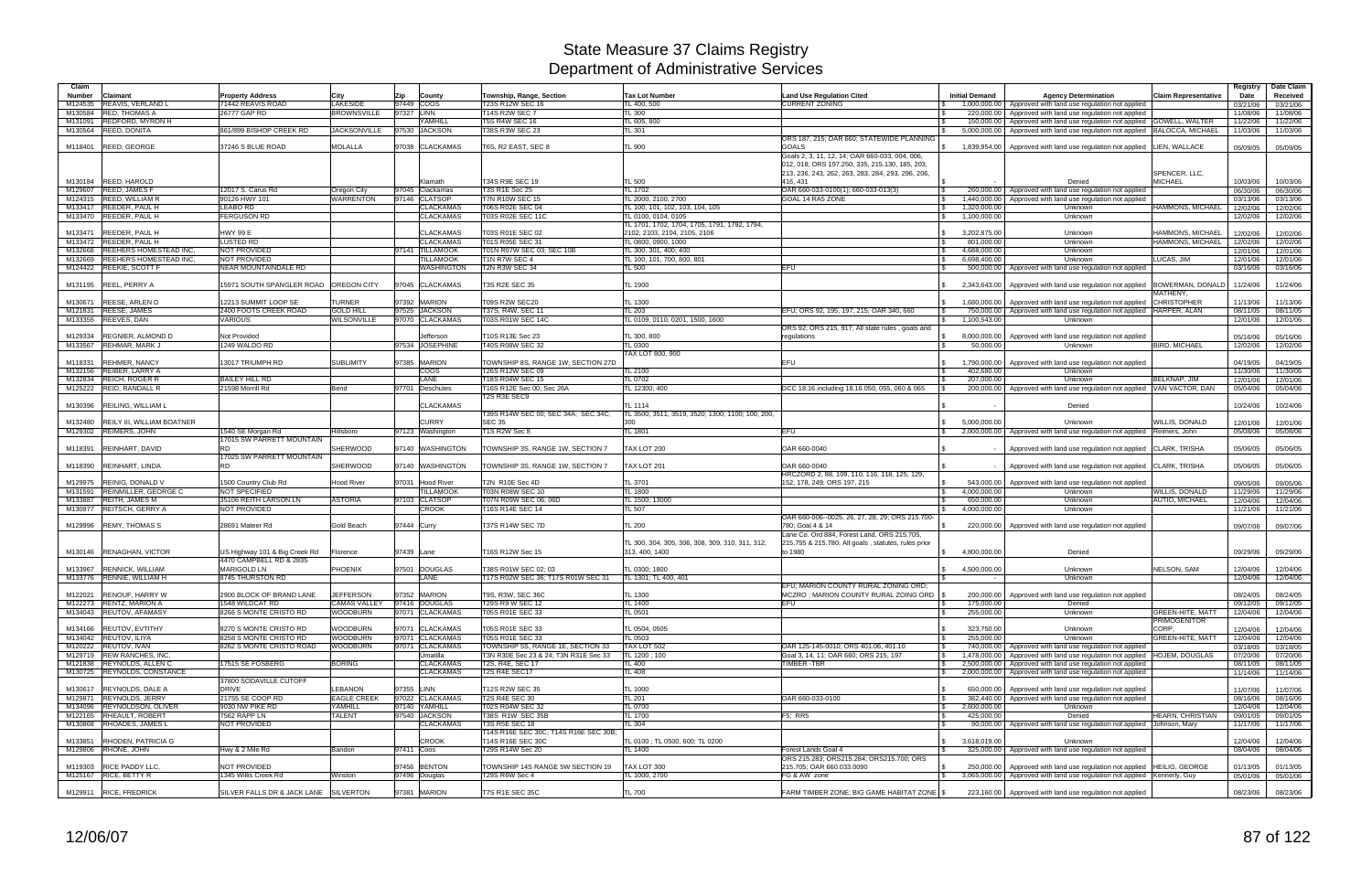| Claim<br><b>Number</b> | <b>Claimant</b>                                      | <b>Property Address</b>                                                       | City                           | <b>Zip</b><br>County                                           | Township, Range, Section                                                        | <b>Tax Lot Number</b>                       | <b>Land Use Regulation Cited</b><br>OAR 660-015-0000 (2-4); ORS 215.185(1-3),                                                         | <b>Initial Demand</b>                              | <b>Agency Determination</b>                                                                                          | <b>Claim Representative</b>   | Registry<br>Date     | Date Claim<br>Received |
|------------------------|------------------------------------------------------|-------------------------------------------------------------------------------|--------------------------------|----------------------------------------------------------------|---------------------------------------------------------------------------------|---------------------------------------------|---------------------------------------------------------------------------------------------------------------------------------------|----------------------------------------------------|----------------------------------------------------------------------------------------------------------------------|-------------------------------|----------------------|------------------------|
| M122416                | RICE, OTTO                                           | 2610 NE STURDEVANT PL                                                         | TOLEDO                         | 97391 LINCOLN                                                  | T11S R10W SEC 04                                                                | TL 1100                                     | 215.190, 215.203(1), 215.243(1-4)                                                                                                     | 690,000,00<br>IS.                                  | Approved with land use regulation not applied                                                                        |                               | 09/20/05             | 09/20/05               |
| M130298                | <b>RICE, ROBERT L</b>                                | 25530 RICE RD                                                                 |                                | LINN                                                           | <b>14S R1W SEC22</b>                                                            | TL 00500                                    |                                                                                                                                       |                                                    | 510,000.00   Approved with land use regulation not applied                                                           |                               | 10/16/06             | 10/16/06               |
| M130469<br>M133026     | <b>RICE, TERRANCE E</b><br><b>RICH, ROBIN F</b>      | None Given<br>1234 BARKER DR                                                  | <b>GASTON</b><br><b>MERLIN</b> | 97119 WASHINGTON<br>97532 JOSEPHINE                            | T1S R4W SEC 22D<br>T35S R06W SEC 16                                             | <b>TL 200</b><br>TL 1304                    |                                                                                                                                       | 500,000.00<br>l \$<br>105,000.00                   | Approved with land use regulation not applied<br>Unknown                                                             |                               | 10/27/06<br>12/01/06 | 10/27/06<br>12/01/06   |
|                        | RICHARD & CAROLYN                                    |                                                                               |                                |                                                                |                                                                                 |                                             |                                                                                                                                       |                                                    |                                                                                                                      |                               |                      |                        |
|                        | M133612 WASHINGTON RLT,                              |                                                                               |                                | <b>LINCOLN</b>                                                 | T13S R12W SEC 36                                                                | TL 1200                                     |                                                                                                                                       | 1,310,000.00<br>$\mathbb{S}$                       | Unknown                                                                                                              |                               | 12/04/06             | 12/04/06               |
| M130586                | RICHARD C KINDWALL<br><b>REVOCABLE LIVING TRUS.</b>  |                                                                               | <b>DALLAS</b>                  | 97338 POLK                                                     | <b>T7S R5W SEC 17</b>                                                           | <b>TL 600</b>                               |                                                                                                                                       | 130.000.00                                         | Approved with land use regulation not applied                                                                        | MANNENBACH.<br><b>STEPHEN</b> | 11/06/06             | 11/06/06               |
|                        | M125154 RICHARDS, DONALD P                           | SW Kruger Rd                                                                  |                                | Washington                                                     | T2S R2W Sec 34                                                                  | TL 1003                                     | 1973 Comp Plan; 1974 New Zoning Code                                                                                                  |                                                    | 500,000.00   Approved with land use regulation not applied                                                           |                               | 04/28/06             | 04/28/06               |
|                        |                                                      |                                                                               |                                |                                                                |                                                                                 |                                             | ORS 215.213, 263, 283, 780; OAR 660-033-0100,                                                                                         |                                                    |                                                                                                                      |                               |                      |                        |
|                        | M124475  RICHARDS, GERALD A                          | 16430 S SPRINGWATER RD                                                        | OREGON CITY                    | 97045 CLACKAMAS                                                | <b>T2S R3E SEC 29</b>                                                           | TL 600, 601, 602, 603                       | 0120, 0130, 0135<br>ORS 215.780(1)(a)(c), 263(1), 283(1)(f), 705; OAR                                                                 | $$ 11,857,714.00 \]$                               | Approved with land use regulation not applied SHONKWILER, JOHN                                                       |                               | 03/17/06             | 03/17/06               |
|                        |                                                      |                                                                               |                                |                                                                |                                                                                 |                                             | $660-033-0100(1), 0130(3)(a), 006-0026(1)(a),$                                                                                        |                                                    |                                                                                                                      |                               |                      |                        |
| M129706                | <b>RICHARDS, GERALD A</b>                            | <b>NEAR SPRINGWATER RD</b>                                                    | OREGON CITY                    | 97045 CLACKAMAS                                                | T2S R3E SEC 29D                                                                 | <b>TL 600</b>                               | 0027(1)                                                                                                                               |                                                    | \$2,737,467.00   Approved with land use regulation not applied SHONKWILER, JOHN                                      |                               | 07/20/06             | 07/20/06               |
| M129527                | <b>RICHARDS, MARGARET</b>                            | 71st Ave & Hwy 22                                                             | Salem                          | 97301 Marion                                                   | T8S R2W Sec 15A                                                                 | TL 400                                      | ORS 197, 215; OAR 660; Statewide Planning Goals \$                                                                                    |                                                    | 113,280.00   Approved with land use regulation not applied Lien, Wallace                                             |                               | 06/16/06             | 06/16/06               |
|                        |                                                      |                                                                               |                                |                                                                |                                                                                 |                                             | STATE LAND DIV STATUES; ORS CHAPT 92;                                                                                                 |                                                    |                                                                                                                      |                               |                      |                        |
|                        |                                                      |                                                                               |                                |                                                                |                                                                                 |                                             | ORS 197, 215, 227; MCZO CHAPT 4, CHAPTER                                                                                              |                                                    |                                                                                                                      | O'Donnell, Mark               |                      |                        |
| M122585                | RICHARDS, WILLIAM G<br>M129614 RICHARDSON, BETTY I   | 29415 SE POWELL ROAD<br>180 MESSINGER RD                                      | GRESHAM<br><b>GRANTS PASS</b>  | 97080 MULTNOMAH<br>97527 JOSEPHNE                              | T1S R4E SEC 19<br>T38S R5W Sec 1                                                | <b>TL 200</b><br><b>TL 2202</b>             | GOAL 3; ORS 215; OAR 660-004-40, 033                                                                                                  | 915,000.00<br>742,500.00<br>l \$                   | Denied<br>Approved with land use regulation not applied                                                              |                               | 09/30/05<br>07/03/06 | 09/30/05<br>07/03/06   |
|                        |                                                      | Intersection of McTaggart Rd &                                                |                                |                                                                |                                                                                 |                                             | Jefferson County Zoning Ordinance Sec                                                                                                 |                                                    |                                                                                                                      |                               |                      |                        |
| M129336                | RICHARDSON, EDWARD E                                 | Grizzly Rd                                                                    | Madras                         | 97741 Jefferson                                                | T11S R14E Sec 18                                                                | <b>TL 501</b>                               | 302(a)(b)(d)(f)(g)                                                                                                                    | 416,925.00                                         | Approved with land use regulation not applied                                                                        |                               | 05/16/06             | 05/16/06               |
| M124842                | <b>RICHARDSON, GLEN A</b>                            | 4745 Oak Grove Rd                                                             | Rickreall                      | 97371 Polk                                                     | T6S R4W Sec 33                                                                  | TL 300 & 301                                | EFU, All Land use reg. after 1965 that restrict the<br>property                                                                       | 788,000.00                                         | Approved with land use regulation not applied                                                                        |                               | 04/10/06             | 04/10/06               |
| M130373                | <b>RICHARDSON, REECE P</b>                           | 69765 GOODRICH ROAD                                                           | <b>SISTERS</b>                 | 97759 DESCHUTES                                                | T14S R11E SEC 00                                                                | <b>TL 4700</b>                              |                                                                                                                                       | 475,000.00<br>l \$                                 | Approved with land use regulation not applied FITCH, EDWARD                                                          |                               | 10/23/06             | 10/23/06               |
| M130510                | RICHERT, CONRAD O                                    | 20909 NW BRANSWICK CYN RD                                                     | <b>NORTH PLAINS</b>            | 97133 WASHINGTON                                               | T2N R3W SEC 11                                                                  | <b>TL 2000</b>                              |                                                                                                                                       | 400,000.00<br>l \$                                 | Approved with land use regulation not applied                                                                        |                               | 10/31/06             | 10/31/06               |
| M133202<br>M134080     | RICHEY, ALVIN<br>RICHKIND, EDWARD D                  | 16900 SE AMISIGGER RD<br><b>LOCKSMITH LANE</b>                                | <b>BORING</b><br>SANDY         | 97009 CLACKAMAS<br>97055 CLACKAMAS                             | T02S R03E SEC 13<br>T02S R05E SEC 32B                                           | <b>TL 0100</b><br>TL 0400, 0401, 0402, 0403 |                                                                                                                                       | 7,000,000.00<br><b>S</b><br>600,000.00<br><b>S</b> | Unknown<br>Unknown                                                                                                   | <b>CUTLER, THOMAS</b>         | 12/01/06<br>12/04/06 | 12/01/06<br>12/04/06   |
| M132267                | RICHMAN, ELIZABETH                                   | 20780 HONEYGROVE RD                                                           | <b>ALSEA</b>                   | 97324 BENTON                                                   | <b>T14S R7W SEC 4</b>                                                           | TL 103, 104                                 |                                                                                                                                       | 95,000.00                                          | Unknown                                                                                                              |                               | 11/30/06             | 11/30/06               |
|                        |                                                      | 34220 SW FIRDALE ROAD (LOT                                                    |                                |                                                                |                                                                                 |                                             | AF-20: OAR 660-015, 004, 12, 033, 006; ORS<br>92.046(5), 215.263, 213, 317, 755, 780, 296, 317,<br>327; WASHINGTON COUNTY DEVELOPMENT |                                                    |                                                                                                                      |                               |                      |                        |
| M119934                | <b>RICKARD SALES INC.</b>                            | 1002                                                                          | <b>CORNELIUS</b>               | 97113 WASHINGTON                                               | <b>T1S R3W SEC 34</b>                                                           | TL 1000, 1002, 1004                         | CODE                                                                                                                                  | 694.000.00<br>l SS                                 | Withdrawn                                                                                                            | COFIELD, DOROTHY              | 02/24/05             | 02/24/05               |
| M130363                | M130120 RICKARD, EDITH<br><b>RICKEL, BOBBY D</b>     | 34220 SW Firdale Rd<br>29501 SE SHORGORICK RD                                 | Cornelius<br><b>ESTACADA</b>   | 97132 Washington<br>97023 CLACKAMAS                            | T1S R3W Sec 34<br>T3S R4E SEC 15C                                               | TL 1002<br>TL 1200                          |                                                                                                                                       | 332,000.00<br>l \$<br>350,000.00<br>1.S            | Approved with land use regulation not applied COFIELD, DOROTHY<br>Approved with land use regulation not applied      |                               | 09/26/06             | 09/26/06               |
| M124938                | <b>RICKS, JUDY</b>                                   | Firwood Rd                                                                    | Sandy                          | 97055 Clackamas                                                | T3S R5E Sec 6                                                                   | TL 301                                      | $EFU-80$                                                                                                                              | 000,000.00.1<br>IS.                                | Approved with land use regulation not applied                                                                        |                               | 10/20/06<br>04/14/06 | 10/20/06<br>04/14/06   |
| M125024                | RIDGLEY, WESLEY                                      | NW1/4 NW1/4 Sec 5                                                             |                                | <b>KLAMATH</b>                                                 | T38S R9E Sec 5                                                                  | TL 300                                      | Goal 14 and interim Goals                                                                                                             | 100,000.00<br><b>S</b>                             | Approved with land use regulation not applied SPENCER, MICHAEL                                                       |                               | 04/20/06             | 04/20/06               |
| M130001                | M132273 RIECK, KENNETH C<br><b>RIEDEL, SEELY E</b>   |                                                                               | Estacada                       | <b>CLATSOP</b><br>97023 Clackamas                              | <b>T7N R8W SEC 20</b><br>T3S R3E Sec 13C                                        | 601<br><b>TL 100</b>                        |                                                                                                                                       | 420,000.00                                         | Unknown<br>153,000.00 Approved with land use regulation not applied RIEDEL, ROBERT                                   |                               | 11/30/06             | 11/30/06<br>09/08/06   |
| M130385                | <b>RIEKE, KENNETH I</b>                              | 20401 S Springwater Road<br><b>NOT PROVIDED</b>                               |                                | <b>DOUGLAS</b>                                                 | T27S R06W SEC 18                                                                | TL 0600, 0601                               | RRFF-5 Zoning                                                                                                                         | l \$<br>825,000.00<br>IS.                          | Approved with land use regulation not applied                                                                        |                               | 09/08/06<br>10/23/06 | 10/23/06               |
| M119330                | RIEMENSCHNEIDER, ROBERT                              | <b>NOT PROVIDED</b>                                                           |                                | <b>CROOK</b>                                                   | T15S R15E SEC 4, 9, 10, 14, 15, 16, 22                                          | TAX LOTS 1210, 1210 A01                     | AA EFU3                                                                                                                               | l \$<br>5,900,000.00                               | Denied                                                                                                               | FITCH, EDWARD                 | 01/18/05             | 01/18/05               |
| M130811                | <b>RIEPMA, LARRY G</b><br>M131551 RIGAS, DEMETRIOS   | 55349 SNAKE RIVER RD<br><b>NOT SPECIFIED</b>                                  | <b>HUNTINGTON</b>              | 97907 BAKER<br><b>WASHINGTON</b>                               | <b>T12S R45E SEC 22BD</b><br>T02S R02W SEC 07                                   | TL 100, 200                                 |                                                                                                                                       | 300,000.00<br>IS.<br><b>S</b>                      | Denied<br>Unknown                                                                                                    |                               | 11/16/06             | 11/16/06               |
|                        |                                                      | 11080 Dogwood Lane off Little Nork                                            |                                |                                                                |                                                                                 | TL 0503                                     |                                                                                                                                       | 100,000.00                                         |                                                                                                                      |                               | 11/29/06             | 11/29/06               |
|                        | M130175 RIGSBY FAMILY TRUST,                         | Fork Road                                                                     | Salem                          | 97304 Marion                                                   | T9S R3E SEC 18BA; 18AB                                                          | TL 300, 301; 400                            | AR-4; OAR 660-004-0040(5)(a)                                                                                                          | 500,000.00                                         | Approved with land use regulation not applied                                                                        | WATERBURY,                    | 10/02/06             | 10/02/06               |
| M133294                | <b>RILEY, PATRICIA A</b>                             | 32664 E LYNX HOLLOW RD                                                        | CRESSWELL                      | 97426 LANE                                                     | T20S R03W SEC 04                                                                | TL 0103                                     |                                                                                                                                       | 418,000.00                                         | Unknown                                                                                                              | <b>NORMAN</b>                 | 12/01/06             | 12/01/06               |
|                        | M124709 RIMER SR, JAMES D                            | 39570 MONTOMERY DRIVE                                                         | <b>SCIO</b>                    | 97374 LINN                                                     | T10S R1W SEC 33                                                                 | <b>TL 100</b>                               | ORS 215.263, 780; OAR 660-033-0100                                                                                                    | $\mathbf{s}$                                       | 109,000.00   Approved with land use regulation not applied   HEILIG, GEORGE                                          |                               | 03/31/06             | 03/31/06               |
| M132665                | <b>RINCK, ROBERTA</b>                                | <b>NOT PROVIDED</b>                                                           |                                | <b>WASHINGTON</b>                                              | T2N R4W SEC 4BB                                                                 | <b>TL 500</b>                               |                                                                                                                                       | 2,450,000.00<br>$\mathcal{S}$                      | Unknown                                                                                                              | LUCAS, JIM                    | 12/01/06             | 12/01/06               |
| M131385                | RINGLE, PHIL                                         | 22700 S. BEAVERCREEK ROAD                                                     | <b>BEAVERCREEK</b>             | 97004 CLACKAMAS                                                | T03S R02E SEC 25                                                                | TL 1400                                     |                                                                                                                                       | 1,059,273.00                                       | Unknown                                                                                                              | BOWERMAN, DONALD              | 11/28/06             | 11/28/06               |
|                        | M132363 RINGO TTE, MARY J                            |                                                                               |                                | <b>CLACKAMAS</b>                                               | T4S R3E SEC 20: SEC 29                                                          | 1700, 1702, 2000; 500, 600                  |                                                                                                                                       | 3,000,000.00                                       | Unknown                                                                                                              | NELZEN, LUANN                 | 11/30/06             | 11/30/06               |
|                        | M130526 RINK, RICHARD                                | <b>GRANDE RONDE AND</b><br>MCPHERSON RD                                       | GRANDE RONDE 97347 POLK        |                                                                | T6S R7W SEC 7; T6S R8W SEC 12A                                                  | TL 400; 105, 107, 108                       |                                                                                                                                       |                                                    | 890,000.00   Approved with land use regulation not applied                                                           |                               | 11/01/06             | 11/01/06               |
|                        |                                                      |                                                                               |                                |                                                                |                                                                                 |                                             |                                                                                                                                       |                                                    |                                                                                                                      |                               |                      |                        |
|                        | M133132 RINKES, ROBERT H                             | 15723 S THAYER ROAD                                                           | OREGON CITY                    | 970-45 CLACKAMAS                                               | T03S R02E SEC 10A; T03S R02E SEC 03D   TL 0200, 0300; TL 0500, 0600, 0800, 0900 |                                             |                                                                                                                                       | $\frac{1}{2}$ 4,513,744.00                         | Unknown                                                                                                              |                               | 12/01/06             | 12/01/06               |
|                        | M120339 RISTER, CRAYTON                              | 15600 AND 15650 DEEDON ROAD LAPINE                                            |                                | 97739 DESCHUTES                                                |                                                                                 |                                             | FOREST ZONE, WILDLIFE HABITAT, F2                                                                                                     | $\mathcal{S}$                                      | 7,491,875.70 Approved with land use regulation not applied FAHNER, CRAIG                                             |                               | 03/25/05             | 03/25/05               |
|                        | M131829 RITCH, FAYNE F                               | Corner of Wingville & Pocahontas Baker City<br>corner of New Bridge and Moody |                                | 97814 BAKER                                                    | T9S R39E Sec 03                                                                 | TL 500; 600                                 |                                                                                                                                       | 580,000.00                                         | Unknown                                                                                                              |                               | 11/30/06             | 11/30/06               |
|                        | M131830 RITCH, FAYNE F                               | Road                                                                          |                                | Baker                                                          | T9S R45E Sec 14                                                                 | <b>TL 700</b>                               |                                                                                                                                       | 107,000.00                                         | Unknown                                                                                                              |                               | 11/30/06             | 11/30/06               |
|                        |                                                      |                                                                               |                                |                                                                |                                                                                 |                                             | ORS 215.213(2a)(2b), 0135 (3-8), 263, 780; OAR                                                                                        |                                                    |                                                                                                                      |                               |                      |                        |
|                        | M118407 RITCHEY, ROGER G                             | 46430 NW GANNA WAY<br>43820 NW GANNA WAY                                      |                                | FOREST GROVE 97116 WASHINGTON<br>FOREST GROVE 97116 WASHINGTON | TOWNSHIP 1N, RANGE 4W, SECTION 15                                               | <b>TAX LOT 2001</b><br><b>TL 2002</b>       | 660-033-0120, 0130                                                                                                                    | <b>S</b><br><b>S</b>                               | 275,000.00 Approved with land use regulation not applied<br>250,000.00 Approved with land use regulation not applied |                               | 05/10/05             | 05/10/05<br>10/12/06   |
|                        | M130274 RITCHEY, ROGER G                             |                                                                               |                                |                                                                | T1N R4W SEC 15                                                                  |                                             |                                                                                                                                       |                                                    |                                                                                                                      | TRU-LINE                      | 10/12/06             |                        |
|                        | M132477 RITTER RANCH,                                | 28100 RITTER RD                                                               |                                | KLAMATH FALLS 97623 KLAMATH                                    | T38S R11E SEC 5; 6; 8; T37S R11E SEC 32                                         | TL 400; 100, 200; 200, 900, 901; 1100       |                                                                                                                                       | 9,906,570.00<br>$\mathbb{S}$                       | Unknown                                                                                                              | SURVEYING, INC.               | 12/01/06             | 12/01/06               |
|                        | M132813 RITTER, GERALD                               | 80321 SEARS RD                                                                | COTTAGE GROVE 97424 LANE       |                                                                | T20S R03W SEC 11                                                                | TL 0100                                     |                                                                                                                                       | 535,000.00                                         | Unknown                                                                                                              |                               | 12/01/06             | 12/01/06               |
|                        | RIVER VIEW CEMETERY ASSN OF<br>M134059 PORTLAND,     | 8421 SW MACADAM AVE                                                           | PORTLAND                       | 97219 MULTNOMAH                                                | T01S R01E SEC 27; 27DA                                                          | TL 0100; 0200                               |                                                                                                                                       | \$24,767,913.00                                    | Unknown                                                                                                              | <b>JANIK, STEPHEN</b>         | 12/04/06             | 12/04/06               |
|                        |                                                      |                                                                               |                                |                                                                |                                                                                 |                                             | FARM ZONE A-1; ORD 83, 84, 88, 201, 223; ORS                                                                                          |                                                    |                                                                                                                      |                               |                      |                        |
|                        | M124357 RIVERS, RONALD W<br>M131136 RIVERS, RONALD W | 8161 JORDAN ROAD                                                              | MT HOOD                        | 97041 HOOD RIVER                                               | T1S R10E SEC 8                                                                  | TL600, 701, 702                             | 215                                                                                                                                   | \$2,950,219.00                                     | Denied                                                                                                               |                               | 03/14/06             | 03/14/06               |
|                        |                                                      | 4695/4755 CULBERTSON DR &                                                     | MT HOOD-                       | <b>HOOD RIVER</b>                                              | T1S R10E SEC 8                                                                  | TL 1000, 1100, 1200, 1300                   |                                                                                                                                       | 435,044.00<br><b>S</b>                             | Denied                                                                                                               | ANDERSEN, STEVEN              | 11/22/06             | 11/22/06               |
|                        | M134465 RIVERS, RONALD W                             | 7898 COOPER SPUR RD                                                           | PARKDALE                       | 97041 HOOD RIVER                                               | T01S R10E SEC 08                                                                | TL 1000, 1100, 1200, 1300                   |                                                                                                                                       | 435,044.00<br>IS.                                  | Unknown                                                                                                              | ANDERSEN, STEVEN              | 03/19/07             | 03/19/07               |
| M133213 RLC INC,       |                                                      |                                                                               |                                | <b>POLK</b>                                                    | T06S R07W SEC 15                                                                | TL 0400                                     |                                                                                                                                       | 635,000.00                                         | Unknown                                                                                                              |                               | 12/01/06             | 12/01/06               |
| M129339 RLC, INC       |                                                      | 25325 Salmon River Hwy                                                        | Nillamina                      | 97396 Polk                                                     | T6S R7W Sec 15                                                                  | <b>TL 500</b>                               | PCZO 136.030, 070; 138.030, 040, 050, 100; ORS<br>215.705-775, 780                                                                    | 325,000.00<br><b>S</b>                             | Approved with land use regulation not applied Wright, Catherine                                                      |                               | 05/16/06             | 05/16/06               |
| M132479                | ROBANSKE, DAVID                                      |                                                                               |                                | <b>MARION</b>                                                  | T4S R1W SEC 16C; SEC 16D                                                        | TL 100, 200; 200, 300, 400                  |                                                                                                                                       | 1,000,000.00<br>l \$                               | Unknown                                                                                                              | WILLIS, DONALD                | 12/01/06             | 12/01/06               |
|                        | M121423 ROBANSKE, DAVID & DAWN                       | OFF DONALD ROAD                                                               | <b>AURORA</b>                  | <b>MARION</b>                                                  | T4S, R1W, SEC 16C                                                               | TL 500, 700, 800                            | ORS 197, 215; OAR 125-145, 660                                                                                                        |                                                    | 450,000.00   Approved with land use regulation not applied LOPRINZI, ARUSI                                           |                               | 07/15/05             | 07/15/05               |
|                        | M118684 ROBB, MARY JANE                              | 458 STEERE CREEK RD                                                           | <b>BLODGETT</b>                | 97326 LINCOLN                                                  | T10S, R8W, SEC 8; T10S, R8W, SEC 17                                             | TL 500, TL 100, 102, 104, 105               | LINCOLN COUNTY ZONING ORDINANCE; SB 10,<br>SB 100. OAR 660-015-0000(4) GOAL 4                                                         | $\mathcal{S}$                                      | 3,350,000.00 Approved with land use regulation not applied  BARTOLDUS, DENNIS   06/27/05                             |                               |                      | 06/27/05               |
|                        |                                                      |                                                                               |                                |                                                                |                                                                                 |                                             |                                                                                                                                       |                                                    |                                                                                                                      |                               |                      |                        |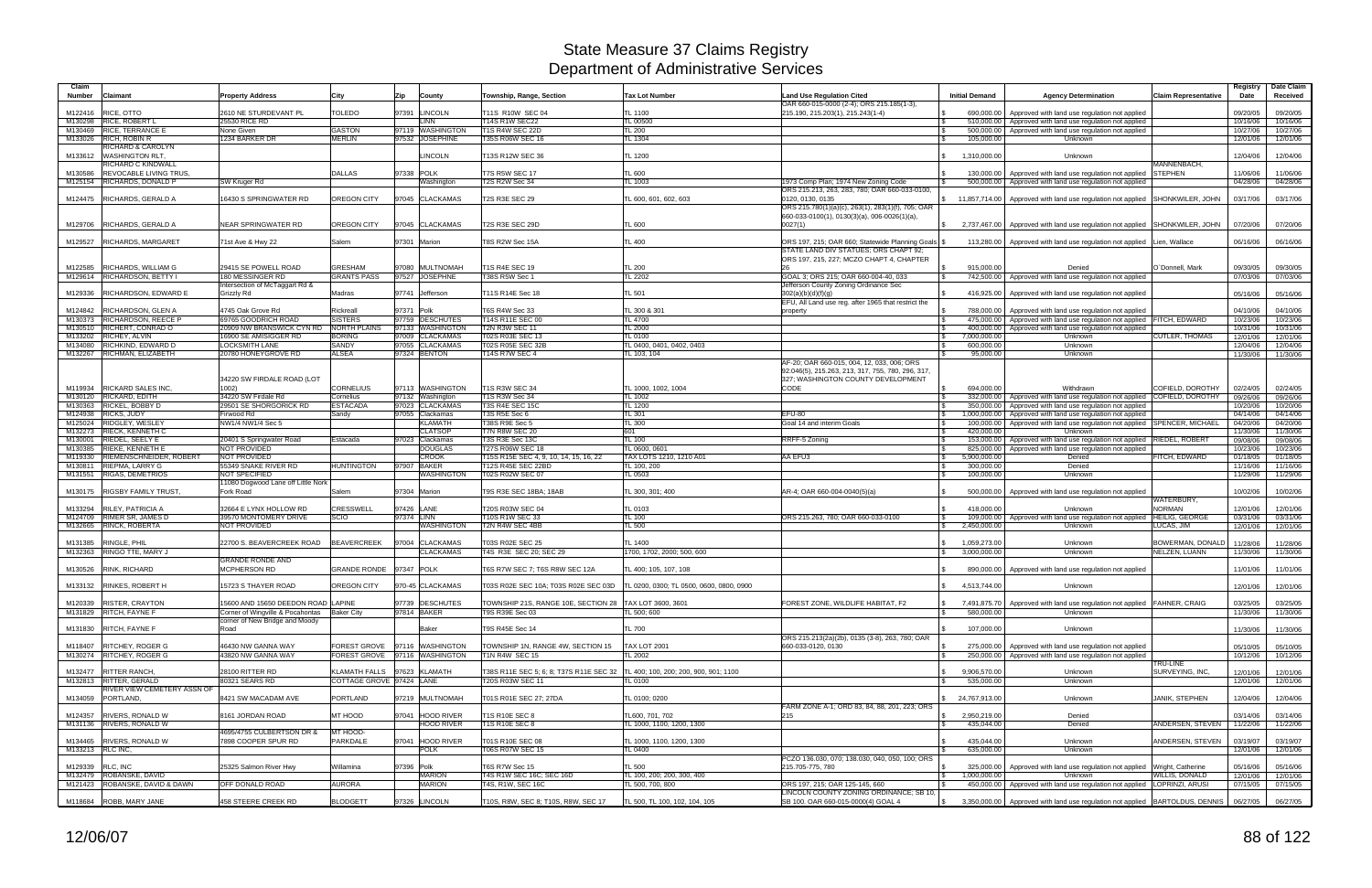| Claim<br><b>Number</b> | Claimant                                                    | <b>Property Address</b>                             | City                                     | Zip<br>County                      | Township, Range, Section                             | <b>Tax Lot Number</b>                 | <b>Land Use Regulation Cited</b>                                                                                             | <b>Initial Demand</b>                            | <b>Agency Determination</b>                                                 | Claim Representative<br><b>PRIMOGENITOR</b> | Registry<br>Date     | <b>Date Claim</b><br>Received |
|------------------------|-------------------------------------------------------------|-----------------------------------------------------|------------------------------------------|------------------------------------|------------------------------------------------------|---------------------------------------|------------------------------------------------------------------------------------------------------------------------------|--------------------------------------------------|-----------------------------------------------------------------------------|---------------------------------------------|----------------------|-------------------------------|
| M134164                | <b>ROBBINS, CLYDE A</b>                                     | 34085 SE BLUFF RD                                   | <b>BORING</b>                            | 97009 CLACKAMAS                    | T01S R04E SEC 28                                     | TL 0100, 1600, 1690                   |                                                                                                                              | 617.500.00                                       | Unknown                                                                     | CORP.                                       | 12/04/06             | 12/04/06                      |
|                        | M130700 ROBBINS, ROBERT                                     | 2121 KNOWLES ROAD                                   | <b>MEDFORD</b>                           | 97501 JACKSON                      | T38S R2W SEC 3:4                                     | TL 6100: 613                          |                                                                                                                              |                                                  | 875,000.00   Approved with land use regulation not applied Gledhill, Tamara |                                             | 11/13/06             | 11/13/06                      |
|                        |                                                             |                                                     |                                          |                                    |                                                      |                                       |                                                                                                                              |                                                  |                                                                             |                                             |                      |                               |
| M121594                | <b>ROBERT E DUNN TRUST</b><br>M131438 ROBERT J DRYDEN TRUST | 17424 S POTTER RD<br>2060 E LINCOLN RD              | <b>OREGON CITY</b><br><b>WOODBURN</b>    | 97045 CLACKAMAS<br>97070 MARION    | T2S, R2E, SEC 36<br>T05S R01W SEC 16; SEC 16B        | TL 600<br>TL 1200; 300, 400           | ORS 215.705, 780(1)(c); OAR 660-006-0026, 0027 \$                                                                            | 34,102,270.00<br>4,378,973.00                    | Approved with land use regulation not applied<br>Unknown                    | SHONKWILER, JOHN<br>LIEN, WALLACE           | 07/27/05<br>11/28/06 | 07/27/05<br>11/28/06          |
|                        | ROBERT M MACWHORTER                                         |                                                     |                                          |                                    |                                                      |                                       |                                                                                                                              |                                                  |                                                                             |                                             |                      |                               |
|                        | M132178   TESTAMENTARY TRUST,                               |                                                     | lOR.<br>THE FRINGE OF                    | <b>COOS</b>                        | T29S R14W SEC9; T29S R14W SEC16                      | TL 1500, 200                          |                                                                                                                              | 10,125,000.00                                    | Unknown                                                                     | MILLER, ROBERT                              | 11/30/06             | 11/30/06                      |
| M130610                | ROBERT R MOINE SR TRUST,                                    |                                                     | <b>MERLIN</b>                            | 97303 JOSEPHINE                    | T35S R6W SEC 36                                      | TL 2100                               |                                                                                                                              | 413,660.00                                       | Approved with land use regulation not applied                               | <b>RIKER, RICK</b>                          | 11/07/06             | 11/07/06                      |
| M134229                | <b>ROBERTS, ANNICE</b>                                      | NOT SPECIFIED                                       |                                          | 97045 CLACKAMAS                    | T03S R02E SEC 35<br>TOWNSHIP 4S, RANGE 4W OF WM,     | TL 0600, 0603                         | YAMHILL COUNTY ZONING ORDINANCE 402.                                                                                         | 475,000.00                                       | Unknown                                                                     |                                             | 12/05/06             | 12/05/06                      |
| M119958                | ROBERTS, COY H                                              | 5725 SE BOOTH BEND ROAD                             | <b>MCMINNVILLE</b>                       | 97128 YAMHILL                      | SECTION 27, 28                                       | <b>TAX LOT 1400</b>                   | 402.03A; EF-80                                                                                                               | 100,000.00<br>l \$                               | Approved with land use regulation not applied                               |                                             | 02/28/05             | 02/28/05                      |
| M134445                | <b>ROBERTS, EDGAR N</b>                                     | 47312 AIRPORT RD                                    |                                          | 97463 LANE                         | T21S R35W SEC 18                                     | TL 0900                               |                                                                                                                              |                                                  | Unknown                                                                     |                                             | 10/04/07             | 10/04/07                      |
| M131819                | <b>ROBERTS, KEN</b>                                         | 2700 SW SCHAEFFER RD                                | <b>WEST LINN</b>                         | 97068 CLACKAMAS                    | T2S R1E SEC 32D                                      | TL 1106, 1110                         |                                                                                                                              | 1,000,000.00<br>l \$                             | Unknown                                                                     |                                             | 11/30/06             | 11/30/06                      |
| M125004                | ROBERTS, LARRY M                                            | West 1/2 of Lot 5                                   |                                          | Coos                               | T32S R11W Sec 18                                     | TL 500                                | Coos County Land Use Regulations Article<br>14.8.505, 500, 600                                                               | 40.000.00                                        | Approved with land use regulation not applied                               |                                             | 04/19/06             | 04/19/06                      |
|                        |                                                             | <b>NORTH BELKNAP SPRINGS RD &amp;</b>               |                                          |                                    |                                                      |                                       |                                                                                                                              |                                                  |                                                                             |                                             |                      |                               |
| M133394                | ROBERTS, LES                                                | McKENZIE RIVER HWY 26                               | NOT SPECIFIED.                           | LANE                               | T16S R06E SEC 11                                     | TL 0501, 0700                         |                                                                                                                              | 825,000.00                                       | Unknown                                                                     |                                             | 12/02/06             | 12/02/06                      |
| M134347                | <b>ROBERTS, LES</b>                                         | NORTH BELKNAP SPRINGS RD &<br>McKENZIE RIVER HWY 26 | NOT SPECIFIED.                           | LANE                               | T16S R06E SEC 11                                     | TL 0501, 0700                         |                                                                                                                              | 825,000.00                                       | Unknown                                                                     |                                             | 12/02/06             | 12/02/06                      |
| M134348                | ROBERTS, VELMA                                              | NOT SPECIFIED                                       |                                          | 97338 POLK                         | T08S R06W SEC 22                                     | TL 0900                               |                                                                                                                              |                                                  | Unknown                                                                     | ROBERTS, MICHAEL                            | 12/04/06             | 12/04/06                      |
| M133299                | <b>ROBERTS, VELMA M</b>                                     | NOT SPECIFIED                                       |                                          | 97338 POLK                         | T08S R06W SEC 22                                     | TL 0900                               |                                                                                                                              | 1,525,000.00                                     | Unknown                                                                     | ROBERTS, MICHAEL                            | 12/04/06             | 12/04/06                      |
| M133881                | <b>ROBERTS, VELMA M</b>                                     | NOT SPECIFIED                                       |                                          | 97338 POLK                         | T08S R06W SEC 22                                     | TL 0900                               |                                                                                                                              |                                                  | Unknown                                                                     | ROBERTS, MICHAEL                            | 12/04/06             | 12/04/06                      |
| M134349                | <b>ROBERTS, VELMA M</b>                                     | NOT SPECIFIED                                       |                                          | 97338 POLK                         | T08S R06W SEC 22                                     | TL 0900                               |                                                                                                                              | - \$                                             | Unknown                                                                     | ROBERTS, MICHAEL                            | 12/04/06             | 12/04/06                      |
| M122058<br>M133372     | <b>ROBERTS, WAYNE</b><br><b>ROBERTS, WAYNE A</b>            | 3100 SW SCHAEFFER RD<br><b>17317 WILT RD</b>        | <b>WEST LINN</b><br><b>SISTERS</b>       | 97068 CLACKAMAS<br>97759 DESCHUTES | T2 S, R1 E, SEC 32D<br>T14S R11E SEC 18              | TL 401 & 400<br><b>TL 1300</b>        | OAR 660-004-0040                                                                                                             | 400,000.00<br>826,247.00<br>- \$                 | Approved with land use regulation not applied<br>Unknown                    |                                             | 08/25/05<br>12/02/06 | 08/25/05<br>12/02/06          |
|                        |                                                             |                                                     |                                          |                                    |                                                      |                                       |                                                                                                                              |                                                  |                                                                             | <b>FRANK WALKER &amp;</b>                   |                      |                               |
| M131669                | ROBERTSON JR, JOHN B                                        | FROST RD & TEAL CREEK RD                            |                                          | 97338 POLK                         | T08S R06W SEC 28                                     | TL 0105                               |                                                                                                                              | 838,972.00                                       | Unknown                                                                     | ASSOC.                                      | 11/29/06             | 11/29/06                      |
|                        | M131444 ROBERTSON, BARBARA J                                | 34881 KNOX BUTTE RD E                               | <b>ALBANY</b>                            | 97321 LINN                         | T10S R03W SEC 36                                     | TL 0200, 0300, 0600                   |                                                                                                                              | 1,096,820.00                                     | Unknown                                                                     | KALBERER, JOEL                              | 11/28/06             | 11/28/06                      |
|                        | M133925 ROBERTSON, CLORENE R<br>M130800 ROBERTSON, ERNEST E | CHERRY BLOSSOM LANE<br>17724 S. WINDY CITY RD.      | <b>MULINO</b>                            | 97101 YAMHILL<br>97042 CLACKAMAS   | T05S R04W SEC 25<br><b>T4S R2E SEC 24</b>            | TL 1500<br>TL 1001                    | GOAL 4                                                                                                                       | 215,000.00                                       | Unknown<br>1,683,000.00 Approved with land use regulation not applied       |                                             | 12/04/06<br>11/16/06 | 12/04/06<br>11/16/06          |
|                        |                                                             |                                                     |                                          |                                    |                                                      |                                       |                                                                                                                              |                                                  |                                                                             | <b>FRANK WALKER &amp;</b>                   |                      |                               |
| M131673                | <b>ROBERTSON, MARJORIE</b>                                  | 16800 MAPLE GROVE RD                                | <b>MONMOUTH</b>                          | 97361 POLK                         | T09S R06W SEC 24                                     | TL 0200                               |                                                                                                                              | 7,620,774.00<br>\$                               | Unknown                                                                     | ASSOC,                                      | 11/29/06             | 11/29/06                      |
|                        |                                                             |                                                     |                                          |                                    |                                                      |                                       | ORS 197, 215; OAR 660; State Planning Goals                                                                                  |                                                  |                                                                             |                                             |                      |                               |
| M129467                | <b>ROBINSON, ALTA M</b>                                     | 1654 Ross Lane                                      | Medford                                  | 97501 Jackson                      | T37 2W Sec 15                                        | TL 3000                               | including 11; State Transportation Planning Rules;<br><b>LDO</b>                                                             | 639,000.00                                       | Approved with land use regulation not applied                               |                                             | 06/07/06             | 06/07/06                      |
| M132972                | <b>ROBINSON, CECIL L</b>                                    |                                                     |                                          | LANE                               | T16 R 05 SEC 19                                      | <b>TL 220</b>                         |                                                                                                                              | 1,148,820.00<br>l \$                             | Unknown                                                                     |                                             | 12/01/06             | 12/01/06                      |
| M132973                | <b>ROBINSON, CECIL L</b>                                    | 25510 HWY 36                                        |                                          | 97419 LANE                         | T16 R 05 SEC 19                                      | <b>TL 200</b>                         |                                                                                                                              | 725,750.00                                       | Unknown                                                                     | REEDER, MICHEAL                             | 12/01/06             | 12/01/06                      |
|                        | M129879 ROBINSON, GEORGE                                    | 2760 Reuben Boise Rd                                | Dallas                                   | 97338 Polk                         | <b>T7S R5W Sec 12</b>                                | <b>TL 807</b>                         | Polk Co. Or. Sec 138; FF Zoning                                                                                              | 500,000.00<br>l \$                               | Approved with land use regulation not applied                               |                                             | 08/18/06             | 08/18/06                      |
| M132095                | <b>ROBINSON, JAMES L</b>                                    | 3791 FISH HATCHERY RD                               | <b>GRANTS PASS</b>                       | 97527 JOSEPHINE                    | <b>T37S R6W SEC 17</b>                               | TL 300, 301, 302                      |                                                                                                                              | 1,300,000.00<br>- S                              | Unknown                                                                     | DOLE, JAMES                                 | 11/30/06             | 11/30/06                      |
| M134287                | ROBINSON, KENNETH C<br>M134176 ROBINSON, WILLIAM            | <b>NONE GIVEN</b><br>21807 S SCHRAM RD              | <b>SILVERTON</b><br><b>BEAVERCREEK</b>   | 97381 MARION<br>97004 CLACKAMAS    | T08S R01E SEC 01B<br>T04S R03E SEC 10                | <b>TL 0100</b><br>TL 3300             |                                                                                                                              | 828,850.00<br>l \$<br>400,000.00                 | Unknown<br>Unknown                                                          | <b>GREEN-HITE, MATT</b>                     | 02/13/07<br>12/04/06 | 02/13/07<br>12/04/06          |
|                        |                                                             | 12300 NE PARRETT MOUNTAIN                           |                                          |                                    |                                                      |                                       |                                                                                                                              |                                                  |                                                                             |                                             |                      |                               |
| M119739                | Robison, Marla J                                            | ROAD                                                | <b>NEWBERG</b>                           | 97132 YAMHILL                      | TOWNSHIP 3S, RANGE 2W, SECTION 13                    | <b>TAX LOT 2500</b>                   | ORS 215.283; OAR 660-33-20, 130, 100, 135; EFU S                                                                             | 3,546,000.00                                     | Approved with land use regulation not applied                               |                                             | 02/14/05             | 02/14/05                      |
|                        | ROCKAWAY COMMUNTY CHURCH, 333 S THIRD                       |                                                     | <b>ROCKAWAY</b><br><b>BEACH</b>          | 97136 TILLAMOOK                    | T01N R10W SEC 05 BB; T02N R10W SEC 32<br>CC.         |                                       |                                                                                                                              |                                                  |                                                                             | LAFOON, JULIE                               |                      |                               |
| M133090                |                                                             |                                                     |                                          |                                    |                                                      | TL 0401; 16700                        | <b>WASHINGTON COUNTY ZONING: STATE</b>                                                                                       |                                                  | Unknown                                                                     |                                             | 12/01/06             | 12/01/06                      |
| M118582                | RODRIGUEZ, JOSEPH A                                         | 13200 SW WHITMORE ROAD                              | <b>HILLSBORO</b>                         | 97123 WASHINGTON                   | T2S R3W SEC 3                                        | <b>TL 807</b>                         | PLANNING GOAL 14                                                                                                             | 300,000.00<br>l \$                               | Approved with land use regulation not applied                               |                                             | 06/10/05             | 06/10/05                      |
| M133849                | RODRIGUEZ, LAWRENCE A                                       |                                                     |                                          | <b>JACKSON</b>                     | <b>T35S R02W SEC 28</b>                              | TL 0102                               |                                                                                                                              | l SS                                             | Unknown                                                                     |                                             | 12/04/06             | 12/04/06                      |
| M134269<br>M124797     | RODRIGUEZ, PAMELA L<br><b>RODRIGUEZ, WILLIAM</b>            | 750 MILLER IS RD<br>164 BUSH RD TRAIL               | <b>KLAMATH FALLS</b>                     | KLAMATH<br>97603<br>97539 JACKSON  | T39S R09E SEC 29<br>T33S R1 S35                      | TL 0200, 1010<br>TL 202               | LDO 2004 CHAP. 7 1 (c) & 8.2                                                                                                 | 900.000.00<br>190,000.00                         | Unknown<br>Approved with land use regulation not applied                    |                                             | 12/11/06<br>04/06/06 | 12/11/06<br>04/06/06          |
| M132423                | <b>ROE JR, CHARLES B</b>                                    |                                                     |                                          | 97119 YAMHILL                      | <b>T2S R3W SEC 20</b>                                | TL 401, 402, 500                      |                                                                                                                              | 100,000.00                                       | Unknown                                                                     | <b>GOWELL, WALTER</b>                       | 12/01/06             | 12/01/06                      |
|                        | M132424 ROE, CHARLES B                                      |                                                     |                                          | 97119 YAMHILL                      | <b>T2S R3W SEC 29</b>                                | <b>TL 1400</b>                        |                                                                                                                              | 500,000.00                                       | Unknown                                                                     | <b>GOWELL, WALTER</b>                       | 12/01/06             | 12/01/06                      |
|                        | M132417 ROE, ROBERT B                                       |                                                     |                                          | 97119 YAMHILI                      | <b>T2S R3W SEC 20</b>                                | <b>TL 200</b>                         |                                                                                                                              | 150,000.00                                       | Unknown                                                                     | <b>GOWELL, WALTER</b>                       | 12/01/06             | 12/01/06                      |
|                        | M132418 ROE, ROBERT B<br>M132419 ROE, ROBERT B              |                                                     |                                          | 97119 YAMHILI<br>97119 YAMHILL     | T2S R3W SEC 19; SEC 20<br>T2S R3W SEC 29; 30         | TL 700; 700<br>TL 1300; 100           |                                                                                                                              | 350,000.00<br>600,000.00                         | Unknown                                                                     | GOWELL, WALTER<br><b>GOWELL, WALTER</b>     | 12/01/06             | 12/01/06                      |
|                        | M132420 ROE, ROBERT B                                       |                                                     |                                          | 97119 YAMHILL                      | <b>T2S R3W SEC 21</b>                                | TL 400                                |                                                                                                                              | - S<br>100,000.00<br><b>S</b>                    | Unknown<br>Unknown                                                          | <b>GOWELL, WALTER</b>                       | 12/01/06<br>12/01/06 | 12/01/06<br>12/01/06          |
|                        | M132421 ROE, ROBERT B                                       |                                                     |                                          | 97119 YAMHILL                      | <b>T2S R3W SEC 20</b>                                | TL 100, 300                           |                                                                                                                              | 350,000.00<br>\$                                 | Unknown                                                                     | <b>GOWELL, WALTER</b>                       | 12/01/06             | 12/01/06                      |
|                        | M132422 ROE, SHARON LYNN                                    |                                                     |                                          | 97119 YAMHILL                      | <b>T2S R3W SEC 20</b>                                | TL 403                                |                                                                                                                              | 50,000.00                                        | Unknown                                                                     | <b>GOWELL, WALTER</b>                       | 12/01/06             | 12/01/06                      |
|                        | M131565 ROFF FARMS INC.                                     | 5901 SW FRANKLIN LN                                 | <b>MADRAS</b>                            | 97741 JEFFERSON                    | T11S R12E SEC 35; SEC 36; T12S R12E<br><b>SEC 01</b> | TL 0700; 0200; 0100, 0200, 0300, 0400 |                                                                                                                              | 500,000.00                                       | Unknown                                                                     | REEDER, DONALD                              | 11/29/06             | 11/29/06                      |
|                        | M121801 ROGERS, BESSIE L                                    | 22018 NW OLIVER HILL RD                             | <b>NORTH PLAINS</b>                      | 97133 WASHINGTON                   | R2N, R3W, SEC 4                                      | TL 1901                               | OAR 660-033: ORS 215.203, 213, 243, 262, 263,<br>283, 284, 296                                                               |                                                  | \$ 3,500,000.00 Approved with land use regulation not applied               |                                             | 08/09/05             | 08/09/05                      |
|                        | M125055 ROGERS, BESSIE L                                    | 22010 NW DAIRY CR. RD                               | <b>NORTH PLAINS</b>                      | 97133 WASHINGTON                   | T2N R3W Sec 4                                        | <b>TL 1401</b>                        | OAR 660-33; OAR 215, 780, 263, 262, 213, 283,<br>203, 243, 296, 283                                                          | l \$                                             | 150,000.00 Approved with land use regulation not applied                    |                                             | 04/21/06             | 04/21/06                      |
|                        | M131534 ROGERS, CLAYTON                                     | 7340 SPRING VALLEY RD NW                            | <b>SALEM</b>                             | 97304 POLK                         | T06S R04W SEC 24                                     | TL 1800                               |                                                                                                                              | 200,000.00<br>$\mathfrak{L}$                     | Unknown                                                                     |                                             | 11/29/06             | 11/29/06                      |
|                        |                                                             |                                                     |                                          |                                    |                                                      |                                       | Polk County zoning ordinance 136.020, 040, 050,                                                                              |                                                  |                                                                             |                                             |                      |                               |
|                        | M119024 ROGERS, DORIS                                       | 3880 OAK KNOLL ROAD NW                              | <b>SALEM</b>                             | <b>POLK</b>                        | <b>T6S R3W SEC 19</b>                                | TL 1801                               | 060, 070                                                                                                                     |                                                  | Approved with land use regulation not applied                               |                                             | 12/20/04             | 12/20/04                      |
|                        | M133448 ROGERS, MARK S<br>M131612 ROGERS, ROLAND            | 34301 SE JARL RD<br>8035 ROGERS ROAD                | <b>BORING</b><br>INCEPENDENCE 97351 POLK | 97009 CLACKAMAS                    | T02S R04E SEC 10<br>T08S R04W SEC 09                 | TL 3400, 3403<br>TL 0800              |                                                                                                                              | l \$<br>600,000.00<br>2,701,310.00<br>$\sqrt{S}$ | <b>Unknown</b><br>Unknown                                                   | VICK, JAMES                                 | 12/02/06<br>11/29/06 | 12/02/06<br>11/29/06          |
|                        | M134002 ROGUE PROPERTIES I LLC,                             | ROGUE RIVER DRIVE                                   | <b>EAGLE POINT</b>                       | 97539 JACKSON                      | T34S R01W SEC 28                                     | TL 0501                               |                                                                                                                              | 1,127,460.00<br>$\mathbb{S}$                     | Unknown                                                                     | <b>STARK, ERIC</b>                          | 12/04/06             | 12/04/06                      |
|                        | M134003 ROGUE PROPERTIES I LLC                              | ROGUE RIVER DRIVE                                   | <b>EAGLE POINT</b>                       | 97539 JACKSON                      | T34S R01W SEC 32                                     | TL 2404                               |                                                                                                                              | 1,127,460.00<br>\$                               | Unknown                                                                     | <b>STARK, ERIC</b>                          | 12/04/06             | 12/04/06                      |
|                        | M133970 ROGUE PROPERTIES II LLC,                            | ROGUE RIVER DR                                      | <b>EAGLE POINT</b>                       | 97539 JACKSON                      | T34S R01W SEC 29                                     | TL 0101                               |                                                                                                                              | 141,642.00<br>l \$                               | Unknown                                                                     | <b>STARK, ERIC</b>                          | 12/04/06             | 12/04/06                      |
|                        | M134331 ROGUE PROPERTIES II LLC.                            | 4888 ROGUE RIVER DR                                 | <b>EAGLE POINT</b>                       | 97539 JACKSON                      | T34S R01W SEC 28                                     | TL 0601                               |                                                                                                                              | 259,130.00<br>l S                                | Unknown                                                                     | <b>STARK, ERIC</b>                          | 12/04/06             | 12/04/06                      |
|                        | M122500 Rohde, ALFRED H                                     | 18255 NE CHEHALEM DR                                | NEWBERG                                  | 97132 YAMHILL                      | T2S R3W SEC 36                                       | TL 3000                               | YCZC SEC 402. 402.03(A)(B); ORS 210.780(1)(A);<br>OAR 660-033-0135(7)(A)<br>ORS 197, 215.263, 283, 284(4), 780; OAR 660-033- | 100.000.00                                       | Approved with land use regulation not applied GOWELL, WALTER                |                                             | 09/27/05             | 09/27/05                      |
|                        | M129872 ROHDE, RONALD                                       | 8340 N OAK GROVE RD                                 | <b>RICKREALL</b>                         | 97371 POLK                         | T6S R4W SEC 16 & 21                                  | TL 200, 700 & 300                     | 0135, 0130(4)                                                                                                                | -\$                                              | 99,000.00 Approved with land use regulation not applied IRICK, MARK         |                                             | 08/16/06             | 08/16/06                      |
|                        | M131324 ROHLIN W DESLER TRUST,                              |                                                     |                                          | <b>LINN</b>                        | T14S R01W SEC 03                                     | TL 0100, 0700, 0800                   |                                                                                                                              |                                                  | 458,143.00 Approved with land use regulation not applied WALKER, FRANK      |                                             | 11/27/06             | 11/27/06                      |
|                        | M124985 ROHWEDER, GEORGE                                    | 19321 SE Martin Rd                                  | Sandy                                    | 97055 Clackamas                    | <b>T2S R4E Sec 23</b>                                | TL 1800                               | R30; EFU; Gen Ag.                                                                                                            | I \$                                             | 3,431,822.00 Approved with land use regulation not applied                  |                                             | 04/18/06             | 04/18/06                      |
|                        | M133668 ROLES, KATHLEEN S                                   | SWEETBRIAR RD                                       | <b>WEST LINN</b>                         | 97068 CLACKAMAS                    | <b>T02S R01E SEC 27A</b>                             | TL 2000, 2001                         |                                                                                                                              | 1,052,150.00<br>$\sqrt{3}$                       | Unknown                                                                     |                                             |                      | 12/04/06 12/04/06             |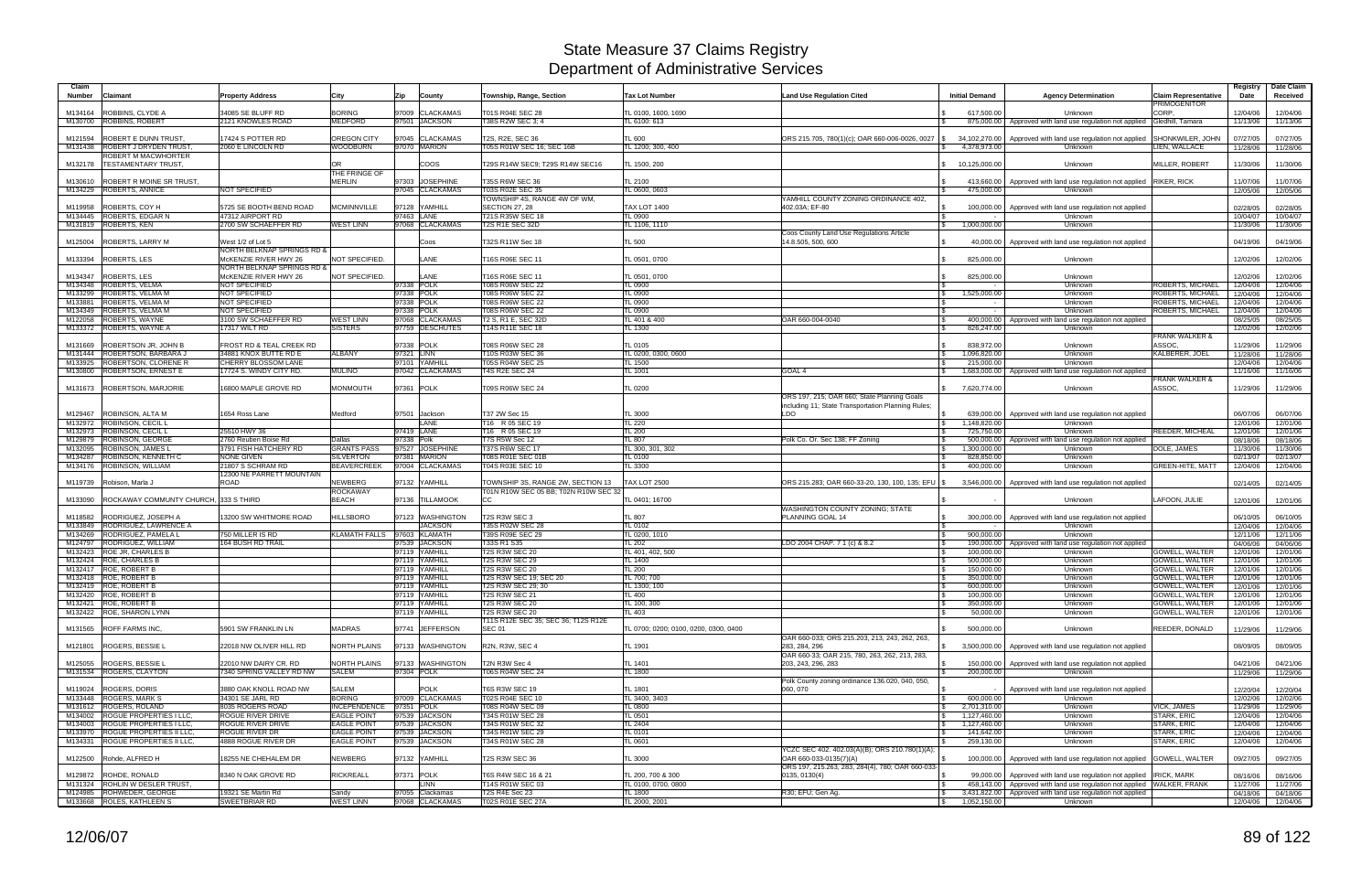| Claim<br><b>Number</b> | Claimant                                            | <b>Property Address</b>                | Citv                          | Zip          | County           | Township, Range, Section                                               | <b>Tax Lot Number</b>                                  | <b>Land Use Regulation Cited</b>                                                                    | <b>Initial Demand</b> | <b>Agency Determination</b>                                                   | <b>Claim Representative</b>     | Registry<br>Date     | Date Claim<br>Received |
|------------------------|-----------------------------------------------------|----------------------------------------|-------------------------------|--------------|------------------|------------------------------------------------------------------------|--------------------------------------------------------|-----------------------------------------------------------------------------------------------------|-----------------------|-------------------------------------------------------------------------------|---------------------------------|----------------------|------------------------|
|                        | M131456 ROLFE, DAVID                                | 58694 LEE VALLEY RD                    | <b>COQUILLE</b>               | 97423 COOS   |                  | T28S R12W SEC 10; SEC 11; SEC 12                                       | TL 0200: 0200. 0201: 0400                              |                                                                                                     | 4,275,000.00          | Unknown                                                                       |                                 | 11/28/06             | 11/28/06               |
| M132902                | ROLIE, RICK R                                       | S ABIQUA RD & DAVIS CREEK RD<br>NE.    | <b>SILVERTON</b>              |              | 97381 MARION     | T06S R01E SEC 29B                                                      | <b>TL 2600</b>                                         |                                                                                                     | 800,000.00            | Unknown                                                                       | SUSHIDA, JONATHAN<br>EMBREY, M. | 12/01/06             | 12/01/06               |
| M132460                | <b>ROLLINS, RONALD</b>                              | 5438 HWY SPUR 95                       | <b>ONTARIO</b>                |              | 97914 MALHEUR    | T15S R47E SEC 33                                                       | TL 1000                                                |                                                                                                     | 208,090.00            | Unknown                                                                       | <b>GREGORY</b>                  | 12/01/06             | 12/01/06               |
| M129596                | ROLUND, DONALD A                                    | None Given                             | <b>Myrtle Point</b>           | 97458 Coos   |                  | T28S R12W Sec 24                                                       | TL 200, 400                                            | None specified.                                                                                     |                       | Approved with land use regulation not applied                                 |                                 | 06/28/06             | 06/28/06               |
| M130028                | <b>RON RIVERS ORCHARDS, INC.</b>                    | 8161 Jordan Rd                         | Mt Hood                       |              | 97041 Hood River | T1S R10E Sec 8                                                         | TL 600, 701, 702                                       | Farm zone A-1; HRCZORD 83, 84, 88, 201, 223;<br><b>ORS 215</b>                                      |                       | 2,950,219.00 Approved with land use regulation not applied                    |                                 | 08/24/06             | 08/24/06               |
| M130606                | RONALD J BROWN & VIOLET M<br><b>BROWN REV FAM.</b>  | <b>NOT PROVIDED</b>                    |                               |              | <b>BENTON</b>    | T12S R2W SEC 30A                                                       | TL 100                                                 |                                                                                                     |                       | 88,018.00   Approved with land use regulation not applied                     |                                 | 11/07/06             | 11/07/06               |
| M129844                | ROOD, DAVID                                         |                                        |                               | 95459 Coos   |                  | T25S R12W Sec 5                                                        | TL 500, 1100, 1400, 1300                               | <b>EFU</b><br>EFU: Forest Land Use; Coos County Ordinance 85-                                       |                       | 600,000.00   Approved with land use regulation not applied                    |                                 | 08/11/06             | 08/11/06               |
| M129457                | ROOD, FRANK                                         | 94540 Willanch Ln                      | North Bend                    | 97459 Coos   |                  | T25S R12W Sec 18                                                       | TL 1300                                                | 08-011-L                                                                                            |                       | 6,534,335.00 Approved with land use regulation not applied                    | MCINTOSH, EMMETT                | 06/05/06             | 06/05/06               |
| M118479                | ROONEY, EDITH                                       | 18000 RIBBON RIDGE RD                  | <b>NEWBERG</b>                | 97132        | YAMHILL          | T3S R3W SEC 4                                                          | <b>TL 4000</b>                                         | EF 20 SECTION 402.03                                                                                |                       | 90,000.00 Approved with land use regulation not applied                       |                                 | 05/20/05             | 05/20/05               |
| M131566                | ROOT, LLOYD J                                       | 3604 SW EUREKA LN                      | <b>MADRAS</b>                 |              | 97741 JEFFERSON  | T11S R13E SEC 29                                                       | <b>TL 0400</b>                                         |                                                                                                     | 12,505,000.00         | Unknown                                                                       | REEDER, DONALD                  | 11/29/06             | 11/29/06               |
|                        | M122162 ROPP, HOWARD                                | NOT PROVIDED                           |                               |              | 97321 BENTON     | T10S, R4W, SEC 34                                                      | TL 103                                                 | EFU; HB 3661; ORS 215; OAR 660                                                                      |                       | 50,425.00 Approved with land use regulation not applied                       |                                 | 09/01/05             | 09/01/05               |
|                        | M122163 ROPP, HOWARD                                | <b>NEAR NW OAKGROVE DR</b>             | <b>ALBANY</b>                 |              | 97321 BENTON     | R10S, R4W, SEC 34                                                      | TL 100                                                 | ORS 215.283, 284, 700, 705; OAR 660-033                                                             |                       | 69,900.00 Approved with land use regulation not applied                       |                                 | 09/01/05             | 09/01/05               |
|                        | M132948 ROSBORO LUMBER CO LLC,                      | NIMROD/BLUE RIVER AREA                 |                               |              | LANE             | T17S R35E SEC 02; 0230; 11                                             | TL 0600: 2600, 3700, 0300                              |                                                                                                     | 4,760,720.00          | Unknown                                                                       | REEDER, MICHEAL                 | 12/01/06             | 12/01/06               |
|                        |                                                     | S SIDE OF HWY 126 / FINN ROCK          |                               |              |                  |                                                                        |                                                        |                                                                                                     |                       |                                                                               |                                 |                      |                        |
| M132949                | ROSBORO LUMBER CO LLC.                              | AREA                                   |                               |              | LANE             | T16S R04E SEC 3040; 31                                                 | TL 1200; 0101, 0102                                    |                                                                                                     | 2,260,275.00          | Unknown                                                                       | <b>REEDER, MICHEAL</b>          | 12/01/06             | 12/01/06               |
|                        |                                                     | S SIDE OF HWY 126 NR BLUE              |                               |              |                  |                                                                        |                                                        |                                                                                                     |                       |                                                                               |                                 |                      |                        |
| M132950                | <b>ROSBORO LUMBER CO LLC</b>                        | <b>RIVER DR / FINN ROCK AREA</b>       |                               |              | <b>ANE</b>       | T16S R45E SEC 29; SEC 31                                               | TL 0500; 0100                                          |                                                                                                     | 2,684,175.00          | Unknown                                                                       | REEDER, MICHEAL                 | 12/01/06             | 12/01/06               |
| M130679                | <b>ROSE &amp; ASSOCIATES INC.</b>                   |                                        |                               |              | <b>DESCHUTES</b> | T18S R12E SEC 23                                                       | TL 200, 300                                            |                                                                                                     | 44,000,000.00         | Denied                                                                        | LOULIEN, ROBERT                 | 11/13/06             | 11/13/06               |
| M124988                | <b>ROSE, ETHEL</b>                                  | 16117 N Bank Rd                        | Roseburg                      |              | 97470 Douglas    | T26S R4W Sec 14                                                        | <b>TL 200</b>                                          | FG Zone                                                                                             | 250,000.00            | Denied                                                                        | ROSE, JAMES                     | 04/18/06             | 04/18/06               |
| M130158                | <b>ROSE, ETHEL</b>                                  | 16117 N Bank Rd                        | Rosebura                      |              | 97470 Douglas    | T26S R4W Sec 14                                                        | <b>TL 200</b>                                          | FG Zone                                                                                             |                       | 250,000,00 Approved with land use regulation not applied                      | <b>ROSE, JAMES</b>              | 09/27/06             | 09/27/06               |
|                        | M130480 ROSE, ETHEL                                 | 16117 NORTH BANK RD                    | <b>ROSEBURG</b>               |              | 97470 DOUGLAS    | <b>T26S R04W SEC14</b>                                                 | <b>TL 200</b>                                          |                                                                                                     |                       | 250,000.00   Approved with land use regulation not applied                    | <b>ROSE, JAMES</b>              | 10/30/06             | 10/30/06               |
| M133191                | <b>ROSE, JUDUTH A</b>                               | 15163 HOMESTEAD LN                     | KLAMATH FALLS 97601 KLAMATH   |              |                  | T39S R08E SEC 30                                                       | TL 0400                                                |                                                                                                     | 100,000.00            | Unknown                                                                       | SPENCER, MICHAEL                | 12/01/06             | 12/01/06               |
| M118740                | ROSEBROOK, JOHN                                     | NOT PROVIDED                           | <b>BEAVERCREEK</b>            |              | 97023 CLACKAMAS  | T3S, R2E, SEC 36; T3S, R2E, SEC25; T3S<br>3E, SECT30; TO3S, R3E, SEC31 | TL 100, 101, 900, 1002W1, 2400; 300; 800               | SB 100; ORS 215; OAR 660                                                                            |                       | 4,111,800.00 Approved with land use regulation not applied                    | BOWERMAN, DONALD                | 07/11/05             | 07/11/05               |
| M131197                | ROSEBROOK, LAWRENCE G                               | 23862 SCHUEBEL SCHOOL ROAD BEAVERCREEK |                               |              | 97004 CLACKAMAS  | T3S R3E SEC 31                                                         | TL1501                                                 |                                                                                                     | 539,730.43            | Approved with land use regulation not applied                                 | <b>BOWERMAN, DONALD</b>         | 11/24/06             | 11/24/06               |
| M131476                | <b>ROSEBURG COUNTRY CLUB,</b>                       | 5051 GARDEN VALLEY RD                  | <b>ROSEBURG</b>               |              | 97470 DOUGLAS    | T26S R06W SEC 33A: SEC 34B                                             | TL 3000; 0700                                          |                                                                                                     | 12,010,000.00         | Unknown                                                                       | <b>ATONE, JODY</b>              | 11/28/06             | 11/28/06               |
| M124935                | ROSECRANS, ANCEL L                                  | Kane Creek Rd                          | <b>Central Point</b>          |              | 97502 Jackson    | T36S R3W Sec 35                                                        | <b>TL 400</b>                                          | ORS 215.780; EFU                                                                                    |                       | 500,000.00 Approved with land use regulation not applied                      |                                 | 04/14/06             | 04/14/06               |
| M131770                | <b>ROSECRANS, ROLEN W</b>                           | <b>NOT SPECIFIED</b>                   | <b>GOLD HILL</b>              |              | 97525 JACKSON    | T36S R03W SEC 21                                                       | <b>TL 1600</b>                                         |                                                                                                     | 1.650.000.00          | Unknown                                                                       | MARTIN, L                       | 11/29/06             | 11/29/06               |
|                        | M130093 ROSENDAHL, ROBERT                           | 221 Lathrop Ln                         | <b>Grants Pass</b>            | 97426        | Josephine        | T36S R6W Sec 10DA Sec 11C                                              | TL 1500; 300, 301                                      | FR-80                                                                                               |                       | 2,062,000.00 Approved with land use regulation not applied                    | Eastwood Homes LLC              | 09/22/06             | 09/22/06               |
| M129365                | ROSENZWEIG, ROLAND                                  |                                        |                               | Jackso       | Jackson          | T34S R2W Sec 21                                                        | <b>TL 1501</b>                                         | Chapt 197, 215, 203-327, & 215.780; OAR 660-33-<br>0160; All Jackson Co. Ord. Since 5/10/79         |                       | 181,010.00   Approved with land use regulation not applied                    |                                 | 05/19/06             | 05/19/06               |
|                        |                                                     |                                        |                               |              |                  |                                                                        |                                                        | EFU; ALL STATEWIDE PLANNING GOALS; OAR<br>660--33-010, 16-0000-0020, 23-0000-0250, 14-              |                       |                                                                               |                                 |                      |                        |
| M118468                | <b>ROSER JR, STANLEY W</b>                          | 29644 SE DIVISION DR                   | <b>TROUTDALE</b>              |              | 97060 MULTNOMAH  | T1S R4E SEC 7                                                          | <b>TL 100</b>                                          | 0040                                                                                                |                       | 3,800,000.00   Approved with land use regulation not applied COX, WILLIAM     |                                 | 05/19/05             | 05/19/05               |
| M124927                | <b>ROSHAK, DON</b>                                  | Farmington Road & River Road           |                               |              | 97123 Washington | <b>T1S R2W Sec 33</b>                                                  | <b>TL 900</b>                                          | 1992, & 1994 income standards                                                                       |                       | 200,000.00   Approved with land use regulation not applied   Harker, Kevin    |                                 | 04/14/06             | 04/14/06               |
|                        | M129698 ROSS, BOBBY B                               | 12140 Hwy 39                           |                               |              | Klamath          | T40 R9 Sec 1                                                           | TL 1200                                                | Goal 14, 12, 3; OAR 660-004                                                                         | 701,810.00            | Denied                                                                        |                                 | 07/18/06             | 07/18/06               |
|                        |                                                     | 28384 JOB CREEK ROAD                   | <b>UNITY</b>                  | 97884        | <b>BAKER</b>     |                                                                        | TL 1800, 2700, 3000, 3200, 3500; 0100, 0200;<br>0100   |                                                                                                     | 2.000.000.00          | Unknown                                                                       |                                 | 11/24/06             | 11/24/06               |
| M131256<br>M131836     | ROSS, FL<br><b>ROSS, WESLEY R</b>                   |                                        |                               |              | Nashington       | T13S R37E SEC 00; 16B; 16BC<br>T2S R2W Sec 18                          | <b>TL 900</b>                                          |                                                                                                     | 1,969,500.00          | Unknown                                                                       |                                 |                      | 11/30/06               |
| M129480                | ROSSELL, DARRELL D                                  | 35266 Oak View Dr                      | <b>Brownsville</b>            | 97327 Linn   |                  | T13S R2W Sec 30                                                        | TL 515                                                 | RR <sub>5</sub>                                                                                     |                       | 65,000.00   Approved with land use regulation not applied                     |                                 | 11/30/06<br>06/09/06 | 06/09/06               |
| M129504                | ROTH, GALYN                                         | 4391 Dole Rd                           | <b>Myrtle Creek</b>           |              | 97457 Douglas    | T29S R5W Sec 7; Sec 18                                                 | TL 1400; 200                                           | FG                                                                                                  |                       | 350,000.00   Approved with land use regulation not applied                    |                                 | 06/13/06             | 06/13/06               |
| M131287                | ROTH, GALYN                                         | <b>NONE GIVEN</b>                      |                               |              | <b>DOUGLAS</b>   | T24S R4W SEC 7; SEC 18                                                 | TL 500: 100                                            |                                                                                                     | 650.000.00            | Unknown                                                                       |                                 | 11/27/06             | 11/27/06               |
|                        | M118378 ROTH, GARFIELD                              | NONE PROVIDED                          |                               |              | YAMHILL          | T6W, R4S, SEC 5                                                        | TL 6405-800                                            | YCZC SECTION 402 & 402.03 (A)                                                                       |                       | 80,000.00   Approved with land use regulation not applied                     |                                 | 05/02/05             | 05/02/05               |
|                        |                                                     |                                        |                               |              |                  |                                                                        |                                                        |                                                                                                     |                       |                                                                               |                                 |                      |                        |
| M118444                | <b>ROTH, HAROLD E</b>                               | 3300 BLOCK OF CORDON RD NE SALEM       |                               |              | <b>MARION</b>    | TOWNSHIP 7S, RANGE 2W, SECTION 17A                                     | <b>TAX LOT 1100</b>                                    | EFU                                                                                                 |                       | 191,000.00   Approved with land use regulation not applied                    |                                 | 05/17/05             | 05/17/05               |
| M129969                | ROTH, JAMES                                         | 3231 TOLMAN CREEK RD                   | <b>ASHLAND</b>                |              | 97520 JACKSON    | T39S R1E SEC 26                                                        | <b>TL 600</b>                                          | LDO SECTION 280.090(2)(B)                                                                           |                       | 500,000.00   Approved with land use regulation not applied                    |                                 | 09/05/06             | 09/05/06               |
| M125091                | ROTH, LARRY A                                       | 33516 Seven Mile Lane SE               | Albany                        | 97322        | Clackamas        | T12S R3W Sec 4                                                         | <b>TL 203</b>                                          | EFU                                                                                                 |                       | 17,000.00   Approved with land use regulation not applied                     |                                 | 04/25/06             | 04/25/06               |
| M134406                | ROTH, PATSY L                                       | <b>LAFAYETTE HWY</b>                   | <b>DAYTON</b>                 |              | 97114 YAMHILL    | T04S R03W SEC 18                                                       | TL 1300                                                |                                                                                                     | 100,000.00            | Unknown                                                                       | JUSTICE, SAMUEL                 | 06/27/07             | 06/27/07               |
| M129323                | ROTH, SUZANNE M                                     | 27910 S Oglesby Road                   | Canby                         |              | 97013 Clackamas  | <b>T4S R1E Sec 28</b>                                                  | TL 1701                                                | OAR660-033-0.00(1)                                                                                  |                       | 140,000.00 Approved with land use regulation not applied                      |                                 | 05/11/06             | 05/11/06               |
|                        | M131184 ROTH, VERNA                                 | 56488 ROTH ROAD                        | <b>COQUILLE</b>               | 97423 COOS   |                  | T28S R13W SEC 10                                                       | <b>TL 1600</b>                                         |                                                                                                     |                       | 279,234.00   Approved with land use regulation not applied   PARRISH, BETTY   |                                 | 11/24/06             | 11/24/06               |
|                        |                                                     |                                        |                               |              |                  |                                                                        | TL 604                                                 |                                                                                                     |                       |                                                                               |                                 |                      |                        |
|                        | M122150 ROTH, WATSON S                              | SW 92nd Ave                            | Sherwood                      |              | 97140 Washington | <b>TS2s R2W S13</b>                                                    |                                                        | EFU zoning                                                                                          |                       | 120,000.00   Approved with land use regulation not applied   RICHARDS, DONALD |                                 | 09/01/05             | 09/01/05               |
|                        | M132384 ROUB, CONRAD                                | <b>NOT ASSIGNED</b>                    |                               |              | <b>TILLAMOOK</b> | T3S R10W SEC 19; 20; 30                                                | TL 104, 1000; 1200; 101                                |                                                                                                     | 400,000.00            | Unknown                                                                       | STAMP, ANDREW                   | 12/01/06             | 12/01/06               |
|                        | M133475 ROUSE, CLARENCE R                           | NOT SPECIFIED                          |                               |              | 97530 JACKSON    | T38S R03W SEC 12                                                       | <b>TL 2000</b>                                         |                                                                                                     | 1,823,744.00          | <b>Unknown</b>                                                                |                                 | 12/02/06             | 12/02/06               |
|                        | M124896 ROUSE, GARTH T                              | 10434 Summit Loop SE                   | Turner                        | 97392 Marion |                  | T9S R2W Sec 7                                                          | <b>TL 1300</b>                                         | MCRZO Sec 137.010                                                                                   |                       | 150,000.00 Approved with land use regulation not applied                      |                                 | 04/12/06             | 04/12/06               |
|                        | M118592 ROUSETT-SHIVELY, DORIS                      | 15211 S KIRK RD                        | <b>OREGON CITY</b><br>MT HOOD |              | 97045 CLACKAMAS  | T3S R2E SEC 27                                                         | TL 803, 804, 900, 901, 902, 990                        | EFU 20, 80; ALL OTHER REGULATIONS AND<br><b>RESTRICTIONS</b>                                        |                       | 15,000,000.00 Approved with land use regulation not applied MATUSICK, AARON   |                                 | 06/13/05             | 06/13/05               |
|                        | M133076 ROUTSON, EUGENE A                           | 8620 COOPER SPUR RD                    | PARKDALE                      |              | 97041 HOOD RIVER | T01S R10E SEC 18                                                       | <b>TL 0700</b>                                         |                                                                                                     | 7,000,000.00          | Unknown                                                                       |                                 | 12/01/06             | 12/01/06               |
|                        |                                                     |                                        |                               |              | 97004 Clackamas  | T4S R3E Sec 11                                                         |                                                        | CCZDO 407; OAR 660-006, 660-006-0026, 660-                                                          |                       |                                                                               |                                 |                      |                        |
|                        | M129863 ROUX, ARLENE M<br>M129453 ROWE, RICHARD     | 22228 S Lewellen Rd                    | Beavercreek                   |              | <b>Klamath</b>   | T39S R8E 20; 21; 28; 29D; 29                                           | TL 702, 804<br>TL 4200; 1102; 300; TL 100; TL 100, 400 | 006-0027; ORS 215.70-755, 215.780<br>Fish & Wildlife Overlay                                        | 928,000.00            | Denied<br>1,610,000.00 Approved with land use regulation not applied          |                                 | 08/15/06             | 08/15/06               |
|                        |                                                     |                                        |                               |              |                  | T40S R04E SEC 05; T39S R04E SEC 32;                                    |                                                        |                                                                                                     |                       |                                                                               |                                 | 06/05/06             | 06/05/06               |
|                        | M133934 ROWLETT, DONALD E                           |                                        |                               |              | <b>JACKSON</b>   | T39S R04E SEC 29                                                       | TL 0900, 1200; 3800, 3700, 3900; 3000                  |                                                                                                     | 3,675,000.00          | Unknown                                                                       | WEAVER, CURT                    | 12/04/06             | 12/04/06               |
|                        | M133935 ROWLETT, DONALD E                           | NONE GIVEN                             |                               |              | <b>JACKSON</b>   | T40S R04W SEC 08                                                       | TL 2207                                                |                                                                                                     | 2,000,000.00          | Unknown                                                                       | WEAVER, CURT                    | 12/04/06             | 12/04/06               |
|                        | M129836 ROWLEY, MARK                                | 2565 LIBERTY RD                        | <b>DALLAS</b>                 | 97338 POLK   |                  | T8S R5W Sec 6                                                          | TL 1303                                                | FF.                                                                                                 |                       | 600,000.00   Approved with land use regulation not applied                    |                                 | 08/10/06             | 08/10/06               |
|                        |                                                     |                                        |                               |              |                  |                                                                        |                                                        |                                                                                                     |                       |                                                                               |                                 |                      |                        |
|                        | M133906 ROWLEY, MICHAEL<br>ROY A PONDELICK AND TANA | SW AIRPORT RD                          | <b>WALDPORT</b>               |              | 97209 LINCOLN    | T14S R12W SEC 02                                                       | <b>TL 0102</b>                                         |                                                                                                     | 246,000.00            | Unknown                                                                       | CHADWICK, WESLEY                | 12/04/06             | 12/04/06               |
|                        | PONDELICK, REVOCABLE LIVING                         |                                        |                               |              |                  |                                                                        |                                                        | FARM RESOURCE ZONING; STATEWIDE                                                                     |                       |                                                                               |                                 |                      |                        |
| M124320 TRU            |                                                     | 1095 MISSOURI FLAT RD                  | <b>GRANTS PASS</b>            |              | 97527 JOSEPHINE  | <b>T37S R5W SEC 25</b>                                                 | <b>TL 300</b>                                          | PLANNING GOAL 4                                                                                     |                       | 480,000.00   Approved with land use regulation not applied CAUBLE, WALTER     |                                 | 03/13/06             | 03/13/06               |
|                        |                                                     |                                        |                               |              |                  |                                                                        |                                                        |                                                                                                     |                       |                                                                               |                                 |                      | 12/02/06               |
|                        |                                                     |                                        |                               |              |                  |                                                                        |                                                        |                                                                                                     |                       |                                                                               |                                 |                      |                        |
|                        | M133418 ROY WEBSTER ORCHARD INC.                    | 2915 VAN HORN DR                       | <b>HOOD RIVER</b>             |              | 97031 HOOD RIVER | T02N R10E SEC 13D                                                      | TL 1200                                                |                                                                                                     | 2,724,576.00          | Unknown                                                                       | COREY, JASON                    | 12/02/06             |                        |
|                        | M124305 ROY WEBSTER ORCHARD, INC,                   | REDWOOD ROAD                           | <b>HOOD RIVER</b>             |              | 97031 HOOD RIVER | <b>T2N R10E SEC 14</b>                                                 | TL 400, 500, 1400, 1900                                | HOOD RIVER COUNTY PERM ZONING ORD 2<br>HOOD RIVER COUNTY ORD 89, 90, 92, 106, 110,<br>116, 201, 223 | \$ 17,543,274.00      | Denied                                                                        | COREY, JASON                    |                      | 03/13/06 03/13/06      |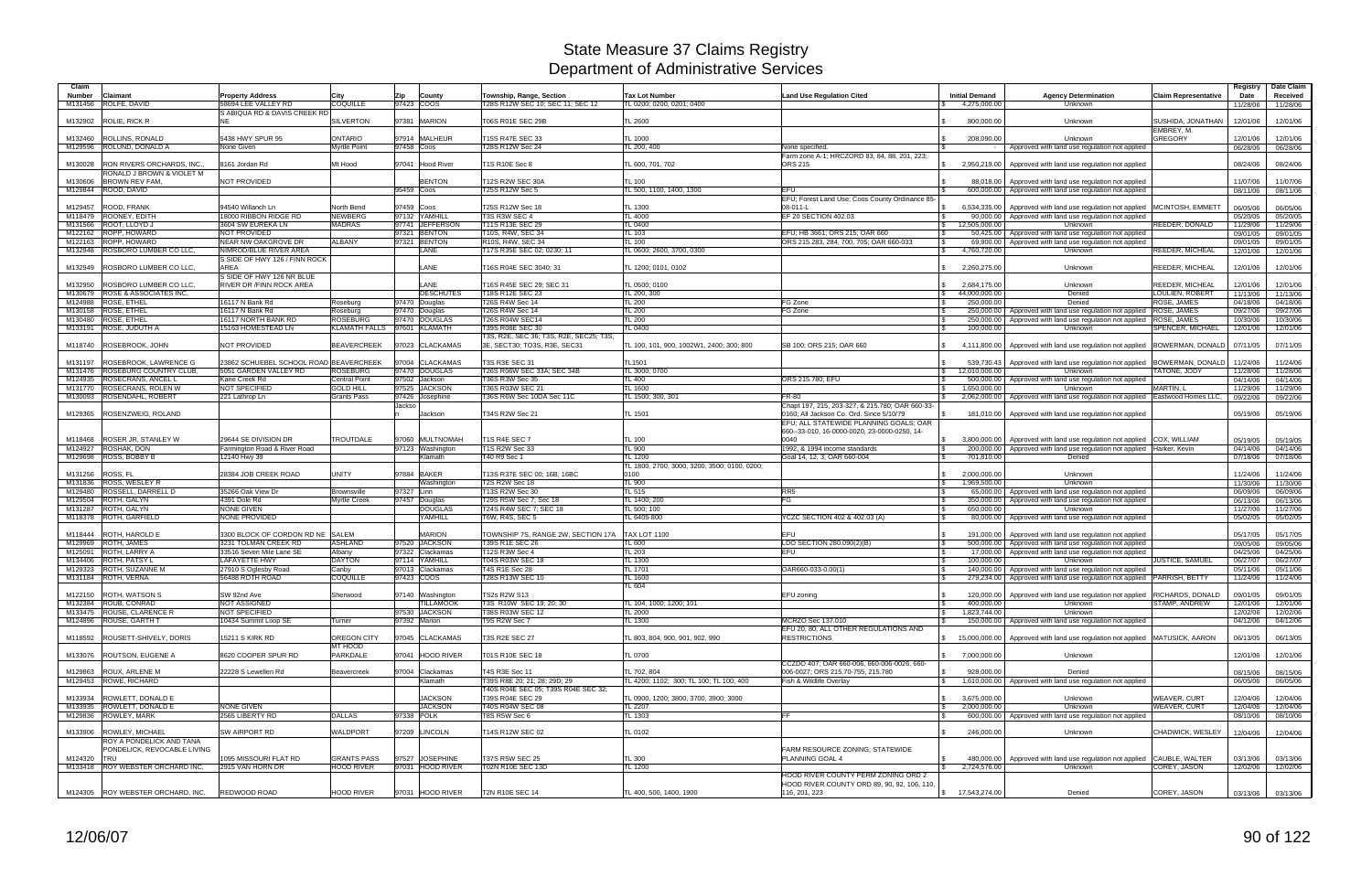| Claim<br>Number    | Claimant                                                    | <b>Property Address</b>                          | City                                           | Zip        | County                   | Township, Range, Section                        | <b>Tax Lot Number</b>           | <b>Land Use Regulation Cited</b>                                                         | <b>Initial Demand</b>    | <b>Agency Determination</b>                                                                | <b>Claim Representative</b>                          | Registry<br>Date     | Date Claim<br>Received |
|--------------------|-------------------------------------------------------------|--------------------------------------------------|------------------------------------------------|------------|--------------------------|-------------------------------------------------|---------------------------------|------------------------------------------------------------------------------------------|--------------------------|--------------------------------------------------------------------------------------------|------------------------------------------------------|----------------------|------------------------|
|                    |                                                             |                                                  |                                                |            |                          |                                                 |                                 | HOOD RIVER COUNTY ZONING ORD 2, 106, 110,                                                |                          |                                                                                            |                                                      |                      |                        |
| M124307            | <b>ROY WEBSTER ORCHARD, INC.</b>                            | 2867 PAASCH DRIVE                                | <b>HOOD RIVER</b>                              |            | 97031 HOOD RIVER         | T2N R10E SEC 12                                 | TL 3200                         | 116, 201, 223; ORS 215<br>HOOD RIVER COUNTY PERM ZONING ORD 2                            | 15,000.00                | Denied                                                                                     | COREY, JASON                                         | 03/13/06             | 03/13/06               |
|                    |                                                             |                                                  |                                                |            |                          |                                                 |                                 | HOOD RIVER COUNTY ORD 89, 90, 92, 106, 110,                                              |                          |                                                                                            |                                                      |                      |                        |
|                    | M124304 ROY WEBSTER ORCHARDS, INC,                          | 2915 VAN HORN DRIVE                              | <b>HOOD RIVER</b>                              |            | 97031 HOOD RIVER         | <b>T2N R10E SEC 13D</b>                         | TL 1200                         | 116, 201, 223                                                                            | 2,724,576.00             | Denied                                                                                     | COREY, JASON                                         | 03/13/06             | 03/13/06               |
|                    |                                                             |                                                  |                                                |            |                          |                                                 |                                 | HOOD RIVER COUNTY PERM ZONING ORD 2                                                      |                          |                                                                                            |                                                      |                      |                        |
|                    | M124306 ROY WEBSTER ORCHARDS, INC,                          | <b>WEBSTER ROAD</b>                              | <b>HOOD RIVER</b>                              |            | 97031 HOOD RIVER         | <b>T2N R10E SEC 24</b>                          | TL 1800, 2200, 2500             | HOOD RIVER COUNTY ORD 89, 90, 92, 106, 110,<br>116, 201, 223                             | 9,483,274.00             | Denied                                                                                     | COREY, JASON                                         | 03/13/06             |                        |
|                    |                                                             |                                                  |                                                |            |                          |                                                 |                                 | Coos County Zoning Section 4.8.800; All laws,                                            |                          |                                                                                            |                                                      |                      | 03/13/06               |
|                    |                                                             |                                                  |                                                |            |                          |                                                 |                                 | rules & regulations enacted since purchase on                                            |                          |                                                                                            |                                                      |                      |                        |
|                    | M130006 ROYER, ERVIN A                                      | Vear Catching Creek Co. Rd                       | <b>Myrtle Point</b>                            | 97458 Coos |                          | T29S R12W Sec 19                                | TL 700                          | 08/14/1972.                                                                              |                          | 1,087,762.00 Approved with land use regulation not applied                                 |                                                      | 09/08/06             | 09/08/06               |
| M124382            | <b>ROYER, PATRICIA</b>                                      | 19115 NE JAQUITH RD                              | NEWBERG                                        |            | 97132 YAMHILL            | <b>T2S R2W SEC 31</b>                           | TL 3200                         | YAMHILL COUNTY CODE SEC 402(a)(b); OAR<br>660; ORS 92, 195, 197, 215                     |                          | 200,000.00   Approved with land use regulation not applied                                 |                                                      | 03/15/06             | 03/15/06               |
|                    | M129584 RSM FISCHER TRUST                                   | Medina LN SE                                     | Salem                                          |            | 97301 Marion             | T8S R2W Sec 9A & 9D                             | TL 100, 500, 600, 700           | Special Agriculture                                                                      |                          | 1,744,600.00   Approved with land use regulation not applied                               |                                                      | 06/27/06             | 06/27/06               |
|                    |                                                             |                                                  |                                                |            |                          |                                                 |                                 |                                                                                          |                          |                                                                                            |                                                      |                      |                        |
|                    | M132070 RSM FISCHER TRUST                                   | 3900 BLOCK OF DAVIS CREEK RD                     |                                                |            | <b>MARION</b>            | T7S R1E SEC5                                    | <b>TL600</b>                    |                                                                                          | 128,750.00               | Unknown                                                                                    |                                                      | 11/30/06             | 11/30/06               |
| M133532            | <b>RUDDELL TTE, EUGENE N</b>                                | RANDOLPH RD & NORTH BANK<br><b>RD</b>            |                                                |            | 97411 COOS               | T28S R14W SEC 04                                | <b>TL 0500</b>                  |                                                                                          | 7,101,000.00             | Unknown                                                                                    |                                                      | 12/02/06             | 12/02/06               |
|                    |                                                             | CORNER OF THRUSH AND FIRST                       |                                                |            |                          |                                                 |                                 |                                                                                          |                          |                                                                                            |                                                      |                      |                        |
| M133530            | RUDDELL, EUGENE N                                           | <b>STREET</b>                                    |                                                |            | <b>COOS</b>              | T28S R14W SEC 03CC                              | TL 0104, 0105, 0106, 0107       |                                                                                          | 450,000.00               | Unknown                                                                                    |                                                      | 12/02/06             | 12/02/06               |
| M133531<br>M133533 | <b>RUDDELL, EUGENE N</b><br><b>RUDDELL, MARY L</b>          | 57159 SCHOOL YARD RD<br>57157 SCHOOL YARD RD     | <b>BANDON</b><br><b>BANDON</b>                 |            | 97411 COOS<br>97411 COOS | T28S R14W SEC 03CC<br>T28S R14W SEC 03          | TL 0400<br><b>TL 0300</b>       |                                                                                          | 270,000.00<br>408,067.00 | Unknown<br>Unknown                                                                         |                                                      | 12/02/06             | 12/02/06               |
| M131605            | RUDISILL, JIM A                                             | 13230 SE 312TH DRIVE                             | <b>BORING</b>                                  |            | 97009 CLACKAMAS          | T02S R04E SEC 05                                | TL 0500, 0501, 0502             |                                                                                          | 2,160,000.00             | Unknown                                                                                    |                                                      | 12/02/06<br>11/29/06 | 12/02/06<br>11/29/06   |
| M132257            | RUDOLPH, KAREN M                                            | 20365 HWY 86                                     | <b>BAKER CITY</b>                              |            | 97814 BAKER              | <b>T9S R40E SEC 2</b>                           | 900                             |                                                                                          | 160,000.00               | Unknown                                                                                    |                                                      | 11/30/06             | 11/30/06               |
|                    | M129518 RUEBENDALE REV LIV TRUST,                           | 22256 Airport Rd NE                              | Aurora                                         |            | 97002 Marion             | T45S R1W Sec 12                                 | <b>TL 100</b>                   | ORS 197, 215, 660                                                                        |                          | 2,048,654.00 Approved with land use regulation not applied MacLaren, Caroline              |                                                      | 06/15/06             | 06/15/06               |
|                    | M133874 RUEDY, ROBERT E                                     | 14185 SW 100TH AVE                               | <b>TIGARD</b>                                  |            | 97224 WASHINGTON         | T02S R01W SEC 11BB                              | TL 0500                         |                                                                                          | 900,000.00               | Unknown                                                                                    |                                                      | 12/04/06             | 12/04/06               |
| M122201            | <b>RUEGSEGGER, SHERI LUE</b>                                | 23660 GOOSENECK RD                               | SHERIDAN                                       | 97338 POLK |                          | T6S R7W SEC 35                                  | TL 705,601                      | ORS 197; ORS 215; STATEWIDE GOALS,<br>GUIDELINES; OAR 660; PCZO 137, 223                 |                          | 85,749.00   Approved with land use regulation not applied PROPES, ALICE                    |                                                      | 09/02/05             | 09/02/05               |
| M129311            | <b>RUMGAY, STACEY L</b>                                     | 29335 SW Baker Rd                                | Sherwood                                       |            | 97140 Clackamas          | T3S R1W Sec 16                                  | TL 2000                         | OAR660-033-0100(1), 0130(3)(a); ORS<br>215.780(1)(a), 263(1), 283(1)(f)                  |                          | 4,341,126.00 Approved with land use regulation not applied                                 |                                                      | 05/09/06             | 05/09/06               |
| M131004            | RUNCO, ROY R                                                | 67410 THREE CREEKS RD                            | <b>SISTERS</b>                                 |            | 97759 DESCHUTES          | T15S R10E SEC 00                                | TL 3200                         |                                                                                          | 2,000,000.00             | Unknown                                                                                    | FITCH, EDWARD                                        | 11/21/06             | 11/21/06               |
| M130454            | <b>RUNNELS, DARLE</b>                                       | None Given                                       |                                                |            | <b>KLAMATH</b>           | T39S R7E SEC 30                                 | <b>TL 200</b>                   |                                                                                          | 50,000.00                | Denied                                                                                     | SPENCER, MICHAEL                                     | 10/27/06             | 10/27/06               |
| M119607            | <b>RUSH, JEROME</b>                                         | 5349 NW HIGHWAY 47                               | FOREST GROVE 97116 WASHINGTON                  |            |                          | TOWNSHIP 1N, RANGE 3, SECTION 19                | <b>TAX LOT 00804</b>            | EFU                                                                                      |                          | 250,000.00   Approved with land use regulation not applied                                 |                                                      | 02/04/05             | 02/04/05               |
|                    | M121770 RUSH, ROD                                           | <b>NOT PROVIDED</b><br>27750 REDWOOD HWY & 27742 | BROOKINGS OR 97415 CURRY                       |            |                          | T40S, R13W, SEC 34                              | <b>TL 200</b>                   | <b>COMPREHENSIVE PLAN</b>                                                                | 1,000,000.00             | Denied                                                                                     |                                                      | 08/08/05             | 08/08/05               |
| M130760            | <b>RUSK, WAYNE F</b>                                        | <b>REDWOOD HWY</b>                               | <b>CAVE JUNCTION</b>                           |            | 97523 JOSEPHINE          | T39S R8W SEC 20; T39S R8W SEC 29                | TL 400; 300                     |                                                                                          |                          | 800,000.00   Approved with land use regulation not applied                                 | <b>BIRD, MICHAEL</b>                                 | 11/15/06             | 11/15/06               |
|                    | RUSSEL L LINES REVOCABLE                                    |                                                  |                                                |            |                          |                                                 |                                 |                                                                                          |                          |                                                                                            |                                                      |                      |                        |
| M132042            | <b>LIVING TRUST</b><br>RUSSELL A COLGAN REVOCABLE.          |                                                  |                                                | 97322 LINN |                          | T10S R03W SEC 36                                | TL 500                          |                                                                                          |                          | Unknown                                                                                    | MOE, LINDA                                           | 11/30/06             | 11/30/06               |
| M129350            | <b>LIVING TRUST</b>                                         | <b>NEAR ALSEA HIGHWAY</b>                        |                                                |            | Benton                   | T13S R7W Sec 31 & 32                            | TL 101 & 201                    | Benton County Development Code Ch. 56-MPA                                                |                          | 494,500.00   Approved with land use regulation not applied   Webb, Norman                  |                                                      | 05/18/06             | 05/18/06               |
|                    | RUSSELL F. HURSH REVOCABLE                                  |                                                  |                                                |            |                          |                                                 |                                 |                                                                                          |                          |                                                                                            |                                                      |                      |                        |
| M131182            | <b>LIVING TRUST.</b><br>RUSSELL L LINES REVOCABLE           |                                                  |                                                |            | <b>BAKER</b>             | T14S R44E SEC 00                                | <b>TL 600</b>                   |                                                                                          | 74,770.00                | Unknown                                                                                    |                                                      | 11/24/06             | 11/24/06               |
| M132041            | <b>LIVING TRUST</b>                                         |                                                  |                                                |            | INN.                     | T10S R3W SEC36                                  | <b>TL100</b>                    |                                                                                          | 400,000.00               | Unknown                                                                                    | <b>BOSHART, LORI</b>                                 | 11/30/06             | 11/30/06               |
|                    | M133854 RUSSELL, ALAN E                                     | 7837 NW LONE PINE LN                             | <b>TERREBONNE</b>                              |            | 97760 CROOK              | T14S R14E SEC 07                                | TL 0100, 0101, 0102, 0200       |                                                                                          | 6,718,072.00             | Unknown                                                                                    | <b>WILSON, JEFF</b>                                  | 12/04/06             | 12/04/06               |
|                    | M131700 RUSSELL, DARRELL                                    | 35421 LITTLE WALLUSKI ROAD                       | <b>ASTORIA</b>                                 | 97103      | <b>CLATSOP</b>           | T8N R9W SEC 26                                  | <b>TL 500</b>                   |                                                                                          | 1,889,962.00             | Unknown                                                                                    | SNOW, HAROLD                                         | 11/29/06             | 11/29/06               |
|                    | M134020 RUSSELL, KENNETH L                                  | 12750 HWY 140 E                                  | KLAMATH FALLS 97603 KLAMATH                    |            | <b>BENTON</b>            | T39S R10E SEC 22                                | <b>TL 0800</b>                  |                                                                                          | 1,000,000.00             | Unknown                                                                                    | <b><i>FHRONE, JUSTIN</i></b><br><b>WALKER, FRANK</b> | 12/04/06<br>11/28/06 | 12/04/06               |
|                    | M131349 RUSSELL, LEROY                                      |                                                  |                                                |            |                          | T14S R08W SEC 24                                | TL 0300                         |                                                                                          | 4,028,771.00             | Unknown                                                                                    |                                                      |                      | 11/28/06               |
|                    |                                                             |                                                  |                                                |            |                          |                                                 |                                 | MARION CO. ORD NO 136-137,93-8, CP/96-5 ;                                                |                          |                                                                                            |                                                      |                      |                        |
| M122683            | <b>RUSSELL, LOY R</b>                                       | 22241 BOONES FERRY ROAD NE AURORA                |                                                |            | 97002 MARION             | T4S, R1W, SEC 11                                | <b>TL 500</b>                   | ORS 215.262, 284, 296, 448, 700, 705, 710, 780,                                          |                          | 861,620.00   Approved with land use regulation not applied                                 |                                                      | 10/06/05             | 10/06/05               |
|                    | M124557 RUST, LARRY M<br>M134250 RUTH LILLIAN BEELER TRUST. | 411 UPPER TERRACE LANE                           | <b>GLIDE</b>                                   |            | 97443 DOUGLAS            | <b>T26S R3W SEC 20B</b>                         | <b>TL 2000</b>                  | RR.                                                                                      |                          | 32,705.00 Approved with land use regulation not applied REINDEL, BONNIE                    |                                                      | 03/22/06             | 03/22/06               |
|                    |                                                             | 47071 SW SOUTH RD                                |                                                |            | 97119 WASHINGTON         | T01S R04W SEC 34                                | TL 0500, 1100                   | ORS 215.203-311, 700-730, 780; AFD ZONING                                                |                          | Unknown                                                                                    |                                                      | 12/06/06             | 12/06/06               |
|                    |                                                             |                                                  |                                                |            |                          |                                                 |                                 | CCZO 3.060-3.068; GOAL 3, 14; OAR 660-033,                                               |                          |                                                                                            |                                                      |                      |                        |
|                    | M121811 RUTH STRAHM TRUST,                                  | 15723 OCEANVIEW DR                               | <b>BROOKINGS</b>                               |            | 97415 CURRY              | T41S, R13W, SEC 9CD, 9CC                        | TL 300, 5200                    | 004-0040                                                                                 | 2,955,310.00             | Withdrawn                                                                                  | <b>STRAHM, GARY</b>                                  | 08/10/05             | 08/10/05               |
|                    |                                                             |                                                  |                                                |            |                          |                                                 |                                 | OAR 660-015-000(3) + (14); OAR 660-006-0000<br>thru 0060; OAR 660-014-000 thru 0040; ORS |                          |                                                                                            |                                                      |                      |                        |
|                    | M129645 RUTHERFORD, HAROLD                                  | 24997 Paradise Drive                             | Junction City                                  | 97448 Lane |                          | T17S R6W Sec 1                                  | <b>TL 1200</b>                  | 215.730 +197.175, .200 & .250                                                            |                          | 3,600,000.00   Approved with land use regulation not applied CORNACCHIA, STEVE   07/12/06  |                                                      |                      | 07/12/06               |
|                    | M134040 RUTLEDGE, WILLIAM                                   | 22056 SE HOWLETT RD                              | <b>EAGLE CREEK</b>                             |            | 97022 CLACKAMAS          | <b>T02S R04E SEC 28C</b>                        | <b>TL 2300</b>                  |                                                                                          | 216,500.00               | Unknown                                                                                    | GREEN-HITE, MATT                                     | 12/04/06             | 12/04/06               |
|                    |                                                             |                                                  |                                                |            |                          |                                                 |                                 |                                                                                          |                          |                                                                                            |                                                      |                      |                        |
|                    |                                                             | 11905 PURPLE PLUM HEIGHTS                        |                                                |            |                          |                                                 |                                 | SB 100; GOALS 2, 3, 4, 14; OAR 660-006, 004,                                             |                          |                                                                                            |                                                      |                      |                        |
|                    | M129769 RUTSCHMAN, HULDA<br>M131962 RUTTER LIVING TRUST.    | 31777 NW PUMPKIN RIDGE DR                        | <b>DAYTON</b><br>NORTH PLAINS 97133 WASHINGTON |            | 97114 YAMHILL            | <b>T5S R4W SEC 13</b><br>T2N R3W SEC 25         | <b>TL 100</b><br><b>TL 2000</b> | 014, 015, 033; ORS 136, 215, 197, 138, 91, 92, 136 \$                                    | 300,000.00               | 1,500,000.00   Approved with land use regulation not applied   RUTSCHMAN, BRUCE<br>Unknown |                                                      | 07/28/06<br>11/30/06 | 07/28/06<br>11/30/06   |
|                    |                                                             |                                                  |                                                |            |                          |                                                 |                                 | ORS 197, 215; OAR 660; STATEWIDE PLANNING                                                |                          |                                                                                            |                                                      |                      |                        |
|                    | M118719 RYAN, TTEE, GEORGE P                                | 18035 BRIDGEPORT RD                              | <b>DALLAS</b>                                  |            | 97338 POLK               | T8S, R 6W SEC 26, T8S, R6W, SEC 27              | TL 500, 800, 801, TL 100        | <b>GOALS</b>                                                                             |                          | 938,670.00 Approved with land use regulation not applied LIEN, WALLACE                     |                                                      | 07/06/05             | 07/06/05               |
|                    | M134005 RYCHLICK, FRANK                                     | 17806 SW EDY RD                                  | SHERWOOD                                       |            | 97140 WASHINGTON         | T02S R01W SEC 30CA                              | <b>TL 0100</b>                  | All statutes, rules and other land use restrictions                                      | 7,000,000.00             | Unknown                                                                                    |                                                      | 12/04/06             | 12/04/06               |
| M124303            | RYDZEWSKI, WILLIAM                                          | 24378 S HWY 211                                  | COLTON                                         |            | 97017 CLACKAMAS          | T4S R4E SEC 18 & 19                             | TL 1400, 1200, 1500, 200        | enacted since November 1969.                                                             |                          | 8,505,000.00 Approved with land use regulation not applied                                 |                                                      | 03/13/06             | 03/13/06               |
|                    | M130847 RYERSON, LAURANCE                                   | 3132 CAMP BAKER ROAD                             | <b>MEDFORD</b>                                 |            | 97501 JACKSON            | <b>T38S R1W SEC 17</b>                          | TL 4500                         |                                                                                          |                          | 1,359,000.00 Approved with land use regulation not applied                                 |                                                      | 11/17/06             | 11/17/06               |
|                    | M133824 RYSTADT, VIRGINIA E                                 | 12449 NW SPRINGVILLE RD                          | PORTLAND                                       |            | 97229 MULTNOMAH          | T01N R01W SEC 15B; 15C                          | TL 1300, 1700, 1800; 0200       |                                                                                          | 4,000,000.00             | Unknown                                                                                    | <b>CUTLER, THOMAS</b>                                | 12/04/06             | 12/04/06               |
|                    | M134058 SAARINEN, CHERYL A                                  | 19845 SW STAFFORD RD                             | <b>WEST LINN</b>                               |            | 97068 CLACKAMAS          | T02S R01E SEC 21C                               | TL 1900, 2001, 2003             | ORS 215.283, 780; OAR 660-033; Douglas Co.                                               | 7,000,000.00             | Unknown                                                                                    |                                                      | 12/04/06             | 12/04/06               |
|                    | M129946 SABAD, JOSEPH W                                     | O Mountain Reuben Rd                             | Glendale                                       |            | 97442 Douglas            | T32S R06W Sec 31C                               | <b>TL 200</b>                   | Ludo Article 3,3.075; 44, 3.44.100                                                       |                          | 220,000.00   Approved with land use regulation not applied                                 |                                                      | 08/29/06             | 08/29/06               |
|                    |                                                             |                                                  |                                                |            |                          |                                                 |                                 |                                                                                          |                          |                                                                                            | Mountainspring,                                      |                      |                        |
|                    | M129697 SABALA, MARTHA J<br>M132198 SACKES, MARCUS          | 3792 Buckhaven Rd<br><b>CHANDLER LANE</b>        | Roseburg                                       |            | 97470 Douglas            | T27S R4W Sec 19                                 | TL 100                          | OAR 660-033-0100; ORS 215.780, 215-283                                                   |                          | 1,915,000.00   Approved with land use regulation not applied Stephen                       |                                                      | 07/18/06             | 07/18/06               |
|                    | M132199 SACKOS, MARCUS                                      | <b>CHANDLER LANE</b>                             |                                                |            | <b>BAKER</b><br>BAKER    | <b>T8S R40E SEC18</b><br><b>T9S R39E SEC 00</b> | TL 400, 500<br><b>TL 2200</b>   |                                                                                          | 580,000.00<br>199,280.00 | Unknown<br>Unknown                                                                         |                                                      | 11/30/06<br>11/30/06 | 11/30/06<br>11/30/06   |
|                    | M130639 SACKOS, MARCUS C                                    | WEST CAMPBELL LOOP.                              | <b>BAKER CITY</b>                              |            | 97814 BAKER              | T9S R40E SEC 18                                 | TL 300, 500                     |                                                                                          |                          | 128,810.00   Approved with land use regulation not applied                                 |                                                      | 11/08/06             | 11/08/06               |
|                    |                                                             |                                                  |                                                |            |                          |                                                 |                                 |                                                                                          |                          |                                                                                            |                                                      |                      |                        |
|                    | M122660 SADRI, ASHGHAR                                      | HALDORSON RD                                     | <b>EUGENE</b>                                  | 97402 LANE | 97523 JOSEPHINE          | T18 S, R5W, SEC 2                               | <b>TL 100</b>                   |                                                                                          | 100,000.00               | Approved with land use regulation not applied CORNACCHIA, STEVE                            |                                                      | 10/05/05             | 10/05/05               |
|                    | M133975 SAFFER, GARLAND W                                   | 271 MARTIN RD                                    |                                                |            |                          | T39S R08W SEC 34                                | TL 0400, 0401                   |                                                                                          | 1,200,000.00             | Unknown                                                                                    | DOYLE, KIT                                           | 12/04/06             | 12/04/06               |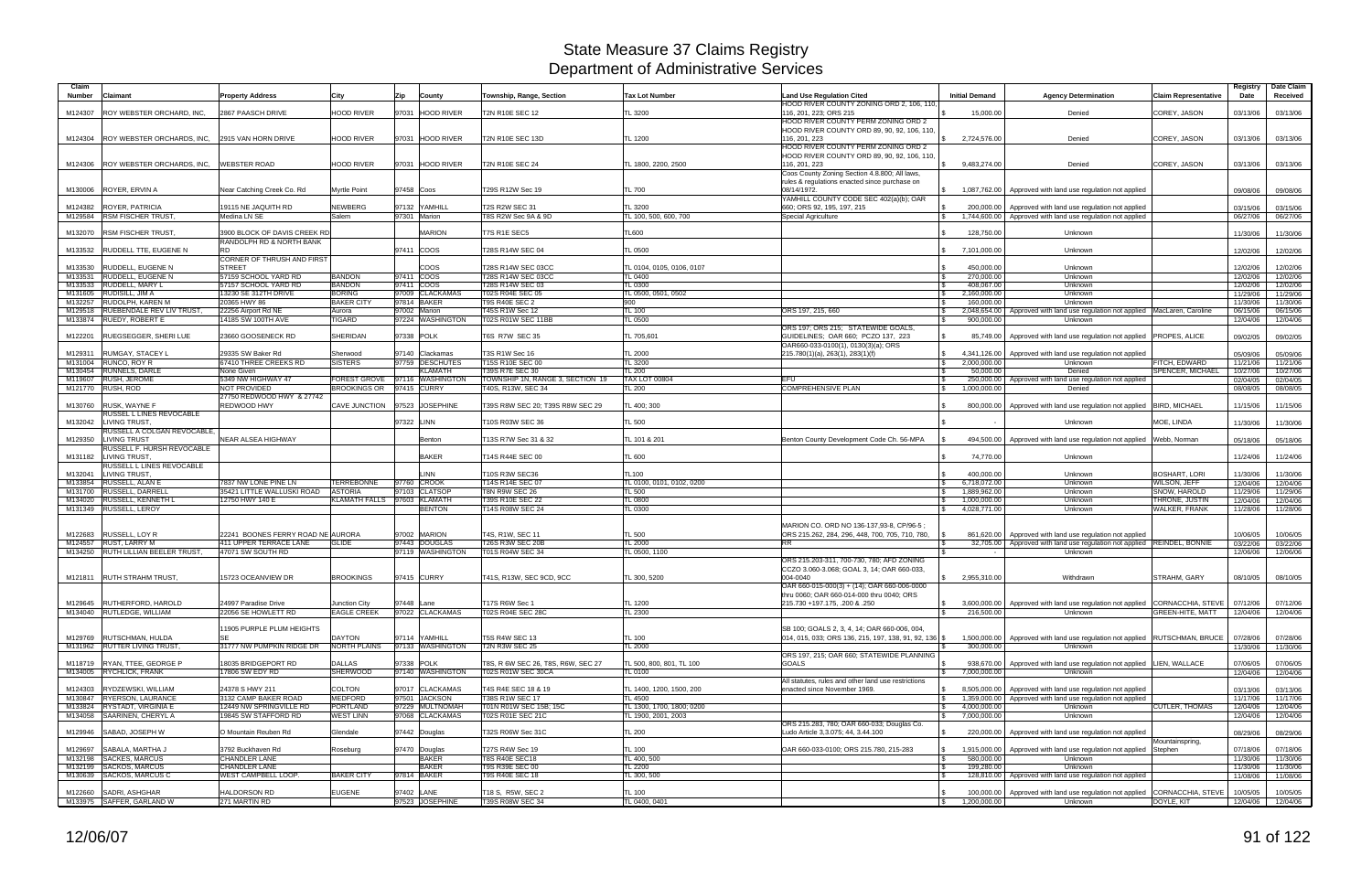| Claim              |                                                           |                                                     |                                 |            |                                       |                                                |                                                              |                                                  |                                                |                                                                                                                                      |                                         | Registry             | Date Claim           |
|--------------------|-----------------------------------------------------------|-----------------------------------------------------|---------------------------------|------------|---------------------------------------|------------------------------------------------|--------------------------------------------------------------|--------------------------------------------------|------------------------------------------------|--------------------------------------------------------------------------------------------------------------------------------------|-----------------------------------------|----------------------|----------------------|
| <b>Number</b>      | Claimant                                                  | <b>Property Address</b>                             | City                            | Zip        | County                                | <b>Township, Range, Section</b>                | <b>Tax Lot Number</b>                                        | <b>Land Use Regulation Cited</b>                 | <b>Initial Demand</b>                          | <b>Agency Determination</b>                                                                                                          | <b>Claim Representative</b>             | Date                 | Received             |
|                    |                                                           |                                                     |                                 |            |                                       |                                                |                                                              |                                                  |                                                |                                                                                                                                      | <b>BARTHOLOMEW.</b>                     |                      |                      |
| M132149            | SAFLEY, GARY                                              | 12400 HUGHES CREEK RD                               |                                 |            | <b>JACKSON</b>                        | T38 R1E SEC06                                  | TL 100                                                       |                                                  | 4.495.480.00                                   | Unknown                                                                                                                              | <b>MARK</b><br><b>BARTHOLOMEW,</b>      | 11/30/06             | 11/30/06             |
| M132227            | SAFLEY, GARY                                              |                                                     |                                 |            | <b>JACKSON</b>                        | T37S R02W SEC 08                               | 100                                                          |                                                  | 4,495,480.00                                   | Unknown                                                                                                                              | <b>MARK</b>                             | 11/30/06             | 11/30/06             |
|                    |                                                           |                                                     |                                 |            |                                       | TOWNSHIP 2S, RANGE 2EofWM, SECTION             |                                                              |                                                  |                                                |                                                                                                                                      |                                         |                      |                      |
| M118449            | <b>SAFSTROM, DAVID</b>                                    | 15322 S BRUNNER RD                                  | <b>OREGON CITY</b>              |            | 97045 CLACKAMAS                       | 22B                                            | <b>TAX LOT 1900</b>                                          |                                                  | 50,000.00                                      | Approved with land use regulation not applied                                                                                        |                                         | 05/17/05             | 05/17/05             |
|                    | M132346 SAHAGIAN, RICHARD                                 | <b>NONE GIVEN</b><br>31960 & 32380 NW HORNECKER     | <b>SCAPOOSE</b>                 |            | 97056 COLUMBIA                        | T3N R2W SEC 14; SEC 23BB                       | 1800, 1802; 101                                              |                                                  | 340,000.00                                     | Unknown                                                                                                                              |                                         | 11/30/06             | 11/30/06             |
| M133799            | <b>SAHLFELD, CHRISTINE</b>                                | <b>RD</b>                                           | <b>HILLSBORO</b>                |            | 97124 WASHINGTON                      | T01N R03W SEC 25C                              | TL 0100, 0400                                                |                                                  | 1.250.000.00                                   | Unknown                                                                                                                              |                                         | 12/04/06             | 12/04/06             |
|                    | M130774 SAHNOW, BONITA                                    |                                                     |                                 |            | WASHINGTON                            | <b>T1N R4W SEC 17</b>                          | L 1600                                                       |                                                  |                                                | 250,000.00   Approved with land use regulation not applied                                                                           |                                         | 11/15/06             | 11/15/06             |
|                    |                                                           | Near NW Gales Creek Rd                              |                                 |            |                                       |                                                |                                                              | SB 100; ORS 92, 215, 227, 526, 527; OAR 629      |                                                |                                                                                                                                      |                                         |                      |                      |
| M124867<br>M118402 | <b>SAHNOW, BONITA R</b><br>SAHR, DOROTHY                  | 26193 S KINZY ROAD                                  | Forest Grove<br><b>ESTACADA</b> |            | 97116 Washington<br>97023 CLACKAMAS   | T1N R4W Sec 17<br>T4S, R4E, SEC 04             | L 1401<br>TL 02301                                           | ORS 215.243; COUNTY CLACKAMAS 401.03             | 200.000.00<br>l \$                             | Denied<br>150,000.00   Approved with land use regulation not applied                                                                 |                                         | 04/11/06<br>05/09/05 | 04/11/06<br>05/09/05 |
|                    | M130169 SAKAMOTO, KATSUMI                                 | 3525 Ehrch Hill Dr                                  | <b>Hood River</b>               |            | 97031 Hood River                      | <b>T2N R10E SEC 26B</b>                        | L 100, 404                                                   | <b>ORS 215</b>                                   | -S                                             | 2,800,000.00   Approved with land use regulation not applied                                                                         |                                         | 10/02/06             | 10/02/06             |
|                    |                                                           |                                                     |                                 |            |                                       |                                                |                                                              |                                                  |                                                |                                                                                                                                      | <b>ZUPANCIC GROUP</b>                   |                      |                      |
| M132326            | SAKSCHEWSKI, GERALD                                       |                                                     |                                 |            | <b>CURRY</b>                          | T35S, R14W SEC 20                              | TL 2703, 2804                                                |                                                  | 7,200,000.00                                   | Unknown                                                                                                                              | INC, THE                                | 11/30/06             | 11/30/06             |
| M132326            | SAKSCHEWSKI, GERALD                                       |                                                     |                                 |            | <b>CURRY</b>                          | T35S, R14W SEC 20                              | TL 2703, 2804                                                |                                                  | 7,200,000.00                                   | Unknown                                                                                                                              | <b>RATHBONE ESQ.</b><br><b>CONI</b>     | 11/30/06             | 11/30/06             |
|                    |                                                           |                                                     |                                 |            |                                       |                                                |                                                              |                                                  |                                                |                                                                                                                                      | MATHENY,                                |                      |                      |
| M131623            | <b>SALEM GOLF CLUB</b>                                    | 1250 MAPLE GLEN LANE SOUTH SALEM                    |                                 |            | 97302 MARION                          | T07S R03W SEC 33CA                             | TL 0500                                                      |                                                  | 2,757,000.00                                   | Unknown                                                                                                                              | <b>CHRISTOPHER</b>                      | 11/29/06             | 11/29/06             |
|                    | M133391 SALING, RICHARD E                                 | <b>NOT SPECIFIED</b>                                |                                 |            | coos                                  | T24S R11W SEC 32                               | TL 0200, 0203                                                |                                                  | 4,000,000.00<br><b>S</b>                       | Unknown                                                                                                                              |                                         | 12/02/06             | 12/02/06             |
| M133888            | SALISBURY FAMILY LIVING TRUST, 91918 AKERSTEDT RD         |                                                     | <b>ASTORIA</b>                  |            | 97103 CLATSOP                         | T08N R08W SEC 23                               | TL 0300, 0608                                                |                                                  | 500,000.00                                     | Unknown                                                                                                                              | <b>AUTIO. MICHAEL</b>                   | 12/04/06             | 12/04/06             |
|                    |                                                           |                                                     |                                 |            |                                       | TOWNSHIP 6 S RANGE 3 W OF THE WM               |                                                              | OAR 660-33-135, OAR 660.33-020 OAR 660-33-       |                                                |                                                                                                                                      |                                         |                      |                      |
| M119362            | SALITURO, DEBBIE                                          | <b>NOT PROVIDED</b>                                 | <b>SALEM</b>                    |            | 97304 POLK                            | <b>SECTION 19</b>                              |                                                              | 130                                              |                                                | Approved with land use regulation not applied                                                                                        |                                         | 01/19/05             | 01/19/05             |
| M133642            | <b>SALMONSON, YVONNE</b>                                  | 11542 FELLER RD                                     | <b>HUBBARD</b>                  |            | 97032 MARION                          | T04S R01W SEC 21C                              | $L$ 1100                                                     |                                                  | 367,000.00<br>l \$                             | Unknown                                                                                                                              |                                         | 12/04/06             | 12/04/06             |
| M133232            | SALMONY TTEE, LAWRENCE D                                  | 87284 TERRITORIAL RD                                | <b>/ENETA</b>                   |            | 97487 LANE                            | T18S R06W SEC 12                               | TL 0100, 0300                                                |                                                  | 1,900,000.00<br>l \$                           | Unknown                                                                                                                              |                                         | 12/01/06             | 12/01/06             |
|                    | M122531 SALTMARSH, RONALD T                               |                                                     |                                 |            | Clackamas                             | TS3s, R2e, S36                                 | L: 401.402                                                   | EFU; ORS 215; OAR 660-33                         | <b>S</b>                                       | 1,150,000.00 Approved with land use regulation not applied                                                                           |                                         | 09/29/05             | 09/29/05             |
| M131099            | SALTMARSH, RONALD T                                       |                                                     |                                 |            | <b>CLACKAMAS</b>                      | T03S R02E SEC 36                               | TL 0401, 0402                                                |                                                  |                                                | 1,150,000.00 Approved with land use regulation not applied BOWERMAN, DONALD                                                          |                                         | 11/22/06             | 11/22/06             |
|                    |                                                           |                                                     |                                 |            |                                       |                                                |                                                              |                                                  |                                                |                                                                                                                                      |                                         |                      |                      |
| M134035            | SAND, LELAND D                                            | 513 LOWER GARDEN VALLEY RD ROSEBURG                 |                                 |            | 97470 DOUGLAS                         | T26S R06W SEC 18; 19                           | TL 0600; 0600                                                |                                                  | 2,320,000.00                                   | Unknown                                                                                                                              |                                         | 12/04/06             | 12/04/06             |
|                    | M130642 SANDAHL, BROOKE                                   |                                                     |                                 |            | <b>JEFFERSON</b>                      | T13S R13E SEC 30                               | $L_{204}$                                                    |                                                  | 150,000.00                                     | Denied                                                                                                                               |                                         | 11/09/06             | 11/09/06             |
|                    |                                                           |                                                     |                                 |            |                                       |                                                |                                                              | CLACKAMAS COUNTY ZONING; STATEWIDE               |                                                |                                                                                                                                      |                                         |                      |                      |
| M118707            | SANDELIE GOLF CLUB INC.<br>M132676 SANDELIE GOLF CLUB INC | NOT PROVIDED<br><b>NOT PROVIDED</b>                 |                                 |            | <b>CLACKAMAS</b><br><b>CLACKAMAS</b>  | T3S, R1E, SEC 16<br><b>T3S R1E SEC 16</b>      | TL 400<br>L 400                                              | <b>PLANNING GOALS</b>                            | 264,762.00<br>18.555.986.00<br>$\mathbb{S}$    | Approved with land use regulation not applied                                                                                        | NORDGREN, ALFRED<br>PINKSTAFF, JOHN     | 07/05/05             | 07/05/05             |
|                    |                                                           |                                                     |                                 |            |                                       |                                                |                                                              | County Rural Land Development Code Sect.         |                                                | Unknown                                                                                                                              |                                         | 12/01/06             | 12/01/06             |
|                    |                                                           |                                                     |                                 |            |                                       |                                                |                                                              | 61.060.B; OAR 660-004-0040; Goal 14              |                                                |                                                                                                                                      |                                         |                      |                      |
| M130088            | <b>SANDERS, THOMAS L</b>                                  | 5395 New Hope Rd                                    | Grants Pass                     |            | 97527 Josephine                       | T37S R6W Sec 12C                               | TL 1500                                                      |                                                  | 163,260.00                                     | Denied                                                                                                                               |                                         | 09/21/06             | 09/21/06             |
|                    | M130624 SANDERS, WILLIAM C                                |                                                     | <b>MCMINNVILLE</b>              |            | 97128 YAMHILL                         | <b>T4S R5W SEC 10</b>                          | TL 500                                                       |                                                  | <b>S</b>                                       | 12,832,774.00   Approved with land use regulation not applied   HARRELL, CHARLES                                                     |                                         | 11/08/06             | 11/08/06             |
|                    |                                                           |                                                     |                                 |            |                                       |                                                |                                                              |                                                  |                                                |                                                                                                                                      |                                         |                      |                      |
| M133010            | SANDERSON TRUSTEE, PRISCILLA 13920 SW BELL RD             |                                                     | <b>SHERWOOD</b>                 |            | 97140 CLACKAMAS                       | T03S R01W SEC 21                               | TL 1501                                                      |                                                  | 550,000.00                                     | Unknown                                                                                                                              |                                         | 12/01/06             | 12/01/06             |
|                    | M131839 SANDNER, JAMES A                                  |                                                     | <b>STAYTON</b>                  | 97383 LINN |                                       | <b>T9S R1W SEC 23</b>                          | $-L$ 301                                                     |                                                  | 2,125,309.00<br>$\mathcal{L}$                  | Unknown                                                                                                                              | <b>WALKER, FRANK</b>                    | 11/30/06             | 11/30/06             |
| M131982            | SANDNER, JAMES A                                          | 41236 KINGSTON - JORDAN<br>ROAD SE                  | <b>STAYTON</b>                  | 97383 LINN |                                       | <b>T9S R1W SEC 23</b>                          | TL 300                                                       |                                                  | 4,306,805.00                                   | Unknown                                                                                                                              | WALKER, FRANK                           | 11/30/06             | 11/30/06             |
| M130933            | SANDNER, JOHN D                                           | <b>SANDER DR</b>                                    |                                 |            | <b>LINN</b>                           | <b>T9S R1W SEC 26</b>                          | L 400                                                        |                                                  |                                                | 42,470.00   Approved with land use regulation not applied   LIEN, WALLACE                                                            |                                         | 11/20/06             | 11/20/06             |
| M120176            | SANDOVAL, MANUEL A                                        | 25313 S HWY 213                                     | <b>MULINO</b>                   |            | 97042 CLACKAMAS                       | TOWNSHIP 4S, RANGE 2E, SECTION 08              | TAX LOT 700                                                  | OAR 660-004-0040 (7)(a)                          |                                                | 540,000.00   Approved with land use regulation not applied                                                                           |                                         | 03/16/05             | 03/16/05             |
| M132304            | <b>SANDSTROM, HELEN</b>                                   | <b>SW SANDSTROM RD</b>                              | <b>GASTON</b>                   |            | 97119 WASHINGTON                      | T01S R03W SEC 19                               | TL 0800                                                      |                                                  | 2,616,500.00<br><b>S</b>                       | Unknown                                                                                                                              | <b>EVERS, ERIN</b>                      | 11/30/06             | 11/30/06             |
| M132305            | <b>SANDSTROM, HELEN</b>                                   |                                                     |                                 |            | <b>WASHINGTON</b>                     | <b>T1S R3W SEC 19</b>                          | 2000                                                         |                                                  | $\sqrt{S}$<br>219,500.00                       | Unknown                                                                                                                              | <b>EVERS, ERIN</b>                      | 11/30/06             | 11/30/06             |
| M132306            | <b>SANDSTROM, HELEN</b>                                   |                                                     |                                 |            | <b>WASHINGTON</b>                     | <b>T1S R3W SEC 19</b>                          | 400                                                          |                                                  | 6.286.000.00<br>l \$                           | Unknown                                                                                                                              | <b>EVERS, ERIN</b>                      | 11/30/06             | 11/30/06             |
| M131950            | <b>SANDSTROM, JON L</b>                                   |                                                     |                                 |            | <b>CLACKAMAS</b><br>97140 Washington  | <b>T02S R04E SEC 25</b>                        | $-L$ 1600                                                    |                                                  | 8.865.000.00<br>l \$                           | <b>Unknown</b>                                                                                                                       |                                         | 11/30/06             | 11/30/06             |
| M129303<br>M132300 | <b>SANTESSON, CAROL</b><br>SANTORO, JOSEPH                | 21540 SW Aebischer Rd                               | Sherwood                        |            | WASHINGTON                            | <b>T2S R2W Sec 26</b><br><b>T1S R2W SEC 23</b> | <b>TL 1302</b><br>2900                                       | Farm dwelling standard 344-4.2B; 430-37.2A,B     | 16,500,000.00                                  | 400,000.00 Approved with land use regulation not applied<br>Unknown                                                                  | Harker, Kevin<br><b>EVERS, ERIN</b>     | 05/08/06<br>11/30/06 | 05/08/06<br>11/30/06 |
| M131097            | <b>SANTOS RANCH INC.</b>                                  |                                                     |                                 |            | <b>DOUGLAS</b>                        | T26S R04W SEC 12; 13; 14A                      | TL 0101: 0400: 0100                                          |                                                  | 400,000.00<br>l \$                             | Denied                                                                                                                               | <b>SANTOS, PAUL</b>                     | 11/22/06             | 11/22/06             |
|                    | M131083 SANTOS RANCHES INC                                | <b>16988 NORTH BANK ROAD</b>                        | <b>ROSEBURG</b>                 |            | 97470 DOUGLAS                         | T26S R4W SEC 11, 14                            | <b>TL 101</b>                                                |                                                  | 5,250,000.00<br>l \$                           | Unknown                                                                                                                              | <b>SANTOS, PAUL</b>                     | 11/22/06             | 11/22/06             |
|                    | M132797 SAPAUGH, DONALD J                                 | 42174 FISH HATCHERY DR                              | SCIO                            | 97374 LINN |                                       | <b>T11S R1E SEC 7</b>                          | 805                                                          |                                                  | 197,000.00                                     | Unknown                                                                                                                              |                                         | 12/01/06             | 12/01/06             |
|                    | M118691 SAPP, ROGAN K                                     | 14366 - 24430 HAZEL GLEN RD ALSEA                   |                                 |            | 97324 BENTON                          | T15S, R 8W, SEC 4                              | $L_{200}$                                                    | ORS 92, 105, 197, 215; OAR 660                   |                                                | 400,000.00   Approved with land use regulation not applied STOVALL, GEORGE                                                           |                                         | 06/28/05             | 06/28/05             |
|                    | M118595 SARDON INC.                                       | <b>KRUGER ROAD</b>                                  | <b>SHERWOOD</b>                 |            | 97140 WASHINGTON                      | T <sub>2</sub> S R <sub>2</sub> W SEC 36       | TL 1000                                                      | ORS 215.700 (2), 215.710 (2)                     | $\sqrt{3}$                                     | 7,000,000,00 Approved with land use regulation not applied                                                                           |                                         | 06/13/05             | 06/13/05             |
|                    | M133578 SARTAIN TTE, PHYLLIS J<br>M131710 SARTAIN, DEAN   | <b>NOT SPECIFIED</b><br>NOT PROVIDED                |                                 |            | <b>BENTON</b><br><b>BENTON</b>        | T11S R06W SEC 30<br>T11S R06W SEC 30           | TL 1100<br>$L$ 1100                                          |                                                  | 180,000.00<br>l \$<br>180,000.00<br>$\sqrt{3}$ | Unknown<br>Unknown                                                                                                                   | JOHNSON, LAURA<br><b>JOHNSON, LAURA</b> | 12/02/06<br>11/29/06 | 12/02/06             |
|                    | M122789 SATTERLEE, DOYLE                                  | 720 NW GLASS DR                                     | <b>MADRAS</b>                   |            | 97741 JEFFERSON                       | T11S R13E SEC 03                               | $TL$ 112                                                     | ORS 197,215; OAR 660-33                          | l \$                                           | 296,365.00 Approved with land use regulation not applied                                                                             |                                         | 10/13/05             | 11/29/06<br>10/13/05 |
|                    | M131180 SATTERLEE, MILTON E                               | 7269 NORTH ADAMS DRIVE                              | <b>MADRAS</b>                   |            | 97741 JEFFERSON                       | T9S R13E SEC 36                                | L 500                                                        |                                                  | 500,000.00                                     | Unknown                                                                                                                              | SUMNER, PAUL                            | 11/24/06             | 11/24/06             |
|                    |                                                           |                                                     |                                 |            |                                       |                                                |                                                              |                                                  |                                                |                                                                                                                                      |                                         |                      |                      |
|                    |                                                           |                                                     |                                 |            |                                       | T 1S R2W SEC16; T 1S R2W SEC17; T              | TL 100-110; TL 1201 1202; TL 100, 1100, 1101                 |                                                  |                                                |                                                                                                                                      |                                         |                      |                      |
|                    | M132879 SAUNDERS JR, WILLIAM W                            |                                                     |                                 |            | 97123 WASHINGTON                      | 1S R2W SEC20: T1S R2W SEC21                    | TL 1501, 1601                                                |                                                  | 65,870,549.00<br>$\mathbb{R}$                  | Unknown                                                                                                                              |                                         | 12/01/06             | 12/01/06             |
|                    | M133081 SAUNDERS, DARLENE G`<br>M129992 SAUNDERS, DAVID C | 19457 SW McCormick Hill Rd                          | Hillsboro                       |            | <b>JACKSON</b><br>97123 Washington    | T39S R01E SEC 12: 13A: 13B<br>T2S R3W Sec 24   | TL 0802, 0804, 1000, 1100, 1103; 0200; 0100<br><b>TL 206</b> | Small woodlands deferral, Farm use.              | 1,850,000.00<br>$\mathbb{S}$<br>l \$           | Unknown<br>850,000.00 Approved with land use regulation not applied                                                                  |                                         | 12/01/06<br>09/07/06 | 12/01/06<br>09/07/06 |
|                    | M134364 SAUNDERS, GARY                                    | NOT SPECIFIED                                       |                                 |            | <b>JOSEPHINE</b>                      | <b>T37S R06W SEC 25</b>                        | TL 0205                                                      |                                                  |                                                | Unknown                                                                                                                              |                                         | 05/07/07             | 05/07/07             |
|                    |                                                           |                                                     |                                 |            |                                       |                                                |                                                              | WASHINGTON COUNTY ZONING ORDINANCE               |                                                |                                                                                                                                      |                                         |                      |                      |
|                    |                                                           |                                                     |                                 |            |                                       |                                                |                                                              | AF-20; ALL APPLICABLE STATE STATUTES;            |                                                |                                                                                                                                      |                                         |                      |                      |
|                    |                                                           |                                                     |                                 |            |                                       |                                                |                                                              | STATEWIDE PLANNING GOALS:                        |                                                |                                                                                                                                      |                                         |                      |                      |
|                    | M121623 SAUNDERS, JOHN                                    | 39152 SW FERN HILL RD                               | <b>CORNELIUS</b>                |            | 97113 WASHINGTON                      | T1S, R3W, SEC 17                               | TL 400                                                       | ADMINISTRATIVE RULES                             |                                                | 403,450.00 Approved with land use regulation not applied                                                                             |                                         | 07/28/05             | 07/28/05             |
|                    | M122833 SAUNDERS, MARK                                    | 17090 WILLIAMS HWY                                  | <b>WILLIAMS</b>                 |            | 97544 JOSEPHINE                       | T38, R5, SEC 14; T38, R5, SEC 23               | TL 1300; TL 101                                              | <b>EFU</b>                                       |                                                | 440,000.00 Approved with land use regulation not applied                                                                             |                                         | 10/17/05             | 10/17/05             |
|                    | M118480 SAUNDERS, WADE S<br>M124826 SAUNDERS, WALTER S    | NOT PROVIDED<br>1 MILE WEST OF SPARTA LANE RICHLAND |                                 |            | <b>BAKER</b><br>97870 BAKER           | T8, R45E, SEC 3<br>T8S R45E SEC 31             | TL400<br>TL 3300, 3400                                       | 215-720,740,802<br>OAR 660-33(130)(165); HB 3661 | $\sqrt{S}$<br>$\sqrt{S}$                       | 60,000.00 Approved with land use regulation not applied<br>250,000.00   Approved with land use regulation not applied SCHMEITS, A.J. |                                         | 05/20/05<br>04/07/06 | 05/20/05<br>04/07/06 |
|                    | SAWTELL FAMILY REVOCABALE                                 |                                                     |                                 |            |                                       |                                                |                                                              |                                                  |                                                |                                                                                                                                      |                                         |                      |                      |
| M130230 TRUST.     |                                                           | 14473 S HERMAN RD                                   | <b>MOLALLA</b>                  |            | 97038 CLACKAMAS                       | <b>T5S R2E SEC 21</b>                          | TL 1600                                                      | EFU                                              | $\mathbb{R}$                                   | 500,000.00   Approved with land use regulation not applied   Bell, Loren                                                             |                                         | 10/06/06             | 10/06/06             |
|                    | SAWTELL FAMILY REVOCABLE                                  |                                                     |                                 |            |                                       |                                                |                                                              |                                                  |                                                |                                                                                                                                      |                                         |                      |                      |
|                    | M130229 LIVING TRUST,                                     | 14473 S Herman Rd                                   | Milalla                         |            | 97038 Clackamas                       | <b>T5S R2E SEC 28</b>                          | <b>TL 200</b>                                                | EFU                                              |                                                | 310,000.00 Approved with land use regulation not applied Bell, Loren                                                                 |                                         | 10/06/06             | 10/06/06             |
|                    | M130395 SAWTELL, JOSEPH O                                 |                                                     |                                 |            | <b>CLACKAMAS</b>                      | T3S R2E SEC22A                                 | $-L$ 1500                                                    |                                                  |                                                | - Approved with land use regulation not applied                                                                                      |                                         | 10/24/06             | 10/24/06             |
|                    | M122365 SAWYER, ELLEN<br>M130255 SAWYER, ELLEN            | OFF HWY 35 NEAR HILLCREST<br>3615 THOMSEN RD        | <b>HOOD RIVER</b>               |            | <b>HOOD RIVER</b><br>97031 HOOD RIVER | <b>T1N R10E SEC 10</b><br>T1N R10E SEC10       | TL 1800                                                      | HR CO ORD 63,106                                 | $\sqrt{S}$                                     | 9,204,750.00 Approved with land use regulation not applied                                                                           |                                         | 09/15/05             | 09/15/05             |
|                    |                                                           |                                                     |                                 |            |                                       |                                                | TL1800                                                       |                                                  | $\sqrt{S}$                                     | 9,204,750.00 Approved with land use regulation not applied                                                                           |                                         | 10/11/06             | 10/11/06             |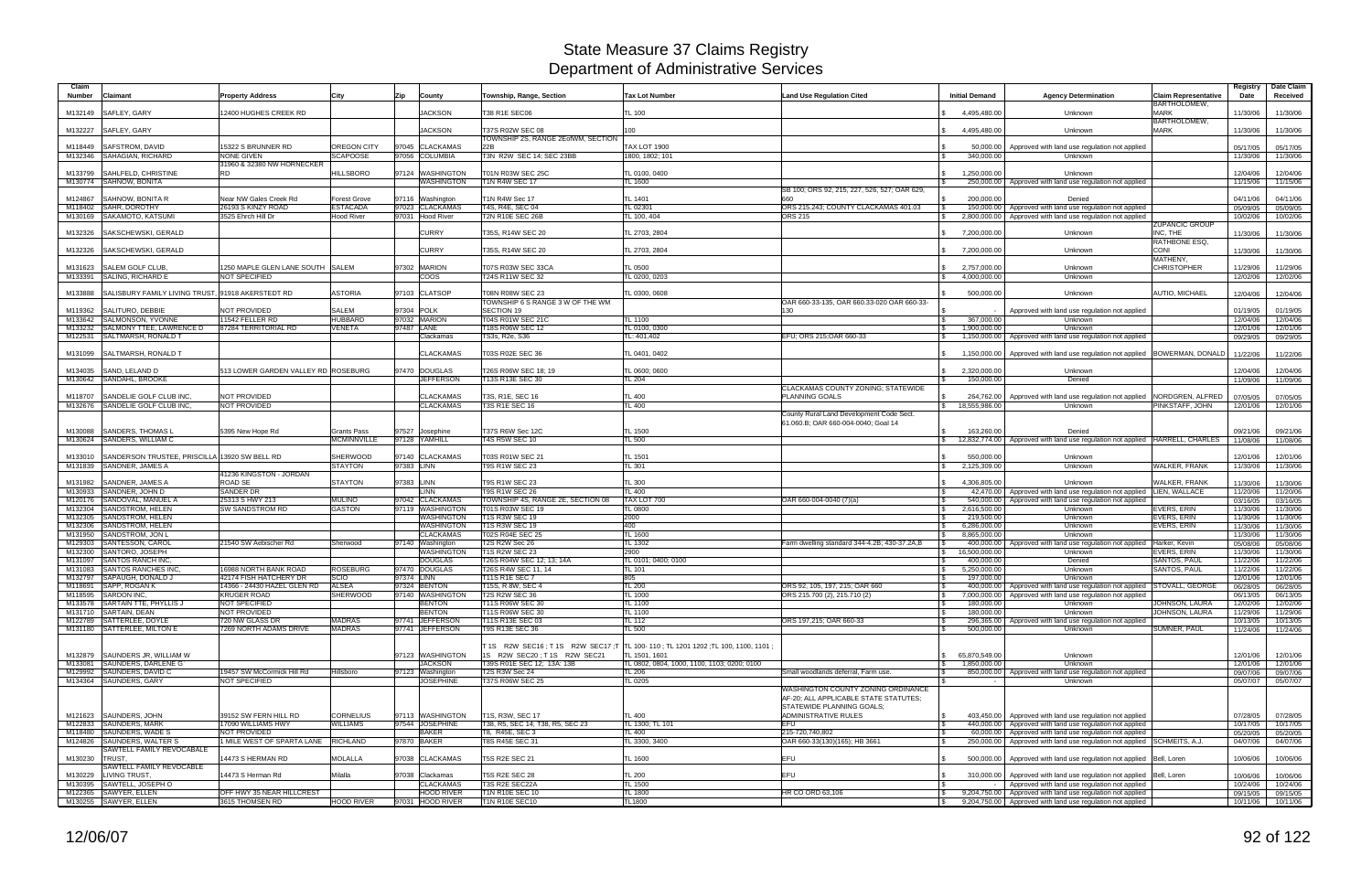| Claim<br>Number    | Claimant                                               | <b>Property Address</b>                                   | City                          | Zip        | County                               | <b>Township, Range, Section</b>                       | <b>Tax Lot Number</b>                    | <b>Land Use Regulation Cited</b>                                                                 | <b>Initial Demand</b>               | <b>Agency Determination</b>                                                                                                        | Claim Representative                 | Registry<br>Date     | Date Claim<br>Received |
|--------------------|--------------------------------------------------------|-----------------------------------------------------------|-------------------------------|------------|--------------------------------------|-------------------------------------------------------|------------------------------------------|--------------------------------------------------------------------------------------------------|-------------------------------------|------------------------------------------------------------------------------------------------------------------------------------|--------------------------------------|----------------------|------------------------|
|                    |                                                        |                                                           |                               |            |                                      |                                                       |                                          |                                                                                                  |                                     |                                                                                                                                    |                                      |                      |                        |
|                    |                                                        |                                                           |                               |            |                                      |                                                       |                                          | MCRZO 136.010, 136.050(a), 136.060 (a)(b)<br>136.090(a)(b) except (b)(4), and (c); Marion County |                                     |                                                                                                                                    |                                      |                      |                        |
| M122465            | SAWYER, LOREN T                                        | 845 MARION RD SE                                          | TURNER                        |            | 97392 MARION                         | T8S R2W SEC 33 B AND 33 BA                            | TL 2200 and 500                          | Comprehensive Plan Agricultural Policies 2-5 and 9   \$                                          |                                     | 78,799.00   Approved with land use regulation not applied Webb, Norman                                                             |                                      | 09/23/05             | 09/23/05               |
|                    | SB NICOLL JR REVOCABLE LIVING                          |                                                           | <b>GRANDE RONDE</b>           |            | <b>POLK</b>                          |                                                       |                                          |                                                                                                  |                                     |                                                                                                                                    |                                      |                      |                        |
| M132486            | TRUST<br>SB NICOLL REVOCABLE LIVING                    | APPRX. 1900 FEET EAST OF                                  |                               |            |                                      | T6S R7W SEC 5                                         | TL 100                                   |                                                                                                  | 1,170,630.00                        | Unknown                                                                                                                            | NICOLL, BURTON                       | 11/09/06             | 11/09/06               |
| M132485            | TRUST,                                                 | <b>HEBO ROAD</b>                                          | <b>GRAND RONDE</b>            |            | YAMHILL                              | T6S R7W SEC 5                                         | TL 300                                   |                                                                                                  | 997,203.00                          | Unknown                                                                                                                            | NICOLL, BURTON                       | 11/09/06             | 11/09/06               |
| M131949<br>M131989 | SCENIC FRUIT COMPANY,<br>SCENIC FRUIT COMPANY,         | 7510 SE ALTMAN RD                                         |                               |            | <b>CLACKAMAS</b><br><b>MULTNOMAH</b> | T2S R5E SEC 29; 30; 31<br>T1S R4E SEC 21C             | 500, 600, 700; 1600; 100<br><b>TL100</b> |                                                                                                  | 26,075,508.00<br>\$<br>3,783,495.00 | Unknown<br>Unknown                                                                                                                 | CHEYNE, JOHN                         | 11/30/06<br>11/30/06 | 11/30/06<br>11/30/06   |
| M122151            | SCETTRINI, JOSEPH C                                    | 56750 SW Hebo Rd                                          | <b>Grand Ronde</b>            |            | 97347 Yamhill                        | TS5s, R8w, S32                                        | TL100                                    | Not Provided                                                                                     | 100,000.00                          | Denied                                                                                                                             |                                      | 07/29/05             | 07/29/05               |
| M134261            | <b>SCHAAD, GORDON B</b>                                | 62601 LEFFEL RD                                           | <b>LA GRANDE</b>              |            | 97850 UNION<br>97381 MARION          | T02S R38E SEC 28; 33B                                 | FL 2600; 0400, 0500                      |                                                                                                  | 768,300.00                          | Unknown                                                                                                                            | RICKER, JONEL                        | 12/11/06             | 12/11/06               |
| M131627            | SCHAAP, LYNN                                           | 6242 SCISM ROAD N.E.                                      | <b>SILVERTON</b>              |            |                                      | T06S R01W SEC 30C                                     | TL 0500                                  | -S                                                                                               | 90,713.00                           | Unknown                                                                                                                            | LIEN, WALLACE<br><b>RATHBONE ESQ</b> | 11/29/06             | 11/29/06               |
| M131719            | <b>SCHABER TRUSTEE, LEE W</b>                          |                                                           |                               |            | <b>CLACKAMAS</b>                     | T02S R01E SEC20D                                      | TL 0600, 0602, 0900, 1000                |                                                                                                  | \$ 17,640,000.00                    | Unknown                                                                                                                            | <b>CONI</b>                          | 11/29/06             | 11/29/06               |
| M131719            | SCHABER TRUSTEE, LEE W                                 |                                                           |                               |            | <b>CLACKAMAS</b>                     | T02S R01E SEC20D                                      | TL 0600, 0602, 0900, 1000                |                                                                                                  | 17,640,000.00                       | Unknown                                                                                                                            | <b>ZUPANCIC GROUP</b><br>INC. THE    | 11/29/06             | 11/29/06               |
| M132107            | <b>SCHABER, CARL</b>                                   |                                                           |                               |            | <b>CLACKAMAS</b>                     | T2S R1E SEC20; T2S R1E SEC29                          | <b>L100; TL300</b>                       |                                                                                                  | 4,852,030.00                        | Unknown                                                                                                                            | <b>HELLBERG, MICHAEL</b>             | 11/30/06             | 11/30/06               |
| M130562            | <b>SCHAEFER, RICHARD D</b>                             | 8605 OLNEY ST SE                                          | SALEM                         |            | 97301 MARION                         | <b>T8S R2W SEC 25B</b>                                | <b>TL 300</b>                            | \$                                                                                               |                                     | 467,000.00   Approved with land use regulation not applied                                                                         |                                      | 11/03/06             | 11/03/06               |
| M132755            | SCHAFER REV LIV TRUST.<br>DONALD WE GLENDA J           | 14751 SE 262ND AVE                                        | <b>BORING</b>                 |            | 97009 CLACKAMAS                      | T02S R03W SEC 11                                      | TL 0201, 0210, 0281, 0291                |                                                                                                  | 450,000.00                          | Unknown                                                                                                                            | SHEPARD, GARY                        | 12/01/06             | 12/01/06               |
|                    |                                                        | <b>DEWDOCK LANE 1 MILE WEST</b>                           |                               |            |                                      |                                                       |                                          |                                                                                                  |                                     |                                                                                                                                    |                                      |                      |                        |
| M119316            | <b>SCHAFFER, JUANITA</b>                               | OF TURNER                                                 | <b>TURNER</b>                 |            | 97392 MARION                         | NOT PROVIDED                                          | <b>TAX LOT R30768</b>                    | MC Ordiance 129                                                                                  | 300,000.00                          | Approved with land use regulation not applied                                                                                      |                                      | 01/14/05             | 01/14/05               |
| M133078            | <b>SCHAMBRON, DUANE A</b>                              | 15684 South THAYER RD                                     | OREGON CITY                   |            | 97045 CLACKAMAS                      | T03S R02E SEC 10A                                     | TL 0100, 0201                            |                                                                                                  | 2,630,590.00                        | Unknown                                                                                                                            | BOWERMAN, DONALD                     | 12/01/06             | 12/01/06               |
| M133596            | <b>SCHANNO, DIXIE</b>                                  | <b>FAX ROAD</b>                                           |                               |            | <b>WASCO</b>                         | T01N R14E SEC 35                                      | <b>TL 5002</b>                           |                                                                                                  | 600,000.00                          | Unknown                                                                                                                            |                                      | 12/04/06             | 12/04/06               |
| M133597<br>M133595 | SCHANNO, DIXIE<br>SCHANNO, PAUL                        | <b>US HWY 197</b><br>82163 DUFUR VALLEY RD                | <b>DUFUR</b>                  |            | WASCO<br>97021 WASCO                 | T02S R13E SEC 11<br>T01S R13E SEC 32; 33              | TL 2500<br>TL 0100; 2400                 |                                                                                                  | 2,000,000.00<br>\$<br>600,000.00    | Unknown<br>Unknown                                                                                                                 |                                      | 12/04/06<br>12/04/06 | 12/04/06<br>12/04/06   |
| M133598            | SCHANNO, PAUL                                          | ROBERTS MARKET ROAD                                       |                               |            | WASCO                                | T01S R15E SEC 02; T01N R15E SEC 35                    | TL 0300; TL 4600                         |                                                                                                  | 400,000.00                          | Unknown                                                                                                                            |                                      | 12/04/06             | 12/04/06               |
| M133599            | <b>SCHANNO, PAUL</b>                                   | <b>ATKISSON ROAD</b>                                      | <b>DUFUR</b>                  |            | 97021 WASCO<br><b>WASCO</b>          | T01S R14E SEC 12<br>T01N R14E SEC 10                  | <b>TL 2200</b>                           |                                                                                                  | 2,400,000.00                        | Unknown                                                                                                                            |                                      | 12/04/06             | 12/04/06               |
| M133600            | <b>SCHANNO, PAUL</b>                                   |                                                           |                               |            |                                      |                                                       | TL 0400                                  |                                                                                                  | 8,400,000.00                        | Unknown                                                                                                                            |                                      | 12/04/06             | 12/04/06               |
| M130154            | <b>SCHAR, EARL</b>                                     | Selah Springs Dr NE                                       |                               |            | 97381 Marion                         | T7S R1W Sec 7                                         | TL 2200                                  | ORS 197, 215; OAR 660; Statewide Planning Goals   \$                                             | 297,880.00                          | Approved with land use regulation not applied LIEN, WALLACE                                                                        |                                      | 09/29/06             | 09/29/06               |
| M125048            | <b>SCHAR, MYRTLE E</b>                                 | 9962 Selah Springs Rd NE                                  | Silverton                     |            | 97381 Marion                         | T7S R1W Sec 7                                         | TL 2000                                  | ORS 197, 215; OAR 660; Statewide Planning Goals   \$                                             | 1,050,378.00                        | Denied                                                                                                                             | LIEN, WALLACE                        | 04/20/06             | 04/20/06               |
| M131440            | <b>SCHAR, MYRTLE E</b>                                 | 9962 SELAH SPRINGS RD NW                                  | <b>SILVERTON</b>              |            | 97381 MARION                         | T07S R01W SEC 7                                       | <b>TL 2000</b>                           |                                                                                                  | 925,918.00                          | Unknown                                                                                                                            | LIEN, WALLACE                        | 11/28/06             | 11/28/06               |
| M133631            | <b>SCHEDEEN, BRINKLEY</b>                              | 17835 SE TICKLE CREEK RD                                  | <b>BORING</b>                 |            | 97009 CLACKAMAS                      | T02S R04E SEC 18                                      | <b>TL 2501</b>                           |                                                                                                  | 3,000,000.00                        | Unknown                                                                                                                            |                                      | 12/02/06             | 12/02/06               |
| M129472            | <b>SCHEDEEN, LUANNE</b>                                |                                                           |                               |            | Clackamas                            | T2S R4E Sec 18                                        | TL 1400, 1490                            | Goal 3 & 4; ORS 215.515, 284; ORS 197.175, 280;<br>OAR 660-006-0027                              | 6,259,000.00                        | Approved with land use regulation not applied                                                                                      |                                      | 06/08/06             | 06/08/06               |
| M131809            | SCHEEFF, LYDON                                         |                                                           |                               |            | <b>CLACKAMAS</b>                     | T2S R3E SEC 30 & 31B                                  | TL 2000 & 100, 1500                      |                                                                                                  | $\mathcal{S}$<br>5,572,112.00       | Unknown                                                                                                                            |                                      | 11/30/06             | 11/30/06               |
| M133297            | <b>SCHEIDT, MICHAEL K</b>                              | 90300 HILL RD                                             | SPRINGFIELD                   | 97478 LANE |                                      | T 17S R02W SEC 04                                     | TL 0914, 0915                            |                                                                                                  | 785,000.00                          | Unknown                                                                                                                            | WATERBURY,<br><b>NORMAN</b>          | 12/01/06             | 12/01/06               |
|                    |                                                        |                                                           |                               |            |                                      |                                                       |                                          | OAR 660-004-0040, 006-0027; ORS 92, 215.700-                                                     |                                     |                                                                                                                                    |                                      |                      |                        |
|                    |                                                        |                                                           |                               |            |                                      |                                                       |                                          | 750, 780; LINCOLN COUNTY ZONING                                                                  |                                     |                                                                                                                                    |                                      |                      |                        |
| M118519            | <b>SCHEINBERG, SAMUEL</b>                              | <b>NOT PROVIDED</b>                                       | <b>INCOLN CITY</b>            |            | LINCOLN                              | T6S, R11W, SEC 36<br>TOWNSHIP 4S, RANGE 4W OF WM,     | TL 900, 1102                             | <b>ORDINANCES</b>                                                                                |                                     | 2,900,387.00 Approved with land use regulation not applied                                                                         | CHAMBERS, JOAN                       | 05/27/05             | 05/27/05               |
|                    | M119870 SCHEIPER, JAMES                                | 11670 SE LOOP ROAD                                        | <b>DAYTON</b>                 |            | 97114 YAMHILL                        | <b>SECTION 24</b>                                     | <b>TAX LOT 2200</b>                      | YAMHILL COUNTY ZOING ORDINANCE 402.03A                                                           |                                     | 150,000.00   Approved with land use regulation not applied                                                                         |                                      | 02/22/05             | 02/22/05               |
|                    |                                                        |                                                           |                               |            |                                      |                                                       |                                          |                                                                                                  |                                     |                                                                                                                                    | <b>BARTHOLOMEW</b>                   |                      |                        |
| M122508            | <b>SCHELIN, GILBERT</b>                                | <b>HWY 234</b>                                            | <b>EAGLE POINT</b>            |            | 97524 JACKSON                        | T35S, R1W, SEC 19B                                    | TL 300                                   | GOALS 3, 4, 5, 11, 14; ORS 92, 195, 197, 215;<br>OAR 660-004, 011, 012, 033, 340-096-0020, 0034  | 200.000.00                          | Approved with land use regulation not applied MARK                                                                                 |                                      | 09/28/05             | 09/28/05               |
|                    | M129429 SCHELL, KENNETH                                | 5460 REEDER RD.                                           | KLAMATH FALLS 97603 KLAMATH   |            |                                      | T39S R10E SEC 17                                      | <b>L</b> 1300                            | ALL LAND USE REGULATIONS AFTER 1962                                                              | $\mathbb{S}$                        | 6,525,000.00 Approved with land use regulation not applied                                                                         |                                      | 05/31/06             | 05/31/06               |
| M129949            | SCHELL, LYNN C                                         | 25320 S BEAVERCREEK RD                                    | <b>BEAVERCREEK</b>            |            | 97004 CLACKAMAS                      | T4S R3E Sec 7                                         | TL 300                                   | ORS 215.705, 780(1)(c); TT-20; OAR 660-<br>$0026(1)(a)$ , $0037(1)$                              | 350,000.00                          | Approved with land use regulation not applied                                                                                      |                                      | 08/30/06             | 08/30/06               |
| M131466            | <b>SCHERER FARMS LLC</b>                               | 88551 WINDHURST                                           | <b>BANDON</b>                 |            | 97411 COOS                           | T29S R14W SEC4; SEC 4                                 | TL 0400; 3400                            | -S                                                                                               | 8,109,982.00                        | Unknown                                                                                                                            | MCINTOSH, EMMETT                     | 11/28/06             | 11/28/06               |
|                    | M130362 SCHERER, GUY                                   |                                                           | <b>BANDON</b>                 |            | 97411 COOS                           | T29S R14W SEC 5                                       | FL 100, 200, 300, 301                    |                                                                                                  |                                     | 1,300,982.00   Approved with land use regulation not applied   MC INTOSH, EMMETT                                                   |                                      | 10/20/06             | 10/20/06               |
|                    | M132899 SCHIENO TTEE, CAROL D                          | 851 HYLO RD SE & 7301<br><b>RAINBOW DR SE</b>             |                               |            | <b>MARION</b>                        | T08S R03W SEC 27A                                     | TL 1600, 2000                            | $\sqrt{3}$                                                                                       |                                     | Unknown                                                                                                                            | MATHENY.<br><b>CHRISTOPHER</b>       | 12/01/06             | 12/01/06               |
|                    | M131558 SCHIFFER JR, EDWIN P H                         | 21311 S UPPER HIGHLAND RD                                 | BEAVERCREEK                   |            | 97004 CLACKAMAS                      | T04S R03E SEC 03                                      | <b>TL 2000</b>                           |                                                                                                  | $\bullet$<br>1,500,000.00           | Unknown                                                                                                                            | <b>VESTIGO, JAMES</b>                | 11/29/06             | 11/29/06               |
|                    | M133814 SCHILLER, ANTONIA P                            | NOT STATED.                                               | KLAMATH                       |            | 97601 KLAMATH                        | T24S R10E SEC 03                                      | TL 0800, 1000                            | ORS 215: OAR 660-033, 004, 011, 012: Goals 3,                                                    | 300,000.00                          | Unknown                                                                                                                            | NAKINSON, JOSEPH                     | 12/04/06             | 12/04/06               |
|                    |                                                        |                                                           |                               |            |                                      |                                                       |                                          | 11, 12, 14; Oregon Highway Plan Mobility                                                         |                                     |                                                                                                                                    |                                      |                      |                        |
|                    | M129370 SCHILLING, JOHN F                              | 22165 Bear Creek Rd                                       | Bend                          |            | 97701 Deschutes                      | T18S R13E Sec 6                                       | TL 500                                   | Standards                                                                                        | 2,500,000.00                        | Approved with land use regulation not applied WHITE, BRUCE                                                                         |                                      | 05/22/06             | 05/22/06               |
|                    | M134313 SCHINDLER, ALICE<br>M118459 SCHINDLER, RONALD  | 18001 SE WALNUT HILL RD                                   | <b>DAYTON</b><br><b>AMITY</b> |            | 97114 YAMHILL<br>97101 YAMHILL       | T05S R03W SEC 14<br>TOWNSHIP 5S, RANGE 4W, SECTION 13 | TL 0100<br><b>TAX LOT 2800</b>           | YAMHILL COUNTY ZONE CODE 402.03(a)                                                               | 104,568.00<br>$\mathcal{S}$         | Unknown<br>400,000.00   Approved with land use regulation not applied GOWELL, WALTER                                               |                                      | 03/30/07<br>05/18/05 | 03/30/07<br>05/18/05   |
|                    |                                                        |                                                           |                               |            |                                      |                                                       |                                          | MCRZO Sec 136; County Agricultural Policies 2, 4,                                                |                                     |                                                                                                                                    |                                      |                      |                        |
|                    | M124933 SCHIPPOREIT, HAROLD<br>M118512 SCHLAHT, LARRY  | 1900 Hamden Lane<br>19959 SE LANGENSAND RD                | Salem<br>SANDY                |            | Marion<br>97055 CLACKAMAS            | T7S R2W Sec 21B<br>T23, R4E, SEC 24D                  | <b>TL 1600</b><br><b>TL 500</b>          | 5.9<br>$EFU - 20$                                                                                | $\mathcal{S}$                       | 100,000.00 Approved with land use regulation not applied VICK, JAMES<br>2,339,420.00 Approved with land use regulation not applied |                                      | 04/14/06<br>05/25/05 | 04/14/06               |
|                    | M131316 SCHLECHTER, CLARENCE                           |                                                           |                               |            | <b>MARION</b>                        | T05S R01W SEC 31                                      | <b>TL 0500</b>                           | -S                                                                                               |                                     | 225,000.00 Approved with land use regulation not applied SCHLECTER, ANTON                                                          |                                      | 11/27/06             | 05/25/05<br>11/27/06   |
|                    | M131317 SCHLECHTER, CLARENCE                           |                                                           |                               |            | <b>MARION</b>                        | T05S R01W SEC 31                                      | TL 1000                                  | $\mathfrak{S}$                                                                                   |                                     | 200,000.00 Approved with land use regulation not applied SCHLECTER, ANTON                                                          |                                      | 11/27/06             | 11/27/06               |
|                    | M129815 SCHLEGEL, JOHN E<br>M130727 SCHLEGEL, ROBERT E | 28665 NW Harrison Rd                                      | Banks<br><b>BANKS</b>         |            | 97106 Washington<br>97116 WASHINGTON | T2N R3W Sec 29<br>T2N R3W SEC21                       | TL 1408<br>TL 602                        | 346-1<br>-S                                                                                      | \$                                  | 200,000.00 Approved with land use regulation not applied<br>1,000,000.00 Approved with land use regulation not applied             |                                      | 08/07/06<br>11/14/06 | 08/07/06<br>11/14/06   |
|                    |                                                        | 17995 SW SCHOLLS SHERWOOD                                 |                               |            |                                      |                                                       |                                          |                                                                                                  |                                     |                                                                                                                                    |                                      |                      |                        |
|                    | M133674 SCHLICHTING, DOROTHY                           | <b>RD</b>                                                 | <b>SHERWOOD</b>               |            | 97140 WASHINGTON                     | T02S R01W SEC 19                                      | TL 200, 300, 500, 700, 701, 400, 507     |                                                                                                  | \$ 180,000,000.00                   | Unknown                                                                                                                            |                                      | 12/04/06             | 12/04/06               |
| M122451            | <b>SCHMAKER, AUDREY M</b>                              | Maplelane Rd(Walker-Mill Rd) to<br><b>Abernathy Creek</b> | Oregon City                   |            | Clackamas                            | T3S R2E SEC 3                                         | TL 201, 101                              | CCZDO section 403,404; Goal 4; ORS<br>215.705,215.720; OAR 660-06-026,027                        |                                     | 1,424,165.00   Approved with land use regulation not applied   Lindquist, Ed                                                       |                                      | 09/23/05             | 09/23/05               |
|                    | M134060 SCHMALE, ARTHUR G                              | 18191 SE TICKLE CREEK RD                                  | <b>BORING</b>                 |            | 97009 CLACKAMAS                      | T02S R04E SEC 17                                      | <b>FL 1400</b>                           |                                                                                                  | $\sqrt{3}$<br>4,100,000.00          | Unknown                                                                                                                            | BLEU, D                              | 12/04/06             | 12/04/06               |
|                    | M133034 SCHMEITS, ALAN J                               | 3510 CEDAR ST                                             | <b>BAKER CITY</b>             |            | 97814 BAKER                          | T09S R40W SEC 9DC                                     | TL 300                                   |                                                                                                  | 425,000.00<br>$\mathbb{S}$          | Unknown                                                                                                                            |                                      | 12/01/06             | 12/01/06               |
|                    | M122910 SCHMELTZER, CONRAD C                           | NORTH SIDE OF KRUGER RD                                   | SHERWOOD                      |            | <b>WASHINGTON</b>                    | <b>T2S R2W SEC 34</b>                                 | <b>TL 700</b>                            | WA CO COMM. DEV. CODE 344,424,430-85; OAR<br>660-015, 033; ORS 197, 215; SB 100, 101.            |                                     | 3,513,350.00   Approved with land use regulation not applied   PINKSTAFF, JOHN                                                     |                                      | 10/24/05             | 10/24/05               |
|                    | M125208 SCHMELTZER, JOHN                               | <b>NEAR SW NEILL ROAD</b>                                 | Newberg                       |            | 97132 Washington                     | T2S R2W Sec 33                                        | <b>TL 700</b>                            | Washington County Dev. Code 340, 342, 344                                                        |                                     | 500,000.00 Approved with land use regulation not applied                                                                           |                                      | 05/03/06             | 05/03/06               |
|                    | M130411 SCHMELTZER, JOHN                               |                                                           |                               |            | <b>WASHINGTON</b>                    | T2S R2W SEC 28                                        | TL 1300                                  |                                                                                                  | $\mathcal{S}$                       | 350,000.00 Approved with land use regulation not applied                                                                           |                                      | 10/25/06             | 10/25/06               |
|                    | M131722 SCHMIDLIN, DOROTHY                             |                                                           |                               |            | Washington                           | T01S R02W SEC 34                                      | TL 1100                                  | $\vert$ \$                                                                                       | 950,000.00                          | Unknown                                                                                                                            | <b>VINCENT, BRUCE</b>                | 11/29/06             | 11/29/06               |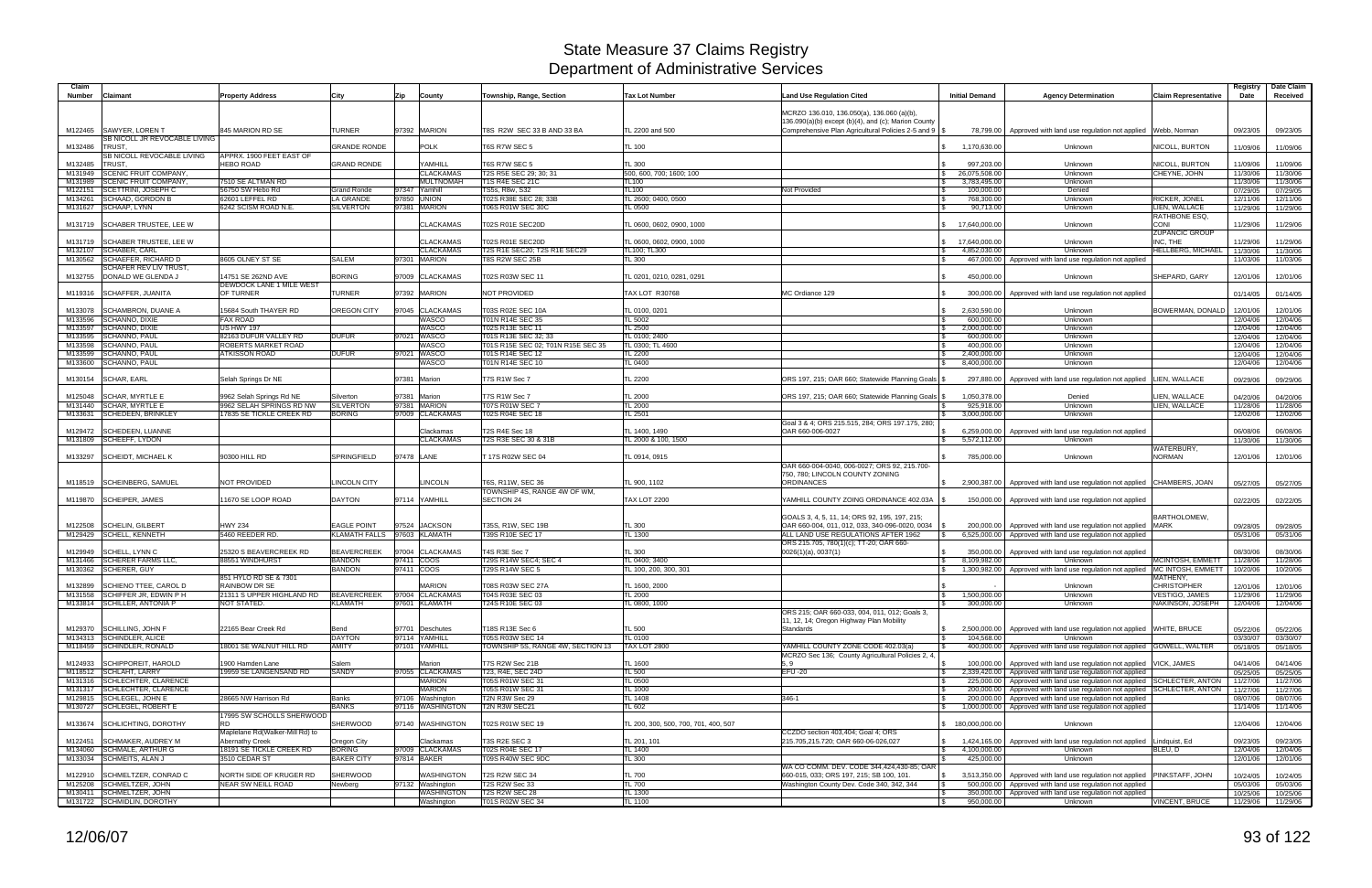| Claim              |                                                                    |                                                 |                                       |                                 |                                                             |                                                                                    |                                                                              |                                             |                                                                                                                        |                                                | Registry             | Date Claim           |
|--------------------|--------------------------------------------------------------------|-------------------------------------------------|---------------------------------------|---------------------------------|-------------------------------------------------------------|------------------------------------------------------------------------------------|------------------------------------------------------------------------------|---------------------------------------------|------------------------------------------------------------------------------------------------------------------------|------------------------------------------------|----------------------|----------------------|
| <b>Number</b>      | Claimant                                                           | <b>Property Address</b>                         | City                                  | Zip<br>County                   | Township, Range, Section                                    | <b>Tax Lot Number</b>                                                              | <b>Land Use Regulation Cited</b>                                             | <b>Initial Demand</b>                       | <b>Agency Determination</b>                                                                                            | <b>Claim Representative</b>                    | Date                 | Received             |
| M131723            | <b>SCHMIDLIN, DOROTHY</b><br><b>SCHMIDLIN, DOROTHY</b>             | <b>SW FARMINGTON RD</b>                         |                                       | Washington<br><b>WASHINGTON</b> | T02S R02W SEC 06<br>T01S R02W SEC 27                        | TL 0500<br>TL 3402                                                                 |                                                                              | 1.050.000.00<br>$\mathcal{S}$               | Unknown<br>Unknown                                                                                                     | <b>VINCENT, BRUCE</b><br><b>VINCENT, BRUCE</b> | 11/29/06             | 11/29/06             |
| M131787<br>M132265 | SCHMIDLIN, DOROTHY                                                 | 24440 SW TILE FLAT RD                           | <b>HILLSBORO</b>                      | 97124 WASHINGTON                | T01S R02W SEC 33                                            | TL 0190, 1400                                                                      |                                                                              | 1,100,000.00<br>9,350,000.00                | Unknown                                                                                                                | VINCENT, BRUCE                                 | 11/29/06<br>11/29/06 | 11/29/06<br>11/29/06 |
| M132249            | SCHMIDLKOEFER, JOSEPH                                              | 4890 NW MARSH RD                                | FOREST GROVE                          | 97116 WASHINGTON                | <b>T1N R3W SEC 21</b>                                       | TL 800, 900                                                                        |                                                                              | 100,000.00<br>$\mathbb{R}$                  | Unknown                                                                                                                |                                                | 11/30/06             | 11/30/06             |
| M133608            | <b>SCHMIDT, ARETA B</b>                                            | 40900 E LARCH MUNTAIN ROAD                      | <b>CORBETT</b>                        | <b>MULTNOMAH</b><br>OR          | T01N R05E SEC 31B                                           | <b>TL 0100</b>                                                                     |                                                                              | 2,100,000.00<br>ISS.                        | Unknown                                                                                                                |                                                | 12/04/06             | 12/04/06             |
|                    |                                                                    |                                                 |                                       |                                 | TOWNSHIP 6 S, RANGE 2 W of WM,                              |                                                                                    |                                                                              |                                             |                                                                                                                        |                                                |                      |                      |
| M118475            | <b>SCHMIDT, ARNOLD N</b>                                           | 8535 RAMBLER DR NE                              | <b>SILVERTON</b>                      | 97381 MARION                    | <b>ISECTION 13</b>                                          | TAX LOT 200, 700 (2 PARCELS)                                                       | <b>EFU</b>                                                                   |                                             | Approved with land use regulation not applied JOLLIFF, JOHN                                                            |                                                | 05/20/05             | 05/20/05             |
|                    | M130196 SCHMIDT, CARL                                              | 7490 Battle Creek Rd SE                         | Salem                                 | 97317 Marion                    | T8S R2W Sec 30                                              | <b>TL 400</b>                                                                      | Comprehensive Land Use Plan SA-Zone                                          | 4,150,000.00<br><b>S</b>                    | Approved with land use regulation not applied                                                                          |                                                | 10/04/06             | 10/04/06             |
|                    | M130159 SCHMIDT, DAVID<br>M130160 SCHMIDT, DAVID                   |                                                 |                                       | Linn<br>Linn                    | T11S R1W Sec 16<br>T11S R1W Sec 16                          | <b>TL 107</b><br><b>TL 103</b>                                                     | <b>EFU</b><br><b>EFU</b>                                                     | 135.000.00<br>IS.<br>135,000.00             | Approved with land use regulation not applied<br>Approved with land use regulation not applied                         |                                                | 10/02/06<br>10/02/06 | 10/02/06<br>10/02/06 |
| M130153            | <b>SCHMIDT, DAVID R</b>                                            | Griggs Drive                                    | _ebanon                               | 97355 Linn                      | T11S R1W Sec 16                                             | TL 101                                                                             | <b>EFU</b>                                                                   | 135,000.00                                  | Approved with land use regulation not applied                                                                          |                                                | 09/29/06             | 09/29/06             |
| M134407            | SCHMIDT, EUGENE J                                                  | <b>OLDSVILLE RD</b>                             | <b>MCMINNVILLE</b>                    | 97114 YAMHILL                   | T05S R05W SEC 10                                            | TL 1800                                                                            |                                                                              | 50,000,00                                   | Unknown                                                                                                                | JUSTICE, SAMUE                                 | 06/28/07             | 06/28/07             |
| M131747            | <b>SCHMIDT, GERALD C</b>                                           | <b>NOT SPECIFIED</b>                            |                                       | 97123 WASHINGTON                | T02S R03W SEC 12                                            | <b>TL 2000</b>                                                                     |                                                                              | 25,000,000.00<br>$\mathbb{S}$               | Unknown                                                                                                                | COX. WILLIAM                                   | 11/29/06             | 11/29/06             |
| M131340            | <b>SCHMIDT. JOHN E</b>                                             | 5952 PEAKS VIEW ROAD NE                         |                                       | 97375 MARION                    | T06S R01E SEC 35                                            | <b>TL 1800</b>                                                                     |                                                                              | 320,000.00                                  | Approved with land use regulation not applied HINSVORK, JERRY                                                          |                                                | 11/28/06             | 11/28/06             |
| M132788            | <b>SCHMIDT, JOHN M</b>                                             | 12,400 BLOCK DONALD RD                          |                                       | 97002 MARION                    | T04S R01W SEC 21A                                           | TL 0100, 0700                                                                      |                                                                              | $\mathbf{s}$<br>1,800,000.00                | Unknown                                                                                                                |                                                | 12/01/06             | 12/01/06             |
| M132789            | SCHMIDT, JOHN M                                                    | 19917 GRIM RD NE                                |                                       | 97002 MARION                    | T04S R01W SEC 22D                                           | TL 0600                                                                            |                                                                              | 1,400,000.00                                | Unknown                                                                                                                |                                                | 12/01/06             | 12/01/06             |
| M131540            | <b>SCHMIDT, RONALD</b>                                             | 6600 BLOCK OF SUNNYVIEW RD                      | <b>SALEM</b>                          | 97305 MARION                    | <b>T07S R02W SEC 15C</b>                                    | TL 0200                                                                            |                                                                              | 246,800.00                                  | Unknown                                                                                                                |                                                | 11/29/06             | 11/29/06             |
|                    |                                                                    | 6500 BLOCK OF SUNNYVIEW RD                      |                                       |                                 |                                                             |                                                                                    |                                                                              |                                             |                                                                                                                        |                                                |                      |                      |
| M131541            | <b>SCHMIDT, RONALD</b>                                             |                                                 | <b>SALEM</b>                          | 97305 MARION                    | <b>T07S R02W SEC 15C</b>                                    | TL 0500                                                                            |                                                                              | 246,140.00                                  | Unknown                                                                                                                |                                                | 11/29/06             | 11/29/06             |
| M133894            | <b>SCHMIDT, WALTER R</b>                                           | 39474 GRIGGS DR                                 | <b>EBANON</b>                         | 97355 LINN                      | T11S R01W SEC 17                                            | <b>TL 0500</b>                                                                     |                                                                              | <b>S</b>                                    | Unknown                                                                                                                |                                                | 12/04/06             | 12/04/06             |
| M132657            | <b>SCHMIDT, WILLIAM A</b>                                          | 11670 NE JOHNSON RD                             | <b>CARLTON</b>                        | 97111 YAMHILL                   | <b>T3S R4W SEC 23</b>                                       | <b>TL 300</b>                                                                      |                                                                              | 3,450,000.00<br>$\mathbb{S}$                | Unknown                                                                                                                |                                                | 12/01/06             | 12/01/06             |
| M129617            | <b>SCHMITT, ROBERT</b>                                             | Starr Quarry Rd                                 | Amitv                                 | 97101 Yamhill                   | T5S R4W Sec 10                                              | <b>TL 500</b>                                                                      | EF-80 YCZORD SEc 402.03(A)                                                   | 100,000.00                                  | Approved with land use regulation not applied                                                                          |                                                | 07/03/06             | 07/03/06             |
|                    | M130637 SCHMITZ, DENIS N                                           | 500 CEDAR BUTTE                                 | <b>TILLAMOOK</b>                      | 97141 TILLAMOOK                 | <b>T1N R8W SEC 25</b>                                       | TL200                                                                              |                                                                              | 750,000.00                                  | Approved with land use regulation not applied                                                                          |                                                | 11/08/06             | 11/08/06             |
| M132677            | SCHMITZ, NORBERT,                                                  | 12153 MT. ANGEL-GERVAIS HWY MT. ANGEL           |                                       | 97362 MARION                    | T6S R1W SEC 4                                               | TL 200, 300, 400, 500                                                              |                                                                              | 3,500,000.00                                | Unknown                                                                                                                | PINKSTAFF, JOHN                                | 12/01/06             | 12/01/06             |
|                    |                                                                    |                                                 |                                       |                                 |                                                             |                                                                                    |                                                                              |                                             |                                                                                                                        |                                                |                      |                      |
| M132734            | <b>SCHNEIDER, DAVID A</b>                                          | off OR Hwy 62, west of Wilson Way White City    |                                       | 97503 JACKSON                   | T36S R01W SEC 16B                                           | <b>TL 1100</b>                                                                     |                                                                              | 100,000.00                                  | Unknown                                                                                                                |                                                | 12/01/06             | 12/01/06             |
|                    |                                                                    |                                                 |                                       |                                 |                                                             |                                                                                    | WILLAMETTE BASIN GROUNDWATER PLAN                                            |                                             |                                                                                                                        |                                                |                      |                      |
| M120295            | <b>SCHNEIDER, DONALD N</b>                                         | 8685 SE 172ND AVENUE                            | <b>BORING</b>                         | 97009 CLACKAMAS                 | TOWNSHIP 1S, RANGE 3E, SECTION 30B                          | TAX LOTS 100, 101                                                                  | <b>RULE</b>                                                                  | 100,000.00                                  | Denied                                                                                                                 |                                                | 03/24/05             | 03/24/05             |
| M133238            | SCHNIEDER, DAVID A                                                 | OFF CRATER LAKE HWY & W OF<br><b>WILSON WAY</b> | <b>WHITE CITY</b>                     | 97503 JACKSON                   | T36S R01W SEC 16B                                           | <b>TL 0500</b>                                                                     |                                                                              | 100.000.00                                  | Unknown                                                                                                                |                                                | 12/01/06             | 12/01/06             |
|                    | M131847 SCHOEN, RUSSELL H                                          |                                                 |                                       | <b>JOSEPHINE</b>                | T37S R6W SEC 12                                             | TL 100, 104, 105, 106                                                              |                                                                              | 2,300,000.00                                | Unknown                                                                                                                |                                                | 11/30/06             | 11/30/06             |
| M130325            | <b>SCHOLL, ROBERT A</b>                                            | None Given                                      | McMinnville                           | 97128 Yamhill                   | T4S R5W Sec 26                                              | <b>TL 1800</b>                                                                     |                                                                              | 7,035,000.00<br>IS.                         | Approved with land use regulation not applied                                                                          |                                                | 10/17/06             | 10/17/06             |
|                    | M131069 SCHONBACHLER, JOSEPH                                       | 21654 ETTLIN LOOP                               | <b>SILVERTON</b>                      | 97375 MARION                    | T7S R2E SEC 6; SEC 6B                                       | TL 400; 0100, 1000                                                                 |                                                                              | $\mathcal{S}$<br>3,000,000.00               | Unknown                                                                                                                | Doyle, Patrick                                 | 11/22/06             | 11/22/06             |
|                    |                                                                    |                                                 |                                       |                                 |                                                             | TL 500                                                                             |                                                                              |                                             |                                                                                                                        |                                                |                      |                      |
| M122686            | <b>SCHONBERGER, VERNON R</b>                                       | S. Forest Ridge Ln                              | <b>Oregon City</b>                    | 97045 Clackamas                 | TS3s, R1e, S12bb                                            |                                                                                    | FU10:GU:OAR660.14-0040                                                       | 4.000.000.00<br>$\mathbb{R}$                | Denied                                                                                                                 |                                                | 10/06/05             | 10/06/05             |
| M121867<br>M133679 | SCHOOF, RALPH<br>SCHOOL DIST 26J (#2C),                            | NEAR POVERTY BEND RD<br><b>151SE MILLER</b>     | <b>DALLAS</b>                         | YAMHILL<br>97338 POLK           | T3S, R4W, SEC 33<br>T07S R05W SEC 33D; 33DB                 | TL 500<br>TL 0800; 5800                                                            | EF-80                                                                        | $\mathbf{s}$<br>450,000.00<br>5,580,524.00  | Approved with land use regulation not applied<br>Unknown                                                               | PERRY, CHRISTY                                 | 08/12/05             | 08/12/05             |
| M132049            | SCHOOL DISTRICT # 26J (#2-C),                                      | 17475 BRIDGE PORT RD                            | <b>DALLAS</b>                         | 97338 POLK                      | T8S R6W SEC26                                               | <b>TL600</b>                                                                       |                                                                              | IS.                                         | Unknown                                                                                                                |                                                | 12/04/06<br>11/30/06 | 12/04/06<br>11/30/06 |
| M132063            | SCHOOL DISTRICT 26-J (#2-C),                                       | 12975                                           | <b>MONMOUTH</b>                       | 97361 POLK                      | T9S R6W SEC32                                               | <b>TL600</b>                                                                       |                                                                              | 75,000.00<br>l Si                           | Unknown                                                                                                                |                                                | 11/30/06             | 11/30/06             |
| M130569            | SCHOOL DISTRICT 26-J.                                              | 300 MAIN ST N                                   | <b>RICKREALL</b>                      | 97371 POLK                      | T7S R4W SEC 30CA                                            | TL 100                                                                             |                                                                              | l \$<br>600.000.00                          | Denied                                                                                                                 |                                                | 11/03/06             | 11/03/06             |
| M131244            | SCHOONOVER, HUGH                                                   | 2081 HOLCOMB SPRINGS ROAD GOLD HILL             |                                       | 97525 JACKSON                   | T35S R03W SEC 26                                            | <b>TL 0200</b>                                                                     |                                                                              | 297,500.00                                  | Unknown                                                                                                                |                                                | 11/24/06             | 11/24/06             |
| M131560            | <b>SCHOPPERT, FRED J</b>                                           | 15252 SE HWY 224                                | <b>DAMASCUS</b>                       | 97089 CLACKAMAS                 | T02S R02E SEC 12                                            | TL 0900, 0980, 0990                                                                |                                                                              | 10,138,969.00                               | Unknown                                                                                                                |                                                | 11/29/06             | 11/29/06             |
|                    |                                                                    | 32798 E MAHR RD                                 | <b>CRESWELL</b>                       | 97426 LANE                      |                                                             | <b>TL 602</b>                                                                      |                                                                              |                                             |                                                                                                                        |                                                |                      |                      |
| M130350<br>M133571 | <b>SCHOTT, JERRY J</b><br><b>SCHRADER, FRANCIS R</b>               | 92805 HALL CRK LN                               | <b>MYRTLE POINT</b>                   | 97458 COOS                      | T19S R3W SEC 27<br>T29S R13W SEC 11                         | <b>TL 0200</b>                                                                     |                                                                              | 1,270,000.00<br>100,000.00                  | Approved with land use regulation not applied CORNACCHIA, STEVE<br>Unknown                                             |                                                | 10/19/06<br>12/02/06 | 10/19/06<br>12/02/06 |
|                    | M131353 SCHRADLE, SUSAN                                            |                                                 |                                       | LINN                            | T10S R01E SEC 05                                            | <b>TL 0100</b>                                                                     |                                                                              | 4,375,000.00<br>IS.                         | Approved with land use regulation not applied                                                                          |                                                | 11/28/06             | 11/28/06             |
|                    |                                                                    |                                                 |                                       |                                 |                                                             |                                                                                    |                                                                              |                                             |                                                                                                                        |                                                |                      |                      |
|                    |                                                                    |                                                 |                                       |                                 |                                                             |                                                                                    | Goal 3; ORS Chapter 215; OAR 660, Division 033;                              |                                             |                                                                                                                        |                                                |                      |                      |
|                    |                                                                    |                                                 |                                       |                                 |                                                             |                                                                                    | All Laws, Regs or Standards after 6/23/71 which                              |                                             |                                                                                                                        |                                                |                      |                      |
|                    | M124783 SCHRAM, ROBERT A                                           |                                                 |                                       | 97068 CLACKAMAS                 | <b>T2S R1E SEC 15</b>                                       | <b>TL 100</b>                                                                      | have negative impact on the property value.                                  | 3.000.000.00<br>$\mathbb{S}$                | Denied                                                                                                                 |                                                | 04/05/06             | 04/05/06             |
| M129673            | <b>SCHREIBER, JOSEPH F</b>                                         | 23950 SW NEWLAND RD                             | <b><i>NILSONVILLE</i></b>             | 97070 CLACKAMAS                 | T2S R1E SEC 32                                              | TL 1400                                                                            | OAR 660-033-0100, 0130, 0135; GOALS 3, 14;<br>ORS 215.284(4), 263, 283(1)(f) | 1,210,000.00                                | Approved with land use regulation not applied                                                                          |                                                | 07/14/06             | 07/14/06             |
|                    | M131615 SCHREINER'S GARDEN INC.                                    | NOT PROVIDED                                    |                                       | <b>MARION</b>                   | T06S R03W SEC 24                                            | TL 1700                                                                            |                                                                              | 515,310.00                                  | Unknown                                                                                                                | SHIPMAN, MARK                                  | 11/29/06             | 11/29/06             |
|                    |                                                                    |                                                 |                                       |                                 |                                                             |                                                                                    |                                                                              |                                             |                                                                                                                        |                                                |                      |                      |
|                    |                                                                    |                                                 |                                       |                                 |                                                             | T06S R02W SEC 19B; T06S R02W SEC 19C; TL 0300, 0400, 0500, 0600, 0700, 1100, 1200; |                                                                              |                                             |                                                                                                                        |                                                |                      |                      |
|                    | M131616 SCHREINER'S GARDEN INC.                                    | <b>NOT PROVIDED</b>                             |                                       | <b>MARION</b>                   | T06S R03W SEC 24A; T06S R03W SEC 24C 0300, 0800; 0200;1200  |                                                                                    |                                                                              | 7,445,540.00<br>$\mathbb{S}$                | Unknown                                                                                                                | SHIPMAN, MARK                                  | 11/29/06             | 11/29/06             |
|                    | M131807 SCHREINERS GARDENS INC.<br>M131808 SCHREINERS GARDENS INC. |                                                 |                                       | <b>MARION</b><br><b>MARION</b>  | T6S R2W SEC 19C: SEC 19D<br>T6S R2W SEC 19; T6S R3W SEC 24A | TL 200, 900; 200, 300, 800<br>TL 400, 500; 100                                     |                                                                              | 626,380.00<br>IS.<br>870,000.00<br><b>S</b> | Unknown<br>Unknown                                                                                                     | <b>SHIPMAN, MARK</b><br>SHIPMAN, MARK          | 11/30/06             | 11/30/06             |
|                    | M132859 SCHRENK, CORRIN M                                          | CLOVERDALE RD.                                  | <b>CRESWELL</b>                       | 97426 LANE                      | T18S R02W SEC 31; T19S R02W SEC 06                          | TL 0303; 0100, 0201                                                                |                                                                              | 3,105,000.00<br>$\mathbb{S}$                | Unknown                                                                                                                | <b>BELKNAP, JIM</b>                            | 11/30/06<br>12/01/06 | 11/30/06<br>12/01/06 |
|                    | M132856 SCHREPEL, LEE W                                            | <b>BLACKBURN RD.</b>                            |                                       | YAMHILL                         | T03S R04W SEC 11                                            | TL 1900                                                                            |                                                                              | 150,000.00<br>l SS                          | Unknown                                                                                                                | <b>GOWELL, WALTER</b>                          | 12/01/06             | 12/01/06             |
|                    | M129363 SCHROEDER, BRUCE C                                         | 26525 SW 45th                                   | Wilsonville                           | 97070 Clackamas                 | T3S R1E Sec 7A                                              | <b>TL 600</b>                                                                      | <b>EFU-20</b>                                                                | <b>S</b><br>1,300,000.00                    | Approved with land use regulation not applied                                                                          |                                                | 05/19/06             | 05/19/06             |
|                    | M133224 SCHROPEL TTEE, KATHRYN E                                   | <b>RIDGE RD</b>                                 |                                       | YAMHILL                         | T02S R04W SEC 13                                            | <b>TL 0700</b>                                                                     |                                                                              | 160,000.00                                  | Unknown                                                                                                                | WRIGHT, CATHERINE                              | 12/01/06             | 12/01/06             |
|                    | M134257 SCHROTTKE, L RENO                                          | 15566 STERLING HTS                              | <b>HARBOR</b>                         | 97415 CURRY                     | T41S R13W SEC 16BA                                          | <b>TL 0900</b>                                                                     |                                                                              | <b>S</b><br>954,000.00                      | Unknown                                                                                                                |                                                | 12/06/06             | 12/06/06             |
|                    | M134039 SCHUETZE, DAVID J                                          | 13370 SW WHITMORE RD                            | <b>HILLSBORO</b>                      | 97123 WASHINGTON                | T02S R03W SEC 03                                            | TL 0900                                                                            |                                                                              | 300,000.00<br>IS.                           | Unknown                                                                                                                |                                                | 12/04/06             | 12/04/06             |
|                    | M130530 SCHUKIS, ANTHONY J<br>M131953 SCHULZ, DONNA                | 25991 POWERLINE RD<br>1980 NW FAWNEE DRIVE      | <b>HALSEY</b><br><b>CORVALLIS</b>     | 97348 LINN<br>97330 BENTON      | T14S R4W SEC 13<br>T11S R06W SEC 25A                        | <b>TL 300</b><br>TL 1900, 2000                                                     |                                                                              | <b>S</b><br>673,500.00                      | 500,000.00   Approved with land use regulation not applied KALBERER, JOEL<br>Unknown                                   |                                                | 11/01/06<br>11/30/06 | 11/01/06             |
|                    |                                                                    | WEST SIDE OF NW MASON HILL                      |                                       |                                 |                                                             |                                                                                    | EF; HB 3661; ORS 215; OAR 660-033-0120, 0130,                                |                                             |                                                                                                                        |                                                |                      | 11/30/06             |
|                    | M118651 SCHULZ, STEVEN                                             | <b>RD</b>                                       |                                       | 97133 WASHINGTON                | T2N, R2W, SEC 28                                            | <b>TL 303</b>                                                                      | 0135; CDC SECTIONS 344-4.2, 430-37.2                                         | l \$<br>300,000.00                          | Approved with land use regulation not applied                                                                          |                                                | 06/21/05             | 06/21/05             |
|                    | M133697 SCHULZ, WILLIAM R                                          |                                                 |                                       | 97128 YAMHILL                   | T04S R05W SEC 01                                            | <b>TL 0700</b>                                                                     |                                                                              | 120,000.00<br>l \$                          | Unknown                                                                                                                |                                                | 12/04/06             | 12/04/06             |
|                    | M131748 SCHULZE, CLARENCE W                                        | 89907 UPPER FOUR MILE LN                        | <b>BANDON</b>                         | 97411 COOS                      | T30S R14W SEC 10                                            | <b>TL 1000</b>                                                                     |                                                                              | 191,110.00<br>l \$                          | Unknown                                                                                                                |                                                | 11/29/06             | 11/29/06             |
|                    | M133645 SCHUMACHER, HAROLD                                         | McKINNEY RD & EDWARDS DR                        | <b>LEBANON</b>                        | 97355 LINN                      | T12S R01W SEC 02                                            | <b>TL 0100</b>                                                                     |                                                                              | 2,654,600.00<br>l \$                        | Unknown                                                                                                                |                                                | 12/04/06             | 12/04/06             |
|                    | M130149 SCHUMACHER, RICHARD G<br>M131738 SCHUMACHER, SUSAN         | 7987 Boedigheimer Rd SE<br><b>NOT SPECIFIED</b> | Sublimity                             | 97385 Marion<br>LINN            | <b>T8S R1W Sec 35</b><br>T09S R01W SEC 31                   | TL 500, 700, 800, 900                                                              | <b>SB 100</b>                                                                | 8,832,000.00<br>l \$<br>845,700.00          | Approved with land use regulation not applied<br>Unknown                                                               |                                                | 09/29/06             | 09/29/06             |
|                    | M132681 SCHWANKE, HOWARD                                           | 866 NE GRANGER AVE.                             | <b>CORVALLIS</b>                      | 97330 BENTON                    | <b>T11S R4W SEC 7</b>                                       | <b>TL 1011</b><br><b>TL 900</b>                                                    |                                                                              | l \$<br>386,969.00<br>  \$                  | Unknown                                                                                                                | <b>KELLEY, DONALD</b>                          | 11/29/06<br>12/01/06 | 11/29/06<br>12/01/06 |
|                    | M130545 SCHWANKE, HOWARD E                                         | 9950 HELMICK RD                                 | <b>MONMOUTH</b>                       | 97361 POLK                      | T9S R4W SEC 18                                              | <b>TL 300</b>                                                                      |                                                                              | l \$                                        | 324,000.00 Approved with land use regulation not applied                                                               |                                                | 11/03/06             | 11/03/06             |
|                    | M130546 SCHWANKE, HOWARD E                                         |                                                 |                                       | 97333 BENTON                    | T10S R5W SEC 11                                             | <b>TL 100</b>                                                                      |                                                                              | <b>S</b>                                    | 400,000.00   Approved with land use regulation not applied                                                             |                                                | 11/03/06             | 11/03/06             |
|                    | M130547 SCHWANKE, HOWARD E                                         |                                                 | <b>MONMOUTH</b>                       | 97361 POLK                      | <b>T9S R4W SEC 30</b>                                       | TL 304                                                                             |                                                                              | l \$                                        | 209,400.00 Approved with land use regulation not applied                                                               |                                                | 11/03/06             | 11/03/06             |
|                    | M133979 SCHWARTZ, ALLEN L                                          | 10225 NW BRENTANO LN                            | <b>MCMINNVILLE</b>                    | 97128 YAMHILL                   | T04S R04W SEC 07                                            | TL 0600                                                                            |                                                                              | 3,575,000.00<br>IS.                         | Unknown                                                                                                                |                                                | 12/04/06             | 12/04/06             |
|                    | M121500 SCHWEITZER, DARREL G<br>M122875 SCOFIELD, JOAN             | 14810 SE 172ND<br>28819 PLEASANT VALLEY RD      | <b>CLACKAMAS</b><br><b>SWEET HOME</b> | 97015 CLACKAMAS<br>97386 LINN   | T2S, R3E, SEC 7A<br>T13S RE 1W SEC14                        | TL601, 603<br>TL 2603                                                              | RRFF-5<br>LCDC Zoning                                                        | $\sqrt{S}$                                  | 1,000,000.00 Approved with land use regulation not applied<br>204,400.00 Approved with land use regulation not applied |                                                | 07/22/05             | 07/22/05             |
|                    |                                                                    |                                                 |                                       |                                 |                                                             |                                                                                    |                                                                              | l \$                                        |                                                                                                                        |                                                | 10/20/05             | 10/20/05             |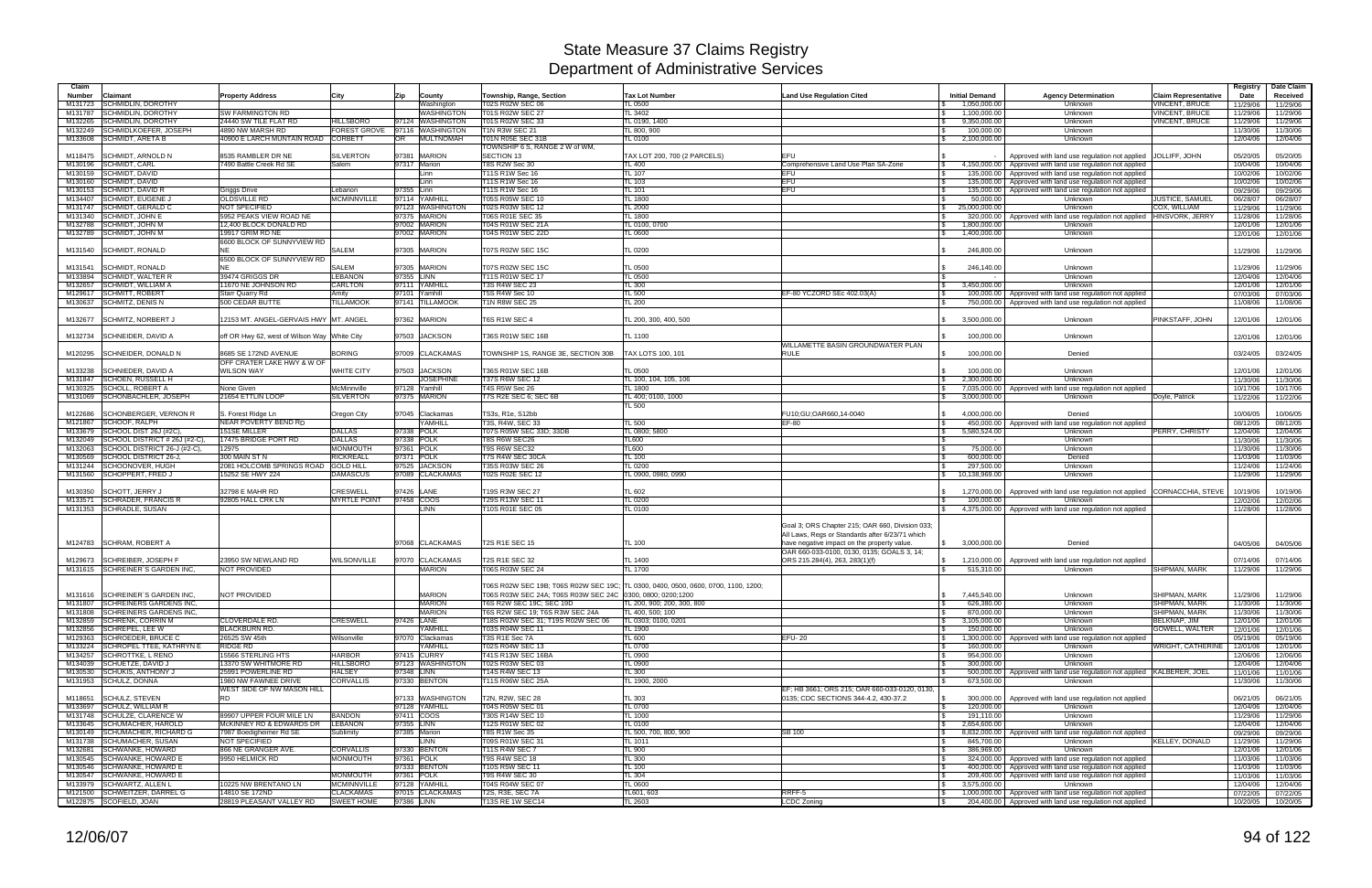| Claim         |                                                       |                                                      |                    |                             |                                                        |                                                 |                                                                                |                                                  |                                                                           |                             | Registry             | Date Claim           |
|---------------|-------------------------------------------------------|------------------------------------------------------|--------------------|-----------------------------|--------------------------------------------------------|-------------------------------------------------|--------------------------------------------------------------------------------|--------------------------------------------------|---------------------------------------------------------------------------|-----------------------------|----------------------|----------------------|
| <b>Number</b> | Claimant                                              | <b>Property Address</b>                              | City               | Zip<br>County               | Township, Range, Section                               | <b>Tax Lot Number</b>                           | <b>Land Use Regulation Cited</b>                                               | <b>Initial Demand</b>                            | <b>Agency Determination</b>                                               | <b>Claim Representative</b> | Date                 | Received             |
| M129369       | SCOTT, A WAYNE                                        | 11320 S Macksberg Rd                                 | Canby              | 97013 Clackamas             | T4S R1E Sec 24BA                                       | TL 300                                          | EFU                                                                            |                                                  | 350,000.00   Approved with land use regulation not applied REIF, R ROGER  |                             | 05/19/06             | 05/19/06             |
|               |                                                       |                                                      |                    |                             |                                                        |                                                 |                                                                                |                                                  |                                                                           |                             |                      |                      |
| M118467       | <b>SCOTT, ANNETTA M</b>                               | 16780 SW MUDDY VALLEY ROAD MCMINNVILLE               |                    | 97128 YAMHILL               | TOWNSHIP 5S, RANGE 5W, SECTION 17                      | TAX LOT 200                                     | EFU; YAMHILL COUNTY ZONING 402                                                 | 1,238,000.00                                     | Approved with land use regulation not applied                             | <b>THOMPSON, BRENDA</b>     | 05/19/05             | 05/19/05             |
|               |                                                       |                                                      |                    |                             |                                                        |                                                 |                                                                                |                                                  |                                                                           |                             |                      |                      |
| M118467       | <b>SCOTT, ANNETTA M</b>                               | 16780 SW MUDDY VALLEY ROAD MCMINNVILLE               |                    | 97128 YAMHILL               | TOWNSHIP 5S, RANGE 5W, SECTION 17                      | TAX LOT 200                                     | EFU: YAMHILL COUNTY ZONING 402                                                 | 1,238,000.00<br>\$                               | Approved with land use regulation not applied  DUCKETT, ISH               |                             | 05/19/05             | 05/19/05             |
| M129545       | <b>SCOTT, DOROTHY V</b>                               | 38348 Hwy 30                                         | Astoria            | 97103 Clatsop               | T8NB R9W Sec 14AD                                      | <b>TL 3700</b>                                  | <b>RA-2</b>                                                                    | l \$<br>10,000.00                                | Approved with land use regulation not applied                             |                             | 06/20/06             | 06/20/06             |
|               | M133144 SCOTT, EARLA                                  | 93509 INDIAN CREEK RD                                | <b>SWISSHOME</b>   | 97480 LANE                  | T16S R10W SEC 00                                       | TL 0902                                         |                                                                                | 100.000.00                                       | Unknown                                                                   | FARTHING, MICHAEL           | 12/01/06             | 12/01/06             |
|               | M130349 SCOTT, HENRY D                                | 55505 SW SAIN CREEK RD                               | <b>GASTON</b>      | 97119 WASHINGTON            | T1S R5W SEC13                                          | TL 101                                          |                                                                                | 5,200,000.00<br>\$                               | Approved with land use regulation not applied                             | LUCAS, JIM                  | 10/19/06             | 10/19/06             |
|               | M131416 SCOTT, HENRY D                                | 55505 SW SAIN CREEK RD                               | <b>GASTON</b>      | 97119 WASHINGTON            | T01S R05W SEC 11                                       | TL 0700                                         |                                                                                | 400,000.00                                       | Unknown                                                                   | LUCAS, JIM                  | 11/28/06             | 11/28/06             |
| M133148       | <b>SCOTT, SANDRA</b>                                  | W OF SW SCOGGINGS VLY RD &<br>S OF SW W SHORELINE DR |                    | <b>WASHINGTON</b>           | T01S R04W SEC 20                                       | TL 0500, 0600                                   |                                                                                |                                                  | Unknown                                                                   |                             |                      |                      |
| M133308       | <b>SCOTT, TRENOR</b>                                  |                                                      |                    | 97527 JOSEPHINE             | 35S R 07W SEC 14                                       | TL 0640                                         |                                                                                | 159,400.00                                       | Unknown                                                                   |                             | 12/01/06<br>12/01/06 | 12/01/06<br>12/01/06 |
| M133309       | <b>SCOTT, TRENOR</b>                                  | <b>GREEN TREE LOOP</b>                               |                    | 97527 JOSEPHINE             | 35S R07W SEC 14                                        | TL 0600, 0622, 0623, 0634, 0635                 |                                                                                | l \$<br>414,310.00                               | Unknown                                                                   |                             | 12/01/06             | 12/01/06             |
| M133310       | <b>SCOTT, TRENOR</b>                                  | <b>NOT SPECIFIED</b>                                 |                    | 97527 JOSEPHINE             | 33S R07W SEC 32                                        | TL 0101                                         |                                                                                | 85,420.00                                        | Unknown                                                                   |                             | 12/01/06             | 12/01/06             |
| M133311       | <b>SCOTT, TRENOR</b>                                  |                                                      |                    | 97527 JOSEPHINE             | 35S R 07W SEC 14                                       | TL 0627                                         |                                                                                | 48,694.00<br>l \$                                | Unknown                                                                   |                             | 12/01/06             | 12/01/06             |
|               | M133312 SCOTT, TRENOR                                 |                                                      |                    | 97527 JOSEPHINE             | 35S R 07W SEC 14                                       | TL 0633                                         |                                                                                | 30,000,00                                        | Unknown                                                                   |                             | 12/01/06             | 12/01/06             |
|               |                                                       |                                                      |                    |                             |                                                        | TL 2300, 2400, 2500, 2600; 0629, 0630, 0631,    |                                                                                |                                                  |                                                                           |                             |                      |                      |
|               | M133313 SCOTT, TRENOR                                 |                                                      |                    | 97527 JOSEPHINE             | 35S R07W SEC 11; 14                                    | 0632                                            |                                                                                | 319,800.00                                       | Unknown                                                                   |                             | 12/01/06             | 12/01/06             |
|               |                                                       |                                                      |                    |                             |                                                        |                                                 | OAR 60-006-0000, 0003, 0004, 0015, 0025, 0026,                                 |                                                  |                                                                           |                             |                      |                      |
|               |                                                       |                                                      |                    |                             |                                                        |                                                 | 0027, 0029, 0035; ORS 215.700, 705, 720, 730,                                  |                                                  |                                                                           |                             |                      |                      |
|               | M129662 SCOTT, WARREN F                               | 23927 ERWIN RD                                       | PHILOMATH          | 97370 BENTON                | T12S R6W SEC 33                                        | TL 408                                          | 740, 750, 755, 780                                                             | 115,000.00<br>- \$                               | Approved with land use regulation not applied   HEILIG, GEORGE            |                             | 07/13/06             | 07/13/06             |
|               |                                                       |                                                      |                    |                             | T02N R10W SEC 2BA; SEC 2BC; T03N                       | TL 100, 200, 300, 1100, 1200; 4600, 4700, 4800; |                                                                                |                                                  |                                                                           |                             |                      |                      |
| M131465       | <b>SCOVELL, VERN C</b>                                | NEAR HWY 101 & HWY 53                                | WHEELER            | <b>TILLAMOOK</b>            | R10W SEC 35                                            | 0400                                            |                                                                                | 26,622,160.00                                    | Unknown                                                                   | CLORAN, WILILAM             | 11/28/06             | 11/28/06             |
|               | M131379 SCOVILLE, G KENT                              |                                                      |                    | <b>COOS</b>                 | T24S R13W SEC 14                                       | TL 0200                                         |                                                                                | 669,875.00                                       | Unknown                                                                   |                             | 11/28/06             | 11/28/06             |
|               | M129520 SCROGGINS, LORI                               | 2000 Pleasant Creek Rd                               | Roque River        | Jackson                     | T35S R4W Sec 3 & 4                                     | TL 1300 & 1104                                  | EFU<br>HRCORD 63 addendum 4, 125 addendum 4, 236                               | $\mathcal{S}$                                    | 200,000,00 Approved with land use regulation not applied COULTER, JANINE  |                             | 06/15/06             | 06/15/06             |
|               |                                                       | None Given                                           | <b>Hood River</b>  | 97031 Hood River            | T2N R11E Sec 8: Sec 17                                 |                                                 | addendum 4                                                                     |                                                  | Denied                                                                    | Spadaro, Jason              |                      | 08/16/06             |
| M129868       | SDS CO LLC.                                           |                                                      |                    |                             | T2N R11E Sec 16; Sec 4; Sec 9; Sec 17; Sec             | TL 100; 400                                     |                                                                                | \$ 19,250,000.00                                 |                                                                           |                             | 08/16/06             |                      |
| M130090       | SDS CO., LLC.                                         | None Given.                                          | <b>Hood River</b>  | 97031 Hood River            |                                                        | TL 100, 300; 400; 100; 400; 100                 | HRCZORD 2, 28, 63, 125, 195                                                    | \$ 101,500,000.00                                | Denied                                                                    | Spadaro, Jason              | 09/22/06             | 09/22/06             |
|               | M132637 SEA LION CAVES INC                            | 91560 AND 91525 HWY 101 N.                           | <b>FLORENCE</b>    | 97439 LANE                  | T17S R12W SEC 3                                        | TL 200, 300, 400, 500, 600                      |                                                                                | 1,000,000.00<br>S.                               | Unknown                                                                   |                             | 12/01/06             | 12/01/06             |
| M133206       | SEABREEZE ASSOCIATES LP.                              |                                                      |                    | 97149 TILLAMOOK             | <b>T05S R11W SEC 36BC</b>                              | TL 220                                          |                                                                                | 500,000.00<br>\$                                 | Unknown                                                                   | <b>CUTLER, THOMAS</b>       | 12/01/06             | 12/01/06             |
| M133207       | SEABREEZE ASSOCIATES LP.                              | N/A                                                  |                    | 97149 TILLAMOOK             | T05S R11W SEC 36BA                                     | <b>TL 4500</b>                                  |                                                                                | 250,000.00                                       | Unknown                                                                   | <b>CUTLER, THOMAS</b>       | 12/01/06             | 12/01/06             |
|               |                                                       |                                                      |                    |                             |                                                        |                                                 |                                                                                |                                                  |                                                                           |                             |                      |                      |
| M133208       | <b>SEABREEZE ASSOCIATES LP.</b>                       |                                                      |                    | 97149 TILLAMOOK             | T05S R11W SEC 36BA ; T05S R11W SEC 36 TL 4600; TL 1206 |                                                 |                                                                                | 250,000.00                                       | Unknown                                                                   | <b>CUTLER, THOMAS</b>       | 12/01/06             | 12/01/06             |
|               |                                                       |                                                      |                    |                             | T05S R11W SEC 36BA; T05S R11W SEC                      |                                                 |                                                                                |                                                  |                                                                           |                             |                      |                      |
| M133209       | <b>SEABREEZE ASSOCIATES LP.</b>                       |                                                      |                    | 97149 TILLAMOOK             | 36BB; T05S R11W SEC 36                                 | TL 4800 ; TL 5900; TL 1202, 1207                |                                                                                | 600.000.00                                       | Unknown                                                                   | <b>CUTLER, THOMAS</b>       | 12/01/06             | 12/01/06             |
|               |                                                       |                                                      |                    |                             |                                                        |                                                 |                                                                                |                                                  |                                                                           | SPENCER, LLC,               |                      |                      |
| M118531       | <b>SEAGO, ELSIE</b>                                   | 900 LINN ROAD                                        | <b>EAGLE POINT</b> | 97524 JACKSON               | T35S R1W SEC 33                                        | TL 500                                          | ORS 215; OAR 660                                                               | 343,990.00                                       | Approved with land use regulation not applied                             | MICHAEL                     | 05/31/05             | 05/31/05             |
|               | M133949 SEAGOE, EVERETT P                             | 489 ABEGG RD                                         | <b>MERLIN</b>      | 97532 JOSEPHINE             | T35S R06W SEC 19                                       | TL 0506                                         |                                                                                |                                                  | Unknown                                                                   |                             | 12/04/06             | 12/04/06             |
|               |                                                       |                                                      |                    |                             |                                                        |                                                 | All land use reg. that restict development including                           |                                                  |                                                                           |                             |                      |                      |
|               |                                                       |                                                      |                    |                             |                                                        |                                                 | but not limited to Senate Bill 100, HB 3661, ORS                               |                                                  |                                                                           |                             |                      |                      |
|               |                                                       |                                                      |                    |                             |                                                        |                                                 | 197, 215, OAR 660-033-0100(1), 660-333-0130                                    |                                                  |                                                                           |                             |                      |                      |
|               |                                                       |                                                      |                    |                             |                                                        |                                                 | $(3)(1)$ , 660-006-0026 $(1)(a)$ , 660-006-0027 $(1)$ , 660-                   |                                                  |                                                                           |                             |                      |                      |
|               | M129559 SEAGRAVES, EDWARD                             | 16268 S. Babler Rd                                   | Oregon City        | 97045 Clackamas             | T2S R3E Sec 29                                         | TL 100, 101, 102                                | 006-0026 and 660-006-0027                                                      | 11.836.470.00                                    | Approved with land use regulation not applied BOWERMAN, DONALD 06/22/06   |                             |                      | 06/22/06             |
|               |                                                       | 50641 & 50678 E GATE BRIDGE                          |                    |                             |                                                        |                                                 | GOALS 3, 4; ORS 197.175(1), 280, 215.705; OAR                                  |                                                  |                                                                           |                             |                      |                      |
| M129794       | <b>SEALES, RICHARD</b>                                | RD.                                                  |                    | 97346 LINN                  | T9S R3E SEC 35                                         | TL 400                                          | 660-006-0027                                                                   | 2,300,000.00<br>S.                               | Approved with land use regulation not applied WALKER, FRANK               |                             | 08/02/06             | 08/02/06             |
| M133480       | <b>SEARLS, PATRICIA R</b>                             | 34300 SE KELSO RD                                    | <b>BORING</b>      | 97009 CLACKAMAS             | T02S R04E SEC 10B                                      | TL 0600                                         |                                                                                | 700,000.00                                       | Unknown                                                                   |                             | 12/02/06             | 12/02/06             |
| M133677       | <b>SEATER, ASTRID</b>                                 | 45200SE COALMAN RD.                                  | <b>SANDY</b>       | 97055 CLACKAMAS             | T02S R05E SEC 21                                       | <b>TL 0900</b>                                  |                                                                                | 600,000.00<br>l S                                | Unknown                                                                   |                             | 12/04/06             | 12/04/06             |
| M118655       | <b>SECONDO, JOSEPH</b>                                | 6100 CANYON VIEW RD                                  | <b>GASTON</b>      | 97119 YAMHILL               | T2S, R4W, SEC 9                                        | TL 1900                                         | YCZ 403: AF-40                                                                 | 150.000.00                                       | Approved with land use regulation not applied                             |                             | 06/22/05             | 06/22/05             |
| M134446       | <b>SEEBERGER, CHARLES T</b>                           | 8580 SW LARSON RD                                    |                    | 97119 WASHINGTON            | T01S R05W SEC 25                                       | <b>L0401</b>                                    |                                                                                | 2.000.000.00                                     | Unknown                                                                   |                             |                      |                      |
| M131137       | SEEGER, LEE D                                         | 35170 SE HWY 211                                     | <b>BORING</b>      | 97009 CLACKAMAS             | <b>T2S R4E SEC 27</b>                                  | TL 401, 402                                     |                                                                                | 250,656.00<br>- \$                               | Approved with land use regulation not applied                             |                             | 10/05/07<br>11/22/06 | 10/05/07             |
| M133581       | <b>SEELY, A RANDALL</b>                               | 1395 COLE RD S                                       | SALEM              | 97306 MARION                | T08S R03W SEC 28BD                                     | TL 1000                                         |                                                                                | 375,000.00                                       | Unknown                                                                   |                             | 12/01/06             | 11/22/06<br>12/01/06 |
| M134282       | <b>SEELY, LARRY L</b>                                 |                                                      |                    | WASHINGTON                  | T02S R01W SEC 19                                       | TL 1100                                         |                                                                                |                                                  | Unknown                                                                   |                             | 01/16/07             | 01/16/07             |
|               | M133580 SEELY, LYMAN                                  | NOT PROVIDED                                         | <b>AURORA</b>      | 97002 MARION                | T03S R01W SEC 32                                       | <b>TL 0200</b>                                  |                                                                                | 959,245.00                                       | Unknown                                                                   |                             | 12/01/06             | 12/01/06             |
|               | M130266 SEETHOFF, MARLENE                             |                                                      |                    | <b>CLACKAMAS</b>            | T6S R2E SEC10                                          | <b>TL1200</b>                                   |                                                                                |                                                  | 765,000.00 Approved with land use regulation not applied                  |                             | 10/11/06             | 10/11/06             |
|               | M133657 SEIBERT, ARTHUR L                             | 7250 S HWY 211                                       | <b>CANBY</b>       | 97013 CLACKAMAS             | <b>T05S R01E SEC 08</b>                                | TL 1200                                         |                                                                                | 350,000.00                                       | Unknown                                                                   |                             | 12/04/06             | 12/04/06             |
|               | M118637 SEIBERT, CORY                                 | 16300 FALLS CITY ROAD                                | <b>DALLAS</b>      | 97338 POLK                  | TOWNSHIP 8S, RANGE 6W, SECTION 24                      | <b>TAX LOT 1300</b>                             | EFU: FF-20                                                                     | $\mathbb{S}$                                     | 2,510,000.00 Approved with land use regulation not applied                |                             | 05/20/05             | 05/20/05             |
|               |                                                       |                                                      |                    |                             |                                                        |                                                 | 177.010.025.138.010.030.025:136.010                                            |                                                  |                                                                           |                             |                      |                      |
|               | M119300 SEIBERT, CORY                                 | 16300 FALLS CITY ROAD                                | <b>DALLAS</b>      | 97338 POLK                  | <b>T8S R6W SEC 24</b>                                  | TL 1300                                         | .020.030                                                                       | 2,480,000.00<br>$\mathbb S$                      | Withdrawn                                                                 |                             | 01/13/05             | 01/13/05             |
|               | M132234 SEIDA, KENT                                   |                                                      |                    | <b>CLACKAMAS</b>            | <b>T2S R3E SEC 16</b>                                  | TL 1021, 1015                                   |                                                                                | 905,000.00<br>$\mathfrak{L}$                     | Unknown                                                                   | BALDWIN, RUSSELL            | 11/30/06             | 11/30/06             |
|               | M132235 SEIDA, KENT                                   |                                                      |                    | <b>CLACKAMAS</b>            | T2S R3E SEC 15C                                        | TL 102, 200                                     |                                                                                | 1,717,000.00<br>\$                               | Unknown                                                                   | <b>BALDWIN, RUSSELL</b>     | 11/30/06             | 11/30/06             |
|               | M132236 SEIDA, KENT                                   |                                                      |                    | <b>LINCOLN</b>              | T7S R11W SEC 22CD                                      | TL 13602, 13603                                 |                                                                                | 3,491,000.00<br>$\sqrt{S}$                       | Unknown                                                                   | BALDWIN, RUSSELL            | 11/30/06             | 11/30/06             |
|               | M132237 SEIDA, KENT                                   |                                                      |                    | <b>CLACKAMAS</b>            | <b>T2S R1E SEC 26</b>                                  | TL 200                                          |                                                                                | 9,340,000.00<br>\$                               | Unknown                                                                   | BALDWIN, RUSSELL            | 11/30/06             | 11/30/06             |
|               | M129864 SEIFER, STAN                                  | 11045 Wavpark Dr NE                                  | Salem              | 97305 Marion                | T6S R1W Sec 8                                          | <b>TL 200</b>                                   | Statewide land use planning goals.                                             | l \$                                             | 240,300.00   Approved with land use regulation not applied KELLEY, DONALD |                             | 08/15/06             | 08/15/06             |
|               | M132742 SEITS, LARRY E                                | 20940 NE SUNNYCREST RD                               | <b>NEWBERG</b>     | 97132 YAMHILL               | <b>T3S R3W SEC 23</b>                                  | <b>TL 1200</b>                                  |                                                                                | 500,000.00<br>\$                                 | Unknown                                                                   |                             | 12/01/06             | 12/01/06             |
|               | M132702 SEITZ, LYNNETTE G                             |                                                      |                    | LANE                        | T18S R2W SEC 27                                        | TL 600                                          |                                                                                | $\frac{1}{2}$<br>2,000,000.00                    | Unknown                                                                   | WILLIS, DONALD              | 12/01/06             | 12/01/06             |
|               |                                                       |                                                      |                    |                             |                                                        |                                                 | ORS 92.010-190; ORS 215.317, 700; STATE                                        |                                                  |                                                                           |                             |                      |                      |
|               | M124489 SELLERS, DICK                                 | 64061 N HWY 97                                       | <b>BEND</b>        | 97701 DESCHUTES             | T17S R12E SEC 4                                        | <b>TL 800</b>                                   | GOAL 3                                                                         | \$<br>270,000.00                                 | Approved with land use regulation not applied   MCGEAN, MICHAEL           |                             | 03/20/06             | 03/20/06             |
|               | M118703 SELLERS, LARRY                                | 19320 NW SELLERS RD                                  | <b>BANKS</b>       | 97106 WASHINGTON            | T2N, R3W, SEC 18                                       | TL 103                                          | FRC 38; EFC 80                                                                 | <b>S</b>                                         | 1,520,000.00 Approved with land use regulation not applied                |                             | 07/01/05             | 07/01/05             |
|               | M118704 SELLERS, LARRY                                | 19320 NW SELLERS RD                                  | <b>BANKS</b>       | 97106 WASHINGTON            | <b>T2N, R3W, SEC18</b>                                 | TL 102                                          | EFC 80; FRC 38                                                                 | \$<br>1,140,000.00                               | Approved with land use regulation not applied                             |                             | 07/01/05             | 07/01/05             |
|               | M118705 SELLERS, LARRY                                | 19320 NW SELLERS RD                                  | <b>BANKS</b>       | 97106 WASHINGTON            | T2N, R3W, SEC18                                        | TL 105                                          | FRC 38; EFC 80                                                                 | l \$                                             | 560,000.00 Approved with land use regulation not applied                  |                             | 07/01/05             | 07/01/05             |
|               | M125132 SELLERS, WALTER D                             | 6395 Pleasant Creek Rd                               | Roque River        | 97537 Jackson               | T34S R4W Sec 15                                        | TL 1400                                         | Jackson County OSD-5; EFU<br><b>EFU</b>                                        | 560,000.00                                       | Approved with land use regulation not applied                             |                             | 04/27/06             | 04/27/06             |
|               | M129958 SEMERIKOV, ABRAM<br>M124329 SEMMES, RICHARD C | 9916 Monitor-McKee Rd                                | Gervais            | 97026 Marion                | T5S R1W Sec 30B                                        | TL 600                                          |                                                                                |                                                  | 200,000.00   Approved with land use regulation not applied                |                             | 08/31/06             | 08/31/06             |
|               | M125112 SENZ, RICHARD N                               | 4197 SEMMES DRIVE                                    | MT HOOD            | 97041 HOOD RIVER<br>Yamhill | T1N R10E SEC 22B<br>T3S R2W Sec 8                      | <b>TL1302</b>                                   | FARM ZONE A-2; ORD 106; ORS 197, 215<br>CO ORD. 310; Goal 14; OAR 660-004-0040 | 372,343.00<br>l \$                               | Approved with land use regulation not applied   ANDERSEN, STEVEN          |                             | 03/13/06             | 03/13/06             |
|               | M131711 SEPPA, HUGH A                                 | 27100 NE Bell Rd<br>NOT PROVIDED                     |                    | <b>CLATSOP</b>              | <b>T07N R10W SEC 21</b>                                | TL 2500<br>TL 2501                              |                                                                                | 960,000.00<br>l \$<br>5,800,000.00<br>$\sqrt{S}$ | Approved with land use regulation not applied<br>Unknown                  | SNOW, HAROLD                | 04/26/06<br>11/29/06 | 04/26/06<br>11/29/06 |
|               |                                                       |                                                      |                    |                             |                                                        |                                                 | OAR 660-006; ORS 215.770, 215.720, 215.730,                                    |                                                  |                                                                           |                             |                      |                      |
|               | M130126 SERGI, JOSEPH                                 | 11616 Bliss Rd                                       | Bonanza            | 97623 Klamath               | T37S R11VE Sec 25; Sec 26                              | TL 4200; 5000                                   | 215.780                                                                        | 500,680.00<br>I \$                               | Approved with land use regulation not applied                             |                             | 09/27/06             | 09/27/06             |
|               | M131521 SERRES, EDWARD J                              | 15207 S FORSYTHE RD                                  | <b>OREGON CITY</b> | 97045 CLACKAMAS             | T02S R02E SEC 22B; SEC 15C                             | TL 1700; 1402                                   |                                                                                | $\sqrt{S}$<br>1,426,000.00                       | Unknown                                                                   |                             |                      | 11/29/06 11/29/06    |
|               |                                                       |                                                      |                    |                             |                                                        |                                                 |                                                                                |                                                  |                                                                           |                             |                      |                      |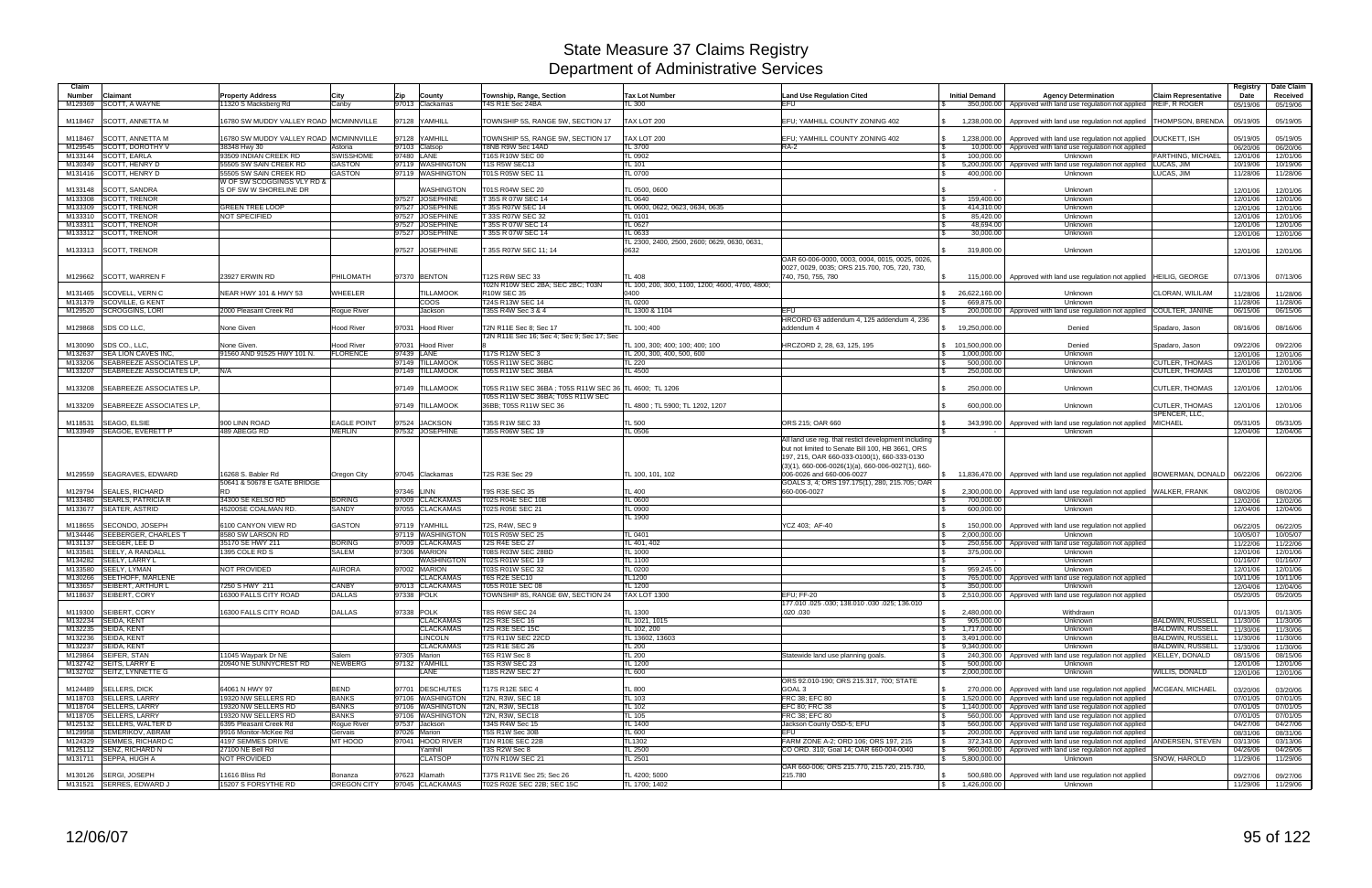| Claim<br>Number | <b>Claimant</b>                                          | <b>Property Address</b>                            | City                        | Zip        | County                            | Township, Range, Section                        | <b>Tax Lot Number</b>                                                | Land Use Regulation Cited                                                        | <b>Initial Demand</b>                                      | <b>Agency Determination</b>                                                           | Claim Representative                      | Registry<br>Date     | Date Claim<br>Received |
|-----------------|----------------------------------------------------------|----------------------------------------------------|-----------------------------|------------|-----------------------------------|-------------------------------------------------|----------------------------------------------------------------------|----------------------------------------------------------------------------------|------------------------------------------------------------|---------------------------------------------------------------------------------------|-------------------------------------------|----------------------|------------------------|
|                 |                                                          |                                                    |                             |            |                                   |                                                 |                                                                      | LCDC GOAL 3; ORS 215; OAR 660-33-000; MCZO                                       |                                                            |                                                                                       |                                           |                      |                        |
|                 |                                                          | SERRES LN, E LINCOLN<br>RD, SLVTN-HILLSBORO, WILCO |                             |            |                                   |                                                 | TL 100, 300, 200; 1000, 500, 700, 600; 200, 900,                     | CHAPTER 136, MCZO 172.04, 172.36, 172.46,<br>172.68; MARION COUNTY COMPREHENSIVE |                                                            |                                                                                       |                                           |                      |                        |
|                 | M122649 SERRES, JOSEPH T                                 | <b>HWY</b>                                         | <b>WOODBURN</b>             |            | 97071 MARION                      | T5S R1W SEC 17; T5S R1W SEC 16                  | 500, 1000; 1400<br>TL 1400; 100, 200, 300; 500, 600, 700, 1000; 200, | PLAN GOALS 2,4,5,9                                                               | \$22,935,602.00                                            | Withdrawn                                                                             | <b>STEIN, RICHARD</b>                     | 10/04/05             | 10/04/05               |
| M130789         | <b>SERRES, JOSEPH T</b>                                  | NOT PROVIDED                                       |                             |            | <b>MARION</b>                     | T5S R1W SEC 16; 17; 17A; 17D                    | 500, 900, 1000                                                       |                                                                                  | 22,935,602.00                                              | Approved with land use regulation not applied                                         | <b>STEIN, RICHARD</b>                     | 11/16/06             | 11/16/06               |
|                 | M122650 SERRES, PAUL J                                   | 11283 Serres Lane NE                               | Woodburn                    |            | 97071 Marion                      | T5S R1W SEC 17A                                 | TL900                                                                | EFU;OAR660-33-000;MCZO 172.04,36,46,68.                                          |                                                            | 541,000.00   Approved with land use regulation not applied                            |                                           | 10/04/05             | 10/04/05               |
|                 | M132074 SERTIC, STEPHEN                                  | 24052 SERTIC RD                                    |                             |            | 97487 LANE                        | T17S R6W SEC34; T18S R6W SEC2                   | TL 800; 1000                                                         |                                                                                  | $\mathcal{S}$<br>16,978,969.00                             | Unknown                                                                               | PINKSTAFF, JOHN                           | 11/30/06             | 11/30/06               |
|                 | M131205 SETCHELL JR. CHARLES C<br>M129393 SETHER, DONALD | 6632 DARK HOLLOW RD<br>35083 S. Hwy 213            | <b>MEDFORD</b><br>Molalla   |            | 97501 JACKSON<br>97038 Clackamas  | T38S R1W SEC 19<br><b>T5S R1E Sec 26</b>        | TL300<br>TL 700 & 801                                                | Zone 80A                                                                         | 3.436.110.00<br>\$                                         | Unknown<br>612,000.00   Approved with land use regulation not applied                 | <b>GLEDHILL, TAMARA</b>                   | 11/24/06<br>05/25/06 | 11/24/06<br>05/25/06   |
|                 | M130705 SEYMOUR, ROBERT P                                |                                                    |                             |            | <b>BAKER</b>                      | <b>T7S R39E SEC 30</b>                          | TL 4900                                                              |                                                                                  |                                                            | 200,000.00 Approved with land use regulation not applied                              |                                           | 11/13/06             | 11/13/06               |
|                 |                                                          | 15394 NORTH ROCK CREEK                             |                             |            |                                   |                                                 |                                                                      |                                                                                  |                                                            |                                                                                       |                                           |                      |                        |
|                 | M130706 SEYMOUR, ROBERT P                                | LANE                                               | <b>HAINES</b>               |            | 97833 BAKER                       | T7S R39E SEC 31                                 | TL 100                                                               |                                                                                  | 200,000.00<br>-S                                           | Denied                                                                                |                                           | 11/13/06             | 11/13/06               |
| M131647         | SHAFER, ETTA<br>M133514 SHALBERG, DARICE C               | 19660 NE NIEDERBERGER RD                           | <b>DUNDEE</b>               |            | <b>CURRY</b><br>97115 YAMHILL     | T41S R13W SEC 09<br>T03S R03W SEC 34            | <b>TL 2900</b><br><b>TL 0300</b>                                     |                                                                                  | 1,400,000.00<br>$\mathbb{S}$<br>1,500,000.00               | Unknown<br>Unknown                                                                    |                                           | 11/29/06<br>12/02/06 | 11/29/06<br>12/02/06   |
|                 |                                                          | S FREYER PARK RD and                               |                             |            |                                   |                                                 |                                                                      |                                                                                  |                                                            |                                                                                       |                                           |                      |                        |
| M133097         | SHARP PHILLIPS, JEANNIE                                  | MOLALLA FOREST RD                                  | <b>MOLALLA</b>              |            | 97038 CLACKAMAS                   | T05S R02E SEC 14; 15                            | TL 1000: 0901, 1001                                                  |                                                                                  | 1,183,125.00                                               | Unknown                                                                               | BOWERMAN, DONALD                          | 12/01/06             | 12/01/06               |
|                 | M134050 SHARP, JEROLD                                    | 12650 SW MORGAN CT                                 |                             |            | 97140 WASHINGTON                  | T03S R01W SEC 03C                               | TL 0100                                                              |                                                                                  | 3,200,000.00                                               | Unknown                                                                               | RANKIN, JOHN                              | 12/04/06             | 12/04/06               |
| M133092         | SHARP, MARY JANE                                         | 15450 S FREYER PARK RD                             | <b>MOLLALLA</b>             |            | 97038 CLACKAMAS                   | T05S R02E SEC 15                                | TL 0500, 0601, 0800, 0900, 1000, 1100, 1200,<br>1300                 |                                                                                  | \$ 11,305,461.00                                           | Unknown                                                                               | BOWERMAN, DONALD                          | 12/01/06             | 12/01/06               |
|                 | M132309 SHATTUCK, DANIEL                                 |                                                    |                             |            | WASHINGTON                        | T1N R4W SEC 4                                   | 300                                                                  |                                                                                  | 3,344,710.00<br>\$                                         | Unknown                                                                               | EVERS, ERIN                               | 11/30/06             | 11/30/06               |
|                 | M134373 SHAUGER, ROBERT D                                |                                                    |                             |            | 97452 COOS                        | T29S R10W SEC 30                                | <b>TL 300</b>                                                        |                                                                                  | 200,000.00<br>-S                                           | Unknown                                                                               |                                           | 05/10/07             | 05/10/07               |
|                 |                                                          |                                                    |                             |            |                                   |                                                 |                                                                      |                                                                                  |                                                            |                                                                                       | CARPENTER JR.                             |                      |                        |
| M133326         | SHAW, GARY K<br>M122311 SHAW, NATHAN                     | 26560 CHAPMAN HEIGHTS<br>8330 NE 1st Street        | <b>EUGENE</b><br>Terrebonne |            | 97403 LANE<br>97760 Dechutes      | T 18S R 05W SEC 16<br>TS14, R13, S15            | TL 0101<br><b>TL 800</b>                                             | EFU ZONE<br><b>S</b>                                                             | 170,000.00                                                 | Unknown<br>291,387.00 Approved with land use regulation not applied                   | WILLIAM                                   | 12/01/06<br>09/13/05 | 12/01/06<br>09/13/05   |
|                 | M118570 SHAW, RAY                                        | 21120 SOUTH MATTOON ROAD                           | <b>ESTACADA</b>             |            | 97023 CLACKAMAS                   | T3S, R3E, SEC 14                                | <b>TL 700</b>                                                        | EFU<br>\$                                                                        | 600,000.00                                                 | Approved with land use regulation not applied WALKER, FRANK                           |                                           | 06/08/05             | 06/08/05               |
|                 | M134455 SHAW, WILLIAM I                                  | 2043 & 2045 CAMP BAKER RD                          | <b>MEDFORD</b>              |            | 97501 JACKSON                     | T38S R 01W SEC 16C                              | TL 0701                                                              |                                                                                  | $\mathbb{S}$<br>500,000.00                                 | Unknown                                                                               | ESQUIVEL, SAL/JAN                         | 10/26/07             | 10/26/07               |
| M130730         | SHEA, DAVID M                                            | 14900 FISHBACK RD                                  | <b>MONMOUTH</b>             |            | 97361 POLK                        | T8S R5W SEC32                                   | <b>TL 2200</b>                                                       |                                                                                  |                                                            | 350,000.00   Approved with land use regulation not applied                            |                                           | 11/14/06             | 11/14/06               |
|                 | M133048 SHEARMAN, MARK                                   | 42927 SE KEISECKER RD                              |                             |            | 97055 CLACKAMAS                   | T02S R05E SEC 29C                               | TL 1500                                                              |                                                                                  | 400,000.00                                                 | Unknown                                                                               |                                           | 12/01/06             | 12/01/06               |
| M129702         | SHECKLA, LAWRENCE B                                      | <b>NW Pottratz Road</b>                            |                             |            | Washington                        | T3N R2W Sec 31                                  | <b>TL 7200</b>                                                       | ORS 215.213 2A, B, 263, 780; 660-Div 33; Any<br>other restriction that may apply | 248,860.00<br><b>S</b>                                     | Approved with land use regulation not applied                                         |                                           | 07/19/06             | 07/19/06               |
|                 | M130537 SHEETS, DARREL                                   | <b>NW DORLAND RD</b>                               |                             |            | 97133 WASHINGTON                  | T2N R2W SEC 17                                  | FL 6400, 6402, 6403                                                  |                                                                                  |                                                            | 800,000.00   Approved with land use regulation not applied                            |                                           | 11/02/06             | 11/02/06               |
|                 |                                                          | 3185,3201, 3225 & 3375 Lippman                     |                             |            |                                   |                                                 |                                                                      | HRCORD 2, 89, 90, 92, 106, 110, 116, 201, 218,                                   |                                                            |                                                                                       |                                           |                      |                        |
| M129888         | <b>SHEIRBON, JOSEPH C</b>                                |                                                    | <b>Hood River</b>           |            | 97031 Hood River                  | T2N R10E Sec 27                                 | TL 4600, 4700, 4800, 6100                                            | 223; ORS 197, 215, 215-705; OAR 660-033                                          | $$ 14,902,377.00 \]$                                       | Approved with land use regulation not applied                                         |                                           | 08/18/06             | 08/18/06               |
|                 |                                                          |                                                    |                             |            |                                   |                                                 | TL 6800, 6900: 4600                                                  | HRCORD 125, 158, 184, 201, 218, 223; ORS 197,                                    |                                                            |                                                                                       |                                           |                      |                        |
|                 | M129889 SHEIRBON, JOSEPH C                               | 3596 & 3599 Lippman Rd                             | <b>Hood River</b>           |            | 97031 Hood River                  | T2N R10E Sec 27; Sec 28                         |                                                                      | 215, 215.705; OAR 660-033<br>HRCORD 2, 89, 90, 92, 106, 110, 116, 201, 218,      |                                                            | 16,160.00   Approved with land use regulation not applied                             |                                           | 08/18/06             | 08/18/06               |
| M129890         | SHEIRBON, JOSEPH C                                       | 4380, 4390 & 4260 Summit Dr                        | <b>Hood River</b>           |            | 97031 Hood River                  | T2N R10E Sec 21; Sec 22                         | TL 6500, 6600; 2300                                                  | 223; ORS 197, 215, 215.705; OAR 660-033                                          |                                                            | \$ 15,659,910.00   Approved with land use regulation not applied                      |                                           | 08/18/06             | 08/18/06               |
|                 |                                                          |                                                    |                             |            |                                   |                                                 |                                                                      | HRCORD 125, 201, 218, 223; ORS 197, 215,                                         |                                                            |                                                                                       |                                           |                      |                        |
|                 | M129891 SHEIRBON, JOSEPH C                               | Chamberlain Dr                                     | <b>Hood River</b>           |            | 97031 Hood River                  | T2N R10E Sec 21                                 | <b>TL 2900</b>                                                       | 215.705; OAR 660-033                                                             |                                                            | 31,690.00   Approved with land use regulation not applied                             |                                           | 08/18/06             | 08/18/06               |
|                 | M129892 SHEIRBON, JOSEPH C                               | 3126 Kolles Rd                                     | <b>Hood River</b>           |            | 97031 Hood River                  | T2N R10E Sec 28                                 | <b>TL 2000</b>                                                       | HRCORD 125, 158, 184, 201, 218, 223; ORS 197,<br>215, 215.705; OAR 660-033       |                                                            | 29,617.00   Approved with land use regulation not applied                             |                                           | 08/18/06             | 08/18/06               |
|                 |                                                          |                                                    |                             |            |                                   |                                                 |                                                                      | FARM ZONE A2 ORD 2; ORD 89, 90, 92, 106, 110,                                    |                                                            |                                                                                       |                                           |                      |                        |
|                 | M124327 SHEIRBON, JOSEPH W                               | 4051 CENTRAL VALE DRIVE                            | <b>HOOD RIVER</b>           |            | 97031 HOOD RIVER                  | T1N R10E SEC 3                                  | <b>TL500</b>                                                         | 116, 201, 218, 223; ORS 215, 215-705                                             |                                                            | 518,600.00   Approved with land use regulation not applied   ANDERSEN, STEVEN         |                                           | 03/13/06             | 03/13/06               |
|                 |                                                          | 4025 & 4225 CHAMBERLAIN                            |                             |            |                                   |                                                 |                                                                      | FARM ZONE A1 & A2; ORS 215-243, 705; ORD                                         |                                                            |                                                                                       |                                           |                      |                        |
|                 | M124322 SHEIRBON, JOSPEH W                               | <b>DRIVE</b>                                       | <b>HOOD RIVER</b>           |            | 97031 HOOD RIVER                  | <b>T2N R10E SEC 22</b>                          | TL800, 1900                                                          | 89, 90, 92, 106, 110, 116, 201, 223                                              |                                                            | 4,587,890.00   Approved with land use regulation not applied   ANDERSON, STEVEN       |                                           | 03/13/06             | 03/13/06               |
|                 |                                                          |                                                    |                             |            |                                   |                                                 |                                                                      | FARM ZONE A-2 ORD 2; ORD 89, 90, 92, 106,                                        |                                                            |                                                                                       |                                           |                      |                        |
|                 | M124328 SHEIRBON, JOSPEH W                               | 3120 LIPPMAN RD                                    | <b>HOOD RIVER</b>           |            | 97031 HOOD RIVER                  | T2N R10E SEC 28                                 | <b>TL300</b>                                                         | 110, 116, 118, 201, 223; ORD 215; OAR 660-033 S                                  |                                                            | 1,565,778.00   Approved with land use regulation not applied   ANDERSEN, STEVEN       |                                           | 03/13/06             | 03/13/06               |
|                 |                                                          |                                                    |                             |            |                                   |                                                 |                                                                      | EFU; ORS 215.780 (1)(a); OAR 660-033-0135                                        |                                                            |                                                                                       |                                           |                      |                        |
| M121711         | SHELBURNE, DAVID                                         | 20838 BAKER CREEK ROAD                             | <b>MCMINNVILLE</b>          |            | 97128 YAMHILI                     | T4S R5W SEC 4                                   | <b>TL 500</b>                                                        | (7)(a); YCZC 402.03 (A),(B), 402.09 (B)                                          | 50,000.00                                                  | Approved with land use regulation not applied GOWELL, WALTER                          |                                           | 08/03/05             | 08/03/05               |
|                 | M131320 SHELDAHL, RICHARD M<br>M130823 SHELK, PAULINE M  | 18646 SITKUM LANE<br><b>NOT PROVIDED</b>           | <b>MYRTLE POINT</b>         |            | 97458 COOS<br><b>POLK</b>         | T28S R10W SEC 11<br><b>T7S R4W SEC 23</b>       | <b>TL 0700</b><br>TL 604                                             |                                                                                  | 140.000.00<br>-S                                           | Unknowr<br>959,000.00   Approved with land use regulation not applied   SHIPMAN, MARK |                                           | 11/27/06<br>11/16/06 | 11/27/06<br>11/16/06   |
|                 | M118488 SHELLEY, JOE H                                   | NOT SPECIFIED                                      |                             |            | <b>CLACKAMAS</b>                  | T2S, R5E, SEC 24                                | <b>TL 200</b>                                                        | <b>TBR-80</b>                                                                    |                                                            | Approved with land use regulation not applied VICK, JAMES                             |                                           | 05/23/05             | 05/23/05               |
|                 |                                                          |                                                    |                             |            |                                   | TOWNSHIP 13S, RANGE 2 W OFWM.                   |                                                                      |                                                                                  |                                                            |                                                                                       |                                           |                      |                        |
|                 | M119872 SHELTON, ALICE                                   | 29720 BROWNSVILLE ROAD                             | <b>BROWNSVILLE</b>          | 97327 LINN |                                   | <b>SECTION 8</b>                                | TAX LOT NOT PROVIDED                                                 | EFU, LLC 934.510, 928                                                            | 16,319,360.00                                              | Approved with land use regulation not applied SHELTON, JEFFREY                        |                                           | 02/22/05             | 02/22/05               |
|                 | M131312 SHELTON, JAMES A                                 | NOT SPECIFIED                                      |                             |            | <b>MARION</b><br><b>LINN</b>      | T09S R07W SEC 06D                               | TL 0100, 0200                                                        |                                                                                  |                                                            | \$4,100,000.00 Approved with land use regulation not applied SHERMAN, KEN             |                                           | 11/27/06             | 11/27/06               |
|                 | M131679 SHELTON, JEANNETTE<br>M132039 SHEPHERD, DAVID W  | 26340 SW MOUNTAIN RD                               | <b>WEST LINN</b>            |            | 97068 CLACKAMAS                   | T10S R01E SEC 08<br>T3S R1E SEC9                | <b>TL 1200</b><br>TL700; 701; 702                                    |                                                                                  | $\mathcal{S}$<br>900,000.00<br>$\frac{1}{2}$ 14,300,000.00 | Unknown<br><b>Unknown</b>                                                             | <b>KELLEY, DONALD</b>                     | 11/29/06<br>11/30/06 | 11/29/06<br>11/30/06   |
|                 |                                                          |                                                    |                             |            |                                   |                                                 |                                                                      | OAR 660: ORS 197, 215, 205, 243, 705, EFU: CO.                                   |                                                            |                                                                                       |                                           |                      |                        |
|                 | M124353 SHEPPARD, JOHN E                                 | 1200 TUCKER RD                                     | <b>HOOD RIVER</b>           |            | 97031 HOOD RIVER                  | <b>T2N R10E SEC 2A</b>                          | TL 1900                                                              | ORD. 223; Farm Zone A-2                                                          |                                                            | 4,495,847.00 Approved with land use regulation not applied                            |                                           | 03/14/06             | 03/14/06               |
|                 | M131767 SHERBOURNE, DAVID                                | NOT SPECIFIED                                      |                             |            | <b>JACKSON</b>                    | T37S R01W SEC 04                                | <b>TL 0800</b>                                                       |                                                                                  | $\sim$ $-$                                                 | Unknown                                                                               | MARTIN, L                                 | 11/29/06             | 11/29/06               |
|                 | M131767 SHERBOURNE, DAVID<br>M132816 SHERBOURNE, DAVID   | NOT SPECIFIED<br>2845 COKER BUTTE RD               | <b>MEDFORD</b>              |            | <b>JACKSON</b><br>97504 JACKSON   | T37S R01W SEC 04<br>T37S R01W SEC 04            | <b>TL 0800</b><br><b>TL 0800</b>                                     |                                                                                  | $\mathfrak{S}$<br>$\sim$ $-$<br>320,000.00                 | Unknown<br>Closed with no action taken                                                | JACKLE, TIMOTHY<br><b>JACKLE, TIMOTHY</b> | 11/29/06<br>12/01/06 | 11/29/06<br>12/01/06   |
|                 | M118541 SHERER, JEANNE B                                 | 33598 PITTSBURG ROAD                               | <b>ST HELEN</b>             |            | 97051 COLUMBIA                    | T4N R2W SEC 01                                  | <b>TL 500</b>                                                        | ORS 197; OAR 660                                                                 | $\mathbb{S}$                                               | 2,700,000.00 Approved with land use regulation not applied                            |                                           | 06/01/05             | 06/01/05               |
|                 | M118347 SHERIER FAMILY TRUST.                            | <b>MUNSON ROAD</b>                                 |                             |            | <b>CLACKAMAS</b>                  | TOWNSHIP 5S, RANGE 3E, SECTION 7                | <b>TAX LOT 1200</b>                                                  | <b>UNSPECIFIED</b>                                                               |                                                            | 1,200,000.00 Approved with land use regulation not applied                            |                                           | 04/25/05             | 04/25/05               |
|                 | M130409 SHERMAN, MAXON W                                 | 29011 S NEEDY RD                                   | <b>CAMBY</b>                |            | 97013 CLACKAMAS                   | T4S R1E SEC 32                                  | <b>TL 100</b>                                                        |                                                                                  | $\mathbb{S}$                                               | 1,500,000.00 Approved with land use regulation not applied                            |                                           | 10/25/06             | 10/25/06               |
|                 | M130410 SHERMAN, MAXSON W                                |                                                    |                             |            | <b>CLACKAMAS</b>                  | <b>T4S R1E SEC33</b>                            | <b>TL 400</b>                                                        |                                                                                  | <b>S</b>                                                   | 1,237,582.00 Approved with land use regulation not applied                            |                                           | 10/25/06             | 10/25/06               |
|                 | M130554 SHERWOOD II, DON H                               |                                                    | <b>NYSSA</b>                |            | 97913 MALHEUR                     | T19S R47E SEC 31                                | <b>TL 1700</b>                                                       |                                                                                  | $\mathcal{S}$                                              | 28,762.00 Approved with land use regulation not applied HORTON, MICHAEL               |                                           | 11/03/06             | 11/03/06               |
|                 |                                                          |                                                    |                             |            |                                   |                                                 |                                                                      | ORS 197, 215; OAR 660; STATEWIDE PLANNING                                        |                                                            |                                                                                       |                                           |                      |                        |
|                 |                                                          |                                                    |                             |            |                                   |                                                 |                                                                      | GOALS; LINN COUNTY CODE CHAPTERS 900,                                            |                                                            |                                                                                       |                                           |                      |                        |
|                 | M118428 SHERWOOD, BARBARA                                | NOT PROVIDED                                       |                             |            | <b>LINN</b>                       | TOWNSHIP 9S, RANGE 1E, SECTION 25               | TAX LOT 100                                                          | 903, 905, 923, 926, 928, 929, 933, 934                                           |                                                            | \$14,252,200.00 Approved with land use regulation not applied LIEN, WALLACE           |                                           | 05/13/05             | 05/13/05               |
|                 | M132151 SHERWOOD, HUGH M<br>M124302 SHIBAN, SAMIR        | 17259 SW SWANK RD                                  | <b>SHERWOOD</b>             |            | <b>BENTON</b><br>97140 WASHINGTON | <b>T11S R5W SEC11C</b><br><b>T2S R2W SEC 15</b> | <b>TL 1190</b><br><b>TL 3200</b>                                     | NONE LISTED                                                                      | $\mathbb{S}$<br>$\sim$ $-$                                 | Unknown<br>Withdrawn                                                                  | <b>HEILIG, GEORGE</b>                     | 11/30/06<br>03/13/06 | 11/30/06               |
|                 |                                                          |                                                    |                             |            |                                   |                                                 |                                                                      | ORS 215.263, 215.283, 215.284, 215.700,                                          |                                                            |                                                                                       |                                           |                      | 03/13/06               |
|                 |                                                          |                                                    |                             |            |                                   |                                                 |                                                                      | 215.705, 215.780; OAR 660-033-0090 & 0100, 660-                                  |                                                            |                                                                                       |                                           |                      |                        |
|                 | M130070 SHILLING, MERRITT M                              | 25666 Timber Rd                                    | <b>Brownsville</b>          | 97237 Linn |                                   | T14S R2W Sec 21                                 | <b>TL 200</b>                                                        | 033-120 & 130 & 135.                                                             | -S                                                         | 275,000.00   Approved with land use regulation not applied                            |                                           | 09/19/06             | 09/19/06               |
|                 | SHILO INN SEASIDE                                        |                                                    |                             |            |                                   |                                                 |                                                                      |                                                                                  |                                                            |                                                                                       |                                           |                      |                        |
|                 | M132124 OCEANFRONT,<br>M132667 SHINE, JACK G             | 30 N PROM<br>NOT PROVIDED                          | <b>SEASIDE</b>              |            | 97138 CLATSOP<br>YAMHILL          | T6N R10W SEC 21AB<br><b>T2S R3W SEC 25</b>      | TL 11500<br>TL 1400                                                  |                                                                                  | 565,000.00<br>-SS<br>4,950,000.00<br>$\sqrt{3}$            | Unknown<br>Unknown                                                                    | TROMPKE, EDWARD                           | 11/30/06<br>12/01/06 | 11/30/06<br>12/01/06   |
|                 | M133387 SHIRLEY, KATHLEEN                                | 16590 SERPENTINE DR                                | <b>LA PINE</b>              |            | 97739 DESCHUTES                   | T21S R10E SEC 23B                               | TL 0302                                                              |                                                                                  | 733,000.00<br>$\vert$ \$                                   | Unknown                                                                               |                                           |                      | 12/02/06 12/02/06      |
|                 |                                                          |                                                    |                             |            |                                   |                                                 |                                                                      |                                                                                  |                                                            |                                                                                       |                                           |                      |                        |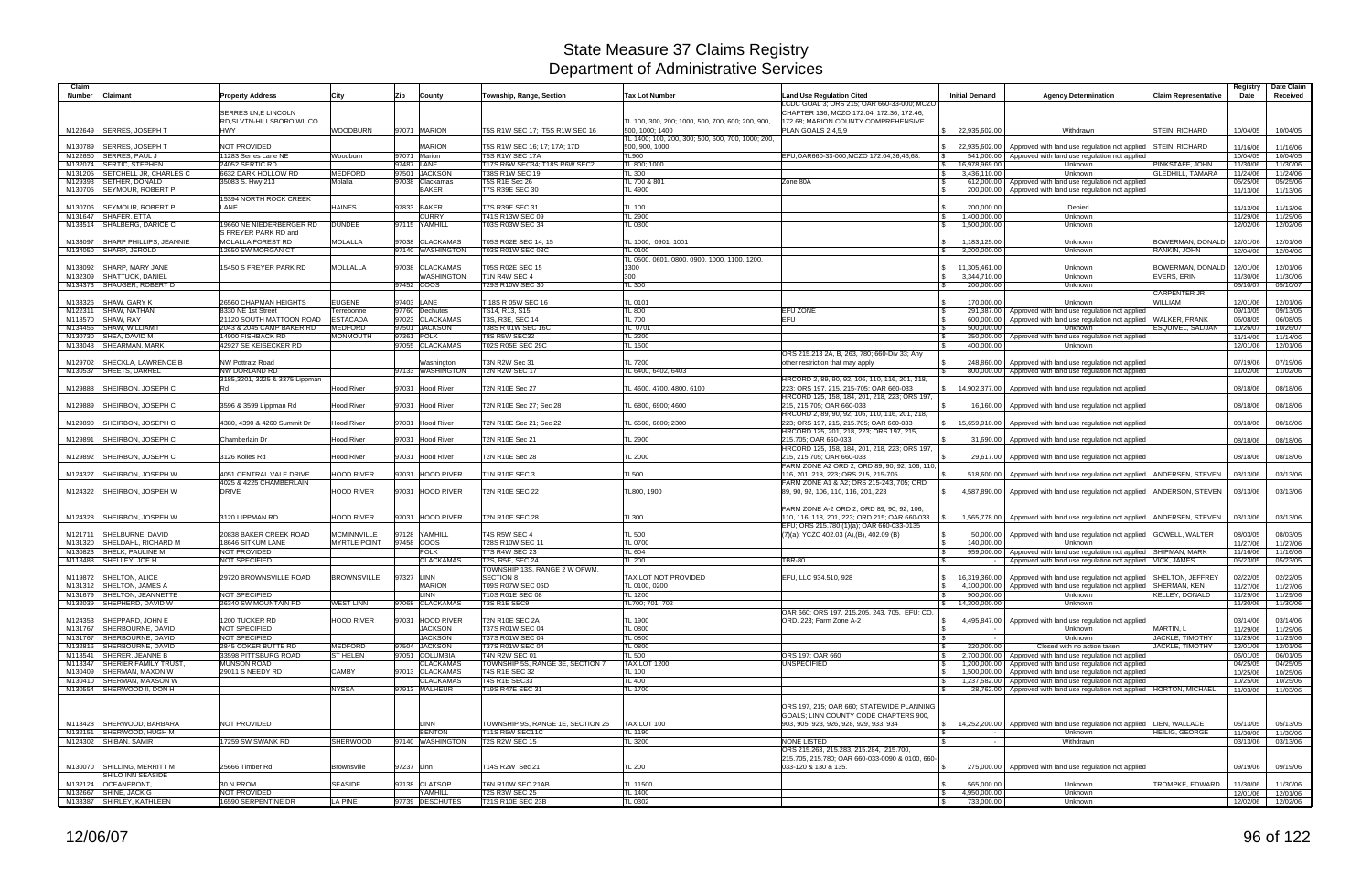| Claim              |                                                              |                                              |                                      |                                                |                                                             |                                                              |                                                                                           |                                                      |                                                                                                                            |                                             | Registry             | Date Claim           |
|--------------------|--------------------------------------------------------------|----------------------------------------------|--------------------------------------|------------------------------------------------|-------------------------------------------------------------|--------------------------------------------------------------|-------------------------------------------------------------------------------------------|------------------------------------------------------|----------------------------------------------------------------------------------------------------------------------------|---------------------------------------------|----------------------|----------------------|
| <b>Number</b>      | Claimant                                                     | <b>Property Address</b>                      | City                                 | Zip<br>County                                  | Township, Range, Section                                    | <b>Tax Lot Number</b>                                        | <b>Land Use Regulation Cited</b>                                                          | <b>Initial Demand</b>                                | <b>Agency Determination</b>                                                                                                | Claim Representative                        | Date                 | Received             |
| M133871            | SHIVERS, RALPH<br>SHOCKLEY, GOLDIE                           | 2470 ELDER RD<br><b>NOT PROVIDED</b>         | <b>HOOD RIVER</b>                    | 97031<br><b>HOOD RIVER</b><br>97041 HOOD RIVER | T02N R11E SEC 20<br>T1N, R10E, SEC 22C                      | TL 1800<br>TL 2300                                           |                                                                                           |                                                      | Unknown                                                                                                                    |                                             | 12/04/06             | 12/04/06             |
| M121454            |                                                              | 9180 SOUTH FORK LITTLE BUTTE                 |                                      |                                                |                                                             |                                                              | <b>ORDINANCE 106</b>                                                                      | 250,000.00                                           | Approved with land use regulation not applied                                                                              | <b>BAILEY, ARNOLD</b><br><b>BARTHOLOMEW</b> | 07/18/05             | 07/18/05             |
| M130593            | SHOEMAKER, SUSAN J                                           | <b>CREEK RD</b>                              | <b>EAGLE POINT</b>                   | 97524 JACKSON                                  | T37S R2E SEC 13                                             | TL 5100                                                      |                                                                                           | 976,340.00                                           | Approved with land use regulation not applied                                                                              | <b>MARK</b>                                 | 11/06/06             | 11/06/06             |
|                    | <b>SHOOP, JAMES R</b>                                        |                                              |                                      |                                                |                                                             |                                                              |                                                                                           |                                                      |                                                                                                                            |                                             |                      |                      |
| M132454            | M132361 SHORT TTE, BRAUNDA M                                 | 82692 BEAR CREEK RD<br>1941 NORTH BANK RD    | <b>CRESWELL</b><br><b>ROSEBURG</b>   | 97426 LANE<br>97470 DOUGLAS                    | T19S R2W SEC 20<br>T26S R05W SEC 17, SEC 19, SEC 20         | TL 400, 401<br>400.100.201                                   |                                                                                           | 1,550,000.00<br>877,000.00                           | Unknown<br>Unknown                                                                                                         | CORNACCHIA, STEVE                           | 12/01/06<br>11/30/06 | 12/01/06<br>11/30/06 |
|                    |                                                              |                                              |                                      |                                                | TOWNSHIP 3S, RANGE 3E, SECTION 26                           | <b>TAX LOT 01200</b>                                         |                                                                                           |                                                      |                                                                                                                            |                                             |                      |                      |
| M118321            | <b>SHORT, HOWARD</b>                                         |                                              |                                      | <b>CLACKAMAS</b>                               | TOWNSHIP 3S, RANGE 3E, SECTION 26                           | <b>TAX LOT 01202</b>                                         | RA1: EFU                                                                                  | 860.138.00                                           | Approved with land use regulation not applied                                                                              |                                             | 04/15/05             | 04/15/05             |
| M132181            | M131346 SHORT, JAY<br>SHORT, JAY                             | 3465 BALLYNTYNE RD S                         | <b>SALEM</b>                         | <b>MARION</b><br>97302 MARION                  | T08S R03W SEC 08C<br>T08S R03W SEC 18A                      | TL 0400, 0500, 0700, 0800<br>TL 1500                         |                                                                                           | 226,404.00<br>226,404.00<br>$\mathcal{L}$            | Unknown<br>Unknown                                                                                                         | WALKER, FRANK<br><b>WALKER, FRANK</b>       | 11/28/06<br>11/30/06 | 11/28/06<br>11/30/06 |
|                    |                                                              |                                              |                                      |                                                | TOWNSHIP 10S, RANGE 14E, SECTION                            |                                                              |                                                                                           |                                                      |                                                                                                                            |                                             |                      |                      |
| M118508            | <b>SHOWN, GORDON</b>                                         | NOT INDICATED                                | <b>MADRAS</b>                        | 97741 JEFFERSON                                | 32CB AND 32                                                 | TAX LOTS 100, 700                                            | ORS 197, 215; ORS 660-33                                                                  | 1,330,126.00<br>\$                                   | Approved with land use regulation not applied                                                                              |                                             | 05/24/05             | 05/24/05             |
|                    | M133118 SHROYER JR, GEORGE E                                 | 1910 CHAPEL DR                               | PHILOMATH                            | 97370 BENTON                                   | T12S R06W SEC 13                                            | TL 0403                                                      | ORS 215; OAR 660; EF-80; STATEWIDE                                                        | 955,561.00                                           | Unknown                                                                                                                    |                                             | 12/01/06             | 12/01/06             |
|                    | M118659 SHULTE, JOANN                                        | 34105 NE WILSONVILLE RD                      | <b>NEWBERG</b>                       | 97132 YAMHILL                                  | T3S, R2W, SEC 36                                            | TL 4300                                                      | PLANNING GOAL 11                                                                          | 10,500,000.00<br>$\mathcal{S}$                       | Approved with land use regulation not applied DAY, ROSS                                                                    |                                             | 06/22/05             | 06/22/05             |
|                    |                                                              |                                              |                                      |                                                |                                                             |                                                              | ORS 215; OAR 660; EF-80; Statewide Planning                                               |                                                      |                                                                                                                            |                                             |                      |                      |
| M129347            | SHULTE, JOANN                                                | 34105 NE Wilsonville Rd                      | Newberg                              | 97132 Yamhill                                  | T3S R2W Sec 36                                              | <b>TL 4300</b>                                               | Goal 2                                                                                    | 10,500,000.00<br>- S                                 | Approved with land use regulation not applied                                                                              |                                             | 09/16/05             | 09/16/05             |
|                    | M133459 SHULTZ, R CONRAD<br>M133477 SHUTE, ROGER C           | 88413 FISHER RD<br><b>NOT SPECIFIED</b>      | <b>EUGENE</b>                        | 97402 LANE<br>97031 HOOD RIVER                 | T17S R05W SEC 25<br><b>T02N R10E SEC 28</b>                 | TL 2302<br>TL 2302                                           |                                                                                           | <b>S</b><br>675,206.00<br>500,000.00<br>- \$         | Unknown<br>Unknown                                                                                                         | FOUTZ, HAROLD                               | 12/02/06<br>12/02/06 | 12/02/06<br>12/02/06 |
|                    |                                                              | 16295 SW Beef Bend Rd & Roy                  |                                      |                                                |                                                             |                                                              |                                                                                           |                                                      |                                                                                                                            |                                             |                      |                      |
|                    | M129446 SHUTTS, ROSS                                         | Rogers Rd                                    | Sherwood                             | 97140 Washington                               | T2S R1W Sec 18                                              | <b>TL 200</b>                                                | ORS 215.213, 263, 780; OAR 660-033                                                        | 150,000.00                                           | Approved with land use regulation not applied                                                                              |                                             | 06/02/06             | 06/02/06             |
| M118608            | SIBIRZEW, IWAN                                               | NOT PROVIDED                                 | NOT PROVIDED                         | 97362 MARION                                   | T6S R1W SEC 3                                               | TL 1000, 1100, 1200                                          | EFU; ORS 197; OAR 215, 660; STATEWIDE<br>PLANNING GOALS                                   | 586.741.00<br>l \$                                   | Approved with land use regulation not applied   LIEN, WALLACE                                                              |                                             | 06/14/05             | 06/14/05             |
| M119503            | <b>SIECHEN, KAREN</b>                                        | 12615 NW SKYLINE BLVD                        | <b>PORTLAND</b>                      | <b>MULTNOMAH</b>                               | TOWNSHIP 2 N, RANGE 1W SECTION 31                           | <b>TAX LOT 1800</b>                                          | MUA-20, CFU-2                                                                             | 298.900.00<br>l \$                                   | Approved with land use regulation not applied COYNE, ARTHUR                                                                |                                             | 01/28/05             | 01/28/05             |
| M124804            | SIEGEL, ALAN                                                 | 10800 NW COPELAND ST                         | PORTLAND                             | 97225 WASHINGTON                               | <b>T1N R1W SEC 34</b>                                       | TL 2800                                                      | R-5                                                                                       |                                                      | Withdrawn                                                                                                                  |                                             | 04/06/06             | 04/06/06             |
| M133741<br>M131060 | SIEMS, DONNA J<br>SIEVERS, GEORGIA E                         | I-5 & EHLENE RD                              |                                      | <b>MARION</b><br><b>BENTON</b>                 | T04S R01W SEC 03<br><b>T15S R5W SEC 4</b>                   | <b>TL 1300</b><br>TL 400                                     |                                                                                           | 4,456,890.00<br>l \$<br>1,700,350.00                 | Unknown<br>Approved with land use regulation not applied                                                                   | Webb, Norman                                | 12/04/06<br>11/22/06 | 12/04/06<br>11/22/06 |
| M130277            | SIGL, MAX T                                                  | 3896 BARRETT DR                              | <b>HOOD RIVER</b>                    | 97031 HOOD RIVER                               | <b>T2N R10E SEC 3D</b>                                      | TL 1100, 1300                                                |                                                                                           | 7,332,660.00<br>$\mathcal{S}$                        | Denied                                                                                                                     | ANDERSEN, STEVEN                            | 10/12/06             | 10/12/06             |
| M130328            | SILBERNAGEL, DAVID J                                         | None Given                                   | Scio                                 | 97374 LINN                                     | T10 R1E SEC 16                                              | <b>TL 201</b>                                                |                                                                                           | 70,000.00                                            | Approved with land use regulation not applied                                                                              |                                             | 10/18/06             | 10/18/06             |
|                    | M131524 SILBERNAGEL, JOAN<br>M134338 SILBERNAGEL, JOAN       | <b>NOT SPECIFIED</b><br><b>NOT SPECIFIED</b> |                                      | <b>LINN</b><br><b>LINN</b>                     | T10S R01E SEC 14<br>T10S R01E SEC 14                        | TL 0103, 0601<br>TL 0600                                     |                                                                                           | 1,000,000.00<br>\$<br>2,300,000.00                   | Unknown<br>Unknown                                                                                                         | KELLEY, DONALD<br><b>KELLEY, DONALD</b>     | 11/29/06<br>11/29/06 | 11/29/06<br>11/29/06 |
|                    |                                                              | South of Sandner Rd & West of                |                                      |                                                |                                                             |                                                              |                                                                                           |                                                      |                                                                                                                            |                                             |                      |                      |
| M125049            | SILBERNAGEL, JOAN M                                          | Cole School Rd                               | Scio                                 | 97374 Linn                                     | T9S R1W Sec 33                                              | <b>TL 102</b>                                                | LCC 934.510(c)                                                                            | 584.140.00                                           | Approved with land use regulation not applied                                                                              | <b>TEXEIRA, RUTH</b>                        | 04/20/06             | 04/20/06             |
|                    | M122091 SILBERNAGEL, TONY                                    | <b>MERTZ ROAD</b>                            | <b>STAYTON</b>                       | 97383 LINN                                     | <b>T9S R1W SEC 28</b>                                       | TL 400                                                       | EFU; GOAL 3                                                                               | 900,000.00<br>- S                                    | Approved with land use regulation not applied                                                                              |                                             | 08/29/05             | 08/29/05             |
| M131098            | SILBERNAGEL, TONY                                            |                                              |                                      | <b>LINN</b>                                    | T10S R01W SEC 10                                            | TL 100                                                       |                                                                                           | 230,000.00                                           | Approved with land use regulation not applied   BOWERMAN, DONALD                                                           |                                             | 11/22/06             | 11/22/06             |
|                    |                                                              |                                              |                                      |                                                |                                                             | TL 2100, 2102, 2103, 2104, 2200, 2201, 2202,                 |                                                                                           |                                                      |                                                                                                                            |                                             |                      |                      |
| M119259            | SILICA RESEARCH AND DEV CO.                                  | <b>SCOTTSBURG WEST ROAD</b>                  | UNLISTED                             | <b>DOUGLAS</b>                                 | T22S R10W SEC 14D                                           | 2203, 2204                                                   | ORS 527.740-750                                                                           | 34,753.51                                            | Denied                                                                                                                     |                                             | 01/11/05             | 01/11/05             |
| M118367            | SILKE, JAMES D                                               | 83315 ERHART ROAD                            | <b>FLORENCE</b>                      |                                                | TOWNSHIP 19, RANGE 12M, SECTION 25-<br>22                   | <b>TAX LOT 1800</b>                                          | OAR 660-004-0040                                                                          | 380,000.00                                           | Denied                                                                                                                     |                                             | 04/28/05             | 04/28/05             |
| M132432            | SILVERS TTE, LEONARD L                                       |                                              |                                      | YAMHILL                                        | T3S R2W SEC 5                                               | <b>TL 302</b>                                                |                                                                                           | 500.000.00<br>$\mathbf{\$}$                          | Unknown                                                                                                                    | <b>GOWELL, WALTER</b>                       | 12/01/06             | 12/01/06             |
| M132433            | <b>SILVERS TTE, LEONARD L</b>                                | 3300 N ASPEN WAY                             | <b>NEWBERG</b>                       | 97132 YAMHILL                                  | T3S R2W SEC 8                                               | <b>TL 1200</b>                                               |                                                                                           | 550,000.00                                           | Unknown                                                                                                                    | <b>GOWELL, WALTER</b>                       | 12/01/06             | 12/01/06             |
| M124807            | <b>SIMMELINK, CHARLES D</b>                                  | <b>CULVER HWY</b>                            | <b>MADRAS</b>                        | 97741 JEFFERSON                                | T11S R13E SEC 22                                            | TL 500, 501                                                  | <b>NONE SPECIFIED</b>                                                                     | 1,500,000.00                                         | Approved with land use regulation not applied                                                                              |                                             | 04/06/06             | 04/06/06             |
|                    | M134152 SIMMEN, DAVID                                        | <b>KUBLI RD</b>                              |                                      | <b>JACKSON</b>                                 | T37S R04W SEC 31                                            | TL 0304, 1700                                                |                                                                                           | $\mathbb{S}$<br>1,233,080.00                         | Unknown                                                                                                                    | BARTHOLOMEW,<br><b>MARK</b>                 | 12/04/06             | 12/04/06             |
|                    |                                                              |                                              |                                      |                                                | TOWNSHIP 7S RANGE 4W SECTION 23;                            |                                                              |                                                                                           |                                                      |                                                                                                                            |                                             |                      |                      |
|                    |                                                              |                                              |                                      |                                                | TOWNSHIP 7S RANGE 4W SECTION 14;                            |                                                              |                                                                                           |                                                      |                                                                                                                            |                                             |                      |                      |
| M119385<br>M132890 | SIMMONS LIVING TRUST, NINA L<br><b>SIMMONS TTEE, WAYNE L</b> | <b>BEST ROAD</b><br><b>NOT SPECIFIED</b>     | NOT PROVIDED                         | <b>POLK</b><br><b>POLK</b>                     | TOWNSHIP 7S RANGE 4W SECTION 14<br>T07S R04W SEC 14; SEC 23 | TAX LOT 100, TAX LOT 601, TAX LOT 600<br>TL 0600, 0601; 0100 | OAR 660 ORS 92, 197, 215, 227                                                             | 2,464,000.00<br>S.<br>12.699.600.00<br>$\mathcal{S}$ | Approved with land use regulation not applied<br>Unknown                                                                   | <b>SHIPMAN, MARK</b><br>SHIPMAN, MARK       | 01/20/05<br>12/01/06 | 01/20/05<br>12/01/06 |
|                    |                                                              |                                              |                                      |                                                |                                                             |                                                              | ORS 92, 184, 197, 209.250(4), 215, 374; OAR 660,                                          |                                                      |                                                                                                                            |                                             |                      |                      |
| M118654            | SIMMONS, FRED                                                | <b>NOT PROVIDED</b>                          |                                      | <b>CLACKAMAS</b>                               | T5S R2E SEC 5                                               | TL 2500                                                      | 731-015, 051                                                                              | 500,000.00                                           | Withdrawn                                                                                                                  | <b>CUTLER, THOMAS</b>                       | 06/21/05             | 06/21/05             |
| M134334<br>M134268 | SIMMONS, FRED<br>SIMMONS, SHERMAN D                          | 13258 S VICK RD<br>NEAR 5756 HWY 234         | <b>MOLALLA</b><br><b>WHITE CITY</b>  | 97038 CLACKAMAS<br>97503 JACKSON               | <b>T05S R02E SEC 05</b><br>T35S R02W SEC 27                 | TL 2500<br>TL 0400                                           |                                                                                           | 7,000,000.00<br>400,000.00                           | Unknown<br>Unknown                                                                                                         | <b>CUTLER, THOMAS</b>                       | 12/04/06<br>12/11/06 | 12/04/06<br>12/11/06 |
|                    |                                                              |                                              |                                      |                                                |                                                             |                                                              | ORS 215.780; GOAL 3; COUNTY ORDINANCE 89;                                                 |                                                      |                                                                                                                            |                                             |                      |                      |
|                    | M124466 SIMONDS, ANNA L                                      | 3960 PHEASANT DRIVE                          | <b>HOOD RIVER</b>                    | 97031 HOOD RIVER                               | <b>T2N R10E SEC 15D</b>                                     | TL 900, 1000                                                 | ZONING ORDINANCE ARTICLE 7                                                                | 400.000.00                                           | Approved with land use regulation not applied                                                                              |                                             | 03/17/06             | 03/17/06             |
|                    | M118430 SIMPSON, ANASTASIA<br>M132290 SIMPSON, JOHN          | NOT PROVIDED                                 | NOT PROVIDED                         | WASHINGTON<br><b>JACKSON</b>                   | TOWNSHIP 1S, RANGE 3W, SECTION 24<br>T39S R3E SEC 00        | TAX LOT 300<br>TL 6002                                       | OAR 660; ORS 92, 215                                                                      | 1,500,000.00<br>\$                                   | 470,000.00   Approved with land use regulation not applied GELINEAU, JILL<br>Unknown                                       |                                             | 05/13/05<br>11/30/06 | 05/13/05<br>11/30/06 |
|                    |                                                              | 31177 SW SIMPSON ROAD - AND-                 |                                      |                                                | TOWNSHIP 1S, RANGE 3W, SECTION 24:                          |                                                              |                                                                                           |                                                      |                                                                                                                            |                                             |                      |                      |
|                    | M118424 SIMPSON, MARCEIL A                                   | NOT PROVIDED                                 | <b>CORNELIUS</b>                     | <b>WASHINGTON</b>                              | TOWNSHIP 1S, RANGE 3W, SECTION 25                           | TAX LOT 100; TAX LOT 601                                     | OAR 660; ORS 92, 215                                                                      | 360,000.00<br>$\mathfrak{L}$                         | Approved with land use regulation not applied GELINEAU, JILL                                                               |                                             | 05/13/05             | 05/13/05             |
|                    | M132099 SIMS, T DWIGHT                                       |                                              |                                      | <b>CLACKAMAS</b>                               | <b>T3S R1W SEC10</b>                                        | TL 1400: 1490                                                |                                                                                           | 4,375,312.00                                         | <b>Unknown</b>                                                                                                             |                                             | 11/30/06             | 11/30/06             |
|                    | M120038 SIMS, TOM                                            | 8633 REDSTONE AVE SE                         | <b>SALEM</b>                         | 97306 MARION                                   | TOWNSHIP 8S, RANGE 3W, SECTION 33D                          | <b>TAX LOT 1200</b>                                          | HB 3661                                                                                   | $\mathfrak{L}$                                       | Approved with land use regulation not applied                                                                              |                                             | 03/07/05             | 03/07/05             |
|                    | M129947 SINGLETON, MELROSE (LARRY)                           | 41093 SE WILDCAT MTN DR                      | <b>EAGLE CREEK</b>                   | 97022 CLACKAMAS                                | T3S R5E Sec 6A & 6B                                         | TL 1000 & 1100                                               | EFU; RA-1                                                                                 | \$                                                   | 1,150,000.00 Approved with land use regulation not applied                                                                 |                                             | 08/29/06             | 08/29/06             |
|                    | M133027 SINNER, ALVIN H<br>M118465 SIRI, JAMES F             | 34206 SYKES RD<br>17201 SE HNY 212           | <b>ST HELENS</b><br><b>CLACKAMAS</b> | 97051 COLUMBIA<br>97015 CLACKAMAS              | T04N R01W SEC 06C<br>TOWNSHIP 2 S. RANGE 3 E. SECTION 7     | TL 2900<br><b>TAX LOT 1300</b>                               | OAR 690-502-180,160,                                                                      | 375,000.00<br>l \$<br>286,000.00<br>\$               | <b>Unknown</b><br>Denied                                                                                                   |                                             | 12/01/06             | 12/01/06             |
|                    | M120411 SIRI, JAMES F                                        | 14390 SE 172ND                               | <b>CLACKAMAS</b>                     | 97015 CLACKAMAS                                | TOWNSHIP 2S, RANGE 3E, SECTION 6                            | TAX LOT 600                                                  | OAR 690-502-180; OAR 690-502-160                                                          | 325,000.00<br>$\mathfrak{L}$                         | Denied                                                                                                                     |                                             | 05/18/05<br>04/01/05 | 05/18/05<br>04/01/05 |
|                    | M133607 SISKIYOU EVERGREENS INC.                             |                                              |                                      | <b>JOSEPHINE</b>                               | T39S R07W SEC 30                                            | TL 0701, 110, 1201, 0500, 0600                               |                                                                                           | 4,670,000.00<br>S.                                   | Unknown                                                                                                                    |                                             | 12/04/06             | 12/04/06             |
|                    |                                                              |                                              |                                      |                                                |                                                             |                                                              | West of Sandy River Rural Plan Area; MCZD                                                 |                                                      |                                                                                                                            |                                             |                      |                      |
|                    | M129650 SITTON, NANCY A                                      | 31631 SE Division St                         | Troutdale                            | 97060 Multnomah                                | T1S R4E Sec 8                                               | TL 100                                                       | 35.4500 to 35.4560; Statewide Planning Goals<br>West of Sandy River Rural Plan Area; MCZD | 800,000.00                                           | Denied                                                                                                                     | O'Donnell, Mark<br>ROGGENDORF.              | 07/12/06             | 07/12/06             |
|                    | M129650 SITTON, NANCY A                                      | 31631 SE Division St                         | Troutdale                            | 97060 Multnomah                                | T1S R4E Sec 8                                               | <b>TL 100</b>                                                | 35.4500 to 35.4560; Statewide Planning Goals                                              | 800,000.00                                           | Denied                                                                                                                     | <b>KRISTIAN</b>                             | 07/12/06             | 07/12/06             |
|                    |                                                              |                                              |                                      |                                                |                                                             |                                                              | ORS 193, 215; COUNTY CODE 1.0001 TO 1.3252;                                               |                                                      |                                                                                                                            |                                             |                      |                      |
|                    | M130186 SKAUGE, ROBERT L                                     | 613 YASEK LP                                 | <b>TOLEDO</b>                        | 97391 Lincoln                                  | T10S T10W SEC30                                             | <b>TL 1201</b>                                               | ALL STATEWIDE PLANNING GOALS AND<br><b>POLICIES</b>                                       | 875,000.00<br>l \$                                   | Approved with land use regulation not applied Hamilton, Gary                                                               |                                             | 10/03/06             | 10/03/06             |
|                    | M133853 SKIDGEL, DAVID                                       | 13737 SW POWELL BUTTE HWY POWELL BUTTE       |                                      | <b>CROOK</b>                                   | T16S R14E SEC 17                                            | <b>TL 0400</b>                                               |                                                                                           | $\sqrt{3}$<br>1,450,000.00                           | Unknown                                                                                                                    |                                             | 12/04/06             | 12/04/06             |
|                    | M129904 SKINNER, JERRY                                       | 25880 SE 452ND AVE                           | SANDY                                | 97055 CLACKAMAS                                | T3S R5E SEC 4                                               | <b>TL 203</b>                                                | EFU-80                                                                                    | 1,100,000.00<br>$\mathbb{S}$                         | Approved with land use regulation not applied                                                                              |                                             | 08/22/06             | 08/22/06             |
|                    | M132131 SKIPLE, JOANNE E<br>M129878 SKOE, ETHEL R            |                                              |                                      | <b>ILLAMOOK</b>                                | T1S R8W SEC1                                                | TL300                                                        |                                                                                           | $\mathbb{S}$<br>2,321,353.00                         | <b>Unknown</b>                                                                                                             | CONDIT, JEFFREY                             | 11/30/06             | 11/30/06             |
|                    | M118336 SKOE, ROGER                                          | <b>NONE</b>                                  |                                      | Multnomah<br><b>CLACKAMAS</b>                  | T3S R1E Sec 34A; Sec 26<br>TOWNSHIP 4S, 1E, SECTION 14      | TL 300; 600<br><b>TAX LOT 1700</b>                           | 197, 215, 222, 227, ; OAR 660<br>OAR 660-33-135(7)                                        | l \$<br>200,000.00<br>- S                            | 800,000.00   Approved with land use regulation not applied GELINEAU, JILL<br>Approved with land use regulation not applied |                                             | 08/18/06<br>04/20/05 | 08/18/06<br>04/20/05 |
|                    | M124756 SKOGAN, JOHN                                         | 38925 SE TRUBEL RD                           |                                      | 97055 CLACKAMAS                                | T4E R2S SEC 24                                              | TL 600                                                       | <b>EFU</b>                                                                                | <b>S</b><br>200,000.00                               | Withdrawn                                                                                                                  |                                             | 04/04/06             | 04/04/06             |
|                    | M134251 SKOURTES, JOHN                                       | NOT SPECIFIED                                |                                      | <b>WASHINGTON</b>                              | T01S R01W SEC 31                                            | TL 0501, 0503                                                |                                                                                           | $\frac{1}{3}$ 1,600,000.00                           | Unknown                                                                                                                    |                                             | 12/06/06             | 12/06/06             |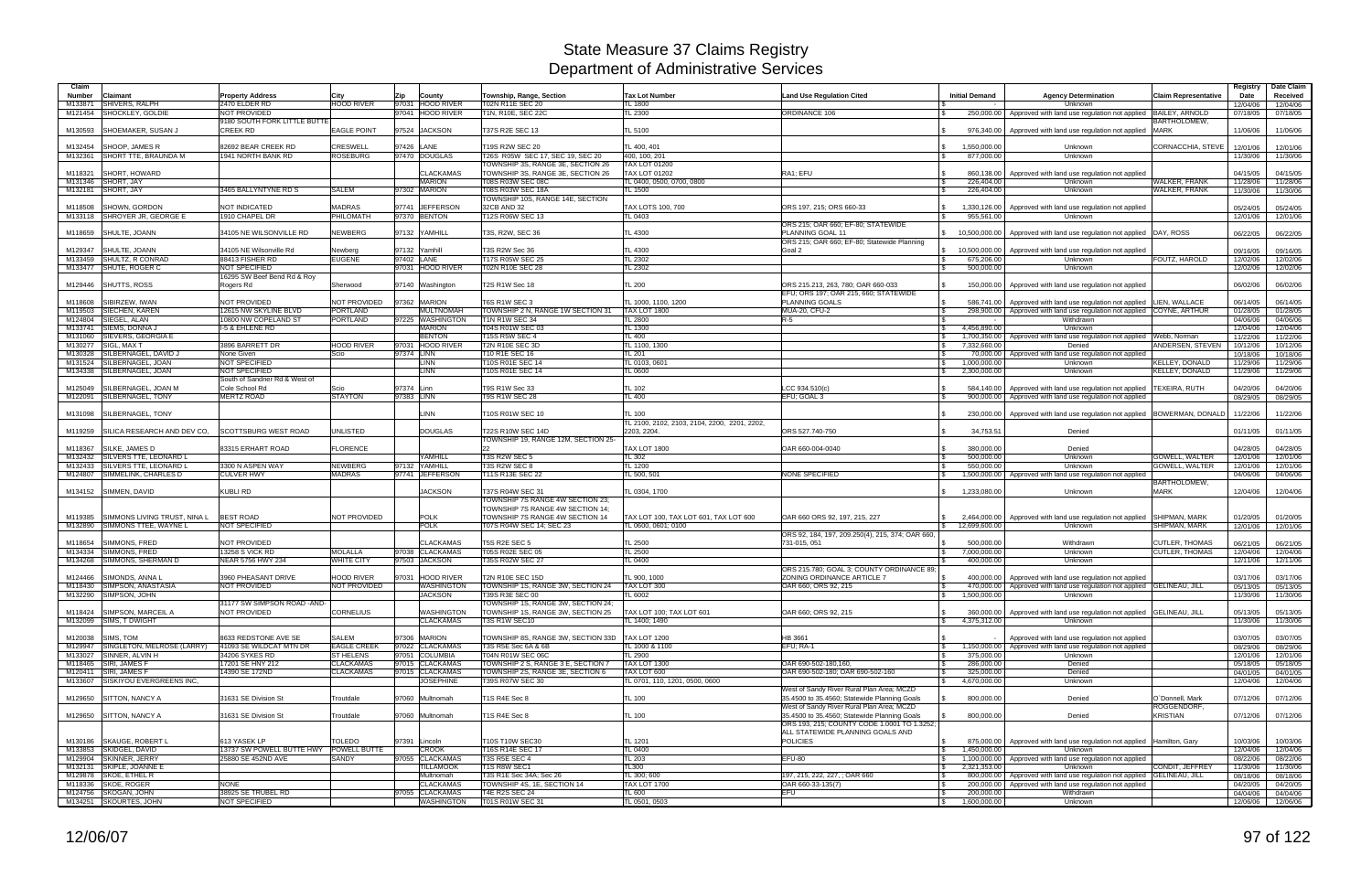| Claim              |                                                        |                                                      |                                           |                                 |                                                      |                                                               |                                                                                                        |                                                |                                                                                                                 |                                | Registry             | Date Claim           |
|--------------------|--------------------------------------------------------|------------------------------------------------------|-------------------------------------------|---------------------------------|------------------------------------------------------|---------------------------------------------------------------|--------------------------------------------------------------------------------------------------------|------------------------------------------------|-----------------------------------------------------------------------------------------------------------------|--------------------------------|----------------------|----------------------|
| <b>Number</b>      | Claimant                                               | <b>Property Address</b>                              | City                                      | <b>Zip</b><br>County            | Township, Range, Section                             | <b>Tax Lot Number</b>                                         | <b>Land Use Regulation Cited</b>                                                                       | <b>Initial Demand</b>                          | <b>Agency Determination</b>                                                                                     | <b>Claim Representative</b>    | Date                 | Received             |
| M121426            | <b>SKYLES, VIRGIL E</b>                                | 26920 SW PETES MT RD                                 | <b>NEST LINN</b>                          | 97068 CLACKAMAS                 | T3S, R1E, SEC 10                                     | TL 1201                                                       | TT-20: AG FOREST                                                                                       |                                                | 740,781.00 Approved with land use regulation not applied                                                        |                                | 07/15/05             | 07/15/05             |
| M133577            | SLABIK, RAYMOND J                                      | <b>WEGENER GULCH RD</b>                              | <b>PILOT ROCK</b>                         | 97868 UMATILLA                  | T01S R32E SEC 16: 21<br>TOWNSHIP 3S. RANGE 2E OF WM. | TL 0300: 0300                                                 |                                                                                                        | 500.000.00                                     | Unknown                                                                                                         |                                | 12/02/06             | 12/02/06             |
| M120265            | SLABY, RICHARD                                         | 13265 S LELAND ROAD                                  | OREGON CITY                               | 97045 CLACKAMAS                 | <b>SECTION 20</b>                                    | TAX LOT 807                                                   | EFU<br>CLACKAMAS COUNTY ORD 401.09, 401.10                                                             |                                                | 156,500.00   Approved with land use regulation not applied                                                      |                                | 03/23/05             | 03/23/05             |
|                    |                                                        |                                                      |                                           |                                 |                                                      |                                                               |                                                                                                        |                                                |                                                                                                                 |                                |                      |                      |
|                    |                                                        |                                                      |                                           |                                 |                                                      |                                                               | ALL STATUTES, RULES AND OTHER LAND USE                                                                 |                                                |                                                                                                                 |                                |                      |                      |
|                    | M125155 SLANGAL, JOSEPH                                | 39260 Slangal Dr SE                                  | Scio                                      | 97374 Linn                      | T9S R1W Sec 32                                       | TL 1601                                                       | RESTRICTIONS SUBSEQUENT TO OWNERSHIP   \$                                                              |                                                | 456,000.00   Approved with land use regulation not applied   VICK, JAMES                                        |                                | 04/28/06             | 04/28/06             |
|                    |                                                        |                                                      |                                           |                                 |                                                      |                                                               |                                                                                                        |                                                |                                                                                                                 |                                |                      |                      |
|                    | M125156 SLANGAL, JOSEPH                                | 39260 Slangal Dr SE                                  | Scio                                      | 97374 Linn                      | <b>T9S R1W Sec 32</b>                                | <b>TL 500</b>                                                 | ALL STATUTES, RULES AND OTHER LAND USE<br>RESTRICTIONS SUBSEQUENT TO OWNERSHIP   \$                    | 499,660.00                                     | Approved with land use regulation not applied VICK, JAMES                                                       |                                | 04/28/06             | 04/28/06             |
|                    |                                                        |                                                      |                                           |                                 | T6S R2E SEC 6: T5S R1E SEC 36: T5S R2E               |                                                               |                                                                                                        |                                                |                                                                                                                 |                                |                      |                      |
| M122798            | SLAUGHTER, DONALD                                      | 11498 S Wildcat Rd                                   | Clackamas                                 | 97038 Clackamas                 | <b>SEC 31</b>                                        | TL 600, 601: TL 800, TL 900                                   | SB100                                                                                                  | 700.000.00                                     | Approved with land use regulation not applied                                                                   |                                | 10/14/05             | 10/14/05             |
|                    |                                                        |                                                      |                                           |                                 |                                                      |                                                               |                                                                                                        |                                                |                                                                                                                 |                                |                      |                      |
| M130064            | SLAUGHTER, DONALD L                                    | 11498 S Wildcat Rd                                   | Molalla                                   | 97038 Clackamas                 | T6S R1E Sec 1                                        | <b>TL 200</b>                                                 | SB 100; OAR 660; ORS 215.705-780, 526, 527.610 \$                                                      | 400,000.00                                     | Approved with land use regulation not applied JOHNSON, MARY                                                     |                                | 09/19/06             | 09/19/06             |
| M132362            | <b>SLEIGHT, ROBERT W</b><br>M133584 SLETAGER, GERTRUDE | 19223 S WINDY CITY RD<br>80527 SEARS RD              | <b>MULINO</b><br>COTTAGE GROVE 97424 LANE | 97042 CLACKAMAS                 | T4S R03E SEC 17, SEC 18<br>T20S R03W SEC 11          | 1700.2201<br>TL 604, 128, 129                                 |                                                                                                        | 2,600,000.00<br>1,420,000.00<br>$\mathbb{R}$   | Unknown<br>Unknown                                                                                              |                                | 11/30/06<br>12/01/06 | 11/30/06<br>12/01/06 |
|                    |                                                        |                                                      |                                           |                                 |                                                      |                                                               | ORS 197, 215; OAR 660; STATEWIDE PLANNING                                                              |                                                |                                                                                                                 |                                |                      |                      |
| M118433            | <b>SLOCUM, ADELINA</b>                                 | 24055 NE NORTH VALLEY ROAD NEWBERG                   |                                           | 97132 YAMHILL                   | TOWNSHIP 3S, RANGE 2W, SECTION 07                    | <b>TAX LOT 5200</b>                                           | <b>GOALS</b>                                                                                           | 849,309.00                                     | Approved with land use regulation not applied   LIEN, WALLACE                                                   |                                | 05/16/05             | 05/16/05             |
|                    |                                                        |                                                      |                                           |                                 |                                                      |                                                               |                                                                                                        |                                                |                                                                                                                 | WATERBURY,                     |                      |                      |
| M133290            | <b>SLOCUM, RICHARD A</b>                               |                                                      | <b>EUGENE</b>                             | 97402 LANE                      | T 17S R 05W SEC 12                                   | <b>TL 6600</b>                                                |                                                                                                        |                                                | Unknown                                                                                                         | <b>NORMAN</b>                  | 12/01/06             | 12/01/06             |
|                    | M130016 SLOSS, JAMES H<br>M133710 SLUSHER, MARY K      | 3705 SE Locks Rd<br>80824 LOST CREEK RD              | Dayton<br><b>DEXTER</b>                   | 97114 Yamhill<br>97431 LANE     | T4S R3W Sec 7<br>T20S R01W SEC 03; SEC 04            | <b>TL 1500</b><br>TL 0400; 1700                               | OAR 660-004-0040                                                                                       | 41,123.00<br><b>S</b><br>1,955,555.00          | Approved with land use regulation not applied<br>Unknown                                                        |                                | 09/11/06<br>12/04/06 | 09/11/06<br>12/04/06 |
|                    |                                                        |                                                      |                                           |                                 | T19S R02W SEC 06; 07; T19S R03W SEC                  | TL 0600; 0300; TL 1500, 1600, 1700, 1701, 1702,               |                                                                                                        |                                                |                                                                                                                 |                                |                      |                      |
|                    | M132650 SLY, JAMES R                                   | NOT PROVIDED                                         |                                           | LANE                            | 01:02                                                | 1900; 1400, 2700                                              |                                                                                                        | \$5,470,000.00                                 | Unknown                                                                                                         | <b>BALTHROP, SHERYL</b>        | 12/01/06             | 12/01/06             |
|                    |                                                        |                                                      |                                           |                                 |                                                      |                                                               | SB100; Goal 3 & 4; All Statewide Planning Goals,                                                       |                                                |                                                                                                                 |                                |                      |                      |
|                    |                                                        |                                                      |                                           |                                 |                                                      |                                                               | ORS's, ORS's enforced since the purchase of                                                            |                                                |                                                                                                                 |                                |                      |                      |
| M129720<br>M130054 | SMALLWOOD, GERALD<br>SMANDRA, DIANE                    | 20963 E Alsea Hwy<br>661 Haven Road                  | Tidewater<br>Jacksonville                 | 97390 Lincoln<br>97530 Jackson  | T14S R9W Sec OO<br>T38S R3W Sec 26                   | TL 602<br><b>TL 407</b>                                       | property by claimant.<br>OAR 660-033-0135(5)(7-9)                                                      | $\frac{1}{3}$ 3,785,000.00<br>400,000.00       | Approved with land use regulation not applied   Hamilton, Gary<br>Approved with land use regulation not applied |                                | 07/21/06<br>09/18/06 | 07/21/06<br>09/18/06 |
| M130560            | SMEED, JOHN K                                          | 26462 SW MCCONNEL RD                                 | <b>SHERWOOD</b>                           | 97140 CLACKAMAS                 | <b>T3S R1W SEC 08</b>                                | <b>TL 200</b>                                                 |                                                                                                        | 12,000,000.00<br>IS.                           | Approved with land use regulation not applied SMEED, JAMES                                                      |                                | 11/03/06             | 11/03/06             |
|                    | M122684 SMEJKAL, JAMES A                               | <b>NEAR ROCK CREEK RD</b>                            |                                           | <b>COLUMBIA</b>                 | T5N R5W Sec 33                                       | TL 501                                                        | <b>GOAL 4-FOREST LANDS</b>                                                                             | 1,142,000.00<br>IS.                            | Approved with land use regulation not applied SMEJKAL, ROBERT                                                   |                                | 10/06/05             | 10/06/05             |
|                    |                                                        |                                                      |                                           |                                 |                                                      |                                                               | WASHINGTON COUNTY CODE 342-2.8, 3.1D,                                                                  |                                                |                                                                                                                 |                                |                      |                      |
|                    |                                                        |                                                      |                                           |                                 |                                                      |                                                               | 403-37.2F, 422, 428-3.3 & 4.3; ORS 197, 215.705;                                                       |                                                |                                                                                                                 |                                |                      |                      |
|                    | M129683 SMEJKAL, JAMES A                               | <b>NW FIREHOUSE DR</b>                               | TIMBER                                    | WASHINGTON                      | T3N R5W SEC 22                                       | TL 1301                                                       | GOAL 4; OAR 660-006-0026(1)(a), 0027(1), 0029(a-<br>c), 015: SB 100                                    |                                                | 104,000.00   Approved with land use regulation not applied SMEJKAL, ROBERT                                      |                                | 07/17/06             | 07/17/06             |
|                    |                                                        |                                                      |                                           |                                 |                                                      |                                                               | WASHINGTON COUNTY CODE 342-2.8, 3.10, 430-                                                             |                                                |                                                                                                                 |                                |                      |                      |
|                    |                                                        |                                                      |                                           |                                 |                                                      |                                                               | 37.2F, 342-5.1 & 7.2, 424-2, 422, 428-3.3 & 4.3;                                                       |                                                |                                                                                                                 |                                |                      |                      |
|                    |                                                        |                                                      |                                           |                                 |                                                      |                                                               | GOAL 4; OAR 660-006-0028(1)(a), 0027(1), 0029(a-                                                       |                                                |                                                                                                                 |                                |                      |                      |
|                    | M129684 SMEJKAL, JAMES A                               | NW JOHN LEE RD                                       | <b>BANKS</b>                              | 97106 WASHINGTON                | T3N R4W SEC 27                                       | TL 1602                                                       | c), 015; SB 100                                                                                        |                                                | 3,426,000.00   Approved with land use regulation not applied SMEJKAL, ROBERT                                    |                                | 07/17/06             | 07/17/06             |
|                    |                                                        |                                                      |                                           |                                 |                                                      |                                                               | WCC 342-2.8, 3.1D, 430-37.2F, 342-5.1 & 7.2, 424-<br>2, 610-1, 422, 428-3.3 & 4.3; GOAL 4; ORS         |                                                |                                                                                                                 |                                |                      |                      |
|                    |                                                        | 24800 NW BACONA RD/NJ JOHN                           |                                           |                                 |                                                      |                                                               | 215.780(1)(C), 705, 197; SB 100; OAR 660-006-                                                          |                                                |                                                                                                                 |                                |                      |                      |
|                    | M129685 SMEJKAL, JAMES A                               | LEE RD                                               | <b>BANKS</b>                              | 97106 WASHINGTON                | T3N R4W SEC 27                                       | TL 1601. 2201. 2202                                           | 0026(1)(A), 0027(1), 0029(A-C), 015                                                                    |                                                | \$11,074,000.00   Approved with land use regulation not applied SMEJKAL, ROBERT                                 |                                | 07/17/06             | 07/17/06             |
|                    |                                                        |                                                      |                                           |                                 |                                                      |                                                               | WCC 342-2.8, 342-3.10, 430-37.2F, 428-3.3 & 4.3;                                                       |                                                |                                                                                                                 |                                |                      |                      |
|                    |                                                        |                                                      |                                           |                                 |                                                      |                                                               | GOAL 4; ORS 215.780(1)(C), 705; OAR 660-006-                                                           |                                                |                                                                                                                 |                                |                      |                      |
|                    | M129686 SMEJKAL, JAMES A                               | <b>NW GENZER RD</b>                                  | <b>BUXTON</b>                             | 97106 WASHINGTON                | <b>T3N R4W SEC 22</b>                                | TL 1100                                                       | 0026(1)(A), 0027(1), 0029(A-C)<br>GOAL 4; OAR 660-006-0026(1)(A), 0027(1),                             | 208.000.00                                     | Approved with land use regulation not applied SMEJKAL, ROBERT                                                   |                                | 07/17/06             | 07/17/06             |
|                    |                                                        |                                                      |                                           |                                 |                                                      |                                                               | 0029(A-C), 015; ORS 215.780(1)(C), 705, 197, 215;                                                      |                                                |                                                                                                                 |                                |                      |                      |
|                    |                                                        |                                                      |                                           |                                 |                                                      |                                                               | WCC 342-2.8, 3.1D, 430-37.2F, 342-5.1 & 7.2, 424-                                                      |                                                |                                                                                                                 |                                |                      |                      |
|                    | M129687 SMEJKAL, JAMES A                               | NW GENZER/NW BACONA RD                               | <b>BUXTON</b>                             | 97109 WASHINGTON                | T3N R4W SEC 21                                       | <b>TL 500</b>                                                 | 2, 422, 428-3.3 & 4.3; SB 100                                                                          |                                                | \$ 2.696,000,00 Approved with land use regulation not applied SMEJKAL, ROBERT                                   |                                | 07/17/06             | 07/17/06             |
|                    |                                                        |                                                      |                                           |                                 |                                                      |                                                               | GOAL 4; OAR 660-006-0026(1)(A), 0027(1),                                                               |                                                |                                                                                                                 |                                |                      |                      |
|                    |                                                        |                                                      |                                           |                                 |                                                      |                                                               | 0029(A-C), 015; ORS 215.780(1)(C), 705, 197, 215;<br>WCC 342-2.8, 3.1D, 430-37.2F, 342-5.1 & 7.2, 424- |                                                |                                                                                                                 |                                |                      |                      |
|                    | M129688 SMEJKAL, JAMES A                               | <b>NW TIMBER RD</b>                                  | <b>TIMBER</b>                             | 97144 WASHINGTON                | <b>T3N R5W SEC 27</b>                                | <b>TL 400</b>                                                 | 2, 422, 428-3.3 & 4.3, SB 100                                                                          |                                                | 1,554,000.00 Approved with land use regulation not applied SMEJKAL, ROBERT                                      |                                | 07/17/06             | 07/17/06             |
|                    |                                                        |                                                      |                                           |                                 |                                                      |                                                               | GOAL 4; OAR 660-006-0026(1)(A), 0027(1),                                                               |                                                |                                                                                                                 |                                |                      |                      |
|                    |                                                        |                                                      |                                           |                                 |                                                      |                                                               | 0029(A-C), 015; ORS 215.780(1)(C), 705, 197, 215;                                                      |                                                |                                                                                                                 |                                |                      |                      |
|                    | M129689 SMEJKAL, JAMES A                               |                                                      |                                           |                                 |                                                      | TL 200, 300, 600                                              | WCC 342-2.8, 3.1D, 430-37.2F, 342-5.1 & 7.2, 424-<br>2, 610-1, 422, 428-3.3 & 4.3, SB 100              | l \$                                           |                                                                                                                 |                                |                      |                      |
|                    |                                                        | <b>SUNSET HIGHWAY</b>                                | <b>BUXTON</b>                             | 97109 WASHINGTON                | T3N R5W SEC 25                                       |                                                               | GOAL 4; OAR 660-006-0026(1)(A), 0027(1),                                                               |                                                | 828,000.00   Approved with land use regulation not applied SMEJKAL, ROBERT                                      |                                | 07/17/06 07/17/06    |                      |
|                    |                                                        |                                                      |                                           |                                 |                                                      |                                                               | 0029(A-C), 015; ORS 215.780(1)(C), 705, 197, 215;                                                      |                                                |                                                                                                                 |                                |                      |                      |
|                    |                                                        |                                                      |                                           |                                 |                                                      |                                                               | WCC 342-2.8, 3.1D, 430-37.2F, 342-5.1 & 7.2, 424-                                                      |                                                |                                                                                                                 |                                |                      |                      |
|                    | M129690 SMEJKAL, JAMES A                               | NW RIDGE RD                                          | <b>BUXTON</b>                             | 97109 WASHINGTON                | T3N R5W SEC 23 & 24                                  | TL 1100 & 600                                                 | 2, 422, 428-3.3 & 4.3, SB 100                                                                          |                                                | 5,194,000.00 Approved with land use requlation not applied SMEJKAL, ROBERT                                      |                                | 07/17/06 07/17/06    |                      |
|                    |                                                        |                                                      |                                           |                                 |                                                      |                                                               | GOAL 4; OAR 660-006-0026(1)(A), 0027(1),<br>0029(A-C), 015; ORS 215.780(1)(C), 705, 197, 215;          |                                                |                                                                                                                 |                                |                      |                      |
|                    |                                                        |                                                      |                                           |                                 |                                                      |                                                               | WCC 342-2.8, 3.1D, 430-37.2F, 342-5.1 & 7.2, 424-                                                      |                                                |                                                                                                                 |                                |                      |                      |
|                    | M129691 SMEJKAL, JAMES A                               | NW COCHRAN RD                                        | <b>TIMBER</b>                             | 97144 WASHINGTON                | T3N R5W SEC 33                                       | <b>TL 6400</b>                                                | 2, 422, 428-3.3 & 4.3, SB 100                                                                          | <b>S</b>                                       | 186,000.00 Approved with land use regulation not applied SMEJKAL, ROBERT                                        |                                | 07/17/06             | 07/17/06             |
|                    | M131797 SMEJKAL, KENNETH E                             | <b>NOT SPECIFIED</b>                                 |                                           | <b>COLUMBIA</b>                 | T04N R05W SEC 35                                     | TL 0101, 0102                                                 |                                                                                                        | 7,000,000.00<br>$\mathbb{S}$                   | Unknown                                                                                                         | COX, WILLIAM                   | 11/29/06             | 11/29/06             |
|                    |                                                        |                                                      |                                           |                                 |                                                      | TL 0600; 0400, 0500, 0700, 1100, 1200; 0801,                  |                                                                                                        |                                                |                                                                                                                 |                                |                      |                      |
|                    | M134072 SMITH JR, WALTER                               | <b>NONE GIVEN</b>                                    |                                           | <b>KLAMATH</b>                  | T40S R13E SEC 15; 10; 02; 09; 10; 11; 13;<br>16; 18  | 0900; 1000, 1100, 1300; 1400; 1600, 1700; 3300;<br>3400; 4200 |                                                                                                        | $\mathcal{S}$<br>1,000,000.00                  | Unknown                                                                                                         | THRONE, JUSTIN                 | 12/04/06             | 12/04/06             |
|                    |                                                        |                                                      |                                           |                                 |                                                      |                                                               | SB 100; ORS 197.175(1), 280, 705; OAR 660-006-                                                         |                                                |                                                                                                                 |                                |                      |                      |
|                    | M129729 SMITH TRUST, RUTH M                            | 35705 SE MACINNES RD                                 | <b>CORBETT</b>                            | 97019 MULTNOMAH                 | T1S R4E SEC 3                                        | <b>TL 300</b>                                                 | 0027                                                                                                   | \$2,300,000.00                                 | Approved with land use regulation not applied WALKER, FRANK                                                     |                                | 07/24/06             | 07/24/06             |
|                    |                                                        |                                                      |                                           |                                 |                                                      |                                                               | ORS 215.283; OAR 660-033-0035; DOUGLAS CO.                                                             |                                                |                                                                                                                 |                                |                      |                      |
|                    | M124681 SMITH, ANN M                                   | 856 DOERNER RD                                       | ROSEBURG                                  | 97470 DOUGLAS                   | <b>T27S R7W SEC 11</b>                               | <b>TL 400</b>                                                 | LUDO ARTICLE 45, 3, FG                                                                                 | 325,000.00                                     | Approved with land use regulation not applied                                                                   |                                | 03/30/06             | 03/30/06             |
|                    | M133324 SMITH, BERNICE M                               |                                                      | MTHOOD-                                   | 97137 MARION                    | T 04S R 02W SEC 19AA                                 | TL 0600                                                       |                                                                                                        |                                                | Unknown                                                                                                         | KOSTER, DOUG                   | 12/01/06             | 12/01/06             |
|                    | M131158 SMITH, BONNIE M                                | 8965 COOPER SPUR RD                                  | PARKDALE                                  | 97041 HOOD RIVER                | T1S R10E SEC 20                                      | <b>TL 800</b>                                                 |                                                                                                        | 200,000.00                                     | Approved with land use regulation modified                                                                      | <b>GROSSMAN, LOUIS</b>         | 11/24/06             | 11/24/06             |
|                    |                                                        |                                                      |                                           |                                 |                                                      |                                                               |                                                                                                        |                                                |                                                                                                                 | MANNENBACH,                    |                      |                      |
|                    | M133790 SMITH, BRUCE F                                 | NOT SPECIFIED                                        |                                           | 97338 POLK                      | T07S R05W SEC 31A                                    | TL 1700, 1800                                                 |                                                                                                        | 1,287,030.00<br>$\mathbb{S}$                   | Unknown                                                                                                         | <b>STEPHEN</b>                 | 12/04/06             | 12/04/06             |
|                    | M129599 SMITH, CALVIN W                                | 4135 Sylvester Drive                                 |                                           | <b>Hood River</b>               | <b>T2N R10E Sec 34</b>                               | <b>TL 3200</b>                                                | HRC ZO Article 7                                                                                       | l \$                                           | 700,000.00 Approved with land use regulation not applied                                                        |                                | 06/29/06             | 06/29/06             |
|                    | M131469 SMITH, CLATIE<br>M134120 SMITH, DALE O         | 97040 LANGLOIS MOUNTAIN RD LANGLOIS<br>46643 TUKWILA | <b>LYONS</b>                              | 97450 CURRY<br>97358 WASHINGTON | T30S R14W SEC 27<br><b>T02N R03W SEC 25</b>          | TL 0307<br>TL 1701                                            |                                                                                                        | 708,930.00<br>l Si<br>400,000.00<br>$\sqrt{3}$ | Unknown<br>Unknown                                                                                              | WILGERS, STEVE<br>RANKIN, JOHN | 11/28/06<br>12/04/06 | 11/28/06<br>12/04/06 |
|                    | M130592 SMITH, DANE E                                  | 94753 HAYNES WAY LANE                                | NORTH BEND                                | 97459 COOS                      | T24S R13W SEC 13D                                    | <b>TL 1200</b>                                                |                                                                                                        | $\sqrt{S}$                                     | 709,702.00 Approved with land use regulation not applied                                                        |                                | 11/06/06             | 11/06/06             |
|                    |                                                        |                                                      |                                           |                                 |                                                      |                                                               |                                                                                                        |                                                |                                                                                                                 |                                |                      |                      |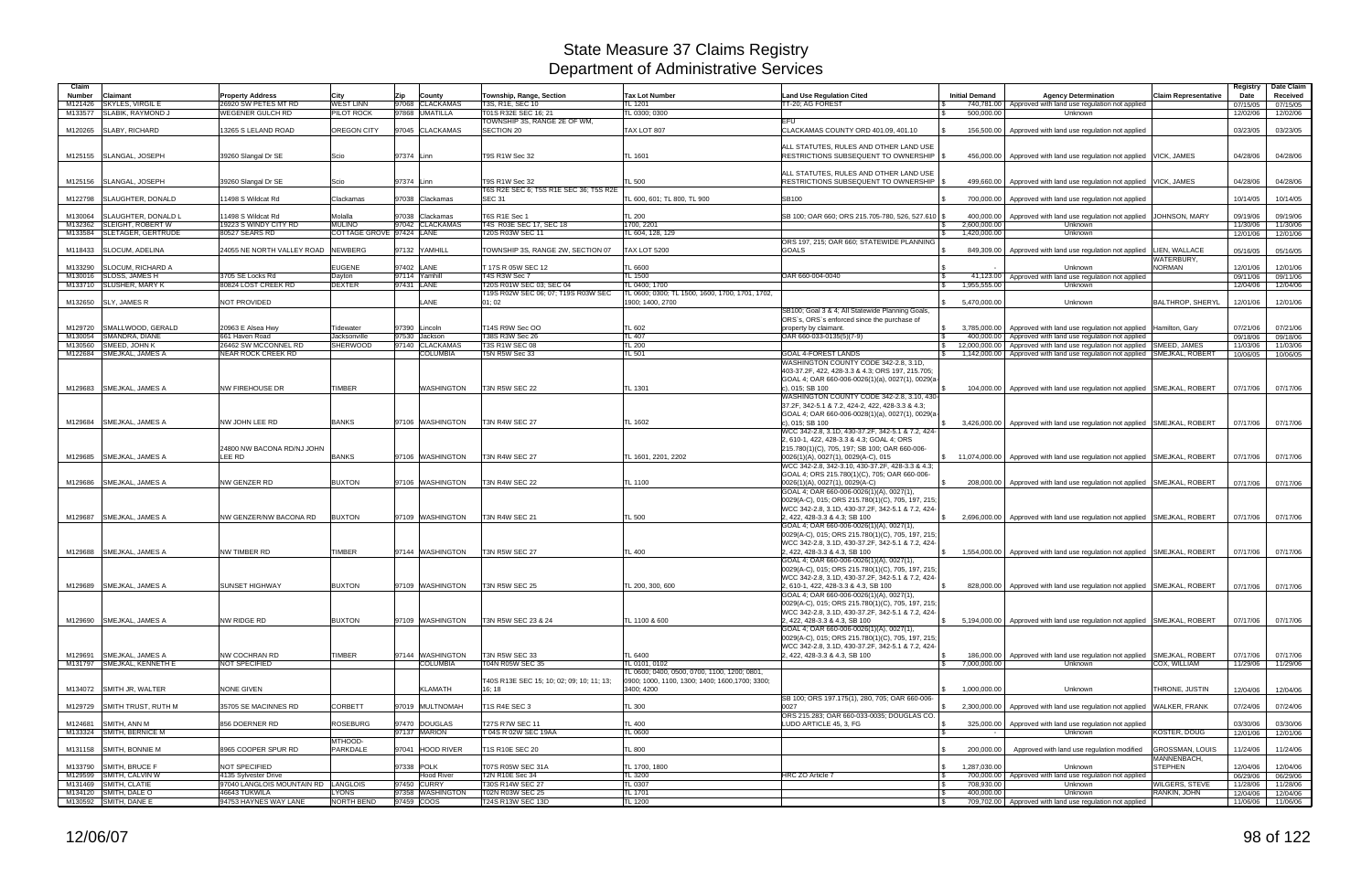| Claim           |                                                    |                                                    |                                      |                                      |                                             |                                                 |                                                   |                                            |                                                                                                |                                   | Registry             | Date Claim           |
|-----------------|----------------------------------------------------|----------------------------------------------------|--------------------------------------|--------------------------------------|---------------------------------------------|-------------------------------------------------|---------------------------------------------------|--------------------------------------------|------------------------------------------------------------------------------------------------|-----------------------------------|----------------------|----------------------|
| <b>Number</b>   | Claimant                                           | <b>Property Address</b>                            | City                                 | Zip<br>County                        | Township, Range, Section                    | <b>Tax Lot Number</b>                           | <b>Land Use Regulation Cited</b>                  | <b>Initial Demand</b>                      | <b>Agency Determination</b>                                                                    | <b>Claim Representative</b>       | Date                 | Received             |
| M129712         | SMITH, DON                                         | 44855 SE Connett Rd                                |                                      | Clackamas                            | <b>T1S R5E Sec 28</b>                       | TL 1300, 1400, 1500                             | 406.05                                            |                                            | 675,000.00   Approved with land use regulation not applied                                     |                                   | 07/20/06             | 07/20/06             |
| M131680         | SMITH, DONALD E                                    | 94884 LANGLOIS MOUNTAIN RD                         | LANGLOIS                             | 97450 CURRY                          | T30S R15W SEC 36; 35                        | TL 500: 2500                                    |                                                   | 2.400.000.00<br>$\mathcal{S}$              | Unknown                                                                                        | O`DWYER, MIKE                     | 11/29/06             | 11/29/06             |
|                 | M121517 SMITH, DONALD L                            | 5219 S SCONCE ROAD                                 | <b>HUBBARD</b>                       | 97032 CLACKAMAS                      | T5S, R1W, SEC 1                             | TL2600                                          | SB 100: OAR 660: ORS 215                          | 200,000.00                                 | Approved with land use regulation not applied                                                  |                                   | 07/21/05             | 07/21/05             |
|                 | M129470 SMITH, DONALD L<br>M129412 SMITH, DONALD R | 5219 S Sconce Rd<br>22509 S. Stormer Rd            | Hubbard<br>Estacada                  | 97032 Clackamas<br>97023 Washington  | T5S R1W Sec 1<br>T3S R3E Sec 14             | <b>TL 2600</b><br>TL 900                        | SB 100 1972<br>Removal of restrictions since 1945 | 200,000.00<br>l \$<br>5,300,000.00<br>IS.  | Approved with land use regulation not applied<br>Approved with land use regulation not applied |                                   | 06/08/06<br>05/30/06 | 06/08/06<br>05/30/06 |
|                 |                                                    |                                                    |                                      |                                      |                                             |                                                 |                                                   |                                            |                                                                                                | LAWRENCE,                         |                      |                      |
|                 | M122890 SMITH, DONALD S                            | NEAR MORRISON COUNTY RD                            | <b>BANDON</b>                        | 97411 COOS                           | T29S, R14W, SEC 4                           | <b>TL 1000</b>                                  | ORS 215.720-755, 780; OAR 660-006; GOAL 4         | 250.000.00                                 | Approved with land use regulation not applied JACQUELINE                                       |                                   | 10/21/05             | 10/21/05             |
|                 |                                                    |                                                    |                                      |                                      |                                             |                                                 | OAR 660-033-0100, 0120, 0130, 0135; ORS           |                                            |                                                                                                |                                   |                      |                      |
| M122233         | <b>SMITH, DONNA L</b>                              | 24825 SW MOUNTAIN RD                               | <b>NEST LINN</b>                     | 97068 CLACKAMAS                      | T3S, R1E, SEC 5A                            | <b>TL 900</b>                                   | 215.213, 263, 283, 780                            | 3.447.130.00                               | Approved with land use regulation not applied                                                  | <b>SHONKWILER, JOHN</b>           | 09/08/05             | 09/08/05             |
|                 | M122218 SMITH, DORIS                               | 33750 SE PEORIA RD                                 | <b>CORVALLIS</b>                     | 97330 LINN                           | T12S R4W SEC 6                              | TL 2600                                         | <b>EFU</b>                                        |                                            | 133,360.00   Approved with land use regulation not applied                                     |                                   | 09/07/05             | 09/07/05             |
|                 | M134304 SMITH, DOROTHY                             | 30400 TOWNSEND RD                                  | LEBANON                              | 97355 LINN                           | T13S R01W SEC 06A                           | <b>TL 0400</b>                                  |                                                   | 250.000.00                                 | Unknown                                                                                        |                                   | 03/15/07             | 03/15/07             |
|                 |                                                    |                                                    |                                      |                                      |                                             |                                                 | EF-40; ORS 215.780 (1)(a); OAR 660-033-0135       |                                            |                                                                                                |                                   |                      |                      |
| M121727         | SMITH, ELMER C<br>M134086 SMITH, EMMA J            | 6902 SE EOLA HILLS ROAD                            | <b>AMITY</b>                         | 97101 YAMHILL<br><b>CLACKAMAS</b>    | T5S, R4W, SEC 27<br>T01S R03E SEC 36B       | <b>TL 1800</b><br>TL 0300, 0390                 | (7)(a); YCZC 402.03 (A),(B), 402.05               | 200,000.00<br>l \$<br>600.000.00           | Approved with land use regulation not applied GOWELL, WALTER<br>Unknown                        | <b>GRAHAM. J</b>                  | 08/04/05<br>12/04/06 | 08/04/05             |
| M129801         | SMITH, ERNEST W                                    | 22020 Hwy 66                                       | Keno                                 | 97627 Klamath                        | T39S R7Ef                                   | TL 19901, 500, 101                              | FR Article 55.250                                 | l Si<br>l \$                               | 420,760.00   Approved with land use regulation not applied                                     |                                   | 08/03/06             | 12/04/06<br>08/03/06 |
|                 |                                                    |                                                    |                                      |                                      |                                             |                                                 |                                                   |                                            |                                                                                                |                                   |                      |                      |
| M133323         | SMITH, FAYE B                                      | 14000 SW MASONVILLE RD                             | <b>MCMINNVILLE</b>                   | 193128 YAMHILL                       | T 04S R 05W SEC 35                          | <b>TL 1300</b>                                  |                                                   | 100.000.00                                 | Unknown                                                                                        | SMITH, FAYE                       | 12/01/06             | 12/01/06             |
|                 | M129739 SMITH, FRED S                              |                                                    |                                      | Marion                               | T8S R2W Sec 30: Sec 29: Sec 19              | TL 100; 1100; 700, 800                          | OAR 92, 197, 215, 227; OAR 660                    | $\mathcal{S}$                              | 14,300,000.00   Approved with land use regulation not applied SHIPMAN, MARK                    |                                   | 07/25/06             | 07/25/06             |
|                 |                                                    |                                                    |                                      |                                      |                                             | TL 0300, 1800; 0100; 0800; 1000; 1000, 1300;    |                                                   |                                            |                                                                                                |                                   |                      |                      |
|                 |                                                    |                                                    |                                      |                                      | TIN R4E SEC 34C; T1S R4E SEC 01; 01B;       | 1200, 1300, 1400; 0200, 0300, 0400, 0500, 0600; |                                                   |                                            |                                                                                                |                                   |                      |                      |
|                 | M130680 SMITH, GEORGE R                            | IN OR AROUND CORBETT                               | <b>CORBETT</b>                       | 97019 MULTNOMAH                      | 01C; 01DC; T1S R5E SEC 03; 06; 06C; 06D     | 0300; 0100                                      |                                                   | \$20,295,460.00                            | Unknown                                                                                        | ODONNELL, MARK                    | 11/13/06             | 11/13/06             |
|                 |                                                    |                                                    |                                      |                                      | T01S R04E SEC 01A; T01S R04E SEC 01B;       |                                                 |                                                   |                                            |                                                                                                |                                   |                      |                      |
|                 | M131640 SMITH, GEORGE R                            |                                                    |                                      | Multnomah                            | T01N R04E SEC 36D                           | TL 0100, 0200; 0100, 1000; 0500                 |                                                   | 4,470,380.00                               | Unknown                                                                                        | O'Donnell, Mark                   | 11/29/06             | 11/29/06             |
|                 | M131682 SMITH, GEORGE R                            |                                                    | <b>CORBETT</b>                       | 97019 MULTNOMAH                      | T1S R4E SEC 12                              | TL 100, 300                                     |                                                   | 2,534,500.00                               | Unknown                                                                                        | ROGGENDORF,<br><b>KRISTIAN</b>    | 11/29/06             | 11/29/06             |
|                 | M131241 SMITH, GLENNA                              | <b>BELL STREET</b>                                 | <b>HALFWAY</b>                       | 97834 BAKER                          | T08S R46E SEC 08CD                          | TL 0600, 0605, 0606                             |                                                   | 150,000.00                                 | Unknown                                                                                        |                                   | 11/24/06             | 11/24/06             |
|                 |                                                    |                                                    |                                      |                                      |                                             |                                                 |                                                   |                                            |                                                                                                |                                   |                      |                      |
|                 |                                                    |                                                    |                                      |                                      |                                             |                                                 | RRFF-5; OAR 660-033-0010-0160, 0060; DLCD         |                                            |                                                                                                |                                   |                      |                      |
| M122608         | SMITH, IVAN                                        | 18485 SE 362ND DRIVE                               | SANDY                                | 97055 CLACKAMAS                      | T2S R4E SEC 15                              | TL 2600, 4500, 4600                             | REG. STATUTES; CLACKAMAS CO. COMP. PLAN \$        |                                            | 100,000.00 Approved with land use regulation not applied                                       | Trompke, Edward                   | 10/03/05             | 10/03/05             |
|                 | M130067 SMITH, JAMES K                             | 10801 Buckhorn Rd                                  | <b>Glide</b>                         | 97443 Douglas                        | T27S R4W Sec 1                              | TL 500                                          | FG                                                | 375,000.00                                 | Approved with land use regulation not applied                                                  |                                   | 09/19/06             | 09/19/06             |
| M132691         | SMITH, JAMES N                                     | 5195 BUYSERIE RD NE                                | <b>ST PAUL</b>                       | 97132 MARION                         | T4S R2W SEC 8                               | <b>TL 1200</b>                                  |                                                   | 1,258,770.00<br>l \$                       | Unknown                                                                                        | HARRELL, CHARLES                  | 12/01/06             | 12/01/06             |
| M132931         | SMITH, JAMES O                                     | 34750 S HWY 213                                    | <b>MOLALLA</b>                       | 97038 CLACKAMAS<br>97109 WASHINGTON  | T05S R01E SEC 26; 25                        | TL 1000: 1400. 1401                             |                                                   | 500,000.00                                 | Unknown                                                                                        | <b>JOHNSON, MARY</b>              | 12/01/06             | 12/01/06             |
|                 | M133905 SMITH, JO ANN<br>M131400 SMITH, JOHN       | 53515 NW SCOFIELD RD<br>6872 RIVER BEND DRIVE N.E. | <b>BUXTON</b><br><b>SILVERTON</b>    | 97381 MARION                         | T03N R04W SEC 04C<br>T06S R01E SEC 29B      | <b>TL 3700</b><br><b>TL 0700</b>                |                                                   | 200,000.00<br>l \$<br>256,000.00           | Unknown<br>Unknown                                                                             | Dovle, Patrick                    | 12/04/06             | 12/04/06             |
|                 | M133640 SMITH, JOHN E                              | 44071 N RIVER DR                                   | <b>FOSTER</b>                        | 97345 LINN                           | T13S R01E SEC 24                            | TL 0600                                         |                                                   | l \$<br>1,505,000.00<br>$\mathbb{S}$       | Unknown                                                                                        |                                   | 11/28/06<br>12/04/06 | 11/28/06<br>12/04/06 |
|                 |                                                    | JUNCTION OF CARPENTERHILL                          |                                      |                                      |                                             |                                                 |                                                   |                                            |                                                                                                |                                   |                      |                      |
| M130487         | <b>SMITH, LA MINA</b>                              | RD & BULLGULCH RD                                  |                                      | <b>CURRY</b>                         | T39S R14W SEC11BB                           | <b>TL 400</b>                                   |                                                   | 100,000.00<br>IS.                          | Approved with land use regulation not applied                                                  |                                   | 10/30/06             | 10/30/06             |
| M124843         | SMITH, LARRY                                       | 23105 S Unger                                      | Colton                               | 97017 Clackamas                      | <b>T4S R3E S24</b>                          | <b>TL 400</b>                                   | <b>SB 100</b>                                     | $\mathbf{s}$<br>200,000.00                 | Approved with land use regulation not applied                                                  |                                   | 04/10/06             | 04/10/06             |
|                 | M131397 SMITH, LARRY                               |                                                    |                                      | <b>KLAMATH</b>                       | T23S R10E SEC 19                            | <b>TL 1400</b>                                  |                                                   |                                            | Unknown                                                                                        | <b>KELLEY, DONALD</b>             | 11/28/06             | 11/28/06             |
|                 | M134302 SMITH, LEROY C                             | 69182 SUMMERVILLE RD                               | <b>SUMMERVILLE</b>                   | 97876 UNION                          | T1S R38E SEC 2                              | <b>TL 900</b>                                   |                                                   | 69,000.00<br><b>S</b>                      | Unknown                                                                                        |                                   | 03/13/07             | 03/13/07             |
|                 | M134234 SMITH, LORETTA                             | 12550 PARADISE ALLEY RD NE                         | <b>SILVERTON</b>                     | <b>MARION</b>                        | T07S R01W SEC 03                            | <b>TL 0801</b>                                  |                                                   | 1,500,000.00<br>IS.                        | Unknown                                                                                        | SHARP, MARTHA                     | 12/05/06             | 12/05/06             |
|                 | M134148 SMITH, LOWELL                              | 1966 ROSS LN                                       | MEDFORD                              | <b>JACKSON</b>                       | T37S R02W SEC 15                            | <b>TL 2600</b>                                  |                                                   | 225,000.00<br><b>S</b>                     | Unknown                                                                                        | <b>BARTHOLOMEW</b><br><b>MARK</b> | 12/04/06             | 12/04/06             |
|                 | M130516 SMITH, MARIE J                             | 24060 SW NEWLAND RD                                | <b><i>NILSONVILLE</i></b>            | 97070 CLACKAMAS                      | T3S R1E SEC 5B                              | TL 101                                          |                                                   | <b>S</b>                                   | 1,148,323.00   Approved with land use regulation not applied                                   | SHONKWILER, JOHN                  | 10/31/06             | 10/31/06             |
|                 | M130893 SMITH, MARK                                | 7358 CHAMPOEG RD NE                                | <b>ST PAUL</b>                       | 97137 MARION                         | <b>T4S R2W SEC2 2</b>                       | <b>TL 900</b>                                   |                                                   |                                            | 481,760.00   Approved with land use regulation not applied                                     |                                   | 11/20/06             | 11/20/06             |
|                 | M131644 SMITH, MILTON P                            |                                                    |                                      | <b>CURRY</b>                         | T30S R15W SEC 26                            | <b>TL 0700</b>                                  |                                                   | 968,640.00<br>l SS                         | Unknown                                                                                        |                                   | 11/29/06             | 11/29/06             |
|                 | M132279 SMITH, MILTON P                            |                                                    |                                      | <b>COOS</b>                          | T30S R15W SEC 23                            | 600                                             |                                                   | 963,438.68<br>l \$                         | Unknown                                                                                        |                                   | 11/30/06             | 11/30/06             |
|                 | M134078 SMITH, PAUL J                              | <b>ORVILLE RD</b>                                  |                                      | <b>MARION</b>                        | <b>T08S R04W SEC 23D</b>                    | TL 0200, 0300, 0400                             |                                                   | 600,000.00<br>l \$                         | Unknown                                                                                        |                                   | 12/04/06             | 12/04/06             |
|                 | M134311 SMITH, PAULINE R                           | 92394 AIRPORT RD                                   | <b>SIXES</b>                         | 97476 CURRY                          | T31S R15W SEC 31                            | TL 1200                                         |                                                   | 6,495,000.00<br>l \$                       | Unknown                                                                                        |                                   | 03/27/07             | 03/27/07             |
| M124654         | SMITH, RICHARD D<br>M131600 SMITH, RICHARD D       | <b>JACQUITH ROAD</b>                               | <b>HILLSBORO</b>                     | 97123 WASHINGTON<br>97123 WASHINGTON | T2S R2W SEC 30                              | <b>TL 200</b>                                   | AF10 TO AF20                                      | 400.000.00<br>∣ \$                         | Approved with land use regulation not applied                                                  |                                   | 03/28/06             | 03/28/06             |
| M131657         | SMITH, RICHARD D                                   | 12150 SW CLARK HILLL RD<br>12640 SW CLARK HILL RD  | <b>HILLSBORO</b><br><b>HILLSBORO</b> | 97123 WASHINGTON                     | T02S R02W SEC 02<br><b>T02S R02W SEC 02</b> | TL 0800<br>YL 0801                              |                                                   | 200,000.00<br>1,200,000.00<br>$\mathbb{S}$ | Unknown<br>Unknown                                                                             |                                   | 11/29/06<br>11/29/06 | 11/29/06             |
| M132798         | SMITH, RICHARD D                                   | 12150 SW CLARK HILL RD                             | <b>HILLSBORO</b>                     | 97123 WASHINGTON                     | TO2S RO2W SEC 2                             | TL 800                                          |                                                   | 2,500,000.00                               | Unknown                                                                                        |                                   | 12/01/06             | 11/29/06<br>12/01/06 |
| M130860         | SMITH, THURMAN                                     | 41100 COLTON ROAD                                  | <b>STAYTON</b>                       | 97383 LINN                           | T9S R1E SEC 23                              | <b>TL 300</b>                                   |                                                   | $\mathcal{S}$                              | 3,735,610.00   Approved with land use regulation not applied KALBERER, JOEL                    |                                   | 11/17/06             | 11/17/06             |
|                 |                                                    |                                                    |                                      |                                      |                                             |                                                 | YAMHILL COUNTY COMPREHENSIVE PLAN;                |                                            |                                                                                                |                                   |                      |                      |
|                 |                                                    |                                                    |                                      |                                      |                                             |                                                 | YAMHILL COUNTY ORDINANCE 83, 310, 365;            |                                            |                                                                                                |                                   |                      |                      |
|                 | M121563 SMITH, TTEE, RANDY                         | NOT PROVIDED                                       |                                      | YAMHILL                              | T4S, R4W SEC 1                              | <b>TL 3000</b>                                  | OAR 660-004-0018, 0040                            |                                            | \$ 2,000,000.00 Approved with land use regulation not applied GUNN, MICHAEL                    |                                   | 07/26/05             | 07/26/05             |
|                 |                                                    | LOWER CLEVELAND RAPIDS                             |                                      |                                      |                                             |                                                 |                                                   |                                            |                                                                                                |                                   |                      |                      |
|                 | M130980 SMITH, WILLARD                             | ROAD                                               | ROSEBURG                             | 97470 DOUGLAS                        | <b>T26S R7W SEC 24A</b>                     | TL 400, 600                                     |                                                   | $\mathbb{S}$                               | 360,000.00 Approved with land use regulation not applied                                       |                                   | 11/21/06             | 11/21/06             |
|                 | M130381 SMITH, WILMA M                             |                                                    |                                      | <b>CLACKAMAS</b>                     | T4S R1E SEC 7                               | TL 4400                                         |                                                   |                                            | 585,000.00 Approved with land use regulation not applied                                       | DBA T.S. WALL LLC,                | 10/23/06             | 10/23/06             |
|                 | M134427 SMITH, WINIFRED G                          | 38377 CRAWFORDSVILLE DR                            | SWEET HOME                           | 97386 LINN                           | T14S R01W SEC 07                            | <b>TL 0300</b>                                  |                                                   | 500,000.00<br><b>S</b>                     | Unknown                                                                                        | <b>TOM WALL</b>                   | 08/24/07             | 08/24/07             |
| M133666         | SMUCKER, MILFORD                                   | <b>NONE GIVEN</b>                                  | <b>HARRISBURG</b>                    | 97446 LINN                           | T15S R04W SEC 11                            | TL 1200                                         |                                                   | 3,747,840.00<br><b>S</b>                   | Unknown                                                                                        |                                   | 12/04/06             | 12/04/06             |
|                 | M132140 SMULL, PAUL                                | 6525 RICKREALL RD                                  | NDEPENDENCE 97351 POLK               |                                      | T7S R4W SEC27                               | <b>TL502</b>                                    |                                                   |                                            | Unknown                                                                                        | <b>VICK, JAMES</b>                | 11/30/06             | 11/30/06             |
|                 | M133670 SNEGIREV, ANFIM                            | PLUM AVE                                           | <b>AURORA</b>                        | 97002 MARION                         | T04S 01W SEC 04CD                           | <b>TL 1000</b>                                  |                                                   | 48,000.00<br>l \$                          | Unknown                                                                                        |                                   | 12/04/06             | 12/04/06             |
|                 |                                                    |                                                    |                                      |                                      | TOWNSHIP 5SW, RANGE 1W, SECTION             |                                                 |                                                   |                                            |                                                                                                |                                   |                      |                      |
|                 |                                                    |                                                    |                                      |                                      |                                             | TAX LOT 00201                                   |                                                   |                                            |                                                                                                |                                   |                      |                      |
|                 | M120459 SNEGIREV, IVAN                             | 24955 S MERIDIAN                                   | <b>HUBBARD</b>                       | 97032 CLACKAMAS                      | TOWNSHIP 4S, RANGE 1W, SECTION 36           | <b>TAX LOT 01300</b>                            | OAR 660-033-0100(1)                               | $\mathbb{S}$                               | 3,450,000.00 Approved with land use regulation not applied                                     |                                   | 04/05/05             | 04/05/05             |
|                 | M130926 SNOUFFER, WILLIAM C                        |                                                    |                                      | <b>MULTNOMAH</b>                     | T1S R1E SEC 7A                              | <b>TL 4900</b>                                  | OAR 660-006-0026,0027; CLACKAMAS COUNTY           |                                            | 743,000.00 Approved with land use regulation not applied WILLIS, DONALD                        |                                   | 11/20/06             | 11/20/06             |
|                 | M118328 SNYDER, ALBERT M                           | 54120 E MARMOT ROAD                                |                                      | <b>CLACKAMAS</b>                     | TOWNSHIP 2S, RANGE 6E, SECTION 18           | <b>TAX LOT 1100</b>                             | ORD 406-05, B,C,D AND E                           | $\mathbf{s}$<br>689,633.00                 | Approved with land use regulation not applied                                                  |                                   | 04/18/05             | 04/18/05             |
|                 | M133490 SNYDER, PHILIP                             | 19993 S SOUTH END RD                               | <b>OREGON CITY</b>                   | 97045 CLACKAMAS                      | T03S R01E SEC 11                            | <b>TL 1000</b>                                  |                                                   | 220,000.00<br>l \$                         | Unknown                                                                                        |                                   | 12/02/06             | 12/02/06             |
|                 | M130048 SOHN, RAYMOND                              | 18670 Tumalo Reservoir Road                        | Bend                                 | 97701 Deschutes                      | T16S R11E Sec 34                            | <b>TL 1300</b>                                  | County Zoning Ordinance Title 18                  | IS.                                        | 200,000.00   Approved with land use regulation not applied LOVLIEN, ROBERT                     |                                   | 09/15/06             | 09/15/06             |
|                 | SOKOL PINE MEADOW RANCH,                           |                                                    |                                      |                                      |                                             |                                                 |                                                   |                                            |                                                                                                |                                   |                      |                      |
| M131141 DORRO C |                                                    | 68467 THREE CREEKS ROAD                            | <b>SISTERS</b>                       | 97750 DESCHUTES                      | T15S R10E SEC 08; 09                        | TL 707, 709; 900                                |                                                   | $\mathbb{S}$<br>10,000,000.00              | Unknown                                                                                        | FITCH, EDWARD                     | 11/22/06             | 11/22/06             |
|                 |                                                    |                                                    |                                      |                                      |                                             |                                                 | OAR 660-033-0100(1), 660-033-0130(3)(a); ORS      |                                            |                                                                                                |                                   |                      |                      |
|                 | M129573 SOLES, CARL A<br>M133882 SOLUM, GERALD M   | 22991 S Central Point Rd<br>91918 AKERSTEDT RD     | Canby<br><b>ASTORIA</b>              | 97013 Clackamas<br>97103 CLATSOP     | T3S R1E Sec 25<br><b>T08N R08W SEC 26C</b>  | <b>TL 1401</b><br><b>TL 0100</b>                | 215.780(1)(a), 215.263(1), 215.283(1)(f)          | I \$                                       | 800,000.00   Approved with land use regulation not applied<br>Unknown                          | <b>AUTIO, MICHAEL</b>             | 06/23/06             | 06/23/06             |
|                 | M130384 SONNEN, RICHARD                            |                                                    |                                      | <b>MARION</b>                        | T05S R02W SEC 11B                           | <b>TL 1200</b>                                  |                                                   | \$<br>650,000.00<br>$\sqrt{3}$             | 764,975.00 Approved with land use regulation not applied LIEN, WALLACE                         |                                   | 12/04/06<br>10/23/06 | 12/04/06<br>10/23/06 |
|                 | M134184 SONNEN, RICHARD                            |                                                    |                                      | <b>MARION</b>                        | <b>T05S R02W SEC 11B</b>                    | <b>TL 1200</b>                                  |                                                   | 764,975.00<br>l Si                         | Closed with no action taken                                                                    | LIEN, WALLACE                     | 11/17/06             | 11/17/06             |
|                 | M129304 SORBETS, PAUL                              | West side of SW 60th                               | Wilsonville                          | 97070 Clackamas                      | T3S R1E Sec 18                              | <b>TL 2600</b>                                  | Subsection 401, 902, 1014, 1020, 1106             | l \$                                       | 900,000.00   Approved with land use regulation not applied   Harker, Kevin                     |                                   | 05/08/06             | 05/08/06             |
|                 |                                                    | Rosedale Rd/240th PI                               | Beaverton                            | Washington                           | <b>T1S R2W Sec 22</b>                       | TL 2202                                         | EFU; ORS 215                                      | <b>S</b>                                   | 252,900.00 Approved with land use regulation not applied                                       |                                   | 04/14/06             | 04/14/06             |
|                 | M124931 SORENSON JR, ARTHUR B                      |                                                    |                                      |                                      |                                             |                                                 |                                                   |                                            |                                                                                                |                                   |                      |                      |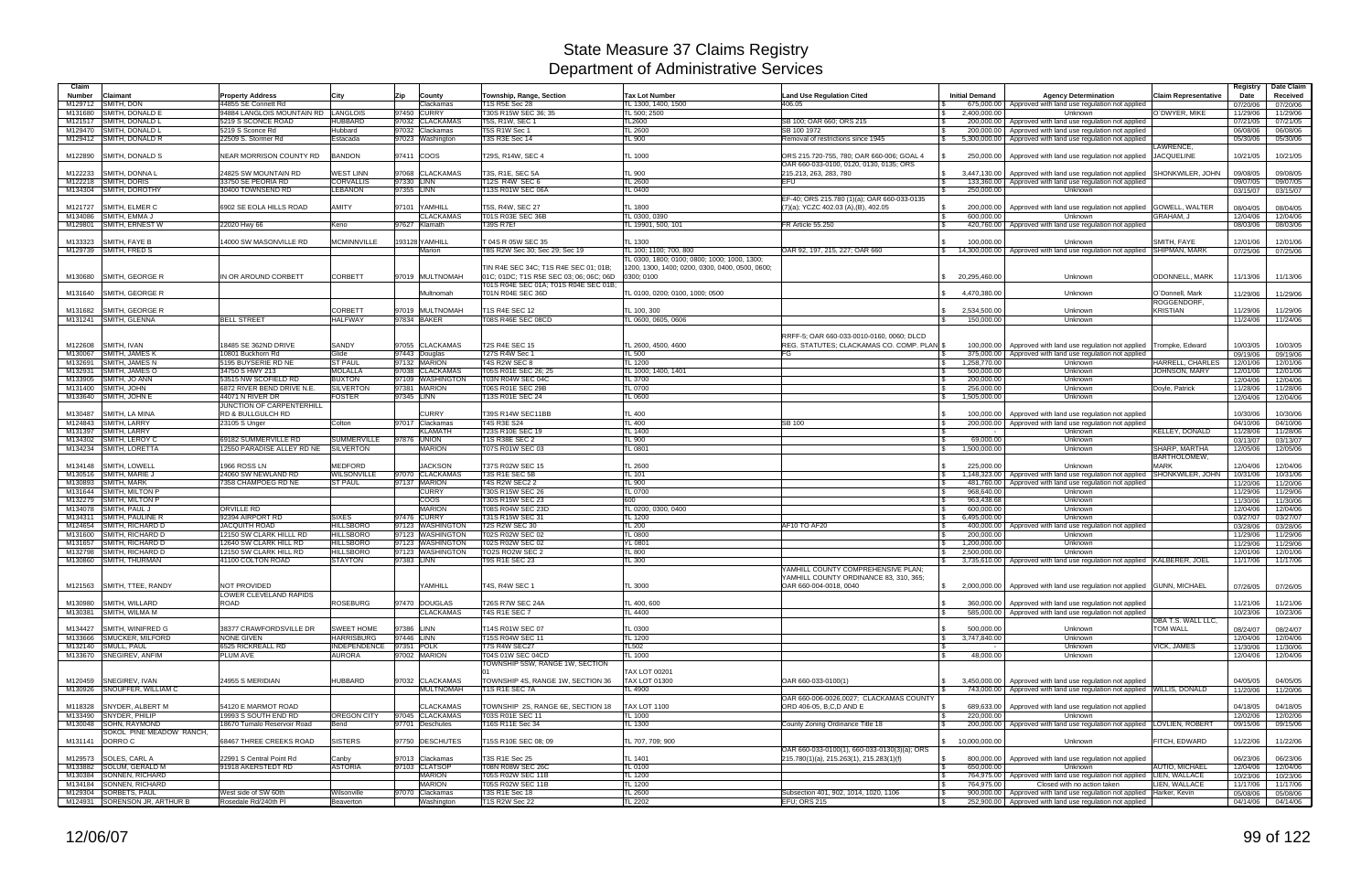| Claim<br><b>Number</b> | Claimant<br>SOUTH COAST LUMBER CO.                           | <b>Property Address</b>                                      | City                                         | Zip<br>County                         | Township, Range, Section                      | <b>Tax Lot Number</b>                                             | <b>Land Use Regulation Cited</b>                                                                                                                                                                                                                                                                                                                 | <b>Initial Demand</b>      | <b>Agency Determination</b><br><b>Claim Representative</b>                                | Date Claim<br>Registry<br>Date<br>Received   |
|------------------------|--------------------------------------------------------------|--------------------------------------------------------------|----------------------------------------------|---------------------------------------|-----------------------------------------------|-------------------------------------------------------------------|--------------------------------------------------------------------------------------------------------------------------------------------------------------------------------------------------------------------------------------------------------------------------------------------------------------------------------------------------|----------------------------|-------------------------------------------------------------------------------------------|----------------------------------------------|
| M132777                | AIRPORT BANKUS TL100                                         | NOT PROVIDED                                                 |                                              | <b>CURRY</b>                          | T40S R13W SEC 31                              | TL 100                                                            |                                                                                                                                                                                                                                                                                                                                                  | 4.000.000.00               | Unknown                                                                                   | 12/01/06<br>12/01/06                         |
| M132776                | SOUTH COAST LUMBER CO,<br>AIRPORT BANKUS TL400               |                                                              |                                              | <b>CURRY</b>                          | T 40S R13W                                    | <b>TL 400</b>                                                     |                                                                                                                                                                                                                                                                                                                                                  | 4,000,000.00               | Unknown                                                                                   | 12/01/06<br>12/01/06                         |
| M132775                | SOUTH COAST LUMBER CO,<br>AIRPORT BANKUS TL5900              | NOT PROVIDED                                                 |                                              | <b>CURRY</b>                          | T40S R13W SEC 30                              | <b>TL 5900</b>                                                    |                                                                                                                                                                                                                                                                                                                                                  | 2,500,000.00               | Unknown                                                                                   | 12/01/06<br>12/01/06                         |
| M132781                | SOUTH COAST LUMBER CO,<br><b>AIRPORT FITZHUGH</b>            |                                                              |                                              | <b>CURRY</b>                          | TS40 RW13 SEC 00: TS40 RW13 SEC<br>29CC       | TL 6101 ; TL 100                                                  |                                                                                                                                                                                                                                                                                                                                                  | 500,000.00                 | Unknown                                                                                   | 12/01/06<br>12/01/06                         |
|                        | SOUTH COAST LUMBER CO. GOLF                                  |                                                              |                                              |                                       |                                               |                                                                   |                                                                                                                                                                                                                                                                                                                                                  |                            |                                                                                           |                                              |
| M132785                | <b>COURSE BRAVO TR</b><br>SOUTH COAST LUMBER CO, GOLF        | N/A                                                          |                                              | <b>CURRY</b>                          | T41S R13W SEC 00                              | <b>TL 100</b>                                                     |                                                                                                                                                                                                                                                                                                                                                  | 500.000.00                 | Unknown                                                                                   | 12/01/06<br>12/01/06                         |
| M132786                | <b>COURSE FREEMAN</b><br>SOUTH COAST LUMBER CO, GOLF         | N/A                                                          |                                              | <b>CURRY</b>                          | T41S R13W SEC 2                               | TL 200, 102                                                       |                                                                                                                                                                                                                                                                                                                                                  | 5,000,000.00               | Unknown                                                                                   | 12/01/06<br>12/01/06                         |
| M132780                | <b>COURSE GARCIA T</b><br>SOUTH COAST LUMBER CO, GOLF        | NOT SPECIFIED                                                |                                              | <b>CURRY</b>                          | T41S R13W SEC 12; SEC 2                       | TL 0100 ; 0100, 0102                                              |                                                                                                                                                                                                                                                                                                                                                  | 5,000,000.00               | Unknown                                                                                   | 12/01/06<br>12/01/06                         |
| M132784                | <b>COURSE NELSON 1</b><br>SOUTH COAST LUMBER CO.             | N/A                                                          |                                              | <b>CURRY</b>                          | TS41 RW13 SEC 12                              | <b>TL 100</b>                                                     |                                                                                                                                                                                                                                                                                                                                                  | 750,000.00                 | Unknown                                                                                   | 12/01/06<br>12/01/06                         |
| M132782                | HARBOR VIEW TL1000<br>SOUTH COAST LUMBER CO,                 | N/A                                                          |                                              | <b>CURRY</b>                          | TS41 RW13 SEC 00                              | TL 1000                                                           |                                                                                                                                                                                                                                                                                                                                                  | 400.000.00                 | Unknown                                                                                   | 12/01/06<br>12/01/06                         |
| M132783                | HARBOR VIEW TL700                                            | N/A                                                          |                                              | <b>CURRY</b>                          | TS41 RW13 SEC 00                              | <b>TL 700</b>                                                     |                                                                                                                                                                                                                                                                                                                                                  | 20.000.000.00              | Unknown                                                                                   | 12/01/06<br>12/01/06                         |
|                        | SOUTH COAST LUMBER CO,<br>M132778 MORRISON TRACT WINCHUCK    | N/A                                                          |                                              | <b>CURRY</b>                          | T 41S R12W SEC 5                              | <b>TL 900</b>                                                     |                                                                                                                                                                                                                                                                                                                                                  | 250,000.00                 | Unknown                                                                                   | 12/01/06<br>12/01/06                         |
| M132779                | SOUTH COAST LUMBER CO.<br><b>WINDHAM TRACT</b>               |                                                              |                                              | <b>CURRY</b>                          | T 40S R13W                                    | <b>TL 2800</b>                                                    |                                                                                                                                                                                                                                                                                                                                                  | 2,400,000.00               | Unknown                                                                                   | 12/01/06<br>12/01/06                         |
| M134055                | SOUTH LANE TELEVISION INC.                                   | 1999 PLEASANT VIEW DR                                        | COTTAGE GROVE 97424 LANE                     |                                       | T21S R03W SEC 03                              | TL 0301                                                           |                                                                                                                                                                                                                                                                                                                                                  | 1,069,750.00               | Unknown                                                                                   | 12/04/06<br>12/04/06                         |
| M132641                | SOUTHERN OREGON TALLOW CO<br>INC.                            |                                                              |                                              | <b>JACKSON</b>                        | <b>T36S R1W SEC 7</b>                         | <b>TL 100</b>                                                     |                                                                                                                                                                                                                                                                                                                                                  | 7.650.000.00               | Unknown<br>Brophy, Timothy                                                                | 12/01/06<br>12/01/06                         |
| M129762                | SOUTHERN OREGON TALLOW CO.,<br><b>INC</b>                    |                                                              |                                              | Jackson                               | T36S R1W Sec 5 & 6                            | TL 800, 801, 900                                                  | Jack Co. Ord; Chapt 197, 215.203,-327, 215.700,<br>705, 710, .780; OAR 660-33-0010-160                                                                                                                                                                                                                                                           |                            | \$7,650,000.00 Approved with land use regulation not applied Brophy, Timothy              | 07/28/06<br>07/28/06                         |
| M132465                | SOUTHWOOD, CHARLES A                                         | 2225 SOUTH SIDE RD                                           | <b>GRANTS PASS</b>                           | 97527 JOSEPHINE                       | T37S R6W SEC 23; SEC 24                       | TL 600: 1900                                                      |                                                                                                                                                                                                                                                                                                                                                  | 10,000,000.00<br>s.        | Unknown                                                                                   | 12/01/06<br>12/01/06                         |
| M131599                | SOUTHWORTH, KIMBERLY E                                       | <b>S BEAVERCREEK RD</b>                                      | OREGON CITY                                  | 97045 CLACKAMAS                       | T3S R2E SEC 10C                               | TL 100, 101, 102, 200, 500, 570, 580, 590, 600,<br>700, 801, 1228 |                                                                                                                                                                                                                                                                                                                                                  | \$ 37,100,000.00           | Unknown<br><b>ODONNELL, MARK</b>                                                          | 11/29/06<br>11/29/06                         |
|                        | M118712 SOWA, PHILLIP L                                      | NEAR MOSS LANE & OLD<br>COUNTY RD 782                        |                                              | <b>MARION</b>                         | T7S, R2E, SEC16                               |                                                                   | MARION COUNTY RURAL ZONING ORDINANCE                                                                                                                                                                                                                                                                                                             |                            |                                                                                           |                                              |
|                        | M133283 SOWA, RUTH                                           | 18438 S HOLLY LN                                             | <b>OREGON CITY</b>                           | 97045 CLACKAMAS                       | T 03S R 01E SEC 04A                           | <b>TL 200</b><br>TL 0700                                          |                                                                                                                                                                                                                                                                                                                                                  | 2,000,000.00               | 591,740.00   Approved with land use regulation not applied<br>Unknown                     | 07/05/05<br>07/05/05<br>12/01/06<br>12/01/06 |
| M124848                | SPALDING, JOHN M                                             | 13435 Weowna Wav                                             | White City                                   | 97503 Jackson                         | T35S R2W Sec 24                               | <b>TL 1200</b>                                                    | All Jackson County ORD after 1990; JCLDO<br>280.090                                                                                                                                                                                                                                                                                              |                            | 215,000.00   Approved with land use regulation not applied Gledhill, Tamara               | 04/10/06<br>04/10/06                         |
| M130482                | SPANGLER, GLEN                                               | <b>IOWA HILL RD</b>                                          | <b>CORNELIUS</b>                             | 97113 WASHINGTON                      | T1S R3W SEC22                                 | <b>TL 600</b>                                                     |                                                                                                                                                                                                                                                                                                                                                  |                            | 1,500,000.00 Approved with land use regulation not applied                                | 10/30/06<br>10/30/06                         |
| M130481<br>M133271     | <b>SPANGLER, GLEN R</b><br><b>SPARKS, CLEMENT</b>            | 8525 SW IOWA HILL RD                                         | <b>CORNELIUS</b>                             | 97113 WASHINGTON<br><b>WASHINGTON</b> | T1S R3W SEC27<br>T 01S R 02W SEC 36           | <b>TL 300</b><br><b>TL 0900</b>                                   |                                                                                                                                                                                                                                                                                                                                                  | 1,934,000.00               | Approved with land use regulation not applied<br>Unknown                                  | 10/30/06<br>10/30/06<br>12/01/06<br>12/01/06 |
|                        | M133558 SPARLIN, JERRY C                                     | 6810 REDWOOD HWY                                             | <b>GRANTS PASS</b>                           | 97527 JOSEPHINE                       | T36S R06W SEC 31                              | <b>TL 1301</b>                                                    |                                                                                                                                                                                                                                                                                                                                                  | 1.400.000.00               | <b>BIRD, MICHAEL</b><br>Unknown                                                           | 12/02/06<br>12/02/06                         |
| M129830                | SPEE DEE HAULERS. INC.                                       | Hwy 30 & Chenoweth Creek                                     | The Dalles                                   | 97058 Wasco                           | T2N R13E Ssec 29                              | <b>TL 100</b>                                                     | A-2(10), R-2 & C-2; The Dalles ORD 79-253, 82-<br>302; F-F(10), R-1 & C-1; ORS 197, 215; Columbia<br>River Gorge National Scenic Area Guidelines; ORS<br>196.105-165; Public Law 99-663; CRGC C-89-0160-<br>W-G-15; The Dalles Resolution 89-053;<br>Management Plan for Columbia River Gorge;<br>Wasco County NSA Land Use & Development ORD \$ | 7,043,734.00               | Denied                                                                                    | 08/10/06<br>08/10/06                         |
|                        | M132026 SPEERSTRA, CAROLN                                    |                                                              |                                              | <b>MARION</b>                         | T8S R4W SEC 12A; SEC 12B                      | TL100, 300, 500: 100, 200, 300                                    |                                                                                                                                                                                                                                                                                                                                                  | 24,606,580.00              | Unknown<br>Rhoten, David                                                                  | 11/30/06<br>11/30/06                         |
|                        | M124627 SPENCE, DENNIS                                       | 14055 CALLY FISHER LANE                                      | <b>HAINES</b>                                | 97833 BAKER                           | T7S R38E SEC 26D                              | <b>TL 200</b>                                                     | ORS 215.263(2)(3)(5); ORS 215.284(7); ORS<br>215.780                                                                                                                                                                                                                                                                                             |                            | 276,730.00   Approved with land use regulation not applied   BROWNE, PEGGY                | 03/27/06<br>03/27/06                         |
|                        | M133590 SPENCER JR, JERRY L                                  | <b>BIRCH CT &amp; FIRST STREET</b>                           | <b>WARRENTON</b>                             | 97045 CLATSOP                         | <b>T08N R10W SEC 21AB</b>                     | <b>TL 0902</b>                                                    |                                                                                                                                                                                                                                                                                                                                                  | 60,000.00                  | Unknown                                                                                   | 12/04/06<br>12/04/06                         |
|                        |                                                              |                                                              |                                              |                                       |                                               |                                                                   | ORS 215.263(1), 215.780, 215.263(5), 215.283,<br>215.284, 215.705; OAR 660-033-0100(11)(a), 660-<br>033-130, 660-004-0040, 660-011-0065, 660-012-                                                                                                                                                                                                |                            |                                                                                           |                                              |
|                        | M122396 SPENCER, RICHARD C<br>M133589 SPENCER, STACI K       | COFFEE RD & HIGHWAY 20<br><b>BIRCH CT &amp; FIRST STREET</b> | <b>CROOK</b><br><b>WARRENTON</b>             | 97754 CROOK<br>97045 CLATSOP          | T19S R19E SEC 32<br><b>T08N R10W SEC 21AB</b> | <b>TL 2500</b><br><b>TL 0904</b>                                  | $ 0020(3)(a)(B), 660-012-0060(1);$ GOAL 11, 12, 14 \\$                                                                                                                                                                                                                                                                                           | 60,000.00                  | 2,368,000.00   Approved with land use regulation not applied   Wilson, Jeffrey<br>Unknown | 09/19/05<br>09/19/05<br>12/04/06<br>12/04/06 |
|                        | M129705 SPENCER, STEPHEN C                                   | 16211 S Hilltop Rd                                           | Oregon City                                  | 97045 Clackamas                       | T2S R2E Sec 27A                               | <b>TL 204</b>                                                     | <b>RR FF-5: RA-1</b>                                                                                                                                                                                                                                                                                                                             |                            | 470,000.00   Approved with land use regulation not applied                                | 07/19/06<br>07/19/06                         |
|                        | M133050 SPENCER, WILLIAM<br>M133587 SPENCER-PULLEN, GINGER L | 968 NE NORTON LN<br><b>BIRCH CT &amp; FIRST ST</b>           | <b>MYRTLE CREEK</b><br>WARRENTON             | 97457 DOUGLAS<br>97045 CLATSOP        | T29S R05W SEC 34<br><b>T08N R10W SEC 21AB</b> | TL 0700, 0900<br>TL 09031                                         |                                                                                                                                                                                                                                                                                                                                                  | 2,464,339.00<br>60,000.00  | Unknown<br>Unknown                                                                        | 12/01/06<br>12/01/06<br>12/04/06<br>12/04/06 |
|                        | M132753 SPERLING, PHILLIP                                    | 8675 PARKER RD.                                              | INDEPENDENCE                                 | 97351 POLK                            | T09S R04W SEC 17; 20                          | TL 0700; 0300                                                     |                                                                                                                                                                                                                                                                                                                                                  | 3,509,125.00               | GUMUSOGLU, SHEA<br>Unknown                                                                | 12/01/06<br>12/01/06                         |
|                        | M132752 SPERLING, WENDELL P<br>M131652 SPICER, M JOHN        | 8835 PARKER RD.<br>97410 N BANK ROGUE                        | INDEPENDENCE 97351 POLK<br><b>GOLD BEACH</b> | 97444 CURRY                           | T09S R04W SEC 17<br>T35S R14W SEC 36          | <b>TL 0600</b><br><b>TL 0700</b>                                  |                                                                                                                                                                                                                                                                                                                                                  | 8,143,075.00<br>350,000.00 | <b>GUMUSOGLU, SHEA</b><br>Unknown<br>Unknown                                              | 12/01/06<br>12/01/06<br>11/29/06<br>11/29/06 |
|                        | M119387 SPIERING, ALLEN D                                    | 44540 NW HARTWICK ROAD                                       | <b>BANKS</b>                                 | 97106 WASHINGTON                      | TOWNSHIP 2 NORTH RANGE 4 WEST<br>SECTION 35   | TAX LOT 100                                                       | ORS 215,780, OAR 660-033-0010, OAR 660-35-<br>0135 OAR 660-04-040                                                                                                                                                                                                                                                                                |                            | 474,030.00 Approved with land use regulation not applied                                  | 01/20/05<br>01/20/05                         |
|                        |                                                              |                                                              |                                              |                                       | TOWNSHIP 2N, RANGE 4W, SECTION 26,            |                                                                   |                                                                                                                                                                                                                                                                                                                                                  |                            |                                                                                           |                                              |
|                        | M119729 SPIERING, RONALD L                                   | 45150 NW ELK MOUNTAIN ROAD BANKS                             |                                              | 97106 WASHINGTON                      | TOWNSHIP 2N, RANGE 4W, SECTION 23             | TAX LOT 200, 1300                                                 | ORS 215.780 EFU, EFC, AF20, HB 3661                                                                                                                                                                                                                                                                                                              |                            | 1,738,000.00 Approved with land use regulation not applied SPIERING, DUANE                | 02/11/05<br>02/11/05                         |
|                        |                                                              | LYNX HOLLOW RD & JACKSON                                     |                                              |                                       |                                               |                                                                   |                                                                                                                                                                                                                                                                                                                                                  |                            |                                                                                           |                                              |
|                        | M132836 SPIES, WILLIAM E<br>M133956 SPIESSCHAERT, LYLE       | <b>RD</b><br>3150 NW THATCHER RD                             | <b>FOREST GROVE</b>                          | LANE<br>97116 WASHINGTON              | T20S R03W SEC 04<br>T01N R04W SEC 25          | TL 0101, 0102<br>TL 0702                                          |                                                                                                                                                                                                                                                                                                                                                  | 1,443,000.00<br>250,000.00 | Unknown<br>BELKNAP, JIM<br>Unknown                                                        | 12/01/06<br>12/01/06<br>12/04/06<br>12/04/06 |
|                        | M130435 SPIVEY, WILLIAM B                                    | 7153 CONIFER ST NE                                           | SALEM                                        | 97301 MARION                          | T7S R2W SEC22D                                | TL 600, 700                                                       |                                                                                                                                                                                                                                                                                                                                                  |                            | 350,000.00 Approved with land use regulation not applied                                  | 10/26/06<br>10/26/06                         |
|                        | M130309 SPONHAUER, RICHARD G                                 | 7185 COOPER SPUR RD                                          | MT HOOD-<br><b>PARKDALE</b>                  | 97041 HOOD RIVER                      | <b>T1N R10E SEC33</b>                         | TL 2400                                                           |                                                                                                                                                                                                                                                                                                                                                  |                            | 587,977.00 Approved with land use regulation not applied ANDERSEN, STEVEN                 | 10/16/06<br>10/16/06                         |
|                        | M129460 SPORALSKY, DENNIS G                                  | 20070 Chaney Road                                            | Bend                                         | 97701 Deshutes                        | T17S R12E Sec 17C                             | <b>TL 704</b>                                                     | Goal 14 OAR 660-004-0040; Goal 11 OAR 660-011<br>0065                                                                                                                                                                                                                                                                                            |                            | 173,500.00   Approved with land use regulation not applied WHITE, BRUCE                   | 06/05/06<br>06/05/06                         |
|                        | M118648 SPRAGUE, HOWARD W                                    | 17200 NE TYKESON RD                                          | <b>NEWBERG</b>                               | 97132 YAMHILL                         | <b>T2S R3W SEC 28</b>                         | <b>TL 100</b>                                                     | YCZ 402.09, 402.03 (A) (B); ORS 215.780; OAR                                                                                                                                                                                                                                                                                                     |                            | 150,000.00   Approved with land use regulation not applied GOWELL, WALTER                 | 06/20/05<br>06/20/05                         |
|                        | M130200 SPRIET, DEAL                                         | Good Rich & Pcahontas                                        | <b>Baker City</b>                            | 97814 Baker                           | T8S R39 E Sec 31; 32                          | TL 900; 700                                                       |                                                                                                                                                                                                                                                                                                                                                  |                            | 889,000.00 Approved with land use regulation not applied                                  | 10/04/06 10/04/06                            |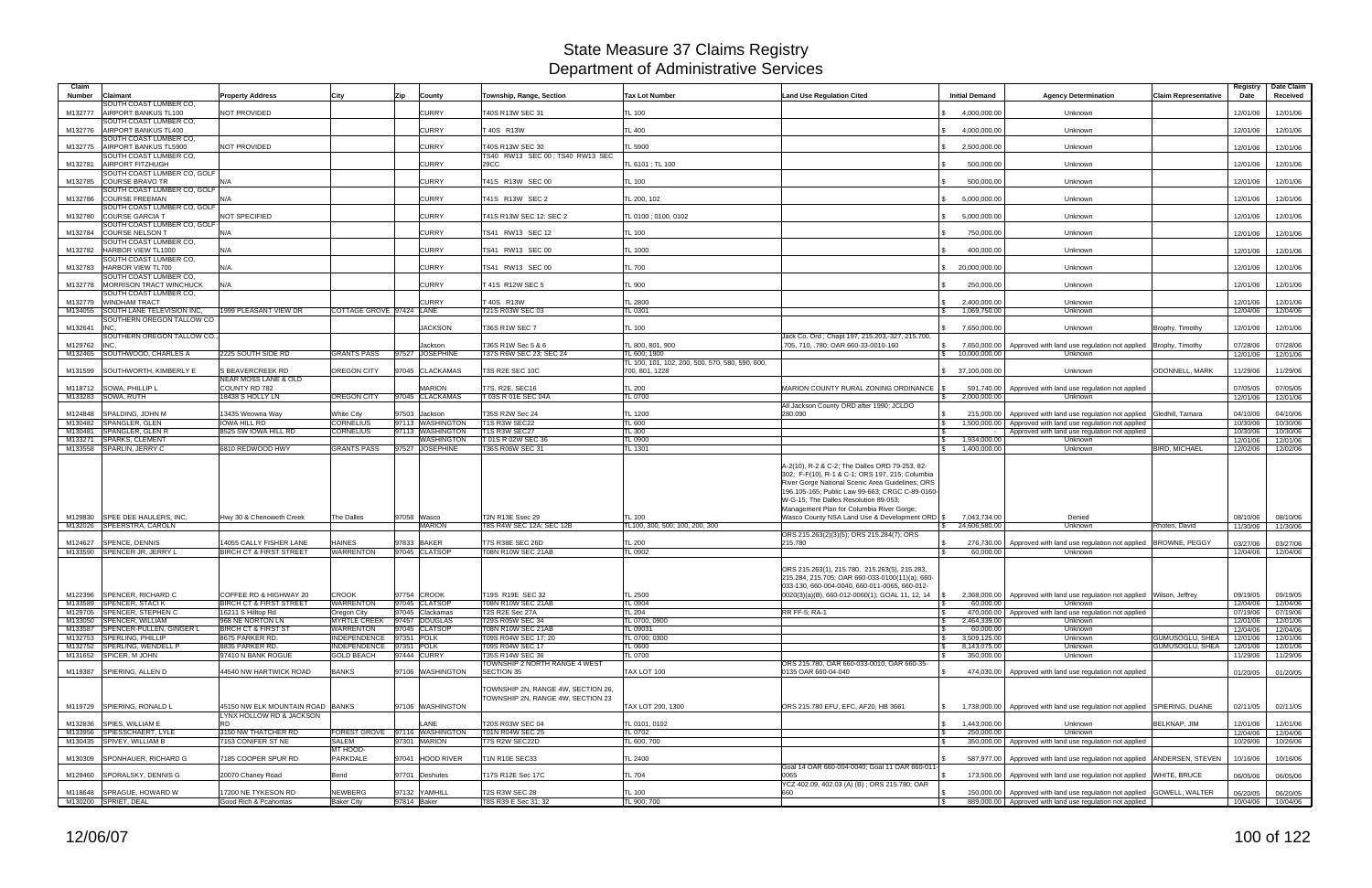| Claim<br><b>Number</b><br><b>Claimant</b>                     | <b>Property Address</b>                        | City                     | Zip          | County                         | Township, Range, Section                                                                                                                                                          | <b>Tax Lot Number</b>                                                               | <b>Land Use Regulation Cited</b><br>EFU-20; FF-40; POLK COUNTY ORDINANCES;                                                                                                                                | <b>Initial Demand</b>                                   | <b>Agency Determination</b>                                                                                                                              | <b>Claim Representative</b>        | Registry<br>Date     | Date Claim<br>Received |
|---------------------------------------------------------------|------------------------------------------------|--------------------------|--------------|--------------------------------|-----------------------------------------------------------------------------------------------------------------------------------------------------------------------------------|-------------------------------------------------------------------------------------|-----------------------------------------------------------------------------------------------------------------------------------------------------------------------------------------------------------|---------------------------------------------------------|----------------------------------------------------------------------------------------------------------------------------------------------------------|------------------------------------|----------------------|------------------------|
| SPRING VALLEY HEIGHTS, LLC,<br>M118414                        | 4198 BEACH LANE                                | SALEM                    | 97304 POLK   |                                | T6S, R4W, SEC13                                                                                                                                                                   | <b>TL 700</b>                                                                       | OAR 660                                                                                                                                                                                                   | 1,220,000.00                                            | Denied                                                                                                                                                   |                                    | 05/11/05             | 05/11/05               |
| M133174 SPRING, RICHARD K                                     | NOT SPECIFIED.                                 | NOT SPECIFIED.           | 97420 COOS   |                                | T26S R12W SEC 10                                                                                                                                                                  | TL 1000                                                                             |                                                                                                                                                                                                           | 410,000.00                                              | Unknown                                                                                                                                                  |                                    | 12/01/06             | 12/01/06               |
| M132774 SPRINGFIELD COUNTRY CLUB,                             | 90545 MARCOLA RD                               | SPRINGFIELD              | 97478 LANE   |                                | T17S R02W SEC 03                                                                                                                                                                  | <b>TL 0300</b>                                                                      |                                                                                                                                                                                                           | 600,000.00<br>l \$                                      | Unknown                                                                                                                                                  | SMITH, BARRY                       | 12/01/06             | 12/01/06               |
| SPROED, JOHN D<br>M131507                                     | 2156 FISHER RD                                 | <b>ROSEBURG</b>          |              | 97470 DOUGLAS                  | <b>T26S T06W SEC 27A</b>                                                                                                                                                          | TL 1222, 1300                                                                       |                                                                                                                                                                                                           | 1,125,000.00<br>l Si                                    | Unknown                                                                                                                                                  |                                    | 11/29/06             | 11/29/06               |
| M133550 SPROUL, ALICE                                         | 3785 QUARTZ CREEK RD                           |                          |              | 97526 JOSEPHINE                | T35S R06W SEC 06                                                                                                                                                                  | TL 0101                                                                             |                                                                                                                                                                                                           | 200,000.00<br>l \$                                      | Unknown                                                                                                                                                  | HART, BOB                          | 12/02/06             | 12/02/06               |
| M130576 ST CLAIR, JENNIFER,                                   | 34250 S DICKERY PRARIE RD                      | <b>MOLALLA</b>           |              | 97038 CLACKAMAS                | <b>T5S R2E SEC 26</b>                                                                                                                                                             | TL 501                                                                              |                                                                                                                                                                                                           |                                                         | 830,453.00   Approved with land use regulation not applied                                                                                               |                                    | 11/03/06             | 11/03/06               |
|                                                               | 8883 MT ANGLE, GERVIS ROAD<br><b>NE</b>        | <b>GERVIS</b>            |              | 97026 MARION                   |                                                                                                                                                                                   |                                                                                     |                                                                                                                                                                                                           |                                                         |                                                                                                                                                          |                                    |                      |                        |
| M130834 ST JOHN, DENNIS<br>M130691 ST PAUL RODEO ASSOCIATION, |                                                | <b>ST. PAUL</b>          |              | 97137 MARION                   | T5S R2W SEC 36B<br>T4S R2W SEC 19DA; 19DB                                                                                                                                         | TL 200, 300, 400<br>FL 2700; 1200, 1300                                             |                                                                                                                                                                                                           | IS.<br>$\mathcal{S}$                                    | 511,969.00   Approved with land use regulation not applied   LIEN, WALLACE<br>2,821,510.00   Approved with land use regulation not applied GUNN, MICHAEL |                                    | 11/17/06<br>11/13/06 | 11/17/06<br>11/13/06   |
|                                                               |                                                |                          |              |                                |                                                                                                                                                                                   |                                                                                     |                                                                                                                                                                                                           |                                                         |                                                                                                                                                          |                                    |                      |                        |
|                                                               |                                                |                          |              |                                |                                                                                                                                                                                   |                                                                                     | OAR 660-033-0100(1), OAR 660-03300130(3)(A);                                                                                                                                                              |                                                         |                                                                                                                                                          |                                    |                      |                        |
| M129606 ST. CLAIR. BERTRAND L                                 | 7580 S Ramsby Rd                               | Molalla                  | 97038        | Clackamas                      | <b>T5S R2E Sec 25</b>                                                                                                                                                             | TL 1201 & 1204                                                                      | OAR 215.263, 283; Sec 8 Law or Rule                                                                                                                                                                       | $\mathsf{S}$<br>1,300,000.00                            | Approved with land use regulation not applied                                                                                                            |                                    | 06/30/06             | 06/30/06               |
| M131649 STACY, DONALD G                                       |                                                | <b>TURNER</b>            |              | 97392 MARION                   | T09S R02W SEC 23A                                                                                                                                                                 | TL 0300                                                                             |                                                                                                                                                                                                           | 300.000.00                                              | Unknown                                                                                                                                                  |                                    | 11/29/06             | 11/29/06               |
|                                                               |                                                |                          |              |                                |                                                                                                                                                                                   |                                                                                     | EFU; MCRZO 136.010, 136.030(a), 136.050(a)                                                                                                                                                                |                                                         |                                                                                                                                                          |                                    |                      |                        |
|                                                               |                                                |                          |              |                                |                                                                                                                                                                                   |                                                                                     | 136.060(a)(b), 136.090(a)(b) except (b)(4); MCCP                                                                                                                                                          |                                                         |                                                                                                                                                          |                                    |                      |                        |
| M129652 STADELI, NORMAN L                                     | Stadeli Lane                                   | Silverton                | 97381        | Marion                         | T7S R1W Sec 4D                                                                                                                                                                    | TL 100, 200                                                                         | Ag Lands Policy 2, 3, 4, 5 & 9                                                                                                                                                                            | 150.000.00                                              | Approved with land use regulation not applied                                                                                                            |                                    | 07/12/06             | 07/12/06               |
| M132799 STADELI, NORMAN L                                     | 4457 CASCADE HWY NE                            | <b>SIVERTON</b>          |              | 97381 MARION                   | T7S R1W SEC 4                                                                                                                                                                     | TL 1300                                                                             |                                                                                                                                                                                                           | 2,400,000.00<br>$\mathbb{S}$                            | Unknown                                                                                                                                                  |                                    | 12/01/06             | 12/01/06               |
|                                                               |                                                |                          |              |                                |                                                                                                                                                                                   |                                                                                     | GFU 38; FRC 38; AF-5, 10, 20; EFU; EFC; HB                                                                                                                                                                |                                                         |                                                                                                                                                          |                                    |                      |                        |
| M118387<br>STADELMAN, PAUL                                    | NOT SPECIFIED                                  | NORTH PLAINS             | 97133        | <b>WASHINGTON</b>              | TOWNSHIP 2N, RANGE 3W, SECTION 23                                                                                                                                                 | <b>FAX LOT 901</b>                                                                  | 3661: ORDINANCE 453                                                                                                                                                                                       | 250.000.00                                              | Approved with land use regulation not applied                                                                                                            | STADELMAN, RYAN                    | 05/05/05             | 05/05/05               |
|                                                               |                                                |                          | <b>UNKN</b>  |                                |                                                                                                                                                                                   |                                                                                     |                                                                                                                                                                                                           |                                                         |                                                                                                                                                          |                                    |                      |                        |
| M119056 STAEHELY, DONALD                                      | <b>UNKNOWN</b>                                 | <b>UNKNOWN</b>           |              | OWN CLACKAMAS                  | T3S R1E SEC 24                                                                                                                                                                    | <b>TL 701</b>                                                                       | ORS 215.780                                                                                                                                                                                               | 540,000.00                                              | Withdrawn                                                                                                                                                | <b>GELINEAU, JILL</b>              | 12/23/04             | 12/23/04               |
|                                                               |                                                |                          |              |                                |                                                                                                                                                                                   |                                                                                     | ORS 197.175(1), 280; Goal 4; OAR 660-006-0027                                                                                                                                                             |                                                         |                                                                                                                                                          |                                    |                      |                        |
| M129485 STAFFORD, ESTHER L                                    | Niagara Rd & Hwy 22                            | Gates                    | 97346 Marion |                                | T9S R4E Sec 29DA & 29DB                                                                                                                                                           | TL 1000, 1100 & 300                                                                 | 0029; Marion County Zoning Ordinance Ch. 138                                                                                                                                                              | 525,000.00                                              | Approved with land use regulation not applied WALKER, FRANK                                                                                              |                                    | 06/12/06             | 06/12/06               |
|                                                               |                                                |                          |              |                                |                                                                                                                                                                                   |                                                                                     | ORS 197.175(1), 280; Goal 4; OAR 660-006-0027                                                                                                                                                             |                                                         |                                                                                                                                                          |                                    |                      |                        |
| <b>STAFFORD, ESTHER L</b><br>M129486                          | 39770 SE 4th Ave                               | Mill City                | 97360 Linn   |                                | T9S R3E Sec 32                                                                                                                                                                    | <b>TL 2400</b>                                                                      | 0029; Linn County Zoning Ordinance                                                                                                                                                                        | $\mathbb{S}$                                            | 1,004,368.00 Approved with land use regulation not applied                                                                                               | <b>WALKER, FRANK</b>               | 06/12/06             | 06/12/06               |
| M124904 STAFFORD, JACK A                                      | 4046 SE 302nd Ave                              | Portland                 |              | 97060 Multnomah                | <b>T1S R4E Sec 8CC</b>                                                                                                                                                            | TL 100, 300                                                                         | SB 100; ORS 197, 215                                                                                                                                                                                      |                                                         | 2,200,000.00   Approved with land use regulation not applied WALKER, FRANK                                                                               |                                    | 04/13/06             | 04/13/06               |
| STAFNEY, JALMER B<br>M131441                                  | BUTTEVILLE RD & STAFNEY LN                     |                          |              | 97026 MARION                   | T05S R02W SEC 11C                                                                                                                                                                 | <b>TL 1800</b>                                                                      |                                                                                                                                                                                                           | 200,000.00<br>l \$                                      | Unknown                                                                                                                                                  |                                    | 11/28/06             | 11/28/06               |
|                                                               |                                                |                          | 97026-       |                                |                                                                                                                                                                                   |                                                                                     |                                                                                                                                                                                                           |                                                         |                                                                                                                                                          |                                    |                      |                        |
| M132196 STAIR, CAMILLA R                                      |                                                | <b>GERVAIS</b>           | 9706         | <b>MARION</b>                  | T5S R2W SEC31A                                                                                                                                                                    | <b>TL 900</b>                                                                       |                                                                                                                                                                                                           | 720,000.00<br><b>S</b>                                  | Unknown                                                                                                                                                  |                                    | 11/30/06             | 11/30/06               |
| M132191 STAIR, DONOVAN E                                      | 4221 RUNCORN RD NE                             | SALEM                    |              | 97026 MARION                   | T5S R2W SEC 31A                                                                                                                                                                   | TL 400: 500                                                                         |                                                                                                                                                                                                           | 540.000.00                                              | Unknown                                                                                                                                                  |                                    | 11/30/06             | 11/30/06               |
| M124536 STALEY, ROBERT                                        | <b>BUCHANAN LANE</b>                           | <b>LA GRANDE</b>         | 97850 UNION  |                                | <b>T3S R38E SEC 9</b>                                                                                                                                                             | TL 2500                                                                             | ORS 215.780; UCZPSO SEC 2.06                                                                                                                                                                              | <b>S</b>                                                | 42,000.00 Approved with land use regulation not applied                                                                                                  |                                    | 03/21/06             | 03/21/06               |
| M132648 STALLSWORTH, BRADLEY A                                |                                                | <b>GRANTS PASS</b>       |              | 97527 JOSEPHINE                | <b>T36S R5W SEC 31</b>                                                                                                                                                            | TL 1401                                                                             |                                                                                                                                                                                                           | 1.000.000.00<br>$\mathsf{S}$                            | Unknown                                                                                                                                                  | DOLE, JAMES                        | 12/01/06             | 12/01/06               |
| M130644 STAMPER, PENNIE L                                     | 1589 ARNOLD LANE                               | <b>MEDFORD</b>           |              | 97502 JACKSON                  | <b>T37 R2W SEC 34</b>                                                                                                                                                             | TL 6600                                                                             |                                                                                                                                                                                                           | 225,000.00                                              | Approved with land use regulation not applied Gledhill, Tamara                                                                                           |                                    | 11/09/06             | 11/09/06               |
| M124360 STANDLEY, BRIAN S                                     | 740 Quiet Mtn Road                             | Camas Valley             |              | 97416 Douglas                  | <b>T29S R8W SEC 16</b>                                                                                                                                                            | TL 300                                                                              | FF & FG                                                                                                                                                                                                   | 750,000.00                                              | Approved with land use regulation not applied                                                                                                            |                                    | 03/14/06             | 03/14/06               |
| M130668 STANDLEY, BRIAN S                                     | 740 QUITE MT. RD<br>2880 RESTON ROAD           | CAMAS VALLEY             |              | 97416 DOUGLAS                  | <b>T29S R8W SEC16</b>                                                                                                                                                             | TL300                                                                               |                                                                                                                                                                                                           | 810,000.00                                              | Approved with land use regulation not applied                                                                                                            |                                    | 11/13/06             | 11/13/06               |
| M130719 STANDLEY, BRIAN S<br>STANDLEY, SHARON E<br>M131031    |                                                | <b>ROSEBURG</b>          |              | 97470 DOUGLAS<br><b>MARION</b> | <b>T28S R8W SEC 24</b><br>T6S R2W SEC 22B                                                                                                                                         | TL 800, 900<br>TL 1100                                                              |                                                                                                                                                                                                           | <b>S</b><br>500,000.00                                  | 715,000.00 Approved with land use regulation not applied<br>Approved with land use regulation not applied SHIPMAN, MARK                                  |                                    | 11/13/06<br>11/21/06 | 11/13/06<br>11/21/06   |
| M133508 STANGEL, FRANCIS N                                    | <b>NOT PROVIDED</b>                            | <b>ENTERPRISE</b>        |              | 97828 WALLOWA                  | T01S R44E; T01S R45E; T02S R44E                                                                                                                                                   | TL 3400; 3200; 0105                                                                 |                                                                                                                                                                                                           | $\frac{1}{2}$ 71,250,000.00                             | Unknown                                                                                                                                                  |                                    | 12/02/06             | 12/02/06               |
|                                                               |                                                |                          |              |                                |                                                                                                                                                                                   |                                                                                     |                                                                                                                                                                                                           |                                                         |                                                                                                                                                          | <b>BARTHOLOMEW</b>                 |                      |                        |
| M134146 STANLEY, EUGENE                                       | RILEY RD                                       | <b>EAGLE POINT</b>       |              | <b>JACKSON</b>                 | T36S R01W SEC 11                                                                                                                                                                  | <b>TL 0100</b>                                                                      |                                                                                                                                                                                                           | 200,000.00                                              | Unknown                                                                                                                                                  | <b>MARK</b>                        | 12/04/06             | 12/04/06               |
|                                                               |                                                |                          |              |                                |                                                                                                                                                                                   |                                                                                     |                                                                                                                                                                                                           |                                                         |                                                                                                                                                          | <b>BARTHOLOMEW,</b>                |                      |                        |
| <b>STANLEY, LOIS</b><br>M134147                               | <b>SHALE RD</b>                                |                          |              | <b>JACKSON</b>                 | T38S R02E SEC 11                                                                                                                                                                  | TL 3500                                                                             |                                                                                                                                                                                                           | 275,554.00                                              | Unknown                                                                                                                                                  | <b>MARK</b>                        | 12/04/06             | 12/04/06               |
| <b>STANTON, LLOYD R</b><br>M130981                            | 25601 SW NEWLAND RD                            | WILSONVILLE              |              | 97070 CLACKAMAS                | T3S R1E SEC 5C                                                                                                                                                                    | <b>TL 400, 500</b>                                                                  |                                                                                                                                                                                                           |                                                         | 1,102,932.00   Approved with land use regulation not applied                                                                                             | SHONKWILER, JOHN                   | 11/21/06             | 11/21/06               |
|                                                               |                                                |                          |              |                                |                                                                                                                                                                                   |                                                                                     | F-2; LC 2.700 through 2.770, 10.104-40, 10.104-15,                                                                                                                                                        |                                                         |                                                                                                                                                          | WATERBURY,                         |                      |                        |
| STAPELTON, VIRGINIA H<br>M129546                              |                                                | Lowell                   | 97452 Lane   |                                | T19S R1W Sec 23                                                                                                                                                                   | TL 3100                                                                             | 16.004,6,7                                                                                                                                                                                                | 230,000.00<br>l \$                                      | Approved with land use regulation not applied                                                                                                            | <b>NORMAN</b>                      | 06/20/06             | 06/20/06               |
| M130573 STAPLETON, HAL<br>M130571 STAPLETON, ROBERT L         | 6580 PERRYDALE RD                              | <b>DALLAS</b>            | 97338 POLK   | <b>POLK</b>                    | T6S R5W SEC 26; 27; 23<br><b>T6S R5W SEC 34</b>                                                                                                                                   | TL 600, 300; 500; 900<br>TL 301, 303                                                |                                                                                                                                                                                                           | 4,650,000.00<br>$\sqrt{3}$<br>275,000.00<br>$\sqrt{3}$  | Approved with land use regulation not applied<br>Denied                                                                                                  |                                    | 11/03/06             | 11/03/06               |
| M130572 STAPLETON, WILLIAM S                                  | 1625 BECK RD                                   | <b>DALLAS</b>            | 97338 POLK   |                                | <b>T6S R5W SEC 23</b>                                                                                                                                                             | TL 800                                                                              |                                                                                                                                                                                                           | ∣ \$                                                    | 550,000,00 Approved with land use regulation not applied                                                                                                 |                                    | 11/03/06<br>11/03/06 | 11/03/06<br>11/03/06   |
| M132059 STAPLETON, WILLIAM S                                  |                                                |                          |              | POLK                           | T6S R5W SEC14                                                                                                                                                                     | <b>L1200</b>                                                                        |                                                                                                                                                                                                           | 400,000.00                                              | Unknown                                                                                                                                                  |                                    | 11/30/06             | 11/30/06               |
| M132043 STARK, RAMON JOHN                                     | 6369 S. SPRINGWATER RD                         | OREGON CITY              |              | 97365 CLACKAMAS                | T2S R3E SEC29                                                                                                                                                                     | TL13000; 1400; 2000                                                                 |                                                                                                                                                                                                           | 11,820,000.00<br>$\mathsf{S}$                           | Unknown                                                                                                                                                  |                                    | 11/30/06             | 11/30/06               |
| M131549 STARKS, VIOLET F                                      | 3885 WEBB LN                                   | <b>DALLAS</b>            | 97338 POLK   |                                | T07S R05W SEC 20; SEC 21                                                                                                                                                          | TL 1500; 1100                                                                       |                                                                                                                                                                                                           | 293,720.00                                              | Unknown                                                                                                                                                  |                                    | 11/29/06             | 11/29/06               |
| M132626 STARKWEATHER, PAUL                                    |                                                | <b>GOLD BEACH</b>        |              | 97444 CURRY                    | T35S R14W SEC 17                                                                                                                                                                  | TL 100, 105                                                                         |                                                                                                                                                                                                           | 25,000,000.00<br>$\mathbb{S}$                           | Unknown                                                                                                                                                  | <b>GARDNER, JAMES</b>              | 12/01/06             | 12/01/06               |
|                                                               | 8330 SW RIVER RD & 8370 SW                     |                          |              |                                |                                                                                                                                                                                   |                                                                                     |                                                                                                                                                                                                           |                                                         |                                                                                                                                                          |                                    |                      |                        |
| M130616 STARR, CHARLES                                        | RIVER RD                                       | <b>HILLSBORO</b>         |              | 97123 WASHINGTON               | T1S R2W SEC 28                                                                                                                                                                    | <b>TL 2700</b>                                                                      |                                                                                                                                                                                                           | 250,000.00                                              | Approved with land use regulation not applied                                                                                                            |                                    | 11/07/06             | 11/07/06               |
| M122700 STARR, DON                                            | 68196 MYERS RD                                 | SUMMERVILLE 97876 UNION  |              |                                | T1N & 1S; R38, 39                                                                                                                                                                 | TL 200, 300, 3001, 6600                                                             | UCZPSO SECTION 2.06; 4.06                                                                                                                                                                                 | 204,000.00<br>IS.                                       | Denied                                                                                                                                                   | <b>COPPINGER, KENT</b>             | 10/07/05             | 10/07/05               |
| M132795 STARR, JAMES O                                        | 31322 BLUEBERRY HILL ROAD                      | LEBANON                  | 97355 LINN   |                                | T12S R2W SEC 28                                                                                                                                                                   | <b>TL 200</b>                                                                       |                                                                                                                                                                                                           | 420,000.00<br>$\sqrt{3}$                                | Unknown                                                                                                                                                  |                                    | 12/01/06             | 12/01/06               |
| M130673 STAUBER SHIRLEY J                                     | 5000 N HWY 101                                 |                          |              | 97368 LINCOLN                  | T06S R11W SEC 36CA: 36CB                                                                                                                                                          | TL 800, 100                                                                         |                                                                                                                                                                                                           | $\sqrt{S}$                                              | Denied                                                                                                                                                   |                                    | 11/13/06             | 11/13/06               |
| M119802 STAUSS, WILLETT                                       | 15265 SHADY BROOK ROAD                         | NORTH PLAINS             |              | <b>WASHINGTON</b>              | TOWNSHIP 2N, RANGE 2, SECTION 30                                                                                                                                                  | TAX LOT 300                                                                         | EFU<br>EFU; CCZO 18, 19; ORS 215.263(1)(5), 215.780,<br>215.284, 215.705, 215.283; OAR 100, 660-033-<br>0100(11)(a), 660-033-130, 660-004-0040, 660-011-<br>0065, 660-012-0020(3)(a)(B), 660-012-0060(1), | $\mathbb{S}$                                            | 5,300,000.00 Approved with land use regulation not applied  BERNARDS, DALE                                                                               |                                    | 02/16/05             | 02/16/05               |
| M129735 STEARNS LAND CO LTD,                                  | West side of Davis Rd                          | Prineville               | 97754 Crook  |                                | T16S R16E Sec 00                                                                                                                                                                  | <b>TL 627</b>                                                                       | 660-012-0065                                                                                                                                                                                              | $\frac{1}{2}$ 12,000,000.00                             | Denied                                                                                                                                                   | Wilson, Jeffery                    | 07/24/06             | 07/24/06               |
| M129736 STEARNS LAND CO LTD,                                  | Burgess Rd & Huntington Rd                     | La Pine                  |              | 97739 Deschutes                | T21S R10E Sec 35                                                                                                                                                                  | TL 1403, 1415, 1416                                                                 | FP: EFU-LA: F1: WA: LM                                                                                                                                                                                    | $\frac{1}{3}$ 3,010,900.00                              | Denied                                                                                                                                                   | Wilson, Jeffery                    | 07/24/06             | 07/24/06               |
| M129737 STEARNS LAND CO LTD,                                  | 51255 & 51205 Huntington Rd                    | La Pine                  |              | 97739 Deschutes                | T22S R10E Sec 22                                                                                                                                                                  | TL 2802, 100                                                                        | ORS 215.263(1), 215.780; DCZOC 18.16                                                                                                                                                                      | \$ 1,676,000.00                                         | Denied                                                                                                                                                   | Wilson, Jeffrey                    | 07/24/06             | 07/24/06               |
| M133852 STEARNS, PETER D<br>M130806 STECKLEY, WILMER          | 78 CHRISTIAN HILL ROAD<br>34775 STECKLEY DR NE | <b>AMHERST</b><br>ALBANY | 97322 LINN   | 03031 DESCHUTES                | T21S R10E SEC 35A; T21S R10E SEC 27A;<br>T21S R10E SEC 26C; T21S R10E SEC 23D;<br>T21S R10E SEC 27D; T21S R10E SEC 26C;<br>T21S R10E SEC 26B; T21S R10E SEC 35<br>T10S R3W SEC 25 | TL 0099; TL 0100; TL 3100; TL 0300; TL 6500;<br>TL 3200; TL 3700; TL 3100<br>TL 200 |                                                                                                                                                                                                           | $\frac{1}{2}$ 17,335,290.00<br>300,000.00<br>$\sqrt{3}$ | Unknown<br>Approved with land use regulation not applied SCHULTZ, EDWARD                                                                                 |                                    | 12/04/06<br>11/16/06 | 12/04/06<br>11/16/06   |
| M133236 STEED, PAUL                                           | NOT SPECIFIED                                  |                          |              | <b>POLK</b>                    | <b>T08S R05W SEC 28</b>                                                                                                                                                           | <b>TL 0304</b>                                                                      |                                                                                                                                                                                                           | $\sqrt{3}$<br>175,000.00                                | Unknown                                                                                                                                                  |                                    | 12/01/06             | 12/01/06               |
| M134224 STEELE, ALEXANDER J                                   | 25961 NW HWY 47                                | <b>GASTON</b>            |              | 97119 YAMHILL                  | T02S R04W SEC 13                                                                                                                                                                  | TL 1900                                                                             |                                                                                                                                                                                                           | 1,125,000.00<br>$\mathbb{S}$                            | Unknown                                                                                                                                                  | SATTLER, RONALD                    | 12/05/06             | 12/05/06               |
|                                                               |                                                |                          |              |                                | T7S R39E SEC 00; 34B; 34; 34A; T9S R39E                                                                                                                                           |                                                                                     |                                                                                                                                                                                                           |                                                         |                                                                                                                                                          |                                    |                      |                        |
|                                                               |                                                |                          |              |                                | SEC 00; T7S R38E SEC 16; T6S R38E SEC                                                                                                                                             | TL 4500; 100; 100; 200; 300, 8900; 1000; 200, 400;                                  |                                                                                                                                                                                                           |                                                         |                                                                                                                                                          |                                    |                      |                        |
| M131967 STEELE, AMANDA A                                      |                                                |                          |              | <b>BAKER</b>                   |                                                                                                                                                                                   | 800                                                                                 |                                                                                                                                                                                                           | 4,000,000.00<br>$\mathbb{S}$                            | Unknown                                                                                                                                                  |                                    | 11/30/06             | 11/30/06               |
| M133061 STEELE, JERRY E                                       | 25200 NE WAPATO SCH RD                         | <b>GASTON</b>            |              | 97119 YAMHILL                  | T02S R04W SEC 13                                                                                                                                                                  | <b>TL 1800</b>                                                                      |                                                                                                                                                                                                           | 1,936,167.00<br>$\sqrt{S}$                              | Unknown                                                                                                                                                  |                                    | 12/01/06             | 12/01/06               |
| M130891 STEELE, RAY E                                         | 970 GREENWOOD RD                               | NDEPENDENCE 97351 POLK   |              |                                | <b>T7S R4W SEC 34</b>                                                                                                                                                             | TL 300, 301, 302                                                                    |                                                                                                                                                                                                           | $\mathcal{S}$                                           | 2,080,000.00 Approved with land use regulation not applied                                                                                               |                                    | 11/20/06             | 11/20/06               |
| M133249 STEENKOLK, JOSEPH H                                   | 1711 YASEK LOOP                                | <b>TOLEDO</b>            |              | 97391 LINCOLN                  | T10S R10W SEC 32                                                                                                                                                                  | <b>TL 0900</b>                                                                      |                                                                                                                                                                                                           | \$ 1,050,000.00                                         | Unknown                                                                                                                                                  | PAVITT LAND USE<br>CONSULTING LLC, | 12/01/06             | 12/01/06               |
|                                                               |                                                |                          |              |                                |                                                                                                                                                                                   |                                                                                     |                                                                                                                                                                                                           |                                                         |                                                                                                                                                          |                                    |                      |                        |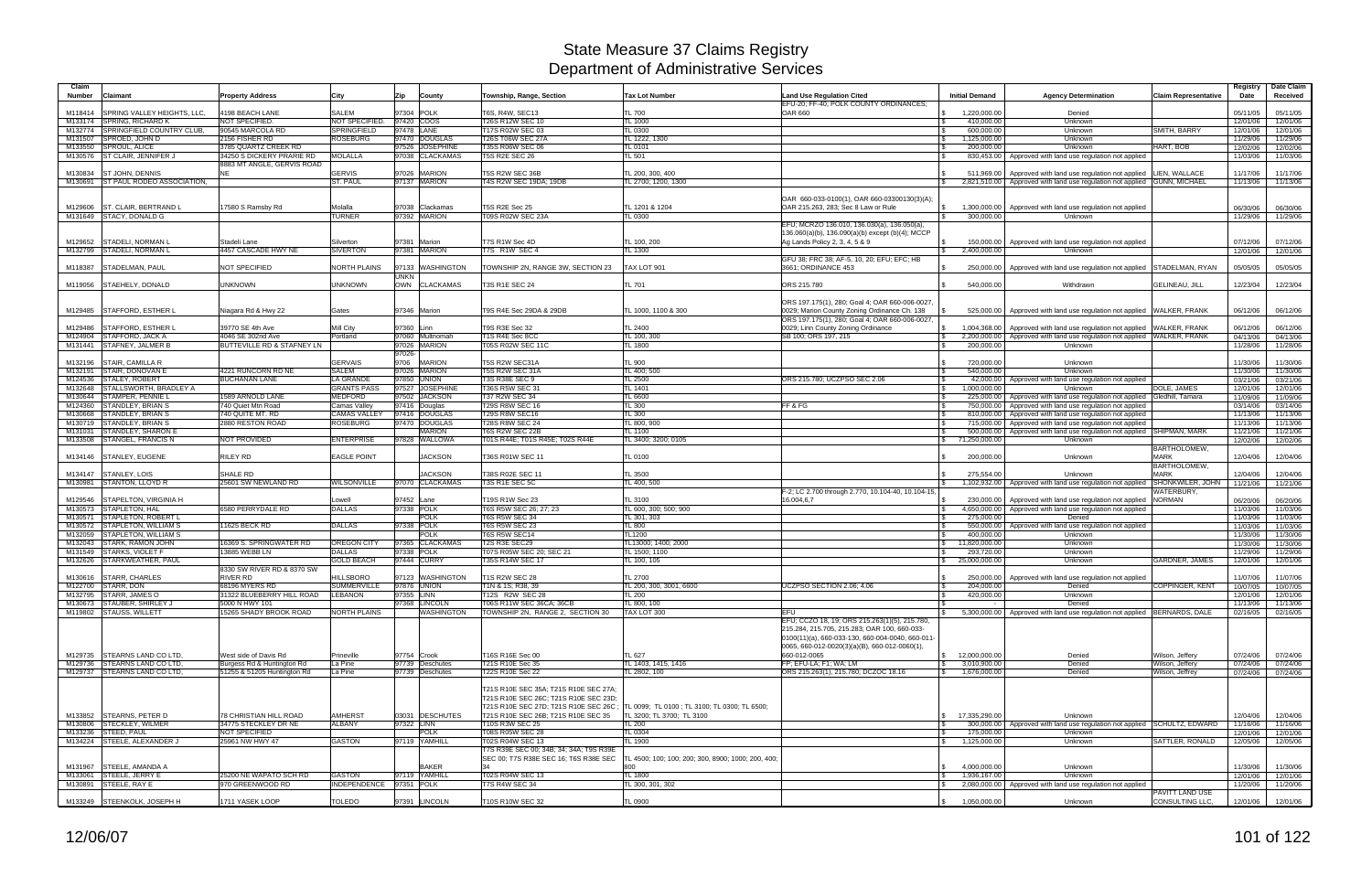| Claim              |                                                         |                                                     |                                   |                                               |                                                                         |                                                                                               |                                                                 |                                  |                                                                                                |                                 | Registry             | Date Claim           |
|--------------------|---------------------------------------------------------|-----------------------------------------------------|-----------------------------------|-----------------------------------------------|-------------------------------------------------------------------------|-----------------------------------------------------------------------------------------------|-----------------------------------------------------------------|----------------------------------|------------------------------------------------------------------------------------------------|---------------------------------|----------------------|----------------------|
| <b>Number</b>      | Claimant                                                | <b>Property Address</b>                             | City                              | Zip<br>County                                 | Township, Range, Section                                                | <b>Tax Lot Number</b>                                                                         | <b>Land Use Regulation Cited</b>                                | <b>Initial Demand</b>            | <b>Agency Determination</b>                                                                    | <b>Claim Representative</b>     | Date                 | Received             |
| M133759            | STEERE, JOE                                             | 3870 S. IMMONEN RD                                  | <b>LINCOLN CITY</b>               | 97367 LINCOLN                                 | T082 R11W SEC 24                                                        | TL 0403                                                                                       |                                                                 | 350,000.00                       | Unknown                                                                                        |                                 | 12/04/06             | 12/04/06             |
| M122725            | <b>STEEVENS, WILLIAM</b>                                | 91564 SPAW LANE                                     | <b>COOS BAY</b>                   | 97420 COOS                                    | T25S R13W SEC 29                                                        | TL 300                                                                                        | CURRENTLY ZONED INDUSTRIAL                                      | 1,000,000.00                     | Denied                                                                                         |                                 | 10/11/05             | 10/11/05             |
| M121930            | STEIN, GLADYS                                           | 19220 SW HAIDE RD                                   | <b>SHERWOOD</b>                   | 97140 WASHINGTON                              | T2S, R2W, SEC 36                                                        | TL 201, 204                                                                                   | AF-20: OAR 660-033; ORS 215.213, 780                            | 6,000,000.00                     | Withdrawn                                                                                      | DOWNS, KAREN                    | 08/17/05             | 08/17/05             |
| M132158<br>M118692 | STEINBRECHER, DWAINE F<br><b>STELLFLUG, BONNIE</b>      | 15705 NW TIMMERMAN RD<br>4TH STREET-CAPE MEARES     | FORE4ST GROVE<br><b>TILLAMOOK</b> | 97116 WASHINGTON<br>97141<br><b>TILLAMOOK</b> | T02N R04W SEC 30<br>T1S, R10W, SEC 7AC                                  | <b>TL 0100</b><br>TL 1400, 140 <sup>-</sup>                                                   | GOAL 18                                                         | 300,000.00<br>l \$<br>300,000.00 | Unknown<br>Denied                                                                              | BENKENFORF, AL<br>UDENBY, LINDA | 11/30/06<br>06/28/05 | 11/30/06<br>06/28/05 |
|                    | M119843 STELLFLUG, BONNIE                               | NOT PROVIDED                                        |                                   | <b>ILLAMOOK</b>                               | <b>T1S R10W SEC 7</b>                                                   | TL 1400, 1401                                                                                 | TILLAMOOK COUNTY GOAL 18, RR                                    | 300,000.00                       | Withdrawn                                                                                      |                                 | 02/18/05             | 02/18/05             |
|                    |                                                         |                                                     |                                   |                                               |                                                                         |                                                                                               | ORS 215.283, 720-750, 780; COUNTY LUDO                          |                                  |                                                                                                |                                 |                      |                      |
|                    |                                                         |                                                     |                                   |                                               |                                                                         |                                                                                               | ARTICLES 2 & 3, 45 SECTION 3.45.100; OAR 660-                   |                                  |                                                                                                |                                 |                      |                      |
| M130025            | STEMMERMAN ESTATE, LEROY G   15791 LOWER SMITH RIVER RD |                                                     | <b>REEDSPORT</b>                  | <b>DOUGLAS</b>                                | T20S R10W SEC 31; T21S R10W SEC 6                                       | TL 200: 300                                                                                   | 006-0025, 0026, 033-0035                                        | 909.000.00                       | Denied                                                                                         |                                 | 09/07/06             | 09/07/06             |
|                    |                                                         |                                                     |                                   |                                               |                                                                         |                                                                                               | ORS 215.283, 720; OAR 660-033-0035, 0025,                       |                                  |                                                                                                |                                 |                      |                      |
| M129324            | <b>STEMMERMAN, LEROY G</b>                              | 15791 Lower Smith River Rd                          | Reedsport                         | 97467 Douglas                                 | T20 & 21 R10W Sec 6 & 31                                                | TL 200 & 300                                                                                  | 0026; Douglas Co. Ludo 2, 3, 45                                 | 909,000.00                       | Closed with no action taken                                                                    |                                 | 05/12/06             | 05/12/06             |
| M131569            | <b>STEPHENS TTEE, GERALD S</b>                          | <b>HOUSTON RD</b>                                   |                                   | PHOENIX-TALENT 97501 JACKSON                  | T38S R01W SEC 16B                                                       | TL 0100                                                                                       |                                                                 | 825.000.00                       | Unknown                                                                                        | <b>GLEDHILL, TAMARA</b>         | 11/29/06             | 11/29/06             |
| M120267<br>M120237 | STEPHENS, RICHARD D<br><b>STERBICK, RAY</b>             | NOT PROVIDED<br><b>WEST BEAVER HILL ROAD</b>        | NOT PROVIDED<br><b>COOS BAY</b>   | <b>BAKER</b><br>97420 COOS                    | TOWNSHIP 6S, RANGE 38E, SECTION 33<br>TOWNSHIP 27, RANGE 14, SECTION 15 | TAX LOT 600<br>TAX LOT 400                                                                    | 660-33-0135<br>NOT PROVIDED                                     | l \$<br>320,000.00<br>150,000.00 | Approved with land use regulation not applied<br>Approved with land use regulation not applied |                                 | 03/23/05<br>03/21/05 | 03/23/05<br>03/21/05 |
|                    |                                                         |                                                     |                                   |                                               |                                                                         |                                                                                               | GOAL 3; ORS 215; OAR 660-03; COUNTY                             |                                  |                                                                                                |                                 |                      |                      |
|                    |                                                         |                                                     |                                   |                                               |                                                                         |                                                                                               | ORDINANCE NO. 2, 6, 7, 21, 28, 37, 89, 90, 92,                  |                                  |                                                                                                |                                 |                      |                      |
| M129674            | <b>STERR, WOLFGANG</b>                                  | 1570 COUNTRY CLUB RD                                | <b>HOOD RIVER</b>                 | 97031 HOOD RIVER                              | <b>T2N R10E SEC 9</b>                                                   | TL 2300, 2400, 2600                                                                           | 102, 109, 110, 116, 125, 133, 184, 201, 223, 226                |                                  | 21,905,621.00   Approved with land use regulation not applied COREY, JASON                     |                                 | 07/14/06             | 07/14/06             |
|                    | STEVENS FAMILY ENTERPRISES                              |                                                     |                                   |                                               | T02S R01E SEC21B; T02S R01E SEC21BD;                                    |                                                                                               |                                                                 |                                  |                                                                                                |                                 |                      |                      |
| M133861            | LLC.                                                    | CHILDS ROAD                                         | LAKE OSWEGO                       | 97034 CLACKAMAS                               | T02S R01E SECBA                                                         | TL 0600, 0601, 0602; 0200, 0201; 0400                                                         |                                                                 | \$ 15,000,000.00                 | Unknown                                                                                        |                                 | 12/04/06             | 12/04/06             |
| M124653            | <b>STEVENS, CAROLINE</b>                                | 5626 STEVENS RD                                     | <b>OTIS</b>                       | 97368 LINCOLN                                 | T7S R11W Sec 12B                                                        | TL 201                                                                                        | OAR 660-004-0040, 006; LCC 1.1310(e)                            | 256,000.00                       | Approved with land use regulation not applied                                                  |                                 | 03/28/06             | 03/28/06             |
|                    |                                                         | 13697 SE 312TH AVE                                  | <b>BORING</b>                     | 97009<br><b>CLACKAMAS</b>                     |                                                                         | <b>TL 0100</b>                                                                                |                                                                 | 350,000.00                       |                                                                                                | <b>PRIMOGENITOR</b><br>CORP.    |                      |                      |
| M134161<br>M129788 | <b>STEVENS, DAVID</b><br><b>STEVENS, IRVING C</b>       | Harrison St & Ocean City                            |                                   | 97110 Clatsop                                 | T02S R04E SEC 05CA<br>T5N R 10W Sec 30                                  | TL 8500                                                                                       | ORS 390, 196, 810; OAR 736-20; LCDC Goal 18                     | 2,000,000.00                     | Unknown<br>Denied                                                                              | Stephens, Richard               | 12/04/06<br>08/01/06 | 12/04/06<br>08/01/06 |
| M133658            | <b>STEVENS, KENDALL W</b>                               | 22141 NW PUMPKIN RIDGE                              | NOT SPECIFIED                     | WASHINGTON                                    | T02N R03W SEC 02                                                        | TL 0700                                                                                       |                                                                 |                                  | Unknown                                                                                        |                                 | 12/04/06             | 12/04/06             |
| M130489            | <b>STEVENSON, BRIAN K</b>                               | 1658 NW FIR LANE                                    | <b>MADRAS</b>                     | 97741 JEFFERSON                               | T10S R13E SEC10                                                         | TL 1400                                                                                       |                                                                 | 200,000.00<br>IS.                | Approved with land use regulation not applied                                                  | <b>REEDER, DONALD</b>           | 10/30/06             | 10/30/06             |
|                    |                                                         |                                                     |                                   |                                               |                                                                         |                                                                                               |                                                                 |                                  |                                                                                                | STEVENSON,                      |                      |                      |
| M130549            | <b>STEVENSON, JACK H</b>                                | 56205 RUSTY RD                                      |                                   | 97411 COOS                                    | T28S R14W SEC 17DC                                                      | TL 500                                                                                        |                                                                 | 99,635.00<br>- \$                | Approved with land use regulation not applied   PATRICIA                                       |                                 | 11/03/06             | 11/03/06             |
|                    | M130137 STEVENSON, PATRICIA A                           | 57213 Randolph Rd                                   | Bandon                            | 97411 Coos                                    | T28S R14W Sec 3CC                                                       | TL 100, 101, 102                                                                              | Chapter IV. Article 4.1.100: RR-2                               | 961,460.00                       | Approved with land use regulation not applied                                                  |                                 | 09/28/06             | 09/28/06             |
|                    |                                                         |                                                     |                                   |                                               |                                                                         |                                                                                               | STATEWIDE LAND USE GOALS ADOPTED                                |                                  |                                                                                                |                                 |                      |                      |
| M122359            | <b>STEWART, BRUCE D</b>                                 | 34332 STEWART HILLS LN<br>4077 & 4087 PORTLAND DR & | COTTAGE GROVE 97424 LANE          |                                               | T21S, R3W, SEC 12-10                                                    | TL 102, 106                                                                                   | AFTER 1974                                                      | 445.000.00                       | Approved with land use regulation not applied                                                  |                                 | 09/15/05             | 09/15/05             |
| M131203            | <b>STEWART, CHERYL A</b>                                | 3950 PHEASANT DR                                    | <b>HOOD RIVER</b>                 | 97031 HOOD RIVER                              | <b>T2N R10E SEC 15</b>                                                  | TL 1600, 1601, 2100                                                                           |                                                                 | 4,128,459.00                     | Approved with land use regulation not applied   ANDERSEN, STEVEN                               |                                 | 11/24/06             | 11/24/06             |
|                    | M118548 STEWART, DON                                    | 2466 LLEWELLYN ROAD                                 | <b>CORVALLIS</b>                  | 97333 BENTON                                  | T12S, R6W, SEC 34                                                       | TL 1100                                                                                       | ORS 215; OAR 660                                                | 312,500.00                       | Approved with land use regulation not applied                                                  |                                 | 05/27/05             | 05/27/05             |
|                    |                                                         |                                                     |                                   |                                               |                                                                         |                                                                                               |                                                                 |                                  |                                                                                                |                                 |                      |                      |
|                    |                                                         |                                                     |                                   |                                               |                                                                         |                                                                                               | ORS 215. 263 2-4, 8; ORS 215. 283 1-3; ORS 215                  |                                  |                                                                                                |                                 |                      |                      |
|                    |                                                         |                                                     |                                   |                                               |                                                                         |                                                                                               | 284 1-7; ORS 215. 700; ORS 215. 705 1-7; ORS                    |                                  |                                                                                                |                                 |                      |                      |
|                    |                                                         |                                                     |                                   |                                               |                                                                         |                                                                                               | 215. 780 1-7; OAR 660-033-0100; OAR 660-033-                    |                                  |                                                                                                |                                 |                      |                      |
|                    | M119605 STEWART, DON L                                  | 2466 LLEWELLYN ROAD                                 | <b>CORVALLIS</b>                  | 97333 BENTON                                  | T12S R6W SEC 34                                                         | <b>TL 1100</b>                                                                                | 0120; OAR 660-033-0130; OAR 660-033-135                         | 312,500.00                       | Withdrawn                                                                                      | HEILIG. GEORGE                  | 02/04/05             | 02/04/05             |
|                    |                                                         |                                                     |                                   |                                               |                                                                         |                                                                                               |                                                                 |                                  |                                                                                                |                                 |                      |                      |
| M129740            | <b>STEWART, HAROLD G</b>                                | 28797/28795 Peters Mt Rd                            |                                   | Clackamas                                     | T3S R1E Sec 16AD                                                        | TL 100, 200                                                                                   | A6/F; RRFE5<br>OARS 197.175, .200 & 250; Goal 14; OAR 66-014-   |                                  | 2,566,997.00 Approved with land use regulation not applied                                     | BOWERMAN, DONALD                | 07/27/06             | 07/27/06             |
| M129646            | <b>STEWART, LASELLS M</b>                               | 80621 Sears Road                                    |                                   | Lane                                          | T20 S R3W Sec 11                                                        | TL 113, 114, 123                                                                              | 0000 to 0040, 015-00(3) & 14                                    | \$2,000,000.00                   | Approved with land use regulation not applied                                                  |                                 | 07/12/06             | 07/12/06             |
|                    |                                                         |                                                     |                                   |                                               |                                                                         |                                                                                               | IRS215.283 (1,4), 215-263(1), 215.780 (1)(A); OAR               |                                  |                                                                                                |                                 |                      |                      |
| M119628            | <b>STEWART, MARION</b>                                  | 1252 S TOWNSHIP ROAD                                | <b>CANBY</b>                      | 97013 CLACKAMS                                | TOWNSHIP 4S, RANGE 1E, SECTION 1                                        | TAX LOT 800                                                                                   | 660-033-130(3(A), 660-033-0100(1)                               |                                  | Approved with land use regulation not applied                                                  |                                 | 02/07/05             | 02/07/05             |
| M133021            | STEWART, MCCLELLAN (MAC) K                              | 12589 HWY 30                                        | <b>CLATSKANIE</b>                 | 97016 COLUMBIA                                | T07N R05W SEC 04                                                        | TL 1000                                                                                       |                                                                 | 90.000.00                        | Unknown                                                                                        |                                 | 12/01/06             | 12/01/06             |
| M134327            | STEWART, MCCLELLAN (MAC) K                              | 47315 RIVER RANCH RD                                | <b>CLATSKANIE</b>                 | 97016 CLATSOP                                 | T08N R06W SEC 36                                                        | TL 201                                                                                        |                                                                 | 400,000.00                       | Unknown                                                                                        |                                 | 12/01/06             | 12/01/06             |
| M130659            | <b>STEWART, RAY A</b>                                   | 17744 NEUGBAVER                                     | <b>NEWBERG</b>                    | 97132 WASHINGTON                              | <b>T2S R2W SEC 17</b>                                                   | TL 2300                                                                                       |                                                                 |                                  | Approved with land use regulation not applied HARKER, KEVIN                                    |                                 | 11/09/06             | 11/09/06             |
|                    |                                                         |                                                     |                                   |                                               |                                                                         |                                                                                               | ORS 197, 215; OAR 660; STATEWIDE PLANNNG                        |                                  |                                                                                                |                                 |                      |                      |
| M121961            | STICE, LOIS A                                           | 990 CORDON RD NE<br>INTERSECTION OF HWY 26 & S      | <b>SALEM</b>                      | 97301 MARION                                  | T7S, R2 WEST, SEC 20D                                                   | TL 2300 2400                                                                                  | <b>GOALS</b>                                                    | 264,052.00                       | Approved with land use regulation not applied ATCHISON, DANIEL                                 |                                 | 08/19/05             | 08/19/05             |
| M124361            | <b>STICKLER, HARVEY</b>                                 | <b>ADAMS DRIVE</b>                                  | <b>MADRAS</b>                     | 97741 JEFFERSON                               | T11S R13E SEC 25                                                        | TL 301                                                                                        | OAR 660-033-100(2), 135(7); 660-15-0000(3); 215   \$            | 245,000.00                       | Approved with land use regulation not applied                                                  |                                 | 03/14/06             | 03/14/06             |
| M119740            | Stile, Thelma E                                         | 5315 GAFFIN ROAD SE                                 | <b>SALEM</b>                      | 97301 MARION                                  | TOWNSHIP 8S, RANGE 2W, SECTION 5                                        | TAX LOT 200                                                                                   | NONE SPECIFIED                                                  | 411,530.00                       | Approved with land use regulation not applied                                                  |                                 | 02/14/05             | 02/14/05             |
| M130787            | <b>STILLER, TRIS V</b>                                  |                                                     | <b>GASTON</b>                     | 97119 YAMHILL                                 | T2S R3W SEC 18; 19                                                      | TL 1300; 1100                                                                                 |                                                                 | 500,000.00                       | Approved with land use regulation not applied HAMMOND, FRANK                                   |                                 | 11/15/06             | 11/15/06             |
|                    | M125113 STILLS, DELORES L                               | Lakeview Dr & graham Rd                             |                                   | Jefferson                                     | T11S R11E Sec 26 & 26D                                                  | TL 2200 & 100                                                                                 | All Statewide Planning Goals; ORS 215                           | 1,600,000.00                     | Denied                                                                                         | FITCH, EDWARD                   | 04/26/06             | 04/26/06             |
|                    |                                                         |                                                     |                                   |                                               |                                                                         |                                                                                               | 215.263, 283, 284, 705; OAR 660-033-130, 100;                   |                                  |                                                                                                |                                 |                      |                      |
|                    | M120039 STILLS, FREDERICK                               | 20275 NEWCOMB ROAD                                  | <b>BEND</b>                       | 97701 DESCHUTES                               | TOWNSHIP 16, RANGE 12, SECTION 08                                       | TAX LOT 200, 201                                                                              | GOAL 13                                                         | 353.274.00                       | Approved with land use regulation not applied                                                  | <b>WHITE, BRUCE</b>             | 03/07/05             | 03/07/05             |
|                    | M129558 STILLS, LORNE                                   |                                                     | Three Rivers                      | Jefferson                                     | T12S R11E Sec 11<br>T1S R3W sec 32; T1S 3W Sec 29 ; t1S R3W             | TL 400                                                                                        | EFU; ORS 215.203<br>1991 LCDC; 1993 H. Bill 3661; LCDC OAR 1994 |                                  | 50,000.00   Approved with land use regulation not applied Parrer, Gerald                       |                                 | 06/22/06             | 06/22/06             |
|                    | M129675 STIMPSON LUMBER                                 |                                                     |                                   | Washington                                    | Sec 33; T1S R3W Sec28                                                   | TL 100, 200; 200, 600, 300 ; 200, 600, 300; 500                                               | 1984 Wash, Co. Urban & Rural Codes                              | 7.850.000.00<br>S.               | Approved with land use regulation not applied KEEVER, HAL                                      |                                 | 07/17/06             | 07/17/06             |
|                    | M132500 STIMSON LUMBER,                                 |                                                     |                                   | <b>MULTNOMAH</b>                              | T3N R2W SEC 26; 27                                                      | TL 100: 100                                                                                   |                                                                 | 450,000.00<br>- S                | Unknown                                                                                        |                                 | 12/01/06             | 12/01/06             |
|                    | M132501 STIMSON LUMBER,                                 |                                                     |                                   | <b>MULTNOMAH</b>                              | T03N R02W SEC 26; 27                                                    | TL 0300; 0200, 0300                                                                           |                                                                 | 450,000.00<br>l \$               | Unknown                                                                                        |                                 | 12/01/06             | 12/01/06             |
|                    | M132502 STIMSON LUMBER,                                 |                                                     |                                   | <b>LINCOLN</b>                                | <b>T7S R10W SEC 24</b>                                                  | TL 300, 301                                                                                   |                                                                 | 300,000.00<br>- 5                | Unknown                                                                                        |                                 | 12/01/06             | 12/01/06             |
|                    | M132503 STIMSON LUMBER,                                 |                                                     |                                   | <b>LINCOLN</b>                                | T6S R9W SEC 24; 25; 26; 35; SEC 00                                      | TL 300, 400; 1100; 1200; 1202; 1000; 1201                                                     |                                                                 | l \$<br>300,000.00               | Unknown                                                                                        |                                 | 12/01/06             | 12/01/06             |
|                    | M132504 STIMSON LUMBER,                                 |                                                     |                                   | <b>LINCOLN</b>                                | T8S R10W SEC 21; 20                                                     | TL 1000, 1001; 100                                                                            |                                                                 | 300,000.00                       | Unknown                                                                                        |                                 | 12/01/06             | 12/01/06             |
|                    | M132505 STIMSON LUMBER,<br>M132506 STIMSON LUMBER.      |                                                     |                                   | <b>POLK</b><br><b>POLK</b>                    | T06S R08W SEC 15<br>T6S R7W SEC 33                                      | <b>TL 0900</b><br>TL 300                                                                      |                                                                 | l \$<br>325,000.00<br>325,000.00 | Unknown<br>Unknown                                                                             |                                 | 12/01/06             | 12/01/06             |
|                    | M132507 STIMSON LUMBER,                                 |                                                     |                                   | <b>POLK</b>                                   | <b>T6S R6W SEC 30</b>                                                   | TL 400                                                                                        |                                                                 | -SS<br>325,000.00                | Unknown                                                                                        |                                 | 12/01/06<br>12/01/06 | 12/01/06<br>12/01/06 |
|                    | M132508 STIMSON LUMBER,                                 |                                                     |                                   | <b>POLK</b>                                   | <b>T6S R7W SEC 27</b>                                                   | TL 300                                                                                        |                                                                 | 325,000.00                       | Unknown                                                                                        |                                 | 12/01/06             | 12/01/06             |
|                    |                                                         |                                                     |                                   |                                               |                                                                         |                                                                                               |                                                                 |                                  |                                                                                                |                                 |                      |                      |
|                    |                                                         |                                                     |                                   |                                               |                                                                         | TL 800; 1300, 1400, 1500; 200, 300, 400; 200; 300                                             |                                                                 |                                  |                                                                                                |                                 |                      |                      |
|                    |                                                         |                                                     |                                   |                                               |                                                                         | 400: 500: 900: 100. 300. 400: 100: 100: 100: 100:                                             |                                                                 |                                  |                                                                                                |                                 |                      |                      |
|                    |                                                         |                                                     |                                   |                                               | T6S R7W SEC 16; 18; 19; 20; 21; 27; 28; 29;                             | 201, 1001, 1100, 1300, 1400, 1500, 1800; 900,                                                 |                                                                 |                                  |                                                                                                |                                 |                      |                      |
|                    |                                                         |                                                     |                                   |                                               | 30; 31; 32; 33; T6S R8W SEC 00; 13B; 13C;                               | 2600; 101, 103, 300; 103; 3500, 3600, 3700, 3900,                                             |                                                                 |                                  |                                                                                                |                                 |                      |                      |
|                    | M132509 STIMSON LUMBER,                                 |                                                     |                                   | <b>POLK</b>                                   |                                                                         | 14; 23; T7S R7W SEC 00; T7S R8W SEC 00 4000; 900; 200, 300, 400, 700, 1301, 1401, 1600        |                                                                 | 325,000.00                       | Unknown                                                                                        |                                 | 12/01/06             | 12/01/06             |
|                    | M132510 STIMSON LUMBER,                                 |                                                     |                                   | <b>CLATSOP</b>                                | T4N R6W SEC 00; T4N R7W SEC 00                                          | TL 100, 101, 102, 103, 104, 105, 106, 107,<br>200,301, 302, 400, 500, 602, 700, 800; 100, 304 |                                                                 | 320,000.00                       | Unknown                                                                                        |                                 | 12/01/06             | 12/01/06             |
|                    | M132511 STIMSON LUMBER,                                 |                                                     |                                   | <b>CLATSOP</b>                                | T4N R6W SEC 00                                                          | TL 603, 604, 1300, 3800                                                                       |                                                                 | 320,000.00<br>l \$               | Unknown                                                                                        |                                 | 12/01/06             | 12/01/06             |
|                    | M132512 STIMSON LUMBER,                                 |                                                     |                                   | <b>CLATSOP</b>                                | T4N R7W SEC 30                                                          | TL 4100                                                                                       |                                                                 | 320,000.00<br>- S                | Unknown                                                                                        |                                 | 12/01/06             | 12/01/06             |
|                    | M132513 STIMSON LUMBER,                                 |                                                     |                                   | <b>CLATSOP</b>                                | T4N R7W SEC 3; 10                                                       | TL 900; 1900                                                                                  |                                                                 | l \$<br>320,000.00               | Unknown                                                                                        |                                 | 12/01/06             | 12/01/06             |
|                    | M132514 STIMSON LUMBER,                                 |                                                     |                                   | <b>CLATSOP</b>                                | T6N R6W SEC 00                                                          | TL 2700, 2800                                                                                 |                                                                 | 320,000.00                       | Unknown                                                                                        |                                 | 12/01/06             | 12/01/06             |
|                    | M132515 STIMSON LUMBER,                                 |                                                     |                                   | <b>CLATSOP</b>                                | T5N R7W SEC 27; 28                                                      | TL 901; 1201                                                                                  |                                                                 | 320,000.00<br>l \$               | Unknown                                                                                        |                                 | 12/01/06             | 12/01/06             |
|                    | M132516 STIMSON LUMBER,                                 |                                                     |                                   | <b>TILLAMOOK</b>                              | T3S R7W SEC 35; T4S R7W SEC 00                                          | TL 5200, 1000                                                                                 |                                                                 | 320,000.00<br><b>S</b>           | Unknown                                                                                        |                                 | 12/01/06             | 12/01/06             |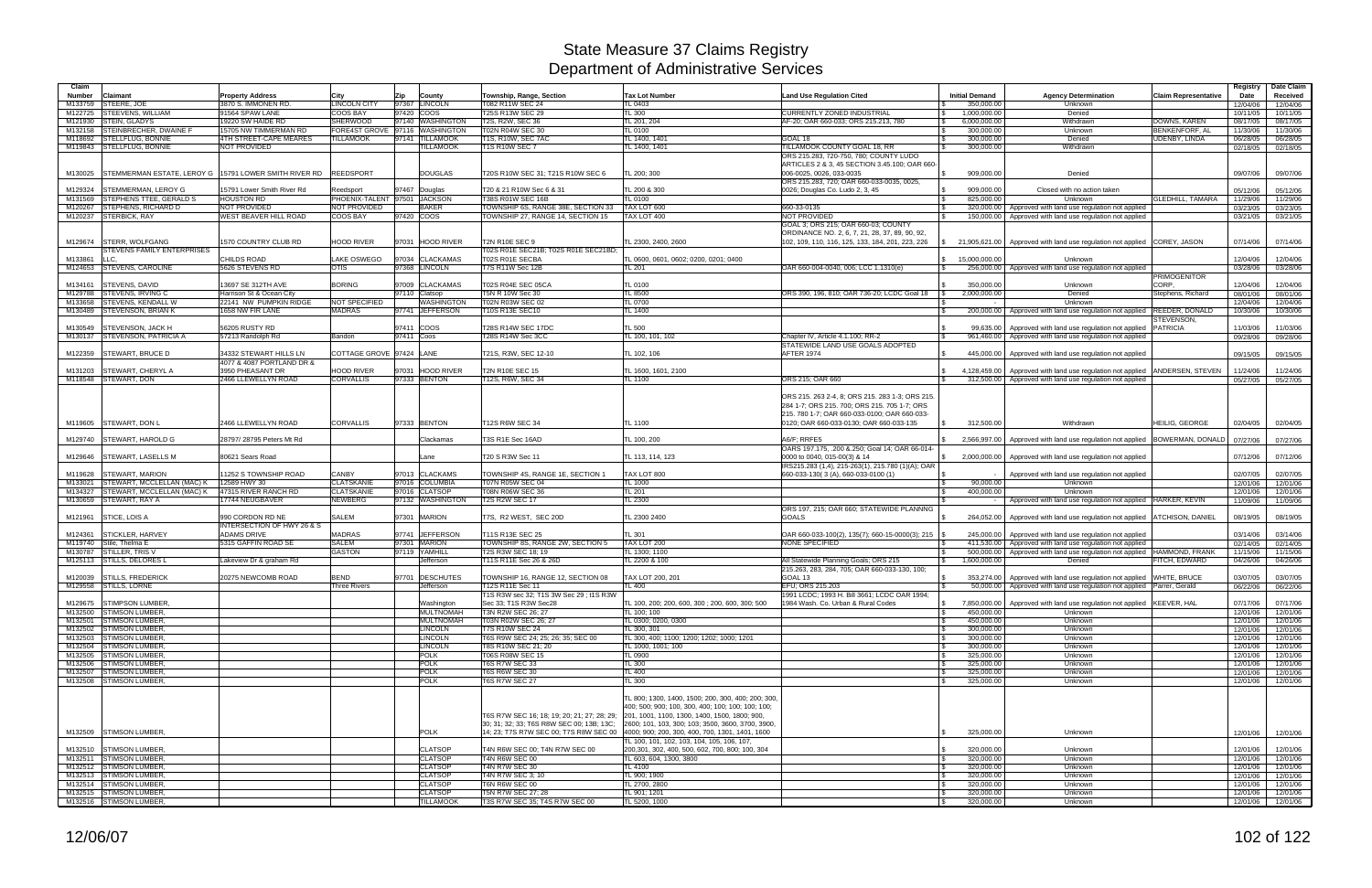| Claim              |                                                |                                    |                                                             |                                                                                                      |                                  |                          |                             | Registry                            | Date Claim           |
|--------------------|------------------------------------------------|------------------------------------|-------------------------------------------------------------|------------------------------------------------------------------------------------------------------|----------------------------------|--------------------------|-----------------------------|-------------------------------------|----------------------|
| Number             | Claimant<br><b>Property Address</b>            | City<br>County<br> Zip             | Township, Range, Section                                    | <b>Tax Lot Number</b>                                                                                | <b>Land Use Regulation Cited</b> | <b>Initial Demand</b>    | <b>Agency Determination</b> | <b>Claim Representative</b><br>Date | Received             |
| M132517            | <b>STIMSON LUMBER</b>                          | <b>ILLAMOOK</b>                    | <b>T4S R8W SEC 11</b>                                       | <b>L 2900</b>                                                                                        |                                  | 320,000.00               | Unknown                     | 12/01/06                            | 12/01/06             |
| M132518            | <b>STIMSON LUMBER</b>                          | <b>TILLAMOOK</b>                   | T3W R8W SEC 35                                              | TL 8900                                                                                              |                                  | 320.000.00               | Unknown                     | 12/01/06                            | 12/01/06             |
| M132519            | <b>STIMSON LUMBER</b>                          | <b><i>FILLAMOOK</i></b>            | T3W R8W SEC 31                                              | TL 7900                                                                                              |                                  | 320,000.00               | Unknown                     | 12/01/06                            | 12/01/06             |
| M132520            | <b>STIMSON LUMBER</b>                          | <b>TILLAMOOK</b>                   | <b>T4S R7W SEC 00</b>                                       | <b>TL 4500</b>                                                                                       |                                  | 320,000.00               | Unknown                     | 12/01/06                            | 12/01/06             |
| M132521            | <b>STIMSON LUMBER</b>                          | <b>TILLAMOOK</b>                   | T4S R7W SEC 6                                               | TL 100                                                                                               |                                  | 320,000.00               | Unknown                     | 12/01/06                            | 12/01/06             |
|                    | M132522 STIMSON LUMBER                         | TILLAMOOK                          | T6S R9W SEC 00                                              | TL4500, 4700<br><b>L4200</b>                                                                         |                                  | 320,000.00               | Unknown                     | 12/01/06                            | 12/01/06             |
|                    | M132523 STIMSON LUMBER                         | TILLAMOOK                          | <b>T3S R10W SEC 16</b>                                      | L 1900; 100, 200, 1400, 1500, 1700, 1800, 1900,                                                      |                                  | 320,000.00               | Unknown                     | 12/01/06                            | 12/01/06             |
| M132524            | <b>STIMSON LUMBER</b>                          | <b>TILLAMOOK</b>                   | T3N R6W SEC 00; T3N R7W SEC 00                              | 2000. 2100. 2200. 2400                                                                               |                                  | 320,000.00               | Unknown                     | 12/01/06                            | 12/01/06             |
|                    |                                                |                                    | T1N R6W SEC 00; T1N R7W SEC 1; T1S                          | TL 2400, 3100, 3200, 3400, 3600, 3700; 3200; 100,                                                    |                                  |                          |                             |                                     |                      |
| M132525            | <b>STIMSON LUMBER</b>                          | <b>TILLAMOOK</b>                   | R6W SEC 1                                                   | 200, 300, 500                                                                                        |                                  | 320,000.00               | Unknown                     | 12/01/06                            | 12/01/06             |
| M132526            | <b>STIMSON LUMBER</b>                          | TILLAMOOK                          | T1N R6W SEC 00                                              | L 100, 300, 1500, 2900                                                                               |                                  | 320,000.00               | Unknown                     | 12/01/06                            | 12/01/06             |
| M132527            | <b>STIMSON LUMBER</b>                          | <b>COLUMBIA</b>                    | T5N R5W SEC 6                                               | TL 1600, 1800                                                                                        |                                  | 250,000.00               | Unknown                     | 12/01/06                            | 12/01/06             |
| M132528            | <b>STIMSON LUMBER</b>                          | <b>COLUMBIA</b>                    | T4N R2W SEC 20; SEC 17                                      | TL 200, 201, 202, 301, 1000, 1100; 1200                                                              |                                  | 250,000.00               | Unknown                     | 12/01/06                            | 12/01/06             |
| M132529            | <b>STIMSON LUMBER</b>                          | <b>COLUMBIA</b>                    | T5N R4W SEC 33                                              | <b>TL 1300</b>                                                                                       |                                  | 250,000.00               | Unknown                     | 12/01/06                            | 12/01/06             |
| M132530            | <b>STIMSON LUMBER</b>                          | <b>COLUMBIA</b>                    | <b>T7N R4W SEC 3:4</b>                                      | TL 200; 800                                                                                          |                                  | 250,000.00               | Unknown                     | 12/01/06                            | 12/01/06             |
| M132531            | <b>STIMSON LUMBER</b>                          | <b>COLUMBIA</b>                    | T6N R5W SEC 00; 9                                           | TL 900, 2300, 2400; 200                                                                              |                                  | 250.000.00               | <b>Unknown</b>              | 12/01/06                            | 12/01/06             |
| M132532            | <b>STIMSON LUMBER</b><br>STIMSON LUMBER        | <b>COLUMBIA</b>                    | T6N R5W SEC 5<br>T6N R4W SEC 33; 34                         | $TL$ 200                                                                                             |                                  | 250,000.00               | Unknown                     | 12/01/06                            | 12/01/06             |
| M132533<br>M132534 | <b>STIMSON LUMBER</b>                          | <b>COLUMBIA</b><br><b>COLUMBIA</b> | <b>T7N R4W SEC 12</b>                                       | TL 800; 800<br>TL 300                                                                                |                                  | 250,000.00<br>250,000.00 | Unknown<br>Unknown          | 12/01/06<br>12/01/06                | 12/01/06<br>12/01/06 |
| M132535            | <b>STIMSON LUMBER</b>                          | <b>COLUMBIA</b>                    | T7N R4W SEC 11                                              | <b>TL 200</b>                                                                                        |                                  | 250,000.00               | Unknown                     | 12/01/06                            | 12/01/06             |
| M132536            | <b>STIMSON LUMBER</b>                          | <b>COLUMBIA</b>                    | T6N R3W SEC 34                                              | TL 600                                                                                               |                                  | 250,000.00               | Unknown                     | 12/01/06                            | 12/01/06             |
| M132537            | <b>STIMSON LUMBER</b>                          | <b>COLUMBIA</b>                    | T7N R2W SEC 32; 33                                          | TL 100; 200                                                                                          |                                  | 250,000.00               | Unknown                     | 12/01/06                            | 12/01/06             |
| M132538            | <b>STIMSON LUMBER</b>                          | <b>COLUMBIA</b>                    | T6N R4W SEC 20: 29                                          | TL 200, 400; 300                                                                                     |                                  | 250,000.00               | Unknown                     | 12/01/06                            | 12/01/06             |
| M132539            | <b>STIMSON LUMBER</b>                          | <b>COLUMBIA</b>                    | T6N R3W SEC 13                                              | <b>TL 300</b>                                                                                        |                                  | 250.000.00               | Unknown                     | 12/01/06                            | 12/01/06             |
| M132540            | <b>STIMSON LUMBER</b>                          | <b>COLUMBIA</b>                    | T4N R4W SEC 19                                              | $-L$ 400                                                                                             |                                  | 250,000.00               | Unknown                     | 12/01/06                            | 12/01/06             |
| M132541            | <b>STIMSON LUMBER</b>                          | <b>COLUMBIA</b>                    | T7N R3W SEC 24                                              | TL 1400                                                                                              |                                  | 250,000.00               | Unknown                     | 12/01/06                            | 12/01/06             |
| M132542            | <b>STIMSON LUMBER</b>                          | <b>COLUMBIA</b>                    | <b>T4N R4W SEC 30</b>                                       | $L$ 500                                                                                              |                                  | 250,000.00               | Unknown                     | 12/01/06                            | 12/01/06             |
| M132543            | <b>STIMSON LUMBER</b>                          | <b>COLUMBIA</b>                    | <b>T4N R2W SEC 18</b>                                       | TL 1100, 1200                                                                                        |                                  | 250,000.00               | Unknown                     | 12/01/06                            | 12/01/06             |
| M132544            | <b>STIMSON LUMBER</b>                          | <b>COLUMBIA</b>                    | T5N R5W SEC 00                                              | TL 6400; 7200                                                                                        |                                  | 250,000.00               | Unknown                     | 12/01/06                            | 12/01/06             |
| M132545            | <b>STIMSON LUMBER</b>                          | <b>COLUMBIA</b>                    | T5N R5W SEC 00                                              | <b>TL 2200</b><br>TL600                                                                              |                                  | 250,000.00               | Unknown                     | 12/01/06                            | 12/01/06             |
| M132546<br>M132547 | <b>STIMSON LUMBER</b><br><b>STIMSON LUMBER</b> | <b>COLUMBIA</b><br><b>COLUMBIA</b> | <b>T3N R2W SEC 22</b><br>T4N R5W SEC 6; 5                   | TL 800, 900, 1100; 900                                                                               |                                  | 250,000.00<br>250,000.00 | Unknown<br>Unknown          | 12/01/06                            | 12/01/06<br>12/01/06 |
|                    | M132548 STIMSON LUMBER                         | <b>COLUMBIA</b>                    | T4N R4W SEC 31; 32                                          | TL 900: 500                                                                                          |                                  | 250.000.00               | Unknown                     | 12/01/06<br>12/01/06                | 12/01/06             |
| M132549            | <b>STIMSON LUMBER</b>                          | <b>COLUMBIA</b>                    | T5N R5W SEC 19                                              | <b>L 5002</b>                                                                                        |                                  | 250,000.00               | Unknown                     | 12/01/06                            | 12/01/06             |
| M132550            | <b>STIMSON LUMBER</b>                          | <b>COLUMBIA</b>                    | T6N R2W SEC 28; 33                                          | TL 2700; 300                                                                                         |                                  | 250,000.00               | Unknown                     | 12/01/06                            | 12/01/06             |
| M132551            | <b>STIMSON LUMBER</b>                          | <b>COLUMBIA</b>                    | T6N R2W SEC 7: 8                                            | TL 101; 600                                                                                          |                                  | 250,000.00               | Unknown                     | 12/01/06                            | 12/01/06             |
| M132552            | <b>STIMSON LUMBER</b>                          | <b>COLUMBIA</b>                    | <b>T4N R2W SEC 30</b>                                       | <b>TL 100</b>                                                                                        |                                  | 250,000.00               | Unknown                     | 12/01/06                            | 12/01/06             |
| M132553            | <b>STIMSON LUMBER</b>                          | <b>COLUMBIA</b>                    | T4N R4W SEC 20; 29                                          | TL 200; 300                                                                                          |                                  | 250,000.00               | Unknown                     | 12/01/06                            | 12/01/06             |
| M132554            | <b>STIMSON LUMBER</b>                          | YAMHILL                            | T5S R8W SEC 32; 33                                          | TL 400, 1400; 200, 1800                                                                              |                                  | 450,000.00               | Unknown                     | 12/01/06                            | 12/01/06             |
| M132555            | <b>STIMSON LUMBER</b>                          | YAMHILL                            | T5S R6W SEC 4                                               | TL 200                                                                                               |                                  |                          | Unknown                     | 12/01/06                            | 12/01/06             |
| M132556            | <b>STIMSON LUMBER</b>                          | YAMHILL                            | T5S R7W SEC 16; T5S R9W SEC 21; 22                          | TL 100; 100; 300,400                                                                                 |                                  | 450,000.00               | <b>Unknown</b>              | 12/01/06                            | 12/01/06             |
| M132557            | <b>STIMSON LUMBER</b>                          | YAMHILL                            | T3S R6W SEC 4: 9                                            | TL 200; 200                                                                                          |                                  | 450,000.00               | Unknown                     | 12/01/06                            | 12/01/06             |
| M132558            | <b>STIMSON LUMBER</b><br><b>STIMSON LUMBER</b> | YAMHILL<br>YAMHILL                 | T5S R7W SEC 1                                               | <b>L 400</b>                                                                                         |                                  | 450,000.00               | Unknown                     | 12/01/06                            | 12/01/06             |
| M132559<br>M132560 | <b>STIMSON LUMBER</b>                          | YAMHILL                            | T5S R7W SEC 20; 29; 30; 31; 32<br><b>T4S R4W SEC 22</b>     | L 300; 100;100; 100; 100, 200, 300, 400, 500<br>TL 200, 300, 400, 600                                |                                  | 450,000.00<br>$\sim$     | Unknown<br>Unknown          | 12/01/06<br>12/01/06                | 12/01/06<br>12/01/06 |
| M132561            | <b>STIMSON LUMBER</b>                          | YAMHILL                            | T5S R8W SEC 30; 31                                          | TL 700, 500                                                                                          |                                  | 450,000.00               | Unknown                     | 12/01/06                            | 12/01/06             |
| M132562            | <b>STIMSON LUMBER</b>                          | YAMHILL                            | T6S R9W SEC 1; 2                                            | TL 200; 100                                                                                          |                                  | 300,000.00               | Unknown                     | 12/01/06                            | 12/01/06             |
| M132563            | <b>STIMSON LUMBER</b>                          | YAMHILL                            | T4S R7W SEC 26                                              | TL 100                                                                                               |                                  | 350,000.00               | Unknown                     | 12/01/06                            | 12/01/06             |
| M132564            | <b>STIMSON LUMBER</b>                          | YAMHILL                            | T5S R6W SEC 17; 20                                          | TL 1900, 2400: 1200, 1400                                                                            |                                  | 350.000.00               | Unknown                     | 12/01/06                            | 12/01/06             |
| M132565            | <b>STIMSON LUMBER</b>                          | YAMHILL                            | <b>T3S R5W SEC 36</b>                                       | TL 600                                                                                               |                                  | 450,000.00               | Unknown                     | 12/01/06                            | 12/01/06             |
| M132566            | <b>STIMSON LUMBER</b>                          | YAMHILL                            | <b>T4S T7W SEC 27</b>                                       | TL 200                                                                                               |                                  | 300,000.00               | Unknown                     | 12/01/06                            | 12/01/06             |
| M132567            | <b>STIMSON LUMBER</b>                          | YAMHILL                            | T5S R6W SEC 11; 12                                          | TL 190, 2190; 500                                                                                    |                                  | 300,000.00               | Unknown                     | 12/01/06                            | 12/01/06             |
| M132568            | <b>STIMSON LUMBER</b>                          | YAMHILI                            | T5S R6W SEC 9                                               | TL 701; 201                                                                                          |                                  | 450,000.00               | Unknown                     | 12/01/06                            | 12/01/06             |
|                    | M132569 STIMSON LUMBER                         | YAMHILI                            | <b>T5S R8W SEC 32</b>                                       | TL 700                                                                                               |                                  | 250,000.00               | Unknown                     | 12/01/06                            | 12/01/06             |
|                    | M132570 STIMSON LUMBER                         | YAMHILL                            | T5S R6W SEC 10; 11; 14                                      | TL 2300, 2500, 2600, 2700; 1600; 1200                                                                |                                  | 450,000.00               | Unknown                     | 12/01/06                            | 12/01/06             |
|                    | M132571 STIMSON LUMBER                         | YAMHILL                            | T5S R8W SEC 35; 36; 2                                       | TL 200, 1000, 1100, 1200; 1900, 2000, 2100; 600,<br>700                                              |                                  | $\sim$                   | Unknown                     | 12/01/06                            |                      |
|                    |                                                |                                    |                                                             |                                                                                                      |                                  |                          |                             |                                     | 12/01/06             |
|                    |                                                |                                    |                                                             | T4S R7W SEC 27; 34; T5S R7W SEC 2; 3; 4; TL 600; 100, 1500; 1100, 1200; 100, 600, 700, 800,          |                                  |                          |                             |                                     |                      |
|                    | M132572 STIMSON LUMBER                         | YAMHILL                            | 9:10                                                        | 1000, 1100, 2400, 2600; 100, 200, 300; 100; 1200                                                     |                                  | 450,000.00               | Unknown                     | 12/01/06                            | 12/01/06             |
|                    | M132573 STIMSON LUMBER                         | YAMHILL                            | T4S R6W SEC 30                                              | TL 100                                                                                               |                                  | 175,000.00               | Unknown                     | 12/01/06                            | 12/01/06             |
|                    | M132574 STIMSON LUMBER                         | YAMHILL                            | T5S R7W SEC 31; T5S R8W SEC 36                              | TL 700; 100, 3200                                                                                    |                                  | 450,000.00               | Unknown                     | 12/01/06                            | 12/01/06             |
|                    | M132575 STIMSON LUMBER,                        | YAMHILL                            | T4S R8W SEC 26; 27                                          | TL 200; 200                                                                                          |                                  | 450,000.00               | Unknown                     | 12/01/06                            | 12/01/06             |
|                    |                                                |                                    |                                                             | TL 900, 901, 1000, 2000, 2900, 3000; 100, 200,                                                       |                                  |                          |                             |                                     |                      |
|                    |                                                |                                    | T1N R5W SEC 00; T1N R6W SEC 00; T1S                         | 400, 500; 2400, 2500, 2700, 2900, 5200, 5700,                                                        |                                  |                          |                             |                                     |                      |
|                    | M132576 STIMSON LUMBER                         | WASHINGTON                         | R5W SEC 00; 13; 14; T1S R6W SEC 00                          | 5800, 6000; 1200; 1100, 1701, 1900; 200                                                              |                                  | 600,000.00               | Unknown                     | 12/01/06                            | 12/01/06             |
|                    |                                                |                                    |                                                             |                                                                                                      |                                  |                          |                             |                                     |                      |
|                    | M132577 STIMSON LUMBER                         | <b>WASHINGTON</b>                  |                                                             | T3N R5W SEC 26; SEC 27; SEC 34; SEC 35 TL 200; 100, 201, 1100, 1600; 100, 200; 100                   |                                  | 600,000.00               | Unknown                     | 12/01/06                            | 12/01/06             |
|                    |                                                |                                    |                                                             | [L 1300; 501, 600, 800, 900; 100, 390, 600, 601,<br>4200; 200, 1800; 10200, 10201, 10301; 900, 1000, |                                  |                          |                             |                                     |                      |
|                    | M132578 STIMSON LUMBER,                        | WASHINGTON                         | T2N R4W SEC 5, 6; T2N R5W SEC 00; 2;<br>T3N R4W SEC 31; 36C | 1100, 1200, 1400                                                                                     |                                  | 600,000.00               | Unknown                     | 12/01/06                            | 12/01/06             |
|                    |                                                |                                    |                                                             | TL 5200, 5500, 5700, 5800, 6800, 6900; 1900,                                                         |                                  |                          |                             |                                     |                      |
|                    | M132579 STIMSON LUMBER,                        | <b>WASHINGTON</b>                  | T2N R5W SEC 00                                              | 2000                                                                                                 |                                  | 600,000.00               | Unknown                     | 12/01/06                            | 12/01/06             |
|                    |                                                |                                    |                                                             | TL 2700, 2900, 3000, 3100, 3300, 4800; 502; 100,                                                     |                                  |                          |                             |                                     |                      |
|                    | M132580 STIMSON LUMBER                         | WASHINGTON                         | T2N R5W SEC 00; 16; T2N R6W SEC 00                          | 200, 300; 900, 1000, 1100, 1200, 1400                                                                |                                  | 600.000.00               | Unknown                     | 12/01/06                            | 12/01/06             |
|                    | M132581 STIMSON LUMBER                         | WASHINGTON                         | T3N R5W SEC 23                                              | <b>TL 801</b>                                                                                        |                                  | 375,000.00               | Unknown                     | 12/01/06                            | 12/01/06             |
|                    | M132582 STIMSON LUMBER                         | WASHINGTON                         | T3N R4W SEC 5                                               | TL 2100                                                                                              |                                  | 600,000.00               | Unknown                     | 12/01/06                            | 12/01/06             |
|                    | M132583 STIMSON LUMBER                         | WASHINGTON                         | T1N R5W SEC 00                                              | TL 1500, 1503                                                                                        |                                  | 600,000.00               | Unknown                     | 12/01/06                            | 12/01/06             |
|                    | M132584 STIMSON LUMBER                         | WASHINGTON                         | T2N R4W SEC 16                                              | <b>TL 600</b>                                                                                        |                                  | 600,000.00               | Unknown                     | 12/01/06                            | 12/01/06             |
|                    | M132585 STIMSON LUMBER                         | WASHINGTON                         | T3N R4W SEC 36                                              | <b>TL 4600</b>                                                                                       |                                  | 600,000.00               | Unknown                     | 12/01/06                            | 12/01/06             |
|                    | M132586 STIMSON LUMBER                         | <b>WASHINGTON</b>                  | T2N R3W SEC 11                                              | <b>TL 1200</b>                                                                                       |                                  | 600,000.00               | Unknown                     | 12/01/06                            | 12/01/06             |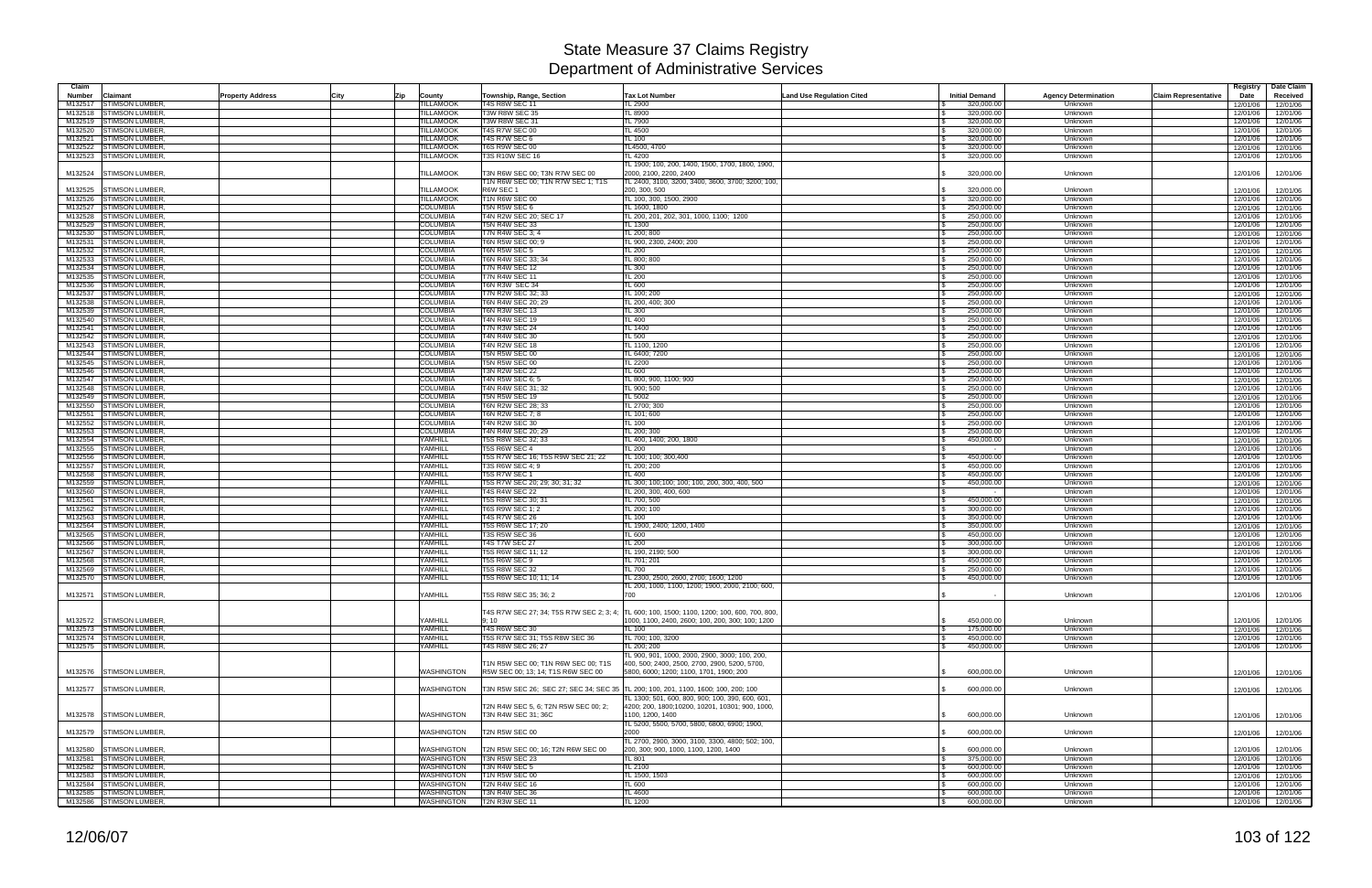| Claim<br>Number | <b>Claimant</b>             | <b>Property Address</b>                         | City                | Zip<br><b>County</b>        | Township, Range, Section                                                                                                      | <b>Tax Lot Number</b>                                                                                                                                                                                                                                   | Land Use Regulation Cited                  | <b>Initial Demand</b> | <b>Agency Determination</b>                                              | <b>Claim Representative</b> | Registry<br>Date | Date Claim<br>Received |
|-----------------|-----------------------------|-------------------------------------------------|---------------------|-----------------------------|-------------------------------------------------------------------------------------------------------------------------------|---------------------------------------------------------------------------------------------------------------------------------------------------------------------------------------------------------------------------------------------------------|--------------------------------------------|-----------------------|--------------------------------------------------------------------------|-----------------------------|------------------|------------------------|
| M132587         | <b>STIMSON LUMBER</b>       |                                                 |                     | WASHINGTON                  | T3N R5W SEC 15                                                                                                                | TL 1701, 1801                                                                                                                                                                                                                                           |                                            | 600,000.00            | Unknown                                                                  |                             | 12/01/06         | 12/01/06               |
| M132588         | <b>STIMSON LUMBER</b>       |                                                 |                     | <b>WASHINGTON</b>           | T3N R5W SEC 10; 15                                                                                                            | TL 3100; 1300                                                                                                                                                                                                                                           |                                            | 375,000.00            | Unknown                                                                  |                             | 12/01/06         | 12/01/06               |
| M132589         | <b>STIMSON LUMBER</b>       |                                                 |                     | <b>WASHINGTON</b>           | T3N R3W SEC 27                                                                                                                | TL 4000, 4100, 4300                                                                                                                                                                                                                                     |                                            | 600,000.00            | Unknown                                                                  |                             | 12/01/06         | 12/01/06               |
| M132590         | <b>STIMSON LUMBER</b>       |                                                 |                     | <b>WASHINGTON</b>           | T3N R4W SEC 27; 03                                                                                                            | TL 5500, 5700; 100, 190                                                                                                                                                                                                                                 |                                            | 600,000.00            | Unknown                                                                  |                             | 12/01/06         | 12/01/06               |
| M132591         | <b>STIMSON LUMBER</b>       |                                                 |                     | WASHINGTON                  | T2N R4W SEC 32; 33                                                                                                            | TL 200, 290, , 1400; 300                                                                                                                                                                                                                                |                                            | 375,000.00            | Unknown                                                                  |                             | 12/01/06         | 12/01/06               |
| M132592         | <b>STIMSON LUMBER</b>       |                                                 |                     | WASHINGTON                  | T2N R4W SEC 17                                                                                                                | <b>TL 900</b>                                                                                                                                                                                                                                           |                                            | 375,000.00            | Unknown                                                                  |                             | 12/01/06         | 12/01/06               |
| M132593         | <b>STIMSON LUMBER</b>       |                                                 |                     | WASHINGTON                  | T3N R3W SEC 14                                                                                                                | <b>TL 200</b>                                                                                                                                                                                                                                           |                                            | 600,000.00            | Unknown                                                                  |                             | 12/01/06         | 12/01/06               |
| M132594         | <b>STIMSON LUMBER</b>       |                                                 |                     | <b>WASHINGTON</b>           | <b>T3N R2W SEC 19</b>                                                                                                         | <b>TL 1100</b>                                                                                                                                                                                                                                          |                                            | 375,000.00            | Unknown                                                                  |                             | 12/01/06         | 12/01/06               |
| M132595         | <b>STIMSON LUMBER</b>       |                                                 |                     | WASHINGTON                  | 3N R5W SEC 24                                                                                                                 | <b>TL 500</b>                                                                                                                                                                                                                                           |                                            | 375,000.00            | Unknown                                                                  |                             | 12/01/06         | 12/01/06               |
| M132596         | <b>STIMSON LUMBER</b>       |                                                 |                     | WASHINGTON                  | T3N R5W SEC 14                                                                                                                | TL 2100                                                                                                                                                                                                                                                 |                                            | 325,000.00            | Unknown                                                                  |                             | 12/01/06         | 12/01/06               |
| M132597         | <b>STIMSON LUMBER</b>       |                                                 |                     | WASHINGTON                  | T2N R5W SEC 00; T1N R5W SEC 00                                                                                                | TL 7100; 700                                                                                                                                                                                                                                            |                                            | 600,000.00            | Unknown                                                                  |                             | 12/01/06         | 12/01/06               |
| M132598         | <b>STIMSON LUMBER</b>       |                                                 |                     | <b>WASHINGTON</b>           | T3N R5W SEC 9                                                                                                                 | TL 700, 701, 702, 703                                                                                                                                                                                                                                   |                                            | 600,000.00            | Unknown                                                                  |                             | 12/01/06         | 12/01/06               |
| M132599         | <b>STIMSON LUMBER</b>       |                                                 |                     | <b>WASHINGTON</b>           | T3N R2W SEC 30                                                                                                                | TL 2100                                                                                                                                                                                                                                                 |                                            | 275,000.00            | Unknown                                                                  |                             | 12/01/06         | 12/01/06               |
|                 |                             |                                                 |                     |                             |                                                                                                                               | TL 0300, 0400; 0500; 0100, 0300, 0400; 0100,                                                                                                                                                                                                            |                                            |                       |                                                                          |                             |                  |                        |
|                 |                             |                                                 |                     |                             | T01N R04W SEC 20; 28; 29; 30; 31; 32; 33;<br>T01N R05W SEC 00; T01S R04W SEC 00;<br>03; 06; 08; 09; T01S R05W SEC 00; 01; 02; | 0200, 0500, 0600, 0800; 0100, 0205, 0400; 0100;<br>0100; TL 2400, 2700, 2800, 3500; TL 0100, 0300,<br>0500, 0600; 0800; 0100, 0200, 2000; 0100, 0101,<br>1000; 0600, 1000; TL 2000, 3400, 3501;0200,<br>0500, 1300; 0400; 0100, 0200, 0300, 0301; 1006, |                                            |                       |                                                                          |                             |                  |                        |
|                 | M132600 STIMSON LUMBER      |                                                 |                     | WASHINGTON                  | 11; 12; 13; 14                                                                                                                | 1100; 0300; 0200, 0601                                                                                                                                                                                                                                  |                                            | \$121,898,620.00      | Unknown                                                                  |                             | 12/01/06         | 12/01/06               |
|                 |                             |                                                 |                     |                             | T01N R05W SEC 12, 13; T01N R04W SEC 7                                                                                         | TL 0500, 0700, 1100; TL 0100, 0400; TL 1000,                                                                                                                                                                                                            |                                            |                       |                                                                          |                             |                  |                        |
| M132601         | <b>STIMSON LUMBER</b>       |                                                 |                     | WASHINGTON                  |                                                                                                                               | 1200, 1200, 1303; TL 0401, 0800, 0900, 1101<br>TL0500,2100, 2190, 2600; TL 0500, 0800, 1602; TL                                                                                                                                                         |                                            | 7,831,872.00          | Unknown                                                                  |                             | 12/01/06         | 12/01/06               |
| M132602         | <b>STIMSON LUMBER</b>       |                                                 |                     | WASHINGTON                  | T01S R04W SEC 21; 27; 28                                                                                                      | 0100, 0190, 0300, 0500                                                                                                                                                                                                                                  |                                            | 9,910,362.00          | Unknown                                                                  |                             | 12/01/06         | 12/01/06               |
| M132603         | <b>STIMSON LUMBER</b>       |                                                 |                     | <b>WASHINGTON</b>           | 03N R02W SEC 30                                                                                                               | TL 2100                                                                                                                                                                                                                                                 |                                            | 275,310.00            | Unknown                                                                  |                             | 12/01/06         | 12/01/06               |
| M132604         | <b>STIMSON LUMBER</b>       |                                                 |                     | <b>WASHINGTON</b>           | 03N R04W SEC 32                                                                                                               | <b>TL 9700</b>                                                                                                                                                                                                                                          |                                            | 1,273,874.00          | Unknown                                                                  |                             | 12/01/06         | 12/01/06               |
| M132605         | <b>STIMSON LUMBER</b>       |                                                 |                     | <b>WASHINGTON</b>           | T03N R05W SEC 00; 22                                                                                                          | TL 4300; 0400                                                                                                                                                                                                                                           |                                            | 1,824,226.00          | Unknown                                                                  |                             | 12/01/06         | 12/01/06               |
| M132606         | <b>STIMSON LUMBER</b>       |                                                 |                     | <b>WASHINGTON</b>           | 02N R04W SEC 18; SEC 19                                                                                                       | TL 0601, 0700, 0800, 1000, 1200; 0500, 0600                                                                                                                                                                                                             |                                            | 4,402,034.00          | Unknown                                                                  |                             | 12/01/06         | 12/01/06               |
| M132607         | <b>STIMSON LUMBER</b>       |                                                 |                     | <b>WASHINGTON</b>           | 03N R06W SEC 00                                                                                                               | TL 0401                                                                                                                                                                                                                                                 |                                            | 2,752,967.00          | Unknown                                                                  |                             | 12/01/06         | 12/01/06               |
| M132608         | <b>STIMSON LUMBER</b>       |                                                 |                     | <b>WASHINGTON</b>           | 03N R04W SEC 26                                                                                                               | <b>TL 2400</b>                                                                                                                                                                                                                                          |                                            | 1,795,500.00          | Unknown                                                                  |                             | 12/01/06         | 12/01/06               |
|                 | M132609 STIMSON LUMBER      |                                                 |                     | WASHINGTON                  | <b>T03N R03W SEC B; C</b>                                                                                                     | TL 5000, 5002, 5100; 1500, 1600                                                                                                                                                                                                                         |                                            | 8,285,767.00          | Unknown                                                                  |                             | 12/01/06         | 12/01/06               |
|                 | M132610 STIMSON LUMBER      |                                                 |                     | WASHINGTON                  | 02N R03W SEC 18                                                                                                               | <b>TL 0601</b>                                                                                                                                                                                                                                          |                                            | 1,595,468.00          | Unknown                                                                  |                             | 12/01/06         | 12/01/06               |
| M132611         | <b>STIMSON LUMBER</b>       |                                                 |                     | <b>WASHINGTON</b>           | T02N R03W SEC 02; 35                                                                                                          | TL 0300; 8100                                                                                                                                                                                                                                           |                                            | 3,255,973.00          | Unknown                                                                  |                             | 12/01/06         | 12/01/06               |
|                 | M132612 STIMSON LUMBER      |                                                 |                     | <b>WASHINGTON</b>           | <b>T03N R05W SEC 36</b>                                                                                                       | <b>TL 0400</b>                                                                                                                                                                                                                                          |                                            | 919,030.00            | Unknown                                                                  |                             | 12/01/06         | 12/01/06               |
|                 | M132613 STIMSON LUMBER      |                                                 |                     | <b>WASHINGTON</b>           | 02N R02W SEC 17                                                                                                               | <b>TL 6300</b>                                                                                                                                                                                                                                          |                                            | 1,030,750.00          | Unknown                                                                  |                             | 12/01/06         | 12/01/06               |
|                 | M132614 STIMSON LUMBER      |                                                 |                     | <b>WASHINGTON</b>           | T01N R04W SEC 22                                                                                                              | TL 0100; 0400; 0700                                                                                                                                                                                                                                     |                                            | 5,705,700.00          | Unknown                                                                  |                             | 12/01/06         | 12/01/06               |
|                 |                             |                                                 |                     |                             | 02N R02W SEC 05, 06, 32; T02N R03W                                                                                            | TL 0400; 0600; 7000; TL 0100; 0100; TL 7300,                                                                                                                                                                                                            |                                            |                       |                                                                          |                             |                  |                        |
| M132615         | <b>STIMSON LUMBER</b>       |                                                 |                     | WASHINGTON                  | SEC 01, 02: T03N R03W SEC D                                                                                                   | 7400                                                                                                                                                                                                                                                    |                                            | 16,125,053.00         | Unknown                                                                  |                             | 12/01/06         | 12/01/06               |
|                 | M132616 STIMSON LUMBER      |                                                 |                     | <b>WASHINGTON</b>           | 02N R05W SEC 23                                                                                                               | <b>TL 0900</b>                                                                                                                                                                                                                                          |                                            | 344,337.00            | Unknown                                                                  |                             | 12/01/06         | 12/01/06               |
| M132617         | <b>STIMSON LUMBER</b>       |                                                 |                     | <b>WASHINGTON</b>           | 02N R04W SEC 01; 02                                                                                                           | TL 0500, 0604; 0100                                                                                                                                                                                                                                     |                                            | 8,157,821.00          | Unknown                                                                  |                             | 12/01/06         | 12/01/06               |
| M132618         | <b>STIMSON LUMBER</b>       |                                                 |                     | WASHINGTON                  | 02N R03W SEC 05                                                                                                               | <b>TL 0500</b>                                                                                                                                                                                                                                          |                                            | 1,880,620.00          | Unknown                                                                  |                             | 12/01/06         | 12/01/06               |
| M132619         | <b>STIMSON LUMBER</b>       |                                                 |                     | WASHINGTON                  | T03N R05W SEC 36                                                                                                              | <b>TL 0100</b>                                                                                                                                                                                                                                          |                                            | 962,521.00            | Unknown                                                                  |                             | 12/01/06         | 12/01/06               |
| M134187         | <b>STIMSON LUMBER</b>       | <b>NOT SPECIFIED</b>                            |                     | WASHINGTON                  | 01S R04W SEC 19; T01S R05W SEC 24                                                                                             | TL 0600, 0900; 0800                                                                                                                                                                                                                                     |                                            | 1,426,824.00          | Unknown                                                                  |                             | 12/01/06         | 12/01/06               |
| M134188         | <b>STIMSON LUMBER</b>       | NOT SPECIFIED                                   |                     | WASHINGTON                  | 02N R05W SEC 24; 26A                                                                                                          | TL 6000, 6300, 6400, 6500; 0100                                                                                                                                                                                                                         |                                            | 4,095,203.00          | Unknown                                                                  |                             | 12/01/06         | 12/01/06               |
| M134189         | <b>STIMSON LUMBER</b>       | <b>NOT SPECIFIED</b>                            |                     | WASHINGTON                  | 03N R03W SEC 10                                                                                                               | <b>TL 0800</b>                                                                                                                                                                                                                                          |                                            | 2,060,835.00          | Unknown                                                                  |                             | 12/01/06         | 12/01/06               |
| M134190         | <b>STIMSON LUMBER</b>       | NOT SPECIFIED                                   |                     | <b>WASHINGTON</b>           | T03N R03W SEC 22                                                                                                              | <b>TL 1800</b>                                                                                                                                                                                                                                          |                                            | 703,570.00            | Unknown                                                                  |                             | 12/01/06         | 12/01/06               |
| M134191         | <b>STIMSON LUMBER</b>       | <b>NOT SPECIFIED</b>                            |                     | <b>WASHINGTON</b>           | 02N R04W SEC 02                                                                                                               | <b>TL 0400</b>                                                                                                                                                                                                                                          |                                            | 591,451.00            | Unknown                                                                  |                             | 12/01/06         | 12/01/06               |
| M134192         | <b>STIMSON LUMBER</b>       | NOT SPECIFIED                                   |                     | WASHINGTON                  | T01S R04W SEC 19                                                                                                              | <b>TL 1302</b>                                                                                                                                                                                                                                          |                                            | 669,385.00            | Unknown                                                                  |                             | 12/01/06         | 12/01/06               |
| M134193         | <b>STIMSON LUMBER</b>       | <b>NOT SPECIFIED</b>                            |                     | WASHINGTON                  | 02N R05W SEC 35                                                                                                               | <b>TL 7200</b>                                                                                                                                                                                                                                          |                                            | 1,064,000.00          | Unknown                                                                  |                             | 12/01/06         | 12/01/06               |
| M134194         | <b>STIMSON LUMBER</b>       | NOT SPECIFIED                                   |                     | <b>WASHINGTON</b>           | T03N R03W SEC 23; 24; 25; 26                                                                                                  | TL 2200; 1100, 1200; 5200; 4500, 4600                                                                                                                                                                                                                   |                                            | 10,076,676.00         | Unknown                                                                  |                             | 12/01/06         | 12/01/06               |
| M134195         | <b>STIMSON LUMBER</b>       | NOT SPECIFIED                                   |                     | WASHINGTON                  | T03N R05W SEC 31                                                                                                              | TL 6100                                                                                                                                                                                                                                                 |                                            | 558,334.00            | Unknown                                                                  |                             | 12/01/06         | 12/01/06               |
| M134196         | <b>STIMSON LUMBER</b>       | NOT SPECIFIED                                   |                     | <b>TILLAMOOK</b>            | T04S R07W SEC 04                                                                                                              | TL 1200, 1300                                                                                                                                                                                                                                           |                                            | 4,237,380.00          |                                                                          |                             | 12/04/06         | 12/04/06               |
|                 |                             |                                                 |                     | <b>MALHEUR</b>              |                                                                                                                               |                                                                                                                                                                                                                                                         |                                            |                       | Unknown                                                                  |                             |                  |                        |
|                 | M132106 STIRM, JOSEPH E     | 15445 NE KINCAID RD                             |                     | 97132 YAMHILL               | T17S R47E SEC 16<br>T3S R2W SEC 9                                                                                             | TL 500, 1000                                                                                                                                                                                                                                            |                                            | 2,444,202.00          | Unknown                                                                  |                             | 11/30/06         | 11/30/06               |
|                 | M118609 STIVERSON, JAMES    |                                                 | <b>NEWBERG</b>      |                             |                                                                                                                               | <b>TL 5200</b>                                                                                                                                                                                                                                          | 502                                        |                       | 200,000.00   Approved with land use regulation not applied               |                             | 06/15/05         | 06/15/05               |
|                 | M131516 STOBBE, DALE        | 20976 SW SCHOLLS FERRY RD                       | <b>ALOHA</b>        | 97007 WASHINGTON            | T02S R02W SEC 11<br>T3N R3W SEC 21                                                                                            | <b>TL 0100</b>                                                                                                                                                                                                                                          |                                            | 1,700,000.00          | Unknown                                                                  |                             | 11/29/06         | 11/29/06               |
|                 | M122699 STOCKER, DAVID      | 296 NW GREENER RD                               | <b>NORTH PLAINS</b> | 97133 WASHINGTON            |                                                                                                                               | <b>TL 1600</b>                                                                                                                                                                                                                                          | EFC                                        |                       | 280,000.00   Approved with land use regulation not applied               |                             | 10/07/05         | 10/07/05               |
|                 | M122698 STOCKER, DAVID C    | CLOSE TO NW FERN FLAT RD &<br><b>GREENER RD</b> | NORTH PLAINS        | 97133 WASHINGTON            | T3N R3W SEC 21                                                                                                                | <b>TL1900</b>                                                                                                                                                                                                                                           | <b>EFC</b>                                 |                       | 250,000.00 Approved with land use regulation not applied                 |                             | 10/07/05         | 10/07/05               |
|                 |                             |                                                 |                     |                             | T12S R06W SEC 24C                                                                                                             |                                                                                                                                                                                                                                                         |                                            |                       |                                                                          |                             |                  |                        |
|                 | M133328 STOKES, RONALD D    |                                                 | PHILOMATH           | 97370 BENTON                |                                                                                                                               | TL 0101                                                                                                                                                                                                                                                 |                                            | 299,000.00            | Unknown                                                                  |                             | 12/01/06         | 12/01/06               |
|                 |                             |                                                 |                     |                             |                                                                                                                               |                                                                                                                                                                                                                                                         | 1982 RURAL CODE; EFU; EFC; AF-20; HB 3661; |                       |                                                                          |                             |                  |                        |
|                 | M121546 STOLE, HELEN F      | 22233 OLD KRUGER ROAD                           | SHERWOOD            | 97140 WASHINGTON            | R2S, R2W, SEC 35                                                                                                              | <b>TL 1401</b>                                                                                                                                                                                                                                          | ORS 215.780; OAR 660-33-130                |                       | 2,912,500.00 Approved with land use regulation not applied               |                             | 07/22/05         | 07/22/05               |
|                 | M132757 STOLLER, MARVIN G   | S. HERMAN RD.                                   | <b>MOLALLA</b>      | 97038 CLACKAMAS             | <b>T05S R02E SEC 28</b>                                                                                                       | <b>TL 0202</b>                                                                                                                                                                                                                                          |                                            | 230,000,00            | Unknown                                                                  |                             | 12/01/06         | 12/01/06               |
|                 | M130346 STOLLER, WILLIAM R  | 55360 SW SAIN CREEK RD                          | <b>GASTON</b>       | 97119 WASHINGTON            | T1S R5W SEC13                                                                                                                 | <b>TL 900</b>                                                                                                                                                                                                                                           |                                            |                       | 2,000,000.00   Approved with land use regulation not applied LUCAS, JIM  |                             | 10/19/06         | 10/19/06               |
|                 | M130424 STOLTZ, JOHN        | 5680 OREGON RD                                  | MT HOOD             | 97041 HOOD RIVER            | T1N R10E SEC 15                                                                                                               | <b>TL 1407</b>                                                                                                                                                                                                                                          |                                            |                       | 232.655.00 Approved with land use regulation not applied                 | VANKOTEN, VICTOR            | 10/25/06         | 10/25/06               |
|                 |                             |                                                 |                     |                             |                                                                                                                               |                                                                                                                                                                                                                                                         | OAR 660; STATE PLANNING GOALS; ORS 92,     |                       |                                                                          |                             |                  |                        |
|                 | M124485 STOLTZ, JOHN R      | NOT PROVIDED                                    |                     | 97701 DESCHUTES             | T15S R11 SEC 31                                                                                                               | <b>TL 901</b>                                                                                                                                                                                                                                           | 195, 197, 215; DCC TITLE 17, 18, 22, 23    |                       | 1,500,000.00   Approved with land use regulation not applied TAYLOR, ISA |                             | 03/20/06         | 03/20/06               |
|                 | M124907 STOLZ, ROBERT H     |                                                 | Bandon              | 97411 Coos                  | T29S R14W Sec 8                                                                                                               | TL 1200                                                                                                                                                                                                                                                 | All reg after 1968                         |                       | 500,000.00 Approved with land use regulation not applied                 |                             | 04/13/06         | 04/13/06               |
| M131461         | STOLZE, IRMA H              | 37733 SW GNOS RD                                | <b>CORNELIUS</b>    | 97113 WASHINGTON            | T01S R03W SEC 28; SEC 21                                                                                                      | TL 0200; 0800                                                                                                                                                                                                                                           |                                            |                       | Unknown                                                                  | STOLZE, ROBERT              | 11/28/06         | 11/28/06               |
|                 | M132647 STONE TTEE, SHIRLEY | 5500 LOST CREEK RD                              | <b>EAGLE POINT</b>  | 97524 JACKSON               | T37S R02E SEC 10; SEC 00                                                                                                      | TL 900; 1001                                                                                                                                                                                                                                            |                                            | 2,195,810.00<br>\$    | Unknown                                                                  | <b>GLEDHILL, TAMARA</b>     | 12/01/06         | 12/01/06               |
|                 |                             |                                                 |                     |                             |                                                                                                                               |                                                                                                                                                                                                                                                         | ADMIN RULES 660-006-0026(1)(A) 660-006-    |                       |                                                                          |                             |                  |                        |
|                 |                             |                                                 |                     |                             | TOWNSHIP 3S, RANGE 3E, SECTION 33 &                                                                                           |                                                                                                                                                                                                                                                         | 0027(1): TBR ZONING: ORS 2153780(1)6) ORS  |                       |                                                                          |                             |                  |                        |
|                 | M118379 STONE, WALTER F     | 21036 SOUTH LOWER HIGHLAND BEAVERCREEK          |                     | 97004 CLACKAMAS             |                                                                                                                               | TAX LOT 201, 600                                                                                                                                                                                                                                        | 215-705                                    |                       | 1,317,722.00 Approved with land use regulation not applied               |                             | 05/02/05         | 05/02/05               |
|                 | M130623 STORK, ROBERT L     | NOT PROVIDED                                    |                     | <b>POLK</b>                 | T8S R6W SEC 12                                                                                                                | <b>TL 1000</b>                                                                                                                                                                                                                                          |                                            |                       | 75,000.00 Approved with land use regulation not applied                  |                             | 11/08/06         | 11/08/06               |
|                 | M132868 STOUT, FLOYD M      | 19230 ALSEA HWY                                 |                     | <b>BENTON</b>               | T 14 R 07 SEC 06                                                                                                              | TL 900,1700                                                                                                                                                                                                                                             |                                            | 2,530,420.00          | Unknown                                                                  |                             | 12/01/06         | 12/01/06               |
|                 | M132869 STOUT, FLOYD M      | 19660 ALSEA HWY                                 | <b>ALSEA</b>        | 97324 BENTON                | T13S R07W SEC 29; SEC 31; SEC 32                                                                                              | TL 1090; 0201; 0200, 0401, 0500                                                                                                                                                                                                                         |                                            | 2,182,426.00          | Unknown                                                                  |                             | 12/01/06         | 12/01/06               |
|                 | M130799 STRADLEY, RICAHRD   | 61102STANDLEY ROAD                              |                     | GRASS VAELLEY 97029 SHERMAN | T2S R16E SEC 34                                                                                                               | <b>TL 4500</b>                                                                                                                                                                                                                                          |                                            | 90,000.00             | Denied                                                                   |                             | 11/16/06         | 11/16/06               |
|                 |                             |                                                 |                     |                             |                                                                                                                               |                                                                                                                                                                                                                                                         | ORS 215.203-311, 700-730, 780; AFD ZONING  |                       |                                                                          |                             |                  |                        |
|                 |                             |                                                 |                     |                             |                                                                                                                               |                                                                                                                                                                                                                                                         | CCDO 3.060-3.068; GOAL 3, 14; OAR 660-033, |                       |                                                                          |                             |                  |                        |
|                 | M121810 STRAHM, GARY        | 15417 OCEANVIEW DR                              | <b>BROOKINGS</b>    | 97415 CURRY                 | T41S, R13W, SEC 16AD                                                                                                          | <b>TL 100</b>                                                                                                                                                                                                                                           | 004-0040                                   | $\mathcal{S}$         | 1,145,140.00 Approved with land use regulation not applied               |                             | 08/10/05         | 08/10/05               |
|                 | M130675 STRAIGHT, JAMES     | 62767 CROWN POINT                               | COOS BAY            | 97470 COOS                  | T26S R14W SEC 12                                                                                                              | <b>TL 1100</b>                                                                                                                                                                                                                                          |                                            |                       | 600,000.00   Approved with land use regulation not applied               |                             |                  | 11/13/06 11/13/06      |
|                 |                             |                                                 |                     |                             |                                                                                                                               |                                                                                                                                                                                                                                                         |                                            |                       |                                                                          |                             |                  |                        |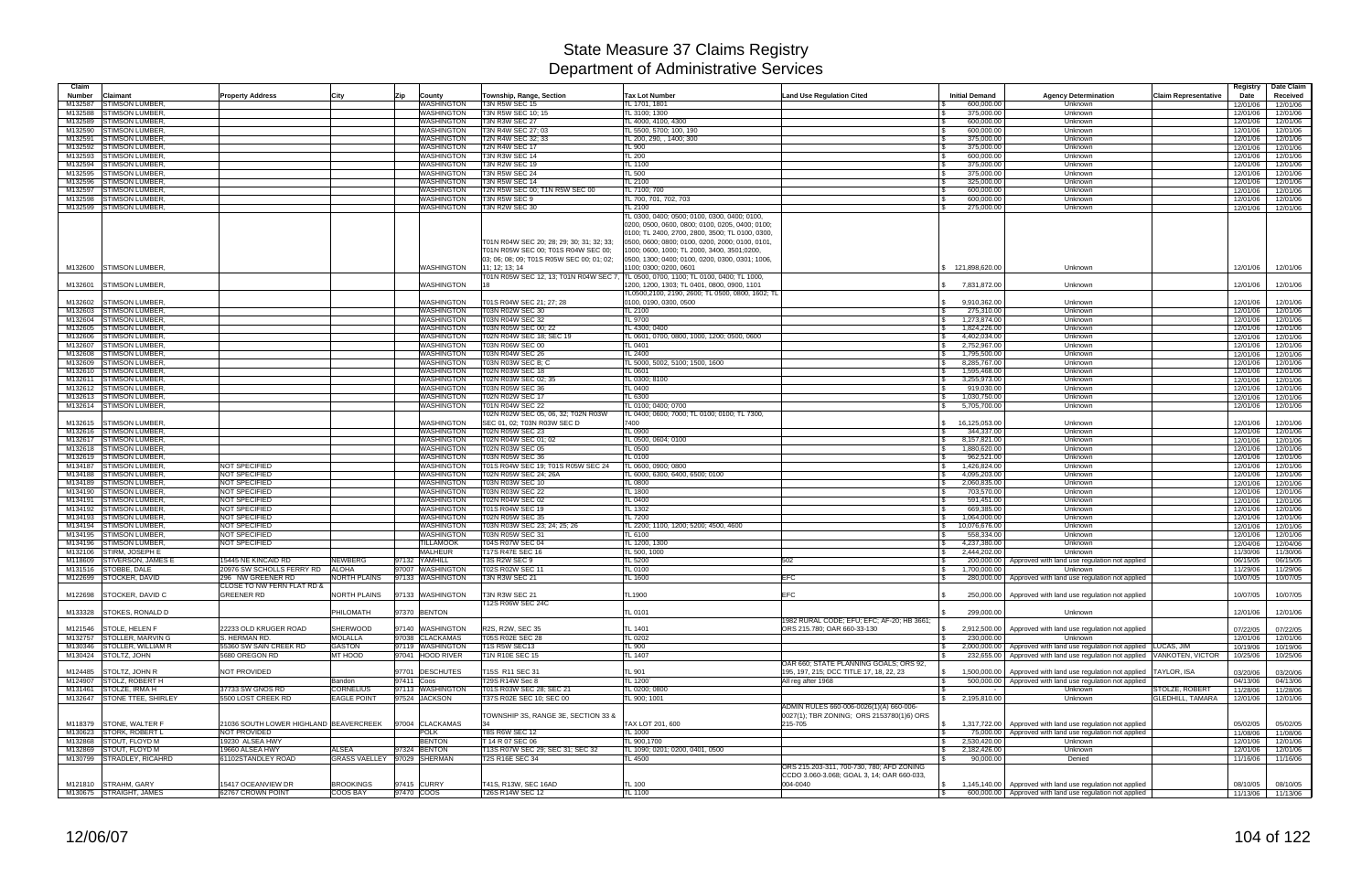| Claim<br><b>Number</b> | <b>Claimant</b>                                        | <b>Property Address</b>                                                            | City                                | Zip<br>County                               | Township, Range, Section                                               | <b>Tax Lot Number</b>                       | <b>Land Use Regulation Cited</b>                                                                                           | <b>Initial Demand</b>               | <b>Agency Determination</b>                                                                                                               | <b>Claim Representative</b><br><b>LAND USE</b> | Registry<br>Date     | Date Claim<br>Received |
|------------------------|--------------------------------------------------------|------------------------------------------------------------------------------------|-------------------------------------|---------------------------------------------|------------------------------------------------------------------------|---------------------------------------------|----------------------------------------------------------------------------------------------------------------------------|-------------------------------------|-------------------------------------------------------------------------------------------------------------------------------------------|------------------------------------------------|----------------------|------------------------|
| M134066                | <b>STRAND, THOMAS G</b>                                |                                                                                    |                                     | <b>CROOK</b>                                | T14S R14E SEC 05; T14S R14E SEC 08                                     | TL 0101, 201, 400, 500, 501, 701; 300       |                                                                                                                            | 1,005,000.00                        | Unknown                                                                                                                                   | CONSULTING.                                    | 12/04/06             | 12/04/06               |
|                        | M130332 STRASSEL, MICHAEL E                            | 26707 NW AUGUST DR                                                                 | <b>BURTON</b>                       | 97109 WASHINGTON                            | <b>T3N R5W SEC 25</b>                                                  | TL 1392                                     |                                                                                                                            | 350,000.00                          | Approved with land use regulation not applied LUCAS, JIM                                                                                  |                                                | 10/18/06             | 10/18/06               |
| M129300                | <b>STRATMAN, ROBERT D</b>                              | 21st Avenue                                                                        | Sweet Home                          | 97386 Linn                                  | T14S R1E Sec 6                                                         | TL 4000, 4001                               | State Planning Goal 4; 80-acre minimum                                                                                     | 371,740.00                          | Approved with land use regulation not applied                                                                                             | MATHENY,<br><b>CHRISTOPHER</b>                 | 05/08/06             | 05/08/06               |
|                        | M130069 STRAUGHAN, MARVIN R                            | 10845 Brateng Rd                                                                   | Monmouth                            | 97361 Polk                                  | T9S R5W Sec 11                                                         | <b>TL 107</b>                               | Code 136.070                                                                                                               | $\mathfrak{L}$<br>35,000.00         | Approved with land use regulation not applied                                                                                             |                                                | 09/19/06             | 09/19/06               |
| M132822                | <b>STRAUS TTEE, JAMES D</b>                            | ANTIOCH RD ~1.25 MI SE OF<br>INTERSECT W/EVANS CR RD<br>1.25 MILES SE OF ANTIOCH & |                                     | <b>JACKSON</b>                              | T36S R03W SEC 01                                                       | TL 0201, 0202, 0203                         |                                                                                                                            | 5,088,340.00<br>$\mathcal{S}$       | Unknown                                                                                                                                   | <b>JACKLE, TIMOTHY</b>                         | 12/01/06             | 12/01/06               |
| M132823                | <b>STRAUS, JAMES D</b>                                 | <b>EVANS CR RD</b>                                                                 |                                     | CENTRAL POINT 97502 JACKSON                 | T35S R03W SEC 36                                                       | <b>TL 1000</b>                              |                                                                                                                            | 3,455,411.00<br>$\mathcal{S}$       | Unknown                                                                                                                                   | <b>JACKLE, TIMOTHY</b>                         | 12/01/06             | 12/01/06               |
|                        | M132824 STRAUS, JAMES D                                | MEADOWS RD & RAMSEY RD on<br>the WEST                                              |                                     | CENTRAL POINT 97502 JACKSON                 | T34S R02W SEC 28; SEC 29                                               | TL 0900, 1000; 0100                         |                                                                                                                            | 6,855,916.00                        | Unknown                                                                                                                                   | <b>JACKLE, TIMOTHY</b>                         | 12/01/06             | 12/01/06               |
|                        |                                                        |                                                                                    |                                     |                                             |                                                                        |                                             | JACKSON COUNTY LDO; TRANSPORTATION                                                                                         |                                     |                                                                                                                                           |                                                |                      |                        |
|                        | M121990 STRAW, DON                                     | 841 WEST VALLEY VIEW RD<br>2656, 2666 AND 2667 GILBERT                             | <b>ASHLAND</b>                      | 97520 JACKSON                               | T38S, R1W, SEC 24, 25A                                                 | TL 400, 100                                 | PLANNING RULES; ALL STATEWIDE PLANNING<br>GOALS; EFU; ORS 197, 215; OAR 660                                                | $\mathbb{S}$<br>1,580,000.00        | Approved with land use regulation not applied HEARN, CHRISTIAN                                                                            |                                                | 08/22/05             | 08/22/05               |
| M118374                | STRAWN, A.RAY                                          | <b>STREET S</b>                                                                    | <b>SALEM</b>                        | <b>MARION</b><br><b>OR</b>                  | T7S R3W SEC 33                                                         | TL 5000, 5001, 5002                         | WETLANDS ORS 196-800; ORS 196-692                                                                                          | 21,300.00                           | Denied                                                                                                                                    |                                                | 05/02/05             | 05/02/05               |
|                        | M130032 STREETER, KENNETH E                            | 23890 SW Mtn Creek Rd                                                              | Sherwood                            | 97140 Washington                            | T2S R2W Sec 22                                                         | TL 701                                      | ORS 215.213, 236, 780; Goal 4; OAR 660                                                                                     | 1,000,000.00<br>\$                  | Approved with land use regulation not applied                                                                                             |                                                | 09/13/06             | 09/13/06               |
|                        | M133378 STREETER, RAY                                  | 21485, 24104 & 24105 SANDLAKE<br><b>RD</b>                                         | <b>CLOVERDALE</b>                   | 97112 TILLAMOOK                             | T03S R10W SEC 21; SEC 29                                               | TL 0400; 0700                               |                                                                                                                            | \$ 1,000,000.00                     | Unknown                                                                                                                                   | LAFOON, JULIE                                  | 12/02/06             | 12/02/06               |
|                        |                                                        |                                                                                    |                                     |                                             |                                                                        |                                             | ORS 215.780 (1)(a), (1)(c); ORS 215.283 (1)(f);<br>ORS 215.705; ORS 215.263 (1); OAR 660-033-                              |                                     |                                                                                                                                           |                                                |                      |                        |
|                        | M120163 STRICKER, CHARLES                              | 13238 S SPANGLER ROAD                                                              | <b>OREGON CITY</b>                  | 97045 CLACKAMAS                             | TOWNSHIP 4, RANGE 2E, SECTIONS 5, 5C   TAX LOT 700, 1200, 1401, 1402   |                                             | 0100 (1), 660-033-0130; (3)(a), 660-006-0026<br>$(1)(a)$ : OAR 660-006-0027 (1)                                            | 1,636,018.00                        | Approved with land use regulation not applied ERWERT, MARY                                                                                |                                                | 03/15/05             | 03/15/05               |
|                        |                                                        |                                                                                    |                                     |                                             |                                                                        |                                             |                                                                                                                            |                                     |                                                                                                                                           | <b>BARTHOLOMEW</b>                             |                      |                        |
| M130431                | <b>STRICKLAND, ERNEST</b>                              | <b>LEWIS RD</b>                                                                    | <b>PROSPECT</b>                     | 97536 JACKSON                               | T33 R2E SEC 18                                                         | <b>TL 302</b>                               |                                                                                                                            | 1,551,910.00<br>\$                  | Approved with land use regulation not applied MARK                                                                                        |                                                | 10/25/06             | 10/25/06               |
|                        | M134281 STRICKLAND, GLENN                              | 22055 SO, SPRING CREEK RD.                                                         | <b>ESTACADA</b>                     | 97023 CLACKAMAS                             | T03S R03E SEC 11                                                       | TL 0501                                     |                                                                                                                            | 500,000.00                          | Unknown                                                                                                                                   |                                                | 01/10/07             | 01/10/07               |
|                        |                                                        |                                                                                    |                                     |                                             |                                                                        |                                             | F2; GOAL 4; OAR 660-006; ORS 92.010-91.190;<br>LANE COUNTY CODE 16.211, 211(2)(4)(5)(6)(7)                                 |                                     |                                                                                                                                           |                                                |                      |                        |
|                        | M129752 STRICKLAND, ROBERT V<br>M129385 STRID, LARS H  | 77910 QUAGLIA RD<br>Not Provided                                                   | COTTAGE GROVE 97424 LANE            | 97601 Klamath                               | T21S R3W SEC 2-21<br>T38S R9E Sec 28; TL 700                           | <b>TL 601</b><br>TL 500; TL 700             | 13.005-13.700, 16.251, 2.740(1)<br>F/R                                                                                     |                                     | 205,000.00   Approved with land use regulation not applied GIFFORD, MILTON<br>12,900,000,00 Approved with land use regulation not applied |                                                | 07/26/06             | 07/26/06               |
|                        | M131338 STRID, LARS H                                  |                                                                                    | Klamath Falls                       | <b>KLAMATH</b>                              | T38S R09E SEC 21; T38S R09E SEC 28                                     | TL 0700; 0500                               |                                                                                                                            | I \$<br>3,150,000.00<br>\$          | Unknown                                                                                                                                   | CAMERON, INGRID                                | 05/24/06<br>11/27/06 | 05/24/06<br>11/27/06   |
|                        |                                                        |                                                                                    |                                     |                                             | T15S R5W SEC 9; T15S R5W Sec 4; T15S                                   |                                             | OAR 660-033-0090-,0100,121, 131, 135, ; OARS                                                                               |                                     |                                                                                                                                           |                                                |                      |                        |
| M124527                | <b>STRODA, JENNIE M</b>                                | <b>NONE</b>                                                                        |                                     | <b>BENTON</b>                               | R5W Sec 3; T15S R5W Sec 10                                             | TL 100; 700; 1000; 100                      | 215, 263, 283, 284, 700, 705, 780                                                                                          | $\mathcal{S}$                       | 222,217.72 Approved with land use regulation not applied  HEILIG, GEORGE                                                                  |                                                | 03/21/06             | 03/21/06               |
| M131705                | <b>STRODE, MARTIN R</b>                                | 36329 NW THREE CEDARS LANE NORTH PLAINS                                            |                                     | 97133 WASHINGTON                            | <b>T2N R3W SEC 15</b>                                                  | <b>TL 905</b>                               |                                                                                                                            | 500,000.00                          | Unknown                                                                                                                                   |                                                | 11/29/06             | 11/29/06               |
|                        | M132028 STUCKART, DOLORES                              |                                                                                    |                                     | <b>MARION</b>                               | T8S R1W SEC15                                                          | <b>TL200</b>                                |                                                                                                                            | 4,607,190.24<br>S.                  | Unknown                                                                                                                                   |                                                | 11/30/06             | 11/30/06               |
|                        |                                                        |                                                                                    |                                     |                                             |                                                                        |                                             | GOAL 3; ORS 215.213, 263, 243, 780, 203,<br>197.175-250; OAR 660-033; COUNTY CODE<br>16.212(2-7)(9-10), 10.100-10, 30, 40, |                                     |                                                                                                                                           |                                                |                      |                        |
|                        | M130239 STUDER, ZORA                                   | 36473 VALLEY RD                                                                    | <b>PLEASANT HILL</b>                | 97455 LANE                                  | T18S R2W SEC 27                                                        | <b>TL 403</b>                               | 13.050(1)(2)(5), 15.137.045(1), 070, 080, 138                                                                              | l S                                 | 115,000.00   Approved with land use regulation not applied WALKER, FRANK                                                                  |                                                | 10/10/06             | 10/10/06               |
|                        | M118545 STUIVENGA, JOY<br>M131675 STULL JR, PAUL D     | <b>NEAR HARMONY ROAD</b><br><b>BORDERS BABLER RD</b>                               | NOT PROVIDED<br><b>OREGON CITY</b>  | <b>POLK</b><br>97045 CLACKAMAS              | <b>T6S R6W SEC 21</b><br>T02S R03E SEC 28                              | <b>TL 201</b>                               | OAR 660-033-0100, -0120                                                                                                    | 32,000.00<br>$\mathcal{S}$          | Approved with land use regulation not applied<br>Unknown                                                                                  |                                                | 06/01/05             | 06/01/05               |
|                        | M124479 STUPIN EGOROV, JENNIE W                        | 25515 CRESCENT HILL RD                                                             | <b>SWEET HOME</b>                   | 97386 LINN                                  | T14S R1W SEC 22                                                        | TL 1000<br>TL 800                           | ORS 215.780                                                                                                                | 1,200,000.00<br>600,000.00          | Approved with land use regulation not applied WELD, SHERMAN                                                                               |                                                | 11/29/06<br>03/17/06 | 11/29/06<br>03/17/06   |
|                        |                                                        | 6056 VITAE SPRINGS LANE                                                            |                                     |                                             |                                                                        |                                             |                                                                                                                            |                                     |                                                                                                                                           |                                                |                      |                        |
|                        | M130542 STURN, EDWARD<br>M130190 STUSSY, LINDA         | SOUTH<br>40777 Shimanek Br Dr                                                      | <b>SALEM</b><br>Scio                | 97306 MARION<br>97374 Linn                  | T8S R3W SEC 19B<br>T10S R1W Sec 11                                     | <b>TL 100</b><br><b>TL 201</b>              | Not provided                                                                                                               | 400.000.00<br>l \$<br>250,000.00    | Approved with land use regulation not applied STURN, BARRY<br>Approved with land use regulation not applied                               |                                                | 11/02/06<br>10/03/06 | 11/02/06<br>10/03/06   |
| M130191                | <b>STUSSY, LINDA</b>                                   |                                                                                    |                                     | Linn                                        | T10S R1W Sec 11                                                        | TL 303                                      | Not Provided                                                                                                               | 170,000.00<br>1.S                   | Approved with land use regulation not applied                                                                                             |                                                | 10/03/06             | 10/03/06               |
|                        | M130192 STUSSY, LINDA                                  | 40777 Shimanek Br Dr                                                               | Scio                                | 97374 Linn                                  | T10S R1W Sec 11                                                        | TL 300                                      | Not Provided at this time                                                                                                  | 450,000.00                          | Approved with land use regulation not applied                                                                                             |                                                | 10/03/06             | 10/03/06               |
|                        | M134095 STUTZMAN, JOHN                                 | 35340 OAK VIEW DR                                                                  | <b>BROWNSVILLE</b>                  | 97327 LINN                                  | T13S R02W SEC 30                                                       | TL 0516                                     | ART-5; OAR 660-006, 033-0100, 0130(4), 0135;<br>County Ordinance 80-335; ORS 215.203, 263, 243,                            | 650,000.00                          | Unknown                                                                                                                                   |                                                | 12/04/06             | 12/04/06               |
|                        | M130031 STUTZMAN, VICKI L                              | Sodaville Mountain Rd                                                              |                                     | Linn                                        | T13S R2W Sec 13                                                        | <b>TL 100</b>                               | 283(1)(f), 284(a)(1)(4), 700-750, 780; Goals 3, 4;<br>HB 3326                                                              |                                     | 300,000.00   Approved with land use regulation not applied KALBERER, JOEL                                                                 |                                                | 09/13/06             | 09/13/06               |
|                        | M129522 Sublet, Robert                                 | 19155 NW Reservoir Rd                                                              | Yamhill                             | 97148 Yamhill                               | T2S R4w Sec 31                                                         | TL 800                                      | Yamhill Co. Zo. Ord. 402 & 403(A), 310                                                                                     |                                     | 100,000.00   Approved with land use regulation not applied                                                                                |                                                | 06/16/06             | 06/16/06               |
|                        |                                                        | SOUTH & WEST OF TERMUS OF                                                          |                                     |                                             |                                                                        |                                             |                                                                                                                            |                                     |                                                                                                                                           |                                                |                      |                        |
|                        | M132389 SUESS CO.                                      | CHAMBERS ST & CREST DR.                                                            |                                     | LANE                                        | T18S R4W SEC 13                                                        | <b>TL 1300</b>                              | AGT: EFU: EF-40: LANE COUNTY CODE                                                                                          | 7,596,000.00<br>\$                  | Unknown                                                                                                                                   | KLOOS, BILL<br>THE PICULELL                    | 12/01/06             | 12/01/06               |
|                        | M118696 SUESS, C ROBERT                                | (APPROX) 28123 BENSON ROAD NOT PROVIDED                                            |                                     | LANE                                        | T18S R5W SEC 01                                                        | <b>TL 300</b>                               | 16.212(6),(7),(9)(a),(10)(a-i)                                                                                             | \$3,400,030.00                      | Withdrawn                                                                                                                                 | GROUP, INC.                                    | 07/01/05             | 07/01/05               |
|                        | M129395 SUESS, C ROBERT                                | None Provided                                                                      | Eugene                              | Lane                                        | T18S R5W Sec 1                                                         | <b>TL 300</b>                               | ORS 215.213, 236, 263, 284, 293, 705, 780; State<br>Land Goals 3 &4; OAR 660-004-0040 & 0018                               |                                     | $\frac{1}{2}$ 1,424,000.00 Approved with land use regulation not applied new, new                                                         |                                                | 05/25/06             | 05/25/06               |
|                        |                                                        |                                                                                    |                                     |                                             |                                                                        | TL 800                                      | OAR 660-33 ORS 215.203 -243 - 296 - 283; ORS                                                                               |                                     |                                                                                                                                           |                                                |                      |                        |
|                        | M119074 SUGURA, THERESA<br>M129717 SUING, DANIEL P     | 22670 NW DAIRY CREEK ROAD<br>32014 Berlin Rd                                       | N PLAINS<br>Lebanon                 | 97133 WASHINGTON<br>97355 Linn              | T2N, R3, SEC 4;<br>T12S R1W Sec 20                                     | TL 2001                                     | 215.780 - 263 - 262; ORS 215.213 - 284<br>LCC 933.310-780; 90-5.100-120                                                    | l \$                                | \$ 2,000,000.00 Approved with land use regulation not applied<br>97,100.00 Approved with land use regulation not applied                  |                                                | 12/27/04<br>07/21/06 | 12/27/04<br>07/21/06   |
|                        | M129718 SUING, DANIEL P                                | 32040 Berlin Rd                                                                    | Lebanon                             | 97355 Linn                                  | T12S R1W Sec 20                                                        | <b>TL 2000</b>                              | LCC 933.310-780: LCC 905.100-120                                                                                           | IS.                                 | 294,000.00 Approved with land use regulation not applied                                                                                  |                                                | 07/21/06             | 07/21/06               |
|                        |                                                        | 9300 BLOCK OF CHAMPOEG                                                             |                                     |                                             |                                                                        |                                             |                                                                                                                            |                                     |                                                                                                                                           |                                                |                      |                        |
|                        | M119674 SULAK, ALICE<br>M119675 SULAK, ALICE           | ROAD<br>6331 RIVERSIDE DRIVE                                                       | <b>AURORA</b><br><b>MCMINNVILLE</b> | <b>MARION</b><br>97128 YAMHILL              | TOWNSHIP 4S, RANGE 2W, SECTION 01<br>TOWNSHIP 4S, RANGE 4W, SECTION 23 | TAX LOT 200<br><b>TAX LOT 02600</b>         | EFU, SECTION 36.010<br>AF-10                                                                                               | 110,000.00<br>l \$                  | Approved with land use regulation not applied<br>Denied                                                                                   |                                                | 02/09/05<br>02/09/05 | 02/09/05<br>02/09/05   |
|                        | M130836 SULLIVAN, GARY                                 | 28680 LIBERTY ROAD                                                                 | <b>SWEETHOME</b>                    | 97386 LINN                                  | T13S R1W SEC 22                                                        | TL 2701                                     |                                                                                                                            | 515,000.00<br>l \$                  | Denied                                                                                                                                    |                                                | 11/17/06             | 11/17/06               |
|                        | M131152 SULLIVAN, PATRICK H                            |                                                                                    |                                     | 97759 CROOK                                 | T15S R17E SEC 29; 33                                                   | TL 100; 5900                                |                                                                                                                            | 1,000,000.00<br>\$                  | Unknown                                                                                                                                   | FITCH, EDWARD                                  | 11/24/06             | 11/24/06               |
|                        | M122455 SULLIVAN, STANLEY<br>M129861 SUMERLIN, LARRY   | 7988 ALBUS RD SE<br>2680 McCormick Lp                                              | <b>AUMSVILLE</b><br>Tillamook       | 97325 MARION<br>97141 Tillamook             | T8S R1W SEC 30D<br>T2S R9W Sec 5                                       | TL 1900<br><b>TL 1001</b>                   | Claimant unable to subdivide and develop.<br>HB3661 OAR 660-033                                                            | <b>S</b>                            | 200,000.00   Approved with land use regulation not applied Vick, James<br>908,467.00 Approved with land use regulation not applied        |                                                | 09/23/05<br>08/15/06 | 09/23/05<br>08/15/06   |
|                        | M130423 SUMMERS, ESTELLA                               | 46144 LONE FIR                                                                     | <b>HALFWAY</b>                      | 97834 BAKER                                 | <b>T8S R46E SEC07</b>                                                  | TL500                                       |                                                                                                                            | <b>S</b><br>730,560.00              | Approved with land use regulation not applied GUMUSOGLU, SHEA                                                                             |                                                | 10/25/06             | 10/25/06               |
|                        | M131667 SUMMERS, FRANCES P                             | 5680 TAKILMA RD                                                                    |                                     | <b>JOSEPHINE</b>                            | T40S R08W SEC 11                                                       | <b>TL 1900</b>                              |                                                                                                                            | $\sqrt{S}$<br>1,063,300.00          | <b>Unknown</b>                                                                                                                            | CAUBLE, WALTER                                 | 11/29/06             | 11/29/06               |
|                        | M131667 SUMMERS, FRANCES P                             | 5680 TAKILMA RD                                                                    |                                     | <b>JOSEPHINE</b>                            | T40S R08W SEC 11                                                       | TL 1900                                     |                                                                                                                            | 1,063,300.00<br>\$                  | Unknown                                                                                                                                   | <b>RIKER, RICK</b>                             | 11/29/06             | 11/29/06               |
|                        | M130355 SUMMERS, GLENN I<br>M131589 SUMNER, RICHARD    | 111 WHITSON LN                                                                     | <b>WREN</b>                         | <b>BENTON</b><br>MYRTLE CREEK 97457 DOUGLAS | T11S R6W SEC 22<br>T29S R06W SEC 03                                    | <b>TL 1400</b><br><b>TL 0100</b>            |                                                                                                                            | $\mathcal{L}$<br>1,000,000.00<br>S. | 150,000.00   Approved with land use regulation not applied<br>Unknown                                                                     |                                                | 10/19/06<br>11/29/06 | 10/19/06<br>11/29/06   |
|                        |                                                        |                                                                                    |                                     |                                             |                                                                        |                                             |                                                                                                                            |                                     |                                                                                                                                           |                                                |                      |                        |
|                        | M133954 SUN RIDGE ESTATES HOME ASSN, 6556 HILLCREST RD |                                                                                    | <b>MEDFORD</b>                      | 97504 JACKSON                               | T37S R01W SEC 25A; 19C                                                 | TL 0100, 0200, 0600, 2300; 1100, 1101, 1102 |                                                                                                                            | \$5,000,000.00                      | Unknown                                                                                                                                   | ROBERTSON, BOB                                 | 12/04/06             | 12/04/06               |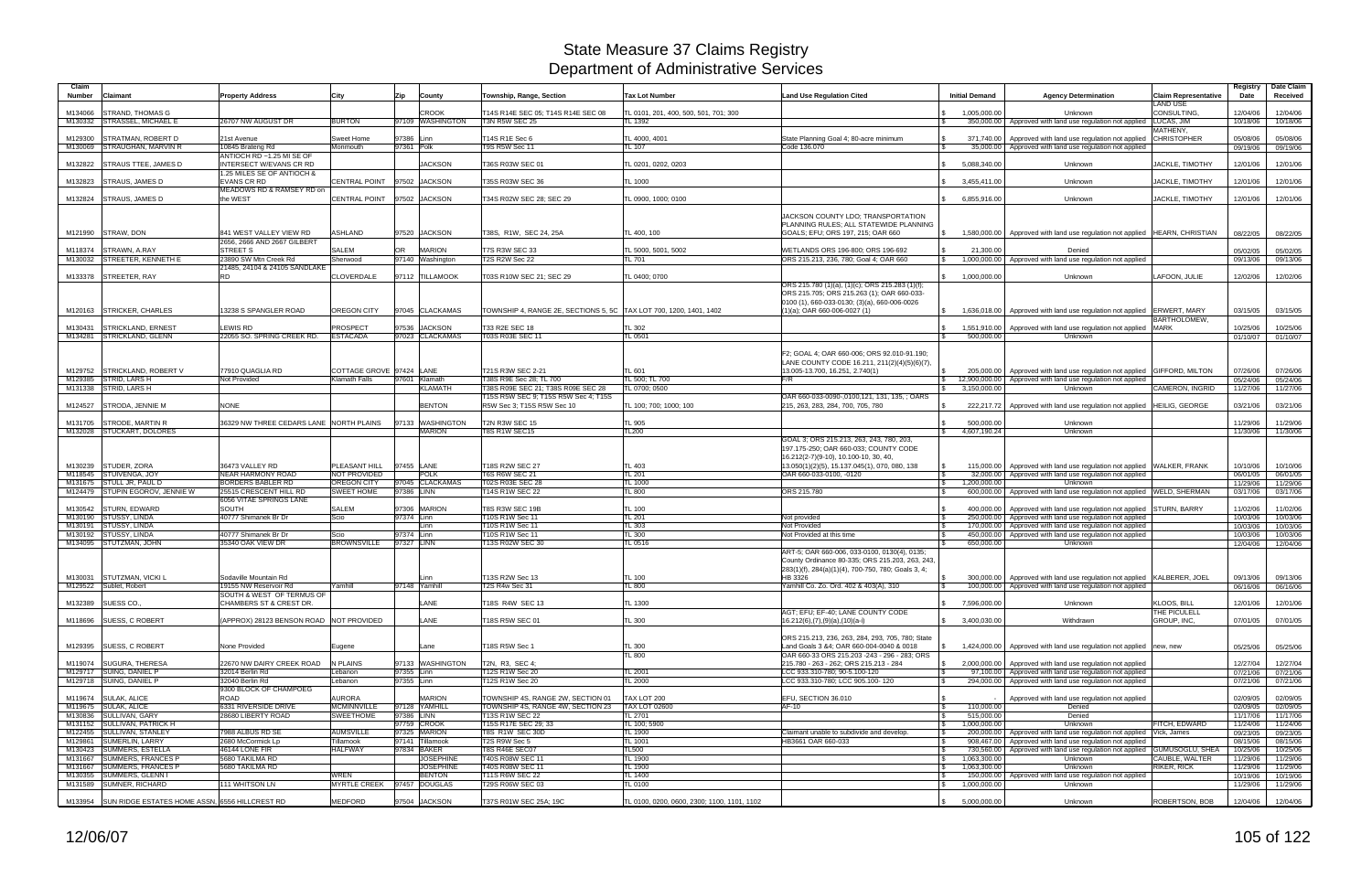| Claim              |                                                      |                                                 |                                 |                                           |                                                                 |                                                                         |                                                                                           |                                                     |                                                                                                |                                      | Registry             | Date Claim           |
|--------------------|------------------------------------------------------|-------------------------------------------------|---------------------------------|-------------------------------------------|-----------------------------------------------------------------|-------------------------------------------------------------------------|-------------------------------------------------------------------------------------------|-----------------------------------------------------|------------------------------------------------------------------------------------------------|--------------------------------------|----------------------|----------------------|
| Number             | <b>Claimant</b>                                      | <b>Property Address</b>                         | <b>City</b>                     | County<br>Zip                             | Township, Range, Section                                        | <b>Tax Lot Number</b>                                                   | <b>Land Use Regulation Cited</b>                                                          | <b>Initial Demand</b>                               | <b>Agency Determination</b>                                                                    | <b>Claim Representative</b>          | Date                 | Received             |
| M129984            | <b>SUNDE, GORDON K</b>                               | 3851 NW WATTS PL                                |                                 | FOREST GROVE 97116 WASHINGTON             | <b>T1N R4W SEC 27</b>                                           | L 400                                                                   | ORS 215.213, 263, 780; OAR 660-033                                                        |                                                     | 480,000.00   Approved with land use regulation not applied                                     |                                      | 09/06/06             | 09/06/06             |
|                    |                                                      |                                                 |                                 |                                           |                                                                 |                                                                         |                                                                                           |                                                     |                                                                                                |                                      |                      |                      |
| M132710            | <b>SUNNY GLEN LAND PARTNERSHIP</b>                   |                                                 |                                 | <b>JOSEPHINE</b>                          | T34S R6W SEC 3; 4; 9; 10                                        | TL 400; 500, 502; 100; 300                                              |                                                                                           | 4,600,000.00                                        | Unknown                                                                                        | DOLE, JAMES                          | 12/01/06             | 12/01/06             |
| M130951            | <b>SUNRAY INC</b>                                    | 22605 RICKARD ROAD                              | <b>BEND</b>                     | 97702 DESCHUTES                           | T18S R13E SEC 20                                                | TL 100, 104                                                             |                                                                                           | 1,250,000.00<br>\$                                  | Denied                                                                                         | LOVLIEN, ROBERT                      | 11/20/06             | 11/20/06             |
|                    |                                                      |                                                 |                                 |                                           | 18S R 2W SEC 31                                                 |                                                                         |                                                                                           |                                                     |                                                                                                |                                      |                      |                      |
|                    | M132883 SUNSET INVESTMENTS LLC.                      |                                                 |                                 | LANE                                      |                                                                 | TL 205 & 206                                                            |                                                                                           | 289,000.00                                          | Withdrawn                                                                                      | BELKNAP, JIM                         | 12/01/06             | 12/01/06             |
|                    |                                                      |                                                 |                                 |                                           |                                                                 |                                                                         | All access management plans instituted by the                                             |                                                     |                                                                                                |                                      |                      |                      |
|                    |                                                      |                                                 |                                 |                                           |                                                                 |                                                                         | State of Oregon affecting the property since June                                         |                                                     |                                                                                                |                                      |                      |                      |
| M130004            | SUNTRUST LAND COMPANY LLC.                           | 2931 NW Canal Blvd                              | Redmond                         | 97756 Deschutes                           | T15S R13E Sec 4AA                                               | <b>TL 700</b>                                                           | 22.2005                                                                                   | 517.000.00                                          | Denied                                                                                         | FITCH, EDWARD                        | 09/08/06             | 09/08/06             |
| M131632            | <b>SUNYICH, WILLIAM E</b>                            | 207 RUSTIC CANYON ROAD                          | <b>GRANTS PASS</b>              | <b>JOSEPHINE</b><br>97526                 | T35S R05W SEC 20                                                | TL 0103                                                                 |                                                                                           | 200,000.00<br>1 S                                   | Unknown                                                                                        | RANSOM, WILLARD                      | 11/29/06             | 11/29/06             |
| M131459            | <b>SURFACE, GLENNICE R</b>                           | 20488 S BAKERS FERRY RD                         | <b>CLACKAMAS</b>                | <b>CLACKAMAS</b><br>97045                 | T02S R03E SEC 21C: SEC 21D                                      | TL 0400; 0500                                                           |                                                                                           | 738,620.81                                          | Unknown                                                                                        |                                      | 11/28/06             | 11/28/06             |
|                    |                                                      |                                                 |                                 | 97753-                                    |                                                                 |                                                                         |                                                                                           |                                                     |                                                                                                |                                      |                      |                      |
| M122426            | <b>SURPLUS, ROBERT</b>                               | 14260 SW Riggs Rd                               | Powell Butte                    | 1566 Crook                                | T15S R14E SEC 35                                                | TL 301                                                                  | ORS 215:OAR 660-33: EFU                                                                   | 109.862.00                                          | Approved with land use regulation not applied Bedsaul, Chris                                   |                                      | 09/21/05             | 09/21/05             |
|                    | M131100 SUTLEY, GARY V<br>M134473 SUTTON TTEE, JAMES | <b>NONE</b><br>624 RAILROAD AVE                 | <b>ONTARIO</b>                  | LANE<br>97914 MALHEUR                     | T18S R4W SEC 06<br>18S R46E SEC 13D                             | TL 1302, 1402<br>TL 0200, 0300                                          |                                                                                           | 470,000.00<br>l \$                                  | Approved with land use regulation modified<br>Unknown                                          |                                      | 11/22/06<br>11/16/07 | 11/22/06<br>11/16/07 |
|                    |                                                      |                                                 |                                 |                                           |                                                                 |                                                                         | SB100; HB3661; Goas 3& 4; ORS 197.175(1),                                                 |                                                     |                                                                                                |                                      |                      |                      |
|                    |                                                      |                                                 |                                 |                                           |                                                                 |                                                                         | 197.280, 215.705, 215.284; OAR 660-033-100,                                               |                                                     |                                                                                                | <b>ASSOCIATES.</b>                   |                      |                      |
|                    | M129404 SUYDAM JR, WILLIAM N                         | 20888 S Mattoon Road                            | Estacada                        | 97023 Clackamas                           | T3S R3E Sec 14                                                  | TL 702                                                                  | 120                                                                                       | 1,250,000.00                                        | Approved with land use regulation not applied                                                  | <b>FRANK WALKER</b>                  | 05/26/06             | 05/26/06             |
|                    |                                                      |                                                 |                                 |                                           |                                                                 |                                                                         | OAR 660-006-0026 1A, 660-006-0027 1; ORS                                                  |                                                     |                                                                                                |                                      |                      |                      |
|                    | M122132 SVETLIK, CHARLES A                           | 23171 S. UPPER HIGHLAND RD                      | <b>BEAVERCREEK</b>              | 97004 CLACKAMAS                           | T4S R3E SEC 12                                                  | TL 100                                                                  | 215.780 1C, ORS 215.705                                                                   | 1,500,000.00<br>\$                                  | Approved with land use regulation not applied                                                  |                                      | 08/30/05             | 08/30/05             |
|                    | M131393 SVINGEN, RUSSELL E                           |                                                 |                                 | <b>ANE</b>                                | T16S R04W SEC 36                                                | TL 0600                                                                 |                                                                                           | 1,447,340.00<br>$\sqrt{S}$                          | Unknown                                                                                        | YATES, JANE                          | 11/28/06             | 11/28/06             |
|                    |                                                      |                                                 |                                 |                                           | T39S R9E SEC 3; T39S R9E SEC 3BB; T39S                          |                                                                         |                                                                                           |                                                     |                                                                                                |                                      |                      |                      |
| M130947            | <b>ISWAN LAKE MOULDING.</b>                          |                                                 |                                 | <b>KLAMATH</b>                            | R9E SEC 3BC; T39S R9E SEC 3BD; T39S<br>R9E SEC 3CA              | TL 6500, 6600; 1700; 400, 1000; 1300, 1400, 2900<br>3000; 100, 300, 400 |                                                                                           |                                                     | Denied                                                                                         | <b>BARTHOLOMEW</b><br><b>MARK</b>    | 11/20/06             | 11/20/06             |
|                    | M131368 SWANGO INC,                                  | 92857 N COBURG RD                               | <b>EUGENE</b>                   | 97408 LANE                                | T16S R3W SEC 16                                                 | TL 200                                                                  |                                                                                           | 368,595.00                                          | Unknown                                                                                        | BALTHROP, SHERYL                     | 11/28/06             | 11/28/06             |
|                    |                                                      |                                                 |                                 |                                           |                                                                 |                                                                         | OAR 660; ORS 92, 197, 215, 536, 527; GOAL 4,                                              |                                                     |                                                                                                |                                      |                      |                      |
|                    |                                                      |                                                 |                                 |                                           |                                                                 |                                                                         | CLACKAMAS COUNTY COMP PLAN; GTD &                                                         |                                                     |                                                                                                |                                      |                      |                      |
|                    | M121428 SWANSON, CARL E                              | 29696 S GORDON RD                               | <b>COLTON</b>                   | 97017 CLACKAMAS                           | T5S, R3E, SEC 1                                                 | TL 100 . 600. 2400                                                      | TIMBER ZOING ZDO 406                                                                      | 446.374.00                                          | Approved with land use regulation not applied JOHNSON, MARY                                    |                                      | 07/15/05             | 07/15/05             |
|                    | M133943 SWANSON, ROY O                               | 53102 E HWY 26                                  | SANDY                           | 97055 CLACKAMAS                           | T02S R06E SEC30                                                 | <b>TL 0102</b>                                                          |                                                                                           | 400,000.00                                          | Unknown                                                                                        |                                      | 12/04/06             | 12/04/06             |
|                    | M130419 SWARTZ, LAUREN                               | 51967 HWY 203                                   | <b>UNION</b>                    | 97883 UNION                               | <b>T6S R41E SEC 00</b>                                          | TL 1800, 1805                                                           |                                                                                           | 767,200.00                                          | Approved with land use regulation not applied                                                  |                                      | 10/25/06             | 10/25/06             |
|                    | SWARTZENDRUBER-GRESHAM.                              |                                                 |                                 |                                           |                                                                 |                                                                         | EFU-20; ORS 136.230; ORS 215.780; OAR 660-                                                |                                                     |                                                                                                |                                      |                      |                      |
| M118680<br>M130492 | <b>SUSIE</b><br>SWAYZE, SANDRA L                     | 3655 ZENA RD NW                                 | <b>SALEM</b>                    | 97304<br><b>POLK</b><br><b>WASHINGTON</b> | T6S, R3 W, SEC30<br>T3S R2W SEC1A                               | TL 302<br><b>TL 2100</b>                                                | 033-0100                                                                                  | 90,000.00<br>355,000.00<br>-S                       | Approved with land use regulation not applied<br>Approved with land use regulation not applied |                                      | 06/27/05             | 06/27/05             |
|                    |                                                      |                                                 |                                 |                                           |                                                                 |                                                                         |                                                                                           |                                                     |                                                                                                | WATERBURY,                           | 10/30/06             | 10/30/06             |
| M133293            | <b>SWEARENGIN, JERALEE</b>                           | 32611 SAGINAW WEST RD                           | COTTAGE GROVE 97424 LANE        |                                           | T 20S R 03W SEC 16                                              | TL 0802                                                                 |                                                                                           | 325,000.00                                          | Unknown                                                                                        | <b>NORMAN</b>                        | 12/01/06             | 12/01/06             |
| M131420            | SWEARINGEN, PHILLIP W                                | 95023 SHELLEY LN                                | <b>COQUILE</b>                  | 97423 COOS                                | 28S R12W SEC 4; SEC 5                                           | TL 0100: 0500                                                           |                                                                                           | 352,000.00                                          | Unknown                                                                                        |                                      | 11/28/06             | 11/28/06             |
| M129711            | <b>SWEENEY, CLIFFORD L</b>                           |                                                 |                                 | Benton                                    | T17 R8 Sec 13                                                   | <b>TL 1100</b>                                                          | Benton Co. Dev. Code Chapt 56, 55                                                         | 406,800.00                                          | Approved with land use regulation not applied                                                  |                                      | 07/20/06             | 07/20/06             |
|                    | M132079 SWEENEY, TIMOTHY D                           |                                                 |                                 | YAMHILL                                   | T2S R3W SEC22                                                   | TL 4401; 4402                                                           |                                                                                           | 4,802,241.00                                        | Unknown                                                                                        | PINKSTAFF, JOHN                      | 11/30/06             | 11/30/06             |
|                    | M130524 SWEENY, NORMA J                              | 15281 MIDLAND DISTRICT RD                       | <b>CLATSKANIE</b>               | 97016 COLUMBIA                            | <b>T7N R5W SEC 01</b>                                           | <b>TL 500</b>                                                           |                                                                                           | -\$                                                 | 246,600.00 Approved with land use regulation not applied                                       | PINKSTAFF, JOHN                      | 11/01/06             | 11/01/06             |
|                    |                                                      |                                                 |                                 |                                           | T32S R15W SEC 00; T31S R15W SEC 00;                             |                                                                         |                                                                                           |                                                     |                                                                                                |                                      |                      |                      |
| M132200            | SWEET, JOHN W                                        |                                                 |                                 | <b>CURRY</b>                              | SEC 31: T31S R16W SEC 00<br>T32S R15W SEC 00; T31S R15W SEC 00; | TL 1400: 4400: 800, 1000: 100, 200, 201, 300                            |                                                                                           | \$ 28,374,340.00                                    | Unknown                                                                                        | MCINTOSH, EMMETT                     | 11/30/06             | 11/30/06             |
| M132200            | SWEET, JOHN W                                        |                                                 |                                 | <b>CURRY</b>                              | SEC 31; T31S R16W SEC 00                                        | TL 1400; 4400; 800, 1000; 100, 200, 201, 300                            |                                                                                           | 28,374,340.00                                       | Unknown                                                                                        | KOCH, DAVID                          | 11/30/06             | 11/30/06             |
|                    | M132205 SWEET, JOHN W                                |                                                 |                                 | <b>CURRY</b>                              | T31S R15W SEC31                                                 | TL 600                                                                  |                                                                                           | 2,280,851.00<br>$\mathcal{S}$                       | Unknown                                                                                        | MCINTOSH, EMMETT                     | 11/30/06             | 11/30/06             |
|                    | M132205 SWEET, JOHN W                                |                                                 |                                 | <b>CURRY</b>                              | T31S R15W SEC31                                                 | TL 600                                                                  |                                                                                           | 2,280,851.00                                        | Unknown                                                                                        | KOCH, DAVID                          | 11/30/06             | 11/30/06             |
|                    | M131002 SWEET, STEVEN H                              |                                                 |                                 | <b>COOS</b><br>97459                      | T25S R12W SEC 17; 18                                            | TL 2400; 100, 200, 300                                                  |                                                                                           | 644,112.00                                          | Approved with land use regulation not applied   MCINTOSH, EMMETT                               |                                      | 11/21/06             | 11/21/06             |
|                    |                                                      |                                                 |                                 |                                           |                                                                 |                                                                         |                                                                                           |                                                     |                                                                                                |                                      |                      |                      |
| M130611            | <b>SWENSON, CHESTER A</b>                            | 91004 PRAIRIE RD                                | JUNCTION CITY                   | 97448 LANE                                | T16S R4W SEC 33                                                 | TL 1200                                                                 |                                                                                           | $\mathbb{S}$<br>1,400,000.00                        | Approved with land use regulation not applied                                                  | CORNACCHIA, STEVE                    | 11/07/06             | 11/07/06             |
|                    |                                                      |                                                 |                                 |                                           |                                                                 |                                                                         | Any rules and regulations enacted after 1982                                              |                                                     |                                                                                                |                                      |                      |                      |
| M130036            | SWENWOLD, IDA<br>SWINDELLS, CHARLES J                | None given<br>500 NW HILLTOP DR                 | <b>PORTLAND</b>                 | Jefferson<br>97210 MULTNOMAH              | T10S R14E Sec 30<br>T01N R01E SEC 32CB                          | TL 1103<br>TL 0200                                                      | including ORS 92, 197, 215                                                                | 1,000,000.00<br>-SS<br>450,000.00<br>$\mathfrak{L}$ | Approved with land use regulation not applied<br>Unknown                                       | HARRIS, BOB<br><b>JANIK, STEPHEN</b> | 09/13/06<br>12/01/06 | 09/13/06             |
| M132839<br>M132634 | SWINGLE, ALICE H                                     | 3713 & 3587 PAYNE RD                            |                                 | PHOENIX/TALENT 97520 JACKSON              | T38S R1W SEC 11D; 12                                            | TL 1100: 1400                                                           |                                                                                           | 1,491,000.00                                        | Unknown                                                                                        | GLEDHILL, TAMARA                     | 12/01/06             | 12/01/06<br>12/01/06 |
| M131162            | <b>SWYERS, GEORGE M</b>                              |                                                 |                                 | <b>HOOD RIVER</b>                         | T2N R11E SEC 19                                                 | TL 3300                                                                 |                                                                                           | 1,858,881.00                                        | Unknown                                                                                        | ANDERSEN, STEVEN                     | 11/24/06             | 11/24/06             |
|                    | M133924 SYDOW, JEAN K                                |                                                 |                                 | <b>LINN</b>                               | T10S R02W SEC 13B                                               | TL 0600                                                                 |                                                                                           | 970,820.00                                          | Unknown                                                                                        |                                      | 12/04/06             | 12/04/06             |
|                    | M121483 SYNOWSKI, RICHARD                            | 3375 EAGLE CREST RD NW                          | <b>SALEM</b>                    | 97304 POLK                                | T7S, R4W, SEC 11                                                | TL 201, 203, 300, 301                                                   | OAR 660: ORS 92, 197, 215, 227                                                            | 1,925,000.00                                        | Approved with land use regulation not applied SHIPMAN, MARK                                    |                                      | 07/19/05             | 07/19/05             |
|                    | M131505 SYPHARD SR. GARY L                           | 30133 S HWY 213                                 | <b>MOLALLA</b>                  | 97038 CLACKAMAS                           | T05S T02E SEC 06                                                | TL 0300                                                                 |                                                                                           | \$ 1,250,000.00                                     | Unknown                                                                                        |                                      |                      | 11/29/06 11/29/06    |
|                    |                                                      |                                                 |                                 |                                           |                                                                 |                                                                         | ORS 215.283: OAR 660-033-0035: DOUGLAS                                                    |                                                     |                                                                                                |                                      |                      |                      |
|                    | M121482 TABOR, LARRY G                               | 343 BINGO RD                                    | <b>SUTHERLIN</b>                | 97479 DOUGLAS                             | T25S, R5, SEC 13B                                               | TL 2000                                                                 | COUNTY LAND USE & DEVELOPMENT<br>ORDINANCE                                                | -S                                                  | 94,832.00 Approved with land use regulation not applied                                        |                                      |                      |                      |
|                    | M133009 TACK, BERKLEY D                              | 71991 LENTZ RD                                  | <b>RAINIER</b>                  | 97048 COLUMBIA                            | <b>T06N R03W SEC 01</b>                                         | <b>TL 0301</b>                                                          |                                                                                           |                                                     | Unknown                                                                                        | <b>TACK, DIANE</b>                   | 07/19/05<br>12/01/06 | 07/19/05<br>12/01/06 |
|                    | M133072 TACK, BERKLEY D                              | 71991 LENTZ RD                                  | <b>RAINIER</b>                  | 97048 COLUMBIA                            | T06N R02W SEC 06                                                | TL 0500                                                                 |                                                                                           | 316,960.00<br>S.                                    | Unknown                                                                                        |                                      | 12/01/06             | 12/01/06             |
|                    | M134318   TACK, PATRICIA                             | OLD HOLLEY RD                                   | SWEET HOME                      | 97386 LINN                                | T14S R01E SEC 06B; 06C                                          | TL 3700, 3800, 3900, 4000, 4100; 0100                                   |                                                                                           | 1,298,340.00<br>$\mathbb{S}$                        | Unknown                                                                                        |                                      | 04/03/07             | 04/03/07             |
|                    |                                                      |                                                 |                                 |                                           | TOWNSHIP 3S, RANGE 2W OF WM.                                    |                                                                         | ORS 92, 195, 197, 215.263, 215.283, 215.284,                                              |                                                     |                                                                                                |                                      |                      |                      |
|                    | M119635 TAEUBEL, RICHARD                             | 16780 NE WELCH ROAD                             | <b>NEWBERG</b>                  | 97132 YAMHILL                             | <b>SECTION 6</b>                                                | <b>TAX LOT 3400</b>                                                     | 215.700, 215.705, 215.780; OAR 660                                                        | -S                                                  | 845,000.00 Approved with land use regulation not applied                                       |                                      | 03/22/05             | 03/22/05             |
|                    | M134185 TAKASUMI, MISAKO                             | 3587 HWY 35                                     | <b>HOOD RIVER</b>               | 97031 HOOD RIVER                          | T02N R10E SEC 35                                                | <b>TL 0700</b>                                                          |                                                                                           | 300,000.00<br>$\mathcal{S}$                         | Unknown                                                                                        | ANNALA, CAROL                        | 12/05/06             | 12/05/06             |
|                    |                                                      |                                                 |                                 |                                           |                                                                 |                                                                         | YC Comp Plan; YC ORD 83, 310, 356, 501, 747;                                              |                                                     |                                                                                                |                                      |                      |                      |
|                    |                                                      |                                                 |                                 |                                           |                                                                 |                                                                         | OAR 660-004-0040, 660-004-0018; Statewide                                                 |                                                     |                                                                                                |                                      |                      |                      |
|                    |                                                      |                                                 |                                 |                                           |                                                                 |                                                                         | Planning Goals; ORS 215, 215.213, 215.236,<br>215.263, 215.265, 215284, 215.293, 215.705, |                                                     |                                                                                                |                                      |                      |                      |
|                    | M129744   TALYLOR, WILLIAM J                         | 21200 Bald Peak Rd                              | Hillsboro                       | 97123 Yamhill                             | <b>T2S R3W Sec 26</b>                                           | TL 3202                                                                 | 215.780                                                                                   | 201,808.00                                          | Denied                                                                                         | <b>GUNN, MICHAEL</b>                 | 07/25/06             | 07/25/06             |
|                    | M132256 TAMIYASU, MITSUGE                            | 5500 BINNS HILL DR                              | <b>HOOD RIVER</b>               | 97031 HOOD RIVER                          | <b>T2N R10E SEC 18</b>                                          | 500                                                                     |                                                                                           | 4,522,234.00<br>l \$                                | Unknown                                                                                        |                                      | 11/30/06             | 11/30/06             |
|                    | M131219 TAMURA ORCHARDS INC.                         |                                                 |                                 | <b>HOOD RIVER</b>                         | T2N R10E SEC 35                                                 | TL 500, 1200, 2000                                                      |                                                                                           | 844,149.00                                          | Unknown                                                                                        | ANDERSEN, STEVEN                     | 11/24/06             | 11/24/06             |
|                    |                                                      |                                                 |                                 |                                           |                                                                 |                                                                         | F-1 Zone; SB 100, 101; ORS 197, 215; OAR 660-                                             |                                                     |                                                                                                |                                      |                      |                      |
|                    | M124934 TANABE, CALVIN T                             | Near Grabhorn Rd & Koehler Rd                   |                                 | Washington                                | T1S R2E Sec 35 & 36                                             | TL 100 & 304                                                            | 006, 0015, 0033                                                                           |                                                     | 5,799,990.00   Approved with land use regulation not applied   PINKSTAFF, JOHN                 |                                      | 04/14/06             | 04/14/06             |
|                    |                                                      |                                                 |                                 |                                           |                                                                 |                                                                         | ORS 215.213, 215.236, 215.263, 215.780; OAR                                               |                                                     |                                                                                                |                                      |                      |                      |
| M129637            | TANKERSLEY, JERRY D<br>M133644 TANNEHILL, TOM        | 18630 NW Pumpkin Ridge Rd<br>24225 SW DURDEL DR | North Plains<br><b>SHERWOOD</b> | 97133 Washington<br>97140 WASHINGTON      | T2N R3W Sec 14<br>T03S R22W SEC 02                              | TL 1101                                                                 | 660-033                                                                                   | 400,000.00<br>I \$<br>1,500,000.00                  | Approved with land use regulation not applied<br>Unknown                                       |                                      | 07/11/06             | 07/11/06             |
|                    | M131993 TANQUARY, LELAND                             |                                                 |                                 | <b>JACKSON</b>                            | T38S R02W SEC 24                                                | TL 0408, 0411<br>TL 2400                                                |                                                                                           | <b>S</b><br>534,000.00<br>l \$                      | Unknown                                                                                        | HANEBERG, MARK                       | 12/04/06<br>11/30/06 | 12/04/06<br>11/30/06 |
|                    | M131462 TAPP, JAMES C                                | 27915 BENSON RD                                 | <b>EUGENE</b>                   | 97402 LANE                                | T18S R05W SEC 01; SEC 12                                        | TL 0501; 0904                                                           |                                                                                           | 3,410,000.00<br>S.                                  | Unknown                                                                                        |                                      | 11/28/06             | 11/28/06             |
|                    | M121870 TARTER, GALEN                                | 48620 CORNCOPIA HWY                             | <b>HALFWAY</b>                  | 97834 BAKER                               | T7S, R45E, SEC 25                                               | TL 1600                                                                 | OAR 660-033-0135; ORS 215.700-780                                                         | l S                                                 | 116,000.00   Approved with land use regulation not applied                                     |                                      | 08/12/05             | 08/12/05             |
|                    | M132977 TAYLOR, DON K                                | 5975 BARGER DR                                  | <b>EUGENE</b>                   | 97402 LANE                                | <b>T17S R04W SEC 17</b>                                         | <b>TL 1500</b>                                                          |                                                                                           | 2,652,100.00<br>$\frac{1}{2}$                       | Unknown                                                                                        | POTTER, WILLIAM                      | 12/01/06             | 12/01/06             |
|                    |                                                      |                                                 |                                 |                                           |                                                                 |                                                                         |                                                                                           |                                                     |                                                                                                |                                      |                      |                      |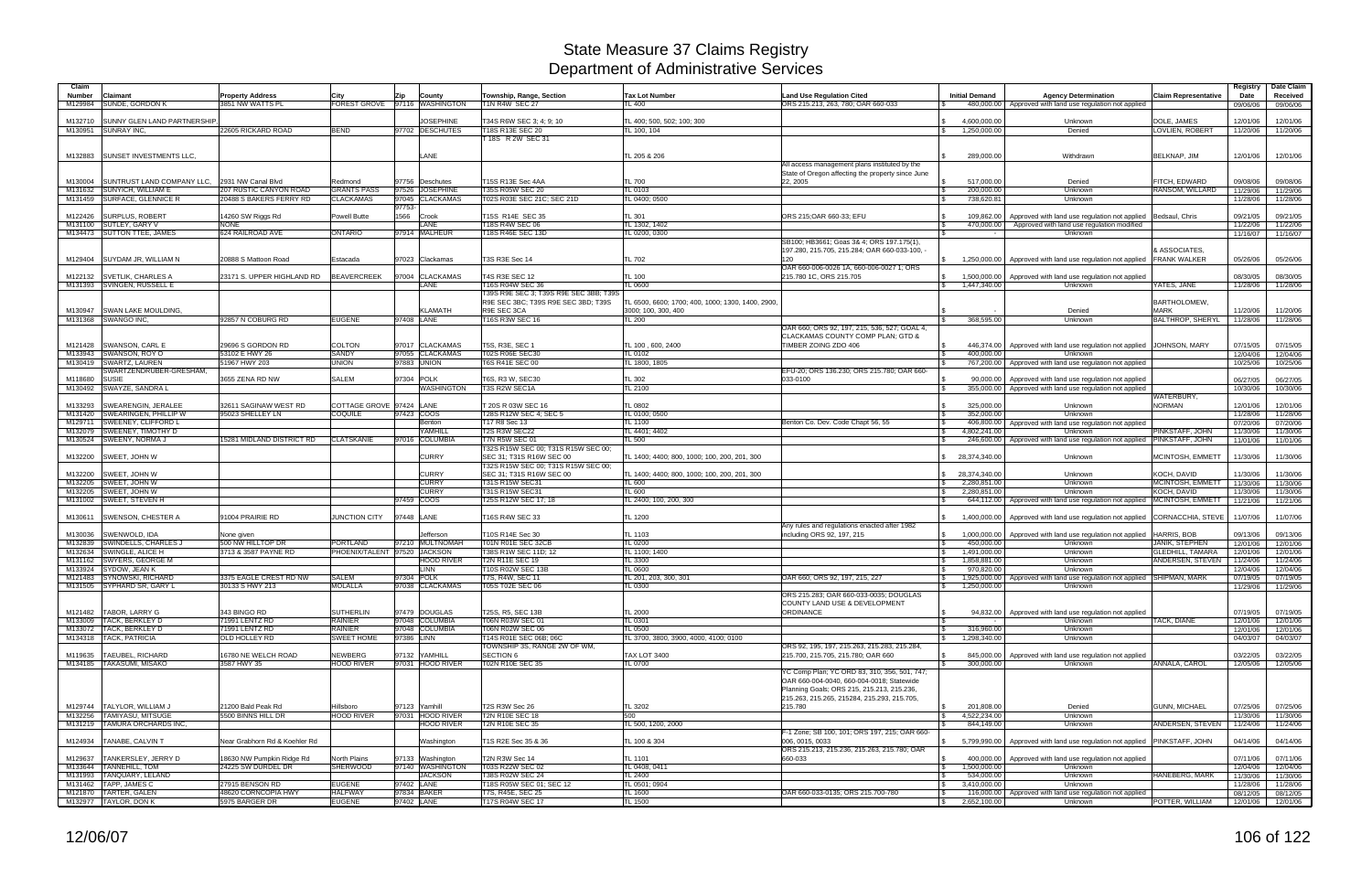| Township, Range, Section<br><b>Land Use Regulation Cited</b><br>Number<br>Claimant<br><b>Property Address</b><br><b>Tax Lot Number</b><br><b>Initial Demand</b><br>City<br>Zip<br>County<br><b>TAYLOR, GERD S</b><br>4935 Upper River Rd<br><b>Grants Pass</b><br>97526 Josephine<br><b>TS36S, R6W, S16</b><br>TL 105,103,108<br><b>Exclusive Farm</b><br>M122516 | <b>Agency Determination</b><br><b>Claim Representative</b><br>583,650.00 Approved with land use regulation not applied | Date<br>Received<br>09/28/05<br>09/28/05     |
|-------------------------------------------------------------------------------------------------------------------------------------------------------------------------------------------------------------------------------------------------------------------------------------------------------------------------------------------------------------------|------------------------------------------------------------------------------------------------------------------------|----------------------------------------------|
|                                                                                                                                                                                                                                                                                                                                                                   |                                                                                                                        |                                              |
| 97524 JACKSON<br>TAYLOR, IVAN<br>860 LINN ROAD<br><b>EAGLE POINT</b><br>T36, R1W, SEC 4<br><b>TL 608</b><br>EFU<br>M118708                                                                                                                                                                                                                                        | 150,000.00   Approved with land use regulation not applied   OFFENBACHER, CARL                                         | 07/05/05<br>07/05/05                         |
| SB100; HB3661; ORS197, 215; OAR 660-033-                                                                                                                                                                                                                                                                                                                          |                                                                                                                        |                                              |
| 0100(1), 660-033-0130(3)(1), 660-006-0026(1)(a),                                                                                                                                                                                                                                                                                                                  |                                                                                                                        |                                              |
| T5S R3E Sec 5<br>TL 2700, 2800<br>M129438<br><b>TAYLOR, JACK</b><br>19728 Harper Road<br>97017 Clackamas<br>660-006-0027(1), 660-006-0026 & 0027<br>Colton                                                                                                                                                                                                        | 646,077.00 Approved with land use regulation not applied BOWERMAN, DONALD                                              | 06/01/06<br>06/01/06                         |
| ORS 197, 175, 200, 250, 215.203-296; GOAL 3;                                                                                                                                                                                                                                                                                                                      |                                                                                                                        |                                              |
| <b>TAYLOR, MAXINE S</b><br>NEAR 84247 CLOVERDALE RD<br>CRESWELL<br>97426 LANE<br>T18S, R2W, SEC 32, T 19S, R2W, SEC 5<br>OAR 660-033-00100-0160, 015-0000(3)<br>M118726<br>TL 400, 100<br>ORS 215.515; Goals 3, 14; OAR 660-014-0040,                                                                                                                             | 3,968,000.00   Approved with land use regulation not applied CORNACCHIA, STEVE                                         | 07/07/05<br>07/07/05                         |
| TAYLOR. MICHAEL O<br>N side of NW Dixon Road<br>T1S R3W Sec 32<br>TL 700<br>033-0120, 0130, 0135<br>M130056<br>Gaston<br>Washington<br>155.000.00                                                                                                                                                                                                                 | Approved with land use regulation not applied                                                                          | 09/18/06<br>09/18/06                         |
| <b>TAYLOR, PETER</b><br>9064 SE RANAY<br><b>SALEM</b><br>7301 MARION<br><b>T7 R2W SEC 36</b><br>TL 100, 200<br>M130345                                                                                                                                                                                                                                            | 8,115,000.00   Approved with land use regulation not applied   Doyle, Patrick                                          | 10/19/06<br>10/19/06                         |
| <b>SALEM</b><br>T7S R2W SEC 36<br>TAYLOR, ROBERT<br>97317 MARION<br><b>TL 101</b><br>M130709<br>1050                                                                                                                                                                                                                                                              | 6,200,000.00 Approved with land use regulation not applied                                                             | 11/13/06<br>11/13/06                         |
| T2S, R4E, SEC 25<br><b>TAYLOR, ROGER E</b><br><b>SANDY</b><br>97055 CLACKAMAS<br>207005 SE BOGLE RD<br>TL 600<br>OAR 660: ORA 215<br>M118695<br>TAYLOR, WILLIAM A<br>41627 SE BEAVERDAM ST<br>SANDY<br>97055 CLACKAMAS<br>T2S R5E SEC 18AC<br><b>TL 100</b><br>M130583<br>876,000.00                                                                              | 450,000.00   Approved with land use regulation not applied<br>Approved with land use regulation not applied            | 06/30/05<br>06/30/05<br>11/06/06<br>11/06/06 |
| <b>DALLAS</b><br>97338 POLK<br><b>TEAL, JAMES E</b><br>2515 E ELLENDALE<br><b>T07S R05W SEC 35</b><br><b>TL 1101</b><br>M133349<br>2,600,000.00                                                                                                                                                                                                                   | <b>TEAL, MITCH</b><br>Unknown                                                                                          | 12/01/06<br>12/01/06                         |
| LCC 905.100 - 905.120, 933.310 - 933.770                                                                                                                                                                                                                                                                                                                          |                                                                                                                        |                                              |
| TEDROW, BEVERLY C<br>SHILLING DRIVE<br>SCIO<br>97374 LINN<br>T10S R1W SEC 6<br><b>TL 102</b><br>934.510<br>214,930.00<br>M124308<br><b>SCIO</b><br>97374 LINN<br><b>TL103</b><br>TEDROW, CHARLES O<br>SHILLING DRIVE<br>T10S R1W SEC 6<br>LCC 934.510, 933.310-770, 905.100-120                                                                                   | Approved with land use regulation not applied                                                                          | 03/13/06<br>03/13/06<br>03/13/06             |
| M124371<br>Ch 137 Special Ag: RA Suburban District; R1                                                                                                                                                                                                                                                                                                            | 258,550.00   Approved with land use regulation not applied                                                             | 03/13/06                                     |
| 10135 Parrish Gap Rd SE<br>97392 Marion<br>T9S R2W Sec 7A<br><b>TL 400</b><br>M129807<br><b><i>FELECK, JOHN P</i></b><br><b>Residential District</b><br>Turner<br>795,000.00                                                                                                                                                                                      | Approved with land use regulation not applied Webb, Norman                                                             | 08/04/06<br>08/04/06                         |
| ORS<br>T4S R3W Sec 32<br><b>TL 1500</b><br><b>TEMPLE, JACK F</b><br>97114 Yamhill<br>M129464<br>10800 SE Webfoot Rd<br>Dayton                                                                                                                                                                                                                                     | 90,000.00   Approved with land use regulation not applied                                                              | 06/06/06<br>06/06/06                         |
| TENDERELLA, LARRY<br>3823 YAQUINA BAY RD<br><b>NEWPORT</b><br>97365 LINCOLN<br>T11S R22W SEC 22A<br>M134102<br>TL 0501<br>130.000.00<br><b>TENDICK, RONALD L</b><br>ORS 215.705 and 215.720-780; OAR 660, Div 6<br>M129306<br>35918 Enterprise Road<br>Creswell<br>97426 Lane<br>T19S R2W Sec 9<br>TL 900                                                         | Unknown<br>432,000.00 Approved with land use regulation not applied                                                    | 12/04/06<br>12/04/06<br>05/08/06<br>05/08/06 |
| 17458 MT ANGEL SCOTTS MILLS<br>TOWNSHIP 6S, RANGE 1E OF WM.                                                                                                                                                                                                                                                                                                       |                                                                                                                        |                                              |
| TENNEY, MITCHELL<br><b>ROAD</b><br><b>SILVERTON</b><br>97381 MARION<br>SECTION 16, 17, 20, 21<br>TAX LOT 500, 600, 700, 701<br>EFU ORS 197 OAR 660-033-0010<br>M120086<br>2.408.664.00                                                                                                                                                                            | Approved with land use regulation not applied<br>VON FLUE, OWEN                                                        | 03/10/05<br>03/10/05                         |
| TENNY, FRED A<br>71915 KORVOLA RD.<br>PENDELTON<br>97801 UMATILLA<br>T2N R32C SEC 29<br>TL 2601, 2800<br>M130380                                                                                                                                                                                                                                                  | 120,255.00 Approved with land use regulation not applied<br><b>COREY, STEVEN</b>                                       | 11/23/06<br>10/23/06                         |
| EF-20 ZONE; OAR 660-033, 015; ORS 197, 215;<br>YAMHILL<br><b>NEAR MOUNTAIN TOP RD</b><br><b>T3S R2W SEC 4</b><br>TL 500, 2300<br>SB 100, 101<br>M124491<br>TEPPOLA, MARK W<br>2,714,659.00                                                                                                                                                                        | Approved with land use regulation not applied<br>PINKSTAFF, JOHN                                                       | 03/20/06<br>03/20/06                         |
| T3S R3W SEC 18<br><b>TEPPOLA, SUSAN E</b><br><b>CARLTON</b><br>13301 NE KUEHNE RD<br>97111 YAMHILL<br><b>TL 200</b><br>M130618                                                                                                                                                                                                                                    | 520,000.00 Approved with land use regulation not applied                                                               | 11/07/06<br>11/07/06                         |
| <b>ONTARIO</b><br>97914 MALHEUR<br>TERAMURA FARMS,<br>3885 HOP RD<br>T18S R46E SEC 23<br><b>TL 0300</b><br>M134306<br>56,720.00                                                                                                                                                                                                                                   | Unknown<br>HARRISON, VERYL                                                                                             | 03/19/07<br>03/19/07                         |
| <b>ONTARIO</b><br><b>TERAMURA, KEN</b><br>687 HWY 20-26<br><b>MALHEUR</b><br>T18S R46E SEC 24<br><b>TL 0700</b><br>176,027.00<br>M134286                                                                                                                                                                                                                          | Unknown                                                                                                                | 02/07/07<br>02/07/07                         |
| <b>TERRY, DOUGLAS R</b><br><b>NONE GIVEN</b><br><b>ENTERPRISE</b><br>97828 WALLOWA<br>T01N R44E SEC 14<br><b>TL 2800</b><br>M133020<br>2,866,628.00<br>97045 CLACKAMAS<br>T3S R2E SEC 13B<br>TERRY, JOYCE V.C.<br>20209 S HENRICI<br><b>OREGON CITY</b><br><b>TL 1700</b><br>M122089<br>OAR 660-004-0040 (7)(A)                                                   | Unknown<br>800,000.00   Approved with land use regulation not applied                                                  | 12/01/06<br>12/01/06                         |
| <b>TERRY, LORENE</b><br>97910 Malheur<br>T30S R46E SEC 3<br><b>TL 1200</b><br>ERU; ORS 215<br>M122428<br>850 Crest Drive<br>Jordan Valley                                                                                                                                                                                                                         | 40,000.00   Approved with land use regulation not applied   Easterday, Judi                                            | 08/29/05<br>08/29/05<br>09/21/05<br>09/21/05 |
| 30549 Izaak Walton Rd<br>97405 Lane<br>18S R4W Sec 23<br>TL 600, 602, 700<br>ORD 225; Chap 10-110; f2; GR-1<br>M125026<br><b>TETZLER, NINA</b><br>Eugene<br>2,000,000.00                                                                                                                                                                                          | Funke, Ron<br>Approved with land use regulation not applied                                                            | 04/20/06<br>04/20/06                         |
| WASHINGTON<br><b>T2S R2W SEC 22</b><br>TEUFEL TRUSTEE, ILONA M<br>TL 1500, 1600, 1700<br>564,000.00<br>M130855                                                                                                                                                                                                                                                    | COFIELD, DOROTHY<br>Denied                                                                                             | 11/17/06<br>11/17/06                         |
| NOT SPECIFIED.<br>97045 CLACKAMAS<br>T35S R02E SEC 34<br>TEUSCHER, CALVIN W<br><b>TL 1800</b><br>3.333.182.00<br>M133176<br><b>OREGON CITY</b><br>T04N R02W SEC35                                                                                                                                                                                                 | Unknown                                                                                                                | 12/01/06<br>12/01/06                         |
| TEWKSBURY, DONNA M<br><b>COLUMBIA</b><br><b>TL 0302</b><br>M132114<br>800,000.00<br><b>TEWS, JAMES</b><br>T1N R3W Sec 36<br>TL 3102<br>M130479<br>32290 NW Padgett Rd<br>97124 Washington<br>Hillsboro                                                                                                                                                            | Unknown<br><b>PETERSON, DAVID</b><br>150,000.00   Approved with land use regulation not applied                        | 11/30/06<br>11/30/06<br>10/27/06<br>10/27/06 |
| ORS 215.213, 215.284, 215.780(1)(a); OAR 660-                                                                                                                                                                                                                                                                                                                     |                                                                                                                        |                                              |
| TEWS, JAMES W<br>T1N R3W Sec 36<br>TL 3102<br>M129547<br>32290 NW Padgett Rd<br>Hillsboro<br>97124 Washington<br>033                                                                                                                                                                                                                                              | 600,000.00   Approved with land use regulation not applied                                                             | 06/20/06<br>06/20/06                         |
| THARP, AMY<br><b>POLK</b><br>T06S R07W SEC 31B<br>TL 0100, 0900<br>5,000,000.00<br>M133784<br>97038 CLACKAMAS<br>T05S R02E SEC 06<br>THE COUNTRY CHURCH INC,<br>TL 0305<br>300,000.00                                                                                                                                                                             | Unknown<br>Unknown                                                                                                     | 12/04/06<br>12/04/06<br>11/29/06             |
| M131509<br><b>MOLALLA</b><br>EFU; DESCHUTES COUNTY ORDINANCES;                                                                                                                                                                                                                                                                                                    |                                                                                                                        | 11/29/06                                     |
| <b>REDMOND</b><br>STATE LAND USE GOALS AND GUIDELINES<br>THE FRANK L RENCHER TRUST.<br>5245 NE 5TH STREET<br>97756 DESCHUTES<br>TOWNSHIP 14S, RANGE 13E, SECTION 27 TAX LOT 801<br>M120240                                                                                                                                                                        | 1,300,000.00 Approved with land use regulation not applied<br>FITCH, EDWARD                                            | 03/21/05<br>03/21/05                         |
| OAR 660-06-0000-0060; ORS 197, 215-700-780;                                                                                                                                                                                                                                                                                                                       |                                                                                                                        |                                              |
| <b>JACKSONVILLE</b><br>97530 JACKSON<br>TL 904<br>JACKSON COUNTY ORDINANCES<br>M118725<br>THE LOIS WELLS TRUST<br>2632 HWY 238<br>T38S, R3W, SEC 1                                                                                                                                                                                                                | 1,010,000.00   Approved with land use regulation not applied SCHMOR, DOUG                                              | 07/07/05<br>07/07/05                         |
| THE PETZEL TRUST,<br>7745 SKYLINE ROAD S<br>SALEM<br>97302 MARION<br>TOWNSHIP 8S, RANGE 4W, SECTION 25D<br>TAX LOT 700<br>M119823<br>4,285,000.00<br>ORS 197; OAR 660-033-0010                                                                                                                                                                                    | Approved with land use regulation not applied KOHO, DENNIS                                                             | 02/16/05<br>02/16/05                         |
| ORS 215; OAR 660; ALL STATEWIDE PLANNING                                                                                                                                                                                                                                                                                                                          |                                                                                                                        |                                              |
| <b>GOALS</b><br>POORCREEK ROAD<br><b>GRANTS PASS</b><br>97526 JOSEPHINE<br>T33S R7 W SEC 27<br><b>TL 1000</b><br>THEISEN, ERNEST<br>M122129                                                                                                                                                                                                                       | Approved with land use regulation not applied Spencer, Michael                                                         | 08/30/05<br>08/30/05                         |
| THEISS, WAYNE D<br><b>NONE GIVEN</b><br><b>DALLAS</b><br>97338 POLK<br><b>T07S R03W SEC12</b><br>TL1000. 1200. 1300<br>807.400.00<br>M133942<br>8757 Tyee Rd<br>97486 Douglas<br>T25s R7W Sec 8<br><b>TL 102</b><br>269,421.00<br>M129576<br><b>THENNES, JOHN</b><br>Umpqua<br>FF Zoning                                                                          | Unknown<br>Approved with land use regulation not applied                                                               | 12/04/06<br>12/04/06<br>06/26/06<br>06/26/06 |
| <b>OREGON CITY</b><br>97045 CLACKAMAS<br>T03S R02E SEC 19<br><b>TL 0906</b><br>THEROUX, BARBARA<br>12663 S NEW ERA RD<br>780,000.00<br>M131545                                                                                                                                                                                                                    | Unknown                                                                                                                | 11/29/06<br>11/29/06                         |
| <b>TL 0700</b><br>THIBEDEAU, DANIEL I<br><b>OAKLAND</b><br>97462 DOUGLAS<br>275,000.00<br>M131641<br>655 BOWLER LAND<br>T25S R06W SEC 05D                                                                                                                                                                                                                         | Unknown                                                                                                                | 11/29/06<br>11/29/06                         |
| M132253   I HIELSEN, JANE<br>39245 MILLER CEMETARY RD<br>iscio<br>97374 LINN<br>110S R1W SEC 07<br>400<br>2,000,000.00                                                                                                                                                                                                                                            | Unknown                                                                                                                | 11/30/06 11/30/06                            |
| M133121 THIENES TTEE, DONALD D<br>87828 UPLAND STREET<br>SPRINGFIELD<br>97478 LANE<br>T17S R01W SEC 32 TL 1005, 1006<br>TL 1005, 1006<br>1,800,000.00<br>$\mathcal{S}$                                                                                                                                                                                            | FARTHING, MICHAEL  <br>Unknown                                                                                         | 12/01/06<br>12/01/06                         |
| M132738 THILL, DONALD M<br><b>LINCOLN</b><br>T11S R10W SEC 36<br>TL 0100, 0300, 0600<br>200,000.00                                                                                                                                                                                                                                                                | <b>HAMILTON, GARY</b><br>Unknown                                                                                       | 12/01/06<br>12/01/06                         |
| M132739 THISSELL, LOIS<br><b>LINCOLN</b><br>T14S R09W SEC 06<br>TL 0300, 0500, 0501, 0502, 0700<br>1,000,000.00                                                                                                                                                                                                                                                   | HAMILTON, GARY<br>Unknown                                                                                              | 12/01/06<br>12/01/06                         |
| M122016 THOM, MERLEN F<br>97013 CLACKAMAS<br>OAR 660: ORS 215<br>28083 S OGLESBY ROAD<br><b>CANBY</b><br>T4S, R1E, SEC 29<br>TL 102<br>THOMAS O WILLIAMS AND ASSOC,                                                                                                                                                                                               | 890,000.00   Approved with land use regulation not applied                                                             | 08/22/05<br>08/22/05                         |
| 97862 Umatilla<br>M125166 INC<br>84314 Buroker RD<br>Milton Freewater<br>T6N R34E Sec 26 & 35<br><b>TL 2600</b><br>EFU                                                                                                                                                                                                                                            | 371,000.00 Approved with land use regulation not applied                                                               | 05/01/06<br>05/01/06                         |
| <b>FHOMAS O. WILLIAMS &amp;</b>                                                                                                                                                                                                                                                                                                                                   |                                                                                                                        |                                              |
| ASSOCIATES, INC.,<br>84314 BUROKER RD.<br>T6N R34E SEC 26<br><b>EFU-160</b><br>156,980.00<br>M133136<br><b>UMATILLA</b><br><b>TL 2600</b>                                                                                                                                                                                                                         | Unknown                                                                                                                | 12/02/06<br>12/02/06                         |
| <b>FHOMAS O. WILLIAMS &amp;</b><br>M133137 ASSOCIATES, INC.<br><b>UMATILLA</b><br>T6N R34E SEC 00<br>EFU-160<br><b>TL 300</b><br>970,650.00                                                                                                                                                                                                                       | Unknown                                                                                                                | 12/02/06<br>12/02/06                         |
| M131175 THOMAS, BRUCE W<br>700 HODGEDON ROAD<br><b>TILLAMOOK</b><br>97141 TILLAMOOK<br>T1S R9W SEC 27<br><b>TL 1801</b><br>120,000.00                                                                                                                                                                                                                             | Unknown                                                                                                                | 11/24/06<br>11/24/06                         |
| 97537 JACKSON<br>M134019 THOMAS, DAVID G<br>2123 E EVANS CREEK RD<br><b>ROGUE RIVER</b><br>TL 3700; 0100, 0200; 0401, 0601<br>1,250,000.00<br>T36S R04W SEC 04; 09; 10                                                                                                                                                                                            | Unknown                                                                                                                | 12/04/06<br>12/04/06                         |
| M133601 THOMAS, FRANCIS<br>WASCO<br>450,000.00<br>T05S R11W SEC 17<br><b>TL 2300</b>                                                                                                                                                                                                                                                                              | Unknown                                                                                                                | 12/04/06<br>12/04/06                         |
| M130906 THOMAS, HELEN M<br>LEBANON<br>97355 LINN<br>T12S R2W SEC 20<br><b>TL 400</b>                                                                                                                                                                                                                                                                              | 112,640.00   Approved with land use regulation not applied   THOMAS, WILLIAM                                           | 11/20/06<br>11/20/06                         |
| M131087   THOMAS, HELEN M<br>LINN<br>T12S R2W SEC 20<br>TL 401                                                                                                                                                                                                                                                                                                    | 112,640.00   Approved with land use regulation not applied   THOMAS, WILLIAM                                           | 11/22/06<br>11/22/06                         |
| M131263 THOMAS, JERRY<br>33297 SE COLORADO<br>SANDY<br>97055 CLACKAMAS<br>T02S R04E SEC 16<br><b>TL 0700</b><br>COUNTY ZONING ORDINANCE SEC. 6(c)(4),                                                                                                                                                                                                             | 877,136.00 Approved with land use regulation not applied                                                               | 11/27/06<br>11/27/06                         |
| 97021 WASCO<br>3.210(3)(d), LUDO 3.210-20, Sec. H<br>M129886 THOMAS, JOAN E<br>80480 SOUTH VALLEY RD<br><b>DUFUR</b><br>T2S R12E Sec 11 & 12<br><b>TL 2200</b>                                                                                                                                                                                                    | 1,115,380.00   Approved with land use regulation not applied MOBLEY, KEITH                                             | 08/18/06<br>08/18/06                         |
| M133345   THOMAS, KENNETH A<br><b>SEVENMILE HILL RD</b><br>WASCO<br>T02N R12E SEC 21<br>1,160,000.00<br>TL 2900                                                                                                                                                                                                                                                   | LILLY, MICHAEL<br>Unknown                                                                                              | 12/01/06<br>12/01/06                         |
|                                                                                                                                                                                                                                                                                                                                                                   |                                                                                                                        |                                              |
| WILLOW SPRINGS ROAD/UPPER<br>MILL CREEK ROAD & HEDGES<br>WASCO<br>M133602   THOMAS, KENNETH A<br>T01N R11E SEC 36; T01N R11E SEC 25<br>TL 0200, 0300; 0700<br>225,000.00                                                                                                                                                                                          | Unknown<br>DEVANEY, DOTTY                                                                                              | 12/04/06<br>12/04/06                         |
| M133603 THOMAS, KENNETH A<br>WASCO<br>T02N R12E SEC 28<br><b>TL 2900</b><br>225,000.00                                                                                                                                                                                                                                                                            | Unknown                                                                                                                | 12/04/06<br>12/04/06                         |
| M133604 THOMAS, KENNETH A<br><b>WASCO</b><br>T05S R11E SEC 36; T04S R10E SEC 36<br>TL 0200, 0900, 1400; 500<br>435,000.00                                                                                                                                                                                                                                         | Unknown                                                                                                                | 12/04/06 12/04/06                            |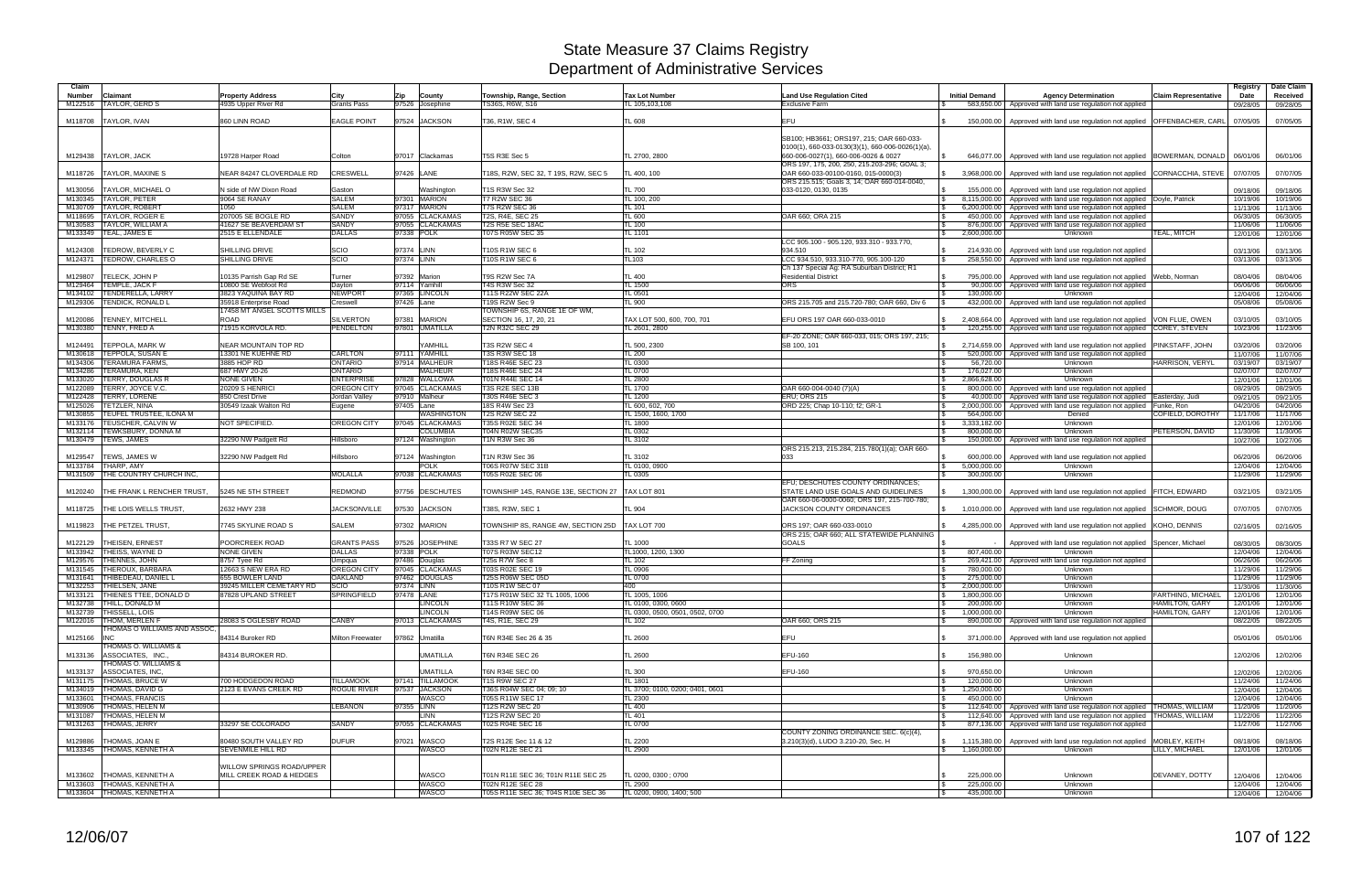| Claim<br><b>Number</b><br>Claimant                                         | <b>Property Address</b>                                   | City                               | Zip                      | County                             | Township, Range, Section                                    | <b>Tax Lot Number</b>                                                                        | <b>Land Use Regulation Cited</b>                                                                                              | <b>Initial Demand</b>                                      | <b>Agency Determination</b>                                                                  | <b>Claim Representative</b>                      | Registry<br>Date     | Date Claim<br>Received |
|----------------------------------------------------------------------------|-----------------------------------------------------------|------------------------------------|--------------------------|------------------------------------|-------------------------------------------------------------|----------------------------------------------------------------------------------------------|-------------------------------------------------------------------------------------------------------------------------------|------------------------------------------------------------|----------------------------------------------------------------------------------------------|--------------------------------------------------|----------------------|------------------------|
| <b>THOMAS, MONTE G</b><br>M131780                                          | 85635 RENCKEN RD                                          | <b>MILTON-</b><br><b>FREEWATER</b> |                          | 97862 UMATILLA                     | T06N R35E SEC 16                                            | TL 0400                                                                                      |                                                                                                                               |                                                            | Unknown                                                                                      |                                                  | 12/07/06             | 12/07/06               |
| <b>THOMAS, NICHOLAS</b><br>M129670                                         |                                                           |                                    |                          | 97123 Washington                   | <b>F1S R2W Sec 16A</b>                                      | <b>TL 806</b>                                                                                | ORS 197, 215; OAR 660-33; Goal 3, 14, 22                                                                                      | 7,847,101.00                                               | Approved with land use regulation not applied                                                |                                                  | 07/14/06             | 07/14/06               |
| <b>THOMAS, RICHARD</b><br>M133098                                          | 5379 ROBERTS CREEK RD                                     | <b>ROSEBURG</b>                    |                          | 97470 DOUGLAS                      | T28S R05W SEC 16; 17; 19A; 20; 21                           | TL 0500; 0700; 0100; 0100; 0600                                                              |                                                                                                                               | 7,908,550.00<br>$\mathbb{R}$                               | Unknown                                                                                      | <b>FERGUSON, PAM</b>                             | 12/01/06             | 12/01/06               |
| <b>THOMAS, RICHARD L</b><br>M118484                                        | 55490 SW HEBO ROAD                                        | <b>GRANDE RONDE</b>                |                          | 97347 YAMHILL                      | T5S, R8W, SEC 33                                            | TL 400                                                                                       | ZONED F-80: YAMHILL COUNTY ORDINANCE<br>310                                                                                   | 75,000.00                                                  | Approved with land use regulation not applied                                                |                                                  | 05/23/05             | 05/23/05               |
| M122720 THOMAS, ROBERT H                                                   | 8528 CASCADE HWY NE                                       | <b>SILVERTON</b>                   |                          | 97381 MARION                       | T6S, R1E, SEC 17<br>T2S R1E SEC 23BC                        | TL 1600 & 1500                                                                               | EFU; ORD CHAPTER 136; ORS 197; OAR 660-033<br>0010                                                                            | <b>S</b>                                                   | 1,375,465.00 Approved with land use regulation not applied                                   |                                                  | 10/12/05             | 10/12/05               |
|                                                                            |                                                           |                                    |                          |                                    |                                                             |                                                                                              |                                                                                                                               |                                                            |                                                                                              |                                                  |                      |                        |
| THOMPSON PETERSON, AGNESS<br>M132343                                       |                                                           |                                    |                          | <b>CLACKAMAS</b>                   |                                                             | 4600                                                                                         |                                                                                                                               | 440.500.00                                                 | Unknown                                                                                      |                                                  | 11/30/06             | 11/30/06               |
| M129321 THOMPSON, CAROL L                                                  | 27990 SE Sun-ray Drive                                    | Boring                             |                          | 97009 Clackamas                    | T1S R3E Sec 25                                              | TL 1804, 1803                                                                                | OAR 660-004-0040(8) (E) & (7) (A)<br>ORS 215, 215.203, 243, 263, 284A(a)(1), 700, 705,                                        | $\sqrt{S}$                                                 | 1,400,000.00 Approved with land use regulation not applied                                   |                                                  | 05/11/06             | 05/11/06               |
| M130234<br><b>THOMPSON, FRANK L</b>                                        | NEXT TO 38245 GILKEY RD                                   | SCIO                               | 97374 LINN               |                                    | T10S R2W SEC 23                                             | TL 1600                                                                                      | 780; OAR 660-033-0134(4), 0100, 0130, 0135; HB<br>3326; GOAL 3                                                                |                                                            | 200,000.00   Approved with land use regulation not applied                                   |                                                  | 10/10/06             | 10/10/06               |
|                                                                            |                                                           |                                    |                          |                                    |                                                             |                                                                                              | ORS 215, 215.203, 243, 263, 284(a)(1), 700, 705,<br>780; GOAL 3; OAR 660-033-0134(4), 0100, 0130,                             |                                                            |                                                                                              |                                                  |                      |                        |
| <b>THOMPSON, FRANK L</b><br>M130235                                        | 38245 GILKEY RD                                           | SCIO                               | 97374 LINN               |                                    | T10S R2W SEC 23                                             | TL 1310                                                                                      | 0135; HB 3326                                                                                                                 | IS.                                                        | 100,000.00   Approved with land use regulation not applied                                   |                                                  | 10/10/06             | 10/10/06               |
| <b>THOMPSON, GLENN G</b><br>M134260                                        | 17180 OLD COUNTY RD                                       |                                    |                          | 97415 CURRY                        | T40S R13W SEC 32BB                                          | <b>TL 1000</b>                                                                               |                                                                                                                               | 1.000.000.00<br>$\sqrt{S}$                                 | Unknown                                                                                      |                                                  | 12/06/06             | 12/06/06               |
|                                                                            |                                                           |                                    |                          |                                    |                                                             |                                                                                              | 5R ZONE: LOOKING GLASS ZONED: NEW LAND<br>USE & DEV ORD; OAR 660-004-0040(5)(6) &                                             |                                                            |                                                                                              |                                                  |                      |                        |
| <b>THOMPSON, JIMMY E</b><br>M122532                                        | 373 DAIRY LOOP ROAD                                       | ROSEBURG                           |                          | 97470 DOUGLAS                      | <b>T28 R7W SEC 2</b>                                        | TL 600                                                                                       | (7)(A)<br>ORS, OAR, COLUMBIA COUNTY                                                                                           |                                                            | 210,000.00 Approved with land use regulation not applied                                     |                                                  | 09/29/05             | 09/29/05               |
|                                                                            |                                                           |                                    |                          |                                    | TOWNSHIP 8 NORTH, RANGE 4 WEST                              |                                                                                              | COMPREHENSIVE PLAN, OREGON<br>DEPARTMENT OF FORESTRY PRACTICE                                                                 |                                                            |                                                                                              |                                                  |                      |                        |
| <b>THOMPSON, MARY M</b><br>M119453<br><b>THOMPSON, ROBERT E</b><br>M132652 | <b>NOT PROVIDED</b><br>17940 NE LEWIS ROGERS LANE NEWBERG |                                    |                          | <b>COLUMBIA</b><br>97132 YAMHILL   | SECTION WILLAMETTE MERIDIAN<br>T3S R3W SEC 4                | TAX LOTS 01000, 0100<br>TL 2290, 3900                                                        | PRIMARY AGRICULTURE 38                                                                                                        | $\sqrt{3}$<br>417,618.00                                   | \\ \ \ \ 15,850,000.00 \ \ \ Approved with land use regulation not applied<br><b>Unknown</b> | KUMMROW, KATH                                    | 01/25/05<br>12/01/06 | 01/25/05<br>12/01/06   |
| <b>THOMPSON, STEPHEN E</b><br>M131123<br>M118392 THOMPSON, TONYA L         | 29590 SE HWY 212                                          | <b>BORING</b>                      |                          | 97759 DESCHUTES<br>97009 CLACKAMAS | T16S R10E SEC 00                                            | 300, 400, 1009                                                                               | EFU 20, 80: RA-1                                                                                                              | 6.840.000.00<br>$\mathbb{S}$                               | Unknown                                                                                      | <b>LOVLIEN, ROBERT</b>                           | 11/22/06             | 11/22/06               |
| M122395   THOMSEN, V ROBERT                                                | <b>1636 EASTSIDE RD</b>                                   | <b>HOOD RIVER</b>                  |                          | 97031 HOOD RIVER                   | TOWNSHIP 2S, RANGE 4E, SECTION 6<br><b>T2N R11E SEC 7</b>   | TAX LOTS 600, 700<br>TL 1500                                                                 | HRCS; ORS 92, 197, 215, 227, 454                                                                                              | $\mathbb{S}$<br>64,184,000.00                              | 2,200,000.00 Approved with land use regulation not applied<br>Denied                         | O'Donnell, Mark                                  | 05/06/05<br>09/19/05 | 05/06/05<br>09/19/05   |
|                                                                            |                                                           |                                    |                          |                                    |                                                             |                                                                                              | ORD 2, 6, 28, 37, 48, 89, 90, 92, 109, 110, 116,                                                                              |                                                            |                                                                                              |                                                  |                      |                        |
| M129420   THOMSEN, V ROBERT                                                | Hwy 35 & Whisky Creek Drive                               | Hood River                         |                          | 97031 Hood River                   | T2N R10E Sec 1; T2N R11E Sec 6                              | TL 1800; 2300, 2400, 2800                                                                    | 201, 218, 223; Farm Zone A-1, A-2; ORS 197, 215,<br>215-705 OAR 660-033<br>Farm Zone A-1, A-2; ORD 2, 6, 48, 89, 90, 92, 109, |                                                            | 5,165,580.00 Approved with land use regulation not applied ANDERSEN, STEVEN                  |                                                  | 05/30/06             | 05/30/06               |
| <b>THOMSEN, V ROBERT</b><br>M129421                                        | 2450 Old Dalles Road                                      | Hood River                         |                          | 97031 Hood River                   | T2N R11E Sec 6                                              | TL 3100, 3600                                                                                | 110, 116, 125, 201, 218, 223; EFU; FR; RR-5; ORS<br>192, 215, 215-705; OAR 660-033                                            |                                                            | \$ 13,148,753.00 Approved with land use regulation not applied ANDERSEN, STEVEN              |                                                  | 05/30/06             | 05/30/06               |
|                                                                            |                                                           |                                    |                          |                                    |                                                             |                                                                                              | Farm Zone A-1; ORD 2, 6, 48, 89, 90, 92, 106, 110,<br>116, 201, 218, 223; ORS 92, 197, 215, 215-705;                          |                                                            |                                                                                              |                                                  |                      |                        |
| M129422<br><b>THOMSEN, V ROBERT</b>                                        | 1480 Eastside Road                                        | Hood River                         |                          | 97031 Hood River                   | T2N R11E Sec 7                                              | TL 1300                                                                                      | OAR 660-033<br>Farm Zone A-1; ORD 2, 6, 48, 89, 90, 92, 106, 110,                                                             |                                                            | \$ 14,461,200.00   Approved with land use regulation not applied   ANDERSEN, STEVEN          |                                                  | 05/30/06             | 05/30/06               |
| M129461<br><b>THOMSEN, V ROBERT</b>                                        | 1595 & 1775 Eastside Road                                 | <b>Hood River</b>                  |                          | 97031 Hood River                   | <b>T2N R11E Sec 7</b>                                       | TL 100, 1700                                                                                 | 116, 201, 218, 223; ORS 92, 197, 215, 215.705;<br>OAR 660-033                                                                 | \$31,629,365.00                                            | Approved with land use regulation not applied   ANDERSEN, STEVEN                             |                                                  | 06/05/06             | 06/05/06               |
| <b>THORNE, RAYMOND</b><br>M120134                                          | BEST ROAD AND ORCHARD<br><b>HEIGHTS ROAD NW</b>           | NOT PROVIDED                       |                          | <b>POLK</b>                        | TOWNSHIP 7, RANGE 4, SECTION 13                             | <b>TAX LOT 2300</b>                                                                          | AHB 136.040 (A); POLK COUNTY ORDINANCE 87<br>37: EFU                                                                          |                                                            | 214,000,00 Approved with land use regulation not applied                                     |                                                  | 03/14/05             | 03/14/05               |
| M118538   THORNE, ROGER L                                                  | 7437 HARPOLD RD                                           | MALIN                              |                          | 97632 KLAMATH                      | T40S R12E SEC 29                                            | TL 500                                                                                       | ORS 215; OAR 660-006-0025-0027, 0029, 0055,<br>0057, 660-006-033                                                              |                                                            | 274,360.00 Approved with land use regulation not applied                                     | SPENCER, LLC,<br><b>MICHAEL</b>                  | 05/31/05             | 05/31/05               |
|                                                                            |                                                           |                                    |                          |                                    |                                                             |                                                                                              | EFU-Goal 3; ORS 215, 215.203, 215.263, 215.284,<br>215.700-.750, 215.780; OAR 660, 660-033-                                   |                                                            |                                                                                              |                                                  |                      |                        |
| M129973 THORNTON, IVAN<br>M129487   THORNTON, KENNETH E                    | Courtney Creek Dr<br>26392 S Elwood                       | <b>Brownsville</b><br>Colton       | 97327 Linn               | 97017 Clackamas                    | T14S R2W Sec 5<br>T4S R4E Sec 28                            | <b>TL 702</b><br><b>TL 701</b>                                                               | 01340(4), 660-033-0100 & 0130 & 0135; HB 3661<br><b>SB 100</b>                                                                | 300,000.00<br>IS.                                          | 164,120.00   Approved with land use regulation not applied KALBERER, JOEL<br>Denied          | <b>KELLEY, DONALD</b>                            | 09/05/06<br>06/12/06 | 09/05/06<br>06/12/06   |
| M132809 THORNTON, KENNETH E                                                | NOT SPECIFIED                                             |                                    |                          | <b>CLACKAMAS</b>                   | T04S R04E SEC 33                                            | TL 0803                                                                                      |                                                                                                                               | 1,575,000.00<br>$\sqrt{3}$                                 | Unknown                                                                                      | <b>KELLEY, DONALD</b>                            | 12/01/06             | 12/01/06               |
| M134068 THRONE, ROLLIN                                                     |                                                           |                                    |                          | 97632 KLAMATH                      | T41S R12E SEC 16                                            | TL 0900                                                                                      |                                                                                                                               | 100,000.00<br>IS.                                          | Unknown                                                                                      | THRONE, JUSTIN                                   | 12/04/06             | 12/04/06               |
| M134145   THUNDER RIVER CORPORATION,<br>M132298 THURESSON, GERALDINE K     | <b>HWY 227</b><br>5907 UPPER COW CREEK RD                 | <b>EAGLE POINT</b><br>AZELEA       |                          | <b>JACKSON</b><br>97410 DOUGLAS    | T33S R01W SEC 05<br>T31S R4W SEC 33                         | TL 0400, 0700                                                                                |                                                                                                                               | 400,000.00<br>404,000.00                                   | Unknown<br>Unknown                                                                           | <b>BARTHOLOMEW,</b><br><b>MARK</b>               | 12/04/06             | 12/04/06               |
| M118494   THURMAN, ROBERT W                                                | 61341, 61341, 62020, 62080 E<br><b>COTTONWOOD</b>         | <b>BRIGHTWOOD</b>                  |                          | 97011 CLACKAMAS                    |                                                             | TL 600<br>T 2S, R6E, SEC 26AC, T2, R6E, SEC 26ADO TL 700, 1001, 1100, 1101, 1102, 1201, 1300 | OAR 660-004-004, 0040; CLACKAMAS COUNTY<br><b>COMMUNITY PLAN</b>                                                              | $\mathbb{S}$                                               | 1,291,288.00 Approved with land use regulation not applied                                   |                                                  | 11/30/06<br>05/23/05 | 11/30/06<br>05/23/05   |
| M120409   THURSTONSON, EUGENE H                                            | <b>LOCATED OFF CENTRAL POINT</b><br>RD, NORTH OF CARUS RD | NOT PROVIDED                       |                          | <b>CLACKAMAS</b>                   | TOWNSHIP 3S, RANGE 1E, SECTION 25                           | <b>TAX LOT 1600</b>                                                                          | ORS 215; ZONED EFU-80                                                                                                         | <b>S</b>                                                   | 210,000,00 Approved with land use regulation not applied KAUFFMAN, ANDREW                    |                                                  | 04/01/05             | 04/01/05               |
| M133286 TIBBS JR. THOMAS N                                                 |                                                           |                                    |                          | 97106 WASHINGTON                   | T 03N R 04W SEC 00B                                         | TL 5700, 5701, 6005                                                                          |                                                                                                                               | 300.000.00<br><b>S</b>                                     | Unknown                                                                                      |                                                  | 12/01/06             | 12/01/06               |
| M133287 TIBBS, ASHLEY R                                                    | HWY 47 & NOWAKOWSKI RD                                    |                                    |                          | 97106 WASHINGTON                   | T 03N R04W SEC 00B<br>T02S R01W SEC 27C; T02S R01W SEC 34B; | TL 5702                                                                                      |                                                                                                                               | 100,000.00<br>$\mathbb{R}$                                 | Unknown                                                                                      |                                                  | 12/01/06             | 12/01/06               |
| M133933   TIGARD SAND & GRAVEL LLC,                                        |                                                           |                                    |                          | <b>WASHINGTON</b>                  | T02S R01W SEC 34C                                           | TL 0900, 0300, 0400; 0100, 0200, 0800; 0500                                                  |                                                                                                                               | \$35,753,520.00                                            | Unknown                                                                                      |                                                  | 12/04/06             | 12/04/06               |
| M132861 TILGNER, DELBERT J<br>M134346 TILGNER, DELBERT J                   | 15690 SALT CREEK RD<br>15690 SALT CREEK RD                | <b>DALLAS</b><br><b>DALLAS</b>     | 97338 POLK<br>97338 POLK |                                    | T07S R05W SEC 06<br>T07S R05W SEC 06                        | <b>TL 0800</b><br>TL 1400                                                                    |                                                                                                                               | 341,400.00<br><b>S</b><br>300,000.00<br><b>S</b>           | Unknown<br>Unknown                                                                           |                                                  | 12/01/06<br>12/01/06 | 12/01/06<br>12/01/06   |
| M132954 TIMBER PRODUCTS CO.                                                |                                                           |                                    |                          | 97501 JACKSON                      | T37S R02W SEC 24                                            | TL 0301                                                                                      |                                                                                                                               | $\frac{1}{2}$ 20,316,384.00                                | Unknown                                                                                      | REEDER, MICHEAL                                  | 12/01/06             | 12/01/06               |
| M132955 TIMBER PRODUCTS CO.                                                | NOT SPECIFIED                                             |                                    |                          | 97501 JACKSON                      | T37S R02W SEC 24                                            | TL 0301                                                                                      |                                                                                                                               | $\frac{1}{2}$ 20,316,384.00                                | Unknown                                                                                      | <b>REEDER, MICHEAL</b>                           | 12/01/06             | 12/01/06               |
| M132956 TIMBER PRODUCTS CO.                                                |                                                           |                                    |                          | <b>JACKSON</b>                     | T37S R2W SEC 24                                             | TL 301                                                                                       |                                                                                                                               | $\frac{1}{2}$ 20,316,384.00                                | Unknown                                                                                      | <b>REEDER, MICHEAL</b>                           | 12/01/06             | 12/01/06               |
| M132957 TIMBER PRODUCTS CO,<br>M132958 TIMBER PRODUCTS CO.                 | N/A<br>N/A                                                |                                    |                          | <b>JACKSON</b><br><b>JACKSON</b>   | T37S R2W SEC 24<br>T37S R2W SEC 24                          | <b>TL 301</b><br>TL 301                                                                      |                                                                                                                               | $\frac{1}{2}$ 20,316,384.00<br>$\frac{1}{2}$ 20,316,384.00 | Unknown<br>Unknown                                                                           | <b>REEDER, MICHEAL</b><br><b>REEDER, MICHEAL</b> | 12/01/06<br>12/01/06 | 12/01/06<br>12/01/06   |
| M132959 TIMBER PRODUCTS CO,                                                |                                                           |                                    |                          | <b>JACKSON</b>                     | T37S R2W SEC 24                                             | TL 301                                                                                       |                                                                                                                               | $\frac{1}{2}$ 20,316,384.00                                | Unknown                                                                                      | REEDER, MICHEAL                                  | 12/01/06             | 12/01/06               |
| M132960 TIMBER PRODUCTS CO,                                                | N/A                                                       |                                    |                          | <b>JACKSON</b>                     | T37S R2W SEC 24                                             | TL 301                                                                                       |                                                                                                                               | \$20,316,384.00                                            | Unknown                                                                                      |                                                  | 12/01/06             | 12/01/06               |
| M132961 TIMBER PRODUCTS CO,<br>M132962 TIMBER PRODUCTS CO,                 |                                                           |                                    |                          | <b>JACKSON</b><br><b>JACKSON</b>   | T37S R2W SEC 24<br>T37S R2W SEC 24                          | <b>TL 301</b><br>TL 301                                                                      |                                                                                                                               | $\frac{1}{2}$ 20,316,384.00<br>\$20,316,384.00             | Unknown<br>Unknown                                                                           | REEDER, MICHEAL<br><b>REEDER, MICHEAL</b>        | 12/01/06<br>12/01/06 | 12/01/06<br>12/01/06   |
| M132963 TIMBER PRODUCTS CO,                                                |                                                           |                                    |                          | <b>JACKSON</b>                     | T37S R2W SEC 24                                             | TL 301                                                                                       |                                                                                                                               | $\frac{1}{26}$ 26,763,264.00                               | Unknown                                                                                      | <b>REEDER, MICHEAL</b>                           |                      | 12/01/06 12/01/06      |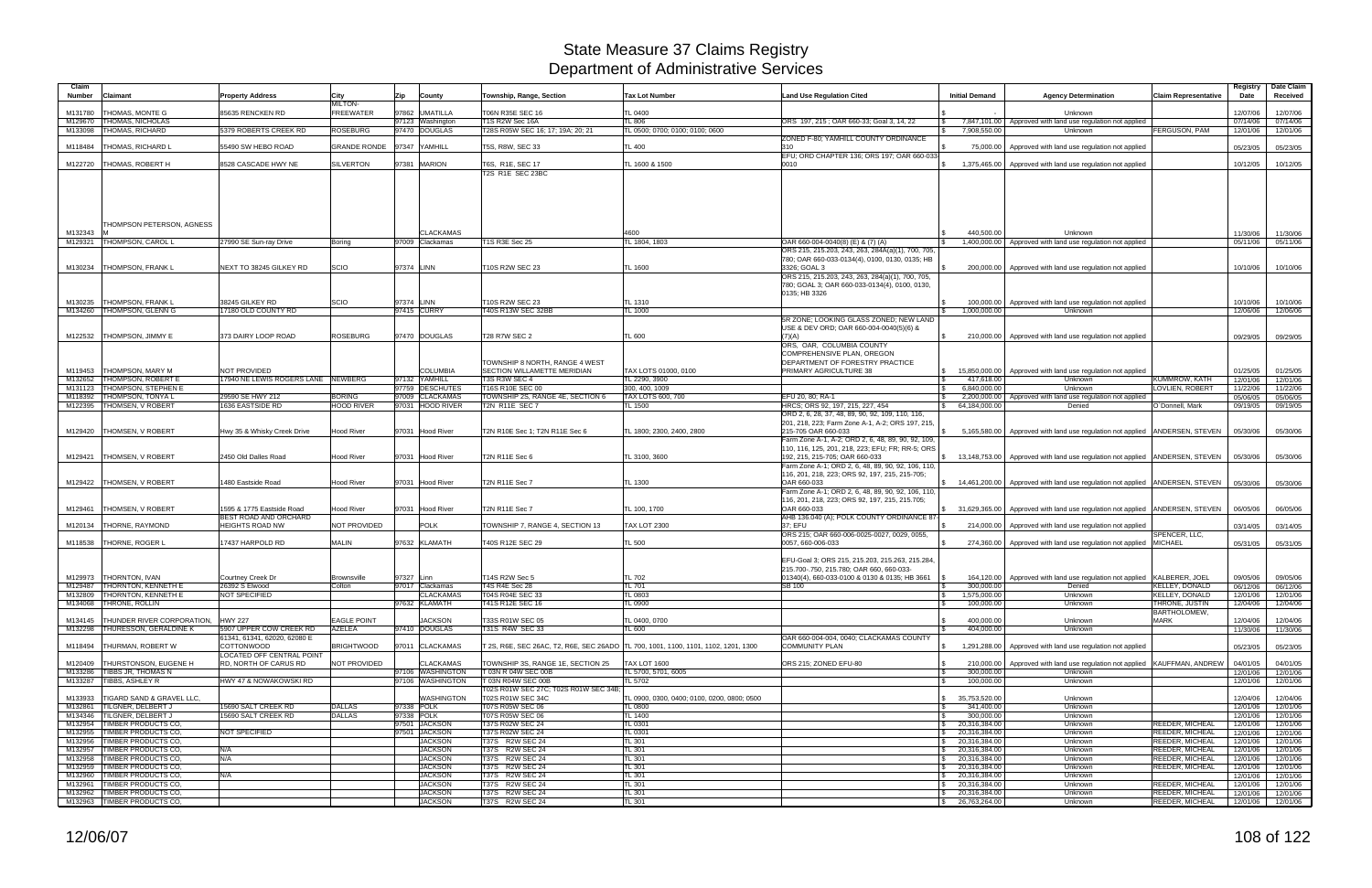| Claim              |                                                             |                                                   |                        |                                      |                                                   |                                      |                                                     |                                      |                                                                               |                                                  | Registry             | Date Claim           |
|--------------------|-------------------------------------------------------------|---------------------------------------------------|------------------------|--------------------------------------|---------------------------------------------------|--------------------------------------|-----------------------------------------------------|--------------------------------------|-------------------------------------------------------------------------------|--------------------------------------------------|----------------------|----------------------|
| <b>Number</b>      | <b>Claimant</b>                                             | <b>Property Address</b>                           | City                   | Zip<br>County                        | Township, Range, Section                          | <b>Tax Lot Number</b>                | <b>Land Use Regulation Cited</b>                    | <b>Initial Demand</b>                | <b>Agency Determination</b>                                                   | <b>Claim Representative</b>                      | Date                 | Received             |
|                    | M132964 TIMBER PRODUCTS CO.                                 |                                                   |                        | <b>JACKSON</b>                       | T37S R2W SEC 24<br>T37S R02W SEC 24               | TL 300                               |                                                     | \$ 26,763,264.00                     | <b>Unknown</b>                                                                | REEDER, MICHEAL                                  | 12/01/06             | 12/01/06             |
|                    |                                                             |                                                   |                        |                                      |                                                   |                                      |                                                     |                                      |                                                                               |                                                  |                      |                      |
|                    | M132965   TIMBER PRODUCTS CO                                |                                                   |                        | <b>JACKSON</b>                       |                                                   | <b>TL 300</b>                        |                                                     | \$26,763,264.00                      | Unknown                                                                       | <b>REEDER, MICHEAL</b>                           | 12/01/06             | 12/01/06             |
|                    |                                                             |                                                   |                        |                                      | T37S R02W SEC 24                                  |                                      |                                                     |                                      |                                                                               |                                                  |                      |                      |
|                    |                                                             |                                                   |                        |                                      |                                                   |                                      |                                                     |                                      |                                                                               |                                                  |                      |                      |
|                    | M132966   TIMBER PRODUCTS CO                                |                                                   |                        | <b>JACKSON</b>                       |                                                   | <b>TL 300</b>                        |                                                     | 26,763,264.00                        | Unknown                                                                       | REEDER, MICHEAL                                  | 12/01/06             | 12/01/06             |
|                    | M132967 TIMBER PRODUCTS CO,                                 |                                                   |                        | <b>JACKSON</b>                       | T37S R2W SEC 24                                   | <b>TL 300</b>                        |                                                     | \$26,763,264.00                      | Unknown                                                                       | <b>REEDER, MICHEAL</b>                           | 12/01/06             | 12/01/06             |
|                    |                                                             |                                                   |                        |                                      | <b>T37S R2W SEC 24</b>                            |                                      |                                                     |                                      |                                                                               |                                                  |                      |                      |
|                    |                                                             |                                                   |                        |                                      |                                                   |                                      |                                                     |                                      |                                                                               |                                                  |                      |                      |
| M132968<br>M132969 | <b>TIMBER PRODUCTS CO</b><br><b>TIMBER PRODUCTS CO.</b>     |                                                   |                        | <b>JACKSON</b><br><b>JACKSON</b>     | T37S R2W SEC 24                                   | <b>TL 300</b><br><b>TL 300</b>       |                                                     | 26,763,264.00                        | Unknown<br>Unknown                                                            | <b>REEDER, MICHEAL</b><br>REEDER, MICHEAL        | 12/01/06             | 12/01/06             |
| M132970            | <b>TIMBER PRODUCTS CO</b>                                   |                                                   |                        | <b>JACKSON</b>                       | T37S R2W SEC 24                                   | <b>TL 300</b>                        |                                                     | 26,763,264.00<br>26,763,264.00<br>\$ | Unknown                                                                       |                                                  | 12/01/06<br>12/01/06 | 12/01/06<br>12/01/06 |
| M132971            | <b>TIMBER PRODUCTS CO</b>                                   |                                                   |                        | <b>JACKSON</b>                       | T37S R2W SEC 24                                   | <b>TL 300</b>                        |                                                     | 26,763,264.00<br>S.                  | Unknown                                                                       | REEDER, MICHEAI                                  | 12/01/06             | 12/01/06             |
| M131994            | TIMBER SERVICES COMPANY                                     |                                                   |                        | <b>LINN</b>                          | T135 R2E SEC 35                                   | TL 11400                             |                                                     | 209,550.00                           | Unknown                                                                       | <b>GRILLO, PHILLIP</b>                           | 11/30/06             | 11/30/06             |
| M131995            | TIMBER SERVICES COMPANY,                                    |                                                   |                        | <b>LINN</b>                          | T135 R2E SEC 27                                   | <b>TL 8900</b>                       |                                                     | 66,675.00                            | Unknown                                                                       | <b>GRILLO, PHILLIP</b>                           | 11/30/06             | 11/30/06             |
| M131996            | <b>TIMBER SERVICES COMPANY.</b>                             |                                                   |                        | <b>LINN</b>                          | T13S R2E SEC 29                                   | TL 9700                              |                                                     | 885,825.00                           | Unknown                                                                       | <b>GRILLO, PHILLIP</b>                           | 11/30/06             | 11/30/06             |
|                    |                                                             |                                                   |                        |                                      | T12S R2W SEC 33; T13S R2W SEC 3; SEC              |                                      |                                                     |                                      |                                                                               |                                                  |                      |                      |
| M131997            | TIMBER SERVICES COMPANY.                                    |                                                   |                        | LINN                                 |                                                   | TL 500; 200; 100                     |                                                     | 3,409,950.00                         | Unknown                                                                       | <b>GRILLO, PHILLIP</b>                           | 11/30/06             | 11/30/06             |
| M131998            | TIMBER SERVICES COMPANY.                                    |                                                   |                        | <b>LINN</b>                          | <b>T13S R2W SEC 9</b>                             | TL500, 1300                          |                                                     | 38,100.00                            | Unknown                                                                       | <b>GRILLO, PHILLIP</b>                           | 11/30/06             | 11/30/06             |
| M131999            | TIMBER SERVICES COMPANY,                                    |                                                   |                        | LINN                                 | T13S R1E SEC 21; T13S R1E SEC 22C                 | TL503; 201                           |                                                     | 1,143,000.00                         | Unknown                                                                       | <b>GRILLO, PHILLIP</b>                           | 11/30/06             | 11/30/06             |
| M132000            | <b>TIMBER SERVICES COMPANY,</b>                             |                                                   |                        | <b>LINN</b>                          | T13S R1E SEC 21                                   | TL 500, 502                          |                                                     | 1,485,900.00                         | Unknown                                                                       | <b>GRILLO, PHILLIP</b>                           | 11/30/06             | 11/30/06             |
| M132001<br>M132002 | TIMBER SERVICES COMPANY,<br>TIMBER SERVICES COMPANY,        |                                                   |                        | LINN<br><b>LINN</b>                  | T14S R1E SEC 33<br>T14S R1E SEC 1                 | <b>TL400</b><br><b>TL600</b>         |                                                     | 295,275.00<br>1,085,850.00           | Unknown<br>Unknown                                                            | <b>GRILLO, PHILLIP</b><br><b>GRILLO, PHILLIP</b> | 11/30/06<br>11/30/06 | 11/30/06<br>11/30/06 |
| M132003            | <b>TIMBER SERVICES COMPANY</b>                              |                                                   |                        | <b>LINN</b>                          | T13S R1W SEC 9                                    | <b>TL 200</b>                        |                                                     | 609,600.00                           | Unknown                                                                       | <b>GRILLO, PHILLIP</b>                           | 11/30/06             | 11/30/06             |
|                    | M132004   TIMBER SERVICES COMPANY,                          |                                                   |                        | <b>LINN</b>                          | <b>T13S R1W SEC 8</b>                             | <b>TL300</b>                         |                                                     | 723,900.00                           | Unknown                                                                       | Grillo, Phillip                                  | 11/30/06             | 11/30/06             |
|                    |                                                             | CNTR. RD #17 AND WEST BRUSH                       |                        |                                      |                                                   |                                      |                                                     |                                      |                                                                               |                                                  |                      |                      |
| M132005            | <b>TIMBER SERVICES COMPANY</b>                              | CRK DR                                            |                        | 97734 LINN                           | T14S R1W SEC 29                                   | <b>TL1900</b>                        |                                                     | 38,100.00                            | Unknown                                                                       | <b>GRILLO, PHILLIP</b>                           | 11/30/06             | 11/30/06             |
| M132006            | <b>TIMBER SERVICES COMPANY</b>                              |                                                   |                        | <b>LINN</b>                          | T12S R1W SEC 32; T13S R1W SEC 5                   | TL 1700; 200; 250                    |                                                     | 4,733,925.00                         | Unknown                                                                       | Grillo, Phillip                                  | 11/30/06             | 11/30/06             |
| M132007            | TIMBER SERVICES COMPANY,                                    |                                                   |                        | <b>LINN</b>                          | T13S R1W SEC11: T13S R1W SEC12                    | TL200; 200                           |                                                     | 638,175.00                           | Unknown                                                                       | Grillo, Phillip                                  | 11/30/06             | 11/30/06             |
| M132008            | TIMBER SERVICES COMPANY,                                    |                                                   |                        | <b>LINN</b>                          | T13S R1W SEC1                                     | <b>TL300</b>                         |                                                     | 238,125.00                           | Unknown                                                                       | Grillo, Phillip                                  | 11/30/06             | 11/30/06             |
| M132009            | <b>TIMBER SERVICES COMPANY</b>                              |                                                   |                        | <b>LINN</b>                          | <b>T13S R2E SEC30</b>                             | <b>TL9900</b>                        |                                                     | 3,143,250.00                         | Unknown                                                                       | Grillo, Phillip                                  | 11/30/06             | 11/30/06             |
| M132010<br>M132011 | TIMBER SERVICES COMPANY,<br><b>TIMBER SERVICES COMPANY</b>  |                                                   |                        | <b>LINN</b><br><b>LINN</b>           | <b>T13S R1E SEC25</b><br>T14S R1W SEC7            | <b>TL100</b><br><b>TL100</b>         |                                                     | 3,067,050.00<br>l \$<br>1,190,625.00 | Unknown<br>Unknown                                                            | Grillo, Phillip                                  | 11/30/06             | 11/30/06             |
|                    | M132012   TIMBER SERVICES COMPANY                           |                                                   |                        | <b>LINN</b>                          | T14S R1E SEC10                                    | <b>TL100</b>                         |                                                     | 1,485,900.00                         | Unknown                                                                       | Grillo, Phillip<br>Grillo, Phillip               | 11/30/06<br>11/30/06 | 11/30/06<br>11/30/06 |
|                    | M132013   TIMBER SERVICES COMPANY                           |                                                   |                        | <b>LINN</b>                          | T14S R1W SEC13                                    | <b>TL3100</b>                        |                                                     | 1,914,525.00                         | Unknown                                                                       | Grillo, Phillip                                  | 11/30/06             | 11/30/06             |
|                    | M132014   TIMBER SERVICES COMPANY,                          |                                                   |                        | <b>LINN</b>                          | <b>T13S R1E SEC18</b>                             | <b>TL800</b>                         |                                                     | 800,100.00                           | Unknown                                                                       | Grillo, Phillip                                  | 11/30/06             | 11/30/06             |
| M132015            | <b>TIMBER SERVICES COMPANY</b>                              |                                                   |                        | <b>LINN</b>                          | T13S R1E SEC19                                    | <b>TL1900</b>                        |                                                     | 142,875.00                           | Unknown                                                                       | Grillo, Phillip                                  | 11/30/06             | 11/30/06             |
| M132016            | <b>TIMBER SERVICES COMPANY</b>                              |                                                   |                        | LINN                                 | <b>T13S R1E SEC20</b>                             | <b>TL1700</b>                        |                                                     | 190,500.00                           | Unknown                                                                       | Grillo, Phillip                                  | 11/30/06             | 11/30/06             |
| M132017            | TIMBER SERVICES COMPANY                                     |                                                   |                        | <b>LINN</b>                          | T13S R1E SEC23                                    | <b>TL8200</b>                        |                                                     | 4,933,950.00                         | Unknown                                                                       | Grillo, Phillip                                  | 11/30/06             | 11/30/06             |
| M132018            | <b>TIMBER SERVICES COMPANY,</b>                             |                                                   |                        | <b>LINN</b>                          | <b>T13S R3E SEC31</b>                             | <b>TL500</b>                         |                                                     | 2,124,075.00                         | Unknown                                                                       | Grillo, Phillip                                  | 11/30/06             | 11/30/06             |
| M132019            | TIMBER SERVICES COMPANY,                                    |                                                   |                        | LINN                                 | T12S R2W SEC33                                    | <b>TL200</b>                         | l SS                                                | 1,028,700.00                         | Unknown                                                                       | Grillo, Phillip                                  | 11/30/06             | 11/30/06             |
| M132020            | <b>TIMBER SERVICES COMPANY</b>                              |                                                   |                        | <b>LINN</b>                          | <b>T13S R2E SEC30</b>                             | <b>TL9800</b>                        |                                                     | 114,300.00                           | Unknown                                                                       | Grillo, Phillip                                  | 11/30/06             | 11/30/06             |
| M132021            | TIMBER SERVICES COMPANY,                                    |                                                   |                        | <b>LINN</b>                          | T14S R1E SEC1                                     | <b>TL1000</b>                        |                                                     | 600,075.00                           | Unknown                                                                       | Grillo, Phillip                                  | 11/30/06             | 11/30/06             |
| M132022            | TIMBER SERVICES COMPANY                                     |                                                   |                        | LINN                                 | 13S R1W SEC25                                     | <b>TL400</b>                         |                                                     | 171,450.00                           | Unknown                                                                       | Grillo, Phillip                                  | 11/30/06             | 11/30/06             |
| M132023<br>M132038 | <b>TIMBER SERVICES COMPANY,</b><br>TIMBER SERVICES COMPANY, |                                                   |                        | <b>LINN</b><br><b>LINN</b>           | T12S R2E SEC36<br>T13S R3E SEC33                  | TL6000; 6003; 6004<br><b>TL 1200</b> |                                                     | 828,675.00<br>28,575.00              | Unknown<br>Unknown                                                            | Grillo, Phillip<br>Grillo, Phillip               | 11/30/06<br>11/30/06 | 11/30/06<br>11/30/06 |
| M129389            | TIMMONS, CRAIG J                                            | 17700 NE Timmons Ln                               | Dayton                 | 97114 Yamhill                        | T3S R3W Sec 33                                    | <b>TL 200</b>                        | Ordinance 310 Sect. 402; AF-20; EF-80               | - \$                                 | 1,900,000.00   Approved with land use regulation not applied                  |                                                  | 05/25/06             | 05/25/06             |
| M133919            | <b>TITAN EXPLOSIVES CO.</b>                                 | <b>BROCKWAY RD</b>                                |                        | <b>CLACKAMAS</b>                     | T04S T02E SEC 01                                  | <b>TL 0500</b>                       |                                                     | \$31,255,631.00                      | Unknown                                                                       | HAGEN, JOSEPH                                    | 12/04/06             | 12/04/06             |
| M134368            | <b>TITAN EXPLOSIVES CO.</b>                                 | <b>BROCKWAY RD</b>                                |                        | <b>CLACKAMAS</b>                     | T04S R02E SEC 01                                  | <b>TL 0900</b>                       |                                                     | \$ 13,881,298.00                     | Unknown                                                                       | HAGEN, JOSEPH                                    | 12/04/06             | 12/04/06             |
|                    | M134369 TITAN EXPLOSIVES CO,                                |                                                   |                        | <b>CLACKAMAS</b>                     | T04S R02E SEC 01                                  | <b>TL 1000</b>                       |                                                     | $\frac{1}{2}$ 12,786,908.00          | Unknown                                                                       | HAGEN, JOSEPH                                    | 12/04/06             | 12/04/06             |
|                    |                                                             |                                                   |                        |                                      |                                                   |                                      | MEASURE 37; ORS 197; MARION COUNTY                  |                                      |                                                                               |                                                  |                      |                      |
| M129665            | <b>TITTLE, CORDELL</b>                                      | 15207 UNION SCHOOL RD NE                          | WOODBURN               | 97071 MARION                         | <b>T5S R1W SEC 15</b>                             | <b>TL 1200</b>                       | RURAL ZONING ORDINANCE 136                          |                                      | 450,000.00 Approved with land use regulation not applied                      | SUSHIDA, JONATHAN                                | 07/13/06             | 07/13/06             |
| M129880            | <b>TKACH, FRANCES</b>                                       | 33224 Redwood Hwy                                 | O'Brien                | <b>JOSEPHINE</b>                     | T40S R09 W Sec 25                                 | <b>TL 1601</b>                       | RLCD Sec 62.020 E.2                                 | 203,700.00                           | Denied                                                                        | RIKER, RICK                                      | 08/18/06             | 08/18/06             |
|                    | M133762   TOBIASON TTE, DELBERT C                           | 3045 + 3055 HWY 66                                | <b>ASHLAND</b>         | 97520 JACKSON                        | T39S R01E SEC 13E                                 | TL 1200, 1600                        |                                                     | 570,000.00                           | Unknown                                                                       |                                                  | 12/04/06             | 12/04/06             |
|                    |                                                             |                                                   |                        |                                      |                                                   |                                      | LLC 934.510(c); Linn Co. Zoning Ord.; Oregon        |                                      |                                                                               |                                                  |                      |                      |
|                    | M129523   TOEWS, ROY L<br>M133234   TOKASA FARMS LLC,       | 38400 Robinson Dr<br>10067 SIEGMUND RD            | Scio<br><b>STAYTON</b> | 197374 Linn<br>97383 MARION          | <b>T10S R2W SEC 13</b><br>T01S R01E SEC 10        | TL 1300<br>TL 0100, 0300, 0400, 0500 | Statewide Planning Goals                            | 1,336,000.00                         | 200,050.00   Approved with land use regulation not applied<br>Unknown         | HEATER, RICHARD                                  | 06/16/06<br>12/01/06 | 06/16/06<br>12/01/06 |
|                    |                                                             |                                                   |                        |                                      |                                                   |                                      |                                                     |                                      |                                                                               |                                                  |                      |                      |
|                    | M132865 TOKATEE LAND CO LP.                                 | NOT SPECIFIED                                     |                        | LANE                                 | T16S R55E SEC 16                                  | <b>TL 100</b>                        |                                                     | 1,220,000.00                         | Unknown                                                                       | SPICKERMAN, JAMES                                | 12/01/06             | 12/01/06             |
|                    |                                                             |                                                   |                        |                                      |                                                   |                                      |                                                     |                                      |                                                                               |                                                  |                      |                      |
|                    | M120340  TOLL, JOHNNETT                                     | 37850 W SUTTER CREEK ROAD                         | <b>BAKER CITY</b>      | 97314 BAKER                          | TOWNSHIP 10S, RANGE 40E, SECTION 23   TAX LOT 200 |                                      | OAR 660-33-0135; ORS 215.799, 800                   |                                      | 100,000.00   Approved with land use regulation not applied                    |                                                  | 03/25/05             | 03/25/05             |
| M133827            | <b>TOLLEFSEN, ROBERT</b>                                    | NONE GIVEN                                        | <b>HILLSBORO</b>       | 97123 WASHINGTON                     | T02S R03W SEC 24                                  | <b>TL 1006</b>                       |                                                     | 117,000.00                           | Unknown                                                                       |                                                  | 12/04/06             | 12/04/06             |
|                    | M132083 TOLLEFSON, REGINALD O                               | 19723 S BAKERS FERRY RD                           | <b>OREGON CITY</b>     | 97045 CLACKAMAS                      | T2S R3E SEC20                                     | TL 100; 180; 190                     |                                                     | 767,000.00                           | Unknown                                                                       | PINKSTAFF, JOHN                                  | 11/30/06             | 11/30/06             |
|                    | M132089   TOLLEFSON, REGINALD O                             | 19740 S BAKORS FERRY RD                           | <b>OREGON CITY</b>     | 97045 CLACKAMAS                      | T2S R3E SEC20                                     | TL 300; 390                          |                                                     | 500,000.00                           | Unknown                                                                       | PINKSTAFF, JOHN                                  | 11/30/06             | 11/30/06             |
|                    | TOM AND MARION GANT LOVING                                  |                                                   |                        |                                      |                                                   |                                      |                                                     |                                      |                                                                               |                                                  |                      |                      |
| M130660            | TRUST.                                                      | 54111 ROSA ROAD                                   | <b>BANDON</b>          | 97411 COOS                           | T29S R14W SEC 05, 08                              | TL 2000, 200                         |                                                     |                                      | 9,608,746.00   Approved with land use regulation not applied McIntosh, Emmett |                                                  | 11/09/06             | 11/09/06             |
|                    | M133795 TOMAN, BRADLEY K<br>M134353 TOMCHAK, TIMOTHY P      | 31400 NW CAMP IRELAND ST<br>3151/3105 SAND CRK RD | <b>HILLSBORO</b>       | 97124 WASHINGTON<br><b>JOSEPHINE</b> | T01N R03W SEC 25<br>T36S R06W SEC 34              | <b>TL 1600</b><br>TL 0101, 0100      |                                                     | 405,000.00<br>278,600.00             | Unknown<br>Unknown                                                            |                                                  | 12/04/06<br>04/30/07 | 12/04/06<br>04/30/07 |
|                    | M133529 TOMLIN TTE, PATRICK A                               | 5283 HWY 35                                       |                        | <b>HOOD RIVER</b>                    | T01N R10E SEC 15A                                 | <b>TL 0400</b>                       |                                                     | 450,000.00                           | Unknown                                                                       |                                                  | 12/02/06             | 12/02/06             |
|                    | M118369 TOMLIN, GENE W                                      | 22901 SE FIREWOOD RD                              | SANDY                  | 97055 CLACKAMAS                      | TOWNSHIP 2S, RANGE 5E, SECTION 31A                | <b>TAX LOT 1100</b>                  | EFU                                                 |                                      | 140,000.00   Approved with land use regulation not applied   TOMLIN, DANIEL   |                                                  | 04/28/05             | 04/28/05             |
|                    | M131574   TOMPKINS, HARRY                                   | 22105 SW FARMINGTON RD                            | <b>BEAVERTON</b>       | 97007 WASHINGTON                     | T01S R02W SEC 26                                  | TL 3300                              |                                                     |                                      | Withdrawn                                                                     |                                                  | 11/29/06             | 11/29/06             |
|                    | M134395 TOMPKINS, LOUISA                                    | 235 CEDAR FLAT RD                                 | <b>WILLIAMS</b>        | 97544 JOSEPHINE                      | T38S R05W SEC 34                                  | TL 3204                              |                                                     | 137,700.00                           | Unknown                                                                       | RIKER, RICK                                      | 06/20/07             | 06/20/07             |
|                    | M129922 TOMPKINS, MICHAEL L                                 | 20995 WALLACE RD SE                               | <b>DAYTON</b>          | 97114 YAMHILL                        | <b>T5S R3W SEC 28</b>                             | <b>TL 600</b>                        | SB 100; OAR 660; ORS 92, 197, 215                   |                                      | 1,000,000.00   Approved with land use regulation not applied                  |                                                  | 08/25/06             | 08/25/06             |
|                    |                                                             |                                                   |                        |                                      |                                                   |                                      | EFU; HB 3661; EF-80; SECTION 402 ORDINANCE          |                                      |                                                                               |                                                  |                      |                      |
|                    | M129615 TONER, RAPHAEL                                      | 51900 NW SOUTH RD                                 | <b>GASTON</b>          | YAMHILL                              | T2S R4W SEC 5                                     | <b>TL 300</b>                        | 310                                                 |                                      | 1,216,500.00 Approved with land use regulation not applied                    |                                                  | 07/03/06             | 07/03/06             |
|                    |                                                             |                                                   |                        |                                      |                                                   |                                      | EFU; OAR 660; ORS 197, 215; STATEWIDE               |                                      |                                                                               |                                                  |                      |                      |
|                    |                                                             |                                                   |                        |                                      |                                                   |                                      | PLANNING GOALS; STATE TRANSPORTATION                |                                      |                                                                               |                                                  |                      |                      |
|                    | M121895 TOPOLIC, PETE                                       | 3301 & 3311 TRESHAM LANE                          |                        | CENTRAL POINT 97502 JACKSON          | T36S, R2W, SEC 4                                  | TL 319, 320                          | PLANNING RULES<br>OAR 660; WASHINGTON COUNTY ZONING |                                      | 300,000.00   Approved with land use regulation not applied STARK, ERIC        |                                                  | 08/15/05             | 08/15/05             |
|                    | M118353 TOREN, MICHAEL                                      | 14050 NW PUMPKIN RIDGE ROAD NORTH PLAINS          |                        | 97133 WASHINGTON                     | TOWNSHIP 2N, RANGE 2W, SECTION 30                 | TAX LOT 901, 902, 903                | CODE; EFU; STATEWIDE PLANNING GOALS                 |                                      | 6,600,000.00   Approved with land use regulation not applied COX, WILLIAM     |                                                  |                      | 04/25/05 04/25/05    |
|                    |                                                             |                                                   |                        |                                      |                                                   |                                      |                                                     |                                      |                                                                               |                                                  |                      |                      |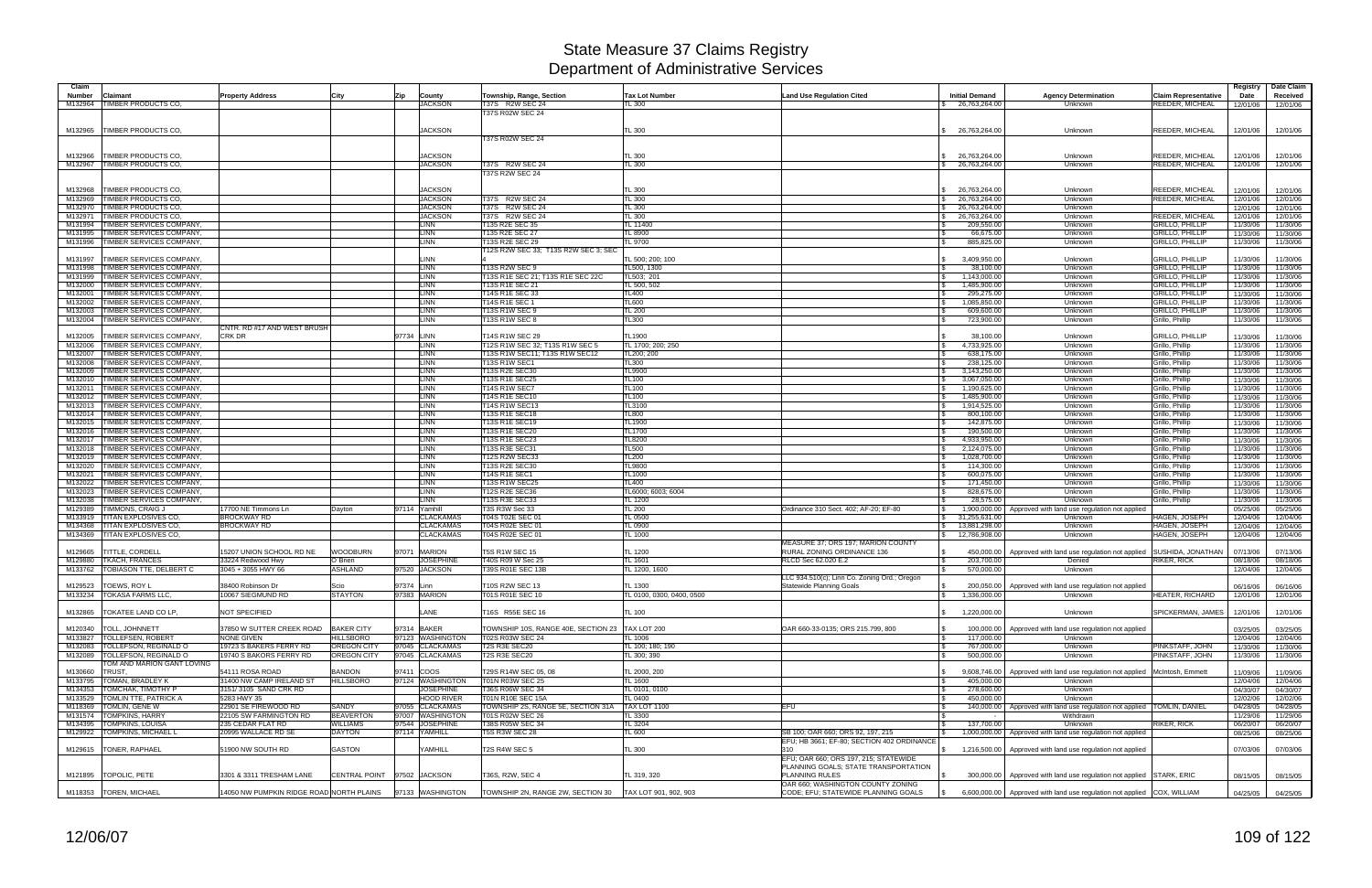| Claim<br><b>Number</b> | Claimant                                              | <b>Property Address</b>                    | City                 | Zip<br><b>County</b>            | Township, Range, Section                                    | <b>Tax Lot Number</b>                                         | <b>Land Use Regulation Cited</b><br>ORS 197, 215; OAR 660; STATEWIDE PLANNING | <b>Initial Demand</b> | <b>Agency Determination</b>                                                     | <b>Claim Representative</b> | Registry<br>Date | Date Claim<br>Received |
|------------------------|-------------------------------------------------------|--------------------------------------------|----------------------|---------------------------------|-------------------------------------------------------------|---------------------------------------------------------------|-------------------------------------------------------------------------------|-----------------------|---------------------------------------------------------------------------------|-----------------------------|------------------|------------------------|
| M120083                | TORMEY, DIANA                                         | 15400 FERNS CORNER ROAD                    | <b>DALLAS</b>        | 97338 POLK                      | TOWNSHIP 8S, RANGE 5W, SECTION 29                           | TAX LOT 300, 303, 304, 305, 306, 502, 607, 1016               | <b>GOALS</b>                                                                  | 4,429,031.00          | Approved with land use regulation not applied                                   | <b>SUSHIDA, JONATHAN</b>    | 03/09/05         | 03/09/05               |
| M118721                | <b>TORRANCE, SCOTT</b>                                | NORTH DEER DR                              |                      | <b>LINCOLN</b>                  | T7S, R10W, SEC 3A                                           | TL 1100                                                       | <b>LAND USE REGULATIONS</b>                                                   |                       | Approved with land use regulation not applied BALDWIN, RUSSELL                  |                             | 07/06/05         | 07/06/05               |
| M124429                | TORVEND, PHILIP S                                     | 30356 S OSWALT RD                          | <b>COLTON</b>        | 97017 CLACKAMAS                 | T5S R3E SEC 4                                               | <b>TL 4800</b>                                                | OAR 660-006-0026(1)(A), -0027(1); ORS<br>215.780(1)(C), .705                  |                       | 1,450,000.00 Approved with land use regulation not applied                      |                             | 03/16/06         | 03/16/06               |
| M133096                | <b>TOSNEY, TERRANCE J</b>                             | 11998 S CRITESER RD                        | OREGON CITY          | 97045 CLACKAMAS                 | T03S R01E SEC 24; T03S R02E SEC 19                          | TL 0100; 0500                                                 |                                                                               | 434,843.00            | Unknown                                                                         | BOWERMAN, DONALD            | 12/01/06         | 12/01/06               |
|                        |                                                       |                                            | <b>MADRAS</b>        |                                 | T11S R13E SEC 22; T11S R13E SEC 26;                         |                                                               | EFU; ORS 215; JEFFERSON COUNTY ZONING<br>ORDINANCE 301; JEFFERSON COUNTY      |                       |                                                                                 |                             |                  |                        |
| M118550                | TOWERY, BILLY J                                       | 1315 SW DOVER LANE                         |                      | 97741 JEFFERSON<br>97392 MARION | T11S R13E SEC 27                                            | TL 1600; TL 600; TL 100, 101, 107, 108, 300                   | PLANNING GOALS 3, 6, 10, 11                                                   |                       | 5,590,660.00   Approved with land use regulation not applied                    |                             | 06/02/05         | 06/02/05               |
| M133269                | TOWERY, WILLIAM                                       | 12863 BRICK RD SE<br>8982 SANTIAM LOOP SE  |                      | 97325 MARION                    | T09S R02W SEC 24C                                           | <b>TL 0800</b>                                                |                                                                               | 450,000.00            | Unknown                                                                         |                             | 12/01/06         | 12/01/06               |
| M133270                | TOWERY, WILLIAM                                       | 60076 McNEIL RD                            |                      |                                 | T 09S R 02W SEC 25                                          | <b>TL 0700</b>                                                |                                                                               | 287,500.00            | Unknown                                                                         |                             | 12/01/06         | 12/01/06               |
| M130164                | TOWLE LIVING TRUST.                                   | SW BARNES RD & CEDAR HILLS                 | COVE                 | 97829 UNION                     | T3S R40E SEC 26                                             | TL 100, 200, 400                                              | ORS 215; OAR 660; GOAL 3, 4; 5; SB 100                                        |                       | 2,050,000.00   Approved with land use regulation not applied   Hostetter, D.    |                             | 10/02/06         | 10/02/06               |
| M134341                | TOWN SQUARE TOO LLC,<br><b>TP HARVEY TESTAMENTARY</b> | <b>BLVD</b>                                | <b>BEAVERTON</b>     | 97225 WASHINGTON                | <b>T03S R01W SEC 3A</b>                                     | <b>TL 1700</b>                                                |                                                                               | 4,130,510.00          | Unknown                                                                         | <b>JENSEN, PATRICK</b>      | 12/04/06         | 12/04/06               |
| M130445                | TRUST #1.                                             | Old Stage Rd; Foley Ln                     | <b>CENTRAL POINT</b> | 97524 JACKSON                   | T36 R3W SEC 26                                              | TL 200, 201, 202, 300, 500                                    |                                                                               | 7,445,000.00          | Approved with land use regulation not applied                                   | <b>SCHMOR, DOUG</b>         | 10/26/06         | 10/26/06               |
| M132933                | TRACHSEL, MARY J                                      | MAPLE LANE RD                              | <b>OREGON CITY</b>   | 97045 CLACKAMAS                 | T03S R02E SEC 04B                                           | TL 2800, 2802, 2803, 2890, 2892                               |                                                                               | 4,001,742.00          | Unknown                                                                         | RAMIS, TIMOTHY              | 12/01/06         | 12/01/06               |
|                        |                                                       |                                            |                      |                                 |                                                             |                                                               | OAR 66-33-100,120, 130, 135; ORS 215.780, 213,                                |                       |                                                                                 |                             |                  |                        |
| M124473                | TRACY, RAMONA                                         | NOT PROVIDED                               | <b>ESTACADA</b>      | 97023 CLACKAMAS                 | T3S R3E SEC3A                                               | TL 900                                                        | 283                                                                           |                       | 3,447,130.00 Approved with land use regulation not applied                      | SHONKWILER, JOHN            | 03/17/06         | 03/17/06               |
| M133718                | <b>TRAEGER, JOSEPH</b>                                | 12000 S QUINN RD                           | <b>MOLALLA</b>       | 97038 CLACKAMAS                 | T06S R01E SEC 01                                            | <b>TL 0506</b>                                                |                                                                               | 250,000.00            | Unknown                                                                         | <b>BROSY, JOHN</b>          | 12/04/06         | 12/04/06               |
| M133717                | TRAEGER, JOSEPH P                                     | 9900 BLK OF 114TH ST                       | <b>MT ANGEL</b>      | <b>MARION</b>                   | T06S R01W SEC 08DA                                          | <b>TL 1100</b>                                                |                                                                               | 275,000.00            | Unknown                                                                         | <b>BROSY, JOHN</b>          | 12/04/06         | 12/04/06               |
| M130185                | <b>TRAGER, JAMES R</b>                                | 3963 N. Ruby Lp                            | Scio                 | 97374 Linn                      | T10S R2W SEC 25                                             | TL 603                                                        | County Zoning; Goal 3                                                         |                       | 200,000.00 Approved with land use regulation not applied                        |                             | 10/03/06         | 10/03/06               |
| M130607                | TRAUTMAN, DONALD D                                    | 19860 S GREEN MOUNTAIN RD                  | <b>COLTON</b>        | 97017 CLACKAMAS                 | T5S R3E SEC 8                                               | <b>TL 400</b>                                                 |                                                                               |                       | 7,200,000.00 Approved with land use regulation not applied                      |                             | 11/07/06         | 11/07/06               |
| M133711                | <b>TRAVIS, BECKY L</b>                                | <b>NOT SPECIFIED</b>                       |                      | <b>CLACKAMAS</b>                | <b>T05S R02E SEC 25</b>                                     | <b>TL 1205</b>                                                |                                                                               | 829.840.00            | Unknown                                                                         |                             | 12/04/06         | 12/04/06               |
| M122073                | TREANOR, ELIZABETH                                    | 29861 SE CHURCH RD                         | <b>BORING</b>        | 97009 CLACKAMAS                 | T2S, R4E, SEC 06                                            | <b>TL 1600</b>                                                | EFU <sub>20</sub>                                                             |                       | 1,000,000.00 Approved with land use regulation not applied                      |                             | 08/26/05         | 08/26/05               |
| M133216                | TRENT, CARL M                                         | 1761 SW SHERIDAN ROAD                      | <b>MCMINNVILLE</b>   | 97128 YAMHILL                   | T04S R04W SEC 30                                            | <b>TL 1200</b>                                                |                                                                               | 3.670.000.00          | Unknown                                                                         | <b>WRIGHT, CATHERINE</b>    | 12/01/06         | 12/01/06               |
| M133222                | TRENT, JAMES R                                        | BET. OLD SHERIDAN RD & S HILL<br><b>RD</b> |                      | 97128 YAMHILL                   | T04S R04W SEC 30                                            | <b>TL 1400</b>                                                |                                                                               | 3,970,000.00          | Unknown                                                                         | WRIGHT, CATHERINE           | 12/01/06         | 12/01/06               |
|                        | <b>TRESIDDER TIMBER HOLDINGS</b>                      |                                            |                      |                                 |                                                             |                                                               |                                                                               |                       |                                                                                 |                             |                  |                        |
| M131827                | LLC.                                                  |                                            |                      | Coos                            | T28S R13W SEC 19; SEC 00                                    | TL 1100, 1300: 1000, 1004                                     |                                                                               | 483,000.00            | Unknown                                                                         |                             | 11/30/06         | 11/30/06               |
| M131826                | TRESIDDER TREE FARMS LLC,                             |                                            |                      | Coos                            | T28S R13W Sec 29 & 30                                       | TL 1000, 500                                                  |                                                                               | 1,835,000.00          | Unknown                                                                         |                             | 11/30/06         | 11/30/06               |
| M <sub>129848</sub>    | TRESIDDER, KENT C                                     |                                            |                      | Coos                            | T28S R13W Sec 29                                            | <b>TL 1001</b>                                                | All Land use laws                                                             |                       | 400,000,00 Approved with land use regulation not applied                        |                             | 08/14/06         | 08/14/06               |
| M131825                | <b>TRESIDDER, KENT C</b>                              |                                            |                      | <b>COOS</b>                     | T28S R13W SEC 30                                            | <b>TL 100</b>                                                 |                                                                               | 314.000.00            | Unknown                                                                         |                             | 11/30/06         | 11/30/06               |
|                        |                                                       |                                            |                      |                                 | T11S R38E SEC 26; T11S R39E SEC 26;                         |                                                               |                                                                               |                       |                                                                                 |                             |                  |                        |
| M130909                | TRIMBLE LAND CO.                                      |                                            | <b>HEREFORD</b>      | 97837 BAKER                     | T12S R38E SEC 7                                             | TL 300; 1800; 2400;                                           |                                                                               | 614.000.00            | Denied                                                                          | <b>DUBY, ALLEN</b>          | 11/20/06         | 11/20/06               |
| M118403                | TRINDLE, MICHAEL                                      | <b>NOT PROVIDED</b>                        |                      | 97814 BAKER                     | T8S, R40E, SEC 26                                           | TL 500                                                        | OAR 660-33-0135                                                               |                       | 78,000.00 Approved with land use regulation not applied                         |                             | 05/09/05         | 05/09/05               |
| M130548                | TRIPLE LJ LLC,                                        | 40500 HWY 53                               | <b>NEHALEM</b>       | 97131 TILLAMOOK                 | T3N R9W SEC 18                                              | TL 100, 400S1                                                 |                                                                               |                       | Denied                                                                          | LAFOON, JULIE               | 11/03/06         | 11/03/06               |
| M131046                | TRIVELPIECE, WENDELL R                                | 9280 NW McSWEEN LANE                       | YAMHILL              | 97148 YAMHILL                   | T3S R4W SEC 5                                               | <b>TL 1800</b>                                                |                                                                               | 1,108,288.00          | Approved with land use regulation not applied                                   | HARRELL, CHARLES            | 11/21/06         | 11/21/06               |
| M131740                | TRI-W GROUP LP,                                       | <b>NOT SPECIFIED</b>                       | <b>ASHLAND</b>       | <b>JACKSON</b>                  | T39S R01E SEC 08DB                                          | <b>TL 0200</b>                                                |                                                                               | 8,902,575.00          | Unknown                                                                         | COX, WILLIAM                | 11/29/06         | 11/29/06               |
| M134382                | <b>TROLAN, MARK</b>                                   | 11150 CLOW CORNER RD                       | <b>DALLAS</b>        | 97338 POLK                      | T08S R05W SEC 11                                            | <b>TL 0101</b>                                                |                                                                               | 1,791,600.00          | Unknown                                                                         | <b>IRICK, MARK</b>          | 05/15/07         | 05/15/07               |
| M134461                | TROUTMAN, GISELE D                                    | NOT SPECIFIED                              |                      | 97487 LANE                      | T18S R06W SEC 14                                            | TL 0303                                                       |                                                                               |                       | Unknown                                                                         |                             | 11/02/07         | 11/02/07               |
|                        |                                                       |                                            |                      |                                 |                                                             |                                                               |                                                                               |                       |                                                                                 | WATERBURY,                  |                  |                        |
| M133307                | TROUTMAN, RON                                         | 90434 HILL RD                              | <b>SPRINGFIELD</b>   | 97478 LANE                      | T 17S R02W SEC 04                                           | TL 0703                                                       |                                                                               | 850,000.00            | Unknown                                                                         | <b>NORMAN</b>               | 12/01/06         | 12/01/06               |
| M132908                | TROYER TRUSTEE, PHYLLIS M                             | 1513 HAMER RD                              | <b>SILETZ</b>        | 97394 LINCOLN                   | T10S R10W SEC 01C; 02D; 11                                  | TL 1100, 1200; 2600; 0100, 0105, 0106                         |                                                                               | 1,200,000.00          | Unknown                                                                         | <b>BARTOLDUS, DENNIS</b>    | 12/01/06         | 12/01/06               |
| M131168                | TRUJILLO, LOUIS                                       | 120 KEN ROSE                               |                      | CAVE JUNCTION 97523 JOSEPHINE   | T39S R8W AEC 32D                                            | TL 100, 101, 102                                              |                                                                               |                       | 390,940.00   Approved with land use regulation not applied                      |                             | 11/24/06         | 11/24/06               |
| M129787                | TRUNK, CONSTANCE                                      | WEST SIDE OF 19450 TRUNK RD   DUNDEE       |                      | 97115 YAMHILL                   | T3S R3W SEC 34                                              | TL 1600                                                       | ORDINANCE 25, 62, 83; EFU                                                     |                       | 420,000.00   Approved with land use regulation not applied                      |                             | 08/01/06         | 08/01/06               |
| M132396                | TRUSELL, GLENN E                                      | 11493 FELLER RD NE                         |                      | 97032 MARION                    | T4S R1W SEC 21                                              | TL 300, 900, 1000                                             |                                                                               | 630.000.00            | Unknown                                                                         | <b>KAUFFMAN, ANDREW</b>     | 12/01/06         | 12/01/06               |
|                        | M133145   TRUTE, GORDON L                             | <b>NOT SPECIFIED</b>                       |                      | 97470 DOUGLAS                   | <b>T27S R07W SEC 16</b>                                     | <b>TL 0600</b>                                                |                                                                               | 306,214.00            | <b>Unknown</b>                                                                  |                             | 12/01/06         | 12/01/06               |
|                        |                                                       | HWY 101, 2 MILES North OF                  |                      |                                 |                                                             |                                                               |                                                                               |                       |                                                                                 |                             |                  |                        |
| M132924                | TRYON, GARY                                           | <b>WALDPORT</b>                            | <b>NALDPORT</b>      | 97394 LINCOLN                   | T13S R11W SEC 07 BC                                         | <b>TL 0800</b>                                                |                                                                               | 200,000.00            | Unknown                                                                         | <b>BARTOLDUS, DENNIS</b>    | 12/01/06         | 12/01/06               |
| M132923                | TRYON, LUCILLE M                                      | 4646 E ALSEA HWY                           | WALDPORT             | 97394 LINCOLN                   | T13S R11W SEC 26: 26BD                                      | TL 0503; 1300                                                 |                                                                               | 1,200,000.00          | Unknown                                                                         | <b>BARTOLDUS, DENNIS</b>    | 12/01/06         | 12/01/06               |
|                        |                                                       |                                            |                      |                                 |                                                             |                                                               |                                                                               |                       |                                                                                 |                             |                  |                        |
| M125237                | TSCHANTRE, E.A. DUKE                                  | Houston Lake Road & Cornet Road            | Powell Butte         | 97753 Crook                     | T15S R14E Sec 1                                             | TL 600, 701                                                   | CCCA 17 & 18: EFU: ORS 215: OAR 660                                           |                       | 3,354,000.00 Approved with land use regulation not applied Wilson, Jeffery      |                             | 05/05/06         | 05/05/06               |
|                        | M129643  TSCHUDY, WALTER                              | NEAR FERNWOOD RD                           |                      | <b>CLACKAMAS</b>                | T5S R3E SEC 19                                              | TL 300                                                        | T-20 ZONE; ORS 215.780, 705                                                   |                       | 200,000.00   Approved with land use regulation not applied                      |                             | 07/12/06         | 07/12/06               |
|                        |                                                       | 3032 NW ROOSEVELT & 2123 NW                |                      |                                 |                                                             |                                                               |                                                                               |                       |                                                                                 |                             |                  |                        |
|                        | M133908 TSOUMAS, ARMA P                               | 30TH AVE                                   | PORTLAND             | 97214 MULTNOMAH                 | T01N R02E SEC 29DB                                          | TL 3400, 3500                                                 |                                                                               |                       | Unknown                                                                         | TSOUMAS, ANDREAS            | 12/04/06         | 12/04/06               |
|                        | M134315 TSOUMAS, STAN                                 | 3030 NW NICOLAI                            |                      | <b>MULTNOMAH</b>                | T01N R01E SEC 29DB                                          | TL 3300                                                       |                                                                               |                       | Unknown                                                                         |                             | 12/04/06         | 12/04/06               |
|                        | M133907   TSOUMAS, STAN J                             | 4654 & 4672 NE COLUMBIA BLVD   PORTLAND    |                      | 97218 MULTNOMAH                 | T01N R02E SEC 18BD; 18BC                                    | TL 3100; 2600                                                 |                                                                               |                       | Unknown                                                                         | TSOUMAS, ANDREAS            | 12/04/06         | 12/04/06               |
|                        |                                                       |                                            | <b>MILTON-</b>       |                                 |                                                             |                                                               |                                                                               |                       |                                                                                 |                             |                  |                        |
|                        | M133955   TUCKER TTE, RELTA L                         | 84847 WINESAP RD                           | <b>FREEWATER</b>     | 97862 UMATILLA                  | T06N R35E SEC 23                                            | <b>TL 1400</b>                                                |                                                                               | 1,175,000.00          | Unknown                                                                         | <b>OSTBY, TRUDY</b>         | 12/04/06         | 12/04/06               |
|                        | M118665 TUREK, FRED E                                 | 16825 NW OAK RIDGE ROAD                    | YAMHILL              | 97148 YAMHILL                   | T2S, R5W, SEC 34                                            | TL 700, 701                                                   | ZONED EF-80, AF-80                                                            | $\mathbb{S}$          | 1,000,000,00 Approved with land use regulation not applied                      |                             | 06/23/05         | 06/23/05               |
|                        | M125131 TURK, ROBERT J                                | Not Provided                               |                      | Clatsop                         | T4N R10W Sec 7B                                             | <b>TL 100</b>                                                 | ORS 197, 209.250(4), 215; OAR 125-145, 660                                    |                       | 600,000.00 Approved with land use regulation not applied GELINEAU, JILL         |                             | 04/27/06         | 04/27/06               |
|                        | M133059 TURNBULL, PHILLIP                             | 907 ROLLING RIDGE RD                       | <b>OAKLAND</b>       | 97462 DOUGLAS                   | T25S R06W SEC 11                                            | <b>TL 0900</b>                                                |                                                                               | 3,000,000.00          | <b>Unknown</b>                                                                  |                             | 12/01/06         | 12/01/06               |
|                        | M133060 TURNBULL, PHILLP                              | 907 ROLLING RIDGE RD                       | <b>OAKLAND</b>       | 7462 DOUGLAS                    | T25S R06W SEC 11                                            | <b>TL 0900</b>                                                |                                                                               | 300,000.00            | Unknown                                                                         |                             | 12/01/06         | 12/01/06               |
|                        | M125192 TURNER, BEN R                                 | 21275 Savage Rd                            | Sheridan             | 97378 Polk                      | T6S R6W Sec 7                                               | <b>TL 204</b>                                                 | ORD 78 136.010                                                                |                       | 400,000.00 Approved with land use regulation not applied                        |                             | 05/02/06         | 05/02/06               |
|                        | M118923 TURNER, JANICE                                | 22235 BEAR CREEK ROAD                      | BEND                 | 97701 DESCHUTES                 | T18S R13E SEC 06                                            | TL 400                                                        | EFU-20, EFU-TRB                                                               |                       | 750,000.00 Approved with land use regulation not applied                        |                             | 12/10/04         | 12/10/04               |
| M134022                | TURNER, RANDALL L                                     | NOT SPECIFIED                              |                      | 97362 KLAMATH                   | T40S R11E SEC 18; 33; T40S R12E SEC 33;<br>T41S R11E SEC 03 | TL 0700; 1300; 1100, 1200; 0300, 1300                         |                                                                               | 2,000,000.00          | Unknown                                                                         | THRONE, JUSTIN              | 12/04/06         | 12/04/06               |
|                        | M132475 TUTTLE, KENNETH                               |                                            |                      | <b>KLAMATH</b>                  | T34S R7E SEC 14; 15; 16; 22; 23                             | TL 2900, 3000; 900, 1000, 1300, 1400; 200,<br>500U6; 100; 400 |                                                                               | \$ 42,687,500.00      | Unknown                                                                         | RUDD, MICHAEL               | 12/01/06         | 12/01/06               |
|                        |                                                       |                                            |                      |                                 |                                                             |                                                               |                                                                               |                       |                                                                                 |                             |                  |                        |
| M133146                | TUVENG & SONS CONSTRUCTION, 91714 YOUNGS RIVER RD     |                                            |                      | 97103 CLATSOP                   | T08N R09W SEC 32                                            | <b>TL 1101</b>                                                |                                                                               | 150,000.00            | Unknown                                                                         | SNOW, HAROLD                | 12/01/06         | 12/01/06               |
|                        | M131172 TWEEDT, MILLER E                              |                                            |                      | <b>CROOK</b>                    | T16S R20E SEC 00                                            | TL 1600                                                       |                                                                               |                       | 6,672,024.00 Approved with land use regulation not applied                      | CLARK, DENNIS               | 11/24/06         | 11/24/06               |
|                        | M131224 TWEEDT, MILLER E                              |                                            |                      | <b>CROOK</b>                    | T17S R20E SEC 00; T16S R20E SEC 00                          | TL 300, 500; 2300                                             |                                                                               | 3,595,536.00          | Unknown                                                                         | CLARK, DENNIS               | 11/24/06         | 11/24/06               |
|                        | M129858 TWIGG, LELAND R                               | Firdale Rd                                 | Cornelius            |                                 |                                                             |                                                               | WC CDC SEc 340-5.1D, 340-7, 344-5.1D, 344-7,<br>424-3, 430-85.1, 610-1.1B     |                       |                                                                                 |                             |                  |                        |
|                        |                                                       |                                            |                      | 97113 Washington                | T1S R3W Sec 36                                              | TL 902, 1702, 1800                                            | WCCDC 340-5.1D, 340-7, 344-5.1D, 344-7, 424-3,                                |                       | 6,700,000.00 Approved with land use regulation not applied Harker, Kevin        |                             | 08/09/06         | 08/09/06               |
|                        | M129829 TWIGG, RICHARD L                              | Firdale Rd                                 | Cornelius            | 97113 Washington                | T1S R3W Sec 36                                              | TL 901,1600, 1903                                             | 430-85.1, 610-1.1                                                             |                       | \$ 3,400,000.00   Approved with land use regulation not applied   Harker, Kevin |                             | 08/09/06         | 08/09/06               |
|                        |                                                       |                                            |                      |                                 |                                                             |                                                               |                                                                               |                       |                                                                                 |                             |                  |                        |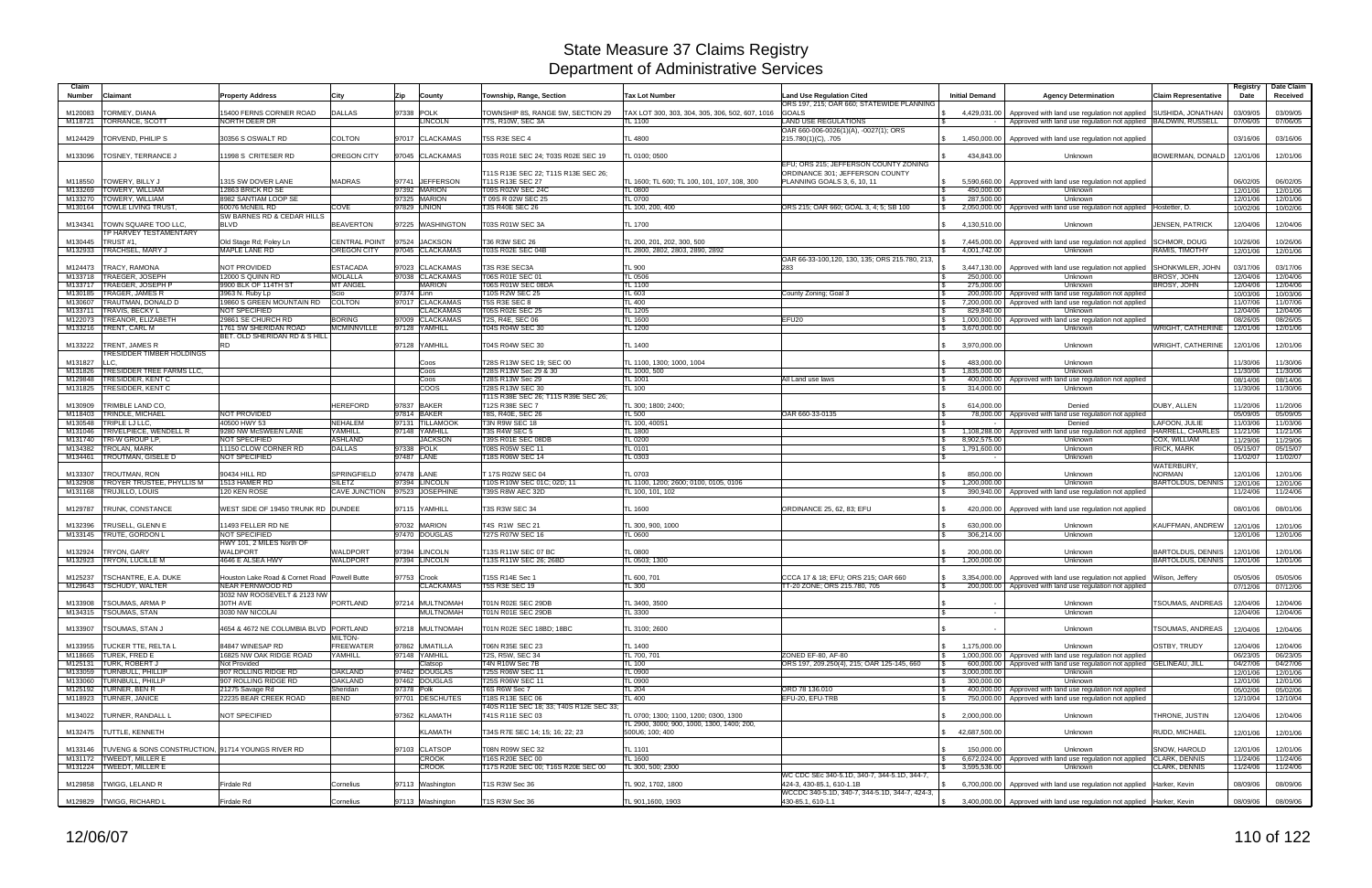| Claim<br><b>Number</b><br>Claimant                                | <b>Property Address</b>                            | City                                   | Zip        | County                                | Township, Range, Section                            | <b>Tax Lot Number</b>                            | <b>Land Use Regulation Cited</b><br>WC CDC SEc 340-5.1D, 340-1, 344-5.1D, 344-7, | <b>Initial Demand</b>                         | <b>Agency Determination</b>                                                                    | <b>Claim Representative</b>    | Registry<br>Date     | Date Claim<br>Received |
|-------------------------------------------------------------------|----------------------------------------------------|----------------------------------------|------------|---------------------------------------|-----------------------------------------------------|--------------------------------------------------|----------------------------------------------------------------------------------|-----------------------------------------------|------------------------------------------------------------------------------------------------|--------------------------------|----------------------|------------------------|
| M129859<br><b>TWIGG, RICHARD L</b>                                | Firdale Rd                                         | Cornelius                              |            | 97113 Washington                      | T1S R3W Sec 36                                      | TL 1700, 1701                                    | 424-3, 430-85.1, 610-1.1B                                                        | 8.000.000.00                                  | Approved with land use regulation not applied                                                  | Harker, Kevin                  | 08/09/06             | 08/09/06               |
| <b>TWIGGS, LEROY</b><br>M131107                                   | 21125 TUMALO ROAD                                  | <b>BEND</b>                            |            | 97701 DESCHUTES                       | <b>T16S R12E SEC 27D</b>                            | <b>TL 200</b>                                    |                                                                                  |                                               | 873,049.00   Approved with land use regulation not applied WALLACE, LIEN                       |                                | 11/22/06             | 11/22/06               |
| TYE, CONNIE L<br>M131952                                          |                                                    |                                        |            | <b>CLACKAMAS</b>                      | <b>T4S R1E SEC 02</b>                               | TL 0202, 0203                                    |                                                                                  | 2,000,000.00<br><b>S</b>                      | Unknown                                                                                        | <b>GELINEAU, JILL</b>          | 11/30/06             | 11/30/06               |
| M132166<br>TYE, JOHN<br>TYE, RONALD<br>M131743                    | 81492 BLACK MARBLE LN<br>82725 CENTURY LN          | <b>ENTERPRISE</b><br><b>ENTERPRISE</b> |            | 97828 WALLOWA<br>97828 WALLOWA        | T2S R44E SEC16<br>T02S R44E SEC 22                  | TL 900<br><b>TL 0300</b>                         |                                                                                  | 200,000.00<br>1,065,130.00<br><b>\$</b>       | Unknown<br>Unknown                                                                             | LAYTON, RENE                   | 11/30/06<br>11/29/06 | 11/30/06<br>11/29/06   |
| TYE, WILLIAM R<br>M130269                                         |                                                    |                                        |            | <b>DESCHUTES</b>                      | T17S R14E SEC 22                                    | TL 1300,1302                                     |                                                                                  | IS.                                           | 2,538,000.00   Approved with land use regulation not applied LOVLIEN, ROBERT                   |                                | 10/12/06             | 10/12/06               |
|                                                                   |                                                    |                                        |            |                                       | T08N R07W SEC 19; 20; 21 T08N R08W                  |                                                  |                                                                                  |                                               |                                                                                                |                                |                      |                        |
| <b>TYNKILA FARMS</b><br>M133338                                   | 42711                                              |                                        |            | 97103 CLATSOP                         | <b>SEC 24</b>                                       | TL 0600, 0800: 0100, 0200: 0701: 0100, 1500      |                                                                                  | 4.000.000.00<br><b>S</b>                      | Unknown                                                                                        | ACKERMAN, STARK                | 12/01/06             | 12/01/06               |
| UCOLANO, JOHN<br>M131037<br><b>UDELL, BERT W</b><br>M130984       | NOT PROVIDED                                       |                                        |            | <b>INCOLN</b><br><b>LINN</b>          | T12S R11W SEC 15<br>T12S R1W SEC 19D                | TL 603, 702<br>TL 2600                           |                                                                                  | 289,300.00                                    | 550,000.00   Approved with land use regulation not applied   HEILIG, GEORGE<br>Denied          | UDELL, JIM                     | 11/21/06             | 11/21/06               |
| M132793 UFFELMAN, EDWARD                                          | NOT PROVIDED                                       |                                        |            | <b>MARION</b>                         | T9S R1W SEC 5: T9S R1W SEC 4B                       | TL 400 ; TL 1700                                 |                                                                                  | 600,000.00                                    | Unknown                                                                                        | <b>SHIPMAN, MARK</b>           | 11/21/06<br>12/01/06 | 11/21/06<br>12/01/06   |
| M122260 ULVEN, DIANE L                                            | 10963 SELAH SPRINGS DR NE                          | <b>SILVERTON</b>                       |            | 97381 MARION                          | T7S R1W SEC 5                                       | TL 1900                                          | EFU; OAR 660-33                                                                  | IS.                                           | 190,725.00   Approved with land use regulation not applied                                     | <b>ENGLE, ROBERT</b>           | 09/09/05             | 09/09/05               |
| M133738 UNDERWOOD, RAMONA F                                       | NEAR 6388 NW SPRINGHILL DR ALBANY                  |                                        |            | 97321 BENTON                          | T10S R04W SEC 15                                    | TL 0900                                          |                                                                                  | 1,600,000.00                                  | Unknown                                                                                        |                                | 12/04/06             | 12/04/06               |
|                                                                   |                                                    |                                        |            |                                       |                                                     |                                                  |                                                                                  |                                               |                                                                                                | MATHENY,<br><b>CHRISTOPHER</b> |                      |                        |
| <b>UNGER, JAMES P</b><br>M130670<br>M119744 UNGER, PAUL           | 5005 EASTVIEW LANE NE<br>1353 SW STRINGTOWN ROAD   | FOREST GROVE 97116 WASHINGTON          |            | <b>MARION</b>                         | T7S R1W SEC02<br>TOWNSHIP 1S, RANGE 4W, SECTION 11  | TL 1600<br>TAX LOT 400                           | <b>GFU 38 ERC 38</b>                                                             | 1,350,000.00<br><b>S</b>                      | Denied<br>700,000.00 Approved with land use regulation not applied                             |                                | 11/13/06<br>02/14/05 | 11/13/06<br>02/14/05   |
|                                                                   |                                                    |                                        |            |                                       |                                                     |                                                  |                                                                                  |                                               |                                                                                                | <b>PAVITT LAND USE</b>         |                      |                        |
| UNGERS' CO.<br>M133246                                            | <b>NOT SPECIFIED</b>                               |                                        |            | <b>INCOLN</b>                         | T13S R11W SEC 14                                    | TL 0300, 0301, 0302, 0303                        |                                                                                  | 576,000.00                                    | Unknown                                                                                        | CONSULTING LLC.                | 12/01/06             | 12/01/06               |
|                                                                   |                                                    |                                        |            |                                       | T13S R10W SEC 07; T13S R11W SEC 12;                 |                                                  |                                                                                  |                                               |                                                                                                | PAVITT LAND USE                |                      |                        |
| M133247<br>UNGERS' CO.<br>UNICUME, ORA<br>M131810                 | NOT SPECIFIED                                      |                                        |            | 97394 LINCOLN<br><b>DOUGLAS</b>       | 13:14<br><b>T29S R9W SEC 25</b>                     | TL 0100, 0200, 2900; 2000; 0200; 0200<br>TL 2100 |                                                                                  | 3,687,000.00<br>350,000.00                    | Unknown<br>Unknown                                                                             | CONSULTING LLC,                | 12/01/06             | 12/01/06<br>11/30/06   |
| UNRUH, BENJAMIN<br>M129619                                        | 38760 Shilling Dr                                  | Scio                                   | 97374 Linn |                                       | T10S R1W Sec 6                                      | TL 1100                                          | ORS 92; All Statewide Planning Goals                                             | 500,000.00<br><b>S</b>                        | Approved with land use regulation not applied                                                  |                                | 11/30/06<br>07/03/06 | 07/03/06               |
| UPCHURCH, WALLA CANDICE<br>M132407                                |                                                    | <b>WEST LINN</b>                       |            | 97068 CLACKAMAS                       | <b>T2S R1E SEC 29D</b>                              | 303                                              |                                                                                  | $\mathbf{s}$                                  | Unknown                                                                                        |                                | 12/01/06             | 12/01/06               |
| UPCHURCH, WALLA CANDICE<br>M132408                                | 1910 SW EK RD                                      | <b>WEST LINN</b>                       |            | 97068 CLACKAMAS                       | T02S R01E SEC 28C                                   | <b>TL 1700</b>                                   |                                                                                  | l \$                                          | Unknown                                                                                        |                                | 12/01/06             | 12/01/06               |
| UPDENKELDER, MAXINE Y<br>M130903                                  |                                                    | SILETZ                                 |            | <b>LINCOLN</b>                        | <b>T10S R10W SEC 10</b>                             | TL 513                                           |                                                                                  |                                               | 96,000.00 Approved with land use regulation not applied HAMILTON, GARY                         |                                | 11/20/06             | 11/20/06               |
| UPDENKELDER, ROBERT D<br>M130917<br>UPDIKE, RONALD<br>M118587     | 53240 NW GHEEN RD                                  | MANNING                                |            | 97280 LINCOLN<br>97125 WASHINGTON     | <b>T10S R10W SEC 10</b><br>T2N R4W SEC 7            | TL 512<br><b>TL 300</b>                          | ORS 215                                                                          | $\mathbb{R}$<br>120.000.00<br>300,000.00      | Approved with land use regulation not applied<br>Approved with land use regulation not applied | <b>HAMILTON, GARY</b>          | 11/20/06<br>06/10/05 | 11/20/06<br>06/10/05   |
| UPRIGHT, MARY JUDITH<br>M132032                                   |                                                    |                                        |            | <b>MARION</b>                         | T85 R3W SEC7A                                       | TL2000                                           |                                                                                  | 600,000.00<br>$\mathbb{R}$                    | Unknown                                                                                        |                                | 11/30/06             | 11/30/06               |
|                                                                   | <b>SCAPPOOSE VERNONIA HWY &amp;</b>                |                                        |            |                                       |                                                     |                                                  |                                                                                  |                                               |                                                                                                |                                |                      |                        |
| <b>URBAN, FRANCIENE</b><br>M131592                                | CHAPMAN GRANGE RD                                  |                                        | 97056      | <b>COLUMBIA</b>                       | T04N R02W SEC 19                                    | TL 0100                                          |                                                                                  | 1,600,000.00                                  | Unknown                                                                                        | LOHRKE, ROSEMARY               | 11/29/06             | 11/29/06               |
| M118924 URSRY, TOMMY M                                            | 1580 WINCHESTER AVE<br><b>FINN ROCK AREA ALONG</b> | REEDSPORT                              |            | 97467 DOUGLAS                         | T22S R12W SEC 3AB                                   | TL 94, 116, 117, 118                             | Ordinance 99-513Y                                                                | 1,650,000.00                                  | Denied                                                                                         |                                | 12/10/04             | 12/10/04               |
| <b>USR COMPANY LLC.</b><br>M132951                                | MCKENZIE RD                                        |                                        |            | <b>ANE</b>                            | T16S R04E SEC 31                                    | TL 0101, 0102                                    |                                                                                  | 2.348.760.00                                  | Unknown                                                                                        | REEDER, MICHEAL                | 12/01/06             | 12/01/06               |
| M134290 UTTER, ROY                                                | SW BLOOMING FERN HILL RD                           | <b>CORNELIUS</b>                       |            | 97113 WASHINGTON                      | T01S R03W SEC 17                                    | TL 0401                                          |                                                                                  | 200,000.00                                    | Unknown                                                                                        | <b>GRIFFITH, DAVE</b>          | 02/23/07             | 02/23/07               |
| M131216 UTTI, THOMAS                                              | 92148 - 92146 WIRELESS ROAD                        | <b>ASTORIA</b>                         |            | 97103 CLATSOP                         | T8N R9W SEC 29                                      | TL 700                                           |                                                                                  |                                               | 2,400,000.00   Approved with land use regulation not applied SNOW, HAROLD                      |                                | 11/24/06             | 11/24/06               |
| M133786 VAIL, WILLIAM B                                           | 40110 SE FALL CREEK RD                             | <b>ESTACADA</b>                        |            | 97023 CLACKAMAS                       | T04S R04E SEC 01                                    | TL 0301                                          |                                                                                  | 325,000.00                                    | Unknown                                                                                        |                                | 12/04/06             | 12/04/06               |
| M134123<br>VALENTINE, KENNETH<br>VALERIE R ELLIGSEN LIVING        | 23915 SE HWY 224                                   | <b>BORING</b>                          |            | 97009 CLACKAMAS                       | T02S R03E SEC 15D                                   | TL 0100                                          |                                                                                  | 60,565.00<br><b>S</b>                         | Unknown                                                                                        |                                | 12/04/06             | 12/04/06               |
| M132069<br><b>TRUST</b>                                           |                                                    |                                        |            | WASHINGTON                            | T3S R1W SEC 1                                       | <b>TL 102</b>                                    |                                                                                  | 800,000.00                                    | Unknown                                                                                        | <b>BODLE, DARRYL</b>           | 11/30/06             | 11/30/06               |
| VALLE, MICHAEL R<br>M131198                                       | <b>7600 MONUMENT DRIVE</b>                         | <b>GRANTS PASS</b>                     |            | 97526 JOSEPHINE                       | <b>T35S R6W SEC 15</b>                              | <b>TL 1501</b>                                   |                                                                                  | 350,000.00                                    | Approved with land use regulation not applied HART, BOB                                        |                                | 11/24/06             | 11/24/06               |
|                                                                   |                                                    |                                        |            |                                       |                                                     |                                                  | ORS 92, 195, 197, 215; OAR 340, 660;                                             |                                               |                                                                                                | <b>BARTHOLOMEW</b>             |                      |                        |
| M121457<br>VALLEY, EUGENE                                         | 3690 FOREST CREEK ROAD                             | <b>JACKSONVILLE</b>                    |            | 97530 JACKSON                         | T38S, R3W, SEC 4                                    | <b>TL 101</b>                                    | STATEWIDE PLANNING GOALS 5, 11, 14                                               | 1,557,330.00<br>$\mathbb{S}$                  | Approved with land use regulation not applied                                                  | <b>MARK</b>                    | 07/18/05             | 07/18/05               |
| VAN BERGEN, THELMA<br>M133235<br>M131005 VAN BISHLER II, ROBERT E | 24140 SE SKYLINE RD<br>16030 SE VAN ZYL DR         | <b>AMHILL</b><br><b>DAMASCUS</b>       |            | 97101 YAMHILL<br>97089 CLACKAMAS      | T06S R04W SEC 03<br>T2S R3E SEC 7                   | TL 3601<br>TL 100                                |                                                                                  | 1,000,000.00<br><b>S</b><br>236,000.00        | Unknown<br>Denied                                                                              | FANCEY, MARK                   | 12/01/06<br>11/21/06 | 12/01/06<br>11/21/06   |
| M134374 VAN CAUTEREN, RICHARD                                     | 8114 CASCADE HWY SE                                |                                        |            | 97385 MARION                          | T08S R01W SEC 34A                                   | <b>TL 200</b>                                    |                                                                                  | 765,000.00<br>l \$                            | Unknown                                                                                        |                                | 05/11/07             | 05/11/07               |
| VAN DEN HEEDE, DONALD<br>M133197                                  | 25880 SE REBMAN RD                                 | <b>BORING</b>                          |            | 97009 CLACKAMAS                       | T02S R03E SEC 14                                    | TL 0100, 0190                                    |                                                                                  | 6,000,000.00<br>IS.                           | Unknown                                                                                        | <b>CUTLER, THOMAS</b>          | 12/01/06             | 12/01/06               |
| VAN DEN HEEDE, DONALD W<br>M133826                                | 25880 SE REBMAN RD                                 | <b>BORING</b>                          |            | 97009 CLACKAMAS                       | <b>T02S R03E SEC 14</b>                             | TL 0100, 0190                                    |                                                                                  | 6.000.000.00<br>IS.                           | Closed with no action taken                                                                    | <b>CUTLER, THOMAS</b>          | 12/04/06             | 12/04/06               |
| M119038 VAN DER SLUYS, MARCEL                                     | no site address                                    |                                        |            | <b>Yamhill</b>                        | TOWNSHIP 35 RANGE 5W SECTION 23                     | <b>TAX LOT 103649</b>                            | Yamhill ordinance 403.03 (k)<br>OAR 660-015-0002, 0004, 0011, 0014, 004-         | <b>S</b>                                      | 81,000.00 Approved with land use regulation not applied Coyne, Arthur                          |                                | 12/21/04             | 12/21/04               |
| VAN DIEST, JOHN W<br>M130228                                      | aughing Water Estates                              | Boring                                 |            | 97009 Clackamas                       | T1S R5E SEC 32                                      | TL 1200, 1300, 1400, 1500                        | 0040(5)(a)(b)(7)(a)(b); ORS 92, 197.175(2)(d)                                    | 800.000.00                                    | Approved with land use regulation not applied STAMP, ANDREV                                    |                                | 10/06/06             | 10/06/06               |
| M132348 VAN DOMELEN, DOLORIS \                                    | 19441 NW DAIRY CREEK RD                            | NORTH PLAINS                           |            | 97133 WASHINGTON                      | T2N R3W SEC 15                                      | 1100                                             |                                                                                  | $\sqrt{3}$<br>1,100,000.00                    | Unknown                                                                                        |                                | 11/30/06             | 11/30/06               |
| M129318 VAN DOMELEN, REGINA                                       | Roy Road & Greenville Road                         | Cornelius                              |            | 97113 Washington                      | T1N R3W Sec 5DC                                     | TL 1000                                          | AF-5                                                                             | 175,000.00                                    | Approved with land use regulation not applied                                                  |                                | 05/10/06             | 05/10/06               |
| M132872 VAN DUYN, CHARLES                                         |                                                    |                                        |            | _ANE                                  | T 17S R 04W SEC 09 ; T 17S R 04W SEC                | TL 2700 ; TL 300                                 |                                                                                  | 2,382,280.00                                  |                                                                                                | SPICKERMAN, JAMES              |                      |                        |
| M132841 VAN DYKE, EUGENE M                                        | 4284 SW ANDERSON RD                                | FOREST GROVE 97116 WASHINGTON          |            |                                       | T01S R04W SEC 13                                    | <b>TL 0500</b>                                   |                                                                                  | 400,000.00                                    | Unknown<br>Unknown                                                                             |                                | 12/01/06<br>12/01/06 | 12/01/06<br>12/01/06   |
| M133889 VAN DYKE, EUNICE M                                        | 40625 NW OSTERMAN RD                               |                                        |            | 97116 WASHINGTON                      | T01N R03W SEC 18                                    | <b>FL 2000</b>                                   |                                                                                  | \$3,600,000.00                                | Unknown                                                                                        | SMITH, DAVID                   | 12/04/06             | 12/04/06               |
|                                                                   |                                                    |                                        |            |                                       |                                                     |                                                  | SB100, SB101; F-1 to GFU-38; EFU; Goal 5;                                        |                                               |                                                                                                |                                |                      |                        |
| M129916 VAN DYKE, JANE M<br>M119825 VAN DYKE, KEN                 | None Listed.<br>NOT PROVIDED                       | Hillsboro                              |            | 97124 Washington<br><b>WASHINGTON</b> | T1N R3W Sec 24<br>TOWNSHIP 1N, RANGE 3W, SECTION 16 | <b>TL 901</b><br>TAX LOT 900                     | HB3661: 1994 LCDC OAR<br>NOT SPECIFIED                                           | 9,750,000.00<br>$\mathbb{S}$                  | Approved with land use regulation not applied KEEVER, HAL<br>Denied                            |                                | 08/24/06             | 08/24/06               |
|                                                                   |                                                    |                                        |            |                                       |                                                     |                                                  | ORS 215.780(1)(A)(1)(C), 263(1), 283(1)(F), 705;                                 | 150,000.00                                    |                                                                                                |                                | 02/17/05             | 02/17/05               |
|                                                                   |                                                    |                                        |            |                                       |                                                     |                                                  | OAR 660-033-0100(1), 0130(3)(A), 006-0026(1)(A),                                 |                                               |                                                                                                |                                |                      |                        |
| M129811 VAN DYKE, PAULINE                                         | <b>NEAR MARKET RD</b>                              |                                        |            | <b>CLACKAMAS</b>                      | T4S R3E SEC 13                                      | TL 400, 500, 503, 700, 701, 702, 703             | 0027(1), 004-0040(8)(E)(7)(A)                                                    |                                               | $\frac{1}{3}$ 8,858,440.00 Approved with land use regulation not applied                       |                                | 08/04/06             | 08/04/06               |
| M130949 VAN DYKE, WILLIAM                                         | 1900 NE YAMHILL RD                                 | CARLTON                                |            | 97111 YAMHILL                         | <b>T3S R4W SEC 14</b>                               | TL 800, 900                                      |                                                                                  | <b>\$</b>                                     | 6,981,090.00   Approved with land use regulation not applied   DUCKETT, ISH                    |                                | 11/20/06             | 11/20/06               |
| M130553 VAN GORDON, DORIS H                                       |                                                    |                                        |            | YAMHILL                               | T3S R2W SEC 9                                       | <b>TL 5000</b>                                   | Goal 3; CDC 348-6; ORS 215.213; OAR 660-0120-                                    | $\sqrt{3}$                                    | 100,000.00   Approved with land use regulation not applied   BATZ, NANCY                       |                                | 11/03/06             | 11/03/06               |
| VAN GRUNSVEN, C J<br>M129532                                      | 415 NW 334 Ave                                     |                                        |            | 97124 Washington                      | T1N R3W Sec 35                                      | <b>TL 700</b>                                    | 0130                                                                             | 1.163.000.00<br>$\mathbb{S}$                  | Approved with land use regulation not applied SMITH, DAVID                                     |                                | 06/19/06             | 06/19/06               |
| M122149 VAN HANDEL, URBAN                                         | <b>1675 MOUNTAIN</b>                               | <b>STAYTON</b>                         | 97383 LINN |                                       | T9 S, R1 E, SEC 20                                  | <b>TL 700</b>                                    | EFU; ORD 80-335, 94-200; HB 3661                                                 | $\sqrt{S}$                                    | 305,000,00 Approved with land use regulation not applied DEVINE, CYNTHIA                       |                                | 09/01/05             | 09/01/05               |
|                                                                   |                                                    |                                        |            |                                       | T 1n, R11eS0                                        |                                                  |                                                                                  |                                               |                                                                                                |                                |                      |                        |
|                                                                   |                                                    |                                        |            |                                       | T1n,R11e,S06                                        |                                                  |                                                                                  | $$^{\circ}$                                   |                                                                                                |                                |                      |                        |
| M122314   VAN HAVERBEKE, JOE<br>M133332 VAN LOM, CYNTHIA S        | NOT SPECIFIED                                      |                                        |            | Hood River<br>97415 CURRY             | T1n,R11e,S0<br>T41S R12W SEC 11                     | TL 500,300,401<br><b>TL 2800</b>                 | Forest Use                                                                       | 5,402,584.00<br>5,119,680.00<br>$\mathcal{S}$ | Denied<br>Unknown                                                                              | Ashcom, Scott                  | 09/13/05<br>12/01/06 | 09/13/05<br>12/01/06   |
|                                                                   |                                                    |                                        |            |                                       |                                                     |                                                  | ORS 197, 215; OAR 660                                                            |                                               |                                                                                                | SHUSHIDA,                      |                      |                        |
| M119974<br>VAN PELT FAMILY TRUST,                                 | 30810 S NEEDY ROAD                                 | CANBY                                  |            | 97013 CLACKAMAS                       | TOWNSHIP 5S, RANGE 1E, SECTION 4                    | TAX LOT 701, 702, 703, 706                       | STATE WIDE PLANNING GOALS                                                        | $\mathbb{S}$                                  | 823,576.00 Approved with land use regulation not applied                                       | JONATHAN                       | 02/28/05             | 02/28/05               |
|                                                                   | NW MEEK RD AND JACKSON                             |                                        |            |                                       |                                                     |                                                  | OAR 660-033-0135, 0100, 660-004-0040; ORS                                        |                                               |                                                                                                |                                |                      |                        |
| VAN RADEN, KENNETH<br>M122454                                     | <b>SCHOOL RD</b><br>3 MILE COUNTY ROAD             | Hillsboro                              |            | 97124 WASHINGTON                      | T1N R2W SEC 17                                      | <b>TL 504</b>                                    | 215.780                                                                          | $\mathcal{S}$                                 | 6,720,000.00 Approved with land use regulation not applied                                     |                                | 09/23/05             | 09/23/05               |
| M124707 VAN VACTOR, DANIEL E<br>M131300 VANAGTMAEL, EVELYN        | 41545 RIDGE DRIVE                                  | <b>SICO</b>                            | 97374 LINN | WASCO                                 | T4S R12E SEC 8<br>TL 09S R01W SEC 36                | TL 1200, 1300, 1400<br>TL 0700, 0800             | ORS 215.203, 213; ORS 197.250                                                    | $\sqrt{S}$<br>\$ 13,858,722.00                | 750,000.00 Approved with land use regulation not applied<br>Unknown                            | WALKER, FRANK                  | 03/31/06<br>11/27/06 | 03/31/06<br>11/27/06   |
|                                                                   |                                                    |                                        |            |                                       |                                                     |                                                  |                                                                                  |                                               |                                                                                                | FRANK WALKER &                 |                      |                        |
| M131582 VANAGTMAEL, EVELYN                                        | 41545 RIDGE DR                                     | SCIO                                   | 97374 LINN |                                       | T09S R01W SEC 36                                    | TL 0700, 0800                                    |                                                                                  | \$ 13,858,722.00                              | Closed with no action taken                                                                    | ASSOC,                         | 11/29/06             | 11/29/06               |
|                                                                   |                                                    |                                        |            |                                       |                                                     |                                                  | ORS 215.213, 263, 283, 780; OAR 660-04-040;                                      |                                               |                                                                                                |                                |                      |                        |
| M118562 VANDEBERGHE, HENRY D                                      | 10432 S BAKERS FERRY RD                            | OREGON CITY                            |            | 97045 CLACKAMAS                       | T2S R3E SEC 20B; T2S R3E, SEC 20                    | TL100, 2300; TL 400, 480, 490                    | OAR 660-33-120, 130, 135, 0100, 0135                                             |                                               | \$14,186,127.00 Approved with land use regulation not applied SHONKWILER, JOHN                 |                                | 06/06/05             | 06/06/05               |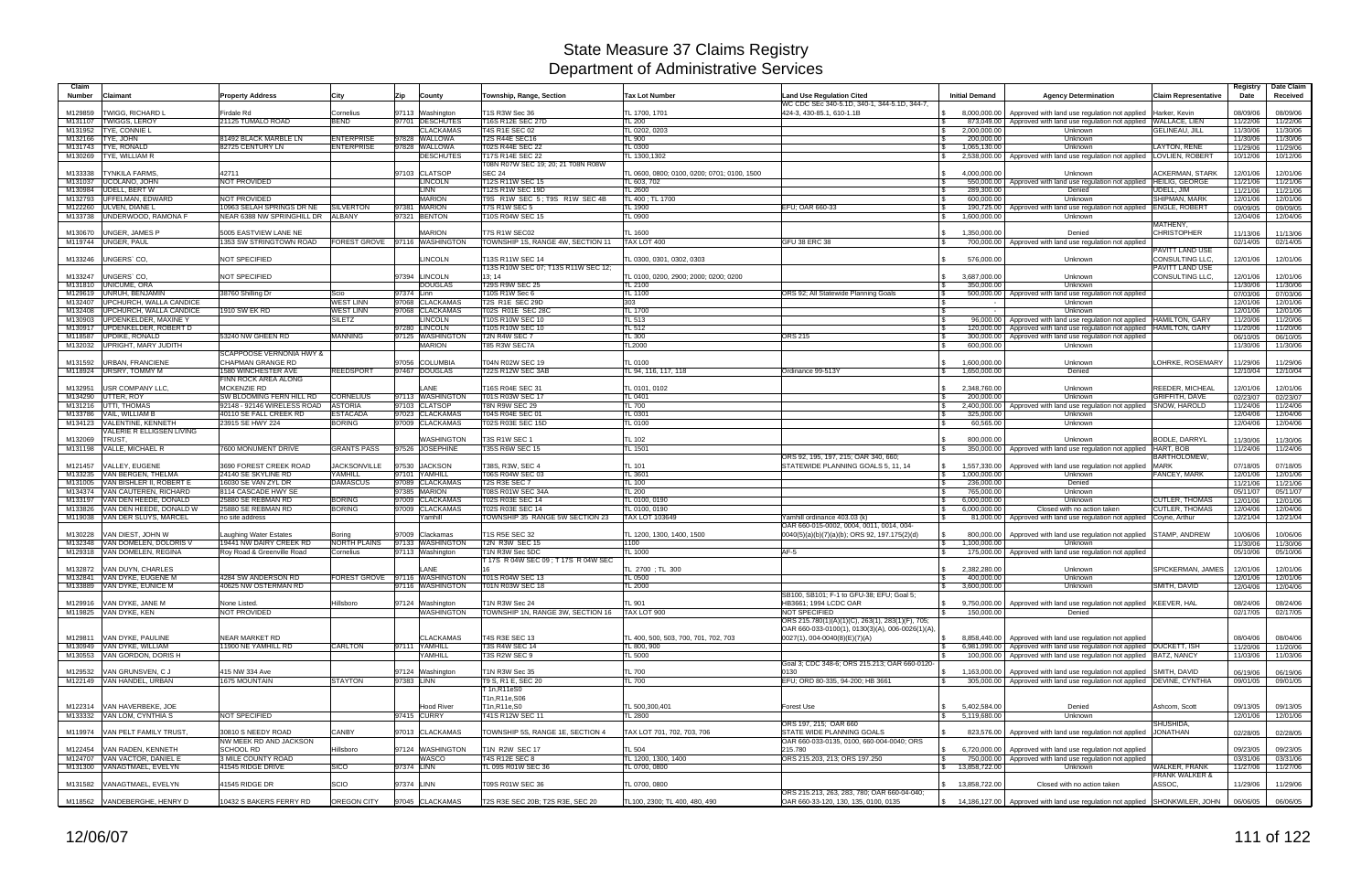| Claim              |                                |                                      |                     |                              |                                       |                                               |                                                     |                                  |                                                                                                                       |                             | Registry             | Date Claim           |
|--------------------|--------------------------------|--------------------------------------|---------------------|------------------------------|---------------------------------------|-----------------------------------------------|-----------------------------------------------------|----------------------------------|-----------------------------------------------------------------------------------------------------------------------|-----------------------------|----------------------|----------------------|
| <b>Number</b>      | Claimant                       | <b>Property Address</b>              | City                | Zip<br>County                | Township, Range, Section              | <b>Tax Lot Number</b>                         | <b>Land Use Regulation Cited</b>                    | <b>Initial Demand</b>            | <b>Agency Determination</b>                                                                                           | <b>Claim Representative</b> | Date                 | Received             |
| M129316            | VANDEHEY, GREGORY F            | 7874 NW Spreadborough Ln             | <b>Forest Grove</b> | 97116 Washington             | <b>1N R3W Sec 18</b>                  | TL 801, 802                                   | GFU-38: OAR 660-033-0135: F-1                       |                                  | 4,600,000.00 Approved with land use regulation not applied                                                            |                             | 05/10/06             | 05/10/06             |
|                    |                                |                                      |                     |                              |                                       |                                               | ORS 215.780; OAR 660-33-0100, 0135 & 660-04         |                                  |                                                                                                                       |                             |                      |                      |
| M118618            | VANDEHEY, HERMAN               | 39595 NW WILKESBORO ROAD             | <b>BANKS</b>        | 97106 WASHINGTON             | 1N R3W SEC 5                          | TL 901                                        | 040                                                 | 5,000,000.00                     | Approved with land use regulation not applied                                                                         |                             | 06/16/05             | 06/16/05             |
|                    | VANDEHEY, KIM A                | 17207 S.W. SILVER RIDGE LANE         | <b>ALOHA</b>        | 97007 WASHINGTON             | T01S R01W SEC 31AC                    | TL 0800                                       |                                                     |                                  | Approved with land use regulation not applied                                                                         |                             |                      |                      |
| M131372<br>M122497 | VANDEHEY, MITCH                | <b>NW KANSAS CITY RD</b>             | <b>FOREST GROVE</b> | WASHINGTON                   | T1N, R4W, SEC 11                      | TL 1401                                       | GFU-38; EFU                                         | 650,000.00<br>l \$<br>250,000.00 | Denied                                                                                                                |                             | 11/28/06<br>09/27/05 | 11/28/06<br>09/27/05 |
| M132174            | VANDEHEY, NORMAN               | 21589 NW PIHL RD                     | <b>BANKS</b>        | 97106 WASHINGTON             | T2N R4W SEC10                         | <b>TL 100</b>                                 |                                                     | 600.000.00                       | Unknown                                                                                                               |                             | 11/30/06             | 11/30/06             |
| M131001            | VANDEHEY, PAULINE              | 8905 SW RIVER RD                     | <b>HILLSBORO</b>    | 97123 WASHINGTON             | <b>T1S R2W SEC 28</b>                 | TL 1000                                       |                                                     | \$<br>5,494,500.00               | Unknown                                                                                                               | JUNKIN, JOHN                | 11/21/06             | 11/21/06             |
| M132765            | VANDERCOOK, NANCY              | Not Provided                         |                     | <b>LINCOLN</b>               | T12S R11W Sec 00                      | TL 7100, 7101, 7102, 7103, 7104               |                                                     | 850.000.00                       | Unknown                                                                                                               | <b>SCHULTZ, EDWARD</b>      | 12/01/06             | 12/01/06             |
| M132766            | VANDERCOOK, NANCY              |                                      |                     | LANE                         | T16S R09W SEC 36                      | TL 300, 301, 302, 303, 304, 305, 1000         |                                                     | 50,000.00                        | Unknown                                                                                                               | <b>SCHULTZ, EDWARD</b>      | 12/01/06             | 12/01/06             |
| M132767            | VANDERCOOK, NANCY              |                                      |                     | LANE                         | T18S R10E Sec 33                      | 600, 601, 700                                 | $\mathcal{F}$                                       | 50,000.00                        | Unknown                                                                                                               | SCHULTZ, EDWARD             | 12/01/06             | 12/01/06             |
| M124986            | VANDERHOFF, EFFIE              | 3448 Booth Rd                        | Klamath             | 97603 Klamath                | T39S R10E Sec 7                       | TL 300                                        | EFU-C                                               | 1,050,000.00                     | Approved with land use regulation not applied                                                                         |                             | 04/18/06             | 04/18/06             |
| M129373            | VANDERSCHUERE, RICHARD P       | 1270 NW Hobbs Rd                     | Cornelius           | 97113 Washington             | T1N R3W Sec 34                        | <b>TL 600</b>                                 | ORS 215,213, 263, 780; OAR 660-033                  | 2,000,000.00<br>- \$             | Approved with land use regulation not applied                                                                         |                             | 05/22/06             | 05/22/06             |
| M130444            | VANDERWAL, MARA`D A            |                                      |                     | <b>CLACKAMAS</b>             | <b>T6S R1E SEC 23</b>                 | TL 602, 700                                   |                                                     | 200,000.00                       | Approved with land use regulation not applied                                                                         |                             | 10/26/06             | 10/26/06             |
|                    |                                |                                      |                     |                              |                                       |                                               | OAR 660-033-0120, 660-033-0130,660-033 et seg:      |                                  |                                                                                                                       |                             |                      |                      |
| M129783            | VANDERZANDEN, MAXINE           | 2603 NW Hwy 47                       | <b>Forest Grove</b> | 97106 Washington             | T1N R4W Sec 25                        | TL 500                                        | ORS 215.213(2)(a) & (b)                             | 2,200,000.00                     | Approved with land use regulation not applied                                                                         |                             | 08/01/06             | 08/01/06             |
| M134011            | VANDOMELEN, BERNARD            | 40395 NW BANKS ROAD                  | <b>BANKS</b>        | 97106 WASHINGTON             | T02N R03W SEC 29                      | <b>TL 0800</b>                                |                                                     | 2.000.00                         | Unknown                                                                                                               | VANDOMELEN, GARY            | 12/04/06             | 12/04/06             |
| M129586            | VANDYKE, HELEN C               | 1000 SW 331st Ave                    | Hillsboro           | 97123 Washington             | T1S R3W Sec 2D                        | TL 100                                        | 340-5.1D; 430-85; 7.2; 610-1 (PLA)                  | 1.000.000.00                     | Approved with land use regulation not applied                                                                         |                             | 06/27/06             | 06/27/06             |
|                    |                                |                                      |                     |                              |                                       |                                               | 340-7.1, 7.2; 340-4.2B; 430-37.2A,B; 340-5.1D; 430- |                                  |                                                                                                                       |                             |                      |                      |
| M129587            | /ANDYKE, HELEN C               | SW Bridges St/331st Ave              | Hillsboro           | 97123 Washington             | T1S R3W Sec 1                         | TL 1301                                       |                                                     | 1,000,000.00                     | Approved with land use regulation not applied                                                                         |                             | 06/27/06             | 06/27/06             |
| M119730            | VANDYKE, LES                   | 19362 S HENRICI ROAD                 | OREGON CITY         | 97045 CLACKAMAS              | TOWNSHIP 3, RANGE 2E, SECTION 12A     | TAX LOT 1000, 1002                            | TT20, TT80<br>-\$                                   | 800,000.00                       | Approved with land use regulation not applied                                                                         |                             | 02/11/05             | 02/11/05             |
| M133367            | VANHORN, PHOUNG X              | 92482 FERNHILL RD                    | <b>ASTORIA</b>      | 97103 CLATSOP                | T08N R09W SEC 24                      | TL 2000                                       |                                                     | 160,000.00                       | Unknown                                                                                                               |                             | 12/02/06             | 12/02/06             |
| M131330            | VANPELT, JACOB D               |                                      |                     | <b>CLACKAMAS</b>             | T04S R01E SEC 07                      | TL 1003                                       |                                                     | 2,569,250.00                     | Unknown                                                                                                               |                             | 11/27/06             | 11/27/06             |
|                    | M118406 VARGA, DUSHAN          | 30211 SE HEIPLE ROAD                 | <b>EAGLE CREEK</b>  | 97022 CLACKAMAS              | TOWNSHIP 3S, RANGE 4E, SECTION 08     | TAX LOT 1604                                  | <b>ZONING RESTRICTIONS</b>                          | 300,000.00                       | Approved with land use regulation not applied                                                                         |                             | 05/10/05             | 05/10/05             |
| M119636            | VARGA, STEFAN                  | 28277 SE HIGHWAY 224                 | <b>EAGLE CREEK</b>  | 97022 CLACKAMAS              | TOWNSHIP 2, RANGE 4E, SECTION 30      | TAX LOT 900                                   | EFU80<br>l SS                                       |                                  | Approved with land use regulation not applied                                                                         |                             | 03/22/05             | 03/22/05             |
|                    | M120516 VARUSKA, STANLEY M     | <b>RUSSEL CREEK ROAD</b>             | <b>GASTON</b>       | 97119 YAMHILL                | TOWNSHIP 2S. RANGE 4W. SECTION 16     | TAX LOT 100                                   | $EF-40$                                             | 175,000.00                       | Approved with land use regulation not applied                                                                         |                             | 04/08/05             | 04/08/05             |
|                    |                                |                                      |                     |                              | TOWNSHIP 13 S, RANGE 02 W, SECTION    |                                               |                                                     |                                  |                                                                                                                       |                             |                      |                      |
| M120105            | /AUGHN, KENNETH W              | <b>NOT AVAILABLE</b>                 | <b>BROWNSVILLE</b>  | LINN                         | 07.18                                 | TAX LOT 300, 100                              | EFU                                                 | 400,000.00                       | Approved with land use regulation not applied                                                                         |                             | 03/11/05             | 03/11/05             |
| M131156            | VAUGHN, MELVIN K               | 95629 STOCK SLOUGH LANE              | <b>COOS BAY</b>     | 97420 COOS                   | T26S R12W SEC 9                       | TL 900                                        |                                                     | 210,000.00                       | Approved with land use regulation not applied                                                                         |                             | 11/24/06             | 11/24/06             |
| M131849            | VAUGHN, NANCY N                |                                      |                     | <b>JACKSON</b>               | T37S R2W SEC 20; 28; 29; 21           | TL 9200; 500; 100, 201; 9200                  |                                                     | 5,175,450.00                     | Unknown                                                                                                               |                             | 11/30/06             | 11/30/06             |
|                    | M131744 VDS FARMS INC.         | NOT SPECIFIED                        |                     | 97123 WASHINGTON             | T01N R04W SEC 25                      | TL 0600                                       |                                                     | 12,300,000.00<br>\$              | Unknown                                                                                                               | COX, WILLIAM                | 11/29/06             | 11/29/06             |
| M131170            | VEAL, MARGARET                 | 6069 ROBERTS CREEK ROAD              | <b>ROSEBURG</b>     | 97470 DOUGLAS                | <b>T28S R5W SEC 21</b>                | TL 400                                        |                                                     | 639,000.00                       | Unknown                                                                                                               |                             | 11/24/06             | 11/24/06             |
|                    | M132272 VEDDER, LEONARD        | 55502 BEAR CREED ROAD                | <b>BANDON</b>       | 97411 COOS                   | T28W R14W SEC 22: 27                  | TL 1300; 500                                  |                                                     | 1,540,000.00<br>- S              | Unknown                                                                                                               |                             | 11/30/06             | 11/30/06             |
| M133016            | <b>VEDENOJA, LASSE</b>         | <b>HWY 30</b>                        | <b>ASTORIA</b>      | 97016 CLATSOP                | T08N R09W SEC 13                      | <b>TL 1200</b>                                | - \$                                                | 50,000.00                        | Unknown                                                                                                               |                             | 12/01/06             | 12/01/06             |
| M132035            | <b>VEENKER, CHARLOTTE H</b>    |                                      |                     | <b>CLACKAMAS</b>             | T03S R01E SEC 20A                     | TL 1200, 1300                                 | -\$                                                 | 735,750.00                       | Unknown                                                                                                               | Kellington, Wendie          | 11/30/06             | 11/30/06             |
| M132055            | <b>VEENKER, GERALD L</b>       |                                      |                     | <b>CLACKAMAS</b>             | T3S R1E SEC20A                        | TL 700: 1000                                  |                                                     | 510,500.00                       | Unknown                                                                                                               | Kellington, Wendie          | 11/30/06             | 11/30/06             |
| M132034            | <b>VEENKER, TRAVIS</b>         |                                      |                     | <b>CLACKAMAS</b>             | T3S R1E SEC20A                        | TL400                                         |                                                     | 508,250.00                       | Unknown                                                                                                               | Kellington, Wendie          | 11/30/06             | 11/30/06             |
|                    |                                |                                      |                     |                              |                                       |                                               |                                                     |                                  |                                                                                                                       |                             |                      |                      |
| M133182            | <b>VEIS, DUSAN</b>             | SUNSET HWY & NW SELLERS RD HILLSBORO |                     | 97123 WASHINGTON             | T02N R03W SEC 30                      | TL 0801                                       |                                                     | 1,200,000.00                     | Unknown                                                                                                               | GARLAND, MARVIN             | 12/01/06             | 12/01/06             |
|                    |                                |                                      |                     |                              |                                       |                                               |                                                     |                                  |                                                                                                                       | <b>BARTHOLOMEW</b>          |                      |                      |
| M134150            | <b>VENEKAMP, DUANE</b>         | 3012 & 3014 MARIGOLD LN              | <b>MEDFORD</b>      | <b>JACKSON</b>               | T38S R01W SEC 11B                     | TL 0200, 3500                                 |                                                     | 1,082,540.00                     | Unknown                                                                                                               | <b>MARK</b>                 | 12/04/06             | 12/04/06             |
|                    | M132697 VER MULM, MARTIN       | 24730 NE DAYTON AVE                  | <b>NEWBERG</b>      | 97132 YAMHILL                | T3S R2W SEC 30B                       | TL 100                                        |                                                     | 832,882.00<br>$\mathcal{L}$      | Unknown                                                                                                               | GUNN, MICHAEL               | 12/01/06             | 12/01/06             |
|                    |                                |                                      |                     |                              | TOWNSHIP 38S. RANGE 1W. SECTION       |                                               | ORS 197, 215.203-327, 700-780; EFU; OAR 660-        |                                  |                                                                                                                       |                             |                      |                      |
|                    | /ERNE W HENRIKSEN, TRUST U/A   |                                      |                     |                              | 35C, 35; TOWNSHIP 39S, RANGE 1W,      |                                               | 033-0010-0160; JACKSON COUNTY                       |                                  |                                                                                                                       |                             |                      |                      |
| M122262            | 5/14/03                        | <b>WAGNER CREEK ROAD</b>             |                     | PHOENIX-TALENT 97501 JACKSON | SECTION 2                             | TAX LOTS 2700, 3000, 4300, 300                | <b>ORDINANCES</b>                                   | 300,000.00                       | Closed with no action taken                                                                                           | SCHMOR, DOUG                | 09/09/05             | 09/09/05             |
|                    |                                |                                      |                     |                              |                                       |                                               | EFU; ROSEBURG REGIONAL ZONED AREA;                  |                                  |                                                                                                                       |                             |                      |                      |
| M122581            | VERNIA, JERRY                  | 8551 GARDEN VALLEY RD                | <b>ROSEBURG</b>     | <b>DOUGLAS</b><br>OR         | T26S R6W SEC 20                       | <b>TL 1500</b>                                | LAND USE AND DEVELOPMENT 1981                       |                                  | 639,000.00   Approved with land use regulation not applied                                                            |                             | 09/30/05             | 09/30/05             |
|                    |                                |                                      |                     |                              |                                       |                                               | FG; ROSEBURG REGIONAL ZONED AREA;                   |                                  |                                                                                                                       |                             |                      |                      |
| M129773            | VERNIA, JERRY                  | 8551 GARDEN VALLEY RD                | <b>ROSEBURG</b>     | 97470 DOUGLAS                | T26S R6W SEC 20                       | <b>TL 1500</b>                                | CURRENT LAND USE AND DEVELOPMENT<br>ORDINANCE 1981  | 639.000.00                       |                                                                                                                       |                             | 04/21/06             | 04/21/06             |
|                    | M132215 VERSER, JAMES          | 240 COLIN RD                         | <b>GRANTS PASS</b>  | 97527 JOSEPHINE              | T37S R6W SEC 16                       | <b>L2203</b>                                  |                                                     |                                  | Approved with land use regulation not applied<br>200,000.00   Approved with land use regulation not applied HART, BOB |                             | 11/24/06             | 11/24/06             |
|                    |                                |                                      |                     |                              | T35S R1W SEC 25; 23; 14; T36S R1E SEC | TL 400; 1200, 300; 900; 2300, 100, 2300, 100; |                                                     |                                  |                                                                                                                       |                             |                      |                      |
| M131978            | <b>VERTA M HARPER ESTATE,</b>  |                                      | <b>EAGLE POINT</b>  | 97502 JACKSON                | 30; 19; T35S R1E SEC 4                | 600, 601; 100                                 |                                                     |                                  | Unknown                                                                                                               | HANEBERG, MARK              | 11/30/06             | 11/30/06             |
|                    |                                |                                      |                     |                              |                                       |                                               |                                                     |                                  |                                                                                                                       | <b>BARTHOLOMEW</b>          |                      |                      |
|                    | M130896 VERZEANO, PAULENA      |                                      |                     | <b>JACKSON</b>               | T38S R1E SEC 31B                      | <b>TL 1800</b>                                |                                                     |                                  | 443,690.00 Approved with land use regulation not applied                                                              | <b>MARK</b>                 | 11/20/06             | 11/20/06             |
|                    |                                |                                      |                     |                              |                                       |                                               |                                                     |                                  |                                                                                                                       | <b>BARTHOLOMEW</b>          |                      |                      |
|                    | M130897 VERZEANO, PAULENA      |                                      |                     | <b>JACKSON</b>               | T39S R1W SEC 00                       | TL 400, 600                                   |                                                     | l \$                             | 204,690.00   Approved with land use regulation not applied MARK                                                       |                             | 11/20/06             | 11/20/06             |
|                    |                                |                                      |                     |                              |                                       |                                               |                                                     |                                  |                                                                                                                       | <b>BARTHOLOMEW</b>          |                      |                      |
|                    | M130895 VERZEANO, PAULENE      |                                      |                     | <b>JACKSON</b>               | T38S R1W SEC 36                       | TL 400, 1600                                  |                                                     | $\mathcal{L}$                    | 751,460.00 Approved with land use regulation not applied MARK                                                         |                             | 11/20/06             | 11/20/06             |
|                    |                                |                                      |                     |                              |                                       |                                               |                                                     |                                  |                                                                                                                       |                             |                      |                      |
|                    |                                |                                      |                     |                              |                                       |                                               | OAR 660-33-130, 660-033, 660-002-0010(8), 660-      |                                  |                                                                                                                       |                             |                      |                      |
|                    |                                |                                      |                     |                              |                                       |                                               | 033-0135, 660-033-0130(4), 660-033-0100;            |                                  |                                                                                                                       |                             |                      |                      |
|                    |                                |                                      |                     |                              |                                       |                                               | Statewide Planning Goal 3; ORS 125.145, 215.263,    |                                  |                                                                                                                       |                             |                      |                      |
|                    |                                |                                      |                     |                              |                                       |                                               | 215.284, 215.780, 215.283, 215.284(4), 197.352;     |                                  |                                                                                                                       |                             |                      |                      |
|                    |                                |                                      |                     |                              |                                       |                                               | All statutes, rules and other land use restrictions |                                  |                                                                                                                       |                             |                      |                      |
|                    | M129913 VETTRUS, PAUL          | 8372 Enchanted Way                   | Turner              | 97392 Marion                 | T8S R3W Sec 36                        | <b>TL 501</b>                                 | enacted since acquistion of property.               | $\mathbb S$                      | 1,712,200.00   Approved with land use regulation not applied Vick, James                                              |                             | 08/23/06             | 08/23/06             |
|                    | M124555 VIAL, RICHARD          | 12840 SW RIVER RD                    |                     | 97123 WASHINGTON             | T2S R2W Sec 3                         | TL 500                                        | 1993 & 1994 INCOME STANDARDS                        | l \$                             | 250,000.00 Approved with land use regulation not applied                                                              |                             | 03/22/06             | 03/22/06             |
|                    | M130112 VIAN, BJORN M          |                                      |                     | Douglas                      | T27S R4W Sec 10 & 11                  | TL 100 & 200                                  | FF Zone                                             | \$                               | 3,200,000.00 Approved with land use regulation not applied                                                            |                             | 09/25/06             | 09/25/06             |
|                    | M129585 VIAN, WILLIAM S        | 3986 Buckhorn Rd                     | Roseburg            | 97470 Douglas                | T27S R4W Sec 29; T27S R4W Sec 20      | TL 200, 100; 400, 800 1300                    | FG                                                  | 2,345,000.00<br>\$               | Approved with land use regulation not applied                                                                         |                             | 06/27/06             | 06/27/06             |
|                    | M134394 VICE, HAROLD           | 35501 LITTLE WALLUSKI LN             | <b>ASTORIA</b>      | 97103 CLATSOP                | T08N R09W SEC 26                      | TL 1200                                       |                                                     | \$                               | <b>Unknown</b>                                                                                                        | PARKER, GERALD              | 06/20/07             | 06/20/07             |
|                    | M130776 VIETS, EDGAR L         | 9771 DeHLINGER LANE                  | <b>KLAMATH</b>      | 97503 KLAMATH                | T40S R10W SEC 6                       | <b>TL 700</b>                                 |                                                     | 2,800,000.00<br>$\mathbb{S}$     | Approved with land use regulation not applied                                                                         |                             | 11/15/06             | 11/15/06             |
|                    | M130710 VIEWMONT ORCHARDS LLC, |                                      |                     | <b>HOOD RIVER</b>            | T 2N R10E SEC 13                      | TL 100, 200                                   |                                                     | 95,875.00<br>- \$                | Denied                                                                                                                | ANDERSEN, STEVEN            | 11/13/06             | 11/13/06             |
|                    | M132314 VILHAUER, EDMUND       | 18165 SPENCER CREEK RD.              | <b>EUGENE</b>       | 97045 LANE                   | T18S R14W SEC 19                      | TL 1500, 1502                                 |                                                     | 425,000.00<br>\$                 | Unknown                                                                                                               | LILLY, MICHAEL              | 11/30/06             | 11/30/06             |
|                    | M130341 VILLWOCK, PAUL         | OERRTDAKE RD & WEBB LANE DALLES      |                     | 97338 POLK                   | <b>T7S R5W SEC 29</b>                 | TL 301                                        |                                                     | l \$                             | 724,540.00 Approved with land use regulation not applied                                                              |                             | 10/19/06             | 10/19/06             |
|                    | M130342 VILLWOCK, PAUL         | PERRYDALE RD                         | <b>DALLAS</b>       | 97338 POLK                   | T7S R5W SEC 28BA                      | TL 2500                                       |                                                     | l S                              | 855,420.00 Approved with land use regulation not applied                                                              |                             | 10/19/06             | 10/19/06             |
|                    |                                | PERRYDALE RD & KINGS VALLEY          |                     |                              |                                       |                                               |                                                     |                                  |                                                                                                                       |                             |                      |                      |
| M130343            | <b>VILLWOCK, PAUL</b>          | <b>HWY</b>                           | <b>DALLAS</b>       | 97338 POLK                   | T7S R5W SEC 21; SEC 22                | TL 1300: 1400                                 |                                                     | \$                               | 5,811,710.00   Approved with land use regulation not applied                                                          |                             | 10/19/06             | 10/19/06             |
|                    | M133093 VILSECK, CYNTHIA       |                                      |                     | <b>JEFFERSON</b>             | T12S R12E SEC 00                      | TL 2400                                       |                                                     | 1,457,808.00<br>\$               | <b>Unknown</b>                                                                                                        | <b>CLARK, COREY</b>         | 12/01/06             | 12/01/06             |
|                    | M131532 VINCENT, FRANK J       | 58393 LEE VALLEY RD                  | <b>COQUILLE</b>     | 97423 COOS                   | T28S R12W SEC 12                      | TL 0600                                       |                                                     | 1,061,217.00<br>$\mathbb{S}$     | Unknown                                                                                                               |                             | 11/29/06             | 11/29/06             |
|                    | M129876 VINTON, TIMOTHY        |                                      |                     | Linn                         | T10S R1W Sec 6                        | TL 1400                                       | <b>OAR 125</b>                                      |                                  | 100,000.00 Approved with land use regulation not applied                                                              |                             | 08/17/06             | 08/17/06             |
|                    | VIOLET C & MERVIN C CASE,      |                                      |                     |                              |                                       |                                               | ORS 215.263, 283, 284, 700, 705, 780; OAR 660-      |                                  |                                                                                                                       |                             |                      |                      |
|                    | M118492 REVOCABLE TRUST        | NOT PROVIDED                         |                     | 97321 LINN                   | T12, R3W, SEC 8                       | <b>TL 701</b>                                 | 033-090, 0100, 120, 130, 135                        |                                  | 179,870.00   Approved with land use regulation not applied   HEILIG, GEORGE                                           |                             | 05/23/05             | 05/23/05             |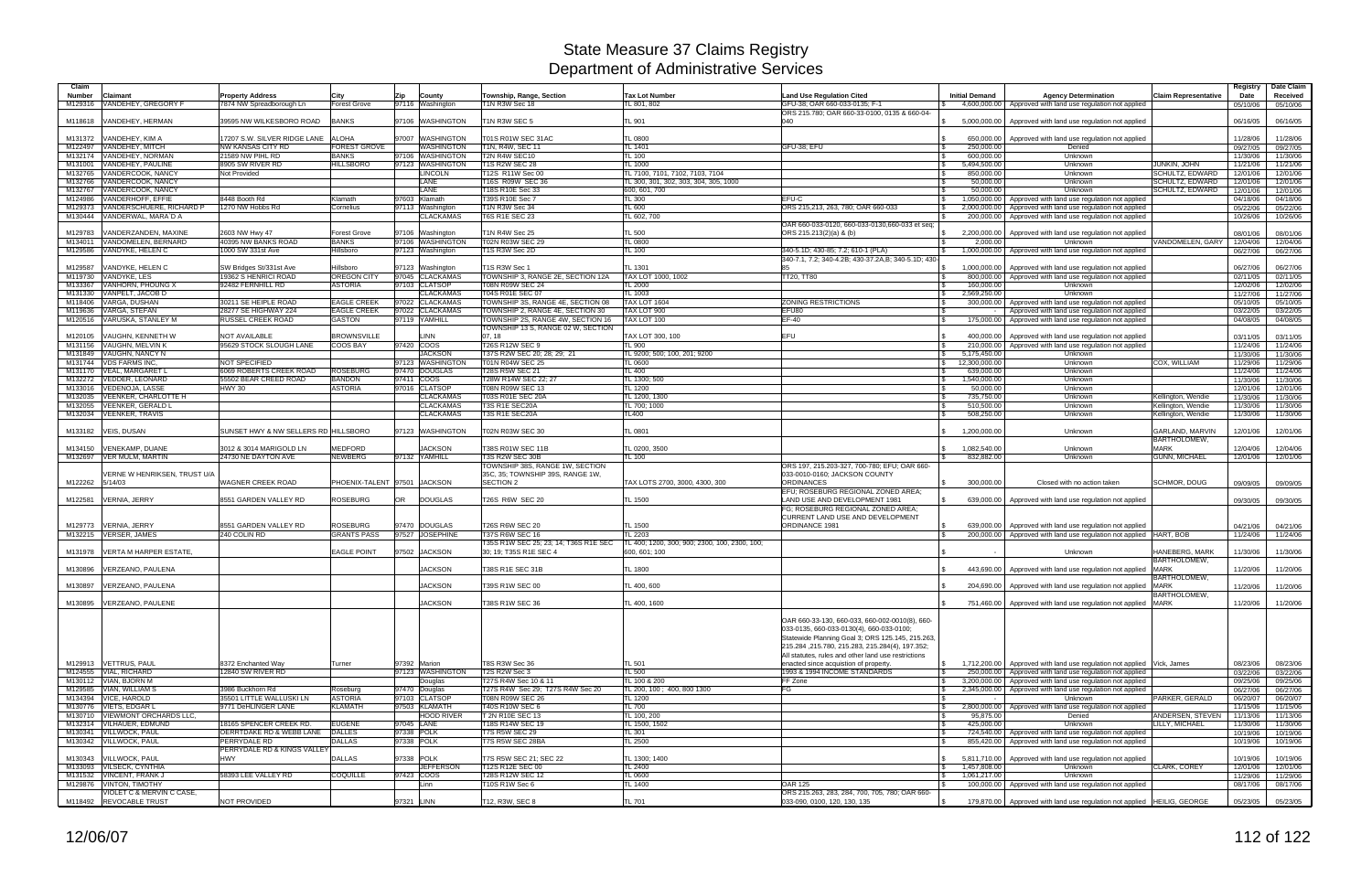| Claim<br><b>Number</b><br>Claimant                             | <b>Property Address</b>                                          | City                                       | Zip          | County                              | Township, Range, Section                                                | <b>Tax Lot Number</b>                         | <b>Land Use Regulation Cited</b><br>WCDC 342, 424, 430; GOAL 4; OAR 660-015- | <b>Initial Demand</b>                              | <b>Agency Determination</b>                                                                                                             | <b>Claim Representative</b>          | Registry<br>Date     | Date Claim<br>Received |
|----------------------------------------------------------------|------------------------------------------------------------------|--------------------------------------------|--------------|-------------------------------------|-------------------------------------------------------------------------|-----------------------------------------------|------------------------------------------------------------------------------|----------------------------------------------------|-----------------------------------------------------------------------------------------------------------------------------------------|--------------------------------------|----------------------|------------------------|
| VIRELL, CLYDE<br>M121564                                       | 27355 NW DAIRY CREEK RD                                          | <b>NORTH PLAINS</b>                        |              | 97133 WASHINGTON                    | T3N, R3W.                                                               | TL 3800                                       | 0004, 006-0026, 0027; ORS 215.705-755, 780                                   |                                                    | 650,000.00   Approved with land use regulation not applied                                                                              | LUCAS, JIM                           | 07/26/05             | 07/26/05               |
| VLASTELICIA, JOHN J<br>M130327                                 | 32710 Callahan Rd                                                | Scapoose                                   |              | 97056 Columbia                      | T3N R2W Sec 23                                                          | TL 400                                        |                                                                              | IS.                                                | 2,820,000.00 Approved with land use regulation not applied                                                                              |                                      | 10/18/06             | 10/18/06               |
| VODJANSKY, JOHN F<br>M130579<br>VOGEL, EUGENE V                | 36016 DICKIE PRAIRIE RD<br><b>NONE GIVEN</b>                     | <b>MOLALLA</b><br><b>SELMA</b>             |              | 97038 CLACKAMAS<br>97538 JOSEPHINE  | T6S R3E SEC 6A<br>T38S R07W SEC 29                                      | <b>TL 200</b><br>TL 3801                      |                                                                              |                                                    | 1,403,125.00   Approved with land use regulation not applied SMITH, DAVID                                                               |                                      | 11/06/06             | 11/06/06               |
| M133017<br>VOGT, MELVIN<br>M133057                             | <b>NOT SPECIFIED</b>                                             |                                            |              | <b>BENTON</b>                       | T11S R07W SEC 05                                                        | <b>TL 0700</b>                                |                                                                              | 2,785,000.00<br><b>\$</b>                          | Unknown<br>Unknown                                                                                                                      |                                      | 12/01/06<br>12/01/06 | 12/01/06<br>12/01/06   |
| <b>VOLESKY, CAROL M</b><br>M132848                             | 31130 VALLEY VIEW LANE                                           | COTTAGE GROVE 97424 LANE                   |              |                                     | T21S R04W SEC 12                                                        | <b>TL 1300</b>                                |                                                                              | 421,700.00                                         | Unknown                                                                                                                                 | <b>BATSON, FREDERICK</b>             | 12/01/06             | 12/01/06               |
| <b>VOLLSTEDT, PHYLLIS E</b><br>M129581                         | 451 NW Quarry Rd                                                 | Albany                                     | 97321 Benton |                                     | T10S R4W Sec 25; T10S R3W Sec 31                                        | TL 102; 701                                   | EFU: RU                                                                      |                                                    | 5,500,000.00 Approved with land use regulation not applied                                                                              |                                      | 06/26/06             | 06/26/06               |
| <b>VORE, D MICHAEL</b><br>M131564                              | 1100 REITEN DR                                                   | ASHLAND                                    |              | 97520 JACKSON                       | T39S R02W SEC 30                                                        | TL 1201                                       | SB100; B\HB 3661; ORS 197, 215; OAR 660-033-                                 | 600,000.00                                         | Unknown                                                                                                                                 | WOERNER, RAUL                        | 11/29/06             | 11/29/06               |
| M129325<br><b>VOREIS, IRMA</b>                                 | None given                                                       |                                            |              | Clackamas                           | T4S E2E Sec 10                                                          | TL 115, 500                                   | $0100(1)$ , $-0130(3)(1)$ , 660 $-006-0026(1)(a)$ , $-0027(1)$ ,<br>$-0026$  | 1,492,507.00                                       | Approved with land use regulation not applied  BOWERMAN, DONALD                                                                         |                                      | 05/12/06             | 05/12/06               |
| <b>VOVOU, SUSAN E</b><br>M130551                               | 4205 SYLVESTER DRIVE                                             | <b>HOOD RIVER</b>                          |              | 97031 HOOD RIVER                    | <b>T2N R10E SEC 34</b>                                                  | TL 3101                                       |                                                                              |                                                    | Denied                                                                                                                                  |                                      | 11/03/06             | 11/03/06               |
| WADE, RONALD L<br>M131022                                      | 30855 SW UNGER RD                                                | <b>CORNELIUS</b>                           |              | 97113 WASHINGTON                    | T1S R3W SEC 25; 31                                                      | TL 1600; 601, 604, 605, 609                   |                                                                              | 2,640,000.00<br>IS.                                | Approved with land use regulation not applied                                                                                           |                                      | 11/21/06             | 11/21/06               |
| WADE, VERA M<br>M134294                                        | 192 NE BAGLEY                                                    | <b>SILETZ</b>                              |              | 97380 LINCOLN                       | T10S R10W SEC 09AB                                                      | TL 11600                                      | <b>MARION COUNTY ORDINANCES</b>                                              | <b>S</b>                                           | Unknown                                                                                                                                 |                                      | 03/01/07             | 03/01/07               |
| WADSWORTH, SCOTT T<br>M120241                                  | 7767 ALBUS ROAD SE                                               | <b>AUMSVILLE</b>                           |              | 97325 MARION                        | TOWNSHIP 8S, RANGE 1W, SECTION 30                                       | TAX LOTS 600, 1700                            | <b>STATE REGULATIONS</b>                                                     | 5.000.000.00                                       | Approved with land use regulation not applied FITCH, EDWARD                                                                             |                                      | 03/21/05             | 03/21/05               |
| WAGLER, RAY D<br>M132187                                       |                                                                  |                                            |              | $\overline{OCK}$                    | T06S R07W SEC 09                                                        | TL 0103                                       |                                                                              | 250.000.00                                         | Unknown                                                                                                                                 |                                      | 11/30/06             | 11/30/06               |
| M130905 WAGNER, DELMAR                                         | 36505 DITCH CREEK                                                | ROGUE RIVER                                |              | 97537 JACKSON                       | T34S R4W SEC 29                                                         | TL 204, 205                                   |                                                                              |                                                    | 200,000.00   Approved with land use regulation not applied   HART, BOB                                                                  |                                      | 11/20/06             | 11/20/06               |
| <b>WAGNER, HELEN</b><br>M129780                                | 18681 S Redland Rd                                               | Oregon City                                |              | 97045 Clackamas                     | T3S R3E Sec 6D                                                          | TL 200, 201, 300, 400, 500                    | OAR 660-033-0100(1); ORS 215.780(1),<br>215.283(1)(f)                        | 3,000,000.00<br>$\mathbb{S}$                       | Approved with land use regulation not applied                                                                                           |                                      | 07/31/06             | 07/31/06               |
| WAGNER, JACQUELYN M<br>M132072                                 | 14101 NW OAK RIDGE RD                                            | YAMHILL                                    |              | 97148 YAMHILL                       | T3S R5W SEC2                                                            | TL 900                                        |                                                                              | <b>S</b><br>814,583.00                             | Unknown                                                                                                                                 | PINKSTAFF, JOHN                      | 11/30/06             | 11/30/06               |
| <b>WAGNER, LORETTE</b><br>M132086                              | 34087 PITTSBURG RD                                               | <b>ST HELENS</b>                           |              | 97051 COLUMBIA                      | T4N R1W SEC6                                                            | <b>TL 200</b>                                 |                                                                              | 1,033,200.00<br><b>\$</b>                          | Unknown                                                                                                                                 | PINKSTAFF, JOHN                      | 11/30/06             | 11/30/06               |
| M131463 WAGNER, PAUL B                                         | 47205 WAGNER LN                                                  | PORT ORFORD                                |              | 97465 CURRY                         | T32S R15W SEC 27                                                        | TL 0201                                       |                                                                              | 2,000,000.00<br>$\mathfrak{S}$                     | Unknown                                                                                                                                 | <b>BROWN, TRICIA</b>                 | 11/28/06             | 11/28/06               |
| M133295<br>WAGNER, VERNA L                                     | 95226 OAKLEA DR                                                  | <b>JUNCTION CITY</b>                       | 97448 LANE   |                                     | T 15S R04W SEC 19                                                       | <b>TL 0400</b>                                |                                                                              | 968.000.00<br><b>S</b>                             | Unknown                                                                                                                                 | WATERBURY,<br><b>NORMAN</b>          | 12/01/06             | 12/01/06               |
| M125210<br>WAHL, ARTHUR G                                      | 58443 River Rd                                                   | Coquille                                   | 97423 Coos   |                                     | T27S R12W Sec 24D                                                       | TL 300                                        | RR-5 to I                                                                    | $\mathbb{R}$                                       | 300,000.00 Approved with land use regulation not applied                                                                                |                                      | 05/03/06             | 05/03/06               |
| M118344 WAHL, WILLIAM H                                        | 33765 PEORIA RD                                                  |                                            |              | <b>LINN</b>                         | TOWNSHIP 12S, RANGE 5W, SECTION 1A                                      | TAX LOT 1000 & 1400                           | LINN COUNTY ORDINANCE 89-704: EFU                                            | 177,800.00                                         | Approved with land use regulation not applied                                                                                           |                                      | 04/22/05             | 04/22/05               |
| WAHLE, BETTY J<br>M130503                                      | 8721 NE BLACKBURN RD                                             |                                            |              | 97148 YAMHILL                       | T3S R4W SEC 11; 2                                                       | TL 300, 1700: 1700                            |                                                                              | 23,900,000.00<br>$\mathbb{S}$                      | Approved with land use regulation not applied                                                                                           |                                      | 10/31/06             | 10/31/06               |
| M124624                                                        |                                                                  |                                            |              | 97124 WASHINGTON                    |                                                                         |                                               |                                                                              | $\mathbb{S}$                                       |                                                                                                                                         | <b>WAIBEL, BILL</b>                  |                      |                        |
| <b>WAIBEL, FLORENCE</b><br>M133268 WAIBEL, JULIANA C           | PADGETT RD AND NW CAVEN LN HILLSBORO<br>4250 SW MINTER BRIDGE RD | <b>HILLSBORO</b>                           |              | 97123 WASHINGTON                    | T1N R3W Sec 35A<br>T01S R02W SEC 17; 18                                 | TL 100, 200<br>TL 1000; 0600                  |                                                                              | 13,200,000.00<br>\$21.822.786.00                   | Approved with land use regulation not applied<br>Unknown                                                                                | WAIBEL, CHARLES                      | 03/27/06<br>12/01/06 | 03/27/06<br>12/01/06   |
| M129943 WAIBEL, RICHARD B                                      | 32395 Sw Firedale Rd                                             | Cornelius                                  |              | 97113 Washington                    | T1S R3W Sec 36                                                          | TL 800                                        | Not Provided                                                                 | $\sqrt{5}$                                         | 2,500,000.00 Approved with land use regulation not applied                                                                              |                                      | 08/29/06             | 08/29/06               |
|                                                                |                                                                  |                                            |              |                                     | TOWNSHIP 3 SOUTH, RANGE 3 WEST OF<br>THE WILLAMETTE MERIDIAN SECTION 16 |                                               | CURRENT ZONING IS EFU, YAMHILL COUNTY                                        |                                                    |                                                                                                                                         |                                      |                      |                        |
| M119410<br>WAIDE, LARRY M                                      | 13370 NE WORDEN HILL ROAD                                        | <b>NEWBERG</b><br><b>NEWBERG</b>           |              | 97132 YAMHILL                       | AND <sub>17</sub><br>T3S R3W SEC16                                      | TAX LOT 100, 1400, 800, 200, 700              | ZONING ORDINANCE SECTION 400                                                 | 15,000,000.00                                      | Approved with land use regulation not applied                                                                                           |                                      | 01/21/05             | 01/21/05               |
| M132073 WAIDE, LARRY M<br>M132081 WAIDE, LARRY M               | 13370 NE WORDEN HILL RD<br>13370 NE WORDEN HILL RD               | <b>NEWBERG</b>                             |              | 97132 YAMHILL<br>97132 YAMHILL      | T3S R3W SEC16; T3S R3W SEC17                                            | TL1400<br>TL 700; 1200                        |                                                                              | 5,677,466.00<br>IS.<br>$\sqrt{3}$<br>20,731,744.00 | Unknown<br>Unknown                                                                                                                      | PINKSTAFF, JOHN<br>PINKSTAFF, JOHN   | 11/30/06<br>11/30/06 | 11/30/06<br>11/30/06   |
| M119086 WAITE, VERN R                                          | 13199 COUNTRY LANE                                               | <b>SHERWOOD</b>                            |              | 97140 CLACKAMAS                     |                                                                         | TAX LOT 01400, 01404, 01494 EFU-80            | ORS 215, 197                                                                 | 300,000.00                                         | Approved with land use regulation not applied                                                                                           |                                      | 12/28/04             | 12/28/04               |
|                                                                |                                                                  |                                            |              |                                     | TOWNSHIP 4S, RANGE 1EofWM, SECTION                                      |                                               |                                                                              |                                                    |                                                                                                                                         |                                      |                      |                        |
| <b>WALCH, MARJORIE</b><br>M118452                              | 28551 S CRAMER RD                                                | <b>MOLALLA</b>                             |              | 97038 CLACKAMAS                     | 25                                                                      | <b>TAX LOT 1900</b>                           | OAR 660-033-0100, 0130; ORS 215.263, 283, 780                                | 475,000.00                                         | Approved with land use regulation not applied                                                                                           |                                      | 05/17/05             | 05/17/05               |
| M134321<br><b>WALCH, MARJORIE</b>                              | 28551 S CRAMER RD                                                | <b>MOLALLA</b>                             |              | 97038 CLACKAMAS                     | T04S R01E SEC 25                                                        | TL 1900                                       |                                                                              | 150.000.00                                         | Unknown                                                                                                                                 | MCEACHRAN,<br><b>NATHAN</b>          | 04/06/07             | 04/06/07               |
| WALDORF, JAMES<br>M124384                                      | 2565 SW BEAR DR                                                  | <b>MADRAS</b>                              |              | 97741 JEFFERSON                     | T11S R13E SEC 22; T11S R13E SEC 23CB                                    | TL 1100 & 200                                 | ORS 92, 197, 215                                                             | 7,500,000.00<br><b>S</b>                           | Approved with land use regulation not applied                                                                                           | <b>HARRIS, BOB</b>                   | 03/15/06             | 03/15/06               |
| <b>WALDOW, LAURENCE D</b><br>M118319                           | 8052 SE WALDOW ROAD                                              | <b>OREGON CITY</b>                         |              | 97045 CLACKAMAS                     | TOWNSHIP 2S, RANGE 2E, SECTION 34                                       | TAX LOT 4800                                  | RA1: TBR-20, TBR-80                                                          | 1,290,000.00                                       | Approved with land use regulation not applied                                                                                           |                                      | 04/14/05             | 04/14/05               |
|                                                                |                                                                  |                                            |              |                                     | TOWNSHIP 10S, RANGE 14E OF WM,                                          |                                               |                                                                              |                                                    |                                                                                                                                         |                                      |                      |                        |
| M120217<br>WALDOW, LEONA F<br><b>WALDRON, ALLEN</b><br>M134416 | NOT PROVIDED<br>20890 MIAMI FOLEY RD                             | NOT PROVIDED<br><b>BAY CITY</b>            |              | <b>JEFFERSON</b><br>97107 TILLAMOOK | <b>SECTION 5</b><br>T01N R10W SEC 02; T02N R10W SEC 35                  | TAX LOT 100<br>TL 0400, 0401; 0200 0201, 0300 | JEFFERSON COUNTY ZONING                                                      | 2,000,000.00<br>1,450,000.00<br><b>\$</b>          | Approved with land use regulation not applied<br>Unknown                                                                                | HARRIS, BOB<br><b>ERWIN, CHARLES</b> | 03/18/05<br>07/20/07 | 03/18/05<br>07/20/07   |
| <b>WALDRON, DENNIS M</b><br>M133862                            | 21200 SANDLAKE ROAD                                              | <b>CLOVERDALE</b>                          |              | 97112 TILLAMOOK                     | T03S R10W SEC20                                                         | TL 0300, 0301                                 |                                                                              | 1,669,377.00<br>$\sqrt{3}$                         | Unknown                                                                                                                                 |                                      | 12/04/06             | 12/04/06               |
| WALDRON, JOEL H<br>M130867                                     | 1341 HARLAN STREET                                               | <b>ROSEBURG</b>                            |              | 97470 DOUGLAS                       | T27S R6W SEC 16AD                                                       | TL 2100, 2200                                 |                                                                              |                                                    | 400,000,00 Approved with land use regulation not applied                                                                                |                                      | 11/17/06             | 11/17/06               |
|                                                                |                                                                  |                                            |              |                                     |                                                                         |                                               | 2005 CDC Section 344, 430-37.2, 640-1, 422; MGL-                             |                                                    |                                                                                                                                         |                                      |                      |                        |
| WALES, SUSAN<br>M129953<br>M130995 WALKER TTE, PHILLIP         | None Given.<br>NW OAK GROVE ROAD                                 | Banks<br>SALEM                             | 97304 POLK   | 97106 Washington                    | T2N R4W Sec 5<br><b>T7S R4W SEC 26</b>                                  | TL 1009, 1010<br>TL 1700                      |                                                                              | 500,000.00<br>301,934.00                           | Approved with land use regulation not applied<br>Approved with land use regulation not applied LIEN, WALLACE                            |                                      | 08/30/06<br>11/21/06 | 08/30/06<br>11/21/06   |
|                                                                | EOLA DRIVE NW & MAPLE HILL                                       |                                            |              |                                     |                                                                         |                                               |                                                                              |                                                    |                                                                                                                                         |                                      |                      |                        |
| M130996 WALKER TTE, PHILLIP J                                  | <b>DRIVE NW</b>                                                  | SALEM                                      | 97304 POLK   |                                     | <b>T7S R4W SEC 24</b>                                                   | TL 600, 700                                   |                                                                              |                                                    | 629,129.00   Approved with land use regulation not applied                                                                              |                                      | 11/21/06             | 11/21/06               |
| M124342 WALKER, GAYLE                                          | 37720 GILKEY RD                                                  | SCIO                                       | 97374 LINN   |                                     | T10S R2W Sec 27                                                         | <b>TL 900</b>                                 | LLC 934.510, LLC 933.310, TO 933.708                                         |                                                    | 1,372,240.00   Approved with land use regulation not applied                                                                            |                                      | 03/14/06             | 03/14/06               |
| M130912 WALKER, JACK M<br>M122222 WALKER, KATHLEEN M           | 40055 NW MALLER LN                                               | REEDSPORT<br><b>BANKS</b>                  |              | 97467 DOUGLAS<br>97106 WASHINGTON   | <b>T22S R12W SEC 14D</b><br>T2N R3W SEC 29B                             | TL 400, 600<br><b>TL 1300</b>                 | $AF-10$                                                                      | IS.<br><b>\$</b>                                   | 335,000.00   Approved with land use regulation not applied<br>200,000.00   Approved with land use regulation not applied                |                                      | 11/20/06<br>09/07/05 | 11/20/06<br>09/07/05   |
| M132207 WALKER, KENNETH J                                      |                                                                  |                                            |              | <b>LINN</b>                         | <b>T10S R1W SEC26</b>                                                   | TL 201                                        |                                                                              | 300,000.00<br><b>S</b>                             | Unknown                                                                                                                                 |                                      | 11/30/06             | 11/30/06               |
| M129961 WALKER, MARIANNE M                                     | 65895 W HWY 20                                                   | <b>BEND</b>                                |              | 97701 DESCHUTES                     | T16S R11E SEC 15 & 16                                                   | TLS 1400, 1500, 1500, 1700 & 300, 400         | OAR 660; ORS 215; GOAL 3                                                     | 15,000,000.00<br>$\sqrt{5}$                        | Denied                                                                                                                                  | FITCH, EDWARD                        | 09/01/06             | 09/01/06               |
| M130992 WALKER, PHILLIP J                                      |                                                                  | SALEM                                      |              | <b>POLK</b>                         | <b>T7S R4W SEC 26</b>                                                   | TL 1800                                       |                                                                              | IS.                                                | 145,768.00 Approved with land use regulation not applied LIEN, WALLACE                                                                  |                                      | 11/21/06             | 11/21/06               |
| M129758 WALKER, THOMAS V<br>M129305 WALKER, THOMAS W           |                                                                  |                                            |              | Linn                                | T14 R1E                                                                 | TL 1403                                       | restict right to build                                                       | l \$                                               | 186,972.00 Approved with land use regulation not applied                                                                                |                                      | 07/27/06             | 07/27/06               |
| M133187 WALKER, WALT                                           | 14449 Antioch Rd<br><b>HWY 26</b>                                | White City<br>WARM SPRINGS 97761 JEFFERSON |              | 97503 Jackson                       | T35S R2W Sec 23<br>T10S R13E SEC 08, 07                                 | <b>TL 300</b><br>TL 301; 103                  | RR-5; EFU                                                                    | $\sqrt{3}$<br>134,230.00<br><b>S</b>               | 175,000.00   Approved with land use regulation not applied<br>Unknown                                                                   | PARKER, GERALD                       | 05/08/06<br>12/01/06 | 05/08/06<br>12/01/06   |
| M133884 WALL, JOHN R                                           | 92906 KELLER RD                                                  | <b>ASTORIA</b>                             |              | 97103 CLATSOP                       | <b>T08N R08W SEC 22A</b>                                                | <b>TL 1800</b>                                |                                                                              | $\sqrt{3}$<br>350,000.00                           | Unknown                                                                                                                                 | <b>AUTIO, MICHAEL</b>                | 12/04/06             | 12/04/06               |
| M134381 WALL, SAMUEL                                           | 3250 PERRYDALE RD                                                | <b>DALLAS</b>                              | 97338 POLK   |                                     | T07S R05W SEC 10                                                        | TL 0301                                       |                                                                              | 1,399,688.00<br>$\mathbb{S}$                       | Unknown                                                                                                                                 | <b>IRICK, MARK</b>                   | 05/15/07             | 05/15/07               |
|                                                                |                                                                  |                                            |              |                                     |                                                                         |                                               | Goals 11, 12, 14; Oregon Highway Plan Mobility                               |                                                    |                                                                                                                                         |                                      |                      |                        |
| M129374 WALLACE, CARL R<br>M131321 WALLACE, DONALD             | 21825 & 21845 Bear Creek Road<br><b>151 KRAUSE LANE</b>          | Bend<br>CAVE JUNCTION 97523 JOSEPHINE      |              | 97702 Deschutes                     | T18S R12E Sec 1A<br>T40S R08W SEC 08                                    | TL 300, 301<br>TL 1100. 1101                  | <b>Standards</b>                                                             | $\mathbb{S}$                                       | 1,500,000.00   Approved with land use regulation not applied WHITE, BRUCE<br>1,289,590.00 Approved with land use regulation not applied |                                      | 05/22/06             | 05/22/06               |
| M133240 WALLACE, EDWIN W                                       | 1513 PARK RD                                                     | <b>STAYTON</b>                             |              | 97383 MARION                        | T09S R01W SEC 11C                                                       | TL 1000, 1100, 1200                           |                                                                              | $\sqrt{3}$<br>950,000.00<br><b>\$</b>              | Unknown                                                                                                                                 |                                      | 11/27/06<br>12/01/06 | 11/27/06<br>12/01/06   |
| M122128 WALLACE, FRED E                                        | 1685 NE 63RD AVENUE NE                                           | SALEM                                      |              | 97301 MARION                        | T7S R2 W SEC 21                                                         | TL 700                                        | EFU                                                                          | $\sqrt{3}$                                         | 500,000.00 Approved with land use regulation not applied                                                                                |                                      | 08/30/05             | 08/30/05               |
|                                                                |                                                                  |                                            | None         |                                     |                                                                         |                                               |                                                                              |                                                    |                                                                                                                                         |                                      |                      |                        |
| M129865 WALLACE, MARY JANICE                                   | None given                                                       | None given                                 | given Coos   |                                     | T29S R14W Sec 3<br>TOWNSHIP 36S RANGE 14 WWM SECTION                    | TL 1100                                       | None specified                                                               | $\mathbf{s}$                                       | Approved with land use regulation not applied                                                                                           |                                      | 08/15/06             | 08/15/06               |
| M119302 WALLACE, ROBERT C                                      | 97280 HOMESTEAD WAY                                              | <b>GOLD BEACH</b>                          |              | 97444 CURRY                         |                                                                         | TAX LOT 309                                   | DOWN ZONING FROM RR1 TO RR5                                                  | $\mathbb{R}$                                       | 400,000.00   Approved with land use regulation not applied                                                                              |                                      | 01/13/05             | 01/13/05               |
| M122895 WALLACE, WILLARD                                       | Near 395th Avenue                                                | Sandy                                      |              | 97055 Clackamas                     | TS2s, R4e, S24D                                                         | TL 800, 900                                   | ORS 215.263,854;OAR 660;Div 33                                               | $\sqrt{3}$                                         | 600,000.00   Approved with land use regulation not applied                                                                              |                                      | 10/21/05             | 10/21/05               |
| M133957 WALLACE, WILLIAM J                                     | W OF SW PARK LN                                                  |                                            |              | 97741 JEFFERSON                     | T13S R13E SEC 19                                                        | TL 0102                                       |                                                                              | 465,000.00<br>$\sqrt{3}$                           | Unknown                                                                                                                                 |                                      | 12/04/06             | 12/04/06               |
| M129789 WALLBANK, RONALD M                                     |                                                                  |                                            |              | Marion                              | T4S R1W Sec 35D                                                         | TL 1600                                       | EFU                                                                          | <b>S</b>                                           | 30,000.00   Approved with land use regulation not applied                                                                               |                                      | 08/01/06             | 08/01/06               |
| M119873 WALLENDER, FREDRICK T                                  | 48909 FOOTHILL ROAD                                              | HAINES                                     |              | 97833 BAKER                         | TOWNSHIP 7S, RANGE 38E, SECTION 2, 3 TAX LOT 700                        | TAX LOT 309                                   | OAR 660-033-0135                                                             |                                                    | 657,828.00   Approved with land use regulation not applied                                                                              |                                      | 02/22/05             | 02/22/05               |
| M119098 WALLIN, LAWRENCE K                                     | <b>UNSPECIFIED</b>                                               | <b>UNSPECIFIED</b>                         |              | <b>CURRY</b>                        | TOWNSHIP 41 RANGE 13 SECTION 10                                         |                                               | ORS 197, ordinance 04-14                                                     | \$ 1,000,000.00                                    | Denied                                                                                                                                  |                                      | 12/29/04             | 12/29/04               |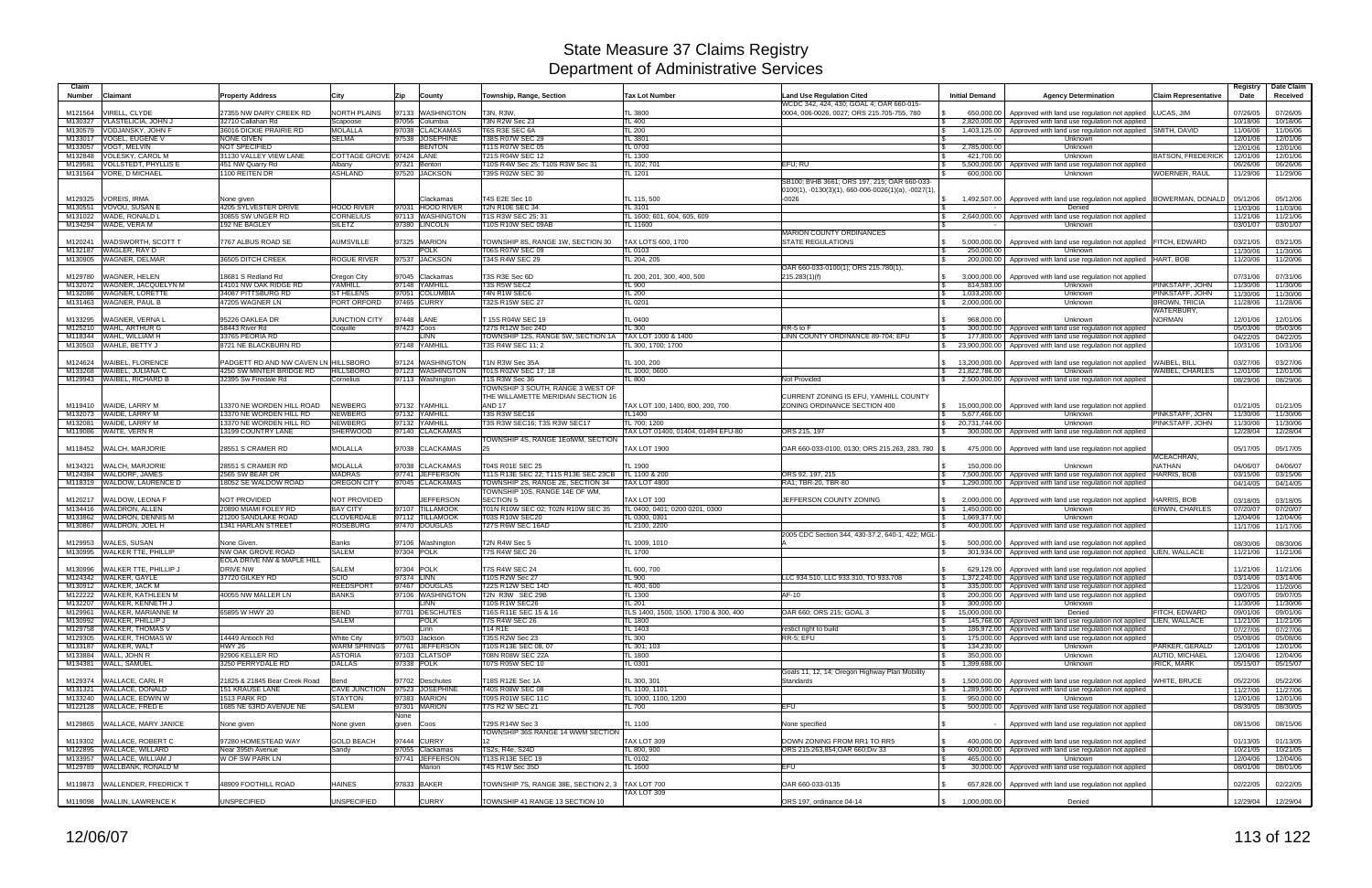| Claim              |                                                              |                                            |                                     |                                         |                                                                            |                                                                         |                                                                                                     |                                                            |                                                                                                                           |                                            | Registry             | Date Claim           |
|--------------------|--------------------------------------------------------------|--------------------------------------------|-------------------------------------|-----------------------------------------|----------------------------------------------------------------------------|-------------------------------------------------------------------------|-----------------------------------------------------------------------------------------------------|------------------------------------------------------------|---------------------------------------------------------------------------------------------------------------------------|--------------------------------------------|----------------------|----------------------|
| <b>Number</b>      | <b>Claimant</b>                                              | <b>Property Address</b>                    | City                                | Zip<br>County                           | Township, Range, Section                                                   | <b>Tax Lot Number</b>                                                   | <b>Land Use Regulation Cited</b><br>SB 100; Goals 3, 14; ORS 197, 215; OAR 660-033;                 | <b>Initial Demand</b>                                      | <b>Agency Determination</b>                                                                                               | <b>Claim Representative</b>                | Date                 | Received             |
|                    | M130139 WALLING, JOHN E                                      | 22975 S Merrill Rd                         | Merrill                             | 97633 Klamath                           | T41S R10E Sec 12                                                           | TL 900                                                                  | All rules, regulations and laws that restrict the use<br>of the property                            | 1,000,000.00                                               | Approved with land use regulation not applied                                                                             |                                            | 09/28/06             | 09/28/06             |
|                    | M134088 WALLOWA COMPANY.                                     | LIME QUARRY RD & BLACK<br><b>MARBLE LN</b> |                                     |                                         |                                                                            |                                                                         |                                                                                                     |                                                            |                                                                                                                           |                                            |                      |                      |
|                    |                                                              |                                            |                                     | 97828 WALLOWA                           | T02S R44E SEC 18; 19                                                       | TL 8900; 9300                                                           | Goals 2, 3, 4, 11, 12, 14; OAR 660-033, 660-004                                                     | 750,000.00                                                 | Unknown                                                                                                                   | MacCOURT, DOUGLAS 12/04/06                 |                      | 12/04/06             |
|                    |                                                              |                                            |                                     |                                         |                                                                            |                                                                         | 660-006, 660-012, 660-018; ORS 197.250,<br>197.335, 215.130, 215.185, 215.203, 215.213,             |                                                            |                                                                                                                           |                                            |                      |                      |
|                    |                                                              |                                            |                                     |                                         |                                                                            |                                                                         | 215.236, 215.243, 215.262, 215.263, 215.283,                                                        |                                                            |                                                                                                                           |                                            |                      |                      |
|                    | M130057 WALSH, RUSSELL J                                     | 5842 Henley Rd                             | <b>Klamath Falls</b>                | 97603 Klamath                           | T39S R9E Sec 25: Sec 26                                                    | TL 900; 701, 800, 900                                                   | 215.284, 215.293, 215.296, 215.206, 215.416.<br>215.431                                             | 600,000.00                                                 | Approved with land use regulation not applied SPENCER, MICHAEL                                                            |                                            | 09/18/06             | 09/18/06             |
|                    | <b>NALTER &amp; HELEN MANGNELL, REV</b>                      |                                            |                                     |                                         |                                                                            |                                                                         | OAR 660-033-0134(4); STATEWIDE PLANNING                                                             |                                                            |                                                                                                                           |                                            |                      |                      |
|                    | M124419 LIVING TRUST                                         | 39036 GROSHONG RD NE                       | ALBANY                              | OR<br><b>LINN</b>                       | T 10S. R 3W. SEC 7                                                         | TL 1000                                                                 | GOAL 3; EFU; ORS 215-203, 284, 700, 705, 780,<br>263                                                | 265,000.00                                                 | Approved with land use regulation not applied KALBERER, JOEL                                                              |                                            | 03/16/06             | 03/16/06             |
| M129536            | <b>WALTER, JAMES H</b>                                       | 63111 & 63175 Johnson Rd                   | Bend                                | 97701 Deschutes                         | T17S R11E Sec 23                                                           | TL 200; 300                                                             | RR-10; WA Overlay; Goal 5, 12, 11, 14; OAR 660-<br>012-0045                                         | 4,000,000.00<br>\$                                         | Approved with land use regulation not applied                                                                             | <b>WHITE, BRUCE</b>                        | 06/19/06             | 06/19/06             |
|                    | M132222 WALTER, KENNETH J                                    |                                            |                                     | LINN                                    | T10S R01E SEC 30                                                           | 4901;4902                                                               |                                                                                                     | $\mathfrak{L}$<br>282,100.00                               | Unknown                                                                                                                   |                                            | 11/30/06             | 11/30/06             |
| M124806            | <b>WALTER, RAYMOND</b>                                       | 2358 SE NELSON WAYSIDE<br><b>DRIVE</b>     | <b>WALDPORT</b>                     | 97394 LINCOLN                           | T13S R11W SEC 29AC                                                         | TL 101                                                                  | R-5: OAR660-004-0040                                                                                | 240,000.00                                                 | Approved with land use regulation not applied                                                                             |                                            | 04/06/06             | 04/06/06             |
|                    | M134079 WALTERS TTE, JOANNE                                  | 12935 SW SPRINGHILL RD                     | <b>GASTON</b>                       | 97119 WASHINGTON                        | T02S R03W SEC 06                                                           | TL 0600                                                                 |                                                                                                     | 1,000,000.00<br>\$                                         | Unknown                                                                                                                   | <b>WALTERS, TERRY</b>                      | 12/04/06             | 12/04/06             |
| M133980<br>M132892 | <b>WALTERS TTEE, MARGARET A</b><br><b>WALTERS, WILLIAM R</b> | PLEASANT VALLEY RD<br>33557 HOEFER DR NE   | <b>BEAVERTON</b><br><b>ALBANY</b>   | 97007 WASHINGTON<br>97321 LINN          | T02S R02W SEC 01<br>T10S R03W SEC 04                                       | TL 2502<br>TL 0200                                                      |                                                                                                     | 600,000.00<br>-\$<br>150,000.00<br>$\mathcal{F}$           | Unknown<br>Unknown                                                                                                        |                                            | 12/04/06<br>12/01/06 | 12/04/06<br>12/01/06 |
| M131984            | WAMPLER, ALBERT E                                            |                                            |                                     | <b>KLAMATH</b>                          | T36S R6E SEC 23A; 8                                                        | TL 300; 700                                                             |                                                                                                     |                                                            | Unknown                                                                                                                   | HANEBERG, MARK                             | 11/30/06             | 11/30/06             |
|                    | M131985 WAMPLER, ALBERT E                                    |                                            |                                     | <b>KLAMATH</b>                          | T36S R6E SEC 16                                                            | TL 100, 300                                                             |                                                                                                     |                                                            | Unknown                                                                                                                   | HANEBERG, MARK                             | 11/30/06             | 11/30/06             |
|                    | M131154 WAMPLER, JAMES E                                     |                                            |                                     | 97753 CROOK                             | T15S R14E SEC 11; 14                                                       | TL 108, 110, 600; 101                                                   |                                                                                                     | 10,000,000.00<br>IS.                                       | Unknown                                                                                                                   | FITCH, EDWARD                              | 11/24/06             | 11/24/06             |
|                    | M129849 WANKER, WILLIAM W                                    | 21441 Johnson Rd                           | West Linn                           | 97068 Clackamas                         | T2S Rf1E Sec 28                                                            | TL 600, 601, 602                                                        | RA-1: RRFF-5: OAR 660-004-0040                                                                      |                                                            | 8,549,070.00 Approved with land use regulation not applied                                                                |                                            | 08/14/06             | 08/14/06             |
| M133895            | <b>WANLESS, CARL B</b>                                       | 39474 GRIGGS DR                            | LEBANON                             | 97355 LINN                              | T08S R06W SEC 02; 11                                                       | TL 1101, 1103; 0401                                                     |                                                                                                     | 4,700,170.00<br>$\mathcal{S}$                              | Unknown                                                                                                                   | MANNENBACH,<br><b>STEPHEN</b>              | 12/04/06             | 12/04/06             |
| M131357            | WANNER, TOM                                                  |                                            |                                     | <b>CLACKAMAS</b>                        | T 04S R01E SEC 35                                                          | TL 0300, 0500, 0600                                                     |                                                                                                     | $\mathbb{S}$                                               | 1,050,976.00 Approved with land use regulation not applied                                                                |                                            | 11/28/06             | 11/28/06             |
|                    |                                                              |                                            |                                     |                                         | TOWNSHIP 18S, RANGE 12E, SECTION 16:<br>TOWNSHIP 24S, RANGE 9E, SECTION 30 |                                                                         |                                                                                                     |                                                            |                                                                                                                           |                                            |                      |                      |
|                    | M119258 WARD LLC, KIM D                                      | <b>UNKNOWN</b>                             | <b>BEND</b>                         | <b>DESCHUTES</b>                        |                                                                            | TAX LOTS 601, 606, 200, 300, 400, 1700                                  | ORS 660 & ORS 92                                                                                    | 2,220,000.00                                               | Denied                                                                                                                    | Willis, Donald                             | 01/11/05             | 01/11/05             |
| M129644            | WARD, JOHN C                                                 | NEAR LIMPY CREEK RD                        |                                     | <b>JOSEPHINE</b>                        | T36S R7W SEC 21                                                            | TL 600                                                                  | FOREST COMMERCIAL; FOREST RESIDENTIAL                                                               | 1,462,000.00                                               | Approved with land use regulation not applied                                                                             |                                            | 07/12/06             | 07/12/06             |
| M132932            | WARD, JULIANNE P                                             | <b>NONE GIVEN</b>                          |                                     | <b>MULTNOMAH</b>                        | T02N R01W SEC 05                                                           | <b>TL 700</b>                                                           |                                                                                                     | 385,000.00                                                 | Unknown                                                                                                                   | RAMIS, TIMOTHY                             | 12/01/06             | 12/01/06             |
| M132058            | <b>WARD, PAUL S</b>                                          | 15240 S SPANGLER RD                        | <b>DALLAS</b><br><b>OREGON CITY</b> | 97338 POLK<br>97045<br><b>CLACKAMAS</b> | T7S R5W SEC18<br>T4S R2E SEC 3                                             | TL 1117; 1118; 1116                                                     | EFU-20 EFU-80                                                                                       | 100.000.00<br>I S                                          | Unknown                                                                                                                   |                                            | 11/30/06             | 11/30/06             |
| M124825<br>M121800 | WARD, SYLVIA M<br>WARD, VIRGIL DEWAIN                        | 88500 PERIWINKLE RD                        | <b>SPRINGFIELD</b>                  | 97478 LANE                              | T7S, R2W, SEC 24                                                           | TL 401<br>TL 1400                                                       | SB 100; RR5 ZONING                                                                                  | 1,650,000.00<br>670,000.00<br>- \$                         | Approved with land use regulation not applied<br>Approved with land use regulation not applied WARD, JERRY                |                                            | 04/07/06<br>08/09/05 | 04/07/06<br>08/09/05 |
| M133693            | <b>WARDLE, CHARLES</b>                                       |                                            |                                     | <b>COLUMBIA</b>                         | T07N R02W SEC 30                                                           | TL 0100                                                                 |                                                                                                     | 531,100.00                                                 | Unknown                                                                                                                   |                                            | 12/04/06             | 12/04/06             |
| M133487            | WARDLE, DEAN                                                 | 9869 E EVANS CRK RD                        | <b>ROGUE RIVER</b>                  | 97537 JACKSON                           | T35S R04W SEC 11                                                           | TL 0313                                                                 |                                                                                                     | l \$<br>350,000.00                                         | Unknown                                                                                                                   |                                            | 12/02/06             | 12/02/06             |
| M118438            | <b>WARDLE, HARRY</b>                                         | 9525 E EVANS CR                            | <b>ROGUE RIVER</b>                  | 97537 JACKSON                           | TOWNSHIP 3S, RANGE 4W, SECTION 11                                          | TAX LOT 304                                                             | SB 100                                                                                              | 325,000.00<br>- \$                                         | Approved with land use regulation not applied                                                                             |                                            | 05/16/05             | 05/16/05             |
| M118340            | <b>WARDLE, ROCKY</b>                                         | 9485 & 9495 E EVANS CR RD                  | <b>ROGUE RIVER</b>                  | 97537 JACKSON                           | TOWNSHIP 35S, RANGE 4W, SECTION 11                                         | <b>TAX LOTS 408, 411</b>                                                | EFU; SB 100                                                                                         | 300.000.00<br>l \$                                         | Approved with land use regulation not applied                                                                             |                                            | 04/22/05             | 04/22/05             |
| M132160<br>M130853 | WARNER JR, FRED JAY<br><b>WARNER, JAMES C</b>                | 65360 SWALLEY ROAD                         | <b>BEND</b>                         | <b>BAKER</b><br>97701 DESCHUTES         | T08S R40E SEC 00<br>T16S R12E SEC 20                                       | TL 1700, 1702<br>TL 1200                                                |                                                                                                     | 190,000.00<br>4,020,000.00                                 | Unknown<br>Approved with land use regulation not applied MCGEAN, MICHAEL                                                  |                                            | 11/30/06<br>11/17/06 | 11/30/06<br>11/17/06 |
| M132829            | <b>WARNER, MICHAEL</b>                                       |                                            |                                     | <b>LANE</b>                             | T17S R06W SEC 22                                                           | <b>TL 2200</b>                                                          |                                                                                                     |                                                            | Unknown                                                                                                                   | Funke, Ron                                 | 12/01/06             | 12/01/06             |
|                    |                                                              |                                            |                                     |                                         | TOWNSHIP 10S, RANGE 37E OF WM,                                             |                                                                         |                                                                                                     |                                                            |                                                                                                                           |                                            |                      |                      |
|                    | M119874 WARNOCK RANCH INC.                                   | NOT PROVIDED                               |                                     | <b>BAKER</b>                            | <b>SECTION 14</b>                                                          | TAX LOT 500, 600, 700<br>TL 2200; 2300; 1200; 500, 900, 1100; 400; 100; | NOT SPECIFIED                                                                                       | 101,000.00                                                 | Denied                                                                                                                    | WARNOCK JR, DAN                            | 02/22/05             | 02/22/05             |
|                    |                                                              |                                            |                                     |                                         | T10S R37E SEC 12; 13; T10S R38E SEC 7C;                                    | 500, 600, 700, 800, 1200, 1300, 1400, 1500, 1600,                       |                                                                                                     |                                                            |                                                                                                                           | LEUENBERGER,                               |                      |                      |
| M132496            | <b>WARNOCK RANCHES INC.</b>                                  |                                            |                                     | 97814 BAKER                             | 18: 18AB                                                                   | 1700; 100, 200, 300                                                     |                                                                                                     | 320,000.00                                                 | Unknown                                                                                                                   | <b>MARTIN</b><br>LEUENBERGER.              | 12/01/06             | 12/01/06             |
| M132497            | <b>WARNOCK RANCHES INC.</b>                                  |                                            |                                     | 97814 BAKER                             | T10S R37E SEC 10B                                                          | TL 700, 800                                                             |                                                                                                     | 153,080.00                                                 | Unknown                                                                                                                   | <b>MARTIN</b>                              | 12/01/06             | 12/01/06             |
| M124465            | <b>WARREN, JACK</b>                                          | 22821 S FERGUSON RD                        | <b>BEAVERCREEK</b>                  | 97004 CLACKAMAS                         | <b>T3S R2E SEC 26C</b>                                                     | <b>L 1500</b>                                                           | OAR 660-004-0040(7)(a)                                                                              | 600,000.00                                                 | Approved with land use regulation not applied                                                                             |                                            | 03/17/06             | 03/17/06             |
| M132047            | <b>WARREN, JAMES A</b>                                       | 10833 LAMERS RD                            | <b>MONMOUTH</b>                     | 97361 POLK                              | T9S R5W SEC2                                                               | TL 100; 102                                                             |                                                                                                     |                                                            | Unknown                                                                                                                   |                                            | 11/30/06             | 11/30/06             |
|                    | M131143 WARREN, LORETTA<br>M129905 WARREN, ROBERT A          | 560 43RD AVE<br>NEAR HWY 101               | <b>SWEETHOME</b>                    | 97386 LINN                              | T14S R1W SEC 4<br><b>T4S R10W SEC 14</b>                                   | TL 301                                                                  |                                                                                                     | 1,300,000.00                                               | Approved with land use regulation not applied                                                                             |                                            | 11/22/06             | 11/22/06             |
|                    | M121765 WARRENS, DIAN                                        | <b>OFF WAPITI LANE</b>                     | <b>BANK</b>                         | <b>TILLAMOOK</b><br>97106 WASHINGTON    | T2N R4W SEC 33                                                             | <b>TL 1000</b><br><b>TL 205</b>                                         | OAR 660; ORS 92, 197, 215, 227<br>ORS 215, 213, OAR 660-33                                          | 550,000,00                                                 | Approved with land use regulation not applied SHIPMAN, MARK<br>400,000.00   Approved with land use regulation not applied |                                            | 08/22/06<br>08/08/05 | 08/22/06<br>08/08/05 |
|                    | M130113 WARTNIK, MARSHALL C                                  | 95420 Hwy 42                               | Coos Bay                            | 97420 Coos                              | T27S R13W Sec 10A                                                          | TL 1000, 1100                                                           | Coos County Ordinance Article 4.8                                                                   | l \$                                                       | 343,000.00   Approved with land use regulation not applied Clark, Joshua                                                  |                                            | 09/25/06             | 09/25/06             |
|                    | M133218 WASHINGTON, RAYMOND E                                | 13400 ASH ROAD                             | <b>DAYTON</b>                       | 97114 YAMHILL                           | T04S R03W SEC 19                                                           | TL 0400                                                                 |                                                                                                     | 115,000.00<br>\$                                           | Unknown                                                                                                                   |                                            | 12/01/06             | 12/01/06             |
|                    | M130066 WASSOM, MABEL E                                      |                                            |                                     | Douglas                                 | T26S R5W Sec 18 & 19                                                       | TL 300 & 200                                                            | FF Zone                                                                                             | \$                                                         | 800,000.00 Approved with land use regulation not applied                                                                  |                                            | 09/19/06             | 09/19/06             |
|                    | M130794 WATERMAN TRUSTEE, CHARLIE                            |                                            |                                     | <b>COOS</b>                             | T30S R14W SEC 7; 8; 9; 18; 00                                              | TL 700; 500; 1000; 100; 2500                                            |                                                                                                     | 3,800,000.00<br>\$                                         | Unknown                                                                                                                   |                                            | 11/16/06             | 11/16/06             |
|                    | M130793 WATERMAN, BESSIE                                     |                                            |                                     | <b>COOS</b>                             | T30S R14W SEC 4; 5; 8; 9; 17                                               | TL 600, 601; 1000, 1001, 100; 100, 200, 300; 300;<br>2300,2400          |                                                                                                     | 4,500,000.00<br>$\mathbb{S}$                               | Unknown                                                                                                                   |                                            | 11/16/06             | 11/16/06             |
|                    | M130792 WATERMAN, CHARLIE                                    |                                            |                                     | <b>COOS</b>                             | T27S R13W SEC 20; 29; 32                                                   | TL 1500, 1600; 100, 101; 100                                            |                                                                                                     | 1,950,000.00<br>\$                                         | Unknown                                                                                                                   |                                            | 11/16/06             | 11/16/06             |
|                    | M133024 WATKINS, MICHAEL M                                   | <b>NONE GIVEN</b>                          | <b>TILLAMOOK</b>                    | 97141 TILLAMOOK                         | T01S R10W SEC 07AD                                                         | TL 1100, 1200, 2000, 2702                                               |                                                                                                     | \$3,300,000.00                                             | Unknown                                                                                                                   | LAFOON, JULIE                              | 12/01/06             | 12/01/06             |
|                    |                                                              |                                            |                                     |                                         |                                                                            |                                                                         | ALL ACCESS MANAGEMENT PLANS                                                                         |                                                            |                                                                                                                           |                                            |                      |                      |
|                    | <b>WATSON FAMILY LIMITED</b>                                 |                                            |                                     |                                         |                                                                            |                                                                         | INSTITUTED BY THE STATE OF OREGON                                                                   |                                                            |                                                                                                                           |                                            |                      |                      |
|                    | M129982 PARTNERSHIP.                                         | 3181 N HWY 97                              | <b>REDMOND</b>                      | 97756 DESCHUTES                         | T15S R13E SEC 4AB                                                          | TL 100                                                                  | AFFECTING THE PROPERTY SINCE 12/27/2000 S                                                           | 365,000.00                                                 | Denied                                                                                                                    | FITCH, EDWARD                              | 09/06/06             | 09/06/06             |
|                    |                                                              |                                            |                                     |                                         |                                                                            |                                                                         | All access management plans instituted by the<br>State of Oregon affecting the property since 12-3- |                                                            |                                                                                                                           |                                            |                      |                      |
|                    | M130003 WATSON, HAYDEN H                                     | 2983 NW Canal Blvd                         |                                     | Deschutes                               | T15S R13E Sec 4                                                            | <b>TL 600</b>                                                           | 93                                                                                                  | \$ 1,300,000.00                                            | Denied                                                                                                                    | FITCH, EDWARD                              | 09/08/06             | 09/08/06             |
|                    | M133769 WATSON, JONNY                                        | 38533 JASPER-LOWELL RD                     | FALL CREEK RD 97438 LANE            |                                         | T18S R01W SEC 29                                                           | TL 0103                                                                 | Goals 4 & 14; OAR 660; ORS 215.705j to 215.780,                                                     |                                                            | Unknown                                                                                                                   |                                            | 12/04/06             | 12/04/06             |
|                    |                                                              |                                            |                                     |                                         |                                                                            |                                                                         | 526, 527.610 et seq; CC Comp Plan; RA-1 &                                                           |                                                            |                                                                                                                           |                                            |                      |                      |
|                    | M129616 WATSON, RONALD M                                     | 19001 S Sprague Ln                         | Oregon City                         | 97045 Clackamas                         | T3S R3E Sec 8B                                                             | <b>TL 2600</b>                                                          | Timber Zoning ZDO 406                                                                               | \$                                                         | 722,234.00   Approved with land use regulation not applied   Johnson, Mary                                                |                                            | 07/03/06             | 07/03/06             |
|                    | M132147 WATSON, ZYLPHA D<br>M131554 WATTERS, DAMON E         | 1938 REEVES CREEK RD                       |                                     | LANE<br><b>JOSEPHINE</b>                | <b>T17S R02W SEC25</b><br>T38S R08W SEC 24                                 | <b>TL 2100</b><br>TL 0600                                               |                                                                                                     | $\sqrt{5}$<br>1,089,000.00<br>$\mathbb{S}$<br>1,306,050.00 | Unknown<br>Unknown                                                                                                        | <b>EMMERT, ROGER</b><br><b>RIKER, RICK</b> | 11/30/06<br>11/29/06 | 11/30/06<br>11/29/06 |
|                    | M131555 WATTERS, DAMON E                                     | 6555 WILLIAMS HWY                          | <b>GRANTS PASS</b>                  | 97527 JOSEPHINE                         | T37S R05W SEC 19A                                                          | TL 0200, 0300                                                           |                                                                                                     | 1,836,440.00<br>$\mathbb{S}$                               | Unknown                                                                                                                   | RIKER, RICK                                | 11/29/06             | 11/29/06             |
|                    | M132997 WATTERS, VANCE H                                     |                                            |                                     | <b>JOSEPHINE</b>                        | T38S R08W SEC 24                                                           | TL 0300                                                                 | SECTION 137.010, 090; OAR 660-033-0130, OAR                                                         | 1,277,000.00<br>S.                                         | Unknown                                                                                                                   | <b>RIKER, RICK</b>                         | 12/01/06             | 12/01/06             |
|                    | M129957 WATTS, LARRY D                                       | 398 QUINALT ST SE                          | <b>SALEM</b>                        | 97301 MARION                            | T8S R3W SEC 33A                                                            | <b>TL 500</b>                                                           | 125-145-0040(9)                                                                                     |                                                            | $\frac{1}{3}$ 1,370,000.00 Approved with land use regulation not applied                                                  |                                            | 08/31/06             | 08/31/06             |
|                    |                                                              |                                            |                                     |                                         |                                                                            |                                                                         |                                                                                                     |                                                            |                                                                                                                           |                                            |                      |                      |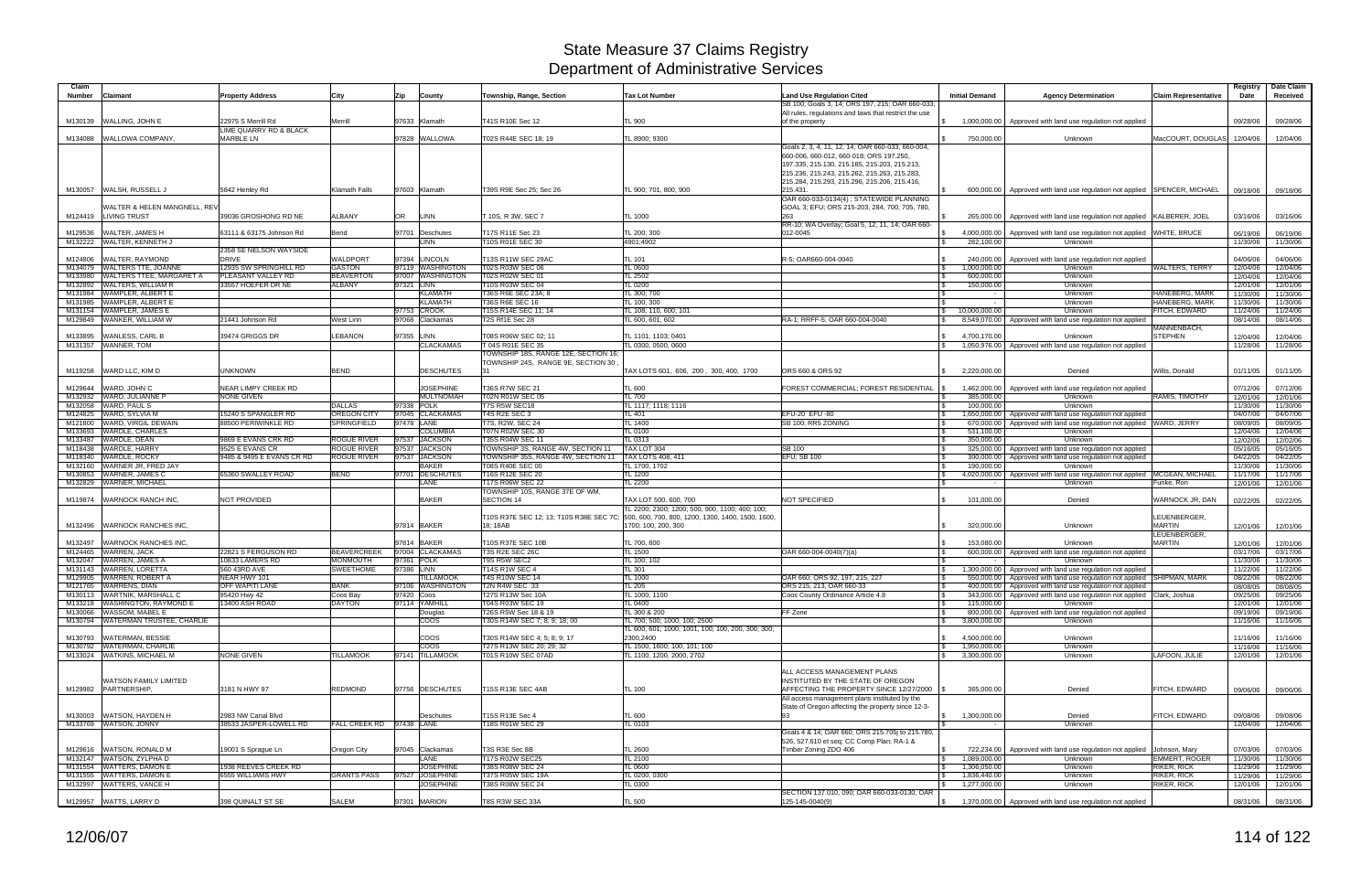| Claim<br><b>Number</b><br><b>Claimant</b>                                            | <b>Property Address</b>                       | City                                   | Zip        | County                               | Township, Range, Section                              | <b>Tax Lot Number</b>           | <b>Land Use Regulation Cited</b>                                                                    | <b>Initial Demand</b>                                   | <b>Agency Determination</b>                                                                                                                               | <b>Claim Representative</b> | Registry<br>Date     | Date Claim<br>Received |
|--------------------------------------------------------------------------------------|-----------------------------------------------|----------------------------------------|------------|--------------------------------------|-------------------------------------------------------|---------------------------------|-----------------------------------------------------------------------------------------------------|---------------------------------------------------------|-----------------------------------------------------------------------------------------------------------------------------------------------------------|-----------------------------|----------------------|------------------------|
| WATTS, RON<br>M122371                                                                | 48030 SE MARNOT RD                            | SANDY                                  |            | 97055 CLACKAMAS                      | T2S R5E SEC 10 & 11                                   | <b>TL 900</b>                   | OAR 660.033, 0100, 660.033.0130 3a; ORS<br>215.780(1)a: 215.283(1)f                                 |                                                         |                                                                                                                                                           |                             | 09/16/05             | 09/16/05               |
|                                                                                      |                                               |                                        |            |                                      |                                                       |                                 | WASHINGTON COUNTY CDC SECTIONS 344,                                                                 |                                                         | 355,000.00   Approved with land use regulation not applied                                                                                                |                             |                      |                        |
|                                                                                      |                                               |                                        |            |                                      |                                                       |                                 | 424, 430-85; AF-20; ORS 215.780; OAR 660-033-                                                       |                                                         |                                                                                                                                                           |                             |                      |                        |
| M122534 WATTS, ROSCOE E                                                              | NW DAVID RD                                   | FOREST GROVE                           |            | <b>WASHINGTON</b>                    | T1N, R4W, SEC 22                                      | TL 500                          | 0010, 0160<br>ORS 215.780; OAR 660-006-660-033; Douglas Co.                                         | 100,000.00                                              | Approved with land use regulation not applied Trompke, Edward                                                                                             |                             | 09/29/05             | 09/29/05               |
| <b>WATTS, THOMAS</b><br>M125094                                                      | 745 Tinkers Lane                              | Roseburg                               |            | 97470 Douglas                        | T26S R7W Sec 35C                                      | <b>TL 100</b>                   | LUDO 6.36.075,3.6.150,43.3.43.100                                                                   | l \$                                                    | 701,500.00 Approved with land use regulation not applied                                                                                                  |                             | 04/25/06             | 04/25/06               |
| WAY W LEE GENERAL                                                                    |                                               |                                        |            |                                      |                                                       |                                 |                                                                                                     |                                                         |                                                                                                                                                           |                             |                      |                        |
| CONTRACTOR INC.<br>M131552<br>M131523 WEAR SR, LAWRENCE A                            | <b>SW 68TH PKWY</b><br><b>NOT SPECIFIED</b>   | <b>TIGARD</b>                          |            | <b>WASHINGTON</b><br>97423 COOS      | T01S R01W SEC 36DA<br>T27S R11W SEC 07                | TL 2400<br>TL 1101              |                                                                                                     | 600.000.00<br><b>S</b>                                  | Withdrawn<br>40,000.00   Approved with land use regulation not applied                                                                                    | MORASCH, STEVE              | 11/29/06<br>11/29/06 | 11/29/06<br>11/29/06   |
| M132763 WEATHERFORD LLC.                                                             |                                               |                                        |            | <b>BENTON</b>                        | <b>T11S R4W Sec 17</b>                                | TL 500                          |                                                                                                     | 458.000.00                                              | Unknown                                                                                                                                                   | COWGILL, MICHAEL            | 12/01/06             | 12/01/06               |
|                                                                                      |                                               |                                        |            |                                      | T15S R3W SEC 07; SEC 18; T15S R4W SEC                 |                                 |                                                                                                     |                                                         |                                                                                                                                                           |                             |                      |                        |
| <b>WEATHERFORD LLC,</b><br>M132764                                                   | 2635 Powerline Rd                             | Harrisburg                             | 97446 LINN |                                      | 12                                                    | TL 100; 200; 100                | OAR 660, 731; ORS 92, 215, 227, 184; OREGON                                                         | \$ 51,597,740.00                                        | Unknown                                                                                                                                                   | <b>COWGILL, MICHAEL</b>     | 12/01/06             | 12/01/06               |
| WEATHERLY, MILDRED<br>M118593                                                        | <b>NOT PROVIDED</b>                           |                                        |            | YAMHILL                              | <b>T3S R2W SEC 30</b>                                 | <b>TL 400</b>                   | DEPARTMENT OF TRANSPORTATION                                                                        |                                                         | Denied                                                                                                                                                    |                             | 06/13/05             | 06/13/05               |
|                                                                                      | MONRTH OF CITY OF LA                          |                                        |            |                                      |                                                       |                                 |                                                                                                     |                                                         |                                                                                                                                                           |                             |                      |                        |
| M134377<br>WEAVER, MARTHA D                                                          | <b>GRANDE, N TERMINUS OF</b><br>LEFFEL        |                                        |            | 97850 UNION                          | T02S R38E SEC 21                                      | TL 1201                         |                                                                                                     | $\mathbb{R}$<br>300.000.00                              | Unknown                                                                                                                                                   | <b>FITCH, EDWARD</b>        | 05/14/07             | 05/14/07               |
| M129812 WEAVER, RAYMOND E                                                            | 23741 S Springwater Rd                        | Estacada                               |            | 97023 Clackamas                      | T3S R4E Sec 32                                        | TL 1400                         | EFU                                                                                                 |                                                         | 605,000.00   Approved with land use regulation not applied                                                                                                |                             | 08/04/06             | 08/04/06               |
| M129813 WEAVER, RAYMOND E                                                            |                                               |                                        |            | Clackamas                            | T3S R4E Sec 32                                        | TL 1300                         | <b>EFU</b>                                                                                          |                                                         | 150,000.00 Approved with land use regulation not applied                                                                                                  |                             | 08/04/06             | 08/04/06               |
| M133279 WEAVER, VALERIE                                                              | 39150 GRIGGS DR                               | LEBANON                                | 97366 LINN |                                      | T11S R01W SEC 17                                      | <b>TL 0300</b>                  |                                                                                                     | 4,011,833.00<br><b>\$</b>                               | Unknown                                                                                                                                                   |                             | 12/01/06             | 12/01/06               |
| M133829 WEBB, DELMER<br>WEBB, JOHN<br>M134308                                        | 8492 70TH AVE SE<br>587 ONTARIO HEIGHTS       | <b>TURNER</b><br><b>ONTARIO</b>        |            | 97392 MARION<br>97914 MALHEUR        | T08S R02W SEC 34<br>T17S R47E SEC 30                  | TL 0900<br>TL 0400, 0700        |                                                                                                     | 2,117,880.00<br><b>\$</b><br>1,060,192.00<br>$\sqrt{3}$ | Unknown<br>Unknown                                                                                                                                        | HARRISON, VERYL             | 12/04/06<br>03/26/07 | 12/04/06<br>03/26/07   |
| M132024 WEBB, KENNETH A                                                              |                                               |                                        |            | <b>MARION</b>                        | <b>T9S R2W SEC 08</b>                                 | <b>TL1300</b>                   |                                                                                                     | 400,000.00<br>$\sqrt{3}$                                | Unknown                                                                                                                                                   | Webb, Daniel                | 11/30/06             | 11/30/06               |
| <b>WEBB, KENNETH A</b><br>M132025                                                    |                                               |                                        |            | <b>MARION</b>                        | T9S R2W SEC17                                         | <b>TL1200</b>                   |                                                                                                     | 4.750.000.00<br>$\mathsf{S}$                            | Unknown                                                                                                                                                   | Webb, Daniel                | 11/30/06             | 11/30/06               |
| <b>WEBBER &amp; SONS INC.</b><br>M118360<br><b>WEBBER &amp; SONS INC.</b><br>M122851 | 24700 S MULINO RD<br>24700 S MULINO RD        | CANBY<br>CANBY                         |            | 97013 CLACKAMAS<br>97013 CLACKAMAS   | T4S R1E SEC 2<br>TOWNSHIP 4S, RANGE 1E, SECTION 2     | TL602.603<br>TAX LOT 700        | <b>SB 100</b><br><b>SB 100</b>                                                                      | 1.200.000.00<br><b>\$</b><br><b>S</b>                   | Withdrawn<br>2,100,000.00 Approved with land use regulation not applied                                                                                   |                             | 04/26/05<br>10/18/05 | 04/26/05<br>10/18/05   |
| M131155 WEBBER TTE, LINDA                                                            | <b>13528 S VICK RD</b>                        | <b>MOLALLA</b>                         |            | 97038 CLACKAMAS                      | T5S R2E SEC 5                                         | TL 1200, 1300                   |                                                                                                     | 3,794,000.00                                            | Approved with land use regulation not applied  HOWARD, DANIEL                                                                                             |                             | 11/24/06             | 11/24/06               |
| M133171<br><b>WEBBER TTEE, CAROL A</b>                                               | NOT SPECIFIED                                 |                                        |            | BENTON                               | T10S R04W SEC 28A                                     | TL 3200, 3300, 3400, 3500, 3600 |                                                                                                     | 405,000.00<br>l \$                                      | Unknown                                                                                                                                                   | <b>HEILIG. GEORGE</b>       | 12/01/06             | 12/01/06               |
| M121396 WEBBER, JAMES G                                                              | 10182 S TOWNSHIP ROAD                         | CANBY                                  |            | 97013 CLACKAMAS                      | T4S, R1E, SEC 02                                      | TL 601                          | <b>SB 100</b>                                                                                       | 150,000.00<br>l S                                       | Approved with land use regulation not applied                                                                                                             |                             | 07/13/05             | 07/13/05               |
| M131374 WEBBER, TERRY L                                                              | 24464 S. MULINO ROAD                          | <b>CANBY</b>                           |            | 97013 CLACKAMAS                      | T04S R01E SEC 02                                      | TL 0600                         | OAR 660-012-0065, 660-015-0000(2)(3)(14), 660-                                                      | 910,000.00                                              | Approved with land use regulation not applied                                                                                                             |                             | 11/28/06             | 11/28/06               |
|                                                                                      |                                               |                                        |            |                                      |                                                       |                                 | 033-0090, 0100, 0120, 0130, 0135, 660 DIVISION                                                      |                                                         |                                                                                                                                                           |                             |                      |                        |
|                                                                                      |                                               |                                        |            |                                      |                                                       |                                 | 4; ORS 92.046(5), 197.175(2)(D), 215.283, 284,                                                      |                                                         |                                                                                                                                                           |                             |                      |                        |
| WEBBER, TTEE, VIVIAN<br>M121836<br>M133172 WEBER TTE, ALLISON L                      | N/A<br>NOT SPECIFIED.                         | NOT SPECIFIED.                         |            | <b>CLACKAMAS</b><br><b>BENTON</b>    | T3S, R1, SEC 26<br><b>T11S R05W SEC 14D</b>           | TL 3100<br>TL 0600              | 296, 700, 705, 780(1)(A)                                                                            | 150,000.00<br>l \$<br>80.000.00                         | Approved with land use regulation not applied STAMP, ANDREW<br>Unknown                                                                                    | <b>HEILIG, GEORGE</b>       | 08/11/05             | 08/11/05               |
|                                                                                      | 65353 & 65365 E BARLOW TRAIL                  |                                        |            |                                      |                                                       |                                 |                                                                                                     |                                                         |                                                                                                                                                           |                             | 12/01/06             | 12/01/06               |
| WEBER, DONNA J<br>M118461                                                            | ROAD                                          | RHODODENDRON 97049 CLACKAMAS           |            |                                      | TOWNSHIP 2S, RANGE 7E, SECTION 30                     | TAX LOT 205, 206                | 403.05                                                                                              | 225,000.00                                              | Approved with land use regulation not applied                                                                                                             |                             | 05/18/05             | 05/18/05               |
|                                                                                      |                                               |                                        |            |                                      |                                                       |                                 |                                                                                                     |                                                         |                                                                                                                                                           |                             |                      |                        |
| <b>WEBER, EDUARD TRUSTEE</b><br>M129406                                              | Grimes Road & Elk Drive                       | Cottage Grove                          | 97424 Lane |                                      | T20S R3W Sec 21                                       | TL 920, 921                     | LC 26.211; Goals 4 & 14; OAR 660 Div 6; ORS 215   \$<br>LC 16.211; ORD 764 & Suislaw Lake Creek Sub |                                                         | 1,130,000.00 Approved with land use regulation not applied Weber, Michelle                                                                                |                             | 05/26/06             | 05/26/06               |
|                                                                                      |                                               |                                        |            |                                      |                                                       |                                 | Area Plan & ORD 695/754; Statewide Planning                                                         |                                                         |                                                                                                                                                           |                             |                      |                        |
| M129723<br><b>WEBER, EDUARD TRUSTEE</b>                                              | <b>Hwy 126</b>                                | Walton                                 | 97490 Lane |                                      | T18S R7W Sec 5                                        | TL 901, 904                     | Goals 4 & 14; OAR 660 Div 6; ORS 215                                                                | $\mathbf{\hat{s}}$                                      | 1,500,000.00 Approved with land use regulation not applied Weber, Michelle                                                                                |                             | 07/21/06             | 07/21/06               |
| M121868 WEBER, HUGH<br>M121869 WEBER, HUGH                                           | <b>NEAR CHAPMAN RD</b><br>1640 SW CHAPMAN RD  | <b>SHERWOOD</b><br><b>SHERWOOD</b>     |            | 97140 WASHINGTON<br>97140 WASHINGTON | T3S, R2W, SEC 2<br><b>T3S, R2W, SEC 2</b>             | TL 400<br>TL 300                | HB 3661: RURAL CODE 1982<br>RURAL CODE 1982; HB 3661                                                | 550,000.00                                              | Approved with land use regulation not applied<br>1,000,000.00 Approved with land use regulation not applied                                               |                             | 08/12/05             | 08/12/05               |
| <b>WEBER, MARSHA</b><br>M133042                                                      |                                               | <b>TILLAMOOK</b>                       |            | 97141 TILLAMOOK                      | T01S R08W SEC 36                                      | TL 6700                         |                                                                                                     |                                                         | Unknown                                                                                                                                                   |                             | 08/12/05<br>12/01/06 | 08/12/05<br>12/01/06   |
| <b>WEBKING, YVONNE C</b><br>M132180                                                  |                                               |                                        |            | LANE                                 | T17S R04W SEC 04                                      | TL 400                          |                                                                                                     | 3,016,000.00<br>$\mathbb{R}$                            | Unknown                                                                                                                                                   | SMITH, BARRY                | 11/30/06             | 11/30/06               |
| <b>WEBSTER, RICHARD</b><br>M129353                                                   | 38665 Richardson Gap Rd                       | Scio                                   | 97374 Linn |                                      | T10S R1W Sec 15                                       | <b>TL 200</b>                   | <b>EFU-80</b>                                                                                       | 138,730.00<br>IS.                                       | Approved with land use regulation not applied                                                                                                             |                             | 05/18/06             | 05/18/06               |
| WEDDLE, ROBERT D<br>M130886                                                          | <b>NOT PROVIDED</b>                           |                                        |            | <b>MARION</b>                        | <b>T9S R1W SEC 12A</b>                                | TL 400, 500                     |                                                                                                     | 3,200,000.00                                            | Approved with land use regulation not applied FRANK WALKER                                                                                                | & ASSOCIATES.               | 11/20/06             | 11/20/06               |
|                                                                                      |                                               |                                        |            |                                      |                                                       |                                 |                                                                                                     |                                                         |                                                                                                                                                           |                             |                      |                        |
|                                                                                      |                                               |                                        |            |                                      |                                                       |                                 | CLACKAMAS COUNTY ZONING ORDINANCE;                                                                  |                                                         |                                                                                                                                                           |                             |                      |                        |
| M120561 WEEKS, DUANE L                                                               | 3185 N HOLLY STREET                           | CANBY                                  |            | 97013 CLACKAMAS                      | T3S R1E SEC 21                                        | TL 1400                         | EFU; ORS 215.284, 780(a); OAR 660-33-130, 135 \\$<br>OAR 660-015-0000(2)(3)(12)(14), 004-0040, 012- | 1,500,000.00                                            | Withdrawn                                                                                                                                                 | COFIELD, DOROTHY            | 04/12/05             | 04/12/05               |
|                                                                                      |                                               |                                        |            |                                      |                                                       |                                 | 0060, 033-0130(4), 0090, 0120, 0130, 0135, 0100;                                                    |                                                         |                                                                                                                                                           |                             |                      |                        |
|                                                                                      |                                               |                                        |            |                                      |                                                       |                                 | ORS 92.046(5), 215.263(2)(4)(9)(12), 283, 284,                                                      |                                                         |                                                                                                                                                           |                             |                      |                        |
| M129641 WEEKS, DUANE L<br>M129770 WEIBLE, EDDIE                                      | 3185 N HOLLY ST<br>7523 CASCADE HWY SE        | <b>CANBY</b><br><b>SUBLIMITY</b>       |            | 97013 CLACKAMAS<br>97385 MARION      | <b>T3S R1E SEC 21</b><br><b>T8S R1W SEC 27</b>        | <b>TL 1400</b><br>TL 900        | 700, 705, 780(1)(A), 296, 197.175(2)(D)<br>OAR 660; ORS 92, 197, 215, 227                           | $\mathsf{S}$<br>$\sqrt{S}$                              | 1,500,000.00 Approved with land use regulation not applied COFIELD, DOROTHY<br>2,225,000.00   Approved with land use regulation not applied SHIPMAN, MARK |                             | 07/12/06<br>07/28/06 | 07/12/06<br>07/28/06   |
| M129800 WEICHBRODT, ELSIE                                                            | 24355 SW Rosedale Rd                          |                                        |            | Washington                           | <b>T1S R2W Sec 22</b>                                 | TL 1500                         | <b>EFU</b>                                                                                          | $\mathcal{S}$                                           | 1.250,000,00 Approved with land use regulation not applied                                                                                                |                             | 08/03/06             | 08/03/06               |
| M129887 WEIDENHAFT, TED                                                              | 60065 RODERICK RD                             | <b>COOS BAY</b>                        |            | 97420 COOS                           | T27S R13W SEC 11B                                     | TL 1400                         | ARTICLE 4.9                                                                                         | $\sqrt{3}$                                              | 150,000,00 Approved with land use regulation not applied                                                                                                  |                             | 08/18/06             | 08/18/06               |
| M129903 WEIDENHAFT, TED<br>M132620 WEIGAND RANCHES INC.                              | 60065 RODERICK RD<br>500 NE JUNIPER LN        | <b>COOS BAY</b><br><b>MADRAS</b>       |            | 97420 COOS<br>97741 JEFFERSON        | <b>T27S R13W SEC 11B</b>                              | TL 401                          | ARTICLE 4.9; EFU                                                                                    | l \$                                                    | 150,000.00   Approved with land use regulation not applied                                                                                                | REEDER, DONALD              | 08/21/06             | 08/21/06               |
| M118698 WEIGAND, PHIL                                                                | BOZARTH ROAD                                  | POWELL BUTTE 97753 CROOK               |            |                                      | T9S R13E SEC 24<br>T15S, R14E, SEC 22 AND 23          | TL 403, 101<br>TL 700, 1000     | CROOK COUNTY ORDINANCE 2, 5, 18                                                                     | 300,000.00<br>l SS<br>$\sqrt{3}$<br>600,000.00          | Unknown<br>Denied                                                                                                                                         |                             | 12/01/06<br>06/30/05 | 12/01/06<br>06/30/05   |
| M133068 WEIGAND, PHIL                                                                | NOT SPECIFIED                                 |                                        |            | <b>CROOK</b>                         | T17S R16W SEC 35                                      | TL 1900                         |                                                                                                     | 482,693.00<br>l \$                                      | Unknown                                                                                                                                                   | CLARK, DENNIS               | 12/01/06             | 12/01/06               |
| M133069 WEIGAND, PHIL                                                                | NOT SPECIFIED                                 |                                        |            | <b>CROOK</b>                         | T18S R16E SEC 17                                      | <b>TL 1700</b>                  |                                                                                                     | $\sqrt{3}$<br>878,555.00                                | Unknown                                                                                                                                                   | <b>CLARK, DENNIS</b>        | 12/01/06             | 12/01/06               |
| M133070 WEIGAND, PHIL<br>M120127 WEILER, GAYLEEN D                                   | NOT SPECIFIED<br>NOT PROVIDED                 |                                        |            | <b>CROOK</b><br><b>CLACKAMAS</b>     | T15S R14E SEC 22<br>TOWNSHIP 3S, RANGE 2E, SECTION 22 | <b>TL 0700</b><br>TAX LOT 200   | OAR 660-004-0040 (8)(E); R-20; FF-10                                                                | 236,000.00<br>$\sqrt{3}$<br>$\mathcal{S}$               | Unknown<br>2,710,000.00   Approved with land use regulation not applied   DONAHUE, SEAN                                                                   | <b>CLARK, DENNIS</b>        | 12/01/06<br>03/10/05 | 12/01/06<br>03/10/05   |
| M131305 WEINMANN, SHEILA                                                             |                                               |                                        |            | YAMHILL                              | T02S R05W SEC 14                                      | TL 0302                         |                                                                                                     |                                                         | 200,000.00 Approved with land use regulation not applied                                                                                                  |                             | 11/27/06             | 11/27/06               |
| M129754 WEISENSEE, FRAN C                                                            | 17135 Brown Rd                                |                                        |            | Polk                                 | T7 R6W Sec 2; T6 R6 W Sec 38                          | TL 200; 800                     | OAR 660; ORS 92, 197, 215, 227                                                                      | $\sqrt{3}$                                              | 2,498,450.00   Approved with land use regulation not applied   DEFOREST, ASHLEY                                                                           |                             | 07/26/06             | 07/26/06               |
| M122793 WEITZEL, CHARLES A                                                           | 20480 EAGLE POINT RD                          | <b>MCMINNVILLE</b>                     |            | 97128 YAMHILL                        | T4S R5 W SEC 32                                       | TL 102/103                      | EF-80; AF-80; OAR 660 DIV 33, OAR 660 DIV 6                                                         |                                                         | 450,000.00   Approved with land use regulation not applied   HOWARD, DANIEL                                                                               |                             | 10/14/05             | 10/14/05               |
| M122799   WEITZEL, MILDRED M                                                         | 17205 S BUCKNER CREEK RD                      | <b>BEAVERCREEK</b>                     |            | 97004 CLACKAMAS                      | T4 S R2E SEC 12                                       | <b>TL 1100</b>                  | EFU; ORS 197.175 280; GOAL 3; OAR 660-04-033 \$                                                     |                                                         | 1,151,064.00 Approved with land use regulation not applied WALKER, FRANK                                                                                  |                             | 10/14/05             | 10/14/05               |
|                                                                                      |                                               |                                        |            |                                      |                                                       |                                 |                                                                                                     |                                                         |                                                                                                                                                           | <b>BARTHOLOMEW.</b>         |                      |                        |
| M130539 WELCH, JAMES                                                                 | 2444 ROSS LANE                                | MEDFORD                                |            | 97501 JACKSON                        | T37 R2W SEC 15                                        | TL 2100                         |                                                                                                     |                                                         | \$ 2,426,500.00 Approved with land use regulation not applied MARK                                                                                        |                             | 11/02/06             | 11/02/06               |
| M133469 WELCH, LAWRENCE R<br>M118470 WELD, LESTER M                                  | NOT SPECIFIED<br>25430 RICE RD                | <b>GOLD BEACH</b><br><b>SWEET HOME</b> | 97386 LINN | 97444 CURRY                          | T36S R14W SEC 05B; SEC 06<br>T14S, R1W, SEC 22        | TL 0500; 0105<br>TL 1700        | ORS 215.780                                                                                         | 3.803.190.00<br>$\mathsf{S}$<br>l \$                    | Unknown<br>Approved with land use regulation not applied WELD, SHERMAN                                                                                    | CAPP, JIM                   | 12/02/06<br>05/19/05 | 12/02/06<br>05/19/05   |
|                                                                                      |                                               |                                        |            |                                      |                                                       |                                 |                                                                                                     |                                                         |                                                                                                                                                           |                             |                      |                        |
|                                                                                      |                                               |                                        |            |                                      |                                                       |                                 | Linn Oar 660-015-003 (3)(4); Oar 660-0025, 0029,                                                    |                                                         |                                                                                                                                                           |                             |                      |                        |
| M129826 WELD, SHERMAN<br>M124728 WELLING, KIRK                                       | 25322 Cresent Hill Rd<br>3490 SE ORIENT DRIVE | Sweet Home<br><b>BORING</b>            |            | Linn<br>97009 CLACKAMAS              | T14S R1W Sec 21<br><b>T2S R4E SEC 24</b>              | TL 4400<br>TL 100, 100W         | 0050, 0055; ORS 215.705, 720, 750, 780; Goal 3, 4 \$<br>EFU-80                                      | 255,750.00<br>S.                                        | Denied<br>11,300,000.00 Approved with land use regulation not applied                                                                                     | Land, Bryan                 | 08/09/06<br>04/03/06 | 08/09/06<br>04/03/06   |
|                                                                                      |                                               |                                        |            |                                      |                                                       |                                 | OAR- 660-004--0040(8)(E); Interim Urban Reserve                                                     |                                                         |                                                                                                                                                           |                             |                      |                        |
| M129659 WELLONS, LAURA K                                                             | 22815 Johnson Rd                              | West Linn                              |            | 97035 Clackamas                      | T2S R1E Sec 34A                                       | <b>TL 900</b>                   | Rule                                                                                                | <b>S</b>                                                | 603,000.00 Approved with land use regulation not applied                                                                                                  |                             | 07/13/06             | 07/13/06               |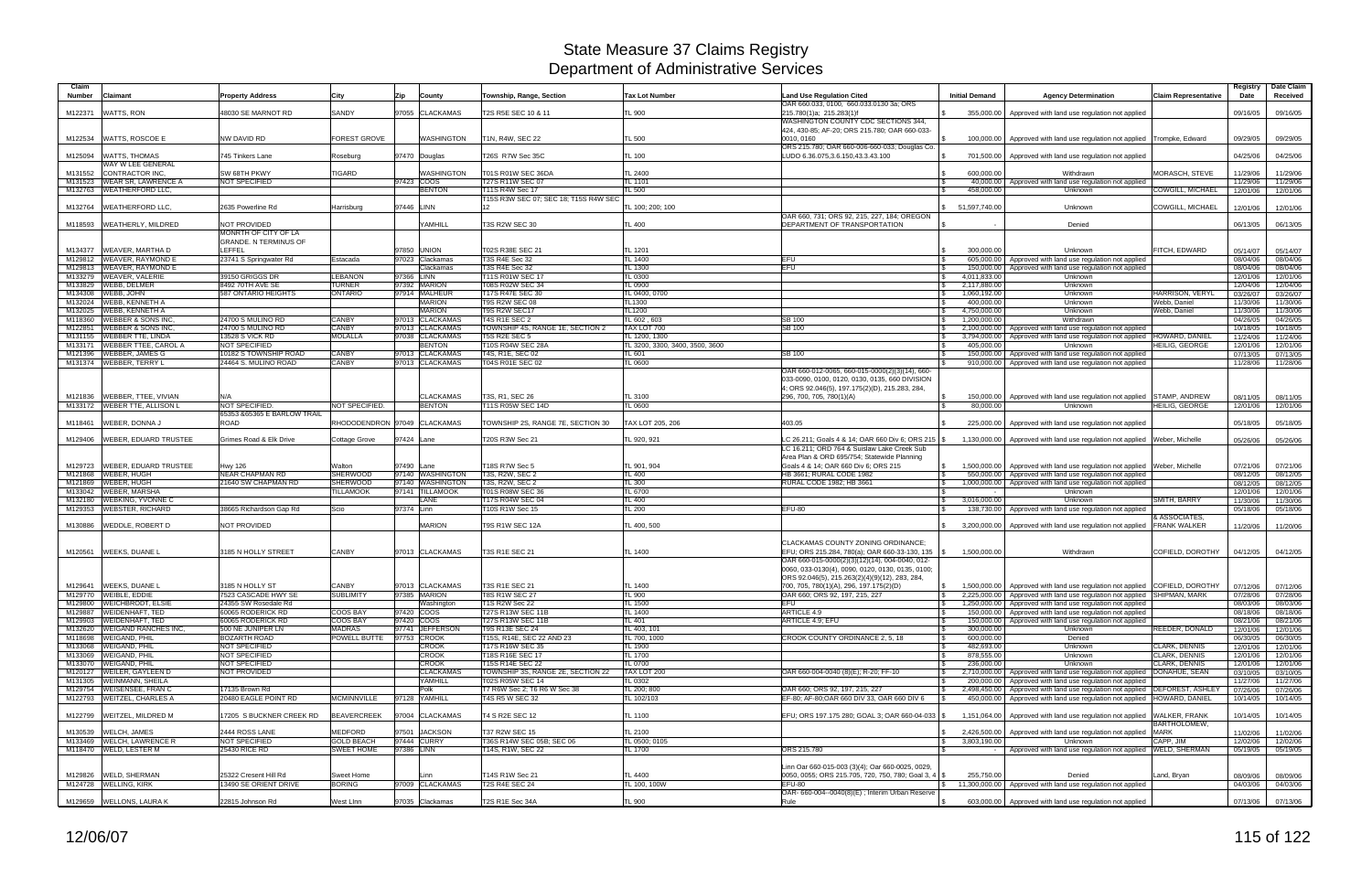| Claim              |                                         |                                                     |                           |                                   |                                                                         |                                            |                                                               |                                  |                                                                                        |                                                | Registry             | Date Claim           |
|--------------------|-----------------------------------------|-----------------------------------------------------|---------------------------|-----------------------------------|-------------------------------------------------------------------------|--------------------------------------------|---------------------------------------------------------------|----------------------------------|----------------------------------------------------------------------------------------|------------------------------------------------|----------------------|----------------------|
| <b>Number</b>      | Claimant<br><b>WELLS FARGO BANK NA.</b> | <b>Property Address</b>                             | City<br><b>HILLSBORO</b>  | Zip<br>County<br>97123 WASHINGTON | Township, Range, Section<br>T2S R3W SEC14                               | <b>Tax Lot Number</b><br>TL 8001, 801, 805 | <b>Land Use Regulation Cited</b>                              | <b>Initial Demand</b>            | <b>Agency Determination</b>                                                            | <b>Claim Representative</b><br>O`BRIEN. MONICA | Date                 | Received             |
| M132204<br>M130742 | WELLS, C WILSON                         | 2710 GLASS DRIVE                                    | <b>HOOD RIVER</b>         | 97031 HOOD RIVER                  | T2N R10E SEC 24: T2N R11E SEC 19                                        | TL 202: 1500                               | EFU; ORS 197 & 215; OAR 660                                   | 28,227.00<br>∣ \$                | Unknown<br>Approved with land use regulation not applied ANDERSEN, STEVEN              |                                                | 11/30/06<br>11/15/06 | 11/30/06<br>11/15/06 |
| M130743            | <b>WELLS, C WILSON</b>                  | 1880 WELLS DRIVE                                    | <b>HOOD RIVER</b>         | 97031 HOOD RIVER                  | <b>T2N R11E SEC 18</b>                                                  | TL 3400                                    | FARM A-1: EFU: ORS 92, 197, 215; OAR 660                      | 12.463.000.00                    | Approved with land use regulation not applied ANDERSEN, STEVEN                         |                                                | 11/15/06             | 11/15/06             |
| M130744            | WELLS, C WILSON                         | 1880 WELLS DR                                       | <b>HOOD RIVER</b>         | 97031 HOOD RIVER                  | T2N R11E SEC 18                                                         | TL 3200                                    |                                                               | 10.254.339.00                    | Approved with land use regulation not applied ANDERSEN, STEVEN                         |                                                | 11/15/06             | 11/15/06             |
|                    |                                         |                                                     |                           |                                   |                                                                         |                                            | HR CO ZONING ORD; GOAL 3 & 4; ORS 197.175.                    |                                  |                                                                                        |                                                |                      |                      |
| M124427            | WELLS, E R                              | 2401 WELLS RD                                       | <b>HOOD RIVER</b>         | 97031 HOOD RIVER                  | T2N R11E SEC 19;                                                        | TL 3500; 1500                              | 280, 515, 705, 284                                            | $\mathbb{S}$<br>1,082,595.00     | Approved with land use regulation not applied                                          |                                                | 03/16/06             | 03/16/06             |
| M131223            | <b>WELLS, E ROBERT</b>                  | 2401 WELLS DR                                       | <b>HOOD RIVER</b>         | 97031 HOOD RIVER                  | T2N R11E SEC 19; 20                                                     | TL 3500: 1500                              |                                                               | 5.920.000.00<br>$\mathbb{S}$     | Unknown                                                                                | <b>WALKER, FRANK</b>                           | 11/24/06             | 11/24/06             |
|                    | M130745 WELLS, GARY W                   | 855 EASTSIDE RD                                     |                           | 97031 HOOD RIVER                  | <b>T3N R11E SEC 31</b>                                                  | <b>TL 900</b>                              |                                                               | 3,806,417.00<br>$\mathcal{S}$    | Denied                                                                                 | ANDERSEN, STEVEN                               | 11/15/06             | 11/15/06             |
|                    | M130711 WELLS, JAMES G                  | 2587 FIR MOUTAIN RD                                 | <b>HOOD RIVER</b>         | 97031 HOOD RIVER                  | <b>T2N R10E SEC 24</b>                                                  | <b>TL 800</b>                              |                                                               | 15.323.00                        | Denied                                                                                 | ANDERSEN, STEVEN                               | 11/13/06             | 11/13/06             |
|                    | M130712 WELLS, JAMES G                  | 2880 & 2890 THOMSEN ROAD                            | <b>HOOD RIVER</b>         | 97031 HOOD RIVER                  | <b>T2N R10E SEC 24</b>                                                  | TL 4401, 4403                              |                                                               | 1,186,024.00<br>$\mathbb{S}$     | Denied                                                                                 | ANDERSEN, STEVEN 11/13/06                      |                      | 11/13/06             |
|                    | M130713 WELLS, JAMES G                  |                                                     |                           | <b>HOOD RIVER</b>                 | T2N R11E SEC 18,19                                                      | TL 2200,2700; 1200, 1300, 1501, 1700, 1800 |                                                               | 1,042,574.00<br>$\mathbb{S}$     | Denied                                                                                 | ANDERSEN, STEVEN                               | 11/13/06             | 11/13/06             |
|                    | M130714 WELLS, JAMES G                  |                                                     |                           | <b>HOOD RIVER</b>                 | T2N R11E SEC 17, 18                                                     | FL 600: 400, 500, 3500, 3600, 3700, 3800   |                                                               | 273,285.00                       | Denied                                                                                 | ANDERSEN, STEVEN                               | 11/13/06             | 11/13/06             |
|                    |                                         | 2255, 2290, 2308, 2302 WELLS<br><b>DRIVE</b>        | <b>HOOD RIVER</b>         |                                   |                                                                         | TL 200, 300, 400, 800, 900                 |                                                               |                                  |                                                                                        |                                                |                      |                      |
|                    | M130715 WELLS, JAMES G                  |                                                     |                           | 97031 HOOD RIVER                  | T2N R11E SEC 19                                                         |                                            |                                                               | 89,902.00                        | Denied                                                                                 | ANDERSEN, STEVEN                               | 11/13/06             | 11/13/06             |
| M133526            | <b>WELLS, SHERRIL L</b>                 | 1083 ROGERS ROAD                                    | <b>ROSSEBURG</b>          | 97470 DOUGLAS                     | T26S R05W SEC 06; T26S R06W SEC 01:<br>T26S R5W SEC 6C; T26S R5W SEC 1D | TL 0200 ; TL 0100; TL 0200; TL 3400        |                                                               | 925.000.00                       | Unknown                                                                                |                                                | 12/02/06             | 12/02/06             |
|                    |                                         | 2801 FIR MT. RD & 2598 WELLS                        |                           |                                   |                                                                         |                                            |                                                               |                                  |                                                                                        |                                                |                      |                      |
| M130746            | WELLS, W GOWLAN                         | DRIVE ONE BIG PARCEL                                | <b>HOOD RIVER</b>         | 97031 HOOD RIVER                  | T2N R11E SEC 19                                                         | TL 2000, 2100                              |                                                               |                                  | 1,591,710.00   Approved with land use regulation not applied   ANDERSEN, STEVEN        |                                                | 11/15/06             | 11/15/06             |
|                    | M130747 WELLS, W GOWLAN                 | <b>NOT PROVIDED</b>                                 | <b>HOOD RIVER</b>         | 97031 HOOD RIVER                  | T2N R11E SEC 18                                                         | TL 3100                                    |                                                               | <b>S</b>                         | 1,090,224.00 Approved with land use regulation not applied ANDERSEN, STEVEN   11/15/06 |                                                |                      | 11/15/06             |
| M130748            | <b>WELLS, W GOWLAN</b>                  | 2155 WELLS DRIVE                                    | <b>HOOD RIVER</b>         | 97031 HOOD RIVER                  | <b>T2N R11E SEC 19</b>                                                  | <b>TL 100</b>                              |                                                               | 18,463.00<br><b>S</b>            | Approved with land use regulation not applied ANDERSEN, STEVEN                         |                                                | 11/15/06             | 11/15/06             |
| M130749            | WELLS, W GOWLAN                         | 2583 FIR MOUNTAIN ROAD                              | <b>HOOD RIVER</b>         | 97031 HOOD RIVER                  | <b>T2N T10E SEC 24</b>                                                  | <b>TL 4402</b>                             |                                                               | l \$<br>182.500.00               | Approved with land use regulation not applied ANDERSEN, STEVEN                         |                                                | 11/15/06             | 11/15/06             |
|                    |                                         | SW OF BIRCH CREEK RD (CR                            |                           |                                   |                                                                         |                                            |                                                               |                                  |                                                                                        |                                                |                      |                      |
| M130289            | <b>WELLS, WILLIAM R</b>                 | 1301)                                               | <b>PENDELTON</b>          | 97801 UMATILLA                    | <b>T2N R32E SEC00</b>                                                   | TL 1006, 1008, 1009                        |                                                               | 338,200.00                       | Approved with land use regulation not applied                                          |                                                | 10/13/06             | 10/13/06             |
|                    | M131403 WELP, JEROME P                  | NOT PROVIDED                                        |                           | <b>WASCO</b>                      | T02S R12E SEC 01; T02S R13E SEC 06                                      | TL 0100, 0400; 0800, 1000, 1100            |                                                               | 993,500.00                       | Unknown                                                                                | HOLLOWAY, CHAD                                 | 11/28/06             | 11/28/06             |
|                    | M133219 WENDLBERGER, ALOIS              |                                                     |                           | YAMHILL                           | T03S R05W SEC 23                                                        | TL 1305                                    |                                                               | 210,000.00<br>l Si               | Unknown                                                                                | <b>WRIGHT, CATHY</b>                           | 12/01/06             | 12/01/06             |
|                    |                                         |                                                     |                           |                                   |                                                                         |                                            | ORS 92, 215, ; OAR 660-01-660-033; State                      |                                  |                                                                                        |                                                |                      |                      |
| M129364            | WENDLER, ROXANNE I G                    | 1416 W. Cascade Ave                                 | Redmond                   | 97756 Deschutes                   | T15S R13E Sec 16                                                        | <b>TL 6000</b>                             | Planning Goal 3 & 5                                           | 1,000,000.00                     | Denied                                                                                 | Hansen, Martin                                 | 05/19/06             | 05/19/06             |
|                    |                                         |                                                     |                           |                                   |                                                                         |                                            |                                                               |                                  |                                                                                        |                                                |                      |                      |
| M118323            | WENDT, BRUCE                            | WALLACE ROAD NW                                     |                           | <b>POLK</b>                       | TOWNSHIP 7S, RANGE 3W, SECTION 16A                                      | <b>TAX LOT 3000</b>                        | OAR CHAPTER 660; ORS CHAPTER 92, 197, 215   \$                | 1,220,000.00                     | Approved with land use regulation not applied                                          |                                                | 04/15/05             | 04/15/05             |
|                    | M132276 WENDT, CARL                     |                                                     |                           | <b>BAKER</b>                      | <b>7S R39E SEC 00</b>                                                   | 1500                                       |                                                               | 1,500,000.00                     | Unknown                                                                                |                                                | 11/30/06             | 11/30/06             |
|                    |                                         |                                                     |                           |                                   |                                                                         |                                            |                                                               |                                  |                                                                                        |                                                |                      |                      |
| M122061            | WENZEL, INEZ                            | 10700 SW CLARK HILL RD                              | <b>BEAVERTON</b>          | 97007 WASHINGTON                  | T1S R2W SEC 35                                                          | <b>TL 700</b>                              | ORS 215.780; OAR 660-33-0100, OAR 660-04-040 \$               | 1.300.000.00                     | Approved with land use regulation not applied WENZEL, KENNETH                          |                                                | 08/25/05             | 08/25/05             |
|                    |                                         |                                                     |                           |                                   |                                                                         |                                            | AF-20: ORS 215.213 2 A. 215.263, 215.780; OAR                 |                                  |                                                                                        |                                                |                      |                      |
| M122062            | WENZEL, INEZ                            | <b>TOPHILL RD 47</b>                                |                           | <b>WASHINGTON</b>                 | T3 N. R4 W. SEC 9                                                       | TL 4200                                    | DIVISION 33                                                   | 200.000.00                       | Approved with land use regulation not applied WENZEL, KENNETH                          |                                                | 08/25/05             | 08/25/05             |
| M133542            | <b>WERNER, CHARLES</b>                  | <b>NOT SPECIFIED</b>                                |                           | 97526 JOSEPHINE                   | T35S R06W SEC 21: SEC 28                                                | TL 0301: 0300, 0301, 0400, 0401, 0500      |                                                               | 15,000,000.00<br><b>S</b>        | Unknown                                                                                | BIRD, MICHAEL                                  | 12/02/06             | 12/02/06             |
| M131026            | <b>WERNER, HAROLD V</b>                 |                                                     |                           | <b>MARION</b>                     | T7S R1W SEC 6                                                           | TL 200                                     |                                                               | l \$                             | 2,600,000.00   Approved with land use regulation not applied WERNER, JON               |                                                | 11/21/06             | 11/21/06             |
| M129834            | <b>WERRE, DONALD F</b>                  | Stark Rd & Scholls-Sherwood Rd                      | Sherwood                  | 97140 Washington                  | T2S R2W Sec 24                                                          | <b>TL 701</b>                              | ORS 215.213: OAR 660-33                                       | 100,000.00                       | Approved with land use regulation not applied                                          |                                                | 08/10/06             | 08/10/06             |
| M130493            | <b>WERTH, ALTA M</b>                    |                                                     |                           | <b>POLK</b>                       | T6S R7W SEC8; T6S R7W SEC17<br>T5S R5W SEC31                            | TL 700, 800                                |                                                               | 2,400,000.00<br>$\mathbb{S}$     | Approved with land use regulation not applied                                          | <b>SHIPMAN, MARK</b>                           | 10/30/06             | 10/30/06             |
|                    | M132075 WERTH, DEAN E                   |                                                     |                           | YAMHILL                           |                                                                         | <b>TL100</b>                               |                                                               | 230,312.00                       | Unknown                                                                                | PINKSTAFF, JOHN                                | 11/30/06             | 11/30/06             |
|                    | M132084 WERTH, DEAN E<br>WERTZ, DALE A  | 7105 Red Prairie Rd                                 |                           | <b>COLUMBIA</b><br>97378 Polk     | T6N R2W SEC11<br>T6S R6W Sec 22                                         | <b>TL 1300</b><br>TL 601                   |                                                               | 958,500.00<br>l \$<br>250,000.00 | Unknown<br>Approved with land use regulation not applied                               | PINKSTAFF, JOHN                                | 11/30/06             | 11/30/06             |
| M130199<br>M124846 | WESGO.                                  | Near US Highway 97                                  | Sheridan<br>Klamath Falls | 97601 Klamath                     | T39S R9E Sec 16                                                         | TL 500, 900                                | Goals 1, 2, 9, 10, 11, 12, 13, 14                             | IS.<br>l \$<br>2.500.000.00      | Denied                                                                                 | SPENCER, MICHAEL                               | 10/04/06<br>04/10/06 | 10/04/06<br>04/10/06 |
| M129732            | <b>WEST, DON A</b>                      | 33578 Bennett Road                                  | Narren                    | 97053 Columbia                    | T4N R2W Sec 13                                                          | <b>TL 2800</b>                             | Goal 14; HB 3661; OAR 660--150-000(14)                        | 384.000.00<br>l Si               | Approved with land use regulation not applied                                          |                                                | 07/24/06             | 07/24/06             |
| M130830            | <b>WEST, DWIGHT</b>                     | 3801 NE LONE OAK ROAD                               | <b>McMINNVILLE</b>        | 97128 YAMHILL                     | T4S R4W SEC 3                                                           | <b>TL 500</b>                              |                                                               | $\mathfrak{S}$<br>2,800,000.00   | Approved with land use regulation not applied                                          |                                                | 11/17/06             | 11/17/06             |
| M124700            | <b>WEST, EARL G</b>                     |                                                     |                           | Washington                        | T1N R3W SEC 6                                                           | TL 694                                     | 430-372; ORS 215.780; 660-33-0100,0135                        | 400,000.00                       | Approved with land use regulation not applied                                          |                                                | 03/31/06             | 03/31/06             |
|                    |                                         |                                                     |                           |                                   |                                                                         |                                            | GOALS 3, 4, 5, 11, 14; ORS 92, 195, 197, 215;                 |                                  |                                                                                        |                                                |                      |                      |
|                    |                                         | 5075 S FORK LITTLE BUTTE                            |                           |                                   |                                                                         |                                            | OAR 660-004, 011, 012, 033-0120, 0130, 0135;                  |                                  |                                                                                        | <b>BARTHOLOMEW</b>                             |                      |                      |
| M129539            | <b>WEST, JOHN R</b>                     | <b>CREEK RD</b>                                     | <b>EAGLE POINT</b>        | 97524 JACKSON                     | <b>T37S R2E SEC 4</b>                                                   | <b>TL 500</b>                              | WETLAND AND WILDLIFE REGULATIONS                              | 1,411,000.00<br>IS.              | Approved with land use regulation not applied MARK                                     |                                                | 06/19/06             | 06/19/06             |
| M130970            | <b>WESTCOTT III, GEORGE</b>             |                                                     |                           | <b>LINCOLN</b>                    | T10S R11W SEC 8D                                                        | <b>TL 300</b>                              |                                                               | $\sqrt{s}$                       | 430,000,00 Approved with land use regulation not applied Pavitt. Dawn                  |                                                | 11/20/06             | 11/20/06             |
| M133579            | <b>WEST-DAVIES, CHERYL L</b>            | 37457 LABISKE LANE                                  | <b>ASTORIA</b>            | 97103 CLATSOP                     | <b>T07N R09W SEC 02</b>                                                 | <b>TL 900</b>                              |                                                               | $\mathbb{R}$                     | Unknown                                                                                |                                                | 12/02/06             | 12/02/06             |
|                    |                                         |                                                     |                           |                                   | TOWNSHIP 2 SOUTH RANGE 38 EAST                                          |                                            |                                                               |                                  |                                                                                        |                                                |                      |                      |
| M122096            | <b>WESTENKOW FARMS INC.</b>             | <b>STARR LANE</b>                                   | A GRANDE                  | 97580 UNION                       | SECTION 15-16                                                           | TAX LOT 300, 3800                          | EFU: ORD UC ZPSO                                              | 693,000.00                       | Denied                                                                                 | COLLINS, JOHN                                  | 08/29/05             | 08/29/05             |
|                    | M132629 WESTERBERG, ELIZABETH           |                                                     | <b>ASHLAND</b>            | 97520 JACKSON                     | <b>T38S R1E SEC 29</b>                                                  | TL 500, 700, 4200                          |                                                               | 1,111,355.00                     | Unknown                                                                                | <b>GLEDHILL, TAMARA</b>                        | 12/01/06             | 12/01/06             |
|                    |                                         |                                                     |                           |                                   |                                                                         |                                            | Statewide Planning Goals 2, 3, 11, 12, 14; OAR                |                                  |                                                                                        |                                                |                      |                      |
|                    |                                         |                                                     |                           |                                   |                                                                         |                                            | 660-033, 660-004, 660-006, 660-180, ORS                       |                                  |                                                                                        |                                                |                      |                      |
|                    |                                         |                                                     |                           |                                   |                                                                         |                                            | 250, 197, 335, 215, 130, 215. 185.                            |                                  |                                                                                        |                                                |                      |                      |
|                    |                                         |                                                     |                           |                                   |                                                                         |                                            | 215.203,215.213,215.236,215.243,215.262,215,26                |                                  |                                                                                        |                                                |                      |                      |
|                    | M130040 WESTON, DONALD L                | 8545 Elliott Rd                                     | Klamath Falls             | 97603 Klamath                     | T40S R10E Sec 7                                                         | TL 1700                                    | 3,215,283,215,284,215,293,<br>215.296.215.206.215.416.215.431 | <b>S</b>                         |                                                                                        |                                                |                      |                      |
|                    | M132737 WETTEN, KENNETH A               |                                                     |                           | <b>LINCOLN</b>                    | <b>T11S R10W SEC 07</b>                                                 | TL 0500, 0800                              |                                                               | 1,000,000.00<br>$\sqrt{3}$       | 600,000.00   Approved with land use regulation not applied<br>Unknown                  | <b>HAMILTON, GARY</b>                          | 09/14/06<br>12/01/06 | 09/14/06<br>12/01/06 |
|                    | M129751 WETZEL, SAMUEL M                | 7265 HARMONY RD                                     | <b>SHERIDAN</b>           | 97378 POLK                        | T6S R6W SEC 20                                                          | <b>TL 100</b>                              | <b>NO.4</b>                                                   | l \$                             | 45,000.00 Approved with land use regulation not applied                                |                                                | 07/26/06             | 07/26/06             |
|                    | M120530 WEYGANDT, RAYMOND A             | 24401 S MULINO ROAD                                 | CANBY                     | 97013 CLACKAMAS                   | TOWNSHIP 4S, RANGE 1E, SECTION 03                                       | TAX LOT 101                                | <b>GENERAL FARM USE</b>                                       | 100,000.00<br>IS.                | Denied                                                                                 | REIF, R ROGER                                  | 04/11/05             | 04/11/05             |
|                    |                                         | 11118 SOUTH MOUNT HOPE                              |                           |                                   |                                                                         |                                            |                                                               |                                  |                                                                                        |                                                |                      |                      |
| M132387            | WHEATLEY, GUY V                         | ROAD                                                | <b>MOLALLA</b>            | 97838 CLACKAMAS                   | T5S R1E SEC 24                                                          | <b>TL 500</b>                              |                                                               | 432,685.00<br><b>S</b>           | Unknown                                                                                | STAMP, ANDREW                                  | 12/01/06             | 12/01/06             |
|                    | M133660 WHEELER, DOUGLAS D              | 21517 S. RIDGE RD                                   | OREGON CITY               | 97045 CLACKAMAS                   | T03S R03E SEC 21                                                        | TL 1201                                    |                                                               | l \$                             | Unknown                                                                                |                                                | 12/04/06             | 12/04/06             |
|                    | M129929 WHEELER, ERNEST D               | 2077 S Skelly Rd                                    | Yoncolla                  | 97499 Douglas                     | T23S R5W Sec 00; Sec 7                                                  | TL 1000, 1100; 1501                        | FG                                                            | <b>S</b>                         | 1,150,000.00 Approved with land use regulation not applied                             |                                                | 08/25/06             | 08/25/06             |
|                    | M131017 WHEELER, HENRY D                | 34870 SE DIVERS RD                                  | <b>ESTACADA</b>           | 97023 CLACKAMAS                   | T3S R4E SEC 35                                                          | <b>TL 402</b>                              |                                                               | l \$                             | 750,000.00 Approved with land use regulation not applied                               |                                                | 11/21/06             | 11/21/06             |
|                    | M130650 WHEELER, JOHN M                 | 505 & 120 WHEELER LANE                              | <b>CAMAS VALLEY</b>       | 97416 DOUGLAS                     | T29S R8W SEC 6; T29S R9W SEC 1                                          | TL 1800; 200                               |                                                               | l \$                             | 300,000.00 Approved with land use regulation not applied                               |                                                | 11/09/06             | 11/09/06             |
|                    | M133110 WHEELER, MARY F                 | 5293 CENTER ST.                                     | <b>SALEM</b>              | 97317 MARION                      | T07S R02W SEC 29AA                                                      | <b>TL 0700</b>                             |                                                               | 146,710.00<br>l \$               | Unknown                                                                                |                                                | 12/01/06             | 12/01/06             |
|                    | M130399 WHEELER, VERDEN W               | NOT PROVIDED                                        |                           | LANE                              | T19S R02W SEC 01                                                        | TL 0201                                    |                                                               | l \$                             | 306,682.00 Approved with land use regulation not applied                               |                                                | 10/24/06             | 10/24/06             |
|                    | M132706 WHIPPLE, GARY V                 | 151566 HWY 62                                       | <b>EAGLE POINT</b>        | 97524 JACKSON                     | T35S R1W SEC 15                                                         | <b>TL 800</b>                              |                                                               | l \$<br>200,000.00               | Unknown                                                                                | <b>GLATTE, ERIK</b>                            | 12/01/06             | 12/01/06             |
|                    |                                         |                                                     |                           |                                   |                                                                         |                                            | ORS 215.243, 705; EFU; COUNTY ORDINANCE                       |                                  |                                                                                        |                                                |                      |                      |
|                    |                                         |                                                     |                           |                                   |                                                                         |                                            | 223: FARM ZONE A-1: INTERIM FARM USE                          |                                  |                                                                                        |                                                |                      |                      |
|                    | M121409 WHIRLWIND FARMS INC.            | 4161 PORTLAND DRIVE                                 | HOOD RIVER                | 97031 HOOD RIVER                  | T2N, R10E, SEC 15                                                       | TL 1700                                    | <b>PROTECTION ORDINANCES</b>                                  |                                  | \$ 1,160,886.00 Approved with land use regulation not applied                          |                                                | 07/14/05             | 07/14/05             |
|                    | <b><i>NHISPERING SPRINGS RANCH</i></b>  |                                                     |                           |                                   |                                                                         |                                            |                                                               |                                  |                                                                                        |                                                |                      |                      |
| M134071 INC.       |                                         | <b>NONE GIVEN</b>                                   | <b>BONANZA</b>            | 97623 KLAMATH                     | T40S R13E SEC 10; 14; 15; 11                                            | TL 1600; 0300; 0100; 1900                  |                                                               | 500,000.00<br>$\mathfrak{S}$     | Unknown                                                                                | THRONE, JUSTIN                                 | 12/04/06             | 12/04/06             |
|                    |                                         |                                                     |                           |                                   | T16S R03W SEC 32                                                        |                                            |                                                               |                                  |                                                                                        |                                                |                      |                      |
|                    |                                         |                                                     |                           |                                   |                                                                         |                                            |                                                               |                                  |                                                                                        |                                                |                      |                      |
|                    | M132974 WHITAKER TRUSTEE, IRWIN C       |                                                     |                           | 97408 LANE                        |                                                                         | TL 2000 & 2500                             |                                                               | 3,915,524.00<br>$\mathcal{S}$    | Unknown                                                                                |                                                | 12/01/06             | 12/01/06             |
|                    | M130913 WHITAKER, ELBERT J              | 2015 NW HELMHOLTZ WAY<br>RIDGEFIELD ROAD & WILLIAMS | REDMOND                   | 97756 DESCHUTES                   | [15S R13E SEC 6]                                                        | TL 400, 1100                               |                                                               | 2,400,000.00<br>S.               | Unknown                                                                                | FITCH, EDWARD                                  | 11/20/06             | 11/20/06             |
|                    | M130819 WHITAKER, RICHARD               | WAY                                                 | <b>MURPHY</b>             | 97527 JOSEPHINE                   | T37S R5W SEC 20                                                         | <b>TL 2001</b>                             |                                                               |                                  | 1,000,000.00 Approved with land use regulation not applied                             |                                                | 11/16/06             | 11/16/06             |
|                    |                                         |                                                     |                           |                                   |                                                                         |                                            |                                                               |                                  |                                                                                        |                                                |                      |                      |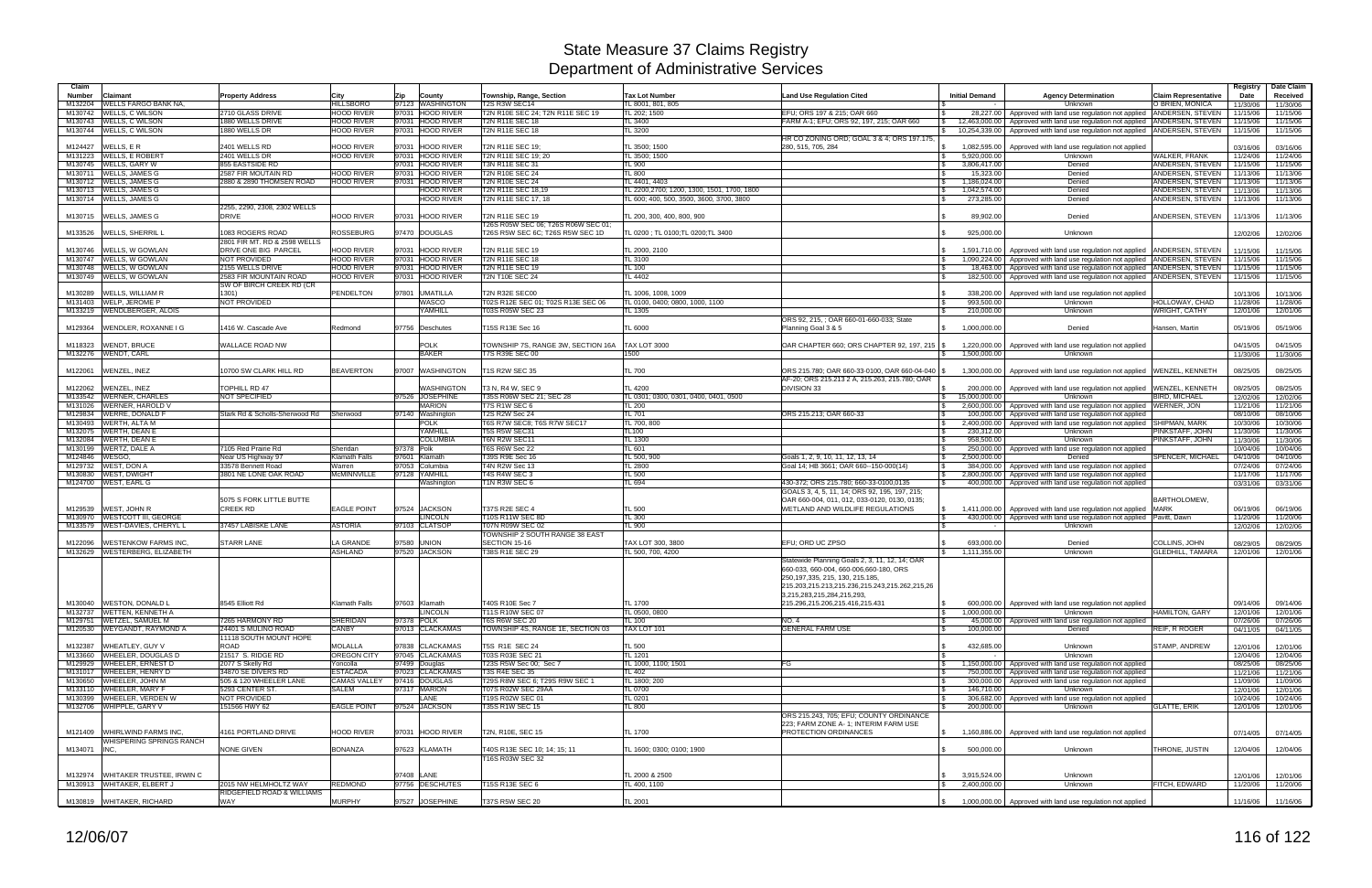| Claim              |                                                                        |                                                    |                                                |                                   |                                                                         |                                                   |                                                                                                  |                                                   |                                                                                                                          |                                      | Registry             | Date Claim           |
|--------------------|------------------------------------------------------------------------|----------------------------------------------------|------------------------------------------------|-----------------------------------|-------------------------------------------------------------------------|---------------------------------------------------|--------------------------------------------------------------------------------------------------|---------------------------------------------------|--------------------------------------------------------------------------------------------------------------------------|--------------------------------------|----------------------|----------------------|
| Number             | Claimant                                                               | <b>Property Address</b>                            | City                                           | Zip<br>County                     | Township, Range, Section                                                | <b>Tax Lot Number</b>                             | <b>Land Use Regulation Cited</b>                                                                 | <b>Initial Demand</b>                             | <b>Agency Determination</b>                                                                                              | <b>Claim Representative</b>          | Date                 | Received             |
| M131475<br>M133663 | WHITBECK, CAROL A<br>WHITCOMB, DONELDA O                               | 1714 & 1372 BRUMBACH RD<br>8490 NE OCHOCO HWY      | <b>ROSEBURG</b><br><b>PRINEVILLE</b>           | 97470 DOUGLAS<br>97754 CROOK      | T27S R04W SEC 17<br>T15S R17E SEC 06                                    | <b>TL 0300</b><br>TL 0500                         |                                                                                                  | 502,000.00<br>575,000.00<br>$\mathbf{s}$          | Unknown<br>Unknown                                                                                                       | VAN VOORHEES, J.                     | 11/28/06<br>12/04/06 | 11/28/06<br>12/04/06 |
| M130640            | WHITE JR, PAUL                                                         | 8056 LAKESIDE DR NE                                | SALEM                                          | 97305 MARION                      | T6 R2W SEC 21A                                                          | TL 1000                                           |                                                                                                  |                                                   | 692,071.00   Approved with land use regulation not applied Lien, Wallace                                                 |                                      | 11/09/06             | 11/09/06             |
| M132297            | WHITE TTE, GERALD A                                                    | 581 HEWES CREEK LN                                 | <b>MYRTLE CREEK</b>                            | 97457 DOUGLAS                     | T29S R4W SEC 5; SEC 8                                                   | 1400.100                                          |                                                                                                  | 1,453,500.00<br><b>S</b>                          | Unknown                                                                                                                  |                                      | 11/30/06             | 11/30/06             |
| M134227            | WHITE, BRYON L                                                         | 4080 S RIVERDALE RD                                |                                                | 97306 MARION                      | <b>T08S R03W SEC 07B</b>                                                | <b>TL 0300</b>                                    |                                                                                                  | 1,200,000.00<br><b>S</b>                          | Unknown                                                                                                                  |                                      | 12/05/06             | 12/05/06             |
| M130890            | M132436 WHITE, CHARLES A<br><b>WHITE, CHARLES T</b>                    | 17856 ABIQUA<br>4017 WEST MAIN ST                  | <b>SILVERTON</b><br><b>MEDFORD</b>             | 97381 MARION<br>97501 JACKSON     | <b>T6S R1E SEC 28</b><br><b>T37S R2W SEC 28</b>                         | <b>TL 1200</b><br><b>TL 2800</b>                  |                                                                                                  | 327,355.00<br>700,000.00                          | Unknown<br>Approved with land use regulation not applied                                                                 |                                      | 12/01/06<br>11/20/06 | 12/01/06<br>11/20/06 |
| M130615            | WHITE, DIANE                                                           | NOT PROVIDED                                       |                                                | <b>BENTON</b>                     | T12S R6W SEC 26                                                         | TL 300                                            |                                                                                                  | 80,241.00                                         | Approved with land use regulation not applied JOHNSON, LAURA                                                             |                                      | 11/07/06             | 11/07/06             |
|                    |                                                                        |                                                    |                                                |                                   |                                                                         |                                                   | OAR 660-033-0130; SA Zone Section 137.040,                                                       |                                                   |                                                                                                                          |                                      |                      |                      |
| M130097            | WHITE, GLEN N                                                          | 2151 Bunker Ridge Rd S                             | Salem                                          | 97306 Marion                      | T8S R3W Sec 32D                                                         | <b>TL 2000</b>                                    | 137.090; ORS 215.213                                                                             | 500,000.00<br>l \$                                | Approved with land use regulation not applied                                                                            |                                      | 09/22/06             | 09/22/06             |
| M130775<br>M133667 | WHITE, HOWARD D<br>WHITE, LOUIS                                        | 38795 LaCOMB DR<br>39303 SE WINERY RD              | <b>LEBANON</b><br>SANDY                        | 97355 LINN<br>97055 CLACKAMAS     | T11S R1W SEC 30<br>T02S R04E SEC 36                                     | <b>TL 900</b><br>TL 300, 301                      |                                                                                                  | ا ۶.<br>160.000.00<br>3,800,000.00                | Approved with land use regulation not applied<br>Unknown                                                                 |                                      | 11/15/06<br>12/04/06 | 11/15/06<br>12/04/06 |
| M133439            | WHITE, MARGARET J                                                      | <b>257 SYLVAN LANE</b>                             | <b>ROSEBURG</b>                                | 97470 DOUGLAS                     | <b>T26S R07W SEC 36C</b>                                                | TL 1400, 1800                                     |                                                                                                  | 495,000.00<br>l \$                                | Unknown                                                                                                                  |                                      | 12/02/06             | 12/02/06             |
| M130809            | WHITE, RALEIGH J                                                       |                                                    | <b>BANKS</b>                                   | 97106 WASHINGTON                  | T2N R4W SEC 2; 11                                                       | TL 1300; 300                                      |                                                                                                  | 875.000.00<br>l \$                                | Unknown                                                                                                                  | LUCAS, JIM                           | 11/16/06             | 11/16/06             |
| M119937<br>M130253 | WHITE, ROBERT D<br>WHITE, ROBERT D                                     | 9260 YOUNGBERG HILL ROAD<br>9260 YOUNGBERG HILL RD | <b>MCMINNVILLE</b><br><b>MCMINNVILLE</b>       | 97128 YAMHILL<br>97128 YAMHILL    | TOWNSHIP 4S, RANGE 5W, SECTION 26<br>T4S R5W SEC26                      | <b>TAX LOT 1200</b><br>TL1000                     | AF-10                                                                                            | 450,000.00<br>l \$<br>300,000.00                  | Approved with land use regulation not applied<br>Approved with land use regulation not applied                           |                                      | 02/25/05<br>10/11/06 | 02/25/05             |
|                    |                                                                        |                                                    |                                                |                                   |                                                                         |                                                   |                                                                                                  |                                                   |                                                                                                                          |                                      |                      | 10/11/06             |
| M129877            | WHITELAW, RONALD                                                       |                                                    |                                                | LINN                              | T12S R1W Sec 14                                                         | TL 100                                            | Goal 4; Lin Co. Zone Ord. 72-062; LCC 934.510(6)                                                 | 370,000.00                                        | Approved with land use regulation not applied Burrell, Jack                                                              |                                      | 08/18/06             | 08/18/06             |
|                    | M134296 WHITLEY, BILL J                                                | <b>VARIOUS</b>                                     | VALE                                           | 97918 MALHEUR                     | T18S R45E SEC 27A: 27B                                                  | TL 0100, 0800, 0900, 1000; 0200                   |                                                                                                  | 300,000.00                                        | Unknown                                                                                                                  |                                      | 03/01/07             | 03/01/07             |
| M133782<br>M133183 | <b>WHITMAN, JANICE</b><br>WHITMAN, SUSAN L                             | 1140 10TH ST<br>16465 S CLIFFVIEW RD               | LABANY<br>OREGON CITY                          | 97321 LINN<br>97045 CLACKAMAS     | T11S R01E SEC 20<br>T02S R22E SEC 14C                                   | <b>TL 0300</b><br>TL 2603                         |                                                                                                  | 550,000.00<br>l \$<br>750,000.00<br>l \$          | Unknown<br>Unknown                                                                                                       |                                      | 12/04/06<br>12/01/06 | 12/04/06<br>12/01/06 |
| M132293            | WHITMIRE, LARRY                                                        |                                                    |                                                | 97520 JACKSON                     | T39S R3E SEC 00                                                         | TL 6003                                           |                                                                                                  | 600,000.00<br>$\sqrt{3}$                          | Unknown                                                                                                                  |                                      | 11/30/06             | 11/30/06             |
| M134100            | <b>WHITNEY, LEROY</b>                                                  | 3819 YAQUINA BAY RD                                | <b>NEWPORT</b>                                 | 97365 LINCOLN                     | T11S R11W SEC 22                                                        | <b>TL 0400</b>                                    |                                                                                                  | 145,000.00<br>l \$                                | Unknown                                                                                                                  |                                      | 12/04/06             | 12/04/06             |
|                    | M132449 WHITNEY, MARY J                                                | 34117 MEYER RD                                     | COTTAGE GROVE 97424 LANE                       |                                   | <b>T20S R3W SEC 13</b>                                                  | <b>TL 100</b>                                     |                                                                                                  | 1,194,000.00<br>IS.                               | Unknown                                                                                                                  | <b>WALTON, DEWEY</b>                 | 12/01/06             | 12/01/06             |
| M130306            | <b>WHITSETT, DOUGLAS K</b>                                             |                                                    |                                                | <b>KLAMATH</b>                    | T39 R11 1/2 SEC 23                                                      | TL 500; 600                                       |                                                                                                  | 400,000.00                                        | Approved with land use regulation not applied                                                                            | SPENCER, LLC,<br><b>MICHAEL</b>      | 10/16/06             | 10/16/06             |
| M131078            | <b>WHITTAKER LIVING TRUST</b>                                          | 73765 NEER CITY ROAD                               | <b>RAINIER</b>                                 | 97048 COLUMBIA                    | T7N R2W SEC 27                                                          | TL 203, 205                                       |                                                                                                  | l \$<br>360,000.00                                | Unknown                                                                                                                  |                                      | 11/22/06             | 11/22/06             |
| M121566            | WICKERSHAM, ANNA F                                                     | 40809 SE TRUBEL RD                                 | SANDY                                          | 97055 CLACKAMAS                   | T2S, R5E, SEC 19                                                        | <b>TL 2500</b>                                    | CLACKAMAS COUNTY ZONING ; EFU                                                                    | 527,634.00                                        | Approved with land use regulation not applied                                                                            |                                      | 07/26/05             | 07/26/05             |
| M131214            | <b>WICKETT TRUST, GERTRUDE</b>                                         | 94506 GOLF COURSE LANE                             | <b>NORTH BEND</b>                              | 97459 COOS                        | T25S R12W SEC 6C; T25 13W SEC 12A<br>T25S R12W SEC 6C; SEC 7; T25S R13W | TL 100; 200                                       |                                                                                                  | l \$<br>1,709,173.00                              | Approved with land use regulation not applied   MC INTOSH, EMMETT                                                        |                                      | 11/24/06             | 11/24/06             |
| M131213            | WICKETT TRUST, GERTRUDE E                                              | 94506 GOLF COURSE LANE                             | <b>VORTH BEND</b>                              | 97459 COOS                        | SEC 1D; SEC 12A                                                         | TL 100; 700, 799; 400; 100                        |                                                                                                  | 1,363,930.00                                      | Approved with land use regulation not applied                                                                            | MCINTOSH, EMMETT                     | 11/24/06             | 11/24/06             |
| M133512            | WICKHAM, KATHRYN                                                       | 14355 GALICE ROAD                                  |                                                | 97526 JOSEPHINE                   | T34S R08W SEC 24                                                        | TL 0500                                           |                                                                                                  | 1,121,140.00                                      | Unknown                                                                                                                  |                                      | 12/02/06             | 12/02/06             |
|                    |                                                                        |                                                    |                                                |                                   |                                                                         |                                                   |                                                                                                  |                                                   |                                                                                                                          | WATERBURY.                           |                      |                      |
| M131695            | WICKWIRE, MARK<br>M118487 WIEBE, NORMAN                                | 29788 WICKWIRE LANE<br>9466 YACHATS RIVER ROAD     | <b>JUNCTION CITY</b><br>YACHATS                | 97448 LANE<br>97498 LINCOLN       | T16S R4W SEC 4<br>T15S, R11W, SEC 1                                     | TL 2600, 260<br>TL 403                            | ORS 215.243; LCC 1.1373 SECT 8 LINE A                                                            | 370,000.00<br>99,000.00                           | Unknown<br>Approved with land use regulation not applied                                                                 | <b>NORMAN</b>                        | 11/29/06<br>05/23/05 | 11/29/06<br>05/23/05 |
|                    |                                                                        |                                                    |                                                |                                   |                                                                         |                                                   |                                                                                                  |                                                   |                                                                                                                          |                                      |                      |                      |
| M130005            | <b>WIECK, GREGORY</b>                                                  | 67664 Elk Mtn Rd                                   | Enterprise                                     | 97828 Wallowa                     | T1S R45E Sec 00                                                         | TL 1900                                           | ORS 215.780, 215.263; OAR 660-033-100; Goal 3                                                    | 1,200,000.00                                      | Approved with land use regulation not applied                                                                            |                                      | 09/08/06             | 09/08/06             |
|                    |                                                                        |                                                    |                                                |                                   |                                                                         |                                                   |                                                                                                  |                                                   |                                                                                                                          |                                      |                      |                      |
| M120348            | WIEHR. LAWRENCE<br>M134448 WIER, CHERIE L                              | 7566 NORTH HWY 97<br>8203 N APPLEGATE RD           | <b><i>TERREBONNE</i></b><br><b>GRANTS PASS</b> | 9760 DESCHUTES<br>97527 JOSEPHINE | TOWNSHIP 14S, RANGE 13E, SECTION 21<br>T37S R05W SEC 21                 | TAX LOT 202, 204, 205<br>TL 0401                  | ORS 197, 215; OAR 660-33; EFU                                                                    | 427.506.00<br>250,000.00                          | Approved with land use regulation not applied   BEDSAUL, CHRIS<br>Unknown                                                | <b>SCHULTZ, DUANE</b>                | 03/28/05<br>10/19/07 | 03/28/05<br>10/19/07 |
|                    |                                                                        |                                                    |                                                |                                   |                                                                         |                                                   | PCZO 138.010, 020, 030, 050, 060, 100; PCZO                                                      |                                                   |                                                                                                                          |                                      |                      |                      |
|                    |                                                                        |                                                    |                                                |                                   |                                                                         |                                                   | 136.020, 030, 040, (ABDEF)                                                                       |                                                   |                                                                                                                          |                                      |                      |                      |
|                    | <b>WILCKE, DALE W</b>                                                  |                                                    |                                                |                                   |                                                                         |                                                   | 050 EF; 060-70; PCZO 138.101, 020, 030, 050,                                                     |                                                   |                                                                                                                          |                                      |                      |                      |
| M129731            | M130442 WILCKEN, CHARLES H                                             | 14550 Salt Creek Rd                                |                                                | 97330 Polk<br><b>CLACKAMAS</b>    | T7S R5W Sec 8<br>T4S R4E SEC 19: SEC 30                                 | TL 300, 900<br>TL 3800: 900, 1000                 | 060, 100                                                                                         | $\mathbb{S}$                                      | 300,000.00   Approved with land use regulation not applied<br>2,731,123.00 Approved with land use regulation not applied | Wilcke, Sharon                       | 07/24/06<br>10/26/06 | 07/24/06<br>10/26/06 |
|                    |                                                                        |                                                    |                                                |                                   |                                                                         |                                                   |                                                                                                  |                                                   |                                                                                                                          |                                      |                      |                      |
|                    |                                                                        |                                                    |                                                |                                   |                                                                         |                                                   | ORS 92, 197, 215, 526, 527, 454; RRFF-5; CCZDO                                                   |                                                   |                                                                                                                          |                                      |                      |                      |
| M120412            | <b>WILCOX FAMILY TRUST,</b>                                            | 30153 S GRAYS HILL RD                              | COLTON                                         | 97017 CLACKAMAS                   | TOWNSHIP 5S, RANGE 3E, SECTION 3                                        | TAX LOT 306                                       | SECTIONS 1105 AND 1106; CLACKAMAS<br>COUNTY ZONING ORDINANCE SECTION 309                         | 1,050,000.00                                      | Approved with land use regulation not applied   ODONNELL, MARK                                                           |                                      | 04/01/05             | 04/01/05             |
| M130371            | <b>WILCOX, JAMES A</b>                                                 |                                                    |                                                | <b>MALHEUR</b>                    | <b>T18S R44E SEC00</b>                                                  | <b>TL 8500</b>                                    |                                                                                                  | 150,000.00<br>l \$                                | Denied                                                                                                                   |                                      | 10/23/06             | 10/23/06             |
|                    |                                                                        |                                                    |                                                |                                   |                                                                         |                                                   | <b>CLACKAMAS COUNTY ZONING LAWS;</b>                                                             |                                                   |                                                                                                                          |                                      |                      |                      |
| M119602            | WILCOX, JAMES H                                                        | 4150 HWY 47                                        | <b>MCMINNVILLE</b>                             | 97128 YAMHILL                     | TOWNSHIP 4S, RANGE 4W, SECTION 03                                       | TAX LOT 600                                       | ORDINANCE 402. 62, 83; EF-80<br>UNK (CLACKAMAS CO ZONING RE: "FARM 5"                            | 560,000.00<br>$\hat{A}$                           | Approved with land use regulation not applied                                                                            |                                      | 02/04/05             | 02/04/05             |
| M118913            | WILCOX, OLIVELLA                                                       | 30153 S. GRAYS HILL ROAD                           | COLTON                                         | 97017 CLACKAMAS                   | T5S R3E SEC 3                                                           | TL 01744438                                       | LAND)                                                                                            | 175,000.00                                        | Withdrawn                                                                                                                |                                      | 12/06/04             | 12/06/04             |
|                    | M121484 WILCOX, WILLIAM R                                              | 30187 S GRAYS HILL ROAD                            | <b>COLTON</b>                                  | 97017 CLACKAMAS                   | T5S, R3E, SEC 03                                                        | <b>TL 302</b>                                     | RRFF-5                                                                                           |                                                   | 250,230.00 Approved with land use regulation not applied                                                                 |                                      | 07/19/05             | 07/19/05             |
|                    | M130566 WILCYNSKI, WALTER J                                            | 6340 WYATT RD                                      |                                                | KLAMATH FALLS   97601   KLAMATH   | T39S R8E SEC 21                                                         | TL 500, 700                                       |                                                                                                  |                                                   | 180,000.00 Approved with land use regulation not applied GANONG, WILLIAM                                                 |                                      | 11/03/06             | 11/03/06             |
|                    |                                                                        | 15750 NE BROWNDALE FARM                            |                                                |                                   |                                                                         |                                                   | LUBA REGULATIONS; CLACKAMAS COUNTY<br>ZDO-130; ORS 215.780; OAR 660-033-0010,                    |                                                   |                                                                                                                          |                                      |                      |                      |
|                    | M118368 WILD HARE RANCH INC.                                           | <b>ROAD</b>                                        | <b>AURORA</b>                                  | 97002 CLACKAMAS                   | TOWNSHIP 3S, RANGE 1E, SECTION 30                                       | TAX LOT 300.500.1000.1100.1200                    | 0160                                                                                             | $\sqrt{3}$                                        | 100,000.00 Approved with land use regulation not applied                                                                 |                                      | 04/28/05             | 04/28/05             |
|                    | M132374 WILD RIVER ORCHARDS INC.                                       |                                                    |                                                | <b>JACKSON</b>                    | T38S R1W SEC 22C                                                        | <b>TL 300</b>                                     |                                                                                                  | 300,000.00<br>l \$                                | Unknown                                                                                                                  |                                      | 11/30/06             | 11/30/06             |
|                    | M132376 WILD RIVER ORCHARDS INC.,<br>M132377 WILD RIVER ORCHARDS INC., |                                                    |                                                | <b>JACKSON</b><br><b>JACKSON</b>  | T38S R2W SEC 11                                                         | <b>TL 1801</b><br>TL 401, 501                     |                                                                                                  | 2,895,000.00<br>l \$                              | Unknown<br>Unknown                                                                                                       | O'CONNOR, DANIEL<br>O'CONNOR, DANIEL | 12/01/06             | 12/01/06             |
|                    | M132375 WILD RIVER ORHARDS INC.,                                       |                                                    |                                                | <b>JACKSON</b>                    | T36S R2W SEC 11<br><b>T38S R1W SEC 22D</b>                              | TL 600, 800                                       |                                                                                                  | 1,725,000.00<br>IS.<br>2,002,000.00<br>$\sqrt{3}$ | Unknown                                                                                                                  | O`CONNOR, DANIEL                     | 11/30/06<br>12/01/06 | 11/30/06<br>12/01/06 |
|                    | M129414 WILD, DAVID W                                                  | 4142A Central Vale Drive                           | <b>Hood River</b>                              | 97301 Hood River                  | T2N R10E Sec 34                                                         | TL 2700, 3300, 3400                               | EFU                                                                                              | IS.                                               | 1,500,000.00 Approved with land use regulation not applied                                                               |                                      | 05/31/06             | 05/31/06             |
|                    |                                                                        |                                                    |                                                |                                   | TOWNSHIP 15S, RANGE 13EofWM,                                            |                                                   | LCDC LAND USE GOALS; EFU; ORC CHAPTER                                                            |                                                   |                                                                                                                          |                                      |                      |                      |
| M122036            | <b>WILDE, CLARICE F</b><br>M131948 WILDE, THOMAS A                     | 1700 NE HELMHOLTZ WAY                              | <b>REDMOND</b>                                 | 97756 DESCHUTES<br><b>POLK</b>    | SECTION 16D<br>T07 R3W SEC 18                                           | <b>TAX LOT 7000</b><br>700                        | 215                                                                                              | 600,000.00<br>l \$<br>1,000,000.00<br>l \$        | Denied<br>Denied                                                                                                         | FITCH, EDWARD<br>HARRIS, BOB         | 08/24/05<br>11/13/06 | 08/24/05<br>11/13/06 |
|                    | M130561 WILDERNESS TRAILS INC.                                         | NOT PROVIDED                                       |                                                | <b>JACKSON</b>                    | T38 R3E SEC 2                                                           | <b>TL 400</b>                                     |                                                                                                  | 1.S                                               | 5,400.00   Approved with land use regulation not applied   ROBERTSON, BOB                                                |                                      | 11/03/06             | 11/03/06             |
|                    |                                                                        |                                                    |                                                |                                   |                                                                         |                                                   |                                                                                                  |                                                   |                                                                                                                          |                                      |                      |                      |
|                    |                                                                        |                                                    |                                                |                                   |                                                                         |                                                   | Statewide Planning Goals 3, 4, 11, 14; OAR 660-                                                  |                                                   |                                                                                                                          |                                      |                      |                      |
|                    |                                                                        |                                                    |                                                |                                   |                                                                         |                                                   | 033-0010 to 0160, 660-006-0000 to 0060, 660-023-<br>0000 to 0250, 660-020-0060 to 0065, 660-004- |                                                   |                                                                                                                          |                                      |                      |                      |
|                    |                                                                        |                                                    |                                                |                                   |                                                                         | TL 100, 200, 1000; 601, 700, 900, 801; 1401, 400, | 0040, 660-014-0000 to 0040, 660-015-000(3), 660-                                                 |                                                   |                                                                                                                          |                                      |                      |                      |
|                    |                                                                        |                                                    |                                                |                                   | T18S R2W Sec 7; Sec 8; Sec 9, Sec 10; Sec                               | 900, 1404; 502, 503; 101; 3500; 500; 900, 1000,   | 011-0000 to 660-011-0065 inclusive; ORS 215.203                                                  |                                                   |                                                                                                                          |                                      |                      |                      |
|                    | M129625 WILDISH LAND CO.,<br>M133419 WILES, MARY LOU                   | Varies<br><b>WRIGHT CREEK RD</b>                   | <b>TOLEDO</b>                                  | Lane<br>97391 LINCOLN             | 11; Sec 12<br>T11S R10W SEC 29C                                         | 400<br><b>TL 1700</b>                             | to .296, 197.175, .200, .250, 390.310 to .368                                                    | I S<br>100,000.00<br>I \$                         | 15,400,000.00   Approved with land use regulation not applied Cornachhia, Steve<br>Unknown                               |                                      | 07/06/06<br>12/02/06 | 07/06/06<br>12/02/06 |
|                    | M129631 WILEY, ELINOR D                                                | 13801 NW Charlton Rd                               | Portand                                        | 97231 Multnomah                   | T2N R1W Sec 16                                                          | <b>TL 900</b>                                     | ORS 197, 215; Statewide Planning Goals                                                           | $\sqrt{S}$                                        | 1,600,000.00   Approved with land use regulation not applied Grillo, Phillip                                             |                                      | 07/10/06             | 07/10/06             |
|                    | M130649 WILEY, ROBERT W                                                | <b>NW CHARLTON RD</b>                              | <b>PORTLAND</b>                                | 97231 MULTNOMAH                   | T2N R1W SEC 16C                                                         | TL 500                                            |                                                                                                  | l \$                                              | 225,000.00 Approved with land use regulation not applied                                                                 |                                      | 11/09/06             | 11/09/06             |
|                    | M132323 WILHITE, DOROTHY<br>M133923 WILHORT, GAYLE S                   | 3685 RIDDLE RD                                     | <b>MONMOUTH</b><br><b>NEWBERG</b>              | 97361 POLK<br>97132 YAMHILL       | <b>T8S R5W SEC 13</b>                                                   | 303<br>TL 0101, 0300, 0301, 0600                  |                                                                                                  | $\sqrt{3}$<br>362,500.00                          | Unknown                                                                                                                  |                                      | 11/30/06             | 11/30/06             |
|                    | M134259 WILKS, JACK                                                    | 17275 NE KINGS GRADE RD<br>674 STANTON BLVD        | <b>ONTARIO</b>                                 | 97914 MALHEUR                     | T03S R03W EC 03<br>T17S R46E SEC 13; 14                                 | TL 3600; 3601, 3700                               |                                                                                                  | 600,000.00<br>l \$<br>$\sqrt{s}$<br>314,100.00    | Unknown<br>Unknown                                                                                                       | HARRISON, VERYL                      | 12/04/06<br>12/06/06 | 12/04/06<br>12/06/06 |
|                    |                                                                        |                                                    |                                                |                                   |                                                                         |                                                   |                                                                                                  |                                                   |                                                                                                                          |                                      |                      |                      |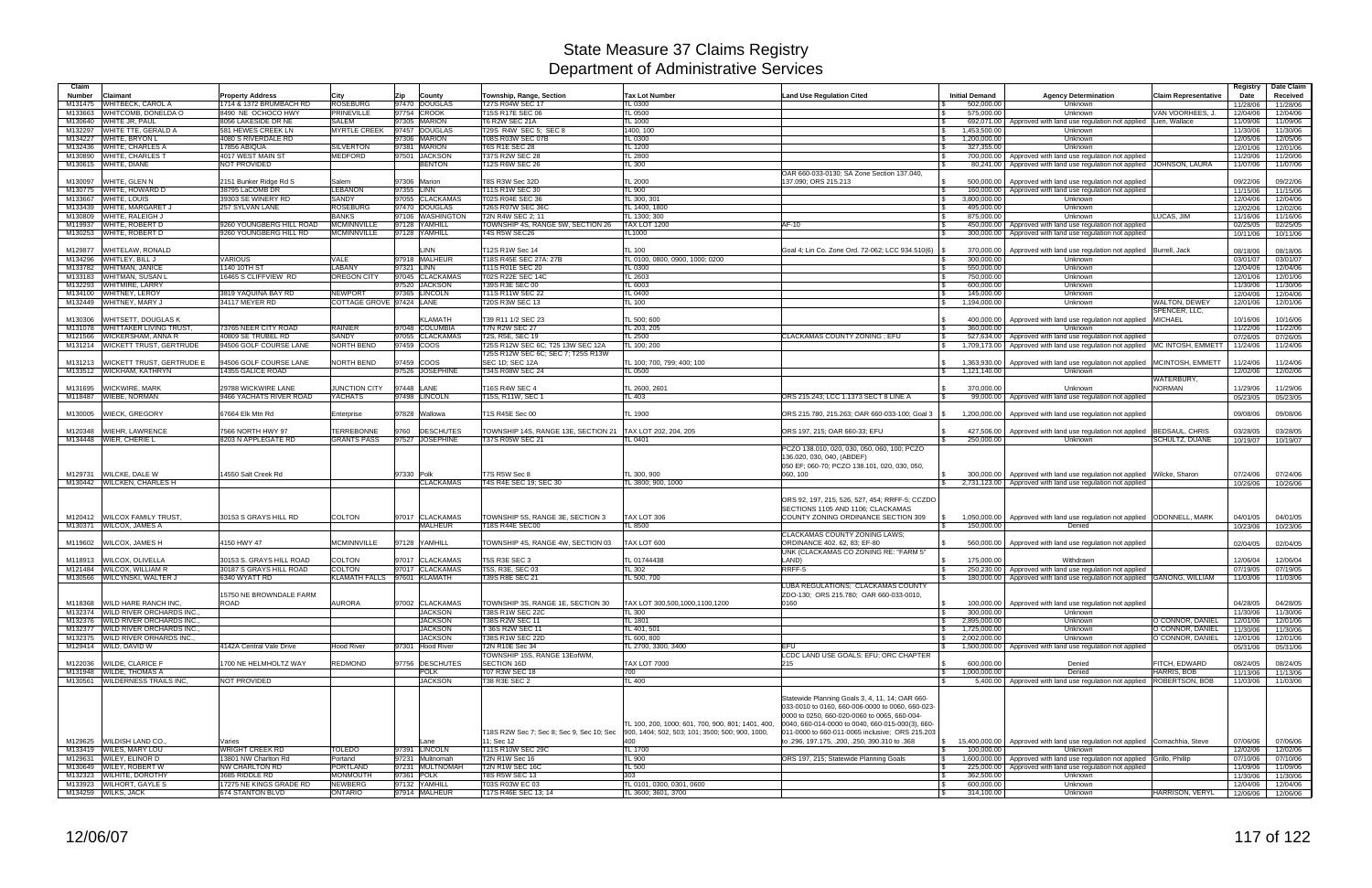| Claim              |                                                                          |                                                        |                                      |                                 |                                                 |                                     |                                                                             |                                             |                                                                            |                                           | Registry             | Date Claim           |
|--------------------|--------------------------------------------------------------------------|--------------------------------------------------------|--------------------------------------|---------------------------------|-------------------------------------------------|-------------------------------------|-----------------------------------------------------------------------------|---------------------------------------------|----------------------------------------------------------------------------|-------------------------------------------|----------------------|----------------------|
| <b>Number</b>      | Claimant                                                                 | <b>Property Address</b>                                | City                                 | Zip<br>County                   | Township, Range, Section                        | <b>Tax Lot Number</b>               | <b>Land Use Regulation Cited</b>                                            | <b>Initial Demand</b>                       | <b>Agency Determination</b>                                                | Claim Representative                      | Date                 | Received             |
| M132802            | WILLAMETTE VALLEY VINEYARDS,                                             | 10850 NW SAVEY RD.                                     | <b>FOREST GROVE</b>                  | 97116 WASHINGTON                | T01N R04W SEC 03                                | TL 0900                             |                                                                             | 4.284.954.00                                | Unknown                                                                    | LIEN. WALLACE                             | 12/01/06             | 12/01/06             |
|                    |                                                                          | <b>LAUREN LANE ADN PARRETT</b>                         |                                      |                                 |                                                 |                                     |                                                                             |                                             |                                                                            |                                           |                      |                      |
| M122718            | WILLIAM H MACDONALD TRUST,                                               | <b>MOUNTAIN RD</b>                                     | <b>NEWBERG</b>                       | 97132 YAMHILL                   | T3S, R2W, SEC 23                                | TL 101 AND 102                      |                                                                             | 500,000.00                                  | Approved with land use regulation not applied                              | Bridges, John                             | 10/12/05             | 10/12/05             |
| M132628            | WILLIAM J SMITH FAMILY TRUST,                                            |                                                        | <b>BEAVER CREEK</b>                  | 97004 CLACKAMAS                 | <b>T3S R2E SEC 25</b>                           | TL 800                              |                                                                             | 3,817,000.00                                | Unknown                                                                    | SMITH II, WILLIAM                         | 12/01/06             | 12/01/06             |
| M133917<br>M132402 | <b>WILLIAM L BARTELS RT</b><br><b>WILLIAM OI FAMILY TRUST</b>            | 28550 NW OLSON RD<br>54101 WEEKLY CREEK ROAD           | <b>GASTON</b><br><b>MRYTLE POINT</b> | 97119 YAMHILL<br>97458 COOS     | T02S R04W SEC 03<br>T29S R12W SEC 02; 11        | TL 1601<br>TL 900; 400, 900         |                                                                             | 2,600,000.00<br>\$<br>558,375.00            | Unknown<br>Unknown                                                         | HAGEN, JOSEPH<br><b>VAN EATON, DANIEL</b> | 12/04/06<br>12/01/06 | 12/04/06<br>12/01/06 |
| M132357            | <b>WILLIAMS DITCH CO.</b>                                                | WINGVILLE LN & BROWN RD                                | <b>BAKER CITY</b>                    | 97814 BAKER                     | T8S R39E SEC 28                                 | TL 6900                             | \$                                                                          | 500,000.00                                  | Unknown                                                                    | <b>KERNS, JANICE</b>                      | 11/30/06             | 11/30/06             |
| M129359            | <b>WILLIAMS LIPPKE, DOROTHY J</b>                                        | 320 Lodge Road                                         | Trail                                | 97541 Jackson                   | T33S R1W Sec 35; T34S R1W Sec 2                 | TL 600; 1103                        | Goal 4: ORS 215: OAR 660 Div 6                                              | 702,624.00                                  | Approved with land use regulation not applied                              |                                           | 05/18/06             | 05/18/06             |
|                    | <b>WILLIAMS, ALICE</b>                                                   | 37548 SODOVILLE CUT OFF<br><b>DRIVE</b>                | <b>LEBANON</b>                       | 97355 LINN                      |                                                 |                                     |                                                                             |                                             |                                                                            |                                           |                      |                      |
| M130508<br>M133634 | <b>WILLIAMS, BRADFORD</b>                                                | <b>NONE GIVEN</b>                                      |                                      | <b>COOS</b>                     | T12 R2W SEC 35<br>T27S R14W SEC 29              | TL 200<br>TL 1000                   |                                                                             | 54,830.00<br>591,859.00                     | Denied<br>Unknown                                                          |                                           | 10/31/06<br>12/02/06 | 10/31/06<br>12/02/06 |
| M122499            | <b>WILLIAMS, CLARENCE</b>                                                | 3600 LIPPMAN RD                                        | <b>HOOD RIVER</b>                    | 97031 HOOD RIVER                | T2N R10E SEC 27                                 | <b>TL 7000</b>                      | \$                                                                          | 595,000.00                                  | Withdrawn                                                                  |                                           | 09/27/05             | 09/27/05             |
| M131542            | <b>WILLIAMS, DENNIS D</b>                                                | NOT SPECIFIED                                          |                                      | 97361 POLK                      | T08S R05W SEC 16                                | TL 0400                             |                                                                             | 120,000.00                                  | Unknown                                                                    |                                           | 11/29/06             | 11/29/06             |
| M131548            | <b>WILLIAMS, DENNIS D</b><br>M134479 WILLIAMS, EUGENE H                  | NOT SPECIFIED<br>2555 GLORY C RD                       | <b>MEDFORD</b>                       | 97361 POLK<br>97501 JACKSON     | T08S R05W SEC 16<br>T38S R02W SEC 11            | TL 0401<br>TL 1200                  | $\mathfrak{L}$                                                              | 237,960.00<br>47.690.00                     | Unknown<br>Unknown                                                         | RIKER, RICK                               | 11/29/06             | 11/29/06             |
|                    |                                                                          |                                                        |                                      |                                 |                                                 |                                     | STATEWIDE PLANNING GOALS; LAND DIVISION                                     |                                             |                                                                            |                                           | 12/04/07             | 12/04/07             |
| M118676            | WILLIAMS, HENRIRETTA TRUSTEE                                             | 31450 SHEDD CEMETERY DR                                | <b>SHEDD</b>                         | 97377 LINN                      | T13S, R4, SEC13                                 | <b>TL 1400</b>                      | STATUTES; ORS CHAPTER 92                                                    | 1,500,000.00                                | Approved with land use regulation not applied                              | <b>BEAN, ANDREW</b>                       | 06/24/05             | 06/24/05             |
|                    | M124959 WILLIAMS, HENRY C                                                | 5880, 5920 Cross Rd                                    | <b>Klamath Falls</b>                 | 97603 Klamath                   | T40S R9E Sec 12                                 | TL 9345                             | EFU<br>\$                                                                   | 471,120.00                                  | Approved with land use regulation not applied                              |                                           | 04/17/06             | 04/17/06             |
| M118456            | <b>WILLIAMS, JACK</b>                                                    | 39459 SUMPTER VALLEY<br><b>HIGHWAY</b>                 | <b>BAKER CITY</b>                    | 97814 BAKER                     | TOWNSHIP 10S, RANGE 37E, SECTION 3C TAX LOT 100 |                                     | OAR 660-04-0035<br>- \$                                                     | 10,000.00                                   | Approved with land use regulation not applied                              |                                           | 05/18/05             | 05/18/05             |
|                    |                                                                          |                                                        |                                      |                                 |                                                 |                                     | EFU-TRB; ORS 92, 215; OAR 660; DCC 17, 18;                                  |                                             |                                                                            |                                           |                      |                      |
|                    | M121774 WILLIAMS, JOHN                                                   | 21900 RASTOVICH ROAD                                   | <b>BEND</b>                          | 97702 DESCHUTES                 | T18S, R12E, SEC 01D                             | <b>TL 200</b>                       | OREGON HIGHWAY PLAN                                                         | 899.548.00                                  | Approved with land use regulation not applied                              | WHITE, BRUCE                              | 08/08/05             | 08/08/05             |
|                    | M129952 WILLIAMS, JUDITH A                                               | 18225 Dixonville Rd                                    | Roseburg                             | 97470 Douglas                   | T27S R5W Sec 24                                 | TL 400                              | FG Zone                                                                     |                                             | 150,000.00 Approved with land use regulation not applied                   |                                           | 08/30/06             | 08/30/06             |
| M122453            | <b>WILLIAMS, LAWRENCE F</b>                                              | W. of Willamette Meridian and<br>County Rds            |                                      | <b>Yamhill County</b>           | T2S R4W SEC 5                                   | TL 1100, 1200, 1300, 1500, 1600     | OAR 4; OAR 660-006-0000-0060; ORS 215.700-<br>730                           | 350,000.00                                  | Denied                                                                     | Carman, Frederick                         |                      |                      |
|                    |                                                                          | <b>NW OF HUNTER RD &amp;</b>                           |                                      |                                 |                                                 |                                     |                                                                             |                                             |                                                                            |                                           | 09/23/05             | 09/23/05             |
| M121425            | WILLIAMS, MARGARET E                                                     | <b>FRUITDALE LN</b>                                    |                                      | <b>JNION</b>                    | T2S, R38E, SEC 34                               | TL 602, 603, 604, 605, 606          | OAR 660-004-0040                                                            | 1,150,000.00                                | Approved with land use regulation not applied                              |                                           | 07/15/05             | 07/15/05             |
| M130299            | WILLIAMS, MARY A                                                         | 16294 STATE HWY 38                                     | <b>ELKTON</b>                        | 97436 DOUGLAS                   | <b>T22S R8W SEC24</b>                           | TL 200                              | $\mathcal{L}$                                                               | 1,095,000.00                                | Approved with land use regulation not applied   TROUT, STEPHEN             |                                           | 10/16/06             | 10/16/06             |
|                    | M132139 WILLIAMS, PHYLLIS                                                |                                                        |                                      | LINN                            | T12S R4W SEC19; T12S R4W SEC20                  | TL500; 700                          |                                                                             | 6,470,000.00<br>S.                          | Unknown                                                                    |                                           | 11/30/06             | 11/30/06             |
|                    | M131585 WILLIAMS, R G                                                    | 96437 N BANK ROGUE<br>4444 WEST GRIFFIN CREEK          | <b>GOLD BEACH</b>                    | 97444 CURRY                     | T36S R14W SEC 20                                | TL 0201, 0202, 0203                 | ZONED WOODLAND RESOURCE (WR): OAR                                           | $\mathbb{S}$<br>9,900,000.00                | Unknown                                                                    | CAPP, JIM                                 | 11/29/06             | 11/29/06             |
| M121931            | WILLIAMS, RAYMOND                                                        | ROAD                                                   | MEDFORD                              | 97501 JACKSON                   | T38S, R2W, SEC09                                | <b>TL 900</b>                       | 660; ORS 197, 215                                                           | 1,800,000.00                                | Approved with land use regulation not applied                              | <b>HEARN, CHRISTIAN</b>                   | 08/17/05             | 08/17/05             |
|                    | M132169 WILLIAMS, RAYMOND C                                              | 15068 S THAYER RD                                      | <b>OREGON CITY</b>                   | 97045 CLACKAMAS                 | T3S R2E SEC10B                                  | TL 1000, 1002                       | - S                                                                         |                                             | Unknown                                                                    |                                           | 11/30/06             | 11/30/06             |
|                    |                                                                          |                                                        |                                      |                                 |                                                 |                                     | OAR 660-006; ORS 215.700-775; GOALS 3, 4; LC                                |                                             |                                                                            |                                           |                      |                      |
| M129742            | WILLIAMS, SAMUEL M                                                       | 6597 CANARY RD                                         | <b>WESTLAKE</b>                      | 97493 LANE                      | T19S R11W SEC 7                                 | TL 1202                             | 2.740(1), 16.211, 10.10.4-40(1), 10.104-15(1)(2)(3),<br>16.004, 006, 007    | 127,100.00                                  | Approved with land use regulation not applied                              | WATERBURY,<br><b>NORMAN</b>               | 07/25/06             | 07/25/06             |
|                    | M133517 WILLIAMS, STEPHEN D                                              |                                                        |                                      | <b>JOSEPHINE</b>                | T38S R05W SEC 27                                | TL 0629                             |                                                                             | 100,000.00                                  | Unknown                                                                    |                                           | 12/02/06             | 12/02/06             |
| M133911            | <b>WILLIAMSEN, KENNETH A</b>                                             | 24395 DODDS RD                                         | <b>BEND</b>                          | 97701 DESCHUTES                 | T18S R13E SEC 12                                | TL 0701                             |                                                                             | 72,000.00                                   | Unknown                                                                    | <b>WHITE, BRUCE</b>                       | 12/04/06             | 12/04/06             |
| M133845            | <b>WILLIAMSON, DALLAS</b>                                                | 62286 SKI RUN RD                                       | <b>JOSEPH</b>                        | 97846 WALLOWA                   | T02S R45E SEC 31                                | <b>TL 2600</b>                      | l \$                                                                        | 50,000.00                                   | Unknown                                                                    |                                           | 12/04/06             | 12/04/06             |
| M131439            | <b>WILLIAMSON, DARLENE</b>                                               | 7226 62ND AVE NE                                       | <b>SALEM</b>                         | 97305 MARION                    | T06S R02W SEC 27                                | TL 1300, 1400                       | - \$                                                                        | 868,794.00                                  | Unknown                                                                    | LIEN, WALLACE                             | 11/28/06             | 11/28/06             |
| M131788            | <b>WILLIE, BRITTA B</b><br>M131174 WILLIS, DAVID                         | 81800 DAVISSON RD<br>8965 COOS BAY WAGON ROAD ROSEBURG | <b>CRESSWELL</b>                     | 97426 LANE<br>97470 DOUGLAS     | T19S R03W SEC 26<br>T28S 8W SEC 11; 14          | <b>TL 6100</b><br>TL 900; 100       | l \$                                                                        | 2,420,000.00<br>220,000.00                  | Unknown<br>Approved with land use regulation not applied                   | WATERBURY, NORM                           | 11/29/06<br>11/24/06 | 11/29/06<br>11/24/06 |
|                    |                                                                          |                                                        |                                      |                                 |                                                 |                                     | FARM ZONE 2A ORD 2; ORD 106, 110, 116, 125,                                 |                                             |                                                                            |                                           |                      |                      |
| M124324            | WILLIS, NORMA .                                                          | <b>CENTRAL VALE DRIVE</b>                              | <b>HOOD RIVER</b>                    | 97031 HOOD RIVER                | 1N R10E SEC 3                                   | TL2400                              | 133, 184; ORS 197, 215; OAR 660                                             | 388,596.00                                  | Denied                                                                     |                                           | 03/13/06             | 03/13/06             |
|                    |                                                                          |                                                        |                                      |                                 |                                                 |                                     | FARM ZONE A1 ORD 2; ORD 89, 90, 92, 106, 110,                               |                                             |                                                                            |                                           |                      |                      |
| M124326            | <b>WILLIS, NORMA J</b>                                                   | MASON RD; HWY 35                                       | <b>HOOD RIVER</b>                    | 97031 HOOD RIVER                | T2N R10E SEC 13; T2N R10E SEC 12                | TL600, 700, 800, 900, 1000; TL 3401 | 116, 125, 133, 184, 201, 223; ORS 197, 215; OAR<br>660                      | 14,126,198.00                               | Denied                                                                     |                                           | 03/13/06             | 03/13/06             |
|                    | M132065 WILLOUGHBY, BARRY                                                |                                                        |                                      | WASHINGTON                      | T2S R2W SEC24                                   | <b>TL 2800</b>                      | $\mathbf{\$}$                                                               | 100,000.00                                  | Unknown                                                                    | <b>GRIMES, BOB</b>                        | 11/30/06             | 11/30/06             |
| M130415            | <b>WILMES, DENNIS</b>                                                    |                                                        |                                      | <b>CLACKAMAS</b>                | T3S R1W SEC 29                                  | <b>TL 700</b>                       | $\mathcal{F}$                                                               |                                             | Approved with land use regulation not applied   LAYTON, KATHY              |                                           | 10/25/06             | 10/25/06             |
| M129433            | <b>WILMES, PATRICIA</b>                                                  | 10307 Mattieu Lane NE                                  | Aurora                               | 97002 MARION                    | T4S R1W Sec 7                                   | TL 500                              | EFU                                                                         | 1,000,000.00                                | Approved with land use regulation not applied   layton, kathy              |                                           | 05/31/06             | 05/31/06             |
|                    | M129434 WILMES, PATRICIA                                                 |                                                        | Aurora                               | 97002 Marion                    | T4S R1W Sec 5B                                  | <b>TL 800</b>                       | EFU Sec 136.010                                                             | 800,000.00                                  | Approved with land use regulation not applied   layton, kathy              |                                           | 05/31/06             | 05/31/06             |
|                    | M132120 WILSON CATTLE COMPANY,                                           |                                                        |                                      | UNION                           | <b>T6S R39E SEC 00</b>                          | TL 3201                             | OAR 660; UNION COUNTY ZONING UCZP50                                         | 496,626.00                                  | Unknown                                                                    |                                           | 11/30/06             | 11/30/06             |
|                    |                                                                          | ON EAST SIDE OF GILKISON                               |                                      |                                 |                                                 |                                     | 2.03(2)(d), 20.09(6); UNION COUNTY                                          |                                             |                                                                            |                                           |                      |                      |
|                    | M118563 WILSON FAMILY RANCHES LLC.                                       | ROAD                                                   | NORTH POWDER 97867 UNION             |                                 | T6S R39E SEC 0                                  | <b>TL 3000</b>                      | COMPREHENSIVE LAND USE PLAN                                                 | 60.000.00                                   | Denied                                                                     | WILSON, JOHN                              | 06/06/05             | 06/06/05             |
|                    | M132116 WILSON FAMILY RANCHES LLC.                                       |                                                        |                                      | <b>UNION</b>                    | T06S R39E SEC 00                                | TL 3200, 4201                       |                                                                             | \$7,012,108.00                              | Unknown                                                                    |                                           | 11/30/06             | 11/30/06             |
|                    | M132117 WILSON FAMILY RANCHES LLC.<br>M132118 WILSON FAMILY RANCHES LLC. |                                                        |                                      | <b>UNION</b><br><b>UNION</b>    | T06S R39E SEC 31<br><b>T6S R39E SEC 00</b>      | TL 4600<br>TL 4200                  |                                                                             | $\frac{1}{2}$ 1,642,736.00<br>8,700,320.00  | Unknown<br>Unknown                                                         |                                           | 11/30/06             | 11/30/06             |
|                    | M132121 WILSON FAMILY RANCHES LLC.                                       |                                                        |                                      | <b>UNION</b>                    | <b>T6S R39E SEC 00</b>                          | TL 4100                             |                                                                             | $\mathbb{S}$<br>6,789,208.00<br>$\mathbb S$ | Unknown                                                                    |                                           | 11/30/06<br>11/30/06 | 11/30/06<br>11/30/06 |
|                    | M132122 WILSON FAMILY RANCHES LLC,                                       |                                                        |                                      | <b>UNION</b>                    | <b>T6S R38E SEC 00</b>                          | TL 5900                             |                                                                             | $\frac{1}{2}$ 29,784,496.00                 | Unknown                                                                    |                                           | 11/30/06             | 11/30/06             |
|                    | M133685 WILSON JR, DAVID A                                               | 58435 LINDSEY LANE                                     | <b>WARREN</b>                        | 97053 COLUMBIA                  | T04N R02W SEC 12                                | TL 1900, 1917                       |                                                                             | 705,000.00<br>S.                            | Unknown                                                                    |                                           | 12/04/06             | 12/04/06             |
|                    |                                                                          |                                                        |                                      |                                 |                                                 |                                     |                                                                             |                                             |                                                                            |                                           |                      |                      |
|                    |                                                                          |                                                        |                                      |                                 |                                                 |                                     | EFU; WASHINGTON COUNTY ZONING;<br>STATEWIDE PLANNING GOALS 2, 3, 4, 14; ORS |                                             |                                                                            |                                           |                      |                      |
|                    |                                                                          |                                                        |                                      |                                 |                                                 |                                     | 215; OAR 660 DIVISION 33; OAR 660-14-0040;                                  |                                             |                                                                            |                                           |                      |                      |
|                    | M121593 WILSON, ARTHUR                                                   | 2300 SW TILE FLAT RD                                   |                                      | <b>WASHINGTON</b>               | T2S, R2W, SEC 1                                 | TL 1000, 1100                       | OAR 660-16-0000 - 0020; OAR 660-23-0000 - 0250 \$                           | 14,500,000.00                               | Denied                                                                     | COX, WILLIAM                              | 07/27/05             | 07/27/05             |
|                    | M132189 WILSON, BARBARA                                                  |                                                        |                                      | <b>POLK</b>                     | T06S R01W SEC 21                                | TL 0600                             |                                                                             | 425,000,00                                  | Unknown                                                                    |                                           | 11/30/06             | 11/30/06             |
|                    | M120517 WILSON, BETSY                                                    | 42161 SALMONCREEK                                      | <b>BAKER CITY</b>                    | 97814 BAKER                     | TOWNSHIP 9, RANGE 39, SECTION 08                | TAX LOT 600                         | 660-33-0135; ORS 215.800                                                    | 60,920.00                                   | Approved with land use regulation not applied                              |                                           | 04/08/05             | 04/08/05             |
|                    | M132909 WILSON, CHARLES P                                                | 2647 N BEAVER CREEK RD                                 | <b>SEAL ROCK</b>                     | 97376 LINCOLN                   | T12S R11W SEC 21                                | TL 0201, 0207                       | -\$                                                                         | 150,000.00                                  | Unknown                                                                    | BARTOLDUS, DENNIS 12/01/06                |                      | 12/01/06             |
|                    | M132937 WILSON, CHARLES P                                                | 2650 N. BEAVER CREEK RD                                | <b>SEAL ROCK</b>                     | 97376 LINCOLN                   | T12S R11W SEC 21                                | <b>TL 200</b>                       | l \$                                                                        | 1,200,000.00                                | <b>Unknown</b>                                                             | <b>BARTOLDUS, DENNIS</b>                  | 12/01/06             | 12/01/06             |
|                    | M121598 WILSON, DIANE                                                    | 24334 SW NEWLAND RD                                    | <b>WILSONVILLE</b>                   | 97070 CLACKAMAS                 | T3S, R1E, SEC 5B                                | TL 200, 201                         | ORS 215; OAR 660                                                            | 3,152,832.00<br>\$                          | Approved with land use regulation not applied SHONKWILER, JOHN             |                                           | 07/27/05             | 07/27/05             |
|                    | M132640 WILSON, ELIZABETH E                                              | 6594 PLEASANT CREEK ROAD                               | ROUGE RIVER                          | 97537 JACKSON                   | T34S R4W SEC 14                                 | <b>TL 500</b>                       |                                                                             | 225,000.00                                  | Unknown                                                                    | Gledhill, Tamara                          | 12/01/06             | 12/01/06             |
|                    | M130437 WILSON, JOHN F                                                   |                                                        |                                      | <b>CURRY</b>                    | T32S R15W SEC 10                                | TL 2000, 2001, 2002                 | $\mathsf{S}$                                                                |                                             | 300,000.00 Approved with land use regulation not applied                   |                                           | 10/26/06             | 10/26/06             |
|                    |                                                                          |                                                        |                                      |                                 |                                                 |                                     | EFU; OAR 660; ORS 92, 197, 215; HOOD RIVER                                  |                                             |                                                                            |                                           |                      |                      |
|                    | M118606 WILSON, JOHN H                                                   | 3335 WYEAST ROAD                                       | O'DELL                               | 97031 HOOD RIVER                | <b>T2N R10E SEC 27D</b>                         | <b>TL 300</b>                       | COUNTY ZONING AND COMPREHENSIVE PLAN   \$                                   | 4,800,000.00                                | Withdrawn                                                                  | STAMP. ANDREW                             | 06/14/05             | 06/14/05             |
|                    | M130681 WILSON, JOHN H                                                   | 3335 WYEAST                                            | <b>HOOD RIVER</b>                    | 97031 HOOD RIVER                | <b>T2N R10E SEC 27D</b>                         | <b>TL 300</b>                       |                                                                             |                                             | 4,800,000.00   Approved with land use regulation not applied STAMP, ANDREW |                                           | 11/13/06             | 11/13/06             |
|                    | M133715 WILSON, JOHN H<br>M129442 WILSON, JOHN S                         | 3841 DAVIS RD<br>51230 Anthony Lake Hwy                | <b>HOOD RIVER</b><br>North Powder    | 97031 HOOD RIVER<br>97867 Baker | <b>T02N R10E SEC 27D</b><br>T7S R38E Sec 6      | TL 0301<br><b>TL 100</b>            | All prior land use regulations since ownership<br>l S                       | 328,541.00<br>4,361,550.00                  | Unknown<br>Denied                                                          |                                           | 12/04/06<br>06/02/06 | 12/04/06<br>06/02/06 |
|                    | M132119 WILSON, JOHN S                                                   |                                                        |                                      | <b>UNION</b>                    | <b>T6S R38E SEC 00</b>                          | TL 4901                             |                                                                             | $\frac{1}{3}$ 1,047,800.00                  | Unknown                                                                    |                                           | 11/30/06             | 11/30/06             |
|                    |                                                                          |                                                        |                                      |                                 |                                                 |                                     |                                                                             |                                             |                                                                            |                                           |                      |                      |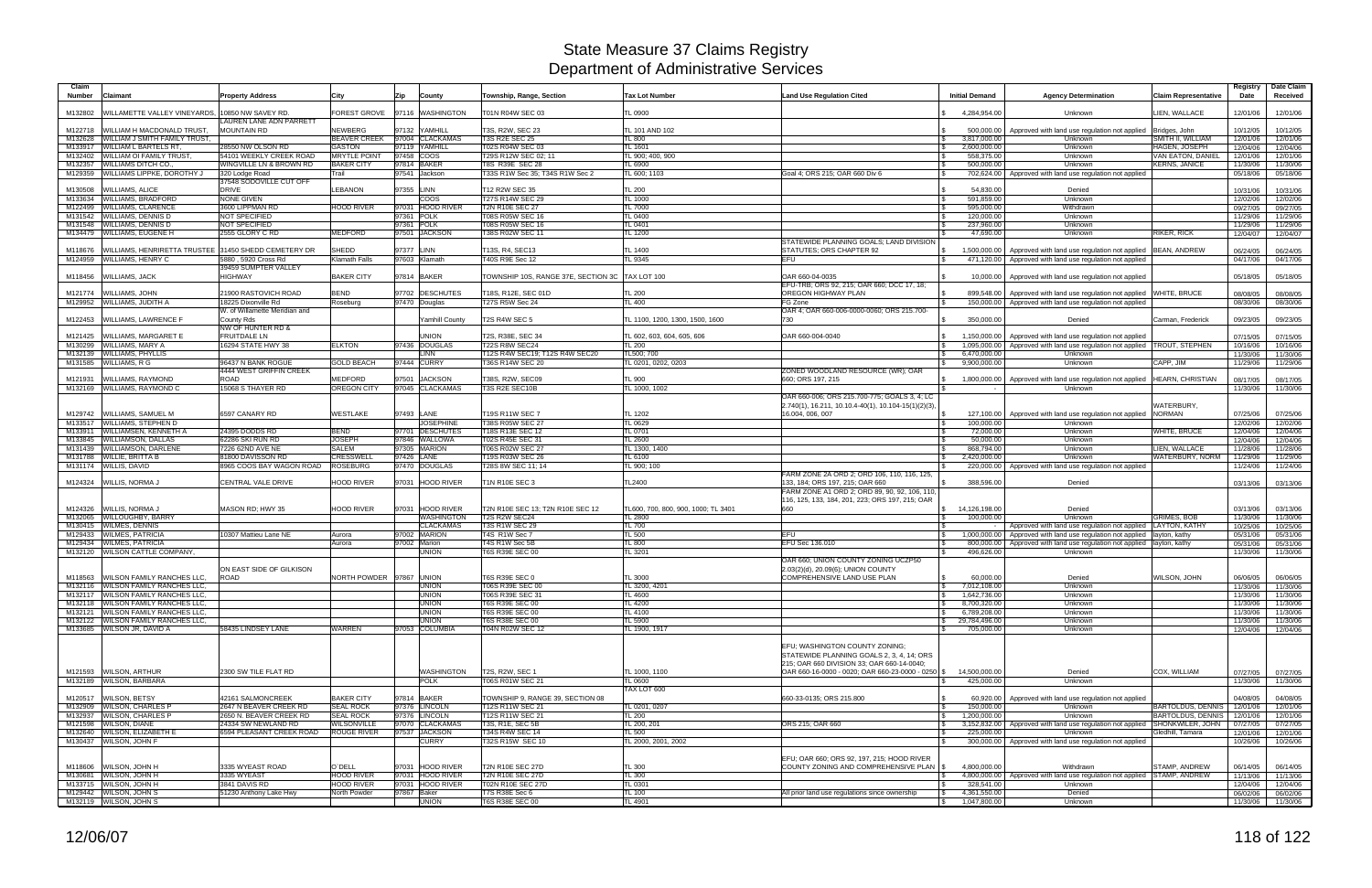| Claim<br><b>Number</b> | Claimant                                                 | <b>Property Address</b>                       | City                              | Zip<br>County                        | Township, Range, Section                                                                                                     | <b>Tax Lot Number</b>                 | <b>Land Use Regulation Cited</b>                                                                                                                      | <b>Initial Demand</b>                                | <b>Agency Determination</b>                                                                                    | <b>Claim Representative</b> | Registry<br>Date     | Date Claim<br>Received |
|------------------------|----------------------------------------------------------|-----------------------------------------------|-----------------------------------|--------------------------------------|------------------------------------------------------------------------------------------------------------------------------|---------------------------------------|-------------------------------------------------------------------------------------------------------------------------------------------------------|------------------------------------------------------|----------------------------------------------------------------------------------------------------------------|-----------------------------|----------------------|------------------------|
| M130708                | <b>WILSON, KEITH L</b>                                   |                                               |                                   | <b>CLACKAMAS</b>                     | <b>T2S R2E SEC 24</b>                                                                                                        | TL 400                                |                                                                                                                                                       |                                                      | 7,820,000.00 Approved with land use regulation not applied                                                     |                             | 11/13/06             | 11/13/06               |
| M134264                | WILSON, KEITH L                                          | 12315 & 12323 SE MT SCOTT<br><b>BLVD</b>      | HAPPY VALLEY                      | 97015 CLACKAMAS                      | T01S R02E SEC 26                                                                                                             | TL 030, 0301, 0302, 2200              |                                                                                                                                                       | 3,300,000.00                                         | Unknown                                                                                                        |                             | 12/11/06             | 12/11/06               |
| M133962                | <b>WILSON, LOIS HAWLEY</b>                               | 2114 HWY 234                                  | <b>EAGLE POINT</b>                | 97524 JACKSON                        | T35S R01W SEC 17                                                                                                             | <b>TL 0200</b>                        |                                                                                                                                                       | 400,000.00                                           | Unknown                                                                                                        |                             | 12/04/06             | 12/04/06               |
| M124346                | WILSON, MARVIN D                                         | 232 CEDAR RD                                  | ONTARIO                           | 97914 MALHEUR                        | T17S R47E Sec10                                                                                                              | TL 5502, 5503                         | ORS 215,263, 284, 780; OAR 660; OAR 660-033-<br>0130-0135                                                                                             | 55,035,000.00                                        | Approved with land use regulation not applied                                                                  |                             | 03/14/06             | 03/14/06               |
| M131127                | WILSON, ROBERT W                                         | 26139 CHERRY CREEK ROAD                       | <b>MONROE</b>                     | 97456 BENTON                         | <b>T15S R5W SEC 5</b><br>T14S R5W SEC 32                                                                                     | TL400<br><b>TL 800</b>                |                                                                                                                                                       | 569,000.00                                           | Unknown                                                                                                        | <b>HEILIG, GEORGE</b>       | 11/22/06             | 11/22/06               |
| M130406                | <b>WILSON, RUSSELL F</b>                                 |                                               |                                   | YAMHILL                              | T4S R5W SEC 14: SEC 23                                                                                                       | TL 2500: 100                          |                                                                                                                                                       | 1.000.000.00                                         | Approved with land use regulation not applied                                                                  |                             | 10/24/06             | 10/24/06               |
|                        |                                                          |                                               | COTTAGE GROVE 97424 LANE          |                                      |                                                                                                                              |                                       |                                                                                                                                                       |                                                      |                                                                                                                | WATERBURY,<br><b>NORMAN</b> |                      |                        |
| M133296<br>M130556     | WILSON, TOD<br>WILSON, TOM W                             | 80230 HAZELTON RD<br>20812 BLODGETT RD        | <b>BLODGETT</b>                   | 97326 BENTON                         | T20S R04W SEC 14<br><b>T11S R7W SEC 28</b>                                                                                   | <b>TL 0100</b><br>TL 1001             |                                                                                                                                                       | 212,047.00                                           | Unknown<br>Approved with land use regulation not applied                                                       |                             | 12/01/06<br>11/03/06 | 12/01/06<br>11/03/06   |
| M133760                | WILTBANK, EVI                                            | 21965 SW EDY RD.                              | SHERWOOD                          | 97140 WASHINGTON                     | T02S R02W SEC 26                                                                                                             | <b>TL 0900</b>                        |                                                                                                                                                       | l \$<br>200,000.00                                   | Unknown                                                                                                        |                             | 12/04/06             | 12/04/06               |
| M133757<br>M130827     | WIMSATT, BONNIEJEAN<br><b>WINANS, ROSS</b>               | 17066 SE ROYER RD.                            | CLACKAMAS                         | 97089 CLACKAMAS<br><b>COLUMBIA</b>   | T02S R03E SEC 15; 16<br><b>T6N R2W SEC 28</b>                                                                                | TL 0800, 0900; 0300<br><b>TL 800</b>  |                                                                                                                                                       | 6,000,000.00<br>l \$                                 | Unknown                                                                                                        |                             | 12/04/06             | 12/04/06               |
| M130828                | <b>WINANS, ROSS</b>                                      |                                               |                                   | <b>COLUMBIA</b>                      | <b>T6N R2W SEC 21</b>                                                                                                        | TL 400, 600, 700                      |                                                                                                                                                       | 1,733,700.00<br>6,570,400.00                         | Approved with land use regulation not applied<br>Approved with land use regulation not applied                 |                             | 11/17/06<br>11/17/06 | 11/17/06<br>11/17/06   |
|                        |                                                          |                                               |                                   |                                      |                                                                                                                              |                                       | 342-5.1, 424-2 610-1(PLA); 342-28 342.31D 430                                                                                                         |                                                      |                                                                                                                |                             |                      |                        |
| M122727<br>M131412     | WINDSOR, RONALD<br>WINDUST JR. FRANK A                   | 34100 NW NCNEW RD<br><b>NONE GIVEN</b>        | <b>VORTH PLAINS</b>               | 97133 WASHINGTON<br><b>MULTNOMAH</b> | <b>T2N R3W, SEC 14</b><br>T01N R04E SEC 33                                                                                   | <b>TL 602</b><br><b>TL 700</b>        | 37.2F; CHAPT 660 DIV 6                                                                                                                                | 500,000.00<br>IS.<br>300,000.00<br>l \$              | Approved with land use regulation not applied<br>Unknown                                                       |                             | 10/11/05<br>11/28/06 | 10/11/05<br>11/28/06   |
| M134344                | WINEGAR, RALPH                                           | 11220 ELKINS RD                               | <b>MONMOUTH</b>                   | 97361 POLK                           | T09S R05W SEC 11                                                                                                             | TL 0400                               |                                                                                                                                                       | 186,625.00<br>IS.                                    | Unknown                                                                                                        | <b>JAMES, ANTHONY</b>       | 04/23/07             | 04/23/07               |
| M129390                | WINGER, LANCE                                            | 1305 39th Street                              | Springfield                       | 97478 Lane                           | T18S R2W Sec 6                                                                                                               | TL 3801                               | EFU (ERCP); ORS 197, 215                                                                                                                              | 630,000.00<br><b>S</b>                               | Approved with land use regulation not applied Funke, Ron                                                       |                             | 05/25/06             | 05/25/06               |
| M133537<br>M134255     | WINGERD, BUFORD D<br>WINGERD, NORMAN C                   | <b>NOT SPECIFIED</b><br><b>RUSSELL RD</b>     |                                   | <b>JOSEPHINE</b><br><b>JOSEPHINE</b> | T35S R06W SEC 04<br>T36S R06W SEC 04                                                                                         | TL 0200, 0201<br>TL 0500, 0501        |                                                                                                                                                       | 19,094,190.00<br>$\mathbb{S}$<br>7.388.000.00<br>IS. | Unknown<br>Unknown                                                                                             |                             | 12/02/06<br>12/06/06 | 12/02/06<br>12/06/06   |
|                        | M130278 WINGFIELD, JESSE C                               | <b>SCENIC AVE / SEVEN OAKS</b>                |                                   | 97502 JACKSON                        | T36S R2W SEC 32:33                                                                                                           | TL 2703; 2100, 2900                   |                                                                                                                                                       |                                                      | 1,584,523.00 Approved with land use regulation not applied HEARN, CHRISTIAN                                    |                             | 10/13/06             | 10/13/06               |
| M133215                | WINKLER, ERIC D                                          | ADJACENT TO 24215 NW MT<br><b>RICHMOND RD</b> | YAMHILL                           | 97148 YAMHILL                        | T02S R05W SC 13; 24                                                                                                          | TL 0700, 0701; 0200                   |                                                                                                                                                       | 425,000.00                                           | Unknown                                                                                                        | <b>WRIGHT, CATHERINE</b>    |                      |                        |
| M132646                | WINN, SHEILA N                                           | 3730 MADRONA LN                               | <b>MEDFORD</b>                    | 97501 JACKSON                        | <b>T37S R2W SEC 27C</b>                                                                                                      | TL 1702                               |                                                                                                                                                       | 1,350,000.00<br>l \$                                 | Unknown                                                                                                        | <b>STARK, ERIC</b>          | 12/01/06<br>12/01/06 | 12/01/06<br>12/01/06   |
| M130604                | <b>WINTERS, BARRY</b>                                    |                                               | <b>BANDON</b>                     | 97411 COOS                           | T29S R15W SEC 12A; 1                                                                                                         | TL 1200; 2800, 3000                   |                                                                                                                                                       | 1,052,560.00                                         | Approved with land use regulation not applied                                                                  |                             | 11/07/06             | 11/07/06               |
| M133091                | <b>WINTERS, CHERE R</b>                                  | 54601 ORCHARD RD                              | <b>BANDON</b>                     | 97411 TILLAMOOK                      | T28S R14W SEC 31 D                                                                                                           | TL 0800, 1000                         |                                                                                                                                                       | $\mathbb{S}$<br>1,746,700.00                         | Unknown                                                                                                        |                             | 12/01/06             | 12/01/06               |
| M124461                | <b>WINTERS, HOWARD</b>                                   | <b>NONE</b><br>18265 - AND- 19000 SW          | <b>CORBETT</b>                    | 97014 MULTNOMAH                      | T1S R4E Sec 6A; Sec 6B; Sec 31C ; Sec 31B  TL 300; 100, 200; 400; 800, 900; 900, 1000<br>TOWNSHIP 2S, RANGE 2W, 3W, SECTIONS |                                       | ORS CHAPT 215.213 & 215.263                                                                                                                           | 3,000,000.00                                         | Approved with land use regulation not applied                                                                  | <b>WILLIS, DONALD</b>       | 03/17/06             | 03/17/06               |
| M120337                | WINTERS, MARVIN                                          | MCCORMICK HILL ROAD                           | <b>HILLSBORO</b>                  | 97123 WASHINGTON                     | 19,24                                                                                                                        | <b>TAX LOTS 100, 800</b>              | ORS 215.700, 780; SB 100, 101; GFU 38                                                                                                                 | 3,504,315.00                                         | Approved with land use regulation not applied                                                                  |                             | 03/25/05             | 03/25/05               |
| M124388                | WIRTH, GARY W                                            | OFF HILLCREST RD                              | <b>MEDFORD</b>                    | 97504 JACKSON                        | T37S R1W SEC 24                                                                                                              | <b>TL 300</b>                         | ORS 215.780, 062: GOAL 4: OAR 660-004-0040(8) S                                                                                                       | 8,803,850.00                                         | Approved with land use regulation not applied                                                                  |                             | 03/15/06             | 03/15/06               |
| M132350                | WIRTH, GARY W                                            |                                               |                                   | <b>JACKSON</b>                       | T40S R1E SEC 28                                                                                                              | 1400                                  |                                                                                                                                                       | 271,500.00                                           | Unknown                                                                                                        |                             | 11/30/06             | 11/30/06               |
| M130155                | <b>WISCHNOFSKE, ELTON</b>                                | 16482 Logsden Road                            | Blodgett                          | 97326 Lincoln                        | T10S R8W Sec 16                                                                                                              | TL 900, 1000                          | ORS 215.700(2), 705(1)(b)(g), 740(1)(b); OAR 660-<br>006-0025(1)(d), 0027(1)(a)(A-C)(5)(a)(1)(e)(B)<br>ORS 215.700(2), 740(1)(b), 780(1)(c); OAR 660- | 232,350.00<br>1.S                                    | Approved with land use regulation not applied                                                                  |                             | 09/29/06             | 09/29/06               |
| M130156                | <b>WISCHNOFSKE, ELTON</b>                                |                                               |                                   | Lincoln                              | T10S R8W Sec6                                                                                                                | TL 401                                | $ 0025(1)(d), 0026(1)(a), 0027(1)(e)(B) $                                                                                                             | 161,000.00                                           | Approved with land use regulation not applied                                                                  |                             | 09/29/06             | 09/29/06               |
| M130157<br>M130382     | <b>WISCHNOFSKE, KATHY</b><br><b>WISER, ALLEN R</b>       | <b>NOT PROVIDED</b>                           |                                   | LINCOLN<br><b>BENTON</b>             | T10S R8W Sec 16<br><b>T14S R05W SEC 33DA</b>                                                                                 | <b>TL 600</b><br><b>TL 0500</b>       | OAR 660-006-0027(1)(a)(c)                                                                                                                             | 29,000.00<br>l \$                                    | Approved with land use regulation not applied<br>Approved with land use regulation not applied HEILINH, GEORGE |                             | 09/29/06<br>10/23/06 | 09/29/06<br>10/23/06   |
| M130965                | WISHARD, BARD C                                          | 28543 STRAWBERRY ROAD                         | PRAIRIE CITY                      | 97869 GRANT                          | T13S R33E SEC 00                                                                                                             | TL 1200, 1600                         |                                                                                                                                                       | 38.067.640.00                                        | Approved with land use regulation not applied                                                                  |                             | 11/20/06             | 11/20/06               |
| M125074                | WISNER, PAMELA                                           |                                               | Roque River                       | Jackson                              | T36S R4W Sec 35                                                                                                              | TL 4410                               | Goal 3, 4, 5, 11, 14; ORS 92, 195, 197, 215; OAR<br>660                                                                                               | 150,000.00                                           | Approved with land use regulation not applied MARK                                                             | <b>BARTHOLOMEW.</b>         | 04/24/06             | 04/24/06               |
| M132893                | WISNOVSKY, ANN                                           | WEST OF UPPER APPLEGATE RD JACKSONVILLE       |                                   | 97530 JACKSON                        | T38S R03W SEC 34B; SEC 34C                                                                                                   | TL 1800; 0200, 0201                   |                                                                                                                                                       | 1,935,000.00                                         | Unknown                                                                                                        |                             | 12/01/06             | 12/01/06               |
| M129777                | WITHYCOMBE. INA M                                        | SW Dixon Mill Rd                              | Forest Grove                      | 97116 Washington                     | T1S R3W Sec 31                                                                                                               | <b>TL 1000</b>                        | ORS 215.213, 215.263, 215.780; OAR 660 Div 33                                                                                                         | 1.000.000.00                                         | Approved with land use regulation not applied                                                                  |                             | 07/31/06             | 07/31/06               |
|                        | M129778 WITHYCOMBE, INA M                                | SW Dixon Mill Rd                              | Forest Grove                      | 97116 Washington                     | T1S R3W Sec 31                                                                                                               | TL 1090                               | ORS 215.213; OAR 660 Div 33                                                                                                                           | l \$                                                 | 150,000.00   Approved with land use regulation not applied                                                     |                             | 07/31/06             | 07/31/06               |
| M129779                | WITHYCOMBE, INA M                                        | SW Dixon Mill Rd                              | Forest Grove                      | 97116 Washington                     | T1S R3W Sec 32: Sec 31                                                                                                       | TL 500; 900                           | ORS 215.213, 215.263, 215.780; OAR 660 Div 33                                                                                                         | 550,000.00                                           | Approved with land use regulation not applied                                                                  |                             | 07/31/06             | 07/31/06               |
| M129672                | WITT, CONRAD W                                           | 33031 Witt Drive<br>9880 MOORES VALLEY ROAD   |                                   | 97389 Linn<br>97148 YAMHILL          | T12S R3W Sec 28                                                                                                              | <b>TL 300</b><br>TAX LOT 900          | <b>SB 101</b><br><b>NOT PROVIDED</b>                                                                                                                  | 1,464,260.00                                         | Approved with land use regulation not applied<br>Withdrawn                                                     |                             | 07/14/06             | 07/14/06               |
|                        | M118320 WITTENBERG, LENA                                 |                                               |                                   |                                      | TOWNSHIP 3, RANGE 4, SECTION 05                                                                                              |                                       | ORS 197; ORD 29, 49, 55, 83, 205, 310, 497; HB                                                                                                        |                                                      |                                                                                                                |                             | 04/14/05             | 04/14/05               |
|                        | M124391 WITTENBERG, LENA                                 | 9880 MOORES VALLEY RD                         | YAMHILL                           | 97148 YAMHILL                        | T3S R4W SEC 5                                                                                                                | <b>TL 900</b>                         | 3661                                                                                                                                                  | l \$                                                 | 400,000.00 Approved with land use regulation not applied                                                       |                             | 03/15/06             | 03/15/06               |
|                        | M118482 WITTENBERG, LENA A<br>M132176 WIXMAN, PATRICIA A | N/A<br>3799 STRAINGT HILL RD                  | NOT PROVIDED<br><b>HOOD RIVER</b> | 97148 YAMHILL<br>97031 HOOD RIVER    | TOWNSHIP 2S, RANGE 4W, SECTION 32<br><b>T2N R10E SEC35</b>                                                                   | TAX LOT 1500<br><b>TL 1900</b>        | <b>NOT PROVIDED</b>                                                                                                                                   | l \$<br>l \$<br>316,555.00                           | Approved with land use regulation not applied<br>Unknown                                                       | ANDERSEN, STEVEN            | 05/18/05<br>11/30/06 | 05/18/05<br>11/30/06   |
|                        | M129663 WOBBE, DON                                       | 90987 BROWN LANE                              | <b>EUGENE</b>                     | 97402 LANE                           | <b>T16S R4W SEC 33</b>                                                                                                       | TL 1001                               | GOAL <sub>3</sub>                                                                                                                                     | 315,000.00<br>$\mathsf{s}$                           | Denied                                                                                                         | FARTHING, MICHAEL           | 07/13/06             | 07/13/06               |
|                        | M133771 WOBBE, DONALD<br>M118673 WOLDEIT, RONALD         | 28472 BODENHAMMER RD<br>16908 ABIQUA ROAD NE  | <b>EUGENE</b><br><b>SILVERTON</b> | 97448 LANE<br>97381 MARION           | T17S R04W SEC 18<br>T6S, R1E, SEC 20C                                                                                        | <b>TL 0900</b><br><b>TL 2700</b>      | <b>EFU</b>                                                                                                                                            | 4,652,754.00<br>$\mathbb{S}$                         | Unknown<br>Approved with land use regulation not applied                                                       | <b>MUELLER, KARL</b>        | 12/04/06             | 12/04/06               |
|                        | M130600 WOLF, ARTHUR                                     | 4334 FRAZER RD SE                             | <b>SUBLIMITY</b>                  | 97385 MARION                         | <b>T8S R1E SEC 9</b>                                                                                                         | <b>TL 600</b>                         |                                                                                                                                                       | 1,800,000.00<br>IS.<br>l \$<br>931,580.00            | Approved with land use regulation not applied   LIEN, WALLACE                                                  |                             | 06/24/05<br>11/06/06 | 06/24/05<br>11/06/06   |
|                        | M133316 WOLF, CLEOPHAS                                   |                                               |                                   | 97013 CLACKAMAS                      | T 04S R 01E SEC 09                                                                                                           | TL 0600                               |                                                                                                                                                       | 300,000.00                                           | Unknown                                                                                                        |                             | 12/01/06             | 12/01/06               |
|                        | M132194 WOLF, GEORGE A<br>M133641 WOLFE, ANDREW A        | 19861 BOONS FERRY RD NE<br>700 62ND AVE SE    | <b>AURORA</b><br>SALEM            | 97002 MARION<br>97317 MARION         | T4S R1W SEC22<br>T07S R02W SEC 33A                                                                                           | <b>TL 600</b><br>TL 1500              |                                                                                                                                                       | 2,950,000.00<br><b>S</b><br>310,000.00<br>IS.        | Unknown<br>Unknown                                                                                             |                             | 11/30/06<br>12/04/06 | 11/30/06<br>12/04/06   |
|                        | M132356 WOLFE, JERRY                                     |                                               | <b>BARVIEW</b>                    | <b>TILLAMOOK</b>                     | T1N R10W SEC 17CB                                                                                                            | <b>TL 200</b>                         |                                                                                                                                                       | 216,387.00<br>$\mathfrak s$                          | Unknown                                                                                                        |                             | 11/30/06             | 11/30/06               |
|                        |                                                          |                                               |                                   |                                      |                                                                                                                              |                                       |                                                                                                                                                       |                                                      |                                                                                                                |                             |                      |                        |
|                        | M124881 WOLFE, STEPHEN V                                 | 4355 Booth Hill Road                          | Hood River                        | 97031 Hood River                     | T1N R10E Sec 2                                                                                                               | <b>TL 1700</b>                        | Farm Zone A-1 ORD 2, 88, 90; ORS 197, 215; OAR<br>660-033; EFU ORD 106, 116, 118, 125, 133, 233                                                       |                                                      | 132,289.00   Approved with land use regulation not applied                                                     |                             | 04/12/06             | 04/12/06               |
|                        | M133616 WOLGAST, LEWIS M<br>WOLLANDER, PERSONAL          | 6735 CYPRUS DR                                |                                   | CENTRAL POINT 97525 JACKSON          | T36S R03W SEC 27                                                                                                             | <b>TL 1912</b>                        | ORS 197, 215; OAR CHAPTER 660; EFU;                                                                                                                   | 1,167,363.00<br><b>S</b>                             | Unknown                                                                                                        | <b>GLATTE, ERIK</b>         | 12/04/06             | 12/04/06               |
|                        | M118549 REPRESENTATIVE,                                  | 10985 SUNNYSIDE RD SE                         | <b>JEFFERSON</b>                  | 97352 MARION                         | <b>T9S R3W SEC 15</b><br>T16S R18E SEC 06; SEC 12; SEC 21; SEC                                                               | TL 100                                | STATEWIDE PLANNING GOALS                                                                                                                              | \$2,273,000.00                                       | Denied                                                                                                         | LIEN, WALLACE               | 06/01/05             | 06/01/05               |
|                        | M133147 WOLVERTON, BEVERLY A                             | NOT SPECIFIED                                 |                                   | <b>CROOK</b>                         | 27; T17S R18E SEC 03; SEC 04                                                                                                 | TL 0300; 1000; 2100; 3100; 0400; 0700 |                                                                                                                                                       | \$23,182,085.00                                      | Unknown                                                                                                        | <b>CLARK, DENNIS</b>        | 12/01/06             | 12/01/06               |
| M134081                | WONSER, DOROTHY L                                        | 25485 S. HWY 211                              | <b>ESTACADA</b>                   | 97023 CLACKAMAS                      | T04S R04E SEC 9                                                                                                              | TL 2801                               |                                                                                                                                                       | 235,000.00<br>l \$                                   | Unknown                                                                                                        | CHRISTENSEN, DAWN           | 12/04/06             | 12/04/06               |
|                        | M133084 WONSYLD, SCOTT E<br>M118623 WOOD, CARL           | 244 WARNER RD<br>17304 S POTTER RD            | <b>NOLF CREEK</b><br>OREGON CITY  | 97497 JOSEPHINE<br>97045 CLACKAMAS   | T33S R06W SEC 14<br><b>T2S R2E SEC 36</b>                                                                                    | <b>TL 0604</b><br><b>TL 200</b>       | TBR 80; RA-1; TT20                                                                                                                                    | 200,000.00<br><b>S</b><br>$\mathbb{S}$               | Unknown<br>3,200,000.00 Approved with land use regulation not applied                                          | WOOD, FRED                  | 12/01/06<br>06/17/05 | 04/18/07<br>06/17/05   |
|                        | M118624 WOOD, CARL                                       | NOT PROVIDED                                  | <b>OREGON CITY</b>                | 97045 CLACKAMAS                      | <b>T2S R2E SEC 25</b>                                                                                                        | <b>TL 200</b>                         | TBR 80; TT 20; RA-1                                                                                                                                   | $\frac{1}{2}$ 17,350,000.00                          | Denied                                                                                                         | WOOD, FRED                  | 06/17/05             | 06/17/05               |
|                        | M134225 WOOD, CAROL J                                    | NOT SPECIFIED                                 |                                   | 97544 JOSEPHINE                      | T38S R05W SEC 02                                                                                                             | TL 0501                               |                                                                                                                                                       | $\frac{1}{3}$ 1,139,800.00                           | Unknown                                                                                                        |                             | 12/05/06             | 12/05/06               |
|                        | M131969 WOOD, EUGENE S                                   | 117760 RAINBOW ROCK RD                        | <b>BROOKINGS</b>                  | 97415 CURRY                          | T40S R14W SEC 24; 25                                                                                                         | 300; 607                              |                                                                                                                                                       | $\frac{1}{2}$ 13,200,000.00                          | Unknown                                                                                                        | GEORGEFF, GARY              | 11/30/06             | 11/30/06               |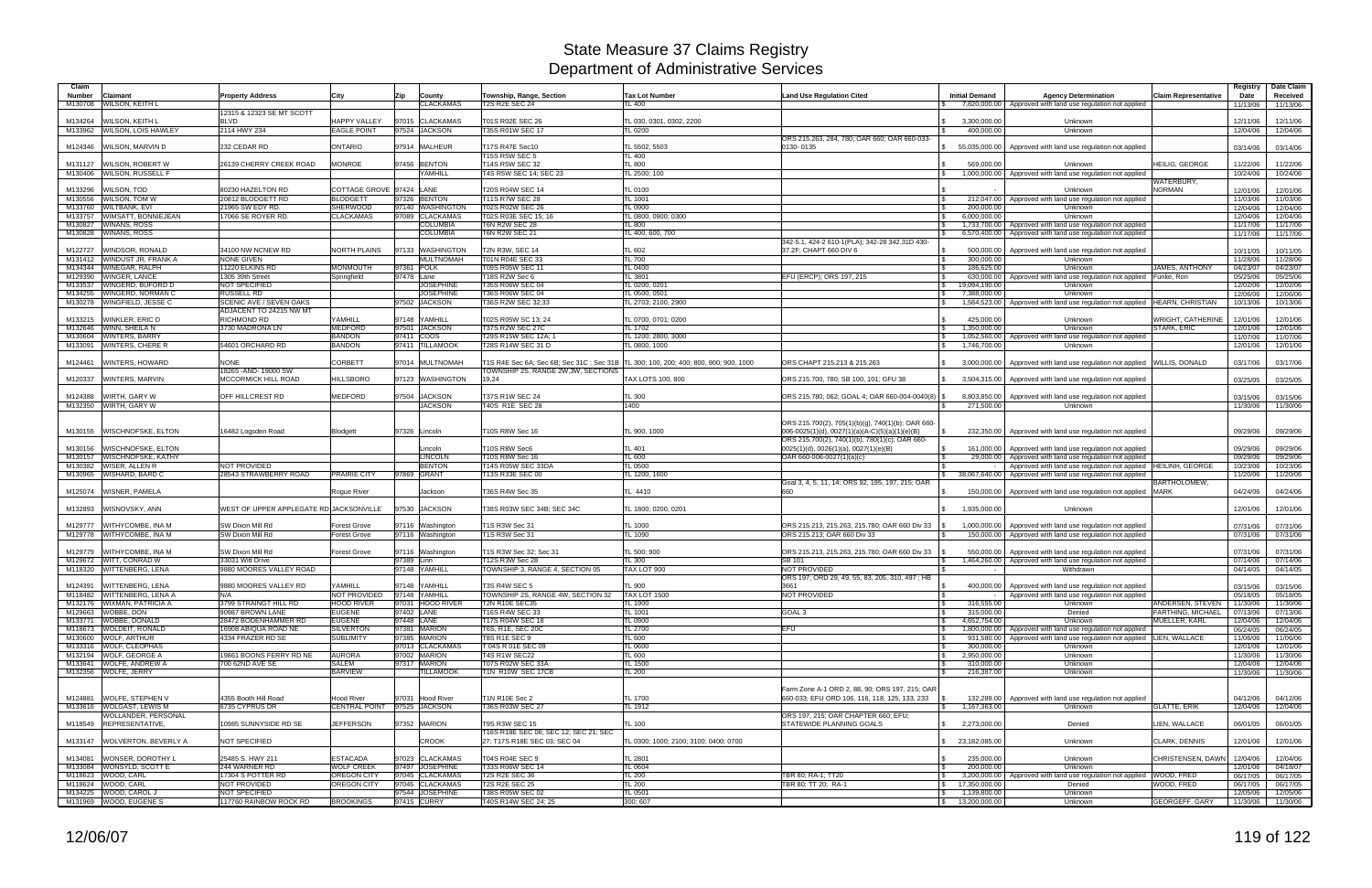| Claim<br><b>Number</b><br>Claimant                                               | <b>Property Address</b>                              | City                         | Zip         | County                             | Township, Range, Section                                                              | <b>Tax Lot Number</b>                      | <b>Land Use Regulation Cited</b>                                                                        | <b>Initial Demand</b>                                          | <b>Agency Determination</b>                                                                                                           | <b>Claim Representative</b>              | Registry<br>Date     | Date Claim<br>Received |
|----------------------------------------------------------------------------------|------------------------------------------------------|------------------------------|-------------|------------------------------------|---------------------------------------------------------------------------------------|--------------------------------------------|---------------------------------------------------------------------------------------------------------|----------------------------------------------------------------|---------------------------------------------------------------------------------------------------------------------------------------|------------------------------------------|----------------------|------------------------|
| M132772<br>WOOD, JOAN L                                                          | SHEA HILL ROAD                                       | <b>FORSTERFORSTE</b>         | 97345 LINN  |                                    | T13S R1E SEC 36                                                                       | <b>TL 1000</b>                             |                                                                                                         | 169.000.00                                                     | Unknown                                                                                                                               |                                          | 12/01/06             | 12/01/06               |
|                                                                                  |                                                      |                              |             |                                    |                                                                                       |                                            |                                                                                                         |                                                                |                                                                                                                                       | LEUENBERGER,                             |                      |                        |
| M133481<br>WOOD, LADELLA                                                         | 64689 MARKET LN                                      | COVE                         |             | 97824 UNION                        | T02S R39E SEC 18                                                                      | TL 7100, 7200                              | COUNTY OF WASHIINGTON COMP PLAN, NEW                                                                    | 120,000.00                                                     | Unknown                                                                                                                               | <b>MARTIN</b>                            | 12/02/06             | 12/02/06               |
| WOOD, LEONARD<br>M119596                                                         | 48437 NW PONGRATZ ROAD                               | <b>BANKS</b>                 |             | 97106 WASHINGTON                   | TOWNSHIP 2N, RANGE 4, SECTION 3                                                       | TAX LOT 300                                | ZONING CODE                                                                                             | 900,000.00<br><b>S</b>                                         | Approved with land use regulation not applied                                                                                         |                                          | 02/03/05             | 02/03/05               |
| WOOD, LILA M<br>M130699<br>WOOD, MONTE C<br>M132430                              | 12945 SE FAIRVIEW RD                                 | <b>DAYTON</b>                |             | <b>INN</b><br>97114 YAMHILL        | T13S R1E SEC 18<br><b>T5S R3W SEC 18</b>                                              | TL 206, 201, 205<br>TL 800                 |                                                                                                         | 300,000.00<br>50,000.00<br>l S                                 | Denied<br>Unknown                                                                                                                     | GOWELL, WALTER                           | 11/13/06<br>12/01/06 | 11/13/06               |
| WOOD, MONTE C<br>M132431                                                         |                                                      |                              |             | 97114 YAMHILL                      | <b>T5S R4W SEC 24</b>                                                                 | TL 300                                     |                                                                                                         | 50,000,00                                                      | Unknown                                                                                                                               | <b>GOWELL, WALTER</b>                    | 12/01/06             | 12/01/06<br>12/01/06   |
|                                                                                  |                                                      |                              |             |                                    |                                                                                       |                                            | OAR 660-033-0135(7)(a); YCZC Sec 402.03 (a)(b),                                                         |                                                                |                                                                                                                                       |                                          |                      |                        |
| M125209<br>WOOD, WALLACE W<br>WOOD, WALLACE W<br>M131006                         | 18280 Walnut Hill Rd<br>24900 WALNUT HILL RD SE      | Dayton<br><b>DAYTON</b>      | 97114       | Yamhill<br>97114 YAMHILL           | <b>T5S R4W Sec 24</b><br><b>T6S R3W SEC 5</b>                                         | TL 302, 400<br><b>TL 400</b>               | 402.05; ORS 215.780(1)(a)                                                                               |                                                                | 100,000.00 Approved with land use regulation not applied<br>650,000.00   Approved with land use regulation not applied GOWELL, WALTER | <b>GOWELL, WALTER</b>                    | 05/03/06<br>11/21/06 | 05/03/06<br>11/21/06   |
| WOOD, WILLIAM E<br>M130241                                                       |                                                      |                              |             | WASHINGTON                         | T2S R2W SEC18                                                                         | TL403                                      |                                                                                                         |                                                                | 225,000.00   Approved with land use regulation not applied                                                                            |                                          | 10/10/06             | 10/10/06               |
| WOODARD TTEE, BETTIE<br>M131567                                                  | OFF OF SUTTLE RD & JUNIPER                           | NW OF VENETA                 | 97487 LANE  |                                    | T17S R06W SEC 27                                                                      | TL 0302                                    |                                                                                                         | 2,098,231.00<br>$\mathbb{S}$                                   | Unknown                                                                                                                               | <b>REEDER, MICHEAL</b>                   | 11/29/06             | 11/29/06               |
| WOODARD, STEVE TRUSTEE<br>M131562                                                | 34582 GAROUETTE RD                                   | COTTAGE GROVE 97424 LANE     |             |                                    | T21S R02W SEC 07                                                                      | TL 0800, 0801, 1000                        |                                                                                                         | 2,382,739.00<br><b>S</b>                                       | Unknown                                                                                                                               | REEDER, MICHEAL                          | 11/29/06             | 11/29/06               |
| WOODBURN GOLF COURSE,<br>M132790                                                 | 7899 HWY 214                                         | WOODBURN                     |             | 97071 MARION                       | T5S R2W SEC 11B                                                                       | <b>TL 0200</b>                             |                                                                                                         |                                                                | Unknown                                                                                                                               |                                          | 12/01/06             | 12/01/06               |
| WOODBURY, GLENN<br>M130017                                                       | 469 Lone Mtn Rd                                      | O`Brien                      |             | 97534 Josephine                    | T40S R9W Sec 25                                                                       | TL 2000                                    | Article 61.060.B.1: OAR 660-004-0040                                                                    |                                                                | 1,200,000.00 Approved with land use regulation not applied                                                                            |                                          | 09/11/06             | 09/11/06               |
| WOODCOCK, LYLE E<br>M133488                                                      | WILLIAMS HWY & WATERGAP RD                           |                              |             | 97527 JOSEPHINE                    | T35S R05W SEC 35                                                                      | TL 0505, 0511, 0900, 0901                  |                                                                                                         | 15,378,890.00<br>$\mathcal{S}$                                 | Unknown                                                                                                                               |                                          | 12/02/06             | 12/02/06               |
| <b>WOODRUM, WILLIAM A</b><br>M132053<br><b>WOODWARD STUCKART LLC,</b><br>M132636 | 1110 RUBEN BOISE RD                                  | DALLAS                       | 97338 POLK  | <b>GRANT</b>                       | T7S R6W SEC24<br>T14S R31E SEC 00                                                     | TL 300<br>TL 600                           |                                                                                                         | 900,000.00<br>l \$<br><b>S</b><br>891,000.00                   | Unknown<br>Unknown                                                                                                                    |                                          | 11/30/06<br>12/01/06 | 11/30/06<br>12/01/06   |
| WOODWARD, CRAIG<br>M133846                                                       | <b>NOT SPECIFIED</b>                                 |                              |             | <b>CROOK</b>                       | T15S R16E SEC 04C                                                                     | TL 12900, 12901                            |                                                                                                         | IS.                                                            | Unknown                                                                                                                               |                                          | 12/04/06             | 12/04/06               |
| WOODWARD, CRAIG<br>M134032                                                       | 5 MI NW ON MADRAS HWY                                |                              |             | <b>CROOK</b>                       | T14S R15E SEC 09                                                                      | TL 0300, 0303, 0304, 0305, 0306, 1002      |                                                                                                         |                                                                | Unknown                                                                                                                               |                                          | 12/04/06             | 12/04/06               |
| WOODY, BARBARA A<br>M134417                                                      | 25990 BRUSH CREEK RD                                 | <b>SWEET HOME</b>            | 97336 LINN  |                                    | T14S R01W SEC 18                                                                      | TL 1900                                    |                                                                                                         | 75,570.00<br>l \$                                              | Unknown                                                                                                                               | <b>BARTHOLOMEW</b>                       | 07/23/07             | 07/23/07               |
| WOOLSTENHULME, LUE K<br>M120535                                                  | 3326 COREY ROAD                                      | <b>CENTRAL POINT</b>         | 97502       | <b>JACKSON</b>                     | TOWNSHIP 36, RANGE 1W, SECTION 28A                                                    | <b>TAX LOT 1400</b>                        | ORS 215.780                                                                                             | 425,180.00                                                     | Approved with land use regulation not applied                                                                                         | <b>MARK</b>                              | 04/11/05             | 04/11/05               |
| WOOSLEY, LOUIS T<br>M118694                                                      | <b>466 BUCK CREEK RD</b>                             | BUCKCREEK RD 97390 LINCOLN   |             |                                    | T1S, R10, SEC 01                                                                      | <b>TL 207</b>                              | $AC-20$                                                                                                 | 79,000.00                                                      | Approved with land use regulation not applied                                                                                         |                                          | 06/30/05             | 06/30/05               |
| WORTHINGTON, DONALD<br>M132365<br>WORTMAN, PAT L<br>M131656                      | 4821 EAST EVANS CREEK<br>NOT SPECIFIED               | ROGUE RIVER                  |             | 97537 JACKSON<br>97828 WALLOWA     | T35S R4W SEC 28<br>T01S R44E SEC 33                                                   | TL 1503<br>TL 0200, 0300                   |                                                                                                         | 325,000.00<br>l \$<br>600,000.00                               | Unknown<br>Unknown                                                                                                                    | O`CONNOR, DANIEL                         | 12/01/06<br>11/29/06 | 12/01/06<br>11/29/06   |
|                                                                                  |                                                      |                              |             |                                    |                                                                                       |                                            |                                                                                                         |                                                                |                                                                                                                                       |                                          |                      |                        |
| <b>WRIGHT LIVING TRUST,</b><br>M118720<br><b>WRIGHT, DARLENE</b><br>M134271      | MORGAN CREEK LAN<br>6912 RIVER BEN DR NE             | COOS BAY<br><b>SILVERTON</b> |             | coos<br>97381 MARION               | TOWNSHIP 26S, RANGE 12W, SECTION 02  TAX LOT 200<br>T06S R01E SEC 29B                 | <b>TL 0600</b>                             | ALL COOS COUNTY REGULATIONS                                                                             | <b>S</b><br>350,000.00<br>280,000.00<br><b>S</b>               | Approved with land use regulation not applied<br>Unknown                                                                              |                                          | 04/08/05<br>12/15/06 | 04/08/05<br>12/15/06   |
| <b>WRIGHT, ESTEL</b><br>M129638                                                  | 27620 Andy Riggs Rd                                  | <b>Grande Ronde</b>          | 97347 Polk  |                                    | T6S R7W Sec 18B                                                                       | TL 1300                                    | 40 Acre zoning                                                                                          | l \$                                                           | 30.00 Approved with land use regulation not applied                                                                                   |                                          | 07/11/06             | 07/11/06               |
| <b>WRIGHT, GARY G</b><br>M129940                                                 | 16342 & 16378 S Moore Rd                             | Oregon City                  |             | 97045 Clackamas                    | T3S R2E Sec 14B                                                                       | TL 702, 800                                | OAR 660-004-0400(7)(a) & (8)(e)                                                                         | 1,000,000.00                                                   | Approved with land use regulation not applied                                                                                         |                                          | 08/28/06             | 08/28/06               |
| <b>WRIGHT, GEORGE H</b><br>M130134<br><b>WRIGHT, GLEN</b><br>M133040             | 20505 NW Pottery Lane<br>6571 BUCKHORN ROAD          | Manning                      |             | 97125 Washington<br>97470 DOUGLAS  | T2N R4W Sec 10C<br>T27S R04W SEC 22                                                   | TL 101<br><b>TL 900</b>                    | ORS 125.145-0100                                                                                        | 2,700,000.00<br>280,000.00                                     | Approved with land use regulation not applied<br>Unknown                                                                              |                                          | 09/28/06<br>12/01/06 | 09/28/06<br>12/01/06   |
| WRIGHT, JANET P<br>M129963                                                       |                                                      |                              |             | Linn                               | T10S R1W Sec 10                                                                       | <b>TL 806</b>                              | Chapt 92, 197, 215                                                                                      | <b>S</b><br>70,380.00                                          | Approved with land use regulation not applied Jones, Mike                                                                             |                                          | 09/01/06             | 09/01/06               |
| <b>WRIGHT, JERRY V</b><br>M131242                                                | 5251 SW HOMESTEADER ROAD                             | <b>WILSONVILLE</b>           |             | 97070 CLACKAMAS                    | T 03S R01E SEC 06                                                                     | TL 0300                                    |                                                                                                         | 1,100,000.00<br>IS.                                            | Unknown                                                                                                                               |                                          | 11/24/06             | 11/24/06               |
| <b>WRIGHT, KATHLEEN M</b><br>M130630<br><b>WRIGHT, LYNN B</b><br>M130497         | 6645 RIDGEWAY RD<br><b>HWY 30</b>                    | SHERIDAN<br><b>ASTORIA</b>   | 97378 POLK  | 97103 CLATSOP                      | T6S R6W SEC 20; 19<br>T8N R9W SEC 24B                                                 | TL 414; 816<br><b>TL 500</b>               |                                                                                                         | <b>S</b><br>50,000.00                                          | 100,000.00 Approved with land use regulation not applied<br>Approved with land use regulation not applied NEIKES, JAMES               |                                          | 11/08/06<br>10/30/06 | 11/08/06<br>10/30/06   |
|                                                                                  |                                                      |                              |             |                                    |                                                                                       |                                            |                                                                                                         |                                                                |                                                                                                                                       | TRU-LINE                                 |                      |                        |
| M134270<br><b>WRIGHT, RODNEY</b>                                                 | <b>NONE GIVEN</b>                                    | KLAMATH FALLS                |             | 97603 KLAMATH                      | T39S R09E SEC 21; 28<br>T09S R02E SEC 30                                              | TL 0901, 0902; 0300                        |                                                                                                         | 864.000.00                                                     | Unknown                                                                                                                               | SURVEYING, INC.                          | 12/12/06             | 12/12/06               |
| <b>WRIGHT, SHARON G</b><br>M133737<br>M133128 WRIGHT, SHIRLEY L                  | 40792 16TH STREET<br>28412 S HULT ROAD               | LYONS                        | 97358 LINN  | 97004 CLACKAMAS                    | T04S R03W SEC 28                                                                      | TL 0100<br>TL 0500                         |                                                                                                         | 2,747,350.00<br>IS.<br>500,000.00                              | Unknown<br>Unknown                                                                                                                    |                                          | 12/04/06<br>12/01/06 | 12/04/06<br>12/01/06   |
| M130418 WRIGHT, W KEN                                                            | 8366 S SPRINGWATER RD                                | <b>ESTACADA</b>              |             | 97023 CLACKAMAS                    | T3S R3E SEC 02                                                                        | TL 401                                     |                                                                                                         | IS.                                                            | 686,403.00   Approved with land use regulation not applied                                                                            |                                          | 10/25/06             | 10/25/06               |
| M119894<br><b>WRIGHT, WALTER</b>                                                 | <b>NOT PROVIDED</b>                                  |                              |             | <b>CLACKAMAS</b>                   | TOWNSHIP 4S, RANGE 1E, SECTION 22                                                     | AX LOT 1902, 1903                          | OAR 660-033, 004, 12; EFU 20; ORS 215.700,<br>705, 283                                                  | 187,158.00                                                     | Approved with land use regulation not applied COFIELD, DOROTHY                                                                        |                                          | 02/23/05             | 02/23/05               |
|                                                                                  |                                                      |                              |             |                                    | TOWNSHIP 26S, RANGE 12W, SECTION<br>18A; TOWNSHIP 26S, RANGE 12W,<br><b>SECTION 2</b> |                                            |                                                                                                         |                                                                |                                                                                                                                       |                                          |                      |                        |
| WRIGHT, WILLIAM J<br>M120515                                                     | 62344 ANCHOR LANE                                    | COOS BAY                     |             | 97420 COOS                         |                                                                                       | TAX LOT 100.                               | IRR-5; COOS COUNTY REGULATIONS                                                                          | 532,000.00                                                     | Approved with land use regulation not applied                                                                                         |                                          | 04/08/05             | 04/08/05               |
| M130985 WULFF, CHRISTIAN F                                                       | 281 WULFF LANE                                       | <b>ROSEBURG</b>              |             | 97470 DOUGLAS                      | T27S R7W SEC 13                                                                       | TL 1200                                    |                                                                                                         | 928.000.00                                                     | Unknown                                                                                                                               | WULFF, JOHN                              | 11/21/06             | 11/21/06               |
| <b>WUNISCHE, CHARLOTTE</b><br>M122721<br>M134402 WURDINGER, ARLENE               | 20415 SE BORNSTEDT RD<br>9349 CROSBY RD NE           | SANDY<br>WOODBURN            | 97055<br>OR | <b>CLACKAMAS</b><br><b>MARION</b>  | T2, R4E, SEC 24<br>T05S R02W SEC 01                                                   | TL 1100<br>TL 0100                         | EFU; PLANNING GOALS 3, 14                                                                               | 200,000.00<br>l \$<br>5,725,000.00                             | Approved with land use regulation not applied<br>Unknown                                                                              |                                          | 10/11/05<br>06/26/07 | 10/11/05<br>06/26/07   |
|                                                                                  |                                                      |                              |             |                                    |                                                                                       |                                            | ORS 215.263(1), 283(1)(f), .780(1)(A); OAR 660-                                                         |                                                                |                                                                                                                                       |                                          |                      |                        |
| M129909 WURDINGER, ARLENE D                                                      |                                                      |                              |             | Marion                             | T5S R2W Sec1                                                                          | TL 100                                     | $03300130(3)(a)$ , a $00(1)$<br>ORS 215.780.780(1)(A), 263(1), 283(1)(F); Oar 660-                      | $\mathbb{S}$                                                   | 5,725,000.00 Approved with land use regulation not applied                                                                            |                                          | 08/23/06             | 08/23/06               |
| M129910 WURDINGER, DAVID W                                                       |                                                      |                              |             | Marion                             | T5S R2W Sec1                                                                          | <b>TL 300</b>                              | 33-0100(1), 130(3)(A)                                                                                   |                                                                | S 2.550,000,00 Approved with land use regulation not applied                                                                          |                                          | 08/23/06             | 08/23/06               |
| M124428 WURDINGER, HOWARD V                                                      | 1991 BYER LANE NE                                    | WOODBURN                     |             | 97071 MARION                       | <b>T5S R1W SEC 28</b>                                                                 | <b>TL 800</b>                              | <b>EFU</b><br>ALL STATE PLANNING GOALS: ORS 92, 195.<br>197, 215; OAR 660-004-0040, -0060; OAR 660-012- | S.                                                             | 4,100,000.00 Approved with land use regulation not applied                                                                            |                                          | 03/16/06             | 03/16/06               |
| M124690 WYANT, RALPH                                                             | 6950 S FORK LITTLE BUTTE<br>ROAD                     | <b>EAGLE POINT</b>           |             | 97524 JACKSON                      | T37S R2E SEC 10                                                                       | TL 200, 501                                | 0065, -0070; OAR660-33-0120, -0130, -0135; OAR<br>340-096-0020, -0034                                   |                                                                | 900,000.00   Approved with land use regulation not applied MARK                                                                       | BARTHOLOMEW,<br><b>DUCKETT GMAS REAL</b> | 03/30/06             | 03/30/06               |
| M118598 WYFFELS, TERRY E                                                         | NOT PROVIDED                                         |                              |             | <b>YAMHILL</b>                     | T3S R4W SECT 9; T2S R4W SEC 32                                                        | TL 100, TL 300                             | SECTION 402.03A                                                                                         | <b>S</b>                                                       | 105,000.00   Approved with land use regulation not applied                                                                            | ESTATE.                                  | 06/14/05             | 06/14/05               |
| M131687 WYLAND RANCHES INC.<br>M131688 WYLAND RANCHES INC.                       |                                                      |                              |             | <b>UMATILLA</b>                    | T1N R32E SEC 2                                                                        | TL 400, 500                                |                                                                                                         | $\sqrt{3}$<br>7,899,000.00                                     | Unknown                                                                                                                               | TUCKER, SAM                              | 11/29/06             | 11/29/06               |
| M131689 WYLAND RANCHES INC.                                                      |                                                      |                              |             | <b>UMATILLA</b><br><b>UMATILLA</b> | <b>T1N R32E SEC 4</b><br><b>T2N R32E SEC 28</b>                                       | TL 801, 1200<br>TL 200                     |                                                                                                         | 5,405,000.00<br>S.<br>4,295,000.00<br>$\sqrt{3}$               | Unknown<br>Unknown                                                                                                                    | TUCKER, SAM<br>TUCKER, SAM               | 11/29/06<br>11/29/06 | 11/29/06<br>11/29/06   |
| M131690 WYLAND RANCHES INC,                                                      |                                                      |                              |             | <b>UMATILLA</b>                    | <b>T2N R32E SEC 27</b>                                                                | <b>TL 201</b>                              |                                                                                                         | 3,118,000.00<br>$\mathcal{S}$                                  | Unknown                                                                                                                               | TUCKER, SAM                              | 11/29/06             | 11/29/06               |
| M131691 WYLAND RANCHES INC.                                                      |                                                      |                              |             | <b>UMATILLA</b>                    | T2N R32E SEC 33                                                                       | <b>TL 800</b>                              |                                                                                                         | 2,285,000.00<br>$\mathcal{S}$                                  | Unknown                                                                                                                               | TUCKER, SAM                              | 11/29/06             | 11/29/06               |
| M131692 WYLAND RANCHES INC.<br>M130010 WYLAND, GERALD E                          | Near Birch Creek Road                                |                              |             | <b>UMATILLA</b><br>Umatilla        | T3N R36E SEC 00<br><b>T2N R32E Sec 20</b>                                             | TL 5500, 5800<br><b>TL 1004</b>            | EFU; ORS 197, 215                                                                                       | 4,087,000.00<br>$\mathcal{S}$<br>1,400,000.00<br>$\mathcal{S}$ | Unknown<br>Denied                                                                                                                     | <b>TUCKER, SAM</b><br>TUCKER, SAM        | 11/29/06<br>09/11/06 | 11/29/06<br>09/11/06   |
| M118388 WYLAND, JAMES G                                                          | 20590 S LELAND ROAD                                  | <b>OREGON CITY</b>           |             | 97045 CLACKAMAS                    | <b>T3S R2E SEC 17</b>                                                                 | <b>TL 700</b>                              | ZONE TT20, ZONE TBR80                                                                                   | $\mathbf{\hat{s}}$                                             | 165,000.00   Approved with land use regulation not applied                                                                            |                                          | 05/05/05             | 05/05/05               |
| M134033 WYLAND, VERL                                                             | 38408 S BIRD RD                                      | <b>MOLALLA</b>               |             | 97038 CLACKAMAS                    | T06S R02E SEC 17                                                                      | TL 0600                                    |                                                                                                         | 3,750,000.00<br>$\mathbb{S}$                                   | Unknown                                                                                                                               | RANKIN, JOHN                             | 12/04/06             | 12/04/06               |
| M130869 WYLLIE, EVELYN D                                                         | <b>CARPENTERVILLE &amp;</b><br><b>HENDERSON ROAD</b> |                              |             | 97415 CURRY                        | T40S R13E SEC 00                                                                      | TL 4000, 4200                              |                                                                                                         | 1,500,000.00<br><b>S</b>                                       | Approved with land use regulation not applied                                                                                         |                                          | 11/17/06             | 11/17/06               |
| M134014 WYMAN, HENRY C                                                           | 3430 SE LOCKS ROAD                                   | <b>DAYTON</b>                |             | 97104 YAMHILL                      | T04S R03W SEC 07                                                                      | TL 2100                                    |                                                                                                         | 950,000.00                                                     | Unknown                                                                                                                               |                                          | 12/04/06             | 12/04/06               |
| M133743 WYNNE, DEROLD L<br>M133282 WYNNE, JAMES D                                | SANTIAM HWY & DEW RD                                 |                              |             | LINN<br><b>LINN</b>                | T13S R01W SEC 23<br>T13S R01W SEC 23                                                  | TL 1205<br>TL 1201, 1204, 1205, 1206, 1207 |                                                                                                         | 673,490.00<br>$\sqrt{3}$<br>4,547,110.00<br>$\sqrt{3}$         | Unknown<br>Unknown                                                                                                                    |                                          | 12/04/06<br>12/01/06 | 12/04/06<br>12/01/06   |
| M133742 WYNNE, JAMES D                                                           |                                                      |                              |             | LINN                               | T13S R01W SEC 23                                                                      | TL 1201, 1207                              |                                                                                                         | $\sqrt{3}$<br>1,460,000.00                                     | Unknown                                                                                                                               |                                          | 12/04/06             | 12/04/06               |
| M133749 WYNNE, JAMES D                                                           | <b>NONE GIVEN</b>                                    |                              |             | <b>LINN</b>                        | T13S R01W SEC 23                                                                      | TL 1204, 1206                              |                                                                                                         | $\frac{1}{3}$ 1,460,000.00                                     | Unknown                                                                                                                               |                                          | 12/04/06             | 12/04/06               |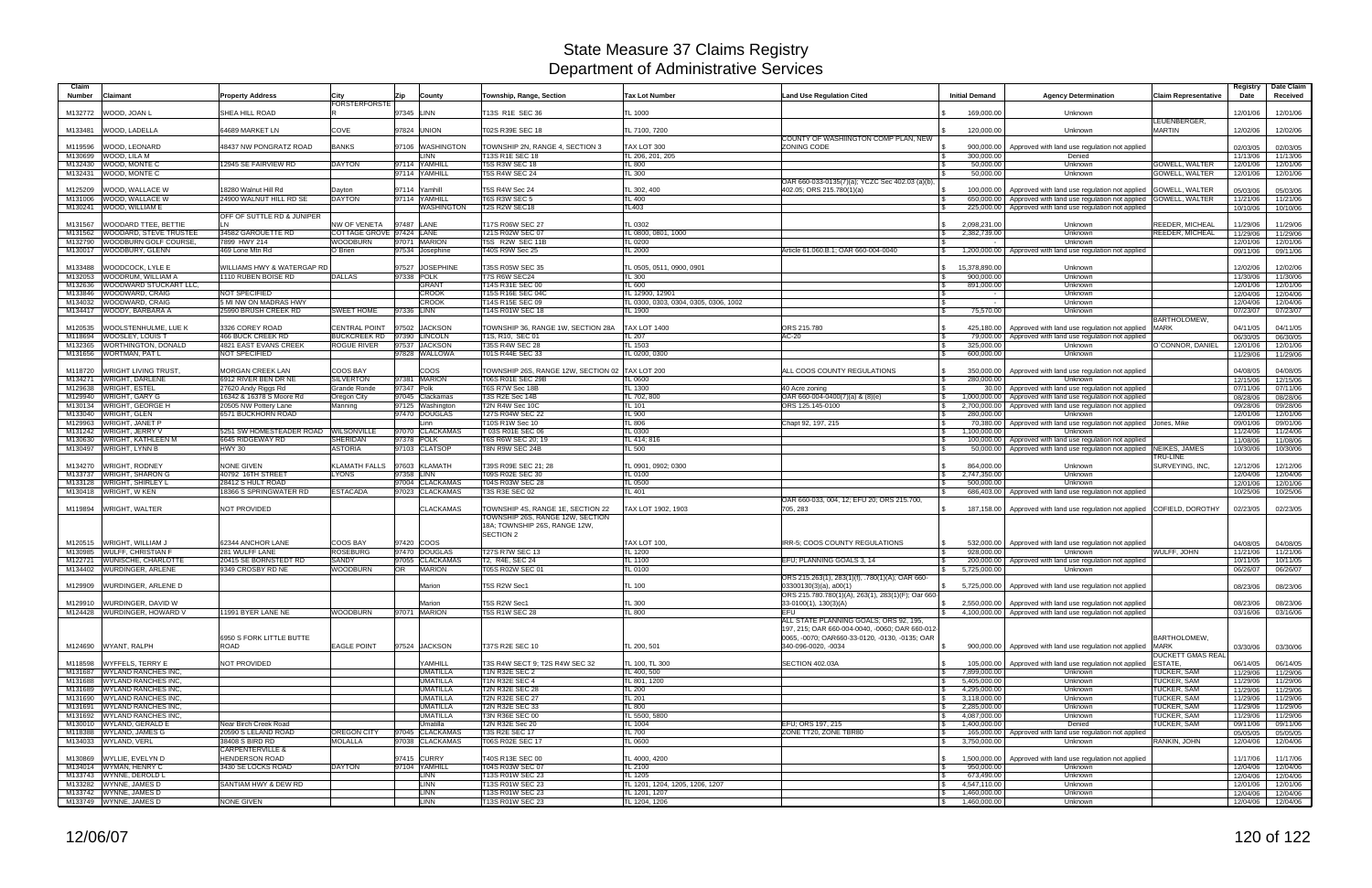| Claim              |                                                           |                                                |                                      |                                        |                                                                       |                                                                |                                                      |                                                        |                                                                                                |                             | Registry             | Date Claim           |
|--------------------|-----------------------------------------------------------|------------------------------------------------|--------------------------------------|----------------------------------------|-----------------------------------------------------------------------|----------------------------------------------------------------|------------------------------------------------------|--------------------------------------------------------|------------------------------------------------------------------------------------------------|-----------------------------|----------------------|----------------------|
| <b>Number</b>      | Claimant                                                  | <b>Property Address</b>                        | City                                 | Zip<br>County                          | Township, Range, Section                                              | <b>Tax Lot Number</b>                                          | <b>Land Use Regulation Cited</b>                     | <b>Initial Demand</b>                                  | <b>Agency Determination</b>                                                                    | <b>Claim Representative</b> | Date                 | Received             |
| M131715<br>M134252 | <b>WYSE, RUTH TRUSTEE</b><br>WYSS, HAROLD                 | 37999 HUNGRY HILL ROAD<br><b>NOT SPECIFIED</b> | <b>SCIO</b>                          | 97321 LINN<br>9711<br><b>TILLAMOOK</b> | T10S R02W SEC 36<br>T01S R09W SEC 34                                  | TL 0700<br>TL 0500                                             |                                                      | 1,927,830.00<br>200,000.00                             | Unknown<br>Unknown                                                                             | KALBERER, JOEL              | 11/29/06<br>12/06/06 | 11/29/06<br>12/06/06 |
|                    |                                                           |                                                |                                      |                                        |                                                                       |                                                                | LLC 1.1381, LCC 1.0090-1.0095;OAR 660-037            |                                                        |                                                                                                |                             |                      |                      |
| M122605            | YAEGER, CARL                                              |                                                | Otter Rock                           | Lincoln                                | TS9, R11, S29                                                         | TL 401                                                         | 00100,2-0090                                         | 3,420,000.00<br>\$                                     | Denied                                                                                         | Carstens, Kurt              | 10/03/05             | 10/03/05             |
| M133008            | YANKE, LINDA L                                            | WALLOWA LAKE HWY                               | <b>JOSEPH</b>                        | 97846 WALLOWA                          | T03S R45E SEC 00                                                      | TL 1500, 5900, 6000                                            |                                                      | 8,000,000.00<br>\$                                     | Unknown                                                                                        | Hostetter, D.               | 12/01/06             | 12/01/06             |
| M132393            | YANKEE, ROBERT                                            | 16321 & 16323 S WINDY CITY RD MULINO           |                                      | 97042 CLACKAMAS                        | T4S R2E SEC 23                                                        | TL 600                                                         |                                                      | 1,000,000.00<br>$\mathbb{S}$                           | Unknown                                                                                        | KAUFFMAN, ANDREW            | 12/01/06             | 12/01/06             |
|                    | YAQUINA RIVER PROPERTIES OF                               |                                                |                                      |                                        | T10S R09W SEC 31; T10S R10W SEC 00.                                   |                                                                |                                                      |                                                        |                                                                                                |                             |                      |                      |
| M132907            | OREG LTD.                                                 | ELK CITY RD & STATE HWY 20                     | <b>NEWPORT</b>                       | 97365 LINCOLN                          | 36A                                                                   | TL 0904: TL 0301. 0800                                         |                                                      | 473,000.00                                             | Unknown                                                                                        | <b>BARTOLDUS, DENNIS</b>    | 12/01/06             | 12/01/06             |
|                    |                                                           |                                                |                                      |                                        | <b>TOWNSHIP 5 NORTH RANGE 2 SECTION</b>                               |                                                                |                                                      |                                                        |                                                                                                |                             |                      |                      |
| M119031            | YARBOR, JEFFERY                                           | 28162 PITTSBERG ROAD<br>28162 PITTSBURG ROAD   | <b>ST HELENS</b><br><b>ST HELENS</b> | 97051 COLUMBIA<br>97051 COLUMBIA       |                                                                       | TAX LOT 02-1925230-000-00400<br>TAX LOT 02-19-2 5230-000-00604 | Zoning Ordinance PF76 ORS 197                        |                                                        | Approved with land use regulation not applied                                                  |                             | 12/21/04             | 12/21/04             |
| M119032<br>M119033 | YARBOR, JEFFERY<br>YARBOR, JEFFERY R                      | 28162 PITTSBURG ROAD                           | <b>ST HELENS</b>                     | 97051 COLUMBIA                         | TOWNSHIP 5 RANGE 2 SECTION 30<br>TOWNSHIP 5 RANGE 2 SECTION 30        | TAX LOT 02-19-2-5230-000-00600                                 | Zoning ordinance PF76, ORS 197                       | 9,000.00<br>l \$<br>109,080.00                         | Approved with land use regulation not applied<br>Approved with land use regulation not applied |                             | 12/21/04<br>12/21/04 | 12/21/04<br>12/21/04 |
| M119034            | YARBOR, JEFFERY R                                         | 28203 PITTSBURG ROAD                           | <b>ST HELENS</b>                     | 97051 COLUMBIA                         | TOWNSHIP 5 RANGE 2 SECTION 30                                         | TAX LOT 02-19-25320-000-00407                                  | Zoning Ordinance PF76 ORS 197                        |                                                        | Approved with land use regulation not applied                                                  |                             | 12/21/04             | 12/21/04             |
| M119035            | YARBOR, JEFFERY R                                         | 28162 PITTSBURG ROAD                           | <b>ST HELENS</b>                     | 97051 COLUMBIA                         | TOWNSHIP 5 RANGE 2 SECTION 30                                         | TAX LOT 02-19-2-5230-000-00406                                 | Zoning Ordinance PF76                                | l \$<br>9.000.00                                       | Approved with land use regulation not applied                                                  |                             | 12/21/04             | 12/21/04             |
|                    |                                                           |                                                |                                      |                                        | TOWNSHIP 5 RANGE 2 WEST OF                                            |                                                                |                                                      |                                                        |                                                                                                |                             |                      |                      |
| M119036<br>M119037 | YARBOR, JEFFERY R<br>YARBOR, JEFFERY R                    | 28071 PITTSBURG ROAD<br>28162 PITTSBURG ROAD   | <b>ST HELENS</b><br><b>ST HELENS</b> | 97051 COLUMBIA<br>97051 COLUMBIA       | WILLAMETTE MERIDIAN SECTION 30<br>TOWNSHIP 5 RANGE 2 SECTION 30       | TAX LOT 405<br>TAX LOT 02-19 2 5230-000-00605                  | Zoning PF76 ORS 197<br>Zoning Ordinance PF76 ORS 197 | 9.000.00<br>9.000.00                                   | Approved with land use regulation not applied<br>Approved with land use regulation not applied |                             | 12/21/04<br>12/21/04 | 12/21/04<br>12/21/04 |
| M130974            | YARD, NORMAN J                                            | 16844 HWY 138-W                                | <b>OAKLAND</b>                       | 97462 DOUGLAS                          | T23S R7E SEC 32                                                       | TL 300                                                         |                                                      | 500,000.00<br>\$                                       | Approved with land use regulation not applied                                                  |                             | 11/20/06             | 11/20/06             |
| M133499            | YASUI INC,                                                | 3888 MASSEE GRADE RD                           | <b>HOOD RIVER</b>                    | 97031 HOOD RIVER                       | T02N R10E SEC 35                                                      | TL 2100, 2900                                                  |                                                      | 3,850,000.00<br>\$                                     | Unknown                                                                                        |                             | 12/02/06             | 12/02/06             |
| M133500            | YASUI INC.                                                | 3845 WILLOW FLAT RD                            | <b>HOOD RIVER</b>                    | 97031 HOOD RIVER                       | T02N R10E SEC 35                                                      | TL 200, 400, 3300, 3400, 4200, 4300                            |                                                      | 7,350,000.00<br>- \$                                   | Unknown                                                                                        |                             | 12/02/06             | 12/02/06             |
| M122584<br>M132094 | YATES, WESLEY<br>YEATS, A J                               | 36634 SE TRACY RD                              | <b>ESTACADA</b>                      | 97023 CLACKAMAS<br><b>JOSEPHINE</b>    | <b>T3S R4E SEC 23</b><br>T37S R6W SEC9                                | TL 600, 700<br>TL201                                           | RRFF-5; GOAL 14; OAR 660-004-0040                    | 250,000.00                                             | Approved with land use regulation not applied<br>Unknown                                       | YATES, CHRIS<br>DOLE, JAMES | 09/30/05<br>11/30/06 | 09/30/05<br>11/30/06 |
| M132621            | YELLOTT, DOROTHEA G                                       |                                                |                                      | KLAMATH FALLS 97601 KLAMATH            | <b>T38S R8E SEC 8</b>                                                 | TL 400                                                         |                                                      | 300,000.00                                             | Unknown                                                                                        |                             | 12/01/06             | 12/01/06             |
| M133242            | YESHE NYINGPO INC,                                        | <b>COLSTINE RD</b>                             |                                      | 97520 JACKSON                          | T40S R02E SEC 31                                                      | TL 0100                                                        |                                                      | 1,734,502.00<br>S.                                     | Unknown                                                                                        | HEARN, CHRISTIAN            | 12/01/06             | 12/01/06             |
|                    |                                                           |                                                |                                      |                                        |                                                                       |                                                                | OAR 660-033-0100(1), 0130(3)(a); ORS                 |                                                        |                                                                                                |                             |                      |                      |
| M124703            | YORK, RONALD L                                            | 26509 Gelbrich Rd                              | Canby                                | 97013 Clackamas                        | T4S R1E Sec 16<br>TOWNSHIP T.25 RANGE R.3.E.W.M.                      | TL 1900 & 2000<br><b>TAX LOT 00100</b>                         | 215.263(1), 283(1)(f), 780(1)(a)                     | 1,059,663.00                                           | Approved with land use regulation not applied                                                  |                             | 03/31/06             | 03/31/06             |
| M119050            | YOST, HARRY                                               | 16830 SPRINGWATER                              | <b>OREGON CITY</b>                   | 97045 CLACKAMAS                        | <b>SECTION 29</b>                                                     | MAP 23C29D00100 CODE 062-004                                   | OAR 125-145 ORS 293-515                              |                                                        | Approved with land use regulation not applied                                                  |                             | 12/22/04             | 12/22/04             |
|                    |                                                           |                                                |                                      |                                        |                                                                       |                                                                | MARION COUNTY ZONING ORDINANCE CH 136;               |                                                        |                                                                                                |                             |                      |                      |
| M118544            | YOUNG, BRAD                                               | 21623 ETTLIN LOOP                              | <b>SCOTTS MILLS</b>                  | 97375 MARION                           | T7S R2E SEC 6; T6S R2E SEC 31                                         | TL 300, 1000                                                   | ORS 197; OAR 660-033-0010                            | 734.174.00<br>-SS                                      | Approved with land use regulation not applied                                                  | VON FLUE, OWEN              | 06/01/05             | 06/01/05             |
| M129537            | YOUNG, DAVID C<br>YOUNG, DAVID S                          | 33940 YOUNG RD<br><b>BAKER RD</b>              | <b>ST HELENS</b>                     | 97051 COLUMBIA<br><b>CLACKAMAS</b>     | T4N R2W SEC 1<br>T03S R01W SEC 04                                     | TL 1500<br>TL 0600                                             | ORS 197: OAR 660                                     | 2,095,080.00                                           | Approved with land use regulation not applied<br><b>Unknown</b>                                | SMITH, DAVID                | 06/19/06             | 06/19/06             |
| M133898<br>M134316 | YOUNG, DAVID S                                            | <b>BOONES FERRY RD</b>                         |                                      | <b>CLACKAMAS</b>                       | <b>T03S R01W SEC 26</b>                                               | TL 1700                                                        |                                                      | 200,000.00<br>1,400,000.00<br>\$                       | Unknown                                                                                        | SMITH, DAVID                | 12/04/06<br>12/04/06 | 12/04/06<br>12/04/06 |
|                    |                                                           |                                                |                                      |                                        |                                                                       |                                                                | FARM ZONE A-1; FOREST ZONE; ORD 2, 88,               |                                                        |                                                                                                |                             |                      |                      |
| M124358            | YOUNG, DOROTHEA E                                         | 5700 LOST LAKE ROAD                            | <b>HOOD RIVER</b>                    | 97341 HOOD RIVER                       | 1N R10E SEC 22                                                        | TL 300                                                         | 106, 110, 125; ORS 197, 215; AOR 660-006             | 1,424,376.00                                           | Approved with land use regulation not applied                                                  |                             | 03/14/06             | 03/14/06             |
|                    |                                                           |                                                |                                      |                                        |                                                                       |                                                                | EFU 20, 40, 80; OAR 660-033-0100(1), 0130(3)(A);     |                                                        |                                                                                                |                             |                      |                      |
| M118723            | YOUNG, FRANKLIN R                                         | NOT PROVIDED<br>S LONE ELDER RD AND            | <b>MOLALLA</b>                       | 97013 CLACKAMAS                        | T4S R1E SEC 24A                                                       | TL 100, 200, 300                                               | ORS 215.780; ORS 215.283                             | 489.000.00                                             | Approved with land use regulation not applied                                                  |                             | 07/07/05             | 07/07/05             |
| M133350            | YOUNG, FRANKLIN R                                         | <b>GELBRICH RD S</b>                           | <b>CANBY</b>                         | 97013 CLACKAMAS                        | T04S R01E SEC 16                                                      | TL 502, 503                                                    |                                                      | 476,740.00                                             | Unknown                                                                                        |                             | 12/01/06             | 12/01/06             |
| M133351            | YOUNG, FRANKLIN R                                         | 26474 S GELBRICH RD                            | <b>CANBY</b>                         | 97013 CLACKAMAS                        | T04S R01E SEC 16                                                      | TL 0500, 0501                                                  |                                                      | 1,250,000.00<br>- S                                    | Unknown                                                                                        |                             | 12/01/06             | 12/01/06             |
| M133352            | YOUNG, FRANKLIN R                                         | <b>NONE GIVEN</b>                              | <b>CANBY</b>                         | 97013 CLACKAMAS                        | T04S R01E SEC 16                                                      | TL 0200, 0204, 0205                                            |                                                      | 679.490.00<br>l \$                                     | Unknown                                                                                        |                             | 12/01/06             | 12/01/06             |
| M130658            | YOUNG, JOHNIE L                                           | 26100 NE VIEWCREST CT.                         | <b>NEWBURG</b><br><b>ESTACADA</b>    | 97132 YAMHILL<br>97023 CLACKAMAS       | <b>T3S R2W SEC 05</b><br>T4S R4E SEC10                                | TL 1303                                                        |                                                      | 275,000.00                                             | Approved with land use regulation not applied                                                  |                             | 11/09/06             | 11/09/06             |
| M130467            | YOUNG, LOREN J                                            | 27560 S KIWZY RD                               |                                      |                                        | T7S R46E SEC 00; SEC 33; T8S R46E SEC                                 | TL 903, 1503                                                   |                                                      | 1,500,000.00                                           | Approved with land use regulation not applied                                                  |                             | 10/27/06             | 10/27/06             |
| M130523            | YOUNG, PHILLIP D                                          | 46986 OLIVER RD                                | <b>HALFWAY</b>                       | 97834 BAKER                            | 03; SEC 04                                                            | TL 2600; 0900; 0500; 0100                                      |                                                      |                                                        | Approved with land use regulation not applied                                                  |                             | 11/01/06             | 11/01/06             |
|                    |                                                           | BETWEEN LEWIS & CLARK/DOW                      |                                      |                                        |                                                                       |                                                                |                                                      |                                                        |                                                                                                |                             |                      |                      |
| M131478<br>M129926 | YOUNG, SHARON L<br>YOUNG, WILLIAM H                       | <b>RD</b>                                      |                                      | <b>CLATSOP</b><br><b>DESCHUTES</b>     | T08N R09W SEC 29<br>T21S R10E SEC 33B                                 | TL 1300<br>TL 2000                                             | <b>ORS 215</b>                                       | 2,393,326.00                                           | Unknown<br>250,000.00   Approved with land use regulation not applied FITCH, EDWARD            | SNOW, HAROLD                | 11/28/06<br>08/25/06 | 11/28/06<br>08/25/06 |
|                    |                                                           |                                                |                                      |                                        |                                                                       | TL 101, 102, 105, 106, 107, 108; 102; 102, 103,                |                                                      |                                                        |                                                                                                |                             |                      |                      |
| M131161            | YOUNGER, ROCKY                                            |                                                |                                      | <b>JACKSON</b>                         | T38S R1E SEC 26; 27; 35                                               | 104                                                            |                                                      | \$335,300,000.00                                       | Unknown                                                                                        | HOWARD, DANIEI              | 11/24/06             | 11/24/06             |
|                    |                                                           |                                                |                                      |                                        |                                                                       |                                                                | OAR 660: SENTATE BILL 100: ORS 91, 92, 136           |                                                        |                                                                                                |                             |                      |                      |
| M121524            | YOUNGMAN FAMILY TRUST                                     | TUPPER ROAD (CO RD 246)                        | <b><i>CAMHILL</i></b>                | 97148 YAMHILL<br>97470 DOUGLAS         | T2S, R5W, SEC 25<br><b>T28S R6W SEC 5</b>                             | TL 1400                                                        | 138, 196, 197, 215                                   |                                                        | Denied                                                                                         | JANZEN, BETTY               | 07/22/05             | 07/22/05             |
| M130982            | YOUNGS MANAGEMENT CO,                                     | 42719 HOUGE MILL (HOGGS                        | <b>ROSEBURG</b>                      |                                        |                                                                       | TL 2601                                                        |                                                      | 365,336.00                                             | Denied                                                                                         |                             | 11/21/06             | 11/21/06             |
|                    | M132078 YOUNKER, BERNARD G                                | MILL) RD                                       |                                      | <b>MULTNOMAH</b>                       | T1S R5E SEC20                                                         | TL 700; 1000                                                   |                                                      | 1.784.343.00                                           | Unknown                                                                                        |                             | 11/30/06             | 11/30/06             |
|                    |                                                           | 42719 HOUGE MILL (HOGGS                        |                                      |                                        |                                                                       |                                                                |                                                      |                                                        |                                                                                                |                             |                      |                      |
|                    | M134183 YOUNKER, BERNARD G                                | MILL) RD                                       | <b>CORBETT</b>                       | 97019 MULTNOMAH                        | T01S R05E SEC 20                                                      | TL 0700, 1000                                                  | ORS 215; OR STATE PLANNING GOAL 4;                   | \$2,163,433.00                                         | Unknown                                                                                        | PINKSTAFF, JOHN             | 02/13/07             | 02/13/07             |
| M118572            | YOUST, LIONEL                                             | 12501 HIGHWAY 241                              | COOS BAY                             | 97420 COOS                             | T24S, R11W, SEC 34                                                    | <b>TL 1000</b>                                                 | <b>FOREST LANDS</b>                                  | 60,356.00                                              | Approved with land use regulation not applied                                                  |                             | 06/08/05             | 06/08/05             |
| M132221            | <b>YOUST, LIONEL</b>                                      | 12445 HWY 241                                  | <b>COOS BAY</b>                      | 97420 COOS                             | T24S R11W SEC 33D                                                     | 100                                                            |                                                      | 137,860.00<br>l \$                                     | <b>Unknown</b>                                                                                 |                             | 11/30/06             | 11/30/06             |
| M124362            | YRAGUEN, JOE                                              | 1350 BROZIO RD                                 | <b>ROSEBURG</b>                      | 97470 DOUGLAS                          | <b>T26S R6W SEC16</b>                                                 | TL 1000, 1200, 1900                                            | $F-R$ : $FF$                                         | 333,478.00<br>\$                                       | Approved with land use regulation not applied                                                  |                             | 03/14/06             | 03/14/06             |
| M119411<br>M131422 | YUNGEN, BEVERLEY F<br>YUNGEN, BEVERLEY F                  | 22500 NW PHILLIPS ROAD<br>11188 NW HELVETIA RD | <b>HILLSBORO</b><br><b>HILLSBORO</b> | 97124 WASHINGTON<br>97124 WASHINGTON   | TOWNSHIP 1 N, RANGE 2W, SECTION 11<br>T02N R02W SEC 34                | TAX LOT 1001, 1100<br>TL 0701                                  | EFU ZONING                                           | l \$<br>5,175,810.00<br>500,000.00                     | Approved with land use regulation not applied<br>Unknown                                       |                             | 01/21/05             | 01/21/05<br>11/28/06 |
|                    | M131375 YUTZY, CORA J                                     |                                                |                                      | 97128 YAMHILL                          | T04S R04W SEC 34                                                      | <b>TL 0100</b>                                                 |                                                      | 925,000.00<br>l \$                                     | Unknown                                                                                        | YUTZY, ELLA                 | 11/28/06<br>11/28/06 | 11/28/06             |
|                    | M131665 ZACHER, THEODORE F                                | 12217 DONALD RD NE                             | <b>AURORA</b>                        | 97002 MARION                           | T04S R01W SEC 16                                                      | TL 1200, 1600                                                  |                                                      | 1,589,000.00<br>\$                                     | Unknown                                                                                        | <b>KELLEY, DONALD</b>       | 11/29/06             | 11/29/06             |
|                    | M131835 ZACHRISON, JAMES R                                | 14995 SE Amisigger Rd                          | Boring                               | 97009 Clackamas                        | T2S R3E Sec 12                                                        | TL 600, 601                                                    |                                                      | l \$<br>1,300,000.00                                   | Unknown                                                                                        |                             | 11/30/06             | 11/30/06             |
|                    | M133556 ZAHART, MILDRED                                   | 395 W EVANS CREEK RD                           | <b>ROGUE RIVER</b>                   | 97537 JACKSON                          | T36S R04W SEC 16A                                                     | TL 4300                                                        |                                                      | 1,000,000.00<br>\$                                     | Unknown                                                                                        | <b>BIRD, MICHAEL</b>        | 12/02/06             | 12/02/06             |
|                    | M133511 ZAROSINSKI, ALVIN<br>M130475 ZEEK, MARY           | NOT SPECIFIED<br>1291 62nd Ave SE              | Salem                                | <b>KLAMATH</b><br>97317 Marion         | T40S R08E SEC 17BD; T40S R07E SEC 11  TL 0700; 0800<br>T7S R2W Sec 33 | TL 200                                                         |                                                      | 88,170.00<br>\$<br>\$                                  | Unknown<br>2,400,000.00 Approved with land use regulation not applied SHIPMAN, MARK            |                             | 12/02/06<br>10/27/06 | 12/02/06<br>10/27/06 |
|                    | M133274 ZEIGLER, MILBURN                                  |                                                |                                      | <b><i>NASHINGTON</i></b>               | T 02S R 02W SEC 20                                                    | TL 1400, 1600                                                  |                                                      | 2,544,868.00<br>\$                                     | Unknown                                                                                        |                             | 12/01/06             | 12/01/06             |
|                    |                                                           |                                                |                                      |                                        |                                                                       |                                                                | Farm Zone A-1, A-2; HRCZORD                          |                                                        |                                                                                                |                             |                      |                      |
|                    |                                                           |                                                |                                      |                                        |                                                                       |                                                                | 2.6.37.48.106.110.125.129.133.201.236: ORS 92.       |                                                        |                                                                                                |                             |                      |                      |
|                    | M129654 ZEMAN JR, LOUIS C<br>M131431 ZENTZ TTEE, CHERYL I | 5300 Wild Dogwood Rd<br><b>HWY 22</b>          | <b>Hood River</b><br><b>DALLAS</b>   | 97031 Hood River<br>97338 POLK         | T1N R10E Sec 14; Sec 15A<br>T07S R05W SEC 5                           | TL 400; 2400<br><b>TL 0202</b>                                 | 197, 215; OAR 660-033, 660                           | $\frac{1}{2}$ 3,006,285.00<br>1,278,990.00<br><b>S</b> | Approved with land use regulation not applied<br>Unknown                                       | LIEN, WALLACE               | 07/13/06<br>11/28/06 | 07/13/06<br>11/28/06 |
|                    | M131430 ZENTZ, CHERYLI                                    | 13885 HWY 22                                   | <b>DALLAS</b>                        | 97338 POLK                             | T07S R05W SEC 08                                                      | TL 0100, 0103, 0104, 0105                                      |                                                      | 1,910,098.00<br>$\mathcal{S}$                          | Unknown                                                                                        | LIEN, WALLACE               | 11/28/06             | 11/28/06             |
|                    |                                                           |                                                |                                      |                                        |                                                                       |                                                                | ORS 197.175 (1), 197.280, 215.515, 215.705,          |                                                        |                                                                                                |                             |                      |                      |
|                    | M122800 ZHARKOFF, PHILIP                                  | 4431 RUNCORN RD NE                             | <b>GERVAIS</b>                       | 97026 MARION                           | T5S R2W SEC 31A                                                       | TL 100                                                         | 215.284; GOAL 3                                      | I S                                                    | 718,722.00   Approved with land use regulation not applied WALKER, FRANK                       |                             | 10/14/05             | 10/14/05             |
|                    | M121553 ZHARKOFF, ULANA                                   | 32208 S BURKERT RD                             | <b>WOODBURN</b>                      | 97071 CLACKAMAS                        | T5S, R1W, SEC 14                                                      | TL 602                                                         | EFU-20; EFU-80                                       | 1,500,000.00<br>$\mathbb{S}$                           | Approved with land use regulation not applied                                                  | ZHARKOFF, BARBARA           | 07/25/05             | 07/25/05             |
|                    | M132704 ZIAN LIMITED PARTNERSHIP,                         |                                                |                                      | <b>WASHINGTON</b>                      | T2S R1W SEC 23D                                                       | TL 2400, 2401, 2600                                            |                                                      | 1,000,000.00<br>$\sqrt{S}$                             | Unknown                                                                                        | TROMPKE, EDWARD             | 12/01/06             | 12/01/06             |
|                    | M133275 ZIEGLER, MILBURN                                  | NOT SPECIFIED                                  |                                      | <b>WASHINGTON</b>                      | T03S R02W SEC 01                                                      | <b>TL 0200</b>                                                 |                                                      | $\frac{1}{3}$ 1,500,000.00                             | Unknown                                                                                        | RICHARDSON, JAY             | 12/01/06 12/01/06    |                      |